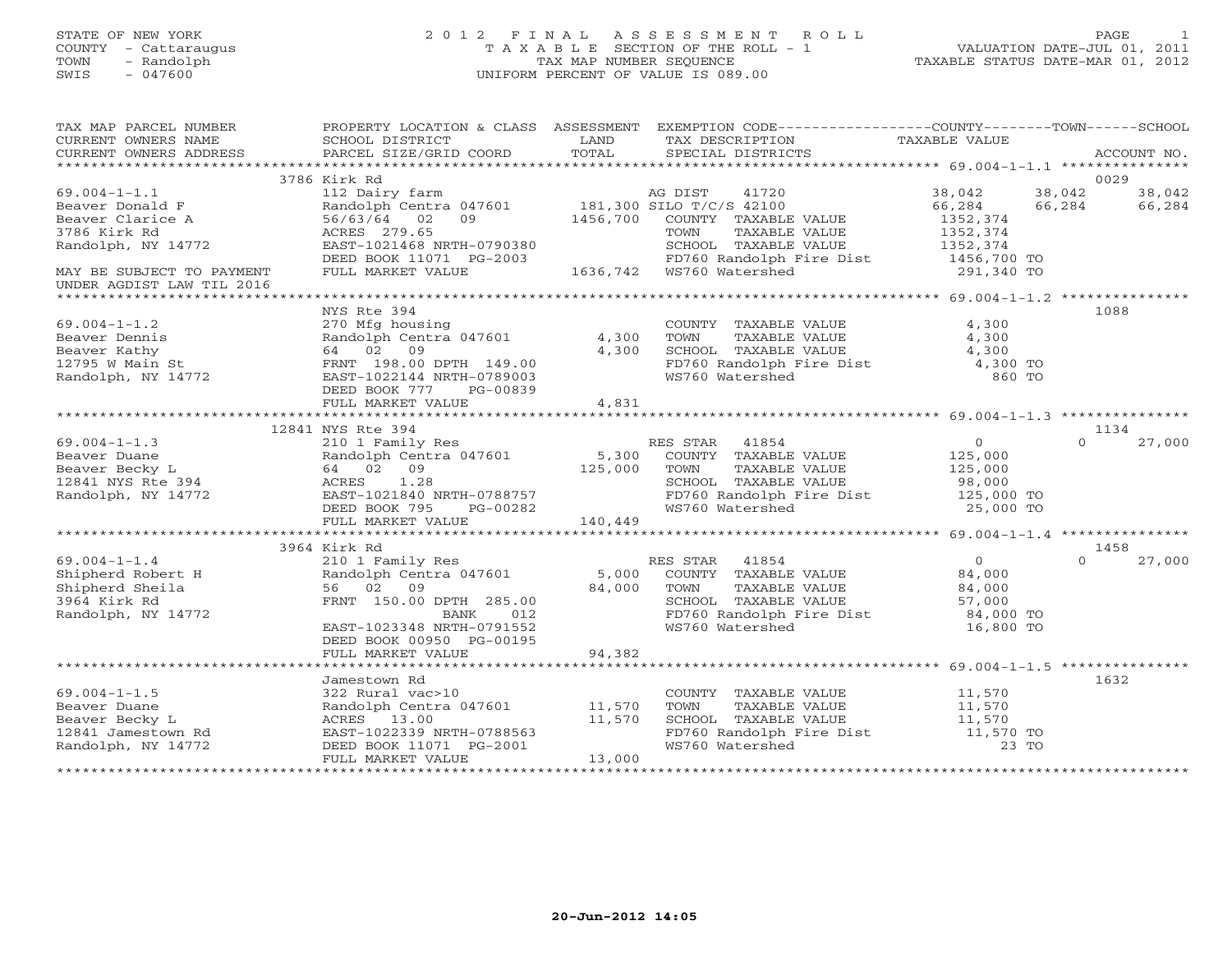## STATE OF NEW YORK 2 0 1 2 F I N A L A S S E S S M E N T R O L L PAGE 2 COUNTY - Cattaraugus T A X A B L E SECTION OF THE ROLL - 1 VALUATION DATE-JUL 01, 2011 TOWN - Randolph TAX MAP NUMBER SEQUENCE TAXABLE STATUS DATE-MAR 01, 2012 SWIS - 047600 UNIFORM PERCENT OF VALUE IS 089.00

| TAX MAP PARCEL NUMBER<br>CURRENT OWNERS NAME<br>CURRENT OWNERS ADDRESS    | SCHOOL DISTRICT<br>PARCEL SIZE/GRID COORD                                                                                   | LAND<br>TOTAL  | PROPERTY LOCATION & CLASS ASSESSMENT EXEMPTION CODE---------------COUNTY-------TOWN------SCHOOL<br>TAX DESCRIPTION<br>SPECIAL DISTRICTS | TAXABLE VALUE                                        | ACCOUNT NO.        |
|---------------------------------------------------------------------------|-----------------------------------------------------------------------------------------------------------------------------|----------------|-----------------------------------------------------------------------------------------------------------------------------------------|------------------------------------------------------|--------------------|
|                                                                           |                                                                                                                             |                |                                                                                                                                         |                                                      |                    |
|                                                                           | 3993 Kirk Rd                                                                                                                |                |                                                                                                                                         |                                                      | 0003               |
| $69.004 - 1 - 2$<br>Songin Denis A<br>3993 Kirk Rd<br>Randolph, NY 14772  | 270 Mfg housing<br>Randolph Centra 047601<br>64 02 09<br>L/p 884-241 & 931-134                                              | 53,500         | SR STAR<br>41834<br>17,700 COUNTY TAXABLE VALUE<br>TAXABLE VALUE<br>TOWN<br>SCHOOL TAXABLE VALUE                                        | $\overline{0}$<br>53,500<br>53,500<br>$\overline{0}$ | $\Omega$<br>53,500 |
|                                                                           | Ff 571.9<br>ACRES 32.65<br>EAST-1022538 NRTH-0791969<br>DEED BOOK 893<br>PG-00986<br>FULL MARKET VALUE                      | 60,112         | FD760 Randolph Fire Dist 53,500 TO<br>WS760 Watershed                                                                                   | 10,700 TO                                            |                    |
|                                                                           |                                                                                                                             |                |                                                                                                                                         |                                                      |                    |
|                                                                           | Kirk Rd                                                                                                                     |                |                                                                                                                                         |                                                      | 1561               |
| $69.004 - 1 - 4.3$<br>Songin Robert<br>96 Vista Dr<br>Rochester, NY 14615 | 323 Vacant rural<br>Randolph Centra 047601<br>64 2 9<br>ACRES 35.20<br>EAST-1022118 NRTH-0791256<br>DEED BOOK 999<br>PG-332 | 7,000<br>7,000 | COUNTY TAXABLE VALUE<br>TAXABLE VALUE<br>TOWN<br>SCHOOL TAXABLE VALUE<br>FD760 Randolph Fire Dist<br>WS760 Watershed                    | 7,000<br>7,000<br>7,000<br>7,000 TO<br>1,400 TO      |                    |
|                                                                           | FULL MARKET VALUE                                                                                                           | 7,865          |                                                                                                                                         |                                                      |                    |
|                                                                           |                                                                                                                             |                |                                                                                                                                         |                                                      |                    |
|                                                                           | 3899 Kirk Rd                                                                                                                |                |                                                                                                                                         |                                                      | 0187               |
| $69.004 - 1 - 5$                                                          | 210 1 Family Res                                                                                                            |                | RES STAR 41854                                                                                                                          | $\overline{0}$                                       | $\Omega$<br>15,000 |
| Waite Clinton L                                                           | Randolph Centra 047601 4,000                                                                                                |                | COUNTY TAXABLE VALUE                                                                                                                    | 15,000                                               |                    |
| 3899 Kirk Rd                                                              | 64 02 09                                                                                                                    | 15,000         | TOWN<br>TAXABLE VALUE                                                                                                                   | 15,000                                               |                    |
| Randolph, NY 14772                                                        | FRNT 200.00 DPTH 125.00<br>EAST-1023094 NRTH-0790671                                                                        |                | SCHOOL TAXABLE VALUE<br>FD760 Randolph Fire Dist                                                                                        | $\overline{0}$<br>15,000 TO                          |                    |
|                                                                           | DEED BOOK 880<br>PG-00577                                                                                                   |                | WS760 Watershed                                                                                                                         | 15,000 TO                                            |                    |
|                                                                           | FULL MARKET VALUE                                                                                                           | 16,854         |                                                                                                                                         |                                                      |                    |
|                                                                           |                                                                                                                             |                |                                                                                                                                         |                                                      |                    |
|                                                                           | 3875 Kirk Rd                                                                                                                |                |                                                                                                                                         |                                                      | 0157               |
| $69.004 - 1 - 6$                                                          | 240 Rural res                                                                                                               |                | RES STAR 41854                                                                                                                          | $\Omega$                                             | $\Omega$<br>27,000 |
| Fisher Edward I                                                           | Randolph Centra 047601                                                                                                      | 14,200         | COUNTY TAXABLE VALUE                                                                                                                    | 35,500                                               |                    |
| Fisher Dawn C                                                             | 64 02 09                                                                                                                    | 35,500         | TOWN<br>TAXABLE VALUE                                                                                                                   | 35,500                                               |                    |
| 3875 Kirk Rd                                                              | ACRES 11.16                                                                                                                 |                | SCHOOL TAXABLE VALUE                                                                                                                    | 8,500                                                |                    |
| Randolph, NY 14772                                                        | EAST-1022461 NRTH-0790542<br>DEED BOOK 909<br>PG-00363                                                                      |                | FD760 Randolph Fire Dist<br>WS760 Watershed                                                                                             | 35,500 TO<br>7,100 TO                                |                    |
|                                                                           | FULL MARKET VALUE                                                                                                           | 39,888         |                                                                                                                                         |                                                      |                    |
|                                                                           | *************************************                                                                                       |                |                                                                                                                                         |                                                      |                    |
|                                                                           | 3741 Palmer Rd                                                                                                              |                |                                                                                                                                         |                                                      | 0182               |
| $69.004 - 1 - 7$                                                          | 210 1 Family Res                                                                                                            |                | RES STAR<br>41854                                                                                                                       | $\overline{0}$                                       | $\Omega$<br>27,000 |
| Jarosz Charles J Jr                                                       | Randolph Centra 047601                                                                                                      | 5,700          | COUNTY TAXABLE VALUE                                                                                                                    | 85,000                                               |                    |
| 3741 Palmer Rd                                                            | 55 02 09                                                                                                                    | 85,000         | TOWN<br>TAXABLE VALUE                                                                                                                   | 85,000                                               |                    |
| Randolph, NY 14772                                                        | ACRES 1.70 BANK 017<br>EAST-1023024 NRTH-0788438<br>DEED BOOK 1002 PG-265                                                   |                | SCHOOL TAXABLE VALUE                                                                                                                    | 58,000                                               |                    |
|                                                                           |                                                                                                                             |                | FD760 Randolph Fire Dist                                                                                                                | 85,000 TO                                            |                    |
|                                                                           | $PG-265$<br>DEED BOOK 1002                                                                                                  | 95,506         | WS760 Watershed                                                                                                                         | 17,000 TO                                            |                    |
|                                                                           | FULL MARKET VALUE                                                                                                           |                |                                                                                                                                         |                                                      |                    |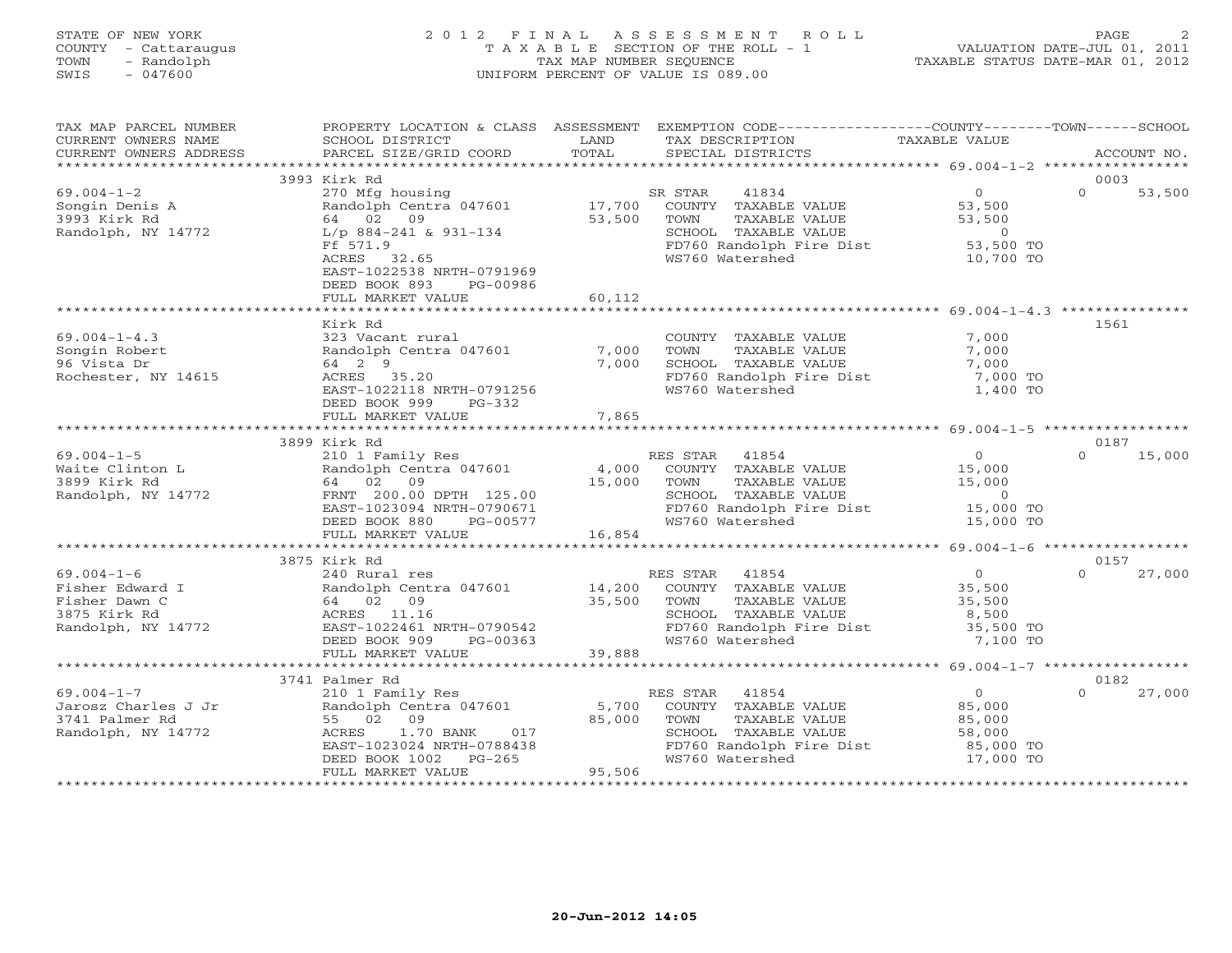# STATE OF NEW YORK 2 0 1 2 F I N A L A S S E S S M E N T R O L L PAGE 3 COUNTY - Cattaraugus T A X A B L E SECTION OF THE ROLL - 1 VALUATION DATE-JUL 01, 2011 TOWN - Randolph TAX MAP NUMBER SEQUENCE TAXABLE STATUS DATE-MAR 01, 2012 SWIS - 047600 UNIFORM PERCENT OF VALUE IS 089.00

| TAX MAP PARCEL NUMBER                                                    |                                                                                                                                                 | PROPERTY LOCATION & CLASS ASSESSMENT EXEMPTION CODE---------------COUNTY-------TOWN------SCHOOL                                                                                                                                                         |                    |
|--------------------------------------------------------------------------|-------------------------------------------------------------------------------------------------------------------------------------------------|---------------------------------------------------------------------------------------------------------------------------------------------------------------------------------------------------------------------------------------------------------|--------------------|
|                                                                          |                                                                                                                                                 |                                                                                                                                                                                                                                                         |                    |
|                                                                          | 12761 NYS Rte 394                                                                                                                               |                                                                                                                                                                                                                                                         | 0181               |
| $69.004 - 1 - 8$                                                         |                                                                                                                                                 |                                                                                                                                                                                                                                                         |                    |
|                                                                          | 210 1 Family Res<br>Randolph Centra 047601 3,400<br>64 02 09 09                                                                                 |                                                                                                                                                                                                                                                         |                    |
| 69.004-1-8<br>Beaver Dairy Farm LLC<br>RD#1 Box 60<br>Randolph, NY 14772 | $64$ 02 09 30,300<br>ACRES 0.41<br>EAST-1023287 NRTH-0788534                                                                                    | COUNTY TAXABLE VALUE<br>TOWN TAXABLE VALUE 30,300<br>SCHOOL TAXABLE VALUE 30,300<br>FD760 Randolph Fire Dist 30,300<br>WS760 Watershed 6,060 TO                                                                                                         |                    |
|                                                                          |                                                                                                                                                 |                                                                                                                                                                                                                                                         |                    |
|                                                                          | DEED BOOK 11071 PG-2008                                                                                                                         |                                                                                                                                                                                                                                                         |                    |
|                                                                          |                                                                                                                                                 |                                                                                                                                                                                                                                                         |                    |
|                                                                          |                                                                                                                                                 |                                                                                                                                                                                                                                                         |                    |
|                                                                          | 3736 Palmer Rd                                                                                                                                  |                                                                                                                                                                                                                                                         | 0214               |
|                                                                          |                                                                                                                                                 |                                                                                                                                                                                                                                                         |                    |
|                                                                          |                                                                                                                                                 |                                                                                                                                                                                                                                                         |                    |
|                                                                          |                                                                                                                                                 |                                                                                                                                                                                                                                                         |                    |
|                                                                          |                                                                                                                                                 |                                                                                                                                                                                                                                                         |                    |
|                                                                          |                                                                                                                                                 |                                                                                                                                                                                                                                                         |                    |
|                                                                          |                                                                                                                                                 |                                                                                                                                                                                                                                                         |                    |
|                                                                          |                                                                                                                                                 |                                                                                                                                                                                                                                                         |                    |
|                                                                          | 12731 NYS Rte 394                                                                                                                               |                                                                                                                                                                                                                                                         | 0194               |
|                                                                          |                                                                                                                                                 |                                                                                                                                                                                                                                                         |                    |
|                                                                          |                                                                                                                                                 |                                                                                                                                                                                                                                                         |                    |
|                                                                          |                                                                                                                                                 |                                                                                                                                                                                                                                                         |                    |
|                                                                          |                                                                                                                                                 |                                                                                                                                                                                                                                                         |                    |
|                                                                          |                                                                                                                                                 |                                                                                                                                                                                                                                                         |                    |
|                                                                          |                                                                                                                                                 |                                                                                                                                                                                                                                                         |                    |
|                                                                          |                                                                                                                                                 |                                                                                                                                                                                                                                                         |                    |
|                                                                          |                                                                                                                                                 |                                                                                                                                                                                                                                                         |                    |
|                                                                          | 12725 NYS Rte 394                                                                                                                               |                                                                                                                                                                                                                                                         | 0109               |
|                                                                          |                                                                                                                                                 |                                                                                                                                                                                                                                                         |                    |
|                                                                          |                                                                                                                                                 |                                                                                                                                                                                                                                                         |                    |
| 69.004-1-11<br>Dexter Timmy S<br>12731 NYS Rte 394<br>Randolph, NY 14772 | 55 02 09 3,000<br>FRNT 80.00 DPTH 162.00 3,000<br>EAST-1023918 NRTH-0788370                                                                     | NIS KLE SP4<br>3.000<br>Randolph Centra 047601<br>55 02 09<br>FRNT 80.00 DPTH 162.00<br>EAST-1023918 NRTH-0788370<br>2 3,000<br>FRNT 80.00 DPTH 162.00<br>55 02 09<br>2 3,000<br>5760 Randolph Fire Dist<br>5760 Randolph Fire Dist<br>2,000 TO<br>5760 |                    |
|                                                                          |                                                                                                                                                 |                                                                                                                                                                                                                                                         |                    |
|                                                                          | DEED BOOK 6145 PG-4005                                                                                                                          |                                                                                                                                                                                                                                                         |                    |
|                                                                          |                                                                                                                                                 |                                                                                                                                                                                                                                                         |                    |
|                                                                          |                                                                                                                                                 |                                                                                                                                                                                                                                                         |                    |
|                                                                          | 12721 NYS Rte 394                                                                                                                               |                                                                                                                                                                                                                                                         | 0212               |
|                                                                          |                                                                                                                                                 |                                                                                                                                                                                                                                                         | $\Omega$<br>27,000 |
| 69.004-1-12<br>Frederick Laurie D<br>10701 NVS Pto 394                   | 270 Mfg housing<br>Randolph Centra 047601 3,000<br>56 02 09 9                                                                                   | RES STAR 41854 0<br>COUNTY TAXABLE VALUE 45,000<br>TOWN TAXABLE VALUE 45,000                                                                                                                                                                            |                    |
| 12721 NYS Rte 394<br>Randolph, NY 14772                                  |                                                                                                                                                 |                                                                                                                                                                                                                                                         |                    |
|                                                                          |                                                                                                                                                 |                                                                                                                                                                                                                                                         |                    |
|                                                                          |                                                                                                                                                 | CHOOL TAXABLE VALUE<br>SCHOOL TAXABLE VALUE 18,000<br>FD760 Randolph Fire Dist 45,000 TO<br>WS760 Watershed 9,000 TO                                                                                                                                    |                    |
|                                                                          | 36 02 09<br>FRNT 97.00 DPTH 167.00<br>EAST-1024007 NRTH-0788356<br>DEED BOOK 00928 PG-00229<br>FULL MARKET VALUE<br>FULL MARKET VALUE<br>50,562 |                                                                                                                                                                                                                                                         |                    |
|                                                                          |                                                                                                                                                 |                                                                                                                                                                                                                                                         |                    |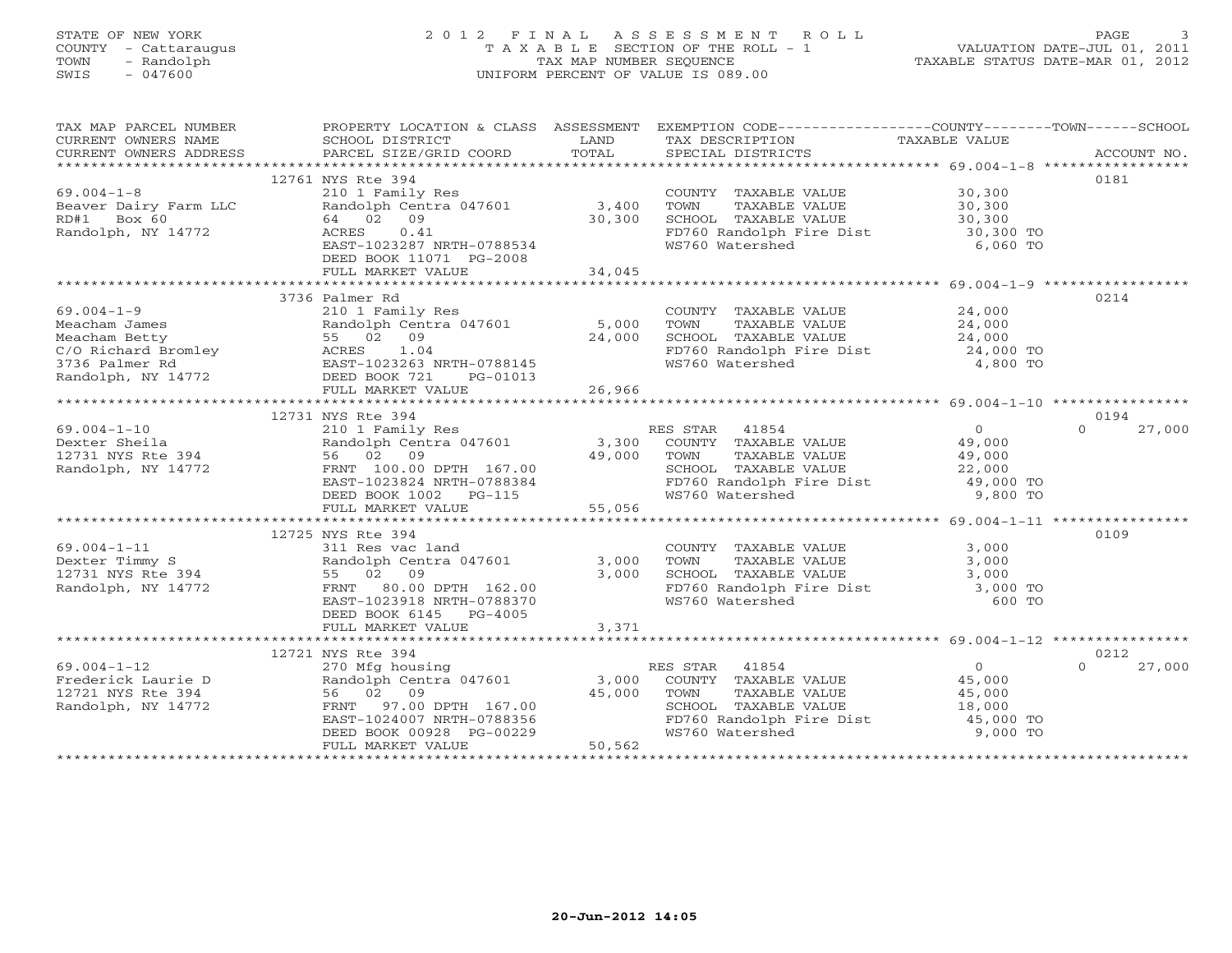# STATE OF NEW YORK 2 0 1 2 F I N A L A S S E S S M E N T R O L L PAGE 4 COUNTY - Cattaraugus T A X A B L E SECTION OF THE ROLL - 1 VALUATION DATE-JUL 01, 2011 TOWN - Randolph TAX MAP NUMBER SEQUENCE TAXABLE STATUS DATE-MAR 01, 2012 SWIS - 047600 UNIFORM PERCENT OF VALUE IS 089.00

| TAX MAP PARCEL NUMBER<br>CURRENT OWNERS NAME<br>CURRENT OWNERS ADDRESS                                                                                                                                                                                                   | SCHOOL DISTRICT<br>PARCEL SIZE/GRID COORD | <b>LAND</b><br>TOTAL | PROPERTY LOCATION & CLASS ASSESSMENT EXEMPTION CODE---------------COUNTY-------TOWN------SCHOOL<br>TAX DESCRIPTION TAXABLE VALUE SPECIAL DISTRICTS                                                                                     |           | ACCOUNT NO.        |
|--------------------------------------------------------------------------------------------------------------------------------------------------------------------------------------------------------------------------------------------------------------------------|-------------------------------------------|----------------------|----------------------------------------------------------------------------------------------------------------------------------------------------------------------------------------------------------------------------------------|-----------|--------------------|
|                                                                                                                                                                                                                                                                          |                                           |                      |                                                                                                                                                                                                                                        |           |                    |
|                                                                                                                                                                                                                                                                          | 12715 NYS Rte 394                         |                      |                                                                                                                                                                                                                                        |           | 0211               |
| $69.004 - 1 - 13$                                                                                                                                                                                                                                                        | 210 1 Family Res 60 1999 RES STAR 41854   |                      |                                                                                                                                                                                                                                        |           | $\Omega$<br>21,000 |
|                                                                                                                                                                                                                                                                          |                                           |                      |                                                                                                                                                                                                                                        |           |                    |
|                                                                                                                                                                                                                                                                          |                                           |                      |                                                                                                                                                                                                                                        |           |                    |
|                                                                                                                                                                                                                                                                          |                                           |                      | 210 1 Family Res<br>Randolph Centra 047601 3,700 COUNTY TAXABLE VALUE 21,000<br>56 02 09 21,000 TOWN TAXABLE VALUE 21,000<br>FRNT 80.00 DPTH 207.00 21,000 SCHOOL TAXABLE VALUE 21,000<br>EAST-1024094 NRTH-0788319 FD760 Randolph Fir |           |                    |
| 69.004-1-13<br>Lanphere Shirley M<br>12715 Rte 394<br>Randolph, NY 14772<br>Randolph, NY 14772<br>CHERNT 80.00 DPTH 207.00<br>EAST-1024094 NRTH-0788319<br>CHERNT 80.00 DPTH 207.00<br>PG-302<br>PG-302<br>PG-302<br>PG-302<br>PG-302<br>PG-302<br>PG-302                |                                           |                      | WS760 Watershed                                                                                                                                                                                                                        | 4,200 TO  |                    |
|                                                                                                                                                                                                                                                                          | FULL MARKET VALUE                         | 23,596               |                                                                                                                                                                                                                                        |           |                    |
|                                                                                                                                                                                                                                                                          |                                           |                      |                                                                                                                                                                                                                                        |           |                    |
|                                                                                                                                                                                                                                                                          | 12711 NYS Rte 394                         |                      |                                                                                                                                                                                                                                        |           | 0090               |
|                                                                                                                                                                                                                                                                          |                                           |                      |                                                                                                                                                                                                                                        |           |                    |
|                                                                                                                                                                                                                                                                          |                                           |                      |                                                                                                                                                                                                                                        |           |                    |
|                                                                                                                                                                                                                                                                          |                                           |                      |                                                                                                                                                                                                                                        |           |                    |
|                                                                                                                                                                                                                                                                          |                                           |                      |                                                                                                                                                                                                                                        |           |                    |
|                                                                                                                                                                                                                                                                          |                                           |                      |                                                                                                                                                                                                                                        |           |                    |
|                                                                                                                                                                                                                                                                          |                                           |                      |                                                                                                                                                                                                                                        |           |                    |
| $\begin{tabular}{lllllllllllll} 69.004-1-14 & 12/11 N18 NcU & 3/10 & 15201 & 152011 & 152011 & 152011 & 152011 & 152011 & 152011 & 152011 & 152011 & 152011 & 152011 & 152011 & 152011 & 152011 & 152011 & 152011 & 152011 & 152011 & 152011 & 152011 & 152011 & 152011$ |                                           |                      |                                                                                                                                                                                                                                        |           |                    |
|                                                                                                                                                                                                                                                                          | 12705 NYS Rte 394                         |                      |                                                                                                                                                                                                                                        |           | 0251               |
|                                                                                                                                                                                                                                                                          |                                           |                      | COUNTY TAXABLE VALUE 19,000                                                                                                                                                                                                            |           |                    |
|                                                                                                                                                                                                                                                                          |                                           |                      | TOWN TAXABLE VALUE 19,000<br>SCHOOL TAXABLE VALUE 19,000                                                                                                                                                                               |           |                    |
|                                                                                                                                                                                                                                                                          |                                           |                      |                                                                                                                                                                                                                                        |           |                    |
|                                                                                                                                                                                                                                                                          |                                           |                      | FD760 Randolph Fire Dist<br>WS760 Nandolph Fire Dist 19,000 TO<br>WS760 Watershed 3,800 TO                                                                                                                                             |           |                    |
|                                                                                                                                                                                                                                                                          |                                           |                      |                                                                                                                                                                                                                                        |           |                    |
|                                                                                                                                                                                                                                                                          |                                           |                      |                                                                                                                                                                                                                                        |           |                    |
|                                                                                                                                                                                                                                                                          |                                           |                      |                                                                                                                                                                                                                                        |           |                    |
|                                                                                                                                                                                                                                                                          | 12666 NYS Rte 394                         |                      |                                                                                                                                                                                                                                        |           | 0170               |
|                                                                                                                                                                                                                                                                          |                                           |                      |                                                                                                                                                                                                                                        |           | $\Omega$<br>27,000 |
|                                                                                                                                                                                                                                                                          |                                           |                      |                                                                                                                                                                                                                                        |           |                    |
|                                                                                                                                                                                                                                                                          |                                           |                      |                                                                                                                                                                                                                                        |           |                    |
| 12666 NYS Rte 394<br>Parkhurst Philo A Randolph Centra 047601<br>Parkhurst Timothy 56 02 09<br>Randolph, NY 14772 EAST-1025000 NRTH-0788561<br>Randolph, NY 14772 EAST-1025000 NRTH-0788561<br>DEED BOOK 00915 PG-00610 12000 NS760 Wate                                 |                                           |                      |                                                                                                                                                                                                                                        |           |                    |
|                                                                                                                                                                                                                                                                          |                                           |                      | FD760 Randolph Fire Dist 39,500 TO<br>WS760 Watershed 7,900 TO                                                                                                                                                                         |           |                    |
|                                                                                                                                                                                                                                                                          | FULL MARKET VALUE                         | 44,382               |                                                                                                                                                                                                                                        |           |                    |
|                                                                                                                                                                                                                                                                          |                                           |                      |                                                                                                                                                                                                                                        |           |                    |
|                                                                                                                                                                                                                                                                          | 12654 NYS Rte 394                         |                      |                                                                                                                                                                                                                                        |           | 0250               |
|                                                                                                                                                                                                                                                                          |                                           |                      |                                                                                                                                                                                                                                        |           | 27,000<br>$\Omega$ |
|                                                                                                                                                                                                                                                                          |                                           |                      |                                                                                                                                                                                                                                        |           |                    |
| Nogers Bradley A<br>Rogers Bradley A<br>Rogers Doris M<br>Rogers Doris M<br>Root Becky E<br>12654 NYS Rte 394<br>Root Becky E<br>12654 NYS Rte 394<br>FRNT 132.00 DPTH 270.00<br>Randolph, NY 14772<br>EAST-1025191 NRTH-0788564<br>DEED BOOK 00964                      |                                           |                      |                                                                                                                                                                                                                                        |           |                    |
|                                                                                                                                                                                                                                                                          |                                           |                      | SCHOOL TAXABLE VALUE $23,500$<br>FD760 Randolph Fire Dist 50,500 TO                                                                                                                                                                    |           |                    |
|                                                                                                                                                                                                                                                                          |                                           |                      |                                                                                                                                                                                                                                        | 10,100 TO |                    |
|                                                                                                                                                                                                                                                                          |                                           |                      |                                                                                                                                                                                                                                        |           |                    |
|                                                                                                                                                                                                                                                                          | FULL MARKET VALUE                         | 56,742               |                                                                                                                                                                                                                                        |           |                    |
|                                                                                                                                                                                                                                                                          |                                           |                      |                                                                                                                                                                                                                                        |           |                    |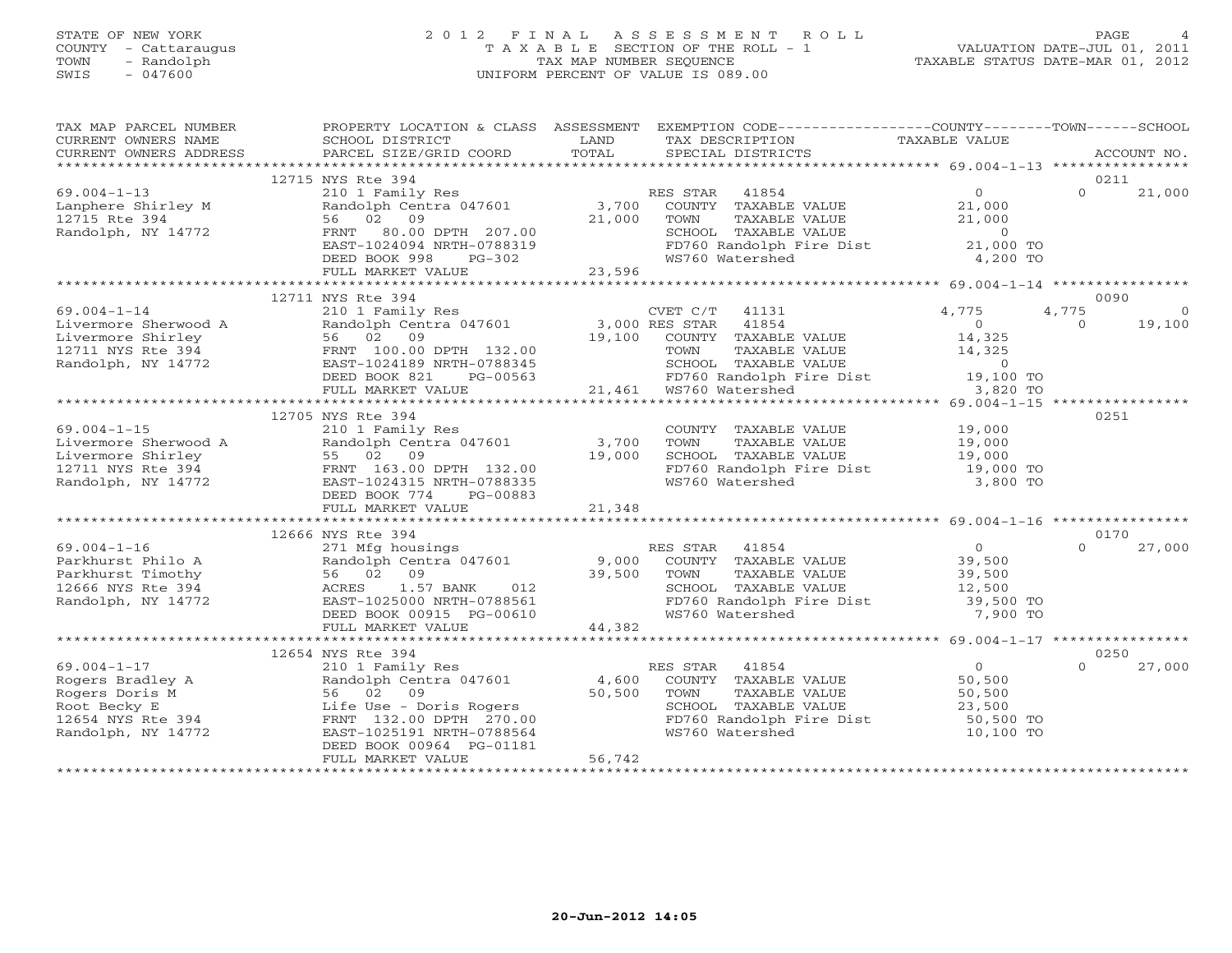#### STATE OF NEW YORK 2 0 1 2 F I N A L A S S E S S M E N T R O L L PAGE 5 COUNTY - Cattaraugus T A X A B L E SECTION OF THE ROLL - 1 VALUATION DATE-JUL 01, 2011 TOWN - Randolph TAX MAP NUMBER SEQUENCE TAXABLE STATUS DATE-MAR 01, 2012 SWIS - 047600 UNIFORM PERCENT OF VALUE IS 089.00UNIFORM PERCENT OF VALUE IS 089.00

| TAX MAP PARCEL NUMBER<br>CURRENT OWNERS NAME<br>CURRENT OWNERS NAME SCHOOL DISTRICT COORD TOTAL SPECIAL DISTRICTS TAXABLE VALUE<br>XXX DESCRIPTION TAXABLE VALUE ACCOUNT NO.<br>XXX ARABLE VALUE SERVICES PARCEL SIZE/GRID COORD TOTAL SPECIAL DISTRICTS ACCOUNT<br>CURRENT OWNERS ADDRESS |                                                                                                                                                                                                                                                      |        | PROPERTY LOCATION & CLASS ASSESSMENT EXEMPTION CODE----------------COUNTY-------TOWN------SCHOOL                                                                                                                                                         |                |                    |
|--------------------------------------------------------------------------------------------------------------------------------------------------------------------------------------------------------------------------------------------------------------------------------------------|------------------------------------------------------------------------------------------------------------------------------------------------------------------------------------------------------------------------------------------------------|--------|----------------------------------------------------------------------------------------------------------------------------------------------------------------------------------------------------------------------------------------------------------|----------------|--------------------|
|                                                                                                                                                                                                                                                                                            |                                                                                                                                                                                                                                                      |        |                                                                                                                                                                                                                                                          |                |                    |
|                                                                                                                                                                                                                                                                                            | NYS Rte 394                                                                                                                                                                                                                                          |        |                                                                                                                                                                                                                                                          |                | 0061               |
| $69.004 - 1 - 18.1$                                                                                                                                                                                                                                                                        |                                                                                                                                                                                                                                                      |        | 41720<br>AG DIST                                                                                                                                                                                                                                         | 8,631          | 8,631<br>8,631     |
| Beaver Dairy Farm LLC                                                                                                                                                                                                                                                                      | 120 Field crops<br>Randolph Centra 047601 39,600<br>56 02 09 51,900<br>ACRES 80.11                                                                                                                                                                   |        | COUNTY TAXABLE VALUE                                                                                                                                                                                                                                     | 43,269         |                    |
| RD#1 Box 60                                                                                                                                                                                                                                                                                |                                                                                                                                                                                                                                                      |        | TAXABLE VALUE 43,269<br>TOWN                                                                                                                                                                                                                             |                |                    |
| Randolph, NY 14772                                                                                                                                                                                                                                                                         | ACRES 80.11                                                                                                                                                                                                                                          |        | SCHOOL TAXABLE VALUE                                                                                                                                                                                                                                     | 43,269         |                    |
|                                                                                                                                                                                                                                                                                            |                                                                                                                                                                                                                                                      |        | FD760 Randolph Fire Dist 51,900 TO                                                                                                                                                                                                                       |                |                    |
|                                                                                                                                                                                                                                                                                            |                                                                                                                                                                                                                                                      |        | WS760 Watershed                                                                                                                                                                                                                                          | 10,380 TO      |                    |
| MAY BE SUBJECT TO PAYMENT<br>UNDER AGDIST LAW TIL 2016                                                                                                                                                                                                                                     |                                                                                                                                                                                                                                                      |        |                                                                                                                                                                                                                                                          |                |                    |
|                                                                                                                                                                                                                                                                                            |                                                                                                                                                                                                                                                      |        |                                                                                                                                                                                                                                                          |                |                    |
|                                                                                                                                                                                                                                                                                            | 12680 NYS Rte 394                                                                                                                                                                                                                                    |        |                                                                                                                                                                                                                                                          |                | 1116               |
|                                                                                                                                                                                                                                                                                            |                                                                                                                                                                                                                                                      |        |                                                                                                                                                                                                                                                          |                | 27,000<br>$\Omega$ |
|                                                                                                                                                                                                                                                                                            |                                                                                                                                                                                                                                                      |        |                                                                                                                                                                                                                                                          |                |                    |
|                                                                                                                                                                                                                                                                                            |                                                                                                                                                                                                                                                      |        |                                                                                                                                                                                                                                                          |                |                    |
|                                                                                                                                                                                                                                                                                            |                                                                                                                                                                                                                                                      |        | SCHOOL TAXABLE VALUE 58,500<br>FD760 Randolph Fire Dist 65,500 TO                                                                                                                                                                                        |                |                    |
|                                                                                                                                                                                                                                                                                            |                                                                                                                                                                                                                                                      |        |                                                                                                                                                                                                                                                          |                |                    |
|                                                                                                                                                                                                                                                                                            |                                                                                                                                                                                                                                                      |        |                                                                                                                                                                                                                                                          | 17,100 TO      |                    |
|                                                                                                                                                                                                                                                                                            |                                                                                                                                                                                                                                                      |        |                                                                                                                                                                                                                                                          |                |                    |
|                                                                                                                                                                                                                                                                                            |                                                                                                                                                                                                                                                      |        |                                                                                                                                                                                                                                                          |                |                    |
|                                                                                                                                                                                                                                                                                            | NYS Rte 394                                                                                                                                                                                                                                          |        |                                                                                                                                                                                                                                                          |                | 1587               |
| $69.004 - 1 - 18.3$                                                                                                                                                                                                                                                                        |                                                                                                                                                                                                                                                      |        |                                                                                                                                                                                                                                                          | $\overline{0}$ | $\Omega$<br>27,000 |
|                                                                                                                                                                                                                                                                                            |                                                                                                                                                                                                                                                      |        | COUNTY TAXABLE VALUE                                                                                                                                                                                                                                     | 170,800        |                    |
|                                                                                                                                                                                                                                                                                            |                                                                                                                                                                                                                                                      |        |                                                                                                                                                                                                                                                          |                |                    |
|                                                                                                                                                                                                                                                                                            |                                                                                                                                                                                                                                                      |        |                                                                                                                                                                                                                                                          |                |                    |
|                                                                                                                                                                                                                                                                                            |                                                                                                                                                                                                                                                      |        |                                                                                                                                                                                                                                                          |                |                    |
|                                                                                                                                                                                                                                                                                            | NYS Rte 394<br>240 Rural res<br>Randolph Centra 047601<br>20,800 COUNTY TAXABLE<br>ACRES 19.00<br>EAST-1024979 NRTH-0789413<br>DEED BOOK 485 PG-7002<br>FULL MARKET VALUE<br>FULL MARKET VALUE<br>FULL MARKET VALUE<br>FULL MARKET VALUE<br>FULL MAR |        | TOWN TAXABLE VALUE 170,800<br>SCHOOL TAXABLE VALUE 143,800<br>FD760 Randolph Fire Dist 170,800 TO<br>WS760 Watershed 34,160 TO                                                                                                                           |                |                    |
|                                                                                                                                                                                                                                                                                            |                                                                                                                                                                                                                                                      |        |                                                                                                                                                                                                                                                          |                |                    |
|                                                                                                                                                                                                                                                                                            | 12634 NYS Rte 394                                                                                                                                                                                                                                    |        |                                                                                                                                                                                                                                                          |                | 0136               |
| $69.004 - 1 - 19.1$                                                                                                                                                                                                                                                                        | 105 Vac farmland                                                                                                                                                                                                                                     |        | COUNTY TAXABLE VALUE 11,700<br>TOWN TAXABLE VALUE 11,700                                                                                                                                                                                                 |                |                    |
| Beaver Dale F                                                                                                                                                                                                                                                                              | Randolph Centra 047601 11,700                                                                                                                                                                                                                        |        |                                                                                                                                                                                                                                                          |                |                    |
| Beaver Donna S                                                                                                                                                                                                                                                                             | 56 02 09                                                                                                                                                                                                                                             | 11,700 |                                                                                                                                                                                                                                                          |                |                    |
| 3786 Kirk Rd                                                                                                                                                                                                                                                                               | Boa                                                                                                                                                                                                                                                  |        | SCHOOL TAXABLE VALUE 11,700<br>FD760 Randolph Fire Dist 11,700 TO                                                                                                                                                                                        |                |                    |
| Randolph, NY 14772                                                                                                                                                                                                                                                                         | ACRES 38.53                                                                                                                                                                                                                                          |        | WS760 Watershed                                                                                                                                                                                                                                          | 2,340 TO       |                    |
|                                                                                                                                                                                                                                                                                            | EAST-1025495 NRTH-0790206                                                                                                                                                                                                                            |        |                                                                                                                                                                                                                                                          |                |                    |
|                                                                                                                                                                                                                                                                                            | DEED BOOK 2494 PG-5004                                                                                                                                                                                                                               |        |                                                                                                                                                                                                                                                          |                |                    |
|                                                                                                                                                                                                                                                                                            | FULL MARKET VALUE                                                                                                                                                                                                                                    | 13,146 |                                                                                                                                                                                                                                                          |                |                    |
|                                                                                                                                                                                                                                                                                            |                                                                                                                                                                                                                                                      |        |                                                                                                                                                                                                                                                          |                |                    |
|                                                                                                                                                                                                                                                                                            | 12634 NYS Rte 394                                                                                                                                                                                                                                    |        |                                                                                                                                                                                                                                                          |                | 1604               |
| $69.004 - 1 - 19.2$                                                                                                                                                                                                                                                                        |                                                                                                                                                                                                                                                      |        | 210 1 Family Res<br>Randolph Centra 047601<br>Randolph Centra 047601<br>Randolph Centra 047601<br>Res 3.25<br>BAST-1025487 NRTH-0788573<br>DEED BOOK 2417<br>PG-8001<br>PEED BOOK 2417<br>PG-8001<br>PEED BOOK 2417<br>PG-8001<br>PEED BOOK 2417<br>PG-8 |                | $\Omega$<br>27,000 |
| Chadwick Edward J                                                                                                                                                                                                                                                                          |                                                                                                                                                                                                                                                      |        |                                                                                                                                                                                                                                                          |                |                    |
| Chadwick Melissa R                                                                                                                                                                                                                                                                         |                                                                                                                                                                                                                                                      |        |                                                                                                                                                                                                                                                          |                |                    |
| 12634 NYS Rte 394                                                                                                                                                                                                                                                                          |                                                                                                                                                                                                                                                      |        |                                                                                                                                                                                                                                                          |                |                    |
| Randolph, NY 14772                                                                                                                                                                                                                                                                         |                                                                                                                                                                                                                                                      |        |                                                                                                                                                                                                                                                          |                |                    |
|                                                                                                                                                                                                                                                                                            | FULL MARKET VALUE                                                                                                                                                                                                                                    |        | 89,888  WS760 Watershed                                                                                                                                                                                                                                  | 80,000 TO      |                    |
|                                                                                                                                                                                                                                                                                            |                                                                                                                                                                                                                                                      |        |                                                                                                                                                                                                                                                          |                |                    |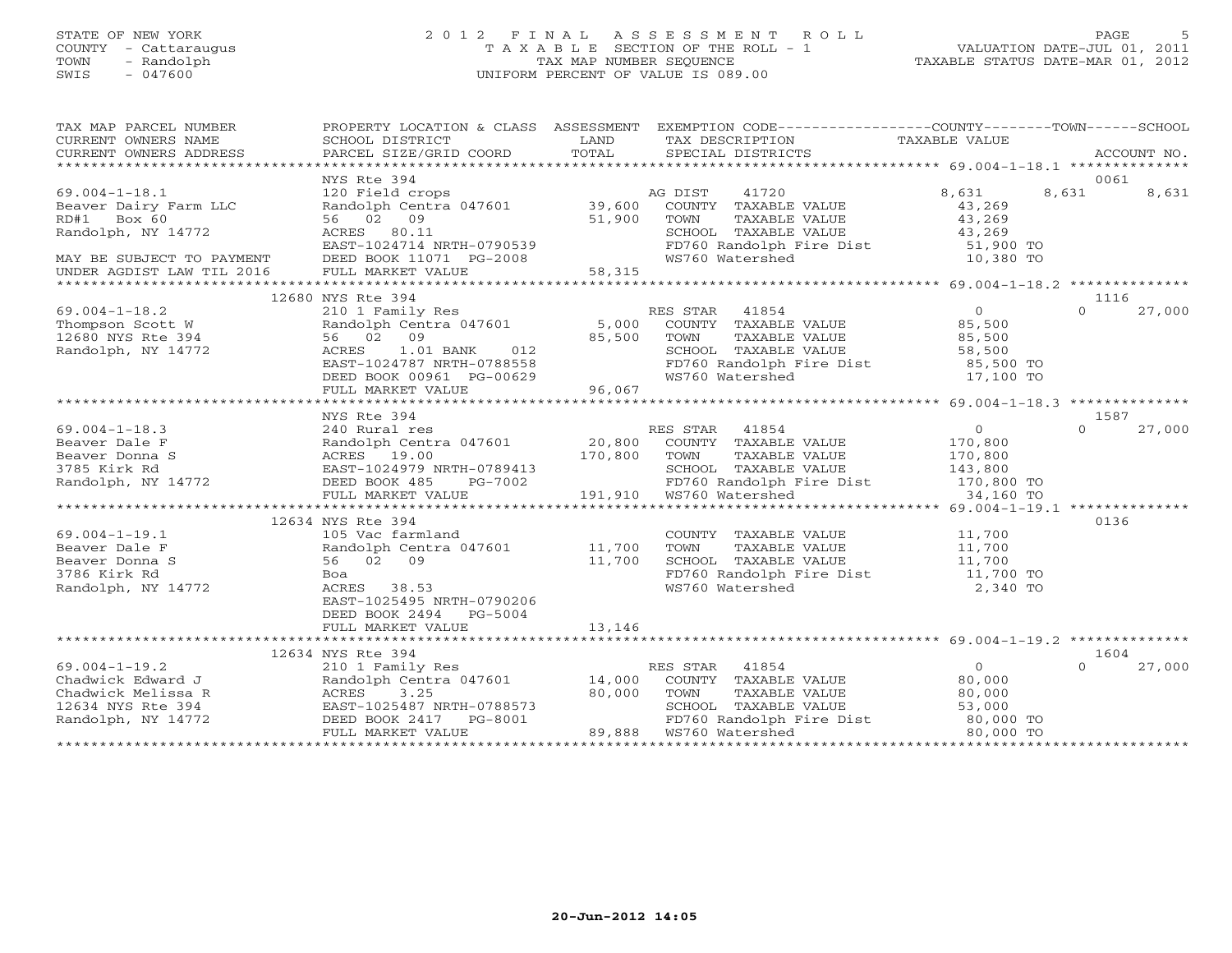# STATE OF NEW YORK 2 0 1 2 F I N A L A S S E S S M E N T R O L L PAGE 6 COUNTY - Cattaraugus T A X A B L E SECTION OF THE ROLL - 1 VALUATION DATE-JUL 01, 2011 TOWN - Randolph TAX MAP NUMBER SEQUENCE TAXABLE STATUS DATE-MAR 01, 2012 SWIS - 047600 UNIFORM PERCENT OF VALUE IS 089.00

| TAX MAP PARCEL NUMBER                                                                                                                                                                                                                                                                                                                                                                                         |                                                                                                                             |        | PROPERTY LOCATION & CLASS ASSESSMENT EXEMPTION CODE----------------COUNTY-------TOWN------SCHOOL                                                   |      |      |
|---------------------------------------------------------------------------------------------------------------------------------------------------------------------------------------------------------------------------------------------------------------------------------------------------------------------------------------------------------------------------------------------------------------|-----------------------------------------------------------------------------------------------------------------------------|--------|----------------------------------------------------------------------------------------------------------------------------------------------------|------|------|
|                                                                                                                                                                                                                                                                                                                                                                                                               | 12647 NYS Rte 394                                                                                                           |        |                                                                                                                                                    |      | 0131 |
|                                                                                                                                                                                                                                                                                                                                                                                                               |                                                                                                                             |        |                                                                                                                                                    |      |      |
|                                                                                                                                                                                                                                                                                                                                                                                                               |                                                                                                                             |        |                                                                                                                                                    |      |      |
|                                                                                                                                                                                                                                                                                                                                                                                                               |                                                                                                                             |        |                                                                                                                                                    |      |      |
|                                                                                                                                                                                                                                                                                                                                                                                                               |                                                                                                                             |        |                                                                                                                                                    |      |      |
|                                                                                                                                                                                                                                                                                                                                                                                                               |                                                                                                                             |        |                                                                                                                                                    |      |      |
|                                                                                                                                                                                                                                                                                                                                                                                                               | DEED BOOK 909 PG-00493                                                                                                      |        |                                                                                                                                                    |      |      |
|                                                                                                                                                                                                                                                                                                                                                                                                               | FULL MARKET VALUE 365,169                                                                                                   |        |                                                                                                                                                    |      |      |
|                                                                                                                                                                                                                                                                                                                                                                                                               |                                                                                                                             |        |                                                                                                                                                    |      |      |
|                                                                                                                                                                                                                                                                                                                                                                                                               | NYS Rte 394                                                                                                                 |        |                                                                                                                                                    |      | 0060 |
|                                                                                                                                                                                                                                                                                                                                                                                                               |                                                                                                                             |        |                                                                                                                                                    |      |      |
|                                                                                                                                                                                                                                                                                                                                                                                                               |                                                                                                                             |        |                                                                                                                                                    |      |      |
|                                                                                                                                                                                                                                                                                                                                                                                                               |                                                                                                                             |        |                                                                                                                                                    |      |      |
|                                                                                                                                                                                                                                                                                                                                                                                                               |                                                                                                                             |        |                                                                                                                                                    |      |      |
|                                                                                                                                                                                                                                                                                                                                                                                                               |                                                                                                                             |        |                                                                                                                                                    |      |      |
|                                                                                                                                                                                                                                                                                                                                                                                                               |                                                                                                                             |        |                                                                                                                                                    |      |      |
|                                                                                                                                                                                                                                                                                                                                                                                                               |                                                                                                                             |        |                                                                                                                                                    |      |      |
|                                                                                                                                                                                                                                                                                                                                                                                                               | 12532 NYS Rte 394                                                                                                           |        |                                                                                                                                                    | 0350 |      |
| $69.004 - 1 - 22$                                                                                                                                                                                                                                                                                                                                                                                             | 210 1 Family Res<br>Randolph Centra 047601 4,800<br>48 02 09 30,000<br>FRNT 255.00 DPTH 160.00<br>EAST-1027320 NRTH-0788701 |        | COUNTY TAXABLE VALUE<br>TOWN TAXABLE VALUE 30,000<br>SCHOOL TAXABLE VALUE 30,000<br>FD760 Randolph Fire Dist 30,000 TO<br>WS760 Watershed 6,000 TO |      |      |
|                                                                                                                                                                                                                                                                                                                                                                                                               |                                                                                                                             |        |                                                                                                                                                    |      |      |
|                                                                                                                                                                                                                                                                                                                                                                                                               |                                                                                                                             |        |                                                                                                                                                    |      |      |
|                                                                                                                                                                                                                                                                                                                                                                                                               |                                                                                                                             |        |                                                                                                                                                    |      |      |
|                                                                                                                                                                                                                                                                                                                                                                                                               |                                                                                                                             |        |                                                                                                                                                    |      |      |
|                                                                                                                                                                                                                                                                                                                                                                                                               |                                                                                                                             |        |                                                                                                                                                    |      |      |
|                                                                                                                                                                                                                                                                                                                                                                                                               |                                                                                                                             |        |                                                                                                                                                    |      |      |
|                                                                                                                                                                                                                                                                                                                                                                                                               |                                                                                                                             |        |                                                                                                                                                    |      |      |
|                                                                                                                                                                                                                                                                                                                                                                                                               | NYS Rte 394                                                                                                                 |        |                                                                                                                                                    |      | 0062 |
|                                                                                                                                                                                                                                                                                                                                                                                                               |                                                                                                                             |        |                                                                                                                                                    |      |      |
|                                                                                                                                                                                                                                                                                                                                                                                                               |                                                                                                                             |        |                                                                                                                                                    |      |      |
|                                                                                                                                                                                                                                                                                                                                                                                                               |                                                                                                                             |        |                                                                                                                                                    |      |      |
|                                                                                                                                                                                                                                                                                                                                                                                                               |                                                                                                                             |        |                                                                                                                                                    |      |      |
|                                                                                                                                                                                                                                                                                                                                                                                                               |                                                                                                                             |        |                                                                                                                                                    |      |      |
|                                                                                                                                                                                                                                                                                                                                                                                                               |                                                                                                                             |        |                                                                                                                                                    |      |      |
| $\begin{tabular}{lllllllllllll} 69.004-1-23.1 & NYS & \text{Rte 394} & \text{AG DIST} & 41720 & 37,561 & 37,561 & 37,561 & 37,561 & 37,561 & 37,561 & 37,561 & 37,561 & 37,561 & 37,561 & 37,561 & 37,561 & 37,561 & 37,561 & 37,561 & 37,561 & 37,561 & 37,561 & 37,561 & 37,561 & 37$                                                                                                                       |                                                                                                                             |        |                                                                                                                                                    |      |      |
|                                                                                                                                                                                                                                                                                                                                                                                                               |                                                                                                                             |        |                                                                                                                                                    |      |      |
|                                                                                                                                                                                                                                                                                                                                                                                                               | 12477 NYS Rte 394                                                                                                           |        |                                                                                                                                                    | 1380 |      |
|                                                                                                                                                                                                                                                                                                                                                                                                               |                                                                                                                             |        |                                                                                                                                                    |      |      |
|                                                                                                                                                                                                                                                                                                                                                                                                               |                                                                                                                             |        |                                                                                                                                                    |      |      |
|                                                                                                                                                                                                                                                                                                                                                                                                               |                                                                                                                             |        |                                                                                                                                                    |      |      |
|                                                                                                                                                                                                                                                                                                                                                                                                               |                                                                                                                             |        |                                                                                                                                                    |      |      |
| $\begin{array}{cccccccc} 69.004-1-23.2 & & & 12417 & \texttt{N15 NCE} & & & & 40,600 \\ \texttt{Noco Energy Corp} & & & & & 441 Field Store&D & & & & 7,400 TOWN & TAXABLE VALUE & & & 40,600 \\ \texttt{Randolph Centra 047601} & & & & & 7,400 TOWN & TAXABLE VALUE & & & 40,600 \\ 2440 Sheridan Dr & & & 48 & 02 & 09 & & 40,600 & \texttt{SCHOOL TAXABLE VALUE} & & & 40,600 \\ \texttt{Randolph Centra$ | DEED BOOK 00990 PG-00299                                                                                                    |        |                                                                                                                                                    |      |      |
|                                                                                                                                                                                                                                                                                                                                                                                                               | FULL MARKET VALUE                                                                                                           | 45,618 |                                                                                                                                                    |      |      |
|                                                                                                                                                                                                                                                                                                                                                                                                               |                                                                                                                             |        |                                                                                                                                                    |      |      |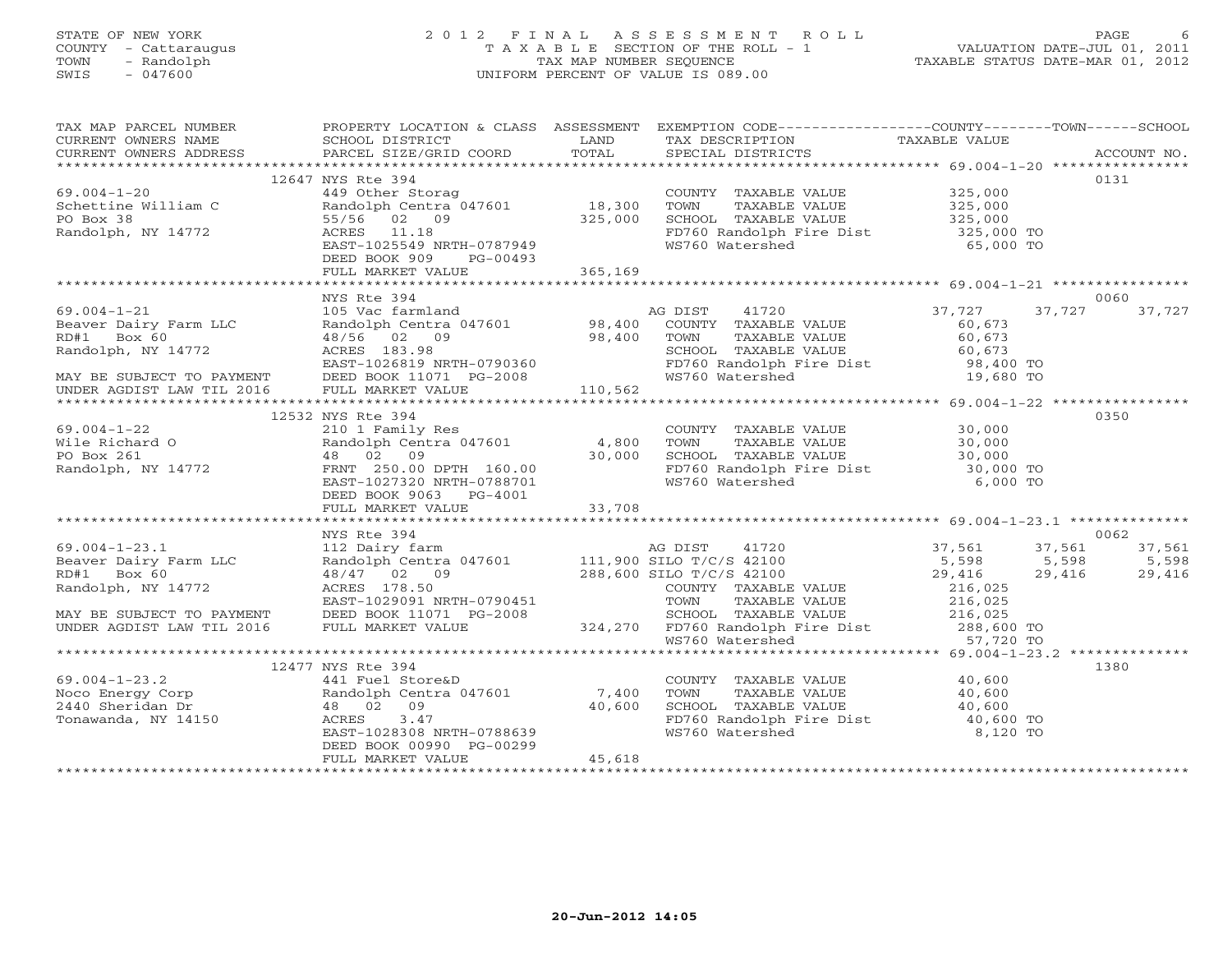## STATE OF NEW YORK 2 0 1 2 F I N A L A S S E S S M E N T R O L L PAGE 7 COUNTY - Cattaraugus T A X A B L E SECTION OF THE ROLL - 1 VALUATION DATE-JUL 01, 2011 TOWN - Randolph TAX MAP NUMBER SEQUENCE TAXABLE STATUS DATE-MAR 01, 2012 SWIS - 047600 UNIFORM PERCENT OF VALUE IS 089.00

| TAX MAP PARCEL NUMBER                                                                                                                                                           |                                                                                                                             |                       | PROPERTY LOCATION & CLASS ASSESSMENT EXEMPTION CODE----------------COUNTY-------TOWN------SCHOOL                                                                                                                                    |                |          |        |
|---------------------------------------------------------------------------------------------------------------------------------------------------------------------------------|-----------------------------------------------------------------------------------------------------------------------------|-----------------------|-------------------------------------------------------------------------------------------------------------------------------------------------------------------------------------------------------------------------------------|----------------|----------|--------|
| CURRENT OWNERS NAME SCHOOL DISTRICT LAND TAX DESCRIPTION TAXABLE VALUE<br>CURRENT OWNERS ADDRESS PARCEL SIZE/GRID COORD TOTAL SPECIAL DISTRICTS (2000 PAXABLE VALUE ACCOUNT NO. |                                                                                                                             |                       |                                                                                                                                                                                                                                     |                |          |        |
|                                                                                                                                                                                 |                                                                                                                             |                       |                                                                                                                                                                                                                                     |                |          |        |
|                                                                                                                                                                                 |                                                                                                                             |                       |                                                                                                                                                                                                                                     |                |          |        |
|                                                                                                                                                                                 | 12405 NYS Rte 394                                                                                                           |                       |                                                                                                                                                                                                                                     |                | 1388     |        |
| $69.004 - 1 - 23.3$                                                                                                                                                             |                                                                                                                             |                       | 210 1 Family Res<br>Randolph Centra 047601 8,300 COUNTY TAXABLE VALUE 47,000<br>48 02 09 47,000 TOWN TAXABLE VALUE 47,000<br>ACRES 4.35 SCHOOL TAXABLE VALUE 20,000<br>EAST-1029723 NRTH-0788678 FD760 Randolph Fire Dist 47,000 TO |                | $\Omega$ | 27,000 |
| Brown Carol D                                                                                                                                                                   |                                                                                                                             |                       |                                                                                                                                                                                                                                     |                |          |        |
| 12405 Rte 394                                                                                                                                                                   |                                                                                                                             |                       |                                                                                                                                                                                                                                     |                |          |        |
| Randolph, NY 14772                                                                                                                                                              |                                                                                                                             |                       |                                                                                                                                                                                                                                     |                |          |        |
|                                                                                                                                                                                 | ACRES 4.35<br>EAST-1029723 NRTH-0788678<br>DEED BOOK 1000 PG-372<br>FULL MARKET VALUE 52,809                                |                       |                                                                                                                                                                                                                                     |                |          |        |
|                                                                                                                                                                                 |                                                                                                                             |                       | WS760 Watershed                                                                                                                                                                                                                     | 9,400 TO       |          |        |
|                                                                                                                                                                                 |                                                                                                                             |                       |                                                                                                                                                                                                                                     |                |          |        |
|                                                                                                                                                                                 |                                                                                                                             |                       |                                                                                                                                                                                                                                     |                |          |        |
|                                                                                                                                                                                 | NYS Rte 394                                                                                                                 |                       |                                                                                                                                                                                                                                     |                | 1571     |        |
|                                                                                                                                                                                 |                                                                                                                             |                       |                                                                                                                                                                                                                                     |                |          |        |
| $69.004 - 1 - 23.4$                                                                                                                                                             |                                                                                                                             |                       | $\begin{array}{cccccc} 312 \text{ Vac } \text{w/imprv} & \text{COMNTY} & \text{TAXABLE VALUE} & \text{45,400} \\ \text{Random Centra 047601} & 2,400 & \text{TOWN} & \text{TAXABLE VALUE} & \text{45,400} \end{array}$              |                |          |        |
| Brown Randall L                                                                                                                                                                 |                                                                                                                             |                       |                                                                                                                                                                                                                                     |                |          |        |
| 12407 Route 394                                                                                                                                                                 | 48 02 09                                                                                                                    |                       |                                                                                                                                                                                                                                     |                |          |        |
| Randolph, NY 14772                                                                                                                                                              |                                                                                                                             |                       |                                                                                                                                                                                                                                     |                |          |        |
|                                                                                                                                                                                 |                                                                                                                             |                       | 15,400 SCHOOL TAXABLE VALUE 1997<br>45,400 SCHOOL TAXABLE VALUE 15,400<br>TH-0788927 WS760 Watershed 91 TO                                                                                                                          |                |          |        |
|                                                                                                                                                                                 |                                                                                                                             |                       |                                                                                                                                                                                                                                     |                |          |        |
|                                                                                                                                                                                 | FULL MARKET VALUE                                                                                                           | 51,011                |                                                                                                                                                                                                                                     |                |          |        |
|                                                                                                                                                                                 |                                                                                                                             |                       |                                                                                                                                                                                                                                     |                |          |        |
|                                                                                                                                                                                 | NYS Rte 394                                                                                                                 |                       |                                                                                                                                                                                                                                     |                | 0294     |        |
| $69.004 - 1 - 24$                                                                                                                                                               | 105 Vac farmland                                                                                                            |                       | AG DIST 41720                                                                                                                                                                                                                       | 2,339          | 2,339    | 2,339  |
| Beaver Dairy Farm LLC<br>RD#1 Box 60                                                                                                                                            | 105 Vac farmland<br>Randolph Centra 047601                                                                                  |                       | 6,700 COUNTY TAXABLE VALUE                                                                                                                                                                                                          | 4,361          |          |        |
| RD#1 Box 60                                                                                                                                                                     | 48 02 09                                                                                                                    |                       | 6,700 TOWN                                                                                                                                                                                                                          |                |          |        |
|                                                                                                                                                                                 |                                                                                                                             |                       | TOWN       TAXABLE  VALUE<br>SCHOOL    TAXABLE  VALUE                                                                                                                                                                               | 4,361<br>4,361 |          |        |
| Randolph, NY 14772<br>EAST-1030142 NRTH-0789572<br>MAY BE SUBJECT TO PAYMENT DEED BOOK 11071 PG-2008                                                                            |                                                                                                                             |                       |                                                                                                                                                                                                                                     |                |          |        |
|                                                                                                                                                                                 |                                                                                                                             |                       | FD760 Randolph Fire Dist 6,700 TO                                                                                                                                                                                                   |                |          |        |
| UNDER AGDIST LAW TIL 2016 FULL MARKET VALUE                                                                                                                                     |                                                                                                                             | 7,528                 | WS760 Watershed                                                                                                                                                                                                                     | 1,340 TO       |          |        |
|                                                                                                                                                                                 |                                                                                                                             |                       |                                                                                                                                                                                                                                     |                |          |        |
|                                                                                                                                                                                 |                                                                                                                             |                       |                                                                                                                                                                                                                                     |                |          |        |
|                                                                                                                                                                                 | 12322 NYS Rte 394                                                                                                           |                       |                                                                                                                                                                                                                                     |                | 0295     |        |
| $69.004 - 1 - 25.1$                                                                                                                                                             |                                                                                                                             |                       | COUNTY TAXABLE VALUE 37,800                                                                                                                                                                                                         |                |          |        |
| Wile Richard O                                                                                                                                                                  | 322 Rural vac>10 COUNT<br>Randolph Centra 047601 37,800 TOWN<br>$322 \text{ Rural vac}>10$ Randolph Centra 0<br>40/48 02 08 |                       |                                                                                                                                                                                                                                     |                |          |        |
| PO Box 261                                                                                                                                                                      |                                                                                                                             | 37,800                |                                                                                                                                                                                                                                     |                |          |        |
| Randolph, NY 14772                                                                                                                                                              | ACRES 49.70                                                                                                                 |                       | COUNT TAXABLE VALUE<br>TOWN TAXABLE VALUE 37,800<br>SCHOOL TAXABLE VALUE 37,800<br>FD760 Randolph Fire Dist 37,800 TO                                                                                                               |                |          |        |
|                                                                                                                                                                                 | EAST-1030750 NRTH-0790545                                                                                                   |                       | WS760 Watershed                                                                                                                                                                                                                     | 7,560 TO       |          |        |
|                                                                                                                                                                                 | DEED BOOK 6710 PG-2001                                                                                                      |                       |                                                                                                                                                                                                                                     |                |          |        |
|                                                                                                                                                                                 | FULL MARKET VALUE                                                                                                           | 42,472                |                                                                                                                                                                                                                                     |                |          |        |
|                                                                                                                                                                                 |                                                                                                                             |                       |                                                                                                                                                                                                                                     |                |          |        |
|                                                                                                                                                                                 | 12322 NYS Rte 394                                                                                                           |                       |                                                                                                                                                                                                                                     |                | 1601     |        |
| $69.004 - 1 - 25.2$                                                                                                                                                             |                                                                                                                             |                       |                                                                                                                                                                                                                                     | $\overline{0}$ | $\Omega$ | 27,000 |
| Harvey Gary H                                                                                                                                                                   |                                                                                                                             |                       |                                                                                                                                                                                                                                     |                |          |        |
| 12322 Rte 394                                                                                                                                                                   |                                                                                                                             |                       | 270 Mfg housing MES STAR 41094<br>Randolph Centra 047601 8,800 COUNTY TAXABLE VALUE 45,000<br>AF 000 TOWN TAXABLE VALUE 45,000                                                                                                      |                |          |        |
|                                                                                                                                                                                 |                                                                                                                             | 45,000 TOWN<br>SCHOOL |                                                                                                                                                                                                                                     |                |          |        |
| Randolph, NY 14772                                                                                                                                                              | 4.88<br>ACRES                                                                                                               |                       |                                                                                                                                                                                                                                     |                |          |        |
|                                                                                                                                                                                 |                                                                                                                             |                       | SCHOOL TAXABLE VALUE 18,000<br>FD760 Randolph Fire Dist 18,000 TO<br>WS760 Watershed 9,000 TO                                                                                                                                       |                |          |        |
|                                                                                                                                                                                 | ACRES 4.88<br>EAST-1031261 NRTH-0789550<br>DEED BOOK 1962 PG-2001<br>FULL MARKET VALUE 50,562                               |                       |                                                                                                                                                                                                                                     |                |          |        |
|                                                                                                                                                                                 |                                                                                                                             |                       |                                                                                                                                                                                                                                     |                |          |        |
|                                                                                                                                                                                 |                                                                                                                             |                       |                                                                                                                                                                                                                                     |                |          |        |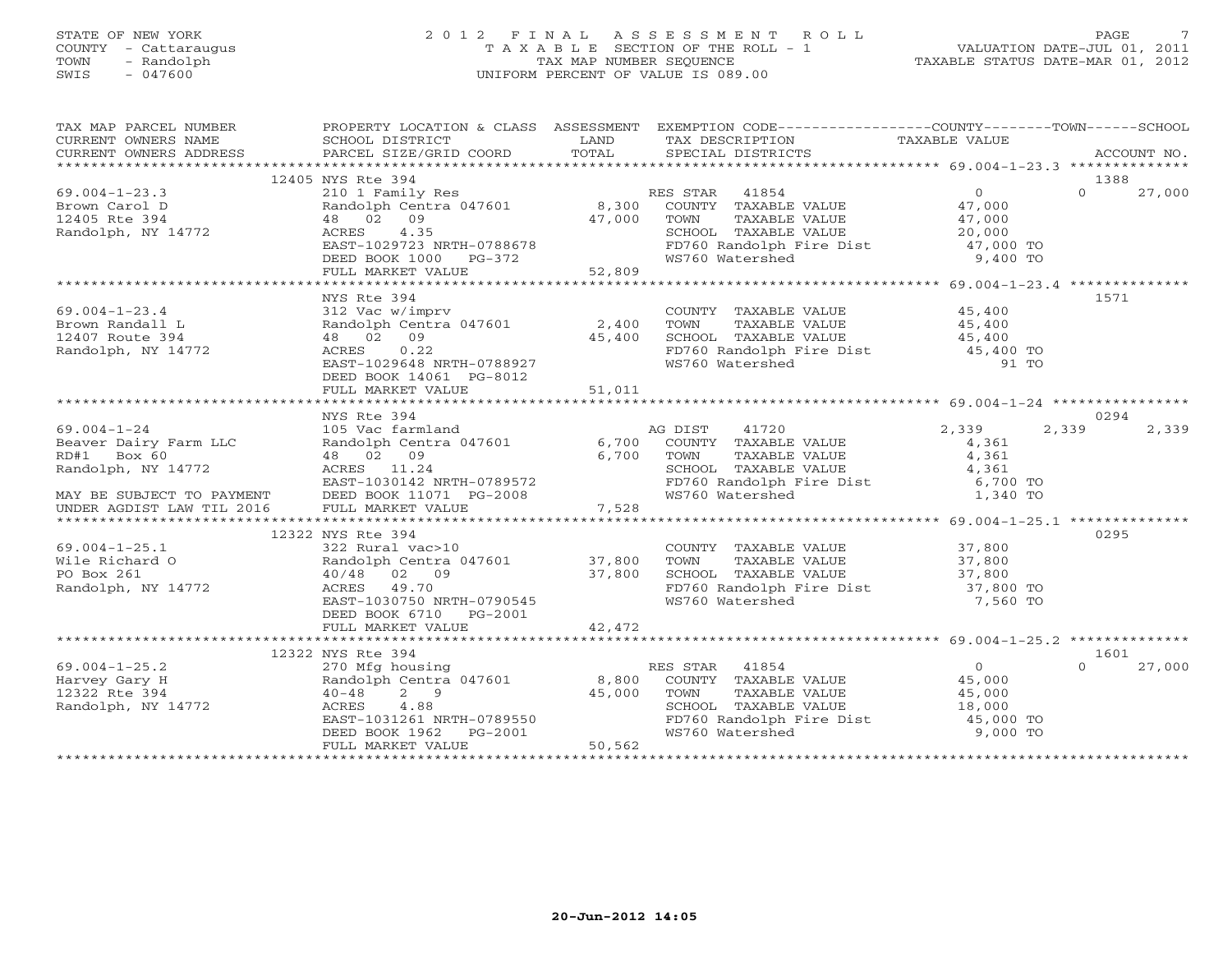## STATE OF NEW YORK 2 0 1 2 F I N A L A S S E S S M E N T R O L L PAGE 8 COUNTY - Cattaraugus T A X A B L E SECTION OF THE ROLL - 1 VALUATION DATE-JUL 01, 2011 TOWN - Randolph TAX MAP NUMBER SEQUENCE TAXABLE STATUS DATE-MAR 01, 2012 SWIS - 047600 UNIFORM PERCENT OF VALUE IS 089.00

| TAX MAP PARCEL NUMBER<br>CURRENT OWNERS NAME                                                                                                                                                                                       | SCHOOL DISTRICT                                                        | LAND     | PROPERTY LOCATION & CLASS ASSESSMENT EXEMPTION CODE---------------COUNTY-------TOWN------SCHOOL<br>TAX DESCRIPTION TAXABLE VALUE                                                                                                           |                                                           |                |            |
|------------------------------------------------------------------------------------------------------------------------------------------------------------------------------------------------------------------------------------|------------------------------------------------------------------------|----------|--------------------------------------------------------------------------------------------------------------------------------------------------------------------------------------------------------------------------------------------|-----------------------------------------------------------|----------------|------------|
|                                                                                                                                                                                                                                    |                                                                        |          |                                                                                                                                                                                                                                            |                                                           |                |            |
|                                                                                                                                                                                                                                    | 12379 NYS Rte 394                                                      |          |                                                                                                                                                                                                                                            |                                                           |                | 0293       |
| $69.004 - 1 - 26$                                                                                                                                                                                                                  |                                                                        |          | NIS RES STAR 41854 (1894)<br>210 1 Family Res (1990)<br>210 1 Family Res (1990)<br>22 09 (1990)<br>22 09 (1990)<br>22,900 (2000)<br>22,900 (2000)<br>22,900 (2000)                                                                         |                                                           | $\Omega$       | 27,000     |
|                                                                                                                                                                                                                                    |                                                                        |          |                                                                                                                                                                                                                                            |                                                           |                |            |
| Riddell Dennis L<br>12379 NYS Rte 394                                                                                                                                                                                              |                                                                        |          |                                                                                                                                                                                                                                            |                                                           |                |            |
|                                                                                                                                                                                                                                    |                                                                        |          |                                                                                                                                                                                                                                            |                                                           |                |            |
|                                                                                                                                                                                                                                    |                                                                        |          |                                                                                                                                                                                                                                            |                                                           |                |            |
|                                                                                                                                                                                                                                    |                                                                        |          |                                                                                                                                                                                                                                            |                                                           |                |            |
|                                                                                                                                                                                                                                    |                                                                        |          |                                                                                                                                                                                                                                            |                                                           |                |            |
| Randolph, NY 14772<br>Randolph, NY 14772<br>RAST-1030137 NRTH-0788678<br>DEED BOOK 907 PG-00912 78,539<br>FULL MARKET VALUE 78,539<br>FULL MARKET VALUE 78,539<br>FULL MARKET VALUE 78,539<br>FULL MARKET VALUE 78,539             |                                                                        |          |                                                                                                                                                                                                                                            |                                                           |                |            |
|                                                                                                                                                                                                                                    |                                                                        |          |                                                                                                                                                                                                                                            |                                                           |                | 0105       |
|                                                                                                                                                                                                                                    |                                                                        |          |                                                                                                                                                                                                                                            |                                                           | 1,305          | 1,305      |
|                                                                                                                                                                                                                                    |                                                                        |          |                                                                                                                                                                                                                                            |                                                           | $\overline{0}$ | 27,000     |
|                                                                                                                                                                                                                                    |                                                                        |          |                                                                                                                                                                                                                                            |                                                           | 5,000          | 5,000      |
|                                                                                                                                                                                                                                    |                                                                        |          |                                                                                                                                                                                                                                            |                                                           |                |            |
|                                                                                                                                                                                                                                    |                                                                        |          |                                                                                                                                                                                                                                            |                                                           |                |            |
|                                                                                                                                                                                                                                    |                                                                        |          |                                                                                                                                                                                                                                            |                                                           |                |            |
|                                                                                                                                                                                                                                    |                                                                        |          |                                                                                                                                                                                                                                            |                                                           |                |            |
|                                                                                                                                                                                                                                    |                                                                        |          |                                                                                                                                                                                                                                            |                                                           |                |            |
|                                                                                                                                                                                                                                    |                                                                        |          |                                                                                                                                                                                                                                            |                                                           |                |            |
|                                                                                                                                                                                                                                    | 12345 W Main St                                                        |          |                                                                                                                                                                                                                                            |                                                           |                | 0267       |
|                                                                                                                                                                                                                                    |                                                                        |          |                                                                                                                                                                                                                                            |                                                           |                |            |
|                                                                                                                                                                                                                                    |                                                                        |          |                                                                                                                                                                                                                                            |                                                           |                |            |
|                                                                                                                                                                                                                                    | Randolph Centra 047601 17,800<br>47 02 09 17,800<br>ACRES 64.10 17,800 |          | COUNTY TAXABLE VALUE $17,800$<br>TOWN TAXABLE VALUE $17,800$<br>SCHOOL TAXABLE VALUE $17,800$<br>FD760 Randolph Fire Dist $17,800$<br>WS760 Watershed $3,560$ TO                                                                           |                                                           |                |            |
|                                                                                                                                                                                                                                    |                                                                        |          |                                                                                                                                                                                                                                            |                                                           |                |            |
|                                                                                                                                                                                                                                    |                                                                        |          |                                                                                                                                                                                                                                            |                                                           |                |            |
|                                                                                                                                                                                                                                    |                                                                        |          |                                                                                                                                                                                                                                            |                                                           |                |            |
| 69.004-1-28.1<br>Seiberg Jodene Randolph Centra 047601 17,800<br>Baldwin Judith 47 02 09 17,800<br>12353 W Main St ACRES 64.10<br>Randolph, NY 14772 EAST-1030188 NRTH-0784834<br>DEED BOOK 1027 PG-898<br>THE MARKET VALUE 20,000 |                                                                        |          |                                                                                                                                                                                                                                            |                                                           |                |            |
|                                                                                                                                                                                                                                    |                                                                        |          |                                                                                                                                                                                                                                            |                                                           |                |            |
|                                                                                                                                                                                                                                    | 12353 W Main St                                                        |          |                                                                                                                                                                                                                                            |                                                           |                | 1371       |
| $69.004 - 1 - 28.2$                                                                                                                                                                                                                |                                                                        |          |                                                                                                                                                                                                                                            |                                                           | 10,800         | $\Omega$   |
|                                                                                                                                                                                                                                    |                                                                        |          |                                                                                                                                                                                                                                            |                                                           | 18,325         | $\bigcirc$ |
| b9.004-1-28.2<br>Seiberg Jodene K<br>12353 W Main St                                                                                                                                                                               |                                                                        |          |                                                                                                                                                                                                                                            |                                                           | $\overline{0}$ | 27,000     |
| Randolph, NY 14772                                                                                                                                                                                                                 |                                                                        |          | WET C/T 41121 10,800<br>210 1 Family Res MVET C/T 41121 10,800<br>Randolph Centra 047601 9,500 DVET C/T 41141 18,325<br>47 02 09 73,300 RES STAR 41854 0<br>ACRES 5.65 COUNTY TAXABLE VALUE 44,175<br>EAST-1030090 NRTH-0785626 TOWN TAX   |                                                           |                |            |
|                                                                                                                                                                                                                                    | EAST-1030090 NRTH-0785626                                              |          | TOWN<br>TAXABLE VALUE                                                                                                                                                                                                                      | 44,175                                                    |                |            |
|                                                                                                                                                                                                                                    |                                                                        |          |                                                                                                                                                                                                                                            |                                                           |                |            |
|                                                                                                                                                                                                                                    |                                                                        |          | DEED BOOK 998 PG-826 82,360 FD760 Randolph Fire Dist 73,300 TO<br>FULL MARKET VALUE 82,360 FD760 Randolph Fire Dist 73,300 TO<br>WS760 Watershed 14,660 TO                                                                                 |                                                           |                |            |
|                                                                                                                                                                                                                                    |                                                                        |          |                                                                                                                                                                                                                                            |                                                           |                |            |
|                                                                                                                                                                                                                                    | 12299 W Main St                                                        |          |                                                                                                                                                                                                                                            |                                                           |                | 1539       |
| $69.004 - 1 - 28.3$                                                                                                                                                                                                                |                                                                        |          |                                                                                                                                                                                                                                            |                                                           | $\Omega$       | 55,980     |
|                                                                                                                                                                                                                                    |                                                                        |          | W Main St<br>210 1 Family Res<br>Randolph Centra 047601 13,900 COUNTY TAXABLE VALUE<br>39 47 2 9 171,900 TOWN TAXABLE VALUE<br>ACRES 10.82 SCHOOL TAXABLE VALUE<br>EAST-1030895 NRTH-0785612 FD760 Randolph Fire Dist<br>DEED BOOK 1005 PG | $\begin{array}{c}0\\171,900\\171,900\\115,900\end{array}$ |                |            |
| Campbell Robert H<br>Campbell Anita M<br>12299 W Main St                                                                                                                                                                           |                                                                        |          |                                                                                                                                                                                                                                            |                                                           |                |            |
|                                                                                                                                                                                                                                    |                                                                        |          |                                                                                                                                                                                                                                            | 115,920                                                   |                |            |
| Randolph, NY 14772                                                                                                                                                                                                                 |                                                                        |          | FD760 Randolph Fire Dist 171,900 TO                                                                                                                                                                                                        |                                                           |                |            |
|                                                                                                                                                                                                                                    |                                                                        |          |                                                                                                                                                                                                                                            | 34,380 TO                                                 |                |            |
|                                                                                                                                                                                                                                    | FULL MARKET VALUE                                                      | 193, 146 |                                                                                                                                                                                                                                            |                                                           |                |            |
|                                                                                                                                                                                                                                    |                                                                        |          |                                                                                                                                                                                                                                            |                                                           |                |            |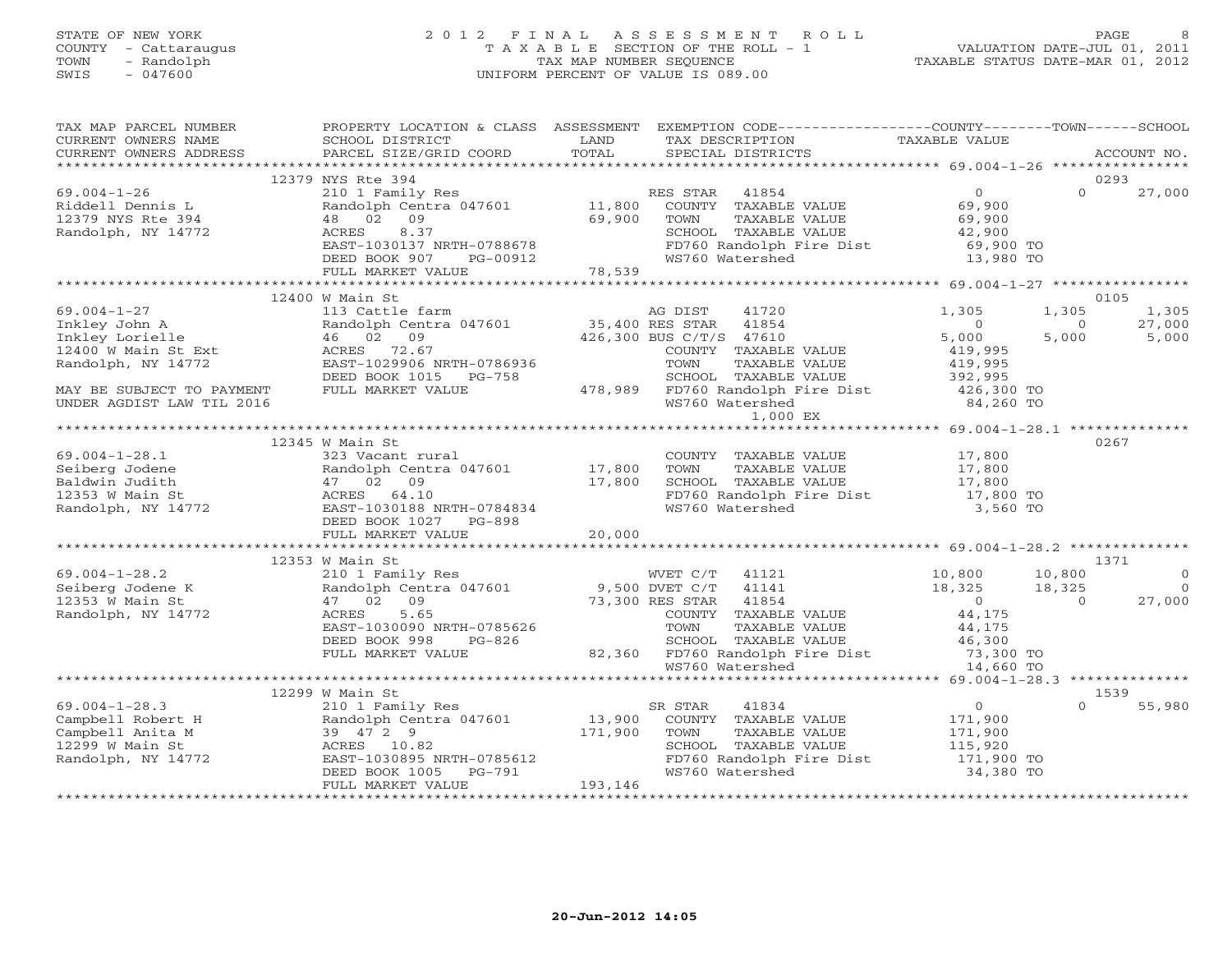#### STATE OF NEW YORK 2 0 1 2 F I N A L A S S E S S M E N T R O L L PAGE 9COUNTY - Cattaraugus T A X A B L E SECTION OF THE ROLL - 1 VALUATION DATE-JUL 01, 2011 SWIS - 047600 UNIFORM PERCENT OF VALUE IS 089.00

TAXABLE STATUS DATE-MAR 01, 2012

| TAX MAP PARCEL NUMBER  |                                           |               | PROPERTY LOCATION & CLASS ASSESSMENT EXEMPTION CODE----------------COUNTY-------TOWN------SCHOOL |                |          |                |
|------------------------|-------------------------------------------|---------------|--------------------------------------------------------------------------------------------------|----------------|----------|----------------|
| CURRENT OWNERS NAME    | SCHOOL DISTRICT<br>PARCEL SIZE/GRID COORD | LAND<br>TOTAL | TAX DESCRIPTION                                                                                  | TAXABLE VALUE  |          | ACCOUNT NO.    |
| CURRENT OWNERS ADDRESS |                                           |               | SPECIAL DISTRICTS                                                                                |                |          |                |
|                        | 12447 W Main St                           |               |                                                                                                  |                | 0216     |                |
| $69.004 - 1 - 29$      | 210 1 Family Res                          |               | WVET C/T 41121                                                                                   | 10,800         | 10,800   | $\overline{0}$ |
| Salvaggio Giuseppe     | Randolph Centra 047601                    | 6,900 SR STAR | 41834                                                                                            | $\overline{0}$ | $\Omega$ | 55,980         |
| Salvaggio Sharon       | 46 02 09                                  |               | 79,000 COUNTY TAXABLE VALUE                                                                      | 68,200         |          |                |
| 12447 W Main St        | 2.91<br>ACRES                             |               | TOWN<br>TAXABLE VALUE                                                                            | 68,200         |          |                |
| Randolph, NY 14772     | EAST-1028945 NRTH-0785471                 |               | SCHOOL TAXABLE VALUE                                                                             | 23,020         |          |                |
|                        | DEED BOOK 753<br>PG-00913                 |               | FD760 Randolph Fire Dist 79,000 TO                                                               |                |          |                |
|                        | FULL MARKET VALUE                         |               | 88,764 WS760 Watershed                                                                           | 15,800 TO      |          |                |
|                        |                                           |               |                                                                                                  |                |          |                |
|                        | 12471 W Main St                           |               |                                                                                                  |                | 1045     |                |
| $69.004 - 1 - 30$      | 240 Rural res                             |               | RES STAR<br>41854                                                                                | $\overline{0}$ | $\Omega$ | 27,000         |
| Graham Gregory L       | Randolph Centra 047601                    |               | 27,100 COUNTY TAXABLE VALUE                                                                      | 97,000         |          |                |
| Graham Diane K         | 47 02 09                                  | 97,000        | TAXABLE VALUE<br>TOWN                                                                            | 97,000         |          |                |
| 12471 W Main St        | ACRES 26.39 BANK 012                      |               | SCHOOL TAXABLE VALUE                                                                             | 70,000         |          |                |
| Randolph, NY 14772     | EAST-1028652 NRTH-0784877                 |               | SCHOOL TAXABLE VALUE<br>FD760 Randolph Fire Dist                                                 | 97,000 TO      |          |                |
|                        | DEED BOOK 1016    PG-1040                 |               | WS760 Watershed                                                                                  | 19,400 TO      |          |                |
|                        | FULL MARKET VALUE                         | 108,989       |                                                                                                  |                |          |                |
|                        |                                           |               |                                                                                                  |                |          |                |
|                        | W Main St                                 |               |                                                                                                  |                | 1043     |                |
| $69.004 - 1 - 31$      | 321 Abandoned ag                          |               | COUNTY TAXABLE VALUE                                                                             | 35,300         |          |                |
| Duell Robert W         | Randolph Centra 047601 35,300             |               | TOWN<br>TAXABLE VALUE                                                                            | 35,300         |          |                |
| Duell Gladys Living    | 47 02 09                                  | 35,300        | SCHOOL TAXABLE VALUE                                                                             | 35,300         |          |                |
| 118 Sunset Ave         | ACRES 38.20                               |               | FD760 Randolph Fire Dist                                                                         | 35,300 TO      |          |                |
| Princeton, NJ 08540    | EAST-1028842 NRTH-0786744                 |               | WS760 Watershed                                                                                  | 7,060 TO       |          |                |
|                        | DEED BOOK 00977 PG-01055                  |               |                                                                                                  |                |          |                |
|                        | FULL MARKET VALUE                         | 39,663        |                                                                                                  |                |          |                |
|                        |                                           |               |                                                                                                  |                |          |                |
|                        | 12482 W Main St                           |               |                                                                                                  |                | 1042     |                |
| $69.004 - 1 - 32$      | 240 Rural res                             |               | RES STAR 41854                                                                                   | $\Omega$       | $\Omega$ | 27,000         |
| Swanson Steven E       | Randolph Centra 047601 12,900             |               | COUNTY TAXABLE VALUE                                                                             | 70,000         |          |                |
| Swanson Julie          | 47 02 09                                  | 70,000        | TAXABLE VALUE<br>TOWN                                                                            | 70,000         |          |                |
| 12482 W Main St        | 9.67<br>ACRES                             |               | SCHOOL TAXABLE VALUE                                                                             | 43,000         |          |                |
| Randolph, NY 14772     | EAST-1028358 NRTH-0786837                 |               | FD760 Randolph Fire Dist                                                                         | 70,000 TO      |          |                |
|                        | DEED BOOK 845<br>PG-00318                 |               | WS760 Watershed                                                                                  | 14,000 TO      |          |                |
|                        | FULL MARKET VALUE                         | 78,652        |                                                                                                  |                |          |                |
|                        |                                           |               |                                                                                                  |                |          |                |
|                        | School House Rd                           |               |                                                                                                  |                | 0039     |                |
| $69.004 - 1 - 33$      | 322 Rural vac>10                          |               | COUNTY TAXABLE VALUE                                                                             | 42,900         |          |                |
| Messinger David        | Randolph Centra 047601 42,900             |               | TOWN<br>TAXABLE VALUE                                                                            | 42,900         |          |                |
| Messinger Judith       | 56 02 09                                  | 42,900        | SCHOOL TAXABLE VALUE                                                                             | 42,900         |          |                |
| 3450 Caswell Rd        | ACRES 52.70                               |               | FD760 Randolph Fire Dist                                                                         | 42,900 TO      |          |                |
| Randolph, NY 14772     | EAST-1027147 NRTH-0787396                 |               | WS760 Watershed                                                                                  | 8,580 TO       |          |                |
|                        | DEED BOOK 996<br>PG-961                   | 48,202        |                                                                                                  |                |          |                |
|                        | FULL MARKET VALUE                         |               |                                                                                                  |                |          |                |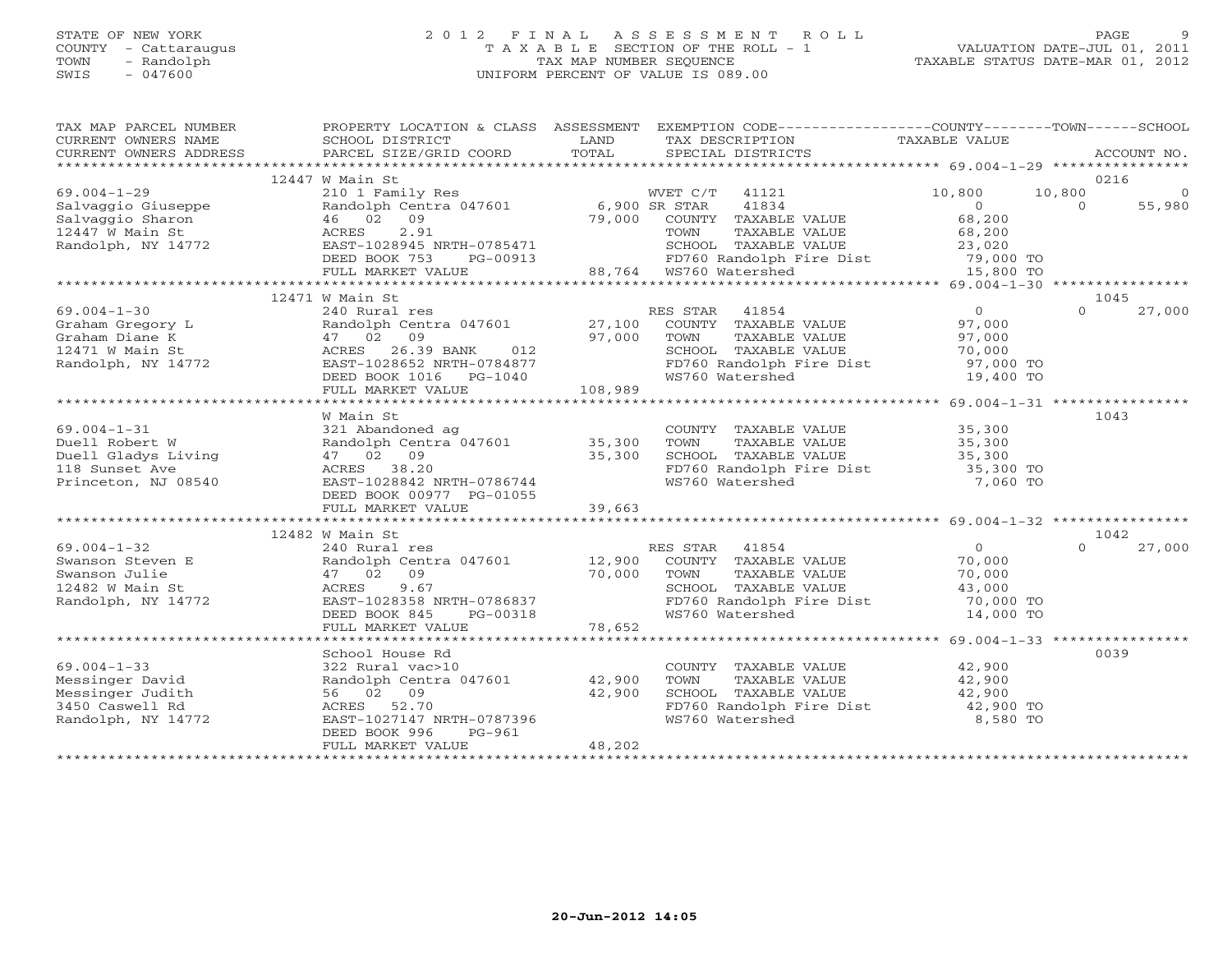## STATE OF NEW YORK 2 0 1 2 F I N A L A S S E S S M E N T R O L L PAGE 10 COUNTY - Cattaraugus T A X A B L E SECTION OF THE ROLL - 1 VALUATION DATE-JUL 01, 2011 TOWN - Randolph TAX MAP NUMBER SEQUENCE TAXABLE STATUS DATE-MAR 01, 2012 SWIS - 047600 UNIFORM PERCENT OF VALUE IS 089.00

| TAX MAP PARCEL NUMBER                                                                                                                                                                                                                                    |                                                                           |         | PROPERTY LOCATION & CLASS ASSESSMENT EXEMPTION CODE----------------COUNTY-------TOWN------SCHOOL                     |        |                          |
|----------------------------------------------------------------------------------------------------------------------------------------------------------------------------------------------------------------------------------------------------------|---------------------------------------------------------------------------|---------|----------------------------------------------------------------------------------------------------------------------|--------|--------------------------|
|                                                                                                                                                                                                                                                          |                                                                           |         |                                                                                                                      |        |                          |
|                                                                                                                                                                                                                                                          | 3625 School House Rd                                                      |         |                                                                                                                      |        | 0234                     |
| $69.004 - 1 - 34$                                                                                                                                                                                                                                        |                                                                           |         |                                                                                                                      |        | $0 \t35,700$             |
|                                                                                                                                                                                                                                                          |                                                                           |         |                                                                                                                      |        |                          |
|                                                                                                                                                                                                                                                          |                                                                           |         | TOWN       TAXABLE  VALUE<br>SCHOOL    TAXABLE  VALUE                                                                | 35,700 |                          |
|                                                                                                                                                                                                                                                          |                                                                           |         |                                                                                                                      |        |                          |
|                                                                                                                                                                                                                                                          |                                                                           |         | FD760 Randolph Fire Dist 35,700 TO<br>WS760 Watershed 7,140 TO                                                       |        |                          |
|                                                                                                                                                                                                                                                          |                                                                           |         |                                                                                                                      |        |                          |
| 9.004-1-34 ---<br>Fuller Frank Randolph Centra 047601 3,700 ----<br>Fuller Genevieve 55 02 09 35,700 TOWN<br>3625 School House Rd FRNT 108.00 DPTH 196.00 SCHOOL<br>Randolph, NY 14772 BEED BOOK 748 PG-00766 40,112<br>FULL MARKET VALU                 |                                                                           |         |                                                                                                                      |        |                          |
|                                                                                                                                                                                                                                                          |                                                                           |         |                                                                                                                      |        |                          |
|                                                                                                                                                                                                                                                          | W Main St                                                                 |         |                                                                                                                      |        | 0130                     |
| $69.004 - 1 - 35.1$                                                                                                                                                                                                                                      |                                                                           |         | COUNTY TAXABLE VALUE 24,400                                                                                          |        |                          |
| Frame Jeffrey T                                                                                                                                                                                                                                          | W Main St<br>322 Rural vac>10<br>Randolph Centra 047601 24,400            |         | TOWN TAXABLE VALUE 24,400<br>SCHOOL TAXABLE VALUE 24,400                                                             |        |                          |
| 3417 Caswell Rd                                                                                                                                                                                                                                          | 54 02 09                                                                  |         |                                                                                                                      |        |                          |
| Randolph, NY 14772                                                                                                                                                                                                                                       | ACRES 38.85                                                               | 24,400  | FD760 Randolph Fire Dist 24,400 TO<br>WS760 Watershed 4,880 TO                                                       |        |                          |
|                                                                                                                                                                                                                                                          | EAST-1026769 NRTH-0785446                                                 |         |                                                                                                                      |        |                          |
|                                                                                                                                                                                                                                                          | DEED BOOK 27<br>PG-7002                                                   |         |                                                                                                                      |        |                          |
|                                                                                                                                                                                                                                                          | FULL MARKET VALUE                                                         | 27,416  |                                                                                                                      |        |                          |
|                                                                                                                                                                                                                                                          |                                                                           |         |                                                                                                                      |        |                          |
|                                                                                                                                                                                                                                                          | Caswell Rd                                                                |         |                                                                                                                      |        | 1101                     |
|                                                                                                                                                                                                                                                          |                                                                           |         | COUNTY TAXABLE VALUE 13,500                                                                                          |        |                          |
|                                                                                                                                                                                                                                                          |                                                                           |         |                                                                                                                      |        |                          |
|                                                                                                                                                                                                                                                          |                                                                           |         |                                                                                                                      |        |                          |
| 69.004-1-35.2<br>Messinger David G<br>Messinger Judith State of Randolph Centra 047601 13,500<br>Messinger Judith 54 02 09 13,500<br>3450 Caswell Rd ACRES 22.55<br>Randolph, NY 14772 EAST-1027823 NRTH-0784959                                         |                                                                           |         | FD760 Randolph Fire Dist 13,500 TO<br>WS760 Watershed 2,700 TO                                                       |        |                          |
|                                                                                                                                                                                                                                                          |                                                                           |         |                                                                                                                      |        |                          |
|                                                                                                                                                                                                                                                          | DEED BOOK 879 PG-00798                                                    |         |                                                                                                                      |        |                          |
|                                                                                                                                                                                                                                                          | FULL MARKET VALUE                                                         | 15,169  |                                                                                                                      |        |                          |
|                                                                                                                                                                                                                                                          |                                                                           |         |                                                                                                                      |        |                          |
|                                                                                                                                                                                                                                                          | 12526 W Main St                                                           |         |                                                                                                                      |        | 1157                     |
|                                                                                                                                                                                                                                                          |                                                                           |         |                                                                                                                      |        | 10,800<br>$\overline{0}$ |
|                                                                                                                                                                                                                                                          |                                                                           |         |                                                                                                                      |        | $\Omega$<br>27,000       |
|                                                                                                                                                                                                                                                          |                                                                           |         |                                                                                                                      |        |                          |
|                                                                                                                                                                                                                                                          |                                                                           |         |                                                                                                                      |        |                          |
|                                                                                                                                                                                                                                                          |                                                                           |         |                                                                                                                      |        |                          |
|                                                                                                                                                                                                                                                          |                                                                           |         |                                                                                                                      |        |                          |
|                                                                                                                                                                                                                                                          |                                                                           |         | CHOOL TAXABLE VALUE<br>SCHOOL TAXABLE VALUE<br>FD760 Randolph Fire Dist<br>WS760 Watershed<br>12,880 TO<br>42,880 TO |        |                          |
|                                                                                                                                                                                                                                                          |                                                                           |         |                                                                                                                      |        |                          |
|                                                                                                                                                                                                                                                          | 3417 Caswell Rd                                                           |         |                                                                                                                      |        | 1158                     |
|                                                                                                                                                                                                                                                          |                                                                           |         | ES STAR 41854 (0)<br>COUNTY TAXABLE VALUE (95,000)<br>RES STAR 41854                                                 |        | $\Omega$<br>27,000       |
| 99.004-1-35.4<br>Frame Jeffrey T<br>Frame Trudy V<br>3417 Caswell Rd<br>Randolph, NY 14772<br>Randolph, NY 14772<br>PRES 11.60<br>Randolph, NY 14772<br>PRES 11.60<br>Randolph, NY 14772<br>PRES 1027054<br>NRTH-0784621<br>PRES 1027054<br>PRES 1027054 |                                                                           |         |                                                                                                                      |        |                          |
|                                                                                                                                                                                                                                                          |                                                                           |         | TOWN                                                                                                                 |        |                          |
|                                                                                                                                                                                                                                                          |                                                                           |         |                                                                                                                      |        |                          |
|                                                                                                                                                                                                                                                          |                                                                           |         | FD760 Randolph Fire Dist<br>FD760 Randolph Fire Dist 95,000 TO<br>WS760 Watershed 19,000 TO                          |        |                          |
|                                                                                                                                                                                                                                                          | EAST-1027054 NRTH-0784621<br>DEED BOOK 816 PG-00689<br>FULL MARKET MALLER | 106,742 |                                                                                                                      |        |                          |
|                                                                                                                                                                                                                                                          | FULL MARKET VALUE                                                         |         |                                                                                                                      |        |                          |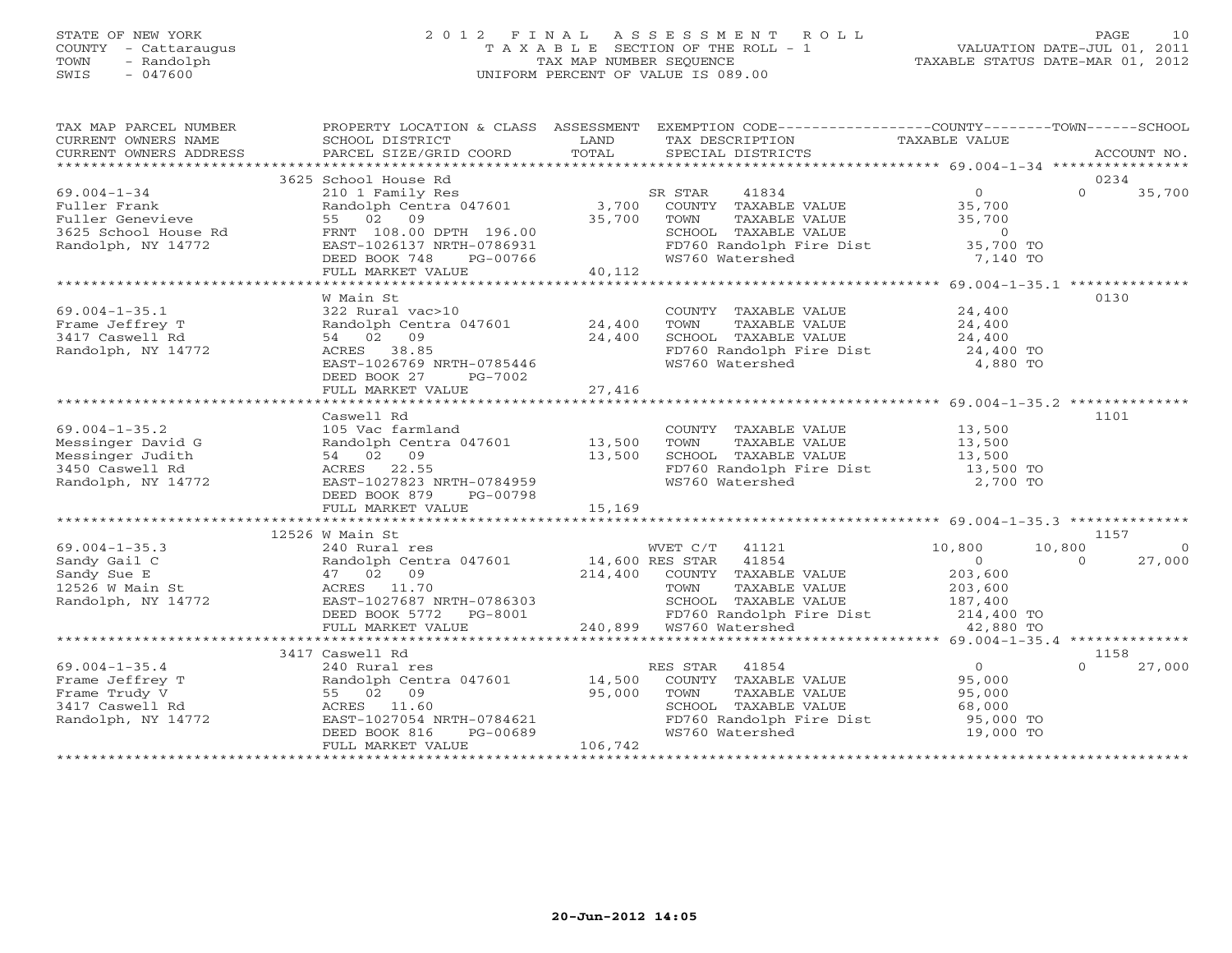#### STATE OF NEW YORK 2 0 1 2 F I N A L A S S E S S M E N T R O L L PAGE 11 COUNTY - Cattaraugus T A X A B L E SECTION OF THE ROLL - 1 VALUATION DATE-JUL 01, 2011 TOWN - Randolph TAX MAP NUMBER SEQUENCE TAXABLE STATUS DATE-MAR 01, 2012 SWIS - 047600 UNIFORM PERCENT OF VALUE IS 089.00

| TAX MAP PARCEL NUMBER<br>CURRENT OWNERS NAME<br>CURRENT OWNERS ADDRESS                                      | PROPERTY LOCATION & CLASS ASSESSMENT<br>SCHOOL DISTRICT<br>PARCEL SIZE/GRID COORD                                                                                            | LAND<br>TOTAL                | EXEMPTION CODE-----------------COUNTY-------TOWN------SCHOOL<br>TAX DESCRIPTION<br>SPECIAL DISTRICTS                                                                       | TAXABLE VALUE                                                              |                    | ACCOUNT NO.        |
|-------------------------------------------------------------------------------------------------------------|------------------------------------------------------------------------------------------------------------------------------------------------------------------------------|------------------------------|----------------------------------------------------------------------------------------------------------------------------------------------------------------------------|----------------------------------------------------------------------------|--------------------|--------------------|
| $69.004 - 1 - 35.5$<br>Sandy Gail C<br>Sandy Sue E<br>$12526$ W Main St<br>Randolph, NY 14772               | W Main St<br>105 Vac farmland<br>Randolph Centra 047601<br>47 02 09<br>ACRES 26.80<br>EAST-1027901 NRTH-0787047<br>DEED BOOK 5772<br>PG-8001<br>FULL MARKET VALUE            | 18,400<br>18,400<br>20,674   | COUNTY TAXABLE VALUE<br>TOWN<br>TAXABLE VALUE<br>SCHOOL TAXABLE VALUE<br>FD760 Randolph Fire Dist<br>WS760 Watershed                                                       | 18,400<br>18,400<br>18,400<br>18,400 TO<br>3,680 TO                        |                    | 1159               |
|                                                                                                             | 12483 W Main St                                                                                                                                                              |                              |                                                                                                                                                                            |                                                                            |                    | 1324               |
| $69.004 - 1 - 35.8$<br>Brown Clayton A<br>Brown Barbara A<br>12483 W Main St<br>Randolph, NY 14772          | 210 1 Family Res<br>Randolph Centra 047601<br>09<br>54 02<br>ACRES<br>4.15<br>EAST-1028133 NRTH-0785393<br>DEED BOOK 855<br>PG-01130<br>FULL MARKET VALUE                    | 82,600                       | 41121<br>WVET C/T<br>8,100 SR STAR<br>41834<br>COUNTY TAXABLE VALUE<br>TAXABLE VALUE<br>TOWN<br>SCHOOL TAXABLE VALUE<br>FD760 Randolph Fire Dist<br>92,809 WS760 Watershed | 10,800<br>$\circ$<br>71,800<br>71,800<br>26,620<br>82,600 TO<br>16,520 TO  | 10,800<br>$\Omega$ | $\Omega$<br>55,980 |
|                                                                                                             |                                                                                                                                                                              |                              |                                                                                                                                                                            |                                                                            |                    |                    |
| $69.004 - 1 - 35.9$<br>Messinger David G<br>Messinger Judith<br>3450 Caswell Rd<br>Randolph, NY 14772       | 3450 Caswell Rd<br>210 1 Family Res<br>Randolph Centra 047601<br>54 02<br>09<br>ACRES<br>3.60<br>EAST-1027595 NRTH-0784765<br>DEED BOOK 872<br>PG-00111<br>FULL MARKET VALUE | 7,500<br>210,000<br>235,955  | RES STAR<br>41854<br>COUNTY TAXABLE VALUE<br>TOWN<br>TAXABLE VALUE<br>SCHOOL TAXABLE VALUE<br>FD760 Randolph Fire Dist<br>WS760 Watershed                                  | $\circ$<br>210,000<br>210,000<br>183,000<br>210,000 TO<br>42,000 TO        | $\cap$             | 1346<br>27,000     |
|                                                                                                             |                                                                                                                                                                              |                              |                                                                                                                                                                            |                                                                            |                    |                    |
| $69.004 - 1 - 35.10$<br>Schettine William C<br>PO Box 38<br>Randolph, NY 14772<br>MAY BE SUBJECT TO PAYMENT | W Main St<br>322 Rural vac>10<br>Randolph Centra 047601<br>55/56 02 09<br>28.50<br>ACRES<br>EAST-1024595 NRTH-0787810<br>DEED BOOK 1023<br>PG-773                            | 28,900<br>28,900             | AG DIST<br>41720<br>COUNTY TAXABLE VALUE<br>TAXABLE VALUE<br>TOWN<br>SCHOOL TAXABLE VALUE<br>FD760 Randolph Fire Dist<br>WS760 Watershed                                   | 18,905<br>9,995<br>9,995<br>9,995<br>28,900 TO<br>5,780 TO                 | 18,905             | 1579<br>18,905     |
| UNDER AGDIST LAW TIL 2016                                                                                   | FULL MARKET VALUE                                                                                                                                                            | 32,472                       |                                                                                                                                                                            |                                                                            |                    |                    |
|                                                                                                             | 12693 W Main St                                                                                                                                                              |                              |                                                                                                                                                                            |                                                                            |                    | 1582               |
| $69.004 - 1 - 35.11$<br>Volpe Brian A<br>Volpe Jacqueline M<br>12693 W Main St<br>Randolph, NY 14772        | 240 Rural res<br>Randolph Centra 047601<br>54 2 9<br>ACRES 126.85<br>EAST-1025270 NRTH-0785591<br>$PG-972$<br>DEED BOOK 1026<br>FULL MARKET VALUE                            | 66,200<br>260,000<br>292,135 | 41854<br>RES STAR<br>COUNTY TAXABLE VALUE<br>TOWN<br>TAXABLE VALUE<br>SCHOOL TAXABLE VALUE<br>FD760 Randolph Fire Dist<br>WS760 Watershed                                  | $\overline{0}$<br>260,000<br>260,000<br>233,000<br>260,000 TO<br>52,000 TO | $\cap$             | 27,000             |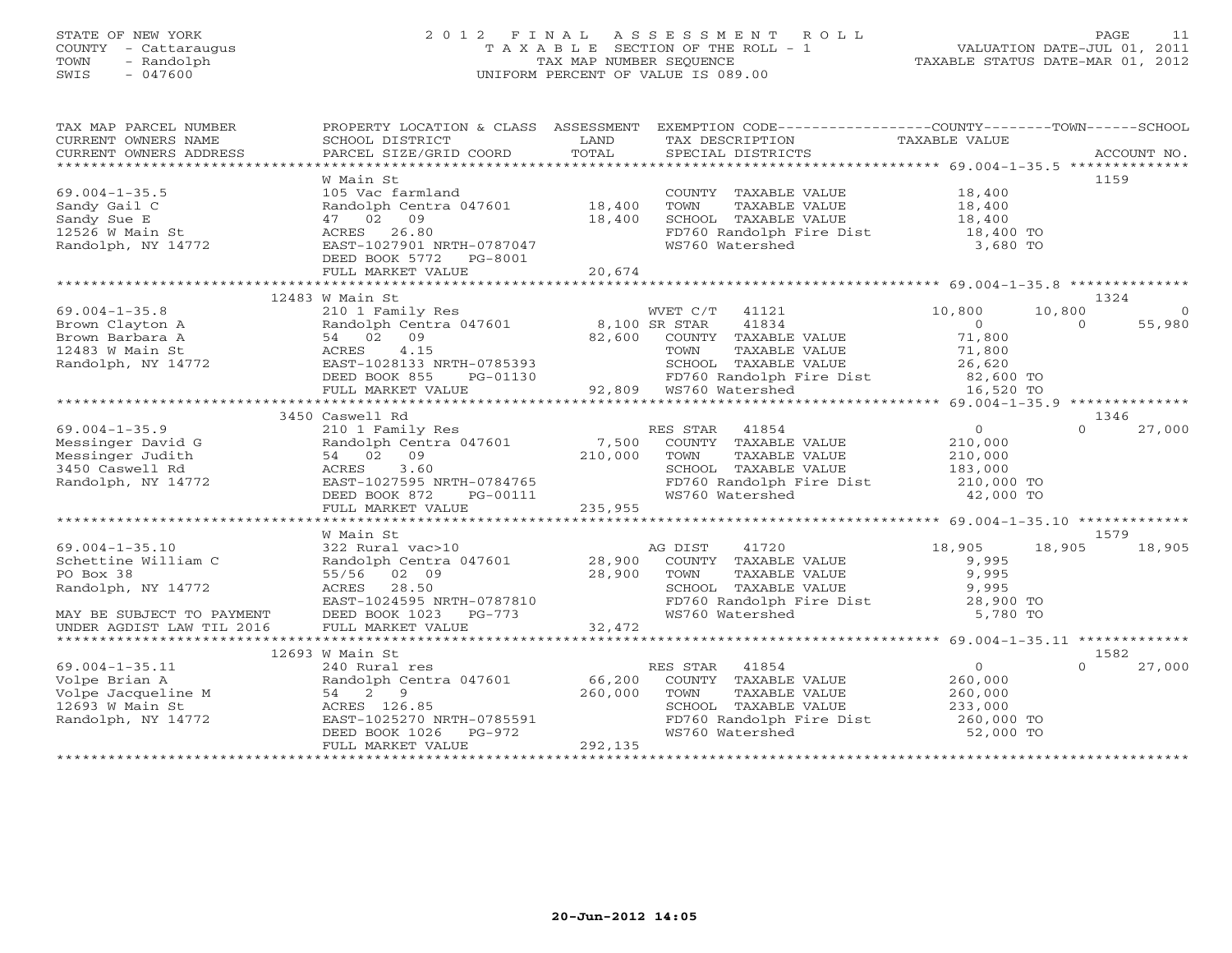## STATE OF NEW YORK 2 0 1 2 F I N A L A S S E S S M E N T R O L L PAGE 12 COUNTY - Cattaraugus T A X A B L E SECTION OF THE ROLL - 1 VALUATION DATE-JUL 01, 2011 TOWN - Randolph TAX MAP NUMBER SEQUENCE TAXABLE STATUS DATE-MAR 01, 2012 SWIS - 047600 UNIFORM PERCENT OF VALUE IS 089.00

| TAX MAP PARCEL NUMBER<br>TAX PARCES MONDER ACCOUNT NO ENGINE TRANSPORT CONTRICT THAT THE CONTRICT CONTRICT THAT THE CONTRICT CONTRICT THAT THE CONTRICT TRANSFORM THAT THE CONTRICT THE CONTRICT THAT THE CONTRICTS CONTRICTS ACCOUNT NO.<br>CURRENT OWNE                                                                                                                                                                                                                       |                                                                                                                                       | PROPERTY LOCATION & CLASS ASSESSMENT EXEMPTION CODE----------------COUNTY-------TOWN------SCHOOL                                                                                                                                                        |                                    |       |        |
|---------------------------------------------------------------------------------------------------------------------------------------------------------------------------------------------------------------------------------------------------------------------------------------------------------------------------------------------------------------------------------------------------------------------------------------------------------------------------------|---------------------------------------------------------------------------------------------------------------------------------------|---------------------------------------------------------------------------------------------------------------------------------------------------------------------------------------------------------------------------------------------------------|------------------------------------|-------|--------|
|                                                                                                                                                                                                                                                                                                                                                                                                                                                                                 |                                                                                                                                       |                                                                                                                                                                                                                                                         |                                    |       | 0046   |
| $\begin{tabular}{llllllllll} \multicolumn{3}{c}{\text{\small 69.004--1--36.1}} & & & & & & & & & \\ \hline \multicolumn{3}{c}{\text{\small 75}} & & & & & & & & \\ \multicolumn{3}{c}{\text{\small 75}} & & & & & & & \\ \multicolumn{3}{c}{\text{\small 812 vac w, $\mathit{1}$}} & & & & & \\ \multicolumn{3}{c}{\text{\small 812 vac w, $\mathit{1}$}} & & & & & \\ \multicolumn{3}{c}{\text{\small 812 vac w, $\mathit{1}$}} & & & & & \\ \multicolumn{3}{c}{\text{\small $ |                                                                                                                                       | W Main St<br>312 Vac w/imprv<br>Randolph Centra 047601 17,000 COUNTY TAXABLE VALUE 32,000 15,000 15,000<br>55 02 09 47,000 TOWN TAXABLE VALUE 32,000<br>ACRES 55.90 SCHOOL TAXABLE VALUE 32,000<br>EAST-1024121 NRTH-0784355 FD760 Rando                |                                    |       |        |
| VISKET JOINT NATURE ON THE VALUE<br>VISKET MATHRON CONTRAINS ARE SET AND TOWN TAXABLE VALUE<br>Main Ext. St ACRES 55.90<br>Main Ext. St ACRES 55.90<br>EAST-1024121 NRTH-0784355<br>DEED BOOK 1019 PG-461 52,809<br>FULL MARKET VALUE 52,8                                                                                                                                                                                                                                      |                                                                                                                                       |                                                                                                                                                                                                                                                         |                                    |       |        |
|                                                                                                                                                                                                                                                                                                                                                                                                                                                                                 |                                                                                                                                       |                                                                                                                                                                                                                                                         |                                    |       |        |
|                                                                                                                                                                                                                                                                                                                                                                                                                                                                                 |                                                                                                                                       |                                                                                                                                                                                                                                                         |                                    |       |        |
|                                                                                                                                                                                                                                                                                                                                                                                                                                                                                 |                                                                                                                                       |                                                                                                                                                                                                                                                         |                                    |       |        |
|                                                                                                                                                                                                                                                                                                                                                                                                                                                                                 | 12749 W Main St                                                                                                                       |                                                                                                                                                                                                                                                         |                                    |       | 1325   |
| $69.004 - 1 - 36.2$                                                                                                                                                                                                                                                                                                                                                                                                                                                             |                                                                                                                                       |                                                                                                                                                                                                                                                         |                                    |       |        |
| Visker Jon<br>Visker Mary Lou<br>12749 W Main St<br>Randolph, NY 14772                                                                                                                                                                                                                                                                                                                                                                                                          |                                                                                                                                       |                                                                                                                                                                                                                                                         |                                    |       | 27,000 |
|                                                                                                                                                                                                                                                                                                                                                                                                                                                                                 |                                                                                                                                       |                                                                                                                                                                                                                                                         |                                    |       |        |
|                                                                                                                                                                                                                                                                                                                                                                                                                                                                                 |                                                                                                                                       |                                                                                                                                                                                                                                                         |                                    |       |        |
|                                                                                                                                                                                                                                                                                                                                                                                                                                                                                 |                                                                                                                                       |                                                                                                                                                                                                                                                         |                                    |       |        |
|                                                                                                                                                                                                                                                                                                                                                                                                                                                                                 |                                                                                                                                       |                                                                                                                                                                                                                                                         |                                    |       |        |
|                                                                                                                                                                                                                                                                                                                                                                                                                                                                                 |                                                                                                                                       |                                                                                                                                                                                                                                                         |                                    |       |        |
|                                                                                                                                                                                                                                                                                                                                                                                                                                                                                 |                                                                                                                                       |                                                                                                                                                                                                                                                         |                                    |       |        |
|                                                                                                                                                                                                                                                                                                                                                                                                                                                                                 | NYS Rte 394                                                                                                                           |                                                                                                                                                                                                                                                         |                                    |       | 0320   |
|                                                                                                                                                                                                                                                                                                                                                                                                                                                                                 | NYS Rte 394<br>311 Res vac land<br>Randolph Centra 047601 900<br>55 02 09 900<br>FRNT 245.00 DPTH 167.00<br>PACT-1023652 NRTH-0788420 |                                                                                                                                                                                                                                                         |                                    |       |        |
| 69.004-1-37.1<br>Beaver Dennis<br>Beaver Duane A<br>12795 W Main St<br>Randolph, NY 14772                                                                                                                                                                                                                                                                                                                                                                                       |                                                                                                                                       | COUNTY TAXABLE VALUE<br>TOWN TAXABLE VALUE 900<br>SCHOOL TAXABLE VALUE 900<br>FD760 Randolph Fire Dist 900 TO<br>WS760 Watershed 180 TO                                                                                                                 |                                    |       |        |
|                                                                                                                                                                                                                                                                                                                                                                                                                                                                                 |                                                                                                                                       |                                                                                                                                                                                                                                                         |                                    |       |        |
|                                                                                                                                                                                                                                                                                                                                                                                                                                                                                 |                                                                                                                                       |                                                                                                                                                                                                                                                         |                                    |       |        |
|                                                                                                                                                                                                                                                                                                                                                                                                                                                                                 |                                                                                                                                       |                                                                                                                                                                                                                                                         |                                    |       |        |
|                                                                                                                                                                                                                                                                                                                                                                                                                                                                                 | DEED BOOK 16536 PG-8006                                                                                                               |                                                                                                                                                                                                                                                         |                                    |       |        |
|                                                                                                                                                                                                                                                                                                                                                                                                                                                                                 |                                                                                                                                       |                                                                                                                                                                                                                                                         |                                    |       |        |
|                                                                                                                                                                                                                                                                                                                                                                                                                                                                                 |                                                                                                                                       |                                                                                                                                                                                                                                                         |                                    |       |        |
|                                                                                                                                                                                                                                                                                                                                                                                                                                                                                 |                                                                                                                                       | NYS Rte 394<br>120 Field crops<br>Randolph Centra 047601<br>55 02 09<br>12,900 COUNTY TAXABLE VALUE<br>12,900 TOWN TAXABLE VALUE<br>3,645<br>55 02 09<br>12,900 TOWN TAXABLE VALUE<br>8,645<br>EAST-1023581 NRTH-0785994<br>DEED BOOK 16536 PG-8004<br> |                                    |       | 1652   |
| $69.004 - 1 - 37.2$                                                                                                                                                                                                                                                                                                                                                                                                                                                             |                                                                                                                                       |                                                                                                                                                                                                                                                         |                                    | 4,255 | 4,255  |
| Beaver Dennis<br>12795 W Main St<br>Randolph, NY 14772                                                                                                                                                                                                                                                                                                                                                                                                                          |                                                                                                                                       |                                                                                                                                                                                                                                                         |                                    |       |        |
|                                                                                                                                                                                                                                                                                                                                                                                                                                                                                 |                                                                                                                                       |                                                                                                                                                                                                                                                         |                                    |       |        |
|                                                                                                                                                                                                                                                                                                                                                                                                                                                                                 |                                                                                                                                       |                                                                                                                                                                                                                                                         |                                    |       |        |
|                                                                                                                                                                                                                                                                                                                                                                                                                                                                                 |                                                                                                                                       |                                                                                                                                                                                                                                                         |                                    |       |        |
| MAY BE SUBJECT TO PAYMENT                                                                                                                                                                                                                                                                                                                                                                                                                                                       |                                                                                                                                       |                                                                                                                                                                                                                                                         |                                    |       |        |
| UNDER AGDIST LAW TIL 2019                                                                                                                                                                                                                                                                                                                                                                                                                                                       |                                                                                                                                       |                                                                                                                                                                                                                                                         |                                    |       |        |
|                                                                                                                                                                                                                                                                                                                                                                                                                                                                                 |                                                                                                                                       |                                                                                                                                                                                                                                                         |                                    |       |        |
|                                                                                                                                                                                                                                                                                                                                                                                                                                                                                 | NYS Rte 394                                                                                                                           |                                                                                                                                                                                                                                                         |                                    |       | 1653   |
|                                                                                                                                                                                                                                                                                                                                                                                                                                                                                 |                                                                                                                                       |                                                                                                                                                                                                                                                         |                                    | 4,109 | 4,109  |
|                                                                                                                                                                                                                                                                                                                                                                                                                                                                                 |                                                                                                                                       |                                                                                                                                                                                                                                                         |                                    |       |        |
|                                                                                                                                                                                                                                                                                                                                                                                                                                                                                 |                                                                                                                                       |                                                                                                                                                                                                                                                         |                                    |       |        |
|                                                                                                                                                                                                                                                                                                                                                                                                                                                                                 |                                                                                                                                       |                                                                                                                                                                                                                                                         |                                    |       |        |
|                                                                                                                                                                                                                                                                                                                                                                                                                                                                                 |                                                                                                                                       | NYS Rte 394<br>120 Field crops<br>Randolph Centra 047601<br>55 02 09<br>15,200 COUNTY TAXABLE VALUE<br>11,091<br>15,200 TOWN TAXABLE VALUE<br>TAXABLE VALUE<br>SCHOOL TAXABLE VALUE<br>EAST-1023611 NRTH-7877703<br>FD760 Randolph Fire Dist<br>FD76    |                                    |       |        |
|                                                                                                                                                                                                                                                                                                                                                                                                                                                                                 |                                                                                                                                       | WS760 Watershed                                                                                                                                                                                                                                         | 3,040 TO                           |       |        |
| 69.004-1-37.3<br>Beaver Duane A<br>12841 NYS Rte 394<br>Randolph, NY 14772<br>MAY BE SUBJECT TO PAYMENT<br>THE SOURCE TO PAYMENT<br>RES 25.35<br>MAY BE SUBJECT TO PAYMENT<br>DEED BOOK 16536 PG-8005<br>THE ROLL MARKET VALUE<br>THE ROLL MARKET                                                                                                                                                                                                                               |                                                                                                                                       |                                                                                                                                                                                                                                                         | ********************************** |       |        |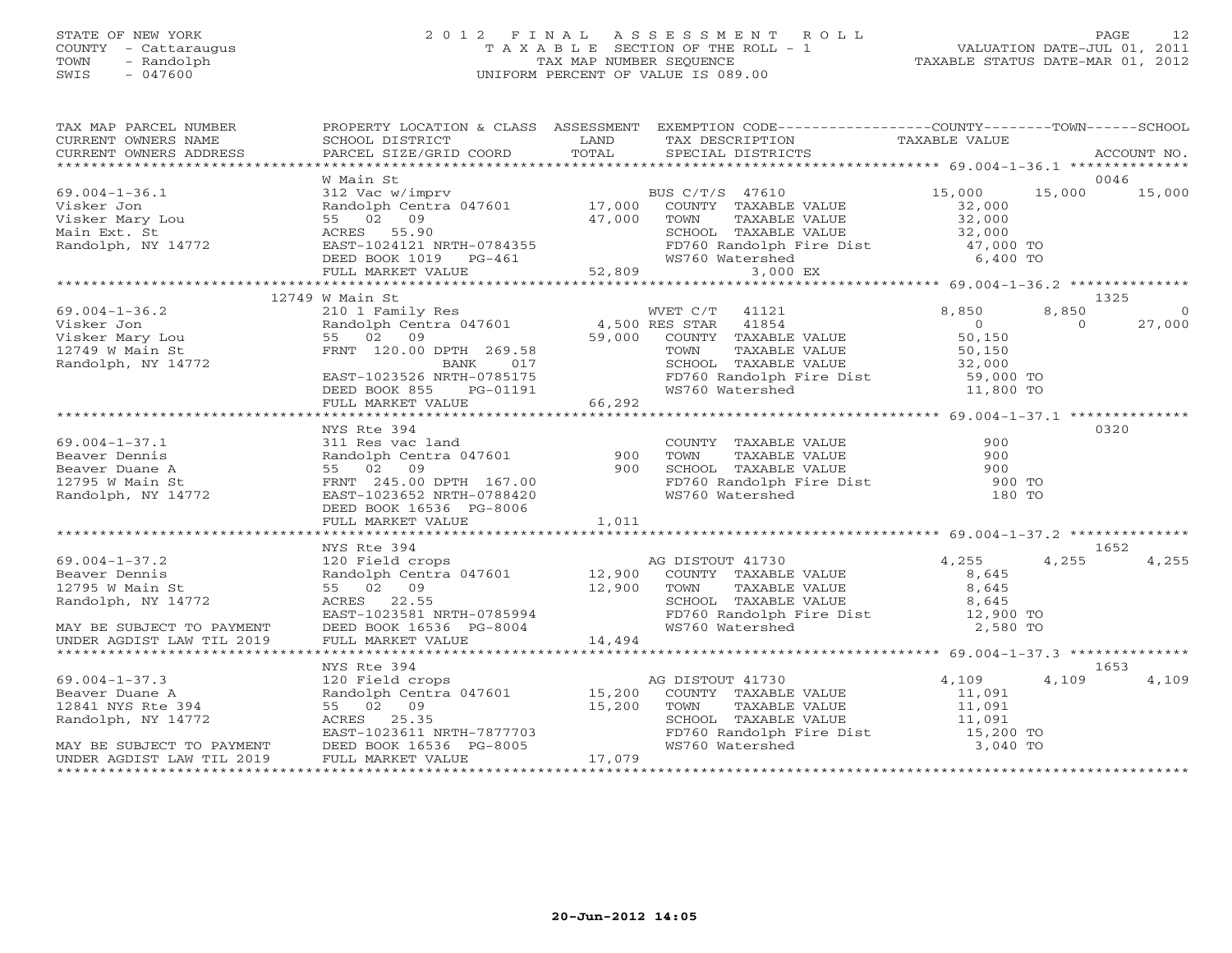# STATE OF NEW YORK 2 0 1 2 F I N A L A S S E S S M E N T R O L L PAGE 13 COUNTY - Cattaraugus T A X A B L E SECTION OF THE ROLL - 1 VALUATION DATE-JUL 01, 2011 TOWN - Randolph TAX MAP NUMBER SEQUENCE TAXABLE STATUS DATE-MAR 01, 2012 SWIS - 047600 UNIFORM PERCENT OF VALUE IS 089.00

| TAX MAP PARCEL NUMBER                                                                                                                                                                                                         |                                                                                                                                                                                                        | PROPERTY LOCATION & CLASS ASSESSMENT EXEMPTION CODE----------------COUNTY-------TOWN------SCHOOL |           |          |               |
|-------------------------------------------------------------------------------------------------------------------------------------------------------------------------------------------------------------------------------|--------------------------------------------------------------------------------------------------------------------------------------------------------------------------------------------------------|--------------------------------------------------------------------------------------------------|-----------|----------|---------------|
|                                                                                                                                                                                                                               | SCHOOL DISTRICT                                                                                                                                                                                        |                                                                                                  |           |          |               |
|                                                                                                                                                                                                                               |                                                                                                                                                                                                        |                                                                                                  |           |          |               |
|                                                                                                                                                                                                                               |                                                                                                                                                                                                        |                                                                                                  |           |          |               |
|                                                                                                                                                                                                                               | 12749 NYS Rte 394                                                                                                                                                                                      |                                                                                                  |           | 1657     |               |
|                                                                                                                                                                                                                               |                                                                                                                                                                                                        |                                                                                                  |           |          | $0 \t 27,000$ |
|                                                                                                                                                                                                                               |                                                                                                                                                                                                        |                                                                                                  |           |          |               |
|                                                                                                                                                                                                                               |                                                                                                                                                                                                        |                                                                                                  |           |          |               |
|                                                                                                                                                                                                                               |                                                                                                                                                                                                        |                                                                                                  |           |          |               |
|                                                                                                                                                                                                                               |                                                                                                                                                                                                        |                                                                                                  |           |          |               |
|                                                                                                                                                                                                                               |                                                                                                                                                                                                        |                                                                                                  |           |          |               |
|                                                                                                                                                                                                                               |                                                                                                                                                                                                        |                                                                                                  |           |          |               |
|                                                                                                                                                                                                                               |                                                                                                                                                                                                        |                                                                                                  |           |          |               |
|                                                                                                                                                                                                                               | 12809 W Main St                                                                                                                                                                                        |                                                                                                  |           | 0183     |               |
|                                                                                                                                                                                                                               |                                                                                                                                                                                                        |                                                                                                  |           |          |               |
|                                                                                                                                                                                                                               |                                                                                                                                                                                                        |                                                                                                  |           |          |               |
|                                                                                                                                                                                                                               |                                                                                                                                                                                                        |                                                                                                  |           |          |               |
|                                                                                                                                                                                                                               |                                                                                                                                                                                                        |                                                                                                  |           |          |               |
|                                                                                                                                                                                                                               |                                                                                                                                                                                                        |                                                                                                  |           |          |               |
|                                                                                                                                                                                                                               |                                                                                                                                                                                                        |                                                                                                  |           |          |               |
|                                                                                                                                                                                                                               |                                                                                                                                                                                                        |                                                                                                  |           |          |               |
|                                                                                                                                                                                                                               |                                                                                                                                                                                                        |                                                                                                  |           | 0304     |               |
|                                                                                                                                                                                                                               |                                                                                                                                                                                                        |                                                                                                  |           |          |               |
|                                                                                                                                                                                                                               |                                                                                                                                                                                                        |                                                                                                  |           |          |               |
|                                                                                                                                                                                                                               |                                                                                                                                                                                                        |                                                                                                  |           |          |               |
|                                                                                                                                                                                                                               |                                                                                                                                                                                                        |                                                                                                  |           |          |               |
|                                                                                                                                                                                                                               |                                                                                                                                                                                                        |                                                                                                  |           |          |               |
|                                                                                                                                                                                                                               |                                                                                                                                                                                                        |                                                                                                  |           |          |               |
|                                                                                                                                                                                                                               |                                                                                                                                                                                                        | COUNTY TAXABLE VALUE<br>TOWN TAXABLE VALUE 301,025<br>SCHOOL TAXABLE VALUE 374,025               |           |          |               |
| UNDER AGDIST LAW TIL 2016                                                                                                                                                                                                     |                                                                                                                                                                                                        |                                                                                                  |           |          |               |
|                                                                                                                                                                                                                               |                                                                                                                                                                                                        | FD760 Randolph Fire Dist 434,400 TO                                                              |           |          |               |
|                                                                                                                                                                                                                               |                                                                                                                                                                                                        | WS760 Watershed                                                                                  | 86,880 TO |          |               |
|                                                                                                                                                                                                                               |                                                                                                                                                                                                        |                                                                                                  |           |          |               |
|                                                                                                                                                                                                                               | 12968 W Main St                                                                                                                                                                                        |                                                                                                  |           | 1407     |               |
| $69.004 - 1 - 40.1$                                                                                                                                                                                                           |                                                                                                                                                                                                        |                                                                                                  |           | $\Omega$ | 27,000        |
|                                                                                                                                                                                                                               |                                                                                                                                                                                                        |                                                                                                  |           |          |               |
|                                                                                                                                                                                                                               |                                                                                                                                                                                                        |                                                                                                  |           |          |               |
| Example) and the model of the contract of the contract of the contract of the contract of the contract of the contract of the contract of the contract of the contract of the contract of the contract of the contract of the | 0<br>270 Mfg housing<br>Randolph Centra 047601 5,500 COUNTY TAXABLE VALUE 47,000<br>63 02 09 47,000 TOWN TAXABLE VALUE 47,000<br>ACRES 2.53 SCHOOL TAXABLE VALUE 47,000<br>SCHOOL TAXABLE VALUE 20,000 |                                                                                                  |           |          |               |
|                                                                                                                                                                                                                               |                                                                                                                                                                                                        |                                                                                                  |           |          |               |
|                                                                                                                                                                                                                               |                                                                                                                                                                                                        |                                                                                                  |           |          |               |
|                                                                                                                                                                                                                               |                                                                                                                                                                                                        |                                                                                                  |           |          |               |
|                                                                                                                                                                                                                               |                                                                                                                                                                                                        |                                                                                                  |           |          |               |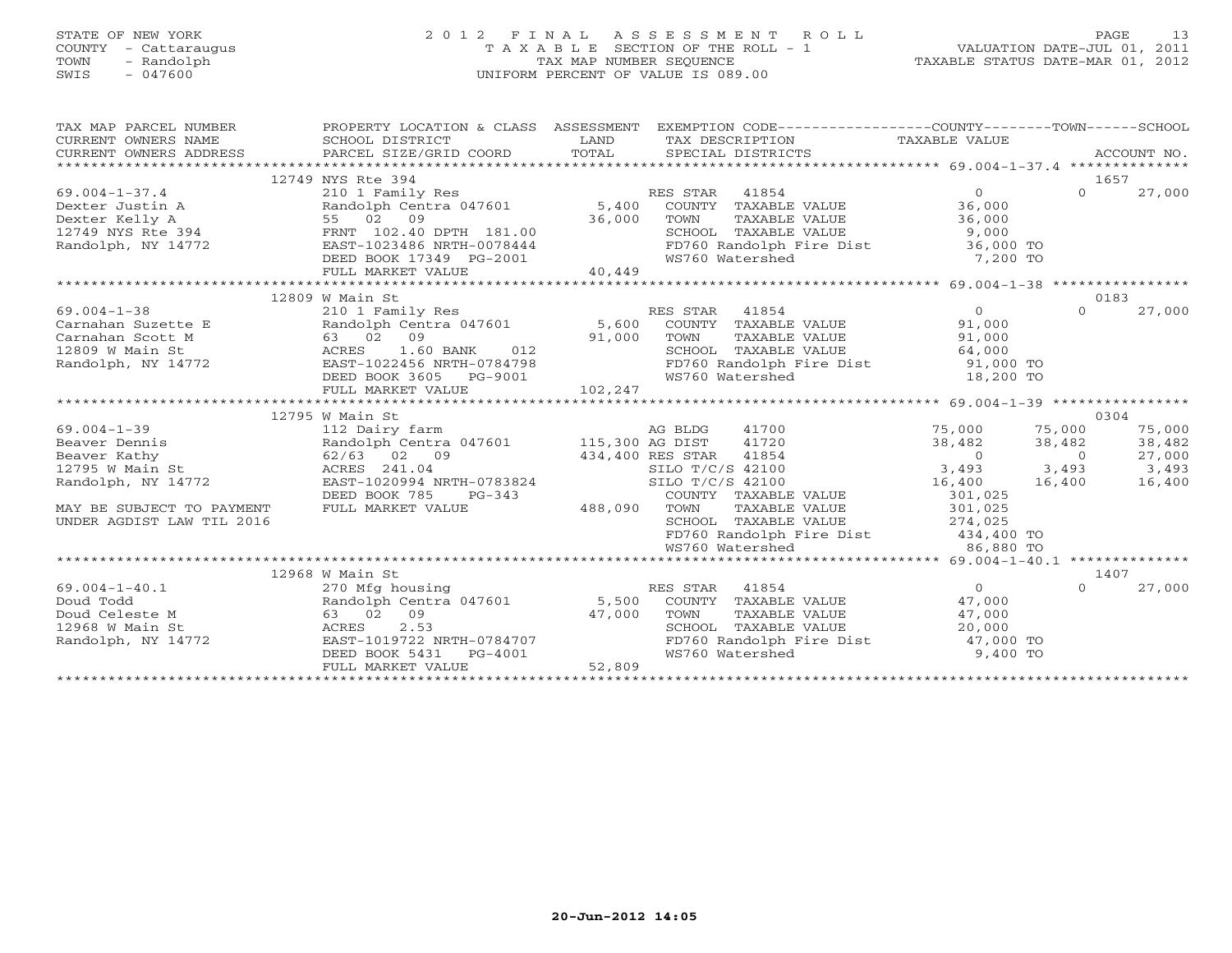#### STATE OF NEW YORK 2 0 1 2 F I N A L A S S E S S M E N T R O L L PAGE 14 COUNTY - Cattaraugus T A X A B L E SECTION OF THE ROLL - 1 VALUATION DATE-JUL 01, 2011 TOWN - Randolph TAX MAP NUMBER SEQUENCE TAXABLE STATUS DATE-MAR 01, 2012<br>
SWIS - 047600<br>
TAXABLE STATUS DATE-MAR 01, 2012 SWIS - 047600 UNIFORM PERCENT OF VALUE IS 089.00

| TAX MAP PARCEL NUMBER<br>CURRENT OWNERS NAME<br>CURRENT OWNERS ADDRESS                      | SCHOOL DISTRICT<br>PARCEL SIZE/GRID COORD                                                                     | <b>EXAMPLE SERVICE SERVICE SERVICE SERVICE SERVICE SERVICE SERVICE SERVICE SERVICE SERVICE SERVICE SERVICE SERVICE</b><br>TOTAL | PROPERTY LOCATION & CLASS ASSESSMENT EXEMPTION CODE----------------COUNTY-------TOWN------SCHOOL<br>TAX DESCRIPTION<br>SPECIAL DISTRICTS | TAXABLE VALUE                                 |          | ACCOUNT NO.    |
|---------------------------------------------------------------------------------------------|---------------------------------------------------------------------------------------------------------------|---------------------------------------------------------------------------------------------------------------------------------|------------------------------------------------------------------------------------------------------------------------------------------|-----------------------------------------------|----------|----------------|
|                                                                                             |                                                                                                               |                                                                                                                                 |                                                                                                                                          |                                               |          |                |
|                                                                                             | 12946 W Main St                                                                                               |                                                                                                                                 |                                                                                                                                          |                                               | 1154     |                |
| $69.004 - 1 - 40.2$                                                                         |                                                                                                               |                                                                                                                                 | WVET C/T 41121                                                                                                                           | 10,800                                        | 10,800   |                |
|                                                                                             | 210 1 Family Res<br>Randolph Centra 047601 6,900 RES STAR<br>63 02 09 84,000 COUNTY                           |                                                                                                                                 | 41854                                                                                                                                    | $\overline{O}$                                | $\Omega$ | 27,000         |
| Pence Timothy S Jr.<br>Pence Dana J<br>12946 W Main St                                      |                                                                                                               |                                                                                                                                 | COUNTY TAXABLE VALUE                                                                                                                     | 73,200                                        |          |                |
|                                                                                             | FRNT 212.00 DPTH                                                                                              |                                                                                                                                 | TOWN<br>TAXABLE VALUE                                                                                                                    | 73,200                                        |          |                |
| Randolph, NY 14772                                                                          | ACRES<br>2.90                                                                                                 |                                                                                                                                 | SCHOOL TAXABLE VALUE                                                                                                                     | 57,000                                        |          |                |
|                                                                                             |                                                                                                               |                                                                                                                                 | FD760 Randolph Fire Dist 84,000 TO<br>WS760 Watershed 16,800 TO                                                                          |                                               |          |                |
|                                                                                             | ACALS<br>EAST-1020186 NRTH-0784817<br>DEED BOOK 1450 PG-5002<br>FULL MARKET VALUE 94,382                      |                                                                                                                                 |                                                                                                                                          |                                               |          |                |
|                                                                                             |                                                                                                               |                                                                                                                                 |                                                                                                                                          |                                               |          |                |
|                                                                                             |                                                                                                               |                                                                                                                                 |                                                                                                                                          |                                               |          |                |
| $69.004 - 1 - 40.3$                                                                         | 12988 W Main St<br>270 Mfg housing                                                                            |                                                                                                                                 | COUNTY TAXABLE VALUE 23,000                                                                                                              |                                               | 1230     |                |
|                                                                                             | Randolph Centra 047601 5,700                                                                                  |                                                                                                                                 | TOWN                                                                                                                                     |                                               |          |                |
|                                                                                             | 62/63 02 09                                                                                                   | 23,000                                                                                                                          | TAXABLE VALUE 23,000<br>TAXABLE VALUE 23,000<br>SCHOOL TAXABLE VALUE                                                                     |                                               |          |                |
|                                                                                             | FRNT 440.00 DPTH                                                                                              |                                                                                                                                 | $FD760$ Randolph Fire Dist $23,000$ TO                                                                                                   |                                               |          |                |
|                                                                                             | ACRES 1.75                                                                                                    |                                                                                                                                 | WS760 Watershed                                                                                                                          | 4,600 TO                                      |          |                |
| Tanner Dewayne R<br>Campbell Kim<br>Elton Baker Jr<br>12988 W Main St<br>Randolph, NY 14772 | EAST-1019394 NRTH-0784623                                                                                     |                                                                                                                                 |                                                                                                                                          |                                               |          |                |
|                                                                                             | DEED BOOK 00972 PG-00803                                                                                      |                                                                                                                                 |                                                                                                                                          |                                               |          |                |
|                                                                                             | FULL MARKET VALUE                                                                                             | 25,843                                                                                                                          |                                                                                                                                          |                                               |          |                |
|                                                                                             |                                                                                                               |                                                                                                                                 |                                                                                                                                          |                                               |          |                |
|                                                                                             | 12932 W Main St                                                                                               |                                                                                                                                 |                                                                                                                                          |                                               | 1231     |                |
| $69.004 - 1 - 40.4$                                                                         | 270 Mfg housing                                                                                               |                                                                                                                                 | COUNTY TAXABLE VALUE 23,600                                                                                                              |                                               |          |                |
|                                                                                             | Randolph Centra 047601 6,100                                                                                  |                                                                                                                                 |                                                                                                                                          | 23,600                                        |          |                |
| Vogel Aubrey W<br>Vogel Krystal R<br>12932 W Main St<br>Randolph, NY 14772                  | 63 02 09                                                                                                      | 23,600                                                                                                                          | COUNTY INANDER VALUE<br>TOWN TAXABLE VALUE<br>SCHOOL TAXABLE VALUE<br>FD760 Randolph Fire Dist<br>WS760 Watershed                        |                                               |          |                |
|                                                                                             | 2.10<br>ACRES                                                                                                 |                                                                                                                                 |                                                                                                                                          | 23,600<br>23,600 TO                           |          |                |
|                                                                                             | EAST-1020352 NRTH-0784858                                                                                     |                                                                                                                                 |                                                                                                                                          | 4,720 TO                                      |          |                |
|                                                                                             | DEED BOOK 15171 PG-7002                                                                                       |                                                                                                                                 |                                                                                                                                          |                                               |          |                |
|                                                                                             | FULL MARKET VALUE                                                                                             | 26,517                                                                                                                          |                                                                                                                                          |                                               |          |                |
|                                                                                             |                                                                                                               |                                                                                                                                 |                                                                                                                                          |                                               |          |                |
|                                                                                             | 12954 W Main St                                                                                               |                                                                                                                                 |                                                                                                                                          |                                               | 1477     |                |
| $69.004 - 1 - 40.5$                                                                         |                                                                                                               |                                                                                                                                 |                                                                                                                                          | 10,800                                        | 10,800   | $\overline{0}$ |
| Doud Irvine P                                                                               |                                                                                                               |                                                                                                                                 |                                                                                                                                          | $\overline{0}$                                | $\Omega$ | 27,000         |
| Doud Deborah L                                                                              |                                                                                                               |                                                                                                                                 | 210 1 Family Res<br>Randolph Centra 047601 6,500 RES STAR 41854<br>63 02 09 75,000 COUNTY TAXABLE VALUE<br>ACRES 2.48 TOWN TAXABLE VALUE | 64,200                                        |          |                |
| 12954 W Main St<br>Randolph, NY 14772                                                       | 2.48<br>ACRES                                                                                                 |                                                                                                                                 |                                                                                                                                          |                                               |          |                |
|                                                                                             | EAST-1019969 NRTH-0784779                                                                                     |                                                                                                                                 |                                                                                                                                          |                                               |          |                |
|                                                                                             | EASI-I019909 NAIH-0764779<br>DEED BOOK 00965 PG-01089 FD760 Randolph FULL MARKET VALUE 84,270 WS760 Watershed |                                                                                                                                 |                                                                                                                                          |                                               |          |                |
|                                                                                             |                                                                                                               |                                                                                                                                 |                                                                                                                                          |                                               |          |                |
|                                                                                             | 3502 Co Line Rd                                                                                               |                                                                                                                                 | 80 PCT OF VALUE USED FOR EXEMPTION PURPOSES                                                                                              |                                               | 1040     |                |
| $69.004 - 1 - 41$                                                                           | 240 Rural res                                                                                                 |                                                                                                                                 | CVET C/T<br>41131                                                                                                                        |                                               |          | $\overline{0}$ |
|                                                                                             | Randolph Centra 047601 23,000 AGED C/T/S 41800                                                                |                                                                                                                                 |                                                                                                                                          |                                               |          | 26,000         |
| Abbey Elva<br>3481 Virginia Ln                                                              | 63 02 09                                                                                                      |                                                                                                                                 | 65,000 SR STAR<br>41834                                                                                                                  | $13,000$ $13,000$<br>$19,500$ $19,500$<br>0 0 |          | 39,000         |
| Kennedy, NY 14747                                                                           | ACRES 21.54                                                                                                   |                                                                                                                                 | COUNTY TAXABLE VALUE                                                                                                                     | 32,500                                        |          |                |
|                                                                                             | EAST-1019519 NRTH-0785809                                                                                     |                                                                                                                                 |                                                                                                                                          | 32,500                                        |          |                |
|                                                                                             | DEED BOOK 752<br>PG-00910                                                                                     |                                                                                                                                 | TOWN      TAXABLE VALUE<br>SCHOOL   TAXABLE VALUE                                                                                        | $\circ$                                       |          |                |
|                                                                                             | FULL MARKET VALUE                                                                                             |                                                                                                                                 | 73,034 FD760 Randolph Fire Dist 65,000 TO<br>WS760 Watershed 13,000 TO                                                                   |                                               |          |                |
|                                                                                             |                                                                                                               |                                                                                                                                 | WS760 Watershed                                                                                                                          | 13,000 TO                                     |          |                |
|                                                                                             |                                                                                                               |                                                                                                                                 |                                                                                                                                          |                                               |          |                |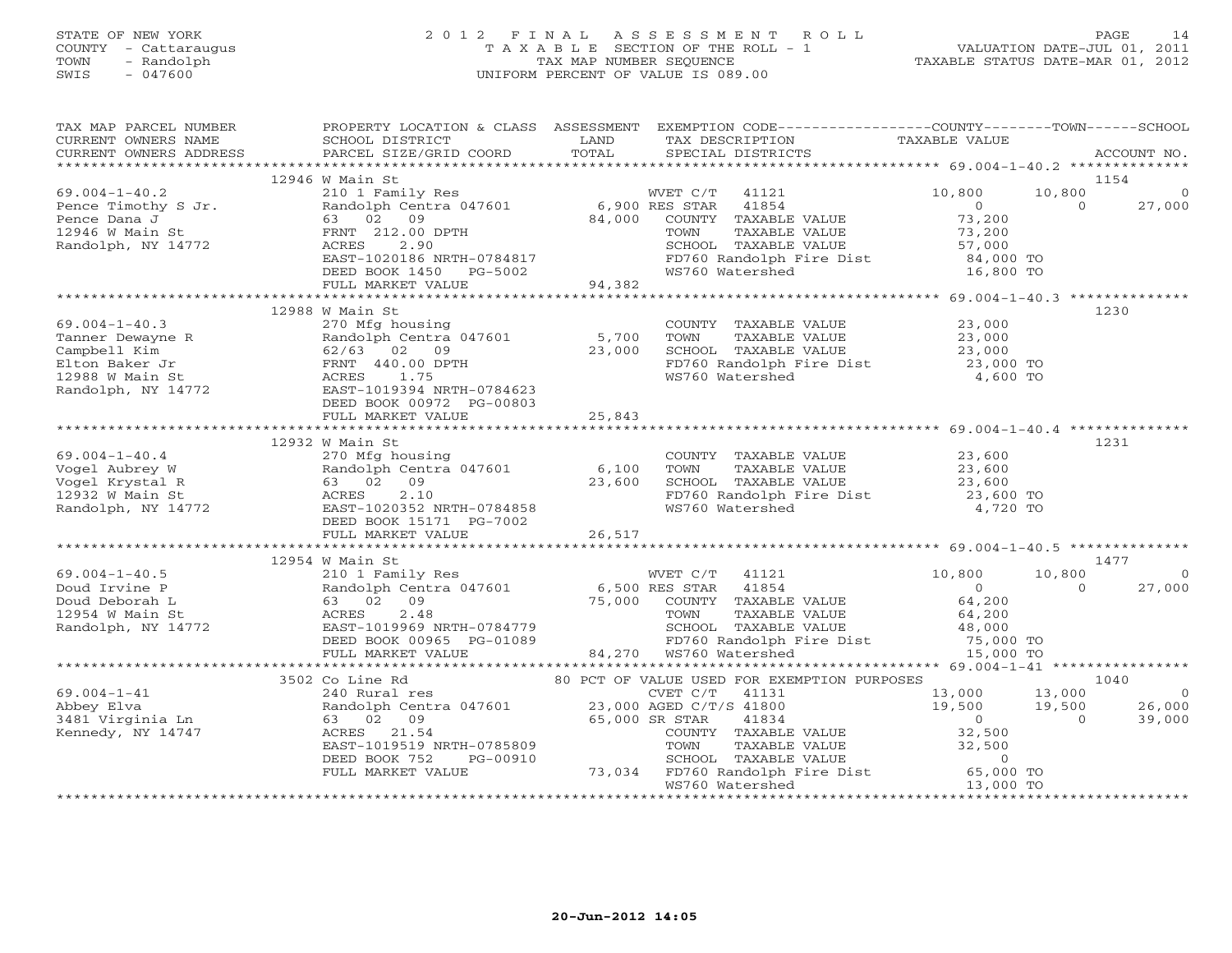## STATE OF NEW YORK 2 0 1 2 F I N A L A S S E S S M E N T R O L L PAGE 15 COUNTY - Cattaraugus T A X A B L E SECTION OF THE ROLL - 1 VALUATION DATE-JUL 01, 2011 TOWN - Randolph TAX MAP NUMBER SEQUENCE TAXABLE STATUS DATE-MAR 01, 2012 SWIS - 047600 UNIFORM PERCENT OF VALUE IS 089.00

| TAX MAP PARCEL NUMBER<br>EXERENT OWNERS NAME AND TRISTANT SUITS AND THE TERM OF THE CONFERNT OWNERS ADDRESS SCHOOL DISTRICT TO LAND TAXABLE TRISTANT TAXABLE VALUE<br>CURRENT OWNERS ADDRESS PARCEL SIZE/GRID COORD TOTAL SPECIAL DISTRICTS ACCOUNT NO.<br>**                                                                                                                               | PROPERTY LOCATION & CLASS ASSESSMENT EXEMPTION CODE---------------COUNTY-------TOWN------SCHOOL                                                                                                                                                                                                                       |                |                                                                                                               |               |                |                |
|---------------------------------------------------------------------------------------------------------------------------------------------------------------------------------------------------------------------------------------------------------------------------------------------------------------------------------------------------------------------------------------------|-----------------------------------------------------------------------------------------------------------------------------------------------------------------------------------------------------------------------------------------------------------------------------------------------------------------------|----------------|---------------------------------------------------------------------------------------------------------------|---------------|----------------|----------------|
|                                                                                                                                                                                                                                                                                                                                                                                             |                                                                                                                                                                                                                                                                                                                       |                |                                                                                                               |               |                |                |
|                                                                                                                                                                                                                                                                                                                                                                                             |                                                                                                                                                                                                                                                                                                                       |                |                                                                                                               |               |                |                |
|                                                                                                                                                                                                                                                                                                                                                                                             | 3689 Palmer Rd                                                                                                                                                                                                                                                                                                        |                |                                                                                                               |               |                | 1093           |
|                                                                                                                                                                                                                                                                                                                                                                                             |                                                                                                                                                                                                                                                                                                                       |                |                                                                                                               |               |                |                |
|                                                                                                                                                                                                                                                                                                                                                                                             |                                                                                                                                                                                                                                                                                                                       |                |                                                                                                               |               |                |                |
|                                                                                                                                                                                                                                                                                                                                                                                             |                                                                                                                                                                                                                                                                                                                       |                |                                                                                                               |               |                |                |
|                                                                                                                                                                                                                                                                                                                                                                                             |                                                                                                                                                                                                                                                                                                                       |                |                                                                                                               |               |                |                |
|                                                                                                                                                                                                                                                                                                                                                                                             |                                                                                                                                                                                                                                                                                                                       |                |                                                                                                               |               |                |                |
|                                                                                                                                                                                                                                                                                                                                                                                             |                                                                                                                                                                                                                                                                                                                       |                |                                                                                                               |               |                |                |
| ${\small \begin{tabular}{lcccc} \textbf{69.004--1-42.2} & \textbf{5689 Falmer Rd} & \textbf{5889 Falmer Na} \\ \textbf{589.004--1-42.2} & \textbf{5689 Falmer Na} & \textbf{5889 Falmer Na} \\ \textbf{589.0011} & \textbf{13 } \text{Gattie farm} & \textbf{889.00} \\ \textbf{63.02} & \textbf{63.02} & \textbf{63.02} \\ \textbf{74.63} & \textbf{889.01} \\ \textbf{889.02} & \textbf{$ |                                                                                                                                                                                                                                                                                                                       |                |                                                                                                               |               |                |                |
|                                                                                                                                                                                                                                                                                                                                                                                             | Sample Hill Rd                                                                                                                                                                                                                                                                                                        |                |                                                                                                               |               |                | 0291           |
| $69.004 - 1 - 43$                                                                                                                                                                                                                                                                                                                                                                           | 105 Vac farmland                                                                                                                                                                                                                                                                                                      | AG DIST        | 41720                                                                                                         | 3,778         | 3,778          | 3,778          |
| Beaver Duane                                                                                                                                                                                                                                                                                                                                                                                | Randolph Centra 047601 18,000                                                                                                                                                                                                                                                                                         |                | COUNTY TAXABLE VALUE                                                                                          | 14,222        |                |                |
|                                                                                                                                                                                                                                                                                                                                                                                             |                                                                                                                                                                                                                                                                                                                       |                |                                                                                                               |               |                |                |
| Randolph, NY 14772                                                                                                                                                                                                                                                                                                                                                                          |                                                                                                                                                                                                                                                                                                                       |                |                                                                                                               |               |                |                |
|                                                                                                                                                                                                                                                                                                                                                                                             |                                                                                                                                                                                                                                                                                                                       |                |                                                                                                               |               |                |                |
| MAY BE SUBJECT TO PAYMENT                                                                                                                                                                                                                                                                                                                                                                   |                                                                                                                                                                                                                                                                                                                       |                |                                                                                                               |               |                |                |
| UNDER AGDIST LAW TIL 2016 FULL MARKET VALUE                                                                                                                                                                                                                                                                                                                                                 |                                                                                                                                                                                                                                                                                                                       |                |                                                                                                               |               |                |                |
| 12481 Jamestown Rd 12481 Jamestown Rd 12481 Jamestown Rd 12481 Jamestown Rd 12481 Jamestown Rd 12481 Jamestown Rd 12481 Jamestown Rd 12481 Jamestown Rd 12481 Jamestown Rd 12481 Jamestown Rd 12481 Jamestown Rd 12481 Jamesto                                                                                                                                                              |                                                                                                                                                                                                                                                                                                                       |                |                                                                                                               |               |                |                |
|                                                                                                                                                                                                                                                                                                                                                                                             | 12916 NYS Rte 394 (Off)                                                                                                                                                                                                                                                                                               |                |                                                                                                               |               |                | 0332           |
|                                                                                                                                                                                                                                                                                                                                                                                             |                                                                                                                                                                                                                                                                                                                       | RES STAR 41854 | ES STAR 41854 0<br>COUNTY TAXABLE VALUE 90,000<br>TOUNTY TAXABLE VALUE 90,000                                 |               | $\Omega$       | 27,000         |
|                                                                                                                                                                                                                                                                                                                                                                                             |                                                                                                                                                                                                                                                                                                                       |                |                                                                                                               |               |                |                |
|                                                                                                                                                                                                                                                                                                                                                                                             |                                                                                                                                                                                                                                                                                                                       |                |                                                                                                               |               |                |                |
|                                                                                                                                                                                                                                                                                                                                                                                             |                                                                                                                                                                                                                                                                                                                       |                |                                                                                                               |               |                |                |
|                                                                                                                                                                                                                                                                                                                                                                                             |                                                                                                                                                                                                                                                                                                                       |                |                                                                                                               |               |                |                |
|                                                                                                                                                                                                                                                                                                                                                                                             |                                                                                                                                                                                                                                                                                                                       |                |                                                                                                               |               |                |                |
|                                                                                                                                                                                                                                                                                                                                                                                             |                                                                                                                                                                                                                                                                                                                       |                | 90,000<br>SCHOOL TAXABLE VALUE 63,000<br>FD760 Randolph Fire Dist 90,000 TO<br>WS760 Watershed 18,000 TO      |               |                |                |
| 69.004-1-44.1<br>Cain Thomas<br>Cain Jane S<br>12916 Rte 394<br>Kennedy, NY 14747<br>Cain Jane S<br>Cain Jane S<br>12916 Rte 394<br>Kennedy, NY 14747<br>CEED BOOK 00921 PG-00855<br>CEED BOOK 00921 PG-00855<br>CEED BOOK 00921 PG-00855<br>CEED BOO                                                                                                                                       |                                                                                                                                                                                                                                                                                                                       |                |                                                                                                               |               |                |                |
|                                                                                                                                                                                                                                                                                                                                                                                             |                                                                                                                                                                                                                                                                                                                       |                |                                                                                                               |               |                |                |
|                                                                                                                                                                                                                                                                                                                                                                                             | 12916A NYS Rte 394 (Off)                                                                                                                                                                                                                                                                                              |                |                                                                                                               |               |                | 1155           |
|                                                                                                                                                                                                                                                                                                                                                                                             |                                                                                                                                                                                                                                                                                                                       |                |                                                                                                               |               |                | $\overline{0}$ |
|                                                                                                                                                                                                                                                                                                                                                                                             |                                                                                                                                                                                                                                                                                                                       |                | CVET C/T 41131 $14,675$ 14,675<br>SR STAR 41834 0 0                                                           |               |                | 55,980         |
|                                                                                                                                                                                                                                                                                                                                                                                             |                                                                                                                                                                                                                                                                                                                       |                |                                                                                                               |               |                |                |
|                                                                                                                                                                                                                                                                                                                                                                                             |                                                                                                                                                                                                                                                                                                                       |                |                                                                                                               |               |                |                |
|                                                                                                                                                                                                                                                                                                                                                                                             |                                                                                                                                                                                                                                                                                                                       |                |                                                                                                               |               |                |                |
|                                                                                                                                                                                                                                                                                                                                                                                             |                                                                                                                                                                                                                                                                                                                       |                |                                                                                                               |               |                |                |
|                                                                                                                                                                                                                                                                                                                                                                                             |                                                                                                                                                                                                                                                                                                                       |                |                                                                                                               |               |                |                |
|                                                                                                                                                                                                                                                                                                                                                                                             |                                                                                                                                                                                                                                                                                                                       |                |                                                                                                               |               |                |                |
|                                                                                                                                                                                                                                                                                                                                                                                             | 12916B NYS Rte 394 (Off)                                                                                                                                                                                                                                                                                              |                |                                                                                                               |               |                | 1156           |
| $69.004 - 1 - 44.3$                                                                                                                                                                                                                                                                                                                                                                         |                                                                                                                                                                                                                                                                                                                       |                | WVET C/T 41121                                                                                                | 10,800 10,800 |                | $\overline{0}$ |
|                                                                                                                                                                                                                                                                                                                                                                                             | 210 1 Family Res WVET C/T<br>Randolph Centra 047601 8,300 SR STAR<br>63 02 09<br>ACRES 4.65<br>EAST-1020754 NRTH-0788178<br>DEED BOOK 814 PG-00022<br>FORES 44.494 WS760 Watershed<br>EAST-1020754 NRTH-0788178<br>DEED BOOK 814 PG-00022<br>PEAST-1020754 NRTH-0788178<br>PEAST-1020754 NRTH-0788178<br>PEAST-102075 |                |                                                                                                               |               | $\overline{0}$ | 55,980         |
|                                                                                                                                                                                                                                                                                                                                                                                             |                                                                                                                                                                                                                                                                                                                       |                |                                                                                                               |               |                |                |
|                                                                                                                                                                                                                                                                                                                                                                                             |                                                                                                                                                                                                                                                                                                                       |                |                                                                                                               |               |                |                |
|                                                                                                                                                                                                                                                                                                                                                                                             |                                                                                                                                                                                                                                                                                                                       |                |                                                                                                               |               |                |                |
|                                                                                                                                                                                                                                                                                                                                                                                             |                                                                                                                                                                                                                                                                                                                       |                |                                                                                                               |               |                |                |
|                                                                                                                                                                                                                                                                                                                                                                                             |                                                                                                                                                                                                                                                                                                                       |                | COMO TAXABLE VALUE<br>SCHOOL TAXABLE VALUE<br>FD760 Randolph Fire Dist 75,200 TO<br>WS760 Watershed 15,040 TO |               |                |                |
|                                                                                                                                                                                                                                                                                                                                                                                             |                                                                                                                                                                                                                                                                                                                       |                |                                                                                                               |               |                |                |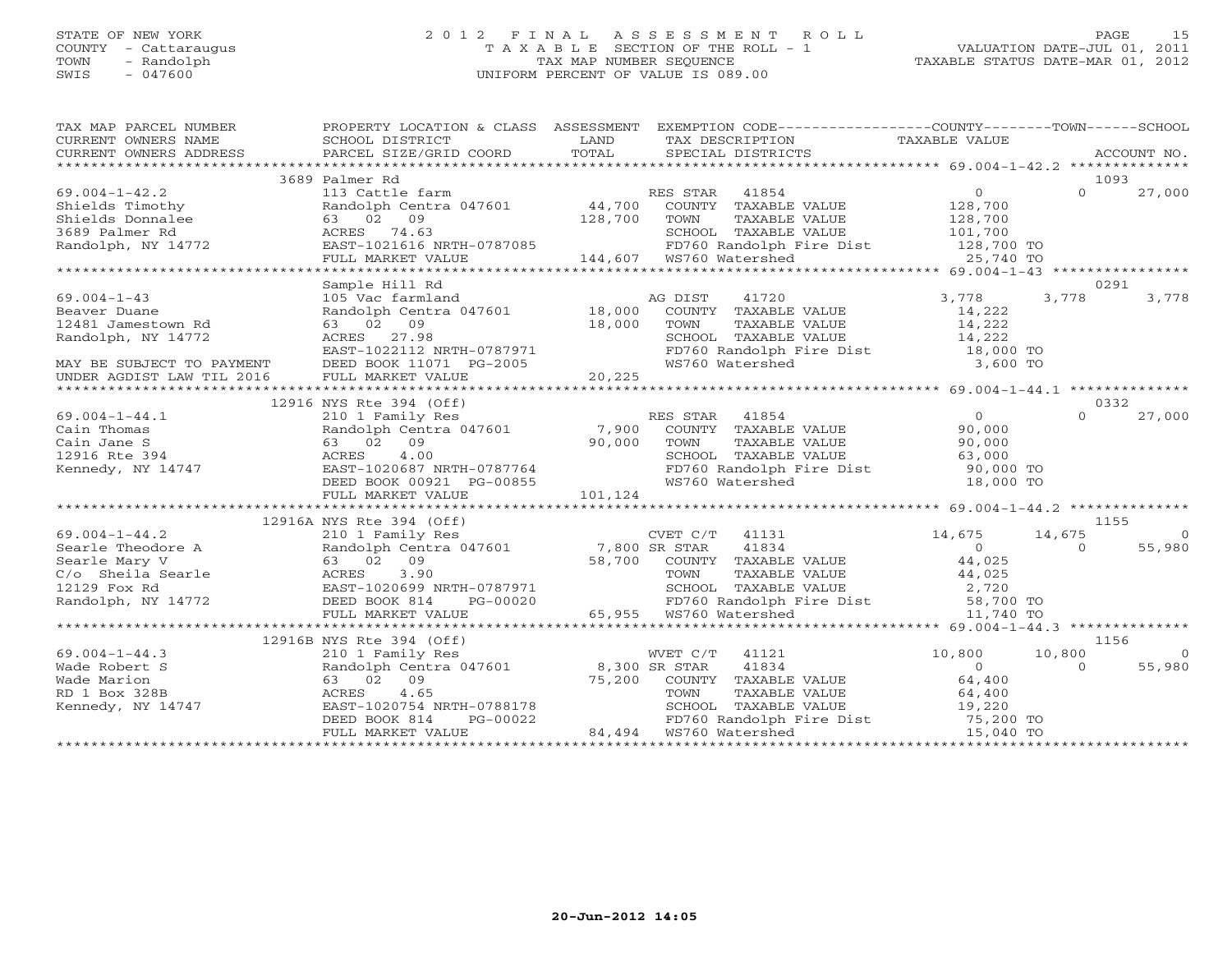### STATE OF NEW YORK 2 0 1 2 F I N A L A S S E S S M E N T R O L L PAGE 16 COUNTY - Cattaraugus T A X A B L E SECTION OF THE ROLL - 1 VALUATION DATE-JUL 01, 2011 TOWN - Randolph TAX MAP NUMBER SEQUENCE TAXABLE STATUS DATE-MAR 01, 2012 SWIS - 047600 UNIFORM PERCENT OF VALUE IS 089.00

| TAX MAP PARCEL NUMBER                                  |                                                                                                   |        | PROPERTY LOCATION & CLASS ASSESSMENT EXEMPTION CODE---------------COUNTY-------TOWN------SCHOOL                                                                                                                                                                                                                    |                  |               |        |
|--------------------------------------------------------|---------------------------------------------------------------------------------------------------|--------|--------------------------------------------------------------------------------------------------------------------------------------------------------------------------------------------------------------------------------------------------------------------------------------------------------------------|------------------|---------------|--------|
| CURRENT OWNERS NAME                                    | SCHOOL DISTRICT<br><b>Example 12 TEXT</b>                                                         |        | TAX DESCRIPTION                                                                                                                                                                                                                                                                                                    | TAXABLE VALUE    |               |        |
|                                                        |                                                                                                   |        |                                                                                                                                                                                                                                                                                                                    |                  |               |        |
| $69.004 - 1 - 45$                                      | NYS Rte 394<br>105 Vac farmland                                                                   |        | 41720<br>AG DIST                                                                                                                                                                                                                                                                                                   | 11,153           | 11,153 11,153 | 0290   |
| Beaver Duane                                           |                                                                                                   |        |                                                                                                                                                                                                                                                                                                                    | 38,147           |               |        |
| 12481 Jamestown Rd                                     |                                                                                                   |        | Randolph Centra 047601 (49,300 COUNTY TAXABLE VALUE $63/64$ 02 09 (49,300 TOWN TAXABLE VALUE                                                                                                                                                                                                                       | 38,147           |               |        |
| Randolph, NY 14772                                     | ACRES 98.16                                                                                       |        | SCHOOL TAXABLE VALUE 38,147<br>FD760 Randolph Fire Dist 49,300 TO                                                                                                                                                                                                                                                  |                  |               |        |
|                                                        |                                                                                                   |        |                                                                                                                                                                                                                                                                                                                    |                  |               |        |
| MAY BE SUBJECT TO PAYMENT<br>UNDER AGDIST LAW TIL 2016 |                                                                                                   |        | WS760 Watershed                                                                                                                                                                                                                                                                                                    | 9,860 TO         |               |        |
|                                                        | EAST-1020032 NRTH-0788104<br>DEED BOOK 11071 PG-2005<br>FULL MARKET VALUE 55,393                  |        |                                                                                                                                                                                                                                                                                                                    |                  |               |        |
|                                                        | 12938 NYS Rte 394                                                                                 |        |                                                                                                                                                                                                                                                                                                                    |                  |               | 0111   |
| $69.004 - 1 - 46$                                      |                                                                                                   |        | RES STAR 41854                                                                                                                                                                                                                                                                                                     |                  | $\Omega$      | 27,000 |
| Bradshaw Tommy                                         | 210 1 Family Res<br>Randolph Centra 047601 7,300                                                  |        | ES STAR 41854 (0)<br>COUNTY TAXABLE VALUE (59,000                                                                                                                                                                                                                                                                  |                  |               |        |
| Bradshaw Cheryl                                        | 64 02 09                                                                                          | 59,000 |                                                                                                                                                                                                                                                                                                                    |                  |               |        |
| 12938 Rte 394                                          | FRNT 500.00 DPTH                                                                                  |        | TOWN      TAXABLE VALUE<br>SCHOOL   TAXABLE VALUE                                                                                                                                                                                                                                                                  | 59,000<br>32,000 |               |        |
| Kennedy, NY 14747                                      | ACRES 3.36                                                                                        |        | FD760 Randolph Fire Dist 59,000 TO                                                                                                                                                                                                                                                                                 |                  |               |        |
|                                                        | EAST-1020022 NRTH-0789176                                                                         |        | WS760 Watershed                                                                                                                                                                                                                                                                                                    | 11,800 TO        |               |        |
|                                                        | DEED BOOK 895<br>PG-01057                                                                         |        |                                                                                                                                                                                                                                                                                                                    |                  |               |        |
|                                                        | FULL MARKET VALUE 66,292                                                                          |        |                                                                                                                                                                                                                                                                                                                    |                  |               |        |
|                                                        |                                                                                                   |        |                                                                                                                                                                                                                                                                                                                    |                  |               |        |
|                                                        | Sample Rd                                                                                         |        | Sample Ku<br>105 Vac farmland<br>Randolph Centra 047601 11,500 COUNTY TAXABLE VALUE<br>40 02 09 11,500 TOWN TAXABLE VALUE<br>ACRES 20.51 SCHOOL TAXABLE VALUE<br>$\begin{array}{ccc}\n & 11,500 & \text{COMN} & \text{TXABLE VALUE} \\  & 11,500 & \text{TOWN} & \text{TXABLE VALUE} \\ \text{SCHODL} & \text{SCH$ |                  |               | 0051   |
| $70.003 - 1 - 1$<br>Lockwood Connie                    |                                                                                                   |        |                                                                                                                                                                                                                                                                                                                    | 5,298<br>6,202   | 5,298         | 5,298  |
| 12392 Flood Rd                                         |                                                                                                   |        |                                                                                                                                                                                                                                                                                                                    | 6,202            |               |        |
| Randolph, NY 14772                                     |                                                                                                   |        |                                                                                                                                                                                                                                                                                                                    | 6,202            |               |        |
|                                                        |                                                                                                   |        |                                                                                                                                                                                                                                                                                                                    |                  |               |        |
| MAY BE SUBJECT TO PAYMENT                              | ACKES 20.51<br>EAST-1032122 NRTH-0791827<br>DEED BOOK 774 PG-00093                                |        | FD760 Randolph Fire Dist 11,500 TO<br>WS760 Watershed 2,300 TO                                                                                                                                                                                                                                                     |                  |               |        |
| UNDER AGDIST LAW TIL 2019                              | FULL MARKET VALUE                                                                                 | 12,921 |                                                                                                                                                                                                                                                                                                                    |                  |               |        |
|                                                        |                                                                                                   |        |                                                                                                                                                                                                                                                                                                                    |                  |               |        |
|                                                        | 12251 Sample Rd<br>Sample Rd<br>312 Vac w/imprv<br>Randolph Centra 047601 5,000<br>3000 17,000    |        |                                                                                                                                                                                                                                                                                                                    |                  |               | 0356   |
| $70.003 - 1 - 2$                                       |                                                                                                   |        | COUNTY TAXABLE VALUE 17,000                                                                                                                                                                                                                                                                                        |                  |               |        |
| Miller Harry A<br>Miller Sandra A                      |                                                                                                   |        |                                                                                                                                                                                                                                                                                                                    |                  |               |        |
| 3394 Bowen Rd                                          | ACRES<br>1.01                                                                                     |        |                                                                                                                                                                                                                                                                                                                    |                  |               |        |
| Randolph, NY 14772                                     | EAST-1032948 NRTH-0791521                                                                         |        | FD760 Randolph Fire Dist 17,000 TO<br>WS760 Watershed 3,400 TO                                                                                                                                                                                                                                                     |                  |               |        |
|                                                        | DEED BOOK 16267 PG-7002                                                                           |        |                                                                                                                                                                                                                                                                                                                    |                  |               |        |
|                                                        | FULL MARKET VALUE                                                                                 | 19,101 |                                                                                                                                                                                                                                                                                                                    |                  |               |        |
|                                                        |                                                                                                   |        |                                                                                                                                                                                                                                                                                                                    |                  |               |        |
|                                                        | 12245 Sample Rd                                                                                   |        |                                                                                                                                                                                                                                                                                                                    |                  |               | 0355   |
| $70.003 - 1 - 3.1$                                     | 270 Mfg housing<br>Randolph Centra 047601 11,500 SR STAR<br>Randolph Centra 047601 11,500 SR STAR |        | AGED C/T/S 41800<br>cp ctar 41834                                                                                                                                                                                                                                                                                  | 10,500           | 10,500        | 10,500 |
| Wright Hazel                                           |                                                                                                   |        |                                                                                                                                                                                                                                                                                                                    | $\bigcirc$       | $\Omega$      | 10,500 |
| 12245 Sample Rd<br>Randolph, NY 14772                  | 40 02 09                                                                                          |        | 21,000 COUNTY TAXABLE VALUE                                                                                                                                                                                                                                                                                        | 10,500<br>10,500 |               |        |
|                                                        |                                                                                                   |        |                                                                                                                                                                                                                                                                                                                    |                  |               |        |
|                                                        |                                                                                                   |        | ACRES 8.00 TOWN TAXABLE VALUE 10,500<br>EAST-1032659 NRTH-0791349 SCHOOL TAXABLE VALUE 0<br>DEED BOOK 00964 PG-01144 23,596 WS760 Watershed 4,200 TO<br>FULL MARKET VALUE 23,596 WS760 Watershed 4,200 TO                                                                                                          |                  |               |        |
|                                                        | FULL MARKET VALUE                                                                                 |        | 23,596 WS760 Watershed                                                                                                                                                                                                                                                                                             |                  |               |        |
|                                                        |                                                                                                   |        |                                                                                                                                                                                                                                                                                                                    |                  |               |        |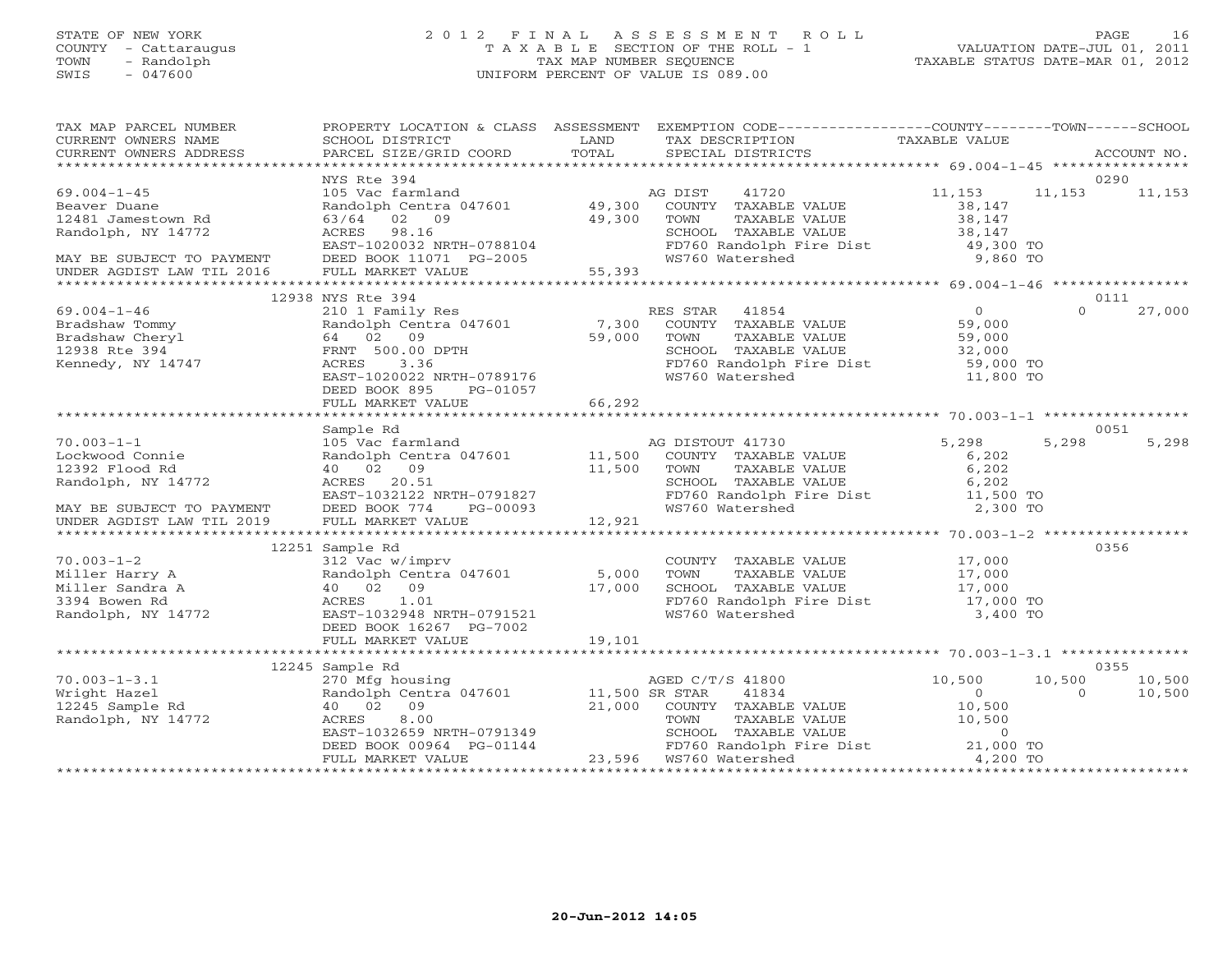# STATE OF NEW YORK 2 0 1 2 F I N A L A S S E S S M E N T R O L L PAGE 17 COUNTY - Cattaraugus T A X A B L E SECTION OF THE ROLL - 1 VALUATION DATE-JUL 01, 2011 TOWN - Randolph TAX MAP NUMBER SEQUENCE TAXABLE STATUS DATE-MAR 01, 2012 SWIS - 047600 UNIFORM PERCENT OF VALUE IS 089.00

| TAX MAP PARCEL NUMBER<br>CURRENT OWNERS NAME<br>CURRENT OWNERS ADDRESS | SCHOOL DISTRICT<br>PARCEL SIZE/GRID COORD                          | LAND<br>TOTAL | PROPERTY LOCATION & CLASS ASSESSMENT EXEMPTION CODE---------------COUNTY-------TOWN------SCHOOL<br>TAX DESCRIPTION TAXABLE VALUE<br>SPECIAL DISTRICTS<br>SPECIAL DISTRICTS |                        | ACCOUNT NO.        |
|------------------------------------------------------------------------|--------------------------------------------------------------------|---------------|----------------------------------------------------------------------------------------------------------------------------------------------------------------------------|------------------------|--------------------|
|                                                                        | Sample Rd                                                          |               |                                                                                                                                                                            |                        | 1606               |
| $70.003 - 1 - 3.2$<br>Miller Harry<br>3394 Bowen Rd                    | 322 Rural vac>10<br>Randolph Centra 047601 19,600<br>40 2 9        | 19,600        | COUNTY TAXABLE VALUE 19,600<br>TOWN<br>TAXABLE VALUE<br>SCHOOL TAXABLE VALUE                                                                                               | 19,600<br>19,600       |                    |
| Randolph, NY 14772                                                     | ACRES 40.65<br>EAST-1032073 NRTH-0790909<br>DEED BOOK 3348 PG-8003 |               | FD760 Randolph Fire Dist<br>WS760 Watershed                                                                                                                                | 19,600 TO<br>19,600 TO |                    |
|                                                                        | FULL MARKET VALUE<br>*************************                     | 22,022        |                                                                                                                                                                            |                        |                    |
|                                                                        | Sample Rd                                                          |               |                                                                                                                                                                            |                        | 0050               |
| $70.003 - 1 - 4$                                                       | 105 Vac farmland                                                   |               | AG DIST<br>41720                                                                                                                                                           | 16,995<br>16,995       | 16,995             |
| Beaver Dale F                                                          | Randolph Centra 047601                                             | 48,600        | COUNTY TAXABLE VALUE                                                                                                                                                       | 31,605                 |                    |
| 3786 Kirk Rd                                                           | 40 02 09                                                           | 48,600        | TAXABLE VALUE<br>TOWN                                                                                                                                                      | 31,605                 |                    |
| Randolph, NY 14772                                                     | ACRES 67.50                                                        |               | SCHOOL TAXABLE VALUE                                                                                                                                                       | 31,605                 |                    |
|                                                                        | EAST-1034117 NRTH-0791247                                          |               | FD760 Randolph Fire Dist 48,600 TO                                                                                                                                         |                        |                    |
| MAY BE SUBJECT TO PAYMENT                                              | DEED BOOK 11071 PG-2006                                            |               | WS760 Watershed                                                                                                                                                            | 9,720 TO               |                    |
| UNDER AGDIST LAW TIL 2018                                              | FULL MARKET VALUE                                                  | 54,607        |                                                                                                                                                                            |                        |                    |
|                                                                        |                                                                    |               |                                                                                                                                                                            |                        | 0080               |
| $70.003 - 1 - 5.1$                                                     | 12128 NYS Rte 394<br>105 Vac farmland                              |               | COUNTY TAXABLE VALUE                                                                                                                                                       | 25,600                 |                    |
| Christian David T                                                      | Randolph Centra 047601                                             | 12,300        | TOWN<br>TAXABLE VALUE                                                                                                                                                      | 25,600                 |                    |
| 12123 Rte 394                                                          | 40 02 09                                                           | 25,600        | SCHOOL TAXABLE VALUE                                                                                                                                                       | 25,600                 |                    |
| Randolph, NY 14772                                                     | ACRES 19.19                                                        |               | FD760 Randolph Fire Dist                                                                                                                                                   | 25,600 TO              |                    |
|                                                                        | EAST-1034180 NRTH-0790262                                          |               | WS760 Watershed                                                                                                                                                            | 5,120 TO               |                    |
|                                                                        | DEED BOOK 1001 PG-65                                               |               |                                                                                                                                                                            |                        |                    |
|                                                                        |                                                                    |               |                                                                                                                                                                            |                        |                    |
|                                                                        |                                                                    |               |                                                                                                                                                                            |                        |                    |
|                                                                        | 12166 NYS Rte 394                                                  |               |                                                                                                                                                                            |                        | 1059               |
| $70.003 - 1 - 5.2$                                                     | 210 1 Family Res                                                   |               | COUNTY TAXABLE VALUE                                                                                                                                                       | 65,000                 |                    |
| Eldridge John                                                          | Randolph Centra 047601 5,500                                       |               | TAXABLE VALUE<br>TOWN                                                                                                                                                      | 65,000                 |                    |
| 12166 Route 394                                                        | 40 02 09                                                           | 65,000        | SCHOOL TAXABLE VALUE                                                                                                                                                       | 65,000                 |                    |
| Randolph, NY 14772                                                     | Life Use                                                           |               | FD760 Randolph Fire Dist                                                                                                                                                   | 65,000 TO              |                    |
|                                                                        | ACRES<br>3.26 BANK 012<br>EAST-1033664 NRTH-0790126                |               | WS760 Watershed                                                                                                                                                            | 13,000 TO              |                    |
|                                                                        | DEED BOOK 16010 PG-3001                                            |               |                                                                                                                                                                            |                        |                    |
|                                                                        | FULL MARKET VALUE                                                  | 73,034        |                                                                                                                                                                            |                        |                    |
|                                                                        |                                                                    |               |                                                                                                                                                                            |                        |                    |
|                                                                        | 12189 Sample Rd                                                    |               |                                                                                                                                                                            |                        | 0097               |
| $70.003 - 1 - 6$                                                       | 210 1 Family Res                                                   |               | RES STAR 41854                                                                                                                                                             | $\overline{0}$         | $\Omega$<br>27,000 |
| Barron Daniel W                                                        | Randolph Centra 047601 8,300                                       |               | COUNTY TAXABLE VALUE                                                                                                                                                       | 57,600                 |                    |
| 12189 Sample Rd                                                        | 40 02 09                                                           | 57,600        | TOWN<br>TAXABLE VALUE                                                                                                                                                      | 57,600                 |                    |
| Randolph, NY 14772                                                     | $4.40$ BANK<br>005<br>ACRES                                        |               | SCHOOL TAXABLE VALUE                                                                                                                                                       | 30,600                 |                    |
|                                                                        | EAST-1033321 NRTH-0789758                                          |               | FD760 Randolph Fire Dist                                                                                                                                                   | 57,600 TO              |                    |
|                                                                        | DEED BOOK 1016<br>$PG-400$                                         |               | WS760 Watershed                                                                                                                                                            | 11,520 TO              |                    |
|                                                                        | FULL MARKET VALUE                                                  | 64,719        |                                                                                                                                                                            |                        |                    |
|                                                                        |                                                                    |               |                                                                                                                                                                            |                        |                    |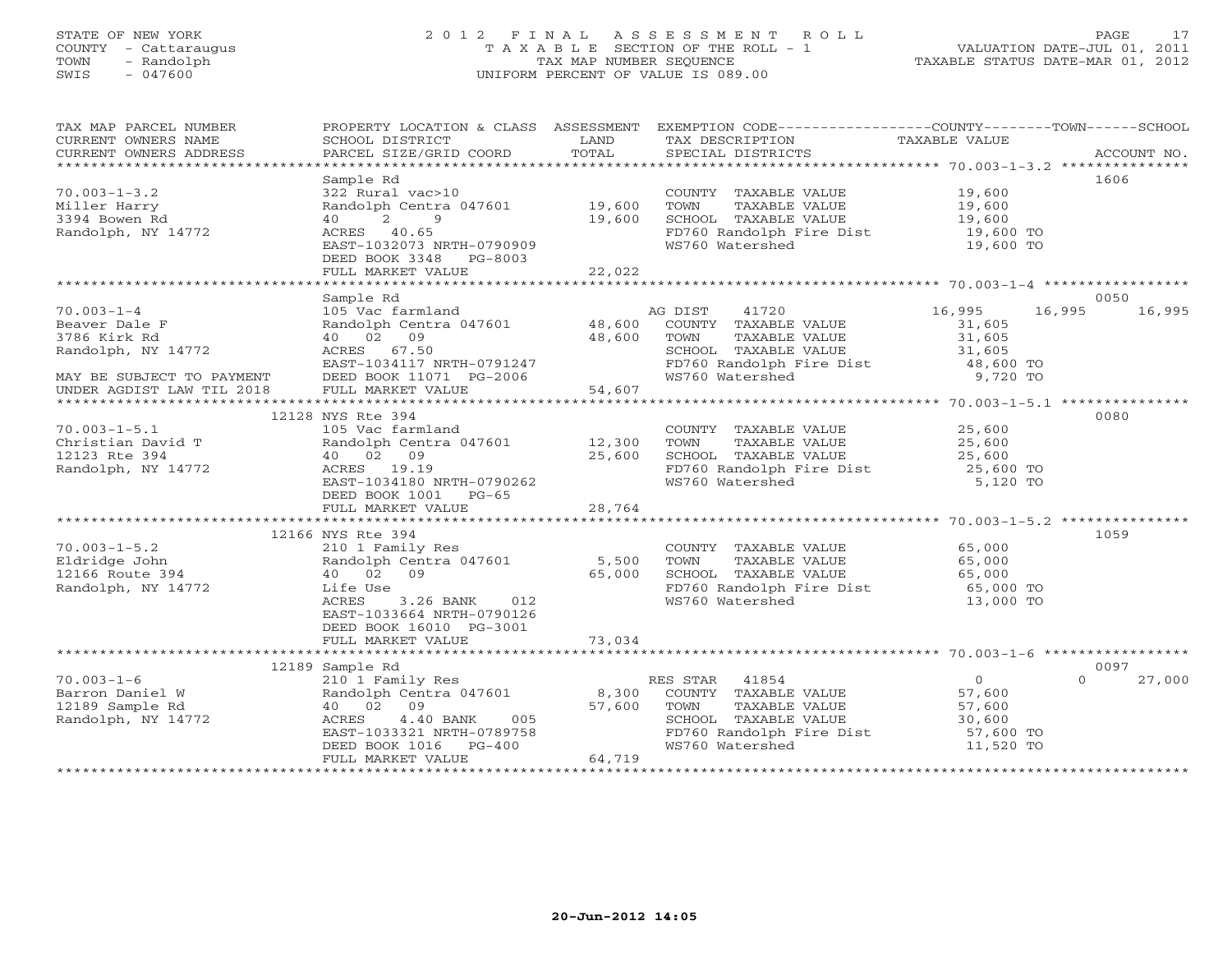## STATE OF NEW YORK 2 0 1 2 F I N A L A S S E S S M E N T R O L L PAGE 18 COUNTY - Cattaraugus T A X A B L E SECTION OF THE ROLL - 1 VALUATION DATE-JUL 01, 2011 TOWN - Randolph TAX MAP NUMBER SEQUENCE TAXABLE STATUS DATE-MAR 01, 2012 SWIS - 047600 UNIFORM PERCENT OF VALUE IS 089.00

| SCHOOL DISTRICT                                                                                     | LAND                                                                                                                                                                                                       | TAX DESCRIPTION                                                                                                                                      |                                                                                                                                                                                                                                                                                                                                               |                                                                                                                                                                                                                                                                                                                                                                                                                                                                                                                                                                                                                    |
|-----------------------------------------------------------------------------------------------------|------------------------------------------------------------------------------------------------------------------------------------------------------------------------------------------------------------|------------------------------------------------------------------------------------------------------------------------------------------------------|-----------------------------------------------------------------------------------------------------------------------------------------------------------------------------------------------------------------------------------------------------------------------------------------------------------------------------------------------|--------------------------------------------------------------------------------------------------------------------------------------------------------------------------------------------------------------------------------------------------------------------------------------------------------------------------------------------------------------------------------------------------------------------------------------------------------------------------------------------------------------------------------------------------------------------------------------------------------------------|
|                                                                                                     |                                                                                                                                                                                                            |                                                                                                                                                      |                                                                                                                                                                                                                                                                                                                                               | ACCOUNT NO.                                                                                                                                                                                                                                                                                                                                                                                                                                                                                                                                                                                                        |
|                                                                                                     |                                                                                                                                                                                                            |                                                                                                                                                      |                                                                                                                                                                                                                                                                                                                                               | 0272                                                                                                                                                                                                                                                                                                                                                                                                                                                                                                                                                                                                               |
| 210 1 Family Res<br>Randolph Centra 047601<br>40 02 09<br>ACRES<br>3.16<br>DEED BOOK 00981 PG-00281 |                                                                                                                                                                                                            | RES STAR 41854<br>TAXABLE VALUE<br>TOWN<br>WS760 Watershed                                                                                           | $\overline{0}$<br>49,800<br>49,800<br>22,800<br>49,800 TO<br>9,960 TO                                                                                                                                                                                                                                                                         | 27,000<br>$\Omega$                                                                                                                                                                                                                                                                                                                                                                                                                                                                                                                                                                                                 |
|                                                                                                     |                                                                                                                                                                                                            |                                                                                                                                                      |                                                                                                                                                                                                                                                                                                                                               |                                                                                                                                                                                                                                                                                                                                                                                                                                                                                                                                                                                                                    |
| 270 Mfg housing<br>40 02 09<br>2.00<br>ACRES                                                        |                                                                                                                                                                                                            | RES STAR<br>TOWN<br>TAXABLE VALUE                                                                                                                    | $\overline{0}$<br>52,000<br>52,000<br>25,000                                                                                                                                                                                                                                                                                                  | 1145<br>$\cap$<br>27,000                                                                                                                                                                                                                                                                                                                                                                                                                                                                                                                                                                                           |
|                                                                                                     |                                                                                                                                                                                                            |                                                                                                                                                      |                                                                                                                                                                                                                                                                                                                                               |                                                                                                                                                                                                                                                                                                                                                                                                                                                                                                                                                                                                                    |
|                                                                                                     |                                                                                                                                                                                                            |                                                                                                                                                      |                                                                                                                                                                                                                                                                                                                                               | 1164                                                                                                                                                                                                                                                                                                                                                                                                                                                                                                                                                                                                               |
| 270 Mfg housing                                                                                     |                                                                                                                                                                                                            | WVET C/T 41121<br>41802                                                                                                                              | 4,500<br>10,200                                                                                                                                                                                                                                                                                                                               | 4,500<br>$\Omega$<br>$\Omega$<br>$\overline{0}$<br>$\Omega$<br>30,000                                                                                                                                                                                                                                                                                                                                                                                                                                                                                                                                              |
| 2.40<br>ACRES<br>EAST-1032892 NRTH-0790312<br>DEED BOOK 6237 PG-8001<br>FULL MARKET VALUE           |                                                                                                                                                                                                            |                                                                                                                                                      | 15,300<br>25,500<br>6,000 TO                                                                                                                                                                                                                                                                                                                  |                                                                                                                                                                                                                                                                                                                                                                                                                                                                                                                                                                                                                    |
|                                                                                                     |                                                                                                                                                                                                            |                                                                                                                                                      |                                                                                                                                                                                                                                                                                                                                               |                                                                                                                                                                                                                                                                                                                                                                                                                                                                                                                                                                                                                    |
| 270 Mfg housing<br>Randolph Centra 047601<br>40 02 09<br>ACRES<br>1.78                              |                                                                                                                                                                                                            | RES STAR 41854<br>TAXABLE VALUE<br>TOWN<br>SCHOOL TAXABLE VALUE                                                                                      | $\overline{0}$<br>$42,000$<br>$42,000$<br>15,000<br>42,000 TO                                                                                                                                                                                                                                                                                 | 1373<br>$\Omega$<br>27,000                                                                                                                                                                                                                                                                                                                                                                                                                                                                                                                                                                                         |
| FULL MARKET VALUE                                                                                   |                                                                                                                                                                                                            |                                                                                                                                                      |                                                                                                                                                                                                                                                                                                                                               |                                                                                                                                                                                                                                                                                                                                                                                                                                                                                                                                                                                                                    |
|                                                                                                     |                                                                                                                                                                                                            |                                                                                                                                                      |                                                                                                                                                                                                                                                                                                                                               | 1374                                                                                                                                                                                                                                                                                                                                                                                                                                                                                                                                                                                                               |
| 270 Mfg housing<br>40 02 09<br>1.26<br>FULL MARKET VALUE                                            | 25,843                                                                                                                                                                                                     | RES STAR<br>41854<br>COUNTY TAXABLE VALUE<br>TOWN<br>TAXABLE VALUE<br>SCHOOL TAXABLE VALUE<br>WS760 Watershed                                        | $\overline{0}$<br>23,000<br>23,000<br>$\Omega$<br>23,000 TO                                                                                                                                                                                                                                                                                   | $\Omega$<br>23,000                                                                                                                                                                                                                                                                                                                                                                                                                                                                                                                                                                                                 |
|                                                                                                     | PARCEL SIZE/GRID COORD<br>12195 Sample Rd (Us Rte 394)<br>FULL MARKET VALUE<br>12199 Sample Rd<br>FULL MARKET VALUE<br>12203 Sample Rd<br>12234 NYS Rte 394<br>DEED BOOK 1463 PG-2001<br>12232 NYS Rte 394 | TOTAL<br>EAST-1033073 NRTH-0789536<br>EAST-1032861 NRTH-0789524<br>EAST-1032811 NRTH-0789875<br>DEED BOOK 00970 PG-00675<br>DEED BOOK 00970 PG-00675 | SPECIAL DISTRICTS<br>49,800<br>55,955<br>Randolph Centra 047601 6,000<br>52,000<br>AUKES 2.00<br>EAST-1032958 NRTH-0790039<br>DEED BOOK 7589 PG-9001<br>58,427<br>Randolph Centra 047601 6,400 AGED C<br>40 02 09 30,000 SR STAR<br>41834<br>WS760 Watershed<br>42,000<br>WS760 Watershed<br>47,191<br>Randolph Centra 047601 5,300<br>23,000 | PROPERTY LOCATION & CLASS ASSESSMENT EXEMPTION CODE---------------COUNTY-------TOWN------SCHOOL<br>TAXABLE VALUE<br>7,100 COUNTY TAXABLE VALUE<br>SCHOOL TAXABLE VALUE<br>FD760 Randolph Fire Dist<br>ES STAR 41854<br>COUNTY TAXABLE VALUE<br>SCHOOL TAXABLE VALUE<br>ED760 Randolph Fire Dist<br>WS760 Randolph Fire Dist 52,000 TO<br>WS760 Watershed 10,400 TO<br>$\sim$ 0<br>COUNTY TAXABLE VALUE<br>TOWN     TAXABLE VALUE<br>SCHOOL TAXABLE VALUE<br>33,708 FD760 Randolph Fire Dist 30,000 TO<br>5,800 COUNTY TAXABLE VALUE<br>FD760 Randolph Fire Dist<br>42,000 TO<br>FD760 Randolph Fire Dist 23,000 TO |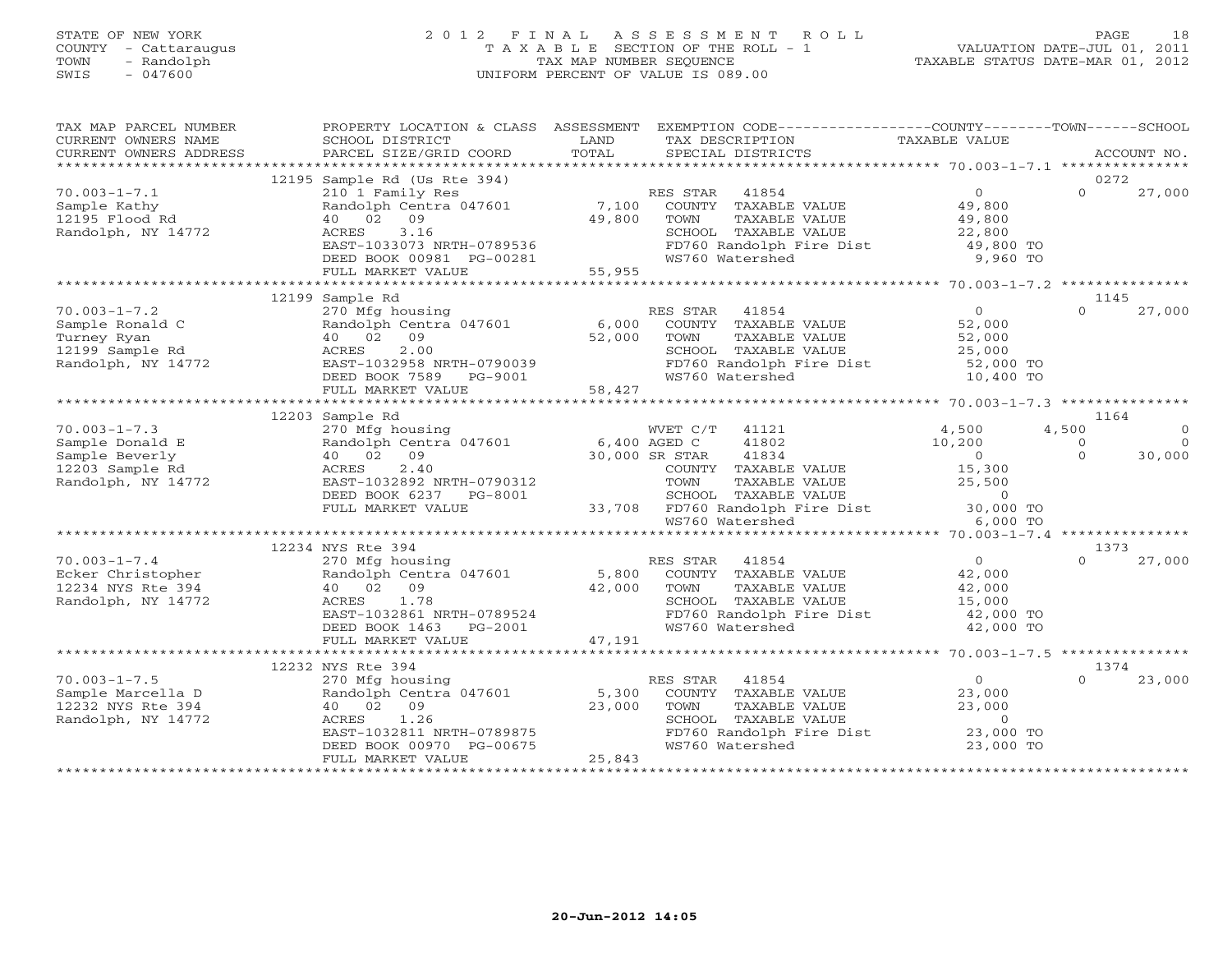### STATE OF NEW YORK 2 0 1 2 F I N A L A S S E S S M E N T R O L L PAGE 19 COUNTY - Cattaraugus T A X A B L E SECTION OF THE ROLL - 1 VALUATION DATE-JUL 01, 2011 TOWN - Randolph TAX MAP NUMBER SEQUENCE TAXABLE STATUS DATE-MAR 01, 2012 SWIS - 047600 UNIFORM PERCENT OF VALUE IS 089.00

TAX MAP PARCEL NUMBER PROPERTY LOCATION & CLASS ASSESSMENT EXEMPTION CODE-----------------COUNTY-------TOWN------SCHOOL<br>CURRENT OWNERS NAME SCHOOL DISTRICT LAND TAX DESC \*\*\*\*\*\*\*\*\*\*\*\*\*\*\*\*\*\*\*\*\*\*\*\*\*\*\*\*\*\*\*\*\*\*\*\*\*\*\*\*\*\*\*\*\*\*\*\*\*\*\*\*\*\*\*\*\*\*\*\*\*\*\*\*\*\*\*\*\*\*\*\*\*\*\*\*\*\*\*\*\*\*\*\*\*\*\*\*\*\*\*\*\*\*\*\*\*\*\*\*\*\*\* 70.003-1-7.6 \*\*\*\*\*\*\*\*\*\*\*\*\*\*\* 12242 Route 394 70.003-1-7.6 270 Mfg housing COUNTY TAXABLE VALUE 34,000 Sample Ronald Randolph Centra 047601 8,900 TOWN TAXABLE VALUE 34,000 12242 Route 394 40 02 09 34,000 SCHOOL TAXABLE VALUE 34,000 Randolph, NY 14772 ACRES 2.50 FD760 Randolph Fire Dist 34,000 TO EAST-1032828 NRTH-0789958 WS760 Watershed 6,800 TO DEED BOOK 16401 PG-5001 FULL MARKET VALUE 38,202 \*\*\*\*\*\*\*\*\*\*\*\*\*\*\*\*\*\*\*\*\*\*\*\*\*\*\*\*\*\*\*\*\*\*\*\*\*\*\*\*\*\*\*\*\*\*\*\*\*\*\*\*\*\*\*\*\*\*\*\*\*\*\*\*\*\*\*\*\*\*\*\*\*\*\*\*\*\*\*\*\*\*\*\*\*\*\*\*\*\*\*\*\*\*\*\*\*\*\*\*\*\*\* 70.003-1-8 \*\*\*\*\*\*\*\*\*\*\*\*\*\*\*\*\* 12171 NYS Rte 394 0243 70.003-1-8 240 Rural res RES STAR 41854 0 0 27,000 Ormond Ronald Randolph Centra 047601 17,800 COUNTY TAXABLE VALUE 63,300 Ormond Denise 40 02 09 63,300 TOWN TAXABLE VALUE 63,300 12171 NYS Rte 394 ACRES 33.88 SCHOOL TAXABLE VALUE 36,300 Randolph, NY 14772 EAST-1033466 NRTH-0788966 FD760 Randolph Fire Dist 63,300 TO DEED BOOK 11067 PG-7001 WS760 Watershed 12,660 TO FULL MARKET VALUE 71,124 \*\*\*\*\*\*\*\*\*\*\*\*\*\*\*\*\*\*\*\*\*\*\*\*\*\*\*\*\*\*\*\*\*\*\*\*\*\*\*\*\*\*\*\*\*\*\*\*\*\*\*\*\*\*\*\*\*\*\*\*\*\*\*\*\*\*\*\*\*\*\*\*\*\*\*\*\*\*\*\*\*\*\*\*\*\*\*\*\*\*\*\*\*\*\*\*\*\*\*\*\*\*\* 70.003-1-9.1 \*\*\*\*\*\*\*\*\*\*\*\*\*\*\* 12123 NYS Rte 394 میں 12123 NYS Rte 394<br>70.003-1-9.1 210 1 Family Res RES STAR 41854 0 0 27,000 Christian David T Randolph Centra 047601 5,700 COUNTY TAXABLE VALUE 109,500 Christian Martha 32/40 02 09 109,500 TOWN TAXABLE VALUE 109,500 12123 NYS Rte 394 Ff 400.00 SCHOOL TAXABLE VALUE 82,500 Randolph, NY 14772 ACRES 1.75 FD760 Randolph Fire Dist 109,500 TO EAST-1034634 NRTH-0789841 WS760 Watershed 21,900 TO DEED BOOK 1007 PG-278 FULL MARKET VALUE 123,034 \*\*\*\*\*\*\*\*\*\*\*\*\*\*\*\*\*\*\*\*\*\*\*\*\*\*\*\*\*\*\*\*\*\*\*\*\*\*\*\*\*\*\*\*\*\*\*\*\*\*\*\*\*\*\*\*\*\*\*\*\*\*\*\*\*\*\*\*\*\*\*\*\*\*\*\*\*\*\*\*\*\*\*\*\*\*\*\*\*\*\*\*\*\*\*\*\*\*\*\*\*\*\* 70.003-1-9.2 \*\*\*\*\*\*\*\*\*\*\*\*\*\*\* 12121 NYS Rte 394 1412 70.003-1-9.2 210 1 Family Res RES STAR 41854 0 0 27,000 Pierce Emery C Jr. Randolph Centra 047601 8,900 COUNTY TAXABLE VALUE 75,000 Pierce Kristine R 40 02 09 75,000 TOWN TAXABLE VALUE 75,000 12121 NYS Rte 394 Boa SCHOOL TAXABLE VALUE 48,000 PO Box 113 FRNT 50.00 DPTH FD760 Randolph Fire Dist 75,000 TO Randolph, NY 14772 ACRES 5.00 BANK 012 WS760 Watershed 75,000 TO EAST-1034741 NRTH-0789572 DEED BOOK 1031 PG-192 FULL MARKET VALUE 84,270 \*\*\*\*\*\*\*\*\*\*\*\*\*\*\*\*\*\*\*\*\*\*\*\*\*\*\*\*\*\*\*\*\*\*\*\*\*\*\*\*\*\*\*\*\*\*\*\*\*\*\*\*\*\*\*\*\*\*\*\*\*\*\*\*\*\*\*\*\*\*\*\*\*\*\*\*\*\*\*\*\*\*\*\*\*\*\*\*\*\*\*\*\*\*\*\*\*\*\*\*\*\*\* 70.003-1-9.3 \*\*\*\*\*\*\*\*\*\*\*\*\*\*\* 12135 NYS Rte 394 1489 70.003-1-9.3 240 Rural res RES STAR 41854 0 0 27,000 Almeter Crystal L Randolph Centra 047601 21,500 COUNTY TAXABLE VALUE 99,000 12135 NYS Rte 394 40 02 09 99,000 TOWN TAXABLE VALUE 99,000 Randolph, NY 14772 Ff 381.20 SCHOOL TAXABLE VALUE 72,000 ACRES 19.80 FD760 Randolph Fire Dist 99,000 TO  $\texttt{ESST-1034456} \begin{smallmatrix} \texttt{BRST-1034456} \texttt{ NRTH-0789201} \ \texttt{DEED BOOK 3780} \end{smallmatrix} \begin{smallmatrix} \texttt{WS760} \texttt{Watershed} \ \texttt{39780} \end{smallmatrix}$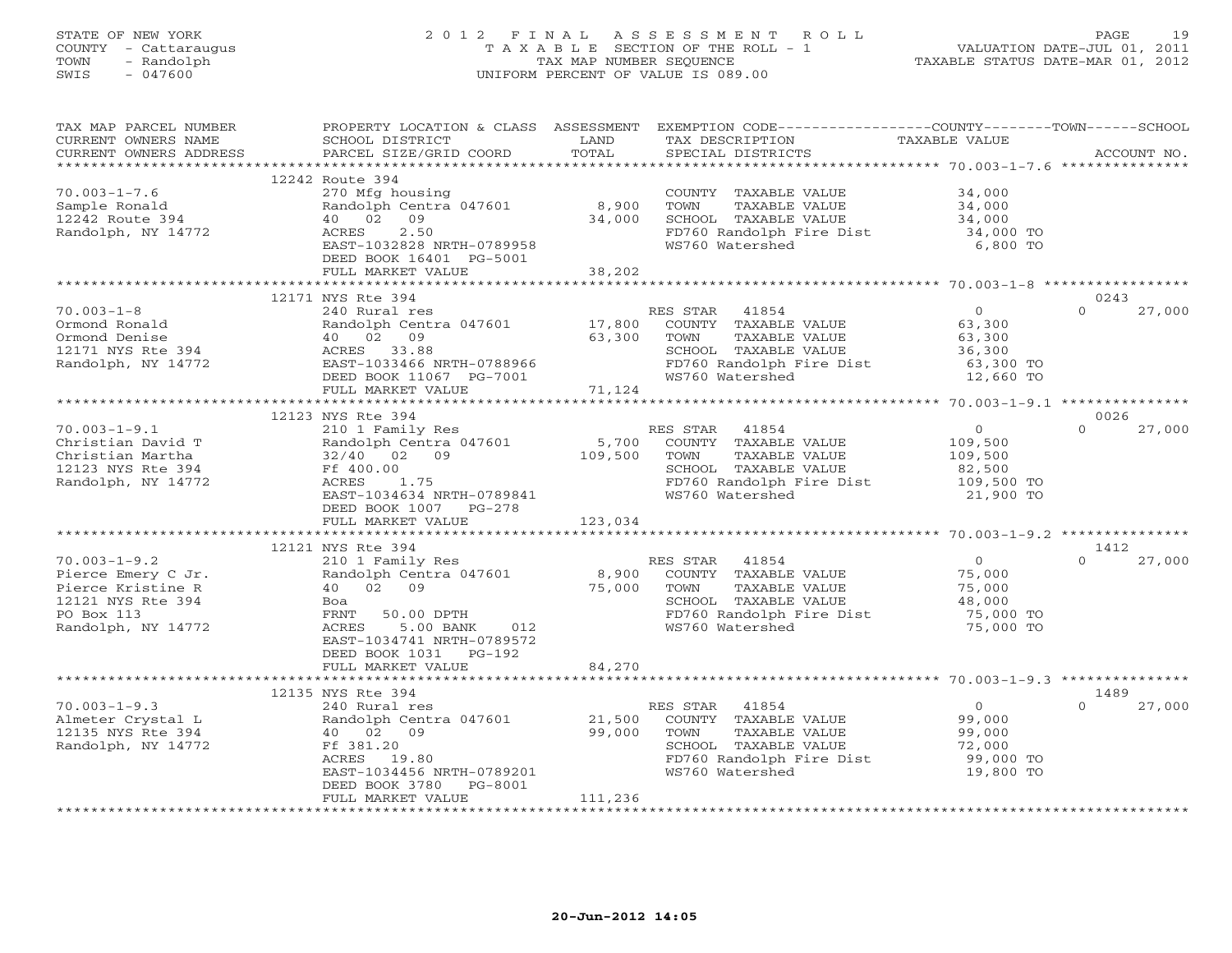## STATE OF NEW YORK 2 0 1 2 F I N A L A S S E S S M E N T R O L L PAGE 20 COUNTY - Cattaraugus T A X A B L E SECTION OF THE ROLL - 1 VALUATION DATE-JUL 01, 2011 TOWN - Randolph TAX MAP NUMBER SEQUENCE TAXABLE STATUS DATE-MAR 01, 2012 SWIS - 047600 UNIFORM PERCENT OF VALUE IS 089.00

| TAX MAP PARCEL NUMBER<br>CURRENT OWNERS NAME<br>CURRENT OWNERS ADDRESS | SCHOOL DISTRICT<br>PARCEL SIZE/GRID COORD     | LAND<br>TOTAL | PROPERTY LOCATION & CLASS ASSESSMENT EXEMPTION CODE----------------COUNTY-------TOWN------SCHOOL<br>TAX DESCRIPTION<br>SPECIAL DISTRICTS | TAXABLE VALUE              | ACCOUNT NO. |
|------------------------------------------------------------------------|-----------------------------------------------|---------------|------------------------------------------------------------------------------------------------------------------------------------------|----------------------------|-------------|
|                                                                        |                                               |               |                                                                                                                                          |                            |             |
| $70.003 - 1 - 9.4$                                                     | NYS Rte 394                                   |               | COUNTY TAXABLE VALUE                                                                                                                     | 4,500                      | 1510        |
| Brown June A                                                           | 322 Rural vac>10<br>Randolph Centra 047601    | 4,500         | TOWN<br>TAXABLE VALUE                                                                                                                    | 4,500                      |             |
| Brown Carol D                                                          | 40 02 09                                      | 4,500         | SCHOOL TAXABLE VALUE                                                                                                                     | 4,500                      |             |
| Attn: Craig & Crystal Almeter Ff 200.00                                |                                               |               |                                                                                                                                          |                            |             |
| 12343 NYS Rte 394                                                      | ACRES 15.10                                   |               | FD760 Randolph Fire Dist $\begin{array}{ccc} 7.500 & \text{TO} \\ 4.500 & \text{TO} \\ \text{WS760 Watershed} \end{array}$               |                            |             |
| Randolph, NY 14772                                                     | EAST-1034666 NRTH-0788610                     |               |                                                                                                                                          |                            |             |
|                                                                        | DEED BOOK 00982 PG-00529                      |               |                                                                                                                                          |                            |             |
|                                                                        | FULL MARKET VALUE                             | 5,056         |                                                                                                                                          |                            |             |
|                                                                        |                                               |               |                                                                                                                                          |                            |             |
|                                                                        | 12118 W Main St                               |               |                                                                                                                                          |                            | 0048        |
| $70.003 - 1 - 10$                                                      | 210 1 Family Res                              |               | WVET C/T 41121                                                                                                                           | 10,800<br>10,800           | $\Omega$    |
| Mowry Allan L III                                                      | Randolph Centra 047601                        |               | 13,800 RES STAR 41854                                                                                                                    | $\overline{0}$<br>$\Omega$ | 27,000      |
| Mowry Rebecca                                                          | 39 02 09                                      | 86,000        | COUNTY TAXABLE VALUE                                                                                                                     | 75,200                     |             |
| $12118$ W Main St                                                      | ACRES 10.77                                   |               | TOWN<br>TAXABLE VALUE                                                                                                                    | 75,200                     |             |
| Randolph, NY 14772                                                     | EAST-1034781 NRTH-0787284                     |               | SCHOOL TAXABLE VALUE                                                                                                                     | 59,000                     |             |
|                                                                        | DEED BOOK 00921 PG-00530<br>FULL MARKET VALUE |               | FD760 Randolph Fire Dist 86,000 TO<br>$96,629$ WS760 Watershed                                                                           | 17,200 TO                  |             |
|                                                                        |                                               |               |                                                                                                                                          |                            |             |
|                                                                        | Torrence Rd                                   |               |                                                                                                                                          |                            | 0358        |
| $70.003 - 1 - 11.1$                                                    | 322 Rural vac>10                              |               | COUNTY TAXABLE VALUE                                                                                                                     | 11,200                     |             |
| Morrison William H                                                     | Randolph Centra 047601                        | 11,200        | TOWN<br>TAXABLE VALUE                                                                                                                    | 11,200                     |             |
| 4317 Bush Rd                                                           | 39 02 09                                      | 11,200        | SCHOOL TAXABLE VALUE                                                                                                                     | 11,200                     |             |
| Kennedy, NY 14747                                                      | ACRES 25.65                                   |               | FD760 Randolph Fire Dist                                                                                                                 | 11,200 TO                  |             |
|                                                                        | EAST-1034773 NRTH-0785535                     |               | WS760 Watershed                                                                                                                          | 2,240 TO                   |             |
|                                                                        | DEED BOOK 00986 PG-00630                      |               |                                                                                                                                          |                            |             |
|                                                                        | FULL MARKET VALUE                             | 12,584        |                                                                                                                                          |                            |             |
|                                                                        |                                               |               |                                                                                                                                          |                            |             |
|                                                                        | Torrence Rd                                   |               |                                                                                                                                          |                            | 1449        |
| $70.003 - 1 - 11.2$                                                    | 314 Rural vac<10                              |               | COUNTY TAXABLE VALUE                                                                                                                     | 8,400                      |             |
| Brown Kip M                                                            | Randolph Centra 047601                        | 8,400         | TOWN<br>TAXABLE VALUE                                                                                                                    | 8,400                      |             |
| Brown Ann L                                                            | 39 02 09<br>4.45                              | 8,400         | SCHOOL TAXABLE VALUE                                                                                                                     | 8,400                      |             |
| 12143 Torrence Rd<br>Randolph, NY 14772                                | ACRES<br>EAST-1034750 NRTH-0784182            |               | FD760 Randolph Fire Dist<br>WS760 Watershed                                                                                              | 8,400 TO<br>1,680 TO       |             |
|                                                                        | DEED BOOK 00931 PG-00677                      |               |                                                                                                                                          |                            |             |
|                                                                        | FULL MARKET VALUE                             | 9,438         |                                                                                                                                          |                            |             |
|                                                                        |                                               |               |                                                                                                                                          |                            |             |
|                                                                        | 12113 Torrence Rd                             |               |                                                                                                                                          |                            | 1502        |
| $70.003 - 1 - 11.3$                                                    | 210 1 Family Res                              |               | RES STAR<br>41854                                                                                                                        | $\overline{0}$<br>$\cap$   | 27,000      |
| Palmatier Scott                                                        | Randolph Centra 047601                        | 6,100         | COUNTY TAXABLE VALUE                                                                                                                     | 79,500                     |             |
| Palmatier Nicole                                                       | 39 02 09                                      | 79,500        | TOWN<br>TAXABLE VALUE                                                                                                                    | 79,500                     |             |
| 12113 Torrence Rd                                                      | 2.10<br>ACRES                                 |               | SCHOOL TAXABLE VALUE                                                                                                                     | 52,500                     |             |
| Randolph, NY 14772                                                     | EAST-1034975 NRTH-0784436                     |               | FD760 Randolph Fire Dist                                                                                                                 | 79,500 TO                  |             |
|                                                                        | DEED BOOK 4341<br>PG-2001                     |               | WS760 Watershed                                                                                                                          | 15,900 TO                  |             |
|                                                                        | FULL MARKET VALUE                             | 89,326        |                                                                                                                                          |                            |             |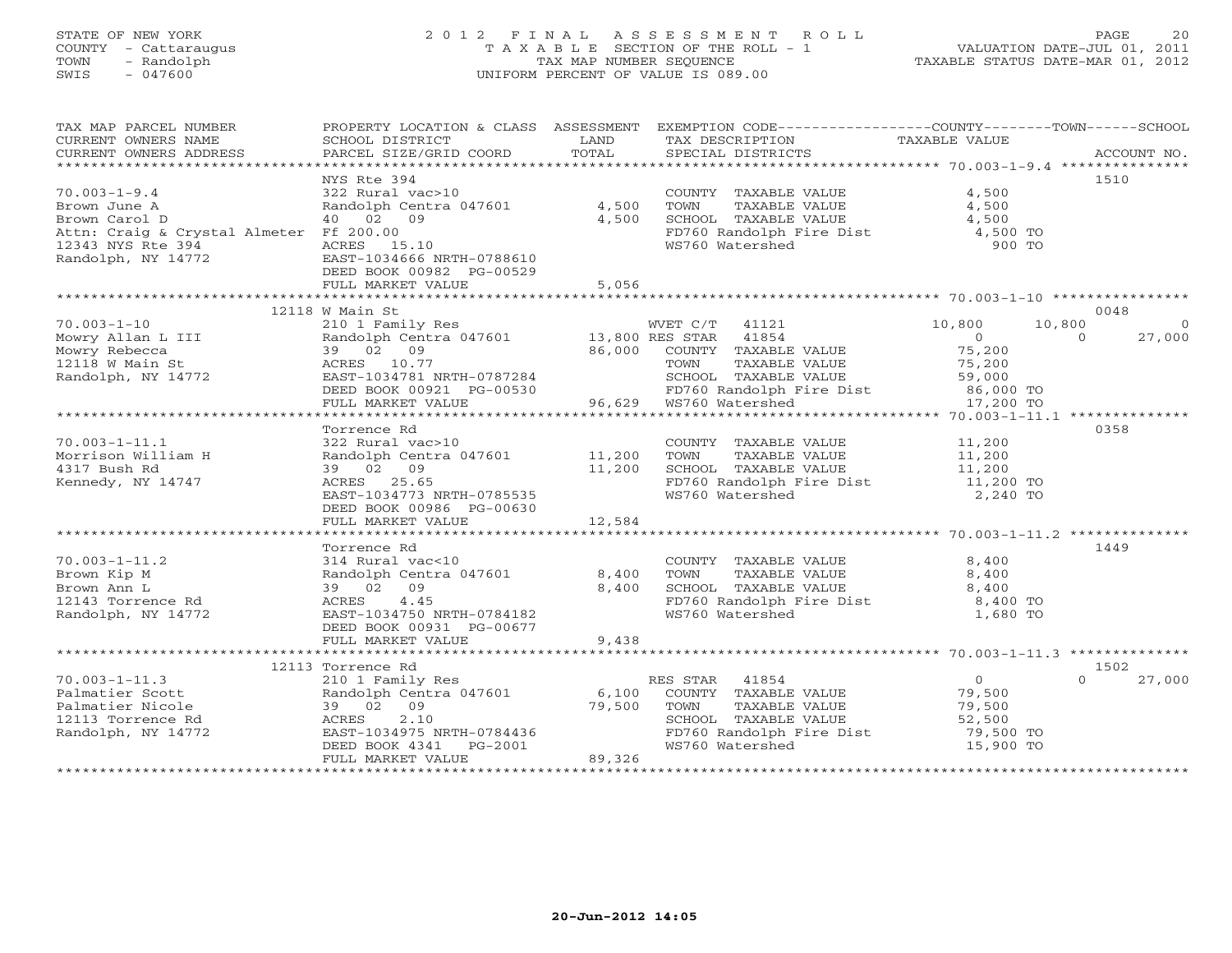#### STATE OF NEW YORK 2 0 1 2 F I N A L A S S E S S M E N T R O L L PAGE 21 COUNTY - Cattaraugus T A X A B L E SECTION OF THE ROLL - 1 VALUATION DATE-JUL 01, 2011 TOWN - Randolph TAX MAP NUMBER SEQUENCE TAXABLE STATUS DATE-MAR 01, 2012 SWIS - 047600 UNIFORM PERCENT OF VALUE IS 089.00UNIFORM PERCENT OF VALUE IS 089.00

| TAX MAP PARCEL NUMBER<br>CURRENT OWNERS NAME<br>CURRENT OWNERS ADDRESS                                                                                                                                                                                                                                                                                                 | SCHOOL DISTRICT                                 |        | PROPERTY LOCATION & CLASS ASSESSMENT EXEMPTION CODE---------------COUNTY-------TOWN------SCHOOL<br>LAND TAX DESCRIPTION | TAXABLE VALUE |                    |
|------------------------------------------------------------------------------------------------------------------------------------------------------------------------------------------------------------------------------------------------------------------------------------------------------------------------------------------------------------------------|-------------------------------------------------|--------|-------------------------------------------------------------------------------------------------------------------------|---------------|--------------------|
| CONNEN OWNERS ADDRESS BARCEL SIZE/GRID COORD FOTAL SECIAL DISTRICTS MONORENT OWNERS ADDRESS PARCEL SIZE/GRID COORD TOTAL SECIAL DISTRICTS ACCOUNT NO.                                                                                                                                                                                                                  |                                                 |        |                                                                                                                         |               |                    |
|                                                                                                                                                                                                                                                                                                                                                                        | 12121 W Main St                                 |        |                                                                                                                         |               | 1533               |
| $\begin{tabular}{lllllllllllllllllllllll} \hline & & 12121 & 12121 & 1212 & 1212 & 1212 & 1212 & 1212 & 1212 & 1212 & 1212 & 1212 & 1212 & 1212 & 1212 & 1212 & 1212 & 1212 & 1212 & 1212 & 1212 & 1212 & 1212 & 1212 & 1212 & 1212 & 1212 & 1212 & 1212 & 1212 & 1212 & 1212 & 1212 & 1$                                                                              |                                                 |        |                                                                                                                         |               |                    |
| Daly Paul A<br>12121 W Main St<br>Randolph, NY 14772                                                                                                                                                                                                                                                                                                                   |                                                 |        |                                                                                                                         |               |                    |
|                                                                                                                                                                                                                                                                                                                                                                        |                                                 |        |                                                                                                                         |               |                    |
|                                                                                                                                                                                                                                                                                                                                                                        |                                                 |        |                                                                                                                         |               |                    |
|                                                                                                                                                                                                                                                                                                                                                                        |                                                 |        |                                                                                                                         |               |                    |
|                                                                                                                                                                                                                                                                                                                                                                        |                                                 |        |                                                                                                                         |               |                    |
|                                                                                                                                                                                                                                                                                                                                                                        |                                                 |        |                                                                                                                         |               |                    |
|                                                                                                                                                                                                                                                                                                                                                                        |                                                 |        |                                                                                                                         |               |                    |
| $\begin{array}{cccccccc} 70.003-1-12.2 & 12141\text{ W Main St} & 210 & 12141\text{ W Main St} & 210 & 12141\text{ W Main St} & 210 & 12141\text{ W Main St} & 210 & 12141\text{ W Main St} & 210 & 12141\text{ W Main St} & 210 & 12141\text{ W Main St} & 39 & 0 & 52,600\text{ WININ} & 52,600\text{ WININ} & 52,600\text{ WININ} & 52,600\text{ WININ} & 5$        | 12141 W Main St                                 |        |                                                                                                                         |               | 1136               |
|                                                                                                                                                                                                                                                                                                                                                                        |                                                 |        |                                                                                                                         |               |                    |
|                                                                                                                                                                                                                                                                                                                                                                        |                                                 |        |                                                                                                                         |               |                    |
|                                                                                                                                                                                                                                                                                                                                                                        |                                                 |        |                                                                                                                         |               |                    |
|                                                                                                                                                                                                                                                                                                                                                                        |                                                 |        |                                                                                                                         |               |                    |
|                                                                                                                                                                                                                                                                                                                                                                        |                                                 |        |                                                                                                                         |               |                    |
|                                                                                                                                                                                                                                                                                                                                                                        |                                                 |        |                                                                                                                         |               |                    |
|                                                                                                                                                                                                                                                                                                                                                                        |                                                 |        |                                                                                                                         |               |                    |
|                                                                                                                                                                                                                                                                                                                                                                        |                                                 |        |                                                                                                                         |               |                    |
|                                                                                                                                                                                                                                                                                                                                                                        | 12132 W Main St                                 |        |                                                                                                                         |               | 1328               |
|                                                                                                                                                                                                                                                                                                                                                                        |                                                 |        |                                                                                                                         |               | $\Omega$<br>27,000 |
|                                                                                                                                                                                                                                                                                                                                                                        |                                                 |        |                                                                                                                         |               |                    |
|                                                                                                                                                                                                                                                                                                                                                                        |                                                 |        |                                                                                                                         |               |                    |
|                                                                                                                                                                                                                                                                                                                                                                        |                                                 |        |                                                                                                                         |               |                    |
|                                                                                                                                                                                                                                                                                                                                                                        |                                                 |        |                                                                                                                         |               |                    |
|                                                                                                                                                                                                                                                                                                                                                                        |                                                 |        |                                                                                                                         |               |                    |
|                                                                                                                                                                                                                                                                                                                                                                        |                                                 |        |                                                                                                                         |               |                    |
|                                                                                                                                                                                                                                                                                                                                                                        |                                                 |        |                                                                                                                         |               |                    |
|                                                                                                                                                                                                                                                                                                                                                                        | 12143 Torrence Rd                               |        |                                                                                                                         |               | 1438               |
| $70.003 - 1 - 12.4$                                                                                                                                                                                                                                                                                                                                                    |                                                 |        |                                                                                                                         |               | 27,000             |
|                                                                                                                                                                                                                                                                                                                                                                        |                                                 |        |                                                                                                                         |               |                    |
|                                                                                                                                                                                                                                                                                                                                                                        |                                                 |        |                                                                                                                         |               |                    |
| $\begin{array}{cccccccccccc} 10.003-1-12.4 & 12143 & 70 \times 10^{14} & 12143 & 70 \times 10^{14} & 1438 & 10^{14} & 1438 & 10^{14} & 1438 & 10^{14} & 1438 & 10^{14} & 1438 & 10^{14} & 1438 & 10^{14} & 1438 & 10^{14} & 1438 & 10^{14} & 1438 & 10^{14} & 1438 & 10^{14} & 1438 & 10^{14} & 1$<br>70.003-1-12.4<br>Brown Kip M<br>Brown Ann L<br>12143 Torrence Rd |                                                 |        |                                                                                                                         |               |                    |
| Randolph, NY 14772                                                                                                                                                                                                                                                                                                                                                     |                                                 |        |                                                                                                                         |               |                    |
|                                                                                                                                                                                                                                                                                                                                                                        |                                                 |        |                                                                                                                         |               |                    |
|                                                                                                                                                                                                                                                                                                                                                                        |                                                 |        |                                                                                                                         |               |                    |
|                                                                                                                                                                                                                                                                                                                                                                        |                                                 |        |                                                                                                                         |               |                    |
|                                                                                                                                                                                                                                                                                                                                                                        | Torrence Rd                                     |        |                                                                                                                         |               | 1450               |
| $70.003 - 1 - 12.5$                                                                                                                                                                                                                                                                                                                                                    | 312 Vac w/imprv<br>Randolph Centra 047601 2,500 |        | COUNTY TAXABLE VALUE $22,500$<br>TOWN TAXABLE VALUE $22,500$                                                            |               |                    |
| Brown Kip M                                                                                                                                                                                                                                                                                                                                                            |                                                 |        |                                                                                                                         |               |                    |
| Brown Ann L                                                                                                                                                                                                                                                                                                                                                            | 39 02 09<br>22,500                              |        | SCHOOL TAXABLE VALUE $22,500$<br>FD760 Randolph Fire Dist $22,500$ TO<br>WS760 Watershed $4,500$ TO                     |               |                    |
| 12143 Torrence Rd                                                                                                                                                                                                                                                                                                                                                      |                                                 |        |                                                                                                                         |               |                    |
| Randolph, NY 14772                                                                                                                                                                                                                                                                                                                                                     | ACRES 2.50<br>EAST-1034273 NRTH-0784296         |        |                                                                                                                         |               |                    |
|                                                                                                                                                                                                                                                                                                                                                                        | DEED BOOK 00932 PG-00023                        |        |                                                                                                                         |               |                    |
|                                                                                                                                                                                                                                                                                                                                                                        | FULL MARKET VALUE                               | 25,281 |                                                                                                                         |               |                    |
|                                                                                                                                                                                                                                                                                                                                                                        |                                                 |        |                                                                                                                         |               |                    |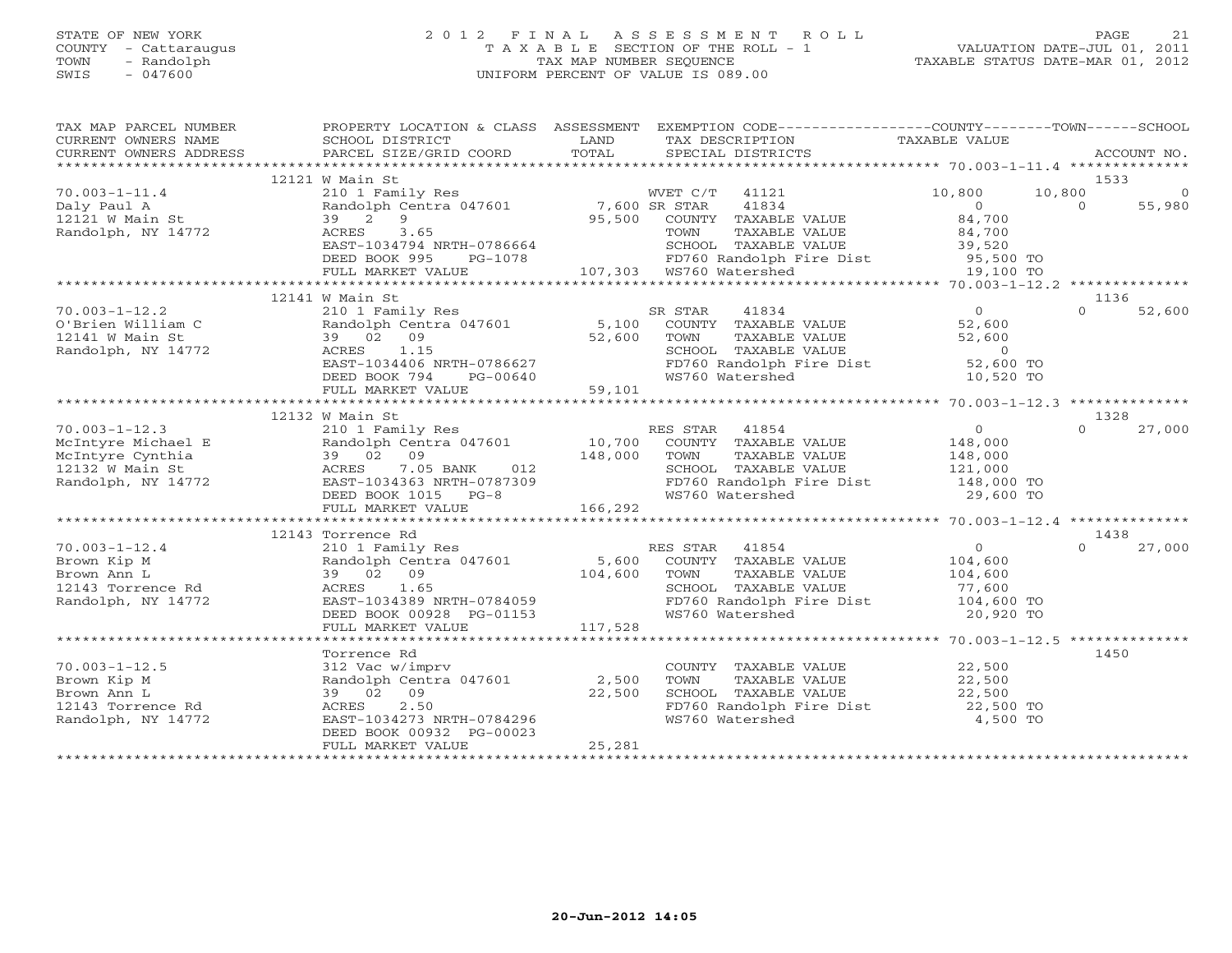## STATE OF NEW YORK 2 0 1 2 F I N A L A S S E S S M E N T R O L L PAGE 22 COUNTY - Cattaraugus T A X A B L E SECTION OF THE ROLL - 1 VALUATION DATE-JUL 01, 2011 TOWN - Randolph TAX MAP NUMBER SEQUENCE TAXABLE STATUS DATE-MAR 01, 2012 SWIS - 047600 UNIFORM PERCENT OF VALUE IS 089.00

| 12150 W Main St<br>1495<br>$0 \t 27,000$<br>FD760 Randolph Fire Dist 57,000 TO<br>WS760 Watershed 19,400 TO<br>1562<br>$\overline{0}$<br>$\Omega$<br>27,000<br>120,000<br>TAXABLE VALUE 120,000<br>93,000<br>FD760 Randolph Fire Dist 120,000 TO<br>WS760 Watershed 24,000 TO<br>1624<br>12152 Torrence Rd<br>COUNTY TAXABLE VALUE 6,000<br>TOWN TAXABLE VALUE 6,000<br>SCHOOL TAXABLE VALUE 6,000<br>FD760 Randolph Fire Dist 6,000 TO<br>WS760 Watershed 6,000 TO<br>W Main St<br>0031<br>70.003-1-13<br>Gorth Kenneth<br>Corthorn Collection<br>COUNTY TAXABLE VALUE 13,300<br>TOWN TAXABLE VALUE 13,300<br>SCHOOL TAXABLE VALUE 13,300<br>FD760 Randolph Fire Dist 13,300<br>13,300<br>322 Rural vac>10<br>Randolph Centra 047601 13,300<br>$39$ 02 09 13,300<br>ACRES 22.04 EAST-1033186 NRTH-0787042<br>12189 W Main St<br>WS760 Watershed<br>2,660 TO<br>Randolph, NY 14772<br>DEED BOOK 795 PG-00824<br>W Main St<br>0030<br>COUNTY TAXABLE VALUE<br>7,600<br>70.003-1-14<br>Beicke David Kevin<br>314 Rural vac<10<br>Randolph Centra 047601 7,600<br>TOWN TAXABLE VALUE 7,600<br>SCHOOL TAXABLE VALUE 7,600<br>FD760 Randolph Fire Dist 7,600 TO<br>39 02 09<br>7,600<br>467 Schiller St<br>9.79<br>Buffalo, NY 14212<br>ACRES<br>WS760 Watershed<br>1,520 TO<br>EAST-1033765 NRTH-0787213<br>DEED BOOK 787<br>PG-00278 | TAX MAP PARCEL NUMBER |                   |       | PROPERTY LOCATION & CLASS ASSESSMENT EXEMPTION CODE---------------COUNTY-------TOWN------SCHOOL |  |
|-----------------------------------------------------------------------------------------------------------------------------------------------------------------------------------------------------------------------------------------------------------------------------------------------------------------------------------------------------------------------------------------------------------------------------------------------------------------------------------------------------------------------------------------------------------------------------------------------------------------------------------------------------------------------------------------------------------------------------------------------------------------------------------------------------------------------------------------------------------------------------------------------------------------------------------------------------------------------------------------------------------------------------------------------------------------------------------------------------------------------------------------------------------------------------------------------------------------------------------------------------------------------------------------------------------------------------------|-----------------------|-------------------|-------|-------------------------------------------------------------------------------------------------|--|
|                                                                                                                                                                                                                                                                                                                                                                                                                                                                                                                                                                                                                                                                                                                                                                                                                                                                                                                                                                                                                                                                                                                                                                                                                                                                                                                                   |                       |                   |       |                                                                                                 |  |
|                                                                                                                                                                                                                                                                                                                                                                                                                                                                                                                                                                                                                                                                                                                                                                                                                                                                                                                                                                                                                                                                                                                                                                                                                                                                                                                                   |                       |                   |       |                                                                                                 |  |
|                                                                                                                                                                                                                                                                                                                                                                                                                                                                                                                                                                                                                                                                                                                                                                                                                                                                                                                                                                                                                                                                                                                                                                                                                                                                                                                                   |                       |                   |       |                                                                                                 |  |
|                                                                                                                                                                                                                                                                                                                                                                                                                                                                                                                                                                                                                                                                                                                                                                                                                                                                                                                                                                                                                                                                                                                                                                                                                                                                                                                                   |                       |                   |       |                                                                                                 |  |
|                                                                                                                                                                                                                                                                                                                                                                                                                                                                                                                                                                                                                                                                                                                                                                                                                                                                                                                                                                                                                                                                                                                                                                                                                                                                                                                                   |                       |                   |       |                                                                                                 |  |
|                                                                                                                                                                                                                                                                                                                                                                                                                                                                                                                                                                                                                                                                                                                                                                                                                                                                                                                                                                                                                                                                                                                                                                                                                                                                                                                                   |                       |                   |       |                                                                                                 |  |
|                                                                                                                                                                                                                                                                                                                                                                                                                                                                                                                                                                                                                                                                                                                                                                                                                                                                                                                                                                                                                                                                                                                                                                                                                                                                                                                                   |                       |                   |       |                                                                                                 |  |
|                                                                                                                                                                                                                                                                                                                                                                                                                                                                                                                                                                                                                                                                                                                                                                                                                                                                                                                                                                                                                                                                                                                                                                                                                                                                                                                                   |                       |                   |       |                                                                                                 |  |
|                                                                                                                                                                                                                                                                                                                                                                                                                                                                                                                                                                                                                                                                                                                                                                                                                                                                                                                                                                                                                                                                                                                                                                                                                                                                                                                                   |                       |                   |       |                                                                                                 |  |
|                                                                                                                                                                                                                                                                                                                                                                                                                                                                                                                                                                                                                                                                                                                                                                                                                                                                                                                                                                                                                                                                                                                                                                                                                                                                                                                                   |                       |                   |       |                                                                                                 |  |
|                                                                                                                                                                                                                                                                                                                                                                                                                                                                                                                                                                                                                                                                                                                                                                                                                                                                                                                                                                                                                                                                                                                                                                                                                                                                                                                                   |                       |                   |       |                                                                                                 |  |
|                                                                                                                                                                                                                                                                                                                                                                                                                                                                                                                                                                                                                                                                                                                                                                                                                                                                                                                                                                                                                                                                                                                                                                                                                                                                                                                                   |                       |                   |       |                                                                                                 |  |
|                                                                                                                                                                                                                                                                                                                                                                                                                                                                                                                                                                                                                                                                                                                                                                                                                                                                                                                                                                                                                                                                                                                                                                                                                                                                                                                                   |                       |                   |       |                                                                                                 |  |
|                                                                                                                                                                                                                                                                                                                                                                                                                                                                                                                                                                                                                                                                                                                                                                                                                                                                                                                                                                                                                                                                                                                                                                                                                                                                                                                                   |                       |                   |       |                                                                                                 |  |
|                                                                                                                                                                                                                                                                                                                                                                                                                                                                                                                                                                                                                                                                                                                                                                                                                                                                                                                                                                                                                                                                                                                                                                                                                                                                                                                                   |                       |                   |       |                                                                                                 |  |
|                                                                                                                                                                                                                                                                                                                                                                                                                                                                                                                                                                                                                                                                                                                                                                                                                                                                                                                                                                                                                                                                                                                                                                                                                                                                                                                                   |                       |                   |       |                                                                                                 |  |
|                                                                                                                                                                                                                                                                                                                                                                                                                                                                                                                                                                                                                                                                                                                                                                                                                                                                                                                                                                                                                                                                                                                                                                                                                                                                                                                                   |                       |                   |       |                                                                                                 |  |
|                                                                                                                                                                                                                                                                                                                                                                                                                                                                                                                                                                                                                                                                                                                                                                                                                                                                                                                                                                                                                                                                                                                                                                                                                                                                                                                                   |                       |                   |       |                                                                                                 |  |
|                                                                                                                                                                                                                                                                                                                                                                                                                                                                                                                                                                                                                                                                                                                                                                                                                                                                                                                                                                                                                                                                                                                                                                                                                                                                                                                                   |                       |                   |       |                                                                                                 |  |
|                                                                                                                                                                                                                                                                                                                                                                                                                                                                                                                                                                                                                                                                                                                                                                                                                                                                                                                                                                                                                                                                                                                                                                                                                                                                                                                                   |                       |                   |       |                                                                                                 |  |
|                                                                                                                                                                                                                                                                                                                                                                                                                                                                                                                                                                                                                                                                                                                                                                                                                                                                                                                                                                                                                                                                                                                                                                                                                                                                                                                                   |                       |                   |       |                                                                                                 |  |
|                                                                                                                                                                                                                                                                                                                                                                                                                                                                                                                                                                                                                                                                                                                                                                                                                                                                                                                                                                                                                                                                                                                                                                                                                                                                                                                                   |                       |                   |       |                                                                                                 |  |
|                                                                                                                                                                                                                                                                                                                                                                                                                                                                                                                                                                                                                                                                                                                                                                                                                                                                                                                                                                                                                                                                                                                                                                                                                                                                                                                                   |                       |                   |       |                                                                                                 |  |
|                                                                                                                                                                                                                                                                                                                                                                                                                                                                                                                                                                                                                                                                                                                                                                                                                                                                                                                                                                                                                                                                                                                                                                                                                                                                                                                                   |                       |                   |       |                                                                                                 |  |
|                                                                                                                                                                                                                                                                                                                                                                                                                                                                                                                                                                                                                                                                                                                                                                                                                                                                                                                                                                                                                                                                                                                                                                                                                                                                                                                                   |                       |                   |       |                                                                                                 |  |
|                                                                                                                                                                                                                                                                                                                                                                                                                                                                                                                                                                                                                                                                                                                                                                                                                                                                                                                                                                                                                                                                                                                                                                                                                                                                                                                                   |                       |                   |       |                                                                                                 |  |
|                                                                                                                                                                                                                                                                                                                                                                                                                                                                                                                                                                                                                                                                                                                                                                                                                                                                                                                                                                                                                                                                                                                                                                                                                                                                                                                                   |                       |                   |       |                                                                                                 |  |
|                                                                                                                                                                                                                                                                                                                                                                                                                                                                                                                                                                                                                                                                                                                                                                                                                                                                                                                                                                                                                                                                                                                                                                                                                                                                                                                                   |                       |                   |       |                                                                                                 |  |
|                                                                                                                                                                                                                                                                                                                                                                                                                                                                                                                                                                                                                                                                                                                                                                                                                                                                                                                                                                                                                                                                                                                                                                                                                                                                                                                                   |                       |                   |       |                                                                                                 |  |
|                                                                                                                                                                                                                                                                                                                                                                                                                                                                                                                                                                                                                                                                                                                                                                                                                                                                                                                                                                                                                                                                                                                                                                                                                                                                                                                                   |                       |                   |       |                                                                                                 |  |
|                                                                                                                                                                                                                                                                                                                                                                                                                                                                                                                                                                                                                                                                                                                                                                                                                                                                                                                                                                                                                                                                                                                                                                                                                                                                                                                                   |                       |                   |       |                                                                                                 |  |
|                                                                                                                                                                                                                                                                                                                                                                                                                                                                                                                                                                                                                                                                                                                                                                                                                                                                                                                                                                                                                                                                                                                                                                                                                                                                                                                                   |                       |                   |       |                                                                                                 |  |
|                                                                                                                                                                                                                                                                                                                                                                                                                                                                                                                                                                                                                                                                                                                                                                                                                                                                                                                                                                                                                                                                                                                                                                                                                                                                                                                                   |                       |                   |       |                                                                                                 |  |
|                                                                                                                                                                                                                                                                                                                                                                                                                                                                                                                                                                                                                                                                                                                                                                                                                                                                                                                                                                                                                                                                                                                                                                                                                                                                                                                                   |                       |                   |       |                                                                                                 |  |
|                                                                                                                                                                                                                                                                                                                                                                                                                                                                                                                                                                                                                                                                                                                                                                                                                                                                                                                                                                                                                                                                                                                                                                                                                                                                                                                                   |                       |                   |       |                                                                                                 |  |
|                                                                                                                                                                                                                                                                                                                                                                                                                                                                                                                                                                                                                                                                                                                                                                                                                                                                                                                                                                                                                                                                                                                                                                                                                                                                                                                                   |                       |                   |       |                                                                                                 |  |
|                                                                                                                                                                                                                                                                                                                                                                                                                                                                                                                                                                                                                                                                                                                                                                                                                                                                                                                                                                                                                                                                                                                                                                                                                                                                                                                                   |                       |                   |       |                                                                                                 |  |
|                                                                                                                                                                                                                                                                                                                                                                                                                                                                                                                                                                                                                                                                                                                                                                                                                                                                                                                                                                                                                                                                                                                                                                                                                                                                                                                                   |                       |                   |       |                                                                                                 |  |
|                                                                                                                                                                                                                                                                                                                                                                                                                                                                                                                                                                                                                                                                                                                                                                                                                                                                                                                                                                                                                                                                                                                                                                                                                                                                                                                                   |                       |                   |       |                                                                                                 |  |
|                                                                                                                                                                                                                                                                                                                                                                                                                                                                                                                                                                                                                                                                                                                                                                                                                                                                                                                                                                                                                                                                                                                                                                                                                                                                                                                                   |                       |                   |       |                                                                                                 |  |
|                                                                                                                                                                                                                                                                                                                                                                                                                                                                                                                                                                                                                                                                                                                                                                                                                                                                                                                                                                                                                                                                                                                                                                                                                                                                                                                                   |                       |                   |       |                                                                                                 |  |
|                                                                                                                                                                                                                                                                                                                                                                                                                                                                                                                                                                                                                                                                                                                                                                                                                                                                                                                                                                                                                                                                                                                                                                                                                                                                                                                                   |                       |                   |       |                                                                                                 |  |
| ********************************                                                                                                                                                                                                                                                                                                                                                                                                                                                                                                                                                                                                                                                                                                                                                                                                                                                                                                                                                                                                                                                                                                                                                                                                                                                                                                  |                       | FULL MARKET VALUE | 8,539 |                                                                                                 |  |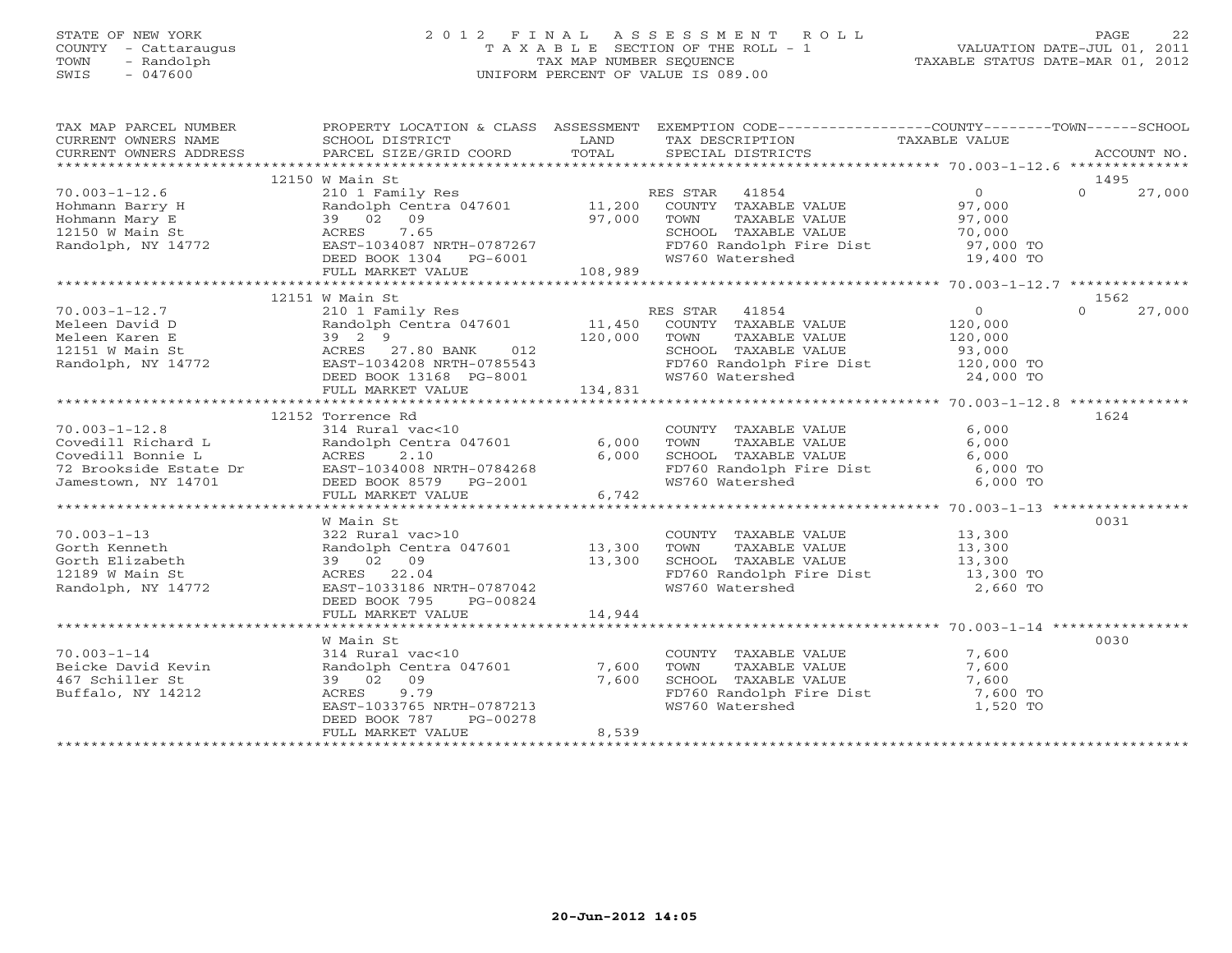# STATE OF NEW YORK 2 0 1 2 F I N A L A S S E S S M E N T R O L L PAGE 23 COUNTY - Cattaraugus T A X A B L E SECTION OF THE ROLL - 1 VALUATION DATE-JUL 01, 2011 TOWN - Randolph TAX MAP NUMBER SEQUENCE TAXABLE STATUS DATE-MAR 01, 2012 SWIS - 047600 UNIFORM PERCENT OF VALUE IS 089.00

| TAX MAP PARCEL NUMBER<br>CURRENT OWNERS NAME                              | PROPERTY LOCATION & CLASS ASSESSMENT<br>SCHOOL DISTRICT                                                                                   | <b>EXAMPLE SERVICE SERVICE SERVICE SERVICE SERVICE SERVICE SERVICE SERVICE SERVICE SERVICE SERVICE SERVICE SERVICE</b> | EXEMPTION CODE-----------------COUNTY-------TOWN------SCHOOL<br>TAX DESCRIPTION TAXABLE VALUE SPECIAL DISTRICTS                                                                                      |                                                 |          |             |
|---------------------------------------------------------------------------|-------------------------------------------------------------------------------------------------------------------------------------------|------------------------------------------------------------------------------------------------------------------------|------------------------------------------------------------------------------------------------------------------------------------------------------------------------------------------------------|-------------------------------------------------|----------|-------------|
| CURRENT OWNERS ADDRESS                                                    | PARCEL SIZE/GRID COORD                                                                                                                    | TOTAL                                                                                                                  |                                                                                                                                                                                                      |                                                 |          | ACCOUNT NO. |
|                                                                           | 12189 W Main St                                                                                                                           |                                                                                                                        |                                                                                                                                                                                                      |                                                 | 0032     |             |
| $70.003 - 1 - 15$                                                         | 240 Rural res                                                                                                                             |                                                                                                                        | SR STAR<br>41834                                                                                                                                                                                     | $\overline{0}$                                  | $\Omega$ | 55,980      |
| Gorth Kenneth                                                             |                                                                                                                                           |                                                                                                                        |                                                                                                                                                                                                      |                                                 |          |             |
| Gorth Kenneth<br>Gorth Elizabeth<br>12189 W Main St<br>Randolph, NY 14772 |                                                                                                                                           |                                                                                                                        | 240 Kurai res<br>Randolph Centra 047601 13,900 COUNTY TAXABLE VALUE<br>39 02 09 105,000 TOWN TAXABLE VALUE<br>ACRES 10.91 SCHOOL TAXABLE VALUE<br>EAST-1033606 NRTH-0786126 FOT60 Randolph Fire Dist | 105,000<br>105,000                              |          |             |
|                                                                           |                                                                                                                                           |                                                                                                                        | SCHOOL TAXABLE VALUE                  49,020<br>FD760 Randolph Fire Dist              105,000 TO                                                                                                     |                                                 |          |             |
|                                                                           |                                                                                                                                           |                                                                                                                        |                                                                                                                                                                                                      |                                                 |          |             |
|                                                                           | DEED BOOK 795<br>PG-00824                                                                                                                 |                                                                                                                        | WS760 Watershed                                                                                                                                                                                      | 21,000 TO                                       |          |             |
|                                                                           | FULL MARKET VALUE                                                                                                                         | 117,978                                                                                                                |                                                                                                                                                                                                      |                                                 |          |             |
|                                                                           |                                                                                                                                           |                                                                                                                        |                                                                                                                                                                                                      |                                                 |          |             |
|                                                                           | 3574 Watts Rd                                                                                                                             |                                                                                                                        |                                                                                                                                                                                                      |                                                 | 0278     |             |
| $70.003 - 1 - 16$                                                         | 210 1 Family Res                                                                                                                          |                                                                                                                        | CVET C/T 41131                                                                                                                                                                                       | 18,000                                          | 18,000   | $\Omega$    |
| Schermerhorn David                                                        | Randolph Centra 047601 10,600 AGED C                                                                                                      |                                                                                                                        | 41802                                                                                                                                                                                                | 29,760                                          | $\Omega$ | $\Omega$    |
| 3574 Watts Rd                                                             | 39 02 09<br>92,400 SR STAR<br>COUNTY T                                                                                                    |                                                                                                                        | 41834                                                                                                                                                                                                | $\overline{0}$                                  | $\Omega$ | 55,980      |
| Randolph, NY 14772                                                        | 7.00<br>ACRES                                                                                                                             |                                                                                                                        | COUNTY TAXABLE VALUE                                                                                                                                                                                 | 44,640                                          |          |             |
|                                                                           | EAST-1033041 NRTH-0786046                                                                                                                 |                                                                                                                        | TOWN<br>TAXABLE VALUE                                                                                                                                                                                | 74,400                                          |          |             |
|                                                                           | DEED BOOK 476<br>PG-00280                                                                                                                 |                                                                                                                        |                                                                                                                                                                                                      |                                                 |          |             |
|                                                                           | FULL MARKET VALUE                                                                                                                         |                                                                                                                        |                                                                                                                                                                                                      |                                                 |          |             |
|                                                                           |                                                                                                                                           |                                                                                                                        | 2007 - 103,820<br>2007 - TAXABLE VALUE (NALUE 103,820 FD760 Randolph Fire Dist<br>29,400 TO WS760 Watershed 18,480 TO                                                                                |                                                 |          |             |
|                                                                           |                                                                                                                                           |                                                                                                                        |                                                                                                                                                                                                      |                                                 |          |             |
|                                                                           | 3536 Watts Cross Rd                                                                                                                       |                                                                                                                        |                                                                                                                                                                                                      |                                                 | 0148     |             |
| $70.003 - 1 - 17$                                                         |                                                                                                                                           |                                                                                                                        |                                                                                                                                                                                                      | 0<br>96,900<br>96,900                           | $\Omega$ | 27,000      |
| Joyce Mary C                                                              |                                                                                                                                           |                                                                                                                        |                                                                                                                                                                                                      | 96,900                                          |          |             |
| 3536 Watts Rd                                                             |                                                                                                                                           |                                                                                                                        |                                                                                                                                                                                                      |                                                 |          |             |
| Randolph, NY 14772                                                        |                                                                                                                                           |                                                                                                                        |                                                                                                                                                                                                      |                                                 |          |             |
|                                                                           |                                                                                                                                           |                                                                                                                        |                                                                                                                                                                                                      |                                                 |          |             |
|                                                                           | 39 02 09 11 184.00 96,900<br>FRNT 209.00 DPTH 184.00 96,900<br>EAST-1032904 NRTH-0785621<br>DEED BOOK 00984 PG-00729<br>FULL MARKET VALUE |                                                                                                                        | WS760 Watershed                                                                                                                                                                                      | 19,380 TO                                       |          |             |
|                                                                           | FULL MARKET VALUE                                                                                                                         | 108,876                                                                                                                |                                                                                                                                                                                                      |                                                 |          |             |
|                                                                           |                                                                                                                                           |                                                                                                                        |                                                                                                                                                                                                      |                                                 |          |             |
|                                                                           | 3520 Watts Rd                                                                                                                             |                                                                                                                        |                                                                                                                                                                                                      |                                                 | 0083     |             |
| $70.003 - 1 - 18$                                                         | 210 1 Family Res                                                                                                                          |                                                                                                                        | COUNTY TAXABLE VALUE                                                                                                                                                                                 | 71,200                                          |          |             |
| Joyce Mary Carol<br>3536 Watts Rd                                         | 210 1 $ram11y$ Res<br>Randolph Centra 047601 5,400                                                                                        |                                                                                                                        | TAXABLE VALUE<br>TAXABLE VALUE 71,200<br>TAXABLE VALUE 71,200<br>TOWN                                                                                                                                |                                                 |          |             |
|                                                                           | 39 02 09                                                                                                                                  |                                                                                                                        | SCHOOL TAXABLE VALUE                                                                                                                                                                                 |                                                 |          |             |
| Randolph, NY 14772                                                        | $71,200$<br>RTH-0785408<br>ACRES 1.38                                                                                                     |                                                                                                                        | FD760 Randolph Fire Dist 71,200 TO                                                                                                                                                                   |                                                 |          |             |
|                                                                           | EAST-1032954 NRTH-0785408                                                                                                                 |                                                                                                                        | WS760 Watershed                                                                                                                                                                                      | 14,240 TO                                       |          |             |
|                                                                           | DEED BOOK 12369 PG-8001                                                                                                                   | 80,000                                                                                                                 |                                                                                                                                                                                                      |                                                 |          |             |
|                                                                           | FULL MARKET VALUE                                                                                                                         |                                                                                                                        |                                                                                                                                                                                                      |                                                 |          |             |
|                                                                           |                                                                                                                                           |                                                                                                                        |                                                                                                                                                                                                      |                                                 |          |             |
|                                                                           |                                                                                                                                           |                                                                                                                        |                                                                                                                                                                                                      |                                                 | 0104     |             |
| $70.003 - 1 - 19.1$                                                       |                                                                                                                                           |                                                                                                                        | AG DISTOUT 41730                                                                                                                                                                                     | 6,539                                           | 6,539    | 6,539       |
| Inkley John A                                                             |                                                                                                                                           |                                                                                                                        | COUNTY TAXABLE VALUE                                                                                                                                                                                 | 11,561                                          |          |             |
| Inkley Lorielle C<br>12400 W Main St                                      | 39 02 09<br>ACRES 29.34                                                                                                                   | 18,100                                                                                                                 | TAXABLE VALUE<br>TOWN<br>SCHOOL TAXABLE VALUE                                                                                                                                                        | 11,561<br>$11,561$<br>$18,100$ TO<br>$3,620$ TO |          |             |
|                                                                           | EAST-1033365 NRTH-0784657                                                                                                                 |                                                                                                                        | FD760 Randolph Fire Dist                                                                                                                                                                             |                                                 |          |             |
| Randolph, NY 14772                                                        | DEED BOOK 5027 PG-3001                                                                                                                    |                                                                                                                        | WS760 Watershed                                                                                                                                                                                      |                                                 |          |             |
| MAY BE SUBJECT TO PAYMENT                                                 | FULL MARKET VALUE                                                                                                                         | 20,337                                                                                                                 |                                                                                                                                                                                                      |                                                 |          |             |
| UNDER AGDIST LAW TIL 2019                                                 |                                                                                                                                           |                                                                                                                        |                                                                                                                                                                                                      |                                                 |          |             |
|                                                                           |                                                                                                                                           |                                                                                                                        |                                                                                                                                                                                                      |                                                 |          |             |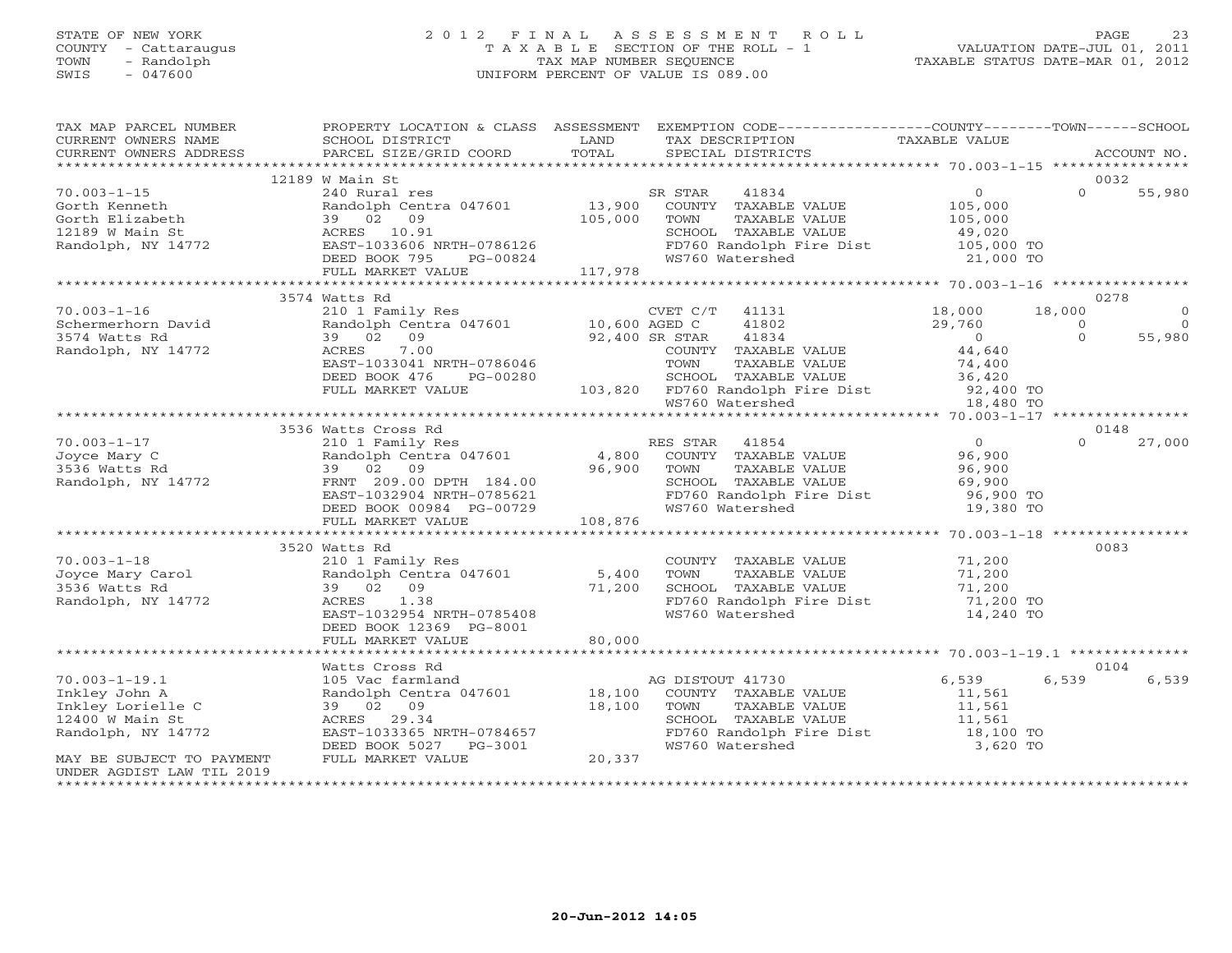#### STATE OF NEW YORK 2 0 1 2 F I N A L A S S E S S M E N T R O L L PAGE 24 COUNTY - Cattaraugus T A X A B L E SECTION OF THE ROLL - 1 VALUATION DATE-JUL 01, 2011 TOWN - Randolph TAX MAP NUMBER SEQUENCE TAXABLE STATUS DATE-MAR 01, 2012 SWIS - 047600 UNIFORM PERCENT OF VALUE IS 089.00UNIFORM PERCENT OF VALUE IS 089.00

| TAX MAP PARCEL NUMBER                                                                                                                                                                                                                                                                                                     |                                                                                                                                                                                                                                         |        |                      | PROPERTY LOCATION & CLASS ASSESSMENT EXEMPTION CODE----------------COUNTY-------TOWN------SCHOOL                                                                                                                                   |                                                    |
|---------------------------------------------------------------------------------------------------------------------------------------------------------------------------------------------------------------------------------------------------------------------------------------------------------------------------|-----------------------------------------------------------------------------------------------------------------------------------------------------------------------------------------------------------------------------------------|--------|----------------------|------------------------------------------------------------------------------------------------------------------------------------------------------------------------------------------------------------------------------------|----------------------------------------------------|
| CURRENT OWNERS NAME                                                                                                                                                                                                                                                                                                       | SCHOOL DISTRICT                                                                                                                                                                                                                         | LAND   |                      | TAX DESCRIPTION TAXABLE VALUE                                                                                                                                                                                                      |                                                    |
|                                                                                                                                                                                                                                                                                                                           |                                                                                                                                                                                                                                         |        |                      |                                                                                                                                                                                                                                    |                                                    |
|                                                                                                                                                                                                                                                                                                                           |                                                                                                                                                                                                                                         |        |                      |                                                                                                                                                                                                                                    | 1067                                               |
|                                                                                                                                                                                                                                                                                                                           |                                                                                                                                                                                                                                         |        |                      |                                                                                                                                                                                                                                    |                                                    |
|                                                                                                                                                                                                                                                                                                                           |                                                                                                                                                                                                                                         |        |                      |                                                                                                                                                                                                                                    |                                                    |
|                                                                                                                                                                                                                                                                                                                           |                                                                                                                                                                                                                                         |        |                      |                                                                                                                                                                                                                                    |                                                    |
|                                                                                                                                                                                                                                                                                                                           |                                                                                                                                                                                                                                         |        |                      |                                                                                                                                                                                                                                    |                                                    |
|                                                                                                                                                                                                                                                                                                                           |                                                                                                                                                                                                                                         |        |                      |                                                                                                                                                                                                                                    |                                                    |
|                                                                                                                                                                                                                                                                                                                           |                                                                                                                                                                                                                                         |        |                      |                                                                                                                                                                                                                                    |                                                    |
|                                                                                                                                                                                                                                                                                                                           |                                                                                                                                                                                                                                         |        |                      |                                                                                                                                                                                                                                    |                                                    |
|                                                                                                                                                                                                                                                                                                                           |                                                                                                                                                                                                                                         |        |                      |                                                                                                                                                                                                                                    |                                                    |
|                                                                                                                                                                                                                                                                                                                           | 12257 W Main St                                                                                                                                                                                                                         |        |                      |                                                                                                                                                                                                                                    | 0349                                               |
| $70.003 - 1 - 20.1$                                                                                                                                                                                                                                                                                                       | 210 1 Family Res<br>Randolph Centra 047601 11,300 COUNTY TAXABLE VALUE 96,100<br>39 02 09 96,100 TOWN TAXABLE VALUE 96,100<br>Bar 98 5CHOOL TAXABLE VALUE 96,100<br>ACRES 16.45 FD760 Randolph Fire Dist. 96,100<br>FROM PROPER 1033264 |        |                      |                                                                                                                                                                                                                                    | $\Omega$<br>27,000                                 |
| Baldwin Mark                                                                                                                                                                                                                                                                                                              |                                                                                                                                                                                                                                         |        |                      |                                                                                                                                                                                                                                    |                                                    |
|                                                                                                                                                                                                                                                                                                                           |                                                                                                                                                                                                                                         |        |                      |                                                                                                                                                                                                                                    |                                                    |
| Baldwin Mark<br>Baldwin Judith<br>12257 W Main St<br>Randolph, NY                                                                                                                                                                                                                                                         |                                                                                                                                                                                                                                         |        |                      |                                                                                                                                                                                                                                    |                                                    |
|                                                                                                                                                                                                                                                                                                                           |                                                                                                                                                                                                                                         |        |                      | FD760 Randolph Fire Dist 96,100 TO<br>WS760 Watershed 19,220 TO                                                                                                                                                                    |                                                    |
|                                                                                                                                                                                                                                                                                                                           | EAST-1032264 NRTH-0785788                                                                                                                                                                                                               |        |                      |                                                                                                                                                                                                                                    |                                                    |
|                                                                                                                                                                                                                                                                                                                           | DEED BOOK 1027 PG-896                                                                                                                                                                                                                   |        |                      |                                                                                                                                                                                                                                    |                                                    |
|                                                                                                                                                                                                                                                                                                                           |                                                                                                                                                                                                                                         |        |                      |                                                                                                                                                                                                                                    |                                                    |
|                                                                                                                                                                                                                                                                                                                           |                                                                                                                                                                                                                                         |        |                      |                                                                                                                                                                                                                                    |                                                    |
|                                                                                                                                                                                                                                                                                                                           | 12295 W Main St                                                                                                                                                                                                                         |        |                      |                                                                                                                                                                                                                                    | 1491                                               |
|                                                                                                                                                                                                                                                                                                                           |                                                                                                                                                                                                                                         |        |                      |                                                                                                                                                                                                                                    | $\Omega$<br>27,000                                 |
|                                                                                                                                                                                                                                                                                                                           |                                                                                                                                                                                                                                         |        |                      |                                                                                                                                                                                                                                    |                                                    |
|                                                                                                                                                                                                                                                                                                                           |                                                                                                                                                                                                                                         |        |                      |                                                                                                                                                                                                                                    |                                                    |
|                                                                                                                                                                                                                                                                                                                           |                                                                                                                                                                                                                                         |        |                      |                                                                                                                                                                                                                                    |                                                    |
|                                                                                                                                                                                                                                                                                                                           |                                                                                                                                                                                                                                         |        |                      |                                                                                                                                                                                                                                    |                                                    |
| $Rosing David P\nRosing David P\n12295 W Main St\nRandolph, NY 14772\n14772\nRendolph, NY 14772\nRendolph, NY 14772\nRendolph, NY 14772\nRendolph, NY 14772\nRendolph, NY 14772\nRendolph, NY 14772\nRendolph, NY 14772\nRendolph, NY 14772\nRendolph, NY 14772\nRendolph, NY 14772\nRendolph, NY 14772\nRendolph, NY 14$ | DEED BOOK 8881    PG-3001                                                                                                                                                                                                               |        |                      |                                                                                                                                                                                                                                    |                                                    |
|                                                                                                                                                                                                                                                                                                                           | FULL MARKET VALUE                                                                                                                                                                                                                       | 61,573 |                      |                                                                                                                                                                                                                                    |                                                    |
|                                                                                                                                                                                                                                                                                                                           |                                                                                                                                                                                                                                         |        |                      |                                                                                                                                                                                                                                    |                                                    |
|                                                                                                                                                                                                                                                                                                                           | 12222 W Main St                                                                                                                                                                                                                         |        |                      |                                                                                                                                                                                                                                    | 0340                                               |
|                                                                                                                                                                                                                                                                                                                           |                                                                                                                                                                                                                                         |        |                      |                                                                                                                                                                                                                                    |                                                    |
|                                                                                                                                                                                                                                                                                                                           |                                                                                                                                                                                                                                         |        |                      |                                                                                                                                                                                                                                    |                                                    |
|                                                                                                                                                                                                                                                                                                                           |                                                                                                                                                                                                                                         |        |                      |                                                                                                                                                                                                                                    |                                                    |
|                                                                                                                                                                                                                                                                                                                           |                                                                                                                                                                                                                                         |        |                      |                                                                                                                                                                                                                                    |                                                    |
|                                                                                                                                                                                                                                                                                                                           |                                                                                                                                                                                                                                         |        |                      |                                                                                                                                                                                                                                    |                                                    |
|                                                                                                                                                                                                                                                                                                                           |                                                                                                                                                                                                                                         |        |                      |                                                                                                                                                                                                                                    |                                                    |
|                                                                                                                                                                                                                                                                                                                           |                                                                                                                                                                                                                                         |        |                      |                                                                                                                                                                                                                                    |                                                    |
|                                                                                                                                                                                                                                                                                                                           |                                                                                                                                                                                                                                         |        |                      |                                                                                                                                                                                                                                    |                                                    |
|                                                                                                                                                                                                                                                                                                                           | 12242 W Main St                                                                                                                                                                                                                         |        |                      | 90 PCT OF VALUE USED FOR EXEMPTION PURPOSES                                                                                                                                                                                        | 0325                                               |
|                                                                                                                                                                                                                                                                                                                           |                                                                                                                                                                                                                                         |        |                      |                                                                                                                                                                                                                                    | 8,640<br>$\overline{0}$                            |
|                                                                                                                                                                                                                                                                                                                           |                                                                                                                                                                                                                                         |        |                      |                                                                                                                                                                                                                                    | $\begin{matrix}0\\0\end{matrix}$<br>$\overline{0}$ |
| 10.003-1-22<br>VanHorn Cllifford E (240 Rural res (240 Rural res (241 And 2017)<br>2242 W Main St 39 02 09 (34,000 SR STAR 41834<br>2242 W Main St 39 02 09 (34,000 SR STAR 41834<br>2242 W Main St 39 02 09 (24,000 SR STAR 41834<br>22                                                                                  |                                                                                                                                                                                                                                         |        |                      | $8,640$<br>17,136<br>0<br>38,224                                                                                                                                                                                                   | 55,980                                             |
|                                                                                                                                                                                                                                                                                                                           |                                                                                                                                                                                                                                         |        | COUNTY TAXABLE VALUE |                                                                                                                                                                                                                                    |                                                    |
|                                                                                                                                                                                                                                                                                                                           |                                                                                                                                                                                                                                         |        |                      |                                                                                                                                                                                                                                    |                                                    |
|                                                                                                                                                                                                                                                                                                                           |                                                                                                                                                                                                                                         |        |                      |                                                                                                                                                                                                                                    |                                                    |
|                                                                                                                                                                                                                                                                                                                           |                                                                                                                                                                                                                                         |        |                      | ACRES 10.17<br>EAST-1032474 NRTH-0787012 TOWN TAXABLE VALUE 55,360<br>DEED BOOK 7478 PG-8003 71,910 FD760 Randolph Fire Dist 64,000 TO<br>FULL MARKET VALUE 71,910 FD760 Randolph Fire Dist 64,000 TO<br>WS760 Watershed 12,800 TO |                                                    |
|                                                                                                                                                                                                                                                                                                                           |                                                                                                                                                                                                                                         |        |                      |                                                                                                                                                                                                                                    |                                                    |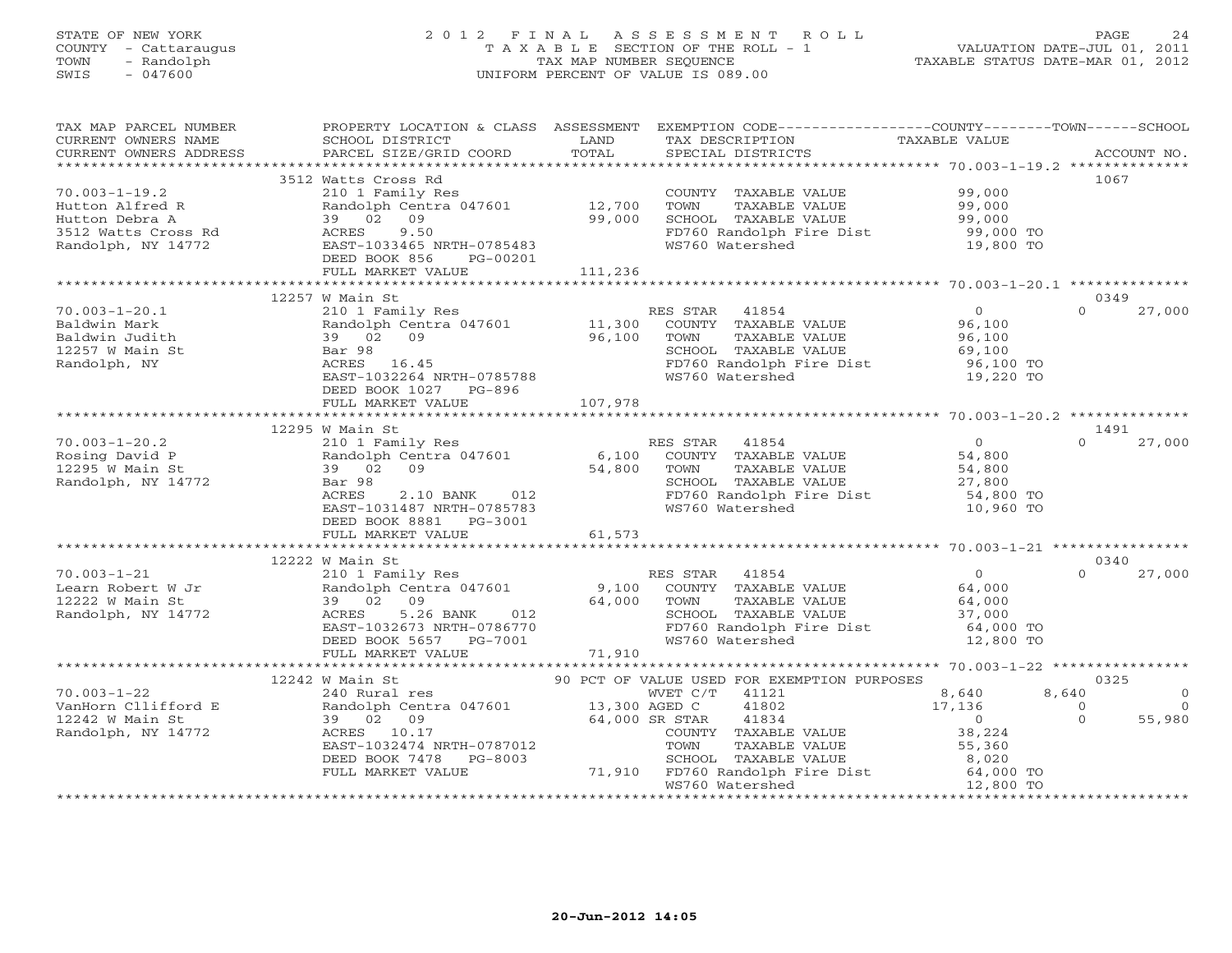# STATE OF NEW YORK 2 0 1 2 F I N A L A S S E S S M E N T R O L L PAGE 25 COUNTY - Cattaraugus T A X A B L E SECTION OF THE ROLL - 1 VALUATION DATE-JUL 01, 2011 TOWN - Randolph TAX MAP NUMBER SEQUENCE TAXABLE STATUS DATE-MAR 01, 2012 SWIS - 047600 UNIFORM PERCENT OF VALUE IS 089.00

| TAX MAP PARCEL NUMBER                                       | PROPERTY LOCATION & CLASS ASSESSMENT |         | EXEMPTION CODE-----------------COUNTY-------TOWN------SCHOOL |                        |                    |
|-------------------------------------------------------------|--------------------------------------|---------|--------------------------------------------------------------|------------------------|--------------------|
| CURRENT OWNERS NAME                                         | SCHOOL DISTRICT                      | LAND    | TAX DESCRIPTION                                              | TAXABLE VALUE          |                    |
| CURRENT OWNERS ADDRESS                                      | PARCEL SIZE/GRID COORD               | TOTAL   | SPECIAL DISTRICTS                                            |                        | ACCOUNT NO.        |
|                                                             |                                      |         |                                                              |                        |                    |
|                                                             | W Main St                            |         |                                                              |                        | 0161               |
| $70.003 - 1 - 23$                                           | 323 Vacant rural                     |         | COUNTY TAXABLE VALUE                                         | 14,300                 |                    |
| Honey Revocable Trust William Randolph Centra 047601 14,300 |                                      |         | TOWN<br>TAXABLE VALUE                                        | 14,300                 |                    |
| Honey Revocable Trust Dorothy 39/47 02 09                   |                                      | 14,300  | SCHOOL TAXABLE VALUE                                         | 14,300                 |                    |
| 1 College Ave                                               | 38.44<br>ACRES                       |         | FD760 Randolph Fire Dist 14,300 TO                           |                        |                    |
| i College Ave<br>Randolph, NY 14772                         | EAST-1031442 NRTH-0786514            |         | WS760 Watershed                                              | 2,860 TO               |                    |
|                                                             | DEED BOOK 15207 PG-8001              |         |                                                              |                        |                    |
|                                                             | FULL MARKET VALUE                    | 16,067  |                                                              |                        |                    |
|                                                             |                                      |         |                                                              |                        |                    |
|                                                             | 12338 W Main St                      |         |                                                              |                        | 0323               |
| $70.003 - 1 - 24$                                           | 210 1 Family Res                     |         | RES STAR 41854                                               | $\overline{O}$         | $\Omega$<br>27,000 |
| Underwood Robert                                            | Randolph Centra 047601               | 5,000   | COUNTY TAXABLE VALUE                                         | 70,600                 |                    |
| 13228 W Main St                                             | 46 02 09                             | 70,600  | TOWN<br>TAXABLE VALUE                                        | 70,600                 |                    |
| Randolph, NY 14772                                          | Life Use                             |         | SCHOOL TAXABLE VALUE                                         | 43,600                 |                    |
|                                                             | ACRES<br>1.00                        |         | FD760 Randolph Fire Dist                                     |                        |                    |
|                                                             | EAST-1030734 NRTH-0785985            |         | WS760 Watershed                                              | 70,600 TO<br>14,120 TO |                    |
|                                                             | DEED BOOK 16602 PG-9001              |         |                                                              |                        |                    |
|                                                             |                                      |         |                                                              |                        |                    |
|                                                             | FULL MARKET VALUE                    | 79,326  |                                                              |                        |                    |
|                                                             |                                      |         |                                                              |                        |                    |
|                                                             | NYS Rte 394 (Off)                    |         |                                                              |                        | 0231               |
| $70.003 - 1 - 25$                                           | 323 Vacant rural                     |         | COUNTY TAXABLE VALUE                                         | 21,300                 |                    |
| Aiken Jerryl                                                | Randolph Centra 047601               | 21,300  | TAXABLE VALUE<br>TOWN                                        | 21,300                 |                    |
|                                                             |                                      | 21,300  | SCHOOL TAXABLE VALUE<br>FD760 Randolph Fire Dist 21,300 TO   | 21,300                 |                    |
|                                                             |                                      |         |                                                              |                        |                    |
|                                                             | EAST-1031397 NRTH-0787494            |         | WS760 Watershed                                              | 21,300 TO              |                    |
|                                                             |                                      |         |                                                              |                        |                    |
|                                                             | FULL MARKET VALUE                    | 23,933  |                                                              |                        |                    |
|                                                             |                                      |         |                                                              |                        |                    |
|                                                             | 12343 NYS Rte 394                    |         |                                                              |                        | 1110               |
| $70.003 - 1 - 26.1$                                         | 312 Vac w/imprv                      |         | COUNTY TAXABLE VALUE                                         | 21,400<br>21,400       |                    |
| Brown June A                                                | Randolph Centra 047601               | 11,000  | TOWN<br>TAXABLE VALUE                                        |                        |                    |
| 12343 NYS Rte 394                                           | 40 02 09                             | 21,400  | SCHOOL TAXABLE VALUE                                         | 21,400<br>21,400 TO    |                    |
| Randolph, NY 14772                                          | Lot 39                               |         | FD760 Randolph Fire Dist                                     |                        |                    |
|                                                             | ACRES 15.77                          |         | WS760 Watershed                                              | 4,280 TO               |                    |
|                                                             | EAST-1032139 NRTH-0788734            |         |                                                              |                        |                    |
|                                                             | DEED BOOK 1000 PG-378                |         |                                                              |                        |                    |
|                                                             | FULL MARKET VALUE                    | 24,045  |                                                              |                        |                    |
|                                                             |                                      |         |                                                              |                        |                    |
|                                                             | 12343 NYS Rte 394                    |         |                                                              |                        | 0313               |
| $70.003 - 1 - 26.2$                                         | 240 Rural res                        |         | SR STAR<br>41834                                             | $\overline{0}$         | $\Omega$<br>55,980 |
| Brown June A                                                | Randolph Centra 047601               | 16,400  | COUNTY TAXABLE VALUE                                         | 129,900                |                    |
| 12343 NYS Rte 394                                           | 40/48 02 09                          | 129,900 | TOWN<br>TAXABLE VALUE                                        | 129,900                |                    |
| Randolph, NY 14772                                          | ACRES 13.77                          |         | SCHOOL TAXABLE VALUE                                         | 73,920                 |                    |
|                                                             | EAST-1030863 NRTH-0788650            |         | FD760 Randolph Fire Dist 129,900 TO                          |                        |                    |
|                                                             | DEED BOOK 910<br>PG-00295            |         | WS760 Watershed                                              | 25,980 TO              |                    |
|                                                             | FULL MARKET VALUE                    | 145,955 |                                                              |                        |                    |
|                                                             |                                      |         |                                                              |                        |                    |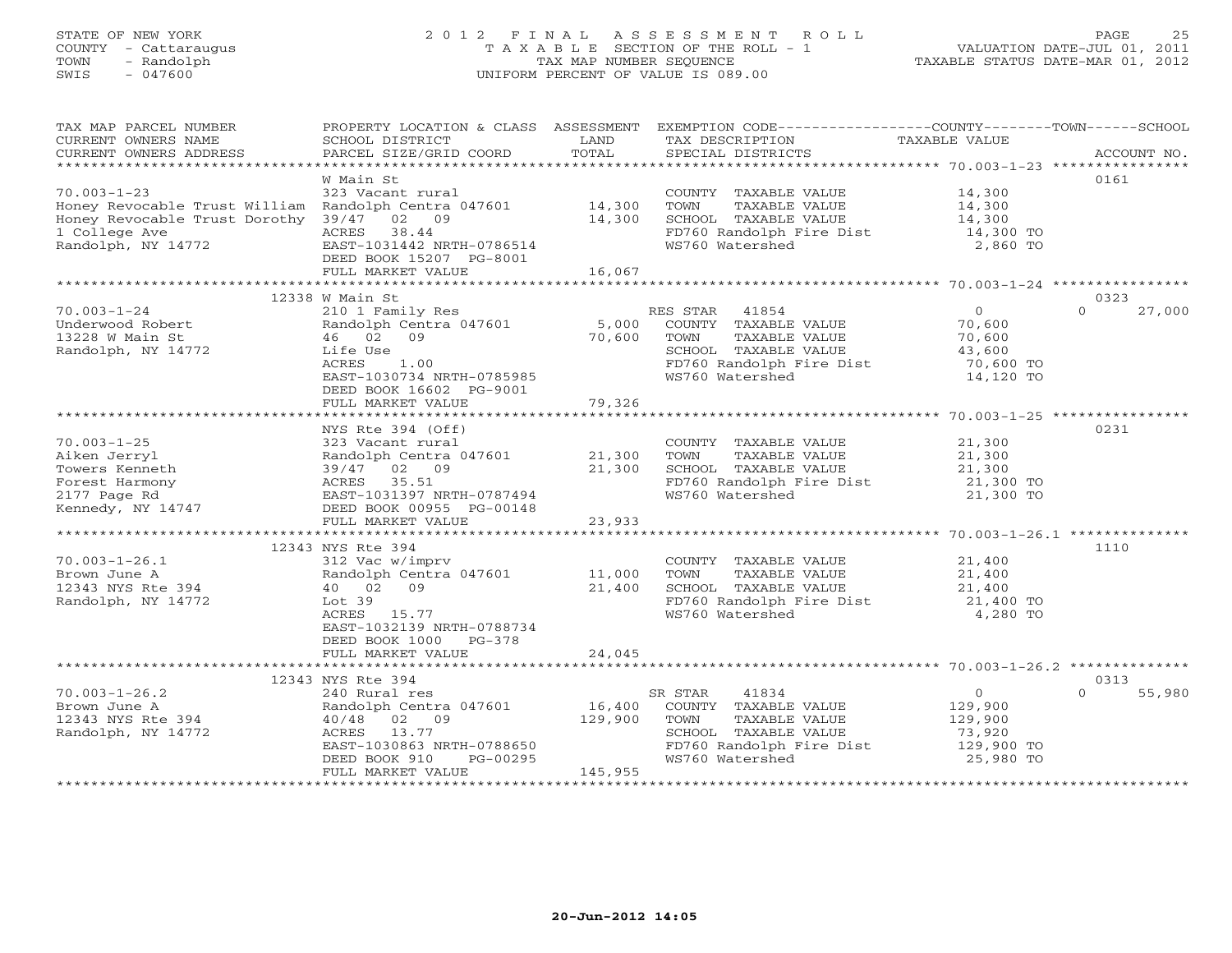# STATE OF NEW YORK 2 0 1 2 F I N A L A S S E S S M E N T R O L L PAGE 26 COUNTY - Cattaraugus T A X A B L E SECTION OF THE ROLL - 1 VALUATION DATE-JUL 01, 2011 TOWN - Randolph TAX MAP NUMBER SEQUENCE TAXABLE STATUS DATE-MAR 01, 2012 SWIS - 047600 UNIFORM PERCENT OF VALUE IS 089.00

| TAX MAP PARCEL NUMBER<br>$\begin{tabular}{lllllll} \multicolumn{2}{l}{{\small\texttt{CURERNT}}}& $\texttt{NMSE}$& $\texttt{SCHOOL} & $\texttt{DISTRICT}$& $\texttt{LAND}$& $\texttt{TAX} & $\texttt{PEXCRIPTION}$& $\texttt{TAXABLE} & $\texttt{VALUE}$\\ & $\texttt{CURERNT} & $\texttt{WMRES} & $\texttt{ADDRESSE}$& $\texttt{PARCEL} & $\texttt{SIZE/GRID} & $\texttt{COORD}$& $\texttt{SPECIAL} & $\texttt{DISTRICTS}$& $\texttt{ACCOUNT} & $\texttt{NO}$.\\ & $\texttt{***************$<br>CURRENT OWNERS NAME SCHOOL DISTRICT<br>CURRENT OWNERS ADDRESS PARCEL SIZE/GRID COORD | PROPERTY LOCATION & CLASS ASSESSMENT                                           |                  | EXEMPTION CODE----------------COUNTY-------TOWN------SCHOOL                                                                                                                                                                                |                                                               |                |        |
|--------------------------------------------------------------------------------------------------------------------------------------------------------------------------------------------------------------------------------------------------------------------------------------------------------------------------------------------------------------------------------------------------------------------------------------------------------------------------------------------------------------------------------------------------------------------------------------|--------------------------------------------------------------------------------|------------------|--------------------------------------------------------------------------------------------------------------------------------------------------------------------------------------------------------------------------------------------|---------------------------------------------------------------|----------------|--------|
|                                                                                                                                                                                                                                                                                                                                                                                                                                                                                                                                                                                      | 12311 NYS Rte 394                                                              |                  |                                                                                                                                                                                                                                            |                                                               | 0067           |        |
| $70.003 - 1 - 27$<br>70.003-1-27<br>Brown Walter C<br>Brown Betty<br>12311 NYS Rte 394                                                                                                                                                                                                                                                                                                                                                                                                                                                                                               | 210 1 Family Res<br>Randolph Centra 047601 8,900 AGED C/T/S 41800              |                  |                                                                                                                                                                                                                                            | $18,000$ $18,000$ 0<br>$30,500$ $30,500$ 39,500<br>0 0 39,500 |                |        |
|                                                                                                                                                                                                                                                                                                                                                                                                                                                                                                                                                                                      |                                                                                |                  |                                                                                                                                                                                                                                            |                                                               |                |        |
|                                                                                                                                                                                                                                                                                                                                                                                                                                                                                                                                                                                      | 40 02 09                                                                       | $79,000$ SR STAR | 41834                                                                                                                                                                                                                                      |                                                               |                |        |
|                                                                                                                                                                                                                                                                                                                                                                                                                                                                                                                                                                                      | 5.00<br>ACRES                                                                  |                  | COUNTY TAXABLE VALUE 30,500                                                                                                                                                                                                                |                                                               |                |        |
| Randolph, NY 14772                                                                                                                                                                                                                                                                                                                                                                                                                                                                                                                                                                   |                                                                                |                  |                                                                                                                                                                                                                                            |                                                               |                |        |
| 311 NYS RCE 394<br>indolph, NY 14772 EAST-1031347 NRTH-0788808 FOWN TAXABLE VALUE<br>DEED BOOK 677 PG-00015 88,764 FD760 Randolph Fire Dist 79,000 TO<br>FULL MARKET VALUE 88,764 FD760 Randolph Fire Dist 15,800 TO<br>**************                                                                                                                                                                                                                                                                                                                                               |                                                                                |                  |                                                                                                                                                                                                                                            |                                                               |                |        |
|                                                                                                                                                                                                                                                                                                                                                                                                                                                                                                                                                                                      |                                                                                |                  |                                                                                                                                                                                                                                            |                                                               |                |        |
|                                                                                                                                                                                                                                                                                                                                                                                                                                                                                                                                                                                      |                                                                                |                  |                                                                                                                                                                                                                                            |                                                               |                |        |
|                                                                                                                                                                                                                                                                                                                                                                                                                                                                                                                                                                                      | 12306 NYS Rte 394                                                              |                  |                                                                                                                                                                                                                                            |                                                               | 0195           |        |
|                                                                                                                                                                                                                                                                                                                                                                                                                                                                                                                                                                                      |                                                                                |                  | 210 1 Family Res<br>Randolph Centra 047601 3,400 COUNTY TAXABLE VALUE 58,800<br>40 02 09 58,800 TOWN TAXABLE VALUE 58,800<br>FRICT TAXABLE VALUE 58,800<br>FRICT TAXABLE VALUE 58,800<br>FRICT TAXABLE VALUE 31,800<br>2001 1231575 NPTH 0 |                                                               | $\Omega$       | 27,000 |
|                                                                                                                                                                                                                                                                                                                                                                                                                                                                                                                                                                                      |                                                                                |                  |                                                                                                                                                                                                                                            |                                                               |                |        |
|                                                                                                                                                                                                                                                                                                                                                                                                                                                                                                                                                                                      |                                                                                |                  |                                                                                                                                                                                                                                            |                                                               |                |        |
| 70.003-1-28<br>Kinney Justin M<br>12306 NYS Rte 394<br>Randolph, NY 14772                                                                                                                                                                                                                                                                                                                                                                                                                                                                                                            |                                                                                |                  |                                                                                                                                                                                                                                            |                                                               |                |        |
|                                                                                                                                                                                                                                                                                                                                                                                                                                                                                                                                                                                      |                                                                                |                  |                                                                                                                                                                                                                                            |                                                               |                |        |
|                                                                                                                                                                                                                                                                                                                                                                                                                                                                                                                                                                                      |                                                                                |                  |                                                                                                                                                                                                                                            |                                                               |                |        |
|                                                                                                                                                                                                                                                                                                                                                                                                                                                                                                                                                                                      |                                                                                |                  |                                                                                                                                                                                                                                            |                                                               |                |        |
|                                                                                                                                                                                                                                                                                                                                                                                                                                                                                                                                                                                      |                                                                                |                  |                                                                                                                                                                                                                                            |                                                               |                |        |
|                                                                                                                                                                                                                                                                                                                                                                                                                                                                                                                                                                                      | 12310 NYS Rte 394                                                              |                  |                                                                                                                                                                                                                                            |                                                               | 0128<br>20,000 | 20,000 |
| $70.003 - 1 - 29$                                                                                                                                                                                                                                                                                                                                                                                                                                                                                                                                                                    |                                                                                |                  |                                                                                                                                                                                                                                            |                                                               | $\overline{0}$ | 20,000 |
|                                                                                                                                                                                                                                                                                                                                                                                                                                                                                                                                                                                      | 40 02 09                                                                       |                  |                                                                                                                                                                                                                                            | $\begin{array}{c} 0 \\ 20,000 \end{array}$                    |                |        |
| Depledge Kenneth W Randolph (<br>Depledge Cheryl (1994)<br>12310 NYS Rte 394 (1996)<br>Ff 100.00                                                                                                                                                                                                                                                                                                                                                                                                                                                                                     |                                                                                |                  | 40,000 COUNTY TAXABLE VALUE<br>TOWN TAXABLE VALUE<br>SCHOOL TAXABLE VALUE<br>TOWN TAXABLE VALUE 20,000<br>SCHOOL TAXABLE VALUE 20,000                                                                                                      |                                                               |                |        |
| Randolph, NY 14772                                                                                                                                                                                                                                                                                                                                                                                                                                                                                                                                                                   | ACRES<br>2.50                                                                  |                  |                                                                                                                                                                                                                                            |                                                               |                |        |
|                                                                                                                                                                                                                                                                                                                                                                                                                                                                                                                                                                                      |                                                                                |                  | FD760 Randolph Fire Dist 40,000 TO                                                                                                                                                                                                         |                                                               |                |        |
|                                                                                                                                                                                                                                                                                                                                                                                                                                                                                                                                                                                      |                                                                                |                  | WS760 Watershed                                                                                                                                                                                                                            | 8,000 TO                                                      |                |        |
|                                                                                                                                                                                                                                                                                                                                                                                                                                                                                                                                                                                      | EAST-1031479 NRTH-0789565<br>DEED BOOK 1000 PG-711<br>FULL MARKET VALUE 44,944 |                  |                                                                                                                                                                                                                                            |                                                               |                |        |
|                                                                                                                                                                                                                                                                                                                                                                                                                                                                                                                                                                                      |                                                                                |                  |                                                                                                                                                                                                                                            |                                                               |                |        |
|                                                                                                                                                                                                                                                                                                                                                                                                                                                                                                                                                                                      | 12278 NYS Rte 394                                                              |                  |                                                                                                                                                                                                                                            |                                                               |                | 0314   |
|                                                                                                                                                                                                                                                                                                                                                                                                                                                                                                                                                                                      |                                                                                |                  |                                                                                                                                                                                                                                            |                                                               | $\Omega$       | 52,200 |
| 10.003-1-30<br>Swan Rosemary<br>2278 NYS Rte 394<br>Randolph Centra 047601<br>22,200 COUNTY TAXABLE VALUE<br>22,200 COUNTY TAXABLE VALUE<br>52,200<br>52,200 SCHOOL TAXABLE VALUE<br>22,200 TOWN TAXABLE VALUE<br>52,200 SCHOOL TAXABLE VALUE<br>2                                                                                                                                                                                                                                                                                                                                   |                                                                                |                  |                                                                                                                                                                                                                                            |                                                               |                |        |
|                                                                                                                                                                                                                                                                                                                                                                                                                                                                                                                                                                                      |                                                                                |                  |                                                                                                                                                                                                                                            |                                                               |                |        |
|                                                                                                                                                                                                                                                                                                                                                                                                                                                                                                                                                                                      |                                                                                |                  |                                                                                                                                                                                                                                            |                                                               |                |        |
|                                                                                                                                                                                                                                                                                                                                                                                                                                                                                                                                                                                      | DEED BOOK 999<br>PG-74                                                         |                  | WS760 Watershed                                                                                                                                                                                                                            | 5,220 TO                                                      |                |        |
|                                                                                                                                                                                                                                                                                                                                                                                                                                                                                                                                                                                      | FULL MARKET VALUE                                                              | 58,652           |                                                                                                                                                                                                                                            |                                                               |                |        |
|                                                                                                                                                                                                                                                                                                                                                                                                                                                                                                                                                                                      |                                                                                |                  |                                                                                                                                                                                                                                            |                                                               |                |        |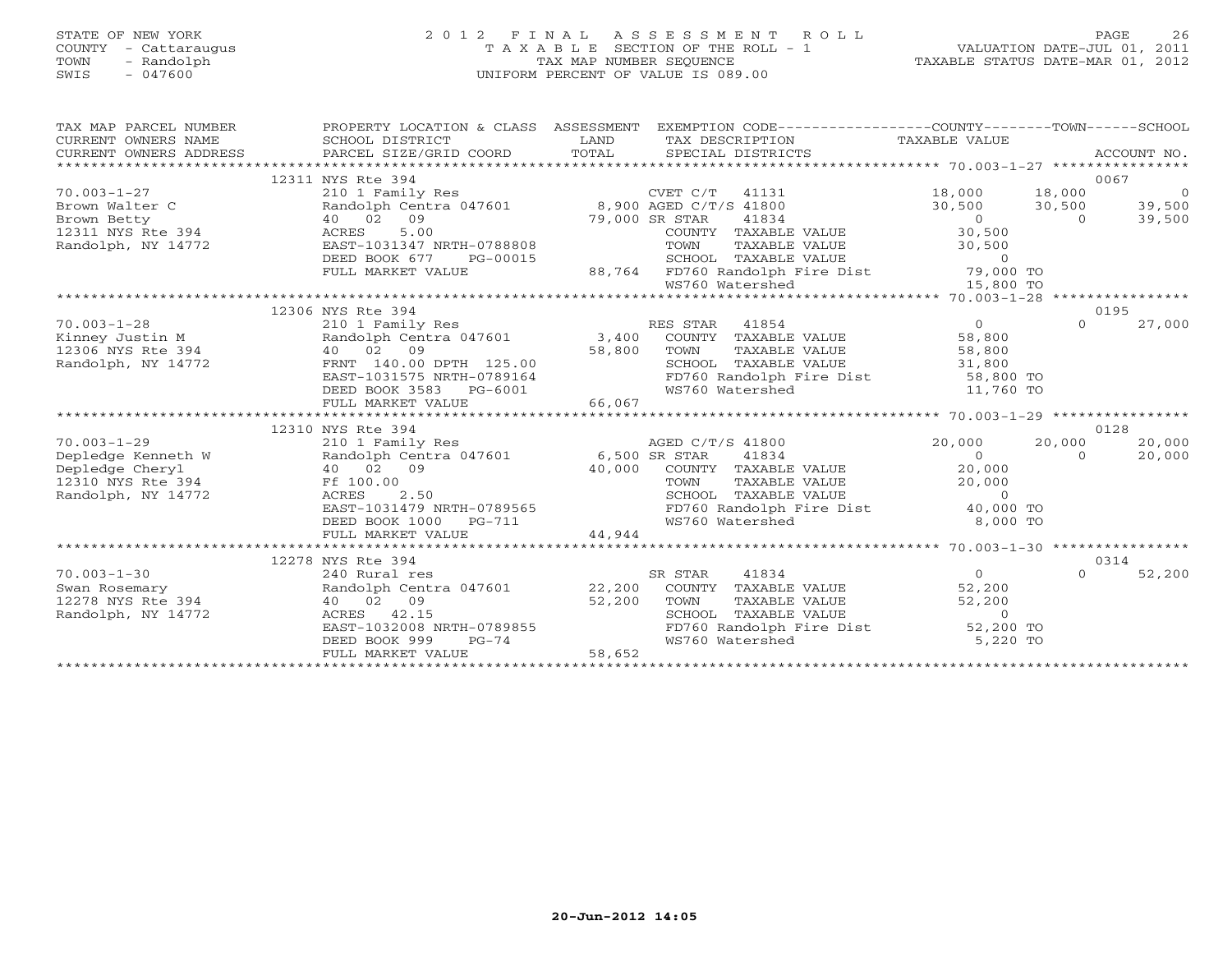# STATE OF NEW YORK 2 0 1 2 F I N A L A S S E S S M E N T R O L L PAGE 27 COUNTY - Cattaraugus T A X A B L E SECTION OF THE ROLL - 1 VALUATION DATE-JUL 01, 2011 TOWN - Randolph TAX MAP NUMBER SEQUENCE TAXABLE STATUS DATE-MAR 01, 2012 SWIS - 047600 UNIFORM PERCENT OF VALUE IS 089.00

| TAX MAP PARCEL NUMBER<br>CURRENT OWNERS NAME                                                                    | PROPERTY LOCATION & CLASS ASSESSMENT<br>SCHOOL DISTRICT                               | LAND        | EXEMPTION CODE-----------------COUNTY-------TOWN------SCHOOL<br>TAX DESCRIPTION                                        | TAXABLE VALUE       |                    |
|-----------------------------------------------------------------------------------------------------------------|---------------------------------------------------------------------------------------|-------------|------------------------------------------------------------------------------------------------------------------------|---------------------|--------------------|
| CURRENT OWNERS ADDRESS<br>******************************                                                        | PARCEL SIZE/GRID COORD                                                                | TOTAL       | SPECIAL DISTRICTS                                                                                                      |                     | ACCOUNT NO.        |
|                                                                                                                 | NYS Rte 394 (Off)                                                                     |             |                                                                                                                        |                     | 1475               |
| $70.003 - 1 - 31$                                                                                               | 314 Rural vac<10                                                                      |             | XMPT C/T 33201                                                                                                         | 1,400<br>1,400      |                    |
| Cattaraugus County                                                                                              | Randolph Centra 047601                                                                | 1,400       | COUNTY TAXABLE VALUE                                                                                                   | $\overline{O}$      |                    |
| 303 Court St                                                                                                    | 40 02 09                                                                              | 1,400       | TAXABLE VALUE<br>TOWN                                                                                                  | $\Omega$            |                    |
| Little Valley, NY 14755                                                                                         | FRNT 65.00 DPTH 306.60                                                                |             | SCHOOL TAXABLE VALUE                                                                                                   | 1,400               |                    |
|                                                                                                                 | EAST-1031541 NRTH-0789385                                                             |             | FD760 Randolph Fire Dist                                                                                               | $0$ TO              |                    |
|                                                                                                                 | DEED BOOK 11770 PG-3006<br>FULL MARKET VALUE                                          |             | 1,400 EX<br>1,400 1,400<br>1,573 WS760 Watershed 1,573                                                                 | $0$ TO              |                    |
|                                                                                                                 |                                                                                       |             |                                                                                                                        |                     |                    |
|                                                                                                                 |                                                                                       |             |                                                                                                                        |                     |                    |
|                                                                                                                 | 3689 Spring St                                                                        |             |                                                                                                                        |                     | 0100               |
| $70.004 - 1 - 1$                                                                                                |                                                                                       |             | WVET C/T 41121                                                                                                         | 9,000               | 9,000<br>- 0       |
| Polog-1-1<br>Derby Ralph<br>Derby Joyce Bandolph<br>3689 Spring St<br>Randolph, NY 14772 EAST-1048<br>FULL MARE | 210 1 Family Res WVET C/T<br>Randolph Centra 047601 6,000 SR STAR                     |             | 41834                                                                                                                  | $\overline{0}$      | 55,980<br>$\Omega$ |
|                                                                                                                 | 08 02 09                                                                              |             | 60,000 COUNTY TAXABLE VALUE                                                                                            | 51,000              |                    |
|                                                                                                                 | 2.00                                                                                  |             | TOWN<br>TAXABLE VALUE                                                                                                  | 51,000              |                    |
|                                                                                                                 | EAST-1048961 NRTH-0787363                                                             |             | 0787363 SCHOOL TAXABLE VALUE 4,020<br>67,416 FD760 Randolph Fire Dist 60,000 TO                                        |                     |                    |
|                                                                                                                 | FULL MARKET VALUE                                                                     |             |                                                                                                                        |                     |                    |
|                                                                                                                 |                                                                                       |             | WS760 Watershed                                                                                                        | 12,000 TO           |                    |
|                                                                                                                 |                                                                                       |             |                                                                                                                        |                     | 0035               |
| $70.004 - 1 - 2$                                                                                                | 11076 Spring St                                                                       |             |                                                                                                                        |                     |                    |
| Heyl Terry L                                                                                                    |                                                                                       |             | COUNTY TAXABLE VALUE 20,000                                                                                            |                     |                    |
| 11076 Hatchery Rd<br>Randolph, NY                                                                               | 270 Mfg housing COUNTY<br>Randolph Centra 047601 (20,000 TOWN 17 02 09 (20,000 SCHOOL |             | 4,700 TOWN TAXABLE VALUE<br>20,000 SCHOOL TAXABLE VALUE 20,000 TO<br>20,000 TOP Period Particle in Fire Dist 20,000 TO |                     |                    |
|                                                                                                                 | 07 02 09 20,00<br>FRNT 200.00 DPTH 185.00 20,00                                       |             |                                                                                                                        |                     |                    |
|                                                                                                                 | EAST-1049261 NRTH-0787351                                                             |             | WS760 Watershed                                                                                                        | 4,000 TO            |                    |
|                                                                                                                 | DEED BOOK 1021 PG-244                                                                 |             |                                                                                                                        |                     |                    |
|                                                                                                                 | FULL MARKET VALUE                                                                     | 22,472      |                                                                                                                        |                     |                    |
|                                                                                                                 |                                                                                       |             |                                                                                                                        |                     |                    |
|                                                                                                                 | Spring St                                                                             |             |                                                                                                                        |                     | 0312               |
| $70.004 - 1 - 3$                                                                                                | 312 Vac w/imprv                                                                       |             | COUNTY TAXABLE VALUE                                                                                                   | 24,500              |                    |
| Heyl Terry                                                                                                      | Randolph Centra 047601 5,200<br>07 02 09 24,500                                       |             |                                                                                                                        |                     |                    |
| 11076 Hatchery Rd<br>Randolph, NY 14772                                                                         | ACRES 1.16                                                                            |             |                                                                                                                        |                     |                    |
|                                                                                                                 | EAST-1049337 NRTH-0787088                                                             |             | COM CHARLE VALUE 24,500<br>SCHOOL TAXABLE VALUE 24,500<br>FD760 Randolph Fire Dist 24,500<br>WS760 Watershed 24,500 TO |                     |                    |
|                                                                                                                 | DEED BOOK 1022 PG-746                                                                 |             |                                                                                                                        |                     |                    |
|                                                                                                                 |                                                                                       |             |                                                                                                                        |                     |                    |
|                                                                                                                 |                                                                                       |             |                                                                                                                        |                     |                    |
|                                                                                                                 | Spring St                                                                             |             |                                                                                                                        |                     | 0012               |
| $70.004 - 1 - 4.1$                                                                                              | 210 1 Family Res                                                                      |             | RES STAR 41854                                                                                                         | $\overline{O}$      | $\Omega$<br>27,000 |
| Barron Jeffrey                                                                                                  | Randolph Centra 047601 5,400                                                          |             | COUNTY TAXABLE VALUE                                                                                                   | 81,000              |                    |
| 3679 Spring St                                                                                                  | 08 02 09                                                                              | 81,000 TOWN | TAXABLE VALUE                                                                                                          | 81,000              |                    |
| Randolph, NY 14772                                                                                              | Lot 7                                                                                 |             | SCHOOL TAXABLE VALUE                                                                                                   | 54,000<br>81,000 TO |                    |
|                                                                                                                 | FRNT 150.00 DPTH 360.00<br>EAST-1049004 NRTH-0787192                                  |             | FD760 Randolph Fire Dist<br>WS760 Watershed                                                                            |                     |                    |
|                                                                                                                 | DEED BOOK 11838 PG-8001                                                               |             |                                                                                                                        | 16,200 TO           |                    |
|                                                                                                                 | FULL MARKET VALUE                                                                     | 91,011      |                                                                                                                        |                     |                    |
|                                                                                                                 |                                                                                       |             |                                                                                                                        |                     |                    |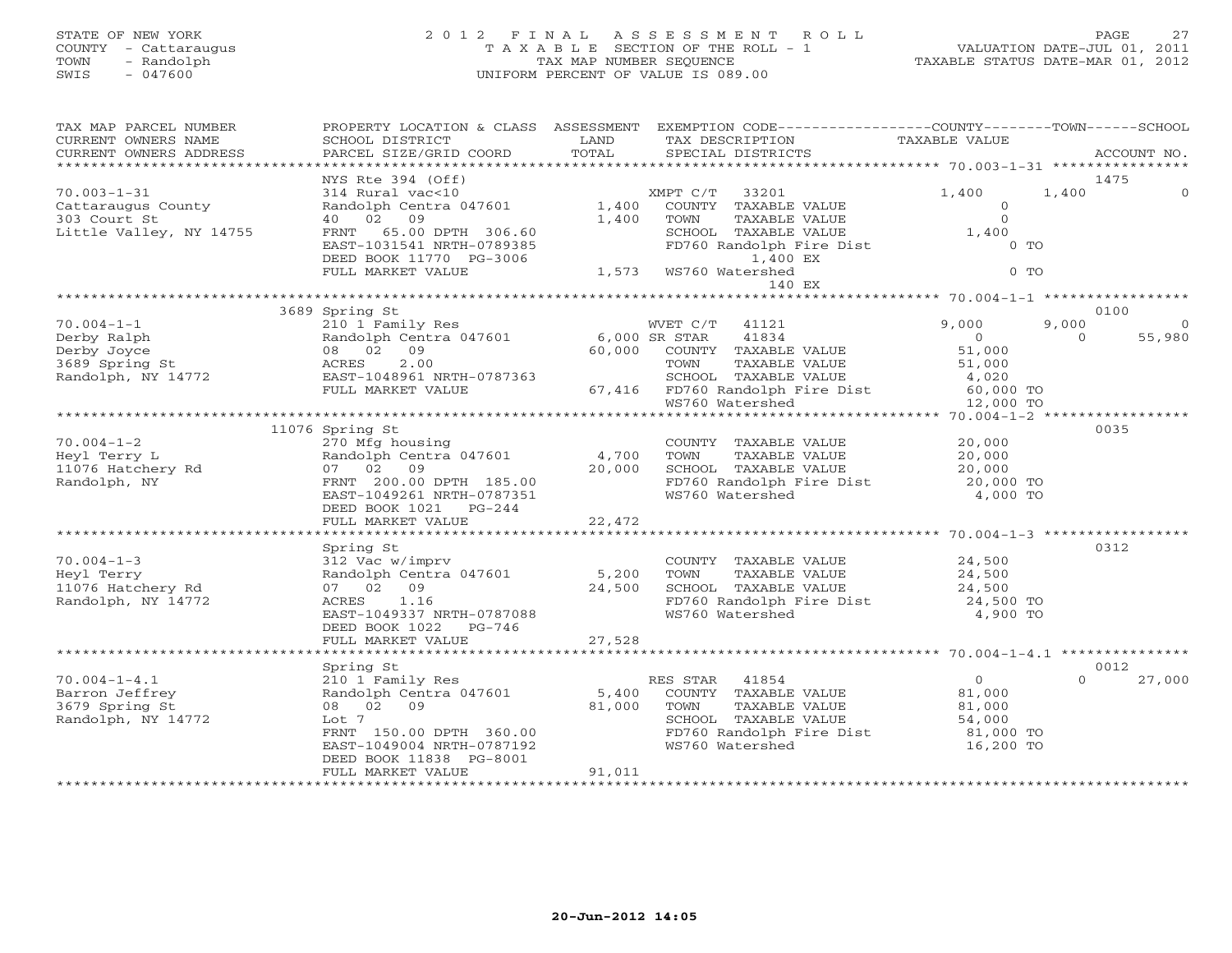# STATE OF NEW YORK 2 0 1 2 F I N A L A S S E S S M E N T R O L L PAGE 28 COUNTY - Cattaraugus T A X A B L E SECTION OF THE ROLL - 1 VALUATION DATE-JUL 01, 2011 TOWN - Randolph TAX MAP NUMBER SEQUENCE TAXABLE STATUS DATE-MAR 01, 2012 SWIS - 047600 UNIFORM PERCENT OF VALUE IS 089.00

| TAX MAP PARCEL NUMBER<br>CURRENT OWNERS NAME                                   | SCHOOL DISTRICT                                                                | LAND   | PROPERTY LOCATION & CLASS ASSESSMENT EXEMPTION CODE---------------COUNTY-------TOWN------SCHOOL<br>TAX DESCRIPTION | TAXABLE VALUE                 |                    |
|--------------------------------------------------------------------------------|--------------------------------------------------------------------------------|--------|--------------------------------------------------------------------------------------------------------------------|-------------------------------|--------------------|
| CURRENT OWNERS ADDRESS                                                         | PARCEL SIZE/GRID COORD                                                         | TOTAL  | SPECIAL DISTRICTS                                                                                                  |                               | ACCOUNT NO.        |
|                                                                                |                                                                                |        |                                                                                                                    |                               |                    |
| $70.004 - 1 - 4.2$                                                             | Spring St<br>311 Res vac land                                                  |        | COUNTY TAXABLE VALUE                                                                                               | 2,500                         | 1086               |
| Burlingame Darryl                                                              | Randolph Centra 047601                                                         | 2,500  | TOWN<br>TAXABLE VALUE                                                                                              | 2,500                         |                    |
| Burlingame Sharon                                                              | 07 02 09                                                                       | 2,500  | SCHOOL TAXABLE VALUE                                                                                               | 2,500                         |                    |
| 3661 Spring St                                                                 | 44.00 DPTH 78.00<br>FRNT                                                       |        | FD760 Randolph Fire Dist<br>WS760 Watershed                                                                        | 2,500 TO                      |                    |
| Randolph, NY 14772                                                             | EAST-1049188 NRTH-0786975<br>DEED BOOK 11114 PG-6001                           |        |                                                                                                                    | 500 TO                        |                    |
|                                                                                | FULL MARKET VALUE                                                              | 2,809  |                                                                                                                    |                               |                    |
|                                                                                |                                                                                |        |                                                                                                                    |                               |                    |
|                                                                                | 3669 Spring St                                                                 |        |                                                                                                                    |                               | 1637               |
| $70.004 - 1 - 4.3$                                                             | 210 1 Family Res                                                               |        | COUNTY TAXABLE VALUE                                                                                               | 37,300                        |                    |
| Fischer Kathleen A<br>3669 Spring St                                           | Randolph Centra 047601                                                         | 4,500  | TAXABLE VALUE<br>TOWN                                                                                              | 37,300<br>37,300              |                    |
|                                                                                | 07 02 09                                                                       | 37,300 | SCHOOL TAXABLE VALUE                                                                                               |                               |                    |
| Randolph, NY 14772                                                             | FRNT 110.00 DPTH 374.00                                                        |        | ED760 Randolph Fire Dist<br>WS760 Nandolph Fire Dist 37,300 TO                                                     |                               |                    |
|                                                                                | BANK<br>012                                                                    |        |                                                                                                                    |                               |                    |
|                                                                                | EAST-1049049 NRTH-0787084<br>DEED BOOK 11037 PG-5001                           |        |                                                                                                                    |                               |                    |
|                                                                                | FULL MARKET VALUE                                                              | 41,910 |                                                                                                                    |                               |                    |
|                                                                                | ***************************                                                    |        |                                                                                                                    |                               |                    |
|                                                                                | 11096 Weeden Rd                                                                |        |                                                                                                                    |                               | 0168               |
| $70.004 - 1 - 6$                                                               | 210 1 Family Res                                                               |        | CVET C/T<br>41131                                                                                                  | 17,250                        | 17,250<br>$\Omega$ |
| Ribaudo John V                                                                 | Exp 1 Family Res CVEI C/I 41131<br>Randolph Centra 047601 4,700 RES STAR 41854 |        |                                                                                                                    | $\overline{O}$                | 27,000<br>$\Omega$ |
| 11096 Weeden Rd                                                                | 07 02 09                                                                       | 69,000 | COUNTY TAXABLE VALUE                                                                                               | $51, 750$<br>$51, 750$        |                    |
| Randolph, NY 14772                                                             | $L/p$ 781-459                                                                  |        | TOWN<br>TAXABLE VALUE                                                                                              |                               |                    |
|                                                                                | 0.85 BANK 012<br>ACRES                                                         |        | SCHOOL TAXABLE VALUE<br>SCHOOL TAXABLE VALUE<br>FD760 Randolph Fire Dist                                           | 42,000<br>42,000<br>69,000 TO |                    |
|                                                                                | EAST-1048953 NRTH-0787023                                                      |        |                                                                                                                    |                               |                    |
|                                                                                | DEED BOOK 14069 PG-5005                                                        |        | WS760 Watershed                                                                                                    | 13,800 TO                     |                    |
|                                                                                |                                                                                |        |                                                                                                                    |                               |                    |
|                                                                                |                                                                                |        |                                                                                                                    |                               |                    |
|                                                                                | 3661 Spring St                                                                 |        |                                                                                                                    |                               | 0319<br>$\Omega$   |
| $70.004 - 1 - 7$                                                               | 210 1 Family Res                                                               |        | SR STAR<br>41834                                                                                                   | $\overline{0}$                | 49,000             |
|                                                                                | Randolph Centra 047601                                                         | 3,400  | COUNTY TAXABLE VALUE                                                                                               | 49,000                        |                    |
| Burlingame Darryl<br>Burlingame Sharon<br>3661 Spring St<br>Randolph, NY 14772 | 07/08 02 09                                                                    | 49,000 | TOWN<br>TAXABLE VALUE                                                                                              | 49,000                        |                    |
|                                                                                | ACRES<br>$0.41$ BANK<br>032                                                    |        | SCHOOL TAXABLE VALUE                                                                                               | $\overline{0}$                |                    |
| Randolph, NY 14772                                                             | EAST-1049162 NRTH-0786908                                                      |        | FD760 Randolph Fire Dist                                                                                           | 49,000 TO<br>9,800 TO         |                    |
|                                                                                | DEED BOOK 00974 PG-00780                                                       |        | WS760 Watershed                                                                                                    |                               |                    |
|                                                                                | FULL MARKET VALUE                                                              | 55,056 |                                                                                                                    |                               |                    |
|                                                                                | 11093 Weeden Rd                                                                |        |                                                                                                                    |                               | 0071               |
| $70.004 - 1 - 8$                                                               | 210 1 Family Res                                                               |        | RES STAR<br>41854                                                                                                  | $\overline{0}$                | $\Omega$<br>27,000 |
| Gonzalez Terrina                                                               | Randolph Centra 047601                                                         | 4,700  | COUNTY TAXABLE VALUE                                                                                               | 28,500                        |                    |
| Gonzalez Eleanor                                                               | 07 02 09                                                                       | 28,500 | TAXABLE VALUE<br>TOWN                                                                                              | 28,500                        |                    |
| 11093 Weeden Rd                                                                | FRNT 200.00 DPTH 185.00                                                        |        | SCHOOL TAXABLE VALUE                                                                                               | 1,500                         |                    |
| Randolph, NY 14772                                                             | EAST-1048988 NRTH-0786746                                                      |        |                                                                                                                    |                               |                    |
|                                                                                | DEED BOOK 11630 PG-7001                                                        |        | FD760 Randolph Fire Dist 28,500 TO<br>WS760 Watershed 5.700 TO<br>WS760 Watershed                                  | 5,700 TO                      |                    |
|                                                                                | FULL MARKET VALUE                                                              | 32,022 |                                                                                                                    |                               |                    |
|                                                                                |                                                                                |        |                                                                                                                    |                               |                    |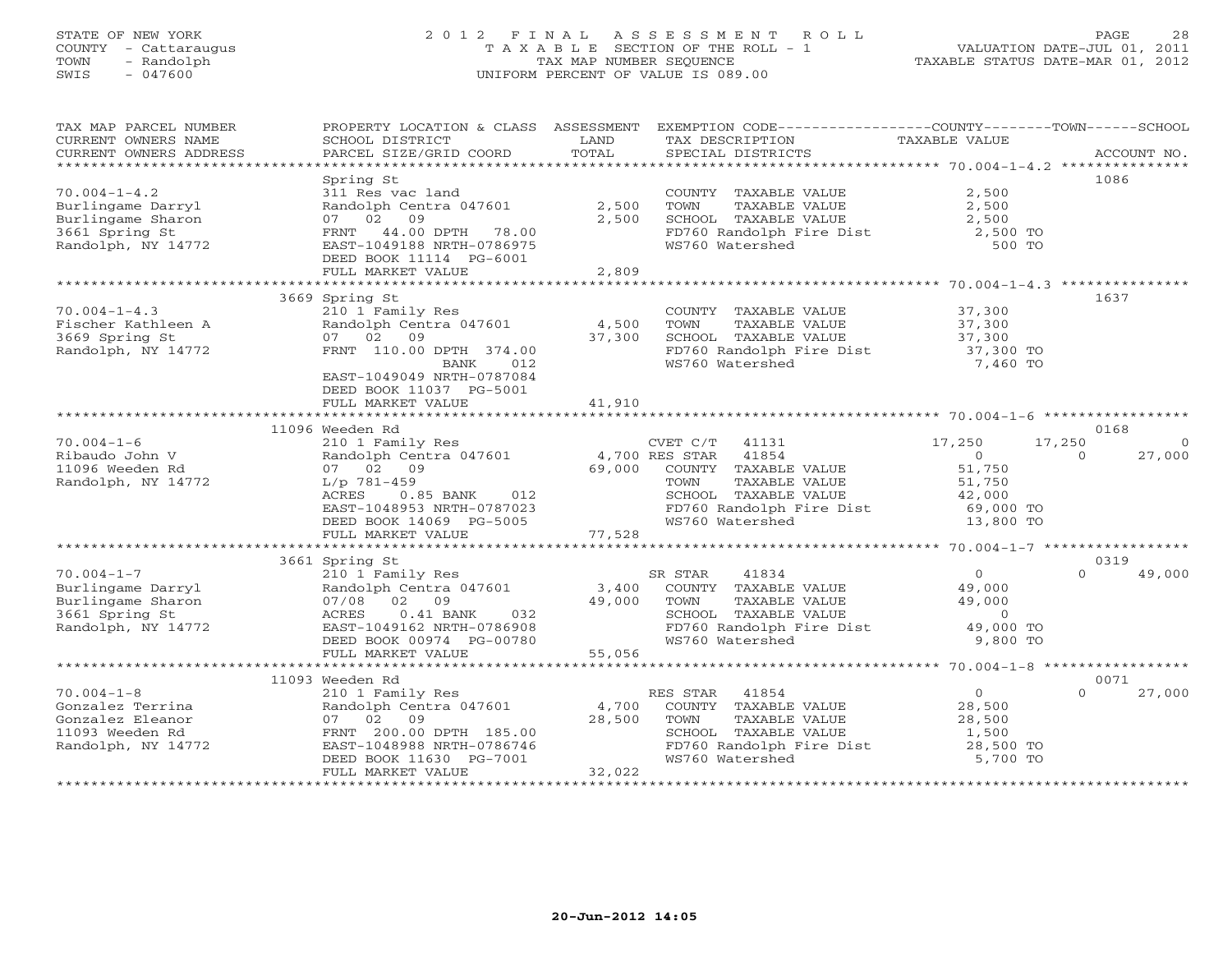# STATE OF NEW YORK 2 0 1 2 F I N A L A S S E S S M E N T R O L L PAGE 29 COUNTY - Cattaraugus T A X A B L E SECTION OF THE ROLL - 1 VALUATION DATE-JUL 01, 2011 TOWN - Randolph TAX MAP NUMBER SEQUENCE TAXABLE STATUS DATE-MAR 01, 2012 SWIS - 047600 UNIFORM PERCENT OF VALUE IS 089.00

| TAX MAP PARCEL NUMBER                                                                        |                                                                                                                                                                 |         | PROPERTY LOCATION & CLASS ASSESSMENT EXEMPTION CODE----------------COUNTY-------TOWN------SCHOOL                       |                                            |                            |
|----------------------------------------------------------------------------------------------|-----------------------------------------------------------------------------------------------------------------------------------------------------------------|---------|------------------------------------------------------------------------------------------------------------------------|--------------------------------------------|----------------------------|
| CURRENT OWNERS NAME                                                                          | SCHOOL DISTRICT                                                                                                                                                 | LAND    | TAX DESCRIPTION TAXABLE VALUE                                                                                          |                                            |                            |
|                                                                                              |                                                                                                                                                                 |         |                                                                                                                        |                                            |                            |
|                                                                                              |                                                                                                                                                                 |         |                                                                                                                        |                                            |                            |
|                                                                                              | Hatchery Rd                                                                                                                                                     |         |                                                                                                                        |                                            | 1046                       |
| $70.004 - 1 - 9$                                                                             | 312 Vac w/imprv                                                                                                                                                 |         | COUNTY TAXABLE VALUE                                                                                                   | 9,500                                      |                            |
| Klawon Jeffrey M                                                                             | Randolph Centra $047601$ 7,500                                                                                                                                  |         | TOWN        TAXABLE  VALUE<br>SCHOOL    TAXABLE  VALUE                                                                 | 9,500                                      |                            |
| 450 W Sunwest Dr. Sunwest Res 07 02 09                                                       |                                                                                                                                                                 | 9,500   |                                                                                                                        | 9,500                                      |                            |
| Casa Grande, AZ 85122                                                                        | 3.51<br>ACRES                                                                                                                                                   |         | FD760 Randolph Fire Dist 9,500 TO<br>WS760 Watershed 1,900 TO                                                          |                                            |                            |
|                                                                                              | EAST-1049044 NRTH-0786613                                                                                                                                       |         |                                                                                                                        |                                            |                            |
|                                                                                              | DEED BOOK 748<br>PG-00381                                                                                                                                       |         |                                                                                                                        |                                            |                            |
|                                                                                              | FULL MARKET VALUE                                                                                                                                               | 10,674  |                                                                                                                        |                                            |                            |
|                                                                                              |                                                                                                                                                                 |         |                                                                                                                        |                                            |                            |
|                                                                                              | 11076 Hatchery Rd                                                                                                                                               |         |                                                                                                                        |                                            | 0311                       |
| $70.004 - 1 - 10$<br>11076 Hatchery Rd<br>11076 Hatchery Rd<br>Randolph, NY 14772            | 210 1 Family Res<br>Randolph Centra 047601 5,200 RES STAR 41854<br>07 02 09 80,000 COUNTY TAXABLE<br>ACRES 1.18 TOWN TAXABLE                                    |         | CVET $C/T$ 41131 18,000                                                                                                |                                            | 18,000<br>$\overline{0}$   |
|                                                                                              |                                                                                                                                                                 |         |                                                                                                                        | $\overline{a}$                             | $\overline{a}$<br>27,000   |
|                                                                                              |                                                                                                                                                                 |         | COUNTY TAXABLE VALUE                                                                                                   | 62,000                                     |                            |
|                                                                                              |                                                                                                                                                                 |         | TAXABLE VALUE                                                                                                          | 62,000                                     |                            |
|                                                                                              |                                                                                                                                                                 |         | SCHOOL TAXABLE VALUE 53,000                                                                                            |                                            |                            |
|                                                                                              |                                                                                                                                                                 |         | FD760 Randolph Fire Dist 80,000 TO<br>WS760 Watershed 16,000 TO                                                        |                                            |                            |
|                                                                                              | EAST-1049398 NRTH-0786839<br>DEED BOOK 1021 PG-238 5CHOOL TAXABLE<br>FULL MARKET VALUE<br>FULL MARKET VALUE<br>FULL MARKET VALUE<br>COME 29,888 WS760 Watershed |         |                                                                                                                        |                                            |                            |
|                                                                                              |                                                                                                                                                                 |         |                                                                                                                        |                                            |                            |
|                                                                                              | 11068 Hatchery Rd                                                                                                                                               |         |                                                                                                                        |                                            | 0353                       |
| $70.004 - 1 - 11.1$                                                                          |                                                                                                                                                                 |         | RES STAR 41854<br>ES STAR 41854<br>COUNTY TAXABLE VALUE                                                                | $\overline{0}$                             | 27,000<br>$\Omega$         |
| 70.004-1-11.1<br>Matson James W<br>Matson Susan R<br>11068 Hatchery Rd<br>Randolph, NY 14772 | 210 1 Family Res<br>Randolph Centra 047601 8,700<br>07 02 09 129,000<br>ACRES 4.80                                                                              |         |                                                                                                                        | 129,000                                    |                            |
|                                                                                              |                                                                                                                                                                 |         |                                                                                                                        |                                            |                            |
|                                                                                              |                                                                                                                                                                 |         |                                                                                                                        |                                            |                            |
|                                                                                              | --------<br>EAST-1049750 NRTH-0786856<br>DEED BOOK 16656 PG-3001                                                                                                |         | FD760 Randolph Fire Dist 129,000 TO                                                                                    |                                            |                            |
|                                                                                              |                                                                                                                                                                 |         | WS760 Watershed                                                                                                        | 25,800 TO                                  |                            |
|                                                                                              | FULL MARKET VALUE                                                                                                                                               | 144,944 |                                                                                                                        |                                            |                            |
|                                                                                              |                                                                                                                                                                 |         |                                                                                                                        |                                            |                            |
|                                                                                              | Spring St (Off)                                                                                                                                                 |         |                                                                                                                        |                                            | 1053                       |
| $70.004 - 1 - 11.2$                                                                          | 314 Rural vac<10                                                                                                                                                |         | COUNTY TAXABLE VALUE 3,700<br>TOWN TAXABLE VALUE 3,700                                                                 |                                            |                            |
| Heyl Terry L                                                                                 | Randolph Centra 047601 3,700                                                                                                                                    |         |                                                                                                                        |                                            |                            |
| 11076 Hatchery Rd                                                                            | 07 02 09                                                                                                                                                        | 3,700   |                                                                                                                        |                                            |                            |
| Randolph, NY 14772                                                                           | 3.80<br>ACRES                                                                                                                                                   |         | SCHOOL TAXABLE VALUE 3,700<br>FD760 Randolph Fire Dist 3,700 TO<br>WS760 Watershed 740 TO                              |                                            |                            |
|                                                                                              | EAST-1049562 NRTH-0787244                                                                                                                                       |         |                                                                                                                        |                                            |                            |
|                                                                                              | DEED BOOK 1020 PG-673                                                                                                                                           |         |                                                                                                                        |                                            |                            |
|                                                                                              | FULL MARKET VALUE                                                                                                                                               | 4,157   |                                                                                                                        |                                            |                            |
|                                                                                              |                                                                                                                                                                 |         |                                                                                                                        |                                            |                            |
| $70.004 - 1 - 12$                                                                            | 11044 Hatchery Rd                                                                                                                                               |         |                                                                                                                        |                                            | 0236<br>10,800             |
|                                                                                              | 210 1 Family Res                                                                                                                                                |         | WVET C/T 41121                                                                                                         | 10,800                                     | $\overline{0}$<br>$\Omega$ |
| Howard Kenneth E<br>Howard Nancy M                                                           | Randolph Centra 047601 6,200 SR STAR<br>07 02 09                                                                                                                | 89,000  | 41834<br>COUNTY TAXABLE VALUE                                                                                          | $\begin{array}{c} 0 \\ 78,200 \end{array}$ | 55,980                     |
| 11044 Hatchery Rd                                                                            | ACRES<br>2.20                                                                                                                                                   |         |                                                                                                                        |                                            |                            |
|                                                                                              | EAST-1050015 NRTH-0786558                                                                                                                                       |         |                                                                                                                        |                                            |                            |
| Randolph, NY 14772                                                                           |                                                                                                                                                                 |         | COUNTY IAAABLE VALUE<br>TOWN TAXABLE VALUE 78,200<br>SCHOOL TAXABLE VALUE 33,020<br>FD760 Randolph Fire Dist 89,000 TO |                                            |                            |
|                                                                                              | DEED BOOK 00947 PG-00557 FD760 Randolph F<br>FULL MARKET VALUE 100,000 WS760 Watershed                                                                          |         |                                                                                                                        | 17,800 TO                                  |                            |
|                                                                                              |                                                                                                                                                                 |         |                                                                                                                        |                                            |                            |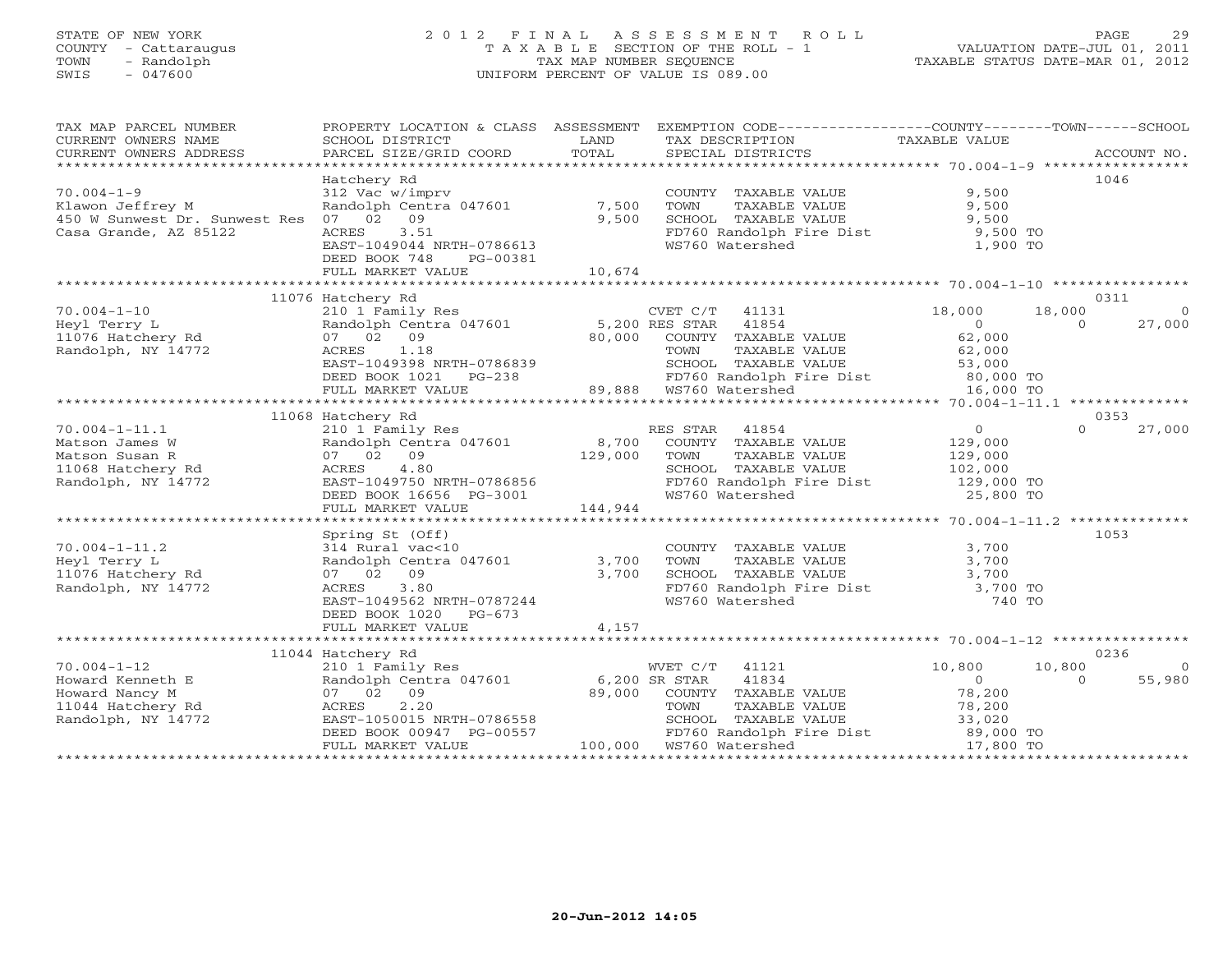#### STATE OF NEW YORK 2 0 1 2 F I N A L A S S E S S M E N T R O L L PAGE 30COUNTY - Cattaraugus T A X A B L E SECTION OF THE ROLL - 1 VALUATION DATE-JUL 01, 2011 SWIS - 047600 UNIFORM PERCENT OF VALUE IS 089.00

| TAX MAP PARCEL NUMBER<br>CURRENT OWNERS NAME<br>CURRENT OWNERS ADDRESS | PROPERTY LOCATION & CLASS ASSESSMENT EXEMPTION CODE---------------COUNTY-------TOWN------SCHOOL<br>SCHOOL DISTRICT<br>PARCEL SIZE/GRID COORD | LAND<br>TOTAL           |                | TAX DESCRIPTION<br>SPECIAL DISTRICTS                            | TAXABLE VALUE              |          | ACCOUNT NO.            |
|------------------------------------------------------------------------|----------------------------------------------------------------------------------------------------------------------------------------------|-------------------------|----------------|-----------------------------------------------------------------|----------------------------|----------|------------------------|
|                                                                        |                                                                                                                                              |                         |                |                                                                 |                            |          |                        |
| $70.004 - 1 - 13$                                                      | 11036 Hatchery Rd<br>210 1 Family Res                                                                                                        |                         | CVET C/T 41131 |                                                                 | 18,000                     | 18,000   | 0113<br>$\overline{0}$ |
| Brown Gary C                                                           | Randolph Centra 047601 4,700 RES STAR                                                                                                        |                         |                | 41854                                                           | $\overline{O}$             | $\Omega$ | 27,000                 |
| Brown Jodi W                                                           | 07 02 09                                                                                                                                     |                         |                | 102,000 COUNTY TAXABLE VALUE                                    | 84,000                     |          |                        |
| 11036 Hatchery Rd                                                      | FRNT 190.00 DPTH 190.00                                                                                                                      |                         | TOWN           | TAXABLE VALUE                                                   | 84,000                     |          |                        |
| Randolph, NY 14772                                                     | EAST-1050260 NRTH-0786409                                                                                                                    |                         |                | SCHOOL TAXABLE VALUE                                            | 75,000                     |          |                        |
|                                                                        | DEED BOOK 858<br>PG-00481                                                                                                                    |                         |                | FD760 Randolph Fire Dist 102,000 TO                             |                            |          |                        |
|                                                                        | FULL MARKET VALUE                                                                                                                            | 114,607 WS760 Watershed |                |                                                                 | 20,400 TO                  |          |                        |
|                                                                        |                                                                                                                                              |                         |                |                                                                 |                            |          |                        |
|                                                                        | 11024 Hatchery Rd                                                                                                                            |                         |                |                                                                 |                            |          | 0235                   |
| $70.004 - 1 - 14.1$                                                    | 240 Rural res                                                                                                                                |                         | RES STAR       | 41854                                                           | $\overline{0}$             | $\Omega$ | 27,000                 |
| Frame Lucas A                                                          | Randolph Centra 047601 15,000                                                                                                                |                         |                | COUNTY TAXABLE VALUE                                            | 68,800                     |          |                        |
| 11042 Hatchery Rd                                                      | 07 02 09                                                                                                                                     | 68,800                  | TOWN           | TAXABLE VALUE                                                   | 68,800                     |          |                        |
| Randolph, NY 14772                                                     | L/u Alice Northcraft                                                                                                                         |                         |                | SCHOOL TAXABLE VALUE                                            | $41,800$ TO<br>$68,800$ TO |          |                        |
|                                                                        | 017<br>ACRES 13.00 BANK                                                                                                                      |                         |                | FD760 Randolph Fire Dist                                        |                            |          |                        |
|                                                                        | EAST-1050627 NRTH-0786835                                                                                                                    |                         |                | WS760 Watershed                                                 | 13,760 TO                  |          |                        |
|                                                                        | DEED BOOK 16379 PG-4001                                                                                                                      |                         |                |                                                                 |                            |          |                        |
|                                                                        |                                                                                                                                              |                         |                |                                                                 |                            |          |                        |
|                                                                        |                                                                                                                                              |                         |                |                                                                 |                            |          |                        |
|                                                                        | Hatchery Rd (Off)                                                                                                                            |                         |                |                                                                 |                            |          | 1392                   |
| $70.004 - 1 - 14.2$                                                    | 311 Res vac land                                                                                                                             |                         |                | COUNTY TAXABLE VALUE<br>TOWN     TAXABLE VALUE                  | 2,500                      |          |                        |
| Matson James W                                                         | Randolph Centra 047601 2,500                                                                                                                 |                         |                |                                                                 | 2,500                      |          |                        |
| Matson Susan R                                                         | 07 02 09                                                                                                                                     | 2,500                   |                | SCHOOL TAXABLE VALUE 2,500<br>FD760 Randolph Fire Dist 2,500 TO |                            |          |                        |
| 10 Center St                                                           | 2.59<br>ACRES                                                                                                                                |                         |                |                                                                 |                            |          |                        |
| Randolph, NY 14772                                                     | EAST-1049975 NRTH-0787276                                                                                                                    |                         |                | WS760 Watershed                                                 | 500 TO                     |          |                        |
|                                                                        | DEED BOOK 16656 PG-3001                                                                                                                      |                         |                |                                                                 |                            |          |                        |
|                                                                        | FULL MARKET VALUE                                                                                                                            | 2,809                   |                |                                                                 |                            |          |                        |
|                                                                        |                                                                                                                                              |                         |                |                                                                 |                            |          |                        |
|                                                                        | Hatchery Rd (Off)                                                                                                                            |                         |                |                                                                 |                            |          | 1455                   |
| $70.004 - 1 - 14.4$                                                    | 314 Rural vac<10                                                                                                                             |                         |                | COUNTY TAXABLE VALUE                                            | 6,900                      |          |                        |
| Brown Gary C                                                           | Randolph Centra 047601                                                                                                                       | 6,900                   | TOWN           | TAXABLE VALUE                                                   | 6,900                      |          |                        |
| Brown Jodi W                                                           | 07 02 09                                                                                                                                     | 6,900                   |                | SCHOOL TAXABLE VALUE                                            | 6,900                      |          |                        |
| 11036 Hatchery Rd                                                      | 6.77<br>ACRES                                                                                                                                |                         |                | FD760 Randolph Fire Dist 6,900 TO                               |                            |          |                        |
| Randolph, NY 14772                                                     | EAST-1050223 NRTH-0786947                                                                                                                    |                         |                | WS760 Watershed                                                 | 1,380 TO                   |          |                        |
|                                                                        | DEED BOOK 00947 PG-00554                                                                                                                     |                         |                |                                                                 |                            |          |                        |
|                                                                        | FULL MARKET VALUE                                                                                                                            | 7,753                   |                |                                                                 |                            |          |                        |
|                                                                        |                                                                                                                                              |                         |                |                                                                 |                            |          |                        |
|                                                                        | Hatchery Rd                                                                                                                                  |                         |                |                                                                 |                            |          | 1620                   |
| $70.004 - 1 - 14.5$                                                    | 311 Res vac land                                                                                                                             |                         |                | COUNTY TAXABLE VALUE                                            | 900                        |          |                        |
| Brown Gary C                                                           | Randolph Centra 047601                                                                                                                       | 900                     | TOWN           | TAXABLE VALUE                                                   | 900                        |          |                        |
| Brown Jodi W                                                           | FRNT 80.00 DPTH 195.00                                                                                                                       | 900                     |                | SCHOOL TAXABLE VALUE                                            | 900                        |          |                        |
| 11036 Hatchery Rd                                                      | EAST-1050350 NRTH-0786328                                                                                                                    |                         |                | FD760 Randolph Fire Dist                                        | 900 TO                     |          |                        |
| Randolph, NY 14772                                                     | DEED BOOK 8106 PG-3001                                                                                                                       |                         |                | WS760 Watershed                                                 | 900 TO                     |          |                        |
|                                                                        | FULL MARKET VALUE                                                                                                                            | 1,011                   |                |                                                                 |                            |          |                        |
|                                                                        |                                                                                                                                              |                         |                |                                                                 |                            |          |                        |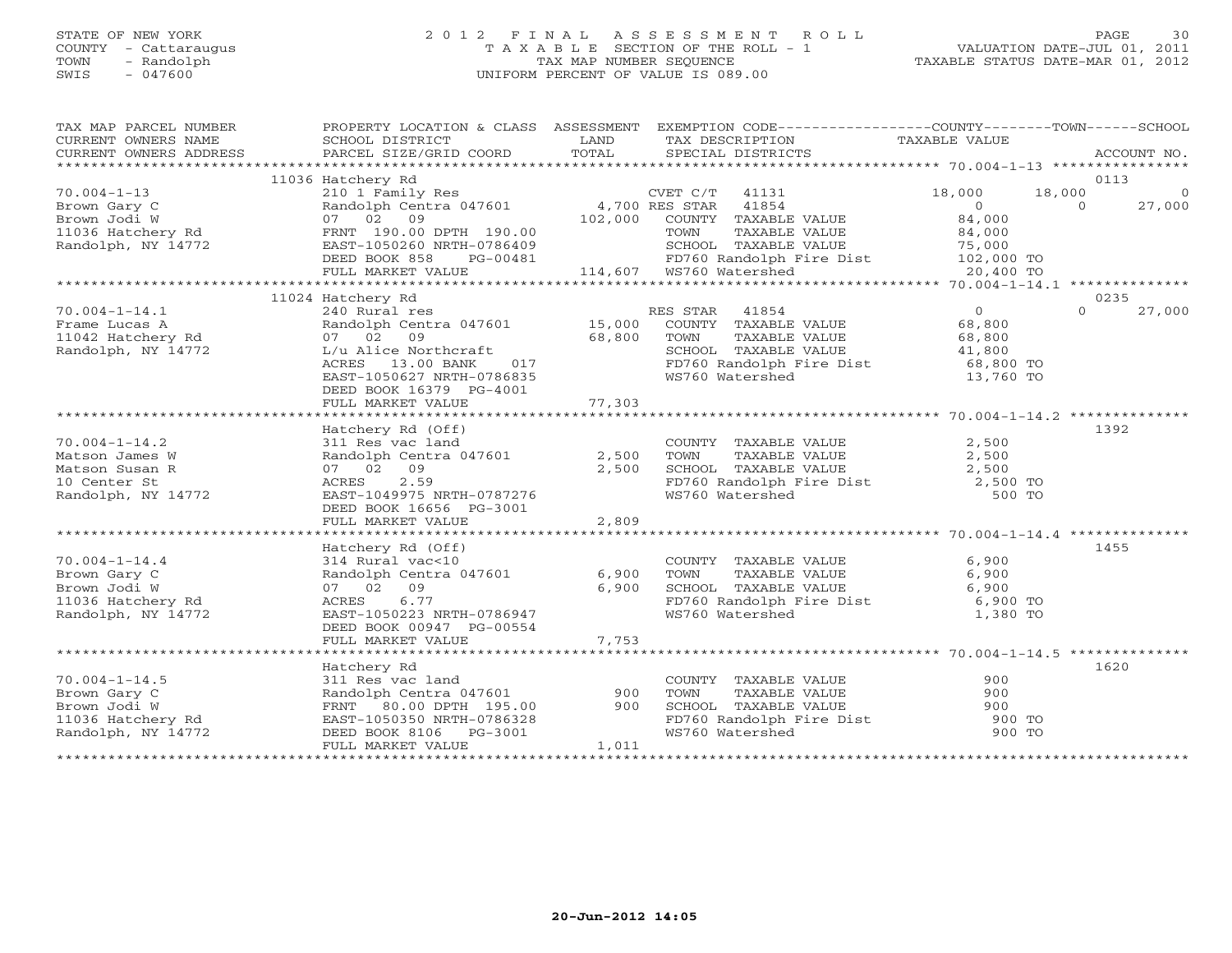#### STATE OF NEW YORK 2 0 1 2 F I N A L A S S E S S M E N T R O L L PAGE 31 COUNTY - Cattaraugus T A X A B L E SECTION OF THE ROLL - 1 VALUATION DATE-JUL 01, 2011 TOWN - Randolph TAX MAP NUMBER SEQUENCE TAXABLE STATUS DATE-MAR 01, 2012 SWIS - 047600 UNIFORM PERCENT OF VALUE IS 089.00

| SCHOOL DISTRICT<br>PARCEL SIZE/GRID COORD                                                                  | LAND<br>TOTAL                                                                                                                                            | SPECIAL DISTRICTS                                                                                            |                                                                                                                                                                                                                                                                                                                                                 | ACCOUNT NO.                                                                                                                                                                                                                                                                                                                                            |
|------------------------------------------------------------------------------------------------------------|----------------------------------------------------------------------------------------------------------------------------------------------------------|--------------------------------------------------------------------------------------------------------------|-------------------------------------------------------------------------------------------------------------------------------------------------------------------------------------------------------------------------------------------------------------------------------------------------------------------------------------------------|--------------------------------------------------------------------------------------------------------------------------------------------------------------------------------------------------------------------------------------------------------------------------------------------------------------------------------------------------------|
|                                                                                                            |                                                                                                                                                          |                                                                                                              |                                                                                                                                                                                                                                                                                                                                                 |                                                                                                                                                                                                                                                                                                                                                        |
| 105 Vac farmland<br>07 02 09<br>ACRES 21.61                                                                |                                                                                                                                                          | AG DISTOUT 41730<br>COUNTY TAXABLE VALUE<br>TAXABLE VALUE<br>TOWN<br>SCHOOL TAXABLE VALUE<br>WS760 Watershed | 2,337<br>8,763<br>8,763<br>8,763<br>11,100 TO<br>11,100 TO                                                                                                                                                                                                                                                                                      | 0074<br>2,337                                                                                                                                                                                                                                                                                                                                          |
|                                                                                                            |                                                                                                                                                          |                                                                                                              |                                                                                                                                                                                                                                                                                                                                                 |                                                                                                                                                                                                                                                                                                                                                        |
| 210 1 Family Res<br>ACRES 1.30<br>EAST-1050804 NRTH-0785713<br>DEED BOOK 8181 PG-3002<br>FULL MARKET VALUE |                                                                                                                                                          | $CVET C/T$ 41131<br>41834<br>COUNTY TAXABLE VALUE<br>TOWN<br>TAXABLE VALUE                                   | 18,000<br>36,000<br>$\overline{0}$<br>37,300<br>37,300                                                                                                                                                                                                                                                                                          | 1618<br>$\Omega$<br>$\overline{0}$<br>$\Omega$<br>55,980                                                                                                                                                                                                                                                                                               |
|                                                                                                            |                                                                                                                                                          |                                                                                                              |                                                                                                                                                                                                                                                                                                                                                 |                                                                                                                                                                                                                                                                                                                                                        |
| 312 Vac w/imprv<br>07 02 09<br>ACRES 67.63<br>DEED BOOK 889<br>PG-00462                                    |                                                                                                                                                          | COUNTY TAXABLE VALUE<br>TOWN<br>TAXABLE VALUE<br>SCHOOL TAXABLE VALUE<br>WS760 Watershed                     | 49,000<br>49,000<br>49,000<br>49,000 TO<br>49,000 TO                                                                                                                                                                                                                                                                                            | 0305                                                                                                                                                                                                                                                                                                                                                   |
|                                                                                                            |                                                                                                                                                          |                                                                                                              |                                                                                                                                                                                                                                                                                                                                                 |                                                                                                                                                                                                                                                                                                                                                        |
| 323 Vacant rural<br>07 02 09<br>ACRES 42.25<br>EAST-1048733 NRTH-0784420<br>DEED BOOK 00925 PG-00519       |                                                                                                                                                          | COUNTY TAXABLE VALUE<br>TAXABLE VALUE<br>TOWN<br>SCHOOL TAXABLE VALUE<br>WS760 Watershed                     | 8,450<br>8,450<br>8,450<br>8,450 TO<br>8,450 TO                                                                                                                                                                                                                                                                                                 | 0075                                                                                                                                                                                                                                                                                                                                                   |
|                                                                                                            |                                                                                                                                                          |                                                                                                              |                                                                                                                                                                                                                                                                                                                                                 |                                                                                                                                                                                                                                                                                                                                                        |
|                                                                                                            |                                                                                                                                                          |                                                                                                              |                                                                                                                                                                                                                                                                                                                                                 | 0202                                                                                                                                                                                                                                                                                                                                                   |
| 210 1 Family Res<br>07 02 09<br>1.50<br>ACRES<br>DEED BOOK 6639<br>PG-6002<br>FULL MARKET VALUE            |                                                                                                                                                          | RES STAR 41854<br>COUNTY TAXABLE VALUE<br>TOWN<br>TAXABLE VALUE<br>SCHOOL TAXABLE VALUE<br>WS760 Watershed   | 0<br>26,700<br>26,700<br>$\circ$<br>26,700 TO<br>26,700 TO                                                                                                                                                                                                                                                                                      | $\Omega$<br>26,700                                                                                                                                                                                                                                                                                                                                     |
|                                                                                                            | Hatchery Rd<br>FULL MARKET VALUE<br>11003 Hatchery Rd<br>3546 Ireland Rd<br>FULL MARKET VALUE<br>3457 Ireland Rd<br>FULL MARKET VALUE<br>3561 Ireland Rd | EAST-1050116 NRTH-0784536<br>Randolph Centra 047601<br>EAST-1049262 NRTH-0785226                             | Randolph Centra 047601 11,100<br>11,100<br>EAST-1050125 NRTH-0785902<br>DEED BOOK 00925 PG-00517<br>12,472<br>Randolph Centra 047601 6,300 DVET C/T 41141<br>91,300 SR STAR<br>102,584 SCHOOL TAXABLE VALUE<br>Randolph Centra 047601 38,300<br>49,000<br>55,056<br>8,450<br>8,450<br>9,494<br>Randolph Centra 047601 5,500<br>26,700<br>30,000 | PROPERTY LOCATION & CLASS ASSESSMENT EXEMPTION CODE----------------COUNTY-------TOWN------SCHOOL<br>TAX DESCRIPTION TAXABLE VALUE<br>SPECIAL DISTRICTS<br>2,337<br>FD760 Randolph Fire Dist<br>18,000<br>36,000<br>35,320<br>FD760 Randolph Fire Dist<br>91,300 TO<br>FD760 Randolph Fire Dist<br>FD760 Randolph Fire Dist<br>FD760 Randolph Fire Dist |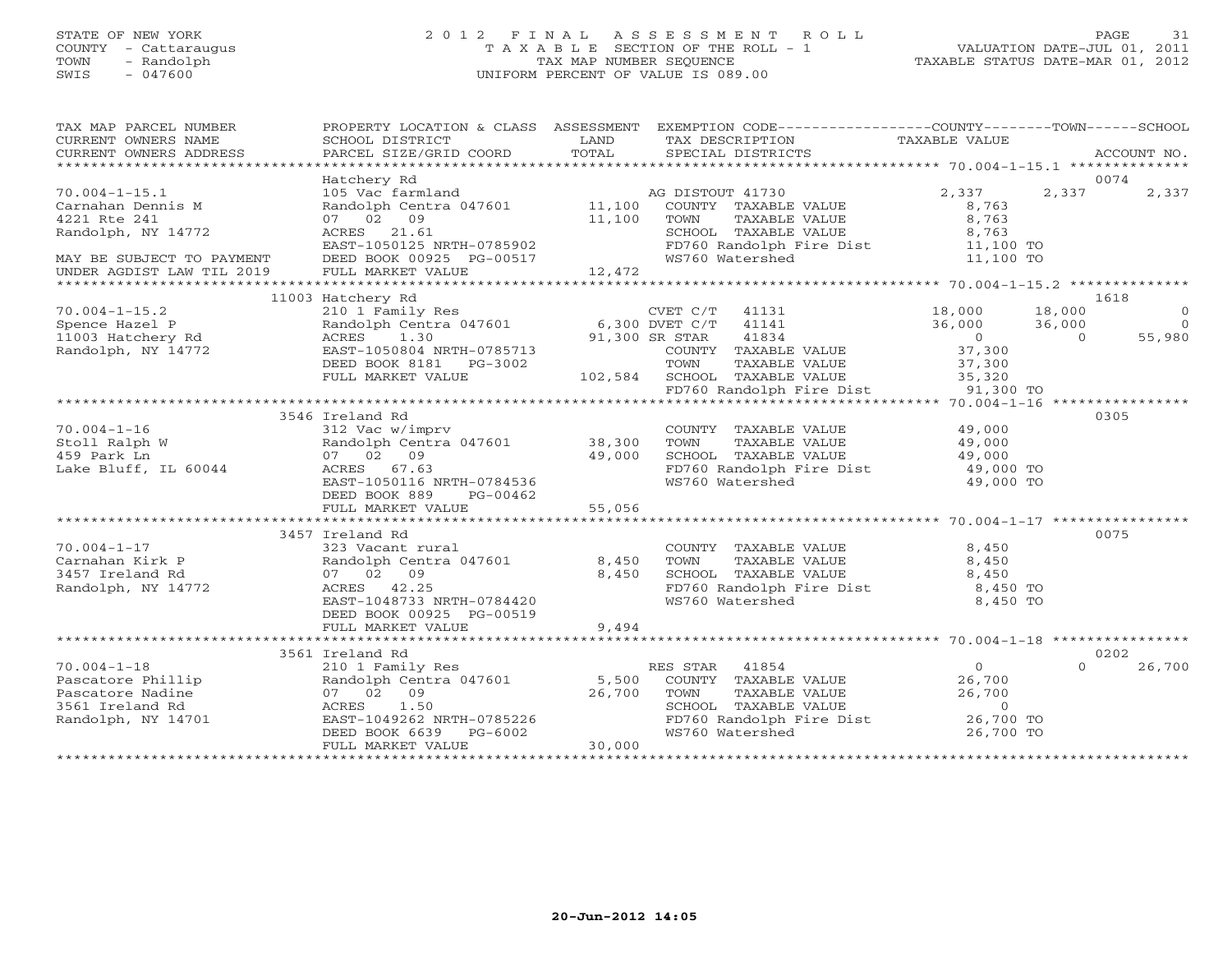# STATE OF NEW YORK 2 0 1 2 F I N A L A S S E S S M E N T R O L L PAGE 32 COUNTY - Cattaraugus T A X A B L E SECTION OF THE ROLL - 1 VALUATION DATE-JUL 01, 2011 TOWN - Randolph TAX MAP NUMBER SEQUENCE TAXABLE STATUS DATE-MAR 01, 2012 SWIS - 047600 UNIFORM PERCENT OF VALUE IS 089.00

| TAX MAP PARCEL NUMBER                         |                                                       |                 | PROPERTY LOCATION & CLASS ASSESSMENT EXEMPTION CODE---------------COUNTY-------TOWN------SCHOOL |                   |          |             |
|-----------------------------------------------|-------------------------------------------------------|-----------------|-------------------------------------------------------------------------------------------------|-------------------|----------|-------------|
| CURRENT OWNERS NAME<br>CURRENT OWNERS ADDRESS | SCHOOL DISTRICT<br>PARCEL SIZE/GRID COORD             | LAND<br>TOTAL   | TAX DESCRIPTION<br>SPECIAL DISTRICTS                                                            | TAXABLE VALUE     |          | ACCOUNT NO. |
|                                               |                                                       |                 |                                                                                                 |                   |          |             |
|                                               | 3611 Ireland Rd                                       |                 |                                                                                                 |                   | 0036     |             |
| $70.004 - 1 - 19.1$                           | 210 1 Family Res                                      |                 | RES STAR 41854                                                                                  | $\overline{0}$    | $\Omega$ | 27,000      |
| Walters Marquerite F                          | Randolph Centra 047601                                |                 | 5,000 COUNTY TAXABLE VALUE                                                                      | 41,500            |          |             |
| 3611 Ireland Rd                               | 07 02 09                                              | 41,500          | TOWN<br>TAXABLE VALUE                                                                           | 41,500            |          |             |
| Randolph, NY 14772                            | FRNT 141.60 DPTH 282.60                               |                 | SCHOOL TAXABLE VALUE                                                                            | 14,500            |          |             |
|                                               | BANK<br>014                                           |                 | FD760 Randolph Fire Dist                                                                        | 41,500 TO         |          |             |
|                                               | EAST-1049214 NRTH-0786035<br>DEED BOOK 00973 PG-00384 |                 |                                                                                                 |                   |          |             |
|                                               | FULL MARKET VALUE                                     | 46,629          |                                                                                                 |                   |          |             |
|                                               |                                                       |                 |                                                                                                 |                   |          |             |
|                                               | 3601 Ireland Rd                                       |                 |                                                                                                 |                   | 1567     |             |
| $70.004 - 1 - 19.3$                           | 270 Mfg housing                                       |                 | RES STAR 41854                                                                                  | $0 \qquad \qquad$ | $\Omega$ | 17,900      |
| Walters Robert A                              | Randolph Centra 047601                                | 4,800           | COUNTY TAXABLE VALUE                                                                            | 17,900            |          |             |
| Walters Tammy                                 | 07 02 09                                              | 17,900          | TAXABLE VALUE<br>TOWN                                                                           | 17,900            |          |             |
| 3601 Ireland Rd                               | FRNT 138.30 DPTH 282.60                               |                 | SCHOOL TAXABLE VALUE                                                                            | $\overline{0}$    |          |             |
| Randolph, NY 14772                            | EAST-1049210 NRTH-0785891                             |                 | FD760 Randolph Fire Dist                                                                        | 17,900 TO         |          |             |
|                                               | DEED BOOK 13903 PG-4014                               |                 | WS760 Watershed                                                                                 | 17,900 TO         |          |             |
|                                               | FULL MARKET VALUE                                     | 20,112          |                                                                                                 |                   |          |             |
|                                               |                                                       |                 |                                                                                                 |                   |          |             |
|                                               | 3606 Ireland Rd                                       |                 |                                                                                                 |                   | 0228     |             |
| $70.004 - 1 - 20$<br>Walters Brian J          | 210 1 Family Res<br>Randolph Centra 047601            |                 | RES STAR<br>41854                                                                               | $\overline{0}$    | $\Omega$ | 27,000      |
|                                               | 07 02 09                                              | 5,200<br>63,000 | COUNTY TAXABLE VALUE<br>TAXABLE VALUE<br>TOWN                                                   | 63,000            |          |             |
| 3606 Ireland Rd<br>Randolph, NY 14772         | 1.23<br>ACRES                                         |                 | SCHOOL TAXABLE VALUE                                                                            | 63,000<br>36,000  |          |             |
|                                               | EAST-1049481 NRTH-0785874                             |                 | FD760 Randolph Fire Dist                                                                        | 63,000 TO         |          |             |
|                                               | DEED BOOK 14754 PG-3001                               |                 | WS760 Watershed                                                                                 | 63,000 TO         |          |             |
|                                               | FULL MARKET VALUE                                     | 70,787          |                                                                                                 |                   |          |             |
|                                               |                                                       |                 |                                                                                                 |                   |          |             |
|                                               | 3640 Ireland Rd                                       |                 |                                                                                                 |                   | 0230     |             |
| $70.004 - 1 - 21$                             | 210 1 Family Res                                      |                 | RES STAR 41854                                                                                  | $\overline{0}$    | $\Omega$ | 27,000      |
| Glow Grace                                    | Randolph Centra 047601                                |                 | 6,400 COUNTY TAXABLE VALUE                                                                      | 69,000            |          |             |
| 3640 Ireland Rd                               | 07 02 09                                              | 69,000          | TAXABLE VALUE<br>TOWN                                                                           | 69,000            |          |             |
| Randolph, NY 14772                            | 2.38<br>ACRES                                         |                 | SCHOOL TAXABLE VALUE                                                                            | 42,000            |          |             |
|                                               | EAST-1049473 NRTH-0786351                             |                 | FD760 Randolph Fire Dist                                                                        | 69,000 TO         |          |             |
|                                               | DEED BOOK 00920 PG-00583                              |                 | WS760 Watershed                                                                                 | 69,000 TO         |          |             |
|                                               | FULL MARKET VALUE                                     | 77,528          |                                                                                                 |                   |          |             |
|                                               | 3617 Ireland Rd                                       |                 |                                                                                                 |                   | 0189     |             |
| $70.004 - 1 - 22$                             | 210 1 Family Res                                      |                 | RES STAR<br>41854                                                                               | 0                 | $\Omega$ | 27,000      |
| Walters Michael C Jr                          | Randolph Centra 047601                                | 1,200           | COUNTY TAXABLE VALUE                                                                            | 37,700            |          |             |
| 3617 Ireland Rd                               | 07 02 09                                              | 37,700          | TAXABLE VALUE<br>TOWN                                                                           | 37,700            |          |             |
| Randolph, NY 14772                            | FRNT 100.00 DPTH<br>50.00                             |                 | SCHOOL TAXABLE VALUE                                                                            | 10,700            |          |             |
|                                               | EAST-1049343 NRTH-0786157                             |                 | FD760 Randolph Fire Dist                                                                        | 37,700 TO         |          |             |
|                                               | DEED BOOK 5694<br>PG-6004                             |                 | WS760 Watershed                                                                                 | 37,700 TO         |          |             |
|                                               | FULL MARKET VALUE                                     | 42,360          |                                                                                                 |                   |          |             |
|                                               |                                                       |                 |                                                                                                 |                   |          |             |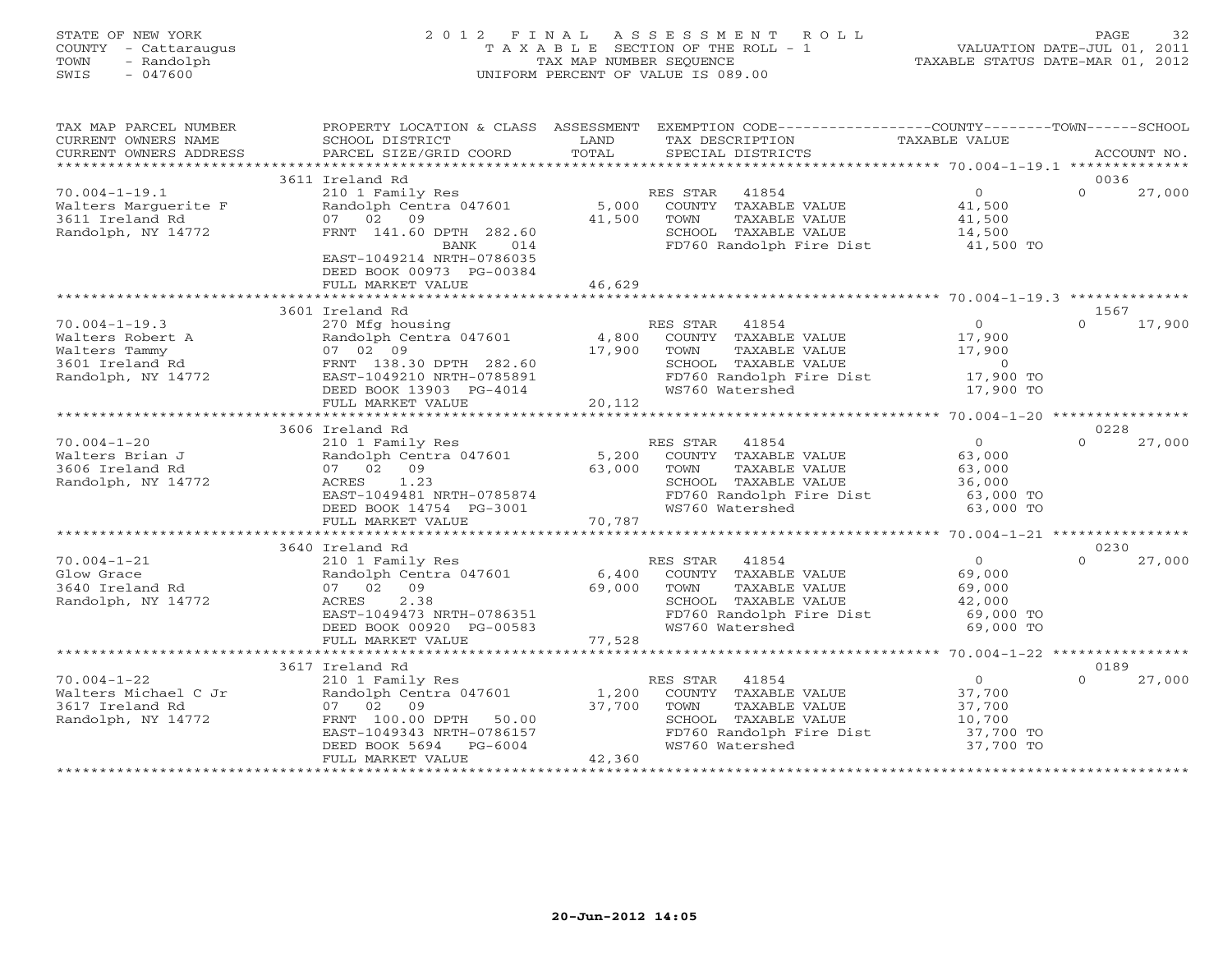# STATE OF NEW YORK 2 0 1 2 F I N A L A S S E S S M E N T R O L L PAGE 33 COUNTY - Cattaraugus T A X A B L E SECTION OF THE ROLL - 1 VALUATION DATE-JUL 01, 2011 TOWN - Randolph TAX MAP NUMBER SEQUENCE TAXABLE STATUS DATE-MAR 01, 2012 SWIS - 047600 UNIFORM PERCENT OF VALUE IS 089.00

| TAX MAP PARCEL NUMBER<br>CURRENT OWNERS NAME<br>CURRENT OWNERS ADDRESS | SCHOOL DISTRICT<br>PARCEL SIZE/GRID COORD                                                                                  | LAND<br>TOTAL           | PROPERTY LOCATION & CLASS ASSESSMENT EXEMPTION CODE---------------COUNTY-------TOWN------SCHOOL<br>TAX DESCRIPTION<br>SPECIAL DISTRICTS | TAXABLE VALUE  | ACCOUNT NO.          |
|------------------------------------------------------------------------|----------------------------------------------------------------------------------------------------------------------------|-------------------------|-----------------------------------------------------------------------------------------------------------------------------------------|----------------|----------------------|
|                                                                        |                                                                                                                            |                         |                                                                                                                                         |                |                      |
|                                                                        | Ireland Rd                                                                                                                 |                         |                                                                                                                                         |                | 0188                 |
| $70.004 - 1 - 23$                                                      | 314 Rural vac<10                                                                                                           |                         | COUNTY TAXABLE VALUE                                                                                                                    | 500            |                      |
| Walters Michael C Jr                                                   | Randolph Centra 047601 500                                                                                                 |                         |                                                                                                                                         |                |                      |
| 3617 Ireland Rd                                                        | 07 02 09                                                                                                                   | 500                     | TOWN TAXABLE VALUE 500<br>SCHOOL TAXABLE VALUE 500<br>FD760 Randolph Fire Dist 500 TO                                                   |                |                      |
| Randolph, NY 14772                                                     | 0.56<br>ACRES                                                                                                              |                         |                                                                                                                                         |                |                      |
|                                                                        | EAST-1049290 NRTH-0786225                                                                                                  |                         | WS760 Watershed                                                                                                                         | 500 TO         |                      |
|                                                                        | DEED BOOK 5791 PG-5001                                                                                                     |                         |                                                                                                                                         |                |                      |
|                                                                        | FULL MARKET VALUE                                                                                                          | 562                     |                                                                                                                                         |                |                      |
|                                                                        |                                                                                                                            |                         |                                                                                                                                         |                |                      |
|                                                                        | Ireland Rd                                                                                                                 |                         |                                                                                                                                         |                | 0253                 |
| $70.004 - 1 - 24$                                                      | 314 Rural vac<10                                                                                                           |                         | COUNTY TAXABLE VALUE                                                                                                                    | 8,600          |                      |
| Tuttle-Barzak Valorie                                                  | Randolph Centra 047601                                                                                                     | 8,600                   | TOWN        TAXABLE  VALUE<br>SCHOOL    TAXABLE  VALUE                                                                                  | 8,600          |                      |
| Barzak James                                                           | 07 02 09                                                                                                                   | 8,600                   |                                                                                                                                         | 8,600          |                      |
| 3340 Ireland Rd                                                        | ACRES 17.65                                                                                                                |                         | FD760 Randolph Fire Dist 8,600 TO<br>WS760 Watershed 8,600 TO                                                                           |                |                      |
| Randolph, NY 14772                                                     | EAST-1048924 NRTH-0785903                                                                                                  |                         |                                                                                                                                         |                |                      |
|                                                                        | DEED BOOK 5808 PG-6005                                                                                                     |                         |                                                                                                                                         |                |                      |
|                                                                        | FULL MARKET VALUE                                                                                                          | 9,663                   |                                                                                                                                         |                |                      |
|                                                                        |                                                                                                                            |                         |                                                                                                                                         |                |                      |
|                                                                        | 11121 Weeden Rd                                                                                                            |                         |                                                                                                                                         |                | 0233                 |
| $70.004 - 1 - 25$                                                      | 240 Rural res                                                                                                              |                         | AGED C<br>41802                                                                                                                         | 17,775         | $\Omega$<br>$\Omega$ |
| Smith Sharon                                                           |                                                                                                                            |                         | Randolph Centra 047601 17,900 SR STAR 41834<br>07 02 09 71,100 COUNTY TAXABLE VALUE                                                     | $\overline{0}$ | 55,980<br>$\Omega$   |
| 11121 Weeden Rd                                                        |                                                                                                                            |                         |                                                                                                                                         | 53,325         |                      |
| Randolph, NY 14772                                                     | ACRES 15.59                                                                                                                |                         | TAXABLE VALUE<br>TOWN                                                                                                                   | 71,100         |                      |
|                                                                        |                                                                                                                            |                         | SCHOOL TAXABLE VALUE                                                                                                                    | 15,120         |                      |
|                                                                        | ACKES 15.59<br>EAST-1048432 NRTH-0786357<br>DEED BOOK 815 PG-00265 FD760 Randolph FULL MARKET VALUE 79,888 WS760 Watershed |                         | FD760 Randolph Fire Dist 71,100 TO<br>WS760 Watershed 14,220 TO                                                                         |                |                      |
|                                                                        |                                                                                                                            |                         |                                                                                                                                         |                |                      |
|                                                                        |                                                                                                                            |                         |                                                                                                                                         |                |                      |
|                                                                        | Hatchery Rd                                                                                                                |                         |                                                                                                                                         |                | 0275                 |
| $70.004 - 1 - 26$                                                      |                                                                                                                            |                         | COUNTY TAXABLE VALUE 25,800                                                                                                             |                |                      |
| Adams Donald D                                                         |                                                                                                                            |                         | TOWN<br>TAXABLE VALUE                                                                                                                   | 25,800         |                      |
| Ella Mae                                                               | 07 02 09                                                                                                                   | $\frac{25,000}{25,800}$ |                                                                                                                                         |                |                      |
| 5785 Frank Rd                                                          | ACRES 98.75                                                                                                                |                         | FD760 Randolph Fire Dist<br>WS760 Watershed                                                                                             |                |                      |
| Cattaraugus, NY 14719                                                  | EAST-1047689 NRTH-0785539                                                                                                  |                         |                                                                                                                                         | 25,800 TO      |                      |
|                                                                        | DEED BOOK 00836 PG-00406                                                                                                   |                         |                                                                                                                                         |                |                      |
|                                                                        | FULL MARKET VALUE                                                                                                          | 28,989                  |                                                                                                                                         |                |                      |
|                                                                        |                                                                                                                            |                         |                                                                                                                                         |                |                      |
|                                                                        | Hatchery Rd                                                                                                                |                         |                                                                                                                                         |                | 0276                 |
| $70.004 - 1 - 27$                                                      |                                                                                                                            |                         | COUNTY TAXABLE VALUE                                                                                                                    | 900            |                      |
| R&L Adams Lands, LLC<br>R&L Adams Lands, LLC                           | 323 Vacant rural<br>Randolph Centra 047601<br>08 02 09<br>ACRES 4.44                                                       | 900                     | TAXABLE VALUE<br>TOWN                                                                                                                   | 900            |                      |
| 4224 Elm Creek Rd                                                      |                                                                                                                            | 900                     | SCHOOL TAXABLE VALUE<br>SCHOOL TAXABLE VALUE<br>FD760 Randolph Fire Dist                                                                | 900            |                      |
| Randolph, NY 14772                                                     | ACRES 4.44                                                                                                                 |                         |                                                                                                                                         | 900 TO         |                      |
|                                                                        | EAST-1048462 NRTH-0787337                                                                                                  |                         | WS760 Watershed                                                                                                                         | 900 TO         |                      |
|                                                                        | DEED BOOK 4643 PG-3001                                                                                                     |                         |                                                                                                                                         |                |                      |
|                                                                        | FULL MARKET VALUE                                                                                                          | 1,011                   |                                                                                                                                         |                |                      |
|                                                                        |                                                                                                                            |                         |                                                                                                                                         |                |                      |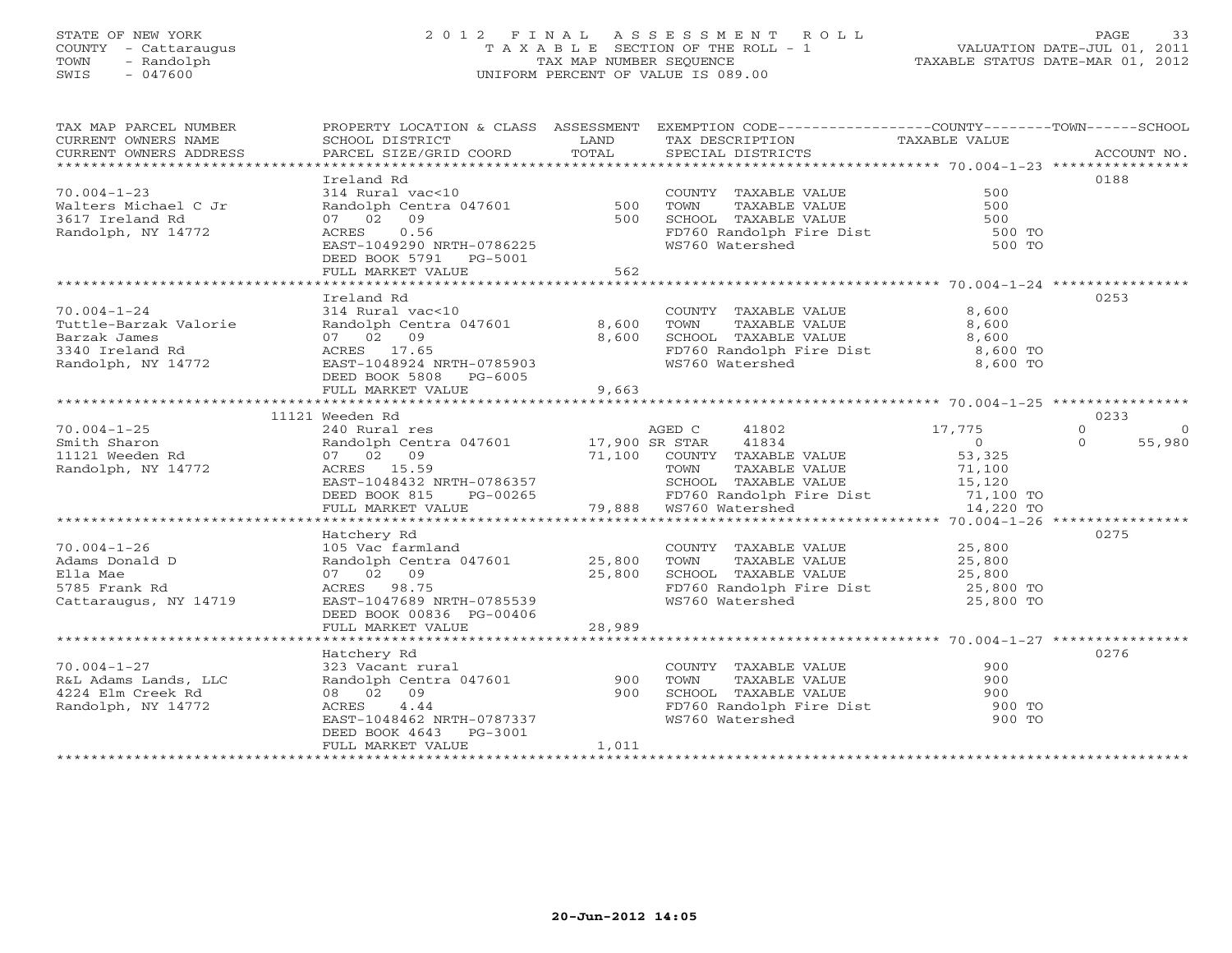#### STATE OF NEW YORK 2 0 1 2 F I N A L A S S E S S M E N T R O L L PAGE 34 COUNTY - Cattaraugus T A X A B L E SECTION OF THE ROLL - 1 VALUATION DATE-JUL 01, 2011 TOWN - Randolph TAX MAP NUMBER SEQUENCE TAXABLE STATUS DATE-MAR 01, 2012 SWIS - 047600 UNIFORM PERCENT OF VALUE IS 089.00UNIFORM PERCENT OF VALUE IS 089.00

| TAX MAP PARCEL NUMBER                                    |                                                                                                                                                                      |                          | PROPERTY LOCATION & CLASS ASSESSMENT EXEMPTION CODE----------------COUNTY-------TOWN------SCHOOL                                                                                                                                         |                    |                             |
|----------------------------------------------------------|----------------------------------------------------------------------------------------------------------------------------------------------------------------------|--------------------------|------------------------------------------------------------------------------------------------------------------------------------------------------------------------------------------------------------------------------------------|--------------------|-----------------------------|
|                                                          |                                                                                                                                                                      |                          |                                                                                                                                                                                                                                          |                    |                             |
| $70.054 - 1 - 1$                                         | 280 NYS Rte 394                                                                                                                                                      |                          |                                                                                                                                                                                                                                          | 5,675 5,675        | 0875<br>5,675<br>5,675      |
| Lazy Gate Farms<br>280 NYS Rte 394<br>Randolph, NY 14772 | 113 Cattle farm<br>113 Cattle farm<br>Randolph Centra 047601 84,600 COUNTY TAXABLE VALUE<br>32 02 09 383,000 TOWN TAXABLE VALUE<br>ACRES 119.10 SCHOOL TAXABLE VALUE |                          | TAXABLE VALUE<br>ACRES 119.10 SCHOOL TAXABLE VALUE 377,325<br>EAST-1036347 NRTH-0790936 DB760 Debt Service 383,000 TO<br>DEED BOOK 9716 PG-9004 430,337 WS760 Watershed 76,600 TO<br>FULL MARKET VALUE 430,337 WS760 Watershed 76,600 TO | 377,325<br>377,325 |                             |
|                                                          |                                                                                                                                                                      |                          |                                                                                                                                                                                                                                          |                    |                             |
|                                                          |                                                                                                                                                                      |                          |                                                                                                                                                                                                                                          |                    |                             |
|                                                          |                                                                                                                                                                      |                          |                                                                                                                                                                                                                                          |                    |                             |
|                                                          | Jamestown St                                                                                                                                                         |                          |                                                                                                                                                                                                                                          |                    | 0757                        |
| $70.054 - 1 - 2$                                         | 105 Vac farmland<br>Randolph Centra 047601 13,600                                                                                                                    |                          |                                                                                                                                                                                                                                          |                    |                             |
| VanRensselaer Howard T                                   |                                                                                                                                                                      |                          |                                                                                                                                                                                                                                          |                    |                             |
| 14 Church St<br>Randolph, NY 14772                       | 32 02 09                                                                                                                                                             | 16,600                   | COUNTY TAXABLE VALUE<br>TOWN TAXABLE VALUE<br>SCHOOL TAXABLE VALUE<br>DB760 Debt Service<br>FD760 Randolph Fire Dist<br>WS760 Watershed<br>The Dist<br>State of the M6,600 TO<br>NS760 Watershed<br>B16,600 TO<br>3,320 TO               |                    |                             |
|                                                          |                                                                                                                                                                      |                          |                                                                                                                                                                                                                                          |                    |                             |
|                                                          |                                                                                                                                                                      |                          |                                                                                                                                                                                                                                          |                    |                             |
|                                                          |                                                                                                                                                                      |                          |                                                                                                                                                                                                                                          |                    |                             |
|                                                          |                                                                                                                                                                      |                          |                                                                                                                                                                                                                                          |                    |                             |
|                                                          | 132 Jamestown St                                                                                                                                                     |                          |                                                                                                                                                                                                                                          |                    | 0797                        |
| $70.054 - 1 - 3.1$                                       | 240 Rural res                                                                                                                                                        |                          | RES STAR 41854                                                                                                                                                                                                                           | $\overline{0}$     | $0 \qquad \qquad$<br>27,000 |
| Matson Douglas R<br>132 Jamestown St                     |                                                                                                                                                                      |                          | Randolph Centra 047601 13,500 SILO T/C/S 42100 9,500 9,500                                                                                                                                                                               |                    | 9,500<br>9,500              |
|                                                          | 32 02 09                                                                                                                                                             |                          | 97,500 COUNTY TAXABLE VALUE<br>TOWN TAXABLE VALUE                                                                                                                                                                                        | 88,000             |                             |
| Randolph, NY 14772                                       | ACRES 10.15                                                                                                                                                          |                          | TAXABLE VALUE 88,000<br>TAXABLE VALUE 61,000                                                                                                                                                                                             |                    |                             |
|                                                          | EAST-1038512 NRTH-0789891                                                                                                                                            |                          |                                                                                                                                                                                                                                          |                    |                             |
|                                                          | DEED BOOK 15109 PG-3001<br>FULL MARKET VALUE                                                                                                                         |                          |                                                                                                                                                                                                                                          |                    |                             |
|                                                          |                                                                                                                                                                      |                          | 0789891 SCHOOL TAXABLE VALUE 61,000<br>PG-3001 DB760 Debt Service 97,500 TO<br>109,551 FD760 Randolph Fire Dist 97,500 TO<br>WS760 Watershed 58,500 TO                                                                                   |                    |                             |
|                                                          |                                                                                                                                                                      |                          |                                                                                                                                                                                                                                          |                    |                             |
|                                                          | Jamestown St                                                                                                                                                         |                          |                                                                                                                                                                                                                                          |                    | 1357                        |
| $70.054 - 1 - 3.2$                                       | 411 Apartment                                                                                                                                                        |                          | COUNTY TAXABLE VALUE 480,800                                                                                                                                                                                                             |                    |                             |
| Randolph Associates                                      | Randolph Centra 047601 13,000                                                                                                                                        |                          |                                                                                                                                                                                                                                          |                    |                             |
| 25 Jefferson St                                          | 32 02 09                                                                                                                                                             | 000, $\frac{1}{480,800}$ | SCHOOL TAXABLE VALUE                                                                                                                                                                                                                     |                    |                             |
| Salamanca, NY 14779                                      | ACRES<br>3.35                                                                                                                                                        |                          | PERSO Debt Service<br>FD760 Randolph Fire Dist (180,800 TO<br>WS760 Watershed (288,480 TO                                                                                                                                                |                    |                             |
|                                                          | ACRES 3.35<br>EAST-1038050 NRTH-0789635<br>DEED BOOK 878 PG-01018<br>FULL MARKET VALUE 540,225                                                                       |                          |                                                                                                                                                                                                                                          |                    |                             |
|                                                          |                                                                                                                                                                      |                          |                                                                                                                                                                                                                                          |                    |                             |
|                                                          |                                                                                                                                                                      |                          |                                                                                                                                                                                                                                          |                    |                             |
|                                                          | Borden St                                                                                                                                                            |                          |                                                                                                                                                                                                                                          |                    | 0763                        |
| $70.055 - 1 - 1$                                         |                                                                                                                                                                      |                          |                                                                                                                                                                                                                                          |                    | 7,425<br>7,425              |
| Beaver Dale F                                            |                                                                                                                                                                      |                          | Borden St<br>105 Vac farmland<br>Randolph Centra 047601 15,300 COUNTY TAXABLE VALUE 7,875<br>32 02 09 15,300 TOWN TAXABLE VALUE 7,875<br>ACRES 26.42 SCHOOL TAXABLE VALUE 7,875<br>EAST-1039044 NRTH-0790624 DB760 Debt Service 15,300 T |                    |                             |
| 3786 Kirk Rd                                             |                                                                                                                                                                      |                          |                                                                                                                                                                                                                                          |                    |                             |
| Randolph, NY 14772                                       |                                                                                                                                                                      |                          |                                                                                                                                                                                                                                          |                    |                             |
|                                                          |                                                                                                                                                                      |                          |                                                                                                                                                                                                                                          |                    |                             |
| MAY BE SUBJECT TO PAYMENT                                |                                                                                                                                                                      |                          |                                                                                                                                                                                                                                          |                    |                             |
| UNDER AGDIST LAW TIL 2019                                |                                                                                                                                                                      |                          |                                                                                                                                                                                                                                          |                    |                             |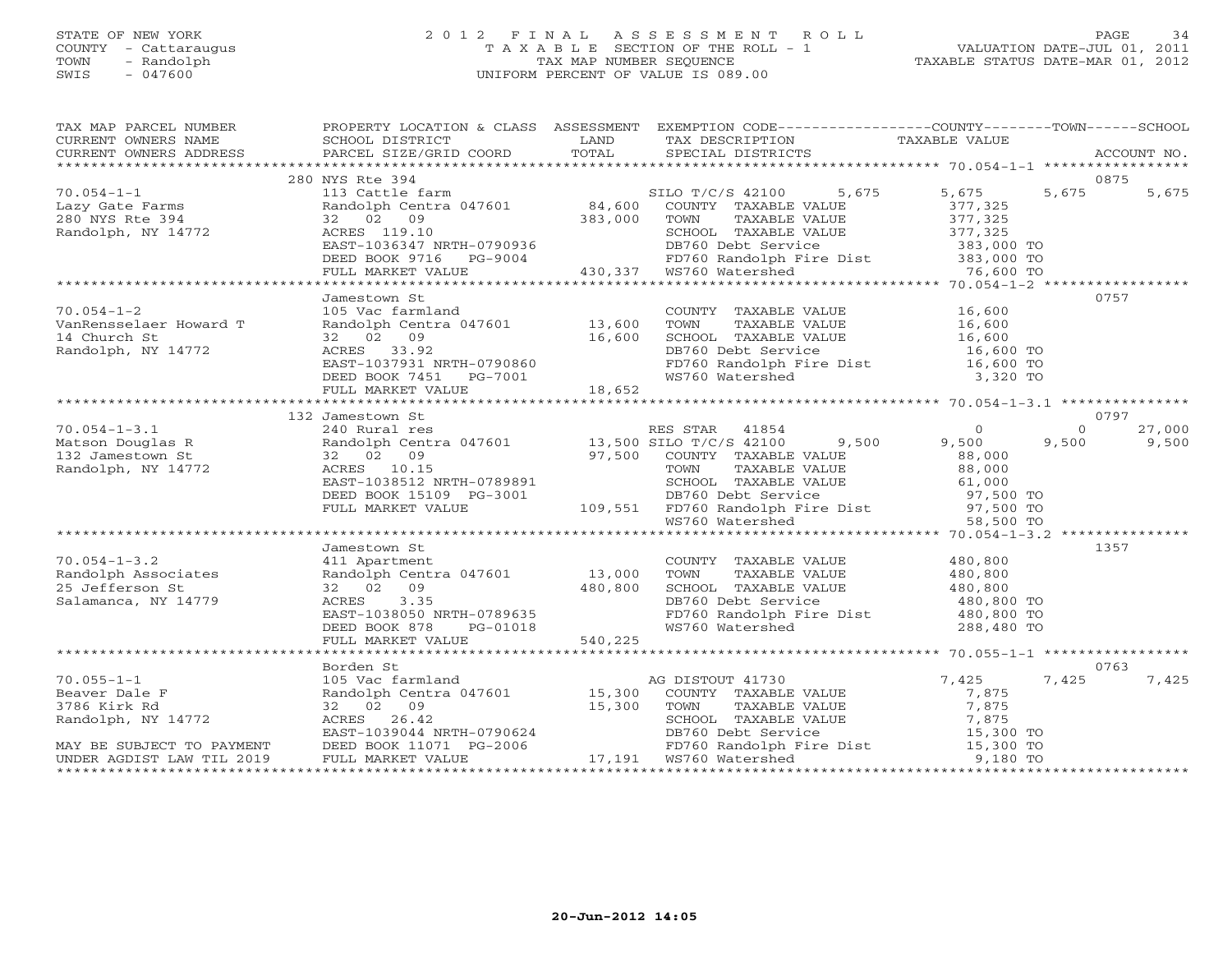#### STATE OF NEW YORK 2 0 1 2 F I N A L A S S E S S M E N T R O L L PAGE 35 COUNTY - Cattaraugus T A X A B L E SECTION OF THE ROLL - 1 VALUATION DATE-JUL 01, 2011 TOWN - Randolph TAX MAP NUMBER SEQUENCE TAXABLE STATUS DATE-MAR 01, 2012 SWIS - 047600 UNIFORM PERCENT OF VALUE IS 089.00

| TAX MAP PARCEL NUMBER                                                                                                                                                                                                                                                                                                                                                                                                                              |                                                                                                                                                                                                                                                                                                                                         |        | PROPERTY LOCATION & CLASS ASSESSMENT EXEMPTION CODE---------------COUNTY-------TOWN------SCHOOL                                                                                                   |  |      |
|----------------------------------------------------------------------------------------------------------------------------------------------------------------------------------------------------------------------------------------------------------------------------------------------------------------------------------------------------------------------------------------------------------------------------------------------------|-----------------------------------------------------------------------------------------------------------------------------------------------------------------------------------------------------------------------------------------------------------------------------------------------------------------------------------------|--------|---------------------------------------------------------------------------------------------------------------------------------------------------------------------------------------------------|--|------|
|                                                                                                                                                                                                                                                                                                                                                                                                                                                    |                                                                                                                                                                                                                                                                                                                                         |        |                                                                                                                                                                                                   |  |      |
|                                                                                                                                                                                                                                                                                                                                                                                                                                                    |                                                                                                                                                                                                                                                                                                                                         |        |                                                                                                                                                                                                   |  |      |
|                                                                                                                                                                                                                                                                                                                                                                                                                                                    |                                                                                                                                                                                                                                                                                                                                         |        |                                                                                                                                                                                                   |  |      |
| $\begin{tabular}{lllllllllllll} \hline 70.055-1-2.1 & \multicolumn{3}{c }{\textbf{N}} & \multicolumn{3}{c }{\textbf{N}} & \multicolumn{3}{c }{\textbf{N}} & \multicolumn{3}{c }{\textbf{N}} & \multicolumn{3}{c }{\textbf{N}} & \multicolumn{3}{c }{\textbf{N}} & \multicolumn{3}{c }{\textbf{N}} & \multicolumn{3}{c }{\textbf{N}} & \multicolumn{3}{c }{\textbf{N}} & \multicolumn{3}{c }{\textbf{N}} & \multicolumn{3}{c }{\textbf{N}} & \mult$ |                                                                                                                                                                                                                                                                                                                                         |        |                                                                                                                                                                                                   |  |      |
|                                                                                                                                                                                                                                                                                                                                                                                                                                                    |                                                                                                                                                                                                                                                                                                                                         |        |                                                                                                                                                                                                   |  |      |
|                                                                                                                                                                                                                                                                                                                                                                                                                                                    |                                                                                                                                                                                                                                                                                                                                         |        |                                                                                                                                                                                                   |  |      |
|                                                                                                                                                                                                                                                                                                                                                                                                                                                    |                                                                                                                                                                                                                                                                                                                                         |        |                                                                                                                                                                                                   |  |      |
|                                                                                                                                                                                                                                                                                                                                                                                                                                                    |                                                                                                                                                                                                                                                                                                                                         |        |                                                                                                                                                                                                   |  |      |
|                                                                                                                                                                                                                                                                                                                                                                                                                                                    |                                                                                                                                                                                                                                                                                                                                         |        |                                                                                                                                                                                                   |  |      |
|                                                                                                                                                                                                                                                                                                                                                                                                                                                    |                                                                                                                                                                                                                                                                                                                                         |        |                                                                                                                                                                                                   |  |      |
|                                                                                                                                                                                                                                                                                                                                                                                                                                                    |                                                                                                                                                                                                                                                                                                                                         |        |                                                                                                                                                                                                   |  |      |
|                                                                                                                                                                                                                                                                                                                                                                                                                                                    | N Washington St                                                                                                                                                                                                                                                                                                                         |        |                                                                                                                                                                                                   |  | 1424 |
|                                                                                                                                                                                                                                                                                                                                                                                                                                                    |                                                                                                                                                                                                                                                                                                                                         |        |                                                                                                                                                                                                   |  |      |
|                                                                                                                                                                                                                                                                                                                                                                                                                                                    |                                                                                                                                                                                                                                                                                                                                         |        |                                                                                                                                                                                                   |  |      |
| Kibbe Lloyd M<br>Kibbe Patricia J<br>3 Church St<br>Randolph, NY 14772                                                                                                                                                                                                                                                                                                                                                                             |                                                                                                                                                                                                                                                                                                                                         |        |                                                                                                                                                                                                   |  |      |
|                                                                                                                                                                                                                                                                                                                                                                                                                                                    |                                                                                                                                                                                                                                                                                                                                         |        |                                                                                                                                                                                                   |  |      |
|                                                                                                                                                                                                                                                                                                                                                                                                                                                    |                                                                                                                                                                                                                                                                                                                                         |        |                                                                                                                                                                                                   |  |      |
|                                                                                                                                                                                                                                                                                                                                                                                                                                                    |                                                                                                                                                                                                                                                                                                                                         |        |                                                                                                                                                                                                   |  |      |
|                                                                                                                                                                                                                                                                                                                                                                                                                                                    |                                                                                                                                                                                                                                                                                                                                         |        |                                                                                                                                                                                                   |  |      |
|                                                                                                                                                                                                                                                                                                                                                                                                                                                    |                                                                                                                                                                                                                                                                                                                                         |        |                                                                                                                                                                                                   |  |      |
|                                                                                                                                                                                                                                                                                                                                                                                                                                                    | N Washington St                                                                                                                                                                                                                                                                                                                         |        |                                                                                                                                                                                                   |  | 1426 |
| $70.055 - 1 - 2.3$                                                                                                                                                                                                                                                                                                                                                                                                                                 |                                                                                                                                                                                                                                                                                                                                         |        |                                                                                                                                                                                                   |  |      |
| Pascatore Phillip<br>Pascatore Nadine<br>3561 Ireland Rd<br>Randolph, NY 14772                                                                                                                                                                                                                                                                                                                                                                     |                                                                                                                                                                                                                                                                                                                                         |        |                                                                                                                                                                                                   |  |      |
|                                                                                                                                                                                                                                                                                                                                                                                                                                                    |                                                                                                                                                                                                                                                                                                                                         |        |                                                                                                                                                                                                   |  |      |
|                                                                                                                                                                                                                                                                                                                                                                                                                                                    |                                                                                                                                                                                                                                                                                                                                         |        |                                                                                                                                                                                                   |  |      |
|                                                                                                                                                                                                                                                                                                                                                                                                                                                    |                                                                                                                                                                                                                                                                                                                                         |        |                                                                                                                                                                                                   |  |      |
|                                                                                                                                                                                                                                                                                                                                                                                                                                                    | N WASHLINGTON SUN TRAVABLE VALUE<br>314 Rural Vac<10<br>Randolph Centra 047601 4,500 TOWN TAXABLE VALUE 4,500<br>24 02 09 4,500 SCHOOL TAXABLE VALUE 4,500<br>ACRES 2.00 DB760 Debt Service 4,500 TO<br>EAST-1040356 NRTH-0791760 FD760<br>ACRES 2.00<br>EAST-1040356 NRTH-0791760<br>DEED BOOK 1013 PG-1070<br>FULL MARKET VALUE 5,056 |        |                                                                                                                                                                                                   |  |      |
|                                                                                                                                                                                                                                                                                                                                                                                                                                                    |                                                                                                                                                                                                                                                                                                                                         |        |                                                                                                                                                                                                   |  |      |
|                                                                                                                                                                                                                                                                                                                                                                                                                                                    |                                                                                                                                                                                                                                                                                                                                         |        |                                                                                                                                                                                                   |  |      |
|                                                                                                                                                                                                                                                                                                                                                                                                                                                    | Church St                                                                                                                                                                                                                                                                                                                               |        |                                                                                                                                                                                                   |  | 0764 |
|                                                                                                                                                                                                                                                                                                                                                                                                                                                    |                                                                                                                                                                                                                                                                                                                                         |        |                                                                                                                                                                                                   |  |      |
|                                                                                                                                                                                                                                                                                                                                                                                                                                                    |                                                                                                                                                                                                                                                                                                                                         |        |                                                                                                                                                                                                   |  |      |
| PO Box 492                                                                                                                                                                                                                                                                                                                                                                                                                                         | 24 02 09                                                                                                                                                                                                                                                                                                                                | 11,000 |                                                                                                                                                                                                   |  |      |
| Fredonia, NY 14063                                                                                                                                                                                                                                                                                                                                                                                                                                 |                                                                                                                                                                                                                                                                                                                                         |        | COUNTY TAXABLE VALUE<br>TOWN TAXABLE VALUE 11,000<br>SCHOOL TAXABLE VALUE 11,000<br>DB760 Debt Service 11,000 TO<br>FD760 Randolph Fire Dist 11,000 TO<br>WS760 Watershed 6,600 TO                |  |      |
|                                                                                                                                                                                                                                                                                                                                                                                                                                                    |                                                                                                                                                                                                                                                                                                                                         |        |                                                                                                                                                                                                   |  |      |
|                                                                                                                                                                                                                                                                                                                                                                                                                                                    |                                                                                                                                                                                                                                                                                                                                         |        |                                                                                                                                                                                                   |  |      |
|                                                                                                                                                                                                                                                                                                                                                                                                                                                    |                                                                                                                                                                                                                                                                                                                                         |        |                                                                                                                                                                                                   |  |      |
|                                                                                                                                                                                                                                                                                                                                                                                                                                                    | Conewango Rd                                                                                                                                                                                                                                                                                                                            |        |                                                                                                                                                                                                   |  | 0820 |
| $70.056 - 1 - 1$                                                                                                                                                                                                                                                                                                                                                                                                                                   | 322 Rural vac>10                                                                                                                                                                                                                                                                                                                        |        |                                                                                                                                                                                                   |  |      |
|                                                                                                                                                                                                                                                                                                                                                                                                                                                    |                                                                                                                                                                                                                                                                                                                                         |        | $\begin{tabular}{llllll} \multicolumn{2}{c}{\textbf{COUNTY}} & \textbf{TAXABLE VALUE} & & & & 23,400 \\ \multicolumn{2}{c}{\textbf{TOWN}} & \textbf{TAXABLE VALUE} & & & 23,400 \\ \end{tabular}$ |  |      |
|                                                                                                                                                                                                                                                                                                                                                                                                                                                    |                                                                                                                                                                                                                                                                                                                                         |        |                                                                                                                                                                                                   |  |      |
|                                                                                                                                                                                                                                                                                                                                                                                                                                                    |                                                                                                                                                                                                                                                                                                                                         |        | SCHOOL TAXABLE VALUE $23,400$<br>DB760 Debt Service 23,400 TO                                                                                                                                     |  |      |
|                                                                                                                                                                                                                                                                                                                                                                                                                                                    |                                                                                                                                                                                                                                                                                                                                         |        |                                                                                                                                                                                                   |  |      |
|                                                                                                                                                                                                                                                                                                                                                                                                                                                    | EAST-1041485 NRTH-0791512<br>DEED BOOK 14680 PG-9001<br>FULL MARKET WALLER                                                                                                                                                                                                                                                              |        | FD760 Randolph Fire Dist 23,400 TO<br>WS760 Watershed 14,040 TO                                                                                                                                   |  |      |
|                                                                                                                                                                                                                                                                                                                                                                                                                                                    | FULL MARKET VALUE                                                                                                                                                                                                                                                                                                                       | 26,292 |                                                                                                                                                                                                   |  |      |
|                                                                                                                                                                                                                                                                                                                                                                                                                                                    |                                                                                                                                                                                                                                                                                                                                         |        |                                                                                                                                                                                                   |  |      |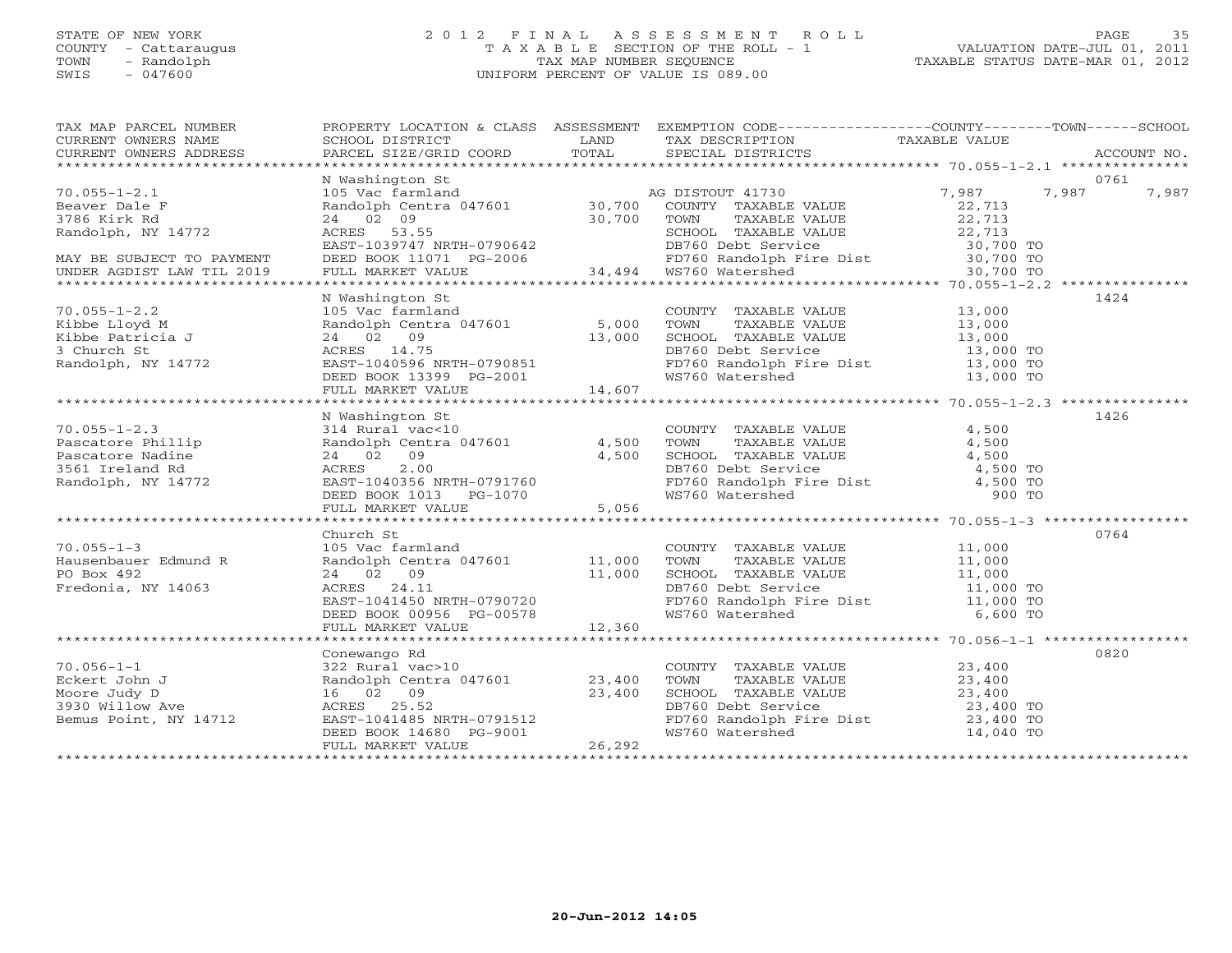# STATE OF NEW YORK 2 0 1 2 F I N A L A S S E S S M E N T R O L L PAGE 36 COUNTY - Cattaraugus T A X A B L E SECTION OF THE ROLL - 1 VALUATION DATE-JUL 01, 2011 TOWN - Randolph TAX MAP NUMBER SEQUENCE TAXABLE STATUS DATE-MAR 01, 2012 SWIS - 047600 UNIFORM PERCENT OF VALUE IS 089.00

| TAX MAP PARCEL NUMBER<br>CURRENT OWNERS NAME                                                                                                                                                                                                                                                                                                                                                                                                                                                          | PROPERTY LOCATION & CLASS ASSESSMENT EXEMPTION CODE---------------COUNTY-------TOWN------SCHOOL                                                  |        |                                                                                                                  |                                            |                                  |
|-------------------------------------------------------------------------------------------------------------------------------------------------------------------------------------------------------------------------------------------------------------------------------------------------------------------------------------------------------------------------------------------------------------------------------------------------------------------------------------------------------|--------------------------------------------------------------------------------------------------------------------------------------------------|--------|------------------------------------------------------------------------------------------------------------------|--------------------------------------------|----------------------------------|
| $\begin{tabular}{lllllll} \multicolumn{2}{l}{{\small\sc{CURRENT}}}& $\text{MME}$ & $\text{SCHOOL} & $\text{DISTRICT}$ & $\text{LAND}$ & $\text{TAX} & $\text{DESCRIPTION}$ & $\text{TAXABLE} & $\text{VALUE}$ \\ & $\text{CURRENT} & $\text{ADDRES} & $\text{ADDRES} & $\text{PACCOUNT} & $\text{NO} \text{.} \\ & $\text{PARCEL} & $\text{SIZE/GRID} & $\text{COORD}$ & $\text{TOTAL}$ & $\text{SPECIAL} & $\text{DISTRICTS} & $\text{70.056-1-2}$ & $\text{***}\text{***$<br>CURRENT OWNERS ADDRESS |                                                                                                                                                  |        |                                                                                                                  |                                            |                                  |
|                                                                                                                                                                                                                                                                                                                                                                                                                                                                                                       | Conewango Rd                                                                                                                                     |        |                                                                                                                  |                                            | 0580                             |
| $70.056 - 1 - 2$                                                                                                                                                                                                                                                                                                                                                                                                                                                                                      | 330 Vacant comm<br>Randolph Centra 047601 100<br>16 02 09 100                                                                                    |        | COUNTY TAXABLE VALUE                                                                                             | 100                                        |                                  |
| Hill Charles H                                                                                                                                                                                                                                                                                                                                                                                                                                                                                        |                                                                                                                                                  |        | TAXABLE VALUE<br>TOWN                                                                                            | 100                                        |                                  |
| Hill Charlotte M                                                                                                                                                                                                                                                                                                                                                                                                                                                                                      |                                                                                                                                                  |        | SCHOOL TAXABLE VALUE                                                                                             | 100                                        |                                  |
| 4001 NYS Rte 241                                                                                                                                                                                                                                                                                                                                                                                                                                                                                      |                                                                                                                                                  |        |                                                                                                                  |                                            |                                  |
| Randolph, NY 14772                                                                                                                                                                                                                                                                                                                                                                                                                                                                                    |                                                                                                                                                  |        |                                                                                                                  |                                            |                                  |
|                                                                                                                                                                                                                                                                                                                                                                                                                                                                                                       |                                                                                                                                                  |        | DB760 Debt Service 100 TO<br>FD760 Randolph Fire Dist 100 TO<br>WS760 Watershed 100 TO                           |                                            |                                  |
|                                                                                                                                                                                                                                                                                                                                                                                                                                                                                                       | FULL MARKET VALUE                                                                                                                                | 112    |                                                                                                                  |                                            |                                  |
|                                                                                                                                                                                                                                                                                                                                                                                                                                                                                                       |                                                                                                                                                  |        |                                                                                                                  |                                            |                                  |
|                                                                                                                                                                                                                                                                                                                                                                                                                                                                                                       | 53 Conewango Rd                                                                                                                                  |        |                                                                                                                  |                                            | 0411                             |
| $70.056 - 1 - 3$                                                                                                                                                                                                                                                                                                                                                                                                                                                                                      | 210 1 Family Res                                                                                                                                 |        | WVET C/T 41121                                                                                                   | 10,800                                     | 10,800<br>$\overline{0}$         |
|                                                                                                                                                                                                                                                                                                                                                                                                                                                                                                       |                                                                                                                                                  |        | 41834                                                                                                            | $\begin{array}{c} 0 \\ 81,200 \end{array}$ | 55,980<br>$\overline{0}$         |
|                                                                                                                                                                                                                                                                                                                                                                                                                                                                                                       |                                                                                                                                                  |        | 92,000 COUNTY TAXABLE VALUE 81,200<br>TOWN TAXABLE VALUE 81,200                                                  |                                            |                                  |
|                                                                                                                                                                                                                                                                                                                                                                                                                                                                                                       |                                                                                                                                                  |        |                                                                                                                  |                                            |                                  |
| Randolph, NY 14772                                                                                                                                                                                                                                                                                                                                                                                                                                                                                    | EAST-1042357 NRTH-0791607                                                                                                                        |        | SCHOOL TAXABLE VALUE 36,020                                                                                      |                                            |                                  |
|                                                                                                                                                                                                                                                                                                                                                                                                                                                                                                       | DEED BOOK 776 PG-00538 DB760 Debt Service 92,000 TO<br>FULL MARKET VALUE 103,371 FD760 Randolph Fire Dist 92,000 TO<br>WS760 Watershed 18,400 TO |        |                                                                                                                  |                                            |                                  |
|                                                                                                                                                                                                                                                                                                                                                                                                                                                                                                       |                                                                                                                                                  |        |                                                                                                                  |                                            |                                  |
|                                                                                                                                                                                                                                                                                                                                                                                                                                                                                                       |                                                                                                                                                  |        |                                                                                                                  |                                            |                                  |
|                                                                                                                                                                                                                                                                                                                                                                                                                                                                                                       |                                                                                                                                                  |        |                                                                                                                  |                                            |                                  |
|                                                                                                                                                                                                                                                                                                                                                                                                                                                                                                       | Conewango Rd                                                                                                                                     |        |                                                                                                                  |                                            | 0443                             |
| $70.056 - 1 - 4$                                                                                                                                                                                                                                                                                                                                                                                                                                                                                      | 210 1 Family Res                                                                                                                                 |        | SR STAR 41834                                                                                                    | $\overline{0}$                             | $\Omega$<br>51,800               |
| Briggs Joan Eberle                                                                                                                                                                                                                                                                                                                                                                                                                                                                                    | Randolph Centra 047601 5,800 COUNTY TAXABLE VALUE                                                                                                |        |                                                                                                                  | 51,800                                     |                                  |
| Box 62 Conewango Rd                                                                                                                                                                                                                                                                                                                                                                                                                                                                                   | 24 02 09 51,800 TOWN<br>FRNT 132.00 DPTH 132.00 51,800 SCHOO<br>EAST-1042547 NRTH-0791795 DB760                                                  |        | TOWN TAXABLE VALUE 51,800<br>SCHOOL TAXABLE VALUE 0<br>DB760 Debt Service 51,800 TO                              |                                            |                                  |
| Randolph, NY 14772                                                                                                                                                                                                                                                                                                                                                                                                                                                                                    |                                                                                                                                                  |        |                                                                                                                  |                                            |                                  |
|                                                                                                                                                                                                                                                                                                                                                                                                                                                                                                       |                                                                                                                                                  |        |                                                                                                                  |                                            |                                  |
|                                                                                                                                                                                                                                                                                                                                                                                                                                                                                                       | DEED BOOK 638                                                                                                                                    |        | PG-00196<br>PG-00196 58,202 WS760 Natershed<br>ALUE 58,202 WS760 Natershed<br>FD760 Randolph Fire Dist 51,800 TO |                                            |                                  |
|                                                                                                                                                                                                                                                                                                                                                                                                                                                                                                       | FULL MARKET VALUE                                                                                                                                |        |                                                                                                                  | 10,360 TO                                  |                                  |
|                                                                                                                                                                                                                                                                                                                                                                                                                                                                                                       |                                                                                                                                                  |        |                                                                                                                  |                                            |                                  |
|                                                                                                                                                                                                                                                                                                                                                                                                                                                                                                       | 117 Conewango Rd                                                                                                                                 |        |                                                                                                                  |                                            | 0400                             |
| $70.056 - 1 - 5$                                                                                                                                                                                                                                                                                                                                                                                                                                                                                      |                                                                                                                                                  |        | CVET C/T 41131 18,000 18,000                                                                                     |                                            | $\overline{0}$<br>$\overline{a}$ |
| Beckman Teddy W<br>Randolph Cent<br>16 02 09<br>ACRES 1.43<br>Beckman Diane M                                                                                                                                                                                                                                                                                                                                                                                                                         | 210 1 Family Res<br>Randolph Centra 047601 8,500 DVET C/T 41141<br>16 02 09 73,000 SR STAR 41834<br>ACRES 1.43 COUNTY TAXABLE                    |        |                                                                                                                  | $14,600$ $14,600$ 0                        | 55,980                           |
| 117 Conewango Rd                                                                                                                                                                                                                                                                                                                                                                                                                                                                                      | ACRES 1.43                                                                                                                                       |        | COUNTY TAXABLE VALUE 40,400                                                                                      |                                            |                                  |
| Randolph, NY 14772                                                                                                                                                                                                                                                                                                                                                                                                                                                                                    | EAST-1042386 NRTH-0791307                                                                                                                        |        | TOWN                                                                                                             |                                            |                                  |
|                                                                                                                                                                                                                                                                                                                                                                                                                                                                                                       | DEED BOOK 00976 PG-00268                                                                                                                         |        |                                                                                                                  | TAXABLE VALUE 40,400                       |                                  |
|                                                                                                                                                                                                                                                                                                                                                                                                                                                                                                       | FULL MARKET VALUE                                                                                                                                | 82,022 | SCHOOL TAXABLE VALUE 17,020<br>DB760 Debt Service 73,000 TO<br>DB760 Debt Service                                |                                            |                                  |
|                                                                                                                                                                                                                                                                                                                                                                                                                                                                                                       |                                                                                                                                                  |        | FD760 Randolph Fire Dist 73,000 TO                                                                               |                                            |                                  |
|                                                                                                                                                                                                                                                                                                                                                                                                                                                                                                       |                                                                                                                                                  |        | WS760 Watershed 14,600 TO                                                                                        |                                            |                                  |
|                                                                                                                                                                                                                                                                                                                                                                                                                                                                                                       |                                                                                                                                                  |        |                                                                                                                  |                                            |                                  |
|                                                                                                                                                                                                                                                                                                                                                                                                                                                                                                       |                                                                                                                                                  |        |                                                                                                                  |                                            |                                  |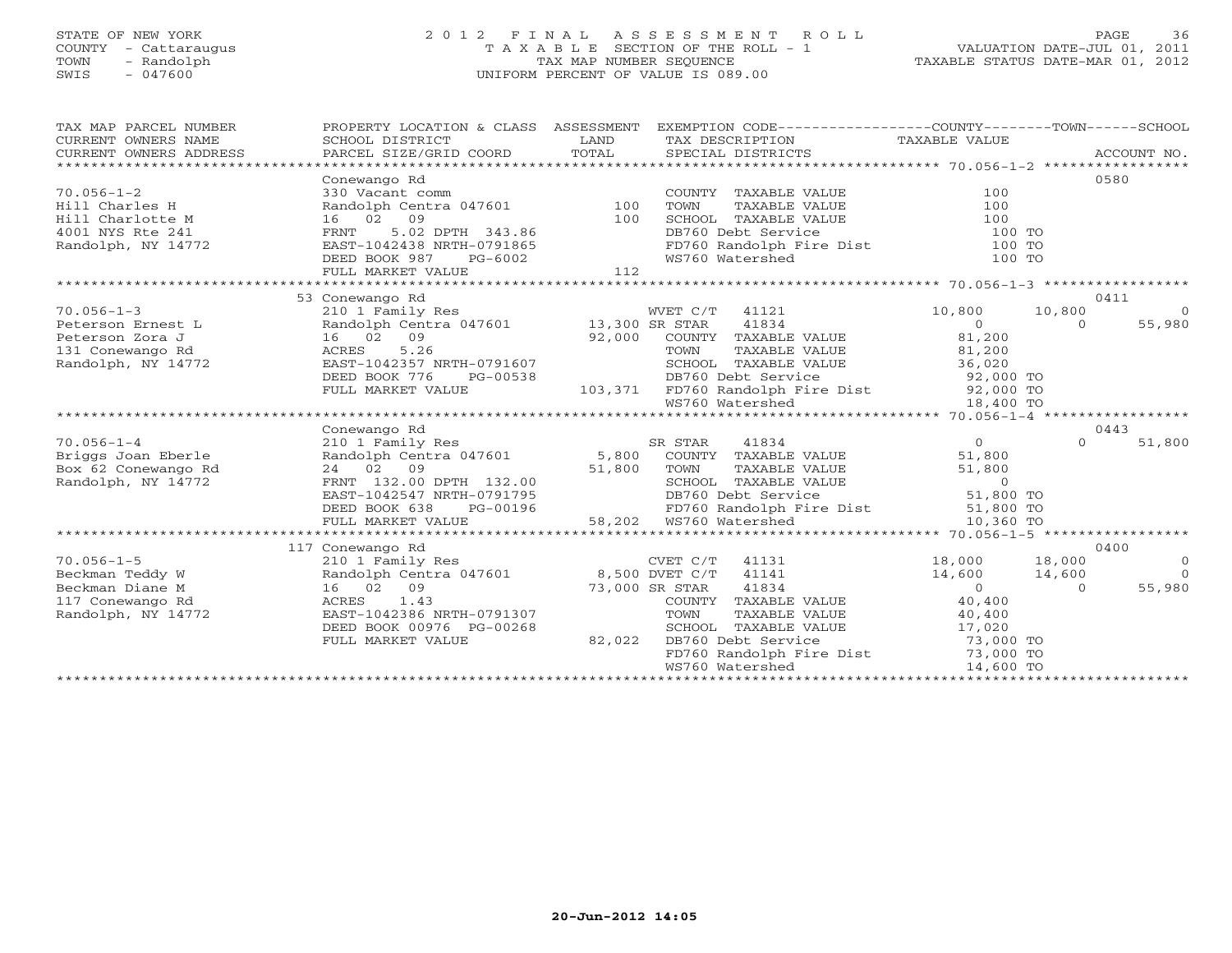# STATE OF NEW YORK 2 0 1 2 F I N A L A S S E S S M E N T R O L L PAGE 37 COUNTY - Cattaraugus T A X A B L E SECTION OF THE ROLL - 1 VALUATION DATE-JUL 01, 2011 TOWN - Randolph TAX MAP NUMBER SEQUENCE TAXABLE STATUS DATE-MAR 01, 2012 SWIS - 047600 UNIFORM PERCENT OF VALUE IS 089.00

| TAX MAP PARCEL NUMBER<br>CURRENT OWNERS NAME<br>CURRENT OWNERS ADDRESS | PROPERTY LOCATION & CLASS ASSESSMENT<br>SCHOOL DISTRICT<br>PARCEL SIZE/GRID COORD | LAND<br>TOTAL | EXEMPTION CODE----------------COUNTY-------TOWN------SCHOOL<br>TAX DESCRIPTION TAXABLE VALUE<br>SPECIAL DISTRICTS |                     | ACCOUNT NO.        |
|------------------------------------------------------------------------|-----------------------------------------------------------------------------------|---------------|-------------------------------------------------------------------------------------------------------------------|---------------------|--------------------|
|                                                                        | 103 Conewango Rd                                                                  |               |                                                                                                                   |                     | 0822               |
| $70.056 - 1 - 6$                                                       | 210 1 Family Res                                                                  |               | RES STAR<br>41854                                                                                                 | $\overline{0}$      | $\Omega$<br>27,000 |
|                                                                        | Randolph Centra 047601                                                            | 14,400        | COUNTY TAXABLE VALUE                                                                                              | 68,000              |                    |
| Vega Gina<br>Cintron Allan                                             | 16 02 09                                                                          | 68,000        | TOWN<br>TAXABLE VALUE                                                                                             | 68,000              |                    |
| 103 Conewango Rd                                                       | 6.55<br>ACRES                                                                     |               | SCHOOL TAXABLE VALUE                                                                                              |                     |                    |
| Randolph, NY 14772                                                     | EAST-1042232 NRTH-0790951                                                         |               | DB760 Debt Service                                                                                                | 41,000<br>68,000 TO |                    |
|                                                                        | DEED BOOK 10692 PG-7001                                                           |               | FD760 Randolph Fire Dist                                                                                          | 68,000 TO           |                    |
|                                                                        | FULL MARKET VALUE                                                                 |               | 76,404 WS760 Watershed                                                                                            | 68,000 TO           |                    |
|                                                                        |                                                                                   |               |                                                                                                                   |                     |                    |
|                                                                        | Conewango Rd                                                                      |               |                                                                                                                   |                     | 1398               |
| $70.056 - 1 - 7$                                                       | 311 Res vac land                                                                  |               | COUNTY TAXABLE VALUE                                                                                              | 2,900               |                    |
| Redington Catherine M                                                  | Randolph Centra 047601                                                            | 2,900         | TOWN<br>TAXABLE VALUE                                                                                             | 2,900               |                    |
| Redington Douglas L                                                    | 24 02 09                                                                          | 2,900         | SCHOOL TAXABLE VALUE                                                                                              | 2,900               |                    |
| 89 Conewango Rd                                                        | FRNT 186.00 DPTH 542.00                                                           |               | DB760 Debt Service                                                                                                | 2,900 TO            |                    |
| Randolph, NY 14772                                                     | EAST-1042514 NRTH-0790673                                                         |               |                                                                                                                   | 2,900 TO            |                    |
|                                                                        | DEED BOOK 9770 PG-2001                                                            |               | FD760 Randolph Fire Dist<br>WS760 Watershed                                                                       | 580 TO              |                    |
|                                                                        | FULL MARKET VALUE                                                                 | 3,258         |                                                                                                                   |                     |                    |
|                                                                        |                                                                                   |               |                                                                                                                   |                     |                    |
|                                                                        | 89 Conewango Rd                                                                   |               |                                                                                                                   |                     | 0517               |
| $70.056 - 1 - 8$                                                       | 210 1 Family Res                                                                  |               | RES STAR<br>41854                                                                                                 | $\overline{0}$      | 27,000<br>$\Omega$ |
| Redington Catherine M                                                  | Randolph Centra 047601                                                            | 9,100         | COUNTY TAXABLE VALUE                                                                                              | 92,700              |                    |
| Redington Douglas L                                                    | 16 02 09                                                                          | 92,700        | TAXABLE VALUE<br>TOWN                                                                                             | 92,700              |                    |
| 89 Conewango Rd                                                        | 1.90<br>ACRES                                                                     |               | SCHOOL TAXABLE VALUE                                                                                              | 65,700              |                    |
| Randolph, NY 14772                                                     | EAST-1042558 NRTH-0790510                                                         |               | DB760 Debt Service                                                                                                | 92,700 TO           |                    |
|                                                                        | DEED BOOK 1015<br>PG-570                                                          |               | FD760 Randolph Fire Dist 92,700 TO                                                                                |                     |                    |
|                                                                        | FULL MARKET VALUE                                                                 | 104,157       | WS760 Watershed                                                                                                   | 55,620 TO           |                    |
|                                                                        |                                                                                   |               |                                                                                                                   |                     |                    |
|                                                                        | 83 Conewango Rd                                                                   |               |                                                                                                                   |                     | 1399               |
| $70.056 - 1 - 9$                                                       | 210 1 Family Res                                                                  |               | COUNTY TAXABLE VALUE                                                                                              | 68,600              |                    |
| Hettenbaugh Wayne B                                                    | Randolph Centra 047601                                                            | 12,600        | TOWN<br>TAXABLE VALUE                                                                                             | 68,600              |                    |
| Hettenbaugh Kenneth J                                                  | 24 02 09                                                                          | 68,600        | SCHOOL TAXABLE VALUE                                                                                              | 68,600              |                    |
| 4388 Route 241 Rd                                                      | 4.58<br>ACRES                                                                     |               | DB760 Debt Service                                                                                                | 68,600 TO           |                    |
| Randolph, NY 14772                                                     | EAST-1042521 NRTH-0790277                                                         |               | FD760 Randolph Fire Dist                                                                                          | 68,600 TO           |                    |
|                                                                        | DEED BOOK 8248<br>PG-4003                                                         |               | WS760 Watershed                                                                                                   | 13,720 TO           |                    |
|                                                                        | FULL MARKET VALUE                                                                 | 77,079        |                                                                                                                   |                     |                    |
|                                                                        |                                                                                   |               |                                                                                                                   |                     |                    |
|                                                                        | 73 Conewango Rd                                                                   |               |                                                                                                                   |                     | 0501               |
| $70.056 - 1 - 10$                                                      | 210 1 Family Res                                                                  |               | 41854<br>RES STAR                                                                                                 | $\overline{0}$      | 27,000<br>$\Omega$ |
| Shields Todd R                                                         | Randolph Centra 047601                                                            | 10,600        | COUNTY TAXABLE VALUE                                                                                              | 85,000              |                    |
| Shields Janet R                                                        | 09<br>24 02                                                                       | 85,000        | TOWN<br>TAXABLE VALUE                                                                                             | 85,000              |                    |
| 73 Conewango Rd                                                        | 3.00<br>ACRES                                                                     |               | SCHOOL TAXABLE VALUE                                                                                              | 58,000              |                    |
| Randolph, NY 14772                                                     | EAST-1042554 NRTH-0790080                                                         |               | DB760 Debt Service                                                                                                | 85,000 TO           |                    |
|                                                                        | DEED BOOK 00988 PG-00555                                                          |               | FD760 Randolph Fire Dist                                                                                          | 85,000 TO           |                    |
|                                                                        | FULL MARKET VALUE                                                                 | 95,506        | WS760 Watershed                                                                                                   | 85,000 TO           |                    |
|                                                                        |                                                                                   |               |                                                                                                                   |                     |                    |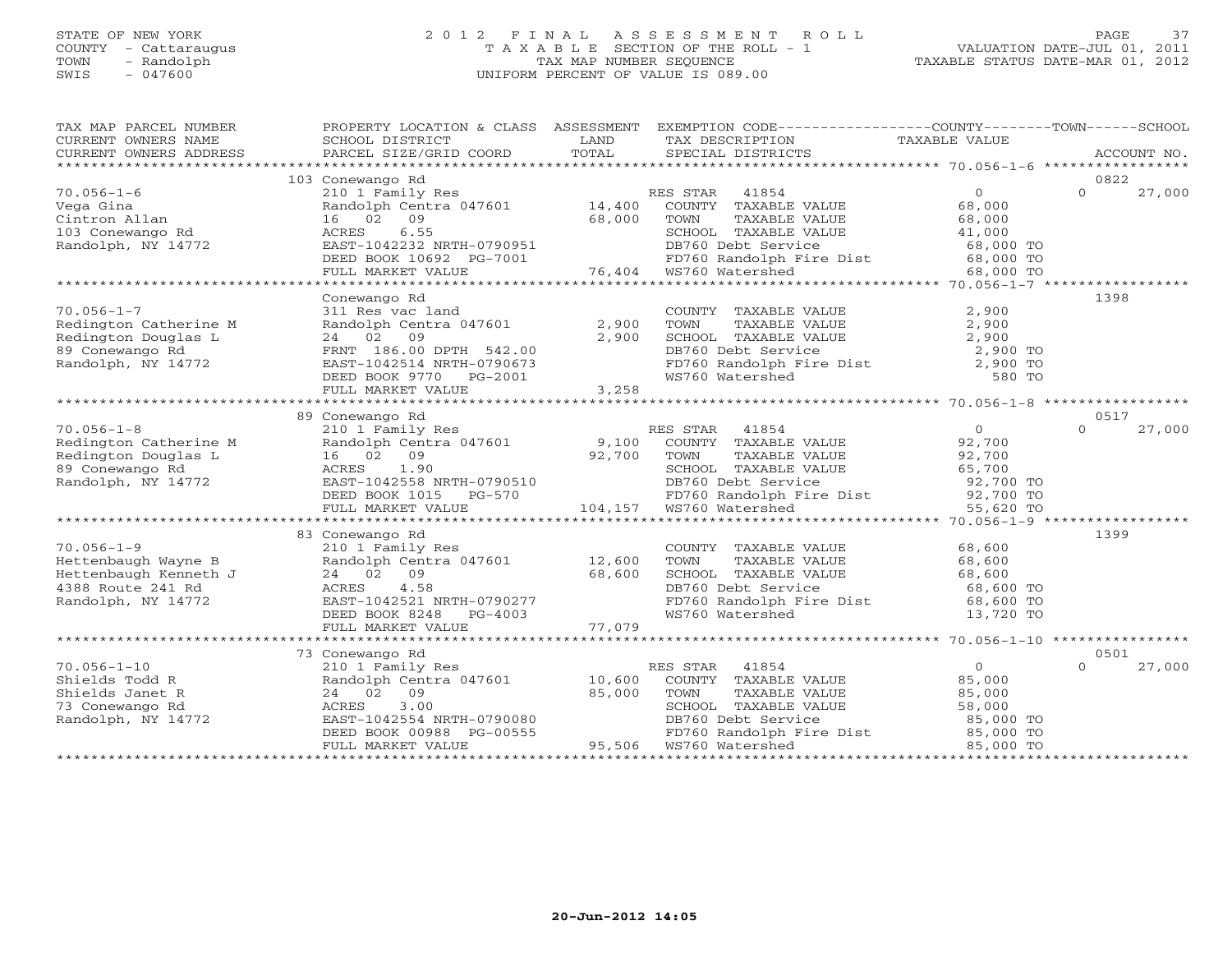#### STATE OF NEW YORK 2 0 1 2 F I N A L A S S E S S M E N T R O L L PAGE 38 COUNTY - Cattaraugus T A X A B L E SECTION OF THE ROLL - 1 VALUATION DATE-JUL 01, 2011 TOWN - Randolph TAX MAP NUMBER SEQUENCE TAXABLE STATUS DATE-MAR 01, 2012 SWIS - 047600 UNIFORM PERCENT OF VALUE IS 089.00UNIFORM PERCENT OF VALUE IS 089.00

| TAX MAP PARCEL NUMBER<br>CURRENT OWNERS NAME<br>CURRENT OWNERS ADDRESS                                      | SCHOOL DISTRICT LAND<br>PARCEL SIZE/GRID COORD TOTAL                                                                                                                  |                | PROPERTY LOCATION & CLASS ASSESSMENT EXEMPTION CODE---------------COUNTY-------TOWN------SCHOOL<br>TAX DESCRIPTION TAXABLE VALUE SPECIAL DISTRICTS<br>SPECIAL DISTRICTS                                                                                                        |                                                                 | ACCOUNT NO.        |
|-------------------------------------------------------------------------------------------------------------|-----------------------------------------------------------------------------------------------------------------------------------------------------------------------|----------------|--------------------------------------------------------------------------------------------------------------------------------------------------------------------------------------------------------------------------------------------------------------------------------|-----------------------------------------------------------------|--------------------|
| $70.056 - 1 - 11.1$<br>Conewango Forks Golf Club<br>PO Box 173<br>Randolph, NY 14772                        | Conewango Rd<br>552 Golf course<br>16 02 09<br>ACRES 55.15<br>EAST-1043490 NRTH-0791030<br>DEED BOOK 872 PG-00718<br>FULL MARKET VALUE 280,899                        | 250,000        | COUNTY TAXABLE VALUE<br>TOWN<br>TAXABLE VALUE<br>SCHOOL TAXABLE VALUE 250,000<br>DB760 Debt Service<br>FD760 Randolph Fire Dist 250,000 TO<br>WS760 Watershed 50,000 TO                                                                                                        | 250,000<br>250,000<br>250,000 TO                                | 0483               |
|                                                                                                             |                                                                                                                                                                       |                |                                                                                                                                                                                                                                                                                |                                                                 |                    |
| $70.056 - 1 - 11.3$<br>Yergens Family Trust<br><sub></sub> william<br>52 Conewango Rd<br>Randolph, NY 14772 | Conewango Rd (Off)<br>311 Res vac land<br>Randolph Centra 047601 1,000<br>16 02 09<br>FRNT 104.45 DPTH 328.50<br>EAST-1043460 NRTH-0789965<br>DEED BOOK 11466 PG-7002 | 1,000          | COUNTY TAXABLE VALUE<br>TOWN TAXABLE VALUE<br>SCHOOL TAXABLE VALUE 1,000<br>DB760 Debt Service 1,000 TO<br>FD760 Randolph Fire Dist 1,000 TO<br>WS760 Watershed 200 TO                                                                                                         | 1,000<br>1,000                                                  | 1397               |
|                                                                                                             | FULL MARKET VALUE                                                                                                                                                     | 1,124          |                                                                                                                                                                                                                                                                                |                                                                 |                    |
|                                                                                                             | 326 Main St                                                                                                                                                           |                |                                                                                                                                                                                                                                                                                |                                                                 | 0948               |
| $70.057 - 2 - 1.1$<br>Mackey Michael G                                                                      | 210 1 Family Res<br>Randolph Centra 047601 7,900 SR STAR                                                                                                              |                | WVET C/T 41121 10,800                                                                                                                                                                                                                                                          | 10,800                                                          | $\bigcirc$         |
| Mackey Diana L<br>PO Box 17<br>East Randolph, NY 14730                                                      | $\frac{16}{B}$ 02 09<br>100,000<br>Boa<br>ACRES 1.75<br>EAST-1045729 NRTH-0790674<br>DEED BOOK 1023 PG-700<br>FULL MARKET VALUE 112,360                               |                | 41834<br>COUNTY TAXABLE VALUE $89,200$<br>TOWN TAXABLE VALUE $89,200$<br>SCHOOL TAXABLE VALUE $44,020$<br>PD760 Randolph Fire Dist<br>ID760 Randolph Fire Dist<br>ID760 Light Dist<br>RF760 Refuse 100,000 TO<br>SR760 Snow Removal 100,000 TO<br>WS760 Watershed WS760 Waters | $\begin{array}{c} 0 \ 89,200 \ 89,200 \end{array}$<br>60,000 TO | 55,980<br>$\Omega$ |
|                                                                                                             |                                                                                                                                                                       |                |                                                                                                                                                                                                                                                                                |                                                                 |                    |
| $70.057 - 2 - 1.3$<br>Bieniek Jennifer<br>165 Maple Dr<br>Randolph, NY 14772<br>Randolph, NY 14772          | Off Maple Dr<br>311 Res vac land<br>Randolph Centra 047601 1,300<br>ACRES 1.10<br>EAST-1045564 NRTH-0791018<br>DEED BOOK 17458 PG-4001<br>FULL MARKET VALUE           | 1,300<br>1,461 | COUNTY TAXABLE VALUE<br>TOWN<br>TAXABLE VALUE<br>SCHOOL TAXABLE VALUE<br>FD760 Randolph Fire Dist<br>LT760 Light Dist<br>RF760 Refuse<br>SR760 Snow Removal<br>1,300 TO<br>SR760 Snow Removal<br>1,300 TO<br>1,300 TO<br>1,300 TO                                              | 1,300<br>1,300                                                  | 1574               |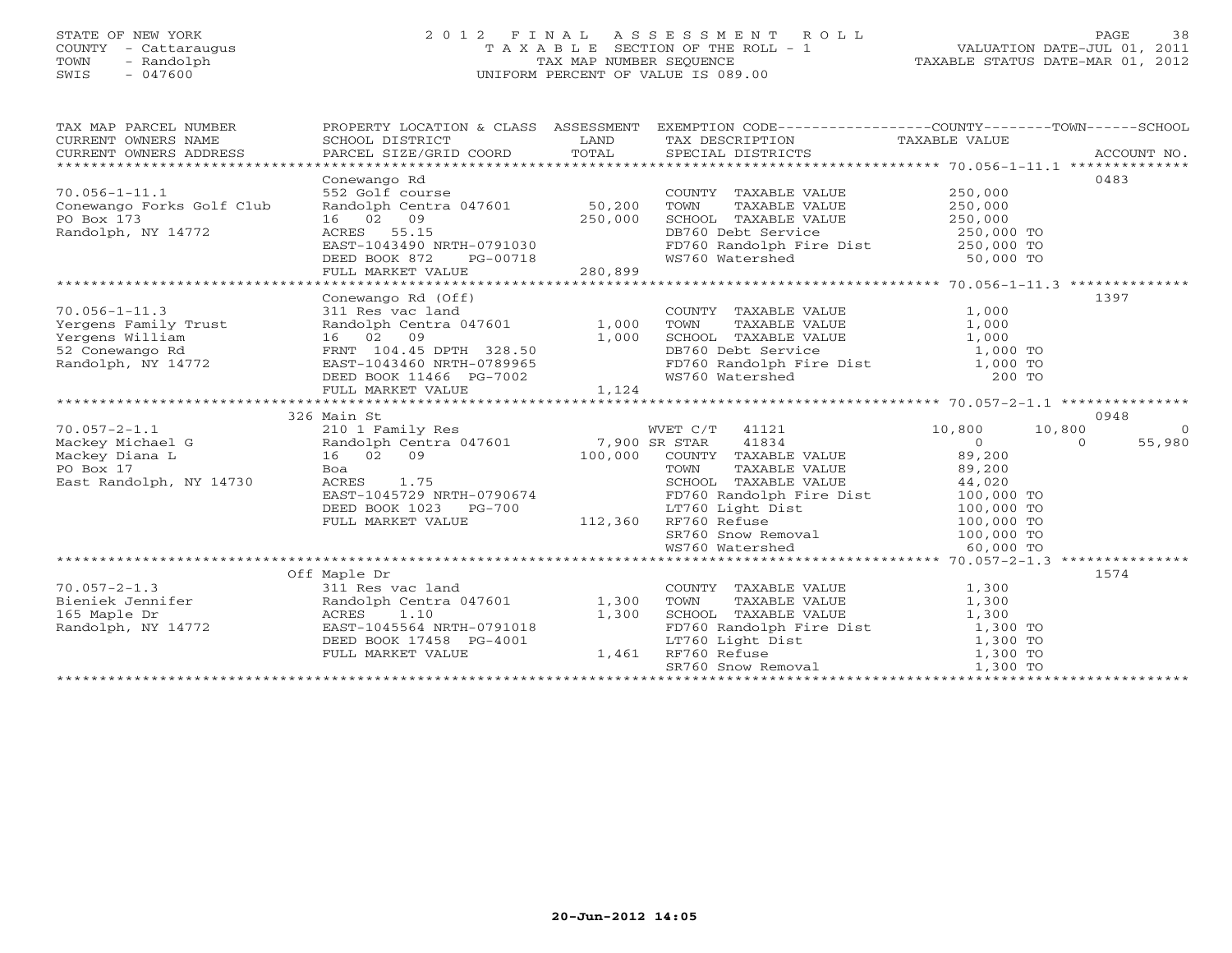### STATE OF NEW YORK 2 0 1 2 F I N A L A S S E S S M E N T R O L L PAGE 39COUNTY - Cattaraugus T A X A B L E SECTION OF THE ROLL - 1<br>
TOWN - Randolph TAX MAP NUMBER SEQUENCE<br>
SWIS - 047600 SWIS - 047600 UNIFORM PERCENT OF VALUE IS 089.00

| TAX MAP PARCEL NUMBER                                                                                                                                                                                                                                  |              |                                                                                                                                                                                                                                                      | PROPERTY LOCATION & CLASS ASSESSMENT EXEMPTION CODE---------------COUNTY-------TOWN------SCHOOL<br>TA PIE TAND TRIATE TRANSPORT OF THE CONFIDENT CONTREST CONTRESS CONTRESS SCHOOL DISTRICT CONTRET TRIATE DESCRIPTION TAXABLE VALUE<br>CURRENT OWNERS ADDRESS PARCEL SIZE/GRID COORD IOTAL SPECIAL DISTRICTS ACCOUNT NO.<br>********** |
|--------------------------------------------------------------------------------------------------------------------------------------------------------------------------------------------------------------------------------------------------------|--------------|------------------------------------------------------------------------------------------------------------------------------------------------------------------------------------------------------------------------------------------------------|-----------------------------------------------------------------------------------------------------------------------------------------------------------------------------------------------------------------------------------------------------------------------------------------------------------------------------------------|
|                                                                                                                                                                                                                                                        |              |                                                                                                                                                                                                                                                      |                                                                                                                                                                                                                                                                                                                                         |
|                                                                                                                                                                                                                                                        | Off Maple Dr |                                                                                                                                                                                                                                                      | 1575                                                                                                                                                                                                                                                                                                                                    |
|                                                                                                                                                                                                                                                        |              |                                                                                                                                                                                                                                                      |                                                                                                                                                                                                                                                                                                                                         |
|                                                                                                                                                                                                                                                        |              |                                                                                                                                                                                                                                                      |                                                                                                                                                                                                                                                                                                                                         |
|                                                                                                                                                                                                                                                        |              |                                                                                                                                                                                                                                                      |                                                                                                                                                                                                                                                                                                                                         |
|                                                                                                                                                                                                                                                        |              |                                                                                                                                                                                                                                                      |                                                                                                                                                                                                                                                                                                                                         |
|                                                                                                                                                                                                                                                        |              |                                                                                                                                                                                                                                                      |                                                                                                                                                                                                                                                                                                                                         |
|                                                                                                                                                                                                                                                        |              |                                                                                                                                                                                                                                                      |                                                                                                                                                                                                                                                                                                                                         |
|                                                                                                                                                                                                                                                        |              |                                                                                                                                                                                                                                                      |                                                                                                                                                                                                                                                                                                                                         |
|                                                                                                                                                                                                                                                        |              |                                                                                                                                                                                                                                                      |                                                                                                                                                                                                                                                                                                                                         |
|                                                                                                                                                                                                                                                        |              |                                                                                                                                                                                                                                                      |                                                                                                                                                                                                                                                                                                                                         |
|                                                                                                                                                                                                                                                        | Off Maple Dr |                                                                                                                                                                                                                                                      | 1577                                                                                                                                                                                                                                                                                                                                    |
|                                                                                                                                                                                                                                                        |              |                                                                                                                                                                                                                                                      |                                                                                                                                                                                                                                                                                                                                         |
|                                                                                                                                                                                                                                                        |              |                                                                                                                                                                                                                                                      |                                                                                                                                                                                                                                                                                                                                         |
|                                                                                                                                                                                                                                                        |              |                                                                                                                                                                                                                                                      |                                                                                                                                                                                                                                                                                                                                         |
|                                                                                                                                                                                                                                                        |              |                                                                                                                                                                                                                                                      |                                                                                                                                                                                                                                                                                                                                         |
|                                                                                                                                                                                                                                                        |              |                                                                                                                                                                                                                                                      |                                                                                                                                                                                                                                                                                                                                         |
|                                                                                                                                                                                                                                                        |              |                                                                                                                                                                                                                                                      |                                                                                                                                                                                                                                                                                                                                         |
|                                                                                                                                                                                                                                                        |              |                                                                                                                                                                                                                                                      |                                                                                                                                                                                                                                                                                                                                         |
|                                                                                                                                                                                                                                                        |              |                                                                                                                                                                                                                                                      |                                                                                                                                                                                                                                                                                                                                         |
|                                                                                                                                                                                                                                                        |              |                                                                                                                                                                                                                                                      |                                                                                                                                                                                                                                                                                                                                         |
|                                                                                                                                                                                                                                                        | 316 Main St  |                                                                                                                                                                                                                                                      | 0990                                                                                                                                                                                                                                                                                                                                    |
| 70.057-2-2<br>210 1 Family Res<br>210 1 Family Res<br>210 1 Family Res<br>210 1 Family Res<br>210 1 Family Res<br>210 1 Family Res<br>210 1 Family Res<br>210 1 Family Res<br>210 1 Family Res<br>210 1 Family Res<br>210 1 Family Res<br>210 1 Family |              |                                                                                                                                                                                                                                                      | $\overline{0}$                                                                                                                                                                                                                                                                                                                          |
|                                                                                                                                                                                                                                                        |              |                                                                                                                                                                                                                                                      | 27,000                                                                                                                                                                                                                                                                                                                                  |
|                                                                                                                                                                                                                                                        |              |                                                                                                                                                                                                                                                      |                                                                                                                                                                                                                                                                                                                                         |
|                                                                                                                                                                                                                                                        |              | 123,596 FORES<br>FULL MARKET VALUE<br>FULL MARKET VALUE<br>FULL MARKET VALUE<br>FULL MARKET VALUE<br>FULL MARKET VALUE<br>FULL MARKET VALUE<br>FULL MARKET VALUE<br>123,596 RF760 Refuse<br>110,000 TO<br>110,000 TO<br>110,000 TO                   |                                                                                                                                                                                                                                                                                                                                         |
|                                                                                                                                                                                                                                                        |              |                                                                                                                                                                                                                                                      |                                                                                                                                                                                                                                                                                                                                         |
|                                                                                                                                                                                                                                                        |              |                                                                                                                                                                                                                                                      |                                                                                                                                                                                                                                                                                                                                         |
|                                                                                                                                                                                                                                                        |              |                                                                                                                                                                                                                                                      |                                                                                                                                                                                                                                                                                                                                         |
|                                                                                                                                                                                                                                                        |              |                                                                                                                                                                                                                                                      |                                                                                                                                                                                                                                                                                                                                         |
|                                                                                                                                                                                                                                                        |              |                                                                                                                                                                                                                                                      |                                                                                                                                                                                                                                                                                                                                         |
|                                                                                                                                                                                                                                                        |              | SR760 Snow Removal 110,000 TO<br>WS760 Watershed 22,000 TO                                                                                                                                                                                           |                                                                                                                                                                                                                                                                                                                                         |
|                                                                                                                                                                                                                                                        |              |                                                                                                                                                                                                                                                      |                                                                                                                                                                                                                                                                                                                                         |
|                                                                                                                                                                                                                                                        | 119 Maple Dr |                                                                                                                                                                                                                                                      | 0887                                                                                                                                                                                                                                                                                                                                    |
|                                                                                                                                                                                                                                                        |              | COUNTY TAXABLE VALUE 47,900<br>TOWN TAXABLE VALUE 47,900                                                                                                                                                                                             |                                                                                                                                                                                                                                                                                                                                         |
|                                                                                                                                                                                                                                                        |              |                                                                                                                                                                                                                                                      |                                                                                                                                                                                                                                                                                                                                         |
|                                                                                                                                                                                                                                                        |              |                                                                                                                                                                                                                                                      |                                                                                                                                                                                                                                                                                                                                         |
|                                                                                                                                                                                                                                                        |              |                                                                                                                                                                                                                                                      |                                                                                                                                                                                                                                                                                                                                         |
|                                                                                                                                                                                                                                                        |              |                                                                                                                                                                                                                                                      |                                                                                                                                                                                                                                                                                                                                         |
|                                                                                                                                                                                                                                                        |              |                                                                                                                                                                                                                                                      |                                                                                                                                                                                                                                                                                                                                         |
| 119 Maple Dr<br>Comstock Alton M<br>Comstock Emily W<br>127 Maple Dr<br>Randolph, NY 14772<br>Randolph, NY 14772<br>PULL MARKET VALUE<br>PULL MARKET VALUE<br>FULL MARKET VALUE<br>53,820                                                              |              |                                                                                                                                                                                                                                                      |                                                                                                                                                                                                                                                                                                                                         |
|                                                                                                                                                                                                                                                        |              | SCHOOL TAXABLE VALUE<br>SCHOOL TAXABLE VALUE<br>FD760 Randolph Fire Dist<br>LT760 Light Dist<br>RF760 Refuse<br>SR760 Snow Removal<br>SR760 Snow Removal<br>MS760 Watershed<br>MS760 Watershed<br>MS760 Watershed<br>MS760 Watershed<br>MS760 Waters |                                                                                                                                                                                                                                                                                                                                         |
|                                                                                                                                                                                                                                                        |              |                                                                                                                                                                                                                                                      |                                                                                                                                                                                                                                                                                                                                         |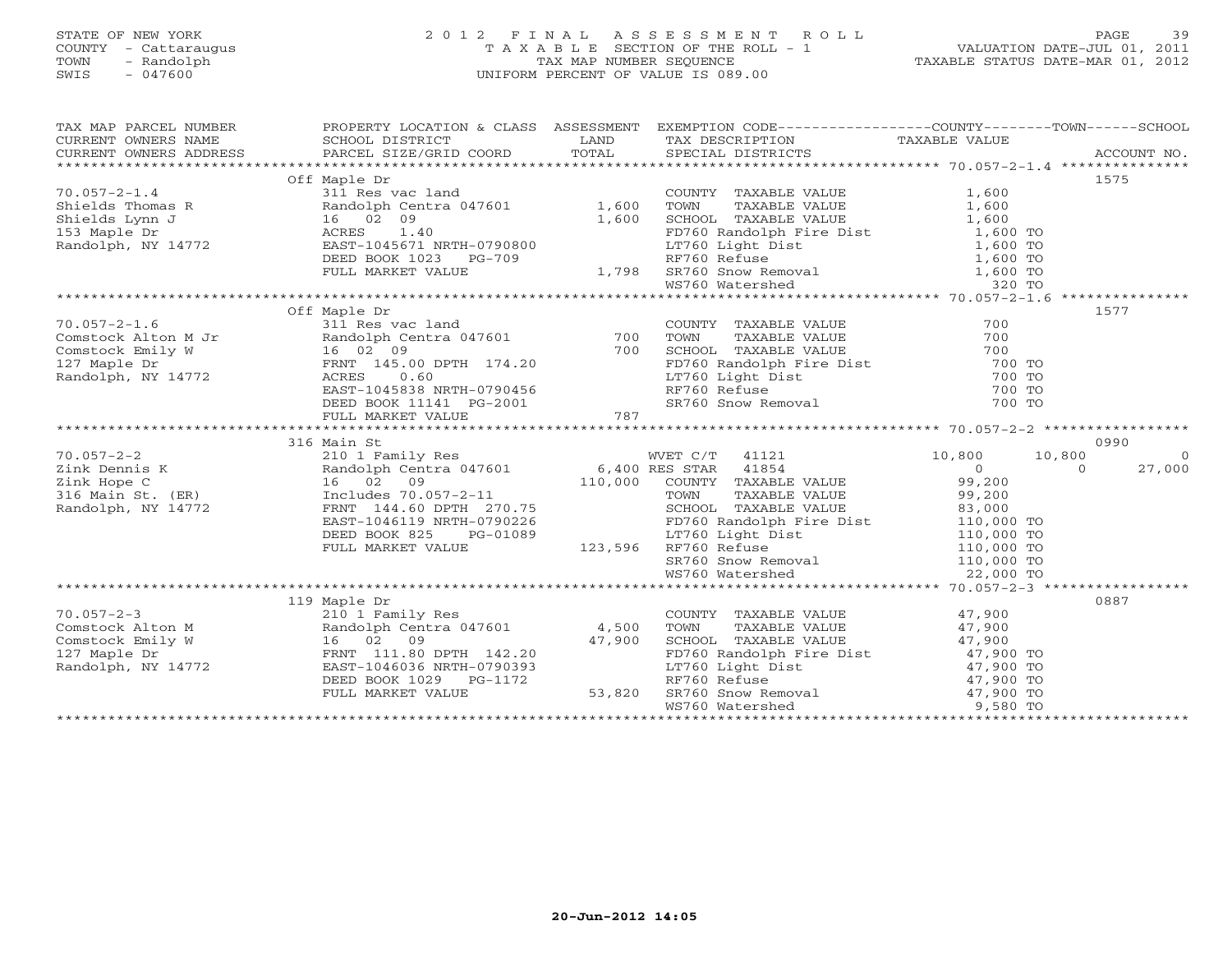# STATE OF NEW YORK 2 0 1 2 F I N A L A S S E S S M E N T R O L L PAGE 40 COUNTY - Cattaraugus T A X A B L E SECTION OF THE ROLL - 1 VALUATION DATE-JUL 01, 2011 TOWN - Randolph TAX MAP NUMBER SEQUENCE TAXABLE STATUS DATE-MAR 01, 2012 SWIS - 047600 UNIFORM PERCENT OF VALUE IS 089.00

| TAX MAP PARCEL NUMBER<br>CURRENT OWNERS NAME<br>CURRENT OWNERS ADDRESS                        | PROPERTY LOCATION & CLASS ASSESSMENT<br>SCHOOL DISTRICT<br>PARCEL SIZE/GRID COORD                                                                                     | LAND<br>TOTAL               | EXEMPTION CODE----------------COUNTY-------TOWN------SCHOOL<br>TAX DESCRIPTION<br>SPECIAL DISTRICTS                                                                                              | TAXABLE VALUE                                                                                                      | ACCOUNT NO.                   |
|-----------------------------------------------------------------------------------------------|-----------------------------------------------------------------------------------------------------------------------------------------------------------------------|-----------------------------|--------------------------------------------------------------------------------------------------------------------------------------------------------------------------------------------------|--------------------------------------------------------------------------------------------------------------------|-------------------------------|
|                                                                                               |                                                                                                                                                                       |                             |                                                                                                                                                                                                  |                                                                                                                    |                               |
|                                                                                               | 127 Maple Dr                                                                                                                                                          |                             |                                                                                                                                                                                                  |                                                                                                                    | 0901                          |
| $70.057 - 2 - 5$<br>Comstock Alton M Jr<br>Comstock Emily W<br>127 Maple Dr                   | 210 1 Family Res<br>Randolph Centra 047601<br>16 02 09<br>FRNT 145.00 DPTH 134.50                                                                                     | 5,500<br>92,000             | RES STAR 41854<br>COUNTY TAXABLE VALUE<br>TOWN<br>TAXABLE VALUE<br>SCHOOL TAXABLE VALUE                                                                                                          | $\overline{0}$<br>$\Omega$<br>92,000<br>92,000<br>65,000                                                           | 27,000                        |
| Randolph, NY 14772                                                                            | EAST-1045984 NRTH-0790513<br>DEED BOOK 11141 PG-2001<br>FULL MARKET VALUE                                                                                             | 103,371                     | FD760 Randolph Fire Dist<br>LT760 Light Dist<br>RF760 Refuse                                                                                                                                     | 92,000 TO<br>92,000 TO<br>92,000 TO                                                                                |                               |
|                                                                                               |                                                                                                                                                                       |                             | SR760 Snow Removal 92,000 TO<br>WS760 Watershed 18,400 TO                                                                                                                                        |                                                                                                                    |                               |
|                                                                                               |                                                                                                                                                                       |                             |                                                                                                                                                                                                  |                                                                                                                    |                               |
| $70.057 - 2 - 6$<br>Dye Frederick                                                             | 135 Maple Dr<br>210 1 Family Res<br>Randolph Centra 047601                                                                                                            | 7,300 DVET C/T              | CVET C/T<br>41131<br>41141                                                                                                                                                                       | 18,000<br>18,000<br>8,270<br>8,270                                                                                 | 0995<br>$\circ$<br>$\bigcirc$ |
| Dye Irene<br>135 Maple Dr<br>Randolph, NY 14772                                               | 16 02 09<br>ACRES<br>1.25<br>EAST-1045830 NRTH-0790627<br>DEED BOOK 00920 PG-00557                                                                                    |                             | 82,700 SR STAR<br>41834<br>COUNTY TAXABLE VALUE<br>TAXABLE VALUE<br>TOWN<br>SCHOOL TAXABLE VALUE                                                                                                 | $\overline{0}$<br>$\Omega$<br>56,430<br>56,430<br>26,720                                                           | 55,980                        |
|                                                                                               | FULL MARKET VALUE                                                                                                                                                     |                             | 92,921 FD760 Randolph Fire Dist<br>LT760 Light Dist<br>RF760 Refuse<br>SR760 Snow Removal<br>WS760 Watershed                                                                                     | 82,700 TO<br>82,700 TO<br>82,700 TO<br>82,700 TO<br>16,540 TO                                                      |                               |
|                                                                                               |                                                                                                                                                                       |                             |                                                                                                                                                                                                  |                                                                                                                    |                               |
|                                                                                               | 165 Maple Dr                                                                                                                                                          |                             |                                                                                                                                                                                                  |                                                                                                                    | 0895                          |
| $70.057 - 2 - 7.1$<br>Bieniek Jennifer<br>165 Maple Dr<br>Randolph, NY 14772                  | 210 1 Family Res<br>Randolph Centra 047601<br>16 02<br>09<br>Boa<br>Trustees<br>FRNT 205.00 DPTH 134.50<br>EAST-1045731 NRTH-0791088<br>DEED BOOK 17458 PG-4001       | 6,100<br>60,000             | COUNTY TAXABLE VALUE<br>TOWN<br>TAXABLE VALUE<br>SCHOOL TAXABLE VALUE<br>FD760 Randolph Fire Dist<br>LT760 Light Dist<br>RF760 Refuse<br>SR760 Snow Removal<br>WS760 Watershed                   | 60,000<br>60,000<br>60,000<br>60,000 TO<br>60,000 TO<br>60,000 TO<br>60,000 TO<br>12,000 TO                        |                               |
|                                                                                               | FULL MARKET VALUE                                                                                                                                                     | 67,416                      |                                                                                                                                                                                                  |                                                                                                                    |                               |
|                                                                                               |                                                                                                                                                                       |                             |                                                                                                                                                                                                  |                                                                                                                    |                               |
|                                                                                               | 160 Maple Dr                                                                                                                                                          |                             |                                                                                                                                                                                                  |                                                                                                                    | 1083                          |
| $70.057 - 2 - 7.2$<br>Ratterman Robert J<br>Burns Wendy<br>160 Maple Dr<br>Randolph, NY 14772 | 210 1 Family Res<br>Randolph Centra 047601<br>16 02<br>09<br>1.20 BANK<br>015<br>ACRES<br>EAST-1045940 NRTH-0791054<br>DEED BOOK 9020<br>PG-7001<br>FULL MARKET VALUE | 7,800<br>110,000<br>123,596 | RES STAR 41854<br>COUNTY TAXABLE VALUE<br>TOWN<br>TAXABLE VALUE<br>SCHOOL TAXABLE VALUE<br>FD760 Randolph Fire Dist<br>LT760 Light Dist<br>RF760 Refuse<br>SR760 Snow Removal<br>WS760 Watershed | 0<br>$\Omega$<br>110,000<br>110,000<br>83,000<br>110,000 TO<br>110,000 TO<br>110,000 TO<br>110,000 TO<br>22,000 TO | 27,000                        |
|                                                                                               |                                                                                                                                                                       |                             |                                                                                                                                                                                                  |                                                                                                                    |                               |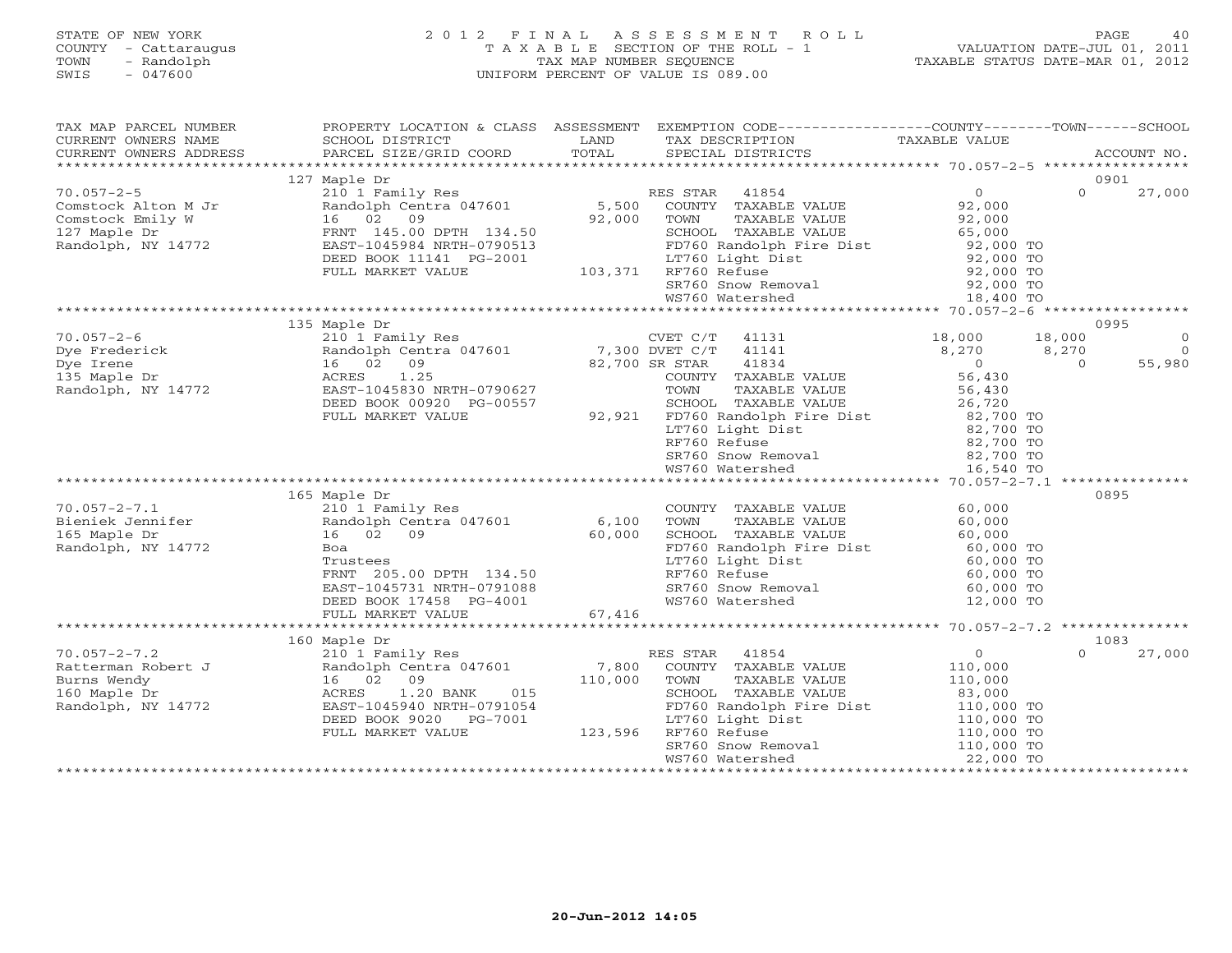# STATE OF NEW YORK 2 0 1 2 F I N A L A S S E S S M E N T R O L L PAGE 41 COUNTY - Cattaraugus T A X A B L E SECTION OF THE ROLL - 1 VALUATION DATE-JUL 01, 2011 TOWN - Randolph TAX MAP NUMBER SEQUENCE TAXABLE STATUS DATE-MAR 01, 2012 SWIS - 047600 UNIFORM PERCENT OF VALUE IS 089.00

| TAX MAP PARCEL NUMBER<br>CURRENT OWNERS NAME<br>CURRENT OWNERS NAME SCHOOL DISTRICT COORD TOTAL SPECIAL DISTRICTS TAXABLE VALUE<br>XXX DESCRIPTION TAXABLE VALUE ACCOUNT NO.<br>XXX ARABLE VALUE SERVICES PARCEL SIZE/GRID COORD TOTAL SPECIAL DISTRICTS ACCOUNT |                                                                                                                                                                                                                                                                                                                                                                                                   |                | PROPERTY LOCATION & CLASS ASSESSMENT EXEMPTION CODE----------------COUNTY-------TOWN------SCHOOL                                                                                                                                                         |                    |
|------------------------------------------------------------------------------------------------------------------------------------------------------------------------------------------------------------------------------------------------------------------|---------------------------------------------------------------------------------------------------------------------------------------------------------------------------------------------------------------------------------------------------------------------------------------------------------------------------------------------------------------------------------------------------|----------------|----------------------------------------------------------------------------------------------------------------------------------------------------------------------------------------------------------------------------------------------------------|--------------------|
|                                                                                                                                                                                                                                                                  |                                                                                                                                                                                                                                                                                                                                                                                                   |                |                                                                                                                                                                                                                                                          | 1152               |
| $70.057 - 2 - 7.3$                                                                                                                                                                                                                                               |                                                                                                                                                                                                                                                                                                                                                                                                   |                |                                                                                                                                                                                                                                                          | $\Omega$<br>27,000 |
|                                                                                                                                                                                                                                                                  |                                                                                                                                                                                                                                                                                                                                                                                                   |                |                                                                                                                                                                                                                                                          |                    |
| Smith Reid R II<br>Smith Maureen M                                                                                                                                                                                                                               |                                                                                                                                                                                                                                                                                                                                                                                                   |                |                                                                                                                                                                                                                                                          |                    |
| Smith Maureen M                                                                                                                                                                                                                                                  | $\begin{array}{ccccccccc} 210 & 1 & \text{Family Res} & & & & \text{RES} & \text{STAR} & 41854 & & & & 0 \\ \text{Random Centra 047601} & & & & 8,200 & \text{COUNTY} & \text{TXABLE VALUE} & & & 182,450 \\ 16 & 02 & 09 & & & 182,450 & \text{TOWN} & & \text{TAXABLE VALUE} & & & 182,450 \\ \text{TSTISEES} & & & & & & \text{SCHOOT.} & \text{TAYARIE VALUE} & & & & 182,450 \\ \end{array}$ |                |                                                                                                                                                                                                                                                          |                    |
| 7653 Rooster Hill Rd                                                                                                                                                                                                                                             |                                                                                                                                                                                                                                                                                                                                                                                                   |                |                                                                                                                                                                                                                                                          |                    |
| Ellicottville, NY 14731                                                                                                                                                                                                                                          | $2.00$ BANK 017<br>ACRES                                                                                                                                                                                                                                                                                                                                                                          |                |                                                                                                                                                                                                                                                          |                    |
|                                                                                                                                                                                                                                                                  | EAST-1045543 NRTH-0791270                                                                                                                                                                                                                                                                                                                                                                         |                |                                                                                                                                                                                                                                                          |                    |
|                                                                                                                                                                                                                                                                  | DEED BOOK 15849 PG-2001                                                                                                                                                                                                                                                                                                                                                                           |                |                                                                                                                                                                                                                                                          |                    |
|                                                                                                                                                                                                                                                                  | FULL MARKET VALUE                                                                                                                                                                                                                                                                                                                                                                                 |                |                                                                                                                                                                                                                                                          |                    |
|                                                                                                                                                                                                                                                                  |                                                                                                                                                                                                                                                                                                                                                                                                   |                |                                                                                                                                                                                                                                                          |                    |
|                                                                                                                                                                                                                                                                  |                                                                                                                                                                                                                                                                                                                                                                                                   |                |                                                                                                                                                                                                                                                          |                    |
|                                                                                                                                                                                                                                                                  |                                                                                                                                                                                                                                                                                                                                                                                                   |                |                                                                                                                                                                                                                                                          |                    |
|                                                                                                                                                                                                                                                                  |                                                                                                                                                                                                                                                                                                                                                                                                   |                |                                                                                                                                                                                                                                                          |                    |
|                                                                                                                                                                                                                                                                  |                                                                                                                                                                                                                                                                                                                                                                                                   |                |                                                                                                                                                                                                                                                          |                    |
|                                                                                                                                                                                                                                                                  |                                                                                                                                                                                                                                                                                                                                                                                                   |                |                                                                                                                                                                                                                                                          |                    |
|                                                                                                                                                                                                                                                                  |                                                                                                                                                                                                                                                                                                                                                                                                   |                |                                                                                                                                                                                                                                                          |                    |
|                                                                                                                                                                                                                                                                  |                                                                                                                                                                                                                                                                                                                                                                                                   |                |                                                                                                                                                                                                                                                          |                    |
|                                                                                                                                                                                                                                                                  |                                                                                                                                                                                                                                                                                                                                                                                                   |                |                                                                                                                                                                                                                                                          |                    |
|                                                                                                                                                                                                                                                                  |                                                                                                                                                                                                                                                                                                                                                                                                   |                |                                                                                                                                                                                                                                                          |                    |
|                                                                                                                                                                                                                                                                  |                                                                                                                                                                                                                                                                                                                                                                                                   |                |                                                                                                                                                                                                                                                          |                    |
|                                                                                                                                                                                                                                                                  |                                                                                                                                                                                                                                                                                                                                                                                                   |                |                                                                                                                                                                                                                                                          |                    |
|                                                                                                                                                                                                                                                                  |                                                                                                                                                                                                                                                                                                                                                                                                   |                |                                                                                                                                                                                                                                                          |                    |
|                                                                                                                                                                                                                                                                  | 153 Maple Dr                                                                                                                                                                                                                                                                                                                                                                                      |                |                                                                                                                                                                                                                                                          | 1342               |
|                                                                                                                                                                                                                                                                  |                                                                                                                                                                                                                                                                                                                                                                                                   |                |                                                                                                                                                                                                                                                          | 27,000<br>$\Omega$ |
|                                                                                                                                                                                                                                                                  |                                                                                                                                                                                                                                                                                                                                                                                                   |                |                                                                                                                                                                                                                                                          |                    |
|                                                                                                                                                                                                                                                                  |                                                                                                                                                                                                                                                                                                                                                                                                   |                |                                                                                                                                                                                                                                                          |                    |
|                                                                                                                                                                                                                                                                  |                                                                                                                                                                                                                                                                                                                                                                                                   |                |                                                                                                                                                                                                                                                          |                    |
|                                                                                                                                                                                                                                                                  |                                                                                                                                                                                                                                                                                                                                                                                                   |                |                                                                                                                                                                                                                                                          |                    |
|                                                                                                                                                                                                                                                                  |                                                                                                                                                                                                                                                                                                                                                                                                   |                |                                                                                                                                                                                                                                                          |                    |
|                                                                                                                                                                                                                                                                  |                                                                                                                                                                                                                                                                                                                                                                                                   |                |                                                                                                                                                                                                                                                          |                    |
|                                                                                                                                                                                                                                                                  |                                                                                                                                                                                                                                                                                                                                                                                                   |                |                                                                                                                                                                                                                                                          |                    |
|                                                                                                                                                                                                                                                                  |                                                                                                                                                                                                                                                                                                                                                                                                   |                |                                                                                                                                                                                                                                                          |                    |
|                                                                                                                                                                                                                                                                  | FRAT 285.00 DPTH 134.50<br>EAST-1045829 NRTH-0790863<br>DEED BOOK 884 PG-00460 RF760 Refuse 90,200 TO<br>FULL MARKET VALUE 101,348 SR760 Snow Removal 90,200 TO<br>FULL MARKET VALUE 101,348 SR760 Snow Removal 90,200 TO<br>101,348 SR7                                                                                                                                                          |                |                                                                                                                                                                                                                                                          |                    |
|                                                                                                                                                                                                                                                                  |                                                                                                                                                                                                                                                                                                                                                                                                   |                |                                                                                                                                                                                                                                                          |                    |
|                                                                                                                                                                                                                                                                  | Maple Dr                                                                                                                                                                                                                                                                                                                                                                                          |                |                                                                                                                                                                                                                                                          | 1348               |
|                                                                                                                                                                                                                                                                  |                                                                                                                                                                                                                                                                                                                                                                                                   |                |                                                                                                                                                                                                                                                          |                    |
|                                                                                                                                                                                                                                                                  |                                                                                                                                                                                                                                                                                                                                                                                                   |                |                                                                                                                                                                                                                                                          |                    |
|                                                                                                                                                                                                                                                                  |                                                                                                                                                                                                                                                                                                                                                                                                   |                |                                                                                                                                                                                                                                                          |                    |
| 70.057-2-7.8<br>Covedill David A 311 Res vac land<br>Covedill Cynthia 16 02 09 7,600<br>192 Maple Dr. 14752<br>202 Maple Dr. 14752<br>202 Maple Dr. 14752<br>202 Maple Dr. 14752<br>202 Maple Dr. 14752<br>202 Maple Dr. 14752<br>202 Maple Dr.                  |                                                                                                                                                                                                                                                                                                                                                                                                   |                |                                                                                                                                                                                                                                                          |                    |
| Randolph, NY 14772                                                                                                                                                                                                                                               | ACRES 1.50<br>EAST-1045779 NRTH-0791447                                                                                                                                                                                                                                                                                                                                                           |                |                                                                                                                                                                                                                                                          |                    |
|                                                                                                                                                                                                                                                                  | DEED BOOK 876<br>PG-00085                                                                                                                                                                                                                                                                                                                                                                         |                |                                                                                                                                                                                                                                                          |                    |
|                                                                                                                                                                                                                                                                  | FULL MARKET VALUE                                                                                                                                                                                                                                                                                                                                                                                 | 8,539<br>8,539 |                                                                                                                                                                                                                                                          |                    |
|                                                                                                                                                                                                                                                                  |                                                                                                                                                                                                                                                                                                                                                                                                   |                | COUNTY TAXABLE VALUE<br>TOWN TAXABLE VALUE<br>SCHOOL TAXABLE VALUE<br>SCHOOL TAXABLE VALUE<br>T,600<br>FD760 Randolph Fire Dist<br>IT760 Light Dist<br>T,600 TO<br>RF760 Refuse<br>T,600 TO<br>SR760 Snow Removal<br>WS760 Watershed<br>T,520 TO<br>T,50 |                    |
|                                                                                                                                                                                                                                                                  |                                                                                                                                                                                                                                                                                                                                                                                                   |                |                                                                                                                                                                                                                                                          |                    |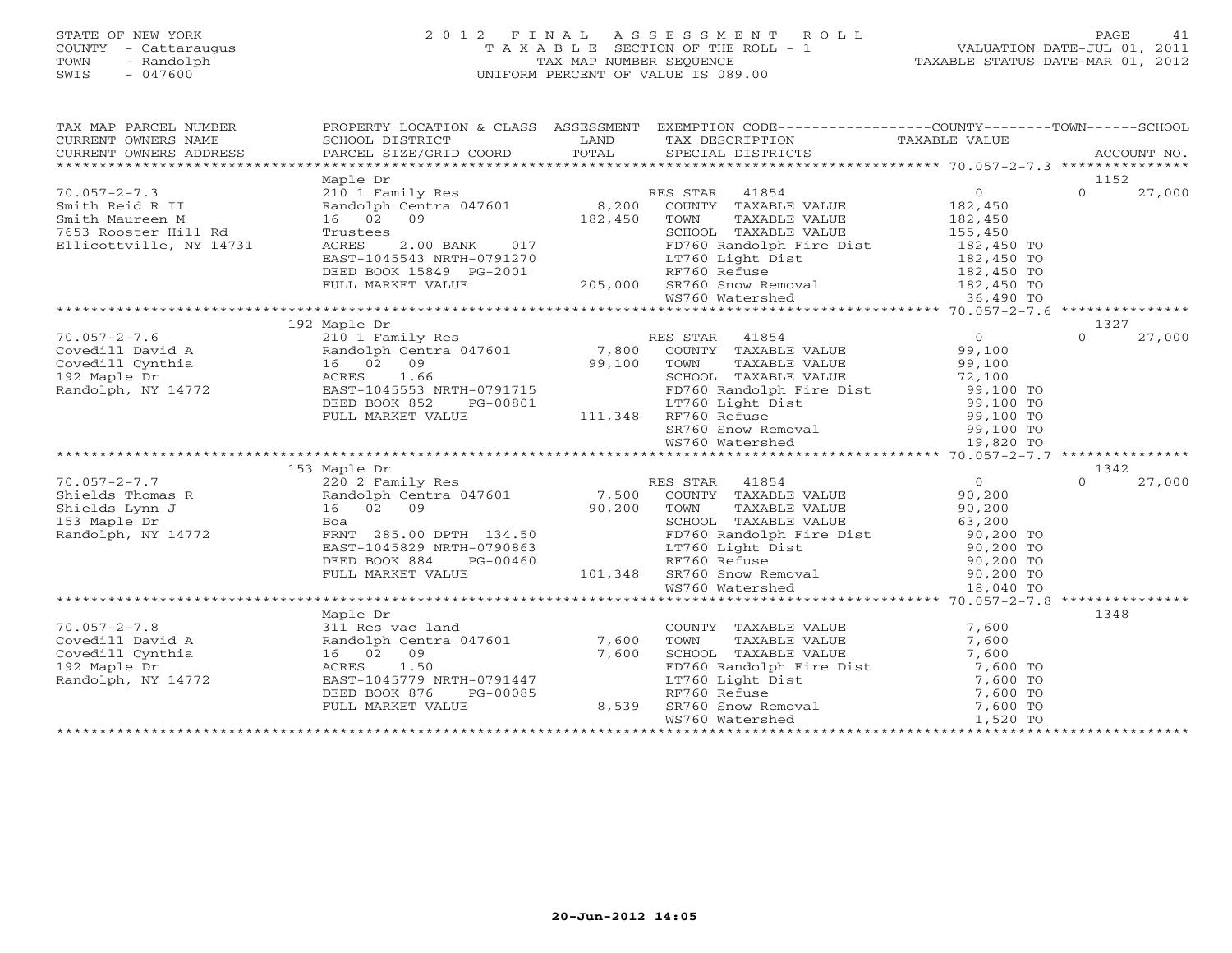#### STATE OF NEW YORK 2 0 1 2 F I N A L A S S E S S M E N T R O L L PAGE 42 COUNTY - Cattaraugus T A X A B L E SECTION OF THE ROLL - 1 VALUATION DATE-JUL 01, 2011 TOWN - Randolph TAX MAP NUMBER SEQUENCE TAXABLE STATUS DATE-MAR 01, 2012 SWIS - 047600 UNIFORM PERCENT OF VALUE IS 089.00UNIFORM PERCENT OF VALUE IS 089.00

| TAX MAP PARCEL NUMBER                                                                                                                                                                                                                                          |                                                                                                                                                                                                                                                                                                                                                                    |     | PROPERTY LOCATION & CLASS ASSESSMENT EXEMPTION CODE----------------COUNTY-------TOWN------SCHOOL                                                                                |                    |
|----------------------------------------------------------------------------------------------------------------------------------------------------------------------------------------------------------------------------------------------------------------|--------------------------------------------------------------------------------------------------------------------------------------------------------------------------------------------------------------------------------------------------------------------------------------------------------------------------------------------------------------------|-----|---------------------------------------------------------------------------------------------------------------------------------------------------------------------------------|--------------------|
|                                                                                                                                                                                                                                                                |                                                                                                                                                                                                                                                                                                                                                                    |     |                                                                                                                                                                                 |                    |
| CURRENT OWNERS NAME<br>CURRENT OWNERS ADDRESS BAND BERICLE SIZE/GRID COORD TOTAL SPECIAL DISTRICTS TAXABLE VALUE<br>XX DESCRIPTION TAXABLE VALUE TAXABLE VALUE TRANSPORT OVER ACCOUNT NO.<br>CURRENT OWNERS ADDRESS                                            |                                                                                                                                                                                                                                                                                                                                                                    |     |                                                                                                                                                                                 |                    |
|                                                                                                                                                                                                                                                                |                                                                                                                                                                                                                                                                                                                                                                    |     |                                                                                                                                                                                 |                    |
|                                                                                                                                                                                                                                                                | Maple Dr                                                                                                                                                                                                                                                                                                                                                           |     |                                                                                                                                                                                 | 1360               |
|                                                                                                                                                                                                                                                                |                                                                                                                                                                                                                                                                                                                                                                    |     |                                                                                                                                                                                 |                    |
|                                                                                                                                                                                                                                                                |                                                                                                                                                                                                                                                                                                                                                                    |     |                                                                                                                                                                                 |                    |
|                                                                                                                                                                                                                                                                |                                                                                                                                                                                                                                                                                                                                                                    |     |                                                                                                                                                                                 |                    |
|                                                                                                                                                                                                                                                                |                                                                                                                                                                                                                                                                                                                                                                    |     |                                                                                                                                                                                 |                    |
|                                                                                                                                                                                                                                                                |                                                                                                                                                                                                                                                                                                                                                                    |     |                                                                                                                                                                                 |                    |
|                                                                                                                                                                                                                                                                |                                                                                                                                                                                                                                                                                                                                                                    |     |                                                                                                                                                                                 |                    |
|                                                                                                                                                                                                                                                                |                                                                                                                                                                                                                                                                                                                                                                    |     |                                                                                                                                                                                 |                    |
|                                                                                                                                                                                                                                                                |                                                                                                                                                                                                                                                                                                                                                                    |     |                                                                                                                                                                                 |                    |
|                                                                                                                                                                                                                                                                |                                                                                                                                                                                                                                                                                                                                                                    |     |                                                                                                                                                                                 |                    |
| 70.057-2-8<br>Rogers Tina M<br>Res STAR 41854<br>Rogers Tina M<br>142 Maple Dr 16 02 09<br>Randolph, NY 14772<br>Randolph, NY 14772<br>TRNT 180.00 DPTH 120.00<br>20.00<br>PRNT 180.00 DPTH 120.00<br>20.00<br>20.00<br>20.00<br>20.00<br>20.00<br>20.00<br>20 |                                                                                                                                                                                                                                                                                                                                                                    |     |                                                                                                                                                                                 | 1002               |
|                                                                                                                                                                                                                                                                |                                                                                                                                                                                                                                                                                                                                                                    |     |                                                                                                                                                                                 | 27,000<br>$\Omega$ |
|                                                                                                                                                                                                                                                                |                                                                                                                                                                                                                                                                                                                                                                    |     |                                                                                                                                                                                 |                    |
|                                                                                                                                                                                                                                                                |                                                                                                                                                                                                                                                                                                                                                                    |     |                                                                                                                                                                                 |                    |
|                                                                                                                                                                                                                                                                |                                                                                                                                                                                                                                                                                                                                                                    |     |                                                                                                                                                                                 |                    |
|                                                                                                                                                                                                                                                                |                                                                                                                                                                                                                                                                                                                                                                    |     |                                                                                                                                                                                 |                    |
|                                                                                                                                                                                                                                                                |                                                                                                                                                                                                                                                                                                                                                                    |     |                                                                                                                                                                                 |                    |
|                                                                                                                                                                                                                                                                |                                                                                                                                                                                                                                                                                                                                                                    |     |                                                                                                                                                                                 |                    |
|                                                                                                                                                                                                                                                                |                                                                                                                                                                                                                                                                                                                                                                    |     |                                                                                                                                                                                 |                    |
|                                                                                                                                                                                                                                                                |                                                                                                                                                                                                                                                                                                                                                                    |     |                                                                                                                                                                                 |                    |
| Randolph, NY 14//2<br>BAST-1046054 NRTH-0790781<br>BAST-1046054 NRTH-0790781<br>BEED BOOK 00961 PG-00537<br>FULL MARKET VALUE 78,652 SR760 Snow Removal<br>WS760 Watershed 14,000 TO<br>WS760 Watershed 14,000 TO<br>TTAC SEEL SOOK 00961 PG                   |                                                                                                                                                                                                                                                                                                                                                                    |     |                                                                                                                                                                                 |                    |
|                                                                                                                                                                                                                                                                |                                                                                                                                                                                                                                                                                                                                                                    |     |                                                                                                                                                                                 | 0978               |
|                                                                                                                                                                                                                                                                |                                                                                                                                                                                                                                                                                                                                                                    |     |                                                                                                                                                                                 | 55,800<br>$\Omega$ |
|                                                                                                                                                                                                                                                                |                                                                                                                                                                                                                                                                                                                                                                    |     |                                                                                                                                                                                 |                    |
|                                                                                                                                                                                                                                                                |                                                                                                                                                                                                                                                                                                                                                                    |     | TOWN TAXABLE VALUE<br>TOWN TAXABLE VALUE<br>SCHOOL TAXABLE VALUE<br>FD760 Randolph Fire Dist<br>LT760 Light Dist<br>RF760 Refuse<br>FD760 Refuse<br>FD760 Refuse<br>FD760 RE101 |                    |
|                                                                                                                                                                                                                                                                |                                                                                                                                                                                                                                                                                                                                                                    |     |                                                                                                                                                                                 |                    |
| Randolph, NY 14772                                                                                                                                                                                                                                             | BANK                                                                                                                                                                                                                                                                                                                                                               | 012 |                                                                                                                                                                                 |                    |
|                                                                                                                                                                                                                                                                | EAST-1046113 NRTH-0790637                                                                                                                                                                                                                                                                                                                                          |     |                                                                                                                                                                                 |                    |
|                                                                                                                                                                                                                                                                |                                                                                                                                                                                                                                                                                                                                                                    |     |                                                                                                                                                                                 |                    |
|                                                                                                                                                                                                                                                                |                                                                                                                                                                                                                                                                                                                                                                    |     |                                                                                                                                                                                 |                    |
|                                                                                                                                                                                                                                                                | EAST-1046113 NKTH-0750037<br>DEED BOOK 00920 PG-00947 RE760 Refuse book 00920 PG-00947 RE760 Refuse 55,800 TO<br>FULL MARKET VALUE 62,697 SR760 Snow Removal 11,160 TO                                                                                                                                                                                             |     |                                                                                                                                                                                 |                    |
|                                                                                                                                                                                                                                                                |                                                                                                                                                                                                                                                                                                                                                                    |     |                                                                                                                                                                                 |                    |
|                                                                                                                                                                                                                                                                |                                                                                                                                                                                                                                                                                                                                                                    |     |                                                                                                                                                                                 | 0994               |
| $70.057 - 2 - 10$                                                                                                                                                                                                                                              |                                                                                                                                                                                                                                                                                                                                                                    |     | COUNTY TAXABLE VALUE 87,000<br>TOWN TAXABLE VALUE 87,000                                                                                                                        |                    |
| Hind Kevin R                                                                                                                                                                                                                                                   |                                                                                                                                                                                                                                                                                                                                                                    |     |                                                                                                                                                                                 |                    |
| Hind Laurie N                                                                                                                                                                                                                                                  | 120 Maple Dr<br>210 1 Family Res<br>Randolph Centra 047601 5,400<br>16 02 09 87 000<br>FRNT 211.47 DPTH 100 00<br>16 02 09<br>FRNT 211.47 DPTH 100.83<br>EAST-1046180 NRTH-0790484<br>DEED BOOK 00986 PG-01008<br>FULL MARKET VALUE<br>PED BOOK 00986 PG-01008<br>FULL MARKET VALUE<br>PED BOOK 00986 PG-01008<br>PED BOOK 00986 PG-01008<br>PED BOOK 00986 PG-010 |     |                                                                                                                                                                                 |                    |
| 120 Maple Dr                                                                                                                                                                                                                                                   |                                                                                                                                                                                                                                                                                                                                                                    |     |                                                                                                                                                                                 |                    |
| Randolph, NY 14772                                                                                                                                                                                                                                             |                                                                                                                                                                                                                                                                                                                                                                    |     |                                                                                                                                                                                 |                    |
|                                                                                                                                                                                                                                                                |                                                                                                                                                                                                                                                                                                                                                                    |     |                                                                                                                                                                                 |                    |
|                                                                                                                                                                                                                                                                |                                                                                                                                                                                                                                                                                                                                                                    |     |                                                                                                                                                                                 |                    |
|                                                                                                                                                                                                                                                                |                                                                                                                                                                                                                                                                                                                                                                    |     |                                                                                                                                                                                 |                    |
|                                                                                                                                                                                                                                                                |                                                                                                                                                                                                                                                                                                                                                                    |     |                                                                                                                                                                                 |                    |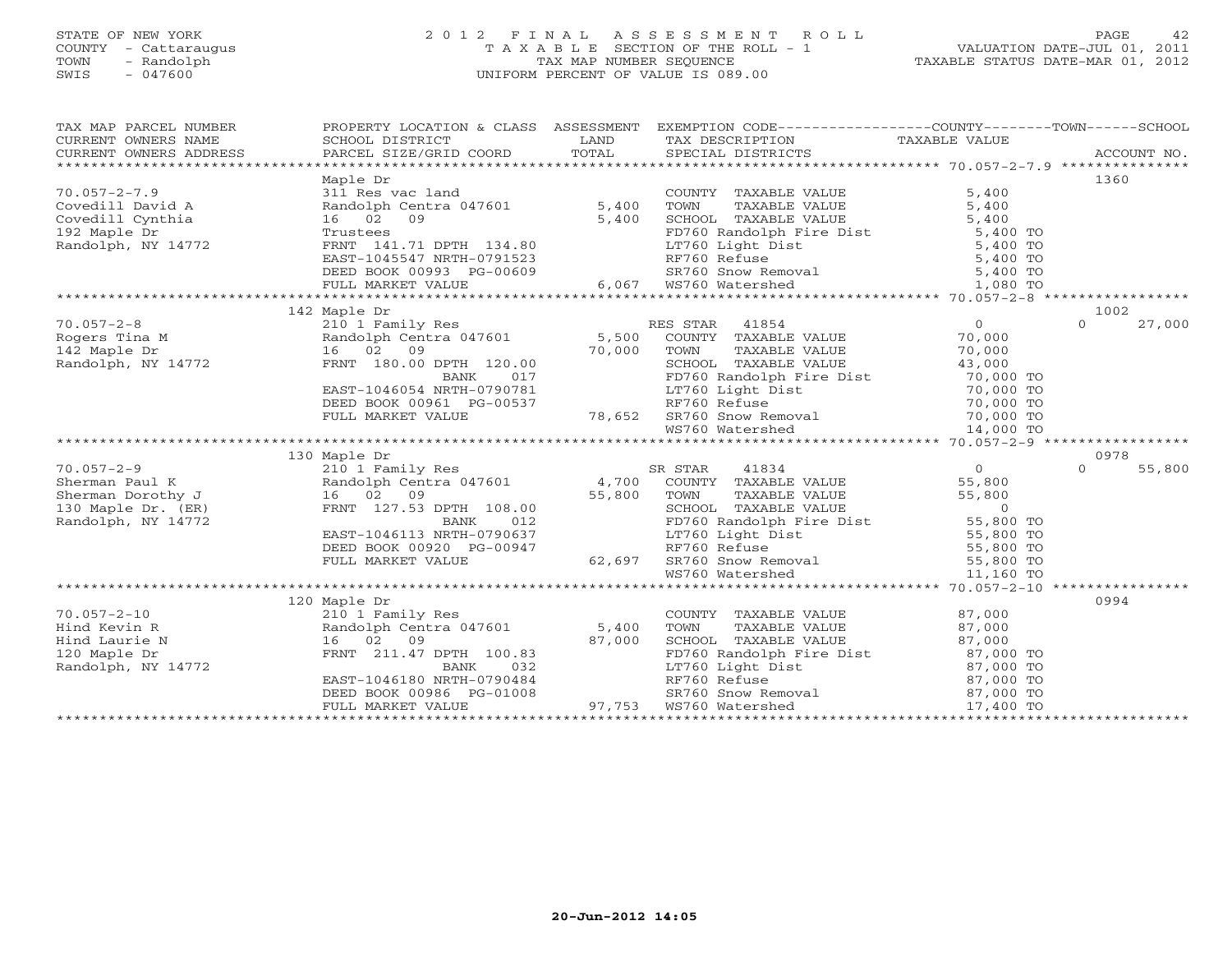# STATE OF NEW YORK 2 0 1 2 F I N A L A S S E S S M E N T R O L L PAGE 43 COUNTY - Cattaraugus T A X A B L E SECTION OF THE ROLL - 1 VALUATION DATE-JUL 01, 2011 TOWN - Randolph TAX MAP NUMBER SEQUENCE TAXABLE STATUS DATE-MAR 01, 2012 SWIS - 047600 UNIFORM PERCENT OF VALUE IS 089.00

| SCHOOL DISTRICT                          | LAND                                                                                                                                                                                                                                                                                                                                                                                   | SPECIAL DISTRICTS                                                                                                                                          |                                                                                                                                                                                                                         | ACCOUNT NO.                                                                                                                                                                                                                                                                                                                                                                                                                                                                                                                                                                                                                                                                                                                                                                                                                                                                                                                                                                                                                                                                                                                                                                                                                                     |
|------------------------------------------|----------------------------------------------------------------------------------------------------------------------------------------------------------------------------------------------------------------------------------------------------------------------------------------------------------------------------------------------------------------------------------------|------------------------------------------------------------------------------------------------------------------------------------------------------------|-------------------------------------------------------------------------------------------------------------------------------------------------------------------------------------------------------------------------|-------------------------------------------------------------------------------------------------------------------------------------------------------------------------------------------------------------------------------------------------------------------------------------------------------------------------------------------------------------------------------------------------------------------------------------------------------------------------------------------------------------------------------------------------------------------------------------------------------------------------------------------------------------------------------------------------------------------------------------------------------------------------------------------------------------------------------------------------------------------------------------------------------------------------------------------------------------------------------------------------------------------------------------------------------------------------------------------------------------------------------------------------------------------------------------------------------------------------------------------------|
| Main St, ER<br>EAST-1046270 NRTH-0790307 |                                                                                                                                                                                                                                                                                                                                                                                        |                                                                                                                                                            |                                                                                                                                                                                                                         | 1542                                                                                                                                                                                                                                                                                                                                                                                                                                                                                                                                                                                                                                                                                                                                                                                                                                                                                                                                                                                                                                                                                                                                                                                                                                            |
|                                          |                                                                                                                                                                                                                                                                                                                                                                                        |                                                                                                                                                            |                                                                                                                                                                                                                         |                                                                                                                                                                                                                                                                                                                                                                                                                                                                                                                                                                                                                                                                                                                                                                                                                                                                                                                                                                                                                                                                                                                                                                                                                                                 |
| DEED BOOK 11011 PG-5001                  |                                                                                                                                                                                                                                                                                                                                                                                        | TOWN<br>TAXABLE VALUE                                                                                                                                      | 0<br>83,800<br>83,800                                                                                                                                                                                                   | 0964<br>27,000<br>$\Omega$                                                                                                                                                                                                                                                                                                                                                                                                                                                                                                                                                                                                                                                                                                                                                                                                                                                                                                                                                                                                                                                                                                                                                                                                                      |
|                                          |                                                                                                                                                                                                                                                                                                                                                                                        |                                                                                                                                                            |                                                                                                                                                                                                                         |                                                                                                                                                                                                                                                                                                                                                                                                                                                                                                                                                                                                                                                                                                                                                                                                                                                                                                                                                                                                                                                                                                                                                                                                                                                 |
|                                          |                                                                                                                                                                                                                                                                                                                                                                                        |                                                                                                                                                            |                                                                                                                                                                                                                         |                                                                                                                                                                                                                                                                                                                                                                                                                                                                                                                                                                                                                                                                                                                                                                                                                                                                                                                                                                                                                                                                                                                                                                                                                                                 |
| 220 2 Family Res<br>ACRES 3.90           |                                                                                                                                                                                                                                                                                                                                                                                        |                                                                                                                                                            |                                                                                                                                                                                                                         | 1349                                                                                                                                                                                                                                                                                                                                                                                                                                                                                                                                                                                                                                                                                                                                                                                                                                                                                                                                                                                                                                                                                                                                                                                                                                            |
| FULL MARKET VALUE                        |                                                                                                                                                                                                                                                                                                                                                                                        |                                                                                                                                                            |                                                                                                                                                                                                                         |                                                                                                                                                                                                                                                                                                                                                                                                                                                                                                                                                                                                                                                                                                                                                                                                                                                                                                                                                                                                                                                                                                                                                                                                                                                 |
|                                          |                                                                                                                                                                                                                                                                                                                                                                                        |                                                                                                                                                            |                                                                                                                                                                                                                         |                                                                                                                                                                                                                                                                                                                                                                                                                                                                                                                                                                                                                                                                                                                                                                                                                                                                                                                                                                                                                                                                                                                                                                                                                                                 |
|                                          |                                                                                                                                                                                                                                                                                                                                                                                        |                                                                                                                                                            |                                                                                                                                                                                                                         | 1612                                                                                                                                                                                                                                                                                                                                                                                                                                                                                                                                                                                                                                                                                                                                                                                                                                                                                                                                                                                                                                                                                                                                                                                                                                            |
| 411 Apartment<br>FULL MARKET VALUE       | 393,822                                                                                                                                                                                                                                                                                                                                                                                | TOWN<br>TAXABLE VALUE                                                                                                                                      | 393,822                                                                                                                                                                                                                 |                                                                                                                                                                                                                                                                                                                                                                                                                                                                                                                                                                                                                                                                                                                                                                                                                                                                                                                                                                                                                                                                                                                                                                                                                                                 |
|                                          | CURRENT OWNERS ADDRESS<br>$\mbox{ER}$<br>300 Main St<br>Processor Eric D<br>Letson British Deborah D<br>Letson Deborah D<br>300 Main St<br>Randolph, NY 14772<br>Randolph, NY 14772<br>ACRES 7.57 BANK<br>FULL MARKET VALUE<br>292 Main St<br>270 Main St<br>Randolph Housing Dev Fund C<br>Q & D Management<br>5500 Main St Ste 264<br>Williamsville, NY 14221 DEED BOOK 8190 PG-8001 | PARCEL SIZE/GRID COORD<br>FRNT 99.00 DPTH 198.00 18,900<br>83,800<br>EAST-1046418 NRTH-0790708<br>DEED BOOK 14034 PG-3004<br>Randolph Centra 047601 16,000 | LAND<br>TOTAL<br>312 Vac w/imprv<br>Randolph Centra 047601 3,900<br>$790307$<br>21,236<br>210 1 Family Res<br>Randolph Centra 047601 13,800<br>RES STAR 41854<br>012<br>EAST-1046080 NRTH-0791165<br>60, 112<br>442,497 | PROPERTY LOCATION & CLASS ASSESSMENT EXEMPTION CODE----------------COUNTY-------TOWN------SCHOOL<br>TAX DESCRIPTION TAXABLE VALUE<br>COUNTY TAXABLE VALUE 18,900<br>TOWN TAXABLE VALUE 18,900<br>SCHOOL TAXABLE VALUE 18,900<br>FD760 Randolph Fire Dist 18,900 TO<br>316 Main St. ER EASI-1040270 MKIN-0730007<br>Randolph, NY 14772 FULL MARKET VALUE 21,236 LT760 Light<br>RET60 Refuse 18,900 TO<br>SR760 Snow Removal 18,900 TO<br>SR760 Snow Removal 18,900 TO<br>COUNTY TAXABLE VALUE<br>SCHOOL TAXABLE VALUE<br>FD760 Randolph Fire Dist<br>FD760 Randolph Fire Dist<br>ET760 Light Dist<br>RE760 Refuse<br>94,157 SR760 Snow Removal<br>83,800 TO<br>83,800 TO<br>83,800 TO<br>83,800 TO<br>83,800 TO<br>83,800 TO<br>83,800 TO<br>83,800 TO<br>8<br>COUNTY TAXABLE VALUE 53,500<br>TOWN TAXABLE VALUE 53,500<br>SCHOOL TAXABLE VALUE 53,500<br>FD760 Randolph Fire Dist<br>LT760 Light Dist<br>RF760 Refuse 53,500 TO<br>SR760 Snow Removal 53,500 TO<br>SR760 Snow Removal 53,500 TO<br>WS760 Watershed<br>10,700 TO<br>COUNTY TAXABLE VALUE 393,822<br>SCHOOL TAXABLE VALUE 393,822<br>FD760 Randolph Fire Dist 393,822 TO<br>LT760 Light Dist 393,822 TO<br>RF760 Refuse 393,822 TO<br>SR760 Snow Removal 393,822 TO<br>393,822 TO |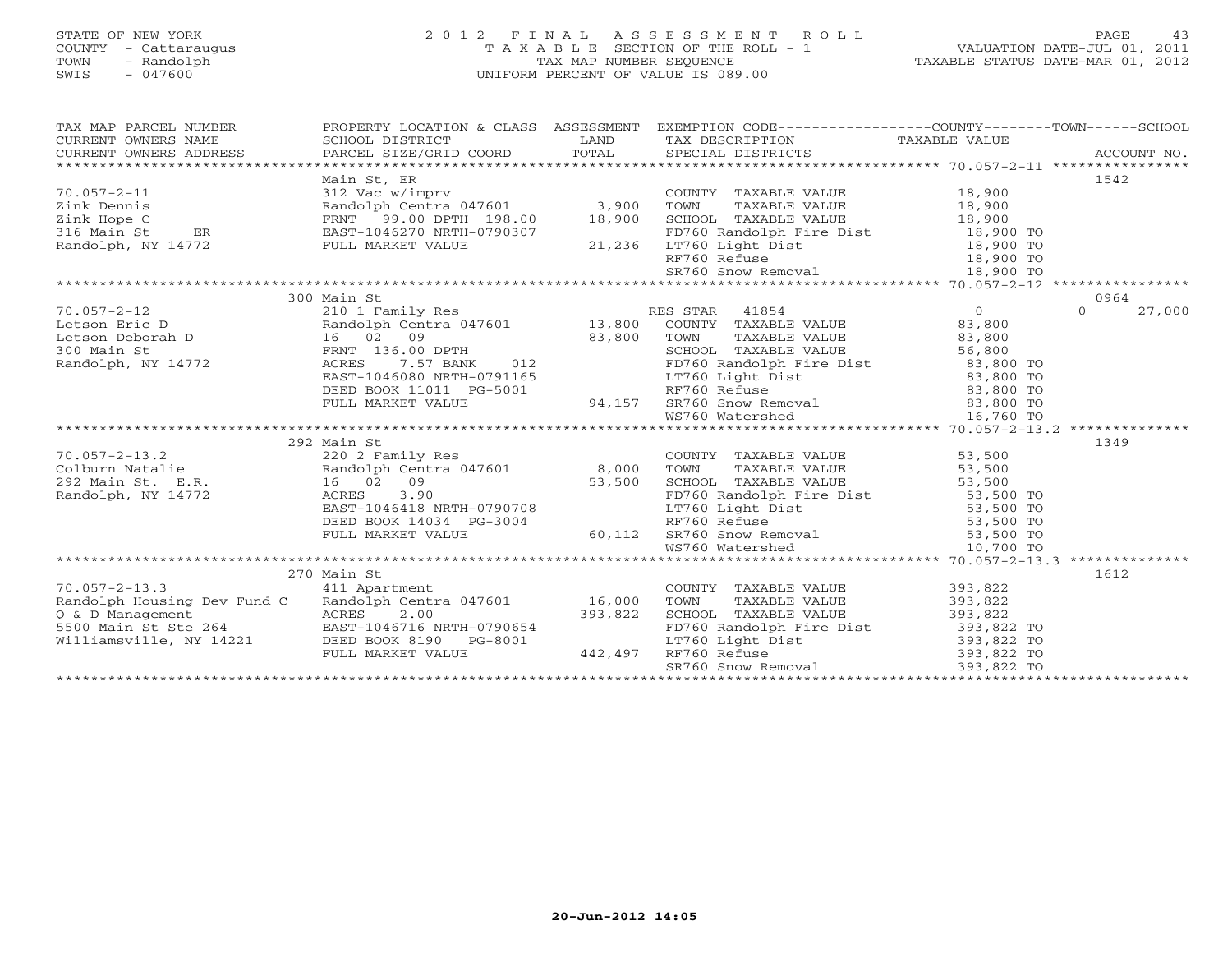# STATE OF NEW YORK 2 0 1 2 F I N A L A S S E S S M E N T R O L L PAGE 44 COUNTY - Cattaraugus T A X A B L E SECTION OF THE ROLL - 1 VALUATION DATE-JUL 01, 2011 TOWN - Randolph TAX MAP NUMBER SEQUENCE TAXABLE STATUS DATE-MAR 01, 2012 SWIS - 047600 UNIFORM PERCENT OF VALUE IS 089.00

| TAX MAP PARCEL NUMBER<br>CURRENT OWNERS ADDRESS                                                                                                                                                                                           |                                                                                              |         | PROPERTY LOCATION & CLASS ASSESSMENT EXEMPTION CODE----------------COUNTY-------TOWN------SCHOOL                                                                                                                                      |                |                    |
|-------------------------------------------------------------------------------------------------------------------------------------------------------------------------------------------------------------------------------------------|----------------------------------------------------------------------------------------------|---------|---------------------------------------------------------------------------------------------------------------------------------------------------------------------------------------------------------------------------------------|----------------|--------------------|
|                                                                                                                                                                                                                                           |                                                                                              |         |                                                                                                                                                                                                                                       |                | 0945               |
|                                                                                                                                                                                                                                           | 264 Main St                                                                                  |         |                                                                                                                                                                                                                                       |                |                    |
| $70.057 - 2 - 14$                                                                                                                                                                                                                         | 210 1 Family Res                                                                             |         | COUNTY TAXABLE VALUE                                                                                                                                                                                                                  | 62,000         |                    |
| Bowers Layton J                     Randolph Centra 047601              5,500<br>Bowers Flobenda J                     16   02   09                           62,000                                                                      |                                                                                              |         | TOWN TAXABLE VALUE 62,000<br>SCHOOL TAXABLE VALUE 62,000                                                                                                                                                                              |                |                    |
|                                                                                                                                                                                                                                           |                                                                                              |         |                                                                                                                                                                                                                                       |                |                    |
|                                                                                                                                                                                                                                           |                                                                                              |         |                                                                                                                                                                                                                                       |                |                    |
| Bowers Flobenda J<br>264 Main St. (ER) FRNT 95.00 DPTH 297.00 BANK 082<br>Randolph, NY 14772 EAST-1046899 NRTH-0790734<br>DEED BOOK 7179 PG-2001 69,663 WS760 Natershed 12,400 TO<br>FULL MARKET VALUE 69,663 WS760 Watershed 12,400 T    |                                                                                              |         |                                                                                                                                                                                                                                       |                |                    |
|                                                                                                                                                                                                                                           |                                                                                              |         |                                                                                                                                                                                                                                       |                |                    |
|                                                                                                                                                                                                                                           |                                                                                              |         |                                                                                                                                                                                                                                       |                |                    |
|                                                                                                                                                                                                                                           |                                                                                              |         |                                                                                                                                                                                                                                       |                |                    |
|                                                                                                                                                                                                                                           |                                                                                              |         |                                                                                                                                                                                                                                       |                |                    |
|                                                                                                                                                                                                                                           | 161 Cemetery Hill Rd                                                                         |         |                                                                                                                                                                                                                                       |                | 0988               |
| $70.057 - 2 - 15.1$                                                                                                                                                                                                                       | 240 Rural res                                                                                |         | RES STAR 41854                                                                                                                                                                                                                        | 0              | $\Omega$<br>27,000 |
| VanRensselaer Howard                                                                                                                                                                                                                      | Randolph Centra 047601 20,600                                                                |         | COUNTY TAXABLE VALUE 135,000                                                                                                                                                                                                          |                |                    |
| VanRensselaer Bethany A 16 02 09<br>161 Cemetery Rd ER ACRES 15.45                                                                                                                                                                        |                                                                                              | 135,000 |                                                                                                                                                                                                                                       |                |                    |
|                                                                                                                                                                                                                                           |                                                                                              |         |                                                                                                                                                                                                                                       |                |                    |
| Randolph, NY 14772                                                                                                                                                                                                                        | EAST-1046519 NRTH-0791399                                                                    |         |                                                                                                                                                                                                                                       |                |                    |
|                                                                                                                                                                                                                                           | RTH-0791399<br>PG-00258<br>LUE 151,685<br>DEED BOOK 890                                      |         | FD760 Randolph Fire Dist<br>LT760 Light Dist 135,000 TO<br>RF760 Refuse 135,000 TO<br>135,000 TO                                                                                                                                      |                |                    |
|                                                                                                                                                                                                                                           | FULL MARKET VALUE                                                                            |         |                                                                                                                                                                                                                                       |                |                    |
|                                                                                                                                                                                                                                           |                                                                                              |         |                                                                                                                                                                                                                                       |                |                    |
|                                                                                                                                                                                                                                           |                                                                                              |         | SR760 Snow Removal 135,000 TO<br>WS760 Watershed 27,000 TO                                                                                                                                                                            |                |                    |
|                                                                                                                                                                                                                                           |                                                                                              |         |                                                                                                                                                                                                                                       |                |                    |
|                                                                                                                                                                                                                                           | 256 Main St                                                                                  |         |                                                                                                                                                                                                                                       |                | 0896               |
| $70.057 - 2 - 16$                                                                                                                                                                                                                         | 210 1 Family Res                                                                             |         | RES STAR 41854                                                                                                                                                                                                                        | $\overline{O}$ | 27,000<br>$\Omega$ |
|                                                                                                                                                                                                                                           |                                                                                              |         | COUNTY TAXABLE VALUE 59,700                                                                                                                                                                                                           |                |                    |
| 70.057-2-16<br>210 1 Family Res<br>Smith Kenneth III Randolph Centra 047601 5,900<br>256 Main St Er FRNT 130.00 DPTH 180.00<br>Randolph, NY 14772<br>256 Main St Er FRNT 130.00 DPTH 180.00<br>256 Main St Er FRNT 130.00 DPTH 180.00<br> |                                                                                              |         | TAXABLE VALUE<br>TOWN                                                                                                                                                                                                                 | 59,700         |                    |
|                                                                                                                                                                                                                                           |                                                                                              |         | SCHOOL TAXABLE VALUE 32,700                                                                                                                                                                                                           |                |                    |
|                                                                                                                                                                                                                                           |                                                                                              |         | FD760 Randolph Fire Dist<br>LT760 Light Dist<br>RF760 Refuse 59,700 TO<br>RF760 Refuse 59,700 TO                                                                                                                                      |                |                    |
|                                                                                                                                                                                                                                           |                                                                                              |         |                                                                                                                                                                                                                                       |                |                    |
|                                                                                                                                                                                                                                           |                                                                                              |         |                                                                                                                                                                                                                                       |                |                    |
|                                                                                                                                                                                                                                           |                                                                                              |         |                                                                                                                                                                                                                                       |                |                    |
|                                                                                                                                                                                                                                           |                                                                                              |         | SR760 Snow Removal 59,700 TO<br>WS760 Watershed 11,940 TO<br>WS760 Watershed                                                                                                                                                          |                |                    |
|                                                                                                                                                                                                                                           |                                                                                              |         |                                                                                                                                                                                                                                       |                |                    |
|                                                                                                                                                                                                                                           | Main St                                                                                      |         |                                                                                                                                                                                                                                       |                | 0960               |
| $70.057 - 2 - 17.1$                                                                                                                                                                                                                       | 323 Vacant rural                                                                             |         | COUNTY TAXABLE VALUE                                                                                                                                                                                                                  | 11,000         |                    |
| See George                                                                                                                                                                                                                                |                                                                                              |         | TOWN<br>TAXABLE VALUE                                                                                                                                                                                                                 |                |                    |
| 57 Jamestown St                                                                                                                                                                                                                           | Randolph Centra 047601 11,000<br>16 02 09                                                    |         |                                                                                                                                                                                                                                       | 11,000         |                    |
|                                                                                                                                                                                                                                           | 11,000                                                                                       |         |                                                                                                                                                                                                                                       |                |                    |
| Randolph, NY 14772                                                                                                                                                                                                                        | 5.30<br>ACRES<br>EAST-1046999 NRTH-0790188<br>DEED BOOK 1001 PG-30<br>PEUL MARKER 1101 PG-30 |         | CHOOL TAXABLE VALUE<br>FD760 Randolph Fire Dist<br>LT760 Light Dist<br>RF760 Refuse<br>SCHOOL Dight Dist<br>11,000 TO<br>RF760 Refuse<br>11,000 TO<br>SR760 SNow Removal<br>11,000 TO<br>SR760 SNow Removal<br>11,000 TO<br>11,000 TO |                |                    |
|                                                                                                                                                                                                                                           |                                                                                              |         |                                                                                                                                                                                                                                       |                |                    |
|                                                                                                                                                                                                                                           |                                                                                              | 12,360  |                                                                                                                                                                                                                                       |                |                    |
|                                                                                                                                                                                                                                           | FULL MARKET VALUE                                                                            |         |                                                                                                                                                                                                                                       | 11,000 TO      |                    |
|                                                                                                                                                                                                                                           |                                                                                              |         | WS760 Watershed WS760 Water                                                                                                                                                                                                           |                |                    |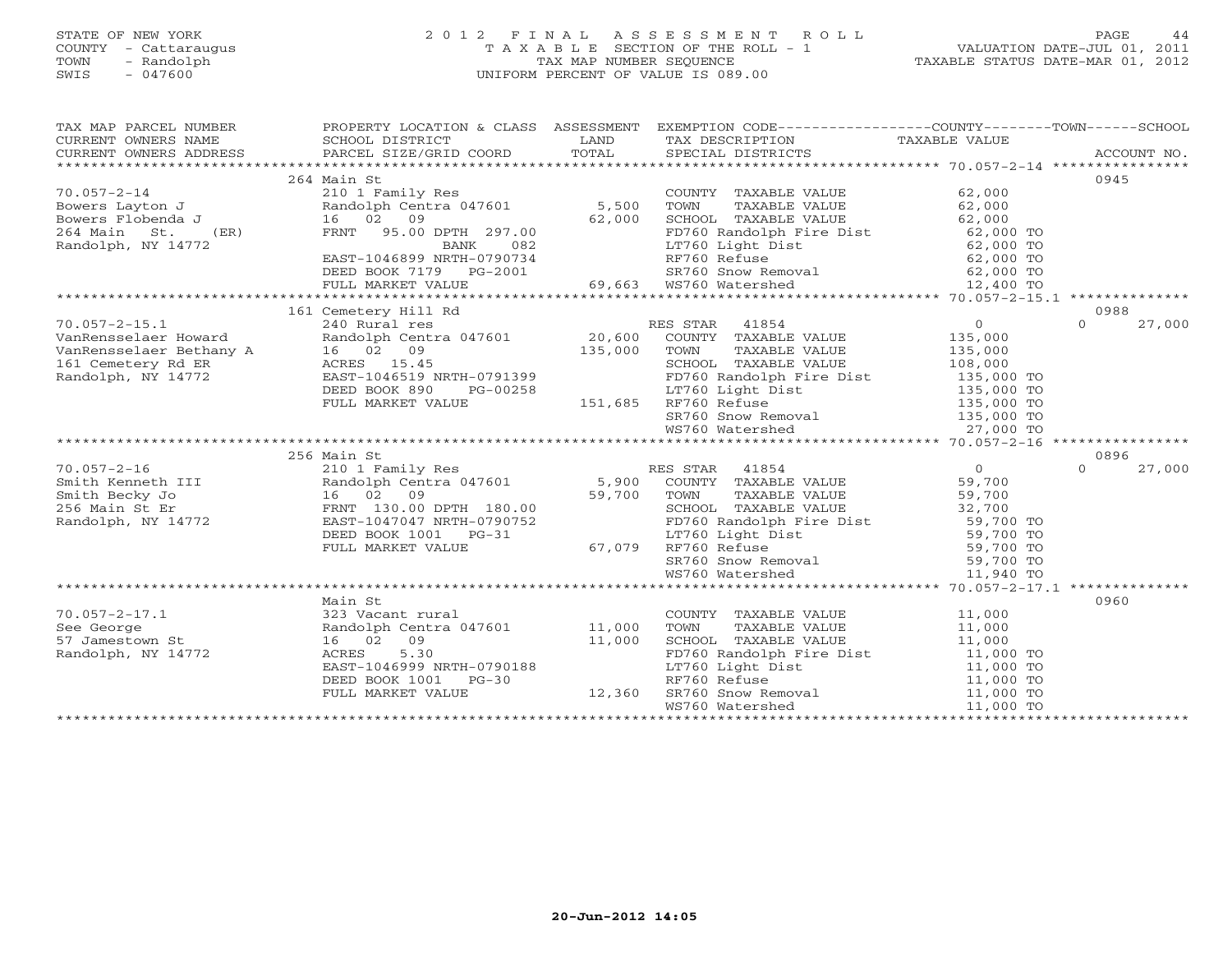# STATE OF NEW YORK 2 0 1 2 F I N A L A S S E S S M E N T R O L L PAGE 45 COUNTY - Cattaraugus T A X A B L E SECTION OF THE ROLL - 1 VALUATION DATE-JUL 01, 2011 TOWN - Randolph TAX MAP NUMBER SEQUENCE TAXABLE STATUS DATE-MAR 01, 2012 SWIS - 047600 UNIFORM PERCENT OF VALUE IS 089.00

| TAX MAP PARCEL NUMBER                                                                                                                              |                                                                                                                                                                                                                                            |             | PROPERTY LOCATION & CLASS ASSESSMENT EXEMPTION CODE----------------COUNTY-------TOWN------SCHOOL                                                                        |                          |                    |
|----------------------------------------------------------------------------------------------------------------------------------------------------|--------------------------------------------------------------------------------------------------------------------------------------------------------------------------------------------------------------------------------------------|-------------|-------------------------------------------------------------------------------------------------------------------------------------------------------------------------|--------------------------|--------------------|
| CURRENT OWNERS NAME                                                                                                                                | SCHOOL DISTRICT                                                                                                                                                                                                                            | LAND        | TAX DESCRIPTION                                                                                                                                                         | TAXABLE VALUE            |                    |
| CURRENT OWNERS ADDRESS                                                                                                                             |                                                                                                                                                                                                                                            |             |                                                                                                                                                                         |                          |                    |
|                                                                                                                                                    |                                                                                                                                                                                                                                            |             |                                                                                                                                                                         |                          |                    |
|                                                                                                                                                    | 287 Main St                                                                                                                                                                                                                                |             |                                                                                                                                                                         |                          | 1641               |
| $70.057 - 2 - 17.2$                                                                                                                                | 220 2 Family Res                                                                                                                                                                                                                           |             | COUNTY TAXABLE VALUE 58,200<br>TOWN TAXARLE VALUE 58,200                                                                                                                |                          |                    |
|                                                                                                                                                    | Powerspike Richard J Jr Randolph Centra 047601 13,200<br>Rowland Michele 16 02 09 58,200<br>287 Main St. ER ACRES 6.75 Randolph, NY 14772 EAST-1046633 NRTH-0790041                                                                        |             |                                                                                                                                                                         |                          |                    |
|                                                                                                                                                    |                                                                                                                                                                                                                                            |             | SCHOOL TAXABLE VALUE                                                                                                                                                    |                          |                    |
|                                                                                                                                                    |                                                                                                                                                                                                                                            |             | FD760 Randolph Fire Dist<br>LT760 Light Dist<br>PP760 P 6                                                                                                               | 58,200<br>58,200 TO      |                    |
|                                                                                                                                                    |                                                                                                                                                                                                                                            |             |                                                                                                                                                                         |                          |                    |
|                                                                                                                                                    |                                                                                                                                                                                                                                            |             |                                                                                                                                                                         |                          |                    |
|                                                                                                                                                    |                                                                                                                                                                                                                                            |             |                                                                                                                                                                         |                          |                    |
|                                                                                                                                                    |                                                                                                                                                                                                                                            |             |                                                                                                                                                                         |                          |                    |
|                                                                                                                                                    | 2003 70 EAST-1046633 NRTH-0790041<br>andolph, NY 14772 EAST-1046633 NRTH-0790041<br>EEED BOOK 13249 PG-3001 RF760 Refuse 58,200 TO<br>FULL MARKET VALUE 65,393 SR760 Snow Removal 58,200 TO<br>EEED BOOK 13249 PG-3001 65,393 SR760 Snow R |             |                                                                                                                                                                         |                          |                    |
|                                                                                                                                                    | 236 Main St                                                                                                                                                                                                                                |             |                                                                                                                                                                         |                          | 0969               |
| $70.058 - 1 - 2$                                                                                                                                   | 210 1 Family Res                                                                                                                                                                                                                           |             | RES STAR 41854                                                                                                                                                          | $\overline{O}$           | $\Omega$<br>27,000 |
|                                                                                                                                                    |                                                                                                                                                                                                                                            |             | Randolph Centra 047601 7,900 COUNTY TAXABLE VALUE                                                                                                                       | 78,700                   |                    |
|                                                                                                                                                    |                                                                                                                                                                                                                                            | 78,700 TOWN | TAXABLE VALUE                                                                                                                                                           | 78,700                   |                    |
|                                                                                                                                                    |                                                                                                                                                                                                                                            |             | SCHOOL TAXABLE VALUE                                                                                                                                                    | 51,700                   |                    |
| Nett Jason R<br>Luensman Judy Randolph Cent<br>210 Randolph Cent<br>236 Main St ER<br>236 Main St ER<br>210 Randolph, NY 14772 ACRES<br>2174 ACRES | 414<br>1.74 BANK 012                                                                                                                                                                                                                       |             | PD760 Randolph Fire Dist 78,700 TO<br>ED760 Randolph Fire Dist 78,700 TO                                                                                                |                          |                    |
|                                                                                                                                                    | EAST-1047298 NRTH-0790910                                                                                                                                                                                                                  |             | LT760 Light Dist                                                                                                                                                        |                          |                    |
|                                                                                                                                                    | DEED BOOK 1003 PG-1038                                                                                                                                                                                                                     |             |                                                                                                                                                                         |                          |                    |
|                                                                                                                                                    | FULL MARKET VALUE                                                                                                                                                                                                                          |             |                                                                                                                                                                         |                          |                    |
|                                                                                                                                                    |                                                                                                                                                                                                                                            |             | 217 1000 11911 1131<br>RF760 Refuse 78,700 TO<br>88,427 SR760 Snow Removal 78,700 TO<br>WS760 Watershed 15,740 TO                                                       |                          |                    |
|                                                                                                                                                    |                                                                                                                                                                                                                                            |             |                                                                                                                                                                         |                          |                    |
|                                                                                                                                                    | 232 Main St                                                                                                                                                                                                                                |             | Main St<br>210 1 Family Res<br>Randolph Centra 047601 3,000 COUNTY TAXABLE VALUE<br>36,000 TOWN TAXABLE VALUE<br>36,000 TOWN TAXABLE VALUE<br>9000 COUNTY TAXABLE VALUE |                          | 0926               |
| $70.058 - 1 - 3.1$                                                                                                                                 |                                                                                                                                                                                                                                            |             |                                                                                                                                                                         | $\overline{0}$           | 36,000<br>$\Omega$ |
|                                                                                                                                                    |                                                                                                                                                                                                                                            |             |                                                                                                                                                                         |                          |                    |
|                                                                                                                                                    |                                                                                                                                                                                                                                            |             |                                                                                                                                                                         | 36,000<br>36,000         |                    |
| Eenson Ethel<br>232 Main St<br>232 Main St<br>232 Main St<br>232 Main St<br>24772 FRNT<br>58.00                                                    |                                                                                                                                                                                                                                            | 36,000      |                                                                                                                                                                         | $\sim$ 0                 |                    |
|                                                                                                                                                    | EAST-1047477 NRTH-0790882                                                                                                                                                                                                                  |             |                                                                                                                                                                         |                          |                    |
|                                                                                                                                                    | DEED BOOK 17404 PG-9001                                                                                                                                                                                                                    |             | FD760 Randolph Fire Dist 36,000 TO<br>LT760 Light Dist 36,000 TO                                                                                                        |                          |                    |
|                                                                                                                                                    | FULL MARKET VALUE                                                                                                                                                                                                                          | 40,449      | RF760 Refuse                                                                                                                                                            |                          |                    |
|                                                                                                                                                    |                                                                                                                                                                                                                                            |             | RF760 Refuse<br>SR760 Snow Removal                                                                                                                                      | $36,000$ TO<br>36.000 TO |                    |
|                                                                                                                                                    |                                                                                                                                                                                                                                            |             | WS760 Watershed                                                                                                                                                         | 7,200 TO                 |                    |
|                                                                                                                                                    |                                                                                                                                                                                                                                            |             |                                                                                                                                                                         |                          |                    |
|                                                                                                                                                    |                                                                                                                                                                                                                                            |             |                                                                                                                                                                         |                          | 0925               |
|                                                                                                                                                    |                                                                                                                                                                                                                                            |             | RES STAR 41854                                                                                                                                                          | $\overline{0}$           | $\Omega$<br>27,000 |
|                                                                                                                                                    |                                                                                                                                                                                                                                            |             | ES STAR 41854<br>COUNTY TAXABLE VALUE                                                                                                                                   | 79,000                   |                    |
|                                                                                                                                                    |                                                                                                                                                                                                                                            |             | TOWN<br>TAXABLE VALUE                                                                                                                                                   | 79,000                   |                    |
|                                                                                                                                                    |                                                                                                                                                                                                                                            |             | SCHOOL TAXABLE VALUE                                                                                                                                                    | 52,000                   |                    |
|                                                                                                                                                    |                                                                                                                                                                                                                                            |             |                                                                                                                                                                         |                          |                    |
|                                                                                                                                                    | 210 1 Family Res<br>210 1 Family Res<br>210 1 Family Res<br>210 1 Family Res<br>228 Main St. (ER) 8 02 09<br>228 Main St. (ER) FRNT 74.00 DPTH 297 30<br>238 Main St. (ER) FRNT 74.00 DPTH 297 30<br>297 30                                |             |                                                                                                                                                                         |                          |                    |
|                                                                                                                                                    | DEED BOOK 891<br>PG-00880                                                                                                                                                                                                                  |             |                                                                                                                                                                         |                          |                    |
|                                                                                                                                                    | FULL MARKET VALUE                                                                                                                                                                                                                          | 88,764      |                                                                                                                                                                         |                          |                    |
|                                                                                                                                                    |                                                                                                                                                                                                                                            |             | FD760 Randolph Fire Disc<br>LT760 Light Dist<br>RF760 Refuse 79,000 TO<br>SR760 Snow Removal 79,000 TO<br>SR760 Snow Removal 79,000 TO<br>15,800 TO<br>15,800 TO        |                          |                    |
|                                                                                                                                                    |                                                                                                                                                                                                                                            |             |                                                                                                                                                                         |                          |                    |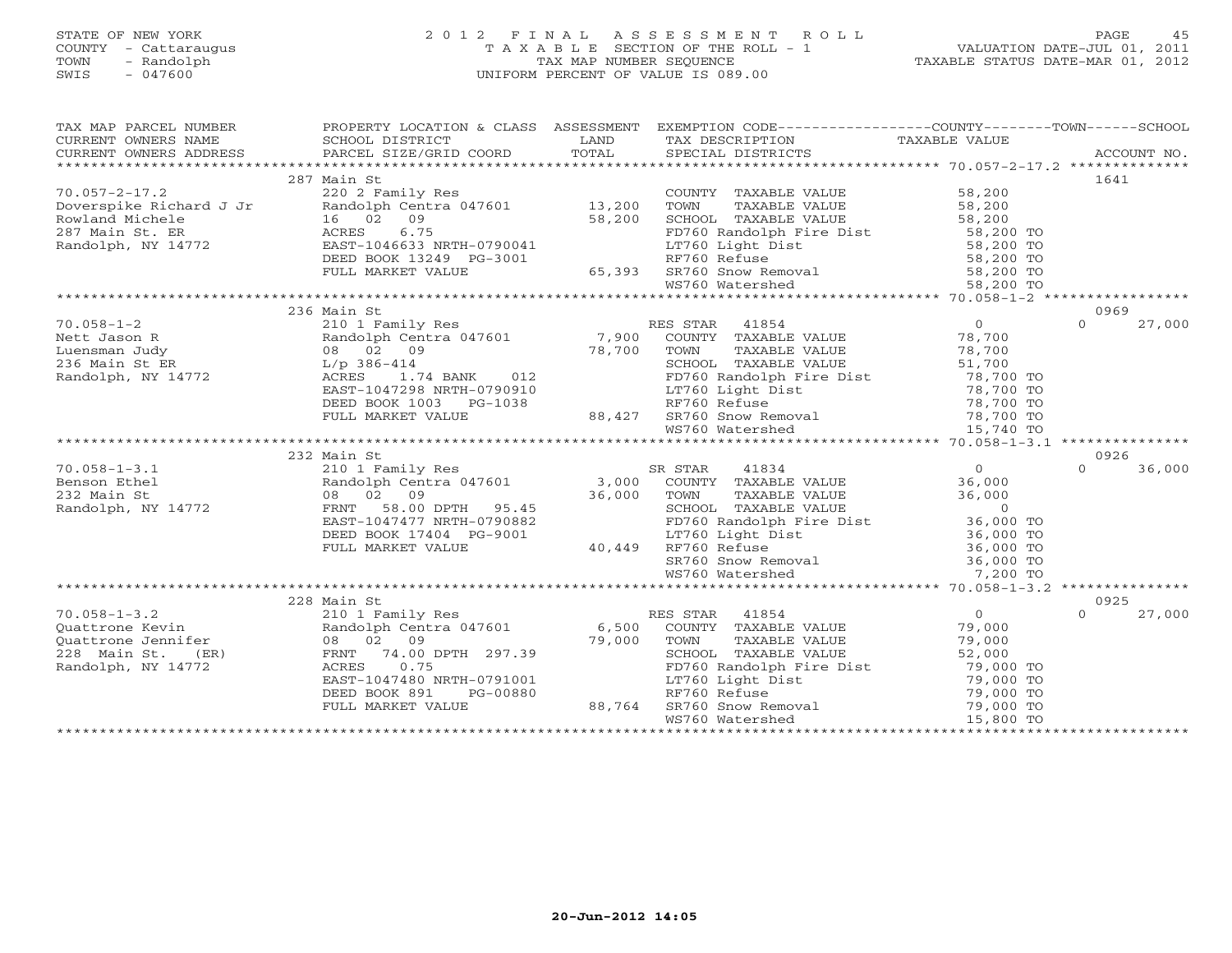# STATE OF NEW YORK 2 0 1 2 F I N A L A S S E S S M E N T R O L L PAGE 46 COUNTY - Cattaraugus T A X A B L E SECTION OF THE ROLL - 1 VALUATION DATE-JUL 01, 2011 TOWN - Randolph TAX MAP NUMBER SEQUENCE TAXABLE STATUS DATE-MAR 01, 2012 SWIS - 047600 UNIFORM PERCENT OF VALUE IS 089.00

| $\begin{tabular}{lllllllll} \textsc{rank} & \textsc{rank} & \textsc{rank} & \textsc{rank} & \textsc{rank} & \textsc{rank} & \textsc{rank} & \textsc{rank} & \textsc{rank} & \textsc{rank} & \textsc{rank} & \textsc{rank} & \textsc{rank} & \textsc{rank} & \textsc{rank} & \textsc{rank} & \textsc{rank} & \textsc{rank} & \textsc{rank} & \textsc{rank} & \textsc{rank} & \textsc{rank} & \textsc{rank} & \textsc{rank} & \textsc{rank} & \textsc{rank} & \textsc{rank} & \textsc{rank} & \textsc{rank} & \textsc{rank$ |             |  |                    |
|---------------------------------------------------------------------------------------------------------------------------------------------------------------------------------------------------------------------------------------------------------------------------------------------------------------------------------------------------------------------------------------------------------------------------------------------------------------------------------------------------------------------------|-------------|--|--------------------|
|                                                                                                                                                                                                                                                                                                                                                                                                                                                                                                                           |             |  |                    |
|                                                                                                                                                                                                                                                                                                                                                                                                                                                                                                                           |             |  |                    |
|                                                                                                                                                                                                                                                                                                                                                                                                                                                                                                                           |             |  |                    |
|                                                                                                                                                                                                                                                                                                                                                                                                                                                                                                                           | 224 Main St |  | 0976               |
| 10.058-1-4<br>Plaskett Christine A<br>Plaskett Timothy E<br>Plaskett Timothy E<br>Po Box 132<br>Ext Randolph, NY 14730<br>EAS TARP 10.058-1-4<br>Po Box 132<br>FRNT 82.50 DPTH 297.00<br>EAS TARP 10.0781018<br>EAS TARP 10.0781018<br>EAS TARP 10.0                                                                                                                                                                                                                                                                      |             |  | $\Omega$<br>27,000 |
|                                                                                                                                                                                                                                                                                                                                                                                                                                                                                                                           |             |  |                    |
|                                                                                                                                                                                                                                                                                                                                                                                                                                                                                                                           |             |  |                    |
|                                                                                                                                                                                                                                                                                                                                                                                                                                                                                                                           |             |  |                    |
|                                                                                                                                                                                                                                                                                                                                                                                                                                                                                                                           |             |  |                    |
|                                                                                                                                                                                                                                                                                                                                                                                                                                                                                                                           |             |  |                    |
|                                                                                                                                                                                                                                                                                                                                                                                                                                                                                                                           |             |  |                    |
|                                                                                                                                                                                                                                                                                                                                                                                                                                                                                                                           |             |  |                    |
|                                                                                                                                                                                                                                                                                                                                                                                                                                                                                                                           |             |  |                    |
|                                                                                                                                                                                                                                                                                                                                                                                                                                                                                                                           |             |  |                    |
|                                                                                                                                                                                                                                                                                                                                                                                                                                                                                                                           |             |  |                    |
|                                                                                                                                                                                                                                                                                                                                                                                                                                                                                                                           |             |  |                    |
|                                                                                                                                                                                                                                                                                                                                                                                                                                                                                                                           |             |  |                    |
|                                                                                                                                                                                                                                                                                                                                                                                                                                                                                                                           |             |  |                    |
|                                                                                                                                                                                                                                                                                                                                                                                                                                                                                                                           |             |  |                    |
|                                                                                                                                                                                                                                                                                                                                                                                                                                                                                                                           |             |  |                    |
|                                                                                                                                                                                                                                                                                                                                                                                                                                                                                                                           |             |  |                    |
|                                                                                                                                                                                                                                                                                                                                                                                                                                                                                                                           |             |  |                    |
|                                                                                                                                                                                                                                                                                                                                                                                                                                                                                                                           |             |  |                    |
|                                                                                                                                                                                                                                                                                                                                                                                                                                                                                                                           |             |  |                    |
| $\begin{tabular}{l c c c c c} \multicolumn{3}{c c c} \multicolumn{3}{c c c} \multicolumn{3}{c c c} \multicolumn{3}{c c c} \multicolumn{3}{c c c} \multicolumn{3}{c c c} \multicolumn{3}{c c c} \multicolumn{3}{c c c} \multicolumn{3}{c c c} \multicolumn{3}{c c c} \multicolumn{3}{c c c} \multicolumn{3}{c c c} \multicolumn{3}{c c c} \multicolumn{3}{c c c} \multicolumn{3}{c c c} \multicolumn{3}{$                                                                                                                  |             |  |                    |
|                                                                                                                                                                                                                                                                                                                                                                                                                                                                                                                           | 212 Main St |  | 0894               |
|                                                                                                                                                                                                                                                                                                                                                                                                                                                                                                                           |             |  |                    |
|                                                                                                                                                                                                                                                                                                                                                                                                                                                                                                                           |             |  |                    |
|                                                                                                                                                                                                                                                                                                                                                                                                                                                                                                                           |             |  |                    |
|                                                                                                                                                                                                                                                                                                                                                                                                                                                                                                                           |             |  |                    |
|                                                                                                                                                                                                                                                                                                                                                                                                                                                                                                                           |             |  |                    |
|                                                                                                                                                                                                                                                                                                                                                                                                                                                                                                                           |             |  |                    |
|                                                                                                                                                                                                                                                                                                                                                                                                                                                                                                                           |             |  |                    |
|                                                                                                                                                                                                                                                                                                                                                                                                                                                                                                                           |             |  |                    |
|                                                                                                                                                                                                                                                                                                                                                                                                                                                                                                                           |             |  |                    |
|                                                                                                                                                                                                                                                                                                                                                                                                                                                                                                                           | 208 Main St |  | 0968               |
|                                                                                                                                                                                                                                                                                                                                                                                                                                                                                                                           |             |  |                    |
|                                                                                                                                                                                                                                                                                                                                                                                                                                                                                                                           |             |  |                    |
|                                                                                                                                                                                                                                                                                                                                                                                                                                                                                                                           |             |  |                    |
|                                                                                                                                                                                                                                                                                                                                                                                                                                                                                                                           |             |  |                    |
|                                                                                                                                                                                                                                                                                                                                                                                                                                                                                                                           |             |  |                    |
|                                                                                                                                                                                                                                                                                                                                                                                                                                                                                                                           |             |  |                    |
|                                                                                                                                                                                                                                                                                                                                                                                                                                                                                                                           |             |  |                    |
|                                                                                                                                                                                                                                                                                                                                                                                                                                                                                                                           |             |  |                    |
|                                                                                                                                                                                                                                                                                                                                                                                                                                                                                                                           |             |  |                    |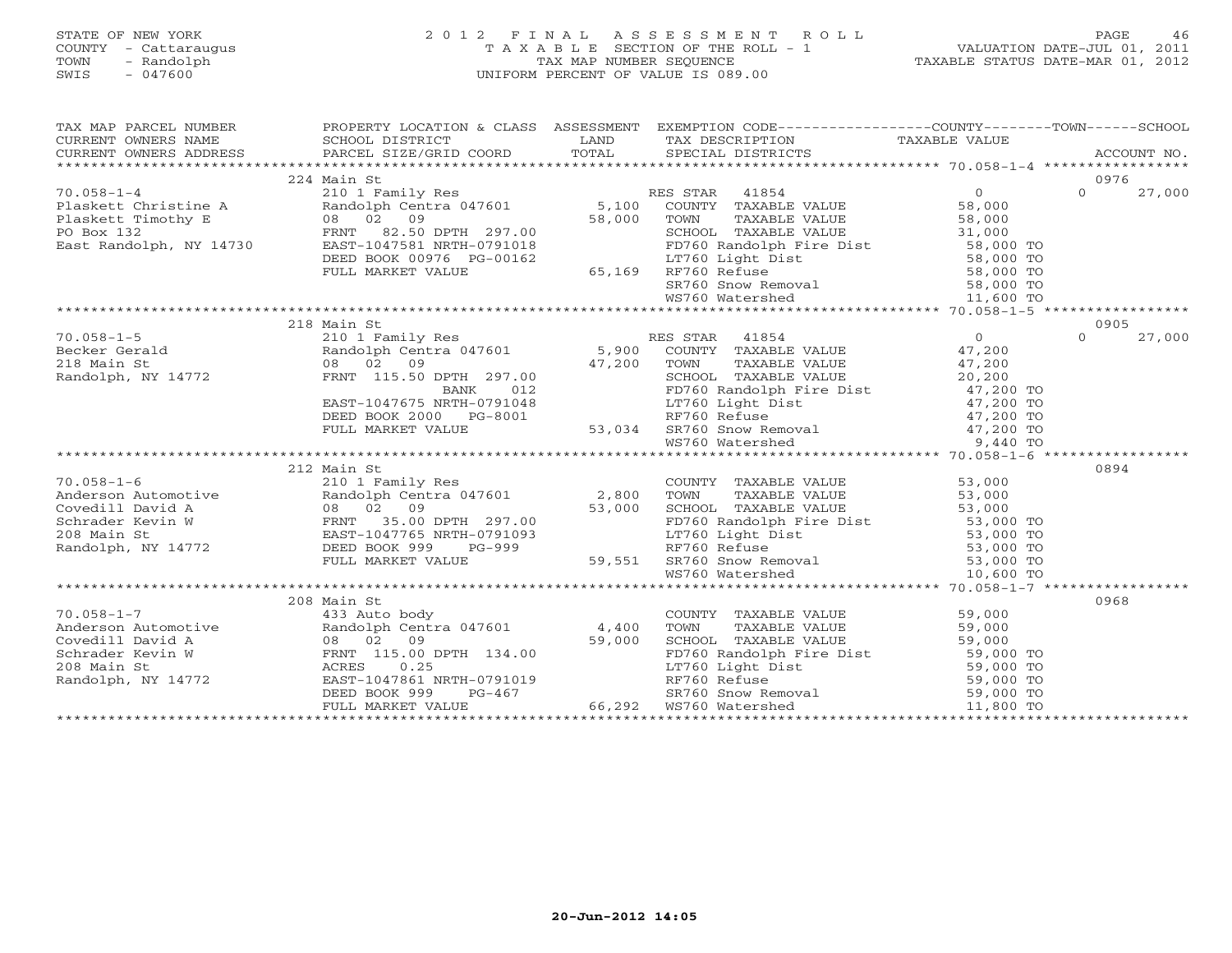#### STATE OF NEW YORK 2 0 1 2 F I N A L A S S E S S M E N T R O L L PAGE 47 COUNTY - Cattaraugus T A X A B L E SECTION OF THE ROLL - 1 VALUATION DATE-JUL 01, 2011 TOWN - Randolph TAX MAP NUMBER SEQUENCE TAXABLE STATUS DATE-MAR 01, 2012 SWIS - 047600 UNIFORM PERCENT OF VALUE IS 089.00UNIFORM PERCENT OF VALUE IS 089.00

| TAX MAP PARCEL NUMBER                           |                                                                                 |        | PROPERTY LOCATION & CLASS ASSESSMENT EXEMPTION CODE----------------COUNTY-------TOWN------SCHOOL                                                                                                                                     |                        |                    |
|-------------------------------------------------|---------------------------------------------------------------------------------|--------|--------------------------------------------------------------------------------------------------------------------------------------------------------------------------------------------------------------------------------------|------------------------|--------------------|
|                                                 | 204 Main St                                                                     |        |                                                                                                                                                                                                                                      |                        | 0909               |
| $70.058 - 1 - 8$                                | mann 5c<br>210 1 Family Res<br>Randolph Centra 047601 11,600<br>08 02 09 70,200 |        | 41834<br>SR STAR                                                                                                                                                                                                                     | $\overline{0}$         | $\Omega$<br>55,980 |
| Carpenter Donald J                              |                                                                                 |        | COUNTY TAXABLE VALUE                                                                                                                                                                                                                 | 70,200                 |                    |
| ER<br>ER<br>Derby Violet H                      |                                                                                 |        | TOWN<br>TAXABLE VALUE                                                                                                                                                                                                                | 70,200                 |                    |
| 204 Main St<br>ER                               | ACRES 4.95                                                                      |        | SCHOOL TAXABLE VALUE                                                                                                                                                                                                                 | 14,220                 |                    |
| Randolph, NY 14772                              | EAST-1047922 NRTH-0791376                                                       |        | FD760 Randolph Fire Dist 70,200 TO                                                                                                                                                                                                   |                        |                    |
|                                                 | DEED BOOK 9451 PG-9001                                                          |        | LT760 Light Dist                                                                                                                                                                                                                     | 70,200 TO              |                    |
|                                                 | FULL MARKET VALUE                                                               |        | 78,876 RF760 Refuse                                                                                                                                                                                                                  | 70,200 TO              |                    |
|                                                 |                                                                                 |        | SR760 Snow Removal 50 70,200 TO<br>WS760 Watershed 14,040 TO                                                                                                                                                                         |                        |                    |
|                                                 |                                                                                 |        |                                                                                                                                                                                                                                      |                        |                    |
|                                                 |                                                                                 |        |                                                                                                                                                                                                                                      |                        |                    |
|                                                 | 194 Main St                                                                     |        |                                                                                                                                                                                                                                      |                        | 0935               |
| $70.058 - 1 - 9$                                |                                                                                 |        | 210 1 Family Res<br>Randolph Centra 047601 5,300 COUNTY TAXABLE VALUE                                                                                                                                                                | $\Omega$               | 53,600<br>$\Omega$ |
| Zieres Carol                                    |                                                                                 |        |                                                                                                                                                                                                                                      | 53,600                 |                    |
| 194 Main St Er                                  | 08 02 09                                                                        | 53,600 |                                                                                                                                                                                                                                      |                        |                    |
| Randolph, NY 14772                              | FRNT 107.00 DPTH 167.00                                                         |        | TOWN TAXABLE VALUE 53,600<br>SCHOOL TAXABLE VALUE 53,600<br>FD760 Randolph Fire Dist 53,600 TO<br>I.T760 Light Dist 55,600 TO                                                                                                        |                        |                    |
|                                                 | EAST-1048086 NRTH-0791120                                                       |        |                                                                                                                                                                                                                                      |                        |                    |
|                                                 | DEED BOOK 00944 PG-01198                                                        |        | LT760 Light Dist<br>RF760 Refuse<br>%-01198 1-01198 LT760 Light<br>60,225 RF760 Refuse                                                                                                                                               | 53,600 TO<br>53,600 TO |                    |
|                                                 | FULL MARKET VALUE                                                               |        |                                                                                                                                                                                                                                      |                        |                    |
|                                                 |                                                                                 |        | SR760 Snow Removal 53,600 TO<br>WS760 Watershed 32,160 TO                                                                                                                                                                            |                        |                    |
|                                                 |                                                                                 |        |                                                                                                                                                                                                                                      |                        |                    |
|                                                 | 188 Main St                                                                     |        |                                                                                                                                                                                                                                      |                        | 0904               |
| $70.058 - 1 - 10$                               |                                                                                 |        | CVET C/T 41131                                                                                                                                                                                                                       | 17,525                 | 17,525<br>$\Omega$ |
|                                                 |                                                                                 |        |                                                                                                                                                                                                                                      | $\overline{0}$         | 55,980<br>$\Omega$ |
| Town Harold W Jr<br>Town Marcia A<br>PO Box 233 |                                                                                 |        | 210 1 Family Res<br>210 1 Family Res<br>Randolph Centra 047601 4,100 SR STAR 41834<br>20 08 02 09 70,100 COUNTY TAXABLE VALUE<br>FRNT 66.00 DPTH 165.00 70,100 TOWN TAXABLE VALUE<br>FRNT 1648460 NTPHH 0791149 CCHOOL TAXABLE VALUE | 52,575                 |                    |
|                                                 |                                                                                 |        | TAXABLE VALUE 52,575                                                                                                                                                                                                                 |                        |                    |
| Randolph, NY 14772                              | EAST-1048168 NRTH-0791148                                                       |        |                                                                                                                                                                                                                                      |                        |                    |
|                                                 | DEED BOOK 8572 PG-8001                                                          |        | SCHOOL TAXABLE VALUE 14,120<br>FD760 Randolph Fire Dist 70,100 TO                                                                                                                                                                    |                        |                    |
|                                                 | FULL MARKET VALUE                                                               |        |                                                                                                                                                                                                                                      | 70,100 TO              |                    |
|                                                 |                                                                                 |        |                                                                                                                                                                                                                                      | 70,100 10<br>70,100 TO |                    |
|                                                 |                                                                                 |        |                                                                                                                                                                                                                                      |                        |                    |
|                                                 |                                                                                 |        | SR760 Snow Removal 50,100 TO<br>WS760 Watershed 62,060 TO<br>WS760 Watershed                                                                                                                                                         | 42,060 TO              |                    |
|                                                 |                                                                                 |        |                                                                                                                                                                                                                                      |                        |                    |
|                                                 | 186 Main St                                                                     |        |                                                                                                                                                                                                                                      |                        | 0953               |
| $70.058 - 1 - 11$                               | 210 1 Family Res                                                                |        | COUNTY TAXABLE VALUE 57,000                                                                                                                                                                                                          |                        |                    |
| Berger Jack W                                   | Randolph Centra 047601 3,800                                                    |        | TAXABLE VALUE<br>TOWN                                                                                                                                                                                                                | 57,000                 |                    |
| Berger Noralyn                                  | 08 02 09                                                                        | 57,000 | SCHOOL TAXABLE VALUE                                                                                                                                                                                                                 | 57,000                 |                    |
| PO Box 35                                       | FRNT 60.00 DPTH 148.60                                                          |        | FD760 Randolph Fire Dist 57,000 TO<br>LT760 Light Dist 57,000 TO<br>RF760 Refuse 57,000 TO<br>SR760 Snow Removal 57,000 TO                                                                                                           |                        |                    |
| East Randolph, NY 14730                         | EAST-1048230 NRTH-0791161                                                       |        |                                                                                                                                                                                                                                      |                        |                    |
|                                                 | DEED BOOK 832<br>PG-00643                                                       | 64,045 |                                                                                                                                                                                                                                      |                        |                    |
|                                                 | FULL MARKET VALUE                                                               |        |                                                                                                                                                                                                                                      |                        |                    |
|                                                 |                                                                                 |        | WS760 Watershed                                                                                                                                                                                                                      | 34,200 TO              |                    |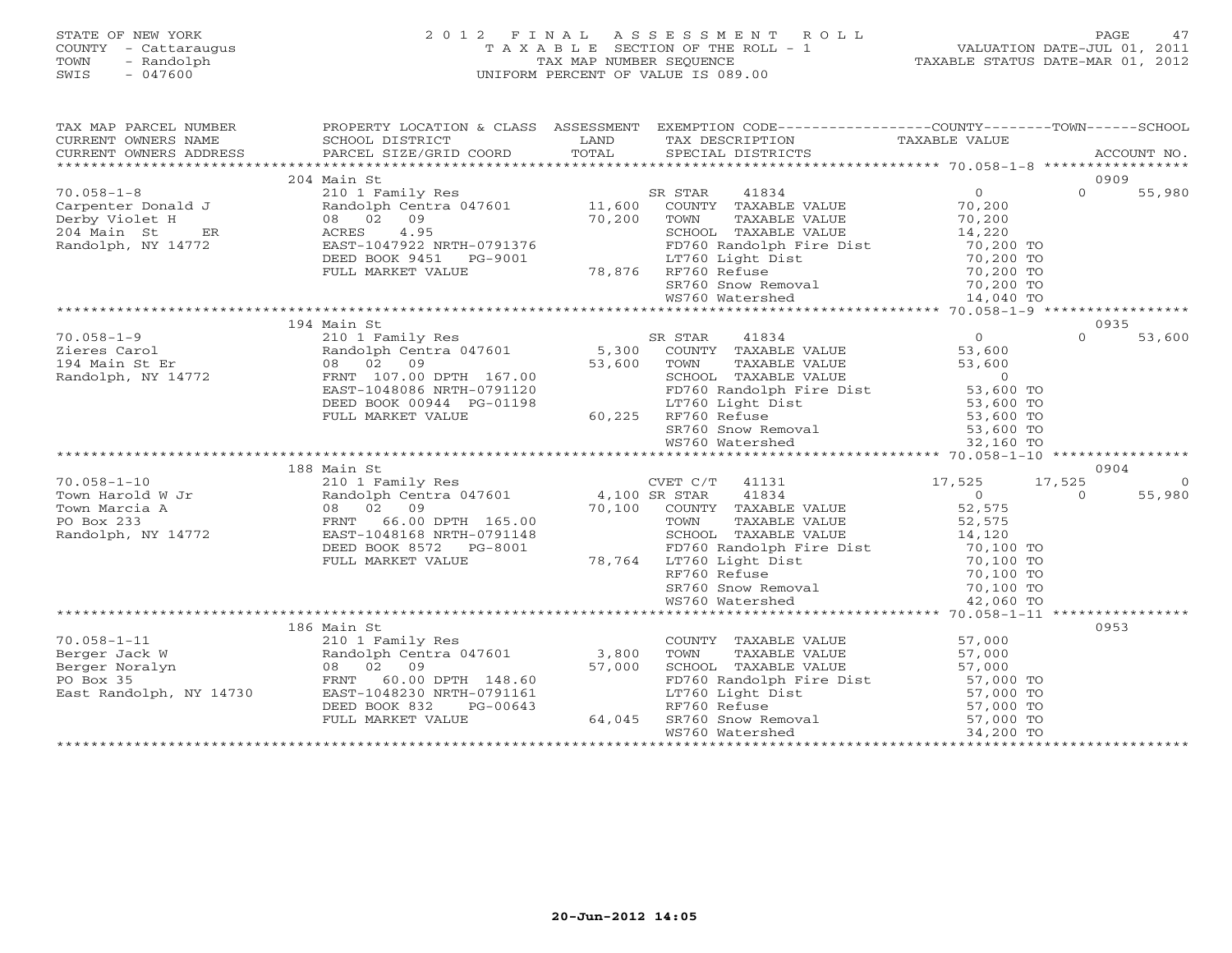# STATE OF NEW YORK 2 0 1 2 F I N A L A S S E S S M E N T R O L L PAGE 48 COUNTY - Cattaraugus T A X A B L E SECTION OF THE ROLL - 1 VALUATION DATE-JUL 01, 2011 TOWN - Randolph TAX MAP NUMBER SEQUENCE TAXABLE STATUS DATE-MAR 01, 2012 SWIS - 047600 UNIFORM PERCENT OF VALUE IS 089.00

| TAX MAP PARCEL NUMBER<br>CURRENT OWNERS NAME | SCHOOL DISTRICT                       | LAND          | PROPERTY LOCATION & CLASS ASSESSMENT EXEMPTION CODE----------------COUNTY-------TOWN------SCHOOL<br>TAX DESCRIPTION | TAXABLE VALUE              |          |                |
|----------------------------------------------|---------------------------------------|---------------|---------------------------------------------------------------------------------------------------------------------|----------------------------|----------|----------------|
| CURRENT OWNERS ADDRESS                       | PARCEL SIZE/GRID COORD                | TOTAL         | SPECIAL DISTRICTS                                                                                                   |                            |          | ACCOUNT NO.    |
|                                              |                                       |               |                                                                                                                     |                            |          |                |
|                                              | 147 Cemetery St                       |               |                                                                                                                     |                            |          | 0882           |
| $70.058 - 1 - 12$                            | 210 1 Family Res                      |               | WVET C/T<br>41121                                                                                                   | 9,750                      | 9,750    | $\Omega$       |
| Southwick Regan                              | Randolph Centra 047601 6,200 RES STAR |               | 41854                                                                                                               | $\Omega$                   | $\Omega$ | 27,000         |
| Southwick Christine                          | 08 02 09                              | 65,000        | COUNTY TAXABLE VALUE                                                                                                | 55,250                     |          |                |
| 147 Cemetery St                              | FRNT 137.00 DPTH 223.00               |               | TOWN<br>TAXABLE VALUE                                                                                               | 55,250                     |          |                |
| Randolph, NY 14772                           | EAST-1048081 NRTH-0791658             |               | SCHOOL TAXABLE VALUE                                                                                                | 38,000                     |          |                |
|                                              | DEED BOOK 839<br>PG-01085             |               | FD760 Randolph Fire Dist<br>73,034 LT760 Light Dist                                                                 | 65,000 TO                  |          |                |
|                                              | FULL MARKET VALUE                     |               | RF760 Refuse                                                                                                        | 65,000 TO                  |          |                |
|                                              |                                       |               |                                                                                                                     | 65,000 TO<br>65,000 TO     |          |                |
|                                              |                                       |               | SR760 Snow Removal<br>WS760 Watershed                                                                               | 13,000 TO                  |          |                |
|                                              |                                       |               |                                                                                                                     |                            |          |                |
|                                              | 143 Cemetery St                       |               |                                                                                                                     |                            |          | 0992           |
| $70.058 - 1 - 13$                            | 210 1 Family Res                      |               | RES STAR<br>41854                                                                                                   | $\Omega$                   | $\Omega$ | 27,000         |
| Dickerson Jennifer L                         | Randolph Centra 047601                |               | 5,000 COUNTY TAXABLE VALUE                                                                                          | 48,000                     |          |                |
| Capenos Warren R                             | 08 02 09                              | 48,000        | TOWN<br>TAXABLE VALUE                                                                                               | 48,000                     |          |                |
| 143 Cemetery St. E.R                         | FRNT 89.74 DPTH 181.12                |               | SCHOOL TAXABLE VALUE                                                                                                | 21,000                     |          |                |
| Randolph, NY 14772                           | EAST-1048180 NRTH-0791664             |               | FD760 Randolph Fire Dist                                                                                            | 48,000 TO                  |          |                |
|                                              | DEED BOOK 7687 PG-7001                |               | LT760 Light Dist                                                                                                    | 48,000 TO                  |          |                |
|                                              | FULL MARKET VALUE                     | 53,933        | RF760 Refuse                                                                                                        | 48,000 TO<br>48,000 TO     |          |                |
|                                              |                                       |               | SR760 Snow Removal                                                                                                  | 48,000 TO                  |          |                |
|                                              |                                       |               | WS760 Watershed                                                                                                     | 9,600 TO                   |          |                |
|                                              |                                       |               |                                                                                                                     |                            |          | 0886           |
| $70.058 - 1 - 14$                            | 178 Main St<br>210 1 Family Res       |               | CVET C/T 41131                                                                                                      | 18,000                     | 18,000   | $\overline{0}$ |
| Berger Jack W                                | Randolph Centra 047601                | 8,300 SR STAR | 41834                                                                                                               | $\overline{0}$             | $\Omega$ | 55,980         |
| Berger Noralyn                               | 08 02<br>09                           |               | 89,000 COUNTY TAXABLE VALUE                                                                                         | 71,000                     |          |                |
| PO Box 35                                    | 2.12<br>ACRES                         |               | TOWN<br>TAXABLE VALUE                                                                                               |                            |          |                |
| E Randolph, NY 14730                         | EAST-1048246 NRTH-0791356             |               | SCHOOL TAXABLE VALUE                                                                                                | 71,000<br>33,020           |          |                |
|                                              | FULL MARKET VALUE                     | 100,000       | FD760 Randolph Fire Dist                                                                                            | 89,000 TO                  |          |                |
|                                              |                                       |               | LT760 Light Dist                                                                                                    | 89,000 TO                  |          |                |
|                                              |                                       |               | RF760 Refuse                                                                                                        | $89,000$ TO<br>$89,000$ TO |          |                |
|                                              |                                       |               | SR760 Snow Removal                                                                                                  | 89,000 TO                  |          |                |
|                                              |                                       |               | WS760 Watershed                                                                                                     | 53,400 TO                  |          |                |
|                                              |                                       |               |                                                                                                                     |                            |          |                |
|                                              | 170 Main St                           |               |                                                                                                                     |                            |          | 0921           |
| $70.058 - 1 - 15$<br>Hedrich Robert D        | 210 1 Family Res                      | 7,500         | RES STAR 41854<br>COUNTY TAXABLE VALUE                                                                              | $\overline{0}$<br>59,000   | $\Omega$ | 27,000         |
| Hedrich Kathleen                             | Randolph Centra 047601<br>08 02<br>09 | 59,000        | TOWN<br>TAXABLE VALUE                                                                                               | 59,000                     |          |                |
| PO Box 185                                   | 1.52<br>ACRES                         |               | SCHOOL TAXABLE VALUE                                                                                                | 32,000                     |          |                |
| East Randolph, NY 14730                      | EAST-1048368 NRTH-0791451             |               | FD760 Randolph Fire Dist                                                                                            | 59,000 TO                  |          |                |
|                                              | DEED BOOK 833<br>PG-00170             |               | LT760 Light Dist                                                                                                    | 59,000 TO                  |          |                |
|                                              | FULL MARKET VALUE                     | 66,292        | RF760 Refuse                                                                                                        | 59,000 TO                  |          |                |
|                                              |                                       |               |                                                                                                                     | 59,000 TO                  |          |                |
|                                              |                                       |               | RF760 Keluse<br>SR760 Snow Removal                                                                                  | 35,400 TO                  |          |                |
|                                              |                                       |               |                                                                                                                     |                            |          |                |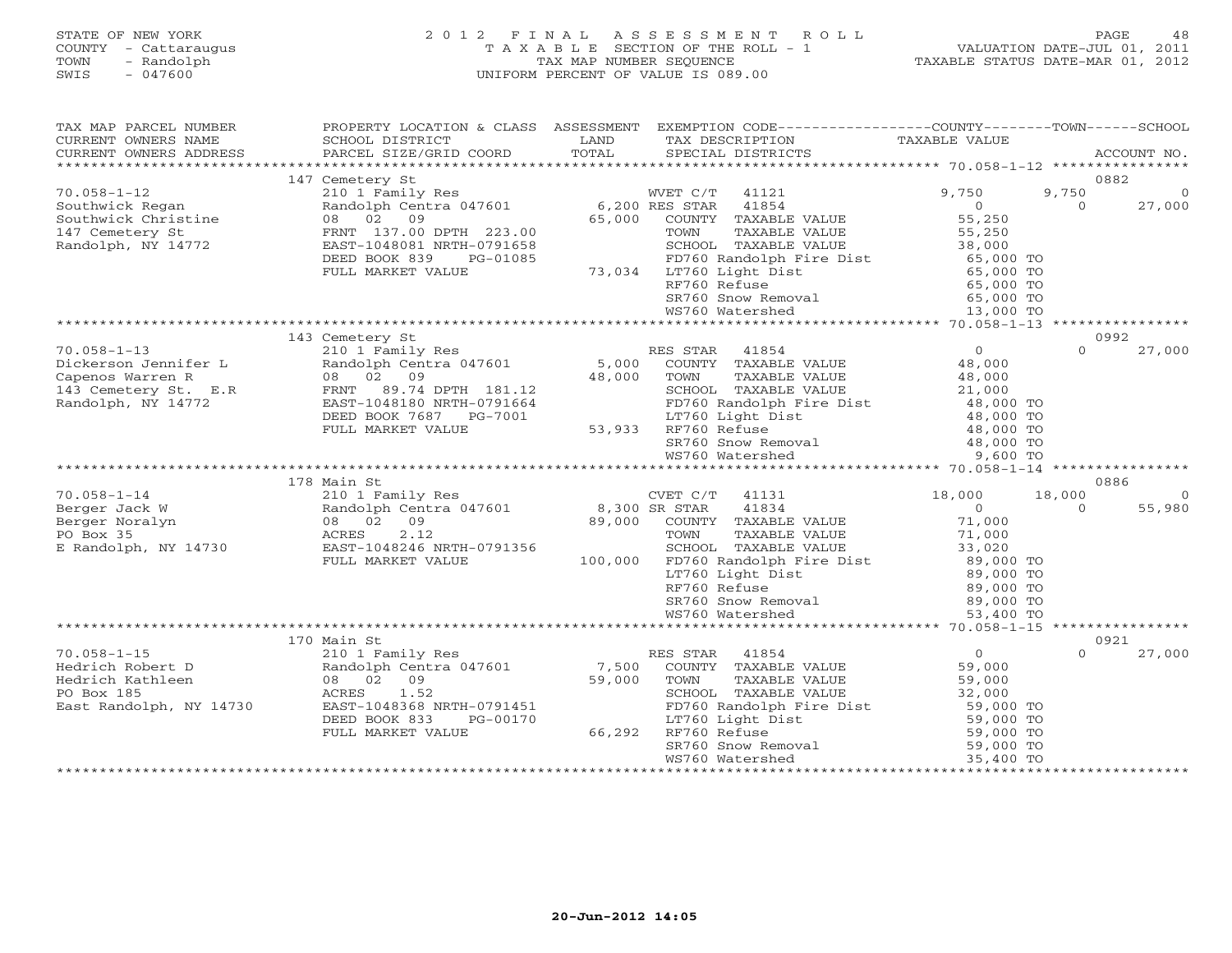# STATE OF NEW YORK 2 0 1 2 F I N A L A S S E S S M E N T R O L L PAGE 49 COUNTY - Cattaraugus T A X A B L E SECTION OF THE ROLL - 1 VALUATION DATE-JUL 01, 2011 TOWN - Randolph TAX MAP NUMBER SEQUENCE TAXABLE STATUS DATE-MAR 01, 2012 SWIS - 047600 UNIFORM PERCENT OF VALUE IS 089.00

| TAX MAP PARCEL NUMBER                                                                                   |                                                                                                                                                                                   |                    | PROPERTY LOCATION & CLASS ASSESSMENT EXEMPTION CODE---------------COUNTY-------TOWN------SCHOOL                                                           |                          |                    |  |
|---------------------------------------------------------------------------------------------------------|-----------------------------------------------------------------------------------------------------------------------------------------------------------------------------------|--------------------|-----------------------------------------------------------------------------------------------------------------------------------------------------------|--------------------------|--------------------|--|
| CURRENT OWNERS NAME<br>CURRENT OWNERS ADDRESS                                                           | SCHOOL DISTRICT<br>PARCEL SIZE/GRID COORD                                                                                                                                         | LAND               | TAX DESCRIPTION<br>SPECIAL DISTRICTS                                                                                                                      | TAXABLE VALUE            | ACCOUNT NO.        |  |
|                                                                                                         |                                                                                                                                                                                   | TOTAL              |                                                                                                                                                           |                          |                    |  |
|                                                                                                         | 164 Main St                                                                                                                                                                       |                    |                                                                                                                                                           |                          | 0947               |  |
| $70.058 - 1 - 16$                                                                                       | 210 1 Family Res                                                                                                                                                                  |                    | RES STAR 41854                                                                                                                                            | $\overline{0}$           | $\Omega$<br>27,000 |  |
| ragett Jefferson M<br>Pagett Jennifer L<br>164 E Main St ER<br>Randolph, NY 14772<br>Randolph, NY 14772 | Randolph Centra 047601 7,400                                                                                                                                                      |                    | COUNTY TAXABLE VALUE                                                                                                                                      | 87,000                   |                    |  |
|                                                                                                         | 08 02 09                                                                                                                                                                          | 87,000             | TOWN<br>TAXABLE VALUE                                                                                                                                     | 87,000                   |                    |  |
|                                                                                                         | 1.30 BANK<br>005                                                                                                                                                                  |                    | SCHOOL TAXABLE VALUE                                                                                                                                      | 60,000                   |                    |  |
| Randolph, NY 14772                                                                                      | EAST-1048451 NRTH-0791530                                                                                                                                                         |                    | FD760 Randolph Fire Dist<br>LT760 Light Dist<br>RF760 Refuse 87,000 TO<br>RF760 Refuse 87,000 TO<br>SR760 Snow Removal 87,000 TO                          | 87,000 TO                |                    |  |
|                                                                                                         | DEED BOOK 1001    PG-792                                                                                                                                                          |                    |                                                                                                                                                           |                          |                    |  |
|                                                                                                         | FULL MARKET VALUE                                                                                                                                                                 |                    | 97,753 RF760 Refuse                                                                                                                                       |                          |                    |  |
|                                                                                                         |                                                                                                                                                                                   |                    | WS760 Watershed                                                                                                                                           | 52,200 TO                |                    |  |
|                                                                                                         |                                                                                                                                                                                   |                    |                                                                                                                                                           |                          |                    |  |
|                                                                                                         | 160 Main St                                                                                                                                                                       |                    |                                                                                                                                                           |                          | 0970               |  |
|                                                                                                         | Nagle Frederic R<br>Nagle Shirley I (1994) 210 1 Family Res<br>Nagle Shirley I (1994) 2009 (1994) 2009 117,800<br>160 Main St (1997) 2008 2009 117,800<br>East Randolph. NY 14772 |                    | RES STAR 41854                                                                                                                                            | $\overline{0}$           | $\Omega$<br>27,000 |  |
|                                                                                                         |                                                                                                                                                                                   |                    | ES STAR 41854<br>COUNTY TAXABLE VALUE                                                                                                                     | 117,800                  |                    |  |
|                                                                                                         |                                                                                                                                                                                   |                    |                                                                                                                                                           |                          |                    |  |
|                                                                                                         |                                                                                                                                                                                   |                    | TOWN TAXABLE VALUE 117,800<br>SCHOOL TAXABLE VALUE 90,800<br>FD760 Randolph Fire Dist 117,800 TO                                                          |                          |                    |  |
|                                                                                                         | East Randolph, NY 14772 EAST-1048578 NRTH-0791526                                                                                                                                 |                    |                                                                                                                                                           |                          |                    |  |
|                                                                                                         | DEED BOOK 11282 PG-8001                                                                                                                                                           | $3-8001$ $132,360$ | LT760 Light Dist                                                                                                                                          | 117,800 TO               |                    |  |
|                                                                                                         | FULL MARKET VALUE                                                                                                                                                                 |                    | RF760 Refuse                                                                                                                                              | 117,800 TO               |                    |  |
|                                                                                                         |                                                                                                                                                                                   |                    | SR760 Snow Removal 117,800 TO<br>WS760 Watershed 70,680 TO                                                                                                |                          |                    |  |
|                                                                                                         |                                                                                                                                                                                   |                    |                                                                                                                                                           |                          |                    |  |
|                                                                                                         | 156 Main St                                                                                                                                                                       |                    |                                                                                                                                                           |                          | 0955               |  |
| $70.058 - 1 - 18.1$                                                                                     | 210 1 Family Res                                                                                                                                                                  |                    | SR STAR<br>41834                                                                                                                                          | $0 \qquad \qquad$        | 55,980<br>$\Omega$ |  |
|                                                                                                         |                                                                                                                                                                                   |                    |                                                                                                                                                           | 64,600                   |                    |  |
|                                                                                                         | Luce Randy C<br>Luce Carol (ER) 8 02 09<br>156 Main St. (ER) 6 156 Main St. (ER) 83.80 DPTH 237.60<br>Randolph. NY 14772 2007 2008 2009                                           |                    | Randolph Centra 047601 (4,600 COUNTY TAXABLE VALUE)<br>08 02 09 (64,600 TOWN TAXABLE VALUE)<br>TAXABLE VALUE                                              | 64,600                   |                    |  |
|                                                                                                         |                                                                                                                                                                                   |                    |                                                                                                                                                           | 8,620                    |                    |  |
| Randolph, NY 14772                                                                                      | ACRES<br>$0.45$ BANK<br>012                                                                                                                                                       |                    | TOWN TAXABLE VALUE<br>SCHOOL TAXABLE VALUE<br>FD760 Randolph Fire Dist<br>Im760 Light Dist                                                                | 64,600 TO                |                    |  |
|                                                                                                         | EAST-1048644 NRTH-0791414                                                                                                                                                         |                    |                                                                                                                                                           | 64,600 TO<br>64,600 TO   |                    |  |
|                                                                                                         | DEED BOOK 854<br>PG-00410                                                                                                                                                         |                    | RF760 Refuse                                                                                                                                              |                          |                    |  |
|                                                                                                         | DULL DUUR 0J4 FU-UU41U<br>FULL MARKET VALUE 72,584 SR760 SRow Removal 64,600 TO<br>WS760 Watershed 38,760 TO 138,760 TO 1990 887760 SROW Removal 464,600 TO                       |                    |                                                                                                                                                           |                          |                    |  |
|                                                                                                         |                                                                                                                                                                                   |                    |                                                                                                                                                           |                          |                    |  |
|                                                                                                         |                                                                                                                                                                                   |                    |                                                                                                                                                           |                          |                    |  |
|                                                                                                         | 152 Main St                                                                                                                                                                       |                    |                                                                                                                                                           |                          | 1610<br>$\Omega$   |  |
| $70.058 - 1 - 19.2$<br>Dowiasz Jeffrey                                                                  | 220 2 Family Res<br>Randolph Centra 047601                                                                                                                                        | 4,200              | RES STAR 41854                                                                                                                                            | $\overline{0}$<br>86,000 | 27,000             |  |
| Dowiasz Paula                                                                                           | 08 02 09                                                                                                                                                                          | 86,000             | COUNTY TAXABLE VALUE<br>TAXABLE VALUE<br>TOWN                                                                                                             | 86,000                   |                    |  |
| 152 Main St                                                                                             | FRNT 109.20 DPTH 209.40                                                                                                                                                           |                    | SCHOOL TAXABLE VALUE                                                                                                                                      | 59,000                   |                    |  |
| Randolph, NY 14772                                                                                      | <b>BANK</b><br>032                                                                                                                                                                |                    |                                                                                                                                                           |                          |                    |  |
|                                                                                                         | EAST-1048734 NRTH-0791440                                                                                                                                                         |                    |                                                                                                                                                           |                          |                    |  |
|                                                                                                         | DEED BOOK 9217 PG-6001                                                                                                                                                            |                    |                                                                                                                                                           |                          |                    |  |
|                                                                                                         | FULL MARKET VALUE                                                                                                                                                                 | 96,629             | FD760 Randolph Fire Dist<br>LT760 Light Dist<br>RF760 Refuse<br>SR760 Snow Removal<br>SR760 Snow Removal<br>SR6,000 TO<br>SR760 Snow Removal<br>B6,000 TO |                          |                    |  |
|                                                                                                         |                                                                                                                                                                                   |                    | WS760 Watershed                                                                                                                                           | 51,600 TO                |                    |  |
|                                                                                                         |                                                                                                                                                                                   |                    |                                                                                                                                                           |                          |                    |  |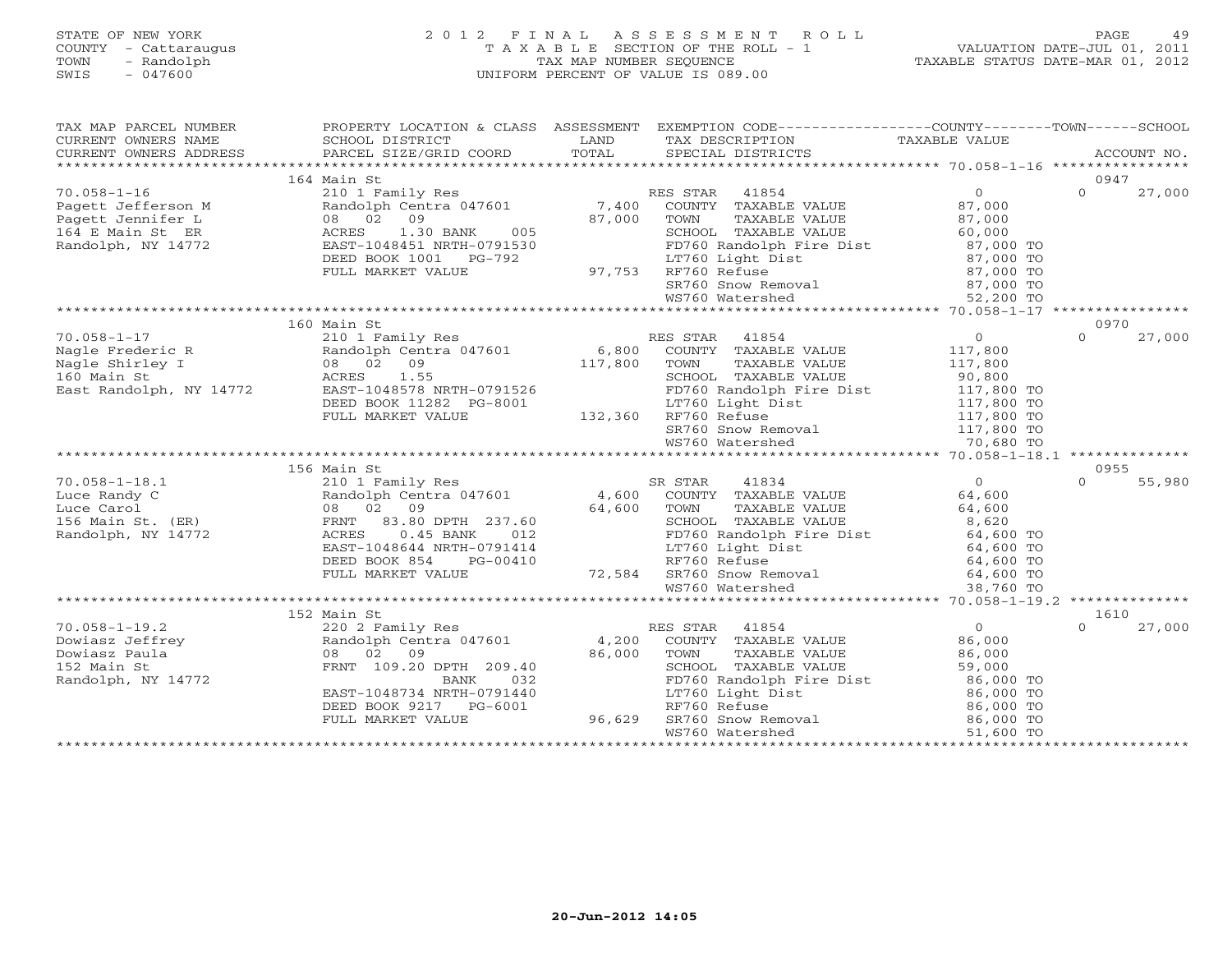# STATE OF NEW YORK 2 0 1 2 F I N A L A S S E S S M E N T R O L L PAGE 50 COUNTY - Cattaraugus T A X A B L E SECTION OF THE ROLL - 1 VALUATION DATE-JUL 01, 2011 TOWN - Randolph TAX MAP NUMBER SEQUENCE TAXABLE STATUS DATE-MAR 01, 2012 SWIS - 047600 UNIFORM PERCENT OF VALUE IS 089.00

| TAX MAP PARCEL NUMBER   |                                        |                   | PROPERTY LOCATION & CLASS ASSESSMENT EXEMPTION CODE----------------COUNTY-------TOWN------SCHOOL                                                                                                |                          |          |        |
|-------------------------|----------------------------------------|-------------------|-------------------------------------------------------------------------------------------------------------------------------------------------------------------------------------------------|--------------------------|----------|--------|
|                         |                                        |                   |                                                                                                                                                                                                 |                          |          |        |
|                         |                                        |                   |                                                                                                                                                                                                 |                          |          |        |
|                         |                                        |                   |                                                                                                                                                                                                 |                          |          |        |
|                         | 140-144 Main St                        |                   |                                                                                                                                                                                                 |                          | 0931     |        |
| $70.058 - 1 - 21.1$     |                                        |                   | ES STAR 41854 0<br>COUNTY TAXABLE VALUE 113,200<br>TOWN TAXABLE VALUE 113,200<br>SCHOOL TAXABLE VALUE 86,200                                                                                    |                          | $\Omega$ | 27,000 |
|                         |                                        |                   |                                                                                                                                                                                                 |                          |          |        |
|                         |                                        |                   |                                                                                                                                                                                                 |                          |          |        |
|                         | 1.45                                   |                   |                                                                                                                                                                                                 |                          |          |        |
| East Randolph, NY 14730 | ACRES                                  |                   | FD760 Randolph Fire Dist<br>LT760 Light Dist                                                                                                                                                    | 113,200 TO<br>113,200 TO |          |        |
|                         | EAST-1048862 NRTH-0791560              |                   |                                                                                                                                                                                                 |                          |          |        |
|                         |                                        |                   |                                                                                                                                                                                                 |                          |          |        |
|                         |                                        |                   | DEED BOOK 995 PG-606<br>PG-606 RET760 Refuse 113,200 TO<br>RET60 Refuse 113,200 TO<br>SR760 Snow Removal 113,200 TO<br>MST60 Matorshop Matorshop 113,200 TO                                     |                          |          |        |
|                         |                                        |                   |                                                                                                                                                                                                 |                          |          |        |
|                         | 289 Spring St                          |                   |                                                                                                                                                                                                 |                          | 0991     |        |
|                         |                                        |                   |                                                                                                                                                                                                 |                          | $\Omega$ | 27,000 |
|                         |                                        |                   |                                                                                                                                                                                                 |                          |          |        |
|                         |                                        |                   |                                                                                                                                                                                                 |                          |          |        |
|                         |                                        |                   |                                                                                                                                                                                                 |                          |          |        |
|                         |                                        |                   | TOWN TAXABLE VALUE 64,500<br>SCHOOL TAXABLE VALUE 37,500<br>FD760 Randolph Fire Dist 64,500 TO                                                                                                  |                          |          |        |
|                         |                                        |                   |                                                                                                                                                                                                 |                          |          |        |
|                         |                                        |                   |                                                                                                                                                                                                 |                          |          |        |
|                         |                                        |                   |                                                                                                                                                                                                 |                          |          |        |
|                         |                                        |                   |                                                                                                                                                                                                 |                          |          |        |
|                         |                                        |                   |                                                                                                                                                                                                 |                          |          |        |
|                         | 285 Spring St                          |                   |                                                                                                                                                                                                 |                          | 0919     |        |
|                         |                                        |                   |                                                                                                                                                                                                 |                          | $\Omega$ | 27,000 |
|                         |                                        |                   |                                                                                                                                                                                                 |                          |          |        |
|                         |                                        |                   |                                                                                                                                                                                                 |                          |          |        |
|                         |                                        |                   |                                                                                                                                                                                                 |                          |          |        |
|                         |                                        |                   |                                                                                                                                                                                                 |                          |          |        |
|                         |                                        |                   |                                                                                                                                                                                                 |                          |          |        |
|                         |                                        |                   |                                                                                                                                                                                                 |                          |          |        |
|                         |                                        |                   |                                                                                                                                                                                                 |                          |          |        |
|                         |                                        |                   |                                                                                                                                                                                                 |                          |          |        |
|                         |                                        |                   |                                                                                                                                                                                                 |                          |          |        |
|                         | 279 Spring St                          |                   | RES STAR 41854                                                                                                                                                                                  | $\overline{0}$           | 0897     |        |
| $70.058 - 1 - 24$       | 210 1 Family Res                       |                   |                                                                                                                                                                                                 |                          | $\Omega$ | 27,000 |
|                         |                                        |                   |                                                                                                                                                                                                 |                          |          |        |
| 14772                   |                                        | 50,800            | SCHOOL TAXABLE VALUE 23,800                                                                                                                                                                     |                          |          |        |
| Randolph, NY 14772      | FRNT 122.00 DPTH 140.00<br>BANK<br>012 |                   |                                                                                                                                                                                                 |                          |          |        |
|                         | EAST-1048362 NRTH-0790670              |                   |                                                                                                                                                                                                 |                          |          |        |
|                         | DEED BOOK 4007 PG-5001                 |                   |                                                                                                                                                                                                 |                          |          |        |
|                         | FULL MARKET VALUE                      | PG-5001<br>57,079 |                                                                                                                                                                                                 |                          |          |        |
|                         |                                        |                   | FD760 Randolph Fire Dist<br>FD760 Randolph Fire Dist<br>IT760 Light Dist<br>RF760 Refuse<br>SD,800 TO<br>SD,800 TO<br>SD,800 TO<br>WS760 Watershed<br>50,800 TO<br>WS760 Watershed<br>50,800 TO |                          |          |        |
|                         |                                        |                   |                                                                                                                                                                                                 |                          |          |        |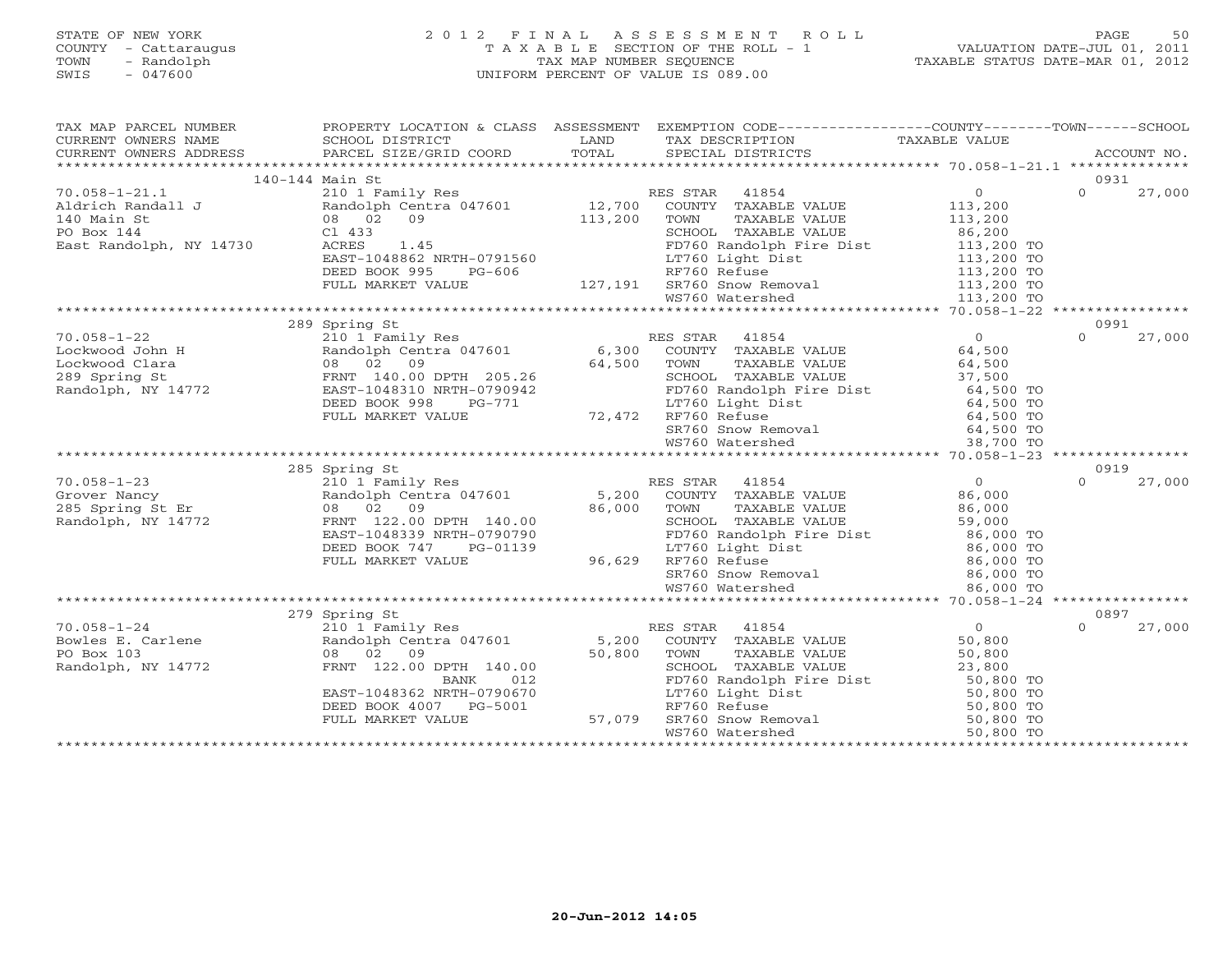#### STATE OF NEW YORK 2 0 1 2 F I N A L A S S E S S M E N T R O L L PAGE 51 COUNTY - Cattaraugus T A X A B L E SECTION OF THE ROLL - 1 VALUATION DATE-JUL 01, 2011 TOWN - Randolph TAX MAP NUMBER SEQUENCE TAXABLE STATUS DATE-MAR 01, 2012 SWIS - 047600 UNIFORM PERCENT OF VALUE IS 089.00UNIFORM PERCENT OF VALUE IS 089.00

| TAX MAP PARCEL NUMBER                                                                                                                                                                                                             | PROPERTY LOCATION & CLASS ASSESSMENT                                                                                                     |        | EXEMPTION CODE-----------------COUNTY-------TOWN------SCHOOL                                                                                                                   |                          |                          |
|-----------------------------------------------------------------------------------------------------------------------------------------------------------------------------------------------------------------------------------|------------------------------------------------------------------------------------------------------------------------------------------|--------|--------------------------------------------------------------------------------------------------------------------------------------------------------------------------------|--------------------------|--------------------------|
|                                                                                                                                                                                                                                   |                                                                                                                                          |        |                                                                                                                                                                                |                          |                          |
|                                                                                                                                                                                                                                   | 271 Spring St                                                                                                                            |        |                                                                                                                                                                                |                          | 1001<br>$\Omega$         |
| $70.058 - 1 - 25$                                                                                                                                                                                                                 | 210 1 Family Res<br>Randolph Centra 047601 5,000                                                                                         |        | RES STAR 41854                                                                                                                                                                 | $\overline{0}$           | 27,000                   |
| Harrington Natalie A                                                                                                                                                                                                              | 08 02 09                                                                                                                                 |        | COUNTY TAXABLE VALUE                                                                                                                                                           | 61,000                   |                          |
| 271 Spring St<br>Randolph, NY 14772                                                                                                                                                                                               | FRNT 108.44 DPTH 140.00                                                                                                                  | 61,000 | TOWN TAXABLE VALUE<br>SCHOOL TAXABLE VALUE 34,000 TO<br>1 1 1 Fire Dist 61,000 TO                                                                                              |                          |                          |
|                                                                                                                                                                                                                                   | BANK<br>012                                                                                                                              |        |                                                                                                                                                                                |                          |                          |
|                                                                                                                                                                                                                                   | EAST-1048383 NRTH-0790553                                                                                                                |        |                                                                                                                                                                                |                          |                          |
|                                                                                                                                                                                                                                   | DEED BOOK 1023 PG-8001                                                                                                                   |        | 10553 1m760 Light Dist 61,000 TO<br>10553 1m7760 Refuse 61,000 TO<br>88,539 SR760 Snow Removal 61,000 TO<br>10.000 TO 10.000 TO 10.000 TO                                      |                          |                          |
|                                                                                                                                                                                                                                   | FULL MARKET VALUE                                                                                                                        |        |                                                                                                                                                                                |                          |                          |
|                                                                                                                                                                                                                                   |                                                                                                                                          |        |                                                                                                                                                                                |                          |                          |
|                                                                                                                                                                                                                                   |                                                                                                                                          |        |                                                                                                                                                                                |                          |                          |
|                                                                                                                                                                                                                                   | 193 Main St                                                                                                                              |        |                                                                                                                                                                                |                          | 0900                     |
| $70.058 - 1 - 26$                                                                                                                                                                                                                 | 210 1 Family Res<br>Randolph Centra 047601<br>08 02 09<br>ACRES 1.15                                                                     |        | RES STAR 41854 0<br>7,200 COUNTY TAXABLE VALUE 39,000<br>39,000 TOWN TAXABLE VALUE 39,000<br>SCHOOL TAXABLE VALUE 12,000                                                       |                          | $\Omega$<br>27,000       |
| Wendell Karen S                                                                                                                                                                                                                   |                                                                                                                                          |        |                                                                                                                                                                                |                          |                          |
| 193 Main St                                                                                                                                                                                                                       |                                                                                                                                          |        |                                                                                                                                                                                |                          |                          |
| Randolph, NY 14772                                                                                                                                                                                                                |                                                                                                                                          |        |                                                                                                                                                                                |                          |                          |
|                                                                                                                                                                                                                                   | ACRES 1.15<br>EAST-1048212 NRTH-0790588 FD760 Randolp<br>DEED BOOK 00977 PG-00912 LT760 Light D<br>FULL MARKET VALUE 43,820 RF760 Refuse |        |                                                                                                                                                                                |                          |                          |
|                                                                                                                                                                                                                                   |                                                                                                                                          |        |                                                                                                                                                                                |                          |                          |
|                                                                                                                                                                                                                                   |                                                                                                                                          |        |                                                                                                                                                                                |                          |                          |
|                                                                                                                                                                                                                                   |                                                                                                                                          |        |                                                                                                                                                                                |                          |                          |
|                                                                                                                                                                                                                                   |                                                                                                                                          |        | CHOOR TAXABLE VALUE<br>FD760 Randolph Fire Dist 39,000 TO<br>LT760 Light Dist 39,000 TO<br>RF760 Refuse 39,000 TO<br>SR760 Snow Removal 39,000 TO<br>WS760 Watershed 39,000 TO |                          |                          |
|                                                                                                                                                                                                                                   |                                                                                                                                          |        |                                                                                                                                                                                |                          |                          |
|                                                                                                                                                                                                                                   | 257 Spring St                                                                                                                            |        |                                                                                                                                                                                |                          | 0914                     |
|                                                                                                                                                                                                                                   | 210 1 Family Res                                                                                                                         |        | RES STAR 41854                                                                                                                                                                 | $\Omega$                 | $\Omega$<br>27,000       |
|                                                                                                                                                                                                                                   |                                                                                                                                          |        | Randolph Centra 047601 7,800 COUNTY TAXABLE VALUE<br>08 02 09 75,500 TOWN TAXABLE VALUE                                                                                        | 75,500<br>75,500         |                          |
|                                                                                                                                                                                                                                   |                                                                                                                                          |        |                                                                                                                                                                                |                          |                          |
| Randolph, NY 14772                                                                                                                                                                                                                | $08$ 02 09<br>ACRES 1.70 BANK 032<br>EAST-1048263 NRTH-0790358                                                                           |        | SCHOOL TAXABLE VALUE 48,500<br>FD760 Randolph Fire Dist 75,500 TO<br>LT760 Light Dist 75,500 TO<br>RF760 Refuse 75,500 TO                                                      |                          |                          |
|                                                                                                                                                                                                                                   |                                                                                                                                          |        |                                                                                                                                                                                |                          |                          |
|                                                                                                                                                                                                                                   | DEED BOOK 8373 PG-6001                                                                                                                   |        |                                                                                                                                                                                |                          |                          |
|                                                                                                                                                                                                                                   | FULL MARKET VALUE                                                                                                                        |        |                                                                                                                                                                                |                          |                          |
|                                                                                                                                                                                                                                   |                                                                                                                                          |        | $84,831$<br>$84,831$<br>$8760$ Refuse<br>$8760$ Snow Re                                                                                                                        |                          |                          |
|                                                                                                                                                                                                                                   |                                                                                                                                          |        |                                                                                                                                                                                |                          |                          |
|                                                                                                                                                                                                                                   |                                                                                                                                          |        |                                                                                                                                                                                |                          |                          |
| 70.058-1-28<br>Rowland Frederick<br>Rehe-Rowland Beverly (210 1 Family Res Randolph Centra 047601 7,500 CLERGY<br>Kehe-Rowland Beverly (213 08 02 09 93,700 SR STAR<br>213 Spring States (213 1.15 (2000)<br>23 ACRES 1.15 (2000) | 213 Spring St                                                                                                                            |        |                                                                                                                                                                                |                          | 0929                     |
|                                                                                                                                                                                                                                   |                                                                                                                                          |        | WVET C/T 41121                                                                                                                                                                 | 10,800                   | 10,800<br>$\overline{0}$ |
|                                                                                                                                                                                                                                   |                                                                                                                                          |        | 41400                                                                                                                                                                          | 1,500                    | 1,500<br>1,500           |
|                                                                                                                                                                                                                                   |                                                                                                                                          |        | 41834                                                                                                                                                                          | $\overline{0}$<br>81,400 | 55,980<br>$\Omega$       |
|                                                                                                                                                                                                                                   |                                                                                                                                          |        | COUNTY TAXABLE VALUE                                                                                                                                                           |                          |                          |
| Randolph, NY 14772                                                                                                                                                                                                                | EAST-1048564 NRTH-0789535                                                                                                                |        |                                                                                                                                                                                |                          |                          |
|                                                                                                                                                                                                                                   | DEED BOOK 12330 PG-8002<br>FULL MARKET VALUE 105,281                                                                                     |        |                                                                                                                                                                                |                          |                          |
|                                                                                                                                                                                                                                   |                                                                                                                                          |        |                                                                                                                                                                                |                          |                          |
|                                                                                                                                                                                                                                   |                                                                                                                                          |        |                                                                                                                                                                                |                          |                          |
|                                                                                                                                                                                                                                   |                                                                                                                                          |        |                                                                                                                                                                                |                          |                          |
|                                                                                                                                                                                                                                   |                                                                                                                                          |        | FD760 Randolph Fire Dist<br>IT760 Light Dist<br>RF760 Refuse 93,700 TO<br>RF760 Refuse 93,700 TO<br>SR760 Snow Removal 93,700 TO<br>WS760 Watershed 93,700 TO                  |                          |                          |
|                                                                                                                                                                                                                                   |                                                                                                                                          |        |                                                                                                                                                                                |                          |                          |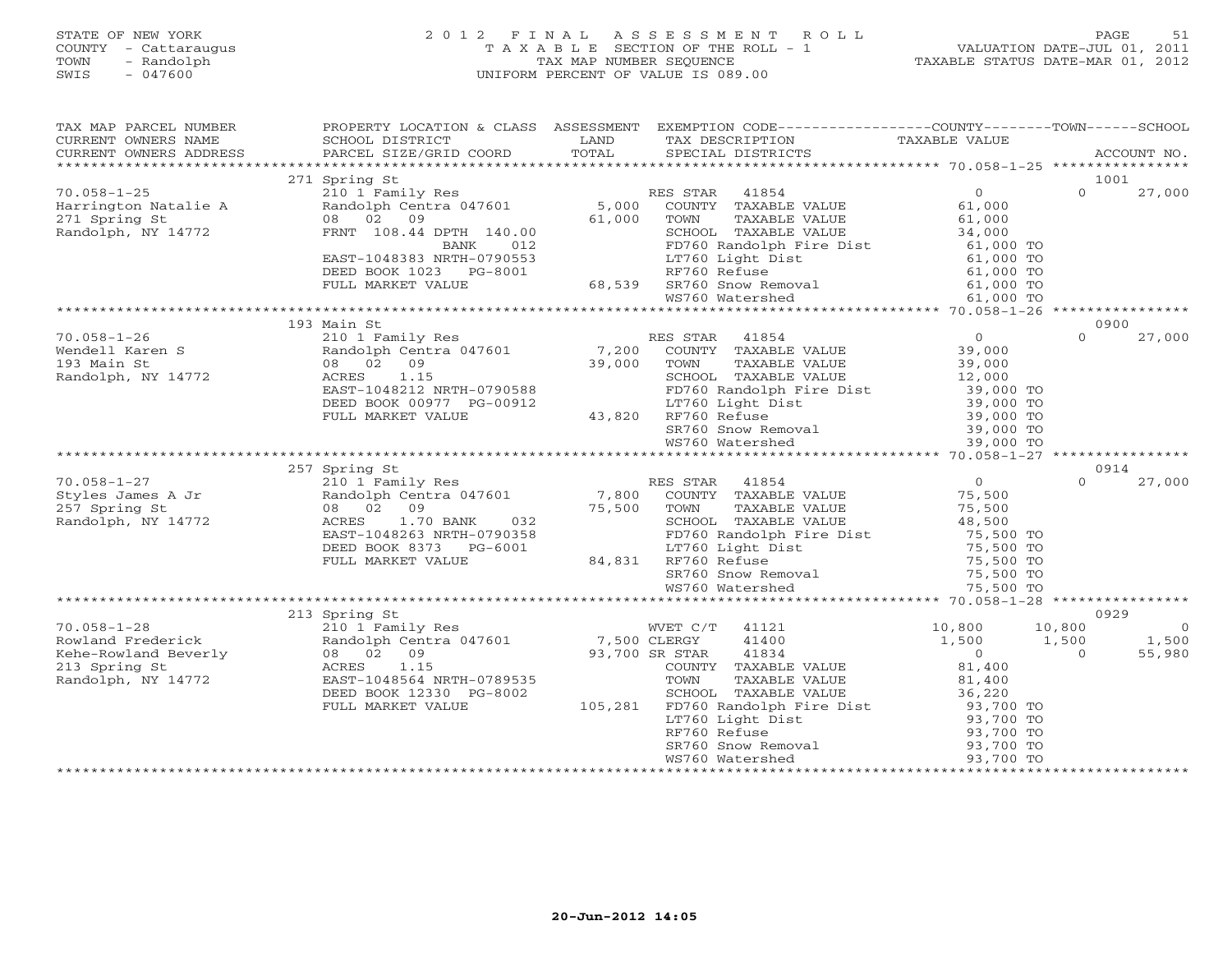# STATE OF NEW YORK 2 0 1 2 F I N A L A S S E S S M E N T R O L L PAGE 52 COUNTY - Cattaraugus T A X A B L E SECTION OF THE ROLL - 1 VALUATION DATE-JUL 01, 2011 TOWN - Randolph TAX MAP NUMBER SEQUENCE TAXABLE STATUS DATE-MAR 01, 2012 SWIS - 047600 UNIFORM PERCENT OF VALUE IS 089.00

| TAX MAP PARCEL NUMBER<br>TAX PART PARCES NOTICE TO A CONFIDENT CONTROL OF THE CONFIDENT OWNERS NOT THE CONFIDENT OF THE CONFIDENT OF THE CONTRESS CONTRESS CONTRESS PARCEL STATE TO THE THE SECRET OF THE SECRET OF THE TAX DESCRIPTION TAXABLE VALUE A                                                                        |                                | PROPERTY LOCATION & CLASS ASSESSMENT EXEMPTION CODE----------------COUNTY-------TOWN------SCHOOL |                                                                                |
|--------------------------------------------------------------------------------------------------------------------------------------------------------------------------------------------------------------------------------------------------------------------------------------------------------------------------------|--------------------------------|--------------------------------------------------------------------------------------------------|--------------------------------------------------------------------------------|
|                                                                                                                                                                                                                                                                                                                                |                                |                                                                                                  |                                                                                |
|                                                                                                                                                                                                                                                                                                                                | 237 Spring St                  |                                                                                                  | 0938                                                                           |
|                                                                                                                                                                                                                                                                                                                                |                                |                                                                                                  |                                                                                |
|                                                                                                                                                                                                                                                                                                                                |                                |                                                                                                  |                                                                                |
|                                                                                                                                                                                                                                                                                                                                |                                |                                                                                                  |                                                                                |
|                                                                                                                                                                                                                                                                                                                                | 231 Spring St<br>223 Spring St |                                                                                                  | 0943<br>$\Omega$<br>27,000<br>0890<br>10,800<br>$\sim$ 0<br>$\Omega$<br>55,980 |
|                                                                                                                                                                                                                                                                                                                                |                                |                                                                                                  |                                                                                |
|                                                                                                                                                                                                                                                                                                                                |                                |                                                                                                  |                                                                                |
| $\begin{tabular}{l c c c c c} \hline $\footnotesize{70.058-1-32}$ & $\footnotesize{195\text{ Main St}}$ & $\footnotesize{50.00}$ & $18,000$ & $18,000$ & $18,000$ & $18,000$ & $18,000$ & $18,000$ & $18,000$ & $18,000$ & $18,000$ & $18,000$ & $18,000$ & $18,000$ & $18,000$ & $18,000$ & $18,000$ & $18,000$ & $18,000$ &$ | 195 Main St                    |                                                                                                  | 0893<br>$\overline{0}$<br>55,980                                               |
|                                                                                                                                                                                                                                                                                                                                |                                |                                                                                                  |                                                                                |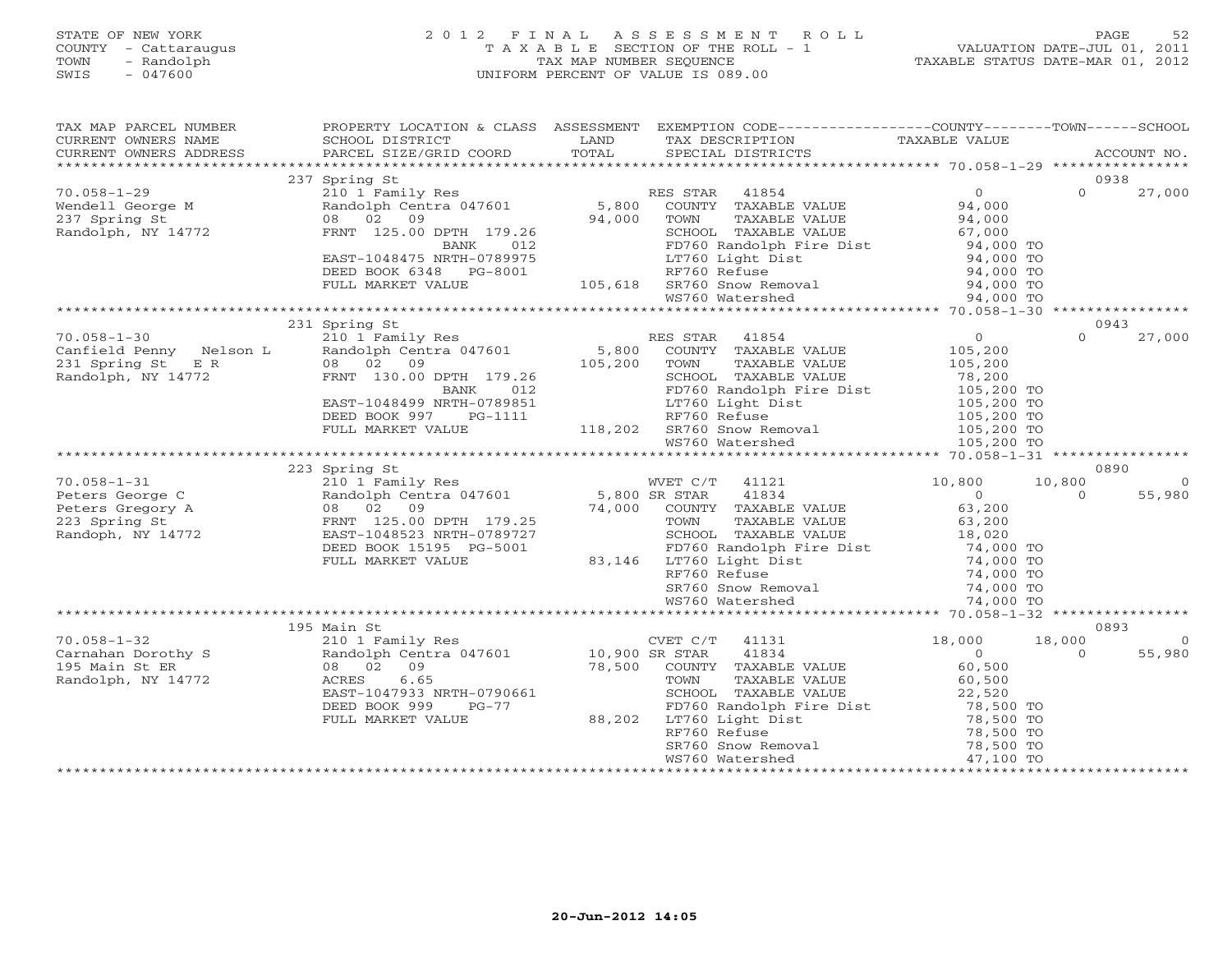# STATE OF NEW YORK 2 0 1 2 F I N A L A S S E S S M E N T R O L L PAGE 53 COUNTY - Cattaraugus T A X A B L E SECTION OF THE ROLL - 1 VALUATION DATE-JUL 01, 2011 TOWN - Randolph TAX MAP NUMBER SEQUENCE TAXABLE STATUS DATE-MAR 01, 2012 SWIS - 047600 UNIFORM PERCENT OF VALUE IS 089.00

| TAX MAP PARCEL NUMBER                                                                                                                                                                                                                                                                                                                                                                                                                                                                                       |                       | PROPERTY LOCATION & CLASS ASSESSMENT EXEMPTION CODE----------------COUNTY-------TOWN------SCHOOL                                                                                                                                                                                                                                                                                      |                |
|-------------------------------------------------------------------------------------------------------------------------------------------------------------------------------------------------------------------------------------------------------------------------------------------------------------------------------------------------------------------------------------------------------------------------------------------------------------------------------------------------------------|-----------------------|---------------------------------------------------------------------------------------------------------------------------------------------------------------------------------------------------------------------------------------------------------------------------------------------------------------------------------------------------------------------------------------|----------------|
| $\begin{tabular}{lllllll} \multicolumn{2}{l}{{\small\sc{CURRENT}}}& $\text{MME}$ & $\text{SCHOOL} & $\text{DISTRICT}$ & $\text{LAND}$ & $\text{TAX} & $\text{DESCRIPTION}$ & $\text{TAXABLE VALUE} \\ & $\text{CURRENT} & $\text{ADDRES} & $\text{ADDRES} & $\text{PACCOUNT NO.} \\ & $\text{PARREIT} & $\text{PARCEL} & $\text{SIZE/GRID COORD} & $\text{TOTAL} & $\text{SPECIAL} & $\text{DISTRICTS} \\ & $\text{*}\text{*}\text{*}\text{*}\text{*}\text{*}\text{*}\text{*}\text{*}\text{*}\text{*}\text$ |                       | TAX DESCRIPTION TAXABLE VALUE<br>SPECIAL DISTRICTS                                                                                                                                                                                                                                                                                                                                    |                |
| CURRENT OWNERS ADDRESS                                                                                                                                                                                                                                                                                                                                                                                                                                                                                      |                       |                                                                                                                                                                                                                                                                                                                                                                                       |                |
|                                                                                                                                                                                                                                                                                                                                                                                                                                                                                                             |                       |                                                                                                                                                                                                                                                                                                                                                                                       |                |
|                                                                                                                                                                                                                                                                                                                                                                                                                                                                                                             | 229 Main St           |                                                                                                                                                                                                                                                                                                                                                                                       | 0977           |
| $70.058 - 1 - 33$                                                                                                                                                                                                                                                                                                                                                                                                                                                                                           |                       |                                                                                                                                                                                                                                                                                                                                                                                       |                |
|                                                                                                                                                                                                                                                                                                                                                                                                                                                                                                             |                       | 182 Det row bldg<br>482 Det row bldg<br>Randolph Centra 047601 6,800 TOWN TAXABLE VALUE 45,400<br>45,400 SCHOOL TAXABLE VALUE 45,400                                                                                                                                                                                                                                                  |                |
|                                                                                                                                                                                                                                                                                                                                                                                                                                                                                                             |                       |                                                                                                                                                                                                                                                                                                                                                                                       |                |
|                                                                                                                                                                                                                                                                                                                                                                                                                                                                                                             |                       |                                                                                                                                                                                                                                                                                                                                                                                       |                |
|                                                                                                                                                                                                                                                                                                                                                                                                                                                                                                             | DEED BOOK 1014 PG-525 | 149.00<br>$0790705$<br>$0790705$<br>$0790705$<br>$0790705$<br>$0790705$<br>$0790705$<br>$07760$ Refuse<br>$0760$ Refuse<br>$0760$ Refuse<br>$0760$ Refuse<br>$0760$ Refuse<br>$0760$ Refuse<br>$0760$ Refuse<br>$0760$ Refuse<br>$0760$ Refuse<br>$0760$ Refu                                                                                                                         |                |
|                                                                                                                                                                                                                                                                                                                                                                                                                                                                                                             | FULL MARKET VALUE     |                                                                                                                                                                                                                                                                                                                                                                                       |                |
|                                                                                                                                                                                                                                                                                                                                                                                                                                                                                                             |                       |                                                                                                                                                                                                                                                                                                                                                                                       |                |
|                                                                                                                                                                                                                                                                                                                                                                                                                                                                                                             |                       |                                                                                                                                                                                                                                                                                                                                                                                       |                |
|                                                                                                                                                                                                                                                                                                                                                                                                                                                                                                             | 243 Main St           |                                                                                                                                                                                                                                                                                                                                                                                       | 0946           |
|                                                                                                                                                                                                                                                                                                                                                                                                                                                                                                             |                       |                                                                                                                                                                                                                                                                                                                                                                                       |                |
|                                                                                                                                                                                                                                                                                                                                                                                                                                                                                                             |                       |                                                                                                                                                                                                                                                                                                                                                                                       |                |
|                                                                                                                                                                                                                                                                                                                                                                                                                                                                                                             |                       |                                                                                                                                                                                                                                                                                                                                                                                       |                |
|                                                                                                                                                                                                                                                                                                                                                                                                                                                                                                             |                       |                                                                                                                                                                                                                                                                                                                                                                                       |                |
|                                                                                                                                                                                                                                                                                                                                                                                                                                                                                                             |                       |                                                                                                                                                                                                                                                                                                                                                                                       |                |
|                                                                                                                                                                                                                                                                                                                                                                                                                                                                                                             |                       |                                                                                                                                                                                                                                                                                                                                                                                       |                |
|                                                                                                                                                                                                                                                                                                                                                                                                                                                                                                             |                       |                                                                                                                                                                                                                                                                                                                                                                                       |                |
|                                                                                                                                                                                                                                                                                                                                                                                                                                                                                                             |                       |                                                                                                                                                                                                                                                                                                                                                                                       |                |
|                                                                                                                                                                                                                                                                                                                                                                                                                                                                                                             |                       |                                                                                                                                                                                                                                                                                                                                                                                       |                |
|                                                                                                                                                                                                                                                                                                                                                                                                                                                                                                             |                       |                                                                                                                                                                                                                                                                                                                                                                                       |                |
|                                                                                                                                                                                                                                                                                                                                                                                                                                                                                                             |                       |                                                                                                                                                                                                                                                                                                                                                                                       |                |
|                                                                                                                                                                                                                                                                                                                                                                                                                                                                                                             |                       |                                                                                                                                                                                                                                                                                                                                                                                       |                |
|                                                                                                                                                                                                                                                                                                                                                                                                                                                                                                             |                       |                                                                                                                                                                                                                                                                                                                                                                                       |                |
|                                                                                                                                                                                                                                                                                                                                                                                                                                                                                                             | Main St               |                                                                                                                                                                                                                                                                                                                                                                                       | 0924           |
|                                                                                                                                                                                                                                                                                                                                                                                                                                                                                                             |                       |                                                                                                                                                                                                                                                                                                                                                                                       |                |
|                                                                                                                                                                                                                                                                                                                                                                                                                                                                                                             |                       |                                                                                                                                                                                                                                                                                                                                                                                       |                |
|                                                                                                                                                                                                                                                                                                                                                                                                                                                                                                             |                       |                                                                                                                                                                                                                                                                                                                                                                                       |                |
|                                                                                                                                                                                                                                                                                                                                                                                                                                                                                                             |                       |                                                                                                                                                                                                                                                                                                                                                                                       |                |
|                                                                                                                                                                                                                                                                                                                                                                                                                                                                                                             |                       |                                                                                                                                                                                                                                                                                                                                                                                       |                |
|                                                                                                                                                                                                                                                                                                                                                                                                                                                                                                             |                       |                                                                                                                                                                                                                                                                                                                                                                                       |                |
|                                                                                                                                                                                                                                                                                                                                                                                                                                                                                                             |                       |                                                                                                                                                                                                                                                                                                                                                                                       |                |
|                                                                                                                                                                                                                                                                                                                                                                                                                                                                                                             |                       |                                                                                                                                                                                                                                                                                                                                                                                       |                |
|                                                                                                                                                                                                                                                                                                                                                                                                                                                                                                             |                       |                                                                                                                                                                                                                                                                                                                                                                                       |                |
|                                                                                                                                                                                                                                                                                                                                                                                                                                                                                                             | 222 Spring St         | $\begin{array}{cccc} \texttt{222} & \texttt{Spring St} & \texttt{WVET C/T} & 41121 & 10,800 & 10,800 \\ & 210 & 1\text{ Family Res} & 5,200 & \texttt{SR STRR} & 41834 & 0 \\ & 08 & 02 & 09 & 72,000 & \texttt{COUNTY} & \texttt{TAXABLE VALUE} & 61,200 \\ & 08 & 02 & 09 & 72,000 & \texttt{TONNTY} & \texttt{TAXABLE VALUE} & 61,200 \\ & 08 & 02 & 09 & 72,000 & \texttt{TONNTY$ | 0972           |
| $70.058 - 2 - 1$                                                                                                                                                                                                                                                                                                                                                                                                                                                                                            |                       |                                                                                                                                                                                                                                                                                                                                                                                       | $\overline{0}$ |
| Neal Robert                                                                                                                                                                                                                                                                                                                                                                                                                                                                                                 |                       |                                                                                                                                                                                                                                                                                                                                                                                       | 55,980         |
| Neal Eileen                                                                                                                                                                                                                                                                                                                                                                                                                                                                                                 |                       |                                                                                                                                                                                                                                                                                                                                                                                       |                |
| 222 Spring St                                                                                                                                                                                                                                                                                                                                                                                                                                                                                               |                       |                                                                                                                                                                                                                                                                                                                                                                                       |                |
| Randolph, NY 14772                                                                                                                                                                                                                                                                                                                                                                                                                                                                                          |                       |                                                                                                                                                                                                                                                                                                                                                                                       |                |
|                                                                                                                                                                                                                                                                                                                                                                                                                                                                                                             |                       |                                                                                                                                                                                                                                                                                                                                                                                       |                |
|                                                                                                                                                                                                                                                                                                                                                                                                                                                                                                             |                       |                                                                                                                                                                                                                                                                                                                                                                                       |                |
|                                                                                                                                                                                                                                                                                                                                                                                                                                                                                                             |                       |                                                                                                                                                                                                                                                                                                                                                                                       |                |
|                                                                                                                                                                                                                                                                                                                                                                                                                                                                                                             |                       |                                                                                                                                                                                                                                                                                                                                                                                       |                |
|                                                                                                                                                                                                                                                                                                                                                                                                                                                                                                             |                       |                                                                                                                                                                                                                                                                                                                                                                                       |                |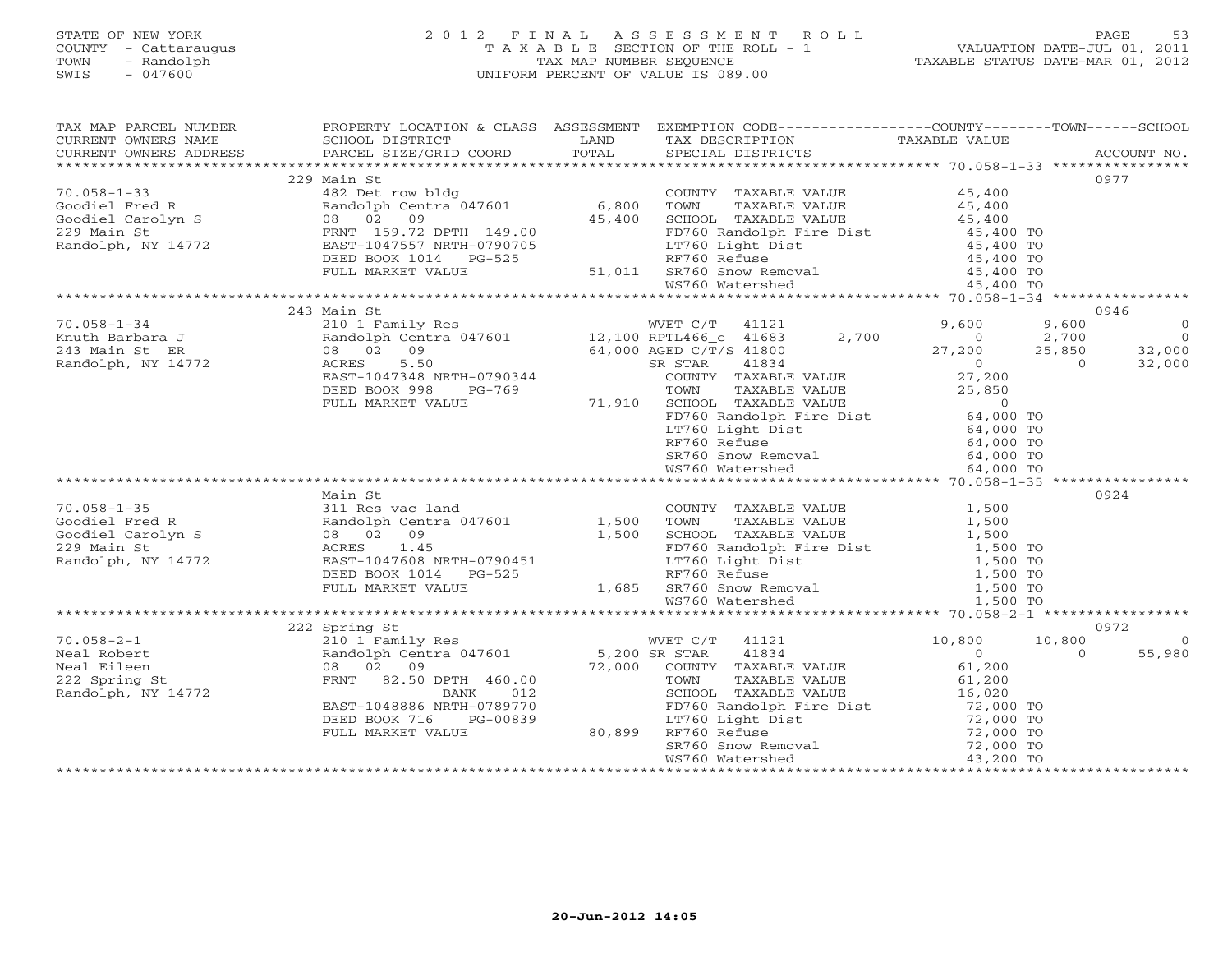# STATE OF NEW YORK 2 0 1 2 F I N A L A S S E S S M E N T R O L L PAGE 54 COUNTY - Cattaraugus T A X A B L E SECTION OF THE ROLL - 1 VALUATION DATE-JUL 01, 2011 TOWN - Randolph TAX MAP NUMBER SEQUENCE TAXABLE STATUS DATE-MAR 01, 2012 SWIS - 047600 UNIFORM PERCENT OF VALUE IS 089.00

| TAX MAP PARCEL NUMBER                                                                                                                                                                                                                |                                                                                                                                                             |        | PROPERTY LOCATION & CLASS ASSESSMENT EXEMPTION CODE---------------COUNTY-------TOWN------SCHOOL                                                                                                                                                                                                                                         |                                                                                |                                     |
|--------------------------------------------------------------------------------------------------------------------------------------------------------------------------------------------------------------------------------------|-------------------------------------------------------------------------------------------------------------------------------------------------------------|--------|-----------------------------------------------------------------------------------------------------------------------------------------------------------------------------------------------------------------------------------------------------------------------------------------------------------------------------------------|--------------------------------------------------------------------------------|-------------------------------------|
|                                                                                                                                                                                                                                      | 228 Spring St                                                                                                                                               |        |                                                                                                                                                                                                                                                                                                                                         |                                                                                | 0936                                |
| $70.058 - 2 - 3$<br>Stevens Judith M<br>PO Box 173<br>E. Randolph, NY 14730                                                                                                                                                          | 210 1 Family Res<br>Randolph Centra 047601 8,200<br>08 02 09<br>2.03<br>ACRES<br>EAST-1048912 NRTH-0789920<br>DEED BOOK 00939 PG-01170<br>FULL MARKET VALUE | 97,500 | RES STAR 41854<br>COUNTY TAXABLE VALUE<br>TAXABLE VALUE<br>TOWN<br>TOWN TAXABLE VALUE<br>SCHOOL TAXABLE VALUE 70,500<br>FD760 Randolph Fire Dist 97,500 TO<br>LT760 Light Dist 97,500 TO<br>RF760 Refuse 97,500 TO<br>SR760 Snow Removal 97,500 TO<br>WS760 Watershed<br>LT760 Light D<br>LT760 Light D<br>LT760 Refuse                 | $\overline{0}$<br>97,500<br>97,500                                             | $\Omega$<br>27,000                  |
|                                                                                                                                                                                                                                      |                                                                                                                                                             |        |                                                                                                                                                                                                                                                                                                                                         |                                                                                |                                     |
| $70.058 - 2 - 4$<br>Fulings Marjorie L<br>Hulings Raymond N Jr and Olph Centra 047601 7,000 SR STAR<br>PO Box 504 Life Use TOWN<br>Randolph, NY 14772 FRNT 188.00 DPTH 255.50 SCHOOL<br>FRNT 188.00 DPTH 255.50 SCHOOL               | 234 Spring St<br>210 1 Family Res<br>EAST-1048728 NRTH-0790010<br>DEED BOOK 912<br>PG-00739<br>FULL MARKET VALUE                                            |        | AGED C/T/S 41800 17,750<br>41834<br>FOR A 1834<br>COUNTY TAXABLE VALUE<br>TOWN TAXABLE VALUE<br>SCHOOL TAXABLE VALUE<br>FD760 Randolph Fire Dist<br>FD760 Randolph Fire Dist<br>LT760 Light Dist<br>RF760 Refuse<br>RF760 Refuse<br>35,500 TO<br>25,500 TO<br>25,500 TO<br>39,888 RF760 Refuse<br>SR760 Snow Removal<br>WS760 Watershed | 17,750<br>$\begin{array}{c} 0 \\ 17,750 \end{array}$<br>35,500 TO<br>35,500 TO | 0937<br>17,750<br>$\circ$<br>17,750 |
|                                                                                                                                                                                                                                      |                                                                                                                                                             |        |                                                                                                                                                                                                                                                                                                                                         |                                                                                |                                     |
| 70.058-2-5<br>710.058-2-5<br>710.058-2-5<br>710.058-210<br>710.058 Randolph Centra 047601 6,400 COUNTY TAXABLE VALUE 92,000<br>72.000 7000 7000 7AXABLE VALUE 92,000 Randolph, NY 14772 FRNT 143.00 DPTH 255.50 SCHOOL TAXABLE VALUE | 246 Spring St<br>EAST-1048708 NRTH-0790170<br>DEED BOOK 868<br>PG-00364<br>FULL MARKET VALUE                                                                |        | COMIT TAXABLE VALUE<br>TOWN TAXABLE VALUE<br>SCHOOL TAXABLE VALUE<br>SCHOOL TAXABLE VALUE<br>FD760 Randolph Fire Dist<br>192,000 TO<br>LT760 Light Dist<br>RF760 Refuse<br>SC,000 TO<br>SR760 Snow Removal<br>MS760 Watershed<br>MS760 Watershed<br>MS<br>103,371 RF760 Refuse                                                          |                                                                                | 0915<br>$\Omega$<br>55,980          |
|                                                                                                                                                                                                                                      |                                                                                                                                                             |        |                                                                                                                                                                                                                                                                                                                                         |                                                                                |                                     |
|                                                                                                                                                                                                                                      | 254 Spring St                                                                                                                                               |        |                                                                                                                                                                                                                                                                                                                                         |                                                                                | 0907                                |
| $70.058 - 2 - 6$<br>Benson Corinth C III<br>Benson Lori<br>254 Spring St. (ER)<br>Randolph, NY 14772<br>Randolph, NY 14772                                                                                                           | 210 1 Family Res<br>08 02 09<br>FRNT 143.00 DPTH 270.02<br><b>BANK</b><br>012<br>EAST-1048687 NRTH-0790311<br>DEED BOOK 00924 PG-00478<br>FULL MARKET VALUE | 86,854 | RES STAR 41854<br>Randolph Centra 047601 6,400 COUNTY TAXABLE VALUE 77,300<br>77,300 TOWN<br>TAXABLE VALUE<br>TAXARLE VALUE<br>SCHOOL TAXABLE VALUE<br>FD760 Randolph Fire Dist<br>FD760 Randolph Fire Dist<br>IT760 Light Dist<br>RF760 Refuse<br>SR760 Snow Removal<br>WS760 Watershed<br>T7,300 TO<br>WS760 Watershed<br>T7,300 TO   | $\overline{0}$<br>77,300<br>50,300                                             | $\Omega$<br>27,000                  |
|                                                                                                                                                                                                                                      |                                                                                                                                                             |        | WS760 Watershed                                                                                                                                                                                                                                                                                                                         |                                                                                |                                     |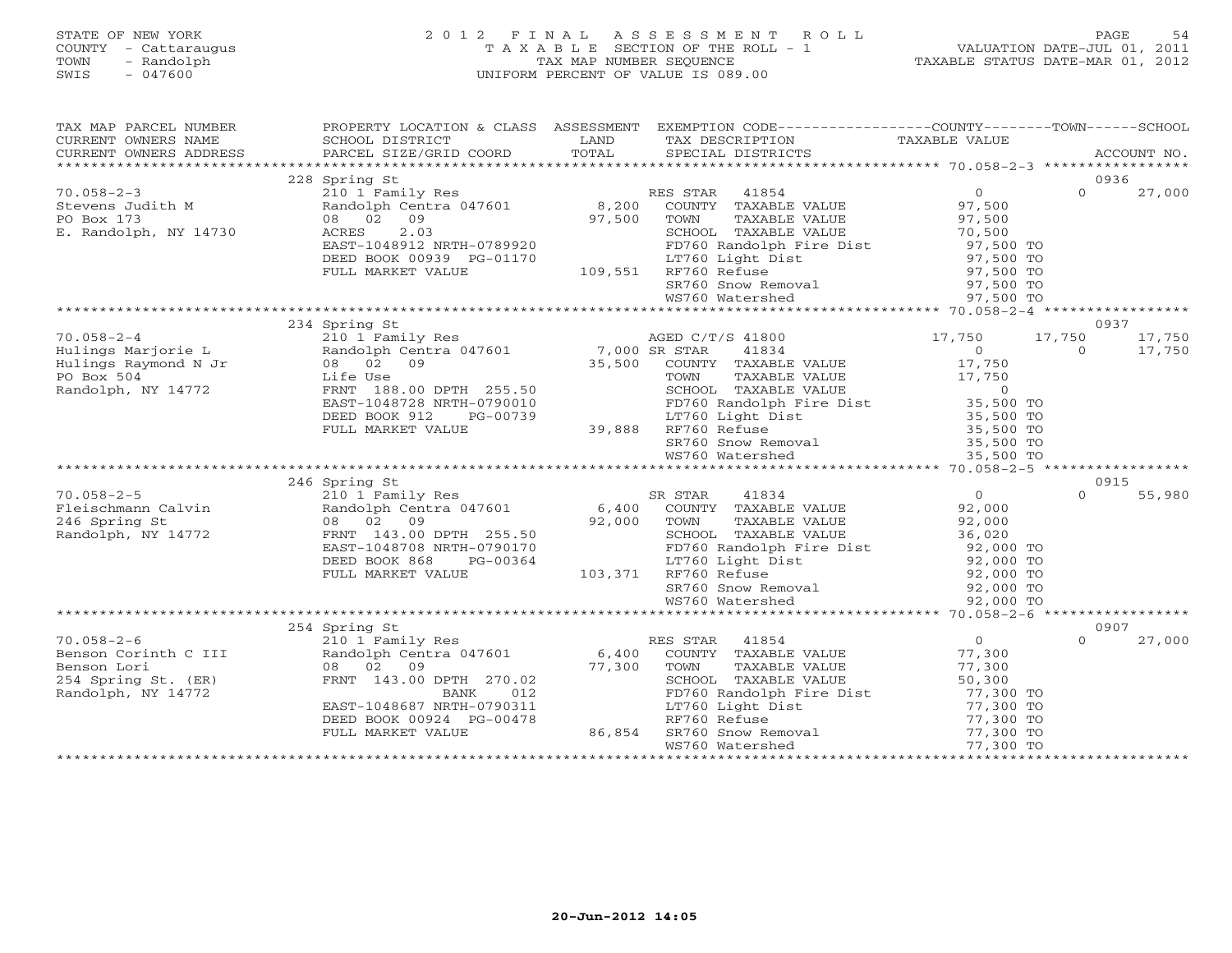# STATE OF NEW YORK 2 0 1 2 F I N A L A S S E S S M E N T R O L L PAGE 55 COUNTY - Cattaraugus T A X A B L E SECTION OF THE ROLL - 1 VALUATION DATE-JUL 01, 2011 TOWN - Randolph TAX MAP NUMBER SEQUENCE TAXABLE STATUS DATE-MAR 01, 2012 SWIS - 047600 UNIFORM PERCENT OF VALUE IS 089.00

| TAX MAP PARCEL NUMBER                                                 |                                                                          |                                 | PROPERTY LOCATION & CLASS ASSESSMENT EXEMPTION CODE---------------COUNTY-------TOWN------SCHOOL                                                                                                                                    |                                            |          |        |
|-----------------------------------------------------------------------|--------------------------------------------------------------------------|---------------------------------|------------------------------------------------------------------------------------------------------------------------------------------------------------------------------------------------------------------------------------|--------------------------------------------|----------|--------|
|                                                                       |                                                                          |                                 |                                                                                                                                                                                                                                    |                                            |          |        |
|                                                                       |                                                                          |                                 |                                                                                                                                                                                                                                    |                                            |          |        |
|                                                                       |                                                                          |                                 |                                                                                                                                                                                                                                    |                                            |          |        |
|                                                                       | 262 Spring St                                                            |                                 |                                                                                                                                                                                                                                    |                                            | 0961     |        |
| $70.058 - 2 - 7$                                                      |                                                                          |                                 | 210 1 Family Res<br>210 1 Family Res<br>Randolph Centra 047601 7,200 COUNTY TAXABLE VALUE                                                                                                                                          | $\begin{array}{c} 0 \\ 95,100 \end{array}$ | $\Omega$ | 55,980 |
| Henry Ruth                                                            |                                                                          |                                 |                                                                                                                                                                                                                                    |                                            |          |        |
| 262 Spring St                                                         | 08 02 09                                                                 | 95,100                          | TOWN                                                                                                                                                                                                                               |                                            |          |        |
| Randolph, NY 14772                                                    | ACRES 1.18                                                               |                                 | TAXABLE VALUE 95,100<br>TAXABLE VALUE 39,120                                                                                                                                                                                       |                                            |          |        |
|                                                                       | EAST-1048659 NRTH-0790480                                                |                                 | SCHOOL TAXABLE VALUE 39,120<br>FD760 Randolph Fire Dist 95,100 TO                                                                                                                                                                  |                                            |          |        |
|                                                                       | DEED BOOK 1434    PG-3003                                                |                                 | LT760 Light Dist                                                                                                                                                                                                                   | 95,100 TO                                  |          |        |
|                                                                       | FULL MARKET VALUE                                                        |                                 | $106,854$ RF760 Refuse                                                                                                                                                                                                             | $95,100$ TO                                |          |        |
|                                                                       |                                                                          |                                 |                                                                                                                                                                                                                                    |                                            |          |        |
|                                                                       |                                                                          |                                 | SR760 Snow Removal 55,100 TO<br>WS760 Watershed 55,100 TO                                                                                                                                                                          |                                            |          |        |
|                                                                       |                                                                          |                                 |                                                                                                                                                                                                                                    |                                            |          |        |
|                                                                       | 276 Spring St                                                            |                                 | Spring St<br>210 1 Family Res<br>Randolph Centra 047601 7,000 COUNTY TAXABLE VALUE 50,000<br>08 02 09 50,000 TOWN TAXABLE VALUE 50,000<br>ACRES 1.05 SCHOOL TAXABLE VALUE 23,000<br>23,000                                         |                                            | 0999     |        |
| $70.058 - 2 - 9$                                                      |                                                                          |                                 |                                                                                                                                                                                                                                    |                                            | $\Omega$ | 27,000 |
| Nagle Timothy<br>Nagle Lori J<br>11 Torrence Rd<br>Randolph, NY 14772 |                                                                          |                                 |                                                                                                                                                                                                                                    | 50,000                                     |          |        |
|                                                                       |                                                                          |                                 |                                                                                                                                                                                                                                    |                                            |          |        |
|                                                                       |                                                                          |                                 |                                                                                                                                                                                                                                    | 23,000                                     |          |        |
|                                                                       | rast-1048604 NRTH-0790698<br>DEED BOOK 2663 PG-2003<br>FULL MARKET VALUE |                                 | FD760 Randolph Fire Dist<br>LT760 Light Dist<br>RF760 Refuse 50,000 TO<br>RF760 Refuse 50,000 TO                                                                                                                                   |                                            |          |        |
|                                                                       |                                                                          |                                 |                                                                                                                                                                                                                                    |                                            |          |        |
|                                                                       |                                                                          |                                 | 56,180 RF760 Refuse                                                                                                                                                                                                                |                                            |          |        |
|                                                                       |                                                                          |                                 | RF760 Refuse 50,000 TO<br>SR760 Snow Removal 50,000 TO                                                                                                                                                                             |                                            |          |        |
|                                                                       |                                                                          |                                 | WS760 Watershed                                                                                                                                                                                                                    | 50,000 TO                                  |          |        |
|                                                                       |                                                                          |                                 |                                                                                                                                                                                                                                    |                                            |          |        |
|                                                                       | 284 Spring St                                                            |                                 |                                                                                                                                                                                                                                    |                                            | 0888     |        |
| $70.058 - 2 - 10$                                                     |                                                                          |                                 |                                                                                                                                                                                                                                    |                                            | $\Omega$ | 27,000 |
| Meacham Daniel L                                                      |                                                                          |                                 |                                                                                                                                                                                                                                    |                                            |          |        |
| Meacham Monica C                                                      |                                                                          | $55,600$<br>6.51<br>005         |                                                                                                                                                                                                                                    |                                            |          |        |
| 284 Spring St                                                         | FRNT 115.50 DPTH 246.51                                                  |                                 |                                                                                                                                                                                                                                    |                                            |          |        |
| Randolph, NY 14772                                                    | BANK                                                                     |                                 |                                                                                                                                                                                                                                    |                                            |          |        |
|                                                                       | EAST-1048567 NRTH-0790841                                                |                                 |                                                                                                                                                                                                                                    |                                            |          |        |
|                                                                       | DEED BOOK 00917 PG-00876                                                 |                                 |                                                                                                                                                                                                                                    |                                            |          |        |
|                                                                       | FULL MARKET VALUE                                                        | $-0790841$<br>G-00876<br>62,472 | SCHOOL TAXABLE VALUE<br>FD760 Randolph Fire Dist<br>LT760 Light Dist<br>RF760 Refuse<br>SR760 Snow Removal<br>SR760 Snow Removal<br>SR760 SR760 Snow Removal<br>SR760 SR760 Snow Removal<br>SR760 SR760 SNOW Removal<br>SPS,600 TO |                                            |          |        |
|                                                                       |                                                                          |                                 | WS760 Watershed                                                                                                                                                                                                                    | 55,600 TO                                  |          |        |
|                                                                       |                                                                          |                                 |                                                                                                                                                                                                                                    |                                            |          |        |
|                                                                       | 288 Spring St                                                            |                                 |                                                                                                                                                                                                                                    |                                            | 0986     |        |
| $70.058 - 2 - 11$                                                     | 210 1 Family Res                                                         |                                 | COUNTY TAXABLE VALUE                                                                                                                                                                                                               | 75,000                                     |          |        |
|                                                                       | Randolph Centra 047601 5,900                                             |                                 | TAXABLE VALUE<br>TOWN                                                                                                                                                                                                              | 75,000                                     |          |        |
|                                                                       | 08 02 09                                                                 |                                 |                                                                                                                                                                                                                                    |                                            |          |        |
| Rogalski Richard B<br>Rogalski Kelli<br>288 Spring St                 | FRNT 230.00 DPTH 192.00                                                  | 75,000                          |                                                                                                                                                                                                                                    |                                            |          |        |
| Randolph, NY 14772                                                    |                                                                          |                                 |                                                                                                                                                                                                                                    |                                            |          |        |
|                                                                       |                                                                          |                                 |                                                                                                                                                                                                                                    |                                            |          |        |
|                                                                       |                                                                          |                                 | SCHOOL TAXABLE VALUE 75,000<br>FD760 Randolph Fire Dist 75,000 TO<br>LT760 Light Dist 75,000 TO<br>RF760 Refuse 75,000 TO<br>SR760 Snow Removal 75,000 TO<br>75,000 TO<br>75,000 TO                                                |                                            |          |        |
|                                                                       |                                                                          |                                 | ACRES 0.60 BANK - 082<br>EAST-1048500 NRTH-0790964<br>DEED BOOK 10150 PG-2001 84,270 NST60 Natershed<br>FULL MARKET VALUE 84,270 WS760 Watershed                                                                                   | 75,000 TO                                  |          |        |
|                                                                       |                                                                          |                                 |                                                                                                                                                                                                                                    |                                            |          |        |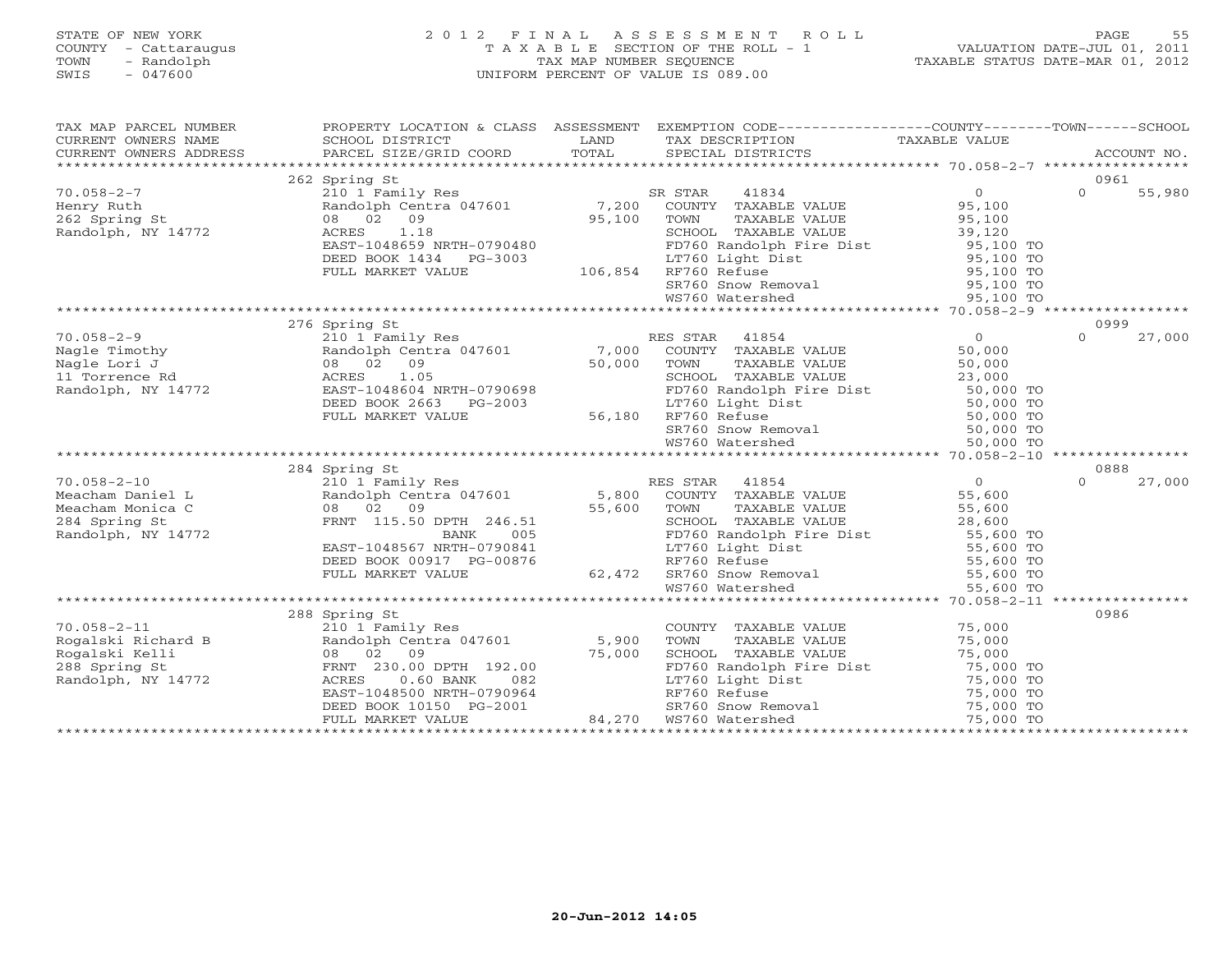# STATE OF NEW YORK 2 0 1 2 F I N A L A S S E S S M E N T R O L L PAGE 56 COUNTY - Cattaraugus T A X A B L E SECTION OF THE ROLL - 1 VALUATION DATE-JUL 01, 2011 TOWN - Randolph TAX MAP NUMBER SEQUENCE TAXABLE STATUS DATE-MAR 01, 2012 SWIS - 047600 UNIFORM PERCENT OF VALUE IS 089.00

| TAX MAP PARCEL NUMBER                                                                                                                                                                                                                            |                           |                     | PROPERTY LOCATION & CLASS ASSESSMENT EXEMPTION CODE------------------COUNTY--------TOWN------SCHOOL<br>SCHOOL DISTRICT TAND TAND                                                                                                                     |                |                         |
|--------------------------------------------------------------------------------------------------------------------------------------------------------------------------------------------------------------------------------------------------|---------------------------|---------------------|------------------------------------------------------------------------------------------------------------------------------------------------------------------------------------------------------------------------------------------------------|----------------|-------------------------|
|                                                                                                                                                                                                                                                  |                           |                     |                                                                                                                                                                                                                                                      |                |                         |
|                                                                                                                                                                                                                                                  | 173 Main St               |                     |                                                                                                                                                                                                                                                      |                | 0963                    |
| $70.058 - 2 - 12$                                                                                                                                                                                                                                |                           |                     |                                                                                                                                                                                                                                                      |                | $\Omega$<br>27,000      |
|                                                                                                                                                                                                                                                  |                           |                     |                                                                                                                                                                                                                                                      |                |                         |
| Mazzola Daniel<br>Mazzola Wendy<br>173 Main St ER FRNT 106.84 DPTH 114.91<br>Randolph, NY 14772 ACRES 0.45                                                                                                                                       |                           |                     | 3,200 COONTRAABLE VALUE 52,400<br>TRATE 106.84 DPTH 114.91<br>FRNT 106.84 DPTH 114.91<br>EAST-1048548 NRTH-0791048<br>DEED BOOK 886 PG-00904<br>FULL MARKET VALUE 58,876 SR760 Show Removal<br>FULL MARKET VALUE 58,876 SR760 Show Removal           |                |                         |
|                                                                                                                                                                                                                                                  |                           |                     |                                                                                                                                                                                                                                                      |                |                         |
|                                                                                                                                                                                                                                                  |                           |                     |                                                                                                                                                                                                                                                      |                |                         |
|                                                                                                                                                                                                                                                  |                           |                     |                                                                                                                                                                                                                                                      |                |                         |
|                                                                                                                                                                                                                                                  |                           |                     |                                                                                                                                                                                                                                                      |                |                         |
|                                                                                                                                                                                                                                                  |                           |                     |                                                                                                                                                                                                                                                      |                |                         |
|                                                                                                                                                                                                                                                  |                           |                     |                                                                                                                                                                                                                                                      |                |                         |
|                                                                                                                                                                                                                                                  | 167 Main St               |                     | ES STAR 41854 0<br>COUNTY TAXABLE VALUE 65,000<br>TOWN TAXABLE VALUE 65,000                                                                                                                                                                          |                | 0910                    |
| $70.058 - 2 - 13$                                                                                                                                                                                                                                | 210 1 Family Res          |                     | RES STAR 41854                                                                                                                                                                                                                                       |                | $\Omega$<br>27,000      |
| NE CONSIDER THE REPORT OF THE PASS ON A SUCH THE REPORT OF THE REPORT OF THE REPORT OF THE PASS OF THE PASS OF THE PASS OF THE PASS OF THE PASS OF THE PASS OF THE PASS OF THE PASS OF THE PASS OF THE PASS OF THE PASS OF THE                   |                           |                     |                                                                                                                                                                                                                                                      |                |                         |
|                                                                                                                                                                                                                                                  |                           |                     |                                                                                                                                                                                                                                                      |                |                         |
|                                                                                                                                                                                                                                                  |                           |                     |                                                                                                                                                                                                                                                      |                |                         |
|                                                                                                                                                                                                                                                  |                           |                     |                                                                                                                                                                                                                                                      |                |                         |
|                                                                                                                                                                                                                                                  |                           |                     |                                                                                                                                                                                                                                                      |                |                         |
|                                                                                                                                                                                                                                                  |                           |                     |                                                                                                                                                                                                                                                      |                |                         |
|                                                                                                                                                                                                                                                  |                           |                     |                                                                                                                                                                                                                                                      |                |                         |
| 9 02 09<br>167 Main St ER RNT 84.67 PRIM 147.18<br>267 Main St ER RNT 84.67 PRIM 147.18<br>267 Main St ER RNT 84.67 PRIM 147.18<br>26,000 TO DEED BOOK 877 PG-00282<br>27760 EAST-1048646 NRTH-0791056<br>27760 ERID Light Dist 65,000 TO<br>    |                           |                     |                                                                                                                                                                                                                                                      |                |                         |
|                                                                                                                                                                                                                                                  | 163 Main St               |                     |                                                                                                                                                                                                                                                      |                | 0940                    |
| $70.058 - 2 - 14$                                                                                                                                                                                                                                | 210 1 Family Res          |                     | WVET C/T 41121 8,235                                                                                                                                                                                                                                 |                | 8,235<br>$\overline{0}$ |
| Brown Donald C                                                                                                                                                                                                                                   |                           |                     |                                                                                                                                                                                                                                                      |                | 54,900<br>$\Omega$      |
| Brown Connie                                                                                                                                                                                                                                     |                           |                     |                                                                                                                                                                                                                                                      |                |                         |
| PO Box 23                                                                                                                                                                                                                                        |                           |                     |                                                                                                                                                                                                                                                      |                |                         |
| Randolph, NY 14772                                                                                                                                                                                                                               |                           |                     |                                                                                                                                                                                                                                                      |                |                         |
|                                                                                                                                                                                                                                                  | DEED BOOK 794<br>PG-00077 |                     |                                                                                                                                                                                                                                                      |                |                         |
|                                                                                                                                                                                                                                                  | FULL MARKET VALUE         |                     |                                                                                                                                                                                                                                                      |                |                         |
|                                                                                                                                                                                                                                                  |                           |                     |                                                                                                                                                                                                                                                      |                |                         |
|                                                                                                                                                                                                                                                  |                           |                     | 14,900 COWNI TAXABLE VALUE<br>TOWN TAXABLE VALUE<br>SCHOOL TAXABLE VALUE<br>FD760 Randolph Fire Dist<br>FD760 Randolph Fire Dist<br>54,900 TO<br>61,685 LT760 Light Dist<br>RF760 Refuse<br>SR760 Snow Removal<br>MS760 Watershed<br>140,665<br>54,9 |                |                         |
|                                                                                                                                                                                                                                                  |                           |                     |                                                                                                                                                                                                                                                      |                |                         |
|                                                                                                                                                                                                                                                  |                           |                     |                                                                                                                                                                                                                                                      |                |                         |
|                                                                                                                                                                                                                                                  | 157 Main St               |                     | RES STAR 41854                                                                                                                                                                                                                                       | $\overline{a}$ | 0965<br>$\Omega$        |
| Gurzinski Stanley J Jr (1990)<br>Gurzinski Stanley J Jr (1990)<br>Hill Barbara (1990)<br>Hill Barbara (1990)<br>Hill Barbara (1990)<br>Standolph, NY 14772 (1990)<br>Hill Barbara (1990)<br>FRNT 95.00 DPTH 258.39 (1990)<br>BANK (1290)<br>BANK |                           |                     |                                                                                                                                                                                                                                                      |                | 27,000                  |
|                                                                                                                                                                                                                                                  |                           |                     |                                                                                                                                                                                                                                                      |                |                         |
|                                                                                                                                                                                                                                                  |                           |                     |                                                                                                                                                                                                                                                      |                |                         |
|                                                                                                                                                                                                                                                  |                           |                     |                                                                                                                                                                                                                                                      |                |                         |
|                                                                                                                                                                                                                                                  | EAST-1048806 NRTH-0791136 |                     |                                                                                                                                                                                                                                                      |                |                         |
|                                                                                                                                                                                                                                                  | PG-01191<br>DEED BOOK 912 |                     |                                                                                                                                                                                                                                                      |                |                         |
|                                                                                                                                                                                                                                                  | FULL MARKET VALUE         | $PG - 01191$ 85,393 |                                                                                                                                                                                                                                                      |                |                         |
|                                                                                                                                                                                                                                                  |                           |                     | FD760 Randolph Fire Dist<br>IT760 Light Dist<br>RF760 Refuse<br>RF760 Refuse<br>SR760 Snow Removal<br>MS760 Watershed<br>MS760 Watershed<br>T6,000 TO<br>MS760 Watershed<br>T6,000 TO<br>T6,000 TO                                                   |                |                         |
|                                                                                                                                                                                                                                                  |                           |                     |                                                                                                                                                                                                                                                      |                |                         |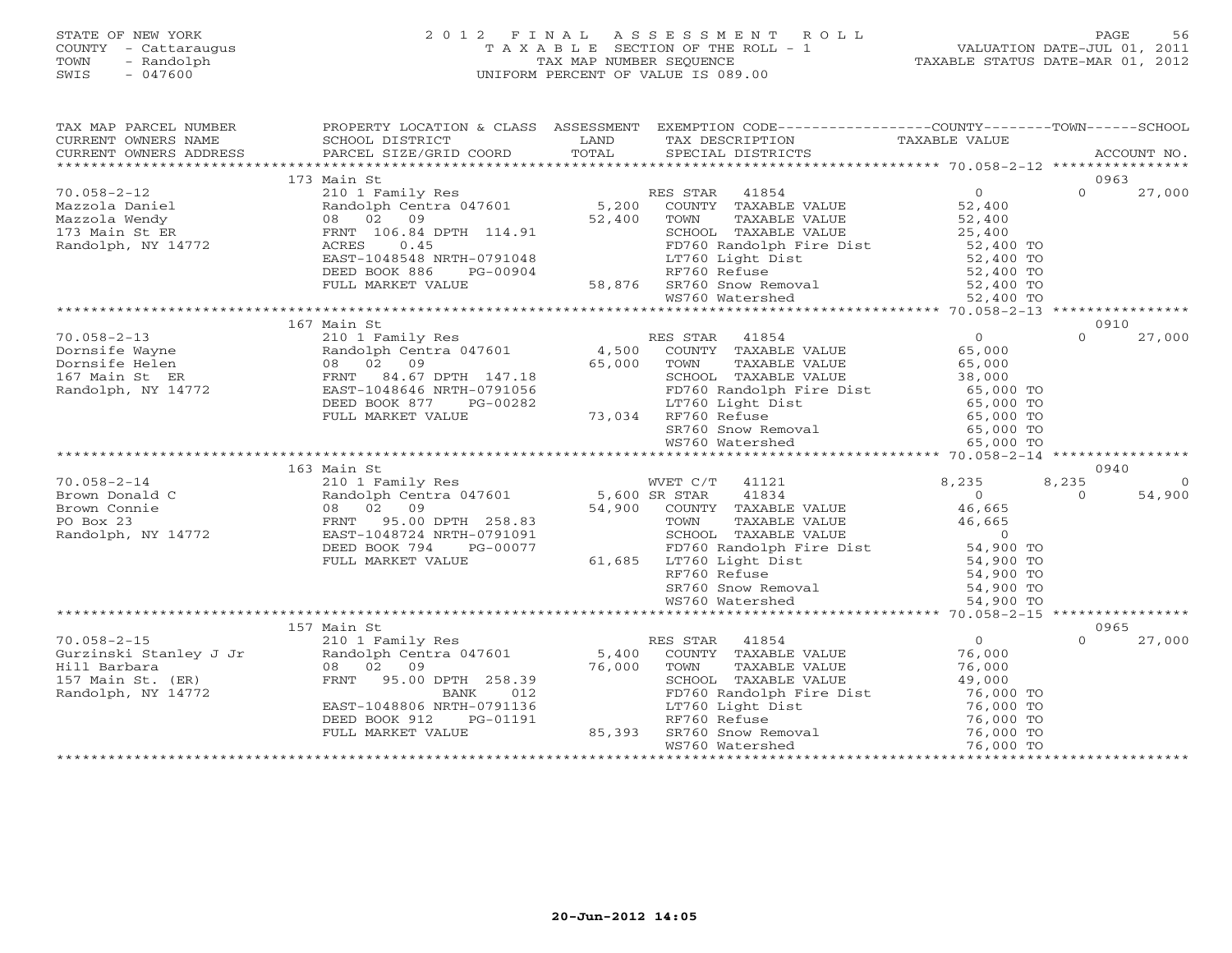# STATE OF NEW YORK 2 0 1 2 F I N A L A S S E S S M E N T R O L L PAGE 57 COUNTY - Cattaraugus T A X A B L E SECTION OF THE ROLL - 1 VALUATION DATE-JUL 01, 2011 TOWN - Randolph TAX MAP NUMBER SEQUENCE TAXABLE STATUS DATE-MAR 01, 2012 SWIS - 047600 UNIFORM PERCENT OF VALUE IS 089.00

| TAX MAP PARCEL NUMBER                                                                                                                                                                                                                                                                                                                                                                                                                                                                               | PRUPERII LUULLE<br>SCHOOL DISTRICT                                                                                                                                                                                                       | PROPERTY LOCATION & CLASS ASSESSMENT EXEMPTION CODE----------------COUNTY-------TOWN------SCHOOL |                          |
|-----------------------------------------------------------------------------------------------------------------------------------------------------------------------------------------------------------------------------------------------------------------------------------------------------------------------------------------------------------------------------------------------------------------------------------------------------------------------------------------------------|------------------------------------------------------------------------------------------------------------------------------------------------------------------------------------------------------------------------------------------|--------------------------------------------------------------------------------------------------|--------------------------|
|                                                                                                                                                                                                                                                                                                                                                                                                                                                                                                     |                                                                                                                                                                                                                                          |                                                                                                  |                          |
|                                                                                                                                                                                                                                                                                                                                                                                                                                                                                                     | 153 Main St                                                                                                                                                                                                                              |                                                                                                  | 0913                     |
|                                                                                                                                                                                                                                                                                                                                                                                                                                                                                                     |                                                                                                                                                                                                                                          |                                                                                                  | $\Omega$<br>27,000       |
|                                                                                                                                                                                                                                                                                                                                                                                                                                                                                                     |                                                                                                                                                                                                                                          |                                                                                                  |                          |
|                                                                                                                                                                                                                                                                                                                                                                                                                                                                                                     |                                                                                                                                                                                                                                          |                                                                                                  |                          |
|                                                                                                                                                                                                                                                                                                                                                                                                                                                                                                     |                                                                                                                                                                                                                                          |                                                                                                  |                          |
|                                                                                                                                                                                                                                                                                                                                                                                                                                                                                                     |                                                                                                                                                                                                                                          |                                                                                                  |                          |
|                                                                                                                                                                                                                                                                                                                                                                                                                                                                                                     | Randolph, NY 14772 across and the contract of the set of the set of the set of the set of the set of the set of the set of the set of the set of the set of the set of the set of the set of the set of the set of the set of            |                                                                                                  |                          |
|                                                                                                                                                                                                                                                                                                                                                                                                                                                                                                     |                                                                                                                                                                                                                                          |                                                                                                  |                          |
|                                                                                                                                                                                                                                                                                                                                                                                                                                                                                                     |                                                                                                                                                                                                                                          |                                                                                                  |                          |
|                                                                                                                                                                                                                                                                                                                                                                                                                                                                                                     |                                                                                                                                                                                                                                          |                                                                                                  |                          |
|                                                                                                                                                                                                                                                                                                                                                                                                                                                                                                     |                                                                                                                                                                                                                                          |                                                                                                  |                          |
| $\begin{tabular}{l c c c c c} \hline $\footnotesize{70.058-2-21}$ & $\footnotesize{125\text{ Main St.}}$ & $\footnotesize{125\text{ Main St.}}$ & $\footnotesize{125\text{ Main St.}}$ & $\footnotesize{125\text{ Main St.}}$ & $\footnotesize{125\text{ Main St.}}$ & $\footnotesize{125\text{ Main St.}}$ & $\footnotesize{125\text{ Main St.}}$ & $\footnotesize{125\text{ Main St.}}$ & $\footnotesize{125\text{ Main St.}}$ & $\footnotesize{125\text{ Main St.}}$ & $\footnotesize{125\text{$ | 125 Main St                                                                                                                                                                                                                              |                                                                                                  | 0892                     |
|                                                                                                                                                                                                                                                                                                                                                                                                                                                                                                     |                                                                                                                                                                                                                                          |                                                                                                  | $\overline{0}$<br>27,000 |
|                                                                                                                                                                                                                                                                                                                                                                                                                                                                                                     |                                                                                                                                                                                                                                          |                                                                                                  |                          |
|                                                                                                                                                                                                                                                                                                                                                                                                                                                                                                     |                                                                                                                                                                                                                                          |                                                                                                  |                          |
|                                                                                                                                                                                                                                                                                                                                                                                                                                                                                                     |                                                                                                                                                                                                                                          |                                                                                                  |                          |
|                                                                                                                                                                                                                                                                                                                                                                                                                                                                                                     |                                                                                                                                                                                                                                          |                                                                                                  |                          |
|                                                                                                                                                                                                                                                                                                                                                                                                                                                                                                     |                                                                                                                                                                                                                                          |                                                                                                  |                          |
|                                                                                                                                                                                                                                                                                                                                                                                                                                                                                                     |                                                                                                                                                                                                                                          |                                                                                                  |                          |
|                                                                                                                                                                                                                                                                                                                                                                                                                                                                                                     |                                                                                                                                                                                                                                          |                                                                                                  |                          |
|                                                                                                                                                                                                                                                                                                                                                                                                                                                                                                     |                                                                                                                                                                                                                                          |                                                                                                  |                          |
|                                                                                                                                                                                                                                                                                                                                                                                                                                                                                                     |                                                                                                                                                                                                                                          |                                                                                                  |                          |
|                                                                                                                                                                                                                                                                                                                                                                                                                                                                                                     | Main St                                                                                                                                                                                                                                  |                                                                                                  | 0928                     |
|                                                                                                                                                                                                                                                                                                                                                                                                                                                                                                     |                                                                                                                                                                                                                                          |                                                                                                  |                          |
|                                                                                                                                                                                                                                                                                                                                                                                                                                                                                                     |                                                                                                                                                                                                                                          |                                                                                                  |                          |
|                                                                                                                                                                                                                                                                                                                                                                                                                                                                                                     |                                                                                                                                                                                                                                          |                                                                                                  |                          |
|                                                                                                                                                                                                                                                                                                                                                                                                                                                                                                     |                                                                                                                                                                                                                                          |                                                                                                  |                          |
|                                                                                                                                                                                                                                                                                                                                                                                                                                                                                                     |                                                                                                                                                                                                                                          |                                                                                                  |                          |
|                                                                                                                                                                                                                                                                                                                                                                                                                                                                                                     |                                                                                                                                                                                                                                          |                                                                                                  |                          |
|                                                                                                                                                                                                                                                                                                                                                                                                                                                                                                     |                                                                                                                                                                                                                                          |                                                                                                  |                          |
|                                                                                                                                                                                                                                                                                                                                                                                                                                                                                                     |                                                                                                                                                                                                                                          |                                                                                                  |                          |
|                                                                                                                                                                                                                                                                                                                                                                                                                                                                                                     | 31 New Young Mandolph Centra 047601<br>Randolph Centra 047601<br>08 02 09 3,400 TOWN TAXABLE VALUE 3,400<br>FRNT 56.10 DPTH 126.00 52<br>EAST-1049316 NRTH-0791498 LT760 Light Dist 3,400 TO<br>DEED BOOK 16727 PG-8001 3,820 SR760 Snow |                                                                                                  |                          |
|                                                                                                                                                                                                                                                                                                                                                                                                                                                                                                     |                                                                                                                                                                                                                                          |                                                                                                  | 0884                     |
|                                                                                                                                                                                                                                                                                                                                                                                                                                                                                                     |                                                                                                                                                                                                                                          |                                                                                                  |                          |
|                                                                                                                                                                                                                                                                                                                                                                                                                                                                                                     |                                                                                                                                                                                                                                          |                                                                                                  |                          |
|                                                                                                                                                                                                                                                                                                                                                                                                                                                                                                     |                                                                                                                                                                                                                                          |                                                                                                  |                          |
| 119 Main St<br>70.058-2-23 119 Main St<br>80011 John Randolph Centra 047601 1,400 TOWNY TAXABLE VALUE<br>811 Apartment 20.00 15,000 55,000 SCHOOL TAXABLE VALUE<br>85,000 10 08 02 09 35,000 35,000 SCHOOL TAXABLE VALUE<br>85,000 TO 80                                                                                                                                                                                                                                                            |                                                                                                                                                                                                                                          |                                                                                                  |                          |
|                                                                                                                                                                                                                                                                                                                                                                                                                                                                                                     |                                                                                                                                                                                                                                          |                                                                                                  |                          |
|                                                                                                                                                                                                                                                                                                                                                                                                                                                                                                     |                                                                                                                                                                                                                                          |                                                                                                  |                          |
|                                                                                                                                                                                                                                                                                                                                                                                                                                                                                                     |                                                                                                                                                                                                                                          |                                                                                                  |                          |
|                                                                                                                                                                                                                                                                                                                                                                                                                                                                                                     |                                                                                                                                                                                                                                          |                                                                                                  |                          |
|                                                                                                                                                                                                                                                                                                                                                                                                                                                                                                     |                                                                                                                                                                                                                                          |                                                                                                  |                          |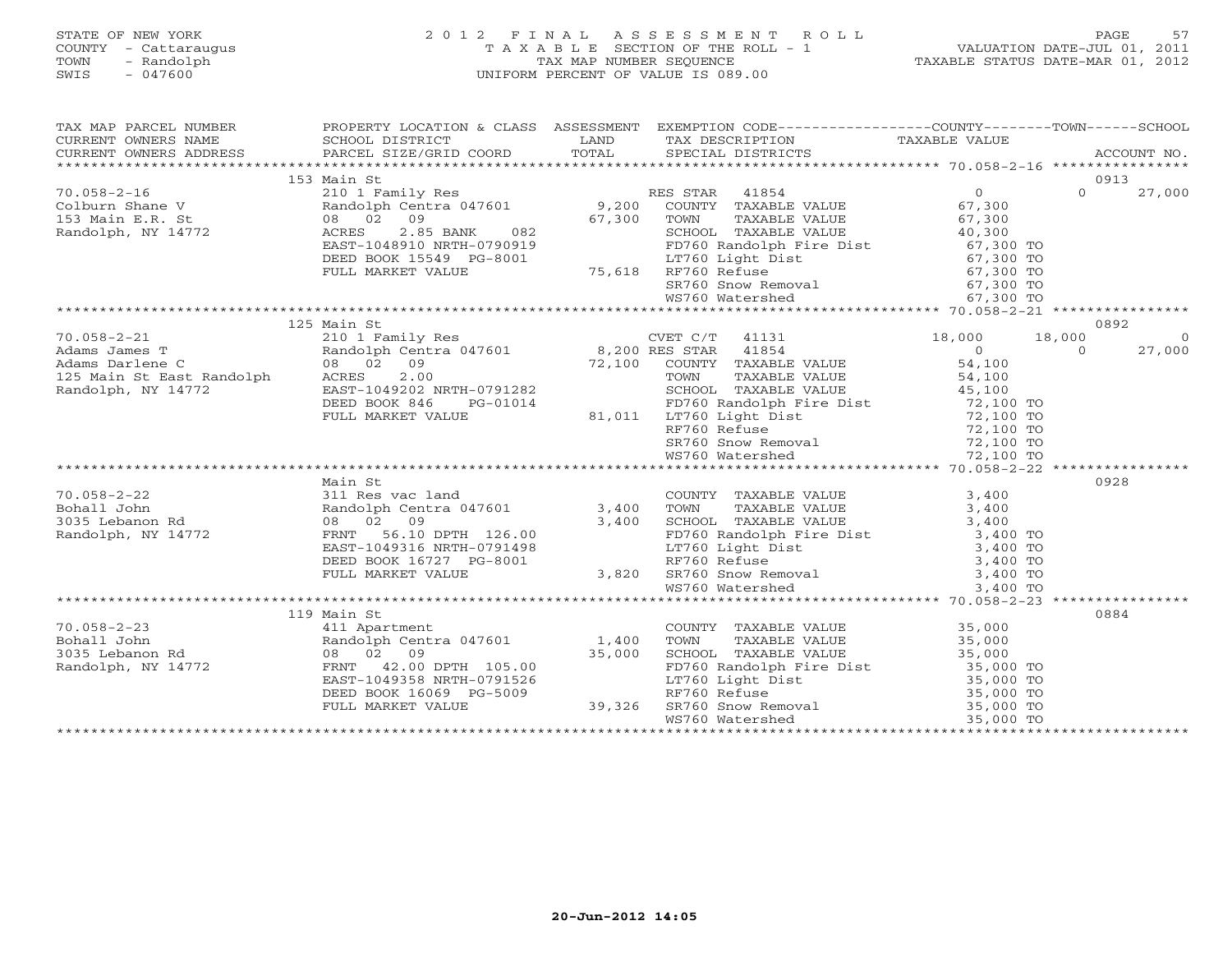#### STATE OF NEW YORK 2 0 1 2 F I N A L A S S E S S M E N T R O L L PAGE 58 COUNTY - Cattaraugus T A X A B L E SECTION OF THE ROLL - 1 VALUATION DATE-JUL 01, 2011 TOWN - Randolph TAX MAP NUMBER SEQUENCE TAXABLE STATUS DATE-MAR 01, 2012 SWIS - 047600 UNIFORM PERCENT OF VALUE IS 089.00

| TAX MAP PARCEL NUMBER                                                                                                                                                                                                                                                                                                                                                                                                                            |             | PROPERTY LOCATION & CLASS ASSESSMENT EXEMPTION CODE-----------------COUNTY-------TOWN------SCHOOL |                    |
|--------------------------------------------------------------------------------------------------------------------------------------------------------------------------------------------------------------------------------------------------------------------------------------------------------------------------------------------------------------------------------------------------------------------------------------------------|-------------|---------------------------------------------------------------------------------------------------|--------------------|
|                                                                                                                                                                                                                                                                                                                                                                                                                                                  |             |                                                                                                   |                    |
|                                                                                                                                                                                                                                                                                                                                                                                                                                                  |             |                                                                                                   |                    |
|                                                                                                                                                                                                                                                                                                                                                                                                                                                  |             |                                                                                                   |                    |
|                                                                                                                                                                                                                                                                                                                                                                                                                                                  | 115 Main St |                                                                                                   | 0906               |
|                                                                                                                                                                                                                                                                                                                                                                                                                                                  |             |                                                                                                   | $0 \t 27,000$      |
|                                                                                                                                                                                                                                                                                                                                                                                                                                                  |             |                                                                                                   |                    |
|                                                                                                                                                                                                                                                                                                                                                                                                                                                  |             |                                                                                                   |                    |
|                                                                                                                                                                                                                                                                                                                                                                                                                                                  |             |                                                                                                   |                    |
|                                                                                                                                                                                                                                                                                                                                                                                                                                                  |             |                                                                                                   |                    |
|                                                                                                                                                                                                                                                                                                                                                                                                                                                  |             |                                                                                                   |                    |
| ${\small \begin{tabular}{lcccc} 70.058-2-24 & 115 Main St & 115 Main St & 115 Main St & 115 Main St & 115 Main St & 115 Main St & 115 Main St & 115 Main St & 115 Main St & 115 Main St & 115 Main St & 115 Main St & 115 Main St & 115 Main St & 115 Main St & 115 Main St & 115 Main St & 115 Main St & 115 Main St & 115 Main St & 115 Main St & 115 Main St & 115 Min St & 115 Min St & 115 Min St & 115 Min St & 115 Min St & 115 Min St &$ |             |                                                                                                   |                    |
|                                                                                                                                                                                                                                                                                                                                                                                                                                                  |             |                                                                                                   |                    |
|                                                                                                                                                                                                                                                                                                                                                                                                                                                  |             |                                                                                                   |                    |
|                                                                                                                                                                                                                                                                                                                                                                                                                                                  |             |                                                                                                   |                    |
|                                                                                                                                                                                                                                                                                                                                                                                                                                                  | Mill St     |                                                                                                   | 0949               |
|                                                                                                                                                                                                                                                                                                                                                                                                                                                  |             |                                                                                                   |                    |
|                                                                                                                                                                                                                                                                                                                                                                                                                                                  |             |                                                                                                   |                    |
|                                                                                                                                                                                                                                                                                                                                                                                                                                                  |             |                                                                                                   |                    |
|                                                                                                                                                                                                                                                                                                                                                                                                                                                  |             |                                                                                                   |                    |
|                                                                                                                                                                                                                                                                                                                                                                                                                                                  |             |                                                                                                   |                    |
|                                                                                                                                                                                                                                                                                                                                                                                                                                                  |             |                                                                                                   |                    |
|                                                                                                                                                                                                                                                                                                                                                                                                                                                  |             |                                                                                                   |                    |
|                                                                                                                                                                                                                                                                                                                                                                                                                                                  |             |                                                                                                   |                    |
|                                                                                                                                                                                                                                                                                                                                                                                                                                                  |             |                                                                                                   |                    |
|                                                                                                                                                                                                                                                                                                                                                                                                                                                  | 153 Mill St |                                                                                                   | 0950               |
|                                                                                                                                                                                                                                                                                                                                                                                                                                                  |             |                                                                                                   | 27,000<br>$\Omega$ |
|                                                                                                                                                                                                                                                                                                                                                                                                                                                  |             |                                                                                                   |                    |
|                                                                                                                                                                                                                                                                                                                                                                                                                                                  |             |                                                                                                   |                    |
|                                                                                                                                                                                                                                                                                                                                                                                                                                                  |             |                                                                                                   |                    |
|                                                                                                                                                                                                                                                                                                                                                                                                                                                  |             |                                                                                                   |                    |
|                                                                                                                                                                                                                                                                                                                                                                                                                                                  |             |                                                                                                   |                    |
|                                                                                                                                                                                                                                                                                                                                                                                                                                                  |             |                                                                                                   |                    |
|                                                                                                                                                                                                                                                                                                                                                                                                                                                  |             |                                                                                                   |                    |
| $\begin{array}{cccc} \text{70.058-2-26.2} & \text{153 Mil1 St} & \text{210 I Family Res} & \text{RES STAR} & \text{41854} & 0 \\ \text{Schosek Timothy} & \text{210 I Family Res} & \text{RES STAR} & \text{41854} & 0 \\ \text{Schosek Patricia} & 08 & 02 & 09 & 70,000 & \text{TONIN} & \text{TAXABLE VALUE} & 70,000 \\ \text{Stosesk Patricia} & 08 & 02 & 09 & 70,000 & \text{TOMN} & \text{TAXABLE VALUE} & 70,00$                        |             |                                                                                                   |                    |
|                                                                                                                                                                                                                                                                                                                                                                                                                                                  |             |                                                                                                   | 0922               |
|                                                                                                                                                                                                                                                                                                                                                                                                                                                  | 141 Mill St |                                                                                                   |                    |
|                                                                                                                                                                                                                                                                                                                                                                                                                                                  |             |                                                                                                   | 20,000<br>$\Omega$ |
|                                                                                                                                                                                                                                                                                                                                                                                                                                                  |             |                                                                                                   |                    |
| $\begin{array}{cccc} \text{70.058-2-28} & \text{141~M11~St} & \text{21.0~I Fami1y~Res} & \text{RES STAR} & 41854 & 0 \\ \text{Armstrong Samuel G} & 2101~Fami1y~Res & \text{RES STAR} & 41854 & 0 \\ \text{Ramidolph Centra 047601} & 0 & 5,600~\text{COUNTY} & \text{TAXABLE VALUE} & 20,000 \\ \text{141~M11~St} & 0 & 0 & 20,000~\text{TONY} & \text{TAXABLE VALUE} & \text{VALUE} & 20,$                                                     |             |                                                                                                   |                    |
|                                                                                                                                                                                                                                                                                                                                                                                                                                                  |             |                                                                                                   |                    |
|                                                                                                                                                                                                                                                                                                                                                                                                                                                  |             |                                                                                                   |                    |
|                                                                                                                                                                                                                                                                                                                                                                                                                                                  |             |                                                                                                   |                    |
|                                                                                                                                                                                                                                                                                                                                                                                                                                                  |             |                                                                                                   |                    |
|                                                                                                                                                                                                                                                                                                                                                                                                                                                  |             |                                                                                                   |                    |
|                                                                                                                                                                                                                                                                                                                                                                                                                                                  |             |                                                                                                   |                    |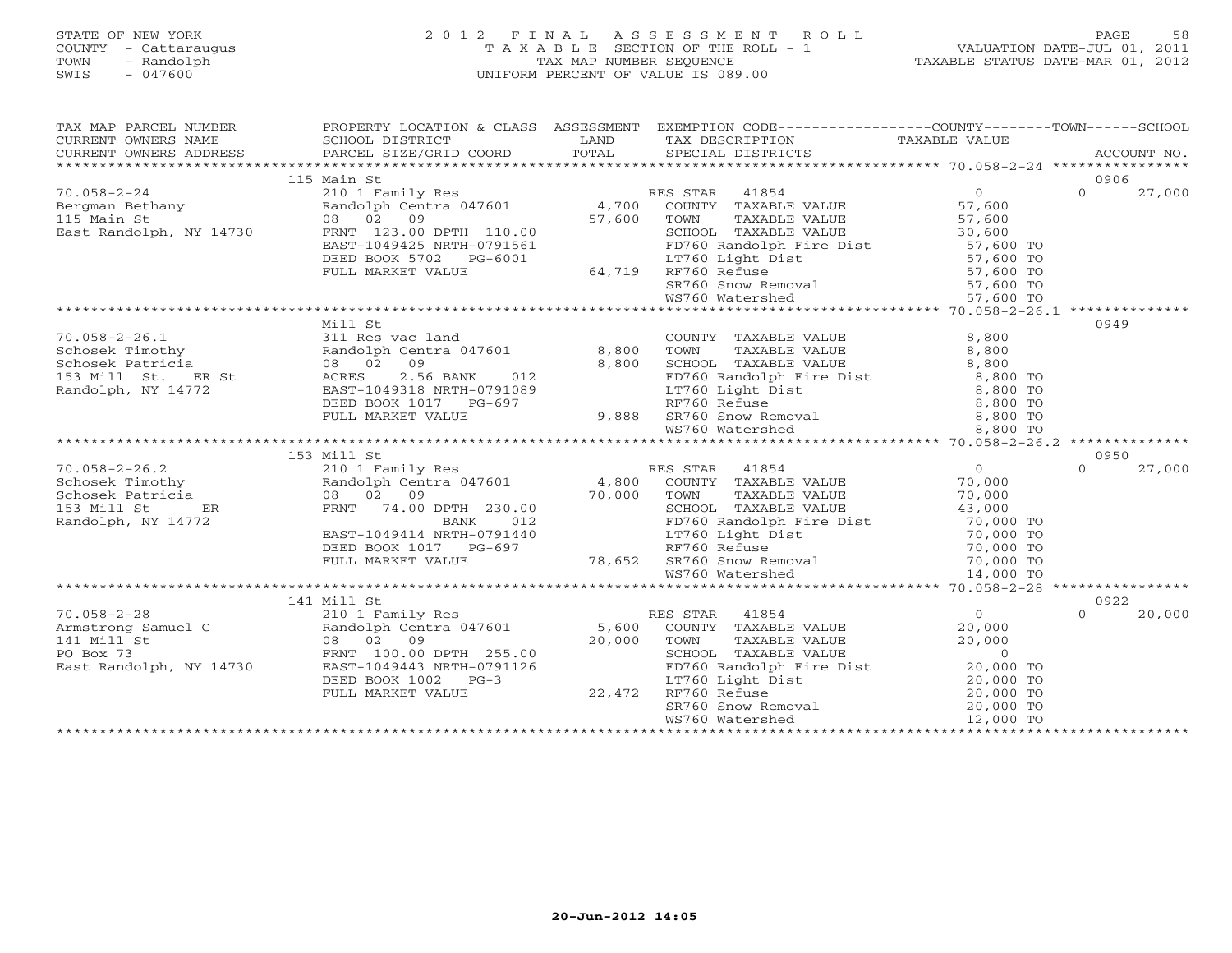# STATE OF NEW YORK 2 0 1 2 F I N A L A S S E S S M E N T R O L L PAGE 59 COUNTY - Cattaraugus T A X A B L E SECTION OF THE ROLL - 1 VALUATION DATE-JUL 01, 2011 TOWN - Randolph TAX MAP NUMBER SEQUENCE TAXABLE STATUS DATE-MAR 01, 2012 SWIS - 047600 UNIFORM PERCENT OF VALUE IS 089.00

| TAX MAP PARCEL NUMBER<br>CURRENT OWNERS NAME<br>CURRENT OWNERS ADDRESS                                                                                                                                                                                  | SCHOOL DISTRICT<br>PARCEL SIZE/GRID COORD                 | TOTAL | PROPERTY LOCATION & CLASS ASSESSMENT EXEMPTION CODE----------------COUNTY-------TOWN------SCHOOL<br>LAND TAX DESCRIPTION<br>SPECIAL DISTRICTS                                                                                                                                                                                                                                                                                | TAXABLE VALUE           | ACCOUNT NO.            |
|---------------------------------------------------------------------------------------------------------------------------------------------------------------------------------------------------------------------------------------------------------|-----------------------------------------------------------|-------|------------------------------------------------------------------------------------------------------------------------------------------------------------------------------------------------------------------------------------------------------------------------------------------------------------------------------------------------------------------------------------------------------------------------------|-------------------------|------------------------|
|                                                                                                                                                                                                                                                         |                                                           |       |                                                                                                                                                                                                                                                                                                                                                                                                                              |                         |                        |
|                                                                                                                                                                                                                                                         | 131 Mill St                                               |       |                                                                                                                                                                                                                                                                                                                                                                                                                              |                         | 0927                   |
| $70.058 - 2 - 29$                                                                                                                                                                                                                                       |                                                           |       |                                                                                                                                                                                                                                                                                                                                                                                                                              | 18,000                  | $\overline{0}$         |
| Swanson Family Trust<br>Hash Buth                                                                                                                                                                                                                       |                                                           |       |                                                                                                                                                                                                                                                                                                                                                                                                                              | 34,850<br>$34,850$<br>0 | 43,850<br>43,850       |
| Heath Ruth                                                                                                                                                                                                                                              | 08 02 09                                                  |       | 87,700 SR STAR<br>41834                                                                                                                                                                                                                                                                                                                                                                                                      | $\overline{0}$          | 43,850                 |
| PO Box 81<br>East Randolph, NY 14730                                                                                                                                                                                                                    |                                                           |       |                                                                                                                                                                                                                                                                                                                                                                                                                              |                         |                        |
|                                                                                                                                                                                                                                                         |                                                           |       |                                                                                                                                                                                                                                                                                                                                                                                                                              |                         |                        |
|                                                                                                                                                                                                                                                         |                                                           |       | FRNT 200.00 DPTH 217.00<br>FRNT 200.00 DPTH 217.00<br>COUNTY TAXABLE VALUE 34,850<br>EAST-1049488 NRTH-0791032<br>DEED BOOK 5836 PG-5002<br>FULL MARKET VALUE 98,539 LT760 Light Dist 87,700 TO<br>FULL MARKET VALUE 98,539 LT760 Light Di                                                                                                                                                                                   |                         |                        |
|                                                                                                                                                                                                                                                         |                                                           |       |                                                                                                                                                                                                                                                                                                                                                                                                                              |                         |                        |
|                                                                                                                                                                                                                                                         |                                                           |       |                                                                                                                                                                                                                                                                                                                                                                                                                              |                         |                        |
|                                                                                                                                                                                                                                                         |                                                           |       |                                                                                                                                                                                                                                                                                                                                                                                                                              |                         |                        |
|                                                                                                                                                                                                                                                         |                                                           |       | WS760 Watershed                                                                                                                                                                                                                                                                                                                                                                                                              | 52,620 TO               |                        |
|                                                                                                                                                                                                                                                         |                                                           |       |                                                                                                                                                                                                                                                                                                                                                                                                                              |                         |                        |
|                                                                                                                                                                                                                                                         | 121 Mill St                                               |       |                                                                                                                                                                                                                                                                                                                                                                                                                              |                         | 0903                   |
| $70.058 - 2 - 30$                                                                                                                                                                                                                                       | 210 1 Family Res                                          |       | COUNTY TAXABLE VALUE $42,900$<br>TOWN TAXABLE VALUE $42,900$<br>SCHOOL TAXABLE VALUE $42,900$                                                                                                                                                                                                                                                                                                                                |                         |                        |
|                                                                                                                                                                                                                                                         | Randolph Centra 047601 3,900<br>08 02 09 42,900           |       |                                                                                                                                                                                                                                                                                                                                                                                                                              |                         |                        |
|                                                                                                                                                                                                                                                         |                                                           |       |                                                                                                                                                                                                                                                                                                                                                                                                                              |                         |                        |
| 70.058-2-30 210 1 Family<br>Dunkleman Donna Randolph Cent<br>1314 W Eleventh St Apt 1 08 02 09<br>Erie, PA 15502-1078 FRNT 64.68                                                                                                                        | 08 02 09<br>FRNT 64.68 DPTH 149.00<br>ACCADO NPTH-0790951 |       |                                                                                                                                                                                                                                                                                                                                                                                                                              |                         |                        |
|                                                                                                                                                                                                                                                         |                                                           |       |                                                                                                                                                                                                                                                                                                                                                                                                                              |                         |                        |
|                                                                                                                                                                                                                                                         | DEED BOOK 00967 PG-01111                                  |       |                                                                                                                                                                                                                                                                                                                                                                                                                              |                         |                        |
|                                                                                                                                                                                                                                                         | FULL MARKET VALUE                                         |       |                                                                                                                                                                                                                                                                                                                                                                                                                              |                         |                        |
|                                                                                                                                                                                                                                                         |                                                           |       | 149.00 $\begin{array}{r} 42,900 \quad \text{FDOO Random Price Dist} \quad 42,900 \quad \text{FDOC Random Price Dist} \quad 42,900 \quad \text{TOF} \quad 42,900 \quad \text{TOF} \quad 42,900 \quad \text{TOF} \quad 42,900 \quad \text{TOF} \quad 42,900 \quad \text{TOF} \quad 42,900 \quad \text{TOF} \quad 42,900 \quad \text{TOF} \quad 42,900 \quad \text{TOF} \quad 42,900 \quad \text{TOF} \quad 42,900 \quad \text$ |                         |                        |
|                                                                                                                                                                                                                                                         |                                                           |       |                                                                                                                                                                                                                                                                                                                                                                                                                              |                         |                        |
|                                                                                                                                                                                                                                                         |                                                           |       |                                                                                                                                                                                                                                                                                                                                                                                                                              |                         | 0954<br>$\overline{0}$ |
|                                                                                                                                                                                                                                                         |                                                           |       |                                                                                                                                                                                                                                                                                                                                                                                                                              | 11,475<br>9,180         | $\overline{0}$         |
|                                                                                                                                                                                                                                                         |                                                           |       |                                                                                                                                                                                                                                                                                                                                                                                                                              |                         | 27,000<br>$\Omega$     |
|                                                                                                                                                                                                                                                         |                                                           |       |                                                                                                                                                                                                                                                                                                                                                                                                                              |                         |                        |
|                                                                                                                                                                                                                                                         |                                                           |       |                                                                                                                                                                                                                                                                                                                                                                                                                              |                         |                        |
|                                                                                                                                                                                                                                                         |                                                           |       |                                                                                                                                                                                                                                                                                                                                                                                                                              |                         |                        |
|                                                                                                                                                                                                                                                         |                                                           |       |                                                                                                                                                                                                                                                                                                                                                                                                                              |                         |                        |
|                                                                                                                                                                                                                                                         |                                                           |       |                                                                                                                                                                                                                                                                                                                                                                                                                              |                         |                        |
|                                                                                                                                                                                                                                                         |                                                           |       |                                                                                                                                                                                                                                                                                                                                                                                                                              |                         |                        |
|                                                                                                                                                                                                                                                         |                                                           |       |                                                                                                                                                                                                                                                                                                                                                                                                                              |                         |                        |
|                                                                                                                                                                                                                                                         |                                                           |       |                                                                                                                                                                                                                                                                                                                                                                                                                              |                         |                        |
|                                                                                                                                                                                                                                                         |                                                           |       |                                                                                                                                                                                                                                                                                                                                                                                                                              |                         |                        |
|                                                                                                                                                                                                                                                         | 102 Mill St                                               |       |                                                                                                                                                                                                                                                                                                                                                                                                                              |                         | 0997                   |
|                                                                                                                                                                                                                                                         | 240 Rural res                                             |       | 8,391<br>AG DISTOUT 41730                                                                                                                                                                                                                                                                                                                                                                                                    | 8,391<br>8,391          | 8,391                  |
|                                                                                                                                                                                                                                                         | Randolph Centra 047601                                    |       | 25,700 COUNTY TAXABLE VALUE<br>82,000 TOWN TAXABLE VALUE                                                                                                                                                                                                                                                                                                                                                                     | 73,609                  |                        |
|                                                                                                                                                                                                                                                         |                                                           |       |                                                                                                                                                                                                                                                                                                                                                                                                                              | 73,609                  |                        |
|                                                                                                                                                                                                                                                         | ACRES 54.13                                               |       |                                                                                                                                                                                                                                                                                                                                                                                                                              | 73,609                  |                        |
| R&L Adams Lands, LLC<br>R&L Adams Lands, LLC<br>4224 Elm Creek Rd<br>Randolph, NY 14772<br>MAY PE CUP - 1880 PROFICES<br>MAY PE CUP - 1880 PROFICES<br>MAY PE CUP - 1880 PROFICES<br>PROFICES<br>MAY BE SUBJECT TO PAYMENT<br>UNDER AGDIST LAW TIL 2019 | EAST-1049898 NRTH-0790177                                 |       |                                                                                                                                                                                                                                                                                                                                                                                                                              |                         |                        |
|                                                                                                                                                                                                                                                         | DEED BOOK 4643 PG-3001<br>FULL MARKET VALUE               |       | 92,135 RF760 Refuse                                                                                                                                                                                                                                                                                                                                                                                                          |                         |                        |
|                                                                                                                                                                                                                                                         |                                                           |       |                                                                                                                                                                                                                                                                                                                                                                                                                              |                         |                        |
|                                                                                                                                                                                                                                                         |                                                           |       | LT760 Light Dist<br>RF760 Refuse 82,000 TO<br>RF760 Refuse 82,000 TO<br>SR760 Snow Removal 82,000 TO<br>WS760 Watershed 16,400 TO                                                                                                                                                                                                                                                                                            |                         |                        |
|                                                                                                                                                                                                                                                         |                                                           |       |                                                                                                                                                                                                                                                                                                                                                                                                                              |                         |                        |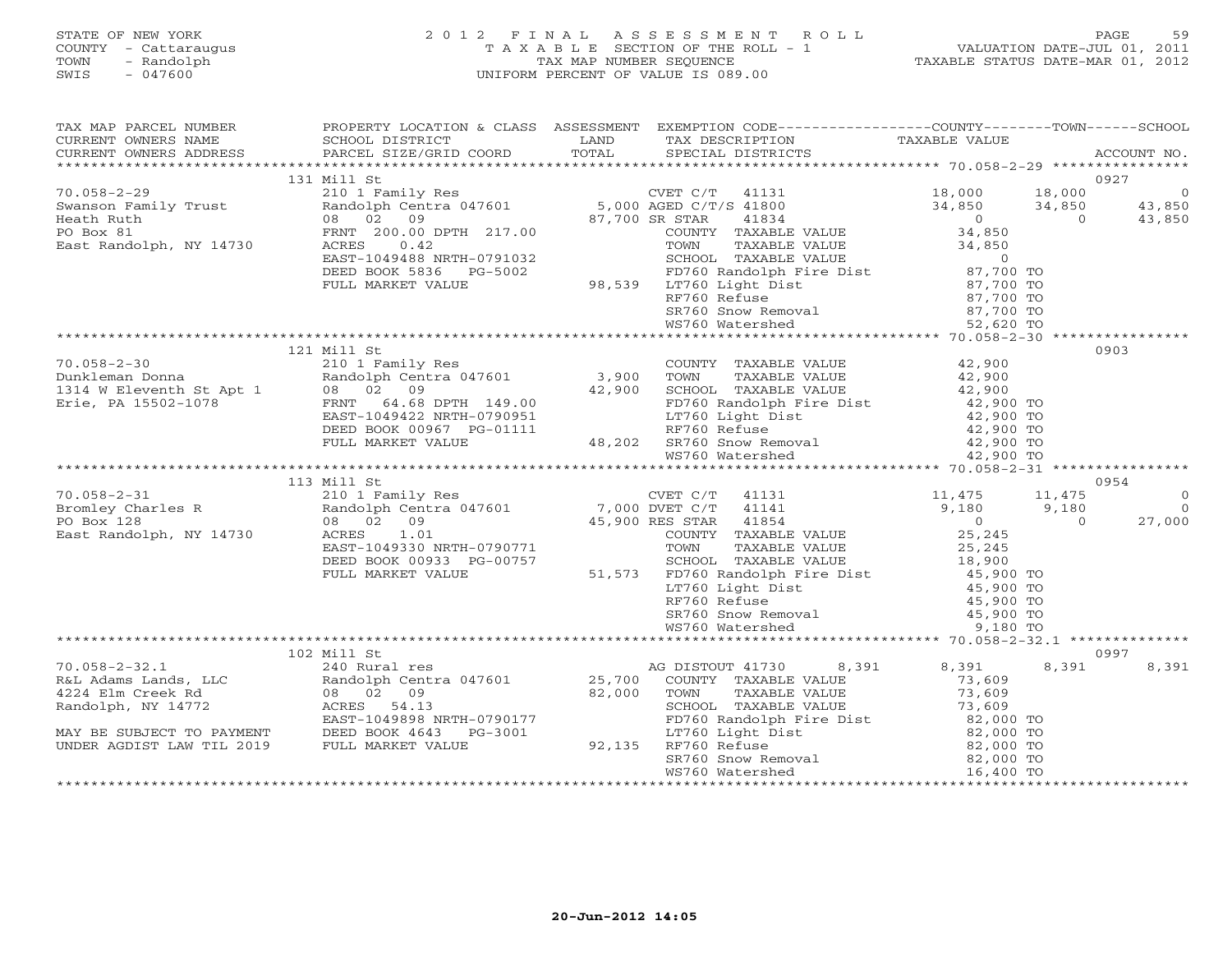# STATE OF NEW YORK 2 0 1 2 F I N A L A S S E S S M E N T R O L L PAGE 60 COUNTY - Cattaraugus T A X A B L E SECTION OF THE ROLL - 1 VALUATION DATE-JUL 01, 2011 TOWN - Randolph TAX MAP NUMBER SEQUENCE TAXABLE STATUS DATE-MAR 01, 2012 SWIS - 047600 UNIFORM PERCENT OF VALUE IS 089.00

| TAX MAP PARCEL NUMBER                                                                                                                                                                                                                |                                                                                                                                                                                                                                  | PROPERTY LOCATION & CLASS ASSESSMENT EXEMPTION CODE----------------COUNTY-------TOWN------SCHOOL |                    |
|--------------------------------------------------------------------------------------------------------------------------------------------------------------------------------------------------------------------------------------|----------------------------------------------------------------------------------------------------------------------------------------------------------------------------------------------------------------------------------|--------------------------------------------------------------------------------------------------|--------------------|
|                                                                                                                                                                                                                                      |                                                                                                                                                                                                                                  |                                                                                                  |                    |
|                                                                                                                                                                                                                                      | Mill St                                                                                                                                                                                                                          |                                                                                                  | 5050               |
|                                                                                                                                                                                                                                      |                                                                                                                                                                                                                                  |                                                                                                  |                    |
|                                                                                                                                                                                                                                      |                                                                                                                                                                                                                                  |                                                                                                  |                    |
|                                                                                                                                                                                                                                      |                                                                                                                                                                                                                                  |                                                                                                  |                    |
|                                                                                                                                                                                                                                      |                                                                                                                                                                                                                                  |                                                                                                  |                    |
|                                                                                                                                                                                                                                      |                                                                                                                                                                                                                                  |                                                                                                  |                    |
|                                                                                                                                                                                                                                      |                                                                                                                                                                                                                                  |                                                                                                  |                    |
|                                                                                                                                                                                                                                      |                                                                                                                                                                                                                                  |                                                                                                  |                    |
|                                                                                                                                                                                                                                      |                                                                                                                                                                                                                                  |                                                                                                  |                    |
|                                                                                                                                                                                                                                      |                                                                                                                                                                                                                                  |                                                                                                  |                    |
|                                                                                                                                                                                                                                      | 132 Mill St                                                                                                                                                                                                                      |                                                                                                  | 0952               |
|                                                                                                                                                                                                                                      |                                                                                                                                                                                                                                  |                                                                                                  |                    |
|                                                                                                                                                                                                                                      |                                                                                                                                                                                                                                  |                                                                                                  |                    |
|                                                                                                                                                                                                                                      |                                                                                                                                                                                                                                  |                                                                                                  |                    |
|                                                                                                                                                                                                                                      |                                                                                                                                                                                                                                  |                                                                                                  |                    |
|                                                                                                                                                                                                                                      |                                                                                                                                                                                                                                  |                                                                                                  |                    |
|                                                                                                                                                                                                                                      |                                                                                                                                                                                                                                  |                                                                                                  |                    |
|                                                                                                                                                                                                                                      |                                                                                                                                                                                                                                  |                                                                                                  |                    |
|                                                                                                                                                                                                                                      |                                                                                                                                                                                                                                  |                                                                                                  |                    |
|                                                                                                                                                                                                                                      |                                                                                                                                                                                                                                  |                                                                                                  |                    |
|                                                                                                                                                                                                                                      |                                                                                                                                                                                                                                  |                                                                                                  |                    |
|                                                                                                                                                                                                                                      | Mill St                                                                                                                                                                                                                          |                                                                                                  | 0902               |
|                                                                                                                                                                                                                                      |                                                                                                                                                                                                                                  |                                                                                                  |                    |
|                                                                                                                                                                                                                                      |                                                                                                                                                                                                                                  |                                                                                                  |                    |
|                                                                                                                                                                                                                                      |                                                                                                                                                                                                                                  |                                                                                                  |                    |
|                                                                                                                                                                                                                                      |                                                                                                                                                                                                                                  |                                                                                                  |                    |
|                                                                                                                                                                                                                                      |                                                                                                                                                                                                                                  |                                                                                                  |                    |
|                                                                                                                                                                                                                                      |                                                                                                                                                                                                                                  |                                                                                                  |                    |
|                                                                                                                                                                                                                                      |                                                                                                                                                                                                                                  |                                                                                                  |                    |
|                                                                                                                                                                                                                                      |                                                                                                                                                                                                                                  |                                                                                                  |                    |
|                                                                                                                                                                                                                                      |                                                                                                                                                                                                                                  |                                                                                                  |                    |
|                                                                                                                                                                                                                                      | 154 Mill St                                                                                                                                                                                                                      |                                                                                                  | 0951               |
|                                                                                                                                                                                                                                      |                                                                                                                                                                                                                                  | ES STAR 41854<br>COUNTY TAXABLE VALUE 63,000                                                     | 27,000<br>$\Omega$ |
|                                                                                                                                                                                                                                      |                                                                                                                                                                                                                                  |                                                                                                  |                    |
|                                                                                                                                                                                                                                      |                                                                                                                                                                                                                                  |                                                                                                  |                    |
|                                                                                                                                                                                                                                      |                                                                                                                                                                                                                                  |                                                                                                  |                    |
|                                                                                                                                                                                                                                      |                                                                                                                                                                                                                                  |                                                                                                  |                    |
|                                                                                                                                                                                                                                      |                                                                                                                                                                                                                                  |                                                                                                  |                    |
|                                                                                                                                                                                                                                      |                                                                                                                                                                                                                                  |                                                                                                  |                    |
|                                                                                                                                                                                                                                      | 8 (3,000 12 12)<br>2 63,000 12 63,000 63,000 63,000 63,000 63,000 63,000 63,000 63,000 63,000 63,000 63,000 63,000 63,000 63,000 63,000 63,000 63,000 63,000 63,000 63,000 63,000 63,000 63,000 63,000 63,000 63,000 63,000 63,0 |                                                                                                  |                    |
| 154 Mill St Box 61 Manusuppi Centra 04/001 Manusup (1988) (1988) (1988) (1988) (1988) (1988) (1988) (1988) (1<br>East Randolph, NY 14730 ACRES 1.12<br>East Randolph, NY 14730 ACRES 1.12<br>EAST-1049689 NRTH-0791448 FDT60 Randolp |                                                                                                                                                                                                                                  |                                                                                                  |                    |
|                                                                                                                                                                                                                                      |                                                                                                                                                                                                                                  |                                                                                                  |                    |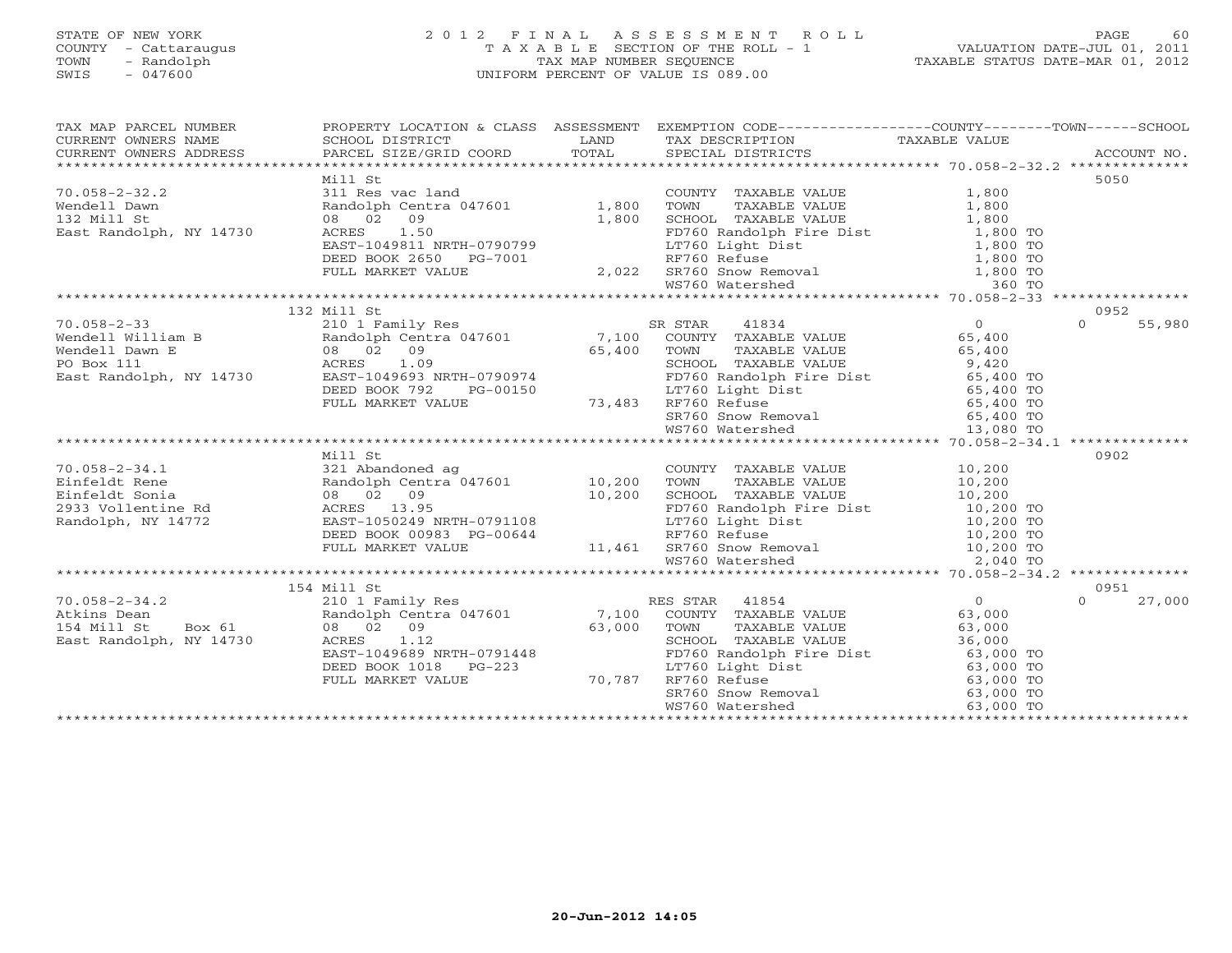#### STATE OF NEW YORK 2 0 1 2 F I N A L A S S E S S M E N T R O L L PAGE 61 COUNTY - Cattaraugus T A X A B L E SECTION OF THE ROLL - 1 VALUATION DATE-JUL 01, 2011 TOWN - Randolph TAX MAP NUMBER SEQUENCE TAXABLE STATUS DATE-MAR 01, 2012 SWIS - 047600 UNIFORM PERCENT OF VALUE IS 089.00UNIFORM PERCENT OF VALUE IS 089.00

| TAX MAP PARCEL NUMBER                                                                                                                                                                                                                                                                                                                                                                                                  | PROPERTY LOCATION & CLASS ASSESSMENT EXEMPTION CODE----------------COUNTY-------TOWN------SCHOOL |                                                                                                                                                                                                                                               | ACCOUNT NO. |
|------------------------------------------------------------------------------------------------------------------------------------------------------------------------------------------------------------------------------------------------------------------------------------------------------------------------------------------------------------------------------------------------------------------------|--------------------------------------------------------------------------------------------------|-----------------------------------------------------------------------------------------------------------------------------------------------------------------------------------------------------------------------------------------------|-------------|
|                                                                                                                                                                                                                                                                                                                                                                                                                        |                                                                                                  |                                                                                                                                                                                                                                               |             |
|                                                                                                                                                                                                                                                                                                                                                                                                                        | 146 Mill St                                                                                      |                                                                                                                                                                                                                                               | 0883        |
|                                                                                                                                                                                                                                                                                                                                                                                                                        |                                                                                                  |                                                                                                                                                                                                                                               |             |
|                                                                                                                                                                                                                                                                                                                                                                                                                        |                                                                                                  |                                                                                                                                                                                                                                               |             |
|                                                                                                                                                                                                                                                                                                                                                                                                                        |                                                                                                  |                                                                                                                                                                                                                                               |             |
|                                                                                                                                                                                                                                                                                                                                                                                                                        |                                                                                                  |                                                                                                                                                                                                                                               |             |
|                                                                                                                                                                                                                                                                                                                                                                                                                        |                                                                                                  |                                                                                                                                                                                                                                               |             |
|                                                                                                                                                                                                                                                                                                                                                                                                                        |                                                                                                  |                                                                                                                                                                                                                                               |             |
|                                                                                                                                                                                                                                                                                                                                                                                                                        |                                                                                                  |                                                                                                                                                                                                                                               |             |
|                                                                                                                                                                                                                                                                                                                                                                                                                        |                                                                                                  |                                                                                                                                                                                                                                               |             |
|                                                                                                                                                                                                                                                                                                                                                                                                                        |                                                                                                  |                                                                                                                                                                                                                                               |             |
|                                                                                                                                                                                                                                                                                                                                                                                                                        |                                                                                                  |                                                                                                                                                                                                                                               |             |
|                                                                                                                                                                                                                                                                                                                                                                                                                        | 107 Main St                                                                                      |                                                                                                                                                                                                                                               | 0956        |
|                                                                                                                                                                                                                                                                                                                                                                                                                        |                                                                                                  |                                                                                                                                                                                                                                               |             |
|                                                                                                                                                                                                                                                                                                                                                                                                                        |                                                                                                  |                                                                                                                                                                                                                                               |             |
|                                                                                                                                                                                                                                                                                                                                                                                                                        |                                                                                                  |                                                                                                                                                                                                                                               |             |
|                                                                                                                                                                                                                                                                                                                                                                                                                        |                                                                                                  |                                                                                                                                                                                                                                               |             |
|                                                                                                                                                                                                                                                                                                                                                                                                                        |                                                                                                  |                                                                                                                                                                                                                                               |             |
|                                                                                                                                                                                                                                                                                                                                                                                                                        |                                                                                                  |                                                                                                                                                                                                                                               |             |
|                                                                                                                                                                                                                                                                                                                                                                                                                        |                                                                                                  |                                                                                                                                                                                                                                               |             |
|                                                                                                                                                                                                                                                                                                                                                                                                                        |                                                                                                  |                                                                                                                                                                                                                                               |             |
| $\begin{tabular}{lllllllllllllllllllll} \hline & 107 & \text{Main St} & 108 & \text{COUNTY} & \text{TAXABLE VALUE} & 40,100 & 956 \\ \hline \text{East Town Car Wash, LLC} & 408 & \text{Self cartwash} & 7,500 & \text{TOWN} & \text{TAXABLE VALUE} & 40,100 \\ \text{PO Box 7} & 08 & 02 & 09 & 40,100 & \text{SCHOOL} & \text{TAXABLE VALUE} & 40,100 \\ \text{Random, NY 14772} & 08 & 02 & 09 & 40,100 & \text{E$ |                                                                                                  |                                                                                                                                                                                                                                               |             |
|                                                                                                                                                                                                                                                                                                                                                                                                                        | 165 Hall St                                                                                      |                                                                                                                                                                                                                                               | 0920        |
|                                                                                                                                                                                                                                                                                                                                                                                                                        |                                                                                                  |                                                                                                                                                                                                                                               |             |
|                                                                                                                                                                                                                                                                                                                                                                                                                        |                                                                                                  |                                                                                                                                                                                                                                               |             |
|                                                                                                                                                                                                                                                                                                                                                                                                                        |                                                                                                  |                                                                                                                                                                                                                                               |             |
|                                                                                                                                                                                                                                                                                                                                                                                                                        |                                                                                                  |                                                                                                                                                                                                                                               |             |
|                                                                                                                                                                                                                                                                                                                                                                                                                        |                                                                                                  |                                                                                                                                                                                                                                               |             |
|                                                                                                                                                                                                                                                                                                                                                                                                                        |                                                                                                  |                                                                                                                                                                                                                                               |             |
|                                                                                                                                                                                                                                                                                                                                                                                                                        |                                                                                                  |                                                                                                                                                                                                                                               |             |
|                                                                                                                                                                                                                                                                                                                                                                                                                        |                                                                                                  |                                                                                                                                                                                                                                               |             |
|                                                                                                                                                                                                                                                                                                                                                                                                                        |                                                                                                  |                                                                                                                                                                                                                                               |             |
|                                                                                                                                                                                                                                                                                                                                                                                                                        | 149 Hall St                                                                                      |                                                                                                                                                                                                                                               | 0912        |
|                                                                                                                                                                                                                                                                                                                                                                                                                        |                                                                                                  |                                                                                                                                                                                                                                               |             |
|                                                                                                                                                                                                                                                                                                                                                                                                                        |                                                                                                  |                                                                                                                                                                                                                                               |             |
|                                                                                                                                                                                                                                                                                                                                                                                                                        |                                                                                                  |                                                                                                                                                                                                                                               |             |
|                                                                                                                                                                                                                                                                                                                                                                                                                        |                                                                                                  |                                                                                                                                                                                                                                               |             |
| 70.058-2-38<br>Hayes Kirk<br>PO Box 276<br>Randolph, NY 14772<br>Randolph, NY 14772<br>PO Box 276<br>Randolph, NY 14772<br>PO Box 276<br>Randolph, NY 14772<br>PO Box 276<br>RAST-1049891 NRTH-0791626<br>PULL MARKET VALUE<br>PULL MARKET VALUE<br>PULL                                                                                                                                                               |                                                                                                  | COUNTY TAXABLE VALUE<br>TOWN TAXABLE VALUE 81,400<br>SCHOOL TAXABLE VALUE 81,400<br>FD760 Randolph Fire Dist 81,400<br>LT760 Light Dist 81,400 TO<br>RF760 Refuse 81,400 TO<br>RF760 Snow Removal 81,400 TO<br>WS760 Watershed 16,280 TO<br>M |             |
|                                                                                                                                                                                                                                                                                                                                                                                                                        |                                                                                                  |                                                                                                                                                                                                                                               |             |
|                                                                                                                                                                                                                                                                                                                                                                                                                        |                                                                                                  |                                                                                                                                                                                                                                               |             |
|                                                                                                                                                                                                                                                                                                                                                                                                                        |                                                                                                  |                                                                                                                                                                                                                                               |             |
|                                                                                                                                                                                                                                                                                                                                                                                                                        |                                                                                                  |                                                                                                                                                                                                                                               |             |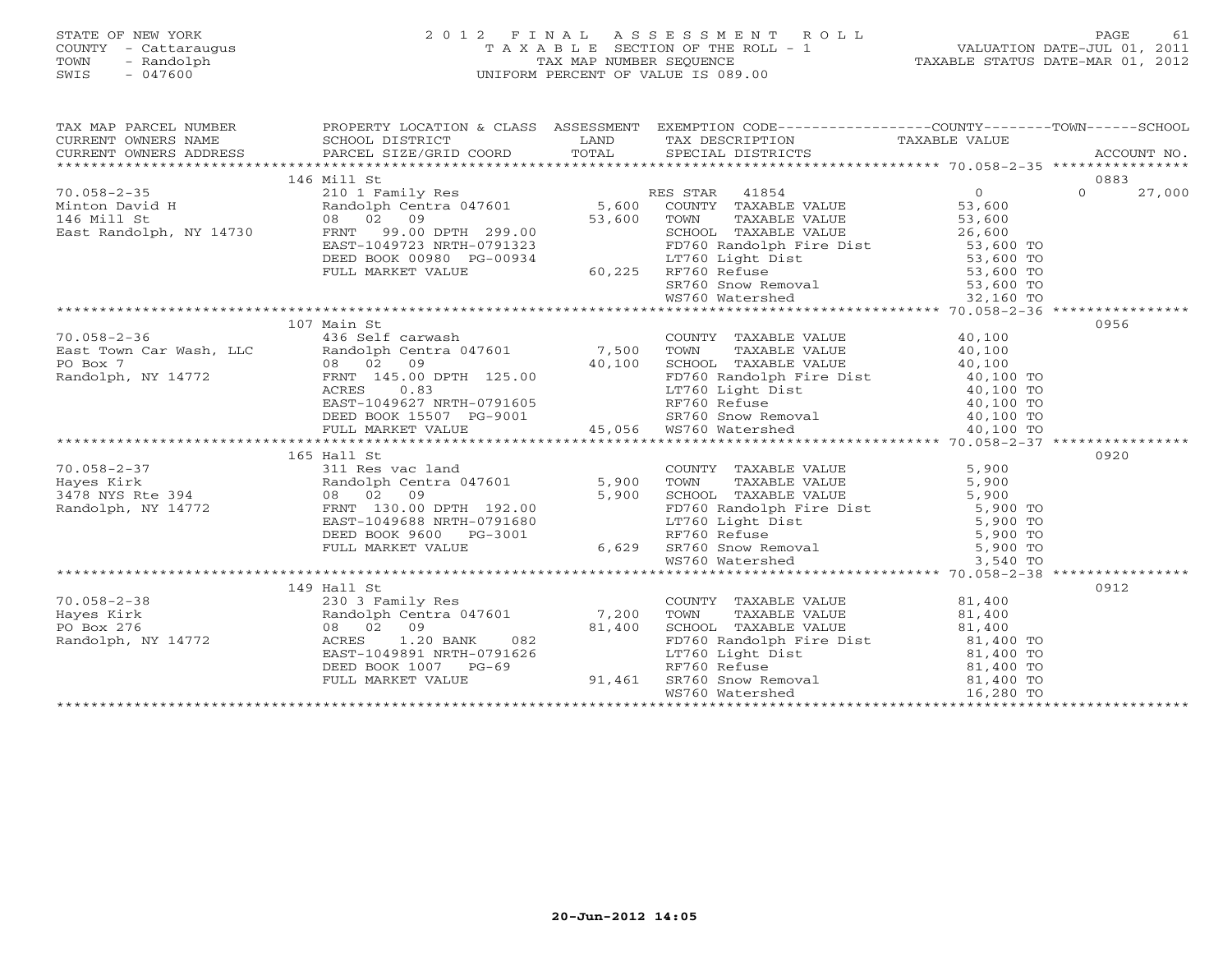#### STATE OF NEW YORK 2 0 1 2 F I N A L A S S E S S M E N T R O L L PAGE 62 COUNTY - Cattaraugus T A X A B L E SECTION OF THE ROLL - 1 VALUATION DATE-JUL 01, 2011 TOWN - Randolph TAX MAP NUMBER SEQUENCE TAXABLE STATUS DATE-MAR 01, 2012 SWIS - 047600 UNIFORM PERCENT OF VALUE IS 089.00UNIFORM PERCENT OF VALUE IS 089.00

| TAX MAP PARCEL NUMBER                                                                                                                                                                                                                                                                                                                                                                                                                                                 | PROPERTY LOCATION & CLASS ASSESSMENT EXEMPTION CODE-----------------COUNTY-------TOWN------SCHOOL |  |                    |
|-----------------------------------------------------------------------------------------------------------------------------------------------------------------------------------------------------------------------------------------------------------------------------------------------------------------------------------------------------------------------------------------------------------------------------------------------------------------------|---------------------------------------------------------------------------------------------------|--|--------------------|
|                                                                                                                                                                                                                                                                                                                                                                                                                                                                       |                                                                                                   |  |                    |
|                                                                                                                                                                                                                                                                                                                                                                                                                                                                       | 139 Hall St                                                                                       |  | 0996               |
|                                                                                                                                                                                                                                                                                                                                                                                                                                                                       |                                                                                                   |  |                    |
|                                                                                                                                                                                                                                                                                                                                                                                                                                                                       |                                                                                                   |  |                    |
|                                                                                                                                                                                                                                                                                                                                                                                                                                                                       |                                                                                                   |  |                    |
|                                                                                                                                                                                                                                                                                                                                                                                                                                                                       |                                                                                                   |  |                    |
|                                                                                                                                                                                                                                                                                                                                                                                                                                                                       |                                                                                                   |  |                    |
|                                                                                                                                                                                                                                                                                                                                                                                                                                                                       |                                                                                                   |  |                    |
|                                                                                                                                                                                                                                                                                                                                                                                                                                                                       |                                                                                                   |  |                    |
|                                                                                                                                                                                                                                                                                                                                                                                                                                                                       |                                                                                                   |  |                    |
|                                                                                                                                                                                                                                                                                                                                                                                                                                                                       |                                                                                                   |  |                    |
|                                                                                                                                                                                                                                                                                                                                                                                                                                                                       |                                                                                                   |  |                    |
| $\begin{tabular}{lcccc} 70.058-2-41 & 135 Hall St & 135 Hall St & 135 Hall St & 135 Hall St & 135 Hall St & 135 Hall St & 135 Hall St & 135 small St & 135 small St & 135 small St & 135 small St & 135 small St & 135 small St & 135 small St & 135 small St & 135 small St & 135 small St & 135 small St & 135 small St & 135 small St & 135 small St & 135 small St & 135 small St & 135 small St & 135 small St & 135 small St & 135 small St & 135 small St & 1$ | 135 Hall St                                                                                       |  | 0898               |
|                                                                                                                                                                                                                                                                                                                                                                                                                                                                       |                                                                                                   |  | $\Omega$<br>27,000 |
|                                                                                                                                                                                                                                                                                                                                                                                                                                                                       |                                                                                                   |  |                    |
|                                                                                                                                                                                                                                                                                                                                                                                                                                                                       |                                                                                                   |  |                    |
|                                                                                                                                                                                                                                                                                                                                                                                                                                                                       |                                                                                                   |  |                    |
|                                                                                                                                                                                                                                                                                                                                                                                                                                                                       |                                                                                                   |  |                    |
|                                                                                                                                                                                                                                                                                                                                                                                                                                                                       |                                                                                                   |  |                    |
|                                                                                                                                                                                                                                                                                                                                                                                                                                                                       |                                                                                                   |  |                    |
|                                                                                                                                                                                                                                                                                                                                                                                                                                                                       |                                                                                                   |  |                    |
|                                                                                                                                                                                                                                                                                                                                                                                                                                                                       |                                                                                                   |  |                    |
|                                                                                                                                                                                                                                                                                                                                                                                                                                                                       |                                                                                                   |  |                    |
|                                                                                                                                                                                                                                                                                                                                                                                                                                                                       | 129 Hall St                                                                                       |  | 0973               |
|                                                                                                                                                                                                                                                                                                                                                                                                                                                                       |                                                                                                   |  |                    |
|                                                                                                                                                                                                                                                                                                                                                                                                                                                                       |                                                                                                   |  |                    |
|                                                                                                                                                                                                                                                                                                                                                                                                                                                                       |                                                                                                   |  |                    |
|                                                                                                                                                                                                                                                                                                                                                                                                                                                                       |                                                                                                   |  |                    |
|                                                                                                                                                                                                                                                                                                                                                                                                                                                                       |                                                                                                   |  |                    |
|                                                                                                                                                                                                                                                                                                                                                                                                                                                                       |                                                                                                   |  |                    |
|                                                                                                                                                                                                                                                                                                                                                                                                                                                                       |                                                                                                   |  |                    |
|                                                                                                                                                                                                                                                                                                                                                                                                                                                                       |                                                                                                   |  |                    |
|                                                                                                                                                                                                                                                                                                                                                                                                                                                                       |                                                                                                   |  |                    |
|                                                                                                                                                                                                                                                                                                                                                                                                                                                                       | Hall St                                                                                           |  | 1592               |
|                                                                                                                                                                                                                                                                                                                                                                                                                                                                       |                                                                                                   |  |                    |
|                                                                                                                                                                                                                                                                                                                                                                                                                                                                       |                                                                                                   |  |                    |
|                                                                                                                                                                                                                                                                                                                                                                                                                                                                       |                                                                                                   |  |                    |
|                                                                                                                                                                                                                                                                                                                                                                                                                                                                       |                                                                                                   |  |                    |
|                                                                                                                                                                                                                                                                                                                                                                                                                                                                       |                                                                                                   |  |                    |
|                                                                                                                                                                                                                                                                                                                                                                                                                                                                       |                                                                                                   |  |                    |
|                                                                                                                                                                                                                                                                                                                                                                                                                                                                       |                                                                                                   |  |                    |
|                                                                                                                                                                                                                                                                                                                                                                                                                                                                       |                                                                                                   |  |                    |
|                                                                                                                                                                                                                                                                                                                                                                                                                                                                       |                                                                                                   |  |                    |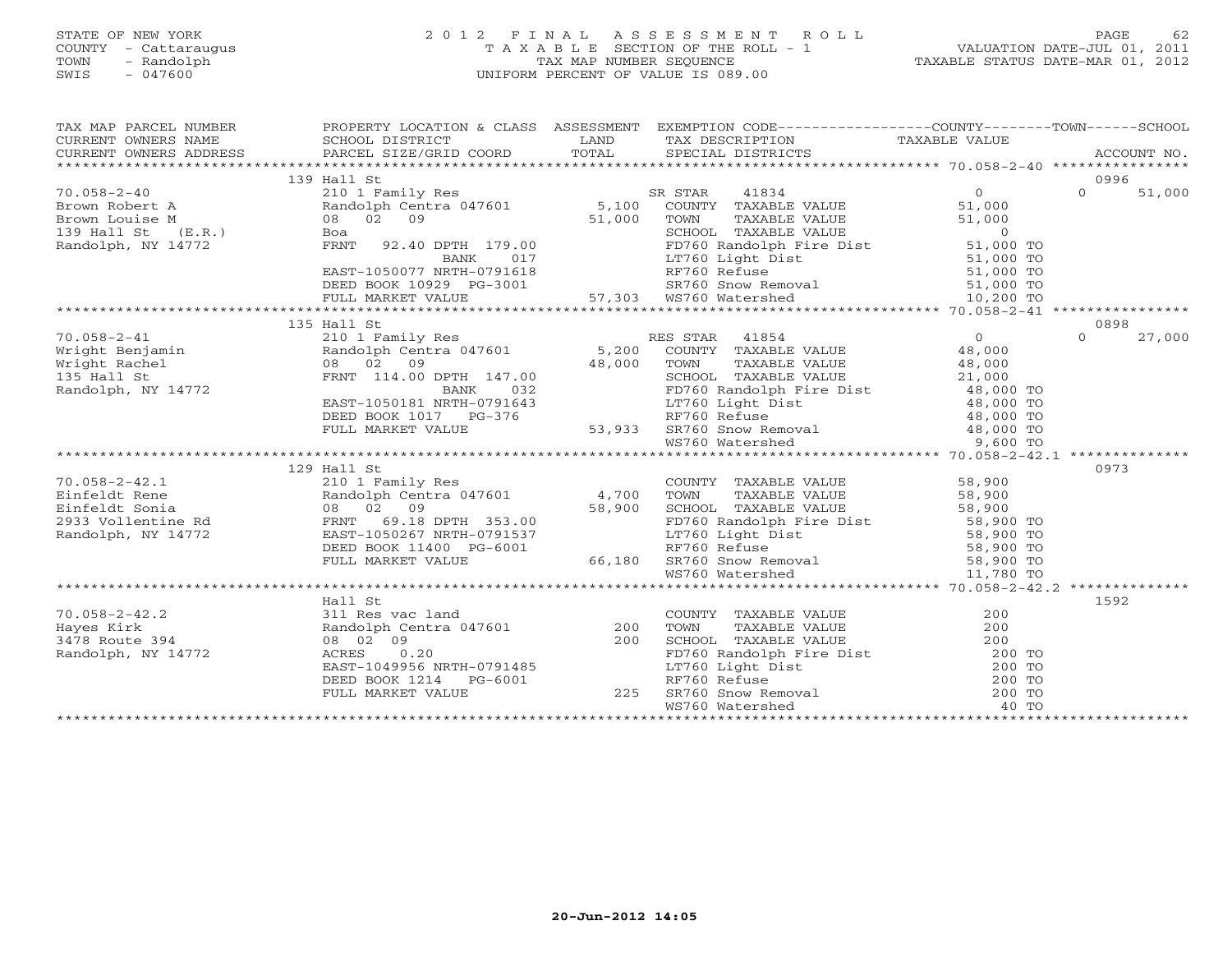#### STATE OF NEW YORK 2 0 1 2 F I N A L A S S E S S M E N T R O L L PAGE 63 COUNTY - Cattaraugus T A X A B L E SECTION OF THE ROLL - 1 VALUATION DATE-JUL 01, 2011 TOWN - Randolph TAX MAP NUMBER SEQUENCE TAXABLE STATUS DATE-MAR 01, 2012 SWIS - 047600 UNIFORM PERCENT OF VALUE IS 089.00

| TAX MAP PARCEL NUMBER |                           |                  | PROPERTY LOCATION & CLASS ASSESSMENT EXEMPTION CODE----------------COUNTY-------TOWN------SCHOOL                                                                                                                                                      |                    |
|-----------------------|---------------------------|------------------|-------------------------------------------------------------------------------------------------------------------------------------------------------------------------------------------------------------------------------------------------------|--------------------|
|                       |                           |                  |                                                                                                                                                                                                                                                       |                    |
|                       |                           |                  |                                                                                                                                                                                                                                                       |                    |
|                       |                           |                  |                                                                                                                                                                                                                                                       | 1594               |
| $70.058 - 2 - 42.4$   |                           |                  |                                                                                                                                                                                                                                                       |                    |
|                       |                           |                  |                                                                                                                                                                                                                                                       |                    |
|                       |                           |                  |                                                                                                                                                                                                                                                       |                    |
|                       |                           |                  |                                                                                                                                                                                                                                                       |                    |
| Randolph, NY 14772    |                           |                  |                                                                                                                                                                                                                                                       |                    |
|                       |                           |                  |                                                                                                                                                                                                                                                       |                    |
|                       |                           |                  |                                                                                                                                                                                                                                                       |                    |
|                       |                           |                  |                                                                                                                                                                                                                                                       |                    |
|                       |                           |                  |                                                                                                                                                                                                                                                       |                    |
|                       | 127 Hall St               |                  |                                                                                                                                                                                                                                                       | 0944               |
|                       |                           |                  |                                                                                                                                                                                                                                                       |                    |
|                       |                           |                  |                                                                                                                                                                                                                                                       |                    |
|                       |                           |                  |                                                                                                                                                                                                                                                       |                    |
|                       |                           |                  |                                                                                                                                                                                                                                                       |                    |
|                       |                           |                  |                                                                                                                                                                                                                                                       |                    |
|                       |                           |                  |                                                                                                                                                                                                                                                       |                    |
|                       |                           |                  |                                                                                                                                                                                                                                                       |                    |
|                       |                           |                  |                                                                                                                                                                                                                                                       |                    |
|                       |                           |                  |                                                                                                                                                                                                                                                       |                    |
|                       | 121 Hall St               |                  |                                                                                                                                                                                                                                                       | 0899               |
|                       |                           |                  |                                                                                                                                                                                                                                                       |                    |
|                       |                           |                  |                                                                                                                                                                                                                                                       |                    |
|                       |                           |                  |                                                                                                                                                                                                                                                       |                    |
|                       |                           |                  |                                                                                                                                                                                                                                                       |                    |
|                       |                           |                  |                                                                                                                                                                                                                                                       |                    |
|                       |                           |                  |                                                                                                                                                                                                                                                       |                    |
|                       |                           |                  |                                                                                                                                                                                                                                                       |                    |
|                       |                           |                  |                                                                                                                                                                                                                                                       |                    |
|                       |                           |                  |                                                                                                                                                                                                                                                       |                    |
|                       | 101 Hall St               |                  |                                                                                                                                                                                                                                                       | 0891               |
|                       |                           |                  |                                                                                                                                                                                                                                                       | $\Omega$<br>27,000 |
|                       |                           |                  |                                                                                                                                                                                                                                                       |                    |
|                       |                           |                  |                                                                                                                                                                                                                                                       |                    |
|                       |                           |                  | CONN TAXABLE VALUE<br>TOWN TAXABLE VALUE<br>SCHOOL TAXABLE VALUE<br>FD760 Randolph Fire Dist<br>LT760 Light Dist<br>RF760 Refuse<br>S3,000 TO<br>SCHOOL TAXABLE VALUE<br>53,000 TO<br>LT760 Light Dist<br>53,000 TO<br>SCHOOL TAXABLE VALUE<br>53,000 |                    |
|                       |                           |                  |                                                                                                                                                                                                                                                       |                    |
|                       | DEED BOOK 867<br>PG-00861 | $3-00861$ 59,551 |                                                                                                                                                                                                                                                       |                    |
|                       | FULL MARKET VALUE         |                  |                                                                                                                                                                                                                                                       |                    |
|                       |                           |                  |                                                                                                                                                                                                                                                       |                    |
|                       |                           |                  |                                                                                                                                                                                                                                                       |                    |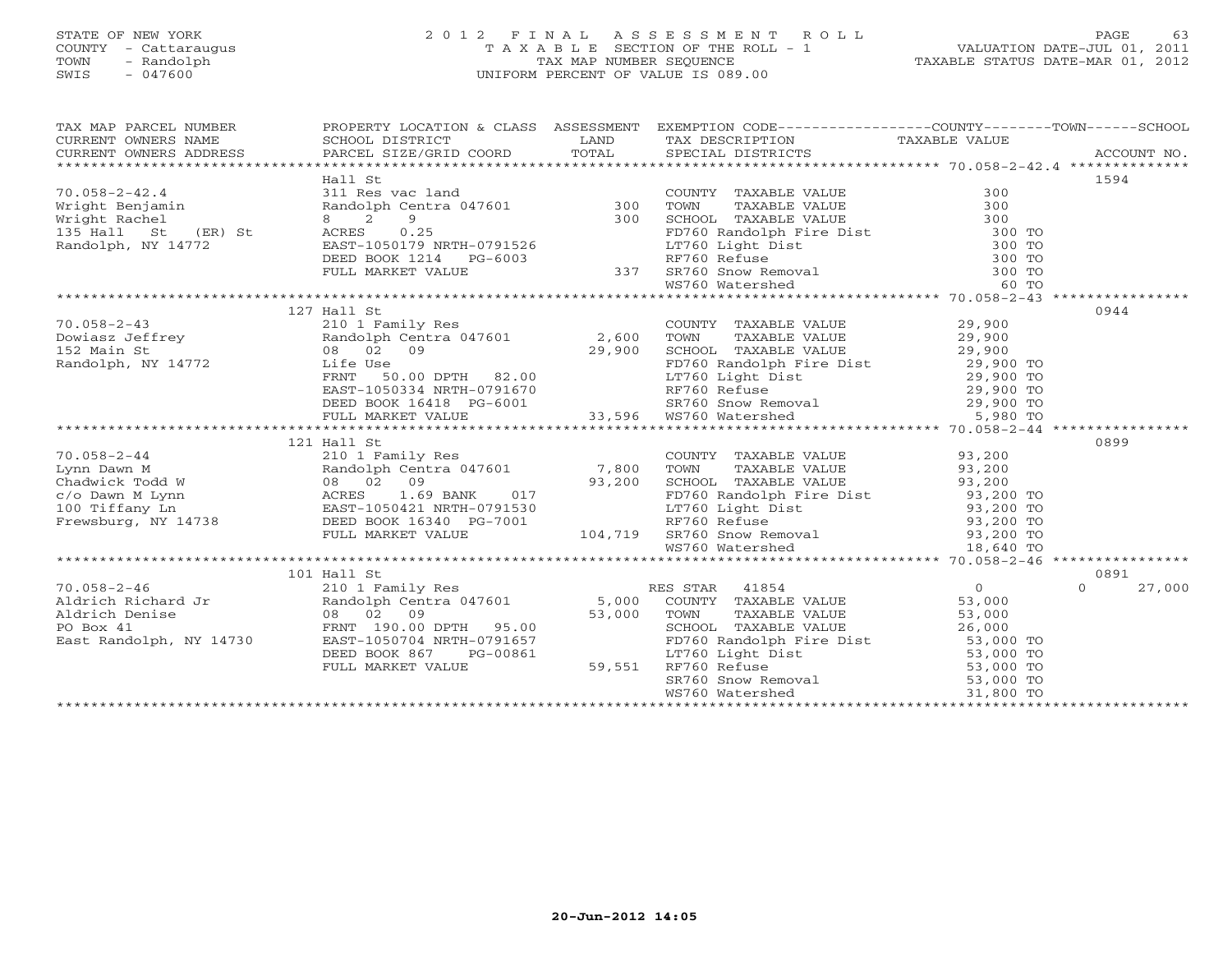# STATE OF NEW YORK 2 0 1 2 F I N A L A S S E S S M E N T R O L L PAGE 64 COUNTY - Cattaraugus T A X A B L E SECTION OF THE ROLL - 1 VALUATION DATE-JUL 01, 2011 TOWN - Randolph TAX MAP NUMBER SEQUENCE TAXABLE STATUS DATE-MAR 01, 2012 SWIS - 047600 UNIFORM PERCENT OF VALUE IS 089.00

| TAX MAP PARCEL NUMBER<br>CURRENT OWNERS NAME<br>CURRENT OWNERS NAME SCHOOL DISTRICT – ------ ------- TAND TAX DESCRIPTION TAXABLE VALUE<br>CURRENT OWNERS ADDRESS PARCEL SIZE/GRID COORD TOTAL SPECIAL DISTRICTS ACCOUNT MO.<br>********************************<br>CURRENT OWNERS NAME<br>CURRENT OWNERS NAME<br>CURRENT OWNERS ADDRESS |                                                                                                                                                                                                                                                      | PROPERTY LOCATION & CLASS ASSESSMENT EXEMPTION CODE----------------COUNTY-------TOWN------SCHOOL                                                                                                                                                     |     |      |
|------------------------------------------------------------------------------------------------------------------------------------------------------------------------------------------------------------------------------------------------------------------------------------------------------------------------------------------|------------------------------------------------------------------------------------------------------------------------------------------------------------------------------------------------------------------------------------------------------|------------------------------------------------------------------------------------------------------------------------------------------------------------------------------------------------------------------------------------------------------|-----|------|
|                                                                                                                                                                                                                                                                                                                                          |                                                                                                                                                                                                                                                      |                                                                                                                                                                                                                                                      |     |      |
|                                                                                                                                                                                                                                                                                                                                          | Spring St<br>311 Res vac land<br>Randolph Centra 047601<br>FRNT 89.00 DPTH 57.00<br>EAST-1048846 NRTH-0789977<br>DEED BOOK 3319 PG-9001<br>FULL MARKET VALUE<br>FULL MARKET VALUE<br>FULL MARKET VALUE<br>293 RF760 Refuse<br>293 RF760 Refuse<br>29 |                                                                                                                                                                                                                                                      |     | 1560 |
| $70.058 - 2 - 47$                                                                                                                                                                                                                                                                                                                        |                                                                                                                                                                                                                                                      | COUNTY TAXABLE VALUE                                                                                                                                                                                                                                 | 350 |      |
|                                                                                                                                                                                                                                                                                                                                          |                                                                                                                                                                                                                                                      |                                                                                                                                                                                                                                                      |     |      |
|                                                                                                                                                                                                                                                                                                                                          |                                                                                                                                                                                                                                                      |                                                                                                                                                                                                                                                      |     |      |
| Hulings Raymond<br>234 Spring St<br>Randolph, NY 14772                                                                                                                                                                                                                                                                                   |                                                                                                                                                                                                                                                      |                                                                                                                                                                                                                                                      |     |      |
|                                                                                                                                                                                                                                                                                                                                          |                                                                                                                                                                                                                                                      |                                                                                                                                                                                                                                                      |     |      |
|                                                                                                                                                                                                                                                                                                                                          |                                                                                                                                                                                                                                                      |                                                                                                                                                                                                                                                      |     |      |
|                                                                                                                                                                                                                                                                                                                                          |                                                                                                                                                                                                                                                      |                                                                                                                                                                                                                                                      |     |      |
|                                                                                                                                                                                                                                                                                                                                          |                                                                                                                                                                                                                                                      | TOWN TAXABLE VALUE<br>TOWN TAXABLE VALUE<br>SCHOOL TAXABLE VALUE<br>FD760 Randolph Fire Dist<br>IT760 Light Dist<br>RF760 Refuse<br>SE760 Snow Removal<br>SE760 SR760 Snow Removal<br>NS760 Watershed<br>NS760 Watershed<br>NS760 Watershed<br>NS760 |     |      |
|                                                                                                                                                                                                                                                                                                                                          |                                                                                                                                                                                                                                                      |                                                                                                                                                                                                                                                      |     |      |
|                                                                                                                                                                                                                                                                                                                                          | 128 Main St                                                                                                                                                                                                                                          |                                                                                                                                                                                                                                                      |     | 0979 |
| 70.058-3-2<br>Burris John A<br>Burris John A<br>Burris Lisa M<br>1075 Martin Rd<br>Randolph Centra 047601<br>10775 Martin Rd<br>FRNT 100.00 DPTH 115.00<br>FRNT 100.00 DPTH 115.00<br>EBED BOOK 16390 PG-3001<br>DEED BOOK 16390 PG-3001<br>FRNT VA                                                                                      |                                                                                                                                                                                                                                                      |                                                                                                                                                                                                                                                      |     |      |
|                                                                                                                                                                                                                                                                                                                                          |                                                                                                                                                                                                                                                      |                                                                                                                                                                                                                                                      |     |      |
|                                                                                                                                                                                                                                                                                                                                          |                                                                                                                                                                                                                                                      |                                                                                                                                                                                                                                                      |     |      |
|                                                                                                                                                                                                                                                                                                                                          |                                                                                                                                                                                                                                                      |                                                                                                                                                                                                                                                      |     |      |
|                                                                                                                                                                                                                                                                                                                                          |                                                                                                                                                                                                                                                      |                                                                                                                                                                                                                                                      |     |      |
|                                                                                                                                                                                                                                                                                                                                          |                                                                                                                                                                                                                                                      |                                                                                                                                                                                                                                                      |     |      |
|                                                                                                                                                                                                                                                                                                                                          |                                                                                                                                                                                                                                                      |                                                                                                                                                                                                                                                      |     |      |
|                                                                                                                                                                                                                                                                                                                                          |                                                                                                                                                                                                                                                      |                                                                                                                                                                                                                                                      |     |      |
|                                                                                                                                                                                                                                                                                                                                          |                                                                                                                                                                                                                                                      |                                                                                                                                                                                                                                                      |     |      |
|                                                                                                                                                                                                                                                                                                                                          | 120 Main St                                                                                                                                                                                                                                          |                                                                                                                                                                                                                                                      |     | 0987 |
| $70.058 - 3 - 4$                                                                                                                                                                                                                                                                                                                         | $425$ Bar                                                                                                                                                                                                                                            |                                                                                                                                                                                                                                                      |     |      |
|                                                                                                                                                                                                                                                                                                                                          |                                                                                                                                                                                                                                                      | COUNTY TAXABLE VALUE 55,000<br>TOWN TAXABLE VALUE 55,000<br>COUNCY CALUE 55,000<br>TOWN                                                                                                                                                              |     |      |
|                                                                                                                                                                                                                                                                                                                                          |                                                                                                                                                                                                                                                      |                                                                                                                                                                                                                                                      |     |      |
|                                                                                                                                                                                                                                                                                                                                          |                                                                                                                                                                                                                                                      |                                                                                                                                                                                                                                                      |     |      |
|                                                                                                                                                                                                                                                                                                                                          |                                                                                                                                                                                                                                                      |                                                                                                                                                                                                                                                      |     |      |
|                                                                                                                                                                                                                                                                                                                                          |                                                                                                                                                                                                                                                      |                                                                                                                                                                                                                                                      |     |      |
|                                                                                                                                                                                                                                                                                                                                          |                                                                                                                                                                                                                                                      |                                                                                                                                                                                                                                                      |     |      |
|                                                                                                                                                                                                                                                                                                                                          |                                                                                                                                                                                                                                                      |                                                                                                                                                                                                                                                      |     |      |
|                                                                                                                                                                                                                                                                                                                                          |                                                                                                                                                                                                                                                      |                                                                                                                                                                                                                                                      |     |      |
|                                                                                                                                                                                                                                                                                                                                          |                                                                                                                                                                                                                                                      |                                                                                                                                                                                                                                                      |     | 0939 |
|                                                                                                                                                                                                                                                                                                                                          |                                                                                                                                                                                                                                                      |                                                                                                                                                                                                                                                      |     |      |
|                                                                                                                                                                                                                                                                                                                                          |                                                                                                                                                                                                                                                      |                                                                                                                                                                                                                                                      |     |      |
|                                                                                                                                                                                                                                                                                                                                          |                                                                                                                                                                                                                                                      |                                                                                                                                                                                                                                                      |     |      |
|                                                                                                                                                                                                                                                                                                                                          |                                                                                                                                                                                                                                                      |                                                                                                                                                                                                                                                      |     |      |
|                                                                                                                                                                                                                                                                                                                                          |                                                                                                                                                                                                                                                      |                                                                                                                                                                                                                                                      |     |      |
|                                                                                                                                                                                                                                                                                                                                          |                                                                                                                                                                                                                                                      |                                                                                                                                                                                                                                                      |     |      |
|                                                                                                                                                                                                                                                                                                                                          |                                                                                                                                                                                                                                                      |                                                                                                                                                                                                                                                      |     |      |
|                                                                                                                                                                                                                                                                                                                                          |                                                                                                                                                                                                                                                      | COUNTY TAXABLE VALUE<br>TOWN TAXABLE VALUE<br>SCHOOL TAXABLE VALUE<br>FD760 Randolph Fire Dist<br>LT760 Light Dist<br>RF760 Refuse<br>SR760 Snow Removal<br>RF760 Snow Removal<br>UST60 Snow Removal<br>UST60 Valershed<br>UST60 Valershed<br>UST60  |     |      |
|                                                                                                                                                                                                                                                                                                                                          |                                                                                                                                                                                                                                                      |                                                                                                                                                                                                                                                      |     |      |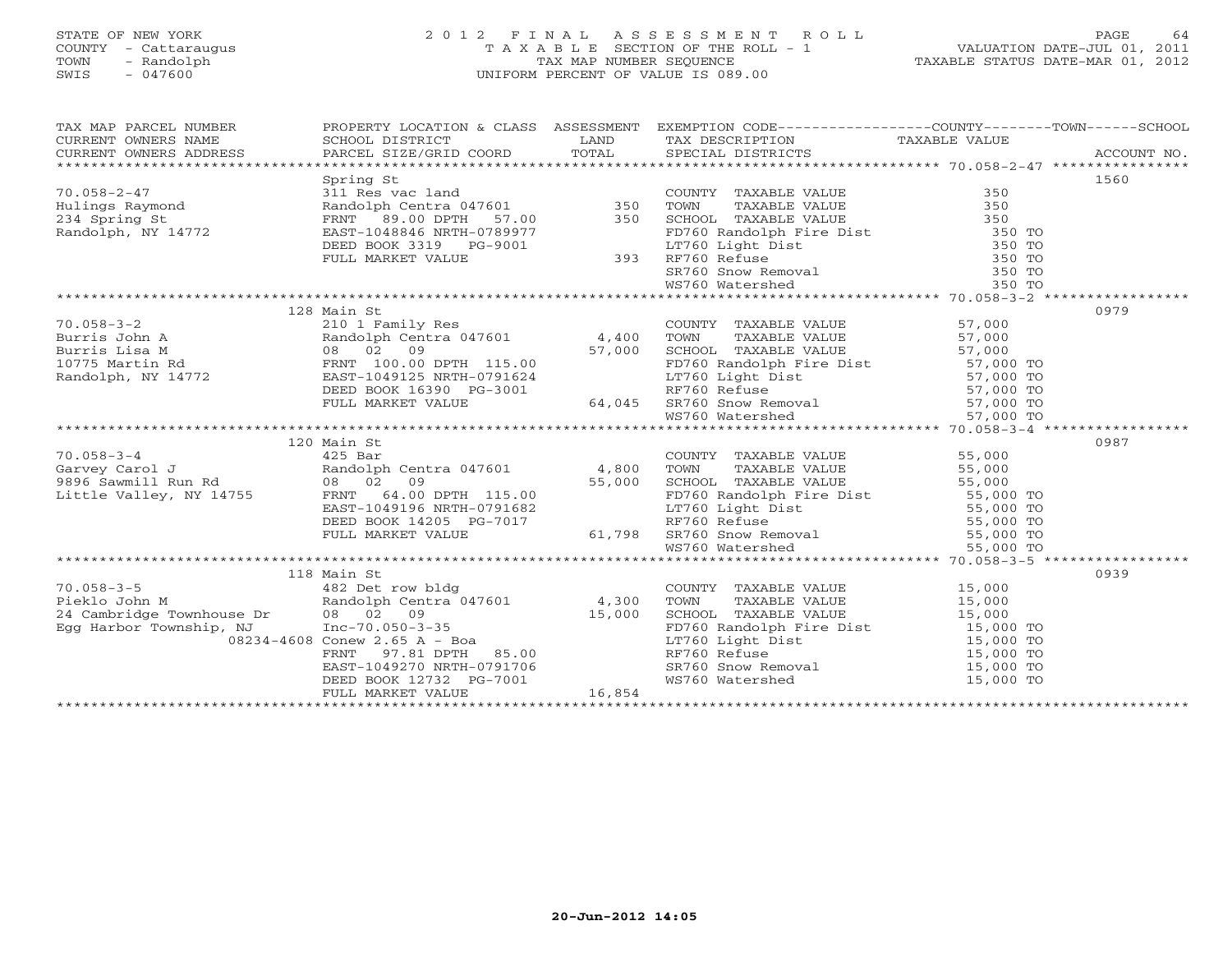# STATE OF NEW YORK 2 0 1 2 F I N A L A S S E S S M E N T R O L L PAGE 65 COUNTY - Cattaraugus T A X A B L E SECTION OF THE ROLL - 1 VALUATION DATE-JUL 01, 2011 TOWN - Randolph TAX MAP NUMBER SEQUENCE TAXABLE STATUS DATE-MAR 01, 2012 SWIS - 047600 UNIFORM PERCENT OF VALUE IS 089.00

|                                                                                                                                                                                                                                                                                                                                                       | 112-114 Main St |                                                                                                                                                                                                                                            |       | 0958   |
|-------------------------------------------------------------------------------------------------------------------------------------------------------------------------------------------------------------------------------------------------------------------------------------------------------------------------------------------------------|-----------------|--------------------------------------------------------------------------------------------------------------------------------------------------------------------------------------------------------------------------------------------|-------|--------|
|                                                                                                                                                                                                                                                                                                                                                       |                 |                                                                                                                                                                                                                                            |       |        |
|                                                                                                                                                                                                                                                                                                                                                       |                 |                                                                                                                                                                                                                                            |       |        |
|                                                                                                                                                                                                                                                                                                                                                       |                 |                                                                                                                                                                                                                                            |       |        |
|                                                                                                                                                                                                                                                                                                                                                       |                 |                                                                                                                                                                                                                                            |       |        |
|                                                                                                                                                                                                                                                                                                                                                       |                 |                                                                                                                                                                                                                                            |       |        |
|                                                                                                                                                                                                                                                                                                                                                       |                 |                                                                                                                                                                                                                                            |       |        |
|                                                                                                                                                                                                                                                                                                                                                       |                 |                                                                                                                                                                                                                                            |       |        |
| ${\small \begin{tabular}{lcccccc} 70.058-3-6 & 112-114 Main St & 482 Det row bldg & 26,900\nLockwood Cheryl & Random Central 047601 & 6,000 TOWN TAXABLE VALUE & 36,900\n3135 Rte 394 & 08 02 09 & 36,900 SCHOOL TAXABLE VALUE & 36,900\nRandom, NY 14772 FRTT 140.00 DPTH 125.00 & FDT60 Randomed\nEAST-1049364 NRTH-079172 & 26,900 TO\nEAST-10493$ |                 |                                                                                                                                                                                                                                            |       |        |
|                                                                                                                                                                                                                                                                                                                                                       |                 |                                                                                                                                                                                                                                            |       |        |
| $\begin{tabular}{lcccc} 70.058-3-7 & 110 Main St. & 1000Preeman William T & 482 Det row bldg & 1000Preeman Louis & Random Central & 482 Det row bldg & 100008 02 & 09 02 & 09 020FD1 Eveman Louis & 08 02 & 09 020EDED BOM & 08 02 & 09 02 & 09 03Intile Valley, NY 14755 & PO Bldg & 28,800 TD & 28,800 TD & 28,800 TD & 28,800EM1 Eve Dist & 28,80$ | 110 Main St     |                                                                                                                                                                                                                                            |       | 1000   |
|                                                                                                                                                                                                                                                                                                                                                       |                 |                                                                                                                                                                                                                                            |       |        |
|                                                                                                                                                                                                                                                                                                                                                       |                 |                                                                                                                                                                                                                                            |       |        |
|                                                                                                                                                                                                                                                                                                                                                       |                 |                                                                                                                                                                                                                                            |       |        |
|                                                                                                                                                                                                                                                                                                                                                       |                 |                                                                                                                                                                                                                                            |       |        |
|                                                                                                                                                                                                                                                                                                                                                       |                 |                                                                                                                                                                                                                                            |       |        |
|                                                                                                                                                                                                                                                                                                                                                       |                 |                                                                                                                                                                                                                                            |       |        |
|                                                                                                                                                                                                                                                                                                                                                       |                 |                                                                                                                                                                                                                                            |       |        |
|                                                                                                                                                                                                                                                                                                                                                       |                 |                                                                                                                                                                                                                                            |       |        |
|                                                                                                                                                                                                                                                                                                                                                       |                 |                                                                                                                                                                                                                                            |       |        |
|                                                                                                                                                                                                                                                                                                                                                       | Jamestown St    |                                                                                                                                                                                                                                            |       | 0421   |
| 37.0002-1-1.1<br>Beaver Duane<br>Beaver Duane<br>Beaver Dale<br>Beaver Dale<br>30,136<br>Beaver Dale<br>30,136<br>Beaver Dale<br>30,136<br>37,400<br>37,400<br>37,400<br>37,400<br>37,400<br>37,400<br>37,400<br>37,400<br>2010<br>37,400<br>37,400<br>37,400<br>37,400<br>2                                                                          |                 |                                                                                                                                                                                                                                            | 7,264 | 7,264  |
|                                                                                                                                                                                                                                                                                                                                                       |                 |                                                                                                                                                                                                                                            |       |        |
|                                                                                                                                                                                                                                                                                                                                                       |                 |                                                                                                                                                                                                                                            |       |        |
|                                                                                                                                                                                                                                                                                                                                                       |                 |                                                                                                                                                                                                                                            |       |        |
|                                                                                                                                                                                                                                                                                                                                                       |                 |                                                                                                                                                                                                                                            |       |        |
|                                                                                                                                                                                                                                                                                                                                                       |                 |                                                                                                                                                                                                                                            |       |        |
|                                                                                                                                                                                                                                                                                                                                                       |                 |                                                                                                                                                                                                                                            |       |        |
| UNDER AGDIST LAW TIL 2019                                                                                                                                                                                                                                                                                                                             |                 |                                                                                                                                                                                                                                            |       |        |
|                                                                                                                                                                                                                                                                                                                                                       |                 |                                                                                                                                                                                                                                            |       |        |
|                                                                                                                                                                                                                                                                                                                                                       | Jamestown St    |                                                                                                                                                                                                                                            |       | 1505   |
| 1505<br>1505<br>1505 Commess Communication Central Mandolph Central Mandolph Central Mandolph Central Mandolph Central Mandolph (1854<br>183,750 COUNTY TAXABLE VALUE 133,000<br>247 Nys Rte 394<br>247 Nys Rte 394<br>133,000<br>247 Nys Rt                                                                                                          |                 |                                                                                                                                                                                                                                            |       | 27,000 |
|                                                                                                                                                                                                                                                                                                                                                       |                 |                                                                                                                                                                                                                                            |       | 50,750 |
|                                                                                                                                                                                                                                                                                                                                                       |                 |                                                                                                                                                                                                                                            |       |        |
|                                                                                                                                                                                                                                                                                                                                                       |                 |                                                                                                                                                                                                                                            |       |        |
| Randolph, NY 14772                                                                                                                                                                                                                                                                                                                                    |                 |                                                                                                                                                                                                                                            |       |        |
|                                                                                                                                                                                                                                                                                                                                                       |                 |                                                                                                                                                                                                                                            |       |        |
|                                                                                                                                                                                                                                                                                                                                                       |                 | ACRES 51.40<br>EAST-1035691 NRTH-0789098 FG-00143<br>FOWN TAXABLE VALUE 133,000<br>SCHOOL TAXABLE VALUE 106,000<br>DEED BOOK 00978 PG-00143<br>FULL MARKET VALUE 206,461 FOT60 Randolph Fire Dist 183,750 TO<br>MARKET VALUE 206,461 FOT60 |       |        |
|                                                                                                                                                                                                                                                                                                                                                       |                 | WS760 Watershed 36,750 TO                                                                                                                                                                                                                  |       |        |
|                                                                                                                                                                                                                                                                                                                                                       |                 |                                                                                                                                                                                                                                            |       |        |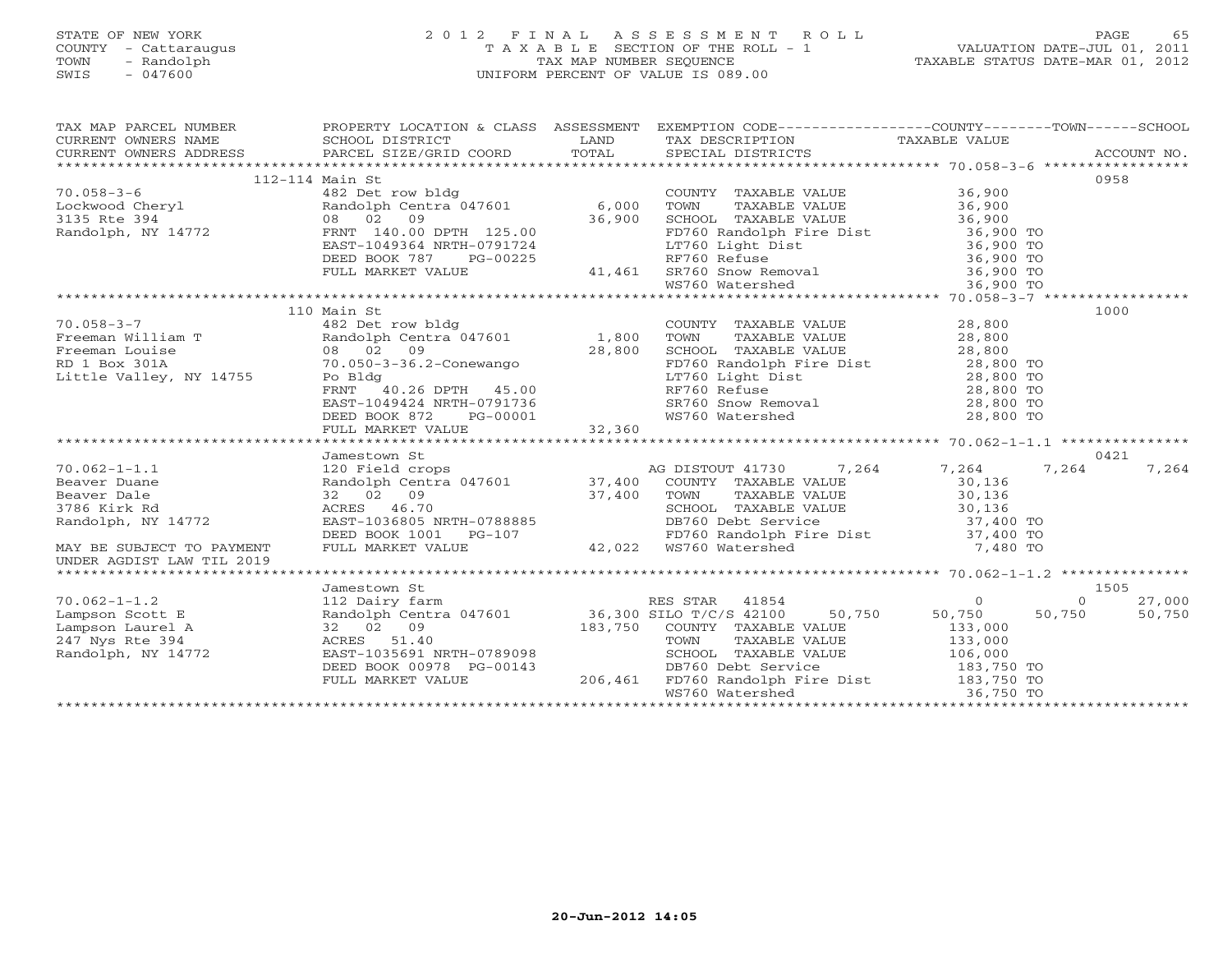# STATE OF NEW YORK 2 0 1 2 F I N A L A S S E S S M E N T R O L L PAGE 66 COUNTY - Cattaraugus T A X A B L E SECTION OF THE ROLL - 1 VALUATION DATE-JUL 01, 2011 TOWN - Randolph TAX MAP NUMBER SEQUENCE TAXABLE STATUS DATE-MAR 01, 2012 SWIS - 047600 UNIFORM PERCENT OF VALUE IS 089.00

| TAX MAP PARCEL NUMBER<br>CURRENT OWNERS NAME                                                    | SCHOOL DISTRICT                                                                                                                                               | LAND<br>TOTAL                                         | PROPERTY LOCATION & CLASS ASSESSMENT EXEMPTION CODE---------------COUNTY-------TOWN------SCHOOL<br>TAX DESCRIPTION                                                                                                                      | TAXABLE VALUE                                                 |                  |             |
|-------------------------------------------------------------------------------------------------|---------------------------------------------------------------------------------------------------------------------------------------------------------------|-------------------------------------------------------|-----------------------------------------------------------------------------------------------------------------------------------------------------------------------------------------------------------------------------------------|---------------------------------------------------------------|------------------|-------------|
| CURRENT OWNERS ADDRESS                                                                          | PARCEL SIZE/GRID COORD                                                                                                                                        |                                                       | SPECIAL DISTRICTS                                                                                                                                                                                                                       |                                                               |                  | ACCOUNT NO. |
|                                                                                                 | Fifth Ave                                                                                                                                                     |                                                       |                                                                                                                                                                                                                                         |                                                               | 0423             |             |
| $70.062 - 1 - 2$<br>Beaver Dale F<br>3786 Kirk Rd<br>Randolph, NY 14772                         | 105 Vac farmland<br>32 02 09<br>ACRES 24.00                                                                                                                   | 14,500                                                | AG DISTOUT 41730<br>Randolph Centra 047601 $14,500$ COUNTY TAXABLE VALUE<br>TOWN<br>TAXABLE VALUE<br>SCHOOL TAXABLE VALUE                                                                                                               | 1,961<br>12,539<br>12,539<br>12,539                           | 1,961            | 1,961       |
| MAY BE SUBJECT TO PAYMENT<br>UNDER AGDIST LAW TIL 2019                                          | EAST-1037250 NRTH-0788393<br>DEED BOOK 11071 PG-2006<br>FULL MARKET VALUE                                                                                     |                                                       | DB760 Debt Service<br>006 FD760 Randolph I<br>16,292 WS760 Watershed<br>FD760 Randolph Fire Dist 14,500 TO<br>WS760 Watershed 2,900 TO                                                                                                  | $14,500$ TO                                                   |                  |             |
|                                                                                                 |                                                                                                                                                               |                                                       |                                                                                                                                                                                                                                         |                                                               |                  |             |
|                                                                                                 | 45 Fifth Ave                                                                                                                                                  |                                                       |                                                                                                                                                                                                                                         |                                                               | 0435             |             |
| $70.062 - 1 - 3$<br>Ribaudo Christine L<br>45 Fifth Ave<br>Randolph, NY 14772                   | 210 1 Family Res<br>1<br>Randolph Centra 047601 6,400<br>32 02 09                                                                                             | 67,000                                                | RES STAR<br>41854<br>COUNTY TAXABLE VALUE<br>TAXABLE VALUE<br>TOWN<br>SCHOOL TAXABLE VALUE<br>DB760 Debt Service 67,000 TO<br>FD760 Randolph Fire Dist 67,000 TO                                                                        | $\overline{0}$<br>67,000<br>67,000<br>40,000                  | $\Omega$         | 27,000      |
|                                                                                                 | FRNT 124.50 DPTH 186.00<br>BANK 031<br>EAST-1038075 NRTH-0788494<br>DEED BOOK 12195 PG-6001<br>FULL MARKET VALUE 75,281                                       |                                                       | WS760 Watershed                                                                                                                                                                                                                         | 13,400 TO                                                     |                  |             |
|                                                                                                 |                                                                                                                                                               |                                                       |                                                                                                                                                                                                                                         |                                                               |                  |             |
|                                                                                                 | 43 Fifth Ave                                                                                                                                                  |                                                       |                                                                                                                                                                                                                                         |                                                               | 0690             |             |
| $70.062 - 1 - 4$<br>Dexter Francis J<br>43 Fifth Ave<br>Randolph, NY 14772                      | 32 02 09<br>FRNT 134.00 DPTH 186.00<br>EAST-1038080 NRTH-0788366<br>DEED BOOK 1527                                                                            | 65,000 TOWN<br>H-0788366<br>PG-6001                   | 210 1 Family Res RES STAR 41854<br>Randolph Centra 047601 6,700 COUNTY TAXABLE VALUE<br>TAXABLE VALUE<br>SCHOOL TAXABLE VALUE<br>DB760 Debt Service 65,000 TO<br>FD760 Randolph Fire Dist 65,000 TO<br>73,034 WS760 Watershed 13,000 TO | $\Omega$<br>65,000<br>65,000<br>38,000                        | $\Omega$         | 27,000      |
|                                                                                                 | FULL MARKET VALUE                                                                                                                                             |                                                       |                                                                                                                                                                                                                                         |                                                               |                  |             |
|                                                                                                 |                                                                                                                                                               |                                                       |                                                                                                                                                                                                                                         |                                                               |                  |             |
| $70.063 - 1 - 2$<br>Milliman Lee R<br>Milliman Dawn E<br>126 Jamestown St<br>Randolph, NY 14772 | 126 Jamestown St<br>210 1 Family Res<br>Randolph Centra 047601<br>32 02 09<br>FRNT 124.00 DPTH 270.00<br>EAST-1038627 NRTH-0789394                            |                                                       | RES STAR 41854<br>6,700 COUNTY TAXABLE VALUE<br>57,000 TOWN TAXABLE VALUE<br>SCHOOL TAXABLE VALUE<br>DB760 Debt Service                                                                                                                 | $\Omega$<br>57,000<br>57,000<br>JE 30,000<br>57,000 TO        | 0385<br>$\Omega$ | 27,000      |
|                                                                                                 | DEED BOOK 902<br>PG-00035                                                                                                                                     |                                                       | FD760 Randolph Fire Dist 57,000 TO<br>WS760 Watershed 11,400 TO                                                                                                                                                                         |                                                               |                  |             |
|                                                                                                 | FULL MARKET VALUE                                                                                                                                             |                                                       | 64,045 WS760 Watershed                                                                                                                                                                                                                  |                                                               |                  |             |
|                                                                                                 | 124 Jamestown St                                                                                                                                              |                                                       |                                                                                                                                                                                                                                         |                                                               | 0374             |             |
| $70.063 - 1 - 3$<br>Brown David C<br>124 Jamestown St<br>Randolph, NY 14772                     | 210 1 Family Res<br>Randolph Centra 047601 4,800<br>32 02 09<br>72.00 DPTH 170.00<br>FRNT<br>EAST-1038711 NRTH-0789307<br>DEED BOOK 1004<br>FULL MARKET VALUE | 57,000<br>$T = 170.00$<br>$T = 0789307$<br>$T = 1172$ | RES STAR<br>41854<br>COUNTY TAXABLE VALUE<br>TOWN<br>TAXABLE VALUE<br>SCHOOL TAXABLE VALUE<br>DB760 Debt Service 57,000 TO<br>FD760 Randolph Fire Dist 57,000 TO<br>64,045 WS760 Watershed                                              | $\Omega$<br>57,000<br>57,000<br>57,000<br>30,000<br>11,400 TO | $\Omega$         | 27,000      |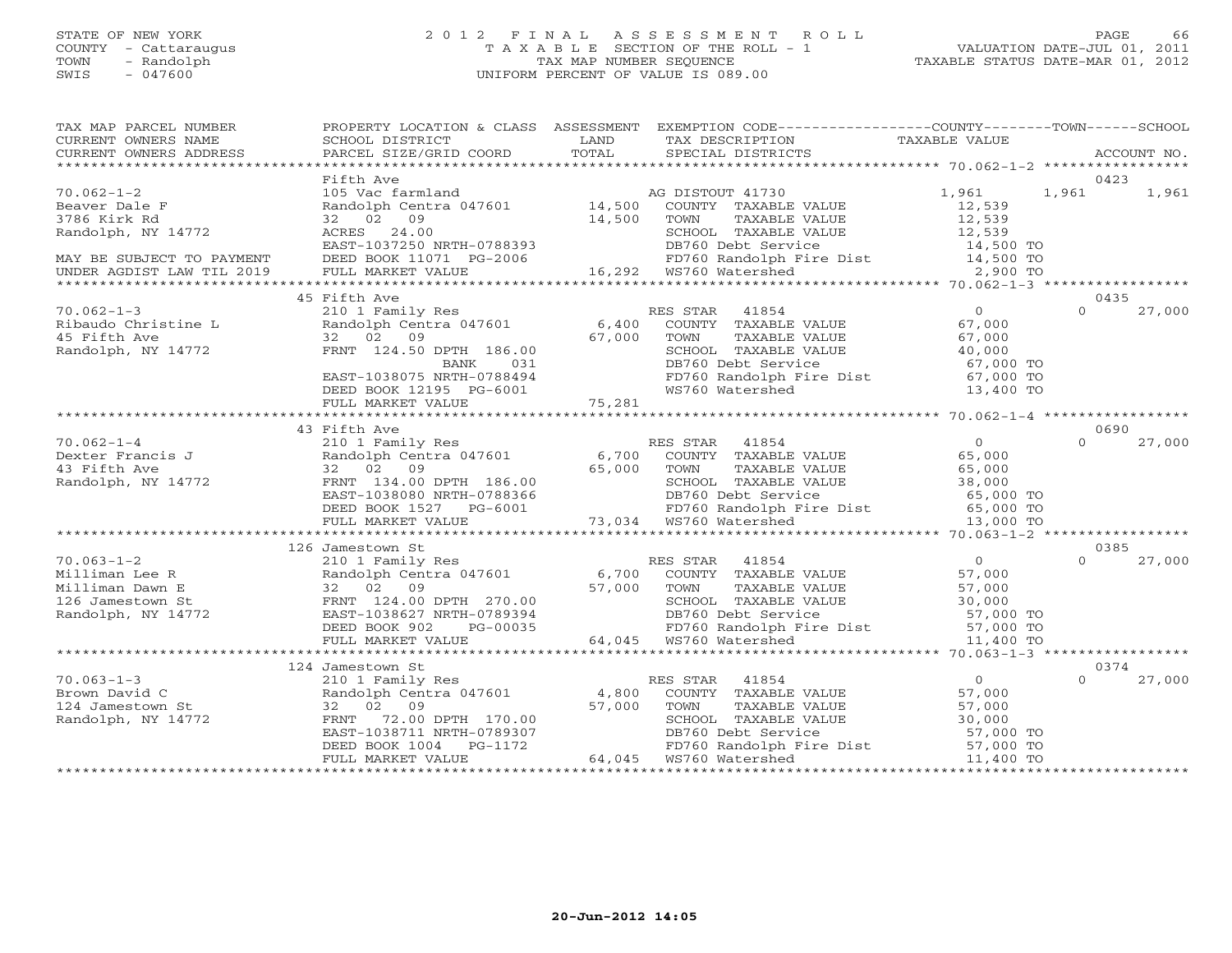# STATE OF NEW YORK 2 0 1 2 F I N A L A S S E S S M E N T R O L L PAGE 67 COUNTY - Cattaraugus T A X A B L E SECTION OF THE ROLL - 1 VALUATION DATE-JUL 01, 2011 TOWN - Randolph TAX MAP NUMBER SEQUENCE TAXABLE STATUS DATE-MAR 01, 2012 SWIS - 047600 UNIFORM PERCENT OF VALUE IS 089.00

| TAX MAP PARCEL NUMBER<br>CURRENT OWNERS NAME<br>CURRENT OWNERS ADDRESS | PROPERTY LOCATION & CLASS ASSESSMENT<br>SCHOOL DISTRICT<br>PARCEL SIZE/GRID COORD | LAND<br>TOTAL | EXEMPTION CODE-----------------COUNTY-------TOWN------SCHOOL<br>TAX DESCRIPTION<br>SPECIAL DISTRICTS | TAXABLE VALUE          | ACCOUNT NO.        |
|------------------------------------------------------------------------|-----------------------------------------------------------------------------------|---------------|------------------------------------------------------------------------------------------------------|------------------------|--------------------|
|                                                                        |                                                                                   |               |                                                                                                      |                        |                    |
|                                                                        | 120 Jamestown St                                                                  |               |                                                                                                      |                        | 0560               |
| $70.063 - 1 - 4$                                                       | 210 1 Family Res                                                                  |               | COUNTY TAXABLE VALUE                                                                                 | 55,100                 |                    |
| Matson Robert                                                          | Randolph Centra 047601 13,300                                                     |               | TOWN<br>TAXABLE VALUE                                                                                | 55,100                 |                    |
| 10 Church St                                                           | 32 02 09                                                                          | 55,100        | SCHOOL TAXABLE VALUE                                                                                 | 55,100                 |                    |
| Randolph, NY 14772                                                     | 5.25<br>ACRES                                                                     |               | DB760 Debt Service                                                                                   | 55,100 TO              |                    |
|                                                                        | EAST-1038834 NRTH-0789816                                                         |               |                                                                                                      |                        |                    |
|                                                                        | DEED BOOK 8715 PG-3001                                                            |               | FD760 Randolph Fire Dist 55,100 TO<br>WS760 Watershed 11,020 TO                                      |                        |                    |
|                                                                        | FULL MARKET VALUE                                                                 | 61,910        |                                                                                                      |                        |                    |
|                                                                        |                                                                                   |               |                                                                                                      |                        |                    |
|                                                                        | 116 Jamestown St                                                                  |               |                                                                                                      |                        | 0559               |
| $70.063 - 1 - 5$                                                       | 210 1 Family Res                                                                  |               | COUNTY TAXABLE VALUE                                                                                 | 55,400                 |                    |
| Grosser Robert G                                                       | Randolph Centra 047601                                                            | 8,000         | TOWN<br>TAXABLE VALUE                                                                                | 55,400                 |                    |
| 4252 Lower Bush Rd                                                     | 32 02 09                                                                          | 55,400        | SCHOOL TAXABLE VALUE                                                                                 | 55,400                 |                    |
| Kennedy, NY 14747                                                      | 1.50<br>ACRES                                                                     |               | DB760 Debt Service                                                                                   | 55,400 TO              |                    |
|                                                                        | EAST-1039007 NRTH-0787311                                                         |               | FD760 Randolph Fire Dist                                                                             | $55,400$ TO            |                    |
|                                                                        | DEED BOOK 855<br>PG-00311                                                         |               | WS760 Watershed                                                                                      | 11,080 TO              |                    |
|                                                                        | FULL MARKET VALUE                                                                 | 62,247        |                                                                                                      |                        |                    |
|                                                                        |                                                                                   |               |                                                                                                      |                        |                    |
|                                                                        | 110 Jamestown St                                                                  |               |                                                                                                      |                        | 0627               |
| $70.063 - 1 - 6$                                                       | 210 1 Family Res<br>Randolph Centra 047601                                        |               | RES STAR<br>41854                                                                                    | $\overline{0}$         | $\Omega$<br>27,000 |
| Jones Michael                                                          |                                                                                   | 6,100         | COUNTY TAXABLE VALUE                                                                                 | 62,600                 |                    |
| Jones Amanda                                                           | 24/32<br>02<br>09                                                                 | 62,600        | TOWN<br>TAXABLE VALUE                                                                                | 62,600                 |                    |
| 110 Jamestown St                                                       | FRNT<br>95.00 DPTH 395.70                                                         |               | SCHOOL TAXABLE VALUE                                                                                 | 35,600                 |                    |
| Randolph, NY 14772                                                     | BANK<br>012                                                                       |               | DB760 Debt Service                                                                                   | 62,600 TO              |                    |
|                                                                        | EAST-1039134 NRTH-0789287                                                         |               | FD760 Randolph Fire Dist 62,600 TO                                                                   |                        |                    |
|                                                                        | DEED BOOK 8372 PG-4001                                                            |               | WS760 Watershed                                                                                      | 12,520 TO              |                    |
|                                                                        | FULL MARKET VALUE                                                                 | 70,337        |                                                                                                      |                        |                    |
|                                                                        | 104 Jamestown St                                                                  |               |                                                                                                      |                        | 0748               |
| $70.063 - 1 - 7$                                                       |                                                                                   |               |                                                                                                      | $\bigcirc$             | 27,000<br>$\cap$   |
| Monroe Leland J                                                        | 280 Res Multiple<br>Randolph Centra 047601                                        |               | RES STAR 41854<br>7,200 COUNTY TAXABLE VALUE                                                         | 99,900                 |                    |
|                                                                        |                                                                                   |               |                                                                                                      |                        |                    |
| Nixon-Monroe Judy<br>1 Borden Ext St                                   | 24 02 09<br>FRNT 129.00 DPTH 345.00                                               | 99,900        | TAXABLE VALUE<br>TOWN<br>SCHOOL TAXABLE VALUE                                                        | 99,900<br>72,900       |                    |
|                                                                        |                                                                                   |               | DB760 Debt Service                                                                                   |                        |                    |
| Randolph, NY 14772                                                     | BANK<br>012<br>EAST-1039332 NRTH-0789170                                          |               |                                                                                                      | 99,900 TO<br>99,900 TO |                    |
|                                                                        |                                                                                   |               | FD760 Randolph Fire Dist<br>WS760 Watershed                                                          | 19,980 TO              |                    |
|                                                                        | DEED BOOK 3251 PG-3002                                                            | 112,247       |                                                                                                      |                        |                    |
|                                                                        | FULL MARKET VALUE                                                                 |               |                                                                                                      |                        |                    |
|                                                                        | 2 Borden St                                                                       |               |                                                                                                      |                        | 0510               |
| $70.063 - 1 - 8$                                                       | 210 1 Family Res                                                                  |               | RES STAR<br>41854                                                                                    | $\overline{0}$         | $\Omega$<br>27,000 |
| Purdy William J Jr                                                     | Randolph Centra 047601                                                            | 6,100         | COUNTY TAXABLE VALUE                                                                                 | 66,800                 |                    |
|                                                                        | 24 02 09                                                                          | 66,800        | TOWN<br>TAXABLE VALUE                                                                                | 66,800                 |                    |
| Puray william<br>Dexter-Purdy Amanda L                                 | FRNT 134.00 DPTH 144.00                                                           |               | SCHOOL TAXABLE VALUE                                                                                 | 39,800                 |                    |
| Randolph, NY 14772                                                     | BANK<br>082                                                                       |               | DB760 Debt Service                                                                                   | 66,800 TO              |                    |
|                                                                        | EAST-1039510 NRTH-0789154                                                         |               | FD760 Randolph Fire Dist 66,800 TO                                                                   |                        |                    |
|                                                                        | PG-2002<br>DEED BOOK 2854                                                         |               | WS760 Watershed                                                                                      | 40,080 TO              |                    |
|                                                                        | FULL MARKET VALUE                                                                 | 75,056        |                                                                                                      |                        |                    |
|                                                                        |                                                                                   |               |                                                                                                      |                        |                    |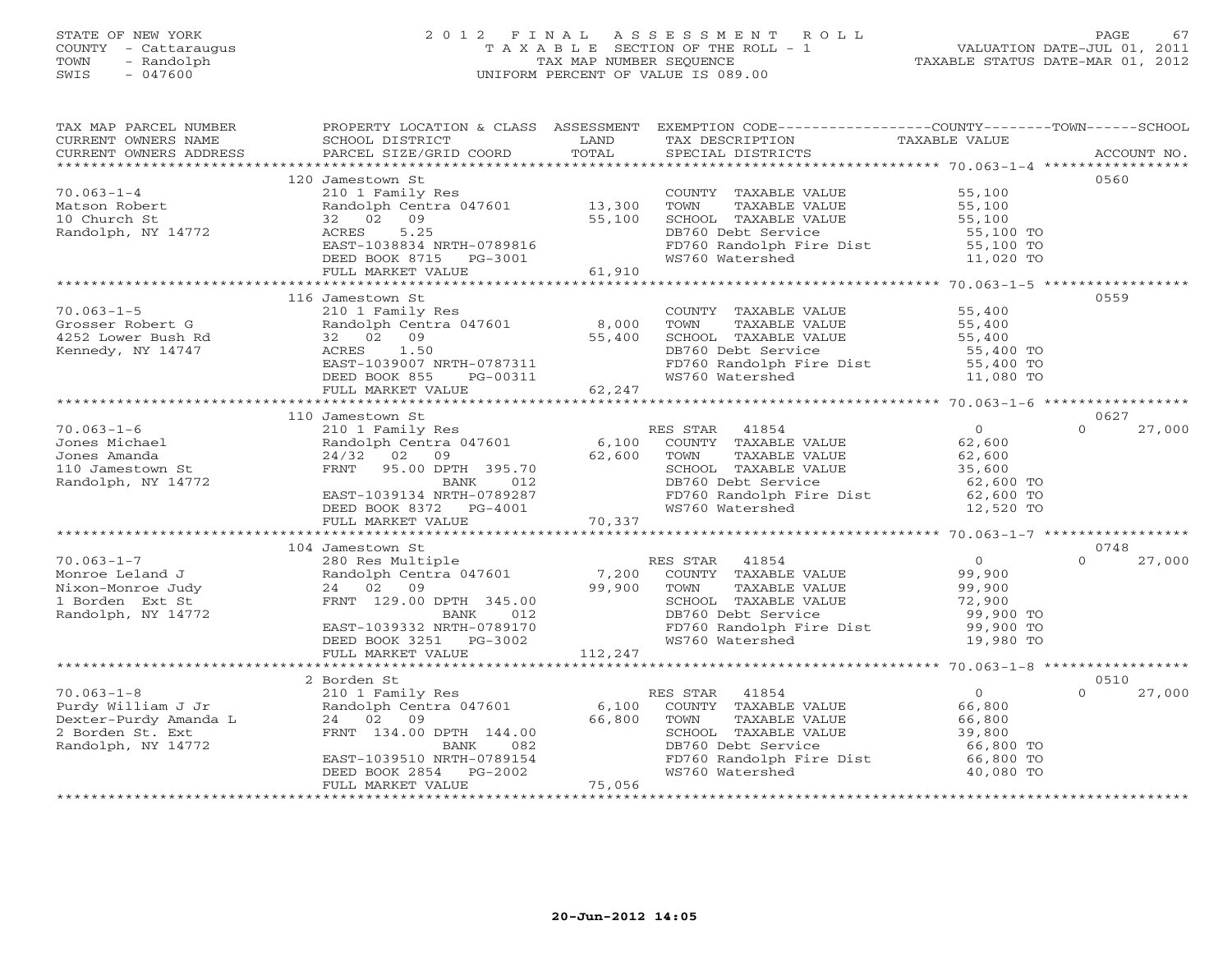# STATE OF NEW YORK 2 0 1 2 F I N A L A S S E S S M E N T R O L L PAGE 68 COUNTY - Cattaraugus T A X A B L E SECTION OF THE ROLL - 1 VALUATION DATE-JUL 01, 2011 TOWN - Randolph TAX MAP NUMBER SEQUENCE TAXABLE STATUS DATE-MAR 01, 2012 SWIS - 047600 UNIFORM PERCENT OF VALUE IS 089.00

| TAX MAP PARCEL NUMBER<br>CURRENT OWNERS NAME<br>CURRENT OWNERS ADDRESS                         | SCHOOL DISTRICT<br><b>EXAMPLE SERVICE SERVICE SERVICE SERVICE SERVICE SERVICE SERVICE SERVICE SERVICE SERVICE SERVICE SERVICE SERVICE</b><br>PARCEL SIZE/GRID COORD  | TOTAL                                                                                                                           | PROPERTY LOCATION & CLASS ASSESSMENT EXEMPTION CODE---------------COUNTY-------TOWN------SCHOOL<br>TAX DESCRIPTION<br>SPECIAL DISTRICTS                                                                                                                                            | TAXABLE VALUE                                                                                   | ACCOUNT NO.                            |
|------------------------------------------------------------------------------------------------|----------------------------------------------------------------------------------------------------------------------------------------------------------------------|---------------------------------------------------------------------------------------------------------------------------------|------------------------------------------------------------------------------------------------------------------------------------------------------------------------------------------------------------------------------------------------------------------------------------|-------------------------------------------------------------------------------------------------|----------------------------------------|
|                                                                                                |                                                                                                                                                                      |                                                                                                                                 |                                                                                                                                                                                                                                                                                    |                                                                                                 |                                        |
|                                                                                                | 100 Jamestown St                                                                                                                                                     |                                                                                                                                 |                                                                                                                                                                                                                                                                                    |                                                                                                 | 0661                                   |
| $70.063 - 1 - 9$<br>Hill Marta L<br>100 Jamestown St<br>Randolph, NY 14772                     | FRNT 82.50 DPTH 131.00<br>EAST-1039478 NRTH-0789024                                                                                                                  |                                                                                                                                 | 210 1 Family Res<br>Randolph Centra 047601 4,600 COUNTY TAXABLE VALUE<br>24 02 09 52,400 TOWN TAXABLE VALUE<br>SCHOOL TAXABLE VALUE                                                                                                                                                | $\overline{0}$<br>52,400<br>52,400<br>25,400                                                    | $\Omega$<br>27,000                     |
|                                                                                                | DEED BOOK 865<br>PG-00488                                                                                                                                            |                                                                                                                                 |                                                                                                                                                                                                                                                                                    |                                                                                                 |                                        |
|                                                                                                | FULL MARKET VALUE                                                                                                                                                    |                                                                                                                                 |                                                                                                                                                                                                                                                                                    |                                                                                                 |                                        |
|                                                                                                | 96 Jamestown St                                                                                                                                                      |                                                                                                                                 |                                                                                                                                                                                                                                                                                    |                                                                                                 | 0584                                   |
| $70.063 - 1 - 10$<br>Hall Charles W<br>Hall Dorothy M<br>96 Jamestown St<br>Randolph, NY 14772 | 210 1 Family Res<br>21 1 1 1 1 1 1 2 2 4 500 SR STAR<br>24 02 09 50,100 COUNTY                                                                                       |                                                                                                                                 | WVET C/T 41121<br>41834<br>COUNTY TAXABLE VALUE<br>FRNT 82.50 DPTH 131.00<br>EAST-1039557 NRTH-0788997 SCHOOL TAXABLE VALUE 42,585<br>DEED BOOK 925 PG-12 DB760 Debt Service 50,100 TO<br>FULL MARKET VALUE 56,292 FD760 Randolph Fire Dist 50,100 TO<br>WS760 Watershed 30,060 TO | 7,515<br>$\overline{0}$<br>42,585                                                               | 7,515<br>$\circ$<br>50,100<br>$\Omega$ |
|                                                                                                |                                                                                                                                                                      |                                                                                                                                 |                                                                                                                                                                                                                                                                                    |                                                                                                 |                                        |
|                                                                                                |                                                                                                                                                                      |                                                                                                                                 |                                                                                                                                                                                                                                                                                    |                                                                                                 |                                        |
|                                                                                                | 92 Jamestown St                                                                                                                                                      |                                                                                                                                 |                                                                                                                                                                                                                                                                                    |                                                                                                 | 0621                                   |
| $70.063 - 1 - 11$<br>Dame Gloria J<br>Wright Renee<br>92 Jamestown Rd<br>Randolph, NY 14772    | 1.79 BANK<br>ACRES<br>EAST-1039928 NRTH-0789080<br>DEED BOOK 15810 PG-5002<br>EAST-1039928 NRTH-0789080                                                              | $\begin{array}{ccccc}\n & \circ & \circ & \circ & \text{COUNT.} \\  & 40,200 & \text{TOWN.} \\  & & & & \\ \hline\n\end{array}$ | RES STAR 41854<br>Randolph Centra 047601 9,000 COUNTY TAXABLE VALUE<br>24 02 09 40.200 mother mother mother<br>SCHOOL TAXABLE VALUE<br>SCHOLL TAXABLE VALUE 13,200<br>DB760 Debt Service 10,200 TO<br>FD760 Randolph Fire Dist 10,200 TO<br>WS760 Watershed 10,200 TO              | $\overline{0}$<br>40,200<br>40,200<br>13,200                                                    | 27,000<br>$\Omega$                     |
|                                                                                                | FULL MARKET VALUE                                                                                                                                                    |                                                                                                                                 | 45,169 WS760 Watershed                                                                                                                                                                                                                                                             | 40,200 TO                                                                                       |                                        |
|                                                                                                |                                                                                                                                                                      |                                                                                                                                 |                                                                                                                                                                                                                                                                                    |                                                                                                 |                                        |
| $70.063 - 1 - 12$<br>Cowen Amos<br>Cowen Elizabeth<br>90 Jamestown St<br>Randolph, NY          | 90 Jamestown St<br>210 1 Family Res<br>24 02 09<br>FRNT 66.00 DPTH 239.00<br>023<br>BANK<br>EAST-1039893 NRTH-0788933<br>DEED BOOK 2656 PG-3001<br>FULL MARKET VALUE | 37,200<br>41,798                                                                                                                | RES STAR 41854<br>Exercise the central 047601 5,000 COUNTY TAXABLE VALUE<br>TOWN<br>TAXABLE VALUE<br>SCHOOL TAXABLE VALUE<br>DB760 Dobt Sorvice<br>DB760 Debt Service<br>FD760 Randolph Fire Dist<br>WS760 Watershed                                                               | $\overline{0}$<br>37,200<br>37,200<br>37,200<br>10,200<br>37,200 TO<br>$37,200$ TO<br>22,320 TO | 0588<br>$\cap$<br>27,000               |
|                                                                                                |                                                                                                                                                                      |                                                                                                                                 |                                                                                                                                                                                                                                                                                    |                                                                                                 |                                        |
|                                                                                                | 88 Jamestown St                                                                                                                                                      |                                                                                                                                 |                                                                                                                                                                                                                                                                                    |                                                                                                 | 0768                                   |
| $70.063 - 1 - 13$<br>Marsh Sally<br>88 Jamestown St<br>Randolph, NY 14772                      | FRNT 60.00 DPTH 254.00<br>EAST-1039953 NRTH-0788922<br>DEED BOOK 864<br>PG-00127<br>FULL MARKET VALUE                                                                |                                                                                                                                 | Jamestown St<br>210 1 Family Res<br>Randolph Centra 047601 4,800 COUNTY TAXABLE VALUE<br>59,300 TOWN TAXABLE VALUE<br>SCHOOL TAXABLE VALUE                                                                                                                                         | $\begin{array}{c} 0 \ 59,300 \end{array}$<br>59,300<br>$\frac{59,300}{32,300}$                  | $\Omega$<br>27,000                     |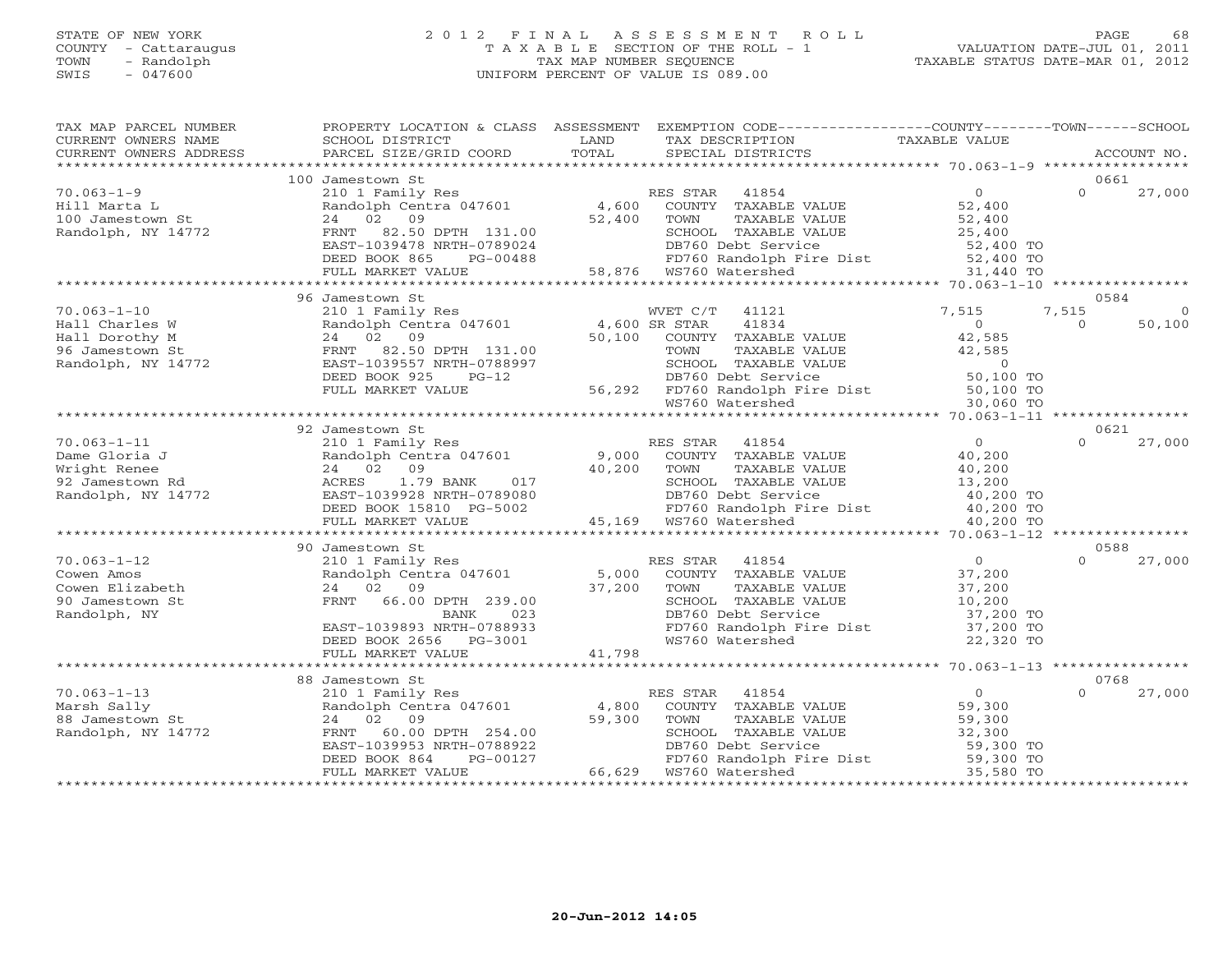#### STATE OF NEW YORK 2 0 1 2 F I N A L A S S E S S M E N T R O L L PAGE 69 COUNTY - Cattaraugus T A X A B L E SECTION OF THE ROLL - 1 VALUATION DATE-JUL 01, 2011 TOWN - Randolph TAX MAP NUMBER SEQUENCE TAXABLE STATUS DATE-MAR 01, 2012 SWIS - 047600 UNIFORM PERCENT OF VALUE IS 089.00UNIFORM PERCENT OF VALUE IS 089.00

| TAX MAP PARCEL NUMBER<br>CURRENT OWNERS NAME                              | SCHOOL DISTRICT                                        | LAND    | PROPERTY LOCATION & CLASS ASSESSMENT EXEMPTION CODE---------------COUNTY-------TOWN------SCHOOL<br>TAX DESCRIPTION  | TAXABLE VALUE       |                    |
|---------------------------------------------------------------------------|--------------------------------------------------------|---------|---------------------------------------------------------------------------------------------------------------------|---------------------|--------------------|
| CURRENT OWNERS ADDRESS                                                    | PARCEL SIZE/GRID COORD                                 | TOTAL   | SPECIAL DISTRICTS                                                                                                   |                     | ACCOUNT NO.        |
|                                                                           | Jamestown St                                           |         |                                                                                                                     |                     | 0415               |
| $70.063 - 1 - 14$                                                         | 210 1 Family Res                                       |         | COUNTY TAXABLE VALUE                                                                                                | 60,000              |                    |
| Archer James R                                                            | Randolph Centra 047601                                 | 5,000   | TOWN<br>TAXABLE VALUE                                                                                               | 60,000              |                    |
| 24 Larkin St                                                              | 24 02 09                                               | 60,000  | SCHOOL TAXABLE VALUE                                                                                                | 60,000              |                    |
| Randolph, NY 14772                                                        | 65.00 DPTH 284.00<br>FRNT                              |         |                                                                                                                     | 60,000 TO           |                    |
|                                                                           | EAST-1040014 NRTH-0788912                              |         | DB760 Debt Service<br>FD760 Randolph Fire Dist                                                                      | $60,000$ TO         |                    |
|                                                                           | DEED BOOK 00930 PG-01141                               |         | WS760 Watershed                                                                                                     | 36,000 TO           |                    |
|                                                                           | FULL MARKET VALUE                                      | 67,416  |                                                                                                                     |                     |                    |
|                                                                           |                                                        |         |                                                                                                                     |                     |                    |
|                                                                           | 82 Jamestown St                                        |         |                                                                                                                     |                     | 0643               |
| $70.063 - 1 - 15$                                                         | 210 1 Family Res                                       |         | RES STAR<br>41854                                                                                                   | $\overline{0}$      | $\Omega$<br>27,000 |
|                                                                           | Randolph Centra 047601<br>24 02 09                     | 6,200   | COUNTY TAXABLE VALUE                                                                                                | 79,100              |                    |
|                                                                           |                                                        | 79,100  | TOWN<br>TAXABLE VALUE                                                                                               | 79,100              |                    |
| Bohall Daniel R<br>Bohall Mary R<br>82 Jamestown St<br>Randolph, NY 14772 | FRNT 103.50 DPTH 240.00<br>EAST-1040090 NRTH-0788860   |         | SCHOOL TAXABLE VALUE                                                                                                | 52,100<br>79,100 TO |                    |
|                                                                           | PG-00816<br>DEED BOOK 820                              |         | DB760 Debt Service<br>FD760 Randolph Fire Dist<br>WS760 Watershed                                                   | $79,100$ TO         |                    |
|                                                                           | FULL MARKET VALUE                                      |         | 88,876 WS760 Watershed                                                                                              | 47,460 TO           |                    |
|                                                                           |                                                        |         |                                                                                                                     |                     |                    |
|                                                                           | 53 N Washington St N                                   |         |                                                                                                                     |                     | 0478               |
| $70.063 - 1 - 17$                                                         | 210 1 Family Res                                       |         | RES STAR 41854                                                                                                      | $\Omega$            | $\Omega$<br>27,000 |
| Heiler Ellen M                                                            | Randolph Centra 047601 5,500                           |         | COUNTY TAXABLE VALUE                                                                                                | 58,000              |                    |
| 53 Washington St                                                          | 24 02 09                                               | 58,000  | TOWN<br>TAXABLE VALUE                                                                                               | 58,000              |                    |
| Randolph, NY 14772                                                        | FRNT 82.50 DPTH 239.00                                 |         | SCHOOL TAXABLE VALUE                                                                                                | 31,000              |                    |
|                                                                           | 012<br>BANK                                            |         | DB760 Debt Service                                                                                                  | 58,000 TO           |                    |
|                                                                           | EAST-1040053 NRTH-0789082                              |         | FD760 Randolph Fire Dist 58,000 TO<br>WS760 Watershed 34,800 TO                                                     |                     |                    |
|                                                                           | DEED BOOK 00942 PG-00676                               |         |                                                                                                                     |                     |                    |
|                                                                           | FULL MARKET VALUE                                      | 65,169  |                                                                                                                     |                     |                    |
|                                                                           | 106 Jamestown                                          |         |                                                                                                                     |                     | 1369               |
| $70.063 - 1 - 18.1$                                                       | 210 1 Family Res                                       |         | RES STAR 41854                                                                                                      | $\overline{0}$      | $\Omega$<br>27,000 |
| Brown Dara L                                                              | Randolph Centra 047601                                 | 8,500   | COUNTY TAXABLE VALUE                                                                                                | 72,000              |                    |
| Brown Jason M                                                             | 32 02<br>09                                            | 72,000  | TOWN<br>TAXABLE VALUE                                                                                               | 72,000              |                    |
| 106 Jamestown St                                                          | ACRES<br>1.40 BANK<br>032                              |         | CHOOL TAXABLE VALUE (45,000 TO PAYABLE VALUE )<br>DB760 Debt Service (45,000 TO PD760 Randolph Fire Dist (72,000 TO |                     |                    |
| Randolph, NY 14772                                                        | EAST-1039258 NRTH-0789306                              |         |                                                                                                                     |                     |                    |
|                                                                           | DEED BOOK 17041 PG-6001                                |         |                                                                                                                     |                     |                    |
|                                                                           | FULL MARKET VALUE                                      |         |                                                                                                                     | 43,200 TO           |                    |
|                                                                           |                                                        |         |                                                                                                                     |                     |                    |
|                                                                           | 59 Church St                                           |         |                                                                                                                     |                     | 0762               |
| $70.063 - 2 - 1$                                                          | 210 1 Family Res                                       |         | 41854<br>RES STAR                                                                                                   | $\circ$             | 27,000<br>$\Omega$ |
| O'Brien Thomas P                                                          | Randolph Centra 047601                                 | 9,800   | COUNTY TAXABLE VALUE                                                                                                | 125,000             |                    |
| O'Brien Sheri L                                                           | 24 02 09                                               | 125,000 | TAXABLE VALUE<br>TOWN                                                                                               | 125,000             |                    |
| 59 Church St Ext                                                          | ACRES<br>2.45 BANK<br>082<br>EAST-1040414 NRTH-0789707 |         | SCHOOL TAXABLE VALUE                                                                                                | 98,000              |                    |
| Randolph, NY 14772                                                        | DEED BOOK 913<br>PG-00237                              |         | DB760 Debt Service 125,000 TO<br>FD760 Randolph Fire Dist 125,000 TO                                                |                     |                    |
|                                                                           | FULL MARKET VALUE                                      |         |                                                                                                                     | 75,000 TO           |                    |
|                                                                           |                                                        |         |                                                                                                                     |                     |                    |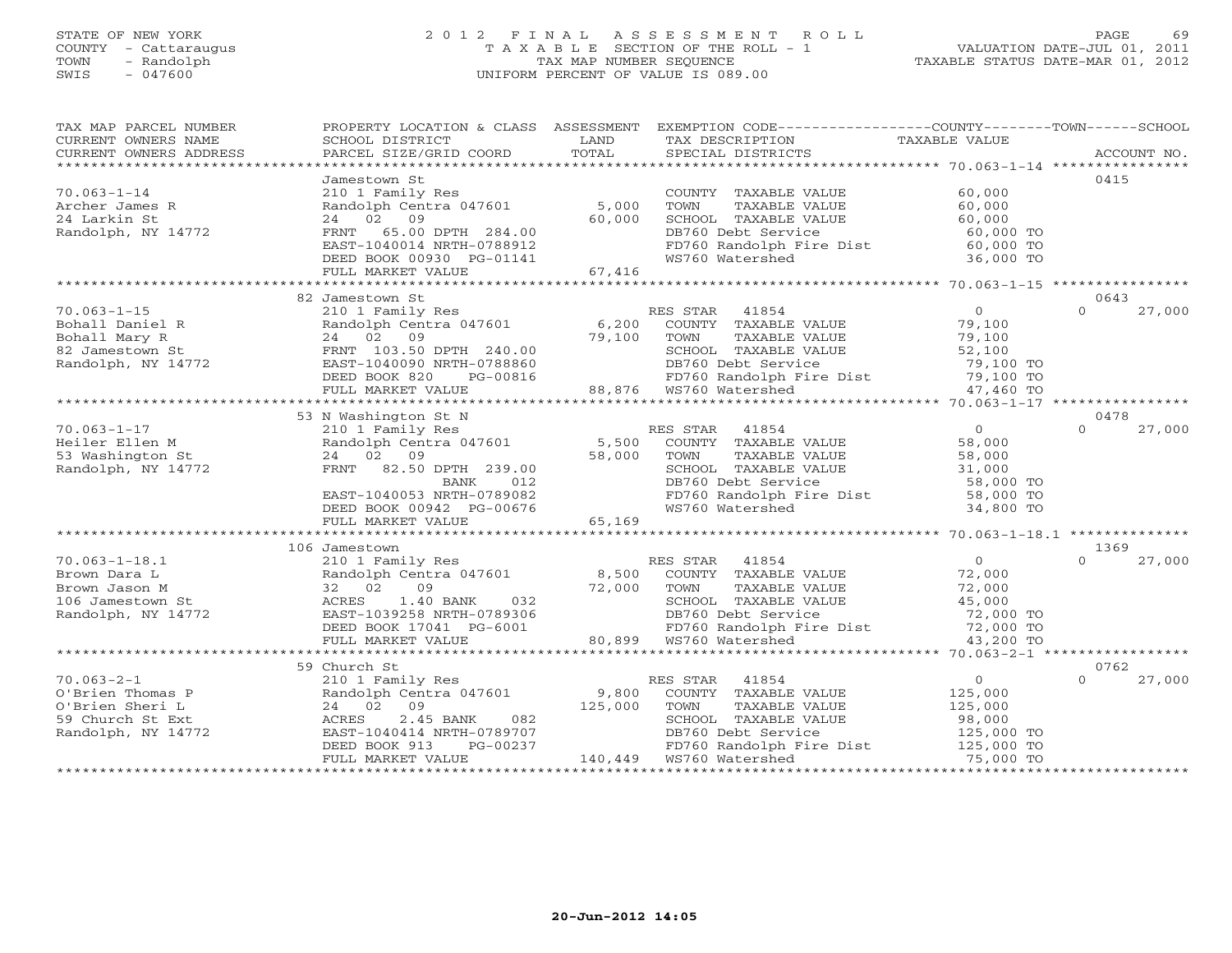# STATE OF NEW YORK 2 0 1 2 F I N A L A S S E S S M E N T R O L L PAGE 70 COUNTY - Cattaraugus T A X A B L E SECTION OF THE ROLL - 1 VALUATION DATE-JUL 01, 2011 TOWN - Randolph TAX MAP NUMBER SEQUENCE TAXABLE STATUS DATE-MAR 01, 2012 SWIS - 047600 UNIFORM PERCENT OF VALUE IS 089.00

| *************************<br>0758<br>4 Chestnut St<br>$70.063 - 2 - 2$<br>210 1 Family Res AGED C<br>Randolph Centra 047601 8,600 SR STAR<br>41802<br>25,900<br>$\Omega$<br>41834<br>$\circ$<br>Brown Clara L<br>$\Omega$<br>55,980<br>4 Chestnut St<br>74,000<br>48,100<br>24 02 09<br>COUNTY TAXABLE VALUE<br>Randolph, NY 14772<br>1.10<br>74,000<br>ACRES<br>TOWN<br>TAXABLE VALUE<br>EAST-1040508 NRTH-0789437<br>SCHOOL TAXABLE VALUE<br>18,020<br>DEED BOOK 886<br>PG-00273<br>DB760 Debt Service<br>74,000 TO<br>83,146 FD760 Randolph Fire Dist 74,000 TO<br>WS760 Watershed 74,000 TO<br>FULL MARKET VALUE<br>10 Chestnut St<br>0759<br>RES STAR<br>$70.063 - 2 - 3$<br>41854<br>$\overline{0}$<br>$\Omega$<br>27,000<br>210 1 Family Res<br>Randolph Centra 047601<br>6,200 COUNTY TAXABLE VALUE<br>Mellon Jonathan<br>66,000<br>66,000<br>Mellon Ruth<br>24 02 09<br>TOWN<br>TAXABLE VALUE<br>66,000<br>10 Chestnut St<br>Randolph, NY 14772<br>FRNT 110.00 DPTH 232.33<br>SCHOOL TAXABLE VALUE<br>JUE 39,000<br>66,000<br>EAST-1040370 NRTH-0789437<br>DB760 Debt Service<br>66,000 TO<br>FD760 Randolph Fire Dist 66,000 TO<br>WS760 Watershed 39,600 TO<br>DEED BOOK 14124 PG-8002<br>74,157 WS760 Watershed<br>FULL MARKET VALUE<br>39,600 TO<br>12 Chestnut St<br>0775<br>$70.063 - 2 - 4$<br>$\overline{O}$<br>210 1 Family Res<br>RES STAR<br>41854<br>$\Omega$<br>27,000<br>Randolph Centra 047601 5,400<br>Galbraith James<br>COUNTY TAXABLE VALUE<br>38,500<br>38,500<br>38,500<br>Meacham James<br>24 02 09<br>TOWN<br>TAXABLE VALUE<br>12 Chestnut St<br>Randolph, NY 14772<br>FRNT 79.90 DPTH 239.00<br>SCHOOL TAXABLE VALUE<br>11,500<br>DB760 Debt Service<br>EAST-1040274 NRTH-0789442<br>38,500 TO<br>DEED BOOK 9192 PG-4002<br>FD760 Randolph Fire Dist<br>WS760 Watershed<br>38,500 TO<br>23,100 TO<br>FULL MARKET VALUE<br>58 N Washington St<br>0811<br>$70.063 - 2 - 5$<br>17,250<br>210 1 Family Res<br>CVET C/T<br>41131<br>17,250<br>$\Omega$<br>Randolph Centra 047601<br>7,200 RES STAR<br>$0 \qquad \qquad$<br>27,000<br>Ling Jeremy M<br>41854<br>$\Omega$<br>51,750<br>24 02 09<br>69,000<br>Ling Kristie A<br>COUNTY TAXABLE VALUE<br>58 Washington St<br>FRNT 145.91 DPTH 225.00<br>TOWN<br>TAXABLE VALUE<br>51,750<br>42,000<br>SCHOOL TAXABLE VALUE<br>Randolph, NY 14772<br>BANK<br>012<br>EAST-1040338 NRTH-0789194<br>DB760 Debt Service<br>69,000 TO<br>FD760 Randolph Fire Dist 69,000 TO<br>DEED BOOK 00980 PG-01086<br>FULL MARKET VALUE<br>77,528 WS760 Watershed<br>41,400 TO<br>***************************<br>56 N Washington St<br>0581<br>$70.063 - 2 - 6$<br>41854<br>$\Omega$<br>27,000<br>210 1 Family Res<br>RES STAR<br>$\Omega$<br>Randolph Centra 047601<br>DiLallo Kathleen M<br>5,600<br>COUNTY TAXABLE VALUE<br>58,000<br>58,000<br>56 N Washington St<br>24 02<br>09<br>TOWN<br>TAXABLE VALUE<br>58,000<br>Randolph, NY 14772<br>FRNT<br>85.50 DPTH 225.00<br>SCHOOL TAXABLE VALUE<br>31,000<br>032<br>DB760 Debt Service<br>58,000 TO<br>BANK<br>FD760 Randolph Fire Dist<br>EAST-1040336 NRTH-0789079<br>58,000 TO<br>DEED BOOK 00948 PG-00012<br>WS760 Watershed<br>34,800 TO<br>65,169<br>FULL MARKET VALUE | TAX MAP PARCEL NUMBER<br>CURRENT OWNERS NAME<br>CURRENT OWNERS ADDRESS | PROPERTY LOCATION & CLASS ASSESSMENT<br>SCHOOL DISTRICT<br>PARCEL SIZE/GRID COORD | LAND<br>TOTAL | EXEMPTION CODE-----------------COUNTY-------TOWN------SCHOOL<br>TAX DESCRIPTION<br>SPECIAL DISTRICTS | TAXABLE VALUE | ACCOUNT NO. |
|---------------------------------------------------------------------------------------------------------------------------------------------------------------------------------------------------------------------------------------------------------------------------------------------------------------------------------------------------------------------------------------------------------------------------------------------------------------------------------------------------------------------------------------------------------------------------------------------------------------------------------------------------------------------------------------------------------------------------------------------------------------------------------------------------------------------------------------------------------------------------------------------------------------------------------------------------------------------------------------------------------------------------------------------------------------------------------------------------------------------------------------------------------------------------------------------------------------------------------------------------------------------------------------------------------------------------------------------------------------------------------------------------------------------------------------------------------------------------------------------------------------------------------------------------------------------------------------------------------------------------------------------------------------------------------------------------------------------------------------------------------------------------------------------------------------------------------------------------------------------------------------------------------------------------------------------------------------------------------------------------------------------------------------------------------------------------------------------------------------------------------------------------------------------------------------------------------------------------------------------------------------------------------------------------------------------------------------------------------------------------------------------------------------------------------------------------------------------------------------------------------------------------------------------------------------------------------------------------------------------------------------------------------------------------------------------------------------------------------------------------------------------------------------------------------------------------------------------------------------------------------------------------------------------------------------------------------------------------------------------------------------------------------------------------------------------------------------------------------------------------------------------------------------------------------------|------------------------------------------------------------------------|-----------------------------------------------------------------------------------|---------------|------------------------------------------------------------------------------------------------------|---------------|-------------|
|                                                                                                                                                                                                                                                                                                                                                                                                                                                                                                                                                                                                                                                                                                                                                                                                                                                                                                                                                                                                                                                                                                                                                                                                                                                                                                                                                                                                                                                                                                                                                                                                                                                                                                                                                                                                                                                                                                                                                                                                                                                                                                                                                                                                                                                                                                                                                                                                                                                                                                                                                                                                                                                                                                                                                                                                                                                                                                                                                                                                                                                                                                                                                                                       |                                                                        |                                                                                   |               |                                                                                                      |               |             |
|                                                                                                                                                                                                                                                                                                                                                                                                                                                                                                                                                                                                                                                                                                                                                                                                                                                                                                                                                                                                                                                                                                                                                                                                                                                                                                                                                                                                                                                                                                                                                                                                                                                                                                                                                                                                                                                                                                                                                                                                                                                                                                                                                                                                                                                                                                                                                                                                                                                                                                                                                                                                                                                                                                                                                                                                                                                                                                                                                                                                                                                                                                                                                                                       |                                                                        |                                                                                   |               |                                                                                                      |               |             |
|                                                                                                                                                                                                                                                                                                                                                                                                                                                                                                                                                                                                                                                                                                                                                                                                                                                                                                                                                                                                                                                                                                                                                                                                                                                                                                                                                                                                                                                                                                                                                                                                                                                                                                                                                                                                                                                                                                                                                                                                                                                                                                                                                                                                                                                                                                                                                                                                                                                                                                                                                                                                                                                                                                                                                                                                                                                                                                                                                                                                                                                                                                                                                                                       |                                                                        |                                                                                   |               |                                                                                                      |               |             |
|                                                                                                                                                                                                                                                                                                                                                                                                                                                                                                                                                                                                                                                                                                                                                                                                                                                                                                                                                                                                                                                                                                                                                                                                                                                                                                                                                                                                                                                                                                                                                                                                                                                                                                                                                                                                                                                                                                                                                                                                                                                                                                                                                                                                                                                                                                                                                                                                                                                                                                                                                                                                                                                                                                                                                                                                                                                                                                                                                                                                                                                                                                                                                                                       |                                                                        |                                                                                   |               |                                                                                                      |               |             |
|                                                                                                                                                                                                                                                                                                                                                                                                                                                                                                                                                                                                                                                                                                                                                                                                                                                                                                                                                                                                                                                                                                                                                                                                                                                                                                                                                                                                                                                                                                                                                                                                                                                                                                                                                                                                                                                                                                                                                                                                                                                                                                                                                                                                                                                                                                                                                                                                                                                                                                                                                                                                                                                                                                                                                                                                                                                                                                                                                                                                                                                                                                                                                                                       |                                                                        |                                                                                   |               |                                                                                                      |               |             |
|                                                                                                                                                                                                                                                                                                                                                                                                                                                                                                                                                                                                                                                                                                                                                                                                                                                                                                                                                                                                                                                                                                                                                                                                                                                                                                                                                                                                                                                                                                                                                                                                                                                                                                                                                                                                                                                                                                                                                                                                                                                                                                                                                                                                                                                                                                                                                                                                                                                                                                                                                                                                                                                                                                                                                                                                                                                                                                                                                                                                                                                                                                                                                                                       |                                                                        |                                                                                   |               |                                                                                                      |               |             |
|                                                                                                                                                                                                                                                                                                                                                                                                                                                                                                                                                                                                                                                                                                                                                                                                                                                                                                                                                                                                                                                                                                                                                                                                                                                                                                                                                                                                                                                                                                                                                                                                                                                                                                                                                                                                                                                                                                                                                                                                                                                                                                                                                                                                                                                                                                                                                                                                                                                                                                                                                                                                                                                                                                                                                                                                                                                                                                                                                                                                                                                                                                                                                                                       |                                                                        |                                                                                   |               |                                                                                                      |               |             |
|                                                                                                                                                                                                                                                                                                                                                                                                                                                                                                                                                                                                                                                                                                                                                                                                                                                                                                                                                                                                                                                                                                                                                                                                                                                                                                                                                                                                                                                                                                                                                                                                                                                                                                                                                                                                                                                                                                                                                                                                                                                                                                                                                                                                                                                                                                                                                                                                                                                                                                                                                                                                                                                                                                                                                                                                                                                                                                                                                                                                                                                                                                                                                                                       |                                                                        |                                                                                   |               |                                                                                                      |               |             |
|                                                                                                                                                                                                                                                                                                                                                                                                                                                                                                                                                                                                                                                                                                                                                                                                                                                                                                                                                                                                                                                                                                                                                                                                                                                                                                                                                                                                                                                                                                                                                                                                                                                                                                                                                                                                                                                                                                                                                                                                                                                                                                                                                                                                                                                                                                                                                                                                                                                                                                                                                                                                                                                                                                                                                                                                                                                                                                                                                                                                                                                                                                                                                                                       |                                                                        |                                                                                   |               |                                                                                                      |               |             |
|                                                                                                                                                                                                                                                                                                                                                                                                                                                                                                                                                                                                                                                                                                                                                                                                                                                                                                                                                                                                                                                                                                                                                                                                                                                                                                                                                                                                                                                                                                                                                                                                                                                                                                                                                                                                                                                                                                                                                                                                                                                                                                                                                                                                                                                                                                                                                                                                                                                                                                                                                                                                                                                                                                                                                                                                                                                                                                                                                                                                                                                                                                                                                                                       |                                                                        |                                                                                   |               |                                                                                                      |               |             |
|                                                                                                                                                                                                                                                                                                                                                                                                                                                                                                                                                                                                                                                                                                                                                                                                                                                                                                                                                                                                                                                                                                                                                                                                                                                                                                                                                                                                                                                                                                                                                                                                                                                                                                                                                                                                                                                                                                                                                                                                                                                                                                                                                                                                                                                                                                                                                                                                                                                                                                                                                                                                                                                                                                                                                                                                                                                                                                                                                                                                                                                                                                                                                                                       |                                                                        |                                                                                   |               |                                                                                                      |               |             |
|                                                                                                                                                                                                                                                                                                                                                                                                                                                                                                                                                                                                                                                                                                                                                                                                                                                                                                                                                                                                                                                                                                                                                                                                                                                                                                                                                                                                                                                                                                                                                                                                                                                                                                                                                                                                                                                                                                                                                                                                                                                                                                                                                                                                                                                                                                                                                                                                                                                                                                                                                                                                                                                                                                                                                                                                                                                                                                                                                                                                                                                                                                                                                                                       |                                                                        |                                                                                   |               |                                                                                                      |               |             |
|                                                                                                                                                                                                                                                                                                                                                                                                                                                                                                                                                                                                                                                                                                                                                                                                                                                                                                                                                                                                                                                                                                                                                                                                                                                                                                                                                                                                                                                                                                                                                                                                                                                                                                                                                                                                                                                                                                                                                                                                                                                                                                                                                                                                                                                                                                                                                                                                                                                                                                                                                                                                                                                                                                                                                                                                                                                                                                                                                                                                                                                                                                                                                                                       |                                                                        |                                                                                   |               |                                                                                                      |               |             |
|                                                                                                                                                                                                                                                                                                                                                                                                                                                                                                                                                                                                                                                                                                                                                                                                                                                                                                                                                                                                                                                                                                                                                                                                                                                                                                                                                                                                                                                                                                                                                                                                                                                                                                                                                                                                                                                                                                                                                                                                                                                                                                                                                                                                                                                                                                                                                                                                                                                                                                                                                                                                                                                                                                                                                                                                                                                                                                                                                                                                                                                                                                                                                                                       |                                                                        |                                                                                   |               |                                                                                                      |               |             |
|                                                                                                                                                                                                                                                                                                                                                                                                                                                                                                                                                                                                                                                                                                                                                                                                                                                                                                                                                                                                                                                                                                                                                                                                                                                                                                                                                                                                                                                                                                                                                                                                                                                                                                                                                                                                                                                                                                                                                                                                                                                                                                                                                                                                                                                                                                                                                                                                                                                                                                                                                                                                                                                                                                                                                                                                                                                                                                                                                                                                                                                                                                                                                                                       |                                                                        |                                                                                   |               |                                                                                                      |               |             |
|                                                                                                                                                                                                                                                                                                                                                                                                                                                                                                                                                                                                                                                                                                                                                                                                                                                                                                                                                                                                                                                                                                                                                                                                                                                                                                                                                                                                                                                                                                                                                                                                                                                                                                                                                                                                                                                                                                                                                                                                                                                                                                                                                                                                                                                                                                                                                                                                                                                                                                                                                                                                                                                                                                                                                                                                                                                                                                                                                                                                                                                                                                                                                                                       |                                                                        |                                                                                   |               |                                                                                                      |               |             |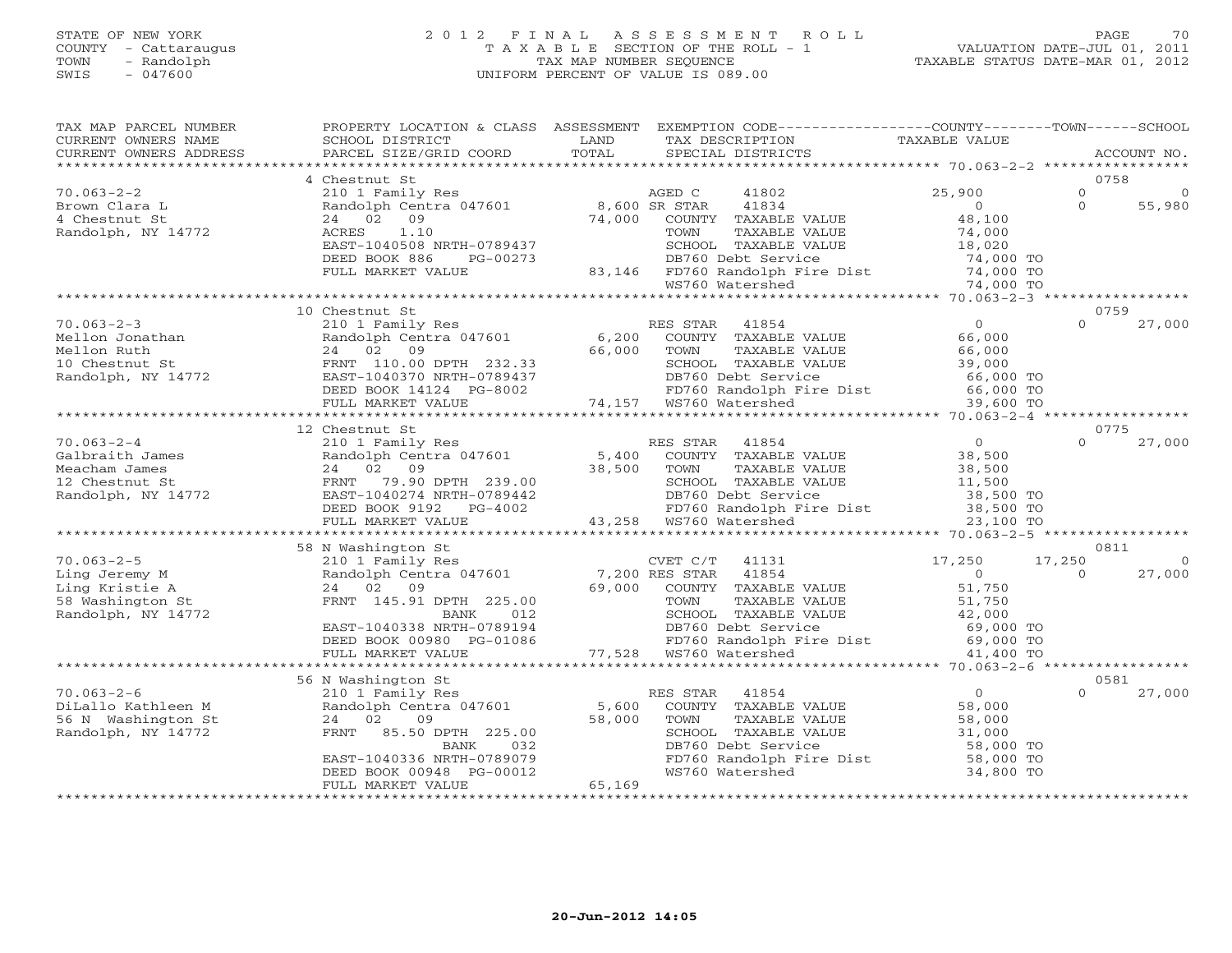# STATE OF NEW YORK 2 0 1 2 F I N A L A S S E S S M E N T R O L L PAGE 71 COUNTY - Cattaraugus T A X A B L E SECTION OF THE ROLL - 1 VALUATION DATE-JUL 01, 2011 TOWN - Randolph TAX MAP NUMBER SEQUENCE TAXABLE STATUS DATE-MAR 01, 2012 SWIS - 047600 UNIFORM PERCENT OF VALUE IS 089.00

| TAX MAP PARCEL NUMBER<br>CURRENT OWNERS NAME<br>CURRENT OWNERS ADDRESS                                                                                           | SCHOOL DISTRICT<br>PARCEL SIZE/GRID COORD TOTAL                                                                                                                                                                                                           | LAND   | PROPERTY LOCATION & CLASS ASSESSMENT EXEMPTION CODE---------------COUNTY-------TOWN------SCHOOL<br>TAX DESCRIPTION TAXABLE VALUE<br>SPECIAL DISTRICTS                         |                                                                                     | ACCOUNT NO.                |
|------------------------------------------------------------------------------------------------------------------------------------------------------------------|-----------------------------------------------------------------------------------------------------------------------------------------------------------------------------------------------------------------------------------------------------------|--------|-------------------------------------------------------------------------------------------------------------------------------------------------------------------------------|-------------------------------------------------------------------------------------|----------------------------|
| $70.063 - 2 - 7$<br>Exercise Robert Randolph Centra 047601<br>Exercise Sessington St (24 02 09<br>S2 N Washington St (24 02 50 DPTH 225.00<br>Randolph, NY 14772 | 52 N Washington St<br>210 1 Family Res                                                                                                                                                                                                                    |        | RES STAR 41854<br>Randolph Centra 047601 5,500 COUNTY TAXABLE VALUE<br>24 02 09 56,000 TOWN TAXABLE VALUE<br>SCHOOL TAXABLE VALUE 29,000                                      | $\Omega$<br>56, J<br>56, 000<br>^^ 000                                              | 0445<br>$\Omega$<br>27,000 |
|                                                                                                                                                                  |                                                                                                                                                                                                                                                           |        |                                                                                                                                                                               |                                                                                     |                            |
| $70.063 - 2 - 9$<br>Braley Keith<br>Braley Kimberley<br>Charles Contractor<br>80 Jamestown St<br>Randolph, NY 14772                                              | 80 Jamestown St<br>210 1 Family Res<br>Randolph Centra 047601 3,100<br>24 02 09<br>FRNT 119.00 DPTH 159.80<br>BANK<br>012<br>EAST-1040235 NRTH-0788781<br>DEED BOOK 14249 PG-2001                                                                         | 69,000 | COUNTY TAXABLE VALUE 69,000<br>TOWN TAXABLE VALUE 69,000<br>TOWN<br>SCHOOL TAXABLE VALUE 69,000<br>DB760 Debt Service<br>FD760 Randolph Fire Dist<br>WS760 Watershed          | 69,000 TO<br>69,000 TO<br>41,400 TO                                                 | 0615                       |
|                                                                                                                                                                  | FULL MARKET VALUE                                                                                                                                                                                                                                         | 77,528 |                                                                                                                                                                               |                                                                                     |                            |
|                                                                                                                                                                  |                                                                                                                                                                                                                                                           |        |                                                                                                                                                                               |                                                                                     |                            |
|                                                                                                                                                                  | 74 Jamestown St                                                                                                                                                                                                                                           |        |                                                                                                                                                                               |                                                                                     | 0739                       |
| $70.063 - 2 - 10$<br>Goodiel Fred<br>Goodiel Carolyn<br>74 Jamestown St<br>Randolph, NY 14772                                                                    | Udmestown St<br>210 1 Family Res<br>Randolph Centra 047601 5,200 COUNTY TAXABLE VALUE<br>24 02 09 78,000 TOWN TAXABLE VALUE<br>24 02 09<br>70.00 DPTH 307.40<br>FRNT<br>$0.47$ BANK<br>ACRES<br>012<br>EAST-1040350 NRTH-0788811<br>DEED BOOK 1001 PG-841 | 78,000 | TOWN<br>TAXABLE VALUE<br>SCHOOL TAXABLE VALUE<br>DB760 Debt Service<br>DB760 Debt Service<br>FD760 Randolph Fire Dist<br>WS760 Watershed                                      | $\overline{0}$<br>78,000<br>78,000<br>22,020<br>78,000 TO<br>78,000 TO<br>46,800 TO | $\Omega$<br>55,980         |
|                                                                                                                                                                  | FULL MARKET VALUE                                                                                                                                                                                                                                         | 87,640 |                                                                                                                                                                               |                                                                                     |                            |
|                                                                                                                                                                  |                                                                                                                                                                                                                                                           |        |                                                                                                                                                                               |                                                                                     |                            |
| $70.063 - 2 - 11$<br>Turner Scott<br>Turner Sheila<br>70 Jamestown St<br>Randolph, NY 14772                                                                      | 70 Jamestown St<br>210 1 Family Res<br>Randolph Centra 047601 5,500 COUNTY TAXABLE VALUE<br>$24$ 02 09 81,000<br>FRNT 82.50 DPTH 231.00 840<br>EAST-1040410 NRTH-0788755<br>FULL MARKET VALUE                                                             | 91,011 | RES STAR 41854<br>TOWN<br>TAXABLE VALUE 81,000<br>TAXABLE VALUE 54,000<br>SCHOOL TAXABLE VALUE<br>DB760 Debt Service<br>FD760 Randolph Fire Dist 81,000 TO<br>WS760 Watershed | $\overline{0}$<br>81,000<br>81,000 TO<br>48,600 TO                                  | 0471<br>$\Omega$<br>27,000 |
|                                                                                                                                                                  |                                                                                                                                                                                                                                                           |        |                                                                                                                                                                               |                                                                                     |                            |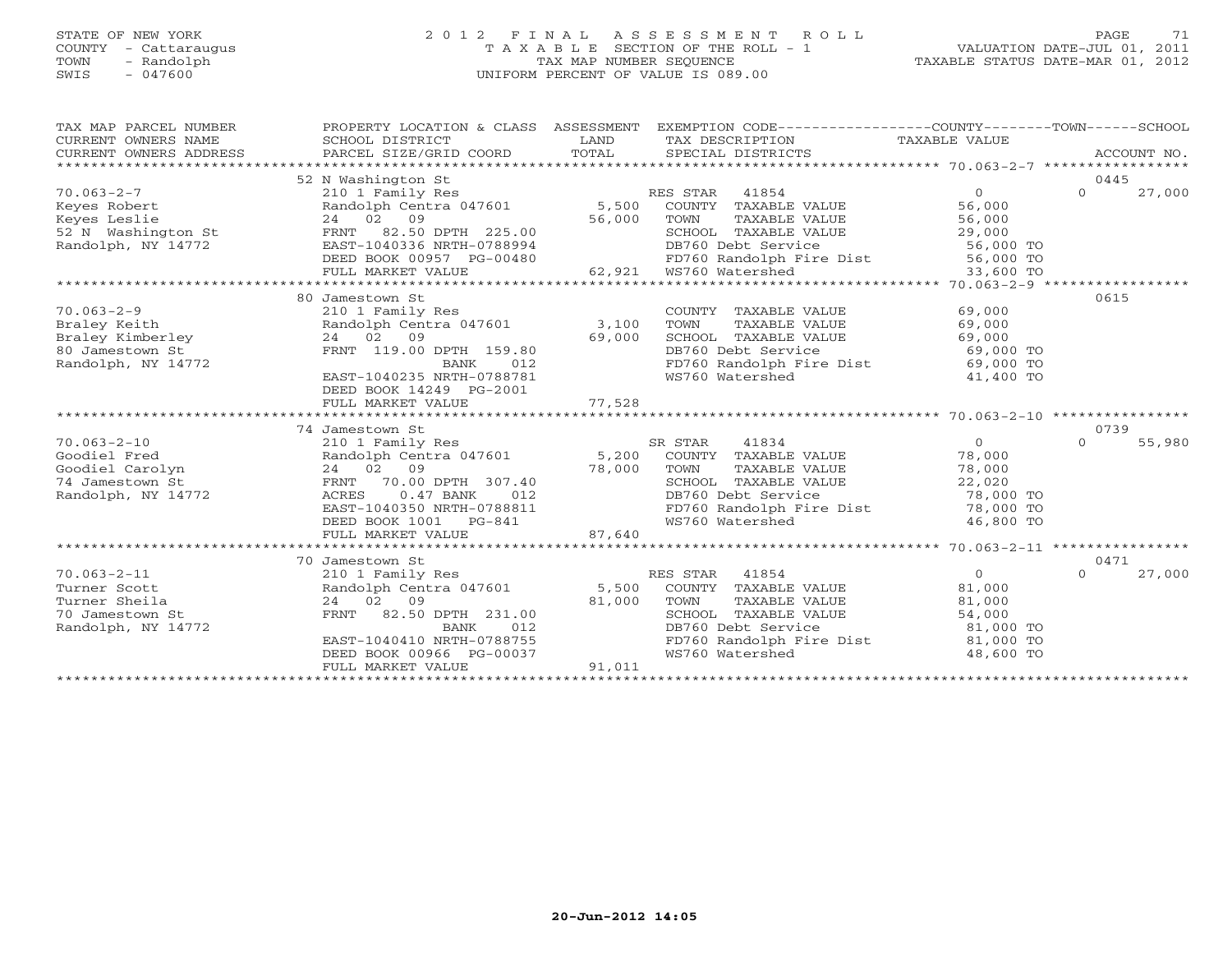# STATE OF NEW YORK 2 0 1 2 F I N A L A S S E S S M E N T R O L L PAGE 72 COUNTY - Cattaraugus T A X A B L E SECTION OF THE ROLL - 1 VALUATION DATE-JUL 01, 2011 TOWN - Randolph TAX MAP NUMBER SEQUENCE TAXABLE STATUS DATE-MAR 01, 2012 SWIS - 047600 UNIFORM PERCENT OF VALUE IS 089.00

| TAX MAP PARCEL NUMBER<br>CURRENT OWNERS NAME | PROPERTY LOCATION & CLASS ASSESSMENT EXEMPTION CODE---------------COUNTY-------TOWN------SCHOOL<br>SCHOOL DISTRICT<br>CURRENT OWNERS ADDRESS PARCEL SIZE/GRID COORD TOTAL                                                                                                                                                                                                                                                                                                                              | LAND                     | TAX DESCRIPTION TAXABLE VALUE<br>SPECIAL DISTRICTS                                                                               | ACCOUNT NO.                |
|----------------------------------------------|--------------------------------------------------------------------------------------------------------------------------------------------------------------------------------------------------------------------------------------------------------------------------------------------------------------------------------------------------------------------------------------------------------------------------------------------------------------------------------------------------------|--------------------------|----------------------------------------------------------------------------------------------------------------------------------|----------------------------|
|                                              | 68 Jamestown St<br>10.063-2-12<br>VanNess Raymond M (210 1 Family Res RES STAR 41854 (210 1 Family Res Raymond M (210 1 Family Res Raymond M (210 1 Family Res RES STAR 41854 (200)<br>VanNess Jean C (24 02 09 (200 100 100 100 100 24 02 09 (200 10<br>89,200 TO<br>Randolph, NY 14772 EAST-1040472 NRTH-0788703<br>DB760 Debt Service PD760 EAST-1040472 NRTH-0788703<br>DB760 Randolph Fire Dist 89,200 TO<br>FULL MARKET VALUE 100,225 MS760 Watershed 53,520 TO<br>FULL MARKET VALUE 100,225 MS7 |                          |                                                                                                                                  | 0503<br>$\Omega$<br>27,000 |
|                                              |                                                                                                                                                                                                                                                                                                                                                                                                                                                                                                        |                          |                                                                                                                                  |                            |
|                                              | 64 Jamestown St<br>24 02 09 75,560<br>FRNT 120.00 DPTH 220.00<br>EAST-1040547 NRTH-0788675<br>DEED BOOK 00927 PG-01139<br>FULL MARKET VALUE<br>FULL MARKET VALUE<br>FULL MARKET VALUE                                                                                                                                                                                                                                                                                                                  |                          | COUNTY TAXABLE VALUE 75,560<br>TOWN TAXABLE VALUE 75,560<br>SCHOOL TAXABLE VALUE 75,560                                          | 0632                       |
|                                              |                                                                                                                                                                                                                                                                                                                                                                                                                                                                                                        |                          |                                                                                                                                  |                            |
|                                              |                                                                                                                                                                                                                                                                                                                                                                                                                                                                                                        |                          |                                                                                                                                  |                            |
|                                              | $\begin{tabular}{lcccccc} \texttt{\textbf{70.063--2--14}} & \texttt{\textbf{70.063--2--14}} & \texttt{\textbf{70.063--2--14}} & \texttt{\textbf{70.063--2--14}} & \texttt{\textbf{70.063--2--14}} & \texttt{\textbf{70.063--2--14}} & \texttt{\textbf{70.063--2--14}} & \texttt{\textbf{70.063--2--14}} & \texttt{\textbf{70.063--2--14}} & \texttt{\textbf{70.063--2--14}} & \texttt{\textbf{70.$                                                                                                     |                          |                                                                                                                                  |                            |
|                                              |                                                                                                                                                                                                                                                                                                                                                                                                                                                                                                        |                          |                                                                                                                                  |                            |
|                                              |                                                                                                                                                                                                                                                                                                                                                                                                                                                                                                        |                          |                                                                                                                                  |                            |
|                                              |                                                                                                                                                                                                                                                                                                                                                                                                                                                                                                        |                          |                                                                                                                                  | 0430                       |
|                                              | 27 Church St<br>27 Church St<br>Randolph, NY 14772<br>Randolph, NY 14772<br>EAST-1040519 NRTH-0788960<br>DEED BOOK 00980 PG-00623<br>FULL MARKET VALUE                                                                                                                                                                                                                                                                                                                                                 | $523$ $58,427$<br>58,427 | SCHOOL TAXABLE VALUE $25,000$<br>DB760 Debt Service 52,000 TO<br>FD760 Randolph Fire Dist 52,000 TO<br>WS760 Watershed 31,200 TO | 27,000<br>$\Omega$         |
|                                              |                                                                                                                                                                                                                                                                                                                                                                                                                                                                                                        |                          |                                                                                                                                  |                            |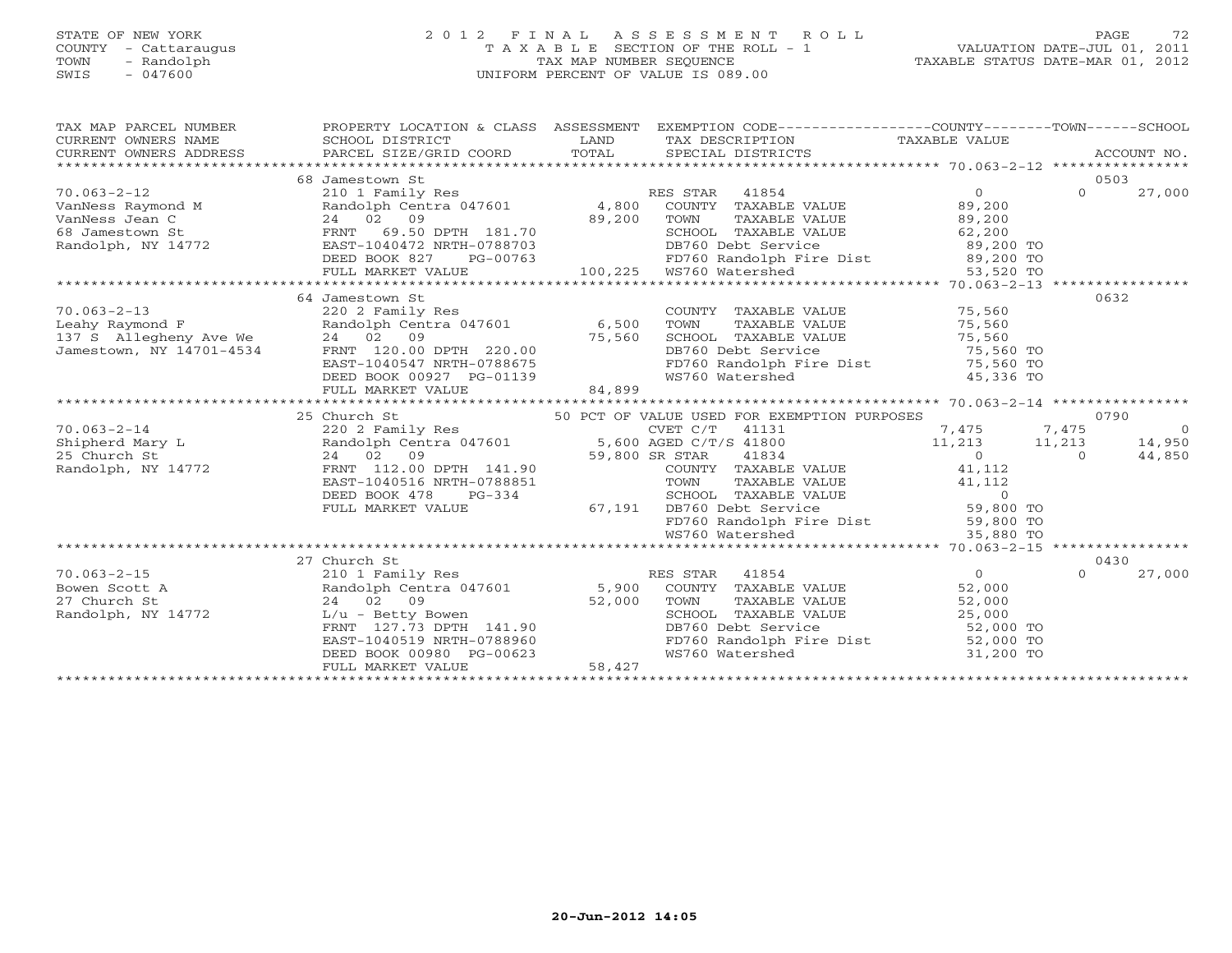# STATE OF NEW YORK 2 0 1 2 F I N A L A S S E S S M E N T R O L L PAGE 73 COUNTY - Cattaraugus T A X A B L E SECTION OF THE ROLL - 1 VALUATION DATE-JUL 01, 2011 TOWN - Randolph TAX MAP NUMBER SEQUENCE TAXABLE STATUS DATE-MAR 01, 2012 SWIS - 047600 UNIFORM PERCENT OF VALUE IS 089.00

| TAX MAP PARCEL NUMBER<br>CURRENT OWNERS NAME<br>CURRENT OWNERS ADDRESS                           | SCHOOL DISTRICT<br>PARCEL SIZE/GRID COORD                                                                                                                                               | LAND<br>TOTAL  | PROPERTY LOCATION & CLASS ASSESSMENT EXEMPTION CODE---------------COUNTY-------TOWN------SCHOOL<br>TAX DESCRIPTION<br>SPECIAL DISTRICTS                                                                                                        | TAXABLE VALUE                                                                             | ACCOUNT NO.                                  |
|--------------------------------------------------------------------------------------------------|-----------------------------------------------------------------------------------------------------------------------------------------------------------------------------------------|----------------|------------------------------------------------------------------------------------------------------------------------------------------------------------------------------------------------------------------------------------------------|-------------------------------------------------------------------------------------------|----------------------------------------------|
|                                                                                                  |                                                                                                                                                                                         |                |                                                                                                                                                                                                                                                |                                                                                           |                                              |
|                                                                                                  | 33 Church St                                                                                                                                                                            |                |                                                                                                                                                                                                                                                |                                                                                           | 0783                                         |
| $70.063 - 2 - 16$<br>Simmons Clara B<br>33 Church St<br>Randolph, NY 14772                       | 210 1 Family Res<br>Randolph Centra 047601 4,300 SR STAR 41834<br>16.000 COUNTY TAXAPLE<br>24 02 09<br>FRNT 64.00 DPTH 138.60<br>EAST-1040519 NRTH-0789056<br>DEED BOOK 995<br>$PG-887$ | 46,000         | COUNTY TAXABLE VALUE<br>46,000 COUNTI IAAABLE VALUE<br>TOWN TAXABLE VALUE<br>SCHOOL TAXABLE VALUE<br>DB760 Debt Service<br>51,685 FD760 Randolph Fire Dist<br>WS760 Watershed<br>27,600 TO<br>16,000 TO<br>27,600 TO<br>27,600 TO<br>27,600 TO | 23,000<br>$\overline{0}$<br>23,000                                                        | 23,000<br>23,000<br>$\overline{O}$<br>23,000 |
|                                                                                                  | FULL MARKET VALUE                                                                                                                                                                       |                |                                                                                                                                                                                                                                                |                                                                                           |                                              |
|                                                                                                  |                                                                                                                                                                                         |                |                                                                                                                                                                                                                                                |                                                                                           |                                              |
|                                                                                                  | 35 Church St                                                                                                                                                                            |                |                                                                                                                                                                                                                                                |                                                                                           | 0577                                         |
|                                                                                                  |                                                                                                                                                                                         |                | ES STAR 41854<br>COUNTY TAXABLE VALUE                                                                                                                                                                                                          |                                                                                           |                                              |
|                                                                                                  |                                                                                                                                                                                         |                |                                                                                                                                                                                                                                                |                                                                                           |                                              |
|                                                                                                  | 37 Church St                                                                                                                                                                            |                |                                                                                                                                                                                                                                                |                                                                                           | 0773                                         |
| 70.063-2-18<br>Bessette Shannon<br>And St<br>Randolph, NY 14772                                  | 24 02 09<br>FRNT 114.80 DPTH 138.60<br>EAST-1040519 NRTH-0789209<br>DEED BOOK 997 PG-647<br>THIL YILL<br>FULL MARKET VALUE                                                              |                | 210 1 Family Res<br>Randolph Centra 047601 5,700 COUNTY TAXABLE VALUE<br>92,000 TOWN<br>TAXABLE VALUE<br>SCHOOL TAXABLE VALUE<br>DB760 Debt Service<br>PB760 Debt Service<br>FD760 Randolph Fire Dist<br>WS760 Watershed 55,200 TO             | 0<br>92,000<br>92,000<br>65,000                                                           | $\Omega$<br>27,000                           |
|                                                                                                  |                                                                                                                                                                                         |                |                                                                                                                                                                                                                                                |                                                                                           |                                              |
| $70.063 - 2 - 19.1$<br>Lerow Dennis W<br>Lerow Elizabeth A<br>44 Church St<br>Randolph, NY 14772 | Church St<br>311 Res vac land<br>Randolph Centra 047601 1,500<br>24 02 09<br>FRNT 390.00 DPTH 82.00<br>EAST-1040699 NRTH-0789767<br>DEED BOOK 1023 PG-789<br>FULL MARKET VALUE          | 1,500<br>1,685 | COUNTY TAXABLE VALUE<br>TAXABLE VALUE<br>TOWN<br>SCHOOL TAXABLE VALUE<br>DB760 Debt Service<br>DB760 Debt Service 1,500 TO<br>FD760 Randolph Fire Dist 1,500 TO<br>WS760 Watershed 1,500 TO                                                    | 1,500<br>1,500<br>1,500                                                                   | 0578                                         |
|                                                                                                  | Church St                                                                                                                                                                               |                |                                                                                                                                                                                                                                                |                                                                                           | 1578                                         |
| $70.063 - 2 - 19.2$<br>Lerow Dennis W<br>Lerow Elizabeth A<br>44 Church St<br>Randolph, NY 14772 | 210 1 Family Res<br>Randolph Centra 047601 8,100<br>ACRES<br>1.05<br>EAST-1040716 NRTH-0789326<br>DEED BOOK 1023 PG-789<br>FULL MARKET VALUE                                            | 95,000         | ES STAR - 41854<br>COUNTY - TAXABLE VALUE<br>RES STAR<br>TOWN<br>TAXABLE VALUE<br>SCHOOL TAXABLE VALUE<br>WS760 Watershed                                                                                                                      | $\begin{array}{c} 0 \ 95,000 \end{array}$<br>$95,000$<br>$68,000$<br>$95,00$<br>38,000 TO | 27,000<br>$\Omega$                           |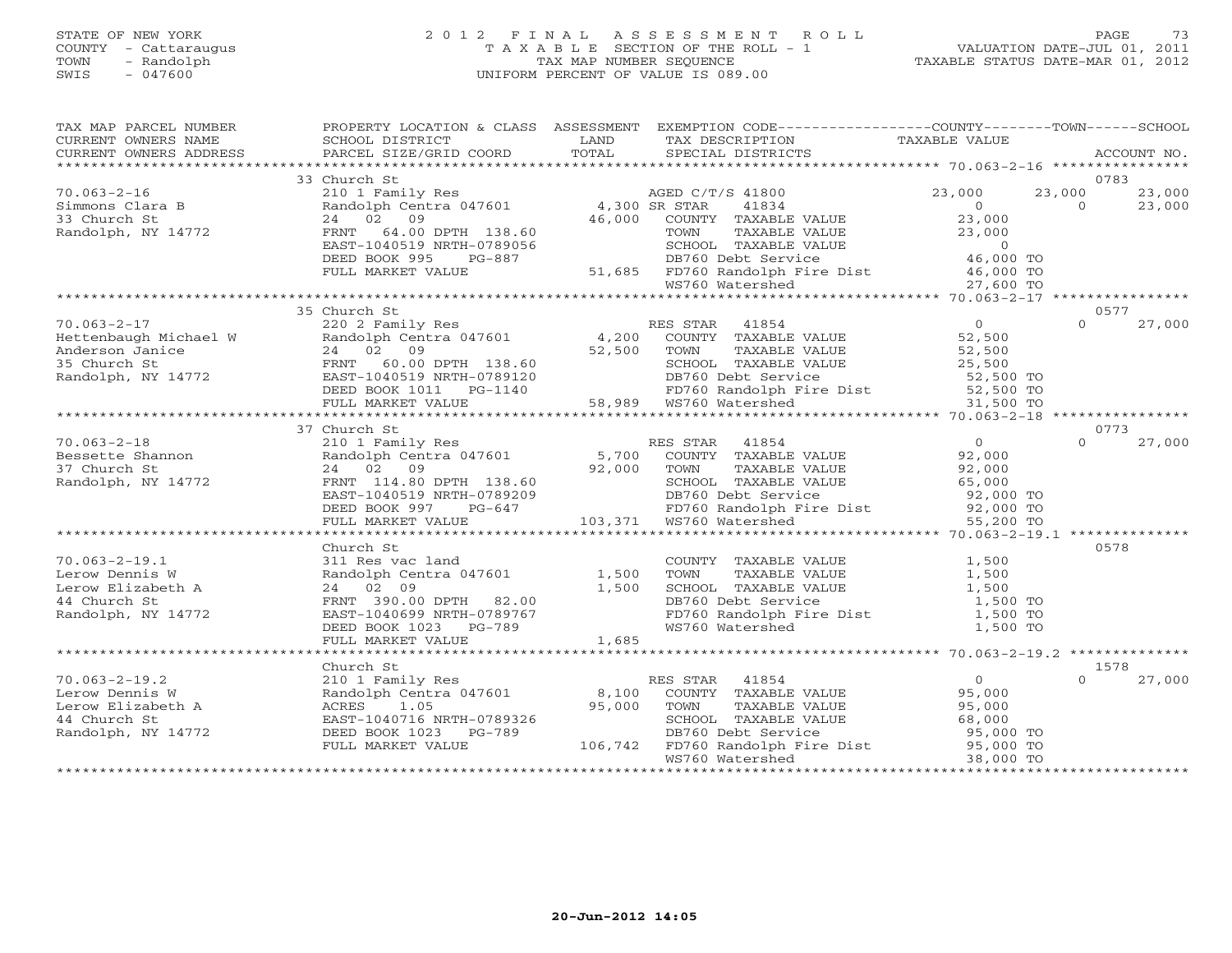# STATE OF NEW YORK 2 0 1 2 F I N A L A S S E S S M E N T R O L L PAGE 74 COUNTY - Cattaraugus T A X A B L E SECTION OF THE ROLL - 1 VALUATION DATE-JUL 01, 2011 TOWN - Randolph TAX MAP NUMBER SEQUENCE TAXABLE STATUS DATE-MAR 01, 2012 SWIS - 047600 UNIFORM PERCENT OF VALUE IS 089.00

| TAX MAP PARCEL NUMBER                                                                                                                                                                                                                                                                                                                                     | PROPERTY LOCATION & CLASS ASSESSMENT EXEMPTION CODE---------------COUNTY-------TOWN------SCHOOL |                                                                                                                                                                                                                                                                                                                                                                                                                                        |                    |
|-----------------------------------------------------------------------------------------------------------------------------------------------------------------------------------------------------------------------------------------------------------------------------------------------------------------------------------------------------------|-------------------------------------------------------------------------------------------------|----------------------------------------------------------------------------------------------------------------------------------------------------------------------------------------------------------------------------------------------------------------------------------------------------------------------------------------------------------------------------------------------------------------------------------------|--------------------|
| CURRENT OWNERS NAME                                                                                                                                                                                                                                                                                                                                       | SCHOOL DISTRICT LAND<br>PARCEL SIZE/GRID COORD TOTAL                                            |                                                                                                                                                                                                                                                                                                                                                                                                                                        |                    |
| CURRENT OWNERS ADDRESS                                                                                                                                                                                                                                                                                                                                    |                                                                                                 | SPECIAL DISTRICTS                                                                                                                                                                                                                                                                                                                                                                                                                      | ACCOUNT NO.        |
|                                                                                                                                                                                                                                                                                                                                                           |                                                                                                 |                                                                                                                                                                                                                                                                                                                                                                                                                                        |                    |
|                                                                                                                                                                                                                                                                                                                                                           | Church St                                                                                       |                                                                                                                                                                                                                                                                                                                                                                                                                                        | 0855               |
|                                                                                                                                                                                                                                                                                                                                                           |                                                                                                 |                                                                                                                                                                                                                                                                                                                                                                                                                                        |                    |
|                                                                                                                                                                                                                                                                                                                                                           |                                                                                                 |                                                                                                                                                                                                                                                                                                                                                                                                                                        |                    |
|                                                                                                                                                                                                                                                                                                                                                           |                                                                                                 |                                                                                                                                                                                                                                                                                                                                                                                                                                        |                    |
|                                                                                                                                                                                                                                                                                                                                                           |                                                                                                 |                                                                                                                                                                                                                                                                                                                                                                                                                                        |                    |
|                                                                                                                                                                                                                                                                                                                                                           |                                                                                                 |                                                                                                                                                                                                                                                                                                                                                                                                                                        |                    |
|                                                                                                                                                                                                                                                                                                                                                           |                                                                                                 |                                                                                                                                                                                                                                                                                                                                                                                                                                        |                    |
| 70.063-2-20<br>Anderson Wendell<br>Anderson Janice 24 02 09<br>Attn: Greg Hettenbaugh FRNT 129.63 DPTH 124.60<br>126 Larkin St EAST-1040720 NRTH-0789096<br>Randolph, NY 14772 DEED BOOK 866 PG-00185<br>FRNT 129.63 DPTH 124.60<br>EED BOOK                                                                                                              |                                                                                                 | COUNTY TAXABLE VALUE<br>TOWN TAXABLE VALUE<br>S.600<br>SCHOOL TAXABLE VALUE<br>DB760 Debt Service<br>FD760 Randolph Fire Dist<br>WS760 Watershed<br>3,360 TO                                                                                                                                                                                                                                                                           |                    |
|                                                                                                                                                                                                                                                                                                                                                           |                                                                                                 |                                                                                                                                                                                                                                                                                                                                                                                                                                        |                    |
|                                                                                                                                                                                                                                                                                                                                                           | 30 Church St                                                                                    |                                                                                                                                                                                                                                                                                                                                                                                                                                        | 0461               |
|                                                                                                                                                                                                                                                                                                                                                           |                                                                                                 |                                                                                                                                                                                                                                                                                                                                                                                                                                        |                    |
|                                                                                                                                                                                                                                                                                                                                                           |                                                                                                 |                                                                                                                                                                                                                                                                                                                                                                                                                                        |                    |
|                                                                                                                                                                                                                                                                                                                                                           |                                                                                                 |                                                                                                                                                                                                                                                                                                                                                                                                                                        |                    |
|                                                                                                                                                                                                                                                                                                                                                           |                                                                                                 |                                                                                                                                                                                                                                                                                                                                                                                                                                        |                    |
|                                                                                                                                                                                                                                                                                                                                                           |                                                                                                 |                                                                                                                                                                                                                                                                                                                                                                                                                                        |                    |
|                                                                                                                                                                                                                                                                                                                                                           |                                                                                                 |                                                                                                                                                                                                                                                                                                                                                                                                                                        |                    |
|                                                                                                                                                                                                                                                                                                                                                           |                                                                                                 |                                                                                                                                                                                                                                                                                                                                                                                                                                        |                    |
|                                                                                                                                                                                                                                                                                                                                                           |                                                                                                 |                                                                                                                                                                                                                                                                                                                                                                                                                                        |                    |
|                                                                                                                                                                                                                                                                                                                                                           |                                                                                                 |                                                                                                                                                                                                                                                                                                                                                                                                                                        |                    |
|                                                                                                                                                                                                                                                                                                                                                           | 26 Church St                                                                                    |                                                                                                                                                                                                                                                                                                                                                                                                                                        | 0576               |
|                                                                                                                                                                                                                                                                                                                                                           |                                                                                                 |                                                                                                                                                                                                                                                                                                                                                                                                                                        |                    |
|                                                                                                                                                                                                                                                                                                                                                           |                                                                                                 |                                                                                                                                                                                                                                                                                                                                                                                                                                        |                    |
|                                                                                                                                                                                                                                                                                                                                                           |                                                                                                 |                                                                                                                                                                                                                                                                                                                                                                                                                                        |                    |
|                                                                                                                                                                                                                                                                                                                                                           |                                                                                                 |                                                                                                                                                                                                                                                                                                                                                                                                                                        |                    |
|                                                                                                                                                                                                                                                                                                                                                           |                                                                                                 |                                                                                                                                                                                                                                                                                                                                                                                                                                        |                    |
|                                                                                                                                                                                                                                                                                                                                                           |                                                                                                 |                                                                                                                                                                                                                                                                                                                                                                                                                                        |                    |
|                                                                                                                                                                                                                                                                                                                                                           |                                                                                                 |                                                                                                                                                                                                                                                                                                                                                                                                                                        |                    |
|                                                                                                                                                                                                                                                                                                                                                           |                                                                                                 |                                                                                                                                                                                                                                                                                                                                                                                                                                        |                    |
|                                                                                                                                                                                                                                                                                                                                                           |                                                                                                 |                                                                                                                                                                                                                                                                                                                                                                                                                                        |                    |
|                                                                                                                                                                                                                                                                                                                                                           |                                                                                                 |                                                                                                                                                                                                                                                                                                                                                                                                                                        |                    |
|                                                                                                                                                                                                                                                                                                                                                           |                                                                                                 | $\begin{array}{cccccc} 70.063-2-23 & 26 \text{ Church Set} & 05/6 & 05/6 \\ \text{Hettenbaugh Donald} & \text{RandaO1ph Central} & 2 & 2 & 0 \\ \text{Hettenbaugh Donald} & \text{RandaO1ph Central} & 2 & 0 \\ \text{Hettenbaugh Laura} & 24 & 0 & 0 \\ \text{Hettenbaugh Laura} & 24 & 0 & 0 \\ \text{Hettenbaugh Laura} & 24 & 0 & 0 \\ \text{Hettenbaugh Laura} & 2 & 09 \\ \text{BED BON K} & 2 & 09 \\ \text{RadaO1ph, NY 14772$ |                    |
|                                                                                                                                                                                                                                                                                                                                                           | Jamestown St                                                                                    |                                                                                                                                                                                                                                                                                                                                                                                                                                        | 0651               |
|                                                                                                                                                                                                                                                                                                                                                           |                                                                                                 |                                                                                                                                                                                                                                                                                                                                                                                                                                        |                    |
|                                                                                                                                                                                                                                                                                                                                                           |                                                                                                 |                                                                                                                                                                                                                                                                                                                                                                                                                                        |                    |
|                                                                                                                                                                                                                                                                                                                                                           |                                                                                                 |                                                                                                                                                                                                                                                                                                                                                                                                                                        |                    |
|                                                                                                                                                                                                                                                                                                                                                           |                                                                                                 |                                                                                                                                                                                                                                                                                                                                                                                                                                        |                    |
|                                                                                                                                                                                                                                                                                                                                                           |                                                                                                 |                                                                                                                                                                                                                                                                                                                                                                                                                                        |                    |
|                                                                                                                                                                                                                                                                                                                                                           |                                                                                                 |                                                                                                                                                                                                                                                                                                                                                                                                                                        |                    |
| 70.063-2-26<br>Gardner John R 230 3 Family Res COUNTY TAXABLE VALUE 120,000<br>201 W Main St 24 02 09 120,000 SCHOOL TAXABLE VALUE 120,000<br>Randolph, NY 14772 ACRES 5.62 DB760 Debt Service 120,000 TO<br>EAST-1040981 NRTH-078925                                                                                                                     |                                                                                                 |                                                                                                                                                                                                                                                                                                                                                                                                                                        |                    |
|                                                                                                                                                                                                                                                                                                                                                           | 52 Jamestown St                                                                                 |                                                                                                                                                                                                                                                                                                                                                                                                                                        | 0436               |
|                                                                                                                                                                                                                                                                                                                                                           |                                                                                                 |                                                                                                                                                                                                                                                                                                                                                                                                                                        | 55,980<br>$\Omega$ |
|                                                                                                                                                                                                                                                                                                                                                           |                                                                                                 |                                                                                                                                                                                                                                                                                                                                                                                                                                        |                    |
|                                                                                                                                                                                                                                                                                                                                                           |                                                                                                 |                                                                                                                                                                                                                                                                                                                                                                                                                                        |                    |
|                                                                                                                                                                                                                                                                                                                                                           |                                                                                                 |                                                                                                                                                                                                                                                                                                                                                                                                                                        |                    |
|                                                                                                                                                                                                                                                                                                                                                           |                                                                                                 |                                                                                                                                                                                                                                                                                                                                                                                                                                        |                    |
|                                                                                                                                                                                                                                                                                                                                                           |                                                                                                 |                                                                                                                                                                                                                                                                                                                                                                                                                                        |                    |
| $\begin{array}{cccccc} 70.063-2-27 & 2101\text{ Family Res} & \text{SR STAR} & 41834 & 0\\ 2101\text{ Family Res} & \text{Random St} & 24.000\\ 52\text{ Jamestown St} & 24.02 & 09\\ 84,000 & \text{FINR} & 92.00\\ 84,000 & \text{SVD R} & 81.000\\ 84,000 & \text{SVD R} & 84.000\\ 84,000 & \text{SVD R} & 84.000\\ 84,000 & \text{SVD R} & 84.000\\$ |                                                                                                 |                                                                                                                                                                                                                                                                                                                                                                                                                                        |                    |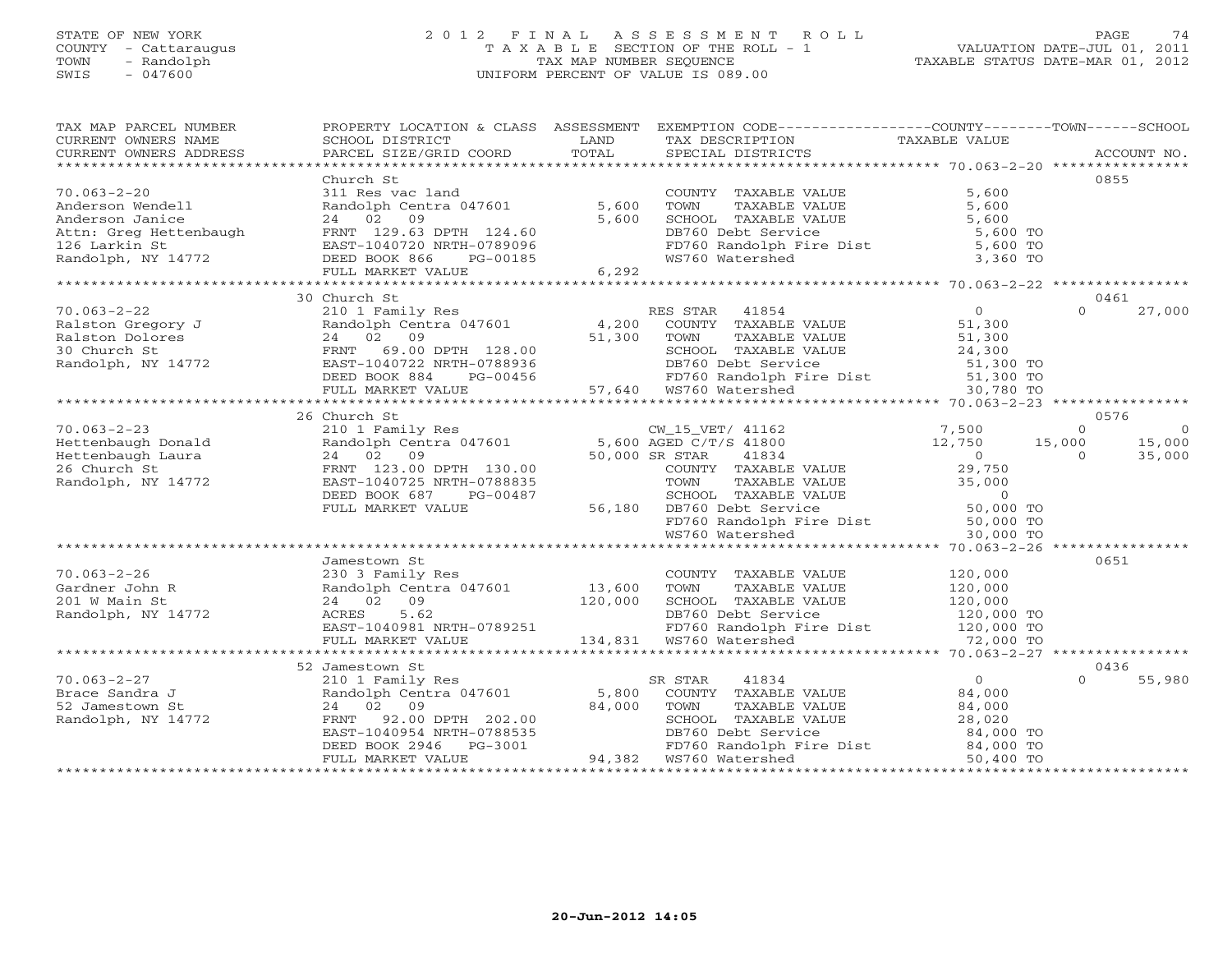#### STATE OF NEW YORK 2 0 1 2 F I N A L A S S E S S M E N T R O L L PAGE 75 COUNTY - Cattaraugus T A X A B L E SECTION OF THE ROLL - 1 VALUATION DATE-JUL 01, 2011 TOWN - Randolph TAX MAP NUMBER SEQUENCE TAXABLE STATUS DATE-MAR 01, 2012 SWIS - 047600 UNIFORM PERCENT OF VALUE IS 089.00

| TAX MAP PARCEL NUMBER<br>CURRENT OWNERS NAME<br>CURRENT OWNERS ADDRESS                             | SCHOOL DISTRICT<br>PARCEL SIZE/GRID COORD                                                                                                                                          | LAND<br>TOTAL             | PROPERTY LOCATION & CLASS ASSESSMENT EXEMPTION CODE---------------COUNTY-------TOWN------SCHOOL<br>TAX DESCRIPTION<br>SPECIAL DISTRICTS                               | TAXABLE VALUE                                                                              | ACCOUNT NO.        |
|----------------------------------------------------------------------------------------------------|------------------------------------------------------------------------------------------------------------------------------------------------------------------------------------|---------------------------|-----------------------------------------------------------------------------------------------------------------------------------------------------------------------|--------------------------------------------------------------------------------------------|--------------------|
|                                                                                                    |                                                                                                                                                                                    |                           |                                                                                                                                                                       |                                                                                            |                    |
|                                                                                                    | 50 Jamestown St                                                                                                                                                                    |                           |                                                                                                                                                                       |                                                                                            | 0382               |
| $70.063 - 2 - 28$<br>Greeley Jeffery D<br>Greeley Julie A<br>50 Jamestown St<br>Randolph, NY 14772 | 210 1 Family Res<br>Randolph Centra 047601<br>24 02 09<br>FRNT 112.00 DPTH 237.20<br>BANK<br>031<br>EAST-1041036 NRTH-0788509<br>DEED BOOK 1006 PG-1118                            | 6,400<br>72,000           | RES STAR 41854<br>COUNTY TAXABLE VALUE<br>TOWN<br>TAXABLE VALUE<br>SCHOOL TAXABLE VALUE<br>DB760 Debt Service<br>FD760 Randolph Fire Dist<br>WC760 Watershed          | $\overline{0}$<br>72,000<br>72,000<br>45,000<br>72,000 TO<br>72,000 TO<br>43,200 TO        | 27,000<br>$\Omega$ |
|                                                                                                    | FULL MARKET VALUE<br>************************                                                                                                                                      | 80,899                    |                                                                                                                                                                       |                                                                                            |                    |
|                                                                                                    | 123 Jamestown St                                                                                                                                                                   |                           |                                                                                                                                                                       |                                                                                            | 0765               |
| $70.063 - 3 - 1.1$<br>Finch Robert M<br>Finch Tammy R<br>123 Jamestown St<br>Randolph, NY 14772    | 210 1 Family Res<br>Randolph Centra 047601<br>32 02 09<br>3.45<br>ACRES<br>EAST-1038639 NRTH-0788866<br>DEED BOOK 00946 PG-00269                                                   | 11,100<br>92,000          | RES STAR<br>41854<br>COUNTY TAXABLE VALUE<br>TOWN<br>TAXABLE VALUE<br>SCHOOL TAXABLE VALUE<br>DB760 Debt Service<br>FD760 Randolph Fire Dist                          | $\Omega$<br>92,000<br>92,000<br>65,000<br>92,000 TO<br>92,000 TO                           | $\Omega$<br>27,000 |
|                                                                                                    | FULL MARKET VALUE                                                                                                                                                                  |                           |                                                                                                                                                                       | 18,400 TO                                                                                  |                    |
|                                                                                                    | 109 Jamestown St                                                                                                                                                                   |                           |                                                                                                                                                                       |                                                                                            | 0702               |
| $70.063 - 3 - 4$<br>Mighells Kimberly A<br>109 Jamestown St<br>Randolph, NY 14772                  | 220 2 Family Res<br>Randolph Centra 047601<br>32 02 09<br>FRNT 123.00 DPTH 231.00<br>BANK<br>012<br>EAST-1039128 NRTH-0788902<br>DEED BOOK 9402 PG-5001                            | 50,000                    | RES STAR<br>41854<br>6,700 COUNTY TAXABLE VALUE<br>TOWN<br>TAXABLE VALUE<br>SCHOOL TAXABLE VALUE<br>DB760 Debt Service<br>FD760 Randolph Fire Dist<br>WS760 Watershed | 0<br>50,000<br>50,000<br>23,000<br>50,000 TO<br>50,000 TO<br>10,000 TO                     | 27,000<br>$\Omega$ |
|                                                                                                    | FULL MARKET VALUE                                                                                                                                                                  | 56,180                    |                                                                                                                                                                       |                                                                                            |                    |
|                                                                                                    | ***********************                                                                                                                                                            |                           |                                                                                                                                                                       | ************************* 70.063-3-5 **                                                    |                    |
| $70.063 - 3 - 5$<br>Finch Ronald L<br>105 Jamestown St<br>Randolph, NY 14772                       | 105 Jamestown St<br>210 1 Family Res<br>Randolph Centra 047601<br>32 02 09<br>FRNT 82.00 DPTH 216.00<br>EAST-1039219 NRTH-0788852<br>DEED BOOK 00985 PG-00249<br>FULL MARKET VALUE | 5,500<br>50,200<br>56,404 | COUNTY TAXABLE VALUE<br>TOWN<br>TAXABLE VALUE<br>SCHOOL TAXABLE VALUE<br>DB760 Debt Service<br>FD760 Randolph Fire Dist<br>WS760 Watershed                            | 50,200<br>50,200<br>50,200<br>50,200 TO<br>50,200 TO<br>10,040 TO                          | 0453               |
|                                                                                                    | *****************************                                                                                                                                                      |                           |                                                                                                                                                                       |                                                                                            |                    |
|                                                                                                    | 101 Jamestown St                                                                                                                                                                   |                           |                                                                                                                                                                       |                                                                                            | 0408               |
| $70.063 - 3 - 6$<br>Berg Charles<br>Berg Marian<br>101 Jamestown St<br>Randolph, NY 14772          | 210 1 Family Res<br>Randolph Centra 047601<br>24 02 09<br>FRNT 116.00 DPTH 239.00<br>EAST-1039325 NRTH-0788828<br>DEED BOOK 561<br>PG-00186<br>FULL MARKET VALUE                   | 6,500<br>49,800<br>55,955 | 41834<br>SR STAR<br>COUNTY TAXABLE VALUE<br>TOWN<br>TAXABLE VALUE<br>SCHOOL TAXABLE VALUE<br>DB760 Debt Service<br>FD760 Randolph Fire Dist<br>WS760 Watershed        | $\overline{0}$<br>49,800<br>49,800<br>$\overline{0}$<br>49,800 TO<br>49,800 TO<br>9,960 TO | 49,800<br>$\cap$   |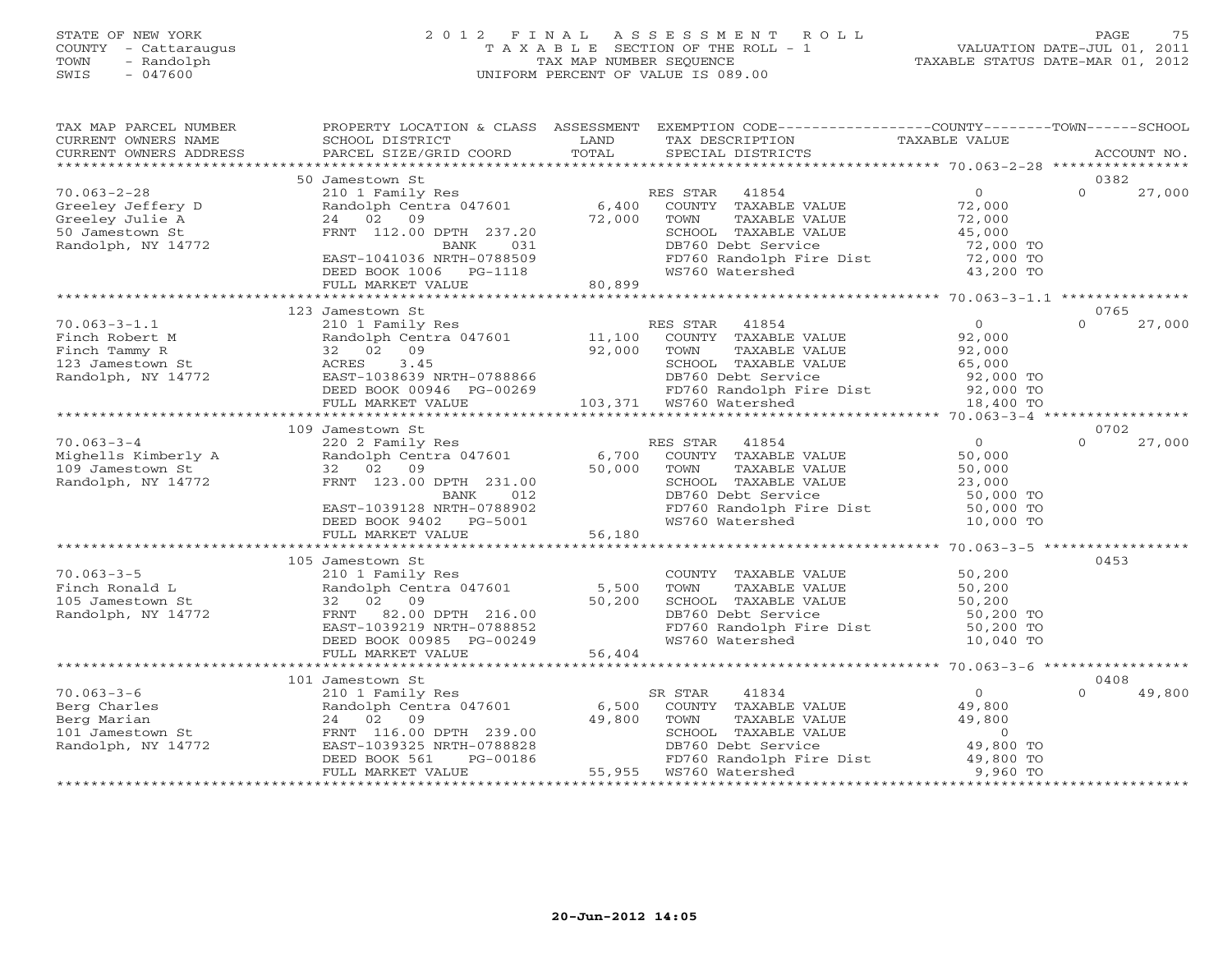# STATE OF NEW YORK 2 0 1 2 F I N A L A S S E S S M E N T R O L L PAGE 76 COUNTY - Cattaraugus T A X A B L E SECTION OF THE ROLL - 1 VALUATION DATE-JUL 01, 2011 TOWN - Randolph TAX MAP NUMBER SEQUENCE TAXABLE STATUS DATE-MAR 01, 2012 SWIS - 047600 UNIFORM PERCENT OF VALUE IS 089.00

| TAX MAP PARCEL NUMBER                                                                                                                                                       |                                                                                 |        | PROPERTY LOCATION & CLASS ASSESSMENT EXEMPTION CODE---------------COUNTY-------TOWN------SCHOOL                                                     |                                       |          |                |
|-----------------------------------------------------------------------------------------------------------------------------------------------------------------------------|---------------------------------------------------------------------------------|--------|-----------------------------------------------------------------------------------------------------------------------------------------------------|---------------------------------------|----------|----------------|
|                                                                                                                                                                             | 15 Borden St                                                                    |        |                                                                                                                                                     |                                       | 0629     |                |
| $70.063 - 3 - 7$                                                                                                                                                            | 210 1 Family Res                                                                |        | WVET C/T 41121                                                                                                                                      | 6,480                                 | 6,480    | $\overline{0}$ |
| 10.000-0-1<br>Brown Carol T<br>Dagels Lynette 24 02 09<br>15 Borden St 16.25 DPTH 113.00<br>Randolph, NY 14772 EAST-1039321 NRTH-0788678                                    | Randolph Centra 047601 4,200 RES STAR 41854                                     |        |                                                                                                                                                     | $\overline{0}$                        | $\circ$  | 27,000         |
|                                                                                                                                                                             |                                                                                 | 43,200 | COUNTY TAXABLE VALUE 36,720                                                                                                                         |                                       |          |                |
|                                                                                                                                                                             |                                                                                 |        |                                                                                                                                                     |                                       |          |                |
|                                                                                                                                                                             |                                                                                 |        |                                                                                                                                                     |                                       |          |                |
|                                                                                                                                                                             | DEED BOOK 7287 PG-9001                                                          |        | 3.00 TOWN TAXABLE VALUE 36,720<br>8678 SCHOOL TAXABLE VALUE 16,200<br>001 DB760 Debt Service 43,200 TO<br>48,539 FD760 Randolph Fire Dist 43,200 TO |                                       |          |                |
|                                                                                                                                                                             | FULL MARKET VALUE                                                               |        |                                                                                                                                                     |                                       |          |                |
|                                                                                                                                                                             |                                                                                 |        | WS760 Watershed                                                                                                                                     | 8,640 TO                              |          |                |
|                                                                                                                                                                             |                                                                                 |        |                                                                                                                                                     |                                       |          |                |
|                                                                                                                                                                             | 7 Woodmancy St                                                                  |        |                                                                                                                                                     |                                       | 0401     |                |
| $70.063 - 3 - 8$                                                                                                                                                            |                                                                                 |        |                                                                                                                                                     | $\overline{0}$                        | $\Omega$ | 27,000         |
|                                                                                                                                                                             |                                                                                 |        |                                                                                                                                                     | 72,000                                |          |                |
| Crawford Beaver Katherine J 24 02 09                                                                                                                                        |                                                                                 | 72,000 |                                                                                                                                                     | 72,000                                |          |                |
| 7 Woodmancy St                                                                                                                                                              | FRNT 107.00 DPTH 100.00                                                         |        | SCHOOL TAXABLE VALUE                                                                                                                                | 45,000                                |          |                |
| Randolph, NY 14772                                                                                                                                                          |                                                                                 |        |                                                                                                                                                     |                                       |          |                |
|                                                                                                                                                                             |                                                                                 |        |                                                                                                                                                     |                                       |          |                |
|                                                                                                                                                                             |                                                                                 |        | DB760 Debt Service 72,000 TO<br>FD760 Randolph Fire Dist 72,000 TO<br>WS760 Watershed 43,200 TO                                                     |                                       |          |                |
|                                                                                                                                                                             | EAST-1039212 NRTH-0788695<br>DEED BOOK 1024 PG-1189<br>FULL MARKET VALUE 80,899 |        |                                                                                                                                                     |                                       |          |                |
|                                                                                                                                                                             |                                                                                 |        |                                                                                                                                                     |                                       |          |                |
|                                                                                                                                                                             | 5 Woodmancy St                                                                  |        |                                                                                                                                                     |                                       | 0449     |                |
| $70.063 - 3 - 9$                                                                                                                                                            | 210 1 Family Res                                                                |        | COUNTY TAXABLE VALUE 49,000                                                                                                                         |                                       |          |                |
| Shyder Donald<br>Shyder Raren 24 02 09 49,000<br>10768 Pigeon Valley Rd FRNT 104.61 DPTH 100.00<br>Randolph, NY 14772 EAST-1039209 NRTH-0788545                             |                                                                                 |        | TOWN<br>TAXABLE VALUE 49,000                                                                                                                        |                                       |          |                |
|                                                                                                                                                                             |                                                                                 |        | SCHOOL TAXABLE VALUE 49,000<br>DB760 Debt Service 49,000 TO                                                                                         |                                       |          |                |
|                                                                                                                                                                             |                                                                                 |        |                                                                                                                                                     |                                       |          |                |
|                                                                                                                                                                             |                                                                                 |        | FD760 Randolph Fire Dist 49,000 TO                                                                                                                  |                                       |          |                |
|                                                                                                                                                                             | DEED BOOK 848<br>$PG-00449$<br>LUE 55,056                                       |        | WS760 Watershed                                                                                                                                     | 9,800 TO                              |          |                |
|                                                                                                                                                                             | FULL MARKET VALUE                                                               |        |                                                                                                                                                     |                                       |          |                |
|                                                                                                                                                                             | 11 Borden St                                                                    |        |                                                                                                                                                     |                                       | 0742     |                |
| Miller Kenneth J<br>Willer Kenneth J<br>Valvo Deborah L<br>11 Borden St<br>11 Borden St<br>Randolph, NY 14772<br>Randolph, NY 14772<br>CRANDER ST<br>RANT 54.25 DPTH 109.00 |                                                                                 |        |                                                                                                                                                     | $\overline{O}$                        | $\Omega$ | 27,000         |
|                                                                                                                                                                             |                                                                                 |        | RES STAR 41854<br>3,600 COUNTY TAXABLE VALUE<br>56,000 TOWN TAXABLE VALUE                                                                           | 56,000                                |          |                |
|                                                                                                                                                                             |                                                                                 |        |                                                                                                                                                     | 56,000                                |          |                |
|                                                                                                                                                                             |                                                                                 |        | SCHOOL TAXABLE VALUE                                                                                                                                | 29,000                                |          |                |
|                                                                                                                                                                             |                                                                                 |        | DB760 Debt Service                                                                                                                                  | 56,000 TO                             |          |                |
|                                                                                                                                                                             | EAST-1039316 NRTH-0788564                                                       |        |                                                                                                                                                     |                                       |          |                |
|                                                                                                                                                                             | DEED BOOK 1015 PG-77                                                            |        | FD760 Randolph Fire Dist<br>WS760 Watershed<br>WS760 Watershed                                                                                      | 56,000 TO<br>11 200 TO<br>11,200 TO   |          |                |
|                                                                                                                                                                             | FULL MARKET VALUE                                                               | 62,921 |                                                                                                                                                     |                                       |          |                |
|                                                                                                                                                                             |                                                                                 |        |                                                                                                                                                     | ************************************* |          |                |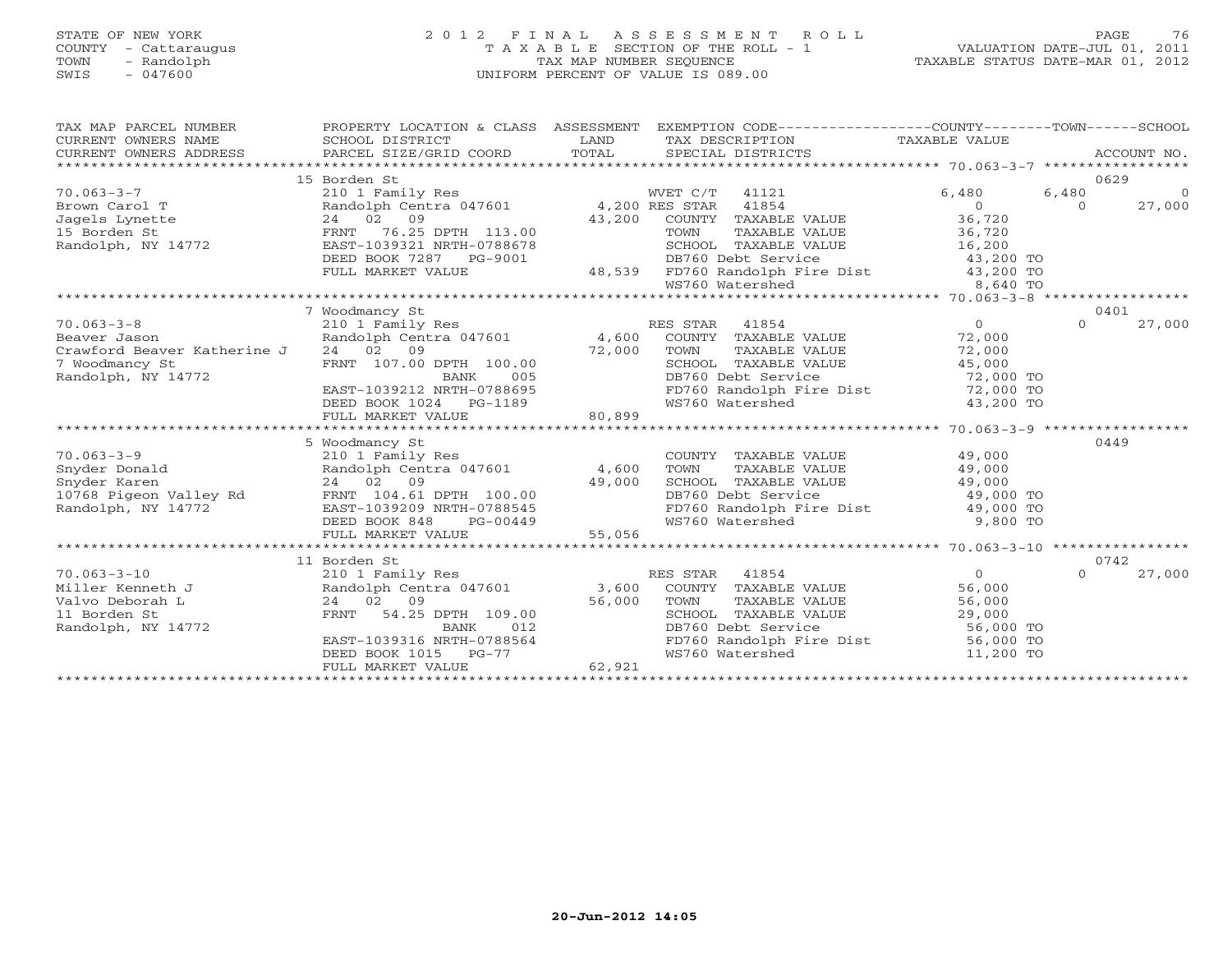# STATE OF NEW YORK 2 0 1 2 F I N A L A S S E S S M E N T R O L L PAGE 77 COUNTY - Cattaraugus T A X A B L E SECTION OF THE ROLL - 1 VALUATION DATE-JUL 01, 2011 TOWN - Randolph TAX MAP NUMBER SEQUENCE TAXABLE STATUS DATE-MAR 01, 2012 SWIS - 047600 UNIFORM PERCENT OF VALUE IS 089.00

| TAX MAP PARCEL NUMBER                                                                                                                                                                                                                                       |                                                                                                           |        | PROPERTY LOCATION & CLASS ASSESSMENT EXEMPTION CODE---------------COUNTY-------TOWN------SCHOOL                                                                                                                                                                                                                                                                                                                                                                                                                                   |                                                         |                            |
|-------------------------------------------------------------------------------------------------------------------------------------------------------------------------------------------------------------------------------------------------------------|-----------------------------------------------------------------------------------------------------------|--------|-----------------------------------------------------------------------------------------------------------------------------------------------------------------------------------------------------------------------------------------------------------------------------------------------------------------------------------------------------------------------------------------------------------------------------------------------------------------------------------------------------------------------------------|---------------------------------------------------------|----------------------------|
|                                                                                                                                                                                                                                                             |                                                                                                           |        |                                                                                                                                                                                                                                                                                                                                                                                                                                                                                                                                   |                                                         |                            |
| $70.063 - 3 - 11$<br>Walters Frances R<br>9 Borden St<br>Randolph, NY 14772                                                                                                                                                                                 | 9 Borden St                                                                                               |        | $\begin{tabular}{lcccc} \texttt{1.01} & \texttt{1.02} & \texttt{1.03} & \texttt{1.04} & \texttt{1.05} & \texttt{1.05} & \texttt{1.05} & \texttt{1.05} & \texttt{1.05} & \texttt{1.05} & \texttt{1.05} & \texttt{1.05} & \texttt{1.05} & \texttt{1.05} & \texttt{1.05} & \texttt{1.05} & \texttt{1.05} & \texttt{1.05} & \texttt{1.05} & \texttt{1.05} & \texttt{1.05} & \$                                                                                                                                                        |                                                         | 0815<br>$\Omega$<br>27,000 |
|                                                                                                                                                                                                                                                             |                                                                                                           |        |                                                                                                                                                                                                                                                                                                                                                                                                                                                                                                                                   |                                                         |                            |
|                                                                                                                                                                                                                                                             |                                                                                                           |        |                                                                                                                                                                                                                                                                                                                                                                                                                                                                                                                                   |                                                         |                            |
| $70.063 - 3 - 13$                                                                                                                                                                                                                                           | 91 Jamestown St<br>431 Auto dealer<br>431 Auto dealer<br>Randolph Centra 047601 9,900<br>24 02 09 114,300 |        | COUNTY TAXABLE VALUE $114,300$<br>TOWN TAXABLE VALUE $114,300$<br>SCHOOL TAXABLE VALUE $114,300$<br>DB760 Debt Service $114,300$<br>FD760 Randolph Fire Dist $114,300$ TO<br>WS760 Watershed 68,580 TO                                                                                                                                                                                                                                                                                                                            |                                                         | 0735                       |
|                                                                                                                                                                                                                                                             |                                                                                                           |        |                                                                                                                                                                                                                                                                                                                                                                                                                                                                                                                                   |                                                         |                            |
| 70.063-3-14<br>McKay Robert J<br>McKay Robert J<br>McKay Robert J<br>24001 Family Res<br>2402 021 Family Res<br>2402 021 Family Res<br>26,500<br>26,500<br>26,500 TOWNT<br>272 26,500<br>26,500<br>28001 26,500<br>28000 PETH 100.50<br>26,500<br>28000 PET | 19 New St                                                                                                 |        |                                                                                                                                                                                                                                                                                                                                                                                                                                                                                                                                   |                                                         | 0599                       |
|                                                                                                                                                                                                                                                             |                                                                                                           |        |                                                                                                                                                                                                                                                                                                                                                                                                                                                                                                                                   |                                                         |                            |
| 70.063-3-15<br>McKay Robert J<br>McKay Robert J<br>McKay Connie L<br>24 02 09<br>17 New St<br>Randolph, NY 14772<br>ERS STAR 41854<br>2,900 COUNTY TAXABLE VALUE<br>42,000<br>42,000 TOWN TAXABLE VALUE<br>5,000<br>SCHOOL TAXABLE VALUE<br>24 02 09<br>24  | 17 New St<br>DEED BOOK 16855 PG-4004<br>FULL MARKET VALUE                                                 | 47,191 | DB760 Debt Service<br>FD760 Randolph Fire Dist (2,000 TO<br>WS760 Watershed (25,200 TO                                                                                                                                                                                                                                                                                                                                                                                                                                            |                                                         | 0422<br>$\Omega$<br>27,000 |
|                                                                                                                                                                                                                                                             |                                                                                                           |        |                                                                                                                                                                                                                                                                                                                                                                                                                                                                                                                                   |                                                         |                            |
| $70.063 - 3 - 16$                                                                                                                                                                                                                                           | 15 New St                                                                                                 |        |                                                                                                                                                                                                                                                                                                                                                                                                                                                                                                                                   |                                                         | 0477<br>$\Omega$<br>27,000 |
| Randolph, NY 14772                                                                                                                                                                                                                                          |                                                                                                           |        | New St<br>210 1 Family Res<br>Randolph Centra 047601 4,900 COUNTY TAXABLE VALUE<br>24 02 09 65,800 TOWN TAXABLE VALUE<br>ACRES 0.33 BANK 012 SCHOOL TAXABLE VALUE<br>EAST-1039751 NRTH-0788538 DB760 Debt Service<br>DEED BOOK 3180 PG-600<br>$\begin{tabular}{ll} \texttt{TAXABLE} & \texttt{VALUE} & \texttt{65,800} \\ \texttt{TAXABLE} & \texttt{VALUE} & \texttt{38,800} \\ \end{tabular}$<br>SCHOOL TAXABLE VALUE 38,800<br>DB760 Debt Service 65,800 TO<br>FD760 Randolph Fire Dist 65,800 TO<br>WS760 Watershed 39,480 TO | $\begin{array}{c} 0 \\ 65,800 \end{array}$<br>39,480 TO |                            |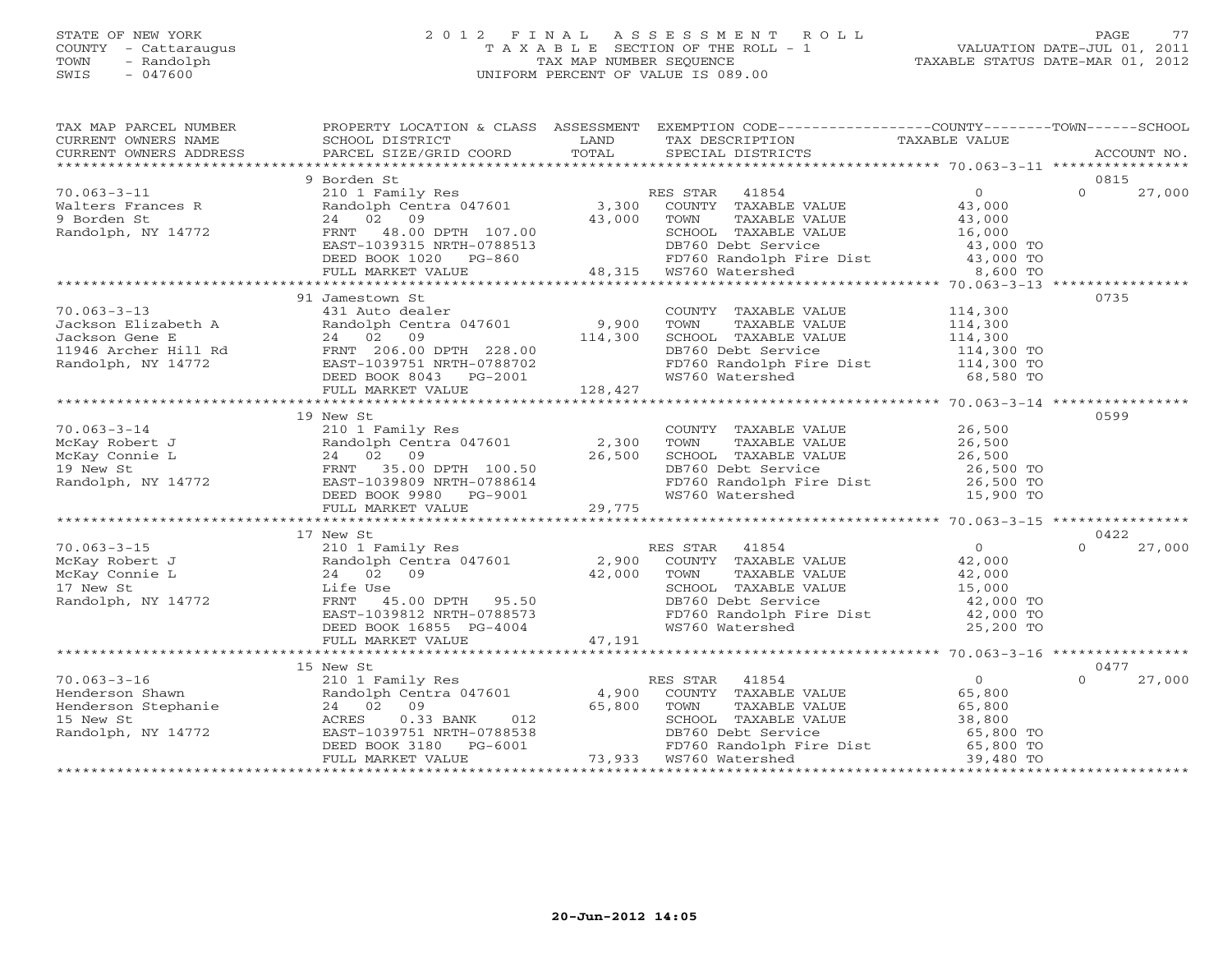# STATE OF NEW YORK 2 0 1 2 F I N A L A S S E S S M E N T R O L L PAGE 78 COUNTY - Cattaraugus T A X A B L E SECTION OF THE ROLL - 1 VALUATION DATE-JUL 01, 2011 TOWN - Randolph TAX MAP NUMBER SEQUENCE TAXABLE STATUS DATE-MAR 01, 2012 SWIS - 047600 UNIFORM PERCENT OF VALUE IS 089.00

| TAX MAP PARCEL NUMBER<br>CURRENT OWNERS NAME<br>CURRENT OWNERS ADDRESS                                                                                                                                                                                         | PROPERTY LOCATION & CLASS ASSESSMENT                                                                                                                                                                                                                                                                                         |        | EXEMPTION CODE-----------------COUNTY-------TOWN------SCHOOL                                                                   |                     |          |            |
|----------------------------------------------------------------------------------------------------------------------------------------------------------------------------------------------------------------------------------------------------------------|------------------------------------------------------------------------------------------------------------------------------------------------------------------------------------------------------------------------------------------------------------------------------------------------------------------------------|--------|--------------------------------------------------------------------------------------------------------------------------------|---------------------|----------|------------|
|                                                                                                                                                                                                                                                                | 13 New St                                                                                                                                                                                                                                                                                                                    |        |                                                                                                                                |                     | 0715     |            |
|                                                                                                                                                                                                                                                                |                                                                                                                                                                                                                                                                                                                              |        |                                                                                                                                |                     |          |            |
|                                                                                                                                                                                                                                                                |                                                                                                                                                                                                                                                                                                                              |        |                                                                                                                                |                     |          |            |
|                                                                                                                                                                                                                                                                |                                                                                                                                                                                                                                                                                                                              |        |                                                                                                                                |                     |          |            |
|                                                                                                                                                                                                                                                                |                                                                                                                                                                                                                                                                                                                              |        |                                                                                                                                |                     |          |            |
|                                                                                                                                                                                                                                                                |                                                                                                                                                                                                                                                                                                                              |        |                                                                                                                                |                     |          |            |
|                                                                                                                                                                                                                                                                |                                                                                                                                                                                                                                                                                                                              |        |                                                                                                                                |                     |          |            |
|                                                                                                                                                                                                                                                                |                                                                                                                                                                                                                                                                                                                              |        |                                                                                                                                |                     |          |            |
|                                                                                                                                                                                                                                                                |                                                                                                                                                                                                                                                                                                                              |        |                                                                                                                                |                     |          |            |
|                                                                                                                                                                                                                                                                | 11 New St                                                                                                                                                                                                                                                                                                                    |        |                                                                                                                                |                     | 0860     |            |
| 70.063-3-18<br>Carlson Erin N<br>210 1 Family Res<br>210 1 Family Res<br>210 1 Family Res<br>210 1 Family Res<br>210 1 Family Res<br>210 1 Family Res<br>24 02 09<br>24 02 09<br>24 02 09<br>24 02 09<br>24 02 09<br>24 02 09<br>24 02 09<br>24 02 09<br>24 02 |                                                                                                                                                                                                                                                                                                                              |        |                                                                                                                                |                     | $\Omega$ | 27,000     |
|                                                                                                                                                                                                                                                                |                                                                                                                                                                                                                                                                                                                              |        |                                                                                                                                |                     |          |            |
|                                                                                                                                                                                                                                                                |                                                                                                                                                                                                                                                                                                                              |        |                                                                                                                                |                     |          |            |
|                                                                                                                                                                                                                                                                |                                                                                                                                                                                                                                                                                                                              |        | TOWN TAXABLE VALUE 34,900<br>SCHOOL TAXABLE VALUE 34,900<br>DB760 Debt Service 34,900 TO<br>FD760 Randolph Fire Dist 34,900 TO |                     |          |            |
|                                                                                                                                                                                                                                                                |                                                                                                                                                                                                                                                                                                                              |        |                                                                                                                                |                     |          |            |
|                                                                                                                                                                                                                                                                |                                                                                                                                                                                                                                                                                                                              |        |                                                                                                                                |                     |          |            |
|                                                                                                                                                                                                                                                                | 24 02 09<br>PRNT 80.00 DPTH 197.00<br>BANK 005<br>EAST-1039757 NRTH-0788390<br>DEED BOOK 13980 PG-6002<br>FULL MARKET VALUE<br>FULL MARKET VALUE                                                                                                                                                                             |        | WS760 Watershed                                                                                                                | 20,940 TO           |          |            |
|                                                                                                                                                                                                                                                                |                                                                                                                                                                                                                                                                                                                              |        |                                                                                                                                |                     |          |            |
|                                                                                                                                                                                                                                                                | $\begin{tabular}{l c c c c c} \multicolumn{3}{c}{\text{\small\bf 7~N}} & $\mathsf{New~ST} & $\mathsf{CVET} & $\mathsf{C/T}$ & $41131$ & $13,400$ & $13,400$ & $13,400$ & $13,400$ & $13,400$ & $13,400$ & $13,400$ & $13,400$ & $13,400$ & $13,400$ & $13,400$ & $13,400$ & $13,400$ & $13,400$ & $13,400$ & $13,400$ & $13$ |        |                                                                                                                                |                     | 0610     |            |
| $70.063 - 3 - 19$                                                                                                                                                                                                                                              |                                                                                                                                                                                                                                                                                                                              |        |                                                                                                                                |                     |          | $\bigcirc$ |
| Livermore John L                                                                                                                                                                                                                                               |                                                                                                                                                                                                                                                                                                                              |        |                                                                                                                                | $13,400$ $13,400$ 0 |          | 53,600     |
| 7 New St                                                                                                                                                                                                                                                       |                                                                                                                                                                                                                                                                                                                              |        |                                                                                                                                |                     |          |            |
| Randolph, NY 14772                                                                                                                                                                                                                                             |                                                                                                                                                                                                                                                                                                                              |        |                                                                                                                                |                     |          |            |
|                                                                                                                                                                                                                                                                |                                                                                                                                                                                                                                                                                                                              |        |                                                                                                                                |                     |          |            |
|                                                                                                                                                                                                                                                                |                                                                                                                                                                                                                                                                                                                              |        |                                                                                                                                |                     |          |            |
|                                                                                                                                                                                                                                                                |                                                                                                                                                                                                                                                                                                                              |        |                                                                                                                                |                     |          |            |
|                                                                                                                                                                                                                                                                |                                                                                                                                                                                                                                                                                                                              |        |                                                                                                                                |                     |          |            |
|                                                                                                                                                                                                                                                                |                                                                                                                                                                                                                                                                                                                              |        |                                                                                                                                |                     |          |            |
|                                                                                                                                                                                                                                                                | 5 New St                                                                                                                                                                                                                                                                                                                     |        |                                                                                                                                |                     | 0384     |            |
| 70.063-3-20<br>S New Stearns Gloria A (210 1 Family Res RES STAR 41854 (210 1 Family Res RES STAR 41854 (22,400<br>S New St 24 02 09 (24 02 09 42,400 TOWN TAXABLE VALUE 42,400 42,400 Randolph, NY 14772 FRNT 50.00 DPTH 197.00 S                             |                                                                                                                                                                                                                                                                                                                              |        |                                                                                                                                |                     | $\Omega$ | 27,000     |
|                                                                                                                                                                                                                                                                |                                                                                                                                                                                                                                                                                                                              |        |                                                                                                                                |                     |          |            |
|                                                                                                                                                                                                                                                                |                                                                                                                                                                                                                                                                                                                              |        |                                                                                                                                |                     |          |            |
|                                                                                                                                                                                                                                                                |                                                                                                                                                                                                                                                                                                                              |        |                                                                                                                                |                     |          |            |
|                                                                                                                                                                                                                                                                | $24$ 02 09<br>FRNT 50.00 DPTH 197.00 42,400 TOWN<br>BANK 023 DB760 D                                                                                                                                                                                                                                                         |        | DB760 Debt Service                                                                                                             | 42,400 TO           |          |            |
|                                                                                                                                                                                                                                                                | EAST-1039755 NRTH-0788245<br>DEED BOOK 1955 PG-8003                                                                                                                                                                                                                                                                          |        | FD760 Randolph Fire Dist 42,400 TO                                                                                             |                     |          |            |
|                                                                                                                                                                                                                                                                |                                                                                                                                                                                                                                                                                                                              |        | WS760 Watershed                                                                                                                | 25,440 TO           |          |            |
|                                                                                                                                                                                                                                                                | FULL MARKET VALUE                                                                                                                                                                                                                                                                                                            | 47,640 |                                                                                                                                |                     |          |            |
|                                                                                                                                                                                                                                                                |                                                                                                                                                                                                                                                                                                                              |        |                                                                                                                                |                     |          |            |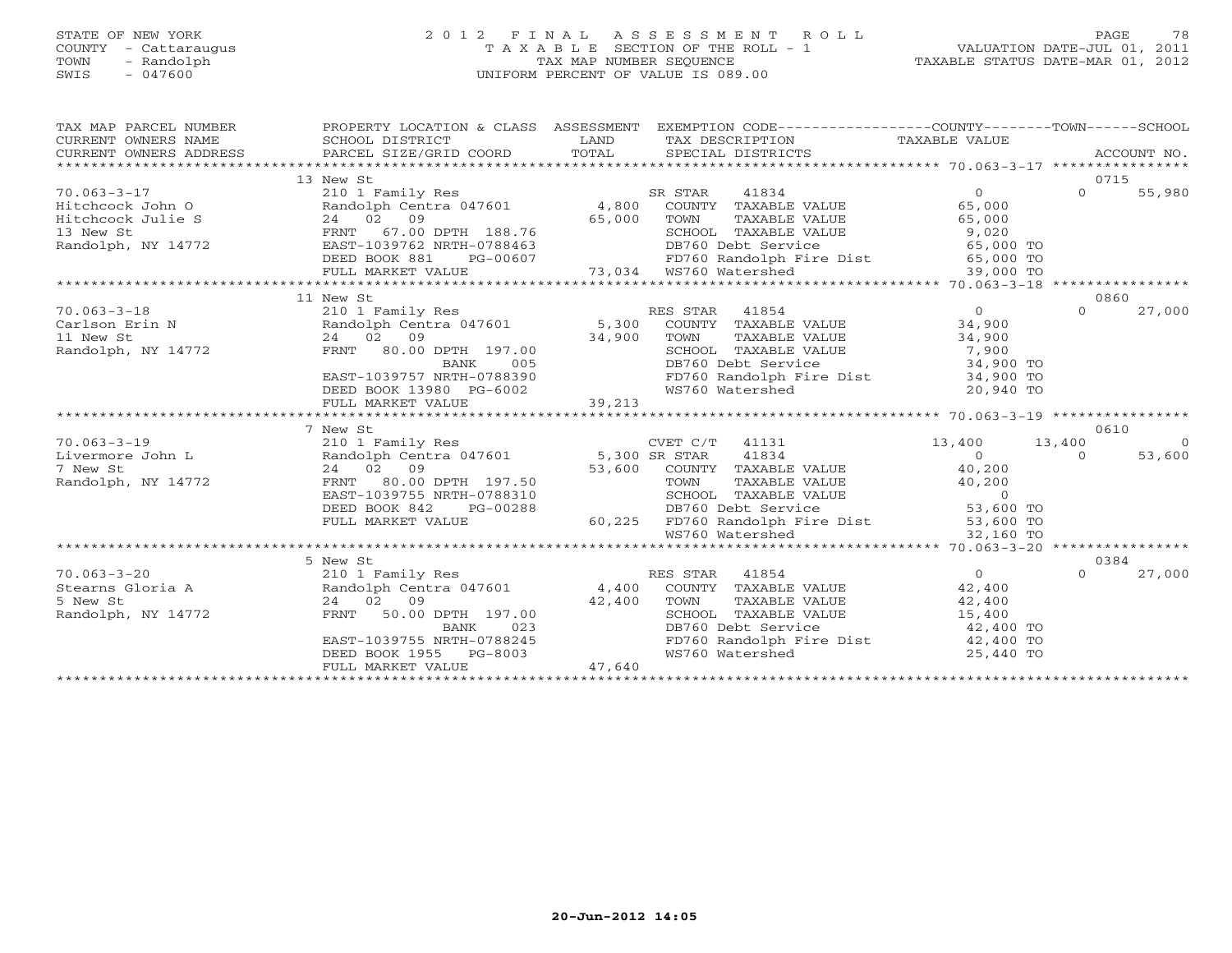# STATE OF NEW YORK 2 0 1 2 F I N A L A S S E S S M E N T R O L L PAGE 79 COUNTY - Cattaraugus T A X A B L E SECTION OF THE ROLL - 1 VALUATION DATE-JUL 01, 2011 TOWN - Randolph TAX MAP NUMBER SEQUENCE TAXABLE STATUS DATE-MAR 01, 2012 SWIS - 047600 UNIFORM PERCENT OF VALUE IS 089.00

| TAX MAP PARCEL NUMBER<br>$\begin{tabular}{lllllll} \multicolumn{2}{c}{\textbf{CURRENT}} & \multicolumn{2}{c}{\textbf{WNERS}} & \multicolumn{2}{c}{\textbf{NAME}} & \multicolumn{2}{c}{\textbf{SCHOOL}} & \multicolumn{2}{c}{\textbf{LAND}} & \multicolumn{2}{c}{\textbf{TAX} \textbf{DESCRIPTION}} & \multicolumn{2}{c}{\textbf{TAXABLE} \textbf{ VALUE}} & \multicolumn{2}{c}{\textbf{NALUE}} \\ & & & & & & & \multicolumn{2}{c}{\textbf{CURRENT}} & \multicolumn{2}{c}{\textbf{WALUEN}} & \multicolumn$ |                           |          | PROPERTY LOCATION & CLASS ASSESSMENT EXEMPTION CODE----------------COUNTY-------TOWN------SCHOOL |                                  |
|------------------------------------------------------------------------------------------------------------------------------------------------------------------------------------------------------------------------------------------------------------------------------------------------------------------------------------------------------------------------------------------------------------------------------------------------------------------------------------------------------------|---------------------------|----------|--------------------------------------------------------------------------------------------------|----------------------------------|
|                                                                                                                                                                                                                                                                                                                                                                                                                                                                                                            | 1 New St                  |          |                                                                                                  | 0508                             |
|                                                                                                                                                                                                                                                                                                                                                                                                                                                                                                            |                           |          |                                                                                                  | $\overline{0}$                   |
|                                                                                                                                                                                                                                                                                                                                                                                                                                                                                                            |                           |          |                                                                                                  | 28,500                           |
|                                                                                                                                                                                                                                                                                                                                                                                                                                                                                                            |                           |          |                                                                                                  | 28,500                           |
|                                                                                                                                                                                                                                                                                                                                                                                                                                                                                                            |                           |          |                                                                                                  |                                  |
|                                                                                                                                                                                                                                                                                                                                                                                                                                                                                                            |                           |          |                                                                                                  |                                  |
|                                                                                                                                                                                                                                                                                                                                                                                                                                                                                                            |                           |          |                                                                                                  |                                  |
|                                                                                                                                                                                                                                                                                                                                                                                                                                                                                                            |                           |          |                                                                                                  |                                  |
|                                                                                                                                                                                                                                                                                                                                                                                                                                                                                                            |                           |          |                                                                                                  |                                  |
|                                                                                                                                                                                                                                                                                                                                                                                                                                                                                                            |                           |          |                                                                                                  |                                  |
|                                                                                                                                                                                                                                                                                                                                                                                                                                                                                                            |                           |          |                                                                                                  |                                  |
|                                                                                                                                                                                                                                                                                                                                                                                                                                                                                                            | 20 Center St              |          |                                                                                                  | 0644                             |
|                                                                                                                                                                                                                                                                                                                                                                                                                                                                                                            |                           |          |                                                                                                  |                                  |
|                                                                                                                                                                                                                                                                                                                                                                                                                                                                                                            |                           |          |                                                                                                  |                                  |
|                                                                                                                                                                                                                                                                                                                                                                                                                                                                                                            |                           |          |                                                                                                  |                                  |
|                                                                                                                                                                                                                                                                                                                                                                                                                                                                                                            |                           |          |                                                                                                  |                                  |
|                                                                                                                                                                                                                                                                                                                                                                                                                                                                                                            |                           |          |                                                                                                  |                                  |
|                                                                                                                                                                                                                                                                                                                                                                                                                                                                                                            |                           |          |                                                                                                  |                                  |
|                                                                                                                                                                                                                                                                                                                                                                                                                                                                                                            |                           |          |                                                                                                  |                                  |
| $\begin{array}{cccccccc} 70.063-3-22 & 20 \text{ Center St} & 20 \text{ Center St} & 20 & 27,000 & 27,000 & 27,000 & 27,000 & 27,000 & 27,000 & 27,000 & 27,000 & 27,000 & 27,000 & 27,000 & 27,000 & 27,000 & 27,000 & 27,000 & 27,000 & 27,000 & 27,000 & 27,000 & 27,000 & 27,000 & 27,000$                                                                                                                                                                                                             |                           |          |                                                                                                  |                                  |
|                                                                                                                                                                                                                                                                                                                                                                                                                                                                                                            | 24 Center St              |          |                                                                                                  | 0710                             |
|                                                                                                                                                                                                                                                                                                                                                                                                                                                                                                            |                           |          |                                                                                                  | $\overline{0}$<br>$\overline{0}$ |
|                                                                                                                                                                                                                                                                                                                                                                                                                                                                                                            |                           |          |                                                                                                  |                                  |
|                                                                                                                                                                                                                                                                                                                                                                                                                                                                                                            |                           |          |                                                                                                  | 27,000                           |
|                                                                                                                                                                                                                                                                                                                                                                                                                                                                                                            |                           |          |                                                                                                  |                                  |
|                                                                                                                                                                                                                                                                                                                                                                                                                                                                                                            |                           |          |                                                                                                  |                                  |
|                                                                                                                                                                                                                                                                                                                                                                                                                                                                                                            |                           |          |                                                                                                  |                                  |
|                                                                                                                                                                                                                                                                                                                                                                                                                                                                                                            |                           |          |                                                                                                  |                                  |
|                                                                                                                                                                                                                                                                                                                                                                                                                                                                                                            |                           |          |                                                                                                  |                                  |
|                                                                                                                                                                                                                                                                                                                                                                                                                                                                                                            |                           |          |                                                                                                  |                                  |
|                                                                                                                                                                                                                                                                                                                                                                                                                                                                                                            | 26 Center St              |          |                                                                                                  | 0417                             |
| $70.063 - 3 - 25$                                                                                                                                                                                                                                                                                                                                                                                                                                                                                          | 710 Manufacture           |          | COUNTY TAXABLE VALUE 990,000                                                                     |                                  |
|                                                                                                                                                                                                                                                                                                                                                                                                                                                                                                            |                           |          |                                                                                                  |                                  |
|                                                                                                                                                                                                                                                                                                                                                                                                                                                                                                            |                           |          | TOWN TAXABLE VALUE 990,000<br>SCHOOL TAXABLE VALUE 990,000<br>DB760 Debt Service 990,000 TO      |                                  |
|                                                                                                                                                                                                                                                                                                                                                                                                                                                                                                            |                           |          |                                                                                                  |                                  |
| VO.063-3-25<br>Reynolds Packaging Machinery Randolph Centra 047601 24,000<br>Attn: Property Tax Department 24 02 09 990,000<br>200 Tri State Int'l Drive St ACRES 5.10<br>Lincolnshire, IL 60069 EAST-1039145 NRTH-0788335                                                                                                                                                                                                                                                                                 |                           |          | FD760 Randolph Fire Dist 990,000 TO                                                              |                                  |
|                                                                                                                                                                                                                                                                                                                                                                                                                                                                                                            | PG-00483<br>DEED BOOK 879 |          | WS760 Watershed 594,000 TO                                                                       |                                  |
|                                                                                                                                                                                                                                                                                                                                                                                                                                                                                                            | FULL MARKET VALUE         | 1112,360 |                                                                                                  |                                  |
|                                                                                                                                                                                                                                                                                                                                                                                                                                                                                                            |                           |          |                                                                                                  |                                  |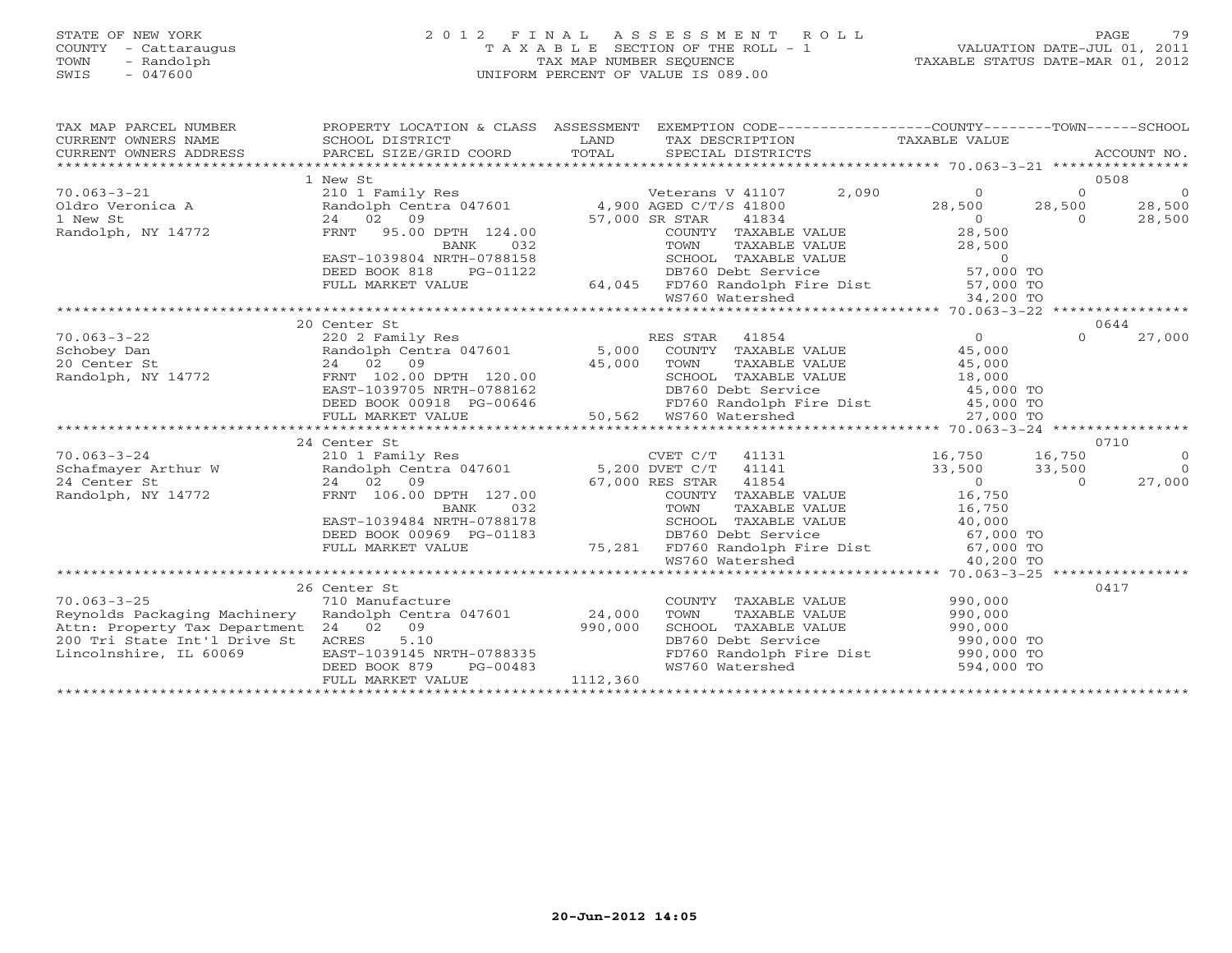# STATE OF NEW YORK 2 0 1 2 F I N A L A S S E S S M E N T R O L L PAGE 80 COUNTY - Cattaraugus T A X A B L E SECTION OF THE ROLL - 1 VALUATION DATE-JUL 01, 2011 TOWN - Randolph TAX MAP NUMBER SEQUENCE TAXABLE STATUS DATE-MAR 01, 2012 SWIS - 047600 UNIFORM PERCENT OF VALUE IS 089.00

| TAX MAP PARCEL NUMBER                                                                                                                                                                                                                                                                                                                                                                                                                                                                                                                                                                                                                                                                                                 | PROPERTY LOCATION & CLASS ASSESSMENT EXEMPTION CODE-----------------COUNTY-------TOWN------SCHOOL                                                                                                                                                                                                                                                                                                                                                                                                                                                                                                                         |        |                                                                                                                                                                                                                                                  |                                       |          |                                                              |
|-----------------------------------------------------------------------------------------------------------------------------------------------------------------------------------------------------------------------------------------------------------------------------------------------------------------------------------------------------------------------------------------------------------------------------------------------------------------------------------------------------------------------------------------------------------------------------------------------------------------------------------------------------------------------------------------------------------------------|---------------------------------------------------------------------------------------------------------------------------------------------------------------------------------------------------------------------------------------------------------------------------------------------------------------------------------------------------------------------------------------------------------------------------------------------------------------------------------------------------------------------------------------------------------------------------------------------------------------------------|--------|--------------------------------------------------------------------------------------------------------------------------------------------------------------------------------------------------------------------------------------------------|---------------------------------------|----------|--------------------------------------------------------------|
| $\begin{array}{cccccccc} 70.063-3-26 & 34 \text{ Center } & 58.000 & 0 & 27,000 \\ 34 \text{ Center } & 220 & 2 \text{ Family Res} & 4,600 & \text{COUNTY} & \text{TXABLE VALUE} & 58,000 & 27,000 \\ 34 \text{ Center } & 32 & 02 & 09 & 27,000 \\ 34 \text{ Center } & 32 & 02 & 09 & 58,000 & 58,000 & 58,000 \\ 34 \text{ Center } & 32 & 02 & 09 & 58,000 & 58,000$                                                                                                                                                                                                                                                                                                                                              | 34 Center St                                                                                                                                                                                                                                                                                                                                                                                                                                                                                                                                                                                                              |        |                                                                                                                                                                                                                                                  |                                       |          | 0682                                                         |
|                                                                                                                                                                                                                                                                                                                                                                                                                                                                                                                                                                                                                                                                                                                       | 36 Center St                                                                                                                                                                                                                                                                                                                                                                                                                                                                                                                                                                                                              |        |                                                                                                                                                                                                                                                  |                                       |          | 0407                                                         |
| 10.063-3-27<br>16,475<br>16,475<br>16,475<br>16,475<br>23,065<br>23,065<br>23,065<br>23,065<br>23,065<br>23,065<br>23,065<br>23,065<br>23,065<br>23,065<br>23,065<br>23,065<br>23,065<br>23,065<br>23,065<br>23,065<br>23,065<br>23,065<br>23,065<br>23,065<br>23,065<br>23,065<br>2<br>$\begin{array}{cccccc} 70.063-3-28 & 40 \text{ Center St} & \text{RES STR} & 41854 & 0 \\ \text{Burch} & \text{Randolph} & \text{Randplm} & \text{Rendolph} & 5,100 \text{ COUNTY} & \text{TAXABLE VALUE} & 52,000 \\ \text{Bentley Carol S} & 32 & 02 & 09 & 52,000 & \text{TOWN} & \text{TAXABLE VALUE} & 52,000 \\ \text{Bentley Carol S} & 32 & 02 & 09 & 52,000 & \text{TOWN} & \text{TAXABLE VALUE} & 52,000 \\ \text{$ | 32 02 09<br>Life Use 65,900 SR STAR<br>Life Use COUNTY<br>FRNT 70.00 DPTH 254.00 TOWN<br>EAST-1038715 NRTH-0788251 SCHOOL<br>DEED BOOK 1014 PG-1094<br>FULL MARKET VALUE<br>40 Center St                                                                                                                                                                                                                                                                                                                                                                                                                                  |        | 254.00 COUNTY TAXABLE VALUE<br>COUNTY TAXABLE VALUE<br>TOWN TAXABLE VALUE<br>26,360<br>-0788251 SCHOOL TAXABLE VALUE<br>26,360<br>-0788251 SCHOOL TAXABLE VALUE<br>74,045 FD760 Randolph Fire Dist<br>55,900 TO<br>74,045 FD760 Randolph Fire Di |                                       | $\Omega$ | $\overline{0}$<br>$\overline{0}$<br>55,980<br>0568<br>27,000 |
|                                                                                                                                                                                                                                                                                                                                                                                                                                                                                                                                                                                                                                                                                                                       |                                                                                                                                                                                                                                                                                                                                                                                                                                                                                                                                                                                                                           |        |                                                                                                                                                                                                                                                  |                                       |          |                                                              |
|                                                                                                                                                                                                                                                                                                                                                                                                                                                                                                                                                                                                                                                                                                                       |                                                                                                                                                                                                                                                                                                                                                                                                                                                                                                                                                                                                                           |        |                                                                                                                                                                                                                                                  |                                       |          |                                                              |
|                                                                                                                                                                                                                                                                                                                                                                                                                                                                                                                                                                                                                                                                                                                       |                                                                                                                                                                                                                                                                                                                                                                                                                                                                                                                                                                                                                           |        |                                                                                                                                                                                                                                                  |                                       |          |                                                              |
| $70.063 - 3 - 29$<br>Pitts Thomas<br>Pitts Maureen<br>44 Center St<br>Randolph, NY 14772                                                                                                                                                                                                                                                                                                                                                                                                                                                                                                                                                                                                                              | 44 Center St<br>$\begin{tabular}{lcccccc} \multicolumn{4}{c }{\text{1}} & \multicolumn{4}{c }{\text{1}} & \multicolumn{4}{c }{\text{1}} & \multicolumn{4}{c }{\text{1}} & \multicolumn{4}{c }{\text{1}} & \multicolumn{4}{c }{\text{1}} & \multicolumn{4}{c }{\text{1}} & \multicolumn{4}{c }{\text{1}} & \multicolumn{4}{c }{\text{1}} & \multicolumn{4}{c }{\text{1}} & \multicolumn{4}{c }{\text{1}} & \multicolumn{4}{c }{\text{1}} & \multicolumn{4}{c }{\text{1}} & \mult$<br>32 02 09 65,400<br>FRNT 128.48 DPTH 295.02<br>BANK 012<br>EAST-1038550 NRTH-0788296<br>DEED BOOK 911<br>PG-00668<br>FULL MARKET VALUE | 73,483 | TOWN TAXABLE VALUE 65,400<br>SCHOOL TAXABLE VALUE 38,400<br>DB760 Debt Service 65,400 TO<br>FD760 Randolph Fire Dist 65,400 TO<br>WS760 Watershed                                                                                                | $\overline{0}$<br>65,400<br>13,080 TO | $\Omega$ | 0546<br>27,000                                               |
|                                                                                                                                                                                                                                                                                                                                                                                                                                                                                                                                                                                                                                                                                                                       |                                                                                                                                                                                                                                                                                                                                                                                                                                                                                                                                                                                                                           |        |                                                                                                                                                                                                                                                  |                                       |          |                                                              |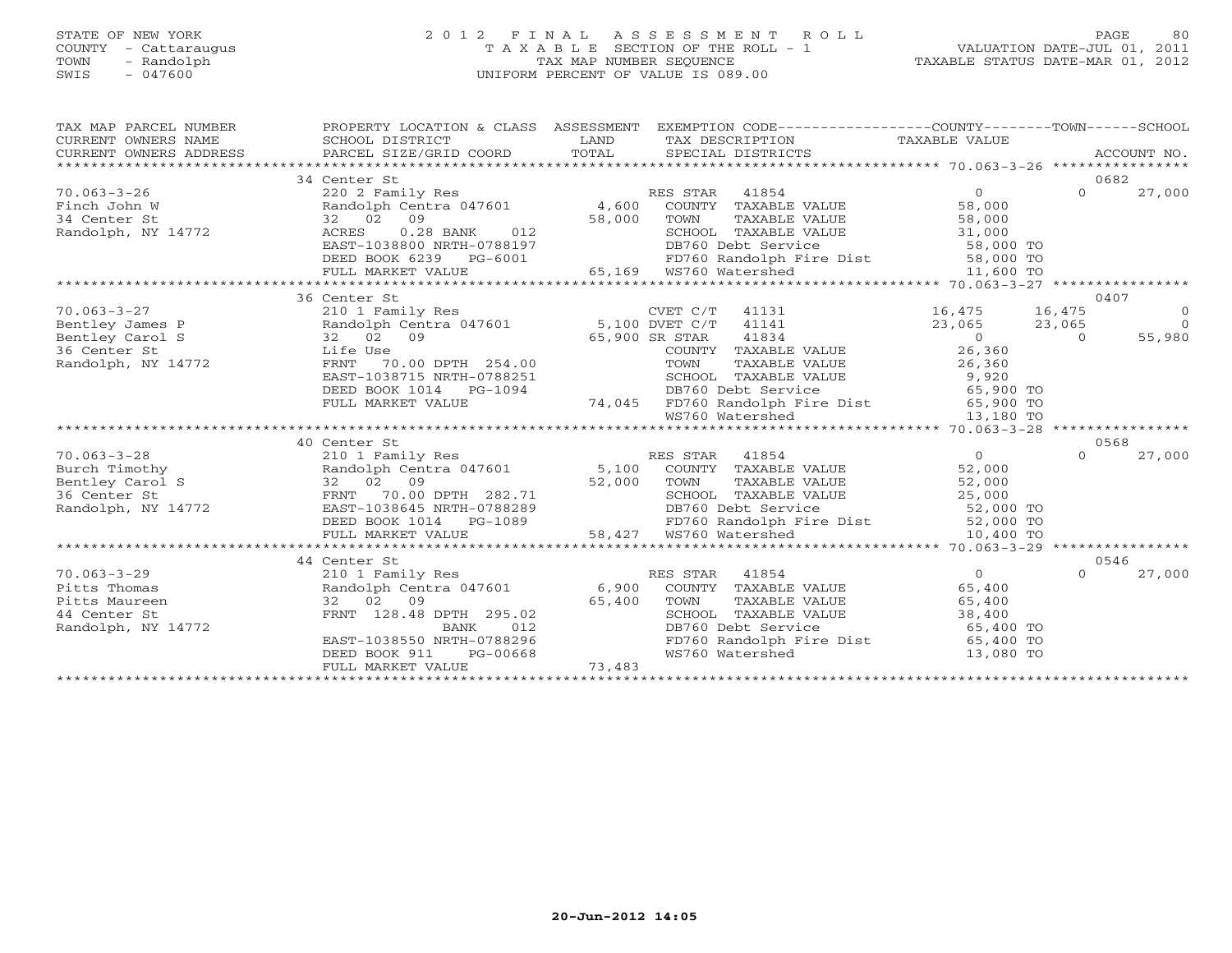# STATE OF NEW YORK 2 0 1 2 F I N A L A S S E S S M E N T R O L L PAGE 81 COUNTY - Cattaraugus T A X A B L E SECTION OF THE ROLL - 1 VALUATION DATE-JUL 01, 2011 TOWN - Randolph TAX MAP NUMBER SEQUENCE TAXABLE STATUS DATE-MAR 01, 2012 SWIS - 047600 UNIFORM PERCENT OF VALUE IS 089.00

| TAX MAP PARCEL NUMBER                                                                                                                                                                                                                                                                                                                                                                                          |                                                     |                | PROPERTY LOCATION & CLASS ASSESSMENT EXEMPTION CODE----------------COUNTY-------TOWN------SCHOOL                                                |           |          |          |
|----------------------------------------------------------------------------------------------------------------------------------------------------------------------------------------------------------------------------------------------------------------------------------------------------------------------------------------------------------------------------------------------------------------|-----------------------------------------------------|----------------|-------------------------------------------------------------------------------------------------------------------------------------------------|-----------|----------|----------|
|                                                                                                                                                                                                                                                                                                                                                                                                                |                                                     |                |                                                                                                                                                 |           |          |          |
| CURRENT OWNERS ADDRESS                                                                                                                                                                                                                                                                                                                                                                                         |                                                     |                |                                                                                                                                                 |           |          |          |
|                                                                                                                                                                                                                                                                                                                                                                                                                |                                                     |                |                                                                                                                                                 |           |          |          |
|                                                                                                                                                                                                                                                                                                                                                                                                                | 48 Center St                                        |                |                                                                                                                                                 |           | 0397     |          |
|                                                                                                                                                                                                                                                                                                                                                                                                                |                                                     |                |                                                                                                                                                 |           |          |          |
|                                                                                                                                                                                                                                                                                                                                                                                                                |                                                     |                |                                                                                                                                                 |           |          |          |
|                                                                                                                                                                                                                                                                                                                                                                                                                |                                                     |                |                                                                                                                                                 |           |          |          |
|                                                                                                                                                                                                                                                                                                                                                                                                                |                                                     |                |                                                                                                                                                 |           |          |          |
|                                                                                                                                                                                                                                                                                                                                                                                                                |                                                     |                |                                                                                                                                                 |           |          |          |
|                                                                                                                                                                                                                                                                                                                                                                                                                |                                                     |                |                                                                                                                                                 |           |          |          |
| $\begin{array}{cccccccc} 70.063-3-30 & 48 \text{ Center B} & \text{RES STAR} & 41854 & 0 & 0 & 27,000 \\ \text{Yohe Anna Catherine} & 2101 \text{ Family Res} & \text{Random centra 047601} & 5,900 \text{ COUNTY TAXABLE VALUE} & 48,100 & 27,000 \\ \text{Virigina Shielids} & 32 & 02 & 09 & 27,000 \\ \text{12276 Bragg Rd} & 82 & 02 & 09 & 27,000 \\ \text{12276 Bragg Rd} & \text{ERNT} & 92.0$         |                                                     |                |                                                                                                                                                 |           |          |          |
|                                                                                                                                                                                                                                                                                                                                                                                                                |                                                     |                |                                                                                                                                                 |           |          |          |
| 70.063-3-31<br>Pond Marie (Perryman)<br>210 1 Family Res<br>210 1 Family Res<br>210 1 Family Res<br>210 1 Family Res<br>210 1 Family Res<br>210 1 Family Res<br>210 2 09<br>22 02 09<br>22 02 09<br>24,500 COUNTY TAXABLE VALUE<br>26,500<br>26,500<br>26,                                                                                                                                                     | 52 Center St                                        |                |                                                                                                                                                 |           |          | 0590     |
|                                                                                                                                                                                                                                                                                                                                                                                                                |                                                     |                |                                                                                                                                                 |           |          | $\sim$ 0 |
|                                                                                                                                                                                                                                                                                                                                                                                                                |                                                     |                |                                                                                                                                                 |           |          | 55,980   |
|                                                                                                                                                                                                                                                                                                                                                                                                                |                                                     |                |                                                                                                                                                 |           |          |          |
|                                                                                                                                                                                                                                                                                                                                                                                                                |                                                     |                |                                                                                                                                                 |           |          |          |
|                                                                                                                                                                                                                                                                                                                                                                                                                |                                                     |                |                                                                                                                                                 |           |          |          |
|                                                                                                                                                                                                                                                                                                                                                                                                                |                                                     |                |                                                                                                                                                 |           |          |          |
|                                                                                                                                                                                                                                                                                                                                                                                                                |                                                     |                | DEED BOOK 890 PG-01086 DB760 Debt Service 74,500 TO<br>FULL MARKET VALUE 83,708 FD760 Randolph Fire Dist 74,500 TO<br>WS760 Watershed 14,900 TO |           |          |          |
|                                                                                                                                                                                                                                                                                                                                                                                                                |                                                     |                |                                                                                                                                                 |           |          |          |
|                                                                                                                                                                                                                                                                                                                                                                                                                | 44 Fifth Ave                                        |                |                                                                                                                                                 |           |          | 0788     |
| $\begin{array}{cccccc} 70.063-3-32 & 44 \text{ Fifth Ave} & \text{RES STR} & 41854 & 0 \\ \text{Frame AMber R} & \text{Random Centra 047601} & 5,700 & \text{COUNTY TAXABLE VALUE} & 54,200 \\ 44 \text{ Fifth Ave} & 32 & 02 & 09 & 54,200 & \text{TOWN TAXABLE VALUE} & 54,200 \\ \text{Random subgraph, NY 14772} & \text{F_RNT} & 95.70 \text{ DPTH} & 182.00 & 54,200 & \text{SCHOOL TAXABLE VALUE} & 54$ |                                                     |                |                                                                                                                                                 |           | $\Omega$ | 27,000   |
|                                                                                                                                                                                                                                                                                                                                                                                                                |                                                     |                |                                                                                                                                                 |           |          |          |
|                                                                                                                                                                                                                                                                                                                                                                                                                |                                                     |                |                                                                                                                                                 |           |          |          |
|                                                                                                                                                                                                                                                                                                                                                                                                                |                                                     |                |                                                                                                                                                 |           |          |          |
|                                                                                                                                                                                                                                                                                                                                                                                                                |                                                     |                |                                                                                                                                                 |           |          |          |
|                                                                                                                                                                                                                                                                                                                                                                                                                |                                                     |                |                                                                                                                                                 |           |          |          |
|                                                                                                                                                                                                                                                                                                                                                                                                                |                                                     |                |                                                                                                                                                 |           |          |          |
|                                                                                                                                                                                                                                                                                                                                                                                                                | DEED BOOK 16552 PG-2003<br>FULL MARKET VALUE 60,899 |                |                                                                                                                                                 |           |          |          |
|                                                                                                                                                                                                                                                                                                                                                                                                                |                                                     |                |                                                                                                                                                 |           |          |          |
|                                                                                                                                                                                                                                                                                                                                                                                                                | 48 Fifth Ave                                        |                |                                                                                                                                                 |           | 0721     |          |
|                                                                                                                                                                                                                                                                                                                                                                                                                |                                                     |                | COUNTY TAXABLE VALUE 82,000                                                                                                                     |           |          |          |
|                                                                                                                                                                                                                                                                                                                                                                                                                |                                                     |                |                                                                                                                                                 |           |          |          |
|                                                                                                                                                                                                                                                                                                                                                                                                                |                                                     |                |                                                                                                                                                 |           |          |          |
| 70.063-3-33<br>Meredith Christoper S<br>48 Fifth Ave 32 02 09<br>Randolph, NY 14772<br>Randolph, NY 14772<br>$\begin{array}{r} 10 \text{ } 210 \text{ } 1 \text{ } \text{Family Res} \\ 210 \text{ } 1 \text{ } \text{Family Res} \\ 32 \text{ } 02 \text{ } 09 \\ \text{Ramdolph, NY } 14772 \\ \text{FRT} \end{array}$                                                                                       |                                                     |                | TOWN TAXABLE VALUE 02,000<br>SCHOOL TAXABLE VALUE 02,000<br>DB760 Debt Service 02,000 TO<br>FD760 Randolph Fire Dist 02,000 TO                  |           |          |          |
|                                                                                                                                                                                                                                                                                                                                                                                                                |                                                     |                |                                                                                                                                                 |           |          |          |
|                                                                                                                                                                                                                                                                                                                                                                                                                | EAST-1038414 NRTH-0788494                           |                | WS760 Watershed                                                                                                                                 | 16,400 TO |          |          |
|                                                                                                                                                                                                                                                                                                                                                                                                                | DEED BOOK 12666 PG-9002                             |                |                                                                                                                                                 |           |          |          |
|                                                                                                                                                                                                                                                                                                                                                                                                                | FULL MARKET VALUE                                   | $-2002$ 92,135 |                                                                                                                                                 |           |          |          |
|                                                                                                                                                                                                                                                                                                                                                                                                                |                                                     |                |                                                                                                                                                 |           |          |          |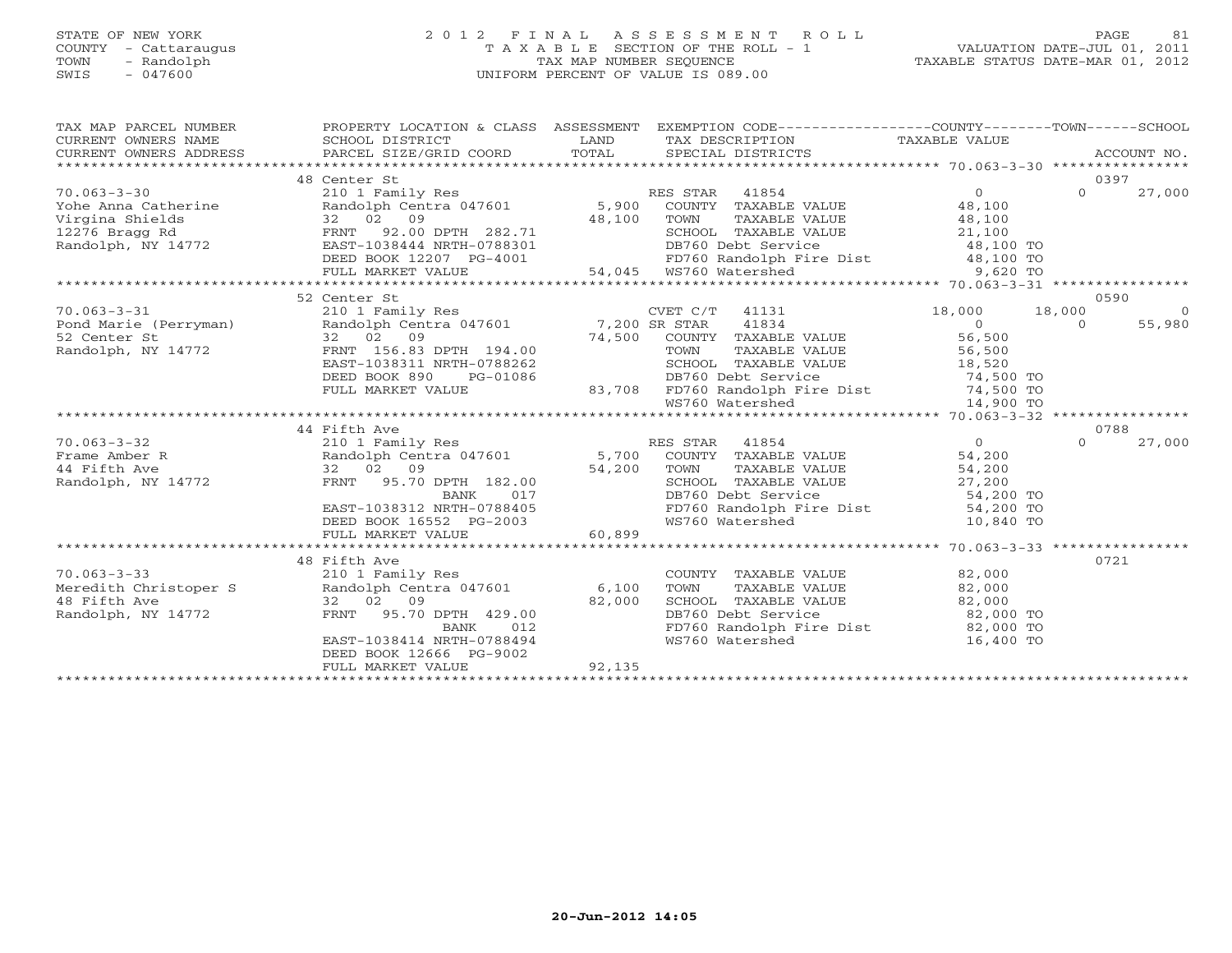# STATE OF NEW YORK 2 0 1 2 F I N A L A S S E S S M E N T R O L L PAGE 82 COUNTY - Cattaraugus T A X A B L E SECTION OF THE ROLL - 1 VALUATION DATE-JUL 01, 2011 TOWN - Randolph TAX MAP NUMBER SEQUENCE TAXABLE STATUS DATE-MAR 01, 2012 SWIS - 047600 UNIFORM PERCENT OF VALUE IS 089.00

| TAX MAP PARCEL NUMBER<br>CURRENT OWNERS NAME<br>CURRENT OWNERS NAME SCHOOL DISTRICT – ------ ------- TAND TAX DESCRIPTION TAXABLE VALUE<br>CURRENT OWNERS ADDRESS PARCEL SIZE/GRID COORD TOTAL SPECIAL DISTRICTS ACCOUNT NO.<br>******************************** | PROPERTY LOCATION & CLASS ASSESSMENT EXEMPTION CODE----------------COUNTY-------TOWN------SCHOOL                                                                                                                                         |        |                                                                                                                         |             |                  |        |
|------------------------------------------------------------------------------------------------------------------------------------------------------------------------------------------------------------------------------------------------------------------|------------------------------------------------------------------------------------------------------------------------------------------------------------------------------------------------------------------------------------------|--------|-------------------------------------------------------------------------------------------------------------------------|-------------|------------------|--------|
|                                                                                                                                                                                                                                                                  |                                                                                                                                                                                                                                          |        |                                                                                                                         |             |                  |        |
|                                                                                                                                                                                                                                                                  | 55 Fifth Ave                                                                                                                                                                                                                             |        |                                                                                                                         |             | 0396<br>$\Omega$ |        |
|                                                                                                                                                                                                                                                                  |                                                                                                                                                                                                                                          |        |                                                                                                                         |             |                  | 27,000 |
|                                                                                                                                                                                                                                                                  |                                                                                                                                                                                                                                          |        |                                                                                                                         |             |                  |        |
|                                                                                                                                                                                                                                                                  |                                                                                                                                                                                                                                          |        |                                                                                                                         |             |                  |        |
| 70.063-3-34<br>Subsetted a computer of the standolph Centra 047601 7,100 COUNTY TAXABLE VALUE 60,100<br>Serifth Ave 32 02 09 60,100 TOWN TAXABLE VALUE 60,100<br>Randolph, NY 14772 FRNT 135.00 DPTH 350.00 SCHOOL TAXABLE VALUE 33                              |                                                                                                                                                                                                                                          |        |                                                                                                                         |             |                  |        |
|                                                                                                                                                                                                                                                                  |                                                                                                                                                                                                                                          |        |                                                                                                                         |             |                  |        |
|                                                                                                                                                                                                                                                                  |                                                                                                                                                                                                                                          |        |                                                                                                                         |             |                  |        |
| 1999)<br>TAST -1038365 NRTH-0788609<br>DB760 Debt Service<br>DB760 Debt Service<br>EED BOOK 801 PG-00063<br>FULL MARKET VALUE 67,528 WS760 Watershed 12,020 TO<br>FULL MARKET VALUE 67,528 WS760 Watershed 12,020 TO                                             |                                                                                                                                                                                                                                          |        |                                                                                                                         |             |                  |        |
|                                                                                                                                                                                                                                                                  | 58 Fifth Ave                                                                                                                                                                                                                             |        |                                                                                                                         |             | 0456             |        |
| $70.063 - 3 - 35$                                                                                                                                                                                                                                                | 210 1 Family Res<br>Randolph Centra 047601 12,800 COUNTY TAXABLE VALUE 82,000<br>32 02 09 82,000 TOWN TAXABLE VALUE 82,000<br>FRNT 350.00 DPTH 245.00 SCHOOL TAXABLE VALUE 55,000<br>BANK 032 DB760 Debt Service 82,000 TO<br>BAST-10382 |        |                                                                                                                         |             | $\Omega$         | 27,000 |
|                                                                                                                                                                                                                                                                  |                                                                                                                                                                                                                                          |        |                                                                                                                         |             |                  |        |
|                                                                                                                                                                                                                                                                  |                                                                                                                                                                                                                                          |        |                                                                                                                         |             |                  |        |
|                                                                                                                                                                                                                                                                  |                                                                                                                                                                                                                                          |        |                                                                                                                         |             |                  |        |
|                                                                                                                                                                                                                                                                  |                                                                                                                                                                                                                                          |        |                                                                                                                         |             |                  |        |
|                                                                                                                                                                                                                                                                  |                                                                                                                                                                                                                                          |        |                                                                                                                         |             |                  |        |
|                                                                                                                                                                                                                                                                  |                                                                                                                                                                                                                                          |        | FD760 Randolph Fire Dist 82,000 TO<br>WS760 Watershed 16,400 TO                                                         |             |                  |        |
|                                                                                                                                                                                                                                                                  |                                                                                                                                                                                                                                          |        |                                                                                                                         |             |                  |        |
|                                                                                                                                                                                                                                                                  |                                                                                                                                                                                                                                          |        |                                                                                                                         |             |                  |        |
|                                                                                                                                                                                                                                                                  | 85 Jamestown St                                                                                                                                                                                                                          |        |                                                                                                                         |             | 0688             |        |
| 10.063-4-1<br>Post Trudie 1997 - 210 1 Family Res RES STAR 41854<br>Post Trudie 1998 - 24 02 09<br>Randolph, NY 14772 FRNT 69.96 DPTH 124.00<br>Randolph, NY 14772 FRNT 69.96 DPTH 124.00<br>Randolph, NY 14772 FRNT 69.96 DPTH 124.00<br>                       |                                                                                                                                                                                                                                          |        |                                                                                                                         |             | $\Omega$         | 27,000 |
|                                                                                                                                                                                                                                                                  |                                                                                                                                                                                                                                          |        |                                                                                                                         |             |                  |        |
|                                                                                                                                                                                                                                                                  |                                                                                                                                                                                                                                          |        |                                                                                                                         |             |                  |        |
|                                                                                                                                                                                                                                                                  |                                                                                                                                                                                                                                          |        |                                                                                                                         |             |                  |        |
|                                                                                                                                                                                                                                                                  |                                                                                                                                                                                                                                          |        | DB760 Debt Service                                                                                                      | $60,000$ TO |                  |        |
|                                                                                                                                                                                                                                                                  | EAST-1039941 NRTH-0788671<br>DEED BOOK 2837 PG-7001                                                                                                                                                                                      |        | FD760 Randolph Fire Dist 60,000 TO<br>WS760 Watershed 36,000 TO                                                         |             |                  |        |
|                                                                                                                                                                                                                                                                  |                                                                                                                                                                                                                                          |        |                                                                                                                         |             |                  |        |
|                                                                                                                                                                                                                                                                  | FULL MARKET VALUE                                                                                                                                                                                                                        | 67,416 |                                                                                                                         |             |                  |        |
|                                                                                                                                                                                                                                                                  |                                                                                                                                                                                                                                          |        |                                                                                                                         |             |                  |        |
|                                                                                                                                                                                                                                                                  | 81 Jamestown St                                                                                                                                                                                                                          |        |                                                                                                                         |             | 0840             |        |
|                                                                                                                                                                                                                                                                  |                                                                                                                                                                                                                                          |        |                                                                                                                         |             |                  |        |
| 10.063-4-2<br>Bettwy Andrew<br>Plumb Julianne<br>24 02 09<br>200 F 97 th Ct 1:1125                                                                                                                                                                               |                                                                                                                                                                                                                                          |        | COUNTY TAXABLE VALUE 72,000<br>TOWN TAXABLE VALUE 72,000<br>SCHOOL TAXABLE VALUE 72,000<br>DB760 Debt Service 72,000 TO |             |                  |        |
| Plumb Julianne<br>24 02 09 72,000<br>200 E 87 th St Apt 10J FRNT 105.00 DPTH 100.00                                                                                                                                                                              |                                                                                                                                                                                                                                          |        |                                                                                                                         |             |                  |        |
| New York, NY 10128                                                                                                                                                                                                                                               |                                                                                                                                                                                                                                          |        | FD760 Randolph Fire Dist 72,000 TO                                                                                      |             |                  |        |
|                                                                                                                                                                                                                                                                  | EAST-1040023 NRTH-0788657<br>DEED BOOK 9338 PG-6001                                                                                                                                                                                      |        | WS760 Watershed                                                                                                         | 43,200 TO   |                  |        |
|                                                                                                                                                                                                                                                                  | FULL MARKET VALUE                                                                                                                                                                                                                        | 80,899 |                                                                                                                         |             |                  |        |
|                                                                                                                                                                                                                                                                  |                                                                                                                                                                                                                                          |        |                                                                                                                         |             |                  |        |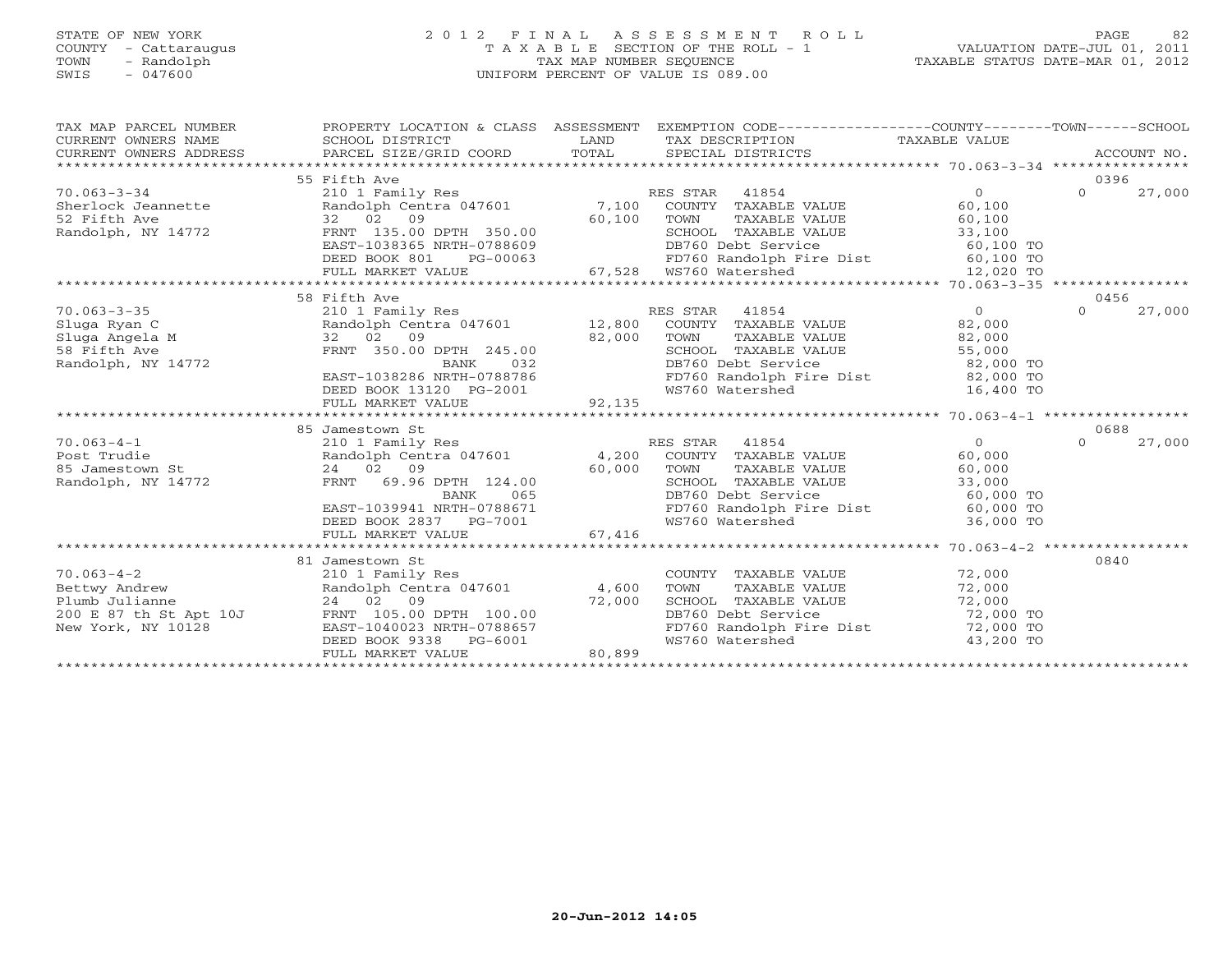# STATE OF NEW YORK 2 0 1 2 F I N A L A S S E S S M E N T R O L L PAGE 83 COUNTY - Cattaraugus T A X A B L E SECTION OF THE ROLL - 1 VALUATION DATE-JUL 01, 2011 TOWN - Randolph TAX MAP NUMBER SEQUENCE TAXABLE STATUS DATE-MAR 01, 2012 SWIS - 047600 UNIFORM PERCENT OF VALUE IS 089.00

| TAX MAP PARCEL NUMBER<br>CURRENT OWNERS NAME<br>CURRENT OWNERS ADDRESS | PROPERTY LOCATION & CLASS ASSESSMENT                                                     |        | EXEMPTION CODE-----------------COUNTY-------TOWN-----SCHOOL                                                                                                                                                                  |                                                 |                  |                |
|------------------------------------------------------------------------|------------------------------------------------------------------------------------------|--------|------------------------------------------------------------------------------------------------------------------------------------------------------------------------------------------------------------------------------|-------------------------------------------------|------------------|----------------|
|                                                                        | 77 Jamestown St                                                                          |        |                                                                                                                                                                                                                              |                                                 | 0865             |                |
| $70.063 - 4 - 3$                                                       | 210 1 Family Res                                                                         |        | CVET C/T 41131                                                                                                                                                                                                               | 18,000 18,000                                   |                  | $\overline{0}$ |
| Simmons Sandra J                                                       | Randolph Centra 047601 5,200 SR STAR                                                     |        | 41834                                                                                                                                                                                                                        | $\overline{0}$                                  | $\Omega$         | 55,980         |
| 77 Jamestown St                                                        | 24 02 09<br>24 02 09 DPTH 113.00<br>FRNT 123.00 DPTH 113.00<br>TAGE 1040199 NRTH-0788590 |        | COUNTY TAXABLE VALUE                                                                                                                                                                                                         | 60,000                                          |                  |                |
| Randolph, NY 14772                                                     |                                                                                          |        |                                                                                                                                                                                                                              |                                                 |                  |                |
|                                                                        | EAST-1040182 NRTH-0788590                                                                |        |                                                                                                                                                                                                                              |                                                 |                  |                |
|                                                                        | DEED BOOK 789<br>PG-00167                                                                |        | 13.00 TOWN TAXABLE VALUE 60,000<br>88590 SCHOOL TAXABLE VALUE 22,020<br>00167 DB760 Debt Service 78,000 TO<br>87,640 FD760 Randolph Fire Dist 78,000 TO                                                                      |                                                 |                  |                |
|                                                                        | FULL MARKET VALUE                                                                        |        |                                                                                                                                                                                                                              |                                                 |                  |                |
|                                                                        |                                                                                          |        |                                                                                                                                                                                                                              |                                                 |                  |                |
|                                                                        |                                                                                          |        |                                                                                                                                                                                                                              |                                                 |                  |                |
|                                                                        | 75 Jamestown St                                                                          |        |                                                                                                                                                                                                                              |                                                 | 0366             |                |
| $70.063 - 4 - 4$                                                       |                                                                                          |        |                                                                                                                                                                                                                              | $\overline{0}$                                  | $\Omega$         | 27,000         |
| Fyvie Timothy M<br>75 Jamestown St<br>Randolph, NY 14772               |                                                                                          |        | ES STAR 41854<br>COUNTY TAXABLE VALUE 54,500<br>TOWN TAXABLE VALUE 54,500<br>SCHOOL TAXABLE VALUE 27,500                                                                                                                     |                                                 |                  |                |
|                                                                        |                                                                                          |        |                                                                                                                                                                                                                              |                                                 |                  |                |
|                                                                        |                                                                                          |        |                                                                                                                                                                                                                              |                                                 |                  |                |
|                                                                        |                                                                                          |        | DB760 Debt Service                                                                                                                                                                                                           | 54,500 TO                                       |                  |                |
|                                                                        | EAST-1040277 NRTH-0788511<br>DEED BOOK 14611 PG-8003                                     |        | FD760 Randolph Fire Dist 54,500 TO<br>WS760 Watershed 32,700 TO                                                                                                                                                              |                                                 |                  |                |
|                                                                        |                                                                                          |        |                                                                                                                                                                                                                              |                                                 |                  |                |
|                                                                        | FULL MARKET VALUE                                                                        | 61,236 |                                                                                                                                                                                                                              |                                                 |                  |                |
|                                                                        |                                                                                          |        |                                                                                                                                                                                                                              |                                                 |                  |                |
| $70.063 - 4 - 5$                                                       | 71 Jamestown St                                                                          |        | RES STAR 41854                                                                                                                                                                                                               | $\Omega$                                        | 0557<br>$\Omega$ |                |
|                                                                        | 210 1 Family Res                                                                         |        | Randolph Centra 047601 5,200 COUNTY TAXABLE VALUE                                                                                                                                                                            | 58,000                                          |                  | 27,000         |
| Dexter Lawrence M<br>Dexter Barbara                                    |                                                                                          |        | TOWN<br>TAXABLE VALUE                                                                                                                                                                                                        |                                                 |                  |                |
| 71 Jamestown St                                                        |                                                                                          |        | SCHOOL TAXABLE VALUE                                                                                                                                                                                                         |                                                 |                  |                |
| Randolph, NY 14772                                                     | 24 02 09 58,000<br>FRNT 70.62 DPTH 288.00<br>BANK 065                                    |        | DB760 Debt Service                                                                                                                                                                                                           | LUE 58,000<br>LUE 58,000<br>58,000 TO 58,000 TO |                  |                |
|                                                                        | EAST-1040346 NRTH-0788447                                                                |        | FD760 Randolph Fire Dist 58,000 TO                                                                                                                                                                                           |                                                 |                  |                |
|                                                                        | DEED BOOK 00946 PG-00581                                                                 |        | WS760 Watershed                                                                                                                                                                                                              | $34,800$ TO                                     |                  |                |
|                                                                        | FULL MARKET VALUE                                                                        | 65,169 |                                                                                                                                                                                                                              |                                                 |                  |                |
|                                                                        |                                                                                          |        |                                                                                                                                                                                                                              |                                                 |                  |                |
|                                                                        | 69 Jamestown St                                                                          |        |                                                                                                                                                                                                                              |                                                 | 0796             |                |
| $70.063 - 4 - 6$                                                       |                                                                                          |        | URIMES UNITY RES STAR 41854<br>2101 Family Res RES STAR 41854<br>Randolph Centra 047601 5,100 COUNTY TAXABLE VALUE 53,000<br>24 02 09 53,000 TOWN TAXABLE VALUE 53,000<br>FRNT 70.62 DPTH 260.00 5CHOOL TAXABLE VALUE 26,000 |                                                 | $\Omega$         | 27,000         |
| See Kelly C                                                            |                                                                                          |        |                                                                                                                                                                                                                              |                                                 |                  |                |
| St<br>See Cindy                                                        |                                                                                          |        |                                                                                                                                                                                                                              |                                                 |                  |                |
| 69 Jamestown St                                                        |                                                                                          |        |                                                                                                                                                                                                                              |                                                 |                  |                |
| Randolph, NY 14772                                                     | EAST-1040412 NRTH-0788439                                                                |        | DB760 Debt Service                                                                                                                                                                                                           | $53,000$ TO                                     |                  |                |
|                                                                        | DEED BOOK 860<br>PG-00551                                                                |        | FD760 Randolph Fire Dist 53,000 TO                                                                                                                                                                                           |                                                 |                  |                |
|                                                                        | FULL MARKET VALUE                                                                        |        | 551 FD760 Randolph F<br>59,551 WS760 Watershed                                                                                                                                                                               | 31,800 TO                                       |                  |                |
|                                                                        |                                                                                          |        |                                                                                                                                                                                                                              |                                                 |                  |                |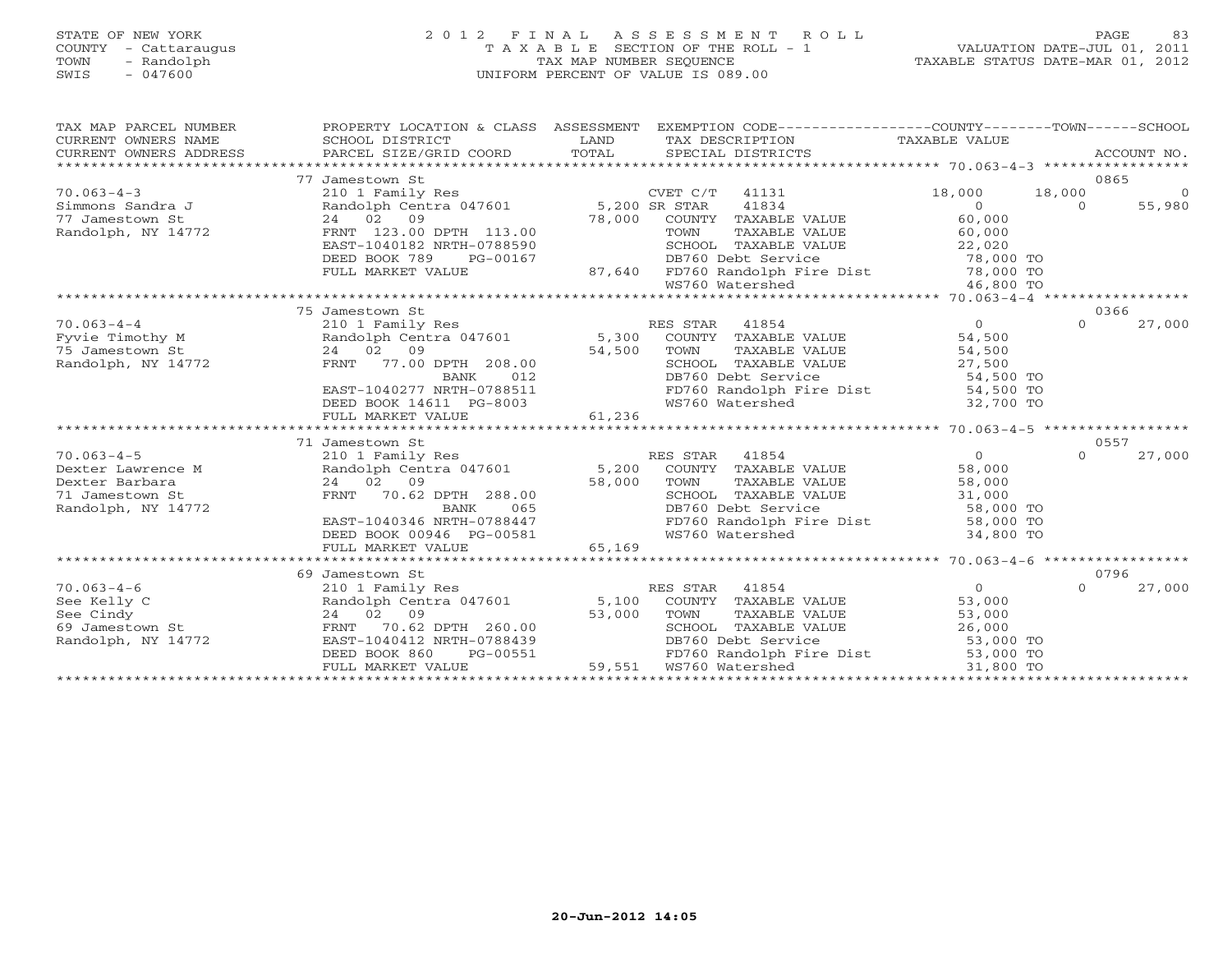# STATE OF NEW YORK 2 0 1 2 F I N A L A S S E S S M E N T R O L L PAGE 84 COUNTY - Cattaraugus T A X A B L E SECTION OF THE ROLL - 1 VALUATION DATE-JUL 01, 2011 TOWN - Randolph TAX MAP NUMBER SEQUENCE TAXABLE STATUS DATE-MAR 01, 2012 SWIS - 047600 UNIFORM PERCENT OF VALUE IS 089.00

| TAX DESCRIPTION TAXABLE VALUE<br>TOTAL<br>PARCEL SIZE/GRID COORD<br>SPECIAL DISTRICTS<br>CURRENT OWNERS ADDRESS<br>ACCOUNT NO.<br>0641<br>65 Jamestown St<br>$\Omega$<br>$70.063 - 4 - 7$<br>$\Omega$<br>27,000<br>230 3 Family Res<br>RES STAR 41854<br>Randolph Centra 047601 7,000<br>Ling David G<br>COUNTY TAXABLE VALUE<br>45,500<br>65 Jamestown St<br>24<br>02<br>09<br>45,500<br>TOWN<br>TAXABLE VALUE<br>45,500<br>Randolph, NY 14772<br>FRNT 151.00 DPTH 182.30<br>SCHOOL TAXABLE VALUE<br>18,500<br>012<br>DB760 Debt Service<br>45,500 TO<br>BANK |
|----------------------------------------------------------------------------------------------------------------------------------------------------------------------------------------------------------------------------------------------------------------------------------------------------------------------------------------------------------------------------------------------------------------------------------------------------------------------------------------------------------------------------------------------------------------|
|                                                                                                                                                                                                                                                                                                                                                                                                                                                                                                                                                                |
|                                                                                                                                                                                                                                                                                                                                                                                                                                                                                                                                                                |
|                                                                                                                                                                                                                                                                                                                                                                                                                                                                                                                                                                |
|                                                                                                                                                                                                                                                                                                                                                                                                                                                                                                                                                                |
|                                                                                                                                                                                                                                                                                                                                                                                                                                                                                                                                                                |
|                                                                                                                                                                                                                                                                                                                                                                                                                                                                                                                                                                |
|                                                                                                                                                                                                                                                                                                                                                                                                                                                                                                                                                                |
|                                                                                                                                                                                                                                                                                                                                                                                                                                                                                                                                                                |
| FD760 Randolph Fire Dist 45,500 TO<br>EAST-1040517 NRTH-0788420                                                                                                                                                                                                                                                                                                                                                                                                                                                                                                |
| WS760 Watershed<br>DEED BOOK 14756 PG-5002<br>27,300 TO                                                                                                                                                                                                                                                                                                                                                                                                                                                                                                        |
| 51,124<br>FULL MARKET VALUE                                                                                                                                                                                                                                                                                                                                                                                                                                                                                                                                    |
| 19 Church St<br>0613                                                                                                                                                                                                                                                                                                                                                                                                                                                                                                                                           |
| $\overline{0}$<br>RES STAR<br>$\Omega$<br>$70.063 - 4 - 8$<br>210 1 Family Res<br>41854<br>27,000                                                                                                                                                                                                                                                                                                                                                                                                                                                              |
| Randolph Centra 047601<br>5,400<br>60,600<br>COUNTY TAXABLE VALUE<br>Shields Monty R                                                                                                                                                                                                                                                                                                                                                                                                                                                                           |
| 60,600<br>TAXABLE VALUE<br>Shields Gina L<br>24 02 09<br>TOWN<br>60,600                                                                                                                                                                                                                                                                                                                                                                                                                                                                                        |
| 19 Church St<br>FRNT 80.95 DPTH 210.76<br>SCHOOL TAXABLE VALUE<br>33,600                                                                                                                                                                                                                                                                                                                                                                                                                                                                                       |
| Randolph, NY 14772<br>BANK<br>032<br>DB760 Debt Service<br>60,600 TO                                                                                                                                                                                                                                                                                                                                                                                                                                                                                           |
| FD760 Randolph Fire Dist 60,600 TO<br>EAST-1040483 NRTH-0788277                                                                                                                                                                                                                                                                                                                                                                                                                                                                                                |
| WS760 Watershed<br>36,360 TO<br>DEED BOOK 1007 PG-244                                                                                                                                                                                                                                                                                                                                                                                                                                                                                                          |
| FULL MARKET VALUE<br>68,090                                                                                                                                                                                                                                                                                                                                                                                                                                                                                                                                    |
|                                                                                                                                                                                                                                                                                                                                                                                                                                                                                                                                                                |
| 17 Church St<br>0842                                                                                                                                                                                                                                                                                                                                                                                                                                                                                                                                           |
| $70.063 - 4 - 9$<br>210 1 Family Res<br>CVET C/T 41131<br>16,900<br>16,900<br>$\overline{0}$                                                                                                                                                                                                                                                                                                                                                                                                                                                                   |
| Randolph Centra 047601 4,300 RES STAR<br>Wade Thomas<br>41854<br>$\Omega$<br>$\Omega$<br>27,000                                                                                                                                                                                                                                                                                                                                                                                                                                                                |
| 50,700<br>24 02 09<br>67,600<br>COUNTY TAXABLE VALUE<br>Wade Kay                                                                                                                                                                                                                                                                                                                                                                                                                                                                                               |
| 17 Church St<br>62.70 DPTH 144.76<br>FRNT<br>TOWN<br>TAXABLE VALUE<br>50,700                                                                                                                                                                                                                                                                                                                                                                                                                                                                                   |
| Randolph, NY 14772<br>EAST-1040518 NRTH-0788202<br>SCHOOL TAXABLE VALUE<br>40,600                                                                                                                                                                                                                                                                                                                                                                                                                                                                              |
| 67,600 TO<br>DEED BOOK 732<br>PG-01148<br>DB760 Debt Service                                                                                                                                                                                                                                                                                                                                                                                                                                                                                                   |
| 75,955 FD760 Randolph Fire Dist 67,600 TO<br>FULL MARKET VALUE                                                                                                                                                                                                                                                                                                                                                                                                                                                                                                 |
| WS760 Watershed<br>40,560 TO                                                                                                                                                                                                                                                                                                                                                                                                                                                                                                                                   |
|                                                                                                                                                                                                                                                                                                                                                                                                                                                                                                                                                                |
| 13 Church St<br>0569                                                                                                                                                                                                                                                                                                                                                                                                                                                                                                                                           |
| $70.063 - 4 - 10$<br>210 1 Family Res<br>CVET C/T<br>41131<br>18,000<br>18,000<br>$\Omega$                                                                                                                                                                                                                                                                                                                                                                                                                                                                     |
| 41854<br>$\Omega$<br>Brooks Kameron<br>Randolph Centra 047601<br>4,600 RES STAR<br>27,000<br>$\Omega$                                                                                                                                                                                                                                                                                                                                                                                                                                                          |
| 99,800<br>81,800<br>Brooks Dianne M<br>24 02 09<br>COUNTY TAXABLE VALUE                                                                                                                                                                                                                                                                                                                                                                                                                                                                                        |
| 13 Church St<br>FRNT<br>95.70 DPTH 101.88<br>TOWN<br>TAXABLE VALUE<br>81,800                                                                                                                                                                                                                                                                                                                                                                                                                                                                                   |
| Randolph, NY 14772<br>EAST-1040539 NRTH-0788119<br>SCHOOL TAXABLE VALUE<br>72,800                                                                                                                                                                                                                                                                                                                                                                                                                                                                              |
| DEED BOOK 1158<br>DB760 Debt Service<br>99,800 TO<br>PG-6002                                                                                                                                                                                                                                                                                                                                                                                                                                                                                                   |
| 112,135<br>FD760 Randolph Fire Dist 99,800 TO<br>FULL MARKET VALUE                                                                                                                                                                                                                                                                                                                                                                                                                                                                                             |
| WS760 Watershed<br>59,880 TO                                                                                                                                                                                                                                                                                                                                                                                                                                                                                                                                   |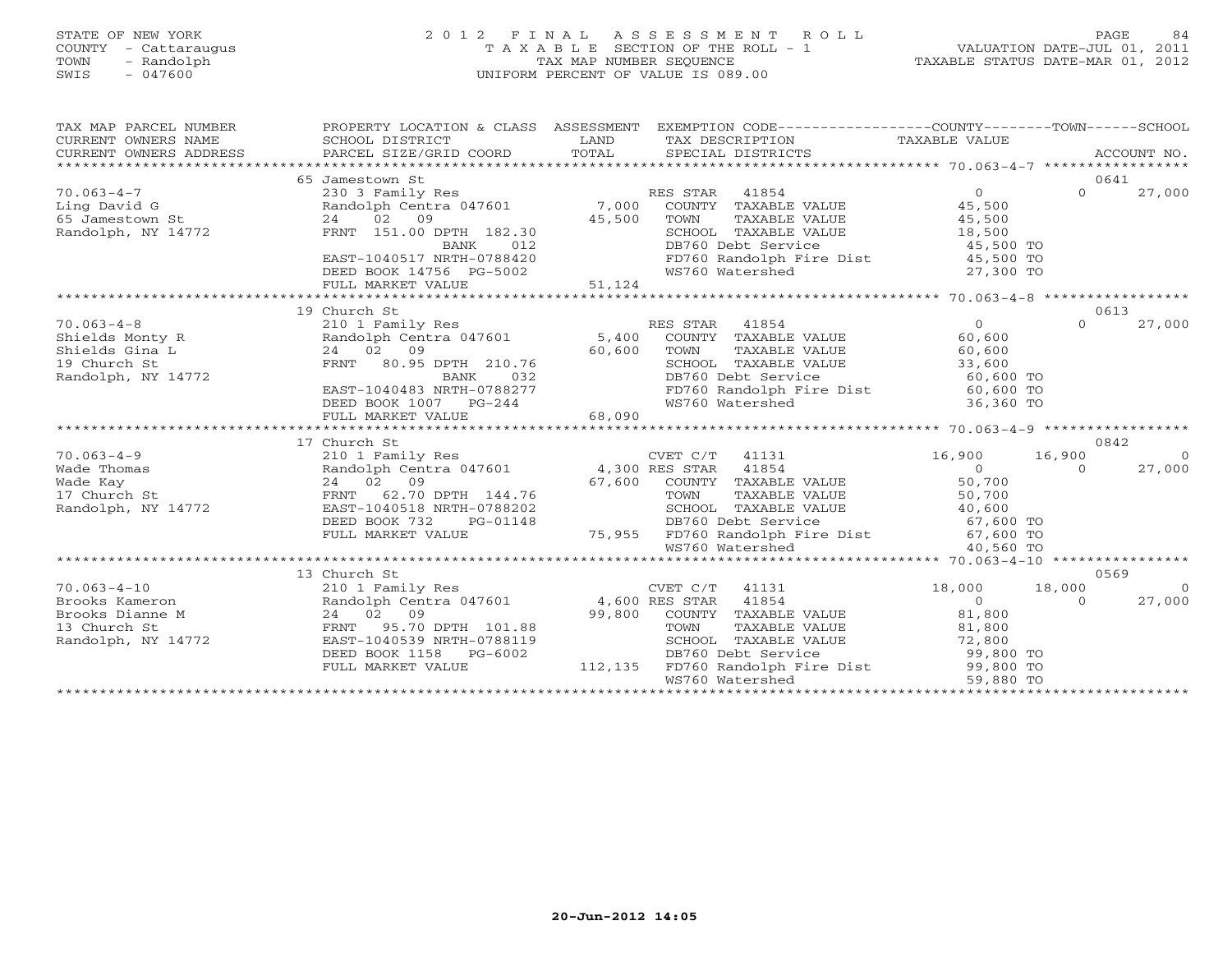#### STATE OF NEW YORK 2 0 1 2 F I N A L A S S E S S M E N T R O L L PAGE 85 COUNTY - Cattaraugus T A X A B L E SECTION OF THE ROLL - 1 VALUATION DATE-JUL 01, 2011 TOWN - Randolph TAX MAP NUMBER SEQUENCE TAXABLE STATUS DATE-MAR 01, 2012 SWIS - 047600 UNIFORM PERCENT OF VALUE IS 089.00

| TAX MAP PARCEL NUMBER                                                                                                                                                                                                                                                                                                                                  |                                                                                                                                           |         | PROPERTY LOCATION & CLASS ASSESSMENT EXEMPTION CODE----------------COUNTY-------TOWN------SCHOOL                                                                                                                        |                               |                                           |
|--------------------------------------------------------------------------------------------------------------------------------------------------------------------------------------------------------------------------------------------------------------------------------------------------------------------------------------------------------|-------------------------------------------------------------------------------------------------------------------------------------------|---------|-------------------------------------------------------------------------------------------------------------------------------------------------------------------------------------------------------------------------|-------------------------------|-------------------------------------------|
| CURRENT OWNERS NAME                                                                                                                                                                                                                                                                                                                                    | <b>EXAMPLE SERVICE SERVICE SERVICE SERVICE SERVICE SERVICE SERVICE SERVICE SERVICE SERVICE SERVICE SERVICE SERVICE</b><br>SCHOOL DISTRICT |         | TAX DESCRIPTION TAXABLE VALUE<br>SPECIAL DISTRICTS                                                                                                                                                                      |                               |                                           |
| CURRENT OWNERS ADDRESS                                                                                                                                                                                                                                                                                                                                 | PARCEL SIZE/GRID COORD TOTAL                                                                                                              |         | SPECIAL DISTRICTS                                                                                                                                                                                                       |                               | ACCOUNT NO.                               |
|                                                                                                                                                                                                                                                                                                                                                        |                                                                                                                                           |         |                                                                                                                                                                                                                         |                               |                                           |
|                                                                                                                                                                                                                                                                                                                                                        | 4 Center St                                                                                                                               |         |                                                                                                                                                                                                                         |                               | 0800                                      |
| $70.063 - 4 - 11$                                                                                                                                                                                                                                                                                                                                      | 210 1 Family Res                                                                                                                          |         | COUNTY TAXABLE VALUE 39,000                                                                                                                                                                                             |                               |                                           |
|                                                                                                                                                                                                                                                                                                                                                        |                                                                                                                                           |         |                                                                                                                                                                                                                         |                               |                                           |
|                                                                                                                                                                                                                                                                                                                                                        |                                                                                                                                           |         |                                                                                                                                                                                                                         |                               |                                           |
| Process-4-11<br>Roberts Wendy G (Roberts Wendy G 24 02 09 39,000<br>Roberts Wendy G 24 02 09 39,000<br>1487 YubaDam Rd FRNT 42.00 DPTH 95.00<br>Portville, NY 14770 EAST-1040467 NRTH-0788121                                                                                                                                                          |                                                                                                                                           |         | DB760 Debt Service 39,000 TO<br>FD760 Randolph Fire Dist 39,000 TO                                                                                                                                                      |                               |                                           |
|                                                                                                                                                                                                                                                                                                                                                        |                                                                                                                                           |         |                                                                                                                                                                                                                         |                               |                                           |
|                                                                                                                                                                                                                                                                                                                                                        |                                                                                                                                           |         | WS760 Watershed                                                                                                                                                                                                         | 23,400 TO                     |                                           |
|                                                                                                                                                                                                                                                                                                                                                        | FULL MARKET VALUE                                                                                                                         | 43,820  |                                                                                                                                                                                                                         |                               |                                           |
|                                                                                                                                                                                                                                                                                                                                                        |                                                                                                                                           |         |                                                                                                                                                                                                                         |                               |                                           |
|                                                                                                                                                                                                                                                                                                                                                        | 8 Center St                                                                                                                               |         |                                                                                                                                                                                                                         |                               | 0819                                      |
|                                                                                                                                                                                                                                                                                                                                                        |                                                                                                                                           |         |                                                                                                                                                                                                                         | 9,450                         |                                           |
|                                                                                                                                                                                                                                                                                                                                                        |                                                                                                                                           |         |                                                                                                                                                                                                                         | $\overline{0}$                | 55,980                                    |
|                                                                                                                                                                                                                                                                                                                                                        |                                                                                                                                           |         |                                                                                                                                                                                                                         |                               |                                           |
|                                                                                                                                                                                                                                                                                                                                                        |                                                                                                                                           |         |                                                                                                                                                                                                                         |                               |                                           |
|                                                                                                                                                                                                                                                                                                                                                        |                                                                                                                                           |         |                                                                                                                                                                                                                         |                               |                                           |
|                                                                                                                                                                                                                                                                                                                                                        |                                                                                                                                           |         |                                                                                                                                                                                                                         |                               |                                           |
|                                                                                                                                                                                                                                                                                                                                                        |                                                                                                                                           |         |                                                                                                                                                                                                                         |                               |                                           |
|                                                                                                                                                                                                                                                                                                                                                        |                                                                                                                                           |         |                                                                                                                                                                                                                         |                               |                                           |
|                                                                                                                                                                                                                                                                                                                                                        |                                                                                                                                           |         |                                                                                                                                                                                                                         |                               |                                           |
|                                                                                                                                                                                                                                                                                                                                                        |                                                                                                                                           |         |                                                                                                                                                                                                                         |                               |                                           |
|                                                                                                                                                                                                                                                                                                                                                        | 10 Center St                                                                                                                              |         |                                                                                                                                                                                                                         |                               | 0870                                      |
|                                                                                                                                                                                                                                                                                                                                                        |                                                                                                                                           |         | COUNTY TAXABLE VALUE 62,000                                                                                                                                                                                             |                               |                                           |
|                                                                                                                                                                                                                                                                                                                                                        |                                                                                                                                           |         |                                                                                                                                                                                                                         |                               |                                           |
|                                                                                                                                                                                                                                                                                                                                                        |                                                                                                                                           |         | TOWN TAXABLE VALUE<br>TOWN TAXABLE VALUE<br>SCHOOL TAXABLE VALUE<br>DB760 Debt Service<br>FD760 Randolph Fire Dist<br>62,000 TO<br>FD760 Randolph Fire Dist<br>62,000 TO                                                |                               |                                           |
|                                                                                                                                                                                                                                                                                                                                                        |                                                                                                                                           |         |                                                                                                                                                                                                                         |                               |                                           |
|                                                                                                                                                                                                                                                                                                                                                        |                                                                                                                                           |         |                                                                                                                                                                                                                         |                               |                                           |
|                                                                                                                                                                                                                                                                                                                                                        |                                                                                                                                           |         | WS760 Watershed                                                                                                                                                                                                         | 37,200 TO                     |                                           |
| 70.063-4-14<br>Matson James Randolph Centra 047601 4,600 T<br>Matson Susan 24 02 09 62,000 6<br>11068 Hatchery Rd FRNT 66.00 DPTH 164.00 I<br>Randolph, NY 14772 EAST-1040277 NRTH-0788160 I<br>DEED BOOK 00954 PG-00807 69,663  <br>FULL                                                                                                              |                                                                                                                                           |         |                                                                                                                                                                                                                         |                               |                                           |
|                                                                                                                                                                                                                                                                                                                                                        |                                                                                                                                           |         |                                                                                                                                                                                                                         |                               |                                           |
|                                                                                                                                                                                                                                                                                                                                                        | 16 Center St & Washington St                                                                                                              |         |                                                                                                                                                                                                                         |                               | 0365                                      |
|                                                                                                                                                                                                                                                                                                                                                        |                                                                                                                                           |         | COUNTY TAXABLE VALUE 102,000                                                                                                                                                                                            |                               |                                           |
|                                                                                                                                                                                                                                                                                                                                                        |                                                                                                                                           | 7,300   | TAXABLE VALUE<br>TOWN                                                                                                                                                                                                   |                               |                                           |
|                                                                                                                                                                                                                                                                                                                                                        |                                                                                                                                           | 102,000 | SCHOOL TAXABLE VALUE                                                                                                                                                                                                    | 102,000<br>102,000<br>102,000 |                                           |
|                                                                                                                                                                                                                                                                                                                                                        |                                                                                                                                           |         | DB760 Debt Service                                                                                                                                                                                                      | 102,000 TO                    |                                           |
| 11437 Benson Rd<br>Randolph, NY 14772                                                                                                                                                                                                                                                                                                                  | FRNT 120.00 DPTH 165.00                                                                                                                   |         | FD760 Randolph Fire Dist 102,000 TO                                                                                                                                                                                     |                               |                                           |
|                                                                                                                                                                                                                                                                                                                                                        | EAST-1040183 NRTH-0788164                                                                                                                 |         | WS760 Watershed                                                                                                                                                                                                         | 61,200 TO                     |                                           |
|                                                                                                                                                                                                                                                                                                                                                        | DEED BOOK 00918 PG-01078                                                                                                                  |         |                                                                                                                                                                                                                         |                               |                                           |
|                                                                                                                                                                                                                                                                                                                                                        | FULL MARKET VALUE                                                                                                                         | 114,607 |                                                                                                                                                                                                                         |                               |                                           |
|                                                                                                                                                                                                                                                                                                                                                        |                                                                                                                                           |         |                                                                                                                                                                                                                         |                               |                                           |
|                                                                                                                                                                                                                                                                                                                                                        | 28 N Washington St                                                                                                                        |         |                                                                                                                                                                                                                         |                               | 0851                                      |
|                                                                                                                                                                                                                                                                                                                                                        |                                                                                                                                           |         |                                                                                                                                                                                                                         | 13,700                        | $\sim$ 0                                  |
|                                                                                                                                                                                                                                                                                                                                                        |                                                                                                                                           |         |                                                                                                                                                                                                                         |                               |                                           |
|                                                                                                                                                                                                                                                                                                                                                        |                                                                                                                                           |         |                                                                                                                                                                                                                         |                               | $20,550$ $27,400$<br>0 $27,400$<br>27,400 |
| $\begin{array}{cccccc} 70.063-4-16 & & & 28\text{ N} \text{ was}\text{min} & & & & & \text{CVET C/T} & 41131 & & & & & 15,700 \\ 210111 & & & 210111 & & & & 21011 & & & & 15,700 \\ 280111 & & & & & & & & & & 210 \\ 29011 & & & & & & & & 21 & 0 \\ 20011 & & & & & & & 21 & 0 \\ 21011 & & & & & & & 21 & 0 \\ 22011 & & & & & & & 21 & 0 \\ 2301$ |                                                                                                                                           |         | COUNTY TAXABLE VALUE<br>TOWN TAXABLE VALUE<br>TOWN TAXABLE VALUE<br>SCHOOL TAXABLE VALUE<br>DB760 Debt Service<br>DB760 Randolph Fire Dist<br>S4,800 TO<br>WS760 Watershed<br>32,880 TO<br>WS760 Watershed<br>32,880 TO |                               |                                           |
|                                                                                                                                                                                                                                                                                                                                                        |                                                                                                                                           |         |                                                                                                                                                                                                                         |                               |                                           |
|                                                                                                                                                                                                                                                                                                                                                        | DEED BOOK 782<br>PG-00445                                                                                                                 |         |                                                                                                                                                                                                                         |                               |                                           |
|                                                                                                                                                                                                                                                                                                                                                        | FULL MARKET VALUE                                                                                                                         |         | 61,573 DB760 Debt Service                                                                                                                                                                                               |                               |                                           |
|                                                                                                                                                                                                                                                                                                                                                        |                                                                                                                                           |         |                                                                                                                                                                                                                         |                               |                                           |
|                                                                                                                                                                                                                                                                                                                                                        |                                                                                                                                           |         |                                                                                                                                                                                                                         |                               |                                           |
|                                                                                                                                                                                                                                                                                                                                                        |                                                                                                                                           |         |                                                                                                                                                                                                                         |                               |                                           |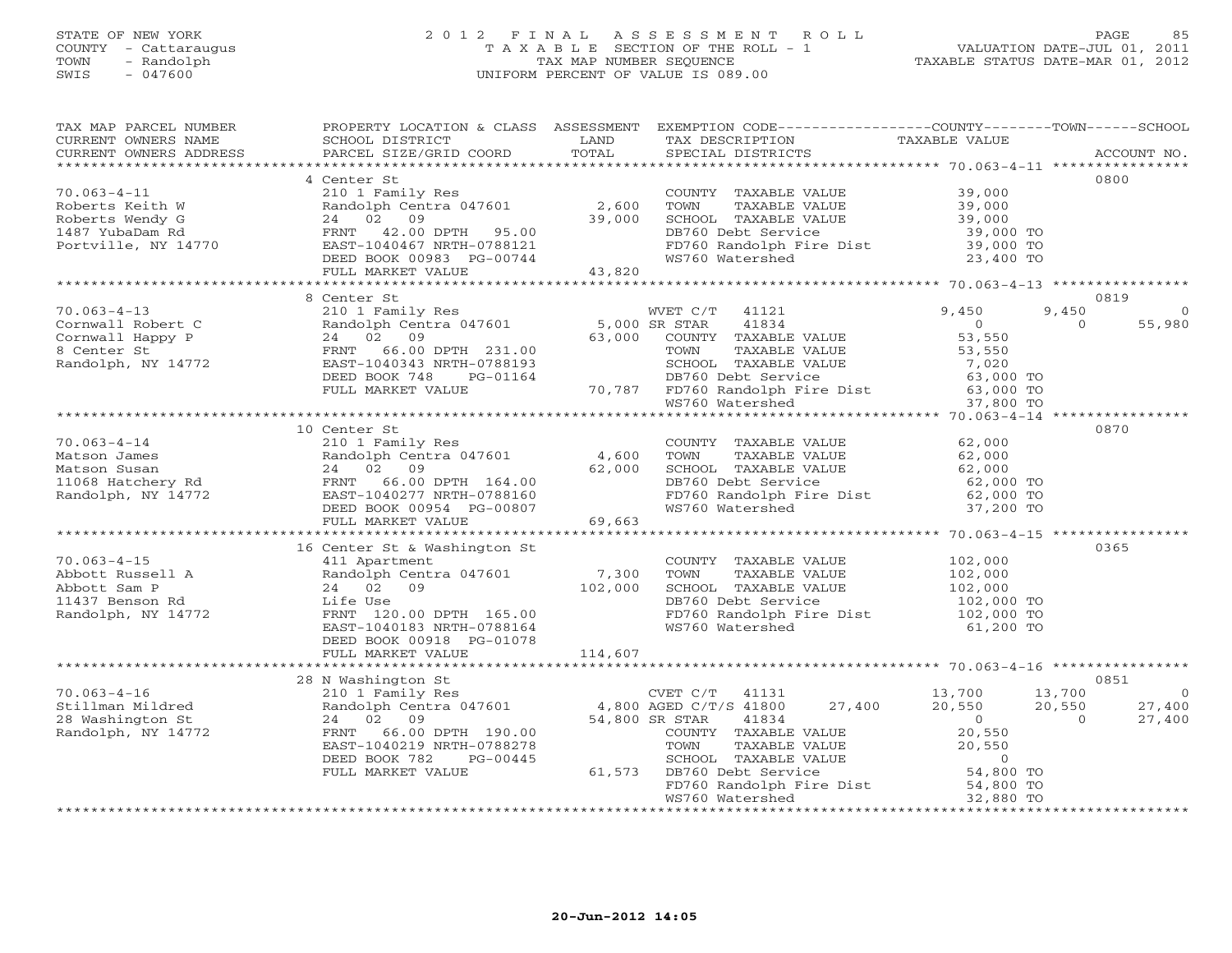# STATE OF NEW YORK 2 0 1 2 F I N A L A S S E S S M E N T R O L L PAGE 86 COUNTY - Cattaraugus T A X A B L E SECTION OF THE ROLL - 1 VALUATION DATE-JUL 01, 2011 TOWN - Randolph TAX MAP NUMBER SEQUENCE TAXABLE STATUS DATE-MAR 01, 2012 SWIS - 047600 UNIFORM PERCENT OF VALUE IS 089.00

| TAX MAP PARCEL NUMBER<br>CURRENT OWNERS NAME | SCHOOL DISTRICT                                                                                                                                                                                                                                                                                                                                                                                                                                                                                                        | LAND   | PROPERTY LOCATION & CLASS ASSESSMENT EXEMPTION CODE---------------COUNTY-------TOWN------SCHOOL<br>TAX DESCRIPTION | TAXABLE VALUE          |                    |
|----------------------------------------------|------------------------------------------------------------------------------------------------------------------------------------------------------------------------------------------------------------------------------------------------------------------------------------------------------------------------------------------------------------------------------------------------------------------------------------------------------------------------------------------------------------------------|--------|--------------------------------------------------------------------------------------------------------------------|------------------------|--------------------|
|                                              | $\begin{minipage}{.45\textwidth} \begin{minipage}{.45\textwidth} \begin{minipage}{.45\textwidth} \begin{minipage}{.45\textwidth} \begin{minipage}{.45\textwidth} \begin{minipage}{.45\textwidth} \begin{minipage}{.45\textwidth} \begin{minipage}{.45\textwidth} \begin{minipage}{.45\textwidth} \begin{minipage}{.45\textwidth} \begin{minipage}{.45\textwidth} \begin{minipage}{.45\textwidth} \begin{minipage}{.45\textwidth} \begin{minipage}{.45\textwidth} \begin{minipage}{.45\textwidth} \begin{minipage}{.45$ |        |                                                                                                                    |                        |                    |
|                                              |                                                                                                                                                                                                                                                                                                                                                                                                                                                                                                                        |        |                                                                                                                    |                        |                    |
|                                              | 30 N Washington St                                                                                                                                                                                                                                                                                                                                                                                                                                                                                                     |        |                                                                                                                    |                        | 0713               |
| $70.063 - 4 - 17$                            | 210 1 Family Res                                                                                                                                                                                                                                                                                                                                                                                                                                                                                                       |        | COUNTY TAXABLE VALUE                                                                                               | 45,000                 |                    |
| Olson-Ray Marlynn                            | Randolph Centra 047601 5,900                                                                                                                                                                                                                                                                                                                                                                                                                                                                                           |        | TOWN<br>TAXABLE VALUE                                                                                              | 45,000                 |                    |
| PO Box 152                                   | 24 02<br>09                                                                                                                                                                                                                                                                                                                                                                                                                                                                                                            | 45,000 | SCHOOL TAXABLE VALUE                                                                                               | 45,000                 |                    |
| Randolph, NY 14772                           | FRNT 101.00 DPTH 184.22                                                                                                                                                                                                                                                                                                                                                                                                                                                                                                |        | DB760 Debt Service                                                                                                 | 45,000 TO              |                    |
|                                              |                                                                                                                                                                                                                                                                                                                                                                                                                                                                                                                        |        | FD760 Randolph Fire Dist 45,000 TO<br>WS760 Watershed                                                              | 27,000 TO              |                    |
|                                              | EAST-1040219 NRTH-0788363<br>DEED BOOK 600 PG-00018<br>FULL MARKET VALUE 50,562                                                                                                                                                                                                                                                                                                                                                                                                                                        |        |                                                                                                                    |                        |                    |
|                                              |                                                                                                                                                                                                                                                                                                                                                                                                                                                                                                                        |        |                                                                                                                    |                        |                    |
|                                              | 34 N Washington St                                                                                                                                                                                                                                                                                                                                                                                                                                                                                                     |        |                                                                                                                    |                        | 0595               |
| $70.063 - 4 - 18$                            | 210 1 Family Res                                                                                                                                                                                                                                                                                                                                                                                                                                                                                                       |        | RES STAR 41854                                                                                                     | $\overline{0}$         | $\Omega$<br>27,000 |
| Stoltenberg Jeffrey R                        | Randolph Centra 047601                                                                                                                                                                                                                                                                                                                                                                                                                                                                                                 | 3,800  | COUNTY TAXABLE VALUE                                                                                               | 78,000                 |                    |
| Stoltenberg Peter J                          | 24 02 09                                                                                                                                                                                                                                                                                                                                                                                                                                                                                                               | 78,000 | TAXABLE VALUE<br>TOWN                                                                                              | 78,000                 |                    |
| 34 Washington St                             | FRNT 66.00 DPTH 115.00                                                                                                                                                                                                                                                                                                                                                                                                                                                                                                 |        | SCHOOL TAXABLE VALUE                                                                                               | 51,000                 |                    |
| Randolph, NY 14772                           | <b>BANK</b><br>012                                                                                                                                                                                                                                                                                                                                                                                                                                                                                                     |        | DB760 Debt Service                                                                                                 | 78,000 TO              |                    |
|                                              | EAST-1040182 NRTH-0788448                                                                                                                                                                                                                                                                                                                                                                                                                                                                                              |        | FD760 Randolph Fire Dist                                                                                           | 78,000 TO<br>46.800 TO |                    |
|                                              | DEED BOOK 13546 PG-4001                                                                                                                                                                                                                                                                                                                                                                                                                                                                                                |        | WS760 Watershed                                                                                                    | 46,800 TO              |                    |
|                                              | FULL MARKET VALUE                                                                                                                                                                                                                                                                                                                                                                                                                                                                                                      | 87,640 |                                                                                                                    |                        |                    |
|                                              | *********************************                                                                                                                                                                                                                                                                                                                                                                                                                                                                                      |        |                                                                                                                    |                        |                    |
|                                              | 38 N Washington St                                                                                                                                                                                                                                                                                                                                                                                                                                                                                                     |        |                                                                                                                    |                        | 0437               |
| $70.063 - 4 - 19$                            | 210 1 Family Res                                                                                                                                                                                                                                                                                                                                                                                                                                                                                                       |        | SR STAR<br>41834                                                                                                   | $\overline{0}$         | 55,980<br>$\Omega$ |
| Anderson James A                             | 210 1 Family Res<br>Randolph Centra 047601                                                                                                                                                                                                                                                                                                                                                                                                                                                                             | 4,000  | COUNTY TAXABLE VALUE                                                                                               | 76,000                 |                    |
| Anderson Marcia R                            | 24 02 09                                                                                                                                                                                                                                                                                                                                                                                                                                                                                                               | 76,000 | TOWN<br>TAXABLE VALUE                                                                                              | 76,000                 |                    |
| 38 Washington St                             | FRNT 65.00 DPTH 120.00                                                                                                                                                                                                                                                                                                                                                                                                                                                                                                 |        | SCHOOL TAXABLE VALUE                                                                                               | 20,020                 |                    |
| Randolph, NY 14772                           |                                                                                                                                                                                                                                                                                                                                                                                                                                                                                                                        |        |                                                                                                                    |                        |                    |
|                                              | ----- 1040180 NRTH-0788510<br>DEED BOOK 1018 PG-841<br>FULL MARKET VALUE                                                                                                                                                                                                                                                                                                                                                                                                                                               |        |                                                                                                                    |                        |                    |
|                                              |                                                                                                                                                                                                                                                                                                                                                                                                                                                                                                                        |        | 85,393 WS760 Watershed                                                                                             | 45,600 TO              |                    |
|                                              |                                                                                                                                                                                                                                                                                                                                                                                                                                                                                                                        |        |                                                                                                                    |                        |                    |
|                                              | 23 N Washington St & Center                                                                                                                                                                                                                                                                                                                                                                                                                                                                                            |        |                                                                                                                    |                        | 0854               |
| $70.063 - 4 - 20$<br>Town Harold W Jr        | 210 1 Family Res<br>Randolph Centra 047601                                                                                                                                                                                                                                                                                                                                                                                                                                                                             | 5,800  | COUNTY TAXABLE VALUE<br>TOWN                                                                                       | 72,000<br>72,000       |                    |
| Town Marcia A                                | 24 02 09                                                                                                                                                                                                                                                                                                                                                                                                                                                                                                               | 72,000 | TAXABLE VALUE<br>SCHOOL TAXABLE VALUE                                                                              | 72,000                 |                    |
| PO Box 233                                   | FRNT 123.09 DPTH 170.00                                                                                                                                                                                                                                                                                                                                                                                                                                                                                                |        | DB760 Debt Service                                                                                                 | 72,000 TO              |                    |
| Randolph, NY 14772                           | EAST-1039987 NRTH-0788154                                                                                                                                                                                                                                                                                                                                                                                                                                                                                              |        | FD760 Randolph Fire Dist 72,000 TO                                                                                 |                        |                    |
|                                              | DEED BOOK 00944 PG-00362                                                                                                                                                                                                                                                                                                                                                                                                                                                                                               |        | WS760 Watershed                                                                                                    | 43,200 TO              |                    |
|                                              | FULL MARKET VALUE                                                                                                                                                                                                                                                                                                                                                                                                                                                                                                      | 80,899 |                                                                                                                    |                        |                    |
|                                              |                                                                                                                                                                                                                                                                                                                                                                                                                                                                                                                        |        |                                                                                                                    |                        |                    |
|                                              | 27 N Washington St                                                                                                                                                                                                                                                                                                                                                                                                                                                                                                     |        |                                                                                                                    |                        | 0848               |
| $70.063 - 4 - 21$                            | 210 1 Family Res                                                                                                                                                                                                                                                                                                                                                                                                                                                                                                       |        | RES STAR 41854                                                                                                     | $\overline{0}$         | $\Omega$<br>27,000 |
| Teeter Charles E                             | Randolph Centra 047601                                                                                                                                                                                                                                                                                                                                                                                                                                                                                                 | 4,500  | COUNTY TAXABLE VALUE                                                                                               | 61,000                 |                    |
| 27 N Washington St                           | 24 02 09                                                                                                                                                                                                                                                                                                                                                                                                                                                                                                               | 61,000 | TOWN<br>TAXABLE VALUE                                                                                              | 61,000                 |                    |
| Randolph, NY 14772                           | FRNT 65.00 DPTH 169.00                                                                                                                                                                                                                                                                                                                                                                                                                                                                                                 |        | SCHOOL TAXABLE VALUE                                                                                               | 34,000                 |                    |
|                                              | BANK<br>012                                                                                                                                                                                                                                                                                                                                                                                                                                                                                                            |        | DB760 Debt Service                                                                                                 | 61,000 TO              |                    |
|                                              | EAST-1039988 NRTH-0788249                                                                                                                                                                                                                                                                                                                                                                                                                                                                                              |        | FD760 Randolph Fire Dist 61,000 TO<br>WS760 Watershed 36,600 TO                                                    |                        |                    |
|                                              | DEED BOOK 13774 PG-8002                                                                                                                                                                                                                                                                                                                                                                                                                                                                                                |        | WS760 Watershed                                                                                                    | 36,600 TO              |                    |
|                                              | FULL MARKET VALUE                                                                                                                                                                                                                                                                                                                                                                                                                                                                                                      | 68,539 |                                                                                                                    |                        |                    |
|                                              |                                                                                                                                                                                                                                                                                                                                                                                                                                                                                                                        |        |                                                                                                                    |                        |                    |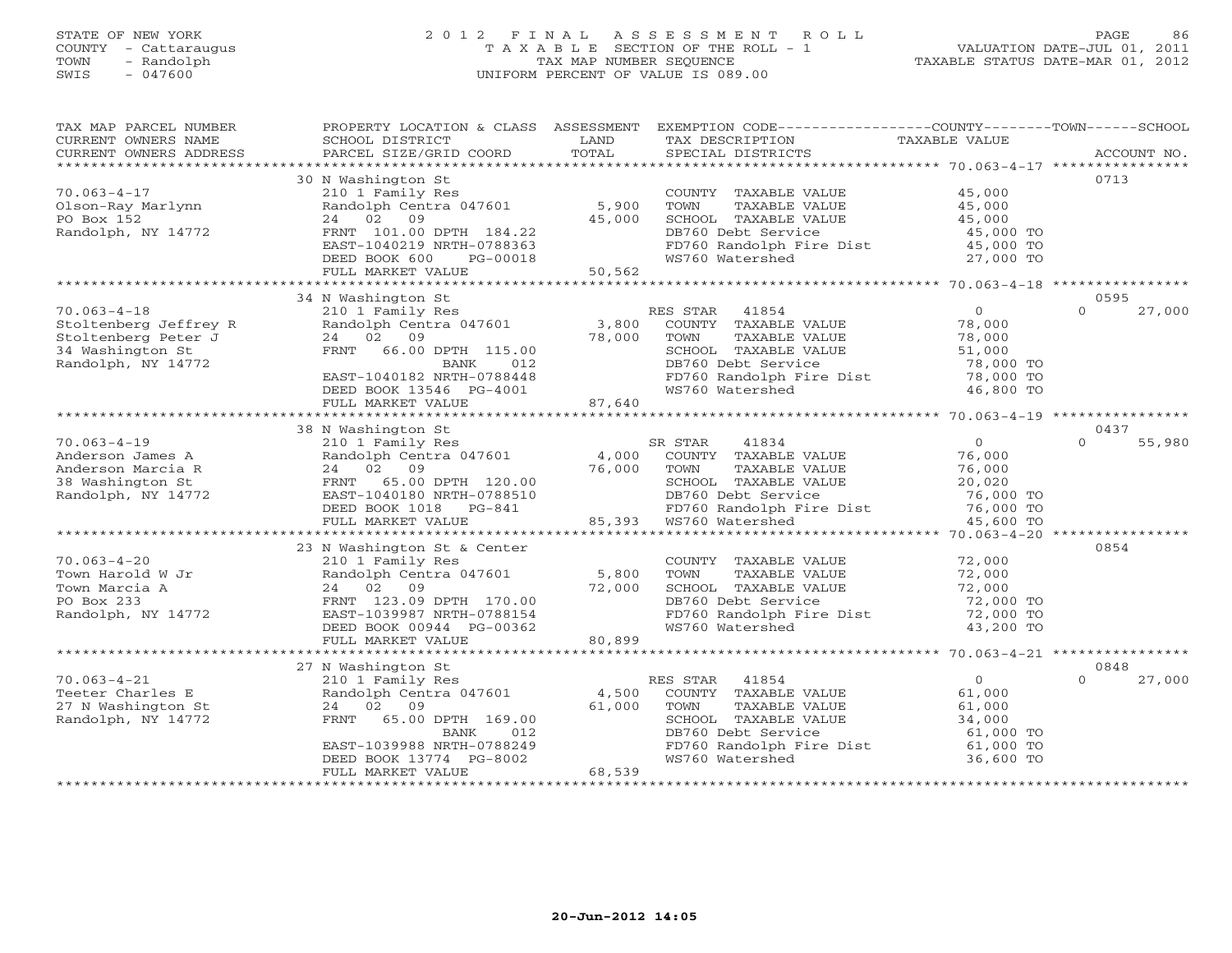# STATE OF NEW YORK 2 0 1 2 F I N A L A S S E S S M E N T R O L L PAGE 87 COUNTY - Cattaraugus T A X A B L E SECTION OF THE ROLL - 1 VALUATION DATE-JUL 01, 2011 TOWN - Randolph TAX MAP NUMBER SEQUENCE TAXABLE STATUS DATE-MAR 01, 2012 SWIS - 047600 UNIFORM PERCENT OF VALUE IS 089.00

| TAX MAP PARCEL NUMBER<br>CURRENT OWNERS NAME<br>CURRENT OWNERS ADDRESS | PROPERTY LOCATION & CLASS ASSESSMENT<br>SCHOOL DISTRICT<br>PARCEL SIZE/GRID COORD | LAND<br>TOTAL        | EXEMPTION CODE-----------------COUNTY-------TOWN------SCHOOL<br>TAX DESCRIPTION<br>SPECIAL DISTRICTS | TAXABLE VALUE                                        |                  | ACCOUNT NO. |
|------------------------------------------------------------------------|-----------------------------------------------------------------------------------|----------------------|------------------------------------------------------------------------------------------------------|------------------------------------------------------|------------------|-------------|
|                                                                        |                                                                                   |                      |                                                                                                      |                                                      |                  |             |
| $70.063 - 4 - 22$                                                      | 29 N Washington St<br>210 1 Family Res                                            |                      | RES STAR<br>41854                                                                                    | $\Omega$                                             | 0845<br>$\Omega$ |             |
| Andrews Howard E                                                       | Randolph Centra 047601                                                            | 6,000                | COUNTY TAXABLE VALUE                                                                                 | 57,500                                               |                  | 27,000      |
| Andrews Teneille                                                       | 24 02 09                                                                          | 57,500               | TOWN<br>TAXABLE VALUE                                                                                | 57,500                                               |                  |             |
| 29 N Washington St                                                     | FRNT 104.85 DPTH 166.00                                                           |                      | SCHOOL TAXABLE VALUE                                                                                 | 30,500                                               |                  |             |
| Randolph, NY 14772                                                     | BANK<br>012                                                                       |                      | DB760 Debt Service                                                                                   | 57,500 TO                                            |                  |             |
|                                                                        | EAST-1039988 NRTH-0788335                                                         |                      | FD760 Randolph Fire Dist                                                                             | 57,500 TO                                            |                  |             |
|                                                                        | DEED BOOK 4308<br>PG-6001                                                         |                      | WS760 Watershed                                                                                      | 34,500 TO                                            |                  |             |
|                                                                        | FULL MARKET VALUE                                                                 | 64,607               |                                                                                                      |                                                      |                  |             |
|                                                                        | *************************                                                         | ******************** |                                                                                                      | $*******************70.063-4-23********************$ |                  |             |
|                                                                        | 33 N Washington St                                                                |                      |                                                                                                      |                                                      | 0789             |             |
| $70.063 - 4 - 23$                                                      | 210 1 Family Res                                                                  |                      | RES STAR<br>41854                                                                                    | $\overline{O}$                                       | $\Omega$         | 27,000      |
| Wendell Michael S                                                      | Randolph Centra 047601                                                            | 3,600                | COUNTY TAXABLE VALUE                                                                                 | 67,000                                               |                  |             |
| 33 N Washington St                                                     | 24 02<br>09                                                                       | 67,000               | TOWN<br>TAXABLE VALUE                                                                                | 67,000                                               |                  |             |
| Randolph, NY 14772                                                     | FRNT<br>44.00 DPTH 165.95                                                         |                      | SCHOOL TAXABLE VALUE                                                                                 | 40,000                                               |                  |             |
|                                                                        | 012<br>BANK                                                                       |                      | DB760 Debt Service                                                                                   | 67,000 TO                                            |                  |             |
|                                                                        | EAST-1039989 NRTH-0788412                                                         |                      | FD760 Randolph Fire Dist                                                                             | 67,000 TO                                            |                  |             |
|                                                                        | DEED BOOK 6542<br>PG-3001                                                         |                      | WS760 Watershed                                                                                      | 40,200 TO                                            |                  |             |
|                                                                        | FULL MARKET VALUE                                                                 | 75,281               |                                                                                                      |                                                      |                  |             |
|                                                                        |                                                                                   |                      |                                                                                                      |                                                      |                  |             |
|                                                                        | 37 N Washington St                                                                |                      |                                                                                                      |                                                      | 0506             |             |
| $70.063 - 4 - 24$                                                      | 210 1 Family Res                                                                  |                      | WVET C/T 41121                                                                                       | 10,800                                               | 10,800           | $\circ$     |
| Minton Donald A                                                        | Randolph Centra 047601                                                            |                      | 5,800 RPTL466_c 41683<br>2,700                                                                       | $\circ$                                              | 2,700            | $\Omega$    |
| Minton Dianne M                                                        | 24 02<br>09                                                                       |                      | 92,000 SR STAR<br>41834                                                                              | $\overline{0}$                                       | $\Omega$         | 55,980      |
| 37 Washington St                                                       | FRNT 104.00 DPTH 169.00                                                           |                      | COUNTY TAXABLE VALUE                                                                                 | 81,200                                               |                  |             |
| Randolph, NY 14772                                                     | EAST-1039990 NRTH-0788486                                                         |                      | TOWN<br>TAXABLE VALUE                                                                                | 78,500                                               |                  |             |
|                                                                        | DEED BOOK 1814<br>PG-7002                                                         |                      | SCHOOL TAXABLE VALUE                                                                                 | 36,020                                               |                  |             |
|                                                                        | FULL MARKET VALUE                                                                 | 103,371              | DB760 Debt Service                                                                                   | 92,000 TO                                            |                  |             |
|                                                                        |                                                                                   |                      | FD760 Randolph Fire Dist                                                                             | 92,000 TO                                            |                  |             |
|                                                                        |                                                                                   |                      | WS760 Watershed                                                                                      | 55,200 TO                                            |                  |             |
|                                                                        |                                                                                   |                      |                                                                                                      |                                                      |                  |             |
|                                                                        | 41 N Washington St                                                                |                      |                                                                                                      |                                                      | 0596             |             |
| $70.063 - 4 - 25$                                                      | 210 1 Family Res                                                                  |                      | RES STAR<br>41854                                                                                    | $\circ$                                              | $\Omega$         | 27,000      |
| Wright Keneth<br>Wright Carli                                          | Randolph Centra 047601<br>24 02<br>09                                             | 4,900<br>70,000      | COUNTY TAXABLE VALUE                                                                                 | 70,000                                               |                  |             |
|                                                                        |                                                                                   |                      | TOWN<br>TAXABLE VALUE                                                                                | 70,000                                               |                  |             |
| 41 N Washington St                                                     | 75.24 DPTH 167.00<br>FRNT<br>BANK<br>012                                          |                      | SCHOOL TAXABLE VALUE<br>DB760 Debt Service                                                           | 43,000<br>70,000 TO                                  |                  |             |
| Randolph, NY 14772                                                     | EAST-1039991 NRTH-0788576                                                         |                      | FD760 Randolph Fire Dist                                                                             | 70,000 TO                                            |                  |             |
|                                                                        | DEED BOOK 8634<br>PG-4002                                                         |                      | WS760 Watershed                                                                                      | 42,000 TO                                            |                  |             |
|                                                                        | FULL MARKET VALUE                                                                 | 78,652               |                                                                                                      |                                                      |                  |             |
|                                                                        |                                                                                   |                      |                                                                                                      |                                                      |                  |             |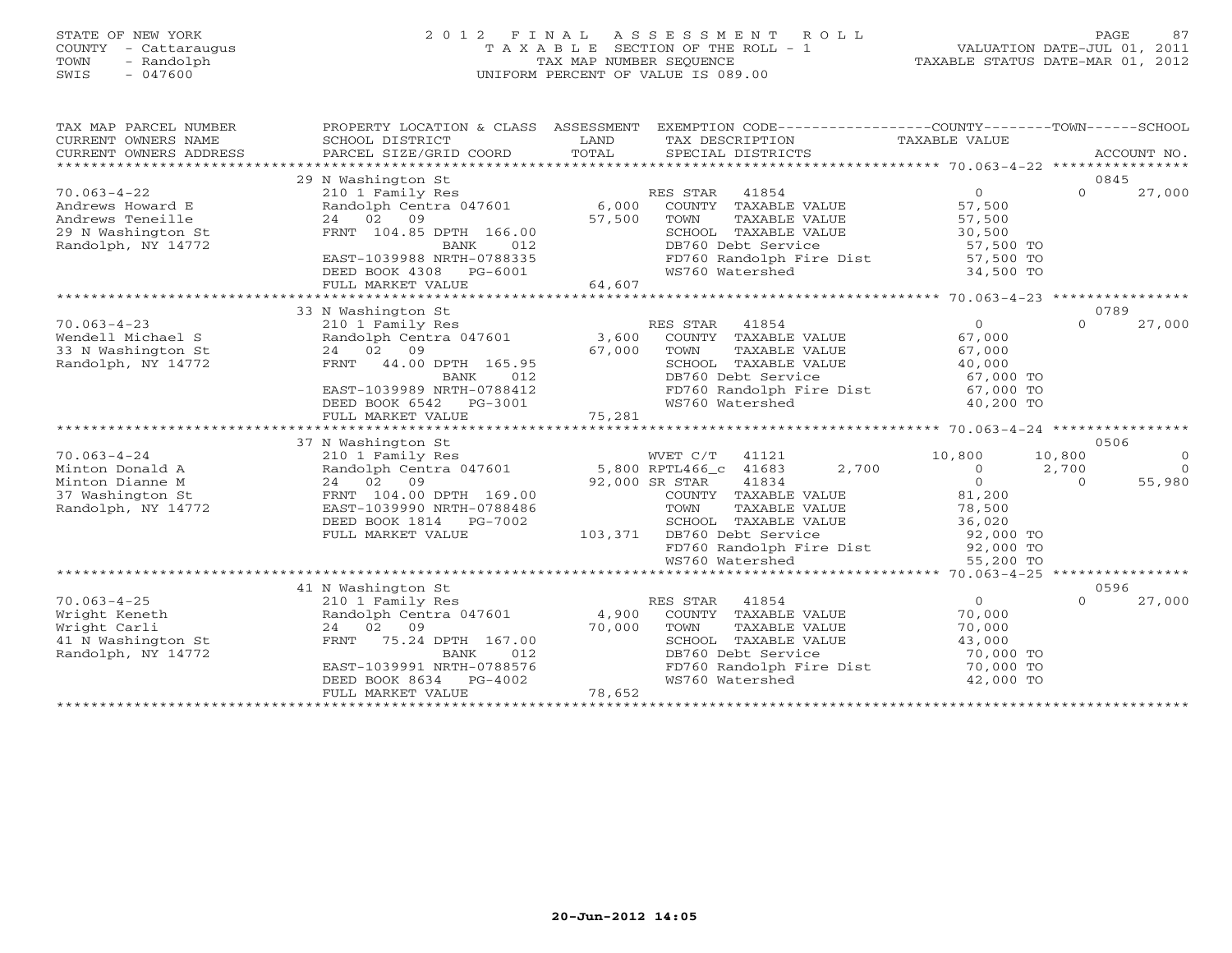# STATE OF NEW YORK 2 0 1 2 F I N A L A S S E S S M E N T R O L L PAGE 88 COUNTY - Cattaraugus T A X A B L E SECTION OF THE ROLL - 1 VALUATION DATE-JUL 01, 2011 TOWN - Randolph TAX MAP NUMBER SEQUENCE TAXABLE STATUS DATE-MAR 01, 2012 SWIS - 047600 UNIFORM PERCENT OF VALUE IS 089.00

| TAX MAP PARCEL NUMBER<br>CURRENT OWNERS NAME<br>CURRENT OWNERS ADDRESS                                                                             | PROPERTY LOCATION & CLASS ASSESSMENT<br>SCHOOL DISTRICT<br>PARCEL SIZE/GRID COORD                                                                                                                                                          | LAND<br>TOTAL | EXEMPTION CODE-----------------COUNTY-------TOWN-----SCHOOL<br>TAX DESCRIPTION                        TAXABLE VALUE<br>SPECIAL DISTRICTS<br>TAX DESCRIPTION<br>SPECIAL DISTRICTS |                            | ACCOUNT NO. |        |
|----------------------------------------------------------------------------------------------------------------------------------------------------|--------------------------------------------------------------------------------------------------------------------------------------------------------------------------------------------------------------------------------------------|---------------|----------------------------------------------------------------------------------------------------------------------------------------------------------------------------------|----------------------------|-------------|--------|
|                                                                                                                                                    |                                                                                                                                                                                                                                            |               |                                                                                                                                                                                  |                            |             |        |
| 10 1 Family Res<br>Spengler Jeffrey R<br>210 1 Family Res<br>Randolph Centra 047601<br>24 02 09<br>Randolph, NY 14772<br>ACRES 29.50 BANK<br>29 17 |                                                                                                                                                                                                                                            |               |                                                                                                                                                                                  |                            | 0455        |        |
|                                                                                                                                                    |                                                                                                                                                                                                                                            |               |                                                                                                                                                                                  |                            | $\Omega$    | 27,000 |
|                                                                                                                                                    |                                                                                                                                                                                                                                            |               |                                                                                                                                                                                  |                            |             |        |
|                                                                                                                                                    |                                                                                                                                                                                                                                            |               |                                                                                                                                                                                  |                            |             |        |
|                                                                                                                                                    | $24$ 02 09<br>$ACRES$ 29.50 BANK 017 81,100 TOWN<br>$EAST-1041728$ NRTH-0789448 DB760                                                                                                                                                      |               | TOWN IRANDER .<br>SCHOOL TAXABLE VALUE<br>DRZAO Debt Service                                                                                                                     | 54,100<br>81,100 TO        |             |        |
|                                                                                                                                                    |                                                                                                                                                                                                                                            |               |                                                                                                                                                                                  |                            |             |        |
|                                                                                                                                                    | DEED BOOK 6174 PG-6002 FD760 Randolph F<br>FULL MARKET VALUE 91,124 WS760 Watershed                                                                                                                                                        |               | FD760 Randolph Fire Dist<br>WS760 Watershed 81,100 TO<br>81,100 TO                                                                                                               |                            |             |        |
|                                                                                                                                                    |                                                                                                                                                                                                                                            |               |                                                                                                                                                                                  |                            |             |        |
|                                                                                                                                                    |                                                                                                                                                                                                                                            |               |                                                                                                                                                                                  |                            |             |        |
|                                                                                                                                                    | 42 Jamestown St<br>210 1 Family Res<br>24 02 09<br>PRIT 65.00 DPTH 208.00<br>TAXABLE VALUE<br>PRIT 65.00 DPTH 208.00<br>PRIT 65.00 DPTH 208.00<br>PRIT 65.00 DPTH 208.00<br>PRIT 65.00 DPTH 208.00<br>PRIT 65.00 DETAIL DB760 Debt Service |               |                                                                                                                                                                                  | $\frac{0}{76}$             | 0523        |        |
| $70.064 - 1 - 2$                                                                                                                                   |                                                                                                                                                                                                                                            |               |                                                                                                                                                                                  |                            | $\Omega$    | 27,000 |
| Gunn Kimberly N                                                                                                                                    |                                                                                                                                                                                                                                            |               | TAXABLE VALUE                                                                                                                                                                    |                            |             |        |
| 42 Jamestown St<br>Randolph, NY 14772                                                                                                              |                                                                                                                                                                                                                                            |               |                                                                                                                                                                                  | 76,800                     |             |        |
|                                                                                                                                                    |                                                                                                                                                                                                                                            |               |                                                                                                                                                                                  | 49,800<br>76,800 TO        |             |        |
|                                                                                                                                                    | EAST-1041220 NRTH-0788427                                                                                                                                                                                                                  |               | DB760 Debt Service                        76,800 TO<br>FD760 Randolph Fire Dist               76,800 TO<br>WS760 Watershed                        46,080 TO                      |                            |             |        |
|                                                                                                                                                    |                                                                                                                                                                                                                                            |               |                                                                                                                                                                                  |                            |             |        |
|                                                                                                                                                    | DEED BOOK 9643 PG-8001<br>FULL MARKET VALUE                                                                                                                                                                                                | 86,292        |                                                                                                                                                                                  |                            |             |        |
|                                                                                                                                                    |                                                                                                                                                                                                                                            |               |                                                                                                                                                                                  |                            |             |        |
|                                                                                                                                                    | 38 Jamestown St                                                                                                                                                                                                                            |               |                                                                                                                                                                                  |                            | 0433        |        |
| $70.064 - 1 - 3$                                                                                                                                   | 210 1 Family Res<br>Randolph Centra 047601 5,800<br>24 02 09                                                                                                                                                                               |               |                                                                                                                                                                                  |                            |             |        |
| Varotti Marcus V                                                                                                                                   |                                                                                                                                                                                                                                            |               | COUNTY TAXABLE VALUE 75,000<br>TOWN TAXABLE VALUE 75,000                                                                                                                         |                            |             |        |
| Varotti Susan M                                                                                                                                    | 24 02 09 75,000<br>Life Use 75,000<br>FRNT 85.80 DPTH 524.00<br>EAST-1041288 NRTH-0788559                                                                                                                                                  |               | SCHOOL TAXABLE VALUE 75,000                                                                                                                                                      |                            |             |        |
| Robert Beach                                                                                                                                       |                                                                                                                                                                                                                                            |               | DB760 Debt Service                                                                                                                                                               | 75,000 TO                  |             |        |
| 110 Hall St.                                                                                                                                       |                                                                                                                                                                                                                                            |               |                                                                                                                                                                                  | $75,000$ TO<br>$75,000$ TO |             |        |
| Randolph, NY 14772                                                                                                                                 |                                                                                                                                                                                                                                            |               | FD760 Randolph Fire Dist<br>WS760 Watershed                                                                                                                                      | 45,000 TO                  |             |        |
|                                                                                                                                                    | DEED BOOK 9714 PG-5001                                                                                                                                                                                                                     |               |                                                                                                                                                                                  |                            |             |        |
|                                                                                                                                                    | FULL MARKET VALUE                                                                                                                                                                                                                          | 84,270        |                                                                                                                                                                                  |                            |             |        |
|                                                                                                                                                    |                                                                                                                                                                                                                                            |               |                                                                                                                                                                                  |                            |             |        |
|                                                                                                                                                    | 36 Jamestown St                                                                                                                                                                                                                            |               |                                                                                                                                                                                  |                            | 0368        |        |
| $70.064 - 1 - 4$                                                                                                                                   | 210 1 Family Res                                                                                                                                                                                                                           |               |                                                                                                                                                                                  |                            |             |        |
| Alexander Bettie K                                                                                                                                 | 210 1 Family Res<br>Randolph Centra 047601 5,900<br>24 02 03 04 24 300                                                                                                                                                                     |               | COUNTY TAXABLE VALUE 84,300<br>TOWN TAXABLE VALUE 84,300<br>TAXABLE VALUE                                                                                                        | 84,300                     |             |        |
| 36 Jamestown St                                                                                                                                    | 24 02 09                                                                                                                                                                                                                                   | 84,300        | SCHOOL TAXABLE VALUE 84,300                                                                                                                                                      |                            |             |        |
| Randolph, NY 14772                                                                                                                                 | Will                                                                                                                                                                                                                                       |               |                                                                                                                                                                                  |                            |             |        |
|                                                                                                                                                    | FRNT 79.00 DPTH 312.00                                                                                                                                                                                                                     |               |                                                                                                                                                                                  |                            |             |        |
|                                                                                                                                                    | 0.49<br>ACRES                                                                                                                                                                                                                              |               | DB760 Debt Service 84,300 TO<br>FD760 Randolph Fire Dist 84,300 TO<br>WS760 Watershed 50,580 TO                                                                                  |                            |             |        |
|                                                                                                                                                    | EAST-1041358 NRTH-0788425                                                                                                                                                                                                                  |               |                                                                                                                                                                                  |                            |             |        |
|                                                                                                                                                    | DEED BOOK 1242 PG-3001                                                                                                                                                                                                                     |               |                                                                                                                                                                                  |                            |             |        |
|                                                                                                                                                    | FULL MARKET VALUE                                                                                                                                                                                                                          | 94,719        |                                                                                                                                                                                  |                            |             |        |
|                                                                                                                                                    |                                                                                                                                                                                                                                            |               |                                                                                                                                                                                  |                            |             |        |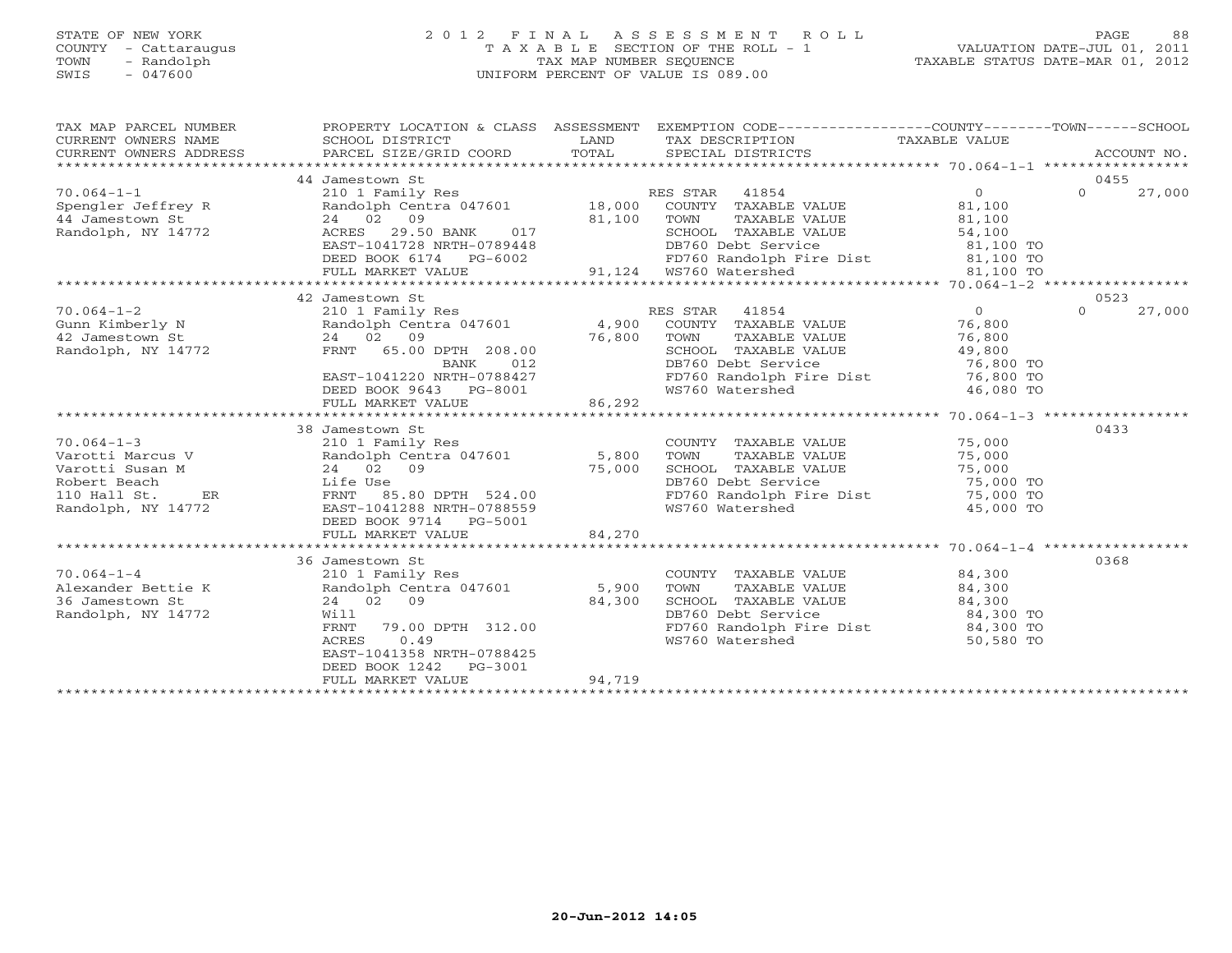# STATE OF NEW YORK 2 0 1 2 F I N A L A S S E S S M E N T R O L L PAGE 89 COUNTY - Cattaraugus T A X A B L E SECTION OF THE ROLL - 1 VALUATION DATE-JUL 01, 2011 TOWN - Randolph TAX MAP NUMBER SEQUENCE TAXABLE STATUS DATE-MAR 01, 2012 SWIS - 047600 UNIFORM PERCENT OF VALUE IS 089.00

| TAX MAP PARCEL NUMBER                                                                                                                                                                                                                             |                                                                                                            |         | PROPERTY LOCATION & CLASS ASSESSMENT EXEMPTION CODE----------------COUNTY-------TOWN------SCHOOL                                                                                                                                                   |                     |                    |
|---------------------------------------------------------------------------------------------------------------------------------------------------------------------------------------------------------------------------------------------------|------------------------------------------------------------------------------------------------------------|---------|----------------------------------------------------------------------------------------------------------------------------------------------------------------------------------------------------------------------------------------------------|---------------------|--------------------|
| CURRENT OWNERS NAME                                                                                                                                                                                                                               |                                                                                                            |         |                                                                                                                                                                                                                                                    |                     |                    |
|                                                                                                                                                                                                                                                   |                                                                                                            |         |                                                                                                                                                                                                                                                    |                     |                    |
|                                                                                                                                                                                                                                                   |                                                                                                            |         |                                                                                                                                                                                                                                                    |                     |                    |
|                                                                                                                                                                                                                                                   | 32 Jamestown St                                                                                            |         |                                                                                                                                                                                                                                                    |                     | 0738               |
| $70.064 - 1 - 5$                                                                                                                                                                                                                                  |                                                                                                            |         | URIES CONTRACTED AND RESSEAU AND RESSEAU AND RESSEAU AND RESSEAURE CONTRACTED AND RESSEAUR ON THE STAR AND 2 0<br>24 02 09 83,400 23,400 TOWN TAXABLE VALUE 23,400<br>ACRES 10.86 BANK 032 8CHOOL TAXABLE VALUE 56,400<br>FAST-10417               |                     | $\Omega$<br>27,000 |
| Helms Raymond D                                                                                                                                                                                                                                   |                                                                                                            |         |                                                                                                                                                                                                                                                    |                     |                    |
| 32 Jamestown St                                                                                                                                                                                                                                   |                                                                                                            |         | 24 02 09<br>ACRES 10.86 BANK 032<br>EAST-1041709 NRTH-0788858 BB760 Debt Service<br>DEED BOOK 00985 PG-00587<br>FULL MARKET VALUE<br>PEUL MARKET VALUE<br>PEUL MARKET VALUE<br>PEUL MARKET VALUE<br>PEUL MARKET VALUE<br>PEUL MARKET VALUE<br>PEUL |                     |                    |
| Randolph, NY 14772                                                                                                                                                                                                                                |                                                                                                            |         |                                                                                                                                                                                                                                                    |                     |                    |
|                                                                                                                                                                                                                                                   |                                                                                                            |         |                                                                                                                                                                                                                                                    |                     |                    |
|                                                                                                                                                                                                                                                   |                                                                                                            |         |                                                                                                                                                                                                                                                    |                     |                    |
|                                                                                                                                                                                                                                                   |                                                                                                            |         |                                                                                                                                                                                                                                                    |                     |                    |
|                                                                                                                                                                                                                                                   |                                                                                                            |         |                                                                                                                                                                                                                                                    |                     |                    |
|                                                                                                                                                                                                                                                   | 22 Jamestown St                                                                                            |         |                                                                                                                                                                                                                                                    |                     | 0792               |
| $70.064 - 1 - 8$                                                                                                                                                                                                                                  | 210 1 Family Res                                                                                           |         | COUNTY TAXABLE VALUE                                                                                                                                                                                                                               | 41,000              |                    |
| 1.1.000 Eindberg Charles<br>Lindberg Maureen<br>10471 Lebanon Rd<br>10471 Lebanon Rd<br>24 02 09<br>24 02 09<br>253.00<br>271 Lebanon Rd<br>271 Randolph, NY 14772<br>260 Randolph, NY 14772<br>260 RCRES<br>278.00<br>271 Reported ACRES         |                                                                                                            |         | TAXABLE VALUE 41,000<br>TOWN                                                                                                                                                                                                                       |                     |                    |
|                                                                                                                                                                                                                                                   |                                                                                                            |         |                                                                                                                                                                                                                                                    |                     |                    |
|                                                                                                                                                                                                                                                   |                                                                                                            |         | TOWN IAAADDD WA---<br>SCHOOL TAXABLE VALUE<br>DP760 Debt Service                                                                                                                                                                                   | 41,000<br>41,000 TO |                    |
|                                                                                                                                                                                                                                                   |                                                                                                            |         |                                                                                                                                                                                                                                                    |                     |                    |
|                                                                                                                                                                                                                                                   | EAST-1041640 NRTH-0788301                                                                                  |         | FD760 Randolph Fire Dist 41,000 TO<br>WS760 Watershed 24,600 TO                                                                                                                                                                                    |                     |                    |
|                                                                                                                                                                                                                                                   | DEED BOOK 1000 PG-1057                                                                                     |         |                                                                                                                                                                                                                                                    |                     |                    |
|                                                                                                                                                                                                                                                   |                                                                                                            |         |                                                                                                                                                                                                                                                    |                     |                    |
|                                                                                                                                                                                                                                                   |                                                                                                            |         |                                                                                                                                                                                                                                                    |                     |                    |
|                                                                                                                                                                                                                                                   | Jamestown St (Off)                                                                                         |         |                                                                                                                                                                                                                                                    |                     | 0791               |
|                                                                                                                                                                                                                                                   |                                                                                                            |         |                                                                                                                                                                                                                                                    |                     |                    |
|                                                                                                                                                                                                                                                   | 210 1 Family Res<br>Randolph Centra 047601 2,200 TOWN                                                      |         |                                                                                                                                                                                                                                                    |                     |                    |
|                                                                                                                                                                                                                                                   |                                                                                                            |         | COUNTY TAXABLE VALUE $16,000$<br>TOWN TAXABLE VALUE $16,000$<br>SCHOOL TAXABLE VALUE $16,000$<br>DB760 Debt Service $16,000$ TO                                                                                                                    |                     |                    |
|                                                                                                                                                                                                                                                   |                                                                                                            |         |                                                                                                                                                                                                                                                    |                     |                    |
|                                                                                                                                                                                                                                                   |                                                                                                            |         |                                                                                                                                                                                                                                                    |                     |                    |
|                                                                                                                                                                                                                                                   |                                                                                                            |         | FD760 Randolph Fire Dist 16,000 TO<br>WS760 Watershed 16,000 TO                                                                                                                                                                                    |                     |                    |
|                                                                                                                                                                                                                                                   |                                                                                                            |         |                                                                                                                                                                                                                                                    |                     |                    |
| 70.064-1-9<br>Lindberg Charles<br>Lindberg Maureen<br>10471 Lebanon Rd<br>Randolph, NY 14772<br>Randolph, NY 14772<br>TERED BOOK 1000 PG-1057<br>TERED BOOK 1000 PG-1057<br>TERED BOOK 1000 PG-1057<br>TERED BOOK 1000 PG-1057<br>TERED BOOK 1000 |                                                                                                            |         |                                                                                                                                                                                                                                                    |                     |                    |
|                                                                                                                                                                                                                                                   | 18 Jamestown St                                                                                            |         |                                                                                                                                                                                                                                                    |                     | 0635               |
|                                                                                                                                                                                                                                                   |                                                                                                            |         |                                                                                                                                                                                                                                                    |                     |                    |
| $70.064 - 1 - 10$                                                                                                                                                                                                                                 | 484 1 use sm bld                                                                                           |         | COUNTY TAXABLE VALUE 125,000<br>TOWN TAXABLE VALUE 125,000<br>SCHOOL TAXABLE VALUE 125,000                                                                                                                                                         |                     |                    |
|                                                                                                                                                                                                                                                   |                                                                                                            |         |                                                                                                                                                                                                                                                    |                     |                    |
| Walters Howard J<br>18 Jamestown St<br>Randolph, NY 14772                                                                                                                                                                                         | 484 1 use sm Diu<br>Randolph Centra 047601 7,900<br>24 02 09                                               |         |                                                                                                                                                                                                                                                    |                     |                    |
|                                                                                                                                                                                                                                                   | FRNT 117.55 DPTH 265.19                                                                                    |         | DB760 Debt Service<br>FD760 Debt Service 125,000 TO<br>FD760 Randolph Fire Dist 125,000 TO                                                                                                                                                         |                     |                    |
|                                                                                                                                                                                                                                                   | EAST-1041735 NRTH-0788271                                                                                  |         |                                                                                                                                                                                                                                                    |                     |                    |
|                                                                                                                                                                                                                                                   | DEED BOOK 862<br>PG-00861                                                                                  |         | WS760 Watershed                                                                                                                                                                                                                                    | 75,000 TO           |                    |
|                                                                                                                                                                                                                                                   | FULL MARKET VALUE                                                                                          | 140,449 |                                                                                                                                                                                                                                                    |                     |                    |
|                                                                                                                                                                                                                                                   |                                                                                                            |         |                                                                                                                                                                                                                                                    |                     |                    |
|                                                                                                                                                                                                                                                   | Jamestown St                                                                                               |         |                                                                                                                                                                                                                                                    |                     | 0751               |
| $70.064 - 1 - 11$<br>Northwest Savings Bank<br>7 W 3rd St                                                                                                                                                                                         | 481 Att row bldg<br>Randolph Centra 047601 1,800                                                           |         |                                                                                                                                                                                                                                                    |                     |                    |
|                                                                                                                                                                                                                                                   |                                                                                                            |         |                                                                                                                                                                                                                                                    |                     |                    |
|                                                                                                                                                                                                                                                   | 24 02 09                                                                                                   | 55,000  | COUNTY TAXABLE VALUE 55,000<br>TOWN TAXABLE VALUE 55,000<br>SCHOOL TAXABLE VALUE 55,000<br>DB760 Debt Service 55,000 TO                                                                                                                            |                     |                    |
| Jamestown, NY 14701                                                                                                                                                                                                                               |                                                                                                            |         |                                                                                                                                                                                                                                                    |                     |                    |
|                                                                                                                                                                                                                                                   |                                                                                                            |         | FD760 Randolph Fire Dist<br>WS760 Watershed 33,000 TO                                                                                                                                                                                              |                     |                    |
|                                                                                                                                                                                                                                                   | FRNT 20.06 DPTH 251.58<br>EAST-1041798 NRTH-0788237<br>DEED BOOK 15861 PG-3001<br>FULL MARKET VALUE 61,798 |         |                                                                                                                                                                                                                                                    |                     |                    |
|                                                                                                                                                                                                                                                   | FULL MARKET VALUE                                                                                          | 61,798  |                                                                                                                                                                                                                                                    |                     |                    |
|                                                                                                                                                                                                                                                   |                                                                                                            |         |                                                                                                                                                                                                                                                    |                     |                    |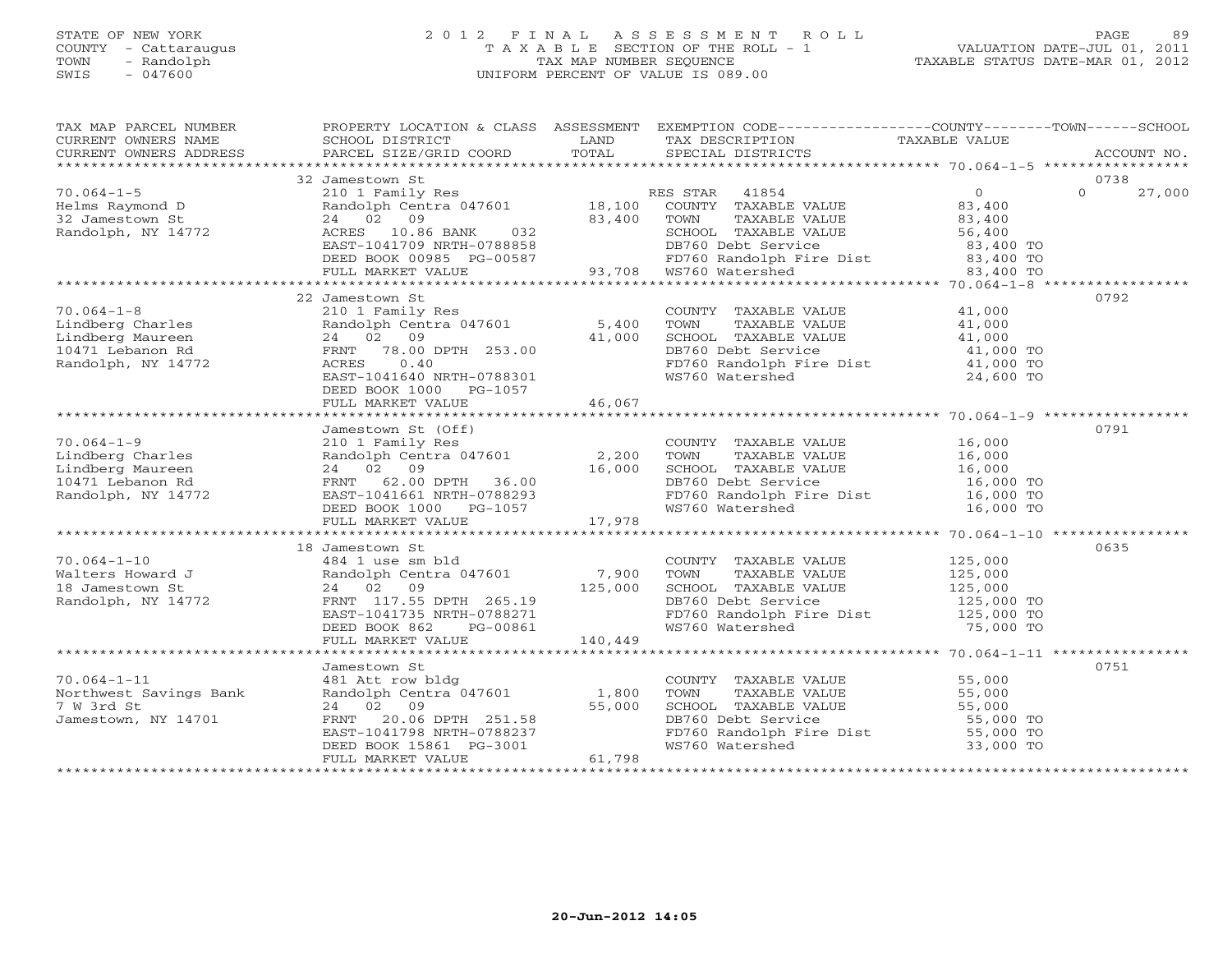# STATE OF NEW YORK 2 0 1 2 F I N A L A S S E S S M E N T R O L L PAGE 90 COUNTY - Cattaraugus T A X A B L E SECTION OF THE ROLL - 1 VALUATION DATE-JUL 01, 2011 TOWN - Randolph TAX MAP NUMBER SEQUENCE TAXABLE STATUS DATE-MAR 01, 2012 SWIS - 047600 UNIFORM PERCENT OF VALUE IS 089.00

|                                     | TAX MAP PARCEL NUMBER THE PROPERTY LOCATION & CLASS ASSESSMENT EXEMPTION CODE--------------COUNTY-------TOWN------SCHOOL                                                                                                                                                                                                                                                                                    |        |                                    |      |
|-------------------------------------|-------------------------------------------------------------------------------------------------------------------------------------------------------------------------------------------------------------------------------------------------------------------------------------------------------------------------------------------------------------------------------------------------------------|--------|------------------------------------|------|
| CURRENT OWNERS NAME SCHOOL DISTRICT |                                                                                                                                                                                                                                                                                                                                                                                                             |        | LAND TAX DESCRIPTION TAXABLE VALUE |      |
| CURRENT OWNERS ADDRESS              |                                                                                                                                                                                                                                                                                                                                                                                                             |        |                                    |      |
|                                     |                                                                                                                                                                                                                                                                                                                                                                                                             |        |                                    |      |
|                                     | 14 Jamestown St                                                                                                                                                                                                                                                                                                                                                                                             |        |                                    | 0446 |
|                                     | 14 Janus 14 Martin COUNTY TAXABLE VALUE<br>Wilcox Lowell J<br>Wilcox Susan Kay<br>24 02 09<br>24 02 09<br>24 02 09<br>24 02 09<br>24 02 09<br>24 02 09<br>24 02 09<br>24 02 09<br>24 02 09<br>24 02 09<br>24 02 09<br>24 02 09<br>24 02 09<br>24 02 09<br>24 02                                                                                                                                             |        |                                    |      |
|                                     |                                                                                                                                                                                                                                                                                                                                                                                                             |        |                                    |      |
|                                     |                                                                                                                                                                                                                                                                                                                                                                                                             |        |                                    |      |
|                                     |                                                                                                                                                                                                                                                                                                                                                                                                             |        |                                    |      |
|                                     |                                                                                                                                                                                                                                                                                                                                                                                                             |        |                                    |      |
|                                     |                                                                                                                                                                                                                                                                                                                                                                                                             |        |                                    |      |
|                                     | DEED BOOK 16288 PG-7001                                                                                                                                                                                                                                                                                                                                                                                     |        |                                    |      |
|                                     | FULL MARKET VALUE                                                                                                                                                                                                                                                                                                                                                                                           | 47,191 |                                    |      |
|                                     |                                                                                                                                                                                                                                                                                                                                                                                                             |        |                                    |      |
|                                     |                                                                                                                                                                                                                                                                                                                                                                                                             |        |                                    |      |
|                                     |                                                                                                                                                                                                                                                                                                                                                                                                             |        |                                    |      |
|                                     |                                                                                                                                                                                                                                                                                                                                                                                                             |        |                                    |      |
|                                     |                                                                                                                                                                                                                                                                                                                                                                                                             |        |                                    |      |
|                                     |                                                                                                                                                                                                                                                                                                                                                                                                             |        |                                    |      |
|                                     |                                                                                                                                                                                                                                                                                                                                                                                                             |        |                                    |      |
|                                     |                                                                                                                                                                                                                                                                                                                                                                                                             |        |                                    |      |
|                                     |                                                                                                                                                                                                                                                                                                                                                                                                             |        |                                    |      |
|                                     |                                                                                                                                                                                                                                                                                                                                                                                                             |        |                                    |      |
|                                     |                                                                                                                                                                                                                                                                                                                                                                                                             |        |                                    |      |
|                                     | 10 Jamestown St                                                                                                                                                                                                                                                                                                                                                                                             |        |                                    | 0485 |
|                                     |                                                                                                                                                                                                                                                                                                                                                                                                             |        |                                    |      |
|                                     |                                                                                                                                                                                                                                                                                                                                                                                                             |        |                                    |      |
|                                     |                                                                                                                                                                                                                                                                                                                                                                                                             |        |                                    |      |
|                                     |                                                                                                                                                                                                                                                                                                                                                                                                             |        |                                    |      |
|                                     |                                                                                                                                                                                                                                                                                                                                                                                                             |        |                                    |      |
|                                     |                                                                                                                                                                                                                                                                                                                                                                                                             |        |                                    |      |
|                                     |                                                                                                                                                                                                                                                                                                                                                                                                             |        |                                    |      |
|                                     |                                                                                                                                                                                                                                                                                                                                                                                                             |        |                                    |      |
|                                     |                                                                                                                                                                                                                                                                                                                                                                                                             |        | 686 EX                             |      |
|                                     |                                                                                                                                                                                                                                                                                                                                                                                                             |        |                                    |      |
|                                     | 4 Jamestown St                                                                                                                                                                                                                                                                                                                                                                                              |        |                                    | 1063 |
| $70.064 - 1 - 15.2$                 | 421 Restaurant                                                                                                                                                                                                                                                                                                                                                                                              |        | COUNTY TAXABLE VALUE 55,000        |      |
|                                     |                                                                                                                                                                                                                                                                                                                                                                                                             |        |                                    |      |
|                                     |                                                                                                                                                                                                                                                                                                                                                                                                             |        |                                    |      |
|                                     |                                                                                                                                                                                                                                                                                                                                                                                                             |        |                                    |      |
|                                     |                                                                                                                                                                                                                                                                                                                                                                                                             |        |                                    |      |
|                                     | $\begin{tabular}{c c c c c} \hline \text{70.004--1-15.2} & 421 \text{ Kestaurant} & 200 \text{ N} \\\hline \text{Abbott Russell1} & \text{R} & \text{Randolph} & \text{CduNTY} & \text{TAAABLE VALUE} & 55,000 \\ \text{Abbott Etsel Ann R} & 24 & 02 & 09 & 55,000 & \text{TOMN} & \text{TAXABLE VALUE} & 55,000 \\ \text{Abbott Etsle lAnn R} & 24 & 02 & 09 & 55,000 & \text{SCHOOL TAXABLE VALUE} & 55$ |        |                                    |      |
|                                     |                                                                                                                                                                                                                                                                                                                                                                                                             |        |                                    |      |
|                                     |                                                                                                                                                                                                                                                                                                                                                                                                             |        |                                    |      |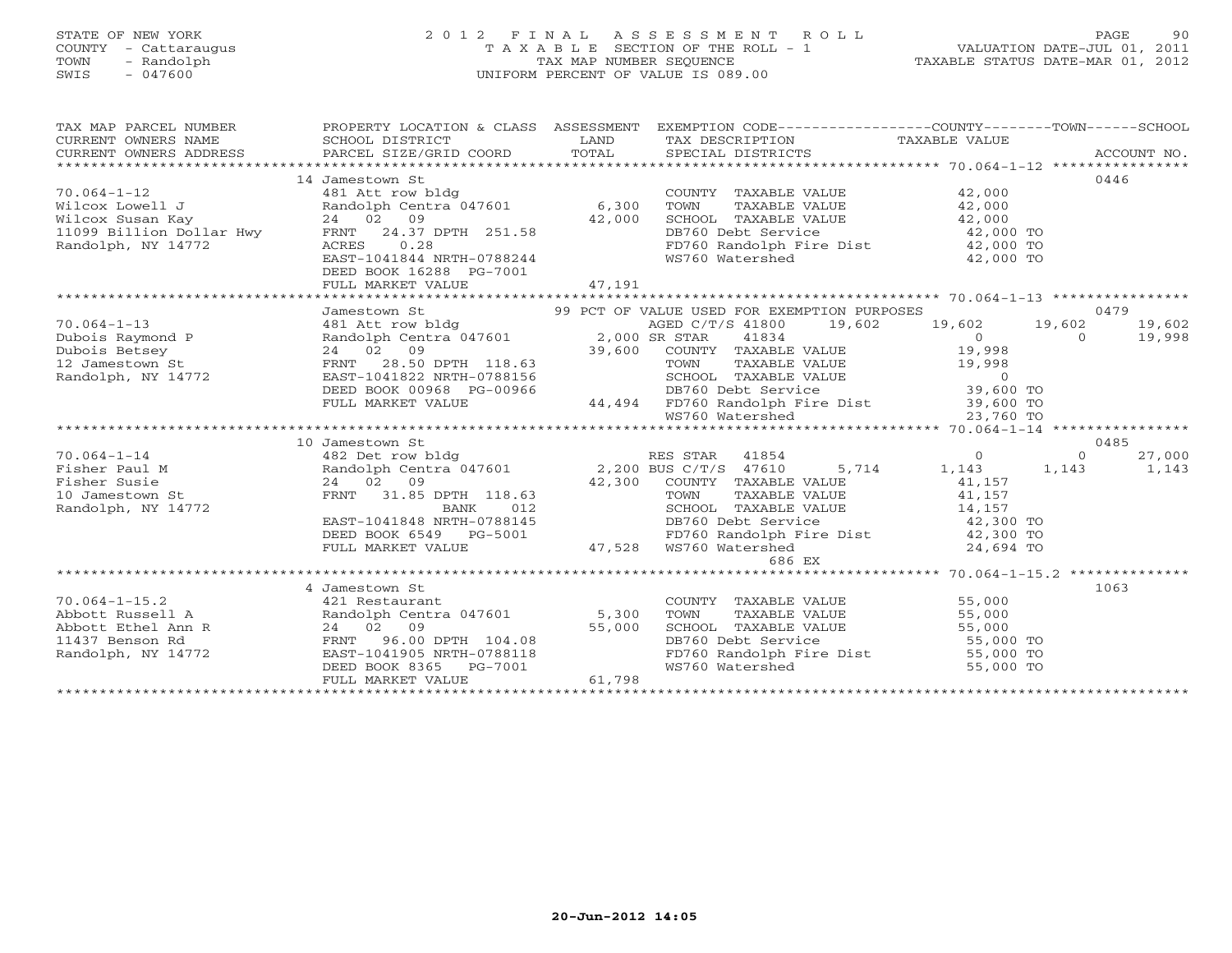#### STATE OF NEW YORK 2 0 1 2 F I N A L A S S E S S M E N T R O L L PAGE 91 COUNTY - Cattaraugus T A X A B L E SECTION OF THE ROLL - 1 VALUATION DATE-JUL 01, 2011 TOWN - Randolph TAX MAP NUMBER SEQUENCE TAXABLE STATUS DATE-MAR 01, 2012<br>
SWIS - 047600<br>
TAXABLE STATUS DATE-MAR 01, 2012 SWIS - 047600 UNIFORM PERCENT OF VALUE IS 089.00

| TAX MAP PARCEL NUMBER                           |                                                                                                             |         | PROPERTY LOCATION & CLASS ASSESSMENT EXEMPTION CODE----------------COUNTY-------TOWN------SCHOOL |                          |                |                          |
|-------------------------------------------------|-------------------------------------------------------------------------------------------------------------|---------|--------------------------------------------------------------------------------------------------|--------------------------|----------------|--------------------------|
| CURRENT OWNERS NAME                             | SCHOOL DISTRICT                                                                                             | LAND    | TAX DESCRIPTION                                                                                  | TAXABLE VALUE            |                |                          |
| CURRENT OWNERS ADDRESS                          | PARCEL SIZE/GRID COORD                                                                                      | TOTAL   | SPECIAL DISTRICTS                                                                                |                          |                | ACCOUNT NO.              |
|                                                 |                                                                                                             |         |                                                                                                  |                          |                |                          |
|                                                 | Main St & Jamestown St                                                                                      |         |                                                                                                  |                          | 0873           |                          |
| $70.064 - 1 - 17$                               | $485$ >1use sm bld                                                                                          |         | COUNTY TAXABLE VALUE                                                                             | 347,250                  |                |                          |
| Beacon Development Llc                          | Randolph Centra 047601 17,500                                                                               |         | TAXABLE VALUE<br>TOWN                                                                            | 347,250<br>347,250       |                |                          |
| PO Box 36                                       | 24 02 09                                                                                                    | 347,250 | SCHOOL TAXABLE VALUE                                                                             |                          |                |                          |
| Lakewood, NY 14750                              | Ff 178.00                                                                                                   |         | DB760 Debt Service                                                                               | 347,250 TO               |                |                          |
|                                                 | 1.75<br>ACRES                                                                                               |         | FD760 Randolph Fire Dist                                                                         | $347,250$ TO             |                |                          |
|                                                 | EAST-1042059 NRTH-0788211                                                                                   |         | WS760 Watershed                                                                                  | 347,250 TO               |                |                          |
|                                                 | DEED BOOK 1001<br>$PG-104$                                                                                  |         |                                                                                                  |                          |                |                          |
|                                                 |                                                                                                             |         |                                                                                                  |                          |                |                          |
|                                                 |                                                                                                             |         |                                                                                                  |                          |                |                          |
|                                                 | 68 Main St<br>210 1 Family Res<br>Randolph Centra 047601 5,000 WVET C/T 41121<br>24 02 09 64 100 20 20 1121 |         |                                                                                                  |                          | 0636           |                          |
| $70.064 - 1 - 22$                               |                                                                                                             |         | 350<br>Veterans V 41107                                                                          | $\overline{0}$           | $\Omega$       | $\overline{0}$           |
| Lecceadone Karen                                |                                                                                                             |         |                                                                                                  | 9,615                    | 9,615          | $\overline{0}$           |
| 68 Main St                                      |                                                                                                             |         |                                                                                                  | $\overline{0}$           | $\Omega$       | 55,980                   |
| Randolph, NY 14772                              | FRNT 66.00 DPTH 231.00                                                                                      |         | COUNTY TAXABLE VALUE                                                                             | 54,485                   |                |                          |
|                                                 | EAST-1042488 NRTH-0788297                                                                                   |         | TOWN<br>TAXABLE VALUE                                                                            | 54,485                   |                |                          |
|                                                 | FULL MARKET VALUE                                                                                           | 72,022  | SCHOOL TAXABLE VALUE 8,120                                                                       |                          |                |                          |
|                                                 |                                                                                                             |         | DB760 Debt Service<br>FD760 Randolph Fire Dist                                                   | 64,100 TO                |                |                          |
|                                                 |                                                                                                             |         |                                                                                                  | $64,100$ TO              |                |                          |
|                                                 |                                                                                                             |         | WS760 Watershed                                                                                  | 64,100 TO                |                |                          |
|                                                 |                                                                                                             |         |                                                                                                  |                          |                |                          |
|                                                 | 66 Main St                                                                                                  |         |                                                                                                  |                          | 0574           |                          |
| $70.064 - 1 - 23$                               | 210 1 Family Res                                                                                            |         | RES STAR 41854                                                                                   | $\overline{0}$           | $\Omega$       | 27,000                   |
| Archer Gary H<br>Archer Celeste W<br>66 Main St | Randolph Centra 047601                                                                                      |         | 5,000 COUNTY TAXABLE VALUE                                                                       | 68,000                   |                |                          |
|                                                 | 24 02 09                                                                                                    | 68,000  | TOWN<br>TAXABLE VALUE<br>SCHOOL TAXABLE VALUE 41,000                                             | 68,000                   |                |                          |
| 66 Main St                                      | FRNT 66.00 DPTH 231.00                                                                                      |         |                                                                                                  |                          |                |                          |
| Randolph, NY 14772                              | EAST-1042550 NRTH-0788319                                                                                   |         |                                                                                                  |                          |                |                          |
|                                                 | DEED BOOK 864<br>PG-00989                                                                                   |         |                                                                                                  |                          |                |                          |
|                                                 |                                                                                                             |         |                                                                                                  |                          |                |                          |
|                                                 |                                                                                                             |         |                                                                                                  |                          | 0850           |                          |
| $70.064 - 1 - 24$                               | 64 Main St                                                                                                  |         |                                                                                                  | $13,250$ $13,250$        |                |                          |
| Craumer Sharon C                                | 210 1 Family Res<br>Randolph Centra 047601 5,000 AGED C/T/S 41800                                           |         | $CVET C/T$ 41131                                                                                 |                          | 19,875         | $\overline{0}$<br>26,500 |
|                                                 | 24 02 09                                                                                                    |         |                                                                                                  | 19,875<br>$\overline{0}$ | $\overline{0}$ | 26,500                   |
| Craumer Jeffrey A<br>64 Main St                 | FRNT 66.00 DPTH 231.00                                                                                      |         | 53,000 SR STAR<br>41834<br>COUNTY TAXABLE VALUE                                                  | 19,875                   |                |                          |
|                                                 | EAST-1042613 NRTH-0788340                                                                                   |         |                                                                                                  |                          |                |                          |
| Randolph, NY 14772                              | DEED BOOK 16246 PG-2001                                                                                     |         | TAXABLE VALUE 19,875<br>TOWN<br>SCHOOL TAXABLE VALUE                                             |                          |                |                          |
|                                                 | FULL MARKET VALUE                                                                                           | 59,551  | DB760 Debt Service                                                                               | $\circ$<br>53,000 TO     |                |                          |
|                                                 |                                                                                                             |         |                                                                                                  |                          |                |                          |
|                                                 |                                                                                                             |         | FD760 Randolph Fire Dist 53,000 TO<br>WS760 Watershed                                            | 53,000 TO                |                |                          |
|                                                 |                                                                                                             |         |                                                                                                  |                          |                |                          |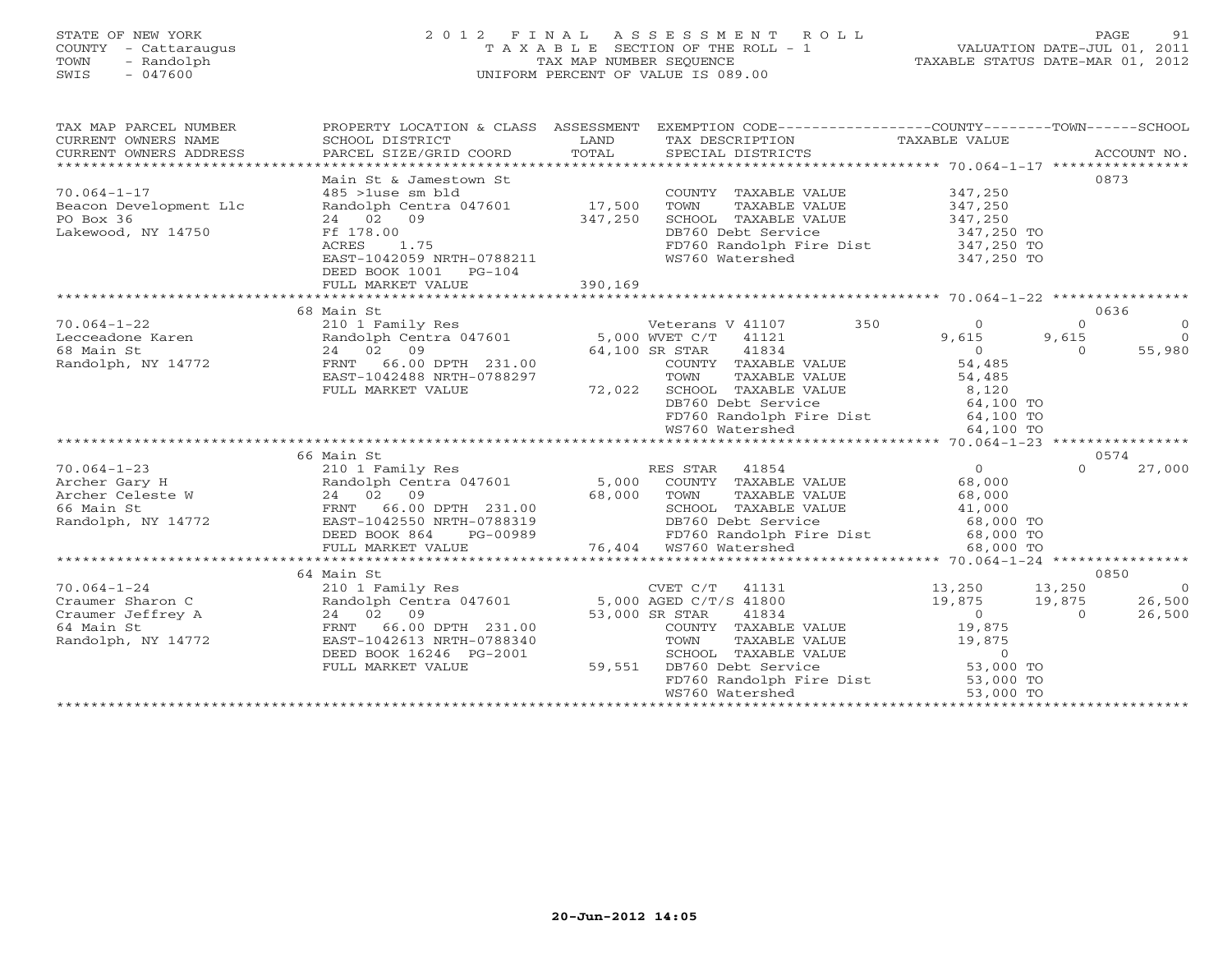# STATE OF NEW YORK 2 0 1 2 F I N A L A S S E S S M E N T R O L L PAGE 92 COUNTY - Cattaraugus T A X A B L E SECTION OF THE ROLL - 1 VALUATION DATE-JUL 01, 2011 TOWN - Randolph TAX MAP NUMBER SEQUENCE TAXABLE STATUS DATE-MAR 01, 2012 SWIS - 047600 UNIFORM PERCENT OF VALUE IS 089.00

| TAX MAP PARCEL NUMBER<br>CURRENT OWNERS NAME<br>CURRENT OWNERS ADDRESS                                             | SCHOOL DISTRICT<br>PARCEL SIZE/GRID COORD                                                                                            | LAND<br>TOTAL                   | PROPERTY LOCATION & CLASS ASSESSMENT EXEMPTION CODE---------------COUNTY-------TOWN-----SCHOOL<br>TAX DESCRIPTION TAXABLE VALUE<br>SPECIAL DISTRICTS |                                       | ACCOUNT NO.                |
|--------------------------------------------------------------------------------------------------------------------|--------------------------------------------------------------------------------------------------------------------------------------|---------------------------------|------------------------------------------------------------------------------------------------------------------------------------------------------|---------------------------------------|----------------------------|
|                                                                                                                    |                                                                                                                                      |                                 |                                                                                                                                                      |                                       |                            |
|                                                                                                                    | 60 Main St                                                                                                                           |                                 |                                                                                                                                                      |                                       | 0579                       |
| $70.064 - 1 - 25$<br>70.064-1-25<br>Griffin Patrick O<br>There's Lou Ann<br>60 Main St<br>Randolph, NY 14772       |                                                                                                                                      |                                 | 1210 1 Family Res<br>210 1 Family Res<br>Randolph Centra 047601 6,400 COUNTY TAXABLE VALUE 50,200<br>24 02 09 50,200 TOWN TAXABLE VALUE 50,200       |                                       | $\Omega$<br>27,000         |
|                                                                                                                    |                                                                                                                                      |                                 |                                                                                                                                                      |                                       |                            |
|                                                                                                                    |                                                                                                                                      |                                 |                                                                                                                                                      |                                       |                            |
|                                                                                                                    |                                                                                                                                      |                                 |                                                                                                                                                      |                                       | 0392<br>$\Omega$<br>55,980 |
|                                                                                                                    |                                                                                                                                      |                                 |                                                                                                                                                      |                                       |                            |
|                                                                                                                    | 56 Main St                                                                                                                           |                                 |                                                                                                                                                      |                                       | 0719                       |
|                                                                                                                    |                                                                                                                                      |                                 |                                                                                                                                                      |                                       |                            |
|                                                                                                                    | 54 Main St                                                                                                                           |                                 |                                                                                                                                                      |                                       | 0526                       |
|                                                                                                                    |                                                                                                                                      |                                 |                                                                                                                                                      |                                       |                            |
|                                                                                                                    | 52 Main St                                                                                                                           |                                 |                                                                                                                                                      |                                       | 0680                       |
| $70.064 - 1 - 29$<br>Reardon Dianne M<br>Reardon Jennifer<br>52 Main St<br>Randolph NY 14772<br>Randolph, NY 14772 | 16 02 09<br>FRNT 94.00 DPTH 231.00<br><b>BANK</b><br>012<br>EAST-1043015 NRTH-0788479<br>DEED BOOK 1022 PG-1106<br>FULL MARKET VALUE | 43,000 TOWN<br>SCHOOL<br>48,315 | TOWN TAXABLE VALUE 43,000<br>SCHOOL TAXABLE VALUE 16,000<br>DB760 Debt Service 43,000 TO<br>FD760 Randolph Fire Dist 43,000 TO<br>WS760 Watershed    | $\overline{0}$<br>43,000<br>43,000 TO | $\Omega$<br>27,000         |
|                                                                                                                    |                                                                                                                                      |                                 |                                                                                                                                                      |                                       |                            |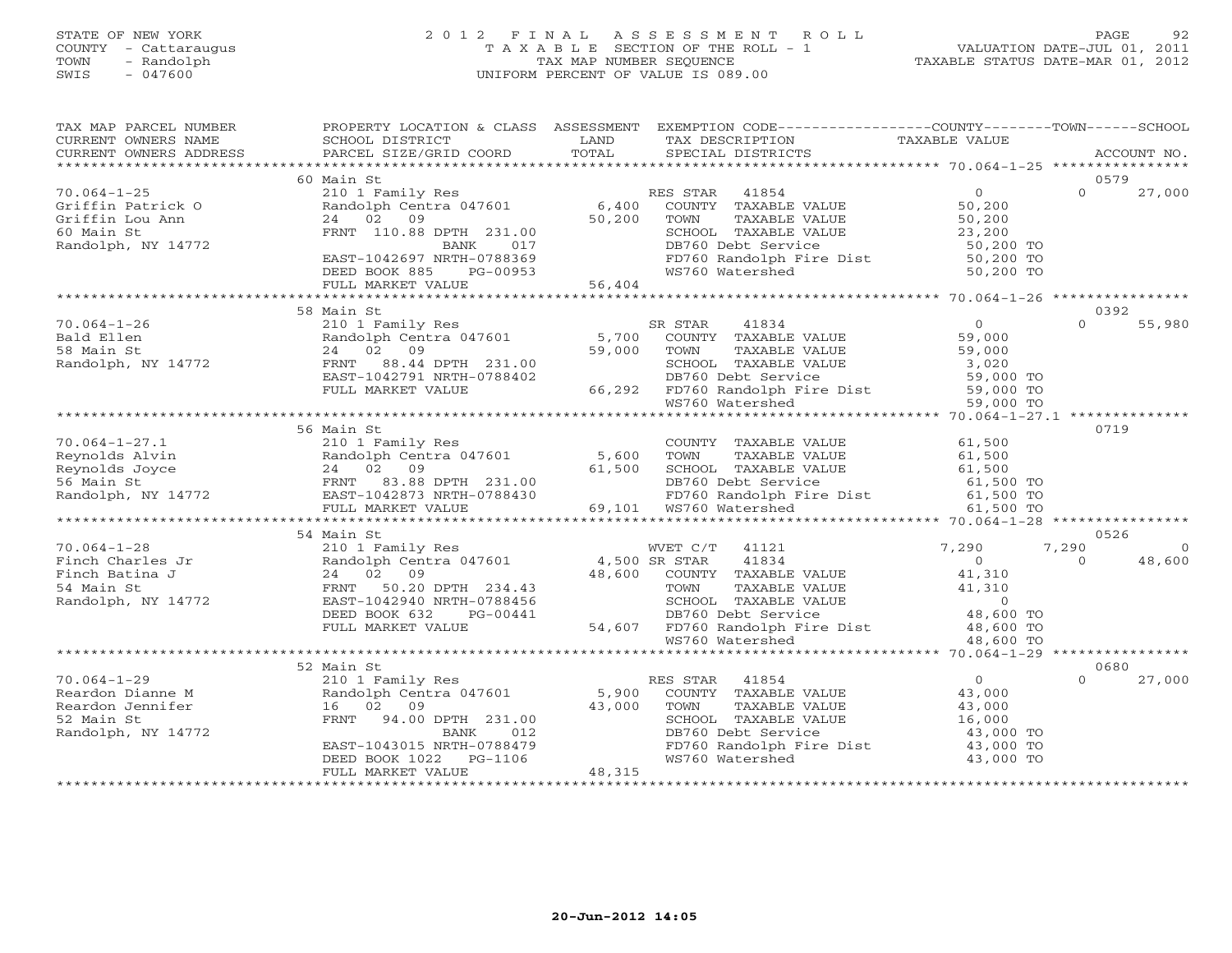# STATE OF NEW YORK 2 0 1 2 F I N A L A S S E S S M E N T R O L L PAGE 93 COUNTY - Cattaraugus T A X A B L E SECTION OF THE ROLL - 1 VALUATION DATE-JUL 01, 2011 TOWN - Randolph TAX MAP NUMBER SEQUENCE TAXABLE STATUS DATE-MAR 01, 2012 SWIS - 047600 UNIFORM PERCENT OF VALUE IS 089.00

| 48 Main St<br>0622<br>210 1 Family Res<br>Randolph Centra 047601 7,500 COUNTY TAXABLE VALUE<br>16 02 09 42,000 TOWN TAXABLE VALUE<br>$70.064 - 1 - 30$<br>$\Omega$<br>27,000<br>Lindquist Mark W<br>Lindquist Kimberly<br>16 02 09<br>42,000<br>48 Main St<br>FRNT 158.40 DPTH 234.10<br>EAST-1043125 NRTH-0788500<br>DEED BOOK 1006 PG-411 PDF760 Randolph F<br>FULL MARKET VALUE 47,191 WS760 Watershed<br>Randolph, NY 14772<br>9 Conewango Rd<br>0655<br>COUNTY TAXABLE VALUE<br>$70.064 - 1 - 31.1$<br>411 Apartment<br>96,000<br>Part Apartment<br>Randolph Centra 047601 11,500<br>16 02 09 96,000<br>Brader Richard<br>DB760 Debt Service<br>FD760 Randolph Fire Dist<br>WS760 Watershed 19,200 TO<br>WS760 Watershed 19,200 TO<br>FULL MARKET VALUE 107,865<br>42 E Main St<br>1095<br>462 Branch bank<br>50,000<br>15,000<br>15,000<br>$70.064 - 1 - 31.2$<br>BUS C/T/S 47610<br>15,000<br>Randolph Centra 047601 10,300<br>Roosa Joseph B<br>PO Box 67<br>Salamanca, NY 14779<br>COUNTY TAXABLE VALUE<br>250,600<br>$265,600$ TOWN<br>16 02 09<br>CHE CONDUCT TO CONTROL CHE CONTROL TO THE VALUE 250,600<br>DETENT 250,600<br>DETENT Service<br>1.20<br>ACRES<br>EAST-1043337 NRTH-0788568<br>DB760 Debt Service<br>PD760 Debt Service<br>FD760 Randolph Fire Dist<br>FD760 Randolph Fire Dist<br>F0 120 TO<br>EAST-1043337 NRTH-0788568<br>DEED BOOK 1032 PG-26642 FD760 Randolph Fire Dist<br>FULL MARKET VALUE 298,427 WS760 Watershed<br>3,000 EX<br>50,120 TO<br>5 Conewango Rd<br>0743<br>ES STAR 41854 0<br>210 1 Family Res RES STAR 41854 0<br>Randolph Centra 047601 9,500 COUNTY TAXABLE VALUE 55,000<br>16 02 09 55,000 TOWN TAXABLE VALUE 55,000<br>ACRES 4.00 BANK 012 SCHOOL TAXABLE VALUE 28,000<br>EAST-1043105 NRTH-07<br>$70.064 - 1 - 33$<br>$\Omega$<br>27,000<br>$\begin{tabular}{cc} \texttt{210} & \texttt{Family} \\ \texttt{Random Cent} \\ \texttt{16} & \texttt{02} & \texttt{09} \\ \texttt{ACRES} & \texttt{4.00} \\ \texttt{EAST-1043105} \\ \texttt{mm} \end{tabular}$<br>Swan George L<br>Swan Sharon A<br>21 Conewango Rd<br>Randolph, NY<br>17 Conewango Rd<br>0665<br>$70.064 - 1 - 35$<br>210 1 Family Res<br>AGED C<br>41802<br>15,280<br>$\Omega$<br>$\Omega$<br>Randolph Centra 047601 9,000 SR STAR<br>$\overline{0}$<br>38,200<br>Maynard Richard<br>41834<br>$\Omega$<br>38,200<br>16 02 09<br>Maynard Dolores<br>COUNTY TAXABLE VALUE<br>22,920<br>TOWN TAXABLE VALUE 38,200<br>TOWN TAXABLE VALUE 38,200<br>SCHOOL TAXABLE VALUE 0<br>DB760 Debt Service 38,200 TO<br>42,921 FD760 Randolph Fire Dist 38,200 TO<br>WS760 Watershed 22,920 TO<br>17 Conewango Rd<br>ACRES<br>6.12<br>Randolph, NY 14772<br>EAST-1042960 NRTH-0789392<br>DEED BOOK 609<br>PG-00463<br>FULL MARKET VALUE | TAX MAP PARCEL NUMBER<br>CURRENT OWNERS NAME<br>CURRENT OWNERS ADDRESS | SCHOOL DISTRICT<br>PARCEL SIZE/GRID COORD | LAND<br>TOTAL | PROPERTY LOCATION & CLASS ASSESSMENT EXEMPTION CODE---------------COUNTY-------TOWN------SCHOOL<br>TAX DESCRIPTION<br>SPECIAL DISTRICTS | TAXABLE VALUE | ACCOUNT NO. |
|------------------------------------------------------------------------------------------------------------------------------------------------------------------------------------------------------------------------------------------------------------------------------------------------------------------------------------------------------------------------------------------------------------------------------------------------------------------------------------------------------------------------------------------------------------------------------------------------------------------------------------------------------------------------------------------------------------------------------------------------------------------------------------------------------------------------------------------------------------------------------------------------------------------------------------------------------------------------------------------------------------------------------------------------------------------------------------------------------------------------------------------------------------------------------------------------------------------------------------------------------------------------------------------------------------------------------------------------------------------------------------------------------------------------------------------------------------------------------------------------------------------------------------------------------------------------------------------------------------------------------------------------------------------------------------------------------------------------------------------------------------------------------------------------------------------------------------------------------------------------------------------------------------------------------------------------------------------------------------------------------------------------------------------------------------------------------------------------------------------------------------------------------------------------------------------------------------------------------------------------------------------------------------------------------------------------------------------------------------------------------------------------------------------------------------------------------------------------------------------------------------------------------------------------------------------------------------------------------------------------------------------------------------------------------------------------------------------------------------------------|------------------------------------------------------------------------|-------------------------------------------|---------------|-----------------------------------------------------------------------------------------------------------------------------------------|---------------|-------------|
|                                                                                                                                                                                                                                                                                                                                                                                                                                                                                                                                                                                                                                                                                                                                                                                                                                                                                                                                                                                                                                                                                                                                                                                                                                                                                                                                                                                                                                                                                                                                                                                                                                                                                                                                                                                                                                                                                                                                                                                                                                                                                                                                                                                                                                                                                                                                                                                                                                                                                                                                                                                                                                                                                                                                                |                                                                        |                                           |               |                                                                                                                                         |               |             |
|                                                                                                                                                                                                                                                                                                                                                                                                                                                                                                                                                                                                                                                                                                                                                                                                                                                                                                                                                                                                                                                                                                                                                                                                                                                                                                                                                                                                                                                                                                                                                                                                                                                                                                                                                                                                                                                                                                                                                                                                                                                                                                                                                                                                                                                                                                                                                                                                                                                                                                                                                                                                                                                                                                                                                |                                                                        |                                           |               |                                                                                                                                         |               |             |
|                                                                                                                                                                                                                                                                                                                                                                                                                                                                                                                                                                                                                                                                                                                                                                                                                                                                                                                                                                                                                                                                                                                                                                                                                                                                                                                                                                                                                                                                                                                                                                                                                                                                                                                                                                                                                                                                                                                                                                                                                                                                                                                                                                                                                                                                                                                                                                                                                                                                                                                                                                                                                                                                                                                                                |                                                                        |                                           |               |                                                                                                                                         |               |             |
|                                                                                                                                                                                                                                                                                                                                                                                                                                                                                                                                                                                                                                                                                                                                                                                                                                                                                                                                                                                                                                                                                                                                                                                                                                                                                                                                                                                                                                                                                                                                                                                                                                                                                                                                                                                                                                                                                                                                                                                                                                                                                                                                                                                                                                                                                                                                                                                                                                                                                                                                                                                                                                                                                                                                                |                                                                        |                                           |               |                                                                                                                                         |               |             |
|                                                                                                                                                                                                                                                                                                                                                                                                                                                                                                                                                                                                                                                                                                                                                                                                                                                                                                                                                                                                                                                                                                                                                                                                                                                                                                                                                                                                                                                                                                                                                                                                                                                                                                                                                                                                                                                                                                                                                                                                                                                                                                                                                                                                                                                                                                                                                                                                                                                                                                                                                                                                                                                                                                                                                |                                                                        |                                           |               |                                                                                                                                         |               |             |
|                                                                                                                                                                                                                                                                                                                                                                                                                                                                                                                                                                                                                                                                                                                                                                                                                                                                                                                                                                                                                                                                                                                                                                                                                                                                                                                                                                                                                                                                                                                                                                                                                                                                                                                                                                                                                                                                                                                                                                                                                                                                                                                                                                                                                                                                                                                                                                                                                                                                                                                                                                                                                                                                                                                                                |                                                                        |                                           |               |                                                                                                                                         |               |             |
|                                                                                                                                                                                                                                                                                                                                                                                                                                                                                                                                                                                                                                                                                                                                                                                                                                                                                                                                                                                                                                                                                                                                                                                                                                                                                                                                                                                                                                                                                                                                                                                                                                                                                                                                                                                                                                                                                                                                                                                                                                                                                                                                                                                                                                                                                                                                                                                                                                                                                                                                                                                                                                                                                                                                                |                                                                        |                                           |               |                                                                                                                                         |               |             |
|                                                                                                                                                                                                                                                                                                                                                                                                                                                                                                                                                                                                                                                                                                                                                                                                                                                                                                                                                                                                                                                                                                                                                                                                                                                                                                                                                                                                                                                                                                                                                                                                                                                                                                                                                                                                                                                                                                                                                                                                                                                                                                                                                                                                                                                                                                                                                                                                                                                                                                                                                                                                                                                                                                                                                |                                                                        |                                           |               |                                                                                                                                         |               |             |
|                                                                                                                                                                                                                                                                                                                                                                                                                                                                                                                                                                                                                                                                                                                                                                                                                                                                                                                                                                                                                                                                                                                                                                                                                                                                                                                                                                                                                                                                                                                                                                                                                                                                                                                                                                                                                                                                                                                                                                                                                                                                                                                                                                                                                                                                                                                                                                                                                                                                                                                                                                                                                                                                                                                                                |                                                                        |                                           |               |                                                                                                                                         |               |             |
|                                                                                                                                                                                                                                                                                                                                                                                                                                                                                                                                                                                                                                                                                                                                                                                                                                                                                                                                                                                                                                                                                                                                                                                                                                                                                                                                                                                                                                                                                                                                                                                                                                                                                                                                                                                                                                                                                                                                                                                                                                                                                                                                                                                                                                                                                                                                                                                                                                                                                                                                                                                                                                                                                                                                                |                                                                        |                                           |               |                                                                                                                                         |               |             |
|                                                                                                                                                                                                                                                                                                                                                                                                                                                                                                                                                                                                                                                                                                                                                                                                                                                                                                                                                                                                                                                                                                                                                                                                                                                                                                                                                                                                                                                                                                                                                                                                                                                                                                                                                                                                                                                                                                                                                                                                                                                                                                                                                                                                                                                                                                                                                                                                                                                                                                                                                                                                                                                                                                                                                |                                                                        |                                           |               |                                                                                                                                         |               |             |
|                                                                                                                                                                                                                                                                                                                                                                                                                                                                                                                                                                                                                                                                                                                                                                                                                                                                                                                                                                                                                                                                                                                                                                                                                                                                                                                                                                                                                                                                                                                                                                                                                                                                                                                                                                                                                                                                                                                                                                                                                                                                                                                                                                                                                                                                                                                                                                                                                                                                                                                                                                                                                                                                                                                                                |                                                                        |                                           |               |                                                                                                                                         |               |             |
|                                                                                                                                                                                                                                                                                                                                                                                                                                                                                                                                                                                                                                                                                                                                                                                                                                                                                                                                                                                                                                                                                                                                                                                                                                                                                                                                                                                                                                                                                                                                                                                                                                                                                                                                                                                                                                                                                                                                                                                                                                                                                                                                                                                                                                                                                                                                                                                                                                                                                                                                                                                                                                                                                                                                                |                                                                        |                                           |               |                                                                                                                                         |               |             |
|                                                                                                                                                                                                                                                                                                                                                                                                                                                                                                                                                                                                                                                                                                                                                                                                                                                                                                                                                                                                                                                                                                                                                                                                                                                                                                                                                                                                                                                                                                                                                                                                                                                                                                                                                                                                                                                                                                                                                                                                                                                                                                                                                                                                                                                                                                                                                                                                                                                                                                                                                                                                                                                                                                                                                |                                                                        |                                           |               |                                                                                                                                         |               |             |
|                                                                                                                                                                                                                                                                                                                                                                                                                                                                                                                                                                                                                                                                                                                                                                                                                                                                                                                                                                                                                                                                                                                                                                                                                                                                                                                                                                                                                                                                                                                                                                                                                                                                                                                                                                                                                                                                                                                                                                                                                                                                                                                                                                                                                                                                                                                                                                                                                                                                                                                                                                                                                                                                                                                                                |                                                                        |                                           |               |                                                                                                                                         |               |             |
|                                                                                                                                                                                                                                                                                                                                                                                                                                                                                                                                                                                                                                                                                                                                                                                                                                                                                                                                                                                                                                                                                                                                                                                                                                                                                                                                                                                                                                                                                                                                                                                                                                                                                                                                                                                                                                                                                                                                                                                                                                                                                                                                                                                                                                                                                                                                                                                                                                                                                                                                                                                                                                                                                                                                                |                                                                        |                                           |               |                                                                                                                                         |               |             |
|                                                                                                                                                                                                                                                                                                                                                                                                                                                                                                                                                                                                                                                                                                                                                                                                                                                                                                                                                                                                                                                                                                                                                                                                                                                                                                                                                                                                                                                                                                                                                                                                                                                                                                                                                                                                                                                                                                                                                                                                                                                                                                                                                                                                                                                                                                                                                                                                                                                                                                                                                                                                                                                                                                                                                |                                                                        |                                           |               |                                                                                                                                         |               |             |
|                                                                                                                                                                                                                                                                                                                                                                                                                                                                                                                                                                                                                                                                                                                                                                                                                                                                                                                                                                                                                                                                                                                                                                                                                                                                                                                                                                                                                                                                                                                                                                                                                                                                                                                                                                                                                                                                                                                                                                                                                                                                                                                                                                                                                                                                                                                                                                                                                                                                                                                                                                                                                                                                                                                                                |                                                                        |                                           |               |                                                                                                                                         |               |             |
|                                                                                                                                                                                                                                                                                                                                                                                                                                                                                                                                                                                                                                                                                                                                                                                                                                                                                                                                                                                                                                                                                                                                                                                                                                                                                                                                                                                                                                                                                                                                                                                                                                                                                                                                                                                                                                                                                                                                                                                                                                                                                                                                                                                                                                                                                                                                                                                                                                                                                                                                                                                                                                                                                                                                                |                                                                        |                                           |               |                                                                                                                                         |               |             |
|                                                                                                                                                                                                                                                                                                                                                                                                                                                                                                                                                                                                                                                                                                                                                                                                                                                                                                                                                                                                                                                                                                                                                                                                                                                                                                                                                                                                                                                                                                                                                                                                                                                                                                                                                                                                                                                                                                                                                                                                                                                                                                                                                                                                                                                                                                                                                                                                                                                                                                                                                                                                                                                                                                                                                |                                                                        |                                           |               |                                                                                                                                         |               |             |
|                                                                                                                                                                                                                                                                                                                                                                                                                                                                                                                                                                                                                                                                                                                                                                                                                                                                                                                                                                                                                                                                                                                                                                                                                                                                                                                                                                                                                                                                                                                                                                                                                                                                                                                                                                                                                                                                                                                                                                                                                                                                                                                                                                                                                                                                                                                                                                                                                                                                                                                                                                                                                                                                                                                                                |                                                                        |                                           |               |                                                                                                                                         |               |             |
|                                                                                                                                                                                                                                                                                                                                                                                                                                                                                                                                                                                                                                                                                                                                                                                                                                                                                                                                                                                                                                                                                                                                                                                                                                                                                                                                                                                                                                                                                                                                                                                                                                                                                                                                                                                                                                                                                                                                                                                                                                                                                                                                                                                                                                                                                                                                                                                                                                                                                                                                                                                                                                                                                                                                                |                                                                        |                                           |               |                                                                                                                                         |               |             |
|                                                                                                                                                                                                                                                                                                                                                                                                                                                                                                                                                                                                                                                                                                                                                                                                                                                                                                                                                                                                                                                                                                                                                                                                                                                                                                                                                                                                                                                                                                                                                                                                                                                                                                                                                                                                                                                                                                                                                                                                                                                                                                                                                                                                                                                                                                                                                                                                                                                                                                                                                                                                                                                                                                                                                |                                                                        |                                           |               |                                                                                                                                         |               |             |
|                                                                                                                                                                                                                                                                                                                                                                                                                                                                                                                                                                                                                                                                                                                                                                                                                                                                                                                                                                                                                                                                                                                                                                                                                                                                                                                                                                                                                                                                                                                                                                                                                                                                                                                                                                                                                                                                                                                                                                                                                                                                                                                                                                                                                                                                                                                                                                                                                                                                                                                                                                                                                                                                                                                                                |                                                                        |                                           |               |                                                                                                                                         |               |             |
|                                                                                                                                                                                                                                                                                                                                                                                                                                                                                                                                                                                                                                                                                                                                                                                                                                                                                                                                                                                                                                                                                                                                                                                                                                                                                                                                                                                                                                                                                                                                                                                                                                                                                                                                                                                                                                                                                                                                                                                                                                                                                                                                                                                                                                                                                                                                                                                                                                                                                                                                                                                                                                                                                                                                                |                                                                        |                                           |               |                                                                                                                                         |               |             |
|                                                                                                                                                                                                                                                                                                                                                                                                                                                                                                                                                                                                                                                                                                                                                                                                                                                                                                                                                                                                                                                                                                                                                                                                                                                                                                                                                                                                                                                                                                                                                                                                                                                                                                                                                                                                                                                                                                                                                                                                                                                                                                                                                                                                                                                                                                                                                                                                                                                                                                                                                                                                                                                                                                                                                |                                                                        |                                           |               |                                                                                                                                         |               |             |
|                                                                                                                                                                                                                                                                                                                                                                                                                                                                                                                                                                                                                                                                                                                                                                                                                                                                                                                                                                                                                                                                                                                                                                                                                                                                                                                                                                                                                                                                                                                                                                                                                                                                                                                                                                                                                                                                                                                                                                                                                                                                                                                                                                                                                                                                                                                                                                                                                                                                                                                                                                                                                                                                                                                                                |                                                                        |                                           |               |                                                                                                                                         |               |             |
|                                                                                                                                                                                                                                                                                                                                                                                                                                                                                                                                                                                                                                                                                                                                                                                                                                                                                                                                                                                                                                                                                                                                                                                                                                                                                                                                                                                                                                                                                                                                                                                                                                                                                                                                                                                                                                                                                                                                                                                                                                                                                                                                                                                                                                                                                                                                                                                                                                                                                                                                                                                                                                                                                                                                                |                                                                        |                                           |               |                                                                                                                                         |               |             |
|                                                                                                                                                                                                                                                                                                                                                                                                                                                                                                                                                                                                                                                                                                                                                                                                                                                                                                                                                                                                                                                                                                                                                                                                                                                                                                                                                                                                                                                                                                                                                                                                                                                                                                                                                                                                                                                                                                                                                                                                                                                                                                                                                                                                                                                                                                                                                                                                                                                                                                                                                                                                                                                                                                                                                |                                                                        |                                           |               |                                                                                                                                         |               |             |
|                                                                                                                                                                                                                                                                                                                                                                                                                                                                                                                                                                                                                                                                                                                                                                                                                                                                                                                                                                                                                                                                                                                                                                                                                                                                                                                                                                                                                                                                                                                                                                                                                                                                                                                                                                                                                                                                                                                                                                                                                                                                                                                                                                                                                                                                                                                                                                                                                                                                                                                                                                                                                                                                                                                                                |                                                                        |                                           |               |                                                                                                                                         |               |             |
|                                                                                                                                                                                                                                                                                                                                                                                                                                                                                                                                                                                                                                                                                                                                                                                                                                                                                                                                                                                                                                                                                                                                                                                                                                                                                                                                                                                                                                                                                                                                                                                                                                                                                                                                                                                                                                                                                                                                                                                                                                                                                                                                                                                                                                                                                                                                                                                                                                                                                                                                                                                                                                                                                                                                                |                                                                        |                                           |               |                                                                                                                                         |               |             |
|                                                                                                                                                                                                                                                                                                                                                                                                                                                                                                                                                                                                                                                                                                                                                                                                                                                                                                                                                                                                                                                                                                                                                                                                                                                                                                                                                                                                                                                                                                                                                                                                                                                                                                                                                                                                                                                                                                                                                                                                                                                                                                                                                                                                                                                                                                                                                                                                                                                                                                                                                                                                                                                                                                                                                |                                                                        |                                           |               |                                                                                                                                         |               |             |
|                                                                                                                                                                                                                                                                                                                                                                                                                                                                                                                                                                                                                                                                                                                                                                                                                                                                                                                                                                                                                                                                                                                                                                                                                                                                                                                                                                                                                                                                                                                                                                                                                                                                                                                                                                                                                                                                                                                                                                                                                                                                                                                                                                                                                                                                                                                                                                                                                                                                                                                                                                                                                                                                                                                                                |                                                                        |                                           |               |                                                                                                                                         |               |             |
|                                                                                                                                                                                                                                                                                                                                                                                                                                                                                                                                                                                                                                                                                                                                                                                                                                                                                                                                                                                                                                                                                                                                                                                                                                                                                                                                                                                                                                                                                                                                                                                                                                                                                                                                                                                                                                                                                                                                                                                                                                                                                                                                                                                                                                                                                                                                                                                                                                                                                                                                                                                                                                                                                                                                                |                                                                        |                                           |               |                                                                                                                                         |               |             |
|                                                                                                                                                                                                                                                                                                                                                                                                                                                                                                                                                                                                                                                                                                                                                                                                                                                                                                                                                                                                                                                                                                                                                                                                                                                                                                                                                                                                                                                                                                                                                                                                                                                                                                                                                                                                                                                                                                                                                                                                                                                                                                                                                                                                                                                                                                                                                                                                                                                                                                                                                                                                                                                                                                                                                |                                                                        |                                           |               |                                                                                                                                         |               |             |
|                                                                                                                                                                                                                                                                                                                                                                                                                                                                                                                                                                                                                                                                                                                                                                                                                                                                                                                                                                                                                                                                                                                                                                                                                                                                                                                                                                                                                                                                                                                                                                                                                                                                                                                                                                                                                                                                                                                                                                                                                                                                                                                                                                                                                                                                                                                                                                                                                                                                                                                                                                                                                                                                                                                                                |                                                                        |                                           |               |                                                                                                                                         |               |             |
|                                                                                                                                                                                                                                                                                                                                                                                                                                                                                                                                                                                                                                                                                                                                                                                                                                                                                                                                                                                                                                                                                                                                                                                                                                                                                                                                                                                                                                                                                                                                                                                                                                                                                                                                                                                                                                                                                                                                                                                                                                                                                                                                                                                                                                                                                                                                                                                                                                                                                                                                                                                                                                                                                                                                                |                                                                        |                                           |               |                                                                                                                                         |               |             |
|                                                                                                                                                                                                                                                                                                                                                                                                                                                                                                                                                                                                                                                                                                                                                                                                                                                                                                                                                                                                                                                                                                                                                                                                                                                                                                                                                                                                                                                                                                                                                                                                                                                                                                                                                                                                                                                                                                                                                                                                                                                                                                                                                                                                                                                                                                                                                                                                                                                                                                                                                                                                                                                                                                                                                |                                                                        |                                           |               |                                                                                                                                         |               |             |
|                                                                                                                                                                                                                                                                                                                                                                                                                                                                                                                                                                                                                                                                                                                                                                                                                                                                                                                                                                                                                                                                                                                                                                                                                                                                                                                                                                                                                                                                                                                                                                                                                                                                                                                                                                                                                                                                                                                                                                                                                                                                                                                                                                                                                                                                                                                                                                                                                                                                                                                                                                                                                                                                                                                                                |                                                                        |                                           |               |                                                                                                                                         |               |             |
|                                                                                                                                                                                                                                                                                                                                                                                                                                                                                                                                                                                                                                                                                                                                                                                                                                                                                                                                                                                                                                                                                                                                                                                                                                                                                                                                                                                                                                                                                                                                                                                                                                                                                                                                                                                                                                                                                                                                                                                                                                                                                                                                                                                                                                                                                                                                                                                                                                                                                                                                                                                                                                                                                                                                                |                                                                        |                                           |               |                                                                                                                                         |               |             |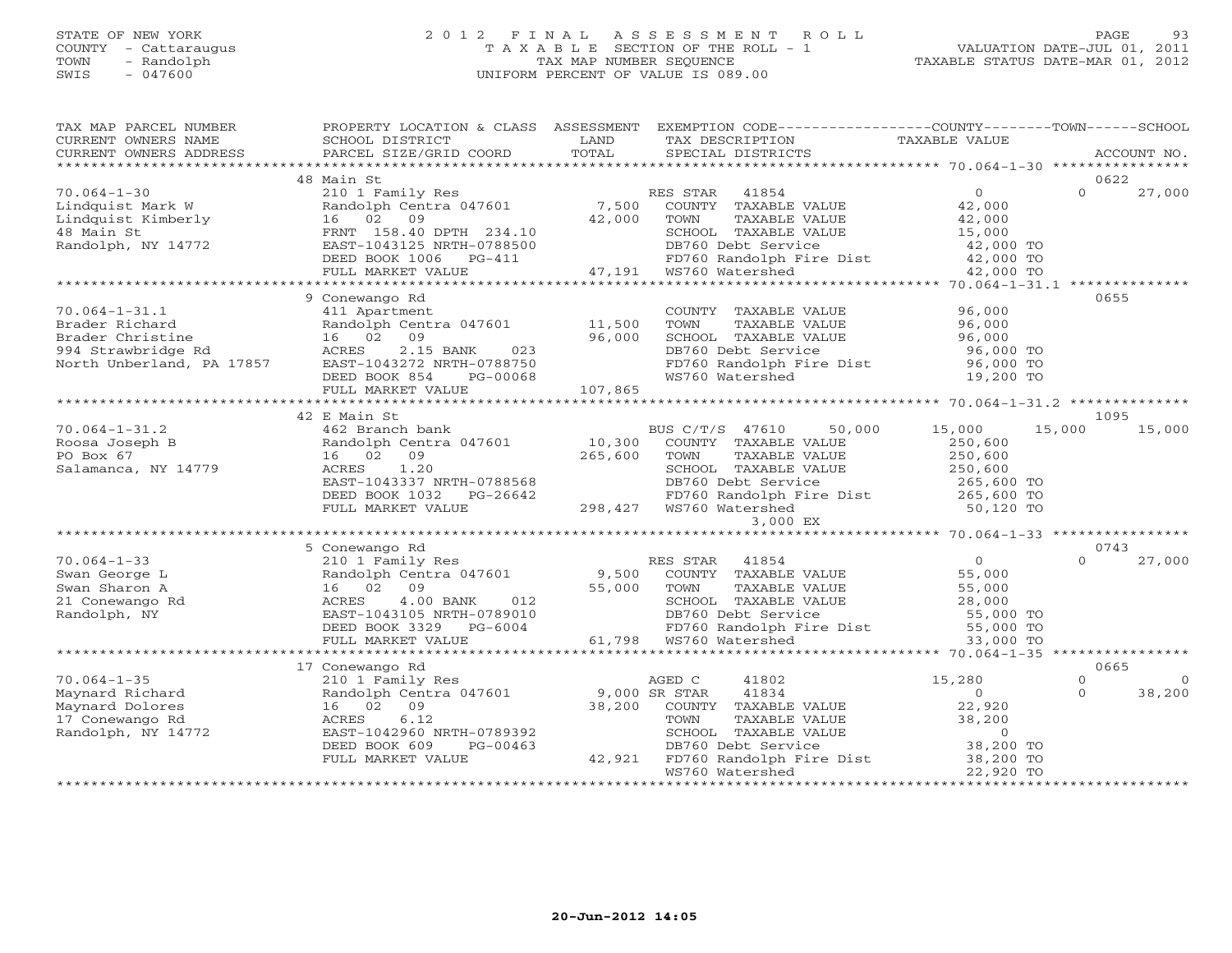# STATE OF NEW YORK 2 0 1 2 F I N A L A S S E S S M E N T R O L L PAGE 94 COUNTY - Cattaraugus T A X A B L E SECTION OF THE ROLL - 1 VALUATION DATE-JUL 01, 2011 TOWN - Randolph TAX MAP NUMBER SEQUENCE TAXABLE STATUS DATE-MAR 01, 2012 SWIS - 047600 UNIFORM PERCENT OF VALUE IS 089.00

| TAX MAP PARCEL NUMBER<br>CURRENT OWNERS NAME<br>CURRENT OWNERS ADDRESS | PROPERTY LOCATION & CLASS ASSESSMENT<br>SCHOOL DISTRICT<br>PARCEL SIZE/GRID COORD | LAND<br>TOTAL | EXEMPTION CODE-----------------COUNTY-------TOWN------SCHOOL<br>TAX DESCRIPTION<br>SPECIAL DISTRICTS | TAXABLE VALUE                       | ACCOUNT NO.                |          |
|------------------------------------------------------------------------|-----------------------------------------------------------------------------------|---------------|------------------------------------------------------------------------------------------------------|-------------------------------------|----------------------------|----------|
|                                                                        |                                                                                   |               |                                                                                                      |                                     |                            |          |
| $70.064 - 1 - 36$<br>Balcom Jeremy A                                   | 55 Conewango Rd<br>210 1 Family Res<br>Randolph Centra 047601                     | 9,000         | RES STAR<br>41854<br>COUNTY TAXABLE VALUE                                                            | $\overline{0}$<br>93,200            | 0414<br>$\Omega$<br>27,000 |          |
| Balcom Kelly M<br>55 Conewango Rd                                      | 16 02<br>09<br>ACRES<br>1.78 BANK<br>032                                          | 93,200        | TOWN<br>TAXABLE VALUE<br>SCHOOL TAXABLE VALUE                                                        | 93,200<br>66,200                    |                            |          |
| Randolph, NY 14772                                                     | EAST-1042892 NRTH-0789733<br>DEED BOOK 2061 PG-8002<br>FULL MARKET VALUE          |               | DB760 Debt Service<br>FD760 Randolph Fire Dist<br>WS760 Watershed<br>104,719 WS760 Watershed         | 93,200 TO<br>93,200 TO<br>55,920 TO |                            |          |
|                                                                        |                                                                                   |               |                                                                                                      |                                     |                            |          |
|                                                                        | 63 Conewango Rd                                                                   |               |                                                                                                      |                                     | 1151                       |          |
| $70.064 - 1 - 37.1$                                                    | 210 1 Family Res                                                                  |               | RES STAR 41854                                                                                       | $\circ$                             | $\Omega$<br>27,000         |          |
| Seiberg Michael A                                                      | Randolph Centra 047601                                                            | 9,700         | COUNTY TAXABLE VALUE                                                                                 | 97,000                              |                            |          |
| Seiberg Bridget A                                                      | 24 02<br>09                                                                       | 97,000        | TOWN<br>TAXABLE VALUE                                                                                | 97,000                              |                            |          |
| 63 Conewango Rd                                                        | 2.35 BANK<br>017<br>ACRES                                                         |               | SCHOOL TAXABLE VALUE                                                                                 | 70,000                              |                            |          |
| Randolph, NY 14772                                                     | EAST-1042743 NRTH-0789857                                                         |               | DB760 Debt Service                                                                                   | 97,000 TO                           |                            |          |
|                                                                        | DEED BOOK 15600 PG-2001                                                           |               | FD760 Randolph Fire Dist 97,000 TO<br>WS760 Watershed 58,200 TO                                      |                                     |                            |          |
|                                                                        | FULL MARKET VALUE                                                                 |               | 108,989 WS760 Watershed                                                                              |                                     |                            |          |
|                                                                        |                                                                                   |               |                                                                                                      |                                     |                            |          |
|                                                                        | 67 Conewango Rd                                                                   |               |                                                                                                      |                                     | 0561                       |          |
| $70.064 - 1 - 37.2$                                                    | 210 1 Family Res                                                                  |               | RES STAR<br>41854                                                                                    | $\overline{0}$                      | $\Omega$<br>27,000         |          |
| Morris Robert J                                                        | Randolph Centra 047601                                                            | 10,200        | COUNTY TAXABLE VALUE                                                                                 | 91,000                              |                            |          |
| 67 Conewango Rd                                                        | 24 02 09<br>012                                                                   | 91,000        | TOWN<br>TAXABLE VALUE                                                                                | 91,000                              |                            |          |
| Randolph, NY 14772                                                     | 2.75 BANK<br>ACRES<br>EAST-1042610 NRTH-0789945                                   |               | SCHOOL TAXABLE VALUE<br>DB760 Debt Service                                                           | 64,000<br>91,000 TO                 |                            |          |
|                                                                        | DEED BOOK 14143 PG-6003                                                           |               | FD760 Randolph Fire Dist 91,000 TO                                                                   |                                     |                            |          |
|                                                                        | FULL MARKET VALUE                                                                 |               | 102,247 WS760 Watershed                                                                              | 54,600 TO                           |                            |          |
|                                                                        | * * * * * * * * * * * * * * * * * * *                                             |               | *******************************                                                                      | ********* 70.064-1-38               |                            |          |
|                                                                        | Conewango Rd                                                                      |               |                                                                                                      |                                     | 0639                       |          |
| $70.064 - 1 - 38$                                                      | 210 1 Family Res                                                                  |               | RES STAR<br>41854                                                                                    | $\overline{O}$                      | 27,000<br>$\cap$           |          |
| Durow Randall C                                                        | Randolph Centra 047601                                                            | 8,500         | COUNTY TAXABLE VALUE                                                                                 | 72,400                              |                            |          |
| Durow Robbin L                                                         | 16/24 02 09                                                                       | 72,400        | TOWN<br>TAXABLE VALUE                                                                                | 72,400                              |                            |          |
| 24 Conewango Rd                                                        | 1.36<br>ACRES                                                                     |               | SCHOOL TAXABLE VALUE                                                                                 | 45,400                              |                            |          |
| Randolph, NY 14772                                                     | EAST-1043255 NRTH-0790039                                                         |               | DB760 Debt Service                                                                                   | 72,400 TO                           |                            |          |
|                                                                        | DEED BOOK 00949 PG-01182                                                          |               | FD760 Randolph Fire Dist                                                                             | 72,400 TO                           |                            |          |
|                                                                        | FULL MARKET VALUE                                                                 |               | 81,348 WS760 Watershed                                                                               | 14,480 TO                           |                            |          |
|                                                                        |                                                                                   |               |                                                                                                      |                                     | **************             |          |
|                                                                        | 52 Conewango Rd                                                                   |               |                                                                                                      |                                     | 0869                       |          |
| $70.064 - 1 - 39$                                                      | 210 1 Family Res                                                                  |               | CVET C/T<br>41131                                                                                    | 17,150                              | 17,150                     | $\circ$  |
| Yergens Family Trust                                                   | Randolph Centra 047601                                                            |               | 2,700<br>5,600 RPTL466_c 41683                                                                       | $\circ$                             | 2,700                      | $\Omega$ |
| Yergens William L                                                      | 16 02<br>09                                                                       |               | 68,600 SR STAR<br>41834                                                                              | $\circ$                             | 55,980<br>$\Omega$         |          |
| 52 Conewango Rd                                                        | FRNT 100.00 DPTH 162.00                                                           |               | COUNTY TAXABLE VALUE                                                                                 | 51,450                              |                            |          |
| Randolph, NY 14772                                                     | EAST-1043228 NRTH-0789884                                                         |               | TOWN<br>TAXABLE VALUE                                                                                | 48,750                              |                            |          |
|                                                                        | DEED BOOK 11466 PG-7002                                                           |               | SCHOOL TAXABLE VALUE                                                                                 | 12,620                              |                            |          |
|                                                                        | FULL MARKET VALUE                                                                 | 77,079        | DB760 Debt Service                                                                                   | 68,600 TO<br>$68,600$ TO            |                            |          |
|                                                                        |                                                                                   |               | FD760 Randolph Fire Dist                                                                             |                                     |                            |          |
|                                                                        |                                                                                   |               | WS760 Watershed                                                                                      | 13,720 TO                           |                            |          |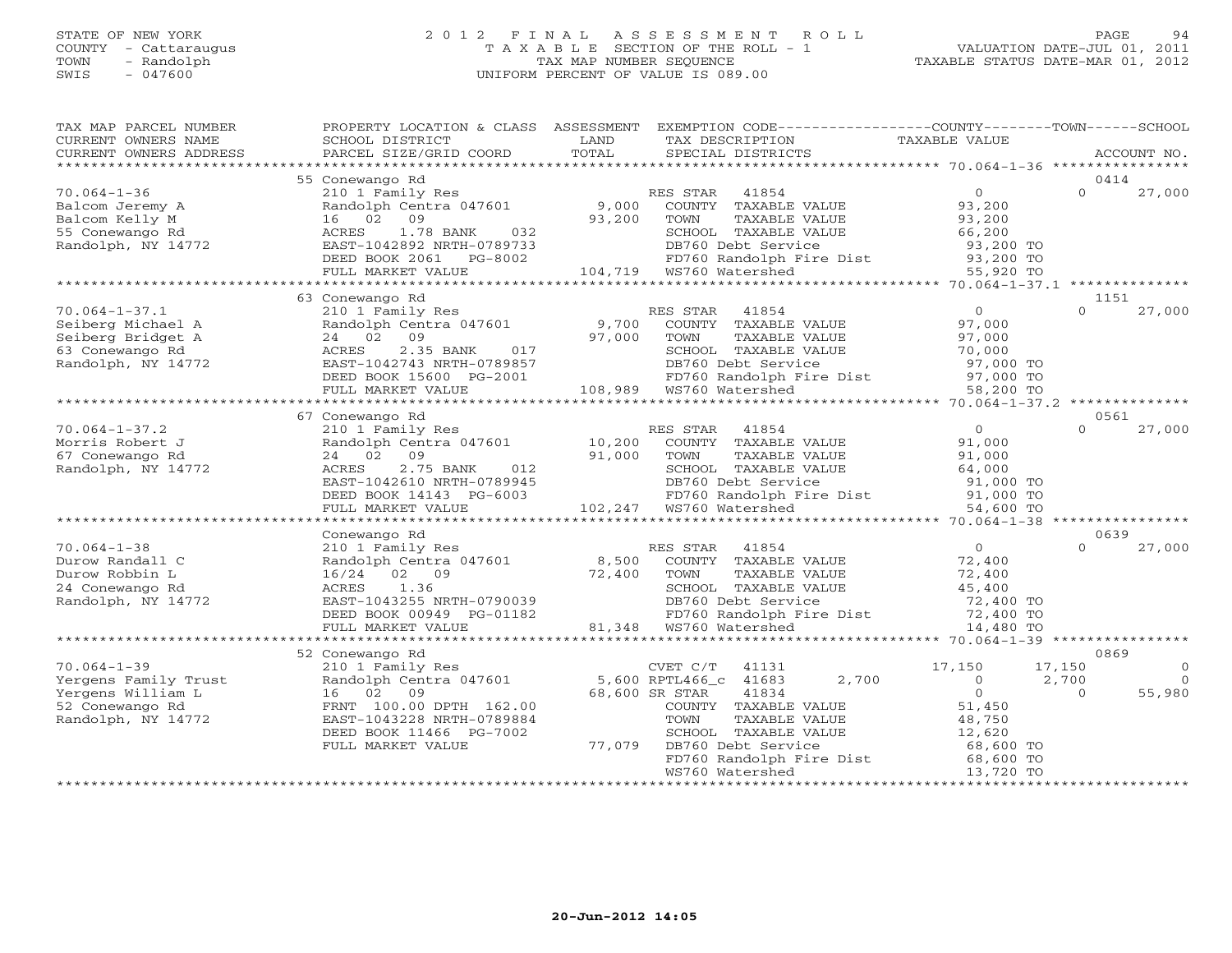# STATE OF NEW YORK 2 0 1 2 F I N A L A S S E S S M E N T R O L L PAGE 95 COUNTY - Cattaraugus T A X A B L E SECTION OF THE ROLL - 1 VALUATION DATE-JUL 01, 2011 TOWN - Randolph TAX MAP NUMBER SEQUENCE TAXABLE STATUS DATE-MAR 01, 2012 SWIS - 047600 UNIFORM PERCENT OF VALUE IS 089.00

| TAX MAP PARCEL NUMBER                                                                                                                   |                                                                                                                                                                                                                                                                                                                                              |                | PROPERTY LOCATION & CLASS ASSESSMENT EXEMPTION CODE----------------COUNTY-------TOWN-----SCHOOL                                |                            |                |                |
|-----------------------------------------------------------------------------------------------------------------------------------------|----------------------------------------------------------------------------------------------------------------------------------------------------------------------------------------------------------------------------------------------------------------------------------------------------------------------------------------------|----------------|--------------------------------------------------------------------------------------------------------------------------------|----------------------------|----------------|----------------|
| CURRENT OWNERS NAME                                                                                                                     | SCHOOL DISTRICT                                                                                                                                                                                                                                                                                                                              | LAND           | TAX DESCRIPTION                                                                                                                | TAXABLE VALUE              |                |                |
| CURRENT OWNERS ADDRESS                                                                                                                  | PARCEL SIZE/GRID COORD                                                                                                                                                                                                                                                                                                                       | TOTAL          | SPECIAL DISTRICTS                                                                                                              |                            |                | ACCOUNT NO.    |
|                                                                                                                                         |                                                                                                                                                                                                                                                                                                                                              |                |                                                                                                                                |                            |                |                |
|                                                                                                                                         | 42 Conewango Rd                                                                                                                                                                                                                                                                                                                              |                |                                                                                                                                |                            | 0364           |                |
| $70.064 - 1 - 40$                                                                                                                       | 210 1 Family Res                                                                                                                                                                                                                                                                                                                             |                | COUNTY TAXABLE VALUE                                                                                                           | 62,000                     |                |                |
|                                                                                                                                         |                                                                                                                                                                                                                                                                                                                                              | 8,600          |                                                                                                                                |                            |                |                |
| Brunswick Brian                    Randolph Centra 047601<br>10589 County Line Rd                16     02   09                         |                                                                                                                                                                                                                                                                                                                                              | 62,000         |                                                                                                                                |                            |                |                |
| Forestville, NY 14062                                                                                                                   | ACRES 1.10                                                                                                                                                                                                                                                                                                                                   |                |                                                                                                                                |                            |                |                |
|                                                                                                                                         | EAST-1043416 NRTH-0789842                                                                                                                                                                                                                                                                                                                    |                | TOWN TAXABLE VALUE 62,000<br>SCHOOL TAXABLE VALUE 62,000<br>DB760 Debt Service 62,000 TO<br>FD760 Randolph Fire Dist 62,000 TO |                            |                |                |
|                                                                                                                                         | DEED BOOK 10325 PG-6011                                                                                                                                                                                                                                                                                                                      |                | WS760 Watershed                                                                                                                | 12,400 TO                  |                |                |
|                                                                                                                                         | FULL MARKET VALUE                                                                                                                                                                                                                                                                                                                            | 69,663         |                                                                                                                                |                            |                |                |
|                                                                                                                                         |                                                                                                                                                                                                                                                                                                                                              |                |                                                                                                                                |                            |                |                |
|                                                                                                                                         | Conewango Rd                                                                                                                                                                                                                                                                                                                                 |                |                                                                                                                                |                            | 0717           |                |
| $70.064 - 1 - 41$                                                                                                                       | 314 Rural vac<10                                                                                                                                                                                                                                                                                                                             |                | COUNTY TAXABLE VALUE 14,550<br>TOWN TAXABLE VALUE 14,550<br>SCHOOL TAXABLE VALUE 14,550<br>COUNTY TAXABLE VALUE                |                            |                |                |
| Patterson Harry                                                                                                                         | Randolph Centra 047601 14,550                                                                                                                                                                                                                                                                                                                |                |                                                                                                                                |                            |                |                |
| Attn: David Patterson 16 02 09                                                                                                          |                                                                                                                                                                                                                                                                                                                                              | 14,550         |                                                                                                                                |                            |                |                |
| 282 N Transit St                                                                                                                        | 6.68<br>ACRES                                                                                                                                                                                                                                                                                                                                |                | DB760 Debt Service                                                                                                             | 14,550 TO                  |                |                |
| Lockport, NY 14094                                                                                                                      | EAST-1043529 NRTH-0789515                                                                                                                                                                                                                                                                                                                    |                | FD760 Randolph Fire Dist 14,550 TO                                                                                             |                            |                |                |
|                                                                                                                                         | DEED BOOK 455<br>PG-00129                                                                                                                                                                                                                                                                                                                    |                | WS760 Watershed                                                                                                                | 2,910 TO                   |                |                |
|                                                                                                                                         | FULL MARKET VALUE                                                                                                                                                                                                                                                                                                                            | 16,348         |                                                                                                                                |                            |                |                |
|                                                                                                                                         |                                                                                                                                                                                                                                                                                                                                              |                |                                                                                                                                |                            |                |                |
|                                                                                                                                         | 1 College St                                                                                                                                                                                                                                                                                                                                 |                |                                                                                                                                |                            | 0666           |                |
| 70.064-1-42 CVET C/T 41131<br>Honey Revocable Trust William Randolph Centra 047601 8,200 DVET C/T 41141                                 |                                                                                                                                                                                                                                                                                                                                              |                | $CVET C/T$ 41131                                                                                                               | 13,400                     | 13,400         | $\overline{0}$ |
|                                                                                                                                         |                                                                                                                                                                                                                                                                                                                                              |                |                                                                                                                                | 13,400                     | 13,400         | $\overline{0}$ |
| Honey Revocable Trust Dorothy 16 02 09                                                                                                  | $\sum_{i=1}^n\frac{1}{i!}\sum_{j=1}^n\frac{1}{j!}\sum_{j=1}^n\frac{1}{j!}\sum_{j=1}^n\frac{1}{j!}\sum_{j=1}^n\frac{1}{j!}\sum_{j=1}^n\frac{1}{j!}\sum_{j=1}^n\frac{1}{j!}\sum_{j=1}^n\frac{1}{j!}\sum_{j=1}^n\frac{1}{j!}\sum_{j=1}^n\frac{1}{j!}\sum_{j=1}^n\frac{1}{j!}\sum_{j=1}^n\frac{1}{j!}\sum_{j=1}^n\frac{1}{j!}\sum_{j=1}^n\frac{$ | 53,600 SR STAR | 41834                                                                                                                          | $\overline{0}$             | $\overline{0}$ | 53,600         |
| 1 College Ave<br>ACRES 1.16<br>772 EAST-1043587 N                                                                                       |                                                                                                                                                                                                                                                                                                                                              |                |                                                                                                                                |                            |                |                |
| Randolph, NY 14772                                                                                                                      | EAST-1043587 NRTH-0789147                                                                                                                                                                                                                                                                                                                    |                |                                                                                                                                |                            |                |                |
|                                                                                                                                         | DEED BOOK 15207 PG-8001<br>FULL MARKET VALUE 60,225                                                                                                                                                                                                                                                                                          |                |                                                                                                                                |                            |                |                |
|                                                                                                                                         |                                                                                                                                                                                                                                                                                                                                              |                |                                                                                                                                |                            |                |                |
|                                                                                                                                         |                                                                                                                                                                                                                                                                                                                                              |                | FD760 Randolph Fire Dist 53,600 TO                                                                                             |                            |                |                |
|                                                                                                                                         |                                                                                                                                                                                                                                                                                                                                              |                | WS760 Watershed                                                                                                                | 10,720 TO                  |                |                |
| Emke Daniel G<br>Emke Daniel G<br>Emke Daniel G<br>15 College St<br>Randolph, NY 14772<br>Randolph, NY 14772<br>FRNT 132.00 DPTH 143.30 |                                                                                                                                                                                                                                                                                                                                              |                |                                                                                                                                |                            |                |                |
|                                                                                                                                         |                                                                                                                                                                                                                                                                                                                                              |                |                                                                                                                                |                            | 0394           |                |
|                                                                                                                                         |                                                                                                                                                                                                                                                                                                                                              |                |                                                                                                                                | $\Omega$                   | $\Omega$       | 27,000         |
|                                                                                                                                         |                                                                                                                                                                                                                                                                                                                                              |                |                                                                                                                                | 60,000                     |                |                |
|                                                                                                                                         |                                                                                                                                                                                                                                                                                                                                              |                | TAXABLE VALUE                                                                                                                  | 60,000                     |                |                |
|                                                                                                                                         |                                                                                                                                                                                                                                                                                                                                              |                |                                                                                                                                | 33,000                     |                |                |
|                                                                                                                                         | BANK                                                                                                                                                                                                                                                                                                                                         | $012$<br>9223  | DB760 Debt Service                                                                                                             | 60,000 TO                  |                |                |
|                                                                                                                                         | EAST-1043820 NRTH-0789223                                                                                                                                                                                                                                                                                                                    |                | FD760 Randolph Fire Dist<br>WS760 Watershed                                                                                    | $60,000$ TO<br>$12,000$ TO |                |                |
|                                                                                                                                         | DEED BOOK 4658 PG-5001                                                                                                                                                                                                                                                                                                                       |                |                                                                                                                                | 12,000 TO                  |                |                |
|                                                                                                                                         | FULL MARKET VALUE                                                                                                                                                                                                                                                                                                                            | 67,416         |                                                                                                                                |                            |                |                |
|                                                                                                                                         |                                                                                                                                                                                                                                                                                                                                              |                |                                                                                                                                |                            |                |                |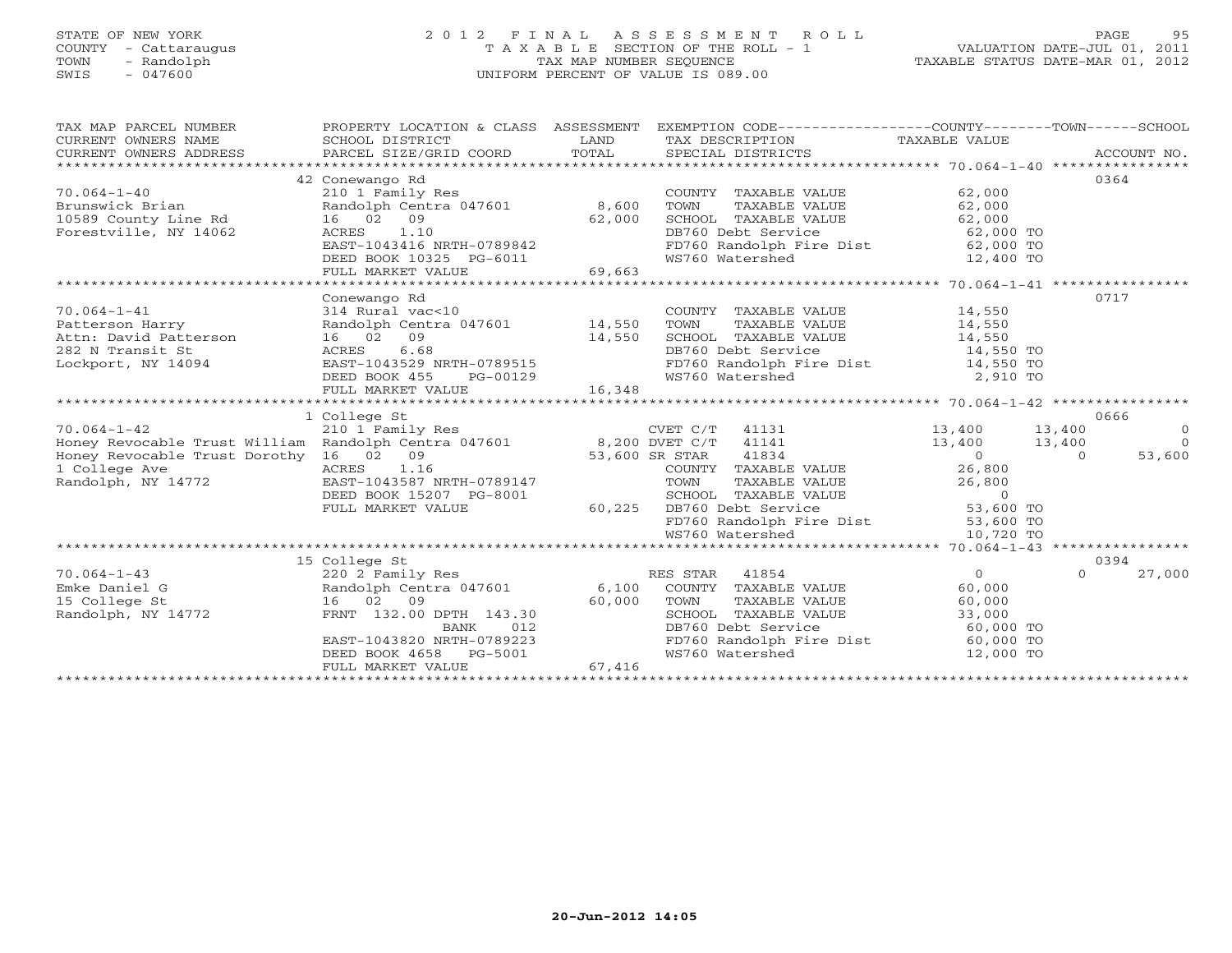## STATE OF NEW YORK 2 0 1 2 F I N A L A S S E S S M E N T R O L L PAGE 96 COUNTY - Cattaraugus T A X A B L E SECTION OF THE ROLL - 1 VALUATION DATE-JUL 01, 2011 TOWN - Randolph TAX MAP NUMBER SEQUENCE TAXABLE STATUS DATE-MAR 01, 2012 SWIS - 047600 UNIFORM PERCENT OF VALUE IS 089.00

| TAX MAP PARCEL NUMBER<br>CURRENT OWNERS NAME<br>CURRENT OWNERS ADDRESS                                                                                                                                                                                                                                                                                                                                                                                               | PROPERTY LOCATION & CLASS ASSESSMENT<br>SCHOOL DISTRICT<br>PARCEL SIZE/GRID COORD                                                                                                              | <b>EXAMPLE SETTING STATE</b><br>TOTAL | EXEMPTION CODE----------------COUNTY-------TOWN------SCHOOL<br>TAX DESCRIPTION<br>SPECIAL DISTRICTS                    | TAXABLE VALUE                                                                                                                              | ACCOUNT NO.               |
|----------------------------------------------------------------------------------------------------------------------------------------------------------------------------------------------------------------------------------------------------------------------------------------------------------------------------------------------------------------------------------------------------------------------------------------------------------------------|------------------------------------------------------------------------------------------------------------------------------------------------------------------------------------------------|---------------------------------------|------------------------------------------------------------------------------------------------------------------------|--------------------------------------------------------------------------------------------------------------------------------------------|---------------------------|
|                                                                                                                                                                                                                                                                                                                                                                                                                                                                      |                                                                                                                                                                                                |                                       |                                                                                                                        |                                                                                                                                            |                           |
| $70.064 - 1 - 44$                                                                                                                                                                                                                                                                                                                                                                                                                                                    | 34 College St                                                                                                                                                                                  |                                       | CVET $C/T$ 41131                                                                                                       | 15,775 15,775                                                                                                                              | 0755<br>15,775<br>$\circ$ |
| Eggleston Dennis R<br>Eggleston Beverly<br>34 College St                                                                                                                                                                                                                                                                                                                                                                                                             | COMPOST COMPARENT CONTRACT CONTRACT CONTRACT CONTRACT CONTRACT CONTRACT CONTRACT CONTRACT CONTROL COUNTY<br>$16$ $02$ $09$ $63$<br>FRNT $132.00$ DPTH $139.00$ $63$                            |                                       | 41834<br>63,100 COUNTY TAXABLE VALUE<br>TOWN<br>TAXABLE VALUE                                                          | $\overline{0}$<br>47,325<br>47,325                                                                                                         | 55,980<br>$\Omega$        |
| Randolph, NY 14772                                                                                                                                                                                                                                                                                                                                                                                                                                                   | A 192.00 DEED BOOK 1012 PG-845<br>ELED BOOK 1012 PG-845 20100L PG-845 DBF60 Debt Service 63,100 TO<br>FULL MARKET VALUE 70,899 FD760 Randolph Fire Dist 63,100 TO<br>WS760 Watershed 12,620 TO |                                       |                                                                                                                        |                                                                                                                                            |                           |
|                                                                                                                                                                                                                                                                                                                                                                                                                                                                      |                                                                                                                                                                                                |                                       |                                                                                                                        |                                                                                                                                            |                           |
|                                                                                                                                                                                                                                                                                                                                                                                                                                                                      |                                                                                                                                                                                                |                                       |                                                                                                                        |                                                                                                                                            |                           |
|                                                                                                                                                                                                                                                                                                                                                                                                                                                                      | College St                                                                                                                                                                                     |                                       |                                                                                                                        |                                                                                                                                            | 0747                      |
|                                                                                                                                                                                                                                                                                                                                                                                                                                                                      | 311 Res vac land<br>Randolph Centra 047601 7,200                                                                                                                                               |                                       |                                                                                                                        | $\frac{7}{7}$ , 200<br>COUNTY TAXABLE VALUE 7,200<br>TOWN TAXABLE VALUE 7,200<br>SCHOOL TAXABLE VALUE 7,200<br>DB760 Debt Service 7,200 TO |                           |
|                                                                                                                                                                                                                                                                                                                                                                                                                                                                      |                                                                                                                                                                                                |                                       |                                                                                                                        |                                                                                                                                            |                           |
|                                                                                                                                                                                                                                                                                                                                                                                                                                                                      |                                                                                                                                                                                                | 7,200                                 |                                                                                                                        |                                                                                                                                            |                           |
|                                                                                                                                                                                                                                                                                                                                                                                                                                                                      |                                                                                                                                                                                                |                                       |                                                                                                                        |                                                                                                                                            |                           |
|                                                                                                                                                                                                                                                                                                                                                                                                                                                                      |                                                                                                                                                                                                |                                       |                                                                                                                        | FD760 Randolph Fire Dist 7,200 TO<br>WS760 Watershed 1,440 TO<br>7,200 TO                                                                  |                           |
|                                                                                                                                                                                                                                                                                                                                                                                                                                                                      | DEED BOOK 1985 PG-3001                                                                                                                                                                         |                                       |                                                                                                                        |                                                                                                                                            |                           |
|                                                                                                                                                                                                                                                                                                                                                                                                                                                                      |                                                                                                                                                                                                |                                       |                                                                                                                        |                                                                                                                                            |                           |
|                                                                                                                                                                                                                                                                                                                                                                                                                                                                      | 40 Main St                                                                                                                                                                                     |                                       |                                                                                                                        |                                                                                                                                            | 0793                      |
|                                                                                                                                                                                                                                                                                                                                                                                                                                                                      |                                                                                                                                                                                                |                                       |                                                                                                                        |                                                                                                                                            |                           |
|                                                                                                                                                                                                                                                                                                                                                                                                                                                                      | 642 Health bldg<br>Earlth bldg<br>Randolph Centra 047601 10,700<br>16 02 09 380,200<br>ACRES 1.55<br>EAST-1043603 NRTH-0788796<br>DEED BOOK 00957 PG-00538                                     |                                       | COUNTY TAXABLE VALUE 380,200<br>TOWN TAXABLE VALUE 380,200                                                             |                                                                                                                                            |                           |
|                                                                                                                                                                                                                                                                                                                                                                                                                                                                      |                                                                                                                                                                                                |                                       |                                                                                                                        |                                                                                                                                            |                           |
|                                                                                                                                                                                                                                                                                                                                                                                                                                                                      |                                                                                                                                                                                                |                                       |                                                                                                                        | SCHOOL TAXABLE VALUE 380,200<br>DB760 Debt Service 380,200 TO                                                                              |                           |
|                                                                                                                                                                                                                                                                                                                                                                                                                                                                      |                                                                                                                                                                                                |                                       |                                                                                                                        |                                                                                                                                            |                           |
|                                                                                                                                                                                                                                                                                                                                                                                                                                                                      |                                                                                                                                                                                                |                                       | FD760 Randolph Fire Dist<br>WS760 Watershed 76,040 TO                                                                  |                                                                                                                                            |                           |
|                                                                                                                                                                                                                                                                                                                                                                                                                                                                      | FULL MARKET VALUE 427,191                                                                                                                                                                      |                                       |                                                                                                                        |                                                                                                                                            |                           |
| and the set of the set of the set of the set of the set of the set of the set of the set of the set of the set of the set of the set of the set of the set of the set of the set of the set of the set of the set of the set o                                                                                                                                                                                                                                       |                                                                                                                                                                                                |                                       |                                                                                                                        |                                                                                                                                            |                           |
|                                                                                                                                                                                                                                                                                                                                                                                                                                                                      | 36 Main St                                                                                                                                                                                     |                                       |                                                                                                                        |                                                                                                                                            | 0678<br>$\Omega$          |
|                                                                                                                                                                                                                                                                                                                                                                                                                                                                      |                                                                                                                                                                                                |                                       |                                                                                                                        |                                                                                                                                            | 27,000                    |
|                                                                                                                                                                                                                                                                                                                                                                                                                                                                      |                                                                                                                                                                                                |                                       |                                                                                                                        |                                                                                                                                            |                           |
| $\begin{tabular}{llllllll} 70.064-1-47 & 210 1 FamilyKartman DanielKartman Gayle & & & Random Cent36 Main St & \multicolumn{2}{l}{} Randolph CentRandom, NY 14772 & \multicolumn{2}{l}{} RAST-1043766 \\ \multicolumn{2}{l}{} \multicolumn{2}{l}{} & \multicolumn{2}{l}{} & \multicolumn{2}{l}{} \\ \multicolumn{2}{l}{} & \multicolumn{2}{l}{} & \multicolumn{2}{l}{} & \multicolumn{2}{l}{} \\ \multicolumn{2}{l}{} & \multicolumn{2}{l}{} & \multicolumn{2}{l}{}$ |                                                                                                                                                                                                |                                       |                                                                                                                        |                                                                                                                                            |                           |
|                                                                                                                                                                                                                                                                                                                                                                                                                                                                      |                                                                                                                                                                                                |                                       |                                                                                                                        |                                                                                                                                            |                           |
|                                                                                                                                                                                                                                                                                                                                                                                                                                                                      |                                                                                                                                                                                                |                                       |                                                                                                                        |                                                                                                                                            |                           |
|                                                                                                                                                                                                                                                                                                                                                                                                                                                                      |                                                                                                                                                                                                |                                       |                                                                                                                        |                                                                                                                                            |                           |
|                                                                                                                                                                                                                                                                                                                                                                                                                                                                      |                                                                                                                                                                                                |                                       |                                                                                                                        |                                                                                                                                            |                           |
|                                                                                                                                                                                                                                                                                                                                                                                                                                                                      | 32 Main St                                                                                                                                                                                     |                                       |                                                                                                                        |                                                                                                                                            | 0805                      |
| $70.064 - 1 - 48$                                                                                                                                                                                                                                                                                                                                                                                                                                                    | Main St<br>210 1 Family Res<br>Randolph Centra 047601                                                                                                                                          |                                       | RES STAR 41854<br>5,000 COUNTY TAXABLE VALUE 69,800<br>69,800 TOWN TAXABLE VALUE 69,800<br>SCHOOL TAXABLE VALUE 69,800 |                                                                                                                                            | 27,000<br>$\Omega$        |
|                                                                                                                                                                                                                                                                                                                                                                                                                                                                      |                                                                                                                                                                                                |                                       |                                                                                                                        | 69,800                                                                                                                                     |                           |
| Osborne Gentry S<br>32 E Main St                                                                                                                                                                                                                                                                                                                                                                                                                                     | 16 02 09                                                                                                                                                                                       |                                       |                                                                                                                        |                                                                                                                                            |                           |
| Randolph, NY 14772                                                                                                                                                                                                                                                                                                                                                                                                                                                   | 63.00 DPTH 297.00<br>FRNT                                                                                                                                                                      |                                       |                                                                                                                        | TOWN TAAADLE VALUE<br>SCHOOL TAXABLE VALUE 42,800<br>DB760 Debt Service 6,800 TO                                                           |                           |
|                                                                                                                                                                                                                                                                                                                                                                                                                                                                      |                                                                                                                                                                                                |                                       |                                                                                                                        |                                                                                                                                            |                           |
|                                                                                                                                                                                                                                                                                                                                                                                                                                                                      | BANK 012<br>EAST-1043874 NRTH-0788836<br>DEED BOOK 1016 PG-898                                                                                                                                 |                                       |                                                                                                                        | FD760 Randolph Fire Dist 69,800 TO<br>WS760 Watershed 13,960 TO                                                                            |                           |
|                                                                                                                                                                                                                                                                                                                                                                                                                                                                      |                                                                                                                                                                                                |                                       |                                                                                                                        |                                                                                                                                            |                           |
|                                                                                                                                                                                                                                                                                                                                                                                                                                                                      | FULL MARKET VALUE                                                                                                                                                                              | 78,427                                |                                                                                                                        |                                                                                                                                            |                           |
|                                                                                                                                                                                                                                                                                                                                                                                                                                                                      |                                                                                                                                                                                                |                                       |                                                                                                                        |                                                                                                                                            |                           |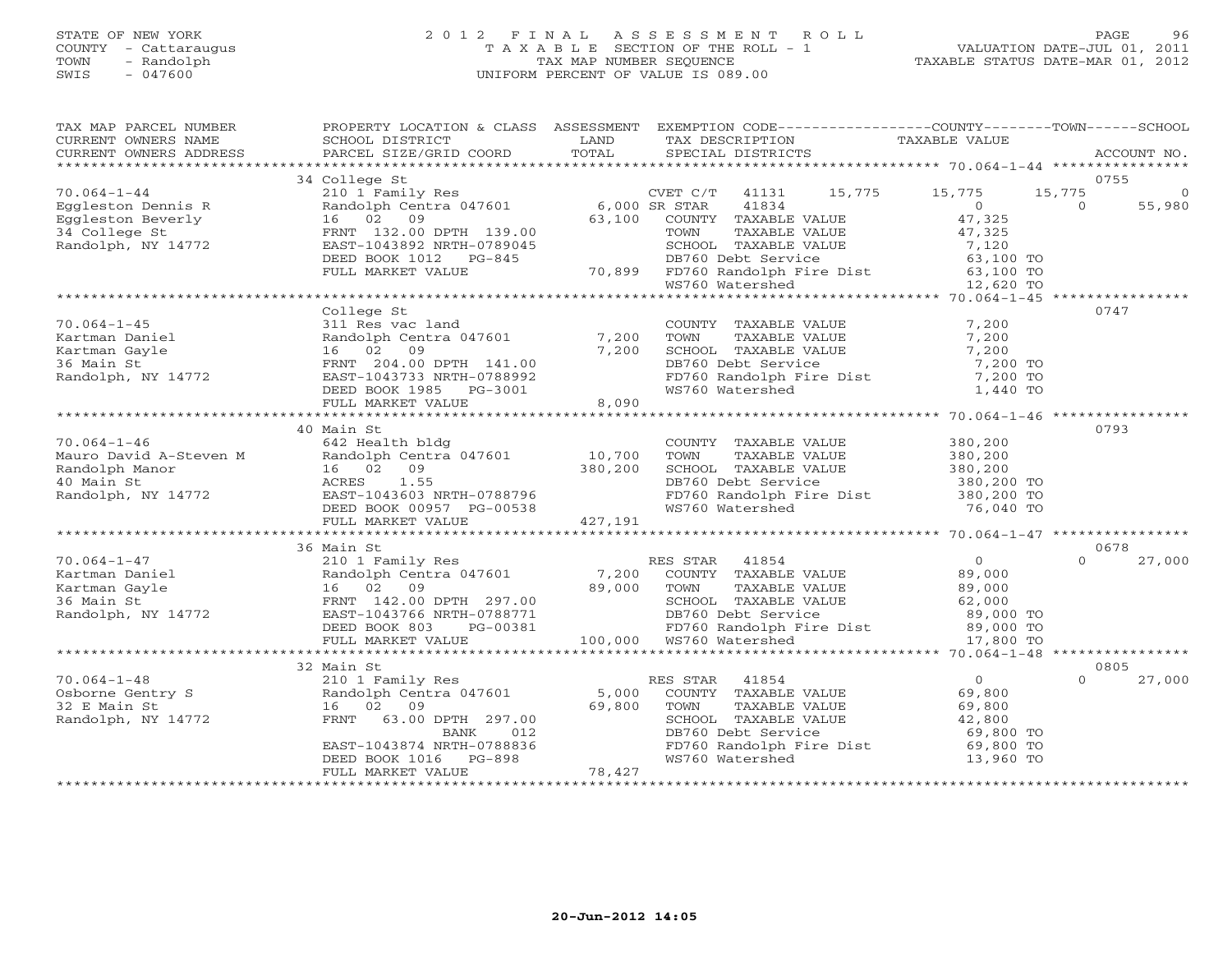# STATE OF NEW YORK 2 0 1 2 F I N A L A S S E S S M E N T R O L L PAGE 97 COUNTY - Cattaraugus T A X A B L E SECTION OF THE ROLL - 1 VALUATION DATE-JUL 01, 2011 TOWN - Randolph TAX MAP NUMBER SEQUENCE TAXABLE STATUS DATE-MAR 01, 2012 SWIS - 047600 UNIFORM PERCENT OF VALUE IS 089.00

| TAX MAP PARCEL NUMBER<br>CURRENT OWNERS NAME<br>CURRENT OWNERS ADDRESS | PROPERTY LOCATION & CLASS ASSESSMENT<br>SCHOOL DISTRICT<br>PARCEL SIZE/GRID COORD | LAND<br>TOTAL             | EXEMPTION CODE-----------------COUNTY-------TOWN-----SCHOOL<br>TAX DESCRIPTION TAXABLE VALUE<br>SPECIAL DISTRICTS        |                     |                | ACCOUNT NO.    |
|------------------------------------------------------------------------|-----------------------------------------------------------------------------------|---------------------------|--------------------------------------------------------------------------------------------------------------------------|---------------------|----------------|----------------|
|                                                                        | 30 Main St                                                                        |                           |                                                                                                                          |                     | 0879           |                |
|                                                                        |                                                                                   |                           | CVET C/T 41131                                                                                                           | 14,000              | 14,000         | $\overline{0}$ |
| $70.064 - 1 - 49$                                                      | 210 1 Family Res                                                                  |                           |                                                                                                                          |                     |                |                |
| Fiebelkorn Ruth L                                                      | Randolph Centra 047601 4,600 AGED C/T/S 41800                                     |                           |                                                                                                                          | 21,000              | 21,000         | 28,000         |
| 30 Main St                                                             | 16 02 09                                                                          |                           | 56,000 SR STAR<br>41834                                                                                                  | $\overline{0}$      | $\overline{0}$ | 28,000         |
| Randolph, NY 14772                                                     | FRNT 65.00 DPTH 162.00                                                            |                           | COUNTY TAXABLE VALUE                                                                                                     | 21,000              |                |                |
|                                                                        | EAST-1043945 NRTH-0788760                                                         |                           | TOWN<br>TAXABLE VALUE                                                                                                    | 21,000              |                |                |
|                                                                        | DEED BOOK 795<br>PG-00400                                                         |                           | SCHOOL TAXABLE VALUE 0<br>DB760 Debt Service 56,000 TO                                                                   |                     |                |                |
|                                                                        | FULL MARKET VALUE                                                                 | 62,921                    | DB760 Debt Service                                                                                                       |                     |                |                |
|                                                                        |                                                                                   |                           | FD760 Randolph Fire Dist 56,000 TO                                                                                       |                     |                |                |
|                                                                        |                                                                                   |                           | WS760 Watershed                                                                                                          | 11,200 TO           |                |                |
|                                                                        | *****************************                                                     |                           |                                                                                                                          |                     |                |                |
|                                                                        | 28 Main St                                                                        |                           |                                                                                                                          |                     | 0602           |                |
| $70.064 - 1 - 50$                                                      | 210 1 Family Res                                                                  |                           | CVET C/T 41131                                                                                                           | 12,000              | 12,000         | $\overline{0}$ |
| 70.064-1-50<br>Briggs Brian A<br>Briggs Sherri A                       | Randolph Centra 047601 5,300 RES STAR                                             |                           | 41854                                                                                                                    | $\overline{0}$      | $\Omega$       | 27,000         |
|                                                                        | 16 02<br>09                                                                       | 48,000                    | COUNTY TAXABLE VALUE                                                                                                     | 36,000              |                |                |
| 28 E Main St                                                           | FRNT 75.00 DPTH 297.00                                                            |                           |                                                                                                                          |                     |                |                |
| Randolph, NY 14772                                                     | EAST-1043989 NRTH-0788847                                                         |                           | TOWN TAXABLE VALUE 36,000<br>SCHOOL TAXABLE VALUE 21,000                                                                 |                     |                |                |
|                                                                        | DEED BOOK 00960 PG-01071                                                          |                           |                                                                                                                          |                     |                |                |
|                                                                        | FULL MARKET VALUE                                                                 |                           |                                                                                                                          |                     |                |                |
|                                                                        |                                                                                   |                           | DB760 Debt Service 48,000 TO<br>53,933 FD760 Randolph Fire Dist 48,000 TO<br>WS760 Watershed 9,600 TO<br>WS760 Watershed | 9,600 TO            |                |                |
|                                                                        |                                                                                   |                           |                                                                                                                          |                     |                |                |
|                                                                        | 25 Main St                                                                        |                           |                                                                                                                          |                     | 0504           |                |
| $70.064 - 1 - 52.1$                                                    | 210 1 Family Res                                                                  |                           | CLERGY<br>41400                                                                                                          | 1,500<br>1,500      | 1,500          | 1,500          |
| Meyers Al                                                              | Randolph Centra 047601 8,600 RES STAR                                             |                           | 41854                                                                                                                    | $\overline{0}$      | $\Omega$       | 27,000         |
| 25 Main St                                                             | 16 02 09                                                                          |                           | 70,000 COUNTY TAXABLE VALUE                                                                                              | 68,500              |                |                |
| Randolph, NY 14772                                                     | 1.50<br>ACRES                                                                     |                           | TAXABLE VALUE<br>TOWN                                                                                                    | 68,500              |                |                |
|                                                                        | EAST-1044222 NRTH-0788582                                                         |                           | SCHOOL TAXABLE VALUE                                                                                                     | 41,500              |                |                |
|                                                                        | DEED BOOK 8227 PG-6001                                                            |                           |                                                                                                                          | 70,000 TO           |                |                |
|                                                                        | FULL MARKET VALUE                                                                 |                           |                                                                                                                          |                     |                |                |
|                                                                        |                                                                                   |                           | WS760 Watershed                                                                                                          | 42,000 TO           |                |                |
|                                                                        |                                                                                   |                           |                                                                                                                          |                     |                |                |
|                                                                        | 31 Main St                                                                        |                           |                                                                                                                          |                     | 0679           |                |
|                                                                        |                                                                                   |                           |                                                                                                                          |                     |                |                |
| $70.064 - 1 - 53$                                                      | 210 1 Family Res                                                                  | $8,200$ SR STAR<br>75.000 | WVET C/T<br>41121                                                                                                        | 10,800              | 10,800         | $\overline{0}$ |
| Mitchell James                                                         | Randolph Centra 047601                                                            |                           | 41834                                                                                                                    | $\overline{0}$      | $\Omega$       | 55,980         |
| Mitchell Sally                                                         | 16 02 09                                                                          | 75,000                    | COUNTY TAXABLE VALUE                                                                                                     | 64,200              |                |                |
| 31 E Main St                                                           | 1.14<br>ACRES                                                                     |                           | TOWN<br>TAXABLE VALUE                                                                                                    | 64,200              |                |                |
| Randolph, NY 14772                                                     | EAST-1044007 NRTH-0788475                                                         |                           | SCHOOL TAXABLE VALUE                                                                                                     | 19,020<br>75,000 TO |                |                |
|                                                                        | DEED BOOK 706<br>PG-00584                                                         |                           | DB760 Debt Service                                                                                                       |                     |                |                |
|                                                                        | FULL MARKET VALUE                                                                 | 84,270                    | $FD760$ Randolph Fire Dist $75,000$ TO                                                                                   |                     |                |                |
|                                                                        |                                                                                   |                           | WS760 Watershed                                                                                                          | 15,000 TO           |                |                |
|                                                                        |                                                                                   |                           |                                                                                                                          |                     |                |                |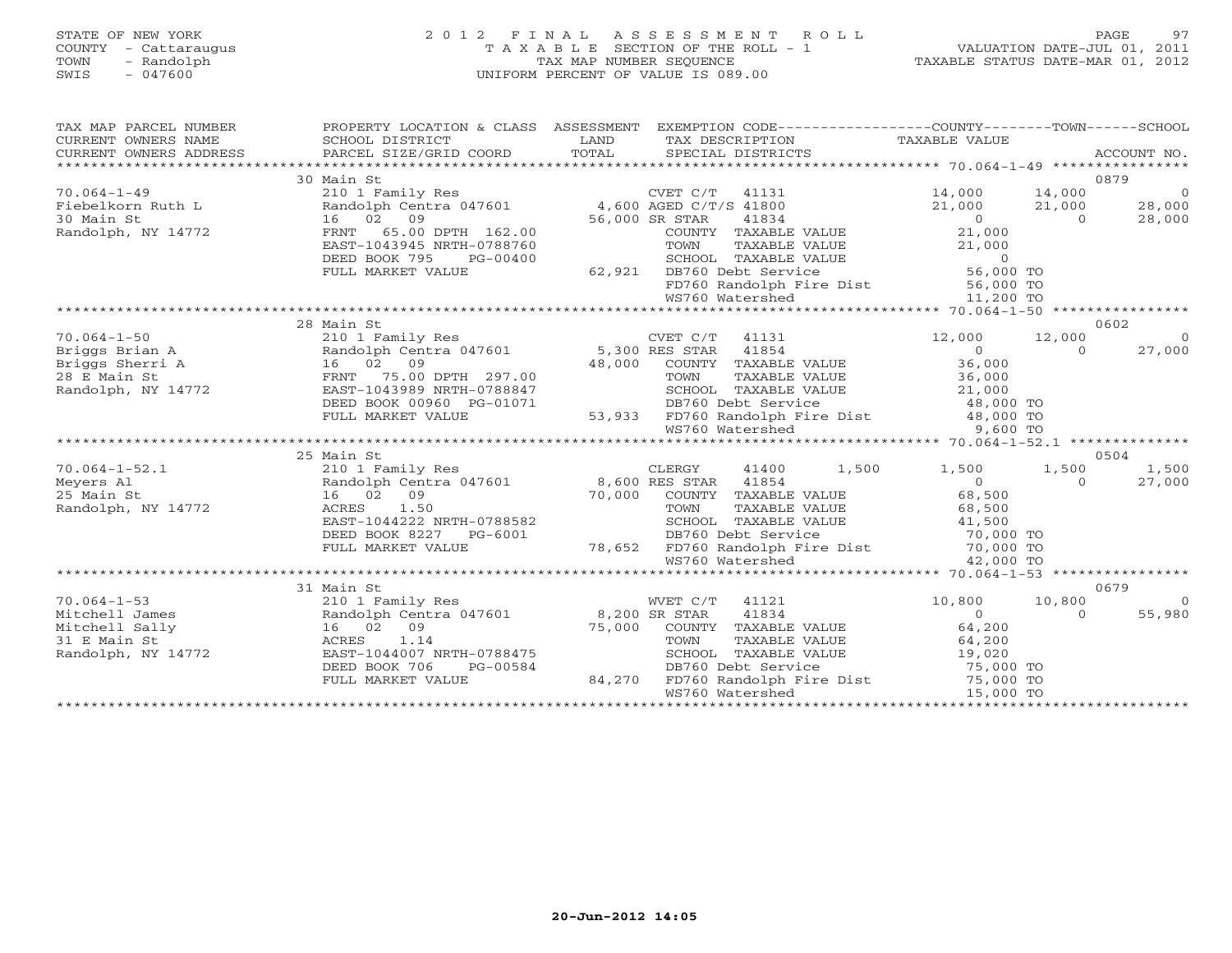#### STATE OF NEW YORK 2 0 1 2 F I N A L A S S E S S M E N T R O L L PAGE 98COUNTY - Cattaraugus T A X A B L E SECTION OF THE ROLL - 1<br>
TOWN - Randolph TAX MAP NUMBER SEQUENCE<br>
SWIS - 047600 SWIS - 047600 UNIFORM PERCENT OF VALUE IS 089.00

| TAX MAP PARCEL NUMBER<br>TAX MAP PARCED NOTICE FROM PROPERTY OF A CONTROLL CONTROLL OF THE CONTROLL CONTROLL CONTROLL CONTROLL CONTROLL CONTROLL THE CONTROLL CONTROLL CONTROLL THE CONTROLL CONTROLL THE CONTROLL CONTROLL THE CONTROLL CONTROLL THE C<br>CURRENT OWNERS NAME<br>CURRENT OWNERS ADDRESS                                                                                                                                             |             | PROPERTY LOCATION & CLASS ASSESSMENT EXEMPTION CODE----------------COUNTY-------TOWN------SCHOOL |  |      |
|------------------------------------------------------------------------------------------------------------------------------------------------------------------------------------------------------------------------------------------------------------------------------------------------------------------------------------------------------------------------------------------------------------------------------------------------------|-------------|--------------------------------------------------------------------------------------------------|--|------|
|                                                                                                                                                                                                                                                                                                                                                                                                                                                      |             |                                                                                                  |  |      |
|                                                                                                                                                                                                                                                                                                                                                                                                                                                      |             |                                                                                                  |  |      |
|                                                                                                                                                                                                                                                                                                                                                                                                                                                      |             |                                                                                                  |  |      |
|                                                                                                                                                                                                                                                                                                                                                                                                                                                      |             |                                                                                                  |  |      |
|                                                                                                                                                                                                                                                                                                                                                                                                                                                      |             |                                                                                                  |  |      |
|                                                                                                                                                                                                                                                                                                                                                                                                                                                      |             |                                                                                                  |  |      |
|                                                                                                                                                                                                                                                                                                                                                                                                                                                      |             |                                                                                                  |  |      |
|                                                                                                                                                                                                                                                                                                                                                                                                                                                      |             |                                                                                                  |  |      |
|                                                                                                                                                                                                                                                                                                                                                                                                                                                      |             |                                                                                                  |  |      |
|                                                                                                                                                                                                                                                                                                                                                                                                                                                      |             |                                                                                                  |  |      |
|                                                                                                                                                                                                                                                                                                                                                                                                                                                      |             |                                                                                                  |  |      |
|                                                                                                                                                                                                                                                                                                                                                                                                                                                      |             |                                                                                                  |  |      |
|                                                                                                                                                                                                                                                                                                                                                                                                                                                      | 375 Main St |                                                                                                  |  | 0966 |
|                                                                                                                                                                                                                                                                                                                                                                                                                                                      |             |                                                                                                  |  |      |
|                                                                                                                                                                                                                                                                                                                                                                                                                                                      |             |                                                                                                  |  |      |
|                                                                                                                                                                                                                                                                                                                                                                                                                                                      |             |                                                                                                  |  |      |
|                                                                                                                                                                                                                                                                                                                                                                                                                                                      |             |                                                                                                  |  |      |
|                                                                                                                                                                                                                                                                                                                                                                                                                                                      |             |                                                                                                  |  |      |
|                                                                                                                                                                                                                                                                                                                                                                                                                                                      |             |                                                                                                  |  |      |
|                                                                                                                                                                                                                                                                                                                                                                                                                                                      |             |                                                                                                  |  |      |
|                                                                                                                                                                                                                                                                                                                                                                                                                                                      |             |                                                                                                  |  |      |
|                                                                                                                                                                                                                                                                                                                                                                                                                                                      |             |                                                                                                  |  |      |
|                                                                                                                                                                                                                                                                                                                                                                                                                                                      |             |                                                                                                  |  |      |
| $\begin{array}{cccccccc} 70.065-1-2.1 & 375 \text{ Main St} & 0966 & 0866 \\ \text{Myers Ronald L} & 210 1 \text{ Family Res} & 7,300 \text{ SR STAR} & 41834 & 16,000 & 16,000 & 6 \\ \text{Myers Ronald L} & 16.000 & 0 & 55,980 & 0 \\ \text{Myers } \text{Many L} & 16.02 & 09 & 64,000 & \text{COMNT} & \text{TXABLE VALUE} & 48,000 & 55,980 \\ \text{Myers } \text{Main St} & \text{ER} & \$                                                  |             |                                                                                                  |  |      |
|                                                                                                                                                                                                                                                                                                                                                                                                                                                      |             |                                                                                                  |  |      |
|                                                                                                                                                                                                                                                                                                                                                                                                                                                      |             |                                                                                                  |  |      |
|                                                                                                                                                                                                                                                                                                                                                                                                                                                      |             |                                                                                                  |  |      |
|                                                                                                                                                                                                                                                                                                                                                                                                                                                      |             |                                                                                                  |  |      |
|                                                                                                                                                                                                                                                                                                                                                                                                                                                      |             |                                                                                                  |  |      |
|                                                                                                                                                                                                                                                                                                                                                                                                                                                      |             |                                                                                                  |  |      |
|                                                                                                                                                                                                                                                                                                                                                                                                                                                      |             |                                                                                                  |  |      |
|                                                                                                                                                                                                                                                                                                                                                                                                                                                      |             |                                                                                                  |  |      |
|                                                                                                                                                                                                                                                                                                                                                                                                                                                      |             |                                                                                                  |  |      |
| $\begin{tabular}{l cccc} \textbf{3.800} & 369 \text{ Main St} & 0942 \\ \textbf{70.065-1--3} & 369 \text{ Main St} & 0942 \\ \textbf{Brooks Mathew} & 210 \text{ I ramily Res } 51,000 \\ \textbf{Brooks Mathew} & Random \text{Random Centra 047601} & 3,800 \text{ COUNTY TAXABLE VALUE} & 63,000 \\ \textbf{Brooks Random or own TAXABLE VALUE} & 63,000 \\ \textbf{Noodomancy Rd} & 102 \text{ O} & 27,000 \\ \textbf{Noodomancy Rd} & FRMT + 6$ |             |                                                                                                  |  |      |
|                                                                                                                                                                                                                                                                                                                                                                                                                                                      | 361 Main St |                                                                                                  |  | 0962 |
|                                                                                                                                                                                                                                                                                                                                                                                                                                                      |             |                                                                                                  |  |      |
|                                                                                                                                                                                                                                                                                                                                                                                                                                                      |             |                                                                                                  |  |      |
|                                                                                                                                                                                                                                                                                                                                                                                                                                                      |             |                                                                                                  |  |      |
| $\begin{tabular}{lcccc} 70.065-1-4 & 361 Main St & 210 17 nNADEE VALUE & 28,400\nBooth Terry M & 210 18 min1p Res & 5,400 TOWN TAXABLE VALUE & 28,400\nBooth David C & 16 02 09 & 28,400 SCHOOL TAXABLE VALUE & 28,400\n1900 Sawmill Run Rd & FRNT & 93.98 DPTH & 297.00\nFrewsburg, NY 14738 & EAST-1045706 NR0H-0789450 & 28,400 TOWN\nDEED BOOK 009$                                                                                              |             |                                                                                                  |  |      |
|                                                                                                                                                                                                                                                                                                                                                                                                                                                      |             |                                                                                                  |  |      |
|                                                                                                                                                                                                                                                                                                                                                                                                                                                      |             |                                                                                                  |  |      |
|                                                                                                                                                                                                                                                                                                                                                                                                                                                      |             |                                                                                                  |  |      |
|                                                                                                                                                                                                                                                                                                                                                                                                                                                      |             |                                                                                                  |  |      |
|                                                                                                                                                                                                                                                                                                                                                                                                                                                      |             |                                                                                                  |  |      |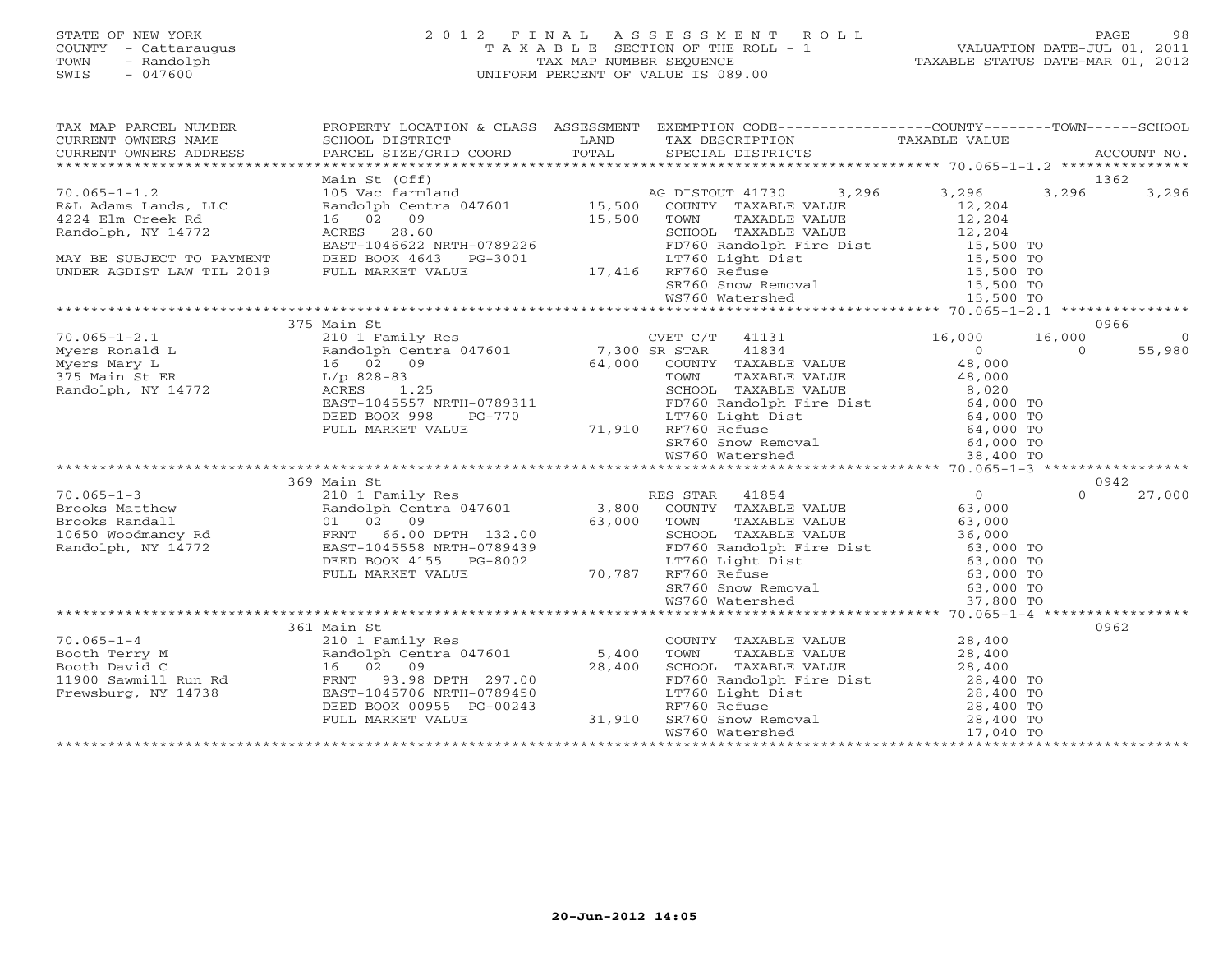# STATE OF NEW YORK 2 0 1 2 F I N A L A S S E S S M E N T R O L L PAGE 99 COUNTY - Cattaraugus T A X A B L E SECTION OF THE ROLL - 1 VALUATION DATE-JUL 01, 2011 TOWN - Randolph TAX MAP NUMBER SEQUENCE TAXABLE STATUS DATE-MAR 01, 2012 SWIS - 047600 UNIFORM PERCENT OF VALUE IS 089.00

| TAX MAP PARCEL NUMBER                                                                                                                                                                                                                                                                                                                                               |             | PROPERTY LOCATION & CLASS ASSESSMENT EXEMPTION CODE----------------COUNTY-------TOWN------SCHOOL |                    |
|---------------------------------------------------------------------------------------------------------------------------------------------------------------------------------------------------------------------------------------------------------------------------------------------------------------------------------------------------------------------|-------------|--------------------------------------------------------------------------------------------------|--------------------|
| CURRENT OWNERS NAME SCHOOL DISTRICT                                                                                                                                                                                                                                                                                                                                 |             |                                                                                                  |                    |
|                                                                                                                                                                                                                                                                                                                                                                     |             |                                                                                                  |                    |
|                                                                                                                                                                                                                                                                                                                                                                     |             |                                                                                                  |                    |
| 357 Main St<br>210 1 Family Res<br>Peelman Aaron Randolph Centra 047601 4,600 COUNTY TAXABLE VALUE 49,100<br>Peelman Crystal 16 02 09<br>357 Main St (ER) FRNT 69.30 DPTH 287.76 3CHOOL TAXABLE VALUE 49,100<br>Randolph, NY 14772 EAST-                                                                                                                            | 357 Main St |                                                                                                  | 0880               |
|                                                                                                                                                                                                                                                                                                                                                                     |             |                                                                                                  | $\Omega$<br>27,000 |
|                                                                                                                                                                                                                                                                                                                                                                     |             |                                                                                                  |                    |
|                                                                                                                                                                                                                                                                                                                                                                     |             |                                                                                                  |                    |
|                                                                                                                                                                                                                                                                                                                                                                     |             |                                                                                                  |                    |
|                                                                                                                                                                                                                                                                                                                                                                     |             |                                                                                                  |                    |
|                                                                                                                                                                                                                                                                                                                                                                     |             |                                                                                                  |                    |
|                                                                                                                                                                                                                                                                                                                                                                     |             |                                                                                                  |                    |
|                                                                                                                                                                                                                                                                                                                                                                     |             |                                                                                                  |                    |
|                                                                                                                                                                                                                                                                                                                                                                     |             |                                                                                                  |                    |
|                                                                                                                                                                                                                                                                                                                                                                     |             |                                                                                                  |                    |
|                                                                                                                                                                                                                                                                                                                                                                     | 353 Main St |                                                                                                  | 0881               |
|                                                                                                                                                                                                                                                                                                                                                                     |             |                                                                                                  | 27,000             |
|                                                                                                                                                                                                                                                                                                                                                                     |             |                                                                                                  |                    |
|                                                                                                                                                                                                                                                                                                                                                                     |             |                                                                                                  |                    |
|                                                                                                                                                                                                                                                                                                                                                                     |             |                                                                                                  |                    |
|                                                                                                                                                                                                                                                                                                                                                                     |             |                                                                                                  |                    |
|                                                                                                                                                                                                                                                                                                                                                                     |             |                                                                                                  |                    |
|                                                                                                                                                                                                                                                                                                                                                                     |             |                                                                                                  |                    |
|                                                                                                                                                                                                                                                                                                                                                                     |             |                                                                                                  |                    |
|                                                                                                                                                                                                                                                                                                                                                                     |             |                                                                                                  |                    |
|                                                                                                                                                                                                                                                                                                                                                                     |             |                                                                                                  |                    |
|                                                                                                                                                                                                                                                                                                                                                                     | 6 Main St   |                                                                                                  | 0664               |
|                                                                                                                                                                                                                                                                                                                                                                     |             |                                                                                                  |                    |
|                                                                                                                                                                                                                                                                                                                                                                     |             |                                                                                                  |                    |
|                                                                                                                                                                                                                                                                                                                                                                     |             |                                                                                                  |                    |
|                                                                                                                                                                                                                                                                                                                                                                     |             |                                                                                                  |                    |
|                                                                                                                                                                                                                                                                                                                                                                     |             |                                                                                                  |                    |
|                                                                                                                                                                                                                                                                                                                                                                     |             |                                                                                                  |                    |
|                                                                                                                                                                                                                                                                                                                                                                     |             |                                                                                                  |                    |
| $\begin{array}{lcccc} 70.065-2-1 & 6 \text{ Main St} & 0664 \\ \text{Morrison William} & 311 \text{ Bush Rd} & 16 & 02 & 09 \\ \text{Kennedy, NY 14747} & 14747 & 2511 \text{ Res.} & 1.35 \\ \text{Kennedy, NY 14747} & 202 & 09 \\ \text{Kennedy, NY 1474851} & 160 & 09 \\ \text{EEBI - 1044853 NRTH - 0789164} & 1.35 \\ \text{EULL MARKET VALUE} & 9,438 & 9,$ |             |                                                                                                  |                    |
|                                                                                                                                                                                                                                                                                                                                                                     |             |                                                                                                  |                    |
|                                                                                                                                                                                                                                                                                                                                                                     |             |                                                                                                  |                    |
|                                                                                                                                                                                                                                                                                                                                                                     |             |                                                                                                  |                    |
|                                                                                                                                                                                                                                                                                                                                                                     |             |                                                                                                  |                    |
|                                                                                                                                                                                                                                                                                                                                                                     |             |                                                                                                  |                    |
|                                                                                                                                                                                                                                                                                                                                                                     |             |                                                                                                  |                    |
|                                                                                                                                                                                                                                                                                                                                                                     |             |                                                                                                  |                    |
|                                                                                                                                                                                                                                                                                                                                                                     |             |                                                                                                  |                    |
|                                                                                                                                                                                                                                                                                                                                                                     |             |                                                                                                  |                    |
|                                                                                                                                                                                                                                                                                                                                                                     |             |                                                                                                  |                    |
|                                                                                                                                                                                                                                                                                                                                                                     |             |                                                                                                  |                    |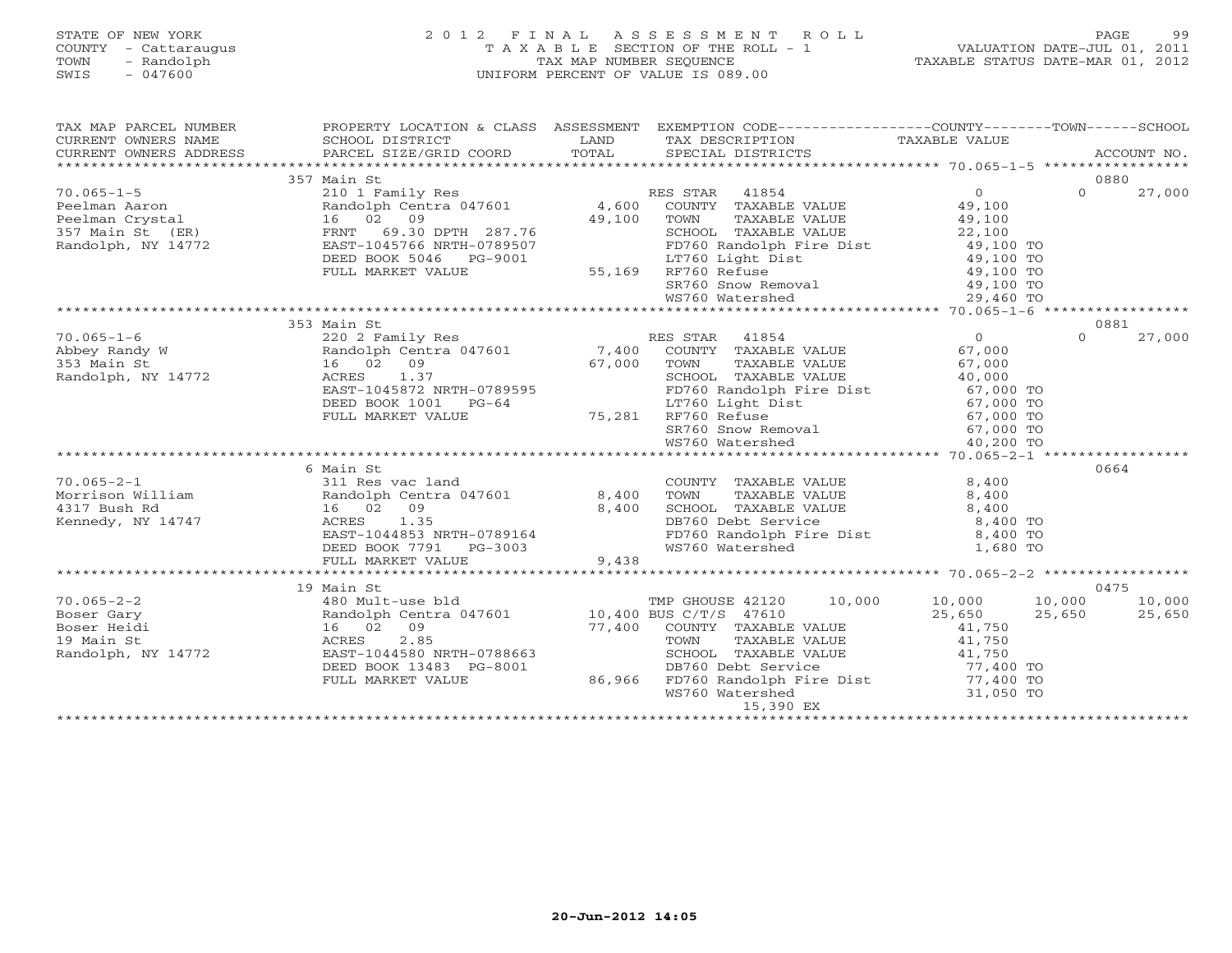#### STATE OF NEW YORK 2 0 1 2 F I N A L A S S E S S M E N T R O L L PAGE 100 COUNTY - Cattaraugus T A X A B L E SECTION OF THE ROLL - 1 VALUATION DATE-JUL 01, 2011 TOWN - Randolph TAX MAP NUMBER SEQUENCE TAXABLE STATUS DATE-MAR 01, 2012 SWIS - 047600 UNIFORM PERCENT OF VALUE IS 089.00UNIFORM PERCENT OF VALUE IS 089.00

| TAX MAP PARCEL NUMBER PROPERTY LOCATION & CLASS ASSESSMENT EXEMPTION CODE---------------COUNTY-------TOWN------SCHOOL                                                                                                                                                                                                                                                            |           |  |      |       |
|----------------------------------------------------------------------------------------------------------------------------------------------------------------------------------------------------------------------------------------------------------------------------------------------------------------------------------------------------------------------------------|-----------|--|------|-------|
|                                                                                                                                                                                                                                                                                                                                                                                  | 9 Main St |  | 0363 |       |
| $\begin{array}{cccccccc} 70.065-2-3 & 9 & \text{Main S1} & \text{SE} & \text{STAR} & 41854 & 0 & 0363 \\ \text{Colburn Shawn M} & 210.1 Family Res & 10,400 & \text{COUNTY} & \text{TXABLE VALUE} & 60,000 & 0 & 27,000 \\ \text{Colburn Shawn M} & 16 & 02 & 09 & 27,000 & 60,000 & 0 & 27,000 \\ \text{Main St} & 16 & 02 & 09 & 60,000 & 0 & 0 & 0 & 0 & 0 \\ \text{Main St}$ |           |  |      |       |
|                                                                                                                                                                                                                                                                                                                                                                                  |           |  |      |       |
|                                                                                                                                                                                                                                                                                                                                                                                  |           |  |      |       |
|                                                                                                                                                                                                                                                                                                                                                                                  |           |  |      |       |
|                                                                                                                                                                                                                                                                                                                                                                                  |           |  |      |       |
|                                                                                                                                                                                                                                                                                                                                                                                  |           |  |      |       |
|                                                                                                                                                                                                                                                                                                                                                                                  |           |  |      |       |
|                                                                                                                                                                                                                                                                                                                                                                                  | Weeden Rd |  |      | 1358  |
|                                                                                                                                                                                                                                                                                                                                                                                  |           |  |      |       |
|                                                                                                                                                                                                                                                                                                                                                                                  |           |  |      |       |
|                                                                                                                                                                                                                                                                                                                                                                                  |           |  |      |       |
|                                                                                                                                                                                                                                                                                                                                                                                  |           |  |      |       |
|                                                                                                                                                                                                                                                                                                                                                                                  |           |  |      |       |
|                                                                                                                                                                                                                                                                                                                                                                                  |           |  |      |       |
|                                                                                                                                                                                                                                                                                                                                                                                  |           |  |      |       |
|                                                                                                                                                                                                                                                                                                                                                                                  | Weeden Rd |  |      | 0778  |
|                                                                                                                                                                                                                                                                                                                                                                                  |           |  |      |       |
|                                                                                                                                                                                                                                                                                                                                                                                  |           |  |      |       |
|                                                                                                                                                                                                                                                                                                                                                                                  |           |  |      |       |
|                                                                                                                                                                                                                                                                                                                                                                                  |           |  |      |       |
|                                                                                                                                                                                                                                                                                                                                                                                  |           |  |      |       |
|                                                                                                                                                                                                                                                                                                                                                                                  |           |  |      |       |
|                                                                                                                                                                                                                                                                                                                                                                                  |           |  |      |       |
|                                                                                                                                                                                                                                                                                                                                                                                  |           |  |      |       |
|                                                                                                                                                                                                                                                                                                                                                                                  |           |  |      |       |
|                                                                                                                                                                                                                                                                                                                                                                                  |           |  |      | 0930  |
|                                                                                                                                                                                                                                                                                                                                                                                  |           |  |      | 6,212 |
|                                                                                                                                                                                                                                                                                                                                                                                  |           |  |      |       |
|                                                                                                                                                                                                                                                                                                                                                                                  |           |  |      |       |
|                                                                                                                                                                                                                                                                                                                                                                                  |           |  |      |       |
|                                                                                                                                                                                                                                                                                                                                                                                  |           |  |      |       |
|                                                                                                                                                                                                                                                                                                                                                                                  |           |  |      |       |
|                                                                                                                                                                                                                                                                                                                                                                                  |           |  |      |       |
|                                                                                                                                                                                                                                                                                                                                                                                  |           |  |      |       |
|                                                                                                                                                                                                                                                                                                                                                                                  |           |  |      |       |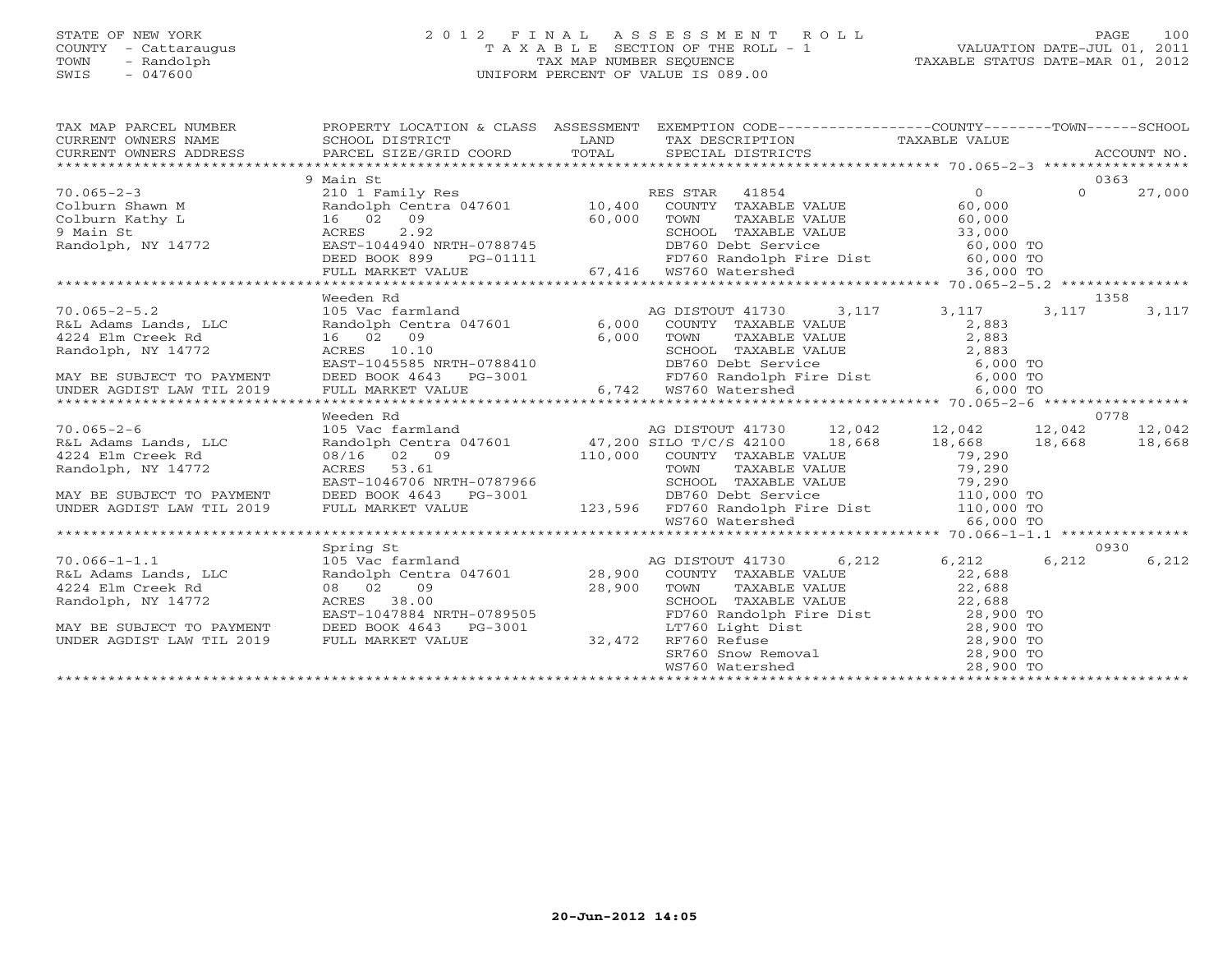#### STATE OF NEW YORK 2 0 1 2 F I N A L A S S E S S M E N T R O L L PAGE 101 COUNTY - Cattaraugus T A X A B L E SECTION OF THE ROLL - 1 VALUATION DATE-JUL 01, 2011 TOWN - Randolph TAX MAP NUMBER SEQUENCE TAXABLE STATUS DATE-MAR 01, 2012 SWIS - 047600 UNIFORM PERCENT OF VALUE IS 089.00UNIFORM PERCENT OF VALUE IS 089.00

| TAX MAP PARCEL NUMBER                                                 |                   | PROPERTY LOCATION & CLASS ASSESSMENT EXEMPTION CODE----------------COUNTY-------TOWN------SCHOOL |                            |
|-----------------------------------------------------------------------|-------------------|--------------------------------------------------------------------------------------------------|----------------------------|
|                                                                       | <b>Example 12</b> | TAX DESCRIPTION TAXABLE VALUE<br>SPECIAL DISTRICTS                                               |                            |
|                                                                       |                   |                                                                                                  |                            |
|                                                                       | 153 Spring St     |                                                                                                  | 0984                       |
| $70.066 - 1 - 2.1$                                                    |                   |                                                                                                  | $\Omega$<br>27,000         |
| Zachar Michael<br>Zachar Emily<br>153 Spring St<br>Randolph, NY 14772 |                   |                                                                                                  |                            |
|                                                                       |                   |                                                                                                  |                            |
|                                                                       |                   |                                                                                                  |                            |
|                                                                       | Spring St         |                                                                                                  | 1448                       |
|                                                                       |                   |                                                                                                  |                            |
|                                                                       |                   |                                                                                                  |                            |
|                                                                       | Weeden Rd         |                                                                                                  | 0981<br>5,386<br>5,386     |
|                                                                       |                   |                                                                                                  |                            |
|                                                                       |                   |                                                                                                  |                            |
|                                                                       | 214 Spring St     |                                                                                                  | 0911<br>$\Omega$<br>27,000 |
|                                                                       |                   |                                                                                                  |                            |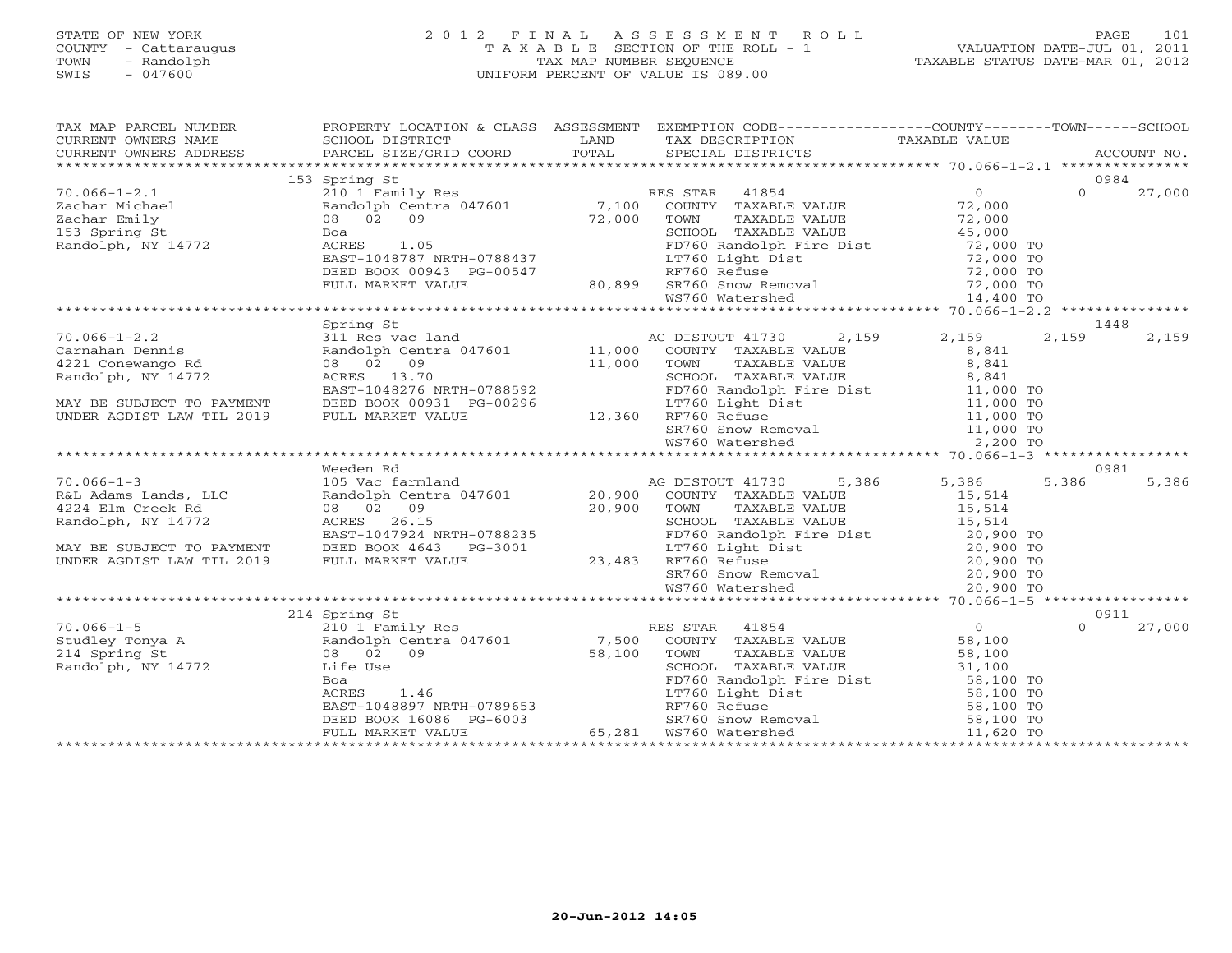#### STATE OF NEW YORK 2 0 1 2 F I N A L A S S E S S M E N T R O L L PAGE 102 COUNTY - Cattaraugus T A X A B L E SECTION OF THE ROLL - 1 VALUATION DATE-JUL 01, 2011 TOWN - Randolph TAX MAP NUMBER SEQUENCE TAXABLE STATUS DATE-MAR 01, 2012 SWIS - 047600 UNIFORM PERCENT OF VALUE IS 089.00UNIFORM PERCENT OF VALUE IS 089.00

| TAX MAP PARCEL NUMBER PROPERTY LOCATION & CLASS ASSESSMENT EXEMPTION CODE----------------COUNTY-------TOWN-----SCHOOL<br>CURRENT OWNERS NAME SCHOOL DISTRICT LAND TAX DESCRIPTION TAXABLE VALUE<br>CURRENT OWNERS ADDRESS PARCEL SIZ<br>CURRENT OWNERS ADDRESS                             |               |                                                                                                                                                                                                                                                                                                                                                                                                                                                                              |                                           |
|--------------------------------------------------------------------------------------------------------------------------------------------------------------------------------------------------------------------------------------------------------------------------------------------|---------------|------------------------------------------------------------------------------------------------------------------------------------------------------------------------------------------------------------------------------------------------------------------------------------------------------------------------------------------------------------------------------------------------------------------------------------------------------------------------------|-------------------------------------------|
|                                                                                                                                                                                                                                                                                            |               |                                                                                                                                                                                                                                                                                                                                                                                                                                                                              |                                           |
|                                                                                                                                                                                                                                                                                            | 206 Spring St |                                                                                                                                                                                                                                                                                                                                                                                                                                                                              | 0889                                      |
| $70.066 - 1 - 6.1$<br>Blood Lewis<br>Blood Betty<br>206 Spring St (E.R.)<br>Randolph, NY 14772                                                                                                                                                                                             |               | $\begin{tabular}{l c c c c c} \hline \multicolumn{3}{c}{Spring St} & \multicolumn{3}{c}{AGED C/T/S 41800} & \multicolumn{3}{c}{15,750} & \multicolumn{3}{c}{15,750} & \multicolumn{3}{c}{15,750} & \multicolumn{3}{c}{15,750} & \multicolumn{3}{c}{15,750} & \multicolumn{3}{c}{15,750} & \multicolumn{3}{c}{15,750} & \multicolumn{3}{c}{15,750} & \multicolumn{3}{c}{15,750} & \multicolumn{3}{c}{1$                                                                       | 15,750 15,750<br>15,750<br>$\overline{O}$ |
|                                                                                                                                                                                                                                                                                            |               |                                                                                                                                                                                                                                                                                                                                                                                                                                                                              |                                           |
|                                                                                                                                                                                                                                                                                            |               |                                                                                                                                                                                                                                                                                                                                                                                                                                                                              |                                           |
|                                                                                                                                                                                                                                                                                            |               |                                                                                                                                                                                                                                                                                                                                                                                                                                                                              |                                           |
|                                                                                                                                                                                                                                                                                            | 210 Spring St |                                                                                                                                                                                                                                                                                                                                                                                                                                                                              | 1094                                      |
|                                                                                                                                                                                                                                                                                            |               |                                                                                                                                                                                                                                                                                                                                                                                                                                                                              |                                           |
|                                                                                                                                                                                                                                                                                            |               |                                                                                                                                                                                                                                                                                                                                                                                                                                                                              |                                           |
|                                                                                                                                                                                                                                                                                            |               |                                                                                                                                                                                                                                                                                                                                                                                                                                                                              |                                           |
|                                                                                                                                                                                                                                                                                            |               |                                                                                                                                                                                                                                                                                                                                                                                                                                                                              |                                           |
|                                                                                                                                                                                                                                                                                            |               |                                                                                                                                                                                                                                                                                                                                                                                                                                                                              |                                           |
|                                                                                                                                                                                                                                                                                            |               |                                                                                                                                                                                                                                                                                                                                                                                                                                                                              |                                           |
|                                                                                                                                                                                                                                                                                            |               |                                                                                                                                                                                                                                                                                                                                                                                                                                                                              |                                           |
| $\begin{array}{cccccccc} 70.066-1-7 & 202 \text{ Spring St} & 0917 & 0917 & 0917 & 0917 & 0917 & 0917 & 0917 & 0917 & 0917 & 0917 & 0917 & 0917 & 0917 & 0917 & 0917 & 0917 & 0917 & 0917 & 0917 & 0917 & 0917 & 0917 & 0917 & 0917 & 0917 & 0917 & 0917 & 0917 & 0917 & 0917 & 0917 & 09$ | 202 Spring St |                                                                                                                                                                                                                                                                                                                                                                                                                                                                              | 0917                                      |
|                                                                                                                                                                                                                                                                                            |               |                                                                                                                                                                                                                                                                                                                                                                                                                                                                              |                                           |
|                                                                                                                                                                                                                                                                                            |               |                                                                                                                                                                                                                                                                                                                                                                                                                                                                              |                                           |
|                                                                                                                                                                                                                                                                                            |               |                                                                                                                                                                                                                                                                                                                                                                                                                                                                              |                                           |
|                                                                                                                                                                                                                                                                                            |               |                                                                                                                                                                                                                                                                                                                                                                                                                                                                              |                                           |
|                                                                                                                                                                                                                                                                                            |               |                                                                                                                                                                                                                                                                                                                                                                                                                                                                              |                                           |
|                                                                                                                                                                                                                                                                                            |               |                                                                                                                                                                                                                                                                                                                                                                                                                                                                              |                                           |
|                                                                                                                                                                                                                                                                                            |               |                                                                                                                                                                                                                                                                                                                                                                                                                                                                              |                                           |
|                                                                                                                                                                                                                                                                                            |               |                                                                                                                                                                                                                                                                                                                                                                                                                                                                              |                                           |
|                                                                                                                                                                                                                                                                                            |               |                                                                                                                                                                                                                                                                                                                                                                                                                                                                              |                                           |
|                                                                                                                                                                                                                                                                                            | 194 Spring St |                                                                                                                                                                                                                                                                                                                                                                                                                                                                              | 0957                                      |
|                                                                                                                                                                                                                                                                                            |               |                                                                                                                                                                                                                                                                                                                                                                                                                                                                              | $\Omega$<br>55,980                        |
|                                                                                                                                                                                                                                                                                            |               |                                                                                                                                                                                                                                                                                                                                                                                                                                                                              |                                           |
|                                                                                                                                                                                                                                                                                            |               |                                                                                                                                                                                                                                                                                                                                                                                                                                                                              |                                           |
|                                                                                                                                                                                                                                                                                            |               |                                                                                                                                                                                                                                                                                                                                                                                                                                                                              |                                           |
| Bracey John 210 1 Family<br>Bracey Dolores L 210 1 Family<br>194 Spring St 208 02 09<br>Randolph, NY 14772 EAST-1048915                                                                                                                                                                    |               |                                                                                                                                                                                                                                                                                                                                                                                                                                                                              |                                           |
|                                                                                                                                                                                                                                                                                            |               |                                                                                                                                                                                                                                                                                                                                                                                                                                                                              |                                           |
|                                                                                                                                                                                                                                                                                            |               |                                                                                                                                                                                                                                                                                                                                                                                                                                                                              |                                           |
|                                                                                                                                                                                                                                                                                            |               | $\begin{tabular}{l c c c c c} \hline \multicolumn{3}{c}{\textbf{Spring St}} & \multicolumn{3}{c}{\textbf{String 11}} & \multicolumn{3}{c}{\textbf{String 21}} & \multicolumn{3}{c}{\textbf{String 34}} & \multicolumn{3}{c}{\textbf{R}} & \multicolumn{3}{c}{\textbf{S}} & \multicolumn{3}{c}{\textbf{R}} & \multicolumn{3}{c}{\textbf{R}} & \multicolumn{3}{c}{\textbf{R}} & \multicolumn{3}{c}{\textbf{R}} & \multicolumn{3}{c}{\textbf{R}} & \multicolumn{3}{c}{\textbf{$ |                                           |
|                                                                                                                                                                                                                                                                                            |               |                                                                                                                                                                                                                                                                                                                                                                                                                                                                              |                                           |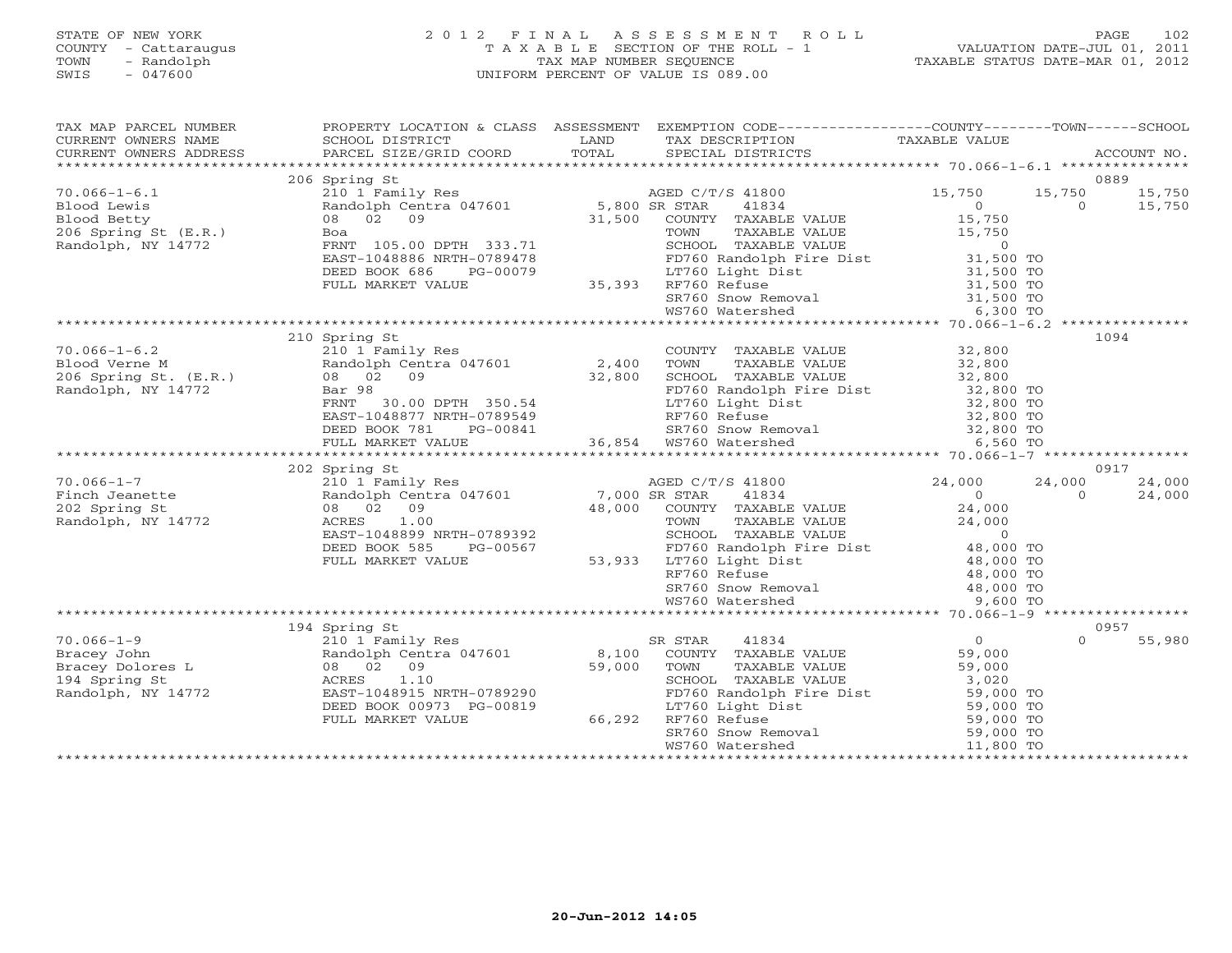#### STATE OF NEW YORK 2 0 1 2 F I N A L A S S E S S M E N T R O L L PAGE 103 COUNTY - Cattaraugus T A X A B L E SECTION OF THE ROLL - 1 VALUATION DATE-JUL 01, 2011 TOWN - Randolph TAX MAP NUMBER SEQUENCE TAXABLE STATUS DATE-MAR 01, 2012<br>
SWIS - 047600<br>
TAXABLE STATUS DATE-MAR 01, 2012 SWIS - 047600 UNIFORM PERCENT OF VALUE IS 089.00

| TAX MAP PARCEL NUMBER                                                |                                                                                                                                        |        | PROPERTY LOCATION & CLASS ASSESSMENT EXEMPTION CODE---------------COUNTY-------TOWN------SCHOOL                                                                                                                                                                            |                        |                    |
|----------------------------------------------------------------------|----------------------------------------------------------------------------------------------------------------------------------------|--------|----------------------------------------------------------------------------------------------------------------------------------------------------------------------------------------------------------------------------------------------------------------------------|------------------------|--------------------|
|                                                                      |                                                                                                                                        |        |                                                                                                                                                                                                                                                                            |                        |                    |
|                                                                      |                                                                                                                                        |        |                                                                                                                                                                                                                                                                            |                        |                    |
|                                                                      |                                                                                                                                        |        |                                                                                                                                                                                                                                                                            |                        |                    |
|                                                                      | 190 Spring St                                                                                                                          |        |                                                                                                                                                                                                                                                                            |                        | 0908               |
| $70.066 - 1 - 10$                                                    | 210 1 Family Res                                                                                                                       |        | RES STAR 41854                                                                                                                                                                                                                                                             | $\overline{O}$         | $\Omega$<br>27,000 |
| Fricker Tammy<br>Monroe Joyce<br>190 Spring St<br>Randolph, NY 14772 |                                                                                                                                        |        | Randolph Centra 047601 4,900 COUNTY TAXABLE VALUE                                                                                                                                                                                                                          | 64,000                 |                    |
|                                                                      | 08 02 09                                                                                                                               | 64,000 | TOWN<br>TAXABLE VALUE                                                                                                                                                                                                                                                      |                        |                    |
|                                                                      | Life Use                                                                                                                               |        | SCHOOL TAXABLE VALUE                                                                                                                                                                                                                                                       | 64,000<br>37,000       |                    |
|                                                                      | 555<br>77.00 DPTH 316.88<br>FRNT                                                                                                       |        |                                                                                                                                                                                                                                                                            |                        |                    |
|                                                                      | EAST-1048930 NRTH-0789183                                                                                                              |        | LT760 Light Dist                                                                                                                                                                                                                                                           | 64,000 TO<br>64,000 TO |                    |
|                                                                      | DEED BOOK 875<br>PG-00875                                                                                                              |        | RF760 Refuse                                                                                                                                                                                                                                                               |                        |                    |
|                                                                      |                                                                                                                                        |        |                                                                                                                                                                                                                                                                            |                        |                    |
|                                                                      |                                                                                                                                        |        |                                                                                                                                                                                                                                                                            |                        |                    |
|                                                                      |                                                                                                                                        |        |                                                                                                                                                                                                                                                                            |                        |                    |
|                                                                      | 184 Spring St                                                                                                                          |        |                                                                                                                                                                                                                                                                            |                        | 0989               |
| $70.066 - 1 - 11$                                                    | 210 1 Family Res                                                                                                                       |        | RES STAR 41854                                                                                                                                                                                                                                                             | $\overline{0}$         | 27,000<br>$\Omega$ |
| Hazen Pamela                                                         |                                                                                                                                        |        | Randolph Centra 047601 7,400 COUNTY TAXABLE VALUE                                                                                                                                                                                                                          | 57,100                 |                    |
|                                                                      | 08 02 09                                                                                                                               | 57,100 | TOWN<br>TAXABLE VALUE                                                                                                                                                                                                                                                      | 57,100                 |                    |
| 184 Spring St<br>Randolph, NY 14772                                  | 1.35<br>ACRES                                                                                                                          |        | SCHOOL TAXABLE VALUE                                                                                                                                                                                                                                                       | 30,100                 |                    |
|                                                                      | EAST-1048943 NRTH-0789043                                                                                                              |        |                                                                                                                                                                                                                                                                            |                        |                    |
|                                                                      | DEED BOOK 892<br>PG-00001                                                                                                              |        |                                                                                                                                                                                                                                                                            |                        |                    |
|                                                                      | FULL MARKET VALUE                                                                                                                      |        | 64,157 RF760 Refuse                                                                                                                                                                                                                                                        |                        |                    |
|                                                                      |                                                                                                                                        |        |                                                                                                                                                                                                                                                                            |                        |                    |
|                                                                      |                                                                                                                                        |        | FD760 Randolph Fire Dist<br>FD760 Randolph Fire Dist<br>RF760 Refuse<br>RF760 Refuse<br>S7,100 TO<br>SR760 Snow Removal<br>MS760 Watershed<br>MS760 Watershed<br>11,420 TO                                                                                                 |                        |                    |
|                                                                      |                                                                                                                                        |        |                                                                                                                                                                                                                                                                            |                        |                    |
|                                                                      | 170 Spring St                                                                                                                          |        |                                                                                                                                                                                                                                                                            |                        | 0918               |
| $70.066 - 1 - 12$                                                    |                                                                                                                                        |        | 210 1 Family Res<br>Randolph Centra 047601 5,000 COUNTY TAXABLE VALUE<br>08 02 09 69,000 TOWN TAXABLE VALUE                                                                                                                                                                | $\overline{0}$         | $\Omega$<br>27,000 |
| Shaw Mark E                                                          |                                                                                                                                        |        |                                                                                                                                                                                                                                                                            | 69,000                 |                    |
| 170 Spring St                                                        |                                                                                                                                        |        |                                                                                                                                                                                                                                                                            | 69,000                 |                    |
| Randolph, NY 14772                                                   | Boa                                                                                                                                    |        |                                                                                                                                                                                                                                                                            |                        |                    |
|                                                                      |                                                                                                                                        |        |                                                                                                                                                                                                                                                                            |                        |                    |
|                                                                      |                                                                                                                                        |        |                                                                                                                                                                                                                                                                            |                        |                    |
|                                                                      |                                                                                                                                        |        |                                                                                                                                                                                                                                                                            |                        |                    |
|                                                                      |                                                                                                                                        |        |                                                                                                                                                                                                                                                                            |                        |                    |
|                                                                      | FRNT 81.05 DPTH 240.39<br>ACRES 0.50<br>EAST-1048966 NRTH-0788836<br>DEED BOOK 3455 PG-6001<br>FULI. MARKET VALUE<br>FULL MARKET VALUE |        | 240.39<br>240.39<br>240.39<br>240.39<br>240.39<br>240.39<br>240.39<br>240.39<br>240.39<br>240.39<br>240.39<br>240.39<br>240.39<br>240.39<br>240.00 PD<br>2760 Randolph Fire Dist<br>24,000 TO<br>24,000 TO<br>24,000 TO<br>24,000 TO<br>24,000 TO<br>24,000 TO<br>24,000 T |                        |                    |
|                                                                      |                                                                                                                                        |        |                                                                                                                                                                                                                                                                            |                        |                    |
|                                                                      | 154 Spring St                                                                                                                          |        |                                                                                                                                                                                                                                                                            |                        | 0916               |
| $70.066 - 1 - 13$                                                    | 322 Rural vac>10                                                                                                                       |        |                                                                                                                                                                                                                                                                            | 24,800                 |                    |
| Finch Kim L                                                          | Randolph Centra 047601 24,800                                                                                                          |        | COUNTY TAXABLE VALUE<br>TOWN TAXABLE VALUE                                                                                                                                                                                                                                 | 24,800                 |                    |
| Finch Deanna J                                                       | 08 02 09                                                                                                                               | 24,800 |                                                                                                                                                                                                                                                                            |                        |                    |
| 124 Cemetery St                                                      |                                                                                                                                        |        |                                                                                                                                                                                                                                                                            |                        |                    |
| Randolph, NY 14772                                                   |                                                                                                                                        |        |                                                                                                                                                                                                                                                                            |                        |                    |
|                                                                      |                                                                                                                                        |        |                                                                                                                                                                                                                                                                            |                        |                    |
|                                                                      |                                                                                                                                        |        |                                                                                                                                                                                                                                                                            |                        |                    |
|                                                                      |                                                                                                                                        |        | SCHOOL TAXABLE VALUE<br>PD760 Randolph Fire Dist<br>LT760 Light Dist<br>RF760 Refuse<br>RF760 Refuse<br>SR760 Snow Removal<br>WS760 Watershed<br>A 24,800 TO<br>WS760 Watershed<br>A 24,800 TO<br>4,960 TO                                                                 |                        |                    |
|                                                                      |                                                                                                                                        |        |                                                                                                                                                                                                                                                                            |                        |                    |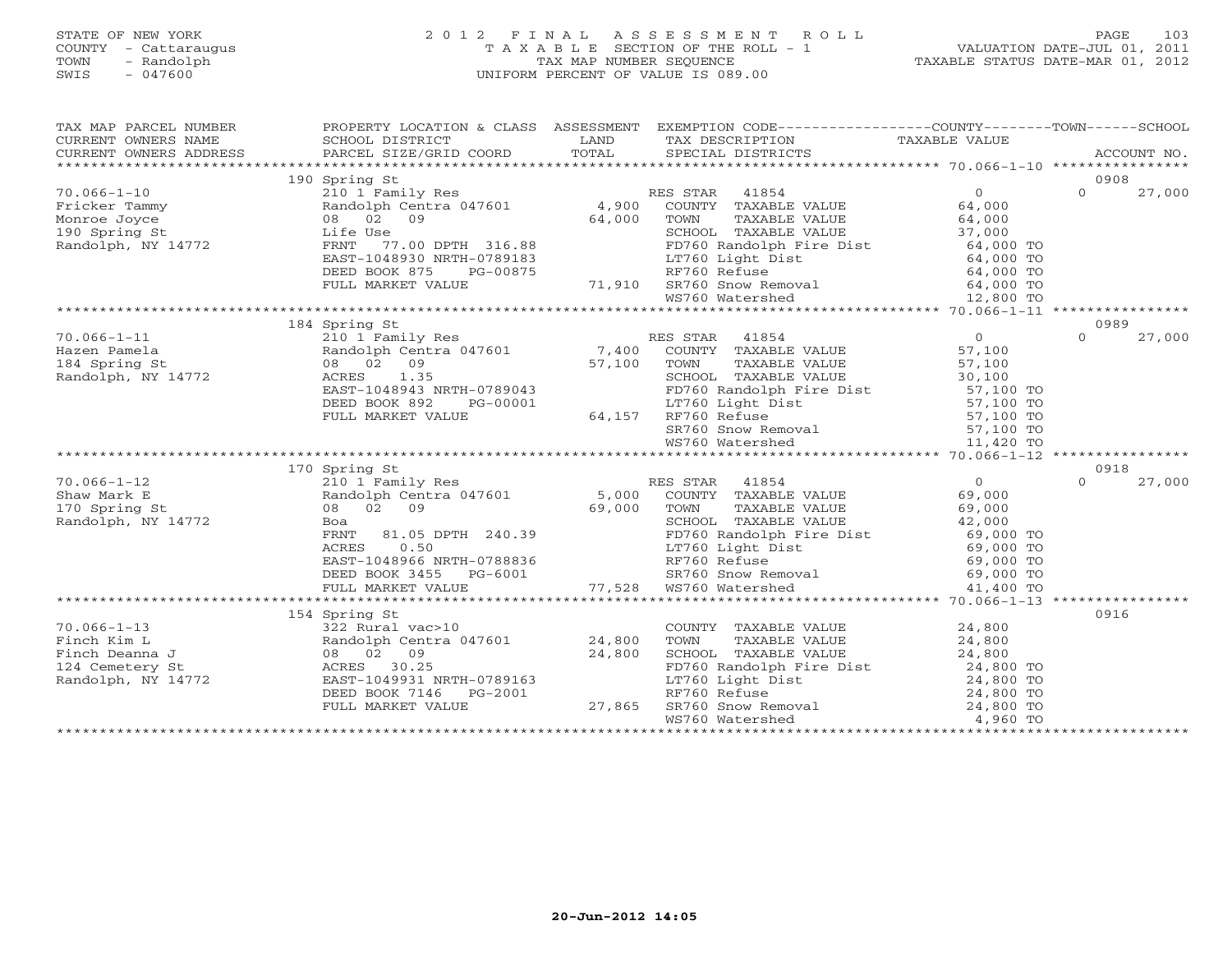#### STATE OF NEW YORK 2 0 1 2 F I N A L A S S E S S M E N T R O L L PAGE 104 COUNTY - Cattaraugus T A X A B L E SECTION OF THE ROLL - 1 VALUATION DATE-JUL 01, 2011 TOWN - Randolph TAX MAP NUMBER SEQUENCE TAXABLE STATUS DATE-MAR 01, 2012 SWIS - 047600 UNIFORM PERCENT OF VALUE IS 089.00UNIFORM PERCENT OF VALUE IS 089.00

| TAX MAP PARCEL NUMBER |               | PROPERTY LOCATION & CLASS ASSESSMENT EXEMPTION CODE----------------COUNTY-------TOWN------SCHOOL |           |          |        |
|-----------------------|---------------|--------------------------------------------------------------------------------------------------|-----------|----------|--------|
|                       |               |                                                                                                  |           |          |        |
|                       |               |                                                                                                  |           |          |        |
|                       |               |                                                                                                  |           |          |        |
|                       |               |                                                                                                  |           |          |        |
|                       |               |                                                                                                  |           |          |        |
|                       |               |                                                                                                  |           |          |        |
|                       |               |                                                                                                  |           |          |        |
|                       |               |                                                                                                  |           |          |        |
|                       |               |                                                                                                  |           |          |        |
|                       |               |                                                                                                  |           |          |        |
|                       |               |                                                                                                  |           |          |        |
|                       |               |                                                                                                  |           |          |        |
|                       |               |                                                                                                  |           |          |        |
|                       |               |                                                                                                  |           |          |        |
|                       | 118 Spring St |                                                                                                  |           | 0933     |        |
|                       |               |                                                                                                  |           | $\Omega$ | 27,000 |
|                       |               |                                                                                                  |           |          |        |
|                       |               |                                                                                                  |           |          |        |
|                       |               |                                                                                                  |           |          |        |
|                       |               |                                                                                                  |           |          |        |
|                       |               |                                                                                                  |           |          |        |
|                       |               |                                                                                                  |           |          |        |
|                       |               |                                                                                                  |           |          |        |
|                       |               |                                                                                                  |           |          |        |
|                       |               |                                                                                                  |           |          |        |
|                       | 144 Spring St |                                                                                                  |           | 1487     |        |
|                       |               |                                                                                                  |           |          |        |
|                       |               |                                                                                                  |           |          |        |
|                       |               |                                                                                                  |           |          |        |
|                       |               |                                                                                                  |           |          |        |
|                       |               |                                                                                                  |           |          |        |
|                       |               |                                                                                                  |           |          |        |
|                       |               |                                                                                                  |           |          |        |
|                       |               |                                                                                                  |           |          |        |
|                       |               |                                                                                                  |           |          |        |
|                       |               |                                                                                                  |           |          |        |
|                       |               |                                                                                                  |           |          |        |
|                       |               |                                                                                                  |           | 0858     |        |
|                       |               |                                                                                                  |           | $\Omega$ | 27,000 |
|                       |               |                                                                                                  |           |          |        |
|                       |               |                                                                                                  |           |          |        |
|                       |               |                                                                                                  |           |          |        |
|                       |               |                                                                                                  |           |          |        |
|                       |               |                                                                                                  |           |          |        |
|                       |               | DEED BOOK 1014 PG-936<br>FD760 Randolph Fire Dist<br>FULL MARKET VALUE 137,640 WS760 Watershed   | 24,500 TO |          |        |
|                       |               |                                                                                                  |           |          |        |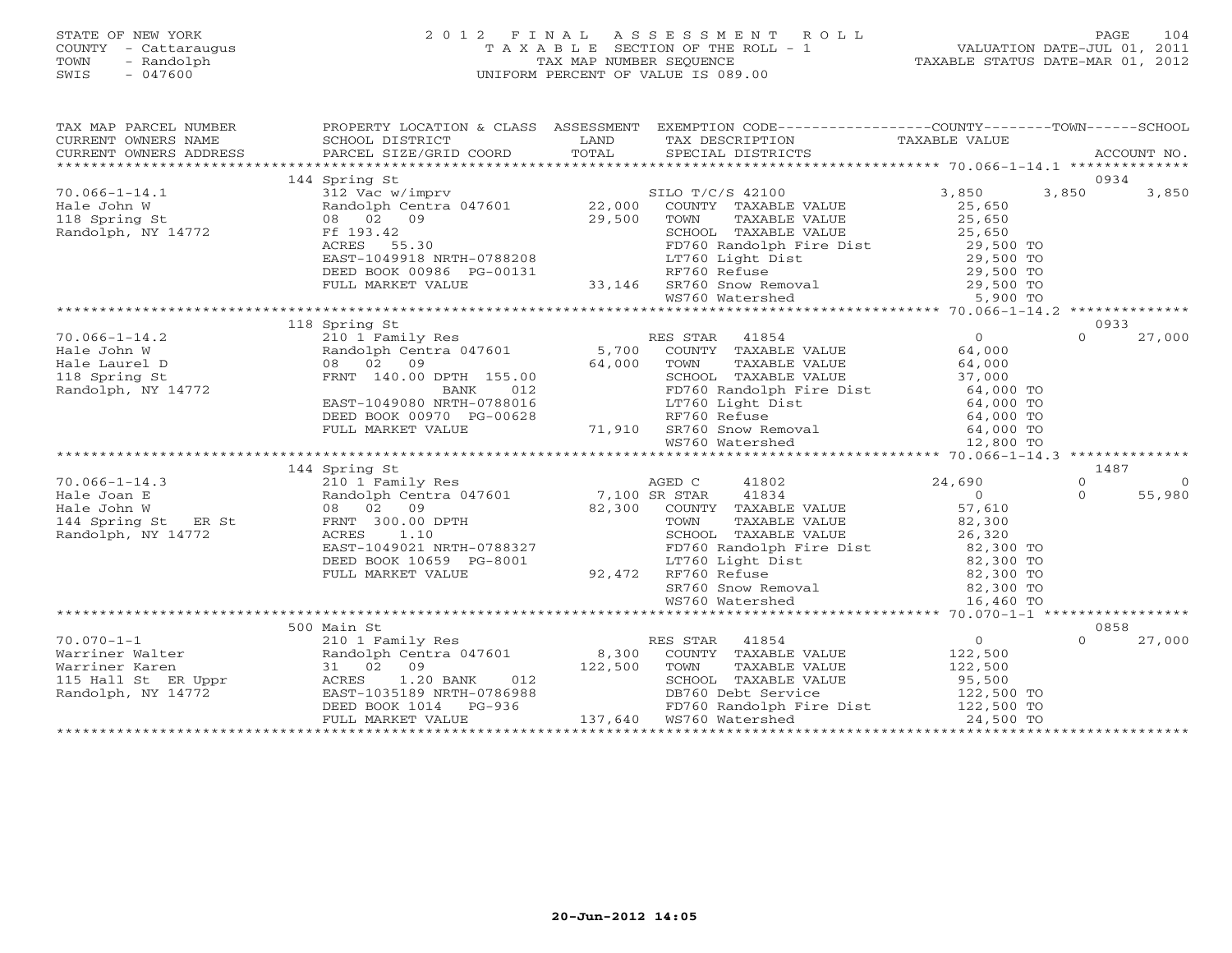#### STATE OF NEW YORK 2 0 1 2 F I N A L A S S E S S M E N T R O L L PAGE 105 COUNTY - Cattaraugus T A X A B L E SECTION OF THE ROLL - 1 VALUATION DATE-JUL 01, 2011 TOWN - Randolph TAX MAP NUMBER SEQUENCE TAXABLE STATUS DATE-MAR 01, 2012 SWIS - 047600 UNIFORM PERCENT OF VALUE IS 089.00UNIFORM PERCENT OF VALUE IS 089.00

| TAX MAP PARCEL NUMBER                                                                                                                                                                                                                                                                         |                                                                                                                                                                                      | PROPERTY LOCATION & CLASS ASSESSMENT EXEMPTION CODE----------------COUNTY-------TOWN------SCHOOL                                                                               |      |
|-----------------------------------------------------------------------------------------------------------------------------------------------------------------------------------------------------------------------------------------------------------------------------------------------|--------------------------------------------------------------------------------------------------------------------------------------------------------------------------------------|--------------------------------------------------------------------------------------------------------------------------------------------------------------------------------|------|
| CURRENT OWNERS NAME SCHOOL DISTRICT LAND                                                                                                                                                                                                                                                      |                                                                                                                                                                                      |                                                                                                                                                                                |      |
|                                                                                                                                                                                                                                                                                               |                                                                                                                                                                                      |                                                                                                                                                                                |      |
|                                                                                                                                                                                                                                                                                               | 406 Main St                                                                                                                                                                          |                                                                                                                                                                                | 0531 |
|                                                                                                                                                                                                                                                                                               |                                                                                                                                                                                      |                                                                                                                                                                                |      |
|                                                                                                                                                                                                                                                                                               |                                                                                                                                                                                      |                                                                                                                                                                                |      |
|                                                                                                                                                                                                                                                                                               |                                                                                                                                                                                      |                                                                                                                                                                                |      |
|                                                                                                                                                                                                                                                                                               |                                                                                                                                                                                      |                                                                                                                                                                                |      |
|                                                                                                                                                                                                                                                                                               |                                                                                                                                                                                      |                                                                                                                                                                                |      |
|                                                                                                                                                                                                                                                                                               |                                                                                                                                                                                      |                                                                                                                                                                                |      |
|                                                                                                                                                                                                                                                                                               |                                                                                                                                                                                      |                                                                                                                                                                                |      |
|                                                                                                                                                                                                                                                                                               |                                                                                                                                                                                      |                                                                                                                                                                                |      |
| $\begin{array}{cccccccc} 70.070-1-2 & 406 \text{ Matricia} & 2101 \text{ Family Res} & 55,980 & 55,980 & 55,980 & 55,980 & 55,980 & 55,980 & 55,980 & 55,980 & 55,980 & 55,980 & 55,980 & 55,980 & 55,980 & 55,980 & 55,980 & 55,980 & 55,980 & 55,980 & 55,980 & 55,980 & 55,980 & 55,980 &$ | Main St                                                                                                                                                                              |                                                                                                                                                                                | 0379 |
|                                                                                                                                                                                                                                                                                               |                                                                                                                                                                                      |                                                                                                                                                                                |      |
|                                                                                                                                                                                                                                                                                               |                                                                                                                                                                                      |                                                                                                                                                                                |      |
|                                                                                                                                                                                                                                                                                               |                                                                                                                                                                                      |                                                                                                                                                                                |      |
|                                                                                                                                                                                                                                                                                               |                                                                                                                                                                                      |                                                                                                                                                                                |      |
|                                                                                                                                                                                                                                                                                               |                                                                                                                                                                                      |                                                                                                                                                                                |      |
|                                                                                                                                                                                                                                                                                               |                                                                                                                                                                                      |                                                                                                                                                                                |      |
|                                                                                                                                                                                                                                                                                               |                                                                                                                                                                                      |                                                                                                                                                                                |      |
| 70.070-1-3<br>Arrance Enterprises of Randolp Randolph Centra 047601<br>262 Main St<br>Randolph, NY 14772<br>EXES 8.57<br>EXES 8.57<br>EXES 8.57<br>EXES 8.57<br>EXES 8.57<br>EXES 8.57<br>EXES 8000K 12236 PG-7002<br>FD760 Randolph Fire Dist<br>FD7                                         |                                                                                                                                                                                      |                                                                                                                                                                                |      |
|                                                                                                                                                                                                                                                                                               |                                                                                                                                                                                      |                                                                                                                                                                                |      |
|                                                                                                                                                                                                                                                                                               | 12103 W Main St Ext                                                                                                                                                                  |                                                                                                                                                                                | 0857 |
|                                                                                                                                                                                                                                                                                               |                                                                                                                                                                                      |                                                                                                                                                                                |      |
|                                                                                                                                                                                                                                                                                               |                                                                                                                                                                                      |                                                                                                                                                                                |      |
|                                                                                                                                                                                                                                                                                               |                                                                                                                                                                                      |                                                                                                                                                                                |      |
|                                                                                                                                                                                                                                                                                               |                                                                                                                                                                                      |                                                                                                                                                                                |      |
|                                                                                                                                                                                                                                                                                               |                                                                                                                                                                                      |                                                                                                                                                                                |      |
|                                                                                                                                                                                                                                                                                               |                                                                                                                                                                                      |                                                                                                                                                                                |      |
|                                                                                                                                                                                                                                                                                               |                                                                                                                                                                                      |                                                                                                                                                                                |      |
|                                                                                                                                                                                                                                                                                               |                                                                                                                                                                                      |                                                                                                                                                                                |      |
|                                                                                                                                                                                                                                                                                               | 401 W Main St                                                                                                                                                                        |                                                                                                                                                                                | 0583 |
|                                                                                                                                                                                                                                                                                               |                                                                                                                                                                                      |                                                                                                                                                                                |      |
|                                                                                                                                                                                                                                                                                               |                                                                                                                                                                                      |                                                                                                                                                                                |      |
|                                                                                                                                                                                                                                                                                               |                                                                                                                                                                                      |                                                                                                                                                                                |      |
|                                                                                                                                                                                                                                                                                               |                                                                                                                                                                                      |                                                                                                                                                                                |      |
|                                                                                                                                                                                                                                                                                               |                                                                                                                                                                                      |                                                                                                                                                                                |      |
|                                                                                                                                                                                                                                                                                               |                                                                                                                                                                                      |                                                                                                                                                                                |      |
|                                                                                                                                                                                                                                                                                               |                                                                                                                                                                                      |                                                                                                                                                                                |      |
|                                                                                                                                                                                                                                                                                               |                                                                                                                                                                                      |                                                                                                                                                                                |      |
|                                                                                                                                                                                                                                                                                               | Main St (Off)                                                                                                                                                                        |                                                                                                                                                                                | 0424 |
| 70.070-1-6<br>Kolar Rachelle<br>2236 Seven Lakes South<br>Wint Frd. NC 27376                                                                                                                                                                                                                  |                                                                                                                                                                                      |                                                                                                                                                                                |      |
|                                                                                                                                                                                                                                                                                               |                                                                                                                                                                                      |                                                                                                                                                                                |      |
|                                                                                                                                                                                                                                                                                               |                                                                                                                                                                                      |                                                                                                                                                                                |      |
|                                                                                                                                                                                                                                                                                               |                                                                                                                                                                                      |                                                                                                                                                                                |      |
|                                                                                                                                                                                                                                                                                               |                                                                                                                                                                                      |                                                                                                                                                                                |      |
|                                                                                                                                                                                                                                                                                               |                                                                                                                                                                                      | COUNTY TAXABLE VALUE<br>TOWN TAXABLE VALUE<br>SCHOOL TAXABLE VALUE<br>DB760 Debt Service<br>FD760 Randolph Fire Dist<br>WS760 Watershed<br>S80 TO<br>NS760 Watershed<br>S80 TO |      |
|                                                                                                                                                                                                                                                                                               | Main St (Off)<br>105 Vac farmland<br>Randolph Centra 047601 2,900<br>31 02 09 2,900<br>ACRES 9.25<br>EAST-1036251 NRTH-0787635<br>DEED BOOK 11070 PG-3001 3,258<br>FULL MARKET VALUE |                                                                                                                                                                                |      |
|                                                                                                                                                                                                                                                                                               |                                                                                                                                                                                      |                                                                                                                                                                                |      |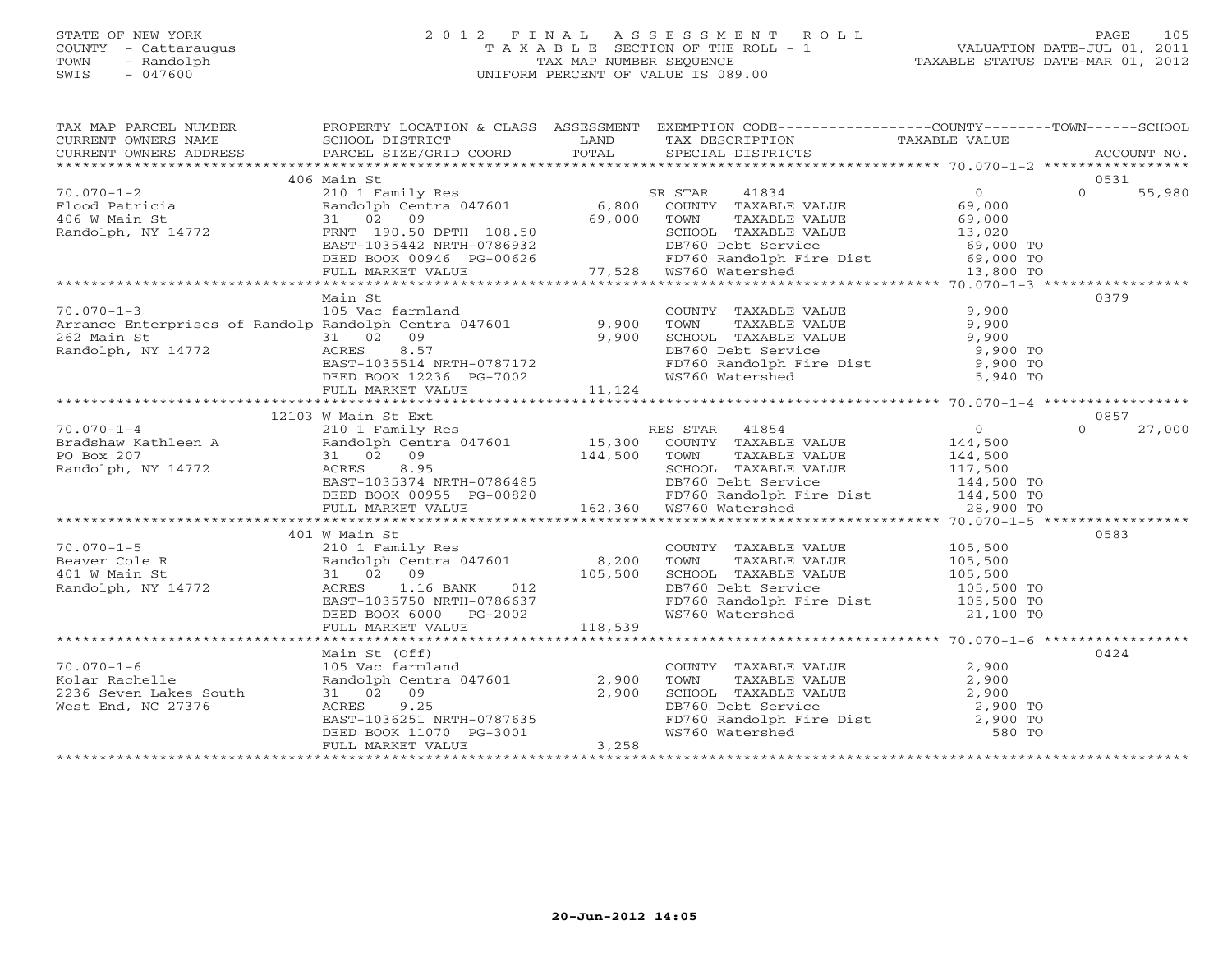#### STATE OF NEW YORK 2 0 1 2 F I N A L A S S E S S M E N T R O L L PAGE 106 COUNTY - Cattaraugus T A X A B L E SECTION OF THE ROLL - 1 VALUATION DATE-JUL 01, 2011 TOWN - Calculating Colonial - Calculating Colonial - Colonial - Colonial - Colonial - Calculating Colonial - T<br>
TAX MAP NUMBER SEQUENCE TAXABLE STATUS DATE-MAR 01, 2012<br>
SWIS - 047600 SWIS - 047600 UNIFORM PERCENT OF VALUE IS 089.00

|   |  | TAAABLE STATUS DATE-MAR UI, ZUIZ |  |  |
|---|--|----------------------------------|--|--|
| 0 |  |                                  |  |  |
|   |  |                                  |  |  |
|   |  |                                  |  |  |
|   |  |                                  |  |  |

| TAX MAP PARCEL NUMBER                                                                                                                                                                                                                                                                                                                                                                                                                                                        | PROPERTY LOCATION & CLASS ASSESSMENT EXEMPTION CODE----------------COUNTY-------TOWN------SCHOOL                                                                                                                              |        |                                                                                                                                        |           |                    |
|------------------------------------------------------------------------------------------------------------------------------------------------------------------------------------------------------------------------------------------------------------------------------------------------------------------------------------------------------------------------------------------------------------------------------------------------------------------------------|-------------------------------------------------------------------------------------------------------------------------------------------------------------------------------------------------------------------------------|--------|----------------------------------------------------------------------------------------------------------------------------------------|-----------|--------------------|
| $\begin{tabular}{lllllll} \multicolumn{2}{c}{\textbf{CURRENT}} & \multicolumn{2}{c}{\textbf{WWERS}} & \multicolumn{2}{c}{\textbf{NAME}} & \multicolumn{2}{c}{\textbf{SCH1D}} & \multicolumn{2}{c}{\textbf{LAND}} & \multicolumn{2}{c}{\textbf{TAX} \textbf{DESCRIPTION}} & \multicolumn{2}{c}{\textbf{TAXABLE} \textbf{ VALUE}} & \multicolumn{2}{c}{\textbf{NALUE}} \\ & & & & & & & \\ \multicolumn{2}{c}{\textbf{CURRENT}} & \multicolumn{2}{c}{\textbf{WURERS} \textbf{$ |                                                                                                                                                                                                                               |        |                                                                                                                                        |           |                    |
|                                                                                                                                                                                                                                                                                                                                                                                                                                                                              |                                                                                                                                                                                                                               |        |                                                                                                                                        |           |                    |
|                                                                                                                                                                                                                                                                                                                                                                                                                                                                              |                                                                                                                                                                                                                               |        |                                                                                                                                        |           |                    |
|                                                                                                                                                                                                                                                                                                                                                                                                                                                                              | 7 Cemetery St                                                                                                                                                                                                                 |        |                                                                                                                                        |           | 0564               |
| $70.070 - 1 - 7$                                                                                                                                                                                                                                                                                                                                                                                                                                                             | 210 1 Family Res<br>Randolph Centra 047601 10,100 COUNTY TAXABLE VALUE 45,500<br>31 02 09 45,500 TOWN TAXABLE VALUE 45,500<br>ACRES 2.65 2.65 SCHOOL TAXABLE VALUE 18,500                                                     |        |                                                                                                                                        |           | $\Omega$<br>27,000 |
|                                                                                                                                                                                                                                                                                                                                                                                                                                                                              |                                                                                                                                                                                                                               |        |                                                                                                                                        |           |                    |
|                                                                                                                                                                                                                                                                                                                                                                                                                                                                              |                                                                                                                                                                                                                               |        |                                                                                                                                        |           |                    |
|                                                                                                                                                                                                                                                                                                                                                                                                                                                                              |                                                                                                                                                                                                                               |        |                                                                                                                                        |           |                    |
|                                                                                                                                                                                                                                                                                                                                                                                                                                                                              |                                                                                                                                                                                                                               |        |                                                                                                                                        |           |                    |
|                                                                                                                                                                                                                                                                                                                                                                                                                                                                              |                                                                                                                                                                                                                               |        |                                                                                                                                        |           |                    |
|                                                                                                                                                                                                                                                                                                                                                                                                                                                                              |                                                                                                                                                                                                                               |        |                                                                                                                                        |           |                    |
|                                                                                                                                                                                                                                                                                                                                                                                                                                                                              |                                                                                                                                                                                                                               |        |                                                                                                                                        |           |                    |
|                                                                                                                                                                                                                                                                                                                                                                                                                                                                              | 278 Main St                                                                                                                                                                                                                   |        |                                                                                                                                        |           | 0718               |
|                                                                                                                                                                                                                                                                                                                                                                                                                                                                              |                                                                                                                                                                                                                               |        | ES STAR 41854 U<br>COUNTY TAXABLE VALUE 60,000<br>TAXABLE VALUE 60,000                                                                 |           |                    |
|                                                                                                                                                                                                                                                                                                                                                                                                                                                                              |                                                                                                                                                                                                                               |        |                                                                                                                                        |           |                    |
|                                                                                                                                                                                                                                                                                                                                                                                                                                                                              |                                                                                                                                                                                                                               |        |                                                                                                                                        |           |                    |
|                                                                                                                                                                                                                                                                                                                                                                                                                                                                              |                                                                                                                                                                                                                               |        |                                                                                                                                        |           |                    |
|                                                                                                                                                                                                                                                                                                                                                                                                                                                                              |                                                                                                                                                                                                                               |        |                                                                                                                                        |           |                    |
|                                                                                                                                                                                                                                                                                                                                                                                                                                                                              |                                                                                                                                                                                                                               |        |                                                                                                                                        |           |                    |
|                                                                                                                                                                                                                                                                                                                                                                                                                                                                              |                                                                                                                                                                                                                               |        |                                                                                                                                        |           |                    |
|                                                                                                                                                                                                                                                                                                                                                                                                                                                                              |                                                                                                                                                                                                                               |        |                                                                                                                                        |           |                    |
|                                                                                                                                                                                                                                                                                                                                                                                                                                                                              | 276 Main St                                                                                                                                                                                                                   |        |                                                                                                                                        |           | 0587               |
|                                                                                                                                                                                                                                                                                                                                                                                                                                                                              |                                                                                                                                                                                                                               |        |                                                                                                                                        |           | $\Omega$<br>27,000 |
|                                                                                                                                                                                                                                                                                                                                                                                                                                                                              |                                                                                                                                                                                                                               |        |                                                                                                                                        |           |                    |
|                                                                                                                                                                                                                                                                                                                                                                                                                                                                              |                                                                                                                                                                                                                               |        |                                                                                                                                        |           |                    |
|                                                                                                                                                                                                                                                                                                                                                                                                                                                                              |                                                                                                                                                                                                                               |        |                                                                                                                                        |           |                    |
|                                                                                                                                                                                                                                                                                                                                                                                                                                                                              |                                                                                                                                                                                                                               |        |                                                                                                                                        |           |                    |
|                                                                                                                                                                                                                                                                                                                                                                                                                                                                              |                                                                                                                                                                                                                               |        |                                                                                                                                        |           |                    |
|                                                                                                                                                                                                                                                                                                                                                                                                                                                                              |                                                                                                                                                                                                                               |        |                                                                                                                                        |           |                    |
|                                                                                                                                                                                                                                                                                                                                                                                                                                                                              |                                                                                                                                                                                                                               |        |                                                                                                                                        |           |                    |
|                                                                                                                                                                                                                                                                                                                                                                                                                                                                              |                                                                                                                                                                                                                               |        |                                                                                                                                        |           |                    |
|                                                                                                                                                                                                                                                                                                                                                                                                                                                                              | 274 Main St                                                                                                                                                                                                                   |        |                                                                                                                                        |           | 0553               |
| $70.070 - 1 - 12$                                                                                                                                                                                                                                                                                                                                                                                                                                                            |                                                                                                                                                                                                                               |        | COUNTY TAXABLE VALUE 44,900                                                                                                            |           |                    |
| Wile Richard O                                                                                                                                                                                                                                                                                                                                                                                                                                                               |                                                                                                                                                                                                                               |        |                                                                                                                                        |           |                    |
| PO Box 261                                                                                                                                                                                                                                                                                                                                                                                                                                                                   |                                                                                                                                                                                                                               |        |                                                                                                                                        |           |                    |
| Randolph, NY 14772                                                                                                                                                                                                                                                                                                                                                                                                                                                           |                                                                                                                                                                                                                               |        | TOWN TAXABLE VALUE $44,900$<br>SCHOOL TAXABLE VALUE $44,900$<br>DB760 Debt Service $44,900$ TO<br>FD760 Randolph Fire Dist $44,900$ TO |           |                    |
|                                                                                                                                                                                                                                                                                                                                                                                                                                                                              |                                                                                                                                                                                                                               |        |                                                                                                                                        |           |                    |
|                                                                                                                                                                                                                                                                                                                                                                                                                                                                              |                                                                                                                                                                                                                               |        | WS760 Watershed                                                                                                                        | 44,900 TO |                    |
|                                                                                                                                                                                                                                                                                                                                                                                                                                                                              | main st<br>210 1 Family Res<br>Randolph Centra 047601 5,100<br>31 02 09 44,900<br>FRNT 66.00 DPTH 297.00<br>EAST-1037884 NRTH-0787224<br>DEED BOOK 9063 PG-4002<br>FULL MARKET VALUE<br>50,449<br>FULL MARKET VALUE<br>50,449 |        |                                                                                                                                        |           |                    |
|                                                                                                                                                                                                                                                                                                                                                                                                                                                                              |                                                                                                                                                                                                                               |        |                                                                                                                                        |           |                    |
|                                                                                                                                                                                                                                                                                                                                                                                                                                                                              | 270 Main St                                                                                                                                                                                                                   |        |                                                                                                                                        |           | 0419               |
|                                                                                                                                                                                                                                                                                                                                                                                                                                                                              |                                                                                                                                                                                                                               |        | COUNTY TAXABLE VALUE 52,000<br>TOWN TAXABLE VALUE 52,000                                                                               |           |                    |
|                                                                                                                                                                                                                                                                                                                                                                                                                                                                              |                                                                                                                                                                                                                               |        |                                                                                                                                        |           |                    |
|                                                                                                                                                                                                                                                                                                                                                                                                                                                                              |                                                                                                                                                                                                                               |        |                                                                                                                                        |           |                    |
| 70.070-1-13<br>Posey Renee Randolph Centra 047601 5,100<br>270 Main St 31 02 09 52,000<br>Randolph, NY 14772 FRNT 66.00 DPTH 297.00<br>EAST-1037948 NRTH-0787234                                                                                                                                                                                                                                                                                                             |                                                                                                                                                                                                                               |        | SCHOOL TAXABLE VALUE 52,000<br>DB760 Debt Service 52,000 TO                                                                            |           |                    |
|                                                                                                                                                                                                                                                                                                                                                                                                                                                                              |                                                                                                                                                                                                                               |        |                                                                                                                                        |           |                    |
|                                                                                                                                                                                                                                                                                                                                                                                                                                                                              | DEED BOOK 17118 PG-7002                                                                                                                                                                                                       |        | FD760 Randolph Fire Dist 52,000 TO<br>WS760 Watershed 10,400 TO                                                                        |           |                    |
|                                                                                                                                                                                                                                                                                                                                                                                                                                                                              | FULL MARKET VALUE                                                                                                                                                                                                             | 58,427 |                                                                                                                                        |           |                    |
|                                                                                                                                                                                                                                                                                                                                                                                                                                                                              |                                                                                                                                                                                                                               |        |                                                                                                                                        |           |                    |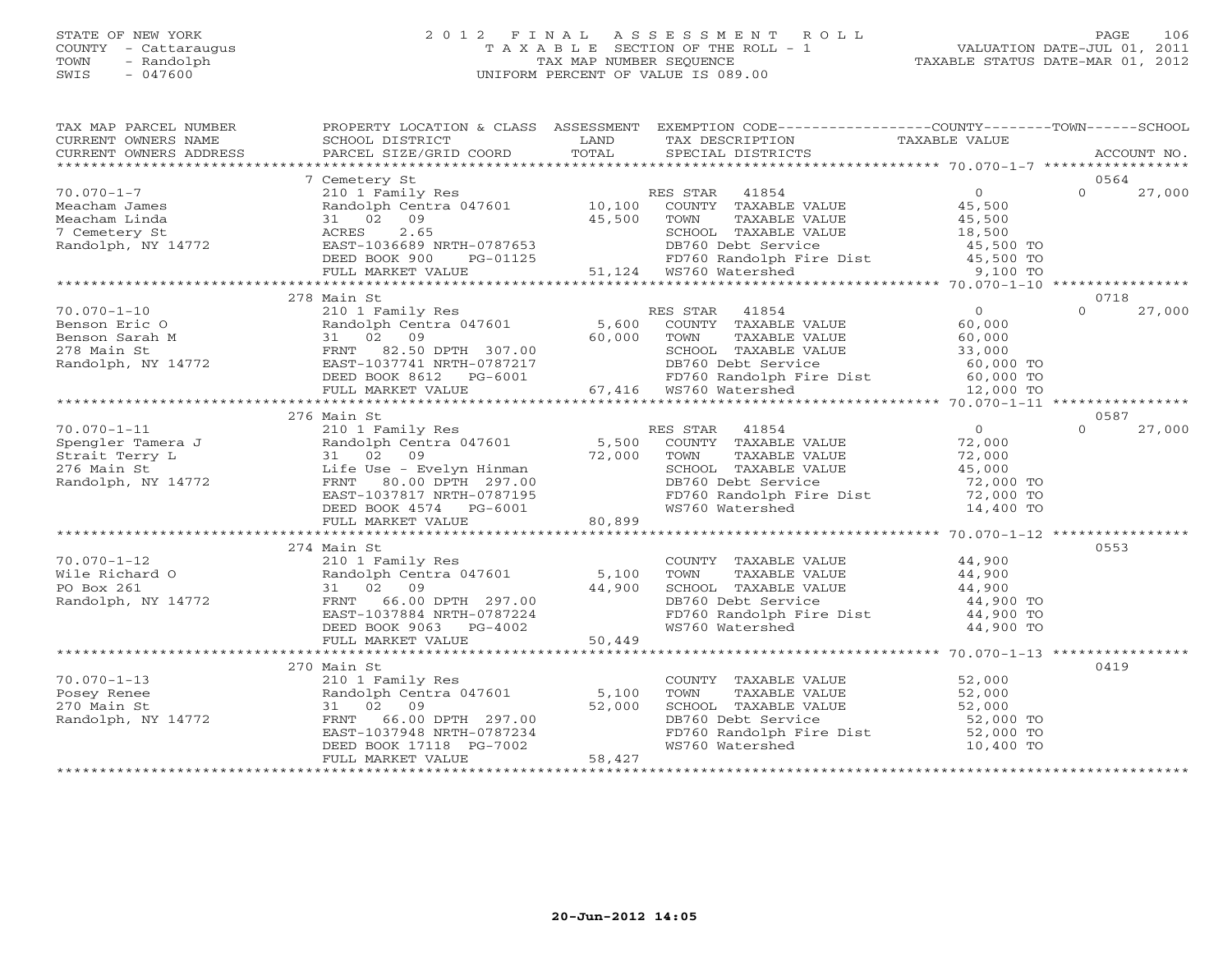#### STATE OF NEW YORK 2 0 1 2 F I N A L A S S E S S M E N T R O L L PAGE 107 COUNTY - Cattaraugus T A X A B L E SECTION OF THE ROLL - 1 VALUATION DATE-JUL 01, 2011 TOWN - Randolph TAX MAP NUMBER SEQUENCE TAXABLE STATUS DATE-MAR 01, 2012 SWIS - 047600 UNIFORM PERCENT OF VALUE IS 089.00UNIFORM PERCENT OF VALUE IS 089.00

| TAX MAP PARCEL NUMBER                                                      | PROPERTY LOCATION & CLASS ASSESSMENT                            |                                                                                                   | EXEMPTION CODE----------------COUNTY-------TOWN------SCHOOL           |                |
|----------------------------------------------------------------------------|-----------------------------------------------------------------|---------------------------------------------------------------------------------------------------|-----------------------------------------------------------------------|----------------|
|                                                                            |                                                                 |                                                                                                   |                                                                       |                |
|                                                                            |                                                                 |                                                                                                   |                                                                       |                |
|                                                                            | 268 Main St                                                     |                                                                                                   | 0528                                                                  |                |
| $70.070 - 1 - 14$                                                          | 210 1 Family Res                                                | AGED C/T/S 41800                                                                                  | 23,250<br>23,250                                                      | 23,250         |
|                                                                            |                                                                 | 41834                                                                                             | $\overline{0}$<br>$\begin{array}{c}\n\bullet \\ 0 \\ 23\n\end{array}$ | 23,250         |
| Finch Floyd<br>Finch Doris                                                 | Randolph Centra 047601 3,000 SR STAR<br>31 02 09                | 46,500<br>COUNTY TAXABLE VALUE                                                                    |                                                                       |                |
| 268 Main St                                                                | FRNT<br>40.00 DPTH 132.00                                       | TAXABLE VALUE                                                                                     | 23,250                                                                |                |
|                                                                            |                                                                 | TOWN<br>SCHOOL TAXABLE VALUE                                                                      |                                                                       |                |
| Randolph, NY 14772                                                         | EAST-1038000 NRTH-0787157                                       |                                                                                                   | UE 0<br>46,500 TO                                                     |                |
|                                                                            | DEED BOOK 719<br>PG-00759                                       | DB760 Debt Service<br>$-759$ 52                                                                   |                                                                       |                |
|                                                                            | FULL MARKET VALUE                                               | 52,247 FD760 Randolph Fire Dist 46,500 TO                                                         |                                                                       |                |
|                                                                            |                                                                 | WS760 Watershed                                                                                   | $9,300$ TO                                                            |                |
|                                                                            |                                                                 |                                                                                                   |                                                                       |                |
|                                                                            | 266 1/2 Main St                                                 |                                                                                                   | 0770                                                                  |                |
| $70.070 - 1 - 15$<br>McCue Brian A<br>266 1/2 Main St<br>Randolph NW 14756 |                                                                 | 41121                                                                                             | 5,741<br>5,741                                                        | $\circ$        |
|                                                                            |                                                                 | 41854                                                                                             | $\overline{0}$<br>$\Omega$                                            | 27,000         |
|                                                                            | 31 02 09                                                        | 38,270 COUNTY TAXABLE VALUE 32,529<br>TOWN TAXABLE VALUE 32,529<br>SCHOOL TAXABLE VALUE 32,529    |                                                                       |                |
| Randolph, NY 14772                                                         | FRNT 40.00 DPTH 132.00                                          |                                                                                                   |                                                                       |                |
|                                                                            | <b>BANK</b><br>017                                              | SCHOOL TAXABLE VALUE                                                                              | UE 32,529<br>UE 32,529<br>38,270 TO                                   |                |
|                                                                            | EAST-1038035 NRTH-0787166                                       | DB760 Debt Service                                                                                |                                                                       |                |
|                                                                            | DEED BOOK 15904 PG-7004                                         | FD760 Randolph Fire Dist 38,270 TO<br>43,000 WS760 Watershed 7,654 TO                             |                                                                       |                |
|                                                                            | FULL MARKET VALUE                                               |                                                                                                   |                                                                       |                |
|                                                                            |                                                                 |                                                                                                   |                                                                       |                |
|                                                                            | 266 Main St                                                     |                                                                                                   | 0684                                                                  |                |
| $70.070 - 1 - 16$                                                          | 210 1 Family Res                                                | WVET C/T 41121                                                                                    | 7,650<br>7,650                                                        | $\overline{0}$ |
| Eddy Michael R                                                             | Randolph Centra 047601 3,800 RES STAR                           | 41854                                                                                             | $\overline{0}$<br>$\Omega$                                            | 27,000         |
| 266 Main St                                                                | 31 02 09                                                        | 51,000 COUNTY TAXABLE VALUE 43,350                                                                |                                                                       |                |
| Randolph, NY 14772                                                         | FRNT 52.00 DPTH 132.00                                          | TAXABLE VALUE<br>TOWN                                                                             | $43,350$<br>$24,000$                                                  |                |
|                                                                            | EAST-1038083 NRTH-0787176                                       | SCHOOL TAXABLE VALUE                                                                              |                                                                       |                |
|                                                                            | DEED BOOK 860<br>PG-00562                                       |                                                                                                   |                                                                       |                |
|                                                                            | FULL MARKET VALUE                                               |                                                                                                   |                                                                       |                |
|                                                                            |                                                                 | DB760 Debt Service bist<br>57,303 FD760 Randolph Fire Dist 51,000 TO<br>WS760 Watershed 10,200 TO |                                                                       |                |
|                                                                            |                                                                 |                                                                                                   |                                                                       |                |
|                                                                            | 264 Main St                                                     |                                                                                                   | 0752                                                                  |                |
| $70.070 - 1 - 17$                                                          | 210 1 Family Res WVET C/<br>Randolph Centra 047601 3,900 AGED C | WVET C/T<br>41121                                                                                 | 8,850<br>8,850                                                        | $\overline{O}$ |
| Riddell Harold H                                                           |                                                                 | 41802                                                                                             | 10,030<br>$\circ$                                                     | $\Omega$       |
| Riddell Marion E                                                           | 31 02 09                                                        | 59,000 SR STAR<br>41834                                                                           | $\overline{0}$<br>$\Omega$                                            | 55,980         |
| 264 Main St                                                                | 54.50 DPTH 132.00<br>FRNT                                       | COUNTY TAXABLE VALUE                                                                              | 40,120                                                                |                |
| Randolph, NY 14772                                                         | EAST-1038137 NRTH-0787183                                       | TAXABLE VALUE<br>TOWN                                                                             | 50, 150                                                               |                |
|                                                                            | DEED BOOK 621<br>PG-00490                                       | TAXABLE VALUE<br>SCHOOL                                                                           | 3,020                                                                 |                |
|                                                                            | FULL MARKET VALUE                                               | 66,292<br>DB760 Debt Service                                                                      | JE 3,020<br>59,000 TO                                                 |                |
|                                                                            |                                                                 | FD760 Randolph Fire Dist 59,000 TO                                                                |                                                                       |                |
|                                                                            |                                                                 | WS760 Watershed                                                                                   | 11,800 TO                                                             |                |
|                                                                            |                                                                 |                                                                                                   |                                                                       |                |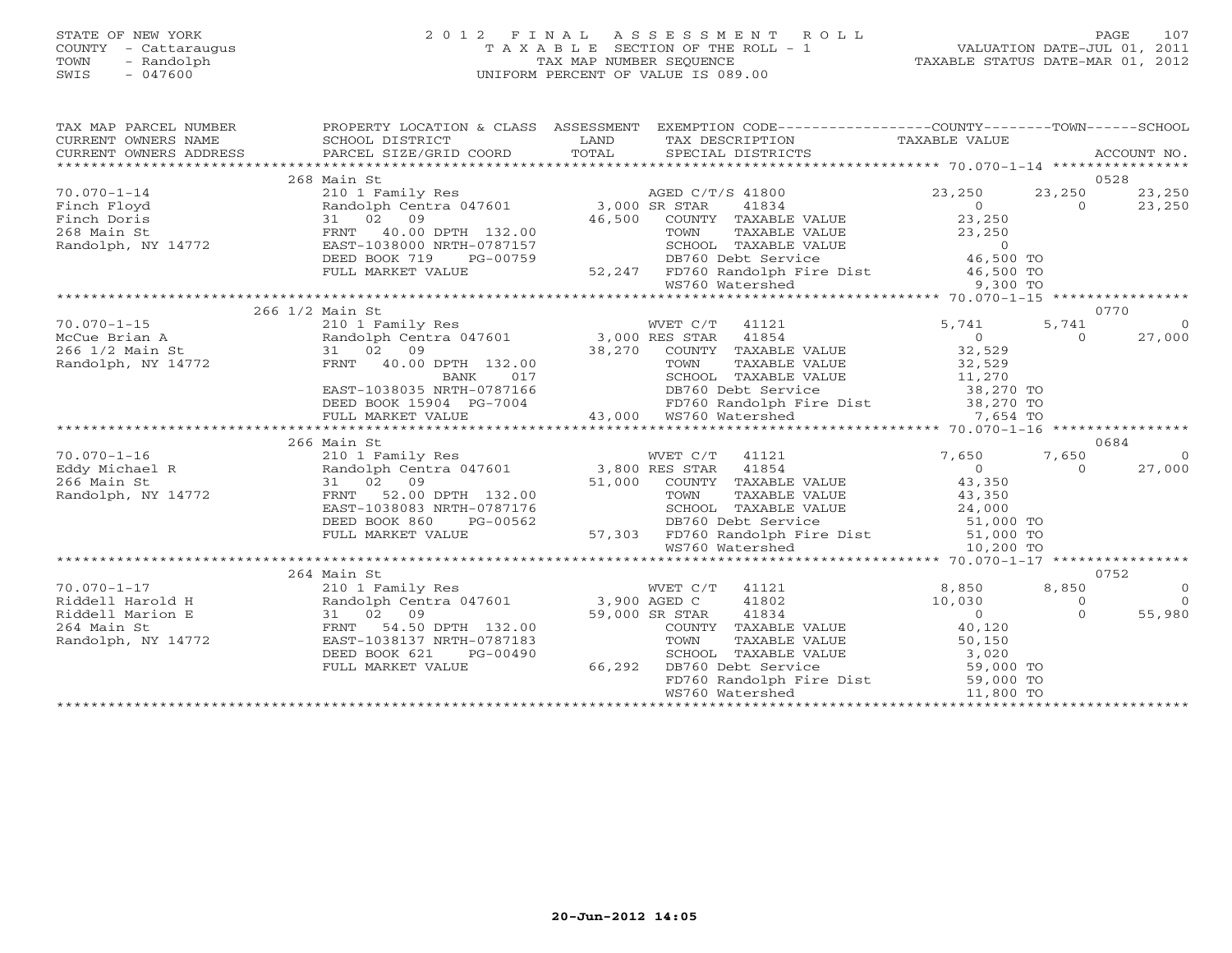#### STATE OF NEW YORK 2 0 1 2 F I N A L A S S E S S M E N T R O L L PAGE 108 COUNTY - Cattaraugus T A X A B L E SECTION OF THE ROLL - 1 VALUATION DATE-JUL 01, 2011 TOWN - Randolph TAX MAP NUMBER SEQUENCE TAXABLE STATUS DATE-MAR 01, 2012 SWIS - 047600 UNIFORM PERCENT OF VALUE IS 089.00UNIFORM PERCENT OF VALUE IS 089.00

| TAX MAP PARCEL NUMBER<br>CURRENT OWNERS NAME<br>CURRENT OWNERS ADDRESS            | SCHOOL DISTRICT                                                                                                                                                             | LAND   | PROPERTY LOCATION & CLASS ASSESSMENT EXEMPTION CODE---------------COUNTY-------TOWN------SCHOOL<br>TAX DESCRIPTION | TAXABLE VALUE                                            |                  |                |
|-----------------------------------------------------------------------------------|-----------------------------------------------------------------------------------------------------------------------------------------------------------------------------|--------|--------------------------------------------------------------------------------------------------------------------|----------------------------------------------------------|------------------|----------------|
| 262 Main St<br>0381                                                               |                                                                                                                                                                             |        |                                                                                                                    |                                                          |                  |                |
| $70.070 - 1 - 18$                                                                 | 210 1 Family Res                                                                                                                                                            |        | WVET C/T 41121                                                                                                     | 10,650                                                   | 10,650           | $\circ$        |
|                                                                                   | Randolph Centra 047601 3,900 RES STAR                                                                                                                                       |        | 41854                                                                                                              | $\overline{0}$                                           | $\Omega$         | 27,000         |
|                                                                                   | 31 02 09                                                                                                                                                                    | 71,000 | COUNTY TAXABLE VALUE                                                                                               | 60,350                                                   |                  |                |
|                                                                                   | 54.50 DPTH 132.00<br>FRNT                                                                                                                                                   |        | TAXABLE VALUE<br>TOWN                                                                                              | 60,350                                                   |                  |                |
| Arrance Timothy<br>Arrance Jane M<br>262 Main St<br>Randolph, NY 14772            | EAST-1038191 NRTH-0787191                                                                                                                                                   |        | SCHOOL TAXABLE VALUE                                                                                               | 44,000                                                   |                  |                |
|                                                                                   | FULL MARKET VALUE                                                                                                                                                           |        | 79,775 DB760 Debt Service                                                                                          |                                                          |                  |                |
|                                                                                   |                                                                                                                                                                             |        | DB760 Debt Service 71,000 TO<br>FD760 Randolph Fire Dist 71,000 TO                                                 |                                                          |                  |                |
|                                                                                   |                                                                                                                                                                             |        | WS760 Watershed                                                                                                    | 14,200 TO                                                |                  |                |
|                                                                                   |                                                                                                                                                                             |        |                                                                                                                    |                                                          |                  |                |
|                                                                                   | 3 Fifth Ave                                                                                                                                                                 |        |                                                                                                                    |                                                          |                  | 0837           |
| $70.070 - 1 - 19$                                                                 | 210 1 Family Res                                                                                                                                                            |        | COUNTY TAXABLE VALUE                                                                                               | 49,000                                                   |                  |                |
| 70.070-1-12<br>Davis Mary<br>Vilardo Connie<br>? Fifth Ave                        | Randolph Centra 047601 4,700                                                                                                                                                |        | TOWN                                                                                                               |                                                          |                  |                |
|                                                                                   | 31 02 09                                                                                                                                                                    | 49,000 | TOWN TAXABLE VALUE 49,000<br>SCHOOL TAXABLE VALUE 49,000                                                           |                                                          |                  |                |
|                                                                                   | 55.00 DPTH 239.00<br>FRNT                                                                                                                                                   |        | DB760 Debt Service                                                                                                 | 49,000 TO                                                |                  |                |
| Randolph, NY 14772                                                                | DEED BOOK 8382 PG-5001<br>FULT. MADPER 1882 PG-5001                                                                                                                         |        | FD760 Randolph Fire Dist                                                                                           | 49,000 TO                                                |                  |                |
|                                                                                   |                                                                                                                                                                             |        | WS760 Watershed                                                                                                    | 9,800 TO                                                 |                  |                |
|                                                                                   |                                                                                                                                                                             |        |                                                                                                                    |                                                          |                  |                |
|                                                                                   |                                                                                                                                                                             |        |                                                                                                                    |                                                          |                  |                |
|                                                                                   | 5 Fifth Ave<br>Fifth Ave<br>210 1 Family Res<br>Randolph Centra 047601 5,500 DVET C/T 41141<br>31 02 09 72,500 RES STAR 41854<br>72,500 RES STAR 41854 COUNTY TAXABLE VALUE |        |                                                                                                                    |                                                          |                  | 0685           |
| $70.070 - 1 - 20$                                                                 |                                                                                                                                                                             |        |                                                                                                                    | 18,000                                                   | 18,000           | $\overline{0}$ |
| Marshall William P                                                                |                                                                                                                                                                             |        |                                                                                                                    | 29,000                                                   | 29,000           | $\bigcirc$     |
| Marshall William P<br>McCue-Marshall Bridget A 31 02 09<br>5 Fifth Ave RRNT 55.00 |                                                                                                                                                                             |        |                                                                                                                    | $\overline{0}$                                           | $\Omega$         | 27,000         |
| 5 Fifth Ave                                                                       |                                                                                                                                                                             |        | COUNTY TAXABLE VALUE                                                                                               | 25,500                                                   |                  |                |
| Randolph, NY 14772                                                                |                                                                                                                                                                             |        |                                                                                                                    |                                                          |                  |                |
|                                                                                   | EAST-1038078 NRTH-0787337                                                                                                                                                   |        |                                                                                                                    |                                                          |                  |                |
|                                                                                   | DEED BOOK 1952 PG-9001                                                                                                                                                      |        | DB760 Debt Service                                                                                                 | 72,500 TO                                                |                  |                |
|                                                                                   | FULL MARKET VALUE                                                                                                                                                           |        | 81,461 FD760 Randolph Fire Dist 72,500 TO<br>WS760 Watershed 14,500 TO                                             |                                                          |                  |                |
|                                                                                   |                                                                                                                                                                             |        |                                                                                                                    |                                                          |                  |                |
| 0774                                                                              |                                                                                                                                                                             |        |                                                                                                                    |                                                          |                  |                |
| $70.070 - 1 - 21$                                                                 | 9 Fifth Ave                                                                                                                                                                 |        | CVET C/T 41131                                                                                                     |                                                          |                  | $\overline{0}$ |
|                                                                                   |                                                                                                                                                                             |        | 24,000<br>41141                                                                                                    | 12,000                                                   | 12,000<br>24,000 | $\Omega$       |
| Jankowski Joseph                                                                  | 31 02 09                                                                                                                                                                    |        | 48,000 RES STAR<br>41854                                                                                           | 24,000                                                   | $\cap$           | 27,000         |
| Jankowski Margiann<br>9 Fifth Ave<br>9 Fifth Ave                                  | FRNT 120.00 DPTH 107.97                                                                                                                                                     |        | COUNTY TAXABLE VALUE                                                                                               | $\begin{array}{c}\n\bullet \\ 0 \\ \bullet\n\end{array}$ |                  |                |
| Randolph, NY 14772                                                                | EAST-1038156 NRTH-0787427                                                                                                                                                   |        | TAXABLE VALUE<br>TOWN                                                                                              | 12,000                                                   |                  |                |
|                                                                                   | DEED BOOK 840<br>PG-00101                                                                                                                                                   |        | SCHOOL TAXABLE VALUE                                                                                               |                                                          |                  |                |
|                                                                                   | FULL MARKET VALUE                                                                                                                                                           | 53,933 | DB760 Debt Service                                                                                                 | $21,000$ TO $48,000$ TO                                  |                  |                |
|                                                                                   |                                                                                                                                                                             |        | FD760 Randolph Fire Dist 48,000 TO                                                                                 |                                                          |                  |                |
|                                                                                   |                                                                                                                                                                             |        | WS760 Watershed                                                                                                    | 9,600 TO                                                 |                  |                |
|                                                                                   |                                                                                                                                                                             |        |                                                                                                                    |                                                          |                  |                |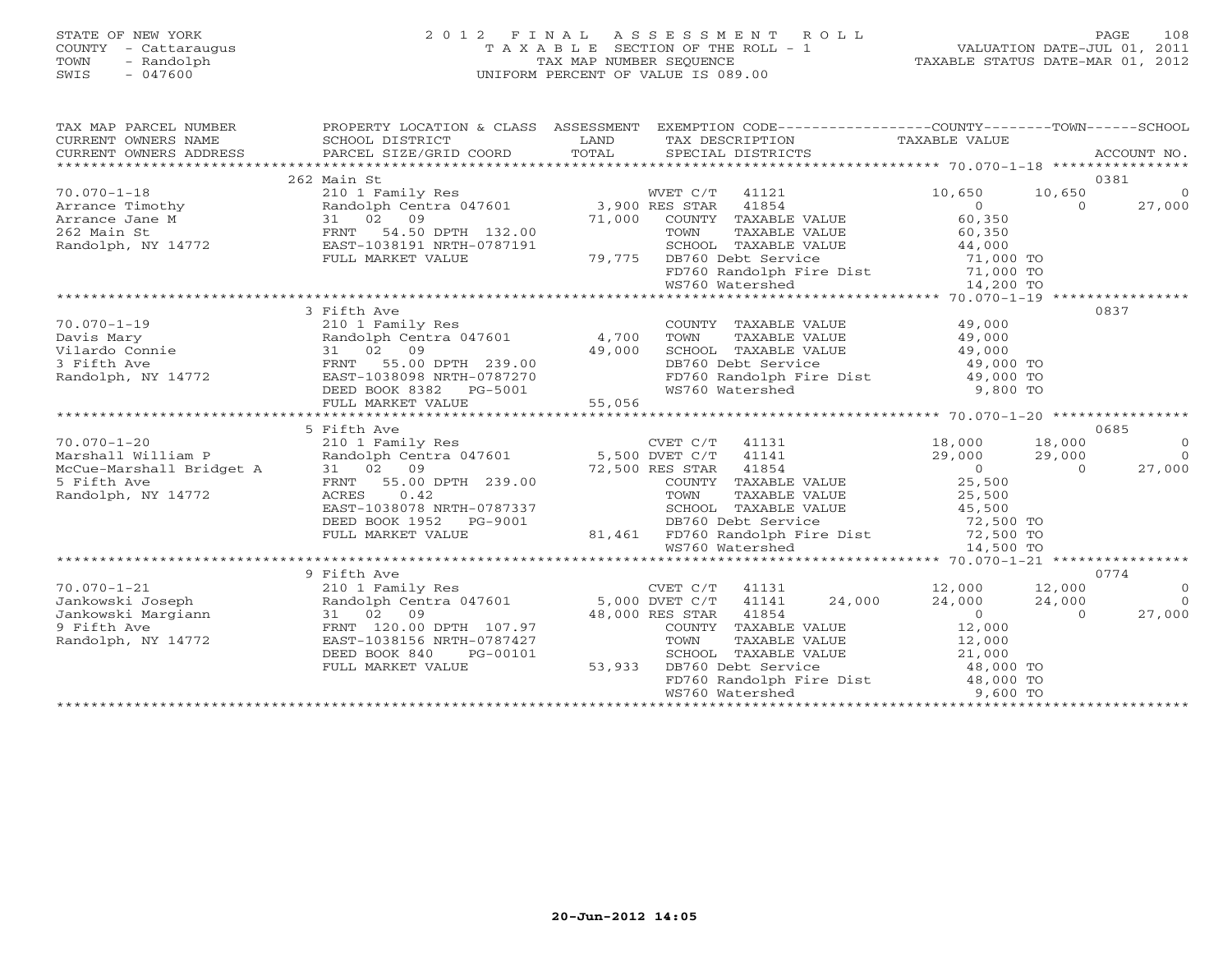### STATE OF NEW YORK 2 0 1 2 F I N A L A S S E S S M E N T R O L L PAGE 109 COUNTY - Cattaraugus T A X A B L E SECTION OF THE ROLL - 1 VALUATION DATE-JUL 01, 2011 TOWN - Randolph TAX MAP NUMBER SEQUENCE TAXABLE STATUS DATE-MAR 01, 2012 SWIS - 047600 UNIFORM PERCENT OF VALUE IS 089.00UNIFORM PERCENT OF VALUE IS 089.00

| TAX MAP PARCEL NUMBER                                                       | PROPERTY LOCATION & CLASS ASSESSMENT EXEMPTION CODE----------------COUNTY-------TOWN------SCHOOL |        |                                                                        |                |                    |
|-----------------------------------------------------------------------------|--------------------------------------------------------------------------------------------------|--------|------------------------------------------------------------------------|----------------|--------------------|
| CURRENT OWNERS NAME                                                         | SCHOOL DISTRICT                                                                                  | LAND   | TAX DESCRIPTION                                                        | TAXABLE VALUE  |                    |
| CURRENT OWNERS ADDRESS                                                      | PARCEL SIZE/GRID COORD                                                                           | TOTAL  | SPECIAL DISTRICTS                                                      |                | ACCOUNT NO.        |
|                                                                             |                                                                                                  |        |                                                                        |                |                    |
|                                                                             | 13 Fifth Ave                                                                                     |        |                                                                        |                | 0772               |
| $70.070 - 1 - 22$                                                           | 210 1 Family Res                                                                                 |        | 41834<br>SR STAR                                                       | $\overline{0}$ | $\Omega$<br>55,980 |
| Sample Edna M                                                               | Randolph Centra 047601                                                                           | 9,500  | COUNTY TAXABLE VALUE                                                   | 61,100         |                    |
| PO Box 303                                                                  | 31 02<br>09                                                                                      | 61,100 | TOWN<br>TAXABLE VALUE                                                  | 61,100         |                    |
| Randolph, NY 14772                                                          | 110 Ff                                                                                           |        | SCHOOL TAXABLE VALUE                                                   | 5,120          |                    |
|                                                                             | ACRES<br>1.25                                                                                    |        | DB760 Debt Service                                                     | 61,100 TO      |                    |
|                                                                             | EAST-1038034 NRTH-0787499                                                                        |        | FD760 Randolph Fire Dist<br>WS760 Watershed                            | 61,100 TO      |                    |
|                                                                             | DEED BOOK 1031 PG-848                                                                            |        |                                                                        | 12,220 TO      |                    |
|                                                                             | FULL MARKET VALUE                                                                                | 68,652 |                                                                        |                |                    |
|                                                                             |                                                                                                  |        |                                                                        |                | 0441               |
| $70.070 - 1 - 23$                                                           | 15 Fifth Ave<br>210 1 Family Res                                                                 |        | RES STAR 41854                                                         | $\overline{0}$ | $\Omega$<br>27,000 |
| Taylor Sandra J                                                             | Randolph Centra 047601                                                                           | 4,200  | COUNTY TAXABLE VALUE                                                   | 59,000         |                    |
| Reardon Dianne M                                                            | 31 02 09                                                                                         | 59,000 | TOWN<br>TAXABLE VALUE                                                  | 59,000         |                    |
| 15 Fifth Ave                                                                | FRNT 82.00 DPTH 106.00                                                                           |        | SCHOOL TAXABLE VALUE                                                   | 32,000         |                    |
| Randolph, NY 14772                                                          | BANK<br>012                                                                                      |        | DB760 Debt Service                                                     | 59,000 TO      |                    |
|                                                                             | EAST-1038149 NRTH-0787636                                                                        |        | FD760 Randolph Fire Dist 59,000 TO                                     |                |                    |
|                                                                             | DEED BOOK 840<br>PG-00345                                                                        |        | WS760 Watershed                                                        | 11,800 TO      |                    |
|                                                                             | FULL MARKET VALUE                                                                                | 66,292 |                                                                        |                |                    |
|                                                                             |                                                                                                  |        |                                                                        |                |                    |
|                                                                             | 19 Fifth Ave                                                                                     |        |                                                                        |                | 0633               |
| $70.070 - 1 - 24$                                                           | 220 2 Family Res                                                                                 |        | COUNTY TAXABLE VALUE                                                   | 48,400         |                    |
| Wile Richard O                                                              | Randolph Centra 047601                                                                           | 5,100  | TAXABLE VALUE<br>TOWN                                                  | 48,400         |                    |
| PO Box 261                                                                  | 31 02 09                                                                                         | 48,400 | SCHOOL TAXABLE VALUE                                                   | 48,400         |                    |
| Randolph, NY 14772                                                          | FRNT 69.00 DPTH 205.00                                                                           |        | DB760 Debt Service                                                     | 48,400 TO      |                    |
|                                                                             | EAST-1038111 NRTH-0787712                                                                        |        | FD760 Randolph Fire Dist                                               | 48,400 TO      |                    |
|                                                                             | DEED BOOK 904<br>PG-01080                                                                        |        | WS760 Watershed                                                        | 9,680 TO       |                    |
|                                                                             | FULL MARKET VALUE                                                                                | 54,382 |                                                                        |                |                    |
|                                                                             |                                                                                                  |        |                                                                        |                |                    |
|                                                                             | 7 Liberty St                                                                                     |        |                                                                        |                | 0674               |
| $70.070 - 1 - 25$                                                           | 210 1 Family Res                                                                                 |        | RES STAR 41854                                                         | $\overline{0}$ | $\Omega$<br>27,000 |
| Walters Theodore L                                                          | Randolph Centra 047601 10,700                                                                    |        | COUNTY TAXABLE VALUE                                                   | 41,400         |                    |
| 7 Liberty St                                                                | 31 02 09                                                                                         | 41,400 | TOWN<br>TAXABLE VALUE                                                  | 41,400         |                    |
| Randolph, NY 14772                                                          | ACRES<br>1.45 BANK<br>012                                                                        |        | SCHOOL TAXABLE VALUE                                                   | 14,400         |                    |
|                                                                             | EAST-1037887 NRTH-0787601                                                                        |        |                                                                        |                |                    |
|                                                                             | DEED BOOK 12497 PG-7001                                                                          |        | DB760 Debt Service and al.400 TO<br>FD760 Randolph Fire Dist 41,400 TO |                |                    |
|                                                                             | FULL MARKET VALUE                                                                                |        | 46,517 WS760 Watershed                                                 | 8,280 TO       |                    |
|                                                                             |                                                                                                  |        |                                                                        |                |                    |
|                                                                             | 23 Fifth Ave & Liberty St                                                                        |        |                                                                        |                | 0871               |
| $70.070 - 1 - 26$                                                           | 210 1 Family Res                                                                                 |        | RES STAR<br>41854                                                      | $\overline{0}$ | 27,000<br>$\Omega$ |
| Zeigler Elmer W<br>Zeigler Eimei<br>Attn: Debbie Johnson<br>Attn: January 1 | Randolph Centra 047601                                                                           | 5,700  | COUNTY TAXABLE VALUE                                                   | 40,500         |                    |
|                                                                             | 32 02 09                                                                                         | 40,500 | TAXABLE VALUE<br>TOWN                                                  | 40,500         |                    |
|                                                                             | FRNT 82.50 DPTH 396.00                                                                           |        | SCHOOL TAXABLE VALUE                                                   | 13,500         |                    |
| Lynchburg, VA 24503                                                         | EAST-1037980 NRTH-0787811                                                                        |        | DB760 Debt Service<br>FD760 Randolph Fire Dist 40,500 TO               | 40,500 TO      |                    |
|                                                                             | DEED BOOK 625<br>PG-00591                                                                        |        | 45,506 WS760 Watershed                                                 | 8,100 TO       |                    |
|                                                                             | FULL MARKET VALUE                                                                                |        |                                                                        |                |                    |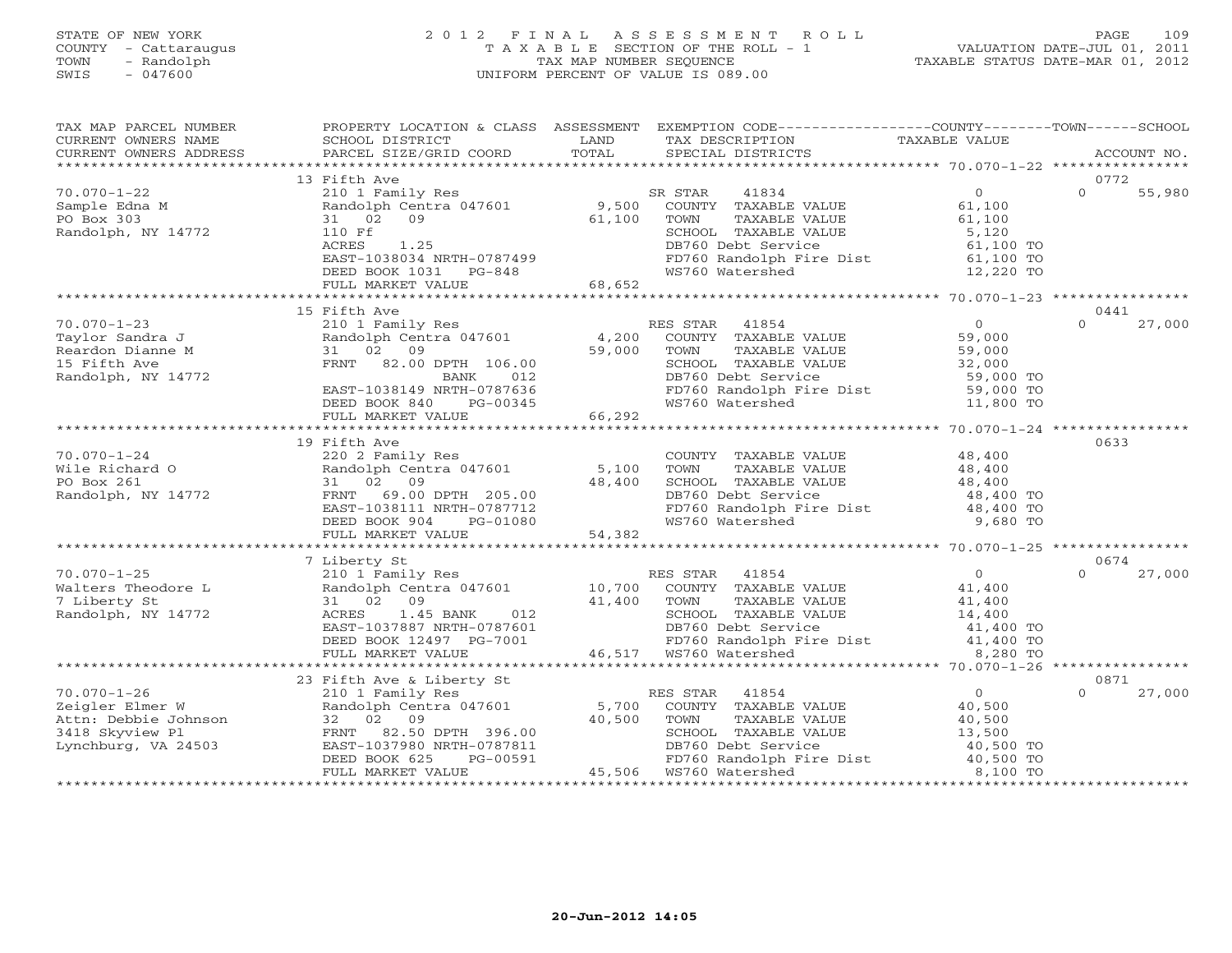#### STATE OF NEW YORK 2 0 1 2 F I N A L A S S E S S M E N T R O L L PAGE 110 COUNTY - Cattaraugus T A X A B L E SECTION OF THE ROLL - 1 VALUATION DATE-JUL 01, 2011 TOWN - Randolph TAX MAP NUMBER SEQUENCE TAXABLE STATUS DATE-MAR 01, 2012 SWIS - 047600 UNIFORM PERCENT OF VALUE IS 089.00UNIFORM PERCENT OF VALUE IS 089.00

| TAX MAP PARCEL NUMBER                                                       |                                                                                    |        | PROPERTY LOCATION & CLASS ASSESSMENT EXEMPTION CODE---------------COUNTY-------TOWN------SCHOOL                                                                                            |                             |                  |          |
|-----------------------------------------------------------------------------|------------------------------------------------------------------------------------|--------|--------------------------------------------------------------------------------------------------------------------------------------------------------------------------------------------|-----------------------------|------------------|----------|
| CURRENT OWNERS NAME                                                         | SCHOOL DISTRICT                                                                    | LAND   | TAX DESCRIPTION                                                                                                                                                                            | TAXABLE VALUE               |                  |          |
|                                                                             |                                                                                    |        |                                                                                                                                                                                            |                             |                  |          |
|                                                                             |                                                                                    |        |                                                                                                                                                                                            |                             |                  |          |
|                                                                             | 25 Fifth Ave                                                                       |        |                                                                                                                                                                                            |                             | 0823             |          |
| $70.070 - 1 - 27$                                                           | 210 1 Family Res<br>Randolph Centra 047601 5,800 SR STAR<br>32 02 09 71,000 COUNTY |        | 41802                                                                                                                                                                                      | 14,200                      | $\circ$          | $\Omega$ |
| Towers Roger                                                                |                                                                                    |        | 41834                                                                                                                                                                                      | $\Omega$                    | $\Omega$         | 55,980   |
|                                                                             | 32 02 09                                                                           | 71,000 | COUNTY TAXABLE VALUE                                                                                                                                                                       |                             |                  |          |
| Towers Shirley<br>25 Fifth Ave<br>Randolph, NY 14772                        | FRNT 86.00 DPTH 470.00                                                             |        | TOWN<br>TAXABLE VALUE                                                                                                                                                                      | $56, 0.$<br>71,000<br>- 020 |                  |          |
|                                                                             | EAST-1037957 NRTH-0787903                                                          |        | RTH-0787903<br>PG-00333<br>DB760 Debt Service<br>LUE 79,775 FD760 Randolph Fire Dist 71,000 TO<br>MS760 Watershed 14,200 TO                                                                |                             |                  |          |
|                                                                             | DEED BOOK 574                                                                      |        |                                                                                                                                                                                            |                             |                  |          |
|                                                                             | FULL MARKET VALUE                                                                  |        |                                                                                                                                                                                            |                             |                  |          |
|                                                                             |                                                                                    |        |                                                                                                                                                                                            |                             |                  |          |
|                                                                             | 27 Fifth Ave                                                                       |        |                                                                                                                                                                                            |                             | 0524             |          |
| $70.070 - 1 - 28$                                                           |                                                                                    |        |                                                                                                                                                                                            | $\overline{0}$              | $\Omega$         | 27,000   |
|                                                                             |                                                                                    |        | 210 1 Family Res<br>Randolph Centra 047601 3,400 COUNTY TAXABLE VALUE                                                                                                                      | 52,000                      |                  |          |
| Hall Linda M<br>27 Fifth Ave<br>Randolph, NY 14772                          | 32 02 09                                                                           |        | 52,000 TOWN                                                                                                                                                                                | 52,000                      |                  |          |
|                                                                             | FRNT 37.50 DPTH 470.00                                                             |        | TOWN TAXABLE VALUE<br>SCHOOL TAXABLE VALUE                                                                                                                                                 | 25,000                      |                  |          |
|                                                                             |                                                                                    |        | DB760 Debt Service 52,000 TO<br>FD760 Randolph Fire Dist 52,000 TO                                                                                                                         |                             |                  |          |
|                                                                             |                                                                                    |        |                                                                                                                                                                                            |                             |                  |          |
|                                                                             |                                                                                    |        | FRNT 37.50 DPTH 470.00 SCHOOL TAXABLE VALUE<br>EAST-1037951 NRTH-0787964 DB760 Debt Service<br>DEED BOOK 00974 PG-00930 58,427 WS760 Watershed<br>FULL MARKET VALUE 58,427 WS760 Watershed | 10,400 TO                   |                  |          |
|                                                                             |                                                                                    |        |                                                                                                                                                                                            |                             |                  |          |
|                                                                             | 29 Fifth Ave                                                                       |        |                                                                                                                                                                                            |                             | 0706             |          |
| $70.070 - 1 - 29$                                                           |                                                                                    |        |                                                                                                                                                                                            | $\overline{0}$              | $\Omega$         | 27,000   |
|                                                                             |                                                                                    |        |                                                                                                                                                                                            | 65,000                      |                  |          |
| Grobaski James A<br>Grobaski Margaret<br>29 Fifth Ave<br>Randolph, NY 14772 | 32 02 09                                                                           | 65,000 | TAXABLE VALUE<br>TOWN                                                                                                                                                                      |                             |                  |          |
|                                                                             | FRNT 37.50 DPTH 470.00                                                             |        | SCHOOL TAXABLE VALUE                                                                                                                                                                       | 65,000<br>38,000            |                  |          |
|                                                                             | EAST-1037952 NRTH-0788001                                                          |        |                                                                                                                                                                                            |                             |                  |          |
|                                                                             | DEED BOOK 799 PG-00884                                                             |        | DB760 Debt Service<br>DB760 Debt Service<br>FD760 Randolph Fire Dist 65,000 TO<br>WS760 Watershed 13,000 TO                                                                                |                             |                  |          |
|                                                                             | FULL MARKET VALUE                                                                  |        |                                                                                                                                                                                            |                             |                  |          |
|                                                                             |                                                                                    |        |                                                                                                                                                                                            |                             |                  |          |
|                                                                             | 31 Fifth Ave                                                                       |        |                                                                                                                                                                                            |                             | 0813             |          |
| $70.070 - 1 - 30$                                                           | 210 1 Family Res                                                                   |        | RES STAR 41854                                                                                                                                                                             | $\overline{0}$              | $\Omega$         | 27,000   |
| Miinte Louis                                                                | Randolph Centra 047601                                                             | 5,400  | COUNTY TAXABLE VALUE                                                                                                                                                                       | 61,000                      |                  |          |
| Miinte Tracey                                                               | 32 02 09                                                                           | 61,000 | TOWN<br>TAXABLE VALUE                                                                                                                                                                      | 61,000                      |                  |          |
| 31 Fifth Ave                                                                | FRNT 74.25 DPTH 470.00                                                             |        | SCHOOL TAXABLE VALUE                                                                                                                                                                       | 34,000                      |                  |          |
| Randolph, NY 14772                                                          | 012<br>BANK                                                                        |        | DB760 Debt Service                                                                                                                                                                         | 61,000 TO                   |                  |          |
|                                                                             | EAST-1037947 NRTH-0788059                                                          |        | FD760 Randolph Fire Dist                                                                                                                                                                   | $61,000$ TO                 |                  |          |
|                                                                             | DEED BOOK 1000 PG-126                                                              |        | WS760 Watershed                                                                                                                                                                            | 12,200 TO                   |                  |          |
|                                                                             | FULL MARKET VALUE                                                                  | 68,539 |                                                                                                                                                                                            |                             |                  |          |
|                                                                             |                                                                                    |        |                                                                                                                                                                                            |                             |                  |          |
| $70.070 - 1 - 31$                                                           | 35 Fifth Ave                                                                       |        | 41834                                                                                                                                                                                      | $\overline{0}$              | 0695<br>$\Omega$ | 54,000   |
|                                                                             | 210 1 Family Res                                                                   |        | SR STAR                                                                                                                                                                                    | 54,000                      |                  |          |
| McGrath Mary L<br>Plummer Kathryn                                           | Randolph Centra 047601 8,000<br>32 02 09 54,000                                    |        | COUNTY TAXABLE VALUE<br>TAXABLE VALUE<br>TAXABLE VALUE<br>TOWN                                                                                                                             | 54,000                      |                  |          |
| 35 Fifth Ave                                                                | 1.00<br>ACRES                                                                      |        |                                                                                                                                                                                            |                             |                  |          |
| Randolph, NY 14772                                                          | EAST-1037952 NRTH-0788142<br>DEED BOOK 818 PG-01169                                |        | CHOOL TAXABLE VALUE 0<br>DB760 Debt Service 54,000 TO<br>FD760 Randolph Fire Dist 54,000 TO<br>WS760 Watershed 10,800 TO                                                                   |                             |                  |          |
|                                                                             |                                                                                    |        |                                                                                                                                                                                            |                             |                  |          |
|                                                                             | FULL MARKET VALUE                                                                  |        | 60,674 WS760 Watershed                                                                                                                                                                     |                             |                  |          |
|                                                                             |                                                                                    |        |                                                                                                                                                                                            |                             |                  |          |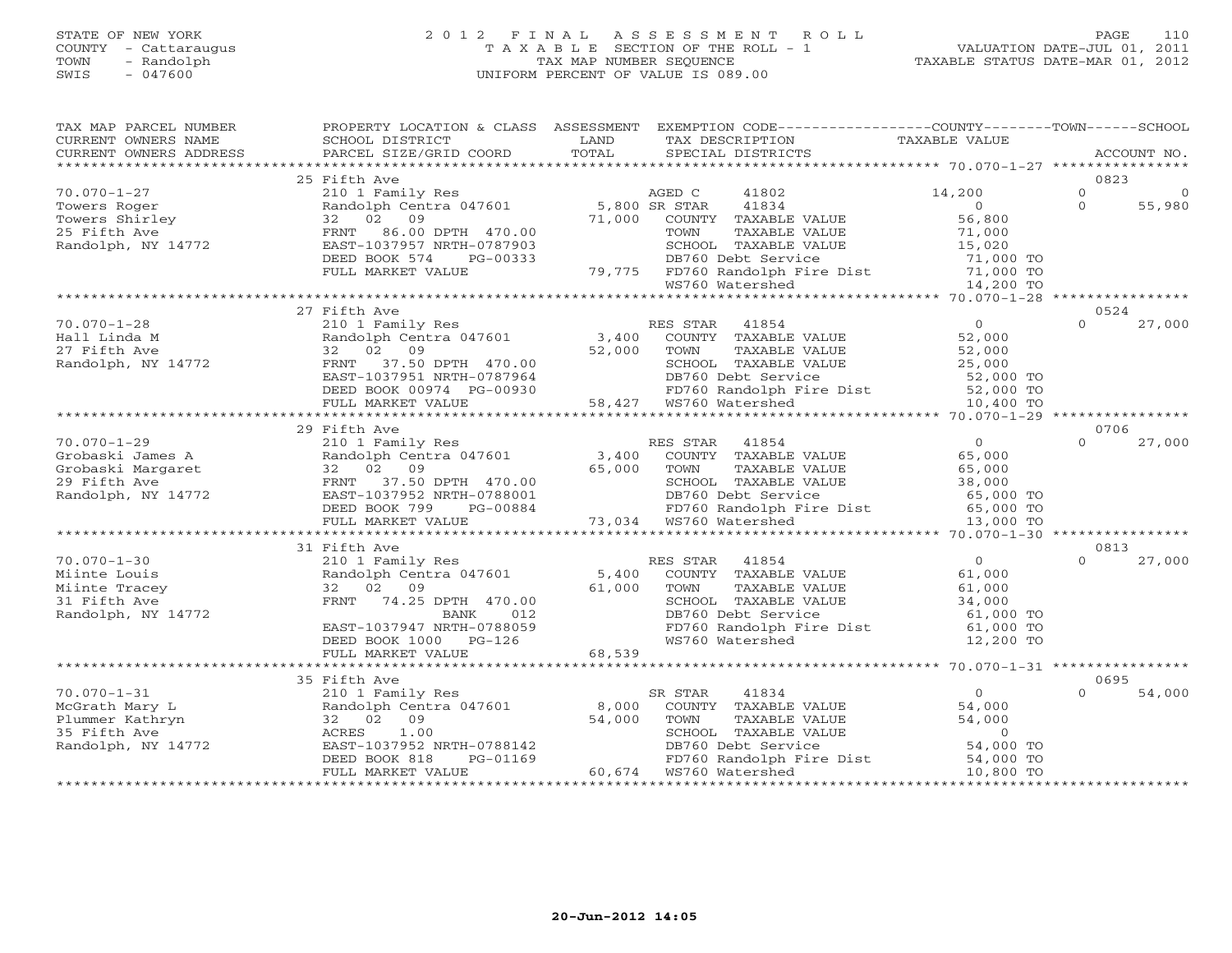### STATE OF NEW YORK 2 0 1 2 F I N A L A S S E S S M E N T R O L L PAGE 111 COUNTY - Cattaraugus T A X A B L E SECTION OF THE ROLL - 1 VALUATION DATE-JUL 01, 2011 TOWN - Randolph TAX MAP NUMBER SEQUENCE TAXABLE STATUS DATE-MAR 01, 2012 SWIS - 047600 UNIFORM PERCENT OF VALUE IS 089.00UNIFORM PERCENT OF VALUE IS 089.00

| TAX MAP PARCEL NUMBER                                                                                                                                                                                                                                                                                     |                        |         | PROPERTY LOCATION & CLASS  ASSESSMENT  EXEMPTION CODE-----------------COUNTY-------TOWN------SCHOOL                                                                                     |                                              |                |
|-----------------------------------------------------------------------------------------------------------------------------------------------------------------------------------------------------------------------------------------------------------------------------------------------------------|------------------------|---------|-----------------------------------------------------------------------------------------------------------------------------------------------------------------------------------------|----------------------------------------------|----------------|
|                                                                                                                                                                                                                                                                                                           |                        |         | TAX DESCRIPTION                                                                                                                                                                         | TAXABLE VALUE                                |                |
|                                                                                                                                                                                                                                                                                                           |                        |         | SPECIAL DISTRICTS                                                                                                                                                                       |                                              | ACCOUNT NO.    |
|                                                                                                                                                                                                                                                                                                           |                        |         |                                                                                                                                                                                         |                                              |                |
|                                                                                                                                                                                                                                                                                                           | 39 Fifth Ave           |         |                                                                                                                                                                                         |                                              | 0711           |
|                                                                                                                                                                                                                                                                                                           |                        |         |                                                                                                                                                                                         |                                              | $\overline{0}$ |
|                                                                                                                                                                                                                                                                                                           |                        |         |                                                                                                                                                                                         |                                              | 55,980         |
|                                                                                                                                                                                                                                                                                                           |                        |         |                                                                                                                                                                                         | $\begin{array}{c}\n0 \\ 57,400\n\end{array}$ |                |
|                                                                                                                                                                                                                                                                                                           |                        |         |                                                                                                                                                                                         |                                              |                |
|                                                                                                                                                                                                                                                                                                           |                        |         |                                                                                                                                                                                         |                                              |                |
|                                                                                                                                                                                                                                                                                                           |                        |         |                                                                                                                                                                                         |                                              |                |
|                                                                                                                                                                                                                                                                                                           |                        |         |                                                                                                                                                                                         |                                              |                |
|                                                                                                                                                                                                                                                                                                           |                        |         |                                                                                                                                                                                         |                                              |                |
|                                                                                                                                                                                                                                                                                                           |                        |         |                                                                                                                                                                                         |                                              |                |
|                                                                                                                                                                                                                                                                                                           |                        |         |                                                                                                                                                                                         |                                              |                |
|                                                                                                                                                                                                                                                                                                           | Main St                |         |                                                                                                                                                                                         |                                              | 0380           |
|                                                                                                                                                                                                                                                                                                           |                        |         |                                                                                                                                                                                         |                                              |                |
|                                                                                                                                                                                                                                                                                                           |                        |         |                                                                                                                                                                                         |                                              |                |
|                                                                                                                                                                                                                                                                                                           |                        |         |                                                                                                                                                                                         |                                              |                |
|                                                                                                                                                                                                                                                                                                           |                        |         |                                                                                                                                                                                         |                                              |                |
|                                                                                                                                                                                                                                                                                                           |                        |         |                                                                                                                                                                                         |                                              |                |
|                                                                                                                                                                                                                                                                                                           |                        |         |                                                                                                                                                                                         |                                              |                |
|                                                                                                                                                                                                                                                                                                           |                        |         |                                                                                                                                                                                         |                                              |                |
|                                                                                                                                                                                                                                                                                                           |                        |         |                                                                                                                                                                                         |                                              |                |
|                                                                                                                                                                                                                                                                                                           |                        |         |                                                                                                                                                                                         |                                              |                |
|                                                                                                                                                                                                                                                                                                           | 265 Main St            |         |                                                                                                                                                                                         |                                              | 1161           |
| 70.070-1-33.2 421 Restaurant                                                                                                                                                                                                                                                                              |                        |         |                                                                                                                                                                                         |                                              |                |
|                                                                                                                                                                                                                                                                                                           |                        |         |                                                                                                                                                                                         |                                              |                |
|                                                                                                                                                                                                                                                                                                           |                        |         |                                                                                                                                                                                         |                                              |                |
|                                                                                                                                                                                                                                                                                                           |                        |         |                                                                                                                                                                                         |                                              |                |
|                                                                                                                                                                                                                                                                                                           |                        |         |                                                                                                                                                                                         |                                              |                |
|                                                                                                                                                                                                                                                                                                           |                        |         |                                                                                                                                                                                         |                                              |                |
|                                                                                                                                                                                                                                                                                                           |                        |         | COUNTY TAXABLE VALUE<br>TOWN TAXABLE VALUE 130,000<br>SCHOOL TAXABLE VALUE 130,000<br>DB760 Debt Service 130,000 TO<br>FD760 Randolph Fire Dist 130,000 TO<br>WS760 Watershed 78,000 TO |                                              |                |
|                                                                                                                                                                                                                                                                                                           |                        |         |                                                                                                                                                                                         |                                              |                |
|                                                                                                                                                                                                                                                                                                           |                        |         |                                                                                                                                                                                         |                                              |                |
|                                                                                                                                                                                                                                                                                                           | 263 Main St            |         |                                                                                                                                                                                         |                                              | 1596           |
|                                                                                                                                                                                                                                                                                                           |                        |         |                                                                                                                                                                                         |                                              |                |
|                                                                                                                                                                                                                                                                                                           |                        |         |                                                                                                                                                                                         |                                              |                |
|                                                                                                                                                                                                                                                                                                           |                        |         |                                                                                                                                                                                         |                                              |                |
|                                                                                                                                                                                                                                                                                                           |                        |         |                                                                                                                                                                                         |                                              |                |
|                                                                                                                                                                                                                                                                                                           |                        |         |                                                                                                                                                                                         |                                              |                |
| 70.070-1-33.3<br>EXECUTE: THE MOVIE COUNTY TAXABLE VALUE 175,000<br>X & D Trucking & Construction Randolph Centra 047601<br>263 Main St 31 02 09<br>Randolph, NY 14772 Hardware store hardware store hardware store acres 11.80<br>EASCR                                                                  |                        |         |                                                                                                                                                                                         |                                              |                |
|                                                                                                                                                                                                                                                                                                           | DEED BOOK 1819 PG-4001 |         |                                                                                                                                                                                         |                                              |                |
|                                                                                                                                                                                                                                                                                                           | FULL MARKET VALUE      | 196,629 |                                                                                                                                                                                         |                                              |                |
|                                                                                                                                                                                                                                                                                                           |                        |         |                                                                                                                                                                                         |                                              |                |
|                                                                                                                                                                                                                                                                                                           |                        |         |                                                                                                                                                                                         |                                              |                |
|                                                                                                                                                                                                                                                                                                           | 1 Torrence Rd          |         |                                                                                                                                                                                         |                                              | 1163           |
|                                                                                                                                                                                                                                                                                                           |                        |         |                                                                                                                                                                                         |                                              | 27,000         |
|                                                                                                                                                                                                                                                                                                           |                        |         |                                                                                                                                                                                         |                                              |                |
|                                                                                                                                                                                                                                                                                                           |                        |         |                                                                                                                                                                                         |                                              |                |
|                                                                                                                                                                                                                                                                                                           |                        |         |                                                                                                                                                                                         |                                              |                |
|                                                                                                                                                                                                                                                                                                           |                        |         |                                                                                                                                                                                         |                                              |                |
|                                                                                                                                                                                                                                                                                                           |                        |         |                                                                                                                                                                                         |                                              |                |
| $\begin{array}{cccccccccccc} 70.070-1-34 & 1\, \, & 1\, \, & 1\, \, & 1\, \, & 1\, \, & 1\, \, & 1\, \, & 1\, \, & 1\, \, & 1\, \, & 1\, \, & 1\, \, & 1\, \, & 1\, \, & 1\, \, & 1\, \, & 1\, \, & 1\, \, & 1\, \, & 1\, \, & 1\, \, & 1\, \, & 1\, \, & 1\, \, & 1\, \, & 1\, \, & 1\, \, & 1\, \, & 1$ |                        |         |                                                                                                                                                                                         |                                              |                |
|                                                                                                                                                                                                                                                                                                           |                        |         |                                                                                                                                                                                         |                                              |                |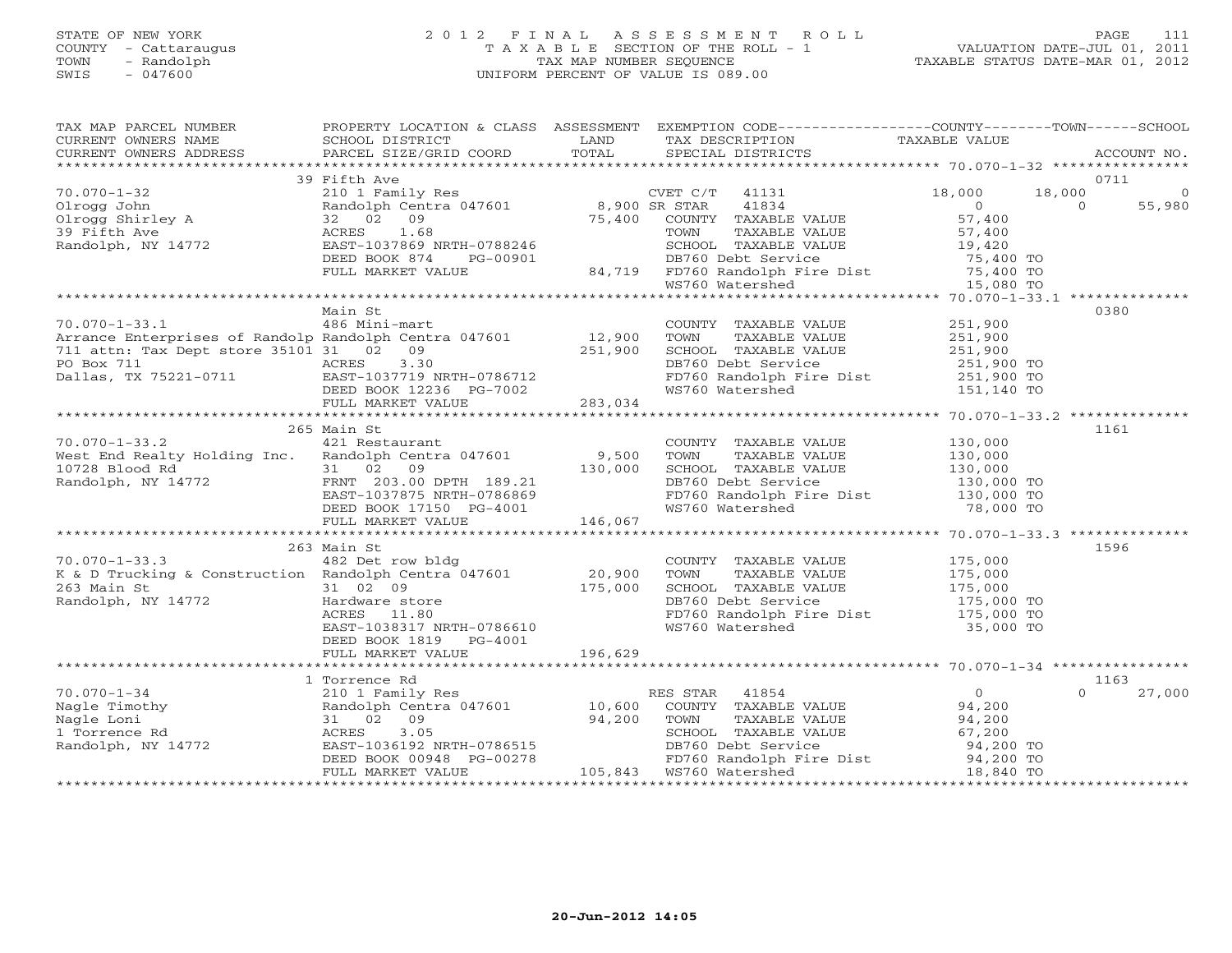### STATE OF NEW YORK 2 0 1 2 F I N A L A S S E S S M E N T R O L L PAGE 112 COUNTY - Cattaraugus T A X A B L E SECTION OF THE ROLL - 1 VALUATION DATE-JUL 01, 2011 TOWN - Randolph TAX MAP NUMBER SEQUENCE TAXABLE STATUS DATE-MAR 01, 2012 SWIS - 047600 UNIFORM PERCENT OF VALUE IS 089.00UNIFORM PERCENT OF VALUE IS 089.00

| TAX MAP PARCEL NUMBER<br>$\begin{tabular}{lllllll} \multicolumn{2}{l}{{\small\bf{CURRENT}}}& $\text{WWERS} $~\text{NAME} & $\text{SCHOOL} $~\text{DISTRICT}$ & \multicolumn{2}{l}{\small\bf{LAND}} & $\text{TAX} $~\text{DESCRIPTION}$ & $\text{TAXABLE} $~\text{VALUE}$ \\ & $\text{CURRENT} $~\text{WWERS} $~\text{ADDRESS} & $\text{PACEL} $~\text{SIZE/GRID COORD} & $\text{TOTAL}$ & $\text{SPECIAL} $~\text{DISTRICTS}$ & \multicolumn{2}{l}{\small\bf{AUCOUNT} $$ | PROPERTY LOCATION & CLASS ASSESSMENT EXEMPTION CODE-----------------COUNTY-------TOWN------SCHOOL |                                                                                                                                                                          |          |        |
|--------------------------------------------------------------------------------------------------------------------------------------------------------------------------------------------------------------------------------------------------------------------------------------------------------------------------------------------------------------------------------------------------------------------------------------------------------------------------|---------------------------------------------------------------------------------------------------|--------------------------------------------------------------------------------------------------------------------------------------------------------------------------|----------|--------|
|                                                                                                                                                                                                                                                                                                                                                                                                                                                                          |                                                                                                   |                                                                                                                                                                          |          |        |
|                                                                                                                                                                                                                                                                                                                                                                                                                                                                          | 53 Center St                                                                                      |                                                                                                                                                                          | 0628     |        |
| 10.071-1-1<br>210.1 Family Res<br>210.1 Family Res<br>210.1 Family Res<br>210.1 Family Res<br>210.1 Family Res<br>210.1 Family Res<br>2.000<br>2.000<br>2.000<br>2.000<br>2.000<br>2.000<br>2.000<br>2.000<br>2.000<br>2.000<br>2.000<br>2.000<br>2.000<br>2.000<br>2.00                                                                                                                                                                                                 |                                                                                                   |                                                                                                                                                                          | $\Omega$ | 27,000 |
|                                                                                                                                                                                                                                                                                                                                                                                                                                                                          |                                                                                                   |                                                                                                                                                                          |          |        |
|                                                                                                                                                                                                                                                                                                                                                                                                                                                                          |                                                                                                   |                                                                                                                                                                          |          |        |
|                                                                                                                                                                                                                                                                                                                                                                                                                                                                          |                                                                                                   | TOWN TAXABLE VALUE 62,000<br>SCHOOL TAXABLE VALUE 35,000<br>DB760 Debt Service 62,000 TO<br>FD760 Randolph Fire Dist 62,000 TO                                           |          |        |
|                                                                                                                                                                                                                                                                                                                                                                                                                                                                          |                                                                                                   |                                                                                                                                                                          |          |        |
|                                                                                                                                                                                                                                                                                                                                                                                                                                                                          |                                                                                                   |                                                                                                                                                                          |          |        |
|                                                                                                                                                                                                                                                                                                                                                                                                                                                                          |                                                                                                   |                                                                                                                                                                          |          |        |
| $\begin{array}{r} \texttt{EAST-1038314} \texttt{ NRTH-0788047} \end{array}$ $\begin{array}{r} \texttt{EAST-1038314} \texttt{ NRTH-0788047} \end{array}$                                                                                                                                                                                                                                                                                                                  |                                                                                                   |                                                                                                                                                                          |          |        |
|                                                                                                                                                                                                                                                                                                                                                                                                                                                                          | 49 Center St                                                                                      |                                                                                                                                                                          | 0529     |        |
| $\begin{array}{ccccccccc} 70.071-1-2 & & & 210 & 1 & \text{Family Res} & & & \text{RES STAR} & 41854 & & & 0 \\ \text{Robinson Steven A} & & & & & \text{Random of the image} & 6,100 & \text{COUNTY} & \text{TAXABLE VALUE} & 69,000 \\ 49 \text{ Center St} & & 32 & 02 & 09 & & 69,000 & \text{TOWM} & \text{TAXABLE VALUE} & 69,000 \\ \text{Random of the image} & & & & & \text{RANT} & 88.94 \text{ DPTH} & 212.52 & & & \text{SCHOOL}$                           |                                                                                                   |                                                                                                                                                                          | $\Omega$ | 27,000 |
|                                                                                                                                                                                                                                                                                                                                                                                                                                                                          |                                                                                                   |                                                                                                                                                                          |          |        |
|                                                                                                                                                                                                                                                                                                                                                                                                                                                                          |                                                                                                   |                                                                                                                                                                          |          |        |
|                                                                                                                                                                                                                                                                                                                                                                                                                                                                          |                                                                                                   |                                                                                                                                                                          |          |        |
|                                                                                                                                                                                                                                                                                                                                                                                                                                                                          |                                                                                                   |                                                                                                                                                                          |          |        |
|                                                                                                                                                                                                                                                                                                                                                                                                                                                                          |                                                                                                   |                                                                                                                                                                          |          |        |
|                                                                                                                                                                                                                                                                                                                                                                                                                                                                          |                                                                                                   |                                                                                                                                                                          |          |        |
|                                                                                                                                                                                                                                                                                                                                                                                                                                                                          |                                                                                                   |                                                                                                                                                                          |          |        |
|                                                                                                                                                                                                                                                                                                                                                                                                                                                                          |                                                                                                   |                                                                                                                                                                          |          |        |
|                                                                                                                                                                                                                                                                                                                                                                                                                                                                          | 45 Center St                                                                                      |                                                                                                                                                                          | 0418     |        |
|                                                                                                                                                                                                                                                                                                                                                                                                                                                                          |                                                                                                   |                                                                                                                                                                          |          |        |
|                                                                                                                                                                                                                                                                                                                                                                                                                                                                          |                                                                                                   |                                                                                                                                                                          |          |        |
|                                                                                                                                                                                                                                                                                                                                                                                                                                                                          |                                                                                                   |                                                                                                                                                                          |          |        |
|                                                                                                                                                                                                                                                                                                                                                                                                                                                                          |                                                                                                   |                                                                                                                                                                          |          |        |
|                                                                                                                                                                                                                                                                                                                                                                                                                                                                          |                                                                                                   |                                                                                                                                                                          |          |        |
|                                                                                                                                                                                                                                                                                                                                                                                                                                                                          |                                                                                                   |                                                                                                                                                                          |          |        |
|                                                                                                                                                                                                                                                                                                                                                                                                                                                                          |                                                                                                   |                                                                                                                                                                          |          |        |
|                                                                                                                                                                                                                                                                                                                                                                                                                                                                          | 43 Center St                                                                                      |                                                                                                                                                                          | 0519     |        |
|                                                                                                                                                                                                                                                                                                                                                                                                                                                                          |                                                                                                   | COUNTY TAXABLE VALUE $32,400$                                                                                                                                            |          |        |
|                                                                                                                                                                                                                                                                                                                                                                                                                                                                          |                                                                                                   |                                                                                                                                                                          |          |        |
|                                                                                                                                                                                                                                                                                                                                                                                                                                                                          |                                                                                                   |                                                                                                                                                                          |          |        |
|                                                                                                                                                                                                                                                                                                                                                                                                                                                                          |                                                                                                   |                                                                                                                                                                          |          |        |
|                                                                                                                                                                                                                                                                                                                                                                                                                                                                          |                                                                                                   | TOWN TAXABLE VALUE<br>TOWN TAXABLE VALUE<br>SCHOOL TAXABLE VALUE<br>DB760 Debt Service<br>FD760 Randolph Fire Dist<br>32,400 TO<br>FD760 Randolph Fire Dist<br>32,400 TO |          |        |
|                                                                                                                                                                                                                                                                                                                                                                                                                                                                          |                                                                                                   | WS760 Watershed 6,480 TO                                                                                                                                                 |          |        |
| 70.071-1-4<br>Treccia Stephanie Sue<br>210 1 Family Res<br>210 1 Family Res<br>210 1 Family Res<br>22 02 09<br>22.400<br>22.400<br>22.400<br>22.400<br>22.400<br>22.400<br>22.400<br>ERD BOOK 00989 PG-00623<br>FULL MARKET VALUE<br>212.52<br>26.404<br>212.52<br>                                                                                                                                                                                                      |                                                                                                   |                                                                                                                                                                          |          |        |
|                                                                                                                                                                                                                                                                                                                                                                                                                                                                          |                                                                                                   |                                                                                                                                                                          |          |        |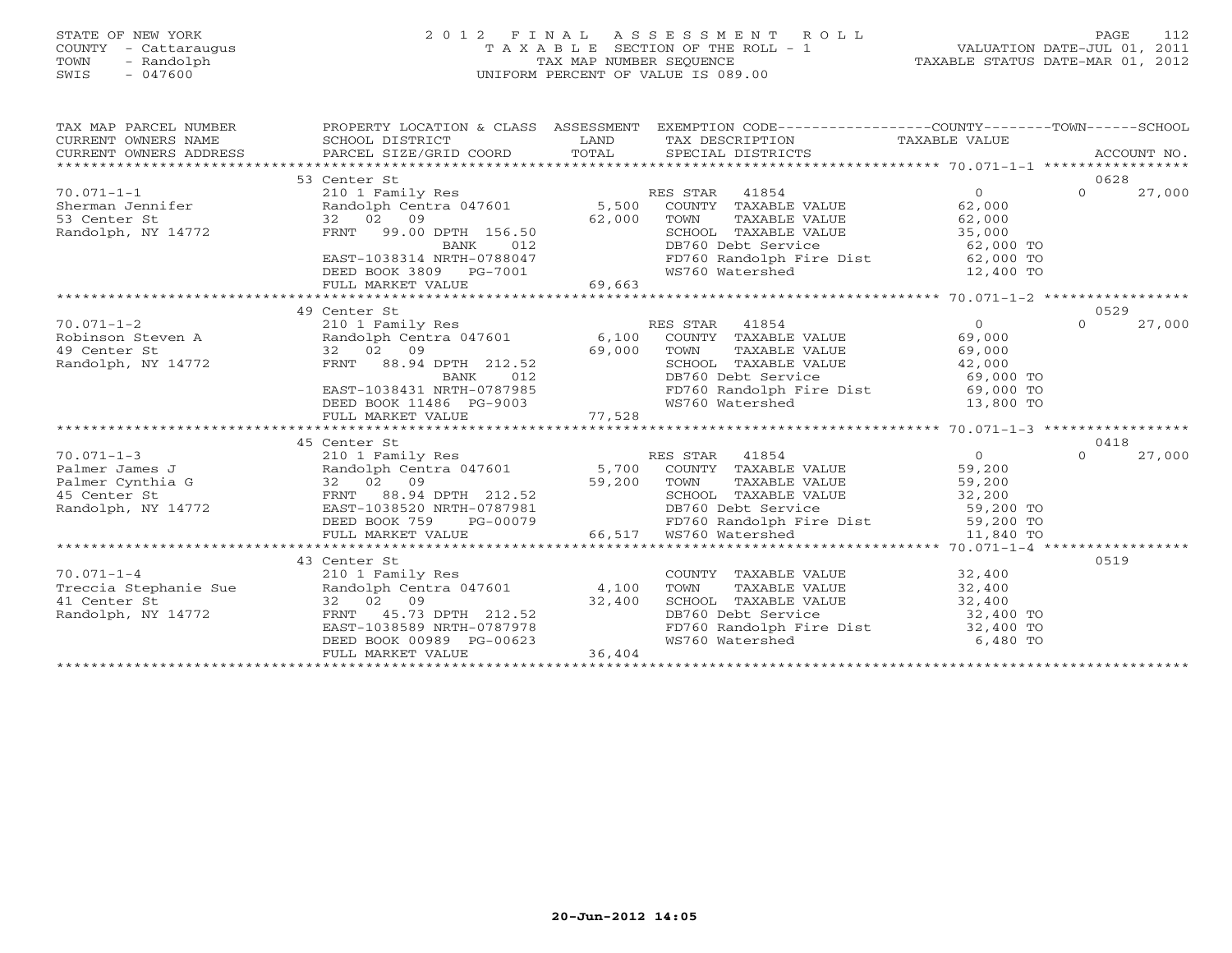#### STATE OF NEW YORK 2 0 1 2 F I N A L A S S E S S M E N T R O L L PAGE 113 COUNTY - Cattaraugus T A X A B L E SECTION OF THE ROLL - 1 VALUATION DATE-JUL 01, 2011 TOWN - Randolph TAX MAP NUMBER SEQUENCE TAXABLE STATUS DATE-MAR 01, 2012 SWIS - 047600 UNIFORM PERCENT OF VALUE IS 089.00UNIFORM PERCENT OF VALUE IS 089.00

| TAX DESCRIPTION TAXABLE VALUE<br>SPECIAL DISTRICTS<br>ACCOUNT NO.<br>41 Center St<br>0867<br>33,900 33,900 33,900<br>0 0 33,900<br>$70.071 - 1 - 5$<br>210 1 Family Res AGED C/T<br>Randolph Centra 047601 4,000 SR STAR<br>32 02 09 67,800 COUNTY<br>FRNT 45.72 DPTH 212.52 TOWN<br>EAST-1038635 NRTH-0787975 SCHOOL<br>AGED C/T/S 41800<br>ro.ori-i-j<br>Sikes Sue M<br>41 Center St<br>Randolph, NY 14772<br>Randolph Centra 047601<br>32 02 09<br>FRNT 45.72 DPTH 212.52<br>EAST-1038635 NRTH-0787975<br>DEED BOOK 00989 PG-00624 76,180 FD760 Randolph Fire Dist 67,800 TO<br>FULL MARKET VALUE 76,180 FD760 Randolph Fire Dist 67,800 TO<br>****<br>39 Center St<br>0570<br>COUNTY TAXABLE VALUE 43,900<br>$70.071 - 1 - 6$<br>210 1 Family Res<br>35 Center St<br>0868<br>$\Omega$<br>27,000<br>33 Center St<br>0853<br>COUNTY TAXABLE VALUE 79,000<br>TOWN TAXABLE VALUE 79,000<br>SCHOOL TAXABLE VALUE 79,000<br>DB760 Debt Service 79,000 TO<br>70.071-1-8<br>Ling John H<br>E 210 1 Family Res<br>Randolph Centra 047601 3,200 TOWN<br>Ling Rhandaline E 32 02 09<br>155 Sturdevant Rd<br>Jamestown, NY 14701 EAST-1038846 NRTH-0788009<br>EAST-1038846 NRTH-0788009<br>DEED BOOK 853 PG-0005<br>FD760 Randolph Fire Dist 79,000 TO<br>WS760 Watershed 15,800 TO<br>WS760 Watershed<br>FULL MARKET VALUE 88,764<br>0398<br>22,750 22,750<br>22,750<br>22,750<br>$\begin{array}{c} 0 \\ 22,750 \end{array}$<br>$\overline{0}$<br>22,750<br>45,500 COUNTY TAXABLE VALUE<br>235.00 TOWN TAXABLE VALUE 22,750<br>-0787908 SCHOOL TAXABLE VALUE 22,750<br>PG-01166 DB760 Debt Service 45,500 TO<br>51,124 FD760 Randolph Fire Dist 45,500 TO<br>DEED BOOK 00970 PG-01166<br>FULL MARKET VALUE<br>9,100 TO<br>WS760 Watershed | TAX MAP PARCEL NUMBER | PROPERTY LOCATION & CLASS ASSESSMENT EXEMPTION CODE-----------------COUNTY--------TOWN------SCHOOL |  |  |  |
|------------------------------------------------------------------------------------------------------------------------------------------------------------------------------------------------------------------------------------------------------------------------------------------------------------------------------------------------------------------------------------------------------------------------------------------------------------------------------------------------------------------------------------------------------------------------------------------------------------------------------------------------------------------------------------------------------------------------------------------------------------------------------------------------------------------------------------------------------------------------------------------------------------------------------------------------------------------------------------------------------------------------------------------------------------------------------------------------------------------------------------------------------------------------------------------------------------------------------------------------------------------------------------------------------------------------------------------------------------------------------------------------------------------------------------------------------------------------------------------------------------------------------------------------------------------------------------------------------------------------------------------------------------------------------------------------------------------------------------|-----------------------|----------------------------------------------------------------------------------------------------|--|--|--|
|                                                                                                                                                                                                                                                                                                                                                                                                                                                                                                                                                                                                                                                                                                                                                                                                                                                                                                                                                                                                                                                                                                                                                                                                                                                                                                                                                                                                                                                                                                                                                                                                                                                                                                                                    |                       |                                                                                                    |  |  |  |
|                                                                                                                                                                                                                                                                                                                                                                                                                                                                                                                                                                                                                                                                                                                                                                                                                                                                                                                                                                                                                                                                                                                                                                                                                                                                                                                                                                                                                                                                                                                                                                                                                                                                                                                                    |                       |                                                                                                    |  |  |  |
|                                                                                                                                                                                                                                                                                                                                                                                                                                                                                                                                                                                                                                                                                                                                                                                                                                                                                                                                                                                                                                                                                                                                                                                                                                                                                                                                                                                                                                                                                                                                                                                                                                                                                                                                    |                       |                                                                                                    |  |  |  |
|                                                                                                                                                                                                                                                                                                                                                                                                                                                                                                                                                                                                                                                                                                                                                                                                                                                                                                                                                                                                                                                                                                                                                                                                                                                                                                                                                                                                                                                                                                                                                                                                                                                                                                                                    |                       |                                                                                                    |  |  |  |
|                                                                                                                                                                                                                                                                                                                                                                                                                                                                                                                                                                                                                                                                                                                                                                                                                                                                                                                                                                                                                                                                                                                                                                                                                                                                                                                                                                                                                                                                                                                                                                                                                                                                                                                                    |                       |                                                                                                    |  |  |  |
|                                                                                                                                                                                                                                                                                                                                                                                                                                                                                                                                                                                                                                                                                                                                                                                                                                                                                                                                                                                                                                                                                                                                                                                                                                                                                                                                                                                                                                                                                                                                                                                                                                                                                                                                    |                       |                                                                                                    |  |  |  |
|                                                                                                                                                                                                                                                                                                                                                                                                                                                                                                                                                                                                                                                                                                                                                                                                                                                                                                                                                                                                                                                                                                                                                                                                                                                                                                                                                                                                                                                                                                                                                                                                                                                                                                                                    |                       |                                                                                                    |  |  |  |
|                                                                                                                                                                                                                                                                                                                                                                                                                                                                                                                                                                                                                                                                                                                                                                                                                                                                                                                                                                                                                                                                                                                                                                                                                                                                                                                                                                                                                                                                                                                                                                                                                                                                                                                                    |                       |                                                                                                    |  |  |  |
|                                                                                                                                                                                                                                                                                                                                                                                                                                                                                                                                                                                                                                                                                                                                                                                                                                                                                                                                                                                                                                                                                                                                                                                                                                                                                                                                                                                                                                                                                                                                                                                                                                                                                                                                    |                       |                                                                                                    |  |  |  |
|                                                                                                                                                                                                                                                                                                                                                                                                                                                                                                                                                                                                                                                                                                                                                                                                                                                                                                                                                                                                                                                                                                                                                                                                                                                                                                                                                                                                                                                                                                                                                                                                                                                                                                                                    |                       |                                                                                                    |  |  |  |
|                                                                                                                                                                                                                                                                                                                                                                                                                                                                                                                                                                                                                                                                                                                                                                                                                                                                                                                                                                                                                                                                                                                                                                                                                                                                                                                                                                                                                                                                                                                                                                                                                                                                                                                                    |                       |                                                                                                    |  |  |  |
|                                                                                                                                                                                                                                                                                                                                                                                                                                                                                                                                                                                                                                                                                                                                                                                                                                                                                                                                                                                                                                                                                                                                                                                                                                                                                                                                                                                                                                                                                                                                                                                                                                                                                                                                    |                       |                                                                                                    |  |  |  |
|                                                                                                                                                                                                                                                                                                                                                                                                                                                                                                                                                                                                                                                                                                                                                                                                                                                                                                                                                                                                                                                                                                                                                                                                                                                                                                                                                                                                                                                                                                                                                                                                                                                                                                                                    |                       |                                                                                                    |  |  |  |
|                                                                                                                                                                                                                                                                                                                                                                                                                                                                                                                                                                                                                                                                                                                                                                                                                                                                                                                                                                                                                                                                                                                                                                                                                                                                                                                                                                                                                                                                                                                                                                                                                                                                                                                                    |                       |                                                                                                    |  |  |  |
|                                                                                                                                                                                                                                                                                                                                                                                                                                                                                                                                                                                                                                                                                                                                                                                                                                                                                                                                                                                                                                                                                                                                                                                                                                                                                                                                                                                                                                                                                                                                                                                                                                                                                                                                    |                       |                                                                                                    |  |  |  |
|                                                                                                                                                                                                                                                                                                                                                                                                                                                                                                                                                                                                                                                                                                                                                                                                                                                                                                                                                                                                                                                                                                                                                                                                                                                                                                                                                                                                                                                                                                                                                                                                                                                                                                                                    |                       |                                                                                                    |  |  |  |
|                                                                                                                                                                                                                                                                                                                                                                                                                                                                                                                                                                                                                                                                                                                                                                                                                                                                                                                                                                                                                                                                                                                                                                                                                                                                                                                                                                                                                                                                                                                                                                                                                                                                                                                                    |                       |                                                                                                    |  |  |  |
|                                                                                                                                                                                                                                                                                                                                                                                                                                                                                                                                                                                                                                                                                                                                                                                                                                                                                                                                                                                                                                                                                                                                                                                                                                                                                                                                                                                                                                                                                                                                                                                                                                                                                                                                    |                       |                                                                                                    |  |  |  |
|                                                                                                                                                                                                                                                                                                                                                                                                                                                                                                                                                                                                                                                                                                                                                                                                                                                                                                                                                                                                                                                                                                                                                                                                                                                                                                                                                                                                                                                                                                                                                                                                                                                                                                                                    |                       |                                                                                                    |  |  |  |
|                                                                                                                                                                                                                                                                                                                                                                                                                                                                                                                                                                                                                                                                                                                                                                                                                                                                                                                                                                                                                                                                                                                                                                                                                                                                                                                                                                                                                                                                                                                                                                                                                                                                                                                                    |                       |                                                                                                    |  |  |  |
|                                                                                                                                                                                                                                                                                                                                                                                                                                                                                                                                                                                                                                                                                                                                                                                                                                                                                                                                                                                                                                                                                                                                                                                                                                                                                                                                                                                                                                                                                                                                                                                                                                                                                                                                    |                       |                                                                                                    |  |  |  |
|                                                                                                                                                                                                                                                                                                                                                                                                                                                                                                                                                                                                                                                                                                                                                                                                                                                                                                                                                                                                                                                                                                                                                                                                                                                                                                                                                                                                                                                                                                                                                                                                                                                                                                                                    |                       |                                                                                                    |  |  |  |
|                                                                                                                                                                                                                                                                                                                                                                                                                                                                                                                                                                                                                                                                                                                                                                                                                                                                                                                                                                                                                                                                                                                                                                                                                                                                                                                                                                                                                                                                                                                                                                                                                                                                                                                                    |                       |                                                                                                    |  |  |  |
|                                                                                                                                                                                                                                                                                                                                                                                                                                                                                                                                                                                                                                                                                                                                                                                                                                                                                                                                                                                                                                                                                                                                                                                                                                                                                                                                                                                                                                                                                                                                                                                                                                                                                                                                    |                       |                                                                                                    |  |  |  |
|                                                                                                                                                                                                                                                                                                                                                                                                                                                                                                                                                                                                                                                                                                                                                                                                                                                                                                                                                                                                                                                                                                                                                                                                                                                                                                                                                                                                                                                                                                                                                                                                                                                                                                                                    |                       |                                                                                                    |  |  |  |
|                                                                                                                                                                                                                                                                                                                                                                                                                                                                                                                                                                                                                                                                                                                                                                                                                                                                                                                                                                                                                                                                                                                                                                                                                                                                                                                                                                                                                                                                                                                                                                                                                                                                                                                                    |                       |                                                                                                    |  |  |  |
|                                                                                                                                                                                                                                                                                                                                                                                                                                                                                                                                                                                                                                                                                                                                                                                                                                                                                                                                                                                                                                                                                                                                                                                                                                                                                                                                                                                                                                                                                                                                                                                                                                                                                                                                    |                       |                                                                                                    |  |  |  |
|                                                                                                                                                                                                                                                                                                                                                                                                                                                                                                                                                                                                                                                                                                                                                                                                                                                                                                                                                                                                                                                                                                                                                                                                                                                                                                                                                                                                                                                                                                                                                                                                                                                                                                                                    |                       |                                                                                                    |  |  |  |
|                                                                                                                                                                                                                                                                                                                                                                                                                                                                                                                                                                                                                                                                                                                                                                                                                                                                                                                                                                                                                                                                                                                                                                                                                                                                                                                                                                                                                                                                                                                                                                                                                                                                                                                                    |                       |                                                                                                    |  |  |  |
|                                                                                                                                                                                                                                                                                                                                                                                                                                                                                                                                                                                                                                                                                                                                                                                                                                                                                                                                                                                                                                                                                                                                                                                                                                                                                                                                                                                                                                                                                                                                                                                                                                                                                                                                    |                       |                                                                                                    |  |  |  |
|                                                                                                                                                                                                                                                                                                                                                                                                                                                                                                                                                                                                                                                                                                                                                                                                                                                                                                                                                                                                                                                                                                                                                                                                                                                                                                                                                                                                                                                                                                                                                                                                                                                                                                                                    |                       |                                                                                                    |  |  |  |
|                                                                                                                                                                                                                                                                                                                                                                                                                                                                                                                                                                                                                                                                                                                                                                                                                                                                                                                                                                                                                                                                                                                                                                                                                                                                                                                                                                                                                                                                                                                                                                                                                                                                                                                                    |                       |                                                                                                    |  |  |  |
|                                                                                                                                                                                                                                                                                                                                                                                                                                                                                                                                                                                                                                                                                                                                                                                                                                                                                                                                                                                                                                                                                                                                                                                                                                                                                                                                                                                                                                                                                                                                                                                                                                                                                                                                    |                       |                                                                                                    |  |  |  |
|                                                                                                                                                                                                                                                                                                                                                                                                                                                                                                                                                                                                                                                                                                                                                                                                                                                                                                                                                                                                                                                                                                                                                                                                                                                                                                                                                                                                                                                                                                                                                                                                                                                                                                                                    |                       |                                                                                                    |  |  |  |
|                                                                                                                                                                                                                                                                                                                                                                                                                                                                                                                                                                                                                                                                                                                                                                                                                                                                                                                                                                                                                                                                                                                                                                                                                                                                                                                                                                                                                                                                                                                                                                                                                                                                                                                                    |                       |                                                                                                    |  |  |  |
|                                                                                                                                                                                                                                                                                                                                                                                                                                                                                                                                                                                                                                                                                                                                                                                                                                                                                                                                                                                                                                                                                                                                                                                                                                                                                                                                                                                                                                                                                                                                                                                                                                                                                                                                    |                       |                                                                                                    |  |  |  |
|                                                                                                                                                                                                                                                                                                                                                                                                                                                                                                                                                                                                                                                                                                                                                                                                                                                                                                                                                                                                                                                                                                                                                                                                                                                                                                                                                                                                                                                                                                                                                                                                                                                                                                                                    |                       |                                                                                                    |  |  |  |
|                                                                                                                                                                                                                                                                                                                                                                                                                                                                                                                                                                                                                                                                                                                                                                                                                                                                                                                                                                                                                                                                                                                                                                                                                                                                                                                                                                                                                                                                                                                                                                                                                                                                                                                                    |                       |                                                                                                    |  |  |  |
|                                                                                                                                                                                                                                                                                                                                                                                                                                                                                                                                                                                                                                                                                                                                                                                                                                                                                                                                                                                                                                                                                                                                                                                                                                                                                                                                                                                                                                                                                                                                                                                                                                                                                                                                    |                       |                                                                                                    |  |  |  |
|                                                                                                                                                                                                                                                                                                                                                                                                                                                                                                                                                                                                                                                                                                                                                                                                                                                                                                                                                                                                                                                                                                                                                                                                                                                                                                                                                                                                                                                                                                                                                                                                                                                                                                                                    |                       |                                                                                                    |  |  |  |
|                                                                                                                                                                                                                                                                                                                                                                                                                                                                                                                                                                                                                                                                                                                                                                                                                                                                                                                                                                                                                                                                                                                                                                                                                                                                                                                                                                                                                                                                                                                                                                                                                                                                                                                                    |                       |                                                                                                    |  |  |  |
|                                                                                                                                                                                                                                                                                                                                                                                                                                                                                                                                                                                                                                                                                                                                                                                                                                                                                                                                                                                                                                                                                                                                                                                                                                                                                                                                                                                                                                                                                                                                                                                                                                                                                                                                    |                       |                                                                                                    |  |  |  |
|                                                                                                                                                                                                                                                                                                                                                                                                                                                                                                                                                                                                                                                                                                                                                                                                                                                                                                                                                                                                                                                                                                                                                                                                                                                                                                                                                                                                                                                                                                                                                                                                                                                                                                                                    |                       |                                                                                                    |  |  |  |
|                                                                                                                                                                                                                                                                                                                                                                                                                                                                                                                                                                                                                                                                                                                                                                                                                                                                                                                                                                                                                                                                                                                                                                                                                                                                                                                                                                                                                                                                                                                                                                                                                                                                                                                                    |                       |                                                                                                    |  |  |  |
|                                                                                                                                                                                                                                                                                                                                                                                                                                                                                                                                                                                                                                                                                                                                                                                                                                                                                                                                                                                                                                                                                                                                                                                                                                                                                                                                                                                                                                                                                                                                                                                                                                                                                                                                    |                       |                                                                                                    |  |  |  |
|                                                                                                                                                                                                                                                                                                                                                                                                                                                                                                                                                                                                                                                                                                                                                                                                                                                                                                                                                                                                                                                                                                                                                                                                                                                                                                                                                                                                                                                                                                                                                                                                                                                                                                                                    |                       |                                                                                                    |  |  |  |
|                                                                                                                                                                                                                                                                                                                                                                                                                                                                                                                                                                                                                                                                                                                                                                                                                                                                                                                                                                                                                                                                                                                                                                                                                                                                                                                                                                                                                                                                                                                                                                                                                                                                                                                                    |                       |                                                                                                    |  |  |  |
|                                                                                                                                                                                                                                                                                                                                                                                                                                                                                                                                                                                                                                                                                                                                                                                                                                                                                                                                                                                                                                                                                                                                                                                                                                                                                                                                                                                                                                                                                                                                                                                                                                                                                                                                    |                       |                                                                                                    |  |  |  |
|                                                                                                                                                                                                                                                                                                                                                                                                                                                                                                                                                                                                                                                                                                                                                                                                                                                                                                                                                                                                                                                                                                                                                                                                                                                                                                                                                                                                                                                                                                                                                                                                                                                                                                                                    |                       |                                                                                                    |  |  |  |
|                                                                                                                                                                                                                                                                                                                                                                                                                                                                                                                                                                                                                                                                                                                                                                                                                                                                                                                                                                                                                                                                                                                                                                                                                                                                                                                                                                                                                                                                                                                                                                                                                                                                                                                                    |                       |                                                                                                    |  |  |  |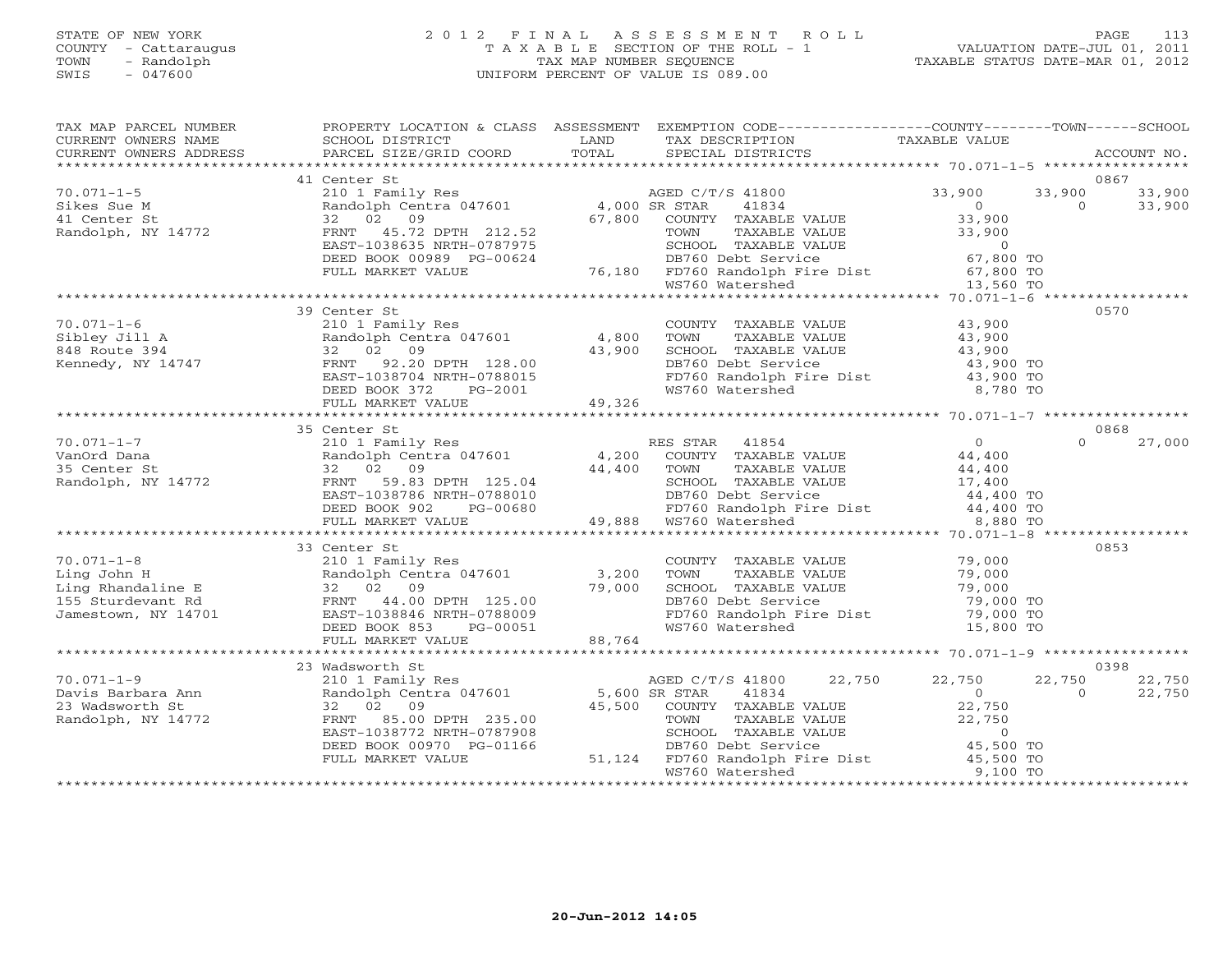# STATE OF NEW YORK 2 0 1 2 F I N A L A S S E S S M E N T R O L L PAGE 114 COUNTY - Cattaraugus T A X A B L E SECTION OF THE ROLL - 1 VALUATION DATE-JUL 01, 2011 TOWN - Randolph TAX MAP NUMBER SEQUENCE TAXABLE STATUS DATE-MAR 01, 2012 SWIS - 047600 UNIFORM PERCENT OF VALUE IS 089.00

| TAX MAP PARCEL NUMBER<br>CURRENT OWNERS NAME<br>CURRENT OWNERS ADDRESS                                                                                                                                                                                   | PROPERTY LOCATION & CLASS ASSESSMENT<br>SCHOOL DISTRICT                                                                                                                                                                                    | LAND   | EXEMPTION CODE----------------COUNTY-------TOWN------SCHOOL<br>TAX DESCRIPTION TAXABLE VALUE                                                                                                      |                                 |                |          |
|----------------------------------------------------------------------------------------------------------------------------------------------------------------------------------------------------------------------------------------------------------|--------------------------------------------------------------------------------------------------------------------------------------------------------------------------------------------------------------------------------------------|--------|---------------------------------------------------------------------------------------------------------------------------------------------------------------------------------------------------|---------------------------------|----------------|----------|
|                                                                                                                                                                                                                                                          |                                                                                                                                                                                                                                            |        |                                                                                                                                                                                                   |                                 |                |          |
|                                                                                                                                                                                                                                                          | 9 Wadsworth St                                                                                                                                                                                                                             |        |                                                                                                                                                                                                   |                                 | 0562           |          |
| $70.071 - 1 - 12$                                                                                                                                                                                                                                        | 210 1 Family Res<br>210 1 Family Res<br>Randolph Centra 047601 6,300 SR STAR<br>31 02 09 46,000 COUNTY                                                                                                                                     |        | $CVET C/T$ 41131                                                                                                                                                                                  | 11,500                          | 11,500         |          |
| Gurzinski Stanley J<br>Gurzinski Stanley J<br>Gurzinski Helen J<br>9 Wadsworth St<br>RENT 107.00 DPTH 280.00<br>Randolph, NY 14772<br>EAST-1038798 NRTH-0787581                                                                                          |                                                                                                                                                                                                                                            |        | R STAR 41834<br>COUNTY TAXABLE VALUE 34,500<br>TAXABLE VALUE 34,500                                                                                                                               |                                 | $\overline{0}$ | 46,000   |
|                                                                                                                                                                                                                                                          |                                                                                                                                                                                                                                            |        |                                                                                                                                                                                                   |                                 |                |          |
|                                                                                                                                                                                                                                                          |                                                                                                                                                                                                                                            |        |                                                                                                                                                                                                   |                                 |                |          |
|                                                                                                                                                                                                                                                          |                                                                                                                                                                                                                                            |        |                                                                                                                                                                                                   |                                 |                |          |
|                                                                                                                                                                                                                                                          |                                                                                                                                                                                                                                            |        |                                                                                                                                                                                                   |                                 |                |          |
|                                                                                                                                                                                                                                                          |                                                                                                                                                                                                                                            |        |                                                                                                                                                                                                   |                                 |                |          |
| 9 Wadsworth St CHARABLE VALUE<br>280.00 FOWN TAXABLE VALUE<br>280.00 FOWN TAXABLE VALUE 34,500<br>28Amdolph, NY 14772 EAST-1038798 NRTH-0787581 SCHOOL TAXABLE VALUE 34,500<br>DEED BOOK 6705 PG-4001 DB760 Debt Service 46,000 TO<br>FU                 |                                                                                                                                                                                                                                            |        |                                                                                                                                                                                                   |                                 |                |          |
|                                                                                                                                                                                                                                                          |                                                                                                                                                                                                                                            |        |                                                                                                                                                                                                   |                                 | 0656           |          |
|                                                                                                                                                                                                                                                          |                                                                                                                                                                                                                                            |        | ES STAR 41854<br>COUNTY TAXABLE VALUE                                                                                                                                                             | $\overline{0}$                  | $\Omega$       | 27,000   |
|                                                                                                                                                                                                                                                          |                                                                                                                                                                                                                                            |        |                                                                                                                                                                                                   | 101,800                         |                |          |
|                                                                                                                                                                                                                                                          |                                                                                                                                                                                                                                            |        |                                                                                                                                                                                                   |                                 |                |          |
|                                                                                                                                                                                                                                                          |                                                                                                                                                                                                                                            |        |                                                                                                                                                                                                   |                                 |                |          |
|                                                                                                                                                                                                                                                          |                                                                                                                                                                                                                                            |        |                                                                                                                                                                                                   |                                 |                |          |
|                                                                                                                                                                                                                                                          |                                                                                                                                                                                                                                            |        |                                                                                                                                                                                                   |                                 |                |          |
|                                                                                                                                                                                                                                                          |                                                                                                                                                                                                                                            |        | TOWN TAXABLE VALUE<br>TOWN TAXABLE VALUE 101,800<br>SCHOOL TAXABLE VALUE 74,800<br>DB760 Debt Service 101,800 TO<br>FD760 Randolph Fire Dist 101,800 TO<br>WS760 Watershed 61,080 TO              |                                 |                |          |
|                                                                                                                                                                                                                                                          |                                                                                                                                                                                                                                            |        |                                                                                                                                                                                                   |                                 |                |          |
|                                                                                                                                                                                                                                                          | 7 Wadsworth St                                                                                                                                                                                                                             |        |                                                                                                                                                                                                   |                                 | 1109           |          |
|                                                                                                                                                                                                                                                          |                                                                                                                                                                                                                                            |        | $\begin{tabular}{lllllllll} \multicolumn{2}{c}{\textbf{COUNTY}} & \textbf{TAXABLE VALUE} & & & & 21,300 \\ \multicolumn{2}{c}{\textbf{TOWN}} & \textbf{TAXABLE VALUE} & & & 21,300 \end{tabular}$ | 21,300                          |                |          |
| 70.071-1-13.2<br>Wadsworth William D Randolph Centra 047601 3,500<br>Wadsworth Daryl L 31 02 09 21,300<br>234 Main St FRNT 70.00 DPTH 85.60<br>Randolph, NY 14772 EAST-1038901 NRTH-0787491<br>REFREE POOK 0.05 PTH 2787491                              |                                                                                                                                                                                                                                            |        |                                                                                                                                                                                                   |                                 |                |          |
|                                                                                                                                                                                                                                                          |                                                                                                                                                                                                                                            |        |                                                                                                                                                                                                   |                                 |                |          |
|                                                                                                                                                                                                                                                          |                                                                                                                                                                                                                                            |        |                                                                                                                                                                                                   |                                 |                |          |
|                                                                                                                                                                                                                                                          |                                                                                                                                                                                                                                            |        | SCHOOL TAXABLE VALUE 21,300<br>DB760 Debt Service 21,300 TO<br>FD760 Randolph Fire Dist 21,300 TO<br>WS760 Watershed 12,780 TO                                                                    |                                 |                |          |
|                                                                                                                                                                                                                                                          | $PG-00922$<br>CDE 23,933<br>DEED BOOK 905                                                                                                                                                                                                  |        |                                                                                                                                                                                                   |                                 |                |          |
|                                                                                                                                                                                                                                                          | FULL MARKET VALUE                                                                                                                                                                                                                          |        |                                                                                                                                                                                                   |                                 |                |          |
|                                                                                                                                                                                                                                                          | 236 Main St                                                                                                                                                                                                                                |        |                                                                                                                                                                                                   |                                 | 0462           |          |
|                                                                                                                                                                                                                                                          |                                                                                                                                                                                                                                            |        |                                                                                                                                                                                                   | 73,000                          |                |          |
|                                                                                                                                                                                                                                                          |                                                                                                                                                                                                                                            |        | COUNTY TAXABLE VALUE<br>TOWN     TAXABLE VALUE                                                                                                                                                    | 73,000<br>73,000                |                |          |
|                                                                                                                                                                                                                                                          |                                                                                                                                                                                                                                            |        |                                                                                                                                                                                                   |                                 |                |          |
|                                                                                                                                                                                                                                                          |                                                                                                                                                                                                                                            |        | SCHOOL TAXABLE VALUE 73,000<br>DB760 Debt Service 73,000 TO                                                                                                                                       |                                 |                |          |
|                                                                                                                                                                                                                                                          |                                                                                                                                                                                                                                            |        |                                                                                                                                                                                                   |                                 |                |          |
| 70.071-1-14<br>HC Team LLC<br>14 Church St<br>220 2 Family Res<br>Randolph Centra 047601 5,100<br>14 Church St<br>31 02 09<br>73,000<br>FRNT 66.00 DPTH 318.00<br>EAST-1038826 NRTH-0787369<br>DEED BOOK 9321<br>DEED BOOK 9321<br>DEED BOOK 9321<br>DEE |                                                                                                                                                                                                                                            |        | FD760 Randolph Fire Dist<br>WS760 Watershed                                                                                                                                                       | 73,000 TO<br>14,600 TO          |                |          |
|                                                                                                                                                                                                                                                          | FULL MARKET VALUE                                                                                                                                                                                                                          | 82,022 |                                                                                                                                                                                                   |                                 |                |          |
|                                                                                                                                                                                                                                                          | ******************************                                                                                                                                                                                                             |        |                                                                                                                                                                                                   |                                 |                |          |
|                                                                                                                                                                                                                                                          | 240 Main St                                                                                                                                                                                                                                |        |                                                                                                                                                                                                   |                                 | 0676           |          |
| $70.071 - 1 - 15$                                                                                                                                                                                                                                        |                                                                                                                                                                                                                                            |        |                                                                                                                                                                                                   |                                 | 8,385          | $\Omega$ |
| Rogers Regina                                                                                                                                                                                                                                            |                                                                                                                                                                                                                                            |        |                                                                                                                                                                                                   |                                 | $\Omega$       | 27,000   |
| Rogers Robert                                                                                                                                                                                                                                            | Main St<br>210 1 Family Res<br>Randolph Centra 047601 5,100 RES STAR 41854 0<br>31 02 09 55,900 COUNTY TAXABLE VALUE 47,515<br>FRNT 66.00 DPTH 329.00 55,900 COUNTY TAXABLE VALUE 47,515<br>BANK 024 SCHOOL TAXABLE VALUE 28,900<br>EAST-1 |        |                                                                                                                                                                                                   |                                 |                |          |
| 240 Main St                                                                                                                                                                                                                                              |                                                                                                                                                                                                                                            |        |                                                                                                                                                                                                   |                                 |                |          |
| Randolph, NY 14772                                                                                                                                                                                                                                       |                                                                                                                                                                                                                                            |        |                                                                                                                                                                                                   |                                 |                |          |
|                                                                                                                                                                                                                                                          |                                                                                                                                                                                                                                            |        |                                                                                                                                                                                                   | 55,900 TO                       |                |          |
|                                                                                                                                                                                                                                                          |                                                                                                                                                                                                                                            |        | FD760 Randolph Fire Dist 55,900 TO<br>WS760 Watershed 11,180 TO                                                                                                                                   |                                 |                |          |
|                                                                                                                                                                                                                                                          |                                                                                                                                                                                                                                            |        |                                                                                                                                                                                                   | ******************************* |                |          |
|                                                                                                                                                                                                                                                          |                                                                                                                                                                                                                                            |        |                                                                                                                                                                                                   |                                 |                |          |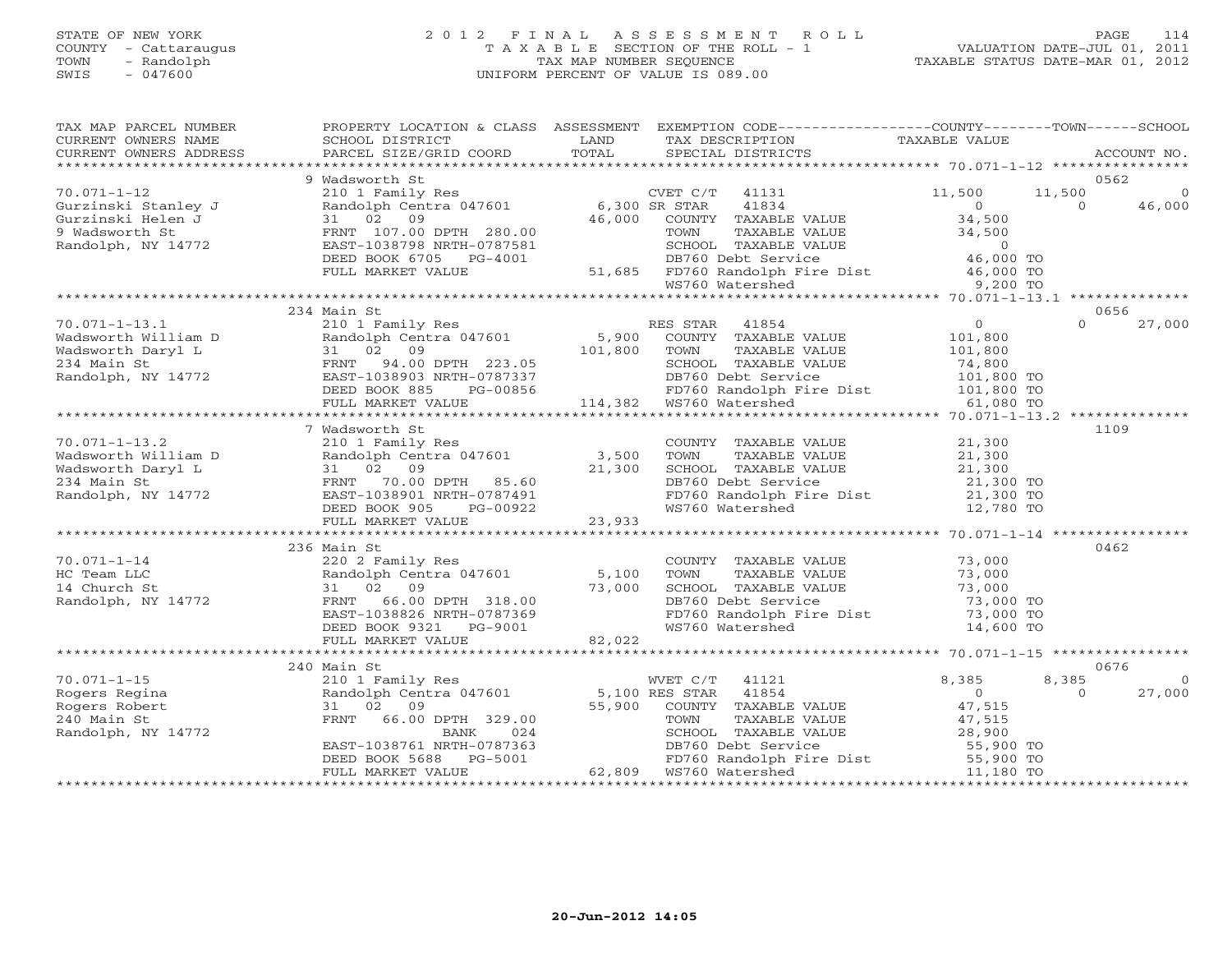### STATE OF NEW YORK 2 0 1 2 F I N A L A S S E S S M E N T R O L L PAGE 115 COUNTY - Cattaraugus T A X A B L E SECTION OF THE ROLL - 1 VALUATION DATE-JUL 01, 2011 TOWN - Randolph TAX MAP NUMBER SEQUENCE TAXABLE STATUS DATE-MAR 01, 2012 SWIS - 047600 UNIFORM PERCENT OF VALUE IS 089.00UNIFORM PERCENT OF VALUE IS 089.00

| TAX MAP PARCEL NUMBER                                                                                                                                                                                                                    |                                                                                                                                                                                                                                          |         | PROPERTY LOCATION & CLASS ASSESSMENT EXEMPTION CODE----------------COUNTY-------TOWN------SCHOOL                                                                                                                                       |               |          |                |
|------------------------------------------------------------------------------------------------------------------------------------------------------------------------------------------------------------------------------------------|------------------------------------------------------------------------------------------------------------------------------------------------------------------------------------------------------------------------------------------|---------|----------------------------------------------------------------------------------------------------------------------------------------------------------------------------------------------------------------------------------------|---------------|----------|----------------|
| CURRENT OWNERS NAME                                                                                                                                                                                                                      | SCHOOL DISTRICT                                                                                                                                                                                                                          |         | LAND TAX DESCRIPTION                                                                                                                                                                                                                   | TAXABLE VALUE |          |                |
| CURRENT OWNERS ADDRESS<br>CONNERY OWNERS ADDRESS BORCEL SIZE/GRID COORD FOTAL SECIAL DISTRICTS FOR ACCOUNT NO.<br>FOREXT PARCEL SIZE/GRID COORD TOTAL SECIAL DISTRICTS FOR POTAL SECONT NO.                                              |                                                                                                                                                                                                                                          |         |                                                                                                                                                                                                                                        |               |          |                |
|                                                                                                                                                                                                                                          |                                                                                                                                                                                                                                          |         |                                                                                                                                                                                                                                        |               |          |                |
|                                                                                                                                                                                                                                          | 242 Main St                                                                                                                                                                                                                              |         |                                                                                                                                                                                                                                        |               | 0373     |                |
| 70.071-1-16<br>Powell Larry Randolph Centra 047601 5,200 SR STAR 41834 0<br>Powell Diane 31 02 09 68,000 COUNTY TAXABLE VALUE 57,800<br>Randolph, NY 14772 EAST-1038694 NRTH-0787354 SCHOOL TAXABLE VALUE 57,800<br>Randolph, NY 1477    |                                                                                                                                                                                                                                          |         |                                                                                                                                                                                                                                        |               |          | $\overline{0}$ |
|                                                                                                                                                                                                                                          |                                                                                                                                                                                                                                          |         |                                                                                                                                                                                                                                        |               |          | 55,980         |
|                                                                                                                                                                                                                                          |                                                                                                                                                                                                                                          |         |                                                                                                                                                                                                                                        |               |          |                |
|                                                                                                                                                                                                                                          |                                                                                                                                                                                                                                          |         |                                                                                                                                                                                                                                        |               |          |                |
|                                                                                                                                                                                                                                          |                                                                                                                                                                                                                                          |         |                                                                                                                                                                                                                                        |               |          |                |
|                                                                                                                                                                                                                                          |                                                                                                                                                                                                                                          |         |                                                                                                                                                                                                                                        |               |          |                |
|                                                                                                                                                                                                                                          |                                                                                                                                                                                                                                          |         |                                                                                                                                                                                                                                        |               |          |                |
|                                                                                                                                                                                                                                          |                                                                                                                                                                                                                                          |         | FRNT 70.00 DPTH 340.00<br>EAST-1038694 NRTH-0787354 SCHOOL TAXABLE VALUE 57,800<br>DEED BOOK 901 PG-00058 76,404 FD760 Randolph Fire Dist 68,000 TO<br>FULL MARKET VALUE 76,404 FD760 Randolph Fire Dist 68,000 TO<br>**************** |               |          |                |
|                                                                                                                                                                                                                                          |                                                                                                                                                                                                                                          |         |                                                                                                                                                                                                                                        |               |          |                |
|                                                                                                                                                                                                                                          | 246 Main St                                                                                                                                                                                                                              |         |                                                                                                                                                                                                                                        |               |          | 0371           |
|                                                                                                                                                                                                                                          |                                                                                                                                                                                                                                          |         |                                                                                                                                                                                                                                        |               | $\Omega$ | 27,000         |
|                                                                                                                                                                                                                                          |                                                                                                                                                                                                                                          |         |                                                                                                                                                                                                                                        |               |          |                |
|                                                                                                                                                                                                                                          |                                                                                                                                                                                                                                          |         |                                                                                                                                                                                                                                        |               |          |                |
|                                                                                                                                                                                                                                          |                                                                                                                                                                                                                                          |         |                                                                                                                                                                                                                                        |               |          |                |
|                                                                                                                                                                                                                                          |                                                                                                                                                                                                                                          |         |                                                                                                                                                                                                                                        |               |          |                |
|                                                                                                                                                                                                                                          |                                                                                                                                                                                                                                          |         |                                                                                                                                                                                                                                        |               |          |                |
|                                                                                                                                                                                                                                          |                                                                                                                                                                                                                                          |         |                                                                                                                                                                                                                                        |               |          |                |
| Brown Pamela J<br>246 Main St 31 02 09<br>Randolph, NY 14772 32 EAST-1038610 NRTH-0787232<br>EED BOOK 00916 PG-00156 51,124 WS760 Watershed<br>245,500 EED BOOK 00916 PG-00156 51,124 WS760 Watershed 31,000 70<br>25,500 TO FULL MARKET |                                                                                                                                                                                                                                          |         |                                                                                                                                                                                                                                        |               |          |                |
|                                                                                                                                                                                                                                          | 250 Main St                                                                                                                                                                                                                              |         |                                                                                                                                                                                                                                        |               |          | 0614           |
| $70.071 - 1 - 18$                                                                                                                                                                                                                        |                                                                                                                                                                                                                                          |         |                                                                                                                                                                                                                                        |               |          | $\overline{0}$ |
|                                                                                                                                                                                                                                          |                                                                                                                                                                                                                                          |         |                                                                                                                                                                                                                                        |               |          | $\overline{0}$ |
|                                                                                                                                                                                                                                          |                                                                                                                                                                                                                                          |         |                                                                                                                                                                                                                                        |               |          | $\Omega$       |
|                                                                                                                                                                                                                                          |                                                                                                                                                                                                                                          |         |                                                                                                                                                                                                                                        |               |          | 53,000         |
|                                                                                                                                                                                                                                          |                                                                                                                                                                                                                                          |         |                                                                                                                                                                                                                                        |               |          |                |
|                                                                                                                                                                                                                                          |                                                                                                                                                                                                                                          |         |                                                                                                                                                                                                                                        |               |          |                |
|                                                                                                                                                                                                                                          |                                                                                                                                                                                                                                          |         |                                                                                                                                                                                                                                        |               |          |                |
|                                                                                                                                                                                                                                          |                                                                                                                                                                                                                                          |         |                                                                                                                                                                                                                                        |               |          |                |
|                                                                                                                                                                                                                                          |                                                                                                                                                                                                                                          |         |                                                                                                                                                                                                                                        |               |          |                |
|                                                                                                                                                                                                                                          | EXED BOOK 12586 PG-3001<br>FULL MARKET VALUE 59,551 TOWN TAXABLE VALUE 39,750<br>FULL MARKET VALUE 59,551 SCHOOL TAXABLE VALUE 0<br>DB760 Debt Service 53,000 TO<br>FULL MARKET VALUE 59,551 SCHOOL TAXABLE VALUE 0<br>DB760 Debt Servic |         |                                                                                                                                                                                                                                        |               |          |                |
|                                                                                                                                                                                                                                          |                                                                                                                                                                                                                                          |         |                                                                                                                                                                                                                                        |               |          |                |
|                                                                                                                                                                                                                                          | 252 Main St & Fifth Ave                                                                                                                                                                                                                  |         |                                                                                                                                                                                                                                        |               |          | 0547           |
| $70.071 - 1 - 19$                                                                                                                                                                                                                        |                                                                                                                                                                                                                                          |         |                                                                                                                                                                                                                                        |               |          |                |
| John Terri M                                                                                                                                                                                                                             |                                                                                                                                                                                                                                          |         |                                                                                                                                                                                                                                        |               |          |                |
| PO Box 83                                                                                                                                                                                                                                |                                                                                                                                                                                                                                          |         | COUNTY TAXABLE VALUE 115,000<br>TOWN TAXABLE VALUE 115,000<br>SCHOOL TAXABLE VALUE 115,000<br>115,000                                                                                                                                  |               |          |                |
| Steamburg, NY 14783                                                                                                                                                                                                                      | 280 Res Multiple<br>Randolph Centra 047601 6,800 TOWN<br>31 02 09 115,000 SCHOO!<br>FRNT 103.33 DPTH 171.15 DB760 DB760                                                                                                                  |         | DB760 Debt Service 115,000 TO<br>FD760 Randolph Fire Dist 115,000 TO                                                                                                                                                                   |               |          |                |
|                                                                                                                                                                                                                                          |                                                                                                                                                                                                                                          |         |                                                                                                                                                                                                                                        |               |          |                |
|                                                                                                                                                                                                                                          | EAST-1038407 NRTH-0787276                                                                                                                                                                                                                |         | WS760 Watershed                                                                                                                                                                                                                        | 23,000 TO     |          |                |
|                                                                                                                                                                                                                                          | DEED BOOK 6732 PG-3001                                                                                                                                                                                                                   | 129,213 |                                                                                                                                                                                                                                        |               |          |                |
|                                                                                                                                                                                                                                          | FULL MARKET VALUE                                                                                                                                                                                                                        |         |                                                                                                                                                                                                                                        |               |          |                |
|                                                                                                                                                                                                                                          |                                                                                                                                                                                                                                          |         |                                                                                                                                                                                                                                        |               |          |                |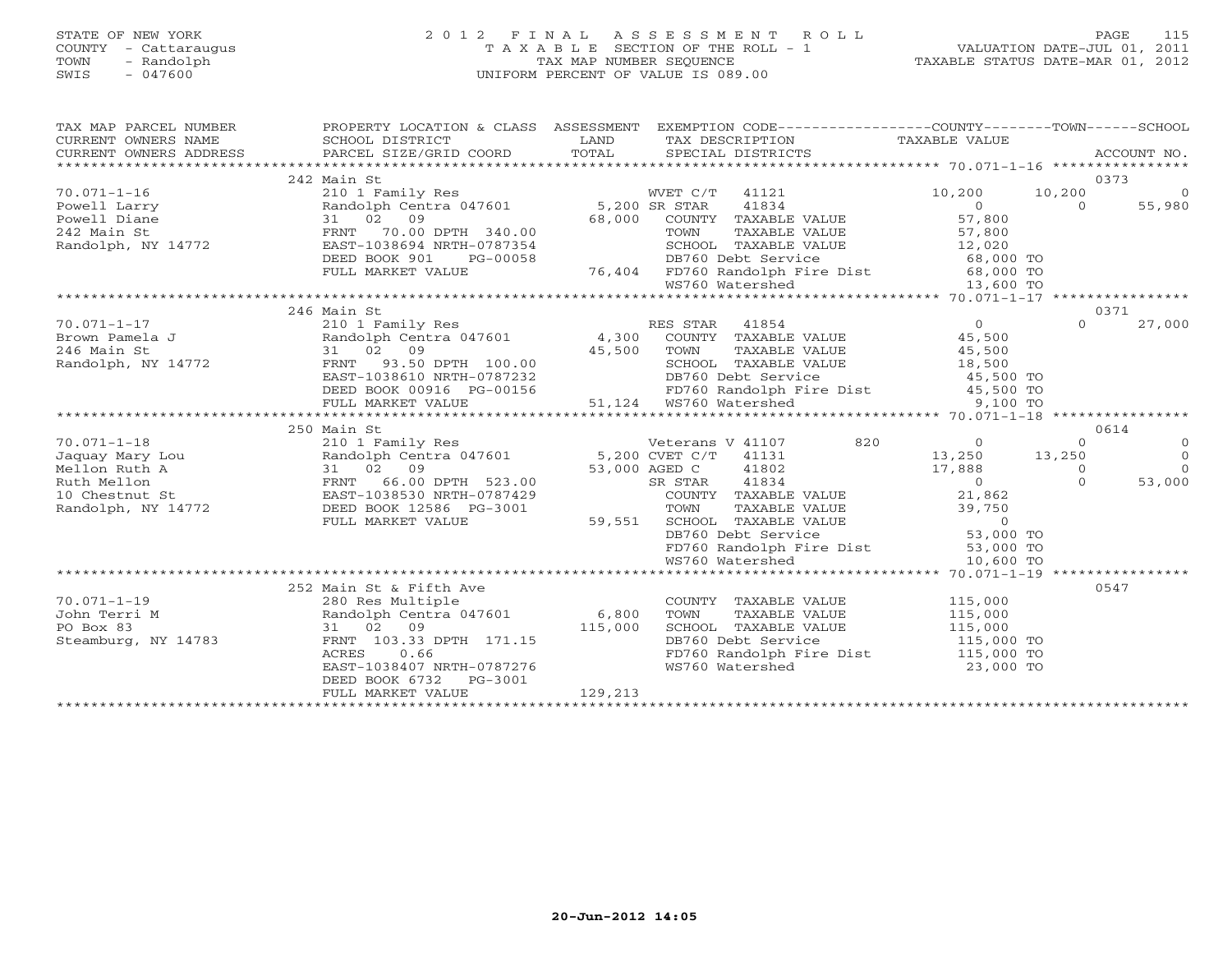#### STATE OF NEW YORK 2 0 1 2 F I N A L A S S E S S M E N T R O L L PAGE 116 COUNTY - Cattaraugus T A X A B L E SECTION OF THE ROLL - 1 VALUATION DATE-JUL 01, 2011 TOWN - Randolph TAX MAP NUMBER SEQUENCE TAXABLE STATUS DATE-MAR 01, 2012 SWIS - 047600 UNIFORM PERCENT OF VALUE IS 089.00UNIFORM PERCENT OF VALUE IS 089.00

| TAX MAP PARCEL NUMBER<br>CURRENT OWNERS NAME                                                                                                                                                                                                                                                                                                                                                                                      | SCHOOL DISTRICT                                                                 | LAND | PROPERTY LOCATION & CLASS ASSESSMENT EXEMPTION CODE----------------COUNTY-------TOWN------SCHOOL<br>TAX DESCRIPTION TAXABLE VALUE                                                                                                                                                                                      |                |                  |               |
|-----------------------------------------------------------------------------------------------------------------------------------------------------------------------------------------------------------------------------------------------------------------------------------------------------------------------------------------------------------------------------------------------------------------------------------|---------------------------------------------------------------------------------|------|------------------------------------------------------------------------------------------------------------------------------------------------------------------------------------------------------------------------------------------------------------------------------------------------------------------------|----------------|------------------|---------------|
|                                                                                                                                                                                                                                                                                                                                                                                                                                   |                                                                                 |      |                                                                                                                                                                                                                                                                                                                        |                |                  |               |
|                                                                                                                                                                                                                                                                                                                                                                                                                                   |                                                                                 |      |                                                                                                                                                                                                                                                                                                                        |                |                  |               |
|                                                                                                                                                                                                                                                                                                                                                                                                                                   | 258 Main St & Fifth Ave                                                         |      |                                                                                                                                                                                                                                                                                                                        |                | 0.513            |               |
|                                                                                                                                                                                                                                                                                                                                                                                                                                   |                                                                                 |      | COUNTY TAXABLE VALUE $\begin{array}{cccc} 6,000 \ \text{TOMN} & \text{TAXABLE VALUE} & 6,000 \ \text{SCHOOL} & \text{TAXABLE VALUE} & 6,000 \ \text{DB760 Debt Service} & 6,000 \ \text{PD760 RandomDBD10} & \text{F1} & 6,000 \ \text{F1} & 6,000 \ \text{WS760 Watershed} & 1,200 \ \text{TO} & 6,000 \ \end{array}$ |                |                  |               |
|                                                                                                                                                                                                                                                                                                                                                                                                                                   |                                                                                 |      |                                                                                                                                                                                                                                                                                                                        |                |                  |               |
|                                                                                                                                                                                                                                                                                                                                                                                                                                   |                                                                                 |      |                                                                                                                                                                                                                                                                                                                        |                |                  |               |
|                                                                                                                                                                                                                                                                                                                                                                                                                                   |                                                                                 |      |                                                                                                                                                                                                                                                                                                                        |                |                  |               |
|                                                                                                                                                                                                                                                                                                                                                                                                                                   |                                                                                 |      |                                                                                                                                                                                                                                                                                                                        |                |                  |               |
|                                                                                                                                                                                                                                                                                                                                                                                                                                   |                                                                                 |      |                                                                                                                                                                                                                                                                                                                        |                |                  |               |
| $70.071-1-20$<br>$311 \text{ Res } \text{ val} \text{ } 31 \text{ } 236 \text{ min } 5 \text{ k} \text{ } 11 \text{ } \text{Ave}$<br>$70.071-1-20$<br>$70 \text{ min} \text{ T} \text{ } 206 \text{ min} \text{ } 256 \text{ min} \text{ } 31 \text{ } 286 \text{ min} \text{ } 51 \text{ } 6 \text{ min}$<br>$70.071-1-20$<br>$70 \text{ min} \text{ } 236 \text{ min} \text{ } 31 \text{ } 28$                                  |                                                                                 |      |                                                                                                                                                                                                                                                                                                                        |                |                  |               |
|                                                                                                                                                                                                                                                                                                                                                                                                                                   |                                                                                 |      |                                                                                                                                                                                                                                                                                                                        |                |                  |               |
|                                                                                                                                                                                                                                                                                                                                                                                                                                   | 6 Fifth Ave                                                                     |      |                                                                                                                                                                                                                                                                                                                        |                | 0548             |               |
|                                                                                                                                                                                                                                                                                                                                                                                                                                   |                                                                                 |      |                                                                                                                                                                                                                                                                                                                        |                |                  | $0 \t 27,000$ |
|                                                                                                                                                                                                                                                                                                                                                                                                                                   |                                                                                 |      |                                                                                                                                                                                                                                                                                                                        |                |                  |               |
|                                                                                                                                                                                                                                                                                                                                                                                                                                   |                                                                                 |      |                                                                                                                                                                                                                                                                                                                        |                |                  |               |
|                                                                                                                                                                                                                                                                                                                                                                                                                                   |                                                                                 |      |                                                                                                                                                                                                                                                                                                                        |                |                  |               |
|                                                                                                                                                                                                                                                                                                                                                                                                                                   |                                                                                 |      |                                                                                                                                                                                                                                                                                                                        |                |                  |               |
|                                                                                                                                                                                                                                                                                                                                                                                                                                   |                                                                                 |      |                                                                                                                                                                                                                                                                                                                        |                |                  |               |
|                                                                                                                                                                                                                                                                                                                                                                                                                                   |                                                                                 |      |                                                                                                                                                                                                                                                                                                                        |                |                  |               |
| 70.071-1-21<br>Wadin Deborah A 210 1 Family Res RES STAR 41854 0<br>Wadin Deborah A Randolph Centra 047601 6,700 COUNTY TAXABLE VALUE 52,600<br>6 Fifth Ave 31 02 09<br>Randolph, NY 14772 FRNT 23.00 DPTH 156.61 52,600 SCHOOL TAXA                                                                                                                                                                                              |                                                                                 |      |                                                                                                                                                                                                                                                                                                                        |                |                  |               |
|                                                                                                                                                                                                                                                                                                                                                                                                                                   |                                                                                 |      |                                                                                                                                                                                                                                                                                                                        |                |                  |               |
|                                                                                                                                                                                                                                                                                                                                                                                                                                   | 8 Fifth Ave                                                                     |      |                                                                                                                                                                                                                                                                                                                        |                | 0480             |               |
|                                                                                                                                                                                                                                                                                                                                                                                                                                   |                                                                                 |      |                                                                                                                                                                                                                                                                                                                        |                | 10,800           | $\Omega$      |
|                                                                                                                                                                                                                                                                                                                                                                                                                                   |                                                                                 |      |                                                                                                                                                                                                                                                                                                                        |                | $\overline{0}$   | 55,980        |
|                                                                                                                                                                                                                                                                                                                                                                                                                                   |                                                                                 |      |                                                                                                                                                                                                                                                                                                                        |                |                  |               |
|                                                                                                                                                                                                                                                                                                                                                                                                                                   |                                                                                 |      |                                                                                                                                                                                                                                                                                                                        |                |                  |               |
|                                                                                                                                                                                                                                                                                                                                                                                                                                   |                                                                                 |      |                                                                                                                                                                                                                                                                                                                        |                |                  |               |
|                                                                                                                                                                                                                                                                                                                                                                                                                                   |                                                                                 |      |                                                                                                                                                                                                                                                                                                                        |                |                  |               |
|                                                                                                                                                                                                                                                                                                                                                                                                                                   |                                                                                 |      |                                                                                                                                                                                                                                                                                                                        |                |                  |               |
| $\begin{tabular}{lllllllllllllllllll} \hline 70.071-1-22 & \multicolumn{3}{c }{o r.t.} & \multicolumn{3}{c }{A} & \multicolumn{3}{c }{o r.t.} & \multicolumn{3}{c }{M} & \multicolumn{3}{c }{M} & \multicolumn{3}{c }{M} & \multicolumn{3}{c }{M} & \multicolumn{3}{c }{M} & \multicolumn{3}{c }{M} & \multicolumn{3}{c }{M} & \multicolumn{3}{c }{M} & \multicolumn{3}{c }{M} & \multicolumn{3}{c }{M} & \multicolumn{3}{c }{M}$ |                                                                                 |      |                                                                                                                                                                                                                                                                                                                        |                |                  |               |
|                                                                                                                                                                                                                                                                                                                                                                                                                                   |                                                                                 |      |                                                                                                                                                                                                                                                                                                                        |                |                  |               |
|                                                                                                                                                                                                                                                                                                                                                                                                                                   | 14 Fifth Ave                                                                    |      |                                                                                                                                                                                                                                                                                                                        | $\overline{0}$ | 0749<br>$\Omega$ |               |
|                                                                                                                                                                                                                                                                                                                                                                                                                                   |                                                                                 |      |                                                                                                                                                                                                                                                                                                                        |                |                  | 27,000        |
|                                                                                                                                                                                                                                                                                                                                                                                                                                   |                                                                                 |      |                                                                                                                                                                                                                                                                                                                        |                |                  |               |
|                                                                                                                                                                                                                                                                                                                                                                                                                                   |                                                                                 |      |                                                                                                                                                                                                                                                                                                                        |                |                  |               |
|                                                                                                                                                                                                                                                                                                                                                                                                                                   |                                                                                 |      |                                                                                                                                                                                                                                                                                                                        |                |                  |               |
|                                                                                                                                                                                                                                                                                                                                                                                                                                   |                                                                                 |      |                                                                                                                                                                                                                                                                                                                        |                |                  |               |
|                                                                                                                                                                                                                                                                                                                                                                                                                                   |                                                                                 |      |                                                                                                                                                                                                                                                                                                                        |                |                  |               |
|                                                                                                                                                                                                                                                                                                                                                                                                                                   |                                                                                 |      |                                                                                                                                                                                                                                                                                                                        |                |                  |               |
|                                                                                                                                                                                                                                                                                                                                                                                                                                   |                                                                                 |      |                                                                                                                                                                                                                                                                                                                        |                | 0753             |               |
|                                                                                                                                                                                                                                                                                                                                                                                                                                   | 16 Fifth Ave                                                                    |      |                                                                                                                                                                                                                                                                                                                        |                | $\Omega$         | 27,000        |
|                                                                                                                                                                                                                                                                                                                                                                                                                                   |                                                                                 |      |                                                                                                                                                                                                                                                                                                                        |                |                  |               |
| 10 FILLIN AVE RES STAR 41854 (1854 )<br>Carlson Ricky P (210 1 Family Res RES STAR 41854 )<br>Carlson Patricia 31 02 09 (200 TOWN TAXABLE VALUE 52,000<br>16 Fifth Ave FRNT 95.00 DPTH 245.00 (200 SCHOOL TAXABLE VALUE 52,000<br>Rand                                                                                                                                                                                            |                                                                                 |      |                                                                                                                                                                                                                                                                                                                        |                |                  |               |
|                                                                                                                                                                                                                                                                                                                                                                                                                                   |                                                                                 |      | TOWN TAXABLE VALUE<br>TOWN TAXABLE VALUE<br>S2,000<br>SCHOOL TAXABLE VALUE<br>DB760 Debt Service<br>FD760 Randolph Fire Dist<br>WS760 Watershed<br>10,400 TO                                                                                                                                                           |                |                  |               |
|                                                                                                                                                                                                                                                                                                                                                                                                                                   |                                                                                 |      |                                                                                                                                                                                                                                                                                                                        |                |                  |               |
|                                                                                                                                                                                                                                                                                                                                                                                                                                   |                                                                                 |      |                                                                                                                                                                                                                                                                                                                        |                |                  |               |
|                                                                                                                                                                                                                                                                                                                                                                                                                                   |                                                                                 |      |                                                                                                                                                                                                                                                                                                                        |                |                  |               |
|                                                                                                                                                                                                                                                                                                                                                                                                                                   | EAST-1038384 NRTH-0787641<br>DEED BOOK 886 PG-00595<br>FULL MARKET VALUE 58,427 |      |                                                                                                                                                                                                                                                                                                                        |                |                  |               |
|                                                                                                                                                                                                                                                                                                                                                                                                                                   |                                                                                 |      |                                                                                                                                                                                                                                                                                                                        |                |                  |               |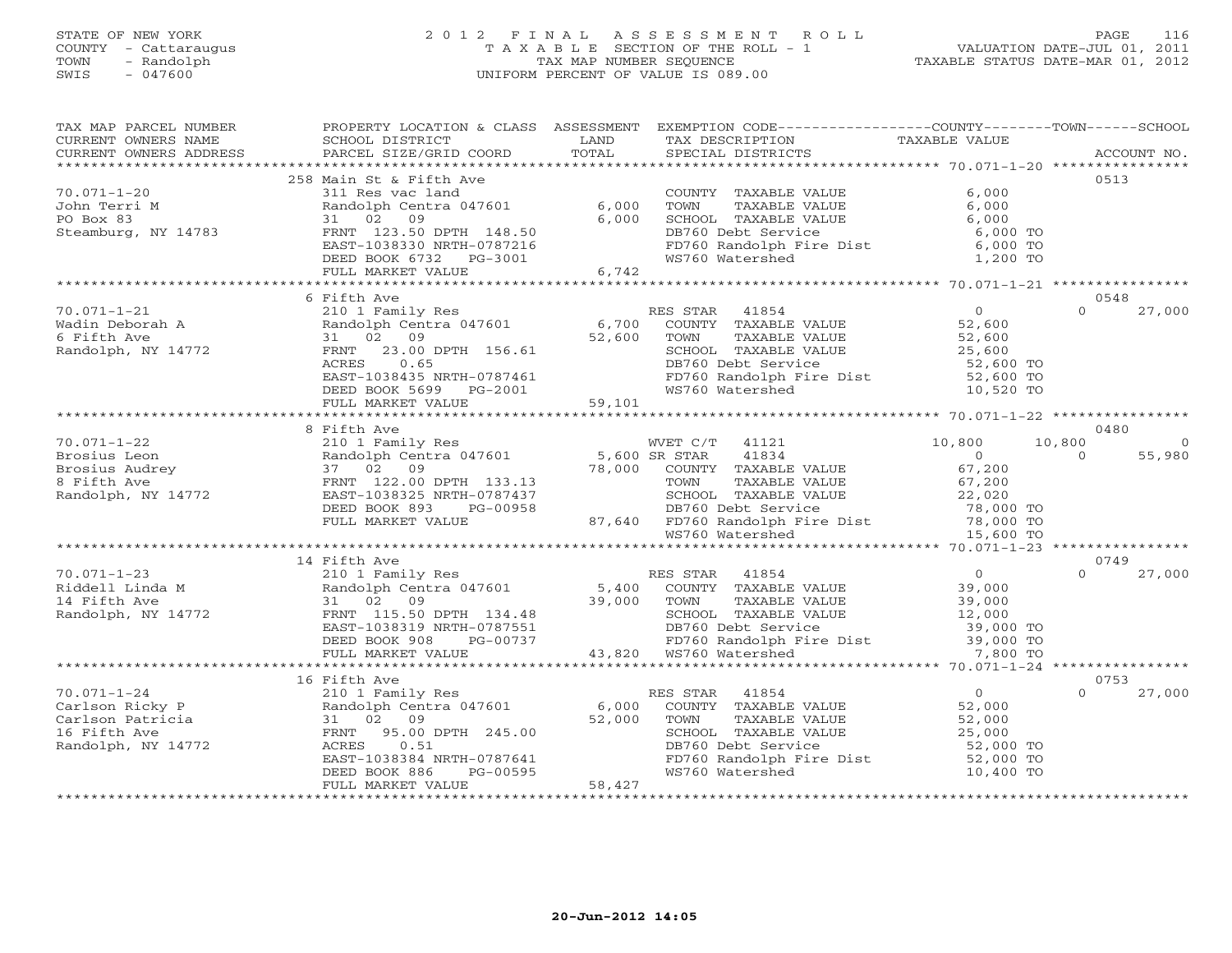### STATE OF NEW YORK 2 0 1 2 F I N A L A S S E S S M E N T R O L L PAGE 117COUNTY - Cattaraugus T A X A B L E SECTION OF THE ROLL - 1<br>
TOWN - Randolph TAX MAP NUMBER SEQUENCE<br>
SWIS - 047600 SWIS - 047600 UNIFORM PERCENT OF VALUE IS 089.00

| TAX MAP PARCEL NUMBER                                                                                                                                                                                                                                  | PROPERTY LOCATION & CLASS ASSESSMENT EXEMPTION CODE-----------------COUNTY-------TOWN------SCHOOL |        |                                                                                                                                                                                  |                     |             |
|--------------------------------------------------------------------------------------------------------------------------------------------------------------------------------------------------------------------------------------------------------|---------------------------------------------------------------------------------------------------|--------|----------------------------------------------------------------------------------------------------------------------------------------------------------------------------------|---------------------|-------------|
|                                                                                                                                                                                                                                                        |                                                                                                   |        | TAX DESCRIPTION TAXABLE VALUE                                                                                                                                                    |                     |             |
|                                                                                                                                                                                                                                                        |                                                                                                   |        | SPECIAL DISTRICTS                                                                                                                                                                |                     | ACCOUNT NO. |
|                                                                                                                                                                                                                                                        |                                                                                                   |        |                                                                                                                                                                                  |                     |             |
|                                                                                                                                                                                                                                                        | 18 Fifth Ave                                                                                      |        |                                                                                                                                                                                  |                     | 0844        |
|                                                                                                                                                                                                                                                        |                                                                                                   |        | COUNTY TAXABLE VALUE 49,900<br>TOWN TAXABLE VALUE 49,900                                                                                                                         |                     |             |
|                                                                                                                                                                                                                                                        |                                                                                                   |        | TOWN                                                                                                                                                                             |                     |             |
|                                                                                                                                                                                                                                                        |                                                                                                   |        |                                                                                                                                                                                  |                     |             |
|                                                                                                                                                                                                                                                        |                                                                                                   |        | SCHOOL TAXABLE VALUE<br>DB760 Debt Service                                                                                                                                       | 49,900<br>49,900 TO |             |
|                                                                                                                                                                                                                                                        | ACRES 0.64 BANK 017                                                                               |        |                                                                                                                                                                                  |                     |             |
|                                                                                                                                                                                                                                                        | EAST-1038415 NRTH-0787733                                                                         |        | FD760 Randolph Fire Dist $\begin{array}{ccc} 49,900 & \text{TO} \\ 9,980 & \text{TO} \end{array}$                                                                                |                     |             |
|                                                                                                                                                                                                                                                        | DEED BOOK 15905 PG-3002                                                                           |        |                                                                                                                                                                                  |                     |             |
|                                                                                                                                                                                                                                                        | FULL MARKET VALUE                                                                                 | 56,067 |                                                                                                                                                                                  |                     |             |
|                                                                                                                                                                                                                                                        |                                                                                                   |        |                                                                                                                                                                                  |                     |             |
| 10.071-1-26<br>Plood est Donald V (270 Mfg housing<br>270 Mfg housing<br>270 Mfg housing<br>270 Mfg housing<br>270 Mfg housing<br>270 Mfg housing<br>270 Mfg housing<br>270 Mfg housing<br>270 Mfg housing<br>270 Mfg housing<br>270 Mfg housing<br>27 |                                                                                                   |        |                                                                                                                                                                                  |                     | 0673        |
|                                                                                                                                                                                                                                                        |                                                                                                   |        | COUNTY TAXABLE VALUE 9,000                                                                                                                                                       |                     |             |
|                                                                                                                                                                                                                                                        |                                                                                                   |        |                                                                                                                                                                                  |                     |             |
|                                                                                                                                                                                                                                                        |                                                                                                   |        |                                                                                                                                                                                  |                     |             |
|                                                                                                                                                                                                                                                        |                                                                                                   |        |                                                                                                                                                                                  |                     |             |
|                                                                                                                                                                                                                                                        |                                                                                                   |        | COWN TAXABLE VALUE<br>TOWN TAXABLE VALUE<br>SCHOOL TAXABLE VALUE<br>DB760 Debt Service<br>FD760 Randolph Fire Dist<br>WS760 Watershed<br>1,800 TO<br>NS760 Watershed<br>1,800 TO |                     |             |
|                                                                                                                                                                                                                                                        |                                                                                                   |        |                                                                                                                                                                                  |                     |             |
|                                                                                                                                                                                                                                                        | ACKES 1:0<br>EAST-1038602 NRTH-0787624<br>DEED BOOK 00970 PG-00987<br>FULL MARKET VALUE 10,112    |        |                                                                                                                                                                                  |                     |             |
|                                                                                                                                                                                                                                                        |                                                                                                   |        |                                                                                                                                                                                  |                     |             |
|                                                                                                                                                                                                                                                        | 22 Fifth Ave                                                                                      |        |                                                                                                                                                                                  |                     | 0413        |
|                                                                                                                                                                                                                                                        |                                                                                                   |        |                                                                                                                                                                                  |                     |             |
|                                                                                                                                                                                                                                                        |                                                                                                   |        |                                                                                                                                                                                  |                     |             |
|                                                                                                                                                                                                                                                        |                                                                                                   |        |                                                                                                                                                                                  |                     |             |
|                                                                                                                                                                                                                                                        |                                                                                                   |        |                                                                                                                                                                                  |                     |             |
|                                                                                                                                                                                                                                                        |                                                                                                   |        |                                                                                                                                                                                  |                     |             |
|                                                                                                                                                                                                                                                        |                                                                                                   |        |                                                                                                                                                                                  |                     |             |
|                                                                                                                                                                                                                                                        |                                                                                                   |        |                                                                                                                                                                                  |                     |             |
|                                                                                                                                                                                                                                                        |                                                                                                   |        |                                                                                                                                                                                  |                     |             |
|                                                                                                                                                                                                                                                        | 26 Fifth Ave                                                                                      |        |                                                                                                                                                                                  |                     | 0780        |
|                                                                                                                                                                                                                                                        |                                                                                                   |        |                                                                                                                                                                                  |                     |             |
|                                                                                                                                                                                                                                                        |                                                                                                   |        | TOWN                                                                                                                                                                             |                     |             |
|                                                                                                                                                                                                                                                        |                                                                                                   |        | COUNTY TAXABLE VALUE 36,200<br>TOWN TAXABLE VALUE 36,200<br>SCHOOL TAXABLE VALUE 36,200                                                                                          |                     |             |
|                                                                                                                                                                                                                                                        |                                                                                                   |        | DB760 Debt Service                                                                                                                                                               | 36,200 TO           |             |
| 70.071-1-28<br>Luce Marc E<br>12410 Route 394 Ave 32 02 09<br>Randolph, NY 14772 FRNT 115.00 DPTH 149.00<br>EAST-1038313 NRTH-0787941<br>EAST-1038313 NRTH-0787941<br>EED BOOK 12102 PR<br>EED BOOK 12102 PR<br>EED BOOK 12102 PR-3001<br>EED BO       |                                                                                                   |        | FD760 Randolph Fire Dist<br>WS760 Watershed 7,240 TO                                                                                                                             |                     |             |
|                                                                                                                                                                                                                                                        |                                                                                                   |        |                                                                                                                                                                                  |                     |             |
|                                                                                                                                                                                                                                                        | FULL MARKET VALUE                                                                                 | 40,674 |                                                                                                                                                                                  |                     |             |
|                                                                                                                                                                                                                                                        |                                                                                                   |        |                                                                                                                                                                                  |                     |             |
|                                                                                                                                                                                                                                                        | 259 Main St                                                                                       |        |                                                                                                                                                                                  |                     | 0801        |
|                                                                                                                                                                                                                                                        |                                                                                                   |        | COUNTY TAXABLE VALUE 63,000                                                                                                                                                      |                     |             |
|                                                                                                                                                                                                                                                        |                                                                                                   |        |                                                                                                                                                                                  |                     |             |
|                                                                                                                                                                                                                                                        |                                                                                                   |        | TOWN TAXABLE VALUE 63,000<br>SCHOOL TAXABLE VALUE 63,000<br>DB760 Debt Service 63,000 TO<br>FD760 Randolph Fire Dist 63,000 TO                                                   |                     |             |
|                                                                                                                                                                                                                                                        |                                                                                                   |        |                                                                                                                                                                                  |                     |             |
|                                                                                                                                                                                                                                                        |                                                                                                   |        |                                                                                                                                                                                  |                     |             |
|                                                                                                                                                                                                                                                        |                                                                                                   |        | WS760 Watershed                                                                                                                                                                  | 12,600 TO           |             |
| 70.071-2-1.1<br>X & D Hardware LLC<br>X & D Hardware LLC<br>Randolph Centra 047601<br>210 1 Family Res<br>210 1 Family Res<br>210 1 Family Res<br>210 1 Family Res<br>210 1 Family Res<br>210 1 Family Res<br>210 1 Family Res<br>210 1 Family Res<br> |                                                                                                   |        |                                                                                                                                                                                  |                     |             |
|                                                                                                                                                                                                                                                        |                                                                                                   |        |                                                                                                                                                                                  |                     |             |
|                                                                                                                                                                                                                                                        |                                                                                                   |        |                                                                                                                                                                                  |                     |             |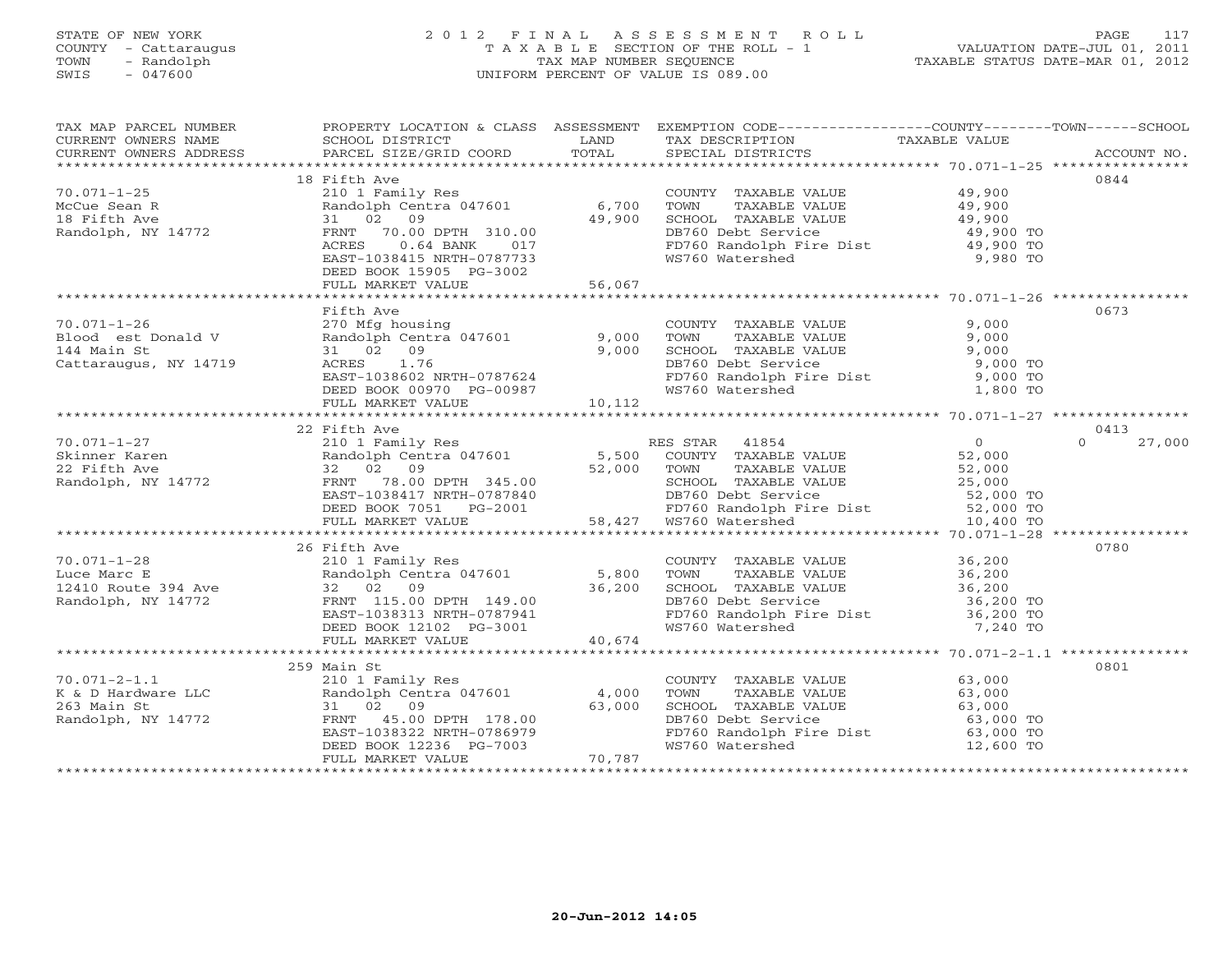### STATE OF NEW YORK 2 0 1 2 F I N A L A S S E S S M E N T R O L L PAGE 118 COUNTY - Cattaraugus T A X A B L E SECTION OF THE ROLL - 1 VALUATION DATE-JUL 01, 2011 TOWN - Randolph TAX MAP NUMBER SEQUENCE TAXABLE STATUS DATE-MAR 01, 2012 SWIS - 047600 UNIFORM PERCENT OF VALUE IS 089.00UNIFORM PERCENT OF VALUE IS 089.00

| TAX MAP PARCEL NUMBER<br>CURRENT OWNERS NAME<br>CURRENT OWNERS ADDRESS | PROPERTY LOCATION & CLASS ASSESSMENT<br><b>EXAMPLE SERVICE SERVICE SERVICE SERVICE SERVICE SERVICE SERVICE SERVICE SERVICE SERVICE SERVICE SERVICE SERVICE</b><br>SCHOOL DISTRICT<br>PARCEL SIZE/GRID COORD | TOTAL                           | EXEMPTION CODE-----------------COUNTY-------TOWN------SCHOOL<br>TAX DESCRIPTION<br>SPECIAL DISTRICTS                                                          | TAXABLE VALUE            | ACCOUNT NO.        |
|------------------------------------------------------------------------|-------------------------------------------------------------------------------------------------------------------------------------------------------------------------------------------------------------|---------------------------------|---------------------------------------------------------------------------------------------------------------------------------------------------------------|--------------------------|--------------------|
|                                                                        |                                                                                                                                                                                                             |                                 |                                                                                                                                                               |                          |                    |
|                                                                        | 257 Main St                                                                                                                                                                                                 |                                 |                                                                                                                                                               |                          | 0640               |
| $70.071 - 2 - 2.1$                                                     | 220 2 Family Res                                                                                                                                                                                            |                                 | COUNTY TAXABLE VALUE                                                                                                                                          | 66,000                   |                    |
| K & D Hardware LLC                                                     | Randolph Centra 047601                                                                                                                                                                                      | 5,300                           | TOWN<br>TAXABLE VALUE                                                                                                                                         | 66,000                   |                    |
| 263 Main St                                                            | 31 02 09                                                                                                                                                                                                    | 66,000                          | SCHOOL TAXABLE VALUE 66,000                                                                                                                                   |                          |                    |
| Randolph, NY 14772                                                     | FRNT 82.50 DPTH 188.00                                                                                                                                                                                      |                                 | DB760 Debt Service                                                                                                                                            | 66,000 TO                |                    |
|                                                                        | ACRES<br>0.35                                                                                                                                                                                               |                                 | FD760 Randolph Fire Dist 66,000 TO                                                                                                                            |                          |                    |
|                                                                        | EAST-1038382 NRTH-0786989                                                                                                                                                                                   |                                 | WS760 Watershed                                                                                                                                               | 13,200 TO                |                    |
|                                                                        | DEED BOOK 12236 PG-7003                                                                                                                                                                                     |                                 |                                                                                                                                                               |                          |                    |
|                                                                        | FULL MARKET VALUE                                                                                                                                                                                           | 74,157                          |                                                                                                                                                               |                          |                    |
|                                                                        |                                                                                                                                                                                                             |                                 |                                                                                                                                                               |                          |                    |
|                                                                        | 253 Main St                                                                                                                                                                                                 |                                 |                                                                                                                                                               |                          | 0769               |
| $70.071 - 2 - 3$                                                       | 210 1 Family Res                                                                                                                                                                                            |                                 | COUNTY TAXABLE VALUE 53,500                                                                                                                                   |                          |                    |
| K & D Hardware LLC                                                     | Randolph Centra 047601 5,500                                                                                                                                                                                |                                 | TOWN<br>TAXABLE VALUE                                                                                                                                         | 53,500<br>53,500         |                    |
| 263 Main St                                                            | 31 02 09                                                                                                                                                                                                    | 53,500                          | SCHOOL TAXABLE VALUE                                                                                                                                          |                          |                    |
| Randolph, NY 14772                                                     | FRNT 82.50 DPTH 204.80<br>EAST-1038466 NRTH-0786992                                                                                                                                                         |                                 | DB760 Debt Service<br>FD760 Randolph Fire Dist                                                                                                                | 53,500 TO<br>$53,500$ TO |                    |
|                                                                        | DEED BOOK 12236 PG-7003                                                                                                                                                                                     | $4.80$<br>6992<br>003<br>60,112 | WS760 Watershed                                                                                                                                               | 10,700 TO                |                    |
|                                                                        | FULL MARKET VALUE                                                                                                                                                                                           |                                 |                                                                                                                                                               |                          |                    |
|                                                                        |                                                                                                                                                                                                             |                                 |                                                                                                                                                               |                          |                    |
|                                                                        | 251 Main St                                                                                                                                                                                                 |                                 |                                                                                                                                                               |                          | 0582               |
| $70.071 - 2 - 4$                                                       | 210 1 Family Res                                                                                                                                                                                            |                                 | RES STAR 41854                                                                                                                                                | $\overline{0}$           | 27,000<br>$\cap$   |
|                                                                        | Randolph Centra 047601 4,600                                                                                                                                                                                |                                 | COUNTY TAXABLE VALUE                                                                                                                                          | 46,400                   |                    |
|                                                                        |                                                                                                                                                                                                             | 46,400                          | TOWN<br>TAXABLE VALUE                                                                                                                                         | 46,400                   |                    |
|                                                                        | FRNT 62.00 DPTH 197.50                                                                                                                                                                                      |                                 | TOWN LOWWELL VALUE                                                                                                                                            | 19,400                   |                    |
|                                                                        | BANK<br>012                                                                                                                                                                                                 |                                 | DB760 Debt Service                                                                                                                                            | 46,400 TO                |                    |
|                                                                        | EAST-1038544 NRTH-0786998                                                                                                                                                                                   |                                 | FD760 Randolph Fire Dist                                                                                                                                      | 46,400 TO                |                    |
|                                                                        | DEED BOOK 4222 PG-5001                                                                                                                                                                                      |                                 | WS760 Watershed                                                                                                                                               | 9,280 TO                 |                    |
|                                                                        | FULL MARKET VALUE                                                                                                                                                                                           | 52,135                          |                                                                                                                                                               |                          |                    |
|                                                                        | ********************************                                                                                                                                                                            |                                 |                                                                                                                                                               |                          |                    |
|                                                                        | 247 Main St                                                                                                                                                                                                 |                                 |                                                                                                                                                               |                          | 0722               |
| $70.071 - 2 - 5$                                                       | Main St<br>210 1 Family Res<br>Randolph Centra 047601 5,300<br>54,000                                                                                                                                       |                                 | RES STAR 41854<br>ES STAR 41854<br>COUNTY TAXABLE VALUE                                                                                                       | $\overline{0}$           | 27,000<br>$\Omega$ |
| Sluga Irene K                                                          |                                                                                                                                                                                                             |                                 |                                                                                                                                                               | 54,000                   |                    |
| 247 Main St                                                            | 31 02 09                                                                                                                                                                                                    | 54,000                          | TAXABLE VALUE<br>TOWN                                                                                                                                         |                          |                    |
| Randolph, NY 14772                                                     | FRNT<br>65.00 DPTH 226.70                                                                                                                                                                                   |                                 | SCHOOL TAXABLE VALUE                                                                                                                                          | $54,000$<br>27,000       |                    |
|                                                                        | EAST-1038612 NRTH-0787008                                                                                                                                                                                   |                                 |                                                                                                                                                               |                          |                    |
|                                                                        | DEED BOOK 00935 PG-00038                                                                                                                                                                                    |                                 | DB760 Debt Service<br>PD760 Debt Service<br>FD760 Randolph Fire Dist<br>10 800 TO<br>00038 12000 12000<br>2-00038 120760 Randolph 5<br>60,674 WS760 Watershed |                          |                    |
|                                                                        | FULL MARKET VALUE                                                                                                                                                                                           |                                 |                                                                                                                                                               | 10,800 TO                |                    |
|                                                                        | ***********************************                                                                                                                                                                         |                                 |                                                                                                                                                               |                          |                    |
|                                                                        | 245 Main St                                                                                                                                                                                                 |                                 |                                                                                                                                                               |                          | 0538               |
| $70.071 - 2 - 6$                                                       | 210 1 Family Res                                                                                                                                                                                            |                                 | RES STAR 41854                                                                                                                                                | $\Omega$                 | 27,000<br>$\Omega$ |
| Mayer Ann M                                                            | Randolph Centra 047601                                                                                                                                                                                      |                                 | 5,300 COUNTY TAXABLE VALUE                                                                                                                                    | 58,000                   |                    |
| 245 Main St                                                            | 31 02 09                                                                                                                                                                                                    | 58,000                          | TOWN<br>TAXABLE VALUE                                                                                                                                         | 58,000                   |                    |
| Randolph, NY 14772                                                     | FRNT 74.00 DPTH 235.78                                                                                                                                                                                      |                                 | SCHOOL TAXABLE VALUE                                                                                                                                          | 31,000                   |                    |
|                                                                        | 012<br>BANK                                                                                                                                                                                                 |                                 | DB760 Debt Service                                                                                                                                            | 58,000 TO                |                    |
|                                                                        | EAST-1038678 NRTH-0787010<br>PG-997                                                                                                                                                                         |                                 | FD760 Randolph Fire Dist 58,000 TO<br>WS760 Watershed                                                                                                         |                          |                    |
|                                                                        | DEED BOOK 1031<br>FULL MARKET VALUE                                                                                                                                                                         | 65,169                          |                                                                                                                                                               | 11,600 TO                |                    |
|                                                                        |                                                                                                                                                                                                             |                                 |                                                                                                                                                               |                          |                    |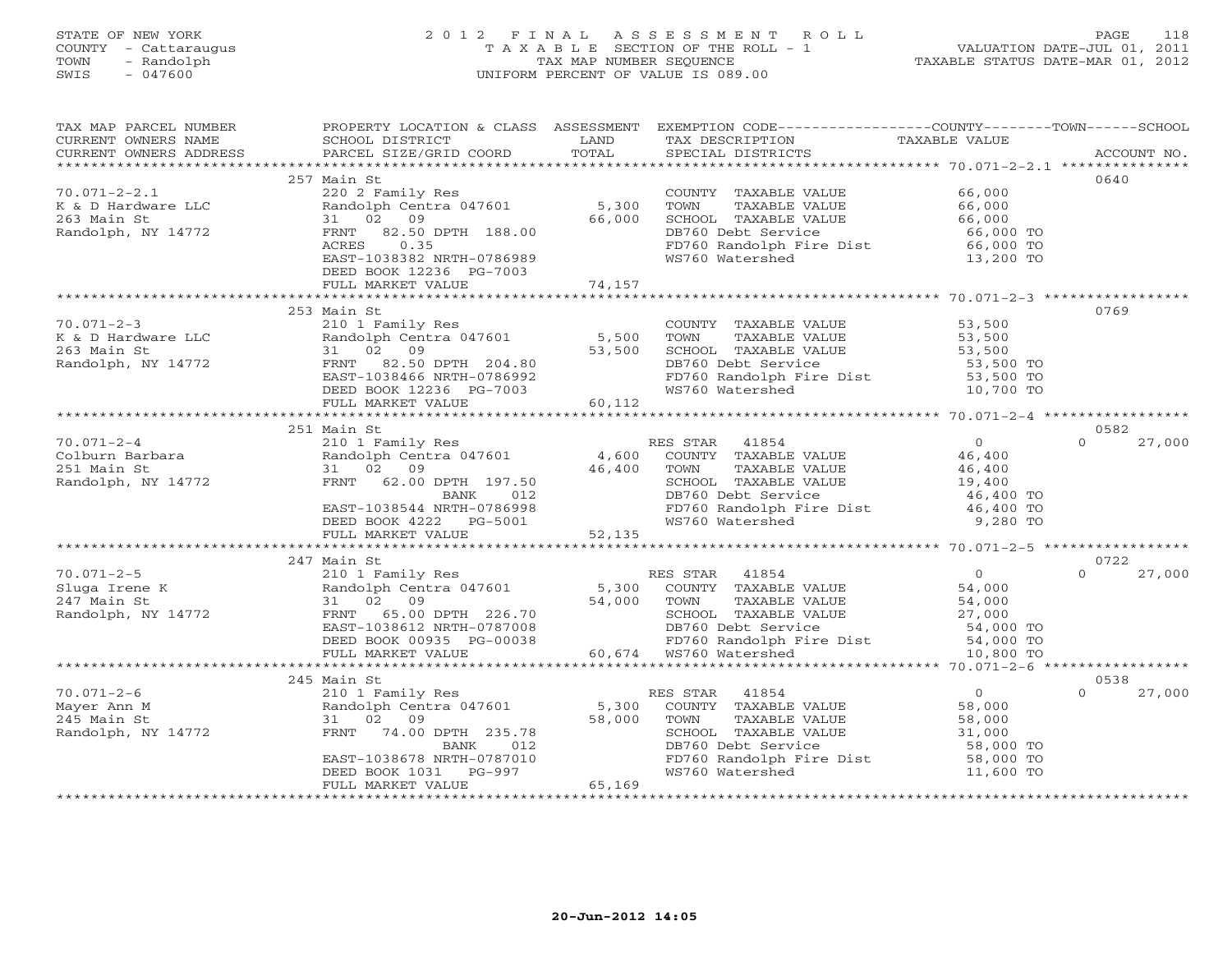#### STATE OF NEW YORK 2 0 1 2 F I N A L A S S E S S M E N T R O L L PAGE 119 COUNTY - Cattaraugus T A X A B L E SECTION OF THE ROLL - 1 VALUATION DATE-JUL 01, 2011 TOWN - Randolph TAX MAP NUMBER SEQUENCE TAXABLE STATUS DATE-MAR 01, 2012 SWIS - 047600 UNIFORM PERCENT OF VALUE IS 089.00UNIFORM PERCENT OF VALUE IS 089.00

| TAX MAP PARCEL NUMBER<br>CURRENT OWNERS NAME<br>CURRENT OWNERS ADDRESS                                                                                                                                                                                                                                                                                                                                                                                                                                                                                | <b>Example 12</b> LAND<br>SCHOOL DISTRICT<br>PARCEL SIZE/GRID COORD                                             | TOTAL  | PROPERTY LOCATION & CLASS ASSESSMENT EXEMPTION CODE---------------COUNTY-------TOWN------SCHOOL<br>TAX DESCRIPTION<br>SPECIAL DISTRICTS                                                                                                    | TAXABLE VALUE                         | ACCOUNT NO.              |
|-------------------------------------------------------------------------------------------------------------------------------------------------------------------------------------------------------------------------------------------------------------------------------------------------------------------------------------------------------------------------------------------------------------------------------------------------------------------------------------------------------------------------------------------------------|-----------------------------------------------------------------------------------------------------------------|--------|--------------------------------------------------------------------------------------------------------------------------------------------------------------------------------------------------------------------------------------------|---------------------------------------|--------------------------|
|                                                                                                                                                                                                                                                                                                                                                                                                                                                                                                                                                       |                                                                                                                 |        |                                                                                                                                                                                                                                            |                                       |                          |
|                                                                                                                                                                                                                                                                                                                                                                                                                                                                                                                                                       | 241 Main St                                                                                                     |        |                                                                                                                                                                                                                                            |                                       | 0708                     |
| $70.071 - 2 - 7$<br>Lee Darlene<br>241 Main St<br>Randolph, NY 14772                                                                                                                                                                                                                                                                                                                                                                                                                                                                                  |                                                                                                                 |        | 220 2 Family Res<br>220 2 Family Res<br>220 2 Family Res<br>31 02 09 66,000 TOWN TAXABLE VALUE 66,000<br>FRNT 144.00 DPTH 182.00 66,000 TOWN TAXABLE VALUE 66,000<br>EAST-1038770 NRTH-0787052 DB760 Debt Service 66,000 TO<br>DEED BOOK 1 |                                       | $\Omega$<br>27,000       |
|                                                                                                                                                                                                                                                                                                                                                                                                                                                                                                                                                       |                                                                                                                 |        |                                                                                                                                                                                                                                            |                                       |                          |
|                                                                                                                                                                                                                                                                                                                                                                                                                                                                                                                                                       |                                                                                                                 |        |                                                                                                                                                                                                                                            |                                       |                          |
|                                                                                                                                                                                                                                                                                                                                                                                                                                                                                                                                                       | 21 Gulf Rd                                                                                                      |        |                                                                                                                                                                                                                                            |                                       | 0527                     |
|                                                                                                                                                                                                                                                                                                                                                                                                                                                                                                                                                       |                                                                                                                 |        | SCHOOL TAXABLE VALUE 49,000<br>DB760 Debt Service 76,000 TO                                                                                                                                                                                | $\overline{O}$                        | $\Omega$<br>27,000       |
|                                                                                                                                                                                                                                                                                                                                                                                                                                                                                                                                                       | EAST-1038802 NRTH-0786602 FD760 Randolph I DEED BOOK 00951 PG-01005                                             |        | FD760 Randolph Fire Dist 76,000 TO<br>WS760 Watershed 45,600 TO                                                                                                                                                                            |                                       |                          |
|                                                                                                                                                                                                                                                                                                                                                                                                                                                                                                                                                       | FULL MARKET VALUE                                                                                               | 85,393 |                                                                                                                                                                                                                                            |                                       |                          |
|                                                                                                                                                                                                                                                                                                                                                                                                                                                                                                                                                       | 7 Gulf Rd                                                                                                       |        |                                                                                                                                                                                                                                            |                                       | 0391                     |
| $70.071 - 2 - 9$                                                                                                                                                                                                                                                                                                                                                                                                                                                                                                                                      |                                                                                                                 |        |                                                                                                                                                                                                                                            |                                       | 12,500<br>12,500         |
| Slade Jeanne L                                                                                                                                                                                                                                                                                                                                                                                                                                                                                                                                        |                                                                                                                 |        |                                                                                                                                                                                                                                            |                                       | 12,500<br>$\overline{0}$ |
| Randol<br>31 0<br>ACRES<br>Baker Margaret                                                                                                                                                                                                                                                                                                                                                                                                                                                                                                             |                                                                                                                 |        |                                                                                                                                                                                                                                            |                                       |                          |
| PO Box 105                                                                                                                                                                                                                                                                                                                                                                                                                                                                                                                                            |                                                                                                                 |        |                                                                                                                                                                                                                                            |                                       |                          |
| Steamburg, NY 14783                                                                                                                                                                                                                                                                                                                                                                                                                                                                                                                                   |                                                                                                                 |        |                                                                                                                                                                                                                                            |                                       |                          |
|                                                                                                                                                                                                                                                                                                                                                                                                                                                                                                                                                       |                                                                                                                 |        |                                                                                                                                                                                                                                            |                                       |                          |
|                                                                                                                                                                                                                                                                                                                                                                                                                                                                                                                                                       |                                                                                                                 |        |                                                                                                                                                                                                                                            |                                       |                          |
|                                                                                                                                                                                                                                                                                                                                                                                                                                                                                                                                                       |                                                                                                                 |        |                                                                                                                                                                                                                                            |                                       |                          |
|                                                                                                                                                                                                                                                                                                                                                                                                                                                                                                                                                       |                                                                                                                 |        |                                                                                                                                                                                                                                            |                                       | 0481                     |
|                                                                                                                                                                                                                                                                                                                                                                                                                                                                                                                                                       | 210 1 Family Res                                                                                                |        | RES STAR 41854                                                                                                                                                                                                                             | $\overline{0}$                        | $\Omega$<br>27,000       |
| $\begin{tabular}{lllllllll} \small & \texttt{****} & \texttt{0.071-2-10} & \smallskip & \texttt{2.1} & \smallskip \\ \texttt{Person Terry J} & & & \smallbox{Random Cenu} \\ \texttt{Person Amy S} & & & 31 & 02 & 09 \\ \texttt{Person Amy S} & & & & \smallskip \\ & & & & & \smallskip \\ & & & & & & \smallskip \\ & & & & & & \smallskip \\ & & & & & & \smallskip \\ & & & & & & \smallquad \\ & & & & & & \smallquad \\ & & & & & & & \smallquad \\ & & & & & & & \smallquad \\ & & & & & & & \smallquad \\ & & & & & & & \smallquad \\ & & &$ |                                                                                                                 |        | 210 1 randolph Centra 047601 6,700 COUNTY TAXABLE VALUE 34,000<br>31 02 09 34,000 TOWN TAXABLE VALUE 34,000<br>ACRES 0.64 34,000 SCHOOL TAXABLE VALUE 7,000                                                                                |                                       |                          |
|                                                                                                                                                                                                                                                                                                                                                                                                                                                                                                                                                       |                                                                                                                 |        | TOWN TAXABLE VALUE 34,000<br>SCHOOL TAXABLE VALUE 34,000<br>DB760 Debt Service 34,000 TO<br>FD760 Randolph Fire Dist 34,000 TO                                                                                                             |                                       |                          |
|                                                                                                                                                                                                                                                                                                                                                                                                                                                                                                                                                       | ACRES 0.64<br>EAST-1038971 NRTH-0787084<br>DEED BOOK 00992 PG-01123<br>FULL MARKET VALUE 38,202 WS760 Watershed |        |                                                                                                                                                                                                                                            |                                       |                          |
|                                                                                                                                                                                                                                                                                                                                                                                                                                                                                                                                                       |                                                                                                                 |        |                                                                                                                                                                                                                                            |                                       |                          |
|                                                                                                                                                                                                                                                                                                                                                                                                                                                                                                                                                       |                                                                                                                 |        |                                                                                                                                                                                                                                            | 20,400 TO                             |                          |
|                                                                                                                                                                                                                                                                                                                                                                                                                                                                                                                                                       | *************************                                                                                       |        |                                                                                                                                                                                                                                            | ********* 70.071-2-11 *************** |                          |
|                                                                                                                                                                                                                                                                                                                                                                                                                                                                                                                                                       | Main St                                                                                                         |        |                                                                                                                                                                                                                                            |                                       | 0469                     |
| $70.071 - 2 - 11$                                                                                                                                                                                                                                                                                                                                                                                                                                                                                                                                     |                                                                                                                 |        |                                                                                                                                                                                                                                            |                                       |                          |
| Parson Amy                                                                                                                                                                                                                                                                                                                                                                                                                                                                                                                                            |                                                                                                                 |        |                                                                                                                                                                                                                                            |                                       |                          |
| 233 Main St                                                                                                                                                                                                                                                                                                                                                                                                                                                                                                                                           | Main St<br>314 Rural vac<10<br>Randolph Centra 047601 4,000<br>31 02 09 4,000<br>3000 0 58                      |        | COUNTY TAXABLE VALUE<br>TOWN TAXABLE VALUE 4,000<br>SCHOOL TAXABLE VALUE 4,000<br>DB760 Debt Service 4,000 TO<br>FD760 Randolph Fire Dist 4,000 TO<br>WS760 Watershed 4,000 TO                                                             |                                       |                          |
| Randolph, NY 14772                                                                                                                                                                                                                                                                                                                                                                                                                                                                                                                                    |                                                                                                                 |        |                                                                                                                                                                                                                                            |                                       |                          |
|                                                                                                                                                                                                                                                                                                                                                                                                                                                                                                                                                       |                                                                                                                 |        |                                                                                                                                                                                                                                            |                                       |                          |
|                                                                                                                                                                                                                                                                                                                                                                                                                                                                                                                                                       | EAST-1039066 NRTH-0787009<br>DEED BOOK 897 PG-00995<br>FULL MARKER 111                                          |        |                                                                                                                                                                                                                                            |                                       |                          |
|                                                                                                                                                                                                                                                                                                                                                                                                                                                                                                                                                       | FULL MARKET VALUE                                                                                               | 4,494  |                                                                                                                                                                                                                                            |                                       |                          |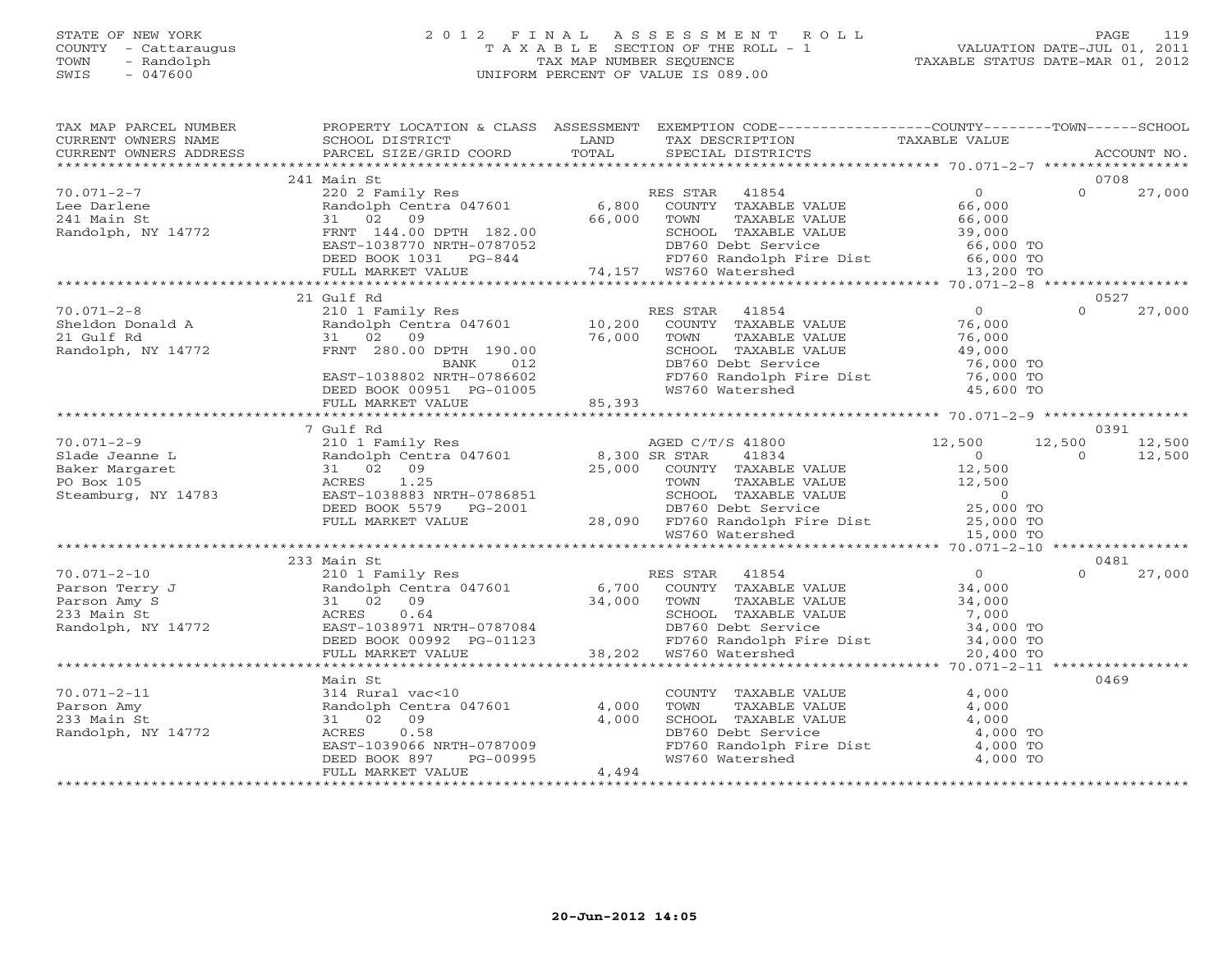#### STATE OF NEW YORK 2 0 1 2 F I N A L A S S E S S M E N T R O L L PAGE 120 COUNTY - Cattaraugus T A X A B L E SECTION OF THE ROLL - 1 VALUATION DATE-JUL 01, 2011 TOWN - Randolph TAX MAP NUMBER SEQUENCE TAXABLE STATUS DATE-MAR 01, 2012 SWIS - 047600 UNIFORM PERCENT OF VALUE IS 089.00

| TAX MAP PARCEL NUMBER<br>$\begin{tabular}{lllllll} \multicolumn{2}{c}{\textbf{CURRENT}} & \multicolumn{2}{c}{\textbf{WMERS}} & \multicolumn{2}{c}{\textbf{NAME}} & \multicolumn{2}{c}{\textbf{SCHOOL}} & \multicolumn{2}{c}{\textbf{ISTRICT}} & \multicolumn{2}{c}{\textbf{LAND}} & \multicolumn{2}{c}{\textbf{TAX} BESCRIPITION} & \multicolumn{2}{c}{\textbf{TAX} ABLE} & \multicolumn{2}{c}{\textbf{VALUE}} & \multicolumn{2}{c}{\textbf{CURRENT}} & \multicolumn{2}{c}{\textbf{NCABLE}} &$ | PROPERTY LOCATION & CLASS ASSESSMENT                                                       |        | EXEMPTION CODE----------------COUNTY-------TOWN------SCHOOL                                                      |                |                |                |
|------------------------------------------------------------------------------------------------------------------------------------------------------------------------------------------------------------------------------------------------------------------------------------------------------------------------------------------------------------------------------------------------------------------------------------------------------------------------------------------------|--------------------------------------------------------------------------------------------|--------|------------------------------------------------------------------------------------------------------------------|----------------|----------------|----------------|
|                                                                                                                                                                                                                                                                                                                                                                                                                                                                                                | 1 Larkin St                                                                                |        |                                                                                                                  |                | 0440           |                |
| $70.071 - 2 - 12$                                                                                                                                                                                                                                                                                                                                                                                                                                                                              |                                                                                            |        | SR STAR<br>41834                                                                                                 | $\Omega$       | $\Omega$       | 55,980         |
|                                                                                                                                                                                                                                                                                                                                                                                                                                                                                                | 210 1 Family Res 5F<br>Randolph Centra 047601 6,900                                        |        | COUNTY TAXABLE VALUE 84,000                                                                                      |                |                |                |
|                                                                                                                                                                                                                                                                                                                                                                                                                                                                                                |                                                                                            |        | TAXABLE VALUE 84,000<br>TOWN                                                                                     |                |                |                |
|                                                                                                                                                                                                                                                                                                                                                                                                                                                                                                |                                                                                            |        |                                                                                                                  |                |                |                |
| " (1912–12<br>Marvin Milton<br>Marvin Shirley<br>1 Larkin St<br>Randolph, NY 14772<br>Randolph, NY 14772                                                                                                                                                                                                                                                                                                                                                                                       |                                                                                            |        | SCHOOL TAXABLE VALUE 28,020<br>DB760 Debt Service 84,000 TO                                                      |                |                |                |
|                                                                                                                                                                                                                                                                                                                                                                                                                                                                                                | 84,000<br>FRNT 182.00 DPTH 143.00<br>EAST-1039250 NRTH-0787112<br>DEED BOOK 00982 PC 01015 |        |                                                                                                                  |                |                |                |
| Adiustry of the control of the control of the control of the control of the control of the control of the contro<br>DEED BOOK 00982 PG-01048 FD760 Randolph Fire Dist 64,000 TO<br>FULL MARKET VALUE 94,382 WS760 Watershed 50,400 T                                                                                                                                                                                                                                                           |                                                                                            |        |                                                                                                                  |                |                |                |
|                                                                                                                                                                                                                                                                                                                                                                                                                                                                                                |                                                                                            |        |                                                                                                                  |                |                |                |
|                                                                                                                                                                                                                                                                                                                                                                                                                                                                                                | 223 Main St                                                                                |        |                                                                                                                  |                | 0586           |                |
| $70.071 - 2 - 13$                                                                                                                                                                                                                                                                                                                                                                                                                                                                              | 210 1 Family Res<br>Randolph Centra 047601 6,200<br>23 02 09<br>FRNT 140 00                |        | COUNTY TAXABLE VALUE 75,800                                                                                      |                |                |                |
| Redington Douglas L                                                                                                                                                                                                                                                                                                                                                                                                                                                                            | M Randolph Cent<br>23 02 09<br>FRNT 140.00                                                 |        | TOWN<br>TAXABLE VALUE<br>TOWN       TAXABLE  VALUE<br>SCHOOL    TAXABLE  VALUE                                   | 75,800         |                |                |
| Redington Catherine M                                                                                                                                                                                                                                                                                                                                                                                                                                                                          | Randoiph Centra 04/001<br>23 02 09 75,800<br>FRNT 140.00 DPTH 197.92                       |        |                                                                                                                  | 75,800         |                |                |
| 89 Conewango Rd                                                                                                                                                                                                                                                                                                                                                                                                                                                                                |                                                                                            |        | DB760 Debt Service                                                                                               | 75,800 TO      |                |                |
| Randolph, NY 14772                                                                                                                                                                                                                                                                                                                                                                                                                                                                             | ACRES 0.55                                                                                 |        | FD760 Randolph Fire Dist 75,800 TO                                                                               |                |                |                |
|                                                                                                                                                                                                                                                                                                                                                                                                                                                                                                | EAST-1039373 NRTH-0787136                                                                  |        | WS760 Watershed                                                                                                  | 15,160 TO      |                |                |
|                                                                                                                                                                                                                                                                                                                                                                                                                                                                                                | DEED BOOK 885<br>PG-00925                                                                  |        |                                                                                                                  |                |                |                |
|                                                                                                                                                                                                                                                                                                                                                                                                                                                                                                |                                                                                            |        |                                                                                                                  |                |                |                |
|                                                                                                                                                                                                                                                                                                                                                                                                                                                                                                | 10 Green St                                                                                |        |                                                                                                                  |                | 0838           |                |
| $70.071 - 2 - 15$                                                                                                                                                                                                                                                                                                                                                                                                                                                                              |                                                                                            |        |                                                                                                                  |                |                | $\overline{0}$ |
|                                                                                                                                                                                                                                                                                                                                                                                                                                                                                                | 210 1 Family Res<br>Randolph Centra 047601 4,500 AGED C                                    |        | CVET C/T 41131 12,400 12,400                                                                                     |                | $\overline{0}$ | $\bigcap$      |
|                                                                                                                                                                                                                                                                                                                                                                                                                                                                                                | 23 02 09                                                                                   |        | $41802$ $13,020$ $13,020$                                                                                        |                | $\cap$         | 49,600         |
| 70.071-2-15<br>Vincent Beatrice M<br>Joint Revocable Trust<br>10 Green St                                                                                                                                                                                                                                                                                                                                                                                                                      | ACRES<br>0.26                                                                              |        | 49,600 SR STAR 41834<br>COUNTY TAXABLE VALUE 24,180                                                              |                |                |                |
| Randolph, NY 14772                                                                                                                                                                                                                                                                                                                                                                                                                                                                             | EAST-1039408 NRTH-0786975                                                                  |        |                                                                                                                  |                |                |                |
|                                                                                                                                                                                                                                                                                                                                                                                                                                                                                                | DEED BOOK 1029    PG-1015                                                                  |        |                                                                                                                  |                |                |                |
|                                                                                                                                                                                                                                                                                                                                                                                                                                                                                                | FULL MARKET VALUE                                                                          |        | TOWN TAXABLE VALUE 37,200<br>SCHOOL TAXABLE VALUE 0<br>DB760 Debt Service 49,600 TO<br>55,730 DB760 Debt Service |                |                |                |
|                                                                                                                                                                                                                                                                                                                                                                                                                                                                                                |                                                                                            |        |                                                                                                                  |                |                |                |
|                                                                                                                                                                                                                                                                                                                                                                                                                                                                                                |                                                                                            |        | FD760 Randolph Fire Dist 49,600 TO<br>WS760 Watershed 9,920 TO                                                   |                |                |                |
|                                                                                                                                                                                                                                                                                                                                                                                                                                                                                                |                                                                                            |        |                                                                                                                  |                |                |                |
|                                                                                                                                                                                                                                                                                                                                                                                                                                                                                                | 12 Green St                                                                                |        |                                                                                                                  |                | 0638           |                |
| $70.071 - 2 - 16$                                                                                                                                                                                                                                                                                                                                                                                                                                                                              |                                                                                            |        |                                                                                                                  | $\overline{O}$ | $\Omega$       | 27,000         |
| Brown Gary                                                                                                                                                                                                                                                                                                                                                                                                                                                                                     |                                                                                            |        |                                                                                                                  | 56,600         |                |                |
| Scala/Brown Judith                                                                                                                                                                                                                                                                                                                                                                                                                                                                             | 23 02 09 56,60<br>FRNT 140.00 DPTH 70.90 56,60                                             | 56,600 | TOWN<br>TAXABLE VALUE                                                                                            | 56,600         |                |                |
| 12 Green St                                                                                                                                                                                                                                                                                                                                                                                                                                                                                    |                                                                                            |        | SCHOOL TAXABLE VALUE                                                                                             | 29,600         |                |                |
| Randolph, NY 14772                                                                                                                                                                                                                                                                                                                                                                                                                                                                             | ACRES<br>0.35                                                                              |        | DB760 Debt Service                                                                                               | 56,600 TO      |                |                |
|                                                                                                                                                                                                                                                                                                                                                                                                                                                                                                | EAST-1039434 NRTH-0786884                                                                  |        | FD760 Randolph Fire Dist 56,600 TO                                                                               |                |                |                |
|                                                                                                                                                                                                                                                                                                                                                                                                                                                                                                | DEED BOOK 865<br>PG-00342                                                                  |        | WS760 Watershed                                                                                                  | 11,320 TO      |                |                |
|                                                                                                                                                                                                                                                                                                                                                                                                                                                                                                | FULL MARKET VALUE                                                                          | 63,596 |                                                                                                                  |                |                |                |
|                                                                                                                                                                                                                                                                                                                                                                                                                                                                                                |                                                                                            |        |                                                                                                                  |                |                |                |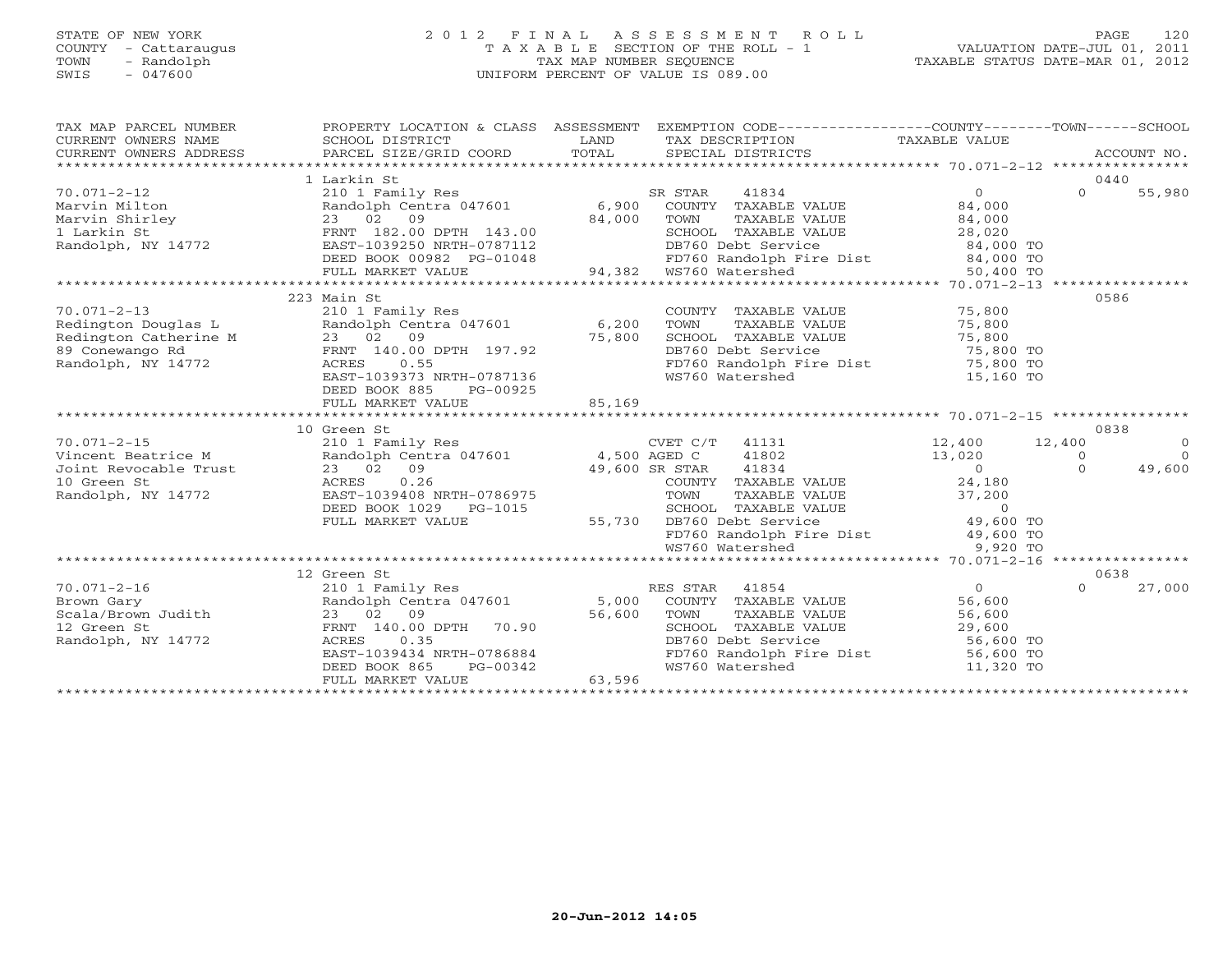### STATE OF NEW YORK 2 0 1 2 F I N A L A S S E S S M E N T R O L L PAGE 121 COUNTY - Cattaraugus T A X A B L E SECTION OF THE ROLL - 1 VALUATION DATE-JUL 01, 2011 TOWN - Randolph TAX MAP NUMBER SEQUENCE TAXABLE STATUS DATE-MAR 01, 2012 SWIS - 047600 UNIFORM PERCENT OF VALUE IS 089.00UNIFORM PERCENT OF VALUE IS 089.00

| TAX MAP PARCEL NUMBER<br>CURRENT OWNERS NAME<br>$\begin{tabular}{lllllll} \multicolumn{2}{c}{\textbf{CURERNT}} & \multicolumn{2}{c}{\textbf{WMRERS}} & \multicolumn{2}{c}{\textbf{NAME}} & \multicolumn{2}{c}{\textbf{SCHOOL}} & \multicolumn{2}{c}{\textbf{DISTRICT}} & \multicolumn{2}{c}{\textbf{LAND}} & \multicolumn{2}{c}{\textbf{TAXABLE} & \multicolumn{2}{c}{\textbf{NALUE}}\\ & \multicolumn{2}{c}{\textbf{CURERNT}} & \multicolumn{2}{c}{\textbf{WMERS}} & \multicolumn{2}{c}{\textbf{ACCOUNT}} & \multicolumn{$<br>CURRENT OWNERS ADDRESS |                                                                                                                                                                                                                                            |         | PROPERTY LOCATION & CLASS ASSESSMENT EXEMPTION CODE---------------COUNTY-------TOWN------SCHOOL |                                             |          |                |
|-------------------------------------------------------------------------------------------------------------------------------------------------------------------------------------------------------------------------------------------------------------------------------------------------------------------------------------------------------------------------------------------------------------------------------------------------------------------------------------------------------------------------------------------------------|--------------------------------------------------------------------------------------------------------------------------------------------------------------------------------------------------------------------------------------------|---------|-------------------------------------------------------------------------------------------------|---------------------------------------------|----------|----------------|
|                                                                                                                                                                                                                                                                                                                                                                                                                                                                                                                                                       |                                                                                                                                                                                                                                            |         |                                                                                                 |                                             |          |                |
|                                                                                                                                                                                                                                                                                                                                                                                                                                                                                                                                                       | 22 Green St & Sheldon                                                                                                                                                                                                                      |         |                                                                                                 |                                             |          | 0812           |
| $70.071 - 2 - 17$                                                                                                                                                                                                                                                                                                                                                                                                                                                                                                                                     |                                                                                                                                                                                                                                            |         |                                                                                                 | $\Omega$                                    | $\Omega$ | 55,980         |
| Shields Sandra M<br>22 Sheldon St                                                                                                                                                                                                                                                                                                                                                                                                                                                                                                                     |                                                                                                                                                                                                                                            |         |                                                                                                 | 91,000                                      |          |                |
|                                                                                                                                                                                                                                                                                                                                                                                                                                                                                                                                                       | 23 02 09                                                                                                                                                                                                                                   | 91,000  | TOWN<br>TAXABLE VALUE                                                                           | 91,000                                      |          |                |
| Randolph, NY 14772                                                                                                                                                                                                                                                                                                                                                                                                                                                                                                                                    | FRNT 85.60 DPTH 201.00                                                                                                                                                                                                                     |         | SCHOOL TAXABLE VALUE                                                                            | UE 35,020<br>91,000 TO                      |          |                |
|                                                                                                                                                                                                                                                                                                                                                                                                                                                                                                                                                       | 082<br>BANK                                                                                                                                                                                                                                |         | DB760 Debt Service                                                                              |                                             |          |                |
|                                                                                                                                                                                                                                                                                                                                                                                                                                                                                                                                                       | EAST-1039468 NRTH-0786704                                                                                                                                                                                                                  |         | FD760 Randolph Fire Dist 91,000 TO                                                              |                                             |          |                |
|                                                                                                                                                                                                                                                                                                                                                                                                                                                                                                                                                       | DEED BOOK 1025 PG-1016                                                                                                                                                                                                                     |         | WS760 Watershed                                                                                 | 18,200 TO                                   |          |                |
|                                                                                                                                                                                                                                                                                                                                                                                                                                                                                                                                                       | FULL MARKET VALUE                                                                                                                                                                                                                          | 102,247 |                                                                                                 |                                             |          |                |
|                                                                                                                                                                                                                                                                                                                                                                                                                                                                                                                                                       |                                                                                                                                                                                                                                            |         |                                                                                                 |                                             |          |                |
|                                                                                                                                                                                                                                                                                                                                                                                                                                                                                                                                                       | 24 Sheldon St                                                                                                                                                                                                                              |         |                                                                                                 | $7,575$<br>11 200                           |          | 0412           |
| $70.071 - 2 - 18$                                                                                                                                                                                                                                                                                                                                                                                                                                                                                                                                     | 210 1 Family Res<br>Randolph Centra 047601 5,800 AGED C/T/S 41800                                                                                                                                                                          |         |                                                                                                 |                                             | 7,575    | $\overline{0}$ |
| $\frac{1}{2}$<br>Blees Gerrit                                                                                                                                                                                                                                                                                                                                                                                                                                                                                                                         |                                                                                                                                                                                                                                            |         |                                                                                                 | $11,363$ $11,363$                           |          | 15,150         |
| Blees J K                                                                                                                                                                                                                                                                                                                                                                                                                                                                                                                                             | e de la construcción de la construcción de la construcción de la construcción de la construcción de la construcción de la construcción de la construcción de la construcción de la construcción de la construcción de la const<br>23 02 09 |         | 41834<br>30,300 SR STAR                                                                         | $\overline{0}$                              | $\cap$   | 15,150         |
| 24 Sheldon St                                                                                                                                                                                                                                                                                                                                                                                                                                                                                                                                         | FRNT 91.66 DPTH 262.67                                                                                                                                                                                                                     |         | COUNTY TAXABLE VALUE                                                                            | 11,362                                      |          |                |
| Randolph, NY 14772                                                                                                                                                                                                                                                                                                                                                                                                                                                                                                                                    | EAST-1039384 NRTH-0786730                                                                                                                                                                                                                  |         |                                                                                                 |                                             |          |                |
|                                                                                                                                                                                                                                                                                                                                                                                                                                                                                                                                                       | DEED BOOK 2334 PG-3002                                                                                                                                                                                                                     |         | TOWN TAXABLE VALUE 11,362<br>SCHOOL TAXABLE VALUE 0<br>DB760 Debt Service 30,300 TO             |                                             |          |                |
|                                                                                                                                                                                                                                                                                                                                                                                                                                                                                                                                                       | FULL MARKET VALUE                                                                                                                                                                                                                          | 34,045  | DB760 Debt Service                                                                              |                                             |          |                |
|                                                                                                                                                                                                                                                                                                                                                                                                                                                                                                                                                       |                                                                                                                                                                                                                                            |         | FD760 Randolph Fire Dist 30,300 TO<br>WS760 Watershed 6,060 TO                                  |                                             |          |                |
|                                                                                                                                                                                                                                                                                                                                                                                                                                                                                                                                                       |                                                                                                                                                                                                                                            |         |                                                                                                 |                                             |          |                |
|                                                                                                                                                                                                                                                                                                                                                                                                                                                                                                                                                       |                                                                                                                                                                                                                                            |         |                                                                                                 |                                             |          |                |
|                                                                                                                                                                                                                                                                                                                                                                                                                                                                                                                                                       | 26 Sheldon St                                                                                                                                                                                                                              |         |                                                                                                 |                                             |          | 0431           |
| $70.071 - 2 - 19$                                                                                                                                                                                                                                                                                                                                                                                                                                                                                                                                     | 210 1 Family Res<br>Randolph Centra 047601 3,300                                                                                                                                                                                           |         | COUNTY TAXABLE VALUE 40,400<br>TOWN TAXABLE VALUE 40,400                                        |                                             |          |                |
| Palmer James J                                                                                                                                                                                                                                                                                                                                                                                                                                                                                                                                        |                                                                                                                                                                                                                                            |         |                                                                                                 |                                             |          |                |
| Palmer Cynthia G                                                                                                                                                                                                                                                                                                                                                                                                                                                                                                                                      | $23$ 02 09 $40,400$<br>FRNT 45.00 DPTH 126.00 $40,400$<br>EAST-1039314 NRTH-0786654                                                                                                                                                        |         | SCHOOL TAXABLE VALUE 40,400<br>DB760 Debt Service 40,400 TO                                     |                                             |          |                |
| 45 Center St                                                                                                                                                                                                                                                                                                                                                                                                                                                                                                                                          |                                                                                                                                                                                                                                            |         | FD760 Randolph Fire Dist 40,400 TO                                                              |                                             |          |                |
| Randolph, NY 14772                                                                                                                                                                                                                                                                                                                                                                                                                                                                                                                                    | EAST-1039314 NRTH-0786654                                                                                                                                                                                                                  |         |                                                                                                 |                                             |          |                |
|                                                                                                                                                                                                                                                                                                                                                                                                                                                                                                                                                       | DEED BOOK 00925 PG-00830                                                                                                                                                                                                                   |         | WS760 Watershed                                                                                 | 8,080 TO                                    |          |                |
|                                                                                                                                                                                                                                                                                                                                                                                                                                                                                                                                                       | FULL MARKET VALUE                                                                                                                                                                                                                          | 45,393  |                                                                                                 |                                             |          |                |
|                                                                                                                                                                                                                                                                                                                                                                                                                                                                                                                                                       | 28 Sheldon St                                                                                                                                                                                                                              |         |                                                                                                 |                                             |          | 0642           |
| $70.071 - 2 - 20$                                                                                                                                                                                                                                                                                                                                                                                                                                                                                                                                     |                                                                                                                                                                                                                                            |         | AGED C/T/S 41800 12,500                                                                         | 12,500                                      | 12,500   | 12,500         |
| Bowen Grant E                                                                                                                                                                                                                                                                                                                                                                                                                                                                                                                                         |                                                                                                                                                                                                                                            |         | 41834                                                                                           | $\Omega$                                    | $\Omega$ | 12,500         |
| 28 Sheldon St                                                                                                                                                                                                                                                                                                                                                                                                                                                                                                                                         | 23 02 09                                                                                                                                                                                                                                   | 25,000  | COUNTY TAXABLE VALUE                                                                            | 12,500                                      |          |                |
| Randolph, NY 14772                                                                                                                                                                                                                                                                                                                                                                                                                                                                                                                                    | FRNT<br>50.00 DPTH 99.20                                                                                                                                                                                                                   |         | TOWN                                                                                            |                                             |          |                |
|                                                                                                                                                                                                                                                                                                                                                                                                                                                                                                                                                       | EAST-1039266 NRTH-0786639                                                                                                                                                                                                                  |         | TAXABLE VALUE 12,500<br>SCHOOL TAXABLE VALUE                                                    |                                             |          |                |
|                                                                                                                                                                                                                                                                                                                                                                                                                                                                                                                                                       | DEED BOOK 873<br>PG-01151                                                                                                                                                                                                                  |         | DB760 Debt Service                                                                              | $\overline{AB}$ b<br>25,000 TO<br>25,000 TO |          |                |
|                                                                                                                                                                                                                                                                                                                                                                                                                                                                                                                                                       | FULL MARKET VALUE                                                                                                                                                                                                                          | 28,090  | FD760 Randolph Fire Dist 25,000 TO                                                              |                                             |          |                |
|                                                                                                                                                                                                                                                                                                                                                                                                                                                                                                                                                       |                                                                                                                                                                                                                                            |         | WS760 Watershed                                                                                 | 5,000 TO                                    |          |                |
|                                                                                                                                                                                                                                                                                                                                                                                                                                                                                                                                                       |                                                                                                                                                                                                                                            |         |                                                                                                 |                                             |          |                |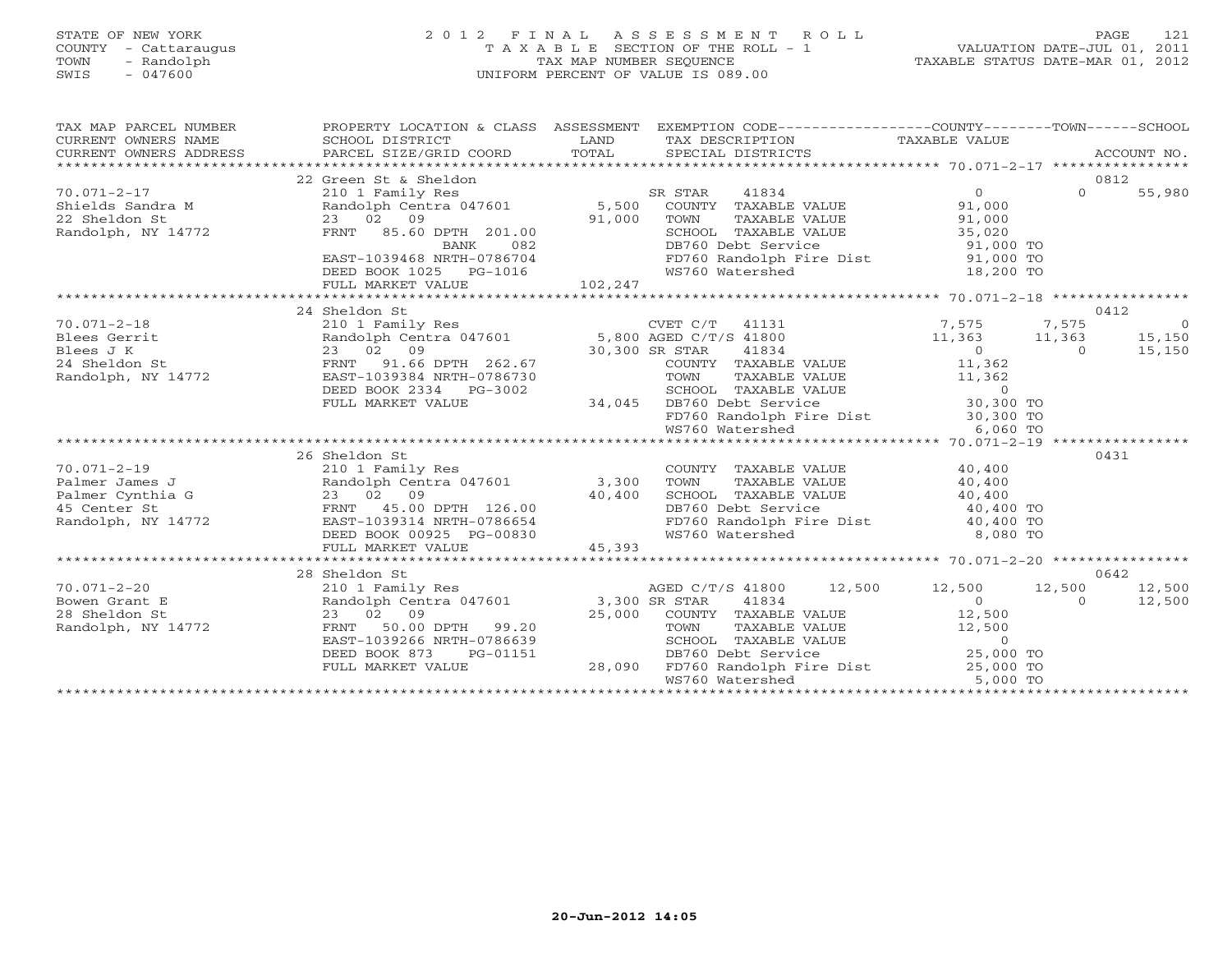#### STATE OF NEW YORK 2 0 1 2 F I N A L A S S E S S M E N T R O L L PAGE 122 COUNTY - Cattaraugus T A X A B L E SECTION OF THE ROLL - 1 VALUATION DATE-JUL 01, 2011 TOWN - Randolph TAX MAP NUMBER SEQUENCE TAXABLE STATUS DATE-MAR 01, 2012 SWIS - 047600 UNIFORM PERCENT OF VALUE IS 089.00UNIFORM PERCENT OF VALUE IS 089.00

| TAX MAP PARCEL NUMBER<br>CURRENT OWNERS NAME | SCHOOL DISTRICT                            | LAND   | PROPERTY LOCATION & CLASS ASSESSMENT EXEMPTION CODE---------------COUNTY-------TOWN------SCHOOL<br>TAX DESCRIPTION | TAXABLE VALUE  |                    |
|----------------------------------------------|--------------------------------------------|--------|--------------------------------------------------------------------------------------------------------------------|----------------|--------------------|
| CURRENT OWNERS ADDRESS                       | PARCEL SIZE/GRID COORD                     | TOTAL  | SPECIAL DISTRICTS                                                                                                  |                | ACCOUNT NO.        |
|                                              |                                            |        |                                                                                                                    |                |                    |
|                                              | 30 Sheldon St                              |        |                                                                                                                    |                | 0720               |
| $70.071 - 2 - 21$                            | 210 1 Family Res                           |        | COUNTY TAXABLE VALUE                                                                                               | 49,000         |                    |
| Knott Marian L                               | Randolph Centra 047601                     | 4,000  | TOWN<br>TAXABLE VALUE                                                                                              | 49,000         |                    |
| Pauley Hailey R                              | 23 02 09                                   | 49,000 | SCHOOL TAXABLE VALUE                                                                                               | 49,000         |                    |
| 30 Sheldon St                                | FRNT<br>79.67 DPTH 99.20                   |        | DB760 Debt Service                                                                                                 | 49,000 TO      |                    |
| Randolph, NY 14772                           | EAST-1039202 NRTH-0786633                  |        | FD760 Randolph Fire Dist                                                                                           | 49,000 TO      |                    |
|                                              | DEED BOOK 15988 PG-7001                    |        | WS760 Watershed                                                                                                    | 9,800 TO       |                    |
|                                              | FULL MARKET VALUE                          | 55,056 |                                                                                                                    |                |                    |
|                                              |                                            |        |                                                                                                                    |                |                    |
|                                              | 11 Larkin St                               |        |                                                                                                                    |                | 0600               |
| $70.071 - 2 - 22$                            | 210 1 Family Res                           |        | RES STAR<br>41854                                                                                                  | $\overline{O}$ | 27,000<br>$\Omega$ |
| O'Neil Jennifer L                            | Randolph Centra 047601                     | 6,000  | COUNTY TAXABLE VALUE                                                                                               | 60,000         |                    |
| 11 Larkin St                                 | 23 02 09                                   | 60,000 | TAXABLE VALUE<br>TOWN                                                                                              | 60,000         |                    |
| Randolph, NY 14772                           | FRNT 136.20 DPTH 134.21                    |        | SCHOOL TAXABLE VALUE                                                                                               | 33,000         |                    |
|                                              | ACRES<br>$0.50$ BANK<br>082                |        | DB760 Debt Service                                                                                                 | 60,000 TO      |                    |
|                                              | EAST-1039250 NRTH-0786757                  |        | FD760 Randolph Fire Dist                                                                                           | 60,000 TO      |                    |
|                                              | DEED BOOK 12684 PG-4001                    |        | WS760 Watershed                                                                                                    | 12,000 TO      |                    |
|                                              | FULL MARKET VALUE                          | 67,416 |                                                                                                                    |                |                    |
|                                              |                                            |        |                                                                                                                    |                |                    |
|                                              | 9 Larkin St                                |        |                                                                                                                    |                | 0550               |
| $70.071 - 2 - 23$                            | 210 1 Family Res                           |        | 41834<br>SR STAR                                                                                                   | $\overline{0}$ | 47,300<br>$\Omega$ |
| France Nevil A                               | Randolph Centra 047601                     | 5,500  | COUNTY TAXABLE VALUE                                                                                               | 47,300         |                    |
| France Janice P                              | 23 02 09                                   | 47,300 | TOWN<br>TAXABLE VALUE                                                                                              | 47,300         |                    |
| 9 Larkin St                                  | $L/u$ - Dana Gordon                        |        | SCHOOL TAXABLE VALUE                                                                                               | $\overline{0}$ |                    |
| Randolph, NY 14772                           | FRNT 93.50 DPTH 170.00                     |        | DB760 Debt Service                                                                                                 | 47,300 TO      |                    |
|                                              | EAST-1039256 NRTH-0786869                  |        | FD760 Randolph Fire Dist<br>WS760 Watershed                                                                        | 47,300 TO      |                    |
|                                              | DEED BOOK 665<br>PG-9002                   |        |                                                                                                                    | 9,460 TO       |                    |
|                                              | FULL MARKET VALUE                          | 53,146 |                                                                                                                    |                |                    |
|                                              |                                            |        |                                                                                                                    |                | 0594               |
| $70.071 - 2 - 24$                            | 5 Larkin St                                |        |                                                                                                                    | 70,000         |                    |
| Honey Rick B                                 | 220 2 Family Res<br>Randolph Centra 047601 | 5,800  | COUNTY TAXABLE VALUE<br>TOWN<br>TAXABLE VALUE                                                                      | 70,000         |                    |
| 38 Cartbridge Rd                             | 23 02 09                                   | 70,000 | SCHOOL TAXABLE VALUE                                                                                               | 70,000         |                    |
| Weston, CT 06883                             | FRNT 107.00 DPTH 168.00                    |        | DB760 Debt Service                                                                                                 | 70,000 TO      |                    |
|                                              | EAST-1039257 NRTH-0786969                  |        | FD760 Randolph Fire Dist                                                                                           | 70,000 TO      |                    |
|                                              | DEED BOOK 15278 PG-5001                    |        | WS760 Watershed                                                                                                    | 14,000 TO      |                    |
|                                              | FULL MARKET VALUE                          | 78,652 |                                                                                                                    |                |                    |
|                                              |                                            |        |                                                                                                                    |                |                    |
|                                              | 8 Larkin St                                |        |                                                                                                                    |                | 0555               |
| $70.071 - 2 - 25$                            | 210 1 Family Res                           |        | RES STAR<br>41854                                                                                                  | $\overline{0}$ | $\Omega$<br>27,000 |
| Gumhalter Nicholas J                         | Randolph Centra 047601                     | 6,100  | COUNTY TAXABLE VALUE                                                                                               | 78,000         |                    |
| Covedill Shannon M                           | 31 02 09                                   | 78,000 | TAXABLE VALUE<br>TOWN                                                                                              | 78,000         |                    |
| 8 Larkin St                                  | FRNT 121.00 DPTH 162.00                    |        | SCHOOL TAXABLE VALUE                                                                                               | 51,000         |                    |
| Randolph, NY 14772                           | EAST-1039031 NRTH-0786854                  |        | DB760 Debt Service                                                                                                 | 78,000 TO      |                    |
|                                              | PG-6001<br>DEED BOOK 455                   |        | FD760 Randolph Fire Dist                                                                                           | 78,000 TO      |                    |
|                                              | FULL MARKET VALUE                          | 87,640 | WS760 Watershed                                                                                                    | 78,000 TO      |                    |
|                                              |                                            |        |                                                                                                                    |                |                    |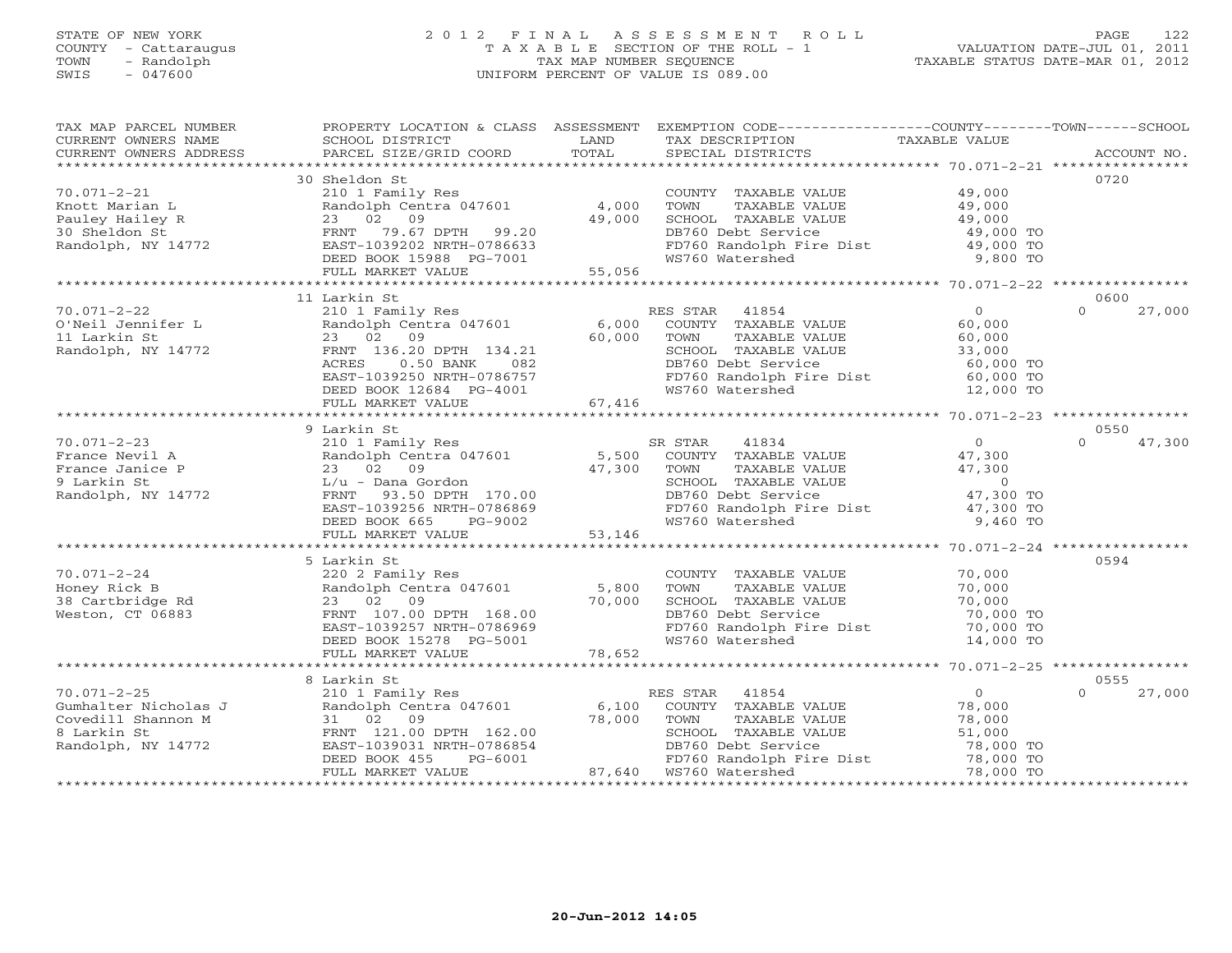#### STATE OF NEW YORK 2 0 1 2 F I N A L A S S E S S M E N T R O L L PAGE 123 COUNTY - Cattaraugus T A X A B L E SECTION OF THE ROLL - 1 VALUATION DATE-JUL 01, 2011 TOWN - Randolph TAX MAP NUMBER SEQUENCE TAXABLE STATUS DATE-MAR 01, 2012 SWIS - 047600 UNIFORM PERCENT OF VALUE IS 089.00UNIFORM PERCENT OF VALUE IS 089.00

| TAX MAP PARCEL NUMBER<br>CURRENT OWNERS NAME                                                                                                                                                                                                                                                          | SCHOOL DISTRICT                                                                                                                                                                                                                                                                                       | LAND   | PROPERTY LOCATION & CLASS ASSESSMENT EXEMPTION CODE----------------COUNTY-------TOWN------SCHOOL<br>TAX DESCRIPTION TAXABLE VALUE                                                                                                |                                                           | ACCOUNT NO.                                 |                                                      |
|-------------------------------------------------------------------------------------------------------------------------------------------------------------------------------------------------------------------------------------------------------------------------------------------------------|-------------------------------------------------------------------------------------------------------------------------------------------------------------------------------------------------------------------------------------------------------------------------------------------------------|--------|----------------------------------------------------------------------------------------------------------------------------------------------------------------------------------------------------------------------------------|-----------------------------------------------------------|---------------------------------------------|------------------------------------------------------|
|                                                                                                                                                                                                                                                                                                       |                                                                                                                                                                                                                                                                                                       |        |                                                                                                                                                                                                                                  |                                                           |                                             |                                                      |
|                                                                                                                                                                                                                                                                                                       | 14 Larkin St                                                                                                                                                                                                                                                                                          |        |                                                                                                                                                                                                                                  |                                                           | 0603                                        |                                                      |
| $70.071 - 2 - 26$<br>Johnson Marshall E<br>14 Larkin St<br>Randolph, NY 14772<br>Randolph, NY 14772<br>EAST-1039027 NRTH-0786741<br>DEED BOOK 4538 PG-9002<br>FULL MARKET VALUE 111,348 WS760 Watershed 99,100 TO<br>FULL MARKET VALUE 111,348 WS760 Watershed 99,100 TO<br>FULL MARKET VALUE 111,348 |                                                                                                                                                                                                                                                                                                       |        | 280 Res Multiple<br>Randolph Centra 047601 5,900 COUNTY TAXABLE VALUE<br>31 02 09 99,100 TOWN TAXABLE VALUE                                                                                                                      | $\overline{0}$<br>99,100<br>99,100<br>72,100<br>99,100 TO | $\Omega$                                    | 27,000                                               |
|                                                                                                                                                                                                                                                                                                       |                                                                                                                                                                                                                                                                                                       |        |                                                                                                                                                                                                                                  |                                                           |                                             |                                                      |
|                                                                                                                                                                                                                                                                                                       |                                                                                                                                                                                                                                                                                                       |        |                                                                                                                                                                                                                                  |                                                           |                                             |                                                      |
|                                                                                                                                                                                                                                                                                                       | 16 Larkin St                                                                                                                                                                                                                                                                                          |        |                                                                                                                                                                                                                                  |                                                           | 0571                                        |                                                      |
|                                                                                                                                                                                                                                                                                                       | Randolph Centra 047601 3,900<br>FRNT 105.00 DPTH 72.00<br>EAST-1039069 NRTH-0786631<br>DEED BOOK 16394 PG-2003                                                                                                                                                                                        | 20,000 | COUNTY TAXABLE VALUE<br>TOWN TAXABLE VALUE<br>SCHOOL TAXABLE VALUE<br>DB760 Debt Service                                                                                                                                         | 20,000<br>20,000<br>20,000<br>20,000 TO                   |                                             |                                                      |
|                                                                                                                                                                                                                                                                                                       |                                                                                                                                                                                                                                                                                                       |        | FD760 Randolph Fire Dist 20,000 TO<br>WS760 Watershed 20,000 TO                                                                                                                                                                  |                                                           |                                             |                                                      |
|                                                                                                                                                                                                                                                                                                       |                                                                                                                                                                                                                                                                                                       | 22,472 |                                                                                                                                                                                                                                  |                                                           |                                             |                                                      |
|                                                                                                                                                                                                                                                                                                       |                                                                                                                                                                                                                                                                                                       |        |                                                                                                                                                                                                                                  |                                                           |                                             |                                                      |
|                                                                                                                                                                                                                                                                                                       | 18 Larkin St                                                                                                                                                                                                                                                                                          |        |                                                                                                                                                                                                                                  |                                                           | 0533                                        |                                                      |
| $70.071 - 2 - 29$<br>Hinkle Dayton H<br>Slade Linda<br>20 Larkin St<br>Randolph, NY 14772                                                                                                                                                                                                             | FRNT 99.00 DPTH 265.00<br>ACRES 0.83                                                                                                                                                                                                                                                                  |        | 220 2 Family Res<br>Randolph Centra 047601 7,500 RPTL466_c 41683 2,700<br>31 02 09 55,000 AGED C/T/S 41800<br>2,700<br>55,000 AGED $C/T/S$ 41800<br>41834<br>SR STAR                                                             | 13,750<br>$\overline{0}$<br>20,625<br>$\overline{0}$      | 13,750<br>2,700<br>19,275<br>$\overline{a}$ | $\overline{0}$<br>$\overline{0}$<br>27,500<br>27,500 |
|                                                                                                                                                                                                                                                                                                       | EAST-1038980 NRTH-0786561<br>DEED BOOK 2115 PG-7001<br>FULL MARKET VALUE                                                                                                                                                                                                                              |        | R STAR 41834<br>COUNTY TAXABLE VALUE 20,625<br>TOWN TAXABLE VALUE 19,275<br>SCHOOL TAXABLE VALUE 19,275<br>DB760 Debt Service -  55,000 TO<br>61,798 DB760 Debt Service<br>FD760 Randolph Fire Dist<br>WS760 Watershed 55,000 TO |                                                           |                                             |                                                      |
|                                                                                                                                                                                                                                                                                                       |                                                                                                                                                                                                                                                                                                       |        |                                                                                                                                                                                                                                  |                                                           |                                             |                                                      |
|                                                                                                                                                                                                                                                                                                       |                                                                                                                                                                                                                                                                                                       |        |                                                                                                                                                                                                                                  |                                                           | 0395                                        |                                                      |
| $70.071 - 2 - 30$<br>Foster Justin<br>22 Larkin St<br>Randolph, NY 14772                                                                                                                                                                                                                              | 210 1 Family Res<br>Randolph Centra 047601 3,500<br>31 02 09 37.700<br>FRNT 42 50 DREV 1<br>31 02 09 37,700<br>FRNT 42.50 DPTH 200.00<br>EAST-1039004 NRTH-0786460<br>DEED BOOK 15648 PG-3001<br>FAST-1039004 NRTH-0786460<br>DEED BOOK 15648 PG-3001<br>DEED BOOK 15648 PG-3001<br>FULL MARKET VALUE | 42,360 | COUNTY TAXABLE VALUE<br>TOWN<br>TAXABLE VALUE<br>SCHOOL TAXABLE VALUE<br>DB760 Debt Service<br>FD760 Randolph Fire Dist 37,700 TO<br>WS760 Watershed                                                                             | 37,700<br>$37,700$<br>$37,700$<br>37,700 TO<br>37,700 TO  |                                             |                                                      |
|                                                                                                                                                                                                                                                                                                       |                                                                                                                                                                                                                                                                                                       |        |                                                                                                                                                                                                                                  |                                                           |                                             |                                                      |
| $70.071 - 2 - 31$                                                                                                                                                                                                                                                                                     | 24 Larkin St<br>210 1 Family Res                                                                                                                                                                                                                                                                      |        | COUNTY TAXABLE VALUE 49,400                                                                                                                                                                                                      |                                                           | 0624                                        |                                                      |
| Archer Leroy J                                                                                                                                                                                                                                                                                        | Randolph Centra 047601                                                                                                                                                                                                                                                                                | 4,900  | TOWN<br>TAXABLE VALUE                                                                                                                                                                                                            |                                                           |                                             |                                                      |
| Archer Muriel                                                                                                                                                                                                                                                                                         | 31 02 09                                                                                                                                                                                                                                                                                              | 49,400 | SCHOOL TAXABLE VALUE                                                                                                                                                                                                             | 49,400<br>49,400                                          |                                             |                                                      |
| James Archer                                                                                                                                                                                                                                                                                          | FRNT 66.00 DPTH 200.00                                                                                                                                                                                                                                                                                |        | DB760 Debt Service                                                                                                                                                                                                               | 49,400 TO                                                 |                                             |                                                      |
| 24 Larkin St                                                                                                                                                                                                                                                                                          | EAST-1039002 NRTH-0786406                                                                                                                                                                                                                                                                             |        | FD760 Randolph Fire Dist                                                                                                                                                                                                         | 49,400 TO                                                 |                                             |                                                      |
| Randolph, NY 14772                                                                                                                                                                                                                                                                                    | DEED BOOK 00966 PG-00240<br>FULL MARKET VALUE                                                                                                                                                                                                                                                         | 55,506 | WS760 Watershed                                                                                                                                                                                                                  | 49,400 TO                                                 |                                             |                                                      |
|                                                                                                                                                                                                                                                                                                       |                                                                                                                                                                                                                                                                                                       |        |                                                                                                                                                                                                                                  |                                                           |                                             |                                                      |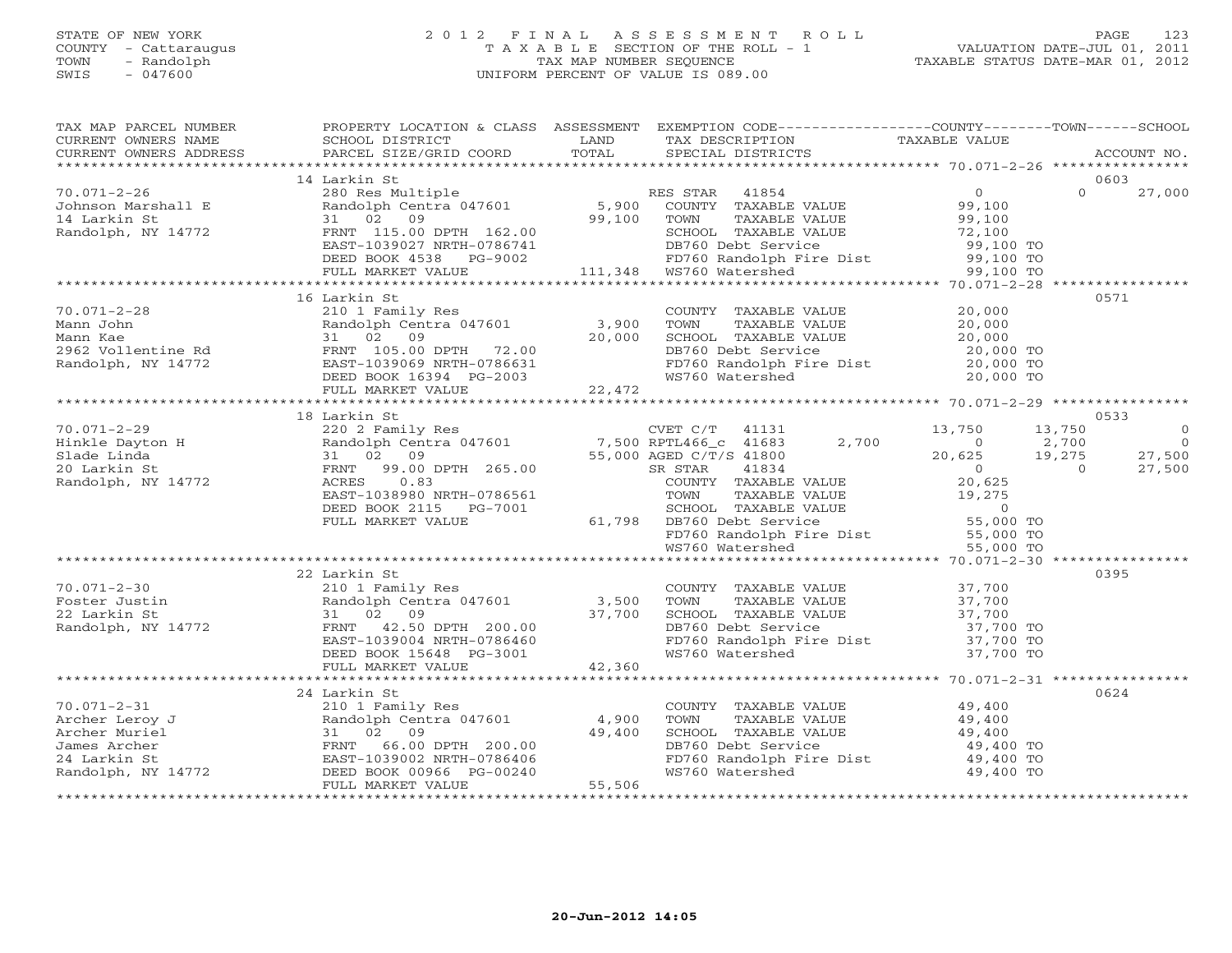# STATE OF NEW YORK 2 0 1 2 F I N A L A S S E S S M E N T R O L L PAGE 124 COUNTY - Cattaraugus T A X A B L E SECTION OF THE ROLL - 1 VALUATION DATE-JUL 01, 2011 TOWN - Randolph TAX MAP NUMBER SEQUENCE TAXABLE STATUS DATE-MAR 01, 2012 SWIS - 047600 UNIFORM PERCENT OF VALUE IS 089.00

| TAX MAP PARCEL NUMBER<br>CURRENT OWNERS NAME<br>CURRENT OWNERS ADDRESS | PROPERTY LOCATION & CLASS ASSESSMENT<br>SCHOOL DISTRICT<br>PARCEL SIZE/GRID COORD | LAND<br>TOTAL | EXEMPTION CODE-----------------COUNTY-------TOWN------SCHOOL<br>TAX DESCRIPTION<br>SPECIAL DISTRICTS | TAXABLE VALUE  |          | ACCOUNT NO. |
|------------------------------------------------------------------------|-----------------------------------------------------------------------------------|---------------|------------------------------------------------------------------------------------------------------|----------------|----------|-------------|
|                                                                        | 26 Larkin St                                                                      |               |                                                                                                      |                | 0705     |             |
| $70.071 - 2 - 32$                                                      | 210 1 Family Res                                                                  |               | RES STAR 41854                                                                                       | $\Omega$       | $\Omega$ | 27,000      |
| Erickson Jacqueline L                                                  | Randolph Centra 047601                                                            | 4,400         | COUNTY TAXABLE VALUE                                                                                 | 50,500         |          |             |
| 26 Larkin St                                                           | 31 02<br>09                                                                       | 50,500        | TOWN<br>TAXABLE VALUE                                                                                | 50,500         |          |             |
| Randolph, NY 14772                                                     | FRNT<br>66.00 DPTH 140.00                                                         |               | SCHOOL TAXABLE VALUE                                                                                 | 23,500         |          |             |
|                                                                        | 012<br>BANK                                                                       |               | DB760 Debt Service                                                                                   | 50,500 TO      |          |             |
|                                                                        | EAST-1039031 NRTH-0786339                                                         |               | FD760 Randolph Fire Dist 50,500 TO                                                                   |                |          |             |
|                                                                        | DEED BOOK 00985 PG-00997                                                          |               | WS760 Watershed                                                                                      | 50,500 TO      |          |             |
|                                                                        | FULL MARKET VALUE                                                                 | 56,742        |                                                                                                      |                |          |             |
|                                                                        |                                                                                   |               |                                                                                                      |                |          |             |
|                                                                        | 28 Larkin St                                                                      |               |                                                                                                      |                | 0370     |             |
| $70.071 - 2 - 33$                                                      | 210 1 Family Res                                                                  |               | RES STAR<br>41854                                                                                    | $\overline{0}$ | $\Omega$ | 27,000      |
| Bingerman Juanita M                                                    | Randolph Centra 047601                                                            | 6,300         | COUNTY TAXABLE VALUE                                                                                 | 45,000         |          |             |
| 28 Larkin St                                                           | 31 02 09                                                                          | 45,000        | TOWN<br>TAXABLE VALUE                                                                                | 45,000         |          |             |
| Randolph, NY 14772                                                     | Will                                                                              |               | SCHOOL TAXABLE VALUE                                                                                 | 18,000         |          |             |
|                                                                        | FRNT<br>99.00 DPTH 200.00                                                         |               | DB760 Debt Service                                                                                   | 45,000 TO      |          |             |
|                                                                        | 0.56<br>ACRES                                                                     |               | FD760 Randolph Fire Dist 45,000 TO                                                                   |                |          |             |
|                                                                        | EAST-1038989 NRTH-0786269<br>DEED BOOK 00989 PG-00745                             |               | WS760 Watershed                                                                                      | 27,000 TO      |          |             |
|                                                                        | FULL MARKET VALUE                                                                 | 50,562        |                                                                                                      |                |          |             |
|                                                                        |                                                                                   |               |                                                                                                      |                |          |             |
|                                                                        | 42 Larkin St                                                                      |               |                                                                                                      |                | 0450     |             |
| $70.071 - 2 - 34$                                                      | 210 1 Family Res                                                                  |               | 41834<br>SR STAR                                                                                     | $\circ$        | $\Omega$ | 55,980      |
| Brown Rodney                                                           | Randolph Centra 047601 15,100                                                     |               | COUNTY TAXABLE VALUE                                                                                 | 78,200         |          |             |
| Brown Virginia                                                         | 31 02 09                                                                          | 78,200        | TOWN<br>TAXABLE VALUE                                                                                | 78,200         |          |             |
| 42 Larkin St                                                           | 7.31<br>ACRES                                                                     |               | SCHOOL TAXABLE VALUE                                                                                 | 22,220         |          |             |
| Randolph, NY 14772                                                     | EAST-1038798 NRTH-0786116                                                         |               | DB760 Debt Service                                                                                   | 78,200 TO      |          |             |
|                                                                        | DEED BOOK 779<br>PG-01125                                                         |               | FD760 Randolph Fire Dist 78,200 TO                                                                   |                |          |             |
|                                                                        | FULL MARKET VALUE                                                                 | 87,865        | WS760 Watershed                                                                                      | 46,920 TO      |          |             |
|                                                                        |                                                                                   |               |                                                                                                      |                |          |             |
|                                                                        | Main St                                                                           |               |                                                                                                      |                | 0566     |             |
| $70.071 - 3 - 1$                                                       | 443 Feed sales                                                                    |               | COUNTY TAXABLE VALUE                                                                                 | 58,000         |          |             |
| Adams David                                                            | Randolph Centra 047601                                                            | 5,300         | TOWN<br>TAXABLE VALUE                                                                                | 58,000         |          |             |
| 4284 Elm Creek Rd                                                      | 23 02 09                                                                          | 58,000        | SCHOOL TAXABLE VALUE                                                                                 | 58,000         |          |             |
| Randolph, NY 14772                                                     | Feed Store                                                                        |               | DB760 Debt Service                                                                                   | 58,000 TO      |          |             |
|                                                                        | 88.00 DPTH 116.00<br>FRNT                                                         |               | FD760 Randolph Fire Dist                                                                             | 58,000 TO      |          |             |
|                                                                        | EAST-1039563 NRTH-0787209<br>DEED BOOK 892<br>PG-01122                            |               | WS760 Watershed                                                                                      | 34,800 TO      |          |             |
|                                                                        | FULL MARKET VALUE                                                                 | 65,169        |                                                                                                      |                |          |             |
|                                                                        |                                                                                   |               |                                                                                                      |                |          |             |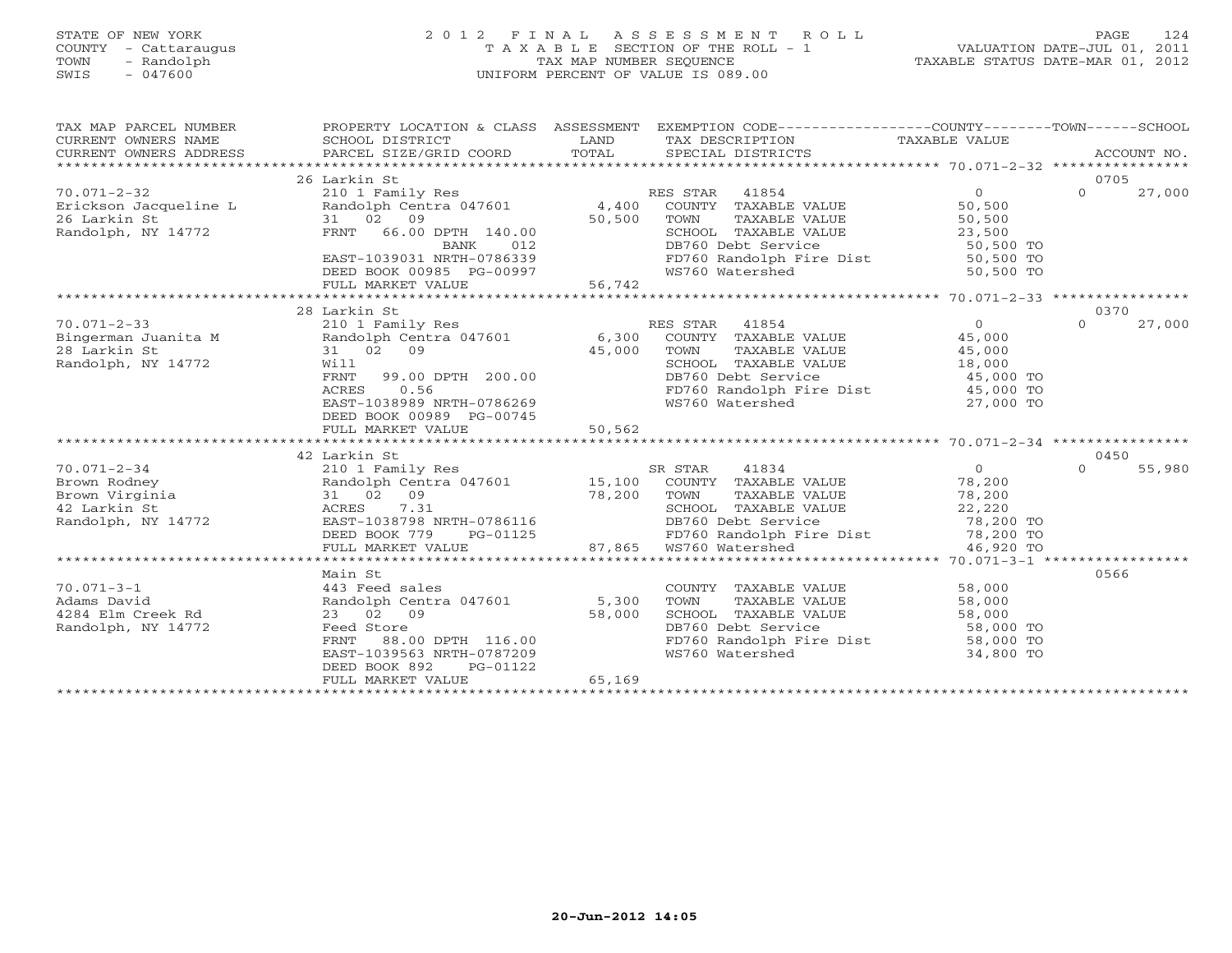### STATE OF NEW YORK 2 0 1 2 F I N A L A S S E S S M E N T R O L L PAGE 125COUNTY - Cattaraugus T A X A B L E SECTION OF THE ROLL - 1<br>
TOWN - Randolph TAX MAP NUMBER SEQUENCE<br>
SWIS - 047600 SWIS - 047600 UNIFORM PERCENT OF VALUE IS 089.00

| 0558<br>3 Green St<br>COUNTY TAXABLE VALUE<br>$70.071 - 3 - 2$<br>210 1 Family Res<br>25,000<br>Randolph Centra 047601 5,300<br>TAXABLE VALUE<br>TAXABLE VALUE 25,000<br>TAXABLE VALUE 25,000<br>Adams David A<br>4284 Elm Creek Rd<br>Randolph, NY 14772<br>TOWN<br>23 02 09<br>25,000<br>SCHOOL TAXABLE VALUE<br>DB760 Debt Service<br>FRNT 105.00 DPTH 136.00<br>25,000 TO<br>FD760 Randolph Fire Dist 25,000 TO<br>WS760 Watershed 5,000 TO<br>EAST-1039576 NRTH-0787114<br>DEED BOOK 1004 PG-255<br>FULL MARKET VALUE 28,090<br>0877<br>1 Dean St & Green St<br>Dean St & Green St<br>220 2 Family Res<br>Randolph Centra 047601 (4,800 COUNTY TAXABLE VALUE 75,000 75,000 76,000 76,000 76,000 75,000 75,000 75,000 75,000<br>27,000<br>$70.071 - 3 - 3$<br>$\Omega$ |
|----------------------------------------------------------------------------------------------------------------------------------------------------------------------------------------------------------------------------------------------------------------------------------------------------------------------------------------------------------------------------------------------------------------------------------------------------------------------------------------------------------------------------------------------------------------------------------------------------------------------------------------------------------------------------------------------------------------------------------------------------------------------------|
|                                                                                                                                                                                                                                                                                                                                                                                                                                                                                                                                                                                                                                                                                                                                                                            |
|                                                                                                                                                                                                                                                                                                                                                                                                                                                                                                                                                                                                                                                                                                                                                                            |
|                                                                                                                                                                                                                                                                                                                                                                                                                                                                                                                                                                                                                                                                                                                                                                            |
|                                                                                                                                                                                                                                                                                                                                                                                                                                                                                                                                                                                                                                                                                                                                                                            |
|                                                                                                                                                                                                                                                                                                                                                                                                                                                                                                                                                                                                                                                                                                                                                                            |
|                                                                                                                                                                                                                                                                                                                                                                                                                                                                                                                                                                                                                                                                                                                                                                            |
|                                                                                                                                                                                                                                                                                                                                                                                                                                                                                                                                                                                                                                                                                                                                                                            |
|                                                                                                                                                                                                                                                                                                                                                                                                                                                                                                                                                                                                                                                                                                                                                                            |
|                                                                                                                                                                                                                                                                                                                                                                                                                                                                                                                                                                                                                                                                                                                                                                            |
|                                                                                                                                                                                                                                                                                                                                                                                                                                                                                                                                                                                                                                                                                                                                                                            |
|                                                                                                                                                                                                                                                                                                                                                                                                                                                                                                                                                                                                                                                                                                                                                                            |
|                                                                                                                                                                                                                                                                                                                                                                                                                                                                                                                                                                                                                                                                                                                                                                            |
|                                                                                                                                                                                                                                                                                                                                                                                                                                                                                                                                                                                                                                                                                                                                                                            |
|                                                                                                                                                                                                                                                                                                                                                                                                                                                                                                                                                                                                                                                                                                                                                                            |
|                                                                                                                                                                                                                                                                                                                                                                                                                                                                                                                                                                                                                                                                                                                                                                            |
|                                                                                                                                                                                                                                                                                                                                                                                                                                                                                                                                                                                                                                                                                                                                                                            |
| DEED BOOK 692<br>PG-00061                                                                                                                                                                                                                                                                                                                                                                                                                                                                                                                                                                                                                                                                                                                                                  |
| SCHOOL TAXABLE VALUE 48,000<br>DB760 Debt Service 48,000<br>FD760 Randolph Fire Dist 75,000 TO<br>WS760 Watershed 15,000 TO<br>138.68 SCHOOL TAXABLE<br>787000 DB760 Debt Servi<br>64,270 WS760 Randolph F 84,270 WS760 Watershed<br>FULL MARKET VALUE                                                                                                                                                                                                                                                                                                                                                                                                                                                                                                                     |
|                                                                                                                                                                                                                                                                                                                                                                                                                                                                                                                                                                                                                                                                                                                                                                            |
| 0675<br>3 Dean St                                                                                                                                                                                                                                                                                                                                                                                                                                                                                                                                                                                                                                                                                                                                                          |
| COUNTY TAXABLE VALUE 36,700                                                                                                                                                                                                                                                                                                                                                                                                                                                                                                                                                                                                                                                                                                                                                |
| TOWN TAXABLE VALUE 36,700<br>SCHOOL TAXABLE VALUE 36,700<br>DB760 Debt Service 36,700 TO<br>FD760 Randolph Fire Dist 36,700 TO                                                                                                                                                                                                                                                                                                                                                                                                                                                                                                                                                                                                                                             |
|                                                                                                                                                                                                                                                                                                                                                                                                                                                                                                                                                                                                                                                                                                                                                                            |
|                                                                                                                                                                                                                                                                                                                                                                                                                                                                                                                                                                                                                                                                                                                                                                            |
|                                                                                                                                                                                                                                                                                                                                                                                                                                                                                                                                                                                                                                                                                                                                                                            |
| WS760 Watershed<br>7,340 TO                                                                                                                                                                                                                                                                                                                                                                                                                                                                                                                                                                                                                                                                                                                                                |
|                                                                                                                                                                                                                                                                                                                                                                                                                                                                                                                                                                                                                                                                                                                                                                            |
|                                                                                                                                                                                                                                                                                                                                                                                                                                                                                                                                                                                                                                                                                                                                                                            |
| 5 Dean St<br>0802                                                                                                                                                                                                                                                                                                                                                                                                                                                                                                                                                                                                                                                                                                                                                          |
|                                                                                                                                                                                                                                                                                                                                                                                                                                                                                                                                                                                                                                                                                                                                                                            |
|                                                                                                                                                                                                                                                                                                                                                                                                                                                                                                                                                                                                                                                                                                                                                                            |
|                                                                                                                                                                                                                                                                                                                                                                                                                                                                                                                                                                                                                                                                                                                                                                            |
|                                                                                                                                                                                                                                                                                                                                                                                                                                                                                                                                                                                                                                                                                                                                                                            |
|                                                                                                                                                                                                                                                                                                                                                                                                                                                                                                                                                                                                                                                                                                                                                                            |
| COUNTY TAXABLE VALUE 31,800<br>TOWN TAXABLE VALUE 31,800<br>SCHOOL TAXABLE VALUE 31,800<br>DB760 Debt Service 31,800<br>FD760 Randolph Fire Dist 31,800 TO<br>WS760 Watershed 6,360 TO                                                                                                                                                                                                                                                                                                                                                                                                                                                                                                                                                                                     |
| 70.071-3-5<br>Doner Teddy D<br>Doner Susan D<br>118 Newton St<br>Salamanca, NY 14779<br>Salamanca D<br>23 02 09<br>FRNT 120.00 DPTH 160.00<br>FRNT 120.00 DPTH 160.00<br>EAST-1039694 NRTH-0787011<br>DEED BOOK 812 PG-01121<br>FULL MARKET VALUE<br>F                                                                                                                                                                                                                                                                                                                                                                                                                                                                                                                     |
|                                                                                                                                                                                                                                                                                                                                                                                                                                                                                                                                                                                                                                                                                                                                                                            |
| 10 Dean St<br>0745                                                                                                                                                                                                                                                                                                                                                                                                                                                                                                                                                                                                                                                                                                                                                         |
| $\overline{0}$<br>$\Omega$<br>27,000<br>RES STAR 41854                                                                                                                                                                                                                                                                                                                                                                                                                                                                                                                                                                                                                                                                                                                     |
| 70.071-3-6<br>Johnson Kathleen R<br>Johnson Wayne<br>10 Dean St<br>Randolph, NY 14772<br>Randolph, NY 14772<br>PENT 59.00 DPTH 99.00<br>EAST-1039817 NRTH-0786873<br>COUNTY TAXABLE VALUE 40,300                                                                                                                                                                                                                                                                                                                                                                                                                                                                                                                                                                           |
| TOWN<br>TAXABLE VALUE<br>40,300                                                                                                                                                                                                                                                                                                                                                                                                                                                                                                                                                                                                                                                                                                                                            |
|                                                                                                                                                                                                                                                                                                                                                                                                                                                                                                                                                                                                                                                                                                                                                                            |
|                                                                                                                                                                                                                                                                                                                                                                                                                                                                                                                                                                                                                                                                                                                                                                            |
| TOWN TAXABLE VALUE<br>SCHOOL TAXABLE VALUE 13,300<br>DB760 Debt Service 40,300 TO<br>FD760 Randolph Fire Dist 40,300 TO                                                                                                                                                                                                                                                                                                                                                                                                                                                                                                                                                                                                                                                    |
| 23 02 09<br>FRNT 59.00 DPTH 99.00<br>EAST-1039817 NRTH-0786873 DB760 Debt Servi<br>DEED BOOK 908 PG-00477 PD760 Randolph F<br>FIILL MARKET VALUE 45,281 NST60 Watershed<br>8,060 TO                                                                                                                                                                                                                                                                                                                                                                                                                                                                                                                                                                                        |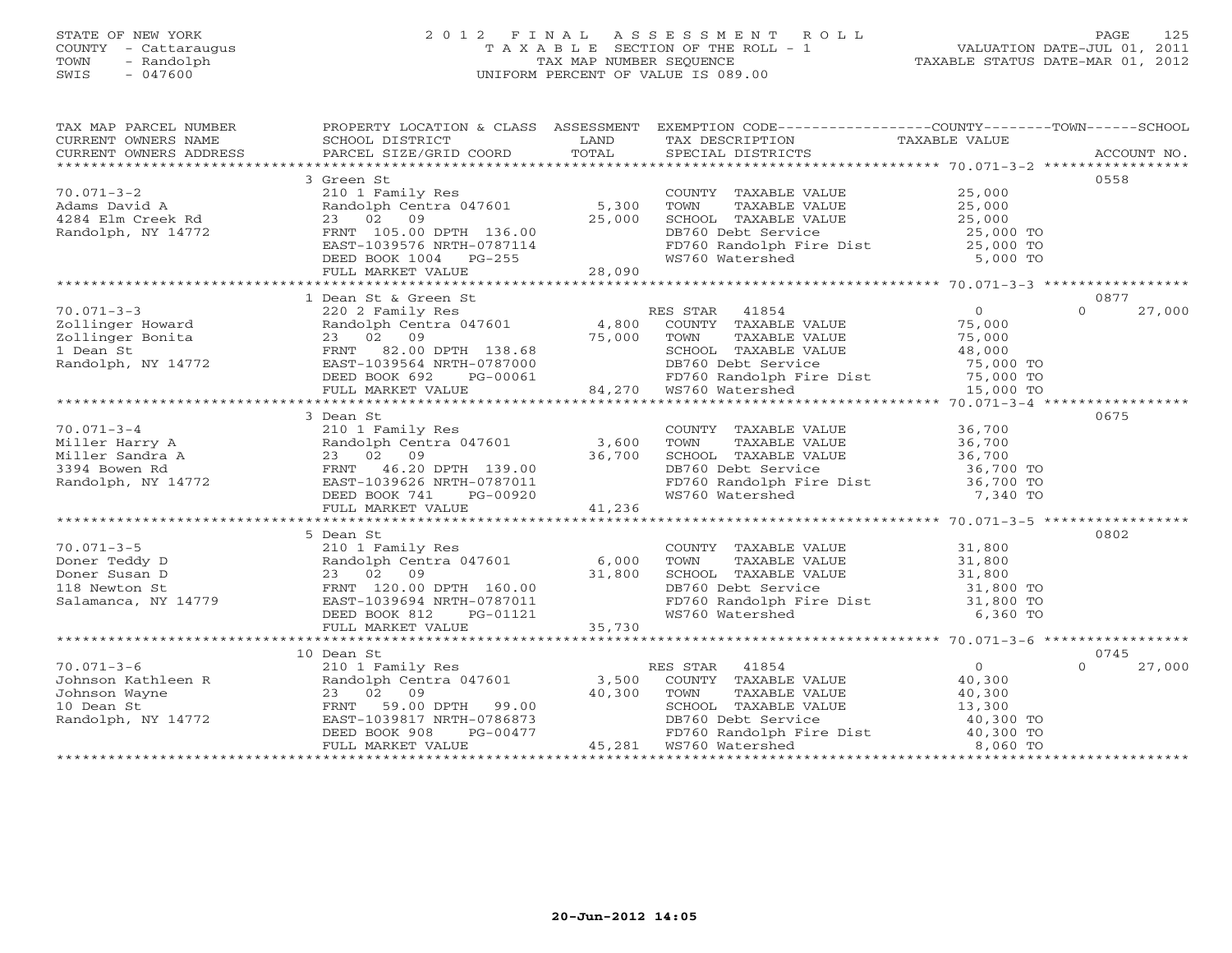#### STATE OF NEW YORK 2 0 1 2 F I N A L A S S E S S M E N T R O L L PAGE 126 COUNTY - Cattaraugus T A X A B L E SECTION OF THE ROLL - 1 VALUATION DATE-JUL 01, 2011 TOWN - Randolph TAX MAP NUMBER SEQUENCE TAXABLE STATUS DATE-MAR 01, 2012 SWIS - 047600 UNIFORM PERCENT OF VALUE IS 089.00UNIFORM PERCENT OF VALUE IS 089.00

| 8 Dean St<br>0691<br>$\frac{1}{2} \frac{1}{2} \frac{1}{2} \frac{1}{2} \frac{1}{2} \frac{1}{2} \frac{1}{2} \frac{1}{2} \frac{1}{2} \frac{1}{2} \frac{1}{2} \frac{1}{2} \frac{1}{2} \frac{1}{2} \frac{1}{2} \frac{1}{2} \frac{1}{2} \frac{1}{2} \frac{1}{2} \frac{1}{2} \frac{1}{2} \frac{1}{2} \frac{1}{2} \frac{1}{2} \frac{1}{2} \frac{1}{2} \frac{1}{2} \frac{1}{2} \frac{1}{2} \frac{1}{2} \frac{1}{2} \frac{$<br>$\Omega$<br>$\Omega$<br>48,000<br>210 1 Family Res<br>SR STAR<br>41834<br>48,000<br>TOWN TAXABLE VALUE 48,000<br>SCHOOL TAXABLE VALUE 0<br>DB760 Debt Service 48,000 TO<br>0723<br>6 Dean St<br>COUNTY TAXABLE VALUE 48,700<br>220 2 Family Res<br>Greene Michael D Randolph Centra 047601 2,100<br>6 Dean St 23 02 09 48,700<br>Randolph, NY 14772 FRNT 37.00 DPTH 75.00<br>TOWN<br>TAXABLE VALUE<br>48,700<br>CHOOL TAXABLE VALUE<br>DB760 Debt Service<br>PD760 Randolph Fire Dist<br>WS760 Watershed<br>PD760 Watershed<br>PD760 Watershed<br>PD760 Watershed<br>PD760 Watershed<br>PD760 Watershed<br>PD760 Watershed<br>PD760 Watershed<br>PD760 Watershed<br>PD<br>4 Dean St<br>0507<br>$70.071 - 3 - 9$<br>SR STAR<br>41834<br>$\Omega$<br>$\Omega$<br>55,980<br>210 1 Family Res<br>Dexter Donald L                 Randolph Centra 047601         4,100 COUNTY TAXABLE VALUE<br>56,400<br>23 02 09<br>Unrecorded Deed<br>FRNT 67.00 DPTH 125.50<br>SG,400 TOWN<br>DB760 De<br>TOWN TAXABLE VALUE 56,400<br>SCHOOL TAXABLE VALUE 420<br>DB760 Debt Service 56,400 TO<br>Dexter Helen<br>4 Dean St<br>Randolph, NY 14772<br>DB760 Debt Service<br>EAST-1039643 NRTH-0786830<br>FD760 Randolph Fire Dist 56,400 TO<br>WS760 Watershed 11,280 TO<br>DEED BOOK 841 PG-00274<br>FULL MARKET VALUE 63,371<br>2 Dean St<br>0810<br>RES STAR 41854<br>27,000<br>210 1 Family Res<br>$\overline{O}$<br>$\Omega$<br>L<br>Randolph Centra 047601 3,200 COUNTY TAXABLE VALUE<br>23 02 09 50,900 TOWN TAXABLE VALUE<br>FRNT 70.00 DPTH 74.00 50,900 TOWN TAXABLE VALUE<br>BANK 017 DR760 Debt Service<br>50,900<br>$23$ 02 09 50,900<br>FRNT 70.00 DPTH 74.00 50,900<br>2 Dean St<br>TOWN TAXABLE VALUE 50,900<br>SCHOOL TAXABLE VALUE 23,900<br>DB760 Debt Service 50,900 TO<br>FD760 Randolph Fire Dist 50,900 TO<br>PO Box 157<br>EAST-1039571 NRTH-0786846<br>DEED BOOK 16878 PG-7001<br>PEED BOOK 16878 PG-7001<br>PHIT MARKET VALUE<br>WS760 Watershed<br>10,180 TO | TAX MAP PARCEL NUMBER<br>$\begin{tabular}{lllllll} \multicolumn{2}{c}{\textbf{CURRENT}} & \multicolumn{2}{c}{\textbf{WNERS}} & \multicolumn{2}{c}{\textbf{NAME}} & \multicolumn{2}{c}{\textbf{SCHODL}} & \multicolumn{2}{c}{\textbf{TAX} BESCRIPTION} & \multicolumn{2}{c}{\textbf{TAX} BESCRIPTION} & \multicolumn{2}{c}{\textbf{TAX} BLE} & \multicolumn{2}{c}{\textbf{NALUE}} & \multicolumn{2}{c}{\textbf{CURRENT}} & \multicolumn{2}{c}{\textbf{NACCOUNT NO}} \\ & & & & & & & & \\ \$ |  | PROPERTY LOCATION & CLASS ASSESSMENT EXEMPTION CODE----------------COUNTY-------TOWN------SCHOOL |  | ACCOUNT NO. |
|--------------------------------------------------------------------------------------------------------------------------------------------------------------------------------------------------------------------------------------------------------------------------------------------------------------------------------------------------------------------------------------------------------------------------------------------------------------------------------------------------------------------------------------------------------------------------------------------------------------------------------------------------------------------------------------------------------------------------------------------------------------------------------------------------------------------------------------------------------------------------------------------------------------------------------------------------------------------------------------------------------------------------------------------------------------------------------------------------------------------------------------------------------------------------------------------------------------------------------------------------------------------------------------------------------------------------------------------------------------------------------------------------------------------------------------------------------------------------------------------------------------------------------------------------------------------------------------------------------------------------------------------------------------------------------------------------------------------------------------------------------------------------------------------------------------------------------------------------------------------------------------------------------------------------------------------------------------------------------------------------------------------------------------------------------------------------------------------------------------------------------------------------------------------------------------------------------------------------------------------------------------------------------------------------------------------------------------------------------------------------------------------|---------------------------------------------------------------------------------------------------------------------------------------------------------------------------------------------------------------------------------------------------------------------------------------------------------------------------------------------------------------------------------------------------------------------------------------------------------------------------------------------|--|--------------------------------------------------------------------------------------------------|--|-------------|
|                                                                                                                                                                                                                                                                                                                                                                                                                                                                                                                                                                                                                                                                                                                                                                                                                                                                                                                                                                                                                                                                                                                                                                                                                                                                                                                                                                                                                                                                                                                                                                                                                                                                                                                                                                                                                                                                                                                                                                                                                                                                                                                                                                                                                                                                                                                                                                                            |                                                                                                                                                                                                                                                                                                                                                                                                                                                                                             |  |                                                                                                  |  |             |
|                                                                                                                                                                                                                                                                                                                                                                                                                                                                                                                                                                                                                                                                                                                                                                                                                                                                                                                                                                                                                                                                                                                                                                                                                                                                                                                                                                                                                                                                                                                                                                                                                                                                                                                                                                                                                                                                                                                                                                                                                                                                                                                                                                                                                                                                                                                                                                                            | $70.071 - 3 - 7$                                                                                                                                                                                                                                                                                                                                                                                                                                                                            |  |                                                                                                  |  |             |
|                                                                                                                                                                                                                                                                                                                                                                                                                                                                                                                                                                                                                                                                                                                                                                                                                                                                                                                                                                                                                                                                                                                                                                                                                                                                                                                                                                                                                                                                                                                                                                                                                                                                                                                                                                                                                                                                                                                                                                                                                                                                                                                                                                                                                                                                                                                                                                                            |                                                                                                                                                                                                                                                                                                                                                                                                                                                                                             |  |                                                                                                  |  |             |
|                                                                                                                                                                                                                                                                                                                                                                                                                                                                                                                                                                                                                                                                                                                                                                                                                                                                                                                                                                                                                                                                                                                                                                                                                                                                                                                                                                                                                                                                                                                                                                                                                                                                                                                                                                                                                                                                                                                                                                                                                                                                                                                                                                                                                                                                                                                                                                                            |                                                                                                                                                                                                                                                                                                                                                                                                                                                                                             |  |                                                                                                  |  |             |
|                                                                                                                                                                                                                                                                                                                                                                                                                                                                                                                                                                                                                                                                                                                                                                                                                                                                                                                                                                                                                                                                                                                                                                                                                                                                                                                                                                                                                                                                                                                                                                                                                                                                                                                                                                                                                                                                                                                                                                                                                                                                                                                                                                                                                                                                                                                                                                                            |                                                                                                                                                                                                                                                                                                                                                                                                                                                                                             |  |                                                                                                  |  |             |
|                                                                                                                                                                                                                                                                                                                                                                                                                                                                                                                                                                                                                                                                                                                                                                                                                                                                                                                                                                                                                                                                                                                                                                                                                                                                                                                                                                                                                                                                                                                                                                                                                                                                                                                                                                                                                                                                                                                                                                                                                                                                                                                                                                                                                                                                                                                                                                                            |                                                                                                                                                                                                                                                                                                                                                                                                                                                                                             |  |                                                                                                  |  |             |
|                                                                                                                                                                                                                                                                                                                                                                                                                                                                                                                                                                                                                                                                                                                                                                                                                                                                                                                                                                                                                                                                                                                                                                                                                                                                                                                                                                                                                                                                                                                                                                                                                                                                                                                                                                                                                                                                                                                                                                                                                                                                                                                                                                                                                                                                                                                                                                                            |                                                                                                                                                                                                                                                                                                                                                                                                                                                                                             |  |                                                                                                  |  |             |
|                                                                                                                                                                                                                                                                                                                                                                                                                                                                                                                                                                                                                                                                                                                                                                                                                                                                                                                                                                                                                                                                                                                                                                                                                                                                                                                                                                                                                                                                                                                                                                                                                                                                                                                                                                                                                                                                                                                                                                                                                                                                                                                                                                                                                                                                                                                                                                                            |                                                                                                                                                                                                                                                                                                                                                                                                                                                                                             |  |                                                                                                  |  |             |
|                                                                                                                                                                                                                                                                                                                                                                                                                                                                                                                                                                                                                                                                                                                                                                                                                                                                                                                                                                                                                                                                                                                                                                                                                                                                                                                                                                                                                                                                                                                                                                                                                                                                                                                                                                                                                                                                                                                                                                                                                                                                                                                                                                                                                                                                                                                                                                                            |                                                                                                                                                                                                                                                                                                                                                                                                                                                                                             |  |                                                                                                  |  |             |
|                                                                                                                                                                                                                                                                                                                                                                                                                                                                                                                                                                                                                                                                                                                                                                                                                                                                                                                                                                                                                                                                                                                                                                                                                                                                                                                                                                                                                                                                                                                                                                                                                                                                                                                                                                                                                                                                                                                                                                                                                                                                                                                                                                                                                                                                                                                                                                                            | $70.071 - 3 - 8$                                                                                                                                                                                                                                                                                                                                                                                                                                                                            |  |                                                                                                  |  |             |
|                                                                                                                                                                                                                                                                                                                                                                                                                                                                                                                                                                                                                                                                                                                                                                                                                                                                                                                                                                                                                                                                                                                                                                                                                                                                                                                                                                                                                                                                                                                                                                                                                                                                                                                                                                                                                                                                                                                                                                                                                                                                                                                                                                                                                                                                                                                                                                                            |                                                                                                                                                                                                                                                                                                                                                                                                                                                                                             |  |                                                                                                  |  |             |
|                                                                                                                                                                                                                                                                                                                                                                                                                                                                                                                                                                                                                                                                                                                                                                                                                                                                                                                                                                                                                                                                                                                                                                                                                                                                                                                                                                                                                                                                                                                                                                                                                                                                                                                                                                                                                                                                                                                                                                                                                                                                                                                                                                                                                                                                                                                                                                                            |                                                                                                                                                                                                                                                                                                                                                                                                                                                                                             |  |                                                                                                  |  |             |
|                                                                                                                                                                                                                                                                                                                                                                                                                                                                                                                                                                                                                                                                                                                                                                                                                                                                                                                                                                                                                                                                                                                                                                                                                                                                                                                                                                                                                                                                                                                                                                                                                                                                                                                                                                                                                                                                                                                                                                                                                                                                                                                                                                                                                                                                                                                                                                                            |                                                                                                                                                                                                                                                                                                                                                                                                                                                                                             |  |                                                                                                  |  |             |
|                                                                                                                                                                                                                                                                                                                                                                                                                                                                                                                                                                                                                                                                                                                                                                                                                                                                                                                                                                                                                                                                                                                                                                                                                                                                                                                                                                                                                                                                                                                                                                                                                                                                                                                                                                                                                                                                                                                                                                                                                                                                                                                                                                                                                                                                                                                                                                                            |                                                                                                                                                                                                                                                                                                                                                                                                                                                                                             |  |                                                                                                  |  |             |
|                                                                                                                                                                                                                                                                                                                                                                                                                                                                                                                                                                                                                                                                                                                                                                                                                                                                                                                                                                                                                                                                                                                                                                                                                                                                                                                                                                                                                                                                                                                                                                                                                                                                                                                                                                                                                                                                                                                                                                                                                                                                                                                                                                                                                                                                                                                                                                                            |                                                                                                                                                                                                                                                                                                                                                                                                                                                                                             |  |                                                                                                  |  |             |
|                                                                                                                                                                                                                                                                                                                                                                                                                                                                                                                                                                                                                                                                                                                                                                                                                                                                                                                                                                                                                                                                                                                                                                                                                                                                                                                                                                                                                                                                                                                                                                                                                                                                                                                                                                                                                                                                                                                                                                                                                                                                                                                                                                                                                                                                                                                                                                                            |                                                                                                                                                                                                                                                                                                                                                                                                                                                                                             |  |                                                                                                  |  |             |
|                                                                                                                                                                                                                                                                                                                                                                                                                                                                                                                                                                                                                                                                                                                                                                                                                                                                                                                                                                                                                                                                                                                                                                                                                                                                                                                                                                                                                                                                                                                                                                                                                                                                                                                                                                                                                                                                                                                                                                                                                                                                                                                                                                                                                                                                                                                                                                                            |                                                                                                                                                                                                                                                                                                                                                                                                                                                                                             |  |                                                                                                  |  |             |
|                                                                                                                                                                                                                                                                                                                                                                                                                                                                                                                                                                                                                                                                                                                                                                                                                                                                                                                                                                                                                                                                                                                                                                                                                                                                                                                                                                                                                                                                                                                                                                                                                                                                                                                                                                                                                                                                                                                                                                                                                                                                                                                                                                                                                                                                                                                                                                                            |                                                                                                                                                                                                                                                                                                                                                                                                                                                                                             |  |                                                                                                  |  |             |
|                                                                                                                                                                                                                                                                                                                                                                                                                                                                                                                                                                                                                                                                                                                                                                                                                                                                                                                                                                                                                                                                                                                                                                                                                                                                                                                                                                                                                                                                                                                                                                                                                                                                                                                                                                                                                                                                                                                                                                                                                                                                                                                                                                                                                                                                                                                                                                                            |                                                                                                                                                                                                                                                                                                                                                                                                                                                                                             |  |                                                                                                  |  |             |
|                                                                                                                                                                                                                                                                                                                                                                                                                                                                                                                                                                                                                                                                                                                                                                                                                                                                                                                                                                                                                                                                                                                                                                                                                                                                                                                                                                                                                                                                                                                                                                                                                                                                                                                                                                                                                                                                                                                                                                                                                                                                                                                                                                                                                                                                                                                                                                                            |                                                                                                                                                                                                                                                                                                                                                                                                                                                                                             |  |                                                                                                  |  |             |
|                                                                                                                                                                                                                                                                                                                                                                                                                                                                                                                                                                                                                                                                                                                                                                                                                                                                                                                                                                                                                                                                                                                                                                                                                                                                                                                                                                                                                                                                                                                                                                                                                                                                                                                                                                                                                                                                                                                                                                                                                                                                                                                                                                                                                                                                                                                                                                                            |                                                                                                                                                                                                                                                                                                                                                                                                                                                                                             |  |                                                                                                  |  |             |
|                                                                                                                                                                                                                                                                                                                                                                                                                                                                                                                                                                                                                                                                                                                                                                                                                                                                                                                                                                                                                                                                                                                                                                                                                                                                                                                                                                                                                                                                                                                                                                                                                                                                                                                                                                                                                                                                                                                                                                                                                                                                                                                                                                                                                                                                                                                                                                                            |                                                                                                                                                                                                                                                                                                                                                                                                                                                                                             |  |                                                                                                  |  |             |
|                                                                                                                                                                                                                                                                                                                                                                                                                                                                                                                                                                                                                                                                                                                                                                                                                                                                                                                                                                                                                                                                                                                                                                                                                                                                                                                                                                                                                                                                                                                                                                                                                                                                                                                                                                                                                                                                                                                                                                                                                                                                                                                                                                                                                                                                                                                                                                                            |                                                                                                                                                                                                                                                                                                                                                                                                                                                                                             |  |                                                                                                  |  |             |
|                                                                                                                                                                                                                                                                                                                                                                                                                                                                                                                                                                                                                                                                                                                                                                                                                                                                                                                                                                                                                                                                                                                                                                                                                                                                                                                                                                                                                                                                                                                                                                                                                                                                                                                                                                                                                                                                                                                                                                                                                                                                                                                                                                                                                                                                                                                                                                                            |                                                                                                                                                                                                                                                                                                                                                                                                                                                                                             |  |                                                                                                  |  |             |
|                                                                                                                                                                                                                                                                                                                                                                                                                                                                                                                                                                                                                                                                                                                                                                                                                                                                                                                                                                                                                                                                                                                                                                                                                                                                                                                                                                                                                                                                                                                                                                                                                                                                                                                                                                                                                                                                                                                                                                                                                                                                                                                                                                                                                                                                                                                                                                                            |                                                                                                                                                                                                                                                                                                                                                                                                                                                                                             |  |                                                                                                  |  |             |
|                                                                                                                                                                                                                                                                                                                                                                                                                                                                                                                                                                                                                                                                                                                                                                                                                                                                                                                                                                                                                                                                                                                                                                                                                                                                                                                                                                                                                                                                                                                                                                                                                                                                                                                                                                                                                                                                                                                                                                                                                                                                                                                                                                                                                                                                                                                                                                                            |                                                                                                                                                                                                                                                                                                                                                                                                                                                                                             |  |                                                                                                  |  |             |
|                                                                                                                                                                                                                                                                                                                                                                                                                                                                                                                                                                                                                                                                                                                                                                                                                                                                                                                                                                                                                                                                                                                                                                                                                                                                                                                                                                                                                                                                                                                                                                                                                                                                                                                                                                                                                                                                                                                                                                                                                                                                                                                                                                                                                                                                                                                                                                                            |                                                                                                                                                                                                                                                                                                                                                                                                                                                                                             |  |                                                                                                  |  |             |
|                                                                                                                                                                                                                                                                                                                                                                                                                                                                                                                                                                                                                                                                                                                                                                                                                                                                                                                                                                                                                                                                                                                                                                                                                                                                                                                                                                                                                                                                                                                                                                                                                                                                                                                                                                                                                                                                                                                                                                                                                                                                                                                                                                                                                                                                                                                                                                                            | $70.071 - 3 - 10$                                                                                                                                                                                                                                                                                                                                                                                                                                                                           |  |                                                                                                  |  |             |
|                                                                                                                                                                                                                                                                                                                                                                                                                                                                                                                                                                                                                                                                                                                                                                                                                                                                                                                                                                                                                                                                                                                                                                                                                                                                                                                                                                                                                                                                                                                                                                                                                                                                                                                                                                                                                                                                                                                                                                                                                                                                                                                                                                                                                                                                                                                                                                                            | Gower Tammy L                                                                                                                                                                                                                                                                                                                                                                                                                                                                               |  |                                                                                                  |  |             |
|                                                                                                                                                                                                                                                                                                                                                                                                                                                                                                                                                                                                                                                                                                                                                                                                                                                                                                                                                                                                                                                                                                                                                                                                                                                                                                                                                                                                                                                                                                                                                                                                                                                                                                                                                                                                                                                                                                                                                                                                                                                                                                                                                                                                                                                                                                                                                                                            |                                                                                                                                                                                                                                                                                                                                                                                                                                                                                             |  |                                                                                                  |  |             |
|                                                                                                                                                                                                                                                                                                                                                                                                                                                                                                                                                                                                                                                                                                                                                                                                                                                                                                                                                                                                                                                                                                                                                                                                                                                                                                                                                                                                                                                                                                                                                                                                                                                                                                                                                                                                                                                                                                                                                                                                                                                                                                                                                                                                                                                                                                                                                                                            |                                                                                                                                                                                                                                                                                                                                                                                                                                                                                             |  |                                                                                                  |  |             |
|                                                                                                                                                                                                                                                                                                                                                                                                                                                                                                                                                                                                                                                                                                                                                                                                                                                                                                                                                                                                                                                                                                                                                                                                                                                                                                                                                                                                                                                                                                                                                                                                                                                                                                                                                                                                                                                                                                                                                                                                                                                                                                                                                                                                                                                                                                                                                                                            | Randolph, NY 14772                                                                                                                                                                                                                                                                                                                                                                                                                                                                          |  |                                                                                                  |  |             |
|                                                                                                                                                                                                                                                                                                                                                                                                                                                                                                                                                                                                                                                                                                                                                                                                                                                                                                                                                                                                                                                                                                                                                                                                                                                                                                                                                                                                                                                                                                                                                                                                                                                                                                                                                                                                                                                                                                                                                                                                                                                                                                                                                                                                                                                                                                                                                                                            |                                                                                                                                                                                                                                                                                                                                                                                                                                                                                             |  |                                                                                                  |  |             |
|                                                                                                                                                                                                                                                                                                                                                                                                                                                                                                                                                                                                                                                                                                                                                                                                                                                                                                                                                                                                                                                                                                                                                                                                                                                                                                                                                                                                                                                                                                                                                                                                                                                                                                                                                                                                                                                                                                                                                                                                                                                                                                                                                                                                                                                                                                                                                                                            |                                                                                                                                                                                                                                                                                                                                                                                                                                                                                             |  |                                                                                                  |  |             |
|                                                                                                                                                                                                                                                                                                                                                                                                                                                                                                                                                                                                                                                                                                                                                                                                                                                                                                                                                                                                                                                                                                                                                                                                                                                                                                                                                                                                                                                                                                                                                                                                                                                                                                                                                                                                                                                                                                                                                                                                                                                                                                                                                                                                                                                                                                                                                                                            |                                                                                                                                                                                                                                                                                                                                                                                                                                                                                             |  |                                                                                                  |  |             |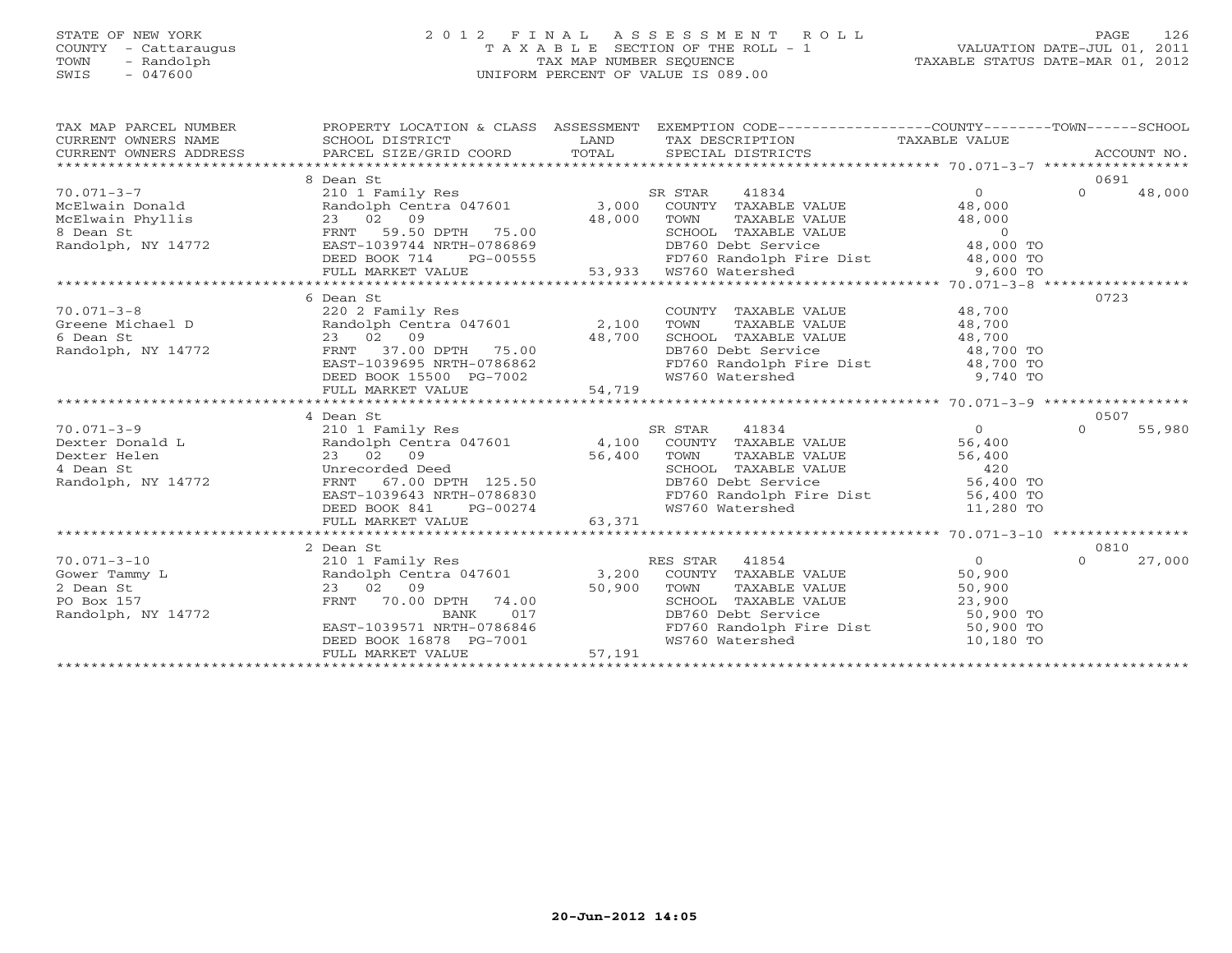#### STATE OF NEW YORK 2 0 1 2 F I N A L A S S E S S M E N T R O L L PAGE 127 COUNTY - Cattaraugus T A X A B L E SECTION OF THE ROLL - 1 VALUATION DATE-JUL 01, 2011 TOWN - Randolph TAX MAP NUMBER SEQUENCE TAXABLE STATUS DATE-MAR 01, 2012 SWIS - 047600 UNIFORM PERCENT OF VALUE IS 089.00UNIFORM PERCENT OF VALUE IS 089.00

| TAX MAP PARCEL NUMBER                                                                                                                                                                                                                    |                                                      | PROPERTY LOCATION & CLASS ASSESSMENT EXEMPTION CODE---------------COUNTY-------TOWN------SCHOOL                                                                                                                                                              |               |          |                |
|------------------------------------------------------------------------------------------------------------------------------------------------------------------------------------------------------------------------------------------|------------------------------------------------------|--------------------------------------------------------------------------------------------------------------------------------------------------------------------------------------------------------------------------------------------------------------|---------------|----------|----------------|
| CURRENT OWNERS NAME                                                                                                                                                                                                                      | SCHOOL DISTRICT                                      | LAND TAX DESCRIPTION TAXABLE VALUE                                                                                                                                                                                                                           |               |          |                |
| CURRENT OWNERS ADDRESS                                                                                                                                                                                                                   |                                                      |                                                                                                                                                                                                                                                              |               |          |                |
|                                                                                                                                                                                                                                          |                                                      |                                                                                                                                                                                                                                                              |               |          |                |
|                                                                                                                                                                                                                                          | 17 Green St                                          |                                                                                                                                                                                                                                                              |               | 0425     |                |
| $70.071 - 3 - 11$                                                                                                                                                                                                                        | 210 1 Family Res                                     | AGED C/T/S 41800 24,250 24,250 24,250                                                                                                                                                                                                                        |               |          | 24,250         |
|                                                                                                                                                                                                                                          |                                                      |                                                                                                                                                                                                                                                              |               |          | 24,250         |
|                                                                                                                                                                                                                                          |                                                      |                                                                                                                                                                                                                                                              |               |          |                |
| Pauley Wanda<br>17 Green St<br>17 Green St<br>23 02 09<br>23 02 09<br>23 02 09<br>23 02 09<br>23 02 09<br>23 02 09<br>23 02 09<br>23 02 09<br>248,500 COUNTY                                                                             |                                                      |                                                                                                                                                                                                                                                              |               |          |                |
|                                                                                                                                                                                                                                          |                                                      | 23 02 09<br>FRNT 66.00 DPTH 74.50<br>EAST-1039576 NRTH-0786778 54,494 FD760 Randolph Fire Dist<br>FULL MARKET VALUE<br>FULL MARKET VALUE<br>FULL MARKET VALUE<br>24,250<br>24,250<br>24,250<br>24,250<br>24,250<br>24,250<br>24,250<br>24,500<br>24,500<br>2 |               |          |                |
|                                                                                                                                                                                                                                          |                                                      |                                                                                                                                                                                                                                                              |               |          |                |
|                                                                                                                                                                                                                                          |                                                      |                                                                                                                                                                                                                                                              |               |          |                |
|                                                                                                                                                                                                                                          |                                                      |                                                                                                                                                                                                                                                              |               |          |                |
|                                                                                                                                                                                                                                          |                                                      |                                                                                                                                                                                                                                                              |               |          |                |
|                                                                                                                                                                                                                                          | 18 Sheldon & Green St                                |                                                                                                                                                                                                                                                              |               | 0439     |                |
|                                                                                                                                                                                                                                          |                                                      |                                                                                                                                                                                                                                                              |               | $\Omega$ | 27,000         |
|                                                                                                                                                                                                                                          |                                                      |                                                                                                                                                                                                                                                              |               |          |                |
|                                                                                                                                                                                                                                          |                                                      |                                                                                                                                                                                                                                                              |               |          |                |
|                                                                                                                                                                                                                                          |                                                      |                                                                                                                                                                                                                                                              |               |          |                |
|                                                                                                                                                                                                                                          |                                                      |                                                                                                                                                                                                                                                              |               |          |                |
|                                                                                                                                                                                                                                          |                                                      | SCHOOL TAXABLE VALUE<br>DB760 Debt Service<br>PD760 Randolph Fire Dist<br>WS760 Watershed<br>PD760 Watershed<br>PD760 Watershed<br>DI1,200 TO                                                                                                                |               |          |                |
|                                                                                                                                                                                                                                          | DEED BOOK 00977 PG-00184<br>FULL MARKET VALUE 62,921 |                                                                                                                                                                                                                                                              |               |          |                |
|                                                                                                                                                                                                                                          |                                                      |                                                                                                                                                                                                                                                              |               |          |                |
|                                                                                                                                                                                                                                          | 14 Sheldon St                                        |                                                                                                                                                                                                                                                              |               | 0378     |                |
| 14 SHOT CHE RES STAR 41854 0<br>McDonald Kevin W 14772 13<br>210 1 Family Res RES STAR 41854 0<br>23 02 09 65,500 TOWN TAXABLE VALUE 65,500<br>23 02 09 65,500 TOWN TAXABLE VALUE 65,500<br>Randolph, NY 14772 FRNT 74.50 DPTH 149.00 5C |                                                      |                                                                                                                                                                                                                                                              |               | $\Omega$ | 27,000         |
|                                                                                                                                                                                                                                          |                                                      |                                                                                                                                                                                                                                                              |               |          |                |
|                                                                                                                                                                                                                                          |                                                      |                                                                                                                                                                                                                                                              |               |          |                |
|                                                                                                                                                                                                                                          |                                                      |                                                                                                                                                                                                                                                              |               |          |                |
|                                                                                                                                                                                                                                          |                                                      |                                                                                                                                                                                                                                                              |               |          |                |
|                                                                                                                                                                                                                                          |                                                      |                                                                                                                                                                                                                                                              |               |          |                |
|                                                                                                                                                                                                                                          |                                                      |                                                                                                                                                                                                                                                              |               |          |                |
|                                                                                                                                                                                                                                          |                                                      |                                                                                                                                                                                                                                                              |               |          |                |
|                                                                                                                                                                                                                                          | 12 Sheldon St                                        |                                                                                                                                                                                                                                                              |               | 0866     |                |
|                                                                                                                                                                                                                                          |                                                      |                                                                                                                                                                                                                                                              | 14,550 14,550 |          | $\overline{0}$ |
| 70.071-3-14<br>Slater Barry D<br>2101 Family Res<br>Randolph Centra 047601 5,800 RES STAR 41854<br>23 02 09 58,200 COUNTY TAXABLE VALUE<br>Randolph, NY 14772 FRNT 96.75 DPTH 193.60 TOWN TAXABLE VALUE                                  |                                                      | 23 02 09<br>23 02 09 <sup>---</sup> 58,200 COUNTY TAXABLE VALUE 23,650<br>58,200 COUNTY TAXABLE VALUE 43,650<br>23 06.75 DPTH 193.60 TOWN TAXABLE VALUE 43,650<br>23 02 09 --- 58,200 COUNTY TAXABLE VALUE                                                   |               | $\Omega$ | 27,000         |
|                                                                                                                                                                                                                                          |                                                      |                                                                                                                                                                                                                                                              |               |          |                |
|                                                                                                                                                                                                                                          |                                                      |                                                                                                                                                                                                                                                              |               |          |                |
|                                                                                                                                                                                                                                          | EAST-1039732 NRTH-0786725                            |                                                                                                                                                                                                                                                              |               |          |                |
|                                                                                                                                                                                                                                          | DEED BOOK 00942 PG-00019                             | TOWN TAXABLE VALUE 43,650<br>SCHOOL TAXABLE VALUE 31,200<br>DB760 Debt Service 58,200 TO                                                                                                                                                                     |               |          |                |
|                                                                                                                                                                                                                                          | FULL MARKET VALUE                                    | 65,393 FD760 Randolph Fire Dist 58,200 TO                                                                                                                                                                                                                    |               |          |                |
|                                                                                                                                                                                                                                          |                                                      |                                                                                                                                                                                                                                                              |               |          |                |
|                                                                                                                                                                                                                                          |                                                      |                                                                                                                                                                                                                                                              |               |          |                |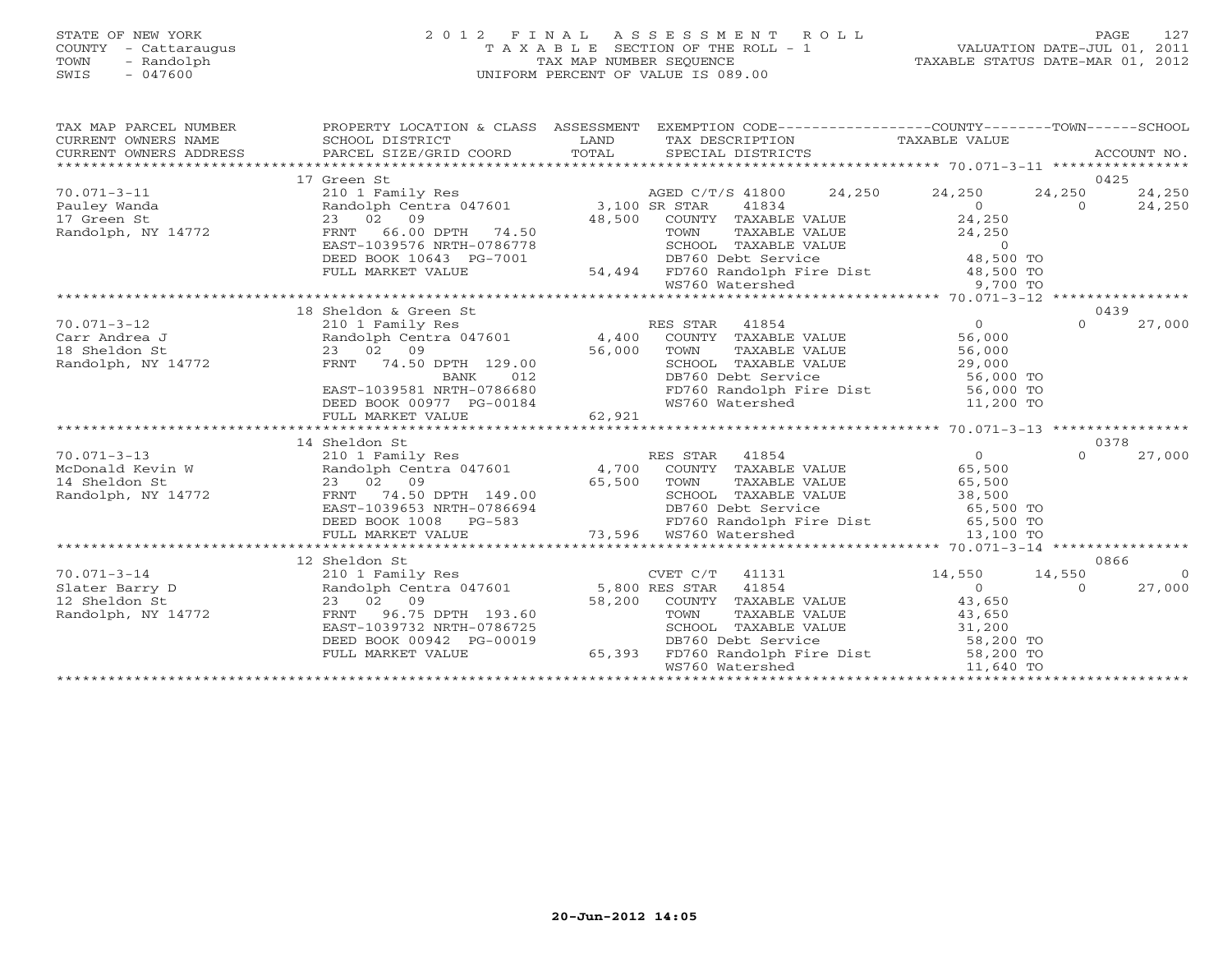#### STATE OF NEW YORK 2 0 1 2 F I N A L A S S E S S M E N T R O L L PAGE 128 COUNTY - Cattaraugus T A X A B L E SECTION OF THE ROLL - 1 VALUATION DATE-JUL 01, 2011 TOWN - Randolph TAX MAP NUMBER SEQUENCE TAXABLE STATUS DATE-MAR 01, 2012 SWIS - 047600 UNIFORM PERCENT OF VALUE IS 089.00UNIFORM PERCENT OF VALUE IS 089.00

| TAX MAP PARCEL NUMBER<br>CURRENT OWNERS NAME<br>CURRENT OWNERS ADDRESS                             | PROPERTY LOCATION & CLASS ASSESSMENT<br>SCHOOL DISTRICT<br>PARCEL SIZE/GRID COORD                                                                                                    | LAND<br>TOTAL                     | EXEMPTION CODE----------------COUNTY-------TOWN------SCHOOL<br>TAX DESCRIPTION<br>SPECIAL DISTRICTS                                                                                       | TAXABLE VALUE                                                                        | ACCOUNT NO.                                   |
|----------------------------------------------------------------------------------------------------|--------------------------------------------------------------------------------------------------------------------------------------------------------------------------------------|-----------------------------------|-------------------------------------------------------------------------------------------------------------------------------------------------------------------------------------------|--------------------------------------------------------------------------------------|-----------------------------------------------|
|                                                                                                    |                                                                                                                                                                                      |                                   |                                                                                                                                                                                           |                                                                                      |                                               |
| $70.071 - 3 - 15$<br>Nagle Timothy<br>c/o Kelly J Mitchell<br>10 Sheldon St<br>Randolph, NY 14772  | 10 Sheldon St<br>210 1 Family Res<br>Randolph Centra 047601<br>23 02<br>09<br>FRNT<br>85.00 DPTH 193.60<br>EAST-1039815 NRTH-0786732<br>DEED BOOK 14877 PG-7001<br>FULL MARKET VALUE | 5,400<br>52,000                   | 41854<br>RES STAR<br>COUNTY TAXABLE VALUE<br>TOWN<br>TAXABLE VALUE<br>SCHOOL TAXABLE VALUE<br>DB760 Debt Service<br>FD760 Randolph Fire Dist 52,000 TO<br>58,427 WS760 Watershed          | $\overline{0}$<br>52,000<br>52,000<br>25,000<br>52,000 TO<br>10,400 TO               | 0516<br>27,000<br>$\Omega$                    |
|                                                                                                    | *******************************<br>3 Sheldon St                                                                                                                                      |                                   |                                                                                                                                                                                           |                                                                                      | 0878                                          |
| $70.071 - 3 - 17$<br>Brown Bruce S<br>Brown Betty A<br>3 Sheldon St<br>Randolph, NY 14772          | 210 1 Family Res<br>Randolph Centra 047601<br>02<br>09<br>23<br>82.50 DPTH 190.00<br>FRNT<br>EAST-1039962 NRTH-0786504<br>DEED BOOK 862<br>PG-00345<br>FULL MARKET VALUE             | 5,300<br>44,100                   | RES STAR<br>41854<br>COUNTY TAXABLE VALUE<br>TOWN<br>TAXABLE VALUE<br>SCHOOL TAXABLE VALUE<br>DB760 Debt Service<br>FD760 Randolph Fire Dist<br>ws760 Watershed<br>49,551 WS760 Watershed | $\overline{O}$<br>44,100<br>44,100<br>17,100<br>44,100 TO<br>44,100 TO<br>8,820 TO   | $\Omega$<br>27,000                            |
|                                                                                                    |                                                                                                                                                                                      |                                   |                                                                                                                                                                                           |                                                                                      |                                               |
| $70.071 - 3 - 18$<br>Metallic Ladder Mfg Co<br>41 S Washington St<br>Randolph, NY 14772            | S Washington St<br>311 Res vac land<br>Randolph Centra 047601<br>23 02 09<br>FRNT 172.00 DPTH 82.50<br>EAST-1039959 NRTH-0786325<br>DEED BOOK 816<br>PG-00368<br>FULL MARKET VALUE   | 2,500<br>2,500<br>2,809           | COUNTY TAXABLE VALUE<br>TOWN<br>TAXABLE VALUE<br>SCHOOL TAXABLE VALUE<br>DB760 Debt Service<br>FD760 Randolph Fire Dist<br>WS760 Watershed                                                | 2,500<br>2,500<br>2,500<br>2,500 TO<br>$2,500$ TO<br>500 TO                          | 0406                                          |
|                                                                                                    | 40 S Washington St                                                                                                                                                                   |                                   |                                                                                                                                                                                           |                                                                                      | 0709                                          |
| $70.071 - 3 - 20$<br>Gardner Scott E<br>40 S Washington St<br>Randolph, NY 14772                   | 210 1 Family Res<br>Randolph Centra 047601<br>23 02 09<br>FRNT 120.00 DPTH 256.00<br>EAST-1039866 NRTH-0786170<br>DEED BOOK 266<br>$PG-4001$<br>FULL MARKET VALUE                    | 6,500<br>45,000                   | 41854<br>RES STAR<br>COUNTY TAXABLE VALUE<br>TOWN<br>TAXABLE VALUE<br>SCHOOL TAXABLE VALUE<br>DB760 Debt Service<br>FD760 Randolph Fire Dist<br>50,562 WS760 Watershed                    | $\overline{0}$<br>45,000<br>45,000<br>18,000<br>45,000 TO<br>45,000 TO<br>9,000 TO   | 27,000<br>$\Omega$                            |
|                                                                                                    | 44 S Washington St                                                                                                                                                                   |                                   |                                                                                                                                                                                           |                                                                                      | 0473                                          |
| $70.071 - 3 - 22$<br>Chadwick Forest<br>Chadwick Sonya<br>44 S Washington St<br>Randolph, NY 14772 | 210 1 Family Res<br>Randolph Centra 047601<br>23 02 09<br>64.00 DPTH 287.94<br>FRNT<br>EAST-1039851 NRTH-0786087<br>DEED BOOK 727<br>PG-00876<br>FULL MARKET VALUE                   | 5,000 SR STAR<br>60,600<br>68,090 | WVET C/T<br>41121<br>41834<br>COUNTY TAXABLE VALUE<br>TAXABLE VALUE<br>TOWN<br>SCHOOL TAXABLE VALUE<br>DB760 Debt Service<br>FD760 Randolph Fire Dist<br>WS760 Watershed                  | 9,090<br>$\circ$<br>51,510<br>51,510<br>4,620<br>60,600 TO<br>60,600 TO<br>12,120 TO | 9,090<br>$\overline{0}$<br>55,980<br>$\Omega$ |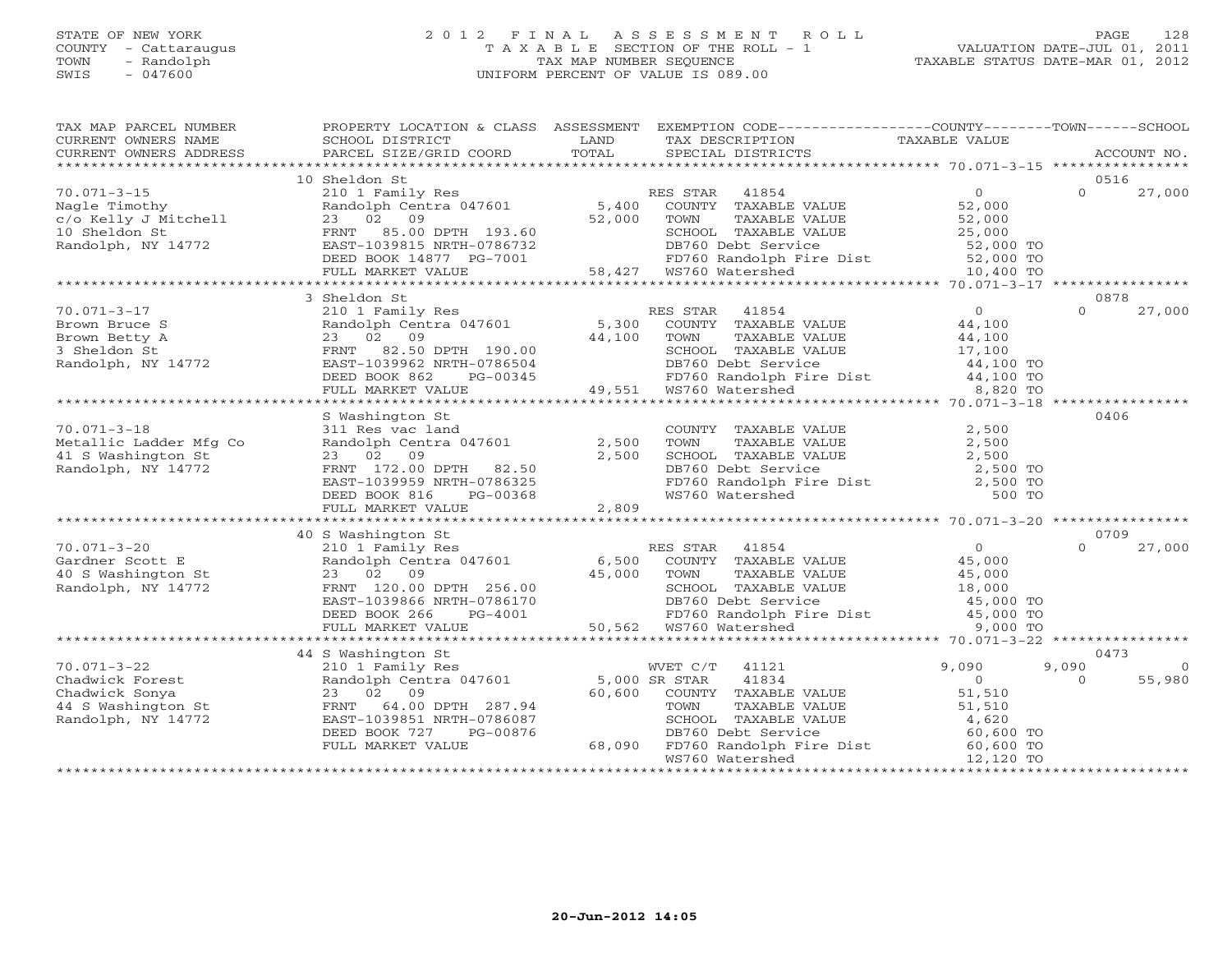### STATE OF NEW YORK 2 0 1 2 F I N A L A S S E S S M E N T R O L L PAGE 129 COUNTY - Cattaraugus T A X A B L E SECTION OF THE ROLL - 1 VALUATION DATE-JUL 01, 2011 TOWN - Randolph TAX MAP NUMBER SEQUENCE TAXABLE STATUS DATE-MAR 01, 2012 SWIS - 047600 UNIFORM PERCENT OF VALUE IS 089.00

| ACCOUNT NO.<br>0604<br>46 S Washington St<br>$70.071 - 3 - 23$<br>$\Omega$<br>$\Omega$<br>27,000<br>210 1 Family Res<br>RES STAR<br>41854<br>5,000<br>39,900<br>Oyer Patrick<br>Randolph Centra 047601<br>COUNTY TAXABLE VALUE<br>09<br>39,900<br>39,900<br>Oyer Darlene<br>23<br>02<br>TOWN<br>TAXABLE VALUE<br>46 S Washington St<br>60.00 DPTH 285.77<br>SCHOOL TAXABLE VALUE<br><b>FRNT</b><br>12,900<br>Randolph, NY 14772<br>BANK<br>017<br>DB760 Debt Service<br>39,900 TO<br>EAST-1039852 NRTH-0786023<br>FD760 Randolph Fire Dist<br>39,900 TO<br>WS760 Watershed<br>7,980 TO<br>DEED BOOK 1014<br>PG-118<br>44,831<br>FULL MARKET VALUE<br>**********************<br>0551<br>6 Crowley St<br>41854<br>$\Omega$<br>$\Omega$<br>27,000<br>210 1 Family Res<br>RES STAR<br>53,000<br>Randolph Centra 047601<br>7,400<br>COUNTY TAXABLE VALUE<br>09<br>53,000<br>TAXABLE VALUE<br>53,000<br>23 02<br>TOWN<br>6 Crowley St<br>FRNT 211.94 DPTH 140.00<br>SCHOOL TAXABLE VALUE<br>26,000<br>Randolph, NY 14772<br>082<br>DB760 Debt Service<br>53,000 TO<br><b>BANK</b><br>EAST-1039886 NRTH-0785919<br>FD760 Randolph Fire Dist<br>53,000 TO<br>WS760 Watershed<br>10,600 TO<br>DEED BOOK 1007 PG-1103<br>59,551<br>FULL MARKET VALUE<br>10 Crowley St<br>0754<br>$70.071 - 3 - 25$<br>210 1 Family Res<br>AGED C/T/S 41800<br>27,000<br>27,000<br>27,000<br>41834<br>Dechow Nancy L<br>Randolph Centra 047601<br>4,700 SR STAR<br>$\Omega$<br>$\Omega$<br>27,000<br>09<br>54,000<br>COUNTY TAXABLE VALUE<br>27,000<br>10 Crowley St<br>02<br>23<br>Randolph, NY 14772<br>FRNT<br>76.00 DPTH 140.00<br>TOWN<br>TAXABLE VALUE<br>27,000<br>$\circ$<br>EAST-1039744 NRTH-0785920<br>SCHOOL TAXABLE VALUE<br>DEED BOOK 1007<br>DB760 Debt Service<br>54,000 TO<br>$PG-807$<br>FULL MARKET VALUE<br>60,674<br>FD760 Randolph Fire Dist<br>54,000 TO<br>WS760 Watershed<br>10,800 TO<br>16 Crowley St<br>0540<br>5,000<br>$\Omega$<br>210 1 Family Res<br>Veterans V 41107<br>$\circ$<br>$\Omega$<br>9,100 RES STAR<br>$\Omega$<br>Randolph Centra 047601<br>41854<br>$\Omega$<br>27,000<br>83,000<br>23 02<br>09<br>83,000<br>COUNTY TAXABLE VALUE<br>1.87<br>83,000<br>ACRES<br>TOWN<br>TAXABLE VALUE<br>EAST-1039621 NRTH-0786079<br>SCHOOL TAXABLE VALUE<br>56,000<br>DEED BOOK 755<br>PG-00661<br>DB760 Debt Service<br>83,000 TO | TAX MAP PARCEL NUMBER<br>CURRENT OWNERS NAME | PROPERTY LOCATION & CLASS ASSESSMENT<br>SCHOOL DISTRICT | LAND   | EXEMPTION CODE-----------------COUNTY-------TOWN------SCHOOL<br>TAX DESCRIPTION | TAXABLE VALUE |  |
|----------------------------------------------------------------------------------------------------------------------------------------------------------------------------------------------------------------------------------------------------------------------------------------------------------------------------------------------------------------------------------------------------------------------------------------------------------------------------------------------------------------------------------------------------------------------------------------------------------------------------------------------------------------------------------------------------------------------------------------------------------------------------------------------------------------------------------------------------------------------------------------------------------------------------------------------------------------------------------------------------------------------------------------------------------------------------------------------------------------------------------------------------------------------------------------------------------------------------------------------------------------------------------------------------------------------------------------------------------------------------------------------------------------------------------------------------------------------------------------------------------------------------------------------------------------------------------------------------------------------------------------------------------------------------------------------------------------------------------------------------------------------------------------------------------------------------------------------------------------------------------------------------------------------------------------------------------------------------------------------------------------------------------------------------------------------------------------------------------------------------------------------------------------------------------------------------------------------------------------------------------------------------------------------------------------------------------------|----------------------------------------------|---------------------------------------------------------|--------|---------------------------------------------------------------------------------|---------------|--|
|                                                                                                                                                                                                                                                                                                                                                                                                                                                                                                                                                                                                                                                                                                                                                                                                                                                                                                                                                                                                                                                                                                                                                                                                                                                                                                                                                                                                                                                                                                                                                                                                                                                                                                                                                                                                                                                                                                                                                                                                                                                                                                                                                                                                                                                                                                                                        | CURRENT OWNERS ADDRESS                       | PARCEL SIZE/GRID COORD                                  | TOTAL  | SPECIAL DISTRICTS                                                               |               |  |
|                                                                                                                                                                                                                                                                                                                                                                                                                                                                                                                                                                                                                                                                                                                                                                                                                                                                                                                                                                                                                                                                                                                                                                                                                                                                                                                                                                                                                                                                                                                                                                                                                                                                                                                                                                                                                                                                                                                                                                                                                                                                                                                                                                                                                                                                                                                                        |                                              |                                                         |        |                                                                                 |               |  |
|                                                                                                                                                                                                                                                                                                                                                                                                                                                                                                                                                                                                                                                                                                                                                                                                                                                                                                                                                                                                                                                                                                                                                                                                                                                                                                                                                                                                                                                                                                                                                                                                                                                                                                                                                                                                                                                                                                                                                                                                                                                                                                                                                                                                                                                                                                                                        |                                              |                                                         |        |                                                                                 |               |  |
|                                                                                                                                                                                                                                                                                                                                                                                                                                                                                                                                                                                                                                                                                                                                                                                                                                                                                                                                                                                                                                                                                                                                                                                                                                                                                                                                                                                                                                                                                                                                                                                                                                                                                                                                                                                                                                                                                                                                                                                                                                                                                                                                                                                                                                                                                                                                        |                                              |                                                         |        |                                                                                 |               |  |
|                                                                                                                                                                                                                                                                                                                                                                                                                                                                                                                                                                                                                                                                                                                                                                                                                                                                                                                                                                                                                                                                                                                                                                                                                                                                                                                                                                                                                                                                                                                                                                                                                                                                                                                                                                                                                                                                                                                                                                                                                                                                                                                                                                                                                                                                                                                                        |                                              |                                                         |        |                                                                                 |               |  |
|                                                                                                                                                                                                                                                                                                                                                                                                                                                                                                                                                                                                                                                                                                                                                                                                                                                                                                                                                                                                                                                                                                                                                                                                                                                                                                                                                                                                                                                                                                                                                                                                                                                                                                                                                                                                                                                                                                                                                                                                                                                                                                                                                                                                                                                                                                                                        |                                              |                                                         |        |                                                                                 |               |  |
|                                                                                                                                                                                                                                                                                                                                                                                                                                                                                                                                                                                                                                                                                                                                                                                                                                                                                                                                                                                                                                                                                                                                                                                                                                                                                                                                                                                                                                                                                                                                                                                                                                                                                                                                                                                                                                                                                                                                                                                                                                                                                                                                                                                                                                                                                                                                        |                                              |                                                         |        |                                                                                 |               |  |
|                                                                                                                                                                                                                                                                                                                                                                                                                                                                                                                                                                                                                                                                                                                                                                                                                                                                                                                                                                                                                                                                                                                                                                                                                                                                                                                                                                                                                                                                                                                                                                                                                                                                                                                                                                                                                                                                                                                                                                                                                                                                                                                                                                                                                                                                                                                                        |                                              |                                                         |        |                                                                                 |               |  |
|                                                                                                                                                                                                                                                                                                                                                                                                                                                                                                                                                                                                                                                                                                                                                                                                                                                                                                                                                                                                                                                                                                                                                                                                                                                                                                                                                                                                                                                                                                                                                                                                                                                                                                                                                                                                                                                                                                                                                                                                                                                                                                                                                                                                                                                                                                                                        |                                              |                                                         |        |                                                                                 |               |  |
|                                                                                                                                                                                                                                                                                                                                                                                                                                                                                                                                                                                                                                                                                                                                                                                                                                                                                                                                                                                                                                                                                                                                                                                                                                                                                                                                                                                                                                                                                                                                                                                                                                                                                                                                                                                                                                                                                                                                                                                                                                                                                                                                                                                                                                                                                                                                        |                                              |                                                         |        |                                                                                 |               |  |
|                                                                                                                                                                                                                                                                                                                                                                                                                                                                                                                                                                                                                                                                                                                                                                                                                                                                                                                                                                                                                                                                                                                                                                                                                                                                                                                                                                                                                                                                                                                                                                                                                                                                                                                                                                                                                                                                                                                                                                                                                                                                                                                                                                                                                                                                                                                                        |                                              |                                                         |        |                                                                                 |               |  |
|                                                                                                                                                                                                                                                                                                                                                                                                                                                                                                                                                                                                                                                                                                                                                                                                                                                                                                                                                                                                                                                                                                                                                                                                                                                                                                                                                                                                                                                                                                                                                                                                                                                                                                                                                                                                                                                                                                                                                                                                                                                                                                                                                                                                                                                                                                                                        |                                              |                                                         |        |                                                                                 |               |  |
|                                                                                                                                                                                                                                                                                                                                                                                                                                                                                                                                                                                                                                                                                                                                                                                                                                                                                                                                                                                                                                                                                                                                                                                                                                                                                                                                                                                                                                                                                                                                                                                                                                                                                                                                                                                                                                                                                                                                                                                                                                                                                                                                                                                                                                                                                                                                        | $70.071 - 3 - 24$                            |                                                         |        |                                                                                 |               |  |
|                                                                                                                                                                                                                                                                                                                                                                                                                                                                                                                                                                                                                                                                                                                                                                                                                                                                                                                                                                                                                                                                                                                                                                                                                                                                                                                                                                                                                                                                                                                                                                                                                                                                                                                                                                                                                                                                                                                                                                                                                                                                                                                                                                                                                                                                                                                                        | Phanco Thomas W                              |                                                         |        |                                                                                 |               |  |
|                                                                                                                                                                                                                                                                                                                                                                                                                                                                                                                                                                                                                                                                                                                                                                                                                                                                                                                                                                                                                                                                                                                                                                                                                                                                                                                                                                                                                                                                                                                                                                                                                                                                                                                                                                                                                                                                                                                                                                                                                                                                                                                                                                                                                                                                                                                                        | Phanco Maxine N                              |                                                         |        |                                                                                 |               |  |
|                                                                                                                                                                                                                                                                                                                                                                                                                                                                                                                                                                                                                                                                                                                                                                                                                                                                                                                                                                                                                                                                                                                                                                                                                                                                                                                                                                                                                                                                                                                                                                                                                                                                                                                                                                                                                                                                                                                                                                                                                                                                                                                                                                                                                                                                                                                                        |                                              |                                                         |        |                                                                                 |               |  |
|                                                                                                                                                                                                                                                                                                                                                                                                                                                                                                                                                                                                                                                                                                                                                                                                                                                                                                                                                                                                                                                                                                                                                                                                                                                                                                                                                                                                                                                                                                                                                                                                                                                                                                                                                                                                                                                                                                                                                                                                                                                                                                                                                                                                                                                                                                                                        |                                              |                                                         |        |                                                                                 |               |  |
|                                                                                                                                                                                                                                                                                                                                                                                                                                                                                                                                                                                                                                                                                                                                                                                                                                                                                                                                                                                                                                                                                                                                                                                                                                                                                                                                                                                                                                                                                                                                                                                                                                                                                                                                                                                                                                                                                                                                                                                                                                                                                                                                                                                                                                                                                                                                        |                                              |                                                         |        |                                                                                 |               |  |
|                                                                                                                                                                                                                                                                                                                                                                                                                                                                                                                                                                                                                                                                                                                                                                                                                                                                                                                                                                                                                                                                                                                                                                                                                                                                                                                                                                                                                                                                                                                                                                                                                                                                                                                                                                                                                                                                                                                                                                                                                                                                                                                                                                                                                                                                                                                                        |                                              |                                                         |        |                                                                                 |               |  |
|                                                                                                                                                                                                                                                                                                                                                                                                                                                                                                                                                                                                                                                                                                                                                                                                                                                                                                                                                                                                                                                                                                                                                                                                                                                                                                                                                                                                                                                                                                                                                                                                                                                                                                                                                                                                                                                                                                                                                                                                                                                                                                                                                                                                                                                                                                                                        |                                              |                                                         |        |                                                                                 |               |  |
|                                                                                                                                                                                                                                                                                                                                                                                                                                                                                                                                                                                                                                                                                                                                                                                                                                                                                                                                                                                                                                                                                                                                                                                                                                                                                                                                                                                                                                                                                                                                                                                                                                                                                                                                                                                                                                                                                                                                                                                                                                                                                                                                                                                                                                                                                                                                        |                                              |                                                         |        |                                                                                 |               |  |
|                                                                                                                                                                                                                                                                                                                                                                                                                                                                                                                                                                                                                                                                                                                                                                                                                                                                                                                                                                                                                                                                                                                                                                                                                                                                                                                                                                                                                                                                                                                                                                                                                                                                                                                                                                                                                                                                                                                                                                                                                                                                                                                                                                                                                                                                                                                                        |                                              |                                                         |        |                                                                                 |               |  |
|                                                                                                                                                                                                                                                                                                                                                                                                                                                                                                                                                                                                                                                                                                                                                                                                                                                                                                                                                                                                                                                                                                                                                                                                                                                                                                                                                                                                                                                                                                                                                                                                                                                                                                                                                                                                                                                                                                                                                                                                                                                                                                                                                                                                                                                                                                                                        |                                              |                                                         |        |                                                                                 |               |  |
|                                                                                                                                                                                                                                                                                                                                                                                                                                                                                                                                                                                                                                                                                                                                                                                                                                                                                                                                                                                                                                                                                                                                                                                                                                                                                                                                                                                                                                                                                                                                                                                                                                                                                                                                                                                                                                                                                                                                                                                                                                                                                                                                                                                                                                                                                                                                        |                                              |                                                         |        |                                                                                 |               |  |
|                                                                                                                                                                                                                                                                                                                                                                                                                                                                                                                                                                                                                                                                                                                                                                                                                                                                                                                                                                                                                                                                                                                                                                                                                                                                                                                                                                                                                                                                                                                                                                                                                                                                                                                                                                                                                                                                                                                                                                                                                                                                                                                                                                                                                                                                                                                                        |                                              |                                                         |        |                                                                                 |               |  |
|                                                                                                                                                                                                                                                                                                                                                                                                                                                                                                                                                                                                                                                                                                                                                                                                                                                                                                                                                                                                                                                                                                                                                                                                                                                                                                                                                                                                                                                                                                                                                                                                                                                                                                                                                                                                                                                                                                                                                                                                                                                                                                                                                                                                                                                                                                                                        |                                              |                                                         |        |                                                                                 |               |  |
|                                                                                                                                                                                                                                                                                                                                                                                                                                                                                                                                                                                                                                                                                                                                                                                                                                                                                                                                                                                                                                                                                                                                                                                                                                                                                                                                                                                                                                                                                                                                                                                                                                                                                                                                                                                                                                                                                                                                                                                                                                                                                                                                                                                                                                                                                                                                        |                                              |                                                         |        |                                                                                 |               |  |
|                                                                                                                                                                                                                                                                                                                                                                                                                                                                                                                                                                                                                                                                                                                                                                                                                                                                                                                                                                                                                                                                                                                                                                                                                                                                                                                                                                                                                                                                                                                                                                                                                                                                                                                                                                                                                                                                                                                                                                                                                                                                                                                                                                                                                                                                                                                                        |                                              |                                                         |        |                                                                                 |               |  |
|                                                                                                                                                                                                                                                                                                                                                                                                                                                                                                                                                                                                                                                                                                                                                                                                                                                                                                                                                                                                                                                                                                                                                                                                                                                                                                                                                                                                                                                                                                                                                                                                                                                                                                                                                                                                                                                                                                                                                                                                                                                                                                                                                                                                                                                                                                                                        |                                              |                                                         |        |                                                                                 |               |  |
|                                                                                                                                                                                                                                                                                                                                                                                                                                                                                                                                                                                                                                                                                                                                                                                                                                                                                                                                                                                                                                                                                                                                                                                                                                                                                                                                                                                                                                                                                                                                                                                                                                                                                                                                                                                                                                                                                                                                                                                                                                                                                                                                                                                                                                                                                                                                        |                                              |                                                         |        |                                                                                 |               |  |
|                                                                                                                                                                                                                                                                                                                                                                                                                                                                                                                                                                                                                                                                                                                                                                                                                                                                                                                                                                                                                                                                                                                                                                                                                                                                                                                                                                                                                                                                                                                                                                                                                                                                                                                                                                                                                                                                                                                                                                                                                                                                                                                                                                                                                                                                                                                                        |                                              |                                                         |        |                                                                                 |               |  |
|                                                                                                                                                                                                                                                                                                                                                                                                                                                                                                                                                                                                                                                                                                                                                                                                                                                                                                                                                                                                                                                                                                                                                                                                                                                                                                                                                                                                                                                                                                                                                                                                                                                                                                                                                                                                                                                                                                                                                                                                                                                                                                                                                                                                                                                                                                                                        | $70.071 - 3 - 26$                            |                                                         |        |                                                                                 |               |  |
|                                                                                                                                                                                                                                                                                                                                                                                                                                                                                                                                                                                                                                                                                                                                                                                                                                                                                                                                                                                                                                                                                                                                                                                                                                                                                                                                                                                                                                                                                                                                                                                                                                                                                                                                                                                                                                                                                                                                                                                                                                                                                                                                                                                                                                                                                                                                        | Boutwell Reginald                            |                                                         |        |                                                                                 |               |  |
|                                                                                                                                                                                                                                                                                                                                                                                                                                                                                                                                                                                                                                                                                                                                                                                                                                                                                                                                                                                                                                                                                                                                                                                                                                                                                                                                                                                                                                                                                                                                                                                                                                                                                                                                                                                                                                                                                                                                                                                                                                                                                                                                                                                                                                                                                                                                        | Boutwell Louise                              |                                                         |        |                                                                                 |               |  |
|                                                                                                                                                                                                                                                                                                                                                                                                                                                                                                                                                                                                                                                                                                                                                                                                                                                                                                                                                                                                                                                                                                                                                                                                                                                                                                                                                                                                                                                                                                                                                                                                                                                                                                                                                                                                                                                                                                                                                                                                                                                                                                                                                                                                                                                                                                                                        | 16 Crowley St                                |                                                         |        |                                                                                 |               |  |
|                                                                                                                                                                                                                                                                                                                                                                                                                                                                                                                                                                                                                                                                                                                                                                                                                                                                                                                                                                                                                                                                                                                                                                                                                                                                                                                                                                                                                                                                                                                                                                                                                                                                                                                                                                                                                                                                                                                                                                                                                                                                                                                                                                                                                                                                                                                                        | Randolph, NY 14772                           |                                                         |        |                                                                                 |               |  |
|                                                                                                                                                                                                                                                                                                                                                                                                                                                                                                                                                                                                                                                                                                                                                                                                                                                                                                                                                                                                                                                                                                                                                                                                                                                                                                                                                                                                                                                                                                                                                                                                                                                                                                                                                                                                                                                                                                                                                                                                                                                                                                                                                                                                                                                                                                                                        |                                              |                                                         |        |                                                                                 |               |  |
|                                                                                                                                                                                                                                                                                                                                                                                                                                                                                                                                                                                                                                                                                                                                                                                                                                                                                                                                                                                                                                                                                                                                                                                                                                                                                                                                                                                                                                                                                                                                                                                                                                                                                                                                                                                                                                                                                                                                                                                                                                                                                                                                                                                                                                                                                                                                        |                                              | FULL MARKET VALUE                                       | 93,258 | FD760 Randolph Fire Dist                                                        | 83,000 TO     |  |
| WS760 Watershed<br>16,600 TO<br>**********************                                                                                                                                                                                                                                                                                                                                                                                                                                                                                                                                                                                                                                                                                                                                                                                                                                                                                                                                                                                                                                                                                                                                                                                                                                                                                                                                                                                                                                                                                                                                                                                                                                                                                                                                                                                                                                                                                                                                                                                                                                                                                                                                                                                                                                                                                 |                                              |                                                         |        |                                                                                 |               |  |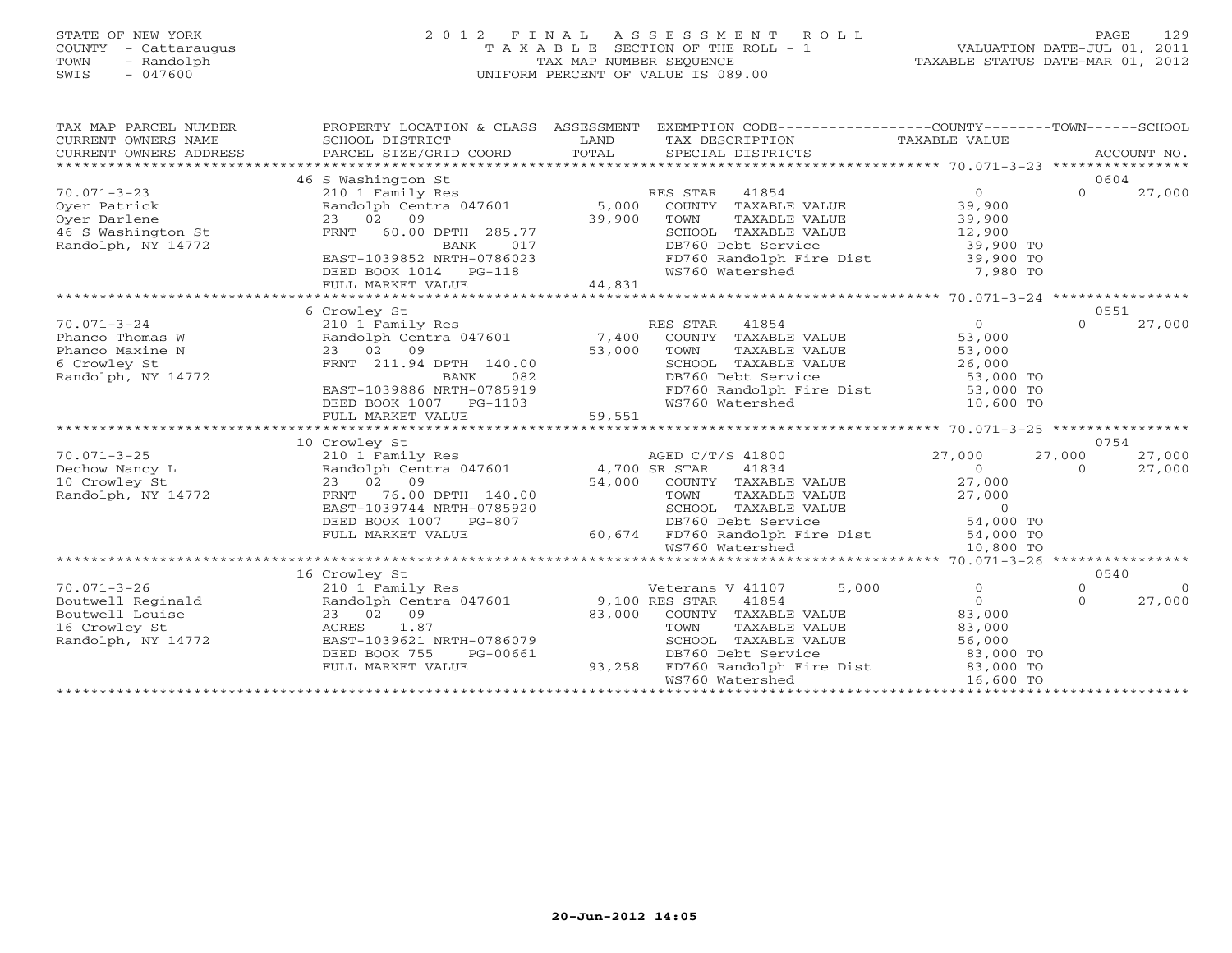#### STATE OF NEW YORK 2 0 1 2 F I N A L A S S E S S M E N T R O L L PAGE 130COUNTY - Cattaraugus T A X A B L E SECTION OF THE ROLL - 1 VALUATION DATE-JUL 01, 2011 TOWN - Randolph TAX MAP NUMBER SEQUENCE TAXABLE STATUS DATE-MAR 01, 2012<br>SWIS - 047600 SWIS - 047600 UNIFORM PERCENT OF VALUE IS 089.00

| TAX MAP PARCEL NUMBER                                                                                                                                                                                                                      | PROPERTY LOCATION & CLASS ASSESSMENT EXEMPTION CODE----------------COUNTY-------TOWN------SCHOOL                                                                         |        |                                                                                                                                                                                                                        |                  |                    |
|--------------------------------------------------------------------------------------------------------------------------------------------------------------------------------------------------------------------------------------------|--------------------------------------------------------------------------------------------------------------------------------------------------------------------------|--------|------------------------------------------------------------------------------------------------------------------------------------------------------------------------------------------------------------------------|------------------|--------------------|
| CURRENT OWNERS NAME                                                                                                                                                                                                                        | SCHOOL DISTRICT                                                                                                                                                          | LAND   | TAX DESCRIPTION                                                                                                                                                                                                        | TAXABLE VALUE    |                    |
| CURRENT OWNERS NAME<br>CURRENT OWNERS ADDRESS PARCEL SIZE/GRID COORD                                                                                                                                                                       |                                                                                                                                                                          | TOTAL  | SPECIAL DISTRICTS                                                                                                                                                                                                      |                  | ACCOUNT NO.        |
|                                                                                                                                                                                                                                            |                                                                                                                                                                          |        |                                                                                                                                                                                                                        |                  |                    |
|                                                                                                                                                                                                                                            | 18 Crowley St                                                                                                                                                            |        |                                                                                                                                                                                                                        |                  | 0377               |
| 70.071-3-27                                                                                                                                                                                                                                | 210 1 Family Res                                                                                                                                                         |        | COUNTY TAXABLE VALUE                                                                                                                                                                                                   | 51,000           |                    |
|                                                                                                                                                                                                                                            |                                                                                                                                                                          |        | TAXABLE VALUE<br>TOWN                                                                                                                                                                                                  | 51,000           |                    |
|                                                                                                                                                                                                                                            |                                                                                                                                                                          |        |                                                                                                                                                                                                                        | 51,000           |                    |
|                                                                                                                                                                                                                                            |                                                                                                                                                                          |        | SCHOOL TAXABLE VALUE<br>DB760 Debt Service                                                                                                                                                                             | 51,000 TO        |                    |
|                                                                                                                                                                                                                                            |                                                                                                                                                                          |        |                                                                                                                                                                                                                        |                  |                    |
|                                                                                                                                                                                                                                            |                                                                                                                                                                          |        | FD760 Randolph Fire Dist 51,000 TO<br>WS760 Watershed 10,200 TO                                                                                                                                                        |                  |                    |
|                                                                                                                                                                                                                                            |                                                                                                                                                                          |        |                                                                                                                                                                                                                        |                  |                    |
| 70.071-3-27<br>Boutwell Reginald Randolph Centra 047601 4,800<br>Boutwell Louise 23 02 09<br>16 Crowley St FRNT 82.50 DPTH 140.00<br>Randolph, NY 14772 EAST-1039501 NRTH-0785923<br>DEED BOOK 00975 PG-00268 FULL MARKET VALUE<br>FULL M  |                                                                                                                                                                          |        |                                                                                                                                                                                                                        |                  |                    |
|                                                                                                                                                                                                                                            |                                                                                                                                                                          |        |                                                                                                                                                                                                                        |                  |                    |
|                                                                                                                                                                                                                                            | 22 Crowley St                                                                                                                                                            |        |                                                                                                                                                                                                                        |                  | 0515               |
| $70.071 - 3 - 28$                                                                                                                                                                                                                          | 210 1 Family Res                                                                                                                                                         |        | RES STAR 41854                                                                                                                                                                                                         | $\Omega$         | 27,000<br>$\Omega$ |
|                                                                                                                                                                                                                                            |                                                                                                                                                                          |        |                                                                                                                                                                                                                        |                  |                    |
|                                                                                                                                                                                                                                            |                                                                                                                                                                          |        |                                                                                                                                                                                                                        |                  |                    |
|                                                                                                                                                                                                                                            |                                                                                                                                                                          |        |                                                                                                                                                                                                                        |                  |                    |
|                                                                                                                                                                                                                                            |                                                                                                                                                                          |        |                                                                                                                                                                                                                        |                  |                    |
|                                                                                                                                                                                                                                            |                                                                                                                                                                          |        |                                                                                                                                                                                                                        |                  |                    |
|                                                                                                                                                                                                                                            |                                                                                                                                                                          |        |                                                                                                                                                                                                                        |                  |                    |
|                                                                                                                                                                                                                                            |                                                                                                                                                                          |        |                                                                                                                                                                                                                        |                  |                    |
|                                                                                                                                                                                                                                            | 33 Larkin St                                                                                                                                                             |        |                                                                                                                                                                                                                        |                  | 0696               |
| 70.071-3-29.1                                                                                                                                                                                                                              | 210 1 Family Res<br>Randolph Centra 047601 Randolph Centra 047601 8,500 COUNTY TAXABLE VALUE<br>23 02 09 63,700 TOWN TAXABLE VALUE<br>23 02 09 63,700 TOWN TAXABLE VALUE |        |                                                                                                                                                                                                                        | $\overline{0}$   | 27,000<br>$\Omega$ |
| McGraw Joanne                                                                                                                                                                                                                              |                                                                                                                                                                          |        |                                                                                                                                                                                                                        | 63,700           |                    |
| 33 Larkin St                                                                                                                                                                                                                               |                                                                                                                                                                          |        |                                                                                                                                                                                                                        |                  |                    |
| Randolph, NY 14772                                                                                                                                                                                                                         |                                                                                                                                                                          |        | TOWN TAXABLE VALUE<br>SCHOOL TAXABLE VALUE                                                                                                                                                                             | 63,700<br>36,700 |                    |
|                                                                                                                                                                                                                                            |                                                                                                                                                                          |        |                                                                                                                                                                                                                        |                  |                    |
|                                                                                                                                                                                                                                            |                                                                                                                                                                          |        | ACRES 1.40 SCHOOL TAXABLE VALUE 36,700<br>EAST-1039271 NRTH-0785995 DB760 Debt Service 63,700 TO<br>DEED BOOK 00979 PG-00807 PTD760 Randolph Fire Dist 63,700 TO<br>FULL MARKET VALUE 71,573 WS760 Watershed 12,740 TO |                  |                    |
|                                                                                                                                                                                                                                            |                                                                                                                                                                          |        |                                                                                                                                                                                                                        |                  |                    |
|                                                                                                                                                                                                                                            |                                                                                                                                                                          |        |                                                                                                                                                                                                                        |                  |                    |
|                                                                                                                                                                                                                                            |                                                                                                                                                                          |        |                                                                                                                                                                                                                        |                  |                    |
|                                                                                                                                                                                                                                            | Crowley St (Off)                                                                                                                                                         |        |                                                                                                                                                                                                                        |                  | 1465               |
| 70.071-3-29.2                                                                                                                                                                                                                              | 311 Res vac land                                                                                                                                                         |        | COUNTY TAXABLE VALUE                                                                                                                                                                                                   | 600              |                    |
|                                                                                                                                                                                                                                            |                                                                                                                                                                          |        |                                                                                                                                                                                                                        | 600              |                    |
|                                                                                                                                                                                                                                            |                                                                                                                                                                          |        |                                                                                                                                                                                                                        | 600              |                    |
|                                                                                                                                                                                                                                            |                                                                                                                                                                          |        |                                                                                                                                                                                                                        | 600 TO           |                    |
| Political Reginal<br>Boutwell Louise (23 02 09 600<br>Boutwell Louise (23 02 09 600<br>TRNT 165.00 DPTH 128.70 600<br>Randolph, NY 14772 (EAST-1039460 NRTH-0786062<br>DEED BOOK 0957 PG-00445<br>DEED BOOK 0957 PG-00445                  |                                                                                                                                                                          |        | COUNTY TAXABLE VALUE<br>TOWN TAXABLE VALUE<br>SCHOOL TAXABLE VALUE<br>DB760 Debt Service<br>FD760 Randolph Fire Dist                                                                                                   | 600 TO           |                    |
|                                                                                                                                                                                                                                            |                                                                                                                                                                          |        |                                                                                                                                                                                                                        | 120 TO           |                    |
|                                                                                                                                                                                                                                            | FULL MARKET VALUE                                                                                                                                                        | 674    |                                                                                                                                                                                                                        |                  |                    |
|                                                                                                                                                                                                                                            |                                                                                                                                                                          |        |                                                                                                                                                                                                                        |                  |                    |
|                                                                                                                                                                                                                                            | 21 Sheldon St                                                                                                                                                            |        |                                                                                                                                                                                                                        |                  | 0716               |
| 70.071-3-30                                                                                                                                                                                                                                | 210 1 Family Res                                                                                                                                                         |        | COUNTY TAXABLE VALUE 76,000                                                                                                                                                                                            |                  |                    |
|                                                                                                                                                                                                                                            |                                                                                                                                                                          |        |                                                                                                                                                                                                                        |                  |                    |
|                                                                                                                                                                                                                                            |                                                                                                                                                                          |        |                                                                                                                                                                                                                        |                  |                    |
|                                                                                                                                                                                                                                            |                                                                                                                                                                          |        | DB760 Debt Service                                                                                                                                                                                                     | 76,000 TO        |                    |
|                                                                                                                                                                                                                                            |                                                                                                                                                                          |        | FD760 Randolph Fire Dist 76,000 TO                                                                                                                                                                                     |                  |                    |
|                                                                                                                                                                                                                                            |                                                                                                                                                                          |        | WS760 Watershed                                                                                                                                                                                                        | 15,200 TO        |                    |
| Palmer James<br>Palmer Cynthia G (23 02 09 76,000<br>45 Center St (23 02 09 76,000<br>Randolph, NY 14772 (EAST-1039325 NRTH-0786335<br>DEED BOOK 1006 PG-1098<br>PULL MARKE, WARKE, WATHER CORP CALLER<br>PETER MARKE, WARKE, WATHER CALLE | FULL MARKET VALUE                                                                                                                                                        | 85,393 |                                                                                                                                                                                                                        |                  |                    |
|                                                                                                                                                                                                                                            |                                                                                                                                                                          |        |                                                                                                                                                                                                                        |                  |                    |
|                                                                                                                                                                                                                                            |                                                                                                                                                                          |        |                                                                                                                                                                                                                        |                  |                    |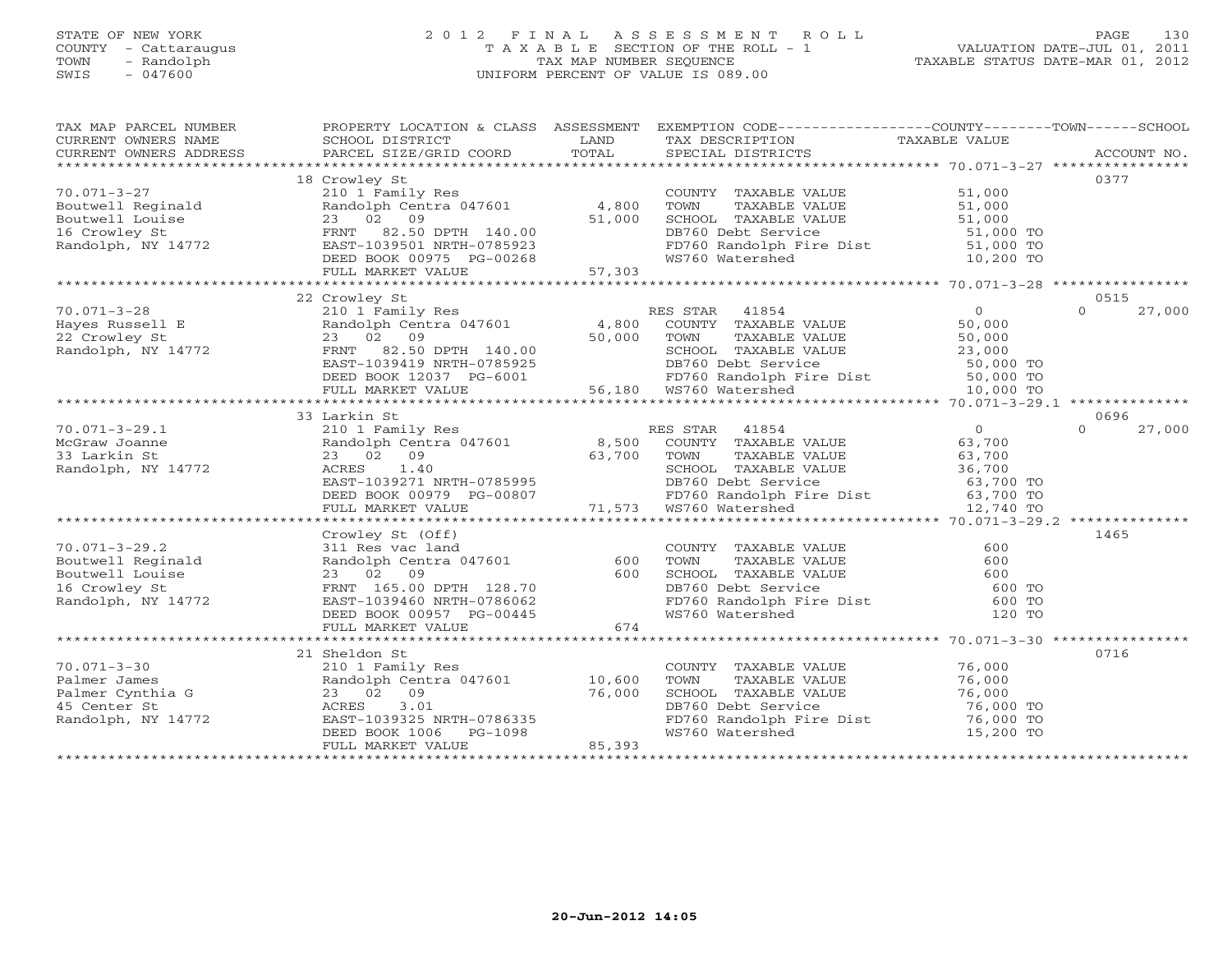#### STATE OF NEW YORK 2 0 1 2 F I N A L A S S E S S M E N T R O L L PAGE 131 COUNTY - Cattaraugus T A X A B L E SECTION OF THE ROLL - 1 VALUATION DATE-JUL 01, 2011 TOWN - Randolph TAX MAP NUMBER SEQUENCE TAXABLE STATUS DATE-MAR 01, 2012 SWIS - 047600 UNIFORM PERCENT OF VALUE IS 089.00UNIFORM PERCENT OF VALUE IS 089.00

| TAX MAP PARCEL NUMBER                                   |                                                     |          | PROPERTY LOCATION & CLASS ASSESSMENT EXEMPTION CODE---------------COUNTY-------TOWN------SCHOOL                                                                                                                                                      |                |                    |
|---------------------------------------------------------|-----------------------------------------------------|----------|------------------------------------------------------------------------------------------------------------------------------------------------------------------------------------------------------------------------------------------------------|----------------|--------------------|
|                                                         |                                                     |          |                                                                                                                                                                                                                                                      |                |                    |
|                                                         | 19 Sheldon St                                       |          |                                                                                                                                                                                                                                                      |                | 0659               |
| $70.071 - 3 - 31$                                       | 220 2 Family Res<br>Randolph Centra 047601 8,200    |          | RES STAR 41854                                                                                                                                                                                                                                       | $\overline{0}$ | $\Omega$<br>27,000 |
| Hartson James A                                         |                                                     |          | COUNTY TAXABLE VALUE                                                                                                                                                                                                                                 | 78,500         |                    |
| Phillips Glenda                                         | 23 02 09                                            | 78,500   | TOWN<br>TAXABLE VALUE                                                                                                                                                                                                                                | 78,500         |                    |
| 19 Sheldon St                                           | ACRES 1.19                                          |          | SCHOOL TAXABLE VALUE                                                                                                                                                                                                                                 | 51,500         |                    |
| Randolph, NY 14772                                      | EAST-1039574 NRTH-0786401                           |          |                                                                                                                                                                                                                                                      |                |                    |
|                                                         | DEED BOOK 887                                       | PG-00425 |                                                                                                                                                                                                                                                      |                |                    |
|                                                         | FULL MARKET VALUE                                   |          | DB760 Debt Service 78,500 TO<br>FD760 Randolph Fire Dist 78,500 TO<br>WS760 Watershed 15,700 TO<br>88,202 WS760 Watershed                                                                                                                            |                |                    |
|                                                         |                                                     |          |                                                                                                                                                                                                                                                      |                |                    |
|                                                         | 15 Sheldon St                                       |          |                                                                                                                                                                                                                                                      |                | 0476               |
| $70.071 - 3 - 32$                                       | 210 1 Family Res                                    |          | 41834<br>SR STAR                                                                                                                                                                                                                                     | $\Omega$       | $\Omega$<br>48,000 |
|                                                         | Randolph Centra 047601 4,800                        |          |                                                                                                                                                                                                                                                      |                |                    |
| Chubb Patricia E<br>15 Sheldon St<br>Randolph, NY 14772 | 23 02 09                                            | 48,000   | COUNTY TAXABLE VALUE<br>TOUNTY TAXABLE VALUE<br>TOUNTY TAXABLE VALUE<br>TOUNTY TAXABLE VALUE<br>SCHOOL TAXABLE VALUE<br>DB760 Debt Service<br>DB760 Randolph Fire Dist<br>48,000 TO<br>FD760 Randolph Fire Dist<br>48,000 TO<br>9,600 TO<br>WS760 Wa |                |                    |
|                                                         | FRNT<br>70.92 DPTH 170.00                           |          |                                                                                                                                                                                                                                                      |                |                    |
|                                                         | EAST-1039656 NRTH-0786487                           |          |                                                                                                                                                                                                                                                      |                |                    |
|                                                         | DEED BOOK 14947 PG-9001<br>FULL MARKET VALUE 53,933 |          |                                                                                                                                                                                                                                                      |                |                    |
|                                                         |                                                     |          | 53,933 WS760 Watershed                                                                                                                                                                                                                               |                |                    |
|                                                         | 13 Sheldon St                                       |          |                                                                                                                                                                                                                                                      |                | 0861               |
| $70.071 - 3 - 33$                                       |                                                     |          |                                                                                                                                                                                                                                                      | $\overline{0}$ | $\Omega$<br>27,000 |
| Clark Meaghan                                           |                                                     |          |                                                                                                                                                                                                                                                      | 57,000         |                    |
|                                                         |                                                     | 57,000   | ALU I ramily Res (RES STAR) 41854<br>Randolph Centra 047601 (4,800 COUNTY) TAXABLE VALUE<br>23 02 09<br>TAXABLE VALUE<br>TOWN                                                                                                                        | 57,000         |                    |
|                                                         |                                                     |          |                                                                                                                                                                                                                                                      |                |                    |
|                                                         |                                                     |          | SCHOOL TAXABLE VALUE 30,000<br>DB760 Debt Service 57,000 TO<br>DB760 Debt Service                                                                                                                                                                    |                |                    |
|                                                         | DEED BOOK 00985 PG-00805                            |          |                                                                                                                                                                                                                                                      |                |                    |
|                                                         | FULL MARKET VALUE                                   |          | FD760 Randolph Fire Dist<br>WS760 Watershed 11,400 TO                                                                                                                                                                                                |                |                    |
|                                                         |                                                     |          |                                                                                                                                                                                                                                                      |                |                    |
|                                                         | 11 Sheldon St                                       |          |                                                                                                                                                                                                                                                      |                | 0589               |
| $70.071 - 3 - 34$                                       |                                                     |          | RES STAR                                                                                                                                                                                                                                             | $\overline{0}$ | $\cap$<br>27,000   |
| Groves Cindy L                                          | 210 1 Family Res<br>Randolph Centra 047601 8,100    |          | ES STAR 41854<br>COUNTY TAXABLE VALUE                                                                                                                                                                                                                | 39,000         |                    |
| Groves Arnold B                                         | 23 02 09                                            | 39,000   | TAXABLE VALUE<br>TOWN                                                                                                                                                                                                                                | 39,000         |                    |
| 11 Sheldon St                                           | ACRES<br>1.10                                       |          | TOWN IANULL .<br>SCHOOL TAXABLE VALUE<br>DR760 Debt Service                                                                                                                                                                                          | 12,000         |                    |
| Randolph, NY 14772                                      | EAST-1039812 NRTH-0786367<br>DEED BOOK 5300 PG-4003 |          |                                                                                                                                                                                                                                                      |                |                    |
|                                                         |                                                     |          |                                                                                                                                                                                                                                                      |                |                    |
|                                                         | FULL MARKET VALUE                                   |          | 43,820 WS760 Watershed                                                                                                                                                                                                                               |                |                    |
|                                                         |                                                     |          |                                                                                                                                                                                                                                                      |                |                    |
|                                                         | Sheldon St                                          |          |                                                                                                                                                                                                                                                      |                | 0726               |
| $70.071 - 3 - 35$                                       | 330 Vacant comm                                     |          | COUNTY TAXABLE VALUE 5,600<br>TOWN TAXABLE VALUE 5,600<br>SCHOOL TAXABLE VALUE 5,600<br>DB760 Debt Service 5,600 TO<br>FD760 Randolph Fire Dist 5,600 TO<br>WS760 Watershed 1,120 TO                                                                 |                |                    |
| Brown Gary P                                            | Randolph Centra 047601                              | 5,600    |                                                                                                                                                                                                                                                      |                |                    |
| 12 Green St                                             | 23 02 09                                            | 5,600    |                                                                                                                                                                                                                                                      |                |                    |
| Randolph, NY 14772                                      | FRNT 121.00 DPTH 134.70                             |          |                                                                                                                                                                                                                                                      |                |                    |
|                                                         | EAST-1039861 NRTH-0786520                           |          |                                                                                                                                                                                                                                                      |                |                    |
|                                                         | DEED BOOK 00969 PG-00086                            |          |                                                                                                                                                                                                                                                      |                |                    |
|                                                         | FULL MARKET VALUE                                   | 6,292    |                                                                                                                                                                                                                                                      |                |                    |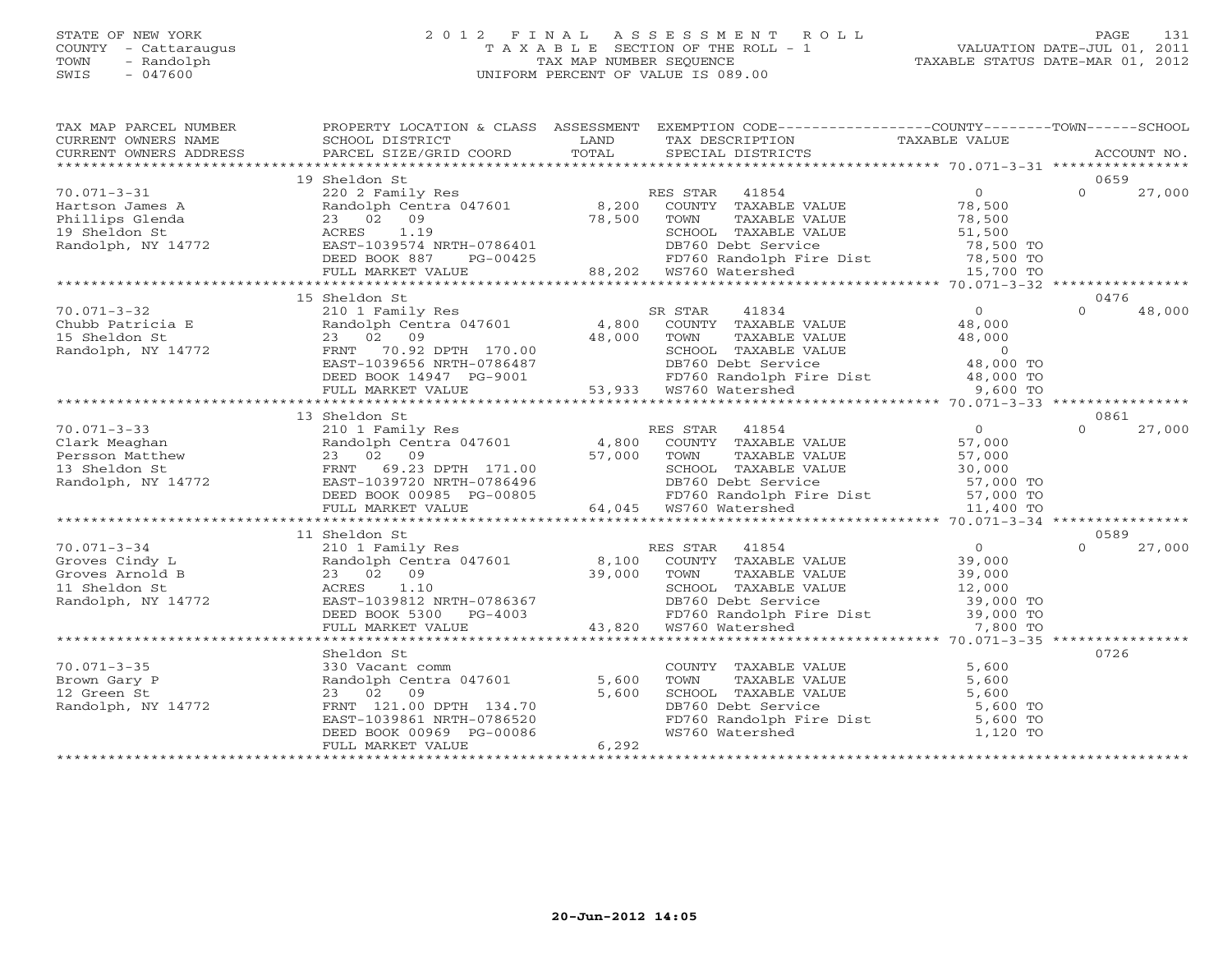### STATE OF NEW YORK 2 0 1 2 F I N A L A S S E S S M E N T R O L L PAGE 132 COUNTY - Cattaraugus T A X A B L E SECTION OF THE ROLL - 1 VALUATION DATE-JUL 01, 2011 TOWN - Randolph TAX MAP NUMBER SEQUENCE TAXABLE STATUS DATE-MAR 01, 2012 SWIS - 047600 UNIFORM PERCENT OF VALUE IS 089.00UNIFORM PERCENT OF VALUE IS 089.00

| TAX MAP PARCEL NUMBER  | PROPERTY LOCATION & CLASS ASSESSMENT                                  |         | EXEMPTION CODE-----------------COUNTY-------TOWN------SCHOOL |               |                    |
|------------------------|-----------------------------------------------------------------------|---------|--------------------------------------------------------------|---------------|--------------------|
| CURRENT OWNERS NAME    | SCHOOL DISTRICT                                                       | LAND    | TAX DESCRIPTION                                              | TAXABLE VALUE |                    |
| CURRENT OWNERS ADDRESS | PARCEL SIZE/GRID COORD                                                | TOTAL   | SPECIAL DISTRICTS                                            |               | ACCOUNT NO.        |
|                        |                                                                       |         |                                                              |               |                    |
|                        | 10 Wadsworth St                                                       |         |                                                              |               | 0465               |
| $70.071 - 4 - 2$       | 210 1 Family Res                                                      |         | COUNTY TAXABLE VALUE                                         | 23,000        |                    |
| Walters Brandon M      | Randolph Centra 047601                                                | 9,000   | TOWN<br>TAXABLE VALUE                                        | 23,000        |                    |
| Walters Colleen S      | 23/31 02 09                                                           | 23,000  | SCHOOL TAXABLE VALUE                                         | 23,000        |                    |
| 232 Main St            | L/p 851-352                                                           |         | DB760 Debt Service                                           | 23,000 TO     |                    |
| Randolph, NY 14772     | Ff 175.00                                                             |         | FD760 Randolph Fire Dist 23,000 TO                           |               |                    |
|                        | 1.80<br>ACRES<br>EAST-1039155 NRTH-0787606<br>DEED BOOK 16998 PG-6002 |         | WS760 Watershed                                              | 13,800 TO     |                    |
|                        | FULL MARKET VALUE                                                     | 25,843  |                                                              |               |                    |
|                        | 232 Main St                                                           |         |                                                              |               | 0654               |
| $70.071 - 4 - 4$       | 210 1 Family Res                                                      |         | RES STAR 41854                                               | $\Omega$      | 27,000<br>$\Omega$ |
| Walters Brandon M      | Randolph Centra 047601 9,500                                          |         | COUNTY TAXABLE VALUE                                         | 181,700       |                    |
| Walters Colleen S      | 23/31 02<br>09                                                        | 181,700 | TOWN<br>TAXABLE VALUE                                        | 181,700       |                    |
| 232 Main St            | FRNT 288.42 DPTH 140.00                                               |         | SCHOOL TAXABLE VALUE                                         | 154,700       |                    |
| Randolph, NY 14772     | BANK<br>012                                                           |         | DB760 Debt Service                                           | 181,700 TO    |                    |
|                        | EAST-1039097 NRTH-0787387                                             |         |                                                              |               |                    |
|                        | DEED BOOK 12520 PG-3001                                               |         | FD760 Randolph Fire Dist 181,700 TO<br>WS760 Watershed       | 181,700 TO    |                    |
|                        | FULL MARKET VALUE                                                     | 204,157 |                                                              |               |                    |
|                        |                                                                       |         |                                                              |               |                    |
|                        | Main St                                                               |         |                                                              |               | 0444               |
| $70.071 - 4 - 5$       | 710 Manufacture                                                       |         | BUS C/T/S 47610<br>42,000                                    | 10,500        | 10,500<br>10,500   |
| Beach Robert G-Jean D  | Randolph Centra 047601 10,400                                         |         | COUNTY TAXABLE VALUE                                         | 366,100       |                    |
| Beach Living Trust     | 23 02 09                                                              | 376,600 | TOWN<br>TAXABLE VALUE                                        | 366,100       |                    |
| 110 Hall St            | ACRES 1.35                                                            |         | SCHOOL TAXABLE VALUE                                         | 366,100       |                    |
| Randolph, NY 14772     | EAST-1039355 NRTH-0787389                                             |         | DB760 Debt Service                                           | 376,600 TO    |                    |
|                        | DEED BOOK 00970 PG-00453                                              |         | FD760 Randolph Fire Dist                                     | 376,600 TO    |                    |
|                        | FULL MARKET VALUE                                                     |         | 423,146  WS760 Watershed                                     | 366,100 TO    |                    |
|                        |                                                                       |         | 10,500 EX                                                    |               |                    |
|                        |                                                                       |         |                                                              |               |                    |
|                        | 27 Center St                                                          |         |                                                              |               | 0416               |
| $70.071 - 4 - 7$       | 210 1 Family Res                                                      |         | RES STAR 41854                                               | $\circ$       | 27,000<br>$\Omega$ |
| Hinman Mark J          | Randolph Centra 047601                                                | 9,700   | COUNTY TAXABLE VALUE                                         | 125,000       |                    |
| Hinman Danielle K      | 24 02 09                                                              | 125,000 | TAXABLE VALUE<br>TOWN                                        | 125,000       |                    |
| 27 Center St           | FRNT 448.00 DPTH                                                      |         | SCHOOL TAXABLE VALUE                                         | 98,000        |                    |
| Randolph, NY 14772     | 2.30 BANK<br>ACRES<br>012                                             |         | DB760 Debt Service                                           | 125,000 TO    |                    |
|                        | EAST-1039335 NRTH-0787903                                             |         | FD760 Randolph Fire Dist                                     | $125,000$ TO  |                    |
|                        | DEED BOOK 00942 PG-00212                                              |         | WS760 Watershed                                              | 125,000 TO    |                    |
|                        | FULL MARKET VALUE                                                     | 140,449 |                                                              |               |                    |
|                        |                                                                       |         |                                                              |               |                    |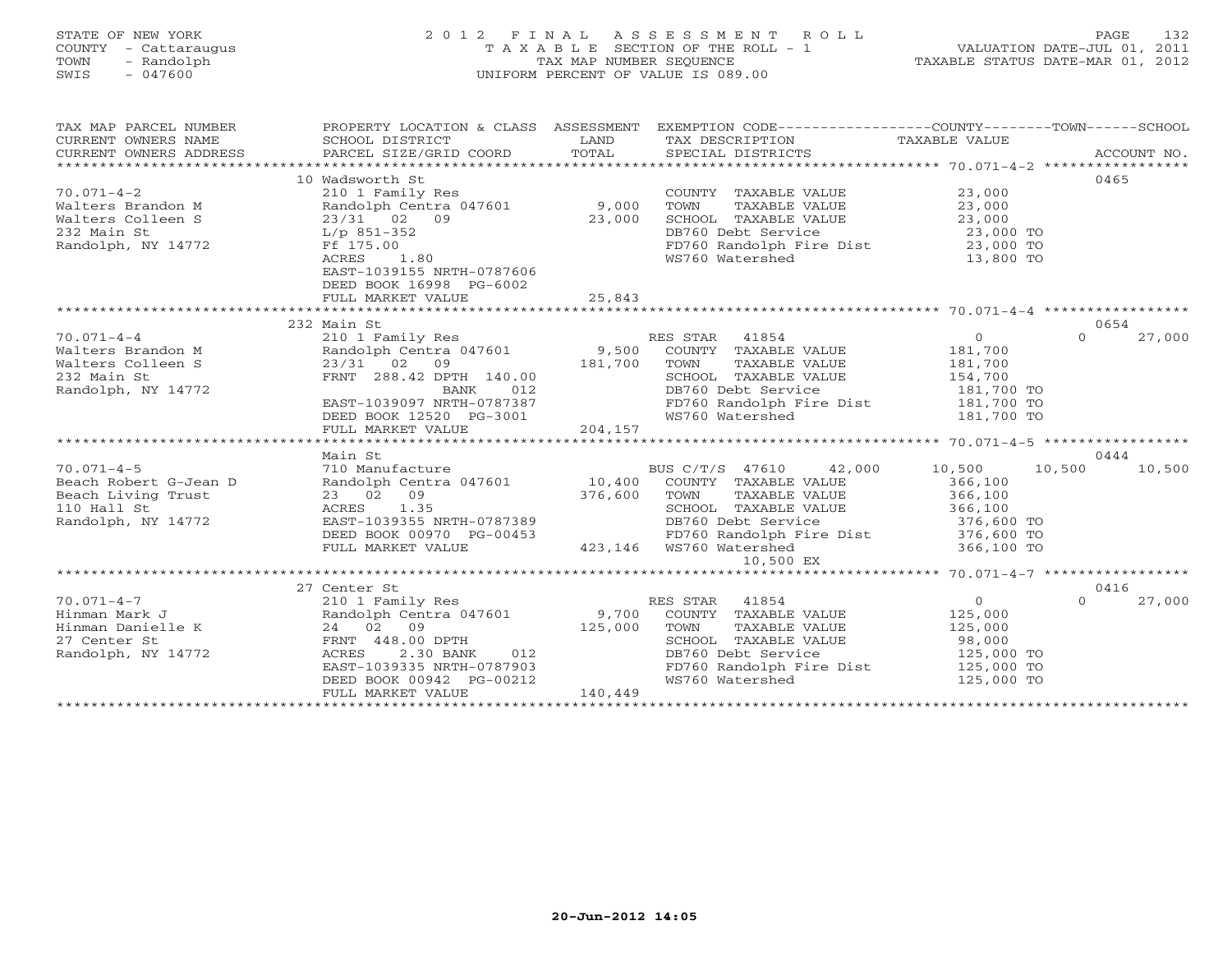### STATE OF NEW YORK 2 0 1 2 F I N A L A S S E S S M E N T R O L L PAGE 133 COUNTY - Cattaraugus T A X A B L E SECTION OF THE ROLL - 1 VALUATION DATE-JUL 01, 2011 TOWN - Randolph TAX MAP NUMBER SEQUENCE TAXABLE STATUS DATE-MAR 01, 2012 SWIS - 047600 UNIFORM PERCENT OF VALUE IS 089.00UNIFORM PERCENT OF VALUE IS 089.00

| TAX MAP PARCEL NUMBER<br>CURRENT OWNERS NAME<br>CURRENT OWNERS ADDRESS                                            | PROPERTY LOCATION & CLASS ASSESSMENT<br>SCHOOL DISTRICT<br>PARCEL SIZE/GRID COORD                                                                                                       | LAND<br>TOTAL             | EXEMPTION CODE-----------------COUNTY--------TOWN------SCHOOL<br>TAX DESCRIPTION<br>SPECIAL DISTRICTS                                                                                         | TAXABLE VALUE                                                                            |                    | ACCOUNT NO.      |
|-------------------------------------------------------------------------------------------------------------------|-----------------------------------------------------------------------------------------------------------------------------------------------------------------------------------------|---------------------------|-----------------------------------------------------------------------------------------------------------------------------------------------------------------------------------------------|------------------------------------------------------------------------------------------|--------------------|------------------|
| ***********************                                                                                           |                                                                                                                                                                                         |                           |                                                                                                                                                                                               |                                                                                          |                    |                  |
| $70.071 - 4 - 8$<br>Income Opportunities Unlimited Randolph Centra 047601<br>97 Academy St<br>Salamanca, NY 14779 | Center St<br>411 Apartment<br>24 02<br>09<br>3.25<br>ACRES                                                                                                                              | 21,600<br>120,600         | COUNTY TAXABLE VALUE<br>TOWN<br>TAXABLE VALUE<br>SCHOOL TAXABLE VALUE<br>DB760 Debt Service                                                                                                   | 120,600<br>120,600<br>120,600<br>120,600 TO                                              | 0835               |                  |
|                                                                                                                   | EAST-1039688 NRTH-0787862<br>DEED BOOK 4085 PG-9001                                                                                                                                     | 135,506                   | FD760 Randolph Fire Dist<br>WS760 Watershed                                                                                                                                                   | 120,600 TO<br>120,600 TO                                                                 |                    |                  |
|                                                                                                                   | FULL MARKET VALUE                                                                                                                                                                       |                           |                                                                                                                                                                                               |                                                                                          |                    |                  |
|                                                                                                                   | 17 N Washington St                                                                                                                                                                      |                           |                                                                                                                                                                                               |                                                                                          | 0488               |                  |
| $70.071 - 4 - 10$<br>Kehoe Randall J<br>Kehoe Doris E<br>17 Washington St N<br>Randolph, NY 14772                 | 210 1 Family Res<br>Randolph Centra 047601<br>24 02 09<br>FRNT<br>50.00 DPTH 166.00<br><b>BANK</b><br>012<br>EAST-1039987 NRTH-0787881<br>DEED BOOK 00926 PG-00765<br>FULL MARKET VALUE | 4,100<br>62,000<br>69,663 | RES STAR 41854<br>COUNTY TAXABLE VALUE<br>TOWN<br>TAXABLE VALUE<br>SCHOOL TAXABLE VALUE<br>DB760 Debt Service<br>FD760 Randolph Fire Dist<br>WS760 Watershed                                  | $\Omega$<br>62,000<br>62,000<br>35,000<br>62,000 TO<br>62,000 TO<br>37,200 TO            | $\Omega$           | 27,000           |
|                                                                                                                   | ****************************                                                                                                                                                            |                           |                                                                                                                                                                                               |                                                                                          |                    |                  |
|                                                                                                                   | 15 N Washington St                                                                                                                                                                      |                           |                                                                                                                                                                                               |                                                                                          |                    | 0832             |
| $70.071 - 4 - 11$<br>Congdon Thomas H<br>Congdon Catherine C<br>15 Washington St<br>Randolph, NY 14772            | 210 1 Family Res<br>Randolph Centra 047601<br>24 02 09<br>52.75 DPTH 166.00<br>FRNT<br>EAST-1039987 NRTH-0787832<br>DEED BOOK 17392 PG-9001<br>FULL MARKET VALUE                        | 85,000<br>95,506          | CVET C/T<br>41131<br>4,200 RES STAR<br>41854<br>COUNTY<br>TAXABLE VALUE<br>TOWN<br>TAXABLE VALUE<br>SCHOOL TAXABLE VALUE<br>DB760 Debt Service<br>FD760 Randolph Fire Dist<br>WS760 Watershed | 18,000<br>$\circ$<br>67,000<br>67,000<br>58,000<br>85,000 TO<br>$85,000$ TO<br>51,000 TO | 18,000<br>$\Omega$ | 27,000           |
|                                                                                                                   |                                                                                                                                                                                         |                           |                                                                                                                                                                                               |                                                                                          |                    |                  |
| $70.071 - 4 - 12$                                                                                                 | 13 N Washington St<br>210 1 Family Res                                                                                                                                                  |                           | RES STAR<br>41854                                                                                                                                                                             | $\overline{0}$                                                                           | $\Omega$           | 0598<br>27,000   |
| Anderson Alice<br>13 Washington St<br>Randolph, NY 14772                                                          | Randolph Centra 047601<br>24 02 09<br>FRNT<br>55.00 DPTH 166.00<br>EAST-1039985 NRTH-0787782<br>DEED BOOK 996<br>$PG-439$<br>FULL MARKET VALUE                                          | 4,300<br>50,000           | COUNTY TAXABLE VALUE<br>TOWN<br>TAXABLE VALUE<br>SCHOOL TAXABLE VALUE<br>DB760 Debt Service<br>FD760 Randolph Fire Dist<br>56,180 WS760 Watershed                                             | 50,000<br>50,000<br>23,000<br>50,000 TO<br>50,000 TO<br>30,000 TO                        |                    |                  |
|                                                                                                                   |                                                                                                                                                                                         |                           |                                                                                                                                                                                               | ********** 70.071-4-13                                                                   |                    | **************** |
|                                                                                                                   | 11 N Washington St                                                                                                                                                                      |                           |                                                                                                                                                                                               |                                                                                          | 0707               |                  |
| $70.071 - 4 - 13$<br>Howell Martha<br>11 Washington St<br>Randolph, NY 14772                                      | 210 1 Family Res<br>Randolph Centra 047601<br>23 02 09<br>50.00 DPTH 166.00<br>FRNT<br>EAST-1039985 NRTH-0787729<br>DEED BOOK 6022<br>$PG-2001$<br>FULL MARKET VALUE                    | 4,100<br>56,000           | RES STAR<br>41854<br>COUNTY TAXABLE VALUE<br>TOWN<br>TAXABLE VALUE<br>SCHOOL TAXABLE VALUE<br>DB760 Debt Service<br>FD760 Randolph Fire Dist<br>62,921 WS760 Watershed                        | $\overline{0}$<br>56,000<br>56,000<br>29,000<br>56,000 TO<br>56,000 TO<br>33,600 TO      | $\Omega$           | 27,000           |
|                                                                                                                   |                                                                                                                                                                                         |                           |                                                                                                                                                                                               |                                                                                          |                    |                  |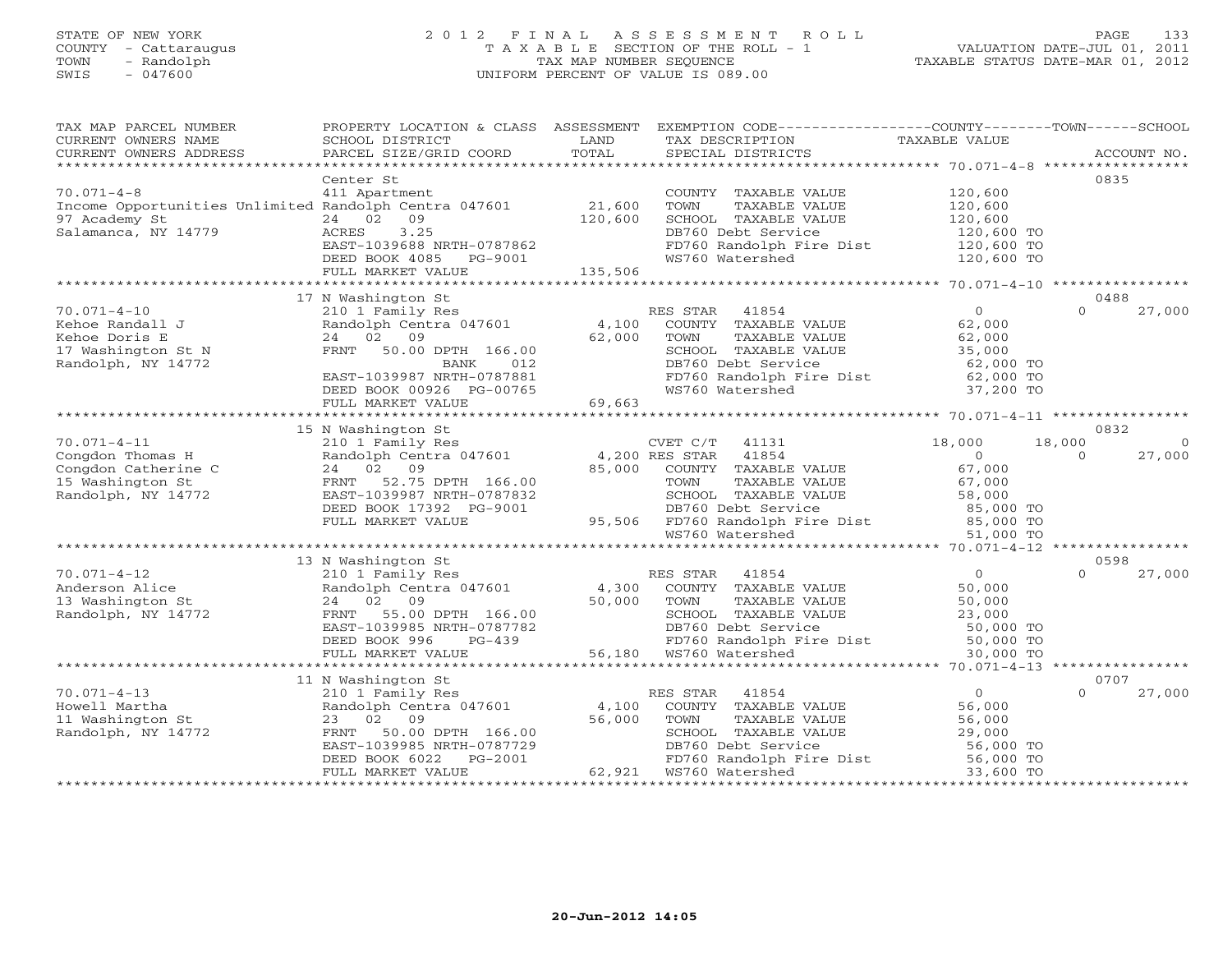### STATE OF NEW YORK 2 0 1 2 F I N A L A S S E S S M E N T R O L L PAGE 134 COUNTY - Cattaraugus T A X A B L E SECTION OF THE ROLL - 1 VALUATION DATE-JUL 01, 2011 TOWN - Randolph TAX MAP NUMBER SEQUENCE TAXABLE STATUS DATE-MAR 01, 2012 SWIS - 047600 UNIFORM PERCENT OF VALUE IS 089.00UNIFORM PERCENT OF VALUE IS 089.00

| TAX MAP PARCEL NUMBER<br>CURRENT OWNERS NAME<br>CURRENT OWNERS ADDRESS                                  | PROPERTY LOCATION & CLASS ASSESSMENT<br>SCHOOL DISTRICT<br>PARCEL SIZE/GRID COORD                                                                                                 | LAND<br>TOTAL   | EXEMPTION CODE-----------------COUNTY-------TOWN------SCHOOL<br>TAX DESCRIPTION<br>SPECIAL DISTRICTS                                                            | TAXABLE VALUE                                                                       | ACCOUNT NO.        |
|---------------------------------------------------------------------------------------------------------|-----------------------------------------------------------------------------------------------------------------------------------------------------------------------------------|-----------------|-----------------------------------------------------------------------------------------------------------------------------------------------------------------|-------------------------------------------------------------------------------------|--------------------|
|                                                                                                         | 9 N Washington St                                                                                                                                                                 |                 |                                                                                                                                                                 |                                                                                     | 0662               |
| $70.071 - 4 - 14$<br>McLaughlin Daniel J<br>McLaughlin Ruth<br>9 N Washington St<br>Randolph, NY 14772  | 210 1 Family Res<br>Randolph Centra 047601<br>23 02 09<br>FRNT 55.00 DPTH 166.00<br><b>BANK</b><br>012<br>EAST-1039937 NRTH-0787667                                               | 4,300<br>83,000 | RES STAR<br>41854<br>COUNTY TAXABLE VALUE<br>TOWN<br>TAXABLE VALUE<br>SCHOOL TAXABLE VALUE<br>DB760 Debt Service<br>FD760 Randolph Fire Dist                    | $\circ$<br>83,000<br>83,000<br>56,000<br>83,000 TO<br>83,000 TO                     | $\Omega$<br>27,000 |
|                                                                                                         | DEED BOOK 00982 PG-00715<br>FULL MARKET VALUE                                                                                                                                     | 93,258          | WS760 Watershed                                                                                                                                                 | 16,600 TO                                                                           |                    |
|                                                                                                         | **************************                                                                                                                                                        |                 |                                                                                                                                                                 |                                                                                     |                    |
|                                                                                                         | 5-7 N Washington St                                                                                                                                                               |                 |                                                                                                                                                                 |                                                                                     | 0530               |
| $70.071 - 4 - 15$<br>McLaughlin Daniel J<br>9 N Washington St<br>Randolph, NY 14772                     | 220 2 Family Res<br>Randolph Centra 047601 4,000<br>23 02 09<br>65.00 DPTH 115.00<br>FRNT<br>EAST-1040009 NRTH-0787613<br>DEED BOOK 16253 PG-5002                                 | 60,900          | COUNTY TAXABLE VALUE<br>TOWN<br>TAXABLE VALUE<br>SCHOOL TAXABLE VALUE<br>DB760 Debt Service<br>FD760 Randolph Fire Dist<br>WS760 Watershed                      | 60,900<br>60,900<br>60,900<br>60,900 TO<br>60,900 TO<br>12,180 TO                   |                    |
|                                                                                                         | FULL MARKET VALUE                                                                                                                                                                 | 68,427          |                                                                                                                                                                 |                                                                                     |                    |
|                                                                                                         | *******************                                                                                                                                                               |                 |                                                                                                                                                                 |                                                                                     |                    |
|                                                                                                         | 3 N Washington St                                                                                                                                                                 |                 |                                                                                                                                                                 |                                                                                     | 0670               |
| $70.071 - 4 - 16$<br>Lienhart Michael<br>Lienhart Kimberly S<br>3 N Washington St<br>Randolph, NY 14772 | 210 1 Family Res<br>Randolph Centra 047601<br>23 02 09<br>FRNT 45.00 DPTH 113.00<br>012<br><b>BANK</b><br>EAST-1040011 NRTH-0787556<br>DEED BOOK 3393<br>PG-5001                  | 3,200<br>58,000 | 41854<br>RES STAR<br>COUNTY TAXABLE VALUE<br>TOWN<br>TAXABLE VALUE<br>SCHOOL TAXABLE VALUE<br>DB760 Debt Service<br>FD760 Randolph Fire Dist<br>WS760 Watershed | $\overline{0}$<br>58,000<br>58,000<br>31,000<br>58,000 TO<br>58,000 TO<br>11,600 TO | $\Omega$<br>27,000 |
|                                                                                                         | FULL MARKET VALUE                                                                                                                                                                 | 65,169          |                                                                                                                                                                 |                                                                                     |                    |
|                                                                                                         |                                                                                                                                                                                   |                 |                                                                                                                                                                 |                                                                                     |                    |
| $70.071 - 4 - 17$<br>Mattson Randall<br>Mattson Kelly<br>113 Orchard<br>Lane<br>Wheeling, WV 26003      | 1 N Washington St<br>210 1 Family Res<br>Randolph Centra 047601<br>23 02 09<br>FRNT 92.49 DPTH<br>49.30<br>012<br>BANK<br>EAST-1040013 NRTH-0787497<br>$PG-268$<br>DEED BOOK 1012 | 3,600<br>70,000 | COUNTY TAXABLE VALUE<br>TOWN<br>TAXABLE VALUE<br>SCHOOL TAXABLE VALUE<br>DB760 Debt Service<br>FD760 Randolph Fire Dist<br>WS760 Watershed                      | 70,000<br>70,000<br>70,000<br>70,000 TO<br>70,000 TO<br>14,000 TO                   | 0403               |
|                                                                                                         | FULL MARKET VALUE                                                                                                                                                                 | 78,652          |                                                                                                                                                                 |                                                                                     |                    |
|                                                                                                         |                                                                                                                                                                                   |                 |                                                                                                                                                                 |                                                                                     |                    |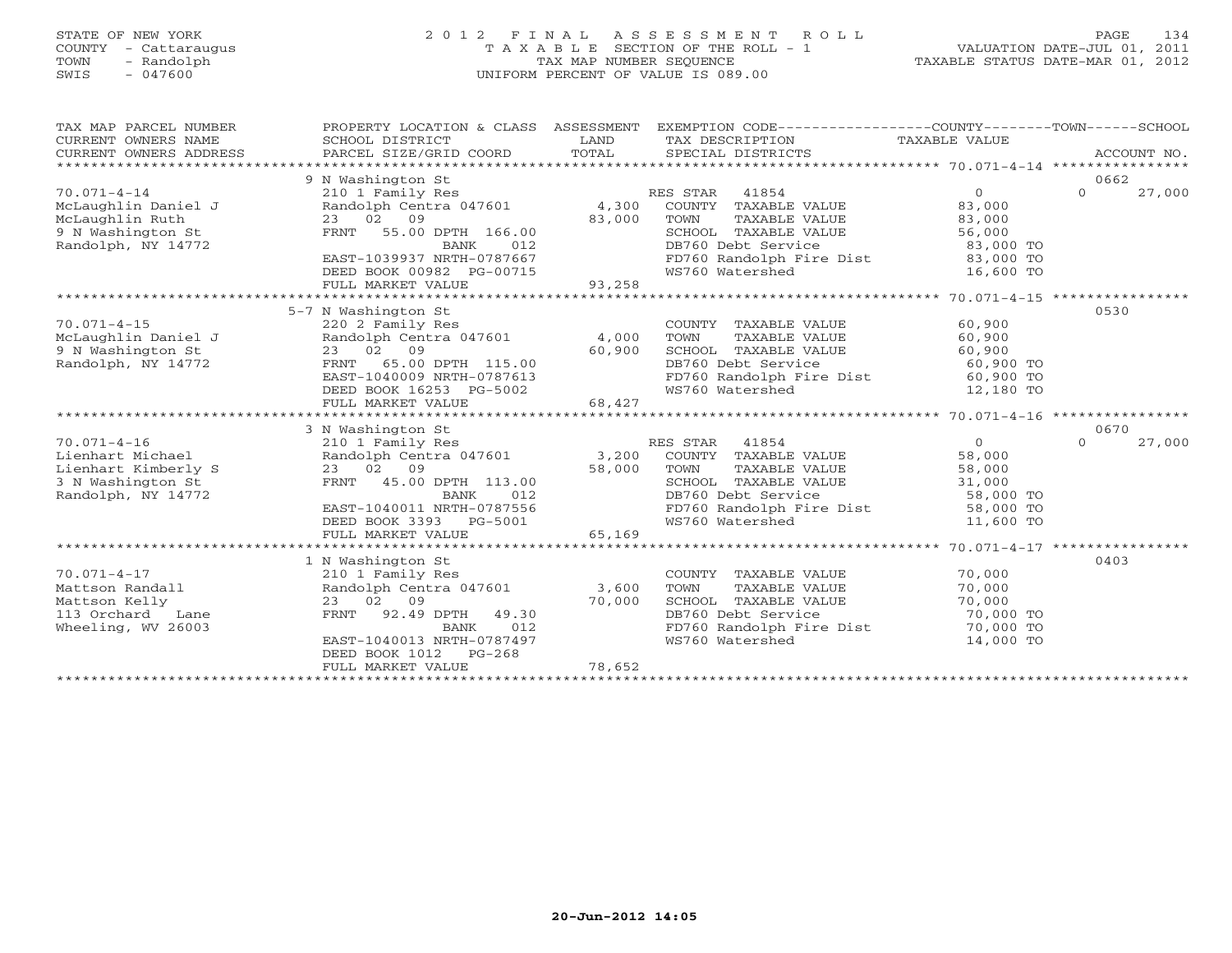### STATE OF NEW YORK 2 0 1 2 F I N A L A S S E S S M E N T R O L L PAGE 135 COUNTY - Cattaraugus T A X A B L E SECTION OF THE ROLL - 1 VALUATION DATE-JUL 01, 2011 TOWN - Randolph TAX MAP NUMBER SEQUENCE TAXABLE STATUS DATE-MAR 01, 2012 SWIS - 047600 UNIFORM PERCENT OF VALUE IS 089.00UNIFORM PERCENT OF VALUE IS 089.00

| TAX MAP PARCEL NUMBER<br>CURRENT OWNERS NAME<br>CURRENT OWNERS ADDRESS                                                                                                                                                                                                                                                                                                                                                        | SCHOOL DISTRICT<br>LAND<br>PARCEL SIZE/GRID COORD TOTAL                                                                                                                                                                                                                                                           |                  | PROPERTY LOCATION & CLASS ASSESSMENT EXEMPTION CODE---------------COUNTY-------TOWN------SCHOOL<br>TAX DESCRIPTION TAXABLE VALUE<br>SPECIAL DISTRICTS                                                                                                                                                                                        |                                           | ACCOUNT NO.                |
|-------------------------------------------------------------------------------------------------------------------------------------------------------------------------------------------------------------------------------------------------------------------------------------------------------------------------------------------------------------------------------------------------------------------------------|-------------------------------------------------------------------------------------------------------------------------------------------------------------------------------------------------------------------------------------------------------------------------------------------------------------------|------------------|----------------------------------------------------------------------------------------------------------------------------------------------------------------------------------------------------------------------------------------------------------------------------------------------------------------------------------------------|-------------------------------------------|----------------------------|
| $70.071 - 4 - 18$<br>Wright Lori J<br>206 Main St<br>Randolph, NY 14772                                                                                                                                                                                                                                                                                                                                                       | 206 Main St<br>210 1 Family Res<br>Randolph Centra 047601 $\begin{array}{cccc} 4,100 & \text{COUNTY} & \text{TAXABLE VALUE} \\ 23 & 02 & 09 & 61,000 & \text{TOWN} \end{array}$ TAXABLE VALUE<br>FRNT 55.10 DPTH 142.00<br>BANK 032<br>EAST-1039934 NRTH-0787512<br>DEED BOOK 00958 PG-00037<br>FULL MARKET VALUE | 68,539           | RES STAR 41854<br>SCHOOL TAXABLE VALUE 34,000<br>DB760 Debt Service 61,000 TO<br>FD760 Randolph Fire Dist 61,000 TO<br>WS760 Watershed 12,200 TO                                                                                                                                                                                             | $0 \qquad \qquad$<br>$61,000$<br>$61,000$ | 0807<br>$\Omega$<br>27,000 |
|                                                                                                                                                                                                                                                                                                                                                                                                                               |                                                                                                                                                                                                                                                                                                                   |                  |                                                                                                                                                                                                                                                                                                                                              |                                           |                            |
| $70.071 - 4 - 19$<br>4772<br>Wile Richard O<br>PO Box 261<br>Randolph, NY 14772                                                                                                                                                                                                                                                                                                                                               | 208 Main St<br>210 1 Family Res<br>Randolph Centra $047601$ 2,600<br>DEED BOOK 9063 PG-4002<br>FULL MARKET VALUE                                                                                                                                                                                                  | 36,180           | $\begin{tabular}{lllllllllll} \multicolumn{2}{c}{\textbf{COUNTY}} & \textbf{TAXABLE VALUE} & & & & 32\, , 200 \\ \multicolumn{2}{c}{\textbf{TOWN}} & \textbf{TAXABLE VALUE} & & & 32\, , 200 \end{tabular}$<br>SCHOOL TAXABLE VALUE 32,200<br>DB760 Debt Service 32,200 TO<br>FD760 Randolph Fire Dist 32,200 TO<br>WS760 Watershed 6,440 TO |                                           | 0686                       |
|                                                                                                                                                                                                                                                                                                                                                                                                                               |                                                                                                                                                                                                                                                                                                                   |                  |                                                                                                                                                                                                                                                                                                                                              |                                           |                            |
| $\begin{tabular}{lllllllll} \multicolumn{4}{c c c c c c} \multicolumn{4}{c c c c} \multicolumn{4}{c c c c} \multicolumn{4}{c c c} \multicolumn{4}{c c c} \multicolumn{4}{c c c} \multicolumn{4}{c c c} \multicolumn{4}{c c c} \multicolumn{4}{c c c} \multicolumn{4}{c c c} \multicolumn{4}{c c c} \multicolumn{4}{c c c} \multicolumn{4}{c c c} \multicolumn{4}{c c c} \multicolumn{4}{c c c} \multic$<br>Randolph, NY 14772 | BANK 032<br>EAST-1039838 NRTH-0787497<br>DEED BOOK 9174 PG-3001                                                                                                                                                                                                                                                   |                  | DB760 Debt Service 62,000 TO<br>FD760 Randolph Fire Dist 62,000 TO<br>WS760 Watershed 12,400 TO                                                                                                                                                                                                                                              | $\Omega$<br>62,000<br>62,000<br>35,000    | 0626<br>$\Omega$<br>27,000 |
|                                                                                                                                                                                                                                                                                                                                                                                                                               |                                                                                                                                                                                                                                                                                                                   |                  |                                                                                                                                                                                                                                                                                                                                              |                                           |                            |
| $70.071 - 4 - 21$<br>Hamilton David E<br>$\mathbf{E}$<br>Hamilton Sue A<br>212 Main St<br>Randolph, NY 14772                                                                                                                                                                                                                                                                                                                  | 212 Main St<br>210 1 Family Res<br>Randolph Centra 047601 4,100 COUNTY TAXABLE VALUE<br>Xandryn Christ - 1993<br>23 02 09<br>FRNT 50.00 DPTH 162.36<br>BANK 082<br>$\texttt{EAST-1039780} \text{ NRTH-0787480}$<br>DEED BOOK 1019 PG-1123<br>FULL MARKET VALUE                                                    | 53,000<br>59,551 | RES STAR 41854<br>TAXABLE VALUE 53,000<br>TAXABLE VALUE 53,000<br>TAXABLE VALUE 26,000<br>TOWN<br>SCHOOL TAXABLE VALUE<br>DB760 Debt Service<br>FD760 Randolph Fire Dist 53,000 TO<br>WS760 Watershed                                                                                                                                        | $\overline{0}$<br>53,000 TO<br>10,600 TO  | 0383<br>$\Omega$<br>27,000 |
|                                                                                                                                                                                                                                                                                                                                                                                                                               |                                                                                                                                                                                                                                                                                                                   |                  |                                                                                                                                                                                                                                                                                                                                              |                                           |                            |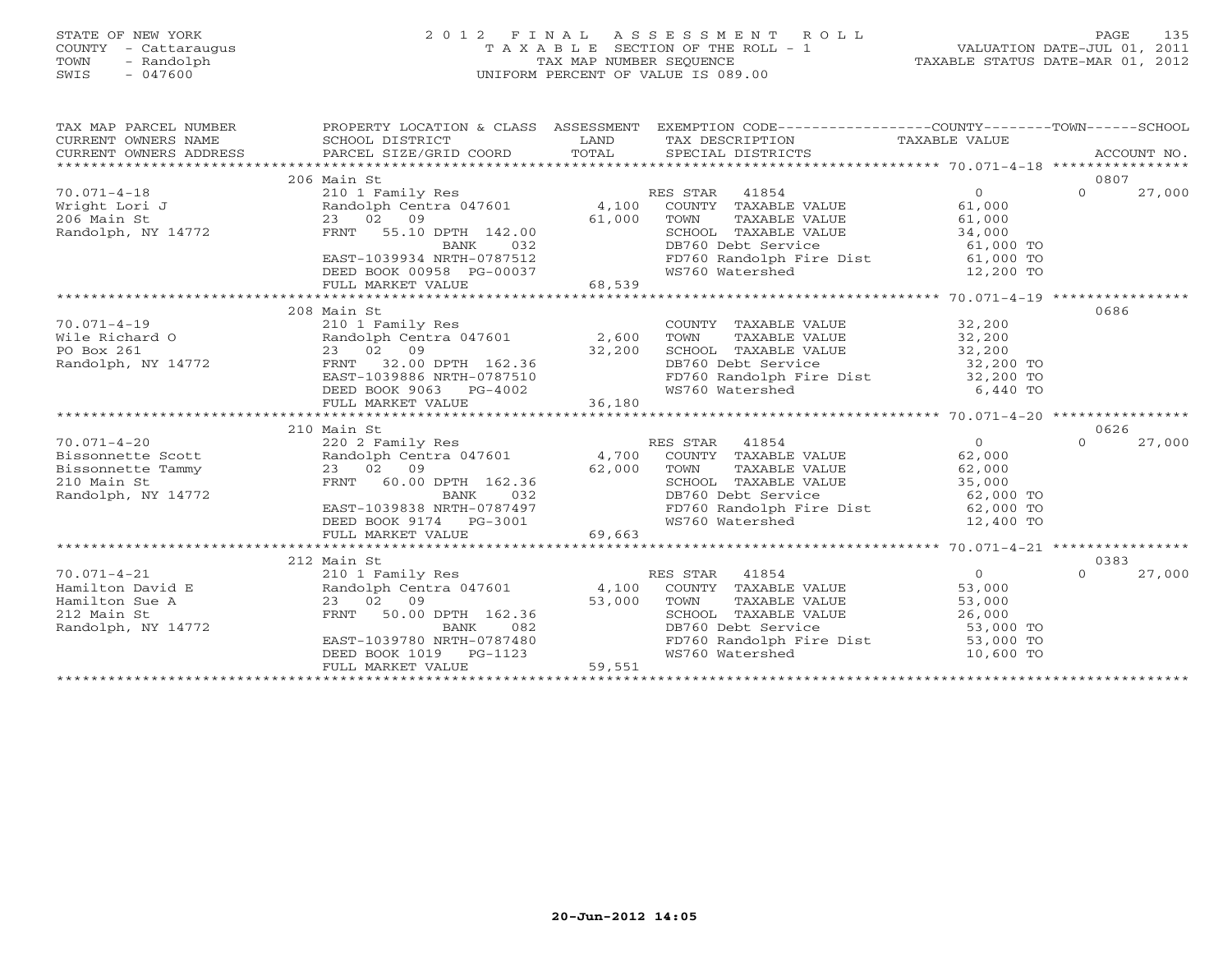### STATE OF NEW YORK 2 0 1 2 F I N A L A S S E S S M E N T R O L L PAGE 136 COUNTY - Cattaraugus T A X A B L E SECTION OF THE ROLL - 1 VALUATION DATE-JUL 01, 2011 TOWN - Randolph TAX MAP NUMBER SEQUENCE TAXABLE STATUS DATE-MAR 01, 2012 SWIS - 047600 UNIFORM PERCENT OF VALUE IS 089.00UNIFORM PERCENT OF VALUE IS 089.00

| TAX MAP PARCEL NUMBER<br>CURRENT OWNERS NAME<br>CURRENT OWNERS ADDRESS                                                                                                                                                                                                                                                                                                                           |               |  |                    |
|--------------------------------------------------------------------------------------------------------------------------------------------------------------------------------------------------------------------------------------------------------------------------------------------------------------------------------------------------------------------------------------------------|---------------|--|--------------------|
|                                                                                                                                                                                                                                                                                                                                                                                                  | Main St       |  | 0732               |
|                                                                                                                                                                                                                                                                                                                                                                                                  |               |  |                    |
|                                                                                                                                                                                                                                                                                                                                                                                                  |               |  |                    |
|                                                                                                                                                                                                                                                                                                                                                                                                  |               |  |                    |
|                                                                                                                                                                                                                                                                                                                                                                                                  |               |  |                    |
| $\begin{array}{cccccccc} 70.071-4-23 & 211 & \text{Main S1} & 10 & 1 & \text{Family Res} & 6,000 & 70 \text{WN} & 7 \text{AXABLE VALUE} & 53,400 & 94 \text{ N} \\ \text{Wile Richard O} & 210 & 1 & \text{Family Res} & 6,000 & 70 \text{WN} & 7 \text{AXABLE VALUE} & 53,400 & 53,400 \\ \text{Po Box } 261 & 23 & 02 & 09 & 7 \text{NN} & 137.00 & 53,400 & 53,400 \\ \text{Random Randolph,$ | 211 Main St   |  | 0472               |
|                                                                                                                                                                                                                                                                                                                                                                                                  |               |  |                    |
|                                                                                                                                                                                                                                                                                                                                                                                                  |               |  |                    |
|                                                                                                                                                                                                                                                                                                                                                                                                  | 209 W Main St |  | 0616               |
|                                                                                                                                                                                                                                                                                                                                                                                                  |               |  |                    |
|                                                                                                                                                                                                                                                                                                                                                                                                  |               |  |                    |
|                                                                                                                                                                                                                                                                                                                                                                                                  |               |  |                    |
| $\begin{array}{lllllllllllllllllllll} \hline & 205\; \text{Main St} & 205\; \text{Main St} & 200\; \text{Main St} & 200\; \text{Main St} & 200\; \text{I} & 200\; \text{I} & 200\; \text{I} & 200\; \text{I} & 200\; \text{I} & 200\; \text{I} & 200\; \text{I} & 200\; \text{I} & 200\; \text{I} & 200\; \text{I} & 200\; \text{I} & 200\; \text{I} & 20$                                       | 205 Main St   |  | 0631               |
|                                                                                                                                                                                                                                                                                                                                                                                                  |               |  |                    |
|                                                                                                                                                                                                                                                                                                                                                                                                  |               |  |                    |
|                                                                                                                                                                                                                                                                                                                                                                                                  | 203 Main St   |  | 0671               |
|                                                                                                                                                                                                                                                                                                                                                                                                  |               |  | $\Omega$<br>27,000 |
|                                                                                                                                                                                                                                                                                                                                                                                                  |               |  |                    |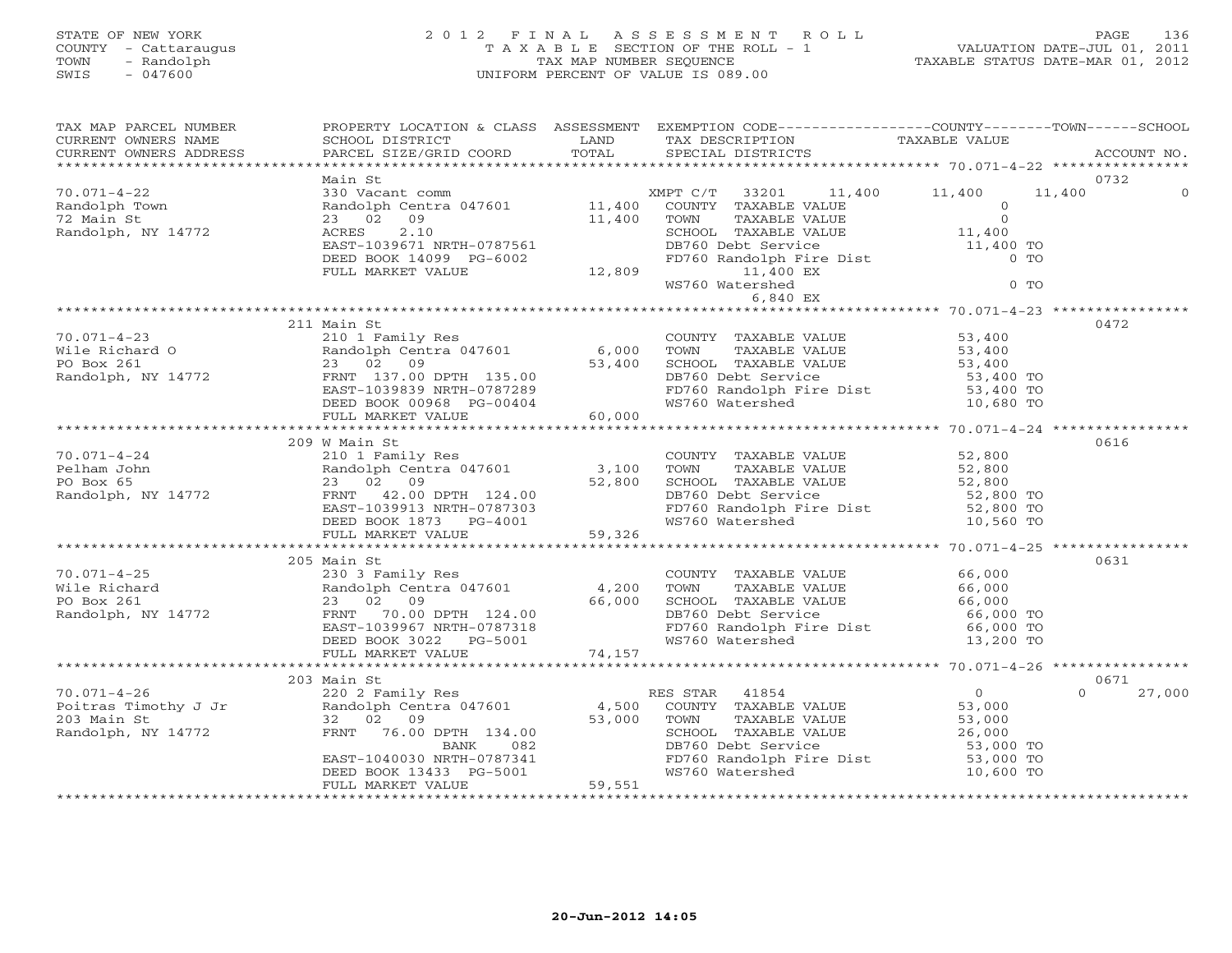### STATE OF NEW YORK 2 0 1 2 F I N A L A S S E S S M E N T R O L L PAGE 137 COUNTY - Cattaraugus T A X A B L E SECTION OF THE ROLL - 1 VALUATION DATE-JUL 01, 2011 TOWN - Randolph TAX MAP NUMBER SEQUENCE TAXABLE STATUS DATE-MAR 01, 2012 SWIS - 047600 UNIFORM PERCENT OF VALUE IS 089.00UNIFORM PERCENT OF VALUE IS 089.00

| TAX MAP PARCEL NUMBER<br>CURRENT OWNERS NAME<br>CURRENT OWNERS ADDRESS | PROPERTY LOCATION & CLASS ASSESSMENT<br>SCHOOL DISTRICT<br>PARCEL SIZE/GRID COORD | LAND<br>TOTAL | EXEMPTION CODE----------------COUNTY-------TOWN------SCHOOL<br>TAX DESCRIPTION<br>SPECIAL DISTRICTS | TAXABLE VALUE    | ACCOUNT NO.        |
|------------------------------------------------------------------------|-----------------------------------------------------------------------------------|---------------|-----------------------------------------------------------------------------------------------------|------------------|--------------------|
|                                                                        |                                                                                   |               |                                                                                                     |                  |                    |
|                                                                        | 4 S Washington St                                                                 |               |                                                                                                     |                  | 0849               |
| $70.071 - 4 - 27$                                                      | 482 Det row bldg                                                                  |               | COUNTY TAXABLE VALUE                                                                                | 35,000           |                    |
| Adamson William R                                                      | Randolph Centra 047601                                                            | 2,900         | TOWN<br>TAXABLE VALUE                                                                               | 35,000           |                    |
| Adamson Carolline M                                                    | 23 02 09                                                                          | 35,000        | SCHOOL TAXABLE VALUE                                                                                | 35,000           |                    |
| 5569 Eke Rd                                                            | Store                                                                             |               | DB760 Debt Service                                                                                  | 35,000 TO        |                    |
| Ashville, NY 14710                                                     | FRNT 32.00 DPTH 233.22                                                            |               | FD760 Randolph Fire Dist 35,000 TO                                                                  |                  |                    |
|                                                                        | EAST-1039942 NRTH-0787220<br>DEED BOOK 11003 PG-3001                              |               | WS760 Watershed                                                                                     | 7,000 TO         |                    |
|                                                                        | FULL MARKET VALUE                                                                 | 39,326        |                                                                                                     |                  |                    |
|                                                                        |                                                                                   |               |                                                                                                     |                  |                    |
|                                                                        | 6 S Washington St                                                                 |               |                                                                                                     |                  | 0393               |
| $70.071 - 4 - 28$                                                      | 210 1 Family Res                                                                  |               | COUNTY TAXABLE VALUE                                                                                | 40,900           |                    |
| Shinners Catherine L                                                   | Randolph Centra 047601                                                            | 3,500         | TAXABLE VALUE<br>TOWN                                                                               | 40,900           |                    |
| 518 Fair Oak St<br>Little Valley, NY 14755                             | 23 02 09                                                                          | 40,900        | SCHOOL TAXABLE VALUE                                                                                | 40,900           |                    |
|                                                                        | FRNT 78.00 DPTH<br>79.03                                                          |               | DB760 Debt Service                                                                                  | 40,900 TO        |                    |
|                                                                        | BANK<br>032                                                                       |               | FD760 Randolph Fire Dist<br>WS760 Watershed                                                         | 40,900 TO        |                    |
|                                                                        | EAST-1039986 NRTH-0787182                                                         |               |                                                                                                     | 8,180 TO         |                    |
|                                                                        | DEED BOOK 10599 PG-2001<br>FULL MARKET VALUE                                      | 45,955        |                                                                                                     |                  |                    |
|                                                                        |                                                                                   |               |                                                                                                     |                  |                    |
|                                                                        | 10 S Washington St                                                                |               |                                                                                                     |                  | 0828               |
| $70.071 - 4 - 29$                                                      | 210 1 Family Res                                                                  |               | RES STAR 41854                                                                                      | $\overline{0}$   | $\Omega$<br>27,000 |
| Turney Sandra                                                          | Randolph Centra 047601                                                            | 3,900         | COUNTY TAXABLE VALUE                                                                                | 61,000           |                    |
| 10 S Washington St                                                     | 23 02 09                                                                          | 61,000        | TOWN<br>TAXABLE VALUE                                                                               | 61,000           |                    |
| Randolph, NY 14772                                                     | FRNT<br>50.00 DPTH 138.35                                                         |               | SCHOOL TAXABLE VALUE                                                                                | 34,000           |                    |
|                                                                        | EAST-1039992 NRTH-0787130                                                         |               | DB760 Debt Service                                                                                  | 61,000 TO        |                    |
|                                                                        | DEED BOOK 00930 PG-01162                                                          |               | FD760 Randolph Fire Dist 61,000 TO                                                                  |                  |                    |
|                                                                        | FULL MARKET VALUE                                                                 |               | 68,539 WS760 Watershed                                                                              | 12,200 TO        |                    |
|                                                                        |                                                                                   |               |                                                                                                     |                  |                    |
|                                                                        | 12 S Washington St                                                                |               |                                                                                                     |                  | 0847               |
| $70.071 - 4 - 30$                                                      | 210 1 Family Res                                                                  |               | COUNTY TAXABLE VALUE                                                                                | 19,000<br>19,000 |                    |
| Miller Traci                                                           | Randolph Centra 047601                                                            | 2,900         | TOWN<br>TAXABLE VALUE                                                                               |                  |                    |
| 1227 Jamestown Ct                                                      | 23/24 02 09                                                                       | 19,000        | SCHOOL TAXABLE VALUE                                                                                | 19,000           |                    |
| Cary, NC 27511                                                         | FRNT 60.00 DPTH 70.00                                                             |               | DB760 Debt Service                                                                                  | 19,000 TO        |                    |
|                                                                        | EAST-1040003 NRTH-0787081                                                         |               | FD760 Randolph Fire Dist                                                                            | 19,000 TO        |                    |
|                                                                        | DEED BOOK 13044 PG-8001                                                           |               | WS760 Watershed                                                                                     | 3,800 TO         |                    |
|                                                                        | FULL MARKET VALUE                                                                 | 21,348        |                                                                                                     |                  |                    |
|                                                                        | S Washington St                                                                   |               |                                                                                                     |                  | 0703               |
| $70.071 - 4 - 31$                                                      | 411 Apartment                                                                     |               | COUNTY TAXABLE VALUE                                                                                | 65,000           |                    |
| Searle Tyler                                                           | Randolph Centra 047601                                                            | 5,100         | TOWN<br>TAXABLE VALUE                                                                               | 65,000           |                    |
| 12129 Fox Rd                                                           | 23 02 09                                                                          | 65,000        | SCHOOL TAXABLE VALUE                                                                                | 65,000           |                    |
| Randolph, NY 14772                                                     | FRNT 100.00 DPTH 86.00                                                            |               | DB760 Debt Service                                                                                  | 65,000 TO        |                    |
|                                                                        | EAST-1040026 NRTH-0787018                                                         |               | FD760 Randolph Fire Dist 65,000 TO                                                                  |                  |                    |
|                                                                        | DEED BOOK 1010 PG-393                                                             |               | WS760 Watershed                                                                                     | 13,000 TO        |                    |
|                                                                        | FULL MARKET VALUE                                                                 | 73,034        |                                                                                                     |                  |                    |
|                                                                        |                                                                                   |               |                                                                                                     |                  |                    |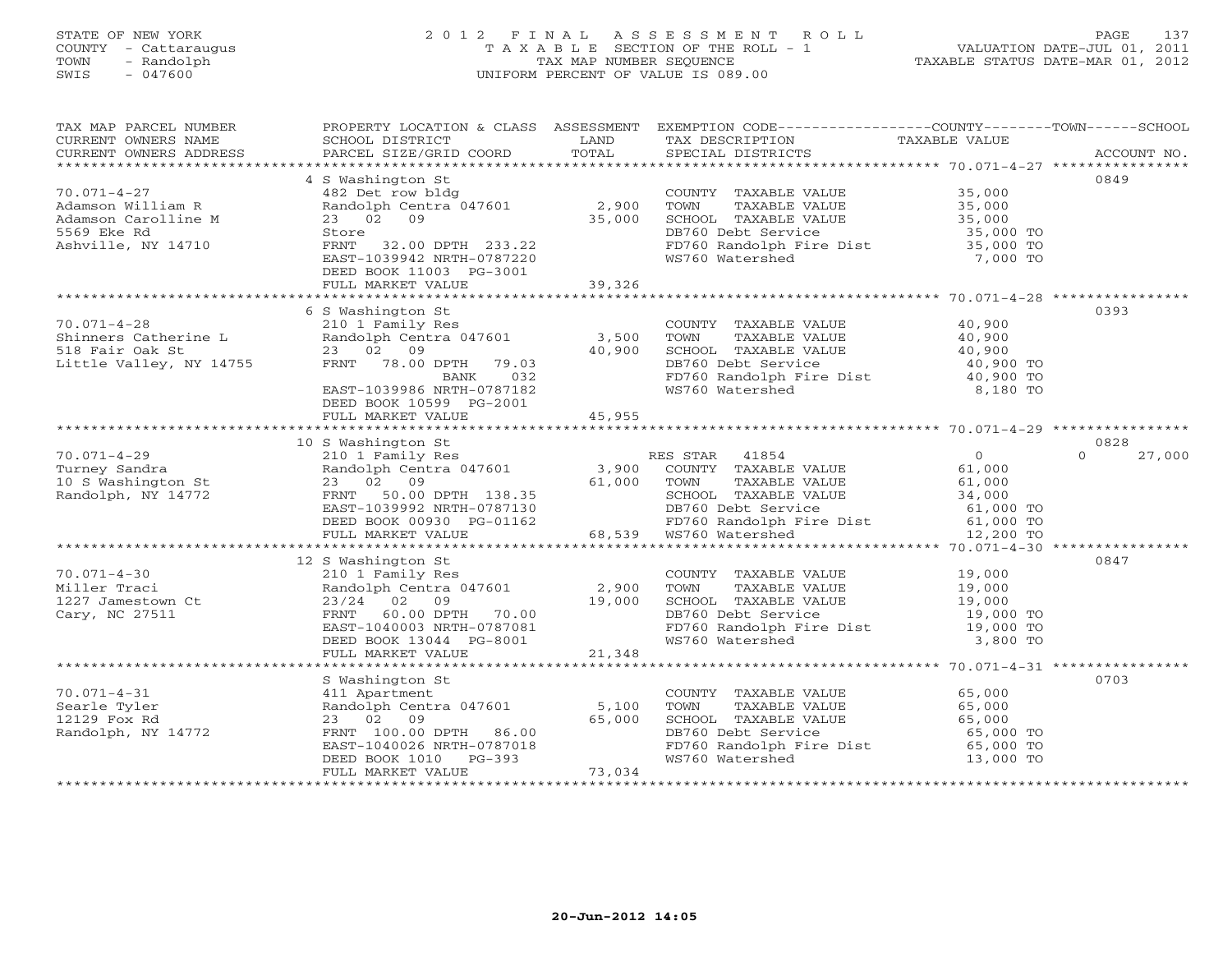#### STATE OF NEW YORK 2 0 1 2 F I N A L A S S E S S M E N T R O L L PAGE 138 COUNTY - Cattaraugus T A X A B L E SECTION OF THE ROLL - 1 VALUATION DATE-JUL 01, 2011 TOWN - Randolph TAX MAP NUMBER SEQUENCE TAXABLE STATUS DATE-MAR 01, 2012 SWIS - 047600 UNIFORM PERCENT OF VALUE IS 089.00UNIFORM PERCENT OF VALUE IS 089.00

| TAX MAP PARCEL NUMBER |                                                                                                                                                                                                                                                                                                                                                                                                                                        |       | PROPERTY LOCATION & CLASS ASSESSMENT EXEMPTION CODE----------------COUNTY-------TOWN------SCHOOL                                                                                          |                    |
|-----------------------|----------------------------------------------------------------------------------------------------------------------------------------------------------------------------------------------------------------------------------------------------------------------------------------------------------------------------------------------------------------------------------------------------------------------------------------|-------|-------------------------------------------------------------------------------------------------------------------------------------------------------------------------------------------|--------------------|
|                       | CURRENT OWNERS NOME CONSUMERT ACCOUNT NO ANNO TRANSPORT TO THE CONSUMERT OWNERS ADDRESS TO BURGEL SIZE/GRID COORD TOTAL SPECIAL DISTRICTS ACCOUNT NO.<br>CURRENT OWNERS ADDRESS PARCEL SIZE/GRID COORD TOTAL SPECIAL DISTRICTS AC                                                                                                                                                                                                      |       |                                                                                                                                                                                           |                    |
|                       |                                                                                                                                                                                                                                                                                                                                                                                                                                        |       |                                                                                                                                                                                           |                    |
|                       | 17 Center St                                                                                                                                                                                                                                                                                                                                                                                                                           |       |                                                                                                                                                                                           | 0826               |
|                       |                                                                                                                                                                                                                                                                                                                                                                                                                                        |       |                                                                                                                                                                                           |                    |
|                       |                                                                                                                                                                                                                                                                                                                                                                                                                                        |       |                                                                                                                                                                                           |                    |
|                       |                                                                                                                                                                                                                                                                                                                                                                                                                                        |       |                                                                                                                                                                                           |                    |
|                       |                                                                                                                                                                                                                                                                                                                                                                                                                                        |       |                                                                                                                                                                                           |                    |
|                       |                                                                                                                                                                                                                                                                                                                                                                                                                                        |       |                                                                                                                                                                                           |                    |
|                       |                                                                                                                                                                                                                                                                                                                                                                                                                                        |       |                                                                                                                                                                                           |                    |
|                       |                                                                                                                                                                                                                                                                                                                                                                                                                                        |       |                                                                                                                                                                                           |                    |
|                       | $\begin{tabular}{lcccccc} 70.071-5-1.1 & 17 \text{ Center St} & 17 \text{ Center St} & 1820 & 1011 \text{ Family Res} & 185,700 & \text{COUNTY TAXABLE VALUE} & 0 & 0 & 27,000 \\ \text{Tropp Kenneth H & 21011 and 01ph Central 047601 & 5,700 & \text{COUNTY TAXABLE VALUE} & 86,400 & 0 & 27,000 \\ 17 \text{ Center St} & 24 & 0 & 86,400 & 86,400 & 70 \text{NIXABLE VALUE} & 86,400 & 27,00$                                     |       |                                                                                                                                                                                           |                    |
|                       | 15 Center St                                                                                                                                                                                                                                                                                                                                                                                                                           |       |                                                                                                                                                                                           | 0525               |
| $70.071 - 5 - 2$      |                                                                                                                                                                                                                                                                                                                                                                                                                                        |       |                                                                                                                                                                                           | 27,000<br>$\Omega$ |
|                       |                                                                                                                                                                                                                                                                                                                                                                                                                                        |       | 210 1 Family Res (1990)<br>Randolph Centra 047601 (1991), 2008 COUNTY TAXABLE VALUE (1996), 56,600<br>24 (1998) (1998), 2009 (1998), 700 FOWN TAXABLE VALUE (1998), 56,600                |                    |
|                       |                                                                                                                                                                                                                                                                                                                                                                                                                                        |       |                                                                                                                                                                                           |                    |
|                       |                                                                                                                                                                                                                                                                                                                                                                                                                                        |       |                                                                                                                                                                                           |                    |
|                       |                                                                                                                                                                                                                                                                                                                                                                                                                                        |       |                                                                                                                                                                                           |                    |
|                       |                                                                                                                                                                                                                                                                                                                                                                                                                                        |       | SCHOOL TAXABLE VALUE $29,600$<br>DB760 Debt Service 56,600 TO<br>FD760 Randolph Fire Dist 56,600 TO<br>WS760 Watershed 11,320 TO                                                          |                    |
|                       |                                                                                                                                                                                                                                                                                                                                                                                                                                        |       |                                                                                                                                                                                           |                    |
|                       | 11 Center St                                                                                                                                                                                                                                                                                                                                                                                                                           |       |                                                                                                                                                                                           | 0575               |
|                       |                                                                                                                                                                                                                                                                                                                                                                                                                                        |       |                                                                                                                                                                                           | $\Omega$<br>27,000 |
|                       |                                                                                                                                                                                                                                                                                                                                                                                                                                        |       |                                                                                                                                                                                           |                    |
|                       |                                                                                                                                                                                                                                                                                                                                                                                                                                        |       |                                                                                                                                                                                           |                    |
|                       |                                                                                                                                                                                                                                                                                                                                                                                                                                        |       |                                                                                                                                                                                           |                    |
|                       |                                                                                                                                                                                                                                                                                                                                                                                                                                        |       |                                                                                                                                                                                           |                    |
|                       |                                                                                                                                                                                                                                                                                                                                                                                                                                        |       |                                                                                                                                                                                           |                    |
|                       |                                                                                                                                                                                                                                                                                                                                                                                                                                        |       |                                                                                                                                                                                           |                    |
|                       |                                                                                                                                                                                                                                                                                                                                                                                                                                        |       |                                                                                                                                                                                           |                    |
|                       | 7 Center St<br>$\begin{array}{cccccccc} 70.071-5-4 & 7 \text{ Center St} & 70.020 & \text{Family Res} & \text{RES STAR} & 41854 & 0 & 27,000 \\ \text{Williams Adrian J} & 220 & 2 \text{ Family Res} & 4,500 & \text{COUNTY} & \text{TXABLE VALUE} & 95,000 & 0 & 27,000 \\ \text{Williams Mary E} & 24 & 02 & 95,000 & 95,000 & \text{TONITY} & \text{TXABLE VALUE} & 95,000 \\ \text{9 Center St} & 24 & 02 & 95,000 & \text{SVDIN$ |       |                                                                                                                                                                                           | 0539               |
|                       |                                                                                                                                                                                                                                                                                                                                                                                                                                        |       |                                                                                                                                                                                           | 27,000             |
|                       |                                                                                                                                                                                                                                                                                                                                                                                                                                        |       |                                                                                                                                                                                           |                    |
|                       |                                                                                                                                                                                                                                                                                                                                                                                                                                        |       |                                                                                                                                                                                           |                    |
|                       |                                                                                                                                                                                                                                                                                                                                                                                                                                        |       |                                                                                                                                                                                           |                    |
|                       |                                                                                                                                                                                                                                                                                                                                                                                                                                        |       |                                                                                                                                                                                           |                    |
|                       |                                                                                                                                                                                                                                                                                                                                                                                                                                        |       |                                                                                                                                                                                           |                    |
|                       |                                                                                                                                                                                                                                                                                                                                                                                                                                        |       |                                                                                                                                                                                           |                    |
|                       | 5 Center St                                                                                                                                                                                                                                                                                                                                                                                                                            |       |                                                                                                                                                                                           | 0434               |
|                       |                                                                                                                                                                                                                                                                                                                                                                                                                                        |       |                                                                                                                                                                                           |                    |
|                       |                                                                                                                                                                                                                                                                                                                                                                                                                                        |       |                                                                                                                                                                                           |                    |
|                       |                                                                                                                                                                                                                                                                                                                                                                                                                                        |       |                                                                                                                                                                                           |                    |
|                       |                                                                                                                                                                                                                                                                                                                                                                                                                                        |       |                                                                                                                                                                                           |                    |
|                       |                                                                                                                                                                                                                                                                                                                                                                                                                                        |       |                                                                                                                                                                                           |                    |
|                       | 70.071-5-5<br>Williams Adrian J<br>Williams Mary E<br>2,600<br>9 Center St<br>Randolph, NY 14772<br>Randolph, NY 14772<br>PEED BOOK 9333<br>PG-9001<br>PEED BOOK 9333<br>PG-9001<br>PEED BOOK 9333<br>PG-9001<br>PEED BOOK 9333<br>PG-9001                                                                                                                                                                                             |       | COUNTY TAXABLE VALUE $2,600$<br>TOWN TAXABLE VALUE $2,600$<br>SCHOOL TAXABLE VALUE $2,600$<br>DB760 Debt Service $2,600$<br>FD760 Randolph Fire Dist $2,600$ TO<br>WS760 Watershed 520 TO |                    |
|                       | FULL MARKET VALUE                                                                                                                                                                                                                                                                                                                                                                                                                      | 2,921 |                                                                                                                                                                                           |                    |
|                       |                                                                                                                                                                                                                                                                                                                                                                                                                                        |       |                                                                                                                                                                                           |                    |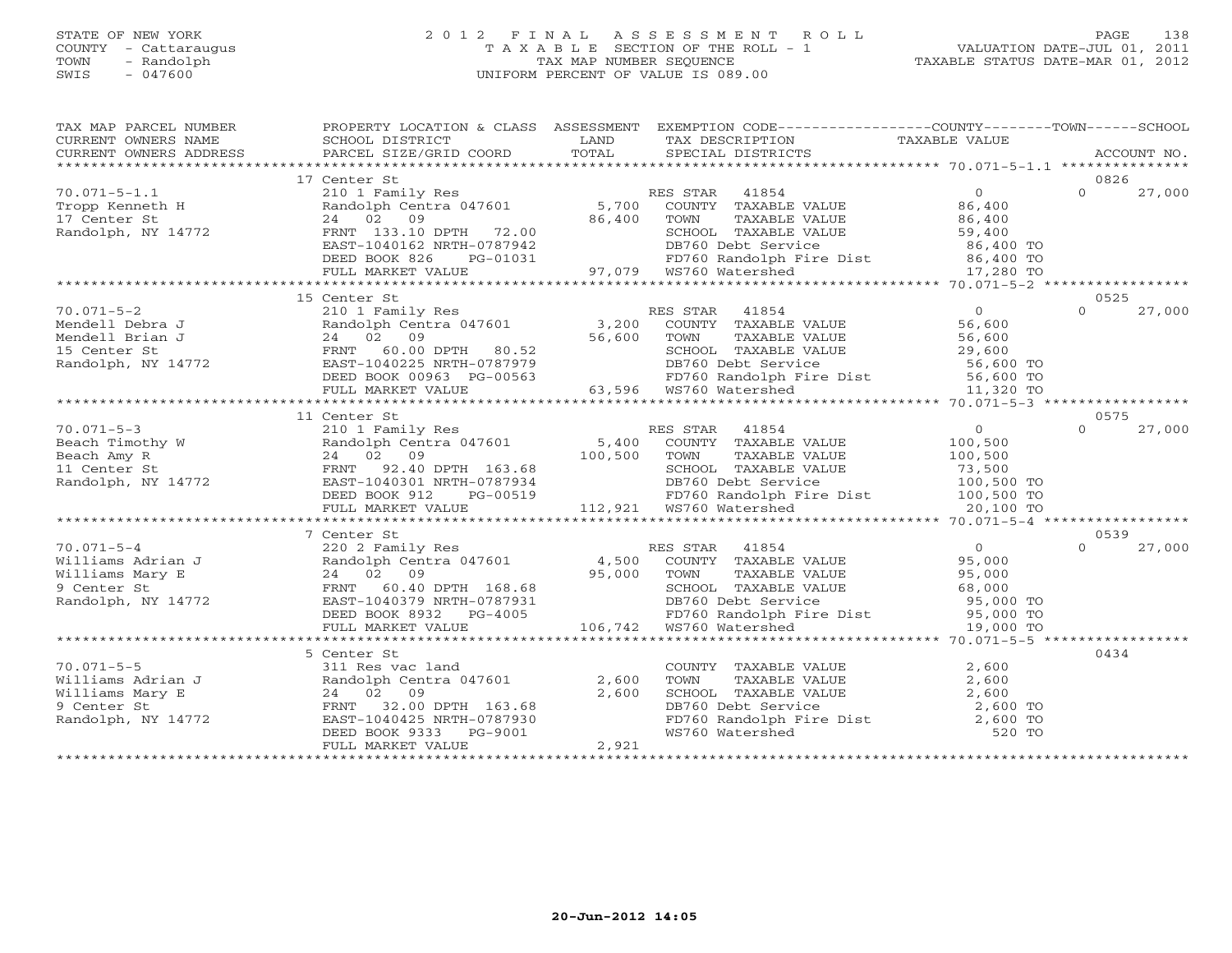### STATE OF NEW YORK 2 0 1 2 F I N A L A S S E S S M E N T R O L L PAGE 139 COUNTY - Cattaraugus T A X A B L E SECTION OF THE ROLL - 1 VALUATION DATE-JUL 01, 2011 TOWN - Randolph TAX MAP NUMBER SEQUENCE TAXABLE STATUS DATE-MAR 01, 2012 SWIS - 047600 UNIFORM PERCENT OF VALUE IS 089.00UNIFORM PERCENT OF VALUE IS 089.00

| TAX MAP PARCEL NUMBER<br>$\begin{tabular}{lllllll} \multicolumn{2}{c}{\textbf{CURRENT}} & \multicolumn{2}{c}{\textbf{WNERS}} & \multicolumn{2}{c}{\textbf{NAME}} & \multicolumn{2}{c}{\textbf{SCHOOL}} & \multicolumn{2}{c}{\textbf{LAND}} & \multicolumn{2}{c}{\textbf{TAX} \textbf{DESCRIPTION}} & \multicolumn{2}{c}{\textbf{TAXABLE} \textbf{ VALUE}} & \multicolumn{2}{c}{\textbf{ACCOUNT NO.}} \\ & \multicolumn{2}{c}{\textbf{CURRENT}} & \multicolumn{2}{c}{\textbf{WNERS} \textbf{ ADCCOUNT NO.$ |                                                                                                                                                                                                                                                      |                | PROPERTY LOCATION & CLASS ASSESSMENT EXEMPTION CODE----------------COUNTY-------TOWN------SCHOOL                                                                                                                                                                     |                |                    |
|-----------------------------------------------------------------------------------------------------------------------------------------------------------------------------------------------------------------------------------------------------------------------------------------------------------------------------------------------------------------------------------------------------------------------------------------------------------------------------------------------------------|------------------------------------------------------------------------------------------------------------------------------------------------------------------------------------------------------------------------------------------------------|----------------|----------------------------------------------------------------------------------------------------------------------------------------------------------------------------------------------------------------------------------------------------------------------|----------------|--------------------|
|                                                                                                                                                                                                                                                                                                                                                                                                                                                                                                           |                                                                                                                                                                                                                                                      |                |                                                                                                                                                                                                                                                                      |                |                    |
|                                                                                                                                                                                                                                                                                                                                                                                                                                                                                                           | 9 Church St                                                                                                                                                                                                                                          |                |                                                                                                                                                                                                                                                                      |                | 0731               |
| $70.071 - 5 - 6$                                                                                                                                                                                                                                                                                                                                                                                                                                                                                          | 632 Benevolent                                                                                                                                                                                                                                       |                | COUNTY TAXABLE VALUE                                                                                                                                                                                                                                                 | 110,400        |                    |
| 70.071–5–6<br>Camp Gary<br>67 Larkin St<br>Randolph, NY 14772                                                                                                                                                                                                                                                                                                                                                                                                                                             | 032 Benevolenc<br>Randolph Centra 047601      4,900                                                                                                                                                                                                  |                |                                                                                                                                                                                                                                                                      |                |                    |
|                                                                                                                                                                                                                                                                                                                                                                                                                                                                                                           | 24 02 09                                                                                                                                                                                                                                             | 110,400        |                                                                                                                                                                                                                                                                      |                |                    |
|                                                                                                                                                                                                                                                                                                                                                                                                                                                                                                           | FRNT 68.00 DPTH 144.00                                                                                                                                                                                                                               |                | DB760 Debt Service                                                                                                                                                                                                                                                   | 110,400 TO     |                    |
|                                                                                                                                                                                                                                                                                                                                                                                                                                                                                                           |                                                                                                                                                                                                                                                      |                |                                                                                                                                                                                                                                                                      |                |                    |
|                                                                                                                                                                                                                                                                                                                                                                                                                                                                                                           | EAST-1040513 NRTH-0787973<br>DEED BOOK 9383 PG-5001<br>FULL MARKET VALUE 124,045                                                                                                                                                                     |                | FD760 Randolph Fire Dist 110,400 TO<br>WS760 Watershed 22,080 TO                                                                                                                                                                                                     |                |                    |
|                                                                                                                                                                                                                                                                                                                                                                                                                                                                                                           |                                                                                                                                                                                                                                                      |                |                                                                                                                                                                                                                                                                      |                |                    |
|                                                                                                                                                                                                                                                                                                                                                                                                                                                                                                           |                                                                                                                                                                                                                                                      |                |                                                                                                                                                                                                                                                                      |                |                    |
|                                                                                                                                                                                                                                                                                                                                                                                                                                                                                                           | 7 Church St                                                                                                                                                                                                                                          |                |                                                                                                                                                                                                                                                                      |                | 5041               |
| $70.071 - 5 - 7$                                                                                                                                                                                                                                                                                                                                                                                                                                                                                          | 210 1 Family Res                                                                                                                                                                                                                                     |                | COUNTY TAXABLE VALUE 61,100<br>TOWN TAXABLE VALUE 61,100                                                                                                                                                                                                             |                |                    |
|                                                                                                                                                                                                                                                                                                                                                                                                                                                                                                           |                                                                                                                                                                                                                                                      |                |                                                                                                                                                                                                                                                                      |                |                    |
|                                                                                                                                                                                                                                                                                                                                                                                                                                                                                                           |                                                                                                                                                                                                                                                      |                |                                                                                                                                                                                                                                                                      |                |                    |
|                                                                                                                                                                                                                                                                                                                                                                                                                                                                                                           |                                                                                                                                                                                                                                                      |                |                                                                                                                                                                                                                                                                      |                |                    |
|                                                                                                                                                                                                                                                                                                                                                                                                                                                                                                           |                                                                                                                                                                                                                                                      |                | SCHOOL TAXABLE VALUE 61,100<br>DB760 Debt Service 61,100 TO<br>FD760 Randolph Fire Dist 61,100 TO                                                                                                                                                                    |                |                    |
|                                                                                                                                                                                                                                                                                                                                                                                                                                                                                                           | DEED BOOK 12325 PG-7002                                                                                                                                                                                                                              |                |                                                                                                                                                                                                                                                                      |                |                    |
|                                                                                                                                                                                                                                                                                                                                                                                                                                                                                                           | FULL MARKET VALUE                                                                                                                                                                                                                                    | 68,652         |                                                                                                                                                                                                                                                                      |                |                    |
|                                                                                                                                                                                                                                                                                                                                                                                                                                                                                                           |                                                                                                                                                                                                                                                      |                |                                                                                                                                                                                                                                                                      |                |                    |
|                                                                                                                                                                                                                                                                                                                                                                                                                                                                                                           | 3 Church St                                                                                                                                                                                                                                          |                |                                                                                                                                                                                                                                                                      |                | 0701               |
| $70.071 - 5 - 8$<br>$\begin{array}{lllllllllllllll} \text{Kibbe Lloyd M} & \text{andoph Central Y Res} & \text{R} \\ \text{Kibbe Patricia M} & \text{Random D1} & \text{Random D2} & \text{Random D3} \\ \text{Bibbe Patricia M} & \text{in 24} & \text{in 02} & \text{in 09} & \text{in 100,200} \\ \text{in 3} & \text{Church St} & \text{L/u - Catherine} & \text{FRNT} & \text{87.20 DPTH} & \text{142.00} & \text{in 100,200} \\ \end{array}$                                                        | and the state of the state of the state of the state of the state of the state of the state of the state of th<br>The state of the state of the state of the state of the state of the state of the state of the state of the st<br>210 1 Family Res |                | RES STAR 41854                                                                                                                                                                                                                                                       | $\overline{0}$ | $\Omega$<br>27,000 |
|                                                                                                                                                                                                                                                                                                                                                                                                                                                                                                           |                                                                                                                                                                                                                                                      |                | - COINTY TAXABLE VALUE 100,200<br>TOWN TAXABLE VALUE 100,200<br>SCHOOL TAXABLE VALUE 73,200<br>DB760 Debt Service 100,200 TO                                                                                                                                         |                |                    |
|                                                                                                                                                                                                                                                                                                                                                                                                                                                                                                           |                                                                                                                                                                                                                                                      |                |                                                                                                                                                                                                                                                                      |                |                    |
|                                                                                                                                                                                                                                                                                                                                                                                                                                                                                                           |                                                                                                                                                                                                                                                      |                |                                                                                                                                                                                                                                                                      |                |                    |
|                                                                                                                                                                                                                                                                                                                                                                                                                                                                                                           |                                                                                                                                                                                                                                                      |                |                                                                                                                                                                                                                                                                      |                |                    |
|                                                                                                                                                                                                                                                                                                                                                                                                                                                                                                           | BANK                                                                                                                                                                                                                                                 | $012$ $787822$ | FD760 Randolph Fire Dist 100,200 TO                                                                                                                                                                                                                                  |                |                    |
|                                                                                                                                                                                                                                                                                                                                                                                                                                                                                                           | EAST-1040514 NRTH-0787822                                                                                                                                                                                                                            |                | WS760 Watershed                                                                                                                                                                                                                                                      | 20,040 TO      |                    |
|                                                                                                                                                                                                                                                                                                                                                                                                                                                                                                           | DEED BOOK 452 PG-6003                                                                                                                                                                                                                                |                |                                                                                                                                                                                                                                                                      |                |                    |
|                                                                                                                                                                                                                                                                                                                                                                                                                                                                                                           |                                                                                                                                                                                                                                                      |                |                                                                                                                                                                                                                                                                      |                |                    |
|                                                                                                                                                                                                                                                                                                                                                                                                                                                                                                           |                                                                                                                                                                                                                                                      |                |                                                                                                                                                                                                                                                                      |                |                    |
|                                                                                                                                                                                                                                                                                                                                                                                                                                                                                                           | 4 Church St                                                                                                                                                                                                                                          |                |                                                                                                                                                                                                                                                                      |                | 0831               |
| $70.071 - 5 - 9$                                                                                                                                                                                                                                                                                                                                                                                                                                                                                          | 210 1 Family Res                                                                                                                                                                                                                                     |                | RES STAR 41854                                                                                                                                                                                                                                                       | $\Omega$       | 27,000<br>$\Omega$ |
| Lewis Kevin F                                                                                                                                                                                                                                                                                                                                                                                                                                                                                             |                                                                                                                                                                                                                                                      |                |                                                                                                                                                                                                                                                                      |                |                    |
| 4 Church St                                                                                                                                                                                                                                                                                                                                                                                                                                                                                               | 24 02 09 72,700<br>FRNT 52.00 DPTH 135.00 72,700                                                                                                                                                                                                     |                | Randolph Centra 047601 3,900 COUNTY TAXABLE VALUE 72,700<br>24 02 09 72,700 TOWN TAXABLE VALUE 72,700<br>14772 FRNT 52.00 DPTH 135.00 72,700 SCHOOL TAXABLE VALUE 45,700<br>TOWN TAXABLE VALUE 72,700<br>SCHOOL TAXABLE VALUE 45,700<br>DB760 Debt Service 72,700 TO |                |                    |
| Randolph, NY 14772                                                                                                                                                                                                                                                                                                                                                                                                                                                                                        |                                                                                                                                                                                                                                                      |                |                                                                                                                                                                                                                                                                      |                |                    |
|                                                                                                                                                                                                                                                                                                                                                                                                                                                                                                           |                                                                                                                                                                                                                                                      |                | DB760 Debt Service                                                                                                                                                                                                                                                   |                |                    |
|                                                                                                                                                                                                                                                                                                                                                                                                                                                                                                           | EAST-1040716 NRTH-0787836<br>DEED BOOK 00982 PG-00539                                                                                                                                                                                                |                | FD760 Randolph Fire Dist 72,700 TO                                                                                                                                                                                                                                   |                |                    |
|                                                                                                                                                                                                                                                                                                                                                                                                                                                                                                           | DEED BOOK 00982 PG-00539<br>FULL MARKET VALUE                                                                                                                                                                                                        | 81,685         | WS760 Watershed                                                                                                                                                                                                                                                      | 14,540 TO      |                    |
|                                                                                                                                                                                                                                                                                                                                                                                                                                                                                                           |                                                                                                                                                                                                                                                      |                |                                                                                                                                                                                                                                                                      |                |                    |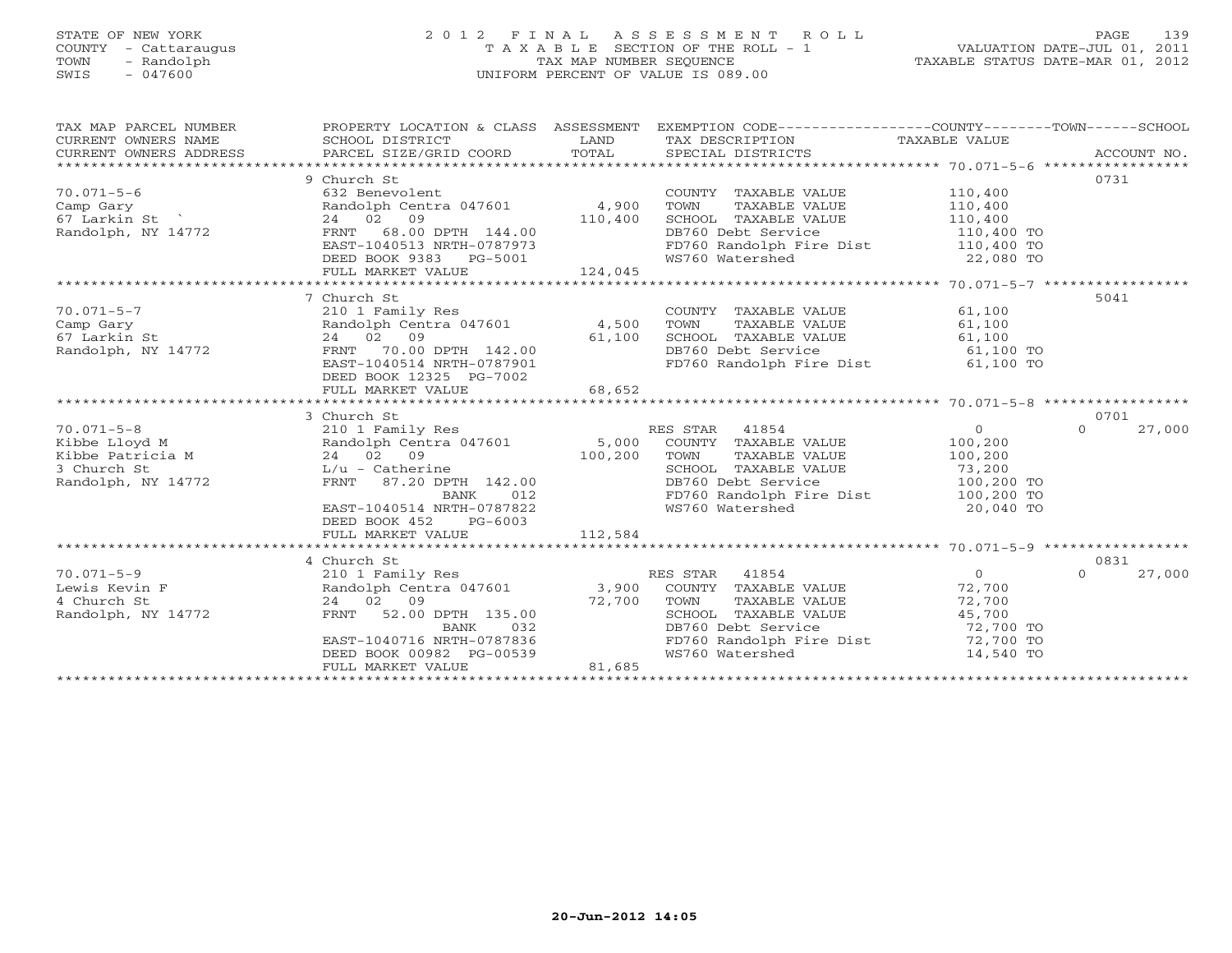#### STATE OF NEW YORK 2 0 1 2 F I N A L A S S E S S M E N T R O L L PAGE 140 COUNTY - Cattaraugus T A X A B L E SECTION OF THE ROLL - 1 VALUATION DATE-JUL 01, 2011 TOWN - Randolph TAX MAP NUMBER SEQUENCE TAXABLE STATUS DATE-MAR 01, 2012 SWIS - 047600 UNIFORM PERCENT OF VALUE IS 089.00UNIFORM PERCENT OF VALUE IS 089.00

| TAX MAP PARCEL NUMBER<br>CURRENT OWNERS NAME<br>CURRENT OWNERS ADDRESS                   | SCHOOL DISTRICT<br>PARCEL SIZE/GRID COORD                                                                                                                                       | LAND<br>TOTAL             | PROPERTY LOCATION & CLASS ASSESSMENT EXEMPTION CODE---------------COUNTY-------TOWN------SCHOOL<br>TAX DESCRIPTION<br>SPECIAL DISTRICTS                                                  | TAXABLE VALUE                                                                            |          | ACCOUNT NO. |
|------------------------------------------------------------------------------------------|---------------------------------------------------------------------------------------------------------------------------------------------------------------------------------|---------------------------|------------------------------------------------------------------------------------------------------------------------------------------------------------------------------------------|------------------------------------------------------------------------------------------|----------|-------------|
| **************************                                                               |                                                                                                                                                                                 |                           |                                                                                                                                                                                          |                                                                                          |          |             |
|                                                                                          | 6 Church St                                                                                                                                                                     |                           |                                                                                                                                                                                          |                                                                                          | 0512     |             |
| $70.071 - 5 - 10$<br>Fleischmann Brian J<br>Fleischmann Rochelle L<br>6 Church St        | 210 1 Family Res<br>210 1 Family Res<br>Randolph Centra 047601<br>24 02 09<br>FRNT 75.30 DPTH 179.90                                                                            | 5,000<br>76,500           | RES STAR<br>41854<br>COUNTY TAXABLE VALUE<br>TOWN<br>TAXABLE VALUE<br>SCHOOL TAXABLE VALUE                                                                                               | $\overline{0}$<br>76,500<br>76,500<br>49,500                                             | $\Omega$ | 27,000      |
| Randolph, NY 14772                                                                       | BANK<br>012<br>EAST-1040740 NRTH-0787899<br>DEED BOOK 6824 PG-7002<br>FULL MARKET VALUE                                                                                         | 85,955                    | DB760 Debt Service<br>FD760 Randolph Fire Dist<br>WS760 Watershed                                                                                                                        | 76,500 TO<br>76,500 TO<br>15,300 TO                                                      |          |             |
|                                                                                          |                                                                                                                                                                                 |                           |                                                                                                                                                                                          |                                                                                          |          |             |
| $70.071 - 5 - 11$<br>Matson Millicent A<br>10 Church St<br>Randolph, NY 14772            | 10 Church St<br>210 1 Family Res<br>Randolph Centra 047601<br>24 02 09<br>FRNT 124.70 DPTH 179.90<br>EAST-1040742 NRTH-0787999<br>DEED BOOK 00943 PG-00278<br>FULL MARKET VALUE | 6,400<br>85,500<br>96,067 | COUNTY TAXABLE VALUE<br>TOWN<br>TAXABLE VALUE<br>SCHOOL TAXABLE VALUE<br>DB760 Debt Service<br>FD760 Randolph Fire Dist<br>WS760 Watershed                                               | 85,500<br>85,500<br>85,500<br>85,500 TO<br>85,500 TO<br>17,100 TO                        | 0741     |             |
|                                                                                          |                                                                                                                                                                                 |                           |                                                                                                                                                                                          |                                                                                          |          |             |
|                                                                                          | 14 Church St                                                                                                                                                                    |                           |                                                                                                                                                                                          |                                                                                          | 0834     |             |
| $70.071 - 5 - 12$<br>VanRensselaer Howard T<br>14 Church St<br>Randolph, NY 14772        | 471 Funeral home<br>Randolph Centra 047601<br>24 02 09<br>FRNT 167.00 DPTH 179.90<br>EAST-1040746 NRTH-0788146<br>DEED BOOK 00958 PG-00819<br>FULL MARKET VALUE                 | 8,000<br>147,400          | RES STAR 41854<br>COUNTY TAXABLE VALUE<br>TOWN<br>TAXABLE VALUE<br>SCHOOL TAXABLE VALUE<br>DB760 Debt Service<br>FD760 Randolph Fire Dist<br>WS760 Watershed<br>165,618  WS760 Watershed | $\overline{0}$<br>147,400<br>147,400<br>120,400<br>147,400 TO<br>147,400 TO<br>29,480 TO | $\Omega$ | 27,000      |
|                                                                                          |                                                                                                                                                                                 |                           |                                                                                                                                                                                          |                                                                                          |          |             |
|                                                                                          | 18 Church St                                                                                                                                                                    |                           |                                                                                                                                                                                          |                                                                                          | 0372     |             |
| $70.071 - 5 - 14$<br>Bowen Scott A<br>Lewis Amanda<br>18 Church St<br>Randolph, NY 14772 | 210 1 Family Res<br>Randolph Centra 047601<br>24 02 09<br>FRNT 114.00 DPTH 72.00<br>BANK<br>012<br>EAST-1040690 NRTH-0788288<br>DEED BOOK 1018 PG-577                           | 4,000<br>70,000           | RES STAR 41854<br>COUNTY TAXABLE VALUE<br>TAXABLE VALUE<br>TOWN<br>SCHOOL TAXABLE VALUE<br>DB760 Debt Service<br>FD760 Randolph Fire Dist<br>WS760 Watershed                             | $\overline{0}$<br>70,000<br>70,000<br>43,000<br>70,000 TO<br>70,000 TO<br>14,000 TO      | $\Omega$ | 27,000      |
|                                                                                          | FULL MARKET VALUE                                                                                                                                                               | 78,652                    |                                                                                                                                                                                          |                                                                                          |          |             |
|                                                                                          | 61 Jamestown St                                                                                                                                                                 |                           |                                                                                                                                                                                          |                                                                                          | 0787     |             |
| $70.071 - 5 - 15$<br>Balkema Peggy J<br>61 Jamestown St<br>Randolph, NY 14772            | 210 1 Family Res<br>Randolph Centra 047601<br>24 02 09<br>FRNT 80.00 DPTH 130.00<br>BANK<br>012<br>EAST-1040692 NRTH-0788402                                                    | 4,600<br>52,000           | RES STAR<br>41854<br>COUNTY TAXABLE VALUE<br>TOWN<br>TAXABLE VALUE<br>SCHOOL TAXABLE VALUE<br>DB760 Debt Service<br>FD760 Randolph Fire Dist                                             | 0<br>52,000<br>52,000<br>25,000<br>52,000 TO<br>52,000 TO                                | $\Omega$ | 27,000      |
|                                                                                          | DEED BOOK 1014<br>$PG-47$<br>FULL MARKET VALUE                                                                                                                                  | 58,427                    | WS760 Watershed                                                                                                                                                                          | 10,400 TO                                                                                |          |             |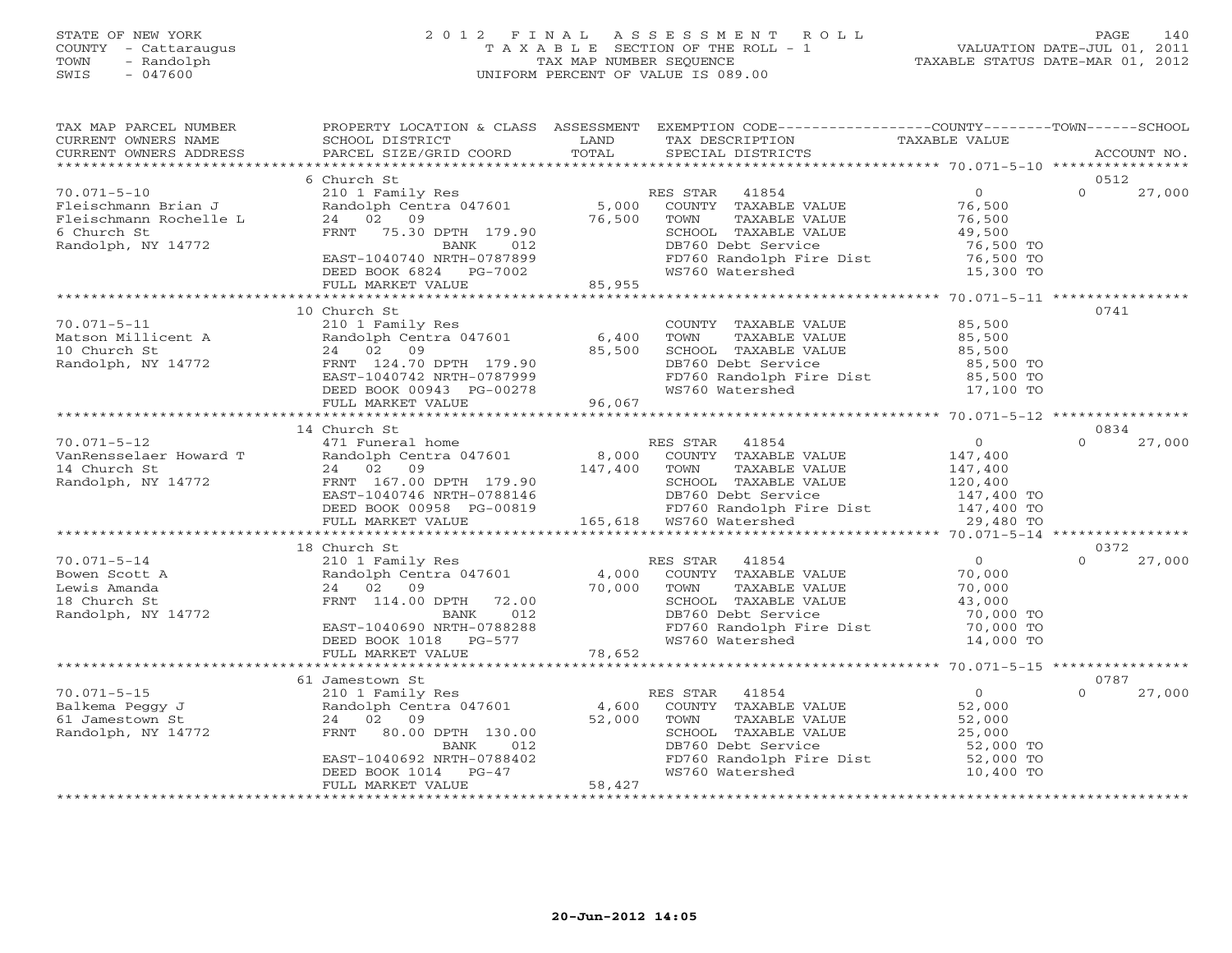# STATE OF NEW YORK 2 0 1 2 F I N A L A S S E S S M E N T R O L L PAGE 141 COUNTY - Cattaraugus T A X A B L E SECTION OF THE ROLL - 1 VALUATION DATE-JUL 01, 2011 TOWN - Randolph TAX MAP NUMBER SEQUENCE TAXABLE STATUS DATE-MAR 01, 2012 SWIS - 047600 UNIFORM PERCENT OF VALUE IS 089.00

| TOTAL<br>PARCEL SIZE/GRID COORD<br>CURRENT OWNERS ADDRESS<br>SPECIAL DISTRICTS<br>0514<br>$\overline{0}$<br>Veterans V 41107 5,000 0<br>5,000 0 0 0 0 0 0 0 0 0 0 0 0 18,000<br>9,000 DVET C/T 41141 17,400 17,400<br>$70.071 - 5 - 16$<br>$\overline{0}$<br>See George<br>57 Jamestown St<br>$\overline{0}$<br>Randolph, NY 14772<br>55,980<br>$\overline{0}$<br>53 Jamestown St<br>0803<br>210 1 Family Res<br>Randolph Centra 047601 6,400 TOWN TAXABLE VALUE 95,100<br>24 02 09 95,100 95,100 SCHOOL TAXABLE VALUE 95,100<br>24 02 09 95,100 SCHOOL TAXABLE VALUE 95,100<br>$70.071 - 5 - 17.1$ |
|-----------------------------------------------------------------------------------------------------------------------------------------------------------------------------------------------------------------------------------------------------------------------------------------------------------------------------------------------------------------------------------------------------------------------------------------------------------------------------------------------------------------------------------------------------------------------------------------------------|
|                                                                                                                                                                                                                                                                                                                                                                                                                                                                                                                                                                                                     |
|                                                                                                                                                                                                                                                                                                                                                                                                                                                                                                                                                                                                     |
|                                                                                                                                                                                                                                                                                                                                                                                                                                                                                                                                                                                                     |
|                                                                                                                                                                                                                                                                                                                                                                                                                                                                                                                                                                                                     |
|                                                                                                                                                                                                                                                                                                                                                                                                                                                                                                                                                                                                     |
|                                                                                                                                                                                                                                                                                                                                                                                                                                                                                                                                                                                                     |
|                                                                                                                                                                                                                                                                                                                                                                                                                                                                                                                                                                                                     |
|                                                                                                                                                                                                                                                                                                                                                                                                                                                                                                                                                                                                     |
|                                                                                                                                                                                                                                                                                                                                                                                                                                                                                                                                                                                                     |
| 1621<br>70.071-5-17.3<br>Graham David L<br>Graham Barbara J<br>13 School St<br>Randolph, NY 14772<br>Randolph, NY 14772<br>CREED BOOK 8367<br>PEED BOOK 8367<br>PEED BOOK 8367<br>PEED BOOK 8367<br>PEED BOOK 8367<br>PEED BOOK 8367<br>PEED BOOK 8367<br>PEED B                                                                                                                                                                                                                                                                                                                                    |
|                                                                                                                                                                                                                                                                                                                                                                                                                                                                                                                                                                                                     |
|                                                                                                                                                                                                                                                                                                                                                                                                                                                                                                                                                                                                     |
| COUNTY TAXABLE VALUE<br>TOWN TAXABLE VALUE 500<br>SCHOOL TAXABLE VALUE 500<br>DB760 Debt Service 500 TO<br>FD760 Randolph Fire Dist 500 TO                                                                                                                                                                                                                                                                                                                                                                                                                                                          |
|                                                                                                                                                                                                                                                                                                                                                                                                                                                                                                                                                                                                     |
|                                                                                                                                                                                                                                                                                                                                                                                                                                                                                                                                                                                                     |
|                                                                                                                                                                                                                                                                                                                                                                                                                                                                                                                                                                                                     |
| 0821<br>47 Jamestown St                                                                                                                                                                                                                                                                                                                                                                                                                                                                                                                                                                             |
| $\Omega$<br>$70.071 - 5 - 18$<br>27,000                                                                                                                                                                                                                                                                                                                                                                                                                                                                                                                                                             |
|                                                                                                                                                                                                                                                                                                                                                                                                                                                                                                                                                                                                     |
| 10.071-5-18<br>Frame Michael A<br>47 Jamestown St<br>Randolph, NY 14772                                                                                                                                                                                                                                                                                                                                                                                                                                                                                                                             |
|                                                                                                                                                                                                                                                                                                                                                                                                                                                                                                                                                                                                     |
|                                                                                                                                                                                                                                                                                                                                                                                                                                                                                                                                                                                                     |
| 24 02 09<br>FRNT 99.00 DPTH 104.00<br>EAST-1040983 NRTH-0788286<br>DEED BOOK 9218 PG-8002<br>FULL MARKET VALUE 92,135 WS760 Watershed<br>PULL MARKET VALUE 92,135 WS760 Watershed<br>16,400 TO                                                                                                                                                                                                                                                                                                                                                                                                      |
|                                                                                                                                                                                                                                                                                                                                                                                                                                                                                                                                                                                                     |
| 13 School St<br>0681<br>$\cap$                                                                                                                                                                                                                                                                                                                                                                                                                                                                                                                                                                      |
| 55,980<br>SR STAR                                                                                                                                                                                                                                                                                                                                                                                                                                                                                                                                                                                   |
|                                                                                                                                                                                                                                                                                                                                                                                                                                                                                                                                                                                                     |
| 12,020                                                                                                                                                                                                                                                                                                                                                                                                                                                                                                                                                                                              |
| 70.071-5-19<br>Graham David L<br>Graham Barbara J<br>13 School St<br>24 02 09<br>13 School St<br>24 02 09<br>13 School St<br>24 02 09<br>13 School St<br>24 02 09<br>24 02 09<br>24 02 09<br>24 02 09<br>24 02 09<br>24 02 09<br>24 02 09<br>24 02 09<br>24 02 09<br><br>SCHOOL TAXABLE VALUE<br>DB760 Debt Service                                                                                                                                                                                                                                                                                 |
|                                                                                                                                                                                                                                                                                                                                                                                                                                                                                                                                                                                                     |
| 68,000 TO CONTROLLER SAND TO FORD TO THE DIST OF SAND TO THE SAND TO THE SAND TO SAND THE DIST OF SAND THE SAN<br>WAS MET SAND TO MESS ON THE SAND TO SAND TO SAND TO SAND TO SAND TO SAND THE SAND THE SAND TO SAND THE SAND TH<br><br>EAST-1040975 NRTH-0788188<br>DEED BOOK 1950 PG-9001                                                                                                                                                                                                                                                                                                         |
| 76,404<br>FULL MARKET VALUE                                                                                                                                                                                                                                                                                                                                                                                                                                                                                                                                                                         |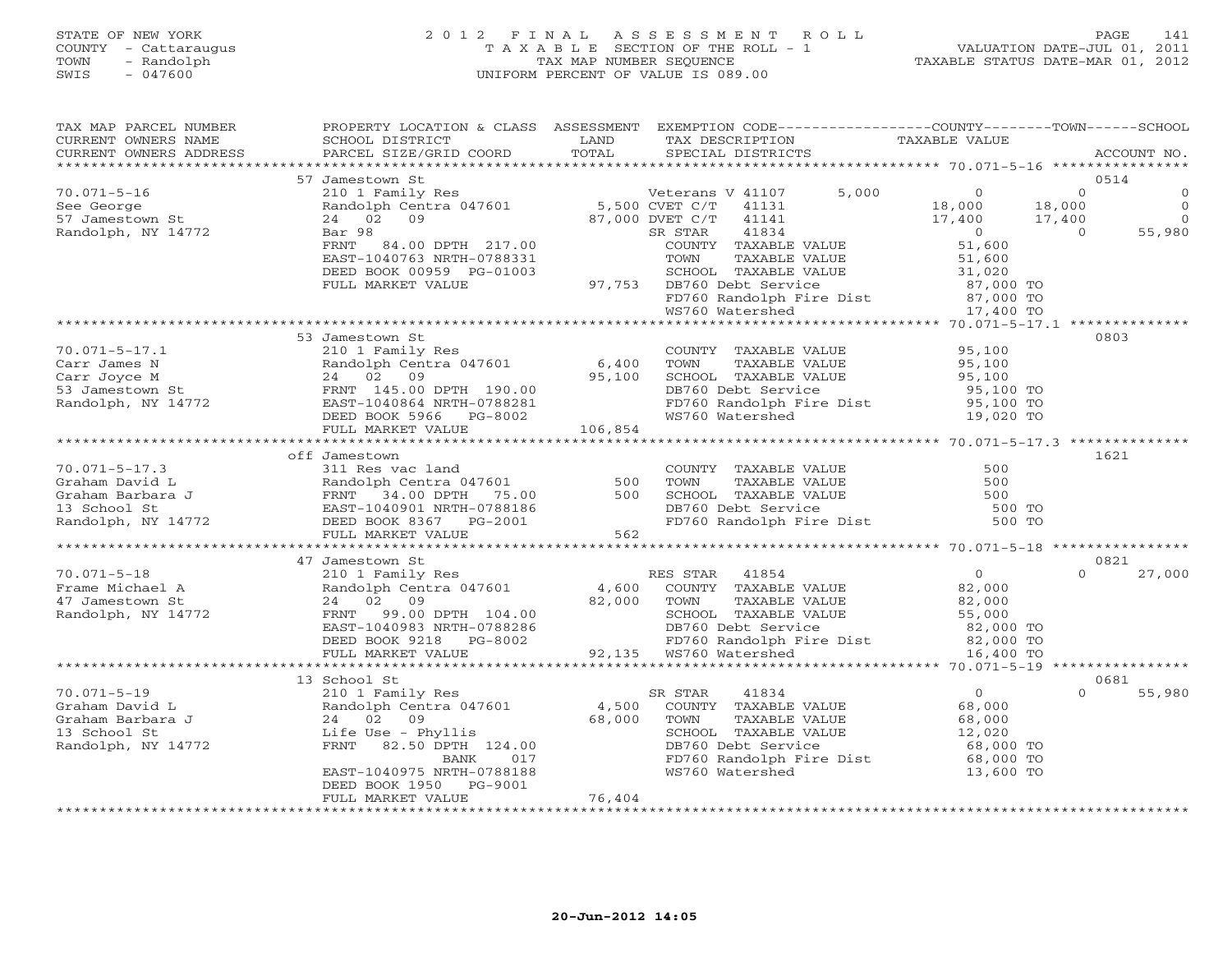# STATE OF NEW YORK 2 0 1 2 F I N A L A S S E S S M E N T R O L L PAGE 142 COUNTY - Cattaraugus T A X A B L E SECTION OF THE ROLL - 1 VALUATION DATE-JUL 01, 2011 TOWN - Randolph TAX MAP NUMBER SEQUENCE TAXABLE STATUS DATE-MAR 01, 2012 SWIS - 047600 UNIFORM PERCENT OF VALUE IS 089.00

| TAX MAP PARCEL NUMBER<br>CURRENT OWNERS NAME<br>CURRENT OWNERS NAME<br>CURRENT OWNERS ADDRESS                                                                                                                                                                                                                            | SCHOOL DISTRICT<br>PARCEL SIZE/GRID COORD TOTAL                                                                                                                                                                                             | LAND                                             | PROPERTY LOCATION & CLASS ASSESSMENT EXEMPTION CODE----------------COUNTY-------TOWN------SCHOOL<br>TAX DESCRIPTION TAXABLE VALUE<br>SPECIAL DISTRICTS<br>SPECIAL DISTRICTS                                                                |                                           |                               | ACCOUNT NO.                                |
|--------------------------------------------------------------------------------------------------------------------------------------------------------------------------------------------------------------------------------------------------------------------------------------------------------------------------|---------------------------------------------------------------------------------------------------------------------------------------------------------------------------------------------------------------------------------------------|--------------------------------------------------|--------------------------------------------------------------------------------------------------------------------------------------------------------------------------------------------------------------------------------------------|-------------------------------------------|-------------------------------|--------------------------------------------|
| $70.071 - 5 - 20$<br>70.071-5-20            465 Prof. bldg.<br>Mruk Family Trust James G & Ma Randolph Centra 047601      6,900<br>Mruk Family Trust business and the Mruk John M<br>193 Main St (Randolph, NY 14772)<br>Randolph, NY 14772 (Randolph, NY 14772)<br>EAST-1040931 NRTH-0788100<br>DEED BOOK 14283 PG-6001 | School St<br>465 Prof. bldg.                                                                                                                                                                                                                | 108,000<br>$198.00$<br>0788100<br>G-6001 121,348 | COUNTY TAXABLE VALUE<br>TOWN<br>TAXABLE VALUE<br>SCHOOL TAXABLE VALUE 108,000<br>DB760 Debt Service<br>FD760 Randolph Fire Dist 108,000 TO<br>WS760 Watershed 21,600 TO                                                                    | 108,000<br>108,000<br>108,000 TO          |                               | 0683                                       |
|                                                                                                                                                                                                                                                                                                                          |                                                                                                                                                                                                                                             |                                                  |                                                                                                                                                                                                                                            |                                           |                               |                                            |
| $70.071 - 5 - 21$                                                                                                                                                                                                                                                                                                        | 9 School St<br>210 1 Family Res<br>DEED BOOK 12691 PG-8001                                                                                                                                                                                  |                                                  | CVET $C/T$ 41131<br>COUNTY TAXABLE VALUE 81,400<br>195.00 TOWN TAXABLE VALUE 01.400<br>787975 SCHOOL TAXABLE VALUE 43,420<br>-8001 DB760 Debt Service 99,400 TO<br>111,685 FD760 Randolph Fire Dist 99,400 TO<br>WS760 Watershed 19,880 TO | 18,000<br>$\overline{0}$                  | 18,000<br>$\Omega$            | 0841<br>$\overline{0}$<br>55,980           |
|                                                                                                                                                                                                                                                                                                                          | FULL MARKET VALUE                                                                                                                                                                                                                           |                                                  |                                                                                                                                                                                                                                            |                                           |                               |                                            |
|                                                                                                                                                                                                                                                                                                                          |                                                                                                                                                                                                                                             |                                                  |                                                                                                                                                                                                                                            |                                           |                               |                                            |
|                                                                                                                                                                                                                                                                                                                          |                                                                                                                                                                                                                                             |                                                  |                                                                                                                                                                                                                                            |                                           |                               |                                            |
| 70.071–5–22<br>McKimm Merle H<br>3 School St<br>Randolph, NY 14772                                                                                                                                                                                                                                                       | 3 School St<br>Veterans V 41107<br>210 1 Family Res<br>Randolph Centra 047601 3,500 WVET C/T 41121<br>24 02 09 41,300 SR STAR 41834<br>FRNT 66.00 DPTH 90.00<br>EAST-1040985 NRTH-0787864<br>DEED BOOK 626<br>PG-00196<br>FULL MARKET VALUE | 46,404                                           | 550<br>41,300 SR STAR 41834<br>COUNTY TAXABLE<br>COUNTY TAXABLE VALUE 35,105<br>TOWN TAXABLE VALUE 35,105<br>SCHOOL TAXABLE VALUE 0<br>DB760 Debt Service 41,300 TO<br>DB760 Debt Service<br>FD760 Randolph Fire Dist 41,300 TO            | $\overline{0}$<br>6,195<br>$\overline{0}$ | $\Omega$<br>6,195<br>$\Omega$ | 0699<br>$\overline{0}$<br>$\cap$<br>41,300 |
|                                                                                                                                                                                                                                                                                                                          |                                                                                                                                                                                                                                             |                                                  | WS760 Watershed                                                                                                                                                                                                                            | 8,260 TO                                  |                               |                                            |
| $70.071 - 5 - 23$                                                                                                                                                                                                                                                                                                        | 172 Main St<br>210 1 Family Res<br>Randolph Centra 047601 3,300                                                                                                                                                                             |                                                  | COUNTY TAXABLE VALUE 35,400<br>TOWN                                                                                                                                                                                                        |                                           |                               | 0597                                       |
| Honey Howard<br>172 Main St<br>Randolph, NY 14772                                                                                                                                                                                                                                                                        | FRNT 57.00 DPTH 90.00 35,400<br>EAST-1040999 FRNT<br>EAST-1040999 NRTH-0787786<br>DEED BOOK 1017 PG-754<br>FULL MARKET VALUE                                                                                                                | 39,775                                           | TOWN TAXABLE VALUE 35,400<br>SCHOOL TAXABLE VALUE 35,400<br>DB760 Debt Service 35,400 TO<br>FD760 Randolph Fire Dist 35,400 TO<br>WS760 Watershed                                                                                          | 7,080 TO                                  |                               |                                            |
|                                                                                                                                                                                                                                                                                                                          |                                                                                                                                                                                                                                             |                                                  |                                                                                                                                                                                                                                            |                                           |                               |                                            |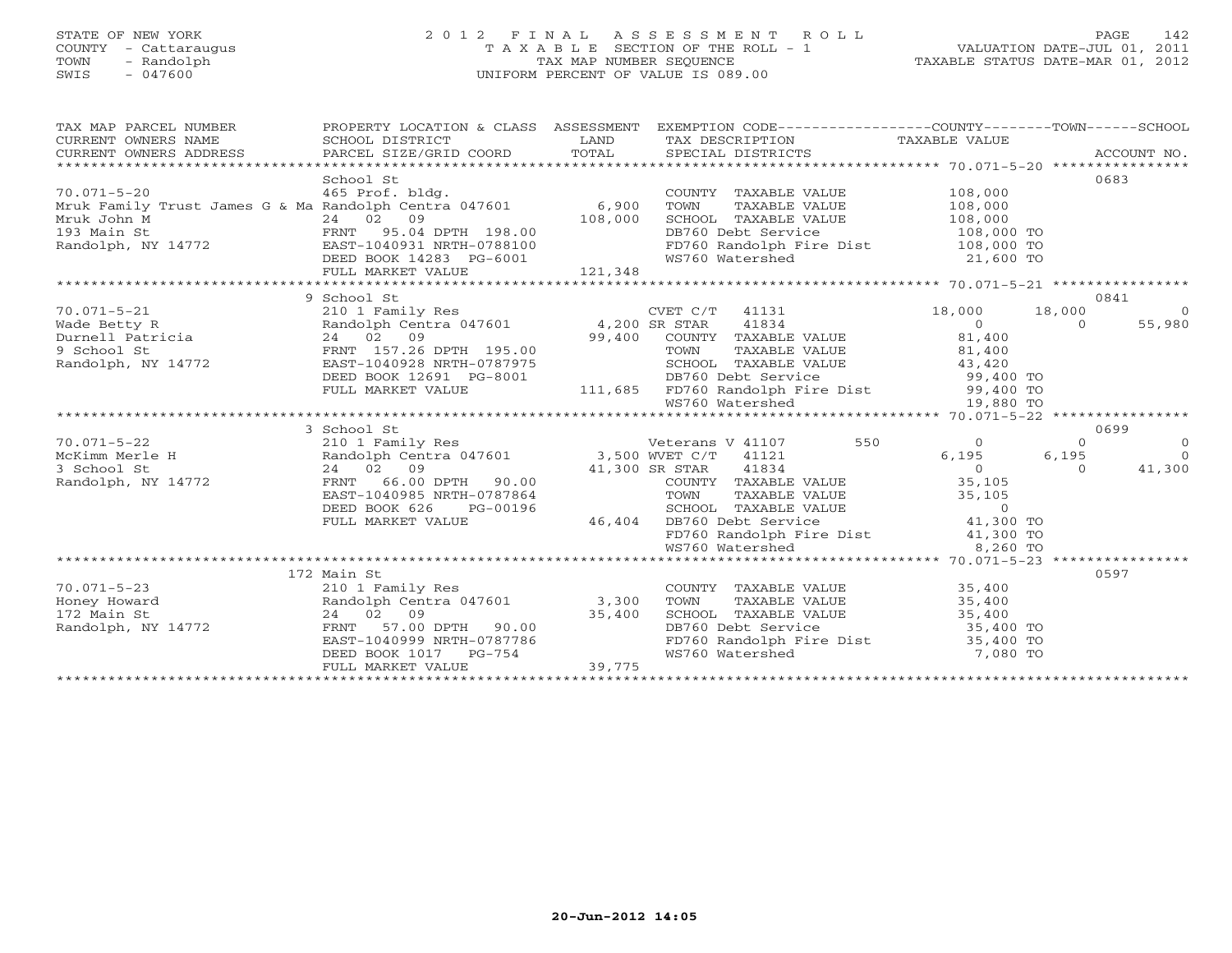### STATE OF NEW YORK 2 0 1 2 F I N A L A S S E S S M E N T R O L L PAGE 143 COUNTY - Cattaraugus T A X A B L E SECTION OF THE ROLL - 1 VALUATION DATE-JUL 01, 2011 TOWN - Randolph TAX MAP NUMBER SEQUENCE TAXABLE STATUS DATE-MAR 01, 2012 SWIS - 047600 UNIFORM PERCENT OF VALUE IS 089.00UNIFORM PERCENT OF VALUE IS 089.00

| TAX MAP PARCEL NUMBER                                                                                                                                                                                                                                                                                                                                                                                                | PROPERTY LOCATION & CLASS ASSESSMENT |                                                                                                                        |                                                                                                                                                                                                                                          |               |                          |
|----------------------------------------------------------------------------------------------------------------------------------------------------------------------------------------------------------------------------------------------------------------------------------------------------------------------------------------------------------------------------------------------------------------------|--------------------------------------|------------------------------------------------------------------------------------------------------------------------|------------------------------------------------------------------------------------------------------------------------------------------------------------------------------------------------------------------------------------------|---------------|--------------------------|
| CURRENT OWNERS NAME                                                                                                                                                                                                                                                                                                                                                                                                  | SCHOOL DISTRICT                      | <b>EXAMPLE SERVICE SERVICE SERVICE SERVICE SERVICE SERVICE SERVICE SERVICE SERVICE SERVICE SERVICE SERVICE SERVICE</b> | TAX DESCRIPTION                                                                                                                                                                                                                          | TAXABLE VALUE |                          |
| CURRENT OWNERS ADDRESS PARCEL SIZE/GRID COORD TOTAL                                                                                                                                                                                                                                                                                                                                                                  |                                      |                                                                                                                        | SPECIAL DISTRICTS                                                                                                                                                                                                                        |               | ACCOUNT NO.              |
|                                                                                                                                                                                                                                                                                                                                                                                                                      |                                      |                                                                                                                        |                                                                                                                                                                                                                                          |               |                          |
|                                                                                                                                                                                                                                                                                                                                                                                                                      | 174 Main St                          |                                                                                                                        |                                                                                                                                                                                                                                          |               | 0537                     |
| $70.071 - 5 - 24$                                                                                                                                                                                                                                                                                                                                                                                                    |                                      |                                                                                                                        |                                                                                                                                                                                                                                          |               | $\Omega$                 |
|                                                                                                                                                                                                                                                                                                                                                                                                                      |                                      |                                                                                                                        |                                                                                                                                                                                                                                          |               | 27,000                   |
|                                                                                                                                                                                                                                                                                                                                                                                                                      |                                      |                                                                                                                        |                                                                                                                                                                                                                                          |               |                          |
|                                                                                                                                                                                                                                                                                                                                                                                                                      |                                      |                                                                                                                        |                                                                                                                                                                                                                                          |               |                          |
| McCue Patrick<br>174 Main St 24 02 09<br>Randolph, NY 14772 FRNT 75.00                                                                                                                                                                                                                                                                                                                                               |                                      |                                                                                                                        |                                                                                                                                                                                                                                          |               |                          |
|                                                                                                                                                                                                                                                                                                                                                                                                                      |                                      |                                                                                                                        |                                                                                                                                                                                                                                          |               |                          |
|                                                                                                                                                                                                                                                                                                                                                                                                                      |                                      |                                                                                                                        |                                                                                                                                                                                                                                          |               |                          |
|                                                                                                                                                                                                                                                                                                                                                                                                                      |                                      |                                                                                                                        | 220 2 Family Res<br>Randolph Centra 047601 5,000 COUNTY TAXABLE VALUE<br>24 02 09 58,000 TOWN TAXABLE VALUE 58,000<br>FRNT 75.00 DPTH 160.45 58,000 TOWN TAXABLE VALUE 58,000<br>FRNT 75.00 DPTH 160.45 SCHOOL TAXABLE VALUE 31,000<br>A |               |                          |
|                                                                                                                                                                                                                                                                                                                                                                                                                      |                                      |                                                                                                                        |                                                                                                                                                                                                                                          |               |                          |
|                                                                                                                                                                                                                                                                                                                                                                                                                      |                                      |                                                                                                                        |                                                                                                                                                                                                                                          |               |                          |
|                                                                                                                                                                                                                                                                                                                                                                                                                      |                                      |                                                                                                                        |                                                                                                                                                                                                                                          |               |                          |
| $\begin{array}{cccccccc} 70.071-5-25 & 176 \text{ Main St} & 0 & 0 & 55,980 \\ \text{Druar John} & 220 & 2 \text{Family Res} & 4,800 & \text{COUNTY} & \text{TXABLE VALUE} & 107,400 & 0 & 55,980 \\ \text{Druar Tohn} & 24 & 0 & 24 & 0 & 55,980 \\ \text{Druar Patricia} & 24 & 0 & 24 & 0 & 55,980 \\ \text{I76 Main St} & 24 & 0 & 9 & 55,980 \\ \text{Random St. } & 24 & 0 & 1$                                | 176 Main St                          |                                                                                                                        |                                                                                                                                                                                                                                          |               | 0463                     |
|                                                                                                                                                                                                                                                                                                                                                                                                                      |                                      |                                                                                                                        |                                                                                                                                                                                                                                          |               |                          |
|                                                                                                                                                                                                                                                                                                                                                                                                                      |                                      |                                                                                                                        |                                                                                                                                                                                                                                          |               |                          |
|                                                                                                                                                                                                                                                                                                                                                                                                                      |                                      |                                                                                                                        |                                                                                                                                                                                                                                          |               |                          |
|                                                                                                                                                                                                                                                                                                                                                                                                                      |                                      |                                                                                                                        |                                                                                                                                                                                                                                          |               |                          |
|                                                                                                                                                                                                                                                                                                                                                                                                                      |                                      |                                                                                                                        |                                                                                                                                                                                                                                          |               |                          |
|                                                                                                                                                                                                                                                                                                                                                                                                                      |                                      |                                                                                                                        |                                                                                                                                                                                                                                          |               |                          |
|                                                                                                                                                                                                                                                                                                                                                                                                                      |                                      |                                                                                                                        |                                                                                                                                                                                                                                          |               |                          |
|                                                                                                                                                                                                                                                                                                                                                                                                                      |                                      |                                                                                                                        |                                                                                                                                                                                                                                          |               |                          |
|                                                                                                                                                                                                                                                                                                                                                                                                                      |                                      |                                                                                                                        |                                                                                                                                                                                                                                          |               |                          |
|                                                                                                                                                                                                                                                                                                                                                                                                                      | 178 Main St                          |                                                                                                                        |                                                                                                                                                                                                                                          |               | 0782                     |
|                                                                                                                                                                                                                                                                                                                                                                                                                      |                                      |                                                                                                                        |                                                                                                                                                                                                                                          |               | $\overline{0}$<br>18,000 |
|                                                                                                                                                                                                                                                                                                                                                                                                                      |                                      |                                                                                                                        |                                                                                                                                                                                                                                          |               | $\overline{0}$<br>27,000 |
|                                                                                                                                                                                                                                                                                                                                                                                                                      |                                      |                                                                                                                        |                                                                                                                                                                                                                                          |               |                          |
|                                                                                                                                                                                                                                                                                                                                                                                                                      |                                      |                                                                                                                        |                                                                                                                                                                                                                                          |               |                          |
|                                                                                                                                                                                                                                                                                                                                                                                                                      |                                      |                                                                                                                        |                                                                                                                                                                                                                                          |               |                          |
|                                                                                                                                                                                                                                                                                                                                                                                                                      |                                      |                                                                                                                        |                                                                                                                                                                                                                                          |               |                          |
|                                                                                                                                                                                                                                                                                                                                                                                                                      |                                      |                                                                                                                        |                                                                                                                                                                                                                                          |               |                          |
|                                                                                                                                                                                                                                                                                                                                                                                                                      |                                      |                                                                                                                        |                                                                                                                                                                                                                                          |               |                          |
|                                                                                                                                                                                                                                                                                                                                                                                                                      |                                      |                                                                                                                        |                                                                                                                                                                                                                                          |               |                          |
|                                                                                                                                                                                                                                                                                                                                                                                                                      |                                      |                                                                                                                        |                                                                                                                                                                                                                                          |               |                          |
|                                                                                                                                                                                                                                                                                                                                                                                                                      | 180 Main St                          |                                                                                                                        |                                                                                                                                                                                                                                          |               | 0549                     |
| $70.071 - 5 - 27$                                                                                                                                                                                                                                                                                                                                                                                                    | 411 Apartment                        |                                                                                                                        | COUNTY TAXABLE VALUE 90,400                                                                                                                                                                                                              |               |                          |
|                                                                                                                                                                                                                                                                                                                                                                                                                      |                                      |                                                                                                                        |                                                                                                                                                                                                                                          |               |                          |
|                                                                                                                                                                                                                                                                                                                                                                                                                      |                                      |                                                                                                                        |                                                                                                                                                                                                                                          |               |                          |
|                                                                                                                                                                                                                                                                                                                                                                                                                      |                                      |                                                                                                                        | TOWN TAXABLE VALUE<br>TOWN TAXABLE VALUE<br>SCHOOL TAXABLE VALUE<br>DB760 Debt Service<br>FD760 Randolph Fire Dist<br>90,400 TO<br>90,400 TO<br>90,400 TO                                                                                |               |                          |
|                                                                                                                                                                                                                                                                                                                                                                                                                      |                                      |                                                                                                                        |                                                                                                                                                                                                                                          |               |                          |
|                                                                                                                                                                                                                                                                                                                                                                                                                      |                                      |                                                                                                                        |                                                                                                                                                                                                                                          |               |                          |
|                                                                                                                                                                                                                                                                                                                                                                                                                      |                                      |                                                                                                                        | WS760 Watershed                                                                                                                                                                                                                          | 18,080 TO     |                          |
|                                                                                                                                                                                                                                                                                                                                                                                                                      |                                      |                                                                                                                        |                                                                                                                                                                                                                                          |               |                          |
|                                                                                                                                                                                                                                                                                                                                                                                                                      |                                      |                                                                                                                        |                                                                                                                                                                                                                                          |               |                          |
|                                                                                                                                                                                                                                                                                                                                                                                                                      | 198 Main St                          |                                                                                                                        |                                                                                                                                                                                                                                          |               | 0652                     |
|                                                                                                                                                                                                                                                                                                                                                                                                                      |                                      |                                                                                                                        |                                                                                                                                                                                                                                          |               | $\Omega$<br>27,000       |
| $\begin{tabular}{lcccc} \textbf{70.071--5-30} & & & 198 \text{ Main St} & & & \textbf{RES STAR} & 41854 \\ \textbf{Burke Michael T} & & & \textbf{Randolph} & \textbf{Centra 047601} & & & \textbf{RES STAR} & 41854 \\ \textbf{Burke Ann M} & & & 23 & 02 & 09 & & 58,600 & \textbf{TOWN} & \textbf{TAXABLE} \\ \textbf{Randolph, NY 14772} & & & \textbf{ERNT} & 79.00 \text{ DPTH} & 167.00 & & & \textbf{SCHOOL$ |                                      |                                                                                                                        | ES STAR 41854<br>COUNTY TAXABLE VALUE 58,600<br>TOWN TAXABLE VALUE 58,600<br>SCHOOL TAXABLE VALUE 58,600<br>DB760 Debt Service 58,600 TO<br>FD760 Randolph Fire Dist 58,600 TO<br>WS760 Watershed<br>THE 58,600 TO<br>WS760 Watershed    |               |                          |
|                                                                                                                                                                                                                                                                                                                                                                                                                      |                                      |                                                                                                                        |                                                                                                                                                                                                                                          |               |                          |
|                                                                                                                                                                                                                                                                                                                                                                                                                      |                                      |                                                                                                                        |                                                                                                                                                                                                                                          |               |                          |
|                                                                                                                                                                                                                                                                                                                                                                                                                      |                                      |                                                                                                                        |                                                                                                                                                                                                                                          |               |                          |
|                                                                                                                                                                                                                                                                                                                                                                                                                      |                                      |                                                                                                                        |                                                                                                                                                                                                                                          |               |                          |
|                                                                                                                                                                                                                                                                                                                                                                                                                      |                                      |                                                                                                                        |                                                                                                                                                                                                                                          |               |                          |
|                                                                                                                                                                                                                                                                                                                                                                                                                      |                                      |                                                                                                                        |                                                                                                                                                                                                                                          |               |                          |
|                                                                                                                                                                                                                                                                                                                                                                                                                      |                                      |                                                                                                                        |                                                                                                                                                                                                                                          |               |                          |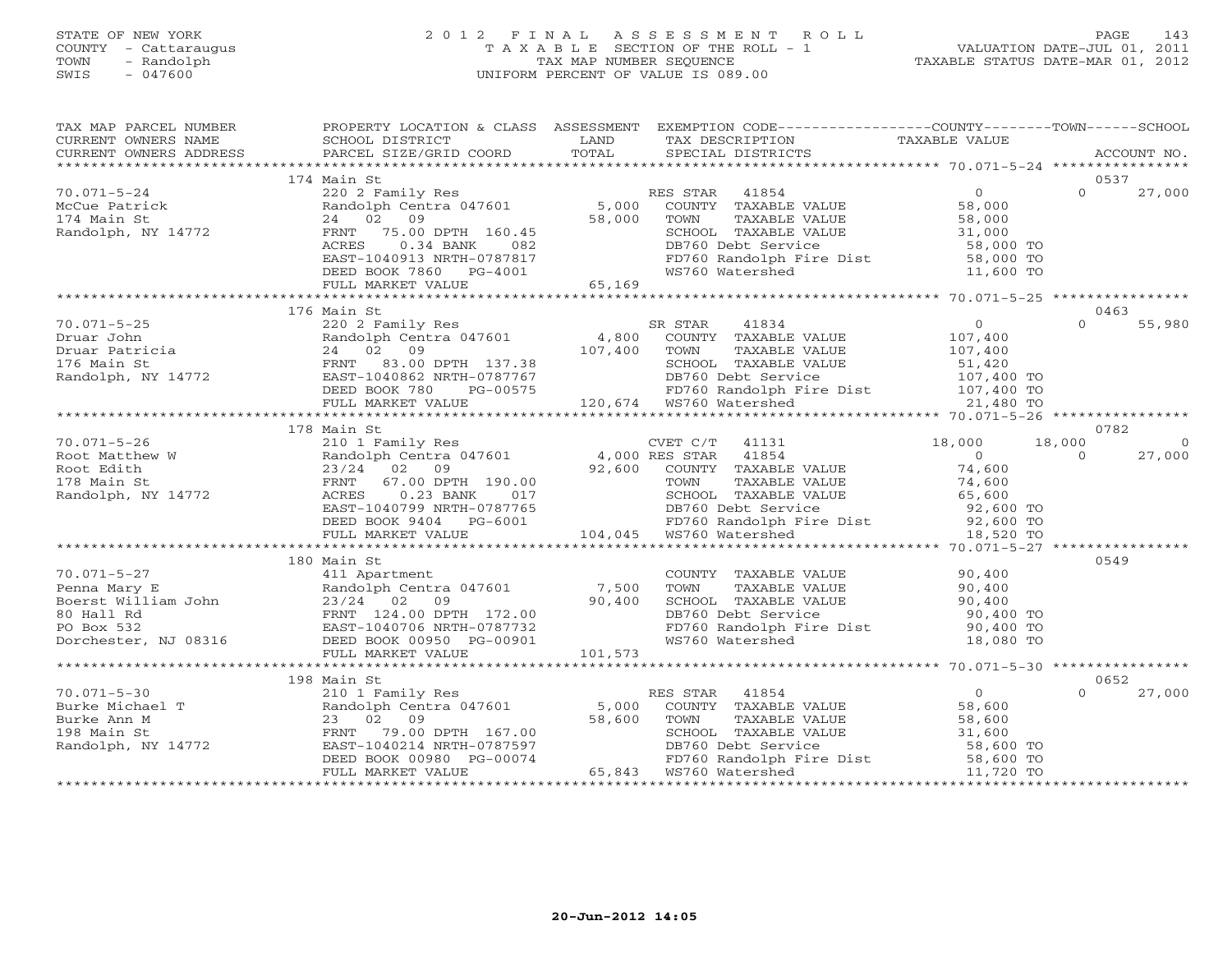# STATE OF NEW YORK 2 0 1 2 F I N A L A S S E S S M E N T R O L L PAGE 144 COUNTY - Cattaraugus T A X A B L E SECTION OF THE ROLL - 1 VALUATION DATE-JUL 01, 2011 TOWN - Randolph TAX MAP NUMBER SEQUENCE TAXABLE STATUS DATE-MAR 01, 2012 SWIS - 047600 UNIFORM PERCENT OF VALUE IS 089.00

| TAX MAP PARCEL NUMBER<br>CURRENT OWNERS NAME<br>CURRENT OWNERS ADDRESS | PROPERTY LOCATION & CLASS ASSESSMENT EXEMPTION CODE---------------COUNTY-------TOWN------SCHOOL<br>SCHOOL DISTRICT<br>PARCEL SIZE/GRID COORD | LAND<br>TOTAL | TAX DESCRIPTION TAXABLE VALUE<br>SPECIAL DISTRICTS              |           | ACCOUNT NO. |
|------------------------------------------------------------------------|----------------------------------------------------------------------------------------------------------------------------------------------|---------------|-----------------------------------------------------------------|-----------|-------------|
| $70.071 - 5 - 31$                                                      | 200 Main St<br>210 1 Family Res                                                                                                              |               | COUNTY TAXABLE VALUE                                            | 70,000    | 0697        |
| Waild Brian P Jr                                                       | Randolph Centra 047601 4,200                                                                                                                 |               | TOWN<br>TAXABLE VALUE                                           | 70,000    |             |
| 200 Main St                                                            | 23 02 09                                                                                                                                     | 70,000        | SCHOOL TAXABLE VALUE                                            | 70,000    |             |
| Randolph, NY 14772                                                     | FRNT 79.00 DPTH 117.00                                                                                                                       |               | DB760 Debt Service                                              | 70,000 TO |             |
|                                                                        | <b>BANK</b><br>032                                                                                                                           |               | FD760 Randolph Fire Dist<br>WS760 Watershed                     | 70,000 TO |             |
|                                                                        | EAST-1040147 NRTH-0787550<br>DEED BOOK 14627 PG-7001                                                                                         |               |                                                                 | 14,000 TO |             |
|                                                                        |                                                                                                                                              |               |                                                                 |           |             |
|                                                                        |                                                                                                                                              |               |                                                                 |           |             |
|                                                                        | 8 N Washington St                                                                                                                            |               |                                                                 |           | 0712        |
| $70.071 - 5 - 32$                                                      | 312 Vac w/imprv                                                                                                                              |               | COUNTY TAXABLE VALUE                                            | 1,000     |             |
| Leahy Richard A                                                        | Randolph Centra 047601                                                                                                                       | 800           | TOWN<br>TAXABLE VALUE                                           | 1,000     |             |
| Waild Amy                                                              | 23 02 09                                                                                                                                     | 1,000         | SCHOOL TAXABLE VALUE                                            | 1,000     |             |
| 12 Washington St                                                       | L/u-Irene & Vickie Waite                                                                                                                     |               | DB760 Debt Service                                              | 1,000 TO  |             |
| Randolph, NY 14772                                                     | 75.00 DPTH 60.77<br>FRNT                                                                                                                     |               | FD760 Randolph Fire Dist 1,000 TO                               |           |             |
|                                                                        | EAST-1040144 NRTH-0787640                                                                                                                    |               | WS760 Watershed                                                 | 200 TO    |             |
|                                                                        | DEED BOOK 1015 PG-781<br>FULL MARKET VALUE                                                                                                   | 1,124         |                                                                 |           |             |
|                                                                        |                                                                                                                                              |               |                                                                 |           |             |
|                                                                        | 12 N Washington St                                                                                                                           |               |                                                                 |           | 0522        |
| $70.071 - 5 - 33$                                                      | 210 1 Family Res                                                                                                                             |               | COUNTY TAXABLE VALUE                                            | 84,300    |             |
| Brown Jeremy J                                                         | Randolph Centra 047601                                                                                                                       | 4,400         | TOWN<br>TAXABLE VALUE<br>TAXABLE VALUE<br>TITE VALUE            | 84,300    |             |
| Ambuski Ashley M                                                       | 23 02 09                                                                                                                                     | 84,300        | SCHOOL TAXABLE VALUE                                            | 84,300    |             |
| 12 Washington St                                                       | FRNT 71.94 DPTH 132.74                                                                                                                       |               | DB760 Debt Service                                              | 84,300 TO |             |
| Randolph, NY 14772                                                     | EAST-1040183 NRTH-0787713                                                                                                                    |               |                                                                 |           |             |
|                                                                        | DEED BOOK 17433 PG-7001                                                                                                                      |               | FD760 Randolph Fire Dist 84,300 TO<br>WS760 Watershed 16,860 TO |           |             |
|                                                                        | FULL MARKET VALUE                                                                                                                            | 94,719        |                                                                 |           |             |
|                                                                        |                                                                                                                                              |               |                                                                 |           |             |
|                                                                        | 14 N Washington St                                                                                                                           |               |                                                                 |           | 0637        |
| $70.071 - 5 - 34$                                                      | 210 1 Family Res                                                                                                                             |               | COUNTY TAXABLE VALUE                                            | 70,000    |             |
| Letro Joseph M                                                         | Randolph Centra 047601                                                                                                                       | 4,800         | TOWN<br>TAXABLE VALUE                                           | 70,000    |             |
| 3400 W Breckenridge Ln                                                 | 24 02 09                                                                                                                                     | 70,000        | SCHOOL TAXABLE VALUE                                            | 70,000    |             |
| Bloomfield, MI 48301                                                   | 85.00 DPTH 132.74<br>FRNT                                                                                                                    |               | DB760 Debt Service                                              | 70,000 TO |             |
|                                                                        | EAST-1040185 NRTH-0787792                                                                                                                    |               | FD760 Randolph Fire Dist 70,000 TO                              |           |             |
|                                                                        | DEED BOOK 913<br>PG-00784                                                                                                                    |               | WS760 Watershed                                                 | 14,000 TO |             |
|                                                                        | FULL MARKET VALUE                                                                                                                            | 78,652        |                                                                 |           |             |
|                                                                        |                                                                                                                                              |               |                                                                 |           |             |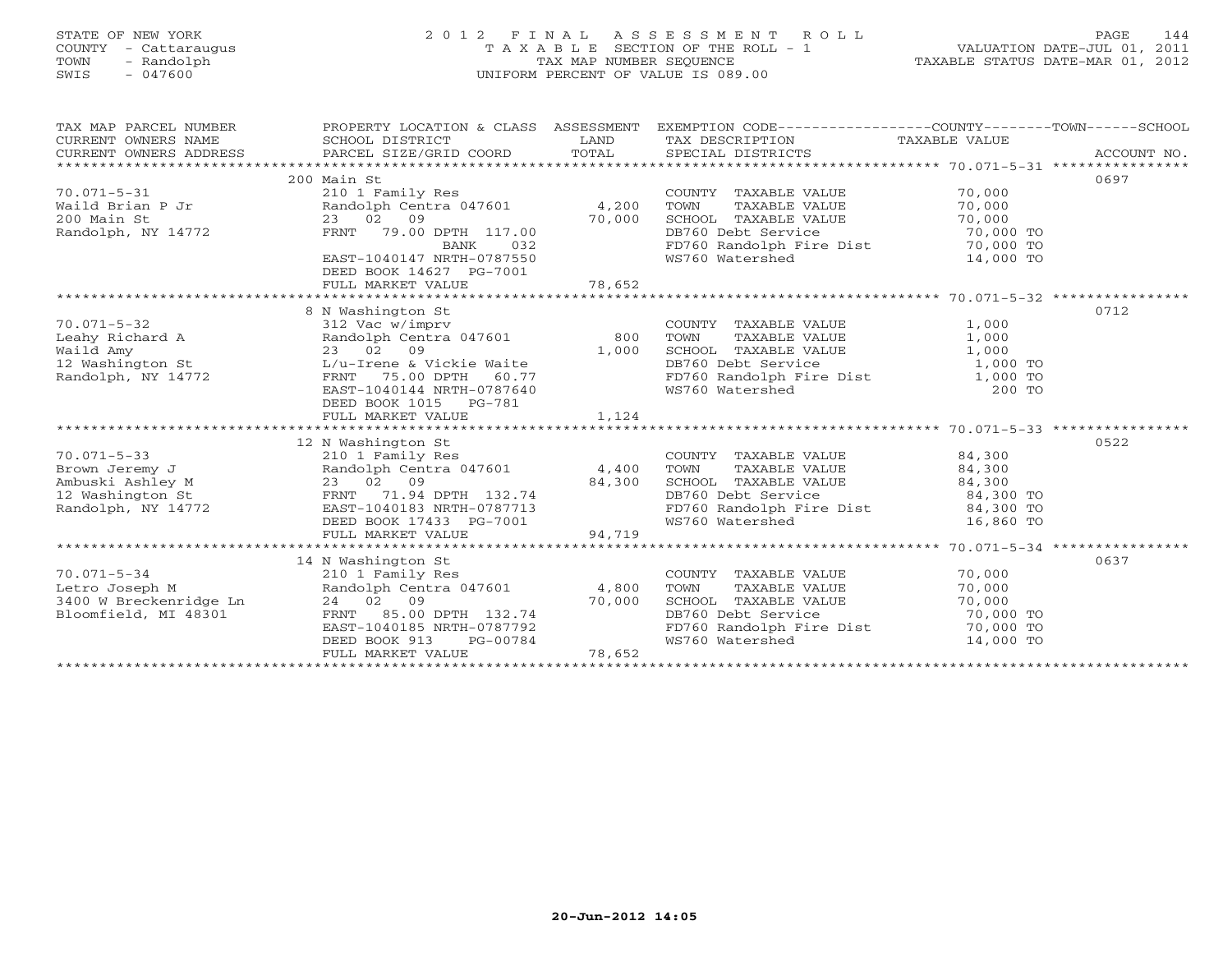# STATE OF NEW YORK 2 0 1 2 F I N A L A S S E S S M E N T R O L L PAGE 145 COUNTY - Cattaraugus T A X A B L E SECTION OF THE ROLL - 1 VALUATION DATE-JUL 01, 2011 TOWN - Randolph TAX MAP NUMBER SEQUENCE TAXABLE STATUS DATE-MAR 01, 2012 SWIS - 047600 UNIFORM PERCENT OF VALUE IS 089.00UNIFORM PERCENT OF VALUE IS 089.00

| TAX MAP PARCEL NUMBER                                                                                                                                                                                                                                    |                                                                                             |         | PROPERTY LOCATION & CLASS ASSESSMENT EXEMPTION CODE----------------COUNTY-------TOWN------SCHOOL                                                                                                                                         |                                                  |          |                |
|----------------------------------------------------------------------------------------------------------------------------------------------------------------------------------------------------------------------------------------------------------|---------------------------------------------------------------------------------------------|---------|------------------------------------------------------------------------------------------------------------------------------------------------------------------------------------------------------------------------------------------|--------------------------------------------------|----------|----------------|
| CURRENT OWNERS NAME                                                                                                                                                                                                                                      | SCHOOL DISTRICT                                                                             | LAND    | TAX DESCRIPTION                                                                                                                                                                                                                          | TAXABLE VALUE                                    |          |                |
| CURRENT OWNERS ADDRESS                                                                                                                                                                                                                                   |                                                                                             |         |                                                                                                                                                                                                                                          |                                                  |          | ACCOUNT NO.    |
|                                                                                                                                                                                                                                                          |                                                                                             |         |                                                                                                                                                                                                                                          |                                                  |          |                |
|                                                                                                                                                                                                                                                          | 16 N Washington St                                                                          |         |                                                                                                                                                                                                                                          |                                                  |          | 0825           |
| $70.071 - 5 - 35$<br>70.071-5-35<br>Rublee Roger<br>Rublee Dana<br>16 N Washington St<br>7 1.1 14772<br>24 02 09<br>FRNT 59.00 DPTH 132.00<br>FRNT 59.00 DPTH 132.00<br>24 102 09<br>FRNT 59.00 DPTH 132.00<br>24<br>24 102 09<br>FRNT 59.00 DPTH 132.00 | 210 1 Family Res WVET C/T<br>Randolph Centra 047601 4,100 SR STAR<br>24 02 09 74,400 COUNTY |         | WVET C/T 41121                                                                                                                                                                                                                           | 10,800                                           | 10,800   |                |
|                                                                                                                                                                                                                                                          |                                                                                             |         | 41834                                                                                                                                                                                                                                    | $\overline{O}$                                   | $\Omega$ | 55,980         |
|                                                                                                                                                                                                                                                          |                                                                                             |         |                                                                                                                                                                                                                                          |                                                  |          |                |
|                                                                                                                                                                                                                                                          |                                                                                             |         |                                                                                                                                                                                                                                          |                                                  |          |                |
|                                                                                                                                                                                                                                                          |                                                                                             |         |                                                                                                                                                                                                                                          |                                                  |          |                |
|                                                                                                                                                                                                                                                          |                                                                                             |         |                                                                                                                                                                                                                                          |                                                  |          |                |
|                                                                                                                                                                                                                                                          |                                                                                             |         |                                                                                                                                                                                                                                          |                                                  |          |                |
|                                                                                                                                                                                                                                                          |                                                                                             |         |                                                                                                                                                                                                                                          |                                                  |          |                |
|                                                                                                                                                                                                                                                          |                                                                                             |         |                                                                                                                                                                                                                                          |                                                  |          |                |
|                                                                                                                                                                                                                                                          | 201 Main St                                                                                 |         | 210 1 Family Res<br>Randoph Centra 047601 5,500 COUNTY TAXABLE VALUE 97,000<br>23 02 09 97,000 TOWN TAXABLE VALUE 97,000<br>FRNT 125.00 DPTH 122.00 97,000 SCHOOL TAXABLE VALUE 97,000<br>EAST-1040197 NRTH-0787384 DB760 Debt Service   |                                                  |          | 0554           |
| $70.071 - 6 - 1$                                                                                                                                                                                                                                         |                                                                                             |         |                                                                                                                                                                                                                                          |                                                  | $\Omega$ | 55,980         |
|                                                                                                                                                                                                                                                          |                                                                                             |         |                                                                                                                                                                                                                                          |                                                  |          |                |
| Gardner John R<br>201 Main St<br>Randolph, NY 14772                                                                                                                                                                                                      |                                                                                             |         |                                                                                                                                                                                                                                          |                                                  |          |                |
|                                                                                                                                                                                                                                                          |                                                                                             |         |                                                                                                                                                                                                                                          |                                                  |          |                |
|                                                                                                                                                                                                                                                          |                                                                                             |         |                                                                                                                                                                                                                                          |                                                  |          |                |
|                                                                                                                                                                                                                                                          |                                                                                             |         |                                                                                                                                                                                                                                          |                                                  |          |                |
|                                                                                                                                                                                                                                                          |                                                                                             |         | TOWN TAADDE VILLE<br>SCHOOL TAXABLE VALUE<br>DB760 Debt Service 97,000 TO<br>FD760 Randolph Fire Dist 97,000 TO<br>WS760 Watershed 19,400 TO                                                                                             |                                                  |          |                |
|                                                                                                                                                                                                                                                          | 197 Main St                                                                                 |         |                                                                                                                                                                                                                                          |                                                  |          |                |
| $70.071 - 6 - 2$                                                                                                                                                                                                                                         |                                                                                             |         |                                                                                                                                                                                                                                          |                                                  | $\cap$   | 0816<br>27,000 |
| Willsie Thad C                                                                                                                                                                                                                                           |                                                                                             |         |                                                                                                                                                                                                                                          | $\begin{array}{c}0\\68.700\end{array}$<br>68,700 |          |                |
| Willsie Peggy S                                                                                                                                                                                                                                          |                                                                                             |         |                                                                                                                                                                                                                                          |                                                  |          |                |
| 197 Main St                                                                                                                                                                                                                                              |                                                                                             |         |                                                                                                                                                                                                                                          | 68,700<br>41,700                                 |          |                |
| Randolph, NY 14772                                                                                                                                                                                                                                       |                                                                                             |         |                                                                                                                                                                                                                                          |                                                  |          |                |
|                                                                                                                                                                                                                                                          |                                                                                             |         |                                                                                                                                                                                                                                          | 68,700 TO<br>68,700 TO                           |          |                |
|                                                                                                                                                                                                                                                          |                                                                                             |         |                                                                                                                                                                                                                                          | 13,740 TO                                        |          |                |
|                                                                                                                                                                                                                                                          |                                                                                             |         | 210 1 Family Res<br>Randolph Centra 047601 (1,700 COUNTY TAXABLE VALUE<br>23 02 09 (68,700 TOWN TAXABLE VALUE<br>FRNT (1.38 DPTH 195.00 (2000 SCHOOL TAXABLE VALUE<br>BANK 012 DB760 Debt Service<br>EAST-1040301 NRTH-0787376 (FD760 Ra |                                                  |          |                |
|                                                                                                                                                                                                                                                          |                                                                                             |         |                                                                                                                                                                                                                                          |                                                  |          |                |
|                                                                                                                                                                                                                                                          | 195 Main St                                                                                 |         |                                                                                                                                                                                                                                          |                                                  |          | 0634           |
|                                                                                                                                                                                                                                                          |                                                                                             |         | COUNTY TAXABLE VALUE 49,500                                                                                                                                                                                                              |                                                  |          |                |
|                                                                                                                                                                                                                                                          |                                                                                             |         | TOWN                                                                                                                                                                                                                                     |                                                  |          |                |
|                                                                                                                                                                                                                                                          |                                                                                             |         | TAXABLE VALUE<br>TAXABLE VALUE 49,500<br>TAXABLE VALUE 49,500                                                                                                                                                                            |                                                  |          |                |
|                                                                                                                                                                                                                                                          |                                                                                             |         |                                                                                                                                                                                                                                          |                                                  |          |                |
|                                                                                                                                                                                                                                                          |                                                                                             |         |                                                                                                                                                                                                                                          |                                                  |          |                |
|                                                                                                                                                                                                                                                          |                                                                                             |         |                                                                                                                                                                                                                                          |                                                  |          |                |
|                                                                                                                                                                                                                                                          |                                                                                             |         | CONN TAXABLE VALUE<br>SCHOOL TAXABLE VALUE<br>DB760 Randolph Fire Dist<br>FD760 Randolph Fire Dist<br>WS760 Watershed<br>19,500 TO<br>9,900 TO                                                                                           |                                                  |          |                |
|                                                                                                                                                                                                                                                          |                                                                                             |         |                                                                                                                                                                                                                                          |                                                  |          |                |
|                                                                                                                                                                                                                                                          | 193 Main St                                                                                 |         |                                                                                                                                                                                                                                          |                                                  |          | 0693           |
| $70.071 - 6 - 4$                                                                                                                                                                                                                                         | 210 1 Family Res                                                                            |         | RES STAR 41854                                                                                                                                                                                                                           | $\overline{0}$                                   | $\Omega$ | 27,000         |
| Mruk Family Trust James G & Ma Randolph Centra 047601                                                                                                                                                                                                    |                                                                                             | 8,000   |                                                                                                                                                                                                                                          |                                                  |          |                |
|                                                                                                                                                                                                                                                          |                                                                                             | 95,100  | COUNTY TAXABLE VALUE<br>TOWN     TAXABLE VALUE                                                                                                                                                                                           | 95,100<br>95.100<br>95,100                       |          |                |
| Mruk John M<br>193 Main St<br>Randolph, NY 14772<br>Randolph, NY 14772<br>ACRES 3.80                                                                                                                                                                     |                                                                                             |         |                                                                                                                                                                                                                                          | 68,100                                           |          |                |
|                                                                                                                                                                                                                                                          |                                                                                             |         | SCHOOL TAXABLE VALUE<br>DB760 Debt Service                                                                                                                                                                                               | 95,100 TO                                        |          |                |
|                                                                                                                                                                                                                                                          | EAST-1040481 NRTH-0787033                                                                   |         |                                                                                                                                                                                                                                          |                                                  |          |                |
|                                                                                                                                                                                                                                                          | DEED BOOK $14283$ PG-6001                                                                   |         | FD760 Randolph Fire Dist<br>WS760 Watershed<br>WS760 Watershed                                                                                                                                                                           | 95,100 TO<br>95,100 TO                           |          |                |
|                                                                                                                                                                                                                                                          | FULL MARKET VALUE                                                                           | 106,854 |                                                                                                                                                                                                                                          |                                                  |          |                |
|                                                                                                                                                                                                                                                          |                                                                                             |         |                                                                                                                                                                                                                                          |                                                  |          |                |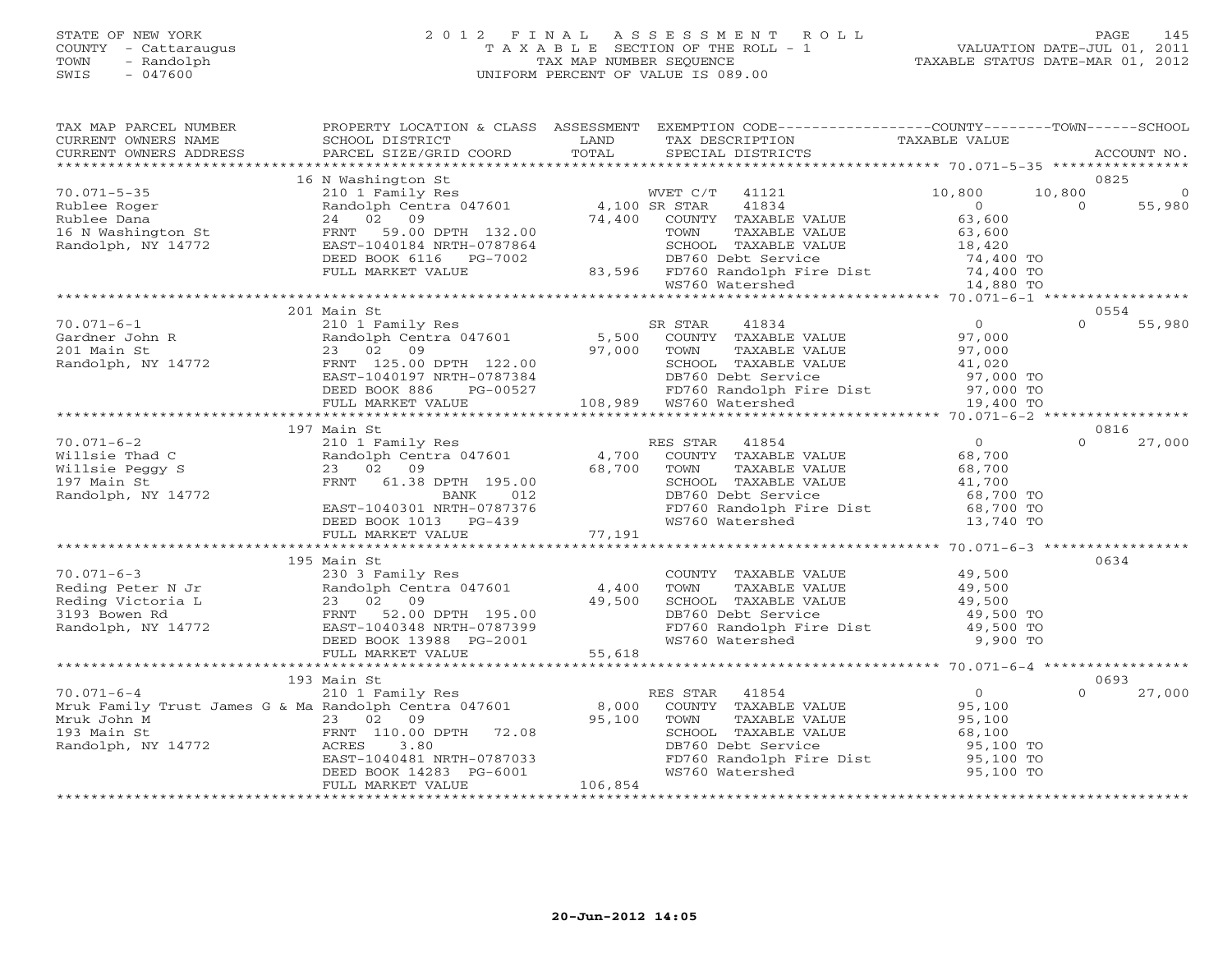# STATE OF NEW YORK 2 0 1 2 F I N A L A S S E S S M E N T R O L L PAGE 146 COUNTY - Cattaraugus T A X A B L E SECTION OF THE ROLL - 1 VALUATION DATE-JUL 01, 2011 TOWN - Randolph TAX MAP NUMBER SEQUENCE TAXABLE STATUS DATE-MAR 01, 2012 SWIS - 047600 UNIFORM PERCENT OF VALUE IS 089.00UNIFORM PERCENT OF VALUE IS 089.00

| TAX MAP PARCEL NUMBER<br>CURRENT OWNERS NAME                                                    | SCHOOL DISTRICT                                                                                                                                                                                | LAND                        | PROPERTY LOCATION & CLASS ASSESSMENT EXEMPTION CODE---------------COUNTY-------TOWN------SCHOOL<br>TAX DESCRIPTION                                                                                                                    | TAXABLE VALUE                                                            |                            |
|-------------------------------------------------------------------------------------------------|------------------------------------------------------------------------------------------------------------------------------------------------------------------------------------------------|-----------------------------|---------------------------------------------------------------------------------------------------------------------------------------------------------------------------------------------------------------------------------------|--------------------------------------------------------------------------|----------------------------|
| CURRENT OWNERS ADDRESS                                                                          | PARCEL SIZE/GRID COORD                                                                                                                                                                         | TOTAL                       | SPECIAL DISTRICTS                                                                                                                                                                                                                     |                                                                          | ACCOUNT NO.                |
|                                                                                                 | 185 Main St                                                                                                                                                                                    |                             |                                                                                                                                                                                                                                       |                                                                          | 0609                       |
| $70.071 - 6 - 7$<br>Zink Marshall<br>185 Main St<br>Randolph, NY 14772                          | 210 1 Family Res<br>Randolph Centra 047601 11,600<br>23 02<br>09<br>017<br>ACRES<br>3.80 BANK<br>EAST-1040673 NRTH-0787026<br>DEED BOOK 15161 PG-3001<br>FULL MARKET VALUE                     | 78,600                      | RES STAR<br>41854<br>COUNTY TAXABLE VALUE<br>TAXABLE VALUE<br>TOWN<br>SCHOOL TAXABLE VALUE<br>DB760 Debt Service<br>001 FD760 Randolph I<br>88,315 WS760 Watershed<br>FD760 Randolph Fire Dist 78,600 TO<br>WS760 Watershed 47,160 TO | $\overline{0}$<br>78,600<br>78,600<br>51,600<br>$78,600$ TO<br>47,160 TO | $\Omega$<br>27,000         |
|                                                                                                 |                                                                                                                                                                                                |                             |                                                                                                                                                                                                                                       |                                                                          |                            |
| $70.071 - 6 - 8.1$<br>Congdon John K<br>Congdon Carolyn<br>3 Messenger St<br>Randolph, NY 14772 | off Main St<br>311 Res vac land<br>Sil Res vac Ianu<br>Randolph Centra 047601<br>23 02 09<br>FRNT 56.40 DPTH 341.00                                                                            | 500<br>500<br>562           | COUNTY TAXABLE VALUE<br>TOWN<br>TAXABLE VALUE<br>SCHOOL TAXABLE VALUE<br>DB760 Debt Service<br>PD760 Randolph Fire Dist<br>WS760 Watershed<br>300 TO                                                                                  | 500<br>500                                                               | 0487                       |
|                                                                                                 |                                                                                                                                                                                                |                             |                                                                                                                                                                                                                                       |                                                                          |                            |
| $70.071 - 6 - 8.2$                                                                              | 181 Main St<br>210 1 Family Res                                                                                                                                                                |                             | RES STAR 41854                                                                                                                                                                                                                        | $\overline{0}$                                                           | 1635<br>$\Omega$<br>27,000 |
| Congdon Thomas K<br>181 Main St<br>Randolph, NY 14772                                           | Randolph Centra 047601 10,500<br>23 02 09<br>10.55 BANK<br>ACRES<br>012<br>EAST-1040892 NRTH-0186671                                                                                           | 87,800                      | COUNTY TAXABLE VALUE<br>TOWN<br>TAXABLE VALUE<br>SCHOOL TAXABLE VALUE<br>DB760 Debt Service                                                                                                                                           | 87,800<br>87,800<br>60,800<br>87,800 TO                                  |                            |
|                                                                                                 |                                                                                                                                                                                                |                             |                                                                                                                                                                                                                                       |                                                                          |                            |
| $70.071 - 6 - 9$<br>McKeon William<br>McKeon Sheila<br>177 Main St<br>Randolph, NY 14772        | 177 Main St<br>230 3 Family Res<br>Randolph Centra 047601<br>23 02 09<br>FRNT 162.00 DPTH 280.00<br>BANK<br>043<br>EAST-1040880 NRTH-0787503<br>DEED BOOK 721<br>PG-00170<br>FULL MARKET VALUE | 7,500<br>136,200<br>153,034 | RES STAR<br>41854<br>COUNTY TAXABLE VALUE<br>TOWN<br>TAXABLE VALUE<br>SCHOOL TAXABLE VALUE<br>DB760 Debt Service 136,200 TO<br>FD760 Randolph Fire Dist 136,200 TO<br>WS760 Watershed                                                 | 0<br>136,200<br>136,200<br>109,200<br>81,720 TO                          | 0698<br>27,000<br>$\Omega$ |
|                                                                                                 |                                                                                                                                                                                                |                             |                                                                                                                                                                                                                                       |                                                                          |                            |
| $70.071 - 6 - 10$                                                                               | 175 Main St                                                                                                                                                                                    |                             |                                                                                                                                                                                                                                       | $\overline{0}$                                                           | 0489<br>$\Omega$           |
| Congdon Marian L<br>Congdon John K<br>Tom Congdon<br>15 N Washington St<br>Randolph, NY 14772   | 210 1 Family Res<br>Randolph Centra 047601 5,400<br>23 02 09<br>77.00 DPTH 240.00<br>FRNT<br>EAST-1040983 NRTH-0787551<br>DEED BOOK 11537 PG-8001<br>FULL MARKET VALUE                         | 89,900                      | SR STAR<br>41834<br>COUNTY TAXABLE VALUE<br>TAXABLE VALUE<br>TOWN<br>SCHOOL TAXABLE VALUE<br>FD760 Randolph Fire Dist 89,900 TO<br>WS760 Watershed 53,900 TO<br>WS760 Watershed 53,900 TO                                             | 89,900<br>$89,32$<br>33,920<br>29.90                                     | 55,980                     |
|                                                                                                 |                                                                                                                                                                                                |                             |                                                                                                                                                                                                                                       |                                                                          |                            |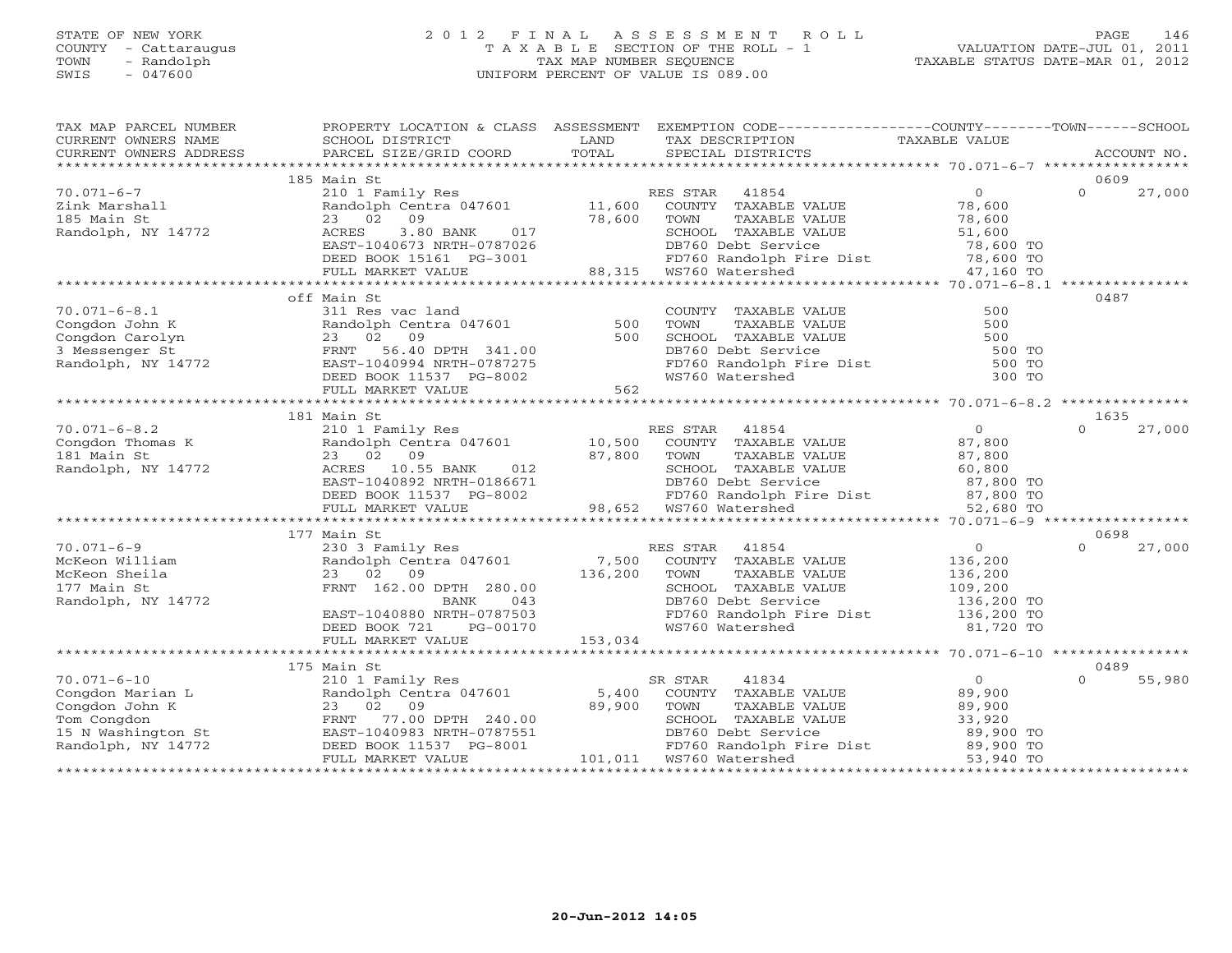# STATE OF NEW YORK 2 0 1 2 F I N A L A S S E S S M E N T R O L L PAGE 147 COUNTY - Cattaraugus T A X A B L E SECTION OF THE ROLL - 1 VALUATION DATE-JUL 01, 2011 TOWN - Randolph TAX MAP NUMBER SEQUENCE TAXABLE STATUS DATE-MAR 01, 2012 SWIS - 047600 UNIFORM PERCENT OF VALUE IS 089.00UNIFORM PERCENT OF VALUE IS 089.00

| TAX MAP PARCEL NUMBER<br>CURRENT OWNERS NAME<br>CURRENT OWNERS ADDRESS | PROPERTY LOCATION & CLASS ASSESSMENT EXEMPTION CODE---------------COUNTY-------TOWN------SCHOOL<br>SCHOOL DISTRICT<br>PARCEL SIZE/GRID COORD | LAND<br>TOTAL                     | TAX DESCRIPTION<br>SPECIAL DISTRICTS                                                                                                                                                                                                    | TAXABLE VALUE                          | ACCOUNT NO.                              |
|------------------------------------------------------------------------|----------------------------------------------------------------------------------------------------------------------------------------------|-----------------------------------|-----------------------------------------------------------------------------------------------------------------------------------------------------------------------------------------------------------------------------------------|----------------------------------------|------------------------------------------|
|                                                                        |                                                                                                                                              |                                   |                                                                                                                                                                                                                                         |                                        |                                          |
|                                                                        | 173 Main St                                                                                                                                  |                                   |                                                                                                                                                                                                                                         |                                        | 0786                                     |
| $70.071 - 6 - 11$<br>Goff Randel J<br>Goff Linda L                     | 210 1 Family Res<br>Randolph Centra 047601 9,800 RES STAR<br>23 02 09                                                                        | 85,000                            | WVET C/T<br>41121<br>41854<br>COUNTY TAXABLE VALUE                                                                                                                                                                                      | 10,800<br>$\Omega$<br>74,200           | 10,800<br>$\Omega$<br>$\Omega$<br>27,000 |
| 173 Main St<br>Randolph, NY 14772                                      | FRNT 258.00 DPTH 213.00<br>032<br>BANK                                                                                                       |                                   | TAXABLE VALUE<br>TOWN<br>SCHOOL TAXABLE VALUE                                                                                                                                                                                           | 74,200<br>58,000                       |                                          |
|                                                                        | EAST-1041078 NRTH-0787514<br>DEED BOOK 846<br>PG-01122                                                                                       |                                   | DB760 Debt Service 85,000 TO<br>FD760 Randolph Fire Dist 85,000 TO<br>2007 - 1122<br>FD760 Randolph I<br>95,506 WS760 Watershed                                                                                                         |                                        |                                          |
|                                                                        | FULL MARKET VALUE                                                                                                                            |                                   |                                                                                                                                                                                                                                         | 51,000 TO                              |                                          |
|                                                                        |                                                                                                                                              |                                   |                                                                                                                                                                                                                                         |                                        |                                          |
|                                                                        | 8 Coldspring St                                                                                                                              |                                   |                                                                                                                                                                                                                                         |                                        | 0457                                     |
| $70.071 - 6 - 12$                                                      | 210 1 Family Res<br>Randolph Centra 047601 5,400 RES STAR<br>5,400 RES STAR                                                                  |                                   | 41121                                                                                                                                                                                                                                   | 10,800                                 | 10,800<br>$\Omega$                       |
| Grossman William                                                       |                                                                                                                                              |                                   | 41854                                                                                                                                                                                                                                   | $\overline{0}$<br>62,700               | 27,000<br>$\Omega$                       |
| Grossman Rebecca A<br>8 Coldspring St                                  | 23 02 09<br>FRNT 77.00 DPTH 242.30                                                                                                           |                                   | 73,500 COUNTY TAXABLE VALUE<br>TH 242.30 TOWN TAXABLE VALUE                                                                                                                                                                             | 62,700                                 |                                          |
| Randolph, NY 14772                                                     | EAST-1041112 NRTH-0787367                                                                                                                    |                                   |                                                                                                                                                                                                                                         |                                        |                                          |
|                                                                        | DEED BOOK 10644 PG-8001                                                                                                                      |                                   | SCHOOL TAXABLE VALUE 46,500<br>DB760 Debt Service 73,500 TO<br>DB760 Debt Service                                                                                                                                                       |                                        |                                          |
|                                                                        | FULL MARKET VALUE                                                                                                                            |                                   |                                                                                                                                                                                                                                         |                                        |                                          |
|                                                                        |                                                                                                                                              |                                   | 82,584 FD760 Randolph Fire Dist 73,500 TO<br>WS760 Watershed 44,100 TO                                                                                                                                                                  |                                        |                                          |
|                                                                        |                                                                                                                                              |                                   |                                                                                                                                                                                                                                         |                                        |                                          |
|                                                                        | 10 Coldspring St                                                                                                                             |                                   |                                                                                                                                                                                                                                         |                                        | 0601                                     |
| $70.071 - 6 - 13$                                                      | 210 1 Family Res<br>Randolph Centra 047601 6,600                                                                                             |                                   | RES STAR<br>41854                                                                                                                                                                                                                       | $\overline{0}$                         | $\Omega$<br>27,000                       |
| Burnside Nancy                                                         |                                                                                                                                              |                                   | COUNTY TAXABLE VALUE                                                                                                                                                                                                                    | 59,000                                 |                                          |
| 10 Coldspring St<br>Randolph, NY 14772                                 | 23 02 09<br>FRNT 115.00 DPTH 320.00                                                                                                          | 59,000                            | TOWN<br>TAXABLE VALUE<br>SCHOOL TAXABLE VALUE                                                                                                                                                                                           | 59,000<br>32,000                       |                                          |
|                                                                        | EAST-1041132 NRTH-0787266                                                                                                                    |                                   | DB760 Debt Service                                                                                                                                                                                                                      | 59,000 TO                              |                                          |
|                                                                        | DEED BOOK 00973 PG-00824                                                                                                                     |                                   | FD760 Randolph Fire Dist 59,000 TO                                                                                                                                                                                                      |                                        |                                          |
|                                                                        | FULL MARKET VALUE                                                                                                                            |                                   | 66,292 WS760 Watershed                                                                                                                                                                                                                  | 11,800 TO                              |                                          |
|                                                                        |                                                                                                                                              | $3024$<br>$*********$<br>$66.200$ |                                                                                                                                                                                                                                         |                                        |                                          |
|                                                                        | 41 S Washington St                                                                                                                           |                                   |                                                                                                                                                                                                                                         |                                        | 0667                                     |
| $70.071 - 6 - 14$                                                      | 710 Manufacture                                                                                                                              |                                   | COUNTY TAXABLE VALUE                                                                                                                                                                                                                    | 398,700                                |                                          |
| Metallic Ladder Mfg Co                                                 | Randolph Centra 047601                                                                                                                       | 31,500                            | TOWN<br>TAXABLE VALUE                                                                                                                                                                                                                   | 398,700                                |                                          |
| 41 S Washington St                                                     | 23 02 09                                                                                                                                     | 398,700                           | SCHOOL TAXABLE VALUE                                                                                                                                                                                                                    | 398,700                                |                                          |
| Randolph, NY 14772                                                     | 4.20<br>ACRES                                                                                                                                |                                   | DB760 Debt Service                                                                                                                                                                                                                      | 398,700 TO                             |                                          |
|                                                                        | EAST-1040408 NRTH-0786030<br>DEED BOOK 836<br>PG-00073                                                                                       |                                   | FD760 Randolph Fire Dist 398,700 TO<br>WS760 Watershed                                                                                                                                                                                  | 79,740 TO                              |                                          |
|                                                                        | FULL MARKET VALUE                                                                                                                            | 447,978                           |                                                                                                                                                                                                                                         |                                        |                                          |
|                                                                        |                                                                                                                                              |                                   |                                                                                                                                                                                                                                         |                                        |                                          |
|                                                                        | 7 E Crowley St                                                                                                                               |                                   |                                                                                                                                                                                                                                         |                                        | 0585                                     |
| $70.071 - 6 - 15$                                                      |                                                                                                                                              |                                   | RES STAR<br>41854                                                                                                                                                                                                                       | $\begin{array}{c}0\\62&300\end{array}$ | $\Omega$<br>27,000                       |
| McElwain Donald Jr                                                     | 210 1 Family Res<br>Randolph Centra 047601 6,900                                                                                             |                                   | COUNTY TAXABLE VALUE                                                                                                                                                                                                                    | 62,300                                 |                                          |
| McElwain Janet                                                         | 23 02 09                                                                                                                                     | 62,300                            | TAXABLE VALUE<br>TOWN                                                                                                                                                                                                                   | 62,300                                 |                                          |
| 7 E Crowley St                                                         | FRNT 185.00 DPTH 140.00                                                                                                                      |                                   | SCHOOL TAXABLE VALUE                                                                                                                                                                                                                    | 35,300                                 |                                          |
| Randolph, NY 14772                                                     | EAST-1040340 NRTH-0785904                                                                                                                    |                                   |                                                                                                                                                                                                                                         |                                        |                                          |
|                                                                        | DEED BOOK 874<br>PG-00193<br>FULL MARKET VALUE                                                                                               |                                   | FD760 Randolph Fire Dist<br>WS760 Watershed<br>WS760 Watershed<br>WATER THE SERIES OF THE SERIES OF THE SERIES OF THE SERIES OF THE SERIES OF THE SERIES OF THE SERIES OF THE SERIES OF THE SERIES OF THE SERIES OF THE SERIES OF THE S |                                        |                                          |
|                                                                        |                                                                                                                                              |                                   |                                                                                                                                                                                                                                         |                                        |                                          |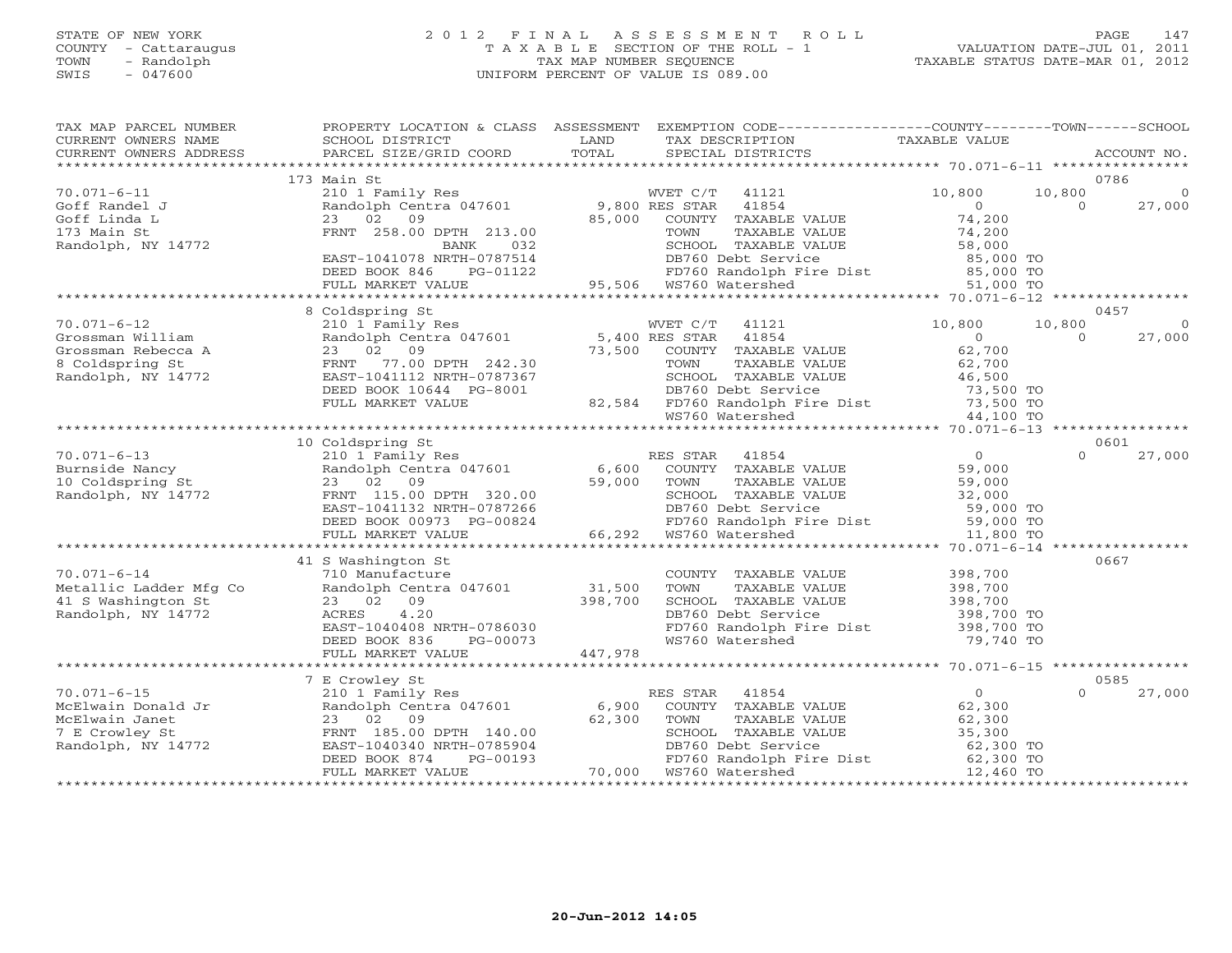# STATE OF NEW YORK 2 0 1 2 F I N A L A S S E S S M E N T R O L L PAGE 148 COUNTY - Cattaraugus T A X A B L E SECTION OF THE ROLL - 1 VALUATION DATE-JUL 01, 2011 TOWN - Randolph TAX MAP NUMBER SEQUENCE TAXABLE STATUS DATE-MAR 01, 2012 SWIS - 047600 UNIFORM PERCENT OF VALUE IS 089.00UNIFORM PERCENT OF VALUE IS 089.00

| TAX MAP PARCEL NUMBER                                                                                                                                                                                                                                                                                                                                                                                                                                         |                                                                                                                                                                          |        | PROPERTY LOCATION & CLASS ASSESSMENT EXEMPTION CODE----------------COUNTY-------TOWN------SCHOOL                                                                                                                                         |          |                |
|---------------------------------------------------------------------------------------------------------------------------------------------------------------------------------------------------------------------------------------------------------------------------------------------------------------------------------------------------------------------------------------------------------------------------------------------------------------|--------------------------------------------------------------------------------------------------------------------------------------------------------------------------|--------|------------------------------------------------------------------------------------------------------------------------------------------------------------------------------------------------------------------------------------------|----------|----------------|
| $\begin{tabular}{lllllll} \multicolumn{2}{l}{{\small\sc{CURERNT}}}& $\text{MME}$ & $\text{SCHODL}$ & $\text{SCHOOL} $ & $\text{ISTRICT}$ & $\text{LAND}$ & $\text{TAX} $ & $\text{DESCRIPTION}$ & $\text{TAXABLE} $ & $\text{VALUE}$ \\ & $\text{CURERNT} $ & $\text{ADDRES} $ & $\text{ACCOUNT} $ & $\text{NOL}$ & $\text{PACCUMT} $ & $\text{AUCVOMT} $ & $\text{AUCVOMT} $ & $\text{AUCVOMT} $ \\ & $\text{PAX} $ & $\text{AUCVOMT} $ & $\text{AUCVOMT} $$ |                                                                                                                                                                          |        |                                                                                                                                                                                                                                          |          |                |
|                                                                                                                                                                                                                                                                                                                                                                                                                                                               |                                                                                                                                                                          |        |                                                                                                                                                                                                                                          |          |                |
|                                                                                                                                                                                                                                                                                                                                                                                                                                                               |                                                                                                                                                                          |        |                                                                                                                                                                                                                                          |          |                |
|                                                                                                                                                                                                                                                                                                                                                                                                                                                               | 5 E Crowley St                                                                                                                                                           |        |                                                                                                                                                                                                                                          |          | 0592           |
| $70.071 - 6 - 16$                                                                                                                                                                                                                                                                                                                                                                                                                                             |                                                                                                                                                                          |        | E Crowley Substing<br>270 Mfg housing<br>Randolph Centra 047601 5,600 TOWN TAXABLE VALUE 31,800<br>23 02 09 31,800 SCHOOL TAXABLE VALUE 31,800<br>FRNT 124.00 DPTH 130.00 31,800 DB760 Debt Service 31,800 TO<br>EAST-1040200 NRTH-07859 |          |                |
|                                                                                                                                                                                                                                                                                                                                                                                                                                                               |                                                                                                                                                                          |        |                                                                                                                                                                                                                                          |          |                |
|                                                                                                                                                                                                                                                                                                                                                                                                                                                               |                                                                                                                                                                          |        |                                                                                                                                                                                                                                          |          |                |
|                                                                                                                                                                                                                                                                                                                                                                                                                                                               |                                                                                                                                                                          |        |                                                                                                                                                                                                                                          |          |                |
|                                                                                                                                                                                                                                                                                                                                                                                                                                                               |                                                                                                                                                                          |        |                                                                                                                                                                                                                                          |          |                |
|                                                                                                                                                                                                                                                                                                                                                                                                                                                               |                                                                                                                                                                          |        |                                                                                                                                                                                                                                          |          |                |
|                                                                                                                                                                                                                                                                                                                                                                                                                                                               |                                                                                                                                                                          |        |                                                                                                                                                                                                                                          |          |                |
|                                                                                                                                                                                                                                                                                                                                                                                                                                                               |                                                                                                                                                                          |        |                                                                                                                                                                                                                                          |          | 0658           |
|                                                                                                                                                                                                                                                                                                                                                                                                                                                               | 47 S Washington St                                                                                                                                                       |        | AGED C/T/S 41800 43,000 43,000                                                                                                                                                                                                           |          | 43,000         |
|                                                                                                                                                                                                                                                                                                                                                                                                                                                               |                                                                                                                                                                          |        |                                                                                                                                                                                                                                          |          |                |
| Rainville Maxine<br>47 S Washington St<br>Randolph, NY 14772                                                                                                                                                                                                                                                                                                                                                                                                  |                                                                                                                                                                          |        |                                                                                                                                                                                                                                          |          |                |
|                                                                                                                                                                                                                                                                                                                                                                                                                                                               |                                                                                                                                                                          |        |                                                                                                                                                                                                                                          |          |                |
|                                                                                                                                                                                                                                                                                                                                                                                                                                                               |                                                                                                                                                                          |        |                                                                                                                                                                                                                                          |          |                |
|                                                                                                                                                                                                                                                                                                                                                                                                                                                               |                                                                                                                                                                          |        |                                                                                                                                                                                                                                          |          |                |
|                                                                                                                                                                                                                                                                                                                                                                                                                                                               |                                                                                                                                                                          |        |                                                                                                                                                                                                                                          |          |                |
|                                                                                                                                                                                                                                                                                                                                                                                                                                                               |                                                                                                                                                                          |        |                                                                                                                                                                                                                                          |          |                |
|                                                                                                                                                                                                                                                                                                                                                                                                                                                               |                                                                                                                                                                          |        |                                                                                                                                                                                                                                          |          |                |
|                                                                                                                                                                                                                                                                                                                                                                                                                                                               | 43 S Washington St                                                                                                                                                       |        |                                                                                                                                                                                                                                          |          | 0804           |
|                                                                                                                                                                                                                                                                                                                                                                                                                                                               |                                                                                                                                                                          |        |                                                                                                                                                                                                                                          |          |                |
|                                                                                                                                                                                                                                                                                                                                                                                                                                                               |                                                                                                                                                                          |        |                                                                                                                                                                                                                                          |          |                |
|                                                                                                                                                                                                                                                                                                                                                                                                                                                               |                                                                                                                                                                          |        |                                                                                                                                                                                                                                          |          |                |
|                                                                                                                                                                                                                                                                                                                                                                                                                                                               |                                                                                                                                                                          |        |                                                                                                                                                                                                                                          |          |                |
|                                                                                                                                                                                                                                                                                                                                                                                                                                                               |                                                                                                                                                                          |        |                                                                                                                                                                                                                                          |          |                |
|                                                                                                                                                                                                                                                                                                                                                                                                                                                               |                                                                                                                                                                          |        |                                                                                                                                                                                                                                          |          |                |
|                                                                                                                                                                                                                                                                                                                                                                                                                                                               |                                                                                                                                                                          |        |                                                                                                                                                                                                                                          |          |                |
| 70.071-6-18.1<br>Heyl Terry L 230 3 Family Res<br>Heyl Terry L Randolph Res Randolph Res Randolph, NY 14772 FRNT 107.00 DPTH 120.00<br>Randolph, NY 14772 FRNT 107.00 DPTH 120.00 56,000 EAST-1040106 NRTH-0786025 EAST-1040106 NR                                                                                                                                                                                                                            |                                                                                                                                                                          |        |                                                                                                                                                                                                                                          |          |                |
|                                                                                                                                                                                                                                                                                                                                                                                                                                                               | S Washington St                                                                                                                                                          |        |                                                                                                                                                                                                                                          |          | 0725           |
| $70.071 - 6 - 19$                                                                                                                                                                                                                                                                                                                                                                                                                                             |                                                                                                                                                                          |        | S Washington St<br>442 MiniWhseSelf<br>Randolph Centra 047601 11,300 COUNTY TAXABLE VALUE 28,250<br>23 02 09 32,000 TOWN TAXABLE VALUE 28,250<br>ACRES 2.00 SCHOOL TAXABLE VALUE 28,250<br>EAST-1040193 NRTH-0786343 DB760 Debt Service  |          | 3,750<br>3,750 |
| Mowry Allan L                                                                                                                                                                                                                                                                                                                                                                                                                                                 |                                                                                                                                                                          |        |                                                                                                                                                                                                                                          |          |                |
| Mowry Rebecca J                                                                                                                                                                                                                                                                                                                                                                                                                                               |                                                                                                                                                                          |        |                                                                                                                                                                                                                                          |          |                |
| 12118 West Main St                                                                                                                                                                                                                                                                                                                                                                                                                                            |                                                                                                                                                                          |        |                                                                                                                                                                                                                                          |          |                |
| Randolph, NY 14772                                                                                                                                                                                                                                                                                                                                                                                                                                            |                                                                                                                                                                          |        |                                                                                                                                                                                                                                          |          |                |
|                                                                                                                                                                                                                                                                                                                                                                                                                                                               |                                                                                                                                                                          |        |                                                                                                                                                                                                                                          |          |                |
|                                                                                                                                                                                                                                                                                                                                                                                                                                                               |                                                                                                                                                                          |        |                                                                                                                                                                                                                                          |          |                |
|                                                                                                                                                                                                                                                                                                                                                                                                                                                               |                                                                                                                                                                          |        |                                                                                                                                                                                                                                          |          |                |
|                                                                                                                                                                                                                                                                                                                                                                                                                                                               |                                                                                                                                                                          |        |                                                                                                                                                                                                                                          |          |                |
|                                                                                                                                                                                                                                                                                                                                                                                                                                                               |                                                                                                                                                                          |        |                                                                                                                                                                                                                                          |          | 0669           |
| $70.071 - 6 - 20$                                                                                                                                                                                                                                                                                                                                                                                                                                             |                                                                                                                                                                          |        |                                                                                                                                                                                                                                          |          |                |
|                                                                                                                                                                                                                                                                                                                                                                                                                                                               |                                                                                                                                                                          |        |                                                                                                                                                                                                                                          |          |                |
| Metallic Ladder Mfg Co<br>41 S Washington St                                                                                                                                                                                                                                                                                                                                                                                                                  |                                                                                                                                                                          |        |                                                                                                                                                                                                                                          |          |                |
| Randolph, NY 14772                                                                                                                                                                                                                                                                                                                                                                                                                                            |                                                                                                                                                                          |        |                                                                                                                                                                                                                                          |          |                |
|                                                                                                                                                                                                                                                                                                                                                                                                                                                               | 5 Washington St<br>710 Manufacture<br>Randolph Centra 047601 800 TOWN<br>23 02 09 36,000 SCHOOL<br>FRNT 230.00 DPTH 118.00 DB760 Dr<br>EAST-1040307 NRTH-0786715 FD760 R |        | COUNTY TAXABLE VALUE $36,000$<br>TOWN TAXABLE VALUE $36,000$<br>SCHOOL TAXABLE VALUE $36,000$<br>DB760 Debt Service $36,000$ TO<br>FD760 Randolph Fire Dist $36,000$ TO<br>FO760 Randolph Fire Dist $36,000$ TO                          |          |                |
|                                                                                                                                                                                                                                                                                                                                                                                                                                                               |                                                                                                                                                                          |        | WS760 Watershed                                                                                                                                                                                                                          | 7,200 TO |                |
|                                                                                                                                                                                                                                                                                                                                                                                                                                                               | FULL MARKET VALUE                                                                                                                                                        | 40,449 |                                                                                                                                                                                                                                          |          |                |
|                                                                                                                                                                                                                                                                                                                                                                                                                                                               |                                                                                                                                                                          |        |                                                                                                                                                                                                                                          |          |                |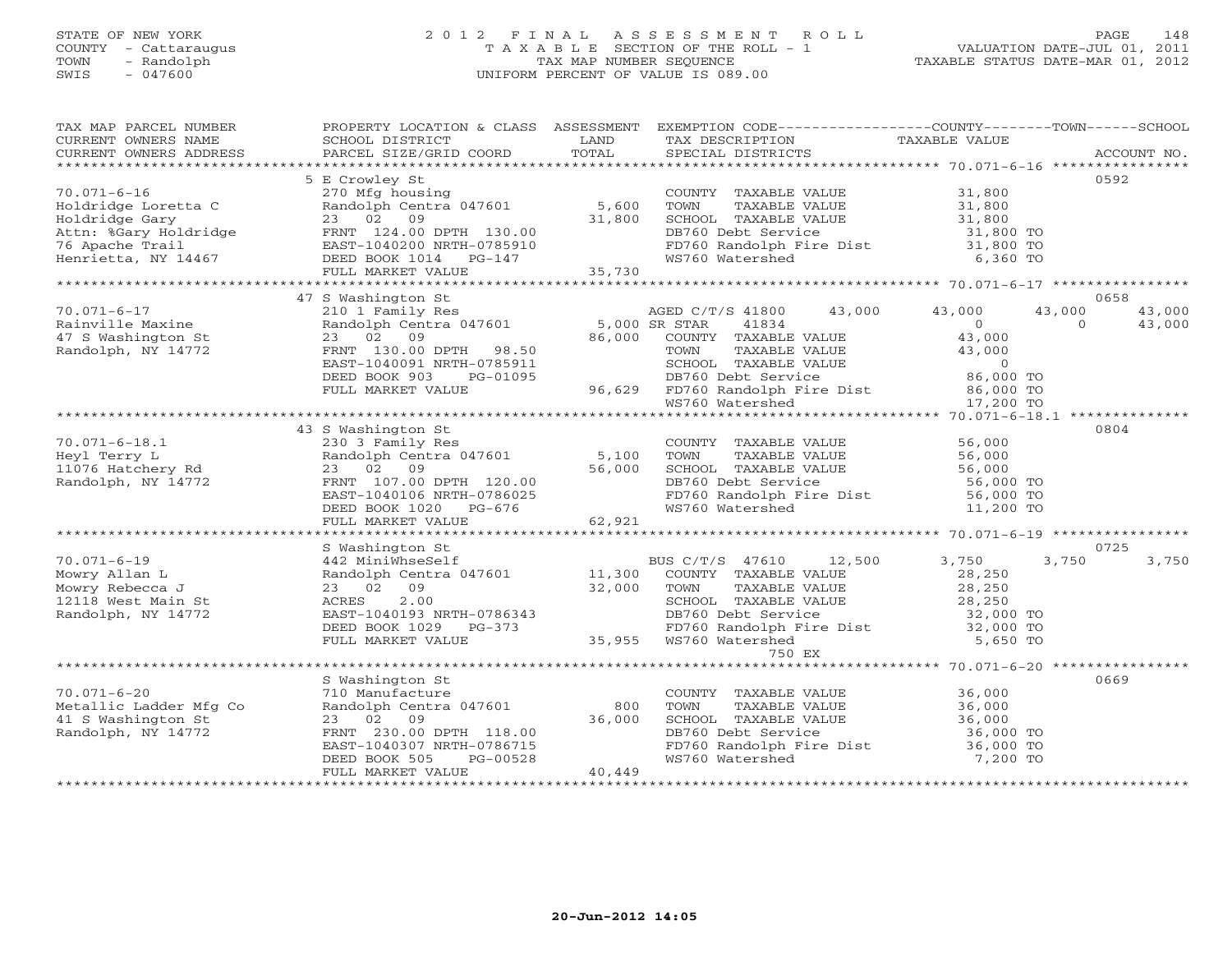# STATE OF NEW YORK 2 0 1 2 F I N A L A S S E S S M E N T R O L L PAGE 149 COUNTY - Cattaraugus T A X A B L E SECTION OF THE ROLL - 1 VALUATION DATE-JUL 01, 2011 TOWN - Randolph TAX MAP NUMBER SEQUENCE TAXABLE STATUS DATE-MAR 01, 2012 SWIS - 047600 UNIFORM PERCENT OF VALUE IS 089.00UNIFORM PERCENT OF VALUE IS 089.00

| TAX MAP PARCEL NUMBER<br>CURRENT OWNERS NAME<br>CURRENT OWNERS ADDRESS                              | SCHOOL DISTRICT<br>PARCEL SIZE/GRID COORD                                                                                                                                 | LAND<br>TOTAL  | PROPERTY LOCATION & CLASS ASSESSMENT EXEMPTION CODE----------------COUNTY-------TOWN------SCHOOL<br>TAX DESCRIPTION<br>SPECIAL DISTRICTS<br>SPECIAL DISTRICTS                                                |                                                                   | ACCOUNT NO.                |
|-----------------------------------------------------------------------------------------------------|---------------------------------------------------------------------------------------------------------------------------------------------------------------------------|----------------|--------------------------------------------------------------------------------------------------------------------------------------------------------------------------------------------------------------|-------------------------------------------------------------------|----------------------------|
| $70.071 - 6 - 21$<br>Wendell Lollie<br>23 S Washington St<br>Randolph, NY 14772                     | S Washington St<br>449 Other Storag<br>Randolph Centra 047601<br>23 02 09<br>Sheds<br>FRNT<br>20.00 DPTH 152.00<br>EAST-1040224 NRTH-0786851                              | 1,600<br>8,100 | COUNTY TAXABLE VALUE<br>TOWN<br>TAXABLE VALUE<br>SCHOOL TAXABLE VALUE<br>DB760 Debt Service<br>FD760 Debt Service<br>FD760 Randolph Fire Dist<br>WS760 Watershed                                             | 8,100<br>8,100<br>8,100<br>8,100 TO<br>$8,100$ TO<br>1,620 TO     | 0567                       |
|                                                                                                     | DEED BOOK 10829 PG-7002                                                                                                                                                   |                |                                                                                                                                                                                                              |                                                                   |                            |
|                                                                                                     | 29 S Washington St                                                                                                                                                        |                |                                                                                                                                                                                                              |                                                                   | 0750                       |
| $70.071 - 6 - 22$<br>Peru Darleen<br>29 S Washington St<br>Randolph, NY 14772<br>Randolph, NY 14772 | S Washington St<br>210 1 Family Res<br>Randolph Centra 047601 6,300<br>23 02 09 30,900<br>FRNT 108.00 DPTH 248.00<br>EAST-1040327 NRTH-0786890<br>DEED BOOK 15552 PG-5001 |                | RES STAR<br>41854<br>COUNTY TAXABLE VALUE<br>TOWN<br>TAXABLE VALUE<br>SCHOOL TAXABLE VALUE<br>1786890<br>1786890 DB760 Debt Service 30,900 TO<br>34,719 WS760 Watershed 6,180 TO<br>18760 Watershed 6,180 TO | $\Omega$<br>30,900<br>30,900<br>3,900                             | $\Omega$<br>27,000         |
|                                                                                                     | FULL MARKET VALUE                                                                                                                                                         |                |                                                                                                                                                                                                              |                                                                   |                            |
|                                                                                                     |                                                                                                                                                                           |                |                                                                                                                                                                                                              |                                                                   |                            |
| $70.071 - 6 - 23$<br>Wendell Lollie<br>23 S Washington St                                           | 23 S Washington St<br>210 1 Family Res<br>Randolph Centra 047601<br>23 02 09                                                                                              |                | RES STAR 41854<br>1,700 COUNTY TAXABLE VALUE<br>31,600 TOWN TAXABLE VALUE                                                                                                                                    | $\overline{0}$<br>$31, 00$<br>$31, 600$<br>$4, 600$               | 0454<br>27,000<br>$\Omega$ |
| Randolph, NY 14772                                                                                  | FRNT 32.00 DPTH 67.00<br>EAST-1040151 NRTH-0786935<br>DEED BOOK 10829 PG-7002 FD760 Randolph F<br>FULL MARKET VALUE 35,506 WS760 Watershed                                |                | SCHOOL TAXABLE VALUE 4,600<br>DB760 Debt Service 31,600 TO<br>FD760 Randolph Fire Dist 31,600 TO<br>WS760 Watershed 6,320 TO                                                                                 |                                                                   |                            |
|                                                                                                     |                                                                                                                                                                           |                |                                                                                                                                                                                                              |                                                                   |                            |
|                                                                                                     | 21 S Washington St                                                                                                                                                        |                |                                                                                                                                                                                                              |                                                                   | 0442                       |
| $70.071 - 6 - 24$<br>Brunswick Brian<br>10589 County Line Rd<br>Forestville, NY 17062               | 220 2 Family Res<br>FRNT 67.00 DPTH 250.00<br>0.51<br>ACRES<br>EAST-1040249 NRTH-0787002<br>DEED BOOK 8073<br>PG-8006<br>FULL MARKET VALUE                                | 66,292         | COUNTY TAXABLE VALUE<br>TOWN<br>TAXABLE VALUE<br>TOWN TAXABLE VALUE<br>DB760 Debt Service<br>FD760 Randolph Fire Dist<br>WS760 Watershed                                                                     | 59,000<br>59,000<br>59,000<br>59,000 TO<br>59,000 TO<br>11,800 TO |                            |
|                                                                                                     |                                                                                                                                                                           |                |                                                                                                                                                                                                              |                                                                   |                            |
|                                                                                                     | 17 S Washington St                                                                                                                                                        |                |                                                                                                                                                                                                              |                                                                   | 0468                       |
| $70.071 - 6 - 25$                                                                                   | 411 Apartment                                                                                                                                                             |                | COUNTY TAXABLE VALUE 76,600                                                                                                                                                                                  |                                                                   |                            |
| 70.071-0-23<br>Mann Warren D<br>Mann Nancy E<br>47 S Washington St<br>3010h NY 14772                | Randolph Centra 047601 6,800                                                                                                                                              |                | TOWN<br>TAXABLE VALUE                                                                                                                                                                                        | 76,600                                                            |                            |
|                                                                                                     | 23 02 09                                                                                                                                                                  | 76,600         | SCHOOL TAXABLE VALUE 76,600                                                                                                                                                                                  |                                                                   |                            |
|                                                                                                     | FRNT 90.00 DPTH 250.00                                                                                                                                                    |                | DB760 Debt Service                                                                                                                                                                                           | 76,600 TO                                                         |                            |
|                                                                                                     | EAST-1040235 NRTH-0787083                                                                                                                                                 |                | FD760 Randolph Fire Dist 76,600 TO                                                                                                                                                                           |                                                                   |                            |
|                                                                                                     | DEED BOOK 16987 PG-6001<br>FULL MARKET VALUE                                                                                                                              | 86,067         | WS760 Watershed                                                                                                                                                                                              | 15,320 TO                                                         |                            |
|                                                                                                     |                                                                                                                                                                           |                |                                                                                                                                                                                                              |                                                                   |                            |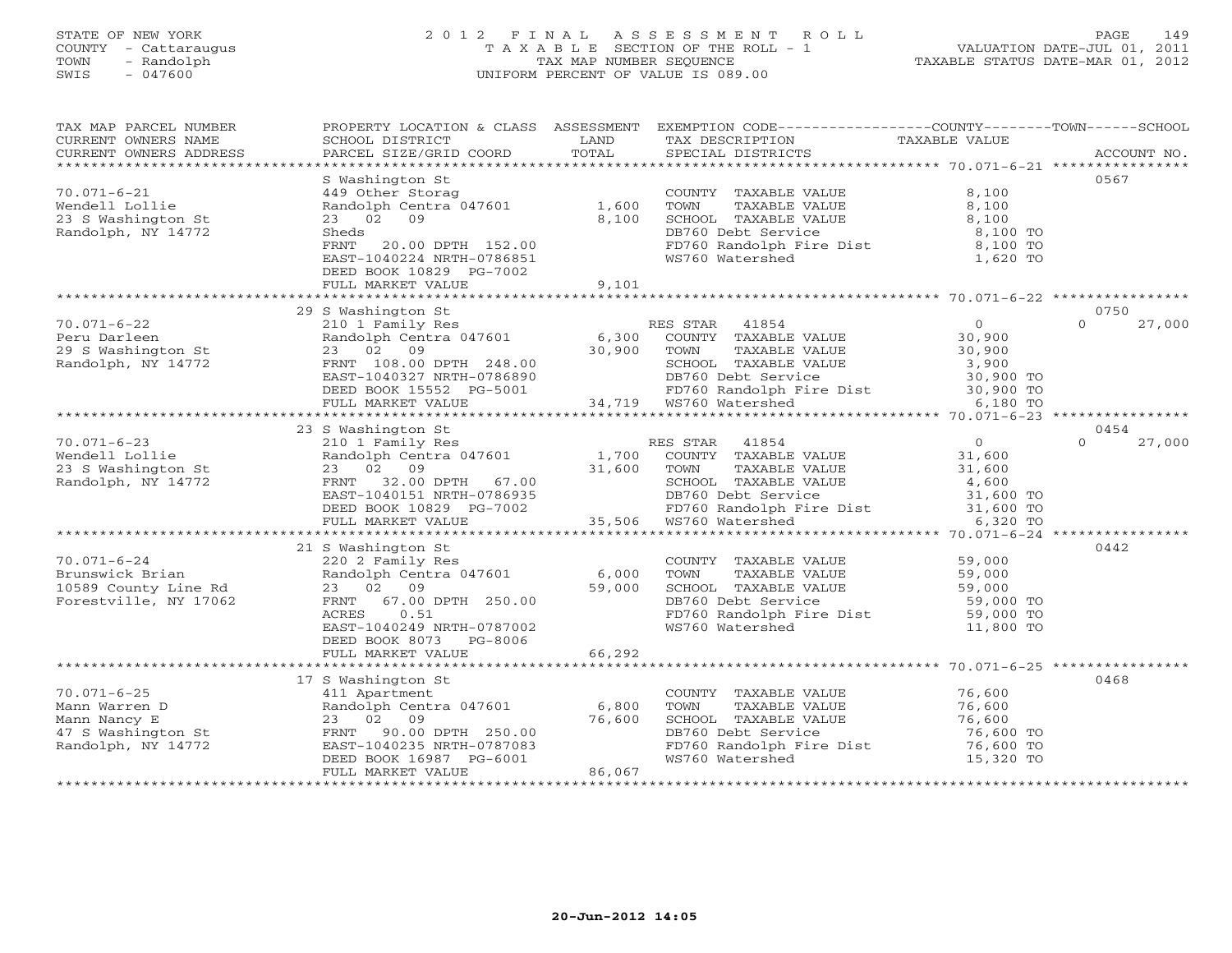# STATE OF NEW YORK 2 0 1 2 F I N A L A S S E S S M E N T R O L L PAGE 150 COUNTY - Cattaraugus T A X A B L E SECTION OF THE ROLL - 1 VALUATION DATE-JUL 01, 2011 TOWN - Randolph TAX MAP NUMBER SEQUENCE TAXABLE STATUS DATE-MAR 01, 2012 SWIS - 047600 UNIFORM PERCENT OF VALUE IS 089.00UNIFORM PERCENT OF VALUE IS 089.00

| TAX MAP PARCEL NUMBER<br>CURRENT OWNERS NAME<br>CURRENT OWNERS ADDRESS                                                                                    | SCHOOL DISTRICT<br>PARCEL SIZE/GRID COORD                                                                                                                                                                                                                                                                                              | LAND<br>TOTAL                                | PROPERTY LOCATION & CLASS ASSESSMENT EXEMPTION CODE----------------COUNTY-------TOWN------SCHOOL<br>TAX DESCRIPTION<br>SPECIAL DISTRICTS                                                                                                                                                                                 | TAXABLE VALUE                                                                                                            | ACCOUNT NO.                              |
|-----------------------------------------------------------------------------------------------------------------------------------------------------------|----------------------------------------------------------------------------------------------------------------------------------------------------------------------------------------------------------------------------------------------------------------------------------------------------------------------------------------|----------------------------------------------|--------------------------------------------------------------------------------------------------------------------------------------------------------------------------------------------------------------------------------------------------------------------------------------------------------------------------|--------------------------------------------------------------------------------------------------------------------------|------------------------------------------|
|                                                                                                                                                           |                                                                                                                                                                                                                                                                                                                                        |                                              |                                                                                                                                                                                                                                                                                                                          |                                                                                                                          |                                          |
|                                                                                                                                                           | 9 S Washington St                                                                                                                                                                                                                                                                                                                      |                                              |                                                                                                                                                                                                                                                                                                                          |                                                                                                                          | 0367                                     |
| $70.071 - 6 - 26$<br>Cowen Patricia<br>9 S Washington St<br>Randolph, NY 14772                                                                            | 210 1 Family Res<br>Randolph Centra 047601 5,100 COUNTY TAXABLE VALUE<br>23 02 09 38,000 TOWN TAXABLE VALUE<br>FRNT 70.00 DPTH 250.00<br>EAST-1040251 NRTH-0787163                                                                                                                                                                     |                                              | RES STAR 41854<br>TAXABLE VALUE<br>SCHOOL TAXABLE VALUE                                                                                                                                                                                                                                                                  | $\overline{0}$<br>$38,000$<br>$38,000$<br>$11,000$                                                                       | $\Omega$<br>27,000                       |
|                                                                                                                                                           | DEED BOOK 995<br>FULL MARKET VALUE                                                                                                                                                                                                                                                                                                     |                                              |                                                                                                                                                                                                                                                                                                                          |                                                                                                                          |                                          |
|                                                                                                                                                           |                                                                                                                                                                                                                                                                                                                                        |                                              |                                                                                                                                                                                                                                                                                                                          |                                                                                                                          |                                          |
|                                                                                                                                                           | 7 S Washington St                                                                                                                                                                                                                                                                                                                      |                                              |                                                                                                                                                                                                                                                                                                                          |                                                                                                                          | 0766                                     |
| $70.071 - 6 - 27$                                                                                                                                         | 210 1 Family Res                                                                                                                                                                                                                                                                                                                       |                                              | RES STAR 41854                                                                                                                                                                                                                                                                                                           | $\Omega$                                                                                                                 | $\Omega$<br>27,000                       |
| Durnell Mark L<br>Durnell DeAn L<br>Durneil Denne<br>7 S Washington St<br>19 November 14772                                                               | Randolph Centra 047601<br>23 02 09<br>FRNT 75.50 DPTH 250.00<br>EAST-1040242 NRTH-0787237                                                                                                                                                                                                                                              | 5,300<br>60,300                              | COUNTY TAXABLE VALUE<br>TOWN<br>TAXABLE VALUE<br>SCHOOL TAXABLE VALUE<br>OO SCHOOL TAXABLE<br>237 DB760 Debt Servi<br>125 67,753 WS760 Watershed<br>DB760 Debt Service                                                                                                                                                   | 60,300<br>60,300<br>33,300<br>60,300 TO                                                                                  |                                          |
|                                                                                                                                                           | DEED BOOK 887<br>PG-00125                                                                                                                                                                                                                                                                                                              |                                              |                                                                                                                                                                                                                                                                                                                          |                                                                                                                          |                                          |
|                                                                                                                                                           | FULL MARKET VALUE                                                                                                                                                                                                                                                                                                                      |                                              | FD760 Randolph Fire Dist 60,300 TO<br>WS760 Watershed 12,060 TO                                                                                                                                                                                                                                                          |                                                                                                                          |                                          |
|                                                                                                                                                           |                                                                                                                                                                                                                                                                                                                                        |                                              |                                                                                                                                                                                                                                                                                                                          |                                                                                                                          |                                          |
| $70.071 - 6 - 28$<br>Miller Harry A<br>3394 Bowen Rd<br>Randolph, NY 14772<br>$70.072 - 1 - 1$<br>Loomis Leigh D<br>43 Jamestown St<br>Randolph, NY 14772 | S Washington St<br>210 1 Family Res<br>Randolph Centra 047601<br>23 02 09<br>FRNT 69.00 DPTH 174.00<br>EAST-1040206 NRTH-0787298<br>DEED BOOK 784<br>PG-00381<br>FULL MARKET VALUE<br>43 Jamestown St<br>210 1 Family Res<br>Randolph Centra 047601<br>24 02 09<br>FRNT 105.00 DPTH 148.00<br>032<br>BANK<br>EAST-1041126 NRTH-0788229 | 4,800<br>32,800<br>36,854<br>5,500<br>81,000 | COUNTY TAXABLE VALUE<br>TOWN<br>TAXABLE VALUE<br>SCHOOL TAXABLE VALUE<br>DB760 Debt Service<br>FD760 Randolph Fire Dist<br>WS760 Watershed<br>COUNTY TAXABLE VALUE<br>TOWN<br>TAXABLE VALUE<br>SCHOOL TAXABLE VALUE<br>DB760 Debt Service<br>DB760 Debt Service<br>FD760 Randolph Fire Dist 81,000 TO<br>WS760 Watershed | 32,800<br>32,800<br>32,800<br>32,800 TO<br>32,800 TO<br>6,560 TO<br>81,000<br>81,000<br>81,000<br>81,000 TO<br>16,200 TO | 0829<br>0781                             |
|                                                                                                                                                           | DEED BOOK 14745 PG-8001<br>FULL MARKET VALUE                                                                                                                                                                                                                                                                                           | 91,011                                       |                                                                                                                                                                                                                                                                                                                          |                                                                                                                          |                                          |
|                                                                                                                                                           |                                                                                                                                                                                                                                                                                                                                        |                                              |                                                                                                                                                                                                                                                                                                                          |                                                                                                                          |                                          |
|                                                                                                                                                           | 39 Jamestown St                                                                                                                                                                                                                                                                                                                        |                                              |                                                                                                                                                                                                                                                                                                                          |                                                                                                                          | 0452                                     |
| $70.072 - 1 - 2$<br>Buchanan Camille K<br>Johnson Mary E<br>39 Jamestown St<br>Randolph, NY 14772                                                         | 220 2 Family Res<br>Randolph Centra 047601 5,000 SR STAR<br>24 02 09<br>FRNT 79.00 DPTH 167.00<br>EAST-1041204 NRTH-0788170<br>DEED BOOK 1028 PG-225<br>FULL MARKET VALUE                                                                                                                                                              | 83,300                                       | WVET C/T 41121<br>41834<br>COUNTY TAXABLE VALUE<br>TAXABLE VALUE<br>TOWN<br>SCHOOL TAXABLE VALUE<br>DB760 Debt Service<br>93,596 FD760 Randolph Fire Dist                                                                                                                                                                | 10,800<br>$\Omega$<br>72,500<br>72,500<br>27,320<br>$83,300$ TO<br>$83,300$ TO<br>$16,660$ TO                            | 10,800<br>$\Omega$<br>55,980<br>$\Omega$ |
|                                                                                                                                                           |                                                                                                                                                                                                                                                                                                                                        |                                              | WS760 Watershed                                                                                                                                                                                                                                                                                                          | 16,660 TO                                                                                                                |                                          |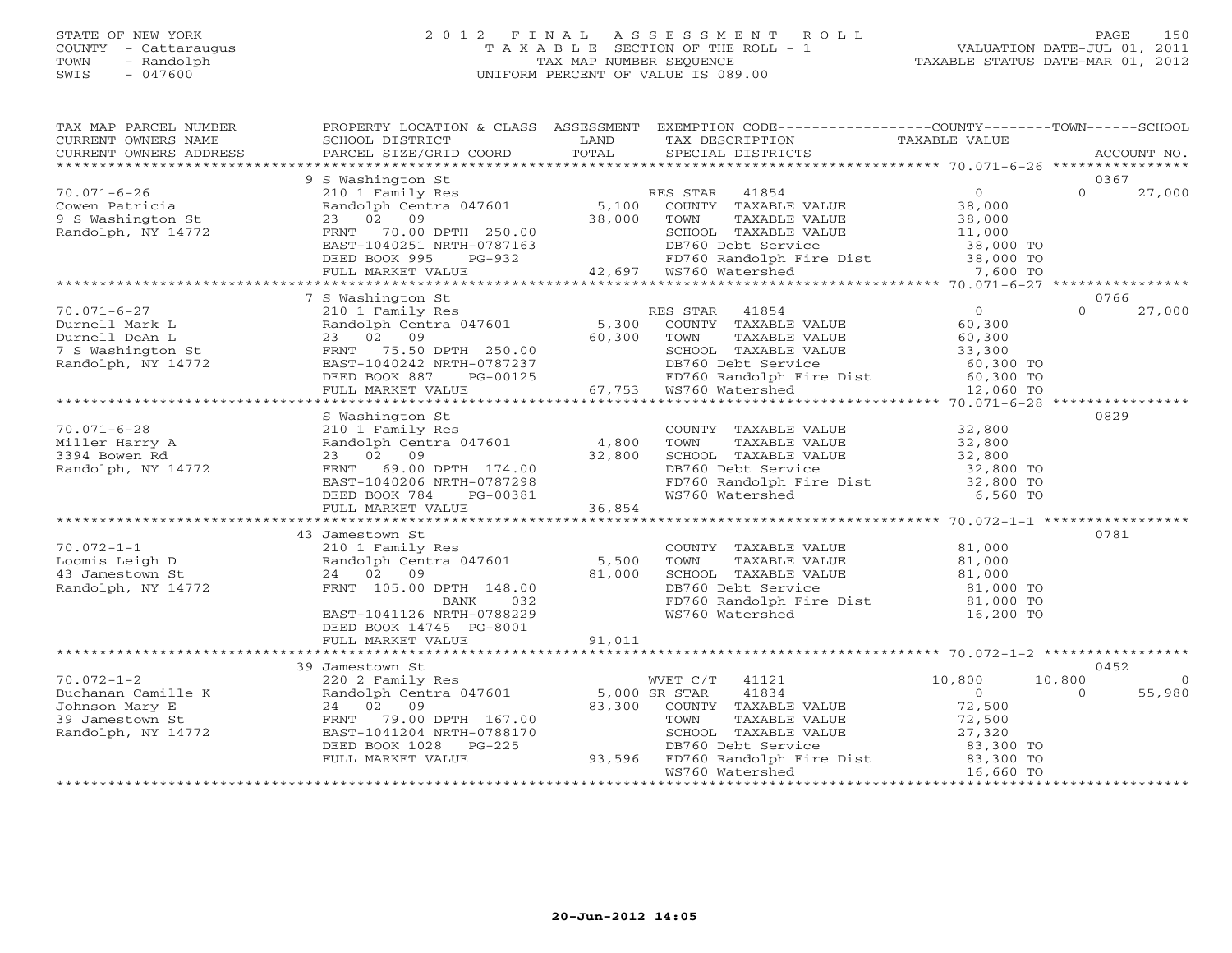# STATE OF NEW YORK 2 0 1 2 F I N A L A S S E S S M E N T R O L L PAGE 151 COUNTY - Cattaraugus T A X A B L E SECTION OF THE ROLL - 1 VALUATION DATE-JUL 01, 2011 TOWN - Randolph TAX MAP NUMBER SEQUENCE TAXABLE STATUS DATE-MAR 01, 2012 SWIS - 047600 UNIFORM PERCENT OF VALUE IS 089.00UNIFORM PERCENT OF VALUE IS 089.00

| TAX MAP PARCEL NUMBER<br>CURRENT OWNERS NAME<br>CURRENT OWNERS ADDRESS     | PROPERTY LOCATION & CLASS ASSESSMENT<br>SCHOOL DISTRICT<br>PARCEL SIZE/GRID COORD              | LAND<br>TOTAL           | EXEMPTION CODE-----------------COUNTY-------TOWN------SCHOOL<br>TAX DESCRIPTION<br>SPECIAL DISTRICTS | TAXABLE VALUE                          | ACCOUNT NO.                 |
|----------------------------------------------------------------------------|------------------------------------------------------------------------------------------------|-------------------------|------------------------------------------------------------------------------------------------------|----------------------------------------|-----------------------------|
| **********************                                                     |                                                                                                |                         |                                                                                                      |                                        |                             |
|                                                                            | 35 Jamestown St                                                                                |                         |                                                                                                      |                                        | 0852                        |
| $70.072 - 1 - 3$<br>Janish Karl G<br>35 Jamestown St<br>Randolph, NY 14772 | 210 1 Family Res<br>Randolph Centra 047601<br>24 02<br>09<br>75.42 DPTH<br>FRNT<br>55.80       | 2,800 SR STAR<br>65,000 | WVET C/T<br>41121<br>41834<br>COUNTY TAXABLE VALUE<br>TOWN<br>TAXABLE VALUE                          | 9,750<br>$\Omega$<br>55,250<br>55,250  | 9,750<br>$\Omega$<br>55,980 |
|                                                                            | EAST-1041273 NRTH-0788133<br>DEED BOOK 00978 PG-00876<br>FULL MARKET VALUE                     |                         | SCHOOL TAXABLE VALUE<br>DB760 Debt Service<br>73,034 FD760 Randolph Fire Dist                        | 9,020<br>65,000 TO<br>65,000 TO        |                             |
|                                                                            |                                                                                                |                         | WS760 Watershed                                                                                      | 13,000 TO                              |                             |
|                                                                            |                                                                                                |                         |                                                                                                      |                                        |                             |
| $70.072 - 1 - 4$<br>DeAngelo Donald<br>De Angelo Jacqueline R              | 33 Jamestown St<br>210 1 Family Res<br>Randolph Centra 047601<br>24 02<br>09                   | 3,200<br>71,300         | COUNTY TAXABLE VALUE<br>TOWN<br>TAXABLE VALUE<br>SCHOOL TAXABLE VALUE                                | 71,300<br>71,300<br>71,300             | 0369                        |
| 105 Chandler St<br>Jamestown, NY 14701                                     | FRNT 60.02 DPTH<br>81.50<br>032<br>BANK<br>EAST-1041333 NRTH-0788112<br>DEED BOOK 5999 PG-8001 | 80,112                  | DB760 Debt Service<br>FD760 Randolph Fire Dist<br>WS760 Watershed                                    | 71,300 TO<br>71,300 TO<br>14,260 TO    |                             |
|                                                                            | FULL MARKET VALUE                                                                              |                         |                                                                                                      |                                        |                             |
|                                                                            | 31 Jamestown St                                                                                |                         |                                                                                                      |                                        | 0649                        |
| $70.072 - 1 - 5$                                                           | 210 1 Family Res                                                                               |                         | RES STAR 41854                                                                                       | $\circ$                                | $\Omega$<br>27,000          |
| Zink Sara J                                                                | Randolph Centra 047601                                                                         | 4,600                   | COUNTY TAXABLE VALUE                                                                                 | 76,400                                 |                             |
| 31 Jamestown St                                                            | 24 02 09                                                                                       | 76,400                  | TOWN<br>TAXABLE VALUE                                                                                | 76,400                                 |                             |
| Randolph, NY 14772                                                         | FRNT 65.40 DPTH 158.00                                                                         |                         | SCHOOL TAXABLE VALUE                                                                                 | 49,400                                 |                             |
|                                                                            | BANK<br>017                                                                                    |                         | DB760 Debt Service                                                                                   | 76,400 TO                              |                             |
|                                                                            | EAST-1041401 NRTH-0788105                                                                      |                         | FD760 Randolph Fire Dist                                                                             | 76,400 TO                              |                             |
|                                                                            | DEED BOOK 15932 PG-5001<br>FULL MARKET VALUE                                                   | 85,843                  | WS760 Watershed                                                                                      | 15,280 TO                              |                             |
|                                                                            |                                                                                                |                         |                                                                                                      |                                        |                             |
|                                                                            | 27 Jamestown St                                                                                |                         |                                                                                                      |                                        | 0499                        |
| $70.072 - 1 - 6$                                                           | 220 2 Family Res                                                                               |                         | 41834<br>SR STAR                                                                                     | $\circ$                                | 55,980<br>$\Omega$          |
| Crissey Charles C                                                          | Randolph Centra 047601                                                                         | 5,500                   | COUNTY TAXABLE VALUE                                                                                 | 95,000                                 |                             |
| 27 Jamestown St                                                            | 24 02<br>09                                                                                    | 95,000                  | TOWN<br>TAXABLE VALUE                                                                                | 95,000                                 |                             |
| Randolph, NY 14772                                                         | FRNT 97.00 DPTH 158.00                                                                         |                         | SCHOOL TAXABLE VALUE                                                                                 | 39,020                                 |                             |
|                                                                            | EAST-1041477 NRTH-0788090                                                                      |                         | DB760 Debt Service                                                                                   | 95,000 TO                              |                             |
|                                                                            | DEED BOOK 00926 PG-00116                                                                       |                         | FD760 Randolph Fire Dist                                                                             | 95,000 TO                              |                             |
|                                                                            | FULL MARKET VALUE<br>*************************                                                 | 106,742                 | WS760 Watershed                                                                                      | 19,000 TO                              |                             |
|                                                                            |                                                                                                |                         |                                                                                                      | ********** 70.072-1-7 **************** | 0689                        |
| $70.072 - 1 - 7$                                                           | 23 Jamestown St                                                                                |                         |                                                                                                      | 68,000                                 |                             |
| Congdon Thomas K                                                           | 230 3 Family Res<br>Randolph Centra 047601                                                     | 3,600                   | COUNTY TAXABLE VALUE<br>TOWN<br>TAXABLE VALUE                                                        | 68,000                                 |                             |
| 181 Main St                                                                | 24 02<br>09                                                                                    | 68,000                  | SCHOOL TAXABLE VALUE                                                                                 | 68,000                                 |                             |
| Randolph, NY 14772                                                         | 50.00 DPTH 120.00<br>FRNT                                                                      |                         | DB760 Debt Service                                                                                   | 68,000 TO                              |                             |
|                                                                            | EAST-1041544 NRTH-0788075                                                                      |                         | FD760 Randolph Fire Dist                                                                             | 68,000 TO                              |                             |
|                                                                            | DEED BOOK 8474<br>PG-7001                                                                      |                         | WS760 Watershed                                                                                      | 13,600 TO                              |                             |
|                                                                            | FULL MARKET VALUE                                                                              | 76,404                  |                                                                                                      |                                        |                             |
|                                                                            |                                                                                                |                         |                                                                                                      |                                        |                             |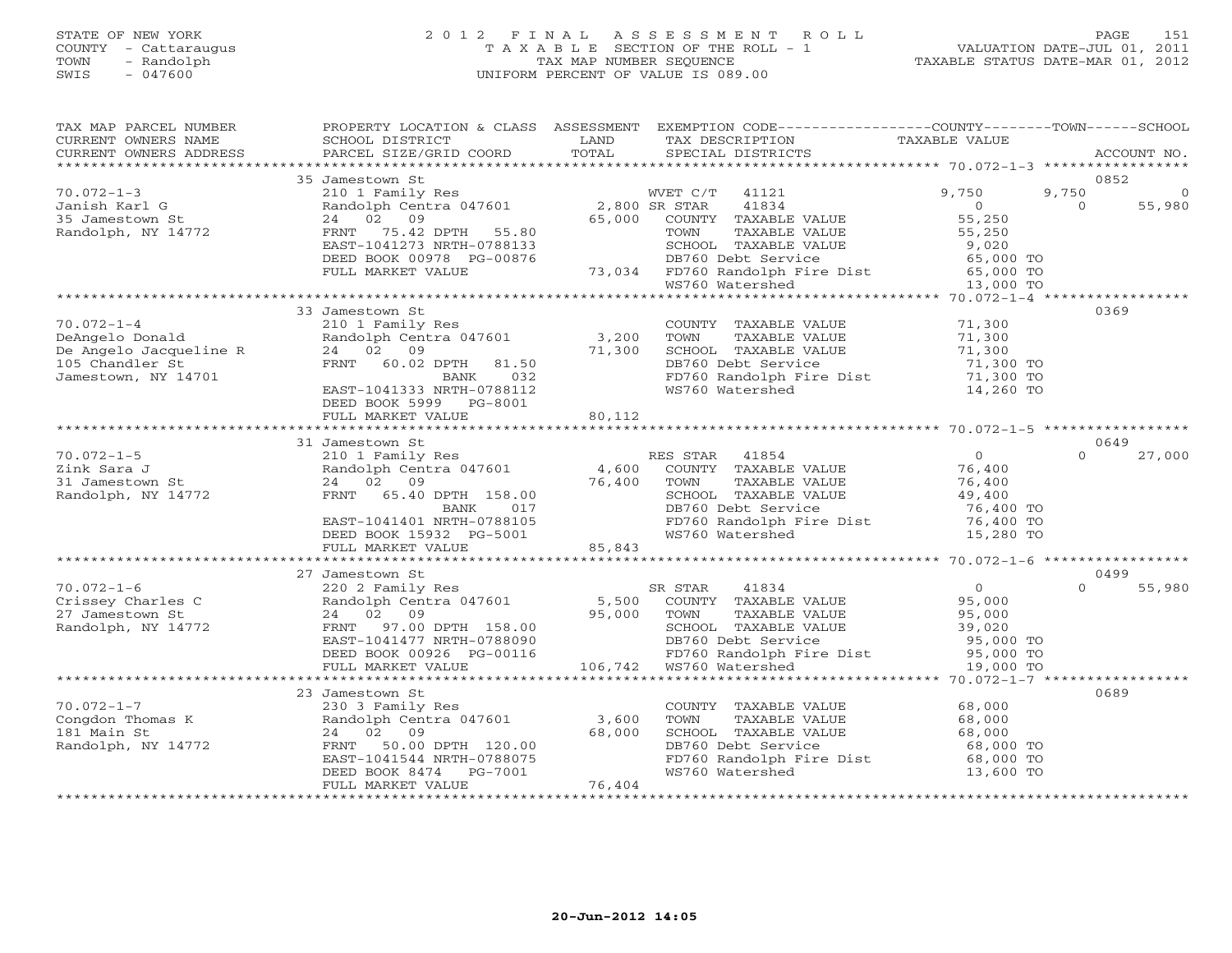# STATE OF NEW YORK 2 0 1 2 F I N A L A S S E S S M E N T R O L L PAGE 152 COUNTY - Cattaraugus T A X A B L E SECTION OF THE ROLL - 1 VALUATION DATE-JUL 01, 2011 TOWN - Randolph TAX MAP NUMBER SEQUENCE TAXABLE STATUS DATE-MAR 01, 2012 SWIS - 047600 UNIFORM PERCENT OF VALUE IS 089.00UNIFORM PERCENT OF VALUE IS 089.00

| TAX MAP PARCEL NUMBER                                                                                                                                                                                                                                    |                                                                                                                                                                                                                                          |        | PROPERTY LOCATION & CLASS ASSESSMENT EXEMPTION CODE----------------COUNTY-------TOWN------SCHOOL                         |      |
|----------------------------------------------------------------------------------------------------------------------------------------------------------------------------------------------------------------------------------------------------------|------------------------------------------------------------------------------------------------------------------------------------------------------------------------------------------------------------------------------------------|--------|--------------------------------------------------------------------------------------------------------------------------|------|
| CURRENT OWNERS NAME SCHOOL DISTRICT<br>CURRENT OWNERS ADDRESS PARCEL SIZE/GRID                                                                                                                                                                           |                                                                                                                                                                                                                                          |        |                                                                                                                          |      |
|                                                                                                                                                                                                                                                          |                                                                                                                                                                                                                                          |        |                                                                                                                          |      |
|                                                                                                                                                                                                                                                          |                                                                                                                                                                                                                                          |        |                                                                                                                          |      |
|                                                                                                                                                                                                                                                          | Jamestown St & Bank St                                                                                                                                                                                                                   |        |                                                                                                                          | 0660 |
| $70.072 - 1 - 8$                                                                                                                                                                                                                                         | 30 Jamestown St & Bank St<br>482 Det row bldg<br>Randolph Centra 047601 2,700 TOWN TAXABLE VALUE 65,100<br>24 02 09 65,100 SCHOOL TAXABLE VALUE 65,100<br>FRNT 47.00 DPTH 75.00 DB760 Debt Service 65,100 TO<br>EAST-1041604 NRTH-078807 |        |                                                                                                                          |      |
|                                                                                                                                                                                                                                                          |                                                                                                                                                                                                                                          |        |                                                                                                                          |      |
|                                                                                                                                                                                                                                                          |                                                                                                                                                                                                                                          |        |                                                                                                                          |      |
| Marsh Marshall A<br>10865 Hatchery Rd<br>Randolph, NY 14772                                                                                                                                                                                              |                                                                                                                                                                                                                                          |        |                                                                                                                          |      |
|                                                                                                                                                                                                                                                          |                                                                                                                                                                                                                                          |        |                                                                                                                          |      |
|                                                                                                                                                                                                                                                          |                                                                                                                                                                                                                                          |        |                                                                                                                          |      |
|                                                                                                                                                                                                                                                          |                                                                                                                                                                                                                                          |        |                                                                                                                          |      |
|                                                                                                                                                                                                                                                          |                                                                                                                                                                                                                                          |        |                                                                                                                          |      |
|                                                                                                                                                                                                                                                          | Bank St                                                                                                                                                                                                                                  |        |                                                                                                                          | 5011 |
|                                                                                                                                                                                                                                                          |                                                                                                                                                                                                                                          |        |                                                                                                                          |      |
|                                                                                                                                                                                                                                                          |                                                                                                                                                                                                                                          |        |                                                                                                                          |      |
|                                                                                                                                                                                                                                                          |                                                                                                                                                                                                                                          |        |                                                                                                                          |      |
|                                                                                                                                                                                                                                                          |                                                                                                                                                                                                                                          |        |                                                                                                                          |      |
|                                                                                                                                                                                                                                                          |                                                                                                                                                                                                                                          |        |                                                                                                                          |      |
|                                                                                                                                                                                                                                                          | DEED BOOK 16857 PG-8001                                                                                                                                                                                                                  |        |                                                                                                                          |      |
|                                                                                                                                                                                                                                                          | FULL MARKET VALUE                                                                                                                                                                                                                        | 28,090 |                                                                                                                          |      |
|                                                                                                                                                                                                                                                          |                                                                                                                                                                                                                                          |        |                                                                                                                          |      |
|                                                                                                                                                                                                                                                          | Main St                                                                                                                                                                                                                                  |        |                                                                                                                          | 0808 |
|                                                                                                                                                                                                                                                          |                                                                                                                                                                                                                                          |        |                                                                                                                          |      |
|                                                                                                                                                                                                                                                          |                                                                                                                                                                                                                                          |        |                                                                                                                          |      |
|                                                                                                                                                                                                                                                          |                                                                                                                                                                                                                                          |        |                                                                                                                          |      |
|                                                                                                                                                                                                                                                          |                                                                                                                                                                                                                                          |        |                                                                                                                          |      |
|                                                                                                                                                                                                                                                          |                                                                                                                                                                                                                                          |        |                                                                                                                          |      |
|                                                                                                                                                                                                                                                          |                                                                                                                                                                                                                                          |        |                                                                                                                          |      |
|                                                                                                                                                                                                                                                          |                                                                                                                                                                                                                                          |        |                                                                                                                          |      |
|                                                                                                                                                                                                                                                          |                                                                                                                                                                                                                                          |        |                                                                                                                          |      |
|                                                                                                                                                                                                                                                          |                                                                                                                                                                                                                                          |        |                                                                                                                          |      |
|                                                                                                                                                                                                                                                          | 144 Main St                                                                                                                                                                                                                              |        |                                                                                                                          | 0687 |
|                                                                                                                                                                                                                                                          |                                                                                                                                                                                                                                          |        |                                                                                                                          |      |
|                                                                                                                                                                                                                                                          |                                                                                                                                                                                                                                          |        |                                                                                                                          |      |
|                                                                                                                                                                                                                                                          |                                                                                                                                                                                                                                          |        |                                                                                                                          |      |
|                                                                                                                                                                                                                                                          |                                                                                                                                                                                                                                          |        |                                                                                                                          |      |
|                                                                                                                                                                                                                                                          |                                                                                                                                                                                                                                          |        |                                                                                                                          |      |
|                                                                                                                                                                                                                                                          |                                                                                                                                                                                                                                          |        |                                                                                                                          |      |
|                                                                                                                                                                                                                                                          |                                                                                                                                                                                                                                          |        |                                                                                                                          |      |
|                                                                                                                                                                                                                                                          |                                                                                                                                                                                                                                          |        |                                                                                                                          |      |
|                                                                                                                                                                                                                                                          | 150 Main St                                                                                                                                                                                                                              |        |                                                                                                                          | 0843 |
|                                                                                                                                                                                                                                                          |                                                                                                                                                                                                                                          |        | COUNTY TAXABLE VALUE 93,600<br>TOWN TAXABLE VALUE 93,600                                                                 |      |
|                                                                                                                                                                                                                                                          |                                                                                                                                                                                                                                          |        |                                                                                                                          |      |
|                                                                                                                                                                                                                                                          |                                                                                                                                                                                                                                          |        |                                                                                                                          |      |
|                                                                                                                                                                                                                                                          |                                                                                                                                                                                                                                          |        |                                                                                                                          |      |
|                                                                                                                                                                                                                                                          |                                                                                                                                                                                                                                          |        |                                                                                                                          |      |
| 150 Main St<br>210 1 Family Res<br>Senn David<br>Senn Jennifer<br>3358 Larkin St<br>Randolph, NY 14772<br>Randolph, NY 14772<br>PEED BOOK 5454<br>PEED BOOK 5454<br>PEED BOOK 5454<br>PEED BOOK 5454<br>PEED BOOK 5454<br>PEED BOOK 5454<br>PEED BOOK 54 |                                                                                                                                                                                                                                          |        | CHOOL TAXABLE VALUE<br>DB760 Debt Service<br>FD760 Randolph Fire Dist<br>WS760 Watershed<br>MS760 Watershed<br>18,720 TO |      |
|                                                                                                                                                                                                                                                          |                                                                                                                                                                                                                                          |        |                                                                                                                          |      |
|                                                                                                                                                                                                                                                          |                                                                                                                                                                                                                                          |        |                                                                                                                          |      |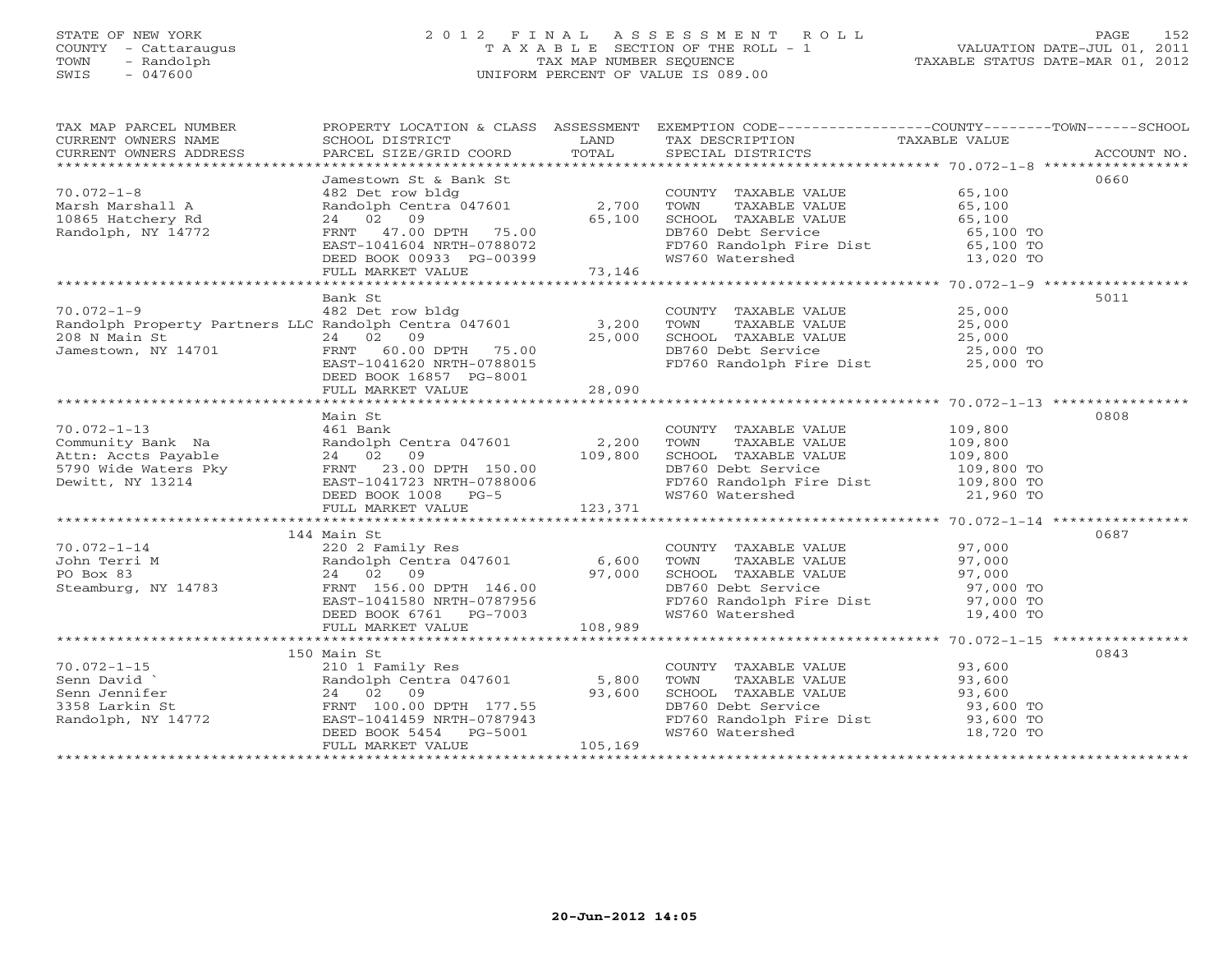# STATE OF NEW YORK 2 0 1 2 F I N A L A S S E S S M E N T R O L L PAGE 153 COUNTY - Cattaraugus T A X A B L E SECTION OF THE ROLL - 1 VALUATION DATE-JUL 01, 2011 TOWN - Randolph TAX MAP NUMBER SEQUENCE TAXABLE STATUS DATE-MAR 01, 2012 SWIS - 047600 UNIFORM PERCENT OF VALUE IS 089.00UNIFORM PERCENT OF VALUE IS 089.00

| TAX MAP PARCEL NUMBER                                                                                                                                                                                                                                |                                                                                                                                                           | PROPERTY LOCATION & CLASS ASSESSMENT EXEMPTION CODE----------------COUNTY-------TOWN------SCHOOL                                                                                                                                                     |                                                                              |                    |
|------------------------------------------------------------------------------------------------------------------------------------------------------------------------------------------------------------------------------------------------------|-----------------------------------------------------------------------------------------------------------------------------------------------------------|------------------------------------------------------------------------------------------------------------------------------------------------------------------------------------------------------------------------------------------------------|------------------------------------------------------------------------------|--------------------|
|                                                                                                                                                                                                                                                      | 158 Main St                                                                                                                                               |                                                                                                                                                                                                                                                      |                                                                              | 0451               |
|                                                                                                                                                                                                                                                      | 230 3 Family Res                                                                                                                                          | COUNTY TAXABLE VALUE 66,300                                                                                                                                                                                                                          |                                                                              |                    |
| 70.072-1-16<br>HC Team LLC<br>14 Church St 24 02 09<br>Randolph, NY 14772<br>FRNT 50.00                                                                                                                                                              | Randolph Centra 047601 4,000                                                                                                                              | TAXABLE VALUE 66,300<br>TOWN                                                                                                                                                                                                                         |                                                                              |                    |
|                                                                                                                                                                                                                                                      |                                                                                                                                                           |                                                                                                                                                                                                                                                      |                                                                              |                    |
|                                                                                                                                                                                                                                                      | 24 02 09<br>FRNT 50.00 DPTH 177.55<br>EAST-1041384 NRTH-0787934                                                                                           | SCHOOL TAXABLE VALUE 66,300<br>DB760 Debt Service 66,300 TO<br>FD760 Randolph Fire Dist 66,300 TO                                                                                                                                                    |                                                                              |                    |
|                                                                                                                                                                                                                                                      |                                                                                                                                                           |                                                                                                                                                                                                                                                      |                                                                              |                    |
|                                                                                                                                                                                                                                                      |                                                                                                                                                           | WS760 Watershed 13,260 TO                                                                                                                                                                                                                            |                                                                              |                    |
|                                                                                                                                                                                                                                                      | DEED BOOK 9321 PG-9001<br>FULL MARKET VALUE 74,494                                                                                                        |                                                                                                                                                                                                                                                      |                                                                              |                    |
|                                                                                                                                                                                                                                                      |                                                                                                                                                           |                                                                                                                                                                                                                                                      |                                                                              |                    |
|                                                                                                                                                                                                                                                      | 162 Main St                                                                                                                                               |                                                                                                                                                                                                                                                      |                                                                              | 0836               |
|                                                                                                                                                                                                                                                      |                                                                                                                                                           |                                                                                                                                                                                                                                                      |                                                                              |                    |
|                                                                                                                                                                                                                                                      |                                                                                                                                                           | COUNTY TAXABLE VALUE $85,000$<br>TOWN TAXABLE VALUE $85,000$<br>SCHOOL TAXABLE VALUE $85,000$                                                                                                                                                        |                                                                              |                    |
|                                                                                                                                                                                                                                                      |                                                                                                                                                           |                                                                                                                                                                                                                                                      |                                                                              |                    |
|                                                                                                                                                                                                                                                      |                                                                                                                                                           |                                                                                                                                                                                                                                                      |                                                                              |                    |
|                                                                                                                                                                                                                                                      |                                                                                                                                                           |                                                                                                                                                                                                                                                      |                                                                              |                    |
|                                                                                                                                                                                                                                                      |                                                                                                                                                           |                                                                                                                                                                                                                                                      |                                                                              |                    |
| 162 Main St<br>HC Team LLC<br>HC Team LLC<br>14 Church St<br>Randolph, NY 14772<br>Randolph, NY 14772<br>FRNT 95.00 DPTH 210.30<br>EAST-1041320 NRTH-0787919<br>DEED BOOK 8849 PG-7001<br>FRNT 95.00 DPTH 210.30<br>EAST-1041320 NRTH-0787919<br>PEE |                                                                                                                                                           |                                                                                                                                                                                                                                                      |                                                                              |                    |
|                                                                                                                                                                                                                                                      |                                                                                                                                                           |                                                                                                                                                                                                                                                      |                                                                              |                    |
|                                                                                                                                                                                                                                                      | 166 Main St                                                                                                                                               |                                                                                                                                                                                                                                                      |                                                                              | 0545               |
|                                                                                                                                                                                                                                                      |                                                                                                                                                           |                                                                                                                                                                                                                                                      |                                                                              | $\Omega$<br>55,980 |
|                                                                                                                                                                                                                                                      |                                                                                                                                                           |                                                                                                                                                                                                                                                      |                                                                              |                    |
|                                                                                                                                                                                                                                                      |                                                                                                                                                           |                                                                                                                                                                                                                                                      |                                                                              |                    |
|                                                                                                                                                                                                                                                      |                                                                                                                                                           |                                                                                                                                                                                                                                                      |                                                                              |                    |
|                                                                                                                                                                                                                                                      |                                                                                                                                                           |                                                                                                                                                                                                                                                      |                                                                              |                    |
|                                                                                                                                                                                                                                                      |                                                                                                                                                           |                                                                                                                                                                                                                                                      |                                                                              |                    |
|                                                                                                                                                                                                                                                      |                                                                                                                                                           |                                                                                                                                                                                                                                                      |                                                                              |                    |
|                                                                                                                                                                                                                                                      |                                                                                                                                                           |                                                                                                                                                                                                                                                      |                                                                              |                    |
|                                                                                                                                                                                                                                                      |                                                                                                                                                           |                                                                                                                                                                                                                                                      |                                                                              |                    |
|                                                                                                                                                                                                                                                      | 168 Main St<br>210 1 Family Res<br>Randolph Centra 047601 4,100 WVET C/T 41121<br>24 02 09 82,000 DVET C/T 41141<br>FRNT 62.00 DPTH 116.70 RES STAR 41854 |                                                                                                                                                                                                                                                      |                                                                              | 0518               |
| $70.072 - 1 - 19$                                                                                                                                                                                                                                    |                                                                                                                                                           | WVET C/T 41121                                                                                                                                                                                                                                       | 10,800 10,800                                                                | $\overline{0}$     |
| Schoeck James A                                                                                                                                                                                                                                      |                                                                                                                                                           |                                                                                                                                                                                                                                                      |                                                                              | $\overline{O}$     |
| Schoeck Susan M                                                                                                                                                                                                                                      |                                                                                                                                                           |                                                                                                                                                                                                                                                      | $\begin{array}{ccc} 10,800 & 10,800 \ 8,200 & 8,200 \ 0 & 0 & 0 \end{array}$ | $\overline{0}$     |
| 430 Cypress Forest Dr FRNT 62.00 DPTH 116.70                                                                                                                                                                                                         |                                                                                                                                                           |                                                                                                                                                                                                                                                      |                                                                              | 27,000             |
| Englewood, FL 34223                                                                                                                                                                                                                                  | EAST-1041178 NRTH-0787852<br>DEED BOOK 1717 PG-3001<br>FULL MARKET VALUE 92,135                                                                           |                                                                                                                                                                                                                                                      |                                                                              |                    |
|                                                                                                                                                                                                                                                      |                                                                                                                                                           |                                                                                                                                                                                                                                                      |                                                                              |                    |
|                                                                                                                                                                                                                                                      |                                                                                                                                                           |                                                                                                                                                                                                                                                      |                                                                              |                    |
|                                                                                                                                                                                                                                                      |                                                                                                                                                           |                                                                                                                                                                                                                                                      |                                                                              |                    |
|                                                                                                                                                                                                                                                      |                                                                                                                                                           | ES STAR 41854<br>COUNTY TAXABLE VALUE<br>TOWN TAXABLE VALUE<br>SCHOOL TAXABLE VALUE<br>SCHOOL TAXABLE VALUE<br>DE760 Debt Service<br>FD760 Randolph Fire Dist<br>WS760 Watershed<br>MS760 Watershed<br>MS760 Watershed<br>MS760 Watershed<br>MS760 W |                                                                              |                    |
|                                                                                                                                                                                                                                                      |                                                                                                                                                           |                                                                                                                                                                                                                                                      |                                                                              |                    |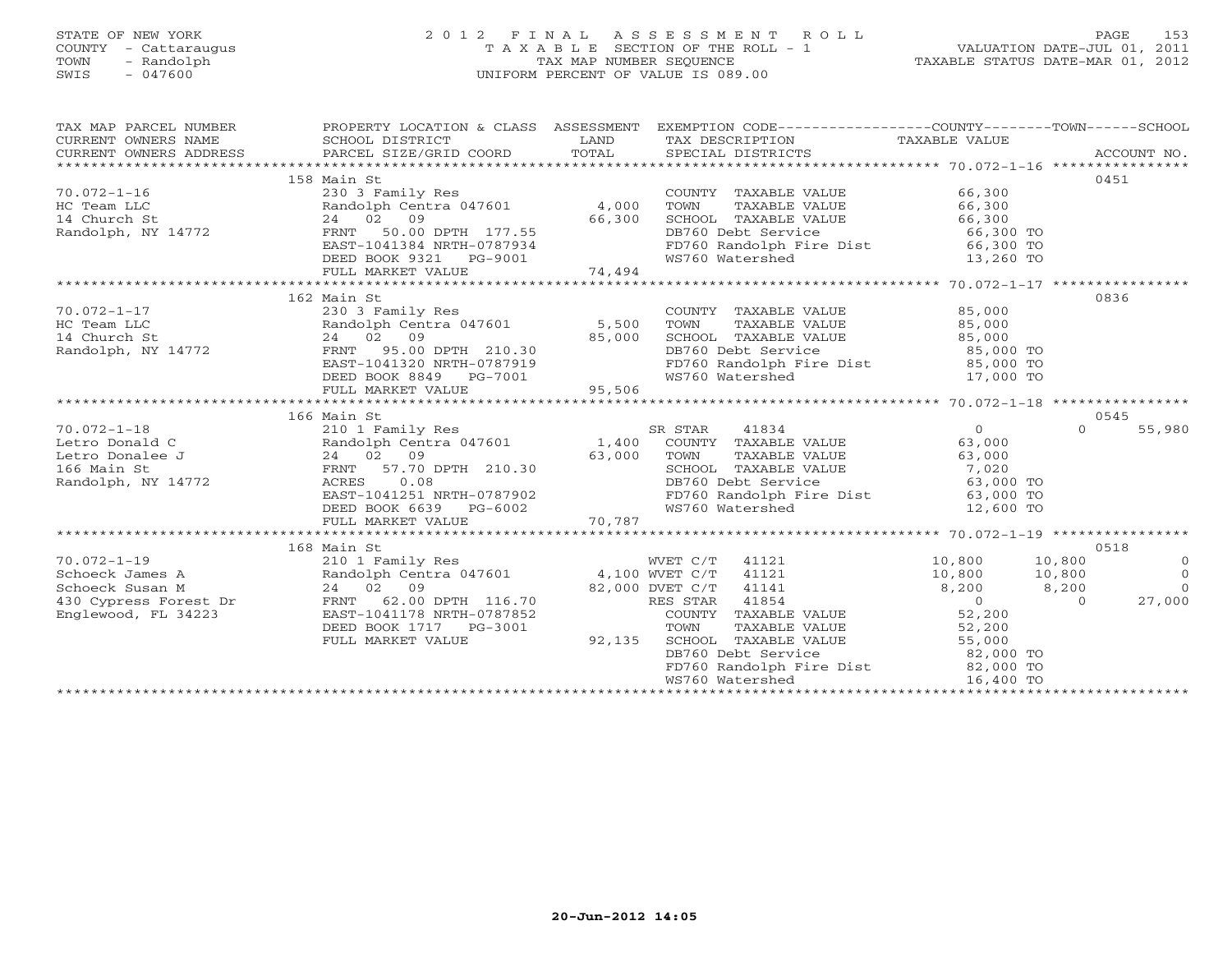# STATE OF NEW YORK 2 0 1 2 F I N A L A S S E S S M E N T R O L L PAGE 154 COUNTY - Cattaraugus T A X A B L E SECTION OF THE ROLL - 1 VALUATION DATE-JUL 01, 2011 TOWN - Randolph TAX MAP NUMBER SEQUENCE TAXABLE STATUS DATE-MAR 01, 2012 SWIS - 047600 UNIFORM PERCENT OF VALUE IS 089.00UNIFORM PERCENT OF VALUE IS 089.00

| TAX MAP PARCEL NUMBER<br>CURRENT OWNERS NAME<br>CURRENT OWNERS ADDRESS | SCHOOL DISTRICT                                                   | LAND              | PROPERTY LOCATION & CLASS ASSESSMENT EXEMPTION CODE---------------COUNTY-------TOWN------SCHOOL<br>TAX DESCRIPTION | TAXABLE VALUE          | ACCOUNT NO.         |
|------------------------------------------------------------------------|-------------------------------------------------------------------|-------------------|--------------------------------------------------------------------------------------------------------------------|------------------------|---------------------|
|                                                                        | 170 Main St                                                       |                   |                                                                                                                    |                        | 0402                |
| $70.072 - 1 - 20$                                                      | 210 1 Family Res                                                  |                   | AGED C<br>41802                                                                                                    | 29,050                 | $\Omega$<br>$\circ$ |
| Beck Ruth Ellen                                                        | Randolph Centra 047601 5,600 SR STAR                              |                   | 41834                                                                                                              | $\overline{0}$         | $\Omega$<br>55,980  |
| 170 Main St                                                            | 24 02 09                                                          | 83,000            | COUNTY TAXABLE VALUE                                                                                               | 53,950                 |                     |
| Randolph, NY 14772                                                     | FRNT 107.00 DPTH 147.00                                           |                   | TAXABLE VALUE<br>TOWN                                                                                              | 83,000                 |                     |
|                                                                        | EAST-1041112 NRTH-0787827                                         |                   | SCHOOL TAXABLE VALUE                                                                                               | 27,020                 |                     |
|                                                                        | DEED BOOK 00993 PG-00123                                          |                   | DB760 Debt Service                                                                                                 | 83,000 TO              |                     |
|                                                                        | FULL MARKET VALUE                                                 |                   |                                                                                                                    |                        |                     |
|                                                                        |                                                                   |                   | WS760 Watershed                                                                                                    | 16,600 TO              |                     |
|                                                                        |                                                                   |                   |                                                                                                                    |                        |                     |
|                                                                        | 4 School St                                                       |                   |                                                                                                                    |                        | 0464                |
| $70.072 - 1 - 21$                                                      | 210 1 Family Res                                                  |                   | RES STAR<br>41854                                                                                                  | $\overline{0}$         | $\Omega$<br>27,000  |
|                                                                        | Randolph Centra 047601                                            |                   |                                                                                                                    | 62,400                 |                     |
| Yergens Robert M<br>Covey Melissa D<br>4 School St                     | 24 02 09                                                          | 62,400            | $4,700$ COUNTY TAXABLE VALUE<br>TOWN<br>TAXABLE VALUE                                                              | 62,400                 |                     |
|                                                                        | FRNT 68.00 DPTH 163.00                                            |                   | SCHOOL TAXABLE VALUE                                                                                               | 35,400                 |                     |
| Randolph, NY 14772                                                     | BANK<br>012                                                       |                   |                                                                                                                    |                        |                     |
|                                                                        | EAST-1041145 NRTH-0787937                                         |                   | DB760 Debt Service<br>FD760 Randolph Fire Dist                                                                     | 62,400 TO<br>62,400 TO |                     |
|                                                                        | DEED BOOK 996<br>$PG-1043$                                        |                   | WS760 Watershed                                                                                                    | 12,480 TO              |                     |
|                                                                        | FULL MARKET VALUE                                                 | 70,112            |                                                                                                                    |                        |                     |
|                                                                        |                                                                   |                   |                                                                                                                    |                        |                     |
|                                                                        | 8 School St                                                       |                   |                                                                                                                    |                        | 0672                |
| $70.072 - 1 - 22$                                                      | 210 1 Family Res                                                  |                   | RES STAR 41854                                                                                                     | $\overline{0}$         | $\Omega$<br>27,000  |
| Arena Vincent F                                                        | Randolph Centra 047601 6,000 COUNTY TAXABLE VALUE                 |                   |                                                                                                                    | 60,600                 |                     |
| 8 School St                                                            | 24 02 09                                                          | 60,600            | TOWN<br>TAXABLE VALUE                                                                                              | 60,600                 |                     |
| Randolph, NY 14772                                                     | FRNT 118.14 DPTH 163.00                                           |                   | SCHOOL TAXABLE VALUE                                                                                               | 33,600                 |                     |
|                                                                        | 017<br>BANK                                                       |                   | DB760 Debt Service                                                                                                 | 60,600 TO              |                     |
|                                                                        | EAST-1041151 NRTH-0788027                                         |                   | FD760 Randolph Fire Dist 60,600 TO                                                                                 |                        |                     |
|                                                                        | DEED BOOK 6891 PG-9001                                            |                   | WS760 Watershed                                                                                                    | 12,120 TO              |                     |
|                                                                        | FULL MARKET VALUE                                                 | 9G-9001<br>68,090 |                                                                                                                    |                        |                     |
|                                                                        |                                                                   |                   |                                                                                                                    |                        |                     |
|                                                                        | 10 School St                                                      |                   |                                                                                                                    |                        | 0700                |
| $70.072 - 1 - 23$                                                      |                                                                   |                   | 550<br>Veterans V 41107                                                                                            | $\overline{0}$         | $\circ$<br>$\Omega$ |
| McKimm Earl                                                            | $210$ 1 Family Res<br>Randolph Centra 047601 3,400 WVET C/T 41121 |                   |                                                                                                                    | 6,630                  | $\Omega$<br>6,630   |
| 10 School St                                                           | 24 02 09                                                          |                   | 44,200 SR STAR<br>41834                                                                                            | $\overline{0}$         | 44,200<br>$\Omega$  |
| Randolph, NY 14772                                                     | 73.90 DPTH 79.00<br>FRNT                                          |                   | COUNTY TAXABLE VALUE                                                                                               | 37,570                 |                     |
|                                                                        | EAST-1041116 NRTH-0788126                                         |                   | TAXABLE VALUE<br>TOWN                                                                                              | 37,570                 |                     |
|                                                                        | DEED BOOK 4325<br>PG-7002                                         |                   | SCHOOL TAXABLE VALUE                                                                                               |                        |                     |
|                                                                        | FULL MARKET VALUE                                                 | 49,663            | DB760 Debt Service                                                                                                 | $0$<br>44,200 TO       |                     |
|                                                                        |                                                                   |                   | FD760 Randolph Fire Dist 44,200 TO                                                                                 |                        |                     |
|                                                                        |                                                                   |                   | WS760 Watershed                                                                                                    | 8,840 TO               |                     |
|                                                                        |                                                                   |                   |                                                                                                                    |                        |                     |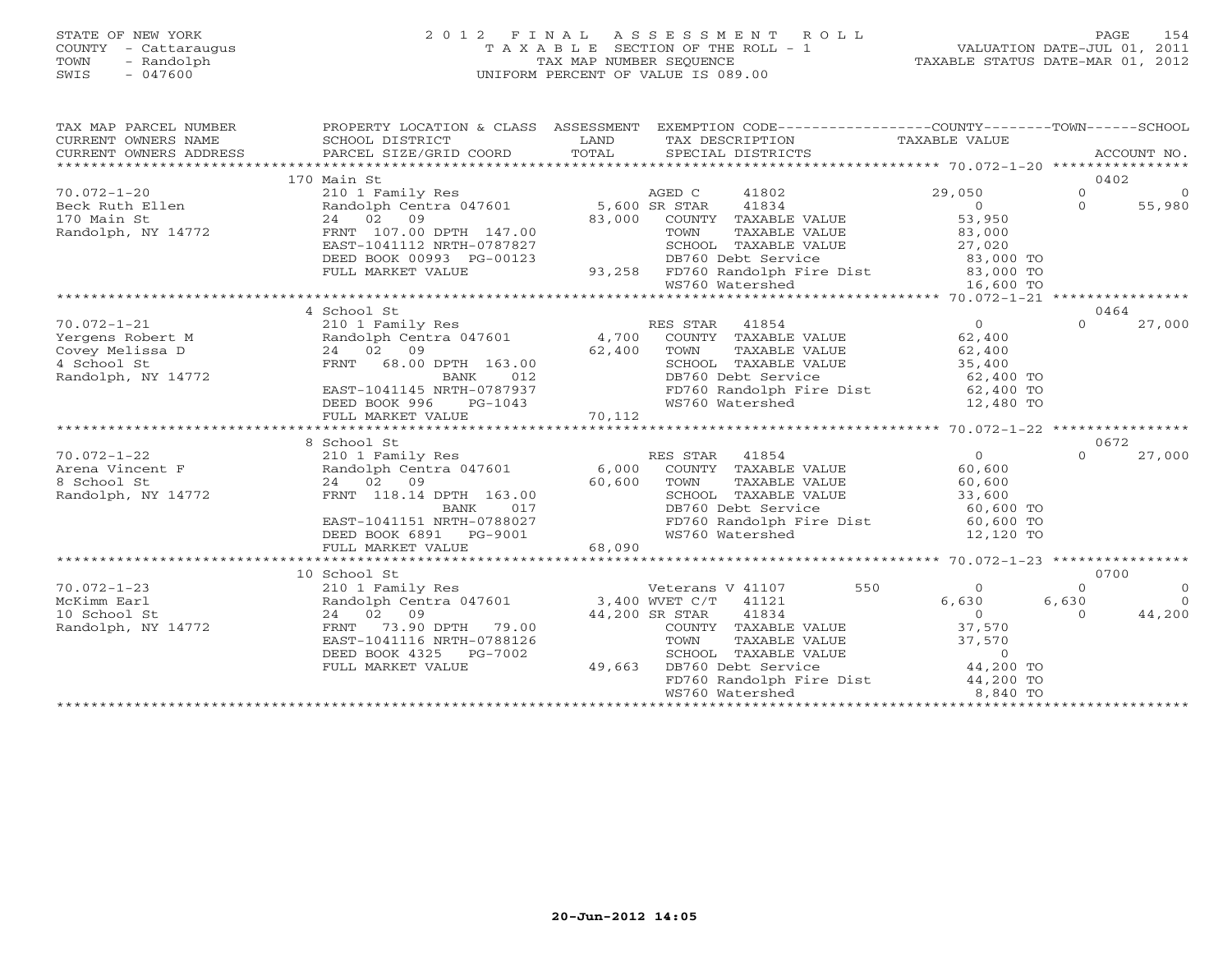# STATE OF NEW YORK 2 0 1 2 F I N A L A S S E S S M E N T R O L L PAGE 155 COUNTY - Cattaraugus T A X A B L E SECTION OF THE ROLL - 1 VALUATION DATE-JUL 01, 2011 TOWN - Randolph TAX MAP NUMBER SEQUENCE TAXABLE STATUS DATE-MAR 01, 2012 SWIS - 047600 UNIFORM PERCENT OF VALUE IS 089.00UNIFORM PERCENT OF VALUE IS 089.00

| TAX MAP PARCEL NUMBER<br>CURRENT OWNERS NAME<br>CURRENT OWNERS ADDRESS                                                                                                                                                                              | <b>LAND</b><br>SCHOOL DISTRICT                                                    |       | PROPERTY LOCATION & CLASS ASSESSMENT EXEMPTION CODE---------------COUNTY-------TOWN------SCHOOL<br>TAX DESCRIPTION TAXABLE VALUE<br>SPECIAL DISTRICTS TAXABLE VALUE<br>TAX DESCRIPTION                                                                       |                      |
|-----------------------------------------------------------------------------------------------------------------------------------------------------------------------------------------------------------------------------------------------------|-----------------------------------------------------------------------------------|-------|--------------------------------------------------------------------------------------------------------------------------------------------------------------------------------------------------------------------------------------------------------------|----------------------|
|                                                                                                                                                                                                                                                     |                                                                                   |       |                                                                                                                                                                                                                                                              |                      |
|                                                                                                                                                                                                                                                     | 58 Coldspring St                                                                  |       | 270 Mfg housing<br>270 Mfg housing<br>270 Mfg housing<br>276 Mfg housing<br>28,200<br>28,200<br>28,200<br>28,200<br>28,200<br>28,200<br>28,200<br>28,200<br>28,200<br>28,200<br>28,200<br>28,200<br>28,200<br>28,200<br>28,200<br>28,200<br>28,200<br>28,200 | 0502                 |
| $70.072 - 2 - 1$                                                                                                                                                                                                                                    |                                                                                   |       |                                                                                                                                                                                                                                                              | $\Omega$<br>$\Omega$ |
| Wallon John<br>waiion John<br>58 Coldspring St<br>Persili I II                                                                                                                                                                                      |                                                                                   |       |                                                                                                                                                                                                                                                              | $\Omega$<br>37,600   |
|                                                                                                                                                                                                                                                     |                                                                                   |       |                                                                                                                                                                                                                                                              |                      |
| Randolph, NY 14772                                                                                                                                                                                                                                  |                                                                                   |       |                                                                                                                                                                                                                                                              |                      |
|                                                                                                                                                                                                                                                     |                                                                                   |       |                                                                                                                                                                                                                                                              |                      |
|                                                                                                                                                                                                                                                     |                                                                                   |       |                                                                                                                                                                                                                                                              |                      |
|                                                                                                                                                                                                                                                     |                                                                                   |       | ACRES 14.13<br>EAST-1041316 NRTH-0786505<br>DEED BOOK 868 PG-00450 42,247 FD760 Randolph Fire Dist 37,600 TOWN<br>FULL MARKET VALUE 42,247 FD760 Randolph Fire Dist 37,600 TO<br>WS760 Watershed 7,520 TO                                                    |                      |
|                                                                                                                                                                                                                                                     |                                                                                   |       |                                                                                                                                                                                                                                                              |                      |
|                                                                                                                                                                                                                                                     | Coldspring St                                                                     |       |                                                                                                                                                                                                                                                              | 0486                 |
| $70.072 - 2 - 2$                                                                                                                                                                                                                                    |                                                                                   |       | COUNTY TAXABLE VALUE<br>323 O2 09<br>ACRES 1.59<br>EAST-1041175 NRTH-0787109<br>DETENDING COUNTY TAXABLE VALUE<br>2,000<br>CHOOL TAXABLE VALUE<br>DETENDING DESCRIPED DETENDENT CONTRAINS<br>DETENDENT COUNTY FOR SCHOOL TAXABLE VALUE<br>DETEND             |                      |
| H 3 LLC                                                                                                                                                                                                                                             |                                                                                   |       |                                                                                                                                                                                                                                                              |                      |
| 1483 Johns Creek Rd                                                                                                                                                                                                                                 |                                                                                   |       |                                                                                                                                                                                                                                                              |                      |
| Milton, WV 25541                                                                                                                                                                                                                                    |                                                                                   |       |                                                                                                                                                                                                                                                              |                      |
|                                                                                                                                                                                                                                                     | EAST-1041175 NRTH-0787109<br>EAST-1041175 NRTH-0787109<br>DEED BOOK 14285 PG-6024 |       |                                                                                                                                                                                                                                                              |                      |
|                                                                                                                                                                                                                                                     | FULL MARKET VALUE                                                                 | 2,247 |                                                                                                                                                                                                                                                              |                      |
|                                                                                                                                                                                                                                                     |                                                                                   |       |                                                                                                                                                                                                                                                              |                      |
|                                                                                                                                                                                                                                                     | 171 Main St                                                                       |       |                                                                                                                                                                                                                                                              | 0630                 |
| $70.072 - 2 - 3$                                                                                                                                                                                                                                    |                                                                                   |       | mani Strength (Manuscript 127.00 DFNT 210.00)<br>23 02 09 90,000 SCHOOL TAXABLE VALUE 90,000<br>FRNT 127.00 DPTH 210.00 90,000 DB760 Debt Service 90,000 TOWN<br>EAST-1041237 NRTH-0787627 FRNT 127.00 DETE POOK 9195<br>EAST-1041237                        |                      |
| Lee Paul                                                                                                                                                                                                                                            |                                                                                   |       |                                                                                                                                                                                                                                                              |                      |
| 607A Larkin Rd                                                                                                                                                                                                                                      |                                                                                   |       |                                                                                                                                                                                                                                                              |                      |
| Derby, NY 14047                                                                                                                                                                                                                                     |                                                                                   |       |                                                                                                                                                                                                                                                              |                      |
|                                                                                                                                                                                                                                                     |                                                                                   |       |                                                                                                                                                                                                                                                              |                      |
|                                                                                                                                                                                                                                                     |                                                                                   |       |                                                                                                                                                                                                                                                              |                      |
| ee Paul and tandoigh Centra 047001<br>07A Larkin Rd 23 02 09 90,000 SCHOOL TAXABLE VALUE 90,000<br>erby, NY 14047 FRNT 127.00 DPTH 210.00<br>EAST-1041237 NRTH-0787627 ED760 Randolph Fire Dist 90,000 TO<br>DEED BOOK 9195 PG-6001 10              |                                                                                   |       |                                                                                                                                                                                                                                                              |                      |
|                                                                                                                                                                                                                                                     | 165 Main St                                                                       |       |                                                                                                                                                                                                                                                              | 0591                 |
| 70.072-2-4<br>Carlson Yvonne M<br>Carlson Roger M<br>23 02 09<br>FRNT 82.50 DPTH 231.00<br>Randolph, NY 14772<br>EAST-1041338 NRTH-0787638<br>DEED BOOK 00980 PG-00166<br>23 02 09<br>PGD 66 Service<br>DEED BOOK 00980 PG-00166<br>22,000 TOWN TAX |                                                                                   |       |                                                                                                                                                                                                                                                              | 27,000<br>$\Omega$   |
|                                                                                                                                                                                                                                                     |                                                                                   |       |                                                                                                                                                                                                                                                              |                      |
|                                                                                                                                                                                                                                                     |                                                                                   |       |                                                                                                                                                                                                                                                              |                      |
|                                                                                                                                                                                                                                                     |                                                                                   |       |                                                                                                                                                                                                                                                              |                      |
|                                                                                                                                                                                                                                                     |                                                                                   |       |                                                                                                                                                                                                                                                              |                      |
|                                                                                                                                                                                                                                                     |                                                                                   |       |                                                                                                                                                                                                                                                              |                      |
|                                                                                                                                                                                                                                                     |                                                                                   |       |                                                                                                                                                                                                                                                              |                      |
|                                                                                                                                                                                                                                                     |                                                                                   |       |                                                                                                                                                                                                                                                              |                      |
|                                                                                                                                                                                                                                                     | 163 Main St                                                                       |       |                                                                                                                                                                                                                                                              | 0818                 |
| $70.072 - 2 - 5$                                                                                                                                                                                                                                    |                                                                                   |       |                                                                                                                                                                                                                                                              | $\bigcirc$           |
|                                                                                                                                                                                                                                                     |                                                                                   |       |                                                                                                                                                                                                                                                              | 55,980               |
| no.ozz=2<br>Brown Dian M<br>163 Main St<br>Randolph, NY 14772                                                                                                                                                                                       |                                                                                   |       |                                                                                                                                                                                                                                                              |                      |
|                                                                                                                                                                                                                                                     |                                                                                   |       |                                                                                                                                                                                                                                                              |                      |
|                                                                                                                                                                                                                                                     |                                                                                   |       |                                                                                                                                                                                                                                                              |                      |
|                                                                                                                                                                                                                                                     |                                                                                   |       |                                                                                                                                                                                                                                                              |                      |
|                                                                                                                                                                                                                                                     |                                                                                   |       | Main St<br>483 Converted Re<br>24 0 200 0<br>Randolph Centra 047601 6,300 SR STAR 41834 0<br>45,000 15,000 0<br>24 02 09 60,000 COUNTY TAXABLE VALUE 45,000<br>EAST-1041413 NRTH-0787660 5CHOOL TAXABLE VALUE 4,020<br>DEED BOOK 1030 PG-917                 |                      |
|                                                                                                                                                                                                                                                     |                                                                                   |       |                                                                                                                                                                                                                                                              |                      |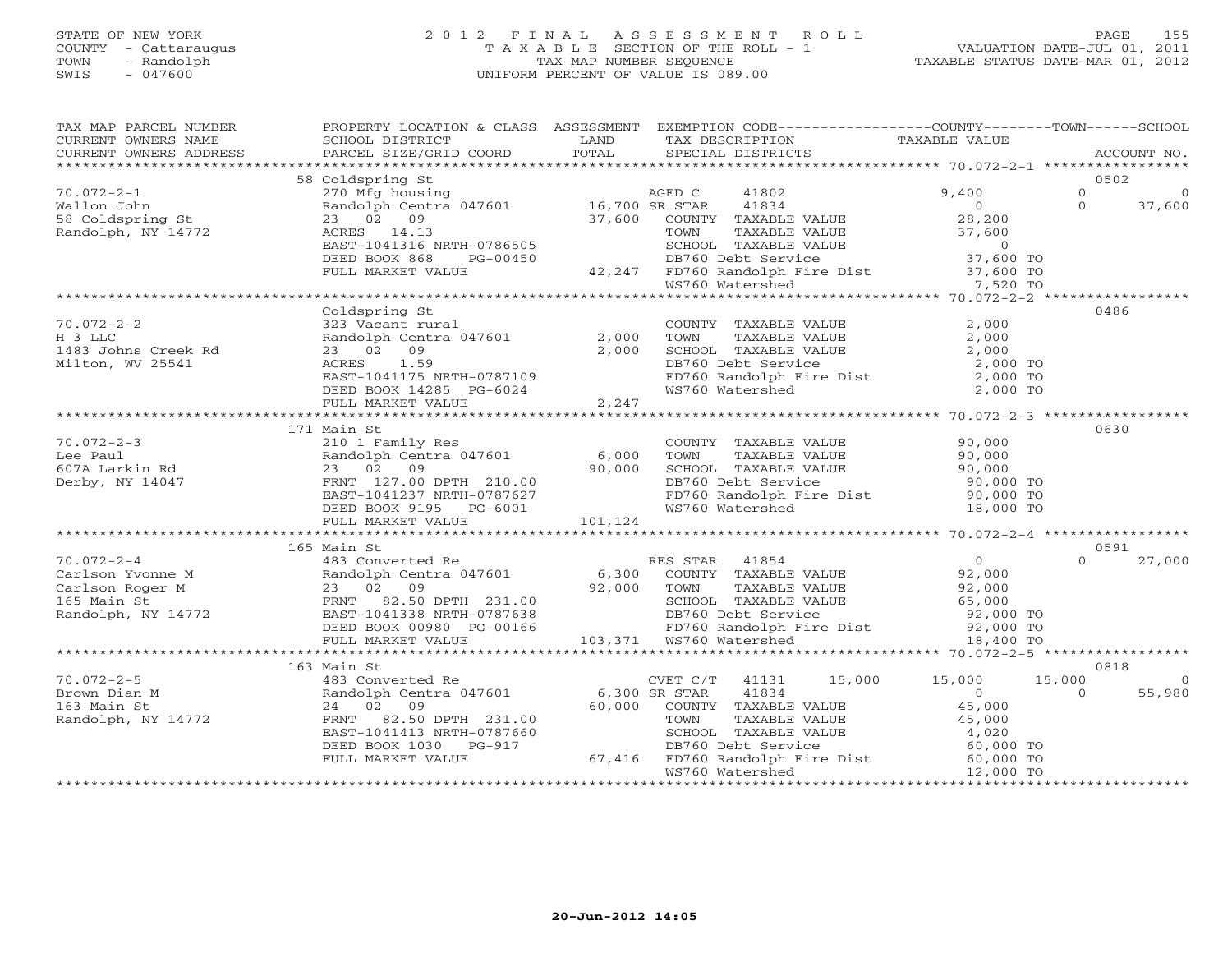# STATE OF NEW YORK 2 0 1 2 F I N A L A S S E S S M E N T R O L L PAGE 156 COUNTY - Cattaraugus T A X A B L E SECTION OF THE ROLL - 1 VALUATION DATE-JUL 01, 2011 TOWN - Randolph TAX MAP NUMBER SEQUENCE TAXABLE STATUS DATE-MAR 01, 2012 SWIS - 047600 UNIFORM PERCENT OF VALUE IS 089.00UNIFORM PERCENT OF VALUE IS 089.00

| TAX MAP PARCEL NUMBER                                                                                                                                                                                                                        | PROPERTY LOCATION & CLASS ASSESSMENT EXEMPTION CODE----------------COUNTY-------TOWN------SCHOOL                                                                                                                                                                       |                                                                                                                                                                                                            |                    |
|----------------------------------------------------------------------------------------------------------------------------------------------------------------------------------------------------------------------------------------------|------------------------------------------------------------------------------------------------------------------------------------------------------------------------------------------------------------------------------------------------------------------------|------------------------------------------------------------------------------------------------------------------------------------------------------------------------------------------------------------|--------------------|
|                                                                                                                                                                                                                                              |                                                                                                                                                                                                                                                                        |                                                                                                                                                                                                            |                    |
|                                                                                                                                                                                                                                              |                                                                                                                                                                                                                                                                        |                                                                                                                                                                                                            |                    |
|                                                                                                                                                                                                                                              |                                                                                                                                                                                                                                                                        |                                                                                                                                                                                                            | 0492               |
| 70.072-2-6<br>Marsh Lucinda A<br>- Yain St                                                                                                                                                                                                   | 155 Main St                                                                                                                                                                                                                                                            |                                                                                                                                                                                                            |                    |
|                                                                                                                                                                                                                                              |                                                                                                                                                                                                                                                                        |                                                                                                                                                                                                            |                    |
|                                                                                                                                                                                                                                              |                                                                                                                                                                                                                                                                        |                                                                                                                                                                                                            |                    |
|                                                                                                                                                                                                                                              |                                                                                                                                                                                                                                                                        |                                                                                                                                                                                                            |                    |
|                                                                                                                                                                                                                                              |                                                                                                                                                                                                                                                                        |                                                                                                                                                                                                            |                    |
|                                                                                                                                                                                                                                              |                                                                                                                                                                                                                                                                        |                                                                                                                                                                                                            |                    |
|                                                                                                                                                                                                                                              |                                                                                                                                                                                                                                                                        |                                                                                                                                                                                                            |                    |
|                                                                                                                                                                                                                                              |                                                                                                                                                                                                                                                                        |                                                                                                                                                                                                            |                    |
|                                                                                                                                                                                                                                              | 153 Main St                                                                                                                                                                                                                                                            |                                                                                                                                                                                                            | 0496               |
|                                                                                                                                                                                                                                              |                                                                                                                                                                                                                                                                        |                                                                                                                                                                                                            | 27,000<br>$\Omega$ |
|                                                                                                                                                                                                                                              |                                                                                                                                                                                                                                                                        |                                                                                                                                                                                                            |                    |
|                                                                                                                                                                                                                                              |                                                                                                                                                                                                                                                                        |                                                                                                                                                                                                            |                    |
|                                                                                                                                                                                                                                              |                                                                                                                                                                                                                                                                        |                                                                                                                                                                                                            |                    |
|                                                                                                                                                                                                                                              |                                                                                                                                                                                                                                                                        |                                                                                                                                                                                                            |                    |
|                                                                                                                                                                                                                                              |                                                                                                                                                                                                                                                                        |                                                                                                                                                                                                            |                    |
|                                                                                                                                                                                                                                              |                                                                                                                                                                                                                                                                        |                                                                                                                                                                                                            |                    |
|                                                                                                                                                                                                                                              |                                                                                                                                                                                                                                                                        |                                                                                                                                                                                                            |                    |
|                                                                                                                                                                                                                                              |                                                                                                                                                                                                                                                                        |                                                                                                                                                                                                            |                    |
|                                                                                                                                                                                                                                              | Main St                                                                                                                                                                                                                                                                |                                                                                                                                                                                                            | 1236               |
| $70.072 - 2 - 7.2$                                                                                                                                                                                                                           |                                                                                                                                                                                                                                                                        |                                                                                                                                                                                                            |                    |
| Northwest Savings Bank                                                                                                                                                                                                                       |                                                                                                                                                                                                                                                                        |                                                                                                                                                                                                            |                    |
| 7 W 3rd St                                                                                                                                                                                                                                   |                                                                                                                                                                                                                                                                        |                                                                                                                                                                                                            |                    |
| Jamestown, NY 14701                                                                                                                                                                                                                          |                                                                                                                                                                                                                                                                        |                                                                                                                                                                                                            |                    |
|                                                                                                                                                                                                                                              | 481 At row bldg<br>481 At row bldg<br>481 At row bldg<br>23/24 02 09 75,700<br>75,700<br>75,700<br>75,700<br>75,700<br>75,700<br>75,700<br>75,700<br>75,700<br>23/24 02 09<br>75,700<br>75,700<br>23/24 02 09<br>75,700<br>23/24 02 09<br>75,700<br>23/24 02 09<br>75, |                                                                                                                                                                                                            |                    |
|                                                                                                                                                                                                                                              | DEED BOOK 15861 PG-3001                                                                                                                                                                                                                                                |                                                                                                                                                                                                            |                    |
|                                                                                                                                                                                                                                              | FULL MARKET VALUE 85,056                                                                                                                                                                                                                                               |                                                                                                                                                                                                            |                    |
|                                                                                                                                                                                                                                              |                                                                                                                                                                                                                                                                        |                                                                                                                                                                                                            |                    |
|                                                                                                                                                                                                                                              | Main St                                                                                                                                                                                                                                                                |                                                                                                                                                                                                            | 0467               |
| $70.072 - 2 - 8$                                                                                                                                                                                                                             | Main St<br>411 Apartment<br>Randolph Centra 047601 (1990) 1990                                                                                                                                                                                                         | COUNTY TAXABLE VALUE 65,000                                                                                                                                                                                |                    |
|                                                                                                                                                                                                                                              |                                                                                                                                                                                                                                                                        |                                                                                                                                                                                                            |                    |
| Anderson Nancy A<br>169 E Terrace                                                                                                                                                                                                            |                                                                                                                                                                                                                                                                        |                                                                                                                                                                                                            |                    |
|                                                                                                                                                                                                                                              |                                                                                                                                                                                                                                                                        |                                                                                                                                                                                                            |                    |
|                                                                                                                                                                                                                                              |                                                                                                                                                                                                                                                                        |                                                                                                                                                                                                            |                    |
|                                                                                                                                                                                                                                              |                                                                                                                                                                                                                                                                        | FOWN TAXABLE VALUE<br>TOWN TAXABLE VALUE<br>SCHOOL TAXABLE VALUE<br>DB760 Debt Service<br>FD760 Randolph Fire Dist<br>WS760 Watershed<br>Taxable Value<br>S5,000 TO<br>55,000 TO<br>13,000 TO<br>13,000 TO |                    |
|                                                                                                                                                                                                                                              |                                                                                                                                                                                                                                                                        |                                                                                                                                                                                                            |                    |
| Anderson Nancy A<br>169 E Terrace 24 02 09<br>Lakewood, NY 14750 24 02 09 EAST-1041535 NRTH-0787745<br>DEED BOOK 0931 PG-00100 73,034<br>FULL MARKET VALUE 73,034<br>FULL MARKET VALUE 73,034<br>FULL MARKET VALUE 73,034<br>FULL MARKET VAL |                                                                                                                                                                                                                                                                        |                                                                                                                                                                                                            |                    |
|                                                                                                                                                                                                                                              | Main St                                                                                                                                                                                                                                                                |                                                                                                                                                                                                            | 0520               |
| $70.072 - 2 - 9$                                                                                                                                                                                                                             |                                                                                                                                                                                                                                                                        |                                                                                                                                                                                                            |                    |
| Brown Gary C                                                                                                                                                                                                                                 |                                                                                                                                                                                                                                                                        | COUNTY TAXABLE VALUE 53,000<br>TOWN TAXABLE VALUE 53,000                                                                                                                                                   |                    |
| PO Box 107                                                                                                                                                                                                                                   |                                                                                                                                                                                                                                                                        |                                                                                                                                                                                                            |                    |
| Salamanca, NY 14779                                                                                                                                                                                                                          |                                                                                                                                                                                                                                                                        |                                                                                                                                                                                                            |                    |
|                                                                                                                                                                                                                                              |                                                                                                                                                                                                                                                                        | CHOOL TAXABLE VALUE<br>DB760 Debt Service<br>FD760 Randolph Fire Dist<br>WS760 Watershed<br>MS760 Watershed<br>10,600 TO                                                                                   |                    |
|                                                                                                                                                                                                                                              | Main St<br>482 Det row bldg<br>Randolph Centra 047601 3,500<br>24 02 09 53,000<br>FRNT 46.00 DPTH 132.00<br>EAST-1041576 NRTH-0787754<br>DEED BOOK 00986 PG-00124<br>FULL MARKET VALUE<br>FULL MARKET VALUE                                                            |                                                                                                                                                                                                            |                    |
|                                                                                                                                                                                                                                              |                                                                                                                                                                                                                                                                        |                                                                                                                                                                                                            |                    |
|                                                                                                                                                                                                                                              |                                                                                                                                                                                                                                                                        |                                                                                                                                                                                                            |                    |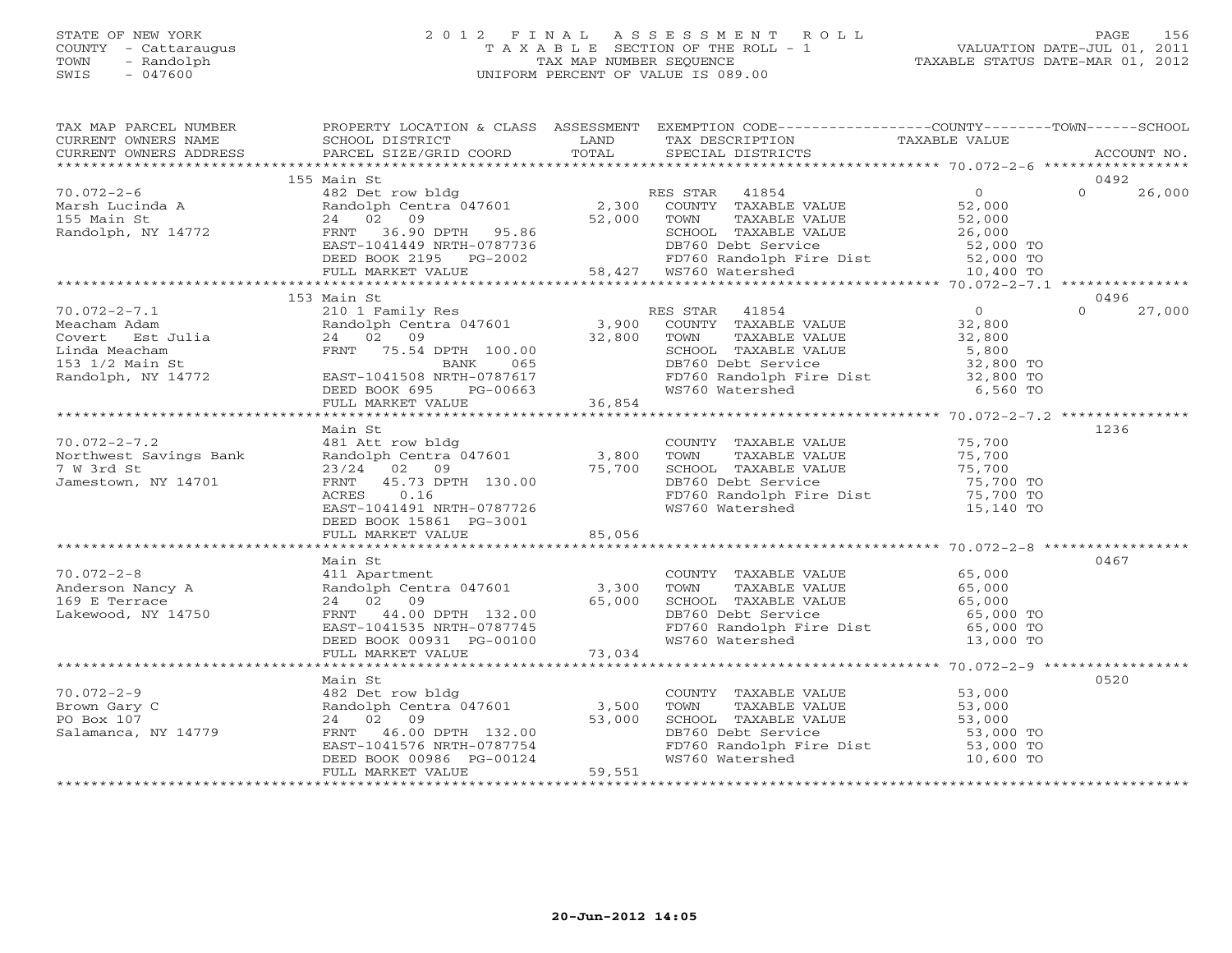# STATE OF NEW YORK 2 0 1 2 F I N A L A S S E S S M E N T R O L L PAGE 157 COUNTY - Cattaraugus T A X A B L E SECTION OF THE ROLL - 1 VALUATION DATE-JUL 01, 2011 TOWN - Randolph TAX MAP NUMBER SEQUENCE TAXABLE STATUS DATE-MAR 01, 2012 SWIS - 047600 UNIFORM PERCENT OF VALUE IS 089.00UNIFORM PERCENT OF VALUE IS 089.00

| TAX MAP PARCEL NUMBER                                                                                                                                                                                                          |                                                                                                                                                                            |               | PROPERTY LOCATION & CLASS ASSESSMENT EXEMPTION CODE---------------COUNTY-------TOWN------SCHOOL                                                                                                                                                                                                                                                       |           |      |
|--------------------------------------------------------------------------------------------------------------------------------------------------------------------------------------------------------------------------------|----------------------------------------------------------------------------------------------------------------------------------------------------------------------------|---------------|-------------------------------------------------------------------------------------------------------------------------------------------------------------------------------------------------------------------------------------------------------------------------------------------------------------------------------------------------------|-----------|------|
|                                                                                                                                                                                                                                |                                                                                                                                                                            |               |                                                                                                                                                                                                                                                                                                                                                       |           |      |
| TA PIE TAND TRINITY AND TRINITY IN THE TAND TRINITY OWNERS NOTICE THE CONFERNT OWNERS ADDRESS SCHOOL DISTRICT DAND TOTAL TAX DESCRIPTION TAXABLE VALUE THAT THE MANUSCRIPTION TAXABLE VALUE THAT THE MANUSCRIPTION TO A PART O |                                                                                                                                                                            |               |                                                                                                                                                                                                                                                                                                                                                       |           |      |
|                                                                                                                                                                                                                                |                                                                                                                                                                            |               |                                                                                                                                                                                                                                                                                                                                                       |           |      |
|                                                                                                                                                                                                                                | 145 Main St                                                                                                                                                                |               |                                                                                                                                                                                                                                                                                                                                                       |           | 0521 |
| $70.072 - 2 - 10$                                                                                                                                                                                                              | 481 Att row bldg                                                                                                                                                           |               | COUNTY TAXABLE VALUE 32,000                                                                                                                                                                                                                                                                                                                           |           |      |
| Brockway Bryan G<br>2718 Vollentine Rd                                                                                                                                                                                         | Randolph Centra 047601 1,900                                                                                                                                               |               |                                                                                                                                                                                                                                                                                                                                                       |           |      |
|                                                                                                                                                                                                                                | 24 02 09                                                                                                                                                                   | 32,000        |                                                                                                                                                                                                                                                                                                                                                       |           |      |
| Randolph, NY 14772                                                                                                                                                                                                             | FRNT 25.50 DPTH 132.00                                                                                                                                                     |               |                                                                                                                                                                                                                                                                                                                                                       |           |      |
|                                                                                                                                                                                                                                | FANI 20.00 DPTH 132.00<br>EAST-1041607 NRTH-0787765                                                                                                                        |               | TOWN TAXABLE VALUE<br>TOWN TAXABLE VALUE<br>SCHOOL TAXABLE VALUE<br>DB760 Debt Service<br>FD760 Randolph Fire Dist<br>WS760 Watershed<br>6,400 TO                                                                                                                                                                                                     |           |      |
|                                                                                                                                                                                                                                | DEED BOOK 697 PG-6001                                                                                                                                                      | $5001$ 35,955 |                                                                                                                                                                                                                                                                                                                                                       |           |      |
|                                                                                                                                                                                                                                | FULL MARKET VALUE                                                                                                                                                          |               |                                                                                                                                                                                                                                                                                                                                                       |           |      |
|                                                                                                                                                                                                                                |                                                                                                                                                                            |               |                                                                                                                                                                                                                                                                                                                                                       |           |      |
|                                                                                                                                                                                                                                | 143 Main St                                                                                                                                                                |               |                                                                                                                                                                                                                                                                                                                                                       |           | 0824 |
| $70.072 - 2 - 11$                                                                                                                                                                                                              |                                                                                                                                                                            |               |                                                                                                                                                                                                                                                                                                                                                       |           |      |
| Holland Daman<br>5 Larkin St<br>Randolph, NY 14772                                                                                                                                                                             |                                                                                                                                                                            |               |                                                                                                                                                                                                                                                                                                                                                       |           |      |
|                                                                                                                                                                                                                                |                                                                                                                                                                            |               |                                                                                                                                                                                                                                                                                                                                                       |           |      |
|                                                                                                                                                                                                                                |                                                                                                                                                                            |               |                                                                                                                                                                                                                                                                                                                                                       |           |      |
|                                                                                                                                                                                                                                |                                                                                                                                                                            |               |                                                                                                                                                                                                                                                                                                                                                       |           |      |
|                                                                                                                                                                                                                                |                                                                                                                                                                            |               | COUNTY TAXABLE VALUE $\begin{array}{cccc} 43,000 \ \text{TOMN} & \text{TAXABLE VALUE} & 43,000 \ \text{SCHOOL} & \text{TAXABLE VALUE} & 43,000 \ \text{DB760 Debt Service} & 43,000 \ \text{PD760 Random Price} & 43,000 \ \text{FD760 Random Price} & 43,000 \ \text{WS760 Watershed} & 8,600 \ \text{TO} & 8,600 \ \text{TO} & 8,000 \ \end{array}$ |           |      |
|                                                                                                                                                                                                                                | 481 Att row bldg<br>Randolph Centra 047601 1,500<br>24 02 09 43,000<br>FRNT 20.00 DPTH 132.00<br>EAST-1041628 NRTH-0787775<br>DEED BOOK 16240 PG-9001<br>FULL MARKET VALUE |               |                                                                                                                                                                                                                                                                                                                                                       |           |      |
|                                                                                                                                                                                                                                |                                                                                                                                                                            |               |                                                                                                                                                                                                                                                                                                                                                       |           |      |
|                                                                                                                                                                                                                                | 141 Main St                                                                                                                                                                |               |                                                                                                                                                                                                                                                                                                                                                       |           | 0494 |
| $70.072 - 2 - 12$                                                                                                                                                                                                              | 481 Att row bldg                                                                                                                                                           |               | COUNTY TAXABLE VALUE                                                                                                                                                                                                                                                                                                                                  | 46,500    |      |
|                                                                                                                                                                                                                                |                                                                                                                                                                            |               |                                                                                                                                                                                                                                                                                                                                                       |           |      |
|                                                                                                                                                                                                                                | Randolph Centra 047601 3,100<br>24 02 09 46,500                                                                                                                            |               |                                                                                                                                                                                                                                                                                                                                                       |           |      |
| Frockway Bryan G<br>Joyce Mary C<br>2718 Vollentine Rd<br>Randolph Cent<br>24 02 09<br>2718 Vollentine Rd<br>RENT 30.00<br>Randolph, NY 14772<br>ACRES 0.13                                                                    |                                                                                                                                                                            |               |                                                                                                                                                                                                                                                                                                                                                       |           |      |
|                                                                                                                                                                                                                                | 0.13                                                                                                                                                                       |               |                                                                                                                                                                                                                                                                                                                                                       |           |      |
|                                                                                                                                                                                                                                | EAST-1041670 NRTH-0787773                                                                                                                                                  |               | TOWN TAXABLE VALUE<br>TOWN TAXABLE VALUE<br>SCHOOL TAXABLE VALUE<br>DB760 Debt Service<br>PD760 Randolph Fire Dist<br>WS760 Watershed<br>27,900 TO                                                                                                                                                                                                    |           |      |
|                                                                                                                                                                                                                                | DEED BOOK 13723 PG-7004                                                                                                                                                    |               |                                                                                                                                                                                                                                                                                                                                                       |           |      |
|                                                                                                                                                                                                                                | FULL MARKET VALUE                                                                                                                                                          | 52, 247       |                                                                                                                                                                                                                                                                                                                                                       |           |      |
|                                                                                                                                                                                                                                |                                                                                                                                                                            |               |                                                                                                                                                                                                                                                                                                                                                       |           |      |
|                                                                                                                                                                                                                                | 135 Main St                                                                                                                                                                |               |                                                                                                                                                                                                                                                                                                                                                       |           | 0493 |
|                                                                                                                                                                                                                                | 481 Att row bldg                                                                                                                                                           |               | COUNTY TAXABLE VALUE 44,000                                                                                                                                                                                                                                                                                                                           |           |      |
|                                                                                                                                                                                                                                |                                                                                                                                                                            |               | TAXABLE VALUE 44,000<br>TAXABLE VALUE 44,000<br>TOWN                                                                                                                                                                                                                                                                                                  |           |      |
|                                                                                                                                                                                                                                |                                                                                                                                                                            |               |                                                                                                                                                                                                                                                                                                                                                       |           |      |
|                                                                                                                                                                                                                                |                                                                                                                                                                            |               |                                                                                                                                                                                                                                                                                                                                                       |           |      |
|                                                                                                                                                                                                                                |                                                                                                                                                                            |               |                                                                                                                                                                                                                                                                                                                                                       |           |      |
|                                                                                                                                                                                                                                |                                                                                                                                                                            |               | SCHOOL TAXABLE VALUE $44,000$<br>DB760 Debt Service $44,000$ TO<br>FD760 Randolph Fire Dist $44,000$ TO<br>WS760 Watershed 26,400 TO                                                                                                                                                                                                                  |           |      |
|                                                                                                                                                                                                                                |                                                                                                                                                                            |               |                                                                                                                                                                                                                                                                                                                                                       |           |      |
|                                                                                                                                                                                                                                |                                                                                                                                                                            |               |                                                                                                                                                                                                                                                                                                                                                       |           |      |
|                                                                                                                                                                                                                                | 133 Main St                                                                                                                                                                |               |                                                                                                                                                                                                                                                                                                                                                       |           | 0862 |
| $70.072 - 2 - 14$                                                                                                                                                                                                              |                                                                                                                                                                            |               |                                                                                                                                                                                                                                                                                                                                                       |           |      |
|                                                                                                                                                                                                                                | 481 Att row bldg<br>Randolph Centra 047601 1,200<br>24 02 09 26,000                                                                                                        |               | COUNTY TAXABLE VALUE $26,000$<br>TOWN TAXABLE VALUE $26,000$<br>TOWN TAXABLE VALUE 26,000<br>SCHOOL TAXABLE VALUE 26,000<br>DB760 Debt Service 26,000 TO                                                                                                                                                                                              |           |      |
|                                                                                                                                                                                                                                |                                                                                                                                                                            | 26,000        |                                                                                                                                                                                                                                                                                                                                                       |           |      |
|                                                                                                                                                                                                                                |                                                                                                                                                                            |               |                                                                                                                                                                                                                                                                                                                                                       |           |      |
|                                                                                                                                                                                                                                |                                                                                                                                                                            |               | FD760 Randolph Fire Dist 26,000 TO                                                                                                                                                                                                                                                                                                                    |           |      |
|                                                                                                                                                                                                                                | EAST-1041687 NRTH-0787810<br>DEED BOOK 14261 PG-9001                                                                                                                       |               | WS760 Watershed NS760 WS760                                                                                                                                                                                                                                                                                                                           | 15,600 TO |      |
|                                                                                                                                                                                                                                | FULL MARKET VALUE                                                                                                                                                          | 29,213        |                                                                                                                                                                                                                                                                                                                                                       |           |      |
|                                                                                                                                                                                                                                |                                                                                                                                                                            |               |                                                                                                                                                                                                                                                                                                                                                       |           |      |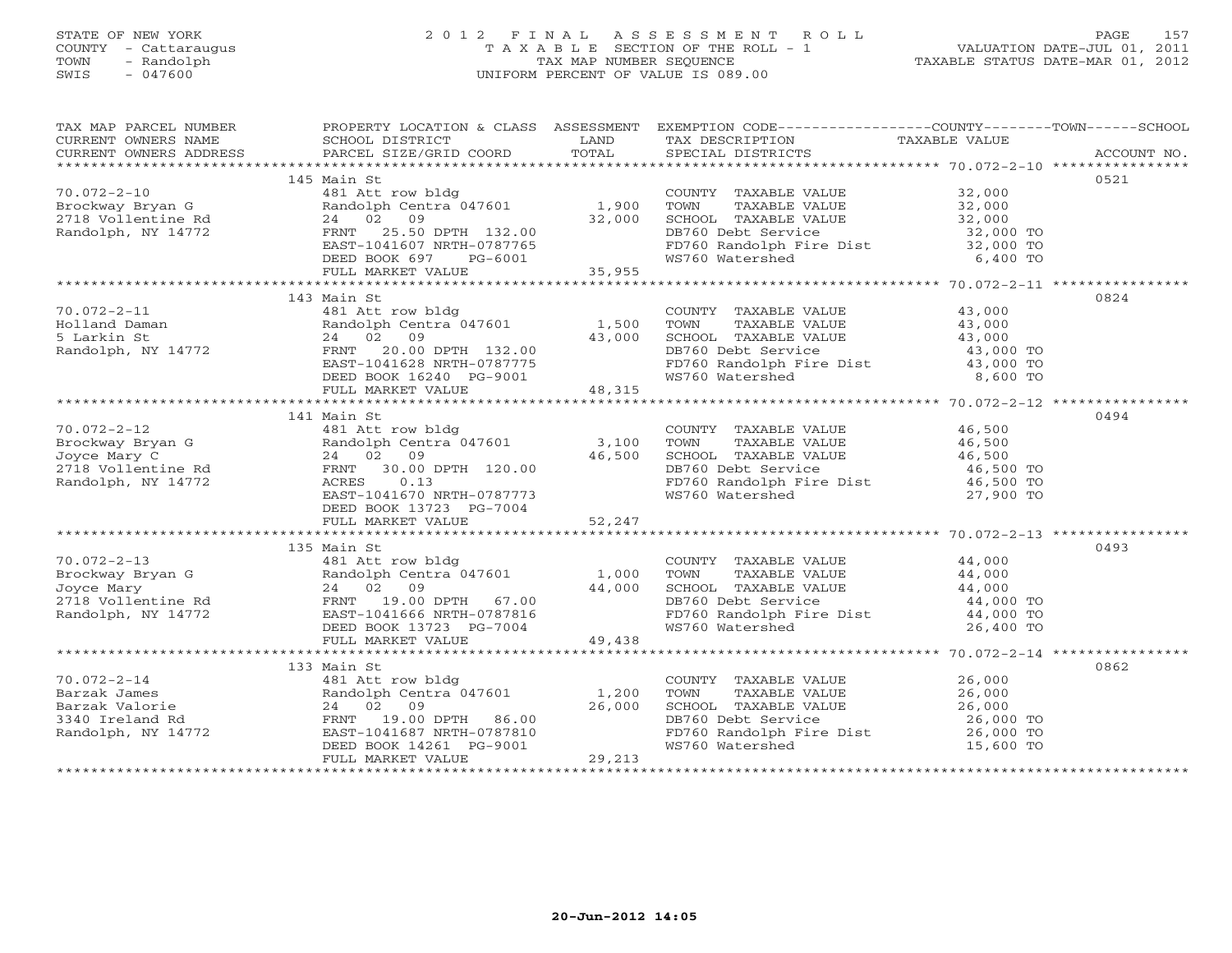# STATE OF NEW YORK 2 0 1 2 F I N A L A S S E S S M E N T R O L L PAGE 158 COUNTY - Cattaraugus T A X A B L E SECTION OF THE ROLL - 1 VALUATION DATE-JUL 01, 2011 TOWN - Randolph TAX MAP NUMBER SEQUENCE TAXABLE STATUS DATE-MAR 01, 2012 SWIS - 047600 UNIFORM PERCENT OF VALUE IS 089.00UNIFORM PERCENT OF VALUE IS 089.00

| TAX MAP PARCEL NUMBER  | PROPERTY LOCATION & CLASS ASSESSMENT                                      |        |                                                                   |               |             |
|------------------------|---------------------------------------------------------------------------|--------|-------------------------------------------------------------------|---------------|-------------|
| CURRENT OWNERS NAME    | SCHOOL DISTRICT                                                           | LAND   | TAX DESCRIPTION                                                   | TAXABLE VALUE |             |
| CURRENT OWNERS ADDRESS | PARCEL SIZE/GRID COORD                                                    | TOTAL  | SPECIAL DISTRICTS                                                 |               | ACCOUNT NO. |
|                        |                                                                           |        |                                                                   |               |             |
|                        | 129 Main St                                                               |        |                                                                   |               | 0484        |
| $70.072 - 2 - 15$      | 481 Att row bldg                                                          |        | COUNTY TAXABLE VALUE                                              | 36,500        |             |
| Barzak James           | Randolph Centra 047601                                                    | 1,700  | TOWN<br>TAXABLE VALUE                                             | 36,500        |             |
| Barzak Valorie         | 24 02 09                                                                  | 36,500 | SCHOOL TAXABLE VALUE                                              | 36,500        |             |
| 3340 Ireland Rd        | FRNT 28.00 DPTH 100.00                                                    |        | DB760 Debt Service                                                | 36,500 TO     |             |
|                        | EAST-1041713 NRTH-0787805                                                 |        | DB760 Debt Service<br>FD760 Randolph Fire Dist<br>WS760 Watershed | 36,500 TO     |             |
| Randolph, NY 14772     |                                                                           |        |                                                                   |               |             |
|                        | DEED BOOK 14261 PG-9001                                                   |        |                                                                   | 21,900 TO     |             |
|                        | FULL MARKET VALUE                                                         | 41,011 |                                                                   |               |             |
|                        |                                                                           |        |                                                                   |               |             |
|                        | 127 Main St                                                               |        |                                                                   |               | 0606        |
| $70.072 - 2 - 16$      | 481 Att row bldg                                                          |        | COUNTY TAXABLE VALUE                                              | 28,500        |             |
| Congdon Thomas H       | Randolph Centra 047601<br>Randolph Cent (24 02 09)<br>24 02 09 FRNT 25.00 | 3,100  | TOWN       TAXABLE  VALUE<br>SCHOOL    TAXABLE  VALUE             | 28,500        |             |
| Congdon Catherine C    |                                                                           | 28,500 |                                                                   | 28,500        |             |
| 15 Washington St       | FRNT 25.00 DPTH 100.00                                                    |        | DB760 Debt Service                                                | 28,500 TO     |             |
| Randolph, NY 14772     | 0.13<br>ACRES                                                             |        |                                                                   |               |             |
|                        | EAST-1041746 NRTH-0787787                                                 |        | FD760 Randolph Fire Dist 28,500 TO<br>WS760 Watershed 17,100 TO   |               |             |
|                        | DEED BOOK 17392 PG-9001                                                   |        |                                                                   |               |             |
|                        | FULL MARKET VALUE                                                         | 32,022 |                                                                   |               |             |
|                        |                                                                           |        |                                                                   |               |             |
|                        | Main St                                                                   |        |                                                                   |               | 0607        |
| $70.072 - 2 - 17.1$    | 481 Att row bldg                                                          |        | COUNTY TAXABLE VALUE 41,000                                       |               |             |
| Zink Dennis K          | Randolph Centra 047601                                                    | 2,200  | TOWN<br>TAXABLE VALUE                                             | 41,000        |             |
|                        |                                                                           |        |                                                                   |               |             |
| 316 Main St., ER       | 24 02 09                                                                  | 41,000 | SCHOOL TAXABLE VALUE                                              | 41,000        |             |
| Randolph, NY 14772     | Apt                                                                       |        | DB760 Debt Service                                                | 41,000 TO     |             |
|                        | 33.37 DPTH 100.00<br>FRNT                                                 |        | FD760 Randolph Fire Dist 41,000 TO                                |               |             |
|                        | EAST-1041766 NRTH-0787830                                                 |        | WS760 Watershed                                                   | 24,600 TO     |             |
|                        | DEED BOOK 786 PG-00217                                                    |        |                                                                   |               |             |
|                        | FULL MARKET VALUE                                                         | 46,067 |                                                                   |               |             |
|                        |                                                                           |        |                                                                   |               |             |
|                        | Main St                                                                   |        |                                                                   |               | 0608        |
| $70.072 - 2 - 17.2$    | 481 Att row bldg                                                          |        | COUNTY TAXABLE VALUE                                              | 44,000        |             |
| Zink Dennis K          | Randolph Centra 047601                                                    | 6,900  | TOWN<br>TAXABLE VALUE                                             | 44,000        |             |
| 316 Main St. (ER)      | 24 02 09                                                                  | 44,000 | SCHOOL TAXABLE VALUE                                              | 44,000        |             |
| Randolph, NY 14772     | Restaurant                                                                |        | DB760 Debt Service                                                | 44,000 TO     |             |
|                        | 20.00 DPTH 274.00<br>FRNT                                                 |        | FD760 Randolph Fire Dist 44,000 TO                                |               |             |
|                        | 0.35<br>ACRES                                                             |        | WS760 Watershed                                                   | 26,400 TO     |             |
|                        | EAST-1041800 NRTH-0787697                                                 |        |                                                                   |               |             |
|                        | DEED BOOK 786                                                             |        |                                                                   |               |             |
|                        | PG-00217                                                                  |        |                                                                   |               |             |
|                        | FULL MARKET VALUE                                                         | 49,438 |                                                                   |               |             |
|                        |                                                                           |        |                                                                   |               |             |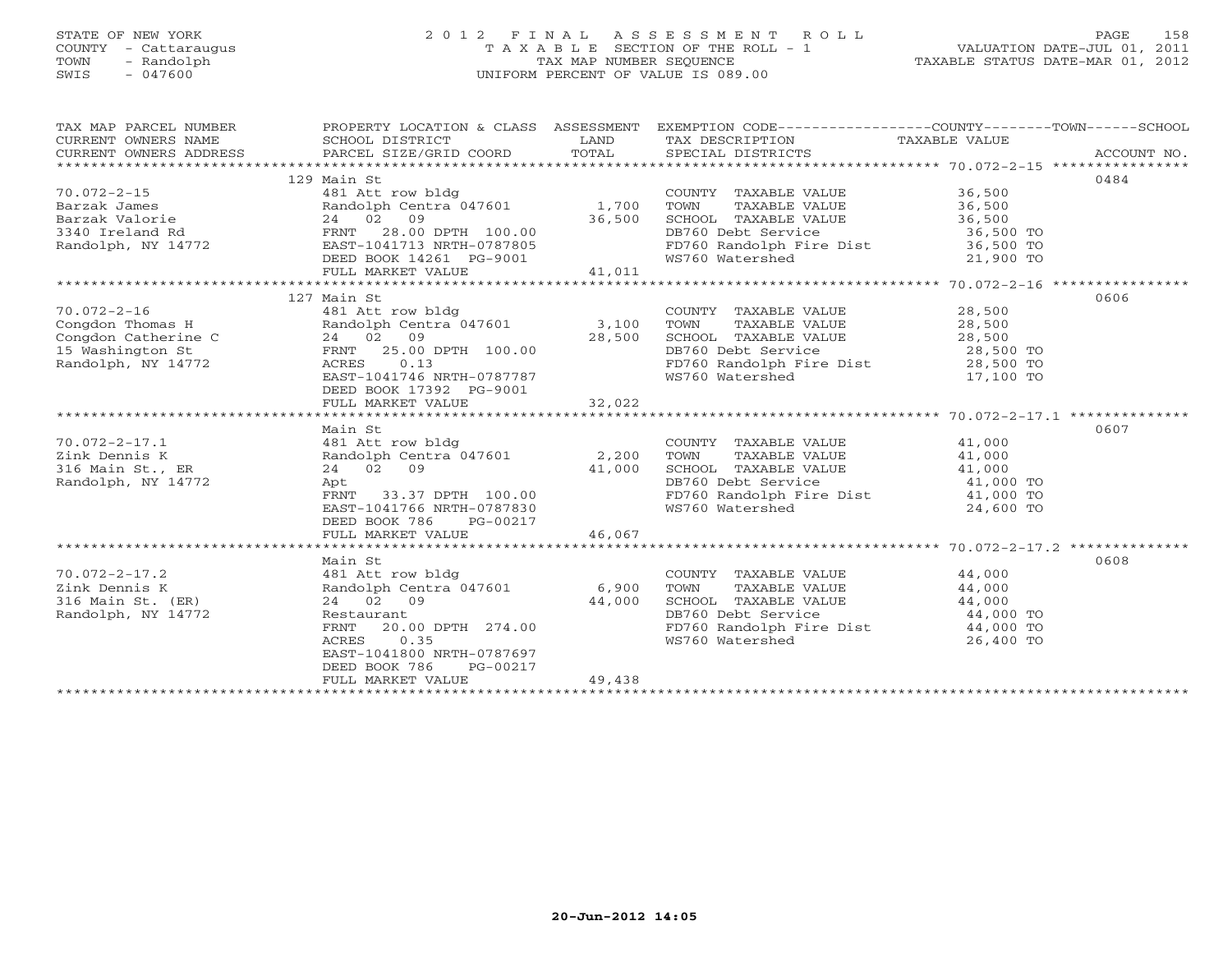# STATE OF NEW YORK 2 0 1 2 F I N A L A S S E S S M E N T R O L L PAGE 159COUNTY - Cattaraugus T A X A B L E SECTION OF THE ROLL - 1<br>
TOWN - Randolph TAX MAP NUMBER SEQUENCE<br>
SWIS - 047600 SWIS - 047600 UNIFORM PERCENT OF VALUE IS 089.00

| TAX MAP PARCEL NUMBER<br>CURRENT OWNERS NAME                                                                                                                                                                                                                                                                                                                                                                                                  | PROPERTY LOCATION & CLASS ASSESSMENT EXEMPTION CODE----------------COUNTY-------TOWN------SCHOOL<br>SCHOOL DISTRICT | <b>EXAMPLE SERVICE SERVICE SERVICE SERVICE SERVICE SERVICE SERVICE SERVICE SERVICE SERVICE SERVICE SERVICE SERVICE</b> | TAX DESCRIPTION TAXABLE VALUE SPECIAL DISTRICTS                                                                                                                                                                   |      |
|-----------------------------------------------------------------------------------------------------------------------------------------------------------------------------------------------------------------------------------------------------------------------------------------------------------------------------------------------------------------------------------------------------------------------------------------------|---------------------------------------------------------------------------------------------------------------------|------------------------------------------------------------------------------------------------------------------------|-------------------------------------------------------------------------------------------------------------------------------------------------------------------------------------------------------------------|------|
| CURRENT OWNERS ADDRESS                                                                                                                                                                                                                                                                                                                                                                                                                        |                                                                                                                     |                                                                                                                        |                                                                                                                                                                                                                   |      |
|                                                                                                                                                                                                                                                                                                                                                                                                                                               | 117 Main St                                                                                                         |                                                                                                                        |                                                                                                                                                                                                                   | 0859 |
| $70.072 - 2 - 18$                                                                                                                                                                                                                                                                                                                                                                                                                             | 481 Att row bldg                                                                                                    |                                                                                                                        | COUNTY TAXABLE VALUE<br>TOWN TAXABLE VALUE 64,500<br>SCHOOL TAXABLE VALUE 64,500<br>DB760 Debt Service 64,500<br>FD760 Randolph Fire Dist 64,500 TO<br>WS760 Watershed 38,700 TO                                  |      |
|                                                                                                                                                                                                                                                                                                                                                                                                                                               |                                                                                                                     |                                                                                                                        |                                                                                                                                                                                                                   |      |
|                                                                                                                                                                                                                                                                                                                                                                                                                                               |                                                                                                                     |                                                                                                                        |                                                                                                                                                                                                                   |      |
|                                                                                                                                                                                                                                                                                                                                                                                                                                               |                                                                                                                     |                                                                                                                        |                                                                                                                                                                                                                   |      |
|                                                                                                                                                                                                                                                                                                                                                                                                                                               |                                                                                                                     |                                                                                                                        |                                                                                                                                                                                                                   |      |
|                                                                                                                                                                                                                                                                                                                                                                                                                                               |                                                                                                                     |                                                                                                                        |                                                                                                                                                                                                                   |      |
|                                                                                                                                                                                                                                                                                                                                                                                                                                               |                                                                                                                     |                                                                                                                        |                                                                                                                                                                                                                   |      |
|                                                                                                                                                                                                                                                                                                                                                                                                                                               |                                                                                                                     |                                                                                                                        |                                                                                                                                                                                                                   |      |
|                                                                                                                                                                                                                                                                                                                                                                                                                                               | 113 Main St                                                                                                         |                                                                                                                        |                                                                                                                                                                                                                   | 0532 |
|                                                                                                                                                                                                                                                                                                                                                                                                                                               |                                                                                                                     |                                                                                                                        |                                                                                                                                                                                                                   |      |
|                                                                                                                                                                                                                                                                                                                                                                                                                                               |                                                                                                                     |                                                                                                                        |                                                                                                                                                                                                                   |      |
|                                                                                                                                                                                                                                                                                                                                                                                                                                               |                                                                                                                     |                                                                                                                        |                                                                                                                                                                                                                   |      |
|                                                                                                                                                                                                                                                                                                                                                                                                                                               |                                                                                                                     |                                                                                                                        |                                                                                                                                                                                                                   |      |
|                                                                                                                                                                                                                                                                                                                                                                                                                                               |                                                                                                                     |                                                                                                                        |                                                                                                                                                                                                                   |      |
|                                                                                                                                                                                                                                                                                                                                                                                                                                               |                                                                                                                     |                                                                                                                        | COUNTY TAXABLE VALUE<br>TOWN TAXABLE VALUE 165,000<br>SCHOOL TAXABLE VALUE 165,000<br>DB760 Debt Service 165,000<br>FD760 Randolph Fire Dist 165,000 TO<br>WS760 Watershed 165,000 TO<br>165,000 TO<br>165,000 TO |      |
| 70.072-2-19<br>Inkley Clair C<br>$\begin{array}{r} \text{113} \text{ Man SL} \\ \text{Inkley Clair C} \\ \text{Zink Dennis L} \\ \text{13 Main St} \\ \text{RandomS} \\ \text{RandomS} \\ \text{RandomS} \\ \text{RandomS} \\ \text{143 Main St} \\ \text{155,000} \\ \text{165,000} \\ \text{173 Main St} \\ \text{183 Min St} \\ \text{193 Min St} \\ \text{103 Min St} \\ \text{114772} \\ \text{125,393} \\ \text{134min} \\ \text{14772$ |                                                                                                                     |                                                                                                                        |                                                                                                                                                                                                                   |      |
|                                                                                                                                                                                                                                                                                                                                                                                                                                               | 99 Main St                                                                                                          |                                                                                                                        |                                                                                                                                                                                                                   | 0806 |
|                                                                                                                                                                                                                                                                                                                                                                                                                                               |                                                                                                                     |                                                                                                                        |                                                                                                                                                                                                                   |      |
|                                                                                                                                                                                                                                                                                                                                                                                                                                               |                                                                                                                     |                                                                                                                        |                                                                                                                                                                                                                   |      |
|                                                                                                                                                                                                                                                                                                                                                                                                                                               |                                                                                                                     |                                                                                                                        |                                                                                                                                                                                                                   |      |
|                                                                                                                                                                                                                                                                                                                                                                                                                                               |                                                                                                                     |                                                                                                                        |                                                                                                                                                                                                                   |      |
|                                                                                                                                                                                                                                                                                                                                                                                                                                               |                                                                                                                     |                                                                                                                        |                                                                                                                                                                                                                   |      |
|                                                                                                                                                                                                                                                                                                                                                                                                                                               |                                                                                                                     |                                                                                                                        |                                                                                                                                                                                                                   |      |
| $\begin{array}{cccccccc} 70.072-2-20 & 99 \text{ MAD} & \text{SC} & 99 \text{ MAD} & 100 \text{ C} & 330 \text{ Vacant comm} & 2,000 & \text{TOUNTY} & \text{TXABLE VALUE} & 2,000 & 2,000 \text{ NAD} & 2,000 & 2,000 \text{ NAD} & 2,000 & 2,000 \text{ NAD} & 2,000 & 2,000 \text{ NAD} & 2,000 \text{ NAD} & 2,000 \text{ NAD} & 2,000 \text{ NAD} & 2,000 \text$                                                                         |                                                                                                                     |                                                                                                                        |                                                                                                                                                                                                                   |      |
|                                                                                                                                                                                                                                                                                                                                                                                                                                               |                                                                                                                     |                                                                                                                        |                                                                                                                                                                                                                   |      |
|                                                                                                                                                                                                                                                                                                                                                                                                                                               | 97 Main St                                                                                                          |                                                                                                                        |                                                                                                                                                                                                                   | 0500 |
|                                                                                                                                                                                                                                                                                                                                                                                                                                               |                                                                                                                     |                                                                                                                        |                                                                                                                                                                                                                   |      |
|                                                                                                                                                                                                                                                                                                                                                                                                                                               |                                                                                                                     |                                                                                                                        |                                                                                                                                                                                                                   |      |
|                                                                                                                                                                                                                                                                                                                                                                                                                                               |                                                                                                                     |                                                                                                                        |                                                                                                                                                                                                                   |      |
|                                                                                                                                                                                                                                                                                                                                                                                                                                               |                                                                                                                     |                                                                                                                        |                                                                                                                                                                                                                   |      |
|                                                                                                                                                                                                                                                                                                                                                                                                                                               |                                                                                                                     |                                                                                                                        |                                                                                                                                                                                                                   |      |
|                                                                                                                                                                                                                                                                                                                                                                                                                                               |                                                                                                                     |                                                                                                                        |                                                                                                                                                                                                                   |      |
| 70.072-2-21<br>$\begin{array}{ccccccccc}\n 70.072-2-21 & & & & 45,800 \\  193 & & & 481 & & & 451 & & & 451 \\  105 & & & 481 & & & 451 & & & 451 \\  117 & & & 481 & & & 451 & & & 451 \\  127 & & & 481 & & & 451 & & & 451 & & 451 \\  139 & & & 49 & & & 45 & & 451 & & 451 \\  140 & & & 45 & & 45 & & 451 & & 451 \\  150 & &$                                                                                                          |                                                                                                                     |                                                                                                                        |                                                                                                                                                                                                                   |      |
|                                                                                                                                                                                                                                                                                                                                                                                                                                               | 87 Main St                                                                                                          |                                                                                                                        |                                                                                                                                                                                                                   | 0428 |
|                                                                                                                                                                                                                                                                                                                                                                                                                                               |                                                                                                                     |                                                                                                                        |                                                                                                                                                                                                                   |      |
|                                                                                                                                                                                                                                                                                                                                                                                                                                               |                                                                                                                     |                                                                                                                        |                                                                                                                                                                                                                   |      |
|                                                                                                                                                                                                                                                                                                                                                                                                                                               |                                                                                                                     |                                                                                                                        |                                                                                                                                                                                                                   |      |
|                                                                                                                                                                                                                                                                                                                                                                                                                                               |                                                                                                                     |                                                                                                                        |                                                                                                                                                                                                                   |      |
|                                                                                                                                                                                                                                                                                                                                                                                                                                               |                                                                                                                     |                                                                                                                        |                                                                                                                                                                                                                   |      |
|                                                                                                                                                                                                                                                                                                                                                                                                                                               |                                                                                                                     |                                                                                                                        | COUNTY TAXABLE VALUE<br>TOWN TAXABLE VALUE<br>SCHOOL TAXABLE VALUE<br>DB760 Debt Service<br>FD760 Randolph Fire Dist<br>WS760 Watershed<br>22,000 TO<br>WS760 Watershed<br>32,000 TO                              |      |
| 70.072-2-22<br>Towers Arnold<br>Towers Judith 18,000<br>Towers Judith 24 02 09<br>24 02 09<br>24 02 09<br>24 02 09<br>24 02 09<br>24 02 09<br>24 02 09<br>24 02 09<br>24 02 09<br>24 02 09<br>24 02 09<br>24 02 09<br>24 02 09<br>24 02 09<br>24 02 09<br>24 02 09                                                                                                                                                                            |                                                                                                                     |                                                                                                                        |                                                                                                                                                                                                                   |      |
|                                                                                                                                                                                                                                                                                                                                                                                                                                               |                                                                                                                     |                                                                                                                        |                                                                                                                                                                                                                   |      |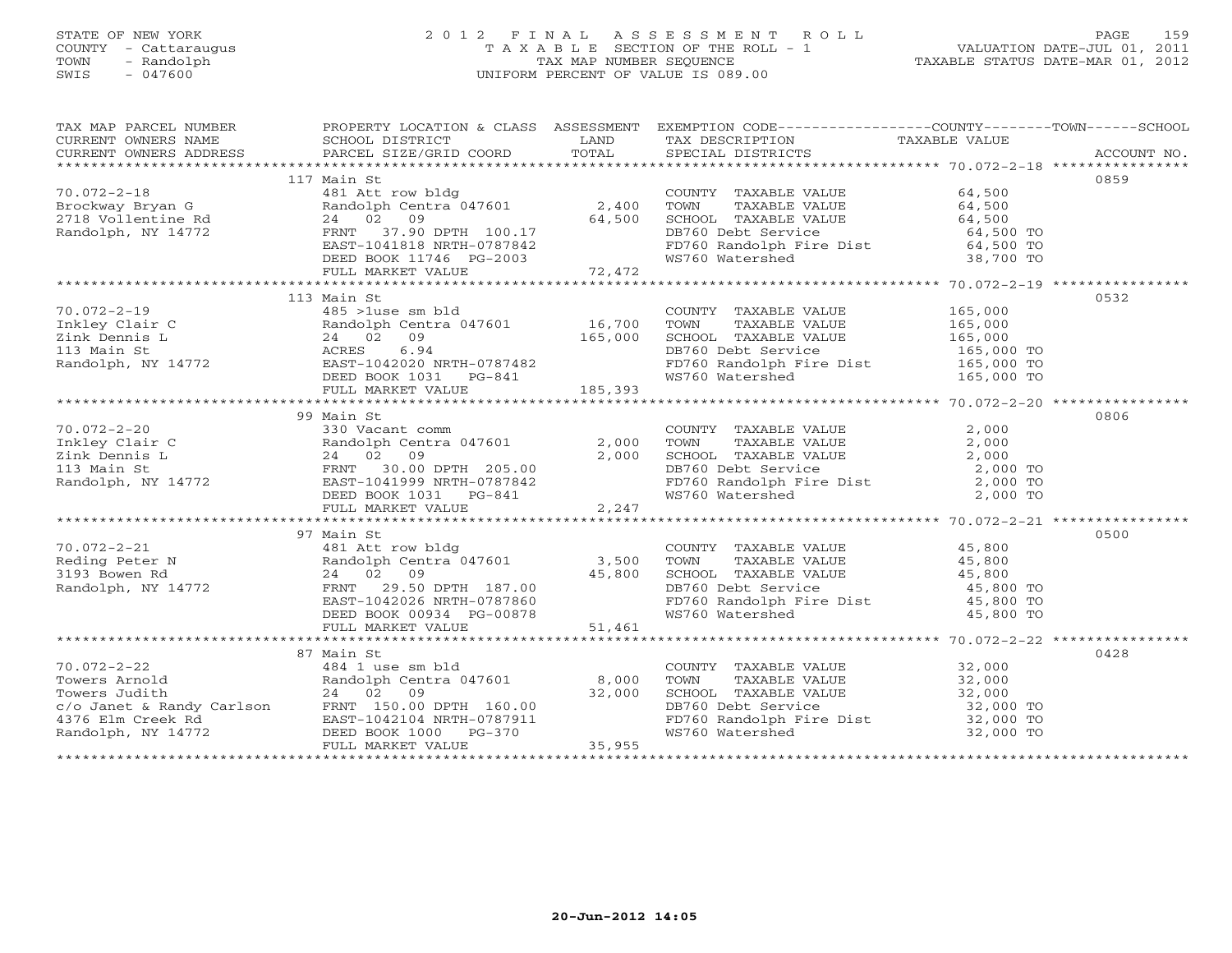# STATE OF NEW YORK 2 0 1 2 F I N A L A S S E S S M E N T R O L L PAGE 160 COUNTY - Cattaraugus T A X A B L E SECTION OF THE ROLL - 1 VALUATION DATE-JUL 01, 2011 TOWN - Randolph TAX MAP NUMBER SEQUENCE TAXABLE STATUS DATE-MAR 01, 2012 SWIS - 047600 UNIFORM PERCENT OF VALUE IS 089.00UNIFORM PERCENT OF VALUE IS 089.00

| 0730<br>85 Main St<br>COUNTY TAXABLE VALUE 26,500<br>TOWN TAXABLE VALUE 26,500<br>SCHOOL TAXABLE VALUE 26,500<br>Randolph Centra 04/001<br>24 02 09 26,500<br>FRNT 125.00 DPTH 142.00<br>FAST-1042298 NRTH-0787956<br>DEED BOOK 1001 PG-29<br>FULL MARKET VALUE 29 29,775<br>75 Main St<br>0447<br>COUNTY TAXABLE VALUE 38,000<br>TOWN      TAXABLE VALUE 38,000<br>$70.072 - 2 - 24$<br>484 1 use sm bld<br>POLOGZ=2-24<br>Burris John A Randolph Cent<br>10775 Martin Rd 24 02 09<br>Randolph, NY 14772 FRNT 73.00<br>Randolph Centra 047601 5,300 | TAX MAP PARCEL NUMBER<br>CURRENT OWNERS NAME<br>CURRENT OWNERS ADDRESS |  | PROPERTY LOCATION & CLASS ASSESSMENT EXEMPTION CODE---------------COUNTY-------TOWN------SCHOOL |  |
|------------------------------------------------------------------------------------------------------------------------------------------------------------------------------------------------------------------------------------------------------------------------------------------------------------------------------------------------------------------------------------------------------------------------------------------------------------------------------------------------------------------------------------------------------|------------------------------------------------------------------------|--|-------------------------------------------------------------------------------------------------|--|
|                                                                                                                                                                                                                                                                                                                                                                                                                                                                                                                                                      |                                                                        |  |                                                                                                 |  |
|                                                                                                                                                                                                                                                                                                                                                                                                                                                                                                                                                      |                                                                        |  |                                                                                                 |  |
|                                                                                                                                                                                                                                                                                                                                                                                                                                                                                                                                                      |                                                                        |  |                                                                                                 |  |
|                                                                                                                                                                                                                                                                                                                                                                                                                                                                                                                                                      |                                                                        |  |                                                                                                 |  |
|                                                                                                                                                                                                                                                                                                                                                                                                                                                                                                                                                      |                                                                        |  |                                                                                                 |  |
|                                                                                                                                                                                                                                                                                                                                                                                                                                                                                                                                                      |                                                                        |  |                                                                                                 |  |
|                                                                                                                                                                                                                                                                                                                                                                                                                                                                                                                                                      |                                                                        |  |                                                                                                 |  |
|                                                                                                                                                                                                                                                                                                                                                                                                                                                                                                                                                      |                                                                        |  |                                                                                                 |  |
|                                                                                                                                                                                                                                                                                                                                                                                                                                                                                                                                                      |                                                                        |  |                                                                                                 |  |
|                                                                                                                                                                                                                                                                                                                                                                                                                                                                                                                                                      |                                                                        |  |                                                                                                 |  |
|                                                                                                                                                                                                                                                                                                                                                                                                                                                                                                                                                      |                                                                        |  |                                                                                                 |  |
|                                                                                                                                                                                                                                                                                                                                                                                                                                                                                                                                                      |                                                                        |  |                                                                                                 |  |
|                                                                                                                                                                                                                                                                                                                                                                                                                                                                                                                                                      |                                                                        |  |                                                                                                 |  |
|                                                                                                                                                                                                                                                                                                                                                                                                                                                                                                                                                      |                                                                        |  |                                                                                                 |  |
|                                                                                                                                                                                                                                                                                                                                                                                                                                                                                                                                                      |                                                                        |  |                                                                                                 |  |
| SCHOOL TAXABLE VALUE<br>DB760 Debt Service<br>PD760 Randolph Fire Dist<br>WS760 Watershed<br>38,000 TO<br>WS760 Watershed<br>38,000 TO<br>38,000 TO<br>DEED BOOK 10447 PG-7001                                                                                                                                                                                                                                                                                                                                                                       |                                                                        |  |                                                                                                 |  |
| 42,697<br>FULL MARKET VALUE                                                                                                                                                                                                                                                                                                                                                                                                                                                                                                                          |                                                                        |  |                                                                                                 |  |
| 0535                                                                                                                                                                                                                                                                                                                                                                                                                                                                                                                                                 |                                                                        |  |                                                                                                 |  |
| BUS C/T/S 47610 60,650 30,325 30,325                                                                                                                                                                                                                                                                                                                                                                                                                                                                                                                 |                                                                        |  |                                                                                                 |  |
| 30,325                                                                                                                                                                                                                                                                                                                                                                                                                                                                                                                                               |                                                                        |  |                                                                                                 |  |
|                                                                                                                                                                                                                                                                                                                                                                                                                                                                                                                                                      |                                                                        |  |                                                                                                 |  |
|                                                                                                                                                                                                                                                                                                                                                                                                                                                                                                                                                      |                                                                        |  |                                                                                                 |  |
|                                                                                                                                                                                                                                                                                                                                                                                                                                                                                                                                                      |                                                                        |  |                                                                                                 |  |
|                                                                                                                                                                                                                                                                                                                                                                                                                                                                                                                                                      |                                                                        |  |                                                                                                 |  |
| DEED BOOK 438 PG-7005 FD760 Randolph Fire Dist 129,400 TO<br>FULL MARKET VALUE 145,393 WS760 Watershed 99,075 TO                                                                                                                                                                                                                                                                                                                                                                                                                                     |                                                                        |  |                                                                                                 |  |
| 30,325 EX                                                                                                                                                                                                                                                                                                                                                                                                                                                                                                                                            |                                                                        |  |                                                                                                 |  |
|                                                                                                                                                                                                                                                                                                                                                                                                                                                                                                                                                      |                                                                        |  |                                                                                                 |  |
| 0795<br>Volume 12,750<br>210 1 Family Res<br>Brougham Jack L Randolph Centra 047601<br>24 02 09<br>Randolph, NY 14772<br>2750<br>2750<br>2750<br>2750<br>2750<br>2750<br>2750<br>2750<br>2750<br>2750<br>2750<br>2750<br>2750<br>2750<br>27750<br>27750<br>27750<br>27750<br>27750<br>                                                                                                                                                                                                                                                               |                                                                        |  |                                                                                                 |  |
| $\bigcirc$                                                                                                                                                                                                                                                                                                                                                                                                                                                                                                                                           |                                                                        |  |                                                                                                 |  |
| $\bigcap$                                                                                                                                                                                                                                                                                                                                                                                                                                                                                                                                            |                                                                        |  |                                                                                                 |  |
| 51,000                                                                                                                                                                                                                                                                                                                                                                                                                                                                                                                                               |                                                                        |  |                                                                                                 |  |
|                                                                                                                                                                                                                                                                                                                                                                                                                                                                                                                                                      |                                                                        |  |                                                                                                 |  |
| EAST-1042686 NRTH-0788017                                                                                                                                                                                                                                                                                                                                                                                                                                                                                                                            |                                                                        |  |                                                                                                 |  |
| DEED BOOK 00925 PG-01102                                                                                                                                                                                                                                                                                                                                                                                                                                                                                                                             |                                                                        |  |                                                                                                 |  |
| $3-01102$ 57,303<br>FULL MARKET VALUE                                                                                                                                                                                                                                                                                                                                                                                                                                                                                                                |                                                                        |  |                                                                                                 |  |
| COUNTY TAXABLE VALUE<br>COUNTY TAXABLE VALUE<br>TOWN TAXABLE VALUE<br>SEHOOL TAXABLE VALUE<br>DE760 Debt Service<br>DE760 Randolph Fire Dist<br>NE760 Kandolph Fire Dist<br>NE760 Kandolph Fire Dist<br>NE760 Kandolph Fire Dist<br>FD760 Randolph Fire Dist 51,000 TO<br>WS760 Watershod 51,000 TO                                                                                                                                                                                                                                                  |                                                                        |  |                                                                                                 |  |
|                                                                                                                                                                                                                                                                                                                                                                                                                                                                                                                                                      |                                                                        |  |                                                                                                 |  |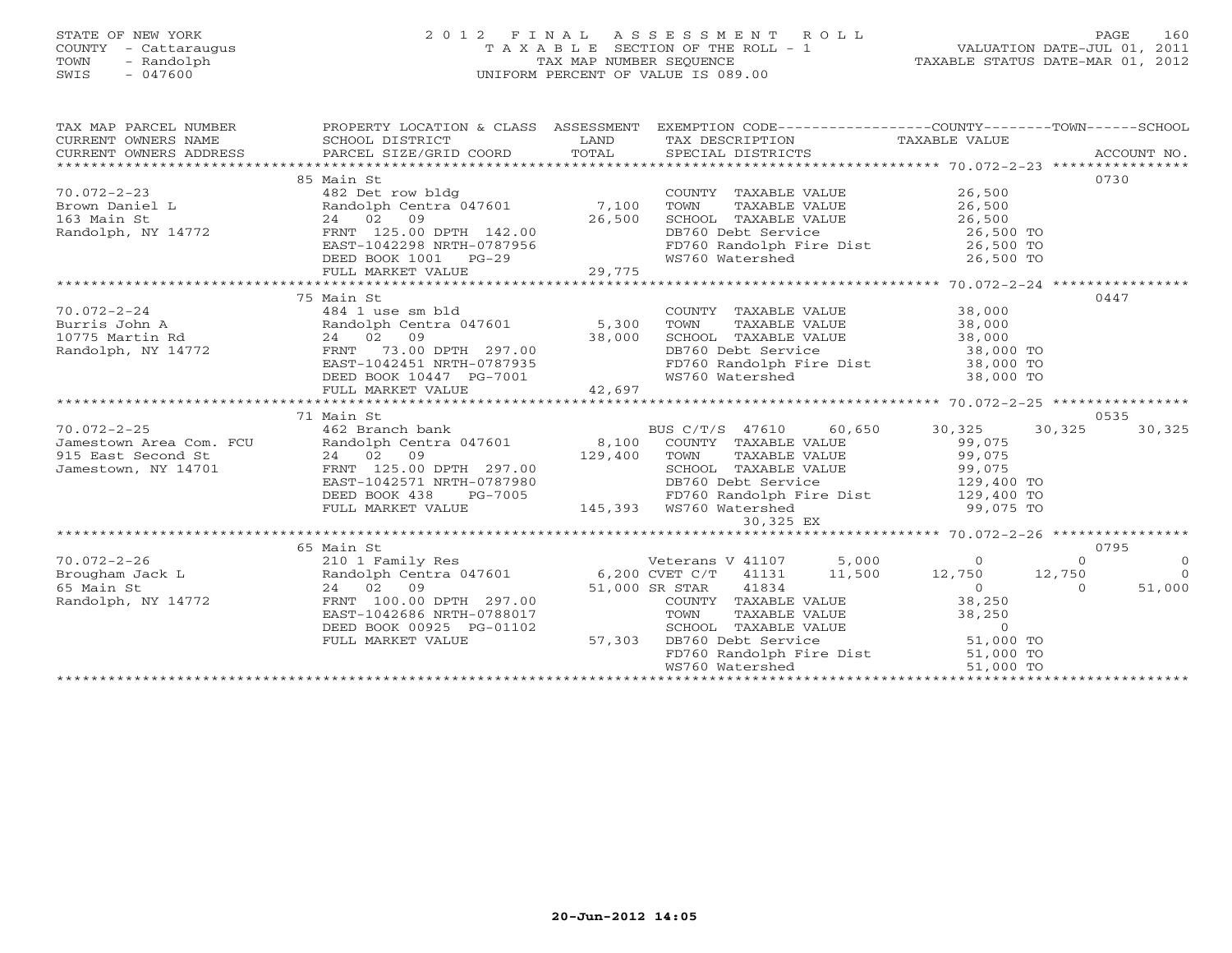# STATE OF NEW YORK 2 0 1 2 F I N A L A S S E S S M E N T R O L L PAGE 161 COUNTY - Cattaraugus T A X A B L E SECTION OF THE ROLL - 1 VALUATION DATE-JUL 01, 2011 TOWN - Randolph TAX MAP NUMBER SEQUENCE TAXABLE STATUS DATE-MAR 01, 2012 SWIS - 047600 UNIFORM PERCENT OF VALUE IS 089.00UNIFORM PERCENT OF VALUE IS 089.00

| TAX MAP PARCEL NUMBER<br>CURRENT OWNERS NAME<br>CURRENT OWNERS ADDRESS                                                                                                                                                                              | SCHOOL DISTRICT<br>PARCEL SIZE/GRID COORD                                                                                                                               | <b>LAND</b><br>TOTAL | PROPERTY LOCATION & CLASS ASSESSMENT EXEMPTION CODE----------------COUNTY-------TOWN------SCHOOL<br>TAX DESCRIPTION TAXABLE VALUE<br>SPECIAL DISTRICTS                                                                                 | ACCOUNT NO.      |
|-----------------------------------------------------------------------------------------------------------------------------------------------------------------------------------------------------------------------------------------------------|-------------------------------------------------------------------------------------------------------------------------------------------------------------------------|----------------------|----------------------------------------------------------------------------------------------------------------------------------------------------------------------------------------------------------------------------------------|------------------|
|                                                                                                                                                                                                                                                     |                                                                                                                                                                         |                      |                                                                                                                                                                                                                                        |                  |
|                                                                                                                                                                                                                                                     | 63 Main St                                                                                                                                                              |                      |                                                                                                                                                                                                                                        | 0794             |
|                                                                                                                                                                                                                                                     |                                                                                                                                                                         |                      |                                                                                                                                                                                                                                        |                  |
|                                                                                                                                                                                                                                                     |                                                                                                                                                                         |                      |                                                                                                                                                                                                                                        |                  |
|                                                                                                                                                                                                                                                     |                                                                                                                                                                         |                      |                                                                                                                                                                                                                                        |                  |
|                                                                                                                                                                                                                                                     |                                                                                                                                                                         |                      |                                                                                                                                                                                                                                        |                  |
|                                                                                                                                                                                                                                                     |                                                                                                                                                                         |                      |                                                                                                                                                                                                                                        |                  |
|                                                                                                                                                                                                                                                     |                                                                                                                                                                         |                      |                                                                                                                                                                                                                                        |                  |
|                                                                                                                                                                                                                                                     |                                                                                                                                                                         |                      |                                                                                                                                                                                                                                        |                  |
|                                                                                                                                                                                                                                                     | 61 Main St                                                                                                                                                              |                      |                                                                                                                                                                                                                                        | 0536             |
|                                                                                                                                                                                                                                                     |                                                                                                                                                                         |                      |                                                                                                                                                                                                                                        | 95,425<br>95,425 |
|                                                                                                                                                                                                                                                     |                                                                                                                                                                         |                      |                                                                                                                                                                                                                                        |                  |
|                                                                                                                                                                                                                                                     |                                                                                                                                                                         |                      |                                                                                                                                                                                                                                        |                  |
|                                                                                                                                                                                                                                                     |                                                                                                                                                                         |                      |                                                                                                                                                                                                                                        |                  |
|                                                                                                                                                                                                                                                     |                                                                                                                                                                         |                      |                                                                                                                                                                                                                                        |                  |
|                                                                                                                                                                                                                                                     |                                                                                                                                                                         |                      |                                                                                                                                                                                                                                        |                  |
|                                                                                                                                                                                                                                                     |                                                                                                                                                                         |                      |                                                                                                                                                                                                                                        |                  |
| 70.072-2-28<br>Mirza Suleman A<br>Mirza Suleman A<br>1771 32nd Ave 24 02 09<br>San Francisco, CA 94122<br>ERST-102.00 DPTH 297.00<br>DEED BOOK 1852 PG-4001<br>FULL MARKET VALUE<br>FULL MARKET VALUE<br>FULL MARKET VALUE<br>294,575<br>FULL MARKE |                                                                                                                                                                         |                      |                                                                                                                                                                                                                                        |                  |
|                                                                                                                                                                                                                                                     | Main St                                                                                                                                                                 |                      |                                                                                                                                                                                                                                        | 0736             |
|                                                                                                                                                                                                                                                     |                                                                                                                                                                         |                      |                                                                                                                                                                                                                                        |                  |
|                                                                                                                                                                                                                                                     |                                                                                                                                                                         |                      |                                                                                                                                                                                                                                        |                  |
|                                                                                                                                                                                                                                                     |                                                                                                                                                                         |                      |                                                                                                                                                                                                                                        |                  |
|                                                                                                                                                                                                                                                     |                                                                                                                                                                         |                      |                                                                                                                                                                                                                                        |                  |
|                                                                                                                                                                                                                                                     |                                                                                                                                                                         |                      |                                                                                                                                                                                                                                        |                  |
|                                                                                                                                                                                                                                                     |                                                                                                                                                                         |                      |                                                                                                                                                                                                                                        |                  |
|                                                                                                                                                                                                                                                     |                                                                                                                                                                         |                      |                                                                                                                                                                                                                                        |                  |
|                                                                                                                                                                                                                                                     |                                                                                                                                                                         |                      |                                                                                                                                                                                                                                        |                  |
| $70.072 - 2 - 29.2$                                                                                                                                                                                                                                 | 53 Main St                                                                                                                                                              |                      | 941 Bowlng alley<br>Randolph Centra 047601 15,700 TOWN TAXABLE VALUE 193,000<br>16/24 02 09 193,000 SCHOOL TAXABLE VALUE 193,000<br>ACRES 5.68 5.68 DB760 Debt Service 193,000 TO<br>EAST-1043244 NRTH-0788007 FD760 Randolph Fire Dis | 0737             |
|                                                                                                                                                                                                                                                     |                                                                                                                                                                         |                      |                                                                                                                                                                                                                                        |                  |
|                                                                                                                                                                                                                                                     |                                                                                                                                                                         |                      |                                                                                                                                                                                                                                        |                  |
| <i>void=2-23.2</i><br>Ellis Christopher<br>6794 Route 62<br>Leon, NY 14751                                                                                                                                                                          |                                                                                                                                                                         |                      |                                                                                                                                                                                                                                        |                  |
|                                                                                                                                                                                                                                                     |                                                                                                                                                                         |                      |                                                                                                                                                                                                                                        |                  |
|                                                                                                                                                                                                                                                     | DEED BOOK $16175$ PG-4010                                                                                                                                               |                      | FD760 Randolph Fire Dist 193,000 TO<br>WS760 Watershed 193,000 TO                                                                                                                                                                      |                  |
|                                                                                                                                                                                                                                                     | FULL MARKET VALUE                                                                                                                                                       | 216,854              |                                                                                                                                                                                                                                        |                  |
|                                                                                                                                                                                                                                                     |                                                                                                                                                                         |                      |                                                                                                                                                                                                                                        |                  |
|                                                                                                                                                                                                                                                     | Weeden Rd (Off)                                                                                                                                                         |                      |                                                                                                                                                                                                                                        | 1425             |
| $70.072 - 2 - 29.3$                                                                                                                                                                                                                                 |                                                                                                                                                                         |                      |                                                                                                                                                                                                                                        |                  |
| Smith Troy F<br>Sertick Lisa<br>RD 2 Box 12<br>Randolph, NY 14772                                                                                                                                                                                   | Weeden Rd (Off)<br>314 Rural vac<10<br>Randolph Centra 047601 2,100<br>16 02 09 2,100<br>FRNT 40.00 DPTH 65.00<br>EAST-1043636 NRTH-0787908<br>DEED BOOK 00920 PG-00544 |                      | COUNTY TAXABLE VALUE<br>TOWN TAXABLE VALUE<br>SCHOOL TAXABLE VALUE<br>DB760 Debt Service<br>FD760 Randolph Fire Dist<br>WS760 Watershed<br>2,100 TO<br>2,100 TO<br>2,100 TO<br>2,100 TO<br>2,100 TO                                    |                  |
|                                                                                                                                                                                                                                                     |                                                                                                                                                                         |                      |                                                                                                                                                                                                                                        |                  |
|                                                                                                                                                                                                                                                     |                                                                                                                                                                         |                      |                                                                                                                                                                                                                                        |                  |
|                                                                                                                                                                                                                                                     |                                                                                                                                                                         |                      |                                                                                                                                                                                                                                        |                  |
|                                                                                                                                                                                                                                                     | FULL MARKET VALUE                                                                                                                                                       | 2,360                |                                                                                                                                                                                                                                        |                  |
|                                                                                                                                                                                                                                                     |                                                                                                                                                                         |                      |                                                                                                                                                                                                                                        |                  |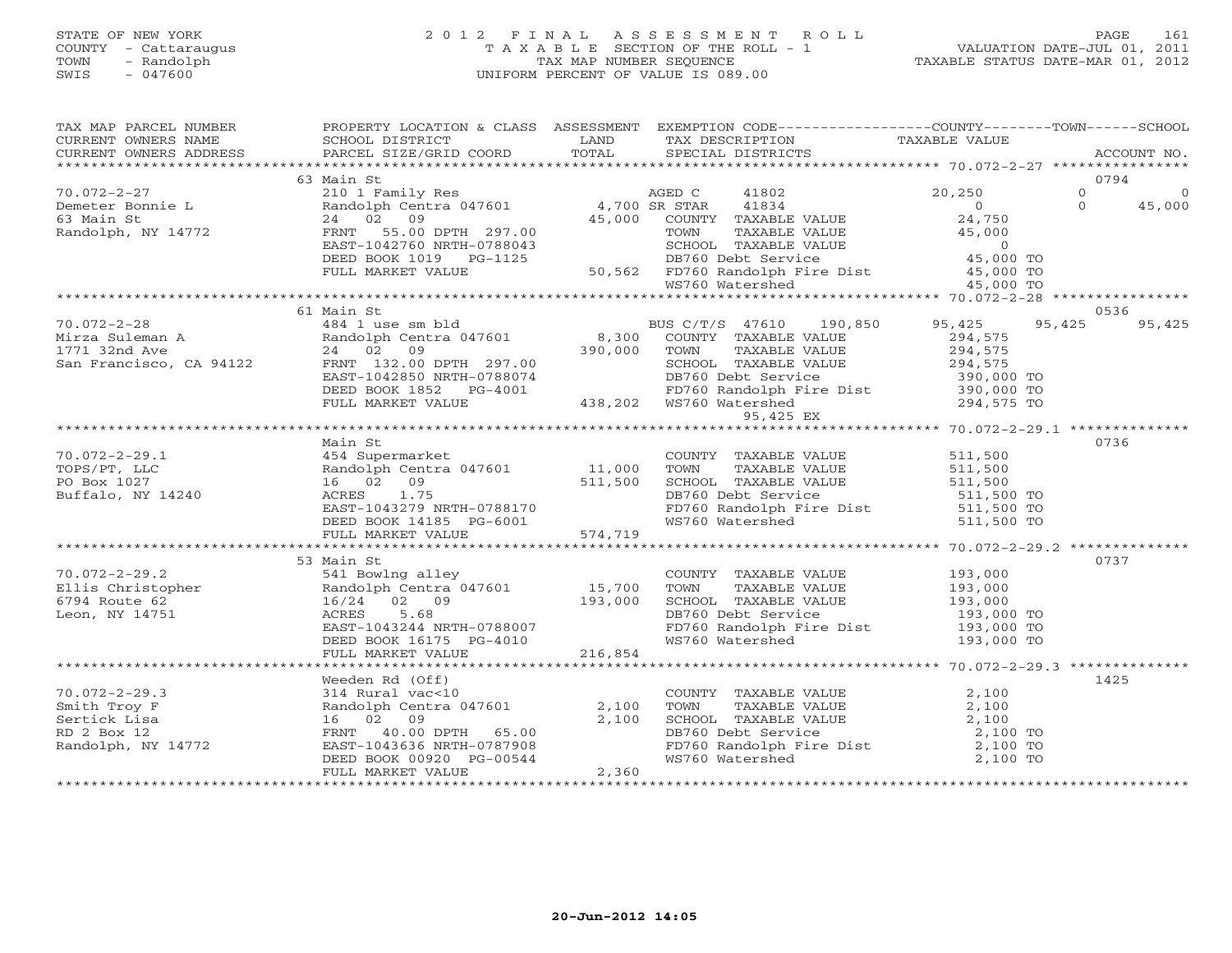# STATE OF NEW YORK 2 0 1 2 F I N A L A S S E S S M E N T R O L L PAGE 162 COUNTY - Cattaraugus T A X A B L E SECTION OF THE ROLL - 1 VALUATION DATE-JUL 01, 2011 TOWN - Randolph TAX MAP NUMBER SEQUENCE TAXABLE STATUS DATE-MAR 01, 2012 SWIS - 047600 UNIFORM PERCENT OF VALUE IS 089.00UNIFORM PERCENT OF VALUE IS 089.00

| TAX MAP PARCEL NUMBER<br>CURRENT OWNERS NAME<br>CURRENT OWNERS ADDRESS              | SCHOOL DISTRICT                                                                                                                                                                                  | <b>EXAMPLE SERVICE SERVICE SERVICE SERVICE SERVICE SERVICE SERVICE SERVICE SERVICE SERVICE SERVICE SERVICE SERVICE</b> | PROPERTY LOCATION & CLASS ASSESSMENT EXEMPTION CODE---------------COUNTY-------TOWN------SCHOOL<br>TAX DESCRIPTION TAXABLE VALUE                                                                                                                                      |                                                                |                                    |
|-------------------------------------------------------------------------------------|--------------------------------------------------------------------------------------------------------------------------------------------------------------------------------------------------|------------------------------------------------------------------------------------------------------------------------|-----------------------------------------------------------------------------------------------------------------------------------------------------------------------------------------------------------------------------------------------------------------------|----------------------------------------------------------------|------------------------------------|
| $70.072 - 2 - 30.2$<br>TOPS/PT, LLC<br>PO Box 1027<br>Buffalo, NY 14240             | Main St<br>312 Vac w/imprv<br>Randolph Centra 047601 5,500<br>FRNT 88.90 DPTH 178.20<br>EAST-1043333 WILLIAM 178.20<br>EAST-1043323 NRTH-0788303<br>DEED BOOK 14185 PG-6001<br>FULL MARKET VALUE | $G-6001$ 15,281                                                                                                        | COUNTY TAXABLE VALUE 13,600<br>TOWN<br>TAXABLE VALUE<br>TOWN TAAADDD WALLE<br>SCHOOL TAXABLE VALUE<br>FD760 Randolph Fire Dist 13,600 TO<br>WS760 Watershed                                                                                                           | 13,600<br>13,600<br>13,600 TO<br>13,600 TO                     | 1445                               |
|                                                                                     |                                                                                                                                                                                                  |                                                                                                                        |                                                                                                                                                                                                                                                                       |                                                                |                                    |
| $70.072 - 2 - 32$<br>Randolph Holdings Llc<br>41 East Main St<br>Randolph, NY 14772 | Main St<br>431 Auto dealer<br>Randolph Centra 047601 19,000<br>24 02 09<br>Ff 380.00<br>ACRES<br>1.90<br>EAST-1043510 NRTH-0788278<br>DEED BOOK 00978 PG-00932<br>FULL MARKET VALUE              | 180,300<br>202,584                                                                                                     | COUNTY TAXABLE VALUE<br>TAXABLE VALUE<br>TOWN<br>SCHOOL TAXABLE VALUE 180,300<br>DB760 Debt Service<br>FD760 Randolph Fire Dist<br>WS760 Watershed                                                                                                                    | 180,300<br>180,300<br>$180,300$ TO<br>180,300 TO<br>180,300 TO | 0648                               |
|                                                                                     |                                                                                                                                                                                                  |                                                                                                                        |                                                                                                                                                                                                                                                                       |                                                                |                                    |
|                                                                                     | 12 Weeden Rd                                                                                                                                                                                     |                                                                                                                        |                                                                                                                                                                                                                                                                       |                                                                | 0814                               |
| Conewango Valley, NY 14726 EAST-1043666 NRTH-0787992                                | FULL MARKET VALUE                                                                                                                                                                                | 50,225                                                                                                                 | CVET C/T 41131 11,175 11,175<br>TOWN TAXABLE VALUE 16,762<br>SCHOOL TAXABLE VALUE 0<br>DB760 Debt Service 44,700 TO<br>FD760 Randolph Fire Dist 44,700 TO<br>WS760 Watershed                                                                                          | 16,763<br>$\overline{0}$<br>44,700 TO                          | $\overline{0}$<br>22,350<br>22,350 |
|                                                                                     |                                                                                                                                                                                                  |                                                                                                                        |                                                                                                                                                                                                                                                                       |                                                                |                                    |
| $70.072 - 2 - 34$<br>Smith Troy<br>Smith Lisa<br>16 Weeden Rd<br>Randolph, NY 14772 | 16 Weeden Rd<br>210 1 Family Res<br>FRNT 65.00 DPTH 92.50 $46,000$<br>FAST-1043700 ---<br>EAST-1043700 NRTH-0787930<br>DEED BOOK 00961 PG-00710<br>FULL MARKET VALUE                             | $\frac{1}{1+\frac{1}{2}}\left( \frac{1}{1+\frac{1}{2}}\right) ^{2}$                                                    | RES STAR 41854<br>Randolph Centra 047601 3,500 COUNTY TAXABLE VALUE<br>TOWN<br>TAXABLE VALUE 46,000<br>TAXABLE VALUE 46,000<br>TAXABLE VALUE 19,000<br>SCHOOL TAXABLE VALUE<br>DB760 Debt Service<br>$FD760$ Randolph Fire Dist $46,000$ TO<br>51,685 WS760 Watershed | $\overline{O}$<br>46,000<br>46,000 TO<br>46,000 TO             | 0618<br>27,000<br>$\Omega$         |
|                                                                                     |                                                                                                                                                                                                  |                                                                                                                        |                                                                                                                                                                                                                                                                       |                                                                |                                    |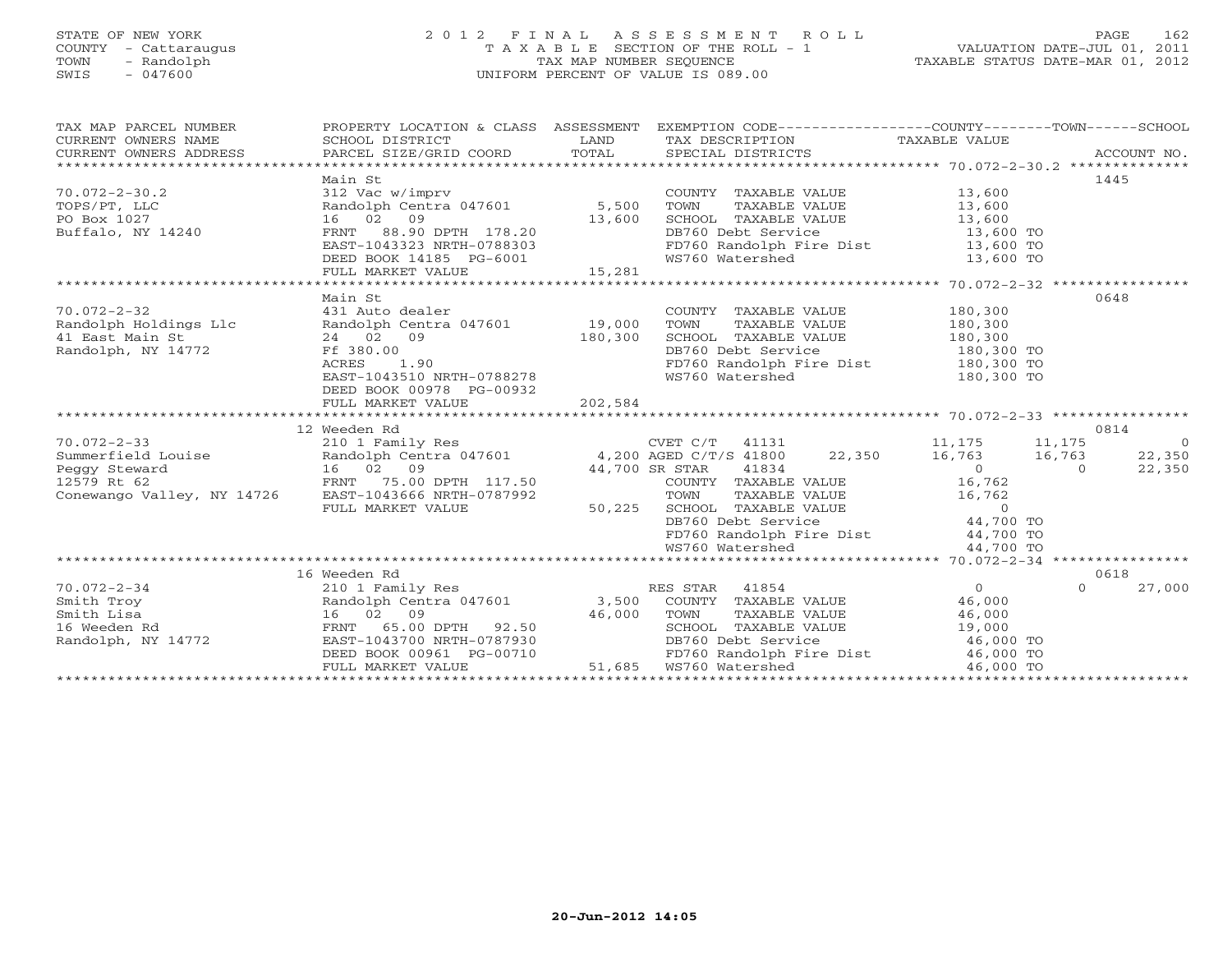# STATE OF NEW YORK 2012 FINAL ASSESSMENT ROLL PAGE 163 COUNTY - Cattaraugus T A X A B L E SECTION OF THE ROLL - 1<br>
TOWN - Randolph TAX MAP NUMBER SEQUENCE<br>
SWIS - 047600 SWIS - 047600 UNIFORM PERCENT OF VALUE IS 089.00

VALUATION DATE-JUL  $\overline{01}$ , 2011 TAXABLE STATUS DATE-MAR 01, 2012

| TAX MAP PARCEL NUMBER<br>EXAMPLE NOTIFIES A TRANSPORT CONTREST TO A CONTREST TO THE CONTREST OF THE CONTREST OF THE CONTREST OF THE CONTREST OF THE CONTREST OF THE CONTREST OF THE CONTREST OF THE CONTREST OF THE CONTRES ACCOUNT NO.<br>CURRENT OWNERS                                                                                                                                                                     |                                                                                                             |       | PROPERTY LOCATION & CLASS ASSESSMENT EXEMPTION CODE---------------COUNTY-------TOWN------SCHOOL                                                                                                                                                  |        |
|-------------------------------------------------------------------------------------------------------------------------------------------------------------------------------------------------------------------------------------------------------------------------------------------------------------------------------------------------------------------------------------------------------------------------------|-------------------------------------------------------------------------------------------------------------|-------|--------------------------------------------------------------------------------------------------------------------------------------------------------------------------------------------------------------------------------------------------|--------|
|                                                                                                                                                                                                                                                                                                                                                                                                                               |                                                                                                             |       |                                                                                                                                                                                                                                                  |        |
| $\begin{array}{cccccccc} 70.072-2-35 & 28 \text{ Weeden Rd} & 0 & 0 & 55,980 \\ \text{Westfall Charles E} & 210.1 \text{ Femily Res} & 8,200 & \text{COUNTY TAXABLE VALUE} & 63,000 & 0 & 55,980 \\ \text{Westfall Family Trust} & 16 & 02 & 09 & 55,980 \\ \text{Westfall: Family Trust} & 16 & 02 & 09 & 55,980 \\ \text{Newestfall: Family Trust} & 16 & 02 & 09 & 55,980 \\ \text{Xestfall: Family Trust} & 16 & 02 & 09$ | 28 Weeden Rd                                                                                                |       |                                                                                                                                                                                                                                                  | 0799   |
|                                                                                                                                                                                                                                                                                                                                                                                                                               |                                                                                                             |       |                                                                                                                                                                                                                                                  |        |
|                                                                                                                                                                                                                                                                                                                                                                                                                               |                                                                                                             |       |                                                                                                                                                                                                                                                  |        |
|                                                                                                                                                                                                                                                                                                                                                                                                                               |                                                                                                             |       |                                                                                                                                                                                                                                                  |        |
|                                                                                                                                                                                                                                                                                                                                                                                                                               |                                                                                                             |       |                                                                                                                                                                                                                                                  |        |
|                                                                                                                                                                                                                                                                                                                                                                                                                               |                                                                                                             |       |                                                                                                                                                                                                                                                  |        |
|                                                                                                                                                                                                                                                                                                                                                                                                                               |                                                                                                             |       |                                                                                                                                                                                                                                                  |        |
|                                                                                                                                                                                                                                                                                                                                                                                                                               |                                                                                                             |       |                                                                                                                                                                                                                                                  |        |
|                                                                                                                                                                                                                                                                                                                                                                                                                               | 34 Weeden Rd                                                                                                |       |                                                                                                                                                                                                                                                  | 0362   |
| $\begin{tabular}{lllllllllllllllllll} 1.072-2-36 & 34 \text{ Weeden Rd} & 210 &1 \text{ Family Res} & \text{RES STRR} & 41854 & 0 & 0 & 27,00 \\ 210 &1 \text{ Family Res} & 8,100 & \text{COUNTY TAXABLE VALUE} & 46,000 & 0 & 27,00 \\ 4 \text{Weeden Rd} & 16 & 02 & 09 & 46,000 & \text{TONNN} & \text{TXXABLE VALUE} & 46,000 \\ 16 & 02 & 09 & 46,000 & \text{TONN} & \text{TXXABLE$<br>$70.072 - 2 - 36$               |                                                                                                             |       |                                                                                                                                                                                                                                                  | 27,000 |
|                                                                                                                                                                                                                                                                                                                                                                                                                               |                                                                                                             |       |                                                                                                                                                                                                                                                  |        |
| Dash Joshua J<br>34 Weeden Rd<br>Randolph, NY 14772<br>Randolph, NY 14772<br>ACRES<br>1.30                                                                                                                                                                                                                                                                                                                                    |                                                                                                             |       |                                                                                                                                                                                                                                                  |        |
|                                                                                                                                                                                                                                                                                                                                                                                                                               |                                                                                                             |       |                                                                                                                                                                                                                                                  |        |
|                                                                                                                                                                                                                                                                                                                                                                                                                               |                                                                                                             |       |                                                                                                                                                                                                                                                  |        |
|                                                                                                                                                                                                                                                                                                                                                                                                                               |                                                                                                             |       |                                                                                                                                                                                                                                                  |        |
|                                                                                                                                                                                                                                                                                                                                                                                                                               |                                                                                                             |       |                                                                                                                                                                                                                                                  |        |
|                                                                                                                                                                                                                                                                                                                                                                                                                               |                                                                                                             |       |                                                                                                                                                                                                                                                  |        |
|                                                                                                                                                                                                                                                                                                                                                                                                                               | Weeden Rd                                                                                                   |       |                                                                                                                                                                                                                                                  | 0573   |
| $70.072 - 2 - 37.1$                                                                                                                                                                                                                                                                                                                                                                                                           |                                                                                                             |       |                                                                                                                                                                                                                                                  |        |
| Smith Richard B                                                                                                                                                                                                                                                                                                                                                                                                               |                                                                                                             |       |                                                                                                                                                                                                                                                  |        |
| 11121 Weeden Rd                                                                                                                                                                                                                                                                                                                                                                                                               |                                                                                                             |       |                                                                                                                                                                                                                                                  |        |
| Randolph, NY 14772                                                                                                                                                                                                                                                                                                                                                                                                            |                                                                                                             |       |                                                                                                                                                                                                                                                  |        |
|                                                                                                                                                                                                                                                                                                                                                                                                                               |                                                                                                             |       |                                                                                                                                                                                                                                                  |        |
|                                                                                                                                                                                                                                                                                                                                                                                                                               |                                                                                                             |       |                                                                                                                                                                                                                                                  |        |
|                                                                                                                                                                                                                                                                                                                                                                                                                               |                                                                                                             |       | Westall and the sm bld<br>484 1 use sm bld<br>484 12,200 TOWN TAXABLE VALUE<br>484 12,200 TOWN TAXABLE VALUE<br>484 12,200 TOWN TAXABLE VALUE<br>484 12,200 TOWN TAXABLE VALUE<br>484 12,200 TOWN TAXABLE VALUE<br>485,000<br>46 02 09<br>35,000 |        |
|                                                                                                                                                                                                                                                                                                                                                                                                                               |                                                                                                             |       |                                                                                                                                                                                                                                                  |        |
|                                                                                                                                                                                                                                                                                                                                                                                                                               | Weeden Rd                                                                                                   |       |                                                                                                                                                                                                                                                  | 1255   |
|                                                                                                                                                                                                                                                                                                                                                                                                                               |                                                                                                             |       |                                                                                                                                                                                                                                                  |        |
|                                                                                                                                                                                                                                                                                                                                                                                                                               |                                                                                                             |       |                                                                                                                                                                                                                                                  |        |
|                                                                                                                                                                                                                                                                                                                                                                                                                               |                                                                                                             |       |                                                                                                                                                                                                                                                  |        |
| 70.072-2-37.2<br>Helms Raymond D<br>Brown Pamella<br>Brown Pamella<br>Box 267A<br>Randolph, NY 14772<br>Randolph, NY 14772<br>COUNT<br>Randolph Centra 047601<br>2009<br>COUNT<br>COUNT<br>COUNT<br>COUNT<br>COUNT<br>COUNT<br>COUNT<br>COUNT<br>COUNT<br>COUNT<br>COU                                                                                                                                                        | EAST-1043494 NRTH-0786459<br>DEED BOOK 00954 PG-00327<br>FULL MARKET VALUE 6,910<br>FULL MARKET VALUE 6,910 |       | COUNTY TAXABLE VALUE 6,150<br>TOWN TAXABLE VALUE 6,150<br>SCHOOL TAXABLE VALUE 6,150<br>DB760 Debt Service 6,150<br>FD760 Randolph Fire Dist 6,150 TO<br>WS760 Watershed 6,150 TO<br>6,150 TO                                                    |        |
|                                                                                                                                                                                                                                                                                                                                                                                                                               |                                                                                                             |       |                                                                                                                                                                                                                                                  |        |
|                                                                                                                                                                                                                                                                                                                                                                                                                               |                                                                                                             |       |                                                                                                                                                                                                                                                  |        |
|                                                                                                                                                                                                                                                                                                                                                                                                                               |                                                                                                             |       |                                                                                                                                                                                                                                                  |        |
|                                                                                                                                                                                                                                                                                                                                                                                                                               |                                                                                                             |       |                                                                                                                                                                                                                                                  |        |
|                                                                                                                                                                                                                                                                                                                                                                                                                               |                                                                                                             |       |                                                                                                                                                                                                                                                  | 0714   |
| $70.072 - 2 - 39$                                                                                                                                                                                                                                                                                                                                                                                                             |                                                                                                             |       |                                                                                                                                                                                                                                                  |        |
| Frink Donald A                                                                                                                                                                                                                                                                                                                                                                                                                | Main St (Off)<br>971 Wetlands<br>Randolph Centra 047601 7,500<br>15/16/23/24 02 09 7,500<br>27.45           |       | COUNTY TAXABLE VALUE 7,500<br>TOWN TAXABLE VALUE 7,500<br>SCHOOL TAXABLE VALUE 7,500<br>DB760 Debt Service 7,500 TO<br>FD760 Randolph Fire Dist 7,500 TO<br>WS760 Watershed 7,500 TO                                                             |        |
| Frink Phyllis C<br>3689 Palmer Rd                                                                                                                                                                                                                                                                                                                                                                                             |                                                                                                             |       |                                                                                                                                                                                                                                                  |        |
| Randolph, NY 14772                                                                                                                                                                                                                                                                                                                                                                                                            |                                                                                                             |       |                                                                                                                                                                                                                                                  |        |
|                                                                                                                                                                                                                                                                                                                                                                                                                               |                                                                                                             |       |                                                                                                                                                                                                                                                  |        |
|                                                                                                                                                                                                                                                                                                                                                                                                                               | EAST-1042836 NRTH-0787168<br>DEED BOOK 1008 PG-464<br>FULL MARKET ::--<br>FULL MARKET VALUE                 | 8,427 |                                                                                                                                                                                                                                                  |        |
|                                                                                                                                                                                                                                                                                                                                                                                                                               |                                                                                                             |       |                                                                                                                                                                                                                                                  |        |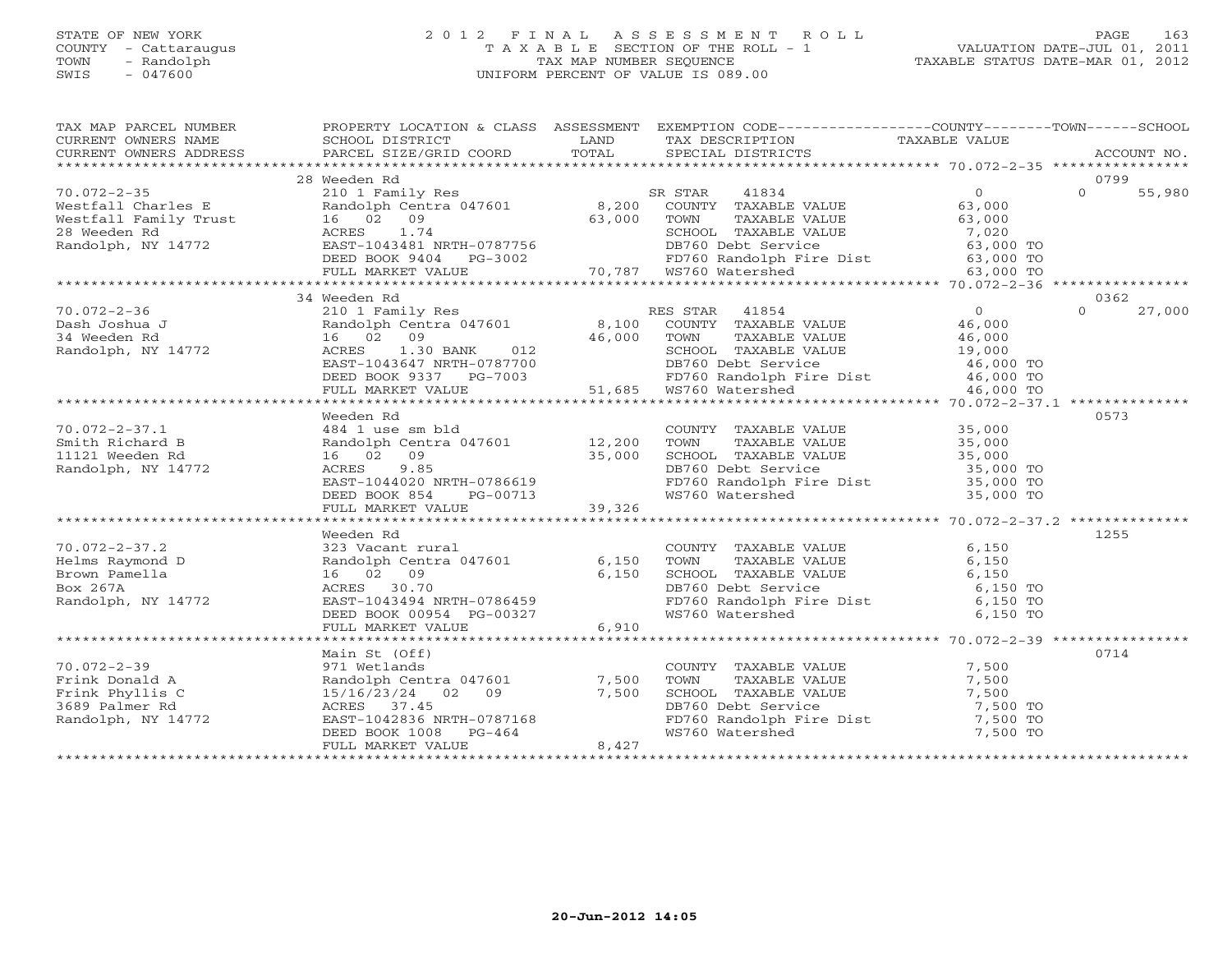# STATE OF NEW YORK 2 0 1 2 F I N A L A S S E S S M E N T R O L L PAGE 164 COUNTY - Cattaraugus T A X A B L E SECTION OF THE ROLL - 1 VALUATION DATE-JUL 01, 2011 TOWN - Randolph TAX MAP NUMBER SEQUENCE TAXABLE STATUS DATE-MAR 01, 2012 SWIS - 047600 UNIFORM PERCENT OF VALUE IS 089.00

| TAX MAP PARCEL NUMBER<br>CURRENT OWNERS NAME<br>CURRENT OWNERS ADDRESS | SCHOOL DISTRICT<br>PARCEL SIZE/GRID COORD                                                    | LAND<br>TOTAL | PROPERTY LOCATION & CLASS ASSESSMENT EXEMPTION CODE----------------COUNTY-------TOWN------SCHOOL<br>TAX DESCRIPTION<br>SPECIAL DISTRICTS | TAXABLE VALUE                           | ACCOUNT NO.                              |
|------------------------------------------------------------------------|----------------------------------------------------------------------------------------------|---------------|------------------------------------------------------------------------------------------------------------------------------------------|-----------------------------------------|------------------------------------------|
|                                                                        |                                                                                              |               |                                                                                                                                          |                                         |                                          |
| $70.072 - 2 - 41$                                                      | 79 Coldspring St<br>210 1 Family Res                                                         |               | 5,000<br>Veterans V 41107                                                                                                                | $\Omega$                                | 0729<br>$\Omega$                         |
| Wendell George Jr<br>Wendell Marlene                                   | Randolph Centra 047601 8,200 CVET C/T 41131<br>23 02 09                                      |               | 41834<br>79,000 SR STAR                                                                                                                  | 18,000<br>$\overline{0}$                | 18,000<br>$\Omega$<br>55,980<br>$\Omega$ |
| 79 Coldspring St<br>Randolph, NY 14772                                 | 1.99<br>ACRES<br>EAST-1042355 NRTH-0786174<br>DEED BOOK 771<br>PG-00113<br>FULL MARKET VALUE |               | COUNTY TAXABLE VALUE<br>TOWN<br>TAXABLE VALUE<br>SCHOOL TAXABLE VALUE<br>88,764 DB760 Debt Service                                       | 61,000<br>61,000<br>23,020<br>79,000 TO |                                          |
|                                                                        |                                                                                              |               | FD760 Randolph Fire Dist<br>WS760 Watershed                                                                                              | 79,000 TO<br>79,000 TO                  |                                          |
|                                                                        |                                                                                              |               |                                                                                                                                          |                                         |                                          |
| $70.072 - 2 - 42$                                                      | 73 Coldspring St<br>210 1 Family Res                                                         |               | COUNTY TAXABLE VALUE                                                                                                                     | 80,000                                  | 0798                                     |
| Nagle Timothy                                                          | Randolph Centra 047601                                                                       | 8,900         | TOWN<br>TAXABLE VALUE                                                                                                                    | 80,000                                  |                                          |
| Nagle Lori                                                             | 23 02 09                                                                                     | 80,000        | SCHOOL TAXABLE VALUE                                                                                                                     | 80,000                                  |                                          |
| 11 Torrence Rd                                                         | Life Use                                                                                     |               | DB760 Debt Service                                                                                                                       | 80,000 TO                               |                                          |
| Randolph, NY 14772                                                     | ACRES<br>4.78                                                                                |               | FD760 Randolph Fire Dist 80,000 TO                                                                                                       |                                         |                                          |
|                                                                        | EAST-1042224 NRTH-0786385<br>DEED BOOK 8020 PG-4002                                          |               | WS760 Watershed                                                                                                                          | 80,000 TO                               |                                          |
|                                                                        | FULL MARKET VALUE                                                                            | 89,888        |                                                                                                                                          |                                         |                                          |
|                                                                        | 67 Coldspring St                                                                             |               |                                                                                                                                          |                                         | 0543                                     |
| $70.072 - 2 - 43$                                                      | 210 1 Family Res                                                                             |               | RES STAR 41854                                                                                                                           | $\overline{0}$                          | $\Omega$<br>27,000                       |
| Frink Kris                                                             | Randolph Centra 047601                                                                       | 6,000         | COUNTY TAXABLE VALUE                                                                                                                     | 46,000                                  |                                          |
| 67 Coldspring Rd                                                       | 23 02 09                                                                                     | 46,000        | TOWN<br>TAXABLE VALUE                                                                                                                    | 46,000                                  |                                          |
| Randolph, NY 14772                                                     | FRNT 97.68 DPTH 204.68                                                                       |               | SCHOOL TAXABLE VALUE                                                                                                                     | 19,000                                  |                                          |
|                                                                        | EAST-1041992 NRTH-0786358                                                                    |               | DB760 Debt Service                                                                                                                       | 46,000 TO                               |                                          |
|                                                                        | DEED BOOK 1013<br>PG-1058                                                                    |               | DB760 Debt Service<br>FD760 Randolph Fire Dist                                                                                           | 46,000 TO                               |                                          |
|                                                                        | FULL MARKET VALUE                                                                            | 51,685        | WS760 Watershed                                                                                                                          | 9,200 TO                                |                                          |
|                                                                        |                                                                                              |               |                                                                                                                                          |                                         |                                          |
|                                                                        | 47 Coldspring St                                                                             |               |                                                                                                                                          |                                         | 1609                                     |
| $70.072 - 2 - 44.1$                                                    | 311 Res vac land                                                                             |               | COUNTY TAXABLE VALUE                                                                                                                     | 6,000                                   |                                          |
| Frink Kris C                                                           | Randolph Centra 047601                                                                       | 6,000         | TOWN<br>TAXABLE VALUE                                                                                                                    | 6,000                                   |                                          |
| 67 Coldspring St                                                       | 23 02<br>09                                                                                  | 6,000         | SCHOOL TAXABLE VALUE                                                                                                                     | 6.000                                   |                                          |
| Randolph, NY 14772                                                     | FRNT 157.00 DPTH 151.00                                                                      |               | DB760 Debt Service                                                                                                                       | 6,000 TO                                |                                          |
|                                                                        | EAST-1041913 NRTH-0786427                                                                    |               | FD760 Randolph Fire Dist 6,000 TO                                                                                                        |                                         |                                          |
|                                                                        | DEED BOOK 1242 PG-3002                                                                       |               | WS760 Watershed                                                                                                                          | 6,000 TO                                |                                          |
|                                                                        | FULL MARKET VALUE                                                                            | 6,742         |                                                                                                                                          |                                         |                                          |
|                                                                        |                                                                                              |               |                                                                                                                                          |                                         |                                          |
|                                                                        | Coldspring St                                                                                |               |                                                                                                                                          |                                         | 0734                                     |
| $70.072 - 2 - 44.2$                                                    | 311 Res vac land                                                                             |               | COUNTY TAXABLE VALUE                                                                                                                     | 1,900                                   |                                          |
| Alexander John K                                                       | Randolph Centra 047601                                                                       | 1,900         | TOWN<br>TAXABLE VALUE                                                                                                                    | 1,900                                   |                                          |
| 385 Spring Lake Dr                                                     | ACRES<br>9.40                                                                                | 1,900         | SCHOOL TAXABLE VALUE                                                                                                                     | 1,900                                   |                                          |
| Pinehurst, NC 28374-7702                                               | EAST-1041748 NRTH-0787012                                                                    |               | DB760 Debt Service                                                                                                                       | 1,900 TO                                |                                          |
|                                                                        | DEED BOOK 4370<br>PG-9001                                                                    |               | FD760 Randolph Fire Dist 1,900 TO                                                                                                        |                                         |                                          |
|                                                                        | FULL MARKET VALUE                                                                            | 2,135         |                                                                                                                                          |                                         |                                          |
|                                                                        | *************************                                                                    |               |                                                                                                                                          |                                         |                                          |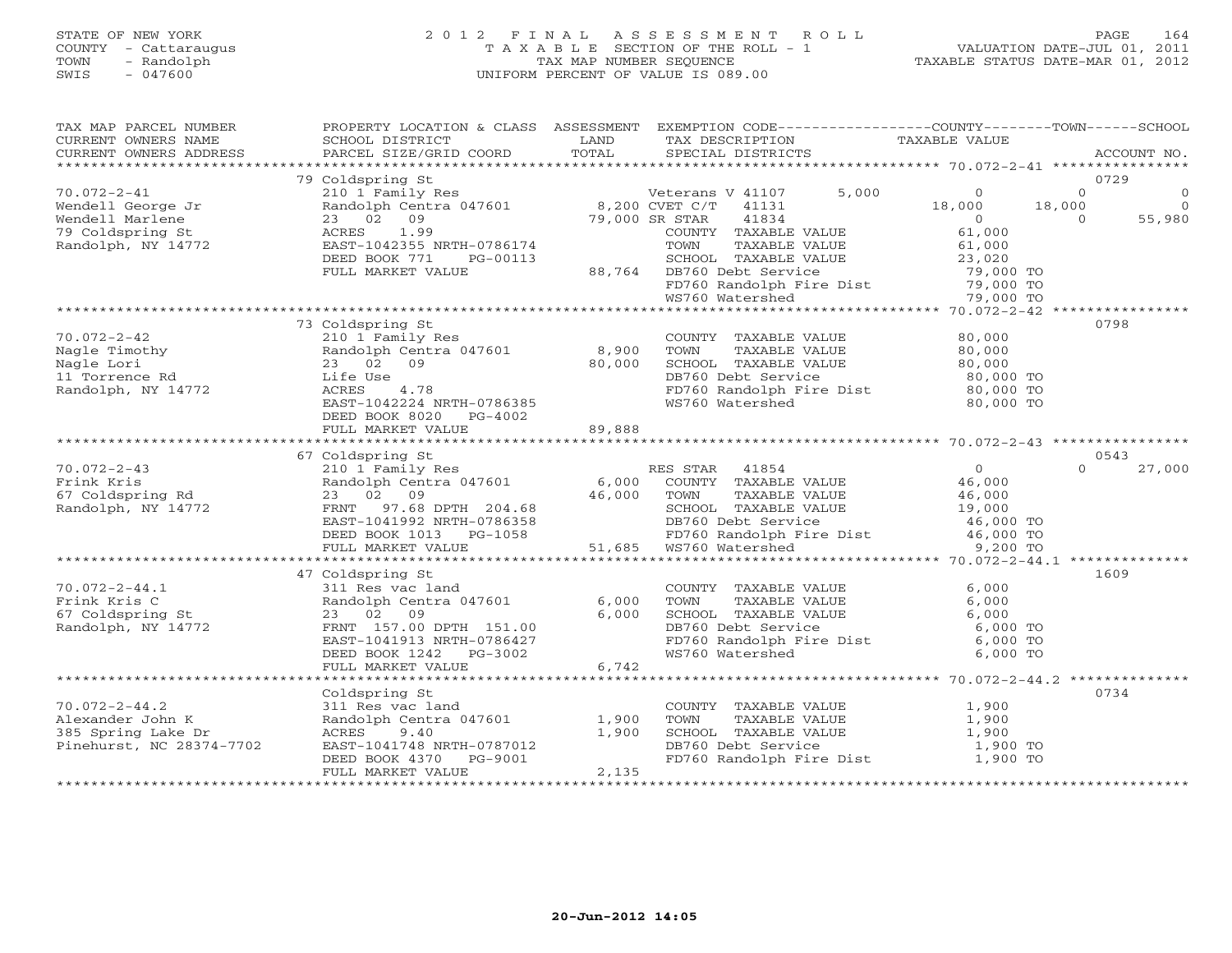# STATE OF NEW YORK 2 0 1 2 F I N A L A S S E S S M E N T R O L L PAGE 165 COUNTY - Cattaraugus T A X A B L E SECTION OF THE ROLL - 1 VALUATION DATE-JUL 01, 2011 TOWN - Randolph TAX MAP NUMBER SEQUENCE TAXABLE STATUS DATE-MAR 01, 2012 SWIS - 047600 UNIFORM PERCENT OF VALUE IS 089.00UNIFORM PERCENT OF VALUE IS 089.00

| TAX MAP PARCEL NUMBER<br>CURRENT OWNERS NAME<br>CURRENT OWNERS ADDRESS | SCHOOL DISTRICT<br>PARCEL SIZE/GRID COORD          | LAND<br>TOTAL | PROPERTY LOCATION & CLASS ASSESSMENT EXEMPTION CODE---------------COUNTY-------TOWN-----SCHOOL<br>TAX DESCRIPTION<br>SPECIAL DISTRICTS | TAXABLE VALUE          | ACCOUNT NO.      |
|------------------------------------------------------------------------|----------------------------------------------------|---------------|----------------------------------------------------------------------------------------------------------------------------------------|------------------------|------------------|
|                                                                        |                                                    |               |                                                                                                                                        |                        |                  |
|                                                                        | 9 Coldspring St                                    |               |                                                                                                                                        | $\Omega$               | 0833<br>$\Omega$ |
| $70.072 - 2 - 45$                                                      | 210 1 Family Res<br>Randolph Centra 047601 3,000   |               | RES STAR 41854                                                                                                                         |                        | 27,000           |
| Bonoviten Sara                                                         |                                                    |               | COUNTY TAXABLE VALUE                                                                                                                   | 42,300                 |                  |
| Ling Alicia A                                                          | 23 02 09                                           | 42,300        | TOWN<br>TAXABLE VALUE                                                                                                                  | 42,300<br>15,300       |                  |
| 9 Coldspring St<br>Randolph, NY 14772                                  | FRNT 70.00 DPTH 74.00<br>EAST-1041321 NRTH-0787407 |               | SCHOOL TAXABLE VALUE                                                                                                                   |                        |                  |
|                                                                        | DEED BOOK 14672 PG-3001                            |               | DB760 Debt Service<br>FD760 Randolph Fire Dist                                                                                         | 42,300 TO<br>42,300 TO |                  |
|                                                                        | FULL MARKET VALUE                                  |               |                                                                                                                                        | 42,300 TO              |                  |
|                                                                        |                                                    |               |                                                                                                                                        |                        |                  |
|                                                                        | 149 Main St (Off)                                  |               |                                                                                                                                        |                        | 1589             |
| $70.072 - 2 - 47.2$                                                    | 210 1 Family Res                                   |               | COUNTY TAXABLE VALUE                                                                                                                   | 29,200                 |                  |
| John Joshua W                                                          | Randolph Centra 047601                             | 4,500         | TOWN<br>TAXABLE VALUE                                                                                                                  | 29,200                 |                  |
| 149 Main St (Off)                                                      | ACRES<br>0.26                                      | 29,200        | SCHOOL TAXABLE VALUE                                                                                                                   | 29,200                 |                  |
| Randolph, NY 14772                                                     | EAST-1041646 NRTH-0787682                          |               |                                                                                                                                        | 29,200 TO              |                  |
|                                                                        | DEED BOOK 10323 PG-4001                            |               | DB760 Debt Service<br>FD760 Randolph Fire Dist                                                                                         | $29,200$ TO            |                  |
|                                                                        | FULL MARKET VALUE                                  | 32,809        | WS760 Watershed                                                                                                                        | 29,200 TO              |                  |
|                                                                        |                                                    |               |                                                                                                                                        |                        |                  |
|                                                                        | 72 Weeden Rd                                       |               |                                                                                                                                        |                        | 0767             |
| $70.073 - 1 - 1$                                                       | 210 1 Family Res                                   |               | COUNTY TAXABLE VALUE                                                                                                                   | 75,000                 |                  |
| Radotavich Carl                                                        | Randolph Centra 047601 13,400                      |               | TAXABLE VALUE<br>TOWN                                                                                                                  | 75,000                 |                  |
| 72 Weeden Rd                                                           | 16 02 09                                           | 75,000        | SCHOOL TAXABLE VALUE                                                                                                                   | 75,000                 |                  |
| Randolph, NY 14772                                                     | 5.30<br>ACRES                                      |               | DB760 Debt Service                                                                                                                     | 75,000 TO              |                  |
|                                                                        | EAST-1044564 NRTH-0787428                          |               | FD760 Randolph Fire Dist                                                                                                               | 75,000 TO              |                  |
|                                                                        | DEED BOOK 00985 PG-00165                           |               | WS760 Watershed                                                                                                                        | 75,000 TO              |                  |
|                                                                        | FULL MARKET VALUE                                  | 84,270        |                                                                                                                                        |                        |                  |
|                                                                        |                                                    |               |                                                                                                                                        |                        |                  |
|                                                                        | Weeden Rd (Off)                                    |               |                                                                                                                                        |                        | 0542             |
| $70.073 - 1 - 2$                                                       | 971 Wetlands                                       |               | COUNTY TAXABLE VALUE                                                                                                                   | 8,600                  |                  |
| Shields Seth                                                           | Randolph Centra 047601                             | 8,600         | TOWN<br>TAXABLE VALUE                                                                                                                  | 8,600                  |                  |
| Shields Nicole                                                         | 16 02 09                                           | 8,600         | SCHOOL TAXABLE VALUE                                                                                                                   | 8,600                  |                  |
| 145 Coldspring St                                                      | ACRES 41.01                                        |               | DB760 Debt Service<br>FD760 Randolph Fire Dist                                                                                         | 8,600 TO               |                  |
| Randolph, NY 14772                                                     | EAST-1044566 NRTH-0786107                          |               |                                                                                                                                        | 8,600 TO               |                  |
|                                                                        | DEED BOOK 14377 PG-405                             |               | WS760 Watershed                                                                                                                        | 8,600 TO               |                  |
|                                                                        | FULL MARKET VALUE                                  | 9,663         |                                                                                                                                        |                        |                  |
|                                                                        |                                                    |               |                                                                                                                                        |                        |                  |
|                                                                        | Weeden Rd                                          |               |                                                                                                                                        |                        | 0776             |
| $70.073 - 1 - 3$                                                       | 120 Field crops                                    |               | COUNTY TAXABLE VALUE                                                                                                                   | 27,600                 |                  |
| Adams Donald D                                                         | Randolph Centra 047601 27,600                      |               | TAXABLE VALUE<br>TOWN                                                                                                                  | 27,600                 |                  |
| Adams EllaMae                                                          | 15 02 09                                           | 27,600        | SCHOOL TAXABLE VALUE 27,600                                                                                                            |                        |                  |
| RD 1 Frank Rd                                                          | Wetlands                                           |               | DB760 Debt Service                                                                                                                     | 27,600 TO              |                  |
| Cattaraugus, NY 14719                                                  | ACRES<br>98.05                                     |               | FD760 Randolph Fire Dist 27,600 TO                                                                                                     |                        |                  |
|                                                                        | EAST-1046138 NRTH-0786384                          |               | WS760 Watershed                                                                                                                        | 27,600 TO              |                  |
|                                                                        | DEED BOOK 00836 PG-00406                           |               |                                                                                                                                        |                        |                  |
|                                                                        | FULL MARKET VALUE                                  | 31,011        |                                                                                                                                        |                        |                  |
|                                                                        |                                                    |               |                                                                                                                                        |                        |                  |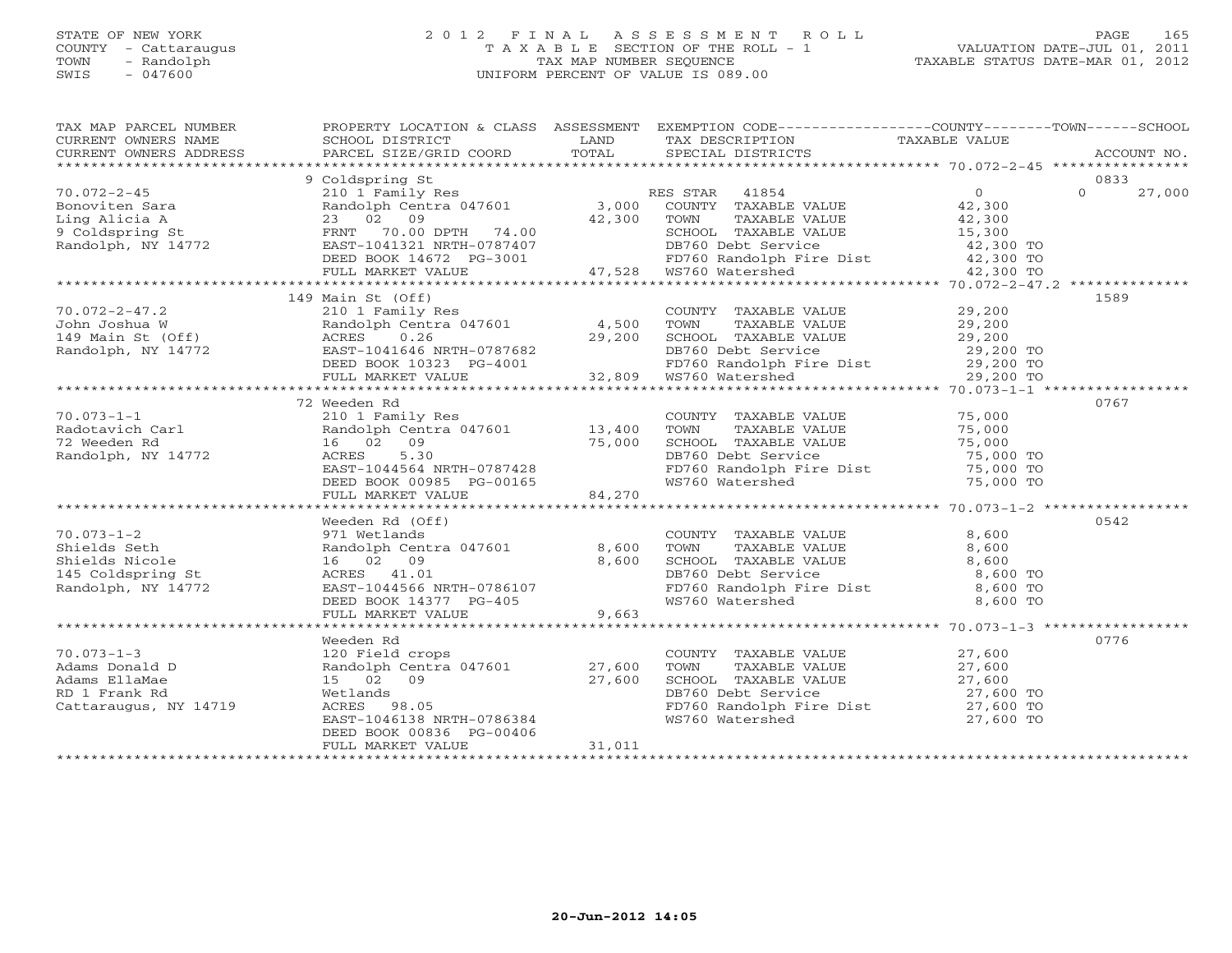# STATE OF NEW YORK 2 0 1 2 F I N A L A S S E S S M E N T R O L L PAGE 166 COUNTY - Cattaraugus T A X A B L E SECTION OF THE ROLL - 1 VALUATION DATE-JUL 01, 2011 TOWN - Randolph TAX MAP NUMBER SEQUENCE TAXABLE STATUS DATE-MAR 01, 2012 SWIS - 047600 UNIFORM PERCENT OF VALUE IS 089.00UNIFORM PERCENT OF VALUE IS 089.00

| TAX MAP PARCEL NUMBER<br>CURRENT OWNERS NAME                                                 | SCHOOL DISTRICT                                                                                                                                                                                     | LAND            | PROPERTY LOCATION & CLASS ASSESSMENT EXEMPTION CODE---------------COUNTY-------TOWN------SCHOOL<br>TAX DESCRIPTION                                                                                                                                                                | TAXABLE VALUE                                                                       |          |             |
|----------------------------------------------------------------------------------------------|-----------------------------------------------------------------------------------------------------------------------------------------------------------------------------------------------------|-----------------|-----------------------------------------------------------------------------------------------------------------------------------------------------------------------------------------------------------------------------------------------------------------------------------|-------------------------------------------------------------------------------------|----------|-------------|
| CURRENT OWNERS ADDRESS                                                                       | PARCEL SIZE/GRID COORD                                                                                                                                                                              | TOTAL           | SPECIAL DISTRICTS                                                                                                                                                                                                                                                                 |                                                                                     |          | ACCOUNT NO. |
|                                                                                              | 118 Weeden Rd                                                                                                                                                                                       |                 |                                                                                                                                                                                                                                                                                   |                                                                                     | 0611     |             |
| $70.073 - 1 - 4$<br>Pitts Donald J<br>Pitts Barbara M<br>118 Weeden Rd<br>Randolph, NY 14772 | 240 Rural res<br>15 02<br>09<br>9.75<br>ACRES<br>EAST-1045904 NRTH-0787024<br>DEED BOOK 763<br>PG-00479                                                                                             | 66,400          | RES STAR 41854<br>Randolph Centra 047601 14,000 COUNTY TAXABLE VALUE<br>TOWN<br>TAXABLE VALUE<br>SCHOOL TAXABLE VALUE<br>$\overline{U}$<br>DB760 Debt Service<br>FD760 Randolph Fire Dist 66,400 TO<br>WS760 Watershed 66,400 TO<br>1479 FD760 Randolph<br>14,607 WS760 Watershed | $\overline{0}$<br>66,400<br>66,400<br>39,400<br>66,400 TO                           | $\Omega$ | 27,000      |
|                                                                                              | FULL MARKET VALUE                                                                                                                                                                                   |                 |                                                                                                                                                                                                                                                                                   |                                                                                     |          |             |
|                                                                                              | 154 Weeden Rd                                                                                                                                                                                       |                 |                                                                                                                                                                                                                                                                                   |                                                                                     | 0740     |             |
| $70.073 - 1 - 7$<br>Doubek Matthew F<br>154 Weeden Rd<br>Randolph, NY 14772                  | 210 1 Family Res<br>Randolph Centra 047601<br>15 02 09<br>ACRES 1.15<br>EAST-1046913 NRTH-0787397<br>DEED BOOK 856<br>FULL MARKET VALUE                                                             | 8,200<br>38,900 | RES STAR 41854<br>COUNTY TAXABLE VALUE<br>TAXABLE VALUE<br>TOWN<br>SCHOOL TAXABLE VALUE<br>SCHOOL TAXABLE VALUE 11,900<br>RTH-0787397 DB760 Debt Service 38,900 TO<br>PG-00498 PD760 Randolph Fire Dist 38,900 TO<br>LUE 13,708 WS760 Watershed 38,900 TO                         | $\overline{0}$<br>38,900<br>38,900<br>38,900<br>11,900                              | $\Omega$ | 27,000      |
|                                                                                              |                                                                                                                                                                                                     |                 |                                                                                                                                                                                                                                                                                   |                                                                                     |          |             |
| $70.078 - 1 - 1$<br>Luce John R<br>1466 Monroe Drive<br>NE<br>Atlanta, GA 30324              | 64 Torrence Rd<br>210 1 Family Res<br>Randolph Centra 047601 18,500<br>31 02 09<br>$L/u$ - Marlene Luce<br>ACRES<br>11.40<br>EAST-1035335 NRTH-0785668<br>DEED BOOK 997<br>PG-1184                  | 75,000          | COUNTY TAXABLE VALUE<br>TOWN<br>TAXABLE VALUE<br>SCHOOL TAXABLE VALUE<br>DB760 Debt Service<br>FD760 Randolph Fire Dist<br>WS760 Watershed                                                                                                                                        | 75,000<br>75,000<br>75,000<br>75,000 TO<br>$75,000$ TO<br>15,000 TO                 | 0646     |             |
|                                                                                              | FULL MARKET VALUE                                                                                                                                                                                   | 84,270          |                                                                                                                                                                                                                                                                                   |                                                                                     |          |             |
|                                                                                              | 36 Torrence Rd                                                                                                                                                                                      |                 |                                                                                                                                                                                                                                                                                   |                                                                                     | 0556     |             |
| $70.078 - 1 - 2$<br>Cali Douglas M<br>Cali Lea Anne<br>36 Torrence Rd<br>Randolph, NY 14772  | 210 1 Family Res<br>Randolph Centra 047601<br>31 02 09<br>4.90<br>ACRES<br>EAST-1035788 NRTH-0785813<br>DEED BOOK 872<br>PG-00711<br>FULL MARKET VALUE                                              | 86,000          | RES STAR 41854<br>13,000 COUNTY TAXABLE VALUE<br>TOWN<br>TAXABLE VALUE<br>SCHOOL TAXABLE VALUE<br>DB760 Debt Service 59,000<br>FD760 Randolph Fire Dist 86,000 TO<br>WS760 Watershed 17,200 TO<br>FD760 Randolph I<br>96,629   WS760 Watershed                                    | $\overline{0}$<br>86,000<br>86,000                                                  | $\cap$   | 27,000      |
|                                                                                              |                                                                                                                                                                                                     |                 |                                                                                                                                                                                                                                                                                   |                                                                                     |          |             |
|                                                                                              | 33 Torrence Rd                                                                                                                                                                                      |                 |                                                                                                                                                                                                                                                                                   |                                                                                     | 0505     |             |
| $70.078 - 1 - 3$<br>Daniels Kim D<br>33 Torrence Rd<br>Randolph, NY 14772                    | 210 1 Family Res<br>$210$ T $P_{\text{unit-1}y}$ $\text{Res}$ $210$ $11,600$<br>31 02 09<br>3.86 BANK<br>012<br>ACRES<br>EAST-1036191 NRTH-0785537<br>DEED BOOK 00927 PG-01096<br>FULL MARKET VALUE | 86,900          | SR STAR<br>41834<br>COUNTY TAXABLE VALUE<br>TOWN<br>TAXABLE VALUE<br>SCHOOL TAXABLE VALUE<br>DB760 Debt Service<br>FD760 Randolph Fire Dist<br>97,640 WS760 Watershed                                                                                                             | $\overline{0}$<br>86,900<br>86,900<br>30,920<br>86,900 TO<br>86,900 TO<br>17,380 TO | $\Omega$ | 55,980      |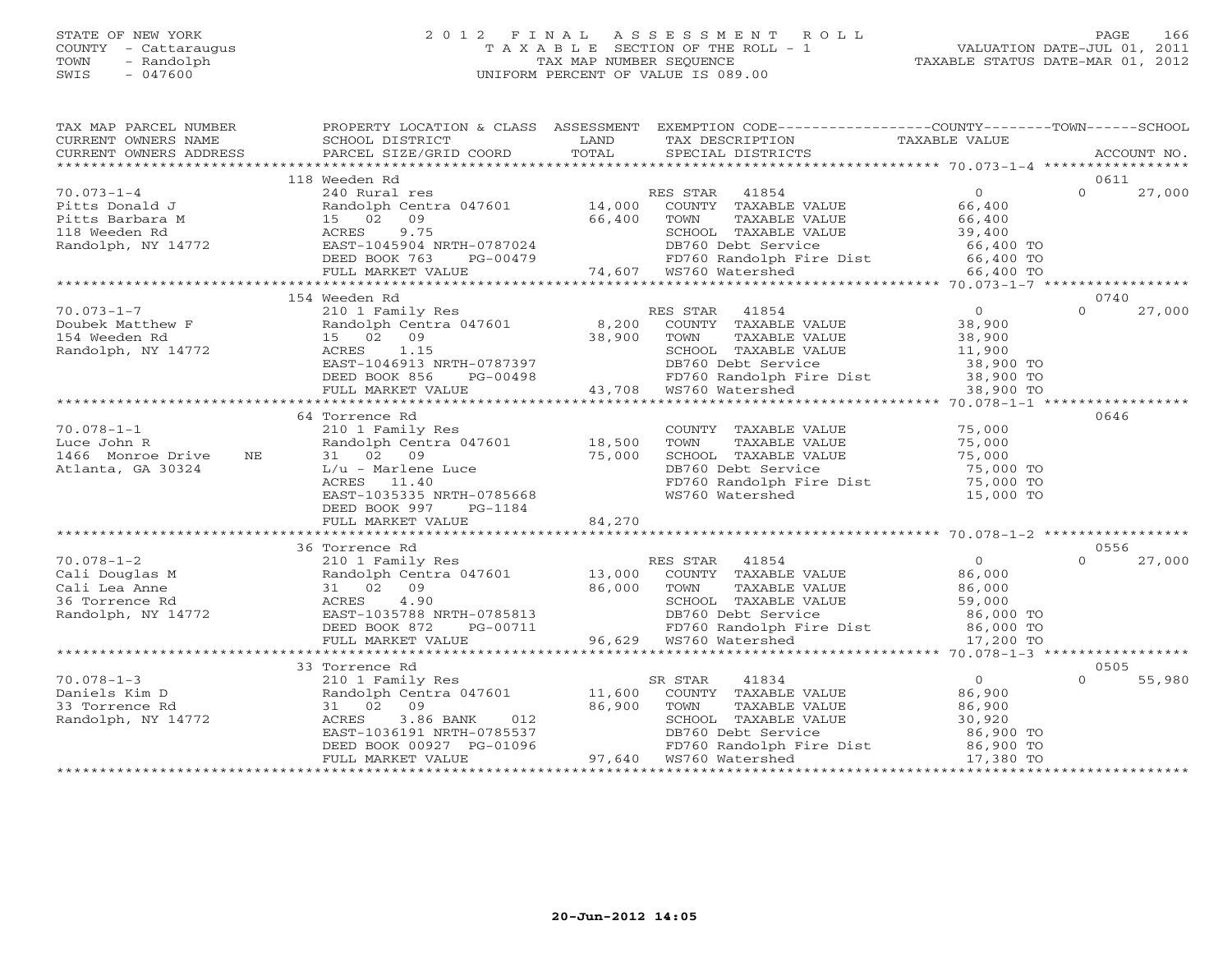# STATE OF NEW YORK 2 0 1 2 F I N A L A S S E S S M E N T R O L L PAGE 167 COUNTY - Cattaraugus T A X A B L E SECTION OF THE ROLL - 1 VALUATION DATE-JUL 01, 2011 TOWN - Randolph TAX MAP NUMBER SEQUENCE TAXABLE STATUS DATE-MAR 01, 2012 SWIS - 047600 UNIFORM PERCENT OF VALUE IS 089.00UNIFORM PERCENT OF VALUE IS 089.00

| TAX MAP PARCEL NUMBER<br>CURRENT OWNERS NAME<br>CURRENT OWNERS ADDRESS | PROPERTY LOCATION & CLASS ASSESSMENT<br>SCHOOL DISTRICT<br>PARCEL SIZE/GRID COORD | LAND<br>TOTAL | EXEMPTION CODE-----------------COUNTY-------TOWN------SCHOOL<br>TAX DESCRIPTION<br>SPECIAL DISTRICTS | <b>TAXABLE VALUE</b> | ACCOUNT NO.        |
|------------------------------------------------------------------------|-----------------------------------------------------------------------------------|---------------|------------------------------------------------------------------------------------------------------|----------------------|--------------------|
|                                                                        |                                                                                   |               |                                                                                                      |                      |                    |
|                                                                        | 21 Torrence Rd                                                                    |               |                                                                                                      |                      | 0809<br>$\Omega$   |
| $70.078 - 1 - 4$<br>Shawley Scott E                                    | 210 1 Family Res<br>Randolph Centra 047601                                        | 10,600        | RES STAR<br>41854<br>COUNTY TAXABLE VALUE                                                            | $\circ$<br>90,300    | 27,000             |
| Shawley Melissa                                                        | 09<br>31 02                                                                       | 90,300        | TOWN                                                                                                 | 90,300               |                    |
| 21 Torrence Rd                                                         | ACRES<br>3.05 BANK<br>012                                                         |               | TAXABLE VALUE<br>SCHOOL TAXABLE VALUE                                                                | 63,300               |                    |
| Randolph, NY 14772                                                     | EAST-1036390 NRTH-0785938                                                         |               | DB760 Debt Service                                                                                   | 90,300 TO            |                    |
|                                                                        | DEED BOOK 4078<br>PG-5001                                                         |               | FD760 Randolph Fire Dist                                                                             | 90,300 TO            |                    |
|                                                                        | FULL MARKET VALUE                                                                 | 101,461       | WS760 Watershed                                                                                      | 18,060 TO            |                    |
|                                                                        |                                                                                   |               |                                                                                                      |                      |                    |
|                                                                        | Torrence Rd                                                                       |               |                                                                                                      |                      | 0534               |
| $70.078 - 1 - 5.1$                                                     | 312 Vac w/imprv                                                                   |               | COUNTY TAXABLE VALUE                                                                                 | 35,300               |                    |
| Cali Douglas M                                                         | Randolph Centra 047601                                                            | 22,500        | TOWN<br>TAXABLE VALUE                                                                                | 35,300               |                    |
| Cali Lea Anne                                                          | 31 02<br>09                                                                       | 35,300        | SCHOOL TAXABLE VALUE                                                                                 | 35,300               |                    |
| 36 Torrence Rd                                                         | Bar 98                                                                            |               | DB760 Debt Service                                                                                   | 35,300 TO            |                    |
| Randolph, NY 14772                                                     | ACRES 35.95                                                                       |               | FD760 Randolph Fire Dist                                                                             | 35,300 TO            |                    |
|                                                                        | EAST-1035934 NRTH-0784551                                                         |               | WS760 Watershed                                                                                      | 7,060 TO             |                    |
|                                                                        | DEED BOOK 14323 PG-6001                                                           |               |                                                                                                      |                      |                    |
|                                                                        | FULL MARKET VALUE                                                                 | 39,663        |                                                                                                      |                      |                    |
|                                                                        |                                                                                   |               |                                                                                                      |                      |                    |
|                                                                        | 96 Torrence Rd                                                                    |               |                                                                                                      |                      | 1087               |
| $70.078 - 1 - 5.2$                                                     | 210 1 Family Res                                                                  |               | RES STAR<br>41854                                                                                    | $\Omega$             | $\Omega$<br>27,000 |
| Hayes Robert E                                                         | Randolph Centra 047601                                                            | 8,300         | COUNTY TAXABLE VALUE                                                                                 | 80,000               |                    |
| Hayes Dawn M                                                           | 31 02<br>09                                                                       | 80,000        | TOWN<br>TAXABLE VALUE                                                                                | 80,000               |                    |
| 96 Torrence Rd                                                         | 1.26<br>ACRES                                                                     |               | SCHOOL TAXABLE VALUE                                                                                 | 53,000               |                    |
| Randolph, NY 14772                                                     | EAST-1035147 NRTH-0785093                                                         |               | DB760 Debt Service                                                                                   | 80,000 TO            |                    |
|                                                                        | DEED BOOK 849<br>PG-00992                                                         |               | FD760 Randolph Fire Dist                                                                             | 80,000 TO            |                    |
|                                                                        | FULL MARKET VALUE                                                                 | 89,888        | WS760 Watershed                                                                                      | 16,000 TO            |                    |
|                                                                        |                                                                                   |               |                                                                                                      |                      |                    |
|                                                                        | 85 Torrence Rd                                                                    |               |                                                                                                      |                      | 1096               |
| $70.078 - 1 - 5.3$                                                     | 210 1 Family Res                                                                  |               | SR STAR<br>41834                                                                                     | $\overline{0}$       | 55,980<br>$\cap$   |
| Matheron Rosaline                                                      | Randolph Centra 047601                                                            | 9,100         | COUNTY TAXABLE VALUE                                                                                 | 75,000               |                    |
| Matheron Glenn R                                                       | 31 02<br>09                                                                       | 75,000        | TOWN<br>TAXABLE VALUE                                                                                | 75,000               |                    |
| 85 Torrence Rd                                                         | 1.87<br>ACRES                                                                     |               | SCHOOL TAXABLE VALUE                                                                                 | 19,020               |                    |
| Randolph, NY 14772                                                     | EAST-1035330 NRTH-0784849                                                         |               | DB760 Debt Service                                                                                   | 75,000 TO            |                    |
|                                                                        | DEED BOOK 1405 PG-2002                                                            |               | FD760 Randolph Fire Dist                                                                             | 75,000 TO            |                    |
|                                                                        | FULL MARKET VALUE                                                                 | 84,270        | WS760 Watershed                                                                                      | 7,500 TO             |                    |
|                                                                        | 24 Torrence Rd                                                                    |               |                                                                                                      |                      | 1108               |
| $70.078 - 1 - 5.4$                                                     | 210 1 Family Res                                                                  |               | RES STAR<br>41854                                                                                    | $\circ$              | 27,000<br>$\cap$   |
| Smith Andrew K                                                         | Randolph Centra 047601                                                            | 10,200        | COUNTY TAXABLE VALUE                                                                                 | 107,000              |                    |
| Smith Dawn M                                                           | 31 02<br>09                                                                       | 107,000       | TOWN<br>TAXABLE VALUE                                                                                | 107,000              |                    |
| 24 Torrence Rd                                                         | 5.72 BANK<br>012<br>ACRES                                                         |               | SCHOOL TAXABLE VALUE                                                                                 | 80,000               |                    |
| Randolph, NY 14772                                                     | EAST-1035889 NRTH-0786202                                                         |               | DB760 Debt Service                                                                                   | 107,000 TO           |                    |
|                                                                        | DEED BOOK 3931<br>PG-2003                                                         |               | FD760 Randolph Fire Dist                                                                             | 107,000 TO           |                    |
|                                                                        | FULL MARKET VALUE                                                                 | 120,225       | WS760 Watershed                                                                                      | 21,400 TO            |                    |
|                                                                        |                                                                                   |               |                                                                                                      |                      |                    |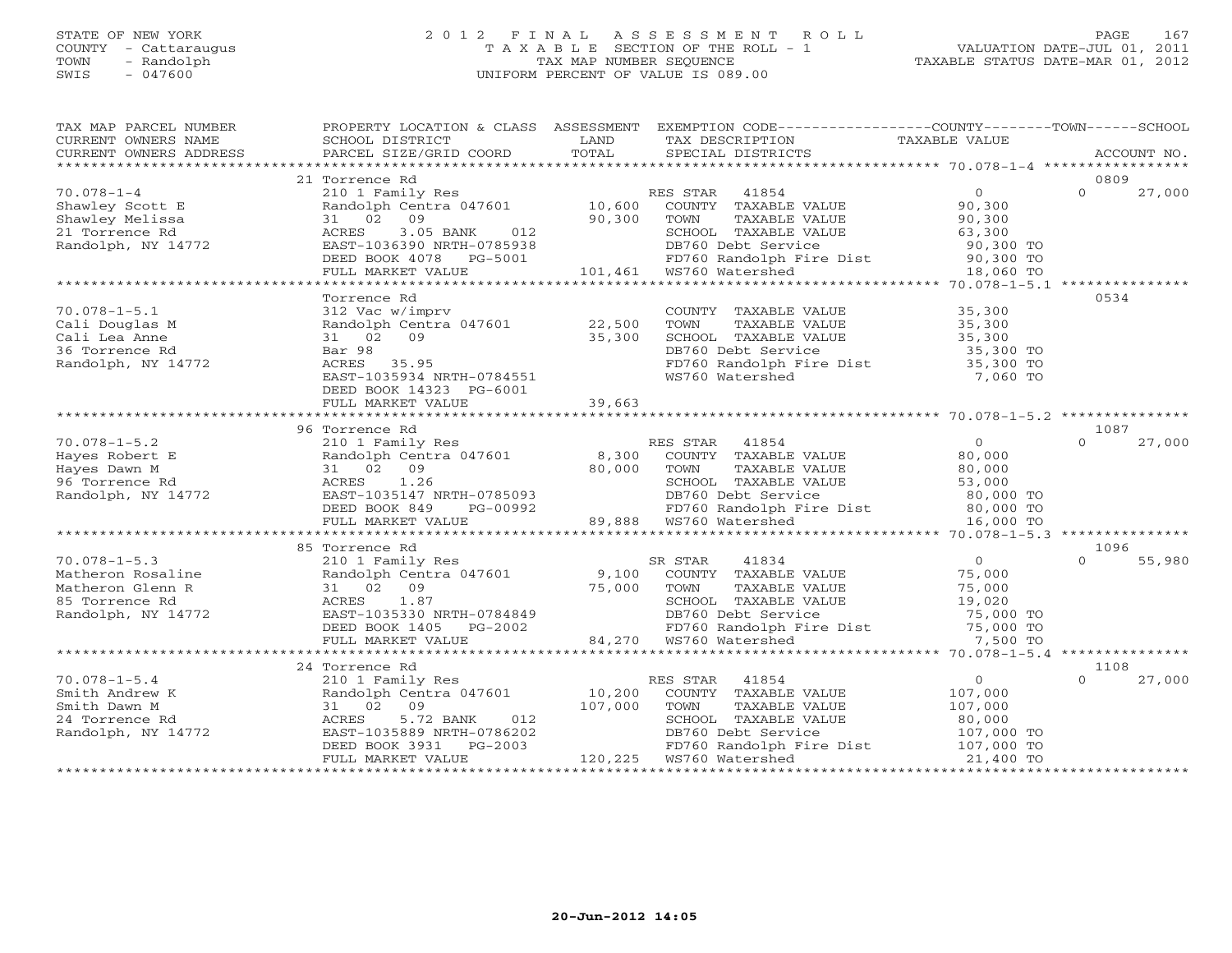# STATE OF NEW YORK 2 0 1 2 F I N A L A S S E S S M E N T R O L L PAGE 168 COUNTY - Cattaraugus T A X A B L E SECTION OF THE ROLL - 1 VALUATION DATE-JUL 01, 2011 TOWN - Randolph TAX MAP NUMBER SEQUENCE TAXABLE STATUS DATE-MAR 01, 2012 SWIS - 047600 UNIFORM PERCENT OF VALUE IS 089.00UNIFORM PERCENT OF VALUE IS 089.00

| TAX MAP PARCEL NUMBER                                                                                                                                                                                                                         |                                                                                                        |       | PROPERTY LOCATION & CLASS ASSESSMENT EXEMPTION CODE----------------COUNTY-------TOWN------SCHOOL                                                                                                             |        |                    |
|-----------------------------------------------------------------------------------------------------------------------------------------------------------------------------------------------------------------------------------------------|--------------------------------------------------------------------------------------------------------|-------|--------------------------------------------------------------------------------------------------------------------------------------------------------------------------------------------------------------|--------|--------------------|
| CURRENT OWNERS ADDRESS                                                                                                                                                                                                                        |                                                                                                        |       |                                                                                                                                                                                                              |        |                    |
|                                                                                                                                                                                                                                               | 61 Torrence Rd                                                                                         |       |                                                                                                                                                                                                              |        | 1223               |
| 70.078-1-5.5<br>Nelson Eric R<br>Nelson Eric R<br>Nelson Jill D<br>31 02 09<br>ACRES 9.60 BANK 069 138,500 TOWN TAXABLE VALUE 138,500<br>Randolph, NY 14772 EAST-1035800 NRTH-0785089<br>Randolph, NY 14772 EAST-1035800 NRTH-0785089<br>Rand |                                                                                                        |       |                                                                                                                                                                                                              |        | $\Omega$<br>27,000 |
|                                                                                                                                                                                                                                               |                                                                                                        |       |                                                                                                                                                                                                              |        |                    |
|                                                                                                                                                                                                                                               |                                                                                                        |       |                                                                                                                                                                                                              |        |                    |
|                                                                                                                                                                                                                                               |                                                                                                        |       |                                                                                                                                                                                                              |        |                    |
|                                                                                                                                                                                                                                               |                                                                                                        |       |                                                                                                                                                                                                              |        |                    |
|                                                                                                                                                                                                                                               |                                                                                                        |       |                                                                                                                                                                                                              |        |                    |
| Nelson Eric R<br>Nelson Jill D<br>31 02 09 138,500 TONN TAXABLE VALUE<br>42 2 09 138,500 TONN NY 14772<br>EAST-1035800 NRTH-0785089<br>DEED BOOK 9006 PG-5002 FD760 Randolph Fire Dist 138,500 TO<br>FULL MARKET VALUE 155,618 WS760 Water    |                                                                                                        |       |                                                                                                                                                                                                              |        |                    |
|                                                                                                                                                                                                                                               |                                                                                                        |       |                                                                                                                                                                                                              |        |                    |
| $70.078 - 1 - 5.7$                                                                                                                                                                                                                            | Torrence Rd                                                                                            |       |                                                                                                                                                                                                              |        | 1225               |
|                                                                                                                                                                                                                                               | 220 2 Family Res<br>Randolph Centra 047601 9,300                                                       |       | COUNTY TAXABLE VALUE 68,400<br>TAXABLE VALUE 68,400<br>TOWN                                                                                                                                                  |        |                    |
| Nagle Timothy<br>Nagle Loni<br>1 Torronce Pd                                                                                                                                                                                                  |                                                                                                        |       |                                                                                                                                                                                                              |        |                    |
|                                                                                                                                                                                                                                               |                                                                                                        |       |                                                                                                                                                                                                              |        |                    |
| Nagle Loni<br>1 Torrence Rd<br>Randolph, NY 14772                                                                                                                                                                                             | 31 02 09 68,400<br>Apt 68,400<br>ACRES 2.05                                                            |       | SCHOOL TAXABLE VALUE 68,400<br>DB760 Debt Service 68,400 TO<br>FD760 Randolph Fire Dist 68,400 TO                                                                                                            |        |                    |
|                                                                                                                                                                                                                                               | EAST-1036411 NRTH-0786270                                                                              |       | WS760 Watershed 13,680 TO                                                                                                                                                                                    |        |                    |
|                                                                                                                                                                                                                                               | DEED BOOK 00948 PG-00278                                                                               |       |                                                                                                                                                                                                              |        |                    |
|                                                                                                                                                                                                                                               |                                                                                                        |       |                                                                                                                                                                                                              |        |                    |
|                                                                                                                                                                                                                                               |                                                                                                        |       |                                                                                                                                                                                                              |        |                    |
|                                                                                                                                                                                                                                               | Messenger St                                                                                           |       |                                                                                                                                                                                                              |        | 0645               |
| Nagle Timothy<br>Nagle Timothy<br>Nagle Loni<br>1 Torrence Rd<br>Randolph, NY 14772<br>Randolph, NY 14772<br>ACRES 58.                                                                                                                        |                                                                                                        |       | Messenger St<br>312 Vac w/imprv<br>Randolph Centra 047601 28,100 COUNTY TAXABLE VALUE VALUE 28,100                                                                                                           | 20,000 | 20,000             |
|                                                                                                                                                                                                                                               |                                                                                                        |       |                                                                                                                                                                                                              |        |                    |
|                                                                                                                                                                                                                                               | 31 02 09<br>Ff 1650.00<br>RES 58.65<br>EAST-1037168 NRTH-0785285<br>EAST-1037168 NRTH-0785285<br>FD760 |       |                                                                                                                                                                                                              |        |                    |
|                                                                                                                                                                                                                                               |                                                                                                        |       |                                                                                                                                                                                                              |        |                    |
|                                                                                                                                                                                                                                               |                                                                                                        |       |                                                                                                                                                                                                              |        |                    |
|                                                                                                                                                                                                                                               |                                                                                                        |       |                                                                                                                                                                                                              |        |                    |
| MAY BE SUBJECT TO PAYMENT                                                                                                                                                                                                                     |                                                                                                        |       | TOWN TAXABLE VALUE<br>SCHOOL TAXABLE VALUE<br>SCHOOL TAXABLE VALUE<br>DB760 Debt Service<br>FD760 Randolph Fire Dist<br>WS760 Watershed<br>A8,100 TO<br>WS760 Watershed<br>A8,100 TO                         |        |                    |
|                                                                                                                                                                                                                                               |                                                                                                        |       |                                                                                                                                                                                                              |        |                    |
|                                                                                                                                                                                                                                               | Bowen Rd                                                                                               |       |                                                                                                                                                                                                              |        | 1468               |
| 70.078-1-6.2<br>Miller Harry A<br>Miller Sandra A<br>Miller Sandra A<br>31 02 09<br>3394 Bowen Rd<br>Randolph, NY 14772<br>Randolph, NY 14772<br>$R = 5.00$<br>Randolph, NY 14772<br>$R = 5.00$<br>RAST-1036809 NRTH-0784048                  |                                                                                                        |       | COUNTY TAXABLE VALUE $2,300$<br>TOWN TAXABLE VALUE $2,300$<br>SCHOOL TAXABLE VALUE $2,300$<br>DB760 Debt Service $2,300$ TO<br>FD760 Randolph Fire Dist $2,300$ TO<br>WS760 Watershed $2,300$ TO<br>2,300 TO |        |                    |
|                                                                                                                                                                                                                                               |                                                                                                        | 2,300 |                                                                                                                                                                                                              |        |                    |
|                                                                                                                                                                                                                                               |                                                                                                        |       |                                                                                                                                                                                                              |        |                    |
|                                                                                                                                                                                                                                               |                                                                                                        |       |                                                                                                                                                                                                              |        |                    |
|                                                                                                                                                                                                                                               |                                                                                                        |       |                                                                                                                                                                                                              |        |                    |
|                                                                                                                                                                                                                                               |                                                                                                        |       |                                                                                                                                                                                                              |        |                    |
|                                                                                                                                                                                                                                               | DEED BOOK 00960 PG-00070                                                                               |       |                                                                                                                                                                                                              |        |                    |
|                                                                                                                                                                                                                                               | FULL MARKET VALUE                                                                                      | 2,584 |                                                                                                                                                                                                              |        |                    |
|                                                                                                                                                                                                                                               |                                                                                                        |       |                                                                                                                                                                                                              |        |                    |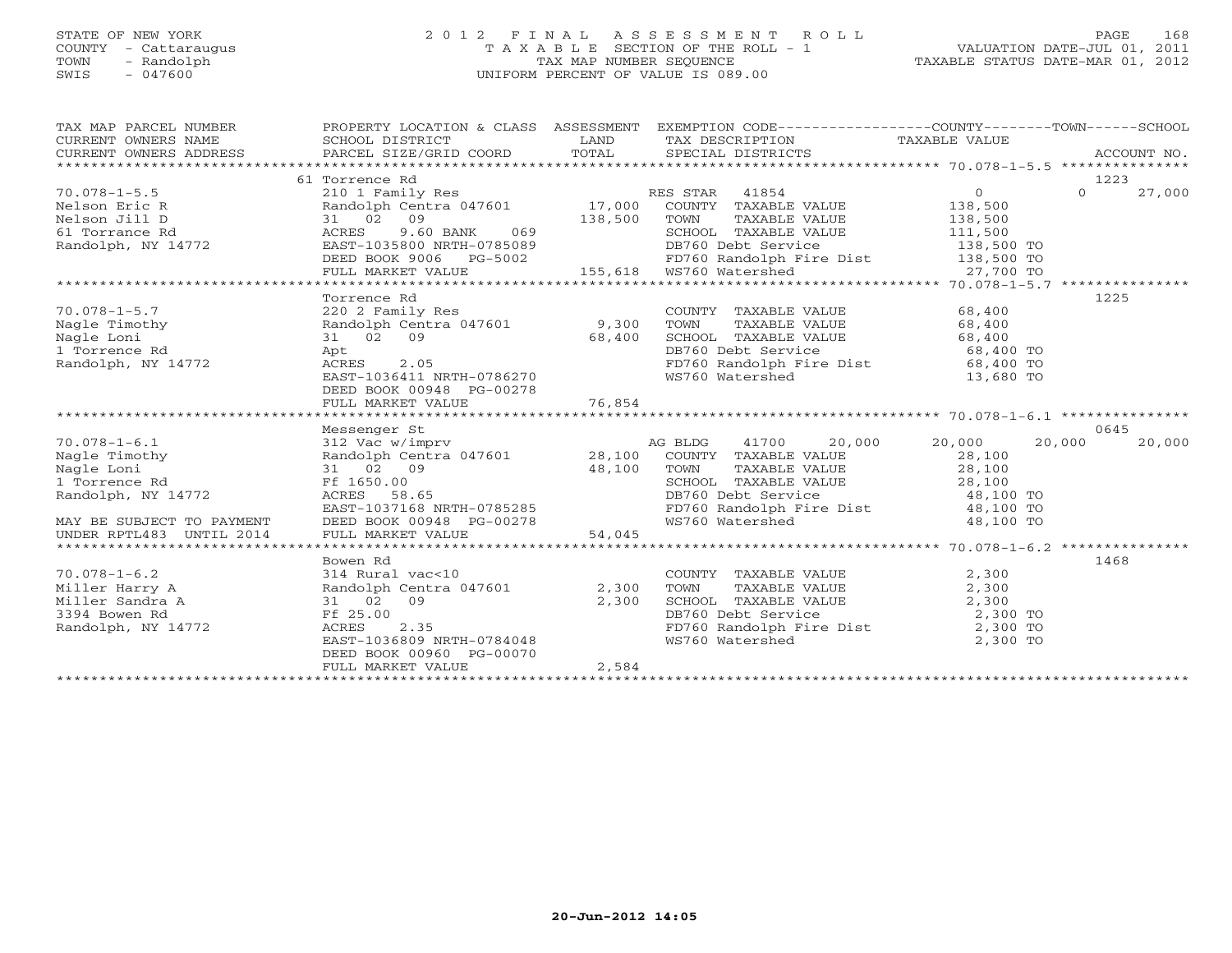# STATE OF NEW YORK 2 0 1 2 F I N A L A S S E S S M E N T R O L L PAGE 169 COUNTY - Cattaraugus T A X A B L E SECTION OF THE ROLL - 1 VALUATION DATE-JUL 01, 2011 TOWN - Randolph TAX MAP NUMBER SEQUENCE TAXABLE STATUS DATE-MAR 01, 2012 SWIS - 047600 UNIFORM PERCENT OF VALUE IS 089.00UNIFORM PERCENT OF VALUE IS 089.00

| TAX MAP PARCEL NUMBER<br>CURRENT OWNERS NAME<br>CURRENT OWNERS ADDRESS                                                                                                   | PROPERTY LOCATION & CLASS ASSESSMENT<br>SCHOOL DISTRICT<br>PARCEL SIZE/GRID COORD                        | LAND<br>TOTAL   | EXEMPTION CODE-----------------COUNTY-------TOWN------SCHOOL<br>TAX DESCRIPTION<br>SPECIAL DISTRICTS                                                                                       | TAXABLE VALUE                                         | ACCOUNT NO.                         |
|--------------------------------------------------------------------------------------------------------------------------------------------------------------------------|----------------------------------------------------------------------------------------------------------|-----------------|--------------------------------------------------------------------------------------------------------------------------------------------------------------------------------------------|-------------------------------------------------------|-------------------------------------|
| **************************                                                                                                                                               |                                                                                                          |                 |                                                                                                                                                                                            |                                                       |                                     |
|                                                                                                                                                                          | 67 Messenger St                                                                                          |                 |                                                                                                                                                                                            |                                                       | 0827                                |
| $70.078 - 1 - 7$<br>Turner Judith<br>67 Messenger St<br>Randolph, NY 14772                                                                                               | 210 1 Family Res<br>210 1 Family Res<br>Randolph Centra 047601<br>31 02<br>09<br>FRNT 188.00 DPTH 206.00 | 7,900<br>42,400 | SR STAR<br>41834<br>COUNTY TAXABLE VALUE<br>TAXABLE VALUE<br>TOWN                                                                                                                          | $\overline{0}$<br>42,400<br>42,400                    | $\Omega$<br>42,400                  |
|                                                                                                                                                                          | EAST-1037713 NRTH-0784759<br>DEED BOOK 792<br>PG-00197<br>FULL MARKET VALUE                              |                 | SCHOOL TAXABLE VALUE 0<br>DB760 Debt Service 42,400 TO<br>FD760 Randolph Fire Dist 42,400 TO<br>WS760 Watershed 8,480 TO<br>DB/60 Debt Servi<br>FD760 Randolph F<br>47,640 WS760 Watershed | $\begin{array}{c} 0 \\ 42,400 \text{ TO} \end{array}$ |                                     |
|                                                                                                                                                                          |                                                                                                          |                 |                                                                                                                                                                                            |                                                       |                                     |
|                                                                                                                                                                          | 53 Messenger St                                                                                          |                 |                                                                                                                                                                                            |                                                       | 0785                                |
| $70.078 - 1 - 8$                                                                                                                                                         | 210 1 Family Res                                                                                         |                 | SR STAR<br>41834                                                                                                                                                                           | $\overline{0}$                                        | $\Omega$<br>25,000                  |
| Sharp William<br>Sharp William Randolph Centra 047601<br>Sharp Donna 31 02 09<br>53 Messenger St FRNT 236.00 DPTH 290.00<br>Randolph, NY 14772 EAST-1037827 NRTH-0784841 | Randolph Centra 047601                                                                                   | 9,300<br>25,000 | COUNTY TAXABLE VALUE<br>TOWN<br>TAXABLE VALUE                                                                                                                                              | 25,000<br>25,000                                      |                                     |
|                                                                                                                                                                          |                                                                                                          |                 | SCHOOL TAXABLE VALUE                                                                                                                                                                       | $\overline{0}$<br>25,000 TO                           |                                     |
|                                                                                                                                                                          | FULL MARKET VALUE                                                                                        |                 | SCHOOL TAXABLE VALUE<br>1 DB760 Debt Service<br>28,090 FD760 Randolph Fire Dist<br>1 WS760 Watershed                                                                                       | $25,000$ TO<br>5,000 TO                               |                                     |
|                                                                                                                                                                          |                                                                                                          |                 |                                                                                                                                                                                            |                                                       |                                     |
|                                                                                                                                                                          | 73 Messenger St                                                                                          |                 |                                                                                                                                                                                            |                                                       | 0692                                |
| $70.078 - 1 - 9$                                                                                                                                                         | 210 1 Family Res                                                                                         |                 | SR STAR<br>41834                                                                                                                                                                           | $\overline{O}$                                        | $\Omega$<br>55,980                  |
| Cowen Douglas L<br>Cowen Sheryl L                                                                                                                                        | Randolph Centra 047601<br>31 02 09                                                                       | 8,200<br>79,100 | COUNTY TAXABLE VALUE<br>TOWN<br>TAXABLE VALUE                                                                                                                                              | 79,100<br>79,100                                      |                                     |
| 73 Messenger St                                                                                                                                                          | 1.16<br>ACRES                                                                                            |                 | SCHOOL TAXABLE VALUE                                                                                                                                                                       | 79,100<br>23,120                                      |                                     |
| Randolph, NY 14772                                                                                                                                                       |                                                                                                          |                 |                                                                                                                                                                                            | 79,100 TO                                             |                                     |
|                                                                                                                                                                          |                                                                                                          |                 | DB760 Debt Service<br>FD760 Randolph Fire Dist                                                                                                                                             | 79,100 TO                                             |                                     |
|                                                                                                                                                                          |                                                                                                          |                 | 88,876 WS760 Watershed                                                                                                                                                                     | 79,100 TO                                             |                                     |
|                                                                                                                                                                          |                                                                                                          |                 |                                                                                                                                                                                            |                                                       |                                     |
|                                                                                                                                                                          | 91 Messenger St                                                                                          |                 |                                                                                                                                                                                            |                                                       | 0572                                |
| $70.078 - 1 - 10$<br>Zeiders Steven M                                                                                                                                    | 210 1 Family Res<br>Randolph Centra 047601 15,000 DVET C/T                                               |                 | WVET C/T<br>41121<br>41141                                                                                                                                                                 | 5,100                                                 | $\Omega$<br>5,100<br>$\overline{0}$ |
| 91 Messenger St                                                                                                                                                          | 31 02 09                                                                                                 |                 | 34,000 RES STAR 41854                                                                                                                                                                      | 8,500<br>$\overline{0}$                               | 8,500<br>27,000<br>$\Omega$         |
| Randolph, NY 14772                                                                                                                                                       | 7.19 BANK<br>012<br>ACRES                                                                                |                 | COUNTY TAXABLE VALUE                                                                                                                                                                       | 20,400                                                |                                     |
|                                                                                                                                                                          | EAST-1037634 NRTH-0784190                                                                                |                 | TOWN<br>TAXABLE VALUE                                                                                                                                                                      | 20,400                                                |                                     |
|                                                                                                                                                                          | DEED BOOK 00949 PG-00294                                                                                 |                 | SCHOOL TAXABLE VALUE                                                                                                                                                                       | 20,400<br>7,000                                       |                                     |
|                                                                                                                                                                          | FULL MARKET VALUE                                                                                        |                 | DB760 Debt Service 34,000 TO<br>FD760 Randolph Fire Dist 34,000 TO<br>38,202 DB760 Debt Service                                                                                            |                                                       |                                     |
|                                                                                                                                                                          |                                                                                                          |                 |                                                                                                                                                                                            |                                                       |                                     |
|                                                                                                                                                                          |                                                                                                          |                 | WS760 Watershed                                                                                                                                                                            | 20,400 TO                                             |                                     |
|                                                                                                                                                                          | 10 Pine Hill Rd                                                                                          |                 |                                                                                                                                                                                            |                                                       | 0727                                |
| $70.078 - 1 - 11$                                                                                                                                                        | 210 1 Family Res                                                                                         |                 | RES STAR<br>41854                                                                                                                                                                          | $\overline{0}$                                        | $\Omega$<br>27,000                  |
| Searle John J                                                                                                                                                            | Randolph Centra 047601                                                                                   | 10,700          | COUNTY TAXABLE VALUE                                                                                                                                                                       | 73,000                                                |                                     |
| 10 Pine Hill Rd                                                                                                                                                          | 30 02 09                                                                                                 | 73,000          | TOWN<br>TAXABLE VALUE                                                                                                                                                                      | 73,000                                                |                                     |
| Randolph, NY 14772                                                                                                                                                       | Includes 79.001-1-12                                                                                     |                 | SCHOOL TAXABLE VALUE                                                                                                                                                                       | 46,000                                                |                                     |
|                                                                                                                                                                          | FRNT 310.00 DPTH 167.00                                                                                  |                 | DB760 Debt Service                                                                                                                                                                         | 73,000 TO                                             |                                     |
|                                                                                                                                                                          | EAST-1037206 NRTH-0783987                                                                                |                 | FD760 Randolph Fire Dist                                                                                                                                                                   | 73,000 TO                                             |                                     |
|                                                                                                                                                                          | PG-00978<br>DEED BOOK 841<br>FULL MARKET VALUE                                                           | 82,022          | WS760 Watershed                                                                                                                                                                            | 43,800 TO                                             |                                     |
|                                                                                                                                                                          |                                                                                                          |                 |                                                                                                                                                                                            |                                                       |                                     |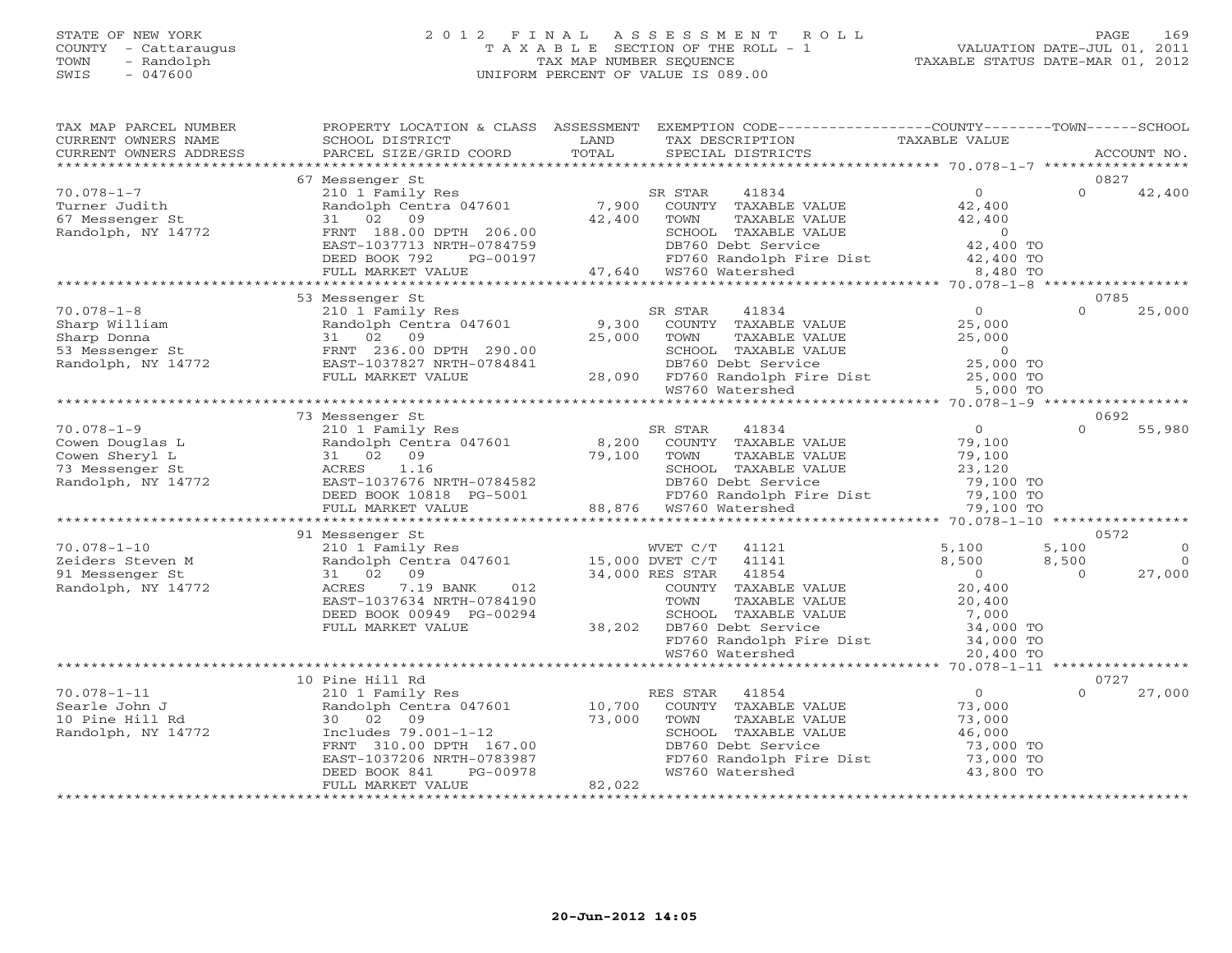# STATE OF NEW YORK 2 0 1 2 F I N A L A S S E S S M E N T R O L L PAGE 170 COUNTY - Cattaraugus T A X A B L E SECTION OF THE ROLL - 1 VALUATION DATE-JUL 01, 2011 TOWN - Randolph TAX MAP NUMBER SEQUENCE TAXABLE STATUS DATE-MAR 01, 2012 SWIS - 047600 UNIFORM PERCENT OF VALUE IS 089.00UNIFORM PERCENT OF VALUE IS 089.00

| TAX MAP PARCEL NUMBER<br>CURRENT OWNERS NAME<br>CURRENT OWNERS ADDRESS | PROPERTY LOCATION & CLASS ASSESSMENT<br>SCHOOL DISTRICT<br>PARCEL SIZE/GRID COORD | LAND<br>TOTAL | EXEMPTION CODE-----------------COUNTY-------TOWN------SCHOOL<br>TAX DESCRIPTION<br>SPECIAL DISTRICTS | TAXABLE VALUE         | ACCOUNT NO.                |
|------------------------------------------------------------------------|-----------------------------------------------------------------------------------|---------------|------------------------------------------------------------------------------------------------------|-----------------------|----------------------------|
| ***********************                                                |                                                                                   |               |                                                                                                      |                       |                            |
|                                                                        | 32 Messenger St                                                                   |               |                                                                                                      |                       | 0593                       |
| $70.079 - 1 - 1$                                                       | 210 1 Family Res                                                                  |               | RES STAR<br>41854                                                                                    | $\overline{O}$        | $\Omega$<br>27,000         |
| Rowland Mitchell                                                       | Randolph Centra 047601                                                            |               | 4,500 COUNTY TAXABLE VALUE                                                                           | 54,000                |                            |
| 32 Messenger St                                                        | 31 02 09                                                                          | 54,000        | TOWN<br>TAXABLE VALUE                                                                                | 54,000                |                            |
| Randolph, NY 14772                                                     | FRNT<br>99.00 DPTH 105.00                                                         |               | SCHOOL TAXABLE VALUE                                                                                 | 27,000                |                            |
|                                                                        | BANK<br>012                                                                       |               | DB760 Debt Service                                                                                   | 54,000 TO             |                            |
|                                                                        | EAST-1038154 NRTH-0785286                                                         |               | FD760 Randolph Fire Dist                                                                             | 54,000 TO             |                            |
|                                                                        | DEED BOOK 17349 PG-5001                                                           |               | WS760 Watershed                                                                                      | 10,800 TO             |                            |
|                                                                        | FULL MARKET VALUE                                                                 | 60,674        |                                                                                                      |                       |                            |
|                                                                        |                                                                                   |               |                                                                                                      |                       |                            |
|                                                                        | 30 Messenger St                                                                   |               |                                                                                                      |                       | 0565                       |
| $70.079 - 1 - 2.1$                                                     | 210 1 Family Res                                                                  |               | RES STAR<br>41854                                                                                    | $\overline{0}$        | $\Omega$<br>27,000         |
| Sickles Gary E Jr                                                      | Randolph Centra 047601                                                            | 6,100         | COUNTY TAXABLE VALUE                                                                                 | 46,000                |                            |
| Sickles Kathy J                                                        | 31 02 09                                                                          | 46,000        | TAXABLE VALUE<br>TOWN                                                                                | 46,000                |                            |
| 30 Messenger St                                                        | FRNT 99.00 DPTH 239.00                                                            |               | SCHOOL TAXABLE VALUE                                                                                 | 19,000                |                            |
| Randolph, NY 14772                                                     | EAST-1038174 NRTH-0785321<br>DEED BOOK 802<br>PG-00249                            |               | DB760 Debt Service<br>FD760 Randolph Fire Dist                                                       | 46,000 TO             |                            |
|                                                                        | FULL MARKET VALUE                                                                 | 51,685        | WS760 Watershed                                                                                      | 46,000 TO<br>9,200 TO |                            |
|                                                                        | *****************************                                                     |               |                                                                                                      |                       |                            |
|                                                                        | 24 Messenger St                                                                   |               |                                                                                                      |                       | 0746                       |
| $70.079 - 1 - 3$                                                       | 210 1 Family Res                                                                  |               | COUNTY TAXABLE VALUE                                                                                 | 46,000                |                            |
| Rhodes Fay E                                                           | Randolph Centra 047601                                                            | 7,600         | TOWN<br>TAXABLE VALUE                                                                                | 46,000                |                            |
| 3358 Bowen Rd                                                          | 31 02 09                                                                          | 46,000        | SCHOOL TAXABLE VALUE                                                                                 | 46,000                |                            |
| Randolph, NY 14772                                                     | FRNT 165.00 DPTH 239.00                                                           |               | DB760 Debt Service                                                                                   | 46,000 TO             |                            |
|                                                                        | EAST-1038344 NRTH-0785301                                                         |               | FD760 Randolph Fire Dist                                                                             | 46,000 TO             |                            |
|                                                                        | DEED BOOK 680<br>PG-00239                                                         |               | WS760 Watershed                                                                                      | 9,200 TO              |                            |
|                                                                        | FULL MARKET VALUE                                                                 | 51,685        |                                                                                                      |                       |                            |
|                                                                        |                                                                                   |               |                                                                                                      |                       |                            |
|                                                                        | 22 Messenger St                                                                   |               |                                                                                                      |                       | 0817                       |
| $70.079 - 1 - 4$                                                       | 210 1 Family Res                                                                  |               | RES STAR 41854                                                                                       | $\overline{0}$        | 27,000<br>$\Omega$         |
| Steward Paul D                                                         | Randolph Centra 047601                                                            | 5,900         | COUNTY TAXABLE VALUE                                                                                 | 85,000                |                            |
| Steward Michele E                                                      | 31 02 09                                                                          | 85,000        | TOWN<br>TAXABLE VALUE                                                                                | 85,000                |                            |
| 22 Messenger St                                                        | FRNT 92.50 DPTH 239.00                                                            |               | SCHOOL TAXABLE VALUE                                                                                 | 58,000                |                            |
| Randolph, NY 14772                                                     | BANK<br>005                                                                       |               | DB760 Debt Service                                                                                   | 85,000 TO             |                            |
|                                                                        | EAST-1038474 NRTH-0785297                                                         |               | FD760 Randolph Fire Dist                                                                             | 85,000 TO             |                            |
|                                                                        | DEED BOOK 00938 PG-00843                                                          |               | WS760 Watershed                                                                                      | 17,000 TO             |                            |
|                                                                        | FULL MARKET VALUE<br>************************                                     | 95,506        |                                                                                                      |                       |                            |
|                                                                        |                                                                                   |               |                                                                                                      |                       |                            |
| $70.079 - 1 - 5$                                                       | 16 Messenger St                                                                   |               | RES STAR<br>41854                                                                                    | $\overline{0}$        | 0771<br>27,000<br>$\Omega$ |
| Terhune Bruce R                                                        | 210 1 Family Res<br>Randolph Centra 047601 10,600                                 |               | COUNTY TAXABLE VALUE                                                                                 | 48,600                |                            |
| 16 Messenger St                                                        | 09<br>31 02                                                                       | 48,600        | TAXABLE VALUE<br>TOWN                                                                                | 48,600                |                            |
| Randolph, NY 14772                                                     | 3.01 BANK<br>017<br>ACRES                                                         |               | SCHOOL TAXABLE VALUE                                                                                 | 21,600                |                            |
|                                                                        | EAST-1038441 NRTH-0785416                                                         |               | DB760 Debt Service                                                                                   | 48,600 TO             |                            |
|                                                                        | DEED BOOK 00986 PG-00407                                                          |               | FD760 Randolph Fire Dist                                                                             | 48,600 TO             |                            |
|                                                                        | FULL MARKET VALUE                                                                 | 54,607        | WS760 Watershed                                                                                      | 9,720 TO              |                            |
|                                                                        |                                                                                   |               |                                                                                                      |                       |                            |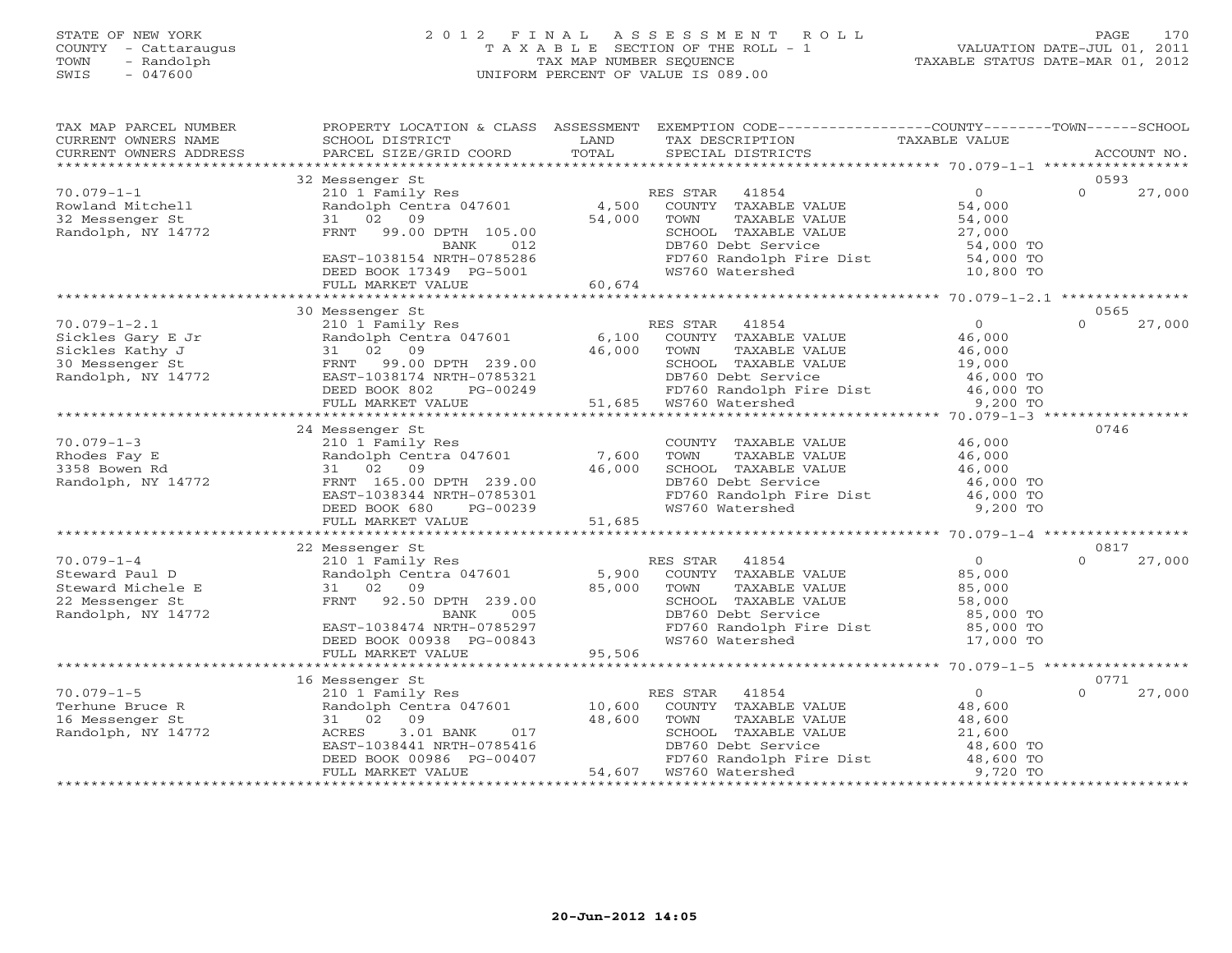# STATE OF NEW YORK 2 0 1 2 F I N A L A S S E S S M E N T R O L L PAGE 171 COUNTY - Cattaraugus T A X A B L E SECTION OF THE ROLL - 1 VALUATION DATE-JUL 01, 2011 TOWN - Randolph TAX MAP NUMBER SEQUENCE TAXABLE STATUS DATE-MAR 01, 2012 SWIS - 047600 UNIFORM PERCENT OF VALUE IS 089.00UNIFORM PERCENT OF VALUE IS 089.00

| TAX MAP PARCEL NUMBER<br>CURRENT OWNERS NAME<br>CURRENT OWNERS ADDRESS                          | PROPERTY LOCATION & CLASS ASSESSMENT<br>SCHOOL DISTRICT<br>PARCEL SIZE/GRID COORD                                                                                                                    | LAND<br>TOTAL             | EXEMPTION CODE-----------------COUNTY-------TOWN------SCHOOL<br>TAX DESCRIPTION TAXABLE VALUE<br>SPECIAL DISTRICTS                                                                                 |                                                                              | ACCOUNT NO.                |
|-------------------------------------------------------------------------------------------------|------------------------------------------------------------------------------------------------------------------------------------------------------------------------------------------------------|---------------------------|----------------------------------------------------------------------------------------------------------------------------------------------------------------------------------------------------|------------------------------------------------------------------------------|----------------------------|
| $70.079 - 1 - 6$<br>See James L<br>See Emily L<br>14 Messenger St<br>Randolph, NY 14772         | 14 Messenger St<br>210 1 Family Res<br>Randolph Centra 047601<br>31 02 09<br>FRNT<br>94.50 DPTH 305.00<br>BANK<br>017<br>EAST-1038743 NRTH-0785313<br>DEED BOOK 862<br>PG-00656<br>FULL MARKET VALUE | 6,000<br>64,700<br>72,697 | RES STAR 41854<br>COUNTY TAXABLE VALUE<br>TAXABLE VALUE<br>TOWN<br>SCHOOL TAXABLE VALUE 37,700<br>DB760 Debt Service<br>FD760 Randolph Fire Dist<br>WS760 Watershed                                | $0 \qquad \qquad$<br>64,700<br>64,700<br>64,700 TO<br>64,700 TO<br>12,940 TO | 0497<br>$\Omega$<br>27,000 |
|                                                                                                 |                                                                                                                                                                                                      |                           |                                                                                                                                                                                                    |                                                                              |                            |
| $70.079 - 1 - 7$<br>Pitts Thomas E<br>217 Newton Ave<br>Jamestown, NY 14701<br>$70.079 - 1 - 8$ | 10 Messenger St<br>210 1 Family Res<br>Randolph Centra 047601 5,100<br>31 02 09<br>70.50 DPTH 278.00<br>FRNT<br>FULL MARKET VALUE<br>Messenger St (Off)<br>311 Res vac land                          | 67,000                    | COUNTY TAXABLE VALUE<br>TOWN<br>TAXABLE VALUE<br>TOWN 11444-<br>SCHOOL TAXABLE VALUE<br>22360 Dobt Service<br>FD760 Randolph Fire Dist 67,000 TO<br>75,281 WS760 Watershed<br>COUNTY TAXABLE VALUE | 67,000<br>67,000<br>67,000<br>67,000 TO<br>13,400 TO<br>200                  | 0728<br>1004               |
| County Of Cattaraugus<br>8305 Route 62<br>Dayton, NY                                            | Randolph Centra 047601<br>31 02 09<br>32.00 DPTH 120.00<br>FRNT<br>0.04<br>ACRES<br>EAST-1038898 NRTH-0785398<br>DEED BOOK 15649 PG-2001<br>FULL MARKET VALUE                                        | 200<br>200<br>225         | TOWN<br>TAXABLE VALUE<br>SCHOOL TAXABLE VALUE 200<br>DB760 Debt Service 200 TO<br>FD760 Randolph Fire Dist 200 TO<br>WS760 Watershed                                                               | 200<br>40 TO                                                                 |                            |
|                                                                                                 | 6 Messenger St                                                                                                                                                                                       |                           |                                                                                                                                                                                                    |                                                                              | 0839                       |
| $70.079 - 1 - 9$<br>Jenson David D<br>6 Messenger St<br>Randolph, NY 14779                      | 210 1 Family Res<br>Randolph Centra 047601<br>31 02 09<br>Land Contract<br>90.00 DPTH 239.00<br>FRNT<br><b>BANK</b><br>012<br>EAST-1038905 NRTH-0785275<br>DEED BOOK 13066 PG-5001                   | 5,800<br>46,200           | COUNTY TAXABLE VALUE<br>TOWN<br>TAXABLE VALUE<br>SCHOOL TAXABLE VALUE<br>DB760 Debt Service<br>FD760 Randolph Fire Dist 46,200 TO<br>WS760 Watershed                                               | 46,200<br>46,200<br>46,200<br>46,200 TO<br>46,200 TO                         |                            |
|                                                                                                 | FULL MARKET VALUE                                                                                                                                                                                    | 51,910                    |                                                                                                                                                                                                    |                                                                              |                            |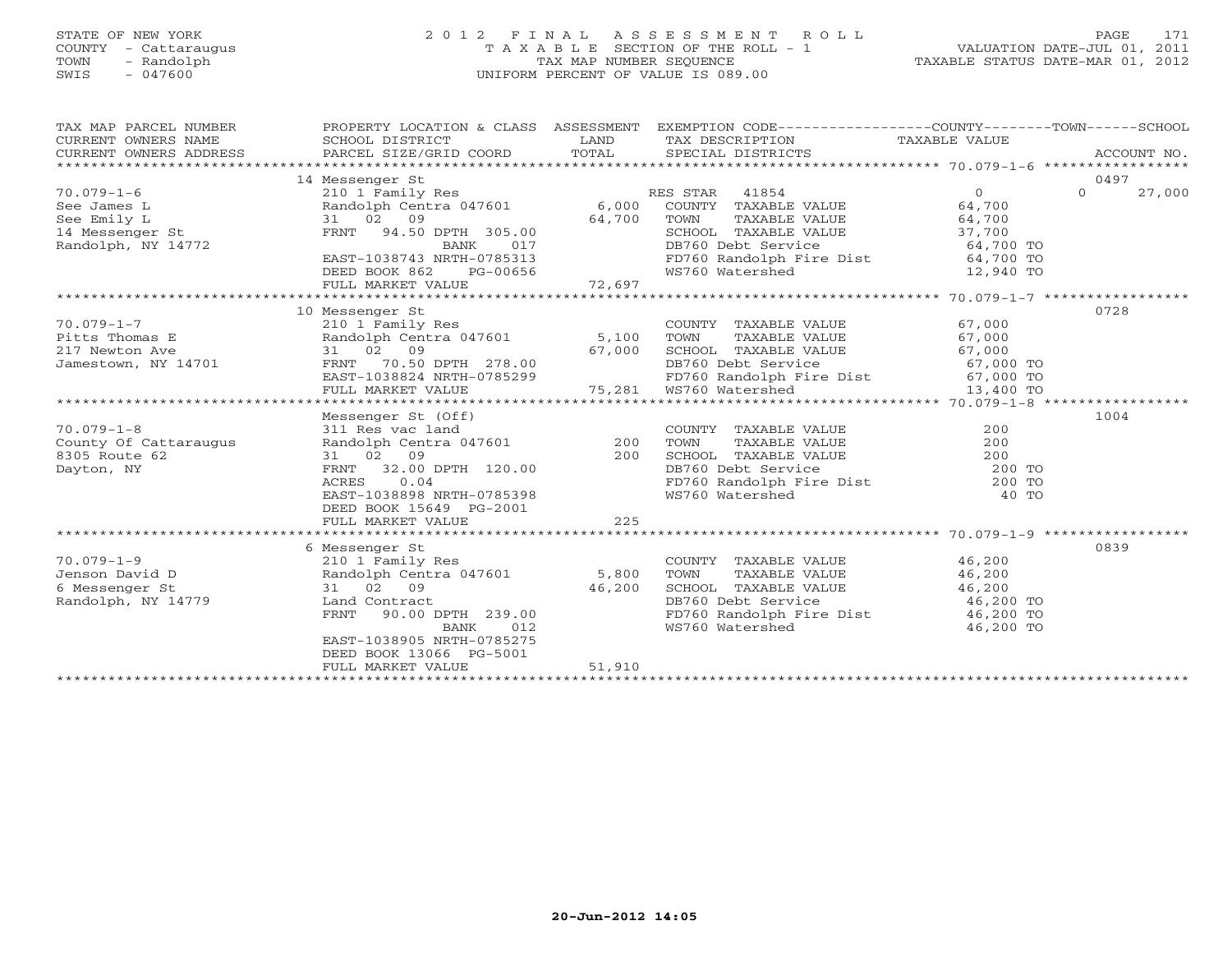# STATE OF NEW YORK 2 0 1 2 F I N A L A S S E S S M E N T R O L L PAGE 172 COUNTY - Cattaraugus T A X A B L E SECTION OF THE ROLL - 1 VALUATION DATE-JUL 01, 2011 TOWN - Randolph TAX MAP NUMBER SEQUENCE TAXABLE STATUS DATE-MAR 01, 2012 SWIS - 047600 UNIFORM PERCENT OF VALUE IS 089.00UNIFORM PERCENT OF VALUE IS 089.00

| TAX MAP PARCEL NUMBER<br>CURRENT OWNERS NAME<br>CURRENT OWNERS ADDRESS | PROPERTY LOCATION & CLASS ASSESSMENT<br>SCHOOL DISTRICT<br>PARCEL SIZE/GRID COORD | LAND<br>TOTAL  | EXEMPTION CODE-----------------COUNTY-------TOWN------SCHOOL<br>TAX DESCRIPTION TAXABLE VALUE<br>SPECIAL DISTRICTS |                |          | ACCOUNT NO.    |
|------------------------------------------------------------------------|-----------------------------------------------------------------------------------|----------------|--------------------------------------------------------------------------------------------------------------------|----------------|----------|----------------|
|                                                                        | 60 Larkin St                                                                      |                |                                                                                                                    |                |          | 0448           |
| $70.079 - 1 - 10$                                                      | 210 1 Family Res                                                                  |                | RES STAR<br>41854                                                                                                  | $\Omega$       | $\Omega$ | 27,000         |
| Bargy William R                                                        | Randolph Centra 047601                                                            | 7,200          | COUNTY TAXABLE VALUE                                                                                               | 81,100         |          |                |
| Barqy Danielle A                                                       | 31 02 09                                                                          | 81,100         | TOWN<br>TAXABLE VALUE                                                                                              | 81,100         |          |                |
| 60 Larkin St                                                           | FRNT 148.20 DPTH 189.80                                                           |                | SCHOOL TAXABLE VALUE                                                                                               | 54,100         |          |                |
| Randolph, NY 14772                                                     | BANK<br>012                                                                       |                | DB760 Debt Service                                                                                                 | 81,100 TO      |          |                |
|                                                                        | EAST-1039019 NRTH-0785265                                                         |                | FD760 Randolph Fire Dist                                                                                           | 81,100 TO      |          |                |
|                                                                        | DEED BOOK 11152 PG-4003                                                           |                | WS760 Watershed                                                                                                    | 16,220 TO      |          |                |
|                                                                        | FULL MARKET VALUE                                                                 | 91,124         |                                                                                                                    |                |          |                |
|                                                                        |                                                                                   |                |                                                                                                                    |                |          |                |
|                                                                        | 43 Larkin St                                                                      |                |                                                                                                                    |                |          | 0677           |
| $70.079 - 1 - 11$                                                      | 210 1 Family Res                                                                  |                | RES STAR<br>41854                                                                                                  | $\overline{0}$ | $\Omega$ | 27,000         |
| Mauro Steven M                                                         | Randolph Centra 047601                                                            | 5,500          | COUNTY TAXABLE VALUE                                                                                               | 106,900        |          |                |
| Mauro Deborah A                                                        | 23 02 09                                                                          | 106,900        | TOWN<br>TAXABLE VALUE                                                                                              | 106,900        |          |                |
| 43 Larkin St                                                           | FRNT 140.00 DPTH 110.00                                                           |                | SCHOOL TAXABLE VALUE                                                                                               | 79,900         |          |                |
| Randolph, NY 14772                                                     | EAST-1039241 NRTH-0785723                                                         |                | DB760 Debt Service                                                                                                 | 106,900 TO     |          |                |
|                                                                        | DEED BOOK 886<br>PG-00387                                                         |                | FD760 Randolph Fire Dist 106,900 TO                                                                                |                |          |                |
|                                                                        | FULL MARKET VALUE                                                                 |                |                                                                                                                    | 21,380 TO      |          |                |
|                                                                        |                                                                                   |                |                                                                                                                    |                |          |                |
|                                                                        | 25 Crowley St                                                                     |                |                                                                                                                    |                |          | 0404           |
| $70.079 - 1 - 12$                                                      | 210 1 Family Res                                                                  |                | 4,250<br>Veterans V 41107                                                                                          | $\Omega$       | $\Omega$ | $\circ$        |
| Benca Michael                                                          | Randolph Centra 047601                                                            | 6,600 CVET C/T | 41131                                                                                                              | 18,000         | 18,000   | $\overline{0}$ |
| Benca Mary                                                             | 23 02 09                                                                          |                | 2,700<br>73,000 RPTL466 c 41683                                                                                    | $\Omega$       | 2,700    | $\Omega$       |
| 25 Crowley St                                                          | FRNT 123.70 DPTH 239.00                                                           |                | 41834<br>SR STAR                                                                                                   | $\Omega$       | $\Omega$ | 55,980         |
| Randolph, NY 14772                                                     | EAST-1039358 NRTH-0785698                                                         |                | COUNTY TAXABLE VALUE                                                                                               | 55,000         |          |                |
|                                                                        | FULL MARKET VALUE                                                                 | 82,022         | TOWN<br>TAXABLE VALUE                                                                                              | 52,300         |          |                |
|                                                                        |                                                                                   |                | SCHOOL TAXABLE VALUE                                                                                               | 17,020         |          |                |
|                                                                        |                                                                                   |                | DB760 Debt Service                                                                                                 | 73,000 TO      |          |                |
|                                                                        |                                                                                   |                | FD760 Randolph Fire Dist                                                                                           | 73,000 TO      |          |                |
|                                                                        |                                                                                   |                | WS760 Watershed                                                                                                    | 14,600 TO      |          |                |
|                                                                        |                                                                                   |                |                                                                                                                    |                |          |                |
|                                                                        | 21 Crowley St                                                                     |                |                                                                                                                    |                |          | 0864           |
| $70.079 - 1 - 13$                                                      | 210 1 Family Res                                                                  |                | SR STAR<br>41834                                                                                                   | $\overline{0}$ | $\cap$   | 49,100         |
| Lincoln Niles E                                                        | Randolph Centra 047601                                                            | 5,400          | COUNTY TAXABLE VALUE                                                                                               | 49,100         |          |                |
| Lincoln Ethel S                                                        | 23 02 09                                                                          | 49,100         | TOWN<br>TAXABLE VALUE                                                                                              | 49,100         |          |                |
| 21 Crowley St                                                          | FRNT 66.00 DPTH 239.00                                                            |                | SCHOOL TAXABLE VALUE                                                                                               | $\circ$        |          |                |
| Randolph, NY 14772                                                     | EAST-1039449 NRTH-0785686                                                         |                | DB760 Debt Service                                                                                                 | 49,100 TO      |          |                |
|                                                                        | DEED BOOK 885<br>PG-00559                                                         |                | FD760 Randolph Fire Dist                                                                                           | 49,100 TO      |          |                |
|                                                                        | FULL MARKET VALUE                                                                 | 55,169         | WS760 Watershed                                                                                                    | 9,820 TO       |          |                |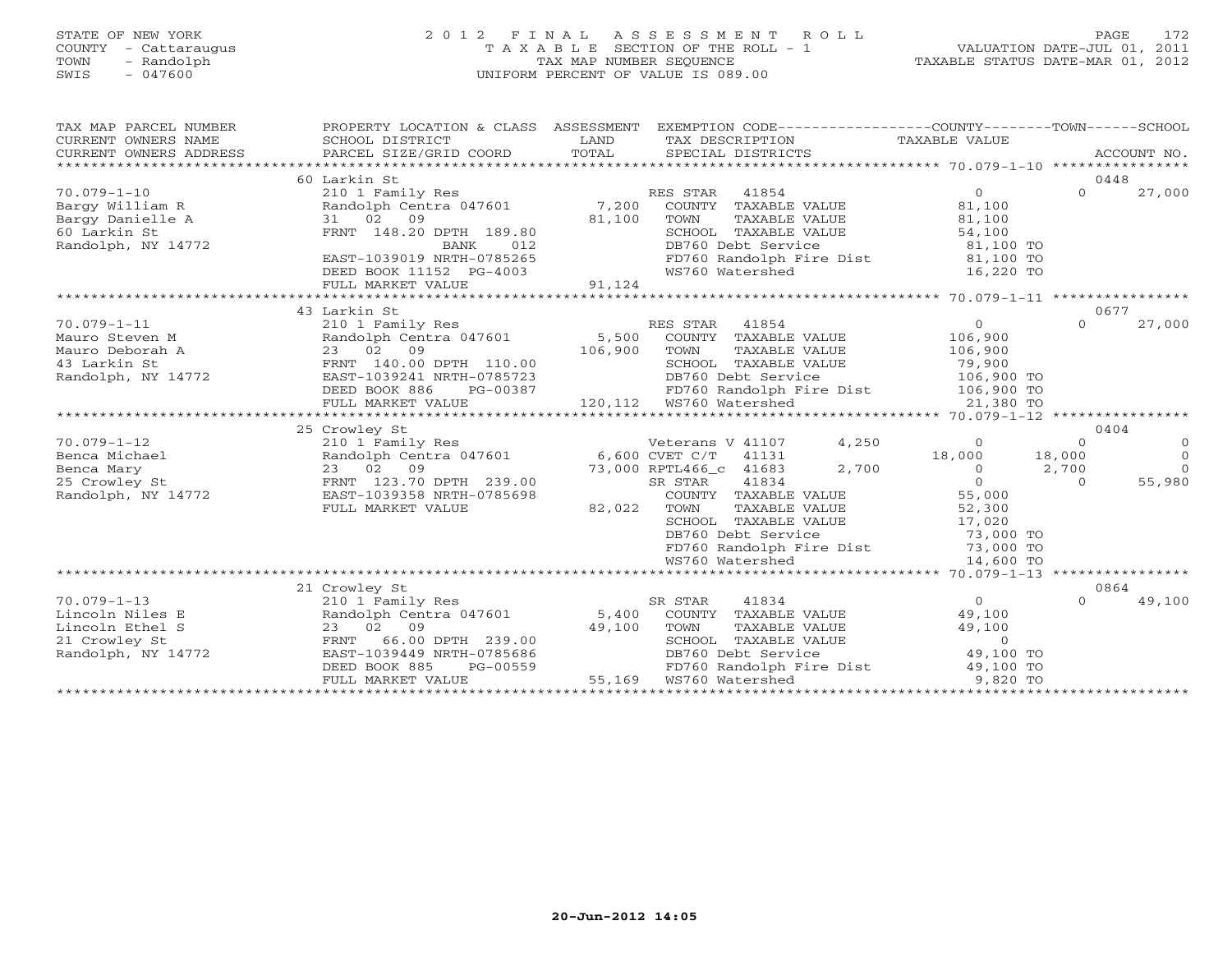# STATE OF NEW YORK 2 0 1 2 F I N A L A S S E S S M E N T R O L L PAGE 173 COUNTY - Cattaraugus T A X A B L E SECTION OF THE ROLL - 1 VALUATION DATE-JUL 01, 2011 TOWN - Randolph TAX MAP NUMBER SEQUENCE TAXABLE STATUS DATE-MAR 01, 2012 SWIS - 047600 UNIFORM PERCENT OF VALUE IS 089.00UNIFORM PERCENT OF VALUE IS 089.00

| SCHOOL DISTRICT                             |                                                                                                                                                |                 |                                                                                                                                                                                                                                                                                                                                                             |                                                                                                                                                                                                                                                                                                                                                                                                                                                                                                                                                                                                                                                                                                                                                                                                                                                                                                                                                                                                                                                                                                                                                                                                                                                                                                                                                                                                                                                                                                                                                                                                                                                                                                                                                   |
|---------------------------------------------|------------------------------------------------------------------------------------------------------------------------------------------------|-----------------|-------------------------------------------------------------------------------------------------------------------------------------------------------------------------------------------------------------------------------------------------------------------------------------------------------------------------------------------------------------|---------------------------------------------------------------------------------------------------------------------------------------------------------------------------------------------------------------------------------------------------------------------------------------------------------------------------------------------------------------------------------------------------------------------------------------------------------------------------------------------------------------------------------------------------------------------------------------------------------------------------------------------------------------------------------------------------------------------------------------------------------------------------------------------------------------------------------------------------------------------------------------------------------------------------------------------------------------------------------------------------------------------------------------------------------------------------------------------------------------------------------------------------------------------------------------------------------------------------------------------------------------------------------------------------------------------------------------------------------------------------------------------------------------------------------------------------------------------------------------------------------------------------------------------------------------------------------------------------------------------------------------------------------------------------------------------------------------------------------------------------|
|                                             |                                                                                                                                                |                 |                                                                                                                                                                                                                                                                                                                                                             |                                                                                                                                                                                                                                                                                                                                                                                                                                                                                                                                                                                                                                                                                                                                                                                                                                                                                                                                                                                                                                                                                                                                                                                                                                                                                                                                                                                                                                                                                                                                                                                                                                                                                                                                                   |
|                                             |                                                                                                                                                |                 |                                                                                                                                                                                                                                                                                                                                                             | 0617                                                                                                                                                                                                                                                                                                                                                                                                                                                                                                                                                                                                                                                                                                                                                                                                                                                                                                                                                                                                                                                                                                                                                                                                                                                                                                                                                                                                                                                                                                                                                                                                                                                                                                                                              |
|                                             |                                                                                                                                                |                 |                                                                                                                                                                                                                                                                                                                                                             | $\Omega$<br>27,000                                                                                                                                                                                                                                                                                                                                                                                                                                                                                                                                                                                                                                                                                                                                                                                                                                                                                                                                                                                                                                                                                                                                                                                                                                                                                                                                                                                                                                                                                                                                                                                                                                                                                                                                |
|                                             |                                                                                                                                                |                 |                                                                                                                                                                                                                                                                                                                                                             |                                                                                                                                                                                                                                                                                                                                                                                                                                                                                                                                                                                                                                                                                                                                                                                                                                                                                                                                                                                                                                                                                                                                                                                                                                                                                                                                                                                                                                                                                                                                                                                                                                                                                                                                                   |
|                                             |                                                                                                                                                |                 |                                                                                                                                                                                                                                                                                                                                                             | 0863                                                                                                                                                                                                                                                                                                                                                                                                                                                                                                                                                                                                                                                                                                                                                                                                                                                                                                                                                                                                                                                                                                                                                                                                                                                                                                                                                                                                                                                                                                                                                                                                                                                                                                                                              |
| 311 Res vac land<br>23 02 09                |                                                                                                                                                |                 |                                                                                                                                                                                                                                                                                                                                                             |                                                                                                                                                                                                                                                                                                                                                                                                                                                                                                                                                                                                                                                                                                                                                                                                                                                                                                                                                                                                                                                                                                                                                                                                                                                                                                                                                                                                                                                                                                                                                                                                                                                                                                                                                   |
|                                             |                                                                                                                                                |                 |                                                                                                                                                                                                                                                                                                                                                             |                                                                                                                                                                                                                                                                                                                                                                                                                                                                                                                                                                                                                                                                                                                                                                                                                                                                                                                                                                                                                                                                                                                                                                                                                                                                                                                                                                                                                                                                                                                                                                                                                                                                                                                                                   |
| 210 1 Family Res                            |                                                                                                                                                |                 |                                                                                                                                                                                                                                                                                                                                                             | 0623                                                                                                                                                                                                                                                                                                                                                                                                                                                                                                                                                                                                                                                                                                                                                                                                                                                                                                                                                                                                                                                                                                                                                                                                                                                                                                                                                                                                                                                                                                                                                                                                                                                                                                                                              |
|                                             |                                                                                                                                                |                 |                                                                                                                                                                                                                                                                                                                                                             | 0474                                                                                                                                                                                                                                                                                                                                                                                                                                                                                                                                                                                                                                                                                                                                                                                                                                                                                                                                                                                                                                                                                                                                                                                                                                                                                                                                                                                                                                                                                                                                                                                                                                                                                                                                              |
|                                             |                                                                                                                                                |                 |                                                                                                                                                                                                                                                                                                                                                             | $\circ$<br>$\Omega$                                                                                                                                                                                                                                                                                                                                                                                                                                                                                                                                                                                                                                                                                                                                                                                                                                                                                                                                                                                                                                                                                                                                                                                                                                                                                                                                                                                                                                                                                                                                                                                                                                                                                                                               |
|                                             |                                                                                                                                                |                 |                                                                                                                                                                                                                                                                                                                                                             | $\Omega$<br>55,980                                                                                                                                                                                                                                                                                                                                                                                                                                                                                                                                                                                                                                                                                                                                                                                                                                                                                                                                                                                                                                                                                                                                                                                                                                                                                                                                                                                                                                                                                                                                                                                                                                                                                                                                |
|                                             |                                                                                                                                                |                 |                                                                                                                                                                                                                                                                                                                                                             |                                                                                                                                                                                                                                                                                                                                                                                                                                                                                                                                                                                                                                                                                                                                                                                                                                                                                                                                                                                                                                                                                                                                                                                                                                                                                                                                                                                                                                                                                                                                                                                                                                                                                                                                                   |
| Crowley St<br>23 02 09<br>FULL MARKET VALUE |                                                                                                                                                | WS760 Watershed | 2,280 TO                                                                                                                                                                                                                                                                                                                                                    | 0390                                                                                                                                                                                                                                                                                                                                                                                                                                                                                                                                                                                                                                                                                                                                                                                                                                                                                                                                                                                                                                                                                                                                                                                                                                                                                                                                                                                                                                                                                                                                                                                                                                                                                                                                              |
|                                             | 19 Crowley St<br>Crowley St<br>5 Crowley St<br>70.079-1-18.1<br>Brown Scott A<br>Brown Suzanne<br>2306 Phillips Brook Rd<br>Randolph, NY 14772 | 12,809          | <b>LAND</b><br>311 Res vac land<br>Randolph Centra 047601 5,700<br>23 02 09 5,700<br>23 02 09 5,700<br>FRNT 86.00 DPTH 239.00<br>EAST-1039656 NRTH-0785683<br>DEED BOOK 775 PG-01187<br>FULL MARKET VALUE 6,404<br>311 Res vac land<br>Randolph Centra 047601 11,400<br>11,400<br>EAST-1040163 NRTH-0785456<br>DEED BOOK 1026 PG-1172<br>FULI MARKET WALLER | PROPERTY LOCATION & CLASS ASSESSMENT EXEMPTION CODE----------------COUNTY-------TOWN------SCHOOL<br>TAX DESCRIPTION TAXABLE VALUE<br>SPECIAL DISTRICTS<br>Crowley St<br>210 1 Family Res<br>Randolph Centra 047601 6,900 COUNTY TAXABLE VALUE<br>23 02 09 120,000 TOWN TAXABLE VALUE 120,000<br>FRNT 132.00 DPTH 239.00 SCHOOL TAXABLE VALUE 93,000<br>EAST-1039548 NRTH-0785685 DG-3001 BDF760 Ra<br>COUNTY TAXABLE VALUE 5,700<br>TOWN TAXABLE VALUE 5,700<br>SCHOOL TAXABLE VALUE 5,700<br>DB760 Debt Service 5,700<br>FD760 Randolph Fire Dist 5,700 TO<br>WS760 Watershed 1,140 TO<br>COUNTY TAXABLE VALUE 120,900<br>$\begin{tabular}{lllllllllllllllllllllll} \hline 70.079-1-16 & 210 & 1 Family Res & 120,900 \\ \hline Jorenby Reis C & Randolph Centra 047601 & 9,100 & TAXABLE VALUE & 120,900 \\ \hline Jorenby Debra A & 23 & 02 & 09 & 100 & TMXABLE VALUE & 120,900 \\ \hline 12992 Jorenby Dr & 23 & 23 & 02 & 09 & 185 \\ \hline 12094 & 14747 & EAST-1039830 NRTH-0785649 & 15$<br>$\begin{tabular}{l c c c c c c c c} \multicolumn{3}{c c c c} \multicolumn{3}{c c c c} \multicolumn{3}{c c c} \multicolumn{3}{c c c} \multicolumn{3}{c c c} \multicolumn{3}{c c c} \multicolumn{3}{c c c} \multicolumn{3}{c c c} \multicolumn{3}{c c c} \multicolumn{3}{c c c} \multicolumn{3}{c c c} \multicolumn{3}{c c c} \multicolumn{3}{c c c} \multicolumn{3}{c c c} \multicolumn{3}{c c$<br>$\begin{tabular}{lllllllll} \multicolumn{2}{c}{\textbf{COUNTY}} & \textbf{TAXABLE VALUE} & & & & 11,400 \\ \multicolumn{2}{c}{\textbf{TOWN}} & \textbf{TAXABLE VALUE} & & & 11,400 \end{tabular}$<br>TOWN TAXABLE VALUE $11,400$<br>SCHOOL TAXABLE VALUE $11,400$<br>DB760 Debt Service $11,400$ TO<br>FD760 Randolph Fire Dist 11,400 TO |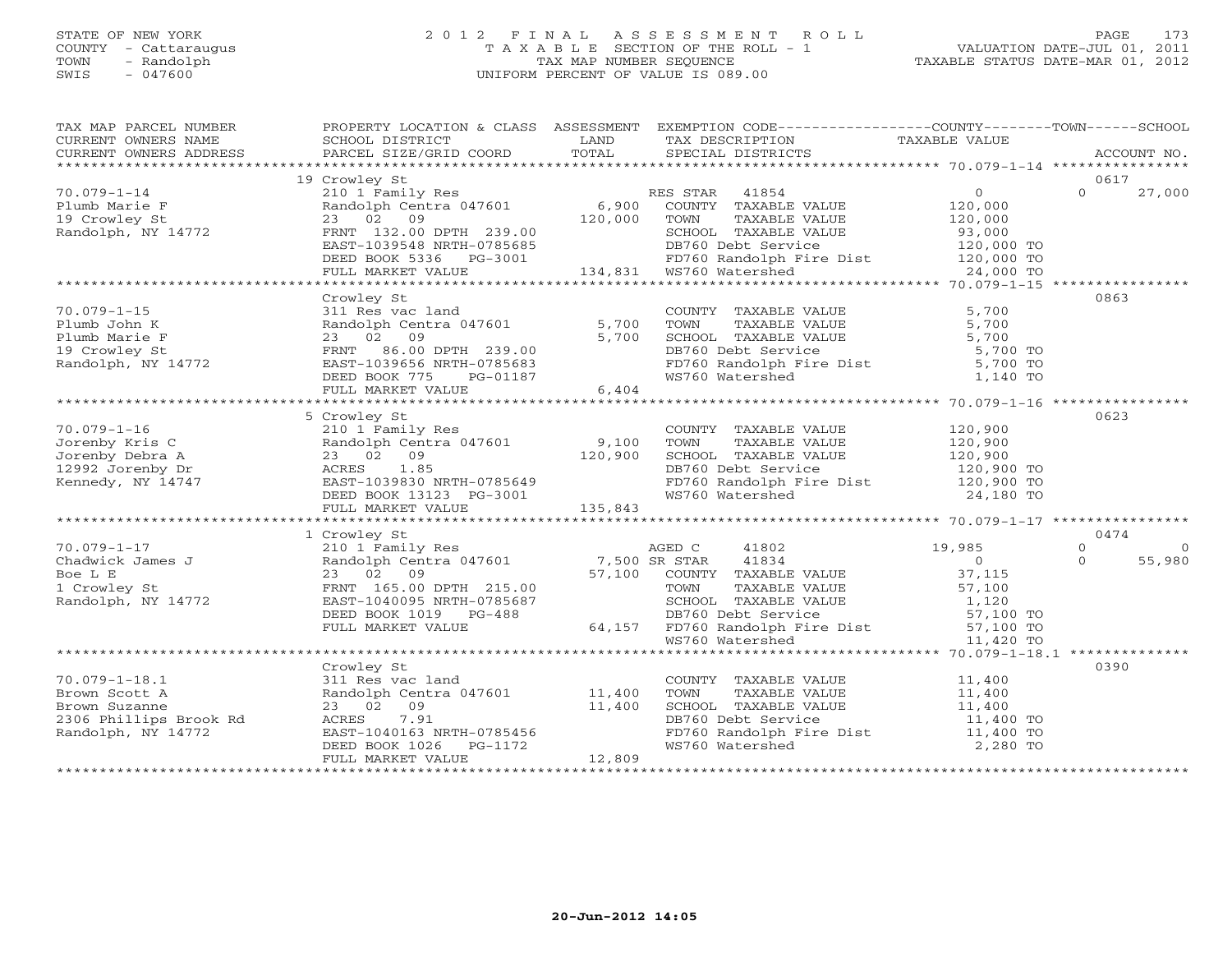# STATE OF NEW YORK 2 0 1 2 F I N A L A S S E S S M E N T R O L L PAGE 174 COUNTY - Cattaraugus T A X A B L E SECTION OF THE ROLL - 1 VALUATION DATE-JUL 01, 2011 TOWN - Randolph TAX MAP NUMBER SEQUENCE TAXABLE STATUS DATE-MAR 01, 2012 SWIS - 047600 UNIFORM PERCENT OF VALUE IS 089.00UNIFORM PERCENT OF VALUE IS 089.00

| TAX MAP PARCEL NUMBER                                                                                                                                                                                                                                                                                                                                         |                                                                                              |       | PROPERTY LOCATION & CLASS ASSESSMENT EXEMPTION CODE----------------COUNTY-------TOWN------SCHOOL                                                                                                                             |                      |                |
|---------------------------------------------------------------------------------------------------------------------------------------------------------------------------------------------------------------------------------------------------------------------------------------------------------------------------------------------------------------|----------------------------------------------------------------------------------------------|-------|------------------------------------------------------------------------------------------------------------------------------------------------------------------------------------------------------------------------------|----------------------|----------------|
| CURRENT OWNERS NAME                                                                                                                                                                                                                                                                                                                                           | SCHOOL DISTRICT                                                                              | LAND  | TAX DESCRIPTION                                                                                                                                                                                                              | <b>TAXABLE VALUE</b> |                |
|                                                                                                                                                                                                                                                                                                                                                               |                                                                                              |       |                                                                                                                                                                                                                              |                      |                |
|                                                                                                                                                                                                                                                                                                                                                               |                                                                                              |       |                                                                                                                                                                                                                              |                      |                |
|                                                                                                                                                                                                                                                                                                                                                               | Larkin St                                                                                    |       |                                                                                                                                                                                                                              |                      | 0386           |
| $70.079 - 1 - 18.2$                                                                                                                                                                                                                                                                                                                                           | Randolph Centra 047601 4,000<br>23 02 09 4,000<br>ACRES 6.65<br>ACRES 6.65                   |       | COUNTY TAXABLE VALUE                                                                                                                                                                                                         | 4,000                |                |
| Camp Gary E                                                                                                                                                                                                                                                                                                                                                   |                                                                                              |       |                                                                                                                                                                                                                              |                      |                |
| 67 Larkin St                                                                                                                                                                                                                                                                                                                                                  |                                                                                              |       |                                                                                                                                                                                                                              |                      |                |
| Randolph, NY 14772                                                                                                                                                                                                                                                                                                                                            |                                                                                              |       |                                                                                                                                                                                                                              |                      |                |
|                                                                                                                                                                                                                                                                                                                                                               |                                                                                              |       |                                                                                                                                                                                                                              |                      |                |
|                                                                                                                                                                                                                                                                                                                                                               | ACRES 6.65<br>EAST-1039811 NRTH-0784836<br>DEED BOOK 894 PG-00320<br>FULL MARKET VALUE 4,494 |       | TOWN TAXABLE VALUE 4,000<br>SCHOOL TAXABLE VALUE 4,000<br>DB760 Debt Service 4,000 TO<br>FD760 Randolph Fire Dist 4,000 TO<br>WS760 Watershed 800 TO                                                                         |                      |                |
|                                                                                                                                                                                                                                                                                                                                                               |                                                                                              |       |                                                                                                                                                                                                                              |                      |                |
|                                                                                                                                                                                                                                                                                                                                                               |                                                                                              |       |                                                                                                                                                                                                                              |                      |                |
|                                                                                                                                                                                                                                                                                                                                                               | 75 Larkin St                                                                                 |       |                                                                                                                                                                                                                              |                      | 1091           |
|                                                                                                                                                                                                                                                                                                                                                               |                                                                                              |       | COUNTY TAXABLE VALUE<br>COUNTY TAAADDE VALUE<br>TOWN TAXABLE VALUE 86,000<br>SCHOOL TAXABLE VALUE 86,000<br>ALUE 86,000<br>COUNTY TAXABLE VALUE 86,000                                                                       | 86,000               |                |
|                                                                                                                                                                                                                                                                                                                                                               |                                                                                              |       |                                                                                                                                                                                                                              |                      |                |
|                                                                                                                                                                                                                                                                                                                                                               |                                                                                              |       |                                                                                                                                                                                                                              |                      |                |
|                                                                                                                                                                                                                                                                                                                                                               |                                                                                              |       |                                                                                                                                                                                                                              | 86,000 TO            |                |
|                                                                                                                                                                                                                                                                                                                                                               |                                                                                              |       | FD760 Randolph Fire Dist 86,000 TO<br>WS760 Watershed 17,200 TO                                                                                                                                                              |                      |                |
|                                                                                                                                                                                                                                                                                                                                                               |                                                                                              |       |                                                                                                                                                                                                                              |                      |                |
| 70.079-1-18.3<br>Stahley Daniel F<br>Stahley Florence<br>Stahley Florence<br>Xathy Sickles<br>Text Base of Care and Care and Care and Care and Care and Care and Care and Care and Care and Care and Care and Care and Care and Care and                                                                                                                      |                                                                                              |       |                                                                                                                                                                                                                              |                      |                |
| $\begin{tabular}{lllllllllll} & $\text{0.079--1--19}$ & $\text{1.00019$} & $\text{2.100019}$ & $\text{2.100019}$ & $\text{2.100019}$ & $\text{2.100019}$ & $\text{2.100019}$ & $\text{2.100019}$ & $\text{2.100019}$ & $\text{2.100019}$ & $\text{2.100019}$ & $\text{2.100019}$ & $\text{2.100019}$ & $\text{2.100019}$ & $\text{2.100019}$ & $\text{2.1000$ |                                                                                              |       |                                                                                                                                                                                                                              |                      |                |
|                                                                                                                                                                                                                                                                                                                                                               |                                                                                              |       |                                                                                                                                                                                                                              |                      | 0375           |
|                                                                                                                                                                                                                                                                                                                                                               |                                                                                              |       | WVET $C/T$ 41121 10,800                                                                                                                                                                                                      | 10,800               | $\overline{0}$ |
|                                                                                                                                                                                                                                                                                                                                                               |                                                                                              |       |                                                                                                                                                                                                                              | $\sim$ 0<br>$\Omega$ | 27,000         |
|                                                                                                                                                                                                                                                                                                                                                               |                                                                                              |       |                                                                                                                                                                                                                              | 61,200               |                |
|                                                                                                                                                                                                                                                                                                                                                               |                                                                                              |       |                                                                                                                                                                                                                              | 61,200               |                |
|                                                                                                                                                                                                                                                                                                                                                               |                                                                                              |       |                                                                                                                                                                                                                              |                      |                |
|                                                                                                                                                                                                                                                                                                                                                               | DEED BOOK 879                                                                                |       |                                                                                                                                                                                                                              |                      |                |
|                                                                                                                                                                                                                                                                                                                                                               | FULL MARKET VALUE                                                                            |       |                                                                                                                                                                                                                              |                      |                |
|                                                                                                                                                                                                                                                                                                                                                               |                                                                                              |       | 1978 FRTH-0785517<br>PG-00305 BB760 DB760 Debt Service and the Mathematic CRT of the Mathematic CRT of the Mathematic CRT of the Mathematic<br>27,000 TO DB760 Randolph Fire Dist 72,000 TO MATHEM MS760 Watershed 14,400 TO |                      |                |
|                                                                                                                                                                                                                                                                                                                                                               |                                                                                              |       |                                                                                                                                                                                                                              |                      |                |
|                                                                                                                                                                                                                                                                                                                                                               | Baker St                                                                                     |       |                                                                                                                                                                                                                              |                      | 0482           |
| $70.079 - 1 - 20$                                                                                                                                                                                                                                                                                                                                             | 311 Res vac land                                                                             |       | COUNTY TAXABLE VALUE                                                                                                                                                                                                         | 1,500                |                |
| Brown Scott A                                                                                                                                                                                                                                                                                                                                                 | Randolph Centra 047601 1,500                                                                 |       |                                                                                                                                                                                                                              | 1,500                |                |
| Brown Suzanne                                                                                                                                                                                                                                                                                                                                                 | 23 02 09                                                                                     | 1,500 |                                                                                                                                                                                                                              | 1,500                |                |
|                                                                                                                                                                                                                                                                                                                                                               | 2.77<br>ACRES                                                                                |       |                                                                                                                                                                                                                              | 1,500 TO             |                |
| 2306 Phillips Brook Rd<br>Randolph, NY 14772                                                                                                                                                                                                                                                                                                                  |                                                                                              |       | TOWN TAXABLE VALUE<br>SCHOOL TAXABLE VALUE<br>DB760 Debt Service<br>FD760 Randolph Fire Dist<br>WS760 Watershed                                                                                                              | $1,500$ TO           |                |
|                                                                                                                                                                                                                                                                                                                                                               |                                                                                              |       |                                                                                                                                                                                                                              | 1,500 TO             |                |
|                                                                                                                                                                                                                                                                                                                                                               | ACRES 2.77<br>EAST-1040763 NRTH-0785107<br>DEED BOOK 1026 PG-1172<br>FULL MARKET VALUE 1,685 |       |                                                                                                                                                                                                                              |                      |                |
|                                                                                                                                                                                                                                                                                                                                                               |                                                                                              |       |                                                                                                                                                                                                                              |                      |                |
|                                                                                                                                                                                                                                                                                                                                                               | Larkin St                                                                                    |       |                                                                                                                                                                                                                              |                      | 0784           |
| $70.079 - 1 - 21$                                                                                                                                                                                                                                                                                                                                             | 105 Vac farmland                                                                             |       | AG DISTOUT 41730                                                                                                                                                                                                             | 1,666<br>1,666       | 1,666          |
| Senn David                                                                                                                                                                                                                                                                                                                                                    | Randolph Centra 047601 7,500                                                                 |       | COUNTY TAXABLE VALUE                                                                                                                                                                                                         | 5,834                |                |
| Senn Danny                                                                                                                                                                                                                                                                                                                                                    | 23 02 09                                                                                     | 7,500 |                                                                                                                                                                                                                              |                      |                |
| C/O Dale Senn                                                                                                                                                                                                                                                                                                                                                 | ACRES 12.49                                                                                  |       | TOWN TAXABLE VALUE<br>S. 834<br>SCHOOL TAXABLE VALUE<br>DB760 Debt Service<br>FD760 Randolph Fire Dist<br>WS760 Watershed<br>T, 500 TO<br>WS760 Watershed<br>T, 500 TO                                                       |                      |                |
| 3385 Larkin St Ext                                                                                                                                                                                                                                                                                                                                            | EAST-1040063 NRTH-0783941                                                                    |       |                                                                                                                                                                                                                              |                      |                |
| Randolph, NY 14772                                                                                                                                                                                                                                                                                                                                            | DEED BOOK 10671 PG-3002                                                                      |       |                                                                                                                                                                                                                              |                      |                |
|                                                                                                                                                                                                                                                                                                                                                               | FULL MARKET VALUE                                                                            |       | 8,427 WS760 Watershed                                                                                                                                                                                                        |                      |                |
| MAY BE SUBJECT TO PAYMENT                                                                                                                                                                                                                                                                                                                                     |                                                                                              |       |                                                                                                                                                                                                                              |                      |                |
| UNDER AGDIST LAW TIL 2019                                                                                                                                                                                                                                                                                                                                     |                                                                                              |       |                                                                                                                                                                                                                              |                      |                |
|                                                                                                                                                                                                                                                                                                                                                               |                                                                                              |       |                                                                                                                                                                                                                              |                      |                |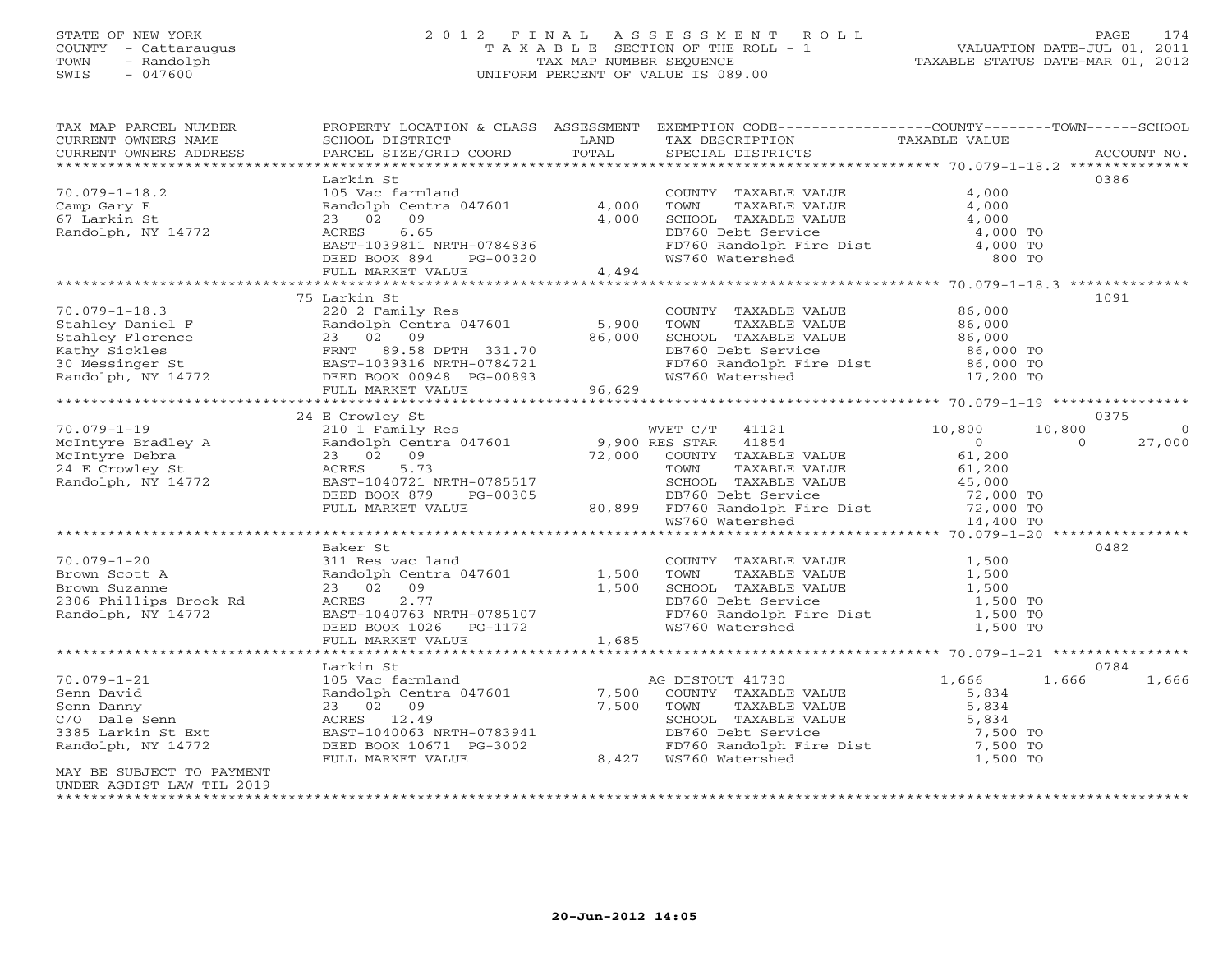# STATE OF NEW YORK 2 0 1 2 F I N A L A S S E S S M E N T R O L L PAGE 175 COUNTY - Cattaraugus T A X A B L E SECTION OF THE ROLL - 1 VALUATION DATE-JUL 01, 2011 TOWN - Randolph TAX MAP NUMBER SEQUENCE TAXABLE STATUS DATE-MAR 01, 2012 SWIS - 047600 UNIFORM PERCENT OF VALUE IS 089.00UNIFORM PERCENT OF VALUE IS 089.00

| TAX MAP PARCEL NUMBER<br>CURRENT OWNERS NAME                                                                                                                                                                                                                                                                                                                                                                                                                                                             | SCHOOL DISTRICT | PROPERTY LOCATION & CLASS ASSESSMENT EXEMPTION CODE----------------COUNTY-------TOWN------SCHOOL<br>LAND TAX DESCRIPTION TAXABLE VALUE                                                                         |                |                |
|----------------------------------------------------------------------------------------------------------------------------------------------------------------------------------------------------------------------------------------------------------------------------------------------------------------------------------------------------------------------------------------------------------------------------------------------------------------------------------------------------------|-----------------|----------------------------------------------------------------------------------------------------------------------------------------------------------------------------------------------------------------|----------------|----------------|
|                                                                                                                                                                                                                                                                                                                                                                                                                                                                                                          |                 |                                                                                                                                                                                                                |                |                |
|                                                                                                                                                                                                                                                                                                                                                                                                                                                                                                          | 123 Larkin St   |                                                                                                                                                                                                                | 0563           |                |
| 70.079-1-22<br>Beaver Colin M<br>123 Larkin St<br>Randolph, NY 14772<br>Randolph, NY 14772<br>ERNT 150.00 DPTH 257.00<br>ERST-1039267 NRTH-0784170<br>DEED BOOK 2283 PG-6003<br>THE MARKET VALUE<br>24,270<br>270                                                                                                                                                                                                                                                                                        |                 | COUNTY TAXABLE VALUE 75,000                                                                                                                                                                                    |                |                |
|                                                                                                                                                                                                                                                                                                                                                                                                                                                                                                          |                 |                                                                                                                                                                                                                |                |                |
|                                                                                                                                                                                                                                                                                                                                                                                                                                                                                                          |                 |                                                                                                                                                                                                                |                |                |
|                                                                                                                                                                                                                                                                                                                                                                                                                                                                                                          |                 |                                                                                                                                                                                                                |                |                |
|                                                                                                                                                                                                                                                                                                                                                                                                                                                                                                          |                 |                                                                                                                                                                                                                |                |                |
|                                                                                                                                                                                                                                                                                                                                                                                                                                                                                                          |                 |                                                                                                                                                                                                                |                |                |
|                                                                                                                                                                                                                                                                                                                                                                                                                                                                                                          |                 |                                                                                                                                                                                                                |                |                |
|                                                                                                                                                                                                                                                                                                                                                                                                                                                                                                          |                 |                                                                                                                                                                                                                |                |                |
|                                                                                                                                                                                                                                                                                                                                                                                                                                                                                                          | Coldspring St   |                                                                                                                                                                                                                | 0376           |                |
|                                                                                                                                                                                                                                                                                                                                                                                                                                                                                                          |                 |                                                                                                                                                                                                                |                |                |
|                                                                                                                                                                                                                                                                                                                                                                                                                                                                                                          |                 |                                                                                                                                                                                                                |                |                |
|                                                                                                                                                                                                                                                                                                                                                                                                                                                                                                          |                 |                                                                                                                                                                                                                |                |                |
|                                                                                                                                                                                                                                                                                                                                                                                                                                                                                                          |                 |                                                                                                                                                                                                                |                |                |
|                                                                                                                                                                                                                                                                                                                                                                                                                                                                                                          |                 | COUNTY TAXABLE VALUE<br>TOWN TAXABLE VALUE<br>SCHOOL TAXABLE VALUE<br>DB760 Debt Service<br>PD760 Randolph Fire Dist<br>WS760 Watershed<br>The Dist<br>S28,000 TO<br>NS760 Watershed<br>S5,600 TO<br>S5,600 TO |                |                |
|                                                                                                                                                                                                                                                                                                                                                                                                                                                                                                          |                 |                                                                                                                                                                                                                |                |                |
|                                                                                                                                                                                                                                                                                                                                                                                                                                                                                                          |                 |                                                                                                                                                                                                                |                |                |
|                                                                                                                                                                                                                                                                                                                                                                                                                                                                                                          | 79 Larkin St    |                                                                                                                                                                                                                | 1214           |                |
|                                                                                                                                                                                                                                                                                                                                                                                                                                                                                                          |                 |                                                                                                                                                                                                                |                |                |
|                                                                                                                                                                                                                                                                                                                                                                                                                                                                                                          |                 |                                                                                                                                                                                                                |                |                |
|                                                                                                                                                                                                                                                                                                                                                                                                                                                                                                          |                 |                                                                                                                                                                                                                |                |                |
|                                                                                                                                                                                                                                                                                                                                                                                                                                                                                                          |                 |                                                                                                                                                                                                                |                |                |
|                                                                                                                                                                                                                                                                                                                                                                                                                                                                                                          |                 |                                                                                                                                                                                                                |                |                |
|                                                                                                                                                                                                                                                                                                                                                                                                                                                                                                          |                 |                                                                                                                                                                                                                |                |                |
|                                                                                                                                                                                                                                                                                                                                                                                                                                                                                                          |                 |                                                                                                                                                                                                                |                |                |
| $\begin{tabular}{lcccc} \texttt{\textbf{7}} & \texttt{\textbf{7}} & \texttt{\textbf{7}} & \texttt{\textbf{1}} & \texttt{\textbf{1}} & \texttt{\textbf{1}} & \texttt{\textbf{1}} & \texttt{\textbf{1}} & \texttt{\textbf{1}} & \texttt{\textbf{1}} & \texttt{\textbf{1}} & \texttt{\textbf{1}} & \texttt{\textbf{1}} & \texttt{\textbf{1}} & \texttt{\textbf{1}} & \texttt{\textbf{1}} & \texttt{\textbf{1}} & \texttt{\textbf{1}} & \texttt{\textbf{1}} & \texttt{\textbf{1}} & \texttt{\textbf{1}} & \$ |                 |                                                                                                                                                                                                                | 0511           |                |
|                                                                                                                                                                                                                                                                                                                                                                                                                                                                                                          |                 |                                                                                                                                                                                                                | 10,800         | $\overline{0}$ |
|                                                                                                                                                                                                                                                                                                                                                                                                                                                                                                          |                 |                                                                                                                                                                                                                | $\overline{0}$ | 55,980         |
|                                                                                                                                                                                                                                                                                                                                                                                                                                                                                                          |                 |                                                                                                                                                                                                                |                |                |
|                                                                                                                                                                                                                                                                                                                                                                                                                                                                                                          |                 |                                                                                                                                                                                                                |                |                |
|                                                                                                                                                                                                                                                                                                                                                                                                                                                                                                          |                 |                                                                                                                                                                                                                |                |                |
|                                                                                                                                                                                                                                                                                                                                                                                                                                                                                                          |                 |                                                                                                                                                                                                                |                |                |
|                                                                                                                                                                                                                                                                                                                                                                                                                                                                                                          |                 |                                                                                                                                                                                                                |                |                |
|                                                                                                                                                                                                                                                                                                                                                                                                                                                                                                          |                 |                                                                                                                                                                                                                |                |                |
|                                                                                                                                                                                                                                                                                                                                                                                                                                                                                                          |                 |                                                                                                                                                                                                                |                |                |
|                                                                                                                                                                                                                                                                                                                                                                                                                                                                                                          | 67 Larkin St    |                                                                                                                                                                                                                | 0460           |                |
|                                                                                                                                                                                                                                                                                                                                                                                                                                                                                                          |                 |                                                                                                                                                                                                                |                | 27,000         |
|                                                                                                                                                                                                                                                                                                                                                                                                                                                                                                          |                 |                                                                                                                                                                                                                |                |                |
|                                                                                                                                                                                                                                                                                                                                                                                                                                                                                                          |                 |                                                                                                                                                                                                                |                |                |
|                                                                                                                                                                                                                                                                                                                                                                                                                                                                                                          |                 |                                                                                                                                                                                                                |                |                |
|                                                                                                                                                                                                                                                                                                                                                                                                                                                                                                          |                 |                                                                                                                                                                                                                |                |                |
|                                                                                                                                                                                                                                                                                                                                                                                                                                                                                                          |                 |                                                                                                                                                                                                                |                |                |
|                                                                                                                                                                                                                                                                                                                                                                                                                                                                                                          |                 |                                                                                                                                                                                                                |                |                |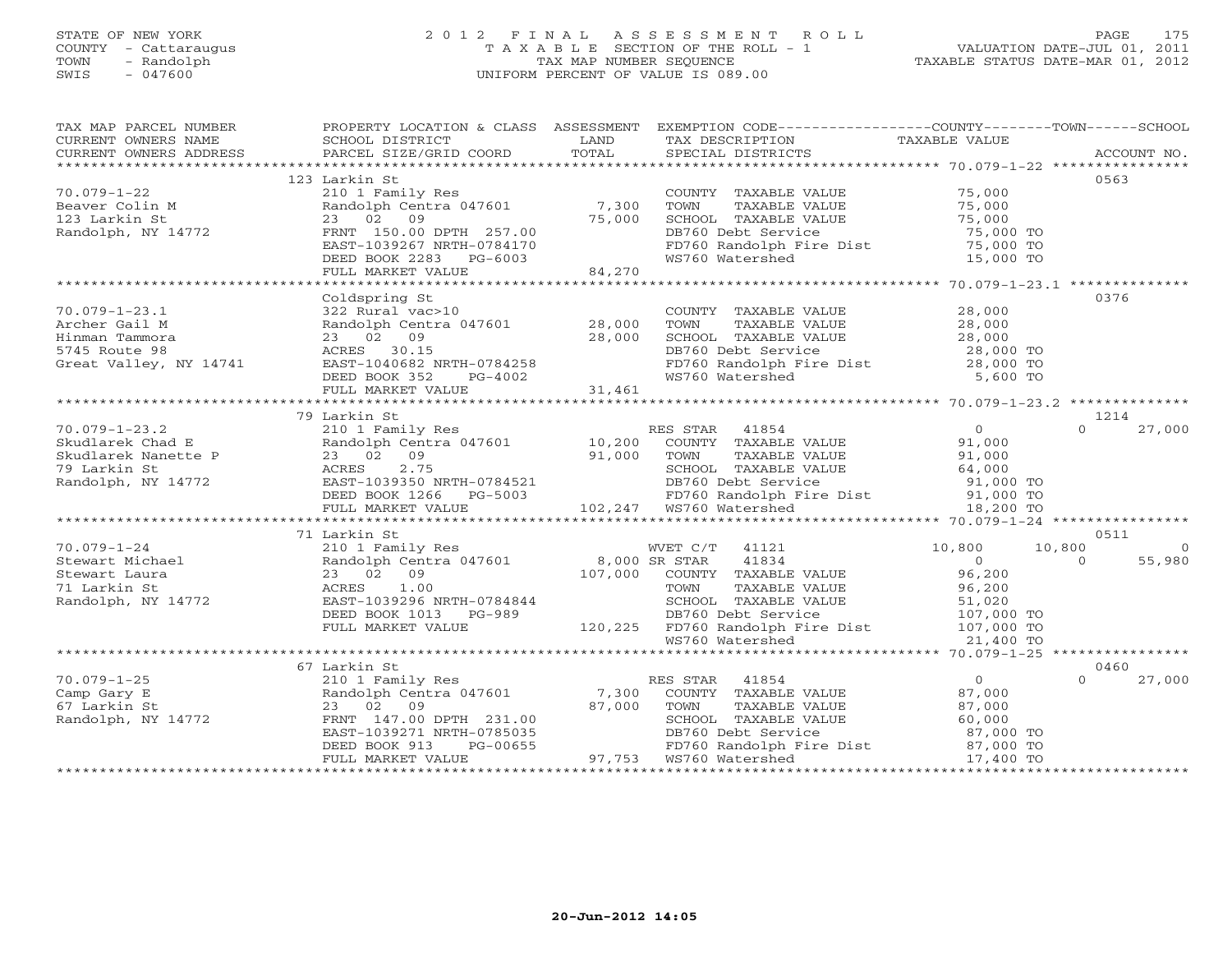# STATE OF NEW YORK 2 0 1 2 F I N A L A S S E S S M E N T R O L L PAGE 176 COUNTY - Cattaraugus T A X A B L E SECTION OF THE ROLL - 1 VALUATION DATE-JUL 01, 2011 TOWN - Randolph TAX MAP NUMBER SEQUENCE TAXABLE STATUS DATE-MAR 01, 2012 SWIS - 047600 UNIFORM PERCENT OF VALUE IS 089.00UNIFORM PERCENT OF VALUE IS 089.00

| 0458<br>61 Larkin St<br>$\Omega$<br>$70.079 - 1 - 26$<br>$\Omega$<br>27,000<br>210 1 Family Res<br>RES STAR 41854<br>Randolph Centra 047601 7,900<br>Bailey Yoland<br>COUNTY TAXABLE VALUE<br>83,000                                                                                                                                                                        |          |
|-----------------------------------------------------------------------------------------------------------------------------------------------------------------------------------------------------------------------------------------------------------------------------------------------------------------------------------------------------------------------------|----------|
|                                                                                                                                                                                                                                                                                                                                                                             |          |
|                                                                                                                                                                                                                                                                                                                                                                             |          |
|                                                                                                                                                                                                                                                                                                                                                                             |          |
| 61 Larkin St<br>23 02<br>09<br>83,000<br>TOWN<br>TAXABLE VALUE<br>83,000                                                                                                                                                                                                                                                                                                    |          |
| Randolph, NY 14772<br>Life Use<br>SCHOOL TAXABLE VALUE<br>56,000                                                                                                                                                                                                                                                                                                            |          |
| FRNT 186.90 DPTH 231.00<br>DB760 Debt Service<br>83,000 TO                                                                                                                                                                                                                                                                                                                  |          |
| FD760 Randolph Fire Dist 83,000 TO<br>EAST-1039266 NRTH-0785175                                                                                                                                                                                                                                                                                                             |          |
| WS760 Watershed<br>DEED BOOK 10648 PG-3001<br>16,600 TO                                                                                                                                                                                                                                                                                                                     |          |
| 93,258<br>FULL MARKET VALUE                                                                                                                                                                                                                                                                                                                                                 |          |
|                                                                                                                                                                                                                                                                                                                                                                             |          |
| 126 Larkin St<br>0846                                                                                                                                                                                                                                                                                                                                                       |          |
| $70.079 - 1 - 27$<br>RES STAR 41854<br>240 Rural res<br>$\circ$<br>27,000<br>$\circ$                                                                                                                                                                                                                                                                                        |          |
| Randolph Centra 047601 10,000 SILO T/C/S 42100<br>Hettenbaugh Gregory T<br>4,000<br>4,000<br>4,000<br>4,000                                                                                                                                                                                                                                                                 |          |
| 75,300<br>COUNTY TAXABLE VALUE<br>Hettenbaugh Jayne M<br>71,300                                                                                                                                                                                                                                                                                                             |          |
| 126 Larkin St<br>TOWN<br>71,300<br>TAXABLE VALUE                                                                                                                                                                                                                                                                                                                            |          |
| $\begin{array}{ccc}\n\lambda \text{r} \text{y} & \text{T} & & \text{1} & 02 & \text{v} \\ \text{a} & \text{M} & & & \text{31} & 02 & \text{v} \\ \text{ACRES} & & & 12.76 & \text{EAST} - 1038465 & & \text{EAST} - 1038465 & & \text{EAST} - 000 \text{K} & 00 \text{S}\n\end{array}$<br>Randolph, NY 14772<br>EAST-1038465 NRTH-0784085<br>SCHOOL TAXABLE VALUE<br>44,300 |          |
| DB760 Debt Service<br>75,300 TO<br>DEED BOOK 00992 PG-00043                                                                                                                                                                                                                                                                                                                 |          |
| 84,607<br>FD760 Randolph Fire Dist 75,300 TO<br>WS760 Watershed 15,060 TO<br>FULL MARKET VALUE                                                                                                                                                                                                                                                                              |          |
|                                                                                                                                                                                                                                                                                                                                                                             |          |
|                                                                                                                                                                                                                                                                                                                                                                             |          |
| Larkin St<br>0389                                                                                                                                                                                                                                                                                                                                                           |          |
| $70.079 - 1 - 28.1$<br>105 Vac farmland<br>COUNTY TAXABLE VALUE<br>7,600                                                                                                                                                                                                                                                                                                    |          |
| Randolph Centra 047601<br>7,600<br>Senn Dale<br>7,600<br>TOWN<br>TAXABLE VALUE<br>7,600<br>Senn Wilda<br>31 02 09<br>SCHOOL TAXABLE VALUE<br>7,600                                                                                                                                                                                                                          |          |
| DB760 Debt Service<br>ACRES 12.70<br>7,600 TO                                                                                                                                                                                                                                                                                                                               |          |
| 3385 Larkin St Ext<br>EAST-1038504 NRTH-0784540<br>Randolph, NY 14772<br>7,600 TO                                                                                                                                                                                                                                                                                           |          |
| FD760 Randolph Fire Dist<br>WS760 Watershed<br>WS760 Watershed<br>DEED BOOK 00991 PG-00542<br>1,520 TO                                                                                                                                                                                                                                                                      |          |
| FULL MARKET VALUE<br>8,539                                                                                                                                                                                                                                                                                                                                                  |          |
|                                                                                                                                                                                                                                                                                                                                                                             |          |
| 1400<br>3 Messenger St                                                                                                                                                                                                                                                                                                                                                      |          |
| 5,000<br>$70.079 - 1 - 28.2$<br>Veterans V 41107<br>$\circ$<br>210 1 Family Res<br>$\Omega$                                                                                                                                                                                                                                                                                 | $\Omega$ |
| Randolph Centra 047601 7,600 WVET C/T 41121<br>Congdon John K<br>10,800<br>10,800                                                                                                                                                                                                                                                                                           | $\Omega$ |
| 31 02 09<br>Congdon Carolyn A<br>118,700 RES STAR 41854<br>$\Omega$<br>27,000<br>$\Omega$                                                                                                                                                                                                                                                                                   |          |
| 3 Messenger St<br>FRNT 163.45 DPTH 237.33<br>COUNTY TAXABLE VALUE<br>107,900                                                                                                                                                                                                                                                                                                |          |
| Randolph, NY 14772<br>BANK<br>012<br>TOWN<br>TAXABLE VALUE<br>107,900                                                                                                                                                                                                                                                                                                       |          |
| EAST-1038971 NRTH-0785028<br>SCHOOL TAXABLE VALUE<br>91,700                                                                                                                                                                                                                                                                                                                 |          |
| DEED BOOK 1382<br>PG-9002<br>DB760 Debt Service<br>118,700 TO                                                                                                                                                                                                                                                                                                               |          |
| FD760 Randolph Fire Dist 118,700 TO<br>133,371<br>FULL MARKET VALUE                                                                                                                                                                                                                                                                                                         |          |
| WS760 Watershed<br>23,740 TO                                                                                                                                                                                                                                                                                                                                                |          |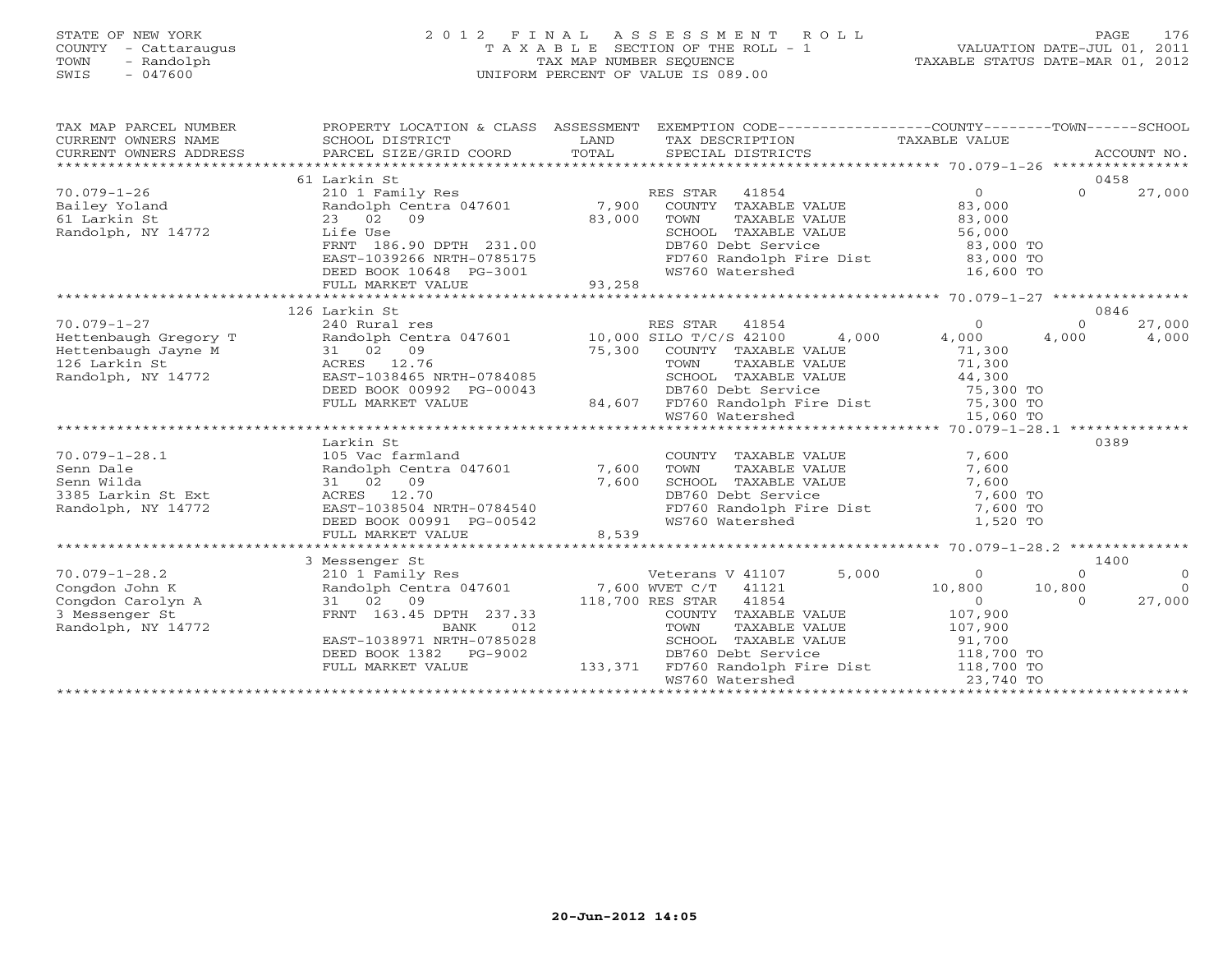# STATE OF NEW YORK 2 0 1 2 F I N A L A S S E S S M E N T R O L L PAGE 177 COUNTY - Cattaraugus T A X A B L E SECTION OF THE ROLL - 1 VALUATION DATE-JUL 01, 2011 TOWN - Randolph TAX MAP NUMBER SEQUENCE TAXABLE STATUS DATE-MAR 01, 2012 SWIS - 047600 UNIFORM PERCENT OF VALUE IS 089.00UNIFORM PERCENT OF VALUE IS 089.00

| TAX MAP PARCEL NUMBER                                 |                                                                                                             |        | PROPERTY LOCATION & CLASS ASSESSMENT EXEMPTION CODE----------------COUNTY-------TOWN------SCHOOL                                                                                                      |                                                         |                    |
|-------------------------------------------------------|-------------------------------------------------------------------------------------------------------------|--------|-------------------------------------------------------------------------------------------------------------------------------------------------------------------------------------------------------|---------------------------------------------------------|--------------------|
| CURRENT OWNERS NAME                                   | SCHOOL DISTRICT                                                                                             | LAND   | TAX DESCRIPTION TAXABLE VALUE                                                                                                                                                                         |                                                         |                    |
|                                                       |                                                                                                             |        |                                                                                                                                                                                                       |                                                         |                    |
|                                                       |                                                                                                             |        |                                                                                                                                                                                                       |                                                         |                    |
|                                                       | 21 Messenger St                                                                                             |        |                                                                                                                                                                                                       |                                                         | 1401               |
| $70.079 - 1 - 28.3$                                   | 210 1 Family Res                                                                                            |        | RES STAR 41854                                                                                                                                                                                        | $\overline{0}$                                          | $\Omega$<br>27,000 |
| Stahley John S                                        |                                                                                                             |        | Fandolph Centra 047601 6,300 COUNTY TAXABLE VALUE<br>31 02 09 125,000 TOWN TAXABLE VALUE                                                                                                              | $\begin{smallmatrix}&&&\cup\&125\end{smallmatrix}$ ,000 |                    |
| Stahley Denise M                                      |                                                                                                             |        | TAXABLE VALUE                                                                                                                                                                                         | 125,000                                                 |                    |
| 21 Messenger St                                       | FRNT 103.72 DPTH 322.34                                                                                     |        | SCHOOL TAXABLE VALUE<br>DB760 Debt Service                                                                                                                                                            | 98,000<br>125,000 TO                                    |                    |
| Randolph, NY 14772                                    | EAST-1038542 NRTH-0784962                                                                                   |        | DB760 Debt Service                                                                                                                                                                                    |                                                         |                    |
|                                                       | DEED BOOK 905<br>PG-01184                                                                                   |        | FD760 Randolph Fire Dist 125,000 TO<br>WS760 Watershed 25,000 TO                                                                                                                                      |                                                         |                    |
|                                                       | FULL MARKET VALUE                                                                                           |        |                                                                                                                                                                                                       |                                                         |                    |
|                                                       |                                                                                                             |        |                                                                                                                                                                                                       |                                                         |                    |
|                                                       | 13 Messenger St                                                                                             |        |                                                                                                                                                                                                       |                                                         | 1471               |
| $70.079 - 1 - 28.4$                                   | 210 1 Family Res<br>Randolph Centra 047601 6,900 COUNTY TAXABLE VALUE<br>3102 09 116,000 TOWN TAXABLE VALUE |        |                                                                                                                                                                                                       | $\overline{0}$                                          | $\Omega$<br>27,000 |
| Jackson Randall S                                     |                                                                                                             |        |                                                                                                                                                                                                       | 116,000                                                 |                    |
| Jackson Margherita                                    |                                                                                                             |        | TAXABLE VALUE 116,000<br>TAXABLE VALUE 89,000                                                                                                                                                         |                                                         |                    |
| 13 Messinger                                          | FRNT 125.50 DPTH 322.30                                                                                     |        |                                                                                                                                                                                                       |                                                         |                    |
| Randolph, NY 14772                                    | EAST-1038789 NRTH-0784953                                                                                   |        |                                                                                                                                                                                                       |                                                         |                    |
|                                                       | DEED BOOK 00963 PG-00072                                                                                    |        |                                                                                                                                                                                                       |                                                         |                    |
|                                                       | FULL MARKET VALUE                                                                                           |        | SCHOOL TAXABLE VALUE 89,000<br>DB760 Debt Service 116,000 TO<br>FD760 Randolph Fire Dist 116,000 TO<br>WS760 Watershed 23,200 TO<br>0.00072<br>3-00072 ED760 Debt Service<br>3-00072 FD760 Randolph F |                                                         |                    |
|                                                       |                                                                                                             |        |                                                                                                                                                                                                       |                                                         |                    |
|                                                       | Messenger St                                                                                                |        |                                                                                                                                                                                                       |                                                         | 1472               |
| $70.079 - 1 - 28.5$                                   | 311 Res vac land                                                                                            |        | COUNTY TAXABLE VALUE<br>TOWN      TAXABLE VALUE                                                                                                                                                       | 2,800                                                   |                    |
| Jackson Randall S                                     | Randolph Centra 047601                                                                                      | 2,800  |                                                                                                                                                                                                       | 2,800                                                   |                    |
| Jackson Margherita                                    | 31 02 09                                                                                                    | 2,800  | CHOOL TAXABLE VALUE<br>DB760 Debt Service 2,800 TO<br>FD760 Randolph Fire Dist 2,800 TO                                                                                                               |                                                         |                    |
| 13 Messinger Rd                                       | FRNT 62.70 DPTH 322.30                                                                                      |        |                                                                                                                                                                                                       |                                                         |                    |
| Randolph, NY 14772                                    | EAST-1038694 NRTH-0784956                                                                                   |        |                                                                                                                                                                                                       |                                                         |                    |
|                                                       | DEED BOOK 00985 PG-00241                                                                                    |        |                                                                                                                                                                                                       |                                                         |                    |
|                                                       | FULL MARKET VALUE                                                                                           | 3,146  |                                                                                                                                                                                                       |                                                         |                    |
|                                                       |                                                                                                             |        |                                                                                                                                                                                                       |                                                         |                    |
|                                                       | 70 Larkin St                                                                                                |        |                                                                                                                                                                                                       |                                                         | 1483               |
| $70.079 - 1 - 28.6$<br>Giere Pamela R<br>70 Larkin St | 210 1 Family Res                                                                                            |        | RES STAR 41854                                                                                                                                                                                        | $\overline{0}$                                          | $\cap$<br>27,000   |
|                                                       | Randolph Centra 047601 7,500                                                                                |        | COUNTY TAXABLE VALUE                                                                                                                                                                                  | 69,000                                                  |                    |
|                                                       | 31 02 09                                                                                                    | 69,000 | TOWN<br>TAXABLE VALUE                                                                                                                                                                                 | 69,000                                                  |                    |
| Randolph, NY 14772-9690                               | FRNT 158.93 DPTH 250.20                                                                                     |        | TOWN TAXABLE VALUE<br>SCHOOL TAXABLE VALUE<br>DB760 Debt Service 69,000 TO<br>FD760 Randolph Fire Dist 69,000 TO<br>FOT60 Natawahod 13,800 TO                                                         |                                                         |                    |
|                                                       | EAST-1038967 NRTH-0784865                                                                                   |        |                                                                                                                                                                                                       |                                                         |                    |
|                                                       | DEED BOOK 00983 PG-00804                                                                                    |        |                                                                                                                                                                                                       |                                                         |                    |
|                                                       | FULL MARKET VALUE                                                                                           |        | G-00804 22.00 ED760 Randolph F<br>TD760 Randolph F 77,528 WS760 Watershed                                                                                                                             | 13,800 TO                                               |                    |
|                                                       |                                                                                                             |        |                                                                                                                                                                                                       |                                                         |                    |
|                                                       | Messenger St                                                                                                |        |                                                                                                                                                                                                       |                                                         | 1511               |
| $70.079 - 1 - 28.7$                                   | 311 Res vac land                                                                                            |        | COUNTY TAXABLE VALUE                                                                                                                                                                                  | 2,800                                                   |                    |
| Stahley John S                                        | Randolph Centra 047601                                                                                      | 2,800  |                                                                                                                                                                                                       | 2,800                                                   |                    |
| Stahley Denise M                                      | 31 02 09                                                                                                    | 2,800  |                                                                                                                                                                                                       |                                                         |                    |
| 21 Messenger St                                       | FRNT 62.70 DPTH 322.30                                                                                      |        |                                                                                                                                                                                                       |                                                         |                    |
| Randolph, NY 14772                                    | EAST-1038627 NRTH-0784957                                                                                   |        | TOWN TAXABLE VALUE 2,800<br>SCHOOL TAXABLE VALUE 2,800<br>DB760 Debt Service 2,800 TO<br>FD760 Randolph Fire Dist 2,800 TO                                                                            |                                                         |                    |
|                                                       | DEED BOOK 00985 PG-00243                                                                                    |        |                                                                                                                                                                                                       |                                                         |                    |
|                                                       | FULL MARKET VALUE                                                                                           | 3,146  |                                                                                                                                                                                                       |                                                         |                    |
|                                                       |                                                                                                             |        |                                                                                                                                                                                                       |                                                         |                    |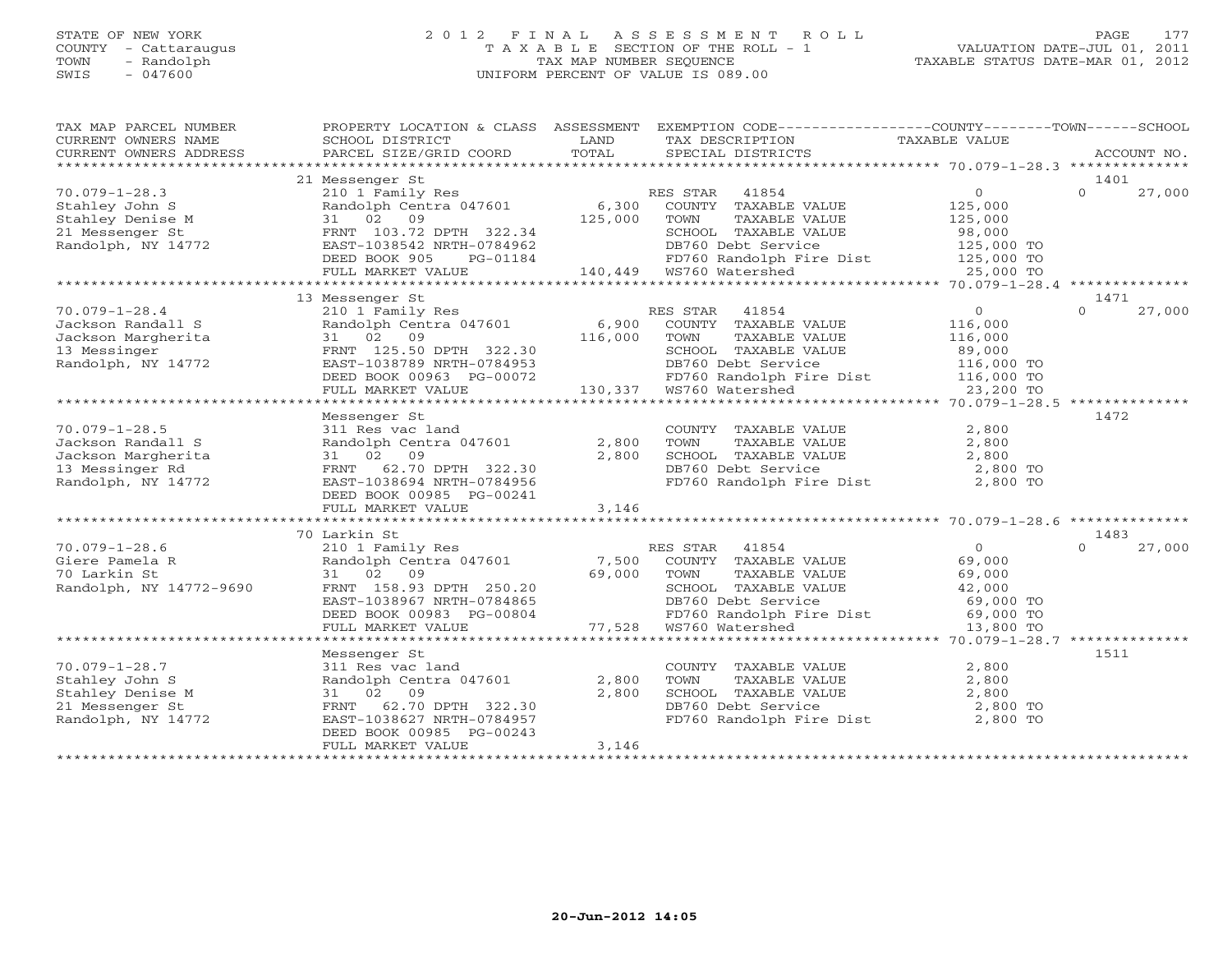# STATE OF NEW YORK 2 0 1 2 F I N A L A S S E S S M E N T R O L L PAGE 178 COUNTY - Cattaraugus T A X A B L E SECTION OF THE ROLL - 1 VALUATION DATE-JUL 01, 2011 TOWN - Randolph TAX MAP NUMBER SEQUENCE TAXABLE STATUS DATE-MAR 01, 2012 SWIS - 047600 UNIFORM PERCENT OF VALUE IS 089.00UNIFORM PERCENT OF VALUE IS 089.00

| TAX MAP PARCEL NUMBER                                                                                                   | PROPERTY LOCATION & CLASS ASSESSMENT<br>$\begin{tabular}{lllllll} \multicolumn{2}{l}{{\small\sc{CURRENT}}}& $\text{MME}$& $\text{SCHOOL} & $\text{DISTRICT}$& $\text{LAND}$& $\text{TAX} & $\text{DESCRIPTION}$& $\text{TAXABLE} & $\text{VALUE}$\\ & $\text{CURRENT} & $\text{WWERS} & $\text{ADDRESS}$& $\text{PARGEL} & $\text{STZE/GRID} & $\text{COORD}$& $\text{TOTAL}$& $\text{SPECIAL} & $\text{DISTRICTS}$& $\text{RCCOUNT} & $\text{NOL}$\\ & $\text{*X} & $\text{X} & $\text{X} & $\text{X} & $\text{$                                                                                                                     |                    | EXEMPTION CODE-----------------COUNTY-------TOWN------SCHOOL                                                                                                                                                                                                                     |                                                                                   |                                                                                                |
|-------------------------------------------------------------------------------------------------------------------------|---------------------------------------------------------------------------------------------------------------------------------------------------------------------------------------------------------------------------------------------------------------------------------------------------------------------------------------------------------------------------------------------------------------------------------------------------------------------------------------------------------------------------------------------------------------------------------------------------------------------------------------|--------------------|----------------------------------------------------------------------------------------------------------------------------------------------------------------------------------------------------------------------------------------------------------------------------------|-----------------------------------------------------------------------------------|------------------------------------------------------------------------------------------------|
| $70.079 - 1 - 29$<br>Chubon Richard P<br>Chubon Donna L<br>PO Box 86<br>Randolph, NY 14772                              | 23 Messenger St<br>210 1 Family Res<br>Randolph Centra 047601 8,600<br>31 02 09<br>ACRES 1.46<br>EAST-1038408 NRTH-0784932<br>DEED BOOK 00985 PG-00613<br>FULL MARKET VALUE                                                                                                                                                                                                                                                                                                                                                                                                                                                           | 90,000<br>101, 124 | COUNTY TAXABLE VALUE<br>TAXABLE VALUE<br>TOWN<br>SCHOOL TAXABLE VALUE 90,000<br>DB760 Debt Service 90,000 TO<br>FD760 Randolph Fire Dist 90,000 TO<br>WS760 Watershed                                                                                                            | 90,000<br>90,000<br>90,000 TO<br>90,000 TO<br>000 TC<br>18,000 TO                 | 0756                                                                                           |
|                                                                                                                         | 29 Messenger St                                                                                                                                                                                                                                                                                                                                                                                                                                                                                                                                                                                                                       |                    |                                                                                                                                                                                                                                                                                  |                                                                                   | 0470                                                                                           |
| $70.079 - 1 - 30$<br>Howard William J<br>Howard Cynthia A<br>29 Messenger St<br>Randolph, NY 14772                      | 210 1 Family Res<br>Randolph Centra 047601 8,900 CW_DISBLD_ 41171<br>31 02 09<br>ACRES 1.92<br>EAST-1038221 NRTH-0784937<br>DEED BOOK 12856 PG-9001<br>FULL MARKET VALUE                                                                                                                                                                                                                                                                                                                                                                                                                                                              |                    | CVET C/T 41131 17,000<br>$68,000$ SR STAR $-41834$<br>COUNTY TAXABLE VALUE 17,000<br>TOWN<br>TAXABLE VALUE 17,000<br>SCHOOL TAXABLE VALUE 12,020<br>DB760 Debt Service 68,000 TO<br>76,404 DB760 Debt Service<br>FD760 Randolph Fire Dist 68,000 TO<br>WS760 Watershed 13,600 TO | 34,000<br>$\overline{0}$                                                          | 17,000<br>$\overline{0}$<br>$\bigcap$<br>34,000<br>55,980<br>$\Omega$                          |
|                                                                                                                         |                                                                                                                                                                                                                                                                                                                                                                                                                                                                                                                                                                                                                                       |                    |                                                                                                                                                                                                                                                                                  |                                                                                   |                                                                                                |
| $70.079 - 1 - 31$<br>Hamilton Michelle K<br>Hamilton J Mark<br>33 Messenger St<br>33 Messenger St<br>Randolph, NY 14772 | 33 Messenger St<br>210 1 Family Res<br>e K<br>2 31 02 09<br>31 02 09<br>ACRES 1.08<br>$\begin{array}{cccccc} 7.233 & 0.000000 & 7.000000 & 7.00000 & 7.00000 & 7.0000 & 7.0000 & 7.0000 & 7.0000 & 7.0000 & 7.0000 & 7.0000 & 7.0000 & 7.0000 & 7.0000 & 7.0000 & 7.0000 & 7.0000 & 7.0000 & 7.0000 & 7.0000 & 7.0000 & 7.0000 & 7.0000 & 7.0000 & 7.0000$<br>ACRES 1.08 BANK<br>EAST-1038051 NRTH-0784952<br>1.111120111.1120111.1120111.1120111.112011.112011.112011.112011.112011.112011.112011.112011.112011.112011.1120<br>FULL MARKET VALUE 89,101 WS760 Watershed 15,860 TO FULL MARKET VALUE 89,101 WS760 Watershed 15,860 TO |                    | RES STAR 41854<br>Randolph Centra 047601 8,100 COUNTY TAXABLE VALUE<br>TAXABLE VALUE<br>SCHOOL TAXABLE VALUE<br>DB760 Debt Service                                                                                                                                               | $\overline{O}$<br>79,300<br>79,300<br>52,300<br>79,300 TO                         | 0663<br>$\Omega$<br>27,000                                                                     |
|                                                                                                                         |                                                                                                                                                                                                                                                                                                                                                                                                                                                                                                                                                                                                                                       |                    |                                                                                                                                                                                                                                                                                  |                                                                                   |                                                                                                |
| $70.079 - 1 - 32$<br>Smith Leona<br>51 Messenger St<br>Randolph, NY 14772                                               | 51 Messenger St<br>Example 5.<br>210 1 Family Res<br>Randolph Centra 047601<br>5,300 WET C/T (41121<br>31 02 09<br>70.00 DPTH 369.00<br>FRNT<br>EAST-1037941 NRTH-0784882<br>DEED BOOK 765<br>PG-00297<br>FULL MARKET VALUE                                                                                                                                                                                                                                                                                                                                                                                                           | 63,258             | Veterans V 41107<br>27,975<br>56,300 AGED C/T/S 41800<br>41834<br>SR STAR<br>COUNTY TAXABLE VALUE<br>TOWN TAXABLE VALUE 23,927<br>SCHOOL TAXABLE VALUE 0<br>DB760 Debt Service 56,300 TO<br>FD760 Randolph Fire Dist 56,300 TO<br>WS760 Watershed 11.260 TO<br>WS760 Watershed   | 350<br>$\overline{0}$<br>8,445 8,445<br>23,928<br>$\sim$ 0<br>23,927<br>11,260 TO | 1050<br>$\Omega$<br>$\overline{0}$<br>$\overline{0}$<br>23,928<br>28,150<br>28,150<br>$\Omega$ |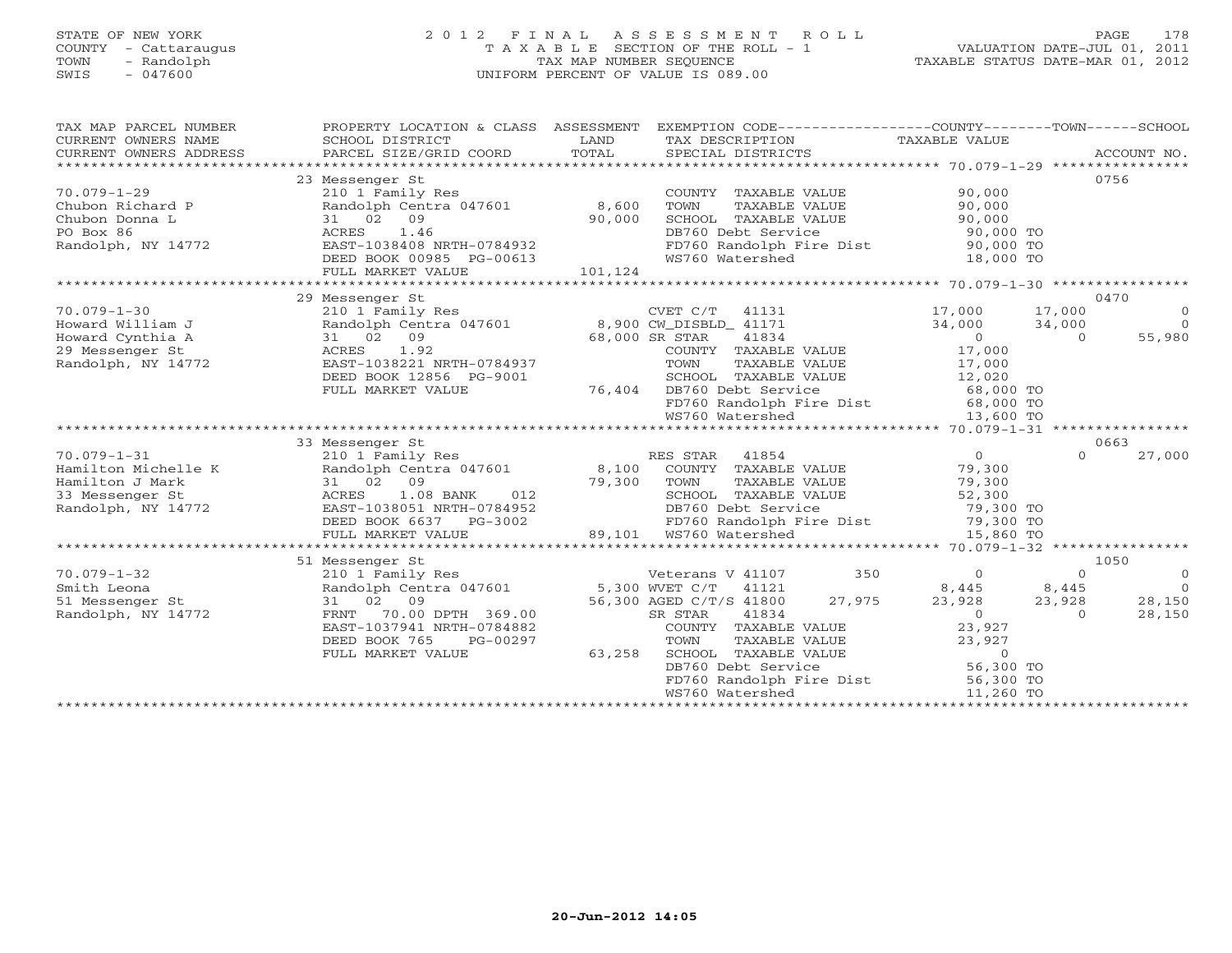# STATE OF NEW YORK 2 0 1 2 F I N A L A S S E S S M E N T R O L L PAGE 179COUNTY - Cattaraugus T A X A B L E SECTION OF THE ROLL - 1<br>
TOWN - Randolph TAX MAP NUMBER SEQUENCE<br>
SWIS - 047600 SWIS - 047600 UNIFORM PERCENT OF VALUE IS 089.00

| TAX MAP PARCEL NUMBER<br>TA PIE TANDER NOTIFIES AND RESERVE TO THE TAXING SCHOOL DISTRICT TO LAND THE TAXING SCRIPTION TAXABLE VALUE<br>CURRENT OWNERS ADDRESS BARCEL SIZE/GRID COORD INTIAL SPECIAL DISTRICTS ACCOUNT NO.<br>******************************* |                                                                                                                                                                                               |        | PROPERTY LOCATION & CLASS ASSESSMENT EXEMPTION CODE---------------COUNTY-------TOWN------SCHOOL                                |           |                    |
|---------------------------------------------------------------------------------------------------------------------------------------------------------------------------------------------------------------------------------------------------------------|-----------------------------------------------------------------------------------------------------------------------------------------------------------------------------------------------|--------|--------------------------------------------------------------------------------------------------------------------------------|-----------|--------------------|
|                                                                                                                                                                                                                                                               |                                                                                                                                                                                               |        |                                                                                                                                |           |                    |
|                                                                                                                                                                                                                                                               | Coldspring St<br>$311$ Res vac land                                                                                                                                                           |        |                                                                                                                                |           | 0544               |
| $70.080 - 1 - 1$                                                                                                                                                                                                                                              |                                                                                                                                                                                               |        | COUNTY TAXABLE VALUE 10,300                                                                                                    |           |                    |
|                                                                                                                                                                                                                                                               | Randolph Centra 047601 10,300                                                                                                                                                                 |        | TAXABLE VALUE 10,300<br>TAXABLE VALUE 10,300<br>TOWN                                                                           |           |                    |
|                                                                                                                                                                                                                                                               | 23 02 09<br>10,300                                                                                                                                                                            |        | SCHOOL TAXABLE VALUE<br>DB760 Debt Service                                                                                     |           |                    |
|                                                                                                                                                                                                                                                               | 6.00<br>ACRES                                                                                                                                                                                 |        |                                                                                                                                | 10,300 TO |                    |
| 70.080-1-1<br>Frink Jean M<br>649 Prendergast Ave<br>PO Box 794<br>Jamestown, NY 14702                                                                                                                                                                        | EAST-1041458 NRTH-0785983                                                                                                                                                                     |        | FD760 Randolph Fire Dist 10,300 TO<br>WS760 Watershed 10,300 TO                                                                |           |                    |
|                                                                                                                                                                                                                                                               | DEED BOOK 8935 PG-9001                                                                                                                                                                        |        |                                                                                                                                |           |                    |
|                                                                                                                                                                                                                                                               | FULL MARKET VALUE                                                                                                                                                                             | 11,573 |                                                                                                                                |           |                    |
|                                                                                                                                                                                                                                                               |                                                                                                                                                                                               |        |                                                                                                                                |           |                    |
|                                                                                                                                                                                                                                                               | 86 Coldspring St                                                                                                                                                                              |        |                                                                                                                                |           | 0491               |
|                                                                                                                                                                                                                                                               |                                                                                                                                                                                               |        |                                                                                                                                |           | 27,000             |
|                                                                                                                                                                                                                                                               |                                                                                                                                                                                               |        |                                                                                                                                |           |                    |
| Valters David<br>Walters Sherri Ann (23 02 09)<br>86 Coldspring St (23 02 09)<br>Randolph, NY 14772 (EAST-1041897 NRTH-0785670<br>DEED BOOK 472 PG-4001<br>FULL MARKET VALUE                                                                                  |                                                                                                                                                                                               |        |                                                                                                                                |           |                    |
|                                                                                                                                                                                                                                                               |                                                                                                                                                                                               |        |                                                                                                                                |           |                    |
|                                                                                                                                                                                                                                                               |                                                                                                                                                                                               |        |                                                                                                                                |           |                    |
|                                                                                                                                                                                                                                                               |                                                                                                                                                                                               |        |                                                                                                                                |           |                    |
|                                                                                                                                                                                                                                                               |                                                                                                                                                                                               |        |                                                                                                                                |           |                    |
|                                                                                                                                                                                                                                                               |                                                                                                                                                                                               |        |                                                                                                                                |           |                    |
|                                                                                                                                                                                                                                                               | 82 Coldspring St                                                                                                                                                                              |        |                                                                                                                                |           | 1359               |
| $70.080 - 1 - 2.2$                                                                                                                                                                                                                                            |                                                                                                                                                                                               |        | COUNTY TAXABLE VALUE 56,600                                                                                                    |           |                    |
|                                                                                                                                                                                                                                                               |                                                                                                                                                                                               |        |                                                                                                                                |           |                    |
| Frink Kris C<br>67 Coldspring St<br>Randolph, NY 14772                                                                                                                                                                                                        |                                                                                                                                                                                               |        | TOWN TAXABLE VALUE 56,600<br>SCHOOL TAXABLE VALUE 56,600<br>DB760 Debt Service 56,600 TO<br>FD760 Randolph Fire Dist 56,600 TO |           |                    |
|                                                                                                                                                                                                                                                               |                                                                                                                                                                                               |        |                                                                                                                                |           |                    |
|                                                                                                                                                                                                                                                               |                                                                                                                                                                                               |        |                                                                                                                                |           |                    |
|                                                                                                                                                                                                                                                               |                                                                                                                                                                                               |        | WS760 Watershed                                                                                                                | 56,600 TO |                    |
|                                                                                                                                                                                                                                                               | Coldspring St<br>270 Mfg housing<br>Randolph Centra 047601 12,600<br>33 02 09 56,600<br>ACRES 6.20 56,600<br>EAST-1041602 NRTH-0785758<br>DEED BOOK 13697 PG-7001 63,596<br>FULL MARKET VALUE |        |                                                                                                                                |           |                    |
|                                                                                                                                                                                                                                                               |                                                                                                                                                                                               |        |                                                                                                                                |           |                    |
|                                                                                                                                                                                                                                                               | 100 Coldspring St                                                                                                                                                                             |        |                                                                                                                                |           | 0625               |
|                                                                                                                                                                                                                                                               |                                                                                                                                                                                               |        |                                                                                                                                |           | 27,000<br>$\Omega$ |
|                                                                                                                                                                                                                                                               |                                                                                                                                                                                               |        |                                                                                                                                |           |                    |
|                                                                                                                                                                                                                                                               |                                                                                                                                                                                               |        |                                                                                                                                |           |                    |
|                                                                                                                                                                                                                                                               |                                                                                                                                                                                               |        |                                                                                                                                |           |                    |
|                                                                                                                                                                                                                                                               |                                                                                                                                                                                               |        |                                                                                                                                |           |                    |
|                                                                                                                                                                                                                                                               |                                                                                                                                                                                               |        |                                                                                                                                |           |                    |
|                                                                                                                                                                                                                                                               |                                                                                                                                                                                               |        |                                                                                                                                |           |                    |
|                                                                                                                                                                                                                                                               |                                                                                                                                                                                               |        |                                                                                                                                |           |                    |
|                                                                                                                                                                                                                                                               | 83 Coldspring St                                                                                                                                                                              |        |                                                                                                                                |           | 0552               |
|                                                                                                                                                                                                                                                               |                                                                                                                                                                                               |        | COUNTY TAXABLE VALUE 44,600                                                                                                    |           |                    |
| VOLUGU-1-5<br>Frink Donald<br>Frink Phyllis<br>3689 Palmer Rd<br>Randolph, NY 14772<br>Randolph, NY 14772<br>Packer 24.54<br>Randolph, NY 14772<br>Randolph, NY 14772<br>Packer 24.54<br>Packer 24.54<br>Packer 24.54<br>Packer 24.54<br>Packer 24.54<br>P    | Randolph Centra 047601 14,800                                                                                                                                                                 |        | TAXABLE VALUE 44,600<br>TOWN                                                                                                   |           |                    |
|                                                                                                                                                                                                                                                               |                                                                                                                                                                                               |        |                                                                                                                                |           |                    |
|                                                                                                                                                                                                                                                               |                                                                                                                                                                                               | 44,600 | SCHOOL TAXABLE VALUE 44,600<br>DB760 Debt Service 44,600 TO<br>FD760 Randolph Fire Dist 44,600 TO<br>WS760 Watershed 44,600 TO |           |                    |
|                                                                                                                                                                                                                                                               |                                                                                                                                                                                               |        |                                                                                                                                |           |                    |
|                                                                                                                                                                                                                                                               |                                                                                                                                                                                               |        |                                                                                                                                |           |                    |
|                                                                                                                                                                                                                                                               | ACRES 24.54<br>EAST-1042830 NRTH-0785596<br>DEED BOOK 754 PG-00020<br>FULL MARKET VALUE 50,112                                                                                                |        |                                                                                                                                |           |                    |
|                                                                                                                                                                                                                                                               |                                                                                                                                                                                               |        |                                                                                                                                |           |                    |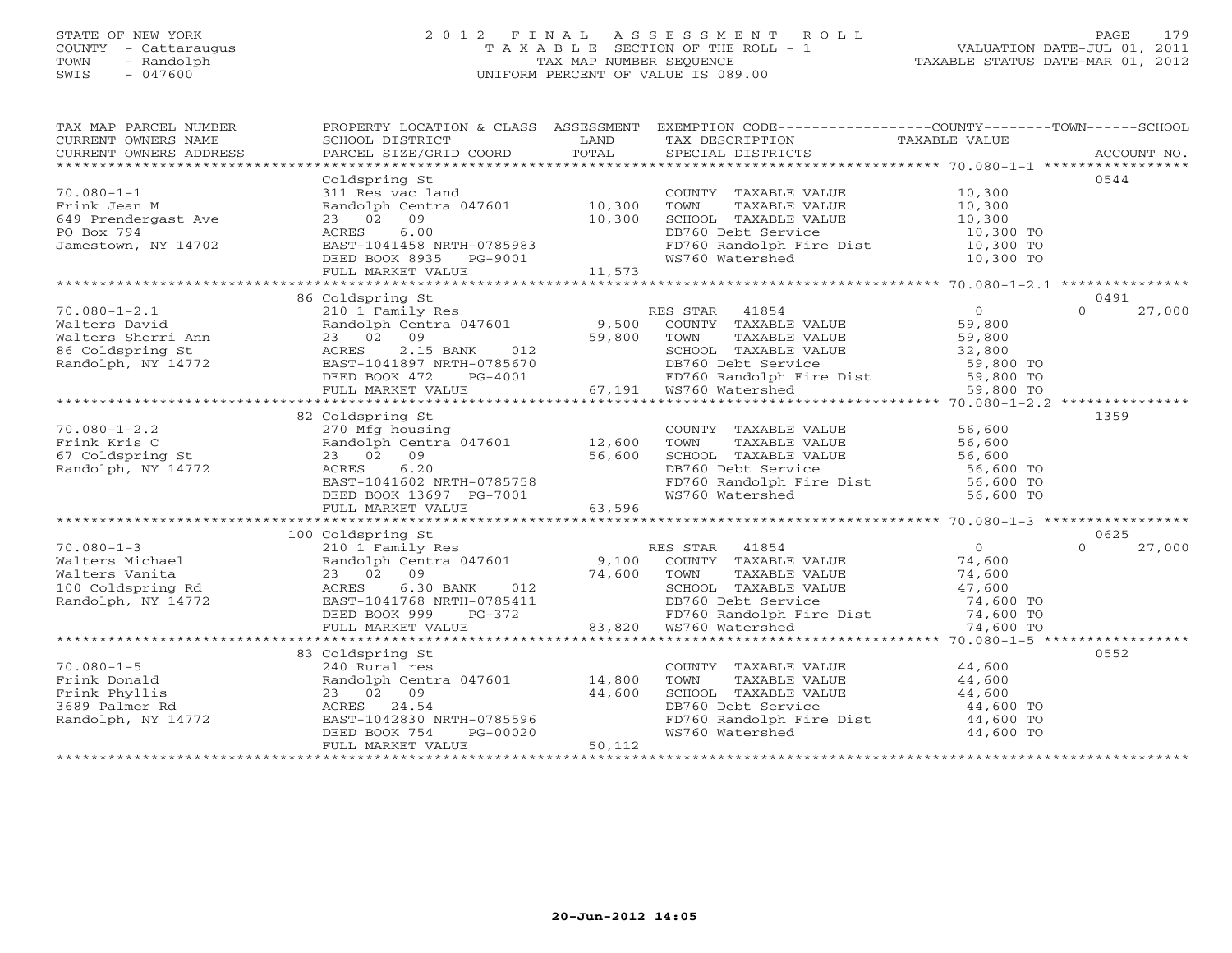# STATE OF NEW YORK 2 0 1 2 F I N A L A S S E S S M E N T R O L L PAGE 180 COUNTY - Cattaraugus T A X A B L E SECTION OF THE ROLL - 1 VALUATION DATE-JUL 01, 2011 TOWN - Randolph TAX MAP NUMBER SEQUENCE TAXABLE STATUS DATE-MAR 01, 2012 SWIS - 047600 UNIFORM PERCENT OF VALUE IS 089.00UNIFORM PERCENT OF VALUE IS 089.00

| TAX MAP PARCEL NUMBER<br>CURRENT OWNERS NAME<br>CURRENT OWNERS ADDRESS | PROPERTY LOCATION & CLASS ASSESSMENT<br>SCHOOL DISTRICT<br>PARCEL SIZE/GRID COORD |         | EXEMPTION CODE-----------------COUNTY-------TOWN------SCHOOL<br>TAX DESCRIPTION TAXABLE VALUE<br>SPECIAL DISTRICTS                                                                                                                                                                                                                                                                                                          |                    |                    | ACCOUNT NO.      |
|------------------------------------------------------------------------|-----------------------------------------------------------------------------------|---------|-----------------------------------------------------------------------------------------------------------------------------------------------------------------------------------------------------------------------------------------------------------------------------------------------------------------------------------------------------------------------------------------------------------------------------|--------------------|--------------------|------------------|
|                                                                        | 126 Coldspring Rd                                                                 |         |                                                                                                                                                                                                                                                                                                                                                                                                                             |                    |                    | 1565             |
| $70.080 - 1 - 7$                                                       |                                                                                   |         |                                                                                                                                                                                                                                                                                                                                                                                                                             | $\overline{0}$     | $\circ$            | 27,000           |
| McIntyre Bradley A Jr                                                  |                                                                                   |         | 240 $\overline{\text{Rus}}$ and $\overline{\text{res}}$ and $\overline{\text{res}}$ and $\overline{\text{Rus}}$ and $\overline{\text{res}}$ and $\overline{\text{res}}$ and $\overline{\text{res}}$ and $\overline{\text{res}}$ and $\overline{\text{res}}$ and $\overline{\text{res}}$ and $\overline{\text{res}}$ and $\overline{\text{res}}$ and $\overline{\text{res}}$ and $\overline{\text{res}}$ and $\overline{\$   | 1,600 1,600        |                    | 1,600            |
| 126 Coldspring Rd                                                      | $2^9$<br>23                                                                       |         | 57,000 COUNTY TAXABLE VALUE<br>TOWN TAXABLE VALUE                                                                                                                                                                                                                                                                                                                                                                           | 55,400             |                    |                  |
| Randolph, NY 14772                                                     | 012<br>ACRES 27.55 BANK                                                           |         | TAXABLE VALUE 55,400                                                                                                                                                                                                                                                                                                                                                                                                        |                    |                    |                  |
|                                                                        | EAST-1041972 NRTH-0784859                                                         |         | 1859 SCHOOL TAXABLE VALUE 28,400<br>DB760 Debt Service 37,000 TO<br>64,045 FD760 Randolph Fire Dist 57,000 TO                                                                                                                                                                                                                                                                                                               |                    |                    |                  |
|                                                                        | DEED BOOK 1016 PG-804                                                             |         |                                                                                                                                                                                                                                                                                                                                                                                                                             |                    |                    |                  |
|                                                                        | FULL MARKET VALUE                                                                 |         |                                                                                                                                                                                                                                                                                                                                                                                                                             |                    |                    |                  |
|                                                                        |                                                                                   |         | WS760 Watershed                                                                                                                                                                                                                                                                                                                                                                                                             | 11,400 TO          |                    |                  |
|                                                                        |                                                                                   |         |                                                                                                                                                                                                                                                                                                                                                                                                                             |                    |                    |                  |
|                                                                        | 145 Coldspring St                                                                 |         |                                                                                                                                                                                                                                                                                                                                                                                                                             |                    |                    | 0541             |
| $70.081 - 1 - 1$                                                       | 240 Rural res                                                                     |         | RES STAR 41854                                                                                                                                                                                                                                                                                                                                                                                                              | $\overline{0}$     | $\Omega$           | 27,000           |
| Shields Seth                                                           | Randolph Centra 047601 39,000 SILO T/C/S 42100                                    |         |                                                                                                                                                                                                                                                                                                                                                                                                                             | 5,000<br>5,000     | 5,000              | 5,000            |
| Shields Nicole<br>145 Coldspring St                                    | 15 02 09                                                                          |         | 114,000 COUNTY TAXABLE VALUE<br>TAXABLE VALUE<br>TAXABLE VALUE                                                                                                                                                                                                                                                                                                                                                              | 109,000<br>109,000 |                    |                  |
|                                                                        | ACRES 156.39                                                                      |         | TOWN                                                                                                                                                                                                                                                                                                                                                                                                                        |                    |                    |                  |
| Randolph, NY 14772                                                     |                                                                                   |         |                                                                                                                                                                                                                                                                                                                                                                                                                             |                    |                    |                  |
|                                                                        |                                                                                   |         |                                                                                                                                                                                                                                                                                                                                                                                                                             |                    |                    |                  |
|                                                                        |                                                                                   |         |                                                                                                                                                                                                                                                                                                                                                                                                                             |                    |                    |                  |
|                                                                        |                                                                                   |         |                                                                                                                                                                                                                                                                                                                                                                                                                             |                    |                    |                  |
|                                                                        |                                                                                   |         |                                                                                                                                                                                                                                                                                                                                                                                                                             |                    |                    |                  |
| $78.002 - 1 - 1.1$                                                     | 3144 Sample Hill Rd                                                               |         | $AG DIST$ $AG DIST$ $41720$ $19,079$<br>$93,500$ $SP STR$ $41834$ $0$                                                                                                                                                                                                                                                                                                                                                       |                    |                    | 0343             |
|                                                                        | 113 Cattle farm<br>Randolph Centra 047601 73,500 SR STAR                          |         |                                                                                                                                                                                                                                                                                                                                                                                                                             |                    | 19,079<br>$\Omega$ | 19,079<br>55,980 |
| Walters (L/U) Harry W<br>Walters (L/U) Ruth A                          | 62 02 09                                                                          |         | 143,750 COUNTY TAXABLE VALUE 124,671                                                                                                                                                                                                                                                                                                                                                                                        |                    |                    |                  |
| 3144 Sample Hill Rd                                                    | Lot 54                                                                            |         |                                                                                                                                                                                                                                                                                                                                                                                                                             |                    |                    |                  |
| Randolph, NY 14772                                                     | ACRES 166.75                                                                      |         |                                                                                                                                                                                                                                                                                                                                                                                                                             |                    |                    |                  |
|                                                                        | EAST-1022607 NRTH-0781786                                                         |         |                                                                                                                                                                                                                                                                                                                                                                                                                             |                    |                    |                  |
| MAY BE SUBJECT TO PAYMENT                                              | DEED BOOK 15377 PG-8001                                                           |         | WS760 Watershed                                                                                                                                                                                                                                                                                                                                                                                                             | 28,750 TO          |                    |                  |
|                                                                        |                                                                                   | 161,517 |                                                                                                                                                                                                                                                                                                                                                                                                                             |                    |                    |                  |
|                                                                        |                                                                                   |         |                                                                                                                                                                                                                                                                                                                                                                                                                             |                    |                    |                  |
|                                                                        | Sample Hill Rd                                                                    |         |                                                                                                                                                                                                                                                                                                                                                                                                                             |                    |                    | 1563             |
| $78.002 - 1 - 1.3$                                                     | 210 1 Family Res                                                                  |         | 41854<br>RES STAR                                                                                                                                                                                                                                                                                                                                                                                                           | $\overline{0}$     | $\Omega$           | 27,000           |
| Austin Terry G                                                         |                                                                                   |         | $\begin{array}{ccccccccc}\n\text{Z10} & \text{L} & \text{L} & \text{L} & \text{L} & \text{L} & \text{L} & \text{L} & \text{L} & \text{L} & \text{L} & \text{L} & \text{L} & \text{L} & \text{L} & \text{L} & \text{L} & \text{L} & \text{L} & \text{L} & \text{L} & \text{L} & \text{L} & \text{L} & \text{L} & \text{L} & \text{L} & \text{L} & \text{L} & \text{L} & \text{L} & \text{L} & \text{L} & \text{L} & \text{L$ |                    |                    |                  |
| Austin Leann L                                                         |                                                                                   |         |                                                                                                                                                                                                                                                                                                                                                                                                                             |                    |                    |                  |
| 3363 Sample Hill Rd                                                    |                                                                                   |         |                                                                                                                                                                                                                                                                                                                                                                                                                             |                    |                    |                  |
| Randolph, NY 14772                                                     | EAST-1022506 NRTH-0783744                                                         |         | FD760 Randolph Fire Dist 176,500 TO                                                                                                                                                                                                                                                                                                                                                                                         |                    |                    |                  |
|                                                                        | DEED BOOK 1023 PG-941                                                             |         | WS760 Watershed                                                                                                                                                                                                                                                                                                                                                                                                             | 353 TO             |                    |                  |
|                                                                        | FULL MARKET VALUE                                                                 | 198,315 |                                                                                                                                                                                                                                                                                                                                                                                                                             |                    |                    |                  |
|                                                                        |                                                                                   |         |                                                                                                                                                                                                                                                                                                                                                                                                                             |                    |                    |                  |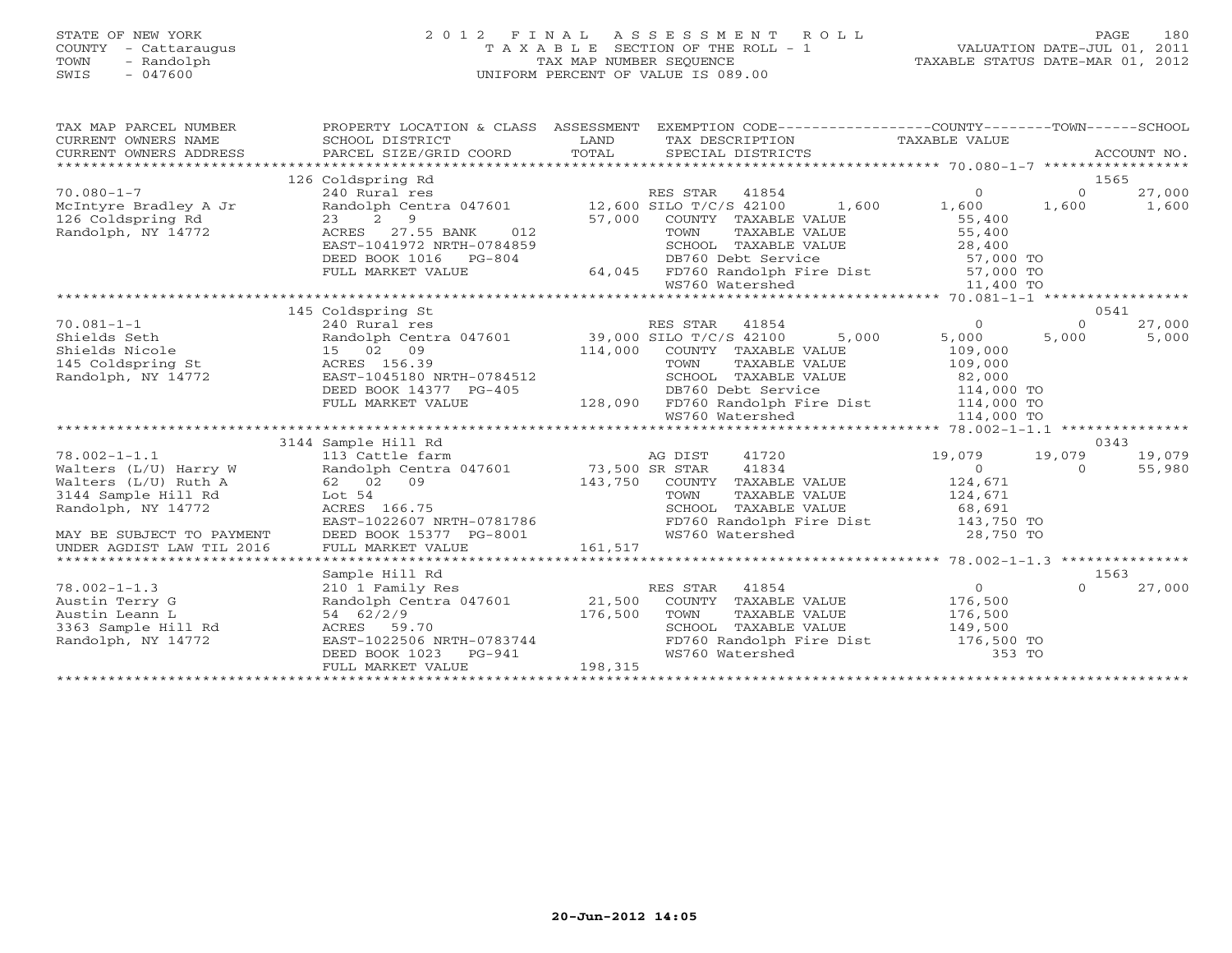# STATE OF NEW YORK 2 0 1 2 F I N A L A S S E S S M E N T R O L L PAGE 181 COUNTY - Cattaraugus T A X A B L E SECTION OF THE ROLL - 1 VALUATION DATE-JUL 01, 2011 TOWN - Randolph TAX MAP NUMBER SEQUENCE TAXABLE STATUS DATE-MAR 01, 2012 SWIS - 047600 UNIFORM PERCENT OF VALUE IS 089.00UNIFORM PERCENT OF VALUE IS 089.00

| TAX MAP PARCEL NUMBER<br>CURRENT OWNERS NAME SCHOOL DISTRICT LAND INCHEMENT POWERS ADDRESS TO SCHOOL DISTRICT LAND TRAX DESCRIPTION TAXABLE VALUE THAT THE MANAGEMENT OWNERS ADDRESS PARCEL SIZE/GRID COORD TOTAL SPECIAL DISTRICTS ACCOUNT NO. |                                                                     |             | PROPERTY LOCATION & CLASS ASSESSMENT EXEMPTION CODE---------------COUNTY-------TOWN------SCHOOL                                                                         |          |                          |
|-------------------------------------------------------------------------------------------------------------------------------------------------------------------------------------------------------------------------------------------------|---------------------------------------------------------------------|-------------|-------------------------------------------------------------------------------------------------------------------------------------------------------------------------|----------|--------------------------|
|                                                                                                                                                                                                                                                 |                                                                     |             |                                                                                                                                                                         |          |                          |
|                                                                                                                                                                                                                                                 | 12684 Torrence Rd                                                   |             |                                                                                                                                                                         |          | 0302                     |
| $78.002 - 1 - 3.1$                                                                                                                                                                                                                              |                                                                     |             |                                                                                                                                                                         | $\Omega$ | 27,000<br>$\overline{0}$ |
| Contract of the Color Theodore Wandolph Central<br>Clson Theodore Wandolph Central<br>12684 Torrence Rd<br>Randolph, NY 14772<br>BEED BOOK 879<br>DEED BOOK 879                                                                                 |                                                                     |             |                                                                                                                                                                         | 5,600    | 5,600<br>5,600           |
|                                                                                                                                                                                                                                                 |                                                                     |             |                                                                                                                                                                         | 145,400  |                          |
|                                                                                                                                                                                                                                                 |                                                                     |             |                                                                                                                                                                         |          |                          |
|                                                                                                                                                                                                                                                 | EAST-1024918 NRTH-0781225                                           |             |                                                                                                                                                                         |          |                          |
|                                                                                                                                                                                                                                                 |                                                                     |             |                                                                                                                                                                         |          |                          |
|                                                                                                                                                                                                                                                 | DEED BOOK 879 PG-00906 169,663 WS760 Watershed                      |             | TOWN TAXABLE VALUE<br>TOWN TAXABLE VALUE<br>SCHOOL TAXABLE VALUE<br>TOWN TAXABLE VALUE<br>118,400<br>FD760 Randolph Fire Dist<br>151,000 TO<br>151,000 TO<br>130,200 TO |          |                          |
|                                                                                                                                                                                                                                                 |                                                                     |             |                                                                                                                                                                         |          |                          |
|                                                                                                                                                                                                                                                 | 12591 Torrence Rd                                                   |             |                                                                                                                                                                         |          | 1363                     |
| $78.002 - 1 - 3.2$                                                                                                                                                                                                                              |                                                                     |             | 210 1 Family Res<br>Randolph Centra 047601 (4,100 COUNTY TAXABLE VALUE (66,000 54 02 09)<br>54 02 09 (66,000 TOWN TAXABLE VALUE (66,000 66,000                          |          | 27,000<br>$\Omega$       |
|                                                                                                                                                                                                                                                 |                                                                     |             |                                                                                                                                                                         |          |                          |
| Cronk Karl E<br>Cronk Stephanie A<br>12591 Torrence Rd<br>Randolph, NY 14772<br>EAST-1026127 NRTH-0781492<br>EAST-1026127 NRTH-0781492<br>EAST-1026127 NRTH-0781492<br>EAST-1026127 NRTH-0781492<br>DEED BOOK 11749<br>PG-3001                  |                                                                     | 66,000 TOWN |                                                                                                                                                                         |          |                          |
|                                                                                                                                                                                                                                                 |                                                                     |             |                                                                                                                                                                         |          |                          |
|                                                                                                                                                                                                                                                 |                                                                     |             |                                                                                                                                                                         |          |                          |
|                                                                                                                                                                                                                                                 |                                                                     |             | SCHOOL TAXABLE VALUE<br>FD760 Randolph Fire Dist 59,000<br>WS760 Watershed 13,200 TO                                                                                    |          |                          |
|                                                                                                                                                                                                                                                 | DEED BOOK 11749 PG-3001<br>FULL MARKET VALUE 74,157                 |             |                                                                                                                                                                         |          |                          |
|                                                                                                                                                                                                                                                 |                                                                     |             |                                                                                                                                                                         |          |                          |
|                                                                                                                                                                                                                                                 | Torrence Rd                                                         |             |                                                                                                                                                                         |          | 0106                     |
|                                                                                                                                                                                                                                                 |                                                                     |             | COUNTY TAXABLE VALUE 52,800                                                                                                                                             |          |                          |
|                                                                                                                                                                                                                                                 |                                                                     |             |                                                                                                                                                                         |          |                          |
|                                                                                                                                                                                                                                                 | 120 Field crops<br>Randolph Centra 047601 52,800<br>54 02 09 52,800 |             |                                                                                                                                                                         |          |                          |
| 78.002-1-4.1<br>Olson Theodore W<br>Olson Betty L<br>12684 Torrence Rd<br>Randolph, NY 14772                                                                                                                                                    | ACRES 90.25                                                         |             | TOWN TAXABLE VALUE 52,800<br>SCHOOL TAXABLE VALUE 52,800<br>FD760 Randolph Fire Dist 52,800 TO<br>WS760 Watershed 10,560 TO                                             |          |                          |
|                                                                                                                                                                                                                                                 | EAST-1026340 NRTH-0782767                                           |             |                                                                                                                                                                         |          |                          |
|                                                                                                                                                                                                                                                 | DEED BOOK 3155 PG-9001                                              |             |                                                                                                                                                                         |          |                          |
|                                                                                                                                                                                                                                                 | FULL MARKET VALUE                                                   | 59,326      |                                                                                                                                                                         |          |                          |
|                                                                                                                                                                                                                                                 |                                                                     |             |                                                                                                                                                                         |          |                          |
|                                                                                                                                                                                                                                                 | Caswell Rd                                                          |             |                                                                                                                                                                         |          | 1075                     |
| $78.002 - 1 - 4.2$                                                                                                                                                                                                                              |                                                                     |             |                                                                                                                                                                         |          |                          |
| Will John                                                                                                                                                                                                                                       | 322 Rural vac $>10$<br>Randolph Centra 047601 17,400                |             | COUNTY TAXABLE VALUE 17,400<br>TOWN TAXABLE VALUE 17,400                                                                                                                |          |                          |
| 5082 Newton Rd                                                                                                                                                                                                                                  | 54 02 09                                                            | 17,400      |                                                                                                                                                                         |          |                          |
| Orchard Park, NY 14127                                                                                                                                                                                                                          | ACRES 14.92                                                         |             |                                                                                                                                                                         |          |                          |
|                                                                                                                                                                                                                                                 | EAST-1026271 NRTH-0783842                                           |             | CHOOL TAXABLE VALUE 17,400<br>FD760 Randolph Fire Dist 17,400 TO<br>WS760 Watershed 3,480 TO                                                                            |          |                          |
|                                                                                                                                                                                                                                                 | DEED BOOK 00969 PG-01140                                            |             |                                                                                                                                                                         |          |                          |
|                                                                                                                                                                                                                                                 | FULL MARKET VALUE                                                   | 19,551      |                                                                                                                                                                         |          |                          |
|                                                                                                                                                                                                                                                 |                                                                     |             |                                                                                                                                                                         |          |                          |
|                                                                                                                                                                                                                                                 | Caswell Rd                                                          |             |                                                                                                                                                                         |          | 1076                     |
| $78.002 - 1 - 4.3$                                                                                                                                                                                                                              |                                                                     |             |                                                                                                                                                                         |          |                          |
| Will John                                                                                                                                                                                                                                       | 322 Rural vac>10<br>Randolph Centra 047601 17,400                   |             | COUNTY TAXABLE VALUE $17,400$<br>TOWN TAXABLE VALUE $17,400$<br>SCHOOL TAXABLE VALUE $17,400$<br>FD760 Randolph Fire Dist $17,400$<br>TD760 Randolph Fire Dist $17,400$ |          |                          |
| 5082 Newton Rd                                                                                                                                                                                                                                  | 54 02 09                                                            |             |                                                                                                                                                                         |          |                          |
| Orchard Park, NY 14127                                                                                                                                                                                                                          | ACRES 14.92                                                         | 17,400      |                                                                                                                                                                         |          |                          |
|                                                                                                                                                                                                                                                 | EAST-1026253 NRTH-0784132                                           |             | WS760 Watershed                                                                                                                                                         | 3,480 TO |                          |
|                                                                                                                                                                                                                                                 | DEED BOOK 00969 PG-01140                                            |             |                                                                                                                                                                         |          |                          |
|                                                                                                                                                                                                                                                 | FULL MARKET VALUE                                                   | 19,551      |                                                                                                                                                                         |          |                          |
|                                                                                                                                                                                                                                                 |                                                                     |             |                                                                                                                                                                         |          |                          |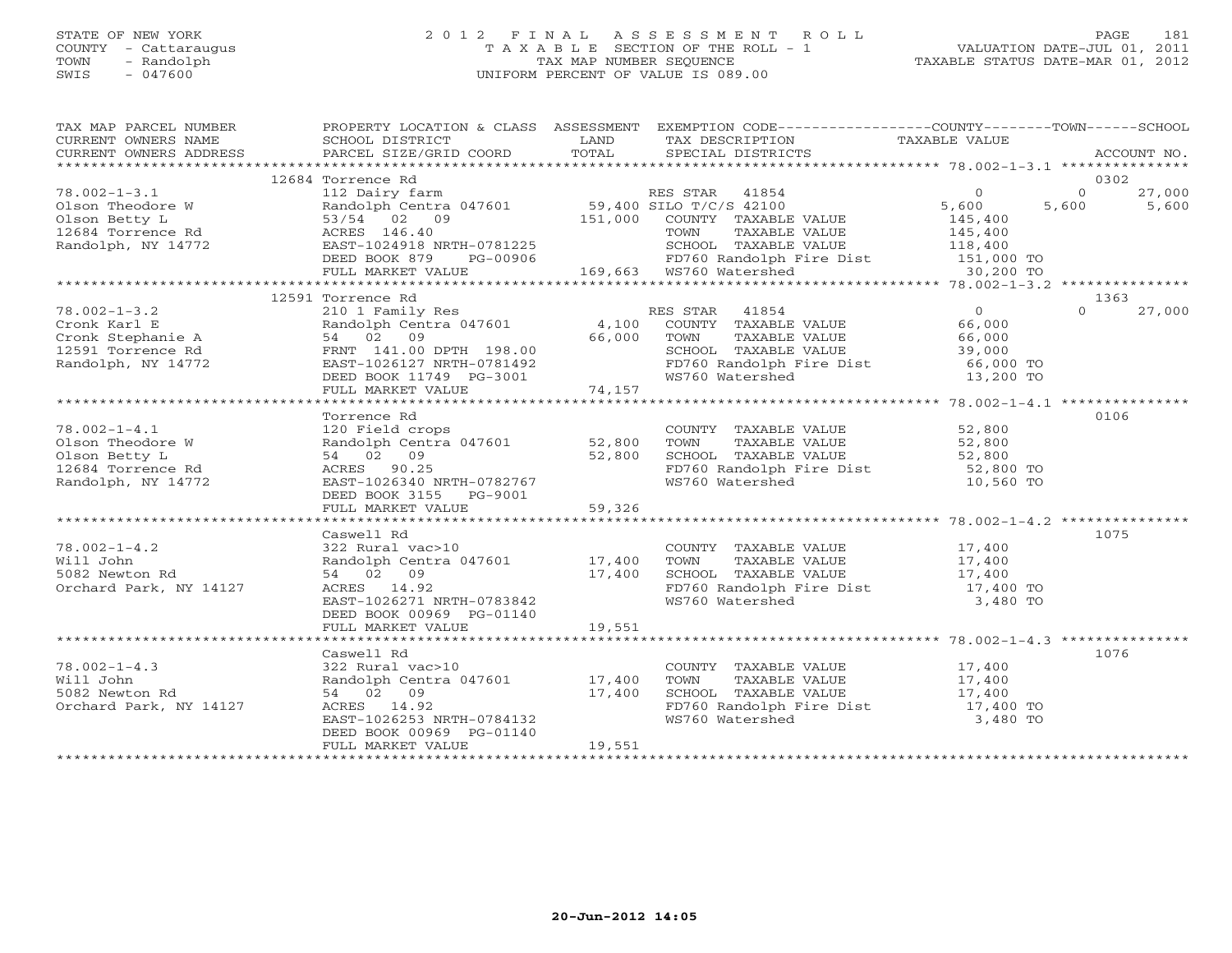# STATE OF NEW YORK 2 0 1 2 F I N A L A S S E S S M E N T R O L L PAGE 182 COUNTY - Cattaraugus T A X A B L E SECTION OF THE ROLL - 1 VALUATION DATE-JUL 01, 2011 TOWN - Randolph TAX MAP NUMBER SEQUENCE TAXABLE STATUS DATE-MAR 01, 2012 SWIS - 047600 UNIFORM PERCENT OF VALUE IS 089.00UNIFORM PERCENT OF VALUE IS 089.00

| TAX MAP PARCEL NUMBER<br>CURRENT OWNERS NAME<br>CURRENT OWNERS ADDRESS | PROPERTY LOCATION & CLASS ASSESSMENT<br>SCHOOL DISTRICT<br><b>Example 12 Distribution of the LAND</b><br>PARCEL SIZE/GRID COORD                                                                                                                                   | TOTAL            | EXEMPTION CODE-----------------COUNTY-------TOWN------SCHOOL<br>TAX DESCRIPTION TAXABLE VALUE<br>SPECIAL DISTRICTS<br>SPECIAL DISTRICTS                                                                                                                                                                     |                                            | ACCOUNT NO.                    |
|------------------------------------------------------------------------|-------------------------------------------------------------------------------------------------------------------------------------------------------------------------------------------------------------------------------------------------------------------|------------------|-------------------------------------------------------------------------------------------------------------------------------------------------------------------------------------------------------------------------------------------------------------------------------------------------------------|--------------------------------------------|--------------------------------|
|                                                                        |                                                                                                                                                                                                                                                                   |                  |                                                                                                                                                                                                                                                                                                             |                                            |                                |
|                                                                        | 12618 Torrence Rd                                                                                                                                                                                                                                                 |                  |                                                                                                                                                                                                                                                                                                             |                                            | 1390                           |
| $78.002 - 1 - 4.4$                                                     | 240 Rural res                                                                                                                                                                                                                                                     |                  | RES STAR 41854                                                                                                                                                                                                                                                                                              | $\overline{0}$                             | $\Omega$<br>27,000             |
| Bates David                                                            |                                                                                                                                                                                                                                                                   |                  |                                                                                                                                                                                                                                                                                                             |                                            |                                |
| Bates Linda                                                            |                                                                                                                                                                                                                                                                   |                  |                                                                                                                                                                                                                                                                                                             |                                            |                                |
| 12618 Torrence Rd                                                      |                                                                                                                                                                                                                                                                   |                  | 240 Nural Les Mandelph Centra 047601 16,500 NUR TAXABLE VALUE 77,700<br>Randolph Centra 047601 16,500 NUR TAXABLE VALUE 77,700<br>34 02 09 77,700 TOWN TAXABLE VALUE 77,700<br>ACRES 13.95 BANK 012 5CHOOL TAXABLE VALUE 50,700<br>EAS<br>SCHOOL TAXABLE VALUE 50,700<br>FD760 Randolph Fire Dist 77,700 TO |                                            |                                |
| Randolph, NY 14772                                                     |                                                                                                                                                                                                                                                                   |                  |                                                                                                                                                                                                                                                                                                             |                                            |                                |
|                                                                        | DEED BOOK 1014    PG-302                                                                                                                                                                                                                                          | 87.302<br>87,303 | WS760 Watershed                                                                                                                                                                                                                                                                                             | 15,540 TO                                  |                                |
|                                                                        | FULL MARKET VALUE                                                                                                                                                                                                                                                 |                  |                                                                                                                                                                                                                                                                                                             |                                            |                                |
|                                                                        | Torrence Rd                                                                                                                                                                                                                                                       |                  |                                                                                                                                                                                                                                                                                                             |                                            | 0145                           |
| $78.002 - 1 - 5.1$                                                     |                                                                                                                                                                                                                                                                   |                  |                                                                                                                                                                                                                                                                                                             |                                            |                                |
| Grover Roger A                                                         | 322 Rural vac $>10$<br>Randolph Centra 047601 18,850                                                                                                                                                                                                              |                  | COUNTY TAXABLE VALUE 18,850<br>TOWN TAXABLE VALUE 18,850                                                                                                                                                                                                                                                    |                                            |                                |
| 12205 Bragg Rd                                                         | 46/54 02 09                                                                                                                                                                                                                                                       | 18,850           |                                                                                                                                                                                                                                                                                                             |                                            |                                |
| Randolph, NY 14772                                                     | ACRES 47.15                                                                                                                                                                                                                                                       |                  |                                                                                                                                                                                                                                                                                                             |                                            |                                |
|                                                                        | EAST-1026776 NRTH-0780455                                                                                                                                                                                                                                         |                  | FD760 Randolph Fire Dist<br>WS760 Watershed                                                                                                                                                                                                                                                                 | 3,770 TO                                   |                                |
|                                                                        | DEED BOOK 00930 PG-00226                                                                                                                                                                                                                                          |                  |                                                                                                                                                                                                                                                                                                             |                                            |                                |
|                                                                        | FULL MARKET VALUE                                                                                                                                                                                                                                                 | 21,180           |                                                                                                                                                                                                                                                                                                             |                                            |                                |
|                                                                        |                                                                                                                                                                                                                                                                   |                  |                                                                                                                                                                                                                                                                                                             |                                            |                                |
|                                                                        | 12523 Torrence Rd                                                                                                                                                                                                                                                 |                  |                                                                                                                                                                                                                                                                                                             |                                            | 1386                           |
| $78.002 - 1 - 5.2$                                                     | 210 1 Family Res                                                                                                                                                                                                                                                  |                  | RES STAR 41854                                                                                                                                                                                                                                                                                              | $\overline{0}$                             | $\Omega$<br>27,000             |
| Rowland Mitchell L                                                     |                                                                                                                                                                                                                                                                   |                  | 210 I Family Res<br>Randolph Centra 047601 8,700 COUNTY TAXABLE VALUE 49,000<br>$49.000$ 49,000 49.000 TOWN TAXABLE VALUE 49,000                                                                                                                                                                            |                                            |                                |
| Rowland Becky                                                          |                                                                                                                                                                                                                                                                   |                  |                                                                                                                                                                                                                                                                                                             |                                            |                                |
| 12523 Torrence Rd                                                      | Land Contract                                                                                                                                                                                                                                                     |                  |                                                                                                                                                                                                                                                                                                             |                                            |                                |
| Randolph, NY 14772                                                     | ACRES                                                                                                                                                                                                                                                             |                  |                                                                                                                                                                                                                                                                                                             |                                            |                                |
|                                                                        | EAST-1027307 NRTH-0781277                                                                                                                                                                                                                                         |                  |                                                                                                                                                                                                                                                                                                             |                                            |                                |
|                                                                        | DEED BOOK 1011    PG-720                                                                                                                                                                                                                                          |                  |                                                                                                                                                                                                                                                                                                             |                                            |                                |
|                                                                        |                                                                                                                                                                                                                                                                   |                  |                                                                                                                                                                                                                                                                                                             |                                            |                                |
|                                                                        |                                                                                                                                                                                                                                                                   |                  |                                                                                                                                                                                                                                                                                                             |                                            | 1410                           |
|                                                                        | 12485 Torrence Rd<br>Torrence Rd<br>270 Mfg housing<br>Randolph Centra 047601 5,900 SR STAR 41834<br>46 02 09 35,500 COUNTY TAXABLE VALUE<br>ACRES 1.90 BANK 032 TOWN TAXABLE VALUE<br>ACRES 1.90 BANK 032 TOWN TAXABLE VALUE<br>SCHOOL TAXABLE VALUE<br>SCHOOL T |                  |                                                                                                                                                                                                                                                                                                             |                                            | $\Omega$                       |
| $78.002 - 1 - 5.3$                                                     |                                                                                                                                                                                                                                                                   |                  |                                                                                                                                                                                                                                                                                                             | 15,975                                     | $\Omega$<br>35,500<br>$\Omega$ |
| Kridler John J<br>Kridler Yvonne C                                     |                                                                                                                                                                                                                                                                   |                  |                                                                                                                                                                                                                                                                                                             | $\begin{array}{c} 0 \\ 19,525 \end{array}$ |                                |
| 12485 Torrence Rd                                                      |                                                                                                                                                                                                                                                                   |                  |                                                                                                                                                                                                                                                                                                             |                                            |                                |
| Randolph, NY 14772                                                     |                                                                                                                                                                                                                                                                   |                  |                                                                                                                                                                                                                                                                                                             |                                            |                                |
|                                                                        |                                                                                                                                                                                                                                                                   | 39.880           |                                                                                                                                                                                                                                                                                                             |                                            |                                |
|                                                                        | FULL MARKET VALUE                                                                                                                                                                                                                                                 |                  | FD760 Randolph Fire Dist 35,500 TO<br>WS760 Watershed 7,100 TO<br>39,888 WS760 Watershed                                                                                                                                                                                                                    |                                            |                                |
|                                                                        |                                                                                                                                                                                                                                                                   |                  |                                                                                                                                                                                                                                                                                                             |                                            |                                |
|                                                                        | Torrence Rd & Caswell Rd                                                                                                                                                                                                                                          |                  |                                                                                                                                                                                                                                                                                                             |                                            | 1430                           |
| $78.002 - 1 - 5.4$                                                     |                                                                                                                                                                                                                                                                   |                  |                                                                                                                                                                                                                                                                                                             |                                            |                                |
| Mori Mark W                                                            | 260 Seasonal res<br>Randolph Centra 047601 14,600                                                                                                                                                                                                                 |                  | COUNTY TAXABLE VALUE<br>TOWN     TAXABLE VALUE                                                                                                                                                                                                                                                              | 91,200<br>91,200                           |                                |
| 60 Fairway Dr                                                          | 46 02 09                                                                                                                                                                                                                                                          | 91,200           |                                                                                                                                                                                                                                                                                                             |                                            |                                |
| Rochester, NY 14612                                                    | ACRES 11.65                                                                                                                                                                                                                                                       |                  | SCHOOL TAXABLE VALUE 91,200<br>FD760 Randolph Fire Dist 91,200 TO                                                                                                                                                                                                                                           |                                            |                                |
|                                                                        | EAST-1028277 NRTH-0781895                                                                                                                                                                                                                                         |                  | WS760 Watershed                                                                                                                                                                                                                                                                                             | 18,240 TO                                  |                                |
|                                                                        | DEED BOOK 9439 PG-6001                                                                                                                                                                                                                                            |                  |                                                                                                                                                                                                                                                                                                             |                                            |                                |
|                                                                        | FULL MARKET VALUE                                                                                                                                                                                                                                                 | 102,472          |                                                                                                                                                                                                                                                                                                             |                                            |                                |
|                                                                        |                                                                                                                                                                                                                                                                   |                  |                                                                                                                                                                                                                                                                                                             |                                            |                                |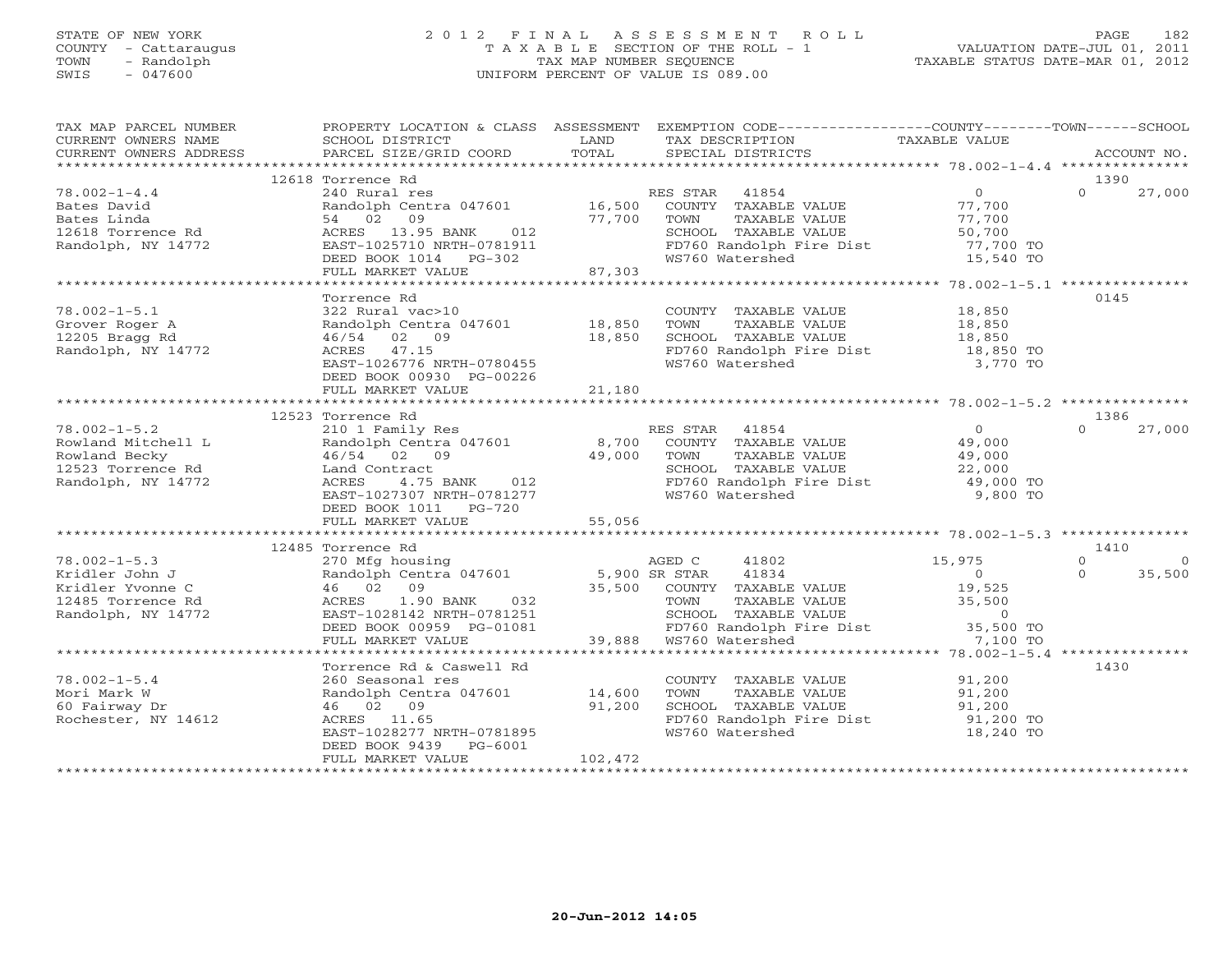# STATE OF NEW YORK 2 0 1 2 F I N A L A S S E S S M E N T R O L L PAGE 183 COUNTY - Cattaraugus T A X A B L E SECTION OF THE ROLL - 1 VALUATION DATE-JUL 01, 2011 TOWN - Randolph TAX MAP NUMBER SEQUENCE TAXABLE STATUS DATE-MAR 01, 2012 SWIS - 047600 UNIFORM PERCENT OF VALUE IS 089.00UNIFORM PERCENT OF VALUE IS 089.00

| TAX MAP PARCEL NUMBER<br>CURRENT OWNERS NAME                                                                                             | SCHOOL DISTRICT<br><b>EXAMPLE SERVICE SERVICE SERVICE SERVICE SERVICE SERVICE SERVICE SERVICE SERVICE SERVICE SERVICE SERVICE SERVICE</b>                                                               | TOTAL                     | PROPERTY LOCATION & CLASS ASSESSMENT EXEMPTION CODE----------------COUNTY-------TOWN------SCHOOL<br>TAX DESCRIPTION                                                                                | TAXABLE VALUE                                                                           | ACCOUNT NO.                                    |
|------------------------------------------------------------------------------------------------------------------------------------------|---------------------------------------------------------------------------------------------------------------------------------------------------------------------------------------------------------|---------------------------|----------------------------------------------------------------------------------------------------------------------------------------------------------------------------------------------------|-----------------------------------------------------------------------------------------|------------------------------------------------|
| CURRENT OWNERS ADDRESS                                                                                                                   | PARCEL SIZE/GRID COORD                                                                                                                                                                                  |                           | SPECIAL DISTRICTS                                                                                                                                                                                  |                                                                                         |                                                |
|                                                                                                                                          | 3171 Chubb Rd                                                                                                                                                                                           |                           |                                                                                                                                                                                                    |                                                                                         | 1433                                           |
| $78.002 - 1 - 5.5$<br>Wood Rebecca L<br>3171 Chubb Rd<br>Randolph, NY 14772                                                              | 270 Mfg housing<br>ACRES 16.70<br>EAST-1028048 NRTH-0780772<br>DEED BOOK 00926 PG-01003<br>FULL MARKET VALUE                                                                                            | $1003$ $48,961$           | RES STAR 41854<br>Fandolph Centra 047601 18,900 COUNTY TAXABLE VALUE<br>46 02 09 43,575 TOWN TAXABLE VALUE<br>SCHOOL TAXABLE VALUE 16,575<br>FD760 Randolph Fire Dist 43,575 TO<br>WS760 Watershed | $\overline{0}$<br>43,575<br>43,575<br>8,715 TO                                          | $\Omega$<br>27,000                             |
|                                                                                                                                          |                                                                                                                                                                                                         |                           |                                                                                                                                                                                                    |                                                                                         |                                                |
| $78.002 - 1 - 5.6$<br>Grover Roger A<br>12205 Bragg Rd<br>Randolph, NY 14772                                                             | Torrence Rd<br>314 Rural vac<10<br>Randolph Centra 047601 4,600<br>46 02 09<br>4.85<br>ACRES<br>EAST-1027788 NRTH-0781257<br>DEED BOOK 00930 PG-00226<br>FULL MARKET VALUE                              | 4,600<br>5,169            | COUNTY TAXABLE VALUE<br>TOWN     TAXABLE VALUE<br>SCHOOL TAXABLE VALUE 4,600<br>FD760 Randolph Fire Dist 4,600 TO<br>WS760 Watershed 920 TO                                                        | 4,600<br>4,600                                                                          | 1434                                           |
|                                                                                                                                          |                                                                                                                                                                                                         |                           |                                                                                                                                                                                                    |                                                                                         |                                                |
| $78.002 - 1 - 5.7$<br>Grover Roger A<br>Grover Laura S<br>12465 Torrence Rd<br>Randolph, NY 14772                                        | 12465 Torrence Rd & Chubb Rd<br>270 Mfg housing<br>Randolph Centra 047601 7,100 SR STAR<br>46 02 09 28,900 COUNTY<br>Life Use<br>3.10<br>ACRES<br>EAST-1028408 NRTH-0781243<br>DEED BOOK 00930 PG-00226 |                           | AGED C/T/S 41800<br>41834<br>COUNTY TAXABLE VALUE<br>TOWN       TAXABLE  VALUE<br>SCHOOL    TAXABLE  VALUE<br>FD760 Randolph Fire Dist<br>WS760 Watershed                                          | 14,450<br>$\overline{0}$<br>14,450<br>14,450<br>$\overline{0}$<br>28,900 TO<br>5,780 TO | 1435<br>14,450<br>14,450<br>14,450<br>$\Omega$ |
|                                                                                                                                          | FULL MARKET VALUE                                                                                                                                                                                       | 32,472                    |                                                                                                                                                                                                    |                                                                                         |                                                |
| $78.002 - 1 - 5.8$<br>Maynard Shawn<br>12541 Torrence Rd<br>Randolph, NY 14772                                                           | 12541 Torrence Rd<br>270 Mfg housing<br>Randolph Centra 047601<br>54 02 09<br>ACRES<br>4.75<br>EAST-1026839 NRTH-0781316<br>DEED BOOK 00930 PG-00229<br>FULL MARKET VALUE                               | 4,600<br>22,900<br>25,730 | COUNTY TAXABLE VALUE 22,900<br>TOWN       TAXABLE  VALUE<br>SCHOOL    TAXABLE  VALUE<br>FD760 Randolph Fire Dist 22,900 TO<br>WS760 Watershed                                                      | 22,900<br>22,900<br>4,580 TO                                                            | 1446                                           |
|                                                                                                                                          |                                                                                                                                                                                                         |                           |                                                                                                                                                                                                    |                                                                                         |                                                |
|                                                                                                                                          | 3254 Caswell Rd                                                                                                                                                                                         |                           |                                                                                                                                                                                                    |                                                                                         | 1454                                           |
| $78.002 - 1 - 5.9$<br>$E$<br>$\Rightarrow$ A<br>Shellenbarger Ralph E<br>Shellenbarger Leslie A<br>3254 Caswell Rd<br>Randolph, NY 14772 | 210 1 Family Res<br>Randolph Centra 047601 5,900<br>0,900<br>ACRES 1.90 BANK 012<br>EAST-1027540 NRTH-0782158<br>DEED BOOK 1026 DC 0200<br>FULL MARKET VALUE                                            | 186,404                   | RES STAR<br>41854<br>COUNTY TAXABLE VALUE<br>TAXABLE VALUE<br>TOWN<br>SCHOOL TAXABLE VALUE<br>FD760 Randolph Fire Dist<br>WS760 Watershed                                                          | $\Omega$<br>165,900<br>165,900<br>138,900<br>$165,900$ TO<br>33,180 TO                  | 27,000<br>$\cap$                               |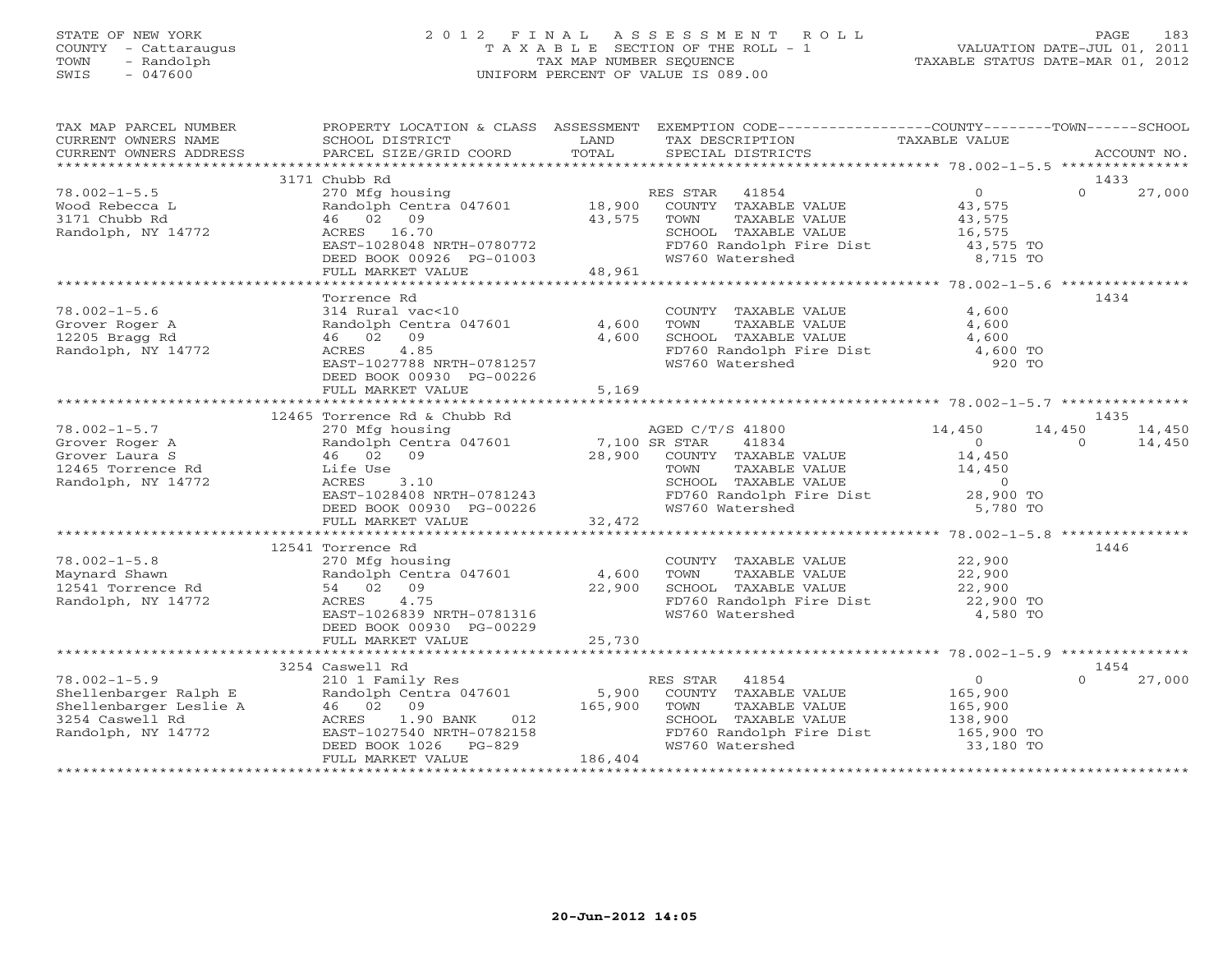# STATE OF NEW YORK 2 0 1 2 F I N A L A S S E S S M E N T R O L L PAGE 184 COUNTY - Cattaraugus T A X A B L E SECTION OF THE ROLL - 1 VALUATION DATE-JUL 01, 2011 TOWN - Randolph TAX MAP NUMBER SEQUENCE TAXABLE STATUS DATE-MAR 01, 2012 SWIS - 047600 UNIFORM PERCENT OF VALUE IS 089.00

| TAX MAP PARCEL NUMBER<br>CURRENT OWNERS NAME<br>CURRENT OWNERS ADDRESS BORCEL SIZE/GRID COORD TOTAL SECIAL DISTRICTS THEORY ACCOUNT NO.<br>TECLE SIZE/GRID COORD TOTAL SECIAL DISTRICTS FOR PORT ACCOUNT NO. | SCHOOL DISTRICT                                                                                                                                                            | LAND              | PROPERTY LOCATION & CLASS ASSESSMENT EXEMPTION CODE----------------COUNTY-------TOWN------SCHOOL<br>TAX DESCRIPTION                    | TAXABLE VALUE                                                          |                            |
|--------------------------------------------------------------------------------------------------------------------------------------------------------------------------------------------------------------|----------------------------------------------------------------------------------------------------------------------------------------------------------------------------|-------------------|----------------------------------------------------------------------------------------------------------------------------------------|------------------------------------------------------------------------|----------------------------|
|                                                                                                                                                                                                              |                                                                                                                                                                            |                   |                                                                                                                                        |                                                                        |                            |
| $78.002 - 1 - 5.10$                                                                                                                                                                                          | 12500 Torrence Rd<br>210 1 Family Res<br>Randolph Centra 047601 12,120                                                                                                     |                   | RES STAR 41854<br>COUNTY TAXABLE VALUE                                                                                                 | $\overline{0}$<br>117,720                                              | 1478<br>$\Omega$<br>27,000 |
| Not Nathan A<br>Harrison Peggy M<br>12500 Torrence Rd<br>1177 NY 14772                                                                                                                                       | 46 02 09<br>8.75 BANK<br>081<br>ACRES<br>EAST-1027701 NRTH-0781887                                                                                                         | 117,720           | TOWN<br>TAXABLE VALUE<br>SCHOOL TAXABLE VALUE<br>FD760 Randolph Fire Dist                                                              | 117,720<br>90,720<br>117,720 TO                                        |                            |
|                                                                                                                                                                                                              | DEED BOOK 1016 PG-8001<br>FULL MARKET VALUE                                                                                                                                | 132,270           | WS760 Watershed                                                                                                                        | 23,544 TO                                                              |                            |
|                                                                                                                                                                                                              | 3131 Chubb Rd                                                                                                                                                              |                   |                                                                                                                                        |                                                                        | 1553                       |
| $78.002 - 1 - 5.12$<br>Culver Michael C<br>PO Box 1063<br>East Randolph, NY 14730                                                                                                                            | 210 1 Family Res<br>Randolph Centra 047601<br>46 02 09<br>ACRES<br>4.80                                                                                                    | 8,700<br>118,700  | COUNTY TAXABLE VALUE 118,700<br>TOWN<br>TAXABLE VALUE<br>SCHOOL TAXABLE VALUE<br>FD760 Randolph Fire Dist 118,700 TO                   | 118,700<br>118,700                                                     |                            |
|                                                                                                                                                                                                              | EAST-1028033 NRTH-0780322<br>DEED BOOK 1029 PG-557<br>FULL MARKET VALUE                                                                                                    | 133,371           | WS760 Watershed                                                                                                                        | 23,740 TO                                                              |                            |
|                                                                                                                                                                                                              | Caswell Rd                                                                                                                                                                 |                   |                                                                                                                                        |                                                                        | 0107                       |
| $78.002 - 1 - 6$<br>Messinger David G<br>Messinger Judith<br>3450 Caswell Rd<br>Randolph, NY 14772                                                                                                           | 322 Rural vac>10<br>Randolph Centra 047601 38,300<br>46 02 09 38,300<br>ACRES 52.56 38,300<br>EAST-1028001 NRTH-0783251<br>DEED BOOK 880<br>PG-00185                       |                   | COUNTY TAXABLE VALUE 38,300<br>TAXABLE VALUE<br>TOWN<br>SCHOOL TAXABLE VALUE<br>FD760 Randolph Fire Dist<br>WS760 Watershed            | 38,300<br>38,300<br>38,300 TO<br>7,660 TO                              |                            |
|                                                                                                                                                                                                              | FULL MARKET VALUE                                                                                                                                                          | 43,034            |                                                                                                                                        |                                                                        |                            |
|                                                                                                                                                                                                              | 12388 Torrence Rd                                                                                                                                                          |                   |                                                                                                                                        |                                                                        | 0144                       |
| $78.002 - 1 - 7.1$<br>Walters Maynard<br>Walters Kathleen<br>Walters Autoria<br>12388 Torrence Rd<br>Bandolph, NY 14772                                                                                      | 120 Field crops<br>Randolph Centra 047601 65,200 COUNTY TAXABLE VALUE<br>38/46 02 09<br>ACRES 173.55<br>EAST-1030381 NRTH-0781782<br>DEED BOOK 00958 PG-00182              | 122,000           | TOWN<br>TAXABLE VALUE<br>SCHOOL TAXABLE VALUE<br>FD760 Randolph Fire Dist 122,000 TO<br>WS760 Watershed                                | $\overline{0}$<br>122,000<br>122,000<br>95,000<br>24,400 TO            | $\cap$<br>27,000           |
|                                                                                                                                                                                                              | FULL MARKET VALUE                                                                                                                                                          | 137,079           |                                                                                                                                        |                                                                        |                            |
|                                                                                                                                                                                                              |                                                                                                                                                                            |                   |                                                                                                                                        |                                                                        |                            |
| $78.002 - 1 - 7.2$<br>Shelters Dana L<br>Shelters Dawn D<br>3134 Chubb Rd<br>Randolph, NY 14772                                                                                                              | 3134 Chubb Rd<br>210 1 Family Res<br>Randolph Centra 047601 7,700<br>46 02 09<br>3.75<br>ACRES<br>EAST-1028825 NRTH-0780317<br>DEED BOOK 873 PG-00868<br>FULL MARKET VALUE | 99,000<br>111,236 | RES STAR 41854<br>COUNTY TAXABLE VALUE<br>TAXABLE VALUE<br>TOWN<br>SCHOOL TAXABLE VALUE<br>FD760 Randolph Fire Dist<br>WS760 Watershed | $\overline{0}$<br>99,000<br>99,000<br>72,000<br>99,000 TO<br>19,800 TO | 1350<br>27,000<br>$\Omega$ |
|                                                                                                                                                                                                              |                                                                                                                                                                            |                   |                                                                                                                                        |                                                                        |                            |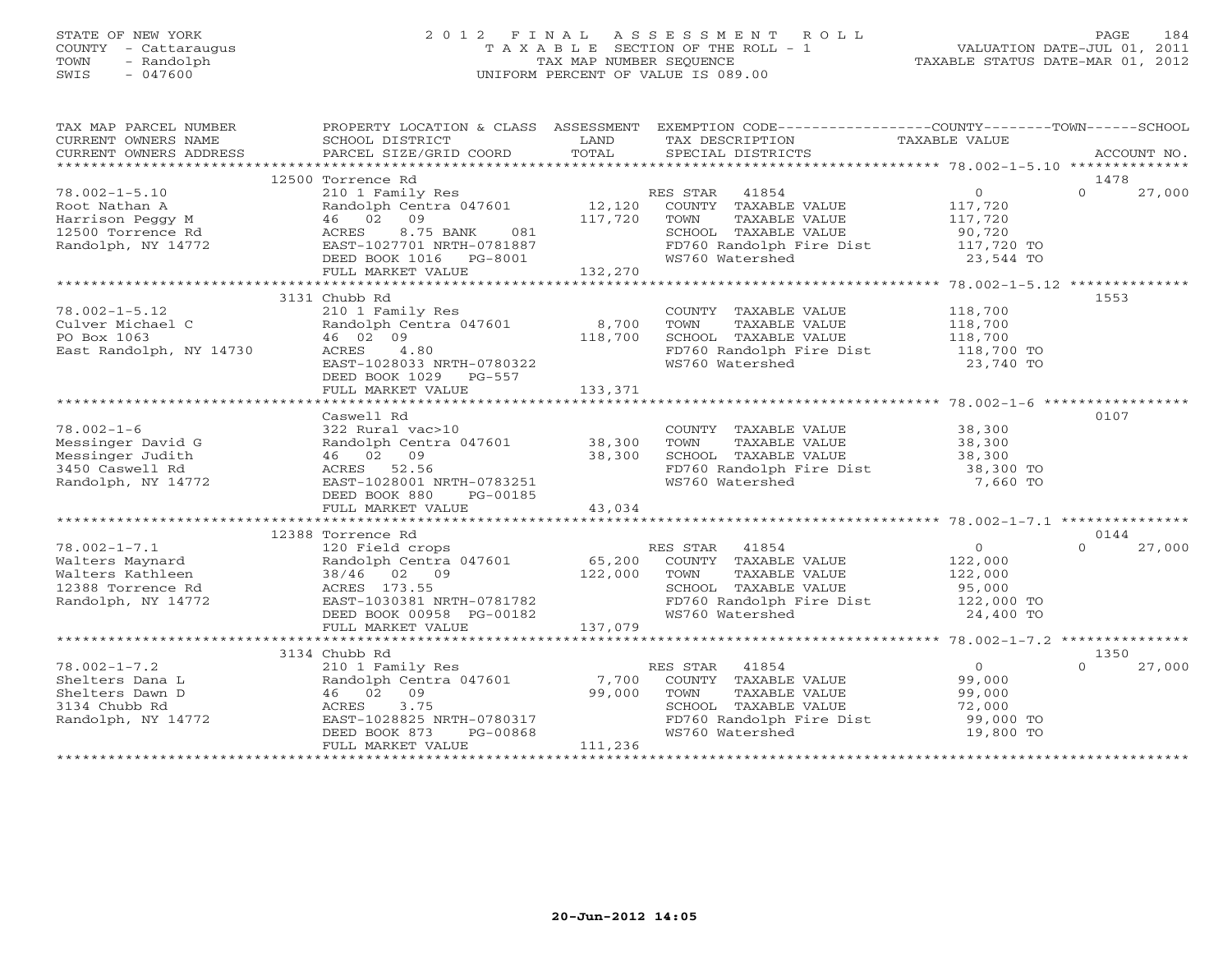# STATE OF NEW YORK 2 0 1 2 F I N A L A S S E S S M E N T R O L L PAGE 185 COUNTY - Cattaraugus T A X A B L E SECTION OF THE ROLL - 1 VALUATION DATE-JUL 01, 2011 TOWN - Randolph TAX MAP NUMBER SEQUENCE TAXABLE STATUS DATE-MAR 01, 2012 SWIS - 047600 UNIFORM PERCENT OF VALUE IS 089.00UNIFORM PERCENT OF VALUE IS 089.00

| TAX MAP PARCEL NUMBER<br>CURRENT OWNERS NAME                                                                                                                        | SCHOOL DISTRICT                                                                                                                   | LAND           | PROPERTY LOCATION & CLASS ASSESSMENT EXEMPTION CODE---------------COUNTY-------TOWN------SCHOOL<br>TAX DESCRIPTION | TAXABLE VALUE       |                |                |
|---------------------------------------------------------------------------------------------------------------------------------------------------------------------|-----------------------------------------------------------------------------------------------------------------------------------|----------------|--------------------------------------------------------------------------------------------------------------------|---------------------|----------------|----------------|
| CURRENT OWNERS ADDRESS                                                                                                                                              | PARCEL SIZE/GRID COORD                                                                                                            | TOTAL          | SPECIAL DISTRICTS                                                                                                  |                     |                | ACCOUNT NO.    |
|                                                                                                                                                                     |                                                                                                                                   |                |                                                                                                                    |                     |                |                |
|                                                                                                                                                                     | Torrence Rd                                                                                                                       |                |                                                                                                                    |                     | 1364           |                |
| $78.002 - 1 - 7.3$                                                                                                                                                  | 105 Vac farmland                                                                                                                  |                | COUNTY TAXABLE VALUE 29,200                                                                                        |                     |                |                |
| Palmer James J<br>Palmer Cynthia G                                                                                                                                  | Randolph Centra 047601 29,200<br>46 02 09                                                                                         |                |                                                                                                                    |                     |                |                |
| 45 Center St                                                                                                                                                        | ACRES 58.95                                                                                                                       | 29,200         |                                                                                                                    | 29,200 TO           |                |                |
| Randolph, NY 14772                                                                                                                                                  | EAST-1029118 NRTH-0783001                                                                                                         |                | FD760 Randolph Fire Dist<br>WS760 Watershed                                                                        | 5,840 TO            |                |                |
|                                                                                                                                                                     | DEED BOOK 881<br>PG-00482                                                                                                         |                |                                                                                                                    |                     |                |                |
|                                                                                                                                                                     | FULL MARKET VALUE                                                                                                                 | 32,809         |                                                                                                                    |                     |                |                |
|                                                                                                                                                                     |                                                                                                                                   |                |                                                                                                                    |                     |                |                |
|                                                                                                                                                                     | Chubb Rd                                                                                                                          |                |                                                                                                                    |                     | 1391           |                |
| $78.002 - 1 - 7.4$                                                                                                                                                  | 322 Rural vac>10                                                                                                                  |                |                                                                                                                    |                     |                |                |
| Shelters Dana L<br>Shelters Dana L                                                                                                                                  | Randolph Centra 047601 11,500                                                                                                     |                | COUNTY TAXABLE VALUE<br>TOWN     TAXABLE VALUE                                                                     | 11,500<br>11,500    |                |                |
|                                                                                                                                                                     | 46 02 09<br>11,500                                                                                                                |                |                                                                                                                    |                     |                |                |
| Randolph, NY 14772                                                                                                                                                  | ACRES 12.95                                                                                                                       |                | SCHOOL TAXABLE VALUE<br>FD760 Randolph Fire Dist                                                                   | 11,500<br>11,500 TO |                |                |
|                                                                                                                                                                     | EAST-1028894 NRTH-0780978                                                                                                         |                | WS760 Watershed                                                                                                    | 2,300 TO            |                |                |
|                                                                                                                                                                     | DEED BOOK 902<br>PG-00873                                                                                                         |                |                                                                                                                    |                     |                |                |
|                                                                                                                                                                     | FULL MARKET VALUE                                                                                                                 | 12,921         |                                                                                                                    |                     |                |                |
|                                                                                                                                                                     |                                                                                                                                   |                |                                                                                                                    |                     |                |                |
|                                                                                                                                                                     | 12449 Torrence Rd                                                                                                                 |                |                                                                                                                    |                     | 1428           |                |
| $78.002 - 1 - 7.5$                                                                                                                                                  | 270 Mfg housing                                                                                                                   |                | COUNTY TAXABLE VALUE 19,200                                                                                        |                     |                |                |
| Walters Maynard                       Randolph Centra 047601              5,800<br>5987 Rte 353                       46   02   09                           19,200 |                                                                                                                                   |                | TOWN      TAXABLE VALUE<br>SCHOOL   TAXABLE VALUE                                                                  | 19,200<br>19,200    |                |                |
|                                                                                                                                                                     |                                                                                                                                   |                |                                                                                                                    |                     |                |                |
| Little Valley, NY 14755                                                                                                                                             | ACRES 1.85<br>ACRES 1.85<br>EAST-1029091 NRTH-0781589                                                                             |                | FD760 Randolph Fire Dist 19,200 TO                                                                                 |                     |                |                |
|                                                                                                                                                                     |                                                                                                                                   |                | WS760 Watershed                                                                                                    | 3,840 TO            |                |                |
|                                                                                                                                                                     | DEED BOOK 11264 PG-9001                                                                                                           |                |                                                                                                                    |                     |                |                |
|                                                                                                                                                                     |                                                                                                                                   |                |                                                                                                                    |                     |                |                |
|                                                                                                                                                                     | 3060 Chubb Rd                                                                                                                     |                |                                                                                                                    |                     | 0196           |                |
| $78.002 - 1 - 8$                                                                                                                                                    | 240 Rural res                                                                                                                     |                | WVET C/T 41121                                                                                                     | 10,800              | 10,800         | $\overline{0}$ |
|                                                                                                                                                                     |                                                                                                                                   |                |                                                                                                                    | $\overline{0}$      | $\overline{a}$ | 55,980         |
|                                                                                                                                                                     |                                                                                                                                   |                |                                                                                                                    |                     |                |                |
|                                                                                                                                                                     |                                                                                                                                   |                |                                                                                                                    | 106,400<br>106,400  |                |                |
|                                                                                                                                                                     |                                                                                                                                   |                |                                                                                                                    |                     |                |                |
|                                                                                                                                                                     |                                                                                                                                   |                |                                                                                                                    |                     |                |                |
|                                                                                                                                                                     | EAST-1029793 NRTH-0778726 SCHOOL TAXABLE<br>DEED BOOK 16189 PG-3002 FD760 Randolph F<br>FULL MARKET VALUE 131,685 WS760 Watershed |                |                                                                                                                    |                     |                |                |
|                                                                                                                                                                     |                                                                                                                                   |                |                                                                                                                    |                     |                |                |
|                                                                                                                                                                     | 12373 Bowen Rd                                                                                                                    |                |                                                                                                                    |                     | 0082           |                |
| $78.002 - 1 - 9$                                                                                                                                                    | 120 Field crops                                                                                                                   |                | AG DISTOUT 41730                                                                                                   | 8,865               | 8,865          | 8,865          |
| Weaver Robert                                                                                                                                                       | Randolph Centra 047601 38,700                                                                                                     |                | COUNTY TAXABLE VALUE                                                                                               | 72,835              |                |                |
| Weaver Ann                                                                                                                                                          | 44/45 02 09                                                                                                                       | 81,700         | TAXABLE VALUE<br>TOWN                                                                                              | 72,835              |                |                |
| 12487 Bowen Rd                                                                                                                                                      | ACRES 78.71                                                                                                                       |                | SCHOOL TAXABLE VALUE<br>FD760 Randolph Fire Dist                                                                   | 72,835<br>81,700 TO |                |                |
| Randolph, NY 14772                                                                                                                                                  | EAST-1030027 NRTH-0775971                                                                                                         |                |                                                                                                                    |                     |                |                |
|                                                                                                                                                                     | DEED BOOK 11118 PG-9001<br>FULL MARKET VALUE                                                                                      | $-9001$ 91,798 | WS760 Watershed                                                                                                    | 16,340 TO           |                |                |
| MAY BE SUBJECT TO PAYMENT<br>UNDER AGDIST LAW TIL 2019                                                                                                              |                                                                                                                                   |                |                                                                                                                    |                     |                |                |
|                                                                                                                                                                     |                                                                                                                                   |                |                                                                                                                    |                     |                |                |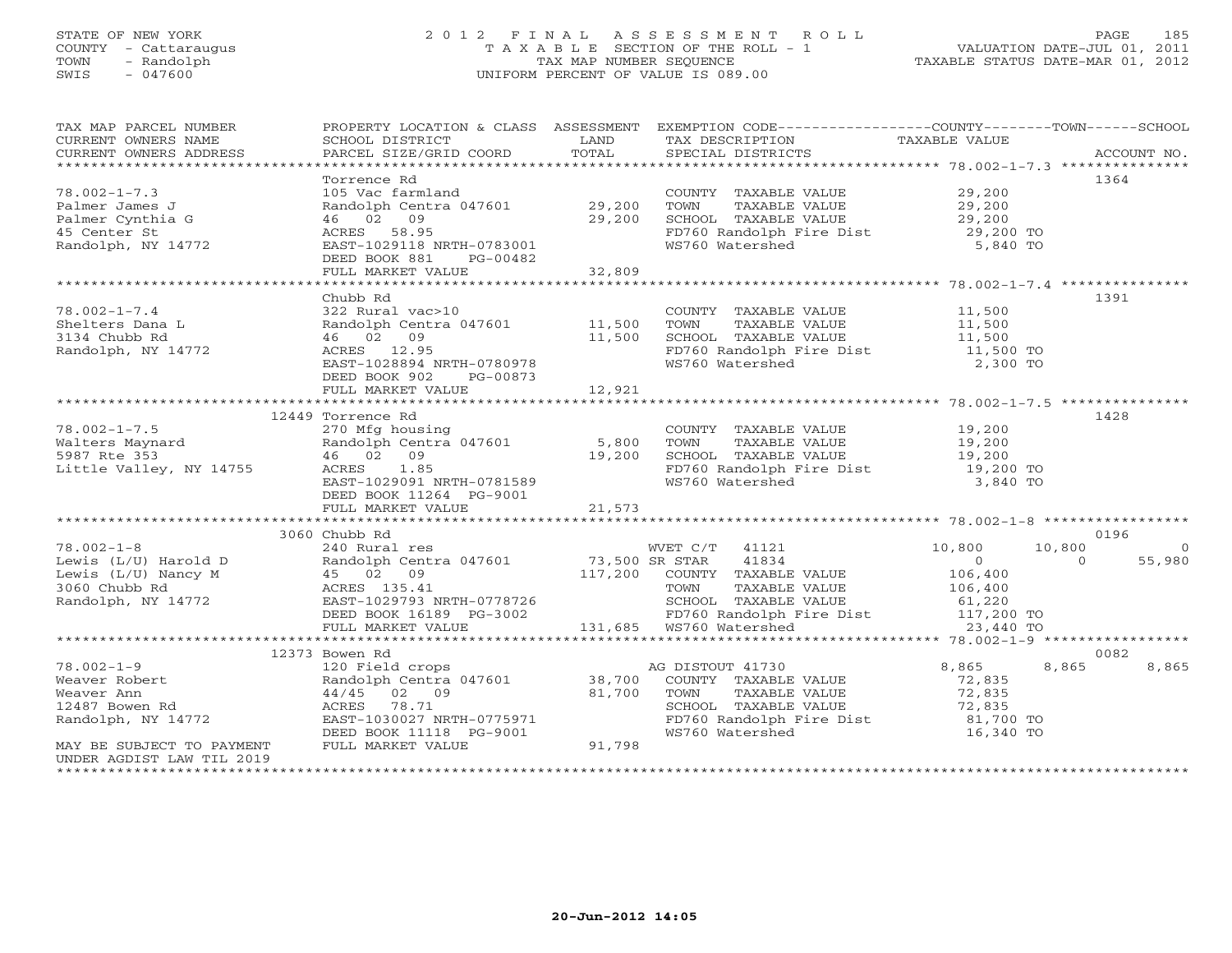# STATE OF NEW YORK 2 0 1 2 F I N A L A S S E S S M E N T R O L L PAGE 186 COUNTY - Cattaraugus T A X A B L E SECTION OF THE ROLL - 1 VALUATION DATE-JUL 01, 2011 TOWN - Randolph TAX MAP NUMBER SEQUENCE TAXABLE STATUS DATE-MAR 01, 2012 SWIS - 047600 UNIFORM PERCENT OF VALUE IS 089.00UNIFORM PERCENT OF VALUE IS 089.00

| TAX MAP PARCEL NUMBER<br>CURRENT OWNERS NAME                                                                                                                                                                                         | SCHOOL DISTRICT                                                                | <b>LAND</b> | PROPERTY LOCATION & CLASS ASSESSMENT EXEMPTION CODE---------------COUNTY-------TOWN------SCHOOL<br>TAX DESCRIPTION                                                             | TAXABLE VALUE                          |          |                                  |
|--------------------------------------------------------------------------------------------------------------------------------------------------------------------------------------------------------------------------------------|--------------------------------------------------------------------------------|-------------|--------------------------------------------------------------------------------------------------------------------------------------------------------------------------------|----------------------------------------|----------|----------------------------------|
|                                                                                                                                                                                                                                      |                                                                                |             |                                                                                                                                                                                |                                        |          |                                  |
|                                                                                                                                                                                                                                      |                                                                                |             |                                                                                                                                                                                |                                        |          |                                  |
|                                                                                                                                                                                                                                      | 12636 Bowen Rd                                                                 |             |                                                                                                                                                                                |                                        |          | 1068                             |
| $78.002 - 1 - 10.2$                                                                                                                                                                                                                  | 210 1 Family Res                                                               |             | COUNTY TAXABLE VALUE<br>TOWN TAXABLE VALUE 30,000<br>SCHOOL TAXABLE VALUE 30,000<br>FD760 Randolph Fire Dist 30,000 TO<br>WS760 Watershed 6,000 TO                             |                                        |          |                                  |
|                                                                                                                                                                                                                                      | Randolph Centra 047601 5,500<br>53 02 09 30,000<br>ACRES 1.55                  |             |                                                                                                                                                                                |                                        |          |                                  |
|                                                                                                                                                                                                                                      |                                                                                |             |                                                                                                                                                                                |                                        |          |                                  |
|                                                                                                                                                                                                                                      |                                                                                |             |                                                                                                                                                                                |                                        |          |                                  |
|                                                                                                                                                                                                                                      |                                                                                |             |                                                                                                                                                                                |                                        |          |                                  |
|                                                                                                                                                                                                                                      | DEED BOOK 5448 PG-4001                                                         |             |                                                                                                                                                                                |                                        |          |                                  |
|                                                                                                                                                                                                                                      | FULL MARKET VALUE                                                              | 33,708      |                                                                                                                                                                                |                                        |          |                                  |
|                                                                                                                                                                                                                                      |                                                                                |             |                                                                                                                                                                                |                                        |          |                                  |
|                                                                                                                                                                                                                                      | 12411 Bowen Rd                                                                 |             |                                                                                                                                                                                |                                        |          | 1071                             |
|                                                                                                                                                                                                                                      |                                                                                |             |                                                                                                                                                                                | 25,945                                 | 25,945   | 25,945                           |
|                                                                                                                                                                                                                                      |                                                                                |             |                                                                                                                                                                                | 8,900                                  |          | 8,900 8,900                      |
|                                                                                                                                                                                                                                      |                                                                                |             |                                                                                                                                                                                | 94,555                                 |          |                                  |
|                                                                                                                                                                                                                                      |                                                                                |             |                                                                                                                                                                                |                                        |          |                                  |
|                                                                                                                                                                                                                                      |                                                                                |             |                                                                                                                                                                                |                                        |          |                                  |
|                                                                                                                                                                                                                                      |                                                                                |             |                                                                                                                                                                                |                                        |          |                                  |
| MAY BE SUBJECT TO PAYMENT                                                                                                                                                                                                            | FULL MARKET VALUE                                                              |             | FD760 Randolph Fire Dist 129,400 TO<br>WS760 Watershed 25,880 TO<br>5-00871 FD760 Randolph I<br>145,393 WS760 Watershed                                                        |                                        |          |                                  |
| UNDER AGDIST LAW TIL 2016                                                                                                                                                                                                            |                                                                                |             |                                                                                                                                                                                |                                        |          |                                  |
|                                                                                                                                                                                                                                      |                                                                                |             |                                                                                                                                                                                |                                        |          |                                  |
|                                                                                                                                                                                                                                      | Chubb Rd                                                                       |             |                                                                                                                                                                                |                                        |          | 1586                             |
| $78.002 - 1 - 10.4$                                                                                                                                                                                                                  |                                                                                |             |                                                                                                                                                                                |                                        |          |                                  |
| Hinkler Thomas J                                                                                                                                                                                                                     |                                                                                |             |                                                                                                                                                                                |                                        |          |                                  |
| 10364 Barton Rd                                                                                                                                                                                                                      | 314 Rural vac<10<br>Randolph Centra 047601 9,600<br>45 2 9<br>ACRES 5.75 9,600 |             | COUNTY TAXABLE VALUE $9,600$<br>TOWN TAXABLE VALUE $9,600$<br>SCHOOL TAXABLE VALUE $9,600$<br>FD760 Randolph Fire Dist $9,600$<br>WS760 Watershed 1,920 TO                     |                                        |          |                                  |
| Waterford, PA 16441                                                                                                                                                                                                                  | ACRES 5.75                                                                     |             |                                                                                                                                                                                |                                        |          |                                  |
|                                                                                                                                                                                                                                      | EAST-1028530 NRTH-0778548                                                      |             |                                                                                                                                                                                |                                        |          |                                  |
|                                                                                                                                                                                                                                      | DEED BOOK 707 PG-2001                                                          |             |                                                                                                                                                                                |                                        |          |                                  |
|                                                                                                                                                                                                                                      | FULL MARKET VALUE                                                              | 10,787      |                                                                                                                                                                                |                                        |          |                                  |
|                                                                                                                                                                                                                                      |                                                                                |             |                                                                                                                                                                                |                                        |          |                                  |
|                                                                                                                                                                                                                                      | 3018 Sample Hill Rd                                                            |             |                                                                                                                                                                                |                                        |          | 0249                             |
| --<br>J018 Sample Hill Rd<br>Randolph, NY 14772                                                                                                                                                                                      |                                                                                |             |                                                                                                                                                                                |                                        | $\Omega$ | 27,000                           |
|                                                                                                                                                                                                                                      |                                                                                |             |                                                                                                                                                                                |                                        |          |                                  |
|                                                                                                                                                                                                                                      | 53 02 09                                                                       |             |                                                                                                                                                                                |                                        |          | $3,900$ $3,900$<br>10,300 10,300 |
|                                                                                                                                                                                                                                      |                                                                                |             |                                                                                                                                                                                |                                        |          |                                  |
|                                                                                                                                                                                                                                      |                                                                                |             |                                                                                                                                                                                |                                        |          |                                  |
|                                                                                                                                                                                                                                      | DEED BOOK 10458 PG-2001                                                        |             |                                                                                                                                                                                |                                        |          |                                  |
|                                                                                                                                                                                                                                      | FULL MARKET VALUE                                                              |             |                                                                                                                                                                                |                                        |          |                                  |
|                                                                                                                                                                                                                                      |                                                                                |             | COUNTY TAXABLE VALUE 176,900<br>PG-2001 COUNTY TAXABLE VALUE 176,900<br>PG-2001 SCHOOL TAXABLE VALUE 149,900<br>214,719 FD760 Randolph Fire Dist 191,100 TO<br>WS760 Watershed |                                        |          |                                  |
|                                                                                                                                                                                                                                      |                                                                                |             |                                                                                                                                                                                |                                        |          |                                  |
|                                                                                                                                                                                                                                      | 12760 Bowen Rd                                                                 |             |                                                                                                                                                                                |                                        |          | 0078                             |
|                                                                                                                                                                                                                                      |                                                                                |             |                                                                                                                                                                                |                                        | $\Omega$ | 42,900                           |
| 12760 Bowell Herbert J<br>12760 Bowen Rd 12760 Bowen Rd 12772<br>Randolph Centra 047601<br>231.40 DPTH 140.00 2311.40 DPTH 140.00 23310 NRTH-0776447 231.40 DPTH 140.00 22.900 22.900 22.900 22.900 22.900 22.900 22.900 22.900 22.9 |                                                                                |             |                                                                                                                                                                                | $\begin{array}{c}0\\42,900\end{array}$ |          |                                  |
|                                                                                                                                                                                                                                      |                                                                                |             |                                                                                                                                                                                |                                        |          |                                  |
|                                                                                                                                                                                                                                      |                                                                                |             |                                                                                                                                                                                |                                        |          |                                  |
|                                                                                                                                                                                                                                      |                                                                                |             | FD760 Randolph Fire Dist 42,900 TO                                                                                                                                             |                                        |          |                                  |
|                                                                                                                                                                                                                                      | DEED BOOK 562<br>PG-00241                                                      |             |                                                                                                                                                                                |                                        |          |                                  |
|                                                                                                                                                                                                                                      | FULL MARKET VALUE                                                              | 48,202      |                                                                                                                                                                                |                                        |          |                                  |
|                                                                                                                                                                                                                                      |                                                                                |             |                                                                                                                                                                                |                                        |          |                                  |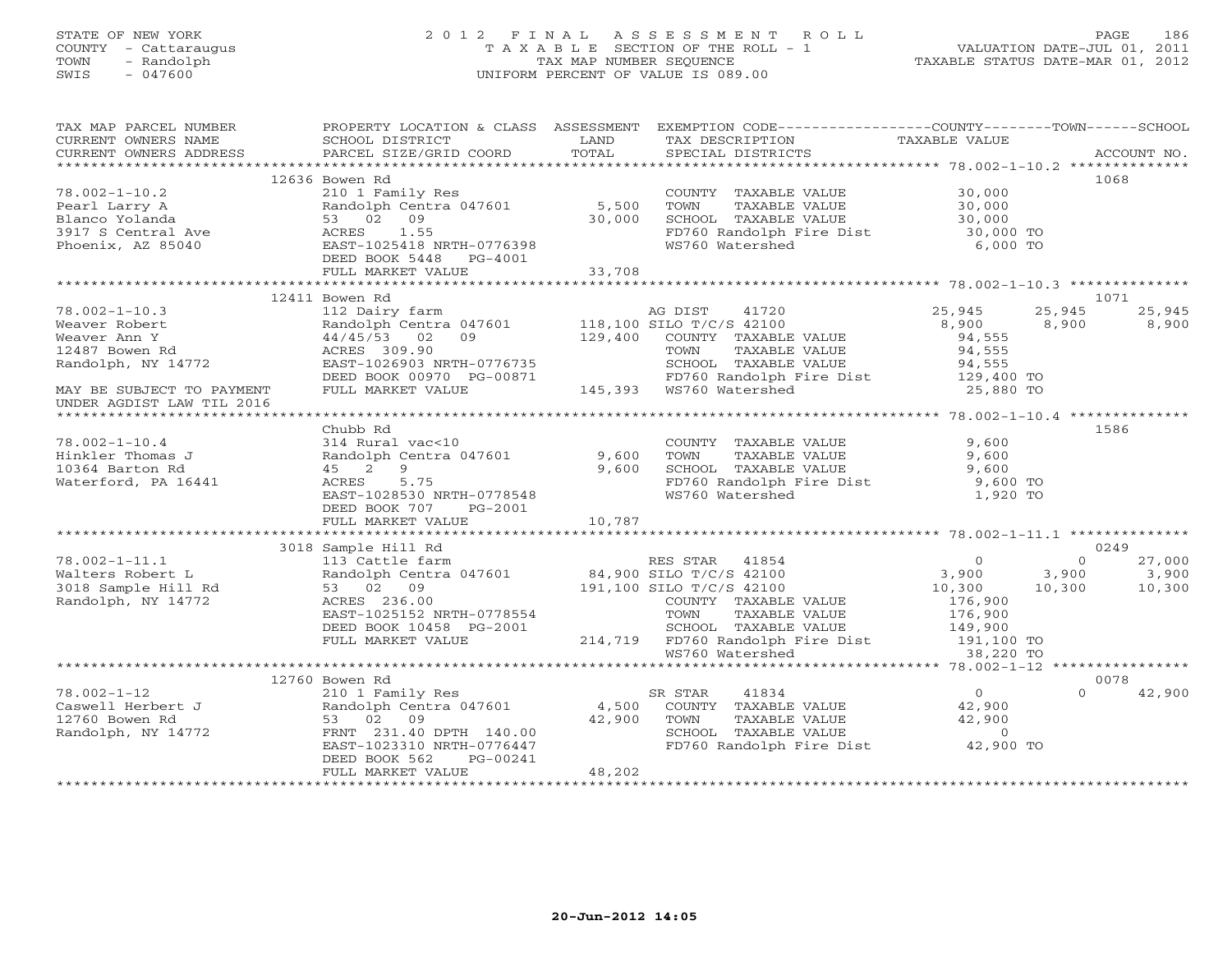# STATE OF NEW YORK 2 0 1 2 F I N A L A S S E S S M E N T R O L L PAGE 187 COUNTY - Cattaraugus T A X A B L E SECTION OF THE ROLL - 1 VALUATION DATE-JUL 01, 2011 TOWN - Randolph TAX MAP NUMBER SEQUENCE TAXABLE STATUS DATE-MAR 01, 2012 SWIS - 047600 UNIFORM PERCENT OF VALUE IS 089.00UNIFORM PERCENT OF VALUE IS 089.00

| TAX MAP PARCEL NUMBER<br>CURRENT OWNERS NAME<br>CURRENT OWNERS ADDRESS                                                             | SCHOOL DISTRICT<br>PARCEL SIZE/GRID COORD                                                                                                                         | LAND<br>TOTAL           | PROPERTY LOCATION & CLASS ASSESSMENT EXEMPTION CODE----------------COUNTY-------TOWN------SCHOOL<br>TAX DESCRIPTION<br>SPECIAL DISTRICTS                   | TAXABLE VALUE                                                               | ACCOUNT NO.                                                |
|------------------------------------------------------------------------------------------------------------------------------------|-------------------------------------------------------------------------------------------------------------------------------------------------------------------|-------------------------|------------------------------------------------------------------------------------------------------------------------------------------------------------|-----------------------------------------------------------------------------|------------------------------------------------------------|
|                                                                                                                                    | 2760 Sample Hill Rd                                                                                                                                               |                         |                                                                                                                                                            |                                                                             | 0077                                                       |
| $78.002 - 1 - 13$<br>Caswell Amos L<br>Caswell Beverly A<br>Caswell Devell,<br>2760 Sample Hill Rd<br>Randolph, NY 14772           | 270 Mfg housing<br>Randolph Centra 047601<br>61 02 09<br>FRNT 98.00 DPTH 247.00<br>EAST-1023144 NRTH-0776490                                                      | 3,900<br>11,900         | RES STAR 41854<br>COUNTY TAXABLE VALUE<br>TOWN<br>TAXABLE VALUE                                                                                            | $\overline{0}$<br>11,900<br>11,900                                          | $\Omega$<br>11,900                                         |
|                                                                                                                                    | FULL MARKET VALUE                                                                                                                                                 | 13,371                  |                                                                                                                                                            |                                                                             |                                                            |
|                                                                                                                                    |                                                                                                                                                                   |                         |                                                                                                                                                            |                                                                             |                                                            |
| $78.002 - 1 - 14$<br>Burdic Charles A<br>Burdic Cindy L<br>2820 Sample Hill Rd<br>Randolph, NY 14772                               | 2820 Sample Hill Rd<br>210 1 Family Res<br>Randolph Centra 047601<br>53 02 09<br>ACRES<br>4.60 BANK<br>005<br>EAST-1023223 NRTH-0776995<br>DEED BOOK 5286 PG-3001 | 8,500<br>66,000         | RES STAR 41854<br>COUNTY TAXABLE VALUE<br>TOWN<br>TAXABLE VALUE<br>SCHOOL TAXABLE VALUE<br>FD760 Randolph Fire Dist                                        | $\overline{0}$<br>66,000<br>66,000<br>39,000<br>66,000 TO                   | 0115<br>27,000<br>$\Omega$                                 |
|                                                                                                                                    | FULL MARKET VALUE                                                                                                                                                 | 74,157                  |                                                                                                                                                            |                                                                             |                                                            |
|                                                                                                                                    | 2749 Bowen Rd                                                                                                                                                     |                         |                                                                                                                                                            |                                                                             | 0079                                                       |
| $78.002 - 1 - 15$<br>Caswell Cindy<br>12305 Bowen Rd<br>Randolph, NY 14772                                                         | 210 1 Family Res<br>Randolph Centra 047601<br>61 02 09<br>FRNT 90.00 DPTH 105.00<br>EAST-1022999 NRTH-0776433<br>DEED BOOK 12351 PG-4011                          | 2,400<br>30,200         | COUNTY TAXABLE VALUE<br>TOWN<br>TAXABLE VALUE<br>SCHOOL TAXABLE VALUE<br>FD760 Randolph Fire Dist                                                          | 30,200<br>30,200<br>30,200<br>30,200 TO                                     |                                                            |
|                                                                                                                                    | FULL MARKET VALUE                                                                                                                                                 | 33,933                  |                                                                                                                                                            |                                                                             |                                                            |
|                                                                                                                                    | Miller Valley Rd                                                                                                                                                  |                         |                                                                                                                                                            |                                                                             | 0192                                                       |
| $78.002 - 1 - 16$<br>Ormond Lonny C<br>Ormond Robin L<br>262 Miller Valley Rd<br>Kennedy, NY 14747<br>MAY BE SUBJECT TO PAYMENT    | 323 Vacant rural<br>Randolph Centra 047601<br>60 02 09<br>ACRES<br>2.90<br>EAST-1019336 NRTH-0775281<br>DEED BOOK 14661 PG-5001<br>FULL MARKET VALUE              | 3,500<br>3,500<br>3,933 | AG DISTOUT 41730<br>COUNTY TAXABLE VALUE<br>TOWN<br>TAXABLE VALUE<br>SCHOOL TAXABLE VALUE<br>FD760 Randolph Fire Dist                                      | 1,629<br>1,871<br>1,871<br>1,871<br>3,500 TO                                | 1,629<br>1,629                                             |
| UNDER AGDIST LAW TIL 2019                                                                                                          |                                                                                                                                                                   |                         |                                                                                                                                                            |                                                                             |                                                            |
|                                                                                                                                    | 2785 Sample Hill Rd                                                                                                                                               |                         |                                                                                                                                                            |                                                                             | 0197                                                       |
| $78.002 - 1 - 17.1$<br>Loomis Douglas E<br>Loomis Mary A<br>2785 Sample Hill Rd<br>Randolph, NY 14772<br>MAY BE SUBJECT TO PAYMENT | 112 Dairy farm<br>Randolph Centra 047601 95,000 SR STAR<br>61 02 09<br>Lot 60<br>ACRES 210.45<br>EAST-1020743 NRTH-0776793<br>PG-00609<br>DEED BOOK 791           |                         | 41720<br>AG DIST<br>41834<br>207,000 SILO T/C/S 42100<br>COUNTY TAXABLE VALUE<br>TOWN<br>TAXABLE VALUE<br>SCHOOL TAXABLE VALUE<br>FD760 Randolph Fire Dist | 15,815<br>$\Omega$<br>13,900<br>177,285<br>177,285<br>121,305<br>207,000 TO | 15,815<br>15,815<br>55,980<br>$\Omega$<br>13,900<br>13,900 |
| UNDER AGDIST LAW TIL 2016                                                                                                          | FULL MARKET VALUE                                                                                                                                                 | 232,584                 |                                                                                                                                                            | ********************************                                            |                                                            |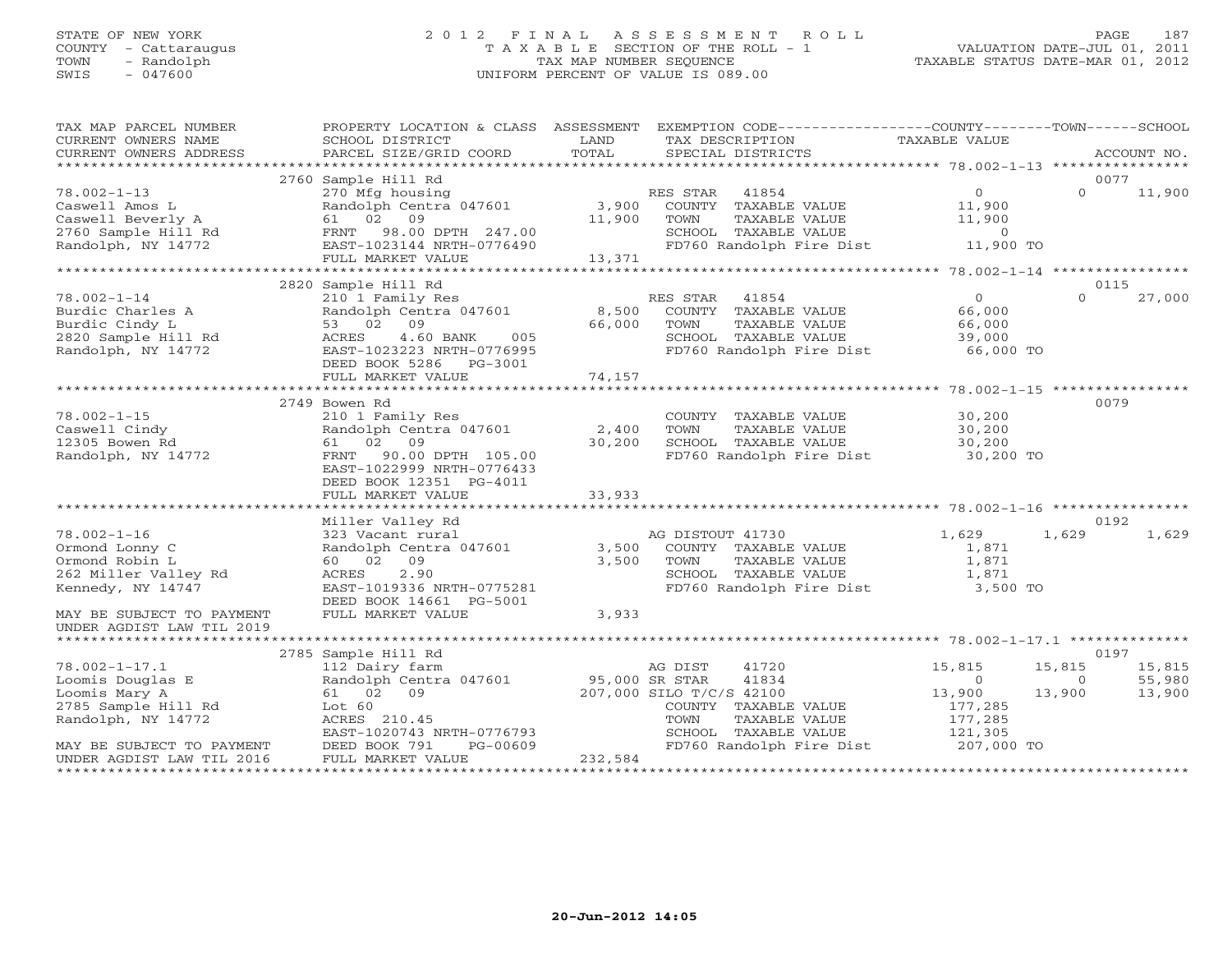# STATE OF NEW YORK 2 0 1 2 F I N A L A S S E S S M E N T R O L L PAGE 188 COUNTY - Cattaraugus T A X A B L E SECTION OF THE ROLL - 1 VALUATION DATE-JUL 01, 2011 TOWN - Randolph TAX MAP NUMBER SEQUENCE TAXABLE STATUS DATE-MAR 01, 2012 SWIS - 047600 UNIFORM PERCENT OF VALUE IS 089.00

| TAX MAP PARCEL NUMBER<br>CURRENT OWNERS NAME<br>CURRENT OWNERS ADDRESS                                   | PROPERTY LOCATION & CLASS ASSESSMENT<br>SCHOOL DISTRICT<br>PARCEL SIZE/GRID COORD                                                                                   | LAND<br>TOTAL              | EXEMPTION CODE-----------------COUNTY-------TOWN------SCHOOL<br>TAX DESCRIPTION<br>SPECIAL DISTRICTS                                     | TAXABLE VALUE                                                 | ACCOUNT NO.                          |
|----------------------------------------------------------------------------------------------------------|---------------------------------------------------------------------------------------------------------------------------------------------------------------------|----------------------------|------------------------------------------------------------------------------------------------------------------------------------------|---------------------------------------------------------------|--------------------------------------|
|                                                                                                          |                                                                                                                                                                     |                            |                                                                                                                                          |                                                               |                                      |
|                                                                                                          | 2685 Bowen Rd                                                                                                                                                       |                            |                                                                                                                                          |                                                               | 1080                                 |
| $78.002 - 1 - 17.2$<br>Loomis Mark D<br>Loomis Jennifer L<br>2685 Bowen Rd<br>Randolph, NY 14772         | 210 1 Family Res<br>Randolph Centra 047601<br>60 02<br>09<br>FRNT 400.00 DPTH<br>1.89 BANK<br>ACRES<br>012<br>EAST-1021000 NRTH-0775231<br>DEED BOOK 00978 PG-00247 | 5,900<br>67,600            | 41854<br>RES STAR<br>COUNTY TAXABLE VALUE<br>TOWN<br>TAXABLE VALUE<br>SCHOOL TAXABLE VALUE<br>FD760 Randolph Fire Dist                   | $\overline{0}$<br>67,600<br>67,600<br>40,600<br>$67,600$ TO   | $\Omega$<br>27,000                   |
|                                                                                                          | FULL MARKET VALUE                                                                                                                                                   | 75,955                     |                                                                                                                                          |                                                               |                                      |
|                                                                                                          |                                                                                                                                                                     |                            |                                                                                                                                          |                                                               |                                      |
|                                                                                                          | Bowen Rd (Co Rd 8)                                                                                                                                                  |                            |                                                                                                                                          |                                                               | 1462                                 |
| $78.002 - 1 - 17.3$<br>Loomis Mark<br>2685 Bowen Rd<br>Randolph, NY 14772                                | 312 Vac w/imprv<br>Randolph Centra 047601<br>60/61 02 09<br>ACRES<br>1.55<br>EAST-1021090 NRTH-0776282<br>DEED BOOK 00954 PG-00077                                  | 1,500<br>3,700             | COUNTY TAXABLE VALUE<br>TOWN<br>TAXABLE VALUE<br>SCHOOL TAXABLE VALUE<br>FD760 Randolph Fire Dist 3,700 TO                               | 3,700<br>3,700<br>3,700                                       |                                      |
|                                                                                                          | FULL MARKET VALUE                                                                                                                                                   | 4,157                      |                                                                                                                                          |                                                               |                                      |
|                                                                                                          |                                                                                                                                                                     |                            |                                                                                                                                          |                                                               |                                      |
|                                                                                                          | 3144 Sample Hill Rd                                                                                                                                                 |                            |                                                                                                                                          |                                                               | 0342                                 |
| $78.002 - 1 - 19.1$<br>Walters Harry<br>3144 Sample Hill Rd<br>Randolph, NY 14772                        | 113 Cattle farm<br>Randolph Centra 047601 44,300 RES STAR<br>61 02 09<br>ACRES 109.76<br>EAST-1021229 NRTH-0778677                                                  | 98,500                     | AG DIST<br>41720<br>41854<br>COUNTY TAXABLE VALUE<br>TOWN<br>TAXABLE VALUE<br>SCHOOL TAXABLE VALUE                                       | 6,850<br>$\Omega$<br>91,650<br>91,650<br>64,650               | 6,850<br>6,850<br>27,000<br>$\Omega$ |
| MAY BE SUBJECT TO PAYMENT                                                                                | DEED BOOK 542<br>PG-00351                                                                                                                                           |                            | FD760 Randolph Fire Dist                                                                                                                 | $98,500$ TO                                                   |                                      |
| UNDER AGDIST LAW TIL 2016                                                                                | FULL MARKET VALUE                                                                                                                                                   | 110,674                    |                                                                                                                                          |                                                               |                                      |
|                                                                                                          | Sample Hill Rd                                                                                                                                                      |                            |                                                                                                                                          |                                                               | 1065                                 |
| $78.002 - 1 - 19.2$<br>Haglund Gerald A Sr<br>Haglund Jean<br>135 Connecticut Ave<br>Jamestown, NY 14701 | 314 Rural vac<10<br>Randolph Centra 047601<br>61 02 09<br>FRNT 165.00 DPTH 239.25<br>EAST-1022936 NRTH-0777697<br>DEED BOOK 00979 PG-01121<br>FULL MARKET VALUE     | 4,800<br>4,800<br>5,393    | COUNTY TAXABLE VALUE<br>TOWN<br>TAXABLE VALUE<br>SCHOOL TAXABLE VALUE<br>FD760 Randolph Fire Dist<br>WS760 Watershed                     | 4,800<br>4,800<br>4,800<br>4,800 TO<br>960 TO                 |                                      |
|                                                                                                          |                                                                                                                                                                     |                            |                                                                                                                                          |                                                               |                                      |
|                                                                                                          | 3144 Sample Hill Rd                                                                                                                                                 |                            |                                                                                                                                          |                                                               | 0341                                 |
| $78.002 - 1 - 20.1$<br>Walters Robert L<br>3018 Sample Hill Rd<br>Randolph, NY 14772                     | 113 Cattle farm<br>Randolph Centra 047601<br>61 02 09<br>ACRES<br>99.39<br>EAST-1021117 NRTH-0779862<br>DEED BOOK 10458 PG-2001<br>FULL MARKET VALUE                | 50,900<br>75,150<br>84,438 | SILO T/C/S 42100<br>COUNTY TAXABLE VALUE<br>TOWN<br>TAXABLE VALUE<br>SCHOOL TAXABLE VALUE<br>FD760 Randolph Fire Dist<br>WS760 Watershed | 2,250<br>72,900<br>72,900<br>72,900<br>75,150 TO<br>15,030 TO | 2,250<br>2,250                       |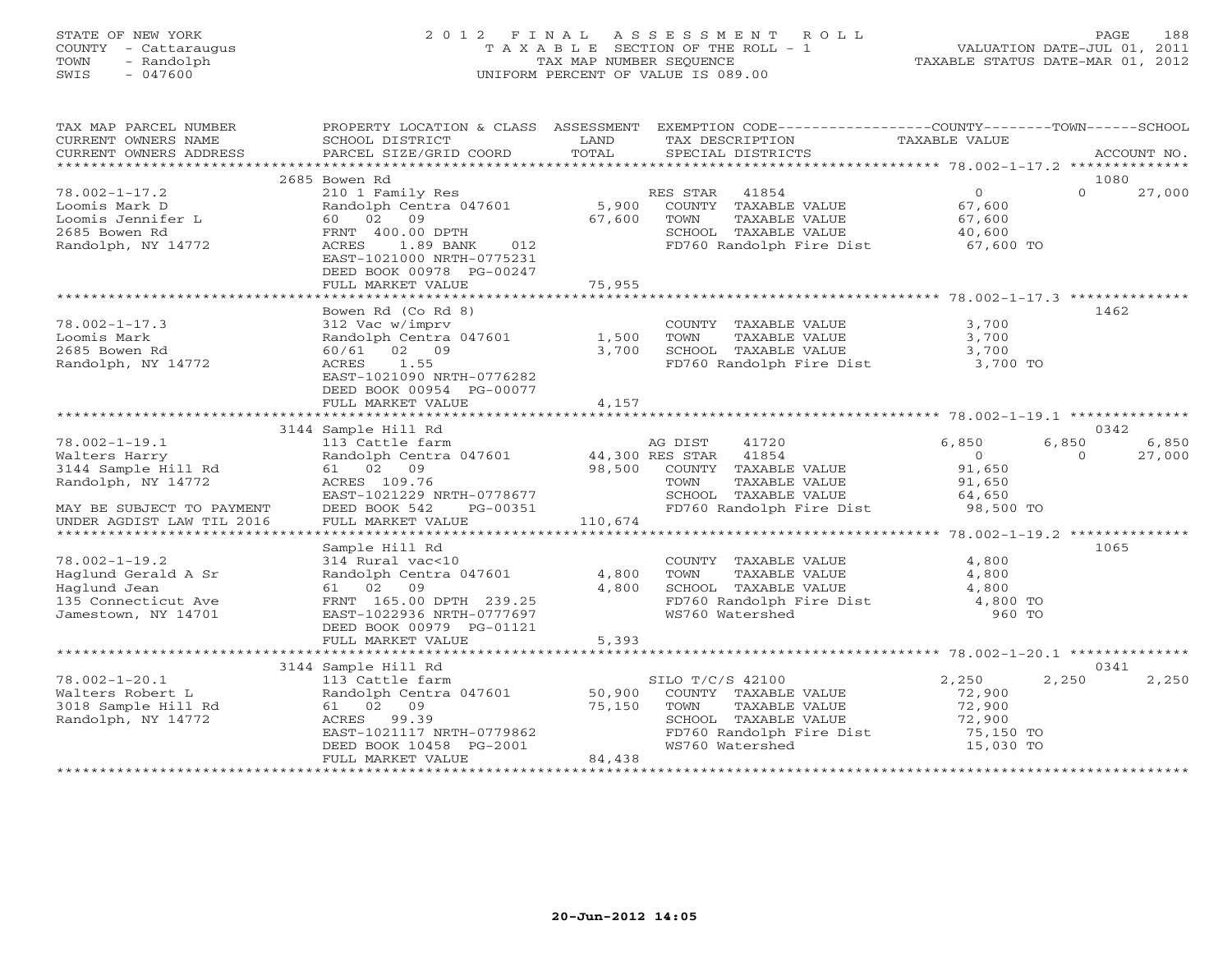# STATE OF NEW YORK 2 0 1 2 F I N A L A S S E S S M E N T R O L L PAGE 189 COUNTY - Cattaraugus T A X A B L E SECTION OF THE ROLL - 1 VALUATION DATE-JUL 01, 2011 TOWN - Randolph TAX MAP NUMBER SEQUENCE TAXABLE STATUS DATE-MAR 01, 2012 SWIS - 047600 UNIFORM PERCENT OF VALUE IS 089.00UNIFORM PERCENT OF VALUE IS 089.00

| Sample Hill Rd (Off)<br>1378<br>COUNTY TAXABLE VALUE 12,600<br>$78.002 - 1 - 20.2$<br>120 Field crops<br>Randolph Centra 047601 12,600<br>TAXABLE VALUE 12,600<br>TOWN<br>Walters Howard J<br>61 02 09<br>SCHOOL TAXABLE VALUE<br>4069 Ropps Rd<br>12,600<br>12,600<br>FD760 Randolph Fire Dist 12,600 TO<br>Randolph, NY 14772<br>ACRES 30.00<br>EAST-1020778 NRTH-0781444<br>WS760 Watershed<br>2,520 TO<br>DEED BOOK 00962 PG-00893<br>FULL MARKET VALUE<br>14,157<br>0338<br>W Main St<br>314 Rural vac<10<br>Randolph Centra 047601<br>62/63 02 09<br>6,700<br>$78.002 - 1 - 21.1$<br>COUNTY TAXABLE VALUE<br>6,700<br>Cuckler Gary L<br>TOWN<br>TAXABLE VALUE<br>6,700<br>SCHOOL TAXABLE VALUE<br>19 Grubb Hill Rd<br>6,700<br>6,700<br>ACRES 2.70<br>Kennedy, NY 14747<br>FD760 Randolph Fire Dist<br>6,700 TO<br>EAST-1019393 NRTH-0784334<br>WS760 Watershed<br>1,340 TO<br>DEED BOOK 00975 PG-00464<br>FULL MARKET VALUE<br>7,528<br>1376<br>$12965$ W Main St (Off)<br>$78.002 - 1 - 21.2$<br>$\overline{0}$<br>$\Omega$<br>270 Mfg housing<br>SR STAR<br>41834<br>55,980<br>Brown Jack E<br>Brown Carole L<br>Brown Carole L<br>12965 W Main St<br>Randolph, NY 14772<br>Randolph, NY 14772<br>EAST-1019365 NRTH-0782404<br>EAST-1019365 NRTH-0782404<br>EAST-1019365 NRTH-0782404<br>Randolph Centra 047601 32,400<br>COUNTY TAXABLE VALUE 82,000<br>TOWN<br>TAXABLE VALUE<br>82,000<br>CHOOL TAXABLE VALUE<br>FD760 Randolph Fire Dist 26,020<br>WS760 Watershed 16,400 TO<br>$\frac{1}{5}$ -00003<br>92,135<br>DEED BOOK 898<br>PG-00003<br>FULL MARKET VALUE<br>0198<br>Bowen Rd<br>$78.004 - 1 - 2$<br>EXECUTE IN THE MAGNET MAGNET MAGNET AND THE VALUE Randolph Centra 047601 13,300 COUNTY TAXABLE VALUE 13,300 COUNTY TAXABLE VALUE ACRES 28.26 13,300 COUNTY TAXABLE VALUE ACRES 28.26 13,300 COUNTY TAXABLE VALUE ACRES 28.26<br>4,754<br>4,754<br>4,754<br>Loomis Douglas E<br>8,546<br>8,546<br>Loomis Mary A<br>2785 Sample Hill Rd<br>8,546<br>ACRES 28.26<br>EAST-1022126 NRTH-0776009<br>FD760 Randolph Fire Dist 13,300 TO<br>Randolph, NY 14772<br>DEED BOOK 791 PG-00609<br>14,944<br>FULL MARKET VALUE<br>MAY BE SUBJECT TO PAYMENT<br>UNDER AGDIST LAW TIL 2016<br>0271<br>2668 Bowen Rd<br>$78.004 - 1 - 3.1$<br>240 Rural res<br>Randolph Centra 047601 64,000 COUNTY TAXABLE VALUE<br>$\overline{0}$<br>$\Omega$<br>27,000<br>129,000<br>Saff Ronald<br>129,000<br>129,000<br>PO Box 204<br>60 02 09<br>TOWN<br>TAXABLE VALUE<br>Falconer, NY 14733<br>ACRES 116.10<br>SCHOOL TAXABLE VALUE<br>102,000<br>EAST-1022115 NRTH-0774366<br>FD760 Randolph Fire Dist 129,000 TO<br>DEED BOOK 00918 PG-01144<br>FULL MARKET VALUE<br>144,944 | TAX MAP PARCEL NUMBER<br>CURRENT OWNERS NAME<br>CURRENT OWNERS ADDRESS | PROPERTY LOCATION & CLASS ASSESSMENT<br>SCHOOL DISTRICT<br>PARCEL SIZE/GRID COORD | LAND<br>TOTAL | EXEMPTION CODE-----------------COUNTY-------TOWN------SCHOOL<br>TAX DESCRIPTION TAXABLE VALUE<br>SPECIAL DISTRICTS<br>SPECIAL DISTRICTS | ACCOUNT NO. |
|-----------------------------------------------------------------------------------------------------------------------------------------------------------------------------------------------------------------------------------------------------------------------------------------------------------------------------------------------------------------------------------------------------------------------------------------------------------------------------------------------------------------------------------------------------------------------------------------------------------------------------------------------------------------------------------------------------------------------------------------------------------------------------------------------------------------------------------------------------------------------------------------------------------------------------------------------------------------------------------------------------------------------------------------------------------------------------------------------------------------------------------------------------------------------------------------------------------------------------------------------------------------------------------------------------------------------------------------------------------------------------------------------------------------------------------------------------------------------------------------------------------------------------------------------------------------------------------------------------------------------------------------------------------------------------------------------------------------------------------------------------------------------------------------------------------------------------------------------------------------------------------------------------------------------------------------------------------------------------------------------------------------------------------------------------------------------------------------------------------------------------------------------------------------------------------------------------------------------------------------------------------------------------------------------------------------------------------------------------------------------------------------------------------------------------------------------------------------------------------------------------------------------------------------------------------------------------------------------------------------------------------------------------------------------------|------------------------------------------------------------------------|-----------------------------------------------------------------------------------|---------------|-----------------------------------------------------------------------------------------------------------------------------------------|-------------|
|                                                                                                                                                                                                                                                                                                                                                                                                                                                                                                                                                                                                                                                                                                                                                                                                                                                                                                                                                                                                                                                                                                                                                                                                                                                                                                                                                                                                                                                                                                                                                                                                                                                                                                                                                                                                                                                                                                                                                                                                                                                                                                                                                                                                                                                                                                                                                                                                                                                                                                                                                                                                                                                                             |                                                                        |                                                                                   |               |                                                                                                                                         |             |
|                                                                                                                                                                                                                                                                                                                                                                                                                                                                                                                                                                                                                                                                                                                                                                                                                                                                                                                                                                                                                                                                                                                                                                                                                                                                                                                                                                                                                                                                                                                                                                                                                                                                                                                                                                                                                                                                                                                                                                                                                                                                                                                                                                                                                                                                                                                                                                                                                                                                                                                                                                                                                                                                             |                                                                        |                                                                                   |               |                                                                                                                                         |             |
|                                                                                                                                                                                                                                                                                                                                                                                                                                                                                                                                                                                                                                                                                                                                                                                                                                                                                                                                                                                                                                                                                                                                                                                                                                                                                                                                                                                                                                                                                                                                                                                                                                                                                                                                                                                                                                                                                                                                                                                                                                                                                                                                                                                                                                                                                                                                                                                                                                                                                                                                                                                                                                                                             |                                                                        |                                                                                   |               |                                                                                                                                         |             |
|                                                                                                                                                                                                                                                                                                                                                                                                                                                                                                                                                                                                                                                                                                                                                                                                                                                                                                                                                                                                                                                                                                                                                                                                                                                                                                                                                                                                                                                                                                                                                                                                                                                                                                                                                                                                                                                                                                                                                                                                                                                                                                                                                                                                                                                                                                                                                                                                                                                                                                                                                                                                                                                                             |                                                                        |                                                                                   |               |                                                                                                                                         |             |
|                                                                                                                                                                                                                                                                                                                                                                                                                                                                                                                                                                                                                                                                                                                                                                                                                                                                                                                                                                                                                                                                                                                                                                                                                                                                                                                                                                                                                                                                                                                                                                                                                                                                                                                                                                                                                                                                                                                                                                                                                                                                                                                                                                                                                                                                                                                                                                                                                                                                                                                                                                                                                                                                             |                                                                        |                                                                                   |               |                                                                                                                                         |             |
|                                                                                                                                                                                                                                                                                                                                                                                                                                                                                                                                                                                                                                                                                                                                                                                                                                                                                                                                                                                                                                                                                                                                                                                                                                                                                                                                                                                                                                                                                                                                                                                                                                                                                                                                                                                                                                                                                                                                                                                                                                                                                                                                                                                                                                                                                                                                                                                                                                                                                                                                                                                                                                                                             |                                                                        |                                                                                   |               |                                                                                                                                         |             |
|                                                                                                                                                                                                                                                                                                                                                                                                                                                                                                                                                                                                                                                                                                                                                                                                                                                                                                                                                                                                                                                                                                                                                                                                                                                                                                                                                                                                                                                                                                                                                                                                                                                                                                                                                                                                                                                                                                                                                                                                                                                                                                                                                                                                                                                                                                                                                                                                                                                                                                                                                                                                                                                                             |                                                                        |                                                                                   |               |                                                                                                                                         |             |
|                                                                                                                                                                                                                                                                                                                                                                                                                                                                                                                                                                                                                                                                                                                                                                                                                                                                                                                                                                                                                                                                                                                                                                                                                                                                                                                                                                                                                                                                                                                                                                                                                                                                                                                                                                                                                                                                                                                                                                                                                                                                                                                                                                                                                                                                                                                                                                                                                                                                                                                                                                                                                                                                             |                                                                        |                                                                                   |               |                                                                                                                                         |             |
|                                                                                                                                                                                                                                                                                                                                                                                                                                                                                                                                                                                                                                                                                                                                                                                                                                                                                                                                                                                                                                                                                                                                                                                                                                                                                                                                                                                                                                                                                                                                                                                                                                                                                                                                                                                                                                                                                                                                                                                                                                                                                                                                                                                                                                                                                                                                                                                                                                                                                                                                                                                                                                                                             |                                                                        |                                                                                   |               |                                                                                                                                         |             |
|                                                                                                                                                                                                                                                                                                                                                                                                                                                                                                                                                                                                                                                                                                                                                                                                                                                                                                                                                                                                                                                                                                                                                                                                                                                                                                                                                                                                                                                                                                                                                                                                                                                                                                                                                                                                                                                                                                                                                                                                                                                                                                                                                                                                                                                                                                                                                                                                                                                                                                                                                                                                                                                                             |                                                                        |                                                                                   |               |                                                                                                                                         |             |
|                                                                                                                                                                                                                                                                                                                                                                                                                                                                                                                                                                                                                                                                                                                                                                                                                                                                                                                                                                                                                                                                                                                                                                                                                                                                                                                                                                                                                                                                                                                                                                                                                                                                                                                                                                                                                                                                                                                                                                                                                                                                                                                                                                                                                                                                                                                                                                                                                                                                                                                                                                                                                                                                             |                                                                        |                                                                                   |               |                                                                                                                                         |             |
|                                                                                                                                                                                                                                                                                                                                                                                                                                                                                                                                                                                                                                                                                                                                                                                                                                                                                                                                                                                                                                                                                                                                                                                                                                                                                                                                                                                                                                                                                                                                                                                                                                                                                                                                                                                                                                                                                                                                                                                                                                                                                                                                                                                                                                                                                                                                                                                                                                                                                                                                                                                                                                                                             |                                                                        |                                                                                   |               |                                                                                                                                         |             |
|                                                                                                                                                                                                                                                                                                                                                                                                                                                                                                                                                                                                                                                                                                                                                                                                                                                                                                                                                                                                                                                                                                                                                                                                                                                                                                                                                                                                                                                                                                                                                                                                                                                                                                                                                                                                                                                                                                                                                                                                                                                                                                                                                                                                                                                                                                                                                                                                                                                                                                                                                                                                                                                                             |                                                                        |                                                                                   |               |                                                                                                                                         |             |
|                                                                                                                                                                                                                                                                                                                                                                                                                                                                                                                                                                                                                                                                                                                                                                                                                                                                                                                                                                                                                                                                                                                                                                                                                                                                                                                                                                                                                                                                                                                                                                                                                                                                                                                                                                                                                                                                                                                                                                                                                                                                                                                                                                                                                                                                                                                                                                                                                                                                                                                                                                                                                                                                             |                                                                        |                                                                                   |               |                                                                                                                                         |             |
|                                                                                                                                                                                                                                                                                                                                                                                                                                                                                                                                                                                                                                                                                                                                                                                                                                                                                                                                                                                                                                                                                                                                                                                                                                                                                                                                                                                                                                                                                                                                                                                                                                                                                                                                                                                                                                                                                                                                                                                                                                                                                                                                                                                                                                                                                                                                                                                                                                                                                                                                                                                                                                                                             |                                                                        |                                                                                   |               |                                                                                                                                         |             |
|                                                                                                                                                                                                                                                                                                                                                                                                                                                                                                                                                                                                                                                                                                                                                                                                                                                                                                                                                                                                                                                                                                                                                                                                                                                                                                                                                                                                                                                                                                                                                                                                                                                                                                                                                                                                                                                                                                                                                                                                                                                                                                                                                                                                                                                                                                                                                                                                                                                                                                                                                                                                                                                                             |                                                                        |                                                                                   |               |                                                                                                                                         |             |
|                                                                                                                                                                                                                                                                                                                                                                                                                                                                                                                                                                                                                                                                                                                                                                                                                                                                                                                                                                                                                                                                                                                                                                                                                                                                                                                                                                                                                                                                                                                                                                                                                                                                                                                                                                                                                                                                                                                                                                                                                                                                                                                                                                                                                                                                                                                                                                                                                                                                                                                                                                                                                                                                             |                                                                        |                                                                                   |               |                                                                                                                                         |             |
|                                                                                                                                                                                                                                                                                                                                                                                                                                                                                                                                                                                                                                                                                                                                                                                                                                                                                                                                                                                                                                                                                                                                                                                                                                                                                                                                                                                                                                                                                                                                                                                                                                                                                                                                                                                                                                                                                                                                                                                                                                                                                                                                                                                                                                                                                                                                                                                                                                                                                                                                                                                                                                                                             |                                                                        |                                                                                   |               |                                                                                                                                         |             |
|                                                                                                                                                                                                                                                                                                                                                                                                                                                                                                                                                                                                                                                                                                                                                                                                                                                                                                                                                                                                                                                                                                                                                                                                                                                                                                                                                                                                                                                                                                                                                                                                                                                                                                                                                                                                                                                                                                                                                                                                                                                                                                                                                                                                                                                                                                                                                                                                                                                                                                                                                                                                                                                                             |                                                                        |                                                                                   |               |                                                                                                                                         |             |
|                                                                                                                                                                                                                                                                                                                                                                                                                                                                                                                                                                                                                                                                                                                                                                                                                                                                                                                                                                                                                                                                                                                                                                                                                                                                                                                                                                                                                                                                                                                                                                                                                                                                                                                                                                                                                                                                                                                                                                                                                                                                                                                                                                                                                                                                                                                                                                                                                                                                                                                                                                                                                                                                             |                                                                        |                                                                                   |               |                                                                                                                                         |             |
|                                                                                                                                                                                                                                                                                                                                                                                                                                                                                                                                                                                                                                                                                                                                                                                                                                                                                                                                                                                                                                                                                                                                                                                                                                                                                                                                                                                                                                                                                                                                                                                                                                                                                                                                                                                                                                                                                                                                                                                                                                                                                                                                                                                                                                                                                                                                                                                                                                                                                                                                                                                                                                                                             |                                                                        |                                                                                   |               |                                                                                                                                         |             |
|                                                                                                                                                                                                                                                                                                                                                                                                                                                                                                                                                                                                                                                                                                                                                                                                                                                                                                                                                                                                                                                                                                                                                                                                                                                                                                                                                                                                                                                                                                                                                                                                                                                                                                                                                                                                                                                                                                                                                                                                                                                                                                                                                                                                                                                                                                                                                                                                                                                                                                                                                                                                                                                                             |                                                                        |                                                                                   |               |                                                                                                                                         |             |
|                                                                                                                                                                                                                                                                                                                                                                                                                                                                                                                                                                                                                                                                                                                                                                                                                                                                                                                                                                                                                                                                                                                                                                                                                                                                                                                                                                                                                                                                                                                                                                                                                                                                                                                                                                                                                                                                                                                                                                                                                                                                                                                                                                                                                                                                                                                                                                                                                                                                                                                                                                                                                                                                             |                                                                        |                                                                                   |               |                                                                                                                                         |             |
|                                                                                                                                                                                                                                                                                                                                                                                                                                                                                                                                                                                                                                                                                                                                                                                                                                                                                                                                                                                                                                                                                                                                                                                                                                                                                                                                                                                                                                                                                                                                                                                                                                                                                                                                                                                                                                                                                                                                                                                                                                                                                                                                                                                                                                                                                                                                                                                                                                                                                                                                                                                                                                                                             |                                                                        |                                                                                   |               |                                                                                                                                         |             |
|                                                                                                                                                                                                                                                                                                                                                                                                                                                                                                                                                                                                                                                                                                                                                                                                                                                                                                                                                                                                                                                                                                                                                                                                                                                                                                                                                                                                                                                                                                                                                                                                                                                                                                                                                                                                                                                                                                                                                                                                                                                                                                                                                                                                                                                                                                                                                                                                                                                                                                                                                                                                                                                                             |                                                                        |                                                                                   |               |                                                                                                                                         |             |
|                                                                                                                                                                                                                                                                                                                                                                                                                                                                                                                                                                                                                                                                                                                                                                                                                                                                                                                                                                                                                                                                                                                                                                                                                                                                                                                                                                                                                                                                                                                                                                                                                                                                                                                                                                                                                                                                                                                                                                                                                                                                                                                                                                                                                                                                                                                                                                                                                                                                                                                                                                                                                                                                             |                                                                        |                                                                                   |               |                                                                                                                                         |             |
|                                                                                                                                                                                                                                                                                                                                                                                                                                                                                                                                                                                                                                                                                                                                                                                                                                                                                                                                                                                                                                                                                                                                                                                                                                                                                                                                                                                                                                                                                                                                                                                                                                                                                                                                                                                                                                                                                                                                                                                                                                                                                                                                                                                                                                                                                                                                                                                                                                                                                                                                                                                                                                                                             |                                                                        |                                                                                   |               |                                                                                                                                         |             |
|                                                                                                                                                                                                                                                                                                                                                                                                                                                                                                                                                                                                                                                                                                                                                                                                                                                                                                                                                                                                                                                                                                                                                                                                                                                                                                                                                                                                                                                                                                                                                                                                                                                                                                                                                                                                                                                                                                                                                                                                                                                                                                                                                                                                                                                                                                                                                                                                                                                                                                                                                                                                                                                                             |                                                                        |                                                                                   |               |                                                                                                                                         |             |
|                                                                                                                                                                                                                                                                                                                                                                                                                                                                                                                                                                                                                                                                                                                                                                                                                                                                                                                                                                                                                                                                                                                                                                                                                                                                                                                                                                                                                                                                                                                                                                                                                                                                                                                                                                                                                                                                                                                                                                                                                                                                                                                                                                                                                                                                                                                                                                                                                                                                                                                                                                                                                                                                             |                                                                        |                                                                                   |               |                                                                                                                                         |             |
|                                                                                                                                                                                                                                                                                                                                                                                                                                                                                                                                                                                                                                                                                                                                                                                                                                                                                                                                                                                                                                                                                                                                                                                                                                                                                                                                                                                                                                                                                                                                                                                                                                                                                                                                                                                                                                                                                                                                                                                                                                                                                                                                                                                                                                                                                                                                                                                                                                                                                                                                                                                                                                                                             |                                                                        |                                                                                   |               |                                                                                                                                         |             |
|                                                                                                                                                                                                                                                                                                                                                                                                                                                                                                                                                                                                                                                                                                                                                                                                                                                                                                                                                                                                                                                                                                                                                                                                                                                                                                                                                                                                                                                                                                                                                                                                                                                                                                                                                                                                                                                                                                                                                                                                                                                                                                                                                                                                                                                                                                                                                                                                                                                                                                                                                                                                                                                                             |                                                                        |                                                                                   |               |                                                                                                                                         |             |
|                                                                                                                                                                                                                                                                                                                                                                                                                                                                                                                                                                                                                                                                                                                                                                                                                                                                                                                                                                                                                                                                                                                                                                                                                                                                                                                                                                                                                                                                                                                                                                                                                                                                                                                                                                                                                                                                                                                                                                                                                                                                                                                                                                                                                                                                                                                                                                                                                                                                                                                                                                                                                                                                             |                                                                        |                                                                                   |               |                                                                                                                                         |             |
|                                                                                                                                                                                                                                                                                                                                                                                                                                                                                                                                                                                                                                                                                                                                                                                                                                                                                                                                                                                                                                                                                                                                                                                                                                                                                                                                                                                                                                                                                                                                                                                                                                                                                                                                                                                                                                                                                                                                                                                                                                                                                                                                                                                                                                                                                                                                                                                                                                                                                                                                                                                                                                                                             |                                                                        |                                                                                   |               |                                                                                                                                         |             |
|                                                                                                                                                                                                                                                                                                                                                                                                                                                                                                                                                                                                                                                                                                                                                                                                                                                                                                                                                                                                                                                                                                                                                                                                                                                                                                                                                                                                                                                                                                                                                                                                                                                                                                                                                                                                                                                                                                                                                                                                                                                                                                                                                                                                                                                                                                                                                                                                                                                                                                                                                                                                                                                                             |                                                                        |                                                                                   |               |                                                                                                                                         |             |
|                                                                                                                                                                                                                                                                                                                                                                                                                                                                                                                                                                                                                                                                                                                                                                                                                                                                                                                                                                                                                                                                                                                                                                                                                                                                                                                                                                                                                                                                                                                                                                                                                                                                                                                                                                                                                                                                                                                                                                                                                                                                                                                                                                                                                                                                                                                                                                                                                                                                                                                                                                                                                                                                             |                                                                        |                                                                                   |               |                                                                                                                                         |             |
|                                                                                                                                                                                                                                                                                                                                                                                                                                                                                                                                                                                                                                                                                                                                                                                                                                                                                                                                                                                                                                                                                                                                                                                                                                                                                                                                                                                                                                                                                                                                                                                                                                                                                                                                                                                                                                                                                                                                                                                                                                                                                                                                                                                                                                                                                                                                                                                                                                                                                                                                                                                                                                                                             |                                                                        |                                                                                   |               |                                                                                                                                         |             |
|                                                                                                                                                                                                                                                                                                                                                                                                                                                                                                                                                                                                                                                                                                                                                                                                                                                                                                                                                                                                                                                                                                                                                                                                                                                                                                                                                                                                                                                                                                                                                                                                                                                                                                                                                                                                                                                                                                                                                                                                                                                                                                                                                                                                                                                                                                                                                                                                                                                                                                                                                                                                                                                                             |                                                                        |                                                                                   |               |                                                                                                                                         |             |
|                                                                                                                                                                                                                                                                                                                                                                                                                                                                                                                                                                                                                                                                                                                                                                                                                                                                                                                                                                                                                                                                                                                                                                                                                                                                                                                                                                                                                                                                                                                                                                                                                                                                                                                                                                                                                                                                                                                                                                                                                                                                                                                                                                                                                                                                                                                                                                                                                                                                                                                                                                                                                                                                             |                                                                        |                                                                                   |               |                                                                                                                                         |             |
|                                                                                                                                                                                                                                                                                                                                                                                                                                                                                                                                                                                                                                                                                                                                                                                                                                                                                                                                                                                                                                                                                                                                                                                                                                                                                                                                                                                                                                                                                                                                                                                                                                                                                                                                                                                                                                                                                                                                                                                                                                                                                                                                                                                                                                                                                                                                                                                                                                                                                                                                                                                                                                                                             |                                                                        |                                                                                   |               |                                                                                                                                         |             |
|                                                                                                                                                                                                                                                                                                                                                                                                                                                                                                                                                                                                                                                                                                                                                                                                                                                                                                                                                                                                                                                                                                                                                                                                                                                                                                                                                                                                                                                                                                                                                                                                                                                                                                                                                                                                                                                                                                                                                                                                                                                                                                                                                                                                                                                                                                                                                                                                                                                                                                                                                                                                                                                                             |                                                                        |                                                                                   |               |                                                                                                                                         |             |
|                                                                                                                                                                                                                                                                                                                                                                                                                                                                                                                                                                                                                                                                                                                                                                                                                                                                                                                                                                                                                                                                                                                                                                                                                                                                                                                                                                                                                                                                                                                                                                                                                                                                                                                                                                                                                                                                                                                                                                                                                                                                                                                                                                                                                                                                                                                                                                                                                                                                                                                                                                                                                                                                             |                                                                        |                                                                                   |               |                                                                                                                                         |             |
|                                                                                                                                                                                                                                                                                                                                                                                                                                                                                                                                                                                                                                                                                                                                                                                                                                                                                                                                                                                                                                                                                                                                                                                                                                                                                                                                                                                                                                                                                                                                                                                                                                                                                                                                                                                                                                                                                                                                                                                                                                                                                                                                                                                                                                                                                                                                                                                                                                                                                                                                                                                                                                                                             |                                                                        |                                                                                   |               |                                                                                                                                         |             |
|                                                                                                                                                                                                                                                                                                                                                                                                                                                                                                                                                                                                                                                                                                                                                                                                                                                                                                                                                                                                                                                                                                                                                                                                                                                                                                                                                                                                                                                                                                                                                                                                                                                                                                                                                                                                                                                                                                                                                                                                                                                                                                                                                                                                                                                                                                                                                                                                                                                                                                                                                                                                                                                                             |                                                                        |                                                                                   |               |                                                                                                                                         |             |
|                                                                                                                                                                                                                                                                                                                                                                                                                                                                                                                                                                                                                                                                                                                                                                                                                                                                                                                                                                                                                                                                                                                                                                                                                                                                                                                                                                                                                                                                                                                                                                                                                                                                                                                                                                                                                                                                                                                                                                                                                                                                                                                                                                                                                                                                                                                                                                                                                                                                                                                                                                                                                                                                             |                                                                        |                                                                                   |               |                                                                                                                                         |             |
|                                                                                                                                                                                                                                                                                                                                                                                                                                                                                                                                                                                                                                                                                                                                                                                                                                                                                                                                                                                                                                                                                                                                                                                                                                                                                                                                                                                                                                                                                                                                                                                                                                                                                                                                                                                                                                                                                                                                                                                                                                                                                                                                                                                                                                                                                                                                                                                                                                                                                                                                                                                                                                                                             |                                                                        |                                                                                   |               |                                                                                                                                         |             |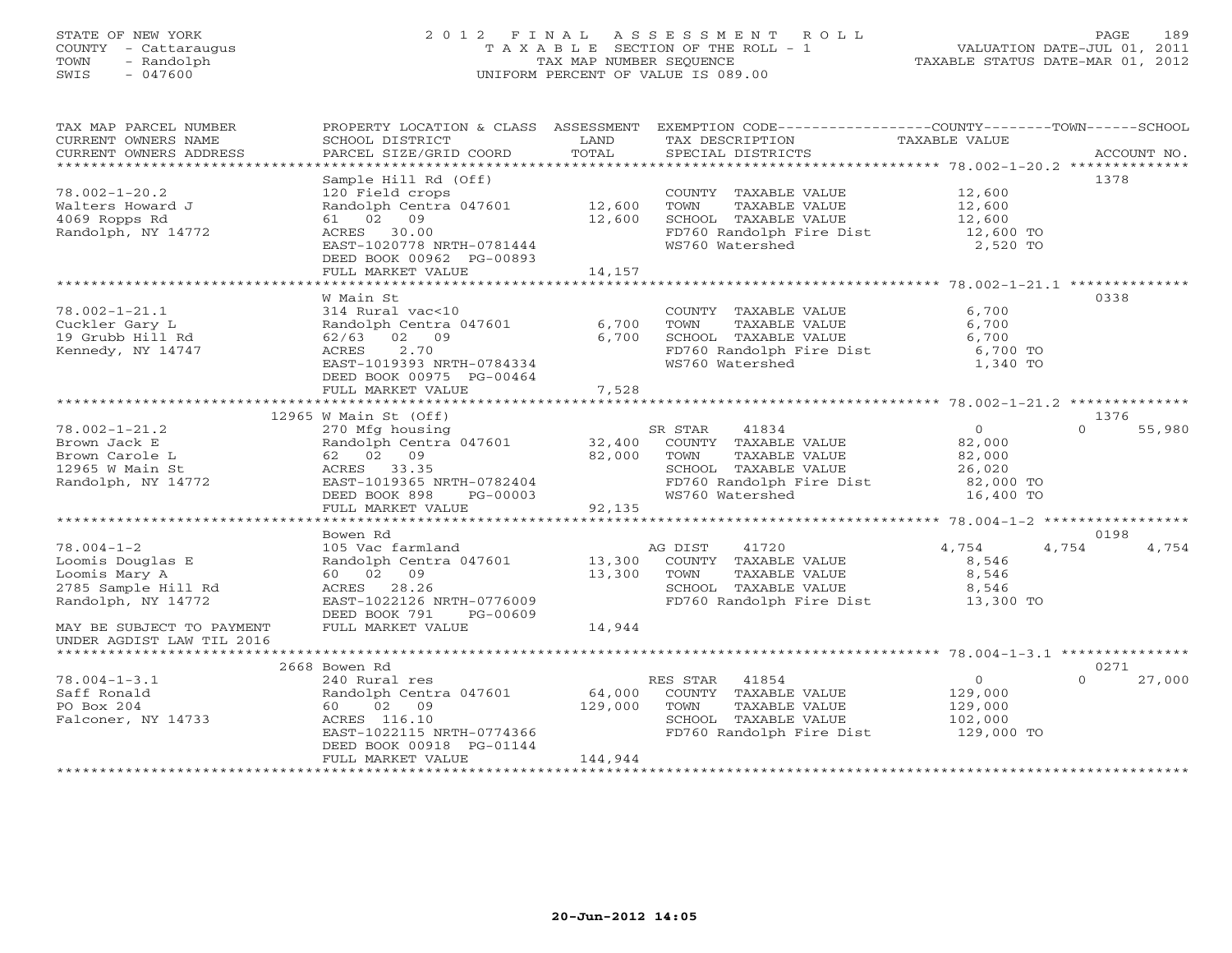# STATE OF NEW YORK 2 0 1 2 F I N A L A S S E S S M E N T R O L L PAGE 190 COUNTY - Cattaraugus T A X A B L E SECTION OF THE ROLL - 1 VALUATION DATE-JUL 01, 2011 TOWN - Randolph TAX MAP NUMBER SEQUENCE TAXABLE STATUS DATE-MAR 01, 2012 SWIS - 047600 UNIFORM PERCENT OF VALUE IS 089.00

| TAX MAP PARCEL NUMBER                                                                                                     |                                                                                                                                                                                                |                                 | PROPERTY LOCATION & CLASS ASSESSMENT EXEMPTION CODE---------------COUNTY-------TOWN------SCHOOL                                                              |                                                                                        |                   |                          |
|---------------------------------------------------------------------------------------------------------------------------|------------------------------------------------------------------------------------------------------------------------------------------------------------------------------------------------|---------------------------------|--------------------------------------------------------------------------------------------------------------------------------------------------------------|----------------------------------------------------------------------------------------|-------------------|--------------------------|
|                                                                                                                           |                                                                                                                                                                                                |                                 |                                                                                                                                                              |                                                                                        |                   |                          |
| $78.004 - 1 - 3.2$<br>Hayes Raymond<br>Hayes Sherry<br>2626 Bowen Rd<br>Kennedy, NY 14747                                 | 2626 Bowen Rd<br>210 1 Family Res<br>Randolph Centra 047601 5,900<br>$\overline{9}$<br>60 2<br>1.90<br>ACRES<br>EAST-1021268 NRTH-0773175<br>DEED BOOK 996<br>FULL MARKET VALUE                | 119,500<br>$PG-1012$<br>134,270 | RES STAR<br>41854<br>COUNTY TAXABLE VALUE<br>TOWN<br>TAXABLE VALUE<br>SCHOOL TAXABLE VALUE<br>FD760 Randolph Fire Dist<br>WS760 Watershed                    | $\Omega$<br>119,500<br>119,500<br>92,500<br>119,500 TO<br>23,900 TO                    | 1537<br>$\Omega$  | 27,000                   |
|                                                                                                                           |                                                                                                                                                                                                |                                 |                                                                                                                                                              |                                                                                        | 0065              |                          |
| $78.004 - 1 - 4.1$<br>Brown Ralph P<br>Brown Alice<br>12713 Bowen Rd<br>Randolph, NY 14772                                | 12713 Bowen Rd<br>270 Mfg housing<br>ACRES<br>3.00<br>EAST-1024276 NRTH-0774594<br>PG-00573<br>DEED BOOK 727<br>FULL MARKET VALUE                                                              | 41,798                          | WVET C/T 41121<br>Randolph Centra 047601 7,800 SR STAR 41834<br>52 02 09 99<br>52 02 09 09 37,200 COUNTY TAXABLE VALUE<br>FD760 Randolph Fire Dist 37,200 TO | 5,580<br>$\begin{array}{c} 0 \\ 316 \end{array}$<br>31,620<br>31,620<br>$\overline{0}$ | 5,580<br>$\Omega$ | $\overline{0}$<br>37,200 |
|                                                                                                                           | 12753 Bowen Rd                                                                                                                                                                                 |                                 |                                                                                                                                                              |                                                                                        | 1423              |                          |
| $78.004 - 1 - 4.2$<br>Mohr Thomas<br>Mohr Cheryl<br>12753 Bowen Rd<br>Randolph, NY 14772                                  | 210 1 Family Res<br>52 02 09<br>7.05<br>ACRES<br>EAST-1023289 NRTH-0775990<br>DEED BOOK 00919 PG-00089                                                                                         | 80,000                          | RES STAR 41854<br>Randolph Centra 047601 10,700 COUNTY TAXABLE VALUE<br>TAXABLE VALUE<br>TOWN<br>SCHOOL TAXABLE VALUE<br>FD760 Randolph Fire Dist            | $\overline{0}$<br>80,000<br>80,000<br>53,000<br>$80,000$ TO                            | $\cap$            | 27,000                   |
|                                                                                                                           | FULL MARKET VALUE                                                                                                                                                                              | 89,888                          |                                                                                                                                                              |                                                                                        |                   |                          |
|                                                                                                                           | 12717 Bowen Rd                                                                                                                                                                                 |                                 |                                                                                                                                                              |                                                                                        | 1427              |                          |
| $78.004 - 1 - 4.3$<br>Brown Gregory R<br>Brown Lorraine A<br>12717 Bowen Rd<br>Randolph, NY 14772                         | 210 1 Family Res<br>Randolph Centra 047601<br>52 02 09<br>1.90<br>ACRES<br>EAST-1024331 NRTH-0776101<br>DEED BOOK 7597 PG-6001                                                                 | 5,900<br>89,000                 | RES STAR<br>41854<br>COUNTY TAXABLE VALUE<br>TAXABLE VALUE<br>TOWN<br>SCHOOL TAXABLE VALUE<br>FD760 Randolph Fire Dist 89,000 TO                             | $\overline{0}$<br>89,000<br>89,000<br>62,000                                           | $\Omega$          | 27,000                   |
|                                                                                                                           | FULL MARKET VALUE                                                                                                                                                                              | 100,000                         |                                                                                                                                                              |                                                                                        |                   |                          |
|                                                                                                                           |                                                                                                                                                                                                |                                 |                                                                                                                                                              |                                                                                        |                   |                          |
| $78.004 - 1 - 4.4$<br>Lewis Gregory J<br>Lewis Erin M<br>12713 Bowen Rd (Off)<br>Randolph, NY 14772<br>Randolph, NY 14772 | 12713 Bowen Rd (Off)<br>210 1 Family Res<br>Randolph Centra 047601 6,200<br>52 02 09<br>2.20 BANK<br>032<br>ACRES<br>EAST-1024060 NRTH-0775088<br>DEED BOOK 13306 PG-5001<br>FULL MARKET VALUE | 99,000<br>111,236               | RES STAR<br>41854<br>COUNTY TAXABLE VALUE<br>TOWN<br>TAXABLE VALUE<br>SCHOOL TAXABLE VALUE<br>FD760 Randolph Fire Dist 99,000 TO                             | $\overline{0}$<br>99,000<br>$99, 00$<br>$72,000$                                       | 1506<br>$\Omega$  | 27,000                   |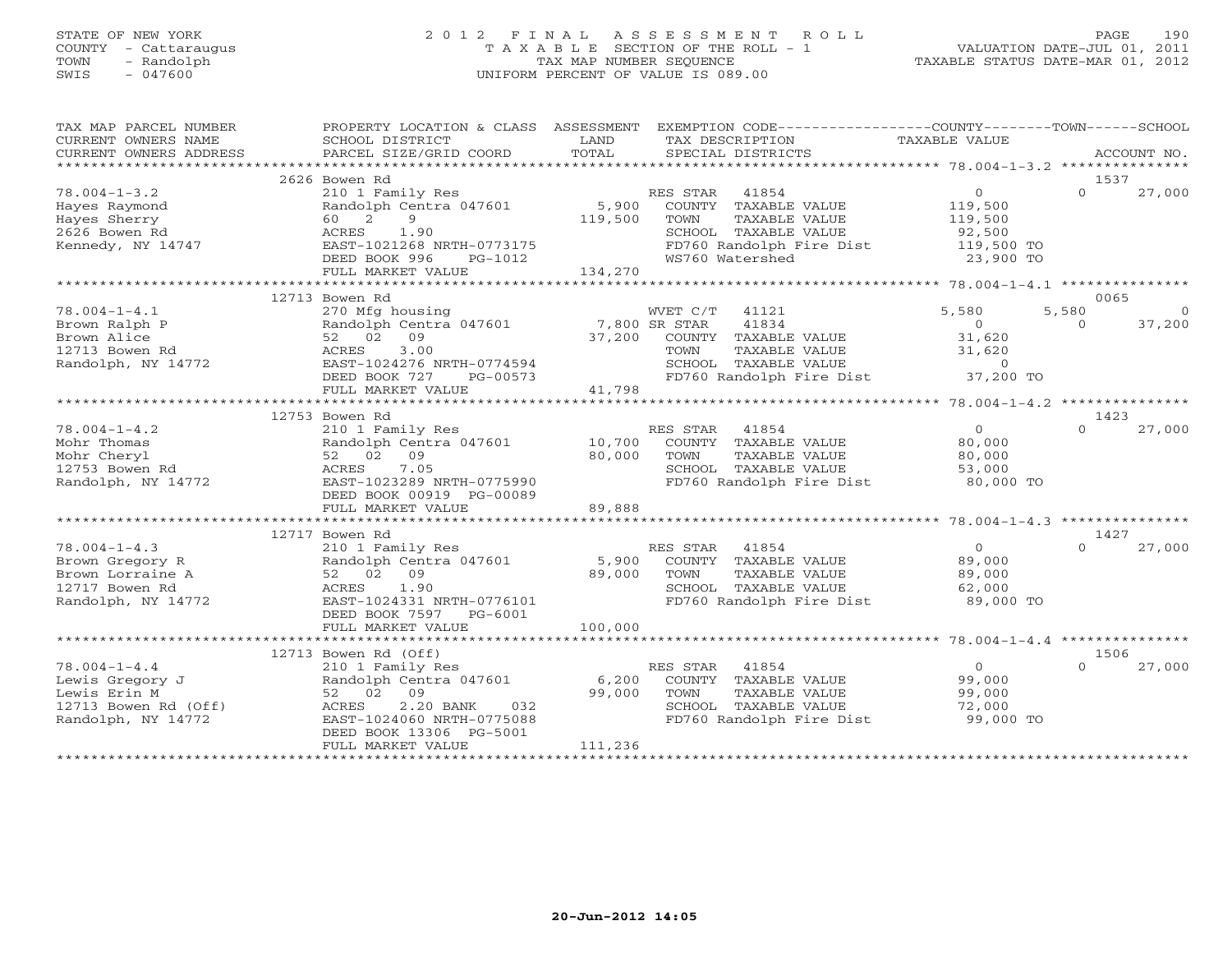# STATE OF NEW YORK 2 0 1 2 F I N A L A S S E S S M E N T R O L L PAGE 191 COUNTY - Cattaraugus T A X A B L E SECTION OF THE ROLL - 1 VALUATION DATE-JUL 01, 2011 TOWN - Randolph TAX MAP NUMBER SEQUENCE TAXABLE STATUS DATE-MAR 01, 2012 SWIS - 047600 UNIFORM PERCENT OF VALUE IS 089.00UNIFORM PERCENT OF VALUE IS 089.00

| TAX MAP PARCEL NUMBER<br>CURRENT OWNERS NAME<br>CURRENT OWNERS ADDRESS                            | PROPERTY LOCATION & CLASS ASSESSMENT<br>SCHOOL DISTRICT<br>PARCEL SIZE/GRID COORD                                                                                       | LAND<br>TOTAL             | EXEMPTION CODE-----------------COUNTY-------TOWN------SCHOOL<br>TAX DESCRIPTION<br>SPECIAL DISTRICTS                                                                                                                  | TAXABLE VALUE                                                                  |                      | ACCOUNT NO.              |
|---------------------------------------------------------------------------------------------------|-------------------------------------------------------------------------------------------------------------------------------------------------------------------------|---------------------------|-----------------------------------------------------------------------------------------------------------------------------------------------------------------------------------------------------------------------|--------------------------------------------------------------------------------|----------------------|--------------------------|
|                                                                                                   |                                                                                                                                                                         |                           |                                                                                                                                                                                                                       |                                                                                |                      |                          |
| $78.004 - 1 - 4.5$<br>Brown Gregory R<br>Brown Lorraine A<br>12717 Bowen Rd<br>Randolph, NY 14772 | Bowen Rd<br>312 Vac w/imprv<br>Randolph Centra 047601<br>ACRES 126.00<br>EAST-1023920 NRTH-0774442<br>DEED BOOK 7390 PG-4001                                            | 58,800<br>73,800          | 41700<br>AG BLDG<br>COUNTY TAXABLE VALUE<br>TOWN<br>TAXABLE VALUE<br>SCHOOL TAXABLE VALUE<br>FD760 Randolph Fire Dist 73,800 TO                                                                                       | 15,000<br>58,800<br>58,800<br>58,800                                           | 15,000               | 1619<br>15,000           |
|                                                                                                   | FULL MARKET VALUE                                                                                                                                                       | 82,921                    |                                                                                                                                                                                                                       |                                                                                |                      |                          |
| MAY BE SUBJECT TO PAYMENT<br>UNDER RPTL483 UNTIL 2021                                             |                                                                                                                                                                         |                           |                                                                                                                                                                                                                       |                                                                                |                      |                          |
|                                                                                                   | 12725 Bowen Rd                                                                                                                                                          |                           |                                                                                                                                                                                                                       |                                                                                |                      | 0153                     |
| $78.004 - 1 - 5$<br>Harvey Kenneth A<br>12725 Bowen Rd<br>Randolph, NY 14772                      | 210 1 Family Res<br>Randolph Centra 047601 6,100 SR STAR<br>52 02<br>09<br>2.10<br>ACRES<br>EAST-1023768 NRTH-0776136<br>DEED BOOK 727<br>PG-00414<br>FULL MARKET VALUE | 69,000<br>77,528          | WVET C/T 41121<br>41834<br>COUNTY TAXABLE VALUE<br>TAXABLE VALUE<br>TOWN<br>SCHOOL TAXABLE VALUE<br>FD760 Randolph Fire Dist 69,000 TO                                                                                | 10,350<br>$\overline{0}$<br>58,650<br>58,650<br>13,020                         | 10,350<br>$\Omega$   | 55,980                   |
|                                                                                                   |                                                                                                                                                                         |                           |                                                                                                                                                                                                                       |                                                                                |                      |                          |
|                                                                                                   | 12631 Bowen Rd                                                                                                                                                          |                           |                                                                                                                                                                                                                       |                                                                                |                      | 0027                     |
| $78.004 - 1 - 7$<br>Barton Gerald L<br>Barton Sandra<br>12631 Bowen Rd<br>Randolph, NY 14772      | 120 Field crops<br>Randolph Centra 047601<br>51/52 02 09<br>ACRES 144.95<br>EAST-1025446 NRTH-0774074<br>DEED BOOK 849<br>PG-00315                                      | 66,700 SR STAR<br>110,400 | AG DIST<br>41720<br>41834<br>COUNTY TAXABLE VALUE<br>TOWN<br>TAXABLE VALUE<br>SCHOOL TAXABLE VALUE<br>FD760 Randolph Fire Dist                                                                                        | 10,260<br>$\overline{0}$<br>100,140<br>100,140<br>44,160<br>110,400 TO         | 10,260<br>$\Omega$   | 10,260<br>55,980         |
| MAY BE SUBJECT TO PAYMENT<br>UNDER AGDIST LAW TIL 2016                                            | FULL MARKET VALUE                                                                                                                                                       |                           | 124,045  WS760 Watershed                                                                                                                                                                                              | 22,080 TO                                                                      |                      |                          |
|                                                                                                   | 12557 Bowen Rd                                                                                                                                                          |                           | 75 PCT OF VALUE USED FOR EXEMPTION PURPOSES                                                                                                                                                                           |                                                                                |                      | 0122                     |
| $78.004 - 1 - 8$                                                                                  | 240 Rural res                                                                                                                                                           |                           | WVET C/T<br>41121                                                                                                                                                                                                     | 10,800                                                                         | 10,800               | $\overline{0}$           |
| Fiorello Robert<br>Fiorello Joan M<br>12557 Bowen Rd<br>Randolph, NY 14772                        | Randolph Centra 047601 48,900 SR STAR<br>52 02 09<br>RUALS 05.58<br>EAST-1026741 NRTH-0775001<br>DEED BOOK 734<br>FIIJ MABET WATTER<br>FULL MARKET VALUE                | 96,700                    | 41834<br>COUNTY TAXABLE VALUE<br>TAXABLE VALUE<br>TOWN<br>SCHOOL TAXABLE VALUE<br>SCHOOL   TAXABLE VALUE                     40,720<br>FD760 Randolph Fire Dist                  96,700 TO<br>108,652 WS760 Watershed | $\overline{0}$<br>85,900<br>85,900<br>40,720<br>19,340 TO                      | $\Omega$             | 55,980                   |
|                                                                                                   |                                                                                                                                                                         |                           |                                                                                                                                                                                                                       |                                                                                |                      | 0108                     |
| $78.004 - 1 - 9$<br>Weaver Robert A<br>Weaver Ann Y<br>12487 Bowen Rd<br>Randolph, NY 14772       | 12487 Bowen Rd<br>113 Cattle farm<br>Randolph Centra 047601<br>44/52 02 09<br>ACRES 144.91<br>EAST-1027529 NRTH-0773872<br>DEED BOOK 880<br>PG-01136                    | 47,000 SR STAR<br>130,400 | 41720<br>AG DIST<br>41834<br>COUNTY TAXABLE VALUE<br>TOWN<br>TAXABLE VALUE<br>SCHOOL TAXABLE VALUE<br>FD760 Randolph Fire Dist                                                                                        | $\overline{O}$<br>$\overline{0}$<br>130,400<br>130,400<br>74,420<br>130,400 TO | $\Omega$<br>$\Omega$ | $\overline{0}$<br>55,980 |
| MAY BE SUBJECT TO PAYMENT<br>UNDER AGDIST LAW TIL 2016<br>*************************************   | FULL MARKET VALUE                                                                                                                                                       |                           | 146,517 WS760 Watershed                                                                                                                                                                                               | 26,080 TO                                                                      |                      |                          |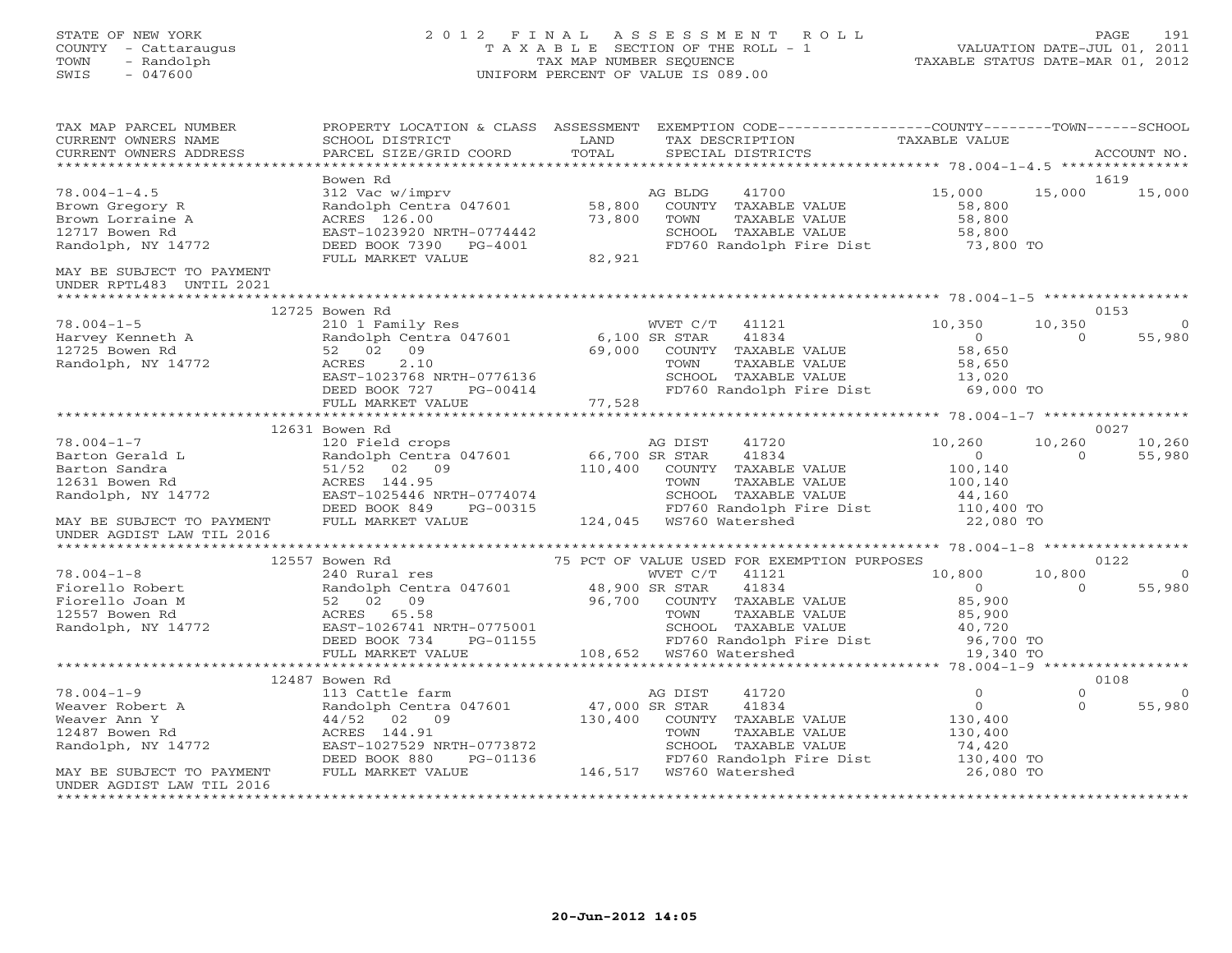# STATE OF NEW YORK 2 0 1 2 F I N A L A S S E S S M E N T R O L L PAGE 192 COUNTY - Cattaraugus T A X A B L E SECTION OF THE ROLL - 1 VALUATION DATE-JUL 01, 2011 TOWN - Randolph TAX MAP NUMBER SEQUENCE TAXABLE STATUS DATE-MAR 01, 2012 SWIS - 047600 UNIFORM PERCENT OF VALUE IS 089.00UNIFORM PERCENT OF VALUE IS 089.00

| TAX MAP PARCEL NUMBER<br>CURRENT OWNERS NAME<br>CURRENT OWNERS ADDRESS                                 | PROPERTY LOCATION & CLASS ASSESSMENT<br>SCHOOL DISTRICT<br>PARCEL SIZE/GRID COORD                                                                                               | LAND<br>TOTAL              | EXEMPTION CODE-----------------COUNTY-------TOWN------SCHOOL<br>TAX DESCRIPTION<br>SPECIAL DISTRICTS                                      | TAXABLE VALUE                                                          | ACCOUNT NO.        |
|--------------------------------------------------------------------------------------------------------|---------------------------------------------------------------------------------------------------------------------------------------------------------------------------------|----------------------------|-------------------------------------------------------------------------------------------------------------------------------------------|------------------------------------------------------------------------|--------------------|
|                                                                                                        |                                                                                                                                                                                 |                            |                                                                                                                                           |                                                                        |                    |
|                                                                                                        | 12431 Bowen Rd                                                                                                                                                                  |                            |                                                                                                                                           |                                                                        | 0063               |
| $78.004 - 1 - 10$<br>Swan Harry K<br>12431 Bowen Rd<br>Randolph, NY 14772                              | 210 1 Family Res<br>Randolph Centra 047601<br>44 02<br>09<br>FRNT 278.00 DPTH 131.00<br>005<br>BANK<br>EAST-1028721 NRTH-0776103<br>DEED BOOK 00973 PG-00129                    | 4,700<br>52,200            | RES STAR<br>41854<br>COUNTY TAXABLE VALUE<br>TOWN<br>TAXABLE VALUE<br>SCHOOL TAXABLE VALUE<br>FD760 Randolph Fire Dist<br>WS760 Watershed | $\overline{0}$<br>52,200<br>52,200<br>25,200<br>52,200 TO<br>10,440 TO | $\Omega$<br>27,000 |
|                                                                                                        | FULL MARKET VALUE                                                                                                                                                               | 58,652                     |                                                                                                                                           |                                                                        |                    |
|                                                                                                        | **************************                                                                                                                                                      |                            |                                                                                                                                           |                                                                        |                    |
|                                                                                                        | 12305 Bowen Rd                                                                                                                                                                  |                            |                                                                                                                                           |                                                                        | 0264               |
| $78.004 - 1 - 12$<br>Caswell Cynthia<br>Chico Miguel<br>12305 Bowen Rd<br>Randolph, NY 14772           | 210 1 Family Res<br>Randolph Centra 047601<br>44 02 09<br>1.63<br>ACRES<br>EAST-1030864 NRTH-0775976<br>DEED BOOK 998<br>$PG-59$                                                | 5,600<br>35,000            | RES STAR<br>41854<br>COUNTY TAXABLE VALUE<br>TOWN<br>TAXABLE VALUE<br>SCHOOL TAXABLE VALUE<br>FD760 Randolph Fire Dist<br>WS760 Watershed | $\overline{0}$<br>35,000<br>35,000<br>8,000<br>35,000 TO<br>7,000 TO   | $\Omega$<br>27,000 |
|                                                                                                        | FULL MARKET VALUE                                                                                                                                                               | 39,326                     |                                                                                                                                           |                                                                        |                    |
|                                                                                                        | 12329 Bowen Rd                                                                                                                                                                  |                            |                                                                                                                                           |                                                                        | 0260               |
| $78.004 - 1 - 13$<br>Thornley Michael E<br>Thornley Sherrell E<br>12329 Bowen Rd<br>Randolph, NY 14772 | 240 Rural res<br>Randolph Centra 047601<br>44 02 09<br>ACRES 52.20<br>EAST-1030467 NRTH-0774890<br>DEED BOOK 997<br>PG-67<br>FULL MARKET VALUE                                  | 42,600<br>81,900<br>92,022 | RES STAR<br>41854<br>COUNTY TAXABLE VALUE<br>TAXABLE VALUE<br>TOWN<br>SCHOOL TAXABLE VALUE<br>FD760 Randolph Fire Dist<br>WS760 Watershed | $\overline{0}$<br>81,900<br>81,900<br>54,900<br>81,900 TO<br>16,380 TO | 27,000<br>$\cap$   |
|                                                                                                        |                                                                                                                                                                                 |                            |                                                                                                                                           | ***************** 78.004-1-14 ***********                              |                    |
| $78.004 - 1 - 14$<br>Kohlbacher Diane L<br>25 E Third St<br>Lakewood, NY 14750                         | Mud Creek Rd<br>323 Vacant rural<br>Randolph Centra 047601<br>44 02 09<br>ACRES 34.65<br>EAST-1031088 NRTH-0772819<br>DEED BOOK 998<br>$PG-177$                                 | 15,900<br>15,900           | COUNTY TAXABLE VALUE<br>TAXABLE VALUE<br>TOWN<br>SCHOOL TAXABLE VALUE<br>FD760 Randolph Fire Dist<br>WS760 Watershed                      | 15,900<br>15,900<br>15,900<br>15,900 TO<br>3,180 TO                    | 0176               |
|                                                                                                        | FULL MARKET VALUE                                                                                                                                                               | 17,865                     |                                                                                                                                           |                                                                        |                    |
|                                                                                                        |                                                                                                                                                                                 |                            |                                                                                                                                           |                                                                        |                    |
| $78.004 - 1 - 15$<br>Inkley Clair<br>Inkley Linda<br>2623 Vollentine Rd<br>Randolph, NY 14772          | Inkley Rd<br>323 Vacant rural<br>Randolph Centra 047601<br>36 02 09<br>Life Use<br>7.65<br>ACRES<br>EAST-1031306 NRTH-0773405<br>DEED BOOK 886<br>PG-00162<br>FULL MARKET VALUE | 7,000<br>7,000<br>7,865    | COUNTY TAXABLE VALUE<br>TOWN<br>TAXABLE VALUE<br>SCHOOL TAXABLE VALUE<br>FD760 Randolph Fire Dist<br>WS760 Watershed                      | 7,000<br>7,000<br>7,000<br>7,000 TO<br>1,400 TO                        | 0178               |
|                                                                                                        | *************************                                                                                                                                                       | *******************        |                                                                                                                                           |                                                                        |                    |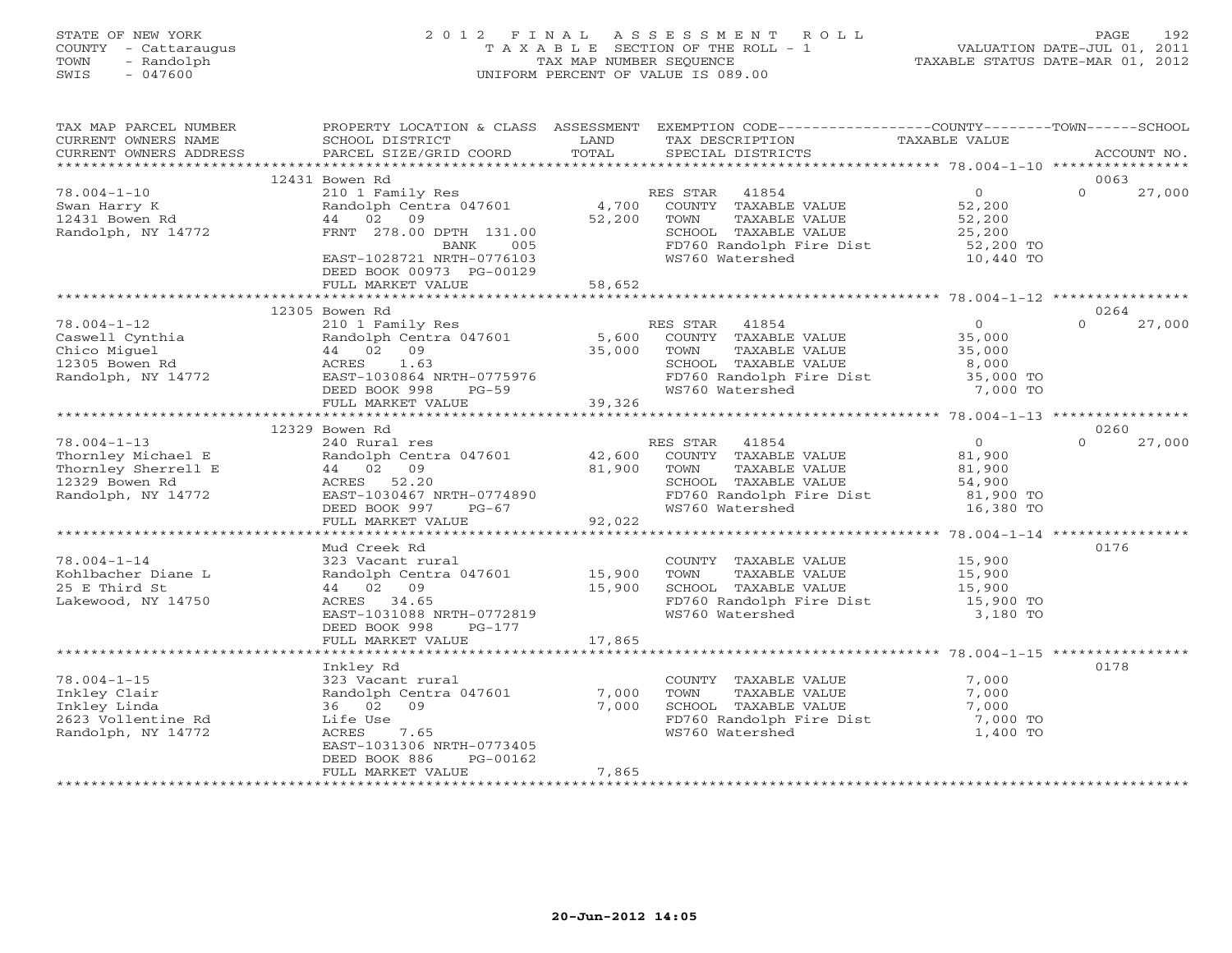# STATE OF NEW YORK 2 0 1 2 F I N A L A S S E S S M E N T R O L L PAGE 193 COUNTY - Cattaraugus T A X A B L E SECTION OF THE ROLL - 1 VALUATION DATE-JUL 01, 2011 TOWN - Randolph TAX MAP NUMBER SEQUENCE TAXABLE STATUS DATE-MAR 01, 2012 SWIS - 047600 UNIFORM PERCENT OF VALUE IS 089.00UNIFORM PERCENT OF VALUE IS 089.00

| TAX MAP PARCEL NUMBER<br>CURRENT OWNERS NAME<br>CURRENT OWNERS ADDRESS                                                                                                                                                                                                                                                                                                                                                                                                                                                 | PROPERTY LOCATION & CLASS ASSESSMENT<br>SCHOOL DISTRICT          | LAND   | EXEMPTION CODE-----------------COUNTY-------TOWN------SCHOOL<br>TAX DESCRIPTION | TAXABLE VALUE                            |                          |
|------------------------------------------------------------------------------------------------------------------------------------------------------------------------------------------------------------------------------------------------------------------------------------------------------------------------------------------------------------------------------------------------------------------------------------------------------------------------------------------------------------------------|------------------------------------------------------------------|--------|---------------------------------------------------------------------------------|------------------------------------------|--------------------------|
| $\begin{minipage}{.45\textwidth} \begin{minipage}{.45\textwidth} \begin{minipage}{.45\textwidth} \begin{minipage}{.45\textwidth} \begin{minipage}{.45\textwidth} \begin{minipage}{.45\textwidth} \begin{minipage}{.45\textwidth} \begin{minipage}{.45\textwidth} \begin{minipage}{.45\textwidth} \begin{minipage}{.45\textwidth} \begin{minipage}{.45\textwidth} \begin{minipage}{.45\textwidth} \begin{minipage}{.45\textwidth} \begin{minipage}{.45\textwidth} \begin{minipage}{.45\textwidth} \begin{minipage}{.45$ |                                                                  |        |                                                                                 |                                          |                          |
|                                                                                                                                                                                                                                                                                                                                                                                                                                                                                                                        | 2631 Inkley Rd                                                   |        |                                                                                 |                                          | 0177                     |
| $78.004 - 1 - 16$                                                                                                                                                                                                                                                                                                                                                                                                                                                                                                      | 312 Vac w/imprv                                                  |        | COUNTY TAXABLE VALUE                                                            | 60,400                                   |                          |
| Inkley Clair                                                                                                                                                                                                                                                                                                                                                                                                                                                                                                           | Randolph Centra 047601                                           | 59,700 | TOWN<br>TAXABLE VALUE                                                           | 60,400                                   |                          |
| Inkley Linda<br>2623 Vollentine Rd                                                                                                                                                                                                                                                                                                                                                                                                                                                                                     | 02 09 60,400<br>35/36/43<br>Life Use                             |        | SCHOOL TAXABLE VALUE<br>FD760 Randolph Fire Dist                                | 60,400<br>60,400 TO                      |                          |
| Randolph, NY 14772                                                                                                                                                                                                                                                                                                                                                                                                                                                                                                     | ACRES 94.50                                                      |        | WS760 Watershed                                                                 | 12,080 TO                                |                          |
|                                                                                                                                                                                                                                                                                                                                                                                                                                                                                                                        | EAST-1030377 NRTH-0771527                                        |        |                                                                                 |                                          |                          |
|                                                                                                                                                                                                                                                                                                                                                                                                                                                                                                                        | DEED BOOK 886<br>PG-00182                                        |        |                                                                                 |                                          |                          |
|                                                                                                                                                                                                                                                                                                                                                                                                                                                                                                                        | FULL MARKET VALUE                                                | 67,865 |                                                                                 |                                          |                          |
|                                                                                                                                                                                                                                                                                                                                                                                                                                                                                                                        |                                                                  |        |                                                                                 |                                          |                          |
|                                                                                                                                                                                                                                                                                                                                                                                                                                                                                                                        | 2623 Vollentine Rd                                               |        | 80 PCT OF VALUE USED FOR EXEMPTION PURPOSES                                     |                                          | 0056                     |
| $78.004 - 1 - 17$<br>Inkley Clair                                                                                                                                                                                                                                                                                                                                                                                                                                                                                      | 240 Rural res                                                    |        | CVET C/T<br>41131<br>41834                                                      | 18,000<br>18,000<br>$\sim$ 0<br>$\Omega$ | $\overline{0}$<br>55,980 |
| Inkley Linda                                                                                                                                                                                                                                                                                                                                                                                                                                                                                                           | Randolph Centra 047601 39,900 SR STAR<br>35 02 09 123,000 COUNTY |        | COUNTY TAXABLE VALUE                                                            | 105,000                                  |                          |
| 2623 Vollentine Rd                                                                                                                                                                                                                                                                                                                                                                                                                                                                                                     | ACRES 46.85                                                      |        | TAXABLE VALUE<br>TOWN                                                           | 105,000                                  |                          |
| Randolph, NY 14772                                                                                                                                                                                                                                                                                                                                                                                                                                                                                                     | EAST-1032335 NRTH-0771636                                        |        | SCHOOL TAXABLE VALUE                                                            | 67,020                                   |                          |
|                                                                                                                                                                                                                                                                                                                                                                                                                                                                                                                        | DEED BOOK 787                                                    |        | FD760 Randolph Fire Dist 123,000 TO<br>WS760 Watershed 24,600 TO                |                                          |                          |
|                                                                                                                                                                                                                                                                                                                                                                                                                                                                                                                        | FULL MARKET VALUE                                                |        | PG-00509 PO FD760 Randolph I<br>LLUE 138,202 WS760 Watershed                    | 24,600 TO                                |                          |
|                                                                                                                                                                                                                                                                                                                                                                                                                                                                                                                        |                                                                  |        |                                                                                 |                                          |                          |
|                                                                                                                                                                                                                                                                                                                                                                                                                                                                                                                        | Vollentine Rd                                                    |        |                                                                                 |                                          | 0164                     |
| $78.004 - 1 - 18.1$                                                                                                                                                                                                                                                                                                                                                                                                                                                                                                    | 312 Vac w/imprv                                                  |        | COUNTY TAXABLE VALUE                                                            | 23,500                                   |                          |
| Horton David L                                                                                                                                                                                                                                                                                                                                                                                                                                                                                                         | Randolph Centra 047601 20,500                                    |        | TOWN<br>TAXABLE VALUE                                                           | 23,500                                   |                          |
| 342 Beckwith<br>West Henrietta, NY 14586                                                                                                                                                                                                                                                                                                                                                                                                                                                                               | 35 02 09<br>ACRES 100.38                                         | 23,500 | SCHOOL TAXABLE VALUE<br>FD760 Randolph Fire Dist                                | 23,500<br>23,500 TO                      |                          |
|                                                                                                                                                                                                                                                                                                                                                                                                                                                                                                                        | EAST-1031620 NRTH-0770188                                        |        | WS760 Watershed                                                                 | 4,700 TO                                 |                          |
|                                                                                                                                                                                                                                                                                                                                                                                                                                                                                                                        | DEED BOOK 00987 PG-00265                                         |        |                                                                                 |                                          |                          |
|                                                                                                                                                                                                                                                                                                                                                                                                                                                                                                                        | FULL MARKET VALUE                                                | 26,404 |                                                                                 |                                          |                          |
|                                                                                                                                                                                                                                                                                                                                                                                                                                                                                                                        |                                                                  |        |                                                                                 |                                          |                          |
|                                                                                                                                                                                                                                                                                                                                                                                                                                                                                                                        | Vollentine Rd                                                    |        |                                                                                 |                                          | 1143                     |
| $78.004 - 1 - 18.2$                                                                                                                                                                                                                                                                                                                                                                                                                                                                                                    | 323 Vacant rural                                                 |        | COUNTY TAXABLE VALUE                                                            | 5,800                                    |                          |
| Adams Ronald D                                                                                                                                                                                                                                                                                                                                                                                                                                                                                                         | Randolph Centra 047601                                           | 5,800  | TOWN<br>TAXABLE VALUE                                                           | 5,800                                    |                          |
| Adams Loretta J                                                                                                                                                                                                                                                                                                                                                                                                                                                                                                        | 35 02 09                                                         | 5,800  | SCHOOL TAXABLE VALUE                                                            | 5,800                                    |                          |
| 4344 Elm Creek Rd<br>Randolph, NY 14772                                                                                                                                                                                                                                                                                                                                                                                                                                                                                | Boa<br>ACRES 14.70                                               |        | FD760 Randolph Fire Dist<br>WS760 Watershed<br>WS760 Watershed                  | 5,800 TO<br>1,160 TO                     |                          |
|                                                                                                                                                                                                                                                                                                                                                                                                                                                                                                                        | EAST-1029832 NRTH-0770440                                        |        |                                                                                 |                                          |                          |
|                                                                                                                                                                                                                                                                                                                                                                                                                                                                                                                        | DEED BOOK 13850 PG-3004                                          |        |                                                                                 |                                          |                          |
|                                                                                                                                                                                                                                                                                                                                                                                                                                                                                                                        | FULL MARKET VALUE                                                | 6,517  |                                                                                 |                                          |                          |
|                                                                                                                                                                                                                                                                                                                                                                                                                                                                                                                        |                                                                  |        |                                                                                 |                                          |                          |
|                                                                                                                                                                                                                                                                                                                                                                                                                                                                                                                        | Vollentine Rd                                                    |        |                                                                                 |                                          | 1144                     |
| $78.004 - 1 - 18.3$                                                                                                                                                                                                                                                                                                                                                                                                                                                                                                    | 322 Rural vac>10                                                 |        | COUNTY TAXABLE VALUE                                                            | 5,800                                    |                          |
| Adams Ronald D                                                                                                                                                                                                                                                                                                                                                                                                                                                                                                         | Randolph Centra 047601                                           | 5,800  | TOWN<br>TAXABLE VALUE                                                           | 5,800                                    |                          |
| Adams Loretta J<br>4244 Elm Creek Rd                                                                                                                                                                                                                                                                                                                                                                                                                                                                                   | 35 02 09<br>Boa                                                  | 5,800  | SCHOOL TAXABLE VALUE<br>FD760 Randolph Fire Dist                                | 5,800<br>5,800 TO                        |                          |
| Randolph, NY 14772                                                                                                                                                                                                                                                                                                                                                                                                                                                                                                     | ACRES 14.70                                                      |        | WS760 Watershed                                                                 | 1,160 TO                                 |                          |
|                                                                                                                                                                                                                                                                                                                                                                                                                                                                                                                        | EAST-1029826 NRTH-0769736                                        |        |                                                                                 |                                          |                          |
|                                                                                                                                                                                                                                                                                                                                                                                                                                                                                                                        | DEED BOOK 13850 PG-3004                                          |        |                                                                                 |                                          |                          |
|                                                                                                                                                                                                                                                                                                                                                                                                                                                                                                                        | FULL MARKET VALUE                                                | 6,517  |                                                                                 |                                          |                          |
|                                                                                                                                                                                                                                                                                                                                                                                                                                                                                                                        |                                                                  |        |                                                                                 |                                          |                          |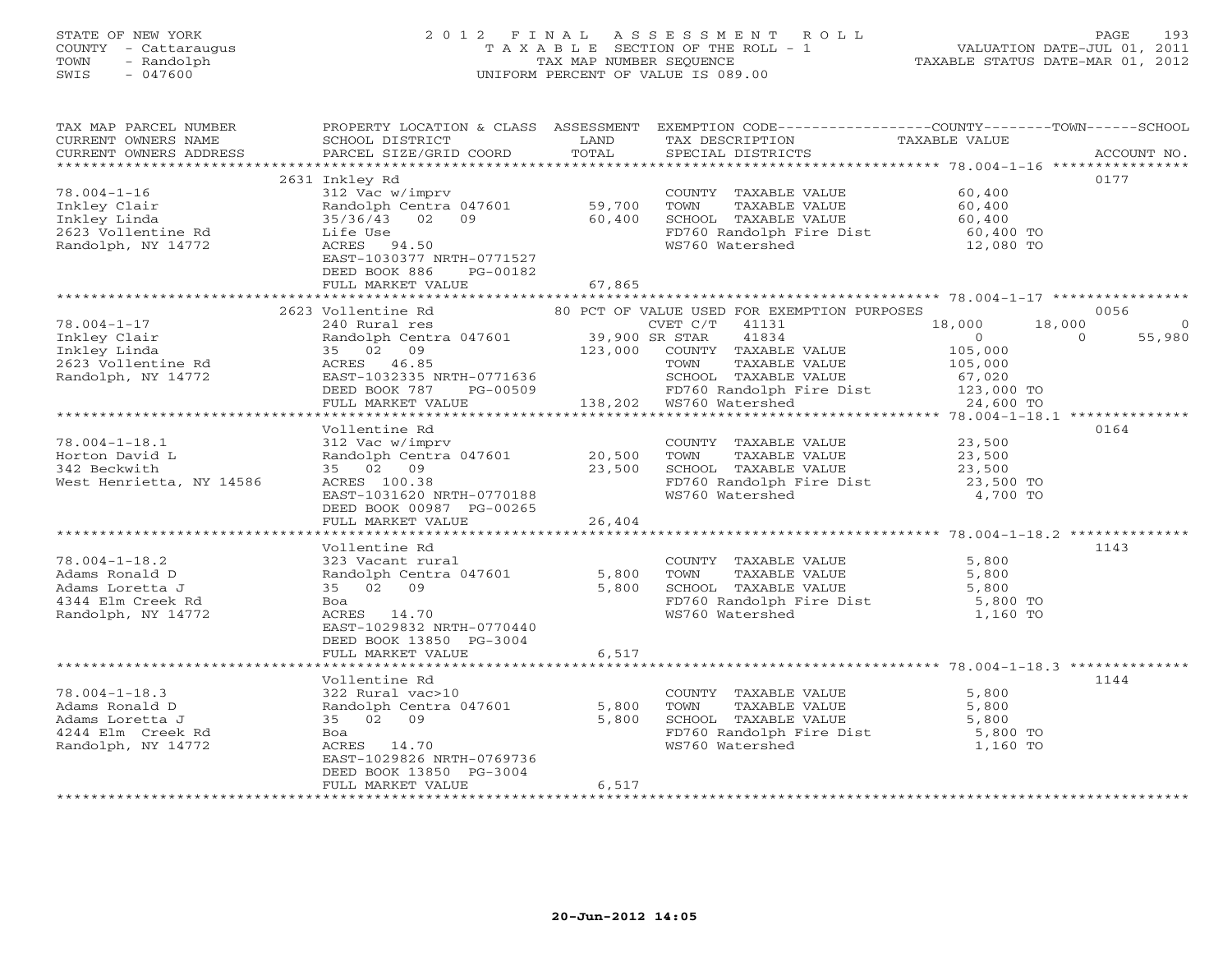# STATE OF NEW YORK 2 0 1 2 F I N A L A S S E S S M E N T R O L L PAGE 194 COUNTY - Cattaraugus T A X A B L E SECTION OF THE ROLL - 1 VALUATION DATE-JUL 01, 2011 TOWN - Randolph TAX MAP NUMBER SEQUENCE TAXABLE STATUS DATE-MAR 01, 2012 SWIS - 047600 UNIFORM PERCENT OF VALUE IS 089.00UNIFORM PERCENT OF VALUE IS 089.00

| $\begin{tabular}{lllllllll} \textsc{rank} & \textsc{map} & \textsc{p}} & \textsc{properry} & \textsc{comp} & \textsc{p}} & \textsc{properry} & \textsc{propary} & \textsc{propary} & \textsc{propary} & \textsc{propary} & \textsc{propary} & \textsc{propary} & \textsc{propary} & \textsc{propary} & \textsc{propary} & \textsc{propary} & \textsc{propary} & \textsc{propary} & \textsc{propary} & \textsc{propary} & \textsc{propary} & \textsc{propary} & \textsc{propary} & \textsc{propary} & \textsc{propary} & \textsc{prop$ |                            |        |                                                                                                                                                                  |  |                |
|---------------------------------------------------------------------------------------------------------------------------------------------------------------------------------------------------------------------------------------------------------------------------------------------------------------------------------------------------------------------------------------------------------------------------------------------------------------------------------------------------------------------------------------|----------------------------|--------|------------------------------------------------------------------------------------------------------------------------------------------------------------------|--|----------------|
|                                                                                                                                                                                                                                                                                                                                                                                                                                                                                                                                       |                            |        |                                                                                                                                                                  |  |                |
|                                                                                                                                                                                                                                                                                                                                                                                                                                                                                                                                       |                            |        |                                                                                                                                                                  |  |                |
|                                                                                                                                                                                                                                                                                                                                                                                                                                                                                                                                       |                            |        |                                                                                                                                                                  |  |                |
|                                                                                                                                                                                                                                                                                                                                                                                                                                                                                                                                       |                            |        |                                                                                                                                                                  |  |                |
|                                                                                                                                                                                                                                                                                                                                                                                                                                                                                                                                       |                            |        |                                                                                                                                                                  |  |                |
|                                                                                                                                                                                                                                                                                                                                                                                                                                                                                                                                       |                            |        |                                                                                                                                                                  |  |                |
|                                                                                                                                                                                                                                                                                                                                                                                                                                                                                                                                       | 12230 Bragg Rd             |        |                                                                                                                                                                  |  | 1558           |
|                                                                                                                                                                                                                                                                                                                                                                                                                                                                                                                                       |                            |        |                                                                                                                                                                  |  | $\overline{0}$ |
|                                                                                                                                                                                                                                                                                                                                                                                                                                                                                                                                       |                            |        |                                                                                                                                                                  |  | 27,000         |
|                                                                                                                                                                                                                                                                                                                                                                                                                                                                                                                                       |                            |        |                                                                                                                                                                  |  |                |
|                                                                                                                                                                                                                                                                                                                                                                                                                                                                                                                                       |                            |        |                                                                                                                                                                  |  |                |
|                                                                                                                                                                                                                                                                                                                                                                                                                                                                                                                                       |                            |        |                                                                                                                                                                  |  |                |
|                                                                                                                                                                                                                                                                                                                                                                                                                                                                                                                                       |                            |        |                                                                                                                                                                  |  |                |
|                                                                                                                                                                                                                                                                                                                                                                                                                                                                                                                                       |                            |        |                                                                                                                                                                  |  |                |
|                                                                                                                                                                                                                                                                                                                                                                                                                                                                                                                                       | Vollentine Rd              |        |                                                                                                                                                                  |  | 1640           |
|                                                                                                                                                                                                                                                                                                                                                                                                                                                                                                                                       |                            |        |                                                                                                                                                                  |  |                |
|                                                                                                                                                                                                                                                                                                                                                                                                                                                                                                                                       |                            |        |                                                                                                                                                                  |  |                |
|                                                                                                                                                                                                                                                                                                                                                                                                                                                                                                                                       |                            |        |                                                                                                                                                                  |  |                |
|                                                                                                                                                                                                                                                                                                                                                                                                                                                                                                                                       |                            |        | FD760 Randolph Fire Dist 33,500 TO<br>WS760 Watershed 6,700 TO                                                                                                   |  |                |
| VOLLERCINE RANGE VALUE<br>VOLLERCINE RANGE VALUE<br>210 1 Family Res<br>210 1 Family Res<br>210 1 Family Res<br>210 1 Family Res<br>210 1 Family Res<br>210 1 Family Res<br>210 1 Family Res<br>210 1 Family Res<br>210 1 Family Res<br>210 1 Family                                                                                                                                                                                                                                                                                  |                            |        |                                                                                                                                                                  |  |                |
|                                                                                                                                                                                                                                                                                                                                                                                                                                                                                                                                       | DEED BOOK 12978 PG-5001    |        |                                                                                                                                                                  |  |                |
|                                                                                                                                                                                                                                                                                                                                                                                                                                                                                                                                       |                            |        |                                                                                                                                                                  |  |                |
|                                                                                                                                                                                                                                                                                                                                                                                                                                                                                                                                       |                            |        |                                                                                                                                                                  |  |                |
|                                                                                                                                                                                                                                                                                                                                                                                                                                                                                                                                       |                            |        |                                                                                                                                                                  |  |                |
|                                                                                                                                                                                                                                                                                                                                                                                                                                                                                                                                       |                            |        |                                                                                                                                                                  |  |                |
|                                                                                                                                                                                                                                                                                                                                                                                                                                                                                                                                       |                            |        |                                                                                                                                                                  |  |                |
|                                                                                                                                                                                                                                                                                                                                                                                                                                                                                                                                       |                            |        |                                                                                                                                                                  |  |                |
|                                                                                                                                                                                                                                                                                                                                                                                                                                                                                                                                       |                            |        |                                                                                                                                                                  |  |                |
|                                                                                                                                                                                                                                                                                                                                                                                                                                                                                                                                       |                            |        |                                                                                                                                                                  |  |                |
|                                                                                                                                                                                                                                                                                                                                                                                                                                                                                                                                       |                            |        |                                                                                                                                                                  |  |                |
|                                                                                                                                                                                                                                                                                                                                                                                                                                                                                                                                       |                            |        |                                                                                                                                                                  |  |                |
|                                                                                                                                                                                                                                                                                                                                                                                                                                                                                                                                       | Mud Creek Rd               |        |                                                                                                                                                                  |  | 0175           |
|                                                                                                                                                                                                                                                                                                                                                                                                                                                                                                                                       |                            |        |                                                                                                                                                                  |  |                |
| 78.004-1-21<br>Pierce Dale<br>Pierce Cecilia<br>Pierce Cecilia<br>20 Clemsford Sq<br>20 Clemsford Sq<br>20 ACRES<br>21.77<br>Folsom, CA 95630<br>20 EAST-1028937 NRTH-0771242<br>21.77<br>21.77<br>22.8011202937 NRTH-0771242<br>22.801 15,400<br>22.99<br>2                                                                                                                                                                                                                                                                          |                            |        | COUNTY TAXABLE VALUE $15,400$<br>TOWN TAXABLE VALUE $15,400$<br>SCHOOL TAXABLE VALUE $15,400$<br>FD760 Randolph Fire Dist $15,400$<br>WS760 Watershed $3,080$ TO |  |                |
|                                                                                                                                                                                                                                                                                                                                                                                                                                                                                                                                       |                            |        |                                                                                                                                                                  |  |                |
|                                                                                                                                                                                                                                                                                                                                                                                                                                                                                                                                       |                            |        |                                                                                                                                                                  |  |                |
|                                                                                                                                                                                                                                                                                                                                                                                                                                                                                                                                       | $PG-291$<br>DEED BOOK 1005 |        |                                                                                                                                                                  |  |                |
|                                                                                                                                                                                                                                                                                                                                                                                                                                                                                                                                       | FULL MARKET VALUE          | 17,303 |                                                                                                                                                                  |  |                |
|                                                                                                                                                                                                                                                                                                                                                                                                                                                                                                                                       |                            |        |                                                                                                                                                                  |  |                |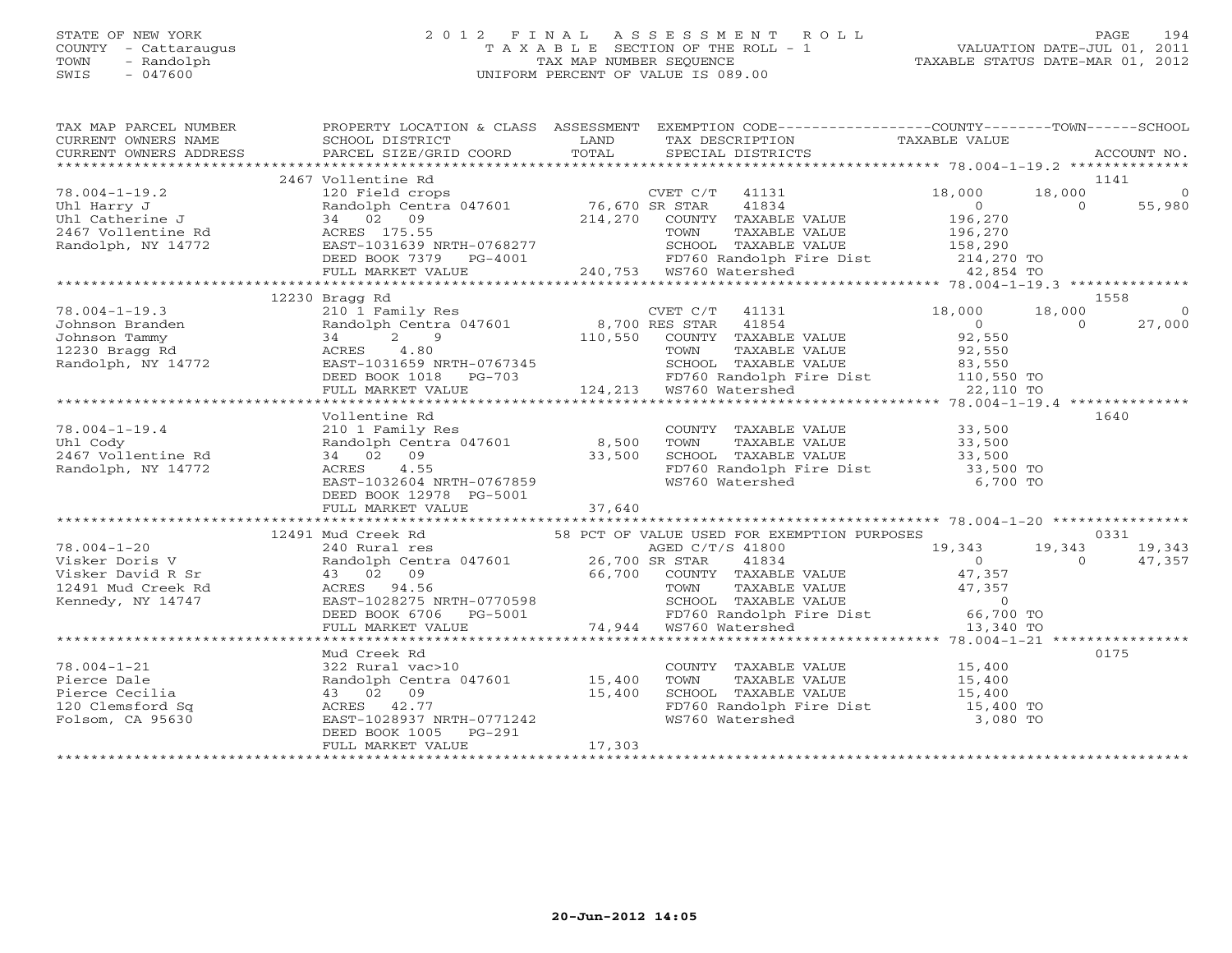# STATE OF NEW YORK 2 0 1 2 F I N A L A S S E S S M E N T R O L L PAGE 195COUNTY - Cattaraugus T A X A B L E SECTION OF THE ROLL - 1 VALUATION DATE-JUL 01, 2011 SWIS - 047600 UNIFORM PERCENT OF VALUE IS 089.00

| PARCEL SIZE/GRID COORD<br>TOTAL<br>CURRENT OWNERS ADDRESS<br>SPECIAL DISTRICTS<br>12494 Mud Creek Rd<br>210 1 Family Res<br>78.004-1-23<br>WVET C/T<br>41121<br>10,800<br>10,800<br>Randolph Centra 047601<br>5,500 RES STAR<br>41854<br>$\bigcap$<br>Groves Roy G<br>$\overline{0}$<br>09<br>99,200<br>Groves Angela L<br>43 02<br>110,000<br>COUNTY TAXABLE VALUE<br>1.49 BANK 032<br>TAXABLE VALUE<br>ACRES<br>TOWN<br>99,200                                                            | ACCOUNT NO.<br>0064<br>27,000            |
|---------------------------------------------------------------------------------------------------------------------------------------------------------------------------------------------------------------------------------------------------------------------------------------------------------------------------------------------------------------------------------------------------------------------------------------------------------------------------------------------|------------------------------------------|
|                                                                                                                                                                                                                                                                                                                                                                                                                                                                                             |                                          |
|                                                                                                                                                                                                                                                                                                                                                                                                                                                                                             |                                          |
| 12494 Mud Creek Rd<br>Konnody, NY 14747<br>EAST-1028148 NRTH-0771010<br>Kennedy, NY 14747<br>SCHOOL TAXABLE VALUE<br>83,000<br>DEED BOOK 12020 PG-7001<br>FD760 Randolph Fire Dist<br>WS760 Watershed<br>110,000 TO                                                                                                                                                                                                                                                                         |                                          |
| 123,596 WS760 Watershed<br>FULL MARKET VALUE<br>110,000 TO                                                                                                                                                                                                                                                                                                                                                                                                                                  |                                          |
| 12501 Mud Creek Rd                                                                                                                                                                                                                                                                                                                                                                                                                                                                          | 0069                                     |
| 78.004-1-24<br>$\Omega$<br>280 Res Multiple<br>RES STAR<br>41854<br>Randolph Centra 047601 8,700 RES ST MH 41864<br>$\overline{0}$<br>Buck Maurice<br>42/43 02 09<br>109,000<br>Buck Alice<br>COUNTY TAXABLE VALUE<br>109,000<br>TOWN<br>TAXABLE VALUE<br>109,000<br>SCHOOL TAXABLE VALUE<br>57,640<br>EAST-1027858 NRTH-0770504<br>DEED BOOK 00929 PG-00407<br>Kennedy, NY 14747<br>FD760 Randolph Fire Dist 109,000 TO<br>WS760 Watershed<br>21,800 TO                                    | 27,000<br>$\Omega$<br>24,360<br>$\Omega$ |
| 122,472<br>FULL MARKET VALUE                                                                                                                                                                                                                                                                                                                                                                                                                                                                |                                          |
| 12611 Mud Creek Rd<br>80 PCT OF VALUE USED FOR EXEMPTION PURPOSES                                                                                                                                                                                                                                                                                                                                                                                                                           | 0215                                     |
| 78.004-1-25.1<br>113 Cattle farm<br>AGED C<br>41802<br>28,192<br>$31,885$ SR STAR<br>Randolph Centra 047601<br>Meade Marjorie M<br>41834<br>$\overline{0}$<br>72,493<br>12611 Mud Creek Rd<br>51 02 09<br>100,685<br>COUNTY TAXABLE VALUE<br>Kennedy, NY 14747<br>ACRES 76.61<br>TOWN<br>TAXABLE VALUE<br>100,685<br>EAST-1026362 NRTH-0768936<br>SCHOOL TAXABLE VALUE<br>44,705<br>DEED BOOK 773<br>PG-00646<br>FD760 Randolph Fire Dist 100,685 TO                                        | $\Omega$<br>55,980<br>$\Omega$           |
| FULL MARKET VALUE<br>113,129                                                                                                                                                                                                                                                                                                                                                                                                                                                                |                                          |
|                                                                                                                                                                                                                                                                                                                                                                                                                                                                                             |                                          |
| 12611 Mud Creek Rd<br>78.004-1-25.2<br>311 Res vac land<br>COUNTY TAXABLE VALUE<br>14,915<br>Randolph Centra 047601 14,915<br>51 02 09 14,915<br>ACRES 46.90 14,915<br>14,915<br>Buck Richard<br>SCHOOL TAXABLE VALUE<br>Buck Gina<br>14,915<br>FD760 Randolph Fire Dist<br>14,915 TO<br>12492 Bragg Rd<br>Randolph, NY 14772<br>EAST-1027067 NRTH-0768494<br>DEED BOOK 13914 PG-3001                                                                                                       | 1651                                     |
|                                                                                                                                                                                                                                                                                                                                                                                                                                                                                             |                                          |
| 12606 Mud Creek Rd                                                                                                                                                                                                                                                                                                                                                                                                                                                                          | 0252                                     |
| $\overline{0}$<br>78.004-1-26<br>210 1 Family Res<br>SR STAR<br>41834<br>Randolph Centra 047601<br>Abers Sandra L<br>6,000<br>COUNTY TAXABLE VALUE<br>48,300<br>Randoi <sub>p</sub><br>51 02 09<br>ACRES 1.99<br>2m 1025745<br>TAXABLE VALUE<br>TAXABLE VALUE<br>48,300<br>TOWN<br>48,300<br>Abers Ross<br>$\overline{0}$<br>12606 Mud Creek Rd<br>SCHOOL TAXABLE VALUE<br>EAST-1025745 NRTH-0770394<br>FD760 Randolph Fire Dist 48,300 TO<br>Kennedy, NY 14747<br>DEED BOOK 997<br>PG-1125 | 48,300<br>$\cap$                         |
| 54,270<br>FULL MARKET VALUE<br>*****************************                                                                                                                                                                                                                                                                                                                                                                                                                                |                                          |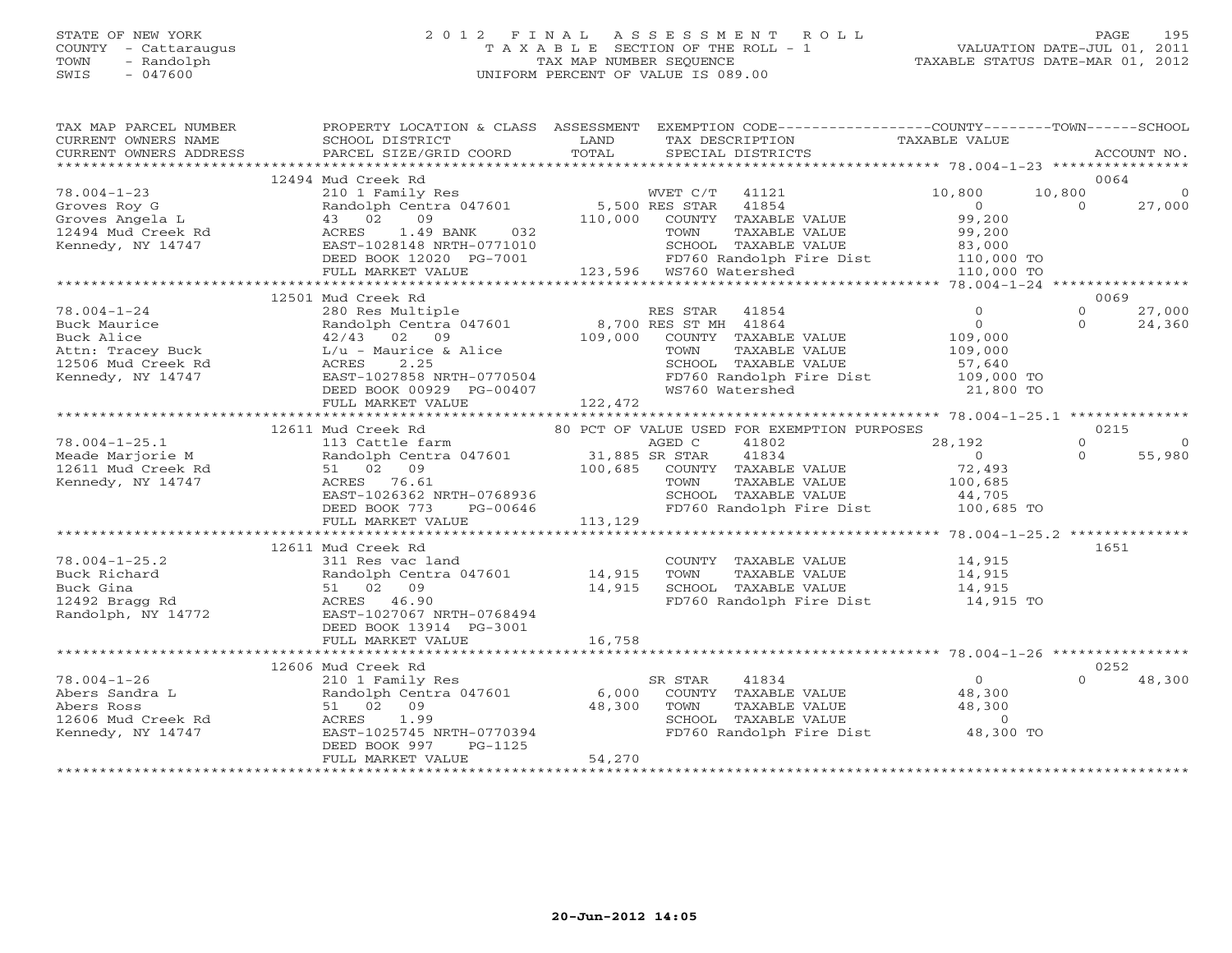# STATE OF NEW YORK 2 0 1 2 F I N A L A S S E S S M E N T R O L L PAGE 196 COUNTY - Cattaraugus T A X A B L E SECTION OF THE ROLL - 1 VALUATION DATE-JUL 01, 2011 TOWN - Randolph TAX MAP NUMBER SEQUENCE TAXABLE STATUS DATE-MAR 01, 2012 SWIS - 047600 UNIFORM PERCENT OF VALUE IS 089.00UNIFORM PERCENT OF VALUE IS 089.00

| TAX MAP PARCEL NUMBER<br>CURRENT OWNERS NAME                                                                                                       | PROPERTY LOCATION & CLASS ASSESSMENT<br>SCHOOL DISTRICT                                                                                                                                                        | LAND                       | EXEMPTION CODE-----------------COUNTY-------TOWN------SCHOOL<br>TAX DESCRIPTION                                                  | TAXABLE VALUE                                                   |          |                        |
|----------------------------------------------------------------------------------------------------------------------------------------------------|----------------------------------------------------------------------------------------------------------------------------------------------------------------------------------------------------------------|----------------------------|----------------------------------------------------------------------------------------------------------------------------------|-----------------------------------------------------------------|----------|------------------------|
| CURRENT OWNERS ADDRESS                                                                                                                             | PARCEL SIZE/GRID COORD                                                                                                                                                                                         | TOTAL                      | SPECIAL DISTRICTS                                                                                                                |                                                                 |          | ACCOUNT NO.            |
|                                                                                                                                                    | 12566 Mud Creek Rd                                                                                                                                                                                             |                            |                                                                                                                                  |                                                                 | 0283     |                        |
| $78.004 - 1 - 27$<br>Shaver Paul J<br>Shaver Cynthia<br>12566 Mud Creek Rd<br>Kennedy, NY 14747                                                    | 240 Rural res<br>Randolph Centra 047601<br>51 02 09<br>ACRES 75.66<br>EAST-1026268 NRTH-0771169<br>DEED BOOK 703<br>PG-00236                                                                                   | 139,000                    | RES STAR 41854<br>52,900 COUNTY TAXABLE VALUE<br>TOWN<br>TAXABLE VALUE<br>SCHOOL TAXABLE VALUE<br>FD760 Randolph Fire Dist       | $\overline{0}$<br>139,000<br>139,000<br>112,000<br>$139,000$ TO | $\Omega$ | 27,000                 |
|                                                                                                                                                    | FULL MARKET VALUE                                                                                                                                                                                              | 156,180                    |                                                                                                                                  |                                                                 |          |                        |
|                                                                                                                                                    | 12727 Mud Creek Rd                                                                                                                                                                                             |                            |                                                                                                                                  |                                                                 |          | 0227                   |
| $78.004 - 1 - 28$<br>Kovel Kevin P<br>14260 Cabarrus Station Rd<br>Midland, NC 28107<br>MAY BE SUBJECT TO PAYMENT<br>UNDER AGDIST LAW TIL 2016     | 120 Field crops<br>Randolph Centra 047601 54,500 SILO T/C/S 42100<br>50/51 02 09<br>ACRES<br>95.60<br>EAST-1024674 NRTH-0768651<br>DEED BOOK 1033 PG-318<br>FULL MARKET VALUE                                  | 92,800<br>104,270          | AG DIST<br>41720<br>COUNTY TAXABLE VALUE<br>TOWN<br>TAXABLE VALUE<br>SCHOOL TAXABLE VALUE<br>FD760 Randolph Fire Dist 92,800 TO  | 19,550<br>3,000<br>70,250<br>70,250<br>70,250                   | 3,000    | 19,550 19,550<br>3,000 |
|                                                                                                                                                    | 12885 Mud Creek Rd                                                                                                                                                                                             |                            |                                                                                                                                  |                                                                 |          | 0163                   |
| $78.004 - 1 - 29$<br>Wilcox Linda Mary<br>12885 Mud Creek Rd<br>Kennedy, NY 14747                                                                  | 240 Rural res<br>Randolph Centra 047601<br>59 02 09<br>ACRES 31.81 BANK<br>012<br>EAST-1022204 NRTH-0768824<br>DEED BOOK 00930 PG-01182<br>FULL MARKET VALUE                                                   | 31,500<br>80,300<br>90,225 | RES STAR<br>41854<br>COUNTY TAXABLE VALUE<br>TOWN<br>TAXABLE VALUE<br>SCHOOL TAXABLE VALUE<br>FD760 Randolph Fire Dist           | $\overline{0}$<br>80,300<br>80,300<br>53,300<br>80,300 TO       | $\Omega$ | 27,000                 |
|                                                                                                                                                    |                                                                                                                                                                                                                |                            |                                                                                                                                  |                                                                 |          |                        |
| $78.004 - 1 - 30$<br>Peterson Thomas<br>Peterson Rosemarie<br>Parameter and the Apt 1<br>354 Prendegast Ave Apt 1<br>Jamestown, NY 14701 EAST-1022 | 12802 Mud Creek Rd<br>311 Res vac land<br>Randolph Centra 047601<br>59 02 09<br>4.57<br>EAST-1022476 NRTH-0769562<br>DEED BOOK 699<br>PG-00089                                                                 | 8,400<br>8,400             | COUNTY TAXABLE VALUE<br>TAXABLE VALUE<br>TOWN<br>SCHOOL TAXABLE VALUE<br>FD760 Randolph Fire Dist                                | 8,400<br>8,400<br>8,400<br>8,400 TO                             | 0254     |                        |
|                                                                                                                                                    | FULL MARKET VALUE                                                                                                                                                                                              | 9,438                      |                                                                                                                                  |                                                                 |          |                        |
|                                                                                                                                                    | 2474 Swanson Hill Rd                                                                                                                                                                                           |                            |                                                                                                                                  |                                                                 |          | 0127                   |
| $78.004 - 1 - 31$<br>Fluent Aaron J<br>Fluent Amy D<br>2474 Mud Creek Rd<br>Kennedy, NY 14747<br>*************************                         | 210 1 Family Res<br>Randolph Centra 047601<br>59 02 09<br>Land Contract<br>FRNT 110.00 DPTH 140.00<br>EAST-1020464 NRTH-0768797<br>DEED BOOK 00980 PG-00903<br>FULL MARKET VALUE<br>************************** | 3,200<br>49,900<br>56,067  | 41854<br>RES STAR<br>COUNTY TAXABLE VALUE<br>TAXABLE VALUE<br>TOWN<br>SCHOOL TAXABLE VALUE<br>FD760 Randolph Fire Dist 49,900 TO | $\overline{0}$<br>49,900<br>49,900<br>22,900                    | $\Omega$ | 27,000                 |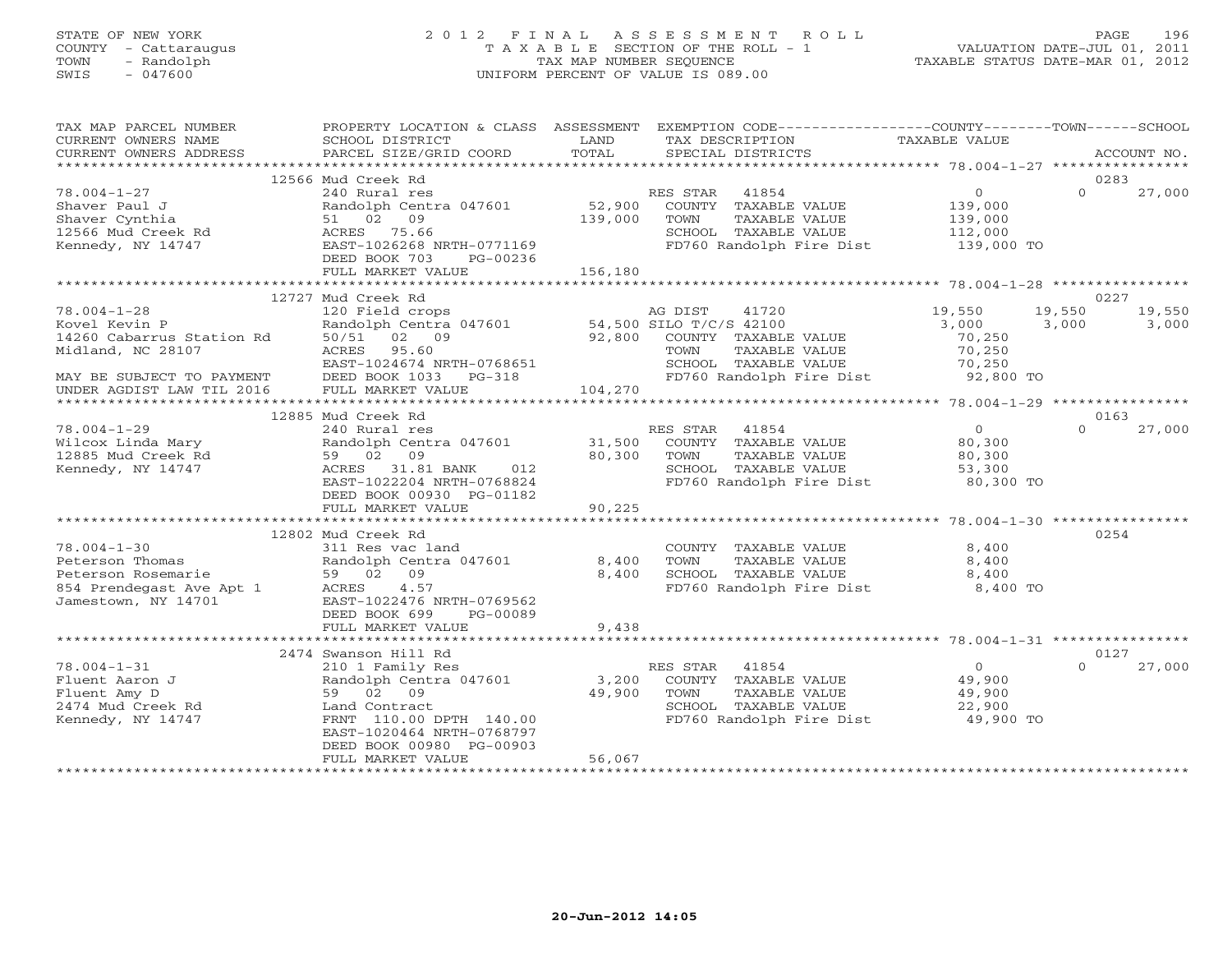# STATE OF NEW YORK 2 0 1 2 F I N A L A S S E S S M E N T R O L L PAGE 197 COUNTY - Cattaraugus T A X A B L E SECTION OF THE ROLL - 1 VALUATION DATE-JUL 01, 2011 TOWN - Randolph TAX MAP NUMBER SEQUENCE TAXABLE STATUS DATE-MAR 01, 2012 SWIS - 047600 UNIFORM PERCENT OF VALUE IS 089.00UNIFORM PERCENT OF VALUE IS 089.00

| TAX MAP PARCEL NUMBER  |                                            |                | PROPERTY LOCATION & CLASS ASSESSMENT EXEMPTION CODE---------------COUNTY-------TOWN------SCHOOL |                  |                  |             |
|------------------------|--------------------------------------------|----------------|-------------------------------------------------------------------------------------------------|------------------|------------------|-------------|
| CURRENT OWNERS NAME    | SCHOOL DISTRICT                            | LAND           | TAX DESCRIPTION                                                                                 | TAXABLE VALUE    |                  |             |
| CURRENT OWNERS ADDRESS | PARCEL SIZE/GRID COORD                     | TOTAL          | SPECIAL DISTRICTS                                                                               |                  |                  | ACCOUNT NO. |
|                        |                                            |                |                                                                                                 |                  |                  |             |
|                        | 2434 Marsh Rd                              |                |                                                                                                 |                  | 0316             |             |
| $78.004 - 1 - 32$      | 210 1 Family Res                           |                | RES STAR<br>41854                                                                               | $\overline{0}$   | $\cap$           | 27,000      |
| Britton Gloria         | Randolph Centra 047601                     |                | 5,100 COUNTY TAXABLE VALUE                                                                      | 59,000           |                  |             |
| 2434 Marsh Rd          | 58 02 09                                   | 59,000         | TAXABLE VALUE<br>TOWN                                                                           | 59,000           |                  |             |
| Kennedy, NY 14747      | 1.12<br>ACRES                              |                | SCHOOL TAXABLE VALUE                                                                            | 32,000           |                  |             |
|                        | EAST-1019357 NRTH-0768435                  |                | FD760 Randolph Fire Dist 59,000 TO                                                              |                  |                  |             |
|                        | DEED BOOK 00724 PG-00112                   |                |                                                                                                 |                  |                  |             |
|                        | FULL MARKET VALUE                          | 66,292         |                                                                                                 |                  |                  |             |
|                        |                                            |                |                                                                                                 |                  |                  |             |
|                        | 12977 Mud Creek Rd                         |                |                                                                                                 | $\Omega$         | 0052<br>$\Omega$ |             |
| $78.004 - 1 - 33$      | 210 1 Family Res<br>Randolph Centra 047601 |                | SR STAR<br>41834                                                                                |                  |                  | 54,400      |
| Thompson Donald E      |                                            | 6,000          | COUNTY TAXABLE VALUE                                                                            | 54,400           |                  |             |
| Thompson Betty J       | 58 02 09                                   | 54,400         | TOWN<br>TAXABLE VALUE                                                                           | 54,400           |                  |             |
| 12977 Mud Creek Rd     | ACRES<br>1.99                              |                | SCHOOL TAXABLE VALUE                                                                            | $\overline{0}$   |                  |             |
| Kennedy, NY 14747      | EAST-1019472 NRTH-0768668                  |                | FD760 Randolph Fire Dist                                                                        | 54,400 TO        |                  |             |
|                        | DEED BOOK 00690 PG-00046                   |                |                                                                                                 |                  |                  |             |
|                        | FULL MARKET VALUE                          | 61,124         |                                                                                                 |                  |                  |             |
|                        | 2472 Marsh Rd                              |                |                                                                                                 |                  | 0010             |             |
| $78.004 - 1 - 34.1$    | 210 1 Family Res                           |                | SR STAR<br>41834                                                                                | $\Omega$         | $\Omega$         | 55,500      |
| Anderson Richard N     | Randolph Centra 047601                     |                | 5,200 COUNTY TAXABLE VALUE                                                                      |                  |                  |             |
| Anderson Karen         | 58 02 09                                   | 55,500         | TOWN<br>TAXABLE VALUE                                                                           | 55,500<br>55,500 |                  |             |
| 2472 Marsh Rd          | FRNT 111.50 DPTH                           |                | SCHOOL TAXABLE VALUE                                                                            | $\overline{0}$   |                  |             |
| Kennedy, NY 14747      | ACRES<br>1.20                              |                | FD760 Randolph Fire Dist                                                                        | 55,500 TO        |                  |             |
|                        | EAST-1019234 NRTH-0768642                  |                |                                                                                                 |                  |                  |             |
|                        | DEED BOOK 793<br>$PG-00268$                |                |                                                                                                 |                  |                  |             |
|                        | FULL MARKET VALUE                          | 62,360         |                                                                                                 |                  |                  |             |
|                        |                                            |                |                                                                                                 |                  |                  |             |
|                        | 12991 Mud Creek Rd                         |                |                                                                                                 |                  | 0009             |             |
| $78.004 - 1 - 34.2$    | 210 1 Family Res                           |                | WVET C/T 41121                                                                                  | 6,810            | 6,810            | $\Omega$    |
| Bosworth Lynn          | Randolph Centra 047601                     | 2,900 RES STAR | 41854                                                                                           | $\overline{0}$   | $\Omega$         | 27,000      |
| Bosworth Sandra        | 59 02 09                                   |                | 45,400 COUNTY TAXABLE VALUE                                                                     | 38,590           |                  |             |
| 12991 Mud Creek Rd     | FRNT 70.00 DPTH 175.00                     |                | TAXABLE VALUE<br>TOWN                                                                           | 38,590           |                  |             |
| Kennedy, NY 14747      | EAST-1019307 NRTH-0768742                  |                | SCHOOL TAXABLE VALUE                                                                            | 18,400           |                  |             |
|                        | DEED BOOK 789<br>PG-01148                  |                | FD760 Randolph Fire Dist 45,400 TO                                                              |                  |                  |             |
|                        | FULL MARKET VALUE                          | 51,011         |                                                                                                 |                  |                  |             |
|                        |                                            |                |                                                                                                 |                  |                  |             |
|                        | 12996 Mud Creek Rd                         |                |                                                                                                 |                  | 0208             |             |
| $78.004 - 1 - 35$      | 270 Mfg housing                            |                | RES STAR<br>41854                                                                               | 0                | $\Omega$         | 20,600      |
| Harrower Richard       | 270 Mig nousing<br>Randolph Centra 047601  | 5,100          | COUNTY TAXABLE VALUE                                                                            | 20,600           |                  |             |
| Harrower Barbara       | 59 02 09                                   | 20,600         | TAXABLE VALUE<br>TOWN                                                                           | 20,600           |                  |             |
| 12996 Mud Creek Rd     | ACRES<br>1.09                              |                | SCHOOL TAXABLE VALUE                                                                            | $\Omega$         |                  |             |
| Kennedy, NY 14747      | EAST-1019217 NRTH-0769054                  |                | FD760 Randolph Fire Dist 20,600 TO                                                              |                  |                  |             |
|                        | DEED BOOK 00943 PG-00146                   |                |                                                                                                 |                  |                  |             |
|                        | FULL MARKET VALUE                          | 23,146         |                                                                                                 |                  |                  |             |
|                        |                                            |                |                                                                                                 |                  |                  |             |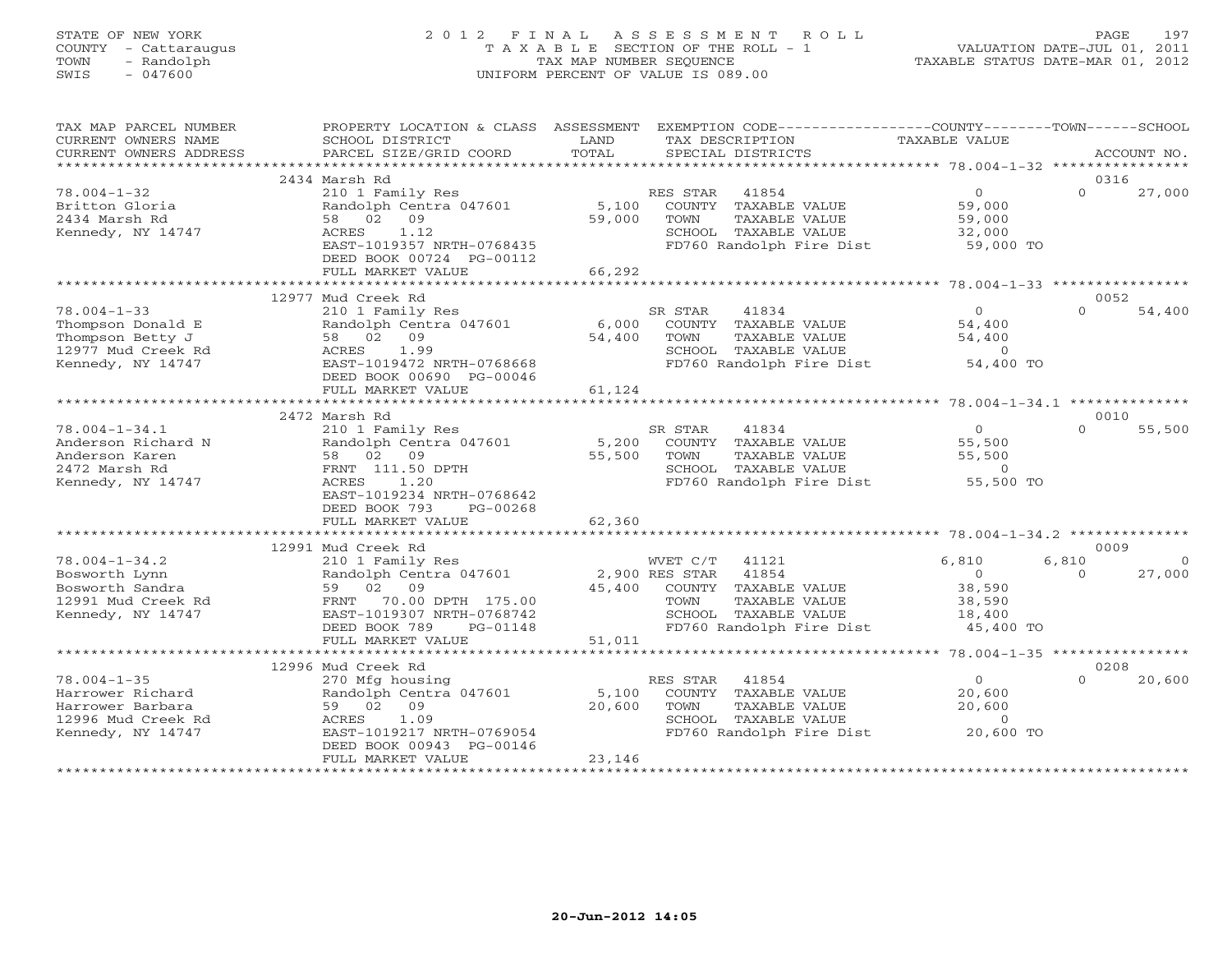# STATE OF NEW YORK 2 0 1 2 F I N A L A S S E S S M E N T R O L L PAGE 198 COUNTY - Cattaraugus T A X A B L E SECTION OF THE ROLL - 1 VALUATION DATE-JUL 01, 2011 TOWN - Randolph TAX MAP NUMBER SEQUENCE TAXABLE STATUS DATE-MAR 01, 2012 SWIS - 047600 UNIFORM PERCENT OF VALUE IS 089.00UNIFORM PERCENT OF VALUE IS 089.00

| TAX MAP PARCEL NUMBER<br>CURRENT OWNERS NAME<br>CURRENT OWNERS ADDRESS                                                   | PROPERTY LOCATION & CLASS ASSESSMENT<br>SCHOOL DISTRICT<br><b>Example 12</b> LAND<br>PARCEL SIZE/GRID COORD                                                                                              | TOTAL         | EXEMPTION CODE-----------------COUNTY-------TOWN------SCHOOL<br>TAX DESCRIPTION<br>SPECIAL DISTRICTS                                                                       | TAXABLE VALUE                                                     | ACCOUNT NO.                          |                |
|--------------------------------------------------------------------------------------------------------------------------|----------------------------------------------------------------------------------------------------------------------------------------------------------------------------------------------------------|---------------|----------------------------------------------------------------------------------------------------------------------------------------------------------------------------|-------------------------------------------------------------------|--------------------------------------|----------------|
|                                                                                                                          |                                                                                                                                                                                                          |               |                                                                                                                                                                            |                                                                   |                                      |                |
|                                                                                                                          | 2401 Swanson Hill Rd                                                                                                                                                                                     |               |                                                                                                                                                                            |                                                                   | 0241                                 |                |
| $78.004 - 1 - 36.1$<br>O'Neill Richard<br>O'Neill Ruth<br>Martin Kerri L<br>2401 Swanson Hill Rd                         | 240 Rural res<br>ACRES 24.40<br>EAST-1019962 NRTH-0768191                                                                                                                                                |               | SR STAR<br>41834<br>Fandolph Centra 047601 22,700 COUNTY TAXABLE VALUE<br>59 02 09 91,000 TOWN TAXABLE VALUE<br>SCHOOL TAXABLE VALUE<br>FD760 Randolph Fire Dist 91,000 TO | $0$<br>$91,000$<br>$91,000$<br>$35,020$                           | $\Omega$<br>55,980                   |                |
| Kennedy, NY 14747                                                                                                        | DEED BOOK 998<br>PG-535                                                                                                                                                                                  |               |                                                                                                                                                                            |                                                                   |                                      |                |
|                                                                                                                          | FULL MARKET VALUE                                                                                                                                                                                        | 102,247       |                                                                                                                                                                            |                                                                   |                                      |                |
|                                                                                                                          |                                                                                                                                                                                                          |               |                                                                                                                                                                            |                                                                   |                                      |                |
| $78.004 - 1 - 36.2$                                                                                                      | 12982 Mud Creek Rd<br>210 1 Family Res                                                                                                                                                                   |               | WVET C/T 41121<br>41834                                                                                                                                                    | 10,800<br>$\begin{array}{c}\n0 \\ 63\n\end{array}$                | 1395<br>10,800<br>$\Omega$<br>55,980 | $\overline{0}$ |
| -----<br>Burger Betty J<br>12982 Mud Creek Rd<br>Kennedy, NY 14747                                                       | 210 I Family Res<br>Randolph Centra 047601 7,300 SR STRAR<br>59 02 09 74,500 COUNTY<br>ACRES 3.35 BANK 012 TOWN<br>EAST-1019408 NRTH-0769109 SCHOOL<br>DEED BOOK 904 PG-00720 83,708 FD760 I<br>59 02 09 |               | COUNTY TAXABLE VALUE<br>TOWN       TAXABLE  VALUE<br>SCHOOL    TAXABLE  VALUE<br>FD760 Randolph Fire Dist 74,500 TO                                                        | 63,700<br>18,520                                                  |                                      |                |
|                                                                                                                          |                                                                                                                                                                                                          |               |                                                                                                                                                                            |                                                                   |                                      |                |
|                                                                                                                          |                                                                                                                                                                                                          |               |                                                                                                                                                                            |                                                                   |                                      |                |
|                                                                                                                          | 2513 Bowen Rd                                                                                                                                                                                            |               |                                                                                                                                                                            |                                                                   | 1411                                 |                |
| $78.004 - 1 - 36.3$<br>Bailey Douglas<br>Bailey Jane<br>2513 Bowen Rd<br>Kennedy, NY 14747                               | 270 Mfg housing<br>Randolph Centra 047601 7,800<br>59 02 09<br>3.90<br>ACRES<br>EAST-1020139 NRTH-0769771<br>DEED BOOK 00912 PG-01035                                                                    | 50,400        | SR STAR<br>41834<br>COUNTY TAXABLE VALUE<br>TOWN TAXABLE VALUE<br>CULOOL TAXABLE VALUE<br>TOWN<br>SCHOOL TAXABLE VALUE<br>FD760 Randolph Fire Dist                         | $\overline{0}$<br>50,400<br>50,400<br>$\overline{0}$<br>50,400 TO | $\Omega$<br>50,400                   |                |
|                                                                                                                          | FULL MARKET VALUE                                                                                                                                                                                        | 56,629        |                                                                                                                                                                            |                                                                   |                                      |                |
|                                                                                                                          |                                                                                                                                                                                                          | ************* |                                                                                                                                                                            |                                                                   |                                      |                |
| $78.004 - 1 - 36.4$<br>Lent Elaine M<br>Lent Eddy R<br>266 Main St<br>Randolph, NY 14772                                 | Bowen Rd<br>314 Rural vac<10<br>Randolph Centra 047601 11,200<br>59 02 09<br>FRNT 420.00 DPTH<br>ACRES<br>7.65<br>EAST-1020121 NRTH-0769461<br>DEED BOOK 1017 PG-172                                     | 11,200        | COUNTY TAXABLE VALUE 11,200<br>TOWN TAXABLE VALUE 11,200<br>TOWN TAASDED VIDEO<br>SCHOOL TAXABLE VALUE 11,200<br>FD760 Randolph Fire Dist 11,200 TO                        |                                                                   | 1413                                 |                |
|                                                                                                                          | FULL MARKET VALUE                                                                                                                                                                                        | 12,584        |                                                                                                                                                                            |                                                                   |                                      |                |
|                                                                                                                          |                                                                                                                                                                                                          |               |                                                                                                                                                                            |                                                                   |                                      |                |
|                                                                                                                          | Mud Creek Rd                                                                                                                                                                                             |               |                                                                                                                                                                            |                                                                   | 1608                                 |                |
| $78.004 - 1 - 36.5$<br>Eddy Michael R<br>Eddy Elaine M<br>266 Main St<br>Randolph, NY 14772<br>MAY BE SUBJECT TO PAYMENT | 117 Horse farm<br>Randolph Centra 047601 11,300<br>ACRES 14.35<br>EAST-1019658 NRTH-0769372<br>DEED BOOK 4540 PG-9001<br>FULL MARKET VALUE                                                               | 39,663        | 41700<br>AG BLDG<br>COUNTY TAXABLE VALUE<br>35,300 TOWN<br>TAXABLE VALUE<br>SCHOOL TAXABLE VALUE<br>FD760 Randolph Fire Dist 55,300 TO                                     | 16,000<br>19,300<br>19,300                                        | 16,000<br>16,000                     |                |
| UNDER RPTL483 UNTIL 2015<br>***********************************                                                          |                                                                                                                                                                                                          |               |                                                                                                                                                                            |                                                                   |                                      |                |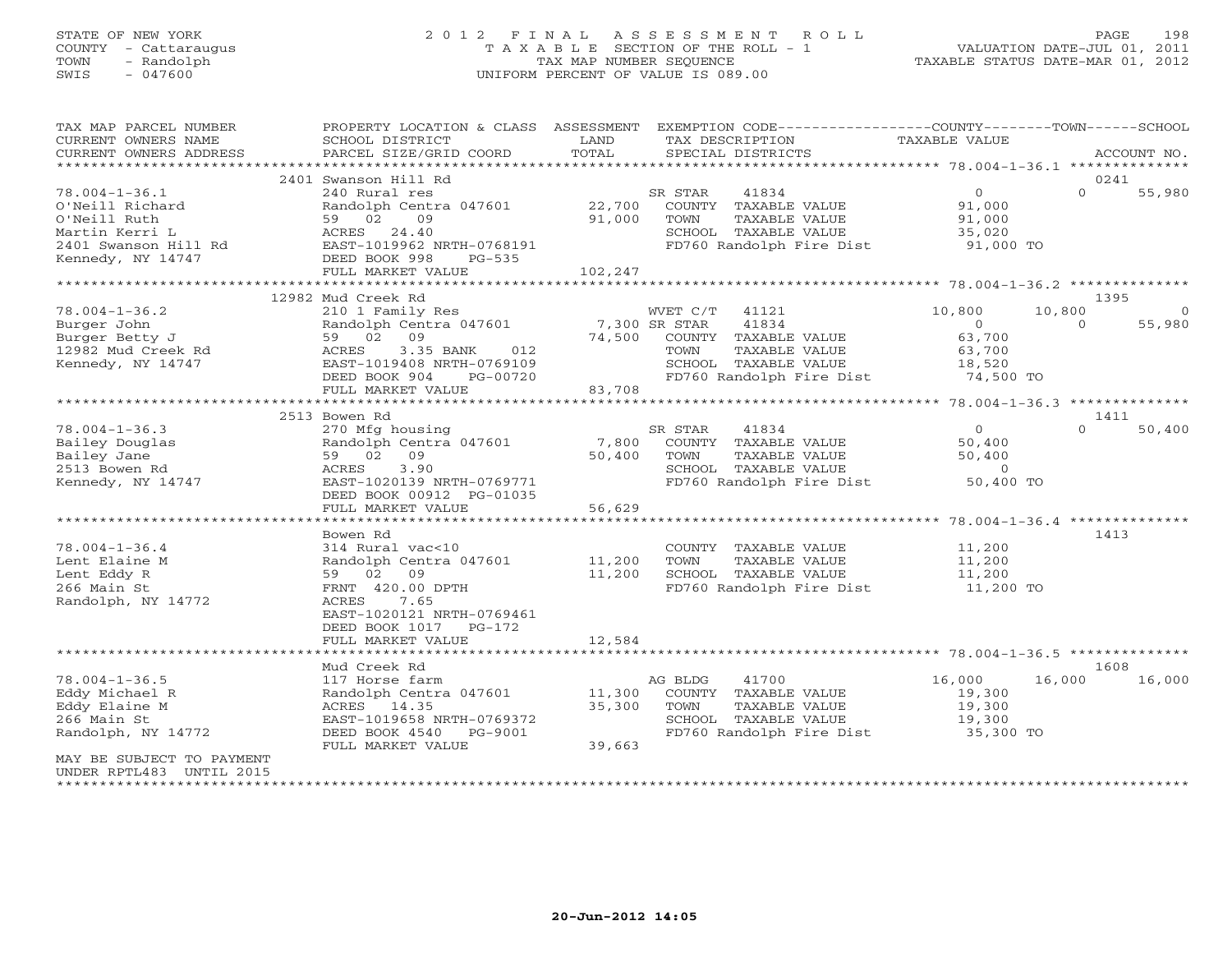# STATE OF NEW YORK 2 0 1 2 F I N A L A S S E S S M E N T R O L L PAGE 199 COUNTY - Cattaraugus T A X A B L E SECTION OF THE ROLL - 1 VALUATION DATE-JUL 01, 2011 TOWN - Randolph TAX MAP NUMBER SEQUENCE TAXABLE STATUS DATE-MAR 01, 2012 SWIS - 047600 UNIFORM PERCENT OF VALUE IS 089.00UNIFORM PERCENT OF VALUE IS 089.00

| TAX MAP PARCEL NUMBER<br>CURRENT OWNERS NAME<br>CURRENT OWNERS ADDRESS                               | PROPERTY LOCATION & CLASS ASSESSMENT<br>SCHOOL DISTRICT<br>PARCEL SIZE/GRID COORD                                                                     | LAND<br>TOTAL    | TAX DESCRIPTION<br>SPECIAL DISTRICTS                                                                  | EXEMPTION CODE-----------------COUNTY-------TOWN------SCHOOL | TAXABLE VALUE                                               |                         | ACCOUNT NO.        |
|------------------------------------------------------------------------------------------------------|-------------------------------------------------------------------------------------------------------------------------------------------------------|------------------|-------------------------------------------------------------------------------------------------------|--------------------------------------------------------------|-------------------------------------------------------------|-------------------------|--------------------|
| ***********************                                                                              |                                                                                                                                                       |                  |                                                                                                       |                                                              |                                                             |                         |                    |
|                                                                                                      | 2554 Bowen Rd                                                                                                                                         |                  |                                                                                                       |                                                              |                                                             | 0248                    |                    |
| $78.004 - 1 - 37.1$<br>McLane Kelly M<br>2554 Bowen Rd<br>Kennedy, NY 14747                          | 210 1 Family Res<br>Randolph Centra 047601<br>59 02 09<br>Ff 320.00                                                                                   | 6,800<br>46,600  | 41854<br>RES STAR<br>COUNTY TAXABLE VALUE<br>TOWN<br>SCHOOL TAXABLE VALUE                             | TAXABLE VALUE                                                | $\overline{0}$<br>46,600<br>46,600<br>19,600                | $\Omega$                | 27,000             |
|                                                                                                      | 2.85<br>ACRES<br>EAST-1021055 NRTH-0770926<br>DEED BOOK 14976 PG-6002<br>FULL MARKET VALUE                                                            | 52,360           |                                                                                                       | FD760 Randolph Fire Dist                                     | 46,600 TO                                                   |                         |                    |
|                                                                                                      | 12656 Mud Creek Rd                                                                                                                                    |                  |                                                                                                       |                                                              |                                                             | 1166                    |                    |
| $78.004 - 1 - 37.2$<br>Aucoin John<br>Aucoin Roxanne M<br>12656 Mud Creek Rd<br>Kennedy, NY 14747    | 210 1 Family Res<br>Randolph Centra 047601<br>59 02<br>09<br>3.20 BANK<br>ACRES<br>012<br>EAST-1024999 NRTH-0770232<br>DEED BOOK 0827<br>PG-00026     | 7,200<br>79,000  | RES STAR<br>41854<br>COUNTY TAXABLE VALUE<br>TOWN<br>SCHOOL TAXABLE VALUE                             | TAXABLE VALUE<br>FD760 Randolph Fire Dist                    | $\circ$<br>79,000<br>79,000<br>52,000<br>79,000 TO          | $\Omega$                | 27,000             |
|                                                                                                      | FULL MARKET VALUE                                                                                                                                     | 88,764           |                                                                                                       |                                                              |                                                             |                         |                    |
|                                                                                                      | Mud Creek Rd                                                                                                                                          |                  |                                                                                                       |                                                              |                                                             | 1515                    |                    |
| $78.004 - 1 - 37.3$<br>Aucoin John A<br>Aucoin Roxanne M<br>12656 Mud Creek Rd<br>Kennedy, NY 14747  | 314 Rural vac<10<br>Randolph Centra 047601<br>51 02<br>09<br>Ff 445.00<br>6.55<br>ACRES<br>EAST-1024633 NRTH-0770215<br>DEED BOOK 00985 PG-00513      | 6,100<br>6,100   | COUNTY TAXABLE VALUE<br>TOWN<br>SCHOOL TAXABLE VALUE                                                  | TAXABLE VALUE<br>FD760 Randolph Fire Dist                    | 6,100<br>6,100<br>6,100<br>6,100 TO                         |                         |                    |
|                                                                                                      | FULL MARKET VALUE                                                                                                                                     | 6,854            |                                                                                                       |                                                              |                                                             |                         |                    |
|                                                                                                      |                                                                                                                                                       |                  |                                                                                                       |                                                              |                                                             |                         |                    |
| $78.004 - 1 - 37.4$<br>Ormond Lonny C<br>Ormond Robin L<br>262 Miller Valley Rd<br>Kennedy, NY 14747 | Mud Creek & Co Rd 8<br>105 Vac farmland<br>Randolph Centra 047601<br>51/59 02<br>09<br>Ff 458.00 Co Rd 8<br>ACRES 100.50<br>EAST-1022464 NRTH-0770218 | 48,500<br>48,500 | AG DIST<br>41720<br>COUNTY TAXABLE VALUE<br>TOWN<br>SCHOOL TAXABLE VALUE                              | TAXABLE VALUE<br>FD760 Randolph Fire Dist                    | 13,923<br>34,577<br>34,577<br>34,577<br>48,500 TO           | 1524<br>13,923          | 13,923             |
| MAY BE SUBJECT TO PAYMENT                                                                            | DEED BOOK 00986 PG-00690                                                                                                                              |                  |                                                                                                       |                                                              |                                                             |                         |                    |
| UNDER AGDIST LAW TIL 2016                                                                            | FULL MARKET VALUE                                                                                                                                     | 54,494           |                                                                                                       |                                                              |                                                             |                         |                    |
|                                                                                                      | 12894 Mud Creek Rd                                                                                                                                    |                  |                                                                                                       | 73 PCT OF VALUE USED FOR EXEMPTION PURPOSES                  |                                                             | 0315                    |                    |
| $78.004 - 1 - 38.1$<br>Prince Marshall F<br>Prince Rita<br>12894 Mud Creek Rd<br>Kennedy, NY 14747   | 240 Rural res<br>Randolph Centra 047601<br>59 02 09<br>ACRES 24.90<br>EAST-1021047 NRTH-0769465<br>DEED BOOK 832<br>$PG-00004$                        | 73,900           | WVET C/T<br>41121<br>25,800 RES STAR<br>41854<br>COUNTY TAXABLE VALUE<br>TOWN<br>SCHOOL TAXABLE VALUE | TAXABLE VALUE<br>FD760 Randolph Fire Dist                    | 8,092<br>$\circ$<br>65,808<br>65,808<br>46,900<br>73,900 TO | 8,092<br>$\Omega$       | $\Omega$<br>27,000 |
|                                                                                                      | FULL MARKET VALUE                                                                                                                                     | 83,034           |                                                                                                       |                                                              |                                                             | *********************** |                    |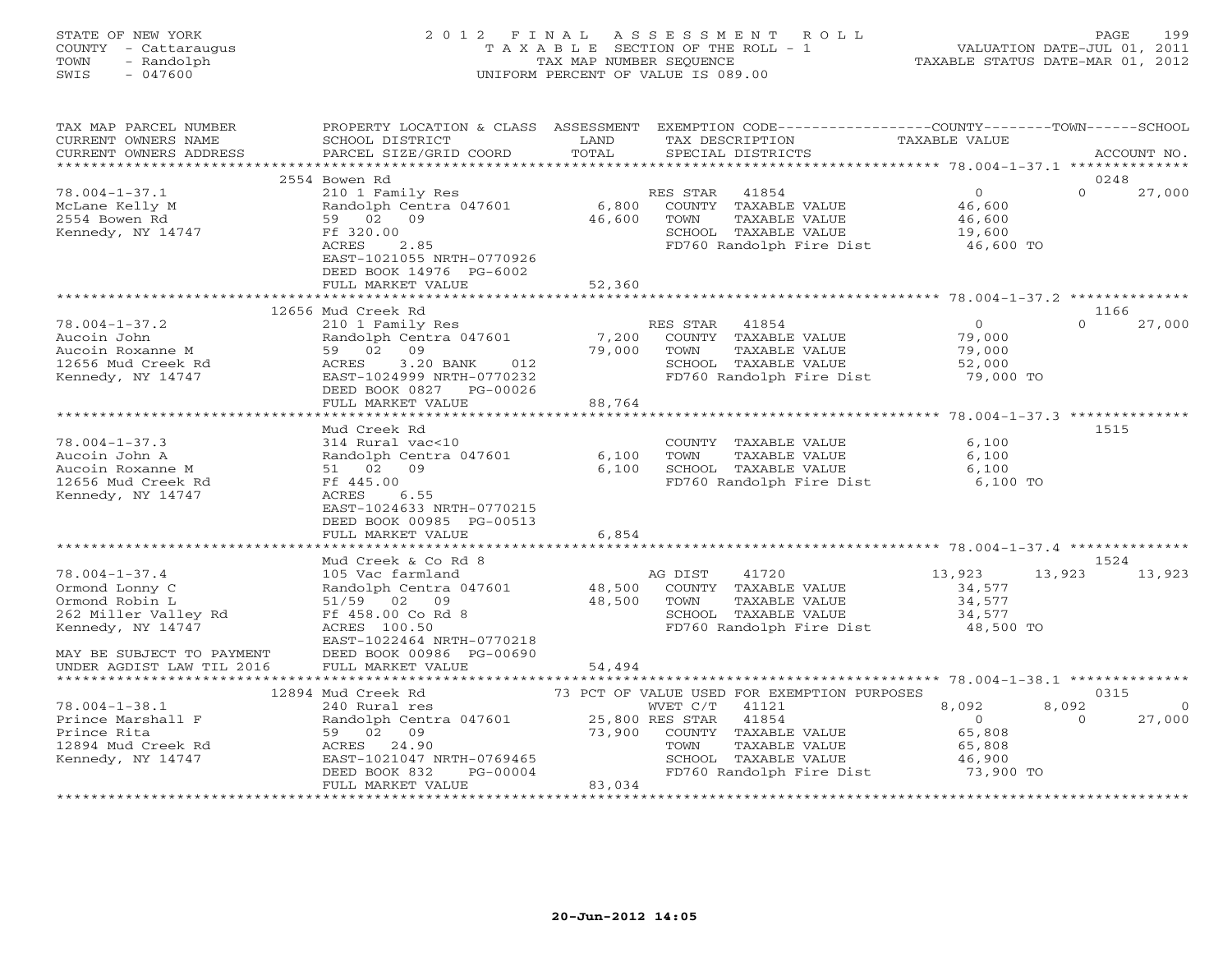# STATE OF NEW YORK 2 0 1 2 F I N A L A S S E S S M E N T R O L L PAGE 200 COUNTY - Cattaraugus T A X A B L E SECTION OF THE ROLL - 1 VALUATION DATE-JUL 01, 2011 TOWN - Randolph TAX MAP NUMBER SEQUENCE TAXABLE STATUS DATE-MAR 01, 2012 SWIS - 047600 UNIFORM PERCENT OF VALUE IS 089.00UNIFORM PERCENT OF VALUE IS 089.00

| TAX MAP PARCEL NUMBER<br>CURRENT OWNERS NAME<br>CURRENT OWNERS ADDRESS                                                                  | PROPERTY LOCATION & CLASS<br>SCHOOL DISTRICT<br>PARCEL SIZE/GRID COORD                                                                                                 | ASSESSMENT<br>LAND<br>TOTAL     | EXEMPTION CODE-----------------COUNTY-------TOWN------SCHOOL<br>TAX DESCRIPTION<br>SPECIAL DISTRICTS                          | <b>TAXABLE VALUE</b>                                                     |                          | ACCOUNT NO.       |
|-----------------------------------------------------------------------------------------------------------------------------------------|------------------------------------------------------------------------------------------------------------------------------------------------------------------------|---------------------------------|-------------------------------------------------------------------------------------------------------------------------------|--------------------------------------------------------------------------|--------------------------|-------------------|
|                                                                                                                                         |                                                                                                                                                                        | ***********                     |                                                                                                                               |                                                                          |                          |                   |
| $78.004 - 1 - 38.2$<br>Crossley Phillip<br>2533 Bowen Rd<br>Kennedy, NY 14747                                                           | 2533 Bowen Rd<br>240 Rural res<br>Randolph Centra 047601<br>02 09<br>59<br>FRNT 980.00 DPTH<br>ACRES 34.40<br>EAST-1019916 NRTH-0770394<br>DEED BOOK 830<br>PG-00148   | 10,200<br>63,000                | 41854<br>RES STAR<br>COUNTY TAXABLE VALUE<br>TOWN<br>TAXABLE VALUE<br>SCHOOL TAXABLE VALUE<br>FD760 Randolph Fire Dist        | $\overline{O}$<br>63,000<br>63,000<br>36,000<br>63,000 TO                | 1170<br>$\Omega$         | 27,000            |
|                                                                                                                                         | FULL MARKET VALUE                                                                                                                                                      | 70,787<br>* * * * * * * * * * * |                                                                                                                               |                                                                          |                          |                   |
| $78.004 - 1 - 39$<br>Grundstrom Keven A<br>2551 Bowen Rd<br>Randolph, NY 14772                                                          | 2551 Bowen Rd<br>210 1 Family Res<br>Randolph Centra 047601<br>59 02 09<br>L/u - Evelyn Johnson<br>FRNT 100.00 DPTH 224.84<br>BANK<br>012<br>EAST-1020701 NRTH-0770895 | 3,800<br>49,000                 | RES STAR<br>41854<br>COUNTY TAXABLE VALUE<br>TAXABLE VALUE<br>TOWN<br>SCHOOL TAXABLE VALUE<br>FD760 Randolph Fire Dist        | $\overline{O}$<br>49,000<br>49,000<br>22,000<br>49,000 TO                | 0185<br>$\Omega$         | 27,000            |
|                                                                                                                                         | DEED BOOK 7327<br>PG-8001<br>FULL MARKET VALUE                                                                                                                         | 55,056                          |                                                                                                                               |                                                                          |                          |                   |
|                                                                                                                                         |                                                                                                                                                                        |                                 |                                                                                                                               |                                                                          | 0209                     |                   |
| $78.004 - 1 - 40$<br>Marsh Wilford R<br>2555 Bowen Rd<br>Kennedy, NY 14747                                                              | 2555 Bowen Rd<br>270 Mfg housing<br>Randolph Centra 047601<br>09<br>59 02<br>1.22<br>ACRES<br>EAST-1020628 NRTH-0770990<br>DEED BOOK 10948 PG-6001                     | 5,200 SR STAR<br>39,000         | AGED C<br>41802<br>41834<br>COUNTY TAXABLE VALUE<br>TOWN<br>TAXABLE VALUE<br>SCHOOL TAXABLE VALUE<br>FD760 Randolph Fire Dist | 13,650<br>$\overline{O}$<br>25,350<br>39,000<br>$\mathbf 0$<br>39,000 TO | $\Omega$<br>$\mathbf{0}$ | $\circ$<br>39,000 |
|                                                                                                                                         | FULL MARKET VALUE                                                                                                                                                      | 43,820                          |                                                                                                                               |                                                                          |                          |                   |
|                                                                                                                                         | 2567 Bowen Rd                                                                                                                                                          |                                 |                                                                                                                               |                                                                          | 0206                     |                   |
| $78.004 - 1 - 41$<br>Foti Brenda L<br>Pullan Margaret R<br>2567 Bowen Rd<br>Kennedy, NY 14747                                           | 210 1 Family Res<br>Randolph Centra 047601<br>59 02 09<br>Ff 410.00<br>ACRES 22.75<br>EAST-1019971 NRTH-0771215<br>DEED BOOK 0826<br>PG-00659                          | 24,000<br>67,100                | RES STAR<br>41854<br>COUNTY TAXABLE VALUE<br>TOWN<br>TAXABLE VALUE<br>SCHOOL TAXABLE VALUE<br>FD760 Randolph Fire Dist        | $\overline{0}$<br>67,100<br>67,100<br>40,100<br>67,100 TO                | $\Omega$                 | 27,000            |
|                                                                                                                                         | FULL MARKET VALUE<br>****************************                                                                                                                      | 75,393                          |                                                                                                                               |                                                                          |                          |                   |
|                                                                                                                                         | 2582 Bowen Rd                                                                                                                                                          |                                 |                                                                                                                               |                                                                          | 0240                     |                   |
| $78.004 - 1 - 42.1$<br>Schultz Jeffrey A<br>4354 Bush Rd<br>Kennedy, NY 14747<br>MAY BE SUBJECT TO PAYMENT<br>UNDER AGDIST LAW TIL 2016 | 120 Field crops<br>Randolph Centra 047601<br>59 02 09<br>ACRES 149.31<br>EAST-1022416 NRTH-0772120<br>DEED BOOK 14211 PG-8006<br>FULL MARKET VALUE                     | 50,000<br>50,000<br>56,180      | AG DIST<br>41720<br>COUNTY TAXABLE VALUE<br>TOWN<br>TAXABLE VALUE<br>SCHOOL TAXABLE VALUE<br>FD760 Randolph Fire Dist         | $\overline{0}$<br>50,000<br>50,000<br>50,000<br>50,000 TO                | $\Omega$                 | $\Omega$          |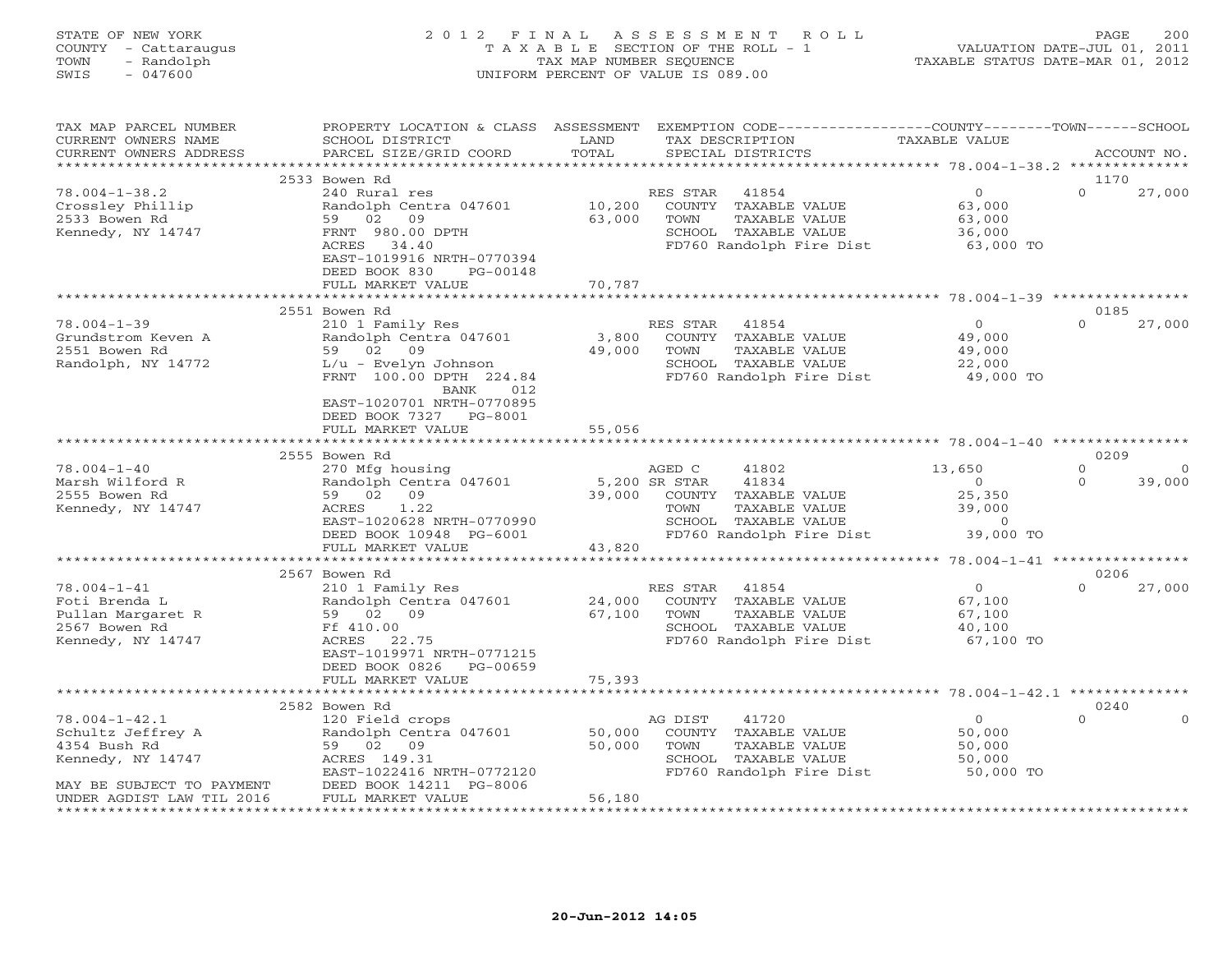# STATE OF NEW YORK 2 0 1 2 F I N A L A S S E S S M E N T R O L L PAGE 201 COUNTY - Cattaraugus T A X A B L E SECTION OF THE ROLL - 1 VALUATION DATE-JUL 01, 2011 TOWN - Randolph TAX MAP NUMBER SEQUENCE TAXABLE STATUS DATE-MAR 01, 2012 SWIS - 047600 UNIFORM PERCENT OF VALUE IS 089.00UNIFORM PERCENT OF VALUE IS 089.00

| TAX MAP PARCEL NUMBER         |                                                                                            |         | PROPERTY LOCATION & CLASS ASSESSMENT EXEMPTION CODE---------------COUNTY-------TOWN------SCHOOL |                     |          |        |
|-------------------------------|--------------------------------------------------------------------------------------------|---------|-------------------------------------------------------------------------------------------------|---------------------|----------|--------|
|                               |                                                                                            |         |                                                                                                 |                     |          |        |
|                               | Bowen Rd                                                                                   |         |                                                                                                 |                     |          | 1631   |
| $78.004 - 1 - 42.2$           | 210 1 Family Res                                                                           |         | RES STAR 41854                                                                                  | $\overline{O}$      | $\Omega$ | 27,000 |
| Hann Sue A                    | Randolph Centra 047601 11,800 COUNTY TAXABLE VALUE                                         |         |                                                                                                 | 101,800             |          |        |
| Counter Pat                   | 8.45<br>ACRES                                                                              | 101,800 | TOWN<br>TAXABLE VALUE                                                                           | 101,800             |          |        |
| 2605 Bowen Rd                 |                                                                                            |         | SCHOOL TAXABLE VALUE                                                                            | 74,800              |          |        |
| Randolph, NY 14772            |                                                                                            |         | FD760 Randolph Fire Dist 101,800 TO                                                             |                     |          |        |
|                               | ACALD<br>EAST-1020661 NRTH-0772225<br>DEED BOOK 11397 PG-8002<br>FULL MARKET VALUE 114,382 |         |                                                                                                 |                     |          |        |
|                               |                                                                                            |         |                                                                                                 |                     |          |        |
|                               | 2582 Bowen Rd                                                                              |         |                                                                                                 |                     |          | 1647   |
| $78.004 - 1 - 42.3$           | 112 Dairy farm                                                                             |         | RES STAR 41854                                                                                  | $\circ$             | $\Omega$ | 27,000 |
| Malone David W                | Randolph Centra 047601 26,900 SILO T/C/S 42100                                             |         |                                                                                                 | 19,300              | 19,300   | 19,300 |
| Malone Milissa M              | 59 02 09                                                                                   |         | 125,500 COUNTY TAXABLE VALUE                                                                    | 106,200             |          |        |
| 2582 Bowen Rd                 | ACRES 40.80                                                                                |         | TOWN<br>TAXABLE VALUE                                                                           | 106,200             |          |        |
| Kennedy, NY 14747             | EAST-1022434 NRTH-0771514                                                                  |         | SCHOOL TAXABLE VALUE                                                                            | 79,200              |          |        |
|                               | DEED BOOK 14211 PG-8006                                                                    |         | FD760 Randolph Fire Dist 125,500 TO                                                             |                     |          |        |
| MAY BE SUBJECT TO PAYMENT     | FULL MARKET VALUE                                                                          | 141,011 |                                                                                                 |                     |          |        |
| UNDER AGDIST LAW TIL 2015     |                                                                                            |         |                                                                                                 |                     |          |        |
|                               |                                                                                            |         |                                                                                                 |                     |          |        |
|                               | Bowen Rd                                                                                   |         |                                                                                                 |                     |          | 1648   |
| $78.004 - 1 - 42.4$           | 120 Field crops                                                                            |         | AG DIST<br>41720                                                                                | 946                 | 946      | 946    |
| Schulz Jeffrey A              | Randolph Centra 047601                                                                     |         | 5,000 COUNTY TAXABLE VALUE                                                                      | 4,054               |          |        |
| 4354 Bush Rd                  | 59 02 09                                                                                   | 5,000   | TOWN<br>TAXABLE VALUE                                                                           | 4,054               |          |        |
| Kennedy, NY 14747             | ACRES<br>7.30                                                                              |         |                                                                                                 | 4,054               |          |        |
|                               | EAST-1021409 NRTH-0771244                                                                  |         | SCHOOL TAXABLE VALUE<br>FD760 Randolph Fire Dist                                                | $5,000$ TO          |          |        |
| MAY BE SUBJECT TO PAYMENT     | DEED BOOK 2828 PG-5004                                                                     |         |                                                                                                 |                     |          |        |
| UNDER AGDIST LAW TIL 2016     | FULL MARKET VALUE                                                                          | 5,618   |                                                                                                 |                     |          |        |
|                               |                                                                                            |         |                                                                                                 |                     |          |        |
|                               | 2608 Bowen Rd                                                                              |         |                                                                                                 |                     |          | 0199   |
| $78.004 - 1 - 43$             |                                                                                            |         | AGED C/T/S 41800                                                                                | 24,500              | 24,500   | 24,500 |
|                               |                                                                                            |         |                                                                                                 | $\overline{0}$      | $\Omega$ |        |
| Loomis Howard<br>Loomis Linda | 59 02 09                                                                                   |         | 41834<br>49,000 COUNTY TAXABLE VALUE                                                            | 24,500              |          | 24,500 |
|                               | 9.65                                                                                       |         |                                                                                                 |                     |          |        |
| 2608 Bowen Rd                 | ACRES                                                                                      |         | TAXABLE VALUE<br>TOWN<br>SCHOOL TAXABLE VALUE                                                   | 24,500              |          |        |
| Kennedy, NY 14747             | EAST-1021804 NRTH-0772432                                                                  |         |                                                                                                 | $\overline{0}$      |          |        |
|                               | DEED BOOK 633 PG-00461                                                                     |         | FD760 Randolph Fire Dist                                                                        | 49,000 TO           |          |        |
|                               | FULL MARKET VALUE                                                                          | 55,056  |                                                                                                 |                     |          |        |
|                               |                                                                                            |         |                                                                                                 |                     |          |        |
|                               | Bowen Rd                                                                                   |         |                                                                                                 |                     |          | 0200   |
| $78.004 - 1 - 44$             | 105 Vac farmland<br>Randolph Centra 047601 11,900                                          |         | COUNTY TAXABLE VALUE                                                                            | 11,900              |          |        |
| Loomis Howard                 |                                                                                            |         | TAXABLE VALUE<br>TOWN                                                                           | 11,900              |          |        |
| Loomis Linda                  | 59/60 02 09                                                                                | 11,900  | SCHOOL TAXABLE VALUE                                                                            | 11,900<br>11,900 TO |          |        |
| 2608 Bowen Rd                 | ACRES 19.75                                                                                |         | FD760 Randolph Fire Dist                                                                        |                     |          |        |
| Kennedy, NY 14747             | EAST-1022086 NRTH-0772781                                                                  |         |                                                                                                 |                     |          |        |
|                               | DEED BOOK 727<br>PG-00117                                                                  |         |                                                                                                 |                     |          |        |
|                               | FULL MARKET VALUE                                                                          | 13,371  |                                                                                                 |                     |          |        |
|                               |                                                                                            |         |                                                                                                 |                     |          |        |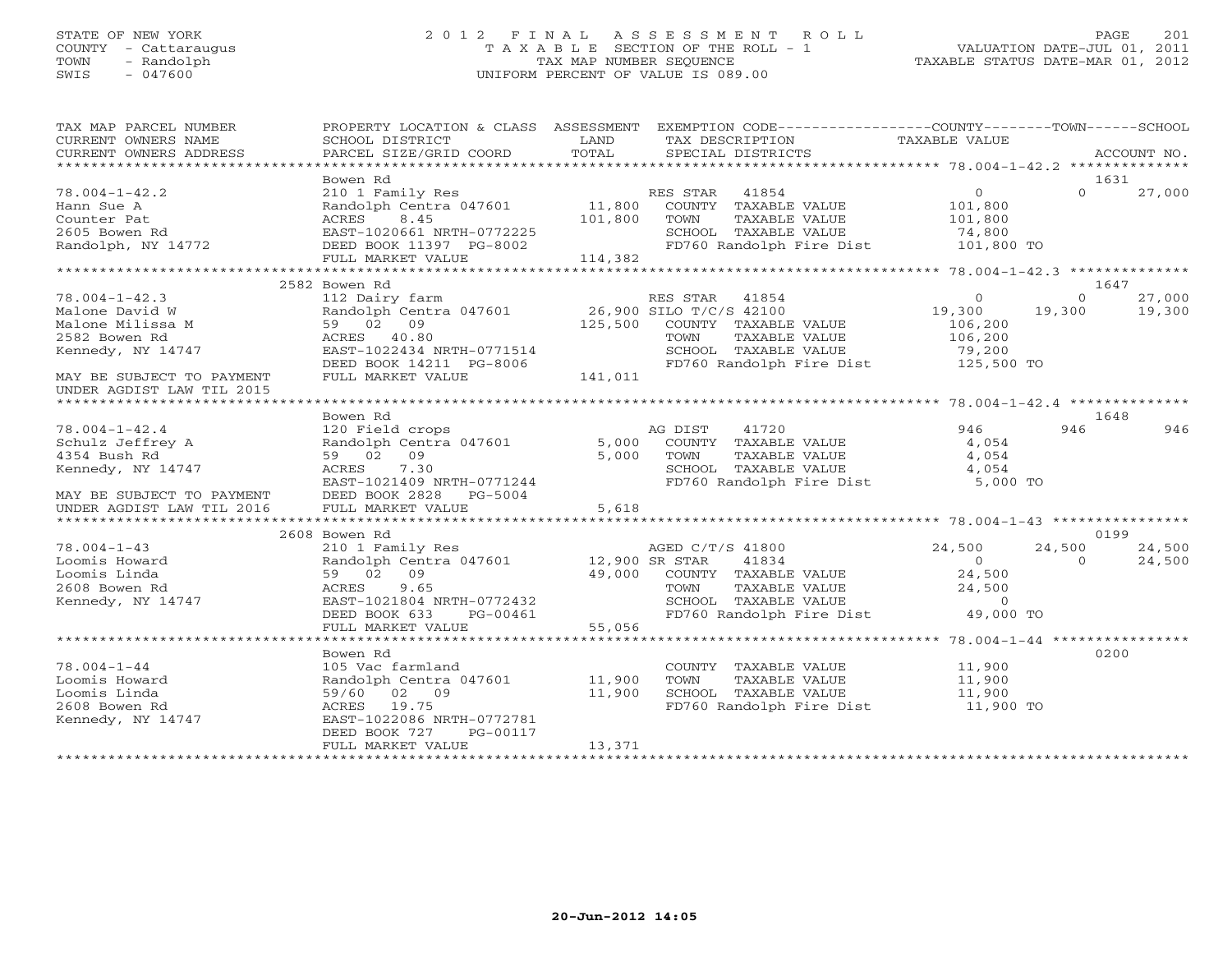# STATE OF NEW YORK 2 0 1 2 F I N A L A S S E S S M E N T R O L L PAGE 202 COUNTY - Cattaraugus T A X A B L E SECTION OF THE ROLL - 1 VALUATION DATE-JUL 01, 2011 TOWN - Randolph TAX MAP NUMBER SEQUENCE TAXABLE STATUS DATE-MAR 01, 2012 SWIS - 047600 UNIFORM PERCENT OF VALUE IS 089.00UNIFORM PERCENT OF VALUE IS 089.00

| TAX MAP PARCEL NUMBER<br>CURRENT OWNERS NAME<br>CURRENT OWNERS ADDRESS | PROPERTY LOCATION & CLASS ASSESSMENT<br>SCHOOL DISTRICT<br>PARCEL SIZE/GRID COORD | LAND<br>TOTAL     | EXEMPTION CODE----------------COUNTY-------TOWN-----SCHOOL<br>TAX DESCRIPTION<br>SPECIAL DISTRICTS | TAXABLE VALUE      | ACCOUNT NO.            |
|------------------------------------------------------------------------|-----------------------------------------------------------------------------------|-------------------|----------------------------------------------------------------------------------------------------|--------------------|------------------------|
|                                                                        |                                                                                   |                   |                                                                                                    |                    |                        |
| $78.004 - 1 - 45$                                                      | 12905 Miller Valley Rd<br>113 Cattle farm                                         |                   | 41720<br>AG DIST                                                                                   | 9,961              | 0244<br>9,961<br>9,961 |
| Ormond Family Trust<br>Ormond Thomas C                                 | Randolph Centra 047601<br>60 02 09                                                | 67,000<br>133,000 | COUNTY TAXABLE VALUE<br>TOWN<br>TAXABLE VALUE                                                      | 123,039<br>123,039 |                        |
| 225 Miller Valley Rd                                                   | FRNT 1630.00 DPTH                                                                 |                   | SCHOOL TAXABLE VALUE                                                                               | 123,039            |                        |
| Kennedy, NY 14747                                                      | ACRES 81.27                                                                       |                   | FD760 Randolph Fire Dist                                                                           | 133,000 TO         |                        |
|                                                                        | EAST-1020126 NRTH-0773554                                                         |                   |                                                                                                    |                    |                        |
| MAY BE SUBJECT TO PAYMENT                                              | DEED BOOK 10194 PG-8002                                                           |                   |                                                                                                    |                    |                        |
| UNDER AGDIST LAW TIL 2016<br>*******************                       | FULL MARKET VALUE<br>**************************                                   | 149,438           |                                                                                                    |                    |                        |
|                                                                        | 2673 Bowen Rd                                                                     |                   |                                                                                                    |                    | 0073                   |
| $78.004 - 1 - 46.1$                                                    | 210 1 Family Res                                                                  |                   | RES STAR<br>41854                                                                                  | $\overline{0}$     | $\Omega$<br>27,000     |
| Buvoltz Katherine A                                                    | Randolph Centra 047601                                                            | 6,800             | COUNTY TAXABLE VALUE                                                                               | 38,200             |                        |
| 2673 Bowen Rd                                                          | 60 02<br>09                                                                       | 38,200            | TAXABLE VALUE<br>TOWN                                                                              | 38,200             |                        |
| Randolph, NY 14772                                                     | 2.83<br>ACRES                                                                     |                   | SCHOOL TAXABLE VALUE                                                                               | 11,200             |                        |
|                                                                        | EAST-1020993 NRTH-0774765                                                         |                   | FD760 Randolph Fire Dist                                                                           | 38,200 TO          |                        |
|                                                                        | DEED BOOK 1010<br>$PG-639$<br>FULL MARKET VALUE                                   | 42,921            |                                                                                                    |                    |                        |
|                                                                        | ****************************                                                      |                   |                                                                                                    |                    |                        |
|                                                                        | 12962 Miller Vly                                                                  |                   |                                                                                                    |                    | 1566                   |
| $78.004 - 1 - 46.2$                                                    | 210 1 Family Res                                                                  |                   | RES STAR<br>41854                                                                                  | $\overline{0}$     | 27,000<br>$\Omega$     |
| Thompson Victor E                                                      | Randolph Centra 047601                                                            | 11,500            | COUNTY TAXABLE VALUE                                                                               | 68,500             |                        |
| Thompson Diane L                                                       | 60 02 09                                                                          | 68,500            | TOWN<br>TAXABLE VALUE                                                                              | 68,500             |                        |
| 12962 Miller Valley Rd                                                 | ACRES<br>005<br>8.00 BANK                                                         |                   | SCHOOL TAXABLE VALUE                                                                               | 41,500             |                        |
| Kennedy, NY 14747                                                      | EAST-1020456 NRTH-0774684                                                         |                   | FD760 Randolph Fire Dist                                                                           | 68,500 TO          |                        |
|                                                                        | DEED BOOK 1007 PG-340                                                             |                   |                                                                                                    |                    |                        |
|                                                                        | FULL MARKET VALUE                                                                 | 76,966            |                                                                                                    |                    |                        |
|                                                                        | Miller Valley Rd                                                                  |                   |                                                                                                    |                    | 0191                   |
| $78.004 - 1 - 47.1$                                                    | 105 Vac farmland                                                                  |                   | COUNTY TAXABLE VALUE                                                                               | 4,000              |                        |
| Jorenby Kris                                                           | Randolph Centra 047601                                                            | 4,000             | TOWN<br>TAXABLE VALUE                                                                              | 4,000              |                        |
| 12992 Jorenby Dr                                                       | 60 02 09                                                                          | 4,000             | SCHOOL TAXABLE VALUE                                                                               | 4,000              |                        |
| Kennedy, NY 14747                                                      | ACRES<br>2.80                                                                     |                   | FD760 Randolph Fire Dist 4,000 TO                                                                  |                    |                        |
|                                                                        | EAST-1019464 NRTH-0774666                                                         |                   |                                                                                                    |                    |                        |
| MAY BE SUBJECT TO PAYMENT                                              | DEED BOOK 847<br>PG-00061                                                         |                   |                                                                                                    |                    |                        |
| UNDER AGDIST LAW TIL 2018<br>**************************                | FULL MARKET VALUE<br>***************************                                  | 4,494             |                                                                                                    |                    |                        |
|                                                                        | Miller Valley Rd                                                                  |                   |                                                                                                    |                    | 1636                   |
| $78.004 - 1 - 47.2$                                                    | 105 Vac farmland                                                                  |                   | AG DISTOUT 41730                                                                                   | 193                | 193<br>193             |
| Ormond Lonny C                                                         | Randolph Centra 047601                                                            | 2,000             | COUNTY TAXABLE VALUE                                                                               | 1,807              |                        |
| Ormond Robin L                                                         | 60 02 09                                                                          | 2,000             | TOWN<br>TAXABLE VALUE                                                                              | 1,807              |                        |
| 262 Miller Valley Rd                                                   | 2.80<br>ACRES                                                                     |                   | SCHOOL TAXABLE VALUE                                                                               | 1,807              |                        |
| Kennedy, NY 14747                                                      | EAST-1019464 NRTH-0774666                                                         |                   | FD760 Randolph Fire Dist                                                                           | 2,000 TO           |                        |
|                                                                        | DEED BOOK 14661 PG-5001                                                           |                   |                                                                                                    |                    |                        |
| MAY BE SUBJECT TO PAYMENT                                              | FULL MARKET VALUE                                                                 | 2,247             |                                                                                                    |                    |                        |
| UNDER AGDIST LAW TIL 2019                                              |                                                                                   |                   |                                                                                                    |                    |                        |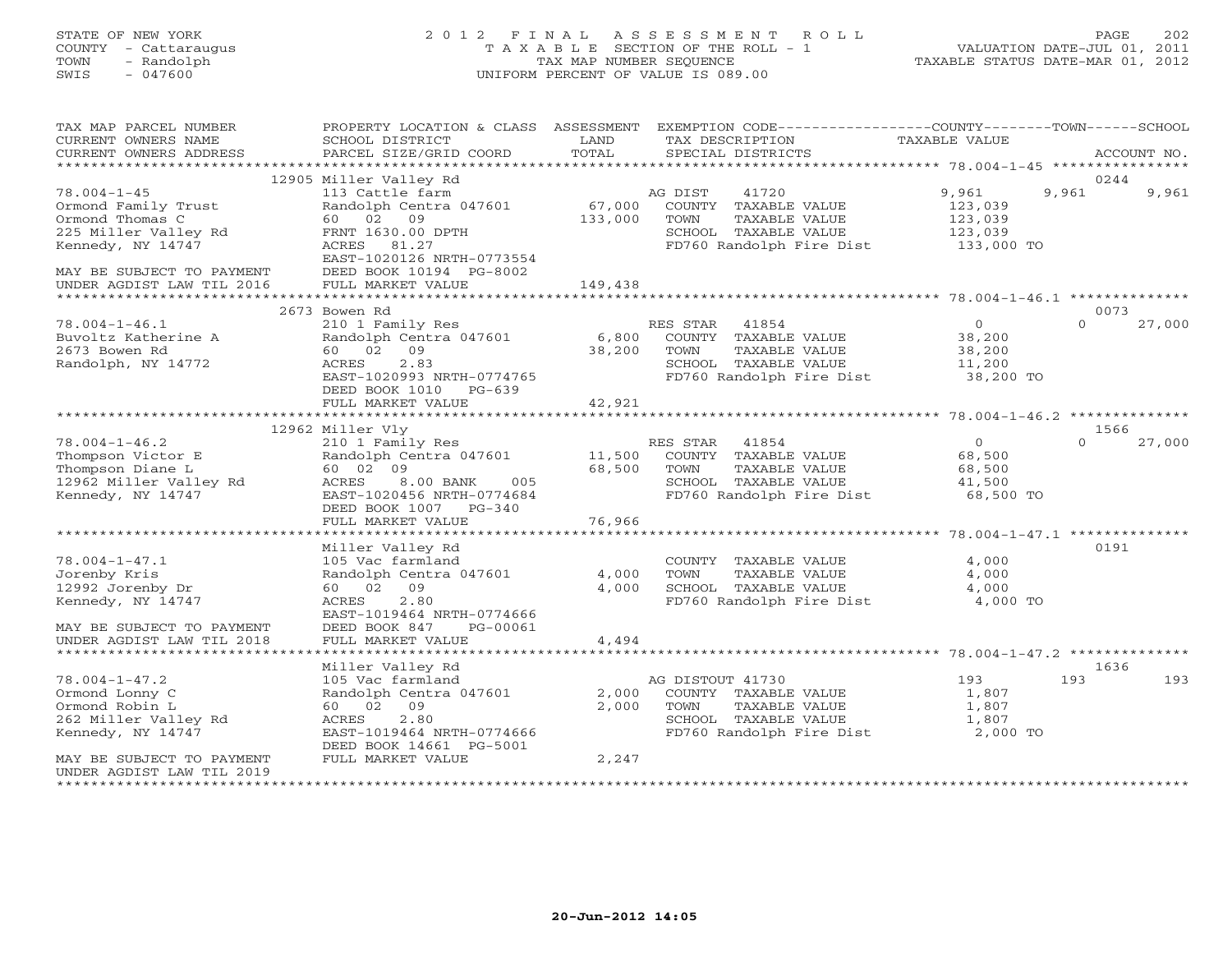# STATE OF NEW YORK 2012 FINAL ASSESSMENT ROLL PAGE 203 COUNTY - Cattaraugus T A X A B L E SECTION OF THE ROLL - 1<br>
TOWN - Randolph TAX MAP NUMBER SEQUENCE<br>
SWIS - 047600 SWIS - 047600 UNIFORM PERCENT OF VALUE IS 089.00

| TAX MAP PARCEL NUMBER<br>CURRENT OWNERS NAME<br>CURRENT OWNERS ADDRESS | SCHOOL DISTRICT<br>PARCEL SIZE/GRID COORD             | LAND<br>TOTAL   | PROPERTY LOCATION & CLASS ASSESSMENT EXEMPTION CODE---------------COUNTY-------TOWN------SCHOOL<br>TAX DESCRIPTION<br>SPECIAL DISTRICTS | TAXABLE VALUE                    | ACCOUNT NO.              |
|------------------------------------------------------------------------|-------------------------------------------------------|-----------------|-----------------------------------------------------------------------------------------------------------------------------------------|----------------------------------|--------------------------|
| ***********************                                                |                                                       |                 |                                                                                                                                         |                                  |                          |
|                                                                        | Mud Creek Rd                                          |                 |                                                                                                                                         |                                  | 1488                     |
| $78.004 - 1 - 48.2$                                                    | 323 Vacant rural                                      |                 | COUNTY TAXABLE VALUE                                                                                                                    | 8,800                            |                          |
| Buck Tracy                                                             | Randolph Centra 047601                                | 8,800           | TAXABLE VALUE<br>TOWN                                                                                                                   | 8,800                            |                          |
| 12506 Mud Creek Rd                                                     | 44 02 09                                              | 8,800           | SCHOOL TAXABLE VALUE                                                                                                                    | 8,800                            |                          |
| Kennedy, NY 14747                                                      | Bar 98                                                |                 | FD760 Randolph Fire Dist                                                                                                                | 8,000 TO<br>8,800 TO<br>1 760 TO |                          |
|                                                                        | ACRES 13.80                                           |                 | WS760 Watershed                                                                                                                         | 1,760 TO                         |                          |
|                                                                        | EAST-1029517 NRTH-0772609<br>DEED BOOK 00970 PG-01110 |                 |                                                                                                                                         |                                  |                          |
|                                                                        | FULL MARKET VALUE                                     | 9,888           |                                                                                                                                         |                                  |                          |
|                                                                        |                                                       |                 |                                                                                                                                         |                                  |                          |
|                                                                        | Mud Creek Rd (Off)                                    |                 |                                                                                                                                         |                                  | 1441                     |
| $78.004 - 1 - 49$                                                      | 314 Rural vac<10                                      |                 | COUNTY TAXABLE VALUE                                                                                                                    | 2,200                            |                          |
| Buck Tracy F                                                           | Randolph Centra 047601                                | 2,200           | TOWN<br>TAXABLE VALUE                                                                                                                   | 2,200                            |                          |
| Buck Kimber L                                                          | 43 02 09                                              | 2,200           | SCHOOL TAXABLE VALUE                                                                                                                    |                                  |                          |
| 12506 Mud Creek Rd                                                     | 2.29<br>ACRES                                         |                 | FD760 Randolph Fire Dist                                                                                                                | $2,200$<br>$2,200$ TO            |                          |
| Kennedy, NY 14747                                                      | EAST-1027835 NRTH-0770241                             |                 | WS760 Watershed                                                                                                                         | 440 TO                           |                          |
|                                                                        | DEED BOOK 00929 PG-00409<br>FULL MARKET VALUE         | 2,472           |                                                                                                                                         |                                  |                          |
|                                                                        |                                                       |                 |                                                                                                                                         |                                  |                          |
|                                                                        | 12411 Bowen Rd                                        |                 |                                                                                                                                         |                                  | 1509                     |
| $78.004 - 1 - 50$                                                      | 210 1 Family Res                                      |                 | RES STAR<br>41854                                                                                                                       | $\overline{0}$                   | $\Omega$<br>27,000       |
| Weaver James Matthew                                                   | Randolph Centra 047601                                | 5,800           | COUNTY TAXABLE VALUE                                                                                                                    | 46,000                           |                          |
| 12411 Bowen Rd                                                         | 44 02 09                                              | 46,000          | TAXABLE VALUE<br>TOWN                                                                                                                   | 46,000                           |                          |
| Randolph, NY 14772                                                     | FRNT 500.00 DPTH                                      |                 | SCHOOL TAXABLE VALUE                                                                                                                    | 19,000<br>46,000 TO              |                          |
|                                                                        | 081<br>ACRES 1.80 BANK                                |                 | FD760 Randolph Fire Dist                                                                                                                | 9,200 TO                         |                          |
|                                                                        | EAST-1029204 NRTH-0776084<br>DEED BOOK 00979 PG-00482 |                 | WS760 Watershed                                                                                                                         |                                  |                          |
|                                                                        | FULL MARKET VALUE                                     | 51,685          |                                                                                                                                         |                                  |                          |
|                                                                        |                                                       |                 |                                                                                                                                         |                                  |                          |
|                                                                        | 12304 Torrence Rd                                     |                 |                                                                                                                                         |                                  | 0116                     |
| $79.001 - 1 - 1$                                                       | 210 1 Family Res                                      |                 | RES STAR 41854                                                                                                                          | $\overline{0}$                   | $\Omega$<br>27,000       |
| Hill Todd W                                                            | Randolph Centra 047601                                |                 | 5,800 COUNTY TAXABLE VALUE<br>99,000 TOWN TAXABLE VALUE                                                                                 | 99,000                           |                          |
| Hill Linda K                                                           | Randolph Centi<br>38 02 09<br>ACRES 1.83              |                 |                                                                                                                                         | 99,000<br>72,000                 |                          |
| 12304 Torrence Rd<br>Randolph, NY 14772                                | EAST-1031215 NRTH-0783471                             |                 | SCHOOL TAXABLE VALUE<br>FD760 Randolph Fire Dist                                                                                        | $99,000$ TO                      |                          |
|                                                                        | DEED BOOK 00954 PG-00264                              |                 | WS760 Watershed                                                                                                                         | 19,800 TO                        |                          |
|                                                                        | FULL MARKET VALUE                                     | 111,236         |                                                                                                                                         |                                  |                          |
|                                                                        |                                                       |                 |                                                                                                                                         |                                  |                          |
|                                                                        | 12233 Torrence Rd                                     |                 |                                                                                                                                         |                                  | 0110                     |
| $79.001 - 1 - 2.1$                                                     | 113 Cattle farm                                       |                 | AG BLDG<br>41700                                                                                                                        | 30,000<br>30,000                 | 30,000                   |
| Inkley John                                                            | Randolph Centra 047601                                |                 | 92,800 AG DISTOUT 41730                                                                                                                 | 14,479<br>14,479                 | 14,479                   |
| Inley Lorielle                                                         | 38/39 02 09                                           | 246,600 SR STAR | 41834                                                                                                                                   | $\overline{0}$                   | 55,980<br>$\overline{0}$ |
| $12400$ W Main St<br>Randolph, NY 14772                                | ACRES 188.60<br>EAST-1032267 NRTH-0783238             |                 | SILO T/C/S 42100<br>COUNTY TAXABLE VALUE                                                                                                | 38,000<br>38,000<br>164,121      | 38,000                   |
|                                                                        | DEED BOOK 5027<br>PG-3001                             |                 | TOWN<br>TAXABLE VALUE                                                                                                                   | 164,121                          |                          |
| MAY BE SUBJECT TO PAYMENT                                              | FULL MARKET VALUE                                     | 277,079         | SCHOOL TAXABLE VALUE                                                                                                                    |                                  |                          |
| UNDER AGDIST LAW TIL 2019                                              |                                                       |                 | FD760 Randolph Fire Dist                                                                                                                | $108,141$<br>$246,600$ TO        |                          |
|                                                                        |                                                       |                 | WS760 Watershed                                                                                                                         | 49,320 TO                        |                          |
|                                                                        |                                                       |                 |                                                                                                                                         |                                  |                          |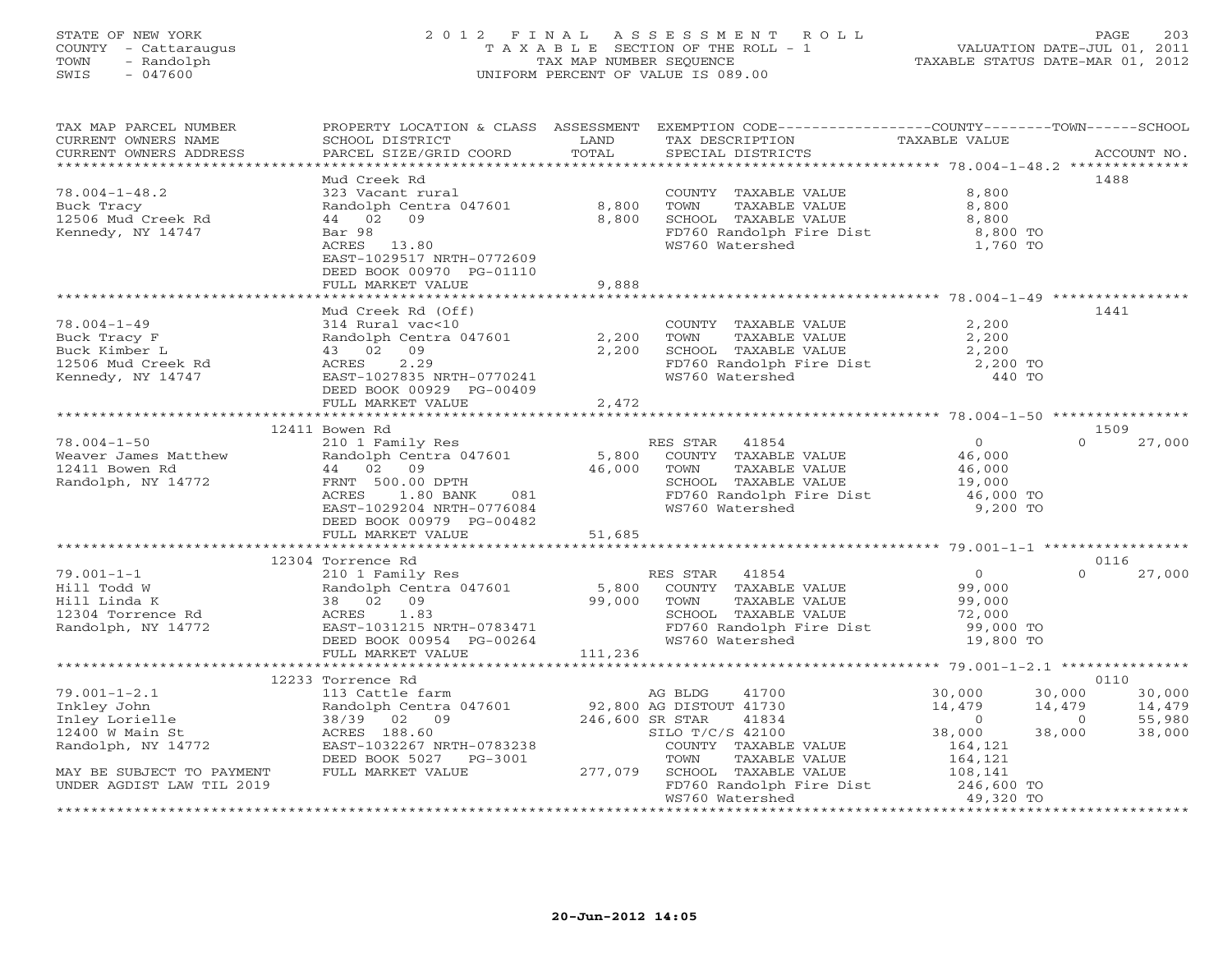# STATE OF NEW YORK 2 0 1 2 F I N A L A S S E S S M E N T R O L L PAGE 204 COUNTY - Cattaraugus T A X A B L E SECTION OF THE ROLL - 1 VALUATION DATE-JUL 01, 2011 TOWN - Randolph TAX MAP NUMBER SEQUENCE TAXABLE STATUS DATE-MAR 01, 2012 SWIS - 047600 UNIFORM PERCENT OF VALUE IS 089.00

| EXEMPTION CODE----------------COUNTY-------TOWN------SCHOOL<br>PROPERTY LOCATION & CLASS ASSESSMENT<br>TAX MAP PARCEL NUMBER  |                    |
|-------------------------------------------------------------------------------------------------------------------------------|--------------------|
| CURRENT OWNERS NAME<br>SCHOOL DISTRICT<br>TAX DESCRIPTION TAXABLE VALUE<br>LAND                                               |                    |
| TOTAL<br>PARCEL SIZE/GRID COORD<br>SPECIAL DISTRICTS<br>CURRENT OWNERS ADDRESS                                                | ACCOUNT NO.        |
|                                                                                                                               |                    |
| Torrence Rd                                                                                                                   | 1584               |
| 11,000<br>$79.001 - 1 - 2.2$<br>314 Rural vac<10<br>COUNTY TAXABLE VALUE                                                      |                    |
| 9,000<br>TAXABLE VALUE<br>11,000<br>Hill Todd W<br>Randolph Centra 047601<br>TOWN                                             |                    |
| 11,000<br>2<br>SCHOOL TAXABLE VALUE<br>11,000<br>Hill Linda K<br>38 & 39<br>$9 \left( \frac{1}{2} \right)$                    |                    |
| 12304 Torrence Rd<br>9.95<br>FD760 Randolph Fire Dist<br>$11,000$ TO<br>ACRES                                                 |                    |
| 2,200 TO<br>Randolph, NY 14772<br>EAST-1031296 NRTH-0784036<br>WS760 Watershed                                                |                    |
| DEED BOOK 1033 PG-75                                                                                                          |                    |
|                                                                                                                               |                    |
|                                                                                                                               |                    |
| Bowen Rd                                                                                                                      | 0058               |
| $79.001 - 1 - 3.1$<br>322 Rural vac>10<br>COUNTY TAXABLE VALUE<br>3,550                                                       |                    |
| Reding Victoria<br>Randolph Centra 047601<br>3,550<br>TOWN<br>TAXABLE VALUE<br>3,550                                          |                    |
| SCHOOL TAXABLE VALUE<br>3193 Bowen Rd<br>ACRES 17.65<br>3,550<br>3,550                                                        |                    |
| FD760 Randolph Fire Dist 3,550 TO<br>Randolph, NY 14772<br>EAST-1033001 NRTH-0781717                                          |                    |
| DEED BOOK 9008 PG-2001                                                                                                        |                    |
| FULL MARKET VALUE<br>3,989                                                                                                    |                    |
|                                                                                                                               |                    |
| 3225 Bowen Rd                                                                                                                 | 1623               |
| $79.001 - 1 - 3.2$<br>210 1 Family Res<br>RES STAR 41854<br>$\overline{0}$                                                    | $\Omega$<br>27,000 |
| Randolph Centra 047601 8,675<br>COUNTY TAXABLE VALUE<br>80,000<br>Walters Brett A                                             |                    |
| 38 02 09<br>Walters Crystal L<br>TAXABLE VALUE<br>80,000<br>TOWN<br>80,000                                                    |                    |
| 3225 Bowen Rd<br>4.75 BANK<br>SCHOOL TAXABLE VALUE<br>ACRES<br>017<br>53,000                                                  |                    |
| Randolph, NY 14772                                                                                                            |                    |
| FD760 Randolph Fire Dist 80,000 TO<br>WS760 Watershed<br>16,000 TO                                                            |                    |
| دهما - 1933532 NRTH-0781846<br>DEED BOOK 15924 PG-6001<br>EULL MARYTT -<br>89,888                                             |                    |
| FULL MARKET VALUE                                                                                                             |                    |
| 3276 Bowen Rd                                                                                                                 | 0330               |
| $\overline{0}$<br>$79.001 - 1 - 4$                                                                                            | $\Omega$<br>27,000 |
| 210 1 Family Res<br>RES STAR 41854<br>Randolph Centra 047601 5,500<br>COUNTY TAXABLE VALUE                                    |                    |
| Visker Dirk W<br>57,100<br>3276 Bowen Rd<br>38 02 09                                                                          |                    |
| 57,100<br>TAXABLE VALUE<br>TOWN<br>57,100                                                                                     |                    |
| SCHOOL TAXABLE VALUE<br>Randolph, NY 14772<br>30,100                                                                          |                    |
| FD760 Randolph Fire Dist 57,100 TO                                                                                            |                    |
| ACRES 1.51<br>EAST-1034886 NRTH-0782031<br>DEED BOOK 1185 PG-2001<br>PULL MARKER 1185 PG-2001<br>WS760 Watershed<br>57,100 TO |                    |
| 64,157<br>FULL MARKET VALUE                                                                                                   |                    |
|                                                                                                                               |                    |
| 3290 Bowen Rd                                                                                                                 | 0213               |
| $79.001 - 1 - 5$<br>$\overline{0}$<br>210 1 Family Res<br>RES STAR 41854                                                      | $\Omega$<br>27,000 |
| Randolph Centra 047601 4,700<br>Moran Shawn<br>COUNTY TAXABLE VALUE<br>46,500                                                 |                    |
| 30 02 09<br>46,500<br>Moran Sandra<br>TOWN<br>TAXABLE VALUE<br>46,500                                                         |                    |
| FRNT 225.00 DPTH 165.00<br>SCHOOL TAXABLE VALUE<br>3290 Bowen Rd<br>19,500                                                    |                    |
| EAST-1035368 NRTH-0782327<br>FD760 Randolph Fire Dist<br>Randolph, NY 14772<br>46,500 TO                                      |                    |
| DEED BOOK 12693 PG-5001<br>WS760 Watershed<br>46,500 TO                                                                       |                    |
| 52,247<br>FULL MARKET VALUE                                                                                                   |                    |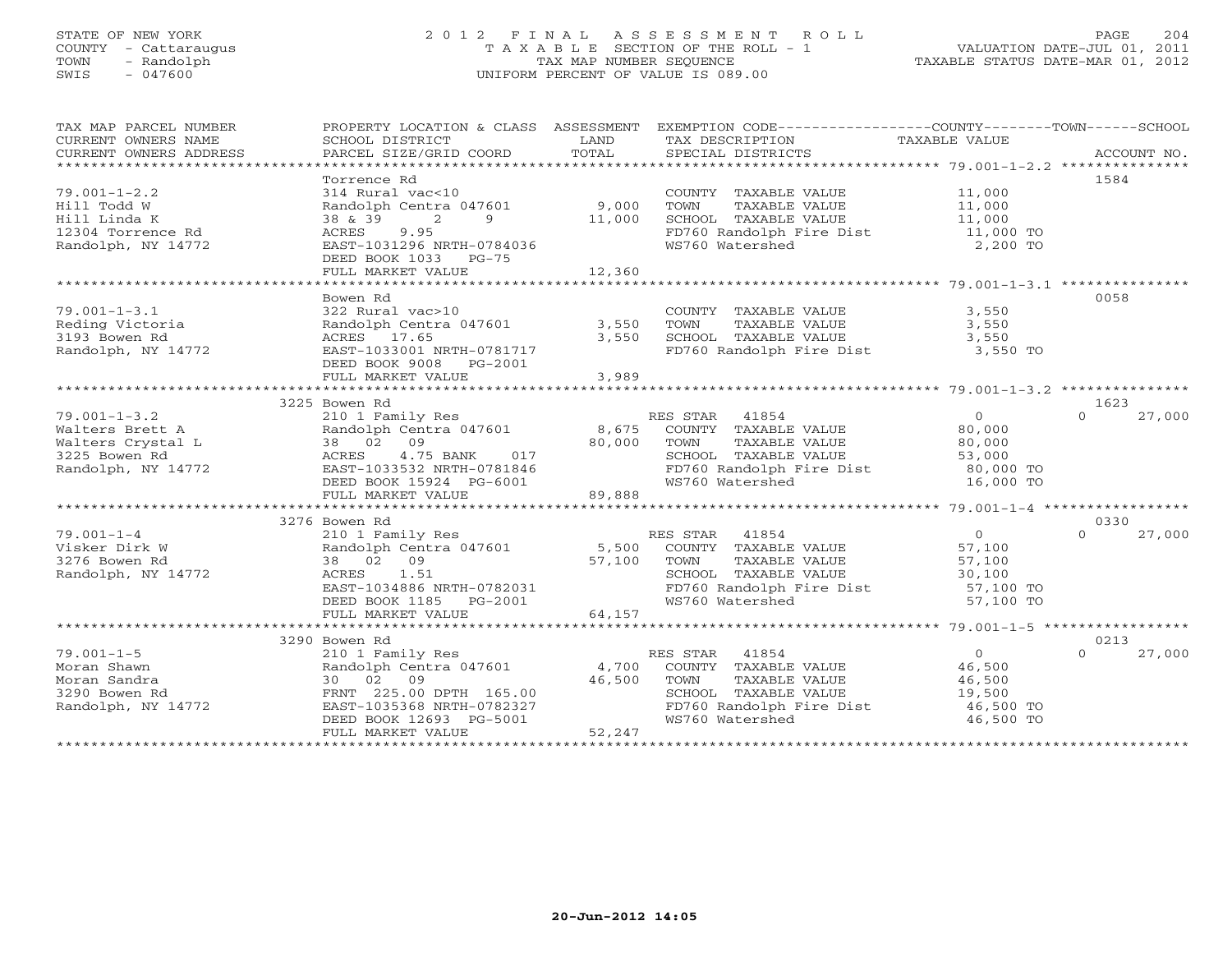# STATE OF NEW YORK 2 0 1 2 F I N A L A S S E S S M E N T R O L L PAGE 205 COUNTY - Cattaraugus T A X A B L E SECTION OF THE ROLL - 1 VALUATION DATE-JUL 01, 2011 TOWN - Randolph TAX MAP NUMBER SEQUENCE TAXABLE STATUS DATE-MAR 01, 2012 SWIS - 047600 UNIFORM PERCENT OF VALUE IS 089.00UNIFORM PERCENT OF VALUE IS 089.00

| TAX MAP PARCEL NUMBER<br>CURRENT OWNERS NAME                                                          | <b>EXAMPLE DESCRIPTION OF A LAND</b><br>SCHOOL DISTRICT                                                                                                                                                                                     |                  | TAX DESCRIPTION                                                                                                                                                         | PROPERTY LOCATION & CLASS ASSESSMENT EXEMPTION CODE----------------COUNTY-------TOWN------SCHOOL<br>TAXABLE VALUE                                                                                                                                                                                                                                                                                                                                                                                                      |  |
|-------------------------------------------------------------------------------------------------------|---------------------------------------------------------------------------------------------------------------------------------------------------------------------------------------------------------------------------------------------|------------------|-------------------------------------------------------------------------------------------------------------------------------------------------------------------------|------------------------------------------------------------------------------------------------------------------------------------------------------------------------------------------------------------------------------------------------------------------------------------------------------------------------------------------------------------------------------------------------------------------------------------------------------------------------------------------------------------------------|--|
|                                                                                                       |                                                                                                                                                                                                                                             |                  |                                                                                                                                                                         | $\begin{minipage}{.45\textwidth} \begin{minipage}{.45\textwidth} \begin{minipage}{.45\textwidth} \begin{minipage}{.45\textwidth} \begin{minipage}{.45\textwidth} \begin{minipage}{.45\textwidth} \begin{minipage}{.45\textwidth} \begin{minipage}{.45\textwidth} \begin{minipage}{.45\textwidth} \begin{minipage}{.45\textwidth} \begin{minipage}{.45\textwidth} \begin{minipage}{.45\textwidth} \begin{minipage}{.45\textwidth} \begin{minipage}{.45\textwidth} \begin{minipage}{.45\textwidth} \begin{minipage}{.45$ |  |
| $79.001 - 1 - 6$<br>Visker Cheryl E<br>12601 Flood Rd<br>Randolph, NY 14772                           | 3308 Bowen Rd<br>210 1 Family Res<br>Randolph Centra 047601 3,600 TOWN<br>30 02 09 35,000 SCHOOL<br>FRNT 125.80 DPTH 160.00                                                                                                                 |                  | COUNTY TAXABLE VALUE 35,000<br>3,600 TOWN TAXABLE VALUE 35,000<br>35,000 SCHOOL TAXABLE VALUE 35,000<br>FD760 Randolph Fire Dist 35,000 TO<br>WS760 Watershed 35,000 TO | 0152                                                                                                                                                                                                                                                                                                                                                                                                                                                                                                                   |  |
|                                                                                                       | EAST-1035556 NRTH-0782446<br>DEED BOOK 996 PG-303<br>FULL MARKET VALUE                                                                                                                                                                      | 39,326           |                                                                                                                                                                         |                                                                                                                                                                                                                                                                                                                                                                                                                                                                                                                        |  |
|                                                                                                       |                                                                                                                                                                                                                                             |                  |                                                                                                                                                                         |                                                                                                                                                                                                                                                                                                                                                                                                                                                                                                                        |  |
| $79.001 - 1 - 7.1$<br>Providently Trust<br>Root Family Trust<br>30 02 09 10,300<br>Randolph, NY 14772 | 3364 Bowen Rd<br>312 Vac w/imprv<br>ACRES 67.75<br>EAST-1035101 NRTH-0783356<br>DEED BOOK 1012    PG-1072                                                                                                                                   |                  | COUNTY TAXABLE VALUE 40,300<br>TOWN TAXABLE VALUE 40,300<br>SCHOOL TAXABLE VALUE 40,300<br>FD760 Randolph Fire Dist 40,300 TO<br>WS760 Watershed 40,300 TO              | 1056                                                                                                                                                                                                                                                                                                                                                                                                                                                                                                                   |  |
|                                                                                                       | FULL MARKET VALUE 45,281                                                                                                                                                                                                                    |                  |                                                                                                                                                                         |                                                                                                                                                                                                                                                                                                                                                                                                                                                                                                                        |  |
| $79.001 - 1 - 7.2$<br>Root Dennis                                                                     | 3348 Bowen Rd<br>312 Vac w/imprv<br>Randolph Centra 047601 6,500                                                                                                                                                                            |                  | COUNTY TAXABLE VALUE 7,500<br>TOWN TAXABLE VALUE 7,500<br>SCHOOL TAXABLE VALUE 7,500<br>7,500                                                                           | 1055                                                                                                                                                                                                                                                                                                                                                                                                                                                                                                                   |  |
| PO Box 353<br>Randolph, NY 14772                                                                      | 30 02 09<br>Land Contract-Deborah<br>ACRES<br>2.49<br>EAST-1036117 NRTH-0782757<br>DEED BOOK 16069 PG-5010<br>FULL MARKET VALUE 8,427                                                                                                       | 7,500            | FD760 Randolph Fire Dist<br>WS760 Watershed 7,500 TO                                                                                                                    |                                                                                                                                                                                                                                                                                                                                                                                                                                                                                                                        |  |
|                                                                                                       |                                                                                                                                                                                                                                             |                  |                                                                                                                                                                         |                                                                                                                                                                                                                                                                                                                                                                                                                                                                                                                        |  |
|                                                                                                       | 3358 Bowen Rd                                                                                                                                                                                                                               |                  |                                                                                                                                                                         | 0333                                                                                                                                                                                                                                                                                                                                                                                                                                                                                                                   |  |
| $79.001 - 1 - 7.5$<br>Rolfe Fay<br>3358 Bowen Rd<br>Randolph, NY 14772                                | ES STAR 41094<br>210 1 Family Res Randolph Centra 047601 9,300 COUNTY TAXABLE VALUE 99,000<br>99,000 TOWN TAXABLE VALUE 99,000 99,000<br>Lot 30<br>ACRES<br>5.50<br>EAST-1036484 NRTH-0782820<br>DEED BOOK 1032 PG-520<br>FULL MARKET VALUE | 111,236          | SCHOOL TAXABLE VALUE 72,000<br>FD760 Randolph Fire Dist 99,000 TO<br>WS760 Watershed                                                                                    | $\Omega$<br>27,000<br>72,000<br>99,000 TO                                                                                                                                                                                                                                                                                                                                                                                                                                                                              |  |
|                                                                                                       |                                                                                                                                                                                                                                             |                  |                                                                                                                                                                         |                                                                                                                                                                                                                                                                                                                                                                                                                                                                                                                        |  |
|                                                                                                       | 3301 Bowen Rd                                                                                                                                                                                                                               |                  |                                                                                                                                                                         | 1232                                                                                                                                                                                                                                                                                                                                                                                                                                                                                                                   |  |
| $79.001 - 1 - 7.8$<br>Decker Thomas<br>Decker Jacquelyne<br>20 Kent Blvd<br>Salamanca, NY 14779       | 240 Rural res<br>Randolph Centra 047601 18,700<br>30/38 02 09<br>ACRES 16.50<br>EAST-1034754 NRTH-0782497<br>DEED BOOK 15286 PG-3002<br>FULL MARKET VALUE                                                                                   | 23,700<br>26,629 | COUNTY TAXABLE VALUE 23,700<br>TOWN TAXABLE VALUE 23,700<br>SCHOOL TAXABLE VALUE<br>FD760 Randolph Fire Dist 23,700 TO<br>WS760 Watershed                               | 23,700 TO                                                                                                                                                                                                                                                                                                                                                                                                                                                                                                              |  |
|                                                                                                       |                                                                                                                                                                                                                                             |                  |                                                                                                                                                                         |                                                                                                                                                                                                                                                                                                                                                                                                                                                                                                                        |  |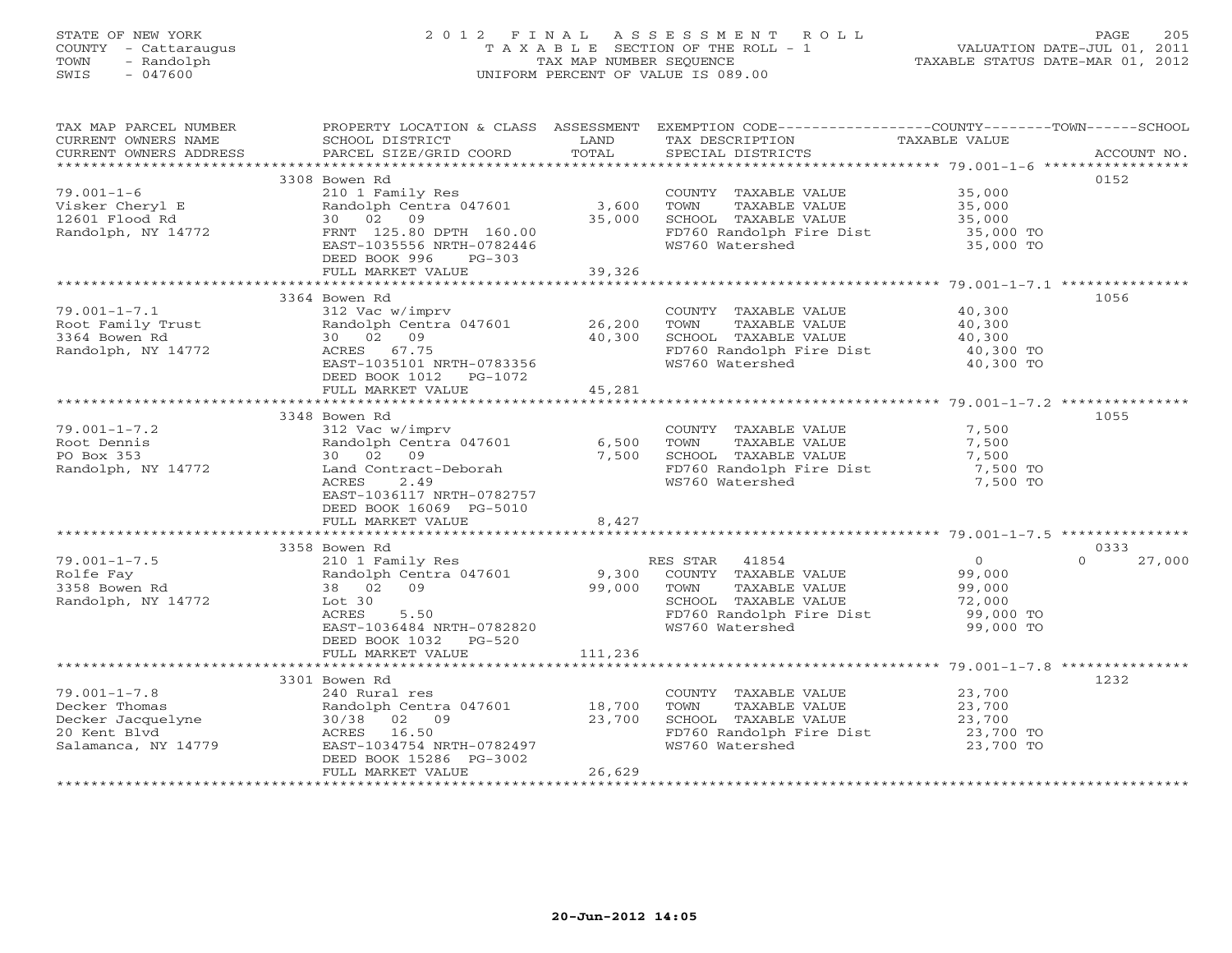# STATE OF NEW YORK 2 0 1 2 F I N A L A S S E S S M E N T R O L L PAGE 206 COUNTY - Cattaraugus T A X A B L E SECTION OF THE ROLL - 1 VALUATION DATE-JUL 01, 2011 TOWN - Randolph TAX MAP NUMBER SEQUENCE TAXABLE STATUS DATE-MAR 01, 2012 SWIS - 047600 UNIFORM PERCENT OF VALUE IS 089.00UNIFORM PERCENT OF VALUE IS 089.00

| TAX MAP PARCEL NUMBER |                                                     |        | PROPERTY LOCATION & CLASS ASSESSMENT EXEMPTION CODE----------------COUNTY-------TOWN------SCHOOL           |                       |                    |
|-----------------------|-----------------------------------------------------|--------|------------------------------------------------------------------------------------------------------------|-----------------------|--------------------|
| CURRENT OWNERS NAME   | SCHOOL DISTRICT                                     | LAND   | TAX DESCRIPTION                                                                                            | TAXABLE VALUE         |                    |
|                       |                                                     |        |                                                                                                            |                       |                    |
|                       |                                                     |        |                                                                                                            |                       |                    |
|                       | Bowen Rd                                            |        |                                                                                                            |                       | 1415               |
| $79.001 - 1 - 7.9$    | 312 Vac w/imprv                                     |        | COUNTY TAXABLE VALUE                                                                                       | 21,000                |                    |
| Holtz Jamie           | Randolph Centra 047601                              | 5,300  | TOWN<br>TAXABLE VALUE                                                                                      | 21,000<br>21,000      |                    |
| Bowen Rd              | 30 02 09                                            | 21,000 | SCHOOL TAXABLE VALUE                                                                                       |                       |                    |
| Randolph, NY 14772    | ACRES 1.35                                          |        | FD760 Randolph Fire Dist                                                                                   | 21,000 TO             |                    |
|                       | EAST-1035132 NRTH-0782481                           |        | WS760 Watershed                                                                                            | 21,000 TO             |                    |
|                       | DEED BOOK 00979 PG-00977                            |        |                                                                                                            |                       |                    |
|                       | FULL MARKET VALUE                                   | 23,596 |                                                                                                            |                       |                    |
|                       |                                                     |        |                                                                                                            |                       |                    |
|                       | 3364 Bowen Rd                                       |        |                                                                                                            |                       | 1535               |
| $79.001 - 1 - 7.10$   | 210 1 Family Res                                    |        | RES STAR 41854                                                                                             | $\overline{0}$        | 27,000<br>$\cap$   |
| Root Lindsay M        | Randolph Centra 047601                              | 3,400  | COUNTY TAXABLE VALUE                                                                                       | 69,000                |                    |
| 3364 Bowen Rd         | 30 2 9                                              | 69,000 | TAXABLE VALUE<br>TOWN                                                                                      | 69,000                |                    |
| Randolph, NY 14772    | ACRES<br>0.50                                       |        | SCHOOL TAXABLE VALUE                                                                                       | 42,000                |                    |
|                       | EAST-1036615 NRTH-0783249                           |        | SCHOOL   TAXABLE VALUE                        42,000<br>FD760 Randolph Fire Dist                 69,000 TO |                       |                    |
|                       | DEED BOOK 3365 PG-2001                              |        | WS760 Watershed                                                                                            | 69,000 TO             |                    |
|                       | FULL MARKET VALUE                                   | 77,528 |                                                                                                            |                       |                    |
|                       |                                                     |        |                                                                                                            |                       |                    |
|                       | Torrence                                            |        |                                                                                                            |                       | 1550               |
| $79.001 - 1 - 7.11$   | 314 Rural vac<10                                    |        | COUNTY TAXABLE VALUE                                                                                       | 4,800                 |                    |
| Brown Kip             | Randolph Centra 047601                              | 4,800  | TOWN<br>TAXABLE VALUE                                                                                      | 4,800                 |                    |
| Brown Ann             | 38 2 9                                              | 4,800  | SCHOOL TAXABLE VALUE                                                                                       |                       |                    |
| 12143 Torrence Rd     | ACRES 0.92                                          |        | FD760 Randolph Fire Dist                                                                                   | $4,800$<br>$4,800$ TO |                    |
| Randolph, NY 14772    | EAST-1034515 NRTH-0783971                           |        | WS760 Watershed                                                                                            | 4,800 TO              |                    |
|                       | DEED BOOK 1000 PG-832                               |        |                                                                                                            |                       |                    |
|                       | FULL MARKET VALUE                                   | 5,393  |                                                                                                            |                       |                    |
|                       |                                                     |        |                                                                                                            |                       |                    |
|                       | 12155 Torrence Rd                                   |        |                                                                                                            |                       | 1580               |
| $79.001 - 1 - 7.12$   | 210 1 Family Res                                    |        | RES STAR 41854                                                                                             | $\overline{O}$        | 27,000             |
| Root Becky E          | Randolph Centra 047601                              | 5,400  | COUNTY TAXABLE VALUE                                                                                       | 61,500                |                    |
| 12155 Torrence Rd     | 38 02 09                                            | 61,500 | TOWN<br>TAXABLE VALUE                                                                                      | 61,500                |                    |
| Randolph, NY 14772    | ACRES 1.40                                          |        | SCHOOL TAXABLE VALUE                                                                                       | 34,500                |                    |
|                       |                                                     |        | FD760 Randolph Fire Dist                                                                                   | 61,500 TO             |                    |
|                       | EAST-1033971 NRTH-0783851<br>DEED BOOK 1012 PG-1068 |        | WS760 Watershed                                                                                            | 61,500 TO             |                    |
|                       | FULL MARKET VALUE                                   | 69,101 |                                                                                                            |                       |                    |
|                       |                                                     |        |                                                                                                            |                       |                    |
|                       | 3377 Bowen Rd                                       |        |                                                                                                            |                       | 0135               |
| $79.001 - 1 - 8$      | 270 Mfg housing                                     |        | SR STAR<br>41834                                                                                           | $\overline{0}$        | $\Omega$<br>32,000 |
| Galbraith Catherine   | Randolph Centra 047601                              | 5,100  | COUNTY TAXABLE VALUE 32,000                                                                                |                       |                    |
| 3377 Bowen Rd         | 31 02 09                                            | 32,000 | TOWN<br>TAXABLE VALUE<br>TAXABLE VALUE<br>TAXARLE VALUE                                                    | 32,000                |                    |
| Randolph, NY 14772    | ACRES 1.11                                          |        | SCHOOL TAXABLE VALUE                                                                                       | $\overline{0}$        |                    |
|                       | EAST-1036582 NRTH-0783592                           |        | FD760 Randolph Fire Dist 32,000 TO<br>WS760 Watershed 32,000 TO                                            |                       |                    |
|                       | DEED BOOK 605<br>PG-00275                           |        | WS760 Watershed                                                                                            | 32,000 TO             |                    |
|                       | FULL MARKET VALUE                                   | 35,955 |                                                                                                            |                       |                    |
|                       |                                                     |        |                                                                                                            |                       |                    |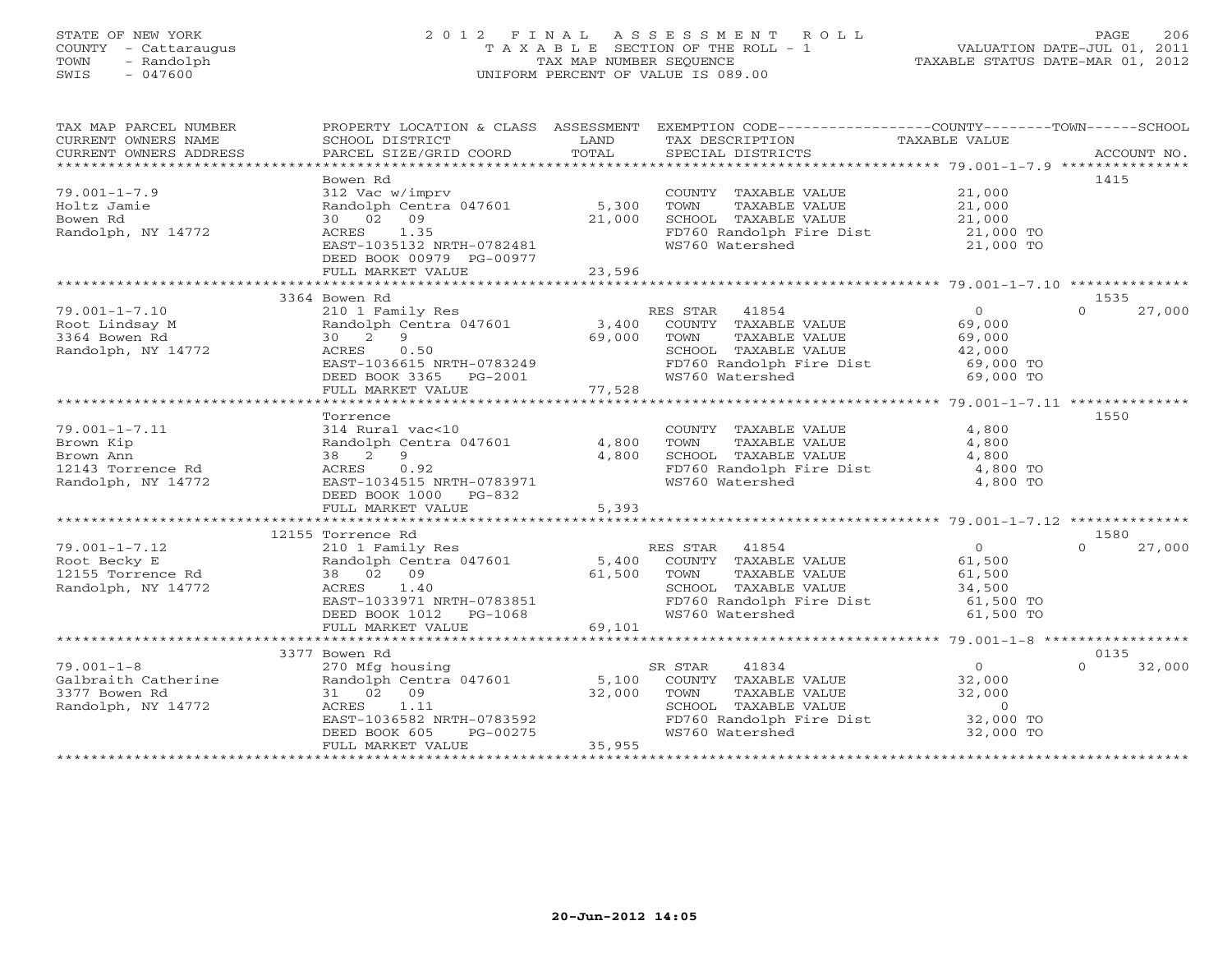# STATE OF NEW YORK 2 0 1 2 F I N A L A S S E S S M E N T R O L L PAGE 207 COUNTY - Cattaraugus T A X A B L E SECTION OF THE ROLL - 1 VALUATION DATE-JUL 01, 2011 TOWN - Randolph TAX MAP NUMBER SEQUENCE TAXABLE STATUS DATE-MAR 01, 2012 SWIS - 047600 UNIFORM PERCENT OF VALUE IS 089.00UNIFORM PERCENT OF VALUE IS 089.00

| TAX MAP PARCEL NUMBER<br>CURRENT OWNERS NAME | PROPERTY LOCATION & CLASS ASSESSMENT<br>SCHOOL DISTRICT | LAND   | TAX DESCRIPTION          | EXEMPTION CODE-----------------COUNTY-------TOWN------SCHOOL<br>TAXABLE VALUE |             |
|----------------------------------------------|---------------------------------------------------------|--------|--------------------------|-------------------------------------------------------------------------------|-------------|
| CURRENT OWNERS ADDRESS                       | PARCEL SIZE/GRID COORD                                  | TOTAL  | SPECIAL DISTRICTS        |                                                                               | ACCOUNT NO. |
|                                              | 3368 Bowen Rd                                           |        |                          | 0259                                                                          |             |
| $79.001 - 1 - 9.1$                           | 270 Mfg housing                                         |        | COUNTY TAXABLE VALUE     | 80,000                                                                        |             |
| Rhodes Fay E                                 | Randolph Centra 047601                                  | 13,700 | TOWN<br>TAXABLE VALUE    | 80,000                                                                        |             |
| 3368 Bowen Rd                                | 31 02<br>09                                             | 80,000 | SCHOOL TAXABLE VALUE     | 80,000                                                                        |             |
| Randolph, NY 14772                           | 6.80<br>ACRES                                           |        | FD760 Randolph Fire Dist | 80,000 TO                                                                     |             |
|                                              | EAST-1036938 NRTH-0783282                               |        | WS760 Watershed          | 80,000 TO                                                                     |             |
|                                              | DEED BOOK 696<br>PG-01021                               |        |                          |                                                                               |             |
|                                              | FULL MARKET VALUE                                       | 89,888 |                          |                                                                               |             |
|                                              |                                                         |        |                          |                                                                               |             |
|                                              | Bowen Rd                                                |        |                          | 1107                                                                          |             |
| $79.001 - 1 - 9.2$                           | 312 Vac w/imprv                                         |        | COUNTY TAXABLE VALUE     | 5,300                                                                         |             |
| Miller Sandra A                              | Randolph Centra 047601                                  | 980    | TAXABLE VALUE<br>TOWN    | 5,300                                                                         |             |
| 3394 Bowen Rd                                | 30 02 09                                                | 5,300  | SCHOOL TAXABLE VALUE     | 5,300                                                                         |             |
| Randolph, NY 14772                           | Boa                                                     |        | FD760 Randolph Fire Dist | $5,300$ TO                                                                    |             |
|                                              | FRNT 256.00 DPTH 185.00                                 |        | WS760 Watershed          | 5,300 TO                                                                      |             |
|                                              | EAST-1036861 NRTH-0783824                               |        |                          |                                                                               |             |
|                                              | DEED BOOK 831<br>PG-00156                               |        |                          |                                                                               |             |
|                                              | FULL MARKET VALUE                                       | 5,955  |                          |                                                                               |             |
|                                              |                                                         |        |                          |                                                                               |             |
|                                              | 3385 Bowen Rd                                           |        |                          | 1229                                                                          |             |
| $79.001 - 1 - 9.3$                           | 271 Mfg housings                                        |        | 41834<br>SR STAR         | $\Omega$<br>$\Omega$                                                          | 45,000      |
| Rhodes Richard C                             | Randolph Centra 047601 5,500                            |        | COUNTY TAXABLE VALUE     | 45,000                                                                        |             |
| 3385 Bowen Rd                                | 30 02 09                                                | 45,000 | TOWN<br>TAXABLE VALUE    | 45,000                                                                        |             |
| Randolph, NY 14772                           | 1.50<br>ACRES                                           |        | SCHOOL TAXABLE VALUE     | $\overline{0}$                                                                |             |
|                                              | EAST-1036701 NRTH-0783761                               |        | FD760 Randolph Fire Dist | 45,000 TO                                                                     |             |
|                                              | DEED BOOK 888<br>PG-01088                               |        | WS760 Watershed          | 45,000 TO                                                                     |             |
|                                              | FULL MARKET VALUE                                       | 50,562 |                          |                                                                               |             |
|                                              |                                                         |        |                          |                                                                               |             |
|                                              | 3374 Bowen Rd                                           |        |                          | 0134                                                                          |             |
| $79.001 - 1 - 10$                            | 210 1 Family Res                                        |        | COUNTY TAXABLE VALUE     | 12,000                                                                        |             |
| Rolfe Fay E                                  | Randolph Centra 047601                                  | 2,800  | TOWN<br>TAXABLE VALUE    | 12,000                                                                        |             |
| 3374 Bowen Rd                                | 30 02 09                                                | 12,000 | SCHOOL TAXABLE VALUE     | 12,000                                                                        |             |
| Randolph, NY 14772                           | FRNT 156.50 DPTH 74.71                                  |        | FD760 Randolph Fire Dist | 12,000 TO                                                                     |             |
|                                              | EAST-1036717 NRTH-0783414                               |        | WS760 Watershed          | 12,000 TO                                                                     |             |
|                                              | DEED BOOK 00917 PG-00963                                |        |                          |                                                                               |             |
|                                              | FULL MARKET VALUE                                       | 13,483 |                          |                                                                               |             |
|                                              |                                                         |        |                          |                                                                               |             |
|                                              | 3394 Bowen Rd                                           |        |                          | 0301                                                                          |             |
| $79.001 - 1 - 11$                            | 210 1 Family Res                                        |        | RES STAR<br>41854        | $\overline{0}$<br>$\Omega$                                                    | 27,000      |
| Miller Harry                                 | Randolph Centra 047601                                  | 6,200  | COUNTY TAXABLE VALUE     | 58,000                                                                        |             |
| Miller Sandra                                | 30 02 09                                                | 58,000 | TOWN<br>TAXABLE VALUE    | 58,000                                                                        |             |
| 3394 Bowen Rd                                | 2.20<br>ACRES                                           |        | SCHOOL TAXABLE VALUE     | 31,000                                                                        |             |
| Randolph, NY 14772                           | EAST-1037102 NRTH-0783690                               |        | FD760 Randolph Fire Dist | 58,000 TO                                                                     |             |
|                                              | DEED BOOK 775<br>PG-00951                               |        | WS760 Watershed          | 58,000 TO                                                                     |             |
|                                              | FULL MARKET VALUE                                       | 65,169 |                          |                                                                               |             |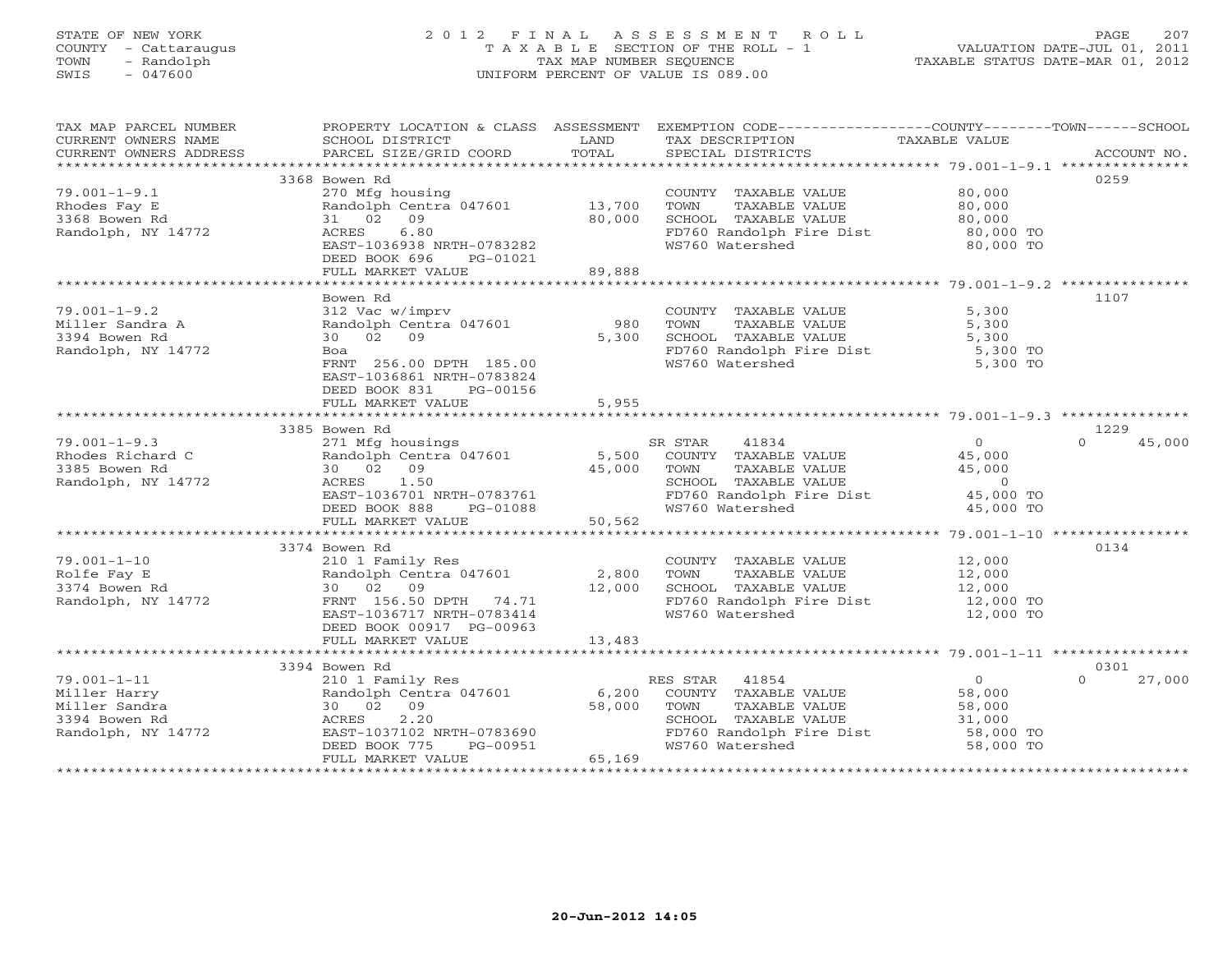# STATE OF NEW YORK 2 0 1 2 F I N A L A S S E S S M E N T R O L L PAGE 208 COUNTY - Cattaraugus T A X A B L E SECTION OF THE ROLL - 1 VALUATION DATE-JUL 01, 2011 TOWN - Randolph TAX MAP NUMBER SEQUENCE TAXABLE STATUS DATE-MAR 01, 2012 SWIS - 047600 UNIFORM PERCENT OF VALUE IS 089.00UNIFORM PERCENT OF VALUE IS 089.00

| TAX MAP PARCEL NUMBER<br>TA PIE TAND TRINITY AND TRINITY IN THE TAXING CONSUMERT OWNERS NOTES SCHOOL DISTRICT TO LAND THAT DESCRIPTION TAXABLE VALUE<br>CURRENT OWNERS ADDRESS PARCEL SIZE/GRID COORD TOTAL SPECIAL DISTRICTS ACCOUNT NO.<br>****************<br>CURRENT OWNERS ADDRESS     |                                                                                                                  |        | PROPERTY LOCATION & CLASS ASSESSMENT EXEMPTION CODE----------------COUNTY-------TOWN------SCHOOL                                                                    |                            |
|---------------------------------------------------------------------------------------------------------------------------------------------------------------------------------------------------------------------------------------------------------------------------------------------|------------------------------------------------------------------------------------------------------------------|--------|---------------------------------------------------------------------------------------------------------------------------------------------------------------------|----------------------------|
|                                                                                                                                                                                                                                                                                             |                                                                                                                  |        |                                                                                                                                                                     |                            |
|                                                                                                                                                                                                                                                                                             |                                                                                                                  |        |                                                                                                                                                                     | 0160<br>5,763 5,763        |
|                                                                                                                                                                                                                                                                                             |                                                                                                                  |        |                                                                                                                                                                     | $\overline{0}$<br>27,000   |
|                                                                                                                                                                                                                                                                                             |                                                                                                                  |        |                                                                                                                                                                     |                            |
|                                                                                                                                                                                                                                                                                             |                                                                                                                  |        |                                                                                                                                                                     |                            |
|                                                                                                                                                                                                                                                                                             | 3312 Bowen Rd                                                                                                    |        |                                                                                                                                                                     | 1150                       |
| $\begin{array}{cccccccc} 79.001-1-14.3 & 3312 & 80\text{w}m & \text{RHS} & \text{RHS} & 0 & 1150 & 1150 & 1150 & 1150 & 1150 & 1150 & 1150 & 1150 & 1150 & 1150 & 1150 & 1150 & 1150 & 1150 & 1150 & 1150 & 1150 & 1150 & 1150 & 1150 & 1150 & 1150 & 1150 & 1150 & 1150 & 1150 & 1150 & 1$ |                                                                                                                  |        |                                                                                                                                                                     |                            |
|                                                                                                                                                                                                                                                                                             |                                                                                                                  |        |                                                                                                                                                                     |                            |
|                                                                                                                                                                                                                                                                                             |                                                                                                                  |        |                                                                                                                                                                     |                            |
|                                                                                                                                                                                                                                                                                             | 3161 Pine Hill Rd                                                                                                |        | FD760 Randolph Fire Dist 98,200 TO<br>WS760 Watershed 19,640 TO                                                                                                     | 0335<br>$\Omega$<br>27,000 |
|                                                                                                                                                                                                                                                                                             | FULL MARKET VALUE 110,337                                                                                        |        |                                                                                                                                                                     |                            |
| 79.001-1-15.2<br>Mann John R<br>Mann Kae M<br>28,700<br>2962 Vollentine Rd<br>Randolph, NY 14772<br>Randolph, NY 14772<br>28,700<br>28,700<br>28,700<br>28,700<br>28,700<br>28,700<br>28,700<br>28,700<br>28,700<br>28,700<br>28,700<br>28,700<br>28,700<br>28,700<br>28                    | 2921 Pine Hill Rd<br>rine niii ku<br>105 Vac farmland                                                            |        | COUNTY TAXABLE VALUE 28,700<br>TOWN TAXABLE VALUE 28,700<br>COUOT TAXABLE VALUE 28,700                                                                              | 1058                       |
|                                                                                                                                                                                                                                                                                             | DEED BOOK 1900 PG-5002<br>FULL MARKET VALUE                                                                      | 32,247 |                                                                                                                                                                     |                            |
|                                                                                                                                                                                                                                                                                             |                                                                                                                  |        |                                                                                                                                                                     |                            |
| 79.001-1-16.1<br>Jones Michael J<br>Jones Pamela<br>322 Rural vac>10<br>Randolph Centra 047601<br>20,900<br>20,900<br>20,900<br>20,900<br>20,900<br>20,900<br>20,900<br>20,900<br>Randolph, NY 14772                                                                                        | Pine Hill Rd<br>ACRES 42.55<br>EAST-1037947 NRTH-0780556<br>DEED BOOK 00001 DG 00105<br>DEED BOOK 00934 PG-00106 |        | COUNTY TAXABLE VALUE $20,900$<br>TOWN TAXABLE VALUE $20,900$<br>SCHOOL TAXABLE VALUE $20,900$<br>FD760 Randolph Fire Dist $20,900$ TO<br>WS760 Watershed $4,180$ TO | 0300                       |
|                                                                                                                                                                                                                                                                                             | FULL MARKET VALUE                                                                                                | 23,483 |                                                                                                                                                                     |                            |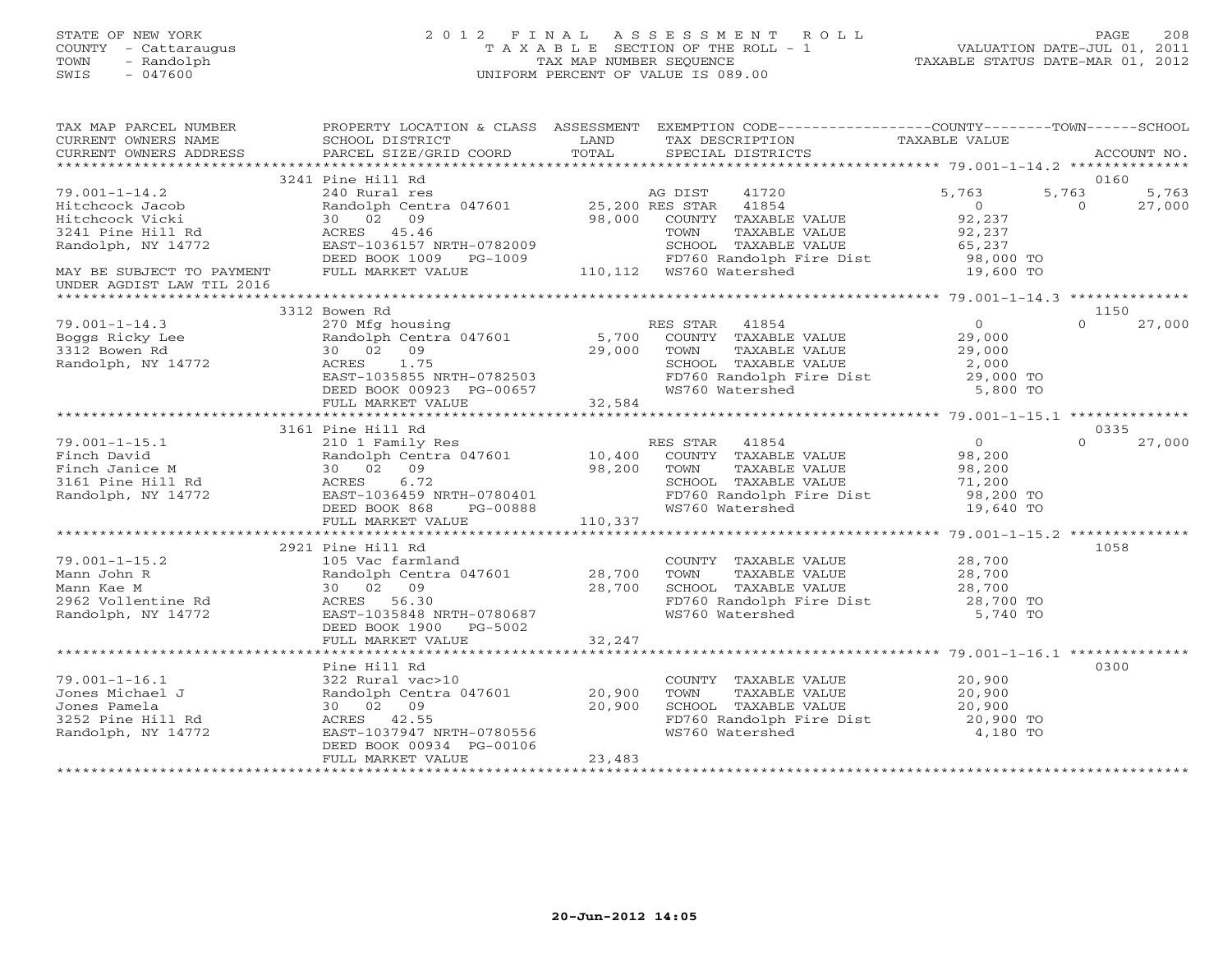# STATE OF NEW YORK 2 0 1 2 F I N A L A S S E S S M E N T R O L L PAGE 209 COUNTY - Cattaraugus T A X A B L E SECTION OF THE ROLL - 1 VALUATION DATE-JUL 01, 2011 TOWN - Randolph TAX MAP NUMBER SEQUENCE TAXABLE STATUS DATE-MAR 01, 2012 SWIS - 047600 UNIFORM PERCENT OF VALUE IS 089.00UNIFORM PERCENT OF VALUE IS 089.00

| TAX MAP PARCEL NUMBER                                                                                                                                                                                                                                          |                                                                                                                                                                  |       | PROPERTY LOCATION & CLASS ASSESSMENT EXEMPTION CODE----------------COUNTY-------TOWN------SCHOOL |               |                    |
|----------------------------------------------------------------------------------------------------------------------------------------------------------------------------------------------------------------------------------------------------------------|------------------------------------------------------------------------------------------------------------------------------------------------------------------|-------|--------------------------------------------------------------------------------------------------|---------------|--------------------|
|                                                                                                                                                                                                                                                                |                                                                                                                                                                  |       |                                                                                                  |               |                    |
|                                                                                                                                                                                                                                                                | 11946 Archer Hill Rd                                                                                                                                             |       |                                                                                                  |               | 1375               |
| 1991 1993<br>19946 Archer Hill Rd<br>2010 Family Res<br>2010 Family Res<br>300209 COUNTY TAXABLE VALUE<br>202,000<br>102,000<br>102,000<br>102,000<br>102,000<br>20,000<br>ERST-1037607 NRTH-0780012<br>DEED BOOK 891<br>PG-00803<br>PG-00803<br>20,400        |                                                                                                                                                                  |       |                                                                                                  |               | $\Omega$<br>55,980 |
|                                                                                                                                                                                                                                                                |                                                                                                                                                                  |       |                                                                                                  |               |                    |
|                                                                                                                                                                                                                                                                |                                                                                                                                                                  |       |                                                                                                  |               |                    |
|                                                                                                                                                                                                                                                                |                                                                                                                                                                  |       |                                                                                                  |               |                    |
|                                                                                                                                                                                                                                                                |                                                                                                                                                                  |       |                                                                                                  |               |                    |
|                                                                                                                                                                                                                                                                |                                                                                                                                                                  |       | SCHOOL TAXABLE VALUE 46,020<br>FD760 Randolph Fire Dist 102,000 TO<br>WS760 Watershed 20,400 TO  |               |                    |
|                                                                                                                                                                                                                                                                |                                                                                                                                                                  |       |                                                                                                  |               |                    |
|                                                                                                                                                                                                                                                                |                                                                                                                                                                  |       |                                                                                                  |               |                    |
|                                                                                                                                                                                                                                                                | Archer Hill Rd                                                                                                                                                   |       |                                                                                                  |               | 1453               |
| $79.001 - 1 - 16.3$                                                                                                                                                                                                                                            |                                                                                                                                                                  |       | COUNTY TAXABLE VALUE 5,200<br>TOWN TAXABLE VALUE 5,200<br>SCHOOL TAXABLE VALUE 5,200             |               |                    |
| Jones Kurt                                                                                                                                                                                                                                                     |                                                                                                                                                                  |       |                                                                                                  |               |                    |
| 3167 Larkin St                                                                                                                                                                                                                                                 |                                                                                                                                                                  |       |                                                                                                  |               |                    |
| Randolph, NY 14772                                                                                                                                                                                                                                             |                                                                                                                                                                  |       | FD760 Randolph Fire Dist 5,200 TO<br>WS760 Watershed 1,040 TO                                    |               |                    |
|                                                                                                                                                                                                                                                                | Archer nii Ku<br>311 Res vac land<br>Randolph Centra 047601 5,200 TOWN<br>30 02 09 5,200 SCHOOI<br>ACRES 5.55 FD760<br>EAST-1037772 NRTH-0780390 WS760           |       |                                                                                                  |               |                    |
|                                                                                                                                                                                                                                                                | DEED BOOK 13046 PG-8003                                                                                                                                          |       |                                                                                                  |               |                    |
|                                                                                                                                                                                                                                                                |                                                                                                                                                                  |       |                                                                                                  |               |                    |
|                                                                                                                                                                                                                                                                |                                                                                                                                                                  |       |                                                                                                  |               |                    |
|                                                                                                                                                                                                                                                                | Larkin St                                                                                                                                                        |       |                                                                                                  |               | 1600               |
| $79.001 - 1 - 16.4$                                                                                                                                                                                                                                            |                                                                                                                                                                  |       |                                                                                                  | $0$<br>55,300 |                    |
| Jones Kurt                                                                                                                                                                                                                                                     |                                                                                                                                                                  |       |                                                                                                  |               |                    |
| 3252 Pine Hill Rd                                                                                                                                                                                                                                              |                                                                                                                                                                  |       |                                                                                                  |               |                    |
| Randolph, NY 14772                                                                                                                                                                                                                                             |                                                                                                                                                                  |       |                                                                                                  |               |                    |
|                                                                                                                                                                                                                                                                |                                                                                                                                                                  |       |                                                                                                  |               |                    |
|                                                                                                                                                                                                                                                                |                                                                                                                                                                  |       |                                                                                                  |               |                    |
| 1001-1-16.4<br>1001-1-16.4<br>1001-1-16.4<br>2101 Family Res<br>2101 Family Res<br>2101 Family Res<br>2101 Family Res<br>2101 Family Res<br>2101 Family Res<br>2101 Family Res<br>2100 SED BOOK 7000<br>27,000<br>27,000<br>27,000<br>27,000<br>27,000<br>27,0 |                                                                                                                                                                  |       |                                                                                                  |               |                    |
|                                                                                                                                                                                                                                                                |                                                                                                                                                                  |       |                                                                                                  |               |                    |
|                                                                                                                                                                                                                                                                | Pine Hill                                                                                                                                                        |       |                                                                                                  |               | 1599               |
| $79.001 - 1 - 16.5$                                                                                                                                                                                                                                            |                                                                                                                                                                  |       | COUNTY TAXABLE VALUE                                                                             | 5,500         |                    |
| Jones Michael J                                                                                                                                                                                                                                                |                                                                                                                                                                  |       |                                                                                                  |               |                    |
| Jones Pamela M                                                                                                                                                                                                                                                 |                                                                                                                                                                  |       |                                                                                                  |               |                    |
| Pine Hill                                                                                                                                                                                                                                                      |                                                                                                                                                                  |       | FD760 Randolph Fire Dist 5,500 TO<br>WS760 Watershed 1,100 TO                                    |               |                    |
| Randolph, NY                                                                                                                                                                                                                                                   | 3<br>105 Vac farmland<br>2 30 02 09<br>2 30 02 09<br>2 4 5,500<br>30 02 09<br>2 5,500<br>5,500<br>2 5,500<br>2 5,500<br>2 5,500<br>2 5,500<br>2 5,500<br>2 5,500 |       |                                                                                                  |               |                    |
|                                                                                                                                                                                                                                                                | FULL MARKET VALUE                                                                                                                                                | 6,180 |                                                                                                  |               |                    |
|                                                                                                                                                                                                                                                                |                                                                                                                                                                  |       |                                                                                                  |               |                    |
|                                                                                                                                                                                                                                                                | 11920 Archer Hill Rd                                                                                                                                             |       |                                                                                                  |               | 1638               |
|                                                                                                                                                                                                                                                                |                                                                                                                                                                  |       |                                                                                                  |               | $\Omega$<br>27,000 |
|                                                                                                                                                                                                                                                                |                                                                                                                                                                  |       |                                                                                                  |               |                    |
|                                                                                                                                                                                                                                                                |                                                                                                                                                                  |       | TOWN                                                                                             |               |                    |
|                                                                                                                                                                                                                                                                |                                                                                                                                                                  |       |                                                                                                  |               |                    |
| 79.001-1-16.6<br>Nolet Jill Randolph Cent<br>Nolet Cass 30 02 09<br>11920 Archer Hill Rd ACRES 1.90<br>Randolph, NY 14772 EAST-1038120<br>NEED PON 12/                                                                                                         |                                                                                                                                                                  |       | FD760 Randolph Fire Dist 73,000 TO<br>WS760 Watershed 14,600 TO                                  |               |                    |
|                                                                                                                                                                                                                                                                | 30 02 09<br>30 02 09<br>ACRES 1.90 BANK 012<br>EAST-1038120 NRTH-0780062<br>DEED BOOK 12410 PG-2002<br>FULL MARKET VALUE 82,022                                  |       |                                                                                                  |               |                    |
|                                                                                                                                                                                                                                                                |                                                                                                                                                                  |       |                                                                                                  |               |                    |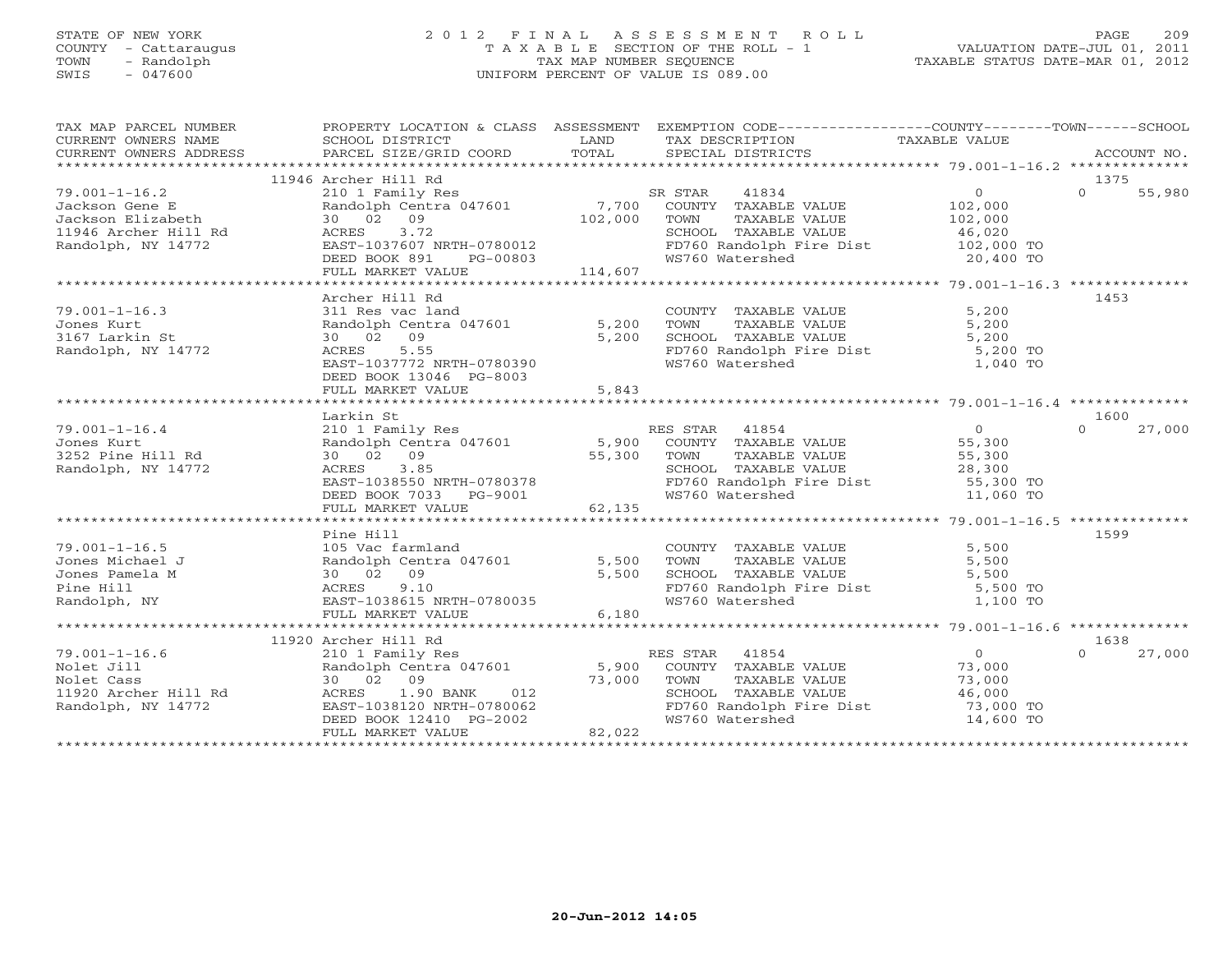# STATE OF NEW YORK 2 0 1 2 F I N A L A S S E S S M E N T R O L L PAGE 210 COUNTY - Cattaraugus T A X A B L E SECTION OF THE ROLL - 1 VALUATION DATE-JUL 01, 2011 TOWN - Randolph TAX MAP NUMBER SEQUENCE TAXABLE STATUS DATE-MAR 01, 2012 SWIS - 047600 UNIFORM PERCENT OF VALUE IS 089.00

| TAX MAP PARCEL NUMBER                                                        |                                                                             |                | PROPERTY LOCATION & CLASS ASSESSMENT EXEMPTION CODE----------------COUNTY-------TOWN------SCHOOL                                              |                                             |                    |
|------------------------------------------------------------------------------|-----------------------------------------------------------------------------|----------------|-----------------------------------------------------------------------------------------------------------------------------------------------|---------------------------------------------|--------------------|
|                                                                              |                                                                             |                |                                                                                                                                               |                                             |                    |
|                                                                              | Archer Hill Rd                                                              |                |                                                                                                                                               |                                             | 1639               |
| $79.001 - 1 - 16.7$                                                          | 311 Res vac land                                                            |                | COUNTY TAXABLE VALUE                                                                                                                          | 6,100                                       |                    |
| Nolet Jill                                                                   | Randolph Centra 047601                                                      | 6,100          | TOWN TAXABLE VALUE<br>SCHOOL TAXABLE VALUE                                                                                                    | 6.100                                       |                    |
| Nolet Cass<br>11920 Archer Hill Rd                                           | 30 02 09<br>ACRES<br>2.10 BANK<br>012                                       | 6,100          | FD760 Randolph Fire Dist 6,100 TO                                                                                                             | 6,100                                       |                    |
| Randolph, NY 14772                                                           | EAST-1037933 NRTH-0780057                                                   |                | WS760 Watershed                                                                                                                               | 1,220 TO                                    |                    |
|                                                                              | DEED BOOK 12959 PG-4001                                                     |                |                                                                                                                                               |                                             |                    |
|                                                                              |                                                                             |                |                                                                                                                                               |                                             |                    |
|                                                                              |                                                                             |                |                                                                                                                                               |                                             |                    |
|                                                                              | 3252 Pine Hill Rd                                                           |                |                                                                                                                                               |                                             | 0270               |
| $79.001 - 1 - 17$                                                            |                                                                             |                |                                                                                                                                               |                                             | $\Omega$<br>27,000 |
| Jones Michael J<br>Jones Pamela M<br>3252 Pine Hill Rd<br>Randolph, NY 14772 |                                                                             |                | 210 1 Family Res<br>Randolph Centra 047601 6,100 COUNTY TAXABLE VALUE                                                                         | 0<br>87,700                                 |                    |
|                                                                              | 30 02 09                                                                    | 87,700 TOWN    | TOWN TAXABLE VALUE<br>SCHOOL TAXABLE VALUE 60,700<br>FD760 Randolph Fire Dist 87,700 TO<br>FD760 Randolph Fire Dist 87,700 TO                 |                                             |                    |
|                                                                              | ACRES 6.41                                                                  |                |                                                                                                                                               |                                             |                    |
|                                                                              |                                                                             |                |                                                                                                                                               |                                             |                    |
|                                                                              | EAST-1037219 NRTH-0781495<br>DEED BOOK 00920 PG-00552<br>FULL MARKER 111 12 |                | WS760 Watershed                                                                                                                               | 17,540 TO                                   |                    |
|                                                                              | FULL MARKET VALUE                                                           | 98,539         |                                                                                                                                               |                                             |                    |
|                                                                              |                                                                             |                |                                                                                                                                               |                                             |                    |
|                                                                              | Larkin St Ext                                                               |                |                                                                                                                                               |                                             | 0299               |
| $79.001 - 1 - 18$                                                            | 105 Vac farmland                                                            |                | COUNTY TAXABLE VALUE<br>TOWN TAXABLE VALUE<br>SCHOOL TAXABLE VALUE                                                                            | 7,800                                       |                    |
| Jones Michael J                                                              | Randolph Centra 047601 7,800                                                |                |                                                                                                                                               | 7,800                                       |                    |
| Jones Pamela M                                                               | 30 02 09                                                                    | 7,800          |                                                                                                                                               | 7,800                                       |                    |
| 3252 Pine Hill Rd<br>Randolph, NY 14772                                      | ACRES 22.90                                                                 |                | FD760 Randolph Fire Dist 7,800 TO                                                                                                             |                                             |                    |
|                                                                              | AURES 22.90<br>EAST-1038302 NRTH-0781446                                    |                | WS760 Watershed                                                                                                                               | 1,560 TO                                    |                    |
|                                                                              | DEED BOOK 00917 PG-01057                                                    |                |                                                                                                                                               |                                             |                    |
|                                                                              | FULL MARKET VALUE                                                           | $-01031$ 8,764 |                                                                                                                                               |                                             |                    |
|                                                                              |                                                                             |                |                                                                                                                                               |                                             |                    |
|                                                                              |                                                                             |                |                                                                                                                                               |                                             | 0282               |
|                                                                              |                                                                             |                | 120 Field crops<br>Randolph Centra 047601 90,000 SR STAR 41834<br>22/30 02 09 208,000 COUNTY TAXABLE VALUE<br>ACRES 192.08 TOWN TAXABLE VALUE | 12,128                                      | 12,128<br>12,128   |
|                                                                              |                                                                             |                |                                                                                                                                               | $\overline{0}$                              | 55,980<br>$\Omega$ |
|                                                                              |                                                                             |                |                                                                                                                                               | 195,872<br>195,872                          |                    |
|                                                                              |                                                                             |                | TAXABLE VALUE                                                                                                                                 |                                             |                    |
|                                                                              |                                                                             |                | SCHOOL TAXABLE VALUE<br>FD760 Randolph Fire Dist 139,892<br>FD760 Randolph Fire Dist 208,000 TO                                               |                                             |                    |
|                                                                              |                                                                             |                | FD760 Randolph Fire Dist                                                                                                                      |                                             |                    |
|                                                                              |                                                                             |                |                                                                                                                                               | 41,600 TO                                   |                    |
|                                                                              |                                                                             |                |                                                                                                                                               |                                             |                    |
|                                                                              |                                                                             |                |                                                                                                                                               |                                             | 1338               |
| $79.001 - 1 - 19.2$                                                          |                                                                             |                |                                                                                                                                               |                                             | 27,000             |
|                                                                              |                                                                             |                | 210 1 Family Res<br>Randolph Centra 047601 7,300 COUNTY TAXABLE VALUE                                                                         | $\begin{array}{c} 0 \\ 113,000 \end{array}$ |                    |
| Senn David<br>3358 Larkin St Ext<br>Randolph, NY 14772-1172                  |                                                                             |                | TOWN                                                                                                                                          |                                             |                    |
|                                                                              |                                                                             |                | TAXABLE VALUE 113,000<br>TAXABLE VALUE 86,000<br>SCHOOL TAXABLE VALUE                                                                         |                                             |                    |
|                                                                              | 22 02 09 113,000<br>ACRES 3.30 113,000<br>DEED BOOK 1013 PG-1097            |                | FD760 Randolph Fire Dist 113,000 TO                                                                                                           |                                             |                    |
|                                                                              | DEED BOOK 1013 PG-1097                                                      |                | WS760 Watershed                                                                                                                               | 22,600 TO                                   |                    |
|                                                                              | FULL MARKET VALUE                                                           | 126,966        |                                                                                                                                               |                                             |                    |
|                                                                              |                                                                             |                |                                                                                                                                               |                                             |                    |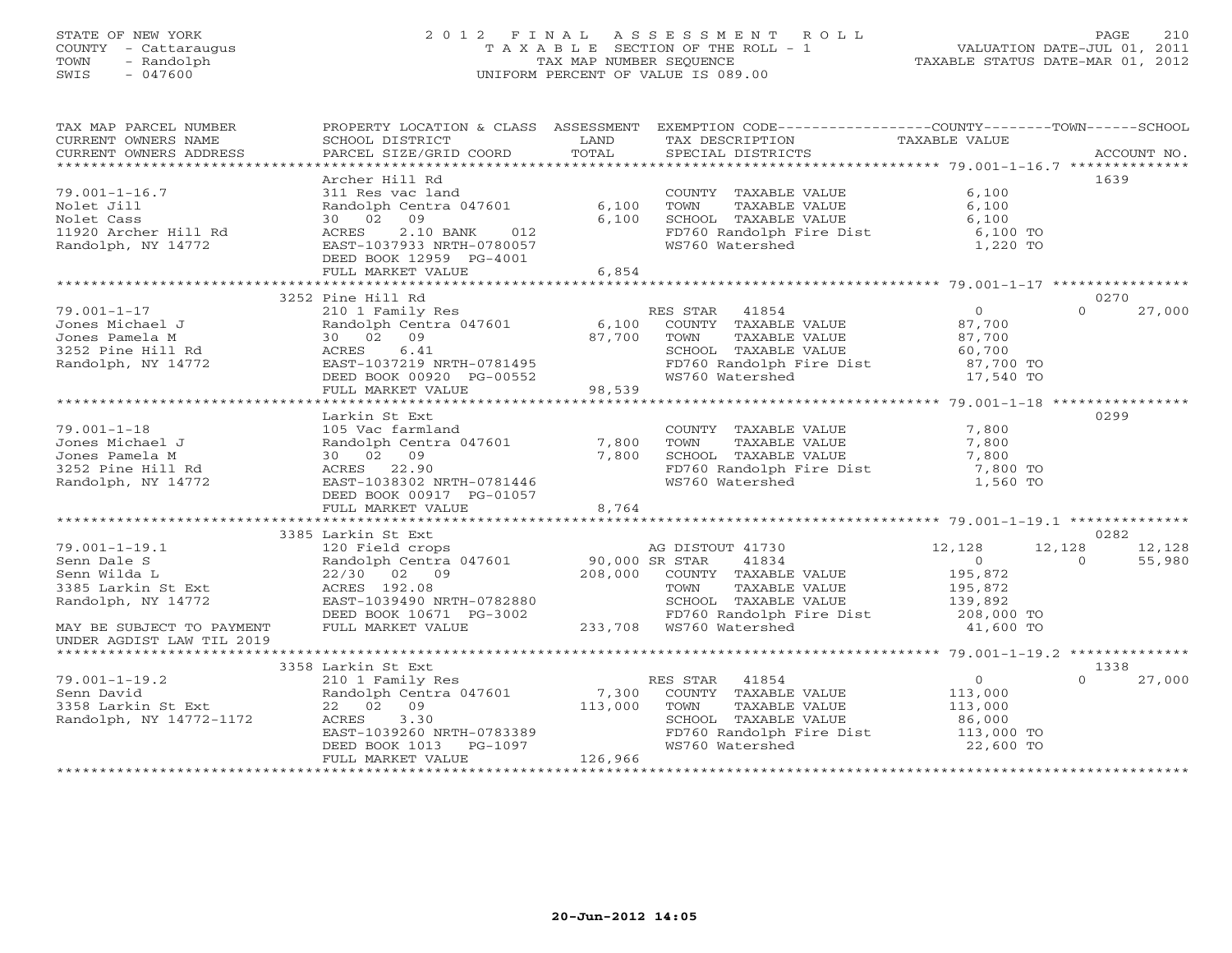# STATE OF NEW YORK 2 0 1 2 F I N A L A S S E S S M E N T R O L L PAGE 211 COUNTY - Cattaraugus T A X A B L E SECTION OF THE ROLL - 1 VALUATION DATE-JUL 01, 2011 TOWN - Randolph TAX MAP NUMBER SEQUENCE TAXABLE STATUS DATE-MAR 01, 2012 SWIS - 047600 UNIFORM PERCENT OF VALUE IS 089.00UNIFORM PERCENT OF VALUE IS 089.00

| TAX MAP PARCEL NUMBER<br>CURRENT OWNERS NAME                                                                                                                | SCHOOL DISTRICT<br><b>Example 12</b> LAND                                              |         | PROPERTY LOCATION & CLASS ASSESSMENT EXEMPTION CODE---------------COUNTY-------TOWN------SCHOOL<br>TAX DESCRIPTION | TAXABLE VALUE    |                    |
|-------------------------------------------------------------------------------------------------------------------------------------------------------------|----------------------------------------------------------------------------------------|---------|--------------------------------------------------------------------------------------------------------------------|------------------|--------------------|
|                                                                                                                                                             |                                                                                        |         |                                                                                                                    |                  |                    |
|                                                                                                                                                             | 3256 Larkin St Ext                                                                     |         |                                                                                                                    |                  | 1414               |
| $79.001 - 1 - 19.3$                                                                                                                                         | 210 1 Family Res                                                                       |         | RES STAR 41854                                                                                                     | $\overline{0}$   | $\Omega$<br>27,000 |
| Senn Danny                                                                                                                                                  | Randolph Centra 047601 8,000                                                           |         | COUNTY TAXABLE VALUE                                                                                               | 100,200          |                    |
| Senn Karen                                                                                                                                                  | 22 02 09                                                                               | 100,200 | TOWN<br>TAXABLE VALUE                                                                                              | 100,200          |                    |
| 3256 Larkin St Ext                                                                                                                                          | 4.07 BANK<br>032<br>ACRES                                                              |         | SCHOOL TAXABLE VALUE                                                                                               | 73,200           |                    |
| Randolph, NY 14772                                                                                                                                          | EAST-1039731 NRTH-0782240                                                              |         | FD760 Randolph Fire Dist                                                                                           | 100,200 TO       |                    |
|                                                                                                                                                             | DEED BOOK 2481    PG-4002                                                              |         | WS760 Watershed                                                                                                    | 100,200 TO       |                    |
|                                                                                                                                                             | FULL MARKET VALUE                                                                      | 112,584 |                                                                                                                    |                  |                    |
|                                                                                                                                                             |                                                                                        |         |                                                                                                                    |                  |                    |
|                                                                                                                                                             | 3310 Pine Hill Rd<br>210 1 Family Res                                                  |         |                                                                                                                    |                  | 1460<br>$\Omega$   |
| $79.001 - 1 - 19.4$                                                                                                                                         |                                                                                        |         | RES STAR 41854                                                                                                     | $\overline{0}$   | 27,000             |
| Wadsworth Kristina<br>3310 Pine Hill Rd                                                                                                                     | Randolph Centra 047601 (4,800 COUNTY TAXABLE VALUE 30 02 09 (78,000 TOWN TAXABLE VALUE |         |                                                                                                                    | 78,000<br>78,000 |                    |
|                                                                                                                                                             |                                                                                        | 78,000  |                                                                                                                    |                  |                    |
| Randolph, NY 14772                                                                                                                                          | FRNT 194.00 DPTH 200.00                                                                |         | SCHOOL TAXABLE VALUE                                                                                               |                  |                    |
|                                                                                                                                                             |                                                                                        |         |                                                                                                                    |                  |                    |
|                                                                                                                                                             | DEED BOOK 00952 PG-00030                                                               |         | WS760 Watershed                                                                                                    | 15,600 TO        |                    |
|                                                                                                                                                             | FULL MARKET VALUE                                                                      | 87,640  |                                                                                                                    |                  |                    |
|                                                                                                                                                             |                                                                                        |         |                                                                                                                    |                  | 1643               |
| $79.001 - 1 - 19.6$                                                                                                                                         | 3256A Larkin St                                                                        |         |                                                                                                                    |                  |                    |
|                                                                                                                                                             | 120 Field crops<br>Randolph Centra 047601                                              | 2,040   | COUNTY TAXABLE VALUE                                                                                               | 2,040            |                    |
| Senn David                                                                                                                                                  |                                                                                        |         | TOWN<br>TAXABLE VALUE<br>SCHOOL TAXABLE VALUE                                                                      | 2,040            |                    |
|                                                                                                                                                             |                                                                                        | 2,040   |                                                                                                                    | 2,040            |                    |
| Senn David<br>Senn Danny<br>30 02 09<br>3385 Larkin Ext St<br>Randolph, NY 14772<br>Randolph, NY 14772<br>DEED BOOK 15459 PG-5001<br>THE BOOK 15459 PG-5001 |                                                                                        |         | FD760 Randolph Fire Dist                                                                                           | 2,040 TO         |                    |
|                                                                                                                                                             | FULL MARKET VALUE                                                                      | 2,292   |                                                                                                                    |                  |                    |
|                                                                                                                                                             |                                                                                        |         |                                                                                                                    |                  |                    |
|                                                                                                                                                             | 3392 Larkin St Ext                                                                     |         |                                                                                                                    |                  | 0226               |
| $79.001 - 1 - 20$                                                                                                                                           |                                                                                        |         | COUNTY TAXABLE VALUE 25,600                                                                                        |                  |                    |
|                                                                                                                                                             | 210 1 Family Res<br>Randolph Centra 047601 2,900                                       |         | TOWN<br>TAXABLE VALUE                                                                                              | 25,600           |                    |
|                                                                                                                                                             | 22 02 09                                                                               | 25,600  | SCHOOL TAXABLE VALUE                                                                                               | 25,600           |                    |
| Bissell Kenneth H<br>Bissell Karen H<br>12020 Fox Rd<br>12020 Fox Rd                                                                                        | FRNT 100.00 DPTH 120.00                                                                |         |                                                                                                                    | 25,600 TO        |                    |
| Randolph, NY 14772                                                                                                                                          | EAST-1039186 NRTH-0783710                                                              |         | FD760 Randolph Fire Dist<br>WS760 Watershed                                                                        | 5,120 TO         |                    |
|                                                                                                                                                             | DEED BOOK 1367 PG-8002                                                                 |         |                                                                                                                    |                  |                    |
|                                                                                                                                                             | FULL MARKET VALUE                                                                      | 28,764  |                                                                                                                    |                  |                    |
|                                                                                                                                                             |                                                                                        |         |                                                                                                                    |                  |                    |
|                                                                                                                                                             | 3279 Gardner Rd                                                                        |         |                                                                                                                    |                  | 0094               |
| $79.001 - 1 - 22$                                                                                                                                           | 240 Rural res                                                                          |         | SR STAR                                                                                                            | $\overline{0}$   | $\Omega$<br>55,980 |
| Gardner Everett                                                                                                                                             | Randolph Centra 047601 26,300                                                          |         | R STAR 41834<br>COUNTY TAXABLE VALUE                                                                               | 68,000           |                    |
| Gardner Rita                                                                                                                                                | 22 02 09                                                                               | 68,000  | TAXABLE VALUE<br>TOWN                                                                                              |                  |                    |
| 3279 Gardner Rd                                                                                                                                             | Lot $14$                                                                               |         | SCHOOL TAXABLE VALUE                                                                                               | 68,000<br>12,020 |                    |
| Randolph, NY 14772                                                                                                                                          | ACRES 48.08                                                                            |         | FD760 Randolph Fire Dist                                                                                           | 68,000 TO        |                    |
|                                                                                                                                                             | EAST-1042613 NRTH-0782834                                                              |         | WS760 Watershed                                                                                                    | 13,600 TO        |                    |
|                                                                                                                                                             | DEED BOOK 00968 PG-01117                                                               |         |                                                                                                                    |                  |                    |
|                                                                                                                                                             | FULL MARKET VALUE                                                                      | 76,404  |                                                                                                                    |                  |                    |
|                                                                                                                                                             |                                                                                        |         |                                                                                                                    |                  |                    |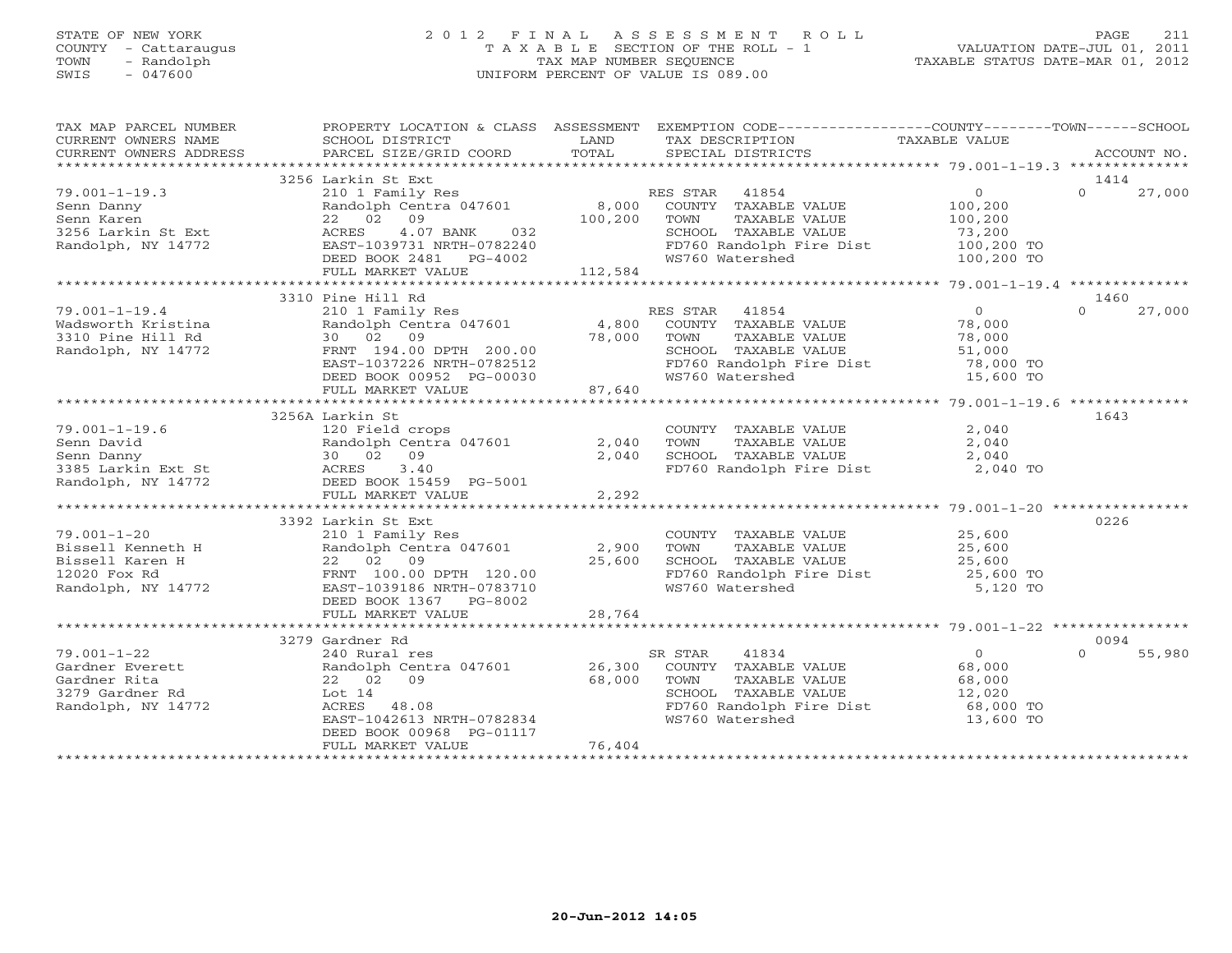# STATE OF NEW YORK 2 0 1 2 F I N A L A S S E S S M E N T R O L L PAGE 212 COUNTY - Cattaraugus T A X A B L E SECTION OF THE ROLL - 1 VALUATION DATE-JUL 01, 2011 TOWN - Randolph TAX MAP NUMBER SEQUENCE TAXABLE STATUS DATE-MAR 01, 2012 SWIS - 047600 UNIFORM PERCENT OF VALUE IS 089.00

| SCHOOL DISTRICT                                                                                                                          | LAND                                                                                                                               | TAX DESCRIPTION                                                                                       |                                                                                                                                                                                                                                                                                                                                                                                                                                                                                                                                                                                                                                                                               |                                                                                                                                                                       | ACCOUNT NO.                                                                                                                                                                                                                                                                                                                                                                                                                                                                   |
|------------------------------------------------------------------------------------------------------------------------------------------|------------------------------------------------------------------------------------------------------------------------------------|-------------------------------------------------------------------------------------------------------|-------------------------------------------------------------------------------------------------------------------------------------------------------------------------------------------------------------------------------------------------------------------------------------------------------------------------------------------------------------------------------------------------------------------------------------------------------------------------------------------------------------------------------------------------------------------------------------------------------------------------------------------------------------------------------|-----------------------------------------------------------------------------------------------------------------------------------------------------------------------|-------------------------------------------------------------------------------------------------------------------------------------------------------------------------------------------------------------------------------------------------------------------------------------------------------------------------------------------------------------------------------------------------------------------------------------------------------------------------------|
|                                                                                                                                          |                                                                                                                                    |                                                                                                       |                                                                                                                                                                                                                                                                                                                                                                                                                                                                                                                                                                                                                                                                               |                                                                                                                                                                       |                                                                                                                                                                                                                                                                                                                                                                                                                                                                               |
| Larkin St Ext<br>22 02 09                                                                                                                |                                                                                                                                    | TAXABLE VALUE<br>TOWN<br>SCHOOL TAXABLE VALUE<br>WS760 Watershed                                      | 11,498<br>11,498                                                                                                                                                                                                                                                                                                                                                                                                                                                                                                                                                                                                                                                              |                                                                                                                                                                       | 0298<br>17,502                                                                                                                                                                                                                                                                                                                                                                                                                                                                |
|                                                                                                                                          |                                                                                                                                    |                                                                                                       |                                                                                                                                                                                                                                                                                                                                                                                                                                                                                                                                                                                                                                                                               |                                                                                                                                                                       |                                                                                                                                                                                                                                                                                                                                                                                                                                                                               |
|                                                                                                                                          |                                                                                                                                    |                                                                                                       |                                                                                                                                                                                                                                                                                                                                                                                                                                                                                                                                                                                                                                                                               |                                                                                                                                                                       | 1351                                                                                                                                                                                                                                                                                                                                                                                                                                                                          |
| DEED BOOK 871<br>PG-00161<br>FULL MARKET VALUE                                                                                           |                                                                                                                                    |                                                                                                       | 9,364<br>$\overline{0}$<br>95,236<br>95,236                                                                                                                                                                                                                                                                                                                                                                                                                                                                                                                                                                                                                                   | 9,364<br>$\circ$                                                                                                                                                      | 9,364<br>27,000                                                                                                                                                                                                                                                                                                                                                                                                                                                               |
|                                                                                                                                          |                                                                                                                                    |                                                                                                       |                                                                                                                                                                                                                                                                                                                                                                                                                                                                                                                                                                                                                                                                               |                                                                                                                                                                       |                                                                                                                                                                                                                                                                                                                                                                                                                                                                               |
| Larkin St Ext (Off)<br>DEED BOOK 4363 PG-8001                                                                                            |                                                                                                                                    | COUNTY TAXABLE VALUE<br>TAXABLE VALUE<br>TOWN                                                         | 8,800<br>8,800<br>8,800                                                                                                                                                                                                                                                                                                                                                                                                                                                                                                                                                                                                                                                       |                                                                                                                                                                       | 1394                                                                                                                                                                                                                                                                                                                                                                                                                                                                          |
|                                                                                                                                          |                                                                                                                                    |                                                                                                       |                                                                                                                                                                                                                                                                                                                                                                                                                                                                                                                                                                                                                                                                               |                                                                                                                                                                       |                                                                                                                                                                                                                                                                                                                                                                                                                                                                               |
|                                                                                                                                          |                                                                                                                                    |                                                                                                       | $\begin{array}{c} 0 \\ 49,000 \end{array}$                                                                                                                                                                                                                                                                                                                                                                                                                                                                                                                                                                                                                                    | $\Omega$                                                                                                                                                              | 0336<br>27,000                                                                                                                                                                                                                                                                                                                                                                                                                                                                |
|                                                                                                                                          |                                                                                                                                    |                                                                                                       |                                                                                                                                                                                                                                                                                                                                                                                                                                                                                                                                                                                                                                                                               |                                                                                                                                                                       |                                                                                                                                                                                                                                                                                                                                                                                                                                                                               |
| 105 Vac farmland<br>105 Vac farmland<br>Randolph Centra 047601<br>22 02 09<br>ACRES 34.60<br>DEED BOOK 2288 PG-7001<br>FULL MARKET VALUE | 28,315                                                                                                                             | TAXABLE VALUE<br>SCHOOL TAXABLE VALUE<br>WS760 Watershed                                              | 14,040<br>11,160<br>11,160<br>11,160                                                                                                                                                                                                                                                                                                                                                                                                                                                                                                                                                                                                                                          |                                                                                                                                                                       | 1112<br>14,040                                                                                                                                                                                                                                                                                                                                                                                                                                                                |
|                                                                                                                                          | PARCEL SIZE/GRID COORD<br>3216 Larkin St Ext<br>FULL MARKET VALUE<br>3166 Larkin St Ext<br>FULL MARKET VALUE<br>4316 Larkin St Ext | TOTAL<br>EAST-1039952 NRTH-0781107<br>EAST-1042255 NRTH-0781418<br>9,888<br>EAST-1039999 NRTH-0780426 | SPECIAL DISTRICTS<br>29,000<br>ACRES 45.65<br>EAST-1040512 NRTH-0781566<br>DEED BOOK 2288 PG-7001<br>FULL MARKET VALUE 32,584<br>Larkin St Ext<br>240 Rural res<br>Randolph Centra 047601<br>21,400 RES STAR 41854<br>22 02 09<br>22 02 09<br>22 02 09<br>22 02 09<br>22 02 09<br>DEN STRING STRING STRING STRING STRING STRING STRING STRING STRING STRING STRING STRING STRING STRING STRING STRING STRING STRING STRING STRING STRING STRING STRING STRING STRING STRING STRING STRING STRING STRING STRING S<br>FRNT 208.00 DPTH 92.00<br>EAST-1039133 NRTH-0780269<br>DEED BOOK 1369 PG-4002<br>55,056<br>AG DISTOUT 41730<br>25,200 COUNTY TAXABLE VALUE<br>25,200 TOWN | TAXABLE VALUE<br><b>TOWN TAXABLE VALUE</b><br>SCHOOL TAXABLE VALUE<br>SCHOOL TAXABLE VALUE<br>FD760 Randolph Fire Dist<br>WS760 Watershed<br>FD760 Randolph Fire Dist | PROPERTY LOCATION & CLASS ASSESSMENT EXEMPTION CODE---------------COUNTY-------TOWN------SCHOOL<br>17,502<br>FD760 Randolph Fire Dist 29,000 TO<br>5,800 TO<br>CHOOL TAXABLE VALUE<br>SCHOOL TAXABLE VALUE<br>FD760 Randolph Fire Dist $104,600$ TO<br>WS760 Watershed 20,920 TO<br>$8,800$ TO<br>1,760 TO<br>- THAT THAT THE VALUE<br>SCHOOL TAXABLE VALUE<br>FD760 Randolph Fire Dist<br>WS760 Watershed<br>WS760 Watershed<br>A 2000 TO<br>14,040<br>25,200 TO<br>5,040 TO |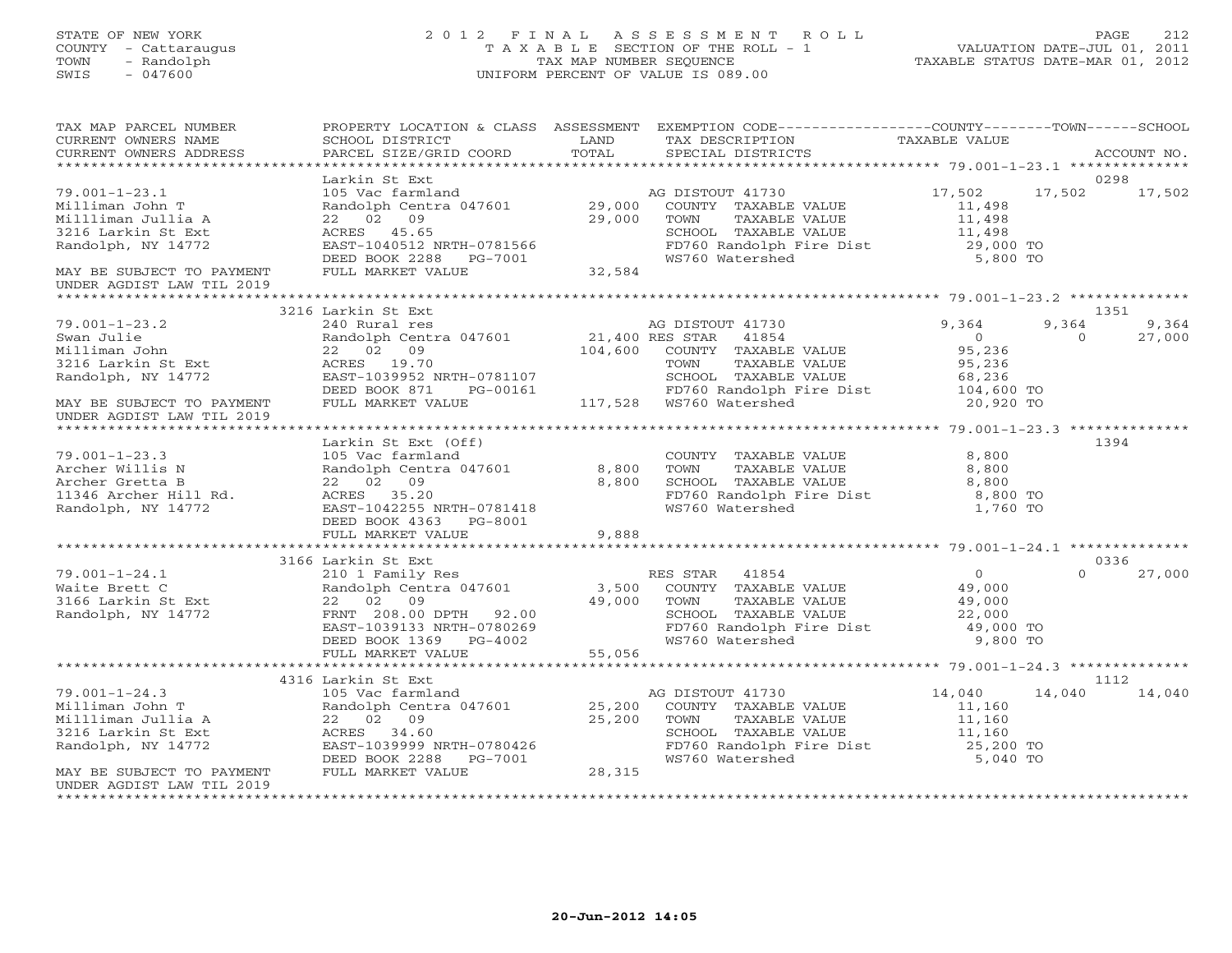# STATE OF NEW YORK 2 0 1 2 F I N A L A S S E S S M E N T R O L L PAGE 213 COUNTY - Cattaraugus T A X A B L E SECTION OF THE ROLL - 1 VALUATION DATE-JUL 01, 2011 TOWN - Randolph TAX MAP NUMBER SEQUENCE TAXABLE STATUS DATE-MAR 01, 2012 SWIS - 047600 UNIFORM PERCENT OF VALUE IS 089.00UNIFORM PERCENT OF VALUE IS 089.00

| TAX MAP PARCEL NUMBER<br>CURRENT OWNERS NAME<br>CURRENT OWNERS ADDRESS | SCHOOL DISTRICT<br>PARCEL SIZE/GRID COORD                      | LAND<br>TOTAL | PROPERTY LOCATION & CLASS ASSESSMENT EXEMPTION CODE----------------COUNTY-------TOWN------SCHOOL<br>TAX DESCRIPTION<br>SPECIAL DISTRICTS | TAXABLE VALUE             |          | ACCOUNT NO. |
|------------------------------------------------------------------------|----------------------------------------------------------------|---------------|------------------------------------------------------------------------------------------------------------------------------------------|---------------------------|----------|-------------|
|                                                                        |                                                                |               |                                                                                                                                          |                           |          |             |
|                                                                        | Larkin St. Ext                                                 |               |                                                                                                                                          |                           | 1607     |             |
| $79.001 - 1 - 24.4$                                                    | 311 Res vac land                                               |               | COUNTY TAXABLE VALUE                                                                                                                     | 3,000                     |          |             |
| Waite Brett                                                            | Randolph Centra 047601                                         | 3,000         | TOWN<br>TAXABLE VALUE                                                                                                                    | 3,000                     |          |             |
| 3166 Larkin St. Ext                                                    | 2<br>9<br>22                                                   | 3,000         | SCHOOL TAXABLE VALUE                                                                                                                     | 3,000                     |          |             |
| Randolph, NY 14772                                                     | FRNT<br>54.00 DPTH 228.00                                      |               | FD760 Randolph Fire Dist 3,000 TO                                                                                                        |                           |          |             |
|                                                                        | EAST-1039251 NRTH-0780268                                      |               | WS760 Watershed                                                                                                                          | 600 TO                    |          |             |
|                                                                        | DEED BOOK 4089 PG-4001<br>FULL MARKET VALUE                    | 3,371         |                                                                                                                                          |                           |          |             |
|                                                                        |                                                                |               |                                                                                                                                          |                           |          |             |
|                                                                        | 11742 Archer Hill Rd                                           |               |                                                                                                                                          |                           | 1627     |             |
| $79.001 - 1 - 24.5$                                                    | 240 Rural res                                                  |               | RES STAR 41854                                                                                                                           | $\overline{0}$            | $\Omega$ | 27,000      |
| Henderson James L                                                      | Randolph Centra 047601                                         | 16,100        | COUNTY TAXABLE VALUE                                                                                                                     | 184,400                   |          |             |
| Henderson Janenne R                                                    | 22 02 09                                                       | 184,400       | TOWN<br>TAXABLE VALUE                                                                                                                    | 184,400                   |          |             |
| 11742 Archer Hill Rd                                                   | ACRES 13.40                                                    |               | SCHOOL TAXABLE VALUE                                                                                                                     | 157,400                   |          |             |
| Randolph, NY 14772                                                     | EAST-1040547 NRTH-0780065                                      |               | FD760 Randolph Fire Dist 184,400 TO                                                                                                      |                           |          |             |
|                                                                        | DEED BOOK 9934 PG-5001                                         |               | WS760 Watershed                                                                                                                          | 36,880 TO                 |          |             |
|                                                                        | FULL MARKET VALUE                                              | 207,191       |                                                                                                                                          |                           |          |             |
|                                                                        |                                                                |               |                                                                                                                                          |                           |          |             |
|                                                                        | 11523 Archer Hill Rd                                           |               |                                                                                                                                          |                           | 0297     |             |
| $79.001 - 1 - 26.1$                                                    | 210 1 Family Res                                               |               | WVET C/T 41121                                                                                                                           | 10,800                    | 10,800   | $\Omega$    |
| Smith David L                                                          | Randolph Centra 047601 4,700 SR STAR<br>21 02 09 75,700 COUNTY |               | 41834                                                                                                                                    | $\Omega$                  | $\Omega$ | 55,980      |
| Smith Alberta M                                                        |                                                                |               | COUNTY TAXABLE VALUE                                                                                                                     | 64,900                    |          |             |
| 11523 Archer Hill Rd                                                   | FRNT 183.00 DPTH 208.00                                        |               | TAXABLE VALUE<br>TOWN                                                                                                                    | 64,900                    |          |             |
| Randolph, NY 14772                                                     | EAST-1042090 NRTH-0779584                                      |               | SCHOOL TAXABLE VALUE                                                                                                                     | 19,720                    |          |             |
|                                                                        | DEED BOOK 696<br>PG-00964                                      |               | FD760 Randolph Fire Dist 75,700 TO<br>WS760 Watershed 15,140 TO                                                                          |                           |          |             |
|                                                                        | FULL MARKET VALUE                                              |               | 85,056 WS760 Watershed                                                                                                                   |                           |          |             |
|                                                                        |                                                                |               |                                                                                                                                          |                           |          |             |
|                                                                        | 11477 Archer Hill Rd                                           |               |                                                                                                                                          |                           | 1366     |             |
| $79.001 - 1 - 26.2$                                                    | 210 1 Family Res                                               |               | RES STAR<br>41854                                                                                                                        | $0 \qquad \qquad$         | $\Omega$ | 27,000      |
| Smith Lawrence L                                                       | Randolph Centra 047601                                         | 4,700         | COUNTY TAXABLE VALUE                                                                                                                     | 79,100                    |          |             |
| Smith Linda A<br>11477 Archer Hill Rd                                  | 21 02 09<br>FRNT 208.00 DPTH 183.00                            | 79,100        | TOWN<br>TAXABLE VALUE<br>SCHOOL TAXABLE VALUE                                                                                            | 79,100                    |          |             |
| Randolph, NY 14772                                                     | EAST-1042506 NRTH-0779580                                      |               | FD760 Randolph Fire Dist                                                                                                                 | 52,100<br>79,100 TO       |          |             |
|                                                                        | DEED BOOK 881<br>PG-00708                                      |               | WS760 Watershed                                                                                                                          | 15,820 TO                 |          |             |
|                                                                        | FULL MARKET VALUE                                              | 88,876        |                                                                                                                                          |                           |          |             |
|                                                                        |                                                                |               |                                                                                                                                          |                           |          |             |
|                                                                        | 11501 Archer Hill Rd                                           |               |                                                                                                                                          |                           | 1532     |             |
| $79.001 - 1 - 26.3$                                                    | 210 1 Family Res                                               |               | 41834<br>SR STAR                                                                                                                         | $\overline{0}$            | $\Omega$ | 55,980      |
| Everts William                                                         | Randolph Centra 047601                                         | 900           | COUNTY TAXABLE VALUE                                                                                                                     |                           |          |             |
| Everts Deborah                                                         | 21 02 09                                                       | 85,500        | TOWN<br>TAXABLE VALUE                                                                                                                    | 85,JJ<br>85,500<br>^^ 520 |          |             |
| 11501 Archer Hill Rd                                                   | FRNT 208.00 DPTH 183.00                                        |               |                                                                                                                                          | 29,520                    |          |             |
| Randolph, NY 14772                                                     | BANK<br>012                                                    |               | schoop TAXABLE VALUE<br>FD760 Randolph Fire Dist<br>W9760 Y                                                                              | 85,500 TO                 |          |             |
|                                                                        | EAST-1042297 NRTH-0779582                                      |               | WS760 Watershed                                                                                                                          | 17,100 TO                 |          |             |
|                                                                        | DEED BOOK 992<br>PG-889                                        |               |                                                                                                                                          |                           |          |             |
|                                                                        | FULL MARKET VALUE                                              | 96,067        |                                                                                                                                          |                           |          |             |
|                                                                        |                                                                |               |                                                                                                                                          |                           |          |             |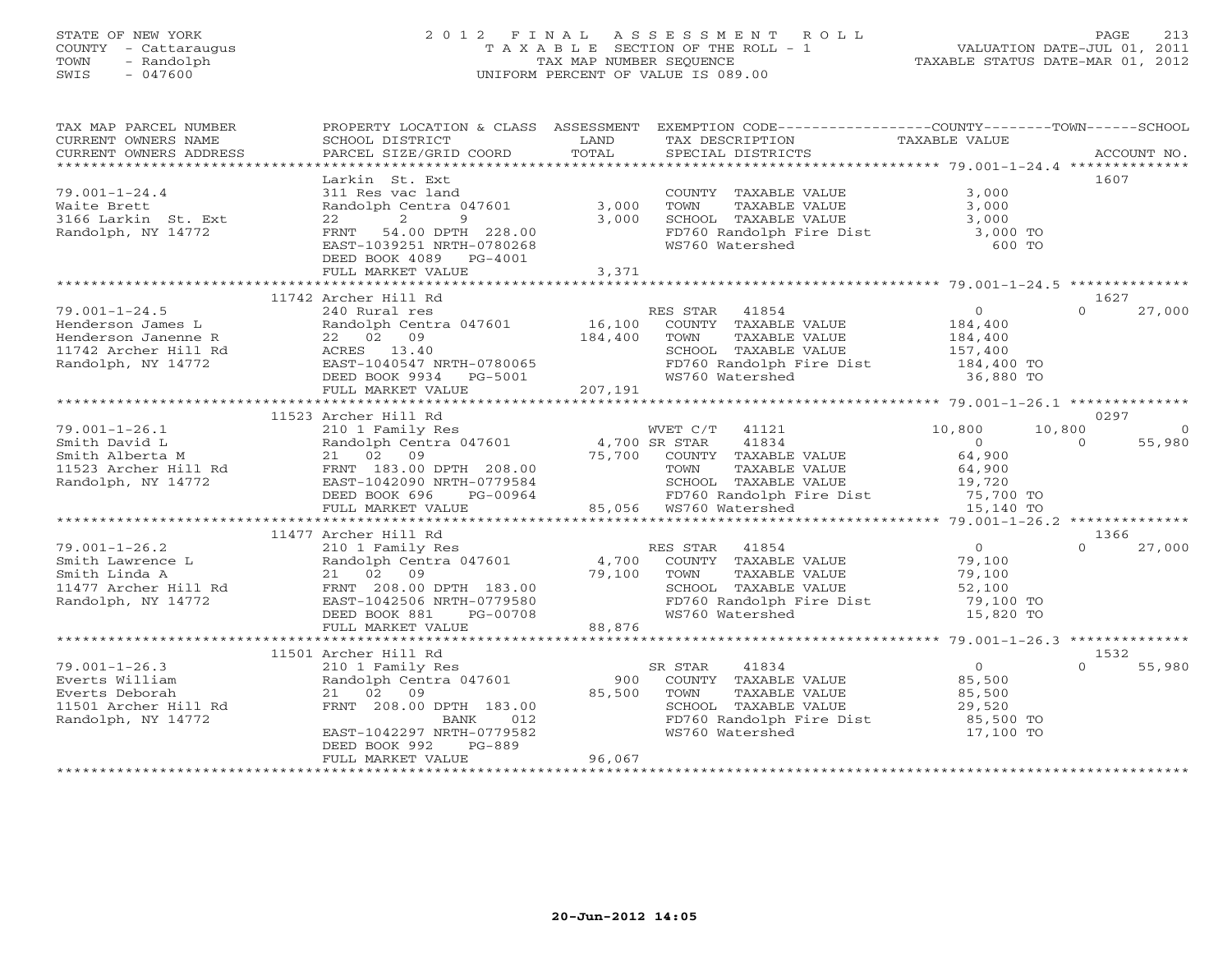# STATE OF NEW YORK 2 0 1 2 F I N A L A S S E S S M E N T R O L L PAGE 214 COUNTY - Cattaraugus T A X A B L E SECTION OF THE ROLL - 1 VALUATION DATE-JUL 01, 2011 TOWN - Randolph TAX MAP NUMBER SEQUENCE TAXABLE STATUS DATE-MAR 01, 2012 SWIS - 047600 UNIFORM PERCENT OF VALUE IS 089.00

| TAX MAP PARCEL NUMBER<br>CURRENT OWNERS NAME<br>CURRENT OWNERS ADDRESS                                                                                                                                                                                     | SCHOOL DISTRICT<br><b>Example 12</b> LAND<br>PARCEL SIZE/GRID COORD                               | TOTAL                  | PROPERTY LOCATION & CLASS ASSESSMENT EXEMPTION CODE---------------COUNTY-------TOWN------SCHOOL<br>TAX DESCRIPTION TAXABLE VALUE<br>SPECIAL DISTRICTS |                                            | ACCOUNT NO.                |
|------------------------------------------------------------------------------------------------------------------------------------------------------------------------------------------------------------------------------------------------------------|---------------------------------------------------------------------------------------------------|------------------------|-------------------------------------------------------------------------------------------------------------------------------------------------------|--------------------------------------------|----------------------------|
|                                                                                                                                                                                                                                                            |                                                                                                   |                        |                                                                                                                                                       |                                            |                            |
| 19.001-1-27<br>210 1 Family Res<br>Simmons Kathleen L<br>210 1 Family Res<br>210 1 Family Res<br>210 1 Family Res<br>210 1 Family Res<br>4,900 COUNTY TAXABLE VALUE<br>4,900 COUNTY TAXABLE VALUE<br>23,100<br>23,100<br>23,100<br>23,100<br>23,100<br>23, |                                                                                                   |                        |                                                                                                                                                       |                                            | 0239<br>$\Omega$<br>27,000 |
|                                                                                                                                                                                                                                                            |                                                                                                   |                        |                                                                                                                                                       |                                            |                            |
|                                                                                                                                                                                                                                                            |                                                                                                   |                        |                                                                                                                                                       |                                            |                            |
|                                                                                                                                                                                                                                                            | FRNT 218.00 DPTH 190.00<br>EAST-1042962 NRTH-0779583                                              |                        | SCHOOL TAXABLE VALUE<br>FD760 Randolph Fire Dist                                                                                                      | 6,100<br>33,100 TO                         |                            |
|                                                                                                                                                                                                                                                            |                                                                                                   |                        |                                                                                                                                                       |                                            |                            |
|                                                                                                                                                                                                                                                            | DEED BOOK 3354 PG-8001<br>FULL MARKET VALUE 37,191                                                |                        | WS760 Watershed                                                                                                                                       | 6,620 TO                                   |                            |
|                                                                                                                                                                                                                                                            |                                                                                                   |                        |                                                                                                                                                       |                                            |                            |
|                                                                                                                                                                                                                                                            | 3059 Atwood Rd                                                                                    |                        |                                                                                                                                                       |                                            | 1496                       |
| $79.001 - 1 - 28.2$                                                                                                                                                                                                                                        |                                                                                                   |                        |                                                                                                                                                       |                                            | 50,200<br>$\Omega$         |
| Sheldon Richard L                                                                                                                                                                                                                                          |                                                                                                   |                        | 270 Mfg housing 38 SR STAR 41834<br>Randolph Centra 047601 5,800 COUNTY TAXABLE VALUE                                                                 | $\begin{array}{c} 0 \\ 50,200 \end{array}$ |                            |
| Sheldon Cynthia V                                                                                                                                                                                                                                          | 13 02 09                                                                                          | 50,200 TOWN            | TAXABLE VALUE                                                                                                                                         | 50,200                                     |                            |
| 3059 Atwood Rd                                                                                                                                                                                                                                             |                                                                                                   |                        | SCHOOL TAXABLE VALUE                                                                                                                                  | $\sim$ 0                                   |                            |
| Randolph, NY 14772                                                                                                                                                                                                                                         |                                                                                                   |                        | FD760 Randolph Fire Dist 50,200 TO                                                                                                                    |                                            |                            |
|                                                                                                                                                                                                                                                            |                                                                                                   |                        | WS760 Watershed                                                                                                                                       | 10,040 TO                                  |                            |
|                                                                                                                                                                                                                                                            |                                                                                                   |                        |                                                                                                                                                       |                                            |                            |
|                                                                                                                                                                                                                                                            |                                                                                                   |                        |                                                                                                                                                       |                                            |                            |
|                                                                                                                                                                                                                                                            | Atwood Rd                                                                                         |                        |                                                                                                                                                       |                                            | 0114                       |
| $79.001 - 1 - 30$                                                                                                                                                                                                                                          | 323 Vacant rural                                                                                  |                        | COUNTY TAXABLE VALUE 10,300                                                                                                                           |                                            |                            |
| AJAR International Inc                                                                                                                                                                                                                                     | Randolph Centra 047601 10,300                                                                     |                        | TAXABLE VALUE<br>TAXABLE VALUE 10,300<br>TAXABLE VALUE 10,300<br>TOWN                                                                                 |                                            |                            |
| PO Box 38                                                                                                                                                                                                                                                  | 13/21 02 09                                                                                       | 10,300                 | SCHOOL TAXABLE VALUE                                                                                                                                  |                                            |                            |
| Randolph, NY 14772                                                                                                                                                                                                                                         | ACRES 41.01<br>EAST-1042889 NRTH-0776503                                                          |                        | FD760 Randolph Fire Dist 10,300 TO                                                                                                                    |                                            |                            |
|                                                                                                                                                                                                                                                            |                                                                                                   |                        | WS760 Watershed                                                                                                                                       | 2,060 TO                                   |                            |
|                                                                                                                                                                                                                                                            | DEED BOOK 2171 PG-8001                                                                            |                        |                                                                                                                                                       |                                            |                            |
|                                                                                                                                                                                                                                                            |                                                                                                   |                        |                                                                                                                                                       |                                            |                            |
|                                                                                                                                                                                                                                                            | 11569 Archer Hill Rd                                                                              |                        |                                                                                                                                                       |                                            | 0286                       |
| $79.001 - 1 - 31$                                                                                                                                                                                                                                          | 120 Field crops                                                                                   |                        | AG BLDG<br>41700                                                                                                                                      |                                            | 74,000                     |
| Ajar International, Inc                                                                                                                                                                                                                                    | Example 120 Field crops<br>Randolph Centra 047601 114,800 AG BLDG                                 |                        | 41700                                                                                                                                                 | 74,000<br>92,200<br>74,000<br>92,200       | 92,200                     |
| Attn: William C. Schettine                                                                                                                                                                                                                                 | 21 02 09                                                                                          |                        | 288,800 AG DIST 41720<br>COUNTY TAXARLE                                                                                                               | 43,618                                     | 43,618<br>43,618           |
| PO Box 38                                                                                                                                                                                                                                                  | -1041977 NRTH-0777515<br>DEED BOOK 1012 PG-902<br>FULL MARKET VALUE                               |                        | COUNTY TAXABLE VALUE                                                                                                                                  | 78,982                                     |                            |
| Randolph, NY 14772                                                                                                                                                                                                                                         |                                                                                                   |                        | 0777515 TOWN TAXABLE VALUE 78,982<br>G-902 SCHOOL TAXABLE VALUE 78,982<br>324,494 FD760 Randolph Fire Dist 288,800 TO                                 |                                            |                            |
|                                                                                                                                                                                                                                                            |                                                                                                   |                        |                                                                                                                                                       |                                            |                            |
| MAY BE SUBJECT TO PAYMENT                                                                                                                                                                                                                                  |                                                                                                   |                        |                                                                                                                                                       |                                            |                            |
| UNDER AGDIST LAW TIL 2020                                                                                                                                                                                                                                  |                                                                                                   |                        | WS760 Watershed                                                                                                                                       | 57,760 TO                                  |                            |
|                                                                                                                                                                                                                                                            |                                                                                                   |                        |                                                                                                                                                       |                                            |                            |
|                                                                                                                                                                                                                                                            | Archer Hill Rd                                                                                    |                        |                                                                                                                                                       |                                            | 0361                       |
| $79.001 - 1 - 32.1$<br>Chase Stanley 111 A                                                                                                                                                                                                                 | 105.100 MG DIST<br>105 Vac farmland MG DIST<br>Randolph Centra 047601 45,100 COUNTY TAXABLE VALUE |                        |                                                                                                                                                       | 17,135 17,135<br>27,965                    | 17,135                     |
| 11807 Archer Hill Rd                                                                                                                                                                                                                                       | 21 02 09                                                                                          |                        |                                                                                                                                                       |                                            |                            |
| Randolph, NY 14772                                                                                                                                                                                                                                         | ACRES 95.30                                                                                       | $45,100$ TOWN<br>SCHOC | TAXABLE VALUE<br>SCHOOL TAXABLE VALUE                                                                                                                 | 27,965<br>27,965                           |                            |
|                                                                                                                                                                                                                                                            |                                                                                                   |                        | FD760 Randolph Fire Dist 45,100 TO                                                                                                                    |                                            |                            |
| MAY BE SUBJECT TO PAYMENT                                                                                                                                                                                                                                  | ACRES 95.30<br>EAST-1040195 NRTH-0777599<br>DEED BOOK 1003 PG-845                                 |                        | WS760 Watershed                                                                                                                                       | 9,020 TO                                   |                            |
| UNDER AGDIST LAW TIL 2016                                                                                                                                                                                                                                  | FULL MARKET VALUE                                                                                 | 50,674                 |                                                                                                                                                       |                                            |                            |
|                                                                                                                                                                                                                                                            |                                                                                                   |                        |                                                                                                                                                       | ******************************             |                            |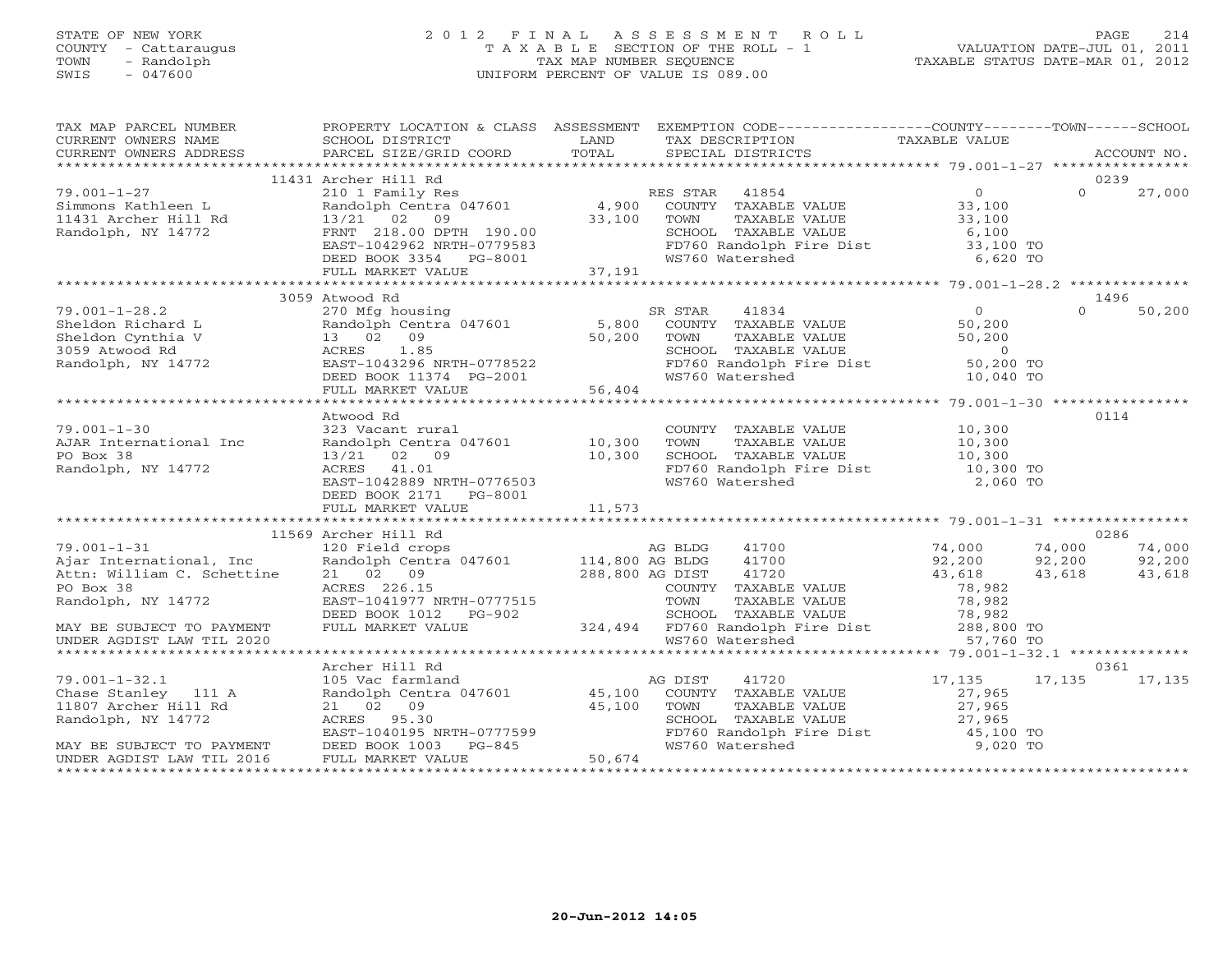# STATE OF NEW YORK 2 0 1 2 F I N A L A S S E S S M E N T R O L L PAGE 215 COUNTY - Cattaraugus T A X A B L E SECTION OF THE ROLL - 1 VALUATION DATE-JUL 01, 2011 TOWN - Randolph TAX MAP NUMBER SEQUENCE TAXABLE STATUS DATE-MAR 01, 2012 SWIS - 047600 UNIFORM PERCENT OF VALUE IS 089.00UNIFORM PERCENT OF VALUE IS 089.00

| TAX MAP PARCEL NUMBER<br>CURRENT OWNERS NAME                                                                                                                                                                                                 | SCHOOL DISTRICT                                                            | <b>EXAMPLE EXAMPLE EXAMPLE EXAMPLE EXAMPLE EXAMPLE EXAMPLE EXAMPLE EXAMPLE EXAMPLE EXAMPLE EXAMPLE EXAMPLE EXAMPLE EXAMPLE EXAMPLE EXAMPLE EXAMPLE EXAMPLE EXAMPLE EXAMPLE EXAMPLE EXAMPLE E</b> | PROPERTY LOCATION & CLASS ASSESSMENT EXEMPTION CODE---------------COUNTY-------TOWN------SCHOOL<br>TAX DESCRIPTION TAXABLE VALUE                                                                                                         |           |                    |
|----------------------------------------------------------------------------------------------------------------------------------------------------------------------------------------------------------------------------------------------|----------------------------------------------------------------------------|--------------------------------------------------------------------------------------------------------------------------------------------------------------------------------------------------|------------------------------------------------------------------------------------------------------------------------------------------------------------------------------------------------------------------------------------------|-----------|--------------------|
|                                                                                                                                                                                                                                              |                                                                            |                                                                                                                                                                                                  |                                                                                                                                                                                                                                          |           |                    |
|                                                                                                                                                                                                                                              |                                                                            |                                                                                                                                                                                                  |                                                                                                                                                                                                                                          |           |                    |
|                                                                                                                                                                                                                                              | 11651 Archer Hill Rd                                                       |                                                                                                                                                                                                  |                                                                                                                                                                                                                                          |           | 1085               |
| 79.001-1-32.2                                                                                                                                                                                                                                |                                                                            |                                                                                                                                                                                                  | Archer Hill Rd<br>240 Rural res<br>Randolph Centra 047601 15,000 COUNTY TAXABLE VALUE 99,000<br>21 02 09 99,000 TOWN TAXABLE VALUE 99,000<br>ACRES 24.66 BANK 082 SCHOOL TAXABLE VALUE 72,000<br>EAST-1040876 NRTH-0777898 FD760 Randolp |           | $\Omega$<br>27,000 |
| Grimm Gregory J<br>Grimm Judith<br>11651 Archer Hill Rd<br>Randolph, NY 14772                                                                                                                                                                |                                                                            |                                                                                                                                                                                                  |                                                                                                                                                                                                                                          |           |                    |
|                                                                                                                                                                                                                                              |                                                                            |                                                                                                                                                                                                  |                                                                                                                                                                                                                                          |           |                    |
|                                                                                                                                                                                                                                              |                                                                            |                                                                                                                                                                                                  |                                                                                                                                                                                                                                          |           |                    |
|                                                                                                                                                                                                                                              |                                                                            |                                                                                                                                                                                                  |                                                                                                                                                                                                                                          | 19,800 TO |                    |
|                                                                                                                                                                                                                                              |                                                                            |                                                                                                                                                                                                  |                                                                                                                                                                                                                                          |           |                    |
|                                                                                                                                                                                                                                              |                                                                            |                                                                                                                                                                                                  |                                                                                                                                                                                                                                          |           |                    |
| 79.001-1-32.3<br>Pearson William M Randolp<br>Pearson Carol D 21 02<br>11703 Archer Hill Rd ACRES<br>Randolph, NY 14772 EAST-1<br>FULL<br>FULL<br>FULL<br>THE RAND                                                                           | 11703 Archer Hill Rd                                                       |                                                                                                                                                                                                  |                                                                                                                                                                                                                                          |           | 1218               |
|                                                                                                                                                                                                                                              | 210 1 Family Res<br>Randolph Centra 047601 8,200                           |                                                                                                                                                                                                  | ES STAR 41854 0<br>COUNTY TAXABLE VALUE 70,000<br>TAXABLE VALUE 70,000<br>RES STAR 41854                                                                                                                                                 |           | $\Omega$<br>27,000 |
|                                                                                                                                                                                                                                              |                                                                            |                                                                                                                                                                                                  |                                                                                                                                                                                                                                          |           |                    |
|                                                                                                                                                                                                                                              |                                                                            |                                                                                                                                                                                                  |                                                                                                                                                                                                                                          |           |                    |
|                                                                                                                                                                                                                                              |                                                                            |                                                                                                                                                                                                  |                                                                                                                                                                                                                                          |           |                    |
|                                                                                                                                                                                                                                              |                                                                            |                                                                                                                                                                                                  |                                                                                                                                                                                                                                          |           |                    |
|                                                                                                                                                                                                                                              |                                                                            |                                                                                                                                                                                                  |                                                                                                                                                                                                                                          |           |                    |
| Pearson William M<br>Pearson Carol D<br>21 02 09 000 70,000 TONN TAXABLE VALUE<br>21703 Archer Hill Rd<br>Randolph, NY 14772 EAST-1040443 NRTH-0779531<br>EED BOOK 836 PG-00439 FOLD MARKET VALUE<br>FULL MARKET VALUE 78,652<br>*********** |                                                                            |                                                                                                                                                                                                  |                                                                                                                                                                                                                                          |           |                    |
|                                                                                                                                                                                                                                              |                                                                            |                                                                                                                                                                                                  |                                                                                                                                                                                                                                          |           |                    |
|                                                                                                                                                                                                                                              | 11807 Archer Hill Rd                                                       |                                                                                                                                                                                                  |                                                                                                                                                                                                                                          |           | 0354               |
|                                                                                                                                                                                                                                              |                                                                            |                                                                                                                                                                                                  |                                                                                                                                                                                                                                          |           |                    |
|                                                                                                                                                                                                                                              |                                                                            |                                                                                                                                                                                                  |                                                                                                                                                                                                                                          |           |                    |
|                                                                                                                                                                                                                                              |                                                                            |                                                                                                                                                                                                  |                                                                                                                                                                                                                                          |           |                    |
|                                                                                                                                                                                                                                              |                                                                            |                                                                                                                                                                                                  |                                                                                                                                                                                                                                          |           |                    |
|                                                                                                                                                                                                                                              |                                                                            |                                                                                                                                                                                                  |                                                                                                                                                                                                                                          |           |                    |
|                                                                                                                                                                                                                                              |                                                                            |                                                                                                                                                                                                  |                                                                                                                                                                                                                                          |           |                    |
|                                                                                                                                                                                                                                              |                                                                            |                                                                                                                                                                                                  |                                                                                                                                                                                                                                          |           |                    |
|                                                                                                                                                                                                                                              | 11861 Archer Hill Rd                                                       |                                                                                                                                                                                                  |                                                                                                                                                                                                                                          |           | 0280               |
| $79.001 - 1 - 33.2$<br>79.001-1-33.2<br>Chase Stanley III Randolph Centra 047601 3,400<br>11807 Archer Hill Rd 21 02 09 3,400<br>Randolph, NY 14772 FRNT 148.50 DPTH 123.75<br>THE 148.50 DPTH 123.75                                        | 311 Res vac land                                                           |                                                                                                                                                                                                  |                                                                                                                                                                                                                                          |           |                    |
|                                                                                                                                                                                                                                              |                                                                            |                                                                                                                                                                                                  |                                                                                                                                                                                                                                          |           |                    |
|                                                                                                                                                                                                                                              |                                                                            |                                                                                                                                                                                                  |                                                                                                                                                                                                                                          |           |                    |
|                                                                                                                                                                                                                                              | $21$ $02$ 09 3,400<br>FRNT 148.50 DPTH 123.75<br>EAST-1039130 NRTH-0779664 |                                                                                                                                                                                                  |                                                                                                                                                                                                                                          |           |                    |
|                                                                                                                                                                                                                                              |                                                                            |                                                                                                                                                                                                  | COUNTY TAXABLE VALUE<br>TOWN TAXABLE VALUE 3,400<br>SCHOOL TAXABLE VALUE 3,400<br>FD760 Randolph Fire Dist 3,400 TO<br>WS760 Watershed 680 TO                                                                                            |           |                    |
|                                                                                                                                                                                                                                              | DEED BOOK 8237 PG-8009<br>FULL MARKET VALUE                                | 3,820                                                                                                                                                                                            |                                                                                                                                                                                                                                          |           |                    |
|                                                                                                                                                                                                                                              |                                                                            |                                                                                                                                                                                                  |                                                                                                                                                                                                                                          |           |                    |
|                                                                                                                                                                                                                                              | 11897 Archer Hill Rd                                                       |                                                                                                                                                                                                  |                                                                                                                                                                                                                                          |           | 0337               |
| - *******<br>79.001-1-34 - 13<br>Chase Stanley III R<br>Andrews John 2<br>11807 Archer Hill Rd 2<br>Tradob, NY 14772                                                                                                                         |                                                                            |                                                                                                                                                                                                  | Archer Hill Rd<br>113 Cattle farm (17601 and 20 DIST 41720 113<br>Randolph Centra 047601 43,200 RES STAR 41854 0<br>29 02 09 106,000 COUNTY TAXABLE VALUE 98,403<br>ACRES 98.43 TOWN TAXABLE VALUE 98,403<br>20 106,000 COUNTY TAXABLE V | 7,597     | 7,597<br>7,597     |
|                                                                                                                                                                                                                                              |                                                                            |                                                                                                                                                                                                  |                                                                                                                                                                                                                                          |           | 27,000<br>$\Omega$ |
|                                                                                                                                                                                                                                              |                                                                            |                                                                                                                                                                                                  |                                                                                                                                                                                                                                          |           |                    |
|                                                                                                                                                                                                                                              |                                                                            |                                                                                                                                                                                                  |                                                                                                                                                                                                                                          |           |                    |
|                                                                                                                                                                                                                                              |                                                                            |                                                                                                                                                                                                  |                                                                                                                                                                                                                                          |           |                    |
|                                                                                                                                                                                                                                              |                                                                            |                                                                                                                                                                                                  | ACRES 98.43<br>EAST-1038063 NRTH-0778641 SCHOOL TAXABLE VALUE 98,403<br>DEED BOOK 1921 PG-4001 119,101 WS760 Watershed 21,200 TO<br>FULL MARKET VALUE 105,000 12<br>PULL MARKET VALUE 119,101 WS760 Watershed 21,200 TO                  |           |                    |
| MAY BE SUBJECT TO PAYMENT                                                                                                                                                                                                                    | FULL MARKET VALUE                                                          |                                                                                                                                                                                                  |                                                                                                                                                                                                                                          |           |                    |
| UNDER AGDIST LAW TIL 2016                                                                                                                                                                                                                    |                                                                            |                                                                                                                                                                                                  |                                                                                                                                                                                                                                          |           |                    |
|                                                                                                                                                                                                                                              |                                                                            |                                                                                                                                                                                                  |                                                                                                                                                                                                                                          |           |                    |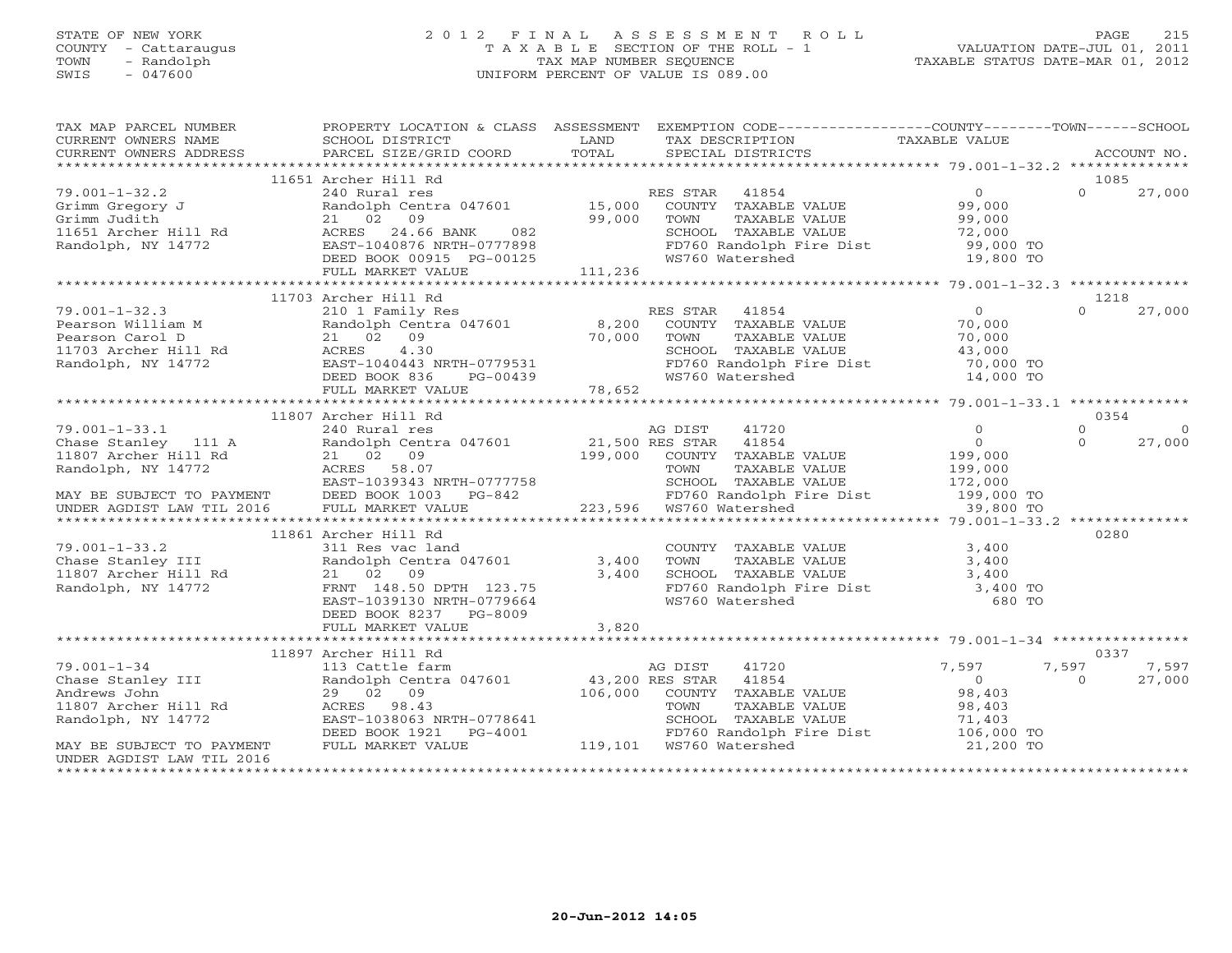# STATE OF NEW YORK 2 0 1 2 F I N A L A S S E S S M E N T R O L L PAGE 216 COUNTY - Cattaraugus T A X A B L E SECTION OF THE ROLL - 1 VALUATION DATE-JUL 01, 2011 TOWN - Randolph TAX MAP NUMBER SEQUENCE TAXABLE STATUS DATE-MAR 01, 2012 SWIS - 047600 UNIFORM PERCENT OF VALUE IS 089.00UNIFORM PERCENT OF VALUE IS 089.00

| TAX MAP PARCEL NUMBER<br>CURRENT OWNERS NAME                                                                                                                                                                                                                                                                                                                               | PROPERTY LOCATION & CLASS ASSESSMENT EXEMPTION CODE---------------COUNTY-------TOWN------SCHOOL<br>SCHOOL DISTRICT<br><b>Example 12 Distribution of the LAND</b> |         | TAX DESCRIPTION                                               | TAXABLE VALUE                                          |          |                |
|----------------------------------------------------------------------------------------------------------------------------------------------------------------------------------------------------------------------------------------------------------------------------------------------------------------------------------------------------------------------------|------------------------------------------------------------------------------------------------------------------------------------------------------------------|---------|---------------------------------------------------------------|--------------------------------------------------------|----------|----------------|
|                                                                                                                                                                                                                                                                                                                                                                            |                                                                                                                                                                  |         |                                                               |                                                        |          |                |
|                                                                                                                                                                                                                                                                                                                                                                            | 11979 Archer Hill Rd                                                                                                                                             |         |                                                               |                                                        |          | 0173           |
| $79.001 - 1 - 35$                                                                                                                                                                                                                                                                                                                                                          | 210 1 Family Res                                                                                                                                                 |         |                                                               | COUNTY TAXABLE VALUE 102,400                           |          |                |
| Hvizdzak Paul A Jr                                                                                                                                                                                                                                                                                                                                                         | Randolph Centra 047601 7,600                                                                                                                                     |         | TOWN<br>TAXABLE VALUE                                         | $102,400$<br>$102,400$                                 |          |                |
|                                                                                                                                                                                                                                                                                                                                                                            | 29 02 09                                                                                                                                                         | 102,400 | SCHOOL TAXABLE VALUE                                          | 102,400                                                |          |                |
|                                                                                                                                                                                                                                                                                                                                                                            |                                                                                                                                                                  |         |                                                               | FD760 Randolph Fire Dist 102,400 TO                    |          |                |
|                                                                                                                                                                                                                                                                                                                                                                            | EAST-1037061 NRTH-0779370                                                                                                                                        |         | WS760 Watershed                                               | 20,480 TO                                              |          |                |
| France Peri Ann $\begin{array}{lll} \text{France} & \text{Peri} & \text{Ann} & \text{ACRES} & 9.33 \\ \text{Paul Hvizdzak} & & & & & \text{ACRES} & 9.33 \\ 11979 Archer Hill Rd & & & & \text{EAST-1037061 NRTH-0779370} \\ \text{Random, NY 14772} & & & & \text{DEED BOK 14279 PG-7001} \\ \text{Randolph, NY 14772} & & & & \text{DEED BOK 14279 PG-7001} \end{array}$ |                                                                                                                                                                  |         |                                                               |                                                        |          |                |
|                                                                                                                                                                                                                                                                                                                                                                            | FULL MARKET VALUE                                                                                                                                                | 115,056 |                                                               |                                                        |          |                |
|                                                                                                                                                                                                                                                                                                                                                                            |                                                                                                                                                                  |         |                                                               |                                                        |          |                |
|                                                                                                                                                                                                                                                                                                                                                                            | Pine Hill Rd                                                                                                                                                     |         |                                                               |                                                        |          | 0015           |
| $79.001 - 1 - 36.1$                                                                                                                                                                                                                                                                                                                                                        | 1 1113 1111 112.<br>105 Vac farmland                                                                                                                             |         | AG DIST                                                       | 41720<br>1,917                                         | 1,917    | 1,917          |
| Andrews Family Trust<br>2982 Pine Hill Rd                                                                                                                                                                                                                                                                                                                                  | Randolph Centra 047601 21,700 COUNTY TAXABLE VALUE                                                                                                               |         |                                                               | 19,783<br>19,783                                       |          |                |
|                                                                                                                                                                                                                                                                                                                                                                            | $29$ $02$ 09                                                                                                                                                     | 21,700  | TOWN                                                          | TAXABLE VALUE                                          |          |                |
| Randolph, NY 14772                                                                                                                                                                                                                                                                                                                                                         |                                                                                                                                                                  |         | SCHOOL TAXABLE VALUE<br>FD760 Randolph Fire Dist              | 19,783<br>21,700 TO                                    |          |                |
|                                                                                                                                                                                                                                                                                                                                                                            |                                                                                                                                                                  |         |                                                               |                                                        |          |                |
|                                                                                                                                                                                                                                                                                                                                                                            |                                                                                                                                                                  |         |                                                               |                                                        |          |                |
|                                                                                                                                                                                                                                                                                                                                                                            |                                                                                                                                                                  |         |                                                               |                                                        |          |                |
|                                                                                                                                                                                                                                                                                                                                                                            |                                                                                                                                                                  |         |                                                               |                                                        |          |                |
|                                                                                                                                                                                                                                                                                                                                                                            | 3011 Pine Hill Rd                                                                                                                                                |         |                                                               |                                                        |          | 1106           |
| $79.001 - 1 - 36.2$                                                                                                                                                                                                                                                                                                                                                        |                                                                                                                                                                  |         |                                                               | 18,000                                                 | 18,000   | $\overline{a}$ |
|                                                                                                                                                                                                                                                                                                                                                                            | Plue nili KG<br>210 1 Family Res<br>Randolph Centra 047601 14,500 RES STAR 41854<br>30 02 09 113,000 COUNTY TAXABLE VALUE                                        |         |                                                               | $\overline{0}$                                         | $\Omega$ | 27,000         |
|                                                                                                                                                                                                                                                                                                                                                                            |                                                                                                                                                                  |         |                                                               | 95,000                                                 |          |                |
|                                                                                                                                                                                                                                                                                                                                                                            |                                                                                                                                                                  |         | TOWN                                                          | TAXABLE VALUE<br>95,000<br>SCHOOL TAXABLE VALUE 75,000 |          |                |
|                                                                                                                                                                                                                                                                                                                                                                            |                                                                                                                                                                  |         |                                                               |                                                        |          |                |
|                                                                                                                                                                                                                                                                                                                                                                            | DEED BOOK 787<br>PG-00227<br>FULL MARKET VALUE                                                                                                                   |         | 975<br>227 126,966 WS760 Watershed<br>126,966 WS760 Watershed | FD760 Randolph Fire Dist 113,000 TO<br>22,600 TO       |          |                |
|                                                                                                                                                                                                                                                                                                                                                                            |                                                                                                                                                                  |         |                                                               |                                                        |          |                |
|                                                                                                                                                                                                                                                                                                                                                                            | 3077 Pine Hill Rd                                                                                                                                                |         |                                                               |                                                        |          | 1289           |
| $79.001 - 1 - 36.3$                                                                                                                                                                                                                                                                                                                                                        |                                                                                                                                                                  |         |                                                               | 10,800                                                 | 10,800   | $\overline{0}$ |
| Gillen Bruce R                                                                                                                                                                                                                                                                                                                                                             |                                                                                                                                                                  |         |                                                               | $\overline{0}$                                         | $\Omega$ | 27,000         |
| Gillen Rosemary A                                                                                                                                                                                                                                                                                                                                                          |                                                                                                                                                                  |         |                                                               | 76,700                                                 |          |                |
| 3077 Pine Hill Rd                                                                                                                                                                                                                                                                                                                                                          | 210 1 Family Res<br>Randolph Centra 047601 6,000 RES STAR 41854<br>29 02 09 87,500 COUNTY TAXABLE VALUE<br>ACRES 2.00 70WN TAXABLE VALUE                         |         |                                                               | TAXABLE VALUE<br>76,700                                |          |                |
| Randolph, NY 14772                                                                                                                                                                                                                                                                                                                                                         | ACRES 2.00 TOWN TAXABLE<br>EAST-1036726 NRTH-0779052 SCHOOL TAXABLE<br>DEED BOOK 0841 PG-00969 FD760 Randolph FULL MARKET VALUE 98,315 WS760 Watershed           |         |                                                               | SCHOOL TAXABLE VALUE 60,500                            |          |                |
|                                                                                                                                                                                                                                                                                                                                                                            |                                                                                                                                                                  |         |                                                               | 87,500 TO                                              |          |                |
|                                                                                                                                                                                                                                                                                                                                                                            |                                                                                                                                                                  |         | FD760 Randolph Fire Dist<br>WS760 Watershed                   | 17,500 TO                                              |          |                |
|                                                                                                                                                                                                                                                                                                                                                                            |                                                                                                                                                                  |         |                                                               |                                                        |          |                |
|                                                                                                                                                                                                                                                                                                                                                                            | 3020 Bowen Rd                                                                                                                                                    |         |                                                               |                                                        |          | 0057           |
| $79.001 - 1 - 38.1$                                                                                                                                                                                                                                                                                                                                                        |                                                                                                                                                                  |         | RES STAR 41854                                                | $\overline{0}$                                         | $\cap$   | 27,000         |
| Brown Kyle                                                                                                                                                                                                                                                                                                                                                                 | 240 Rural res<br>Randolph Centra 047601 13,000                                                                                                                   |         |                                                               | ES STAR 41854<br>COUNTY TAXABLE VALUE<br>51,600        |          |                |
| Brown Kerri B                                                                                                                                                                                                                                                                                                                                                              | 37 02 09                                                                                                                                                         | 51,600  | TAXABLE VALUE<br>TOWN                                         | 51,600                                                 |          |                |
| 3020 Bowen Rd                                                                                                                                                                                                                                                                                                                                                              | 9.85<br>ACRES                                                                                                                                                    |         | SCHOOL TAXABLE VALUE                                          | 24,600                                                 |          |                |
| Randolph, NY 14772                                                                                                                                                                                                                                                                                                                                                         |                                                                                                                                                                  |         |                                                               | FD760 Randolph Fire Dist 51,600 TO                     |          |                |
|                                                                                                                                                                                                                                                                                                                                                                            | EAST-1031506 NRTH-0776533<br>DEED BOOK 8957 PG-7001<br>FUJ.L. MARKET VALUE                                                                                       |         | WS760 Watershed                                               | 10,320 TO                                              |          |                |
|                                                                                                                                                                                                                                                                                                                                                                            | FULL MARKET VALUE                                                                                                                                                | 57,978  |                                                               |                                                        |          |                |
|                                                                                                                                                                                                                                                                                                                                                                            |                                                                                                                                                                  |         |                                                               |                                                        |          |                |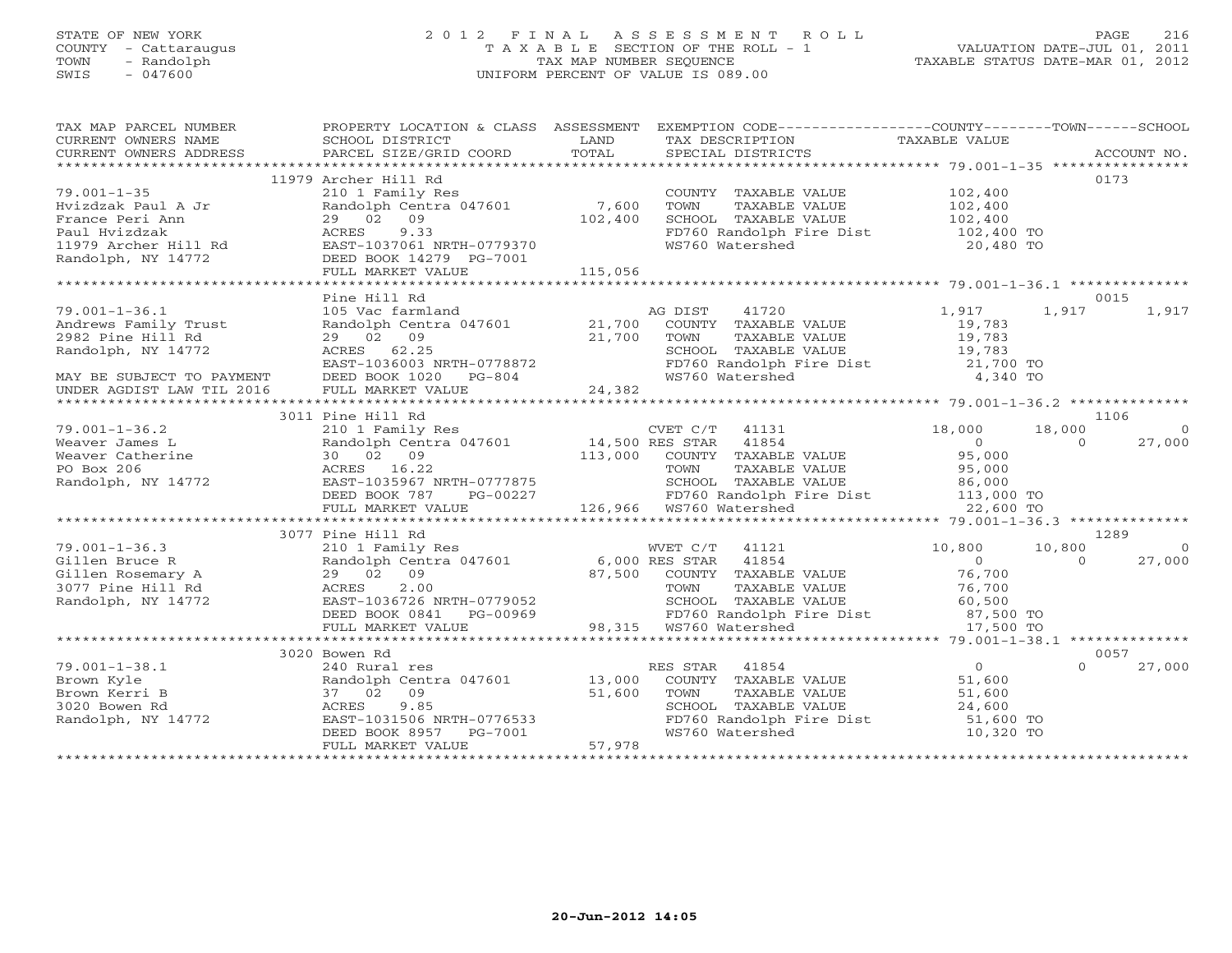#### STATE OF NEW YORK 2 0 1 2 F I N A L A S S E S S M E N T R O L L PAGE 217 COUNTY - Cattaraugus T A X A B L E SECTION OF THE ROLL - 1 VALUATION DATE-JUL 01, 2011 TOWN - Randolph TAX MAP NUMBER SEQUENCE TAXABLE STATUS DATE-MAR 01, 2012 SWIS - 047600 UNIFORM PERCENT OF VALUE IS 089.00UNIFORM PERCENT OF VALUE IS 089.00

| TAX MAP PARCEL NUMBER<br>CURRENT OWNERS NAME<br>CURRENT OWNERS ADDRESS                                                                                                                                                                                                                                                                               | SCHOOL DISTRICT<br>PARCEL SIZE/GRID COORD TOTAL    | <b>EXAMPLE SERVICE SERVICE SERVICE SERVICE SERVICE SERVICE SERVICE SERVICE SERVICE SERVICE SERVICE SERVICE SERVICE</b> | PROPERTY LOCATION & CLASS ASSESSMENT EXEMPTION CODE----------------COUNTY-------TOWN------SCHOOL<br>TAX DESCRIPTION TAXABLE VALUE<br>SPECIAL DISTRICTS                                                                                    |                    |                | ACCOUNT NO. |
|------------------------------------------------------------------------------------------------------------------------------------------------------------------------------------------------------------------------------------------------------------------------------------------------------------------------------------------------------|----------------------------------------------------|------------------------------------------------------------------------------------------------------------------------|-------------------------------------------------------------------------------------------------------------------------------------------------------------------------------------------------------------------------------------------|--------------------|----------------|-------------|
|                                                                                                                                                                                                                                                                                                                                                      |                                                    |                                                                                                                        |                                                                                                                                                                                                                                           |                    |                |             |
|                                                                                                                                                                                                                                                                                                                                                      | 2962 Vollentine Rd                                 |                                                                                                                        | Vollentine Rd <sup>90</sup> PCT OF VALUE USED FOR EXEMPTION PURPOSES <sup>240</sup> Rural res <sup>240</sup> CUET C/T <sup>41131</sup> <sup>17,348</sup> Randolph Centra 047601 <sup>13,200</sup> SR STAR <sup>41834</sup> <sup>0</sup>   |                    |                | 1111        |
| $79.001 - 1 - 38.2$                                                                                                                                                                                                                                                                                                                                  |                                                    |                                                                                                                        |                                                                                                                                                                                                                                           | $17,348$ $17,348$  |                | $\Omega$    |
| Mann John R                                                                                                                                                                                                                                                                                                                                          |                                                    |                                                                                                                        |                                                                                                                                                                                                                                           | $59752$<br>$59752$ |                | 55,980      |
| Mann Kae M                                                                                                                                                                                                                                                                                                                                           |                                                    |                                                                                                                        |                                                                                                                                                                                                                                           |                    |                |             |
| Mann Nae A<br>2962 Vollentine Rd<br>Derdalph NV 14772                                                                                                                                                                                                                                                                                                |                                                    |                                                                                                                        |                                                                                                                                                                                                                                           |                    |                |             |
| Randolph, NY 14772                                                                                                                                                                                                                                                                                                                                   |                                                    |                                                                                                                        |                                                                                                                                                                                                                                           |                    |                |             |
|                                                                                                                                                                                                                                                                                                                                                      |                                                    |                                                                                                                        |                                                                                                                                                                                                                                           |                    |                |             |
|                                                                                                                                                                                                                                                                                                                                                      |                                                    |                                                                                                                        |                                                                                                                                                                                                                                           |                    |                |             |
| ann John R<br>ann Kae M<br>37 (2) 09 17,100 COUNTY TAXABLE VALUE 59,752<br>962 Vollentine Rd<br>21,120 58,752<br>21,120 58,752 EAST-1032109 NRTH-0776189 5CHOOL TAXABLE VALUE 59,752<br>DEED BOOK 791 PG-00767 86,629 WS760 Watershed 15,4                                                                                                           |                                                    |                                                                                                                        |                                                                                                                                                                                                                                           |                    |                |             |
|                                                                                                                                                                                                                                                                                                                                                      | Reservoir Rd                                       |                                                                                                                        |                                                                                                                                                                                                                                           |                    |                | 1556        |
| $79.001 - 1 - 38.3$                                                                                                                                                                                                                                                                                                                                  |                                                    |                                                                                                                        |                                                                                                                                                                                                                                           |                    |                |             |
| Covedill David A                                                                                                                                                                                                                                                                                                                                     |                                                    |                                                                                                                        |                                                                                                                                                                                                                                           |                    |                |             |
| Schrader Kevin W                                                                                                                                                                                                                                                                                                                                     | 37 2 9                                             |                                                                                                                        | 15,900 SCHOOL TAXABLE VALUE 15,900 15,900<br>15,900 FD760 Randolph Fire Dist 15,900 TO<br>RTH-0776482 WS760 Watershed 3,180 TO                                                                                                            |                    |                |             |
| 192 Maple Dr                                                                                                                                                                                                                                                                                                                                         |                                                    |                                                                                                                        |                                                                                                                                                                                                                                           |                    |                |             |
| Randolph, NY 14772                                                                                                                                                                                                                                                                                                                                   | EAST-1032580 NRTH-0776482<br>DEED BOOK 400 PG-3001 |                                                                                                                        |                                                                                                                                                                                                                                           |                    |                |             |
|                                                                                                                                                                                                                                                                                                                                                      |                                                    |                                                                                                                        |                                                                                                                                                                                                                                           |                    |                |             |
|                                                                                                                                                                                                                                                                                                                                                      |                                                    |                                                                                                                        |                                                                                                                                                                                                                                           |                    |                |             |
|                                                                                                                                                                                                                                                                                                                                                      |                                                    |                                                                                                                        |                                                                                                                                                                                                                                           |                    |                |             |
|                                                                                                                                                                                                                                                                                                                                                      | 3044 Bowen Rd                                      |                                                                                                                        |                                                                                                                                                                                                                                           |                    |                | 0229        |
|                                                                                                                                                                                                                                                                                                                                                      |                                                    |                                                                                                                        |                                                                                                                                                                                                                                           |                    |                |             |
|                                                                                                                                                                                                                                                                                                                                                      |                                                    |                                                                                                                        |                                                                                                                                                                                                                                           |                    |                |             |
|                                                                                                                                                                                                                                                                                                                                                      |                                                    |                                                                                                                        |                                                                                                                                                                                                                                           |                    |                |             |
|                                                                                                                                                                                                                                                                                                                                                      |                                                    |                                                                                                                        |                                                                                                                                                                                                                                           |                    |                |             |
|                                                                                                                                                                                                                                                                                                                                                      |                                                    |                                                                                                                        |                                                                                                                                                                                                                                           |                    |                |             |
|                                                                                                                                                                                                                                                                                                                                                      |                                                    |                                                                                                                        |                                                                                                                                                                                                                                           |                    |                |             |
|                                                                                                                                                                                                                                                                                                                                                      |                                                    |                                                                                                                        |                                                                                                                                                                                                                                           |                    |                |             |
| $\begin{tabular}{l c c c c c c} \hline 79.001-1-39.1 & 3044 Bown Rd & 240 Rvar & 240 Rvar & 240 Rvar & 240 Rvar & 240 Rvar & 240 Rvar & 240 Rvar & 240 Rvar & 240 Rvar & 240 Rvar & 240 Rvar & 240 Rvar & 240 Rvar & 240 Rvar & 240 Rvar & 240 Rvar & 240 Rvar & 240 Rvar & 240 Rvar & 240 Rvar & 240 Rvar & 240 Rvar & 240 Rvar & 240 Rvar & 240 R$ |                                                    |                                                                                                                        |                                                                                                                                                                                                                                           |                    |                |             |
|                                                                                                                                                                                                                                                                                                                                                      | 3109 Bowen Rd                                      |                                                                                                                        |                                                                                                                                                                                                                                           |                    |                | 1082        |
| $79.001 - 1 - 39.2$                                                                                                                                                                                                                                                                                                                                  |                                                    |                                                                                                                        | Bowen Rd<br>210 1 Family Res<br>Randolph Centra 047601 8,100 SR STAR 41834 0<br>37 02 09 79,000 COUNTY TAXABLE VALUE 61,000<br>ACRES 4.13 TOWN TAXABLE VALUE 61,000<br>EAST-1031663 NRTH-0778815 SCHOOL TAXABLE VALUE 23,020<br>DEED BOOK |                    | 18,000         | $\bigcirc$  |
| Wheeler Betty P                                                                                                                                                                                                                                                                                                                                      |                                                    |                                                                                                                        |                                                                                                                                                                                                                                           |                    | $\overline{0}$ | 55,980      |
| 3109 Bowen Rd                                                                                                                                                                                                                                                                                                                                        |                                                    |                                                                                                                        |                                                                                                                                                                                                                                           |                    |                |             |
| Randolph, NY 14772                                                                                                                                                                                                                                                                                                                                   |                                                    |                                                                                                                        |                                                                                                                                                                                                                                           |                    |                |             |
|                                                                                                                                                                                                                                                                                                                                                      |                                                    |                                                                                                                        |                                                                                                                                                                                                                                           |                    |                |             |
|                                                                                                                                                                                                                                                                                                                                                      |                                                    |                                                                                                                        |                                                                                                                                                                                                                                           |                    |                |             |
|                                                                                                                                                                                                                                                                                                                                                      |                                                    |                                                                                                                        |                                                                                                                                                                                                                                           |                    |                |             |
|                                                                                                                                                                                                                                                                                                                                                      |                                                    |                                                                                                                        |                                                                                                                                                                                                                                           |                    |                |             |
|                                                                                                                                                                                                                                                                                                                                                      | 3092 Bowen Rd                                      |                                                                                                                        |                                                                                                                                                                                                                                           |                    |                | 1099        |
| $79.001 - 1 - 39.3$                                                                                                                                                                                                                                                                                                                                  |                                                    |                                                                                                                        |                                                                                                                                                                                                                                           |                    | $\Omega$       | 27,000      |
| Reumann Jeffrey                                                                                                                                                                                                                                                                                                                                      |                                                    |                                                                                                                        |                                                                                                                                                                                                                                           |                    |                |             |
| 3092 Bowen Rd                                                                                                                                                                                                                                                                                                                                        |                                                    |                                                                                                                        | ES STAR 41854 0<br>Randolph Centra 047601 5,900 COUNTY TAXABLE VALUE 79,000<br>Randolph Centra 047601 5,900 COUNTY TAXABLE VALUE 79,000<br>ACRES 1.90 BANK 012 52,000 SCHOOL TAXABLE VALUE 52,000<br>EAST-1032335 NRTH-0778290 FD760 R    |                    |                |             |
| Randolph, NY 14772                                                                                                                                                                                                                                                                                                                                   |                                                    |                                                                                                                        |                                                                                                                                                                                                                                           |                    |                |             |
|                                                                                                                                                                                                                                                                                                                                                      |                                                    |                                                                                                                        | PD760 Randolph Fire Dist 79,000 TO<br>FD760 Randolph Fire Dist 79,000 TO                                                                                                                                                                  |                    |                |             |
|                                                                                                                                                                                                                                                                                                                                                      |                                                    |                                                                                                                        |                                                                                                                                                                                                                                           |                    |                |             |
|                                                                                                                                                                                                                                                                                                                                                      |                                                    |                                                                                                                        |                                                                                                                                                                                                                                           |                    |                |             |
|                                                                                                                                                                                                                                                                                                                                                      |                                                    |                                                                                                                        |                                                                                                                                                                                                                                           |                    |                |             |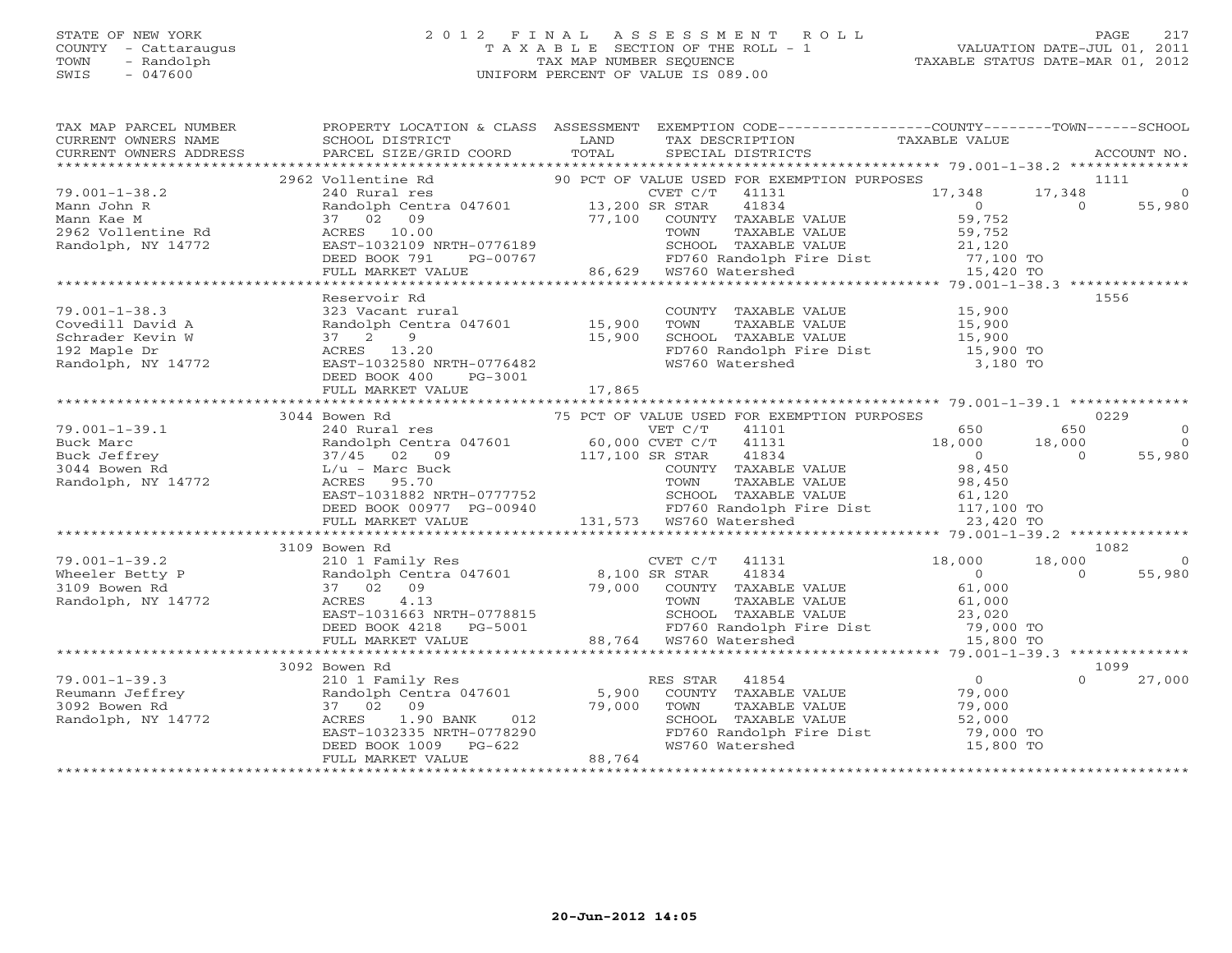## STATE OF NEW YORK 2 0 1 2 F I N A L A S S E S S M E N T R O L L PAGE 218 COUNTY - Cattaraugus T A X A B L E SECTION OF THE ROLL - 1 VALUATION DATE-JUL 01, 2011 TOWN - Randolph TAX MAP NUMBER SEQUENCE TAXABLE STATUS DATE-MAR 01, 2012 SWIS - 047600 UNIFORM PERCENT OF VALUE IS 089.00UNIFORM PERCENT OF VALUE IS 089.00

| TAX MAP PARCEL NUMBER                                                                                                                                                                                                                |                                                                                                             |                        | PROPERTY LOCATION & CLASS  ASSESSMENT  EXEMPTION CODE-----------------COUNTY-------TOWN------SCHOOL                                                                                            |                  |                    |
|--------------------------------------------------------------------------------------------------------------------------------------------------------------------------------------------------------------------------------------|-------------------------------------------------------------------------------------------------------------|------------------------|------------------------------------------------------------------------------------------------------------------------------------------------------------------------------------------------|------------------|--------------------|
| CURRENT OWNERS NAME                                                                                                                                                                                                                  | SCHOOL DISTRICT                                                                                             | <b>Example 12</b> LAND | TAX DESCRIPTION                                                                                                                                                                                | TAXABLE VALUE    |                    |
| CURRENT OWNERS ADDRESS PARCEL SIZE/GRID COORD TOTAL                                                                                                                                                                                  |                                                                                                             |                        | SPECIAL DISTRICTS                                                                                                                                                                              |                  | ACCOUNT NO.        |
|                                                                                                                                                                                                                                      |                                                                                                             |                        |                                                                                                                                                                                                |                  |                    |
|                                                                                                                                                                                                                                      | 3110 Bowen Rd                                                                                               |                        |                                                                                                                                                                                                |                  | 1339               |
| $79.001 - 1 - 39.4$                                                                                                                                                                                                                  | 270 Mfg housing                                                                                             |                        | COUNTY TAXABLE VALUE                                                                                                                                                                           | 20,500           |                    |
| Moir James                                                                                                                                                                                                                           | Randolph Centra 047601 8,600                                                                                |                        | TAXABLE VALUE 20,500<br>TOWN                                                                                                                                                                   |                  |                    |
| Brown Walter                                                                                                                                                                                                                         | 37 02 09                                                                                                    | 20,500                 |                                                                                                                                                                                                |                  |                    |
| 811 Lincoln Pl                                                                                                                                                                                                                       | ACRES 4.45                                                                                                  |                        |                                                                                                                                                                                                |                  |                    |
| Niagara Falls, NY 14305-2513 EAST-1032459 NRTH-0778632                                                                                                                                                                               |                                                                                                             |                        | WS760 Watershed                                                                                                                                                                                | 4,100 TO         |                    |
|                                                                                                                                                                                                                                      | DEED BOOK 00919 PG-00251                                                                                    |                        |                                                                                                                                                                                                |                  |                    |
|                                                                                                                                                                                                                                      | FULL MARKET VALUE                                                                                           |                        |                                                                                                                                                                                                |                  |                    |
|                                                                                                                                                                                                                                      |                                                                                                             | 23,034                 |                                                                                                                                                                                                |                  |                    |
|                                                                                                                                                                                                                                      |                                                                                                             |                        |                                                                                                                                                                                                |                  |                    |
|                                                                                                                                                                                                                                      | 3050 Bowen Rd                                                                                               |                        |                                                                                                                                                                                                |                  | 1554               |
| $79.001 - 1 - 39.7$                                                                                                                                                                                                                  | 270 Mfg housing                                                                                             |                        | RES STAR 41854                                                                                                                                                                                 | $\overline{0}$   | 27,000<br>$\Omega$ |
| Buck Marc C<br>Buck Debra<br>3050 Bowen Rd<br>Randolph, NY 14772                                                                                                                                                                     | Randolph Centra 047601                                                                                      | $\frac{4,800}{28,600}$ | COUNTY TAXABLE VALUE<br>TOWN      TAXABLE VALUE                                                                                                                                                | 28,600<br>28,600 |                    |
|                                                                                                                                                                                                                                      | $37 - 45$ 2 9                                                                                               |                        |                                                                                                                                                                                                |                  |                    |
|                                                                                                                                                                                                                                      |                                                                                                             |                        |                                                                                                                                                                                                |                  |                    |
|                                                                                                                                                                                                                                      |                                                                                                             |                        |                                                                                                                                                                                                |                  |                    |
|                                                                                                                                                                                                                                      |                                                                                                             |                        | SCHOOL TAXABLE VALUE $1,600$<br>FD760 Randolph Fire Dist 28,600 TO<br>WS760 Watershed 28,600 TO                                                                                                |                  |                    |
|                                                                                                                                                                                                                                      | FRNT 230.00 DPTH 175.00<br>EAST-1031706 NRTH-0777180<br>DEED BOOK 13252 PG-7001<br>FULL MARKET VALUE 32,135 |                        |                                                                                                                                                                                                |                  |                    |
|                                                                                                                                                                                                                                      |                                                                                                             |                        |                                                                                                                                                                                                |                  |                    |
|                                                                                                                                                                                                                                      | Reservoir Rd                                                                                                |                        |                                                                                                                                                                                                |                  | 0334               |
| $79.001 - 1 - 40.1$                                                                                                                                                                                                                  | 314 Rural vac<10                                                                                            |                        |                                                                                                                                                                                                | 3,000            |                    |
| Bagley John                                                                                                                                                                                                                          | 314 Kurdi vacaro<br>Randolph Centra 047601 3,000<br>3 000                                                   |                        | TAXABLE VALUE<br>TOWN                                                                                                                                                                          | 3,000            |                    |
| 3121 Reservoir Rd                                                                                                                                                                                                                    | 38 02 09                                                                                                    | 3,000                  |                                                                                                                                                                                                |                  |                    |
| Randolph, NY 14772                                                                                                                                                                                                                   | Lot 37                                                                                                      |                        |                                                                                                                                                                                                |                  |                    |
|                                                                                                                                                                                                                                      | 3.00 BANK 017<br>ACRES                                                                                      |                        | SCHOOL TAXABLE VALUE<br>FD760 Randolph Fire Dist 3,000 TO<br>WS760 Watershed 600 TO                                                                                                            |                  |                    |
|                                                                                                                                                                                                                                      | EAST-1033899 NRTH-0779114                                                                                   |                        |                                                                                                                                                                                                |                  |                    |
|                                                                                                                                                                                                                                      | DEED BOOK 16813 PG-6001                                                                                     |                        |                                                                                                                                                                                                |                  |                    |
|                                                                                                                                                                                                                                      | FULL MARKET VALUE                                                                                           | 3,371                  |                                                                                                                                                                                                |                  |                    |
|                                                                                                                                                                                                                                      |                                                                                                             |                        |                                                                                                                                                                                                |                  |                    |
|                                                                                                                                                                                                                                      | 3173 Reservoir Rd                                                                                           |                        |                                                                                                                                                                                                |                  | 1138               |
|                                                                                                                                                                                                                                      |                                                                                                             |                        |                                                                                                                                                                                                |                  | 27,000<br>$\cap$   |
| $79.001 - 1 - 40.3$                                                                                                                                                                                                                  |                                                                                                             |                        |                                                                                                                                                                                                |                  |                    |
|                                                                                                                                                                                                                                      |                                                                                                             |                        |                                                                                                                                                                                                |                  |                    |
| 79.001-1-40.3 210 1 Family Res<br>Smith Sherri D<br>3173 Reservoir Rd<br>37/38 02 09                                                                                                                                                 |                                                                                                             |                        | 210 1 Family Res (1894)<br>210 1 Family Res (1894)<br>210 1 Family Res (1894)<br>210 1 Family Res (1894)<br>210 1 Family Res (1896)<br>210 1 Family Res (1896)<br>22 6,000<br>28,000<br>28,000 |                  |                    |
| Randolph, NY 14772                                                                                                                                                                                                                   |                                                                                                             |                        |                                                                                                                                                                                                |                  |                    |
|                                                                                                                                                                                                                                      | ACRES 4.80 BANK 082<br>EAST-1034059 NRTH-0780575<br>DEED BOOK 8411 PG-4002                                  |                        | SCHOOL TAXABLE VALUE 28,000<br>FD760 Randolph Fire Dist 55,000 TO                                                                                                                              |                  |                    |
|                                                                                                                                                                                                                                      |                                                                                                             |                        | WS760 Watershed                                                                                                                                                                                | 11,000 TO        |                    |
|                                                                                                                                                                                                                                      | FULL MARKET VALUE                                                                                           | 61,798                 |                                                                                                                                                                                                |                  |                    |
|                                                                                                                                                                                                                                      |                                                                                                             |                        |                                                                                                                                                                                                |                  |                    |
|                                                                                                                                                                                                                                      | 3121 Reservoir                                                                                              |                        |                                                                                                                                                                                                |                  | 1564               |
|                                                                                                                                                                                                                                      |                                                                                                             |                        |                                                                                                                                                                                                |                  | $\Omega$           |
|                                                                                                                                                                                                                                      |                                                                                                             |                        |                                                                                                                                                                                                |                  | $\Omega$           |
| 79.001-1-40.4 210 1 Family Res CVET C/T 41131 18,000 18,000 18,000<br>Bagley John Randolph Centra 047601 17,700 DVET C/T 41141 36,000 36,000<br>36,000 36,000 ACRES 15.35 BANK 017 90,900 RES STAR 41854 0<br>Randolph, NY 14772 EAS |                                                                                                             |                        | ES STAR 41854 (0)<br>COUNTY TAXABLE VALUE (36,900                                                                                                                                              |                  | 27,000             |
|                                                                                                                                                                                                                                      |                                                                                                             |                        |                                                                                                                                                                                                |                  |                    |
|                                                                                                                                                                                                                                      | DEED BOOK 1000 PG-114                                                                                       |                        |                                                                                                                                                                                                |                  |                    |
|                                                                                                                                                                                                                                      | FULL MARKET VALUE                                                                                           |                        | G-114 TOWN TAXABLE VALUE $36,900$<br>102,135 SCHOOL TAXABLE VALUE 63,900                                                                                                                       |                  |                    |
|                                                                                                                                                                                                                                      |                                                                                                             |                        | FD760 Randolph Fire Dist 90,900 TO                                                                                                                                                             |                  |                    |
|                                                                                                                                                                                                                                      |                                                                                                             |                        |                                                                                                                                                                                                |                  |                    |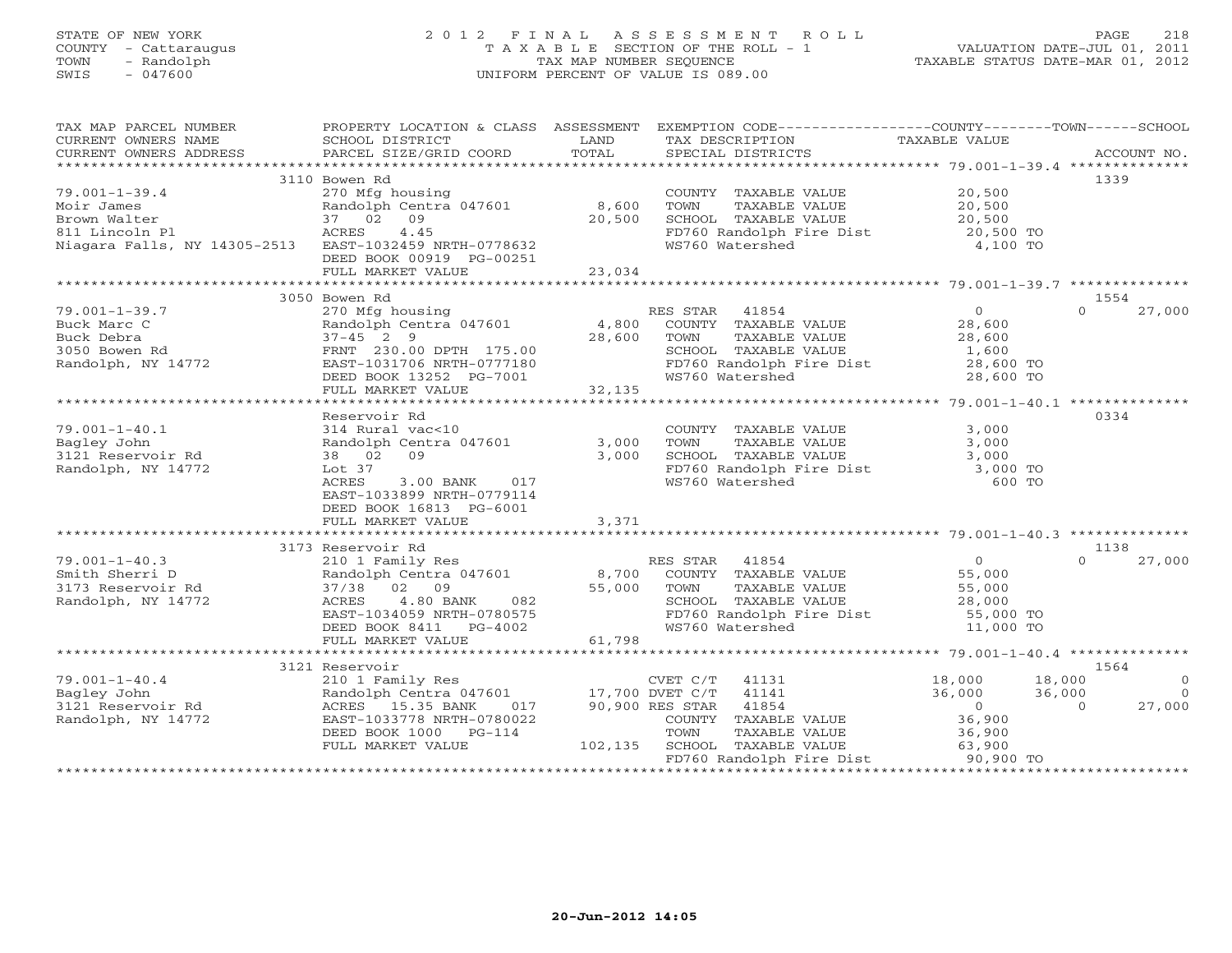## STATE OF NEW YORK 2 0 1 2 F I N A L A S S E S S M E N T R O L L PAGE 219 COUNTY - Cattaraugus T A X A B L E SECTION OF THE ROLL - 1 VALUATION DATE-JUL 01, 2011 TOWN - Randolph TAX MAP NUMBER SEQUENCE TAXABLE STATUS DATE-MAR 01, 2012 SWIS - 047600 UNIFORM PERCENT OF VALUE IS 089.00UNIFORM PERCENT OF VALUE IS 089.00

| TAX MAP PARCEL NUMBER<br>CURRENT OWNERS NAME         | <b>Example 19 The LAND</b><br>SCHOOL DISTRICT                                                            |                       | PROPERTY LOCATION & CLASS ASSESSMENT EXEMPTION CODE----------------COUNTY-------TOWN------SCHOOL<br>TAX DESCRIPTION         | TAXABLE VALUE     |          |                |
|------------------------------------------------------|----------------------------------------------------------------------------------------------------------|-----------------------|-----------------------------------------------------------------------------------------------------------------------------|-------------------|----------|----------------|
|                                                      |                                                                                                          |                       |                                                                                                                             |                   |          |                |
|                                                      | 3276 Bowen Rd                                                                                            |                       |                                                                                                                             |                   |          | 0132           |
| $79.001 - 1 - 41.1$                                  | 105 Vac farmland                                                                                         |                       | COUNTY TAXABLE VALUE 17,800                                                                                                 |                   |          |                |
| Visker William H                                     | Randolph Centra 047601 17,800                                                                            |                       | TOWN<br>TAXABLE VALUE                                                                                                       | 17,800            |          |                |
|                                                      | 37/38 02 09                                                                                              | 17,800                | SCHOOL TAXABLE VALUE                                                                                                        | 17,800            |          |                |
|                                                      | ACRES 50.85                                                                                              |                       | FD760 Randolph Fire Dist 17,800 TO                                                                                          |                   |          |                |
|                                                      | EAST-1031981 NRTH-0779769                                                                                |                       | WS760 Watershed                                                                                                             | 3,560 TO          |          |                |
|                                                      | DEED BOOK 1023 PG-225                                                                                    |                       |                                                                                                                             |                   |          |                |
| Bowen Rd<br>Randolph, NY 14772<br>**********         | FULL MARKET VALUE                                                                                        | 20,000                |                                                                                                                             |                   |          |                |
|                                                      | 3176 Bowen Rd                                                                                            |                       |                                                                                                                             |                   |          | 1079           |
| $79.001 - 1 - 41.2$                                  | 210 1 Family Res                                                                                         |                       | WVET C/T 41121                                                                                                              | 10,800            | 10,800   | $\overline{0}$ |
| Goodman Peter                                        |                                                                                                          |                       |                                                                                                                             | $\overline{0}$    | $\Omega$ | 27,000         |
| Goodman Peter<br>3176 Bowen Rd<br>Randolph, NY 14772 |                                                                                                          |                       |                                                                                                                             | 64,200            |          |                |
|                                                      |                                                                                                          |                       |                                                                                                                             |                   |          |                |
|                                                      |                                                                                                          |                       |                                                                                                                             |                   |          |                |
|                                                      | DEED BOOK 3979 PG-6001                                                                                   |                       | TOWN TAXABLE VALUE 64,200<br>SCHOOL TAXABLE VALUE 48,000<br>FD760 Randolph Fire Dist 75,000 TO<br>WS760 Watershed 15,000 TO |                   |          |                |
|                                                      | FULL MARKET VALUE                                                                                        |                       | FD760 Randolph F<br>84,270   WS760 Watershed                                                                                |                   |          |                |
|                                                      |                                                                                                          |                       |                                                                                                                             |                   |          |                |
|                                                      | Bowen Rd                                                                                                 |                       |                                                                                                                             |                   |          | 1559           |
| $79.001 - 1 - 41.3$                                  | 312 Vac w/imprv<br>Randolph Centra 047601 29,700 SILO T/C/S 42100<br>RANDIS 2015 29,700 SILO T/C/S 42100 |                       |                                                                                                                             | 12,250            | 12,250   | 12,250         |
| Visker Dirk                                          |                                                                                                          |                       |                                                                                                                             | 1,164             | 1,164    | 1,164          |
| 3276 Bowen Rd                                        | ACRES 70.15                                                                                              |                       | 58,900 COUNTY TAXABLE VALUE                                                                                                 | 45,486            |          |                |
| Randolph, NY 14772                                   | EAST-1033707 NRTH-0780479                                                                                |                       | TAXABLE VALUE<br>TOWN                                                                                                       | 45,486            |          |                |
|                                                      | DEED BOOK 1019 PG-458<br>FULL MARKED VALUE                                                               |                       | SCHOOL TAXABLE VALUE 45,486                                                                                                 |                   |          |                |
|                                                      | FULL MARKET VALUE                                                                                        |                       | 66,180 FD760 Randolph Fire Dist 58,900 TO<br>WS760 Watershed 11,780 TO                                                      |                   |          |                |
|                                                      |                                                                                                          |                       |                                                                                                                             |                   |          |                |
|                                                      |                                                                                                          |                       |                                                                                                                             |                   |          |                |
|                                                      | 3193 Bowen Rd                                                                                            |                       |                                                                                                                             |                   |          | 0317           |
| $79.001 - 1 - 42$                                    | 210 1 Family Res<br>Randolph Centra 047601 20,300                                                        |                       | RES STAR 41854                                                                                                              | 0                 | $\Omega$ | 27,000         |
|                                                      |                                                                                                          |                       | COUNTY TAXABLE VALUE                                                                                                        | 102,800           |          |                |
|                                                      | 38 02 09                                                                                                 | 102,800               | TAXABLE VALUE<br>TOWN                                                                                                       | 102,800<br>75,800 |          |                |
| Randolph, NY 14772                                   | ACRES 18.43                                                                                              |                       | SCHOOL TAXABLE VALUE                                                                                                        |                   |          |                |
|                                                      | EAST-1032773 NRTH-0781110                                                                                |                       | FD760 Randolph Fire Dist 102,800 TO                                                                                         |                   |          |                |
|                                                      | DEED BOOK 00968 PG-00105                                                                                 |                       | WS760 Watershed                                                                                                             | 20,560 TO         |          |                |
|                                                      |                                                                                                          |                       |                                                                                                                             |                   |          |                |
|                                                      | 3337 Bowen Rd                                                                                            |                       |                                                                                                                             |                   |          | 0346           |
| $79.001 - 1 - 43.1$                                  |                                                                                                          |                       | RES STAR 41854                                                                                                              | $\overline{0}$    |          | 25,100         |
| Wendell Gerry A                                      | 210 1 Family Res<br>Randolph Centra 047601 2,800                                                         |                       | COUNTY TAXABLE VALUE 25,100                                                                                                 |                   |          |                |
| 3337 Bowen Rd                                        | 30 02 09                                                                                                 | $2\overline{5}$ , 100 | TOWN<br>TAXABLE VALUE                                                                                                       | 25,100            |          |                |
| Randolph, NY 14772                                   |                                                                                                          |                       | SCHOOL TAXABLE VALUE                                                                                                        | $\overline{0}$    |          |                |
|                                                      | FRNT 210.00 DPTH 53.00<br>EAST-1036105 NRTH-0782929<br>DEED BOOK 4441 PG-3001                            |                       | $FD760$ Randolph Fire Dist 25,100 TO                                                                                        |                   |          |                |
|                                                      |                                                                                                          |                       | WS760 Watershed                                                                                                             | 15,060 TO         |          |                |
|                                                      | FULL MARKET VALUE                                                                                        | 28,202                |                                                                                                                             |                   |          |                |
|                                                      |                                                                                                          |                       |                                                                                                                             |                   |          |                |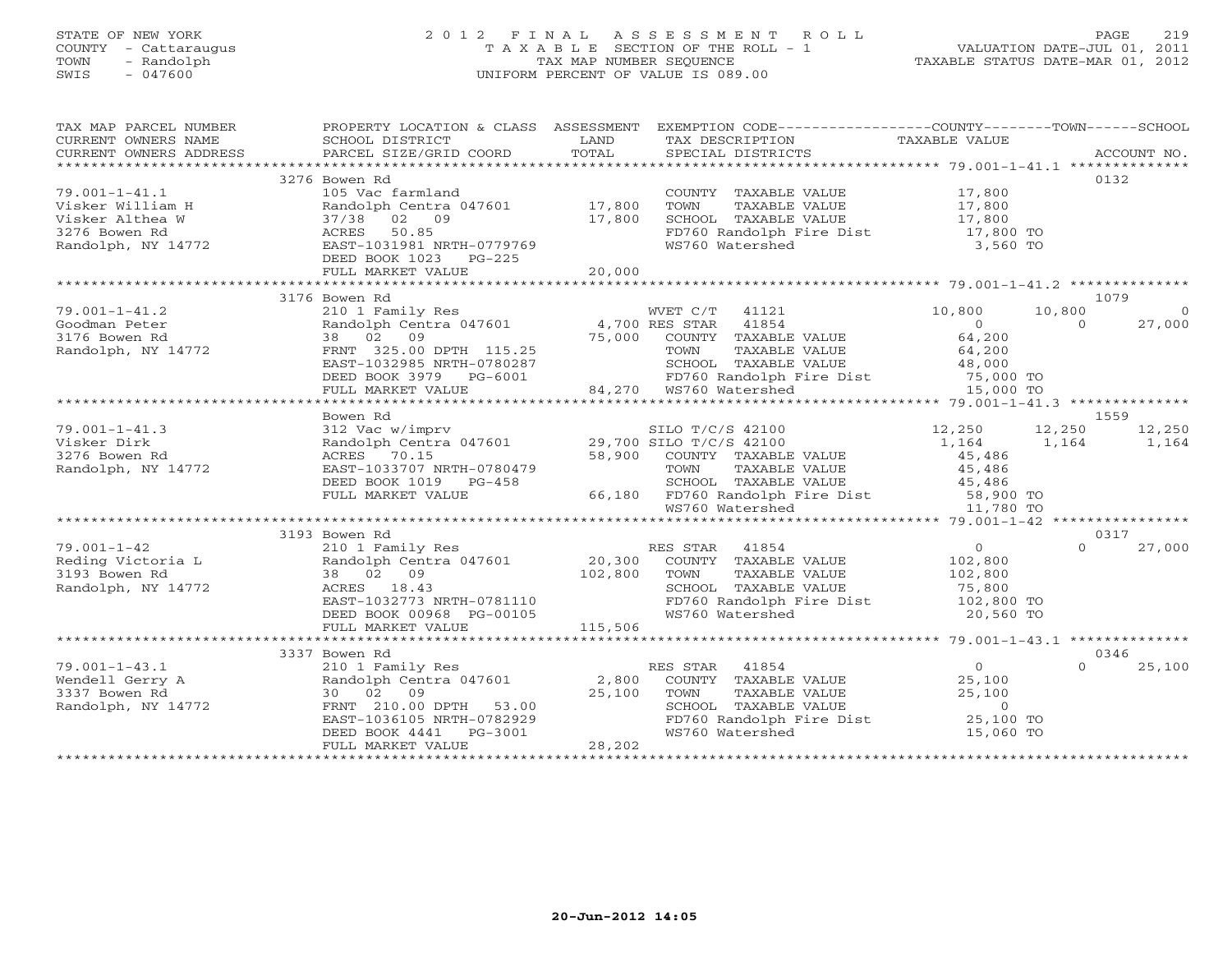## STATE OF NEW YORK 2 0 1 2 F I N A L A S S E S S M E N T R O L L PAGE 220 COUNTY - Cattaraugus T A X A B L E SECTION OF THE ROLL - 1 VALUATION DATE-JUL 01, 2011 TOWN - Randolph TAX MAP NUMBER SEQUENCE TAXABLE STATUS DATE-MAR 01, 2012 SWIS - 047600 UNIFORM PERCENT OF VALUE IS 089.00UNIFORM PERCENT OF VALUE IS 089.00

| TAX MAP PARCEL NUMBER<br>CURRENT OWNERS NAME<br>CURRENT OWNERS ADDRESS | <b>Example 12</b> LAND<br>SCHOOL DISTRICT<br>PARCEL SIZE/GRID COORD                                               | TOTAL   | PROPERTY LOCATION & CLASS ASSESSMENT EXEMPTION CODE---------------COUNTY-------TOWN------SCHOOL<br>TAX DESCRIPTION<br>SPECIAL DISTRICTS | TAXABLE VALUE                                               | ACCOUNT NO.        |
|------------------------------------------------------------------------|-------------------------------------------------------------------------------------------------------------------|---------|-----------------------------------------------------------------------------------------------------------------------------------------|-------------------------------------------------------------|--------------------|
|                                                                        |                                                                                                                   |         |                                                                                                                                         |                                                             |                    |
| $79.001 - 1 - 43.2$                                                    | Co Rd 8<br>314 Rural vac<10                                                                                       |         |                                                                                                                                         | 500                                                         | 1525               |
| Wendell Gerry A                                                        | Randolph Centra 047601                                                                                            | 500     | COUNTY TAXABLE VALUE<br>TOWN<br>TAXABLE VALUE                                                                                           | 500                                                         |                    |
| 3337 Bowen Rd                                                          | 30 02 09                                                                                                          | 500     | SCHOOL TAXABLE VALUE                                                                                                                    | 500                                                         |                    |
| Randolph, NY 14772                                                     | FRNT 150.00 DPTH 162.00                                                                                           |         | FD760 Randolph Fire Dist 500 TO                                                                                                         |                                                             |                    |
|                                                                        | EAST-1036076 NRTH-0782979                                                                                         |         | WS760 Watershed                                                                                                                         | 300 TO                                                      |                    |
|                                                                        | DEED BOOK 00981 PG-00044                                                                                          |         |                                                                                                                                         |                                                             |                    |
|                                                                        | FULL MARKET VALUE                                                                                                 | 562     |                                                                                                                                         |                                                             |                    |
|                                                                        |                                                                                                                   |         |                                                                                                                                         | ***************************** 79.001-1-44.1 *************** |                    |
|                                                                        | 2982 Pine Hill Rd                                                                                                 |         |                                                                                                                                         |                                                             | 0014               |
| $79.001 - 1 - 44.1$                                                    | 112 Dairy farm<br>Randolph Centra 047601 94,300 SILO T/C/S 42100<br>20/28/29 02 09 176,300 COUNTY TAXABLE         |         |                                                                                                                                         | 30,902                                                      | 30,902<br>30,902   |
| Andrews Lester B                                                       |                                                                                                                   |         |                                                                                                                                         | 10,000                                                      | 10,000<br>10,000   |
| Sienkiewicz Rita                                                       |                                                                                                                   |         | COUNTY TAXABLE VALUE                                                                                                                    | 135,398<br>135,398                                          |                    |
| 2982 Pine Hill Rd<br>Randolph, NY 14772                                | ACRES 203.35<br>EAST-1036981 NRTH-0776336                                                                         |         | TAXABLE VALUE<br>TOWN<br>SCHOOL TAXABLE VALUE                                                                                           |                                                             |                    |
|                                                                        |                                                                                                                   |         |                                                                                                                                         | 135,398<br>176,300 TO                                       |                    |
| MAY BE SUBJECT TO PAYMENT                                              | EAST-1000001 MARIE 2002<br>DEED BOOK 15543 PG-2002 FD/60 Kanuoipa 2<br>ENTIT MARKET VALUE 198,090 WS760 Watershed |         | FD760 Randolph Fire Dist<br>WS760 Watershed                                                                                             | 35,260 TO                                                   |                    |
| UNDER AGDIST LAW TIL 2016                                              |                                                                                                                   |         |                                                                                                                                         |                                                             |                    |
|                                                                        |                                                                                                                   |         |                                                                                                                                         |                                                             |                    |
|                                                                        | Off Pine Hill Rd                                                                                                  |         |                                                                                                                                         |                                                             | 1642               |
| $79.001 - 1 - 44.2$                                                    | 322 Rural vac>10                                                                                                  |         | COUNTY TAXABLE VALUE                                                                                                                    | 41,600                                                      |                    |
| Ajar International, Inc                                                | Randolph Centra 047601 41,600                                                                                     |         | TAXABLE VALUE<br>TOWN                                                                                                                   | 41,600                                                      |                    |
| PO Box 38                                                              | 20/28/29 02<br>09                                                                                                 | 41,600  | SCHOOL TAXABLE VALUE                                                                                                                    | 41,600<br>41,600 TO                                         |                    |
| Randolph, NY 14772                                                     | ACRES 51.05                                                                                                       |         | FD760 Randolph Fire Dist<br>WS760 Watershed                                                                                             |                                                             |                    |
|                                                                        | EAST-1040057 NRTH-0775247                                                                                         |         | WS760 Watershed                                                                                                                         | 8,320 TO                                                    |                    |
| MAY BE SUBJECT TO PAYMENT                                              | DEED BOOK 13262 PG-8003<br>FULL MARKET VALUE                                                                      | 46,742  |                                                                                                                                         |                                                             |                    |
| UNDER AGDIST LAW TIL 2014                                              |                                                                                                                   |         |                                                                                                                                         |                                                             |                    |
|                                                                        | 2982 Pine Hill Rd                                                                                                 |         |                                                                                                                                         |                                                             | 0014               |
| $79.001 - 1 - 44.3$                                                    | 112 Dairy farm                                                                                                    |         | RES STAR 41854                                                                                                                          | $\overline{0}$                                              | $\Omega$<br>27,000 |
| Andrews Lester B                                                       |                                                                                                                   |         | Randolph Centra 047601 94,300 COUNTY TAXABLE VALUE                                                                                      |                                                             |                    |
| Sienkiewicz Rita                                                       | 20/28/29 02 09                                                                                                    | 176,300 | TOWN<br>TAXABLE VALUE                                                                                                                   | 176,300<br>176,300                                          |                    |
| 2982 Pine Hill Rd                                                      | ACRES 203.35                                                                                                      |         | SCHOOL TAXABLE VALUE                                                                                                                    | 149,300<br>st 176,300 TO                                    |                    |
| Randolph, NY 14772                                                     | EAST-1036981 NRTH-0776336                                                                                         |         | FD760 Randolph Fire Dist                                                                                                                |                                                             |                    |
|                                                                        | DEED BOOK 15543 PG-2002<br>FULL MARKET VALUE 198,090                                                              |         | WS760 Watershed                                                                                                                         | 35,260 TO                                                   |                    |
| MAY BE SUBJECT TO PAYMENT                                              |                                                                                                                   |         |                                                                                                                                         |                                                             |                    |
| UNDER AGDIST LAW TIL 2016                                              |                                                                                                                   |         |                                                                                                                                         |                                                             |                    |
|                                                                        | Bowen Rd                                                                                                          |         |                                                                                                                                         |                                                             | 1613               |
| $79.001 - 1 - 45$                                                      | 311 Res vac land                                                                                                  |         | COUNTY TAXABLE VALUE                                                                                                                    | 500                                                         |                    |
| Rolfe Fay                                                              | Randolph Centra 047601                                                                                            | 500     | TOWN<br>TAXABLE VALUE                                                                                                                   | 500                                                         |                    |
| 3358 Bowen Rd                                                          | FRNT 5.00 DPTH 166.00                                                                                             | 500     | SCHOOL TAXABLE VALUE                                                                                                                    | 500                                                         |                    |
| Randolph, NY 14772                                                     | EAST-1036614 NRTH-0783190                                                                                         |         | FD760 Randolph Fire Dist 500 TO                                                                                                         |                                                             |                    |
|                                                                        | DEED BOOK 5910 PG-5001                                                                                            |         |                                                                                                                                         |                                                             |                    |
|                                                                        | FULL MARKET VALUE                                                                                                 | 562     |                                                                                                                                         |                                                             |                    |
|                                                                        |                                                                                                                   |         |                                                                                                                                         |                                                             |                    |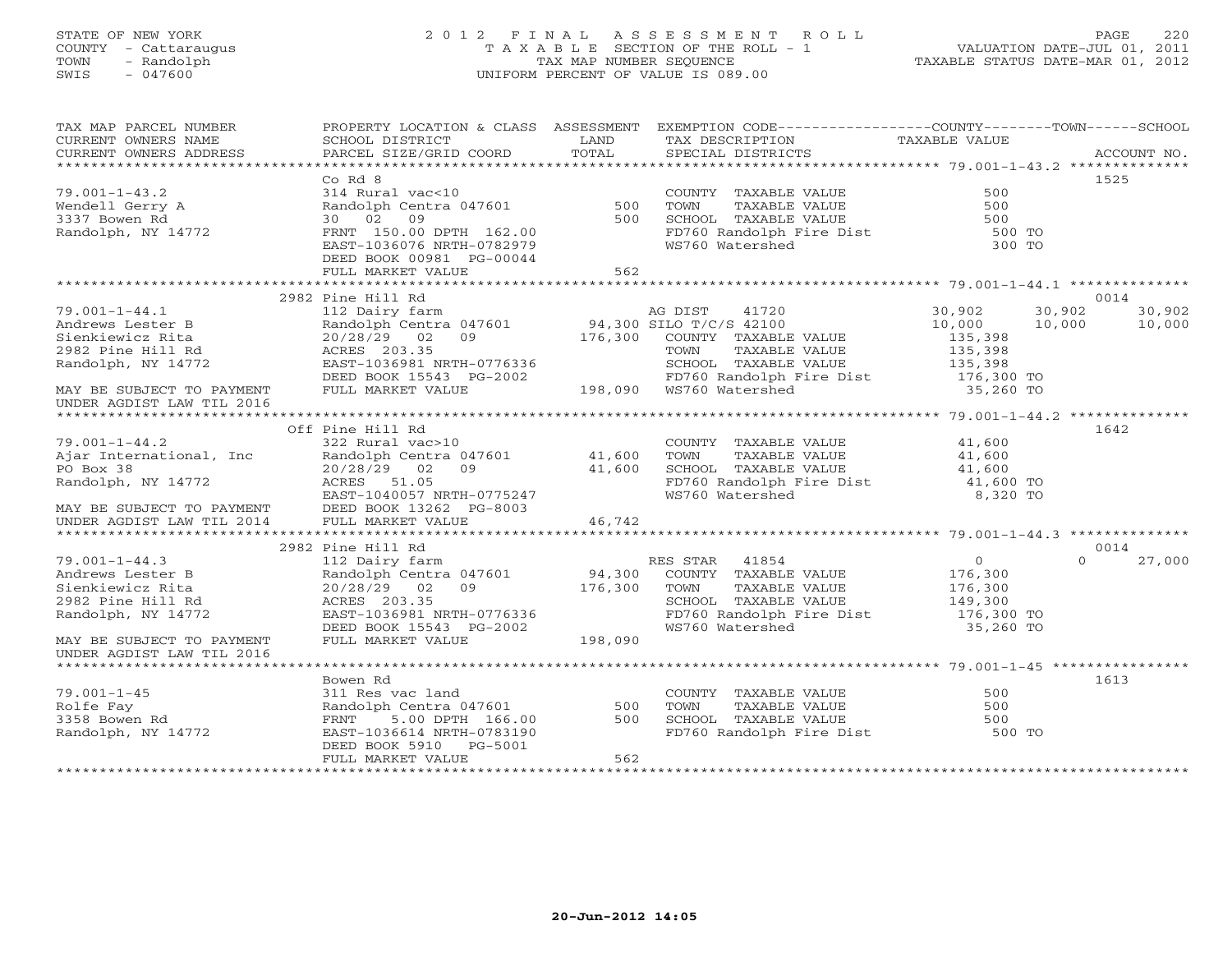#### STATE OF NEW YORK 2 0 1 2 F I N A L A S S E S S M E N T R O L L PAGE 221 COUNTY - Cattaraugus T A X A B L E SECTION OF THE ROLL - 1 VALUATION DATE-JUL 01, 2011 TOWN - Randolph TAX MAP NUMBER SEQUENCE TAXABLE STATUS DATE-MAR 01, 2012 SWIS - 047600 UNIFORM PERCENT OF VALUE IS 089.00UNIFORM PERCENT OF VALUE IS 089.00

| TAX MAP PARCEL NUMBER<br>CURRENT OWNERS NAME<br>CURRENT OWNERS ADDRESS                                                                                         | SCHOOL DISTRICT<br>PARCEL SIZE/GRID COORD                                         | LAND<br>TOTAL | PROPERTY LOCATION & CLASS ASSESSMENT EXEMPTION CODE----------------COUNTY-------TOWN------SCHOOL<br>TAX DESCRIPTION TAXABLE VALUE<br>SPECIAL DISTRICTS |                  | ACCOUNT NO.              |
|----------------------------------------------------------------------------------------------------------------------------------------------------------------|-----------------------------------------------------------------------------------|---------------|--------------------------------------------------------------------------------------------------------------------------------------------------------|------------------|--------------------------|
|                                                                                                                                                                |                                                                                   |               |                                                                                                                                                        |                  | 0133                     |
|                                                                                                                                                                | Coldspring Rd<br>105 Vac farmland                                                 |               | COUNTY TAXABLE VALUE 18,400                                                                                                                            |                  |                          |
| $79.002 - 1 - 1$                                                                                                                                               |                                                                                   |               |                                                                                                                                                        |                  |                          |
| Shields Seth                                                                                                                                                   | Randolph Centra 047601 18,400                                                     |               | TOWN<br>TAXABLE VALUE 18,400<br>TAXABLE VALUE 18,400                                                                                                   |                  |                          |
| Shields Nicole                                                                                                                                                 | 14 02 09                                                                          | 18,400        | SCHOOL TAXABLE VALUE                                                                                                                                   |                  |                          |
| 145 Coldspring St<br>Randolph, NY 14772                                                                                                                        | ACRES 40.41<br>EAST-1045564 NRTH-0783357                                          |               | FD760 Randolph Fire Dist 18,400 TO<br>WS760 Watershed                                                                                                  | 3,680 TO         |                          |
|                                                                                                                                                                |                                                                                   |               |                                                                                                                                                        |                  |                          |
|                                                                                                                                                                | DEED BOOK 14377 PG-4002<br>FULL MARKET VALUE                                      | 20,674        |                                                                                                                                                        |                  |                          |
|                                                                                                                                                                |                                                                                   |               |                                                                                                                                                        |                  |                          |
|                                                                                                                                                                | 3397 Ireland Rd                                                                   |               |                                                                                                                                                        |                  | 0089                     |
|                                                                                                                                                                |                                                                                   |               |                                                                                                                                                        |                  |                          |
| $79.002 - 1 - 2.1$                                                                                                                                             | 240 Rural res<br>Randolph Centra 047601 25,800                                    |               | COUNTY TAXABLE VALUE                                                                                                                                   | 93,400<br>93,400 |                          |
| Cobbe Daniel W<br>Cobbe Daniel W  Randolph Centra 047601  25,800<br>25,800<br>27  27  27  27  28  28  28  29  29  29<br>27  28  28  28  28  29  29  29  29  29 |                                                                                   |               | TOWN<br>TAXABLE VALUE                                                                                                                                  |                  |                          |
|                                                                                                                                                                |                                                                                   |               | SCHOOL TAXABLE VALUE 503,400<br>FD760 Randolph Fire Dist 503,400 TO<br>WS760 Watershed 503,400 TO                                                      |                  |                          |
|                                                                                                                                                                |                                                                                   |               |                                                                                                                                                        |                  |                          |
|                                                                                                                                                                |                                                                                   |               |                                                                                                                                                        |                  |                          |
|                                                                                                                                                                | DEED BOOK 16195 PG-8801                                                           |               |                                                                                                                                                        |                  |                          |
|                                                                                                                                                                | FULL MARKET VALUE                                                                 | 104,944       |                                                                                                                                                        |                  |                          |
|                                                                                                                                                                |                                                                                   |               |                                                                                                                                                        |                  |                          |
|                                                                                                                                                                | 3361 Ireland Rd                                                                   |               |                                                                                                                                                        |                  | 1089                     |
| $79.002 - 1 - 2.2$                                                                                                                                             | 270 Mfg housing                                                                   |               | COUNTY TAXABLE VALUE                                                                                                                                   | 20,600           |                          |
| Wile Richard O<br>PO Box 261                                                                                                                                   | Randolph Centra 047601 6,500<br>06 02 09 20,600                                   |               | TOWN<br>TAXABLE VALUE                                                                                                                                  | 20,600<br>20,600 |                          |
| PO Box 261                                                                                                                                                     |                                                                                   |               | SCHOOL TAXABLE VALUE                                                                                                                                   |                  |                          |
| Randolph, NY 14772                                                                                                                                             | ACRES 2.58<br>EAST-1049087 NRTH-0781652                                           |               | FD760 Randolph Fire Dist 20,600 TO                                                                                                                     |                  |                          |
|                                                                                                                                                                |                                                                                   |               | WS760 Watershed                                                                                                                                        | 20,600 TO        |                          |
|                                                                                                                                                                | DEED BOOK 9063 PG-4002                                                            |               |                                                                                                                                                        |                  |                          |
|                                                                                                                                                                | FULL MARKET VALUE                                                                 | 23,146        |                                                                                                                                                        |                  |                          |
|                                                                                                                                                                |                                                                                   |               |                                                                                                                                                        |                  |                          |
|                                                                                                                                                                | 3457 Ireland Rd                                                                   |               |                                                                                                                                                        |                  | 0076                     |
| $79.002 - 1 - 3$                                                                                                                                               | 240 Rural res                                                                     |               | RES STAR 41854                                                                                                                                         | 0                | 27,000<br>$\Omega$       |
| Carnahan Kirk P                                                                                                                                                | Randolph Centra 047601 12,200                                                     |               | COUNTY TAXABLE VALUE                                                                                                                                   | 89,000           |                          |
| 3457 Ireland Rd                                                                                                                                                | 89,000<br>06 02 09                                                                |               | TOWN<br>TAXABLE VALUE                                                                                                                                  | 89,000<br>62,000 |                          |
| Randolph, NY 14772                                                                                                                                             | ACRES 36.74                                                                       |               | SCHOOL TAXABLE VALUE                                                                                                                                   |                  |                          |
|                                                                                                                                                                |                                                                                   |               | FD760 Randolph Fire Dist                                                                                                                               | 89,000 TO        |                          |
|                                                                                                                                                                |                                                                                   |               | WS760 Watershed                                                                                                                                        | 89,000 TO        |                          |
|                                                                                                                                                                | FULL MARKET VALUE                                                                 | 100,000       |                                                                                                                                                        |                  |                          |
|                                                                                                                                                                |                                                                                   |               |                                                                                                                                                        |                  |                          |
|                                                                                                                                                                | 3340 Ireland Rd                                                                   |               |                                                                                                                                                        |                  | 0351                     |
| $79.002 - 1 - 4$                                                                                                                                               | 240 Rural res                                                                     |               | 41700<br>AG BLDG                                                                                                                                       | 24,100           | 24,100<br>24,100         |
| Barzak Valorie K                                                                                                                                               | Randolph Centra 047601 29,100 RES STAR 41854<br>06 02 09 119,000 SILO T/C/S 42100 |               |                                                                                                                                                        | $\Omega$         | 27,000<br>$\overline{0}$ |
| Barzak James                                                                                                                                                   |                                                                                   |               |                                                                                                                                                        | 10,000           | 10,000<br>10,000         |
| 3340 Ireland Rd                                                                                                                                                | ACRES 77.53                                                                       |               | COUNTY TAXABLE VALUE                                                                                                                                   | 84,900           |                          |
| Randolph, NY 14772                                                                                                                                             | EAST-1049883 NRTH-0781241                                                         |               | TOWN<br>TAXABLE VALUE                                                                                                                                  | 84,900           |                          |
|                                                                                                                                                                | DEED BOOK 1009 PG-21                                                              |               | 3-21 SCHOOL TAXABLE VALUE 57,900<br>133,708 FD760 Randolph Fire Dist 119,000 TO                                                                        |                  |                          |
| MAY BE SUBJECT TO PAYMENT                                                                                                                                      | FULL MARKET VALUE                                                                 |               |                                                                                                                                                        |                  |                          |
| UNDER RPTL483 UNTIL 2015                                                                                                                                       |                                                                                   |               | WS760 Watershed                                                                                                                                        | 119,000 TO       |                          |
|                                                                                                                                                                |                                                                                   |               |                                                                                                                                                        |                  |                          |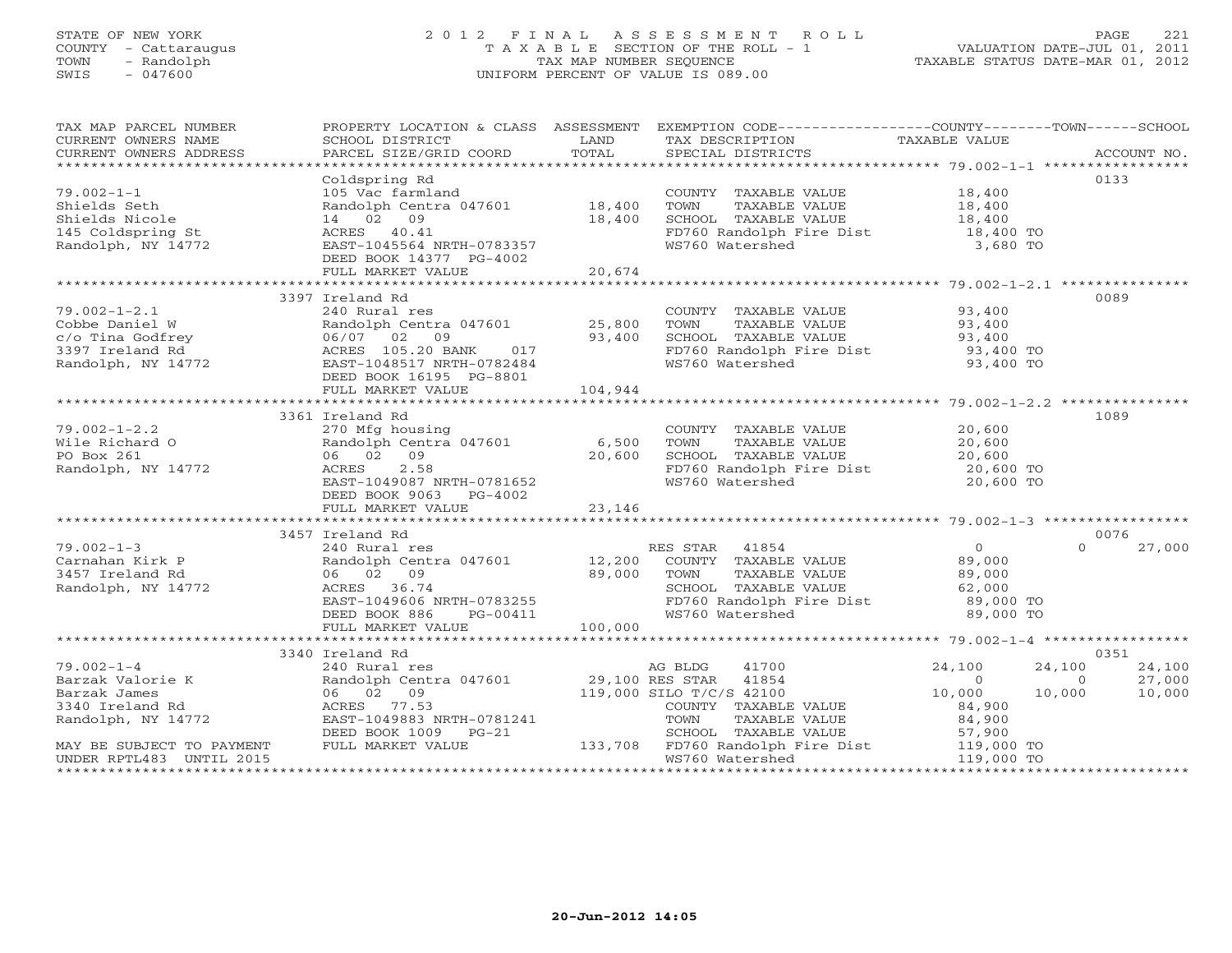## STATE OF NEW YORK 2 0 1 2 F I N A L A S S E S S M E N T R O L L PAGE 222 COUNTY - Cattaraugus T A X A B L E SECTION OF THE ROLL - 1 VALUATION DATE-JUL 01, 2011 TOWN - Randolph TAX MAP NUMBER SEQUENCE TAXABLE STATUS DATE-MAR 01, 2012 SWIS - 047600 UNIFORM PERCENT OF VALUE IS 089.00UNIFORM PERCENT OF VALUE IS 089.00

| TAX MAP PARCEL NUMBER<br>CURRENT OWNERS NAME<br>CURRENT OWNERS ADDRESS           | SCHOOL DISTRICT<br>PARCEL SIZE/GRID COORD                                                                                                               | LAND<br>TOTAL              | PROPERTY LOCATION & CLASS ASSESSMENT EXEMPTION CODE---------------COUNTY-------TOWN------SCHOOL<br>TAX DESCRIPTION<br>SPECIAL DISTRICTS | TAXABLE VALUE                                                      | ACCOUNT NO.                                                        |
|----------------------------------------------------------------------------------|---------------------------------------------------------------------------------------------------------------------------------------------------------|----------------------------|-----------------------------------------------------------------------------------------------------------------------------------------|--------------------------------------------------------------------|--------------------------------------------------------------------|
| ************************                                                         |                                                                                                                                                         |                            |                                                                                                                                         |                                                                    |                                                                    |
|                                                                                  | 3304 Ireland Rd                                                                                                                                         |                            |                                                                                                                                         |                                                                    | 0072                                                               |
| $79.002 - 1 - 5.1$<br>Wile Richard O<br>PO Box 261                               | 210 1 Family Res<br>Randolph Centra 047601<br>06 02 09                                                                                                  | 8,000<br>16,000            | COUNTY TAXABLE VALUE<br>TOWN<br>TAXABLE VALUE<br>SCHOOL TAXABLE VALUE                                                                   | 16,000<br>16,000<br>16,000                                         |                                                                    |
| Randolph, NY 14772                                                               | 4.02<br>ACRES<br>EAST-1049475 NRTH-0780466<br>DEED BOOK 9063 PG-4002<br>FULL MARKET VALUE                                                               | 17,978                     | FD760 Randolph Fire Dist<br>WS760 Watershed                                                                                             | 16,000 TO<br>16,000 TO                                             |                                                                    |
|                                                                                  |                                                                                                                                                         |                            |                                                                                                                                         |                                                                    |                                                                    |
|                                                                                  | 3310 Ireland Rd                                                                                                                                         |                            |                                                                                                                                         |                                                                    | 1100                                                               |
| $79.002 - 1 - 5.2$<br>Wile Home Improvements<br>PO Box 261<br>Randolph, NY 14772 | 270 Mfg housing<br>Randolph Centra 047601<br>06 02 09<br>ACRES<br>1.04<br>EAST-1049487 NRTH-0780775<br>DEED BOOK 542<br>PG-7001                         | 5,000<br>13,100            | COUNTY TAXABLE VALUE<br>TOWN<br>TAXABLE VALUE<br>SCHOOL TAXABLE VALUE<br>FD760 Randolph Fire Dist<br>WS760 Watershed                    | 13,100<br>13,100<br>13,100<br>13,100 TO<br>13,100 TO               |                                                                    |
|                                                                                  | FULL MARKET VALUE                                                                                                                                       | 14,719                     |                                                                                                                                         |                                                                    |                                                                    |
|                                                                                  | Ireland Rd                                                                                                                                              |                            |                                                                                                                                         |                                                                    | 0147                                                               |
| $79.002 - 1 - 6.1$<br>Pike Marian G<br>5205 Kempton Dr<br>Orlando, FL 32812      | 322 Rural vac>10<br>Randolph Centra 047601<br>06 02<br>09<br>ACRES 27.67<br>EAST-1050102 NRTH-0779759<br>DEED BOOK 881<br>PG-00210<br>FULL MARKET VALUE | 18,400<br>18,400<br>20,674 | COUNTY TAXABLE VALUE<br>TOWN<br>TAXABLE VALUE<br>SCHOOL TAXABLE VALUE<br>FD760 Randolph Fire Dist<br>WS760 Watershed                    | 18,400<br>18,400<br>18,400<br>18,400 TO<br>18,400 TO               |                                                                    |
|                                                                                  |                                                                                                                                                         |                            |                                                                                                                                         |                                                                    |                                                                    |
| $79.002 - 1 - 6.2$                                                               | 3270 Ireland Rd<br>210 1 Family Res                                                                                                                     |                            | RES STAR 41854                                                                                                                          | $\overline{O}$                                                     | 1340<br>$\Omega$<br>27,000                                         |
| Love Roy V<br>Love Eileen A<br>3270 Ireland Rd<br>Randolph, NY 14772             | Randolph Centra 047601<br>06 02 09<br>2.83<br>ACRES<br>EAST-1049493 NRTH-0780079<br>DEED BOOK 862<br>PG-00314<br>FULL MARKET VALUE                      | 6,800<br>80,000<br>89,888  | COUNTY TAXABLE VALUE<br>TOWN<br>TAXABLE VALUE<br>SCHOOL TAXABLE VALUE<br>FD760 Randolph Fire Dist<br>WS760 Watershed                    | 80,000<br>80,000<br>53,000<br>80,000 TO<br>80,000 TO               |                                                                    |
|                                                                                  |                                                                                                                                                         |                            |                                                                                                                                         |                                                                    |                                                                    |
|                                                                                  | 3265 Ireland Rd                                                                                                                                         |                            |                                                                                                                                         |                                                                    | 0045                                                               |
| $79.002 - 1 - 8$<br>Digirolamo Janice<br>3265 Ireland Rd<br>Randolph, NY 14772   | 210 1 Family Res<br>Randolph Centra 047601<br>06 02 09<br>5.48<br>ACRES<br>EAST-1049138 NRTH-0780230<br>DEED BOOK 778<br>PG-00945                       | 68,400 SR STAR             | CVET $C/T$ 41131<br>9,300 AGED C/T/S 41800<br>41834<br>COUNTY TAXABLE VALUE<br>TAXABLE VALUE<br>TOWN<br>SCHOOL TAXABLE VALUE            | 17,100<br>25,650<br>$\overline{0}$<br>25,650<br>25,650<br>$\sim$ 0 | 17,100<br>$\overline{0}$<br>25,650<br>34,200<br>34,200<br>$\Omega$ |
|                                                                                  | FULL MARKET VALUE                                                                                                                                       | 76,854                     | FD760 Randolph Fire Dist<br>WS760 Watershed                                                                                             | 68,400 TO<br>68,400 TO                                             |                                                                    |
|                                                                                  |                                                                                                                                                         |                            |                                                                                                                                         |                                                                    |                                                                    |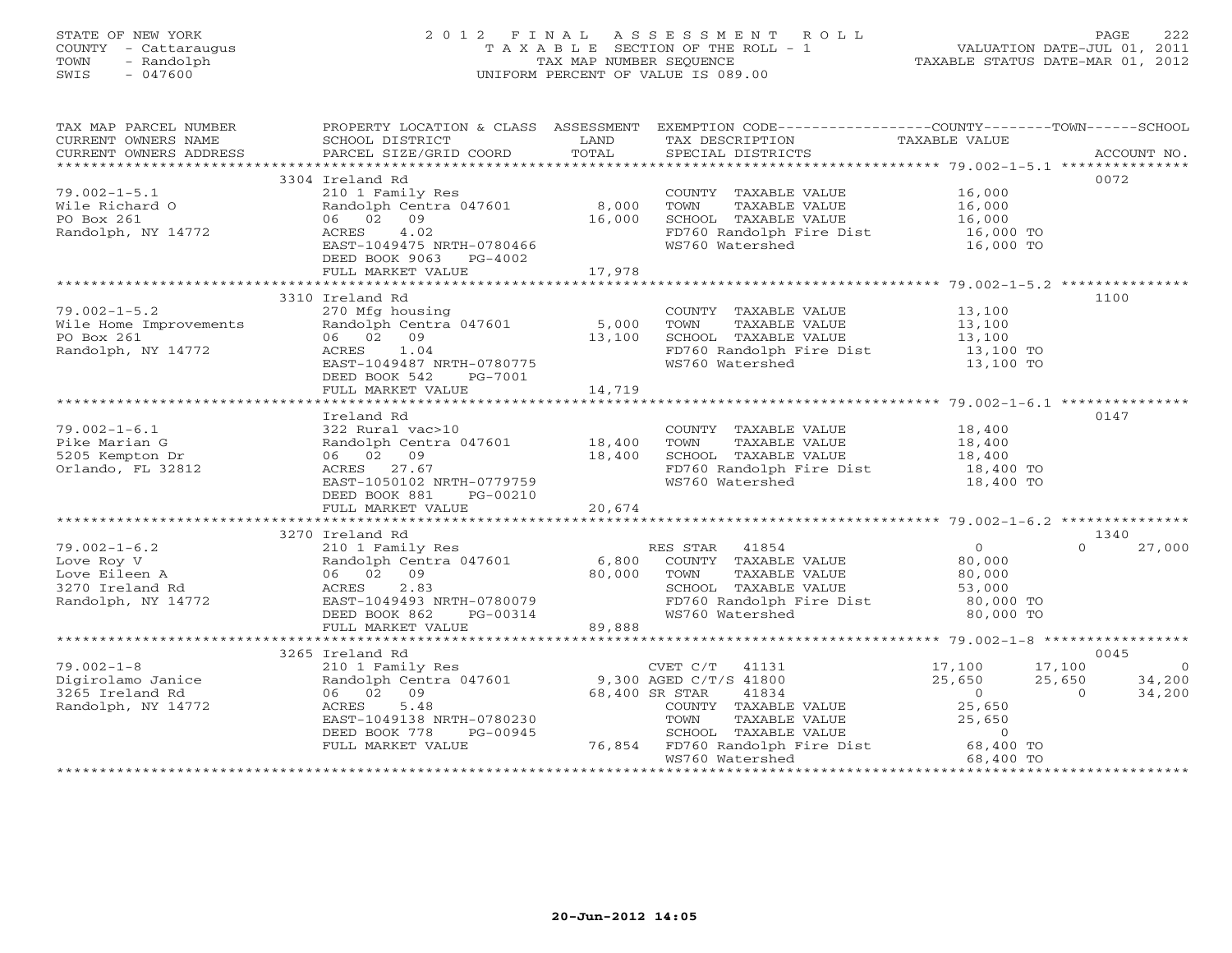# STATE OF NEW YORK 2 0 1 2 F I N A L A S S E S S M E N T R O L L PAGE 223 COUNTY - Cattaraugus T A X A B L E SECTION OF THE ROLL - 1 VALUATION DATE-JUL 01, 2011 TOWN - Randolph TAX MAP NUMBER SEQUENCE TAXABLE STATUS DATE-MAR 01, 2012 SWIS - 047600 UNIFORM PERCENT OF VALUE IS 089.00

| TAX MAP PARCEL NUMBER<br>CURRENT OWNERS NAME<br>CURRENT OWNERS ADDRESS                                                                                  | SCHOOL DISTRICT<br>PARCEL SIZE/GRID COORD                                                                                                                                                  | LAND<br>TOTAL      | PROPERTY LOCATION & CLASS ASSESSMENT EXEMPTION CODE----------------COUNTY-------TOWN------SCHOOL<br>TAX DESCRIPTION TAXABLE VALUE<br>SPECIAL DISTRICTS                                                                                   |                                                    | ACCOUNT NO.                |
|---------------------------------------------------------------------------------------------------------------------------------------------------------|--------------------------------------------------------------------------------------------------------------------------------------------------------------------------------------------|--------------------|------------------------------------------------------------------------------------------------------------------------------------------------------------------------------------------------------------------------------------------|----------------------------------------------------|----------------------------|
| $79.002 - 1 - 9$<br>Durow Michael<br>Durow Dawn<br>11350 Archer Hill Rd<br>Randolph, NY 14772<br>MAY BE SUBJECT TO PAYMENT<br>UNDER AGDIST LAW TIL 2016 | Coldspring Rd<br>105 Vac farmland<br>Randolph Centra 047601 43,400<br>06 02 09<br>ACRES 76.95<br>EAST-1047948 NRTH-0780362<br>DEED BOOK 984 PG-851<br>FULL MARKET VALUE                    | 43,400<br>48,764   | AG DIST<br>41720<br>COUNTY TAXABLE VALUE<br>TOWN<br>TOWN      TAXABLE VALUE<br>SCHOOL   TAXABLE VALUE<br>FD760 Randolph Fire Dist 43,400 TO<br>WS760 Watershed 8,680 TO                                                                  | 16,431<br>26,969<br>26,969<br>ره, ۵۵<br>26,969     | 0019<br>16,431<br>16,431   |
|                                                                                                                                                         |                                                                                                                                                                                            |                    |                                                                                                                                                                                                                                          |                                                    |                            |
| $79.002 - 1 - 10.1$<br>Butcher Kenneth C<br>Butcher Shelly<br>3173 Ireland Rd<br>Randolph, NY 14772                                                     | Ireland Rd<br>240 Rural res<br>Randolph Centra 047601 16,800 COUNTY TAXABLE VALUE<br>05 02 09<br>ACRES 14.30<br>EAST-1048695 NRTH-0778594<br>DEED BOOK 00991 PG-00479<br>FULL MARKET VALUE | 144,000<br>161,798 | RES STAR 41854<br>TAXABLE VALUE<br>TOWN<br>SCHOOL TAXABLE VALUE 117,000<br>FD760 Randolph Fire Dist 144,000 TO<br>WS760 Watershed                                                                                                        | $\overline{0}$<br>144,000<br>144,000<br>144,000 TO | 0118<br>$\Omega$<br>27,000 |
|                                                                                                                                                         |                                                                                                                                                                                            |                    |                                                                                                                                                                                                                                          |                                                    |                            |
| $79.002 - 1 - 10.2$<br>Harvey James H<br>3211 Ireland Rd<br>Randolph, NY 14772                                                                          | 3211 Ireland Rd<br>240 Rural res<br>Randolph Centra 047601 10,000<br>05 02 09<br>ACRES 21.15<br>ACRES 21.15<br>EAST-1048079 NRTH-0779197<br>DEED BOOK 873 PG-00793<br>FULL MARKET VALUE    | 55,700<br>62,584   | RES STAR<br>TOWN                                                                                                                                                                                                                         |                                                    | 0034<br>$\Omega$<br>27,000 |
|                                                                                                                                                         | 3224 Ireland Rd                                                                                                                                                                            |                    |                                                                                                                                                                                                                                          |                                                    | 0088                       |
| $79.002 - 1 - 11$<br>79.002-1-11<br>Coldspring Hunting<br>Preserve<br>3224 Ireland Rd<br>Randolph, NY 14772                                             | 260 Seasonal res<br>Randolph Centra 047601 10,900<br>06 02 09<br>31,000<br>ACRES 30.28<br>EAST-1050020 NRTH-0778965<br>FULL MARKET VALUE                                                   | 34,831             | $\begin{tabular}{llllll} \multicolumn{2}{c}{\textbf{COUNTY}} & \textbf{TAXABLE VALUE} & & & 31,000 \\ \multicolumn{2}{c}{\textbf{TOWN}} & \textbf{TAXABLE VALUE} & & 31,000 \\ \end{tabular}$<br>SCHOOL TAXABLE VALUE<br>WS760 Watershed | 31,000<br>31,000 TO                                |                            |
|                                                                                                                                                         |                                                                                                                                                                                            |                    |                                                                                                                                                                                                                                          |                                                    |                            |
| $79.002 - 1 - 12$<br>coldspring Hunting<br>Attn: Kirk P Carnahan<br>3224 Ireland Rd<br>Randolph, NY 14772                                               | Ireland Rd<br>322 Rural vac>10<br>Randolph Centra 047601 12,200<br>05 02 09<br>ACRES 42.56<br>EAST-1050012 NRTH-0778005<br>DEED BOOK 898<br>PG-00340<br>FULL MARKET VALUE                  | 12,200<br>13,708   | COUNTY TAXABLE VALUE<br>TOWN     TAXABLE VALUE<br>SCHOOL TAXABLE VALUE 12,200<br>FD760 Randolph Fire Dist 12,200 TO<br>WS760 Watershed                                                                                                   | 12,200<br>12,200<br>2,440 TO                       | 0266                       |
|                                                                                                                                                         |                                                                                                                                                                                            |                    |                                                                                                                                                                                                                                          |                                                    |                            |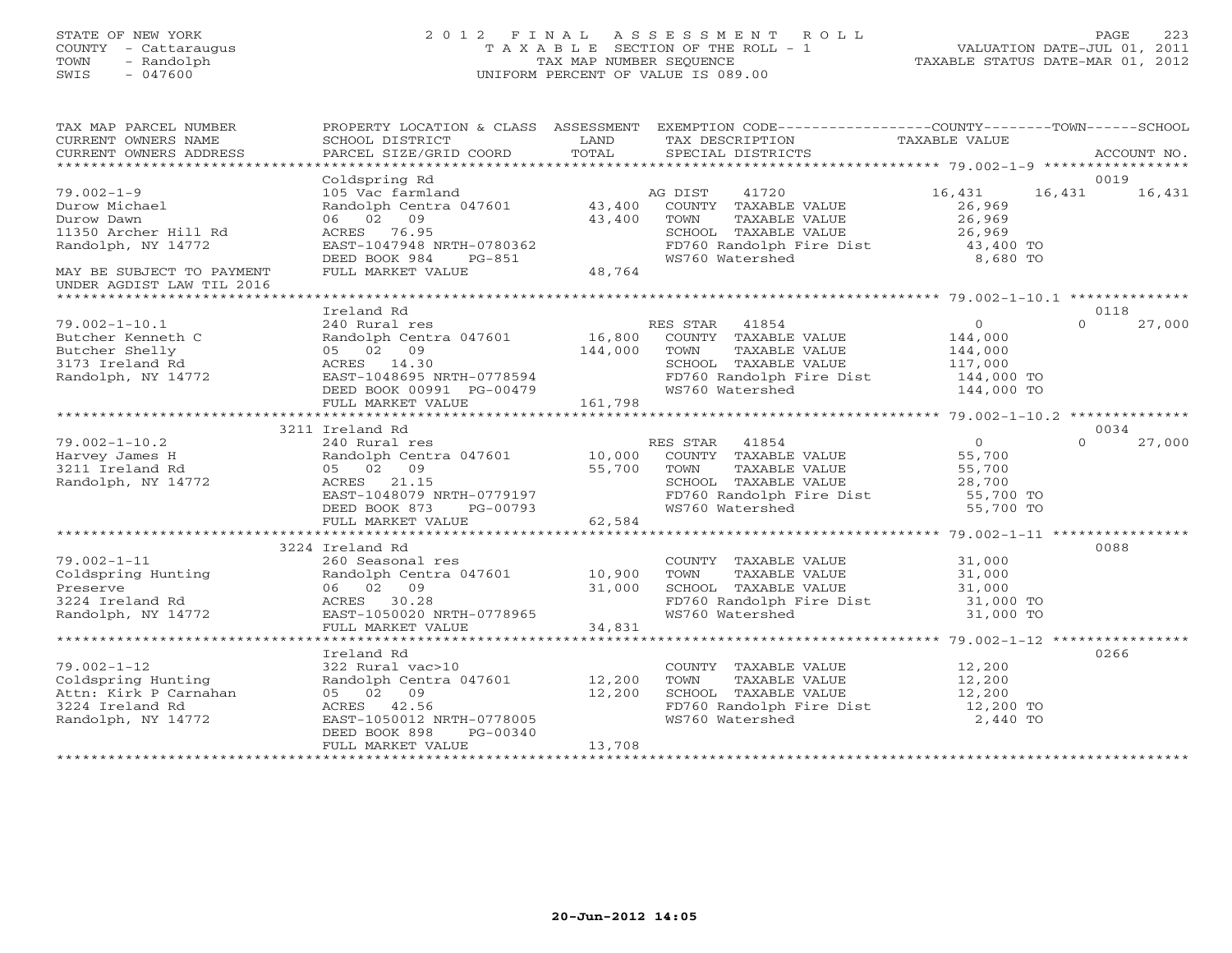## STATE OF NEW YORK 2 0 1 2 F I N A L A S S E S S M E N T R O L L PAGE 224 COUNTY - Cattaraugus T A X A B L E SECTION OF THE ROLL - 1 VALUATION DATE-JUL 01, 2011 TOWN - Randolph TAX MAP NUMBER SEQUENCE TAXABLE STATUS DATE-MAR 01, 2012 SWIS - 047600 UNIFORM PERCENT OF VALUE IS 089.00UNIFORM PERCENT OF VALUE IS 089.00

| TAX MAP PARCEL NUMBER                               | PROPERTY LOCATION & CLASS ASSESSMENT               |        | EXEMPTION CODE-----------------COUNTY-------TOWN-----SCHOOL |                |                    |
|-----------------------------------------------------|----------------------------------------------------|--------|-------------------------------------------------------------|----------------|--------------------|
| CURRENT OWNERS NAME                                 | SCHOOL DISTRICT                                    | LAND   | TAX DESCRIPTION                                             | TAXABLE VALUE  |                    |
| CURRENT OWNERS ADDRESS<br>************************* | PARCEL SIZE/GRID COORD                             | TOTAL  | SPECIAL DISTRICTS                                           |                | ACCOUNT NO.        |
|                                                     |                                                    |        |                                                             |                |                    |
|                                                     | Coldspring Rd                                      |        |                                                             |                | 0307               |
| $79.002 - 1 - 13.1$                                 | 105 Vac farmland                                   |        | COUNTY TAXABLE VALUE                                        | 14,100         |                    |
| Habermehl David                                     | Randolph Centra 047601 14,100                      |        | TOWN<br>TAXABLE VALUE                                       | 14,100         |                    |
| Habermehl Wendy                                     | 05 02 09                                           | 14,100 | SCHOOL TAXABLE VALUE                                        | 14,100         |                    |
| 12190 Jennings Rd                                   | Inc $79.002 - 1 - 14$                              |        | FD760 Randolph Fire Dist                                    | 14,100 TO      |                    |
| Lawtons, NY 14091                                   | ACRES 26.40                                        |        | WS760 Watershed                                             | 2,820 TO       |                    |
|                                                     | EAST-1050228 NRTH-0776131<br>DEED BOOK 1009 PG-711 |        |                                                             |                |                    |
| MAY BE SUBJECT TO PAYMENT                           |                                                    |        |                                                             |                |                    |
| UNDER AGDIST LAW TIL 2014<br>********************   | FULL MARKET VALUE                                  | 15,843 |                                                             |                |                    |
|                                                     | Ireland Rd (Off)                                   |        |                                                             |                | 1527               |
| $79.002 - 1 - 13.3$                                 | 323 Vacant rural                                   |        |                                                             |                |                    |
|                                                     |                                                    | 7,030  | COUNTY TAXABLE VALUE<br>TOWN<br>TAXABLE VALUE               | 7,030<br>7,030 |                    |
| Coldspring Hunting                                  | Randolph Centra 047601                             | 7,030  | SCHOOL TAXABLE VALUE                                        |                |                    |
| Preserve Inc<br>3224 Ireland Rd                     | 51 02 09                                           |        |                                                             | 7,030          |                    |
|                                                     | ACRES 21.15                                        |        | FD760 Randolph Fire Dist                                    | 7,030 TO       |                    |
| Randolph, NY 14772                                  | EAST-1050235 NRTH-0777037                          |        | WS760 Watershed                                             | 1,406 TO       |                    |
|                                                     | DEED BOOK 00987 PG-00011                           |        |                                                             |                |                    |
|                                                     | FULL MARKET VALUE                                  | 7,899  |                                                             |                |                    |
|                                                     | 2970 Coldspring Rd                                 |        |                                                             |                | 0137               |
| $79.002 - 1 - 15$                                   | 210 1 Family Res                                   |        | 41834<br>SR STAR                                            | $\overline{0}$ | 49,700<br>$\Omega$ |
| Stone Doris L/u                                     | Randolph Centra 047601                             | 3,400  | COUNTY TAXABLE VALUE                                        | 49,700         |                    |
| Lerow Karolie Rae                                   | 05 02 09                                           | 49,700 | TAXABLE VALUE<br>TOWN                                       | 49,700         |                    |
| Nikas Doneen Kay                                    | FRNT 95.00 DPTH 185.00                             |        | SCHOOL TAXABLE VALUE                                        | $\circ$        |                    |
| 2970 Coldspring Rd                                  | EAST-1050456 NRTH-0775650                          |        | FD760 Randolph Fire Dist                                    | 49,700 TO      |                    |
| Randolph, NY 14772                                  | DEED BOOK 1009 PG-708                              |        | WS760 Watershed                                             | 9,940 TO       |                    |
|                                                     | FULL MARKET VALUE                                  | 55,843 |                                                             |                |                    |
|                                                     |                                                    |        |                                                             |                |                    |
|                                                     | 2974 Coldspring Rd                                 |        |                                                             |                | 0121               |
| $79.002 - 1 - 16$                                   | 210 1 Family Res                                   |        | RES STAR 41854                                              | $\overline{O}$ | $\Omega$<br>27,000 |
| Braley Thomas S Jr                                  | Randolph Centra 047601                             | 4,800  | COUNTY TAXABLE VALUE                                        | 52,000         |                    |
| Braley Melissa S                                    | 05 02 09                                           | 52,000 | TOWN<br>TAXABLE VALUE                                       | 52,000         |                    |
| 2974 Coldspring Rd                                  | FRNT 225.00 DPTH 185.00                            |        | SCHOOL TAXABLE VALUE                                        | 25,000         |                    |
| Randolph, NY 14772                                  | EAST-1050291 NRTH-0775652                          |        | FD760 Randolph Fire Dist                                    | 52,000 TO      |                    |
|                                                     | DEED BOOK 17335 PG-9001                            |        | WS760 Watershed                                             | 10,400 TO      |                    |
|                                                     | FULL MARKET VALUE                                  | 58,427 |                                                             |                |                    |
|                                                     | **************************                         |        |                                                             |                |                    |
|                                                     | 3173 Ireland Rd                                    |        |                                                             |                | 0006               |
| $79.002 - 1 - 18.1$                                 | 120 Field crops                                    |        | 41720<br>AG DIST                                            | 6,535          | 6,535<br>6,535     |
| Habermehl David                                     | Randolph Centra 047601                             | 39,400 | COUNTY TAXABLE VALUE                                        | 32,865         |                    |
| Habermehl Wendy                                     | 05 02 09                                           | 39,400 | TOWN<br>TAXABLE VALUE                                       | 32,865         |                    |
| 12190 Jennings Rd                                   | ACRES 61.85                                        |        | SCHOOL TAXABLE VALUE                                        | 32,865         |                    |
| Lawtons, NY 14201                                   | EAST-1048333 NRTH-0777870                          |        | FD760 Randolph Fire Dist                                    | 39,400 TO      |                    |
|                                                     | DEED BOOK 997<br>PG-986                            |        | WS760 Watershed                                             | 7,880 TO       |                    |
| MAY BE SUBJECT TO PAYMENT                           | FULL MARKET VALUE                                  | 44,270 |                                                             |                |                    |
| UNDER AGDIST LAW TIL 2016                           |                                                    |        |                                                             |                |                    |
| ************************************                |                                                    |        |                                                             |                |                    |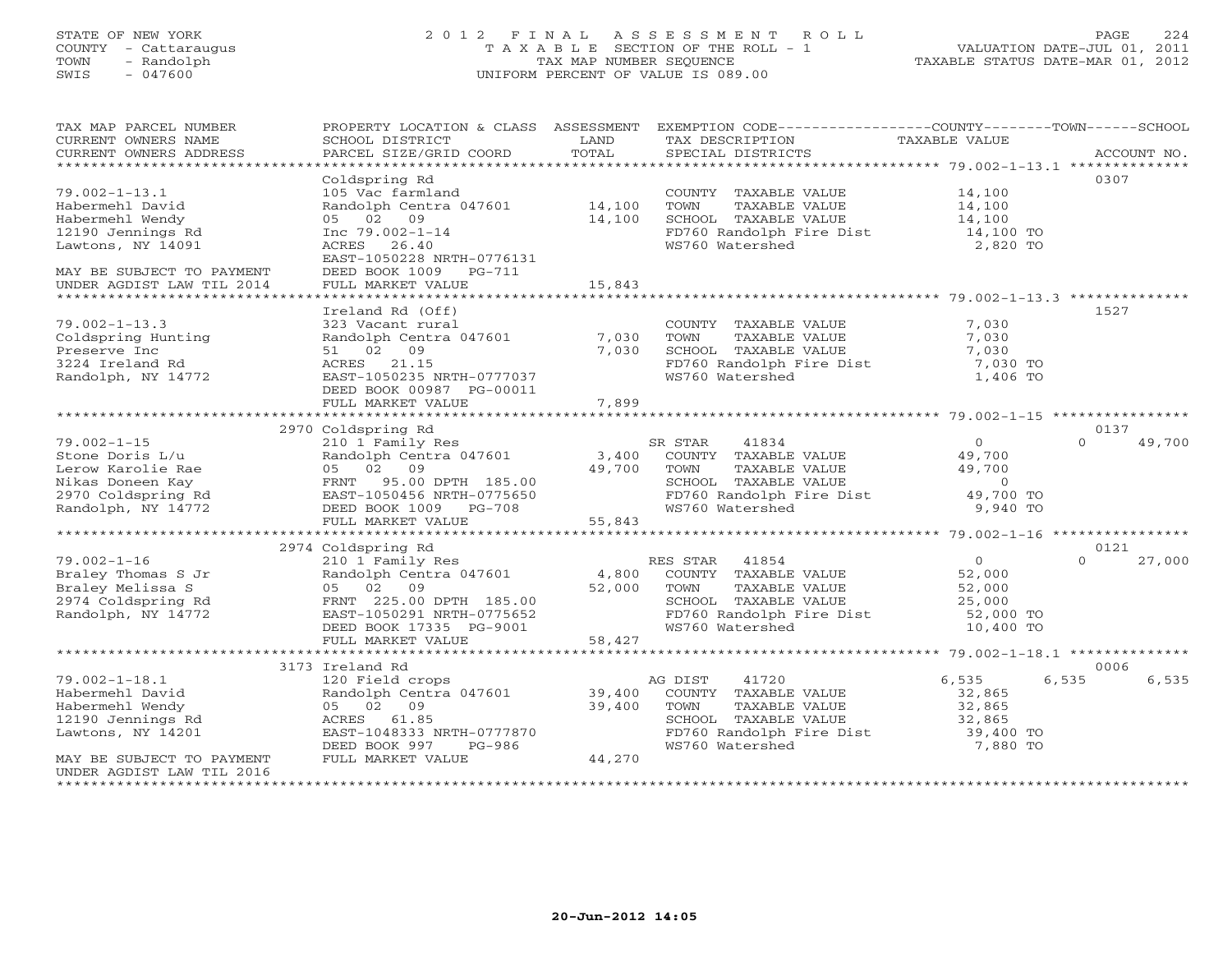## STATE OF NEW YORK 2 0 1 2 F I N A L A S S E S S M E N T R O L L PAGE 225 COUNTY - Cattaraugus T A X A B L E SECTION OF THE ROLL - 1 VALUATION DATE-JUL 01, 2011 TOWN - Randolph TAX MAP NUMBER SEQUENCE TAXABLE STATUS DATE-MAR 01, 2012 SWIS - 047600 UNIFORM PERCENT OF VALUE IS 089.00UNIFORM PERCENT OF VALUE IS 089.00

| TAX MAP PARCEL NUMBER<br>ENGLES AND EXAMPLE SURFAILLY A CONDUCTED MANUEUR CONSUMERT OWNERS NOTIFIES ACCOUNT NO CONSUMERT OWNERS ADDRESS<br>CURRENT OWNERS ADDRESS BARCEL SIZE/GRID COORD TOTAL SPECIAL DISTRICTS ACCOUNT NO.<br>***************************** |                                                                                                |                   | PROPERTY LOCATION & CLASS ASSESSMENT EXEMPTION CODE----------------COUNTY-------TOWN------SCHOOL                                                 |                                               |                  |
|---------------------------------------------------------------------------------------------------------------------------------------------------------------------------------------------------------------------------------------------------------------|------------------------------------------------------------------------------------------------|-------------------|--------------------------------------------------------------------------------------------------------------------------------------------------|-----------------------------------------------|------------------|
|                                                                                                                                                                                                                                                               |                                                                                                |                   |                                                                                                                                                  |                                               |                  |
|                                                                                                                                                                                                                                                               | 3079 Ireland Rd                                                                                |                   |                                                                                                                                                  |                                               | 1066             |
| 79.002-1-18.2                                                                                                                                                                                                                                                 | 270 Mfg housing<br>Randolph Centra 047601 5,400                                                | $5,400$<br>12,400 | COUNTY TAXABLE VALUE 12,400                                                                                                                      |                                               |                  |
| Graham David L                                                                                                                                                                                                                                                |                                                                                                |                   | TAXABLE VALUE<br>TAXABLE VALUE 12,400<br>TAXABLE VALUE 12,400<br>TOWN                                                                            |                                               |                  |
| Graham Barbara J                                                                                                                                                                                                                                              | 05 02 09                                                                                       |                   | SCHOOL TAXABLE VALUE 12,400<br>FD760 Randolph Fire Dist 12,400 TO                                                                                |                                               |                  |
| 13 School St                                                                                                                                                                                                                                                  | 1.45<br>ACRES                                                                                  |                   |                                                                                                                                                  |                                               |                  |
| Randolph, NY 14772                                                                                                                                                                                                                                            | EAST-1048981 NRTH-0776598                                                                      |                   | WS760 Watershed                                                                                                                                  | 12,400 TO                                     |                  |
|                                                                                                                                                                                                                                                               | DEED BOOK 00969 PG-00630<br>FULL MARKET VALUE                                                  |                   |                                                                                                                                                  |                                               |                  |
|                                                                                                                                                                                                                                                               |                                                                                                | 13,933            |                                                                                                                                                  |                                               |                  |
|                                                                                                                                                                                                                                                               | Coldspring Rd                                                                                  |                   |                                                                                                                                                  |                                               | 0008             |
| $79.002 - 1 - 18.3$                                                                                                                                                                                                                                           |                                                                                                |                   | COUNTY TAXABLE VALUE                                                                                                                             | 300                                           |                  |
| Anderson Dale A                                                                                                                                                                                                                                               |                                                                                                |                   |                                                                                                                                                  |                                               |                  |
| 4505 Walker Rd                                                                                                                                                                                                                                                |                                                                                                |                   |                                                                                                                                                  |                                               |                  |
| Randolph, NY 14772                                                                                                                                                                                                                                            |                                                                                                |                   |                                                                                                                                                  |                                               |                  |
|                                                                                                                                                                                                                                                               | FRNT 157.70 DPTH 78.00<br>EAST-1047463 NRTH-0777977                                            |                   | FD760 Randolph Fire Dist 300 TO<br>WS760 Watershed 300 TO                                                                                        |                                               |                  |
|                                                                                                                                                                                                                                                               | DEED BOOK 671<br>PG-00394                                                                      |                   |                                                                                                                                                  |                                               |                  |
|                                                                                                                                                                                                                                                               | FULL MARKET VALUE                                                                              | 337               |                                                                                                                                                  |                                               |                  |
|                                                                                                                                                                                                                                                               |                                                                                                |                   |                                                                                                                                                  |                                               |                  |
|                                                                                                                                                                                                                                                               | 3089 Coldspring Rd                                                                             |                   |                                                                                                                                                  |                                               | 1405             |
| $79.002 - 1 - 18.4$                                                                                                                                                                                                                                           |                                                                                                |                   | COUNTY TAXABLE VALUE 4,100                                                                                                                       |                                               |                  |
| Harmon Dale                                                                                                                                                                                                                                                   |                                                                                                |                   |                                                                                                                                                  | 4,100                                         |                  |
| 20 Metcalf Ave                                                                                                                                                                                                                                                |                                                                                                |                   | 312 Vac w/imprv<br>Randolph Centra 047601 3,100 TOWN TAXABLE VALUE<br>05 02 09 4,100 SCHOOL TAXABLE VALUE<br>ACRES 0.34 FD760 Randolph Fire Dist | 4,100                                         |                  |
| Celeron, NY 14720                                                                                                                                                                                                                                             |                                                                                                |                   | FD760 Randolph Fire Dist 4,100 TO<br>WS760 Watershed 820 TO                                                                                      |                                               |                  |
|                                                                                                                                                                                                                                                               | EAST-1047780 NRTH-0777618                                                                      |                   |                                                                                                                                                  |                                               |                  |
|                                                                                                                                                                                                                                                               | DEED BOOK 1005 PG-860                                                                          |                   |                                                                                                                                                  |                                               |                  |
|                                                                                                                                                                                                                                                               | FULL MARKET VALUE                                                                              | 4,607             |                                                                                                                                                  |                                               |                  |
|                                                                                                                                                                                                                                                               |                                                                                                |                   |                                                                                                                                                  |                                               |                  |
|                                                                                                                                                                                                                                                               | 3081 Coldspring Rd                                                                             |                   |                                                                                                                                                  |                                               | 1408             |
| $79.002 - 1 - 18.5$                                                                                                                                                                                                                                           |                                                                                                |                   | 210 1 Family Res<br>Randolph Centra 047601 11,500 COUNTY TAXABLE VALUE                                                                           | $\begin{array}{c} 0 \\ 59\,, 700 \end{array}$ | 27,000<br>$\cap$ |
|                                                                                                                                                                                                                                                               |                                                                                                |                   |                                                                                                                                                  |                                               |                  |
|                                                                                                                                                                                                                                                               |                                                                                                |                   | TAXABLE VALUE<br>TAXABLE VALUE 59,700<br>TAXABLE VALUE 32,700                                                                                    |                                               |                  |
| Jakubczak Henry Jr<br>Jakubczak Meagan<br>3081 Coldspring Rd<br>Randolph, NY 14772                                                                                                                                                                            | 05 02 09<br>ACRES 8.00 BANK 012<br>EAST-1047883 NRTH-0777206<br>DEED BOOK 00961 PG-00498 WS760 |                   | SCHOOL TAXABLE VALUE 32,700<br>FD760 Randolph Fire Dist 59,700 TO                                                                                |                                               |                  |
|                                                                                                                                                                                                                                                               |                                                                                                |                   | WS760 Watershed                                                                                                                                  | 59,700 TO                                     |                  |
|                                                                                                                                                                                                                                                               | FULL MARKET VALUE                                                                              | 67,079            |                                                                                                                                                  |                                               |                  |
|                                                                                                                                                                                                                                                               |                                                                                                |                   |                                                                                                                                                  |                                               |                  |
|                                                                                                                                                                                                                                                               | 3069 Ireland Rd                                                                                |                   |                                                                                                                                                  |                                               | 1572             |
| $79.002 - 1 - 18.6$                                                                                                                                                                                                                                           |                                                                                                |                   |                                                                                                                                                  |                                               |                  |
| Hale Dustin J                                                                                                                                                                                                                                                 | 210 1 Family Res<br>Randolph Centra 047601 5,500                                               |                   | COUNTY TAXABLE VALUE<br>TOWN     TAXABLE VALUE                                                                                                   | 60,000<br>60.000<br>60,000                    |                  |
| Sage Breanne N                                                                                                                                                                                                                                                | 05 02 09                                                                                       | 60,000            | SCHOOL TAXABLE VALUE 60,000<br>FD760 Randolph Fire Dist 60,000 TO                                                                                |                                               |                  |
| 3069 Ireland Rd                                                                                                                                                                                                                                               |                                                                                                |                   |                                                                                                                                                  |                                               |                  |
| Randolph, NY 14772                                                                                                                                                                                                                                            | EAST-1048976 NRTH-0776450                                                                      |                   | WS760 Watershed                                                                                                                                  | 60,000 TO                                     |                  |
|                                                                                                                                                                                                                                                               | DEED BOOK 15975 PG-3001                                                                        |                   |                                                                                                                                                  |                                               |                  |
|                                                                                                                                                                                                                                                               | FULL MARKET VALUE                                                                              | 67,416            |                                                                                                                                                  |                                               |                  |
|                                                                                                                                                                                                                                                               |                                                                                                |                   |                                                                                                                                                  |                                               |                  |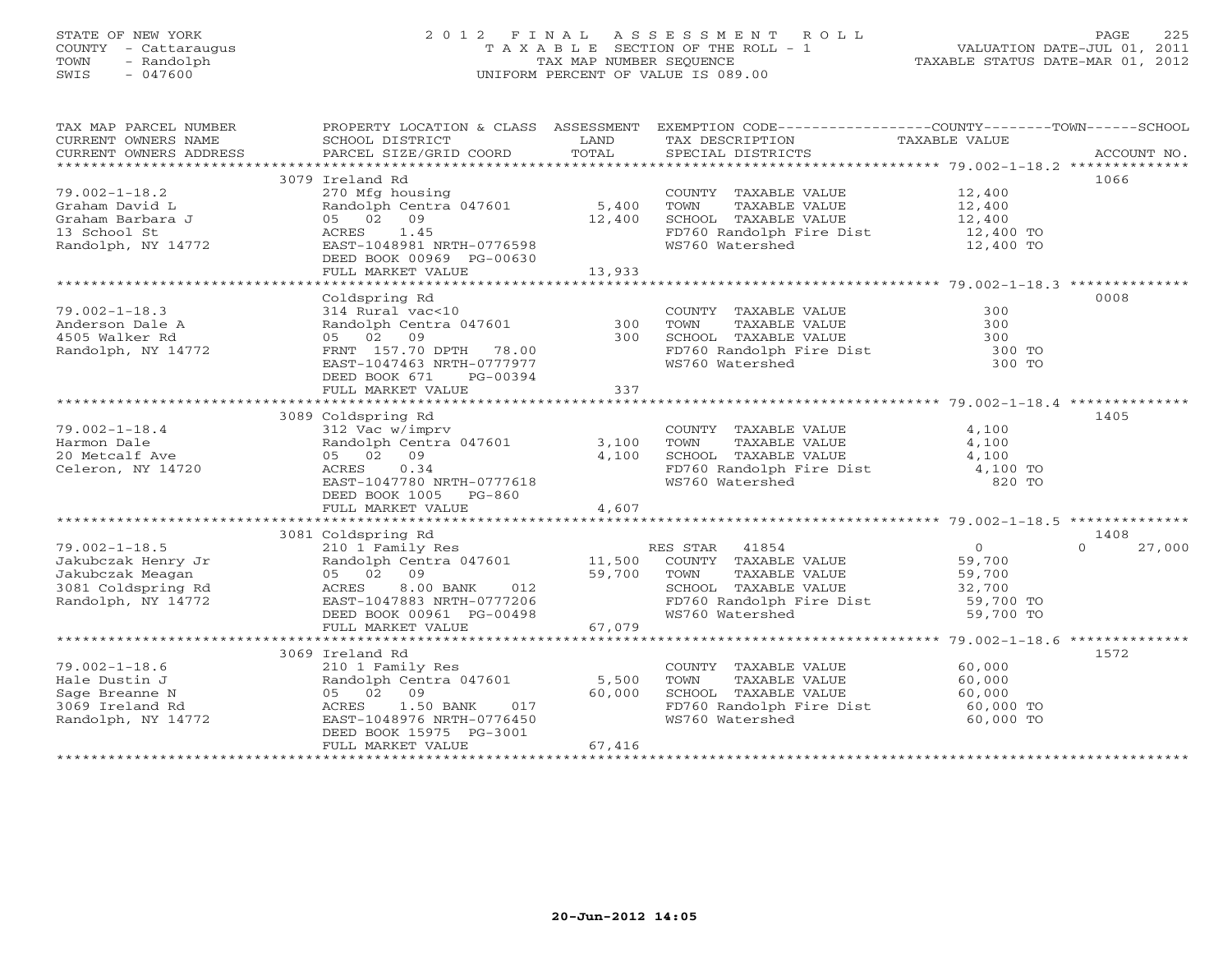### STATE OF NEW YORK 2 0 1 2 F I N A L A S S E S S M E N T R O L L PAGE 226 COUNTY - Cattaraugus T A X A B L E SECTION OF THE ROLL - 1 VALUATION DATE-JUL 01, 2011 TOWN - Randolph TAX MAP NUMBER SEQUENCE TAXABLE STATUS DATE-MAR 01, 2012 SWIS - 047600 UNIFORM PERCENT OF VALUE IS 089.00UNIFORM PERCENT OF VALUE IS 089.00

| TAX MAP PARCEL NUMBER               |                                                   |         | PROPERTY LOCATION & CLASS ASSESSMENT EXEMPTION CODE----------------COUNTY-------TOWN------SCHOOL |                        |                |            |
|-------------------------------------|---------------------------------------------------|---------|--------------------------------------------------------------------------------------------------|------------------------|----------------|------------|
| CURRENT OWNERS NAME                 | SCHOOL DISTRICT                                   | LAND    | TAX DESCRIPTION                                                                                  | TAXABLE VALUE          |                |            |
| CURRENT OWNERS ADDRESS              |                                                   |         |                                                                                                  |                        |                |            |
| *********************               |                                                   |         |                                                                                                  |                        |                |            |
|                                     | Atwood Rd (Off)                                   |         |                                                                                                  |                        | 1044           |            |
| $79.002 - 1 - 19$                   | 910 Priv forest                                   |         | COUNTY TAXABLE VALUE                                                                             | 68,500                 |                |            |
| Chagrin Land Ltd Ptnrship           | Randolph Centra 047601                            | 68,500  | TOWN<br>TAXABLE VALUE                                                                            | 68,500                 |                |            |
| Chautauqua Rd                       | 05/13 02 09                                       | 68,500  | SCHOOL TAXABLE VALUE                                                                             | 68,500<br>68,500 TO    |                |            |
| PO Box 67                           | ACRES 154.54                                      |         | FD760 Randolph Fire Dist                                                                         |                        |                |            |
| Endeavor, PA 16322                  | EAST-1046103 NRTH-0776786                         |         |                                                                                                  |                        |                |            |
|                                     | DEED BOOK 8710 PG-2003<br>FULL MARKET VALUE       | 76,966  |                                                                                                  |                        |                |            |
|                                     |                                                   |         |                                                                                                  |                        |                |            |
|                                     | Atwood Rd                                         |         |                                                                                                  |                        |                | 0224       |
| $79.002 - 1 - 20.1$                 | 321 Abandoned ag                                  |         | COUNTY TAXABLE VALUE 35,000                                                                      |                        |                |            |
| Mikula Joseph                       | Randolph Centra 047601 35,000                     |         | TAXABLE VALUE<br>TOWN                                                                            | 35,000                 |                |            |
| PO Box 390                          | 13 02 09                                          | 35,000  | SCHOOL TAXABLE VALUE                                                                             | 35,000                 |                |            |
| Cassadaga, NY 14718                 | ACRES 60.95                                       |         | Ponses<br>FD760 Randolph Fire Dist<br>WS760 Watershed                                            | 35,000 TO              |                |            |
|                                     | EAST-1044051 NRTH-0776907                         |         |                                                                                                  | 7,000 TO               |                |            |
|                                     | DEED BOOK 735<br>PG-00032                         |         |                                                                                                  |                        |                |            |
|                                     | FULL MARKET VALUE                                 | 39,326  |                                                                                                  |                        |                |            |
|                                     |                                                   |         |                                                                                                  |                        |                |            |
|                                     | Atwood Rd                                         |         |                                                                                                  |                        |                | 1492       |
| $79.002 - 1 - 20.2$                 | 314 Rural vac<10                                  |         | COUNTY TAXABLE VALUE 8,600                                                                       |                        |                |            |
| Colburn Shawn M                     | Randolph Centra 047601                            | 8,600   | TOWN<br>TAXABLE VALUE<br>TAXABLE VALUE                                                           | 8,600                  |                |            |
| Colburn Kathy L                     | 13 02 09                                          | 8,600   | SCHOOL TAXABLE VALUE                                                                             | 8,600                  |                |            |
| 9 Main St                           | FRNT 590.00 DPTH                                  |         | FD760 Randolph Fire Dist 8,600 TO                                                                |                        |                |            |
| Randolph, NY 14772                  | 4.65<br>ACRES                                     |         | WS760 Watershed                                                                                  | 1,720 TO               |                |            |
|                                     | EAST-1044343 NRTH-0775842                         |         |                                                                                                  |                        |                |            |
|                                     | DEED BOOK 00972 PG-00422                          |         |                                                                                                  |                        |                |            |
|                                     | FULL MARKET VALUE                                 | 9,663   |                                                                                                  |                        |                |            |
|                                     | 3036 Atwood Rd                                    |         |                                                                                                  |                        |                | 0033       |
| $79.002 - 1 - 21$                   | 210 1 Family Res                                  |         | WVET C/T 41121                                                                                   | 10,800                 | 10,800         | $\bigcirc$ |
| Maclaughlin Daniel                  | Randolph Centra 047601                            |         | 9,400 DVET C/T 41141                                                                             | 19,035                 | 19,035         | $\bigcirc$ |
| Maclaughlin Violet                  | 13 02 09                                          |         | 126,900 RES STAR 41854                                                                           |                        | $\overline{0}$ | 27,000     |
| PO Box 131                          | 5.53<br>ACRES                                     |         | COUNTY TAXABLE VALUE                                                                             | 0<br>97,065            |                |            |
| Randolph, NY 14772                  | EAST-1043739 NRTH-0778212                         |         | TOWN<br>TAXABLE VALUE                                                                            | 97,065                 |                |            |
|                                     | DEED BOOK 1016    PG-195                          |         | SCHOOL TAXABLE VALUE                                                                             | 99,900                 |                |            |
|                                     | FULL MARKET VALUE                                 |         | 142,584 FD760 Randolph Fire Dist 126,900 TO                                                      |                        |                |            |
|                                     |                                                   |         | WS760 Watershed                                                                                  | 25,380 TO              |                |            |
|                                     |                                                   |         |                                                                                                  |                        |                |            |
|                                     | 3062 Atwood Rd                                    |         |                                                                                                  |                        |                | 0357       |
| $79.002 - 1 - 22.1$                 | 240 Rural res                                     |         | RES STAR 41854                                                                                   | 0                      | $\Omega$       | 27,000     |
| Riddell Jason M                     |                                                   | 34,800  | COUNTY TAXABLE VALUE                                                                             | 96,000                 |                |            |
| Riddell Michele L<br>3062 Atwood Rd | Randolph Centra 047601<br>13 02 09<br>ACPES 70.70 | 96,000  | TOWN<br>TAXABLE VALUE                                                                            | 96,000                 |                |            |
| 3062 Atwood Rd                      | ACRES 70.70                                       |         | SCHOOL TAXABLE VALUE                                                                             | 69,000                 |                |            |
| Randolph, NY 14772                  | EAST-1044956 NRTH-0778722                         |         | FD760 Randolph Fire Dist<br>WS760 Watershed                                                      | 96,000 TO<br>19,200 TO |                |            |
|                                     | DEED BOOK 8228<br>PG-5001                         |         | WS760 Watershed                                                                                  |                        |                |            |
|                                     | FULL MARKET VALUE                                 | 107,865 |                                                                                                  |                        |                |            |
|                                     |                                                   |         |                                                                                                  |                        |                |            |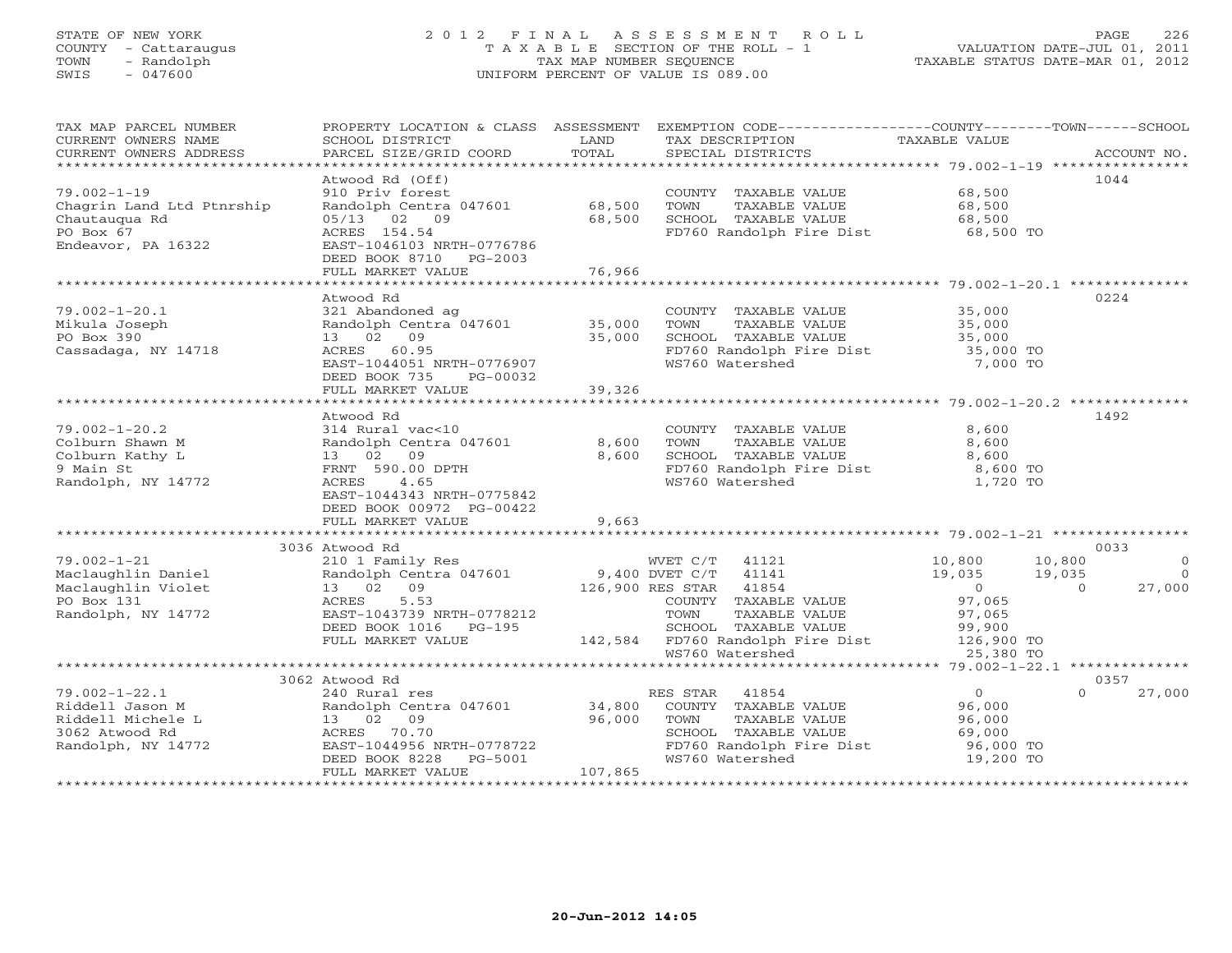#### STATE OF NEW YORK 2 0 1 2 F I N A L A S S E S S M E N T R O L L PAGE 227 COUNTY - Cattaraugus T A X A B L E SECTION OF THE ROLL - 1 VALUATION DATE-JUL 01, 2011 TOWN - Randolph TAX MAP NUMBER SEQUENCE TAXABLE STATUS DATE-MAR 01, 2012 SWIS - 047600 UNIFORM PERCENT OF VALUE IS 089.00UNIFORM PERCENT OF VALUE IS 089.00

| TAX MAP PARCEL NUMBER<br>CURRENT OWNERS NAME                                                        | PROPERTY LOCATION & CLASS ASSESSMENT<br>SCHOOL DISTRICT               | LAND                                          | EXEMPTION CODE----------------COUNTY-------TOWN------SCHOOL<br>TAX DESCRIPTION | TAXABLE VALUE                 |                  |          |
|-----------------------------------------------------------------------------------------------------|-----------------------------------------------------------------------|-----------------------------------------------|--------------------------------------------------------------------------------|-------------------------------|------------------|----------|
| CURRENT OWNERS ADDRESS                                                                              | PARCEL SIZE/GRID COORD                                                | TOTAL                                         | SPECIAL DISTRICTS                                                              |                               | ACCOUNT NO.      |          |
|                                                                                                     | Coldspring Rd                                                         |                                               |                                                                                |                               | 0085             |          |
| $79.002 - 1 - 23$<br>Clark Edwin<br>Clark Bonnie                                                    | 323 Vacant rural<br>Randolph Centra 047601<br>13 02 09                | 8,000<br>8,000                                | COUNTY TAXABLE VALUE<br>TOWN<br>TAXABLE VALUE<br>SCHOOL TAXABLE VALUE          | 8,000<br>8,000<br>8,000       |                  |          |
| PO Box 1187<br>Ellicottville, NY 14731                                                              | ACRES 16.15<br>EAST-1046323 NRTH-0778910<br>DEED BOOK 642<br>PG-00593 |                                               | FD760 Randolph Fire Dist<br>WS760 Watershed                                    | 8,000 TO<br>1,600 TO          |                  |          |
|                                                                                                     | FULL MARKET VALUE                                                     | 8,989                                         |                                                                                |                               |                  |          |
|                                                                                                     |                                                                       |                                               |                                                                                |                               |                  |          |
|                                                                                                     | 11393 Archer Hill Rd                                                  |                                               |                                                                                |                               | 0352<br>$\Omega$ |          |
| $79.002 - 1 - 24$<br>Park Ronald L                                                                  | 240 Rural res<br>Randolph Centra 047601                               | 21,200                                        | RES STAR 41854<br>COUNTY TAXABLE VALUE                                         | $\overline{0}$<br>113,300     |                  | 27,000   |
| Park Rose A                                                                                         | 13 02 09                                                              | 113,300                                       | TOWN<br>TAXABLE VALUE                                                          | 113,300                       |                  |          |
| 11393 Archer Hill Rd                                                                                | ACRES 19.46                                                           |                                               | SCHOOL TAXABLE VALUE                                                           | 86,300                        |                  |          |
| Randolph, NY 14772                                                                                  | EAST-1044206 NRTH-0779316<br>DEED BOOK 00958 PG-00806<br>FULL MIRTH-  |                                               |                                                                                |                               |                  |          |
|                                                                                                     |                                                                       |                                               | FD760 Randolph Fire Dist 113,300 TO<br>WS760 Watershed 22,660 TO               |                               |                  |          |
|                                                                                                     | FULL MARKET VALUE                                                     | 127,303                                       |                                                                                |                               |                  |          |
|                                                                                                     |                                                                       |                                               |                                                                                |                               |                  |          |
|                                                                                                     | 11399 Archer Hill Rd                                                  |                                               |                                                                                |                               | 0165             |          |
| $79.002 - 1 - 25$                                                                                   | 210 1 Family Res                                                      | $\begin{array}{c} 5,800 \\ 55,00 \end{array}$ | RES STAR 41854                                                                 | $\overline{0}$                | $\Omega$         | 27,000   |
| Andrews Daniel B                                                                                    | Randolph Centra 047601                                                |                                               | COUNTY TAXABLE VALUE                                                           | 55,000                        |                  |          |
| Andrews Denise J                                                                                    | 13 02 09                                                              |                                               | TOWN<br>TAXABLE VALUE<br>SCHOOL TAXABLE VALUE                                  | 55,000                        |                  |          |
| 11399 Archer Hill Rd<br>Randolph, NY 14772                                                          | ACRES 1.80<br>EAST-1043627 NRTH-0779535                               |                                               | SCHOOL TAXABLE VALUE<br>FD760 Randolph Fire Dist                               | 28,000<br>28,000<br>55,000 TO |                  |          |
|                                                                                                     | DEED BOOK 00943 PG-00048                                              |                                               | WS760 Watershed                                                                | 11,000 TO                     |                  |          |
|                                                                                                     | FULL MARKET VALUE                                                     | 61,798                                        |                                                                                |                               |                  |          |
|                                                                                                     |                                                                       |                                               |                                                                                |                               |                  |          |
|                                                                                                     | 11373 Archer Hill Rd                                                  |                                               |                                                                                |                               | 0238             |          |
| $79.002 - 1 - 27$                                                                                   | 210 1 Family Res                                                      |                                               | WVET C/T 41121                                                                 | 10,800                        | 10,800           | $\Omega$ |
| Troutman Robin L                                                                                    | Randolph Centra 047601 5,900 RES STAR                                 |                                               | 41854                                                                          | 0                             | $\Omega$         | 27,000   |
|                                                                                                     |                                                                       |                                               | 98,000 COUNTY TAXABLE VALUE                                                    | 87,200                        |                  |          |
| Troutman Charles 14 02 09<br>11373 Archer Hill Rd 2 ACRES 1.90<br>Randolph, NY 14772 EAST-1044833 N |                                                                       |                                               | TOWN<br>TAXABLE VALUE                                                          | 87,200                        |                  |          |
|                                                                                                     | EAST-1044833 NRTH-0780297                                             |                                               |                                                                                |                               |                  |          |
|                                                                                                     | DEED BOOK 830<br>PG-00853<br>FULL MARKET VALUE                        |                                               |                                                                                | 19,600 TO                     |                  |          |
|                                                                                                     |                                                                       |                                               |                                                                                |                               |                  |          |
|                                                                                                     | 11348 Archer Hill Rd                                                  |                                               |                                                                                |                               | 0018             |          |
| $79.002 - 1 - 28$                                                                                   | 112 Dairy farm                                                        |                                               | AG BLDG<br>41700                                                               | 26,250                        | 26,250           | 26,250   |
| Durow Michael E                                                                                     | Randolph Centra 047601                                                | 66,100 AG DIST                                | 41720                                                                          | 30,052                        | 30,052           | 30,052   |
| Durow Dawn G                                                                                        | 14/22 02 09                                                           | 142,800                                       | COUNTY TAXABLE VALUE                                                           | 86,498                        |                  |          |
| 11350 Archer Hill Rd                                                                                | ACRES 111.30                                                          |                                               | TOWN<br>TAXABLE VALUE                                                          | 86,498                        |                  |          |
| Randolph, NY 14772                                                                                  | EAST-1043266 NRTH-0780235                                             |                                               | SCHOOL TAXABLE VALUE                                                           | 86,498                        |                  |          |
|                                                                                                     | DEED BOOK 984<br>PG-851                                               |                                               | 5-851 FD760 Randolph E<br>160,449 WS760 Watershed<br>FD760 Randolph Fire Dist  | 142,800 TO                    |                  |          |
| MAY BE SUBJECT TO PAYMENT                                                                           | FULL MARKET VALUE                                                     |                                               |                                                                                | 28,560 TO                     |                  |          |
| UNDER AGDIST LAW TIL 2016                                                                           |                                                                       |                                               |                                                                                |                               |                  |          |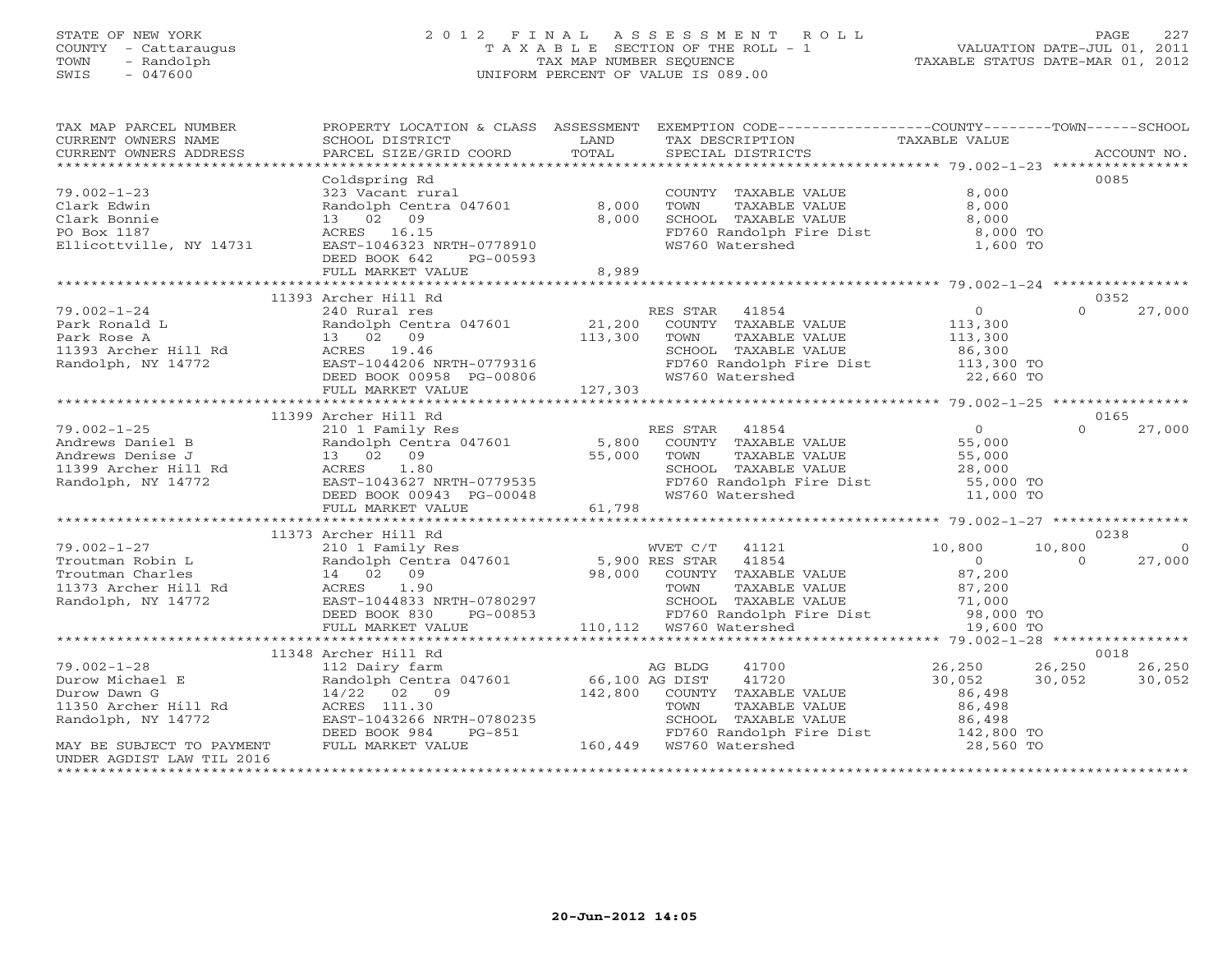## STATE OF NEW YORK 2 0 1 2 F I N A L A S S E S S M E N T R O L L PAGE 228 COUNTY - Cattaraugus T A X A B L E SECTION OF THE ROLL - 1 VALUATION DATE-JUL 01, 2011 TOWN - Randolph TAX MAP NUMBER SEQUENCE TAXABLE STATUS DATE-MAR 01, 2012 SWIS - 047600 UNIFORM PERCENT OF VALUE IS 089.00UNIFORM PERCENT OF VALUE IS 089.00

| TAX MAP PARCEL NUMBER<br>CURRENT OWNERS NAME<br>CURRENT OWNERS ADDRESS                                                                                        | PROPERTY LOCATION & CLASS ASSESSMENT<br>SCHOOL DISTRICT<br>PARCEL SIZE/GRID COORD                                                                                                                           | LAND<br>TOTAL    | EXEMPTION CODE-----------------COUNTY-------TOWN------SCHOOL<br>TAX DESCRIPTION TAXABLE VALUE<br>SPECIAL DISTRICTS                                                                                                                                                                        |                                                                                                               |                                                                 | ACCOUNT NO.                                                     |
|---------------------------------------------------------------------------------------------------------------------------------------------------------------|-------------------------------------------------------------------------------------------------------------------------------------------------------------------------------------------------------------|------------------|-------------------------------------------------------------------------------------------------------------------------------------------------------------------------------------------------------------------------------------------------------------------------------------------|---------------------------------------------------------------------------------------------------------------|-----------------------------------------------------------------|-----------------------------------------------------------------|
| $79.002 - 1 - 29.1$<br>Archer Willis<br>Archer Gretta<br>11346 Archer Hill Rd<br>Randolph, NY 14772                                                           | 11346 Archer Hill Rd<br>210 1 Family Res<br>Randolph Centra 047601 4,800<br>14 02<br>09<br>FRNT 210.00 DPTH 185.00<br>EAST-1045255 NRTH-0781644<br>DEED BOOK 00984 PG-00851<br>FULL MARKET VALUE            | 62,000<br>69,663 | SR STAR<br>41834<br>COUNTY TAXABLE VALUE<br>TOWN<br>TAXABLE VALUE<br>SCHOOL TAXABLE VALUE<br>FD760 Randolph Fire Dist 62,000 TO<br>WS760 Watershed                                                                                                                                        | $\Omega$<br>62,000<br>62,000<br>6,020<br>12,400 TO                                                            | $\Omega$                                                        | 0016<br>55,980                                                  |
|                                                                                                                                                               |                                                                                                                                                                                                             |                  |                                                                                                                                                                                                                                                                                           |                                                                                                               |                                                                 |                                                                 |
| $79.002 - 1 - 29.2$<br>Durow Michael<br>Durow Dawn G<br>113501 Archer Hill Rd<br>Randolph, NY 14772<br>MAY BE SUBJECT TO PAYMENT<br>UNDER AGDIST LAW TIL 2016 | 11350 Archer Hill Rd<br>112 Dairy farm<br>Randolph Centra 047601 82,400 RES STAR<br>14/22 02 09<br>ACRES 177.02<br>EAST-1044455 NRTH-0781610<br>FULL MARKET VALUE                                           |                  | AG DIST<br>41720<br>41854<br>311,775 SILO T/C/S 42100<br>SILO T/C/S 42100<br>SILO T/C/S 42100<br>350,309 SILO T/C/S 42100<br>COUNTY TAXABLE VALUE<br>TAXABLE VALUE<br>TOWN<br>SCHOOL TAXABLE VALUE<br>FD760 Randolph Fire Dist 311,775 TO<br>WS760 Watershed 62 355 TO<br>WS760 Watershed | 12,534<br>$\overline{0}$<br>32,900<br>4,950<br>34,700<br>20,600<br>206,091<br>206,091<br>179,091<br>62,355 TO | 12,534<br>$\overline{0}$<br>32,900<br>4,950<br>34,700<br>20,600 | 0017<br>12,534<br>27,000<br>32,900<br>4,950<br>34,700<br>20,600 |
|                                                                                                                                                               |                                                                                                                                                                                                             |                  |                                                                                                                                                                                                                                                                                           |                                                                                                               |                                                                 |                                                                 |
| $79.002 - 1 - 31$<br>Post Omer<br>3035 Coldspring Rd<br>Randolph, NY 14772                                                                                    | 3035 Coldspring Rd<br>270 Mfg housing<br>Randolph Centra 047601 4,700 AGED C/T/S 41800<br>05 02 09<br>FRNT 185.00 DPTH 200.00<br>EAST-1048660 NRTH-0775764<br>DEED BOOK 00975 PG-00308<br>FULL MARKET VALUE | 30,600 SR STAR   | CVET C/T<br>41131<br>41834<br>COUNTY TAXABLE VALUE<br>TOWN<br>TAXABLE VALUE<br>SCHOOL TAXABLE VALUE<br>34,382 FD760 Randolph Fire Dist 30,600 TO<br>WS760 Watershed                                                                                                                       | 7,650<br>11,475<br>$\overline{0}$<br>11,475<br>11,475<br>$\Omega$<br>6,120 TO                                 | 7,650<br>11,475<br>$\Omega$                                     | 0205<br>$\overline{0}$<br>15,300<br>15,300                      |
|                                                                                                                                                               |                                                                                                                                                                                                             |                  |                                                                                                                                                                                                                                                                                           |                                                                                                               |                                                                 |                                                                 |
| $79.002 - 1 - 32$<br>Beyer Kathleen<br>Vanhorn Richard<br>3005 Coldspring Rd<br>Randolph, NY 14772                                                            | 3005 Coldspring & Ireland Rd<br>210 1 Family Res<br>Randolph Centra 047601 17,900 RES STAR<br>04/05 02 09<br>33.15<br>ACRES<br>EAST-1049174 NRTH-0776336<br>$PG-92$<br>DEED BOOK 983<br>FULL MARKET VALUE   | 69,000           | WVET C/T<br>41121<br>41854<br>COUNTY TAXABLE VALUE<br>TOWN<br>TAXABLE VALUE<br>SCHOOL TAXABLE VALUE<br>FD760 Randolph Fire Dist 69,000 TO                                                                                                                                                 | 10,350<br>$\Omega$<br>58,650<br>58,650<br>42,000<br>13,800 TO                                                 | 10,350<br>$\Omega$                                              | 0348<br>$\Omega$<br>27,000                                      |
|                                                                                                                                                               |                                                                                                                                                                                                             |                  |                                                                                                                                                                                                                                                                                           |                                                                                                               |                                                                 |                                                                 |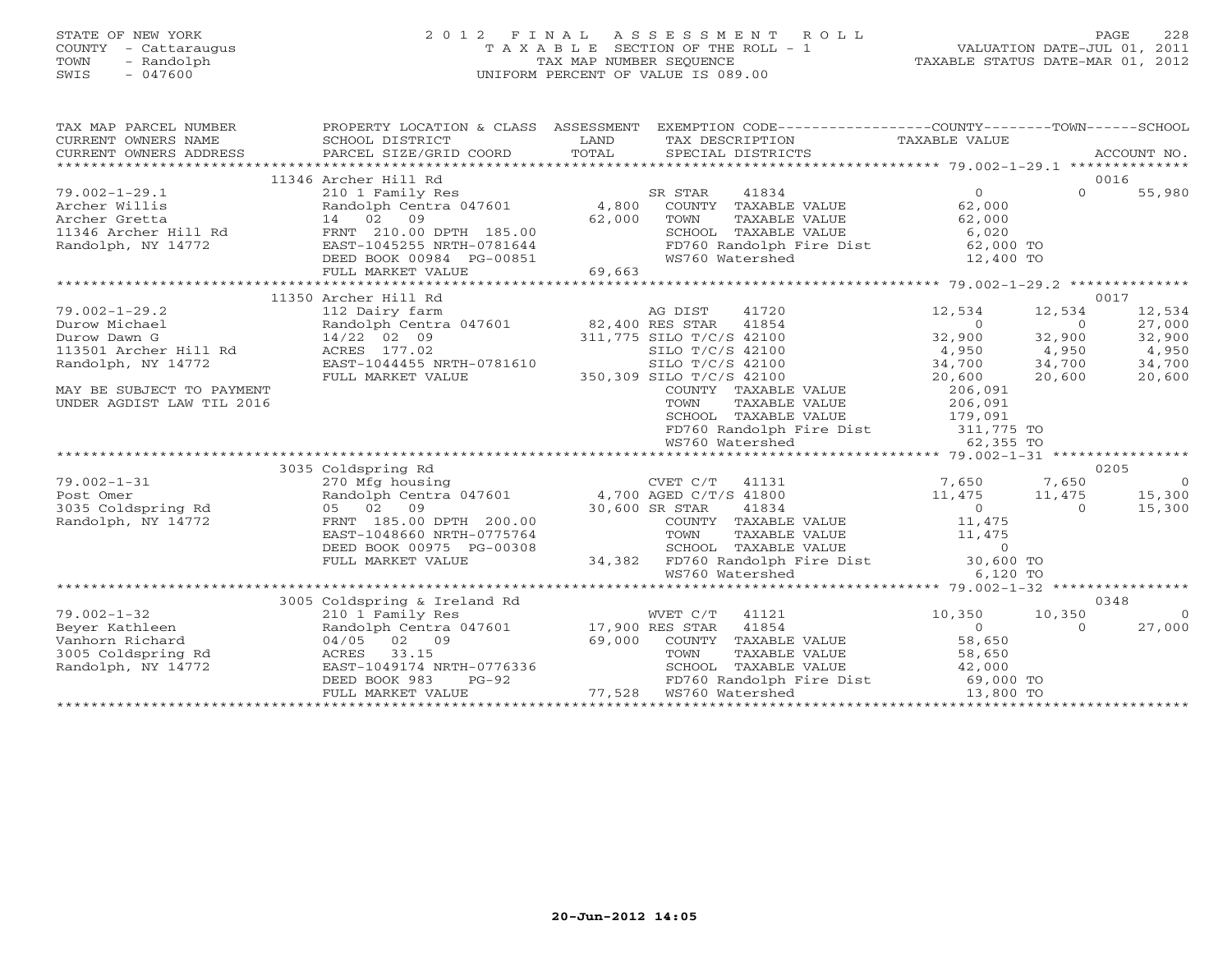## STATE OF NEW YORK 2 0 1 2 F I N A L A S S E S S M E N T R O L L PAGE 229 COUNTY - Cattaraugus T A X A B L E SECTION OF THE ROLL - 1 VALUATION DATE-JUL 01, 2011 TOWN - Randolph TAX MAP NUMBER SEQUENCE TAXABLE STATUS DATE-MAR 01, 2012 SWIS - 047600 UNIFORM PERCENT OF VALUE IS 089.00UNIFORM PERCENT OF VALUE IS 089.00

| TAX MAP PARCEL NUMBER                         |                                                                                |                  | PROPERTY LOCATION & CLASS ASSESSMENT EXEMPTION CODE----------------COUNTY-------TOWN------SCHOOL      |                                            |                         |
|-----------------------------------------------|--------------------------------------------------------------------------------|------------------|-------------------------------------------------------------------------------------------------------|--------------------------------------------|-------------------------|
| CURRENT OWNERS NAME                           | SCHOOL DISTRICT                                                                | LAND             | TAX DESCRIPTION                                                                                       | TAXABLE VALUE                              |                         |
| CURRENT OWNERS ADDRESS PARCEL SIZE/GRID COORD |                                                                                | TOTAL            | SPECIAL DISTRICTS                                                                                     |                                            | ACCOUNT NO.             |
|                                               |                                                                                |                  |                                                                                                       |                                            |                         |
|                                               | 12343 Mud Creek Rd                                                             |                  |                                                                                                       |                                            | 0070                    |
| $79.003 - 1 - 1$                              | 210 1 Family Res                                                               |                  | RES STAR 41854                                                                                        | $\overline{0}$                             | $\Omega$<br>27,000      |
| Mighells Michael                              | Randolph Centra 047601 4,200                                                   |                  | COUNTY TAXABLE VALUE 45,000                                                                           |                                            |                         |
| 12343 Mud Creek Rd                            | 36 02 09                                                                       | 45,000           | TOWN<br>TAXABLE VALUE                                                                                 |                                            |                         |
| Randolph, NY 14772                            | FRNT 264.00 DPTH 148.10                                                        |                  | SCHOOL TAXABLE VALUE                                                                                  | 45,000<br>18,000                           |                         |
|                                               | FRNT 264.00 DPTH 148.10<br>EAST-1031101 NRTH-0774759<br>DEED BOOK 1682 PG-7001 |                  | FD760 Randolph Fire Dist 45,000 TO                                                                    |                                            |                         |
|                                               |                                                                                |                  | WS760 Watershed                                                                                       | 9,000 TO                                   |                         |
|                                               | FULL MARKET VALUE                                                              | 50, 562          |                                                                                                       |                                            |                         |
|                                               |                                                                                |                  |                                                                                                       |                                            |                         |
|                                               | 2933 Mud Creek Rd                                                              |                  |                                                                                                       |                                            | 0222                    |
| $79.003 - 1 - 2.1$                            | 322 Rural vac>10                                                               |                  |                                                                                                       |                                            |                         |
| Mighells Conrad E                             | Randolph Centra 047601 12,900                                                  |                  | COUNTY TAXABLE VALUE 12,900<br>TOWN TAXABLE VALUE 12,900                                              |                                            |                         |
| Mighells Victor L                             | 36 02 09                                                                       | 12,900           |                                                                                                       |                                            |                         |
|                                               |                                                                                |                  | SCHOOL TAXABLE VALUE 12,900<br>FD760 Randolph Fire Dist 12,900 TO                                     |                                            |                         |
| 2933 Vollentine Rd                            | ACRES 28.30                                                                    |                  |                                                                                                       |                                            |                         |
| Randolph, NY 14772                            | EAST-1031913 NRTH-0774044                                                      |                  | WS760 Watershed                                                                                       | 2,580 TO                                   |                         |
|                                               | DEED BOOK 15943 PG-8003                                                        |                  |                                                                                                       |                                            |                         |
|                                               | FULL MARKET VALUE                                                              | 14,494           |                                                                                                       |                                            |                         |
|                                               |                                                                                |                  |                                                                                                       |                                            |                         |
|                                               | 2933 Vollentine Rd                                                             |                  |                                                                                                       |                                            | 1084                    |
| $79.003 - 1 - 2.2$                            | 220 2 Family Res                                                               |                  | WVET C/T 41121                                                                                        | 9,000                                      | 9,000<br>$\overline{0}$ |
| Graham Paul                                   | Randolph Cent<br>36 02 09<br>Randolph Centra 047601 5,100 SR STAR 41834        |                  |                                                                                                       | $\begin{array}{c} 0 \\ 51,000 \end{array}$ | $\Omega$<br>55,980      |
| Graham Emily                                  |                                                                                |                  | 60,000 COUNTY TAXABLE VALUE                                                                           |                                            |                         |
|                                               | ACRES 1.11                                                                     |                  | TAXABLE VALUE 51,000<br>TOWN                                                                          |                                            |                         |
| 2933 Vollentine Rd<br>Randolph, NY 14772      | EAST-1031723 NRTH-0775565                                                      |                  |                                                                                                       |                                            |                         |
|                                               |                                                                                |                  | SCHOOL TAXABLE VALUE 4,020<br>FD760 Randolph Fire Dist 60,000 TO                                      |                                            |                         |
|                                               | DEED BOOK 770 PG-00569 FD760 Randolph FULL MARKET VALUE 67,416 WS760 Watershed |                  |                                                                                                       | 12,000 TO                                  |                         |
|                                               |                                                                                |                  |                                                                                                       |                                            |                         |
|                                               | 2856 Vollentine Rd                                                             |                  |                                                                                                       |                                            | 1137                    |
| $79.003 - 1 - 2.3$                            | 270 Mfg housing                                                                |                  | RES STAR 41854                                                                                        | $\overline{O}$                             | $\Omega$<br>27,000      |
| Thomas Jeffrey A<br>2856 Vollentine Rd        |                                                                                |                  | Randolph Centra 047601 5,100 COUNTY TAXABLE VALUE 49,700<br>36 02 09 39,700 TOWN TAXABLE VALUE 49,700 |                                            |                         |
|                                               | 36 02 09                                                                       |                  |                                                                                                       |                                            |                         |
| Randolph, NY 14772                            | EAST-1032827 NRTH-0775216<br>EAST-1032827 NRTH-0775216                         |                  |                                                                                                       |                                            |                         |
|                                               |                                                                                |                  | SCHOOL TAXABLE VALUE $22,700$<br>FD760 Randolph Fire Dist $49,700$ TO<br>WS760 Watershed 9,940 TO     |                                            |                         |
|                                               | DEED BOOK 00949 PG-00724                                                       |                  |                                                                                                       |                                            |                         |
|                                               | FULL MARKET VALUE                                                              | $G-00724$ 55,843 |                                                                                                       |                                            |                         |
|                                               |                                                                                |                  |                                                                                                       |                                            |                         |
|                                               | 2793 Vollentine Rd                                                             |                  |                                                                                                       |                                            | 1406                    |
| $79.003 - 1 - 2.4$                            | 120 Field crops                                                                |                  | COUNTY TAXABLE VALUE 36,600                                                                           |                                            |                         |
| Mighells Rodney                               |                                                                                |                  | TAXABLE VALUE<br>TOWN                                                                                 | 36,600                                     |                         |
| 2892 Vollentine Rd                            | Randolph Centra 047601 20,000<br>36 02 09                                      | 36,600           | SCHOOL TAXABLE VALUE 80,000<br>SCHOOL TAXABLE VALUE 36,600                                            |                                            |                         |
| Randolph, NY 14772                            | ACRES 46.00                                                                    |                  | FD760 Randolph Fire Dist 36,600 TO                                                                    |                                            |                         |
|                                               | EAST-1031870 NRTH-0775224                                                      |                  |                                                                                                       |                                            |                         |
|                                               |                                                                                |                  |                                                                                                       |                                            |                         |
|                                               | DEED BOOK 17148 PG-2001                                                        | 41,124           |                                                                                                       |                                            |                         |
|                                               | FULL MARKET VALUE                                                              |                  |                                                                                                       |                                            |                         |
|                                               |                                                                                |                  |                                                                                                       |                                            |                         |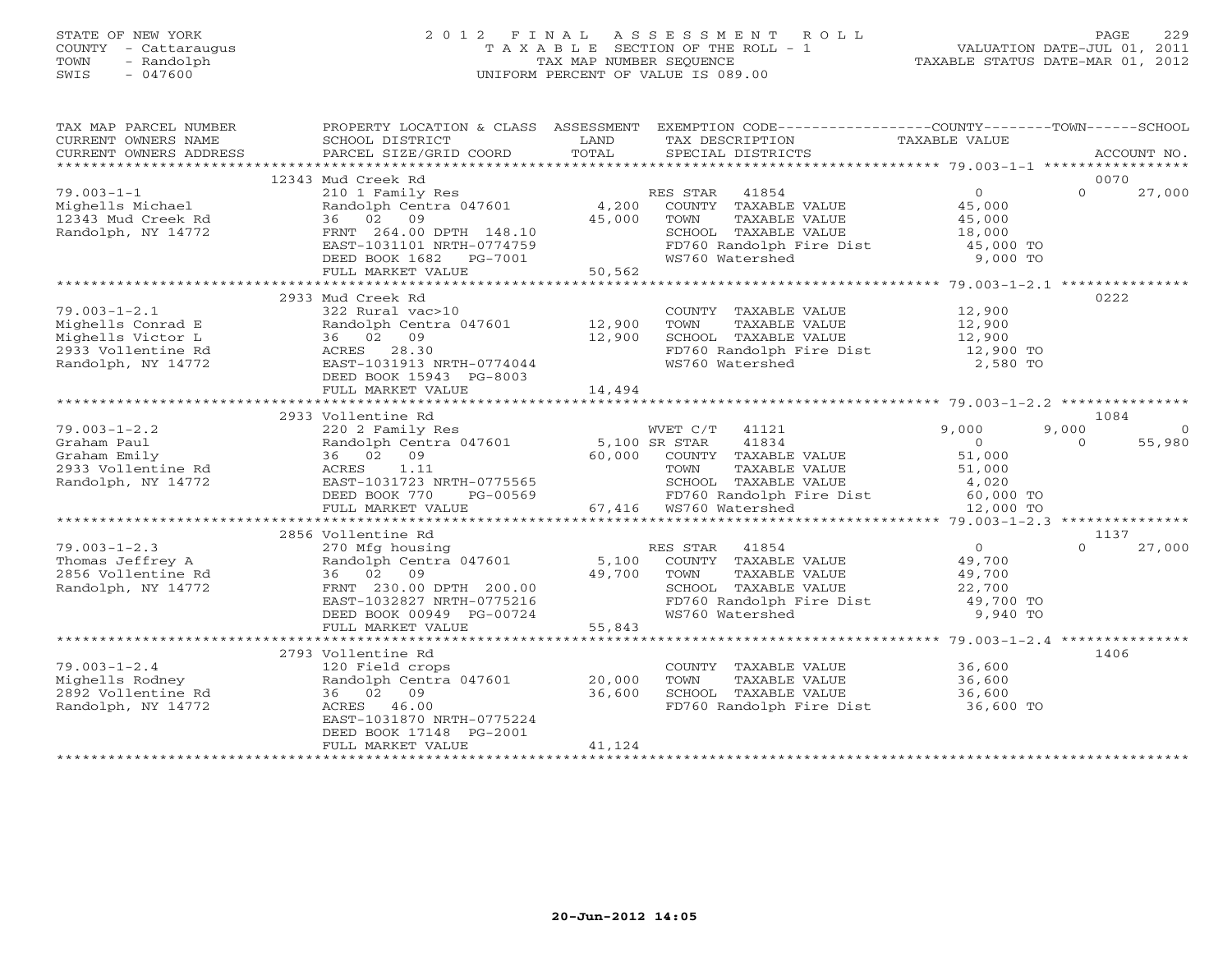# STATE OF NEW YORK 2 0 1 2 F I N A L A S S E S S M E N T R O L L PAGE 230 COUNTY - Cattaraugus T A X A B L E SECTION OF THE ROLL - 1 VALUATION DATE-JUL 01, 2011 TOWN - Randolph TAX MAP NUMBER SEQUENCE TAXABLE STATUS DATE-MAR 01, 2012 SWIS - 047600 UNIFORM PERCENT OF VALUE IS 089.00

| TAX MAP PARCEL NUMBER<br>CURRENT OWNERS NAME                                                           | PROPERTY LOCATION & CLASS ASSESSMENT<br>SCHOOL DISTRICT                                                                                              | LAND             | EXEMPTION CODE----------------COUNTY-------TOWN------SCHOOL<br>TAX DESCRIPTION                                                                                 | TAXABLE VALUE                                               |                                          |
|--------------------------------------------------------------------------------------------------------|------------------------------------------------------------------------------------------------------------------------------------------------------|------------------|----------------------------------------------------------------------------------------------------------------------------------------------------------------|-------------------------------------------------------------|------------------------------------------|
| CURRENT OWNERS ADDRESS                                                                                 | PARCEL SIZE/GRID COORD                                                                                                                               | TOTAL            | SPECIAL DISTRICTS                                                                                                                                              |                                                             | ACCOUNT NO.                              |
|                                                                                                        | 2892 Vollentine Rd                                                                                                                                   |                  |                                                                                                                                                                |                                                             | 1402                                     |
| $79.003 - 1 - 2.5$<br>Mighells Rodney E<br>2892 Vollentine Rd<br>Randolph, NY 14772                    | 210 1 Family Res<br>Randolph Centra 047601<br>36 02 09<br>ACRES 18.95<br>EAST-1032419 NRTH-0775763<br>DEED BOOK 00965 PG-01012                       |                  | RES STAR 41854<br>23,900 RES ST MH 41864<br>54,000 COUNTY TAXABLE VALUE<br>TAXABLE VALUE<br>TOWN<br>SCHOOL TAXABLE VALUE<br>FD760 Randolph Fire Dist 54,000 TO | $\Omega$<br>$\Omega$<br>54,000<br>54,000<br>16,500          | $\Omega$<br>27,000<br>$\Omega$<br>10,500 |
|                                                                                                        | FULL MARKET VALUE                                                                                                                                    | 60,674           |                                                                                                                                                                |                                                             |                                          |
| $79.003 - 1 - 2.6$<br>Mighells Conrad<br>Mighells Sylvia<br>2550 Vollentine Rd<br>Randolph, NY 14772   | Reservoir Rd<br>311 Res vac land<br>Randolph Centra 047601 12,500<br>36 02 09<br>ACRES 24.40<br>EAST-1034019 NRTH-0775723<br>DEED BOOK 15943 PG-8003 | 12,500           | COUNTY TAXABLE VALUE<br>TOWN<br>TAXABLE VALUE<br>SCHOOL TAXABLE VALUE<br>FD760 Randolph Fire Dist 12,500 TO                                                    | 12,500<br>12,500<br>$\frac{12}{12}$ , 500                   | 1403                                     |
|                                                                                                        | FULL MARKET VALUE                                                                                                                                    | 14,045           |                                                                                                                                                                |                                                             |                                          |
|                                                                                                        | 2793 Vollentine Rd                                                                                                                                   |                  |                                                                                                                                                                |                                                             | 1650                                     |
| $79.003 - 1 - 2.7$<br>Mighells Samantha R<br>2793 Vollentine Rd<br>Randolph, NY 14772                  | 210 1 Family Res<br>Randolph Centra 047601 11,500<br>36 02 09<br>8.00<br>ACRES<br>EAST-1032688 NRTH-0774758<br>DEED BOOK 15943 PG-8004               | 53,500           | RES STAR<br>41854<br>COUNTY TAXABLE VALUE<br>TAXABLE VALUE<br>TOWN<br>SCHOOL TAXABLE VALUE<br>FD760 Randolph Fire Dist                                         | $\overline{0}$<br>53,500<br>53,500<br>26,500<br>$53,500$ TO | $\cap$<br>27,000                         |
|                                                                                                        | FULL MARKET VALUE                                                                                                                                    | 60,112           |                                                                                                                                                                |                                                             |                                          |
|                                                                                                        |                                                                                                                                                      |                  |                                                                                                                                                                |                                                             |                                          |
| $79.003 - 1 - 3$<br>Deacon Thomas J<br>12561 Flood Rd<br>Randolph, NY 14772                            | Vollentine Rd<br>910 Priv forest<br>Randolph Centra 047601<br>36 02 09<br>ACRES 38.10<br>EAST-1033763 NRTH-0774974<br>DEED BOOK 00921 PG-00588       | 16,400<br>16,400 | COUNTY TAXABLE VALUE<br>TOWN<br>TAXABLE VALUE<br>SCHOOL TAXABLE VALUE<br>FD760 Randolph Fire Dist<br>WS760 Watershed                                           | 16,400<br>16,400<br>16,400<br>16,400 TO<br>3,280 TO         | 0221                                     |
|                                                                                                        | FULL MARKET VALUE                                                                                                                                    | 18,427           |                                                                                                                                                                |                                                             |                                          |
|                                                                                                        |                                                                                                                                                      |                  |                                                                                                                                                                |                                                             |                                          |
| $79.003 - 1 - 4$<br>Mighells Conrad E<br>Mighells Victor L<br>2550 Vollentine Rd<br>Randolph, NY 14772 | Vollentine Rd<br>910 Priv forest<br>Randolph Centra 047601<br>36 02 09<br>ACRES 19.10<br>EAST-1033642 NRTH-0774006<br>DEED BOOK 15943 PG-8003        | 16,200<br>16,200 | COUNTY TAXABLE VALUE<br>TAXABLE VALUE<br>TOWN<br>SCHOOL TAXABLE VALUE<br>FD760 Randolph Fire Dist<br>WS760 Watershed                                           | 16,200<br>16,200<br>16,200<br>$16,200$ TO<br>3,240 TO       | 0220                                     |
|                                                                                                        | FULL MARKET VALUE                                                                                                                                    | 18,202           |                                                                                                                                                                |                                                             |                                          |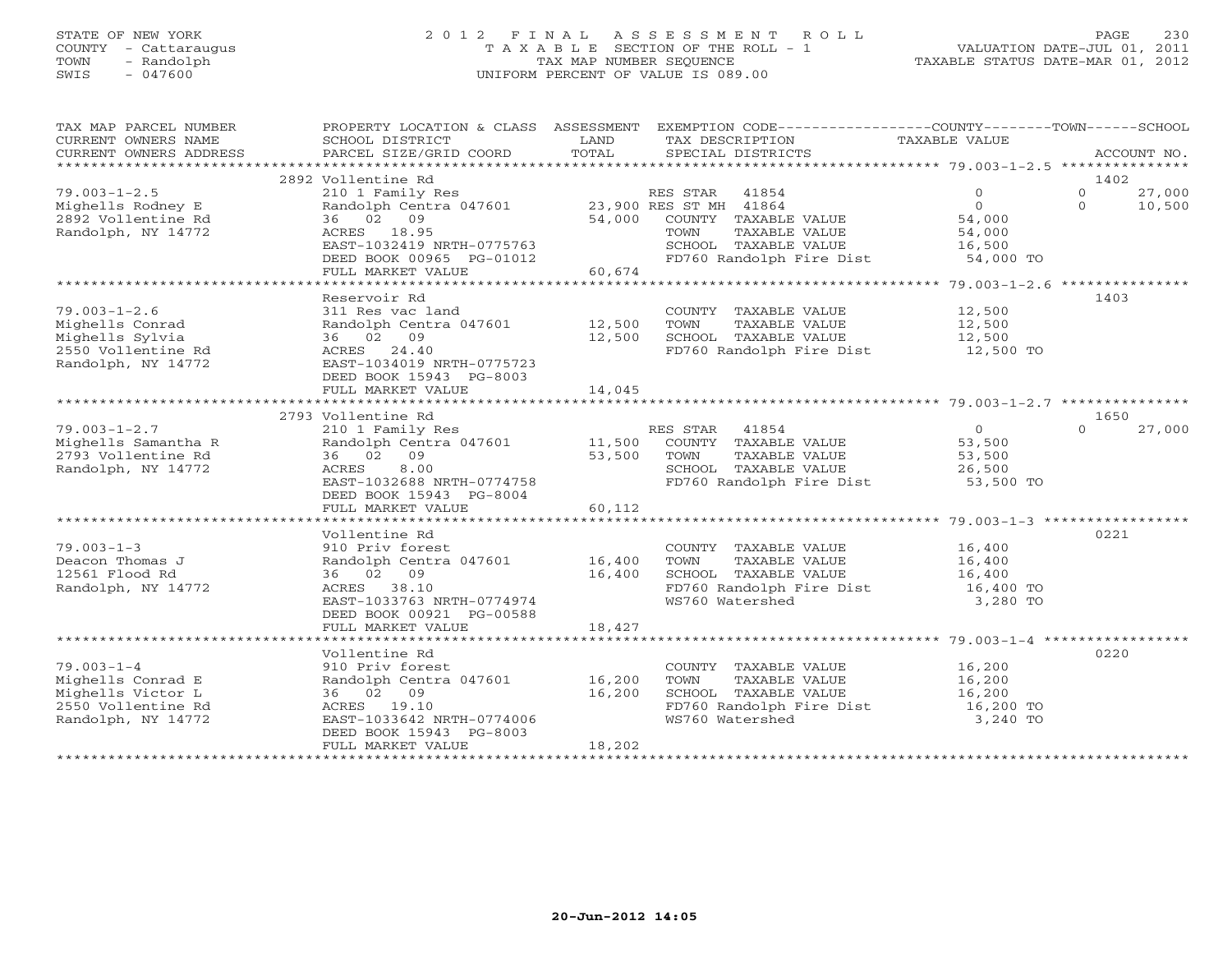#### STATE OF NEW YORK 2 0 1 2 F I N A L A S S E S S M E N T R O L L PAGE 231 COUNTY - Cattaraugus T A X A B L E SECTION OF THE ROLL - 1 VALUATION DATE-JUL 01, 2011 TOWN - Randolph TAX MAP NUMBER SEQUENCE TAXABLE STATUS DATE-MAR 01, 2012 SWIS - 047600 UNIFORM PERCENT OF VALUE IS 089.00UNIFORM PERCENT OF VALUE IS 089.00

| TAX MAP PARCEL NUMBER<br>CURRENT OWNERS NAME<br>CURRENT OWNERS ADDRESS                  | SCHOOL DISTRICT<br><b>Example 19 The LAND</b><br>PARCEL SIZE/GRID COORD                                                                                               | TOTAL            | PROPERTY LOCATION & CLASS ASSESSMENT EXEMPTION CODE---------------COUNTY-------TOWN------SCHOOL<br>TAX DESCRIPTION<br>SPECIAL DISTRICTS                               | TAXABLE VALUE                                                    | ACCOUNT NO.                |
|-----------------------------------------------------------------------------------------|-----------------------------------------------------------------------------------------------------------------------------------------------------------------------|------------------|-----------------------------------------------------------------------------------------------------------------------------------------------------------------------|------------------------------------------------------------------|----------------------------|
|                                                                                         |                                                                                                                                                                       |                  |                                                                                                                                                                       |                                                                  |                            |
| $79.003 - 1 - 5$<br>Case Juliet L<br>12112 Fox Rd<br>Randolph, NY 14772                 | 12112 Fox Rd<br>210 1 Family Res<br>Randolph Centra 047601 13,100<br>36 02 09<br>ACRES<br>9.94<br>EAST-1034613 NRTH-0774658                                           | 59,000           | RES STAR 41854<br>SCHOOL TAXABLE VALUE<br>FD760 Randolph Fire Dist 59,000 TO                                                                                          |                                                                  | 0322<br>$\Omega$<br>27,000 |
|                                                                                         | DEED BOOK 888<br>PG-00249<br>FULL MARKET VALUE                                                                                                                        | 66,292           | WS760 Watershed                                                                                                                                                       | 11,800 TO                                                        |                            |
|                                                                                         | 12129 Fox Rd                                                                                                                                                          |                  |                                                                                                                                                                       |                                                                  | 0138                       |
| $79.003 - 1 - 6$<br>Searle Tyler<br>Searle Sheila<br>12129 Fox Rd<br>Randolph, NY 14772 | 210 1 Family Res<br>Randolph Centra 047601 12,600<br>36 02 09<br>AURES 9.3/<br>EAST-1034602 NRTH-0773983<br>DEED BOOK 896 - PG-00379<br>FULL MORKER --- -- - PG-00379 | 80,000           | RES STAR 41854<br>ES STAR - 41854<br>COUNTY - TAXABLE VALUE<br>TOWN<br>TAXABLE VALUE<br>SCHOOL TAXABLE VALUE<br>FD760 Randolph Fire Dist 80,000 TO<br>WS760 Watershed | $\overline{0}$<br>80,000<br>80,000<br>53,000<br>16,000 TO        | $\Omega$<br>27,000         |
|                                                                                         | FULL MARKET VALUE                                                                                                                                                     | 89,888           |                                                                                                                                                                       |                                                                  |                            |
| $79.003 - 1 - 7$<br>Truver Terry R<br>Truver Sharon<br>55 Avalon Blvd We                | Fox Rd<br>322 Rural vac>10<br>Randolph Centra 047601<br>28 02 09<br>ACRES 10.26                                                                                       | 8,100<br>8,100   | COUNTY TAXABLE VALUE<br>TAXABLE VALUE<br>TOWN<br>SCHOOL TAXABLE VALUE<br>FD760 Randolph Fire Dist 8,100 TO                                                            | 8,100<br>8,100<br>8,100                                          | 0225                       |
| Jamestown, NY 14701                                                                     | EAST-1035190 NRTH-0774529<br>DEED BOOK 00920 PG-00022<br>FULL MARKET VALUE                                                                                            | 9,101            | WS760 Watershed                                                                                                                                                       | 1,620 TO                                                         |                            |
|                                                                                         |                                                                                                                                                                       |                  |                                                                                                                                                                       |                                                                  |                            |
| $79.003 - 1 - 8.1$<br>Hare David<br>Route 1, Box 248<br>Randolph, NY 14772              | Fox Rd<br>105 Vac farmland<br>Randolph Centra 047601<br>28 02 09<br>Ff 1600.00<br>ACRES<br>2.85<br>EAST-1035697 NRTH-0774495<br>DEED BOOK 12575 PG-2001               | 2,000<br>2,000   | COUNTY TAXABLE VALUE<br>TAXABLE VALUE<br>TAXABLE VALUE<br>TOWN<br>CHROOL TAXABLE VALUE<br>FD760 Randolph Fire Dist 2,000<br>WS760 Watershed 400 TO<br>WS760 Watershed | 2,000<br>2,000<br>400 TO                                         | 0158                       |
|                                                                                         | FULL MARKET VALUE                                                                                                                                                     | 2,247            |                                                                                                                                                                       |                                                                  |                            |
|                                                                                         | 12065 Fox Rd                                                                                                                                                          |                  |                                                                                                                                                                       |                                                                  | 1345                       |
| $79.003 - 1 - 8.2$<br>Waite Gordon B<br>12065 Fox Rd<br>Randolph, NY 14772              | 210 1 Family Res<br>Randolph Centra 047601 9,800<br>28 02 09<br>ACRES 17.00<br>EAST-1035301 NRTH-0773504<br>DEED BOOK 891<br>PG-00015<br>FULL MARKET VALUE            | 74,200<br>83,371 | RES STAR<br>41854<br>COUNTY TAXABLE VALUE<br>TAXABLE VALUE<br>TOWN<br>SCHOOL TAXABLE VALUE<br>FD760 Randolph Fire Dist<br>WS760 Watershed                             | $\Omega$<br>74,200<br>74,200<br>47,200<br>74,200 TO<br>14,840 TO | 27,000<br>$\cap$           |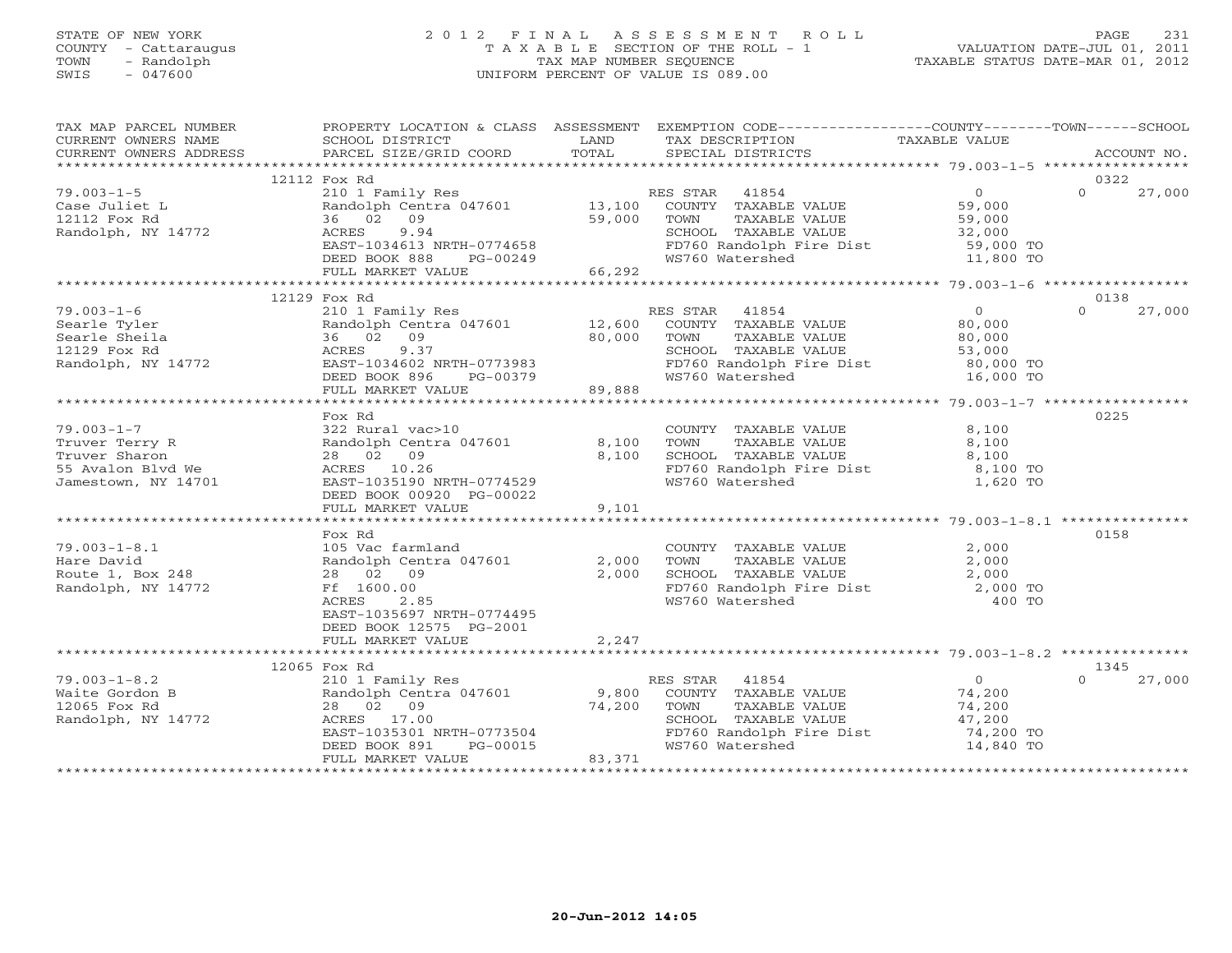### STATE OF NEW YORK 2 0 1 2 F I N A L A S S E S S M E N T R O L L PAGE 232 COUNTY - Cattaraugus T A X A B L E SECTION OF THE ROLL - 1 VALUATION DATE-JUL 01, 2011 TOWN - Randolph TAX MAP NUMBER SEQUENCE TAXABLE STATUS DATE-MAR 01, 2012 SWIS - 047600 UNIFORM PERCENT OF VALUE IS 089.00UNIFORM PERCENT OF VALUE IS 089.00

| TAX MAP PARCEL NUMBER                                                                                                                                                                                                                    |                                                                |        | PROPERTY LOCATION & CLASS ASSESSMENT EXEMPTION CODE---------------COUNTY-------TOWN------SCHOOL                                                                                                                                                                                                                                                           |          |                    |
|------------------------------------------------------------------------------------------------------------------------------------------------------------------------------------------------------------------------------------------|----------------------------------------------------------------|--------|-----------------------------------------------------------------------------------------------------------------------------------------------------------------------------------------------------------------------------------------------------------------------------------------------------------------------------------------------------------|----------|--------------------|
|                                                                                                                                                                                                                                          |                                                                |        |                                                                                                                                                                                                                                                                                                                                                           |          |                    |
|                                                                                                                                                                                                                                          |                                                                |        |                                                                                                                                                                                                                                                                                                                                                           |          |                    |
|                                                                                                                                                                                                                                          |                                                                |        |                                                                                                                                                                                                                                                                                                                                                           |          |                    |
|                                                                                                                                                                                                                                          | 12073 Fox Rd                                                   |        |                                                                                                                                                                                                                                                                                                                                                           |          | 1404               |
| $79.003 - 1 - 8.3$<br>79.003-1-8.3<br>Ranney Mark D<br>Ranney Wendy R<br>12073 Fox Rd<br>Randolph, NY 14772                                                                                                                              |                                                                |        | 210 1 Family Res RES STAR 41854 0<br>Randolph Centra 047601 3,900 COUNTY TAXABLE VALUE 61,700<br>28 02 09 61,700 TOWN TAXABLE VALUE 61,700<br>ACRES 0.56 BANK 012 SCHOOL TAXABLE VALUE 34,700<br>34,700                                                                                                                                                   |          | $\Omega$<br>27,000 |
|                                                                                                                                                                                                                                          |                                                                |        |                                                                                                                                                                                                                                                                                                                                                           |          |                    |
|                                                                                                                                                                                                                                          |                                                                |        |                                                                                                                                                                                                                                                                                                                                                           |          |                    |
|                                                                                                                                                                                                                                          |                                                                |        |                                                                                                                                                                                                                                                                                                                                                           |          |                    |
|                                                                                                                                                                                                                                          | EAST-1035268 NRTH-0773901                                      |        | FD760 Randolph Fire Dist 61,700 TO                                                                                                                                                                                                                                                                                                                        |          |                    |
|                                                                                                                                                                                                                                          | DEED BOOK 1032 PG-989                                          |        |                                                                                                                                                                                                                                                                                                                                                           |          |                    |
|                                                                                                                                                                                                                                          | FULL MARKET VALUE                                              | 69,326 |                                                                                                                                                                                                                                                                                                                                                           |          |                    |
|                                                                                                                                                                                                                                          | Fox Rd & Pine Hill Rd                                          |        |                                                                                                                                                                                                                                                                                                                                                           |          | 1470               |
| 1,000 1-8.4 312 Vac w/imprv 5ILO T/C/S 42100 51.000 1,000<br>Brougham Ryan                       Randolph Centra 047601 14,000 COUNTY TAXABLE VALUE 14,000<br>15.000 TOWN TAXABLE VALUE 14,000 15 AM                                     |                                                                |        |                                                                                                                                                                                                                                                                                                                                                           | 1,000    | 1,000 1,000        |
|                                                                                                                                                                                                                                          |                                                                |        |                                                                                                                                                                                                                                                                                                                                                           |          |                    |
|                                                                                                                                                                                                                                          |                                                                |        |                                                                                                                                                                                                                                                                                                                                                           |          |                    |
|                                                                                                                                                                                                                                          |                                                                |        |                                                                                                                                                                                                                                                                                                                                                           |          |                    |
|                                                                                                                                                                                                                                          |                                                                |        |                                                                                                                                                                                                                                                                                                                                                           |          |                    |
|                                                                                                                                                                                                                                          |                                                                |        |                                                                                                                                                                                                                                                                                                                                                           |          |                    |
|                                                                                                                                                                                                                                          |                                                                |        |                                                                                                                                                                                                                                                                                                                                                           |          |                    |
| Brougham Kyan<br>43864 Palamino 28 02 09<br>Hollywood, MD 20636 2002 02 09<br>EAST-1036735 NRTH-0773489 FD760 Randolph Fire Dist 14,000<br>FULL MARKET VALUE 16,854 MS760 Watershed 3,000 TO<br>FULL MARKET VALUE 16,854 16,854 79.003-1 |                                                                |        |                                                                                                                                                                                                                                                                                                                                                           |          |                    |
|                                                                                                                                                                                                                                          | 12048 Fox Rd                                                   |        |                                                                                                                                                                                                                                                                                                                                                           |          | 1528               |
| $79.003 - 1 - 8.5$                                                                                                                                                                                                                       | 270 Mfg housing                                                |        | COUNTY TAXABLE VALUE 26,600                                                                                                                                                                                                                                                                                                                               |          |                    |
| Hare David                                                                                                                                                                                                                               |                                                                |        |                                                                                                                                                                                                                                                                                                                                                           |          |                    |
| PO Box 114                                                                                                                                                                                                                               |                                                                |        |                                                                                                                                                                                                                                                                                                                                                           |          |                    |
| Randolph, NY 14772                                                                                                                                                                                                                       | Ff 100.00                                                      |        |                                                                                                                                                                                                                                                                                                                                                           |          |                    |
|                                                                                                                                                                                                                                          | ACRES<br>1.65                                                  |        | TOWN TAXABLE VALUE $26,600$<br>SCHOOL TAXABLE VALUE $26,600$<br>FD760 Randolph Fire Dist $26,600$ TO<br>WS760 Watershed $26,600$ TO                                                                                                                                                                                                                       |          |                    |
|                                                                                                                                                                                                                                          | EAST-1035491 NRTH-0774559                                      |        |                                                                                                                                                                                                                                                                                                                                                           |          |                    |
|                                                                                                                                                                                                                                          | DEED BOOK 15976 PG-8007                                        |        |                                                                                                                                                                                                                                                                                                                                                           |          |                    |
|                                                                                                                                                                                                                                          | FULL MARKET VALUE                                              | 29,888 |                                                                                                                                                                                                                                                                                                                                                           |          |                    |
|                                                                                                                                                                                                                                          |                                                                |        |                                                                                                                                                                                                                                                                                                                                                           |          |                    |
|                                                                                                                                                                                                                                          | Fox Rd<br>322 Rural vac>10<br>Randolph Centra 047601<br>?º 2 9 |        |                                                                                                                                                                                                                                                                                                                                                           |          | 1570               |
| $79.003 - 1 - 8.7$                                                                                                                                                                                                                       |                                                                |        | COUNTY TAXABLE VALUE 5,100<br>5,100 TOWN TAXABLE VALUE 5,100<br>5,100 SCHOOL TAXABLE VALUE 5,100                                                                                                                                                                                                                                                          |          |                    |
| Hitchcock Jacob                                                                                                                                                                                                                          |                                                                |        |                                                                                                                                                                                                                                                                                                                                                           |          |                    |
| 170 S Erie St                                                                                                                                                                                                                            |                                                                |        |                                                                                                                                                                                                                                                                                                                                                           |          |                    |
| Mayville, NY 14757                                                                                                                                                                                                                       |                                                                |        | FD760 Randolph Fire Dist 5,100 TO<br>WS760 Watershed 1,020 TO                                                                                                                                                                                                                                                                                             |          |                    |
|                                                                                                                                                                                                                                          | EAST-1035972 NRTH-0773447                                      |        |                                                                                                                                                                                                                                                                                                                                                           |          |                    |
|                                                                                                                                                                                                                                          | DEED BOOK 1013 PG-837                                          |        |                                                                                                                                                                                                                                                                                                                                                           |          |                    |
|                                                                                                                                                                                                                                          | FULL MARKET VALUE                                              | 5,730  |                                                                                                                                                                                                                                                                                                                                                           |          |                    |
|                                                                                                                                                                                                                                          |                                                                |        |                                                                                                                                                                                                                                                                                                                                                           |          |                    |
|                                                                                                                                                                                                                                          | Pine Hill & Fox Rd                                             |        |                                                                                                                                                                                                                                                                                                                                                           |          | 1595               |
| $79.003 - 1 - 8.8$                                                                                                                                                                                                                       |                                                                |        | $\begin{array}{cccc} \texttt{322}\ \texttt{Rural}\ \texttt{vac}>10 \end{array} \qquad \begin{array}{cccc} \texttt{COUNTY}\ \texttt{TAXABLE}\ \texttt{VALUE} \end{array} \qquad \begin{array}{cccc} \texttt{12,200}\ \texttt{TOWNY}\ \texttt{TAXABLE}\ \texttt{VALUE} \end{array} \qquad \begin{array}{cccc} \texttt{12,200}\ \texttt{12,200} \end{array}$ |          |                    |
| Hitchcock Jacob J<br>170 S Erie St                                                                                                                                                                                                       | 28 2 9                                                         |        |                                                                                                                                                                                                                                                                                                                                                           |          |                    |
| Mayville, NY 14757                                                                                                                                                                                                                       | 12,200<br>ACRES 19.10                                          |        |                                                                                                                                                                                                                                                                                                                                                           |          |                    |
|                                                                                                                                                                                                                                          | EAST-1036678 NRTH-0774467                                      |        | WS760 Watershed                                                                                                                                                                                                                                                                                                                                           | 2,440 TO |                    |
|                                                                                                                                                                                                                                          | DEED BOOK 1457 PG-6001                                         |        |                                                                                                                                                                                                                                                                                                                                                           |          |                    |
|                                                                                                                                                                                                                                          | FULL MARKET VALUE                                              | 13,708 |                                                                                                                                                                                                                                                                                                                                                           |          |                    |
|                                                                                                                                                                                                                                          |                                                                |        |                                                                                                                                                                                                                                                                                                                                                           |          |                    |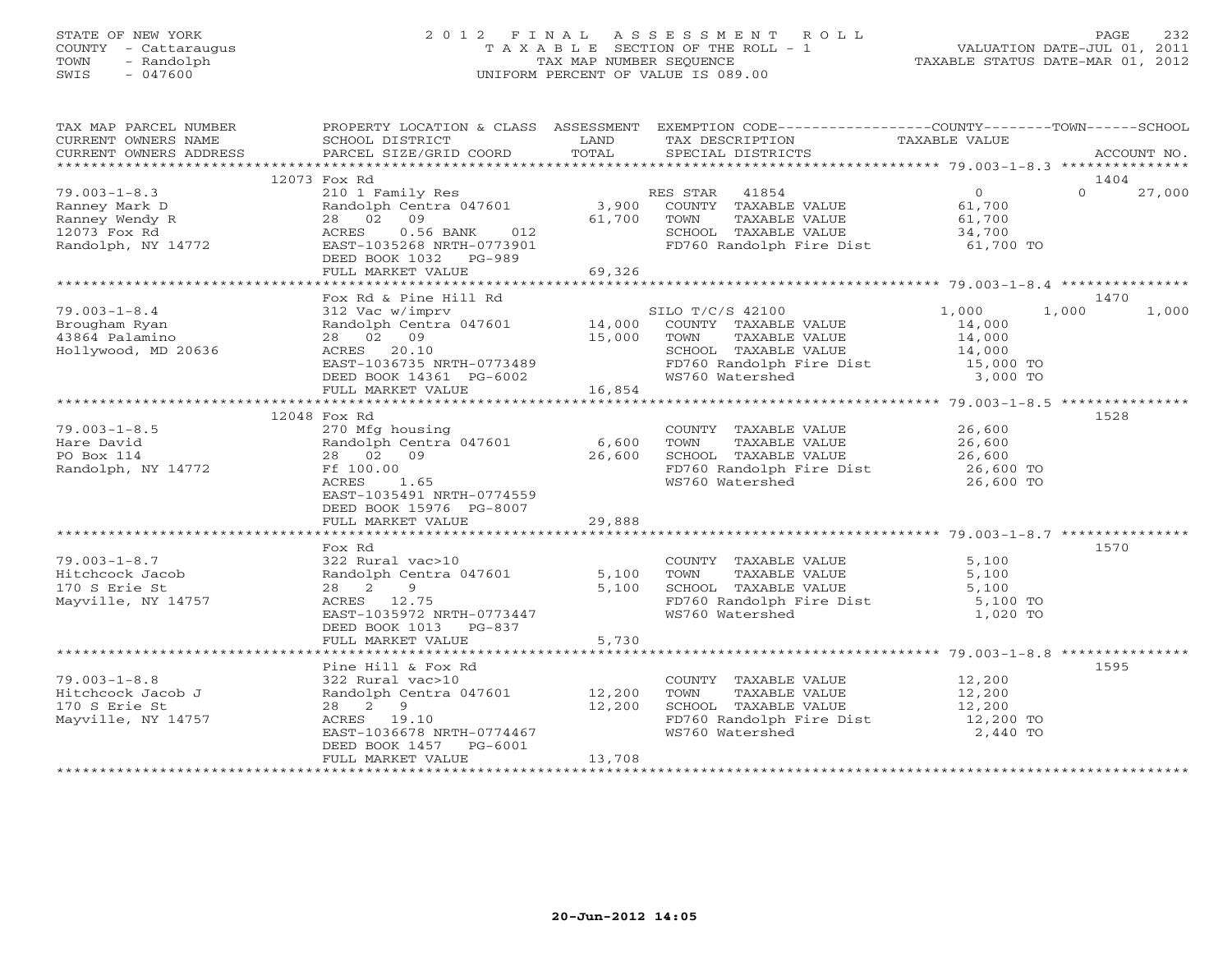### STATE OF NEW YORK 2 0 1 2 F I N A L A S S E S S M E N T R O L L PAGE 233 COUNTY - Cattaraugus T A X A B L E SECTION OF THE ROLL - 1 VALUATION DATE-JUL 01, 2011 TOWN - Randolph TAX MAP NUMBER SEQUENCE TAXABLE STATUS DATE-MAR 01, 2012 SWIS - 047600 UNIFORM PERCENT OF VALUE IS 089.00

| TAX MAP PARCEL NUMBER<br>TAX PARCES ADDRESS FOURDALLY A CHAIN ADDEDING THE DESCRIPTION TAXABLE VALUE<br>CURRENT OWNERS ADDRESS BORNOL DISTRICT TO TAX DESCRIPTION TAXABLE VALUE<br>CURRENT OWNERS ADDRESS PARCEL SIZE/GRID COORD TOTAL SPECIAL DISTRICTS ACCO |                                                                       | PROPERTY LOCATION & CLASS ASSESSMENT EXEMPTION CODE----------------COUNTY-------TOWN------SCHOOL                                                                                                                                           |                           |
|---------------------------------------------------------------------------------------------------------------------------------------------------------------------------------------------------------------------------------------------------------------|-----------------------------------------------------------------------|--------------------------------------------------------------------------------------------------------------------------------------------------------------------------------------------------------------------------------------------|---------------------------|
|                                                                                                                                                                                                                                                               |                                                                       |                                                                                                                                                                                                                                            |                           |
|                                                                                                                                                                                                                                                               | 12020 Fox Rd                                                          |                                                                                                                                                                                                                                            | 1603                      |
|                                                                                                                                                                                                                                                               |                                                                       |                                                                                                                                                                                                                                            |                           |
|                                                                                                                                                                                                                                                               |                                                                       |                                                                                                                                                                                                                                            |                           |
|                                                                                                                                                                                                                                                               |                                                                       |                                                                                                                                                                                                                                            |                           |
|                                                                                                                                                                                                                                                               | Fox Rd                                                                |                                                                                                                                                                                                                                            | 1634                      |
|                                                                                                                                                                                                                                                               | FULL MARKET VALUE 1,685                                               |                                                                                                                                                                                                                                            |                           |
|                                                                                                                                                                                                                                                               |                                                                       |                                                                                                                                                                                                                                            |                           |
|                                                                                                                                                                                                                                                               | 2862 Pine Hill Rd                                                     |                                                                                                                                                                                                                                            | 0159                      |
| $79.003 - 1 - 9$<br>Hitchcock Jacob<br>Hitchcock Vicki<br>3241 Pine Hill Rd<br>Randolph, NY 14772<br>MAY BE SUBJECT TO PAYMENT<br>UNDER AGDIST LAW TIL 2016                                                                                                   | DEED BOOK 1009 PG-1009<br>Davis Rd (Off)                              | Pine Hill Rd<br>120 Field crops<br>Randolph Centra 047601 46,900 COUNTY TAXABLE VALUE<br>28 02 09 96,400 TOWN TAXABLE VALUE<br>28 02 09 96,400 TOWN TAXABLE VALUE<br>28 02 09 96,400 TOWN TAXABLE VALUE<br>28 02 09 96,400 TOWN TAXABLE VA | 11,998<br>0098            |
|                                                                                                                                                                                                                                                               | ACRES 110.00<br>EAST-1040020 NRTH-0772933<br>FULL MARKET VALUE 46,517 |                                                                                                                                                                                                                                            |                           |
|                                                                                                                                                                                                                                                               |                                                                       |                                                                                                                                                                                                                                            | 0099                      |
|                                                                                                                                                                                                                                                               |                                                                       |                                                                                                                                                                                                                                            |                           |
|                                                                                                                                                                                                                                                               |                                                                       |                                                                                                                                                                                                                                            | $8,100$ $8,100$<br>32,400 |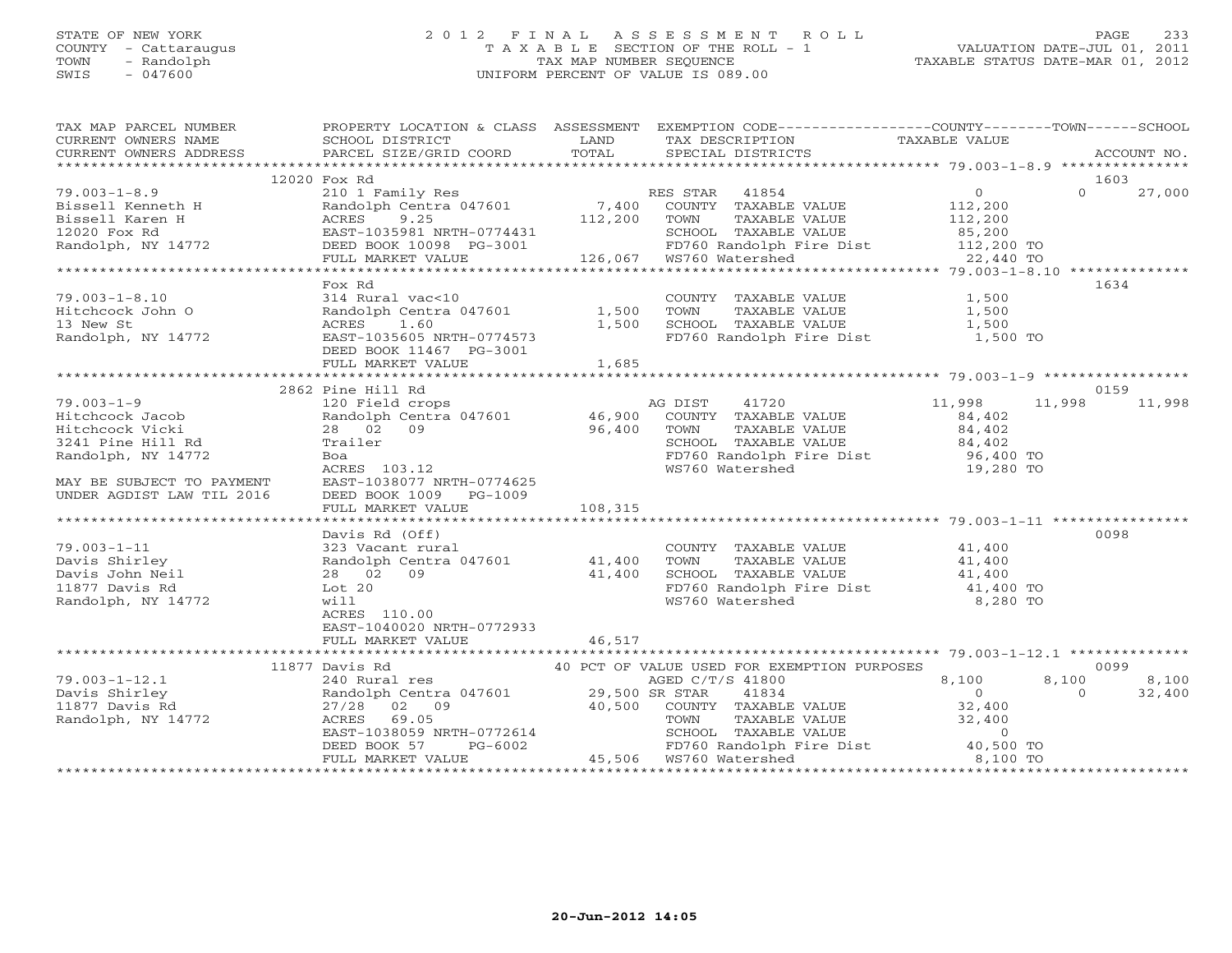### STATE OF NEW YORK 2 0 1 2 F I N A L A S S E S S M E N T R O L L PAGE 234 COUNTY - Cattaraugus T A X A B L E SECTION OF THE ROLL - 1 VALUATION DATE-JUL 01, 2011 TOWN - Randolph TAX MAP NUMBER SEQUENCE TAXABLE STATUS DATE-MAR 01, 2012 SWIS - 047600 UNIFORM PERCENT OF VALUE IS 089.00UNIFORM PERCENT OF VALUE IS 089.00

| TAX MAP PARCEL NUMBER    |                                                                              |                        | PROPERTY LOCATION & CLASS ASSESSMENT EXEMPTION CODE---------------COUNTY-------TOWN------SCHOOL                                                                                                                                          |                  |                    |
|--------------------------|------------------------------------------------------------------------------|------------------------|------------------------------------------------------------------------------------------------------------------------------------------------------------------------------------------------------------------------------------------|------------------|--------------------|
| CURRENT OWNERS NAME      | SCHOOL DISTRICT                                                              | <b>Example 12</b> LAND | TAX DESCRIPTION                                                                                                                                                                                                                          | TAXABLE VALUE    |                    |
| CURRENT OWNERS ADDRESS   | PARCEL SIZE/GRID COORD TOTAL                                                 |                        | SPECIAL DISTRICTS                                                                                                                                                                                                                        |                  | ACCOUNT NO.        |
|                          |                                                                              |                        |                                                                                                                                                                                                                                          |                  |                    |
|                          | 2600 Pine Hill Rd                                                            |                        |                                                                                                                                                                                                                                          |                  | 1646               |
| $79.003 - 1 - 12.2$      |                                                                              |                        |                                                                                                                                                                                                                                          | $\overline{0}$   | $\Omega$<br>27,000 |
| Garman Zane W            |                                                                              |                        |                                                                                                                                                                                                                                          |                  |                    |
| 2600 Pine Hill Rd        |                                                                              |                        |                                                                                                                                                                                                                                          |                  |                    |
| Randolph, NY 14772       |                                                                              |                        | 27/28 02 09 212,776 TOWN TAXABLE VALUE 212,776<br>ACRES 34.50 BANK 017 SCHOOL TAXABLE VALUE 185,776                                                                                                                                      |                  |                    |
|                          | ACRES 34.50 BANK 017<br>EAST-1038024 NRTH-0771202<br>DEED BOOK 13676 PG-7002 |                        | FD760 Randolph Fire Dist 212,776 TO                                                                                                                                                                                                      |                  |                    |
|                          |                                                                              |                        | WS760 Watershed                                                                                                                                                                                                                          | 42,555 TO        |                    |
|                          | FULL MARKET VALUE                                                            | 239,074                |                                                                                                                                                                                                                                          |                  |                    |
|                          |                                                                              |                        |                                                                                                                                                                                                                                          |                  |                    |
|                          |                                                                              |                        |                                                                                                                                                                                                                                          |                  | 0095               |
|                          | Hotchkiss Rd (Off)                                                           |                        |                                                                                                                                                                                                                                          |                  |                    |
| $79.003 - 1 - 13$        | 910 Priv forest<br>COUNT<br>Randolph Centra 047601 43,400 TOWN               |                        | COUNTY TAXABLE VALUE 43,400<br>TOWN TAXABLE VALUE 43,400                                                                                                                                                                                 |                  |                    |
| Adams Lumber Company Inc |                                                                              |                        |                                                                                                                                                                                                                                          |                  |                    |
| Adams Rd                 | 19 02 09                                                                     | 43,400                 | SCHOOL   TAXABLE VALUE                          43,400<br>FD760 Randolph Fire Dist                  43,400 TO                                                                                                                            |                  |                    |
| Cattaraugus, NY 14719    | ACRES 82.20                                                                  |                        |                                                                                                                                                                                                                                          |                  |                    |
|                          | EAST-1040003 NRTH-0771148                                                    |                        | WS760 Watershed                                                                                                                                                                                                                          | 8,680 TO         |                    |
|                          | DEED BOOK 7162 PG-9003                                                       |                        |                                                                                                                                                                                                                                          |                  |                    |
|                          | FULL MARKET VALUE                                                            | 48,764                 |                                                                                                                                                                                                                                          |                  |                    |
|                          |                                                                              |                        |                                                                                                                                                                                                                                          |                  |                    |
|                          | Hotchkiss Rd (Off)                                                           |                        |                                                                                                                                                                                                                                          |                  | 0054               |
| $79.003 - 1 - 14.1$      |                                                                              |                        | COUNTY TAXABLE VALUE $27,000$<br>TOWN TAXABLE VALUE $27,000$<br>COUNTING TAXABLE VALUE $27,000$                                                                                                                                          |                  |                    |
| Paddock Steven E         | 312 Vac w/imprv<br>Randolph Centra 047601 15,000                             |                        |                                                                                                                                                                                                                                          |                  |                    |
| 2957 Donelson Rd         | 19/20 02 09                                                                  | 27,000                 | SCHOOL TAXABLE VALUE 17,000<br>FD760 Randolph Fire Dist 27,000 TO                                                                                                                                                                        |                  |                    |
| Jamestown, NY 14701      |                                                                              |                        |                                                                                                                                                                                                                                          |                  |                    |
|                          | ACRES 26.70<br>EAST-1041777 NRTH-0772359<br>ERED ROOK 00046 RG 00754         |                        | WS760 Watershed                                                                                                                                                                                                                          | 5,400 TO         |                    |
|                          | DEED BOOK 00946 PG-00754                                                     |                        |                                                                                                                                                                                                                                          |                  |                    |
|                          |                                                                              |                        |                                                                                                                                                                                                                                          |                  |                    |
|                          |                                                                              |                        |                                                                                                                                                                                                                                          |                  |                    |
|                          | 11458 Hotchkiss Rd                                                           |                        |                                                                                                                                                                                                                                          |                  | 1212               |
| $79.003 - 1 - 14.2$      |                                                                              |                        | 210 1 Family Res<br>Randolph Centra 047601 6,100 COUNTY TAXABLE VALUE 56,800<br>19 02 09 56,800 TOWN TAXABLE VALUE 56,800<br>ACRES 2.15 SCHOOL TAXABLE VALUE 56,800<br>EAST-1042705 NRTH-0771354 FD760 Randolph Fire Dist 56,800<br>DEED |                  | 27,000<br>$\Omega$ |
|                          |                                                                              |                        |                                                                                                                                                                                                                                          |                  |                    |
|                          |                                                                              |                        |                                                                                                                                                                                                                                          |                  |                    |
|                          |                                                                              |                        |                                                                                                                                                                                                                                          |                  |                    |
| 11458 Hotchkiss Rd       |                                                                              |                        | CHOOL TAXABLE VALUE<br>SCHOOL TAXABLE VALUE 199,800<br>FD760 Randolph Fire Dist 56,800 TO<br>WS760 Watershed 11,360 TO                                                                                                                   |                  |                    |
| Randolph, NY 14772       |                                                                              |                        |                                                                                                                                                                                                                                          |                  |                    |
|                          | $PG-00415$<br>LUE 63,820                                                     |                        |                                                                                                                                                                                                                                          |                  |                    |
|                          | FULL MARKET VALUE                                                            |                        |                                                                                                                                                                                                                                          |                  |                    |
|                          |                                                                              |                        |                                                                                                                                                                                                                                          |                  |                    |
|                          | Hotchkiss Rd                                                                 |                        |                                                                                                                                                                                                                                          |                  | 1436               |
| $79.003 - 1 - 14.3$      | 105 Vac farmland                                                             |                        | AG DIST<br>41720                                                                                                                                                                                                                         | 10,133           | 10,133 10,133      |
| Spinler Hazel E          |                                                                              |                        | For the central 047601 46,300 COUNTY TAXABLE VALUE<br>19/20 02 09 46,300 TOWN TAXABLE VALUE                                                                                                                                              | 36,167<br>36,167 |                    |
| 2685 Atwood Rd           |                                                                              |                        |                                                                                                                                                                                                                                          |                  |                    |
|                          |                                                                              |                        |                                                                                                                                                                                                                                          |                  |                    |
|                          |                                                                              |                        |                                                                                                                                                                                                                                          |                  |                    |
|                          |                                                                              |                        | WS760 Watershed                                                                                                                                                                                                                          | 9,260 TO         |                    |
|                          |                                                                              |                        |                                                                                                                                                                                                                                          |                  |                    |
|                          |                                                                              |                        |                                                                                                                                                                                                                                          |                  |                    |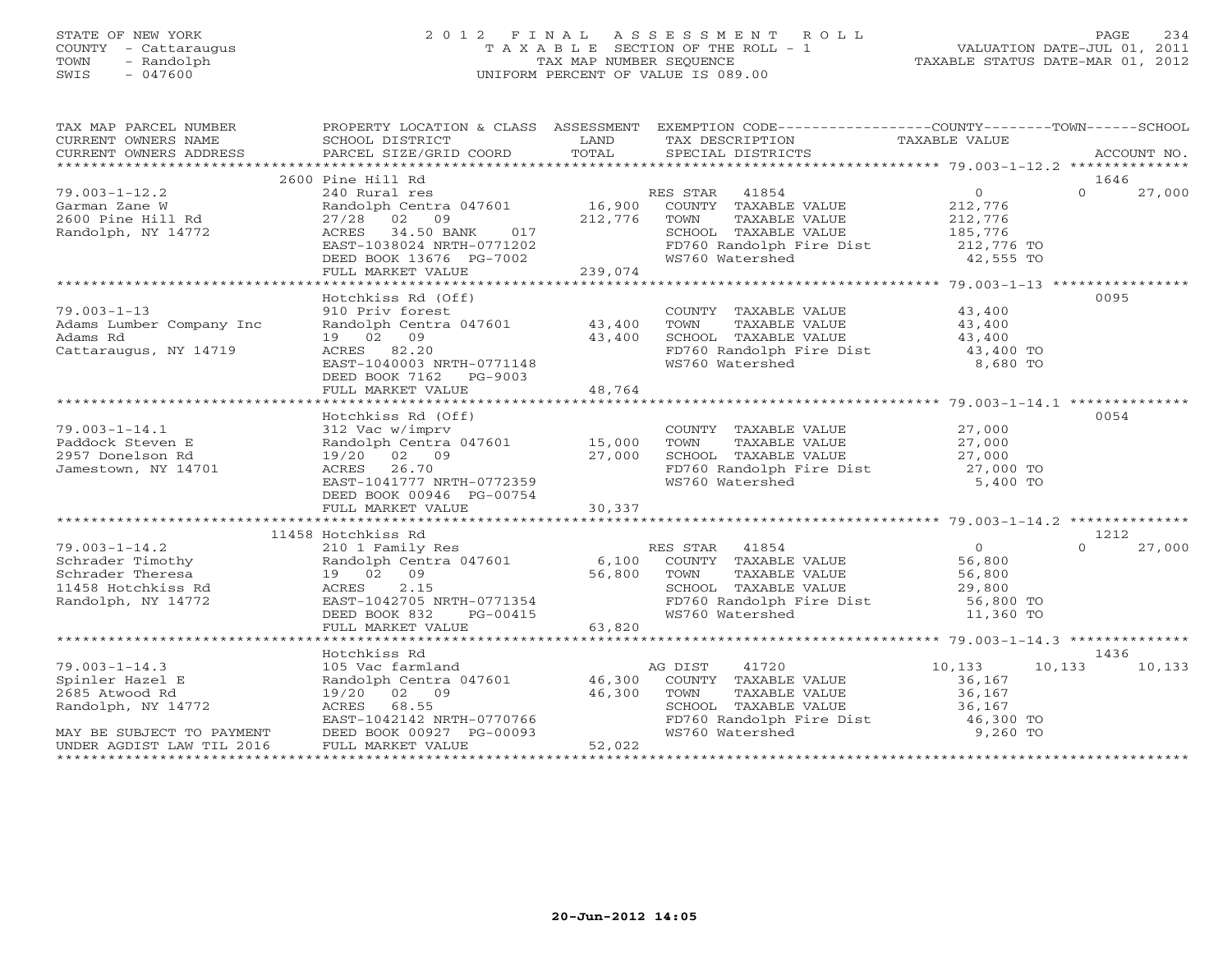## STATE OF NEW YORK 2 0 1 2 F I N A L A S S E S S M E N T R O L L PAGE 235 COUNTY - Cattaraugus T A X A B L E SECTION OF THE ROLL - 1 VALUATION DATE-JUL 01, 2011 TOWN - Randolph TAX MAP NUMBER SEQUENCE TAXABLE STATUS DATE-MAR 01, 2012 SWIS - 047600 UNIFORM PERCENT OF VALUE IS 089.00UNIFORM PERCENT OF VALUE IS 089.00

| TAX MAP PARCEL NUMBER<br>CURRENT OWNERS NAME<br>CURRENT OWNERS ADDRESS                                                              | PROPERTY LOCATION & CLASS ASSESSMENT<br>SCHOOL DISTRICT<br>PARCEL SIZE/GRID COORD                                                                                         | LAND<br>TOTAL                | EXEMPTION CODE-----------------COUNTY-------TOWN------SCHOOL<br>TAX DESCRIPTION<br>SPECIAL DISTRICTS                                      | TAXABLE VALUE                                                              | ACCOUNT NO.                |
|-------------------------------------------------------------------------------------------------------------------------------------|---------------------------------------------------------------------------------------------------------------------------------------------------------------------------|------------------------------|-------------------------------------------------------------------------------------------------------------------------------------------|----------------------------------------------------------------------------|----------------------------|
| $79.003 - 1 - 14.4$<br>Vanhorn Richard<br>3005 Coldspring Rd<br>Randolph, NY 14772                                                  | Hotchkiss Rd (Off)<br>910 Priv forest<br>Randolph Centra 047601<br>19/20 02 09<br>ACRES 42.95<br>EAST-1041152 NRTH-0770673<br>DEED BOOK 00937 PG-01040                    | 25,000<br>30,000<br>33,708   | COUNTY TAXABLE VALUE<br>TOWN<br>TAXABLE VALUE<br>SCHOOL TAXABLE VALUE<br>FD760 Randolph Fire Dist<br>WS760 Watershed                      | 30,000<br>30,000<br>30,000<br>30,000 TO<br>6,000 TO                        | 1452                       |
|                                                                                                                                     | FULL MARKET VALUE                                                                                                                                                         |                              |                                                                                                                                           |                                                                            |                            |
|                                                                                                                                     | 11614 Hotchkiss Rd                                                                                                                                                        |                              |                                                                                                                                           |                                                                            | 0167                       |
| $79.003 - 1 - 15.1$<br>Fisher Lee E<br>Fisher Maxine A<br>12504 US Rt 62<br>Conewango Valley, NY 14726<br>MAY BE SUBJECT TO PAYMENT | 240 Rural res<br>Randolph Centra 047601<br>02 09<br>18/19<br>ACRES 95.60<br>EAST-1040782 NRTH-0769294<br>DEED BOOK 9250 PG-6001<br>FULL MARKET VALUE                      | 43,900<br>108,400<br>121,798 | AG DIST<br>41720<br>COUNTY TAXABLE VALUE<br>TOWN<br>TAXABLE VALUE<br>SCHOOL TAXABLE VALUE<br>FD760 Randolph Fire Dist<br>WS760 Watershed  | 4,211<br>4,211<br>104,189<br>104,189<br>104,189<br>108,400 TO<br>21,680 TO | 4,211                      |
| UNDER AGDIST LAW TIL 2016                                                                                                           |                                                                                                                                                                           |                              |                                                                                                                                           |                                                                            |                            |
| $79.003 - 1 - 15.2$<br>Waggoner Kenneth<br>Waggoner Deborah<br>8419 Pershing Ave<br>Niagara Falls, NY 14304                         | 11735 Hotchkiss Rd<br>210 1 Family Res<br>Randolph Centra 047601<br>19 02 09<br>ACRES 23.20<br>EAST-1041850 NRTH-0768127<br>DEED BOOK 00973 PG-00687<br>FULL MARKET VALUE | 7,200<br>46,500<br>52,247    | COUNTY TAXABLE VALUE<br>TAXABLE VALUE<br>TOWN<br>SCHOOL TAXABLE VALUE<br>FD760 Randolph Fire Dist<br>WS760 Watershed                      | 46,500<br>46,500<br>46,500<br>46,500 TO<br>9,300 TO                        | 0169                       |
|                                                                                                                                     |                                                                                                                                                                           |                              |                                                                                                                                           |                                                                            |                            |
|                                                                                                                                     | 11591 Hotchkiss Rd                                                                                                                                                        |                              |                                                                                                                                           |                                                                            | 1353                       |
| $79.003 - 1 - 15.3$<br>Mason Nathan<br>Mason Carmella M<br>11591 Hotchkiss Rd<br>Randolph, NY 14772                                 | 240 Rural res<br>Randolph Centra 047601<br>$11/19$ 02 09<br>Bar 98<br>20.35<br>ACRES<br>EAST-1043382 NRTH-0769378<br>DEED BOOK 6577 PG-2002                               | 22,000<br>142,000            | RES STAR<br>41854<br>COUNTY TAXABLE VALUE<br>TOWN<br>TAXABLE VALUE<br>SCHOOL TAXABLE VALUE<br>FD760 Randolph Fire Dist<br>WS760 Watershed | $\circ$<br>142,000<br>142,000<br>115,000<br>142,000 TO<br>28,400 TO        | $\Omega$<br>27,000         |
|                                                                                                                                     | FULL MARKET VALUE                                                                                                                                                         | 159,551                      |                                                                                                                                           |                                                                            |                            |
|                                                                                                                                     | 11792 Hotchkiss Rd                                                                                                                                                        |                              |                                                                                                                                           |                                                                            |                            |
| $79.003 - 1 - 15.4$<br>Drew Douglas<br>Drew Minette R<br>PO Box 192<br>Randolph, NY 14772                                           | 210 1 Family Res<br>Randolph Centra 047601<br>19 02 09<br>Ff 100.00<br>ACRES<br>5.15 BANK 012<br>EAST-1040143 NRTH-0768353<br>DEED BOOK 00943 PG-00725                    | 9,000<br>112,000             | RES STAR<br>41854<br>COUNTY TAXABLE VALUE<br>TAXABLE VALUE<br>TOWN<br>SCHOOL TAXABLE VALUE<br>FD760 Randolph Fire Dist<br>WS760 Watershed | $\circ$<br>112,000<br>112,000<br>85,000<br>112,000 TO<br>22,400 TO         | 1443<br>27,000<br>$\Omega$ |
|                                                                                                                                     | FULL MARKET VALUE                                                                                                                                                         | 125,843                      |                                                                                                                                           |                                                                            |                            |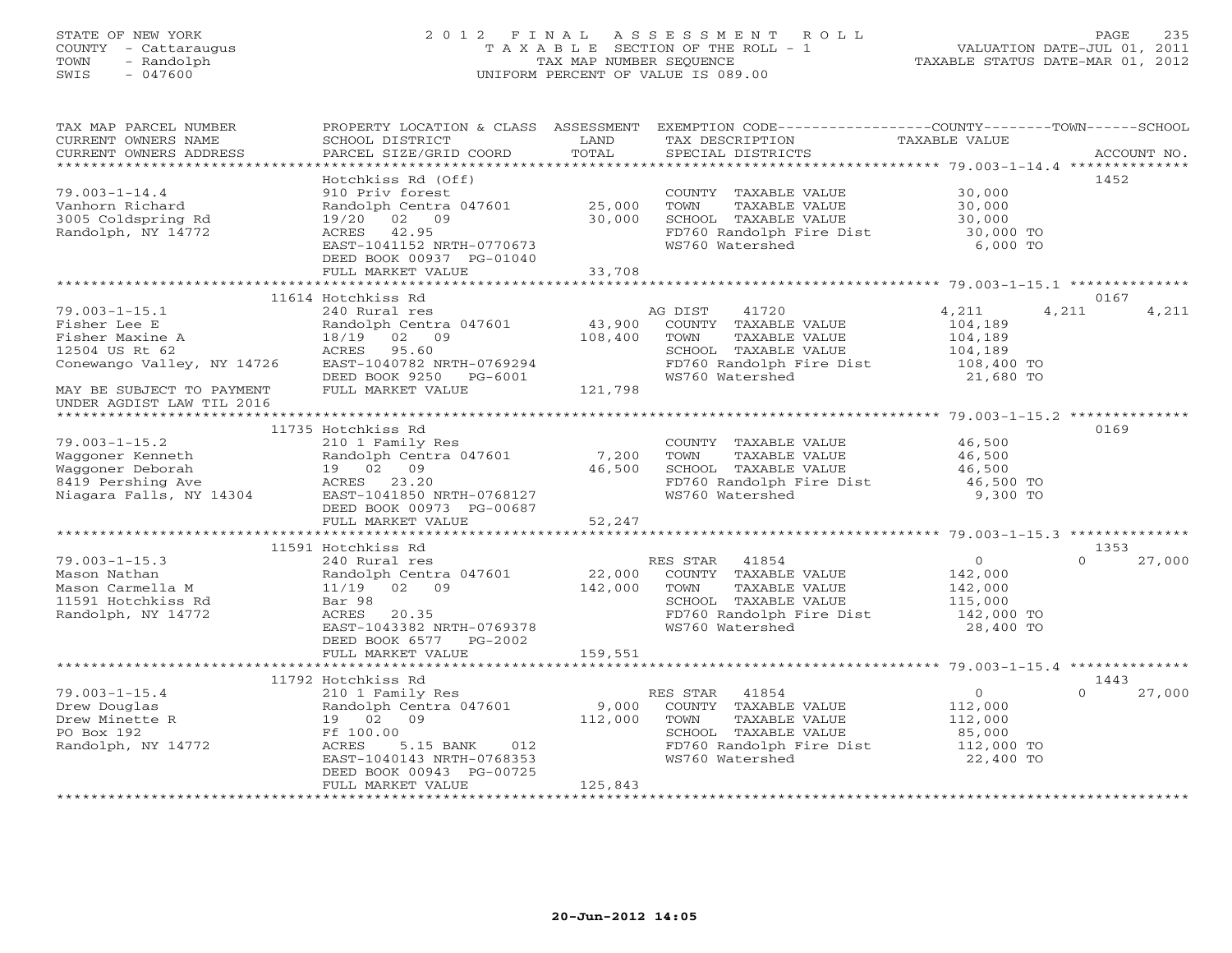### STATE OF NEW YORK 2 0 1 2 F I N A L A S S E S S M E N T R O L L PAGE 236 COUNTY - Cattaraugus T A X A B L E SECTION OF THE ROLL - 1 VALUATION DATE-JUL 01, 2011 TOWN - Randolph TAX MAP NUMBER SEQUENCE TAXABLE STATUS DATE-MAR 01, 2012 SWIS - 047600 UNIFORM PERCENT OF VALUE IS 089.00UNIFORM PERCENT OF VALUE IS 089.00

| TAX MAP PARCEL NUMBER   |                           |        | PROPERTY LOCATION & CLASS ASSESSMENT EXEMPTION CODE----------------COUNTY-------TOWN------SCHOOL |                     |             |
|-------------------------|---------------------------|--------|--------------------------------------------------------------------------------------------------|---------------------|-------------|
| CURRENT OWNERS NAME     | SCHOOL DISTRICT           | LAND   | TAX DESCRIPTION                                                                                  | TAXABLE VALUE       |             |
| CURRENT OWNERS ADDRESS  | PARCEL SIZE/GRID COORD    | TOTAL  | SPECIAL DISTRICTS                                                                                |                     | ACCOUNT NO. |
|                         |                           |        |                                                                                                  |                     |             |
|                         | 11816 Hotchkiss Rd        |        |                                                                                                  |                     | 1484        |
| $79.003 - 1 - 15.5$     | 312 Vac w/imprv           |        | COUNTY TAXABLE VALUE                                                                             | 28,300              |             |
| Chadwick Forest L       | Randolph Centra 047601    | 7,400  | TAXABLE VALUE<br>TOWN                                                                            | 28,300              |             |
| Chadwick Sonya L        | 19 02 09                  | 28,300 | SCHOOL TAXABLE VALUE                                                                             | 28,300              |             |
|                         |                           |        |                                                                                                  |                     |             |
| 44 S Washington St      | Bar 98                    |        | FD760 Randolph Fire Dist<br>WS760 Watershed                                                      | 28,300 TO           |             |
| Randolph, NY 14772      | ACRES 12.95               |        |                                                                                                  | 5,660 TO            |             |
|                         | EAST-1039619 NRTH-0768527 |        |                                                                                                  |                     |             |
|                         | DEED BOOK 00968 PG-00190  |        |                                                                                                  |                     |             |
|                         | FULL MARKET VALUE         | 31,798 |                                                                                                  |                     |             |
|                         |                           |        |                                                                                                  |                     |             |
|                         | Hotchkiss Rd              |        |                                                                                                  |                     | 1485        |
| $79.003 - 1 - 15.6$     | 312 Vac w/imprv           |        | COUNTY TAXABLE VALUE                                                                             | 43,300              |             |
| Gugino (L/U) Charles E  | Randolph Centra 047601    | 8,300  | TOWN<br>TAAADDD .<br>TAXABLE VALUE                                                               |                     |             |
| Gugino Karen A          | 19 02 09                  | 43,300 | SCHOOL TAXABLE VALUE                                                                             | 43,300<br>43,300    |             |
| 24 Vibernum             | Bar 98                    |        |                                                                                                  |                     |             |
| Hamburg, NY 14075       | FRNT 547.50 DPTH          |        | FD760 Randolph Fire Dist 43,300 TO<br>WS760 Watershed 8,660 TO<br>WS760 Watershed                | 8,660 TO            |             |
|                         | ACRES 14.10               |        |                                                                                                  |                     |             |
|                         | EAST-1039088 NRTH-0768570 |        |                                                                                                  |                     |             |
|                         |                           |        |                                                                                                  |                     |             |
|                         | DEED BOOK 16363 PG-5001   |        |                                                                                                  |                     |             |
|                         | FULL MARKET VALUE         | 48,652 |                                                                                                  |                     |             |
|                         |                           |        |                                                                                                  |                     |             |
|                         | Hotchkiss Rd              |        |                                                                                                  |                     | 1490        |
| $79.003 - 1 - 15.7$     | 323 Vacant rural          |        | COUNTY TAXABLE VALUE                                                                             | 9,700               |             |
| Waqqoner Kenneth J      | Randolph Centra 047601    | 9,700  | TOWN<br>TAXABLE VALUE                                                                            | 9,700               |             |
| Waggoner Deborah J      | 19 02 09                  | 9,700  | SCHOOL TAXABLE VALUE                                                                             | 9,700               |             |
| 8419 Pershing Ave       | Bar 98                    |        | FD760 Randolph Fire Dist                                                                         | $9,700$ TO          |             |
| Niagara Falls, NY 14304 | ACRES 19.90               |        | WS760 Watershed                                                                                  | 1,940 TO            |             |
|                         | EAST-1040447 NRTH-0768540 |        |                                                                                                  |                     |             |
|                         | DEED BOOK 14159 PG-3001   |        |                                                                                                  |                     |             |
|                         | FULL MARKET VALUE         | 10,899 |                                                                                                  |                     |             |
|                         |                           |        |                                                                                                  |                     |             |
|                         | 2522 Pine Hill Rd         |        |                                                                                                  |                     | 0102        |
| $79.003 - 1 - 16.1$     | 312 Vac w/imprv           |        | COUNTY TAXABLE VALUE 16,600                                                                      |                     |             |
|                         |                           |        |                                                                                                  |                     |             |
| DiLallo Vincent J       | Randolph Centra 047601    | 15,600 | TAXABLE VALUE<br>TOWN                                                                            | 16,600              |             |
| Sharrah Michelle        | 27 02 09                  | 16,600 | SCHOOL TAXABLE VALUE                                                                             | 16,600<br>16,600 TO |             |
| 2522 Pine Hill Rd       | ACRES 26.00               |        | FD760 Randolph Fire Dist                                                                         |                     |             |
| Randolph, NY 14772      | EAST-1038047 NRTH-0770399 |        | WS760 Watershed                                                                                  | 3,320 TO            |             |
|                         | DEED BOOK 6121 PG-6002    |        |                                                                                                  |                     |             |
|                         | FULL MARKET VALUE         | 18,652 |                                                                                                  |                     |             |
|                         |                           |        |                                                                                                  |                     |             |
|                         | Pine Hill Rd              |        |                                                                                                  |                     | 1529        |
| $79.003 - 1 - 16.2$     | 314 Rural vac<10          |        | COUNTY TAXABLE VALUE                                                                             | 600                 |             |
| Leidich Thomas L        | Randolph Centra 047601    | 600    | TOWN<br>TAXABLE VALUE                                                                            | 600                 |             |
| 2548 Pine Hill Rd       | 27 02 09                  |        | SCHOOL TAXABLE VALUE<br>FD760 Randolph Fire Dist<br>600 SCHOOL TAXABLE VALUE                     | 600                 |             |
| Randolph, NY 14772      | FRNT 100.00 DPTH 120.00   |        |                                                                                                  | 600 TO              |             |
|                         | EAST-1037227 NRTH-0770130 |        | WS760 Watershed                                                                                  | 120 TO              |             |
|                         | DEED BOOK 00898 PG-01037  |        |                                                                                                  |                     |             |
|                         | FULL MARKET VALUE         | 674    |                                                                                                  |                     |             |
|                         | *******************       |        |                                                                                                  |                     |             |
|                         |                           |        |                                                                                                  |                     |             |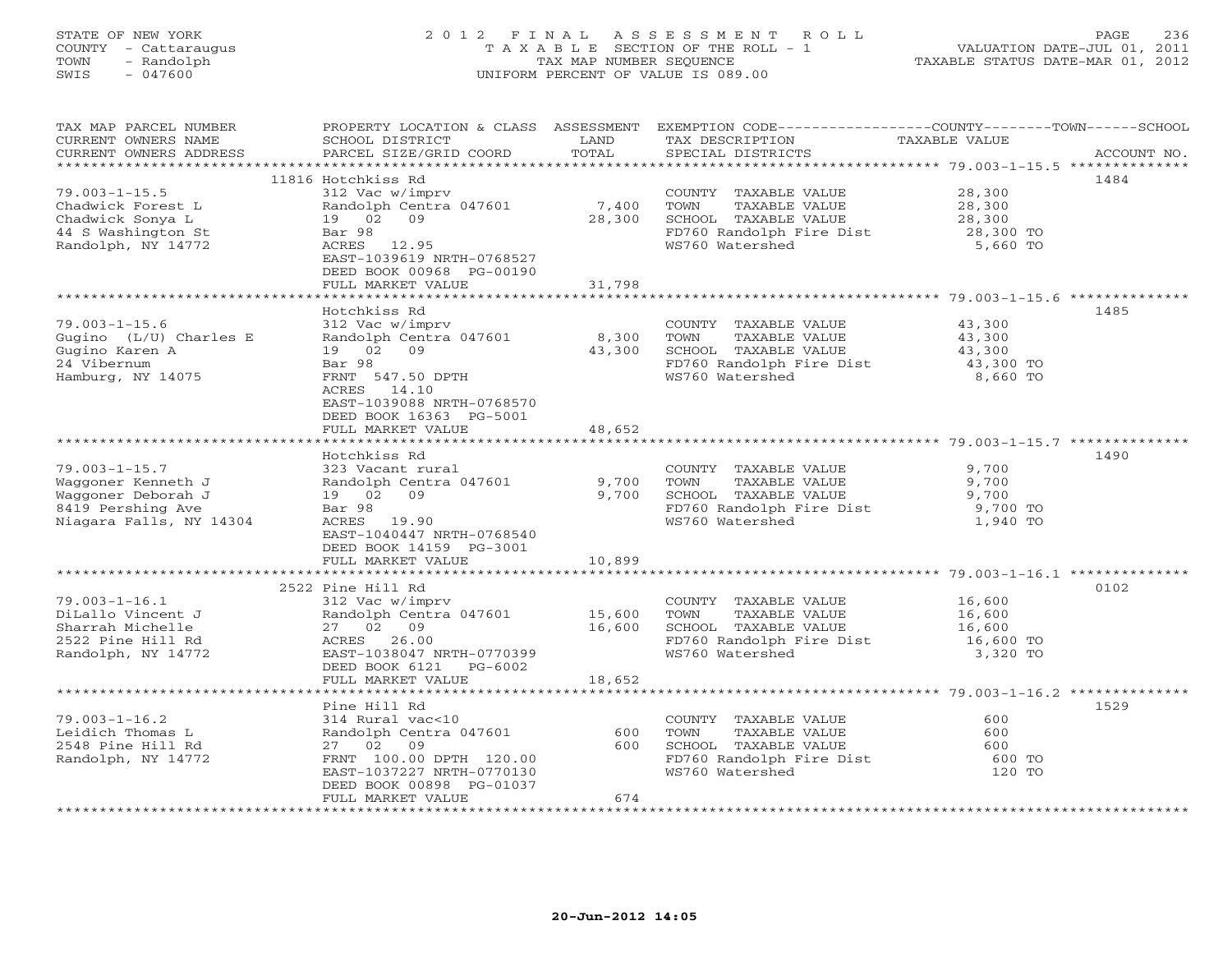#### STATE OF NEW YORK 2 0 1 2 F I N A L A S S E S S M E N T R O L L PAGE 237 COUNTY - Cattaraugus T A X A B L E SECTION OF THE ROLL - 1 VALUATION DATE-JUL 01, 2011 TOWN - Randolph TAX MAP NUMBER SEQUENCE TAXABLE STATUS DATE-MAR 01, 2012 SWIS - 047600 UNIFORM PERCENT OF VALUE IS 089.00UNIFORM PERCENT OF VALUE IS 089.00

| TAX MAP PARCEL NUMBER<br>$\begin{array}{ccccccccc}\n\text{CURRENT} & \text{WNERS} & \text{NMEE} & \text{NMEE} & \text{SCHOOL} & \text{DISTRICT} & \text{LAND} & \text{TAX} & \text{DESCRIPTION} & \text{TAXABLE VALUE} & \text{ACCOUNT NO.} \\\n\text{CURRENT} & \text{WNERS} & \text{ADDRESS} & \text{PARGEL} & \text{STZE/GRID COORD} & \text{TOTAL} & \text{SPECIAL DISTRIBUT} & \text{TASTRICTS} & \text{ACCOUNT NO.} \\\n\end{array}$ | PROPERTY LOCATION & CLASS ASSESSMENT EXEMPTION CODE----------------COUNTY-------TOWN------SCHOOL                                                                                                                                                    |         |                                                                                                                               |                                            |                     |
|--------------------------------------------------------------------------------------------------------------------------------------------------------------------------------------------------------------------------------------------------------------------------------------------------------------------------------------------------------------------------------------------------------------------------------------------|-----------------------------------------------------------------------------------------------------------------------------------------------------------------------------------------------------------------------------------------------------|---------|-------------------------------------------------------------------------------------------------------------------------------|--------------------------------------------|---------------------|
|                                                                                                                                                                                                                                                                                                                                                                                                                                            |                                                                                                                                                                                                                                                     |         |                                                                                                                               |                                            |                     |
|                                                                                                                                                                                                                                                                                                                                                                                                                                            | 2522 Pine Hill Rd<br>Pine Hill Rd 240 Rural res 240 Rural res 23,000 SR STAR 23,000 SR STAR 23,000 SR STAR 23,000 SR STAR 23,000 SR STAR 23,000 SR STAR 23,000 SR STAR 23,000 SR STAR 23,000 SR STAR 23,000 SR STAR 23,000 SR STAR 23,000 SR STAR 2 |         | 90 PCT OF VALUE USED FOR EXEMPTION PURPOSES                                                                                   |                                            | 0101                |
| $79.003 - 1 - 17.1$                                                                                                                                                                                                                                                                                                                                                                                                                        |                                                                                                                                                                                                                                                     |         | WVET C/T 41121                                                                                                                | 10,800<br>10,800                           | $\overline{0}$      |
| DiLallo Vincent J                                                                                                                                                                                                                                                                                                                                                                                                                          | Randolph Centra 047601<br>27 02 09<br>ACRES 21.55<br>EAST-1038174 NRTH-0769705                                                                                                                                                                      |         | 41834                                                                                                                         | $\overline{0}$                             | $\Omega$<br>55,980  |
| Sharrah Michelle                                                                                                                                                                                                                                                                                                                                                                                                                           |                                                                                                                                                                                                                                                     | 123,200 | COUNTY TAXABLE VALUE                                                                                                          | 112,400                                    |                     |
| 2522 Pine Hill Rd                                                                                                                                                                                                                                                                                                                                                                                                                          |                                                                                                                                                                                                                                                     |         |                                                                                                                               |                                            |                     |
| Randolph, NY 14772                                                                                                                                                                                                                                                                                                                                                                                                                         |                                                                                                                                                                                                                                                     |         | TOWN TAXABLE VALUE 112,400<br>SCHOOL TAXABLE VALUE 67,220<br>FD760 Randolph Fire Dist 123,200 TO<br>WS760 Watershed 24,640 TO |                                            |                     |
|                                                                                                                                                                                                                                                                                                                                                                                                                                            | DEED BOOK 6121                                                                                                                                                                                                                                      |         | PG-6002<br>PG-6002 PG-6002 PD760 Randolph F<br>LUE 138,427 WS760 Watershed                                                    |                                            |                     |
|                                                                                                                                                                                                                                                                                                                                                                                                                                            | FULL MARKET VALUE                                                                                                                                                                                                                                   |         |                                                                                                                               |                                            |                     |
|                                                                                                                                                                                                                                                                                                                                                                                                                                            | 2548 Pine Hill Rd                                                                                                                                                                                                                                   |         |                                                                                                                               |                                            | 1389                |
| $79.003 - 1 - 17.2$                                                                                                                                                                                                                                                                                                                                                                                                                        |                                                                                                                                                                                                                                                     |         | 41802                                                                                                                         | 49,000                                     | $\Omega$<br>$\circ$ |
| Leidich Thomas L                                                                                                                                                                                                                                                                                                                                                                                                                           |                                                                                                                                                                                                                                                     |         | 41834                                                                                                                         | $\overline{0}$                             | $\Omega$<br>55,980  |
| 2548 Pine Hill Rd                                                                                                                                                                                                                                                                                                                                                                                                                          | 210 1 Family Res<br>Randolph Centra 047601 4,600 SR STAR<br>27 02 09 122,500 COUNTY                                                                                                                                                                 |         | COUNTY TAXABLE VALUE                                                                                                          |                                            |                     |
| Randolph, NY 14772                                                                                                                                                                                                                                                                                                                                                                                                                         |                                                                                                                                                                                                                                                     |         | TAXABLE VALUE                                                                                                                 | 73,500<br>122,500                          |                     |
|                                                                                                                                                                                                                                                                                                                                                                                                                                            |                                                                                                                                                                                                                                                     |         |                                                                                                                               |                                            |                     |
|                                                                                                                                                                                                                                                                                                                                                                                                                                            |                                                                                                                                                                                                                                                     |         |                                                                                                                               |                                            |                     |
|                                                                                                                                                                                                                                                                                                                                                                                                                                            | FRNT 285.00 DPTH 140.00 TOWN TAXABLE<br>EAST-1037244 NRTH-0769918 SCHOOL TAXABLE<br>DEED BOOK 00981 PG-00339 FD760 Randolph FULL MARKET VALUE 137,640 WS760 Watershed                                                                               |         | SCHOOL TAXABLE VALUE<br>FD760 Randolph Fire Dist 122,500 TO<br>WS760 Watershed 24,500 TO                                      |                                            |                     |
|                                                                                                                                                                                                                                                                                                                                                                                                                                            |                                                                                                                                                                                                                                                     |         |                                                                                                                               |                                            |                     |
|                                                                                                                                                                                                                                                                                                                                                                                                                                            | 2488 Pine Hill Rd                                                                                                                                                                                                                                   |         |                                                                                                                               |                                            | 0262                |
| $79.003 - 1 - 18$                                                                                                                                                                                                                                                                                                                                                                                                                          | 260 Seasonal res                                                                                                                                                                                                                                    |         | COUNTY TAXABLE VALUE 48,400                                                                                                   |                                            |                     |
|                                                                                                                                                                                                                                                                                                                                                                                                                                            | Randolph Centra 047601 24,400                                                                                                                                                                                                                       |         | TOWN TAXABLE VALUE 48,400<br>SCHOOL TAXABLE VALUE 48,400                                                                      |                                            |                     |
| Clear Judy A<br>Bradshaw Cheryl<br>27 02 09<br>253 Tremont Ave 2017 27 02 09<br>253 Tremont Ave 2018<br>27 02 09<br>253 Tremont Ave 2018<br>27 02 09<br>27 28 23.19<br>27 02 09<br>253 Tremont Ave 2018<br>27 02 09<br>2851 DREED 23.19<br>27 DREED BOOK                                                                                                                                                                                   |                                                                                                                                                                                                                                                     | 48,400  |                                                                                                                               |                                            |                     |
|                                                                                                                                                                                                                                                                                                                                                                                                                                            |                                                                                                                                                                                                                                                     |         | FD760 Randolph Fire Dist 18,400 TO<br>WS760 Watershed 9,680 TO                                                                |                                            |                     |
|                                                                                                                                                                                                                                                                                                                                                                                                                                            |                                                                                                                                                                                                                                                     |         |                                                                                                                               |                                            |                     |
|                                                                                                                                                                                                                                                                                                                                                                                                                                            | DEED BOOK 13595 PG-7001                                                                                                                                                                                                                             |         |                                                                                                                               |                                            |                     |
|                                                                                                                                                                                                                                                                                                                                                                                                                                            | FULL MARKET VALUE                                                                                                                                                                                                                                   | 54,382  |                                                                                                                               |                                            |                     |
|                                                                                                                                                                                                                                                                                                                                                                                                                                            | 2488 Pine Hill Rd                                                                                                                                                                                                                                   |         |                                                                                                                               |                                            | 0258                |
| $79.003 - 1 - 19$                                                                                                                                                                                                                                                                                                                                                                                                                          | 260 Seasonal res                                                                                                                                                                                                                                    |         |                                                                                                                               |                                            |                     |
| Eschrich David E                                                                                                                                                                                                                                                                                                                                                                                                                           | Randolph Centra 047601 7,300                                                                                                                                                                                                                        |         |                                                                                                                               |                                            |                     |
| 3515 W Washington St                                                                                                                                                                                                                                                                                                                                                                                                                       | 27 02 09                                                                                                                                                                                                                                            | 42,000  |                                                                                                                               |                                            |                     |
| Bradford, PA 16701                                                                                                                                                                                                                                                                                                                                                                                                                         | 3.31<br>ACRES                                                                                                                                                                                                                                       |         |                                                                                                                               |                                            |                     |
|                                                                                                                                                                                                                                                                                                                                                                                                                                            | EAST-1037393 NRTH-0768910                                                                                                                                                                                                                           |         |                                                                                                                               |                                            |                     |
|                                                                                                                                                                                                                                                                                                                                                                                                                                            | DEED BOOK 8107 PG-3001                                                                                                                                                                                                                              |         |                                                                                                                               |                                            |                     |
|                                                                                                                                                                                                                                                                                                                                                                                                                                            | FULL MARKET VALUE                                                                                                                                                                                                                                   | 47,191  |                                                                                                                               |                                            |                     |
|                                                                                                                                                                                                                                                                                                                                                                                                                                            |                                                                                                                                                                                                                                                     |         |                                                                                                                               |                                            |                     |
|                                                                                                                                                                                                                                                                                                                                                                                                                                            | 11960 Hotchkiss Rd                                                                                                                                                                                                                                  |         | 85 PCT OF VALUE USED FOR EXEMPTION PURPOSES                                                                                   |                                            | 0210                |
| $79.003 - 1 - 20$                                                                                                                                                                                                                                                                                                                                                                                                                          |                                                                                                                                                                                                                                                     |         |                                                                                                                               | 18,000                                     | $\circ$             |
| Goodman Michael                                                                                                                                                                                                                                                                                                                                                                                                                            | A HOTCHAIS REP (ALUE USED FOR EXE 240 Rural res (ALUE USED FOR EXE CVET C/T 41131<br>Randolph Centra 047601 20,800 DVET C/T 41141<br>27 02 09 104,000 SR STAR 41834<br>ACRES 24.60<br>Randolph Cent<br>27 02 09                                     |         |                                                                                                                               | $18,000$<br>$30,940$<br>(1, 340)<br>30,940 | $\bigcirc$          |
| 11960 Hotchkiss Rd                                                                                                                                                                                                                                                                                                                                                                                                                         |                                                                                                                                                                                                                                                     |         |                                                                                                                               |                                            | 55,980<br>$\Omega$  |
| Randolph, NY 14772                                                                                                                                                                                                                                                                                                                                                                                                                         |                                                                                                                                                                                                                                                     |         | COUNTY TAXABLE VALUE 55,060<br>TOWN TAXABLE VALUE 55,060                                                                      |                                            |                     |
|                                                                                                                                                                                                                                                                                                                                                                                                                                            | EAST-1037986 NRTH-0768406                                                                                                                                                                                                                           |         |                                                                                                                               |                                            |                     |
|                                                                                                                                                                                                                                                                                                                                                                                                                                            | DEED BOOK 902<br>PG-00076<br>FULL MARKET VALUE                                                                                                                                                                                                      |         | SCHOOL TAXABLE VALUE 48,020<br>116,854 FD760 Randolph Fire Dist 104,000 TO                                                    |                                            |                     |
|                                                                                                                                                                                                                                                                                                                                                                                                                                            |                                                                                                                                                                                                                                                     |         | WS760 Watershed                                                                                                               | 20,800 TO                                  |                     |
|                                                                                                                                                                                                                                                                                                                                                                                                                                            |                                                                                                                                                                                                                                                     |         |                                                                                                                               |                                            |                     |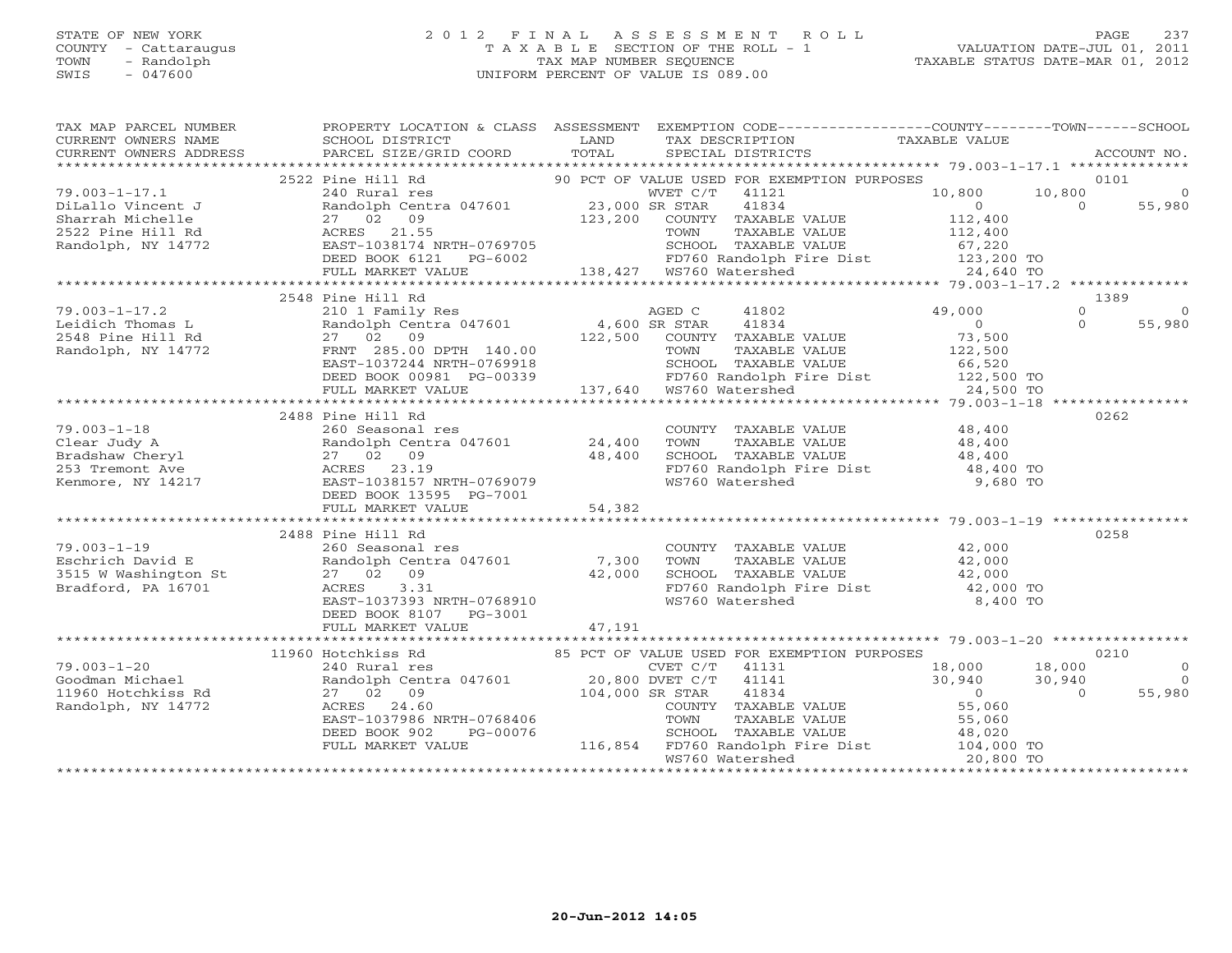## STATE OF NEW YORK 2 0 1 2 F I N A L A S S E S S M E N T R O L L PAGE 238 COUNTY - Cattaraugus T A X A B L E SECTION OF THE ROLL - 1 VALUATION DATE-JUL 01, 2011 TOWN - Randolph TAX MAP NUMBER SEQUENCE TAXABLE STATUS DATE-MAR 01, 2012 SWIS - 047600 UNIFORM PERCENT OF VALUE IS 089.00UNIFORM PERCENT OF VALUE IS 089.00

| TAX MAP PARCEL NUMBER                                                                                                                                                                                                                                                                                                                                                                                                                                                                                                  | PROPERTY LOCATION & CLASS ASSESSMENT EXEMPTION CODE----------------COUNTY-------TOWN------SCHOOL |        |                                                                       |                        |                          |
|------------------------------------------------------------------------------------------------------------------------------------------------------------------------------------------------------------------------------------------------------------------------------------------------------------------------------------------------------------------------------------------------------------------------------------------------------------------------------------------------------------------------|--------------------------------------------------------------------------------------------------|--------|-----------------------------------------------------------------------|------------------------|--------------------------|
| CURRENT OWNERS NAME                                                                                                                                                                                                                                                                                                                                                                                                                                                                                                    | SCHOOL DISTRICT                                                                                  | LAND   | TAX DESCRIPTION                                                       | TAXABLE VALUE          |                          |
| $\begin{minipage}{.45\textwidth} \begin{minipage}{.45\textwidth} \begin{minipage}{.45\textwidth} \begin{minipage}{.45\textwidth} \begin{minipage}{.45\textwidth} \begin{minipage}{.45\textwidth} \begin{minipage}{.45\textwidth} \begin{minipage}{.45\textwidth} \begin{minipage}{.45\textwidth} \begin{minipage}{.45\textwidth} \begin{minipage}{.45\textwidth} \begin{minipage}{.45\textwidth} \begin{minipage}{.45\textwidth} \begin{minipage}{.45\textwidth} \begin{minipage}{.45\textwidth} \begin{minipage}{.45$ |                                                                                                  |        |                                                                       |                        |                          |
|                                                                                                                                                                                                                                                                                                                                                                                                                                                                                                                        |                                                                                                  |        |                                                                       |                        |                          |
|                                                                                                                                                                                                                                                                                                                                                                                                                                                                                                                        | 2529 Pine Hill Rd                                                                                |        |                                                                       |                        | 0329                     |
| $79.003 - 1 - 21$                                                                                                                                                                                                                                                                                                                                                                                                                                                                                                      | 312 Vac w/imprv                                                                                  |        | COUNTY TAXABLE VALUE 44,270                                           |                        |                          |
| Vincent Nedra                                                                                                                                                                                                                                                                                                                                                                                                                                                                                                          | Randolph Centra 047601 38,170                                                                    |        | TOWN<br>TAXABLE VALUE                                                 | 44,270<br>44,270       |                          |
| 23 Washington St                                                                                                                                                                                                                                                                                                                                                                                                                                                                                                       | 27 02 09                                                                                         | 44,270 | SCHOOL TAXABLE VALUE                                                  |                        |                          |
| Randolph, NY 14772                                                                                                                                                                                                                                                                                                                                                                                                                                                                                                     | ACRES 82.79                                                                                      |        | FD760 Randolph Fire Dist                                              | 44,270 TO              |                          |
|                                                                                                                                                                                                                                                                                                                                                                                                                                                                                                                        | EAST-1035839 NRTH-0769456                                                                        |        | WS760 Watershed                                                       | 8,854 TO               |                          |
|                                                                                                                                                                                                                                                                                                                                                                                                                                                                                                                        | DEED BOOK 695<br>PG-00539                                                                        |        |                                                                       |                        |                          |
|                                                                                                                                                                                                                                                                                                                                                                                                                                                                                                                        | FULL MARKET VALUE                                                                                | 49,742 |                                                                       |                        |                          |
|                                                                                                                                                                                                                                                                                                                                                                                                                                                                                                                        |                                                                                                  |        |                                                                       |                        |                          |
|                                                                                                                                                                                                                                                                                                                                                                                                                                                                                                                        | Vollentine Rd (Off)                                                                              |        |                                                                       |                        | 0218                     |
| $79.003 - 1 - 22$                                                                                                                                                                                                                                                                                                                                                                                                                                                                                                      | 321 Abandoned ag                                                                                 |        | COUNTY TAXABLE VALUE 33,300                                           |                        |                          |
| Mighells Conrad E                                                                                                                                                                                                                                                                                                                                                                                                                                                                                                      | Randolph Centra 047601 33,300                                                                    |        | TOWN<br>TAXABLE VALUE                                                 |                        |                          |
| 2550 Vollentine Rd                                                                                                                                                                                                                                                                                                                                                                                                                                                                                                     | $34/35$ 02 09                                                                                    | 33,300 | SCHOOL TAXABLE VALUE                                                  | 33,300<br>33,300       |                          |
| Randolph, NY 14772                                                                                                                                                                                                                                                                                                                                                                                                                                                                                                     | ACRES 70.84                                                                                      |        | FD760 Randolph Fire Dist                                              | 33,300 TO              |                          |
|                                                                                                                                                                                                                                                                                                                                                                                                                                                                                                                        | EAST-1034282 NRTH-0768516                                                                        |        | WS760 Watershed                                                       | 6,660 TO               |                          |
|                                                                                                                                                                                                                                                                                                                                                                                                                                                                                                                        | DEED BOOK 725<br>PG-00507                                                                        |        |                                                                       |                        |                          |
|                                                                                                                                                                                                                                                                                                                                                                                                                                                                                                                        | FULL MARKET VALUE                                                                                | 37,416 |                                                                       |                        |                          |
|                                                                                                                                                                                                                                                                                                                                                                                                                                                                                                                        |                                                                                                  |        |                                                                       |                        |                          |
|                                                                                                                                                                                                                                                                                                                                                                                                                                                                                                                        | 2510 Vollentine Rd                                                                               |        |                                                                       |                        | 0287                     |
| $79.003 - 1 - 24$                                                                                                                                                                                                                                                                                                                                                                                                                                                                                                      |                                                                                                  |        | CVET C/T 41131                                                        | 13,325                 | 13,325<br>$\Omega$       |
| Shields Chester B                                                                                                                                                                                                                                                                                                                                                                                                                                                                                                      | 210 1 Family Res<br>Randolph Centra 047601 10,600 DVET C/T 41141                                 |        |                                                                       |                        | 13,325<br>$\overline{0}$ |
| 2510 Vollentine Rd                                                                                                                                                                                                                                                                                                                                                                                                                                                                                                     | 35 02 09                                                                                         |        | 53,300 RES STAR 41854                                                 | $13,325$<br>0          | 27,000<br>$\Omega$       |
| Randolph, NY 14772                                                                                                                                                                                                                                                                                                                                                                                                                                                                                                     | Trailer                                                                                          |        | COUNTY TAXABLE VALUE                                                  | 26,650                 |                          |
|                                                                                                                                                                                                                                                                                                                                                                                                                                                                                                                        | ACRES<br>6.99                                                                                    |        | TOWN<br>TAXABLE VALUE                                                 | 26,650                 |                          |
|                                                                                                                                                                                                                                                                                                                                                                                                                                                                                                                        | EAST-1033267 NRTH-0769562                                                                        |        |                                                                       |                        |                          |
|                                                                                                                                                                                                                                                                                                                                                                                                                                                                                                                        | DEED BOOK 5824 PG-3001 FD760 Randolph F<br>FULL MARKET VALUE 59,888 WS760 Watershed              |        | SCHOOL TAXABLE VALUE 26,300<br>FD760 Randolph Fire Dist 53,300 TO     |                        |                          |
|                                                                                                                                                                                                                                                                                                                                                                                                                                                                                                                        |                                                                                                  |        |                                                                       | 10,660 TO              |                          |
|                                                                                                                                                                                                                                                                                                                                                                                                                                                                                                                        |                                                                                                  |        |                                                                       |                        |                          |
|                                                                                                                                                                                                                                                                                                                                                                                                                                                                                                                        | 2550 Vollentine Rd                                                                               |        |                                                                       |                        | 0219                     |
| $79.003 - 1 - 25.1$                                                                                                                                                                                                                                                                                                                                                                                                                                                                                                    | 240 Rural res                                                                                    |        | 41834<br>SR STAR                                                      | $\overline{0}$         | $\Omega$<br>55,980       |
| Mighells Conrad                                                                                                                                                                                                                                                                                                                                                                                                                                                                                                        | Randolph Centra 047601                                                                           | 19,300 | COUNTY TAXABLE VALUE                                                  | 73,500                 |                          |
| Mighells Sylvia                                                                                                                                                                                                                                                                                                                                                                                                                                                                                                        | 35 02 09                                                                                         | 73,500 | TOWN<br>TAXABLE VALUE                                                 | 73,500                 |                          |
| 2550 Vollentine Rd ACRES 47.14                                                                                                                                                                                                                                                                                                                                                                                                                                                                                         |                                                                                                  |        | SCHOOL TAXABLE VALUE                                                  | 17,520                 |                          |
| Randolph, NY 14772                                                                                                                                                                                                                                                                                                                                                                                                                                                                                                     | EAST-1033900 NRTH-0770464                                                                        |        |                                                                       |                        |                          |
|                                                                                                                                                                                                                                                                                                                                                                                                                                                                                                                        | DEED BOOK 653<br>PG-00572                                                                        |        | FD760 Randolph Fire Dist<br>WS760 Watershed                           | 73,500 TO<br>14,700 TO |                          |
|                                                                                                                                                                                                                                                                                                                                                                                                                                                                                                                        | FULL MARKET VALUE                                                                                | 82,584 |                                                                       |                        |                          |
|                                                                                                                                                                                                                                                                                                                                                                                                                                                                                                                        |                                                                                                  |        |                                                                       |                        |                          |
|                                                                                                                                                                                                                                                                                                                                                                                                                                                                                                                        | 2590 Vollentine Rd                                                                               |        |                                                                       |                        | 1629                     |
| $79.003 - 1 - 25.2$                                                                                                                                                                                                                                                                                                                                                                                                                                                                                                    | 270 Mfg housing                                                                                  |        | 41854<br>RES STAR                                                     | $\overline{0}$         | 27,000<br>$\Omega$       |
| Mighells Jeffrey S                                                                                                                                                                                                                                                                                                                                                                                                                                                                                                     | Randolph Centra 047601                                                                           | 7,500  | COUNTY TAXABLE VALUE                                                  |                        |                          |
| 2590 Vollentine Rd                                                                                                                                                                                                                                                                                                                                                                                                                                                                                                     | 3.30<br>ACRES                                                                                    | 47,500 | TOWN<br>TAXABLE VALUE                                                 | 47,500<br>47,500       |                          |
| Randolph, NY 14772                                                                                                                                                                                                                                                                                                                                                                                                                                                                                                     | EAST-1033156 NRTH-0770846                                                                        |        | SCHOOL TAXABLE VALUE                                                  |                        |                          |
|                                                                                                                                                                                                                                                                                                                                                                                                                                                                                                                        | DEED BOOK 11316 PG-8002                                                                          |        |                                                                       | 20,500<br>47,500 TO    |                          |
|                                                                                                                                                                                                                                                                                                                                                                                                                                                                                                                        | FULL MARKET VALUE                                                                                |        | FD760 Randolph Fire Dist<br>WS760 Watershed<br>53,371 WS760 Watershed | 9,500 TO               |                          |
|                                                                                                                                                                                                                                                                                                                                                                                                                                                                                                                        |                                                                                                  |        |                                                                       |                        |                          |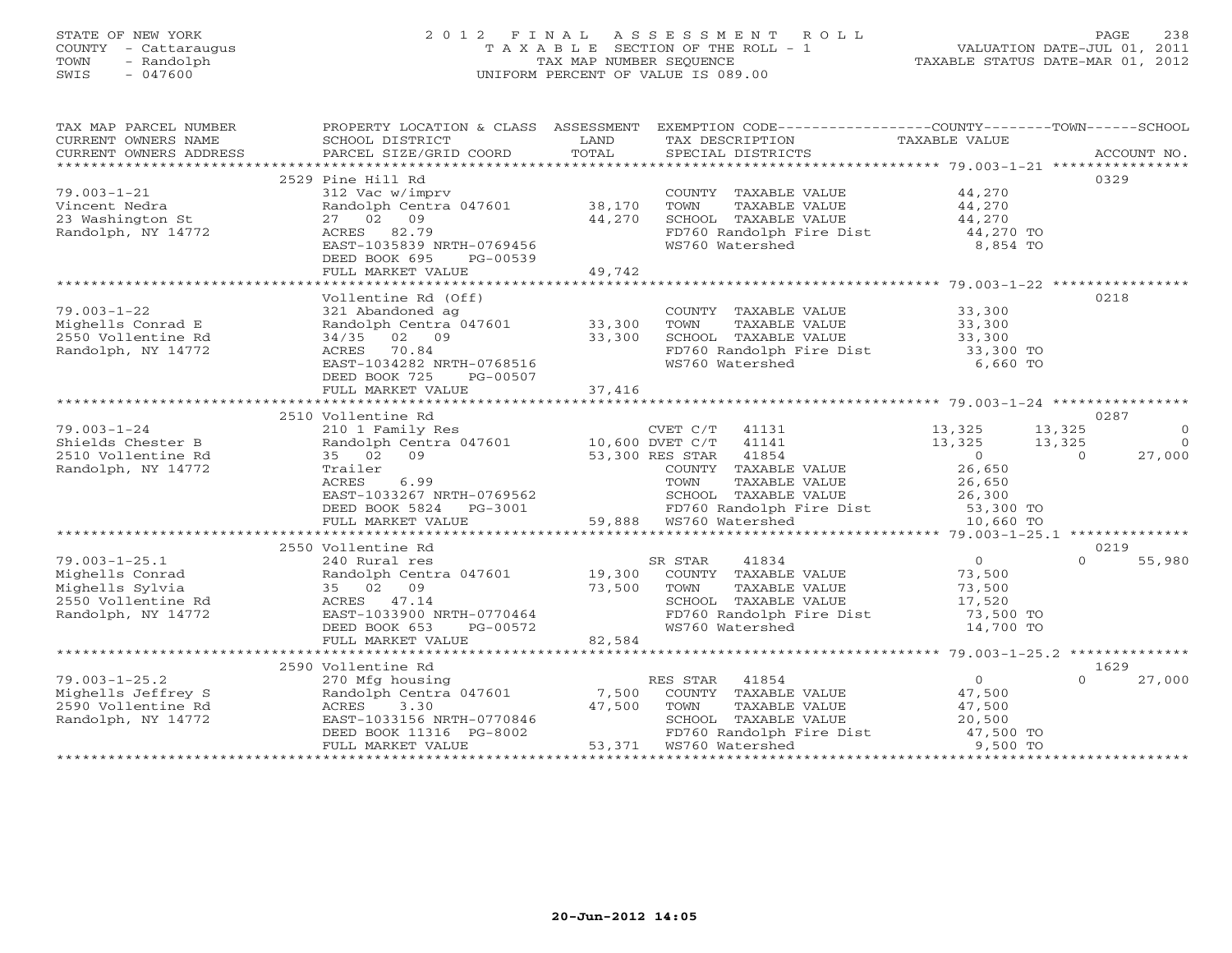## STATE OF NEW YORK 2 0 1 2 F I N A L A S S E S S M E N T R O L L PAGE 239 COUNTY - Cattaraugus T A X A B L E SECTION OF THE ROLL - 1 VALUATION DATE-JUL 01, 2011 TOWN - Randolph TAX MAP NUMBER SEQUENCE TAXABLE STATUS DATE-MAR 01, 2012 SWIS - 047600 UNIFORM PERCENT OF VALUE IS 089.00UNIFORM PERCENT OF VALUE IS 089.00

| TAX MAP PARCEL NUMBER                                                                                                                                                                                                                                                                                                                                                                                                                                                                                                  |                                                                                        |        | PROPERTY LOCATION & CLASS ASSESSMENT EXEMPTION CODE----------------COUNTY-------TOWN------SCHOOL | TAXABLE VALUE                              |                                |
|------------------------------------------------------------------------------------------------------------------------------------------------------------------------------------------------------------------------------------------------------------------------------------------------------------------------------------------------------------------------------------------------------------------------------------------------------------------------------------------------------------------------|----------------------------------------------------------------------------------------|--------|--------------------------------------------------------------------------------------------------|--------------------------------------------|--------------------------------|
| CURRENT OWNERS NAME<br>CURRENT OWNERS ADDRESS                                                                                                                                                                                                                                                                                                                                                                                                                                                                          | SCHOOL DISTRICT                                                                        | LAND   | TAX DESCRIPTION                                                                                  |                                            |                                |
| $\begin{minipage}{.45\textwidth} \begin{minipage}{.45\textwidth} \begin{minipage}{.45\textwidth} \begin{minipage}{.45\textwidth} \begin{minipage}{.45\textwidth} \begin{minipage}{.45\textwidth} \begin{minipage}{.45\textwidth} \begin{minipage}{.45\textwidth} \begin{minipage}{.45\textwidth} \begin{minipage}{.45\textwidth} \begin{minipage}{.45\textwidth} \begin{minipage}{.45\textwidth} \begin{minipage}{.45\textwidth} \begin{minipage}{.45\textwidth} \begin{minipage}{.45\textwidth} \begin{minipage}{.45$ |                                                                                        |        |                                                                                                  |                                            |                                |
|                                                                                                                                                                                                                                                                                                                                                                                                                                                                                                                        | 2715 Pine Hill Rd                                                                      |        |                                                                                                  |                                            | 0053                           |
| $79.003 - 1 - 26$                                                                                                                                                                                                                                                                                                                                                                                                                                                                                                      |                                                                                        |        |                                                                                                  | $\Omega$                                   | $\overline{0}$<br>55,980       |
| Brown Edward, family trust                                                                                                                                                                                                                                                                                                                                                                                                                                                                                             | 120 Field crops 51,100 SR STAR 41834<br>Randolph Centra 047601 51,100 SILO T/C/S 42100 |        |                                                                                                  | 10,600                                     | 10,600<br>10,600               |
| Brown Elizabeth, family trust 28 02 09                                                                                                                                                                                                                                                                                                                                                                                                                                                                                 |                                                                                        |        |                                                                                                  | 5,900                                      | 5,900                          |
| 2715 Pine Hill Rd                                                                                                                                                                                                                                                                                                                                                                                                                                                                                                      | ACRES 140.75<br>EAST-1036010                                                           |        | $150,100$ SILO T/C/S 42100<br>SILO T/C/S 42100<br>SILO T/C/S 42100<br>COUNTY TAXABLE             | 17,700                                     | $\frac{5}{17}$ , 900<br>17,700 |
| Randolph, NY 14772                                                                                                                                                                                                                                                                                                                                                                                                                                                                                                     | EAST-1036010 NRTH-0771643                                                              |        | COUNTY TAXABLE VALUE                                                                             | 115,900                                    |                                |
|                                                                                                                                                                                                                                                                                                                                                                                                                                                                                                                        | DEED BOOK 6432<br>PG-9002                                                              |        | TAXABLE VALUE<br>TOWN                                                                            | 115,900                                    |                                |
|                                                                                                                                                                                                                                                                                                                                                                                                                                                                                                                        | FULL MARKET VALUE                                                                      |        | 168,652 SCHOOL TAXABLE VALUE                                                                     | 59,920                                     |                                |
|                                                                                                                                                                                                                                                                                                                                                                                                                                                                                                                        |                                                                                        |        | FD760 Randolph Fire Dist 150,100 TO                                                              |                                            |                                |
|                                                                                                                                                                                                                                                                                                                                                                                                                                                                                                                        |                                                                                        |        | WS760 Watershed                                                                                  | 30,020 TO                                  |                                |
|                                                                                                                                                                                                                                                                                                                                                                                                                                                                                                                        |                                                                                        |        |                                                                                                  |                                            |                                |
|                                                                                                                                                                                                                                                                                                                                                                                                                                                                                                                        | Vollentine Rd                                                                          |        |                                                                                                  |                                            | 0055                           |
| $79.003 - 1 - 27$                                                                                                                                                                                                                                                                                                                                                                                                                                                                                                      | 322 Rural vac>10                                                                       |        | COUNTY TAXABLE VALUE                                                                             | 14,800<br>14,800                           |                                |
| Brown Bradley H<br>2715 Pine Hill Rd                                                                                                                                                                                                                                                                                                                                                                                                                                                                                   | Randolph Centra 047601 14,800                                                          |        | TOWN<br>TAXABLE VALUE                                                                            |                                            |                                |
|                                                                                                                                                                                                                                                                                                                                                                                                                                                                                                                        | 35 02 09                                                                               | 14,800 | SCHOOL TAXABLE VALUE<br>FD760 Randolph Fire Dist 14,800 TO                                       | 14,800                                     |                                |
| Randolph, NY 14772                                                                                                                                                                                                                                                                                                                                                                                                                                                                                                     | Bar 98                                                                                 |        |                                                                                                  |                                            |                                |
|                                                                                                                                                                                                                                                                                                                                                                                                                                                                                                                        | ACRES 41.87                                                                            |        | WS760 Watershed                                                                                  | 2,960 TO                                   |                                |
|                                                                                                                                                                                                                                                                                                                                                                                                                                                                                                                        | EAST-1034086 NRTH-0771538<br>DEED BOOK 6361 PG-7001                                    |        |                                                                                                  |                                            |                                |
|                                                                                                                                                                                                                                                                                                                                                                                                                                                                                                                        | FULL MARKET VALUE                                                                      | 16,629 |                                                                                                  |                                            |                                |
|                                                                                                                                                                                                                                                                                                                                                                                                                                                                                                                        |                                                                                        |        |                                                                                                  |                                            |                                |
|                                                                                                                                                                                                                                                                                                                                                                                                                                                                                                                        | 2688 Vollentine Rd                                                                     |        |                                                                                                  |                                            | 0087                           |
| $79.003 - 1 - 28.1$                                                                                                                                                                                                                                                                                                                                                                                                                                                                                                    | 240 Rural res                                                                          |        | RES STAR 41854                                                                                   |                                            | 27,000<br>$\Omega$             |
| Johnson Indra D                                                                                                                                                                                                                                                                                                                                                                                                                                                                                                        |                                                                                        |        | Randolph Centra 047601 6,000 COUNTY TAXABLE VALUE                                                | $\begin{array}{c} 0 \\ 65,000 \end{array}$ |                                |
| Marsh Timothy                                                                                                                                                                                                                                                                                                                                                                                                                                                                                                          | 36 02 09                                                                               | 65,000 | TAXABLE VALUE 65,000<br>TOWN                                                                     |                                            |                                |
| 2688 Vollentine Rd                                                                                                                                                                                                                                                                                                                                                                                                                                                                                                     | ACRES<br>2.00                                                                          |        | SCHOOL TAXABLE VALUE                                                                             | 38,000                                     |                                |
| Randolph, NY 14772                                                                                                                                                                                                                                                                                                                                                                                                                                                                                                     | EAST-1033510 NRTH-0772426                                                              |        | FD760 Randolph Fire Dist 65,000 TO                                                               |                                            |                                |
|                                                                                                                                                                                                                                                                                                                                                                                                                                                                                                                        | DEED BOOK 419<br>PG-8001                                                               |        | WS760 Watershed                                                                                  | 13,000 TO                                  |                                |
|                                                                                                                                                                                                                                                                                                                                                                                                                                                                                                                        | FULL MARKET VALUE                                                                      | 73,034 |                                                                                                  |                                            |                                |
|                                                                                                                                                                                                                                                                                                                                                                                                                                                                                                                        |                                                                                        |        |                                                                                                  |                                            |                                |
|                                                                                                                                                                                                                                                                                                                                                                                                                                                                                                                        | 2676 Vollentine Rd                                                                     |        |                                                                                                  |                                            | 1090                           |
| $79.003 - 1 - 28.2$                                                                                                                                                                                                                                                                                                                                                                                                                                                                                                    | 210 1 Family Res                                                                       |        | RES STAR 41854                                                                                   | $\overline{O}$                             | 27,000<br>$\Omega$             |
|                                                                                                                                                                                                                                                                                                                                                                                                                                                                                                                        | Randolph Centra 047601                                                                 |        | 5,100 COUNTY TAXABLE VALUE                                                                       | 42,000                                     |                                |
| Ling David S<br>Ling Marsha A<br>2676 Vollentine Rd                                                                                                                                                                                                                                                                                                                                                                                                                                                                    | 36 02 09                                                                               | 42,000 | TAXABLE VALUE<br>TOWN                                                                            | 42,000                                     |                                |
|                                                                                                                                                                                                                                                                                                                                                                                                                                                                                                                        | FRNT 200.00 DPTH 250.00                                                                |        | SCHOOL TAXABLE VALUE                                                                             | 15,000                                     |                                |
| Randolph, NY 14772                                                                                                                                                                                                                                                                                                                                                                                                                                                                                                     | EAST-1033386 NRTH-0772238                                                              |        | FD760 Randolph Fire Dist 42,000 TO                                                               |                                            |                                |
|                                                                                                                                                                                                                                                                                                                                                                                                                                                                                                                        | DEED BOOK 00958 PG-00697                                                               |        | WS760 Watershed                                                                                  | 8,400 TO                                   |                                |
|                                                                                                                                                                                                                                                                                                                                                                                                                                                                                                                        | FULL MARKET VALUE                                                                      | 47,191 |                                                                                                  |                                            |                                |
|                                                                                                                                                                                                                                                                                                                                                                                                                                                                                                                        |                                                                                        |        |                                                                                                  |                                            |                                |
|                                                                                                                                                                                                                                                                                                                                                                                                                                                                                                                        | Vollentine Rd (Off)                                                                    |        |                                                                                                  |                                            | 1372                           |
| $79.003 - 1 - 28.3$<br>Brockway Bryan G                                                                                                                                                                                                                                                                                                                                                                                                                                                                                | 314 Rural vac<10                                                                       | 6,100  | COUNTY TAXABLE VALUE<br>TOWN<br>TAXABLE VALUE                                                    | 6,100                                      |                                |
| Schubert Ann N                                                                                                                                                                                                                                                                                                                                                                                                                                                                                                         | Randolph Centra 047601<br>36    02    09<br>36 02 09                                   | 6,100  | SCHOOL TAXABLE VALUE                                                                             | 6,100<br>6,100                             |                                |
| 145 Main St                                                                                                                                                                                                                                                                                                                                                                                                                                                                                                            | ACRES 9.40                                                                             |        | FD760 Randolph Fire Dist                                                                         | 6,100 TO                                   |                                |
| Randolph, NY 14772                                                                                                                                                                                                                                                                                                                                                                                                                                                                                                     | EAST-1034381 NRTH-0772305                                                              |        | WS760 Watershed                                                                                  | 1,220 TO                                   |                                |
|                                                                                                                                                                                                                                                                                                                                                                                                                                                                                                                        | DEED BOOK 15943 PG-2001                                                                |        |                                                                                                  |                                            |                                |
|                                                                                                                                                                                                                                                                                                                                                                                                                                                                                                                        | FULL MARKET VALUE                                                                      | 6,854  |                                                                                                  |                                            |                                |
|                                                                                                                                                                                                                                                                                                                                                                                                                                                                                                                        |                                                                                        |        |                                                                                                  |                                            |                                |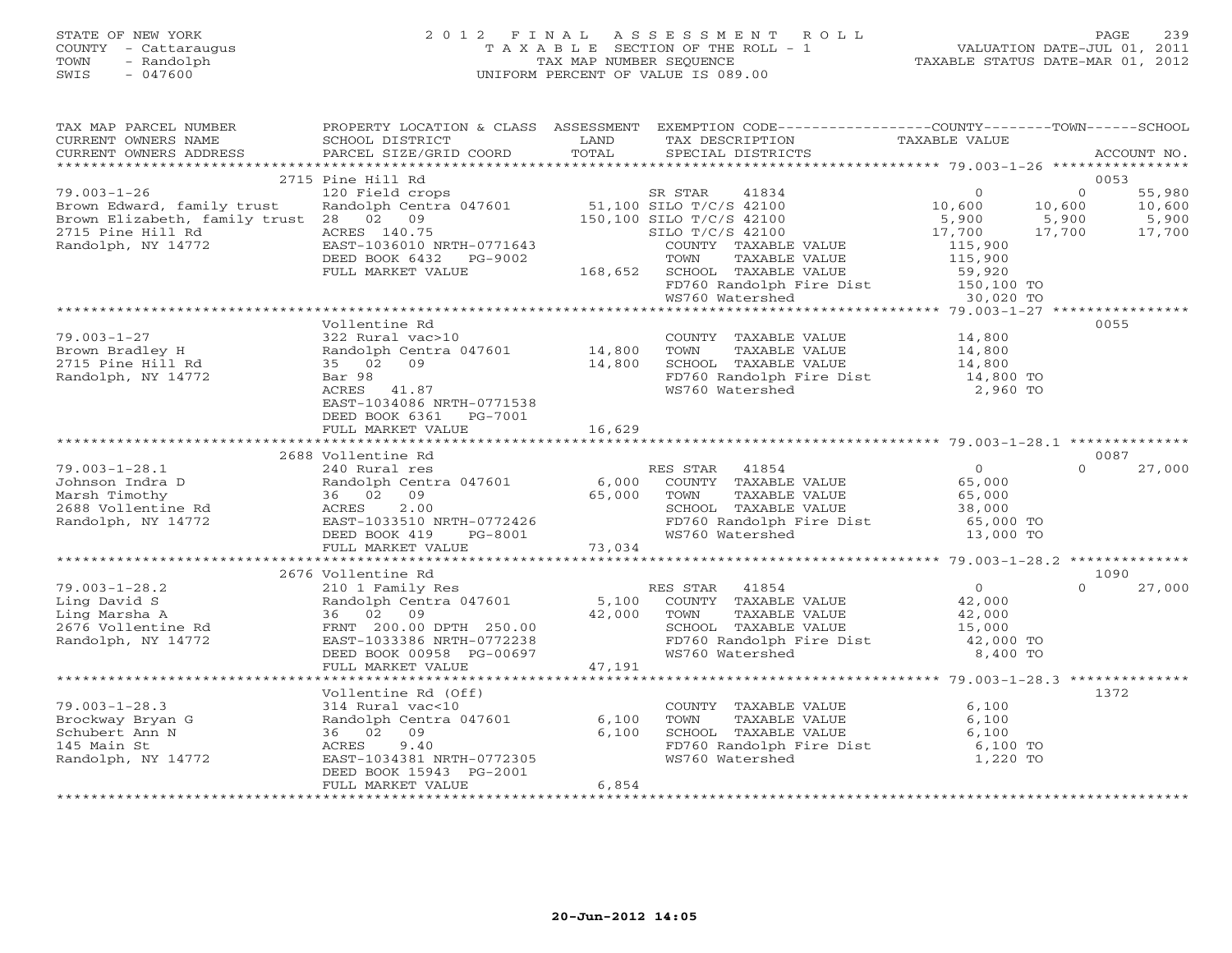# STATE OF NEW YORK 2 0 1 2 F I N A L A S S E S S M E N T R O L L PAGE 240 COUNTY - Cattaraugus T A X A B L E SECTION OF THE ROLL - 1 VALUATION DATE-JUL 01, 2011 TOWN - Randolph TAX MAP NUMBER SEQUENCE TAXABLE STATUS DATE-MAR 01, 2012 SWIS - 047600 UNIFORM PERCENT OF VALUE IS 089.00

| TAX MAP PARCEL NUMBER<br>CURRENT OWNERS NAME<br>CURRENT OWNERS ADDRESS                                                   | PROPERTY LOCATION & CLASS ASSESSMENT<br>SCHOOL DISTRICT<br>PARCEL SIZE/GRID COORD                                                                                       | LAND<br>TOTAL              | EXEMPTION CODE-----------------COUNTY-------TOWN------SCHOOL<br>TAX DESCRIPTION<br>SPECIAL DISTRICTS                                      | TAXABLE VALUE                                                           | ACCOUNT NO.        |
|--------------------------------------------------------------------------------------------------------------------------|-------------------------------------------------------------------------------------------------------------------------------------------------------------------------|----------------------------|-------------------------------------------------------------------------------------------------------------------------------------------|-------------------------------------------------------------------------|--------------------|
| $79.003 - 1 - 29$<br>Johnson Lester<br>Johnson Susan<br>6719 Plank Rd<br>Mayville, NY 14757                              | Vollentine Rd<br>314 Rural vac<10<br>Randolph Centra 047601<br>36 02 09<br>2.00<br>ACRES<br>EAST-1033727 NRTH-0772222<br>DEED BOOK 710<br>PG-01076<br>FULL MARKET VALUE | 4,000<br>4,000<br>4,494    | COUNTY TAXABLE VALUE<br>TAXABLE VALUE<br>TOWN<br>SCHOOL TAXABLE VALUE<br>FD760 Randolph Fire Dist<br>WS760 Watershed                      | 4,000<br>4,000<br>4,000<br>4,000 TO<br>800 TO                           | 0184               |
|                                                                                                                          | 2723 Vollentine Rd                                                                                                                                                      |                            |                                                                                                                                           |                                                                         | 0162               |
| $79.003 - 1 - 30.1$<br>Reding Peter<br>Reding Victoria<br>Christopher Reding<br>2723 Vollentine Rd<br>Randolph, NY 14772 | 270 Mfg housing<br>Randolph Centra 047601<br>36 02 09<br>FRNT 140.00 DPTH 287.25<br>EAST-1033033 NRTH-0773005<br>DEED BOOK 10254 PG-5001<br>FULL MARKET VALUE           | 4,800<br>13,100<br>14,719  | RES STAR 41854<br>COUNTY TAXABLE VALUE<br>TAXABLE VALUE<br>TOWN<br>SCHOOL TAXABLE VALUE<br>FD760 Randolph Fire Dist<br>WS760 Watershed    | $\overline{0}$<br>13,100<br>13,100<br>$\Omega$<br>13,100 TO<br>2,620 TO | $\Omega$<br>13,100 |
|                                                                                                                          | 2718 Vollentine Rd                                                                                                                                                      |                            |                                                                                                                                           |                                                                         | 1051               |
| $79.003 - 1 - 30.2$<br>Brockway Bryan G<br>Schubert Ann N<br>145 Main St<br>Randolph, NY 14772                           | 210 1 Family Res<br>Randolph Centra 047601<br>36 02 09<br>ACRES 28.97<br>EAST-1033737 NRTH-0772786<br>DEED BOOK 15943 PG-2001                                           | 17,100<br>83,700           | RES STAR<br>41854<br>COUNTY TAXABLE VALUE<br>TAXABLE VALUE<br>TOWN<br>SCHOOL TAXABLE VALUE<br>FD760 Randolph Fire Dist<br>WS760 Watershed | $\overline{O}$<br>83,700<br>83,700<br>56,700<br>83,700 TO<br>1,674 TO   | $\Omega$<br>27,000 |
|                                                                                                                          | FULL MARKET VALUE                                                                                                                                                       | 94,045                     |                                                                                                                                           |                                                                         |                    |
| $79.003 - 1 - 31$<br>Taylor Justin S<br>473 71st Rd<br>Niagara Falls, NY 14304                                           | Vollentine Rd<br>322 Rural vac>10<br>Randolph Centra 047601<br>36 02 09<br>6.92<br>ACRES<br>EAST-1032835 NRTH-0772351<br>DEED BOOK 16397 PG-6001                        | 10,600<br>10,600           | COUNTY TAXABLE VALUE<br>TOWN<br>TAXABLE VALUE<br>SCHOOL TAXABLE VALUE<br>FD760 Randolph Fire Dist<br>WS760 Watershed                      | 10,600<br>10,600<br>10,600<br>10,600 TO<br>2,120 TO                     | 0201               |
|                                                                                                                          | FULL MARKET VALUE                                                                                                                                                       | 11,910                     |                                                                                                                                           |                                                                         |                    |
| $79.003 - 1 - 33.1$<br>Mighells Conrad E<br>2550 Vollentine Rd<br>Randolph, NY 14772                                     | Vollentine Rd<br>910 Priv forest<br>Randolph Centra 047601<br>36 02 09<br>21.75<br>ACRES<br>EAST-1034006 NRTH-0773370<br>DEED BOOK 00954 PG-00208<br>FULL MARKET VALUE  | 18,165<br>18,165<br>20,410 | COUNTY TAXABLE VALUE<br>TAXABLE VALUE<br>TOWN<br>SCHOOL TAXABLE VALUE<br>FD760 Randolph Fire Dist<br>WS760 Watershed                      | 18,165<br>18,165<br>18,165<br>18,165 TO<br>3,633 TO                     | 0347               |
|                                                                                                                          |                                                                                                                                                                         |                            |                                                                                                                                           |                                                                         |                    |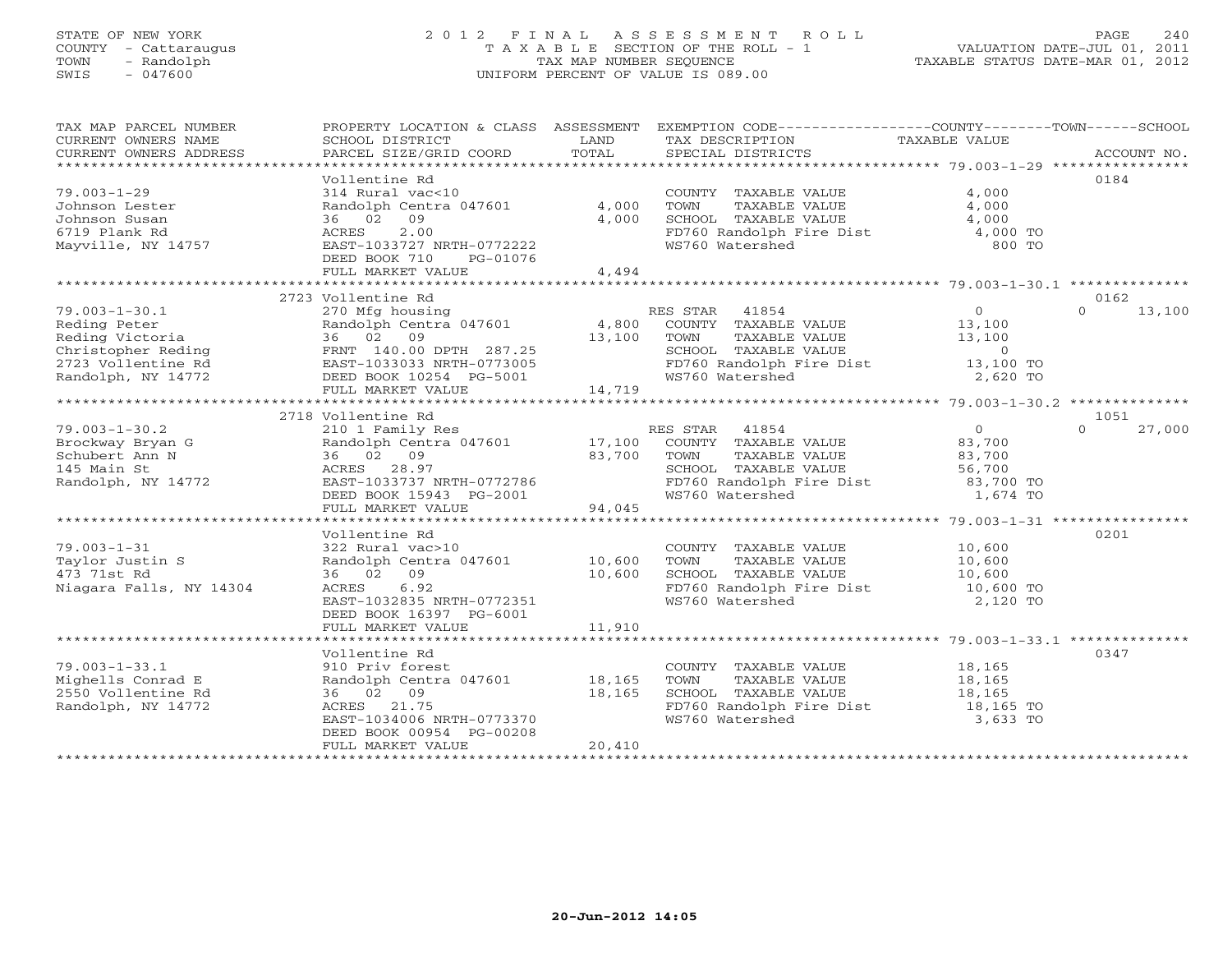# STATE OF NEW YORK 2 0 1 2 F I N A L A S S E S S M E N T R O L L PAGE 241 COUNTY - Cattaraugus T A X A B L E SECTION OF THE ROLL - 1 VALUATION DATE-JUL 01, 2011 TOWN - Randolph TAX MAP NUMBER SEQUENCE TAXABLE STATUS DATE-MAR 01, 2012 SWIS - 047600 UNIFORM PERCENT OF VALUE IS 089.00

| TAX MAP PARCEL NUMBER<br>CURRENT OWNERS NAME<br>CURRENT OWNERS ADDRESS | PROPERTY LOCATION & CLASS ASSESSMENT<br>SCHOOL DISTRICT | LAND<br>TOTAL | EXEMPTION CODE-----------------COUNTY-------TOWN------SCHOOL<br>TAX DESCRIPTION | TAXABLE VALUE  | ACCOUNT NO.        |
|------------------------------------------------------------------------|---------------------------------------------------------|---------------|---------------------------------------------------------------------------------|----------------|--------------------|
|                                                                        | PARCEL SIZE/GRID COORD                                  |               | SPECIAL DISTRICTS                                                               |                |                    |
|                                                                        | 2747 Vollentine Rd                                      |               |                                                                                 |                | 1233               |
| $79.003 - 1 - 33.2$                                                    | 210 1 Family Res                                        |               | RES STAR<br>41854                                                               | $\overline{0}$ | 27,000<br>$\Omega$ |
| Mighells Bradley E                                                     | Randolph Centra 047601                                  | 7,900         | COUNTY TAXABLE VALUE                                                            | 80,800         |                    |
| Mighells Charmaine E                                                   | 36 02 09                                                | 80,800        | TOWN<br>TAXABLE VALUE                                                           | 80,800         |                    |
| 2747 Vollentine Rd                                                     | 7.25<br>ACRES                                           |               | SCHOOL TAXABLE VALUE                                                            | 53,800         |                    |
| Randolph, NY 14772                                                     | EAST-1032792 NRTH-0773385                               |               | FD760 Randolph Fire Dist                                                        | 80,800 TO      |                    |
|                                                                        | DEED BOOK 842<br>PG-01186                               |               | WS760 Watershed                                                                 | 16,160 TO      |                    |
|                                                                        | FULL MARKET VALUE                                       | 90,787        |                                                                                 |                |                    |
|                                                                        |                                                         |               |                                                                                 |                |                    |
|                                                                        | Vollentine Rd                                           |               |                                                                                 |                | 1234               |
| $79.003 - 1 - 33.3$                                                    | 322 Rural vac>10                                        |               | COUNTY TAXABLE VALUE                                                            | 8,700          |                    |
| Foy Roberta W                                                          | Randolph Centra 047601                                  | 8,700         | TAXABLE VALUE<br>TOWN                                                           | 8,700          |                    |
| Grover Kathryn                                                         | 36 02 09                                                | 8,700         | SCHOOL TAXABLE VALUE                                                            | 8,700          |                    |
| 1325 N Mountain View Rd                                                | ACRES 12.70                                             |               | FD760 Randolph Fire Dist<br>WS760 Watershed                                     | 8,700 TO       |                    |
| Moscow, ID 83843                                                       | EAST-1032043 NRTH-0773384                               |               | WS760 Watershed                                                                 | 1,740 TO       |                    |
|                                                                        | FULL MARKET VALUE                                       | 9,775         |                                                                                 |                |                    |
|                                                                        |                                                         |               |                                                                                 |                |                    |
|                                                                        | 2724 Vollentine Rd                                      |               |                                                                                 |                | 1625               |
| $79.003 - 1 - 33.4$                                                    | 270 Mfg housing                                         |               | RES STAR<br>41854                                                               | $\circ$        | 16,000<br>$\Omega$ |
| Mighells Sarah F                                                       | Randolph Centra 047601                                  | 8,000         | COUNTY TAXABLE VALUE                                                            | 16,000         |                    |
| 2724 Vollentine Rd                                                     | FRNT 109.00 DPTH 390.50                                 | 16,000        | TOWN<br>TAXABLE VALUE                                                           | 16,000         |                    |
| Randolph, NY 14772                                                     | EAST-1033380 NRTH-0773112                               |               | SCHOOL TAXABLE VALUE                                                            | $\overline{0}$ |                    |
|                                                                        | DEED BOOK 8776 PG-9001                                  |               | FD760 Randolph Fire Dist                                                        | 16,000 TO      |                    |
|                                                                        | FULL MARKET VALUE                                       | 17,978        |                                                                                 |                |                    |
|                                                                        |                                                         |               |                                                                                 |                |                    |
|                                                                        | 2777 Vollentine Rd                                      |               |                                                                                 |                | 0020<br>$\Omega$   |
| $79.003 - 1 - 34$                                                      | 210 1 Family Res                                        |               | 41834<br>SR STAR                                                                | $\overline{0}$ | 55,980             |
| Brown Judith A                                                         | Randolph Centra 047601                                  | 8,200         | COUNTY TAXABLE VALUE                                                            | 74,500         |                    |
| 2767 Vollentine Rd                                                     | 02<br>09<br>36                                          | 74,500        | TOWN<br>TAXABLE VALUE                                                           | 74,500         |                    |
| Randolph, NY 14772                                                     | Includes 79.003-1-36                                    |               | SCHOOL TAXABLE VALUE                                                            | 18,520         |                    |
|                                                                        | ACRES<br>1.60                                           |               | FD760 Randolph Fire Dist                                                        | 74,500 TO      |                    |
|                                                                        | EAST-1032877 NRTH-0773906                               |               | WS760 Watershed                                                                 | 14,900 TO      |                    |
|                                                                        | DEED BOOK 00939 PG-00794                                |               |                                                                                 |                |                    |
|                                                                        | FULL MARKET VALUE                                       | 83,708        |                                                                                 |                |                    |
|                                                                        | 2789 Vollentine Rd                                      |               |                                                                                 |                | 0103               |
| $79.003 - 1 - 35$                                                      |                                                         |               |                                                                                 | $\overline{0}$ | $\Omega$<br>27,000 |
| Brown Gary D                                                           | 210 1 Family Res<br>Randolph Centra 047601              | 3,400         | RES STAR 41854<br>COUNTY TAXABLE VALUE                                          | 70,000         |                    |
| Brown Jenniffer                                                        | 36 02 09                                                | 70,000        | TOWN<br>TAXABLE VALUE                                                           | 70,000         |                    |
| 2789 Vollentine Rd                                                     | FRNT 125.00 DPTH 140.00                                 |               | SCHOOL TAXABLE VALUE                                                            | 43,000         |                    |
| Randolph, NY 14772                                                     | EAST-1032882 NRTH-0774193                               |               | FD760 Randolph Fire Dist                                                        | 70,000 TO      |                    |
|                                                                        | DEED BOOK 00961 PG-00002                                |               | WS760 Watershed                                                                 | 70,000 TO      |                    |
|                                                                        | FULL MARKET VALUE                                       | 78,652        |                                                                                 |                |                    |
|                                                                        |                                                         |               |                                                                                 |                |                    |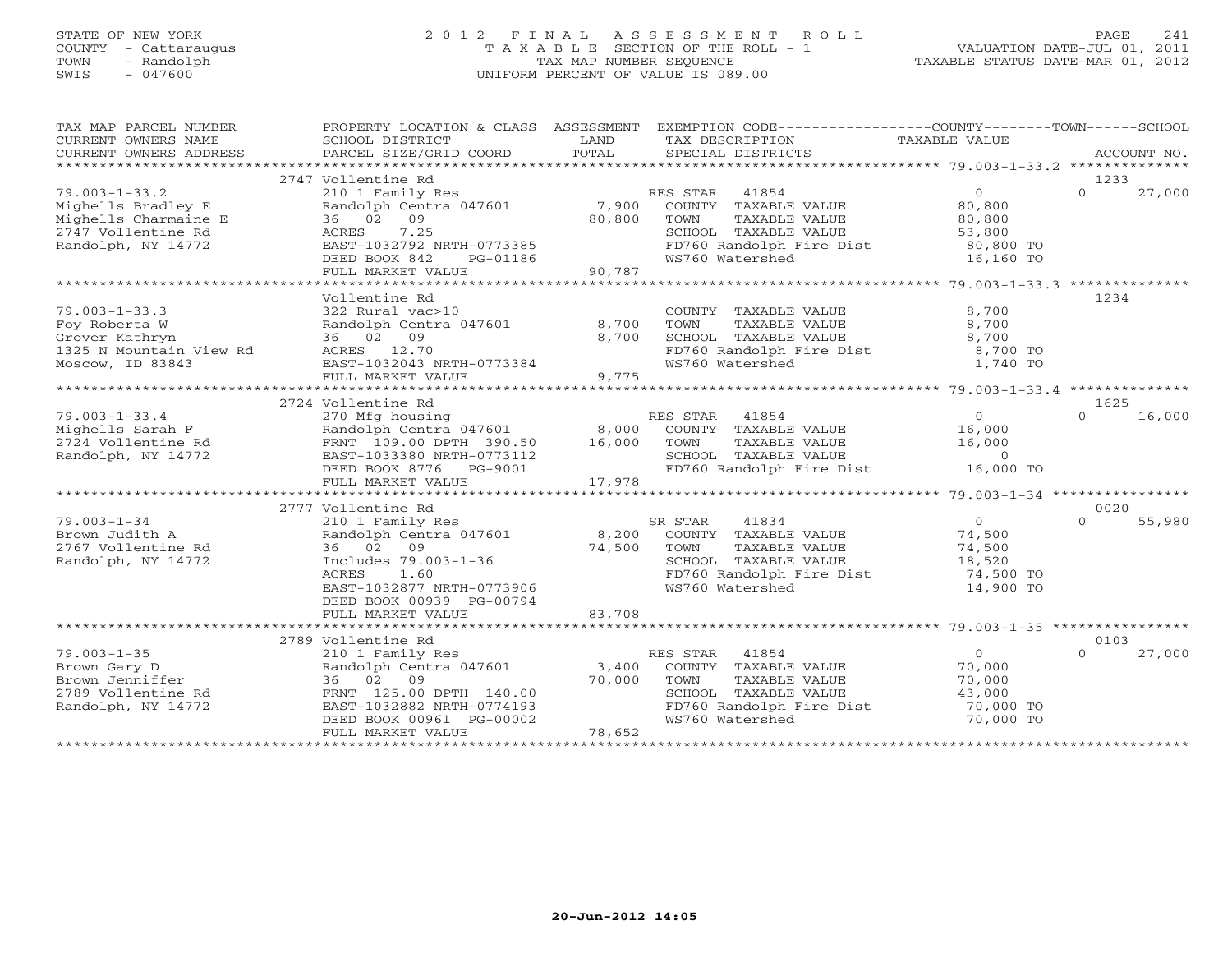# STATE OF NEW YORK 2 0 1 2 F I N A L A S S E S S M E N T R O L L PAGE 242 COUNTY - Cattaraugus T A X A B L E SECTION OF THE ROLL - 1 VALUATION DATE-JUL 01, 2011 TOWN - Randolph TAX MAP NUMBER SEQUENCE TAXABLE STATUS DATE-MAR 01, 2012 SWIS - 047600 UNIFORM PERCENT OF VALUE IS 089.00

| TAX MAP PARCEL NUMBER                      |                                                  |         | PROPERTY LOCATION & CLASS ASSESSMENT EXEMPTION CODE----------------COUNTY-------TOWN------SCHOOL |                  |                    |
|--------------------------------------------|--------------------------------------------------|---------|--------------------------------------------------------------------------------------------------|------------------|--------------------|
| CURRENT OWNERS NAME                        | SCHOOL DISTRICT                                  | LAND    | TAX DESCRIPTION                                                                                  | TAXABLE VALUE    |                    |
| CURRENT OWNERS ADDRESS                     | PARCEL SIZE/GRID COORD                           | TOTAL   | SPECIAL DISTRICTS                                                                                |                  | ACCOUNT NO.        |
|                                            |                                                  |         |                                                                                                  |                  |                    |
|                                            | Vollentine Rd                                    |         |                                                                                                  |                  | 1548               |
| $79.003 - 1 - 36$                          | 314 Rural vac<10                                 |         | COUNTY TAXABLE VALUE                                                                             | 600              |                    |
| Brown Judith A                             | Randolph Centra 047601                           | 600     | TOWN<br>TAXABLE VALUE                                                                            | 600              |                    |
| 2867 Vollentine Rd                         | 36 2 9                                           | 600     | SCHOOL TAXABLE VALUE                                                                             | 600              |                    |
| Randolph, NY 14772                         | FRNT 125.00 DPTH 140.00                          |         | FD760 Randolph Fire Dist 600 TO                                                                  |                  |                    |
|                                            | EAST-1032885 NRTH-0774314                        |         | WS760 Watershed                                                                                  | 600 TO           |                    |
|                                            | DEED BOOK 939<br>PG-794                          |         |                                                                                                  |                  |                    |
|                                            | FULL MARKET VALUE                                | 674     |                                                                                                  |                  |                    |
|                                            |                                                  |         |                                                                                                  |                  |                    |
|                                            | 2783 Atwood Rd                                   |         |                                                                                                  |                  | 0084               |
| $79.004 - 1 - 1.1$                         | 240 Rural res                                    |         | RES STAR<br>41854                                                                                | $\overline{0}$   | $\Omega$<br>27,000 |
| Draves Dennis D                            | Randolph Centra 047601<br>19   02   09<br>Lot 11 | 12,300  | COUNTY TAXABLE VALUE                                                                             | 63,300           |                    |
| Draves Tammy L                             |                                                  | 63,300  | TOWN<br>TAXABLE VALUE                                                                            | 63,300           |                    |
| 11861 Archer Hill Rd<br>Randolph, NY 14772 |                                                  |         | SCHOOL TAXABLE VALUE                                                                             | 36,300           |                    |
| Randolph, NY 14772                         | Land Contract                                    |         | FD760 Randolph Fire Dist                                                                         | 63,300 TO        |                    |
|                                            | 9.00<br>ACRES                                    |         | WS760 Watershed                                                                                  | 12,660 TO        |                    |
|                                            | EAST-1044753 NRTH-0773930                        |         |                                                                                                  |                  |                    |
|                                            | DEED BOOK 2718 PG-2002                           |         |                                                                                                  |                  |                    |
|                                            | FULL MARKET VALUE                                | 71,124  |                                                                                                  |                  |                    |
|                                            |                                                  |         |                                                                                                  |                  |                    |
|                                            | Atwood Rd                                        |         |                                                                                                  |                  | 1456               |
| $79.004 - 1 - 1.2$                         | 312 Vac w/imprv                                  |         | COUNTY TAXABLE VALUE 92,100                                                                      |                  |                    |
| Draves Dennis D                            | Randolph Centra 047601                           | 52,900  | TOWN<br>TAXABLE VALUE                                                                            | 92,100           |                    |
| Draves Tammy L                             | 12/20 02 09                                      | 92,100  | SCHOOL TAXABLE VALUE                                                                             | 92,100           |                    |
| 2783 Atwood Rd                             | ACRES 136.55                                     |         | FD760 Randolph Fire Dist<br>we760 Watershed                                                      | 92,100 TO        |                    |
| Randolph, NY 14772                         | EAST-1042636 NRTH-0774473                        |         | WS760 Watershed                                                                                  | 18,420 TO        |                    |
|                                            | DEED BOOK 00948 PG-00174                         |         |                                                                                                  |                  |                    |
|                                            | FULL MARKET VALUE                                | 103,483 |                                                                                                  |                  |                    |
|                                            |                                                  |         |                                                                                                  |                  |                    |
|                                            | Atwood Rd                                        |         |                                                                                                  |                  | 1463               |
| $79.004 - 1 - 1.3$                         | 105 Vac farmland                                 |         | 41720<br>AG DIST                                                                                 | 12,134<br>12,134 | 12,134             |
| Spinler Hazel E                            | Randolph Centra 047601 25,500                    |         | COUNTY TAXABLE VALUE                                                                             | 13,366           |                    |
| 2685 Atwood Rd                             | 12 02 09                                         | 25,500  | TAXABLE VALUE<br>TOWN                                                                            | 13,366           |                    |
| Randolph, NY 14772                         | ACRES 44.20                                      |         | SCHOOL TAXABLE VALUE                                                                             | 13,366           |                    |
|                                            | EAST-1045763 NRTH-0773969                        |         | SCHOOL TAXABLE VALUE<br>FD760 Randolph Fire Dist                                                 | 25,500 TO        |                    |
| MAY BE SUBJECT TO PAYMENT                  | DEED BOOK 00955 PG-00539                         |         | WS760 Watershed                                                                                  | 5,100 TO         |                    |
| UNDER AGDIST LAW TIL 2016                  | FULL MARKET VALUE                                | 28,652  |                                                                                                  |                  |                    |
|                                            |                                                  |         |                                                                                                  |                  |                    |
|                                            | off Corbett Hill Rd                              |         |                                                                                                  |                  | 0023               |
| $79.004 - 1 - 2.1$                         | 322 Rural vac>10                                 |         | COUNTY TAXABLE VALUE                                                                             | 14,630           |                    |
| Adams Lumber Co. Inc                       | Randolph Centra 047601                           | 14,630  | TOWN<br>TAXABLE VALUE                                                                            | 14,630           |                    |
| 6052 Adams Rd                              | $04/12$ 02 09                                    | 14,630  | SCHOOL TAXABLE VALUE                                                                             | 14,630           |                    |
| Cattaraugus, NY 14719                      | ACRES 16.60                                      |         | FD760 Randolph Fire Dist 14,630 TO                                                               |                  |                    |
|                                            | EAST-1046743 NRTH-0774682                        |         | WS760 Watershed                                                                                  | 2,926 TO         |                    |
|                                            | DEED BOOK 11380 PG-4003                          |         |                                                                                                  |                  |                    |
|                                            | FULL MARKET VALUE                                | 16,438  |                                                                                                  |                  |                    |
|                                            |                                                  |         |                                                                                                  |                  |                    |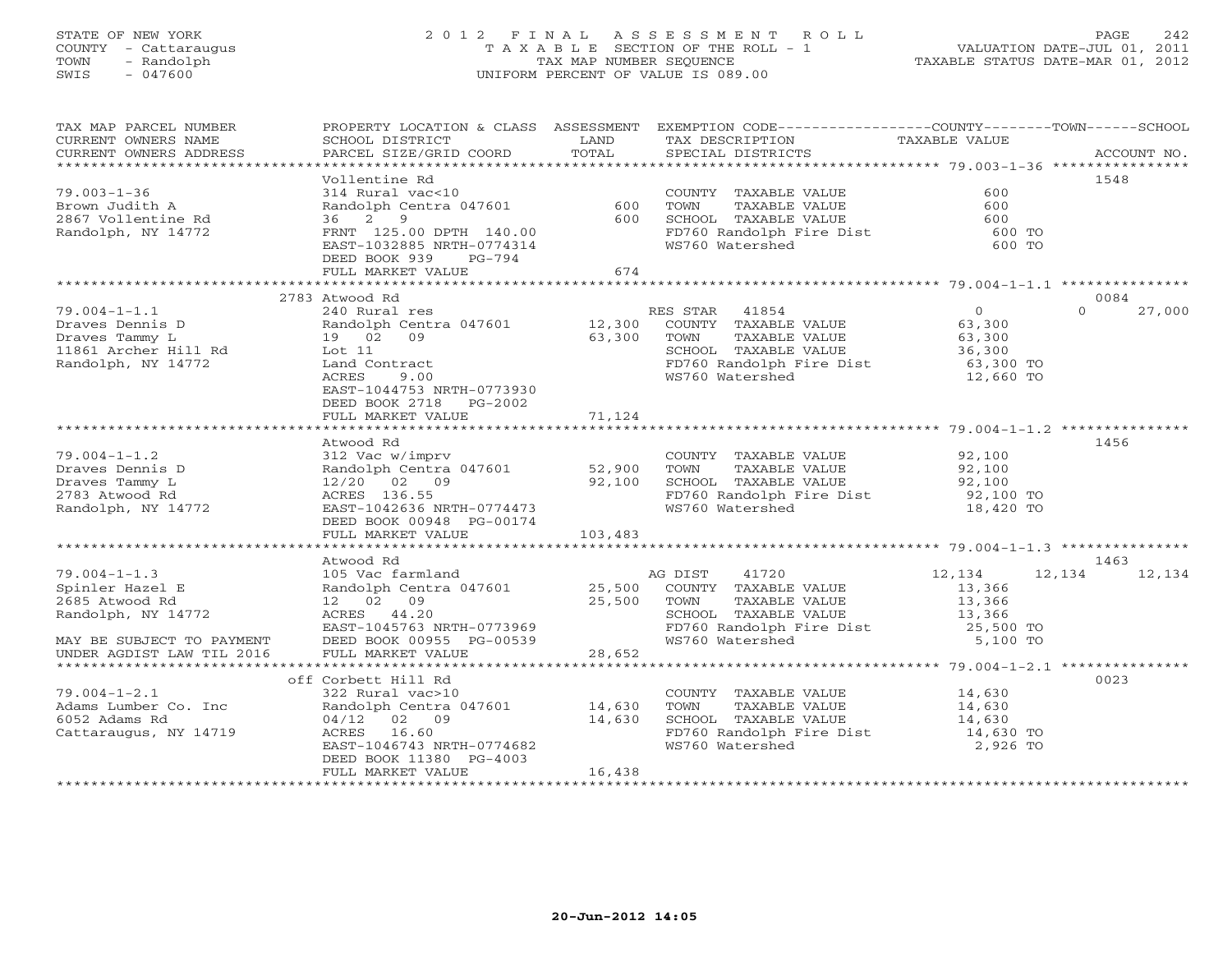## STATE OF NEW YORK 2 0 1 2 F I N A L A S S E S S M E N T R O L L PAGE 243 COUNTY - Cattaraugus T A X A B L E SECTION OF THE ROLL - 1 VALUATION DATE-JUL 01, 2011 TOWN - Randolph TAX MAP NUMBER SEQUENCE TAXABLE STATUS DATE-MAR 01, 2012 SWIS - 047600 UNIFORM PERCENT OF VALUE IS 089.00UNIFORM PERCENT OF VALUE IS 089.00

| TAX MAP PARCEL NUMBER                                                                                                                                                                                                                                                                                                                                                                                                |                                                                                                                                                                                                                                            |        | PROPERTY LOCATION & CLASS ASSESSMENT EXEMPTION CODE----------------COUNTY-------TOWN------SCHOOL                                                                                                                                                                                                                                                                                                                                                                                                   |                                                       |                    |
|----------------------------------------------------------------------------------------------------------------------------------------------------------------------------------------------------------------------------------------------------------------------------------------------------------------------------------------------------------------------------------------------------------------------|--------------------------------------------------------------------------------------------------------------------------------------------------------------------------------------------------------------------------------------------|--------|----------------------------------------------------------------------------------------------------------------------------------------------------------------------------------------------------------------------------------------------------------------------------------------------------------------------------------------------------------------------------------------------------------------------------------------------------------------------------------------------------|-------------------------------------------------------|--------------------|
|                                                                                                                                                                                                                                                                                                                                                                                                                      |                                                                                                                                                                                                                                            |        |                                                                                                                                                                                                                                                                                                                                                                                                                                                                                                    |                                                       |                    |
|                                                                                                                                                                                                                                                                                                                                                                                                                      | 2826 Corbett Hill Rd                                                                                                                                                                                                                       |        |                                                                                                                                                                                                                                                                                                                                                                                                                                                                                                    |                                                       | 1097               |
| 79.004-1-2.2<br>Abbey Harry D<br>2826 Corbett Hill Rd<br>2826 Corbett Hill Rd<br>29,000<br>Randolph, NY 14772<br>2.02<br>2.02<br>2.02<br>2.02                                                                                                                                                                                                                                                                        |                                                                                                                                                                                                                                            |        | COUNTY TAXABLE VALUE<br>TOWN TAXABLE VALUE 29,000<br>SCHOOL TAXABLE VALUE 29,000                                                                                                                                                                                                                                                                                                                                                                                                                   |                                                       |                    |
|                                                                                                                                                                                                                                                                                                                                                                                                                      | ACRES 2.02<br>EAST-1048197 NRTH-0773230<br>DEED BOOK 00946 PG-00997                                                                                                                                                                        |        | FD760 Randolph Fire Dist 29,000 TO<br>WS760 Watershed 5,800 TO                                                                                                                                                                                                                                                                                                                                                                                                                                     |                                                       |                    |
|                                                                                                                                                                                                                                                                                                                                                                                                                      |                                                                                                                                                                                                                                            |        |                                                                                                                                                                                                                                                                                                                                                                                                                                                                                                    |                                                       |                    |
|                                                                                                                                                                                                                                                                                                                                                                                                                      |                                                                                                                                                                                                                                            |        |                                                                                                                                                                                                                                                                                                                                                                                                                                                                                                    |                                                       | 1605               |
| $79.004 - 1 - 2.3$<br>/9.004-1-2.3<br>Abbey Harry<br>2826 Corbett Hill Rd<br>Randolph, NY                                                                                                                                                                                                                                                                                                                            | $x * x * $<br>Corbett Hill Rd<br>314 Rural vac<10<br>Randolph Centra 047601 6,300<br>04/12 02 09 6,300<br>7 00 ---106<br>DEED BOOK 3199 PG-7002                                                                                            |        | COUNTY TAXABLE VALUE<br>TOWN        TAXABLE  VALUE<br>SCHOOL    TAXABLE  VALUE<br>FD760 Randolph Fire Dist 6,300 TO<br>WS760 Watershed 6,300 TO                                                                                                                                                                                                                                                                                                                                                    | 6,300<br>6,300<br>6,300                               |                    |
|                                                                                                                                                                                                                                                                                                                                                                                                                      |                                                                                                                                                                                                                                            |        |                                                                                                                                                                                                                                                                                                                                                                                                                                                                                                    |                                                       |                    |
|                                                                                                                                                                                                                                                                                                                                                                                                                      |                                                                                                                                                                                                                                            |        |                                                                                                                                                                                                                                                                                                                                                                                                                                                                                                    |                                                       |                    |
|                                                                                                                                                                                                                                                                                                                                                                                                                      | 2813 Corbett Hill Rd                                                                                                                                                                                                                       |        |                                                                                                                                                                                                                                                                                                                                                                                                                                                                                                    |                                                       | 1630               |
| $79.004 - 1 - 2.4$                                                                                                                                                                                                                                                                                                                                                                                                   |                                                                                                                                                                                                                                            |        |                                                                                                                                                                                                                                                                                                                                                                                                                                                                                                    |                                                       | $\Omega$<br>27,000 |
| $\begin{array}{cccccccc} 79.004-1-2.4 & 240 \text{ KUT} & \text{KED} & \text{STAR} & 41004 \\\text{Over Christopher J} & \text{RandO1ph} & \text{CUTY} & \text{RandO1ph} & 21,650 & \text{CUMTY} & \text{TXABLE VALUE} & 67,850 \\\text{Over Ginger L} & \text{RandO1ph} & \text{RCTRES} & 19.00 \text{ BANK} & 005 & 67,850 & \text{TOMN} & \text{TXABLE VALUE} & 67,850 \\\text{QPT} & \text{Gright} & \text{EST}$ | Corbett Hill Rd<br>240 Rural res<br>Randolph Centra 047601 21,650 COUNTY TAXABLE VALUE 67,850<br>21,650 COUNTY TAXABLE VALUE 67,850<br>21,650 COUNTY TAXABLE VALUE 67,850<br>27,850 COUNTY TAXABLE VALUE 67,850<br>27,850 SCHOOL TAXABLE V |        |                                                                                                                                                                                                                                                                                                                                                                                                                                                                                                    | $\begin{array}{c}\n0 \\ 67 \text{ or } \n\end{array}$ |                    |
|                                                                                                                                                                                                                                                                                                                                                                                                                      |                                                                                                                                                                                                                                            |        |                                                                                                                                                                                                                                                                                                                                                                                                                                                                                                    |                                                       |                    |
|                                                                                                                                                                                                                                                                                                                                                                                                                      | Corbett Hill Rd                                                                                                                                                                                                                            |        |                                                                                                                                                                                                                                                                                                                                                                                                                                                                                                    |                                                       | 1516               |
| $79.004 - 1 - 3$<br>Hornburg Walter E Jr<br>Annette<br>304 2nd. St.<br>Warren, PA 16365                                                                                                                                                                                                                                                                                                                              | 322 Rural vac>10<br>Randolph Centra 047601 26,000<br>04/05 02 09<br>ACRES 43.16<br>EAST-1047735 NRTH-0775029<br>DEED BOOK 9865 PG-3001                                                                                                     | 26,000 | $\begin{tabular}{llllll} \multicolumn{2}{c}{\textbf{COUNTY}} & \textbf{TAXABLE VALUE} & & \\ \multicolumn{2}{c}{\textbf{TOXABLE VALUE}} & & \\ \multicolumn{2}{c}{\textbf{TOXABLE VALUE}} & & \\ \multicolumn{2}{c}{\textbf{26,000}} & & \\ \multicolumn{2}{c}{\textbf{18.25}} & & \\ \multicolumn{2}{c}{\textbf{19.2}} & & \\ \multicolumn{2}{c}{\textbf{19.2}} & & \\ \multicolumn{2}{c}{\textbf{19.2}} & & \\ \multicolumn{2}{c}{\textbf{19.2}} & & \\ \multicolumn{2}{c}{\$<br>WS760 Watershed | 5,200 TO                                              |                    |
|                                                                                                                                                                                                                                                                                                                                                                                                                      | FULL MARKET VALUE                                                                                                                                                                                                                          | 29,213 |                                                                                                                                                                                                                                                                                                                                                                                                                                                                                                    |                                                       |                    |
|                                                                                                                                                                                                                                                                                                                                                                                                                      |                                                                                                                                                                                                                                            |        |                                                                                                                                                                                                                                                                                                                                                                                                                                                                                                    |                                                       |                    |
| $79.004 - 1 - 4$<br>Shine June S<br>Carr Susan<br>Box 244<br>Randolph, NY 14772                                                                                                                                                                                                                                                                                                                                      | Coldspring Rd<br>321 Abandoned ag<br>Randolph Centra 047601 9,600<br>04 02 09<br>5.70<br>ACRES<br>EAST-1050618 NRTH-0775099<br>PG-00167<br>DEED BOOK 863                                                                                   | 9,600  | COUNTY TAXABLE VALUE<br>TOWN TAXABLE VALUE<br>SCHOOL TAXABLE VALUE 9,600<br>FD760 Randolph Fire Dist 9,600 TO<br>WS760 Watershed                                                                                                                                                                                                                                                                                                                                                                   | 9,600<br>9,600<br>1,920 TO                            | 0204               |
|                                                                                                                                                                                                                                                                                                                                                                                                                      | FULL MARKET VALUE                                                                                                                                                                                                                          | 10,787 |                                                                                                                                                                                                                                                                                                                                                                                                                                                                                                    |                                                       |                    |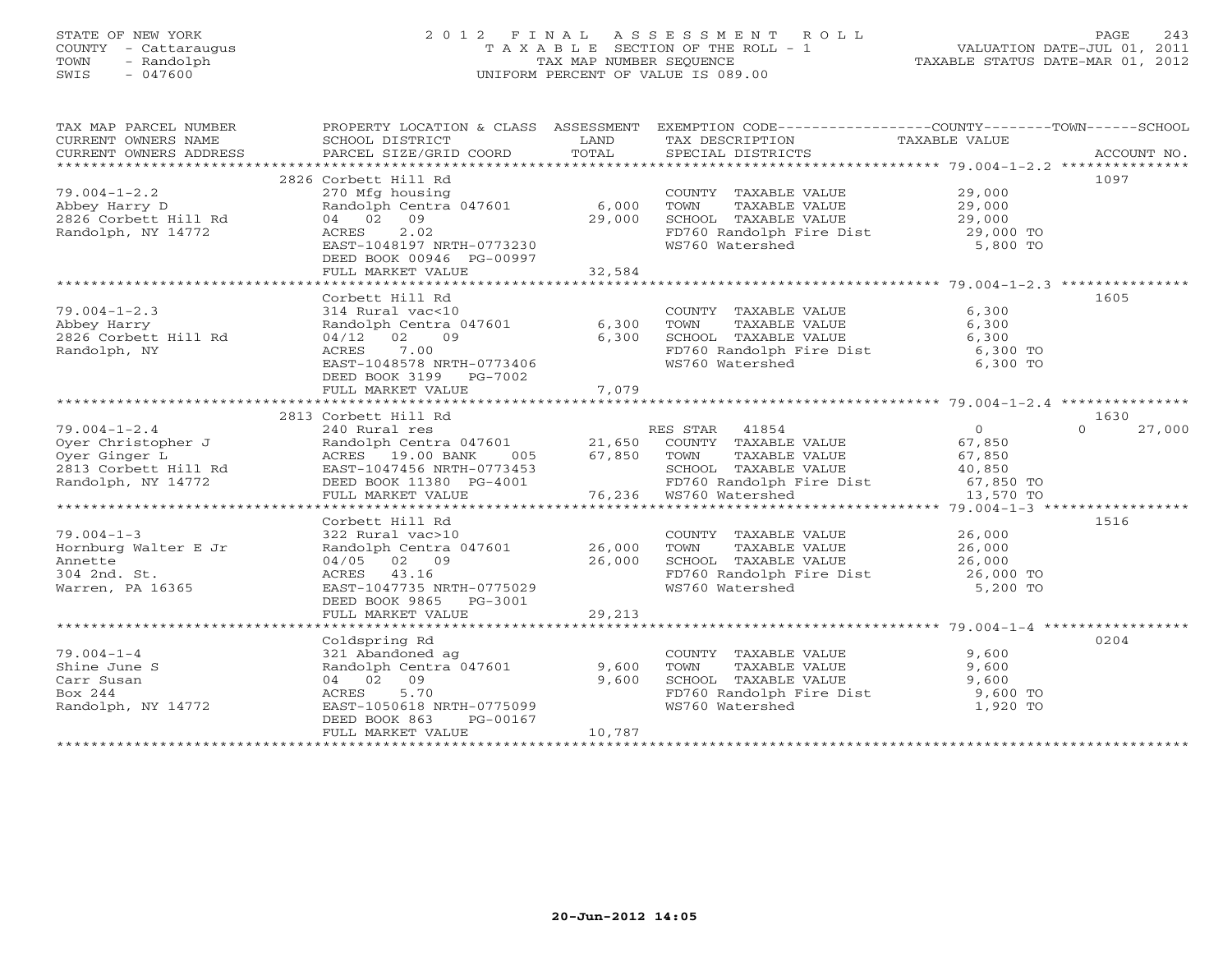## STATE OF NEW YORK 2 0 1 2 F I N A L A S S E S S M E N T R O L L PAGE 244 COUNTY - Cattaraugus T A X A B L E SECTION OF THE ROLL - 1 VALUATION DATE-JUL 01, 2011 TOWN - Randolph TAX MAP NUMBER SEQUENCE TAXABLE STATUS DATE-MAR 01, 2012 SWIS - 047600 UNIFORM PERCENT OF VALUE IS 089.00UNIFORM PERCENT OF VALUE IS 089.00

| TAX MAP PARCEL NUMBER<br>CURRENT OWNERS NAME<br>CURRENT OWNERS ADDRESS                                                                                                   | SCHOOL DISTRICT<br>PARCEL SIZE/GRID COORD                                                             | <b>LAND</b><br>TOTAL | PROPERTY LOCATION & CLASS ASSESSMENT EXEMPTION CODE---------------COUNTY-------TOWN------SCHOOL<br>TAX DESCRIPTION<br>SPECIAL DISTRICTS                                                                                                       | TAXABLE VALUE                              | ACCOUNT NO.                |
|--------------------------------------------------------------------------------------------------------------------------------------------------------------------------|-------------------------------------------------------------------------------------------------------|----------------------|-----------------------------------------------------------------------------------------------------------------------------------------------------------------------------------------------------------------------------------------------|--------------------------------------------|----------------------------|
|                                                                                                                                                                          |                                                                                                       |                      |                                                                                                                                                                                                                                               |                                            |                            |
|                                                                                                                                                                          | 2989 Coldspring Rd                                                                                    |                      |                                                                                                                                                                                                                                               | $\overline{O}$                             | 0306<br>27,000<br>$\Omega$ |
| $79.004 - 1 - 5.1$                                                                                                                                                       | 240 Rural res                                                                                         |                      | RES STAR 41854                                                                                                                                                                                                                                |                                            |                            |
| Crosson Joseph R                                                                                                                                                         |                                                                                                       |                      | Randolph Centra 047601 19,200 COUNTY TAXABLE VALUE 144,600<br>04/05 02 09 144,600 TOWN TAXABLE VALUE 144,600                                                                                                                                  |                                            |                            |
| Crosson Megan<br>2989 Coldspring Rd<br>1977 - 1977                                                                                                                       | Ff 625.00                                                                                             |                      | TOWN TAXABLE VALUE<br>SCHOOL TAXABLE VALUE 117,600<br>TRICO Rendelph Fire Dist 144,600 TO                                                                                                                                                     |                                            |                            |
|                                                                                                                                                                          | ACRES 13.35 BANK 012                                                                                  |                      | FD760 Randolph Fire Dist                                                                                                                                                                                                                      |                                            |                            |
|                                                                                                                                                                          | EAST-1050142 NRTH-0774964                                                                             |                      | WS760 Watershed                                                                                                                                                                                                                               | 28,920 TO                                  |                            |
| MAY BE SUBJECT TO PAYMENT DEED BOOK 9353 PG-4002                                                                                                                         |                                                                                                       |                      |                                                                                                                                                                                                                                               |                                            |                            |
| UNDER AGDIST LAW TIL 2014                                                                                                                                                | FULL MARKET VALUE                                                                                     | 162,472              |                                                                                                                                                                                                                                               |                                            |                            |
|                                                                                                                                                                          |                                                                                                       |                      |                                                                                                                                                                                                                                               |                                            |                            |
|                                                                                                                                                                          | 11047 Vanname Rd                                                                                      |                      |                                                                                                                                                                                                                                               |                                            | 0326                       |
| $79.004 - 1 - 5.2$                                                                                                                                                       | 240 Rural res                                                                                         |                      | COUNTY TAXABLE VALUE 96,000                                                                                                                                                                                                                   |                                            |                            |
| Hunsinger Patrick P andolph Cent<br>11047 Vanname Rd 04 02 09                                                                                                            | Randolph Centra 047601 13,400                                                                         | 96,000               | TAXABLE VALUE 96,000<br>TAXABLE VALUE 96,000<br>TOWN<br>SCHOOL TAXABLE VALUE                                                                                                                                                                  |                                            |                            |
| Randolph, NY 14772                                                                                                                                                       | ACRES 21.96                                                                                           |                      | FD760 Randolph Fire Dist 96,000 TO                                                                                                                                                                                                            |                                            |                            |
|                                                                                                                                                                          | AUKES 21.96<br>EAST-1048945 NRTH-0773860                                                              |                      | WS760 Watershed                                                                                                                                                                                                                               | 19,200 TO                                  |                            |
|                                                                                                                                                                          | DEED BOOK 13070 PG-7002                                                                               |                      |                                                                                                                                                                                                                                               |                                            |                            |
|                                                                                                                                                                          | FULL MARKET VALUE                                                                                     | 107,865              |                                                                                                                                                                                                                                               |                                            |                            |
|                                                                                                                                                                          |                                                                                                       |                      |                                                                                                                                                                                                                                               |                                            |                            |
|                                                                                                                                                                          | 11007 Vanname Rd                                                                                      |                      |                                                                                                                                                                                                                                               |                                            | 1052                       |
| $79.004 - 1 - 5.3$                                                                                                                                                       | 270 Mfg housing                                                                                       |                      | $\begin{tabular}{llllll} \multicolumn{2}{c}{\textbf{COUNTY}} & \textbf{TAXABLE VALUE} & & & 31,400 \\ \multicolumn{2}{c}{\textbf{TOWN}} & \textbf{TAXABLE VALUE} & & 31,400 \\ \end{tabular}$                                                 |                                            |                            |
| Alair Charles N                                                                                                                                                          |                                                                                                       |                      |                                                                                                                                                                                                                                               |                                            |                            |
| 33529 Brisk Dr                                                                                                                                                           | 270 Mrg housing<br>Randolph Centra 047601 21,700<br>04 02 09 31,400<br>ACRES 20.00                    |                      | SCHOOL TAXABLE VALUE                                                                                                                                                                                                                          | 31,400<br>31,400 TO                        |                            |
| Zephyr Hills, FL 33543                                                                                                                                                   |                                                                                                       |                      | FD760 Randolph Fire Dist<br>WS760 Watershed                                                                                                                                                                                                   |                                            |                            |
|                                                                                                                                                                          | EAST-1049885 NRTH-0773424                                                                             |                      | WS760 Watershed                                                                                                                                                                                                                               | 6,280 TO                                   |                            |
|                                                                                                                                                                          | DEED BOOK 00975 PG-00284<br>FULL MARKET VALUE                                                         | 35,281               |                                                                                                                                                                                                                                               |                                            |                            |
|                                                                                                                                                                          |                                                                                                       |                      |                                                                                                                                                                                                                                               |                                            |                            |
|                                                                                                                                                                          | 11042 Vanname Rd                                                                                      |                      |                                                                                                                                                                                                                                               |                                            | 1054                       |
| 79.004-1-5.4<br>VanName John R<br>Benson Susan<br>11042 Vanname Rd<br>11042 Vanname Rd                                                                                   | 270 Mfg housing                                                                                       |                      | WVET C/T 41121                                                                                                                                                                                                                                | 4,845                                      | 4,845<br>$\overline{0}$    |
|                                                                                                                                                                          |                                                                                                       |                      |                                                                                                                                                                                                                                               |                                            | 32,300<br>$\Omega$         |
|                                                                                                                                                                          | 270 Mrg nousing<br>Randolph Centra 047601 5,400 SR STAR 41834<br>04 02 09 32,300 COUNTY TAXABLE VALUE |                      |                                                                                                                                                                                                                                               | $\begin{array}{c} 0 \\ 27,455 \end{array}$ |                            |
|                                                                                                                                                                          | ACRES 1.45                                                                                            |                      | COUNIT IAAADDE VADUE<br>TOWN TAXABLE VALUE 27,455<br>SCHOOL TAXABLE VALUE 20,300 TO<br>FD760 Randolph Fire Dist 32,300 TO                                                                                                                     |                                            |                            |
|                                                                                                                                                                          | EAST-1049489 NRTH-0774241                                                                             |                      | 774241 SCHOOL TAXABLE<br>4001 FD760 Randolph F+<br>36,292 WS760 Watershed                                                                                                                                                                     |                                            |                            |
|                                                                                                                                                                          | DEED BOOK 7428 PG-4001                                                                                |                      |                                                                                                                                                                                                                                               |                                            |                            |
|                                                                                                                                                                          | FULL MARKET VALUE                                                                                     |                      |                                                                                                                                                                                                                                               | 6,460 TO                                   |                            |
|                                                                                                                                                                          |                                                                                                       |                      |                                                                                                                                                                                                                                               |                                            |                            |
| $79.004 - 1 - 5.5$                                                                                                                                                       | 3004 Corbett Hill Rd                                                                                  |                      |                                                                                                                                                                                                                                               |                                            | 1409<br>$\Omega$           |
| Sluga John                                                                                                                                                               |                                                                                                       |                      |                                                                                                                                                                                                                                               | $\begin{array}{c} 0 \\ 45,100 \end{array}$ | 27,000                     |
| $\begin{array}{c}\n\mathbf{1} & \mathbf{1} & \mathbf{1} \\ \mathbf{1} & \mathbf{1} & \mathbf{1} \\ \mathbf{1} & \mathbf{1} & \mathbf{1}\n\end{array}$<br>3004 Corbett H1 |                                                                                                       |                      | TAXABLE VALUE                                                                                                                                                                                                                                 |                                            |                            |
| Randolph, NY 14772                                                                                                                                                       | 3.40<br>ACRES                                                                                         |                      | COLDECT HILL KO<br>270 Mfg housing<br>Randolph Centra 047601 7,400 COUNTY TAXABLE VALUE<br>Randolph Centra 047601 7,400 COUNTY TAXABLE VALUE<br>04 02 09 45,100 TOWN TAXABLE VALUE<br>ACRES 3.40 SCHOOL TAXABLE VALUE<br>SCHOOL TAXABLE VALUE | 45,100<br>18,100                           |                            |
|                                                                                                                                                                          |                                                                                                       |                      | FD760 Randolph Fire Dist 45,100 TO                                                                                                                                                                                                            |                                            |                            |
|                                                                                                                                                                          | EAST-1049408 NRTH-0775091<br>DEED BOOK 00912 PG-00250<br>FULL MADELER WILLE                           |                      | WS760 Watershed                                                                                                                                                                                                                               | 45,100 TO                                  |                            |
|                                                                                                                                                                          | FULL MARKET VALUE                                                                                     | 50,674               |                                                                                                                                                                                                                                               |                                            |                            |
|                                                                                                                                                                          |                                                                                                       |                      |                                                                                                                                                                                                                                               |                                            |                            |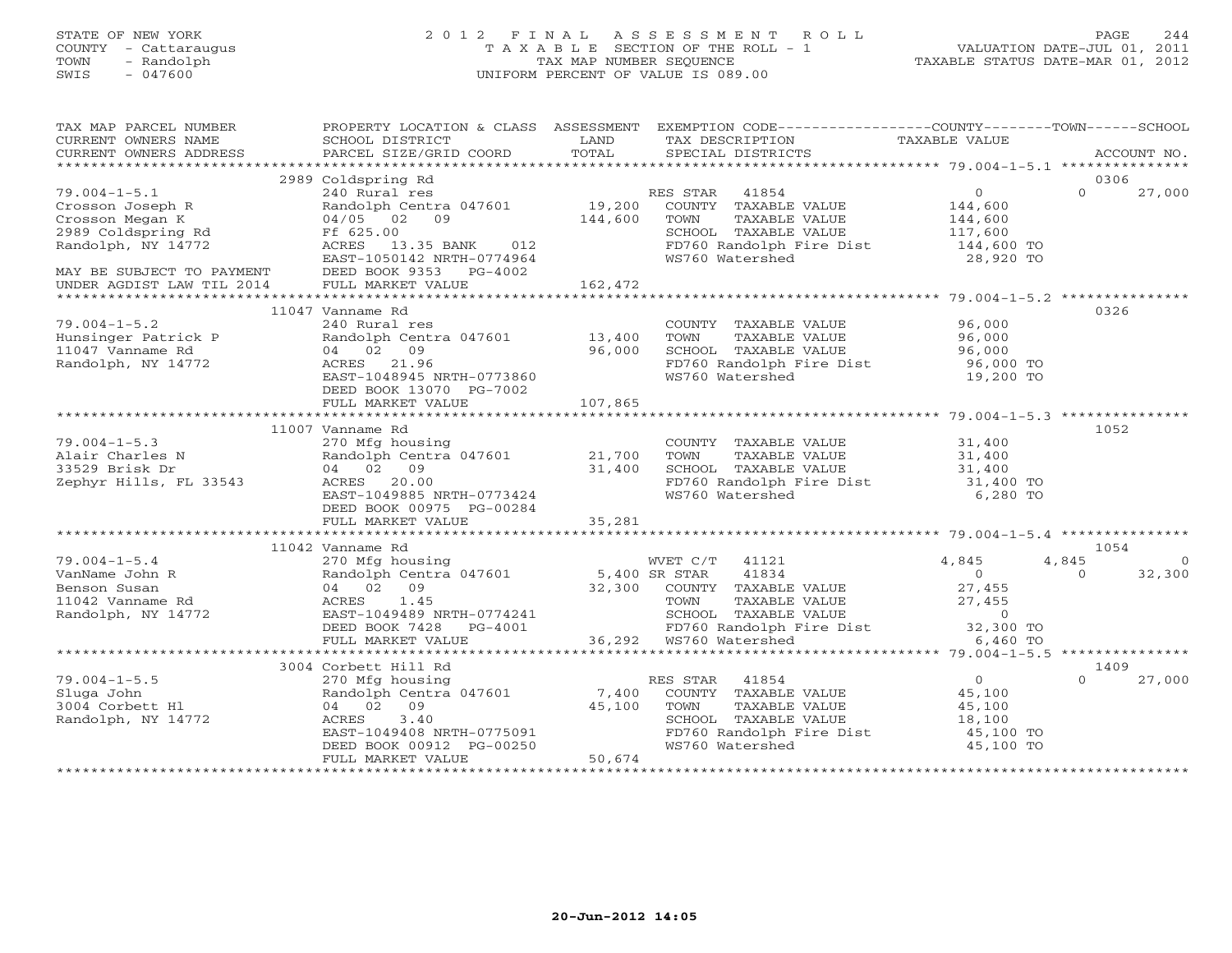## STATE OF NEW YORK 2 0 1 2 F I N A L A S S E S S M E N T R O L L PAGE 245 COUNTY - Cattaraugus T A X A B L E SECTION OF THE ROLL - 1 VALUATION DATE-JUL 01, 2011 TOWN - Randolph TAX MAP NUMBER SEQUENCE TAXABLE STATUS DATE-MAR 01, 2012 SWIS - 047600 UNIFORM PERCENT OF VALUE IS 089.00UNIFORM PERCENT OF VALUE IS 089.00

| TAX MAP PARCEL NUMBER<br>CURRENT OWNERS NAME<br>CURRENT OWNERS ADDRESS                                                                                                                        | SCHOOL DISTRICT<br>PARCEL SIZE/GRID COORD                                                                                                                                          | LAND<br>TOTAL                     | PROPERTY LOCATION & CLASS ASSESSMENT EXEMPTION CODE---------------COUNTY-------TOWN------SCHOOL<br>TAX DESCRIPTION<br>SPECIAL DISTRICTS                                    | TAXABLE VALUE                                                                      | ACCOUNT NO.                |
|-----------------------------------------------------------------------------------------------------------------------------------------------------------------------------------------------|------------------------------------------------------------------------------------------------------------------------------------------------------------------------------------|-----------------------------------|----------------------------------------------------------------------------------------------------------------------------------------------------------------------------|------------------------------------------------------------------------------------|----------------------------|
|                                                                                                                                                                                               |                                                                                                                                                                                    |                                   |                                                                                                                                                                            |                                                                                    |                            |
| $79.004 - 1 - 5.6$<br>Benson Susan K<br>Benson Shane<br>11048 VanName Rd<br>Randolph, NY 14772                                                                                                | 11048 VanName Rd<br>04 02 09<br>Ac .17<br>ACRES<br>0.24 BANK 032<br>EAST-1049300 NRTH-0774400<br>DEED BOOK 2964 PG-6001<br>FULL MARKET VALUE                                       | 49,000 TOWN<br>55,056             | 210 1 Family Res<br>Randolph Centra 047601 2,600 COUNTY TAXABLE VALUE<br>TAXABLE VALUE<br>SCHOOL TAXABLE VALUE<br>FD760 Randolph Fire Dist 49,000 TO<br>WS760 Watershed    | $\begin{array}{c} 0 \\ 49,000 \end{array}$<br>$\frac{49,000}{22,000}$<br>49,000 TO | 1417<br>$\Omega$<br>27,000 |
|                                                                                                                                                                                               |                                                                                                                                                                                    |                                   |                                                                                                                                                                            |                                                                                    |                            |
| $79.004 - 1 - 5.7$<br>Szabo Steven D<br>Szabo Flora A<br>Szabo Fiora A<br>2975 Coldspring Rd<br>Randolph, NY 14772                                                                            | 2975 Co Rd 9<br>210 1 Family Res<br>Randolph Centra 047601<br>04 02 09<br>Ff 150.00<br>$0.00$<br>1.00<br>ACRES<br>EAST-1050379 NRTH-0775372<br>DEED BOOK 00986 PG-00619            |                                   | SR STAR<br>41834<br>5,000 COUNTY TAXABLE VALUE<br>79,000 TOWN TAXABLE VALUE<br>SCHOOL TAXABLE VALUE<br>SCHOOL TAXABLE VALUE<br>FD760 Randolph Fire Dist<br>WS760 Watershed | $\overline{0}$<br>79,000<br>79,000<br>23,020<br>79,000 TO<br>15,800 TO             | 1523<br>$\Omega$<br>55,980 |
|                                                                                                                                                                                               | FULL MARKET VALUE                                                                                                                                                                  | 88,764                            |                                                                                                                                                                            |                                                                                    |                            |
| $79.004 - 1 - 6$<br>Adams Lumber Co Inc<br>6052 Adams Rd<br>Cattaraugus, NY 14719                                                                                                             | Corbett Hill Rd<br>910 Priv forest<br>Randolph Centra 047601 11,900<br>04/05 02 09<br>ACRES 28.71<br>EAST-1047705 NRTH-0774085<br>DEED BOOK 791<br>$PG-00003$<br>FULL MARKET VALUE | 11,900<br>13,371<br>************* | COUNTY TAXABLE VALUE<br>TOWN TAXABLE VALUE<br>SCHOOL TAXABLE VALUE<br>FD760 Randolph Fire Dist                                                                             | 11,900<br>11,900<br>11,900<br>$11,900$ TO<br>2,380 TO                              | 0002                       |
| $79.004 - 1 - 7.1$<br>79.004-1-7.1 322 Rural vac>10<br>Fisher Steven F Randolph Centra<br>Fisher Robyn 04/12 02 09<br>2788 Corbett Hill Rd ACRES 34.90<br>Randolph, NY 14772 EAST-1049393 NR1 | 2776 Corbett Hill Rd<br>322 Rural vac>10<br>Randolph Centra 047601 18,500<br>EAST-1049393 NRTH-0772769<br>DEED BOOK 1530 PG-3002<br>FULL MARKET VALUE                              | $\frac{13,500}{18,500}$<br>20,787 | COUNTY TAXABLE VALUE<br>TAXABLE VALUE<br>TOWN<br>SCHOOL TAXABLE VALUE 18,500<br>FD760 Randolph Fire Dist 18,500 TO<br>WS760 Watershed                                      | 18,500<br>18,500<br>3,700 TO                                                       | 0123                       |
|                                                                                                                                                                                               | 2788 Corbett Hill Rd                                                                                                                                                               |                                   |                                                                                                                                                                            |                                                                                    | 1219                       |
| $79.004 - 1 - 7.2$<br>79.004-1-7.4<br>Fisher Steven F<br>Fisher Bohum<br>2788 Corbett Hill Rd<br>Randolph, NY 14772                                                                           | 210 1 Family Res<br>Randolph Centra 047601<br>04 02 09<br>Boa<br>ACRES<br>3.70<br>EAST-1048158 NRTH-0772964<br>DEED BOOK 838<br>PG-00788<br>FULL MARKET VALUE                      | 7,600<br>70,000<br>78,652         | RES STAR 41854<br>COUNTY TAXABLE VALUE<br>TOWN<br>TAXABLE VALUE<br>SCHOOL TAXABLE VALUE<br>FD760 Randolph Fire Dist<br>WS760 Watershed                                     | $\overline{0}$<br>70,000<br>70,000<br>43,000<br>70,000 TO<br>14,000 TO             | $\Omega$<br>27,000         |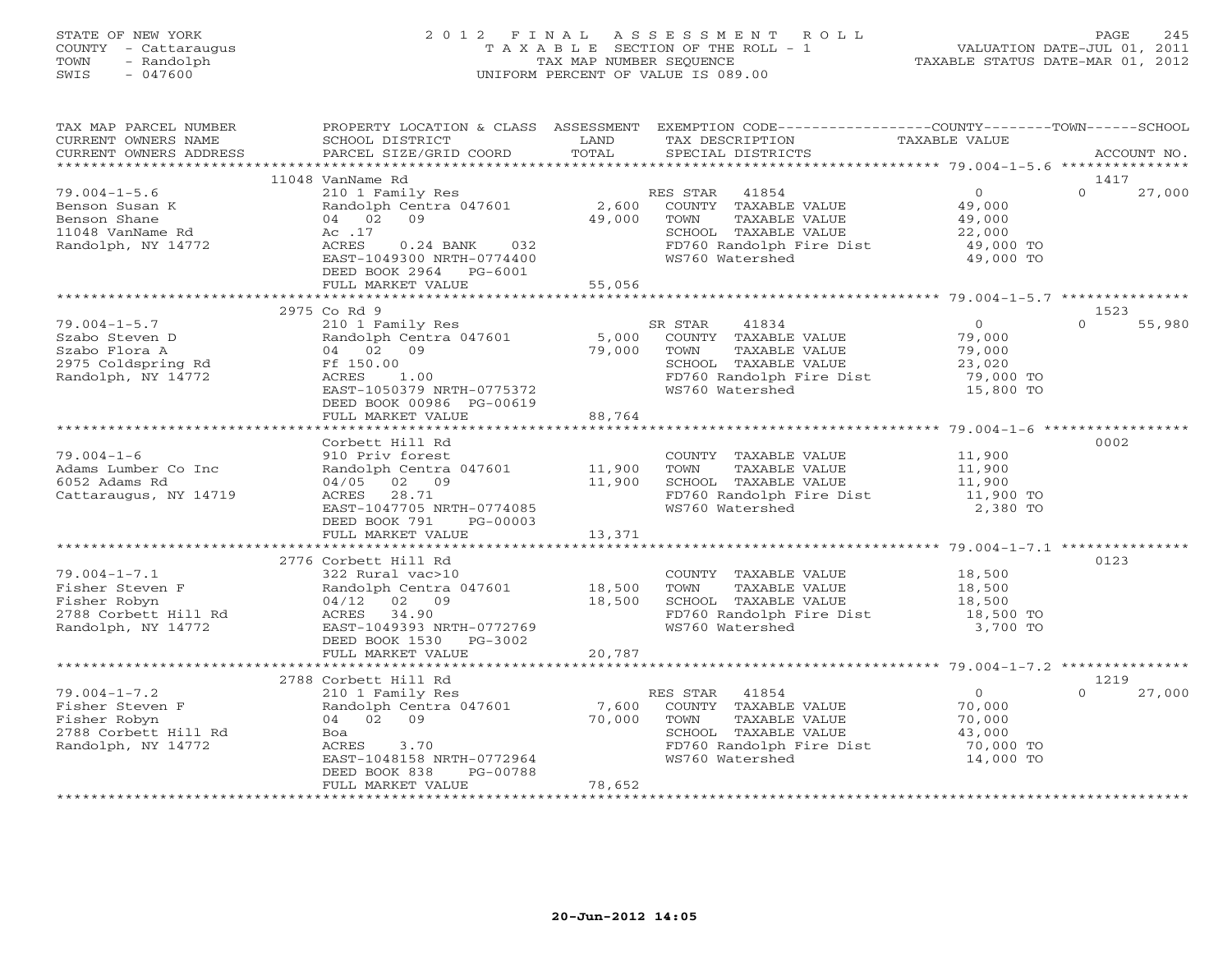# STATE OF NEW YORK 2 0 1 2 F I N A L A S S E S S M E N T R O L L PAGE 246 COUNTY - Cattaraugus T A X A B L E SECTION OF THE ROLL - 1 VALUATION DATE-JUL 01, 2011 TOWN - Randolph TAX MAP NUMBER SEQUENCE TAXABLE STATUS DATE-MAR 01, 2012 SWIS - 047600 UNIFORM PERCENT OF VALUE IS 089.00

| TAX MAP PARCEL NUMBER | PROPERTY LOCATION & CLASS ASSESSMENT EXEMPTION CODE-----------------COUNTY-------TOWN------SCHOOL                                          |                                                                                                                                                                     |      |  |
|-----------------------|--------------------------------------------------------------------------------------------------------------------------------------------|---------------------------------------------------------------------------------------------------------------------------------------------------------------------|------|--|
|                       |                                                                                                                                            |                                                                                                                                                                     |      |  |
|                       |                                                                                                                                            |                                                                                                                                                                     |      |  |
|                       | 2775 Corbett Hill                                                                                                                          |                                                                                                                                                                     | 1512 |  |
|                       |                                                                                                                                            |                                                                                                                                                                     |      |  |
|                       |                                                                                                                                            |                                                                                                                                                                     |      |  |
|                       |                                                                                                                                            |                                                                                                                                                                     |      |  |
|                       |                                                                                                                                            |                                                                                                                                                                     |      |  |
|                       |                                                                                                                                            |                                                                                                                                                                     |      |  |
|                       |                                                                                                                                            |                                                                                                                                                                     |      |  |
|                       |                                                                                                                                            |                                                                                                                                                                     |      |  |
|                       |                                                                                                                                            |                                                                                                                                                                     |      |  |
|                       |                                                                                                                                            |                                                                                                                                                                     |      |  |
|                       | Corbett Hill & Hotchkiss                                                                                                                   |                                                                                                                                                                     | 1513 |  |
| $79.004 - 1 - 7.4$    | 341 Ind vac w/im                                                                                                                           |                                                                                                                                                                     |      |  |
| Fisher Grant E        |                                                                                                                                            |                                                                                                                                                                     |      |  |
| 2775 Corbett Hill Rd  |                                                                                                                                            |                                                                                                                                                                     |      |  |
| Randolph, NY 14772    |                                                                                                                                            |                                                                                                                                                                     |      |  |
|                       | 341 Ind vac w/im<br>Randolph Centra 047601 19,120 TOWN<br>04/12 02 09 40,500 SCHOOL<br>ACRES 39.20 FD760 RaST-1046342 NRTH-0772681 WS760 W | COUNTY TAXABLE VALUE $40,500$<br>TOWN TAXABLE VALUE $40,500$<br>SCHOOL TAXABLE VALUE $40,500$<br>FD760 Randolph Fire Dist $40,500$ TO<br>WS760 Watershed $8,100$ TO |      |  |
|                       | DEED BOOK 7040 PG-2001                                                                                                                     |                                                                                                                                                                     |      |  |
|                       |                                                                                                                                            |                                                                                                                                                                     |      |  |
|                       |                                                                                                                                            |                                                                                                                                                                     | 1583 |  |
|                       |                                                                                                                                            |                                                                                                                                                                     |      |  |
|                       |                                                                                                                                            |                                                                                                                                                                     |      |  |
|                       |                                                                                                                                            |                                                                                                                                                                     |      |  |
|                       |                                                                                                                                            |                                                                                                                                                                     |      |  |
|                       |                                                                                                                                            |                                                                                                                                                                     |      |  |
|                       |                                                                                                                                            |                                                                                                                                                                     |      |  |
|                       |                                                                                                                                            |                                                                                                                                                                     |      |  |
|                       |                                                                                                                                            |                                                                                                                                                                     |      |  |
|                       |                                                                                                                                            |                                                                                                                                                                     |      |  |
|                       |                                                                                                                                            |                                                                                                                                                                     |      |  |
|                       |                                                                                                                                            |                                                                                                                                                                     |      |  |
|                       |                                                                                                                                            |                                                                                                                                                                     |      |  |
|                       |                                                                                                                                            |                                                                                                                                                                     |      |  |
|                       |                                                                                                                                            |                                                                                                                                                                     |      |  |
|                       |                                                                                                                                            |                                                                                                                                                                     |      |  |
|                       |                                                                                                                                            |                                                                                                                                                                     |      |  |
|                       | 2678 Corbett Hill Rd (Mc Graw)                                                                                                             |                                                                                                                                                                     | 0339 |  |
|                       |                                                                                                                                            |                                                                                                                                                                     |      |  |
|                       |                                                                                                                                            |                                                                                                                                                                     |      |  |
|                       |                                                                                                                                            |                                                                                                                                                                     |      |  |
|                       |                                                                                                                                            |                                                                                                                                                                     |      |  |
|                       |                                                                                                                                            |                                                                                                                                                                     |      |  |
|                       |                                                                                                                                            |                                                                                                                                                                     |      |  |
|                       |                                                                                                                                            |                                                                                                                                                                     |      |  |
|                       |                                                                                                                                            |                                                                                                                                                                     |      |  |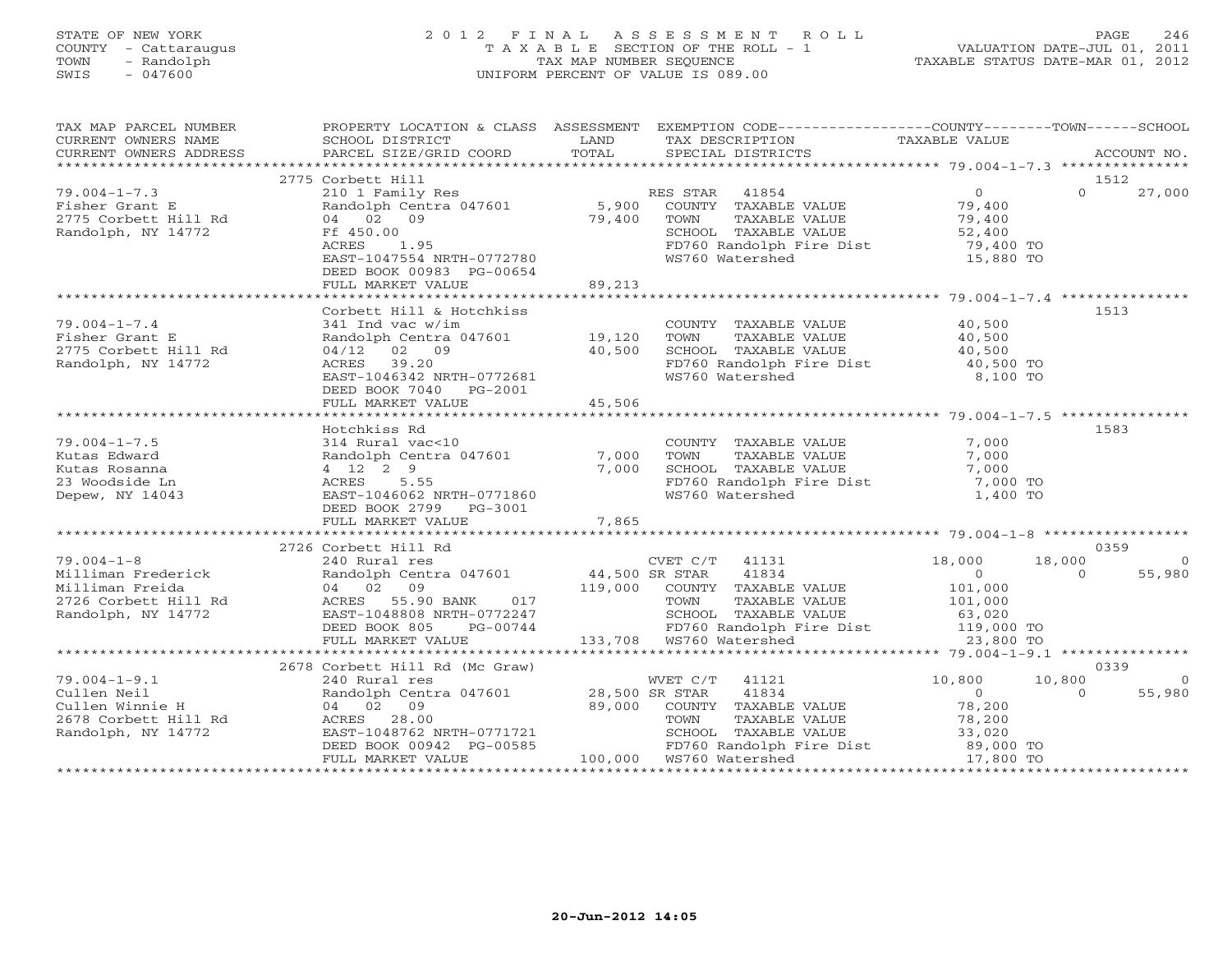## STATE OF NEW YORK 2 0 1 2 F I N A L A S S E S S M E N T R O L L PAGE 247 COUNTY - Cattaraugus T A X A B L E SECTION OF THE ROLL - 1 VALUATION DATE-JUL 01, 2011 TOWN - Randolph TAX MAP NUMBER SEQUENCE TAXABLE STATUS DATE-MAR 01, 2012 SWIS - 047600 UNIFORM PERCENT OF VALUE IS 089.00UNIFORM PERCENT OF VALUE IS 089.00

| TAX MAP PARCEL NUMBER<br>CURRENT OWNERS NAME<br>CURRENT OWNERS ADDRESS                                                                                                                    | PROPERTY LOCATION & CLASS ASSESSMENT<br>SCHOOL DISTRICT<br>PARCEL SIZE/GRID COORD | LAND<br>TOTAL | TAX DESCRIPTION<br>SPECIAL DISTRICTS                            | EXEMPTION CODE-----------------COUNTY-------TOWN------SCHOOL<br>TAXABLE VALUE<br>ACCOUNT NO. |        |
|-------------------------------------------------------------------------------------------------------------------------------------------------------------------------------------------|-----------------------------------------------------------------------------------|---------------|-----------------------------------------------------------------|----------------------------------------------------------------------------------------------|--------|
|                                                                                                                                                                                           |                                                                                   |               |                                                                 |                                                                                              |        |
|                                                                                                                                                                                           | Mcgraw Hill Rd                                                                    |               |                                                                 | 1064                                                                                         |        |
| $79.004 - 1 - 9.2$                                                                                                                                                                        | 312 Vac w/imprv                                                                   |               | COUNTY TAXABLE VALUE 15,800                                     |                                                                                              |        |
| Kaye James J                                                                                                                                                                              | Randolph Centra 047601 10,200                                                     |               |                                                                 |                                                                                              |        |
| 6031 Smith Rd                                                                                                                                                                             | 04 02 09                                                                          | 15,800        |                                                                 |                                                                                              |        |
| Hamburg, NY 14075                                                                                                                                                                         | 6.55<br>ACRES                                                                     |               | FD760 Randolph Fire Dist 15,800 TO                              |                                                                                              |        |
|                                                                                                                                                                                           | EAST-1050410 NRTH-0771708<br>DEED BOOK 1002 PG-77                                 |               | WS760 Watershed                                                 | 3,160 TO                                                                                     |        |
|                                                                                                                                                                                           | FULL MARKET VALUE                                                                 | 17,753        |                                                                 |                                                                                              |        |
|                                                                                                                                                                                           |                                                                                   |               |                                                                 |                                                                                              |        |
|                                                                                                                                                                                           | 2688 Corbett Hill Rd                                                              |               |                                                                 | 1235                                                                                         |        |
| $79.004 - 1 - 9.5$                                                                                                                                                                        | 210 1 Family Res<br>Randolph Centra 047601 2,600                                  |               | RES STAR 41854                                                  | $\Omega$                                                                                     | 27,000 |
|                                                                                                                                                                                           |                                                                                   |               |                                                                 |                                                                                              |        |
|                                                                                                                                                                                           |                                                                                   | 57,900        | TOWN<br>TAXABLE VALUE                                           |                                                                                              |        |
| 01son James R<br>01son Cheryl J<br>2688 Corbett Hill Rd<br>2688 Corbett Hill Rd<br>2688 Corbett Hill Rd<br>2688 Corbett Hill Rd<br>2688 Corbett Hill Rd<br>2688 Corbett Hill Rd<br>271019 |                                                                                   |               | SCHOOL TAXABLE VALUE                                            | $57, 30, 900$<br>$57, 90$                                                                    |        |
| Randolph, NY 14772                                                                                                                                                                        | EAST-1046903 NRTH-0771918                                                         |               | FD760 Randolph Fire Dist 57,900 TO<br>WS760 Watershed 11,580 TO |                                                                                              |        |
|                                                                                                                                                                                           | DEED BOOK 845                                                                     |               |                                                                 |                                                                                              |        |
|                                                                                                                                                                                           | FULL MARKET VALUE                                                                 |               |                                                                 |                                                                                              |        |
|                                                                                                                                                                                           | Mcgraw Hill Rd (Off)                                                              |               |                                                                 | 0263                                                                                         |        |
| $79.004 - 1 - 10$                                                                                                                                                                         | 314 Rural vac<10                                                                  |               | COUNTY TAXABLE VALUE                                            | 2,000                                                                                        |        |
| Adams Dennis                                                                                                                                                                              | Pandolph Centra 047601 2,000<br>11 02 09 2,000<br>Lot 3 2.00                      |               |                                                                 | 2,000                                                                                        |        |
| Adams Ann                                                                                                                                                                                 |                                                                                   |               | TOWN      TAXABLE VALUE<br>SCHOOL   TAXABLE VALUE               | 2,000                                                                                        |        |
| 11203 Pope RD                                                                                                                                                                             |                                                                                   |               | FD760 Randolph Fire Dist 2,000 TO<br>WS760 Watershed 400 TO     |                                                                                              |        |
| Randolph, NY 14772                                                                                                                                                                        | 2.00<br>ACRES                                                                     |               | WS760 Watershed                                                 | 400 TO                                                                                       |        |
|                                                                                                                                                                                           | EAST-1047042 NRTH-0771630                                                         |               |                                                                 |                                                                                              |        |
|                                                                                                                                                                                           | DEED BOOK 16069 PG-5011                                                           |               |                                                                 |                                                                                              |        |
|                                                                                                                                                                                           | FULL MARKET VALUE                                                                 | 2,247         |                                                                 |                                                                                              |        |
|                                                                                                                                                                                           | 2675 Corbett Hill Rd                                                              |               |                                                                 | 1041                                                                                         |        |
| $79.004 - 1 - 11$                                                                                                                                                                         |                                                                                   |               | COUNTY TAXABLE VALUE 16,400                                     |                                                                                              |        |
| Sayles Joann                                                                                                                                                                              | Consect mini (m. 1982)<br>270 Mfg housing<br>Randolph Centra 047601 10,300        |               | TOWN<br>TAXABLE VALUE                                           | 16,400                                                                                       |        |
| 24 Frantzen Ter                                                                                                                                                                           | 12 02 09                                                                          | 16,400        | SCHOOL TAXABLE VALUE                                            | 16,400                                                                                       |        |
| Cheektowaga, NY 14227                                                                                                                                                                     | ACRES 6.65                                                                        |               | FD760 Randolph Fire Dist                                        | 16,400 TO                                                                                    |        |
|                                                                                                                                                                                           | EAST-1046607 NRTH-0771830                                                         |               | WS760 Watershed                                                 | 3,280 TO                                                                                     |        |
|                                                                                                                                                                                           | DEED BOOK 881<br>PG-00334                                                         |               |                                                                 |                                                                                              |        |
|                                                                                                                                                                                           | FULL MARKET VALUE                                                                 | 18,427        |                                                                 |                                                                                              |        |
|                                                                                                                                                                                           | 11030 Gulf Rd                                                                     |               |                                                                 | 0022                                                                                         |        |
|                                                                                                                                                                                           |                                                                                   |               | COUNTY TAXABLE VALUE                                            | 27,000                                                                                       |        |
|                                                                                                                                                                                           |                                                                                   |               | TAXABLE VALUE 27,000<br>TOWN                                    |                                                                                              |        |
|                                                                                                                                                                                           |                                                                                   |               | SCHOOL TAXABLE VALUE                                            | 27,000                                                                                       |        |
| Little Valley, NY 14755                                                                                                                                                                   | 7.40<br>ACRES                                                                     |               | FD760 Randolph Fire Dist 27,000 TO                              |                                                                                              |        |
|                                                                                                                                                                                           | EAST-1050320 NRTH-0767766                                                         |               | WS760 Watershed                                                 | 5,400 TO                                                                                     |        |
|                                                                                                                                                                                           | DEED BOOK 13857 PG-2001                                                           |               |                                                                 |                                                                                              |        |
|                                                                                                                                                                                           | FULL MARKET VALUE                                                                 | 30,337        |                                                                 |                                                                                              |        |
|                                                                                                                                                                                           |                                                                                   |               |                                                                 |                                                                                              |        |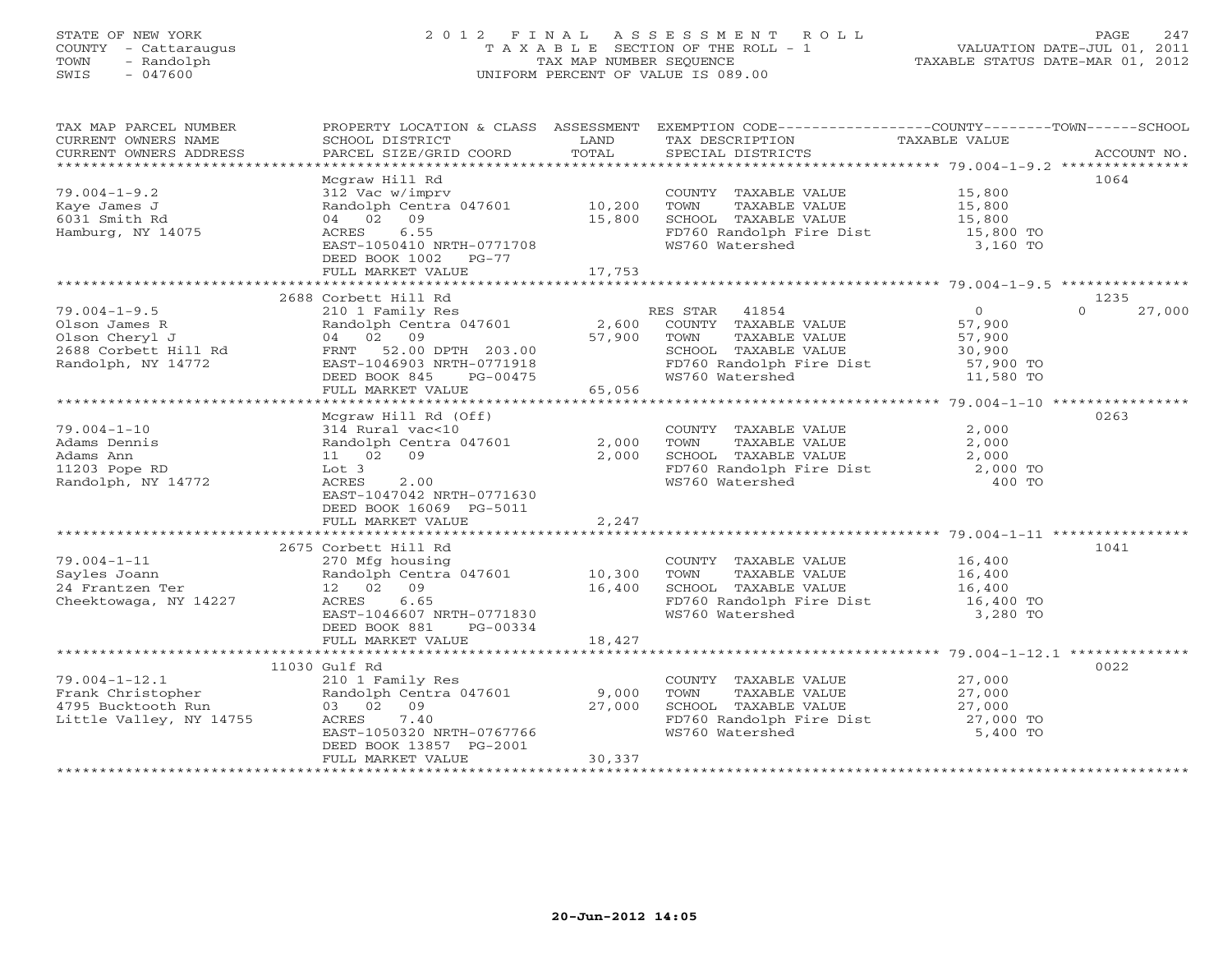### STATE OF NEW YORK 2 0 1 2 F I N A L A S S E S S M E N T R O L L PAGE 248 COUNTY - Cattaraugus T A X A B L E SECTION OF THE ROLL - 1 VALUATION DATE-JUL 01, 2011 TOWN - Randolph TAX MAP NUMBER SEQUENCE TAXABLE STATUS DATE-MAR 01, 2012 SWIS - 047600 UNIFORM PERCENT OF VALUE IS 089.00UNIFORM PERCENT OF VALUE IS 089.00

| TAX MAP PARCEL NUMBER                                                                                                                    |                                                                                                                                                                             |                                | PROPERTY LOCATION & CLASS ASSESSMENT EXEMPTION CODE---------------COUNTY-------TOWN------SCHOOL                                                                                                                                                        |                                                          |                                        |  |
|------------------------------------------------------------------------------------------------------------------------------------------|-----------------------------------------------------------------------------------------------------------------------------------------------------------------------------|--------------------------------|--------------------------------------------------------------------------------------------------------------------------------------------------------------------------------------------------------------------------------------------------------|----------------------------------------------------------|----------------------------------------|--|
| $79.004 - 1 - 12.2$<br>Jamestown Macadam Inc<br>PO Box 518<br>Celoron, NY 14720                                                          | Gulf Rd<br>720 Mine/quarry<br>Randolph Centra 047601<br>03 02 09<br>ACRES 89.55<br>EAST-1049628 NRTH-0768776<br>DEED BOOK 1003 PG-191<br>FULL MARKET VALUE                  | 132,900<br>197,800<br>222,247  | COUNTY TAXABLE VALUE<br>TOWN<br>TAXABLE VALUE<br>SCHOOL TAXABLE VALUE<br>SCHOOL TAXABLE VALUE<br>FD760 Randolph Fire Dist<br>WS760 Watershed                                                                                                           | 197,800<br>197,800<br>197,800<br>197,800 TO<br>39,560 TO | 1486                                   |  |
| $79.004 - 1 - 13$<br>Adams Dennis W<br>Adams Ann L<br>11203 Pope Rd<br>Randolph, NY 14772                                                | Sarver Rd<br>910 Priv forest<br>Randolph Centra 047601 66,000<br>10 02 09<br>ACRES 153.25<br>EAST-1044909 NRTH-0768612<br>DEED BOOK 13850 PG-3002<br>FULL MARKET VALUE      | 66,000<br>74,157               | COUNTY TAXABLE VALUE<br>TOWN<br>TAXABLE VALUE<br>SCHOOL TAXABLE VALUE<br>FD760 Randolph Fire Dist 66,000 TO<br>WS760 Watershed                                                                                                                         | 66,000<br>66,000<br>66,000<br>13,200 TO                  | 0001                                   |  |
|                                                                                                                                          | 2533 Sarver Rd                                                                                                                                                              |                                |                                                                                                                                                                                                                                                        |                                                          | 0274                                   |  |
| $79.004 - 1 - 14$<br>Towers Arnold E<br>Towers Judith A<br>2533 Sarver Rd<br>Randolph, NY 14772                                          | 240 Rural res<br>Randolph Centra 047601 13,300 SR STAR<br>10 02 09<br>ACRES 10.10<br>EAST-1046391 NRTH-0769839<br>DEED BOOK 814<br>FULL MARKET VALUE                        |                                | AGED C/T/S 41800<br>41834<br>53,000 COUNTY TAXABLE VALUE<br>TOWN TAXABLE VALUE 26,500<br>SCHOOL TAXABLE VALUE 0<br>FD760 Randolph Fire Dist 53,000 TO<br>WS760 Watershed 10,600 TO<br>PG-00288 PG-00288 PD760 Randolph I<br>LUE 59,551 WS760 Watershed | 26,500<br>$0 \qquad \qquad$<br>26,500                    | 26,500<br>26,500<br>26,500<br>$\Omega$ |  |
|                                                                                                                                          | Hotchkiss Rd                                                                                                                                                                |                                |                                                                                                                                                                                                                                                        |                                                          | 0125                                   |  |
| $79.004 - 1 - 15$<br>Spinler Hazel E<br>2685 Atwood Rd<br>Randolph, NY 14772<br>MAY BE SUBJECT TO PAYMENT<br>UNDER AGDIST LAW TIL 2016   | 105 Vac farmland<br>Randolph Centra 047601 43,500<br>10 02 09<br>ACRES 108.52<br>EAST-1044688 NRTH-0770294<br>DEED BOOK 879<br>PG-00519<br>FULL MARKET VALUE                | 43,500<br>48,876               | 41720<br>AG DIST<br>COUNTY TAXABLE VALUE<br>TAXABLE VALUE<br>TOWN<br>SCHOOL TAXABLE VALUE<br>WS760 Watershed                                                                                                                                           | 4,120<br>39,380<br>39,380<br>39,380<br>8,700 TO          | 4,120<br>4,120                         |  |
|                                                                                                                                          |                                                                                                                                                                             |                                |                                                                                                                                                                                                                                                        |                                                          |                                        |  |
| $79.004 - 1 - 16.1$<br>Spinler Hazel E<br>2685 Atwood Rd<br>Randolph, NY 14772<br>MAY BE SUBJECT TO PAYMENT<br>UNDER AGDIST LAW TIL 2016 | Hotchkiss Rd<br>105 Vac farmland<br>Randolph Centra 047601 48,900<br>03/11 02 09<br>ACRES 73.64<br>EAST-1046077 NRTH-0771217<br>DEED BOOK 879 PG-00516<br>FULL MARKET VALUE | $\frac{1}{48}$ , 900<br>54,944 | AG DIST<br>41720<br>COUNTY TAXABLE VALUE<br>TOWN<br>TAXABLE VALUE<br>SCHOOL TAXABLE VALUE<br>FD760 Randolph Fire Dist 48,900 TO<br>WS760 Watershed                                                                                                     | 15,381<br>33,519<br>33,519<br>33,519<br>9,780 TO         | 0021<br>15,381<br>15,381               |  |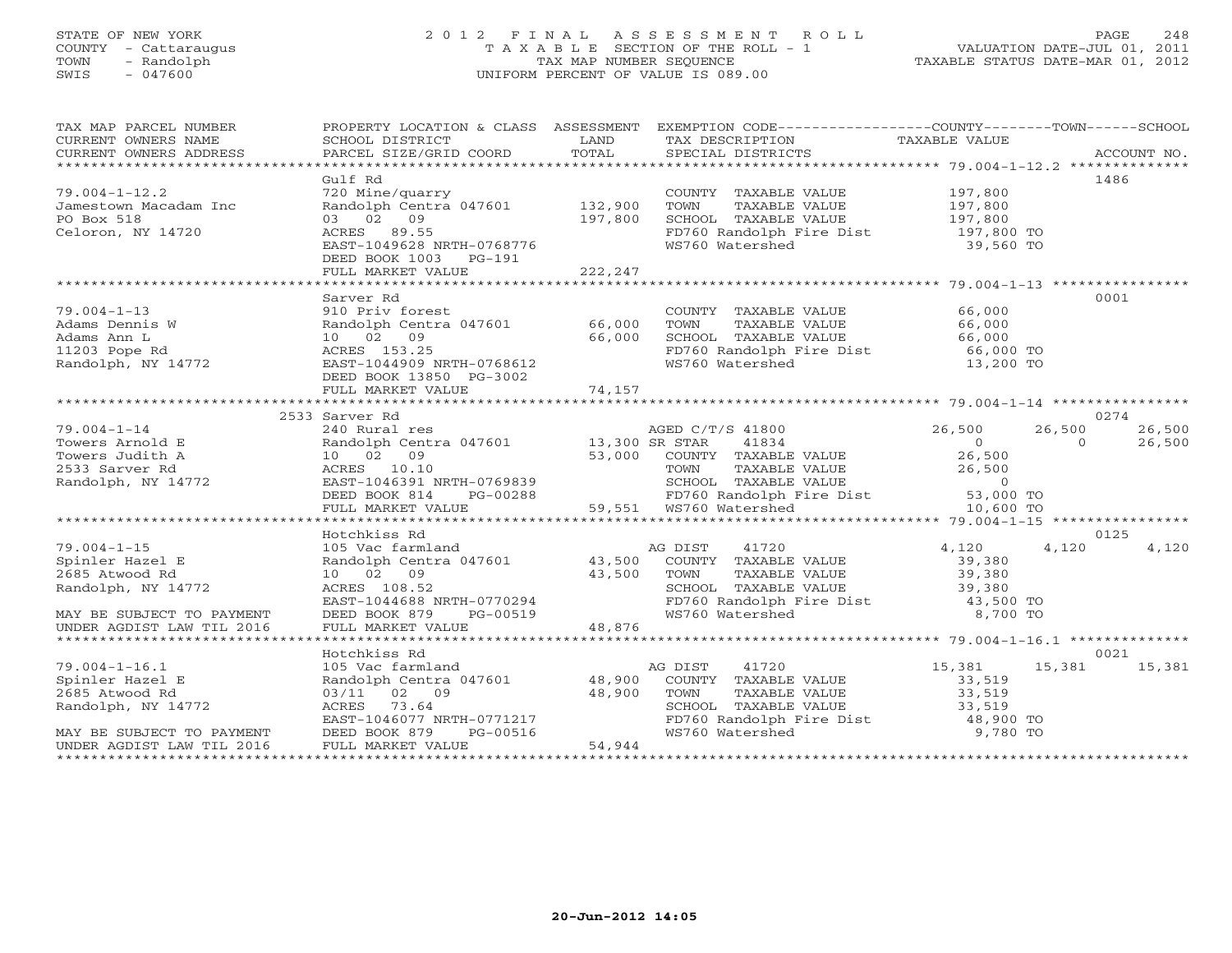# STATE OF NEW YORK 2 0 1 2 F I N A L A S S E S S M E N T R O L L PAGE 249 COUNTY - Cattaraugus T A X A B L E SECTION OF THE ROLL - 1 VALUATION DATE-JUL 01, 2011 TOWN - Randolph TAX MAP NUMBER SEQUENCE TAXABLE STATUS DATE-MAR 01, 2012 SWIS - 047600 UNIFORM PERCENT OF VALUE IS 089.00

| TAX MAP PARCEL NUMBER<br>CURRENT OWNERS NAME<br>CURRENT OWNERS ADDRESS | PROPERTY LOCATION & CLASS ASSESSMENT<br>SCHOOL DISTRICT<br>PARCEL SIZE/GRID COORD | LAND<br>TOTAL | EXEMPTION CODE-----------------COUNTY-------TOWN------SCHOOL<br>TAX DESCRIPTION<br>SPECIAL DISTRICTS | TAXABLE VALUE                                     | ACCOUNT NO.        |
|------------------------------------------------------------------------|-----------------------------------------------------------------------------------|---------------|------------------------------------------------------------------------------------------------------|---------------------------------------------------|--------------------|
| *******************                                                    |                                                                                   |               |                                                                                                      |                                                   |                    |
|                                                                        | 2614 Sarver Rd                                                                    |               |                                                                                                      |                                                   | 1061               |
| $79.004 - 1 - 16.2$                                                    | 210 1 Family Res                                                                  |               | 41854<br>RES STAR                                                                                    | $\overline{O}$                                    | $\Omega$<br>27,000 |
| Huntington James                                                       | Randolph Centra 047601                                                            | 7,200         | COUNTY TAXABLE VALUE                                                                                 | 80,000                                            |                    |
| Huntington Janet                                                       | 11 02<br>09                                                                       | 80,000        | TOWN<br>TAXABLE VALUE                                                                                | 80,000                                            |                    |
| 2614 Sarver Rd                                                         | 3.25<br>ACRES                                                                     |               | SCHOOL TAXABLE VALUE                                                                                 | 53,000                                            |                    |
| Randolph, NY 14772                                                     | EAST-1046606 NRTH-0771342                                                         |               | FD760 Randolph Fire Dist                                                                             | 80,000 TO                                         |                    |
|                                                                        | FULL MARKET VALUE                                                                 | 89,888        | WS760 Watershed                                                                                      | 16,000 TO                                         |                    |
|                                                                        | ****************************                                                      |               |                                                                                                      | **** 79.004-1-17.1 *************                  |                    |
|                                                                        | 11405 Hotchkiss Rd                                                                |               |                                                                                                      |                                                   | 0232               |
| $79.004 - 1 - 17.1$                                                    | 270 Mfg housing                                                                   |               | COUNTY TAXABLE VALUE                                                                                 | 30,000                                            |                    |
| McLaughlin Dixie                                                       | Randolph Centra 047601                                                            | 15,300        | TAXABLE VALUE<br>TOWN                                                                                | 30,000                                            |                    |
| Abbey Versa K                                                          | 12 02<br>09                                                                       | 30,000        | SCHOOL TAXABLE VALUE                                                                                 | 30,000                                            |                    |
| PO Box 234                                                             | Life Use                                                                          |               | FD760 Randolph Fire Dist                                                                             | 30,000 TO                                         |                    |
| Frewsburg, NY 14738                                                    | 12.50<br>ACRES                                                                    |               | WS760 Watershed                                                                                      | 6,000 TO                                          |                    |
|                                                                        | EAST-1043275 NRTH-0771353                                                         |               |                                                                                                      |                                                   |                    |
|                                                                        | DEED BOOK 14103 PG-4001                                                           |               |                                                                                                      |                                                   |                    |
|                                                                        | FULL MARKET VALUE                                                                 | 33,708        |                                                                                                      |                                                   |                    |
|                                                                        |                                                                                   |               |                                                                                                      | ******************** 79.004-1-17.2 ************** |                    |
|                                                                        | Hotchkiss Rd                                                                      |               |                                                                                                      |                                                   | 1160               |
| $79.004 - 1 - 17.2$                                                    | 260 Seasonal res                                                                  |               | COUNTY TAXABLE VALUE                                                                                 | 18,600                                            |                    |
| Staub Charles                                                          | Randolph Centra 047601                                                            | 5,800         | TOWN<br>TAXABLE VALUE                                                                                | 18,600                                            |                    |
| 2236 Staley Rd                                                         | 11 02 09                                                                          | 18,600        | SCHOOL TAXABLE VALUE                                                                                 | 18,600                                            |                    |
| Grand Island, NY 14072                                                 | ACRES<br>1.85                                                                     |               | FD760 Randolph Fire Dist                                                                             | 18,600 TO                                         |                    |
|                                                                        | EAST-1043000 NRTH-0771071                                                         |               | WS760 Watershed                                                                                      | 3,720 TO                                          |                    |
|                                                                        | DEED BOOK 815<br>PG-01076                                                         |               |                                                                                                      |                                                   |                    |
|                                                                        | FULL MARKET VALUE                                                                 | 20,899        |                                                                                                      |                                                   |                    |
|                                                                        | ***************************                                                       |               |                                                                                                      | ****************** 79.004-1-18 **************     |                    |
|                                                                        | 11428 Hotchkiss Rd                                                                |               |                                                                                                      |                                                   | 0037               |
| $79.004 - 1 - 18$                                                      | 240 Rural res                                                                     |               | COUNTY TAXABLE VALUE                                                                                 | 60,000                                            |                    |
| Nagle Timothy J                                                        | Randolph Centra 047601                                                            | 20,800        | TOWN<br><b>TAXABLE VALUE</b>                                                                         | 60,000                                            |                    |
| Nagle Loni J                                                           | 12 02<br>09                                                                       | 60,000        | SCHOOL TAXABLE VALUE                                                                                 | 60,000                                            |                    |
| 11 Torrence Rd                                                         | 18.92<br>ACRES                                                                    |               | FD760 Randolph Fire Dist                                                                             | 60,000 TO                                         |                    |
| Randolph, NY 14772                                                     | EAST-1043229 NRTH-0772209                                                         |               | WS760 Watershed                                                                                      | 12,000 TO                                         |                    |
|                                                                        | DEED BOOK 16663 PG-6002                                                           |               |                                                                                                      |                                                   |                    |
|                                                                        | FULL MARKET VALUE                                                                 | 67,416        |                                                                                                      |                                                   |                    |
|                                                                        |                                                                                   |               |                                                                                                      |                                                   |                    |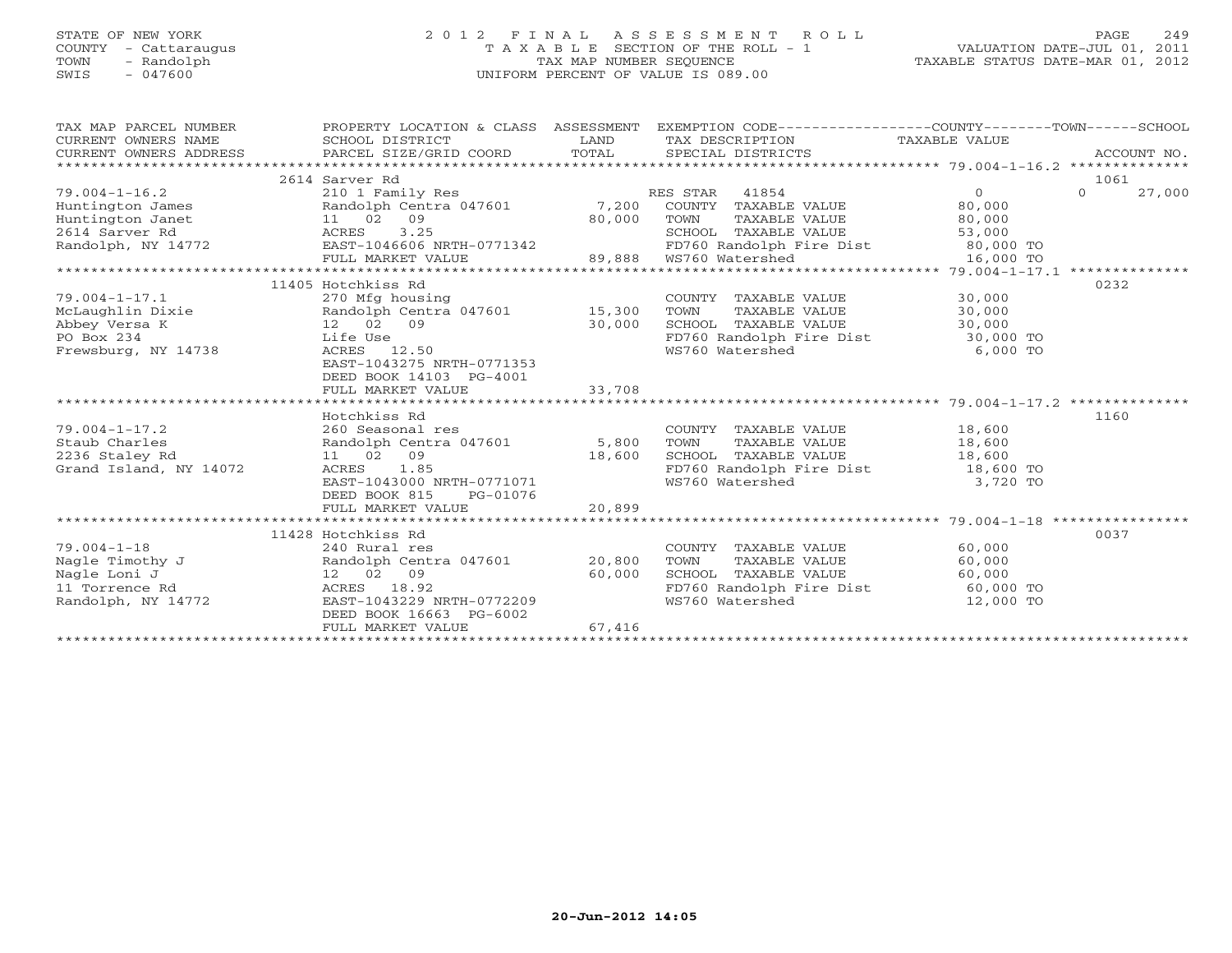## STATE OF NEW YORK 2 0 1 2 F I N A L A S S E S S M E N T R O L L PAGE 250 COUNTY - Cattaraugus T A X A B L E SECTION OF THE ROLL - 1 VALUATION DATE-JUL 01, 2011 TOWN - Randolph TAX MAP NUMBER SEQUENCE TAXABLE STATUS DATE-MAR 01, 2012 SWIS - 047600 UNIFORM PERCENT OF VALUE IS 089.00UNIFORM PERCENT OF VALUE IS 089.00

| TAX MAP PARCEL NUMBER<br>CURRENT OWNERS NAME<br>CURRENT OWNERS ADDRESS                                                                                                                                                                                   | PROPERTY LOCATION & CLASS ASSESSMENT EXEMPTION CODE----------------COUNTY-------TOWN------SCHOOL<br>SCHOOL DISTRICT<br>PARCEL SIZE/GRID COORD | LAND<br>TOTAL            |                  | SPECIAL DISTRICTS        | TAX DESCRIPTION TAXABLE VALUE                                                                                                                               |                | ACCOUNT NO. |
|----------------------------------------------------------------------------------------------------------------------------------------------------------------------------------------------------------------------------------------------------------|-----------------------------------------------------------------------------------------------------------------------------------------------|--------------------------|------------------|--------------------------|-------------------------------------------------------------------------------------------------------------------------------------------------------------|----------------|-------------|
|                                                                                                                                                                                                                                                          |                                                                                                                                               |                          |                  |                          |                                                                                                                                                             |                |             |
|                                                                                                                                                                                                                                                          | 2685 Atwood Rd                                                                                                                                |                          |                  |                          |                                                                                                                                                             |                | 0124        |
| $79.004 - 1 - 19$                                                                                                                                                                                                                                        | 112 Dairy farm AG BLDG<br>Randolph Centra 047601 88,300 AG BLDG<br>19 02 09 365,150 AG BLDG                                                   |                          |                  | 41700                    | 12,000                                                                                                                                                      | 12,000         | 12,000      |
| Spinler Hazel E                                                                                                                                                                                                                                          |                                                                                                                                               |                          |                  | 41700                    | 15,700                                                                                                                                                      | 15,700         | 15,700      |
| 2685 Atwood Rd                                                                                                                                                                                                                                           |                                                                                                                                               |                          | 365,150 AG BLDG  | 41700                    | 60,000                                                                                                                                                      | 60,000         | 60,000      |
| Randolph, NY 14772                                                                                                                                                                                                                                       | ACRES 153.00                                                                                                                                  |                          | AG DIST          | 41720                    | 26,586                                                                                                                                                      | 26,586         | 26,586      |
|                                                                                                                                                                                                                                                          | EAST-1043625 NRTH-0772905                                                                                                                     |                          | RES STAR         | 41854                    | $-0,586$<br>15                                                                                                                                              | $\overline{0}$ | 27,000      |
| MAY BE SUBJECT TO PAYMENT                                                                                                                                                                                                                                | DEED BOOK 879<br>PG-00519                                                                                                                     |                          | SILO T/C/S 42100 |                          |                                                                                                                                                             | 15,900         | 15,900      |
| UNDER AGDIST LAW TIL 2018                                                                                                                                                                                                                                | FULL MARKET VALUE                                                                                                                             | 410,281 SILO T/C/S 42100 |                  |                          | 6,200                                                                                                                                                       | 6,200          | 6, 200      |
|                                                                                                                                                                                                                                                          |                                                                                                                                               |                          |                  | COUNTY TAXABLE VALUE     | 228,764                                                                                                                                                     |                |             |
|                                                                                                                                                                                                                                                          |                                                                                                                                               |                          |                  |                          | $\begin{tabular}{llllll} \textbf{TOWN} & \textbf{TAXABLE VALUE} & & & & 228,764 \\ \textbf{SCHOOL} & \textbf{TAXABLE VALUE} & & & 201,764 \\ \end{tabular}$ |                |             |
|                                                                                                                                                                                                                                                          |                                                                                                                                               |                          |                  |                          |                                                                                                                                                             |                |             |
|                                                                                                                                                                                                                                                          |                                                                                                                                               |                          |                  |                          | FD760 Randolph Fire Dist 365,150 TO                                                                                                                         |                |             |
|                                                                                                                                                                                                                                                          |                                                                                                                                               |                          |                  | WS760 Watershed          | 73,030 TO                                                                                                                                                   |                |             |
|                                                                                                                                                                                                                                                          |                                                                                                                                               |                          |                  |                          |                                                                                                                                                             |                |             |
|                                                                                                                                                                                                                                                          | 2842 Atwood Rd                                                                                                                                |                          |                  |                          |                                                                                                                                                             |                | 1493        |
| $79.004 - 1 - 21$                                                                                                                                                                                                                                        | 240 Rural res                                                                                                                                 |                          | RES STAR 41854   |                          | $\overline{0}$                                                                                                                                              | $\Omega$       | 27,000      |
| Jackson Daniel G<br>Jackson Susan E<br>2842 Atwood Rd<br>2842 Atwood Rd<br>2842 Atwood Rd<br>2842 Atwood Rd<br>2842 Atwood Rd<br>2842 Atwood Rd<br>2842 Atwood Rd<br>2842 Atwood Rd<br>2842 Atwood Rd<br>2842 Atwood Rd<br>2842 Atwood Rd<br>2842 Atwood |                                                                                                                                               |                          |                  |                          | 174,000<br>174,000                                                                                                                                          |                |             |
|                                                                                                                                                                                                                                                          |                                                                                                                                               |                          |                  |                          |                                                                                                                                                             |                |             |
|                                                                                                                                                                                                                                                          | L/p 735-32<br>ACRES    50.50 BANK      017                                                                                                    |                          |                  |                          | SCHOOL TAXABLE VALUE 147,000                                                                                                                                |                |             |
| Randolph, NY 14772                                                                                                                                                                                                                                       |                                                                                                                                               |                          |                  | FD760 Randolph Fire Dist | 174,000 TO                                                                                                                                                  |                |             |
|                                                                                                                                                                                                                                                          | EAST-1045601 NRTH-0775111                                                                                                                     |                          |                  | WS760 Watershed          | 34,800 TO                                                                                                                                                   |                |             |
|                                                                                                                                                                                                                                                          | DEED BOOK 00982 PG-00494                                                                                                                      |                          |                  |                          |                                                                                                                                                             |                |             |
|                                                                                                                                                                                                                                                          | FULL MARKET VALUE                                                                                                                             | 195,506                  |                  |                          |                                                                                                                                                             |                |             |
|                                                                                                                                                                                                                                                          |                                                                                                                                               |                          |                  |                          |                                                                                                                                                             |                |             |
|                                                                                                                                                                                                                                                          | 2410 Marsh Rd                                                                                                                                 |                          |                  |                          |                                                                                                                                                             |                | 0207        |
| $87.002 - 1 - 1$                                                                                                                                                                                                                                         | 210 1 Family Res                                                                                                                              |                          |                  |                          | COUNTY TAXABLE VALUE 93,100                                                                                                                                 |                |             |
| Marsh Joseph W                                                                                                                                                                                                                                           |                                                                                                                                               |                          | TOWN             |                          | TAXABLE VALUE 93,100<br>TAXABLE VALUE 93,100                                                                                                                |                |             |
| Marsh Glenn R Jr                                                                                                                                                                                                                                         |                                                                                                                                               |                          |                  | SCHOOL TAXABLE VALUE     |                                                                                                                                                             |                |             |
| 4780 Rte. 380                                                                                                                                                                                                                                            | 210 1 Family Res<br>Randolph Centra 047601 15,100<br>58 02 09 93,100<br>ACRES 33.00<br>EAST-1019347_NRTH-0766494                              |                          |                  |                          | FD760 Randolph Fire Dist 93,100 TO                                                                                                                          |                |             |
| Jamestown, NY 14701                                                                                                                                                                                                                                      |                                                                                                                                               |                          |                  |                          |                                                                                                                                                             |                |             |
|                                                                                                                                                                                                                                                          | DEED BOOK 2076 PG-4001                                                                                                                        |                          |                  |                          |                                                                                                                                                             |                |             |
|                                                                                                                                                                                                                                                          | FULL MARKET VALUE                                                                                                                             | 104,607                  |                  |                          |                                                                                                                                                             |                |             |
|                                                                                                                                                                                                                                                          |                                                                                                                                               |                          |                  |                          |                                                                                                                                                             |                |             |
|                                                                                                                                                                                                                                                          | 2389 Swanson Hill Rd                                                                                                                          |                          |                  |                          |                                                                                                                                                             |                | 1466        |
| $87.002 - 1 - 2.2$                                                                                                                                                                                                                                       | 240 Rural res                                                                                                                                 |                          | RES STAR 41854   |                          | $\overline{0}$                                                                                                                                              | $\Omega$       | 27,000      |
| Robbins Donald D                                                                                                                                                                                                                                         | Randolph Centra 047601 22,400                                                                                                                 |                          |                  |                          | COUNTY TAXABLE VALUE 107,700                                                                                                                                |                |             |
| Robbins Natalie                                                                                                                                                                                                                                          | 58 02 09 107,700<br>FRNT 1660.00 DPTH                                                                                                         |                          | TOWN             |                          | TOWN TAXABLE VALUE 107,700<br>SCHOOL TAXABLE VALUE 20,700                                                                                                   |                |             |
| Robbins Natalie<br>2389 Swanson Hill Rd                                                                                                                                                                                                                  |                                                                                                                                               |                          |                  |                          |                                                                                                                                                             |                |             |
| Kennedy, NY 14747                                                                                                                                                                                                                                        | ACRES 28.40 BANK                                                                                                                              | 012                      |                  |                          | FD760 Randolph Fire Dist 107,700 TO                                                                                                                         |                |             |
|                                                                                                                                                                                                                                                          | EAST-1019894 NRTH-0766787                                                                                                                     |                          |                  |                          |                                                                                                                                                             |                |             |
|                                                                                                                                                                                                                                                          | DEED BOOK 00958 PG-00874                                                                                                                      |                          |                  |                          |                                                                                                                                                             |                |             |
|                                                                                                                                                                                                                                                          | FULL MARKET VALUE                                                                                                                             | 121,011                  |                  |                          |                                                                                                                                                             |                |             |
|                                                                                                                                                                                                                                                          |                                                                                                                                               |                          |                  |                          |                                                                                                                                                             |                |             |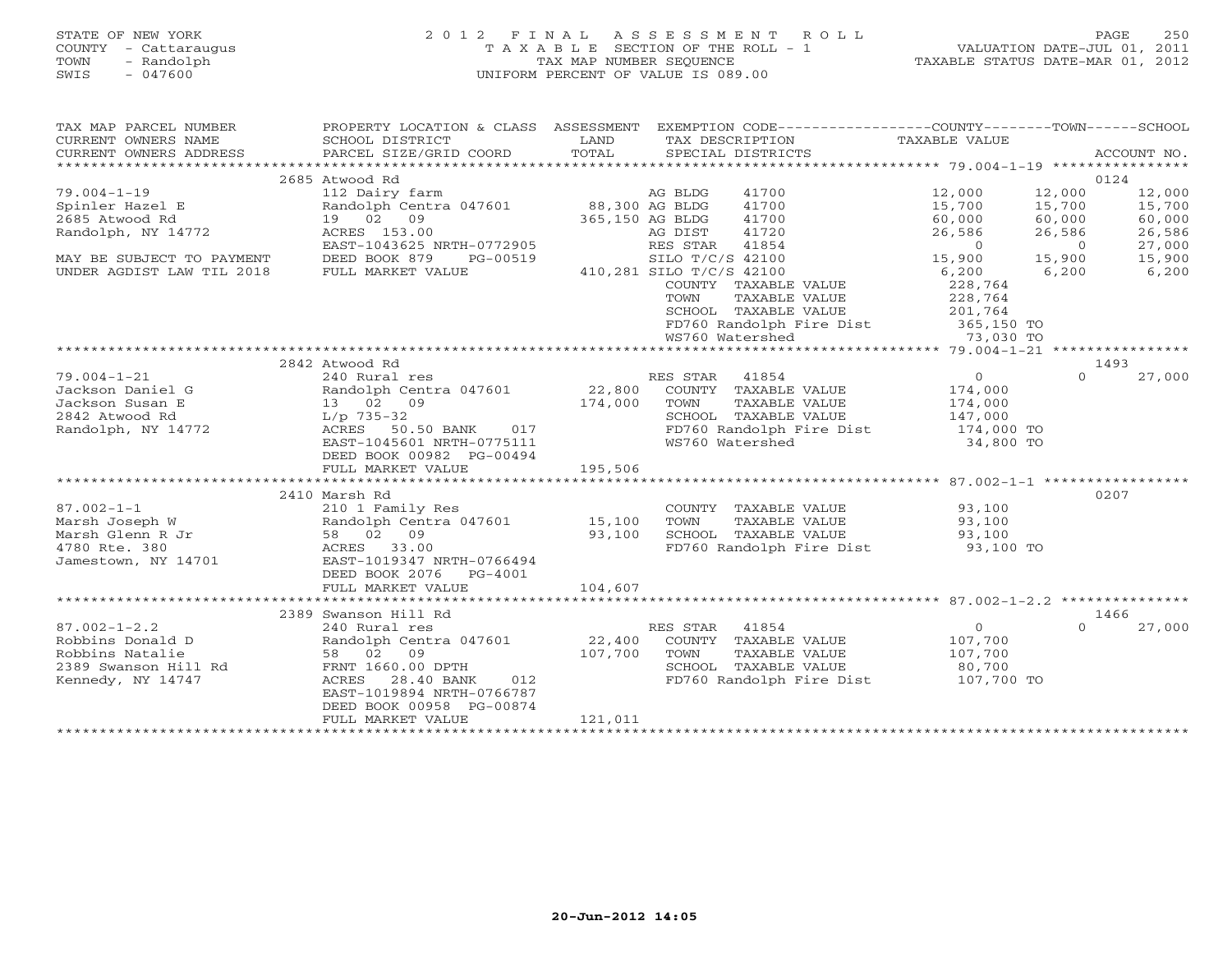## STATE OF NEW YORK 2 0 1 2 F I N A L A S S E S S M E N T R O L L PAGE 251 COUNTY - Cattaraugus T A X A B L E SECTION OF THE ROLL - 1 VALUATION DATE-JUL 01, 2011 TOWN - Randolph TAX MAP NUMBER SEQUENCE TAXABLE STATUS DATE-MAR 01, 2012 SWIS - 047600 UNIFORM PERCENT OF VALUE IS 089.00UNIFORM PERCENT OF VALUE IS 089.00

| TAX MAP PARCEL NUMBER<br>CURRENT OWNERS NAME<br>CURRENT OWNERS ADDRESS | SCHOOL DISTRICT<br>PARCEL SIZE/GRID COORD                                                | LAND<br>TOTAL | PROPERTY LOCATION & CLASS ASSESSMENT EXEMPTION CODE---------------COUNTY-------TOWN-----SCHOOL<br>TAX DESCRIPTION<br>SPECIAL DISTRICTS | TAXABLE VALUE         |          | ACCOUNT NO. |
|------------------------------------------------------------------------|------------------------------------------------------------------------------------------|---------------|----------------------------------------------------------------------------------------------------------------------------------------|-----------------------|----------|-------------|
|                                                                        |                                                                                          |               |                                                                                                                                        |                       |          |             |
|                                                                        | 2240 Swanson Hill Rd                                                                     |               |                                                                                                                                        |                       |          | 1480        |
| $87.002 - 1 - 2.3$                                                     | 240 Rural res                                                                            |               | AG BLDG<br>41700                                                                                                                       | 55,000                | 55,000   | 55,000      |
| Imus Hugh                                                              | Randolph Centra 047601                                                                   |               | 14,500 RES STAR<br>41854                                                                                                               | $\Omega$              | $\Omega$ | 27,000      |
| Imus Brenda                                                            | 58 02 09                                                                                 | 300,000       | COUNTY TAXABLE VALUE                                                                                                                   | 245,000               |          |             |
| 303 Miller Valley Rd                                                   | ACRES 24.90                                                                              |               | TOWN<br>TAXABLE VALUE                                                                                                                  | 245,000               |          |             |
| Kennedy, NY 14747                                                      | EAST-1019919 NRTH-0765246                                                                |               | SCHOOL TAXABLE VALUE                                                                                                                   | 218,000               |          |             |
|                                                                        | DEED BOOK 12702 PG-4001                                                                  |               | FD760 Randolph Fire Dist                                                                                                               | 218,000<br>300,000 TO |          |             |
| MAY BE SUBJECT TO PAYMENT                                              | FULL MARKET VALUE                                                                        | 337,079       |                                                                                                                                        |                       |          |             |
| UNDER RPTL483 UNTIL 2015                                               |                                                                                          |               |                                                                                                                                        |                       |          |             |
|                                                                        |                                                                                          |               |                                                                                                                                        |                       |          |             |
|                                                                        | Swanson Hill Rd                                                                          |               |                                                                                                                                        |                       |          | 0154        |
| $87.002 - 1 - 3$                                                       | 260 Seasonal res                                                                         |               | COUNTY TAXABLE VALUE                                                                                                                   | 21,900                |          |             |
| Thompson Wallace Lee                                                   | Randolph Centra 047601 6,900                                                             |               | TOWN<br>TAXABLE VALUE                                                                                                                  | 21,900                |          |             |
| 16 Southland Ave                                                       | 58 02 09                                                                                 | 21,900        | SCHOOL TAXABLE VALUE                                                                                                                   | 21,900                |          |             |
| Lakewood, NY 14750                                                     | 2.90<br>ACRES                                                                            |               | FD760 Randolph Fire Dist 21,900 TO                                                                                                     |                       |          |             |
|                                                                        |                                                                                          |               |                                                                                                                                        |                       |          |             |
|                                                                        | EAST-1020609 NRTH-0765314                                                                |               |                                                                                                                                        |                       |          |             |
|                                                                        | DEED BOOK 00915 PG-00568                                                                 |               |                                                                                                                                        |                       |          |             |
|                                                                        | FULL MARKET VALUE                                                                        | 24,607        |                                                                                                                                        |                       |          |             |
|                                                                        |                                                                                          |               |                                                                                                                                        |                       |          |             |
|                                                                        | 12905 Mud Creek Rd                                                                       |               | 60 PCT OF VALUE USED FOR EXEMPTION PURPOSES                                                                                            |                       |          | 0141        |
| $87.002 - 1 - 4$                                                       |                                                                                          |               | AGED C/T/S 41800                                                                                                                       | 31,560                | 31,560   | 31,560      |
| Green Charles                                                          |                                                                                          |               | 41834                                                                                                                                  | $\overline{0}$        | $\circ$  | 55,980      |
| Green Joann                                                            | 113 Cattle farm<br>Randolph Centra 047601 51,200 SR STAR<br>Forso 02 09 105,200 SILO T/C |               | 105,200 SILO T/C/S 42100                                                                                                               | 1,000                 | 1,000    | 1,000       |
| 12905 Mud Creek Rd                                                     | ACRES 110.85                                                                             |               | COUNTY TAXABLE VALUE                                                                                                                   | 72,640                |          |             |
| Kennedy, NY 14747                                                      | EAST-1021147 NRTH-0767127                                                                |               | TAXABLE VALUE<br>TOWN                                                                                                                  | 72,640                |          |             |
|                                                                        | DEED BOOK 708<br>PG-00545                                                                |               | SCHOOL TAXABLE VALUE                                                                                                                   | 16,660                |          |             |
|                                                                        | FULL MARKET VALUE                                                                        |               | 118,202 FD760 Randolph Fire Dist 105,200 TO                                                                                            |                       |          |             |
|                                                                        |                                                                                          |               |                                                                                                                                        |                       |          |             |
|                                                                        | 2393 Little Bone Run Rd                                                                  |               |                                                                                                                                        |                       |          | 0013        |
| $87.002 - 1 - 5$                                                       | 210 1 Family Res                                                                         |               | RES STAR<br>41854                                                                                                                      | $\overline{0}$        | $\Omega$ | 27,000      |
| Migliore Frank                                                         | Randolph Centra 047601 5,800                                                             |               | COUNTY TAXABLE VALUE                                                                                                                   | 81,800                |          |             |
| 2393 Little Bone Run                                                   | 58 02 09                                                                                 | 81,800        | TAXABLE VALUE<br>TOWN                                                                                                                  | 81,800                |          |             |
| Kennedy, NY 14747                                                      | 1.81<br>ACRES                                                                            |               | SCHOOL TAXABLE VALUE                                                                                                                   | 54,800                |          |             |
|                                                                        | EAST-1022285 NRTH-0767547                                                                |               | FD760 Randolph Fire Dist                                                                                                               | 81,800 TO             |          |             |
|                                                                        | DEED BOOK 816<br>PG-00721                                                                |               |                                                                                                                                        |                       |          |             |
|                                                                        | FULL MARKET VALUE                                                                        | 91,910        |                                                                                                                                        |                       |          |             |
|                                                                        |                                                                                          |               |                                                                                                                                        |                       |          |             |
|                                                                        | 2398 Little Bone Run Rd                                                                  |               |                                                                                                                                        |                       |          | 0172        |
| $87.002 - 1 - 6$                                                       |                                                                                          |               | 41131                                                                                                                                  | 18,000                | 18,000   |             |
| Schreckengost Paul W                                                   | 210 1 Family Res<br>Pandolph Centra 047601 5,800 RES STAR<br>58 02 09 79,000 COUNTY      |               | 41854                                                                                                                                  | $\Omega$              | $\Omega$ | 27,000      |
| 2398 Little Bone Run                                                   | 58 02 09                                                                                 | 79,000        | COUNTY TAXABLE VALUE                                                                                                                   | 61,000                |          |             |
| Kennedy, NY 14747                                                      | 1.80<br>ACRES                                                                            |               | TOWN<br>TAXABLE VALUE                                                                                                                  | 61,000                |          |             |
|                                                                        | EAST-1022355 NRTH-0767955                                                                |               | SCHOOL TAXABLE VALUE                                                                                                                   | 52,000                |          |             |
|                                                                        | DEED BOOK 00964 PG-00772                                                                 |               | FD760 Randolph Fire Dist                                                                                                               | 79,000 TO             |          |             |
|                                                                        | FULL MARKET VALUE                                                                        | 88,764        |                                                                                                                                        |                       |          |             |
|                                                                        |                                                                                          |               |                                                                                                                                        |                       |          |             |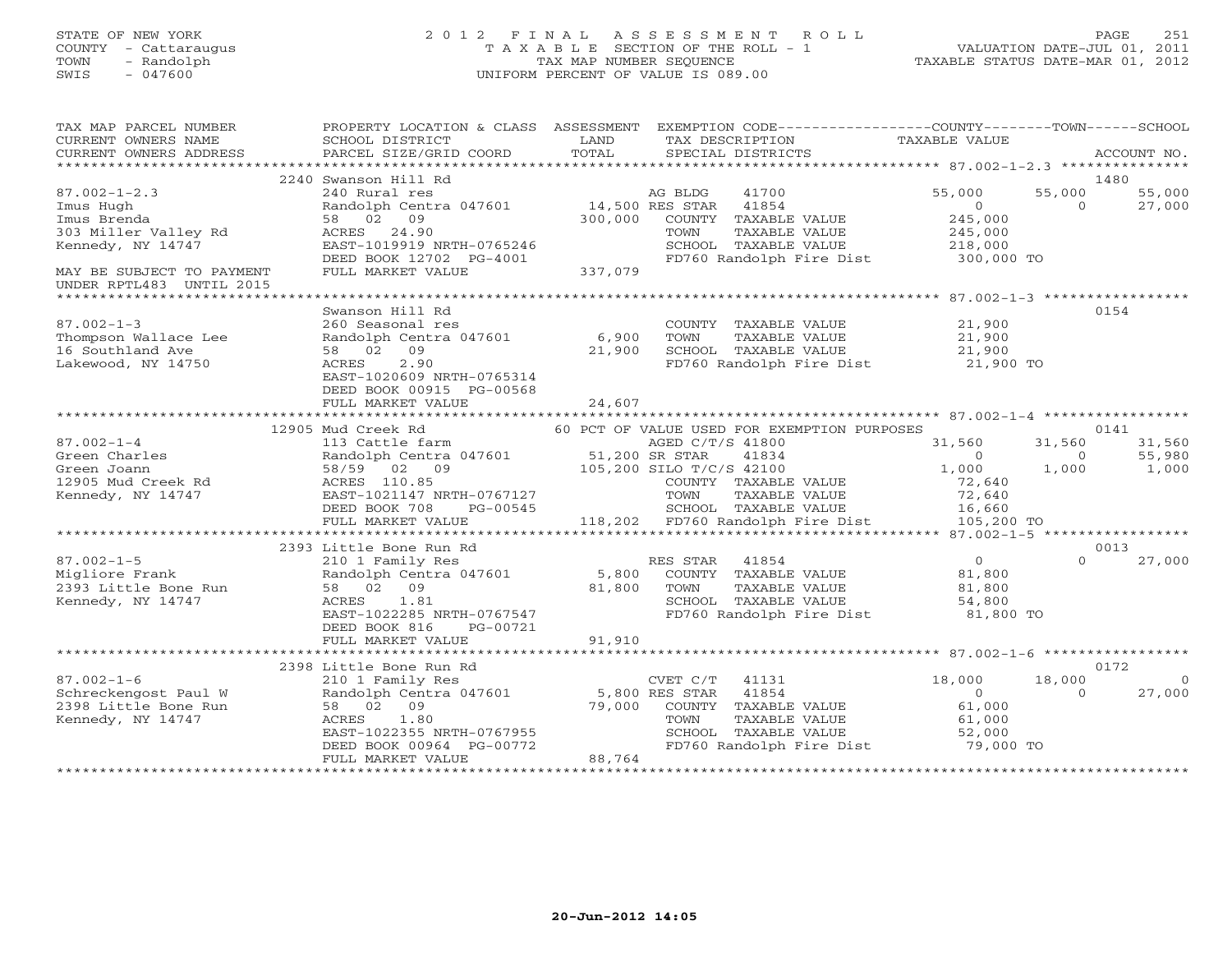## STATE OF NEW YORK 2 0 1 2 F I N A L A S S E S S M E N T R O L L PAGE 252 COUNTY - Cattaraugus T A X A B L E SECTION OF THE ROLL - 1 VALUATION DATE-JUL 01, 2011 TOWN - Randolph TAX MAP NUMBER SEQUENCE TAXABLE STATUS DATE-MAR 01, 2012 SWIS - 047600 UNIFORM PERCENT OF VALUE IS 089.00UNIFORM PERCENT OF VALUE IS 089.00

| TAX MAP PARCEL NUMBER<br>CURRENT OWNERS NAME<br>CURRENT OWNERS ADDRESS                                          | PROPERTY LOCATION & CLASS ASSESSMENT<br>SCHOOL DISTRICT<br>PARCEL SIZE/GRID COORD                                                                                                            | LAND<br>TOTAL              | EXEMPTION CODE-----------------COUNTY-------TOWN------SCHOOL<br>TAX DESCRIPTION<br>SPECIAL DISTRICTS                   | TAXABLE VALUE                                              | ACCOUNT NO.                |
|-----------------------------------------------------------------------------------------------------------------|----------------------------------------------------------------------------------------------------------------------------------------------------------------------------------------------|----------------------------|------------------------------------------------------------------------------------------------------------------------|------------------------------------------------------------|----------------------------|
| ************************                                                                                        |                                                                                                                                                                                              |                            |                                                                                                                        |                                                            |                            |
| $87.002 - 1 - 7.1$<br>Fluent Robert L Sr<br>Reich Fluent Elsa N<br>2418 Little Bone Run Rd<br>Kennedy, NY 14747 | 2418 Little Bone Run Rd<br>210 1 Family Res<br>Randolph Centra 047601<br>58 02 09<br>Ff 320.00<br>ACRES<br>3.90<br>EAST-1022248 NRTH-0768181<br>DEED BOOK 12776 PG-6001<br>FULL MARKET VALUE | 7,800<br>68,000<br>76,404  | SR STAR<br>41834<br>COUNTY TAXABLE VALUE<br>TOWN<br>TAXABLE VALUE<br>SCHOOL TAXABLE VALUE<br>FD760 Randolph Fire Dist  | $\overline{0}$<br>68,000<br>68,000<br>12,020<br>68,000 TO  | 0345<br>$\Omega$<br>55,980 |
|                                                                                                                 |                                                                                                                                                                                              |                            |                                                                                                                        |                                                            |                            |
| $87.002 - 1 - 7.2$<br>Jones Robert F<br>2420 Little Bone Run Rd<br>Kennedy, NY 14747                            | 2420 Little Bone Run Rd<br>270 Mfg housing<br>Randolph Centra 047601<br>58 02 09<br>Ff 340.00<br>ACRES<br>2.80<br>EAST-1022096 NRTH-0768383<br>DEED BOOK 00986 PG-00609                      | 6,800<br>32,000            | SR STAR<br>41834<br>COUNTY TAXABLE VALUE<br>TOWN<br>TAXABLE VALUE<br>SCHOOL TAXABLE VALUE<br>FD760 Randolph Fire Dist  | $\overline{0}$<br>32,000<br>32,000<br>$\circ$<br>32,000 TO | 1500<br>$\Omega$<br>32,000 |
|                                                                                                                 | FULL MARKET VALUE                                                                                                                                                                            | 35,955                     |                                                                                                                        |                                                            |                            |
|                                                                                                                 |                                                                                                                                                                                              |                            |                                                                                                                        |                                                            | 0265                       |
| $87.002 - 1 - 8$<br>Kanazawa Yu<br>2394 Little Bone Run Rd<br>Kennedy, NY 14747                                 | 2394 Little Bone Run Rd<br>210 1 Family Res<br>Randolph Centra 047601<br>58 02 09<br>ACRES<br>9.95 BANK<br>012<br>EAST-1022749 NRTH-0767972<br>DEED BOOK 12397 PG-4002<br>FULL MARKET VALUE  | 10,400<br>81,000<br>91,011 | RES STAR 41854<br>COUNTY TAXABLE VALUE<br>TOWN<br>TAXABLE VALUE<br>SCHOOL TAXABLE VALUE<br>FD760 Randolph Fire Dist    | $\overline{0}$<br>81,000<br>81,000<br>54,000<br>81,000 TO  | $\Omega$<br>27,000         |
|                                                                                                                 |                                                                                                                                                                                              |                            |                                                                                                                        |                                                            |                            |
| $87.002 - 1 - 9$<br>Anderson Wendell M<br>Wadsworth H<br>3459 Rte 394<br>Randolph, NY 14772                     | Little Bone Run Rd<br>314 Rural vac<10<br>Randolph Centra 047601<br>58 02 09<br>2.76<br>ACRES<br>EAST-1022852 NRTH-0767408<br>DEED BOOK 765<br>$PG-00402$<br>FULL MARKET VALUE               | 6,700<br>6,700<br>7,528    | COUNTY TAXABLE VALUE<br>TOWN<br>TAXABLE VALUE<br>SCHOOL TAXABLE VALUE<br>FD760 Randolph Fire Dist                      | 6,700<br>6,700<br>6,700<br>6,700 TO                        | 0171                       |
|                                                                                                                 | ******************                                                                                                                                                                           |                            |                                                                                                                        | ***************** 87.002-1-10.1 *************              |                            |
| $87.002 - 1 - 10.1$<br>Vancuren Marian R<br>2299 Little Bone Run Rd<br>Kennedy, NY 14747                        | 2299 Little Bone Run Rd<br>240 Rural res<br>Randolph Centra 047601<br>50/58 02 09<br>19.00<br>ACRES<br>EAST-1023589 NRTH-0766071<br>DEED BOOK 00966 PG-00875<br>FULL MARKET VALUE            | 14,600<br>53,600<br>60,225 | 41854<br>RES STAR<br>COUNTY TAXABLE VALUE<br>TOWN<br>TAXABLE VALUE<br>SCHOOL TAXABLE VALUE<br>FD760 Randolph Fire Dist | $\overline{0}$<br>53,600<br>53,600<br>26,600<br>53,600 TO  | 0324<br>27,000<br>$\Omega$ |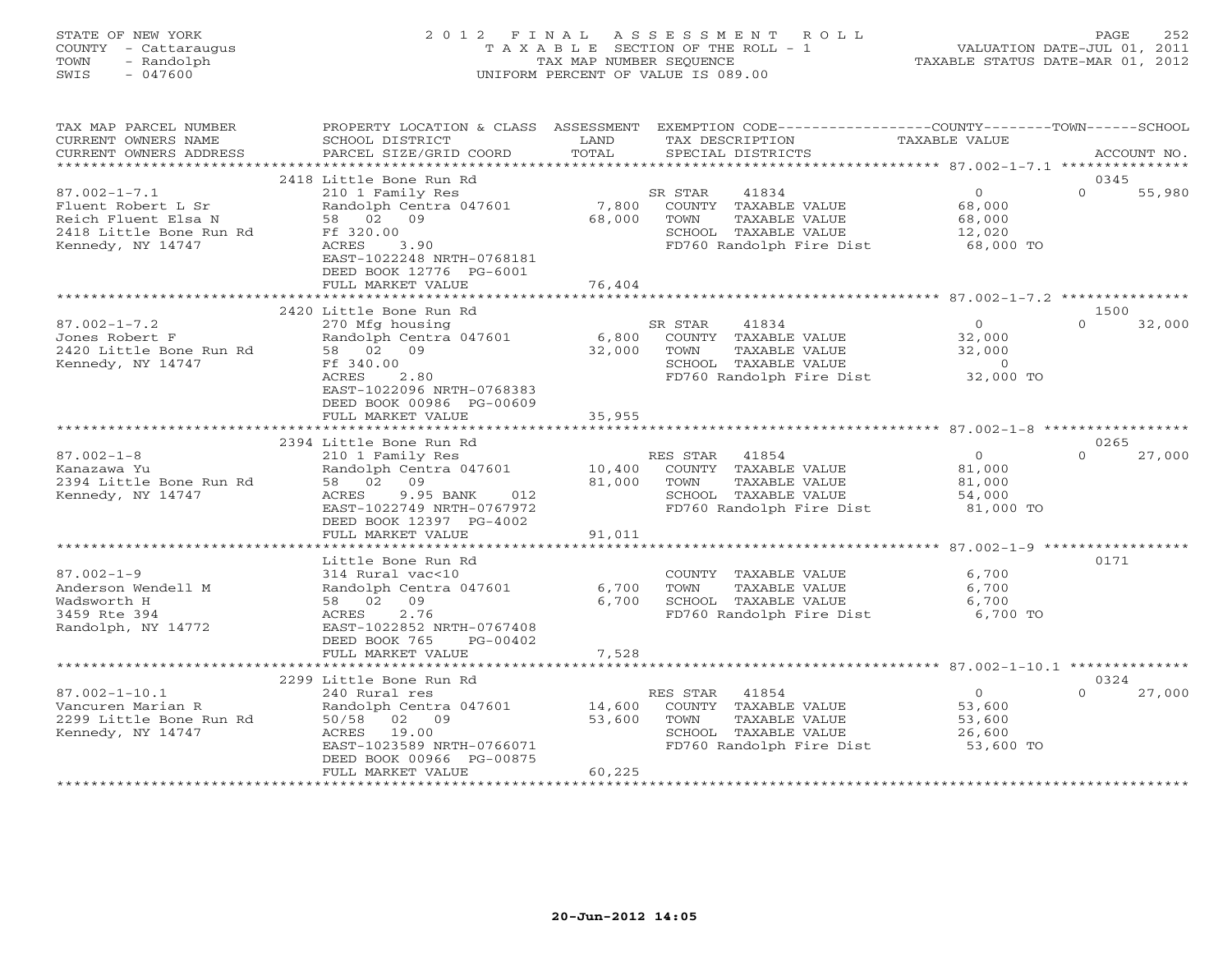# STATE OF NEW YORK 2 0 1 2 F I N A L A S S E S S M E N T R O L L PAGE 253 COUNTY - Cattaraugus T A X A B L E SECTION OF THE ROLL - 1 VALUATION DATE-JUL 01, 2011 TOWN - Randolph TAX MAP NUMBER SEQUENCE TAXABLE STATUS DATE-MAR 01, 2012 SWIS - 047600 UNIFORM PERCENT OF VALUE IS 089.00UNIFORM PERCENT OF VALUE IS 089.00

| TAX MAP PARCEL NUMBER<br>CURRENT OWNERS NAME | SCHOOL DISTRICT                                                       | LAND   | PROPERTY LOCATION & CLASS ASSESSMENT EXEMPTION CODE---------------COUNTY-------TOWN------SCHOOL<br>TAX DESCRIPTION | TAXABLE VALUE       |                          |
|----------------------------------------------|-----------------------------------------------------------------------|--------|--------------------------------------------------------------------------------------------------------------------|---------------------|--------------------------|
| CURRENT OWNERS ADDRESS                       | PARCEL SIZE/GRID COORD                                                | TOTAL  | SPECIAL DISTRICTS                                                                                                  |                     | ACCOUNT NO.              |
|                                              |                                                                       |        |                                                                                                                    |                     |                          |
| $87.002 - 1 - 10.2$                          | Little Bone Run Rd<br>323 Vacant rural                                |        | AG DISTOUT 41730                                                                                                   | 14,955              | 1507<br>14,955<br>14,955 |
| Kovel Kevin P                                |                                                                       |        | Randolph Centra 047601 36,100 COUNTY TAXABLE VALUE                                                                 | 21,145              |                          |
| 14260 Cabarrus Station Rd                    | 50 02 09                                                              | 36,100 | TOWN<br>TAXABLE VALUE                                                                                              | 21,145              |                          |
| Midland, NC 28107                            | ACRES 70.85<br>EAST-1023998 NRTH-0767620                              |        | SCHOOL TAXABLE VALUE<br>FD760 Randolph Fire Dist                                                                   | 21,145<br>36,100 TO |                          |
| MAY BE SUBJECT TO PAYMENT                    | DEED BOOK 00978 PG-00401                                              |        |                                                                                                                    |                     |                          |
| UNDER AGDIST LAW TIL 2019                    | FULL MARKET VALUE                                                     | 40,562 |                                                                                                                    |                     |                          |
|                                              |                                                                       |        |                                                                                                                    |                     |                          |
|                                              | Little Bone Run Rd                                                    |        |                                                                                                                    |                     | 1508                     |
| $87.002 - 1 - 10.3$<br>Kovel Kevin P         | 323 Vacant rural<br>Randolph Centra 047601 10,500                     |        | COUNTY TAXABLE VALUE 10,500<br>TOWN<br>TAXABLE VALUE                                                               | 10,500              |                          |
| 14260 Cabarrus Station Rd                    | 50 02 09                                                              | 10,500 | SCHOOL TAXABLE VALUE                                                                                               | 10,500              |                          |
| Midland, NC 28107                            | ACRES 30.00                                                           |        | FD760 Randolph Fire Dist 10,500 TO                                                                                 |                     |                          |
|                                              | EAST-1023501 NRTH-0765133                                             |        |                                                                                                                    |                     |                          |
|                                              | DEED BOOK 978<br>$PG-401$                                             |        |                                                                                                                    |                     |                          |
|                                              | FULL MARKET VALUE                                                     | 11,798 |                                                                                                                    |                     |                          |
|                                              | 2292 Little Bone Run Run                                              |        |                                                                                                                    |                     | 1534                     |
| $87.002 - 1 - 10.4$                          | 210 1 Family Res                                                      |        | RES STAR 41854                                                                                                     | $\overline{0}$      | $\Omega$<br>27,000       |
| Hind Gretchen A                              | 210 1 Family Res<br>Randolph Centra 047601 5,300 COUNTY TAXABLE VALUE |        |                                                                                                                    | 81,000              |                          |
| Hind Phillip                                 | 50 2 9                                                                | 81,000 | TOWN<br>TAXABLE VALUE                                                                                              |                     |                          |
| 2292 Little Bone Run Rd                      | ACRES 1.35 BANK 081                                                   |        | SCHOOL TAXABLE VALUE                                                                                               | 81,000<br>54,000    |                          |
| Kennedy, NY 14747                            | EAST-1024119 NRTH-0766108                                             |        | FD760 Randolph Fire Dist 81,000 TO                                                                                 |                     |                          |
|                                              | DEED BOOK 1015 PG-574                                                 |        |                                                                                                                    |                     |                          |
|                                              | FULL MARKET VALUE                                                     | 91,011 |                                                                                                                    |                     |                          |
|                                              | Little Bone Run Rd                                                    |        |                                                                                                                    |                     | 0126                     |
| $87.002 - 1 - 11$                            | 314 Rural vac<10                                                      |        | COUNTY TAXABLE VALUE                                                                                               | 4,800               |                          |
| Szeliga Frank                                | Randolph Centra 047601                                                | 4,800  | TAXABLE VALUE<br>TOWN                                                                                              | 4,800               |                          |
| 4800 Boncrest Rd                             | 50 02 09                                                              | 4,800  | SCHOOL TAXABLE VALUE                                                                                               | 4,800               |                          |
| Williamsville, NY 14221                      | FRNT 150.00 DPTH 265.00                                               |        | FD760 Randolph Fire Dist 4,800 TO                                                                                  |                     |                          |
|                                              | EAST-1023610 NRTH-0766654                                             |        |                                                                                                                    |                     |                          |
|                                              | DEED BOOK 13531 PG-2001<br>FULL MARKET VALUE                          | 5,393  |                                                                                                                    |                     |                          |
|                                              |                                                                       |        |                                                                                                                    |                     |                          |
|                                              | 2266 Little Bone Run Rd                                               |        |                                                                                                                    |                     | 0273                     |
| $87.002 - 1 - 12.1$                          | 240 Rural res                                                         |        | COUNTY TAXABLE VALUE 72,800                                                                                        |                     |                          |
| Kovel Kevin P                                | Randolph Centra 047601                                                | 38,300 | TOWN<br>TAXABLE VALUE                                                                                              | 72,800              |                          |
| 14260 Cabarrus Station Rd                    | 50 02 09                                                              | 72,800 | SCHOOL TAXABLE VALUE                                                                                               | 72,800              |                          |
| Midland, NC 28107                            | ACRES 72.65                                                           |        | FD760 Randolph Fire Dist 72,800 TO                                                                                 |                     |                          |
|                                              | EAST-1024708 NRTH-0765986<br>DEED BOOK 886<br>PG-00611                |        |                                                                                                                    |                     |                          |
|                                              | FULL MARKET VALUE                                                     | 81,798 |                                                                                                                    |                     |                          |
|                                              |                                                                       |        |                                                                                                                    |                     |                          |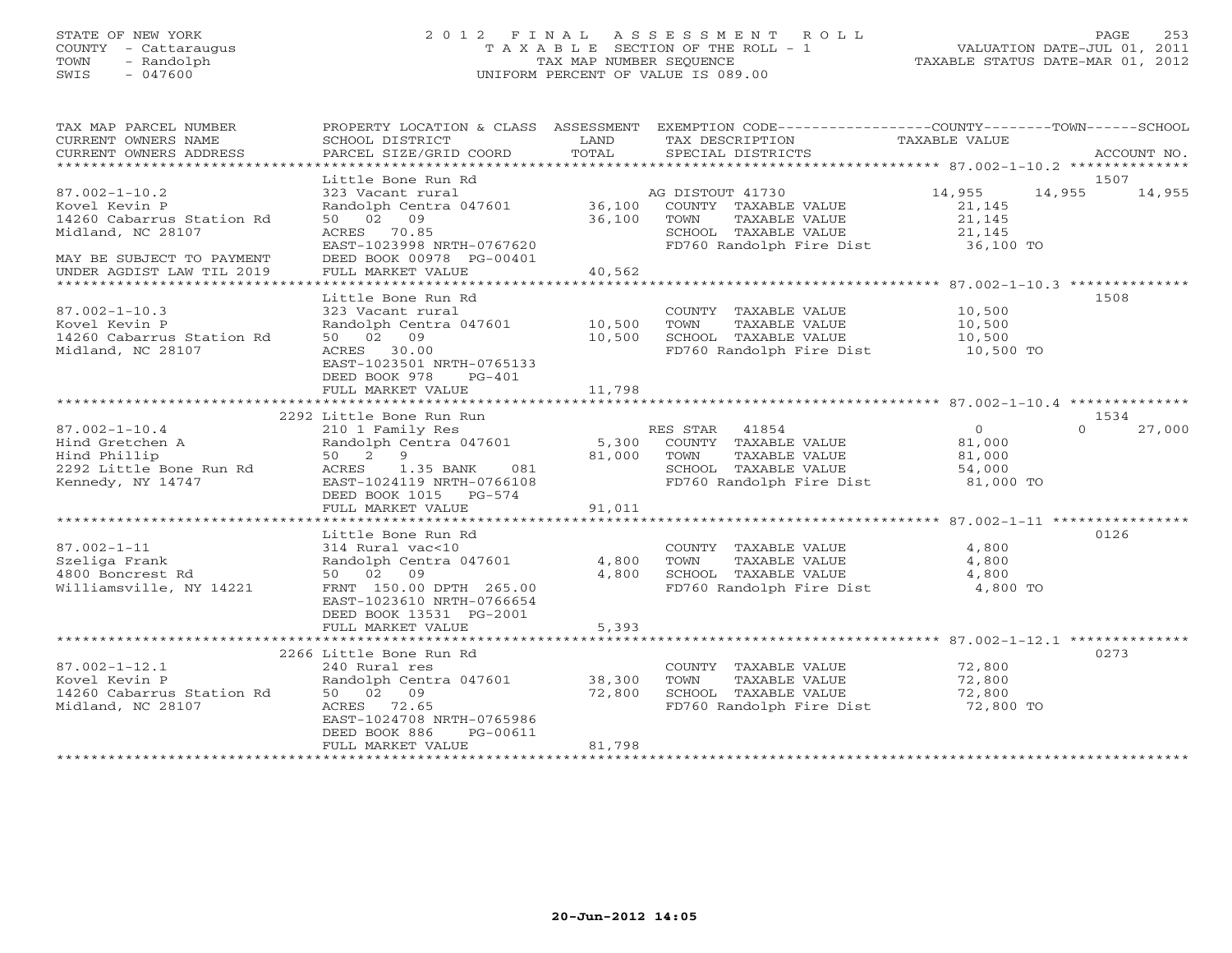# STATE OF NEW YORK 2 0 1 2 F I N A L A S S E S S M E N T R O L L PAGE 254 COUNTY - Cattaraugus T A X A B L E SECTION OF THE ROLL - 1 VALUATION DATE-JUL 01, 2011 TOWN - Randolph TAX MAP NUMBER SEQUENCE TAXABLE STATUS DATE-MAR 01, 2012 SWIS - 047600 UNIFORM PERCENT OF VALUE IS 089.00UNIFORM PERCENT OF VALUE IS 089.00

| TAX MAP PARCEL NUMBER<br>CURRENT OWNERS NAME                                             | SCHOOL DISTRICT                                                                                                                                                             | LAND             | PROPERTY LOCATION & CLASS ASSESSMENT EXEMPTION CODE---------------COUNTY-------TOWN------SCHOOL<br>TAX DESCRIPTION                           | TAXABLE VALUE                                       |                                          |
|------------------------------------------------------------------------------------------|-----------------------------------------------------------------------------------------------------------------------------------------------------------------------------|------------------|----------------------------------------------------------------------------------------------------------------------------------------------|-----------------------------------------------------|------------------------------------------|
| CURRENT OWNERS ADDRESS                                                                   | PARCEL SIZE/GRID COORD                                                                                                                                                      | TOTAL            | SPECIAL DISTRICTS                                                                                                                            |                                                     | ACCOUNT NO.                              |
|                                                                                          | Little Bone Run Rd                                                                                                                                                          |                  |                                                                                                                                              |                                                     | 0310                                     |
| $87.002 - 1 - 13$<br>Adams Ronald D<br>Adams Loretta J                                   | 910 Priv forest<br>Randolph Centra 047601<br>50 02 09                                                                                                                       | 84,800<br>84,800 | COUNTY TAXABLE VALUE<br>TOWN<br>TAXABLE VALUE<br>SCHOOL TAXABLE VALUE                                                                        | 84,800<br>84,800<br>84,800                          |                                          |
| 4244 Elm Creek Rd<br>Randolph, NY 14772                                                  | Boa<br>ACRES 121.73<br>EAST-1026261 NRTH-0765770<br>DEED BOOK 13850 PG-3004<br>FULL MARKET VALUE                                                                            | 95,281           | FD760 Randolph Fire Dist 84,800 TO                                                                                                           |                                                     |                                          |
|                                                                                          |                                                                                                                                                                             |                  |                                                                                                                                              |                                                     |                                          |
|                                                                                          | 12492 Bragg Rd                                                                                                                                                              |                  |                                                                                                                                              |                                                     | 0068                                     |
| $87.002 - 1 - 14.1$<br>Buck Richard C<br>Buck Gina M                                     | 271 Mfg housings<br>Example 12.1 and the centers of 12.7, 700 RES STAR 41854<br>42/43 02 09 110.900 COUNTY TAXABLI<br>$42/43$ 02 09                                         | 110,900          | SR ST MH 41844<br>COUNTY TAXABLE VALUE                                                                                                       | $\Omega$<br>$\Omega$<br>110,900                     | $\Omega$<br>50,000<br>$\Omega$<br>27,000 |
| 12492 Bragg Rd<br>Randolph, NY 14772                                                     | ACRES 114.85<br>EAST-1028100 NRTH-0768200<br>DEED BOOK 00981 PG-00400<br>FULL MARKET VALUE                                                                                  |                  | TAXABLE VALUE<br>TOWN<br>SCHOOL TAXABLE VALUE<br>FD760 Randolph Fire Dist 110,900 TO<br>WS760 Watershed 22,180 TO<br>124,607 WS760 Watershed | 110,900<br>33,900                                   |                                          |
|                                                                                          |                                                                                                                                                                             |                  |                                                                                                                                              |                                                     |                                          |
|                                                                                          | 12372 Bragg Rd                                                                                                                                                              |                  |                                                                                                                                              |                                                     | 1429                                     |
| $87.002 - 1 - 14.2$<br>Wendell William B<br>PO Box 111<br>East Randolph, NY 14730        | 312 Vac w/imprv<br>Randolph Centra 047601<br>42 02 09<br>5.35<br>ACRES<br>EAST-1027851 NRTH-0766710<br>DEED BOOK 00963 PG-00053                                             | 6,700<br>27,000  | COUNTY TAXABLE VALUE<br>TOWN<br>TAXABLE VALUE<br>SCHOOL TAXABLE VALUE<br>FD760 Randolph Fire Dist<br>WS760 Watershed                         | 27,000<br>27,000<br>27,000<br>27,000 TO<br>5,400 TO |                                          |
|                                                                                          | FULL MARKET VALUE                                                                                                                                                           | 30,337           |                                                                                                                                              |                                                     |                                          |
|                                                                                          |                                                                                                                                                                             |                  |                                                                                                                                              |                                                     |                                          |
| $87.002 - 1 - 15$<br>Danzer Forestland, Inc.<br>119 A.I.D. Drive<br>Darlington, PA 16115 | Bragg Rd<br>910 Priv forest<br>Randolph Centra 047601 36,700<br>42 02 09<br>ACRES 46.16<br>EAST-1029424 NRTH-0767343<br>DEED BOOK 153<br>PG-4002                            | 36,700           | COUNTY TAXABLE VALUE 36,700<br>TOWN<br>TAXABLE VALUE<br>SCHOOL TAXABLE VALUE<br>FD760 Randolph Fire Dist 36,700 TO<br>WS760 Watershed        | 36,700<br>36,700<br>7,340 TO                        | 0040                                     |
|                                                                                          | FULL MARKET VALUE                                                                                                                                                           | 41,236           |                                                                                                                                              |                                                     |                                          |
|                                                                                          |                                                                                                                                                                             |                  |                                                                                                                                              |                                                     |                                          |
| $87.002 - 1 - 16.1$                                                                      | 12276 Bragg Rd                                                                                                                                                              |                  | CVET C/T<br>41131                                                                                                                            | 16,250                                              | 0289<br>16,250<br>$\Omega$               |
| Shields Jean M<br>Shields Chet E<br>12276 Bragg Rd<br>Randolph, NY 14772                 | 240 Rural res<br>Randolph Centra 047601 10,000 RES STAR 41854<br>42 02 09<br>ACRES 15.20<br>EAST-1030615 NRTH-0767533<br>PERD BOOK 10755 PG-9001<br>DEED BOOK 10755 PG-9001 | 65,000           | COUNTY TAXABLE VALUE<br>TOWN<br>TAXABLE VALUE<br>SCHOOL TAXABLE VALUE 38,000<br>FD760 Randolph Fire Dist 65,000 TO                           | $\Omega$<br>48,750<br>48,750                        | 27,000<br>$\Omega$                       |
|                                                                                          | FULL MARKET VALUE                                                                                                                                                           |                  | 73,034 WS760 Watershed                                                                                                                       | 13,000 TO                                           |                                          |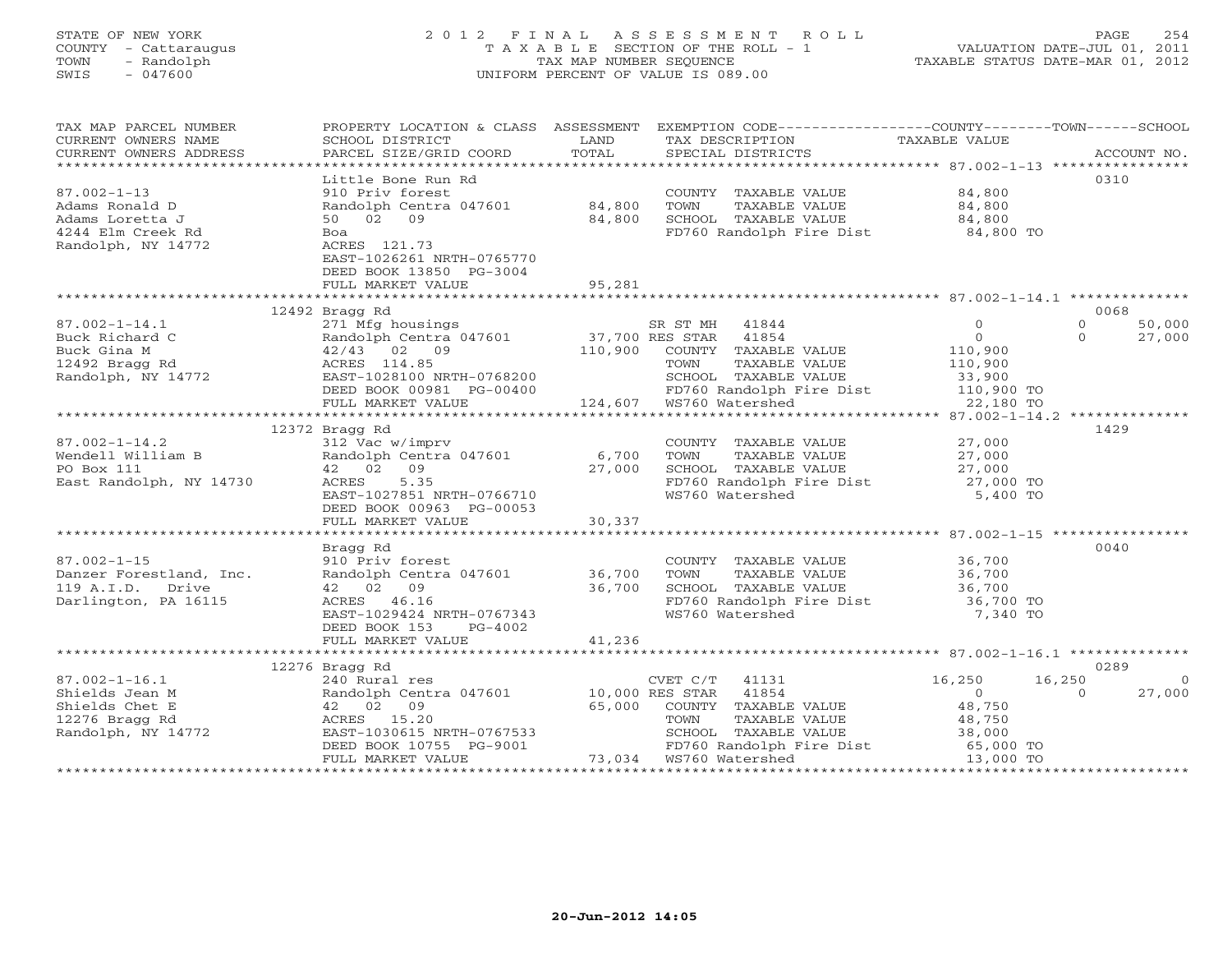# STATE OF NEW YORK 2 0 1 2 F I N A L A S S E S S M E N T R O L L PAGE 255 COUNTY - Cattaraugus T A X A B L E SECTION OF THE ROLL - 1 VALUATION DATE-JUL 01, 2011 TOWN - Randolph TAX MAP NUMBER SEQUENCE TAXABLE STATUS DATE-MAR 01, 2012 SWIS - 047600 UNIFORM PERCENT OF VALUE IS 089.00UNIFORM PERCENT OF VALUE IS 089.00

| TAX MAP PARCEL NUMBER<br>CURRENT OWNERS NAME<br>CURRENT OWNERS ADDRESS                                                                   | SCHOOL DISTRICT<br>PARCEL SIZE/GRID COORD                                                                                                                                                                                                           | LAND<br>TOTAL                     | PROPERTY LOCATION & CLASS ASSESSMENT EXEMPTION CODE---------------COUNTY-------TOWN------SCHOOL<br>TAX DESCRIPTION<br>SPECIAL DISTRICTS                  | TAXABLE VALUE                                                  | ACCOUNT NO.               |
|------------------------------------------------------------------------------------------------------------------------------------------|-----------------------------------------------------------------------------------------------------------------------------------------------------------------------------------------------------------------------------------------------------|-----------------------------------|----------------------------------------------------------------------------------------------------------------------------------------------------------|----------------------------------------------------------------|---------------------------|
|                                                                                                                                          |                                                                                                                                                                                                                                                     |                                   |                                                                                                                                                          |                                                                |                           |
|                                                                                                                                          | 12335 Bragg Rd                                                                                                                                                                                                                                      |                                   |                                                                                                                                                          |                                                                | 1105                      |
| $87.002 - 1 - 16.2$<br>Shields Chet<br>Shields Mary<br>12335 Bragg Rd<br>Randolph, NY 14772                                              | 210 1 Family Res<br>Randolph Centra 047601<br>42 02<br>09<br>7.00 BANK 012<br>ACRES<br>EAST-1029067 NRTH-0765926<br>DEED BOOK 00972 PG-00866<br>FULL MARKET VALUE                                                                                   | 10,600<br>49,000<br>366<br>55,056 | RES STAR 41854<br>COUNTY TAXABLE VALUE<br>TAXABLE VALUE<br>TOWN<br>WS760 Watershed                                                                       | $\overline{0}$<br>49,000<br>49,000<br>9,800 TO                 | $\Omega$<br>27,000        |
|                                                                                                                                          |                                                                                                                                                                                                                                                     |                                   |                                                                                                                                                          |                                                                |                           |
| $87.002 - 1 - 16.3$                                                                                                                      | 12302 Bragg Rd<br>210 1 Family Res                                                                                                                                                                                                                  |                                   | WVET C/T 41121                                                                                                                                           | 8,385                                                          | 1102<br>8,385<br>$\Omega$ |
| Canniff Robert D<br>Canniff Sally L<br>Canniff Sally L<br>12302 Bragg Rd<br>Randolph, NY 14772                                           | $\angle$ 10 1 Family Res WVET C/T<br>Randolph Centra 047601 10,600 SR STAR<br>42 02 09<br>ACRES 14.92 BANK 032<br>EAST-1030160 NRTH-0767564 SCHOOL TAXABLE<br>DEED BOOK 00967 PG-00314 FD760 Randolph F<br>FULL MARKET VALUE 62,809 WS760 Watershed |                                   | 41834<br>55,900 COUNTY TAXABLE VALUE<br>TAXABLE VALUE<br>TOWN<br>SCHOOL TAXABLE VALUE<br>FD760 Randolph Fire Dist 55,900 TO<br>WS760 Watershed 11,180 TO | $\overline{0}$<br>47,515<br>47,515                             | 55,900<br>$\Omega$        |
|                                                                                                                                          |                                                                                                                                                                                                                                                     |                                   |                                                                                                                                                          |                                                                |                           |
| $87.002 - 1 - 16.4$                                                                                                                      | Bragg Rd<br>322 Rural vac>10                                                                                                                                                                                                                        |                                   | COUNTY TAXABLE VALUE                                                                                                                                     | 34,500                                                         | 1439                      |
| Sabella Dennis J<br>7621 Youngsville Rd<br>Tidioute, PA 16351                                                                            | Randolph Centra 047601<br>42 02 09<br>ACRES 70.50<br>EAST-1030399 NRTH-0765555<br>DEED BOOK 00978 PG-01083<br>FULL MARKET VALUE                                                                                                                     | 34,500<br>34,500<br>38,764        | INAABLE VALUE<br>SCHOOL TAXABLE VALUE<br>FD760 Bandelet<br>FD760 Randolph Fire Dist 34,500 TO<br>WS760 Watershed                                         | 34,500<br>34,500<br>6,900 TO                                   |                           |
|                                                                                                                                          |                                                                                                                                                                                                                                                     |                                   |                                                                                                                                                          |                                                                |                           |
| $87.002 - 1 - 17$<br>Adams Ronald D<br>Adams Loretta J<br>4244 Elm Creek Rd<br>Randolph, NY 14772                                        | Bragg Rd<br>910 Priv forest<br>Randolph Centra 047601<br>42 02 09<br>Boa<br>ACRES 102.87<br>EAST-1028345 NRTH-0765245<br>DEED BOOK 13850 PG-3004                                                                                                    | 70,700<br>70,700                  | COUNTY TAXABLE VALUE<br>TAXABLE VALUE<br>TOWN<br>SCHOOL TAXABLE VALUE<br>FD760 Randolph Fire Dist<br>WS760 Watershed                                     | 70,700<br>70.700<br>70,700<br>70,700<br>70,700 TO<br>14,140 TO | 0309                      |
|                                                                                                                                          | FULL MARKET VALUE                                                                                                                                                                                                                                   | 79,438                            |                                                                                                                                                          |                                                                |                           |
| $87.002 - 1 - 18$<br>HT VII QRS Trust<br>Hancock Forest Management<br>13950 Ballantyne Corporate PlS ACRES 334.06<br>Charlotte, NC 28277 | Little Bone Run Rd (Off)<br>910 Priv forest<br>Randolph Centra 047601 225,600<br>41 02 09<br>EAST-1029004 NRTH-0762312<br>DEED BOOK 4366 PG-6005                                                                                                    | 225,600                           | COUNTY TAXABLE VALUE<br>TOWN<br>TAXABLE VALUE<br>SCHOOL TAXABLE VALUE<br>FD760 Randolph Fire Dist                                                        | 225,600<br>225,600<br>225,600<br>st 225,600 TO                 | 0150                      |
|                                                                                                                                          | FULL MARKET VALUE                                                                                                                                                                                                                                   | 253,483                           |                                                                                                                                                          |                                                                |                           |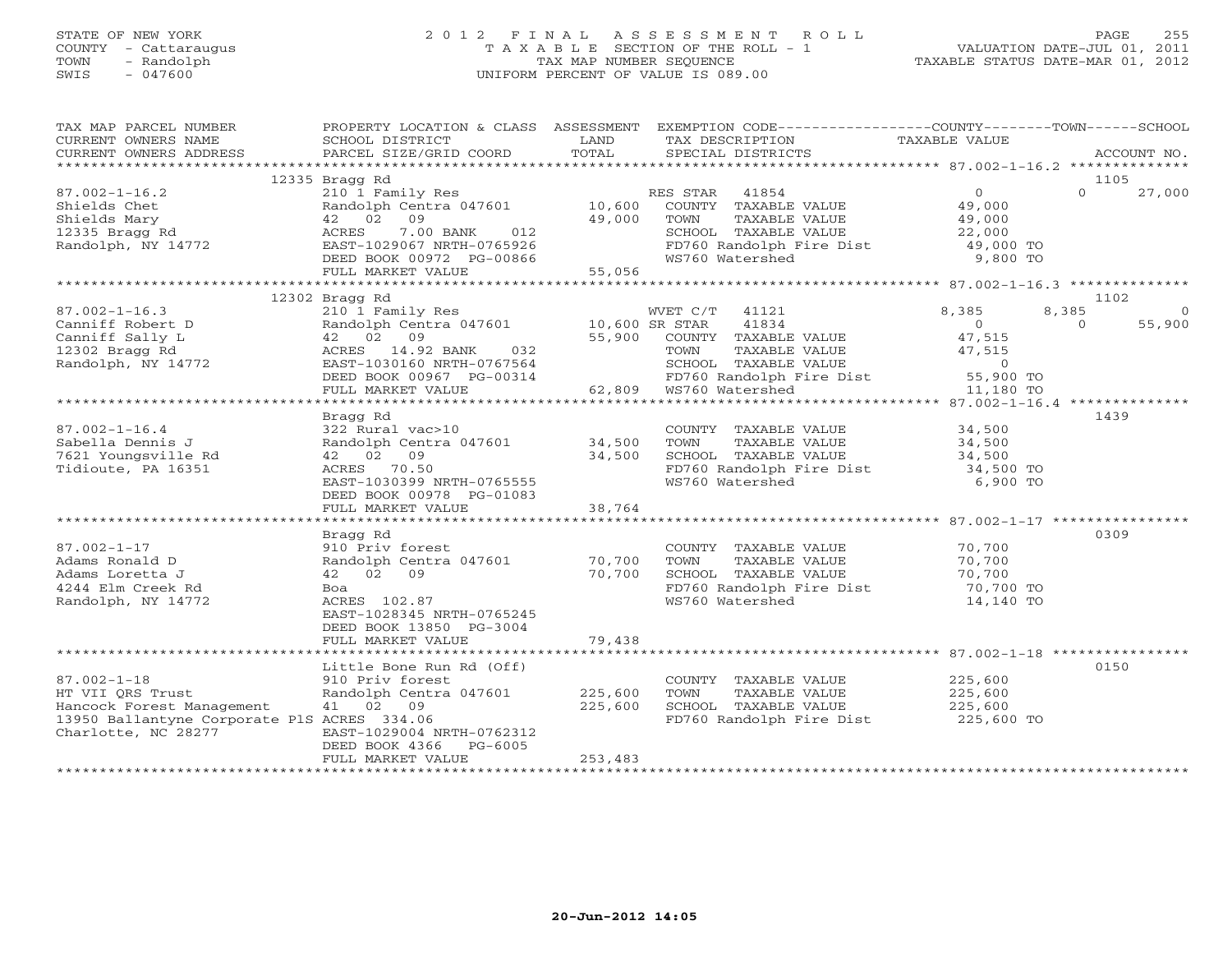# STATE OF NEW YORK 2 0 1 2 F I N A L A S S E S S M E N T R O L L PAGE 256 COUNTY - Cattaraugus T A X A B L E SECTION OF THE ROLL - 1 VALUATION DATE-JUL 01, 2011 TOWN - Randolph TAX MAP NUMBER SEQUENCE TAXABLE STATUS DATE-MAR 01, 2012 SWIS - 047600 UNIFORM PERCENT OF VALUE IS 089.00UNIFORM PERCENT OF VALUE IS 089.00

| TAX MAP PARCEL NUMBER<br>CURRENT OWNERS NAME<br>CURRENT OWNERS ADDRESS<br>************************* | PROPERTY LOCATION & CLASS ASSESSMENT<br>SCHOOL DISTRICT<br>PARCEL SIZE/GRID COORD                                                                          | LAND<br>TOTAL             | EXEMPTION CODE----------------COUNTY-------TOWN------SCHOOL<br>TAX DESCRIPTION<br>SPECIAL DISTRICTS                    | TAXABLE VALUE                                             | ACCOUNT NO.        |
|-----------------------------------------------------------------------------------------------------|------------------------------------------------------------------------------------------------------------------------------------------------------------|---------------------------|------------------------------------------------------------------------------------------------------------------------|-----------------------------------------------------------|--------------------|
| $87.002 - 1 - 19$<br>Ferraro John S<br>16 Bentley Ave<br>Lakewood, NY 14750                         | Little Bone Run Rd<br>323 Vacant rural<br>Randolph Centra 047601<br>09<br>49 02<br>1.98<br>ACRES<br>EAST-1026262 NRTH-0761482<br>DEED BOOK 561<br>PG-00589 | 6,000<br>6,000            | COUNTY TAXABLE VALUE<br>TOWN<br>TAXABLE VALUE<br>SCHOOL TAXABLE VALUE<br>FD760 Randolph Fire Dist                      | 6,000<br>6,000<br>6,000<br>6,000 TO                       | 0120               |
|                                                                                                     | FULL MARKET VALUE                                                                                                                                          | 6,742                     |                                                                                                                        |                                                           |                    |
|                                                                                                     | 2091 Little Bone Run Rd                                                                                                                                    |                           |                                                                                                                        |                                                           | 0129               |
| $87.002 - 1 - 20.1$<br>Craumer Sharon F<br>2091 Little Bone Run Rd<br>Kennedy, NY 14747             | 210 1 Family Res<br>Randolph Centra 047601<br>49 02 09<br>ACRES<br>7.25 BANK<br>082<br>EAST-1025164 NRTH-0763974<br>DEED BOOK 10963 PG-7001                | 10,850<br>90,850          | RES STAR<br>41854<br>COUNTY TAXABLE VALUE<br>TOWN<br>TAXABLE VALUE<br>SCHOOL TAXABLE VALUE<br>FD760 Randolph Fire Dist | $\circ$<br>90,850<br>90,850<br>63,850<br>90,850 TO        | 27,000<br>$\Omega$ |
|                                                                                                     | FULL MARKET VALUE                                                                                                                                          | 102,079                   |                                                                                                                        |                                                           |                    |
|                                                                                                     |                                                                                                                                                            |                           |                                                                                                                        |                                                           |                    |
|                                                                                                     | Little Bone Run                                                                                                                                            |                           |                                                                                                                        |                                                           | 1616               |
| $87.002 - 1 - 20.2$<br>Ryder Steven T<br>412 N Lincoln St<br>Burbank, CA 91506                      | 322 Rural vac>10<br>Randolph Centra 047601<br>ACRES 61.50<br>EAST-1026490 NRTH-0763569                                                                     | 28,350<br>28,350          | COUNTY TAXABLE VALUE<br>TAXABLE VALUE<br>TOWN<br>SCHOOL TAXABLE VALUE<br>FD760 Randolph Fire Dist                      | 28,350<br>28,350<br>28,350<br>28,350 TO                   |                    |
|                                                                                                     | DEED BOOK 10699 PG-2001                                                                                                                                    |                           |                                                                                                                        |                                                           |                    |
|                                                                                                     | FULL MARKET VALUE<br>******************                                                                                                                    | 31,854<br>*********       |                                                                                                                        | ************************ 87.002-1-20.3 **************     |                    |
| $87.002 - 1 - 20.3$                                                                                 | Little Bone Run Rd<br>322 Rural vac>10                                                                                                                     |                           | COUNTY TAXABLE VALUE                                                                                                   | 29,500                                                    | 1622               |
| Leed Steven                                                                                         | Randolph Centra 047601                                                                                                                                     | 29,500                    | TOWN<br>TAXABLE VALUE                                                                                                  | 29,500                                                    |                    |
| Heinsey Clyde<br>85 Kline Rd<br>Denver, PA 17517                                                    | 29.25<br>ACRES<br>EAST-1025462 NRTH-0763061<br>DEED BOOK 8589<br>PG-9002                                                                                   | 29,500                    | SCHOOL TAXABLE VALUE<br>FD760 Randolph Fire Dist                                                                       | 29,500<br>29,500 TO                                       |                    |
|                                                                                                     | FULL MARKET VALUE                                                                                                                                          | 33,146                    |                                                                                                                        |                                                           |                    |
|                                                                                                     |                                                                                                                                                            |                           |                                                                                                                        |                                                           |                    |
|                                                                                                     | 2194 Little Bone Run Rd                                                                                                                                    |                           |                                                                                                                        |                                                           | 0193               |
| $87.002 - 1 - 21$<br>Ryder Wallace H Jr<br>2194 Little Bone Run Rd<br>Kennedy, NY 14747             | 210 1 Family Res<br>Randolph Centra 047601<br>50 02<br>09<br>2.03<br>ACRES<br>EAST-1025489 NRTH-0764535<br>DEED BOOK 00921 PG-00744<br>FULL MARKET VALUE   | 6,000<br>39,000<br>43,820 | 41854<br>RES STAR<br>COUNTY TAXABLE VALUE<br>TOWN<br>TAXABLE VALUE<br>SCHOOL TAXABLE VALUE<br>FD760 Randolph Fire Dist | $\overline{0}$<br>39,000<br>39,000<br>12,000<br>39,000 TO | $\Omega$<br>27,000 |
|                                                                                                     | *******************                                                                                                                                        |                           |                                                                                                                        |                                                           |                    |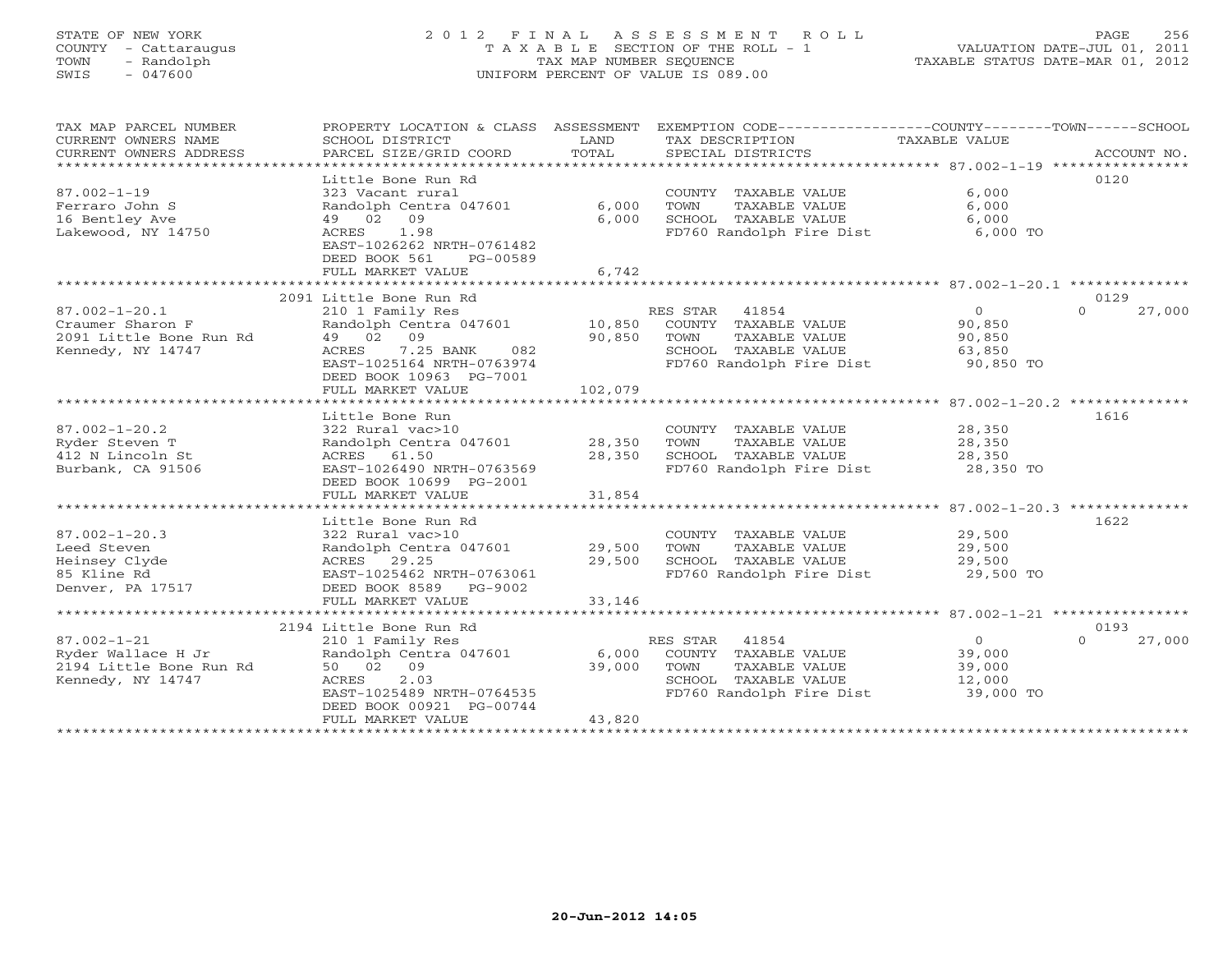# STATE OF NEW YORK 2 0 1 2 F I N A L A S S E S S M E N T R O L L PAGE 257 COUNTY - Cattaraugus T A X A B L E SECTION OF THE ROLL - 1 VALUATION DATE-JUL 01, 2011 TOWN - Randolph TAX MAP NUMBER SEQUENCE TAXABLE STATUS DATE-MAR 01, 2012 SWIS - 047600 UNIFORM PERCENT OF VALUE IS 089.00UNIFORM PERCENT OF VALUE IS 089.00

| TAX MAP PARCEL NUMBER                       | PROPERTY LOCATION & CLASS ASSESSMENT |         | EXEMPTION CODE-----------------COUNTY-------TOWN------SCHOOL |               |             |
|---------------------------------------------|--------------------------------------|---------|--------------------------------------------------------------|---------------|-------------|
| CURRENT OWNERS NAME                         | SCHOOL DISTRICT                      | LAND    | TAX DESCRIPTION                                              | TAXABLE VALUE |             |
| CURRENT OWNERS ADDRESS                      | PARCEL SIZE/GRID COORD               | TOTAL   | SPECIAL DISTRICTS                                            |               | ACCOUNT NO. |
|                                             |                                      |         |                                                              |               |             |
|                                             | Little Bone Run Rd                   |         |                                                              |               | 0151        |
| $87.002 - 1 - 22.1$                         | 910 Priv forest                      |         | COUNTY TAXABLE VALUE                                         | 210,600       |             |
| HT VII ORS Trust                            | Randolph Centra 047601               | 210,600 | TOWN<br>TAXABLE VALUE                                        | 210,600       |             |
| Hancock Forest Management 49/50 02 09       |                                      | 210,600 | SCHOOL TAXABLE VALUE                                         | 210,600       |             |
| 13950 Ballantyne Corporate PlS ACRES 281.85 |                                      |         | FD760 Randolph Fire Dist                                     | 210,600 TO    |             |
| Charlotte, NC 28277                         | EAST-1024732 NRTH-0762110            |         |                                                              |               |             |
|                                             | DEED BOOK 4366 PG-6005               |         |                                                              |               |             |
|                                             | FULL MARKET VALUE                    | 236,629 |                                                              |               |             |
|                                             |                                      |         |                                                              |               |             |
|                                             | 2042 Little Bone Run Rd              |         |                                                              |               | 1326        |
| $87.002 - 1 - 22.2$                         | 260 Seasonal res                     |         | COUNTY TAXABLE VALUE                                         | 39,000        |             |
| Sherman Edward                              | Randolph Centra 047601               | 6,800   | TAXABLE VALUE<br>TOWN                                        | 39,000        |             |
| 2042 Little Bone Run Rd                     | 49 02 09                             | 39,000  | SCHOOL TAXABLE VALUE                                         | 39,000        |             |
| Kennedy, NY 14747                           | 2.80<br>ACRES                        |         | FD760 Randolph Fire Dist                                     | 39,000 TO     |             |
|                                             | EAST-1026243 NRTH-0761173            |         |                                                              |               |             |
|                                             | DEED BOOK 14500 PG-5001              |         |                                                              |               |             |
|                                             | FULL MARKET VALUE                    | 43,820  |                                                              |               |             |
|                                             |                                      |         |                                                              |               |             |
|                                             | Little Bone Run Rd                   |         |                                                              |               | 1367        |
| $87.002 - 1 - 22.3$                         | 312 Vac w/imprv                      |         | COUNTY TAXABLE VALUE                                         | 9,400         |             |
| Belstadt Ricky P                            | Randolph Centra 047601               | 9,000   | TOWN<br>TAXABLE VALUE                                        | 9,400         |             |
| 7144 Townline Rd                            | 49 02 09                             | 9,400   | SCHOOL TAXABLE VALUE                                         | 9,400         |             |
| North Tonawanda, NY 14120                   | ACRES<br>5.05                        |         | FD760 Randolph Fire Dist 9,400 TO                            |               |             |
|                                             | EAST-1025998 NRTH-0760785            |         |                                                              |               |             |
|                                             | DEED BOOK 996<br>PG-1095             |         |                                                              |               |             |
|                                             | FULL MARKET VALUE                    | 10,562  |                                                              |               |             |
|                                             |                                      |         |                                                              |               |             |
|                                             | 2181 Swanson Hill Rd                 |         |                                                              |               | 0117        |
| $87.002 - 1 - 23.1$                         | 910 Priv forest                      |         | COUNTY TAXABLE VALUE                                         | 102,500       |             |
| Top O The Run Inc                           | Randolph Centra 047601               | 69,200  | TAXABLE VALUE<br>TOWN                                        | 102,500       |             |
| 320 Park St                                 | 57 02 09                             | 102,500 | SCHOOL TAXABLE VALUE                                         | 102,500       |             |
| Jamestown, NY 14701                         | ACRES 71.78                          |         | FD760 Randolph Fire Dist 102,500 TO                          |               |             |
|                                             | EAST-1021083 NRTH-0763548            |         |                                                              |               |             |
|                                             | DEED BOOK 862<br>PG-00691            |         |                                                              |               |             |
|                                             | FULL MARKET VALUE                    | 115,169 |                                                              |               |             |
|                                             |                                      |         |                                                              |               |             |
|                                             | Swanson Hill Rd                      |         |                                                              |               | 1213        |
| $87.002 - 1 - 23.2$                         | 910 Priv forest                      |         | COUNTY TAXABLE VALUE                                         | 97,500        |             |
| Swanson Hill Tree Farm Lp                   | Randolph Centra 047601               | 97,500  | TOWN<br>TAXABLE VALUE                                        | 97,500        |             |
| 1894 Camp St Ext                            | 57 02 09                             | 97,500  | SCHOOL TAXABLE VALUE                                         | 97,500        |             |
| Jamestown, NY 14701                         | ACRES 150.00                         |         | FD760 Randolph Fire Dist                                     | 97,500 TO     |             |
|                                             | EAST-1022191 NRTH-0762224            |         |                                                              |               |             |
|                                             | DEED BOOK 00988 PG-00881             |         |                                                              |               |             |
|                                             | FULL MARKET VALUE                    | 109,551 |                                                              |               |             |
|                                             |                                      |         |                                                              |               |             |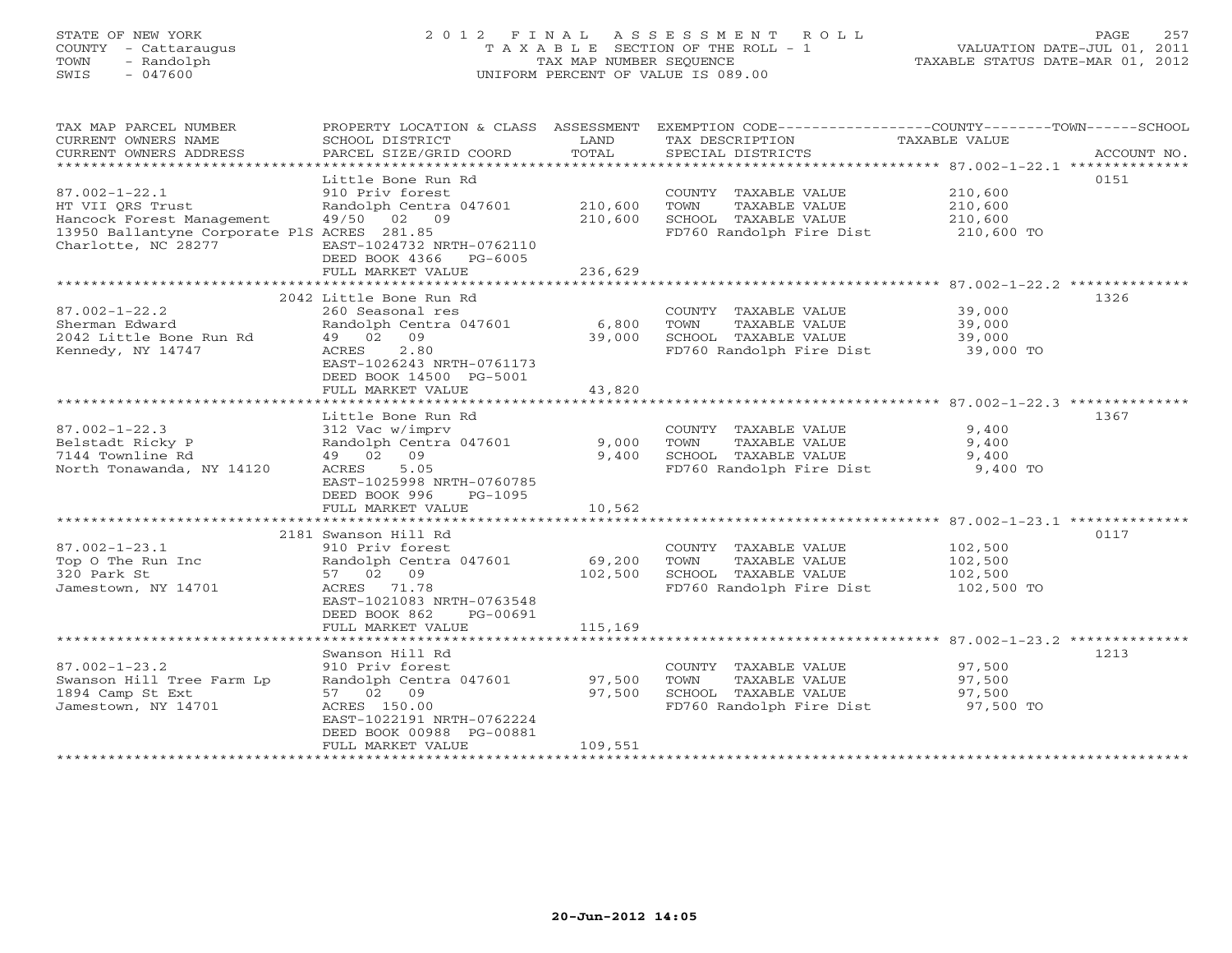# STATE OF NEW YORK 2 0 1 2 F I N A L A S S E S S M E N T R O L L PAGE 258 COUNTY - Cattaraugus T A X A B L E SECTION OF THE ROLL - 1 VALUATION DATE-JUL 01, 2011 TOWN - Randolph TAX MAP NUMBER SEQUENCE TAXABLE STATUS DATE-MAR 01, 2012 SWIS - 047600 UNIFORM PERCENT OF VALUE IS 089.00UNIFORM PERCENT OF VALUE IS 089.00

| TAX MAP PARCEL NUMBER<br>CURRENT OWNERS NAME<br>CURRENT OWNERS ADDRESS | PROPERTY LOCATION & CLASS ASSESSMENT<br>SCHOOL DISTRICT<br>PARCEL SIZE/GRID COORD | LAND<br>TOTAL        | EXEMPTION CODE----------------COUNTY-------TOWN-----SCHOOL<br>TAX DESCRIPTION<br>SPECIAL DISTRICTS | TAXABLE VALUE                                      | ACCOUNT NO. |
|------------------------------------------------------------------------|-----------------------------------------------------------------------------------|----------------------|----------------------------------------------------------------------------------------------------|----------------------------------------------------|-------------|
|                                                                        |                                                                                   |                      |                                                                                                    |                                                    |             |
|                                                                        | Swanson Hill Rd                                                                   |                      |                                                                                                    |                                                    | 1341        |
| $87.002 - 1 - 23.3$                                                    | 910 Priv forest                                                                   |                      | COUNTY TAXABLE VALUE                                                                               | 22,000                                             |             |
| Swanson Hill Tree Farm Lp                                              | Randolph Centra 047601                                                            | 22,000               | TOWN<br>TAXABLE VALUE                                                                              | 22,000                                             |             |
| 1894 Camp St Ext<br>Jamestown, NY 14701                                | 57 02 09<br>ACRES 33.90                                                           | 22,000               | SCHOOL TAXABLE VALUE<br>FD760 Randolph Fire Dist                                                   | 22,000<br>22,000 TO                                |             |
|                                                                        | EAST-1020647 NRTH-0761552                                                         |                      |                                                                                                    |                                                    |             |
|                                                                        | DEED BOOK 00988 PG-00881                                                          |                      |                                                                                                    |                                                    |             |
|                                                                        | FULL MARKET VALUE                                                                 | 24,719               |                                                                                                    |                                                    |             |
|                                                                        | *******************                                                               | ******************** |                                                                                                    |                                                    |             |
|                                                                        | Swanson Hill Rd (Off)                                                             |                      |                                                                                                    |                                                    | 0007        |
| $87.002 - 1 - 24$                                                      | 910 Priv forest                                                                   |                      | COUNTY TAXABLE VALUE                                                                               | 65,600                                             |             |
| Adams Lumber Co Inc                                                    | Randolph Centra 047601                                                            | 65,600               | TOWN<br>TAXABLE VALUE                                                                              | 65,600                                             |             |
| 6052 Adams Rd                                                          | 57 02<br>09                                                                       | 65,600               | SCHOOL TAXABLE VALUE                                                                               | 65,600                                             |             |
| Cattaraugus, NY 14719                                                  | Boa                                                                               |                      | FD760 Randolph Fire Dist                                                                           | 65,600 TO                                          |             |
|                                                                        | ACRES 100.00<br>EAST-1019682 NRTH-0762568                                         |                      |                                                                                                    |                                                    |             |
|                                                                        | DEED BOOK 766<br>PG-01179                                                         |                      |                                                                                                    |                                                    |             |
|                                                                        | FULL MARKET VALUE                                                                 | 73,708               |                                                                                                    |                                                    |             |
|                                                                        | ***********************                                                           |                      |                                                                                                    |                                                    |             |
|                                                                        | 2385 Little Bone Run                                                              |                      |                                                                                                    |                                                    | 0096        |
| $87.002 - 1 - 25.1$                                                    | 312 Vac w/imprv                                                                   |                      | COUNTY TAXABLE VALUE                                                                               | 23,800                                             |             |
| Shelters Thomas F                                                      | Randolph Centra 047601                                                            | 13,800               | TOWN<br>TAXABLE VALUE                                                                              | 23,800                                             |             |
| Mamon Denise M                                                         | 58 02 09                                                                          | 23,800               | SCHOOL TAXABLE VALUE                                                                               | 23,800                                             |             |
| PO Box 520B                                                            | Ff 824.00                                                                         |                      | FD760 Randolph Fire Dist                                                                           | 23,800 TO                                          |             |
| Kennedy, NY 14747                                                      | ACRES 10.85                                                                       |                      |                                                                                                    |                                                    |             |
|                                                                        | EAST-1022650 NRTH-0766995                                                         |                      |                                                                                                    |                                                    |             |
|                                                                        | DEED BOOK 6379<br>PG-8002                                                         |                      |                                                                                                    |                                                    |             |
|                                                                        | FULL MARKET VALUE<br>**********************                                       | 26,742<br>********   |                                                                                                    | ********************* 87.002-1-25.2 ************** |             |
|                                                                        | 2212 Swanson Hill                                                                 |                      |                                                                                                    |                                                    | 1615        |
| $87.002 - 1 - 25.2$                                                    | 270 Mfg housing                                                                   |                      | COUNTY TAXABLE VALUE                                                                               | 75,000                                             |             |
| Bluff Timothy M                                                        | Randolph Centra 047601                                                            | 60,000               | TOWN<br>TAXABLE VALUE                                                                              | 75,000                                             |             |
| Bluff Daniel B                                                         | 58 02 09                                                                          | 75,000               | SCHOOL TAXABLE VALUE                                                                               | 75,000                                             |             |
| 6379 Center St                                                         | Ff 656.00                                                                         |                      | FD760 Randolph Fire Dist                                                                           | 75,000 TO                                          |             |
| Lakeview, NY 14085                                                     | ACRES 92.50                                                                       |                      |                                                                                                    |                                                    |             |
|                                                                        | EAST-1022224 NRTH-0765453                                                         |                      |                                                                                                    |                                                    |             |
|                                                                        | DEED BOOK 6379<br>PG-8001                                                         |                      |                                                                                                    |                                                    |             |
|                                                                        | FULL MARKET VALUE<br>*********                                                    | 84,270               |                                                                                                    |                                                    |             |
|                                                                        | 12389 Bragg Rd                                                                    |                      |                                                                                                    |                                                    | 0237        |
| $87.002 - 1 - 26$                                                      | 260 Seasonal res                                                                  |                      | COUNTY TAXABLE VALUE                                                                               | 13,100                                             |             |
| O'Donnell Robert E                                                     | Randolph Centra 047601                                                            | 6,900                | TOWN<br>TAXABLE VALUE                                                                              | 13,100                                             |             |
| O'Donnell Judith                                                       | 42 02<br>09                                                                       | 13,100               | SCHOOL TAXABLE VALUE                                                                               | 13,100                                             |             |
| 72 Kent Ave                                                            | 2.95<br>ACRES                                                                     |                      | FD760 Randolph Fire Dist                                                                           | 13,100 TO                                          |             |
| Blasdell, NY 14219                                                     | EAST-1027422 NRTH-0766581                                                         |                      | WS760 Watershed                                                                                    | 2,620 TO                                           |             |
|                                                                        | DEED BOOK 859<br>PG-00884                                                         |                      |                                                                                                    |                                                    |             |
|                                                                        | FULL MARKET VALUE                                                                 | 14,719               |                                                                                                    |                                                    |             |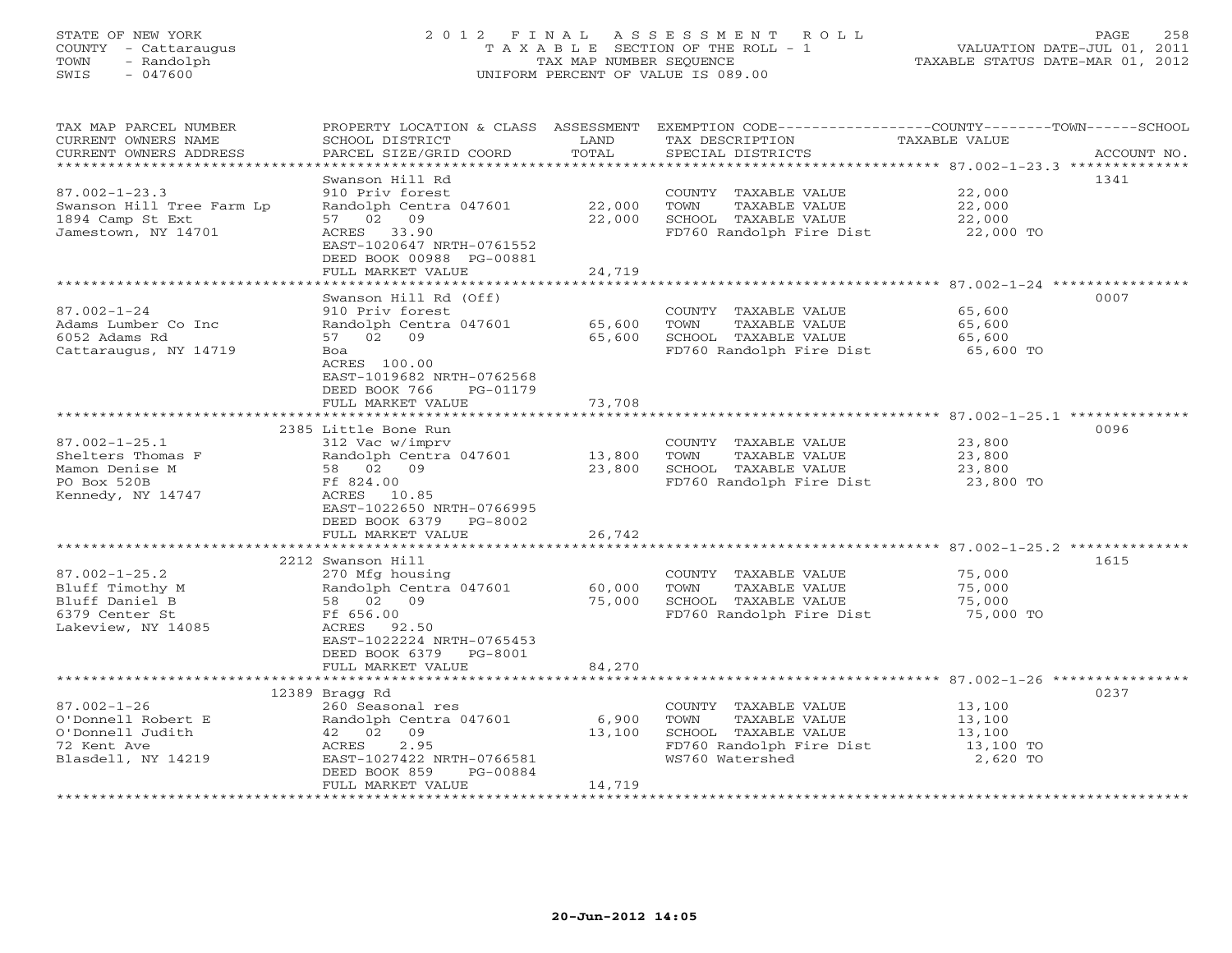# STATE OF NEW YORK 2 0 1 2 F I N A L A S S E S S M E N T R O L L PAGE 259 COUNTY - Cattaraugus T A X A B L E SECTION OF THE ROLL - 1 VALUATION DATE-JUL 01, 2011 TOWN - Randolph TAX MAP NUMBER SEQUENCE TAXABLE STATUS DATE-MAR 01, 2012 SWIS - 047600 UNIFORM PERCENT OF VALUE IS 089.00UNIFORM PERCENT OF VALUE IS 089.00

| TAX MAP PARCEL NUMBER<br>CURRENT OWNERS NAME                                                                                                                                                                                                                                                                                                                 | SCHOOL DISTRICT                                                                                                                                                           | LAND | PROPERTY LOCATION & CLASS ASSESSMENT EXEMPTION CODE---------------COUNTY-------TOWN------SCHOOL<br>TAX DESCRIPTION                                                                                                                                                                                                                                                               | TAXABLE VALUE                         |                    |                  |
|--------------------------------------------------------------------------------------------------------------------------------------------------------------------------------------------------------------------------------------------------------------------------------------------------------------------------------------------------------------|---------------------------------------------------------------------------------------------------------------------------------------------------------------------------|------|----------------------------------------------------------------------------------------------------------------------------------------------------------------------------------------------------------------------------------------------------------------------------------------------------------------------------------------------------------------------------------|---------------------------------------|--------------------|------------------|
|                                                                                                                                                                                                                                                                                                                                                              |                                                                                                                                                                           |      |                                                                                                                                                                                                                                                                                                                                                                                  |                                       |                    |                  |
|                                                                                                                                                                                                                                                                                                                                                              | 2495 Pine Hill Rd                                                                                                                                                         |      |                                                                                                                                                                                                                                                                                                                                                                                  |                                       | 0246               |                  |
| $\begin{array}{cccccccc} 88.001-1-2 & 2495 & \text{Piniblbad Andrew J} & 2495 & \text{Pinibilbad Andrew J} & 2495 & \text{Pinibilbad Andrew J} & 2408 & \text{RMS STAR} & 41854 & 0 & 27,000 \\ & 2408 & 2408 & 2408 & 2408 & 2408 & 2408 & 2408 & 2408 \\ \text{Pinibilad Andrew J} & 2408 & 2408 & 2408 & 2408 & 2408 \\ \text{Pinibilad Lacey & 2408 & 2$ |                                                                                                                                                                           |      |                                                                                                                                                                                                                                                                                                                                                                                  |                                       |                    |                  |
|                                                                                                                                                                                                                                                                                                                                                              |                                                                                                                                                                           |      |                                                                                                                                                                                                                                                                                                                                                                                  |                                       |                    |                  |
| $88.001 - 1 - 3.1$                                                                                                                                                                                                                                                                                                                                           | 12006 Cross Rd<br>240 Rural res<br>DEED BOOK 869<br>PG-00981<br>FULL MARKET VALUE 180,787                                                                                 |      | COUNTY TAXABLE VALUE 160,900<br>TOWN TAXABLE VALUE 160,900<br>SCHOOL TAXABLE VALUE 160,900<br>EUROUL INANDER VIEWS<br>FD760 Randolph Fire Dist 160,900 TO<br>WSTAN Watershed 32,180 TO                                                                                                                                                                                           |                                       | 0024               |                  |
|                                                                                                                                                                                                                                                                                                                                                              |                                                                                                                                                                           |      |                                                                                                                                                                                                                                                                                                                                                                                  |                                       |                    |                  |
|                                                                                                                                                                                                                                                                                                                                                              | 12000 Cross Rd                                                                                                                                                            |      |                                                                                                                                                                                                                                                                                                                                                                                  |                                       | 1104               |                  |
| 98.001-1-3.2<br>Hall Willard C Randolph Centra 047601 5,000 COUNII<br>2011inger Diane 26 02 09<br>12000 Cross Rd FRNT 135.00 DPTH 325.00 SCHOOL<br>Randolph, NY 14772 DEED BOOK 00936 PG-00403 WS760 WS760 V<br>FULL MARKET VALUE<br>FULL                                                                                                                    |                                                                                                                                                                           |      | UIDEN NOTE: NOTE: THE STAR 41854 MESS ON THE 1999 MESS ON THE 1999 MESS TAR 41854 MESS ON THE 1999 MESS TAR 41854<br>Randolph Centra 047601 5,000 COUNTY TAXABLE VALUE 39,000<br>26 02 09 39,000 TOWN TAXABLE VALUE 39,000<br>TOWN TAXABLE VALUE<br>SCHOOL TAXABLE VALUE 62,000<br>FD760 Randolph Fire Dist 89,000 TO<br>WS760 Watershed 17,800 TO                               |                                       | $\Omega$           | 27,000           |
|                                                                                                                                                                                                                                                                                                                                                              |                                                                                                                                                                           |      |                                                                                                                                                                                                                                                                                                                                                                                  |                                       |                    |                  |
|                                                                                                                                                                                                                                                                                                                                                              | 2408 Pine Hill Rd                                                                                                                                                         |      |                                                                                                                                                                                                                                                                                                                                                                                  |                                       | 0059               |                  |
| 88.001-1-4.1<br>Andrews Thomas W<br>Andrews Marjorie<br>2408 Pine Hill Rd<br>Randolph, NY 14772                                                                                                                                                                                                                                                              | ACRES 6.65<br>EAST-1036841 NRTH-0768183<br>DEED BOOK 17185 PG-2001<br>FULL MARKET VALUE 18,090                                                                            |      | Pine Hill Rd<br>312 Vac w/imprv<br>Rd DISTOUT 41730 5,236 5<br>26/27 02 09 16,100 TOWN TAXABLE VALUE 10,864<br>ACRES 6.65 SCHOOL TAXABLE VALUE 10,864<br>EAST-1036841 NRTH-0768183 FD760 Randolph Fire Dist 16,100 TO<br>DEED BOOK 17185 P                                                                                                                                       |                                       | 5,236              | 5,236            |
| MAY BE SUBJECT TO PAYMENT<br>UNDER AGDIST LAW TIL 2019                                                                                                                                                                                                                                                                                                       |                                                                                                                                                                           |      |                                                                                                                                                                                                                                                                                                                                                                                  |                                       |                    |                  |
|                                                                                                                                                                                                                                                                                                                                                              | 2408 Pine Hill Rd                                                                                                                                                         |      |                                                                                                                                                                                                                                                                                                                                                                                  |                                       | 1329               |                  |
| $88.001 - 1 - 4.2$<br>88.001-1-4.2<br>Andrews Thomas W<br>Andrews Marjorie M<br>2408 Pine Hill Rd<br>Randolph, NY 14772<br>MAY BE SUBJECT TO PAYMENT                                                                                                                                                                                                         | 120 Field crops<br>Randolph Centra 047601 35,100 RES STAR<br>26/27 02 09<br>ACRES 55.60 BANK<br>EAST-1037400 NRTH-0767150<br>DEED BOOK 15851 PG-6001<br>FULL MARKET VALUE |      | AG DIST<br>41720<br>41854<br>$\begin{array}{cccc}\n\text{N}\text{K} & 012 & 110,600 & \text{COUNTY} & \text{TAXABLE VALUE} & 96,103 \\ \text{N}\text{K} & 012 & \text{TOWN} & \text{TAXABLE VALUE} & 96,103\n\end{array}$<br>767150 SCHOOL TAXABLE<br>5-6001 FD760 Randolph F++<br>124,270 WS760 Watershed<br>SCHOOL TAXABLE VALUE 69,103<br>FD760 Randolph Fire Dist 110,600 TO | 14,497<br>$\overline{0}$<br>22,120 TO | 14,497<br>$\Omega$ | 14,497<br>27,000 |
| UNDER AGDIST LAW TIL 2016                                                                                                                                                                                                                                                                                                                                    |                                                                                                                                                                           |      |                                                                                                                                                                                                                                                                                                                                                                                  |                                       |                    |                  |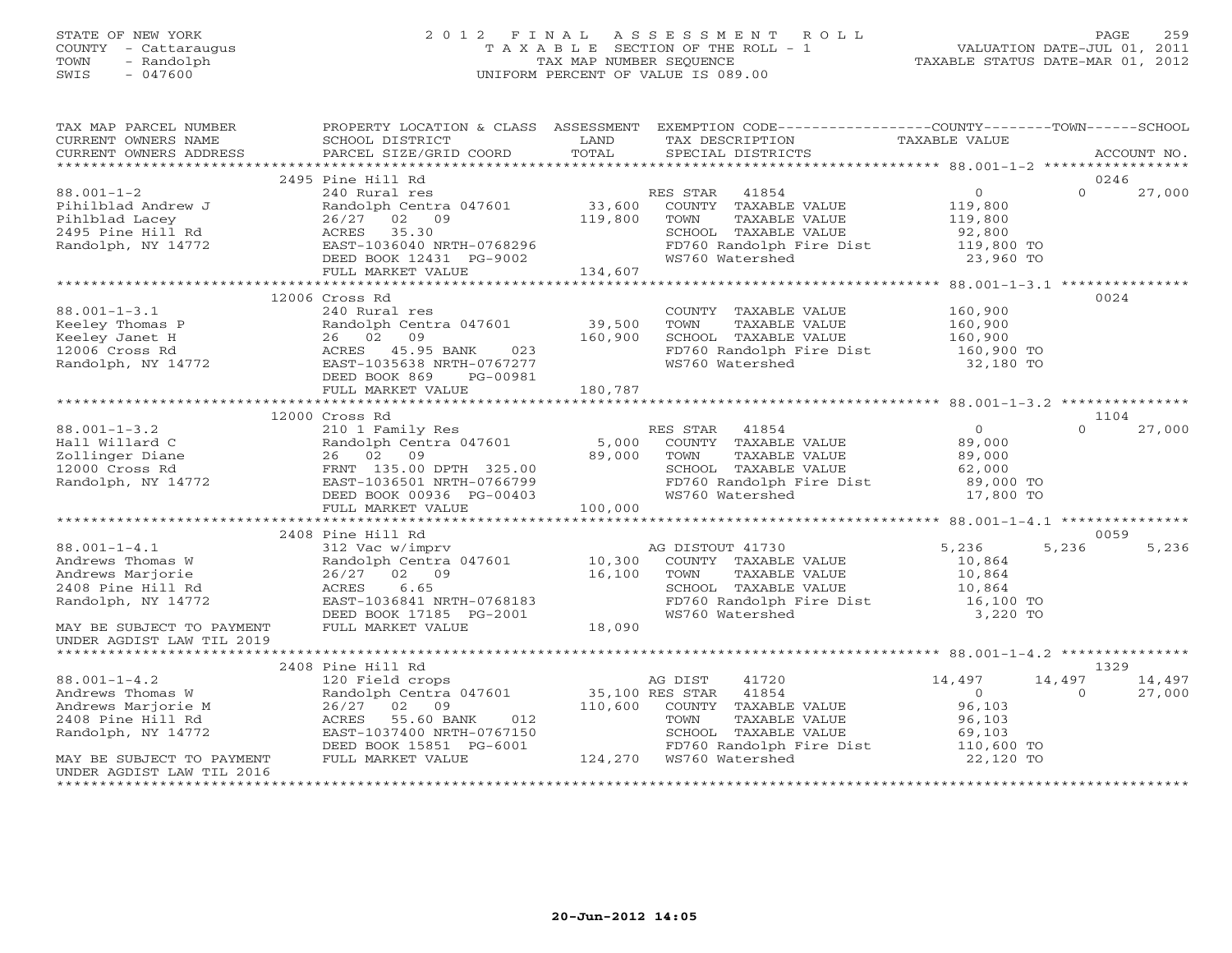# STATE OF NEW YORK 2 0 1 2 F I N A L A S S E S S M E N T R O L L PAGE 260 COUNTY - Cattaraugus T A X A B L E SECTION OF THE ROLL - 1 VALUATION DATE-JUL 01, 2011 TOWN - Randolph TAX MAP NUMBER SEQUENCE TAXABLE STATUS DATE-MAR 01, 2012 SWIS - 047600 UNIFORM PERCENT OF VALUE IS 089.00UNIFORM PERCENT OF VALUE IS 089.00

| TAX MAP PARCEL NUMBER<br>CURRENT OWNERS NAME<br>CURRENT OWNERS ADDRESS | PROPERTY LOCATION & CLASS ASSESSMENT<br>SCHOOL DISTRICT<br>PARCEL SIZE/GRID COORD                            | LAND<br>TOTAL    | TAX DESCRIPTION<br>SPECIAL DISTRICTS                                | EXEMPTION CODE-----------------COUNTY-------TOWN------SCHOOL<br>TAXABLE VALUE<br>ACCOUNT NO. |
|------------------------------------------------------------------------|--------------------------------------------------------------------------------------------------------------|------------------|---------------------------------------------------------------------|----------------------------------------------------------------------------------------------|
|                                                                        |                                                                                                              |                  |                                                                     |                                                                                              |
| $88.001 - 1 - 4.3$<br>Bolewicki Michael                                | 2277 Pierce Run Rd<br>260 Seasonal res<br>Randolph Centra 047601                                             | 14,500           | COUNTY TAXABLE VALUE<br>TOWN<br>TAXABLE VALUE                       | 1503<br>60,000<br>60,000                                                                     |
| Bolewicki Sara R<br>368 Cumberland Ave<br>Buffalo, NY 14220            | 26 02<br>09<br>Ff - 500.00 Pierce Run<br>ACRES 42.80<br>EAST-1038368 NRTH-0766739<br>DEED BOOK 11400 PG-4004 | 60,000           | SCHOOL TAXABLE VALUE<br>FD760 Randolph Fire Dist<br>WS760 Watershed | 60,000<br>60,000 TO<br>12,000 TO                                                             |
|                                                                        | FULL MARKET VALUE                                                                                            | 67,416           |                                                                     |                                                                                              |
|                                                                        | Pierce Run Rd                                                                                                |                  |                                                                     | 1555                                                                                         |
| $88.001 - 1 - 4.4$                                                     | 323 Vacant rural                                                                                             |                  | COUNTY TAXABLE VALUE                                                | 6,900                                                                                        |
| Wojda Kurt                                                             | Randolph Centra 047601                                                                                       | 6,900            | TAXABLE VALUE<br>TOWN                                               | 6,900                                                                                        |
| Wojda Henry                                                            | 9<br>$26 \quad 2$                                                                                            | 6,900            | SCHOOL TAXABLE VALUE                                                | 6,900                                                                                        |
| 961 South Shore Dr                                                     | 2.85<br>ACRES                                                                                                |                  | FD760 Randolph Fire Dist                                            | 6,900 TO                                                                                     |
| Irving, NY 14081                                                       | EAST-1037774 NRTH-0765798<br>DEED BOOK 1016 PG-1020                                                          |                  | WS760 Watershed                                                     | 1,380 TO                                                                                     |
|                                                                        | FULL MARKET VALUE                                                                                            | 7,753            |                                                                     |                                                                                              |
|                                                                        |                                                                                                              |                  |                                                                     |                                                                                              |
|                                                                        | Hotchkiss Rd                                                                                                 |                  |                                                                     | 0025                                                                                         |
| $88.001 - 1 - 5.1$                                                     | 910 Priv forest                                                                                              |                  | COUNTY TAXABLE VALUE                                                | 95,800                                                                                       |
| Lanski Christopher J                                                   | Randolph Centra 047601                                                                                       | 46,800           | TOWN<br>TAXABLE VALUE                                               | 95,800                                                                                       |
| 21 Martha's Vineyard Rd                                                | 18 02 09                                                                                                     | 95,800           | SCHOOL TAXABLE VALUE                                                | 95,800                                                                                       |
| Fredonia, NY 14063                                                     | FRNT 886.00 DPTH                                                                                             |                  | FD760 Randolph Fire Dist                                            | 95,800 TO                                                                                    |
|                                                                        | ACRES 84.75                                                                                                  |                  | WS760 Watershed                                                     | 19,160 TO                                                                                    |
|                                                                        | EAST-1041440 NRTH-0767120                                                                                    |                  |                                                                     |                                                                                              |
|                                                                        | DEED BOOK 1297<br>PG-4001                                                                                    |                  |                                                                     |                                                                                              |
|                                                                        | FULL MARKET VALUE                                                                                            | 107,640          |                                                                     |                                                                                              |
|                                                                        |                                                                                                              |                  |                                                                     | 1494                                                                                         |
| $88.001 - 1 - 5.2$                                                     | 11817 Hotchkiss Rd                                                                                           |                  | COUNTY TAXABLE VALUE                                                | 42,800                                                                                       |
|                                                                        | 312 Vac w/imprv                                                                                              |                  | TOWN<br>TAXABLE VALUE                                               | 42,800                                                                                       |
| Donacik Christopher J<br>Donacik Kimberly L                            | Randolph Centra 047601<br>18 02 09                                                                           | 29,700<br>42,800 | SCHOOL TAXABLE VALUE                                                | 42,800                                                                                       |
| 11817 Paramount Pkwy                                                   | FRNT 835.00 DPTH                                                                                             |                  | FD760 Randolph Fire Dist                                            | 42,800 TO                                                                                    |
| Tonawanda, NY 14223                                                    | ACRES 29.50                                                                                                  |                  | WS760 Watershed                                                     | 8,560 TO                                                                                     |
|                                                                        | EAST-1039193 NRTH-0767206                                                                                    |                  |                                                                     |                                                                                              |
|                                                                        | DEED BOOK 7628<br>$PG-4001$                                                                                  |                  |                                                                     |                                                                                              |
|                                                                        | FULL MARKET VALUE                                                                                            | 48,090           |                                                                     |                                                                                              |
|                                                                        |                                                                                                              |                  |                                                                     |                                                                                              |
|                                                                        | Hotchkiss Rd                                                                                                 |                  |                                                                     | 1531                                                                                         |
| $88.001 - 1 - 5.3$                                                     | 322 Rural vac>10                                                                                             |                  | COUNTY TAXABLE VALUE                                                | 10,500                                                                                       |
| Donacik Christopher J                                                  | Randolph Centra 047601                                                                                       | 10,500           | TOWN<br>TAXABLE VALUE                                               | 10,500                                                                                       |
| Donacik Kimberly L                                                     | 18 2 9                                                                                                       | 10,500           | SCHOOL TAXABLE VALUE                                                | 10,500                                                                                       |
| 11817 Paramount Pkwy                                                   | ACRES 19.75                                                                                                  |                  | FD760 Randolph Fire Dist                                            | 10,500 TO                                                                                    |
| Tonawanda, NY 14223                                                    | EAST-1039890 NRTH-0767139                                                                                    |                  | WS760 Watershed                                                     | 2,100 TO                                                                                     |
|                                                                        | DEED BOOK 7628<br>$PG-4001$                                                                                  |                  |                                                                     |                                                                                              |
|                                                                        | FULL MARKET VALUE                                                                                            | 11,798           |                                                                     |                                                                                              |
|                                                                        |                                                                                                              |                  |                                                                     |                                                                                              |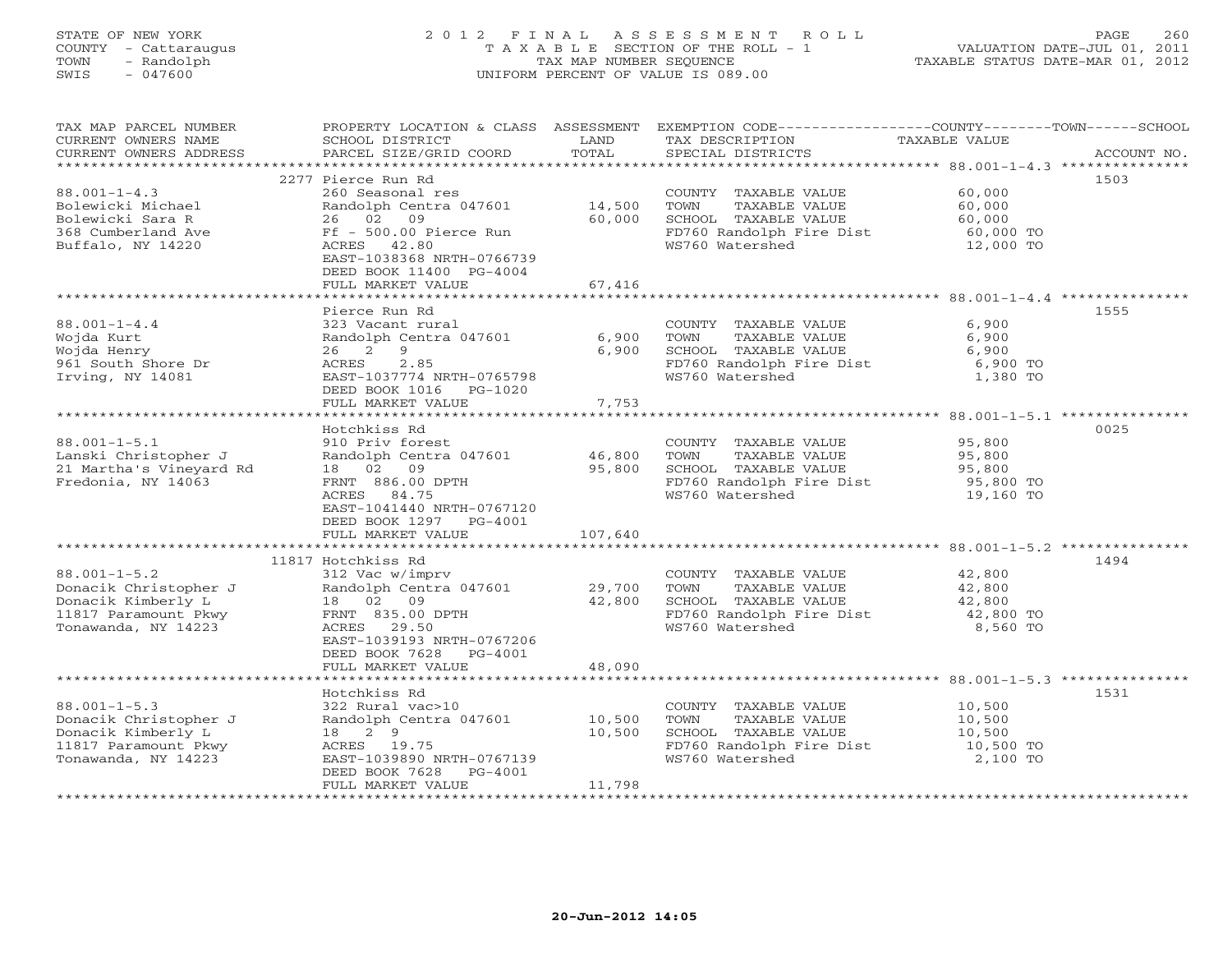# STATE OF NEW YORK 2 0 1 2 F I N A L A S S E S S M E N T R O L L PAGE 261 COUNTY - Cattaraugus T A X A B L E SECTION OF THE ROLL - 1 VALUATION DATE-JUL 01, 2011 TOWN - Randolph TAX MAP NUMBER SEQUENCE TAXABLE STATUS DATE-MAR 01, 2012 SWIS - 047600 UNIFORM PERCENT OF VALUE IS 089.00UNIFORM PERCENT OF VALUE IS 089.00

| TAX MAP PARCEL NUMBER      | PROPERTY LOCATION & CLASS ASSESSMENT                |        | EXEMPTION CODE-----------------COUNTY-------TOWN------SCHOOL |                      |             |
|----------------------------|-----------------------------------------------------|--------|--------------------------------------------------------------|----------------------|-------------|
| CURRENT OWNERS NAME        | SCHOOL DISTRICT                                     | LAND   | TAX DESCRIPTION                                              | <b>TAXABLE VALUE</b> |             |
| CURRENT OWNERS ADDRESS     | PARCEL SIZE/GRID COORD                              | TOTAL  | SPECIAL DISTRICTS                                            |                      | ACCOUNT NO. |
| *************************  |                                                     |        |                                                              |                      |             |
|                            | Pierce Run Rd                                       |        |                                                              |                      | 0255        |
| $88.001 - 1 - 6$           | 323 Vacant rural                                    |        | COUNTY TAXABLE VALUE                                         | 27,100               |             |
| Chagrin Land Ltd Ptnrship  | Randolph Centra 047601                              | 27,100 | TOWN<br>TAXABLE VALUE                                        | 27,100               |             |
| Chautauqua Rd              | 18 02 09                                            | 27,100 | SCHOOL TAXABLE VALUE                                         | 27,100               |             |
| PO Box 67                  | ACRES 50.00                                         |        | FD760 Randolph Fire Dist                                     | 27,100 TO            |             |
| Endeavor, PA 16322         | EAST-1040277 NRTH-0766034                           |        |                                                              |                      |             |
|                            | DEED BOOK 8710 PG-2003                              |        |                                                              |                      |             |
|                            | FULL MARKET VALUE                                   | 30,449 |                                                              |                      |             |
|                            |                                                     |        |                                                              |                      |             |
|                            | 2117 Pierce Run Rd                                  |        |                                                              |                      | 0328        |
| $88.001 - 1 - 9$           | 260 Seasonal res                                    |        | COUNTY TAXABLE VALUE                                         | 38,600               |             |
| Williams Charles W         | Randolph Centra 047601                              | 5,000  | TOWN<br>TAXABLE VALUE                                        | 38,600               |             |
| 7205 Country Club Dr       | 17 02 09                                            | 38,600 | SCHOOL TAXABLE VALUE                                         | 38,600               |             |
| Hudson, FL 34667           | ACRES<br>1.00                                       |        | FD760 Randolph Fire Dist 38,600 TO                           |                      |             |
|                            | EAST-1038756 NRTH-0761838                           |        |                                                              |                      |             |
|                            | DEED BOOK 869<br>PG-00351<br>FULL MARKET VALUE      | 43,371 |                                                              |                      |             |
|                            |                                                     |        |                                                              |                      |             |
|                            | 2092 Pierce Run Rd                                  |        |                                                              |                      | 0093        |
| $88.001 - 1 - 10$          | 910 Priv forest                                     |        | COUNTY TAXABLE VALUE                                         | 54,000               |             |
| Congdon Thomas H           | Randolph Centra 047601                              | 54,000 | TAXABLE VALUE<br>TOWN                                        | 54,000               |             |
| Congdon Catherine C        | 25 02 09                                            | 54,000 | SCHOOL TAXABLE VALUE                                         | 54,000               |             |
| 15 Washington St           | ACRES 90.46                                         |        | FD760 Randolph Fire Dist                                     | 54,000 TO            |             |
| Randolph, NY 14772         | EAST-1036628 NRTH-0760548                           |        |                                                              |                      |             |
|                            | DEED BOOK 17392 PG-9001                             |        |                                                              |                      |             |
|                            | FULL MARKET VALUE                                   | 60,674 |                                                              |                      |             |
|                            |                                                     |        |                                                              |                      |             |
|                            | Pierce Run Rd                                       |        |                                                              |                      | 0261        |
| 88.001-1-11.1              | 311 Res vac land                                    |        | COUNTY TAXABLE VALUE                                         | 6,300                |             |
| Wilson Michelle            | Randolph Centra 047601                              | 6,300  | TOWN<br>TAXABLE VALUE                                        | 6,300                |             |
| 910 Prendergast Ave        | 25 02 09                                            | 6,300  | SCHOOL TAXABLE VALUE                                         | 6,300                |             |
| Jamestown, NY 14701        | 2.35<br>ACRES                                       |        | FD760 Randolph Fire Dist 6,300 TO                            |                      |             |
|                            | EAST-1038405 NRTH-0762661                           |        |                                                              |                      |             |
|                            | DEED BOOK 14504 PG-5002                             |        |                                                              |                      |             |
|                            | FULL MARKET VALUE                                   | 7,079  |                                                              |                      |             |
|                            |                                                     |        |                                                              |                      |             |
|                            | Pierce Run Rd                                       |        |                                                              |                      | 1464        |
| $88.001 - 1 - 11.2$        | 311 Res vac land                                    |        | COUNTY TAXABLE VALUE                                         | 6,300                |             |
| Weltikol Kirk              | Randolph Centra 047601                              | 6,300  | TOWN<br>TAXABLE VALUE                                        | 6,300                |             |
| 17 Jeffords St             | 25 02 09                                            | 6,300  | SCHOOL TAXABLE VALUE                                         | 6,300                |             |
| Jamestown, NY 14701        | Ff 264.00                                           |        | FD760 Randolph Fire Dist                                     | 6,300 TO             |             |
|                            | ACRES<br>2.35                                       |        |                                                              |                      |             |
|                            | EAST-1038399 NRTH-0762392<br>DEED BOOK 8374 PG-9002 |        |                                                              |                      |             |
|                            | FULL MARKET VALUE                                   | 7,079  |                                                              |                      |             |
| ************************** |                                                     |        |                                                              |                      |             |
|                            |                                                     |        |                                                              |                      |             |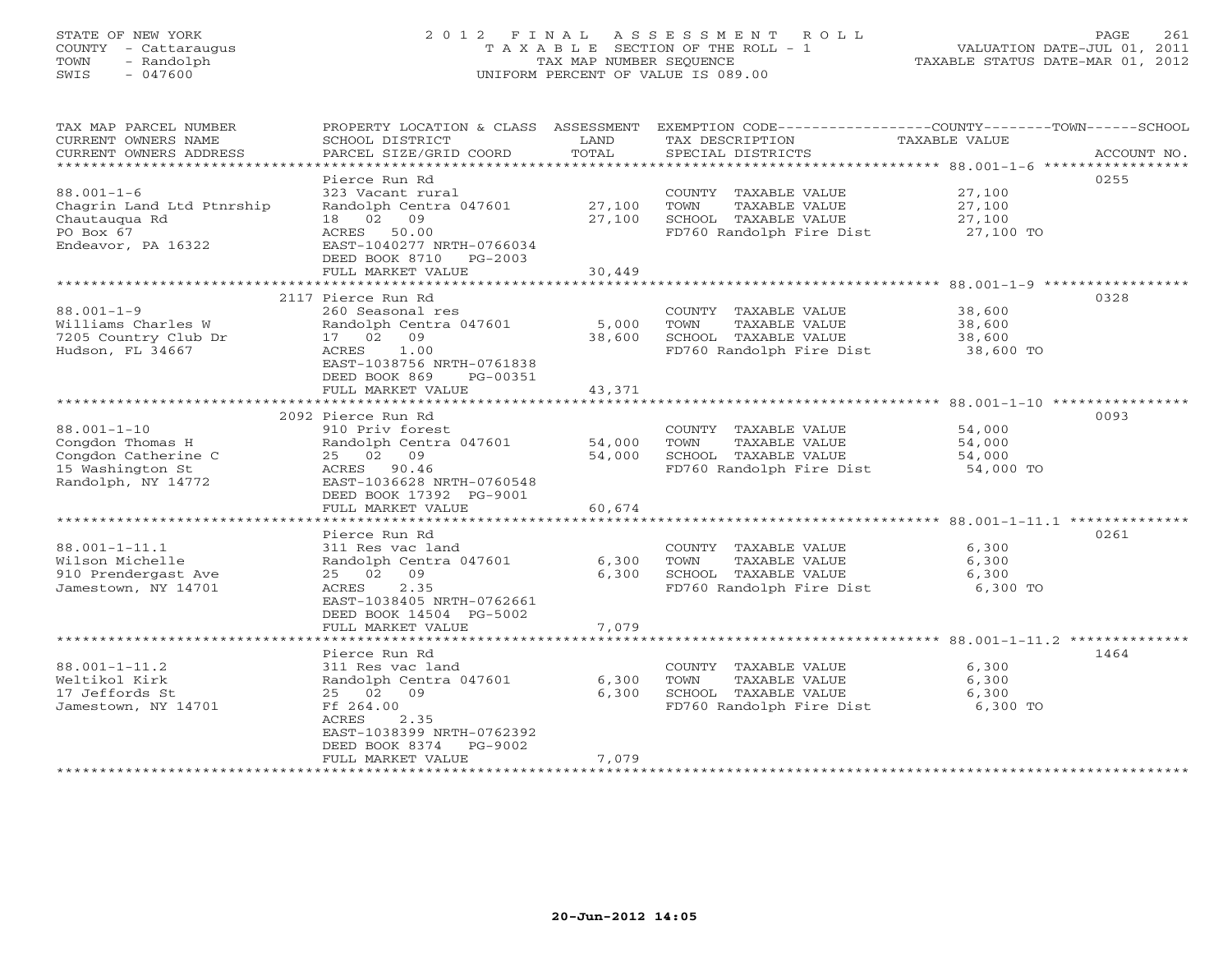# STATE OF NEW YORK 20 1 2 F I N A L A S S E S S M E N T R O L L PAGE 262 COUNTY - Cattaraugus T A X A B L E SECTION OF THE ROLL - 1<br>
TOWN - Randolph TAX MAP NUMBER SEQUENCE<br>
SWIS - 047600 SWIS - 047600 UNIFORM PERCENT OF VALUE IS 089.00

| TAX MAP PARCEL NUMBER                                                                                                                                                                                                                    |                                                                                                                                                                                                              |             | PROPERTY LOCATION & CLASS ASSESSMENT EXEMPTION CODE---------------COUNTY-------TOWN------SCHOOL                                                                |                                                                    |                            |
|------------------------------------------------------------------------------------------------------------------------------------------------------------------------------------------------------------------------------------------|--------------------------------------------------------------------------------------------------------------------------------------------------------------------------------------------------------------|-------------|----------------------------------------------------------------------------------------------------------------------------------------------------------------|--------------------------------------------------------------------|----------------------------|
|                                                                                                                                                                                                                                          |                                                                                                                                                                                                              |             |                                                                                                                                                                |                                                                    |                            |
| $88.001 - 1 - 14$<br>Milford Kim Richard                                                                                                                                                                                                 | 12001 Cross Rd<br>26 02 09<br>4.28<br>ACKES 4.20<br>EAST-1036461 NRTH-0766107<br>DEED BOOK 853 PG-00104<br>FULL MARKET VALUE 110,112                                                                         | 98,000 TOWN | TOWN TAXABLE VALUE<br>SCHOOL TAXABLE VALUE 71,000<br>FD760 Randolph Fire Dist 98,000 TO<br>The Contract of the 19,600 TO<br>WS760 Watershed                    |                                                                    | 0049<br>27,000<br>$\Omega$ |
|                                                                                                                                                                                                                                          |                                                                                                                                                                                                              |             |                                                                                                                                                                |                                                                    |                            |
| $88.001 - 1 - 15$                                                                                                                                                                                                                        | 12009 Cross Rd<br>260 Seasonal res<br>260 Seasonar 155<br>Randolph Centra 047601 15,000<br>26 02 09 55,600<br>EAST-1035839 NRTH-0766119<br>DEED BOOK 00936 PG-00875                                          |             | COUNTY TAXABLE VALUE 55,600<br>FD760 Randolph Fire Dist 55,600 TO<br>WS760 Watershed 11,120 TO                                                                 |                                                                    | 0047                       |
|                                                                                                                                                                                                                                          | FULL MARKET VALUE                                                                                                                                                                                            | 62,472      |                                                                                                                                                                |                                                                    |                            |
|                                                                                                                                                                                                                                          | 12075 Cross Rd                                                                                                                                                                                               |             |                                                                                                                                                                |                                                                    | 0284                       |
| $88.001 - 1 - 16$<br>Atkins Richard C<br>Atkins Kerri 26 02 09<br>12075 Cross Rd<br>Randolph, NY 14772<br>EAST-1035056 NRTH-0766131<br>T-T-1035056 NRTH-0766131                                                                          | 14,900 Rural res<br>Randolph Centra 047601 14,900 COUNTY TAXABLE VALUE 106,000<br>26 02 09 106,000 TOWN TAXABLE VALUE 106,000<br>ACRES 12.03 BANK 032 SCHOOL TAXABLE VALUE 79,000<br>DEED BOOK 10224 PG-9001 |             | SCHOOL TAXABLE VALUE                  79,000<br>FD760 Randolph Fire Dist             106,000 TO<br>WS760 Watershed                                             | 21,200 TO                                                          | 27,000<br>$\Omega$         |
|                                                                                                                                                                                                                                          | FULL MARKET VALUE                                                                                                                                                                                            | 119,101     |                                                                                                                                                                |                                                                    |                            |
| 88.001-1-17<br>Klima Joyce L<br>GUNTY S10 Priv for the 047601 31,000 TOWN<br>Guy Donna 26 02 09 31,000 SCHOOL<br>Jody potter ACRES 64.33<br>59 Highland Ave EAST-1035657 NRTH-0764826<br>Orchard Park, NY 14127 DEED BOOK 00936 PG-00875 | Cross Rd (Off)                                                                                                                                                                                               |             | COUNTY TAXABLE VALUE $31,000$<br>TOWN TAXABLE VALUE $31,000$<br>SCHOOL TAXABLE VALUE $31,000$<br>FD760 Randolph Fire Dist $31,000$ TO                          |                                                                    | 0190                       |
|                                                                                                                                                                                                                                          | FULL MARKET VALUE                                                                                                                                                                                            | 34,831      |                                                                                                                                                                |                                                                    |                            |
| $88.001 - 1 - 18.1$<br>Marsh Charles H<br>Marsh Patricia<br>12126 Cross Rd<br>Randolph, NY 14772                                                                                                                                         | 12126 Cross Rd<br>210 1 Family Res<br>Randolph Centra 047601 12,200<br>34 02 09<br>$\frac{1}{59}$ , 100<br>ACRES 8.90<br>EAST-1034313 NRTH-0766878<br>DEED BOOK 668 PG-00270<br>FULL MARKET VALUE 66,404     |             | SR STAR<br>41834<br>COUNTY TAXABLE VALUE<br>TOWN<br>TOWN      TAXABLE VALUE<br>SCHOOL   TAXABLE VALUE<br>FD760 Randolph Fire Dist 59,100 TO<br>WS760 Watershed | $\overline{0}$<br>59,100<br>59,100<br>59,100<br>3,120<br>11,820 TO | 0203<br>$\cap$<br>55,980   |
|                                                                                                                                                                                                                                          |                                                                                                                                                                                                              |             |                                                                                                                                                                |                                                                    |                            |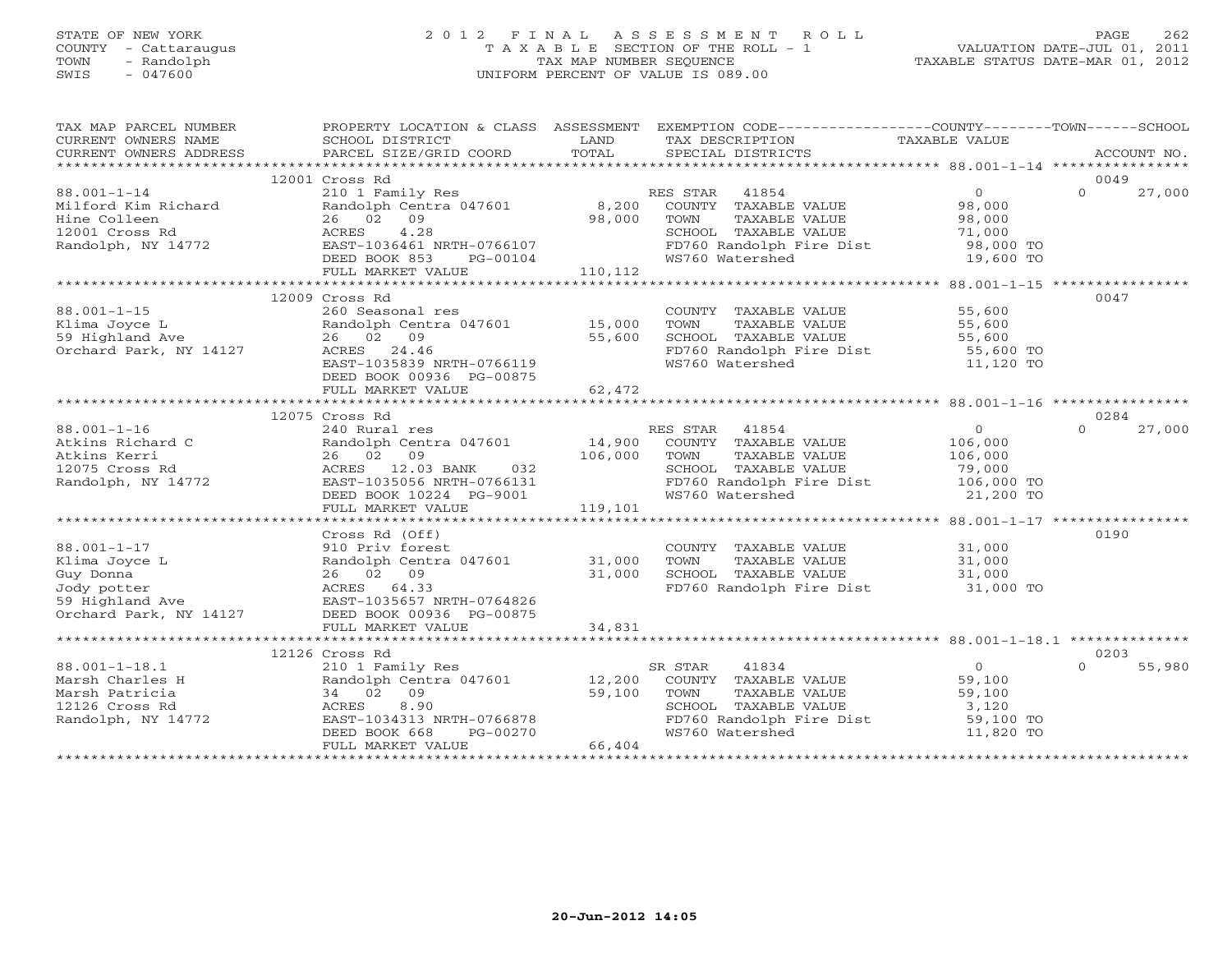# STATE OF NEW YORK 2 0 1 2 F I N A L A S S E S S M E N T R O L L PAGE 263 COUNTY - Cattaraugus T A X A B L E SECTION OF THE ROLL - 1 VALUATION DATE-JUL 01, 2011 TOWN - Randolph TAX MAP NUMBER SEQUENCE TAXABLE STATUS DATE-MAR 01, 2012 SWIS - 047600 UNIFORM PERCENT OF VALUE IS 089.00UNIFORM PERCENT OF VALUE IS 089.00

| 1368<br>Cross Rd<br>$88.001 - 1 - 18.2$<br>311 Res vac land<br>COUNTY TAXABLE VALUE<br>4,800<br>Atkins Richard C<br>Randolph Centra 047601<br>4,800<br>TOWN<br>TAXABLE VALUE<br>4,800<br>34 02<br>09<br>4,800<br>SCHOOL TAXABLE VALUE<br>Atkins Kerri<br>4,800<br>FD760 Randolph Fire Dist<br>12075 Cross Rd<br>5.00 BANK<br>032<br>4,800 TO<br>ACRES<br>WS760 Watershed<br>Randolph, NY 14772<br>EAST-1034610 NRTH-0766348<br>960 TO<br>DEED BOOK 10224 PG-9001<br>FULL MARKET VALUE<br>5,393<br>12113 Cross Rd<br>1421<br>$88.001 - 1 - 18.3$<br>210 1 Family Res<br>$\overline{O}$<br>27,000<br>RES STAR 41854<br>$\Omega$<br>5,200<br>Randolph Centra 047601<br>COUNTY TAXABLE VALUE<br>59,000<br>Field David L<br>Field Marlene M<br>34 02 09<br>59,000<br>TAXABLE VALUE<br>59,000<br>TOWN<br>ACRES 1.25<br>SCHOOL TAXABLE VALUE<br>12113 Cross Rd<br>32,000<br>Randolph, NY 14772<br>EAST-1034276 NRTH-0766497<br>FD760 Randolph Fire Dist<br>59,000 TO<br>DEED BOOK 00918 PG-00037<br>WS760 Watershed<br>11,800 TO<br>66, 292<br>FULL MARKET VALUE<br>12134 Cross Rd (Off)<br>1422<br>$88.001 - 1 - 18.4$<br>322 Rural vac>10<br>COUNTY TAXABLE VALUE<br>10,150<br>Marsh Charles H<br>Randolph Centra 047601<br>10,150<br>TAXABLE VALUE<br>TOWN<br>10,150<br>10,150<br>Marsh Patricia<br>34 02 09<br>SCHOOL TAXABLE VALUE<br>10,150<br>ACRES 29.00<br>FD760 Randolph Fire Dist<br>12126 Cross Rd<br>10,150 TO<br>WS760 Watershed<br>2,030 TO<br>Randolph, NY 14772<br>EAST-1034456 NRTH-0765117<br>DEED BOOK 00668 PG-00270<br>11,404<br>FULL MARKET VALUE<br>0066<br>Pierce Run Rd (Off)<br>71,300<br>$88.001 - 1 - 19$<br>910 Priv forest<br>COUNTY TAXABLE VALUE<br>Brown Victor A<br>Randolph Centra 047601<br>71,300<br>TAXABLE VALUE<br>71,300<br>TOWN<br>71,300<br>SCHOOL TAXABLE VALUE<br>Bloomquist Nancy<br>25 02 09<br>71,300 | TAX MAP PARCEL NUMBER<br>CURRENT OWNERS NAME<br>CURRENT OWNERS ADDRESS | PROPERTY LOCATION & CLASS ASSESSMENT<br>SCHOOL DISTRICT<br>PARCEL SIZE/GRID COORD | LAND<br>TOTAL | EXEMPTION CODE-----------------COUNTY-------TOWN------SCHOOL<br>TAX DESCRIPTION<br>SPECIAL DISTRICTS | TAXABLE VALUE | ACCOUNT NO. |
|-------------------------------------------------------------------------------------------------------------------------------------------------------------------------------------------------------------------------------------------------------------------------------------------------------------------------------------------------------------------------------------------------------------------------------------------------------------------------------------------------------------------------------------------------------------------------------------------------------------------------------------------------------------------------------------------------------------------------------------------------------------------------------------------------------------------------------------------------------------------------------------------------------------------------------------------------------------------------------------------------------------------------------------------------------------------------------------------------------------------------------------------------------------------------------------------------------------------------------------------------------------------------------------------------------------------------------------------------------------------------------------------------------------------------------------------------------------------------------------------------------------------------------------------------------------------------------------------------------------------------------------------------------------------------------------------------------------------------------------------------------------------------------------------------------------------------------------------------|------------------------------------------------------------------------|-----------------------------------------------------------------------------------|---------------|------------------------------------------------------------------------------------------------------|---------------|-------------|
|                                                                                                                                                                                                                                                                                                                                                                                                                                                                                                                                                                                                                                                                                                                                                                                                                                                                                                                                                                                                                                                                                                                                                                                                                                                                                                                                                                                                                                                                                                                                                                                                                                                                                                                                                                                                                                                 |                                                                        |                                                                                   |               |                                                                                                      |               |             |
|                                                                                                                                                                                                                                                                                                                                                                                                                                                                                                                                                                                                                                                                                                                                                                                                                                                                                                                                                                                                                                                                                                                                                                                                                                                                                                                                                                                                                                                                                                                                                                                                                                                                                                                                                                                                                                                 |                                                                        |                                                                                   |               |                                                                                                      |               |             |
|                                                                                                                                                                                                                                                                                                                                                                                                                                                                                                                                                                                                                                                                                                                                                                                                                                                                                                                                                                                                                                                                                                                                                                                                                                                                                                                                                                                                                                                                                                                                                                                                                                                                                                                                                                                                                                                 |                                                                        |                                                                                   |               |                                                                                                      |               |             |
|                                                                                                                                                                                                                                                                                                                                                                                                                                                                                                                                                                                                                                                                                                                                                                                                                                                                                                                                                                                                                                                                                                                                                                                                                                                                                                                                                                                                                                                                                                                                                                                                                                                                                                                                                                                                                                                 |                                                                        |                                                                                   |               |                                                                                                      |               |             |
|                                                                                                                                                                                                                                                                                                                                                                                                                                                                                                                                                                                                                                                                                                                                                                                                                                                                                                                                                                                                                                                                                                                                                                                                                                                                                                                                                                                                                                                                                                                                                                                                                                                                                                                                                                                                                                                 |                                                                        |                                                                                   |               |                                                                                                      |               |             |
|                                                                                                                                                                                                                                                                                                                                                                                                                                                                                                                                                                                                                                                                                                                                                                                                                                                                                                                                                                                                                                                                                                                                                                                                                                                                                                                                                                                                                                                                                                                                                                                                                                                                                                                                                                                                                                                 |                                                                        |                                                                                   |               |                                                                                                      |               |             |
|                                                                                                                                                                                                                                                                                                                                                                                                                                                                                                                                                                                                                                                                                                                                                                                                                                                                                                                                                                                                                                                                                                                                                                                                                                                                                                                                                                                                                                                                                                                                                                                                                                                                                                                                                                                                                                                 |                                                                        |                                                                                   |               |                                                                                                      |               |             |
|                                                                                                                                                                                                                                                                                                                                                                                                                                                                                                                                                                                                                                                                                                                                                                                                                                                                                                                                                                                                                                                                                                                                                                                                                                                                                                                                                                                                                                                                                                                                                                                                                                                                                                                                                                                                                                                 |                                                                        |                                                                                   |               |                                                                                                      |               |             |
|                                                                                                                                                                                                                                                                                                                                                                                                                                                                                                                                                                                                                                                                                                                                                                                                                                                                                                                                                                                                                                                                                                                                                                                                                                                                                                                                                                                                                                                                                                                                                                                                                                                                                                                                                                                                                                                 |                                                                        |                                                                                   |               |                                                                                                      |               |             |
|                                                                                                                                                                                                                                                                                                                                                                                                                                                                                                                                                                                                                                                                                                                                                                                                                                                                                                                                                                                                                                                                                                                                                                                                                                                                                                                                                                                                                                                                                                                                                                                                                                                                                                                                                                                                                                                 |                                                                        |                                                                                   |               |                                                                                                      |               |             |
|                                                                                                                                                                                                                                                                                                                                                                                                                                                                                                                                                                                                                                                                                                                                                                                                                                                                                                                                                                                                                                                                                                                                                                                                                                                                                                                                                                                                                                                                                                                                                                                                                                                                                                                                                                                                                                                 |                                                                        |                                                                                   |               |                                                                                                      |               |             |
|                                                                                                                                                                                                                                                                                                                                                                                                                                                                                                                                                                                                                                                                                                                                                                                                                                                                                                                                                                                                                                                                                                                                                                                                                                                                                                                                                                                                                                                                                                                                                                                                                                                                                                                                                                                                                                                 |                                                                        |                                                                                   |               |                                                                                                      |               |             |
|                                                                                                                                                                                                                                                                                                                                                                                                                                                                                                                                                                                                                                                                                                                                                                                                                                                                                                                                                                                                                                                                                                                                                                                                                                                                                                                                                                                                                                                                                                                                                                                                                                                                                                                                                                                                                                                 |                                                                        |                                                                                   |               |                                                                                                      |               |             |
|                                                                                                                                                                                                                                                                                                                                                                                                                                                                                                                                                                                                                                                                                                                                                                                                                                                                                                                                                                                                                                                                                                                                                                                                                                                                                                                                                                                                                                                                                                                                                                                                                                                                                                                                                                                                                                                 |                                                                        |                                                                                   |               |                                                                                                      |               |             |
|                                                                                                                                                                                                                                                                                                                                                                                                                                                                                                                                                                                                                                                                                                                                                                                                                                                                                                                                                                                                                                                                                                                                                                                                                                                                                                                                                                                                                                                                                                                                                                                                                                                                                                                                                                                                                                                 |                                                                        |                                                                                   |               |                                                                                                      |               |             |
|                                                                                                                                                                                                                                                                                                                                                                                                                                                                                                                                                                                                                                                                                                                                                                                                                                                                                                                                                                                                                                                                                                                                                                                                                                                                                                                                                                                                                                                                                                                                                                                                                                                                                                                                                                                                                                                 |                                                                        |                                                                                   |               |                                                                                                      |               |             |
|                                                                                                                                                                                                                                                                                                                                                                                                                                                                                                                                                                                                                                                                                                                                                                                                                                                                                                                                                                                                                                                                                                                                                                                                                                                                                                                                                                                                                                                                                                                                                                                                                                                                                                                                                                                                                                                 |                                                                        |                                                                                   |               |                                                                                                      |               |             |
|                                                                                                                                                                                                                                                                                                                                                                                                                                                                                                                                                                                                                                                                                                                                                                                                                                                                                                                                                                                                                                                                                                                                                                                                                                                                                                                                                                                                                                                                                                                                                                                                                                                                                                                                                                                                                                                 |                                                                        |                                                                                   |               |                                                                                                      |               |             |
|                                                                                                                                                                                                                                                                                                                                                                                                                                                                                                                                                                                                                                                                                                                                                                                                                                                                                                                                                                                                                                                                                                                                                                                                                                                                                                                                                                                                                                                                                                                                                                                                                                                                                                                                                                                                                                                 |                                                                        |                                                                                   |               |                                                                                                      |               |             |
|                                                                                                                                                                                                                                                                                                                                                                                                                                                                                                                                                                                                                                                                                                                                                                                                                                                                                                                                                                                                                                                                                                                                                                                                                                                                                                                                                                                                                                                                                                                                                                                                                                                                                                                                                                                                                                                 |                                                                        |                                                                                   |               |                                                                                                      |               |             |
|                                                                                                                                                                                                                                                                                                                                                                                                                                                                                                                                                                                                                                                                                                                                                                                                                                                                                                                                                                                                                                                                                                                                                                                                                                                                                                                                                                                                                                                                                                                                                                                                                                                                                                                                                                                                                                                 |                                                                        |                                                                                   |               |                                                                                                      |               |             |
|                                                                                                                                                                                                                                                                                                                                                                                                                                                                                                                                                                                                                                                                                                                                                                                                                                                                                                                                                                                                                                                                                                                                                                                                                                                                                                                                                                                                                                                                                                                                                                                                                                                                                                                                                                                                                                                 |                                                                        |                                                                                   |               |                                                                                                      |               |             |
|                                                                                                                                                                                                                                                                                                                                                                                                                                                                                                                                                                                                                                                                                                                                                                                                                                                                                                                                                                                                                                                                                                                                                                                                                                                                                                                                                                                                                                                                                                                                                                                                                                                                                                                                                                                                                                                 |                                                                        |                                                                                   |               |                                                                                                      |               |             |
|                                                                                                                                                                                                                                                                                                                                                                                                                                                                                                                                                                                                                                                                                                                                                                                                                                                                                                                                                                                                                                                                                                                                                                                                                                                                                                                                                                                                                                                                                                                                                                                                                                                                                                                                                                                                                                                 |                                                                        |                                                                                   |               |                                                                                                      |               |             |
|                                                                                                                                                                                                                                                                                                                                                                                                                                                                                                                                                                                                                                                                                                                                                                                                                                                                                                                                                                                                                                                                                                                                                                                                                                                                                                                                                                                                                                                                                                                                                                                                                                                                                                                                                                                                                                                 |                                                                        |                                                                                   |               |                                                                                                      |               |             |
|                                                                                                                                                                                                                                                                                                                                                                                                                                                                                                                                                                                                                                                                                                                                                                                                                                                                                                                                                                                                                                                                                                                                                                                                                                                                                                                                                                                                                                                                                                                                                                                                                                                                                                                                                                                                                                                 |                                                                        |                                                                                   |               |                                                                                                      |               |             |
|                                                                                                                                                                                                                                                                                                                                                                                                                                                                                                                                                                                                                                                                                                                                                                                                                                                                                                                                                                                                                                                                                                                                                                                                                                                                                                                                                                                                                                                                                                                                                                                                                                                                                                                                                                                                                                                 |                                                                        |                                                                                   |               |                                                                                                      |               |             |
|                                                                                                                                                                                                                                                                                                                                                                                                                                                                                                                                                                                                                                                                                                                                                                                                                                                                                                                                                                                                                                                                                                                                                                                                                                                                                                                                                                                                                                                                                                                                                                                                                                                                                                                                                                                                                                                 |                                                                        |                                                                                   |               |                                                                                                      |               |             |
|                                                                                                                                                                                                                                                                                                                                                                                                                                                                                                                                                                                                                                                                                                                                                                                                                                                                                                                                                                                                                                                                                                                                                                                                                                                                                                                                                                                                                                                                                                                                                                                                                                                                                                                                                                                                                                                 |                                                                        |                                                                                   |               |                                                                                                      |               |             |
|                                                                                                                                                                                                                                                                                                                                                                                                                                                                                                                                                                                                                                                                                                                                                                                                                                                                                                                                                                                                                                                                                                                                                                                                                                                                                                                                                                                                                                                                                                                                                                                                                                                                                                                                                                                                                                                 | Taylor Leslie Bloomquist                                               | Life Use                                                                          |               | FD760 Randolph Fire Dist                                                                             | 71,300 TO     |             |
| 2016 Klemer St<br>ACRES 104.34                                                                                                                                                                                                                                                                                                                                                                                                                                                                                                                                                                                                                                                                                                                                                                                                                                                                                                                                                                                                                                                                                                                                                                                                                                                                                                                                                                                                                                                                                                                                                                                                                                                                                                                                                                                                                  |                                                                        |                                                                                   |               |                                                                                                      |               |             |
| EAST-1035485 NRTH-0762562<br>Bakersfield, CA 93314                                                                                                                                                                                                                                                                                                                                                                                                                                                                                                                                                                                                                                                                                                                                                                                                                                                                                                                                                                                                                                                                                                                                                                                                                                                                                                                                                                                                                                                                                                                                                                                                                                                                                                                                                                                              |                                                                        |                                                                                   |               |                                                                                                      |               |             |
| DEED BOOK 854<br>PG-00746                                                                                                                                                                                                                                                                                                                                                                                                                                                                                                                                                                                                                                                                                                                                                                                                                                                                                                                                                                                                                                                                                                                                                                                                                                                                                                                                                                                                                                                                                                                                                                                                                                                                                                                                                                                                                       |                                                                        |                                                                                   |               |                                                                                                      |               |             |
| 80,112<br>FULL MARKET VALUE                                                                                                                                                                                                                                                                                                                                                                                                                                                                                                                                                                                                                                                                                                                                                                                                                                                                                                                                                                                                                                                                                                                                                                                                                                                                                                                                                                                                                                                                                                                                                                                                                                                                                                                                                                                                                     |                                                                        |                                                                                   |               |                                                                                                      |               |             |
| 0139<br>Phillips Brook Rd                                                                                                                                                                                                                                                                                                                                                                                                                                                                                                                                                                                                                                                                                                                                                                                                                                                                                                                                                                                                                                                                                                                                                                                                                                                                                                                                                                                                                                                                                                                                                                                                                                                                                                                                                                                                                       |                                                                        |                                                                                   |               |                                                                                                      |               |             |
| $88.001 - 1 - 20$<br>910 Priv forest<br>COUNTY TAXABLE VALUE<br>138,600                                                                                                                                                                                                                                                                                                                                                                                                                                                                                                                                                                                                                                                                                                                                                                                                                                                                                                                                                                                                                                                                                                                                                                                                                                                                                                                                                                                                                                                                                                                                                                                                                                                                                                                                                                         |                                                                        |                                                                                   |               |                                                                                                      |               |             |
| 138,600<br>TAXABLE VALUE<br>HT VII QRS Trust<br>Randolph Centra 047601<br>TOWN<br>138,600                                                                                                                                                                                                                                                                                                                                                                                                                                                                                                                                                                                                                                                                                                                                                                                                                                                                                                                                                                                                                                                                                                                                                                                                                                                                                                                                                                                                                                                                                                                                                                                                                                                                                                                                                       |                                                                        |                                                                                   |               |                                                                                                      |               |             |
| 33 02 09<br>138,600<br>Hancock Forest Management<br>SCHOOL TAXABLE VALUE<br>138,600                                                                                                                                                                                                                                                                                                                                                                                                                                                                                                                                                                                                                                                                                                                                                                                                                                                                                                                                                                                                                                                                                                                                                                                                                                                                                                                                                                                                                                                                                                                                                                                                                                                                                                                                                             |                                                                        |                                                                                   |               |                                                                                                      |               |             |
| 13950 Ballantyne Corporate PlS ACRES 172.54<br>FD760 Randolph Fire Dist<br>138,600 TO                                                                                                                                                                                                                                                                                                                                                                                                                                                                                                                                                                                                                                                                                                                                                                                                                                                                                                                                                                                                                                                                                                                                                                                                                                                                                                                                                                                                                                                                                                                                                                                                                                                                                                                                                           |                                                                        |                                                                                   |               |                                                                                                      |               |             |
| Charlotte, NC 28277<br>EAST-1032456 NRTH-0761236                                                                                                                                                                                                                                                                                                                                                                                                                                                                                                                                                                                                                                                                                                                                                                                                                                                                                                                                                                                                                                                                                                                                                                                                                                                                                                                                                                                                                                                                                                                                                                                                                                                                                                                                                                                                |                                                                        |                                                                                   |               |                                                                                                      |               |             |
| DEED BOOK 4366<br>PG-6005                                                                                                                                                                                                                                                                                                                                                                                                                                                                                                                                                                                                                                                                                                                                                                                                                                                                                                                                                                                                                                                                                                                                                                                                                                                                                                                                                                                                                                                                                                                                                                                                                                                                                                                                                                                                                       |                                                                        |                                                                                   |               |                                                                                                      |               |             |
| FULL MARKET VALUE<br>155,730                                                                                                                                                                                                                                                                                                                                                                                                                                                                                                                                                                                                                                                                                                                                                                                                                                                                                                                                                                                                                                                                                                                                                                                                                                                                                                                                                                                                                                                                                                                                                                                                                                                                                                                                                                                                                    |                                                                        |                                                                                   |               |                                                                                                      |               |             |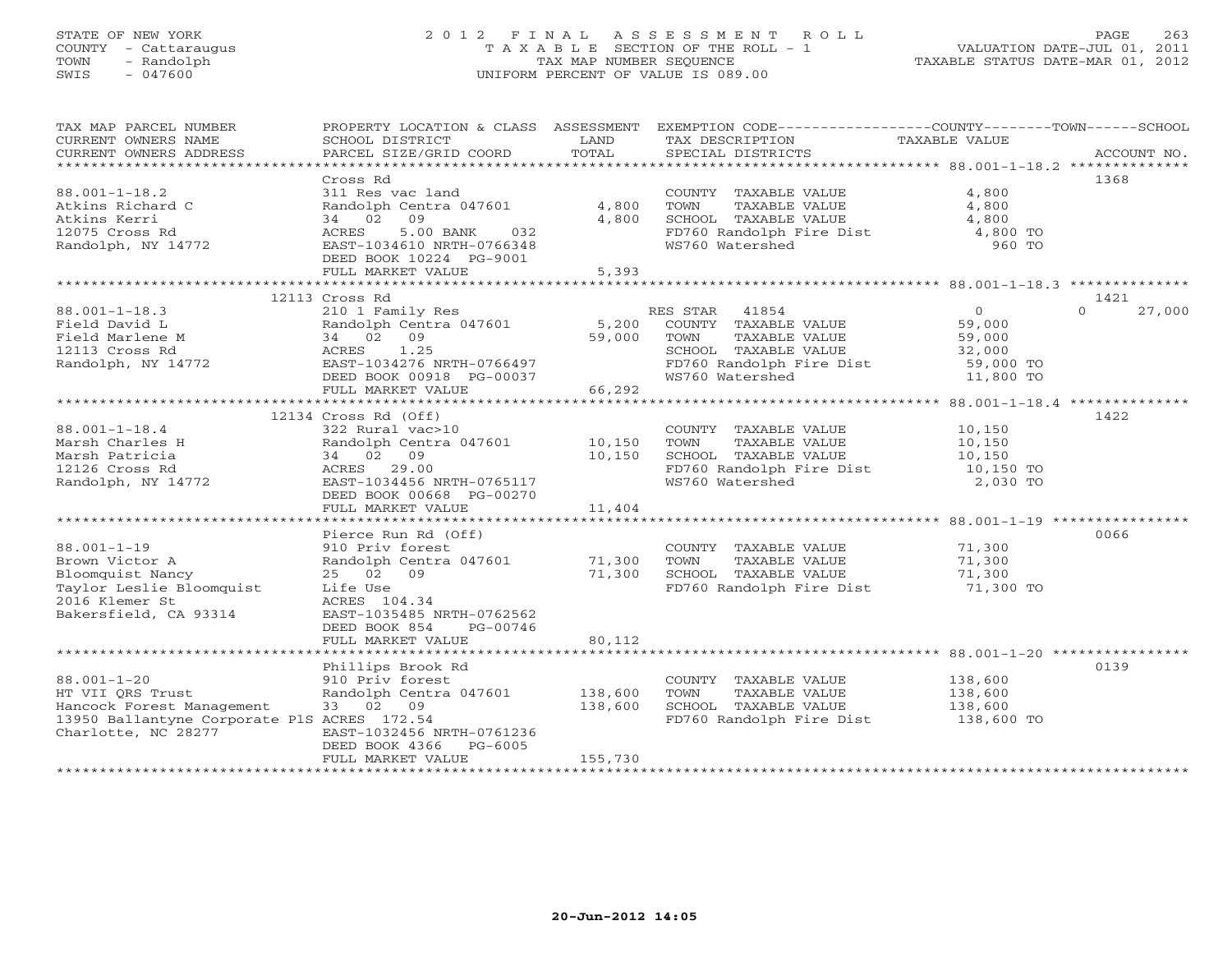# STATE OF NEW YORK 2 0 1 2 F I N A L A S S E S S M E N T R O L L PAGE 264 COUNTY - Cattaraugus T A X A B L E SECTION OF THE ROLL - 1 VALUATION DATE-JUL 01, 2011 TOWN - Randolph TAX MAP NUMBER SEQUENCE TAXABLE STATUS DATE-MAR 01, 2012 SWIS - 047600 UNIFORM PERCENT OF VALUE IS 089.00

| TAX MAP PARCEL NUMBER<br>CURRENT OWNERS NAME<br>CURRENT OWNERS ADDRESS<br>********************** | PROPERTY LOCATION & CLASS ASSESSMENT<br>SCHOOL DISTRICT<br>PARCEL SIZE/GRID COORD | LAND<br>TOTAL            | EXEMPTION CODE-----------------COUNTY-------TOWN------SCHOOL<br>TAX DESCRIPTION<br>SPECIAL DISTRICTS | TAXABLE VALUE    | ACCOUNT NO.        |
|--------------------------------------------------------------------------------------------------|-----------------------------------------------------------------------------------|--------------------------|------------------------------------------------------------------------------------------------------|------------------|--------------------|
|                                                                                                  |                                                                                   |                          |                                                                                                      |                  |                    |
| $88.001 - 1 - 21.1$<br>HT VII ORS Trust                                                          | Phillips Brook Rd<br>910 Priv forest<br>Randolph Centra 047601                    | 75,900                   | COUNTY TAXABLE VALUE<br>TOWN<br>TAXABLE VALUE                                                        | 75,900<br>75,900 | 0155               |
| Hancock Forest Management                                                                        | 33 02<br>09                                                                       | 75,900                   | SCHOOL TAXABLE VALUE                                                                                 | 75,900           |                    |
| 13950 Ballantyne Corporate PlS ACRES<br>Charlotte, NC 28277                                      | 92.35<br>EAST-1032993 NRTH-0762707<br>DEED BOOK 4366 PG-6005                      |                          | FD760 Randolph Fire Dist                                                                             | 75,900 TO        |                    |
|                                                                                                  | FULL MARKET VALUE                                                                 | 85,281<br>************** |                                                                                                      |                  |                    |
|                                                                                                  | Phillips Brook Rd                                                                 |                          |                                                                                                      |                  | 1387               |
| $88.001 - 1 - 21.2$                                                                              | 270 Mfg housing                                                                   |                          | RES STAR<br>41854                                                                                    | $\overline{O}$   | 20,300<br>$\Omega$ |
| Guerin Thomas                                                                                    | Randolph Centra 047601                                                            | 17,500                   | COUNTY TAXABLE VALUE                                                                                 | 20,300           |                    |
| 1948 Phillips Brook Rd                                                                           | 33 02 09                                                                          | 20,300                   | TOWN<br>TAXABLE VALUE                                                                                | 20,300           |                    |
| Randolph, NY 14772                                                                               | ACRES 20.00                                                                       |                          | SCHOOL TAXABLE VALUE                                                                                 | $\overline{0}$   |                    |
|                                                                                                  | EAST-1032085 NRTH-0763822                                                         |                          | FD760 Randolph Fire Dist                                                                             | 20,300 TO        |                    |
|                                                                                                  | DEED BOOK 00937 PG-00906                                                          |                          |                                                                                                      |                  |                    |
|                                                                                                  | FULL MARKET VALUE                                                                 | 22,809                   |                                                                                                      |                  |                    |
|                                                                                                  | Phillips Brook Rd                                                                 |                          |                                                                                                      |                  | 0140               |
| $88.001 - 1 - 22$                                                                                | 322 Rural vac>10                                                                  |                          | COUNTY TAXABLE VALUE                                                                                 | 17,850           |                    |
| HT VII QRS Trust                                                                                 | Randolph Centra 047601                                                            | 17,850                   | TOWN<br>TAXABLE VALUE                                                                                | 17,850           |                    |
| Hancock Forest Management                                                                        | 33 02 09                                                                          | 17,850                   | SCHOOL TAXABLE VALUE                                                                                 | 17,850           |                    |
| 13950 Ballantyne Corporate PlS ACRES 21.00                                                       |                                                                                   |                          | FD760 Randolph Fire Dist 17,850 TO                                                                   |                  |                    |
| Charlotte, NC 28277                                                                              | EAST-1031264 NRTH-0763548                                                         |                          |                                                                                                      |                  |                    |
|                                                                                                  | DEED BOOK 4366 PG-6005                                                            |                          |                                                                                                      |                  |                    |
|                                                                                                  | FULL MARKET VALUE                                                                 | 20,056                   |                                                                                                      |                  |                    |
|                                                                                                  | Phillips Brook Rd                                                                 |                          |                                                                                                      |                  | 0256               |
| $88.001 - 1 - 23$                                                                                | 314 Rural vac<10                                                                  |                          | COUNTY TAXABLE VALUE                                                                                 | 840              |                    |
| Lockwood Gary D                                                                                  | Randolph Centra 047601                                                            | 840                      | TOWN<br>TAXABLE VALUE                                                                                | 840              |                    |
| Lockwood Connie                                                                                  | 09<br>34 02                                                                       | 840                      | SCHOOL TAXABLE VALUE                                                                                 | 840              |                    |
| 12392 Flood Rd                                                                                   | 0.57<br>ACRES                                                                     |                          | FD760 Randolph Fire Dist                                                                             | 840 TO           |                    |
| Randolph, NY 14772                                                                               | EAST-1030885 NRTH-0764344                                                         |                          |                                                                                                      |                  |                    |
|                                                                                                  | DEED BOOK 00918 PG-00965                                                          |                          |                                                                                                      |                  |                    |
|                                                                                                  | FULL MARKET VALUE                                                                 | 944                      |                                                                                                      |                  |                    |
|                                                                                                  | 2358 Phillips Brook Rd                                                            |                          |                                                                                                      |                  | 0247               |
| $88.001 - 1 - 24$                                                                                | 260 Seasonal res                                                                  |                          | COUNTY TAXABLE VALUE                                                                                 | 87,000           |                    |
| Whiting Charles C                                                                                | Randolph Centra 047601                                                            | 20,000                   | TOWN<br>TAXABLE VALUE                                                                                | 87,000           |                    |
| Whiting Scott Mark Kirk                                                                          | 34 02 09                                                                          | 87,000                   | SCHOOL TAXABLE VALUE                                                                                 | 87,000           |                    |
| Attn: Alfred L Whiting                                                                           | Life Use                                                                          |                          | FD760 Randolph Fire Dist 87,000 TO                                                                   |                  |                    |
| 2834 California Hill Rd                                                                          | ACRES 18.06                                                                       |                          |                                                                                                      |                  |                    |
| Delevan, NY 14042                                                                                | EAST-1031176 NRTH-0764907                                                         |                          |                                                                                                      |                  |                    |
|                                                                                                  | DEED BOOK 881<br>PG-00716<br>FULL MARKET VALUE                                    | 97,753                   |                                                                                                      |                  |                    |
|                                                                                                  |                                                                                   |                          |                                                                                                      |                  |                    |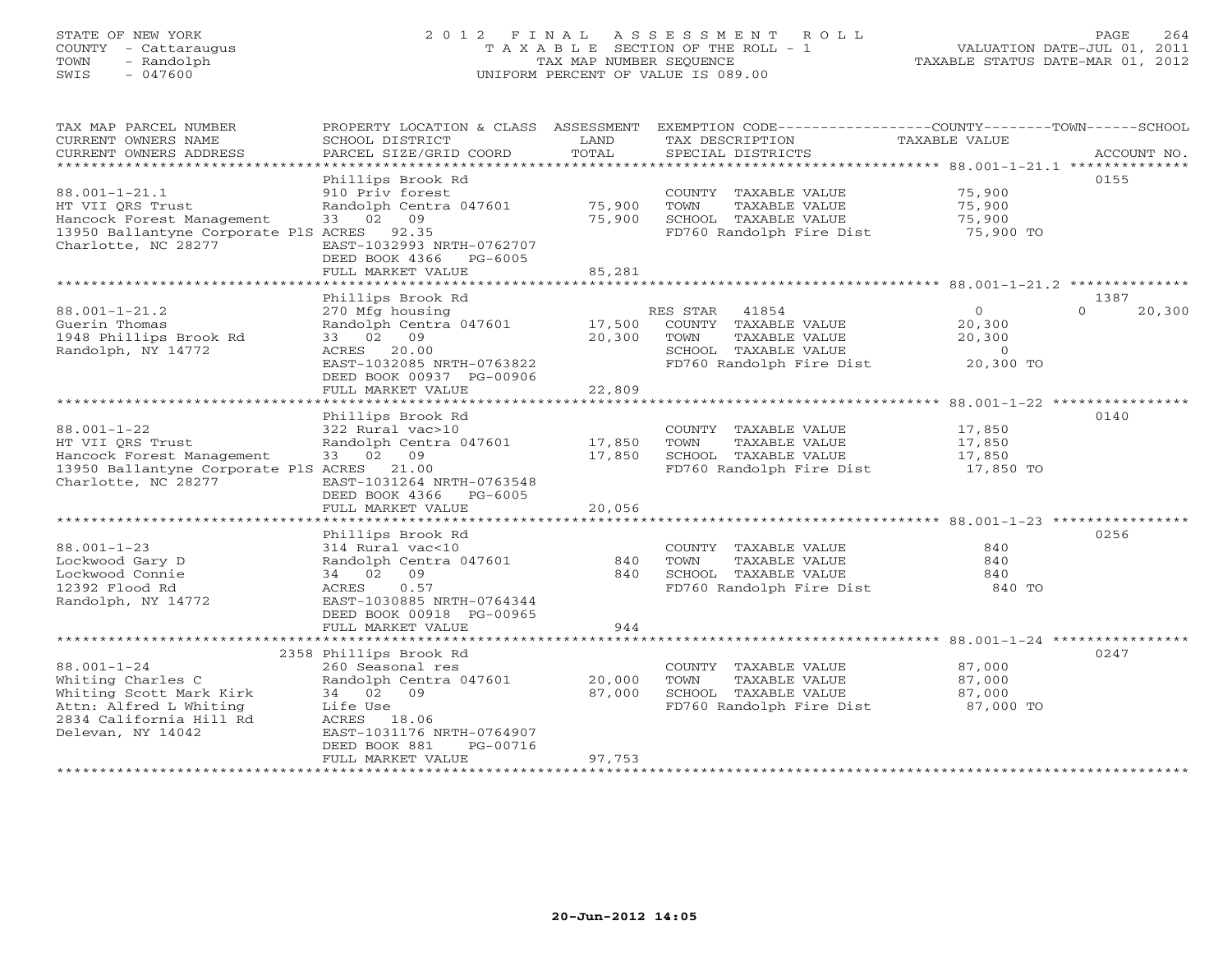# STATE OF NEW YORK 2 0 1 2 F I N A L A S S E S S M E N T R O L L PAGE 265 COUNTY - Cattaraugus T A X A B L E SECTION OF THE ROLL - 1 VALUATION DATE-JUL 01, 2011 TOWN - Randolph TAX MAP NUMBER SEQUENCE TAXABLE STATUS DATE-MAR 01, 2012 SWIS - 047600 UNIFORM PERCENT OF VALUE IS 089.00UNIFORM PERCENT OF VALUE IS 089.00

| TAX MAP PARCEL NUMBER<br>CURRENT OWNERS NAME<br>CURRENT OWNERS ADDRESS                                                 | PROPERTY LOCATION & CLASS ASSESSMENT<br>SCHOOL DISTRICT<br>PARCEL SIZE/GRID COORD                                                                                                                                 | LAND<br>TOTAL              | EXEMPTION CODE-----------------COUNTY-------TOWN------SCHOOL<br>TAX DESCRIPTION<br>SPECIAL DISTRICTS                   | TAXABLE VALUE                                        | ACCOUNT NO.                |
|------------------------------------------------------------------------------------------------------------------------|-------------------------------------------------------------------------------------------------------------------------------------------------------------------------------------------------------------------|----------------------------|------------------------------------------------------------------------------------------------------------------------|------------------------------------------------------|----------------------------|
| *********************<br>$88.001 - 1 - 25$<br>Clouden Thomas<br>Clouden James<br>22 Eaglebrook Dr<br>Buffalo, NY 14224 | 2259 Phillips Brook Rd<br>260 Seasonal res<br>Randolph Centra 047601<br>34 02 09<br>Boa<br>FRNT 253.00 DPTH 395.00<br>0.90<br>ACRES<br>EAST-1031390 NRTH-0765289<br>DEED BOOK 997<br>PG-1067<br>FULL MARKET VALUE | 4,800<br>21,000<br>23,596  | COUNTY TAXABLE VALUE<br>TOWN<br>TAXABLE VALUE<br>SCHOOL TAXABLE VALUE<br>FD760 Randolph Fire Dist                      | 21,000<br>21,000<br>21,000<br>21,000 TO              | 0086                       |
|                                                                                                                        |                                                                                                                                                                                                                   |                            |                                                                                                                        |                                                      |                            |
| $88.001 - 1 - 26$<br>Shields Philip B<br>Shields Janice E<br>335 Wheeler Hill Rd<br>Frewsburg, NY 14738                | Phillips Brook Rd<br>314 Rural vac<10<br>Randolph Centra 047601<br>34 02 09<br>1.71<br>ACRES<br>EAST-1031451 NRTH-0765496<br>DEED BOOK 1029<br>$PG-212$<br>FULL MARKET VALUE                                      | 2,000<br>2,000<br>2,247    | COUNTY TAXABLE VALUE<br>TOWN<br>TAXABLE VALUE<br>SCHOOL TAXABLE VALUE<br>FD760 Randolph Fire Dist<br>WS760 Watershed   | 2,000<br>2,000<br>2,000<br>2,000 TO<br>400 TO        | 0288                       |
|                                                                                                                        |                                                                                                                                                                                                                   |                            |                                                                                                                        |                                                      |                            |
| $88.001 - 1 - 27$<br>Barker Paul J<br>Barker Sharon M<br>9780 Rocky Pt<br>Clarence, NY 14031                           | Phillips Brook Rd<br>322 Rural vac>10<br>Randolph Centra 047601<br>34 02 09<br>ACRES 34.16<br>EAST-1032156 NRTH-0764764<br>DEED BOOK 912<br>PG-00676<br>FULL MARKET VALUE                                         | 32,900<br>32,900<br>36,966 | COUNTY TAXABLE VALUE<br>TOWN<br>TAXABLE VALUE<br>SCHOOL TAXABLE VALUE<br>FD760 Randolph Fire Dist                      | 32,900<br>32,900<br>32,900<br>32,900 TO              | 0186                       |
|                                                                                                                        |                                                                                                                                                                                                                   |                            |                                                                                                                        |                                                      |                            |
| $88.001 - 1 - 28$<br>Ostrowski Florence<br>90 W Maplemere<br>Williamsville, NY 14221                                   | Cross Rd<br>270 Mfg housing<br>Randolph Centra 047601<br>33/34 02 09<br>ACRES 139.00<br>EAST-1033734 NRTH-0764584<br>DEED BOOK 722<br>PG-00111<br>FULL MARKET VALUE                                               | 68,400<br>73,400<br>82,472 | COUNTY TAXABLE VALUE<br>TAXABLE VALUE<br>TOWN<br>SCHOOL TAXABLE VALUE<br>FD760 Randolph Fire Dist<br>WS760 Watershed   | 73,400<br>73,400<br>73,400<br>73,400 TO<br>14,680 TO | 0245                       |
|                                                                                                                        | *************************                                                                                                                                                                                         | **************             |                                                                                                                        |                                                      |                            |
| $88.001 - 1 - 29$<br>Hillerby Nancy<br>2340 Phillips Brook Rd<br>Randolph, NY 14772                                    | 2340 Phillips Brook Rd<br>210 1 Family Res<br>Randolph Centra 047601<br>34 02 09<br>6.28<br>ACRES<br>EAST-1032469 NRTH-0765570<br>DEED BOOK 874<br>PG-00937                                                       | 10,000<br>43,000           | RES STAR<br>41854<br>COUNTY TAXABLE VALUE<br>TAXABLE VALUE<br>TOWN<br>SCHOOL TAXABLE VALUE<br>FD760 Randolph Fire Dist | $\circ$<br>43,000<br>43,000<br>16,000<br>43,000 TO   | 0318<br>27,000<br>$\Omega$ |
|                                                                                                                        | FULL MARKET VALUE                                                                                                                                                                                                 | 48,315                     |                                                                                                                        |                                                      |                            |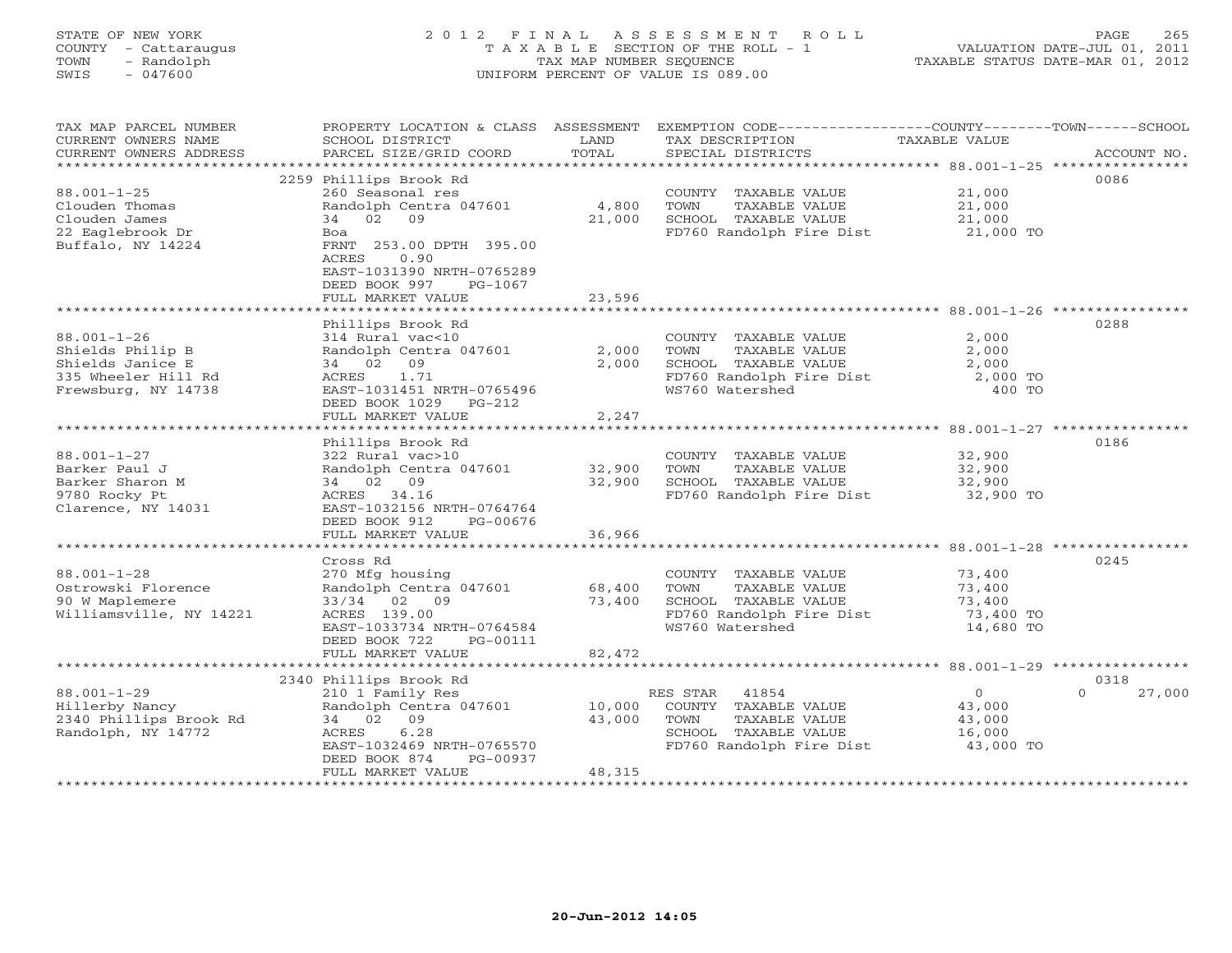# STATE OF NEW YORK 2 0 1 2 F I N A L A S S E S S M E N T R O L L PAGE 266 COUNTY - Cattaraugus T A X A B L E SECTION OF THE ROLL - 1 VALUATION DATE-JUL 01, 2011 TOWN - Randolph TAX MAP NUMBER SEQUENCE TAXABLE STATUS DATE-MAR 01, 2012 SWIS - 047600 UNIFORM PERCENT OF VALUE IS 089.00UNIFORM PERCENT OF VALUE IS 089.00

| TAX MAP PARCEL NUMBER<br>CURRENT OWNERS NAME<br>CURRENT OWNERS ADDRESS                                                     | PROPERTY LOCATION & CLASS ASSESSMENT<br>SCHOOL DISTRICT<br>PARCEL SIZE/GRID COORD                                                                                                                               | LAND<br>TOTAL              | EXEMPTION CODE-----------------COUNTY-------TOWN------SCHOOL<br>TAX DESCRIPTION<br>SPECIAL DISTRICTS                                        | TAXABLE VALUE                                                      | ACCOUNT NO.                                     |
|----------------------------------------------------------------------------------------------------------------------------|-----------------------------------------------------------------------------------------------------------------------------------------------------------------------------------------------------------------|----------------------------|---------------------------------------------------------------------------------------------------------------------------------------------|--------------------------------------------------------------------|-------------------------------------------------|
| *********************                                                                                                      |                                                                                                                                                                                                                 |                            |                                                                                                                                             |                                                                    |                                                 |
|                                                                                                                            | 2294 Phillips Brook Rd                                                                                                                                                                                          |                            |                                                                                                                                             |                                                                    | 0143                                            |
| $88.001 - 1 - 30$<br>Greenawalt William R<br>2294 Phillips Brook Rd<br>Randolph, NY 14772                                  | 210 1 Family Res<br>Randolph Centra 047601<br>34 02<br>09<br>ACRES<br>1.51<br>EAST-1032242 NRTH-0765629<br>DEED BOOK 912<br>PG-00818<br>FULL MARKET VALUE                                                       | 5,500<br>42,000<br>47,191  | RES STAR<br>41854<br>COUNTY TAXABLE VALUE<br>TOWN<br>TAXABLE VALUE<br>SCHOOL TAXABLE VALUE<br>FD760 Randolph Fire Dist                      | $\circ$<br>42,000<br>42,000<br>15,000<br>42,000 TO                 | $\Omega$<br>27,000                              |
|                                                                                                                            | *******************                                                                                                                                                                                             | ***********                |                                                                                                                                             | ********************* 88.001-1-31 ************                     |                                                 |
|                                                                                                                            | 2346 Phillips Brook Rd                                                                                                                                                                                          |                            |                                                                                                                                             |                                                                    | 0321                                            |
| $88.001 - 1 - 31$<br>Barker Paul J<br>Barker Sharon M<br>9780 Rocky Pt<br>Clarence, NY 14031                               | 260 Seasonal res<br>Randolph Centra 047601<br>34 02 09<br>ACRES<br>1.35<br>EAST-1032707 NRTH-0766152<br>DEED BOOK 808<br>PG-00567                                                                               | 5,300<br>45,000            | COUNTY TAXABLE VALUE<br>TOWN<br>TAXABLE VALUE<br>SCHOOL TAXABLE VALUE<br>FD760 Randolph Fire Dist                                           | 45,000<br>45,000<br>45,000<br>45,000 TO                            |                                                 |
|                                                                                                                            | FULL MARKET VALUE                                                                                                                                                                                               | 50,562                     |                                                                                                                                             |                                                                    |                                                 |
|                                                                                                                            | ************************                                                                                                                                                                                        | ************               | ************************************88.001-1-32.1 ***************                                                                           |                                                                    |                                                 |
|                                                                                                                            | 2306 Phillips Brook Rd                                                                                                                                                                                          |                            |                                                                                                                                             |                                                                    | 0011                                            |
| $88.001 - 1 - 32.1$<br>Brown Scott<br>Brown Suzanne<br>2306 Phillips Brook Rd<br>Randolph, NY 14772<br>$88.001 - 1 - 32.2$ | 270 Mfg housing<br>Randolph Centra 047601<br>33 02 09<br>FRNT 690.00 DPTH<br>ACRES 12.60<br>EAST-1031641 NRTH-0765827<br>DEED BOOK 5072<br>PG-2001<br>FULL MARKET VALUE<br>Phillips Brook Rd<br>270 Mfg housing | 15,400<br>30,400<br>34,157 | 41854<br>RES STAR<br>COUNTY TAXABLE VALUE<br>TOWN<br>TAXABLE VALUE<br>SCHOOL TAXABLE VALUE<br>FD760 Randolph Fire Dist<br>CVET C/T<br>41131 | $\circ$<br>30,400<br>30,400<br>3,400<br>30,400 TO<br>3,850         | $\Omega$<br>27,000<br>1499<br>3,850<br>$\Omega$ |
| Anderson Thomas<br>2287 Phillips Brook Rd<br>Randolph, NY 14772                                                            | Randolph Centra 047601<br>34 02 09<br>Ff 370.00<br>ACRES<br>1.60<br>EAST-1031700 NRTH-0765528<br>DEED BOOK 00975 PG-00407<br>FULL MARKET VALUE<br>********************                                          | 15,400 SR STAR<br>17,303   | 5,600 AGED C/T/S 41800<br>41834<br>COUNTY TAXABLE VALUE<br>TOWN<br>TAXABLE VALUE<br>SCHOOL TAXABLE VALUE<br>FD760 Randolph Fire Dist        | 5,775<br>$\overline{0}$<br>5,775<br>5,775<br>$\Omega$<br>15,400 TO | 5,775<br>7,700<br>7,700<br>$\Omega$             |
|                                                                                                                            | 12255 Bragg Rd                                                                                                                                                                                                  |                            |                                                                                                                                             |                                                                    | 0043                                            |
| $88.001 - 1 - 33.1$<br>Abbey Randy W<br>Abbey Donna L<br>353 Main St Er<br>Randolph, NY 14772                              | 312 Vac w/imprv<br>Randolph Centra 047601<br>34 02<br>09<br>Boa<br>ACRES 45.50<br>EAST-1031776 NRTH-0766547<br>DEED BOOK 1004<br>$PG-166$<br>FULL MARKET VALUE                                                  | 22,800<br>45,200<br>50,787 | COUNTY TAXABLE VALUE<br>TOWN<br>TAXABLE VALUE<br>SCHOOL TAXABLE VALUE<br>FD760 Randolph Fire Dist<br>WS760 Watershed                        | 45,200<br>45,200<br>45,200<br>45,200 TO<br>45,200 TO               |                                                 |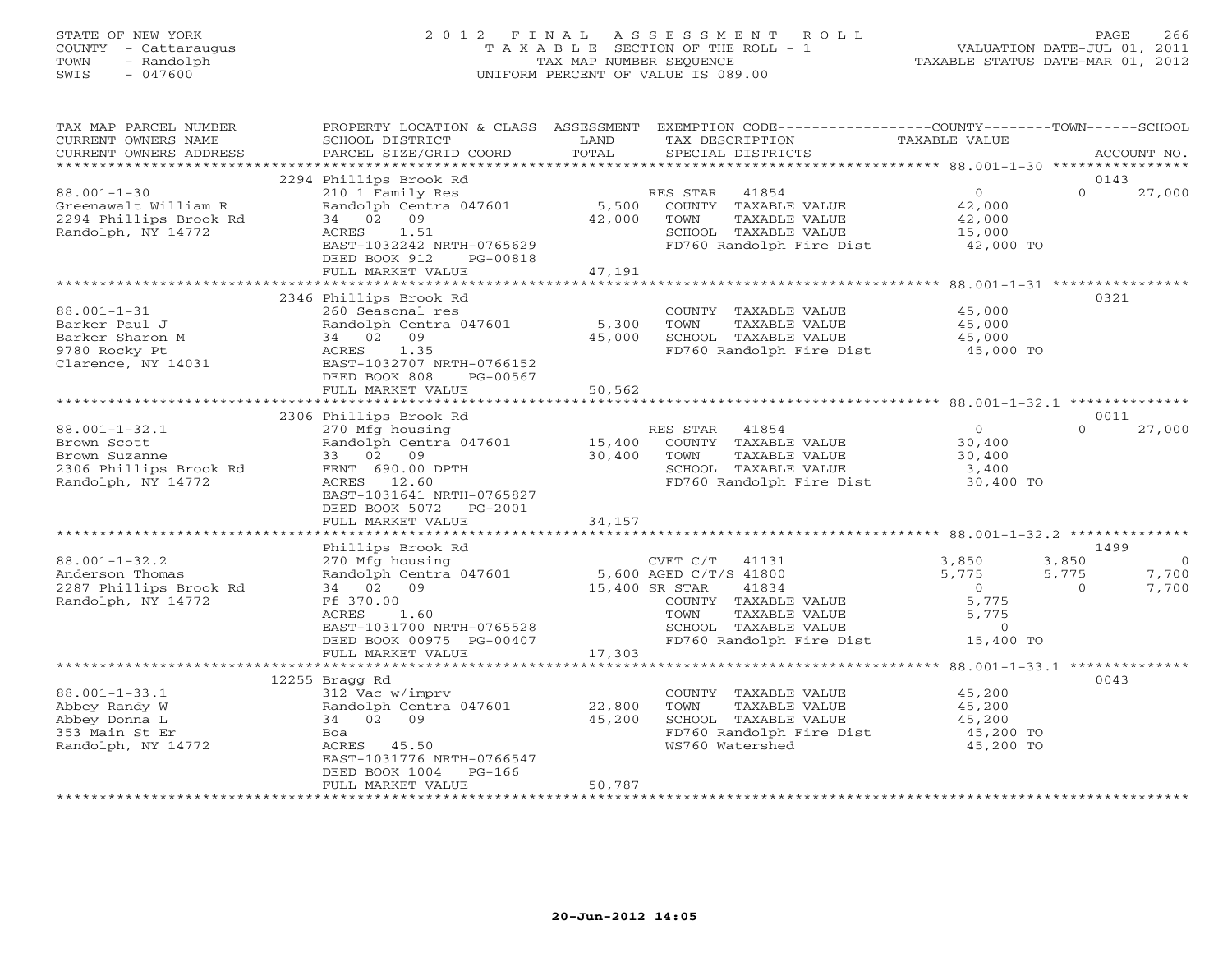### STATE OF NEW YORK 2 0 1 2 F I N A L A S S E S S M E N T R O L L PAGE 267 COUNTY - Cattaraugus T A X A B L E SECTION OF THE ROLL - 1 VALUATION DATE-JUL 01, 2011 TOWN - Randolph TAX MAP NUMBER SEQUENCE TAXABLE STATUS DATE-MAR 01, 2012 SWIS - 047600 UNIFORM PERCENT OF VALUE IS 089.00UNIFORM PERCENT OF VALUE IS 089.00

| TAX MAP PARCEL NUMBER                |                                                                                                                              |                    | PROPERTY LOCATION & CLASS ASSESSMENT EXEMPTION CODE---------------COUNTY-------TOWN------SCHOOL |                  |                            |
|--------------------------------------|------------------------------------------------------------------------------------------------------------------------------|--------------------|-------------------------------------------------------------------------------------------------|------------------|----------------------------|
|                                      |                                                                                                                              |                    |                                                                                                 |                  |                            |
|                                      | Bragg Rd                                                                                                                     |                    |                                                                                                 |                  | 1538                       |
| $88.001 - 1 - 33.2$                  | 314 Rural vac<10                                                                                                             |                    | COUNTY TAXABLE VALUE                                                                            | 800              |                            |
| Grover Roger A                       | Randolph Centra 047601                                                                                                       | 800                | TOWN<br>TAXABLE VALUE                                                                           | 800              |                            |
| Grover Teresa L                      | 34 2 9                                                                                                                       | 800                | SCHOOL TAXABLE VALUE                                                                            | 800              |                            |
| 12205 Bragg Rd                       | 1.75<br>ACRES                                                                                                                |                    |                                                                                                 | 800 TO           |                            |
| 12205 Bragg Rd<br>Randolph, NY 14772 | EAST-1032724 NRTH-0766804                                                                                                    |                    | FD760 Randolph Fire Dist<br>WS760 Watershed<br>WS760 Watershed                                  | 160 TO           |                            |
|                                      | DEED BOOK 996<br>PG-1061                                                                                                     |                    |                                                                                                 |                  |                            |
|                                      | FULL MARKET VALUE                                                                                                            | 899                |                                                                                                 |                  |                            |
|                                      |                                                                                                                              |                    |                                                                                                 |                  |                            |
|                                      | 12205 Bragg Rd                                                                                                               |                    |                                                                                                 |                  | 0142                       |
| $88.001 - 1 - 34$                    |                                                                                                                              |                    | RES STAR 41854                                                                                  | 0                | $\Omega$<br>27,000         |
| Grover Roger A<br>Grover Teresa L    | 210 1 Family Res<br>Randolph Centra 047601 3,400<br>34 02 09 40,400                                                          |                    | COUNTY TAXABLE VALUE                                                                            | 40,400           |                            |
|                                      |                                                                                                                              |                    | TOWN<br>TAXABLE VALUE                                                                           | 40,400           |                            |
| 12205 Bragg Rd<br>Randolph, NY 14772 | FRNT 132.00 DPTH 132.00                                                                                                      |                    | SCHOOL TAXABLE VALUE                                                                            | 13,400           |                            |
|                                      | FRNT 132.00 DPTH 132.00<br>EAST-1032804 NRTH-0767009                                                                         |                    |                                                                                                 |                  |                            |
|                                      | DEED BOOK 00927 PG-00446                                                                                                     | $G-00446$ $45,393$ | FD760 Randolph Fire Dist 140,400 TO<br>WS760 Watershed 8,080 TO                                 |                  |                            |
|                                      | FULL MARKET VALUE                                                                                                            |                    |                                                                                                 |                  |                            |
|                                      |                                                                                                                              |                    |                                                                                                 |                  |                            |
|                                      | Sarver Rd                                                                                                                    |                    |                                                                                                 |                  | 0038                       |
| $88.002 - 1 - 1.1$                   | 240 Rural res                                                                                                                |                    | COUNTY TAXABLE VALUE                                                                            | 34,000           |                            |
| Brown Rodney L                       | Randolph Centra 047601 15,900                                                                                                |                    | TAXABLE VALUE<br>TOWN                                                                           | 34,000           |                            |
| Brown Carol                          | 10 02 09                                                                                                                     | 34,000             | SCHOOL TAXABLE VALUE                                                                            | 34,000           |                            |
| 325                                  | ACRES 44.64<br>ACRES 44.64<br>EAST-1044744 NRTH-0767480                                                                      |                    | FD760 Randolph Fire Dist 34,000 TO<br>WS760 Watershed 6,800 TO                                  |                  |                            |
| PO Box 325                           |                                                                                                                              |                    | WS760 Watershed                                                                                 | 6,800 TO         |                            |
| Randolph, NY 14772                   | DEED BOOK 00958 PG-00985                                                                                                     |                    |                                                                                                 |                  |                            |
|                                      | FULL MARKET VALUE                                                                                                            | 38,202             |                                                                                                 |                  |                            |
|                                      |                                                                                                                              |                    |                                                                                                 |                  |                            |
| $88.002 - 1 - 1.2$                   | 2388 Sarver Rd                                                                                                               |                    | RES STAR 41854                                                                                  | 0                | 1588<br>27,000<br>$\Omega$ |
|                                      | 210 1 Family Res<br>Randolph Centra 047601 9,900                                                                             |                    |                                                                                                 |                  |                            |
| Howard Carrie D<br>2388 Sarver Rd    |                                                                                                                              | 082 93,000         | COUNTY TAXABLE VALUE<br>TOWN<br>TAXABLE VALUE                                                   | 93,000<br>93,000 |                            |
|                                      | ACRES<br>6.20 BANK                                                                                                           |                    |                                                                                                 |                  |                            |
| Randolph, NY 14772                   | EAST-1046460 NRTH-0767364                                                                                                    |                    | SCHOOL TAXABLE VALUE 66,000<br>FDT60 Randolph Fire Dist 93,000 TO                               |                  |                            |
|                                      | EAST-1046460 NRTH-0767364 SCHOOL TAXABLE<br>DEED BOOK 10520 PG-7001 FD760 Randolph FULL MARKET VALUE 104,494 WS760 Watershed |                    |                                                                                                 | 18,600 TO        |                            |
|                                      |                                                                                                                              |                    |                                                                                                 |                  |                            |
|                                      | 2360 Sarver Rd                                                                                                               |                    |                                                                                                 |                  | 0269                       |
| $88.002 - 1 - 2$                     | 311 Res vac land                                                                                                             |                    | COUNTY TAXABLE VALUE                                                                            | 16,000           |                            |
| Ranks Donald                         | Randolph Centra 047601 16,000                                                                                                |                    | TOWN<br>TAXABLE VALUE                                                                           | 16,000           |                            |
| Ranks Brian D                        | 10 02 09                                                                                                                     | 16,000             | SCHOOL TAXABLE VALUE                                                                            | 16,000           |                            |
| 4461 Walker Rd                       | ACRES 45.01                                                                                                                  |                    | SCHOOL TAXABLE VALUE 16,000<br>FD760 Randolph Fire Dist 16,000 TO                               |                  |                            |
| Randolph, NY 14772                   | EAST-1044705 NRTH-0766972                                                                                                    |                    | WS760 Watershed                                                                                 | 3,200 TO         |                            |
|                                      | DEED BOOK 3639 PG-9001                                                                                                       |                    |                                                                                                 |                  |                            |
|                                      | FULL MARKET VALUE                                                                                                            | 17,978             |                                                                                                 |                  |                            |
|                                      |                                                                                                                              |                    |                                                                                                 |                  |                            |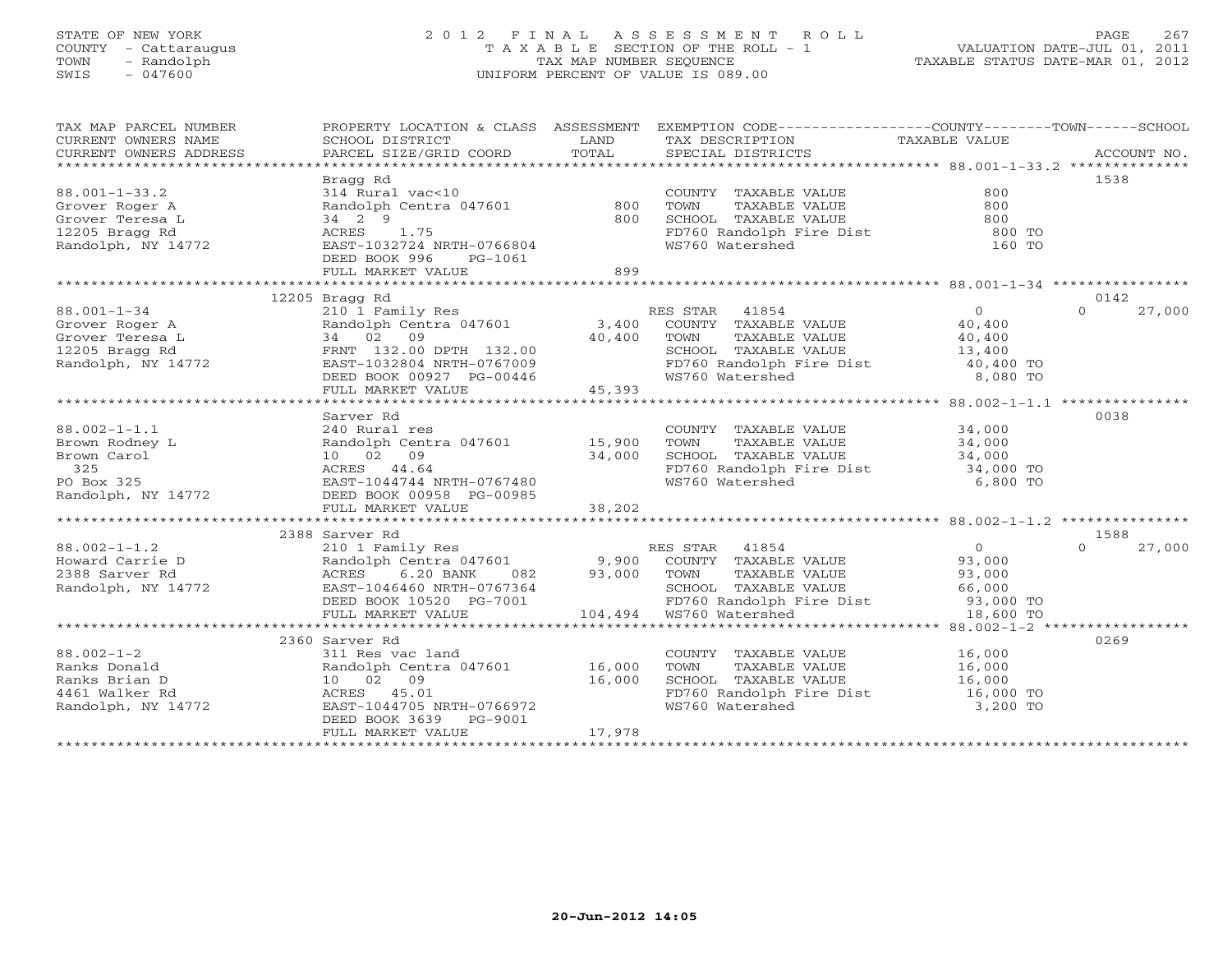#### STATE OF NEW YORK 2 0 1 2 F I N A L A S S E S S M E N T R O L L PAGE 268 COUNTY - Cattaraugus T A X A B L E SECTION OF THE ROLL - 1 VALUATION DATE-JUL 01, 2011 TOWN - Randolph TAX MAP NUMBER SEQUENCE TAXABLE STATUS DATE-MAR 01, 2012 SWIS - 047600 UNIFORM PERCENT OF VALUE IS 089.00UNIFORM PERCENT OF VALUE IS 089.00

| TAX MAP PARCEL NUMBER<br>CURRENT OWNERS NAME<br>CURRENT OWNERS ADDRESS | PROPERTY LOCATION & CLASS ASSESSMENT<br>SCHOOL DISTRICT<br>PARCEL SIZE/GRID COORD | LAND<br>TOTAL  | EXEMPTION CODE-----------------COUNTY-------TOWN------SCHOOL<br>TAX DESCRIPTION<br>SPECIAL DISTRICTS | TAXABLE VALUE       | ACCOUNT NO.                      |
|------------------------------------------------------------------------|-----------------------------------------------------------------------------------|----------------|------------------------------------------------------------------------------------------------------|---------------------|----------------------------------|
|                                                                        |                                                                                   |                |                                                                                                      |                     |                                  |
|                                                                        | 11126 Oldro Hill Rd                                                               |                | 30 PCT OF VALUE USED FOR EXEMPTION PURPOSES                                                          |                     | 0146                             |
| $88.002 - 1 - 4$                                                       | 240 Rural res                                                                     | 72,200 DVET CO | WVET C/T 41121                                                                                       | 4,545               | 4,545<br>$\circ$                 |
| Wile Richard                                                           | Randolph Centra 047601                                                            |                | 41142                                                                                                | 10,605<br>$\Omega$  | $\Omega$<br>$\Omega$<br>$\Omega$ |
| PO Box 261<br>Randolph, NY 14772                                       | 01 02 09<br>ACRES 156.70                                                          |                | 101,000 RES STAR 41854                                                                               | 85,850              | 27,000                           |
|                                                                        | EAST-1049304 NRTH-0760930                                                         |                | COUNTY TAXABLE VALUE<br>TAXABLE VALUE<br>TOWN                                                        | 96,455              |                                  |
|                                                                        | DEED BOOK 5338 PG-7001                                                            |                | SCHOOL TAXABLE VALUE                                                                                 | 74,000              |                                  |
|                                                                        | FULL MARKET VALUE                                                                 |                | 113,483 FD760 Randolph Fire Dist                                                                     | 101,000 TO          |                                  |
|                                                                        |                                                                                   |                |                                                                                                      |                     |                                  |
|                                                                        | Oldro Hill Rd                                                                     |                |                                                                                                      |                     | 0112                             |
| $88.002 - 1 - 5.1$                                                     | 260 Seasonal res                                                                  |                | COUNTY TAXABLE VALUE                                                                                 | 69,000              |                                  |
| Schaden Margaret M                                                     | Randolph Centra 047601                                                            | 14,700         | TAXABLE VALUE<br>TOWN                                                                                | 69,000              |                                  |
| Attn: Schaden Properties Mgn 01 02 09                                  |                                                                                   | 69,000         | SCHOOL TAXABLE VALUE                                                                                 | 69,000              |                                  |
| 8729 S R 534                                                           | With Camp                                                                         |                | FD760 Randolph Fire Dist                                                                             | 69,000 TO           |                                  |
| PO Box 1                                                               | ACRES 39.75                                                                       |                | WS760 Watershed                                                                                      | 13,800 TO           |                                  |
| Mesopotamia, OH 44439                                                  | EAST-1047022 NRTH-0760997                                                         |                |                                                                                                      |                     |                                  |
|                                                                        | DEED BOOK 00940 PG-00296                                                          |                |                                                                                                      |                     |                                  |
|                                                                        | FULL MARKET VALUE                                                                 | 77,528         |                                                                                                      |                     |                                  |
|                                                                        |                                                                                   |                |                                                                                                      |                     |                                  |
|                                                                        | 11184 Oldro Hill Rd                                                               |                |                                                                                                      |                     | 1142                             |
| $88.002 - 1 - 5.2$                                                     | 312 Vac w/imprv                                                                   |                | COUNTY TAXABLE VALUE                                                                                 | 53,200              |                                  |
| Skudlarek Chad                                                         | Randolph Centra 047601 36,200                                                     |                | TOWN<br>TAXABLE VALUE                                                                                | 53,200              |                                  |
| Skudlarek Nanette                                                      | 01 02 09                                                                          | 53,200         | SCHOOL TAXABLE VALUE                                                                                 | 53,200              |                                  |
| 79 Larkin St                                                           | ACRES 39.55                                                                       |                | FD760 Randolph Fire Dist                                                                             | 53,200 TO           |                                  |
| Randolph, NY 14772                                                     | EAST-1047650 NRTH-0760985                                                         |                | WS760 Watershed                                                                                      | 10,640 TO           |                                  |
|                                                                        | DEED BOOK 2365<br>PG-3005                                                         |                |                                                                                                      |                     |                                  |
|                                                                        | FULL MARKET VALUE                                                                 | 59,775         |                                                                                                      |                     |                                  |
|                                                                        |                                                                                   |                |                                                                                                      |                     |                                  |
|                                                                        | Sarver Rd                                                                         |                |                                                                                                      |                     | 0149                             |
| $88.002 - 1 - 6$                                                       | 910 Priv forest                                                                   |                | COUNTY TAXABLE VALUE                                                                                 | 91,800              |                                  |
| Oak Hill Timber Holdings LLC<br>3556 Lakeshore Rd Ste 620              | Randolph Centra 047601<br>09 02 09                                                | 91,800         | TOWN<br>TAXABLE VALUE<br>SCHOOL TAXABLE VALUE                                                        | 91,800              |                                  |
| Buffalo, NY 14219                                                      | ACRES 112.13                                                                      | 91,800         | FD760 Randolph Fire Dist                                                                             | 91,800<br>91,800 TO |                                  |
|                                                                        | EAST-1045811 NRTH-0762295                                                         |                |                                                                                                      |                     |                                  |
|                                                                        | DEED BOOK 1018 PG-410                                                             |                |                                                                                                      |                     |                                  |
|                                                                        | FULL MARKET VALUE                                                                 | 103,146        |                                                                                                      |                     |                                  |
|                                                                        |                                                                                   |                |                                                                                                      |                     |                                  |
|                                                                        | Sarver Rd                                                                         |                |                                                                                                      |                     | 0180                             |
| $88.002 - 1 - 10.1$                                                    | 910 Priv forest                                                                   |                | COUNTY TAXABLE VALUE                                                                                 | 55,900              |                                  |
| King Properties, LLC                                                   | Randolph Centra 047601                                                            | 55,900         | TAXABLE VALUE<br>TOWN                                                                                | 55,900              |                                  |
| 1472 Coal Bed Rd                                                       | 10 02 09                                                                          | 55,900         | SCHOOL TAXABLE VALUE                                                                                 | 55,900              |                                  |
| Russell, PA 16345                                                      | ACRES 113.20                                                                      |                | FD760 Randolph Fire Dist                                                                             | 55,900 TO           |                                  |
|                                                                        | EAST-1043902 NRTH-0765709                                                         |                | WS760 Watershed                                                                                      | 11,180 TO           |                                  |
|                                                                        | DEED BOOK 15151 PG-8001                                                           |                |                                                                                                      |                     |                                  |
|                                                                        | FULL MARKET VALUE                                                                 | 62,809         |                                                                                                      |                     |                                  |
|                                                                        |                                                                                   |                |                                                                                                      |                     |                                  |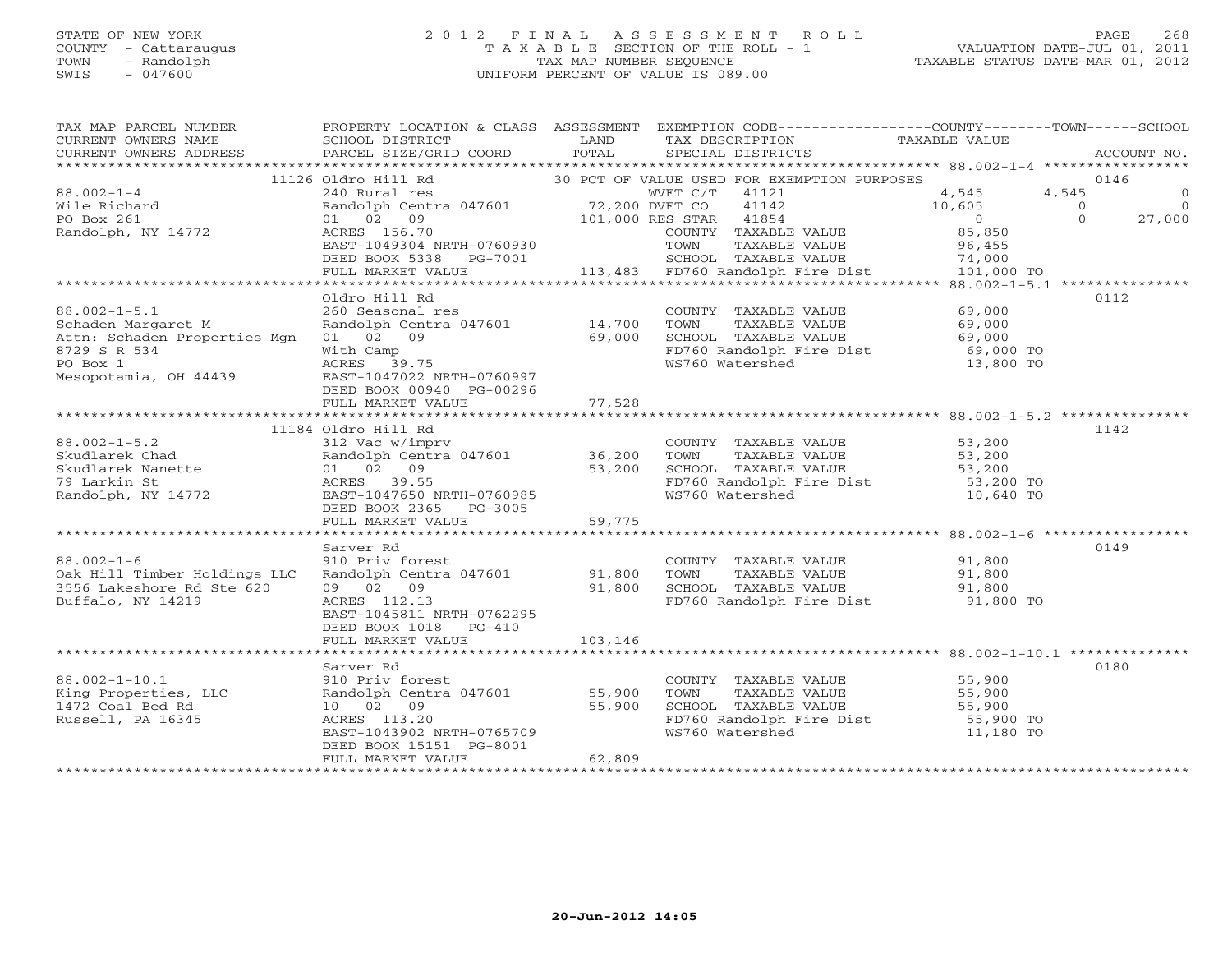| STATE OF NEW YORK<br>COUNTY<br>- Cattaraugus<br>- Randolph<br>TOWN<br>SWIS<br>$-047600$                            | 2 0 1 2<br>FINAL ASSESSMENT ROLL<br>T A X A B L E SECTION OF THE ROLL - 1<br>TAX MAP NUMBER SEQUENCE<br>UNIFORM PERCENT OF VALUE IS 089.00 | VALUATION DATE-JUL 01, 2011<br>TAXABLE STATUS DATE-MAR 01, 2012 | 269<br>PAGE                                                  |           |                    |
|--------------------------------------------------------------------------------------------------------------------|--------------------------------------------------------------------------------------------------------------------------------------------|-----------------------------------------------------------------|--------------------------------------------------------------|-----------|--------------------|
| TAX MAP PARCEL NUMBER                                                                                              | PROPERTY LOCATION & CLASS ASSESSMENT                                                                                                       |                                                                 | EXEMPTION CODE-----------------COUNTY-------TOWN------SCHOOL |           |                    |
| CURRENT OWNERS NAME<br>CURRENT OWNERS ADDRESS           PARCEL SIZE/GRID COORD       TOTAL       SPECIAL DISTRICTS | SCHOOL DISTRICT                                                                                                                            | <b>Example 12</b> LAND                                          | TAX DESCRIPTION TAXABLE VALUE                                |           | ACCOUNT NO.        |
|                                                                                                                    |                                                                                                                                            |                                                                 |                                                              |           |                    |
|                                                                                                                    | Sarver Rd                                                                                                                                  |                                                                 |                                                              |           | 1072               |
| $88.002 - 1 - 10.2$                                                                                                | 323 Vacant rural                                                                                                                           |                                                                 | COUNTY TAXABLE VALUE 18,500                                  |           |                    |
| Wirsen James K                                                                                                     | Randolph Centra 047601 18,500                                                                                                              |                                                                 | TOWN<br>TAXABLE VALUE                                        | 18,500    |                    |
| Wirsen Martha H                                                                                                    | 10 02 09                                                                                                                                   | 18,500                                                          | SCHOOL TAXABLE VALUE 18,500                                  |           |                    |
| 1575 South Main St., Ext. ACRES 23.87                                                                              |                                                                                                                                            |                                                                 | FD760 Randolph Fire Dist 18,500 TO                           |           |                    |
| Jamestown, NY 14701                                                                                                | EAST-1043618 NRTH-0764493                                                                                                                  |                                                                 | WS760 Watershed                                              | 3,700 TO  |                    |
|                                                                                                                    | DEED BOOK 872<br>PG-9002                                                                                                                   |                                                                 |                                                              |           |                    |
|                                                                                                                    | FULL MARKET VALUE                                                                                                                          | 20,787                                                          |                                                              |           |                    |
|                                                                                                                    |                                                                                                                                            |                                                                 |                                                              |           |                    |
|                                                                                                                    | 2299 Sarver Rd                                                                                                                             |                                                                 |                                                              |           | 1330               |
| $88.002 - 1 - 10.3$                                                                                                | 210 1 Family Res                                                                                                                           |                                                                 | RES STAR 41854                                               | $\Omega$  | 27,000<br>$\Omega$ |
| Hyde Timothy                                                                                                       | Randolph Centra 047601 11,100 COUNTY TAXABLE VALUE                                                                                         |                                                                 |                                                              | 92,000    |                    |
| Hyde Tina M                                                                                                        | 10 02 09                                                                                                                                   | 92,000                                                          | TOWN<br>TAXABLE VALUE                                        | 92,000    |                    |
| 2299 Sarver Rd                                                                                                     | 7.60<br>ACRES                                                                                                                              |                                                                 | TAXABLE VALUE<br>SCHOOL                                      | 65,000    |                    |
| Randolph, NY 14772                                                                                                 | EAST-1044854 NRTH-0765912                                                                                                                  |                                                                 | FD760 Randolph Fire Dist 92,000 TO                           |           |                    |
|                                                                                                                    | DEED BOOK 854<br>PG-00263                                                                                                                  |                                                                 | WS760 Watershed                                              | 18,400 TO |                    |
|                                                                                                                    | FULL MARKET VALUE                                                                                                                          | 103,371                                                         |                                                              |           |                    |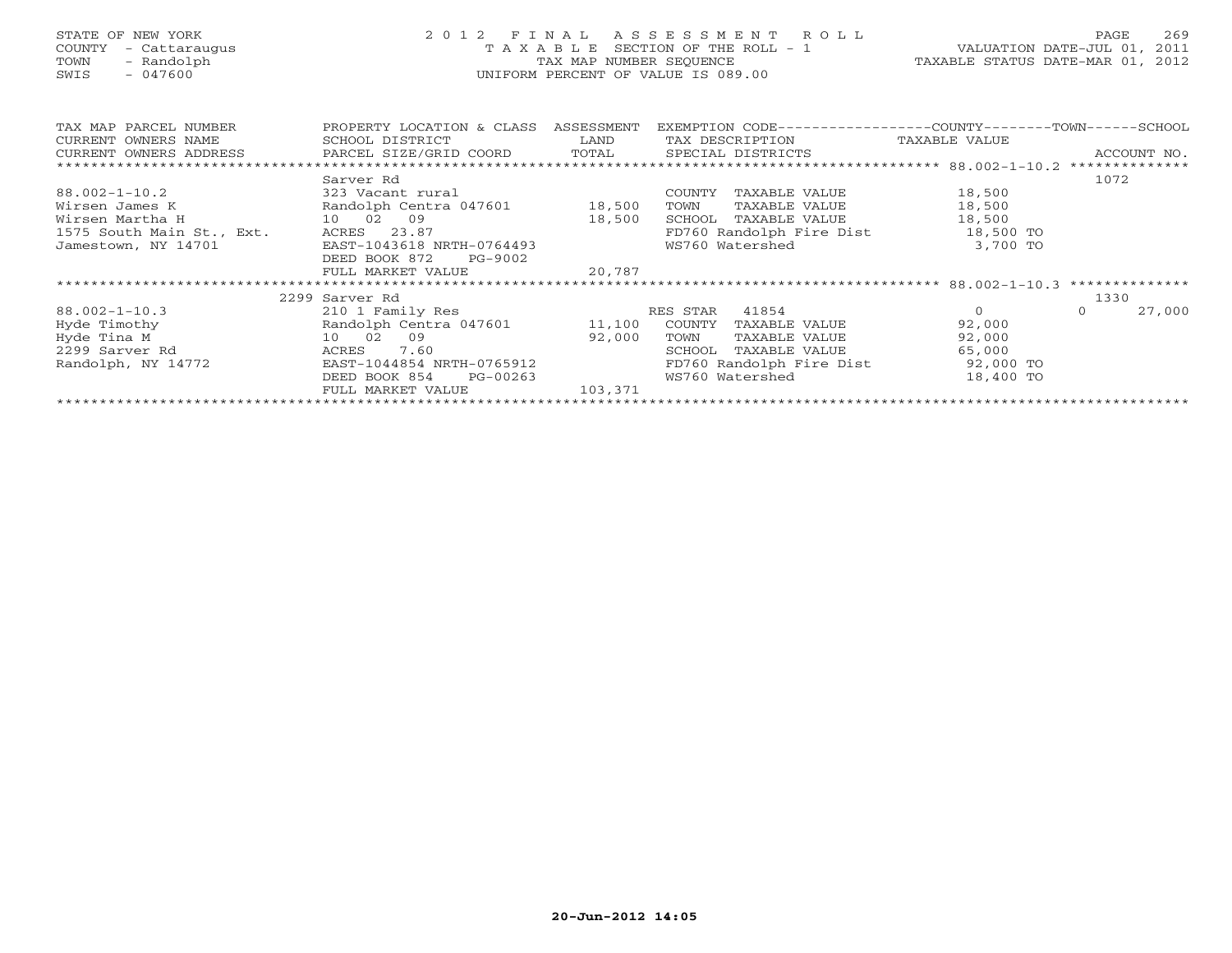| STATE OF NEW YORK<br>COUNTY - Cattaraugus<br>TOWN<br>- Randolph | 2012 FINAL ASSESSMENT ROLL<br>T A X A B L E SECTION OF THE ROLL - 1 | 270<br>PAGE<br>VALUATION DATE-JUL 01, 2011<br>TAXABLE STATUS DATE-MAR 01, 2012 |
|-----------------------------------------------------------------|---------------------------------------------------------------------|--------------------------------------------------------------------------------|
| SWIS<br>- 047600                                                | UNIFORM PERCENT OF VALUE IS 089.00                                  | RPS150/V04/L015<br>CURRENT DATE 6/20/2012                                      |

#### R O L L S U B S E C T I O N - - T O T A L S

#### \*\*\* S P E C I A L D I S T R I C T S U M M A R Y \*\*\*

|      |                     | TOTAL   | EXTENSION   | EXTENSION | AD VALOREM | EXEMPT  | TAXABLE   |
|------|---------------------|---------|-------------|-----------|------------|---------|-----------|
| CODE | DISTRICT NAME       | PARCELS | TYPE        | VALUE     | VALUE      | AMOUNT  | VALUE     |
|      | DB760 Debt Service  |         | 524 TOTAL   |           | 35807,930  |         | 35807,930 |
|      | FD760 Randolph Fire |         | 1,258 TOTAL |           | 81464,113  | 12,800  | 81451,313 |
|      | LT760 Light Dist    |         | 130 TOTAL   |           | 7784,022   |         | 7784,022  |
|      | RF760 Refuse        |         | 130 TOTAL   |           | 7784,022   |         | 7784,022  |
|      | SR760 Snow Removal  |         | 130 TOTAL   |           | 7784,022   |         | 7784,022  |
|      | WS760 Watershed     |         | 1,124 TOTAL |           | 27872,993  | 167,056 | 27705,937 |

#### \*\*\* S C H O O L D I S T R I C T S U M M A R Y \*\*\*

| CODE   | DISTRICT NAME    | TOTAL<br>PARCELS | ASSESSED<br>LAND | ASSESSED<br>TOTAL | EXEMPT<br>AMOUNT | TOTAL<br>TAXABLE | STAR<br>AMOUNT | STAR<br>TAXABLE |
|--------|------------------|------------------|------------------|-------------------|------------------|------------------|----------------|-----------------|
| 047601 | Randolph Central | $\pm$ , 258      | 16148,010        | 81464,113         | 2927,926         | 78536,187        | 23214,325      | 55321,862       |
|        | $SUB - TO T AL$  | .,258            | 16148,010        | 81464,113         | 2927,926         | 78536,187        | 23214,325      | 55321,862       |
|        | TOTAL            | ., 258           | 16148,010        | 81464,113         | 2927,926         | 78536,187        | 23214,325      | 55321,862       |

#### \*\*\* S Y S T E M C O D E S S U M M A R Y \*\*\*

#### NO SYSTEM EXEMPTIONS AT THIS LEVEL

#### \*\*\* E X E M P T I O N S U M M A R Y \*\*\*

| CODE  | DESCRIPTION | TOTAL<br>PARCELS | COUNTY   | TOWN     | SCHOOL |
|-------|-------------|------------------|----------|----------|--------|
| 33201 | XMPT C/T    | $\bigcap$        | 12,800   | 12,800   |        |
| 41101 | VET C/T     |                  | 650      | 650      |        |
| 41107 | Veterans V  | 12               |          |          |        |
| 41121 | WVET C/T    | 71               | 684,768  | 684,768  |        |
| 41131 | CVET C/T    | 69               | 1074,698 | 1074,698 |        |
| 41141 | DVET C/T    | 17               | 342,740  | 342,740  |        |
| 41142 | DVET CO     |                  | 10,605   |          |        |
| 41162 | CW 15 VET/  |                  | 7,500    |          |        |
| 41171 | CW DISBLD   |                  | 34,000   | 34,000   |        |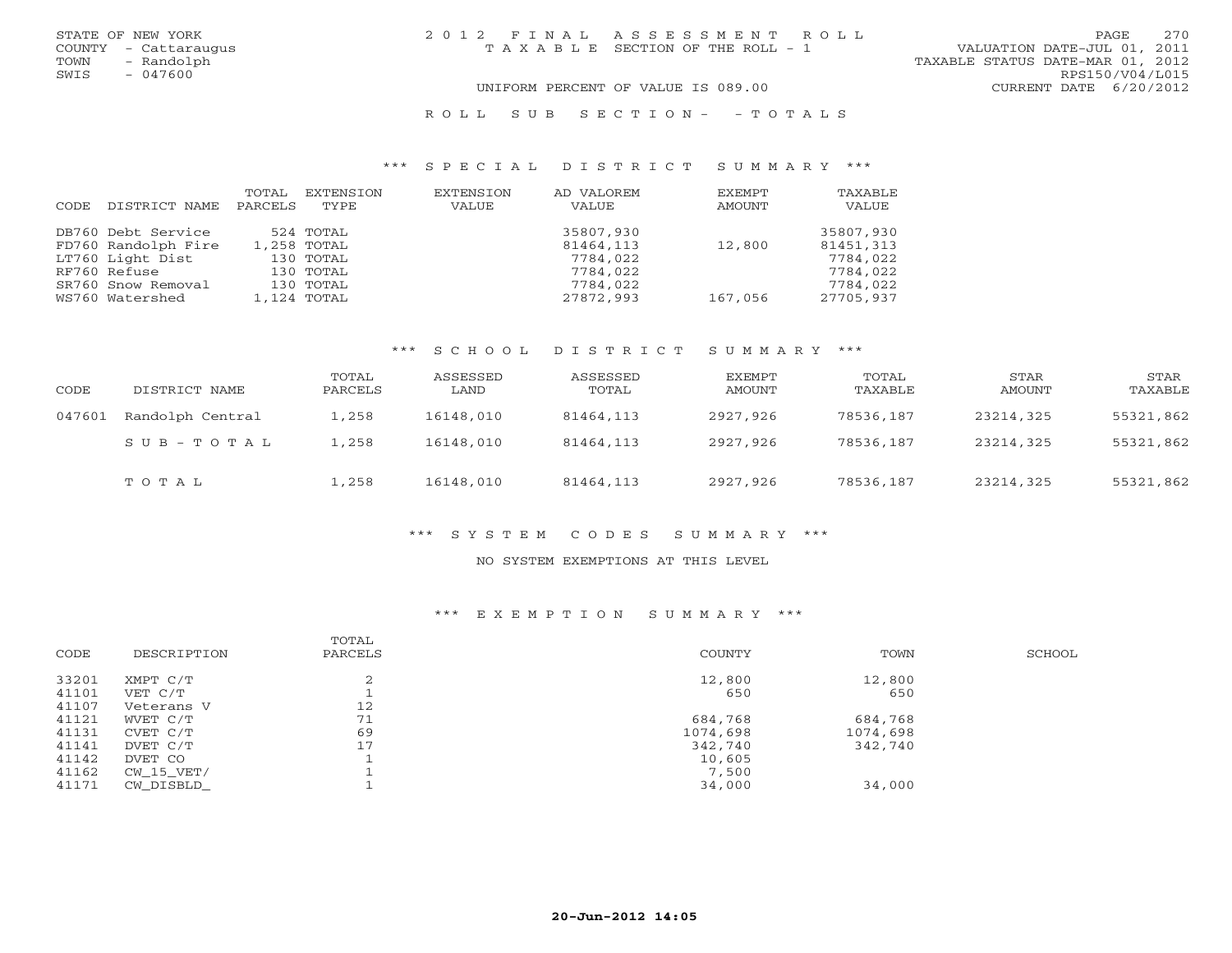| STATE OF NEW YORK<br>COUNTY - Cattaraugus<br>TOWN<br>- Randolph | 2012 FINAL ASSESSMENT ROLL<br>TAXABLE SECTION OF THE ROLL - 1 | 2.71<br>PAGE.<br>VALUATION DATE-JUL 01, 2011<br>TAXABLE STATUS DATE-MAR 01, 2012 |
|-----------------------------------------------------------------|---------------------------------------------------------------|----------------------------------------------------------------------------------|
| SWIS<br>$-047600$                                               | UNIFORM PERCENT OF VALUE IS 089.00                            | RPS150/V04/L015<br>CURRENT DATE 6/20/2012                                        |

R O L L S U B S E C T I O N - - T O T A L S

#### \*\*\* E X E M P T I O N S U M M A R Y \*\*\*

|       |              | TOTAL   |          |          |               |
|-------|--------------|---------|----------|----------|---------------|
| CODE  | DESCRIPTION  | PARCELS | COUNTY   | TOWN     | <b>SCHOOL</b> |
| 41400 | CLERGY       | 2       | 3,000    | 3,000    | 3,000         |
| 41683 | RPTL466 c    | 5       |          | 13,500   |               |
| 41700 | AG BLDG      | 10      | 515,250  | 515,250  | 515,250       |
| 41720 | AG DIST      | 42      | 613,545  | 613,545  | 613,545       |
| 41730 | AG DISTOUT   | 27      | 187,835  | 187,835  | 187,835       |
| 41800 | AGED $C/T/S$ | 38      | 795,722  | 795,272  | 886,255       |
| 41802 | AGED C       | 19      | 381,381  |          |               |
| 41834 | SR STAR      | 202     |          |          | 9731,765      |
| 41844 | SR ST MH     |         |          |          | 50,000        |
| 41854 | RES STAR     | 500     |          |          | 13397,700     |
| 41864 | RES ST MH    | 2       |          |          | 34,860        |
| 42100 | SILO T/C/S   | 27      | 510,248  | 510,248  | 510,248       |
| 42120 | TMP GHOUSE   |         | 10,000   | 10,000   | 10,000        |
| 47610 | BUS C/T/S    | 9       | 201,793  | 201,793  | 201,793       |
|       | TOTAL        | 1,060   | 5386,535 | 5000,099 | 26142,251     |

#### \*\*\* G R A N D T O T A L S \*\*\*

| <b>ROLL</b><br><b>SEC</b> | DESCRIPTION | TOTAL<br>PARCELS | ASSESSED<br>LAND | ASSESSED<br>TOTAL | TAXABLE<br>COUNTY | TAXABLE<br>TOWN | TAXABLE<br><b>SCHOOL</b> | STAR<br>TAXABLE |
|---------------------------|-------------|------------------|------------------|-------------------|-------------------|-----------------|--------------------------|-----------------|
|                           | TAXABLE     | 1,258            | 16148,010        | 81464,113         | 76077,578         | 76464,014       | 78536,187                | 55321,862       |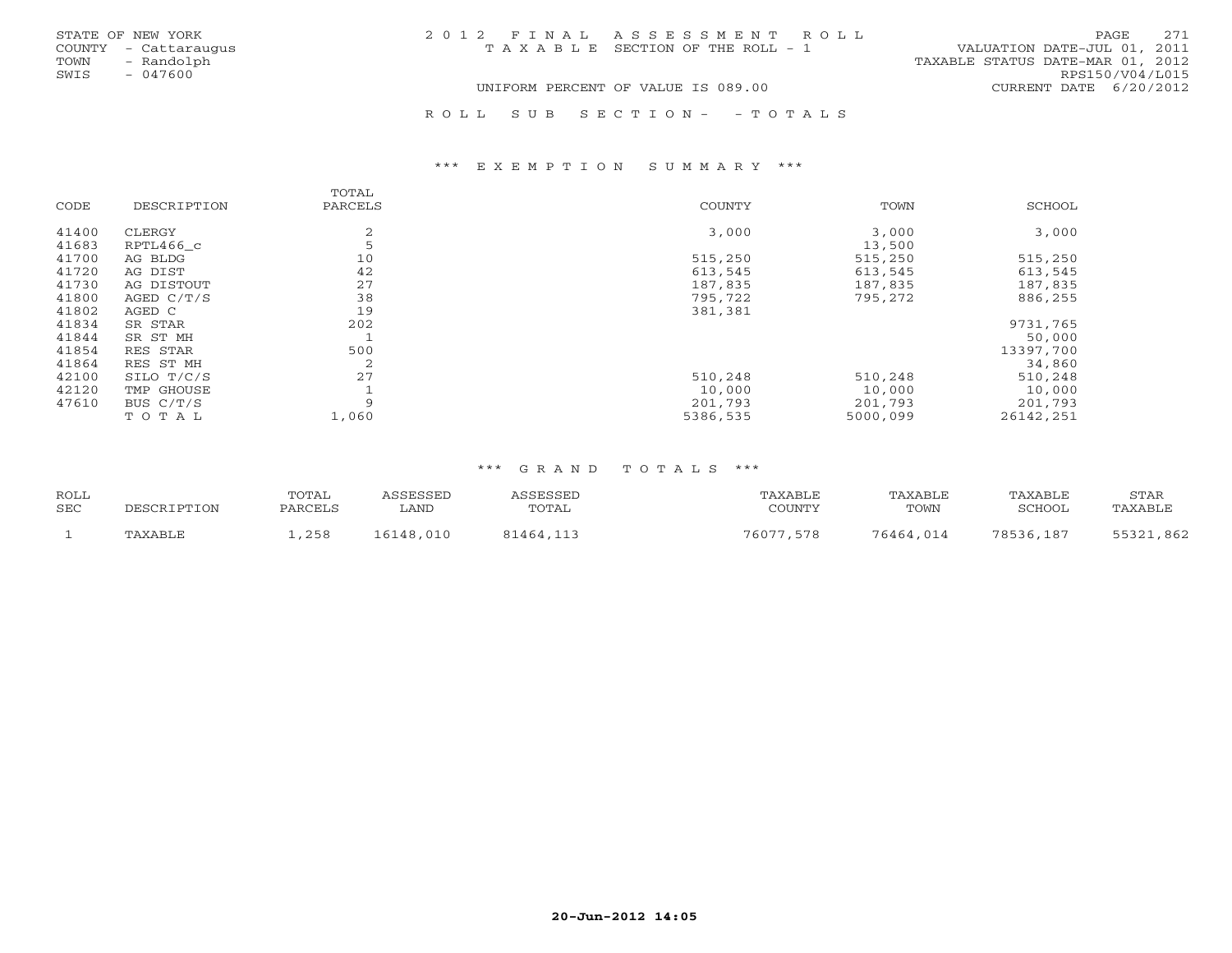|      | STATE OF NEW YORK    | 2012 FINAL ASSESSMENT ROLL                                                     | <b>PAGE</b> | 2.72 |
|------|----------------------|--------------------------------------------------------------------------------|-------------|------|
|      | COUNTY - Cattaraugus | T A X A B L E SECTION OF THE ROLL - 1 SUB-SECT - 1 VALUATION DATE-JUL 01, 2011 |             |      |
| TOWN | - Randolph           | TAXABLE STATUS DATE-MAR 01, 2012<br>TAX MAP NUMBER SEOUENCE                    |             |      |
| SWIS | $-047600$            | UNIFORM PERCENT OF VALUE IS 089.00                                             |             |      |
|      |                      |                                                                                |             |      |

| TAX MAP PARCEL NUMBER                                               |                                                                                  |                | PROPERTY LOCATION & CLASS ASSESSMENT EXEMPTION CODE---------------COUNTY-------TOWN------SCHOOL |                                                        |             |
|---------------------------------------------------------------------|----------------------------------------------------------------------------------|----------------|-------------------------------------------------------------------------------------------------|--------------------------------------------------------|-------------|
| CURRENT OWNERS NAME                                                 | SCHOOL DISTRICT                                                                  | LAND           | TAX DESCRIPTION                                                                                 | TAXABLE VALUE                                          |             |
| CURRENT OWNERS ADDRESS                                              | PARCEL SIZE/GRID COORD                                                           | TOTAL          | SPECIAL DISTRICTS                                                                               |                                                        | ACCOUNT NO. |
|                                                                     |                                                                                  |                |                                                                                                 |                                                        |             |
|                                                                     | 17185 Beaver D 2                                                                 |                |                                                                                                 |                                                        | 1174        |
| $69.004 - 1 - 1.1/1$                                                | 733 Gas well                                                                     |                | COUNTY TAXABLE VALUE                                                                            | 16,912                                                 |             |
| Empire Energy E&P, LLC                                              | Randolph Centra 047601                                                           | $\Omega$       | TOWN<br>TAXABLE VALUE                                                                           | 16,912                                                 |             |
| 17 Arentzen Blvd Ste 203                                            | 1992 Mcf                                                                         | 16,912         | SCHOOL TAXABLE VALUE                                                                            | 16,912                                                 |             |
| Charleroi, PA 15022                                                 | $31 - 009$                                                                       |                | FD760 Randolph Fire Dist 16,912 TO                                                              |                                                        |             |
|                                                                     | ACRES<br>0.01                                                                    |                | WS760 Watershed                                                                                 | 3,382 TO                                               |             |
|                                                                     | EAST-1020609 NRTH-0790724                                                        |                |                                                                                                 |                                                        |             |
|                                                                     | FULL MARKET VALUE                                                                | 19,002         |                                                                                                 |                                                        |             |
|                                                                     |                                                                                  |                |                                                                                                 |                                                        |             |
|                                                                     | 17186 Beaver D 3                                                                 |                |                                                                                                 |                                                        | 1238        |
| $69.004 - 1 - 1.1/2$                                                | 733 Gas well                                                                     |                | COUNTY TAXABLE VALUE                                                                            | 22,040                                                 |             |
| Empire Energy E&P, LLC                                              | Randolph Centra 047601                                                           | $\overline{0}$ | TOWN<br>TAXABLE VALUE                                                                           | 22,040                                                 |             |
| 17 Arentzen Blvd Ste 203                                            | 2596 Mcf                                                                         | 22,040         | SCHOOL TAXABLE VALUE                                                                            | 22,040                                                 |             |
| Charleroi, PA 15022                                                 | $31 - 009$                                                                       |                |                                                                                                 | 22,040 TO                                              |             |
|                                                                     | ACRES<br>0.01                                                                    |                | FD760 Randolph Fire Dist<br>WS760 Watershed                                                     | 4,408 TO                                               |             |
|                                                                     | EAST-1020609 NRTH-0790724                                                        |                |                                                                                                 |                                                        |             |
|                                                                     |                                                                                  | 24,764         |                                                                                                 |                                                        |             |
|                                                                     | FULL MARKET VALUE                                                                |                |                                                                                                 |                                                        |             |
|                                                                     | $17201$ Beaver D $4$                                                             |                |                                                                                                 |                                                        | 1239        |
| $69.004 - 1 - 1.1/3$                                                | 733 Gas well                                                                     |                | COUNTY TAXABLE VALUE                                                                            | 4,016                                                  |             |
|                                                                     |                                                                                  |                |                                                                                                 |                                                        |             |
|                                                                     | Empire Energy E&P, LLC andolph Centra 047601<br>17 Arentzen Blyd Ste 203 473 Mcf | $\overline{0}$ | TOWN<br>TAXABLE VALUE                                                                           | 4,016                                                  |             |
| 17 Arentzen Blvd Ste 203                                            | 473 Mcf                                                                          | 4,016          | SCHOOL TAXABLE VALUE                                                                            | 4,016                                                  |             |
| Charleroi, PA 15022                                                 | $31 - 009$                                                                       |                | FD760 Randolph Fire Dist 4,016 TO                                                               |                                                        |             |
|                                                                     | ACRES<br>0.01                                                                    |                | WS760 Watershed                                                                                 | 803 TO                                                 |             |
|                                                                     | NRTH-0790690                                                                     |                |                                                                                                 |                                                        |             |
|                                                                     | FULL MARKET VALUE                                                                | 4,512          |                                                                                                 |                                                        |             |
|                                                                     |                                                                                  |                |                                                                                                 | ************************ 69.004-1-1.1/4 ************** |             |
|                                                                     | 17184 Beaver D 1                                                                 |                |                                                                                                 |                                                        | 1240        |
| $69.004 - 1 - 1.1/4$                                                | 733 Gas well                                                                     |                | COUNTY TAXABLE VALUE                                                                            | 8,032                                                  |             |
| Empire Energy E&P, LLC Randolph<br>17 Arentzen Blvd Ste 203 946 Mcf | Randolph Centra 047601                                                           | $\overline{0}$ | TOWN<br>TAXABLE VALUE                                                                           | 8,032                                                  |             |
|                                                                     |                                                                                  | 8,032          | SCHOOL TAXABLE VALUE                                                                            | 8,032                                                  |             |
| Charleroi, PA 15022                                                 | $31 - 009$                                                                       |                | FD760 Randolph Fire Dist                                                                        | 8,032 TO                                               |             |
|                                                                     | ACRES<br>0.01                                                                    |                | WS760 Watershed                                                                                 | 1,606 TO                                               |             |
|                                                                     | NRTH-0790690                                                                     |                |                                                                                                 |                                                        |             |
|                                                                     | FULL MARKET VALUE                                                                | 9,025          |                                                                                                 |                                                        |             |
|                                                                     |                                                                                  |                |                                                                                                 |                                                        |             |
|                                                                     | 18647 Christian D 1                                                              |                |                                                                                                 |                                                        | 1226        |
| $69.004 - 1 - 4.71$                                                 | 733 Gas well                                                                     |                | COUNTY TAXABLE VALUE                                                                            | 7,751                                                  |             |
| Empire Energy E&P, LLC                                              | Randolph Centra 047601                                                           | $\overline{0}$ | TAXABLE VALUE<br>TOWN                                                                           | 7,751                                                  |             |
| 17 Arentzen Blvd Ste 203                                            | 913 Mcf                                                                          | 7,751          | SCHOOL TAXABLE VALUE                                                                            | 7,751                                                  |             |
| Charleroi, PA 15022                                                 | $31 - 009$                                                                       |                | FD760 Randolph Fire Dist 7,751 TO                                                               |                                                        |             |
|                                                                     | ACRES<br>0.01                                                                    |                | WS760 Watershed                                                                                 | 1,550 TO                                               |             |
|                                                                     | EAST-1022159 NRTH-0791344                                                        |                |                                                                                                 |                                                        |             |
|                                                                     | FULL MARKET VALUE                                                                | 8,709          |                                                                                                 |                                                        |             |
|                                                                     |                                                                                  |                |                                                                                                 |                                                        |             |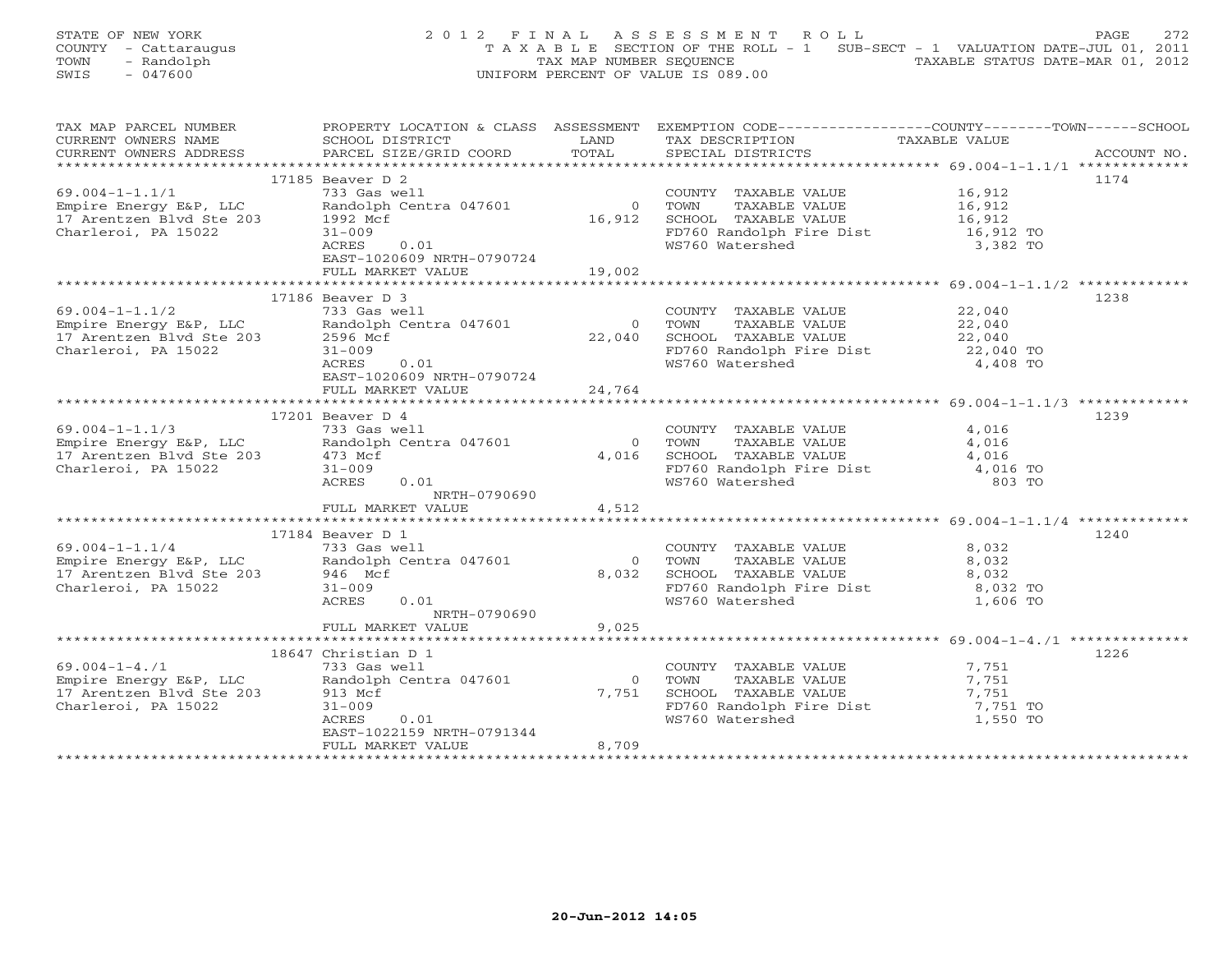|      | STATE OF NEW YORK    | 2012 FINAL ASSESSMENT ROLL                                                     |                                  | PAGE | 2.73 |
|------|----------------------|--------------------------------------------------------------------------------|----------------------------------|------|------|
|      | COUNTY - Cattaraugus | T A X A B L E SECTION OF THE ROLL - 1 SUB-SECT - 1 VALUATION DATE-JUL 01, 2011 |                                  |      |      |
| TOWN | - Randolph           | TAX MAP NUMBER SEOUENCE                                                        | TAXABLE STATUS DATE-MAR 01, 2012 |      |      |
| SWIS | - 047600             | UNIFORM PERCENT OF VALUE IS 089.00                                             |                                  |      |      |
|      |                      |                                                                                |                                  |      |      |

| SCHOOL DISTRICT                                                                        | LAND                                                                                                                                                                                                                                                                                                                                                                                                                                                                                                                                                                                                                                              | TAX DESCRIPTION                                                                                                                                                                                                                                             |                                                                                       |                                                                                                                                                                                                                                                                                                                                                                                                                                                                                                                                                                                                                                                                                                                    |
|----------------------------------------------------------------------------------------|---------------------------------------------------------------------------------------------------------------------------------------------------------------------------------------------------------------------------------------------------------------------------------------------------------------------------------------------------------------------------------------------------------------------------------------------------------------------------------------------------------------------------------------------------------------------------------------------------------------------------------------------------|-------------------------------------------------------------------------------------------------------------------------------------------------------------------------------------------------------------------------------------------------------------|---------------------------------------------------------------------------------------|--------------------------------------------------------------------------------------------------------------------------------------------------------------------------------------------------------------------------------------------------------------------------------------------------------------------------------------------------------------------------------------------------------------------------------------------------------------------------------------------------------------------------------------------------------------------------------------------------------------------------------------------------------------------------------------------------------------------|
| PARCEL SIZE/GRID COORD                                                                 |                                                                                                                                                                                                                                                                                                                                                                                                                                                                                                                                                                                                                                                   | SPECIAL DISTRICTS                                                                                                                                                                                                                                           |                                                                                       | ACCOUNT NO.                                                                                                                                                                                                                                                                                                                                                                                                                                                                                                                                                                                                                                                                                                        |
|                                                                                        |                                                                                                                                                                                                                                                                                                                                                                                                                                                                                                                                                                                                                                                   |                                                                                                                                                                                                                                                             |                                                                                       |                                                                                                                                                                                                                                                                                                                                                                                                                                                                                                                                                                                                                                                                                                                    |
|                                                                                        |                                                                                                                                                                                                                                                                                                                                                                                                                                                                                                                                                                                                                                                   |                                                                                                                                                                                                                                                             |                                                                                       | 1175                                                                                                                                                                                                                                                                                                                                                                                                                                                                                                                                                                                                                                                                                                               |
| 733 Gas well                                                                           |                                                                                                                                                                                                                                                                                                                                                                                                                                                                                                                                                                                                                                                   |                                                                                                                                                                                                                                                             |                                                                                       |                                                                                                                                                                                                                                                                                                                                                                                                                                                                                                                                                                                                                                                                                                                    |
|                                                                                        |                                                                                                                                                                                                                                                                                                                                                                                                                                                                                                                                                                                                                                                   | TOWN                                                                                                                                                                                                                                                        |                                                                                       |                                                                                                                                                                                                                                                                                                                                                                                                                                                                                                                                                                                                                                                                                                                    |
|                                                                                        |                                                                                                                                                                                                                                                                                                                                                                                                                                                                                                                                                                                                                                                   |                                                                                                                                                                                                                                                             |                                                                                       |                                                                                                                                                                                                                                                                                                                                                                                                                                                                                                                                                                                                                                                                                                                    |
|                                                                                        |                                                                                                                                                                                                                                                                                                                                                                                                                                                                                                                                                                                                                                                   |                                                                                                                                                                                                                                                             |                                                                                       |                                                                                                                                                                                                                                                                                                                                                                                                                                                                                                                                                                                                                                                                                                                    |
|                                                                                        |                                                                                                                                                                                                                                                                                                                                                                                                                                                                                                                                                                                                                                                   |                                                                                                                                                                                                                                                             |                                                                                       |                                                                                                                                                                                                                                                                                                                                                                                                                                                                                                                                                                                                                                                                                                                    |
|                                                                                        |                                                                                                                                                                                                                                                                                                                                                                                                                                                                                                                                                                                                                                                   |                                                                                                                                                                                                                                                             |                                                                                       |                                                                                                                                                                                                                                                                                                                                                                                                                                                                                                                                                                                                                                                                                                                    |
|                                                                                        |                                                                                                                                                                                                                                                                                                                                                                                                                                                                                                                                                                                                                                                   |                                                                                                                                                                                                                                                             |                                                                                       |                                                                                                                                                                                                                                                                                                                                                                                                                                                                                                                                                                                                                                                                                                                    |
|                                                                                        |                                                                                                                                                                                                                                                                                                                                                                                                                                                                                                                                                                                                                                                   |                                                                                                                                                                                                                                                             |                                                                                       |                                                                                                                                                                                                                                                                                                                                                                                                                                                                                                                                                                                                                                                                                                                    |
|                                                                                        |                                                                                                                                                                                                                                                                                                                                                                                                                                                                                                                                                                                                                                                   |                                                                                                                                                                                                                                                             |                                                                                       | 1176                                                                                                                                                                                                                                                                                                                                                                                                                                                                                                                                                                                                                                                                                                               |
|                                                                                        |                                                                                                                                                                                                                                                                                                                                                                                                                                                                                                                                                                                                                                                   |                                                                                                                                                                                                                                                             |                                                                                       |                                                                                                                                                                                                                                                                                                                                                                                                                                                                                                                                                                                                                                                                                                                    |
|                                                                                        |                                                                                                                                                                                                                                                                                                                                                                                                                                                                                                                                                                                                                                                   |                                                                                                                                                                                                                                                             |                                                                                       |                                                                                                                                                                                                                                                                                                                                                                                                                                                                                                                                                                                                                                                                                                                    |
|                                                                                        |                                                                                                                                                                                                                                                                                                                                                                                                                                                                                                                                                                                                                                                   |                                                                                                                                                                                                                                                             |                                                                                       |                                                                                                                                                                                                                                                                                                                                                                                                                                                                                                                                                                                                                                                                                                                    |
|                                                                                        |                                                                                                                                                                                                                                                                                                                                                                                                                                                                                                                                                                                                                                                   |                                                                                                                                                                                                                                                             |                                                                                       |                                                                                                                                                                                                                                                                                                                                                                                                                                                                                                                                                                                                                                                                                                                    |
|                                                                                        |                                                                                                                                                                                                                                                                                                                                                                                                                                                                                                                                                                                                                                                   |                                                                                                                                                                                                                                                             |                                                                                       |                                                                                                                                                                                                                                                                                                                                                                                                                                                                                                                                                                                                                                                                                                                    |
|                                                                                        |                                                                                                                                                                                                                                                                                                                                                                                                                                                                                                                                                                                                                                                   |                                                                                                                                                                                                                                                             |                                                                                       |                                                                                                                                                                                                                                                                                                                                                                                                                                                                                                                                                                                                                                                                                                                    |
|                                                                                        |                                                                                                                                                                                                                                                                                                                                                                                                                                                                                                                                                                                                                                                   |                                                                                                                                                                                                                                                             |                                                                                       |                                                                                                                                                                                                                                                                                                                                                                                                                                                                                                                                                                                                                                                                                                                    |
|                                                                                        |                                                                                                                                                                                                                                                                                                                                                                                                                                                                                                                                                                                                                                                   |                                                                                                                                                                                                                                                             |                                                                                       |                                                                                                                                                                                                                                                                                                                                                                                                                                                                                                                                                                                                                                                                                                                    |
|                                                                                        |                                                                                                                                                                                                                                                                                                                                                                                                                                                                                                                                                                                                                                                   |                                                                                                                                                                                                                                                             |                                                                                       |                                                                                                                                                                                                                                                                                                                                                                                                                                                                                                                                                                                                                                                                                                                    |
|                                                                                        |                                                                                                                                                                                                                                                                                                                                                                                                                                                                                                                                                                                                                                                   |                                                                                                                                                                                                                                                             |                                                                                       | 1241                                                                                                                                                                                                                                                                                                                                                                                                                                                                                                                                                                                                                                                                                                               |
|                                                                                        |                                                                                                                                                                                                                                                                                                                                                                                                                                                                                                                                                                                                                                                   |                                                                                                                                                                                                                                                             |                                                                                       |                                                                                                                                                                                                                                                                                                                                                                                                                                                                                                                                                                                                                                                                                                                    |
|                                                                                        |                                                                                                                                                                                                                                                                                                                                                                                                                                                                                                                                                                                                                                                   | TOWN                                                                                                                                                                                                                                                        |                                                                                       |                                                                                                                                                                                                                                                                                                                                                                                                                                                                                                                                                                                                                                                                                                                    |
|                                                                                        |                                                                                                                                                                                                                                                                                                                                                                                                                                                                                                                                                                                                                                                   |                                                                                                                                                                                                                                                             |                                                                                       |                                                                                                                                                                                                                                                                                                                                                                                                                                                                                                                                                                                                                                                                                                                    |
| $31 - 009$                                                                             |                                                                                                                                                                                                                                                                                                                                                                                                                                                                                                                                                                                                                                                   |                                                                                                                                                                                                                                                             |                                                                                       |                                                                                                                                                                                                                                                                                                                                                                                                                                                                                                                                                                                                                                                                                                                    |
| ACRES<br>0.01                                                                          |                                                                                                                                                                                                                                                                                                                                                                                                                                                                                                                                                                                                                                                   | WS760 Watershed                                                                                                                                                                                                                                             |                                                                                       |                                                                                                                                                                                                                                                                                                                                                                                                                                                                                                                                                                                                                                                                                                                    |
|                                                                                        |                                                                                                                                                                                                                                                                                                                                                                                                                                                                                                                                                                                                                                                   |                                                                                                                                                                                                                                                             |                                                                                       |                                                                                                                                                                                                                                                                                                                                                                                                                                                                                                                                                                                                                                                                                                                    |
| FULL MARKET VALUE                                                                      |                                                                                                                                                                                                                                                                                                                                                                                                                                                                                                                                                                                                                                                   |                                                                                                                                                                                                                                                             |                                                                                       |                                                                                                                                                                                                                                                                                                                                                                                                                                                                                                                                                                                                                                                                                                                    |
|                                                                                        |                                                                                                                                                                                                                                                                                                                                                                                                                                                                                                                                                                                                                                                   |                                                                                                                                                                                                                                                             |                                                                                       |                                                                                                                                                                                                                                                                                                                                                                                                                                                                                                                                                                                                                                                                                                                    |
|                                                                                        |                                                                                                                                                                                                                                                                                                                                                                                                                                                                                                                                                                                                                                                   |                                                                                                                                                                                                                                                             |                                                                                       | 1242                                                                                                                                                                                                                                                                                                                                                                                                                                                                                                                                                                                                                                                                                                               |
|                                                                                        |                                                                                                                                                                                                                                                                                                                                                                                                                                                                                                                                                                                                                                                   |                                                                                                                                                                                                                                                             |                                                                                       |                                                                                                                                                                                                                                                                                                                                                                                                                                                                                                                                                                                                                                                                                                                    |
|                                                                                        |                                                                                                                                                                                                                                                                                                                                                                                                                                                                                                                                                                                                                                                   |                                                                                                                                                                                                                                                             |                                                                                       |                                                                                                                                                                                                                                                                                                                                                                                                                                                                                                                                                                                                                                                                                                                    |
|                                                                                        |                                                                                                                                                                                                                                                                                                                                                                                                                                                                                                                                                                                                                                                   |                                                                                                                                                                                                                                                             |                                                                                       |                                                                                                                                                                                                                                                                                                                                                                                                                                                                                                                                                                                                                                                                                                                    |
|                                                                                        |                                                                                                                                                                                                                                                                                                                                                                                                                                                                                                                                                                                                                                                   |                                                                                                                                                                                                                                                             |                                                                                       |                                                                                                                                                                                                                                                                                                                                                                                                                                                                                                                                                                                                                                                                                                                    |
|                                                                                        |                                                                                                                                                                                                                                                                                                                                                                                                                                                                                                                                                                                                                                                   |                                                                                                                                                                                                                                                             |                                                                                       |                                                                                                                                                                                                                                                                                                                                                                                                                                                                                                                                                                                                                                                                                                                    |
|                                                                                        |                                                                                                                                                                                                                                                                                                                                                                                                                                                                                                                                                                                                                                                   |                                                                                                                                                                                                                                                             |                                                                                       |                                                                                                                                                                                                                                                                                                                                                                                                                                                                                                                                                                                                                                                                                                                    |
|                                                                                        |                                                                                                                                                                                                                                                                                                                                                                                                                                                                                                                                                                                                                                                   |                                                                                                                                                                                                                                                             |                                                                                       |                                                                                                                                                                                                                                                                                                                                                                                                                                                                                                                                                                                                                                                                                                                    |
|                                                                                        |                                                                                                                                                                                                                                                                                                                                                                                                                                                                                                                                                                                                                                                   |                                                                                                                                                                                                                                                             |                                                                                       |                                                                                                                                                                                                                                                                                                                                                                                                                                                                                                                                                                                                                                                                                                                    |
|                                                                                        |                                                                                                                                                                                                                                                                                                                                                                                                                                                                                                                                                                                                                                                   |                                                                                                                                                                                                                                                             |                                                                                       |                                                                                                                                                                                                                                                                                                                                                                                                                                                                                                                                                                                                                                                                                                                    |
|                                                                                        |                                                                                                                                                                                                                                                                                                                                                                                                                                                                                                                                                                                                                                                   |                                                                                                                                                                                                                                                             |                                                                                       |                                                                                                                                                                                                                                                                                                                                                                                                                                                                                                                                                                                                                                                                                                                    |
| 17216 Brown G 6                                                                        |                                                                                                                                                                                                                                                                                                                                                                                                                                                                                                                                                                                                                                                   |                                                                                                                                                                                                                                                             |                                                                                       | 1177                                                                                                                                                                                                                                                                                                                                                                                                                                                                                                                                                                                                                                                                                                               |
| 733 Gas well                                                                           |                                                                                                                                                                                                                                                                                                                                                                                                                                                                                                                                                                                                                                                   | COUNTY TAXABLE VALUE 12,710                                                                                                                                                                                                                                 |                                                                                       |                                                                                                                                                                                                                                                                                                                                                                                                                                                                                                                                                                                                                                                                                                                    |
| Randolph Centra 047601                                                                 | $\Omega$                                                                                                                                                                                                                                                                                                                                                                                                                                                                                                                                                                                                                                          |                                                                                                                                                                                                                                                             | 12,710                                                                                |                                                                                                                                                                                                                                                                                                                                                                                                                                                                                                                                                                                                                                                                                                                    |
| 69.004-1-23./1<br>Empire Energy E&P, LLC Randolph<br>17 Arentzen Blvd Ste 203 1497 Mcf | 12,710                                                                                                                                                                                                                                                                                                                                                                                                                                                                                                                                                                                                                                            | TOWN      TAXABLE VALUE<br>SCHOOL   TAXABLE VALUE                                                                                                                                                                                                           | 12,710                                                                                |                                                                                                                                                                                                                                                                                                                                                                                                                                                                                                                                                                                                                                                                                                                    |
| $31 - 009$                                                                             |                                                                                                                                                                                                                                                                                                                                                                                                                                                                                                                                                                                                                                                   | FD760 Randolph Fire Dist 12,710 TO                                                                                                                                                                                                                          |                                                                                       |                                                                                                                                                                                                                                                                                                                                                                                                                                                                                                                                                                                                                                                                                                                    |
| ACRES<br>0.01                                                                          |                                                                                                                                                                                                                                                                                                                                                                                                                                                                                                                                                                                                                                                   | WS760 Watershed                                                                                                                                                                                                                                             | 2,542 TO                                                                              |                                                                                                                                                                                                                                                                                                                                                                                                                                                                                                                                                                                                                                                                                                                    |
| EAST-1029099 NRTH-0790294                                                              |                                                                                                                                                                                                                                                                                                                                                                                                                                                                                                                                                                                                                                                   |                                                                                                                                                                                                                                                             |                                                                                       |                                                                                                                                                                                                                                                                                                                                                                                                                                                                                                                                                                                                                                                                                                                    |
| FULL MARKET VALUE                                                                      | 14,281                                                                                                                                                                                                                                                                                                                                                                                                                                                                                                                                                                                                                                            |                                                                                                                                                                                                                                                             |                                                                                       |                                                                                                                                                                                                                                                                                                                                                                                                                                                                                                                                                                                                                                                                                                                    |
|                                                                                        | 17162 Brown G 1<br>Randolph Centra 047601<br>17 Arentzen Blvd Ste 203<br>1473 Mcf<br>$31 - 009$<br>ACRES<br>0.01<br>17160 Brown G 2<br>733 Gas well<br>Empire Energy E&P, LLC<br>Randolph Centra 047601<br>17 Arentzen Blvd Ste 203<br>2096 Mcf<br>$31 - 009$<br>ACRES<br>0.01<br>FULL MARKET VALUE<br>17161 Brown G 3<br>733 Gas well<br>by.uu4-1-414<br>Empire Energy E&P, LLC<br>17 Arentzen Blvd Ste 203<br>21 Marci – DA 15022<br>Randolph Centra 047601<br>138 Mcf<br>17215 Brown G 4<br>733 Gas well<br>$69.004-1-21.73$<br>Empire Energy E&P, LLC Randolp<br>Plud Ste 203 70 Mcf<br>Randolph Centra 047601<br>$31 - 009$<br>ACRES<br>0.01 | PROPERTY LOCATION & CLASS ASSESSMENT<br><b>TOTAL</b><br>EAST-1024749 NRTH-0790264<br>EAST-1026849 NRTH-0790444<br>19,994<br>$\overline{0}$<br>EAST-1026849 NRTH-0790444<br>1,317<br>$\overline{0}$<br>EAST-1026849 NRTH-0790444<br>667<br>FULL MARKET VALUE | $\overline{0}$<br>12,506<br>$\overline{0}$<br>TOWN<br>1,172<br>594<br>WS760 Watershed | EXEMPTION CODE-----------------COUNTY-------TOWN-----SCHOOL<br>TAXABLE VALUE<br>COUNTY TAXABLE VALUE 12,506<br>TOWN TAXABLE VALUE 12,506<br>SCHOOL TAXABLE VALUE 12,506<br>FD760 Randolph Fire Dist 12,506 TO<br>WS760 Watershed 2,501 TO<br>TAXABLE VALUE 17,795<br>TAXABLE VALUE 17,795<br>COUNTY TAXABLE VALUE<br>17,795 SCHOOL TAXABLE VALUE 17,795<br>FD760 Randolph Fire Dist 17,795 TO<br>WS760 Watershed 3,559 TO<br>COUNTY TAXABLE VALUE<br>1,172<br>TAXABLE VALUE 1,172<br>SCHOOL TAXABLE VALUE 1,172<br>FD760 Randolph Fire Dist 1,172 TO<br>234 TO<br>COUNTY TAXABLE VALUE<br>594<br>TOWN        TAXABLE  VALUE<br>SCHOOL    TAXABLE  VALUE<br>594<br>594<br>FD760 Randolph Fire Dist 594 TO<br>119 TO |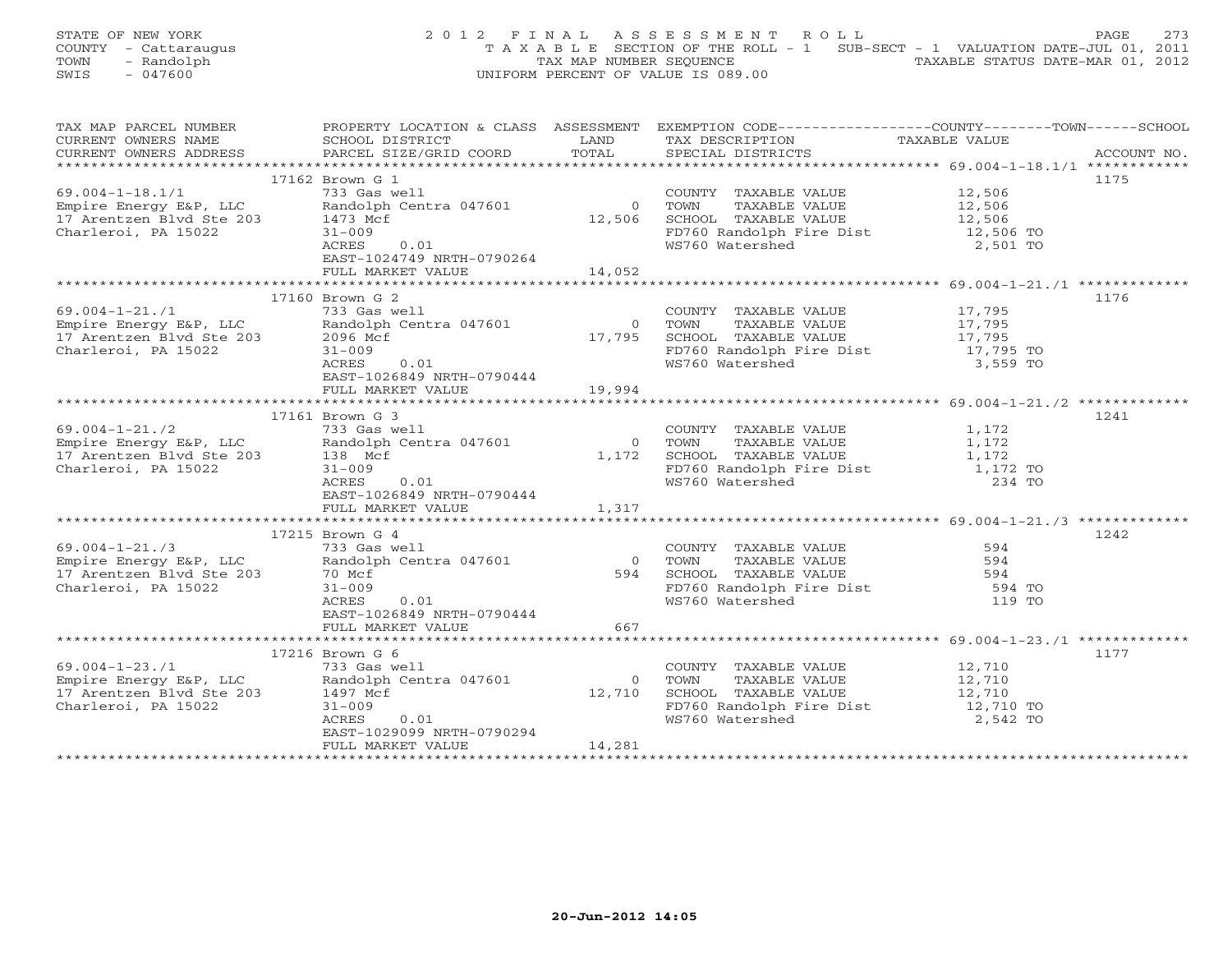|      | STATE OF NEW YORK    | 2012 FINAL ASSESSMENT ROLL                                                     | 2.74                             |
|------|----------------------|--------------------------------------------------------------------------------|----------------------------------|
|      | COUNTY - Cattaraugus | T A X A B L E SECTION OF THE ROLL - 1 SUB-SECT - 1 VALUATION DATE-JUL 01, 2011 | PAGE                             |
| TOWN | - Randolph           | TAX MAP NUMBER SEOUENCE                                                        | TAXABLE STATUS DATE-MAR 01, 2012 |
| SWIS | - 047600             | UNIFORM PERCENT OF VALUE IS 089.00                                             |                                  |
|      |                      |                                                                                |                                  |

| TAX MAP PARCEL NUMBER                                                                                                                           |                                                         |          | PROPERTY LOCATION & CLASS ASSESSMENT EXEMPTION CODE-----------------COUNTY-------TOWN------SCHOOL                                                                                   |               |      |
|-------------------------------------------------------------------------------------------------------------------------------------------------|---------------------------------------------------------|----------|-------------------------------------------------------------------------------------------------------------------------------------------------------------------------------------|---------------|------|
| CURRENT OWNERS NAME                                                                                                                             | SCHOOL DISTRICT                                         | LAND     | TAX DESCRIPTION                                                                                                                                                                     | TAXABLE VALUE |      |
|                                                                                                                                                 |                                                         |          |                                                                                                                                                                                     |               |      |
|                                                                                                                                                 |                                                         |          |                                                                                                                                                                                     |               |      |
|                                                                                                                                                 | 18166 Brown G 5                                         |          |                                                                                                                                                                                     |               | 1243 |
| $69.004 - 1 - 23.72$                                                                                                                            | 733 Gas well                                            |          | COUNTY TAXABLE VALUE                                                                                                                                                                | 9,823         |      |
|                                                                                                                                                 | Randolph Centra 047601                                  |          | 0 TOWN                                                                                                                                                                              |               |      |
| Empire Energy E&P, LLC Randolph<br>17 Arentzen Blvd Ste 203 1157 Mcf                                                                            |                                                         | 9,823    |                                                                                                                                                                                     |               |      |
|                                                                                                                                                 |                                                         |          |                                                                                                                                                                                     |               |      |
| Charleroi, PA 15022                                                                                                                             | $31 - 009$                                              |          | FD760 Randolph Fire Dist 9,823 TO                                                                                                                                                   |               |      |
|                                                                                                                                                 | 0.01<br>ACRES                                           |          | WS760 Watershed                                                                                                                                                                     | 1,965 TO      |      |
|                                                                                                                                                 | EAST-1029099 NRTH-0790294                               |          |                                                                                                                                                                                     |               |      |
|                                                                                                                                                 | FULL MARKET VALUE                                       | 11,037   |                                                                                                                                                                                     |               |      |
|                                                                                                                                                 |                                                         |          |                                                                                                                                                                                     |               |      |
|                                                                                                                                                 | 19805 Wiltsie S 1                                       |          |                                                                                                                                                                                     |               | 1312 |
| $69.004 - 1 - 25.71$                                                                                                                            | 733 Gas well                                            |          | COUNTY TAXABLE VALUE 11,903                                                                                                                                                         |               |      |
|                                                                                                                                                 |                                                         |          | TAXABLE VALUE 11,903                                                                                                                                                                |               |      |
| Empire Energy E&P, LLC and the Centra 047601 0 TOWN 17 Arentzen Blvd Ste 203 1402 Mcf 11,903 SCHOO                                              |                                                         |          |                                                                                                                                                                                     |               |      |
| Charleroi, PA 15022                                                                                                                             | $\begin{bmatrix} 0 & 0 & 1 \end{bmatrix}$<br>$31 - 009$ |          | 11,903 SCHOOL TAXABLE VALUE 11,903<br>FD760 Randolph Fire Dist 11,903 TO<br>WS760 Watershed 2,381 TO                                                                                |               |      |
|                                                                                                                                                 | ACRES                                                   |          |                                                                                                                                                                                     |               |      |
|                                                                                                                                                 | EAST-1030829 NRTH-0790354                               |          |                                                                                                                                                                                     |               |      |
|                                                                                                                                                 | FULL MARKET VALUE 13,374                                |          |                                                                                                                                                                                     |               |      |
|                                                                                                                                                 |                                                         |          |                                                                                                                                                                                     |               |      |
|                                                                                                                                                 | 17289 Beaver X 1                                        |          |                                                                                                                                                                                     |               | 1178 |
|                                                                                                                                                 |                                                         |          |                                                                                                                                                                                     |               |      |
| $69.004 - 1 - 39.71$                                                                                                                            | 733 Gas well                                            |          | $\begin{tabular}{llllll} \multicolumn{2}{c}{\textbf{COUNTY}} & \textbf{TAXABLE VALUE} & & & & 12\, ,684 \\ \textbf{TOWN} & \textbf{TAXABLE VALUE} & & & 12\, ,684 \\ \end{tabular}$ |               |      |
| 69.004-1-39./1 (133 Gas Well<br>Empire Energy E&P, LLC Randolph Centra 047601<br>17 Arentzen Blvd Ste 203 (1494 Mcf                             |                                                         |          | 0 TOWN                                                                                                                                                                              |               |      |
|                                                                                                                                                 | 1494 Mcf<br>31-009<br>ACRES 0.01                        | 12,684   | SCHOOL TAXABLE VALUE 12,684                                                                                                                                                         |               |      |
| Charleroi, PA 15022                                                                                                                             |                                                         |          | FD760 Randolph Fire Dist 12,684 TO<br>WS760 Watershed 2,537 TO                                                                                                                      |               |      |
|                                                                                                                                                 |                                                         |          |                                                                                                                                                                                     |               |      |
|                                                                                                                                                 | FULL MARKET VALUE 14,252                                |          |                                                                                                                                                                                     |               |      |
|                                                                                                                                                 |                                                         |          |                                                                                                                                                                                     |               |      |
|                                                                                                                                                 | 17290 Beaver X 2                                        |          |                                                                                                                                                                                     |               | 1244 |
| 69.004-1-39./2 733 Gas well<br>Empire Energy E&P, LLC Randolph Centra 047601                                                                    |                                                         |          | COUNTY TAXABLE VALUE $8,864$<br>TOWN TAXABLE VALUE $8,864$                                                                                                                          | 8,864         |      |
|                                                                                                                                                 |                                                         |          | 0 TOWN                                                                                                                                                                              |               |      |
| 17 Arentzen Blvd Ste 203 $1044 \text{ Mcf}$                                                                                                     |                                                         | 8,864    |                                                                                                                                                                                     |               |      |
| Charleroi, PA 15022                                                                                                                             | $31 - 009$                                              |          |                                                                                                                                                                                     |               |      |
|                                                                                                                                                 | ACRES 0.01<br>FULL MARKET VALUE<br>ACRES                |          | WS760 Watershed 1,773 TO                                                                                                                                                            |               |      |
|                                                                                                                                                 |                                                         | 9,960    |                                                                                                                                                                                     |               |      |
|                                                                                                                                                 |                                                         |          |                                                                                                                                                                                     |               |      |
|                                                                                                                                                 | 17687 Waite W 1                                         |          |                                                                                                                                                                                     |               | 1179 |
| $69.004 - 1 - 40.1/1$                                                                                                                           | 733 Gas well                                            |          | COUNTY TAXABLE VALUE                                                                                                                                                                | 9,543         |      |
|                                                                                                                                                 |                                                         |          |                                                                                                                                                                                     |               |      |
| $\begin{array}{lll} 69.004 - 1 - 40.1/1 \\ \text{Empire Energy E\&P, LLC} & \text{Random B\&O1Dh} \\ 17.14 \text{ Mcf} & 31 - 0.09 \end{array}$ | Randolph Centra 047601                                  | $\Omega$ | TAXABLE VALUE 9,543<br>TOWN                                                                                                                                                         |               |      |
|                                                                                                                                                 |                                                         | 9,543    | SCHOOL TAXABLE VALUE 9,543<br>FD760 Randolph Fire Dist 9,543 TO                                                                                                                     |               |      |
| Charleroi, PA 15022                                                                                                                             | $31 - 009$                                              |          |                                                                                                                                                                                     |               |      |
|                                                                                                                                                 | ACRES<br>0.01                                           |          | WS760 Watershed                                                                                                                                                                     | 1,909 TO      |      |
|                                                                                                                                                 | NRTH-0784620                                            |          |                                                                                                                                                                                     |               |      |
|                                                                                                                                                 | FULL MARKET VALUE                                       | 10,722   |                                                                                                                                                                                     |               |      |
|                                                                                                                                                 |                                                         |          |                                                                                                                                                                                     |               |      |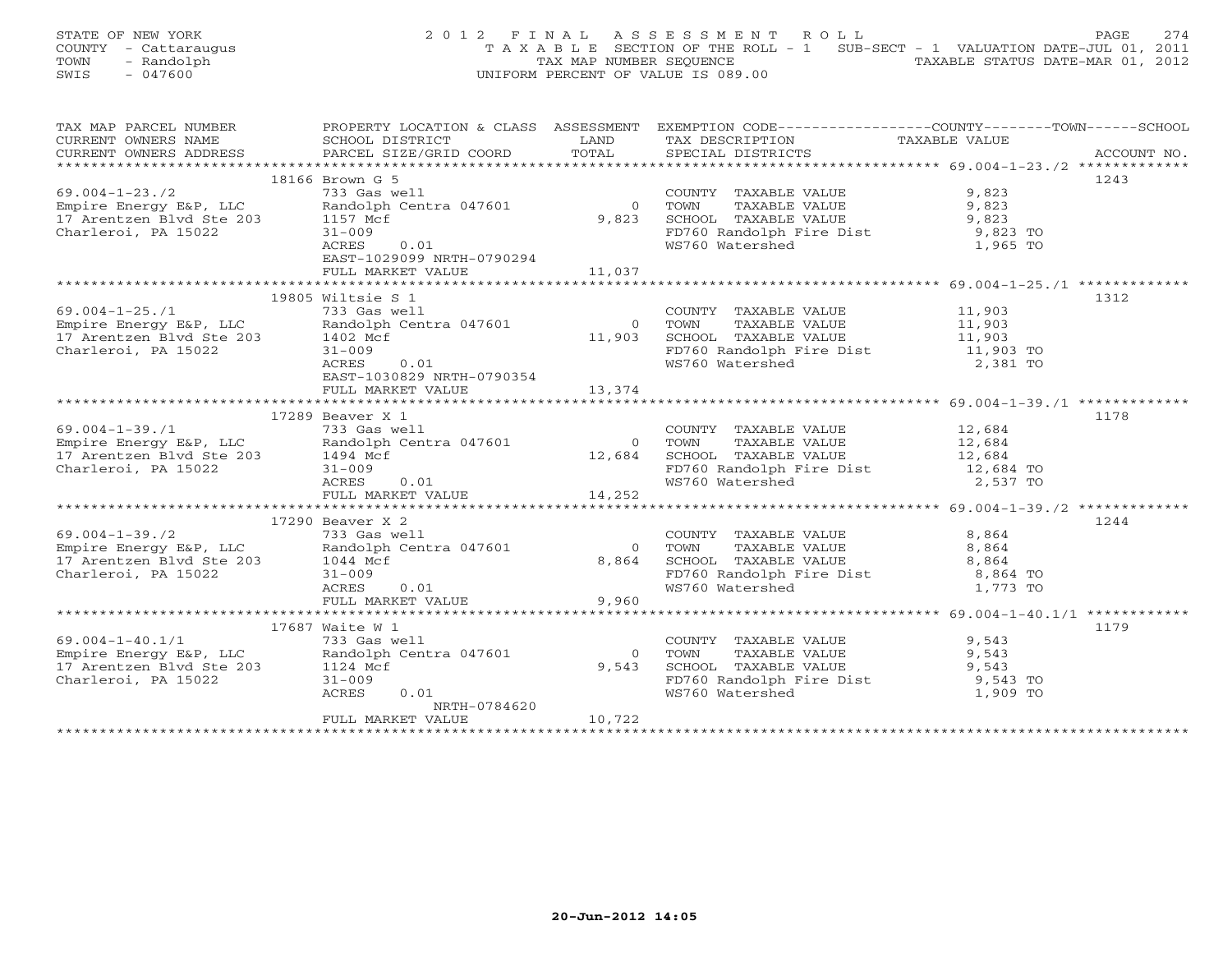| STATE OF NEW YORK    | 2012 FINAL ASSESSMENT ROLL                                                     | 2.75<br>PAGE                     |
|----------------------|--------------------------------------------------------------------------------|----------------------------------|
| COUNTY - Cattaraugus | T A X A B L E SECTION OF THE ROLL - 1 SUB-SECT - 1 VALUATION DATE-JUL 01, 2011 |                                  |
| TOWN<br>- Randolph   | TAX MAP NUMBER SEOUENCE                                                        | TAXABLE STATUS DATE-MAR 01, 2012 |
| SWIS<br>- 047600     | UNIFORM PERCENT OF VALUE IS 089.00                                             |                                  |
|                      |                                                                                |                                  |

| TAX MAP PARCEL NUMBER                                                |                                                                                                                                                                                                                                                                                                                                                                                                                        |                | PROPERTY LOCATION & CLASS ASSESSMENT EXEMPTION CODE---------------COUNTY-------TOWN-----SCHOOL                                    |               |             |
|----------------------------------------------------------------------|------------------------------------------------------------------------------------------------------------------------------------------------------------------------------------------------------------------------------------------------------------------------------------------------------------------------------------------------------------------------------------------------------------------------|----------------|-----------------------------------------------------------------------------------------------------------------------------------|---------------|-------------|
| CURRENT OWNERS NAME                                                  | SCHOOL DISTRICT                                                                                                                                                                                                                                                                                                                                                                                                        | LAND           | TAX DESCRIPTION                                                                                                                   | TAXABLE VALUE |             |
| CURRENT OWNERS ADDRESS                                               | PARCEL SIZE/GRID COORD TOTAL                                                                                                                                                                                                                                                                                                                                                                                           |                | SPECIAL DISTRICTS                                                                                                                 |               | ACCOUNT NO. |
|                                                                      |                                                                                                                                                                                                                                                                                                                                                                                                                        |                |                                                                                                                                   |               |             |
|                                                                      |                                                                                                                                                                                                                                                                                                                                                                                                                        |                |                                                                                                                                   |               |             |
|                                                                      | 19201 Shields T 2                                                                                                                                                                                                                                                                                                                                                                                                      |                |                                                                                                                                   |               | 1333        |
| $69.004 - 1 - 42.2/2$                                                | 733 Gas well                                                                                                                                                                                                                                                                                                                                                                                                           |                | COUNTY TAXABLE VALUE                                                                                                              | 8,167         |             |
| Empire Energy E&P, LLC                                               | Randolph Centra 047601                                                                                                                                                                                                                                                                                                                                                                                                 | $\overline{0}$ | TAXABLE VALUE<br>TOWN                                                                                                             | 8,167         |             |
| 17 Arentzen Blvd Ste 203                                             | 962 Mcf                                                                                                                                                                                                                                                                                                                                                                                                                | 8,167          | SCHOOL TAXABLE VALUE                                                                                                              | 8,167         |             |
| Charleroi, PA 15022                                                  | $31 - 009$                                                                                                                                                                                                                                                                                                                                                                                                             |                | FD760 Randolph Fire Dist 8,167 TO                                                                                                 |               |             |
|                                                                      | ACRES<br>0.01                                                                                                                                                                                                                                                                                                                                                                                                          |                | WS760 Watershed                                                                                                                   | 1,633 TO      |             |
|                                                                      |                                                                                                                                                                                                                                                                                                                                                                                                                        |                |                                                                                                                                   |               |             |
|                                                                      | EAST-1021669 NRTH-0787134                                                                                                                                                                                                                                                                                                                                                                                              |                |                                                                                                                                   |               |             |
|                                                                      | FULL MARKET VALUE                                                                                                                                                                                                                                                                                                                                                                                                      | 9,176          |                                                                                                                                   |               |             |
|                                                                      |                                                                                                                                                                                                                                                                                                                                                                                                                        |                |                                                                                                                                   |               |             |
|                                                                      | 19139 Shields R 4                                                                                                                                                                                                                                                                                                                                                                                                      |                |                                                                                                                                   |               | 1335        |
| $69.004 - 1 - 45.71$                                                 | 733 Gas well                                                                                                                                                                                                                                                                                                                                                                                                           |                | COUNTY TAXABLE VALUE 10,748                                                                                                       |               |             |
|                                                                      |                                                                                                                                                                                                                                                                                                                                                                                                                        |                |                                                                                                                                   |               |             |
| Empire Energy E&P, LLC Randolph<br>17 Arentzen Blvd Ste 203 1266 Mcf | Randolph Centra 047601                                                                                                                                                                                                                                                                                                                                                                                                 |                | $\begin{tabular}{lllllllll} 0 & TOWN & TAXABLE VALUE & & & 10,748 \\ 10,748 & SCHOOL & TAXABLE VALUE & & & 10,748 \end{tabular}$  |               |             |
|                                                                      |                                                                                                                                                                                                                                                                                                                                                                                                                        |                |                                                                                                                                   |               |             |
| Charleroi, PA 15022                                                  | $31 - 009$                                                                                                                                                                                                                                                                                                                                                                                                             |                | FD760 Randolph Fire Dist 10,748 TO<br>WS760 Watershed 2,150 TO                                                                    |               |             |
|                                                                      | ACRES<br>0.01                                                                                                                                                                                                                                                                                                                                                                                                          |                |                                                                                                                                   |               |             |
|                                                                      | NRTH-0788180                                                                                                                                                                                                                                                                                                                                                                                                           |                |                                                                                                                                   |               |             |
|                                                                      | FULL MARKET VALUE                                                                                                                                                                                                                                                                                                                                                                                                      | 12,076         |                                                                                                                                   |               |             |
|                                                                      |                                                                                                                                                                                                                                                                                                                                                                                                                        |                |                                                                                                                                   |               |             |
|                                                                      |                                                                                                                                                                                                                                                                                                                                                                                                                        |                |                                                                                                                                   |               |             |
|                                                                      | 19912 Ormond G 1                                                                                                                                                                                                                                                                                                                                                                                                       |                |                                                                                                                                   |               | 1336        |
|                                                                      |                                                                                                                                                                                                                                                                                                                                                                                                                        |                |                                                                                                                                   |               |             |
|                                                                      |                                                                                                                                                                                                                                                                                                                                                                                                                        |                |                                                                                                                                   |               |             |
|                                                                      | $\begin{array}{lllllllllllll} \text{70.003-1-8. /1} & & & & & \text{733 Gas well} \ \text{Empire Energy E\&P, LLC & & & \text{Random Centra 047601} & & & & \text{TOWN} & \text{TXABLE VALUE} & & & \text{14,501} \ 17 \text{ Arentzen Blvd Ste 203} & & & & 1708 \text{ Mcf} & & & & \text{14,501} & \text{SCHOOL TAXABLE VALUE} & & & 14,501 & \text{14,501} \ \text{Charleroi, PA 15022} & & & & & 1 & \text{14,50$ |                |                                                                                                                                   |               |             |
|                                                                      |                                                                                                                                                                                                                                                                                                                                                                                                                        |                |                                                                                                                                   |               |             |
|                                                                      |                                                                                                                                                                                                                                                                                                                                                                                                                        |                |                                                                                                                                   |               |             |
|                                                                      |                                                                                                                                                                                                                                                                                                                                                                                                                        |                |                                                                                                                                   |               |             |
|                                                                      |                                                                                                                                                                                                                                                                                                                                                                                                                        |                |                                                                                                                                   |               |             |
|                                                                      | FULL MARKET VALUE 16,293                                                                                                                                                                                                                                                                                                                                                                                               |                |                                                                                                                                   |               |             |
|                                                                      |                                                                                                                                                                                                                                                                                                                                                                                                                        |                |                                                                                                                                   |               |             |
|                                                                      | 18436 Walters-Senn #1                                                                                                                                                                                                                                                                                                                                                                                                  |                |                                                                                                                                   |               | 1256        |
| $70.079 - 1 - 27.71$                                                 |                                                                                                                                                                                                                                                                                                                                                                                                                        |                | COUNTY TAXABLE VALUE 3,226                                                                                                        |               |             |
|                                                                      | 733 Gas well                                                                                                                                                                                                                                                                                                                                                                                                           |                |                                                                                                                                   |               |             |
|                                                                      | Energy Corp. of America Randolph Centra 047601<br>501 56th. Street S.E 380 Mcf                                                                                                                                                                                                                                                                                                                                         |                |                                                                                                                                   |               |             |
|                                                                      |                                                                                                                                                                                                                                                                                                                                                                                                                        |                |                                                                                                                                   |               |             |
| Charleston, WV 25304                                                 | $31 - 009$                                                                                                                                                                                                                                                                                                                                                                                                             |                |                                                                                                                                   |               |             |
|                                                                      | 0.01<br>ACRES                                                                                                                                                                                                                                                                                                                                                                                                          |                |                                                                                                                                   |               |             |
|                                                                      | EAST-1038489 NRTH-0783984                                                                                                                                                                                                                                                                                                                                                                                              |                | 0 TOWN TAXABLE VALUE<br>3,226<br>3,226<br>DB760 Debt Service<br>FD760 Randolph Fire Dist<br>WS760 Watershed<br>3,226 TO<br>645 TO |               |             |
|                                                                      | DEED BOOK 13696 PG-3001                                                                                                                                                                                                                                                                                                                                                                                                |                |                                                                                                                                   |               |             |
|                                                                      |                                                                                                                                                                                                                                                                                                                                                                                                                        |                |                                                                                                                                   |               |             |
|                                                                      | FULL MARKET VALUE                                                                                                                                                                                                                                                                                                                                                                                                      | 3,625          |                                                                                                                                   |               |             |
|                                                                      |                                                                                                                                                                                                                                                                                                                                                                                                                        |                |                                                                                                                                   |               |             |
|                                                                      | 17632 Walters H 2                                                                                                                                                                                                                                                                                                                                                                                                      |                |                                                                                                                                   |               | 1181        |
| $78.002 - 1 - 1.71$                                                  | 733 Gas well                                                                                                                                                                                                                                                                                                                                                                                                           |                |                                                                                                                                   |               |             |
|                                                                      | Empire Energy E&P, LLC<br>17 Arentzen Blvd Ste 203 1323 Mcf<br>Charleroi, PA 15022 31-009                                                                                                                                                                                                                                                                                                                              | $\Omega$       | COUNTY TAXABLE VALUE 11,232<br>TOWN TAXABLE VALUE 11,232<br>SCHOOL TAXABLE VALUE 11,232                                           |               |             |
|                                                                      |                                                                                                                                                                                                                                                                                                                                                                                                                        |                |                                                                                                                                   |               |             |
|                                                                      |                                                                                                                                                                                                                                                                                                                                                                                                                        |                | 11,232 SCHOOL TAXABLE VALUE 11,232 TO<br>FD760 Randolph Fire Dist 11,232 TO                                                       |               |             |
|                                                                      |                                                                                                                                                                                                                                                                                                                                                                                                                        |                |                                                                                                                                   |               |             |
|                                                                      | 0.01<br>ACRES                                                                                                                                                                                                                                                                                                                                                                                                          |                | WS760 Watershed NS760 Water                                                                                                       | 2,246 TO      |             |
|                                                                      | EAST-1022719 NRTH-0782044                                                                                                                                                                                                                                                                                                                                                                                              |                |                                                                                                                                   |               |             |
|                                                                      | FULL MARKET VALUE                                                                                                                                                                                                                                                                                                                                                                                                      | 12,620         |                                                                                                                                   |               |             |
|                                                                      |                                                                                                                                                                                                                                                                                                                                                                                                                        |                |                                                                                                                                   |               |             |
|                                                                      |                                                                                                                                                                                                                                                                                                                                                                                                                        |                |                                                                                                                                   |               |             |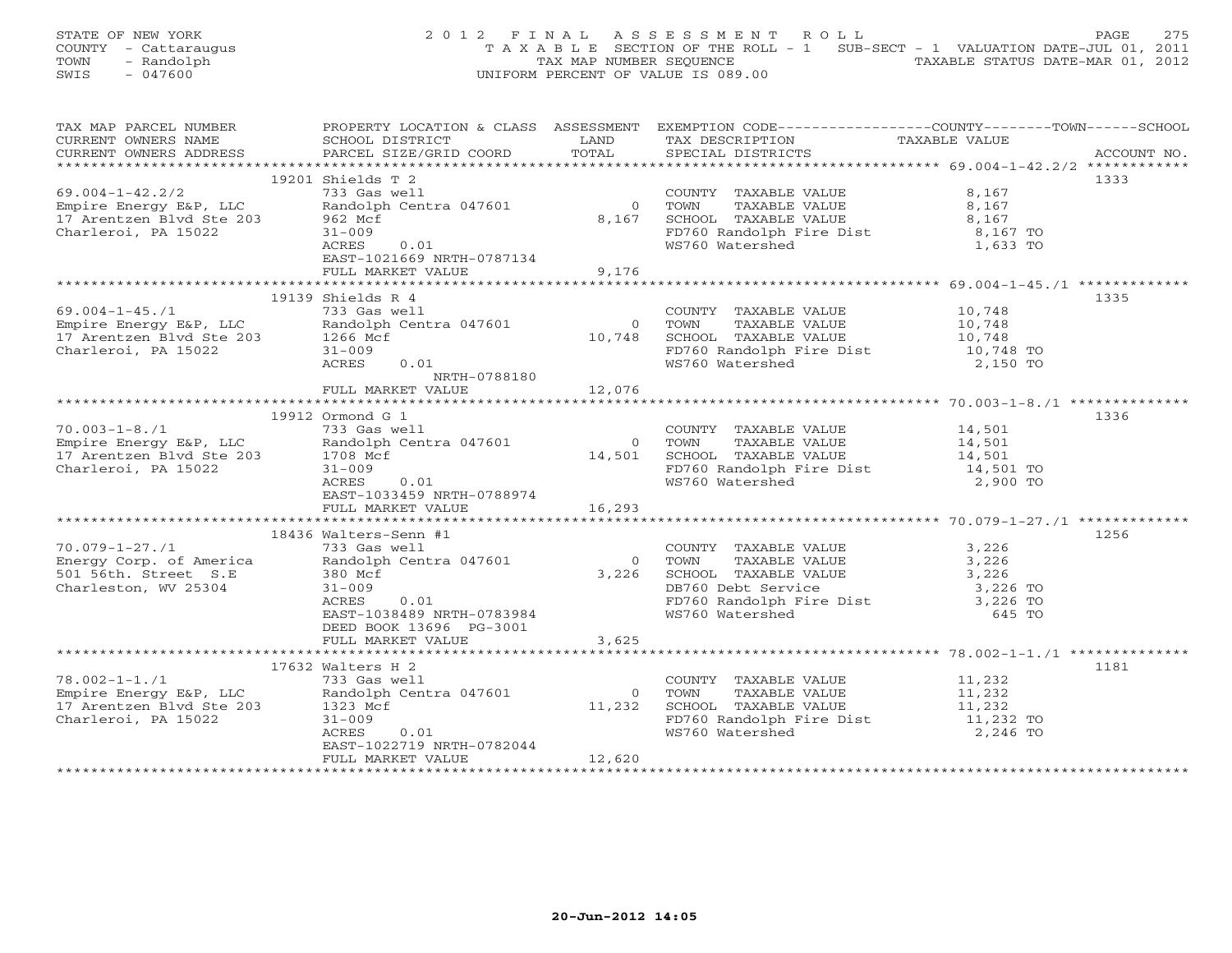STATE OF NEW YORK 2 0 1 2 F I N A L A S S E S S M E N T R O L L PAGE 276 COUNTY - Cattaraugus T A X A B L E SECTION OF THE ROLL - 1 SUB-SECT - 1 VALUATION DATE-JUL 01, 2011 TOWN - Randolph TAX MAP NUMBER SEQUENCE TAXABLE STATUS DATE-MAR 01, 2012<br>
SWIS - 047600<br>
TAXABLE STATUS DATE-MAR 01, 2012 SWIS - 047600 UNIFORM PERCENT OF VALUE IS 089.00

| TAX MAP PARCEL NUMBER                                                  |                              |                | PROPERTY LOCATION & CLASS ASSESSMENT EXEMPTION CODE---------------COUNTY-------TOWN------SCHOOL                              |                      |             |
|------------------------------------------------------------------------|------------------------------|----------------|------------------------------------------------------------------------------------------------------------------------------|----------------------|-------------|
| CURRENT OWNERS NAME                                                    | SCHOOL DISTRICT              | LAND           | TAX DESCRIPTION                                                                                                              | TAXABLE VALUE        |             |
| CURRENT OWNERS ADDRESS                                                 | PARCEL SIZE/GRID COORD TOTAL |                | SPECIAL DISTRICTS                                                                                                            |                      | ACCOUNT NO. |
|                                                                        |                              |                |                                                                                                                              |                      |             |
|                                                                        | 17213 Walters H 1            |                |                                                                                                                              |                      | 1227        |
| $78.002 - 1 - 1.72$                                                    | 733 Gas well                 |                |                                                                                                                              | 3,693                |             |
| Empire Energy E&P, LLC                                                 | Randolph Centra 047601       | $\overline{0}$ | COUNTY TAXABLE VALUE<br>TOWN      TAXABLE VALUE                                                                              | 3,693                |             |
| 17 Arentzen Blvd Ste 203                                               | 435 Mcf                      | 3,693          |                                                                                                                              |                      |             |
| Charleroi, PA 15022                                                    | $31 - 009$                   |                | SCHOOL TAXABLE VALUE 3,693<br>FD760 Randolph Fire Dist 3,693 TO                                                              |                      |             |
|                                                                        | ACRES<br>0.01                |                | WS760 Watershed                                                                                                              | 739 TO               |             |
|                                                                        | EAST-1022719 NRTH-0782044    |                |                                                                                                                              |                      |             |
|                                                                        | FULL MARKET VALUE            | 4,149          |                                                                                                                              |                      |             |
|                                                                        |                              |                |                                                                                                                              |                      |             |
|                                                                        | 16891 Spaulding $E$ #9       |                |                                                                                                                              |                      | 1245        |
| $78.002 - 1 - 3.712$                                                   | 733 Gas well                 |                | COUNTY TAXABLE VALUE                                                                                                         | 2,581                |             |
| Enervest Operating, LLC<br>300 Capitol St. Suite 200 304 Mcf           |                              |                | 0 TOWN<br>TAXABLE VALUE                                                                                                      | 2,581                |             |
|                                                                        |                              | 2,581          | SCHOOL TAXABLE VALUE                                                                                                         | 2,581                |             |
| Charleston, WV 25301                                                   | $31 - 009$                   |                |                                                                                                                              | 2,581 TO             |             |
|                                                                        | 0.01<br>ACRES                |                | FD760 Randolph Fire Dist<br>WS760 Watershed                                                                                  | 516 TO               |             |
|                                                                        | EAST-1025009 NRTH-0781034    |                |                                                                                                                              |                      |             |
|                                                                        | FULL MARKET VALUE            | 2,900          |                                                                                                                              |                      |             |
|                                                                        |                              |                |                                                                                                                              |                      |             |
|                                                                        | 16890 Grover L #1            |                |                                                                                                                              |                      | 1247        |
| $78.002 - 1 - 5.712$                                                   | 733 Gas well                 |                | COUNTY TAXABLE VALUE 5,332                                                                                                   |                      |             |
|                                                                        |                              |                |                                                                                                                              |                      |             |
| Enervest Operating, LLC Randolph<br>300 Capitol St., Suite 200 628 Mcf | Randolph Centra 047601       |                | $\begin{tabular}{cccc} 0 & TOWN & TAXABLE VALUE & & & & 5,332 \\ 5,332 & SCHOOL & TAXABLE VALUE & & & & 5,332 \end{tabular}$ |                      |             |
|                                                                        |                              |                |                                                                                                                              |                      |             |
| Charleston, WV 25301                                                   | $31 - 009$                   |                | FD760 Randolph Fire Dist<br>WS760 Watershed                                                                                  | 5,332 TO<br>1,066 TO |             |
|                                                                        | ACRES<br>0.01                |                |                                                                                                                              |                      |             |
|                                                                        | EAST-1027139 NRTH-0780784    |                |                                                                                                                              |                      |             |
|                                                                        | FULL MARKET VALUE            | 5,991          |                                                                                                                              |                      |             |
|                                                                        |                              |                |                                                                                                                              |                      |             |
|                                                                        | 18119 Grover #1              |                |                                                                                                                              |                      | 1183        |
| $78.002 - 1 - 7.71$                                                    | 733 Gas well                 |                | COUNTY TAXABLE VALUE                                                                                                         | 7,301                |             |
| Energy Corp. of America Randolph Centra 047601                         |                              | $\Omega$       | TOWN<br>TAXABLE VALUE                                                                                                        | 7,301                |             |
| 501 56th. Street S.E                                                   | 860 Mcf                      | 7,301          | SCHOOL TAXABLE VALUE                                                                                                         | 7,301                |             |
| Charleston, WV 25304                                                   | $31 - 009$                   |                | FD760 Randolph Fire Dist 7,301 TO<br>WS760 Watershed 1,460 TO                                                                |                      |             |
|                                                                        | ACRES<br>0.01                |                |                                                                                                                              |                      |             |
|                                                                        | EAST-1029899 NRTH-0782104    |                |                                                                                                                              |                      |             |
|                                                                        | DEED BOOK 13696 PG-3001      |                |                                                                                                                              |                      |             |
|                                                                        | FULL MARKET VALUE            | 8,203          |                                                                                                                              |                      |             |
|                                                                        |                              |                |                                                                                                                              |                      |             |
|                                                                        | 19725 Grover C #2            |                |                                                                                                                              |                      | 1313        |
| $78.002 - 1 - 7.72$                                                    | 733 Gas well                 |                | COUNTY TAXABLE VALUE 586                                                                                                     |                      |             |
| Energy Corp. of America Randolph Centra 047601                         |                              |                | 0 TOWN<br>TAXABLE VALUE                                                                                                      | 586                  |             |
| 501 56th St SE                                                         | 69 Mcf                       |                | 586 SCHOOL TAXABLE VALUE                                                                                                     | 586                  |             |
| Charleston, WV 25304                                                   | $31 - 009$                   |                | FD760 Randolph Fire Dist<br>WS760 Watershed                                                                                  | 586 TO               |             |
|                                                                        | ACRES<br>0.01                |                | WS760 Watershed                                                                                                              | 117 TO               |             |
|                                                                        | EAST-1029899 NRTH-0782104    |                |                                                                                                                              |                      |             |
|                                                                        | DEED BOOK 13696 PG-3001      |                |                                                                                                                              |                      |             |
|                                                                        | FULL MARKET VALUE            | 658            |                                                                                                                              |                      |             |
|                                                                        |                              |                |                                                                                                                              |                      |             |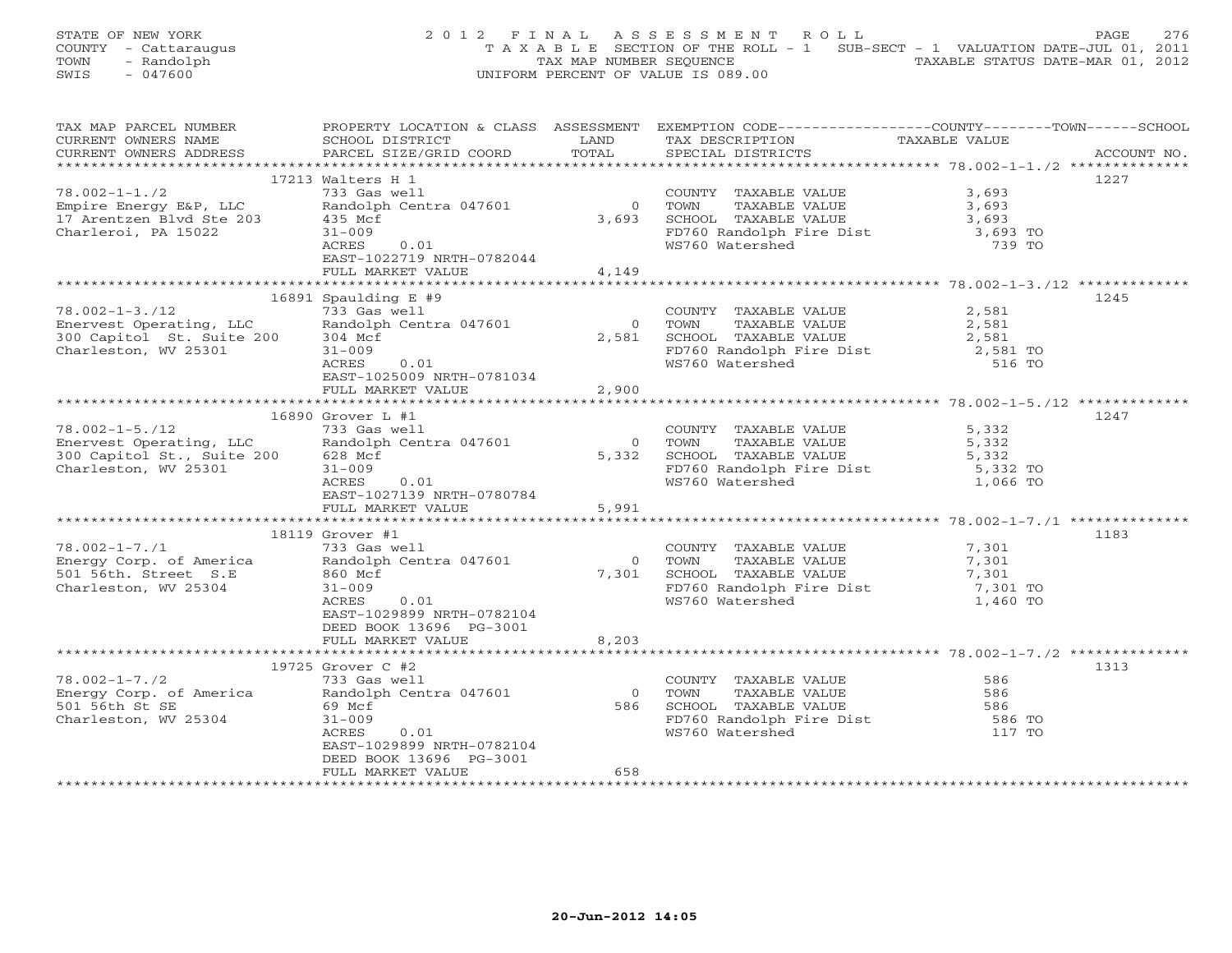| STATE OF NEW YORK    | 2012 FINAL ASSESSMENT ROLL                                                     | 2.77<br>PAGE                     |
|----------------------|--------------------------------------------------------------------------------|----------------------------------|
| COUNTY - Cattaraugus | T A X A B L E SECTION OF THE ROLL - 1 SUB-SECT - 1 VALUATION DATE-JUL 01, 2011 |                                  |
| TOWN<br>- Randolph   | TAX MAP NUMBER SEOUENCE                                                        | TAXABLE STATUS DATE-MAR 01, 2012 |
| SWIS<br>$-047600$    | UNIFORM PERCENT OF VALUE IS 089.00                                             |                                  |

| TAX MAP PARCEL NUMBER                              | PROPERTY LOCATION & CLASS ASSESSMENT |                | EXEMPTION CODE-----------------COUNTY-------TOWN------SCHOOL |               |             |
|----------------------------------------------------|--------------------------------------|----------------|--------------------------------------------------------------|---------------|-------------|
| CURRENT OWNERS NAME                                | SCHOOL DISTRICT                      | LAND           | TAX DESCRIPTION                                              | TAXABLE VALUE |             |
| CURRENT OWNERS ADDRESS                             | PARCEL SIZE/GRID COORD               | TOTAL          | SPECIAL DISTRICTS                                            |               | ACCOUNT NO. |
|                                                    |                                      |                |                                                              |               |             |
|                                                    | 16852 Parker T #1                    |                |                                                              |               | 1249        |
| $78.002 - 1 - 11. / 12$                            | 733 Gas well                         |                | COUNTY TAXABLE VALUE                                         | 10,358        |             |
| Enervest Operating, LLC                            | Randolph Centra 047601               | $\overline{0}$ | TOWN<br>TAXABLE VALUE                                        | 10,358        |             |
| 300 Capitol St., Suite 200                         | 1220 Mcf                             | 10,358         | SCHOOL TAXABLE VALUE                                         | 10,358        |             |
| Charleston, WV 25301                               | $31 - 009$                           |                | FD760 Randolph Fire Dist                                     | 10,358 TO     |             |
|                                                    | ACRES<br>0.01                        |                | WS760 Watershed                                              | 2,072 TO      |             |
|                                                    | EAST-1025329 NRTH-0778594            |                |                                                              |               |             |
|                                                    | FULL MARKET VALUE                    | 11,638         |                                                              |               |             |
|                                                    |                                      |                |                                                              |               |             |
|                                                    | 16851 Clyde Lomis                    |                |                                                              |               | 1251        |
| $78.002 - 1 - 17.1/12$                             | 733 Gas well                         |                | COUNTY TAXABLE VALUE                                         | 20,894        |             |
| Enervest Operating LLC                             | Randolph Centra 047601               | $\circ$        | TOWN<br>TAXABLE VALUE                                        | 20,894        |             |
| 300 Capitol St., Suite 200                         | 2461 Mcf                             | 20,894         | SCHOOL TAXABLE VALUE                                         | 20,894        |             |
|                                                    |                                      |                |                                                              |               |             |
| Charleston, WV 25301                               | $31 - 009$                           |                | FD760 Randolph Fire Dist 20,894 TO                           |               |             |
|                                                    | ACRES<br>0.01                        |                |                                                              |               |             |
|                                                    | EAST-1020849 NRTH-0777104            |                |                                                              |               |             |
|                                                    | FULL MARKET VALUE                    | 23,476         |                                                              |               |             |
|                                                    |                                      |                |                                                              |               |             |
|                                                    | $17054$ Walters H #1                 |                |                                                              |               | 1253        |
| $78.002 - 1 - 19.1/12$                             | 733 Gas well                         |                | COUNTY TAXABLE VALUE                                         | 12,667        |             |
| Enervest Operating, LLC                            | Randolph Centra 047601               | $\Omega$       | TAXABLE VALUE<br>TOWN                                        | 12,667        |             |
| Suite 700 1492 Mcf<br>300 Capitol St.              |                                      | 12,667         | SCHOOL TAXABLE VALUE                                         | 12,667        |             |
| Charleston, WV 25301                               | $31 - 009$                           |                | FD760 Randolph Fire Dist                                     | 12,667 TO     |             |
|                                                    | ACRES<br>0.01                        |                |                                                              |               |             |
|                                                    | EAST-1021419 NRTH-0778824            |                |                                                              |               |             |
|                                                    | FULL MARKET VALUE                    | 14,233         |                                                              |               |             |
|                                                    |                                      |                |                                                              |               |             |
|                                                    | 17744 Walters X 1                    |                |                                                              |               | 1182        |
| $78.002 - 1 - 20.71$                               | 733 Gas well                         |                | COUNTY TAXABLE VALUE                                         | 6,622         |             |
| Empire Energy E&P, LLC<br>17 Arentzen Blvd Ste 203 | Randolph Centra 047601               | $\overline{0}$ | TOWN<br>TAXABLE VALUE                                        | 6,622         |             |
|                                                    | 780 Mcf                              | 6,622          | SCHOOL TAXABLE VALUE                                         | 6,622         |             |
| Charleroi, PA 15022                                | $31 - 009$                           |                | FD760 Randolph Fire Dist                                     | 6,622 TO      |             |
|                                                    | ACRES<br>0.01                        |                | WS760 Watershed                                              | 1,324 TO      |             |
|                                                    | EAST-1020559 NRTH-0780184            |                |                                                              |               |             |
|                                                    | FULL MARKET VALUE                    | 7,440          |                                                              |               |             |
|                                                    |                                      |                |                                                              |               |             |
|                                                    | 17020 Saff Well #1                   |                |                                                              |               | 1257        |
| $78.004 - 1 - 3.71$                                | 733 Gas well                         |                | COUNTY TAXABLE VALUE                                         | 4,092         |             |
| Energy Corp. of America                            | Randolph Centra 047601               | $\Omega$       | TOWN<br>TAXABLE VALUE                                        | 4,092         |             |
| 501 56th St SE                                     | 482 Mcf                              | 4,092          | SCHOOL TAXABLE VALUE                                         | 4,092         |             |
| Charleston, WV 25304                               | $31 - 009$                           |                | FD760 Randolph Fire Dist                                     | 4,092 TO      |             |
|                                                    | ACRES<br>0.01                        |                |                                                              |               |             |
|                                                    | EAST-1022139 NRTH-0774394            |                |                                                              |               |             |
|                                                    | DEED BOOK 13696 PG-3001              |                |                                                              |               |             |
|                                                    | FULL MARKET VALUE                    | 4,598          |                                                              |               |             |
|                                                    |                                      |                |                                                              |               |             |
|                                                    |                                      |                |                                                              |               |             |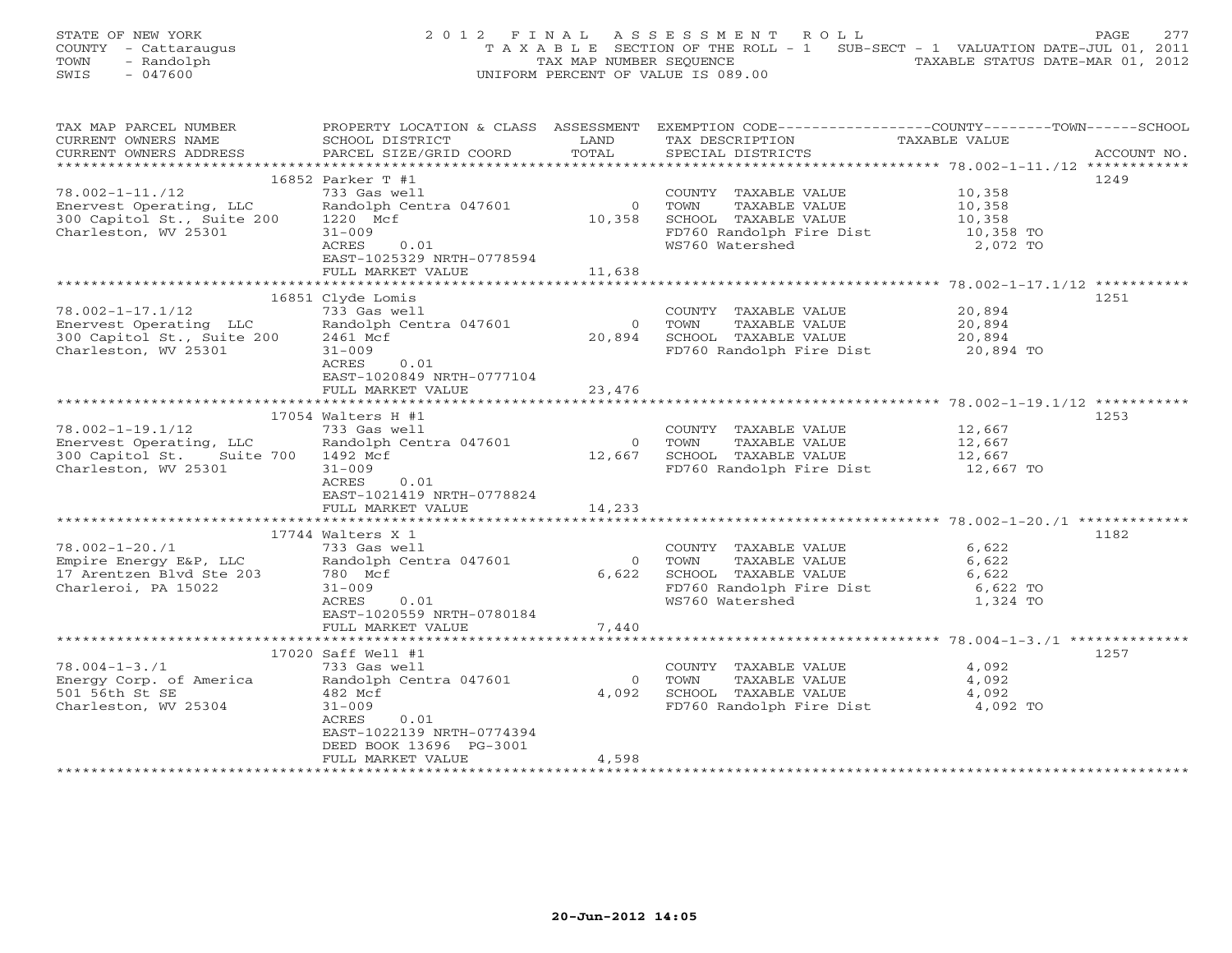| STATE OF NEW YORK    | 2012 FINAL ASSESSMENT ROLL                                                     | PAGE 278                         |
|----------------------|--------------------------------------------------------------------------------|----------------------------------|
| COUNTY - Cattaraugus | T A X A B L E SECTION OF THE ROLL - 1 SUB-SECT - 1 VALUATION DATE-JUL 01, 2011 |                                  |
| TOWN<br>- Randolph   | TAX MAP NUMBER SEOUENCE                                                        | TAXABLE STATUS DATE-MAR 01, 2012 |
| - 047600<br>SWIS     | UNIFORM PERCENT OF VALUE IS 089.00                                             |                                  |

| TAX MAP PARCEL NUMBER<br>CURRENT OWNERS NAME   | SCHOOL DISTRICT                                | LAND                          | PROPERTY LOCATION & CLASS ASSESSMENT EXEMPTION CODE--------------COUNTY-------TOWN------SCHOOL<br>TAX DESCRIPTION | TAXABLE VALUE  |             |
|------------------------------------------------|------------------------------------------------|-------------------------------|-------------------------------------------------------------------------------------------------------------------|----------------|-------------|
| CURRENT OWNERS ADDRESS                         | PARCEL SIZE/GRID COORD                         | TOTAL                         | SPECIAL DISTRICTS                                                                                                 |                | ACCOUNT NO. |
|                                                | 17015 Brown R #1                               |                               |                                                                                                                   |                | 1259        |
| $78.004 - 1 - 4.71$                            | 733 Gas well                                   |                               | COUNTY TAXABLE VALUE                                                                                              | 4,033          |             |
| Energy Corp. of America                        | Randolph Centra 047601                         | $\overline{0}$                | TOWN<br>TAXABLE VALUE                                                                                             | 4,033          |             |
| 501 56th St SE                                 | 475 Mcf                                        | 4,033                         | SCHOOL TAXABLE VALUE                                                                                              | 4,033          |             |
| Charleston, WV 25304                           | $31 - 009$                                     |                               | FD760 Randolph Fire Dist                                                                                          | 4,033 TO       |             |
|                                                | ACRES<br>0.01<br>EAST-1023839 NRTH-0774164     |                               |                                                                                                                   |                |             |
|                                                | DEED BOOK 13696 PG-3001                        |                               |                                                                                                                   |                |             |
|                                                | FULL MARKET VALUE                              | 4,531                         |                                                                                                                   |                |             |
|                                                |                                                |                               |                                                                                                                   |                |             |
|                                                | 18277 Brown R Well #2                          |                               |                                                                                                                   |                | 1260        |
| $78.004 - 1 - 4.72$                            | 733 Gas well                                   |                               | COUNTY TAXABLE VALUE                                                                                              | 4,551          |             |
| Energy Corp. of America                        | Randolph Centra 047601                         | $\overline{0}$                | TOWN<br>TAXABLE VALUE                                                                                             | 4,551          |             |
| 501 56th St SE                                 | 536 Mcf                                        |                               | 4,551 SCHOOL TAXABLE VALUE                                                                                        | 4,551          |             |
| Charleston, WV 25304                           | $31 - 009$                                     |                               | FD760 Randolph Fire Dist                                                                                          | 4,551 TO       |             |
|                                                | ACRES<br>0.01                                  |                               |                                                                                                                   |                |             |
|                                                | EAST-1023839 NRTH-0774164                      |                               |                                                                                                                   |                |             |
|                                                | DEED BOOK 13696 PG-3001                        |                               |                                                                                                                   |                |             |
|                                                | FULL MARKET VALUE<br>************************  | 5,113<br>******************** |                                                                                                                   |                |             |
|                                                |                                                |                               |                                                                                                                   |                |             |
|                                                | 17014 Barton G #1                              |                               |                                                                                                                   |                | 1262        |
| $78.004 - 1 - 6.71$<br>Energy Corp. of America | 733 Gas well<br>Randolph Centra 047601         | $\overline{0}$                | COUNTY TAXABLE VALUE<br>TAXABLE VALUE<br>TOWN                                                                     | 4,483<br>4,483 |             |
| 501 56th. Street S.E                           | 528 Mcf                                        | 4,483                         | SCHOOL TAXABLE VALUE                                                                                              | 4,483          |             |
| Charleston, WV 25304                           | $31 - 009$                                     |                               | FD760 Randolph Fire Dist                                                                                          | 4,483 TO       |             |
|                                                | ACRES 0.01                                     |                               | WS760 Watershed                                                                                                   | 897 TO         |             |
|                                                | EAST-1024819 NRTH-0773604                      |                               |                                                                                                                   |                |             |
|                                                | DEED BOOK 13696 PG-3001                        |                               |                                                                                                                   |                |             |
|                                                | FULL MARKET VALUE                              | 5,037                         |                                                                                                                   |                |             |
|                                                |                                                |                               |                                                                                                                   |                |             |
|                                                | 18280 Barton G Well #2                         |                               |                                                                                                                   |                | 1263        |
| $78.004 - 1 - 7.74$                            | 733 Gas well                                   |                               | COUNTY TAXABLE VALUE                                                                                              | 2,547          |             |
|                                                | Energy Corp. of America Randolph Centra 047601 | $\overline{0}$                | TAXABLE VALUE<br>TOWN                                                                                             | 2,547          |             |
| 501 56th. Street S.E                           | 300 Mcf                                        |                               | 2,547 SCHOOL TAXABLE VALUE                                                                                        | 2,547          |             |
| Charleston, WV 25304                           | $31 - 009$                                     |                               | FD760 Randolph Fire Dist                                                                                          | 2,547 TO       |             |
|                                                | ACRES<br>0.01                                  |                               | WS760 Watershed                                                                                                   | 509 TO         |             |
|                                                | EAST-1025609 NRTH-0774254                      |                               |                                                                                                                   |                |             |
|                                                | DEED BOOK 13696 PG-3001                        |                               |                                                                                                                   |                |             |
|                                                | FULL MARKET VALUE                              | 2,862                         |                                                                                                                   |                |             |
|                                                |                                                |                               |                                                                                                                   |                |             |
|                                                | 17017 Fiorello R Well #1                       |                               |                                                                                                                   |                | 1264        |
| $78.004 - 1 - 8.71$                            | 733 Gas well                                   |                               | COUNTY TAXABLE VALUE                                                                                              | 4,788          |             |
| Energy Corp. of America                        | Randolph Centra 047601                         |                               | 1.0www TAXABLE VALUE<br>4,788 SCHOOL TAXABLE VALUE                                                                | 4,788          |             |
| 501 56th. Street S.E                           | 564 Mcf                                        |                               |                                                                                                                   | 4,788          |             |
| Charleston, WV 25304                           | $31 - 009$                                     |                               | FD760 Randolph Fire Dist                                                                                          | 4,788 TO       |             |
|                                                | ACRES<br>0.01                                  |                               | WS760 Watershed                                                                                                   | 958 TO         |             |
|                                                | EAST-1026789 NRTH-0774984                      |                               |                                                                                                                   |                |             |
|                                                | DEED BOOK 13696 PG-3001                        |                               |                                                                                                                   |                |             |
|                                                | FULL MARKET VALUE                              | 5,380                         |                                                                                                                   |                |             |
|                                                |                                                |                               |                                                                                                                   |                |             |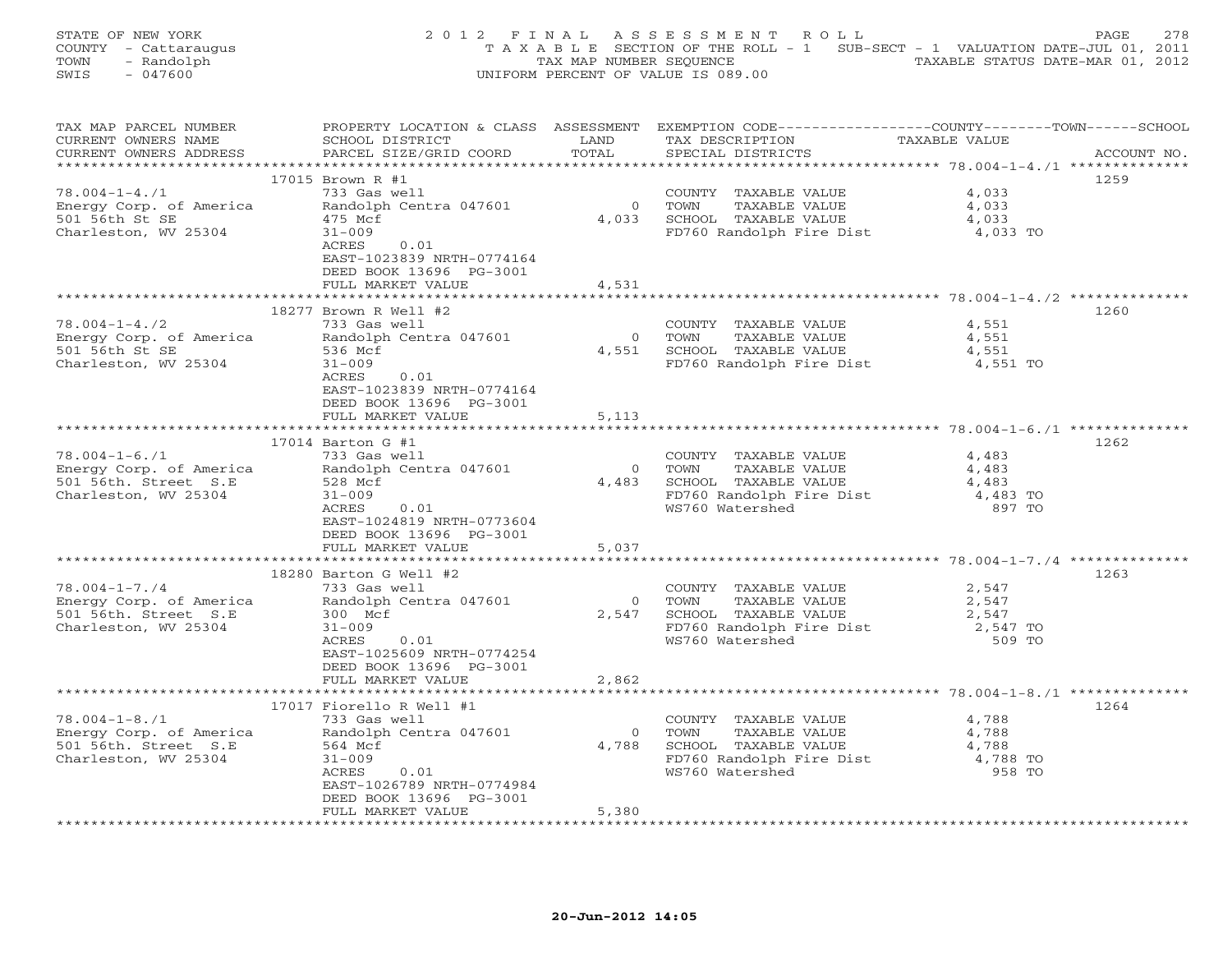| STATE OF NEW YORK    | 2012 FINAL ASSESSMENT ROLL                                                     | 2.79<br>PAGE.                    |
|----------------------|--------------------------------------------------------------------------------|----------------------------------|
| COUNTY - Cattaraugus | T A X A B L E SECTION OF THE ROLL - 1 SUB-SECT - 1 VALUATION DATE-JUL 01, 2011 |                                  |
| - Randolph<br>TOWN   | TAX MAP NUMBER SEOUENCE                                                        | TAXABLE STATUS DATE-MAR 01, 2012 |
| - 047600<br>SWIS     | UNIFORM PERCENT OF VALUE IS 089.00                                             |                                  |

| TAX MAP PARCEL NUMBER   | PROPERTY LOCATION & CLASS ASSESSMENT                 |                | EXEMPTION CODE-----------------COUNTY-------TOWN------SCHOOL |                                                  |             |  |
|-------------------------|------------------------------------------------------|----------------|--------------------------------------------------------------|--------------------------------------------------|-------------|--|
| CURRENT OWNERS NAME     | SCHOOL DISTRICT                                      | LAND           | TAX DESCRIPTION                                              | TAXABLE VALUE                                    |             |  |
| CURRENT OWNERS ADDRESS  | PARCEL SIZE/GRID COORD                               | TOTAL          | SPECIAL DISTRICTS                                            |                                                  | ACCOUNT NO. |  |
|                         |                                                      |                |                                                              | ****************** 78.004-1-13./1 ************** |             |  |
|                         | 16233 Pierce Well #1                                 |                |                                                              |                                                  | 1184        |  |
| $78.004 - 1 - 13.71$    | 733 Gas well                                         |                | COUNTY TAXABLE VALUE                                         | 2,233                                            |             |  |
| Energy Corp. of America | Randolph Centra 047601                               | $\overline{O}$ | TOWN<br>TAXABLE VALUE                                        | 2,233                                            |             |  |
| 501 56th. Street S.E    | 263 Mcf                                              | 2,233          | SCHOOL TAXABLE VALUE                                         | 2,233                                            |             |  |
| Charleston, WV 25304    | $31 - 009$                                           |                | FD760 Randolph Fire Dist                                     | 2,233 TO                                         |             |  |
|                         | 0.01<br>ACRES                                        |                | WS760 Watershed                                              | 447 TO                                           |             |  |
|                         | EAST-1030559 NRTH-0774784                            |                |                                                              |                                                  |             |  |
|                         | DEED BOOK 13696 PG-3001                              |                |                                                              |                                                  |             |  |
|                         |                                                      |                |                                                              |                                                  |             |  |
|                         | FULL MARKET VALUE                                    | 2,509          |                                                              |                                                  |             |  |
|                         |                                                      |                |                                                              |                                                  |             |  |
|                         | 17021 Uhl C #1                                       |                |                                                              |                                                  | 1209        |  |
| $78.004 - 1 - 19.2/1$   | 733 Gas well                                         |                | COUNTY TAXABLE VALUE                                         | 59                                               |             |  |
| Energy Corp. of America | Randolph Centra 047601                               | $\overline{0}$ | TAXABLE VALUE<br>TOWN                                        | 59                                               |             |  |
| 501 56th. Street S.E    | 7 Mcf                                                |                | 59 SCHOOL TAXABLE VALUE                                      | 59                                               |             |  |
| Charleston, WV 25304    | $31 - 009$                                           |                | FD760 Randolph Fire Dist                                     | 59 TO                                            |             |  |
|                         | ACRES<br>0.01                                        |                | WS760 Watershed                                              | 12 TO                                            |             |  |
|                         | EAST-1032749 NRTH-0768544                            |                |                                                              |                                                  |             |  |
|                         | DEED BOOK 13696 PG-3001                              |                |                                                              |                                                  |             |  |
|                         | FULL MARKET VALUE                                    | 66             |                                                              |                                                  |             |  |
|                         |                                                      |                |                                                              |                                                  |             |  |
|                         | 16379 Thomas & D Visker #1                           |                |                                                              |                                                  | 1185        |  |
| $78.004 - 1 - 20.71$    | 733 Gas well                                         |                | COUNTY TAXABLE VALUE                                         | 2,437                                            |             |  |
| Energy Corp. of America | Randolph Centra 047601                               |                | 0 TOWN<br>TAXABLE VALUE                                      | 2,437                                            |             |  |
| 501 56th. Street S.E    | 287 Mcf                                              | 2,437          | SCHOOL TAXABLE VALUE                                         | 2,437                                            |             |  |
| Charleston, WV 25304    | $31 - 009$                                           |                | FD760 Randolph Fire Dist                                     | 2,437 TO                                         |             |  |
|                         | 0.01<br>ACRES                                        |                | WS760 Watershed                                              | 487 TO                                           |             |  |
|                         | EAST-1028259 NRTH-0770354                            |                |                                                              |                                                  |             |  |
|                         | DEED BOOK 13696 PG-3001                              |                |                                                              |                                                  |             |  |
|                         | FULL MARKET VALUE                                    | 2,738          |                                                              |                                                  |             |  |
|                         |                                                      |                |                                                              |                                                  |             |  |
|                         | 16723 Meade P #1                                     |                |                                                              |                                                  | 1186        |  |
| $78.004 - 1 - 25.71$    | 733 Gas well                                         |                | COUNTY TAXABLE VALUE                                         | 4,143                                            |             |  |
|                         | Energy Corp. of America Randolph Centra 047601       | $\overline{0}$ | TAXABLE VALUE<br>TOWN                                        | 4,143                                            |             |  |
| 501 56th. Street S.E    | 488 Mcf                                              | 4,143          | SCHOOL TAXABLE VALUE                                         | 4,143                                            |             |  |
| Charleston, WV 25304    | $31 - 009$                                           |                | FD760 Randolph Fire Dist 4,143 TO                            |                                                  |             |  |
|                         | ACRES<br>0.01                                        |                |                                                              |                                                  |             |  |
|                         |                                                      |                |                                                              |                                                  |             |  |
|                         | EAST-1026519 NRTH-0769124<br>DEED BOOK 13696 PG-3001 |                |                                                              |                                                  |             |  |
|                         |                                                      |                |                                                              |                                                  |             |  |
|                         | FULL MARKET VALUE                                    | 4,655          |                                                              |                                                  |             |  |
|                         |                                                      |                |                                                              |                                                  |             |  |
|                         | 16827 Shaver C #1                                    |                |                                                              |                                                  | 1270        |  |
| $78.004 - 1 - 27.71$    | 733 Gas well                                         |                | COUNTY TAXABLE VALUE                                         | 1,392                                            |             |  |
| Energy Corp. of America | Randolph Centra 047601                               | $\overline{0}$ | TOWN      TAXABLE VALUE<br>SCHOOL   TAXABLE VALUE            | 1,392                                            |             |  |
| 501 56th. Street S.E    | 164 Mcf                                              | 1,392          |                                                              | 1,392                                            |             |  |
| Charleston, WV 25304    | $31 - 009$                                           |                | FD760 Randolph Fire Dist 1,392 TO                            |                                                  |             |  |
|                         | ACRES<br>0.01                                        |                |                                                              |                                                  |             |  |
|                         | EAST-1026379 NRTH-0771214                            |                |                                                              |                                                  |             |  |
|                         | DEED BOOK 13696 PG-3001                              |                |                                                              |                                                  |             |  |
|                         | FULL MARKET VALUE                                    | 1,564          |                                                              |                                                  |             |  |
|                         |                                                      |                |                                                              |                                                  |             |  |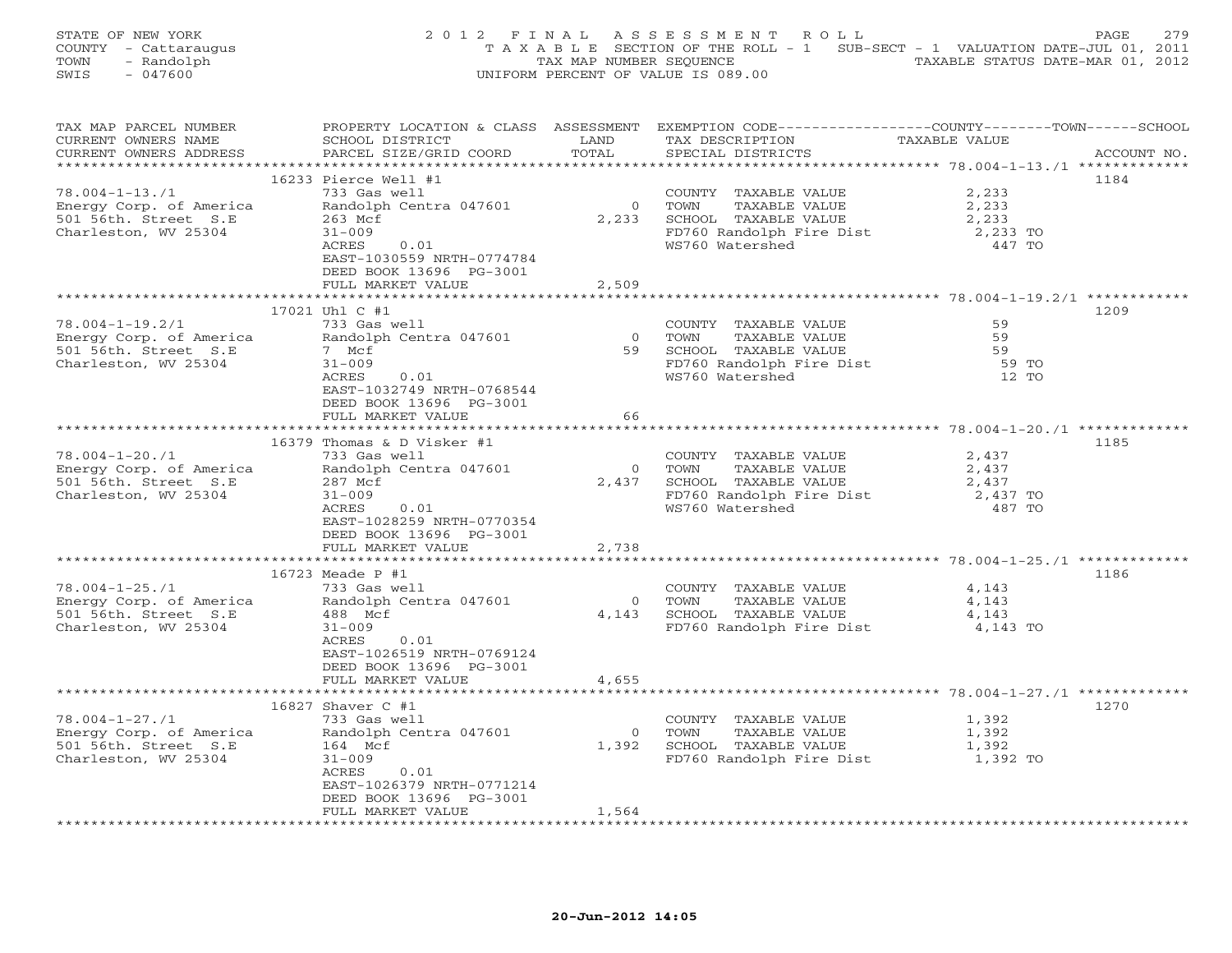|      | STATE OF NEW YORK    | 2012 FINAL ASSESSMENT ROLL                                                     | 280<br><b>PAGE</b>               |
|------|----------------------|--------------------------------------------------------------------------------|----------------------------------|
|      | COUNTY - Cattaraugus | T A X A B L E SECTION OF THE ROLL - 1 SUB-SECT - 1 VALUATION DATE-JUL 01, 2011 |                                  |
| TOWN | - Randolph           | TAX MAP NUMBER SEOUENCE                                                        | TAXABLE STATUS DATE-MAR 01, 2012 |
| SWIS | $-047600$            | UNIFORM PERCENT OF VALUE IS 089.00                                             |                                  |

| TAX MAP PARCEL NUMBER   | PROPERTY LOCATION & CLASS ASSESSMENT           |                     |                                    | EXEMPTION CODE-----------------COUNTY-------TOWN------SCHOOL |
|-------------------------|------------------------------------------------|---------------------|------------------------------------|--------------------------------------------------------------|
| CURRENT OWNERS NAME     | SCHOOL DISTRICT                                | LAND                | TAX DESCRIPTION                    | TAXABLE VALUE                                                |
| CURRENT OWNERS ADDRESS  | PARCEL SIZE/GRID COORD                         | TOTAL               | SPECIAL DISTRICTS                  | ACCOUNT NO.                                                  |
|                         |                                                |                     |                                    | ***************** 78.004-1-28./1 **************              |
|                         | 18435 Mosher-Meade #1                          |                     |                                    | 1271                                                         |
| $78.004 - 1 - 28.71$    | 733 Gas well                                   |                     | COUNTY TAXABLE VALUE               | 35,163                                                       |
| Energy Corp. of America | Randolph Centra 047601                         | $\overline{0}$      | TOWN<br>TAXABLE VALUE              | 35,163                                                       |
| 501 56th. Street S.E    | 461 Mcf And 485 Bbls                           | 35,163              | SCHOOL TAXABLE VALUE               | 35,163                                                       |
| Charleston, WV 25304    | $31 - 009$                                     |                     | FD760 Randolph Fire Dist           | 35,163 TO                                                    |
|                         | ACRES<br>0.01                                  |                     |                                    |                                                              |
|                         | EAST-1024109 NRTH-0768933                      |                     |                                    |                                                              |
|                         | DEED BOOK 13696 PG-3001                        |                     |                                    |                                                              |
|                         |                                                | 39,509              |                                    |                                                              |
|                         | FULL MARKET VALUE                              |                     |                                    |                                                              |
|                         |                                                |                     |                                    |                                                              |
|                         | 19727 Mosher-Meade #A1                         |                     |                                    | 1314                                                         |
| $78.004 - 1 - 28.72$    | 733 Gas well                                   |                     | COUNTY TAXABLE VALUE               | 4,534                                                        |
| Energy Corp. of America | Randolph Centra 047601                         | $\overline{0}$      | TOWN<br>TAXABLE VALUE              | 4,534                                                        |
| 501 56th. Street S.E    | 534 Mcf                                        | 4,534               | SCHOOL TAXABLE VALUE               | 4,534                                                        |
| Charleston, WV 25304    | $31 - 009$                                     |                     | FD760 Randolph Fire Dist           | 4,534 TO                                                     |
|                         | ACRES<br>0.01                                  |                     |                                    |                                                              |
|                         | EAST-1024109 NRTH-0768933                      |                     |                                    |                                                              |
|                         | DEED BOOK 13696 PG-3001                        |                     |                                    |                                                              |
|                         | FULL MARKET VALUE                              | 5,094               |                                    |                                                              |
|                         |                                                |                     |                                    |                                                              |
|                         | 19745 Mosher-Parker #1                         |                     |                                    | 1315                                                         |
| $78.004 - 1 - 28.73$    | 733 Gas well                                   |                     | COUNTY TAXABLE VALUE               | 2,123                                                        |
| Energy Corp. of America | Randolph Centra 047601                         | $\Omega$            | TAXABLE VALUE<br>TOWN              | 2,123                                                        |
| 501 56th. Street S.E    | 250 Mcf                                        | 2,123               | SCHOOL TAXABLE VALUE               | 2,123                                                        |
| Charleston, WV 25304    | $31 - 009$                                     |                     | FD760 Randolph Fire Dist           | 2,123 TO                                                     |
|                         | 0.01<br>ACRES                                  |                     |                                    |                                                              |
|                         | EAST-1024109 NRTH-0768933                      |                     |                                    |                                                              |
|                         | DEED BOOK 13696 PG-3001                        |                     |                                    |                                                              |
|                         | FULL MARKET VALUE                              | 2,385               |                                    |                                                              |
|                         | **********************                         |                     |                                    |                                                              |
|                         | 18560 Green-O                                  |                     |                                    | 1272                                                         |
| $78.004 - 1 - 36.71$    | 733 Gas well                                   |                     | COUNTY TAXABLE VALUE               | 2,819                                                        |
|                         |                                                |                     |                                    |                                                              |
|                         | Energy Corp. of America Randolph Centra 047601 | $\overline{0}$      | TOWN<br>TAXABLE VALUE              | 2,819                                                        |
| 501 56th. Street S.E    | 332 Mcf                                        | 2,819               | SCHOOL TAXABLE VALUE               | 2,819                                                        |
| Charleston, WV 25304    | $31 - 009$                                     |                     | FD760 Randolph Fire Dist 2,819 TO  |                                                              |
|                         | ACRES<br>0.01                                  |                     |                                    |                                                              |
|                         | NRTH-0769320                                   |                     |                                    |                                                              |
|                         | DEED BOOK 13696 PG-3001                        |                     |                                    |                                                              |
|                         | FULL MARKET VALUE                              | 3,167               |                                    |                                                              |
|                         | ********************                           | ******************* |                                    |                                                              |
|                         | 16335 Parker D #1                              |                     |                                    | 1187                                                         |
| $78.004 - 1 - 37.1/1$   | 733 Gas well                                   |                     | COUNTY TAXABLE VALUE               | 3,260                                                        |
| Energy Corp. of America | Randolph Centra 047601                         | $\Omega$            | SCHOOL TAXABLE VALUE<br>FD760 Pors | 3,260                                                        |
| 501 56th. Street S.E    | 384 Mcf                                        | 3,260               |                                    | 3,260                                                        |
| Charleston, WV 25304    | $31 - 009$                                     |                     | FD760 Randolph Fire Dist           | 3,260 TO                                                     |
|                         | ACRES<br>0.01                                  |                     |                                    |                                                              |
|                         | EAST-1022149 NRTH-0770343                      |                     |                                    |                                                              |
|                         | DEED BOOK 13696 PG-3001                        |                     |                                    |                                                              |
|                         | FULL MARKET VALUE                              | 3,663               |                                    |                                                              |
|                         |                                                |                     |                                    |                                                              |
|                         |                                                |                     |                                    |                                                              |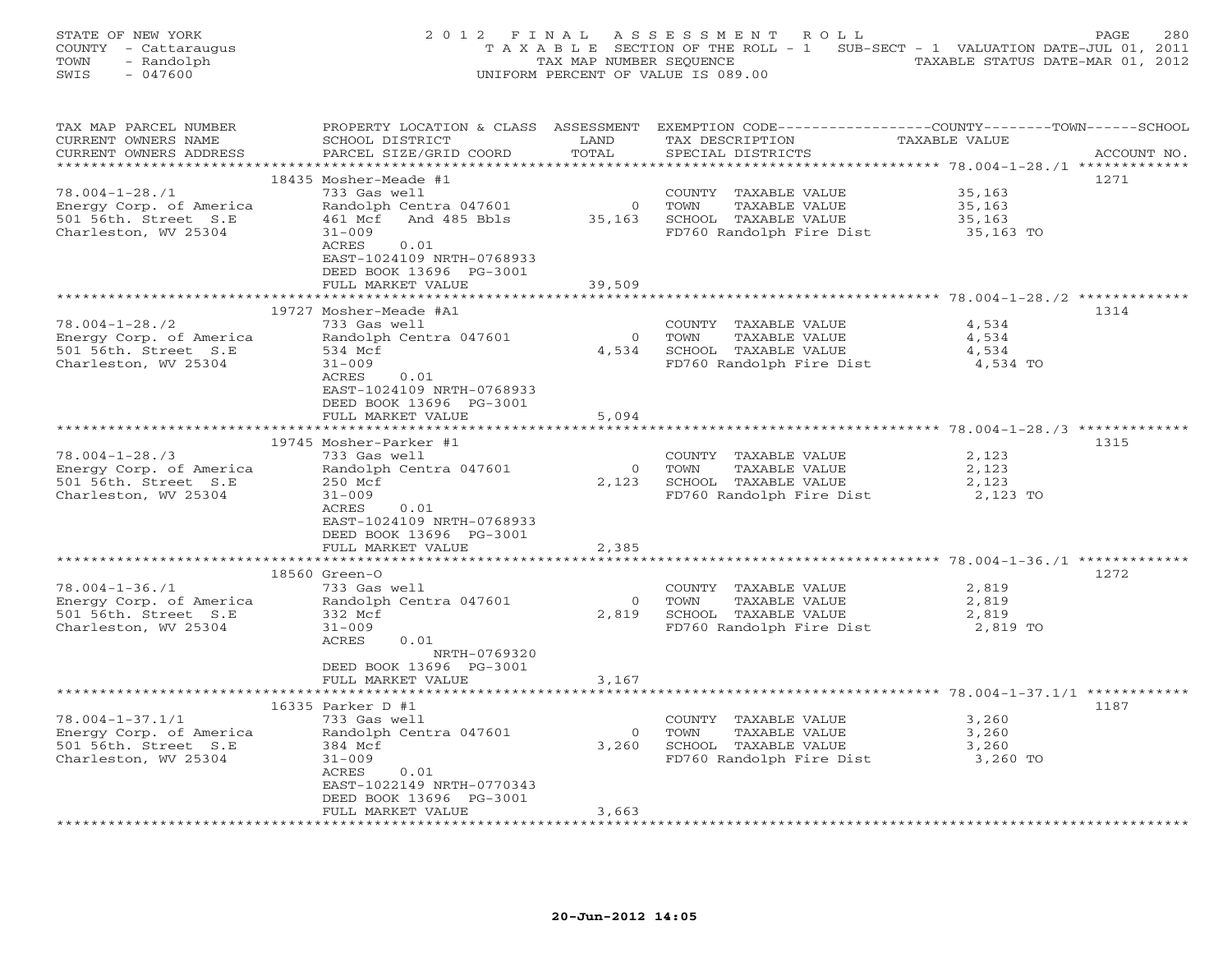| STATE OF NEW YORK<br>COUNTY - Cattaraugus<br>- Randolph<br>TOWN<br>SWIS<br>$-047600$                       | 2 0 1 2<br>FINAL                                                                                                                                                                         | TAX MAP NUMBER SEQUENCE       | ASSESSMENT<br>R O L L<br>T A X A B L E SECTION OF THE ROLL - 1 SUB-SECT - 1 VALUATION DATE-JUL 01, 2011<br>UNIFORM PERCENT OF VALUE IS 089.00 | TAXABLE STATUS DATE-MAR 01, 2012                     | 281<br>PAGE |
|------------------------------------------------------------------------------------------------------------|------------------------------------------------------------------------------------------------------------------------------------------------------------------------------------------|-------------------------------|-----------------------------------------------------------------------------------------------------------------------------------------------|------------------------------------------------------|-------------|
| TAX MAP PARCEL NUMBER<br>CURRENT OWNERS NAME<br>CURRENT OWNERS ADDRESS                                     | SCHOOL DISTRICT<br>PARCEL SIZE/GRID COORD                                                                                                                                                | LAND<br>TOTAL                 | PROPERTY LOCATION & CLASS ASSESSMENT EXEMPTION CODE---------------COUNTY-------TOWN-----SCHOOL<br>TAX DESCRIPTION<br>SPECIAL DISTRICTS        | TAXABLE VALUE                                        | ACCOUNT NO. |
| $78.004 - 1 - 38.2/1$<br>Energy Corp. of America<br>501 56th. Street S.E<br>Charleston, WV 25304           | $18539$ Swanson-O<br>733 Gas well<br>Randolph Centra 047601<br>552 Mcf<br>$31 - 009$<br>ACRES<br>0.01<br>NRTH-0770330                                                                    | $\circ$<br>4,686              | COUNTY TAXABLE VALUE<br>TOWN<br>TAXABLE VALUE<br>SCHOOL TAXABLE VALUE<br>FD760 Randolph Fire Dist                                             | 4,686<br>4,686<br>4,686<br>4,686 TO                  | 1274        |
|                                                                                                            | DEED BOOK 13696 PG-3001<br>FULL MARKET VALUE                                                                                                                                             | 5,265<br>* * * * * * *        |                                                                                                                                               | *********** 78.004-1-42./3 ************              |             |
| 16724 0<br>$78.004 - 1 - 42.73$<br>Energy Corp. of America<br>501 56th. Street S.E<br>Charleston, WV 25304 | 733 Gas well<br>Randolph Centra 047601<br>357 Mcf<br>$31 - 009$<br>ACRES<br>0.01<br>EAST-1021369 NRTH-0771853                                                                            | $\circ$<br>3,031              | COUNTY<br>TAXABLE VALUE<br>TOWN<br>TAXABLE VALUE<br>SCHOOL TAXABLE VALUE<br>FD760 Randolph Fire Dist                                          | 3,031<br>3,031<br>3,031<br>3,031 TO                  | 1188        |
|                                                                                                            | DEED BOOK 13696 PG-3001<br>FULL MARKET VALUE<br>*****************************                                                                                                            | 3,406                         |                                                                                                                                               |                                                      |             |
| $78.004 - 1 - 44.71$<br>Energy Corp. of America<br>501 56th. Street S.E<br>Charleston, WV 25304            | 17990 Loomis Well #1<br>733 Gas well<br>Randolph Centra 047601<br>735 Mcf<br>$31 - 009$<br>ACRES<br>0.01<br>EAST-1022049 NRTH-0772764<br>DEED BOOK 13696 PG-3001                         | $\circ$<br>6,240              | COUNTY TAXABLE VALUE<br>TOWN<br>TAXABLE VALUE<br>SCHOOL TAXABLE VALUE<br>FD760 Randolph Fire Dist                                             | 6,240<br>6,240<br>6,240<br>6,240 TO                  | 1276        |
|                                                                                                            | FULL MARKET VALUE<br>* * * * * * * * * * * * * * * * * * *                                                                                                                               | 7,011<br>*******************  |                                                                                                                                               |                                                      |             |
| $78.004 - 1 - 45.71$<br>Energy Corp. of America<br>501 56th. Street S.E<br>Charleston, WV 25304            | 16725 Ormond T #1<br>733 Gas well<br>Randolph Centra 047601<br>1374 Mcf<br>$31 - 009$<br>ACRES<br>0.01<br>NRTH-0775670                                                                   | $\overline{0}$<br>11,665      | COUNTY TAXABLE VALUE<br>TOWN<br>TAXABLE VALUE<br>SCHOOL TAXABLE VALUE<br>FD760 Randolph Fire Dist                                             | 11,665<br>11,665<br>11,665<br>11,665 TO              | 1189        |
|                                                                                                            | DEED BOOK 13696 PG-3001<br>FULL MARKET VALUE                                                                                                                                             | 13,107<br>* * * * * * * * * * |                                                                                                                                               | *********************** 79.001-1-2./1 ************** |             |
| $79.001 - 1 - 2.71$<br>Energy Corp. of America<br>501 56th. Street S.E<br>Charleston, WV 25304             | 16990 Eccles Ht #1<br>733 Gas well<br>Randolph Centra 047601<br>471 Mcf<br>$31 - 009$<br>ACRES<br>0.01<br>EAST-1032539 NRTH-0782964<br>DEED BOOK 13696 PG-3001<br>FULL MARKET VALUE<br>. | $\Omega$<br>3,999<br>4,493    | COUNTY TAXABLE VALUE<br>TOWN<br>TAXABLE VALUE<br>SCHOOL TAXABLE VALUE<br>FD760 Randolph Fire Dist<br>WS760 Watershed                          | 3,999<br>3,999<br>3,999<br>3,999 TO<br>800 TO        | 1190        |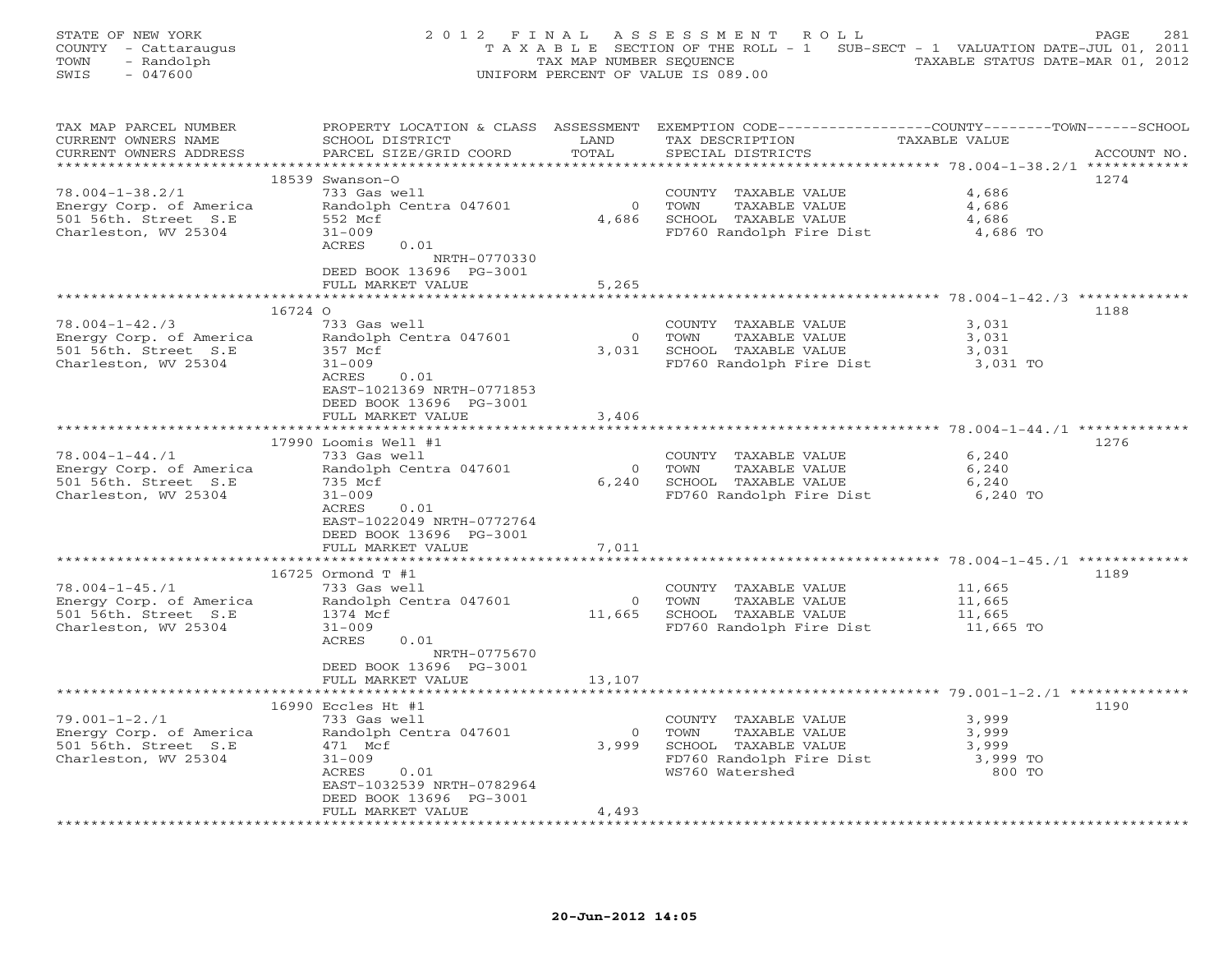| STATE OF NEW YORK    | 2012 FINAL ASSESSMENT ROLL                                                     | 282<br>PAGE.                     |
|----------------------|--------------------------------------------------------------------------------|----------------------------------|
| COUNTY - Cattaraugus | T A X A B L E SECTION OF THE ROLL - 1 SUB-SECT - 1 VALUATION DATE-JUL 01, 2011 |                                  |
| - Randolph<br>TOWN   | TAX MAP NUMBER SEOUENCE                                                        | TAXABLE STATUS DATE-MAR 01, 2012 |
| SWIS<br>- 047600     | UNIFORM PERCENT OF VALUE IS 089.00                                             |                                  |

| TAX MAP PARCEL NUMBER   | PROPERTY LOCATION & CLASS ASSESSMENT           |                | EXEMPTION CODE-----------------COUNTY-------TOWN------SCHOOL |                                          |             |
|-------------------------|------------------------------------------------|----------------|--------------------------------------------------------------|------------------------------------------|-------------|
| CURRENT OWNERS NAME     | SCHOOL DISTRICT                                | LAND           | TAX DESCRIPTION                                              | TAXABLE VALUE                            |             |
| CURRENT OWNERS ADDRESS  | PARCEL SIZE/GRID COORD                         | TOTAL          | SPECIAL DISTRICTS                                            |                                          | ACCOUNT NO. |
|                         |                                                |                |                                                              | ***************** 79.001-1-2./2 ******** |             |
|                         | 18538 Grover-Eccles #1                         |                |                                                              |                                          | 1278        |
| $79.001 - 1 - 2.72$     | 733 Gas well                                   |                | COUNTY TAXABLE VALUE                                         | 3,702                                    |             |
| Energy Corp. of America | Randolph Centra 047601                         | $\overline{0}$ | TAXABLE VALUE<br>TOWN                                        | 3,702                                    |             |
| 501 56th. Street S.E    | 436 Mcf                                        | 3,702          | SCHOOL TAXABLE VALUE                                         | 3,702                                    |             |
| Charleston, WV 25304    | $31 - 009$                                     |                |                                                              | 3,702 TO                                 |             |
|                         | 0.01<br>ACRES                                  |                | FD760 Randolph Fire Dist<br>WS760 Watershed                  | 740 TO                                   |             |
|                         |                                                |                |                                                              |                                          |             |
|                         | EAST-1032539 NRTH-0782964                      |                |                                                              |                                          |             |
|                         | DEED BOOK 13696 PG-3001                        |                |                                                              |                                          |             |
|                         | FULL MARKET VALUE                              | 4,160          |                                                              |                                          |             |
|                         |                                                |                |                                                              |                                          |             |
|                         | 16987 Wagner Rh #1                             |                |                                                              |                                          | 1191        |
| $79.001 - 1 - 7.1/1$    | 733 Gas well                                   |                | COUNTY TAXABLE VALUE                                         | 2,080                                    |             |
| Energy Corp. of America | Randolph Centra 047601                         | $\overline{0}$ | TOWN<br>TAXABLE VALUE                                        | 2,080                                    |             |
| 501 56th. Street S.E    | 245 Mcf                                        | 2,080          |                                                              | 2,080                                    |             |
| Charleston, WV 25304    | $31 - 009$                                     |                | SCHOOL TAXABLE VALUE<br>FD760 Randolph Fire Dist             | 2,080 TO                                 |             |
|                         | 0.01<br>ACRES                                  |                | WS760 Watershed                                              | 416 TO                                   |             |
|                         | EAST-1035709 NRTH-0783264                      |                |                                                              |                                          |             |
|                         | DEED BOOK 13696 PG-3001                        |                |                                                              |                                          |             |
|                         | FULL MARKET VALUE                              | 2,337          |                                                              |                                          |             |
|                         |                                                |                |                                                              |                                          |             |
|                         | 16807 Smith D #1                               |                |                                                              |                                          | 1192        |
| $79.001 - 1 - 18.71$    | 733 Gas well                                   |                | COUNTY TAXABLE VALUE                                         | 2,335                                    |             |
| Energy Corp. of America | Randolph Centra 047601                         |                | TAXABLE VALUE<br>0 TOWN                                      | 2,335                                    |             |
| 501 56th. Street S.E    | 275 Mcf                                        |                | 2,335 SCHOOL TAXABLE VALUE                                   | 2,335                                    |             |
| Charleston, WV 25304    | $31 - 009$                                     |                | FD760 Randolph Fire Dist 2,335 TO                            |                                          |             |
|                         | 0.01<br>ACRES                                  |                | WS760 Watershed                                              | 467 TO                                   |             |
|                         | EAST-1038359 NRTH-0781464                      |                |                                                              |                                          |             |
|                         | DEED BOOK 13696 PG-3001                        |                |                                                              |                                          |             |
|                         | FULL MARKET VALUE                              | 2,624          |                                                              |                                          |             |
|                         | ************************                       |                |                                                              |                                          |             |
|                         | 16264 Senn Ds & W #1                           |                |                                                              |                                          | 1193        |
| $79.001 - 1 - 19.71$    | 733 Gas well                                   |                | COUNTY TAXABLE VALUE                                         | 9,135                                    |             |
|                         | Energy Corp. of America Randolph Centra 047601 |                | TAXABLE VALUE<br>0 TOWN                                      | 9,135                                    |             |
| 501 56th. Street S.E    | 1076 Mcf                                       |                | 9,135 SCHOOL TAXABLE VALUE                                   | 9,135                                    |             |
|                         |                                                |                |                                                              |                                          |             |
| Charleston, WV 25304    | $31 - 009$                                     |                | FD760 Randolph Fire Dist 9,135 TO<br>WS760 Watershed         |                                          |             |
|                         | ACRES<br>0.01                                  |                |                                                              | 1,827 TO                                 |             |
|                         | EAST-1038959 NRTH-0782714                      |                |                                                              |                                          |             |
|                         | DEED BOOK 13696 PG-3001                        |                |                                                              |                                          |             |
|                         | FULL MARKET VALUE                              | 10,264         |                                                              |                                          |             |
|                         |                                                |                |                                                              |                                          |             |
|                         | 16810 Senn Well #2                             |                |                                                              |                                          | 1282        |
| $79.001 - 1 - 19.72$    | 733 Gas well                                   |                | COUNTY TAXABLE VALUE                                         | 11,572                                   |             |
|                         | Energy Corp. of America Randolph Centra 047601 | $\overline{0}$ | TOWN<br>TAXABLE VALUE                                        | 11,572                                   |             |
| 501 56th. Street S.E    | 1363 Mcf                                       |                | 11,572 SCHOOL TAXABLE VALUE                                  | 11,572                                   |             |
| Charleston, WV 25304    | $31 - 009$                                     |                | $FD760$ Randolph Fire Dist $11,572$ TO                       |                                          |             |
|                         | ACRES<br>0.01                                  |                | WS760 Watershed                                              | 2,314 TO                                 |             |
|                         | EAST-1038959 NRTH-0782714                      |                |                                                              |                                          |             |
|                         | DEED BOOK 13696 PG-3001                        |                |                                                              |                                          |             |
|                         | FULL MARKET VALUE                              | 13,002         |                                                              |                                          |             |
|                         |                                                |                |                                                              |                                          |             |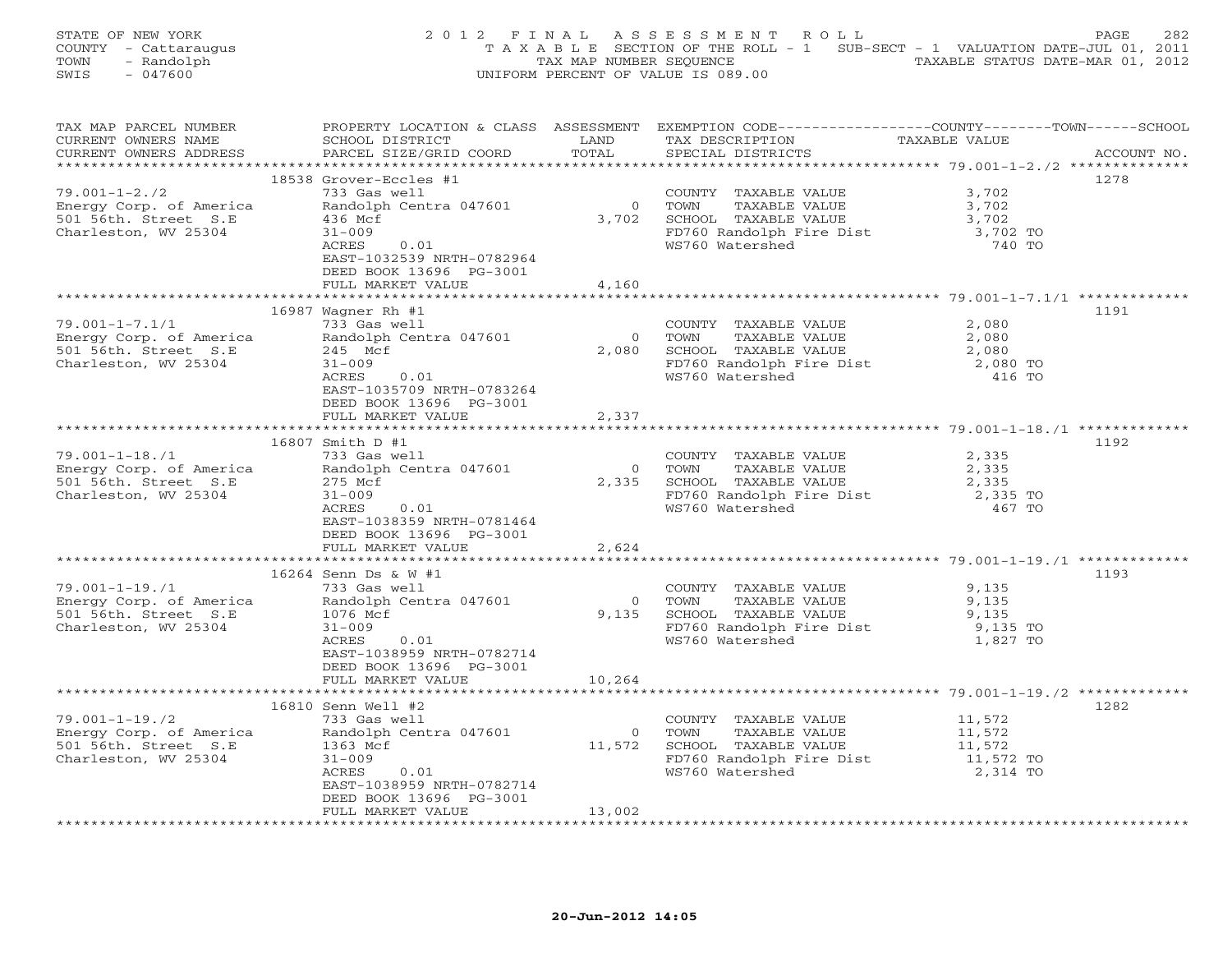| STATE OF NEW YORK    | 2012 FINAL ASSESSMENT ROLL                                                     | 283<br>PAGE.                     |
|----------------------|--------------------------------------------------------------------------------|----------------------------------|
| COUNTY - Cattaraugus | T A X A B L E SECTION OF THE ROLL - 1 SUB-SECT - 1 VALUATION DATE-JUL 01, 2011 |                                  |
| TOWN<br>- Randolph   | TAX MAP NUMBER SEOUENCE                                                        | TAXABLE STATUS DATE-MAR 01, 2012 |
| - 047600<br>SWIS     | UNIFORM PERCENT OF VALUE IS 089.00                                             |                                  |

| TAX MAP PARCEL NUMBER                           |                           |                | PROPERTY LOCATION & CLASS ASSESSMENT EXEMPTION CODE---------------COUNTY-------TOWN-----SCHOOL |                     |             |
|-------------------------------------------------|---------------------------|----------------|------------------------------------------------------------------------------------------------|---------------------|-------------|
| CURRENT OWNERS NAME                             | SCHOOL DISTRICT           | LAND           | TAX DESCRIPTION                                                                                | TAXABLE VALUE       |             |
| CURRENT OWNERS ADDRESS                          | PARCEL SIZE/GRID COORD    | TOTAL          | SPECIAL DISTRICTS                                                                              |                     | ACCOUNT NO. |
|                                                 |                           |                |                                                                                                |                     |             |
|                                                 | 18412 Senn-Crandall #A1   |                |                                                                                                |                     | 1283        |
| $79.001 - 1 - 19.73$                            | 733 Gas well              |                | COUNTY TAXABLE VALUE                                                                           | $\Omega$            |             |
| Energy Corp. of America                         | Randolph Centra 047601    |                | 0 TOWN<br>TAXABLE VALUE                                                                        | $\Omega$            |             |
| 501 56th. Street S.E                            | 0 Mcf                     |                | 0 SCHOOL TAXABLE VALUE                                                                         | $\Omega$            |             |
| Charleston, WV 25304                            | $31 - 009$                |                | FD760 Randolph Fire Dist                                                                       | $0$ TO              |             |
|                                                 | ACRES<br>0.01             |                | WS760 Watershed                                                                                | $0$ TO              |             |
|                                                 | EAST-1038959 NRTH-0782714 |                |                                                                                                |                     |             |
|                                                 | DEED BOOK 13696 PG-3001   |                |                                                                                                |                     |             |
|                                                 | FULL MARKET VALUE         | $\circ$        |                                                                                                |                     |             |
|                                                 |                           |                |                                                                                                |                     |             |
|                                                 | 19771 Smith-Archer #A1    |                |                                                                                                |                     | 1317        |
| $79.001 - 1 - 23.72$                            | 733 Gas well              |                | COUNTY TAXABLE VALUE                                                                           | $\Omega$            |             |
| Energy Corp. of America<br>501 56th. Street S.E | Randolph Centra 047601    |                | 0 TOWN<br>TAXABLE VALUE                                                                        | $\Omega$            |             |
|                                                 | $0$ Mcf                   |                |                                                                                                | $\Omega$            |             |
| Charleston, WV 25304                            | $31 - 009$                |                | 0 SCHOOL TAXABLE VALUE<br>FD760 Randolph Fire Dist                                             | $0$ TO              |             |
|                                                 | ACRES<br>0.01             |                | WS760 Watershed                                                                                | $0$ TO              |             |
|                                                 | EAST-1041019 NRTH-0781424 |                |                                                                                                |                     |             |
|                                                 | DEED BOOK 13696 PG-3001   |                |                                                                                                |                     |             |
|                                                 | FULL MARKET VALUE         | $\circ$        |                                                                                                |                     |             |
|                                                 |                           |                |                                                                                                |                     |             |
|                                                 | 16842 Smith D #B2         |                |                                                                                                |                     | 1195        |
| $79.001 - 1 - 31. / 1$                          | 733 Gas well              |                | COUNTY TAXABLE VALUE                                                                           | 1,774               |             |
| Energy Corp. of America                         | Randolph Centra 047601    |                | TAXABLE VALUE<br>0 TOWN                                                                        | $\frac{1}{1}$ , 774 |             |
| 501 56th. Street S.E                            | 209 Mcf                   |                | 1,774 SCHOOL TAXABLE VALUE                                                                     | 1,774               |             |
| Charleston, WV 25304                            | $31 - 009$<br>0.01        |                | FD760 Randolph Fire Dist 1,774 TO                                                              |                     |             |
|                                                 | ACRES                     |                | WS760 Watershed                                                                                | 355 TO              |             |
|                                                 | EAST-1041769 NRTH-0776634 |                |                                                                                                |                     |             |
|                                                 | DEED BOOK 13696 PG-3001   |                |                                                                                                |                     |             |
|                                                 | FULL MARKET VALUE         | 1,993          |                                                                                                |                     |             |
|                                                 |                           |                |                                                                                                |                     |             |
|                                                 | 19739 Smith-Archer #B1    |                |                                                                                                |                     | 1318        |
| $79.001 - 1 - 31.72$                            | 733 Gas well              | $\overline{O}$ | COUNTY TAXABLE VALUE                                                                           | 3,472               |             |
| Energy Corp. of America                         | Randolph Centra 047601    |                | TOWN<br>TAXABLE VALUE                                                                          | 3,472               |             |
| 501 56th. Street S.E                            | 409 Mcf<br>$31 - 009$     |                | 3,472 SCHOOL TAXABLE VALUE                                                                     | 3,472               |             |
| Charleston, WV 25304                            | ACRES<br>0.01             |                | FD760 Randolph Fire Dist 3,472 TO<br>WS760 Watershed                                           | 694 TO              |             |
|                                                 | EAST-1041769 NRTH-0776634 |                |                                                                                                |                     |             |
|                                                 | DEED BOOK 13696 PG-3001   |                |                                                                                                |                     |             |
|                                                 | FULL MARKET VALUE         | 3,901          |                                                                                                |                     |             |
|                                                 |                           |                |                                                                                                |                     |             |
|                                                 | 19726 Burrough-Grim #1    |                |                                                                                                |                     | 1319        |
| $79.001 - 1 - 32.1/1$                           | 733 Gas well              |                | COUNTY TAXABLE VALUE                                                                           | 2,564               |             |
| Energy Corp. of America                         | Randolph Centra 047601    |                |                                                                                                | 2,564               |             |
| 501 56th. Street S.E                            | 302 Mcf                   |                | 0 TOWN TAXABLE VALUE<br>2,564 SCHOOL TAXABLE VALUE                                             | 2,564               |             |
| Charleston, WV 25304                            | $31 - 009$                |                |                                                                                                | 2,564 TO            |             |
|                                                 | ACRES<br>0.01             |                | FD760 Randolph Fire Dist<br>WS760 Watershed<br>WS760 Watershed                                 | 513 TO              |             |
|                                                 | EAST-1040389 NRTH-0777924 |                |                                                                                                |                     |             |
|                                                 | DEED BOOK 13696 PG-3001   |                |                                                                                                |                     |             |
|                                                 | FULL MARKET VALUE         | 2,881          |                                                                                                |                     |             |
|                                                 |                           |                |                                                                                                |                     |             |
|                                                 |                           |                |                                                                                                |                     |             |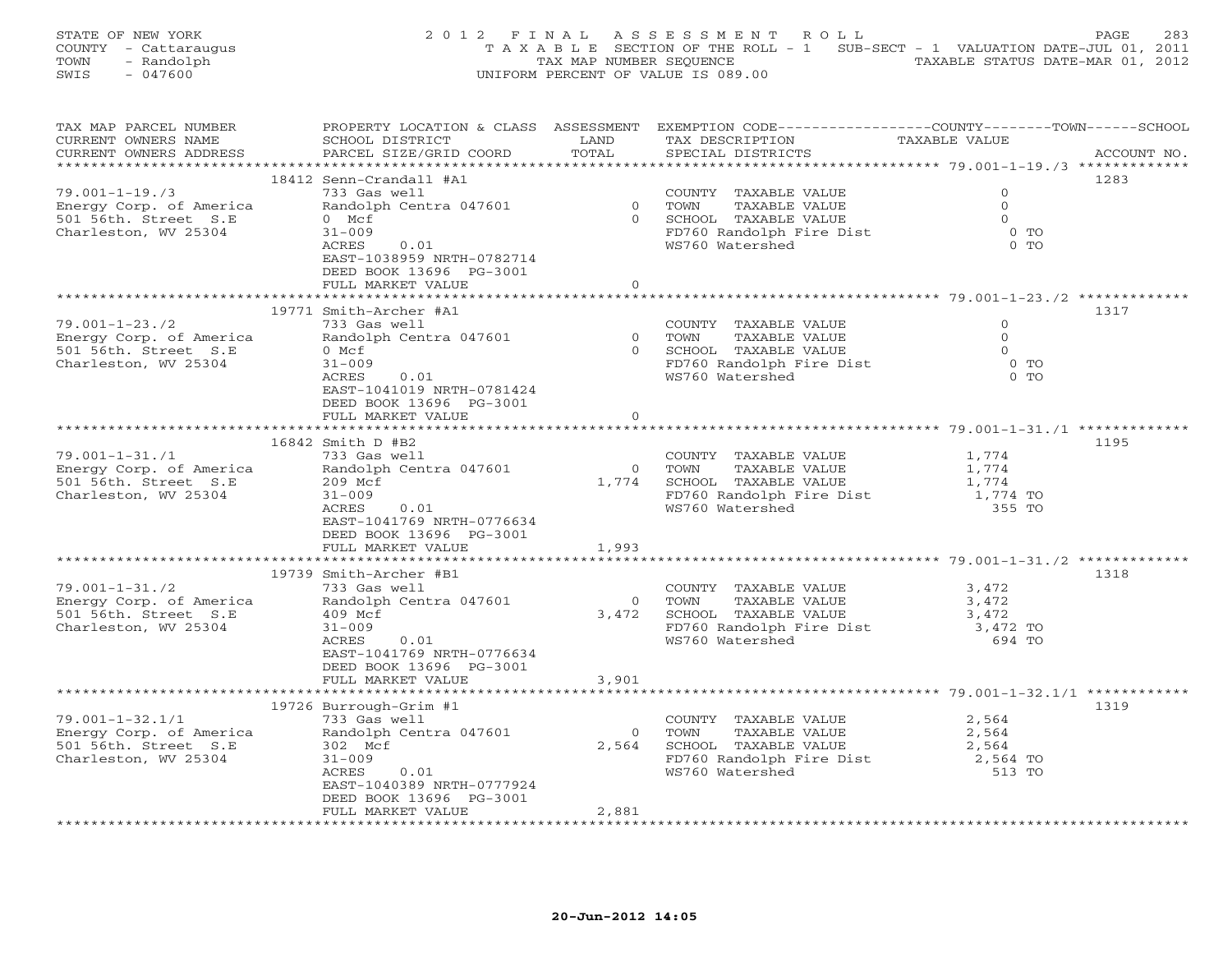| STATE OF NEW YORK    | 2012 FINAL ASSESSMENT ROLL                                                     | 284<br>PAGE.                     |
|----------------------|--------------------------------------------------------------------------------|----------------------------------|
| COUNTY - Cattaraugus | T A X A B L E SECTION OF THE ROLL - 1 SUB-SECT - 1 VALUATION DATE-JUL 01, 2011 |                                  |
| TOWN<br>- Randolph   | TAX MAP NUMBER SEOUENCE                                                        | TAXABLE STATUS DATE-MAR 01, 2012 |
| SWIS<br>$-047600$    | UNIFORM PERCENT OF VALUE IS 089.00                                             |                                  |

| TAX MAP PARCEL NUMBER                                                                                           |                            |         | PROPERTY LOCATION & CLASS ASSESSMENT EXEMPTION CODE----------------COUNTY-------TOWN------SCHOOL |                                                    |             |
|-----------------------------------------------------------------------------------------------------------------|----------------------------|---------|--------------------------------------------------------------------------------------------------|----------------------------------------------------|-------------|
| CURRENT OWNERS NAME                                                                                             | SCHOOL DISTRICT            | LAND    | TAX DESCRIPTION                                                                                  | TAXABLE VALUE                                      |             |
| CURRENT OWNERS ADDRESS                                                                                          | PARCEL SIZE/GRID COORD     | TOTAL   | SPECIAL DISTRICTS                                                                                |                                                    | ACCOUNT NO. |
|                                                                                                                 |                            |         |                                                                                                  | ******************** 79.001-1-34./1 ************** |             |
|                                                                                                                 | 16838 Waite Le #1          |         |                                                                                                  |                                                    | 1287        |
| $79.001 - 1 - 34.71$                                                                                            | 733 Gas well               |         | COUNTY TAXABLE VALUE                                                                             | 1,919                                              |             |
| Energy Corp. of America<br>501 56th. Street S.E                                                                 | Randolph Centra 047601     |         | 0 TOWN<br>TAXABLE VALUE                                                                          | 1,919                                              |             |
|                                                                                                                 | 226 Mcf                    |         | 1,919 SCHOOL TAXABLE VALUE                                                                       | 1,919                                              |             |
| Charleston, WV 25304                                                                                            | $31 - 009$                 |         | FD760 Randolph Fire Dist<br>WS760 Watershed                                                      | 1,919 TO                                           |             |
|                                                                                                                 | 0.01<br>ACRES              |         |                                                                                                  | 1,919 TO                                           |             |
|                                                                                                                 | EAST-1038159 NRTH-0778654  |         |                                                                                                  |                                                    |             |
|                                                                                                                 | DEED BOOK 13696 PG-3001    |         |                                                                                                  |                                                    |             |
|                                                                                                                 | FULL MARKET VALUE          | 2,156   |                                                                                                  |                                                    |             |
|                                                                                                                 |                            |         |                                                                                                  |                                                    |             |
|                                                                                                                 | 16806 Andrews Rs #2        |         |                                                                                                  |                                                    | 1332        |
| $79.001 - 1 - 34.72$                                                                                            | 733 Gas well               |         | COUNTY TAXABLE VALUE                                                                             | 577                                                |             |
|                                                                                                                 | Randolph Centra 047601     |         | 0 TOWN<br>TAXABLE VALUE                                                                          | 577                                                |             |
| Energy Corp. of America Randolp<br>501 56th. Street S.E 68 Mcf<br>Charleston, WV 25304 31-009                   |                            |         | 0 1000 1000 1000 0000 00000<br>577 SCHOOL TAXABLE VALUE<br>FD760 Randolph Fire Dist              | 577                                                |             |
| Charleston, WV 25304                                                                                            | $31 - 009$<br>0.01         |         |                                                                                                  | 577 TO                                             |             |
|                                                                                                                 | ACRES                      |         | WS760 Watershed                                                                                  | 577 TO                                             |             |
|                                                                                                                 | EAST-1038159 NRTH-0778654  |         |                                                                                                  |                                                    |             |
|                                                                                                                 | DEED BOOK 13696 PG-3001    |         |                                                                                                  |                                                    |             |
|                                                                                                                 | FULL MARKET VALUE          | 648     |                                                                                                  |                                                    |             |
|                                                                                                                 |                            |         |                                                                                                  |                                                    |             |
|                                                                                                                 | 16786 Andrews R #1         |         | COUNTY TAXABLE VALUE $\frac{3,982}{3,982}$                                                       |                                                    | 1196        |
| $79.001 - 1 - 36.1/1$                                                                                           | 733 Gas well               |         |                                                                                                  |                                                    |             |
|                                                                                                                 |                            |         | 0 TOWN                                                                                           |                                                    |             |
| Process Corp. of America<br>501 56th. Street S.E and Monder and Marieston, WV 25304 459 Mcf                     | 31-009<br>ACRES 0.01       |         | 3,982 SCHOOL TAXABLE VALUE                                                                       | 3,982                                              |             |
| Charleston, WV 25304                                                                                            |                            |         | $FD760$ Randolph Fire Dist<br>WS760 Watershed                                                    | 3,982 TO<br>796 TO                                 |             |
|                                                                                                                 | EAST-1036189 NRTH-0777774  |         |                                                                                                  |                                                    |             |
|                                                                                                                 | DEED BOOK 13696 PG-3001    |         |                                                                                                  |                                                    |             |
|                                                                                                                 | FULL MARKET VALUE          | 4,474   |                                                                                                  |                                                    |             |
|                                                                                                                 |                            |         |                                                                                                  |                                                    |             |
|                                                                                                                 | 18169 Frink D #1           |         |                                                                                                  |                                                    | 1290        |
|                                                                                                                 |                            |         |                                                                                                  |                                                    |             |
|                                                                                                                 |                            |         | COUNTY TAXABLE VALUE<br>TOWN     TAXABLE VALUE<br>0 TOWN                                         | 1,732<br>1,732                                     |             |
|                                                                                                                 |                            |         | 1,732 SCHOOL TAXABLE VALUE                                                                       | 1,732                                              |             |
| 79.001-1-41.1/1<br>Energy Corp. of America<br>For Esth Street S.E<br>204 Mcf<br>204 Mcf<br>Charleston, WV 25304 | $31 - 009$                 |         | FD760 Randolph Fire Dist 1,732 TO                                                                |                                                    |             |
|                                                                                                                 | ACRES<br>0.01              |         | WS760 Watershed                                                                                  | 346 TO                                             |             |
|                                                                                                                 | EAST-1033709 NRTH-0781204  |         |                                                                                                  |                                                    |             |
|                                                                                                                 | DEED BOOK 13696 PG-3001    |         |                                                                                                  |                                                    |             |
|                                                                                                                 | FULL MARKET VALUE          | 1,946   |                                                                                                  |                                                    |             |
|                                                                                                                 | ************************** |         |                                                                                                  |                                                    |             |
|                                                                                                                 | 16874 Archer W #2          |         |                                                                                                  |                                                    | 1197        |
| $79.002 - 1 - 28.71$                                                                                            | 733 Gas well               |         | COUNTY TAXABLE VALUE                                                                             | $\circ$                                            |             |
|                                                                                                                 |                            |         | 0 TOWN<br>TAXABLE VALUE                                                                          | $\Omega$                                           |             |
| Energy Corp. of America<br>501 56th. Street S.E           0 Mcf                                                 |                            |         | 0 SCHOOL TAXABLE VALUE                                                                           | $\overline{0}$                                     |             |
| Charleston, WV 25304                                                                                            | $31 - 009$                 |         | FD760 Randolph Fire Dist                                                                         | $0$ TO                                             |             |
|                                                                                                                 | 0.01<br>ACRES              |         | WS760 Watershed                                                                                  | $0$ TO                                             |             |
|                                                                                                                 | EAST-1047689 NRTH-0780284  |         |                                                                                                  |                                                    |             |
|                                                                                                                 | DEED BOOK 13696 PG-3001    |         |                                                                                                  |                                                    |             |
|                                                                                                                 | FULL MARKET VALUE          | $\circ$ |                                                                                                  |                                                    |             |
|                                                                                                                 |                            |         |                                                                                                  |                                                    |             |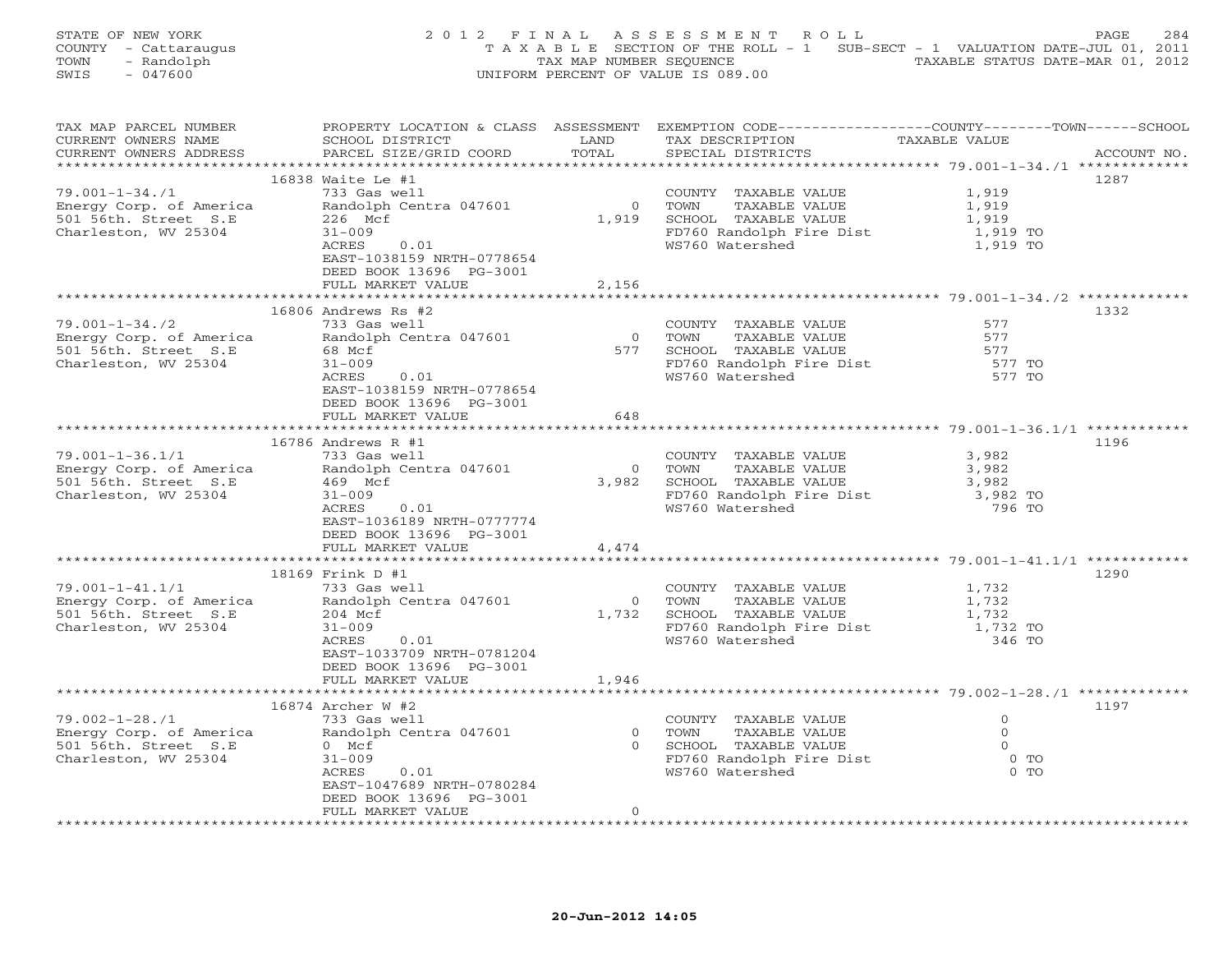| STATE OF NEW YORK    | 2012 FINAL ASSESSMENT ROLL                                                     | 285<br>PAGE.                     |
|----------------------|--------------------------------------------------------------------------------|----------------------------------|
| COUNTY - Cattaraugus | T A X A B L E SECTION OF THE ROLL - 1 SUB-SECT - 1 VALUATION DATE-JUL 01, 2011 |                                  |
| - Randolph<br>TOWN   | TAX MAP NUMBER SEOUENCE                                                        | TAXABLE STATUS DATE-MAR 01, 2012 |
| SWIS<br>- 047600     | UNIFORM PERCENT OF VALUE IS 089.00                                             |                                  |

| TAX MAP PARCEL NUMBER                                                                  |                                 |                | PROPERTY LOCATION & CLASS ASSESSMENT EXEMPTION CODE---------------COUNTY-------TOWN------SCHOOL |                |             |
|----------------------------------------------------------------------------------------|---------------------------------|----------------|-------------------------------------------------------------------------------------------------|----------------|-------------|
| CURRENT OWNERS NAME                                                                    | SCHOOL DISTRICT                 | LAND           | TAX DESCRIPTION                                                                                 |                |             |
| CURRENT OWNERS ADDRESS                                                                 | PARCEL SIZE/GRID COORD          | TOTAL          | SPECIAL DISTRICTS                                                                               |                | ACCOUNT NO. |
|                                                                                        |                                 |                |                                                                                                 |                |             |
|                                                                                        | 19980 Archer A #3               |                |                                                                                                 |                | 1331        |
| $79.002 - 1 - 28.72$                                                                   | 733 Gas well                    |                | COUNTY TAXABLE VALUE                                                                            | $\Omega$       |             |
| Energy Corp. of America                                                                | Randolph Centra 047601          |                |                                                                                                 | $\Omega$       |             |
|                                                                                        |                                 |                |                                                                                                 | $\bigcirc$     |             |
| 501 56th. Street S.E                                                                   | 0 Mcf                           |                |                                                                                                 |                |             |
| Charleston, WV 25304                                                                   | $31 - 009$                      |                | 0 TOWN TAXABLE VALUE<br>0 SCHOOL TAXABLE VALUE<br>FD760 Randolph Fire Dist                      | 0 <sub>T</sub> |             |
|                                                                                        | 0.01<br>ACRES                   |                | WS760 Watershed                                                                                 | $0$ TO         |             |
|                                                                                        | EAST-1047689 NRTH-0780284       |                |                                                                                                 |                |             |
|                                                                                        | DEED BOOK 13696 PG-3001         |                |                                                                                                 |                |             |
|                                                                                        | FULL MARKET VALUE               | $\Omega$       |                                                                                                 |                |             |
|                                                                                        |                                 |                |                                                                                                 |                |             |
|                                                                                        | 18295 Mighells $M$ #1           |                |                                                                                                 |                | 1292        |
| $79.003 - 1 - 3.71$                                                                    | 733 Gas well                    |                | COUNTY TAXABLE VALUE                                                                            | 6,359          |             |
| Phergy Corp. of America<br>501 56th. Street S.E 749 Mcf<br>Charleston, WV 25304 31-009 | Randolph Centra 047601          |                | 0 TOWN<br>TAXABLE VALUE                                                                         | 6,359          |             |
|                                                                                        |                                 |                | 6,359 SCHOOL TAXABLE VALUE 6,359<br>FD760 Randolph Fire Dist 6,359 TO                           |                |             |
| Charleston, WV 25304                                                                   | $31 - 009$                      |                |                                                                                                 |                |             |
|                                                                                        | ACRES 0.01                      |                | WS760 Watershed                                                                                 |                |             |
|                                                                                        |                                 |                |                                                                                                 | 1,272 TO       |             |
|                                                                                        | EAST-1033709 NRTH-0774974       |                |                                                                                                 |                |             |
|                                                                                        | DEED BOOK 13696 PG-3001         |                |                                                                                                 |                |             |
|                                                                                        | FULL MARKET VALUE               | 7,145          |                                                                                                 |                |             |
|                                                                                        |                                 |                |                                                                                                 |                |             |
|                                                                                        | 18499 Van Wert-Hitchcock #1     |                |                                                                                                 |                | 1293        |
| $79.003 - 1 - 9.71$                                                                    | 733 Gas well                    |                |                                                                                                 |                |             |
|                                                                                        | Randolph Centra 047601          |                | COUNTY TAXABLE VALUE $1,639$<br>TOWN TAXABLE VALUE $1,639$<br>0 TOWN<br>TAXABLE VALUE           |                |             |
| Energy Corp. of America<br>501 56th. Street S.E<br>Charleston, WV 25304                | 193 Mcf<br>31-009<br>ACRES 0.01 |                | 1,639 SCHOOL TAXABLE VALUE 1,639<br>FD760 Randolph Fire Dist 1,639 TO                           |                |             |
| Charleston, WV 25304                                                                   |                                 |                |                                                                                                 |                |             |
|                                                                                        |                                 |                | WS760 Watershed                                                                                 | 328 TO         |             |
|                                                                                        | EAST-1037129 NRTH-0774654       |                |                                                                                                 |                |             |
|                                                                                        | DEED BOOK 13696 PG-3001         |                |                                                                                                 |                |             |
|                                                                                        |                                 |                |                                                                                                 |                |             |
|                                                                                        | FULL MARKET VALUE               | 1,842          |                                                                                                 |                |             |
|                                                                                        |                                 |                |                                                                                                 |                |             |
|                                                                                        | 18483 Crandell M #1             |                |                                                                                                 |                | 1294        |
| $79.003 - 1 - 13.71$                                                                   | 733 Gas well                    |                | COUNTY TAXABLE VALUE                                                                            | $\Omega$       |             |
| Energy Corp. of America                                                                | Randolph Centra 047601 0 TOWN   |                | TAXABLE VALUE                                                                                   | $\Omega$       |             |
| 501 56th. Street S.E                                                                   | 0 Mcf                           |                | 0 SCHOOL TAXABLE VALUE                                                                          | $\circ$        |             |
| Charleston, WV 25304                                                                   | $31 - 009$                      |                | FD760 Randolph Fire Dist 6 0 TO                                                                 |                |             |
|                                                                                        | 0.01<br>ACRES                   |                | WS760 Watershed                                                                                 | $0$ TO         |             |
|                                                                                        | EAST-1039829 NRTH-0771294       |                |                                                                                                 |                |             |
|                                                                                        | DEED BOOK 13696 PG-3001         |                |                                                                                                 |                |             |
|                                                                                        | FULL MARKET VALUE               | $\overline{O}$ |                                                                                                 |                |             |
|                                                                                        | ***********************         |                |                                                                                                 |                |             |
|                                                                                        | 16941 Brown El #1               |                |                                                                                                 |                | 1198        |
|                                                                                        |                                 |                |                                                                                                 |                |             |
| $79.003 - 1 - 14.71$                                                                   | 733 Gas well                    |                | COUNTY TAXABLE VALUE                                                                            | $\overline{0}$ |             |
| Energy Corp. of America                                                                | Randolph Centra 047601 0 TOWN   |                | TAXABLE VALUE                                                                                   | $\Omega$       |             |
| 501 56th. Street S.E                                                                   | 0 Mcf                           |                | 0 SCHOOL TAXABLE VALUE                                                                          | $\overline{0}$ |             |
| Charleston, WV 25304                                                                   | $31 - 009$                      |                | FD760 Randolph Fire Dist 0 TO                                                                   |                |             |
|                                                                                        | 0.01<br>ACRES                   |                | WS760 Watershed                                                                                 | $0$ TO         |             |
|                                                                                        | EAST-1042209 NRTH-0771134       |                |                                                                                                 |                |             |
|                                                                                        | DEED BOOK 13696 PG-3001         |                |                                                                                                 |                |             |
|                                                                                        | FULL MARKET VALUE               | $\Omega$       |                                                                                                 |                |             |
|                                                                                        |                                 |                |                                                                                                 |                |             |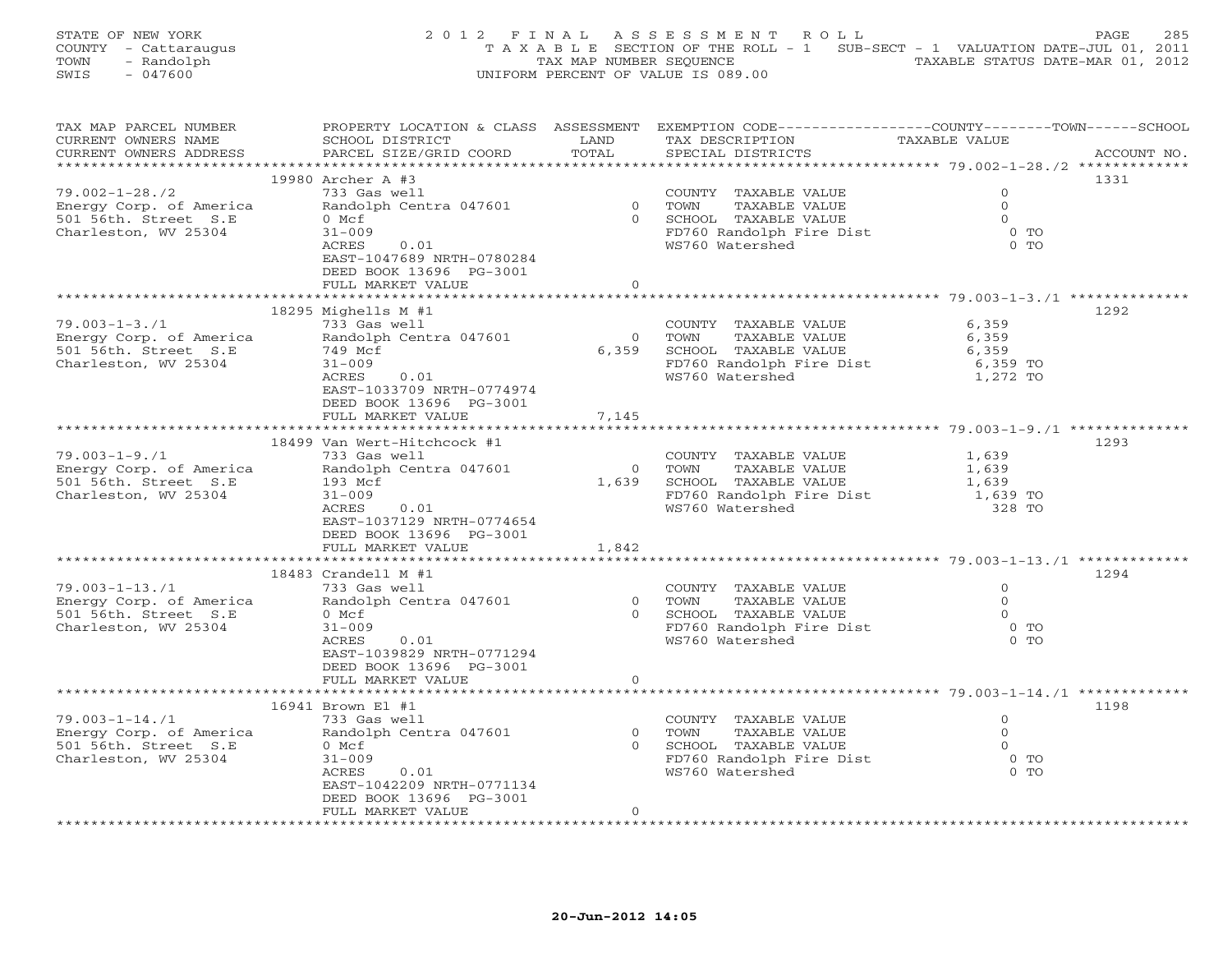| STATE OF NEW YORK    | 2012 FINAL ASSESSMENT ROLL                                                     | PAGE. | 286 |
|----------------------|--------------------------------------------------------------------------------|-------|-----|
| COUNTY - Cattaraugus | T A X A B L E SECTION OF THE ROLL - 1 SUB-SECT - 1 VALUATION DATE-JUL 01, 2011 |       |     |
| - Randolph<br>TOWN   | TAXABLE STATUS DATE-MAR 01, 2012<br>TAX MAP NUMBER SEOUENCE                    |       |     |
| - 047600<br>SWIS     | UNIFORM PERCENT OF VALUE IS 089.00                                             |       |     |

| TAX MAP PARCEL NUMBER<br>CURRENT OWNERS NAME    | SCHOOL DISTRICT                    | LAND           | PROPERTY LOCATION & CLASS ASSESSMENT EXEMPTION CODE---------------COUNTY-------TOWN------SCHOOL<br>TAX DESCRIPTION | TAXABLE VALUE    |             |
|-------------------------------------------------|------------------------------------|----------------|--------------------------------------------------------------------------------------------------------------------|------------------|-------------|
| CURRENT OWNERS ADDRESS                          | PARCEL SIZE/GRID COORD             | TOTAL          | SPECIAL DISTRICTS                                                                                                  |                  | ACCOUNT NO. |
|                                                 | 16390 Stone-Clark Well #1          |                |                                                                                                                    |                  | 1199        |
| $79.004 - 1 - 1.71$                             | 733 Gas well                       |                | COUNTY TAXABLE VALUE                                                                                               | $\Omega$         |             |
| Energy Corp. of America                         | Randolph Centra 047601             | $\overline{0}$ | TOWN<br>TAXABLE VALUE                                                                                              | $\circ$          |             |
| 501 56th. Street S.E                            | $0$ Mcf                            | $\Omega$       | SCHOOL TAXABLE VALUE                                                                                               | $\Omega$         |             |
| Charleston, WV 25304                            | $31 - 009$                         |                | FD760 Randolph Fire Dist                                                                                           | $0$ TO           |             |
|                                                 | 0.01<br>ACRES                      |                | WS760 Watershed                                                                                                    | $0$ TO           |             |
|                                                 | EAST-1044219 NRTH-0774434          |                |                                                                                                                    |                  |             |
|                                                 | DEED BOOK 13696 PG-3001            |                |                                                                                                                    |                  |             |
|                                                 | FULL MARKET VALUE                  | $\circ$        |                                                                                                                    |                  |             |
|                                                 |                                    |                |                                                                                                                    |                  |             |
|                                                 | 17018 Fisher Well #1               |                |                                                                                                                    |                  | 1297        |
| $79.004 - 1 - 7.4/1$                            | 733 Gas well                       |                | COUNTY TAXABLE VALUE                                                                                               | 365              |             |
| Energy Corp. of America                         | Randolph Centra 047601             | $\overline{0}$ | TOWN<br>TAXABLE VALUE                                                                                              | 365              |             |
| 501 56th. Street S.E                            | 43 Mcf                             | 365            | SCHOOL TAXABLE VALUE                                                                                               | 365              |             |
| Charleston, WV 25304                            | $31 - 009$                         |                | FD760 Randolph Fire Dist                                                                                           | 365 TO           |             |
|                                                 | ACRES<br>0.01                      |                | WS760 Watershed                                                                                                    | 73 TO            |             |
|                                                 | EAST-1048559 NRTH-0772824          |                |                                                                                                                    |                  |             |
|                                                 | DEED BOOK 13696 PG-3001            |                |                                                                                                                    |                  |             |
|                                                 | FULL MARKET VALUE                  | 410            |                                                                                                                    |                  |             |
|                                                 |                                    |                |                                                                                                                    |                  |             |
|                                                 | 16940 Fleischman C #1              |                |                                                                                                                    |                  | 1200        |
| $79.004 - 1 - 19.71$                            | 733 Gas well                       |                | COUNTY TAXABLE VALUE                                                                                               | $\circ$          |             |
| Energy Corp. of America                         | Randolph Centra 047601             | $\overline{0}$ | TOWN<br>TAXABLE VALUE                                                                                              | $\Omega$         |             |
| 501 56th. Street S.E                            | $0$ Mcf                            |                | 0 SCHOOL TAXABLE VALUE                                                                                             | $\Omega$         |             |
| Charleston, WV 25304                            | $31 - 009$                         |                | FD760 Randolph Fire Dist                                                                                           | $0$ TO           |             |
|                                                 | ACRES<br>0.01                      |                | WS760 Watershed                                                                                                    | $0$ TO           |             |
|                                                 | EAST-1044649 NRTH-0772774          |                |                                                                                                                    |                  |             |
|                                                 | DEED BOOK 13696 PG-3001            |                |                                                                                                                    |                  |             |
|                                                 | FULL MARKET VALUE                  | $\mathbf{0}$   |                                                                                                                    |                  |             |
|                                                 |                                    |                |                                                                                                                    |                  |             |
|                                                 | 18572 Green-Ramsey #1              |                |                                                                                                                    |                  | 1300        |
| $87.002 - 1 - 4.71$                             | 733 Gas well                       |                | COUNTY TAXABLE VALUE<br>0 TOWN                                                                                     | 12,353           |             |
| Energy Corp. of America<br>501 56th. Street S.E | Randolph Centra 047601<br>1455 Mcf |                | TAXABLE VALUE<br>12,353 SCHOOL TAXABLE VALUE                                                                       | 12,353<br>12,353 |             |
| Charleston, WV 25304                            | $31 - 009$                         |                | FD760 Randolph Fire Dist 12,353 TO                                                                                 |                  |             |
|                                                 | ACRES<br>0.01                      |                |                                                                                                                    |                  |             |
|                                                 | EAST-1021259 NRTH-0767453          |                |                                                                                                                    |                  |             |
|                                                 | DEED BOOK 13696 PG-3001            |                |                                                                                                                    |                  |             |
|                                                 | FULL MARKET VALUE                  | 13,880         |                                                                                                                    |                  |             |
|                                                 | ********************               |                |                                                                                                                    |                  |             |
|                                                 | 18619 Hermanson-Green #1           |                |                                                                                                                    |                  | 1301        |
| $87.002 - 1 - 4.72$                             | 733 Gas well                       |                | COUNTY TAXABLE VALUE                                                                                               | 6,189            |             |
| Energy Corp. of America                         | Randolph Centra 047601             | $\Omega$       | TOWN<br>TAXABLE VALUE                                                                                              | 6,189            |             |
| 501 56th. Street S.E                            | 729 Mcf                            | 6,189          | SCHOOL TAXABLE VALUE                                                                                               | 6,189            |             |
| Charleston, WV 25304                            | $31 - 009$                         |                | FD760 Randolph Fire Dist 6,189 TO                                                                                  |                  |             |
|                                                 | ACRES<br>0.01                      |                |                                                                                                                    |                  |             |
|                                                 | EAST-1021259 NRTH-0767453          |                |                                                                                                                    |                  |             |
|                                                 | DEED BOOK 13696 PG-3001            |                |                                                                                                                    |                  |             |
|                                                 | FULL MARKET VALUE                  | 6,954          |                                                                                                                    |                  |             |
|                                                 |                                    |                |                                                                                                                    |                  |             |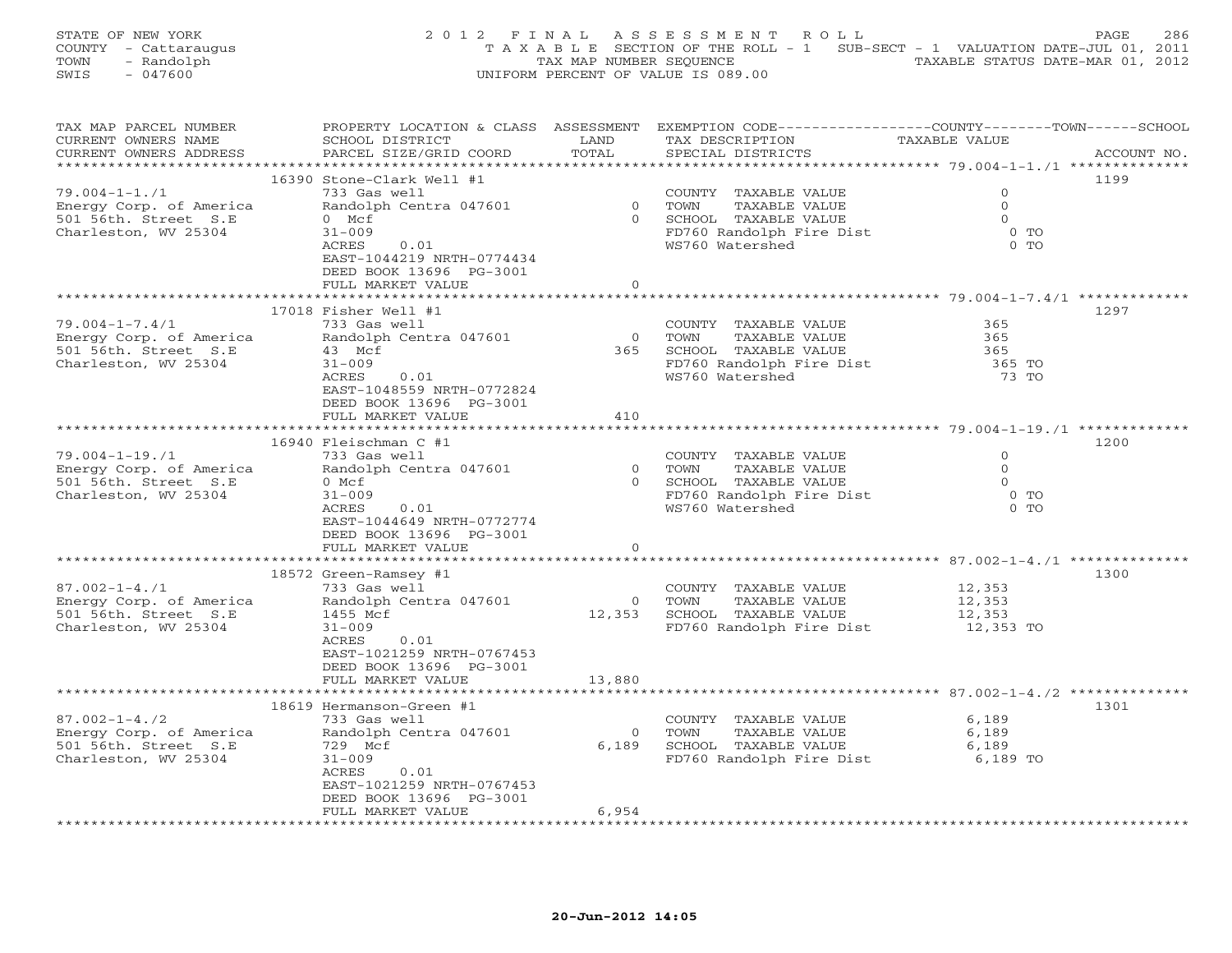| STATE OF NEW YORK    | 2012 FINAL ASSESSMENT ROLL                                                     | 2.87<br>PAGE.                    |
|----------------------|--------------------------------------------------------------------------------|----------------------------------|
| COUNTY - Cattaraugus | T A X A B L E SECTION OF THE ROLL - 1 SUB-SECT - 1 VALUATION DATE-JUL 01, 2011 |                                  |
| TOWN<br>- Randolph   | TAX MAP NUMBER SEOUENCE                                                        | TAXABLE STATUS DATE-MAR 01, 2012 |
| SWIS<br>- 047600     | UNIFORM PERCENT OF VALUE IS 089.00                                             |                                  |

| TAX MAP PARCEL NUMBER                        |                                            |                | PROPERTY LOCATION & CLASS ASSESSMENT EXEMPTION CODE---------------COUNTY-------TOWN------SCHOOL |                   |             |
|----------------------------------------------|--------------------------------------------|----------------|-------------------------------------------------------------------------------------------------|-------------------|-------------|
| CURRENT OWNERS NAME                          | SCHOOL DISTRICT                            | LAND           | TAX DESCRIPTION                                                                                 | TAXABLE VALUE     |             |
| CURRENT OWNERS ADDRESS                       | PARCEL SIZE/GRID COORD                     | TOTAL          | SPECIAL DISTRICTS                                                                               |                   | ACCOUNT NO. |
|                                              |                                            |                |                                                                                                 |                   |             |
|                                              | 16785 Vancuren #1                          |                |                                                                                                 |                   | 1201        |
| $87.002 - 1 - 10.71$                         | 733 Gas well                               |                | COUNTY TAXABLE VALUE                                                                            | 5,077             |             |
| Energy Corp. of America                      | Randolph Centra 047601                     | $\overline{0}$ | TOWN<br>TAXABLE VALUE                                                                           | 5,077             |             |
| 501 56th. Street S.E                         | 598 Mcf                                    | 5,077          | SCHOOL TAXABLE VALUE                                                                            | 5,077             |             |
| Charleston, WV 25304                         | $31 - 009$                                 |                | FD760 Randolph Fire Dist                                                                        | 5,077 TO          |             |
|                                              | 0.01<br>ACRES                              |                |                                                                                                 |                   |             |
|                                              | EAST-1023679 NRTH-0766943                  |                |                                                                                                 |                   |             |
|                                              | DEED BOOK 13696 PG-3001                    |                |                                                                                                 |                   |             |
|                                              | FULL MARKET VALUE                          | 5,704          |                                                                                                 |                   |             |
|                                              |                                            |                |                                                                                                 |                   |             |
|                                              | 16336 Sandberg-Van Curen #1                |                |                                                                                                 |                   | 1202        |
| $87.002 - 1 - 12.71$                         | 733 Gas well                               | $\overline{0}$ | COUNTY TAXABLE VALUE                                                                            | 5,884             |             |
| Energy Corp. of America                      | Randolph Centra 047601                     |                | TAXABLE VALUE<br>TOWN                                                                           | 5,884             |             |
| 501 56th. Street S.E<br>Charleston, WV 25304 | 693 Mcf<br>$31 - 009$                      | 5,884          | SCHOOL TAXABLE VALUE                                                                            | 5,884<br>5,884 TO |             |
|                                              | ACRES<br>0.01                              |                | FD760 Randolph Fire Dist                                                                        |                   |             |
|                                              | EAST-1024719 NRTH-0765873                  |                |                                                                                                 |                   |             |
|                                              | DEED BOOK 13696 PG-3001                    |                |                                                                                                 |                   |             |
|                                              | FULL MARKET VALUE                          | 6,611          |                                                                                                 |                   |             |
|                                              |                                            |                |                                                                                                 |                   |             |
|                                              | 17113 Buck #1                              |                |                                                                                                 |                   | 1304        |
| $87.002 - 1 - 14.71$                         | 733 Gas well                               |                | COUNTY TAXABLE VALUE                                                                            | 5,213             |             |
| Energy Corp. of America                      | Randolph Centra 047601                     | $\overline{0}$ | TOWN<br>TAXABLE VALUE                                                                           | 5,213             |             |
| 501 56th. Street S.E                         | 614 Mcf                                    | 5,213          | SCHOOL TAXABLE VALUE                                                                            | 5,213             |             |
| Charleston, WV 25304                         | $31 - 009$                                 |                | FD760 Randolph Fire Dist                                                                        | 5,213 TO          |             |
|                                              | ACRES<br>0.01                              |                | WS760 Watershed                                                                                 | 1,043 TO          |             |
|                                              | EAST-1028159 NRTH-0767384                  |                |                                                                                                 |                   |             |
|                                              | DEED BOOK 13696 PG-3001                    |                |                                                                                                 |                   |             |
|                                              | FULL MARKET VALUE                          | 5,857          |                                                                                                 |                   |             |
|                                              |                                            |                |                                                                                                 |                   |             |
|                                              | 16341 Shields J #1                         |                |                                                                                                 |                   | 1203        |
| $87.002 - 1 - 15. / 1$                       | 733 Gas well                               |                | COUNTY TAXABLE VALUE                                                                            | $\circ$           |             |
| Energy Corp. of America                      | Randolph Centra 047601                     |                | 0 TOWN<br>TAXABLE VALUE                                                                         | $\Omega$          |             |
| 501 56th. Street S.E                         | $0$ Mcf                                    |                | 0 SCHOOL TAXABLE VALUE                                                                          | $\Omega$          |             |
| Charleston, WV 25304                         | $31 - 009$                                 |                | FD760 Randolph Fire Dist                                                                        | $0$ TO            |             |
|                                              | 0.01<br>ACRES                              |                | WS760 Watershed                                                                                 | $0$ TO            |             |
|                                              | EAST-1029479 NRTH-0767314                  |                |                                                                                                 |                   |             |
|                                              | DEED BOOK 13696 PG-3001                    |                |                                                                                                 |                   |             |
|                                              | FULL MARKET VALUE                          | $\circ$        |                                                                                                 |                   |             |
|                                              |                                            |                |                                                                                                 |                   |             |
|                                              | 16722 Foy #1                               |                |                                                                                                 |                   | 1204        |
| $87.002 - 1 - 20.71$                         | 733 Gas well                               |                | COUNTY TAXABLE VALUE                                                                            | $\Omega$          |             |
| Energy Corp. of America                      | Randolph Centra 047601                     | $\overline{0}$ | TOWN<br>TAXABLE VALUE                                                                           | $\circ$           |             |
| 501 56th. Street S.E                         | 0 Mcf                                      |                | 0 SCHOOL TAXABLE VALUE                                                                          | $\circ$           |             |
| Charleston, WV 25304                         | $31 - 009$                                 |                | FD760 Randolph Fire Dist                                                                        | $0$ TO            |             |
|                                              | ACRES<br>0.01<br>EAST-1026099 NRTH-0763533 |                |                                                                                                 |                   |             |
|                                              | DEED BOOK 13696 PG-3001                    |                |                                                                                                 |                   |             |
|                                              | FULL MARKET VALUE                          | $\Omega$       |                                                                                                 |                   |             |
|                                              |                                            |                |                                                                                                 |                   |             |
|                                              |                                            |                |                                                                                                 |                   |             |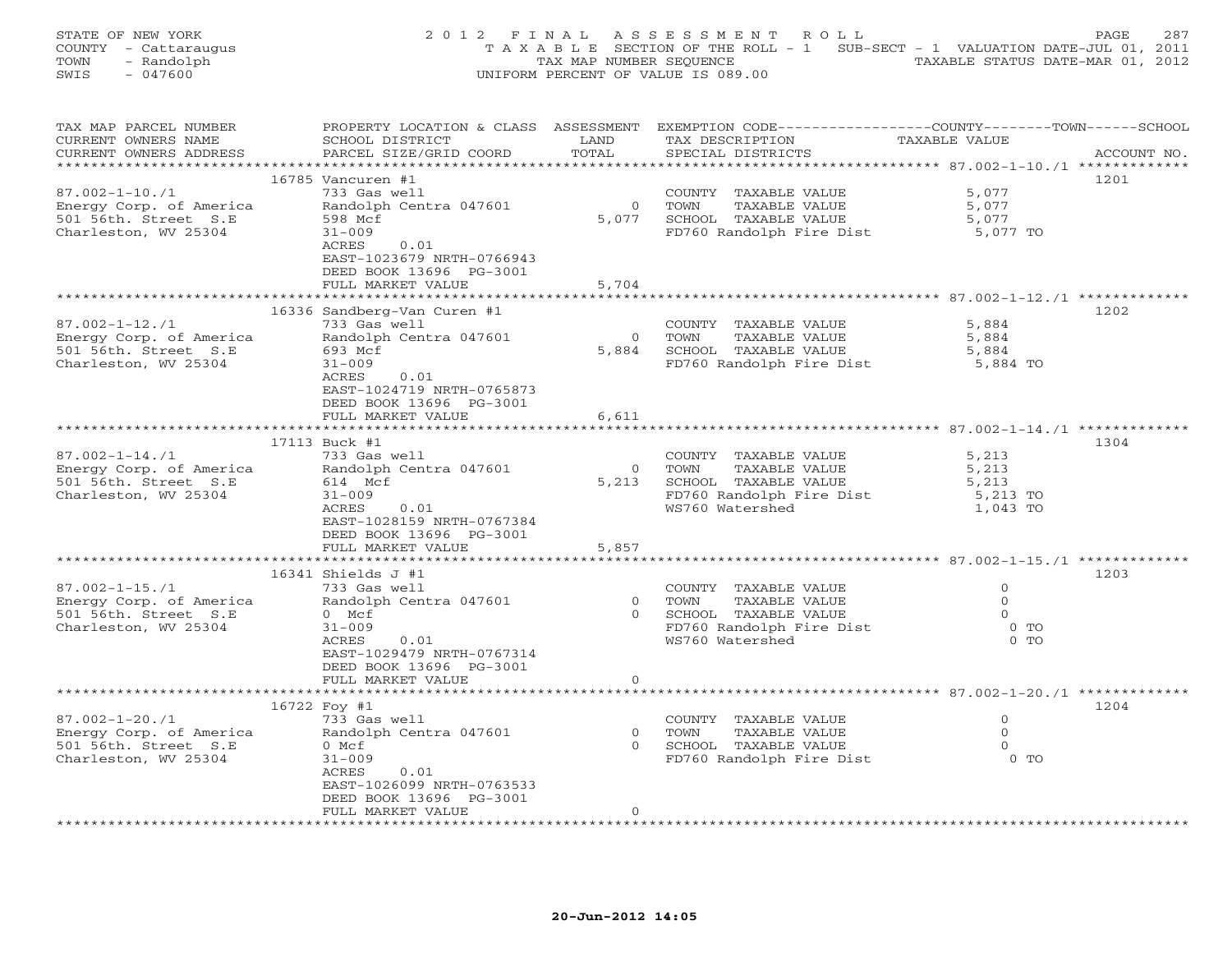| STATE OF NEW YORK<br>COUNTY<br>- Cattaraugus<br>TOWN<br>- Randolph<br>$-047600$<br>SWIS         |                                                                                                                                                                                           | TAX MAP NUMBER SEQUENCE          | 2012 FINAL ASSESSMENT ROLL<br>T A X A B L E SECTION OF THE ROLL - 1 SUB-SECT - 1 VALUATION DATE-JUL 01, 2011<br>UNIFORM PERCENT OF VALUE IS 089.00 | TAXABLE STATUS DATE-MAR 01, 2012                    | 288<br>PAGE |
|-------------------------------------------------------------------------------------------------|-------------------------------------------------------------------------------------------------------------------------------------------------------------------------------------------|----------------------------------|----------------------------------------------------------------------------------------------------------------------------------------------------|-----------------------------------------------------|-------------|
| TAX MAP PARCEL NUMBER<br>CURRENT OWNERS NAME<br>CURRENT OWNERS ADDRESS                          | PROPERTY LOCATION & CLASS ASSESSMENT EXEMPTION CODE-----------------COUNTY-------TOWN------SCHOOL<br>SCHOOL DISTRICT                                                                      | LAND                             | TAX DESCRIPTION                                                                                                                                    | TAXABLE VALUE                                       |             |
| $87.002 - 1 - 25.71$<br>Energy Corp. of America<br>501 56th. Street S.E<br>Charleston, WV 25304 | 18276 Cummings Well #1<br>733 Gas well<br>Randolph Centra 047601<br>580 Mcf<br>$31 - 009$<br>ACRES<br>0.01<br>EAST-1022099 NRTH-0765663<br>DEED BOOK 13696 PG-3001<br>FULL MARKET VALUE   | $\overline{0}$<br>4,924<br>5,533 | COUNTY TAXABLE VALUE<br>TAXABLE VALUE<br>TOWN<br>SCHOOL TAXABLE VALUE<br>FD760 Randolph Fire Dist                                                  | 4,924<br>4,924<br>4,924<br>4,924 TO                 | 1308        |
| $88.001 - 1 - 1.71$<br>Energy Corp. of America<br>501 56th. Street S.E<br>Charleston, WV 25304  | 17019 Blood Unit #2<br>733 Gas well<br>Randolph Centra 047601 0 TOWN<br>0 Mcf<br>$31 - 009$<br>ACRES<br>0.01<br>EAST-1033379 NRTH-0768044<br>DEED BOOK 13696 PG-3001<br>FULL MARKET VALUE | $\Omega$<br>$\Omega$             | COUNTY TAXABLE VALUE<br>TAXABLE VALUE<br>SCHOOL TAXABLE VALUE<br>FD760 Randolph Fire Dist<br>WS760 Watershed                                       | $\circ$<br>$\Omega$<br>$\Omega$<br>$0$ TO<br>$0$ TO | 1309        |
|                                                                                                 |                                                                                                                                                                                           |                                  |                                                                                                                                                    |                                                     |             |
| $88.001 - 1 - 33.71$<br>Energy Corp. of America<br>501 56th. Street S.E                         | 17026 Blood H #1<br>733 Gas well<br>Randolph Centra 047601<br>$0$ Mcf                                                                                                                     | $\circ$<br>$\Omega$              | COUNTY<br>TAXABLE VALUE<br>TOWN<br>TAXABLE VALUE<br>SCHOOL<br>TAXABLE VALUE                                                                        | $\circ$<br>$\circ$<br>$\Omega$                      | 1310        |

\*\*\*\*\*\*\*\*\*\*\*\*\*\*\*\*\*\*\*\*\*\*\*\*\*\*\*\*\*\*\*\*\*\*\*\*\*\*\*\*\*\*\*\*\*\*\*\*\*\*\*\*\*\*\*\*\*\*\*\*\*\*\*\*\*\*\*\*\*\*\*\*\*\*\*\*\*\*\*\*\*\*\*\*\*\*\*\*\*\*\*\*\*\*\*\*\*\*\*\*\*\*\*\*\*\*\*\*\*\*\*\*\*\*\*\*\*\*\*\*\*\*\*\*\*\*\*\*\*\*\*\*

WS760 Watershed

Charleston, WV 25304 31-009 31-009 FD760 Randolph Fire Dist 0 TO<br>ACRES 0.01 WS760 Watershed 0 TO

EAST-1031919 NRTH-0766614

FULL MARKET VALUE 0

DEED BOOK 13696 PG-3001

 $0$  TO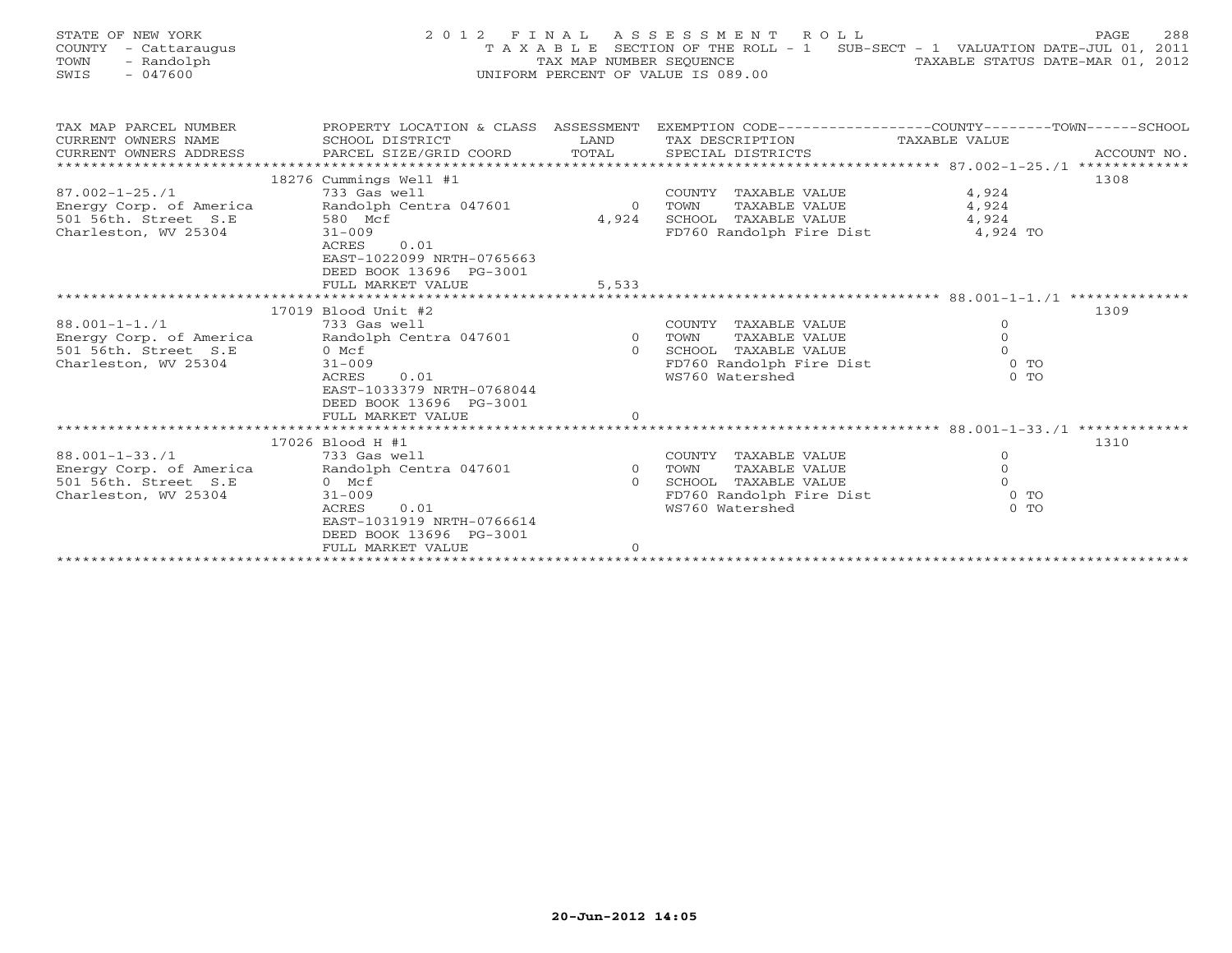|      | STATE OF NEW YORK    | 2012 FINAL ASSESSMENT ROLL |                                                                                |                                  |                        | PAGE. | 2.89 |
|------|----------------------|----------------------------|--------------------------------------------------------------------------------|----------------------------------|------------------------|-------|------|
|      | COUNTY - Cattaraugus |                            | T A X A B L E SECTION OF THE ROLL - 1 SUB-SECT - 1 VALUATION DATE-JUL 01, 2011 |                                  |                        |       |      |
| TOWN | - Randolph           |                            |                                                                                | TAXABLE STATUS DATE-MAR 01, 2012 |                        |       |      |
| SWIS | $-047600$            |                            |                                                                                |                                  | RPS150/V04/L015        |       |      |
|      |                      |                            | UNIFORM PERCENT OF VALUE IS 089.00                                             |                                  | CURRENT DATE 6/20/2012 |       |      |
|      |                      |                            |                                                                                |                                  |                        |       |      |

#### R O L L S U B S E C T I O N - 1 - T O T A L S

#### \*\*\* S P E C I A L D I S T R I C T S U M M A R Y \*\*\*

| CODE<br>DISTRICT NAME                                        | TOTAL<br>EXTENSTON<br>PARCELS<br>TYPE. | <b>EXTENSION</b><br>VALUE | AD VALOREM<br>VALUE.       | <b>EXEMPT</b><br>AMOUNT | TAXABLE<br><b>VALUE</b>    |
|--------------------------------------------------------------|----------------------------------------|---------------------------|----------------------------|-------------------------|----------------------------|
| DB760 Debt Service<br>FD760 Randolph Fire<br>WS760 Watershed | 1 TOTAL<br>83 TOTAL<br>61 TOTAL        |                           | 3,226<br>479,378<br>65,927 |                         | 3,226<br>479,378<br>65,927 |

#### \*\*\* S C H O O L D I S T R I C T S U M M A R Y \*\*\*

| CODE   | DISTRICT NAME    | TOTAL<br>PARCELS | ASSESSED<br>LAND | ASSESSED<br>TOTAL | EXEMPT<br>AMOUNT | TOTAL<br>TAXABLE | STAR<br>AMOUNT | STAR<br>TAXABLE |
|--------|------------------|------------------|------------------|-------------------|------------------|------------------|----------------|-----------------|
| 047601 | Randolph Central | 83               |                  | 479,378           |                  | 479,378          |                | 479,378         |
|        | SUB-TOTAL        | 83               |                  | 479,378           |                  | 479,378          |                | 479,378         |
|        | TOTAL            | 83               |                  | 479,378           |                  | 479,378          |                | 479,378         |

#### \*\*\* S Y S T E M C O D E S S U M M A R Y \*\*\*

### NO SYSTEM EXEMPTIONS AT THIS LEVEL

#### \*\*\* E X E M P T I O N S U M M A R Y \*\*\*

### NO EXEMPTIONS AT THIS LEVEL

| <b>ROLL</b><br><b>SEC</b> | PESCRIPTION | TOTAL<br>PARCELS | <i><b>\SSESSED</b></i><br>LAND | ASSESSED<br>TOTAL | TAXABLE<br>COUNTY | TAXABLE<br>TOWN | TAXABLE<br>SCHOOL | <b>STAR</b><br>TAXABLE |
|---------------------------|-------------|------------------|--------------------------------|-------------------|-------------------|-----------------|-------------------|------------------------|
|                           |             |                  |                                |                   |                   |                 |                   |                        |
|                           | TAXABLE     | οs               |                                | 170<br>378        | 170<br>378        | 479.378         | 479,378           | 479,378                |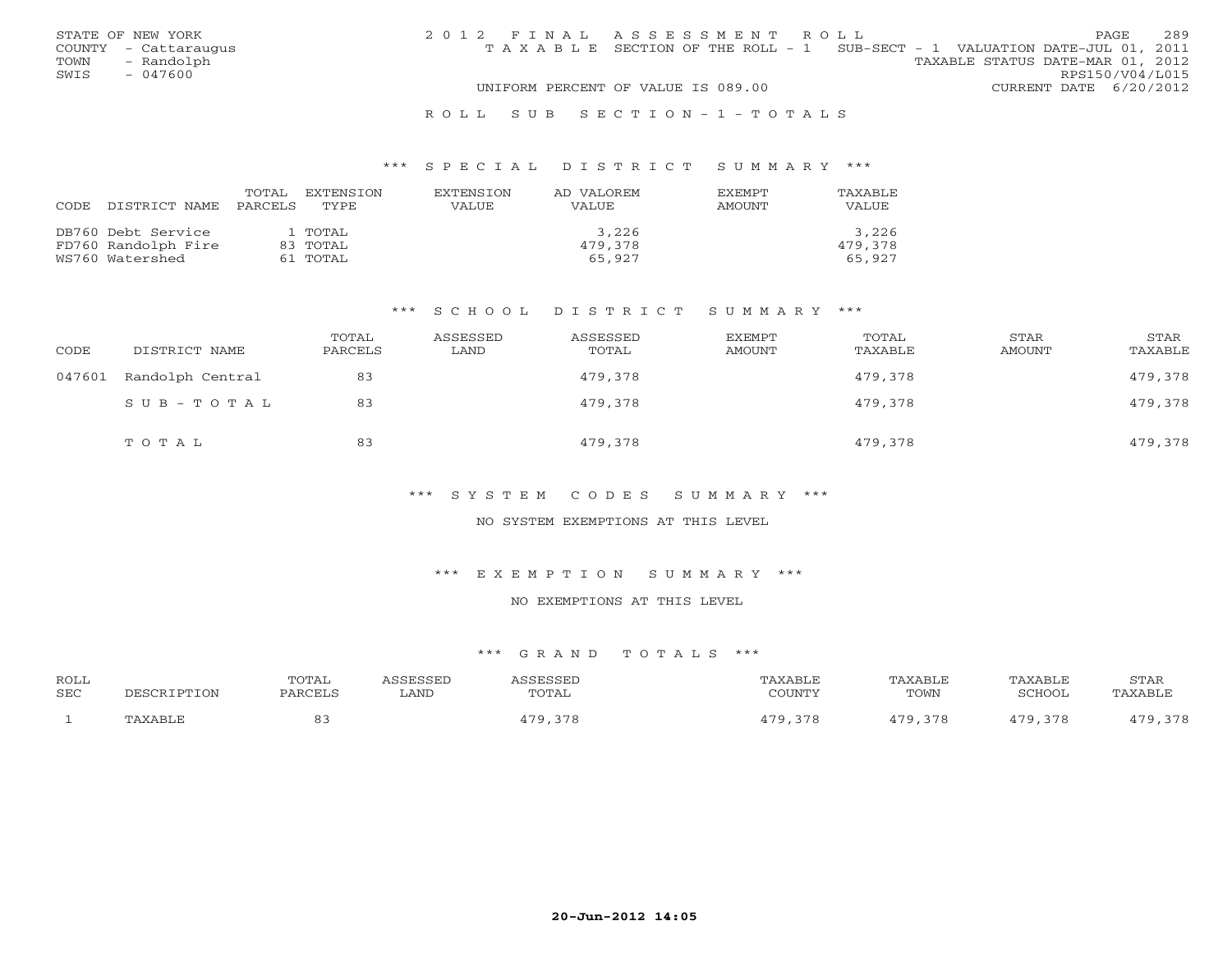| STATE OF NEW YORK<br>COUNTY<br>- Cattaraugus<br>- Randolph<br>TOWN<br>SWIS<br>$-047600$ | 2 0 1 2<br>TAXABLE                                                     | FINAL<br>TAX MAP NUMBER SEQUENCE<br>UNIFORM PERCENT OF VALUE IS 089.00 | ASSESSMENT | SECTION OF THE ROLL - 1              | R O L L | $SUB-SECTION - 2$ VALUATION DATE-JUL 01,<br>TAXABLE STATUS DATE-MAR 01, 2012 | PAGE         | 290<br>2011 |
|-----------------------------------------------------------------------------------------|------------------------------------------------------------------------|------------------------------------------------------------------------|------------|--------------------------------------|---------|------------------------------------------------------------------------------|--------------|-------------|
| TAX MAP PARCEL NUMBER<br>CURRENT OWNERS NAME<br>CURRENT OWNERS ADDRESS                  | PROPERTY LOCATION & CLASS<br>SCHOOL DISTRICT<br>PARCEL SIZE/GRID COORD | ASSESSMENT<br>LAND<br>TOTAL                                            |            | TAX DESCRIPTION<br>SPECIAL DISTRICTS |         | EXEMPTION CODE----------------COUNTY-------TOWN------SCHOOL<br>TAXABLE VALUE | ACCOUNT NO.  |             |
|                                                                                         |                                                                        |                                                                        |            |                                      |         |                                                                              |              |             |
|                                                                                         | Sheldon St                                                             |                                                                        |            |                                      |         |                                                                              | 0724         |             |
| $70.071 - 3 - 16$                                                                       | 311 Res vac land                                                       |                                                                        | XMPT C     | 33202                                | 8,400   | 8,400                                                                        | $\mathbf{0}$ | $\Omega$    |
| Cattaraugus County                                                                      | Randolph Centra 047601                                                 | 8,400                                                                  | COUNTY     | TAXABLE VALUE                        |         |                                                                              |              |             |
| 303 Court St                                                                            | 23 02<br>09                                                            | 8,400                                                                  | TOWN       | TAXABLE VALUE                        |         | 8,400                                                                        |              |             |
| Little Valley, NY 14755                                                                 | FRNT 179.00 DPTH 229.00                                                |                                                                        | SCHOOL     | TAXABLE VALUE                        |         | 8,400                                                                        |              |             |
|                                                                                         | 0.54<br>ACRES                                                          |                                                                        |            | DB760 Debt Service                   |         | 8,400 TO                                                                     |              |             |
|                                                                                         | EAST-1039919 NRTH-0786728                                              |                                                                        |            | FD760 Randolph Fire Dist             |         | 8,400 TO                                                                     |              |             |
|                                                                                         | DEED BOOK 2743<br>PG-5007                                              |                                                                        |            | WS760 Watershed                      |         | 1,680 TO                                                                     |              |             |
|                                                                                         | FULL MARKET VALUE                                                      | 9,438                                                                  |            |                                      |         |                                                                              |              |             |
|                                                                                         |                                                                        |                                                                        |            |                                      |         |                                                                              |              |             |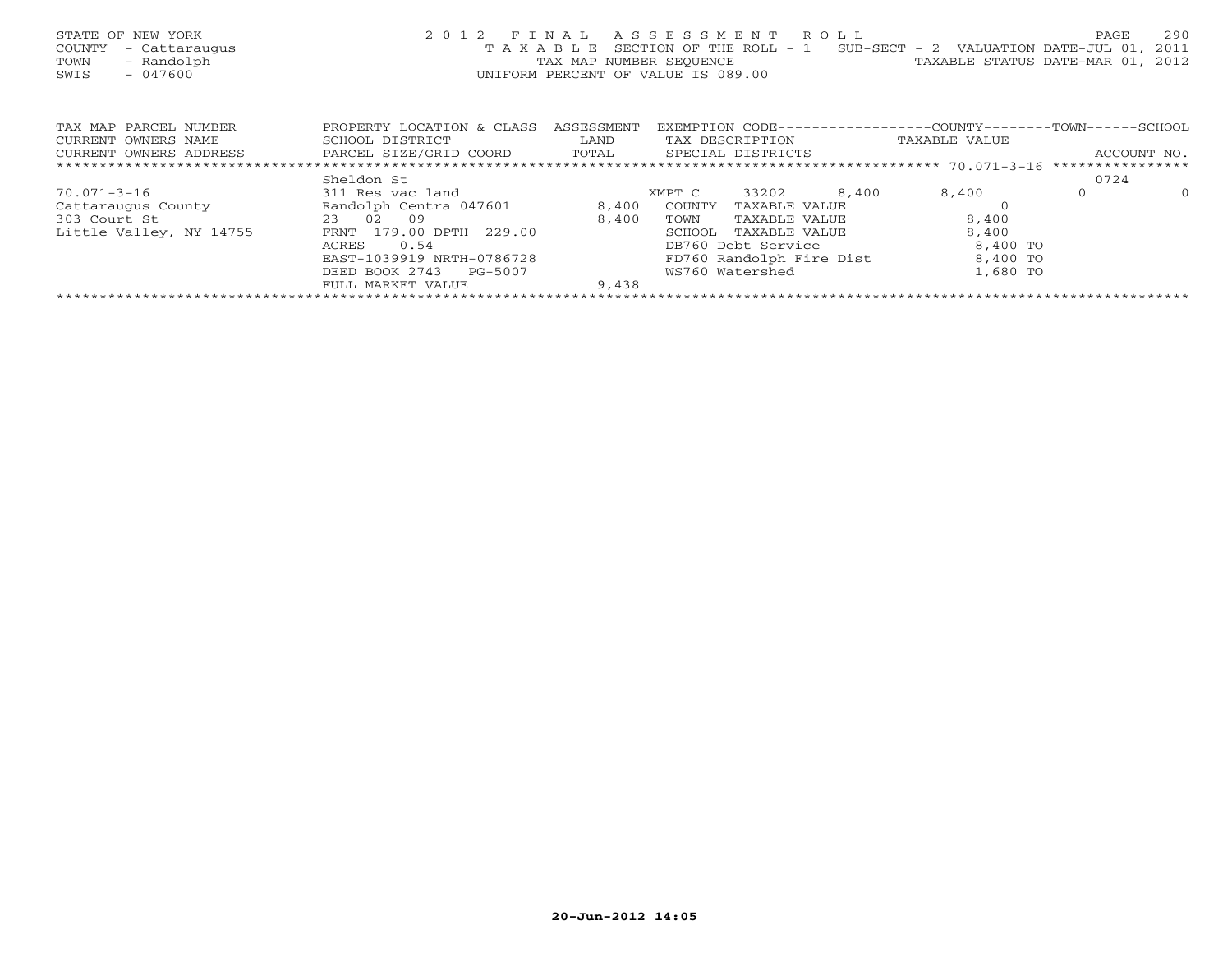|      | STATE OF NEW YORK    | 2012 FINAL ASSESSMENT ROLL                                                     |                                  |                        | <b>PAGE</b> | 2.91 |
|------|----------------------|--------------------------------------------------------------------------------|----------------------------------|------------------------|-------------|------|
|      | COUNTY - Cattaraugus | T A X A B L E SECTION OF THE ROLL - 1 SUB-SECT - 2 VALUATION DATE-JUL 01, 2011 |                                  |                        |             |      |
| TOWN | - Randolph           |                                                                                | TAXABLE STATUS DATE-MAR 01, 2012 |                        |             |      |
| SWIS | $-047600$            |                                                                                |                                  | RPS150/V04/L015        |             |      |
|      |                      | UNIFORM PERCENT OF VALUE IS 089.00                                             |                                  | CURRENT DATE 6/20/2012 |             |      |
|      |                      |                                                                                |                                  |                        |             |      |

#### R O L L S U B S E C T I O N - 2 - T O T A L S

#### \*\*\* S P E C I A L D I S T R I C T S U M M A R Y \*\*\*

| <b>CODE</b> | DISTRICT NAME       | TOTAL<br>PARCELS | EXTENSTON<br>TYPE. | <b>EXTENSION</b><br><b>VALUE</b> | AD VALOREM<br><b>VALUE</b> | <b>EXEMPT</b><br>AMOUNT | TAXABLE<br>VALUE |
|-------------|---------------------|------------------|--------------------|----------------------------------|----------------------------|-------------------------|------------------|
|             | DB760 Debt Service  |                  | 1 TOTAL            |                                  | 8,400                      |                         | 8,400            |
|             | FD760 Randolph Fire |                  | 1 ТОТАL            |                                  | 8,400                      |                         | 8,400            |
|             | WS760 Watershed     |                  | l TOTAL            |                                  | 1,680                      |                         | 1,680            |

#### \*\*\* S C H O O L D I S T R I C T S U M M A R Y \*\*\*

| CODE   | DISTRICT NAME    | TOTAL<br>PARCELS | ASSESSED<br>LAND | ASSESSED<br>TOTAL | EXEMPT<br>AMOUNT | TOTAL<br>TAXABLE | STAR<br>AMOUNT | STAR<br>TAXABLE |
|--------|------------------|------------------|------------------|-------------------|------------------|------------------|----------------|-----------------|
| 047601 | Randolph Central |                  | 8,400            | 8,400             |                  | 8,400            |                | 8,400           |
|        | SUB-TOTAL        |                  | 8,400            | 8,400             |                  | 8,400            |                | 8,400           |
|        | TOTAL            |                  | 8,400            | 8,400             |                  | 8,400            |                | 8,400           |

#### \*\*\* S Y S T E M C O D E S S U M M A R Y \*\*\*

#### NO SYSTEM EXEMPTIONS AT THIS LEVEL

#### \*\*\* E X E M P T I O N S U M M A R Y \*\*\*

| CODE  | DESCRIPTION     | TOTAL<br>PARCELS | COUNTY         | TOWN | SCHOOL |
|-------|-----------------|------------------|----------------|------|--------|
| 33202 | XMPT C<br>TOTAL |                  | 8,400<br>8,400 |      |        |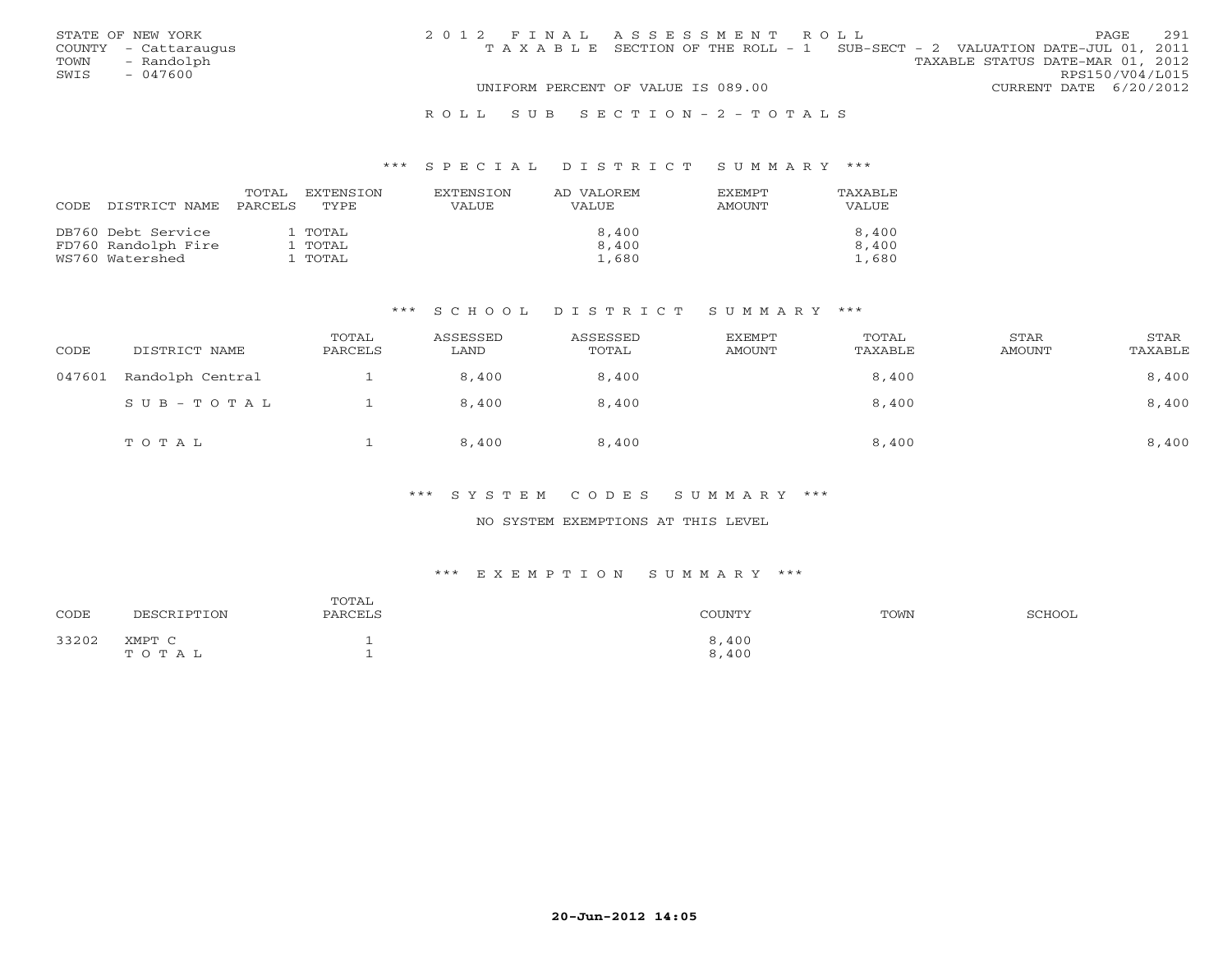|      | STATE OF NEW YORK    | 2012 FINAL ASSESSMENT ROLL                                                     |                                  | <b>PAGE</b>            | 292 |
|------|----------------------|--------------------------------------------------------------------------------|----------------------------------|------------------------|-----|
|      | COUNTY - Cattaraugus | T A X A B L E SECTION OF THE ROLL - 1 SUB-SECT - 2 VALUATION DATE-JUL 01, 2011 |                                  |                        |     |
|      | TOWN - Randolph      |                                                                                | TAXABLE STATUS DATE-MAR 01, 2012 |                        |     |
| SWIS | $-047600$            |                                                                                |                                  | RPS150/V04/L015        |     |
|      |                      | UNIFORM PERCENT OF VALUE IS 089.00                                             |                                  | CURRENT DATE 6/20/2012 |     |
|      |                      | ROLL SUB SECTION-2-TOTALS                                                      |                                  |                        |     |

| <b>ROLL</b> |             | TOTAL   | <i><b>\SSESSED</b></i> | <b>ACCECCEL</b> | TAXABLE | TAXABLE | TAXABLE       | STAR    |
|-------------|-------------|---------|------------------------|-----------------|---------|---------|---------------|---------|
| <b>SEC</b>  | DESCRIPTION | PARCELS | LAND                   | TOTAL           | COUNTY  | TOWN    | <b>SCHOOL</b> | PAXABLE |
|             | TAXABLE     |         | 400                    | 400             |         | 400     | 400           | ,400    |
|             |             |         |                        |                 |         |         |               |         |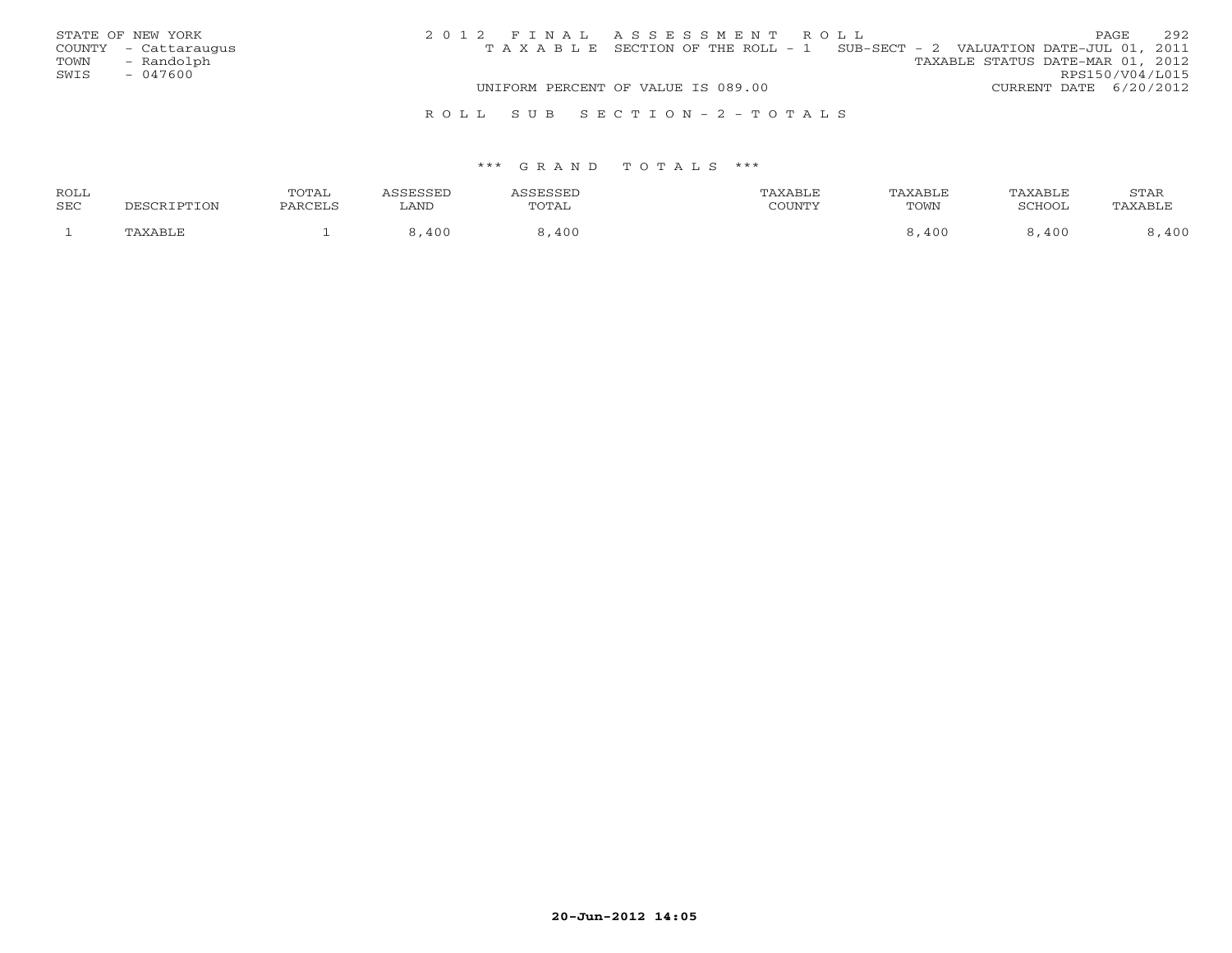|      | STATE OF NEW YORK    | 2012 FINAL ASSESSMENT ROLL |                                    |                                  | PAGE                   | 293 |
|------|----------------------|----------------------------|------------------------------------|----------------------------------|------------------------|-----|
|      | COUNTY - Cattaraugus |                            | TAXABLE SECTION OF THE ROLL - 1    | VALUATION DATE-JUL 01, 2011      |                        |     |
| TOWN | - Randolph           |                            |                                    | TAXABLE STATUS DATE-MAR 01, 2012 |                        |     |
| SWIS | - 047600             |                            | UNIFORM PERCENT OF VALUE IS 089.00 |                                  | RPS150/V04/L015        |     |
|      |                      |                            |                                    |                                  | CURRENT DATE 6/20/2012 |     |
|      |                      |                            |                                    |                                  |                        |     |

#### R O L L S E C T I O N T O T A L S

#### \*\*\* S P E C I A L D I S T R I C T S U M M A R Y \*\*\*

| CODE | DISTRICT NAME       | TOTAL<br>PARCELS | EXTENSION<br>TYPE | EXTENSION<br>VALUE | AD VALOREM<br>VALUE | EXEMPT<br>AMOUNT | TAXABLE<br>VALUE |
|------|---------------------|------------------|-------------------|--------------------|---------------------|------------------|------------------|
|      | DB760 Debt Service  |                  | 526 TOTAL         |                    | 35819,556           |                  | 35819,556        |
|      | FD760 Randolph Fire |                  | 1,342 TOTAL       |                    | 81951,891           | 12,800           | 81939,091        |
|      | LT760 Light Dist    |                  | 130 TOTAL         |                    | 7784,022            |                  | 7784,022         |
|      | RF760 Refuse        |                  | 130 TOTAL         |                    | 7784,022            |                  | 7784,022         |
|      | SR760 Snow Removal  |                  | 130 TOTAL         |                    | 7784,022            |                  | 7784,022         |
|      | WS760 Watershed     |                  | 1,186 TOTAL       |                    | 27940,600           | 167,056          | 27773,544        |

#### \*\*\* S C H O O L D I S T R I C T S U M M A R Y \*\*\*

| CODE   | DISTRICT NAME           | TOTAL<br>PARCELS | ASSESSED<br>LAND | ASSESSED<br>TOTAL | EXEMPT<br>AMOUNT | TOTAL<br>TAXABLE | <b>STAR</b><br>AMOUNT | STAR<br>TAXABLE |
|--------|-------------------------|------------------|------------------|-------------------|------------------|------------------|-----------------------|-----------------|
| 047601 | Randolph Central        | 1,342            | 16156,410        | 81951,891         | 2927,926         | 79023,965        | 23214,325             | 55809,640       |
|        | $S \cup B - T \cup T A$ | 1,342            | 16156,410        | 81951,891         | 2927,926         | 79023,965        | 23214,325             | 55809,640       |
|        | TOTAL                   | 1,342            | 16156,410        | 81951,891         | 2927,926         | 79023,965        | 23214,325             | 55809,640       |

#### \*\*\* S Y S T E M C O D E S S U M M A R Y \*\*\*

### NO SYSTEM EXEMPTIONS AT THIS LEVEL

### \*\*\* E X E M P T I O N S U M M A R Y \*\*\*

| CODE  | DESCRIPTION | TOTAL<br>PARCELS | COUNTY   | TOWN     | SCHOOL |
|-------|-------------|------------------|----------|----------|--------|
| 33201 | XMPT C/T    |                  | 12,800   | 12,800   |        |
| 33202 | XMPT C      |                  | 8,400    |          |        |
| 41101 | VET C/T     |                  | 650      | 650      |        |
| 41107 | Veterans V  | 12               |          |          |        |
| 41121 | WVET C/T    | 71               | 684,768  | 684,768  |        |
| 41131 | CVET C/T    | 69               | 1074,698 | 1074,698 |        |
| 41141 | DVET C/T    | 17               | 342,740  | 342,740  |        |
| 41142 | DVET CO     |                  | 10,605   |          |        |
| 41162 | CW 15 VET/  |                  | 7,500    |          |        |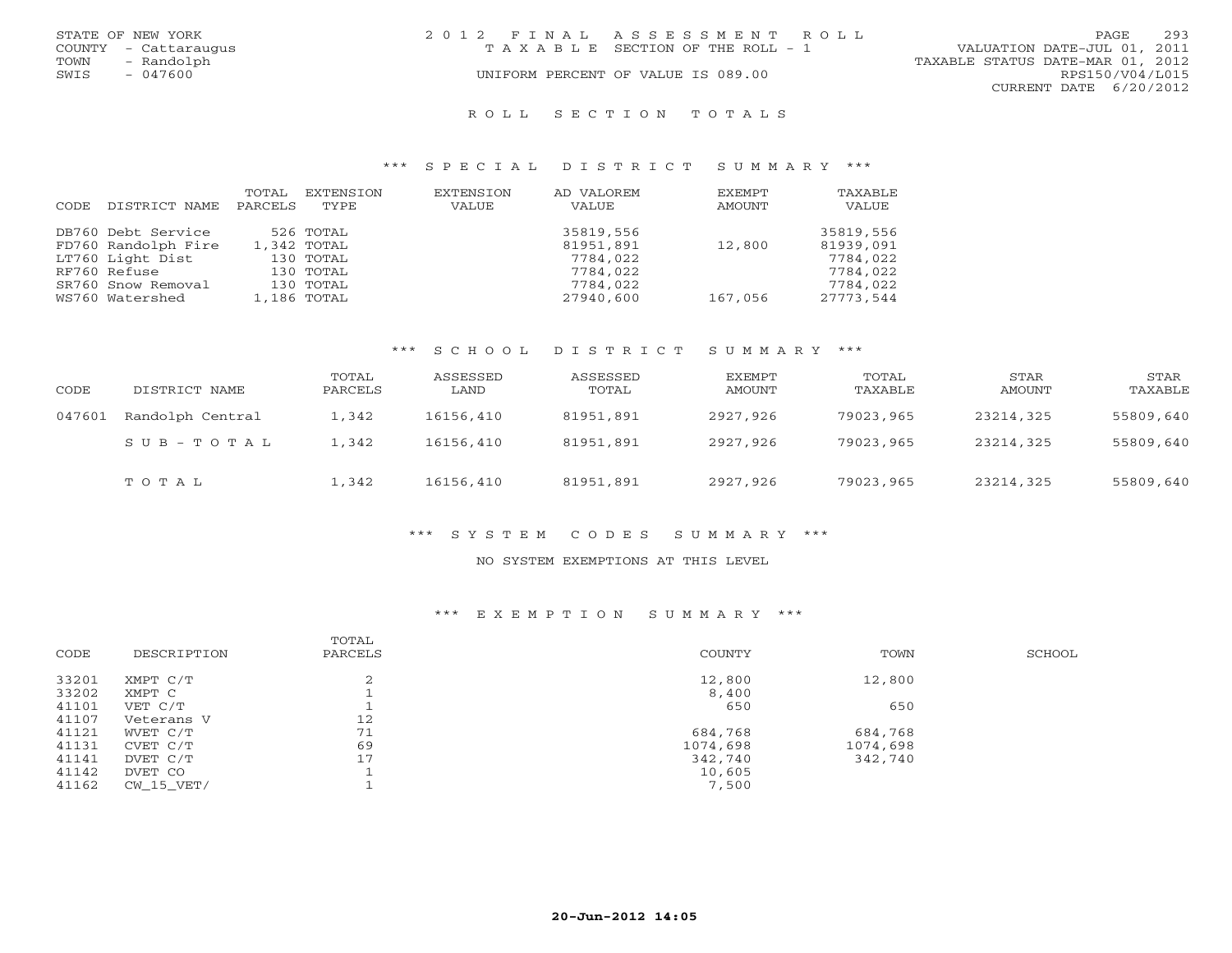|      | STATE OF NEW YORK    | 2012 FINAL ASSESSMENT ROLL         | 294<br>PAGE.                     |
|------|----------------------|------------------------------------|----------------------------------|
|      | COUNTY - Cattaraugus | TAXABLE SECTION OF THE ROLL - 1    | VALUATION DATE-JUL 01, 2011      |
| TOWN | - Randolph           |                                    | TAXABLE STATUS DATE-MAR 01, 2012 |
| SWIS | - 047600             | UNIFORM PERCENT OF VALUE IS 089.00 | RPS150/V04/L015                  |
|      |                      |                                    | CURRENT DATE 6/20/2012           |
|      |                      |                                    |                                  |

#### R O L L S E C T I O N T O T A L S

#### \*\*\* E X E M P T I O N S U M M A R Y \*\*\*

| CODE  | DESCRIPTION | TOTAL<br>PARCELS | <b>COUNTY</b> | TOWN     | SCHOOL    |
|-------|-------------|------------------|---------------|----------|-----------|
|       |             |                  |               |          |           |
| 41171 | CW DISBLD   | л.               | 34,000        | 34,000   |           |
| 41400 | CLERGY      | 2                | 3,000         | 3,000    | 3,000     |
| 41683 | RPTL466 c   | 5                |               | 13,500   |           |
| 41700 | AG BLDG     | 10               | 515,250       | 515,250  | 515,250   |
| 41720 | AG DIST     | 42               | 613,545       | 613,545  | 613,545   |
| 41730 | AG DISTOUT  | 27               | 187,835       | 187,835  | 187,835   |
| 41800 | AGED C/T/S  | 38               | 795,722       | 795,272  | 886,255   |
| 41802 | AGED C      | 19               | 381,381       |          |           |
| 41834 | SR STAR     | 202              |               |          | 9731,765  |
| 41844 | SR ST MH    |                  |               |          | 50,000    |
| 41854 | RES STAR    | 500              |               |          | 13397,700 |
| 41864 | RES ST MH   | 2                |               |          | 34,860    |
| 42100 | SILO T/C/S  | 27               | 510,248       | 510,248  | 510,248   |
| 42120 | TMP GHOUSE  |                  | 10,000        | 10,000   | 10,000    |
| 47610 | BUS $C/T/S$ | 9                | 201,793       | 201,793  | 201,793   |
|       | TOTAL       | 1,061            | 5394,935      | 5000,099 | 26142,251 |

| <b>ROLL</b><br><b>SEC</b> | DESCRIPTION | TOTAL<br>PARCELS | ASSESSED<br>LAND | ASSESSED<br>TOTAL | TAXABLE<br>COUNTY | TAXABLE<br>TOWN | TAXABLE<br>SCHOOL | STAR<br>TAXABLE |
|---------------------------|-------------|------------------|------------------|-------------------|-------------------|-----------------|-------------------|-----------------|
|                           | TAXABLE     | ,342             | 16156,410        | 81951,891         | 76556,956         | 76951,792       | 79023,965         | 55809,640       |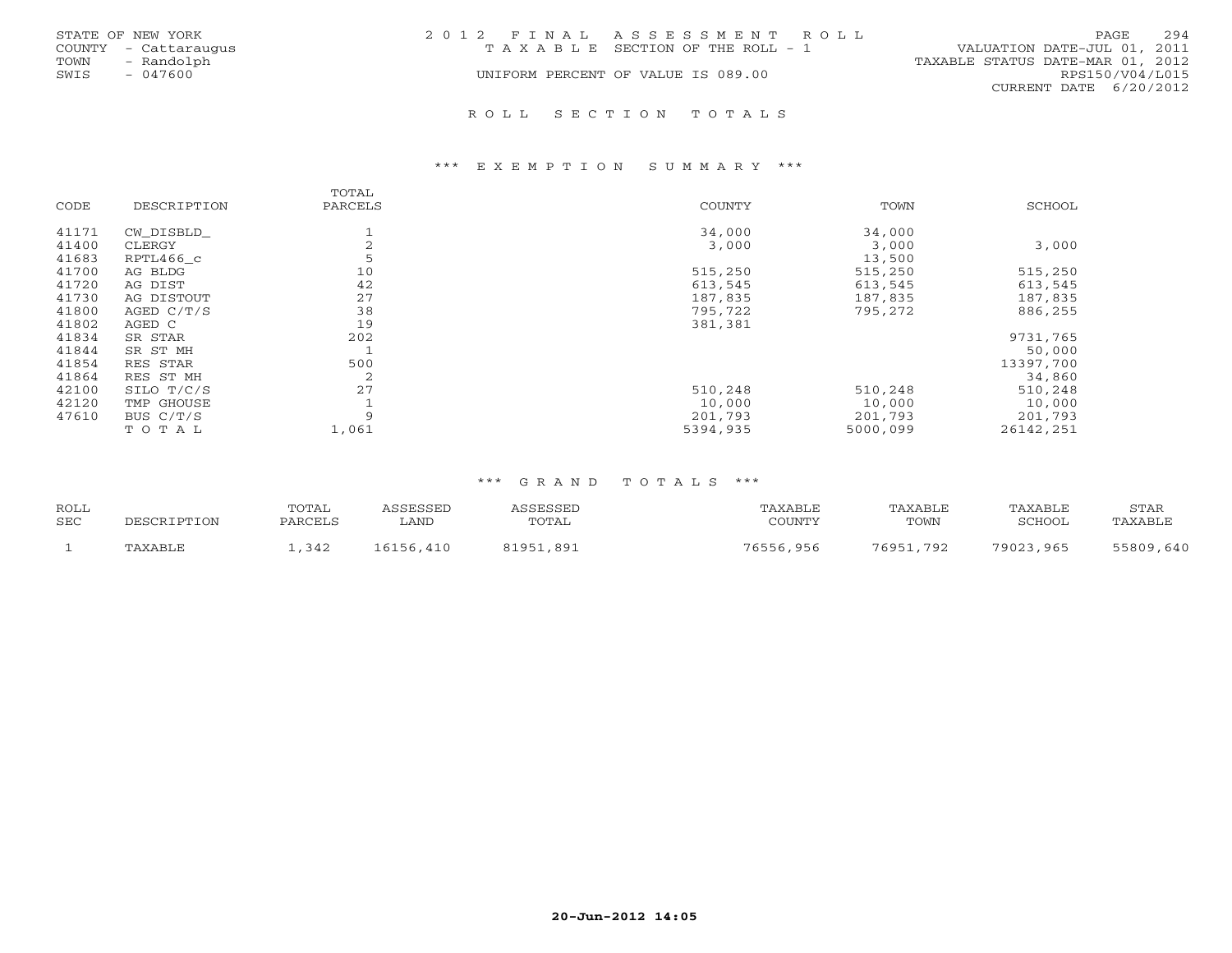| STATE OF NEW YORK<br>COUNTY<br>- Cattaraugus<br>- Randolph<br>TOWN<br>SWIS<br>$-047600$                                                                                                                                                                               | 2012 FINAL<br>ROLL SUB-SECT - N- SECTION 534                                                                                                                                                                                                                                                                                                                                                                         | TAX MAP NUMBER SEOUENCE                           | A S S E S S M E N T<br>ROLL<br>STATE OWNED LAND SECTION OF THE ROLL $-3$<br>RPTL REFORESTATION<br>UNIFORM PERCENT OF VALUE IS 089.00                                                                                                           | SUB-SECT - N VALUATION DATE-JUL 01, 2011<br>TAXABLE STATUS DATE-MAR 01, 2012                                        | PAGE                                       | 295 |
|-----------------------------------------------------------------------------------------------------------------------------------------------------------------------------------------------------------------------------------------------------------------------|----------------------------------------------------------------------------------------------------------------------------------------------------------------------------------------------------------------------------------------------------------------------------------------------------------------------------------------------------------------------------------------------------------------------|---------------------------------------------------|------------------------------------------------------------------------------------------------------------------------------------------------------------------------------------------------------------------------------------------------|---------------------------------------------------------------------------------------------------------------------|--------------------------------------------|-----|
| TAX MAP PARCEL NUMBER<br>CURRENT OWNERS NAME<br>CURRENT OWNERS ADDRESS<br>***********************                                                                                                                                                                     | SCHOOL DISTRICT<br>PARCEL SIZE/GRID COORD                                                                                                                                                                                                                                                                                                                                                                            | LAND<br>TOTAL                                     | PROPERTY LOCATION & CLASS ASSESSMENT EXEMPTION CODE----------------COUNTY-------TOWN------SCHOOL<br>TAX DESCRIPTION<br>SPECIAL DISTRICTS                                                                                                       | TAXABLE VALUE                                                                                                       | ACCOUNT NO.                                |     |
|                                                                                                                                                                                                                                                                       | 1013 Pierce Run Rd (Off)                                                                                                                                                                                                                                                                                                                                                                                             |                                                   |                                                                                                                                                                                                                                                |                                                                                                                     | 0190002                                    |     |
| $88.001 - 1 - 7$<br>State Of New York<br>Attn: County Treasurer<br>Cattaraugus County<br>303 Court St<br>Little Valley, NY 14755                                                                                                                                      | 932 Forest s532b<br>Randolph Centra 047601<br>17/18 02 09<br>Catt Reforest-Area 9<br>V Herrmann<br>ACRES 100.50 BANK<br>$\mathbb{D}$<br>EAST-1039877 NRTH-0764763<br>DEED BOOK 349<br>PG-00522                                                                                                                                                                                                                       | 170,700<br>170,700                                | STATE C<br>32252<br>COUNTY TAXABLE VALUE<br>TOWN<br>TAXABLE VALUE<br>SCHOOL TAXABLE VALUE<br>FD760 Randolph Fire Dist                                                                                                                          | 170,700<br>$\circ$<br>170,700<br>170,700<br>170,700 TO                                                              | $\Omega$                                   |     |
|                                                                                                                                                                                                                                                                       | FULL MARKET VALUE                                                                                                                                                                                                                                                                                                                                                                                                    | 191,798                                           |                                                                                                                                                                                                                                                |                                                                                                                     |                                            |     |
|                                                                                                                                                                                                                                                                       |                                                                                                                                                                                                                                                                                                                                                                                                                      |                                                   |                                                                                                                                                                                                                                                |                                                                                                                     |                                            |     |
| $88.001 - 1 - 8$<br>State Of New York<br>Attn: County Treasurer<br>Cattaraugus County<br>303 Court St<br>Little Valley, NY 14755<br>$88.001 - 1 - 12$<br>State Of New York<br>Attn: County Treasurer<br>Cattaraugus County<br>303 Court St<br>Little Valley, NY 14755 | 1005 Pierce Run Rd<br>932 Forest s532b<br>Randolph Centra 047601<br>17 02 09<br>Catt Reforest Area 9<br>Chamb Inst<br>ACRES 281.00 BANK<br>$\mathcal{D}$<br>EAST-1040272 NRTH-0762085<br>DEED BOOK 337<br>PG-00035<br>FULL MARKET VALUE<br>1011 Pierce Run Rd<br>932 Forest s532b<br>Randolph Centra 047601<br>25 02<br>09<br>Catt Reforest Area 9<br>C Gates<br>ACRES 155.00 BANK<br>D<br>EAST-1037395 NRTH-0762486 | 433,800<br>433,800<br>487,416<br>92,400<br>92,400 | STATE C<br>32252<br>COUNTY TAXABLE VALUE<br>TOWN<br>TAXABLE VALUE<br>SCHOOL TAXABLE VALUE<br>FD760 Randolph Fire Dist<br>32252<br>STATE C<br>COUNTY TAXABLE VALUE<br>TOWN<br>TAXABLE VALUE<br>SCHOOL TAXABLE VALUE<br>FD760 Randolph Fire Dist | 433,800<br>$\circ$<br>433,800<br>433,800<br>433,800 TO<br>92,400<br>$\overline{O}$<br>92,400<br>92,400<br>92,400 TO | 0110001<br>$\Omega$<br>0170001<br>$\Omega$ |     |
|                                                                                                                                                                                                                                                                       | FULL MARKET VALUE                                                                                                                                                                                                                                                                                                                                                                                                    | 103,820                                           | **********************                                                                                                                                                                                                                         | ************** 88.001-1-13 ****************                                                                         |                                            |     |
|                                                                                                                                                                                                                                                                       | 1006 Pierce Run Rd                                                                                                                                                                                                                                                                                                                                                                                                   |                                                   |                                                                                                                                                                                                                                                |                                                                                                                     | 0120001                                    |     |
| $88.001 - 1 - 13$<br>State Of New York<br>Attn: County Treasurer<br>Cattaraugus County<br>303 Court St<br>Little Valley, NY 14755                                                                                                                                     | 932 Forest s532b<br>Randolph Centra 047601<br>26 02 09<br>Catt Reforest Area 9<br>A. Bragg<br>ACRES 101.00 BANK<br>D<br>EAST-1037471 NRTH-0765010<br>DEED BOOK 336<br>PG-00087                                                                                                                                                                                                                                       | 83,500<br>83,500                                  | STATE C<br>32252<br>COUNTY TAXABLE VALUE<br>TAXABLE VALUE<br>TOWN<br>SCHOOL TAXABLE VALUE<br>FD760 Randolph Fire Dist                                                                                                                          | 83,500<br>$\overline{0}$<br>83,500<br>83,500<br>83,500 TO                                                           | $\Omega$                                   |     |
|                                                                                                                                                                                                                                                                       | FULL MARKET VALUE<br>******************                                                                                                                                                                                                                                                                                                                                                                              | 93,820<br>* * * * * * * * * *                     |                                                                                                                                                                                                                                                |                                                                                                                     |                                            |     |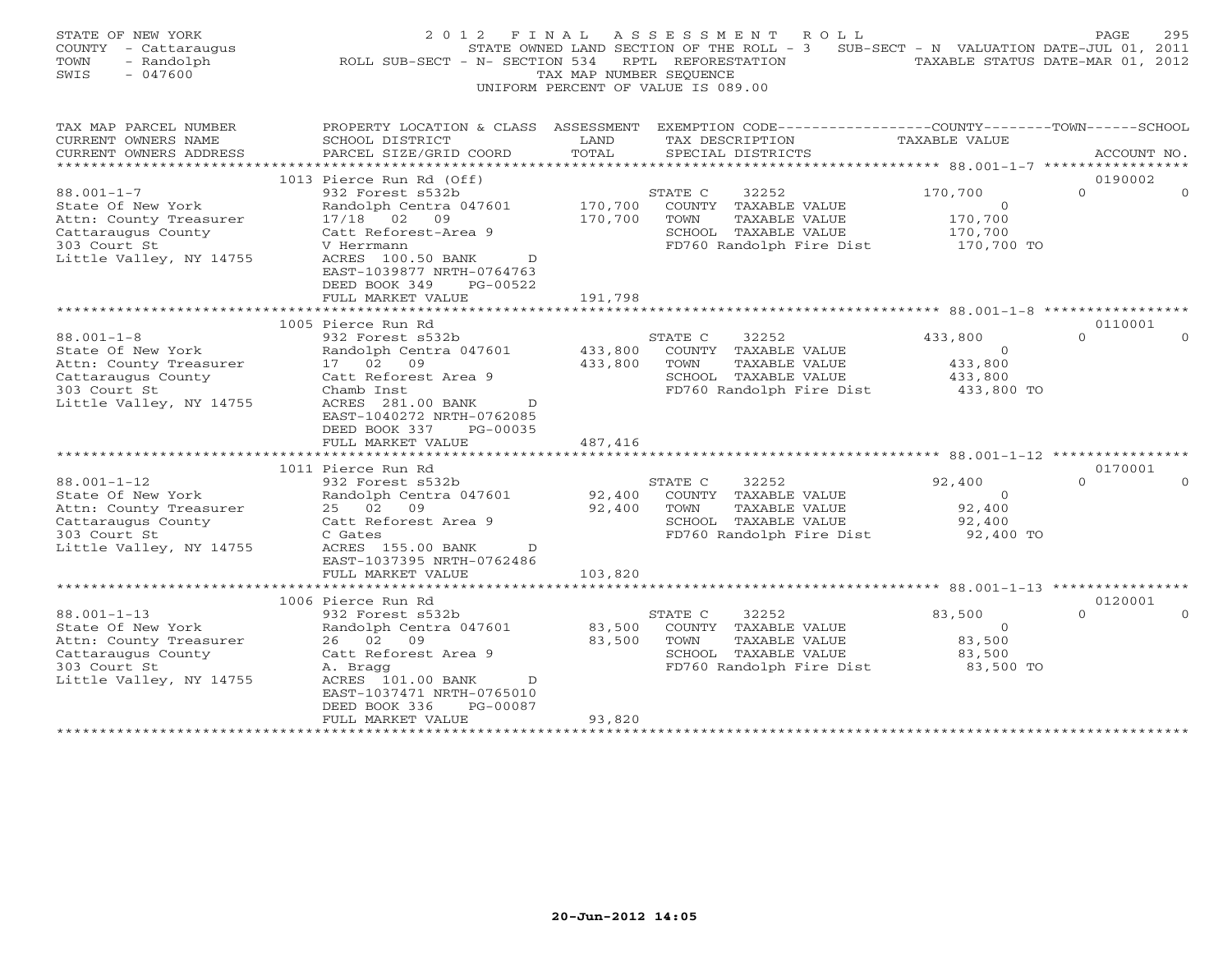| STATE OF NEW YORK<br>COUNTY - Cattaraugus<br>TOWN<br>- Randolph<br>SWIS<br>$-047600$                                              | ROLL SUB-SECT - N- SECTION 534                                                                                                                                                                                         | TAX MAP NUMBER SEQUENCE    | 2012 FINAL ASSESSMENT ROLL<br>STATE OWNED LAND SECTION OF THE ROLL - 3 SUB-SECT - N VALUATION DATE-JUL 01, 2011<br>RPTL REFORESTATION<br>UNIFORM PERCENT OF VALUE IS 089.00 | TAXABLE STATUS DATE-MAR 01, 2012                              | 296<br>PAGE                     |
|-----------------------------------------------------------------------------------------------------------------------------------|------------------------------------------------------------------------------------------------------------------------------------------------------------------------------------------------------------------------|----------------------------|-----------------------------------------------------------------------------------------------------------------------------------------------------------------------------|---------------------------------------------------------------|---------------------------------|
| TAX MAP PARCEL NUMBER<br>CURRENT OWNERS NAME<br>CURRENT OWNERS ADDRESS                                                            | PROPERTY LOCATION & CLASS ASSESSMENT EXEMPTION CODE---------------COUNTY-------TOWN------SCHOOL<br>SCHOOL DISTRICT<br>PARCEL SIZE/GRID COORD                                                                           | LAND<br>TOTAL              | TAX DESCRIPTION<br>SPECIAL DISTRICTS                                                                                                                                        | TAXABLE VALUE                                                 | ACCOUNT NO.                     |
|                                                                                                                                   |                                                                                                                                                                                                                        |                            |                                                                                                                                                                             |                                                               |                                 |
| $88.001 - 1 - 35$<br>State Of New York<br>Attn: County Treasurer<br>Cattaraugus County<br>303 Court St<br>Little Valley, NY 14755 | 1007 Carrs Corners Rd (Off)<br>932 Forest s532b<br>Randolph Centra 047601<br>18 02 09<br>Catt Reforest Area 9<br>R Brace<br>ACRES 70.00 BANK<br>$\mathbb{D}$<br>EAST-1041895 NRTH-0765036<br>DEED BOOK 336<br>PG-00089 | 188,300<br>188,300         | STATE C<br>32252<br>COUNTY TAXABLE VALUE<br>TAXABLE VALUE<br>TOWN<br>SCHOOL TAXABLE VALUE<br>FD760 Randolph Fire Dist                                                       | 188,300<br>$\overline{O}$<br>188,300<br>188,300<br>188,300 TO | 0130001<br>$\Omega$<br>$\Omega$ |
|                                                                                                                                   | FULL MARKET VALUE                                                                                                                                                                                                      | 211,573                    |                                                                                                                                                                             |                                                               |                                 |
|                                                                                                                                   | ********************<br>1008 Carrs Corners Rd (Off)                                                                                                                                                                    |                            |                                                                                                                                                                             |                                                               | 0140003                         |
| $88.001 - 1 - 36$<br>State Of New York<br>Attn: County Treasurer<br>Cattaraugus County<br>303 Court St<br>Little Valley, NY 14755 | 932 Forest s532b<br>Randolph Centra 047601<br>17 02 09<br>Catt Reforest<br>G Walsh<br>ACRES 39.01 BANK D<br>EAST-1043251 NRTH-0763958<br>DEED BOOK 336<br>PG-00086<br>FULL MARKET VALUE                                | 47,900<br>47,900<br>53,820 | STATE C<br>32252<br>COUNTY TAXABLE VALUE<br>TAXABLE VALUE<br>TOWN<br>SCHOOL TAXABLE VALUE<br>FD760 Randolph Fire Dist                                                       | 47,900<br>$\overline{O}$<br>47,900<br>47,900<br>47,900 TO     | $\Omega$                        |
|                                                                                                                                   | **********************                                                                                                                                                                                                 |                            |                                                                                                                                                                             |                                                               |                                 |
| $88.001 - 1 - 37$<br>State Of New York<br>Attn: County Treasurer<br>Cattaraugus County<br>303 Court St<br>Little Valley, NY 14755 | 1010 Carrs Corners Rd<br>932 Forest s532b<br>Randolph Centra 047601<br>17 02 09<br>Catt Reforest-Area 9<br>R Young<br>ACRES 40.00 BANK<br>D<br>EAST-1042254 NRTH-0761249<br>DEED BOOK 336<br>PG-00090                  | 66,700<br>66,700           | STATE C<br>32252<br>COUNTY TAXABLE VALUE<br>TAXABLE VALUE<br>TOWN<br>SCHOOL TAXABLE VALUE<br>FD760 Randolph Fire Dist                                                       | 66,700<br>$\overline{O}$<br>66,700<br>66,700<br>66,700 TO     | 0160001<br>$\cap$               |
|                                                                                                                                   | FULL MARKET VALUE<br>**************************                                                                                                                                                                        | 74,944                     |                                                                                                                                                                             |                                                               |                                 |
| $88.001 - 1 - 38$<br>State Of New York<br>Attn: County Treasurer<br>Cattaraugus County<br>303 Court St                            | 1012 Carrs Corners Rd<br>932 Forest s532b<br>Randolph Centra 047601<br>17 02<br>09<br>Catt Reforest Area 9<br>F Myers                                                                                                  | 55,200<br>55,200           | STATE C<br>32252<br>COUNTY TAXABLE VALUE<br>TOWN<br>TAXABLE VALUE<br>SCHOOL TAXABLE VALUE<br>FD760 Randolph Fire Dist                                                       | 55,200<br>$\circ$<br>55,200<br>55,200<br>55,200 TO            | 0180001<br>$\Omega$<br>$\cap$   |
| Little Valley, NY 14755                                                                                                           | ACRES 30.50 BANK<br>$\mathbb{D}$<br>EAST-1041505 NRTH-0760724<br>$PG-00023$<br>DEED BOOK 367<br>FULL MARKET VALUE<br>********************                                                                              | 62,022<br>***********      |                                                                                                                                                                             |                                                               |                                 |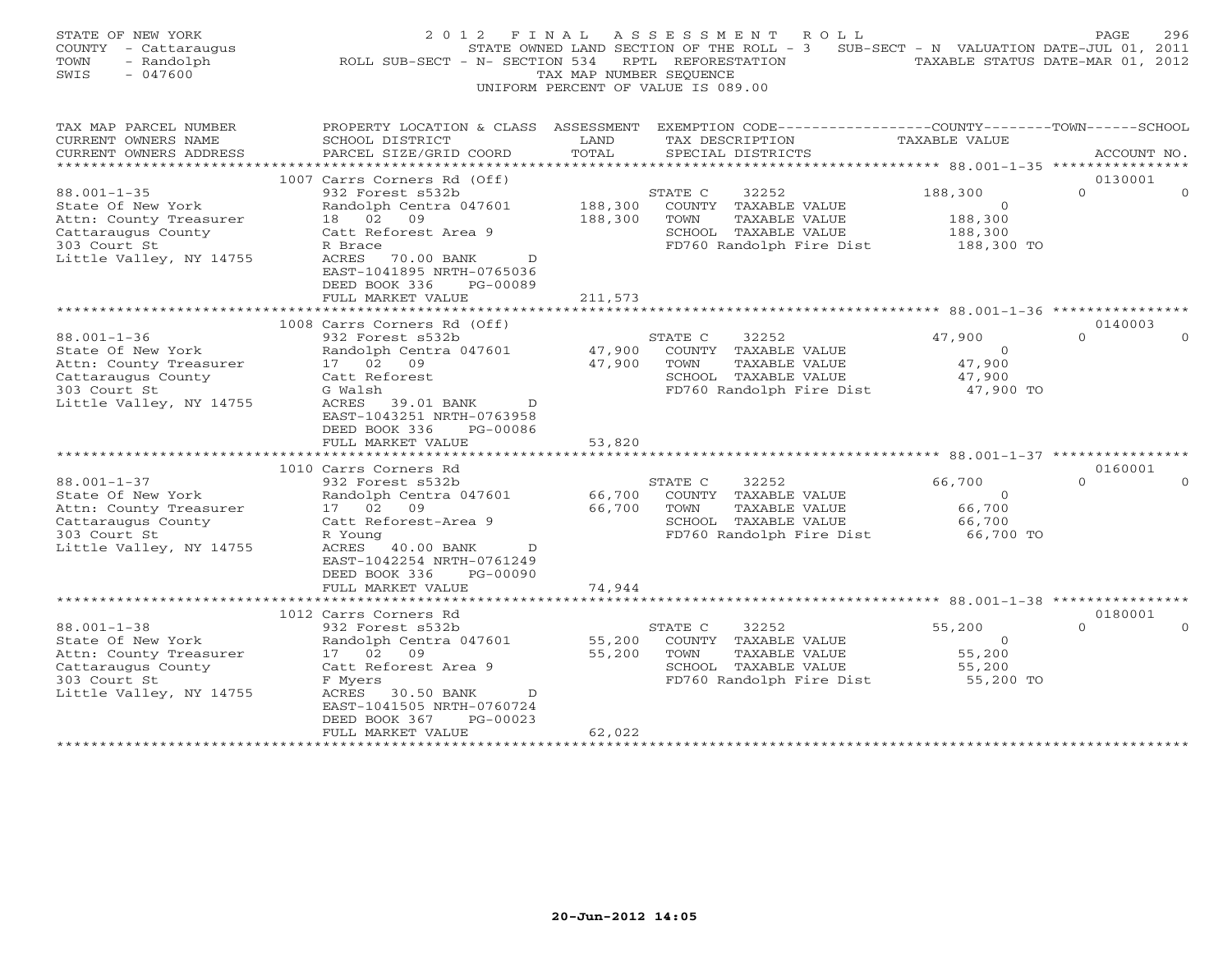| STATE OF NEW YORK<br>COUNTY<br>- Cattarauqus<br>TOWN<br>- Randolph<br>$-047600$<br>SWIS                                           | 2 0 1 2<br>ROLL SUB-SECT - N- SECTION 534                                                                                                                                                                                                                          | TAX MAP NUMBER SEQUENCE       | FINAL ASSESSMENT<br>R O L L<br>STATE OWNED LAND SECTION OF THE ROLL - 3<br>RPTL REFORESTATION<br>UNIFORM PERCENT OF VALUE IS 089.00 | SUB-SECT - N VALUATION DATE-JUL 01, 2011                | 297<br>PAGE<br>TAXABLE STATUS DATE-MAR 01, 2012 |
|-----------------------------------------------------------------------------------------------------------------------------------|--------------------------------------------------------------------------------------------------------------------------------------------------------------------------------------------------------------------------------------------------------------------|-------------------------------|-------------------------------------------------------------------------------------------------------------------------------------|---------------------------------------------------------|-------------------------------------------------|
| TAX MAP PARCEL NUMBER<br>CURRENT OWNERS NAME<br>CURRENT OWNERS ADDRESS                                                            | PROPERTY LOCATION & CLASS ASSESSMENT<br>SCHOOL DISTRICT<br>PARCEL SIZE/GRID COORD                                                                                                                                                                                  | LAND<br>TOTAL                 | EXEMPTION CODE----------------COUNTY-------TOWN------SCHOOL<br>TAX DESCRIPTION<br>SPECIAL DISTRICTS                                 | TAXABLE VALUE                                           | ACCOUNT NO.                                     |
| $88.002 - 1 - 7$<br>State Of New York<br>Attn: County Treasurer<br>Cattaraugus County<br>303 Court St<br>Little Valley, NY 14755  | 1009 Carrs Corners Rd<br>932 Forest s532b<br>Randolph Centra 047601<br>09 02<br>09<br>Catt Reforest Area 9<br>J Young<br>90.00 BANK<br>ACRES<br>D<br>EAST-1043166 NRTH-0761619<br>DEED BOOK 335<br>$PG-00403$<br>FULL MARKET VALUE                                 | 178,700<br>178,700<br>200,787 | STATE C<br>32252<br>COUNTY TAXABLE VALUE<br>TOWN<br>TAXABLE VALUE<br>SCHOOL TAXABLE VALUE<br>FD760 Randolph Fire Dist               | 178,700<br>$\Omega$<br>178,700<br>178,700<br>178,700 TO | 0150001<br>$\mathbf{0}$<br>$\Omega$             |
| $88.002 - 1 - 8$<br>State Of New York<br>Attn: County Treasurer<br>Cattaraugus County<br>303 Court St<br>Little Valley, NY 14755  | *******************************<br>Sarver Rd (Off)<br>932 Forest s532b<br>Randolph Centra 047601<br>09 02 09<br>Cat Reforest Lot 9<br>Project 80 Id #9693<br>ACRES 10.00 BANK<br>D.<br>EAST-1042863 NRTH-0763283<br>DEED BOOK 914<br>PG-00740<br>FULL MARKET VALUE | 2,100<br>2,100<br>2,360       | 32252<br>STATE C<br>COUNTY TAXABLE VALUE<br>TOWN<br>TAXABLE VALUE<br>SCHOOL TAXABLE VALUE<br>FD760 Randolph Fire Dist               | 2,100<br>$\circ$<br>2,100<br>2,100<br>2,100 TO          | 0210001<br>$\Omega$<br>$\Omega$                 |
|                                                                                                                                   |                                                                                                                                                                                                                                                                    |                               |                                                                                                                                     |                                                         |                                                 |
| $88.002 - 1 - 11$<br>State Of New York<br>Attn: County Treasurer<br>Cattaraugus County<br>303 Court St<br>Little Valley, NY 14755 | 1014 Carrs Corners Rd<br>932 Forest s532b<br>Randolph Centra 047601<br>09 02 09<br>Catt Reforest-Area 9<br>R Young<br>ACRES 156.25 BANK<br>D<br>EAST-1044749 NRTH-0761267<br>DEED BOOK 387<br>PG-00118<br>FULL MARKET VALUE                                        | 190,700<br>190,700<br>214,270 | STATE C<br>32252<br>COUNTY TAXABLE VALUE<br>TOWN<br>TAXABLE VALUE<br>SCHOOL TAXABLE VALUE<br>FD760 Randolph Fire Dist               | 190,700<br>$\Omega$<br>190,700<br>190,700<br>190,700 TO | 0200001<br>$\Omega$<br>$\Omega$                 |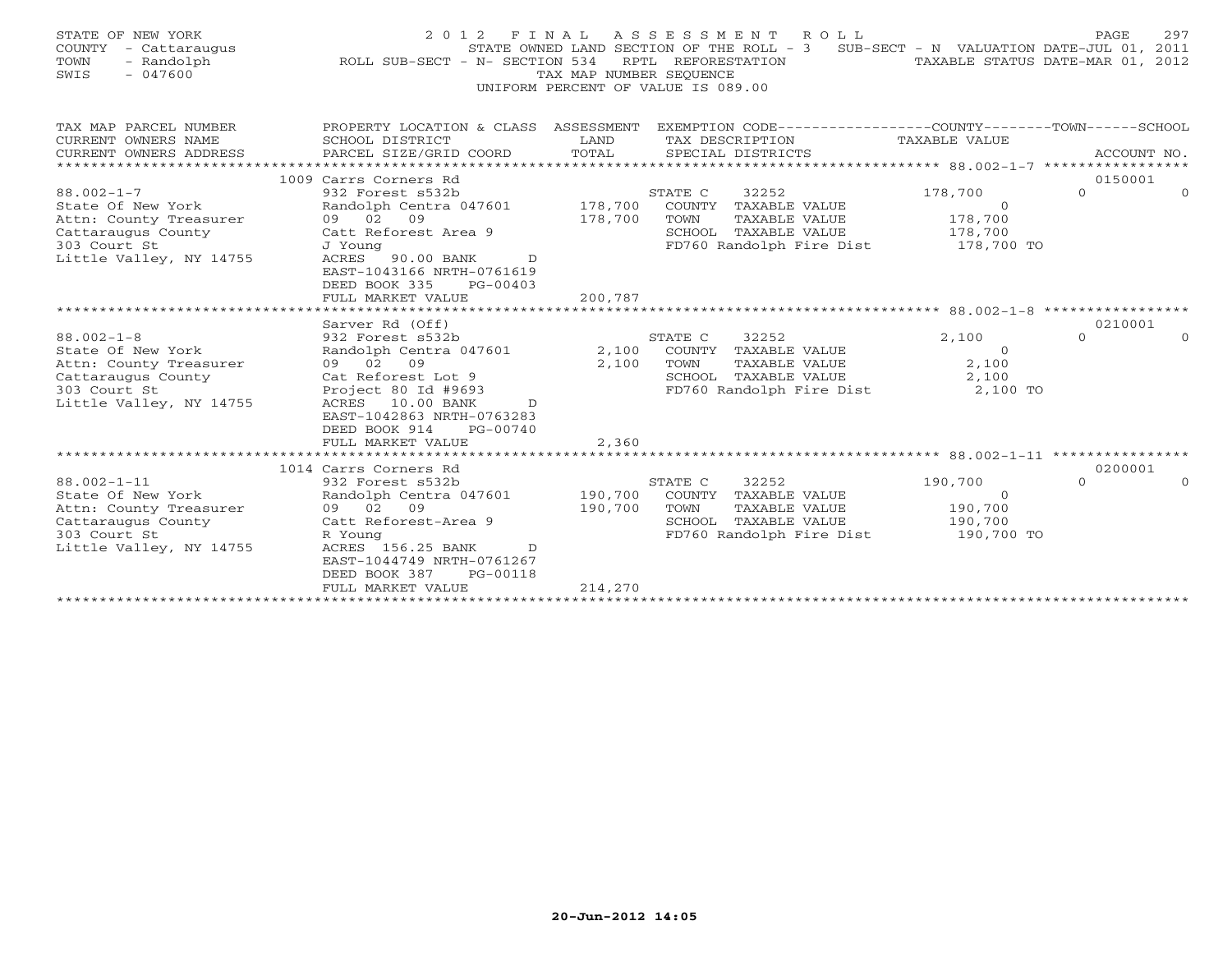|      | STATE OF NEW YORK                  | 2012 FINAL ASSESSMENT ROLL                                                            | <b>PAGE</b>            | 2.98 |  |  |  |  |  |
|------|------------------------------------|---------------------------------------------------------------------------------------|------------------------|------|--|--|--|--|--|
|      | COUNTY - Cattaraugus               | STATE OWNED LAND SECTION OF THE ROLL - 3 SUB-SECT - N VALUATION DATE-JUL 01, 2011     |                        |      |  |  |  |  |  |
| TOWN | - Randolph                         | TAXABLE STATUS DATE-MAR 01, 2012<br>ROLL SUB-SECT - N- SECTION 534 RPTL REFORESTATION |                        |      |  |  |  |  |  |
| SWIS | $-047600$                          |                                                                                       | RPS150/V04/L015        |      |  |  |  |  |  |
|      |                                    |                                                                                       | CURRENT DATE 6/20/2012 |      |  |  |  |  |  |
|      | UNIFORM PERCENT OF VALUE IS 089.00 |                                                                                       |                        |      |  |  |  |  |  |

# R O L L S U B S E C T I O N - N - T O T A L S

#### \*\*\* S P E C I A L D I S T R I C T S U M M A R Y \*\*\*

|      |                     | TOTAL   | EXTENSTON | <b>EXTENSION</b> | AD VALOREM | <b>FXFMPT</b> | TAXABLE  |
|------|---------------------|---------|-----------|------------------|------------|---------------|----------|
| CODE | DISTRICT NAME       | PARCELS | TYPE      | VALUE            | VALUE      | <b>AMOUNT</b> | VALUE    |
|      |                     |         |           |                  |            |               |          |
|      | FD760 Randolph Fire |         | 11 TOTAL  |                  | 1510,000   |               | 1510,000 |

# \*\*\* S C H O O L D I S T R I C T S U M M A R Y \*\*\*

| CODE   | DISTRICT NAME    | TOTAL<br>PARCELS | ASSESSED<br>LAND | ASSESSED<br>TOTAL | EXEMPT<br>AMOUNT | TOTAL<br>TAXABLE | STAR<br>AMOUNT | STAR<br>TAXABLE |
|--------|------------------|------------------|------------------|-------------------|------------------|------------------|----------------|-----------------|
| 047601 | Randolph Central | 11               | 1510,000         | 1510,000          |                  | 1510,000         |                | 1510,000        |
|        | SUB-TOTAL        | 11               | 1510,000         | 1510,000          |                  | 1510,000         |                | 1510,000        |
|        | TOTAL            | 11               | 1510,000         | 1510,000          |                  | 1510,000         |                | 1510,000        |

## \*\*\* S Y S T E M C O D E S S U M M A R Y \*\*\*

### NO SYSTEM EXEMPTIONS AT THIS LEVEL

#### \*\*\* E X E M P T I O N S U M M A R Y \*\*\*

| CODE  | DESCRIPTION      | TOTAL<br>PARCELS | COUNTY               | TOWN | SCHOOL |
|-------|------------------|------------------|----------------------|------|--------|
| 32252 | STATE C<br>TOTAL | ᆂᆇ<br>__ _       | 1510,000<br>1510,000 |      |        |

| ROLL<br><b>SEC</b> | DECAD.                 | <b>TOTAL</b><br>DARCEL: | <i><b>SSESSED</b></i><br>LAND | SSESSEL<br><b>TOTAL</b> | CCTINTM17 | <b>TAXABLE</b><br>TOWN | "AXABLE<br>SCHOOL | STAR<br>'AXABLE |
|--------------------|------------------------|-------------------------|-------------------------------|-------------------------|-----------|------------------------|-------------------|-----------------|
|                    | : OWNED LAND<br>STATE. |                         | 1510,000                      | ,000<br>. 510           |           | 510.000                | 1510.000          | 10,000          |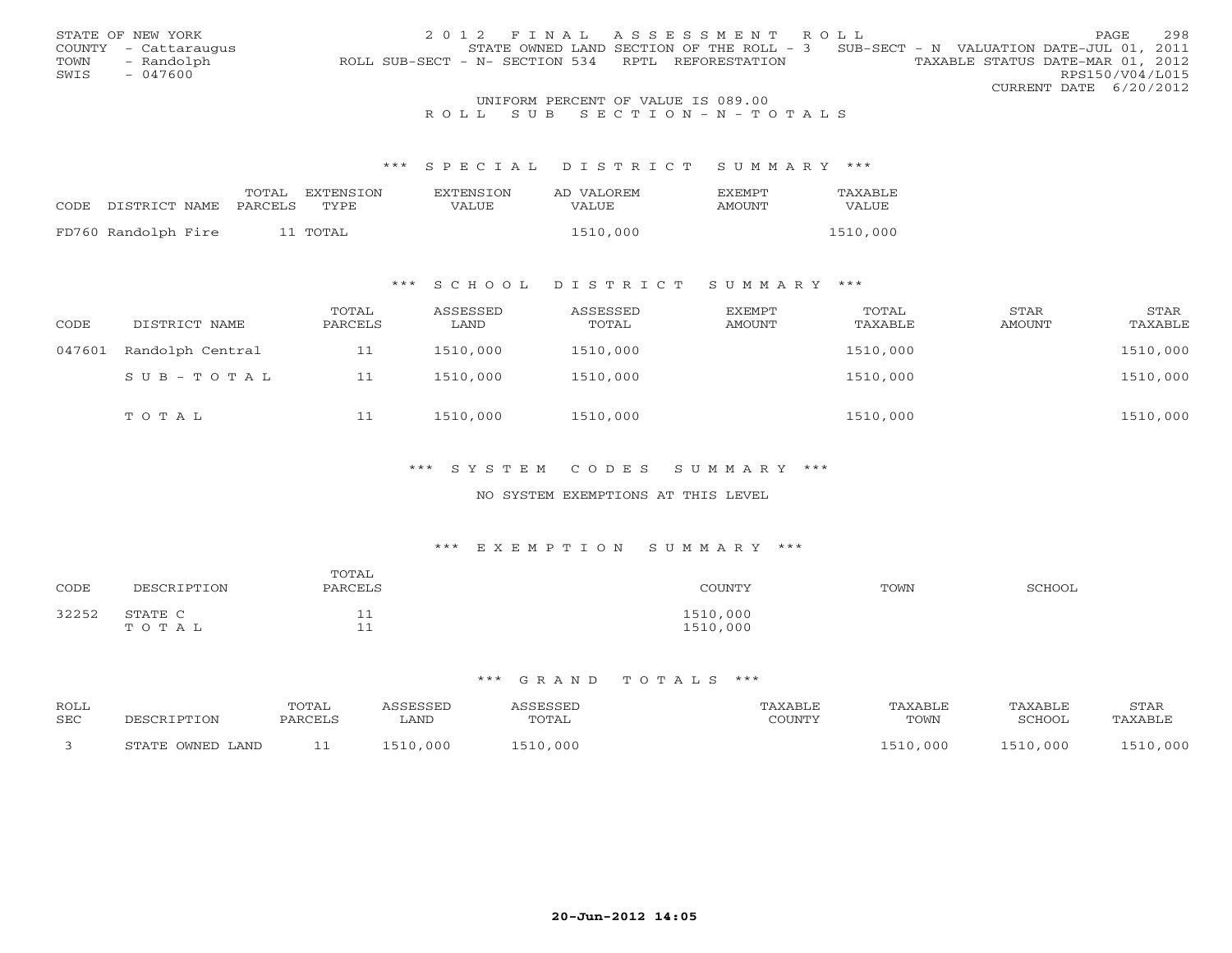| STATE OF NEW YORK<br>COUNTY<br>- Cattaraugus<br>- Randolph<br>TOWN<br>$-047600$<br>SWIS                                                              | ROLL SUB-SECT - Y- SECTION 545                          |               | RPTL<br>TAX MAP NUMBER SEOUENCE<br>UNIFORM PERCENT OF VALUE IS 089.00<br>UNIFORM PERCENT OF VALUE IS 089.00 |                  | 2012 FINAL ASSESSMENT ROLL<br>STATE OWNED LAND SECTION OF THE ROLL - $3$ SUB-SECT - Y VALUATION DATE-JUL 01,<br>TRANSITION ASSESSMENTS | TAXABLE STATUS DATE-MAR 01, | PAGE     | 299<br>2011<br>2012 |
|------------------------------------------------------------------------------------------------------------------------------------------------------|---------------------------------------------------------|---------------|-------------------------------------------------------------------------------------------------------------|------------------|----------------------------------------------------------------------------------------------------------------------------------------|-----------------------------|----------|---------------------|
| TAX MAP PARCEL NUMBER<br>CURRENT OWNERS NAME                                                                                                         | PROPERTY LOCATION & CLASS ASSESSMENT<br>SCHOOL DISTRICT |               | LAND                                                                                                        |                  | EXEMPTION CODE-----------------COUNTY-------TOWN-----SCHOOL<br>TAX DESCRIPTION                                                         | TAXABLE VALUE               |          |                     |
| CURRENT OWNERS ADDRESS                                                                                                                               |                                                         |               |                                                                                                             |                  |                                                                                                                                        |                             |          | ACCOUNT NO.         |
| .CURRENT OWNERS ADDRESS PARCEL SIZE/GRID COORD TOTAL SPECIAL DISTRICTS ACCOUNT NO ACCOUNT NO ACCOUNT NO ARCEL SIZE/GRID COORD TERM SPECIAL DISTRICTS |                                                         |               |                                                                                                             |                  |                                                                                                                                        |                             |          |                     |
|                                                                                                                                                      | Town Transition                                         |               |                                                                                                             |                  |                                                                                                                                        |                             | 8000002  |                     |
| $333.000 - 76 - 2$                                                                                                                                   | 993 Transition t                                        |               |                                                                                                             | TOWN TAXBL 50005 |                                                                                                                                        | 1,210                       | $\Omega$ | 1,210               |
| State Of New York                                                                                                                                    | Illegal School 040404                                   |               | $\circ$                                                                                                     | COUNTY           | TAXABLE VALUE                                                                                                                          | $\Omega$                    |          |                     |
| Attn: County Treasurer                                                                                                                               | $0.01$ BANK<br>ACRES                                    | D             | 1,210                                                                                                       | TOWN             | TAXABLE VALUE                                                                                                                          | 1,210                       |          |                     |
| Cattaraugus County                                                                                                                                   | FULL MARKET VALUE                                       |               | 1,360                                                                                                       |                  | SCHOOL TAXABLE VALUE                                                                                                                   | $\Omega$                    |          |                     |
| 303 Court St                                                                                                                                         |                                                         |               |                                                                                                             |                  | FD760 Randolph Fire Dist                                                                                                               | 1,210 TO                    |          |                     |
| Little Valley, NY 14755                                                                                                                              |                                                         |               |                                                                                                             |                  |                                                                                                                                        |                             |          |                     |
| ****************************                                                                                                                         |                                                         |               |                                                                                                             |                  |                                                                                                                                        |                             |          |                     |
|                                                                                                                                                      | School Transition                                       |               |                                                                                                             |                  |                                                                                                                                        |                             | 8047601  |                     |
| $333.000 - 76 - 3$                                                                                                                                   | 993 Transition t                                        |               |                                                                                                             | SCHL TAXBL 50001 |                                                                                                                                        | 1,210                       | 1,210    | $\Omega$            |
| State Of New York                                                                                                                                    | Randolph Centra 047601                                  |               | $\circ$                                                                                                     | COUNTY           | TAXABLE VALUE                                                                                                                          | $\Omega$                    |          |                     |
| Attn: County Treasurer                                                                                                                               | $0.01$ BANK<br>ACRES                                    | $\mathcal{D}$ | 1,210                                                                                                       | TOWN             | TAXABLE VALUE                                                                                                                          | $\Omega$                    |          |                     |
| Cattaraugus County                                                                                                                                   | FULL MARKET VALUE                                       |               | 1,360                                                                                                       | SCHOOL           | TAXABLE VALUE                                                                                                                          | 1,210                       |          |                     |
| 303 Court St                                                                                                                                         |                                                         |               |                                                                                                             |                  | FD760 Randolph Fire Dist                                                                                                               | 1,210 TO                    |          |                     |
| Little Valley, NY 14755                                                                                                                              |                                                         |               |                                                                                                             |                  |                                                                                                                                        |                             |          |                     |
|                                                                                                                                                      |                                                         |               |                                                                                                             |                  |                                                                                                                                        |                             |          |                     |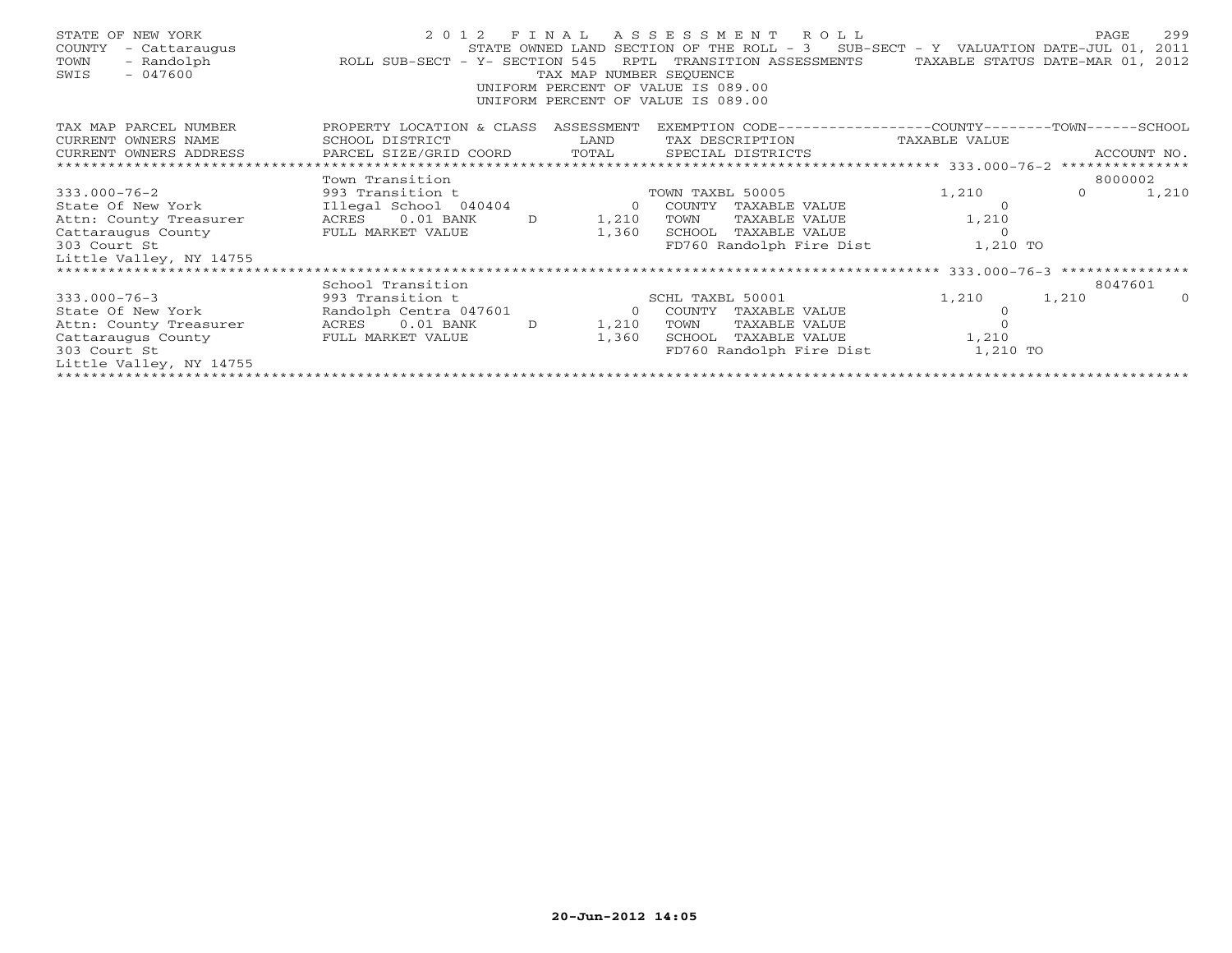|      | STATE OF NEW YORK                   | 2012 FINAL ASSESSMENT ROLL                                                                     | <b>PAGE</b>     | 300 |  |  |  |  |  |
|------|-------------------------------------|------------------------------------------------------------------------------------------------|-----------------|-----|--|--|--|--|--|
|      | COUNTY - Cattaraugus                | STATE OWNED LAND SECTION OF THE ROLL - $3$ SUB-SECT - Y VALUATION DATE-JUL 01, 2011            |                 |     |  |  |  |  |  |
| TOWN | - Randolph                          | TAXABLE STATUS DATE-MAR 01, 2012<br>ROLL SUB-SECT - Y- SECTION 545 RPTL TRANSITION ASSESSMENTS |                 |     |  |  |  |  |  |
| SWIS | - 047600                            |                                                                                                | RPS150/V04/L015 |     |  |  |  |  |  |
|      |                                     | CURRENT DATE 6/20/2012                                                                         |                 |     |  |  |  |  |  |
|      | LINIEODM DEDOEME OF UALUE IC 000 00 |                                                                                                |                 |     |  |  |  |  |  |

# UNIFORM PERCENT OF VALUE IS 089.00<br>R O L L S U B S E C T I O N – Y – T O T A L S

#### \*\*\* S P E C I A L D I S T R I C T S U M M A R Y \*\*\*

|      |                     | TOTAL   | EXTENSTON   | <b>EXTENSION</b> | AD VALOREM | <b>EXEMPT</b> | TAXABLE |
|------|---------------------|---------|-------------|------------------|------------|---------------|---------|
| CODE | DISTRICT NAME       | PARCELS | <b>TYPE</b> | VALUE            | VALUE      | AMOUNT        | VALUE   |
|      | FD760 Randolph Fire |         | ` TOTAL     |                  | 2,420      |               | .420    |
|      |                     |         |             |                  |            |               |         |

## \*\*\* S C H O O L D I S T R I C T S U M M A R Y \*\*\*

| CODE             | DISTRICT NAME                      | TOTAL<br>PARCELS | ASSESSED<br>LAND | ASSESSED<br>TOTAL | EXEMPT<br>AMOUNT | TOTAL<br>TAXABLE | STAR<br>AMOUNT | STAR<br>TAXABLE |
|------------------|------------------------------------|------------------|------------------|-------------------|------------------|------------------|----------------|-----------------|
| 040404<br>047601 | Illegal School<br>Randolph Central |                  |                  | 1,210<br>1,210    | 1,210            | 1,210            |                | 1,210           |
|                  | SUB-TOTAL                          | 2                |                  | 2,420             | 1,210            | 1,210            |                | 1,210           |
|                  | TOTAL                              | ∠                |                  | 2,420             | 1,210            | 1,210            |                | 1,210           |

#### \*\*\* S Y S T E M C O D E S S U M M A R Y \*\*\*

| CODE  | DESCRIPTION | TOTAL<br>PARCELS | COUNTY | TOWN  | SCHOOL |
|-------|-------------|------------------|--------|-------|--------|
| 50001 | SCHL TAXBL  |                  | 1,210  | 1,210 |        |
| 50005 | TOWN TAXBL  |                  | 1,210  |       | 1,210  |
|       | TOTAL       |                  | 2,420  | 1,210 | 1,210  |

#### \*\*\* E X E M P T I O N S U M M A R Y \*\*\*

### NO EXEMPTIONS AT THIS LEVEL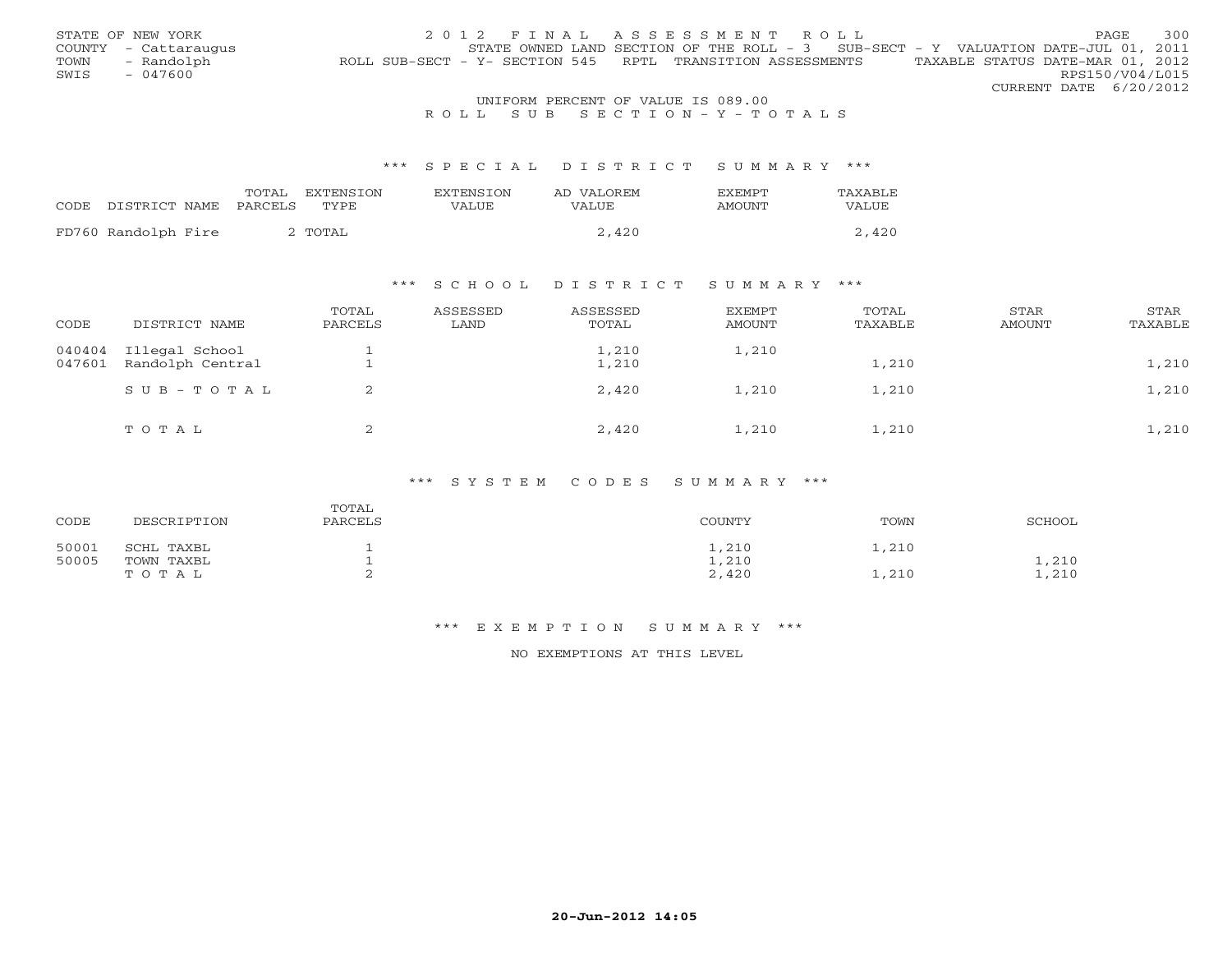|                                    | STATE OF NEW YORK    | 2012 FINAL ASSESSMENT ROLL                                                                     | PAGE                   |  | 301 |  |  |
|------------------------------------|----------------------|------------------------------------------------------------------------------------------------|------------------------|--|-----|--|--|
|                                    | COUNTY - Cattaraugus | STATE OWNED LAND SECTION OF THE ROLL - $3$ SUB-SECT - Y VALUATION DATE-JUL 01, 2011            |                        |  |     |  |  |
| TOWN                               | - Randolph           | TAXABLE STATUS DATE-MAR 01, 2012<br>ROLL SUB-SECT - Y- SECTION 545 RPTL TRANSITION ASSESSMENTS |                        |  |     |  |  |
| SWIS                               | - 047600             |                                                                                                | RPS150/V04/L015        |  |     |  |  |
|                                    |                      |                                                                                                | CURRENT DATE 6/20/2012 |  |     |  |  |
| UNIFORM PERCENT OF VALUE IS 089.00 |                      |                                                                                                |                        |  |     |  |  |
|                                    |                      |                                                                                                |                        |  |     |  |  |

# R O L L S U B S E C T I O N - Y - T O T A L S

| ROLL |                 | 30m37<br>د، -<br>----- |         |     |                     |        | STAR |
|------|-----------------|------------------------|---------|-----|---------------------|--------|------|
| SEC  |                 |                        | P(X, Y) | TAL | $m \wedge r$<br>OMD | 'CHOOL |      |
|      | .AND<br>,,,,,,, |                        |         |     |                     | . .    |      |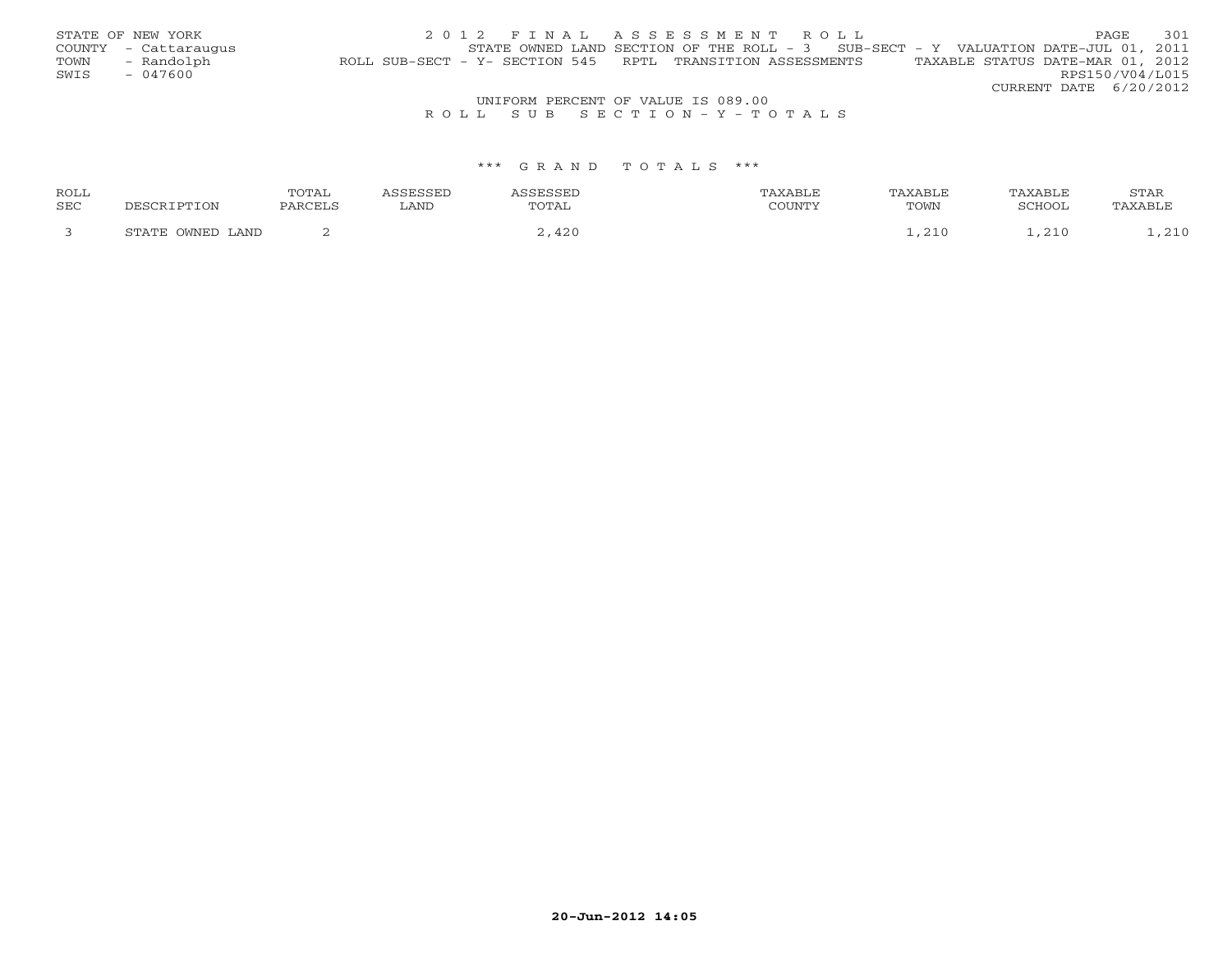| STATE OF NEW YORK    | 2012 FINAL ASSESSMENT ROLL               | 302<br>PAGE                      |
|----------------------|------------------------------------------|----------------------------------|
| COUNTY - Cattaraugus | STATE OWNED LAND SECTION OF THE ROLL - 3 | VALUATION DATE-JUL 01, 2011      |
| TOWN<br>- Randolph   |                                          | TAXABLE STATUS DATE-MAR 01, 2012 |
| SWIS<br>- 047600     |                                          | RPS150/V04/L015                  |
|                      | UNIFORM PERCENT OF VALUE IS 089.00       | CURRENT DATE 6/20/2012           |
|                      | ROLL SECTION TOTALS                      |                                  |

# \*\*\* S P E C I A L D I S T R I C T S U M M A R Y \*\*\*

|                            | TOTAL | EXTENSION | EXTENSTON | AD VALOREM | <b>FXFMPT</b> | TAXABLE  |
|----------------------------|-------|-----------|-----------|------------|---------------|----------|
| CODE DISTRICT NAME PARCELS |       | TYPE.     | VALUE     | VALUE      | AMOUNT        | VALUE    |
| FD760 Randolph Fire        |       | 13 TOTAL  |           | 1512,420   |               | 1512,420 |

# \*\*\* S C H O O L D I S T R I C T S U M M A R Y \*\*\*

| CODE             | DISTRICT NAME                      | TOTAL<br>PARCELS | ASSESSED<br>LAND | ASSESSED<br>TOTAL | <b>EXEMPT</b><br>AMOUNT | TOTAL<br>TAXABLE | STAR<br>AMOUNT | STAR<br>TAXABLE |
|------------------|------------------------------------|------------------|------------------|-------------------|-------------------------|------------------|----------------|-----------------|
| 040404<br>047601 | Illegal School<br>Randolph Central | 12               | 1510,000         | 1,210<br>1511,210 | 1,210                   | 1511,210         |                | 1511,210        |
|                  | $SUB - TO T AL$                    | 13               | 1510,000         | 1512,420          | 1,210                   | 1511,210         |                | 1511,210        |
|                  | TOTAL                              | 13               | 1510,000         | 1512,420          | 1,210                   | 1511,210         |                | 1511,210        |

#### \*\*\* S Y S T E M C O D E S S U M M A R Y \*\*\*

| CODE  | DESCRIPTION | TOTAL<br>PARCELS | COUNTY       | TOWN  | SCHOOL |
|-------|-------------|------------------|--------------|-------|--------|
| 50001 | SCHL TAXBL  |                  | $\sqrt{210}$ | 1,210 |        |
| 50005 | TOWN TAXBL  |                  | 1,210        |       | 1,210  |
|       | TOTAL       | ∼                | 2,420        | 1,210 | 1,210  |

#### \*\*\* E X E M P T I O N S U M M A R Y \*\*\*

| CODE  | DESCRIPTION      | TOTAL<br>PARCELS            | COUNTY               | TOWN | SCHOOL |
|-------|------------------|-----------------------------|----------------------|------|--------|
| 32252 | STATE C<br>TOTAL | ᆂᆂ<br>$\sim$ $\sim$<br>__ _ | 1510,000<br>1510,000 |      |        |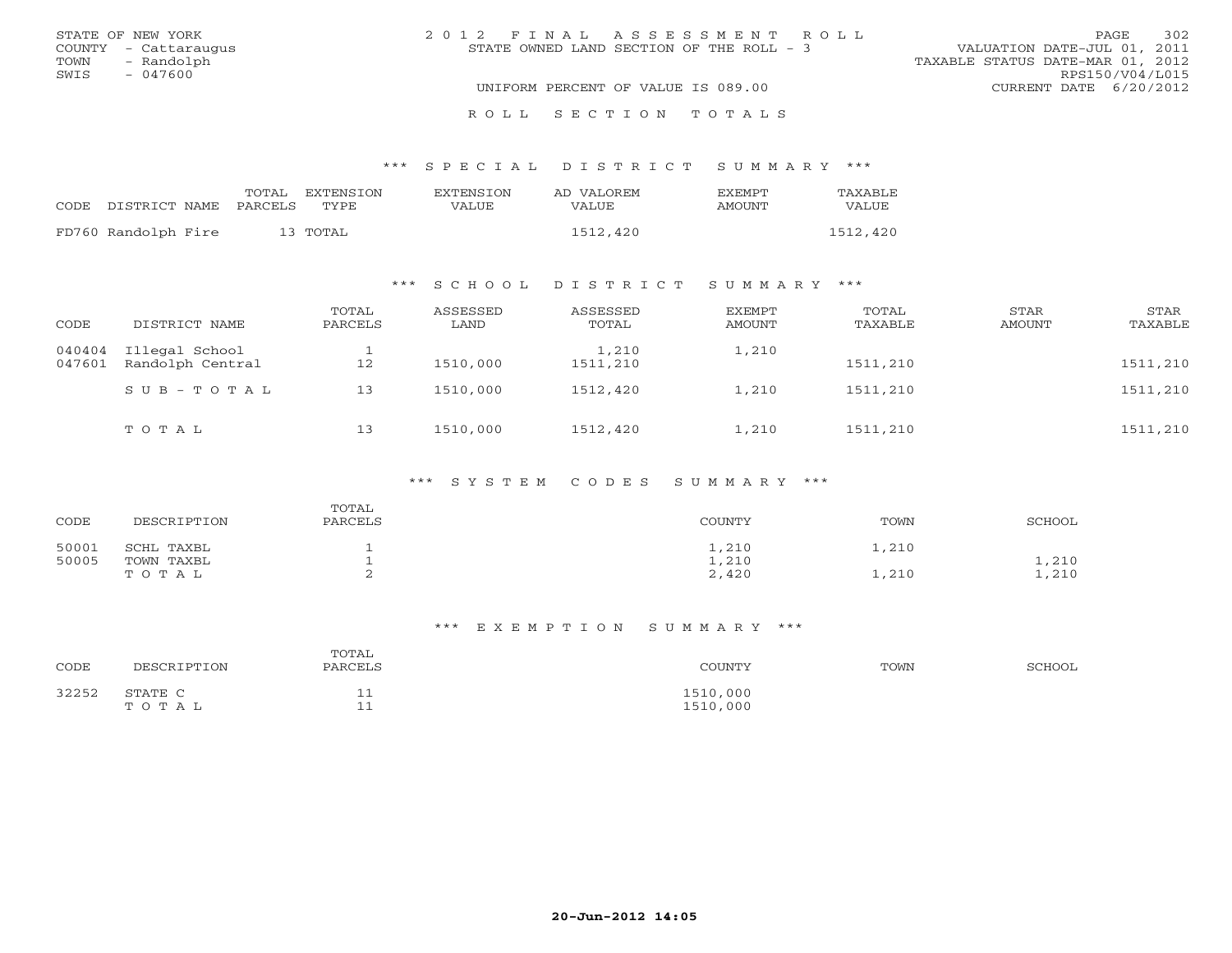| STATE OF NEW YORK    | 2012 FINAL ASSESSMENT ROLL               | 303<br>PAGE                      |
|----------------------|------------------------------------------|----------------------------------|
| COUNTY - Cattaraugus | STATE OWNED LAND SECTION OF THE ROLL - 3 | VALUATION DATE-JUL 01, 2011      |
| - Randolph<br>TOWN   |                                          | TAXABLE STATUS DATE-MAR 01, 2012 |
| SWIS<br>$-047600$    |                                          | RPS150/V04/L015                  |
|                      | UNIFORM PERCENT OF VALUE IS 089.00       | CURRENT DATE 6/20/2012           |
|                      | ROLL SECTION TOTALS                      |                                  |

| <b>ROLL</b> |                         | <b>TOTAL</b> | <b>GERSSED</b> | <b>CORCORT</b> |        | TAXABLE | TAXABLE       | STAR    |
|-------------|-------------------------|--------------|----------------|----------------|--------|---------|---------------|---------|
| <b>SEC</b>  | ־סים הר                 | PARCELL      | LAND           | TOTAL          | COUNTY | TOWN    | <b>SCHOOL</b> | TAXABLE |
|             | . OWNED LAND<br>RT∆TF . | — <i>—</i>   | 510,000        | $-12,420$      |        |         | 210<br>51     | 210     |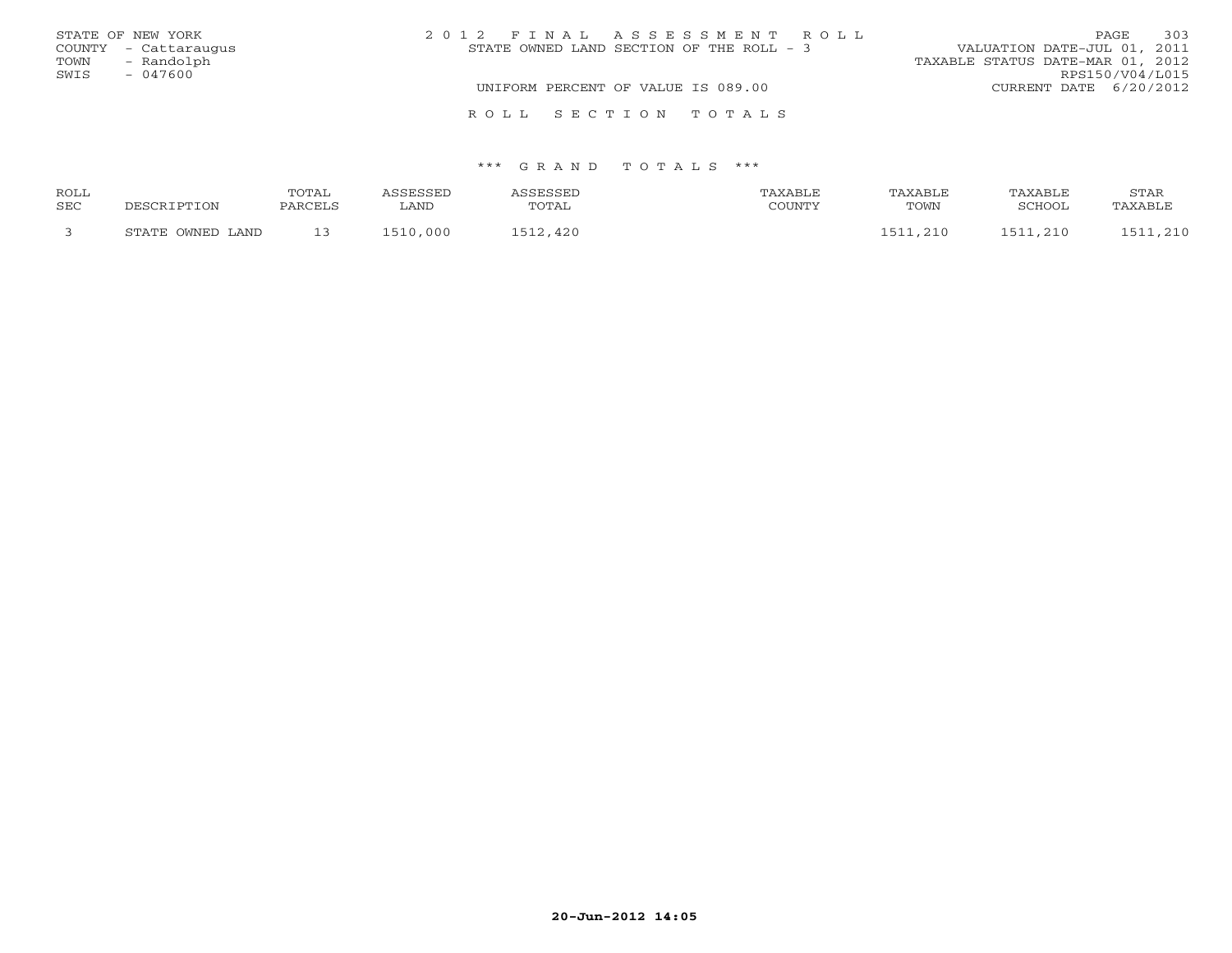# STATE OF NEW YORK 2 0 1 2 F I N A L A S S E S S M E N T R O L L PAGE 304 COUNTY - Cattaraugus SPECIAL FRANCHISE SECTION OF THE ROLL - 5 VALUATION DATE-JUL 01, 2011 TOWN - Randolph TAX MAP NUMBER SEQUENCE TAXABLE STATUS DATE-MAR 01, 2012 SWIS - 047600 UNIFORM PERCENT OF VALUE IS 089.00UNIFORM PERCENT OF VALUE IS 089.00

| TAX MAP PARCEL NUMBER                                                                                                                                                                                                                                                   |                                                                                                                               |        |                                                                                                                                                                                                                                                    | PROPERTY LOCATION & CLASS ASSESSMENT EXEMPTION CODE---------------COUNTY-------TOWN-----SCHOOL                                                                                                                                                                                                                                                                                                                                                                                      |  |
|-------------------------------------------------------------------------------------------------------------------------------------------------------------------------------------------------------------------------------------------------------------------------|-------------------------------------------------------------------------------------------------------------------------------|--------|----------------------------------------------------------------------------------------------------------------------------------------------------------------------------------------------------------------------------------------------------|-------------------------------------------------------------------------------------------------------------------------------------------------------------------------------------------------------------------------------------------------------------------------------------------------------------------------------------------------------------------------------------------------------------------------------------------------------------------------------------|--|
|                                                                                                                                                                                                                                                                         |                                                                                                                               |        |                                                                                                                                                                                                                                                    |                                                                                                                                                                                                                                                                                                                                                                                                                                                                                     |  |
|                                                                                                                                                                                                                                                                         |                                                                                                                               |        |                                                                                                                                                                                                                                                    | $\begin{tabular}{lllllll} \multicolumn{2}{l}{{\small\sc{CURRENT}}}& $\text{MME}$ & $\text{SCHOOL} & $\text{DISTRICT}$ & $\text{LAND}$ & $\text{TAX} & $\text{DESCRIPTION}$ & $\text{TAXABLE} & $\text{VALUE}$ \\ & $\text{CURRENT} & $\text{ADDRES} & $\text{ADDRES} & $\text{PACCOUNT} & $\text{NO}$. \\ & $\text{VARENT} & $\text{ADDRES} & $\text{ADDRES} & $\text{PACCOUNT} & $\text{NO}$. \\ & $\text{PAKCEL} & $\text{SIZE/GRID} & $\text{COORD}$ & $\text{TOTAL}$ & $\text{$ |  |
|                                                                                                                                                                                                                                                                         |                                                                                                                               |        |                                                                                                                                                                                                                                                    |                                                                                                                                                                                                                                                                                                                                                                                                                                                                                     |  |
|                                                                                                                                                                                                                                                                         | Special Franchise                                                                                                             |        |                                                                                                                                                                                                                                                    | 1118                                                                                                                                                                                                                                                                                                                                                                                                                                                                                |  |
| National Fuel Gas Dist<br>Attn: Real Proporty T                                                                                                                                                                                                                         |                                                                                                                               |        | COUNTY TAXABLE VALUE 96,614<br>TOWN TAXABLE VALUE 96,614<br>SCHOOL TAXABLE VALUE 96,614                                                                                                                                                            |                                                                                                                                                                                                                                                                                                                                                                                                                                                                                     |  |
|                                                                                                                                                                                                                                                                         |                                                                                                                               |        |                                                                                                                                                                                                                                                    |                                                                                                                                                                                                                                                                                                                                                                                                                                                                                     |  |
| Attn: Real Property Tax Depart Randolph Village 96,614                                                                                                                                                                                                                  |                                                                                                                               |        |                                                                                                                                                                                                                                                    |                                                                                                                                                                                                                                                                                                                                                                                                                                                                                     |  |
|                                                                                                                                                                                                                                                                         |                                                                                                                               |        |                                                                                                                                                                                                                                                    |                                                                                                                                                                                                                                                                                                                                                                                                                                                                                     |  |
|                                                                                                                                                                                                                                                                         |                                                                                                                               |        |                                                                                                                                                                                                                                                    |                                                                                                                                                                                                                                                                                                                                                                                                                                                                                     |  |
| 6363 Main St $\begin{array}{ccc} 1.0000 - Random & 1.0000 - 0.0000 - 0.0000 - 0.0000 - 0.0000 - 0.0000 - 0.0000 - 0.0000 - 0.0000 - 0.0000 - 0.0000 - 0.0000 - 0.0000 - 0.0000 - 0.0000 - 0.0000 - 0.0000 - 0.0000 - 0.0000 - 0.0000 - 0.0000 - 0.0000 - 0.0000 - 0.00$ |                                                                                                                               |        |                                                                                                                                                                                                                                                    |                                                                                                                                                                                                                                                                                                                                                                                                                                                                                     |  |
|                                                                                                                                                                                                                                                                         |                                                                                                                               |        |                                                                                                                                                                                                                                                    |                                                                                                                                                                                                                                                                                                                                                                                                                                                                                     |  |
|                                                                                                                                                                                                                                                                         | Special Franchise                                                                                                             |        |                                                                                                                                                                                                                                                    | 1119                                                                                                                                                                                                                                                                                                                                                                                                                                                                                |  |
| 576.001-9913-131.600                                                                                                                                                                                                                                                    | 861 Elec & gas                                                                                                                |        | COUNTY TAXABLE VALUE 371,816                                                                                                                                                                                                                       |                                                                                                                                                                                                                                                                                                                                                                                                                                                                                     |  |
| NYS Electric & Gas Corp                                                                                                                                                                                                                                                 | Randolph Centra 047601                                                                                                        | 0 TOWN | TAXABLE VALUE                                                                                                                                                                                                                                      | 371,816                                                                                                                                                                                                                                                                                                                                                                                                                                                                             |  |
| Attn: Utililty Shared Srv Loca Randolph Village 371,816                                                                                                                                                                                                                 |                                                                                                                               |        | SCHOOL TAXABLE VALUE 371,816                                                                                                                                                                                                                       |                                                                                                                                                                                                                                                                                                                                                                                                                                                                                     |  |
|                                                                                                                                                                                                                                                                         |                                                                                                                               |        |                                                                                                                                                                                                                                                    |                                                                                                                                                                                                                                                                                                                                                                                                                                                                                     |  |
|                                                                                                                                                                                                                                                                         |                                                                                                                               |        |                                                                                                                                                                                                                                                    |                                                                                                                                                                                                                                                                                                                                                                                                                                                                                     |  |
|                                                                                                                                                                                                                                                                         |                                                                                                                               |        |                                                                                                                                                                                                                                                    |                                                                                                                                                                                                                                                                                                                                                                                                                                                                                     |  |
|                                                                                                                                                                                                                                                                         |                                                                                                                               |        |                                                                                                                                                                                                                                                    | The contract of the contract of the contract of the contract of the contract of the contract of the contract of<br>New Gloucester, ME 04260 acres 0.01 FD760 Randolph Fire Dist 371,816 TO<br>FULL MARKET VALUE 417,771 WS760 Waters                                                                                                                                                                                                                                                |  |
|                                                                                                                                                                                                                                                                         | Special Franchise                                                                                                             |        |                                                                                                                                                                                                                                                    | 1473                                                                                                                                                                                                                                                                                                                                                                                                                                                                                |  |
| 576.001-9913-132.350                                                                                                                                                                                                                                                    |                                                                                                                               |        |                                                                                                                                                                                                                                                    |                                                                                                                                                                                                                                                                                                                                                                                                                                                                                     |  |
| National Grid                                                                                                                                                                                                                                                           |                                                                                                                               |        |                                                                                                                                                                                                                                                    |                                                                                                                                                                                                                                                                                                                                                                                                                                                                                     |  |
|                                                                                                                                                                                                                                                                         |                                                                                                                               |        |                                                                                                                                                                                                                                                    |                                                                                                                                                                                                                                                                                                                                                                                                                                                                                     |  |
| 300 Erie Blvd West                                                                                                                                                                                                                                                      |                                                                                                                               |        |                                                                                                                                                                                                                                                    |                                                                                                                                                                                                                                                                                                                                                                                                                                                                                     |  |
| Syracuse, NY 13202                                                                                                                                                                                                                                                      |                                                                                                                               |        |                                                                                                                                                                                                                                                    |                                                                                                                                                                                                                                                                                                                                                                                                                                                                                     |  |
|                                                                                                                                                                                                                                                                         |                                                                                                                               |        |                                                                                                                                                                                                                                                    |                                                                                                                                                                                                                                                                                                                                                                                                                                                                                     |  |
|                                                                                                                                                                                                                                                                         |                                                                                                                               |        | Special Franchise<br>861 Elec & gas<br>Randolph Centra 047601 0 TOWN TAXABLE VALUE 105<br>Randolph Village 105 SCHOOL TAXABLE VALUE 105<br>1.0000 - Randolph 118 FD760 Randolph Fire Dist 105 TO<br>FULL MARKET VALUE 118 FD760 Randolph           |                                                                                                                                                                                                                                                                                                                                                                                                                                                                                     |  |
|                                                                                                                                                                                                                                                                         |                                                                                                                               |        |                                                                                                                                                                                                                                                    |                                                                                                                                                                                                                                                                                                                                                                                                                                                                                     |  |
|                                                                                                                                                                                                                                                                         | Special Franchise                                                                                                             |        |                                                                                                                                                                                                                                                    | 1117                                                                                                                                                                                                                                                                                                                                                                                                                                                                                |  |
| 576.001-9913-629                                                                                                                                                                                                                                                        | 866 Telephone                                                                                                                 |        | COUNTY TAXABLE VALUE 163,018                                                                                                                                                                                                                       |                                                                                                                                                                                                                                                                                                                                                                                                                                                                                     |  |
| Windstream New York Inc                                                                                                                                                                                                                                                 |                                                                                                                               |        |                                                                                                                                                                                                                                                    |                                                                                                                                                                                                                                                                                                                                                                                                                                                                                     |  |
| Attn: Rash #503-32-1090                                                                                                                                                                                                                                                 |                                                                                                                               |        |                                                                                                                                                                                                                                                    |                                                                                                                                                                                                                                                                                                                                                                                                                                                                                     |  |
| PO Box 260888                                                                                                                                                                                                                                                           |                                                                                                                               |        |                                                                                                                                                                                                                                                    |                                                                                                                                                                                                                                                                                                                                                                                                                                                                                     |  |
| Plano, TX 75026-0888                                                                                                                                                                                                                                                    |                                                                                                                               |        |                                                                                                                                                                                                                                                    |                                                                                                                                                                                                                                                                                                                                                                                                                                                                                     |  |
|                                                                                                                                                                                                                                                                         |                                                                                                                               |        | Example the centra 047601<br>Randolph Centra 047601<br>Randolph Village 163,018<br>163,018<br>163,018<br>2000 - Randolph 163,018<br>2000 - Randolph 163,018<br>2000 - Randolph 163,018<br>2000 - PDF60 Randolph Fire Dist 163,018<br>20,755<br>20, |                                                                                                                                                                                                                                                                                                                                                                                                                                                                                     |  |
|                                                                                                                                                                                                                                                                         |                                                                                                                               |        |                                                                                                                                                                                                                                                    |                                                                                                                                                                                                                                                                                                                                                                                                                                                                                     |  |
|                                                                                                                                                                                                                                                                         | Special Franchise                                                                                                             |        |                                                                                                                                                                                                                                                    | 1217                                                                                                                                                                                                                                                                                                                                                                                                                                                                                |  |
| 576.001-9913-945.280                                                                                                                                                                                                                                                    |                                                                                                                               |        |                                                                                                                                                                                                                                                    |                                                                                                                                                                                                                                                                                                                                                                                                                                                                                     |  |
| Time Warner Cable DTS                                                                                                                                                                                                                                                   |                                                                                                                               |        |                                                                                                                                                                                                                                                    |                                                                                                                                                                                                                                                                                                                                                                                                                                                                                     |  |
| PO Box 7467                                                                                                                                                                                                                                                             |                                                                                                                               |        |                                                                                                                                                                                                                                                    |                                                                                                                                                                                                                                                                                                                                                                                                                                                                                     |  |
| Charlotte, NC 28241-7467                                                                                                                                                                                                                                                |                                                                                                                               |        |                                                                                                                                                                                                                                                    |                                                                                                                                                                                                                                                                                                                                                                                                                                                                                     |  |
|                                                                                                                                                                                                                                                                         |                                                                                                                               |        |                                                                                                                                                                                                                                                    |                                                                                                                                                                                                                                                                                                                                                                                                                                                                                     |  |
|                                                                                                                                                                                                                                                                         | nandolph and black between the DB760 Debt Services<br>ACRES 0.01 FD760 Randolph F<br>FULL MARKET VALUE 85,560 MS760 Matershed |        | CHOOL TAAADLE VALUE<br>DB760 Debt Service 76,148 TO<br>FD760 Randolph Fire Dist 76,148 TO<br>WS760 Watershed 15,230 TO                                                                                                                             |                                                                                                                                                                                                                                                                                                                                                                                                                                                                                     |  |
|                                                                                                                                                                                                                                                                         |                                                                                                                               |        |                                                                                                                                                                                                                                                    |                                                                                                                                                                                                                                                                                                                                                                                                                                                                                     |  |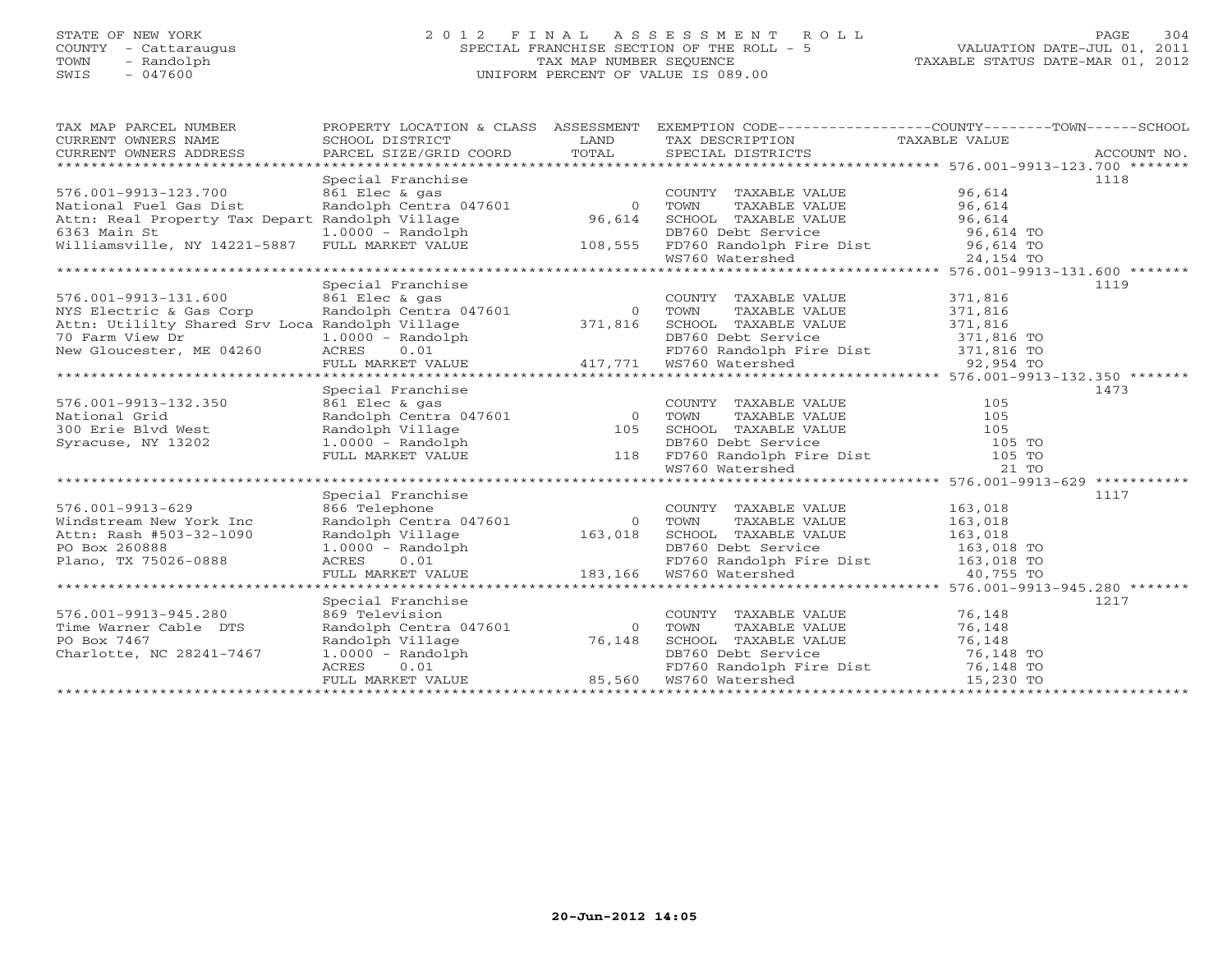# STATE OF NEW YORK 2 0 1 2 F I N A L A S S E S S M E N T R O L L PAGE 305 COUNTY - Cattaraugus SPECIAL FRANCHISE SECTION OF THE ROLL - 5 VALUATION DATE-JUL 01, 2011 TOWN - Randolph TAX MAP NUMBER SEQUENCE TAXABLE STATUS DATE-MAR 01, 2012 SWIS - 047600 UNIFORM PERCENT OF VALUE IS 089.00UNIFORM PERCENT OF VALUE IS 089.00

| TAX MAP PARCEL NUMBER<br>CURRENT OWNERS NAME                                                                                                                                                                                           | SCHOOL DISTRICT                                      | LAND           | TAX DESCRIPTION                                                                                                                                 | PROPERTY LOCATION & CLASS ASSESSMENT EXEMPTION CODE----------------COUNTY-------TOWN------SCHOOL<br>TAXABLE VALUE |
|----------------------------------------------------------------------------------------------------------------------------------------------------------------------------------------------------------------------------------------|------------------------------------------------------|----------------|-------------------------------------------------------------------------------------------------------------------------------------------------|-------------------------------------------------------------------------------------------------------------------|
| CURRENT OWNERS ADDRESS                                                                                                                                                                                                                 | PARCEL SIZE/GRID COORD                               | TOTAL          | SPECIAL DISTRICTS                                                                                                                               | ACCOUNT NO.                                                                                                       |
|                                                                                                                                                                                                                                        | Special Franchise                                    |                |                                                                                                                                                 | 1128                                                                                                              |
| 576.003-9913-123.700                                                                                                                                                                                                                   |                                                      |                | COUNTY TAXABLE VALUE                                                                                                                            | 8,775                                                                                                             |
| National Fuel Gas Dist                                                                                                                                                                                                                 | andolph Centra 047601<br>East Randolph Centra 047601 | 0 TOWN         | TAXABLE VALUE                                                                                                                                   | 8,775                                                                                                             |
| Attn: Real Property Tax Depart East Randolph - Village 8,775 SCHOOL TAXABLE VALUE                                                                                                                                                      |                                                      |                |                                                                                                                                                 | 8,775                                                                                                             |
| 6363 Main St                                                                                                                                                                                                                           | $1.0000 - Random$                                    |                |                                                                                                                                                 | 8,775 TO                                                                                                          |
| Williamsville, NY 14221-5887 FULL MARKET VALUE                                                                                                                                                                                         |                                                      | 9,860          | FD760 Randolph Fire Dist<br>LT760 Light Dist<br>RF760 Refuse                                                                                    | $8,775$ TO                                                                                                        |
|                                                                                                                                                                                                                                        |                                                      |                | RF760 Refuse                                                                                                                                    | 8,775 TO                                                                                                          |
|                                                                                                                                                                                                                                        |                                                      |                |                                                                                                                                                 |                                                                                                                   |
|                                                                                                                                                                                                                                        |                                                      |                |                                                                                                                                                 |                                                                                                                   |
|                                                                                                                                                                                                                                        |                                                      |                |                                                                                                                                                 |                                                                                                                   |
|                                                                                                                                                                                                                                        | Special Franchise                                    |                |                                                                                                                                                 | 1129                                                                                                              |
| 576.003-9913-131.600                                                                                                                                                                                                                   | 861 Elec & gas                                       |                | COUNTY TAXABLE VALUE 73,397<br>TOWN TAXABLE VALUE 73,397                                                                                        |                                                                                                                   |
|                                                                                                                                                                                                                                        |                                                      | $\overline{0}$ | TOWN<br>TAXABLE VALUE                                                                                                                           | 73,397                                                                                                            |
|                                                                                                                                                                                                                                        |                                                      |                | SCHOOL TAXABLE VALUE                                                                                                                            | 73,397                                                                                                            |
|                                                                                                                                                                                                                                        |                                                      |                |                                                                                                                                                 | 73,397 TO                                                                                                         |
|                                                                                                                                                                                                                                        |                                                      |                | FD760 Randolph Fire Dist<br>LT760 Light Dist<br>PF760 Bofuse                                                                                    | 73,397 TO                                                                                                         |
|                                                                                                                                                                                                                                        |                                                      |                | RF760 Refuse                                                                                                                                    | 73,397 TO                                                                                                         |
|                                                                                                                                                                                                                                        |                                                      |                |                                                                                                                                                 |                                                                                                                   |
| 576.003-9913-131.600 861 Elec & gas<br>NYS Electric & Gas Corp Randolph Centra 047601 0<br>Attn: Utililty Shared Srv Loca East Randolph 73,397<br>Freeport Bldg 1.0000 - Randolph 70 Farm View Dr ACRES 0.01<br>New Gloucester, ME 042 |                                                      |                | SR760 Snow Removal 5 73,397 TO<br>WS760 Watershed 5 18 349 TO<br>WS760 Watershed                                                                | 18,349 TO                                                                                                         |
|                                                                                                                                                                                                                                        |                                                      |                |                                                                                                                                                 |                                                                                                                   |
|                                                                                                                                                                                                                                        | Special Franchise                                    |                |                                                                                                                                                 | 1127                                                                                                              |
| $576.003 - 9913 - 629$                                                                                                                                                                                                                 | 866 Telephone                                        |                | COUNTY TAXABLE VALUE                                                                                                                            | 77,043                                                                                                            |
| Windstream New York, Inc                                                                                                                                                                                                               | Randolph Centra 047601                               | $\overline{0}$ | TOWN<br>TAXABLE VALUE                                                                                                                           | 77,043                                                                                                            |
| Attn: Rash #503-32-1090                                                                                                                                                                                                                | East Randolph - Village 77,043                       |                | SCHOOL TAXABLE VALUE                                                                                                                            | 77,043                                                                                                            |
| PO Box 260888                                                                                                                                                                                                                          | $1.0000 - Random$                                    |                | SCHOOL TAXABLE VALUE<br>FD760 Randolph Fire Dist                                                                                                | 77,043 TO                                                                                                         |
| Plano, TX 75026-0888                                                                                                                                                                                                                   | FULL MARKET VALUE                                    | 86,565         | LT760 Light Dist                                                                                                                                | 77,043 TO                                                                                                         |
|                                                                                                                                                                                                                                        |                                                      |                | RF760 Refuse                                                                                                                                    | 77,043 TO<br>77.043 TO                                                                                            |
|                                                                                                                                                                                                                                        |                                                      |                |                                                                                                                                                 | 77,043 TO                                                                                                         |
|                                                                                                                                                                                                                                        |                                                      |                | SR760 Snow Removal<br>WS760 Watershed                                                                                                           | 19,261 TO                                                                                                         |
|                                                                                                                                                                                                                                        |                                                      |                |                                                                                                                                                 |                                                                                                                   |
|                                                                                                                                                                                                                                        | Special Franchise                                    |                |                                                                                                                                                 | 1228                                                                                                              |
| 576.003-9913-945.280                                                                                                                                                                                                                   | 869 Television                                       |                | COUNTY TAXABLE VALUE 25,972                                                                                                                     |                                                                                                                   |
| Time Warner Cable DTS                                                                                                                                                                                                                  |                                                      |                | 0        TOWN            TAXABLE   VALUE<br>5.972         SCHOOL       TAXABLE   VALUE                                                          | 25,972<br>25,972                                                                                                  |
| PO Box 7467                                                                                                                                                                                                                            |                                                      |                | SCHOOL TAXABLE VALUE                                                                                                                            |                                                                                                                   |
| Charlotte, NC 28241-7467                                                                                                                                                                                                               | $1.0000 - Random$                                    |                |                                                                                                                                                 |                                                                                                                   |
|                                                                                                                                                                                                                                        | ACRES<br>0.01                                        |                |                                                                                                                                                 |                                                                                                                   |
|                                                                                                                                                                                                                                        | FULL MARKET VALUE                                    | 29,182         | EXECUTE THANK THE DIST<br>FD760 Randolph Fire Dist<br>IT760 Light Dist<br>RF760 Refuse<br>SR760 Snow Removal<br>SR760 Snow Removal<br>25,972 TO |                                                                                                                   |
|                                                                                                                                                                                                                                        |                                                      |                |                                                                                                                                                 |                                                                                                                   |
|                                                                                                                                                                                                                                        |                                                      |                | WS760 Watershed                                                                                                                                 | 5,194 TO                                                                                                          |
|                                                                                                                                                                                                                                        |                                                      |                |                                                                                                                                                 |                                                                                                                   |
|                                                                                                                                                                                                                                        | Special Franchise                                    |                |                                                                                                                                                 | 1037                                                                                                              |
|                                                                                                                                                                                                                                        |                                                      |                | COUNTY TAXABLE VALUE 17,610                                                                                                                     |                                                                                                                   |
|                                                                                                                                                                                                                                        |                                                      |                | TOWN<br>TAXABLE VALUE                                                                                                                           | 17,610                                                                                                            |
|                                                                                                                                                                                                                                        |                                                      |                |                                                                                                                                                 |                                                                                                                   |
| 576.089-9913-123.700 861 Elec & gas<br>National Fuel Gas Dist Randolph Centra 047601 0<br>Attn: Real Property Tax Depart Randolph Town 17,610<br>6363 Main St 1.0000 - Randolph<br>Williamsville, NY 14221-5887 FULL MARKET VALUE 19,7 |                                                      |                |                                                                                                                                                 |                                                                                                                   |
|                                                                                                                                                                                                                                        |                                                      |                | FD760 Randolph Fire Dist $17,610$<br>WS760 Watershed $17,610$ TO<br>WS760 Watershed $2,520$ To                                                  |                                                                                                                   |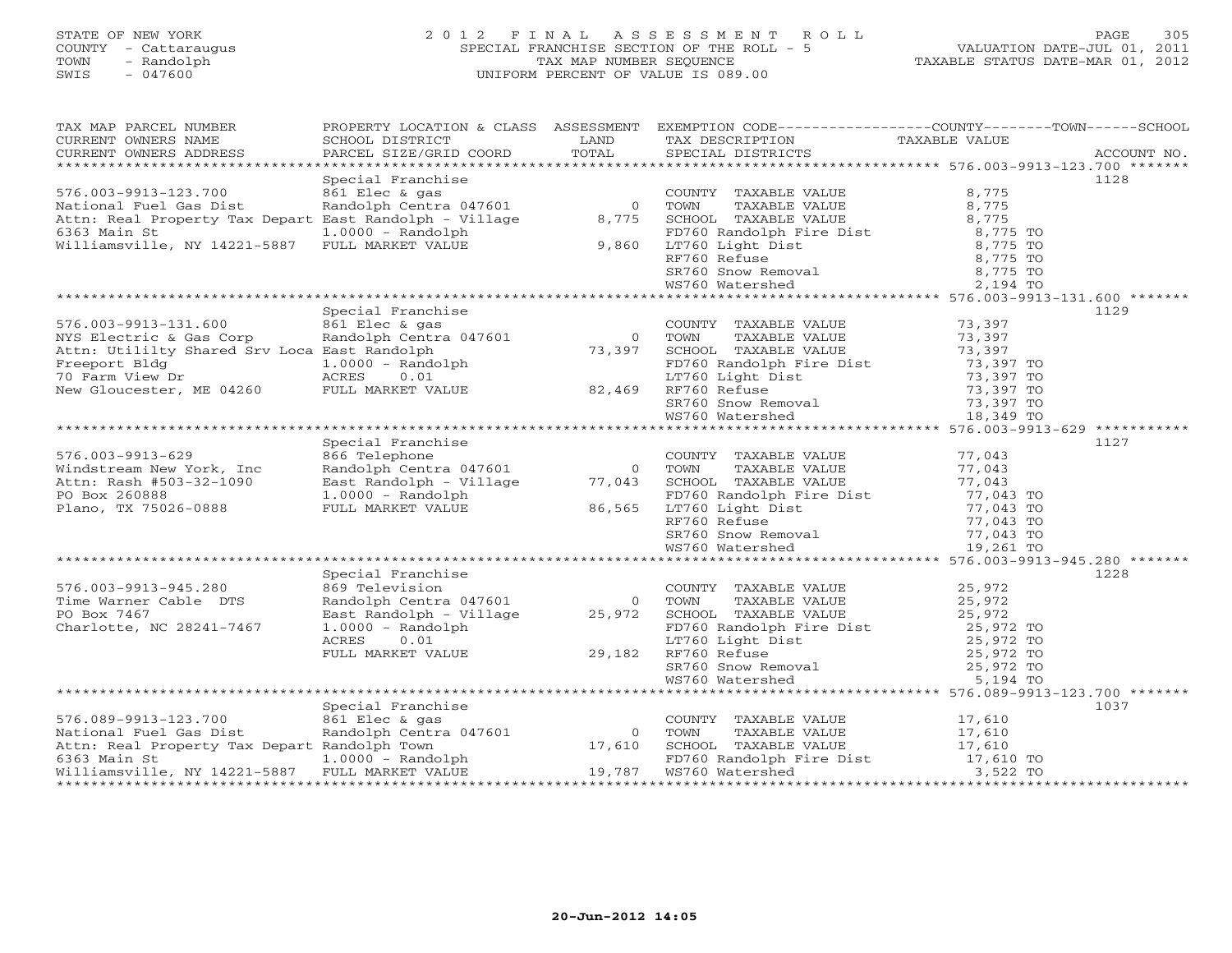# STATE OF NEW YORK 2 0 1 2 F I N A L A S S E S S M E N T R O L L PAGE 306 COUNTY - Cattaraugus SPECIAL FRANCHISE SECTION OF THE ROLL - 5 VALUATION DATE-JUL 01, 2011 TOWN - Randolph TAX MAP NUMBER SEQUENCE TAXABLE STATUS DATE-MAR 01, 2012 SWIS - 047600 UNIFORM PERCENT OF VALUE IS 089.00UNIFORM PERCENT OF VALUE IS 089.00

| TAX MAP PARCEL NUMBER                               | PROPERTY LOCATION & CLASS ASSESSMENT |                |                                                                | EXEMPTION CODE----------------COUNTY-------TOWN------SCHOOL                                                                                                                                                                          |
|-----------------------------------------------------|--------------------------------------|----------------|----------------------------------------------------------------|--------------------------------------------------------------------------------------------------------------------------------------------------------------------------------------------------------------------------------------|
| CURRENT OWNERS NAME                                 | SCHOOL DISTRICT                      | LAND           | TAX DESCRIPTION TAXABLE VALUE                                  |                                                                                                                                                                                                                                      |
| CURRENT OWNERS ADDRESS PARCEL SIZE/GRID COORD TOTAL |                                      |                | SPECIAL DISTRICTS                                              | ACCOUNT NO.                                                                                                                                                                                                                          |
|                                                     |                                      |                |                                                                |                                                                                                                                                                                                                                      |
|                                                     | Special Franchise                    |                |                                                                | 1039                                                                                                                                                                                                                                 |
| 576.089-9913-131.600                                | 861 Elec & gas                       |                | COUNTY TAXABLE VALUE 11,885                                    |                                                                                                                                                                                                                                      |
| NYS Electric & Gas Corp                             | Randolph Centra 047601 0             |                | TAXABLE VALUE 11,885<br>TOWN                                   |                                                                                                                                                                                                                                      |
| Attn: Utility Shared Srv Local Randolph Town        |                                      | 11,885         | SCHOOL TAXABLE VALUE 11,885                                    |                                                                                                                                                                                                                                      |
| Freeport Bldg                                       | 1.0000 - Randolph                    |                | FD760 Randolph Fire Dist 11,885 TO<br>WS760 Watershed 2,377 TO |                                                                                                                                                                                                                                      |
|                                                     |                                      |                |                                                                |                                                                                                                                                                                                                                      |
|                                                     |                                      |                |                                                                |                                                                                                                                                                                                                                      |
|                                                     |                                      |                |                                                                | *********************** 576.089-9913-132.500 *******                                                                                                                                                                                 |
|                                                     | Special Franchise                    |                |                                                                | 1038                                                                                                                                                                                                                                 |
| 576.089-9913-132.500                                | 861 Elec & gas                       |                | COUNTY TAXABLE VALUE                                           | 444,138                                                                                                                                                                                                                              |
| National Grid                                       | Randolph Centra 047601 0             |                | TAXABLE VALUE<br>TOWN                                          | 444,138                                                                                                                                                                                                                              |
| 300 Erie Blvd West                                  | Randolph Town                        | 444,138        | SCHOOL TAXABLE VALUE 444,138                                   |                                                                                                                                                                                                                                      |
| Syracuse, NY 13202                                  |                                      |                |                                                                |                                                                                                                                                                                                                                      |
|                                                     |                                      |                |                                                                | 300 ETIE BIVO WEST<br>Syracuse, NY 13202 1.0000 - Randolph Fire Dist 11.000 - 2.0000 - 2.0000 - 2.0000 - 2.0000 - 2.0000 - 2.0000 - 2<br>FULL MARKET VALUE 499,031 WS760 Watershed 44,414 TO 44,414 TO 2.000 - 2.0000 - 2.0000 - 2.0 |
|                                                     |                                      |                |                                                                |                                                                                                                                                                                                                                      |
|                                                     | Special Franchise                    |                |                                                                | 1036                                                                                                                                                                                                                                 |
| 576.089-9913-629                                    | 866 Telephone                        |                | COUNTY TAXABLE VALUE                                           | 403,686                                                                                                                                                                                                                              |
| Windstream New York, Inc                            | Randolph Centra 047601               | $\overline{0}$ | TAXABLE VALUE<br>TOWN                                          | 403,686                                                                                                                                                                                                                              |
| Attn: Rash #503-32-1090                             | Randolph Town                        | 403,686        | SCHOOL TAXABLE VALUE                                           | 403,686                                                                                                                                                                                                                              |
| PO Box 260888                                       | $1.0000 - Random$                    |                | FD760 Randolph Fire Dist 403,686 TO                            |                                                                                                                                                                                                                                      |
| Plano, TX 75026-0888                                | ACRES 0.01                           | 453,580        | WS760 Watershed                                                | 80,737 TO                                                                                                                                                                                                                            |
|                                                     | FULL MARKET VALUE                    |                |                                                                |                                                                                                                                                                                                                                      |
|                                                     |                                      |                |                                                                | *********************** 576.089-9913-825.510 *******                                                                                                                                                                                 |
|                                                     | Special Franchise                    |                |                                                                | 1033                                                                                                                                                                                                                                 |
| 576.089-9913-825.510 868 Pipeline                   |                                      |                | COUNTY TAXABLE VALUE                                           | 17,553                                                                                                                                                                                                                               |
| Kiantone Pipeline Corp                              | Randolph Centra 047601 0             |                | TAXABLE VALUE<br>TOWN                                          | 17,553                                                                                                                                                                                                                               |
| Attn: United Refining Co Of Pa Randolph Town        |                                      | 17,553         | SCHOOL TAXABLE VALUE                                           | 17,553                                                                                                                                                                                                                               |
| Attn Real Estate Dept 1.0000 - Randolph             |                                      |                | FD760 Randolph Fire Dist 17,553 TO                             |                                                                                                                                                                                                                                      |
| PO Box 599<br><b>Example 2018</b> ACRES             | 0.01                                 |                | WS760 Watershed 3,511 TO                                       |                                                                                                                                                                                                                                      |
| Warren, PA 16365 FULL MARKET VALUE                  |                                      | 19,722         |                                                                |                                                                                                                                                                                                                                      |
|                                                     |                                      |                |                                                                |                                                                                                                                                                                                                                      |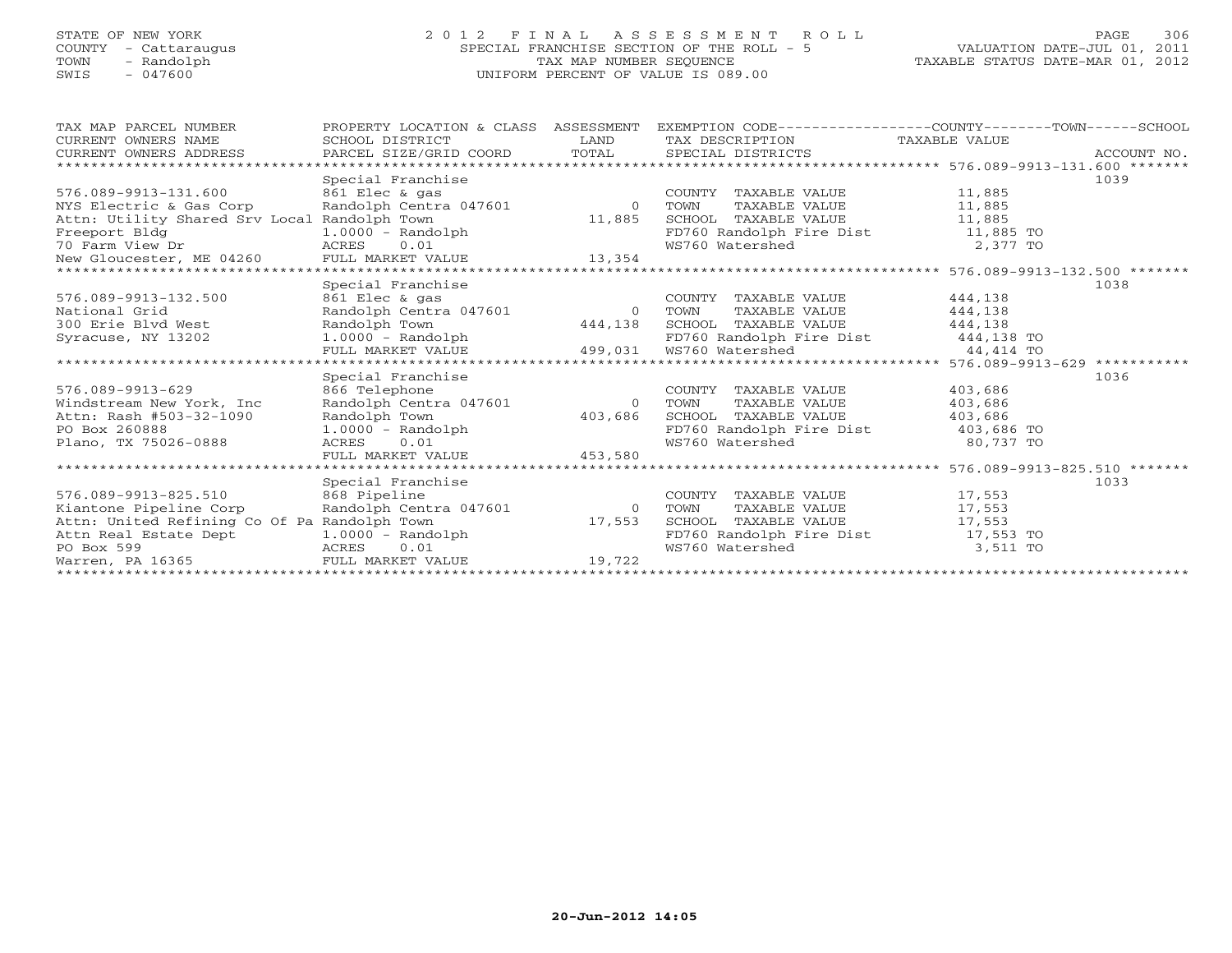| STATE OF NEW YORK |                      | 2012 FINAL ASSESSMENT ROLL                                               | PAGE            | 307 |
|-------------------|----------------------|--------------------------------------------------------------------------|-----------------|-----|
|                   | COUNTY - Cattaraugus | VALUATION DATE-JUL 01, 2011<br>SPECIAL FRANCHISE SECTION OF THE ROLL - 5 |                 |     |
| TOWN              | - Randolph           | TAXABLE STATUS DATE-MAR 01, 2012                                         |                 |     |
| SWIS              | $-047600$            |                                                                          | RPS150/V04/L015 |     |
|                   |                      | UNIFORM PERCENT OF VALUE IS 089.00<br>CURRENT DATE 6/20/2012             |                 |     |
|                   |                      |                                                                          |                 |     |

#### R O L L S U B S E C T I O N - - T O T A L S

#### \*\*\* S P E C I A L D I S T R I C T S U M M A R Y \*\*\*

| CODE | DISTRICT NAME       | TOTAL<br>PARCELS | EXTENSION<br>TYPE | EXTENSION<br><b>VALUE</b> | AD VALOREM<br>VALUE | EXEMPT<br>AMOUNT | TAXABLE<br>VALUE |
|------|---------------------|------------------|-------------------|---------------------------|---------------------|------------------|------------------|
|      | DB760 Debt Service  |                  | 5 TOTAL           |                           | 707,701             |                  | 707,701          |
|      | FD760 Randolph Fire |                  | 14 TOTAL          |                           | 1787,760            |                  | 1787,760         |
|      | LT760 Light Dist    |                  | 4 TOTAL           |                           | 185,187             |                  | 185,187          |
|      | RF760 Refuse        |                  | 4 TOTAL           |                           | 185,187             |                  | 185,187          |
|      | SR760 Snow Removal  |                  | 4 TOTAL           |                           | 185,187             |                  | 185,187          |
|      | WS760 Watershed     |                  | 14 TOTAL          |                           | 352,673             |                  | 352,673          |

#### \*\*\* S C H O O L D I S T R I C T S U M M A R Y \*\*\*

| CODE   | DISTRICT NAME    | TOTAL<br>PARCELS | ASSESSED<br>LAND | ASSESSED<br>TOTAL | EXEMPT<br>AMOUNT | TOTAL<br>TAXABLE | STAR<br>AMOUNT | STAR<br>TAXABLE |
|--------|------------------|------------------|------------------|-------------------|------------------|------------------|----------------|-----------------|
| 047601 | Randolph Central | 14               |                  | 1787,760          |                  | 1787,760         |                | 1787,760        |
|        | SUB-TOTAL        | 14               |                  | 1787,760          |                  | 1787,760         |                | 1787,760        |
|        | TOTAL            | 14               |                  | 1787,760          |                  | 1787,760         |                | 1787,760        |

#### \*\*\* S Y S T E M C O D E S S U M M A R Y \*\*\*

## NO SYSTEM EXEMPTIONS AT THIS LEVEL

### \*\*\* E X E M P T I O N S U M M A R Y \*\*\*

#### NO EXEMPTIONS AT THIS LEVEL

| <b>ROLL</b> |                                   | TOTAL          |      |              | <b>\XABLF</b> | <b>TAXABLF</b> | <b>FAXABI</b> F | STAR        |
|-------------|-----------------------------------|----------------|------|--------------|---------------|----------------|-----------------|-------------|
| SEC         |                                   | <b>PARCEI</b>  | ∟AND | <b>TOTAL</b> | COLINITY      | TOWN           | RUHUUL          | TAXABLI     |
|             | <b>FRANCHICE</b><br>З ⊅ ┰∩ ⊤ ∆ Т. | $\overline{a}$ |      | 787<br>760   | ,760<br>707   | 1787,760       | 1787,760        | ,760<br>707 |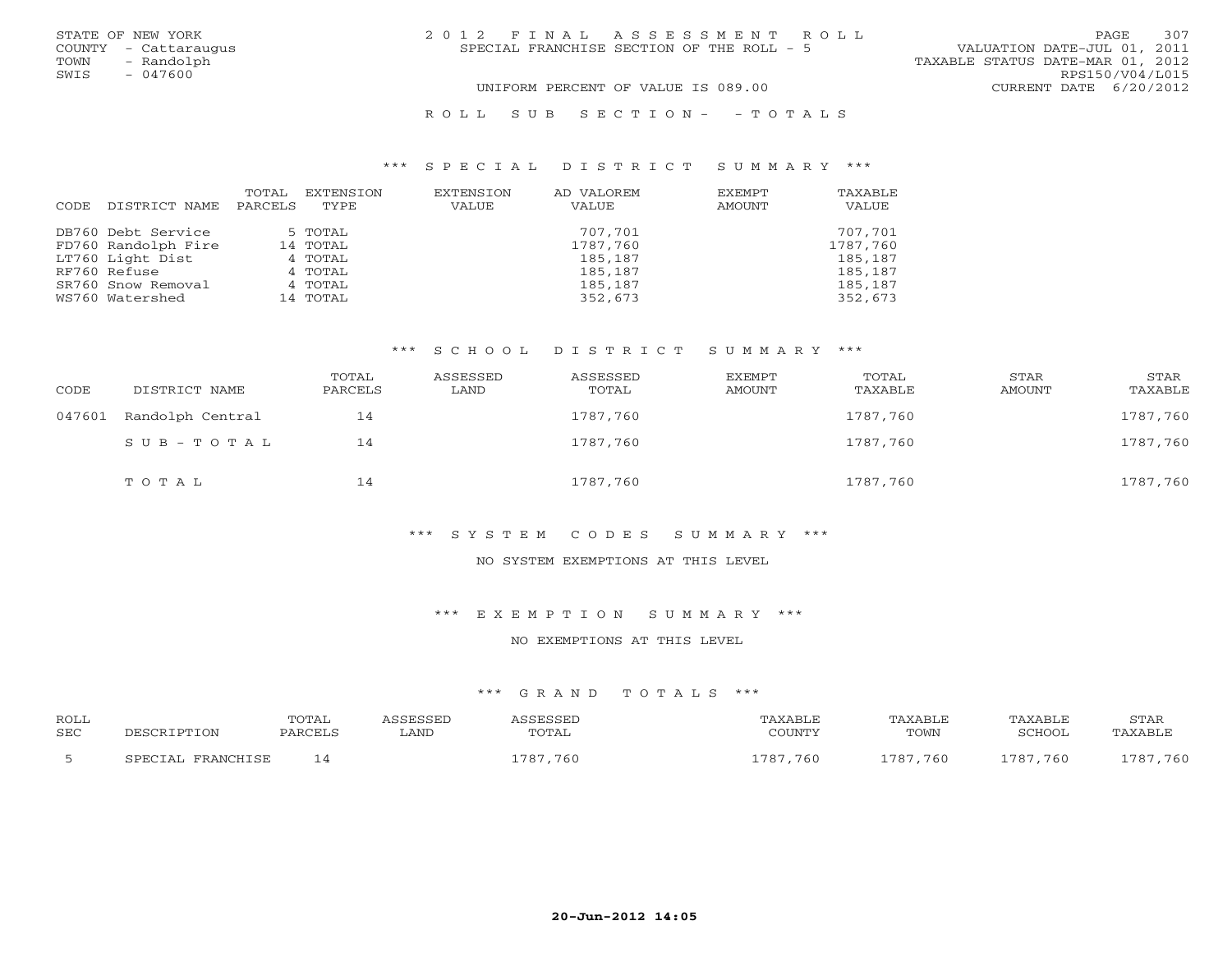|      | STATE OF NEW YORK    | 2012 FINAL ASSESSMENT ROLL                |                                  |                        | PAGE. | 308 |
|------|----------------------|-------------------------------------------|----------------------------------|------------------------|-------|-----|
|      | COUNTY - Cattaraugus | SPECIAL FRANCHISE SECTION OF THE ROLL - 5 | VALUATION DATE-JUL 01, 2011      |                        |       |     |
| TOWN | - Randolph           |                                           | TAXABLE STATUS DATE-MAR 01, 2012 |                        |       |     |
| SWIS | $-047600$            | UNIFORM PERCENT OF VALUE IS 089.00        |                                  | RPS150/V04/L015        |       |     |
|      |                      |                                           |                                  | CURRENT DATE 6/20/2012 |       |     |
|      |                      |                                           |                                  |                        |       |     |

#### R O L L S E C T I O N T O T A L S

#### \*\*\* S P E C I A L D I S T R I C T S U M M A R Y \*\*\*

| CODE | DISTRICT NAME       | TOTAL<br>PARCELS | EXTENSION<br>TYPE. | EXTENSION<br>VALUE | AD VALOREM<br>VALUE | EXEMPT<br>AMOUNT | TAXABLE<br>VALUE |
|------|---------------------|------------------|--------------------|--------------------|---------------------|------------------|------------------|
|      | DB760 Debt Service  |                  | 5 TOTAL            |                    | 707,701             |                  | 707,701          |
|      | FD760 Randolph Fire |                  | 14 TOTAL           |                    | 1787,760            |                  | 1787,760         |
|      | LT760 Light Dist    |                  | 4 TOTAL            |                    | 185,187             |                  | 185,187          |
|      | RF760 Refuse        |                  | 4 TOTAL            |                    | 185,187             |                  | 185,187          |
|      | SR760 Snow Removal  |                  | 4 TOTAL            |                    | 185,187             |                  | 185,187          |
|      | WS760 Watershed     |                  | 14 TOTAL           |                    | 352,673             |                  | 352,673          |

#### \*\*\* S C H O O L D I S T R I C T S U M M A R Y \*\*\*

| CODE   | DISTRICT NAME    | TOTAL<br>PARCELS | ASSESSED<br>LAND | ASSESSED<br>TOTAL | EXEMPT<br>AMOUNT | TOTAL<br>TAXABLE | STAR<br>AMOUNT | STAR<br>TAXABLE |
|--------|------------------|------------------|------------------|-------------------|------------------|------------------|----------------|-----------------|
| 047601 | Randolph Central | 14               |                  | 1787,760          |                  | 1787,760         |                | 1787,760        |
|        | $SUB - TO T AL$  | 14               |                  | 1787,760          |                  | 1787,760         |                | 1787,760        |
|        | TOTAL            | 14               |                  | 1787,760          |                  | 1787,760         |                | 1787,760        |

#### \*\*\* S Y S T E M C O D E S S U M M A R Y \*\*\*

## NO SYSTEM EXEMPTIONS AT THIS LEVEL

### \*\*\* E X E M P T I O N S U M M A R Y \*\*\*

#### NO EXEMPTIONS AT THIS LEVEL

| <b>ROLL</b> |                                   | TOTAL          |      |              | <b>\XABLF</b> | <b>TAXABLF</b> | <b>FAXABI</b> F | STAR        |
|-------------|-----------------------------------|----------------|------|--------------|---------------|----------------|-----------------|-------------|
| SEC         |                                   | <b>PARCEI</b>  | ∟AND | <b>TOTAL</b> | COLINITY      | TOWN           | RUHUUL          | TAXABLI     |
|             | <b>FRANCHICE</b><br>З ⊅ ┰∩ ⊤ ∆ Т. | $\overline{a}$ |      | 787<br>760   | ,760<br>707   | 1787,760       | 1787,760        | ,760<br>707 |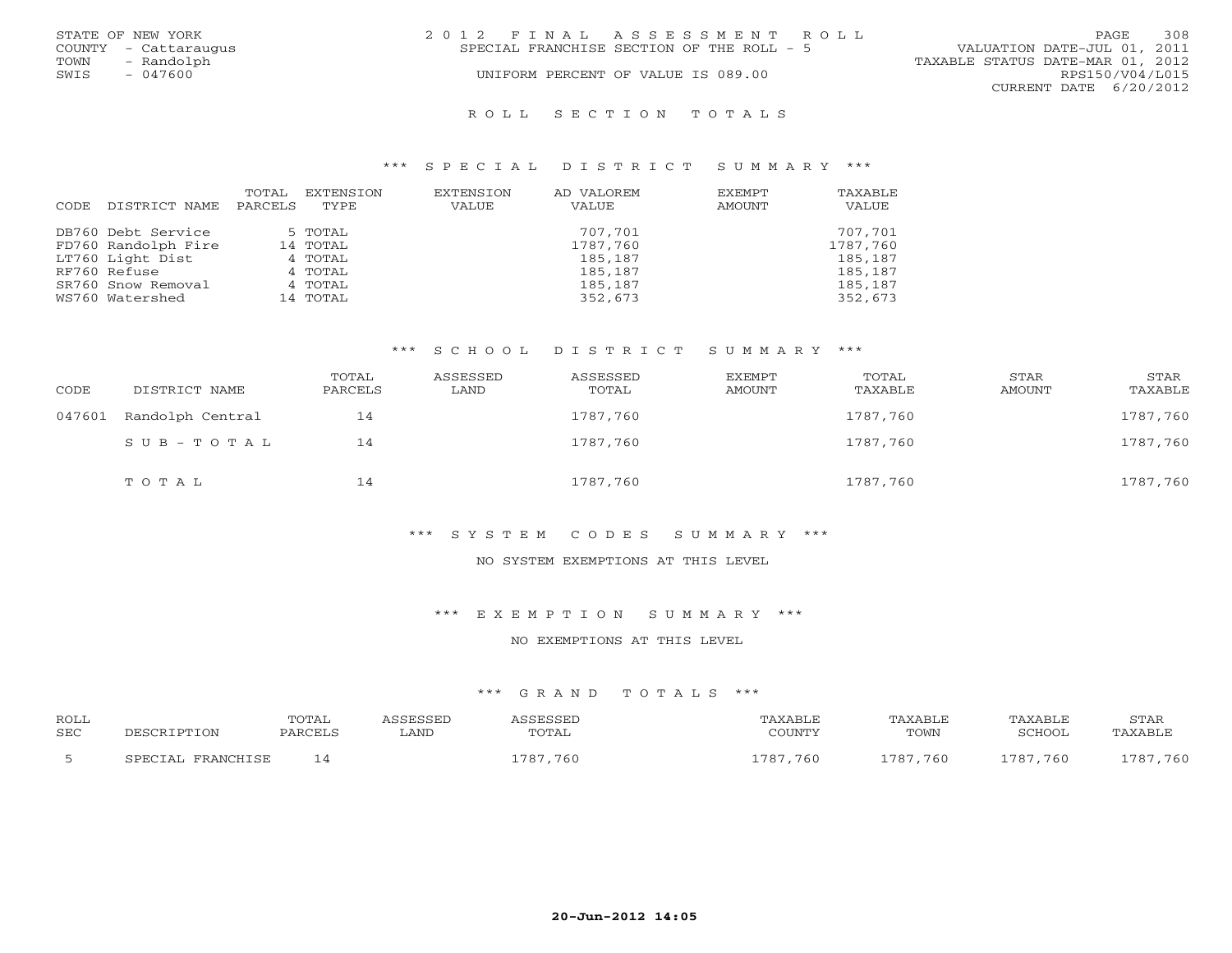# STATE OF NEW YORK 2 0 1 2 F I N A L A S S E S S M E N T R O L L PAGE 309 COUNTY - Cattaraugus UTILITY & R.R. SECTION OF THE ROLL - 6 VALUATION DATE-JUL 01, 2011 TOWN - Randolph TAX MAP NUMBER SEQUENCE TAXABLE STATUS DATE-MAR 01, 2012 SWIS - 047600 UNIFORM PERCENT OF VALUE IS 089.00

| TAX MAP PARCEL NUMBER<br>CURRENT OWNERS NAME<br>CURRENT OWNERS ADDRESS                                                                                                                                                                       | PROPERTY LOCATION & CLASS ASSESSMENT<br>SCHOOL DISTRICT<br>PARCEL SIZE/GRID COORD | LAND<br>TOTAL     | TAX DESCRIPTION<br>SPECIAL DISTRICTS                                                                                        | EXEMPTION CODE-----------------COUNTY-------TOWN------SCHOOL<br>TAXABLE VALUE<br>ACCOUNT NO. |
|----------------------------------------------------------------------------------------------------------------------------------------------------------------------------------------------------------------------------------------------|-----------------------------------------------------------------------------------|-------------------|-----------------------------------------------------------------------------------------------------------------------------|----------------------------------------------------------------------------------------------|
| **********************                                                                                                                                                                                                                       |                                                                                   |                   |                                                                                                                             |                                                                                              |
|                                                                                                                                                                                                                                              | NYS Rte 394                                                                       |                   |                                                                                                                             | 1122                                                                                         |
| $70.054 - 1 - 6$                                                                                                                                                                                                                             | 884 Elec Dist Out                                                                 |                   | COUNTY TAXABLE VALUE                                                                                                        | 5,609                                                                                        |
|                                                                                                                                                                                                                                              |                                                                                   |                   | TAXABLE VALUE                                                                                                               | 5,609                                                                                        |
|                                                                                                                                                                                                                                              |                                                                                   |                   | SCHOOL TAXABLE VALUE                                                                                                        | 5,609                                                                                        |
|                                                                                                                                                                                                                                              |                                                                                   |                   |                                                                                                                             |                                                                                              |
|                                                                                                                                                                                                                                              |                                                                                   |                   |                                                                                                                             |                                                                                              |
| VOLUME 19904-1-0<br>National Fuel Gas Dist<br>National Fuel Gas Dist<br>National Fuel Gas Dist<br>National Property Tax Depar FRNT 157.00 DPTH 99.83<br>EAST-1037624 NRTH-0789622<br>EAST-1037624 NRTH-0789622<br>Millamsville, NY 14221-588 |                                                                                   |                   | CONCORRECTED SERVICE<br>DB760 Debt Service<br>FD760 Randolph Fire Dist<br>WS760 Watershed 1,122 TO<br>6,302 WS760 Watershed |                                                                                              |
| **********************                                                                                                                                                                                                                       |                                                                                   |                   |                                                                                                                             |                                                                                              |
|                                                                                                                                                                                                                                              | Church St                                                                         |                   |                                                                                                                             | 1022                                                                                         |
| $70.063 - 2 - 24$                                                                                                                                                                                                                            | 831 Tele Comm                                                                     |                   | COUNTY TAXABLE VALUE                                                                                                        | 150,200<br>150,200<br>150,200                                                                |
| Windstream New York, Inc                                                                                                                                                                                                                     | Randolph Centra 047601                                                            | 3,000             | TOWN<br>TAXABLE VALUE                                                                                                       |                                                                                              |
| Attn: Rash #503-32-1090                                                                                                                                                                                                                      | 047601                                                                            | 150,200           | SCHOOL TAXABLE VALUE                                                                                                        |                                                                                              |
| PO Box 260888                                                                                                                                                                                                                                | $1.0000 - Random$                                                                 |                   | DB760 Debt Service                                                                                                          | 150,200 TO<br>150,200 TO                                                                     |
| Plano, TX 75026-0888                                                                                                                                                                                                                         | Building #19                                                                      |                   | FD760 Randolph Fire Dist                                                                                                    |                                                                                              |
|                                                                                                                                                                                                                                              | FRNT 49.00 DPTH 79.00                                                             |                   | WS760 Watershed                                                                                                             | 37,550 TO                                                                                    |
|                                                                                                                                                                                                                                              | EAST-1040701 NRTH-0788739                                                         |                   |                                                                                                                             |                                                                                              |
|                                                                                                                                                                                                                                              | FULL MARKET VALUE 168,764                                                         |                   |                                                                                                                             |                                                                                              |
|                                                                                                                                                                                                                                              |                                                                                   |                   |                                                                                                                             | 1355                                                                                         |
|                                                                                                                                                                                                                                              | Main St (Off)                                                                     |                   |                                                                                                                             |                                                                                              |
| 70.072-2-47.1 872 Elec-Substation<br>NYS Electric & Gas Corp Randolph Centra 047601 9,000<br>25,240 125,240                                                                                                                                  |                                                                                   |                   | COUNTY TAXABLE VALUE<br>TOWN TAXABLE VALUE                                                                                  | 125,240<br>125,240<br>125,240                                                                |
|                                                                                                                                                                                                                                              |                                                                                   |                   | SCHOOL TAXABLE VALUE                                                                                                        |                                                                                              |
|                                                                                                                                                                                                                                              |                                                                                   |                   | DB760 Debt Service                                                                                                          |                                                                                              |
| Freedport Bldg<br>70 Farm View Dr<br>New Gloucester, ME 04260<br>New Gloucester, ME 04260<br>TROW 1041544 NPTH 0707410                                                                                                                       |                                                                                   |                   |                                                                                                                             |                                                                                              |
|                                                                                                                                                                                                                                              |                                                                                   |                   | WS760 Watershed                                                                                                             | 125,240 TO                                                                                   |
|                                                                                                                                                                                                                                              | EAST-1041644 NRTH-0787418                                                         |                   |                                                                                                                             |                                                                                              |
|                                                                                                                                                                                                                                              | FULL MARKET VALUE 140,719                                                         |                   |                                                                                                                             |                                                                                              |
|                                                                                                                                                                                                                                              |                                                                                   |                   |                                                                                                                             |                                                                                              |
|                                                                                                                                                                                                                                              | 144 Coldspring St                                                                 |                   |                                                                                                                             | 1210                                                                                         |
| $70.080 - 1 - 6$                                                                                                                                                                                                                             | 872 Elec-Substation                                                               |                   | COUNTY TAXABLE VALUE 500,872<br>TOWN TAXABLE VALUE 500,872<br>SCHOOL TAXABLE VALUE 500,872                                  |                                                                                              |
| NYS Electric & Gas Corp                                                                                                                                                                                                                      | Randolph Centra 047601                                                            | 18,000<br>500,872 |                                                                                                                             |                                                                                              |
| Attn: Utility Shared Srv Local 001746                                                                                                                                                                                                        |                                                                                   |                   |                                                                                                                             |                                                                                              |
| Freedport Bldg                                                                                                                                                                                                                               | $1.0000 - Random$                                                                 |                   | DB760 Debt Service                                                                                                          | 500,872 TO                                                                                   |
| 70 Farm View Dr                                                                                                                                                                                                                              | Coldspring Rd Substation                                                          |                   | FD760 Randolph Fire Dist<br>FD760 Randolph Fire Dist 500,872 TO<br>WS760 Watershed 500,872 TO                               |                                                                                              |
| New Gloucester, ME 04260                                                                                                                                                                                                                     | ACRES<br>4.10                                                                     |                   |                                                                                                                             |                                                                                              |
|                                                                                                                                                                                                                                              | EAST-1042761 NRTH-0784421                                                         |                   |                                                                                                                             |                                                                                              |
|                                                                                                                                                                                                                                              | DEED BOOK 579<br>PG-00481                                                         |                   |                                                                                                                             |                                                                                              |
|                                                                                                                                                                                                                                              | FULL MARKET VALUE                                                                 | 562,778           |                                                                                                                             |                                                                                              |
|                                                                                                                                                                                                                                              |                                                                                   |                   |                                                                                                                             |                                                                                              |
|                                                                                                                                                                                                                                              | Archer Hill Rd                                                                    |                   |                                                                                                                             | 1020                                                                                         |
| $79.001 - 1 - 24.2$                                                                                                                                                                                                                          | 872 Elec-Substation                                                               |                   | COUNTY TAXABLE VALUE                                                                                                        | 84,927                                                                                       |
| National Grid                                                                                                                                                                                                                                | Randolph Centra 047601 6,000                                                      |                   | TAXABLE VALUE<br>TOWN                                                                                                       | 84,927                                                                                       |
| 300 Erie Blvd West<br>Syracuse, NY 13202                                                                                                                                                                                                     | 713408 84,927<br>1.0000 - Randolph<br>S Randolph Substation #32                   |                   | SCHOOL TAXABLE VALUE                                                                                                        | 84,927                                                                                       |
|                                                                                                                                                                                                                                              | S Randolph Substation #32                                                         |                   | FD760 Randolph Fire Dist 64,927 TO<br>WS760 Watershed 16,985 TO                                                             |                                                                                              |
|                                                                                                                                                                                                                                              | FRNT 150.00 DPTH 125.00                                                           |                   |                                                                                                                             |                                                                                              |
|                                                                                                                                                                                                                                              | EAST-1040929 NRTH-0779803                                                         |                   |                                                                                                                             |                                                                                              |
|                                                                                                                                                                                                                                              | PG-00027<br>DEED BOOK 575                                                         |                   |                                                                                                                             |                                                                                              |
|                                                                                                                                                                                                                                              | FULL MARKET VALUE                                                                 | 95,424            |                                                                                                                             |                                                                                              |
|                                                                                                                                                                                                                                              |                                                                                   |                   |                                                                                                                             |                                                                                              |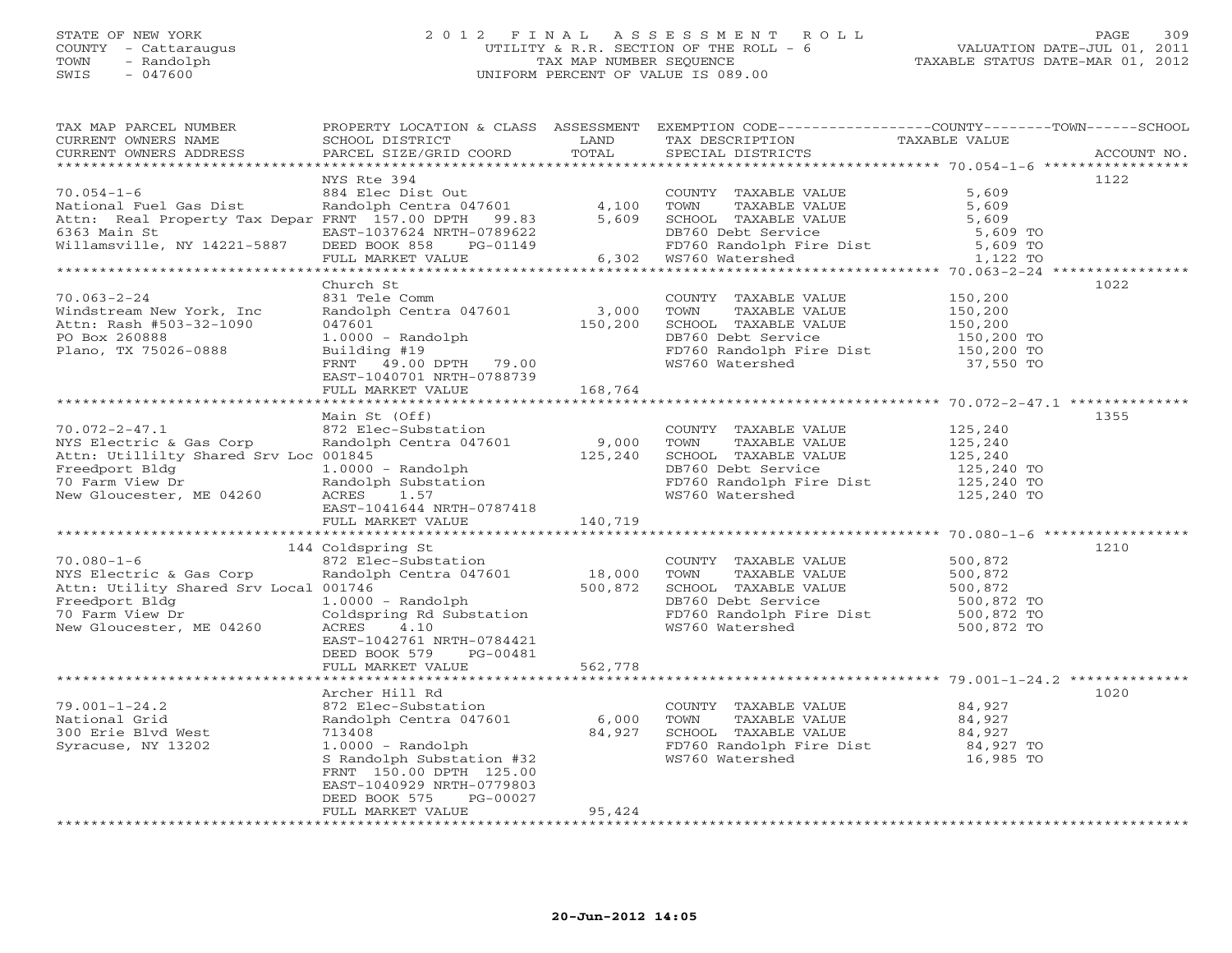# STATE OF NEW YORK 2 0 1 2 F I N A L A S S E S S M E N T R O L L PAGE 310 COUNTY - Cattaraugus UTILITY & R.R. SECTION OF THE ROLL - 6 VALUATION DATE-JUL 01, 2011 TOWN - Randolph TAX MAP NUMBER SEQUENCE TAXABLE STATUS DATE-MAR 01, 2012 SWIS - 047600 UNIFORM PERCENT OF VALUE IS 089.00

| TAX MAP PARCEL NUMBER<br>CURRENT OWNERS NAME                 | SCHOOL DISTRICT                                         | LAND           | TAX DESCRIPTION                                   | PROPERTY LOCATION & CLASS ASSESSMENT EXEMPTION CODE---------------COUNTY-------TOWN------SCHOOL<br>TAXABLE VALUE |
|--------------------------------------------------------------|---------------------------------------------------------|----------------|---------------------------------------------------|------------------------------------------------------------------------------------------------------------------|
| CURRENT OWNERS ADDRESS                                       | PARCEL SIZE/GRID COORD                                  | TOTAL          | SPECIAL DISTRICTS                                 | ACCOUNT NO.                                                                                                      |
|                                                              | Blood Rd                                                |                |                                                   | 1442                                                                                                             |
| $79.002 - 1 - 13.2$                                          | 314 Rural vac<10                                        |                | COUNTY TAXABLE VALUE                              | 3,000                                                                                                            |
| National Grid                                                | Randolph Centra 047601                                  | 3,000          |                                                   |                                                                                                                  |
| 300 Erie Blvd West                                           | Vacant Land                                             | 3,000          |                                                   |                                                                                                                  |
| Syracuse, NY 13202                                           | FRNT 87.10 DPTH 200.00                                  |                | FD760 Randolph Fire Dist 3,000 TO                 |                                                                                                                  |
|                                                              | EAST-1050750 NRTH-0775659                               |                | WS760 Watershed                                   | 600 TO                                                                                                           |
|                                                              | DEED BOOK 00929 PG-00813                                |                |                                                   |                                                                                                                  |
|                                                              | FULL MARKET VALUE                                       | 3,371          |                                                   |                                                                                                                  |
|                                                              |                                                         |                |                                                   |                                                                                                                  |
|                                                              | 3602 Atwood Hill Rd                                     |                |                                                   | 1633                                                                                                             |
| $79.002 - 1 - 22.1/1$                                        |                                                         |                | COUNTY TAXABLE VALUE                              | 187,900                                                                                                          |
| SBA Network II, LLC                                          | os/ Cell Tower<br>Randolph Centra 047601<br>ACRES ACRES | $\overline{0}$ | TOWN<br>TAXABLE VALUE                             | 187,900                                                                                                          |
| Tax Dept.                                                    | ACRES<br>0.01                                           | 187,900        | SCHOOL TAXABLE VALUE                              | 187,900                                                                                                          |
| 5900 Broken Sound Parkway, NW FULL MARKET VALUE              |                                                         | 211,124        | SCHOOL  TAXABLE VALUE<br>FD760 Randolph Fire Dist | $187,900$ TO                                                                                                     |
| Boca Raton, FL 33487-2797                                    |                                                         |                |                                                   |                                                                                                                  |
|                                                              |                                                         |                |                                                   |                                                                                                                  |
|                                                              | Oldro Hill Rd                                           |                |                                                   | 1028                                                                                                             |
| $88.002 - 1 - 12$                                            | 872 Elec-Substation                                     |                | COUNTY TAXABLE VALUE                              | 20,417                                                                                                           |
| NYS Electric & Gas Corp                                      | Randolph Centra 047601                                  | 6,500          | TAXABLE VALUE<br>TOWN                             | 20,417                                                                                                           |
| Attn: Utility Shared Srv Local 001745                        |                                                         | 20,417         | SCHOOL TAXABLE VALUE                              | 20,417                                                                                                           |
| Freedport Bldg                                               | $1.0000 - Random$                                       |                | FD760 Randolph Fire Dist 20,417 TO                |                                                                                                                  |
| 70 Farm View Dr                                              | Carrs Corners Switch Stat                               |                | WS760 Watershed                                   | 4,083 TO                                                                                                         |
| New Gloucester, ME 04260                                     | <b>ACRES</b><br>1.20                                    |                |                                                   |                                                                                                                  |
|                                                              | EAST-1048773 NRTH-0761369                               |                |                                                   |                                                                                                                  |
|                                                              | DEED BOOK 575<br>PG-94                                  |                |                                                   |                                                                                                                  |
|                                                              | FULL MARKET VALUE                                       | 22,940         |                                                   |                                                                                                                  |
|                                                              | Outside Plant                                           |                |                                                   | 1168                                                                                                             |
| 676.001-9913-123.700/288                                     | 885 Gas Outside Pla                                     |                | COUNTY TAXABLE VALUE                              | 308,773                                                                                                          |
| National Fuel Gas Dist                                       | Randolph Centra 047601                                  |                | 0 TOWN<br>TAXABLE VALUE                           | 308,773                                                                                                          |
| Attn: Real Property Tax Depart 888888                        |                                                         | 308,773        | SCHOOL TAXABLE VALUE                              | 308,773                                                                                                          |
| 6363 Main St                                                 | $1.0000 - Random$                                       |                | FD760 Randolph Fire Dist                          | 308,773 TO                                                                                                       |
| Williamsville, NY 14221-5887                                 | ACRES<br>0.01                                           |                | LT760 Light Dist                                  | 308,773 TO                                                                                                       |
|                                                              | FULL MARKET VALUE 346,936 RF760 Refuse                  |                |                                                   | 308,773 TO<br>308,773 TO<br>308,773 TO                                                                           |
|                                                              |                                                         |                | SR760 Snow Removal                                |                                                                                                                  |
|                                                              |                                                         |                | WS760 Watershed                                   | 61,755 TO                                                                                                        |
|                                                              |                                                         |                |                                                   |                                                                                                                  |
|                                                              | Electric Trans                                          |                |                                                   | 1124                                                                                                             |
| 676.001-9913-131.600/80                                      | 882 Elec Trans Imp                                      |                | COUNTY TAXABLE VALUE                              | 41,594                                                                                                           |
| NYS Electric & Gas Corp                                      | Randolph Centra 047601                                  |                | 0 TOWN<br>TAXABLE VALUE                           | 41,594                                                                                                           |
| Attn: Utility Shared Srv Local 000080                        |                                                         | 41,594         | SCHOOL TAXABLE VALUE                              | 41,594                                                                                                           |
|                                                              | $1.0000 - Random$                                       |                | DB760 Debt Service                                | 41,594 TO                                                                                                        |
|                                                              | Lancaster Trans Line                                    |                | FD760 Randolph Fire Dist                          | 41,594 TO                                                                                                        |
| Freeport Bldg<br>70 Farm View Dr<br>New Gloucester, ME 04260 | ACRES<br>0.01                                           |                | WS760 Watershed                                   | 24,956 TO                                                                                                        |
|                                                              | FULL MARKET VALUE                                       | 46,735         |                                                   |                                                                                                                  |
|                                                              |                                                         |                |                                                   |                                                                                                                  |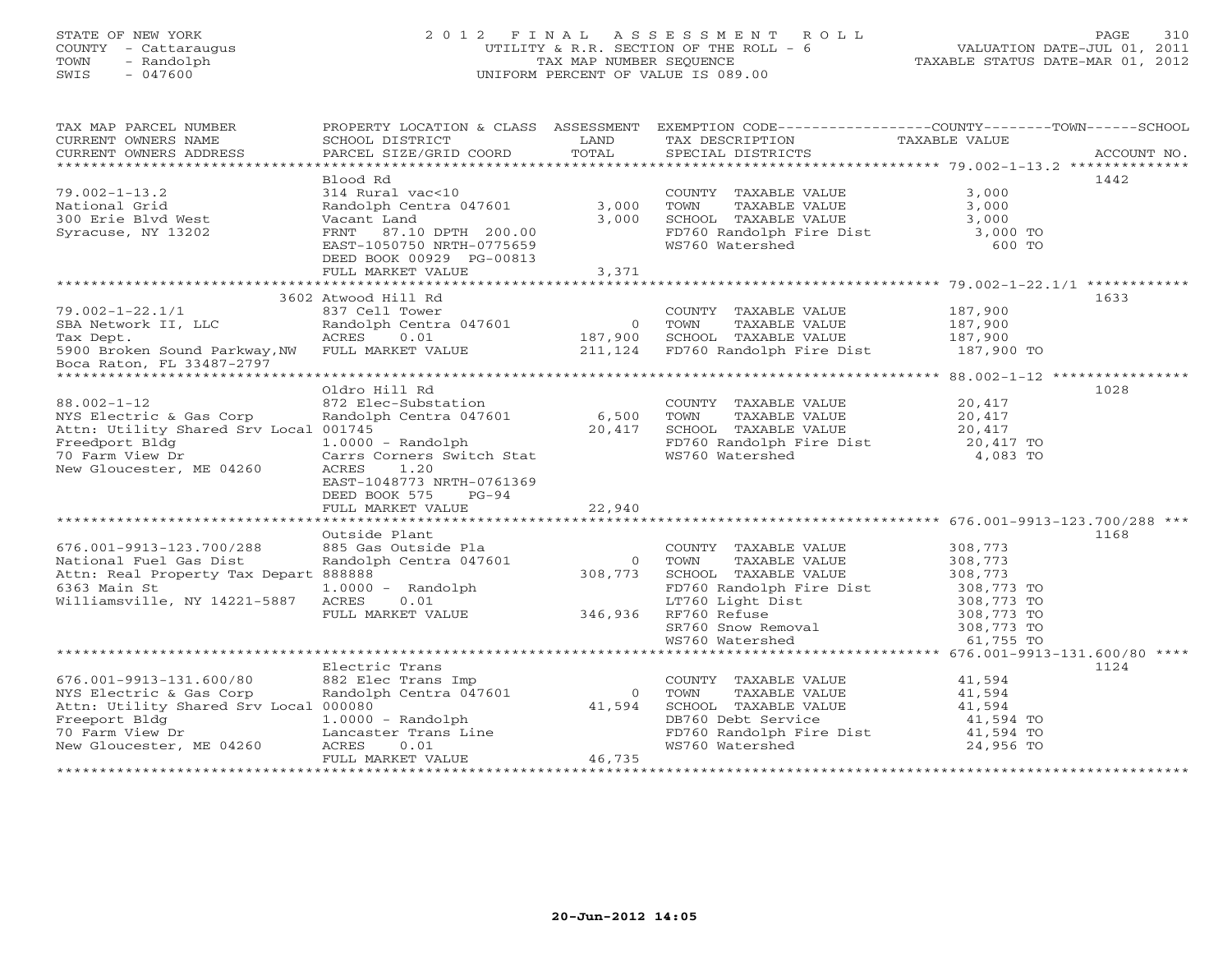# STATE OF NEW YORK 2 0 1 2 F I N A L A S S E S S M E N T R O L L PAGE 311 COUNTY - Cattaraugus UTILITY & R.R. SECTION OF THE ROLL - 6 VALUATION DATE-JUL 01, 2011 TOWN - Randolph TAX MAP NUMBER SEQUENCE TAXABLE STATUS DATE-MAR 01, 2012 SWIS - 047600 UNIFORM PERCENT OF VALUE IS 089.00

| TAX MAP PARCEL NUMBER<br>CURRENT OWNERS NAME<br>CURRENT OWNERS ADDRESS | SCHOOL DISTRICT<br>PARCEL SIZE/GRID COORD | LAND<br>TOTAL  | TAX DESCRIPTION<br>SPECIAL DISTRICTS                            | PROPERTY LOCATION & CLASS ASSESSMENT EXEMPTION CODE----------------COUNTY-------TOWN------SCHOOL<br>TAXABLE VALUE<br>ACCOUNT NO. |
|------------------------------------------------------------------------|-------------------------------------------|----------------|-----------------------------------------------------------------|----------------------------------------------------------------------------------------------------------------------------------|
|                                                                        |                                           |                |                                                                 |                                                                                                                                  |
|                                                                        | Electric Trans                            |                |                                                                 | 1517                                                                                                                             |
| 676.001-9913-131.600/82                                                | 882 Elec Trans Imp                        |                | COUNTY TAXABLE VALUE                                            | 2,561                                                                                                                            |
| NYS Electric & Gas Corp                                                | Randolph Centra 047601                    | $\overline{0}$ | TOWN<br>TAXABLE VALUE                                           | 2,561                                                                                                                            |
| Attn: Utillilty Shared Srv Loc 000082                                  |                                           | 2,561          | SCHOOL TAXABLE VALUE                                            | 2,561                                                                                                                            |
| Freeport Bldg                                                          | $1.0000 - Random$                         |                | DB760 Debt Service                                              | 2,561 TO                                                                                                                         |
| 70 Farm View Dr                                                        | Carr Corners-Cold #82<br>ACRES<br>0.01    |                | FD760 Randolph Fire Dist<br>WS760 Watershed                     | 2,561 TO<br>1,537 TO                                                                                                             |
| New Gloucester, ME 04260                                               | FULL MARKET VALUE                         | 2,878          |                                                                 |                                                                                                                                  |
|                                                                        |                                           |                |                                                                 |                                                                                                                                  |
|                                                                        | Outside Plant                             |                |                                                                 | 1518                                                                                                                             |
| 676.001-9913-131.600/188                                               | 884 Elec Dist Out                         |                | COUNTY TAXABLE VALUE                                            | 996,658                                                                                                                          |
| NYS Electric & Gas Corp                                                | Randolph Centra 047601                    | $\overline{0}$ | TOWN<br>TAXABLE VALUE                                           | 996,658                                                                                                                          |
| Attn: Utililty Shared Srv Loca 888888                                  |                                           | 996,658        | SCHOOL TAXABLE VALUE                                            | 996,658                                                                                                                          |
| Freeport Bldg                                                          | $1.0000 - Random$                         |                | FD760 Randolph Fire Dist                                        | 996,658 TO                                                                                                                       |
| 70 Farm View Dr                                                        | Total Elec Dist                           |                | WS760 Watershed                                                 | 597,995 TO                                                                                                                       |
| New Gloucester, ME 04260                                               | ACRES<br>0.01                             |                |                                                                 |                                                                                                                                  |
|                                                                        | FULL MARKET VALUE                         | 1119,840       |                                                                 |                                                                                                                                  |
|                                                                        |                                           |                |                                                                 |                                                                                                                                  |
| 676.001-9913-132.350/804                                               | Electric Trans<br>882 Elec Trans Imp      |                |                                                                 | 1123                                                                                                                             |
| National Grid                                                          | Randolph Centra 047601                    | $\overline{0}$ | COUNTY TAXABLE VALUE<br>TOWN<br>TAXABLE VALUE                   | 13,329<br>13,329                                                                                                                 |
| 300 Erie Blvd West                                                     | 712384                                    | 13,329         | SCHOOL TAXABLE VALUE                                            | 13,329                                                                                                                           |
| Syracuse, NY 13202                                                     | $1.0000 - Random$                         |                | DB760 Debt Service                                              | 13,329 TO                                                                                                                        |
|                                                                        | Coldspring-W Sal #804                     |                | FD760 Randolph Fire Dist 13,329 TO                              |                                                                                                                                  |
|                                                                        | ACRES<br>0.01                             |                | WS760 Watershed                                                 | 2,666 TO                                                                                                                         |
|                                                                        | FULL MARKET VALUE                         | 14,976         |                                                                 |                                                                                                                                  |
|                                                                        |                                           |                |                                                                 |                                                                                                                                  |
|                                                                        | Outside Plant                             |                |                                                                 | 1121                                                                                                                             |
| 676.001-9913-629./188                                                  | 836 Telecom. eq.                          |                | COUNTY TAXABLE VALUE                                            | 53,797                                                                                                                           |
| Windstream New York Inc                                                | Randolph Centra 047601                    | $\bigcirc$     | TAXABLE VALUE<br>TOWN                                           | 53,797                                                                                                                           |
| Attn: Rash #503-32-1090<br>PO Box 260888                               | 888888<br>$1.0000 - Random$               | 53,797         | SCHOOL TAXABLE VALUE<br>DB760 Debt Service                      | 53,797<br>53,797 TO                                                                                                              |
| Plano, TX 75026-0888                                                   | Poles, Wires, Cable, Etc                  |                |                                                                 |                                                                                                                                  |
|                                                                        | FULL MARKET VALUE                         | 60,446         | FD760 Randolph Fire Dist 53,797 TO<br>WS760 Watershed 32,278 TO |                                                                                                                                  |
|                                                                        |                                           |                |                                                                 |                                                                                                                                  |
|                                                                        | Outside Plant                             |                |                                                                 | 1131                                                                                                                             |
| 676.003-9913-123.700/188                                               | 885 Gas Outside Pla                       |                | COUNTY TAXABLE VALUE                                            | 63,272                                                                                                                           |
| National Fuel Gas Dist                                                 | Randolph Centra 047601                    | $\overline{0}$ | TOWN<br>TAXABLE VALUE                                           | 63,272                                                                                                                           |
| Attn: Real Property Tax Depart 888888                                  |                                           | 63,272         | SCHOOL TAXABLE VALUE                                            | 63,272                                                                                                                           |
| 6363 Main St                                                           | $1.0000 - Random$                         |                | FD760 Randolph Fire Dist                                        | 63,272 TO                                                                                                                        |
| Williamsville, NY 14221-5887                                           | Total Gas Dist                            |                | LT760 Light Dist                                                | 63,272 TO                                                                                                                        |
|                                                                        | ACRES<br>0.01                             |                | RF760 Refuse                                                    | 63,272 TO                                                                                                                        |
|                                                                        | FULL MARKET VALUE 71,092                  |                | SR760 Snow Removal<br>WS760 Watershed                           | 63,272 TO<br>12,654 TO                                                                                                           |
|                                                                        |                                           |                |                                                                 |                                                                                                                                  |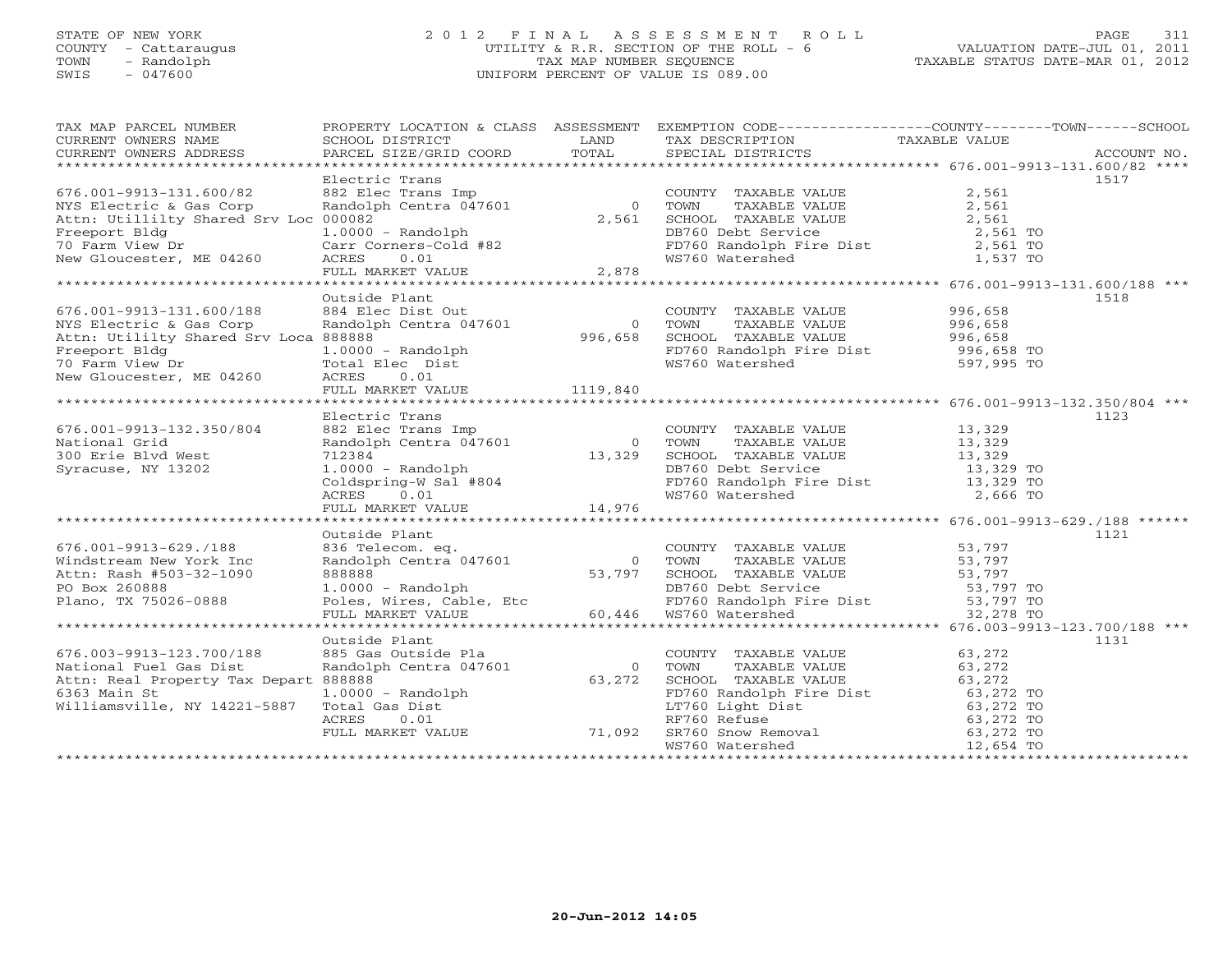# STATE OF NEW YORK 2 0 1 2 F I N A L A S S E S S M E N T R O L L PAGE 312 COUNTY - Cattaraugus UTILITY & R.R. SECTION OF THE ROLL - 6 VALUATION DATE-JUL 01, 2011 TOWN - Randolph TAX MAP NUMBER SEQUENCE TAXABLE STATUS DATE-MAR 01, 2012 SWIS - 047600 UNIFORM PERCENT OF VALUE IS 089.00

| TAX MAP PARCEL NUMBER<br>CURRENT OWNERS NAME<br>CURRENT OWNERS ADDRESS | SCHOOL DISTRICT<br>PARCEL SIZE/GRID COORD                                                                                                                                                                       | LAND<br>TOTAL                    | TAX DESCRIPTION<br>SPECIAL DISTRICTS                                                                                                                                                                                             | PROPERTY LOCATION & CLASS ASSESSMENT EXEMPTION CODE----------------COUNTY-------TOWN------SCHOOL<br>TAXABLE VALUE | ACCOUNT NO. |
|------------------------------------------------------------------------|-----------------------------------------------------------------------------------------------------------------------------------------------------------------------------------------------------------------|----------------------------------|----------------------------------------------------------------------------------------------------------------------------------------------------------------------------------------------------------------------------------|-------------------------------------------------------------------------------------------------------------------|-------------|
|                                                                        |                                                                                                                                                                                                                 |                                  |                                                                                                                                                                                                                                  |                                                                                                                   |             |
|                                                                        | Outside Plant                                                                                                                                                                                                   |                                  |                                                                                                                                                                                                                                  |                                                                                                                   | 1132        |
| 676.003-9913-131.600/188                                               | 884 Elec Dist Out                                                                                                                                                                                               |                                  | COUNTY TAXABLE VALUE                                                                                                                                                                                                             | 22,194                                                                                                            |             |
| NYS Electric & Gas Corp                                                | Randolph Centra 047601                                                                                                                                                                                          | 0 TOWN                           | TAXABLE VALUE                                                                                                                                                                                                                    | 22,194                                                                                                            |             |
| Attn: Utililty Shared Srv Loca 888888                                  |                                                                                                                                                                                                                 | 22,194                           | SCHOOL TAXABLE VALUE                                                                                                                                                                                                             | 22,194                                                                                                            |             |
| Freeport Bldg                                                          | $1.0000 - Random$                                                                                                                                                                                               |                                  |                                                                                                                                                                                                                                  | 22,194 TO                                                                                                         |             |
|                                                                        |                                                                                                                                                                                                                 |                                  |                                                                                                                                                                                                                                  |                                                                                                                   |             |
| To Farm View Dr<br>New Gloucester, ME 04260                            |                                                                                                                                                                                                                 |                                  | FD760 Randolph Fire Dist<br>LT760 Light Dist<br>RF760 Refuse                                                                                                                                                                     |                                                                                                                   |             |
|                                                                        |                                                                                                                                                                                                                 |                                  |                                                                                                                                                                                                                                  |                                                                                                                   |             |
|                                                                        |                                                                                                                                                                                                                 |                                  |                                                                                                                                                                                                                                  |                                                                                                                   |             |
|                                                                        | 1.0000 - Kandoiphi<br>Total Elec Dist<br>ACRES 0.01 RF760 Refuse 24,937 RF760 Refuse 22,194 TO<br>FULL MARKET VALUE 24,937 SR760 Snow Removal 22,194 TO<br>WS760 Watershed 4,439 TO<br>WS760 Watershed 4,439 TO |                                  |                                                                                                                                                                                                                                  |                                                                                                                   |             |
|                                                                        | Outside Plant                                                                                                                                                                                                   |                                  |                                                                                                                                                                                                                                  |                                                                                                                   | 1323        |
| $676.003 - 9913 - 629.7188$                                            | 836 Telecom. eq.                                                                                                                                                                                                |                                  |                                                                                                                                                                                                                                  | 5,019                                                                                                             |             |
| Windstream New York Inc                                                | oso rerecom. eq.<br>Randolph Centra 047601                                                                                                                                                                      | $0$ TOWN                         | COUNTY TAXABLE VALUE<br>TOWN      TAXABLE VALUE                                                                                                                                                                                  | 5,019                                                                                                             |             |
| Attn: Rash #503-32-1090                                                | 888888                                                                                                                                                                                                          | 5,019                            |                                                                                                                                                                                                                                  |                                                                                                                   |             |
| PO Box 260888                                                          | 0.0000 - Randolph<br>Poles, Wire, Cable, Etc<br>ACRES 0.01                                                                                                                                                      |                                  | CHOOL TAXABLE VALUE<br>FD760 Randolph Fire Dist<br>LT760 Light Dist<br>RF760 Refuse<br>BET760 Refuse<br>FD760 Refuse<br>BET760 Refuse<br>BET760 Refuse<br>BET760 Refuse<br>BET760 Refuse<br>BET760 Refuse                        |                                                                                                                   |             |
| Plano, TX 75026-0888                                                   |                                                                                                                                                                                                                 |                                  |                                                                                                                                                                                                                                  |                                                                                                                   |             |
|                                                                        |                                                                                                                                                                                                                 |                                  | ET 160 Light Dist<br>RF760 Refuse the control of the state of the STAGE of the STAGE of the SRT60 Show Removal the STAGE of the STAGE of the STAGE of the STAGE of the STAGE of the STAGE of the STAGE of the STAGE of the STAGE |                                                                                                                   |             |
|                                                                        | FULL MARKET VALUE 5,639 SR760 Snow Removal                                                                                                                                                                      |                                  |                                                                                                                                                                                                                                  |                                                                                                                   |             |
|                                                                        |                                                                                                                                                                                                                 |                                  |                                                                                                                                                                                                                                  |                                                                                                                   |             |
|                                                                        |                                                                                                                                                                                                                 |                                  |                                                                                                                                                                                                                                  |                                                                                                                   |             |
|                                                                        | Outside Plant                                                                                                                                                                                                   |                                  |                                                                                                                                                                                                                                  |                                                                                                                   | 1030        |
| 676.089-9913-123.700/288                                               | 885 Gas Outside Pla                                                                                                                                                                                             |                                  | COUNTY TAXABLE VALUE 138,347                                                                                                                                                                                                     |                                                                                                                   |             |
| National Fuel Gas Dist                                                 | Randolph Centra 047601                                                                                                                                                                                          | $0$<br>138,347<br>$\overline{0}$ | TAXABLE VALUE<br>TOWN                                                                                                                                                                                                            |                                                                                                                   |             |
| Attn: Real Property Tax Depart 888888                                  |                                                                                                                                                                                                                 |                                  | SCHOOL TAXABLE VALUE                                                                                                                                                                                                             | 138,347<br>138,347                                                                                                |             |
| 6363 Main St                                                           | $1.0000 - Random$                                                                                                                                                                                               |                                  | FD760 Randolph Fire Dist<br>WS760 Watershed 27,669 TO                                                                                                                                                                            |                                                                                                                   |             |
| Williamsville, NY 14221-5887 Total Gas Dist                            |                                                                                                                                                                                                                 |                                  |                                                                                                                                                                                                                                  |                                                                                                                   |             |
|                                                                        | ACRES<br>0.01                                                                                                                                                                                                   |                                  |                                                                                                                                                                                                                                  |                                                                                                                   |             |
|                                                                        | FULL MARKET VALUE 155,446                                                                                                                                                                                       |                                  |                                                                                                                                                                                                                                  |                                                                                                                   |             |
|                                                                        |                                                                                                                                                                                                                 |                                  |                                                                                                                                                                                                                                  |                                                                                                                   |             |
|                                                                        | Electric Trans                                                                                                                                                                                                  |                                  |                                                                                                                                                                                                                                  |                                                                                                                   | 1519        |
| 676.089-9913-131.600/82                                                |                                                                                                                                                                                                                 |                                  | COUNTY TAXABLE VALUE                                                                                                                                                                                                             | 83,574                                                                                                            |             |
| NYS Electric & Gas Corp                                                | 882 Elec Trans Imp<br>Randolph Centra 047601                                                                                                                                                                    | 0 TOWN                           | TAXABLE VALUE 83,574                                                                                                                                                                                                             |                                                                                                                   |             |
| Attn: Utililty Shared Srv Loca 000082                                  |                                                                                                                                                                                                                 | 83,574                           | SCHOOL TAXABLE VALUE                                                                                                                                                                                                             | 83,574                                                                                                            |             |
| Freeport Bldg                                                          | 1.0000 - Randolph<br>Car Cor-Cold Trans Line                                                                                                                                                                    |                                  |                                                                                                                                                                                                                                  |                                                                                                                   |             |
| 70 Farm View Dr                                                        |                                                                                                                                                                                                                 |                                  | WS760 Watershed                                                                                                                                                                                                                  | 16,715 TO                                                                                                         |             |
| New Gloucester, ME 04260                                               | ACRES<br>0.01                                                                                                                                                                                                   |                                  |                                                                                                                                                                                                                                  |                                                                                                                   |             |
|                                                                        | FULL MARKET VALUE                                                                                                                                                                                               | 93,903                           |                                                                                                                                                                                                                                  |                                                                                                                   |             |
|                                                                        |                                                                                                                                                                                                                 |                                  |                                                                                                                                                                                                                                  |                                                                                                                   |             |
|                                                                        | Electric Trans                                                                                                                                                                                                  |                                  |                                                                                                                                                                                                                                  |                                                                                                                   | 1381        |
| 676.089-9913-132.350/14                                                | 882 Elec Trans Imp                                                                                                                                                                                              |                                  | COUNTY TAXABLE VALUE                                                                                                                                                                                                             | 140,675                                                                                                           |             |
| National Grid                                                          | Randolph Centra 047601                                                                                                                                                                                          |                                  | 0 TOWN<br>TAXABLE VALUE                                                                                                                                                                                                          | 140,675                                                                                                           |             |
| 300 Erie Blvd West                                                     | 713820                                                                                                                                                                                                          | 140,675                          | SCHOOL TAXABLE VALUE<br>FD760 Randolph Fire Dist                                                                                                                                                                                 | 140,675<br>140,675 TO                                                                                             |             |
| Syracuse, NY 13202                                                     | 1.0000 - Randolph<br>Price Corners #14                                                                                                                                                                          |                                  |                                                                                                                                                                                                                                  |                                                                                                                   |             |
|                                                                        |                                                                                                                                                                                                                 |                                  | WS760 Watershed                                                                                                                                                                                                                  | 28,135 TO                                                                                                         |             |
|                                                                        | ACRES<br>0.01<br>FULL MARKET VALUE                                                                                                                                                                              | 158,062                          |                                                                                                                                                                                                                                  |                                                                                                                   |             |
|                                                                        |                                                                                                                                                                                                                 |                                  |                                                                                                                                                                                                                                  |                                                                                                                   |             |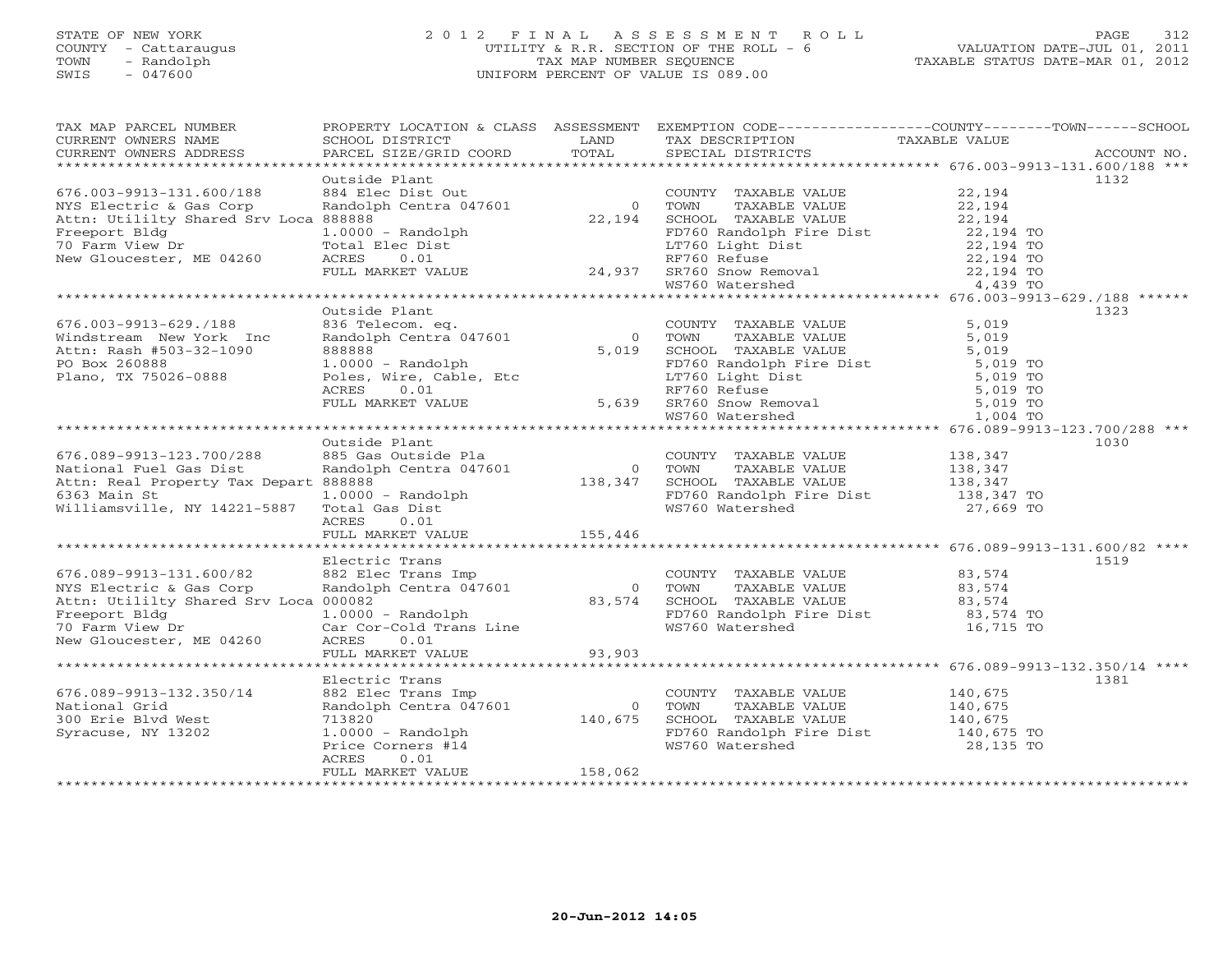# STATE OF NEW YORK 2 0 1 2 F I N A L A S S E S S M E N T R O L L PAGE 313 COUNTY - Cattaraugus UTILITY & R.R. SECTION OF THE ROLL - 6 VALUATION DATE-JUL 01, 2011 TOWN - Randolph TAX MAP NUMBER SEQUENCE TAXABLE STATUS DATE-MAR 01, 2012 SWIS - 047600 UNIFORM PERCENT OF VALUE IS 089.00

| TAX MAP PARCEL NUMBER<br>CURRENT OWNERS NAME<br>CURRENT OWNERS ADDRESS                                                 | PROPERTY LOCATION & CLASS ASSESSMENT<br>SCHOOL DISTRICT<br>PARCEL SIZE/GRID COORD                                                                                                | LAND<br>TOTAL                      | EXEMPTION CODE-----------------COUNTY-------TOWN-----SCHOOL<br>TAX DESCRIPTION<br>SPECIAL DISTRICTS                                     | TAXABLE VALUE                                             | ACCOUNT NO. |
|------------------------------------------------------------------------------------------------------------------------|----------------------------------------------------------------------------------------------------------------------------------------------------------------------------------|------------------------------------|-----------------------------------------------------------------------------------------------------------------------------------------|-----------------------------------------------------------|-------------|
| 676.089-9913-132.350/153<br>National Grid<br>300 Erie Blvd West<br>Syracuse, NY 13202                                  | Electric Trans<br>882 Elec Trans Imp<br>Randolph Centra 047601<br>712132 - #153 & #154<br>$1.0000 - Random$<br>Falconer-Homer Hill<br>ACRES<br>0.01<br>FULL MARKET VALUE 100,508 | 89,452                             | COUNTY TAXABLE VALUE<br>0 TOWN<br>TAXABLE VALUE<br>SCHOOL TAXABLE VALUE<br>FD760 Randolph Fire Dist<br>WS760 Watershed                  | 89,452<br>89,452<br>89,452<br>89,452 TO<br>17,890 TO      | 1382        |
| 676.089-9913-132.350/188<br>National Grid<br>300 Erie Blvd West<br>Syracuse, NY 13202                                  | Outside Plant<br>884 Elec Dist Out<br>Randolph Centra 047601<br>888888<br>1.0000 - Randolph<br>Total Electric Dist<br>ACRES<br>0.01<br>FULL MARKET VALUE 672,210                 | $\overline{0}$<br>598,267          | COUNTY TAXABLE VALUE<br>TOWN<br>TAXABLE VALUE<br>SCHOOL TAXABLE VALUE<br>SUNOOD TAMALLE<br>FD760 Randolph Fire Dist<br>119760 Watorshed | 598,267<br>598,267<br>598,267<br>598,267 TO<br>119,653 TO | 1385        |
|                                                                                                                        |                                                                                                                                                                                  |                                    |                                                                                                                                         |                                                           |             |
| 676.089-9913-132.350/804<br>National Grid<br>300 Erie Blvd West<br>Syracuse, NY 13202                                  | Electric Trans<br>882 Elec Trans Imp<br>Randolph Centra 047601<br>712384<br>1.0000 - Randolph<br>Cold-W Salaanca #804<br>ACRES<br>0.01                                           | $\overline{0}$<br>37,498           | COUNTY TAXABLE VALUE<br>TOWN<br>TAXABLE VALUE<br>SCHOOL TAXABLE VALUE<br>FD760 Randolph Fire Dist 37,498 TO<br>WS760 Watershed          | 37,498<br>37,498<br>37,498<br>7,500 TO                    | 1384        |
|                                                                                                                        | FULL MARKET VALUE                                                                                                                                                                | 42,133                             |                                                                                                                                         |                                                           |             |
| 676.089-9913-132.350/8041<br>National Grid<br>300 Erie Blvd West<br>Syracuse, NY 13202                                 | Electric Trans<br>882 Elec Trans Imp<br>Randolph Centra 047601<br>712488<br>1.0000 - Randolph<br>S Randolph Tap #804<br>ACRES<br>0.01<br>FULL MARKET VALUE                       | $\overline{0}$<br>10,515<br>11,815 | COUNTY TAXABLE VALUE<br>TAXABLE VALUE<br>TOWN<br>SCHOOL TAXABLE VALUE<br>FD760 Randolph Fire Dist 10,515 TO<br>WS760 Watershed          | 10,515<br>10,515<br>10,515<br>2,103 TO                    | 1383        |
|                                                                                                                        |                                                                                                                                                                                  |                                    |                                                                                                                                         |                                                           |             |
| 676.089-9913-629./188<br>Windstream New York, Inc.<br>Attn: Rash #503-32-1090<br>PO Box 260888<br>Plano, TX 75026-0888 | Outside Plant<br>836 Telecom. eq.<br>Randolph Centra 047601<br>888888<br>$1.0000 - Random$<br>Poles, Wire, Cable, Etc<br>FULL MARKET VALUE                                       | $\Omega$<br>202,610<br>227,652     | COUNTY TAXABLE VALUE<br>TOWN<br>TAXABLE VALUE<br>SCHOOL TAXABLE VALUE<br>FD760 Randolph Fire Dist<br>WS760 Watershed                    | 202,610<br>202,610<br>202,610<br>202,610 TO<br>121,566 TO | 1024        |
|                                                                                                                        |                                                                                                                                                                                  |                                    |                                                                                                                                         | *****************************                             |             |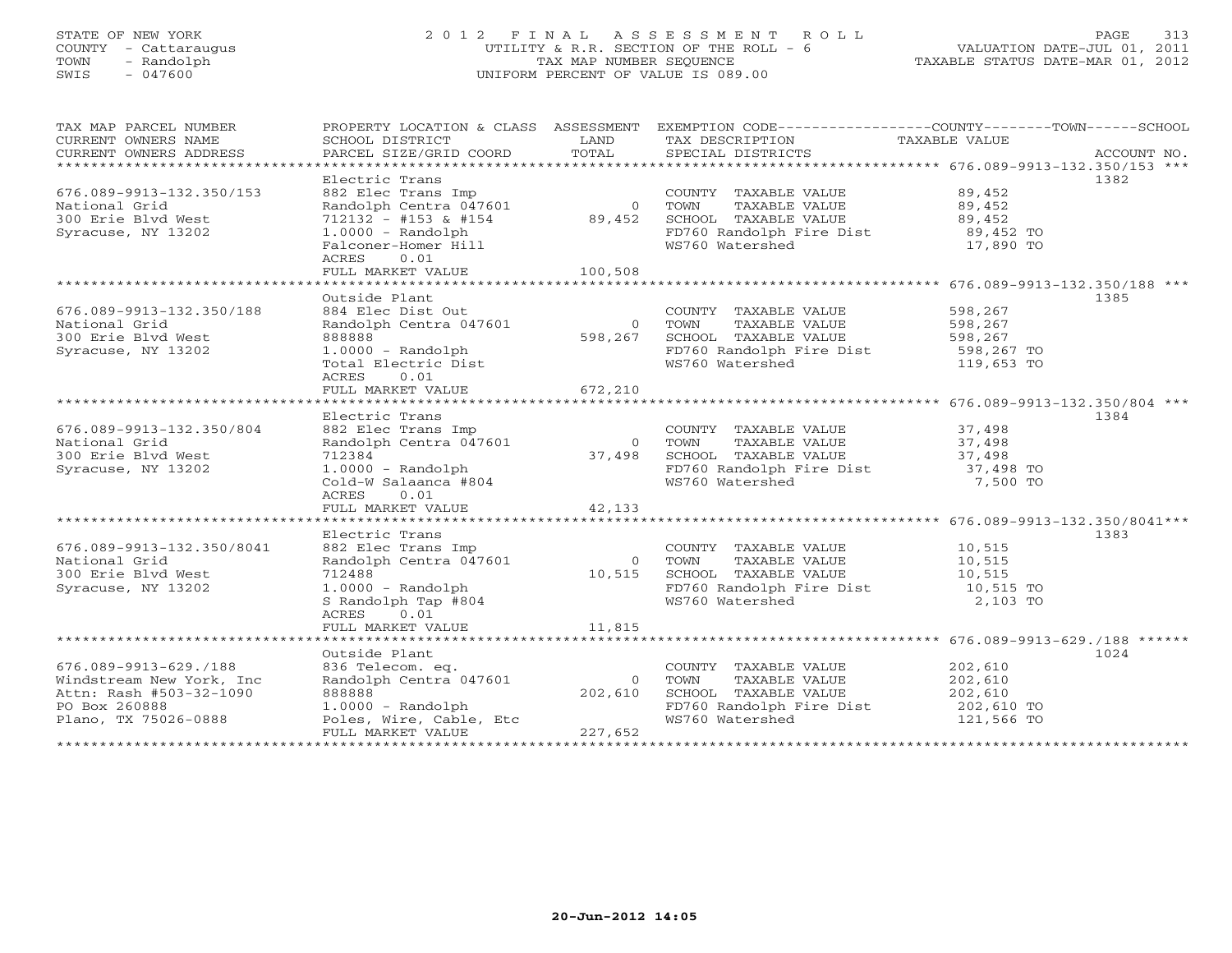# STATE OF NEW YORK 2 0 1 2 F I N A L A S S E S S M E N T R O L L PAGE 314 COUNTY - Cattaraugus UTILITY & R.R. SECTION OF THE ROLL - 6 VALUATION DATE-JUL 01, 2011 TOWN - Randolph TAX MAP NUMBER SEQUENCE TAXABLE STATUS DATE-MAR 01, 2012 SWIS - 047600 UNIFORM PERCENT OF VALUE IS 089.00

| TAX MAP PARCEL NUMBER     |                                                              |                | PROPERTY LOCATION & CLASS ASSESSMENT EXEMPTION CODE---------------COUNTY-------TOWN-----SCHOOL |               |             |
|---------------------------|--------------------------------------------------------------|----------------|------------------------------------------------------------------------------------------------|---------------|-------------|
| CURRENT OWNERS NAME       | SCHOOL DISTRICT                                              | LAND           | TAX DESCRIPTION                                                                                | TAXABLE VALUE |             |
| CURRENT OWNERS ADDRESS    | PARCEL SIZE/GRID COORD                                       | TOTAL          | SPECIAL DISTRICTS                                                                              |               | ACCOUNT NO. |
|                           |                                                              |                |                                                                                                |               |             |
|                           | M&r Station Equip                                            |                |                                                                                                |               | 1520        |
| 676.089-9913-810.500/35   | 873 Gas Meas Sta                                             |                | COUNTY TAXABLE VALUE                                                                           | 539           |             |
| EmKey Gathering LLC       | Randolph Centra 047601                                       | $\overline{0}$ | TOWN<br>TAXABLE VALUE                                                                          | 539           |             |
| 2501 Palermo Dr Ste B     | 035000                                                       | 539            | SCHOOL TAXABLE VALUE                                                                           | 539           |             |
| Erie, PA 16506            | $1.0000 - Random$                                            |                | FD760 Randolph Fire Dist                                                                       | 539 TO        |             |
|                           | 0.01<br>ACRES                                                |                | WS760 Watershed                                                                                | 108 TO        |             |
|                           | FULL MARKET VALUE                                            | 606            |                                                                                                |               |             |
|                           |                                                              |                |                                                                                                |               |             |
| 676.089-9913-810.500/36   | M&r Station Equip<br>873 Gas Meas Sta                        |                |                                                                                                | 451           | 1521        |
| EmKey Gathering, LLC      | Randolph Centra 047601                                       | $\overline{0}$ | COUNTY TAXABLE VALUE<br>TAXABLE VALUE                                                          | 451           |             |
| 2501 Palermo Dr Ste B     | 046000                                                       | 451            | TOWN<br>SCHOOL TAXABLE VALUE                                                                   | 451           |             |
| Erie, PA 16506            | $1.0000 - Mrandolph$                                         |                |                                                                                                | 451 TO        |             |
|                           | ACRES<br>0.01                                                |                | FD760 Randolph Fire Dist<br>WS760 Watershed                                                    | 90 TO         |             |
|                           | FULL MARKET VALUE                                            | 507            |                                                                                                |               |             |
|                           |                                                              |                |                                                                                                |               |             |
|                           | M&r Station Equip                                            |                |                                                                                                |               | 1522        |
| 676.089-9913-810.500/57   | 873 Gas Meas Sta                                             |                | COUNTY TAXABLE VALUE                                                                           | 839           |             |
| EmKey Gathering LLC       | Randolph Centra 047601                                       | $\overline{0}$ | TOWN<br>TAXABLE VALUE                                                                          | 839           |             |
| 2501 Palermo Dr Ste B     | 057000                                                       | 839            | SCHOOL TAXABLE VALUE                                                                           | 839           |             |
| Erie, PA 16506            | $1.0000 - Random$                                            |                | FD760 Randolph Fire Dist                                                                       | 839 TO        |             |
|                           | ACRES<br>0.01                                                |                | WS760 Watershed                                                                                | 168 TO        |             |
|                           | FULL MARKET VALUE                                            | 943            |                                                                                                |               |             |
|                           |                                                              |                |                                                                                                |               |             |
|                           | Outside Plant                                                |                |                                                                                                |               | 1221        |
| 676.089-9913-810.500/288  | 741 Gas pipeline                                             |                | COUNTY TAXABLE VALUE                                                                           | 114,901       |             |
| EmKey Gathering LLC       | Randolph Centra 047601 0<br>888888-0.5874 (Randolph) 114,901 |                | 0 TOWN<br>TAXABLE VALUE                                                                        | 114,901       |             |
| 2501 Palermo Dr Ste B     |                                                              |                | SCHOOL TAXABLE VALUE                                                                           | 114,901       |             |
| Erie, PA 16506            | 14942' 6 In &                                                |                | FD760 Randolph Fire Dist 114,901 TO                                                            |               |             |
|                           | 7500' 2 In Pipeline                                          |                | WS760 Watershed                                                                                | 22,980 TO     |             |
|                           | ACRES<br>0.01                                                |                |                                                                                                |               |             |
|                           | FULL MARKET VALUE                                            | 129,102        |                                                                                                |               |             |
|                           |                                                              |                |                                                                                                |               |             |
|                           | Outside Plant                                                |                |                                                                                                |               | 1222        |
| 676.089-9913-810.500/2881 | 741 Gas pipeline                                             |                | COUNTY TAXABLE VALUE                                                                           | 80,709        |             |
| EmKey Gathering LLC       | Randolph Centra 047601                                       | $\Omega$       | TOWN<br>TAXABLE VALUE                                                                          | 80,709        |             |
| 2501 Palermo Dr Ste B     | 888888                                                       | 80,709         | SCHOOL TAXABLE VALUE                                                                           | 80,709        |             |
| Erie, PA 16506            | $0.4126$ - Randolph                                          |                | FD760 Randolph Fire Dist                                                                       | 80,709 TO     |             |
|                           | 17510' 8 In Pipeline                                         |                | WS760 Watershed                                                                                | 16,142 TO     |             |
|                           | ACRES<br>0.01<br>FULL MARKET VALUE                           | 90,684         |                                                                                                |               |             |
|                           |                                                              |                |                                                                                                |               |             |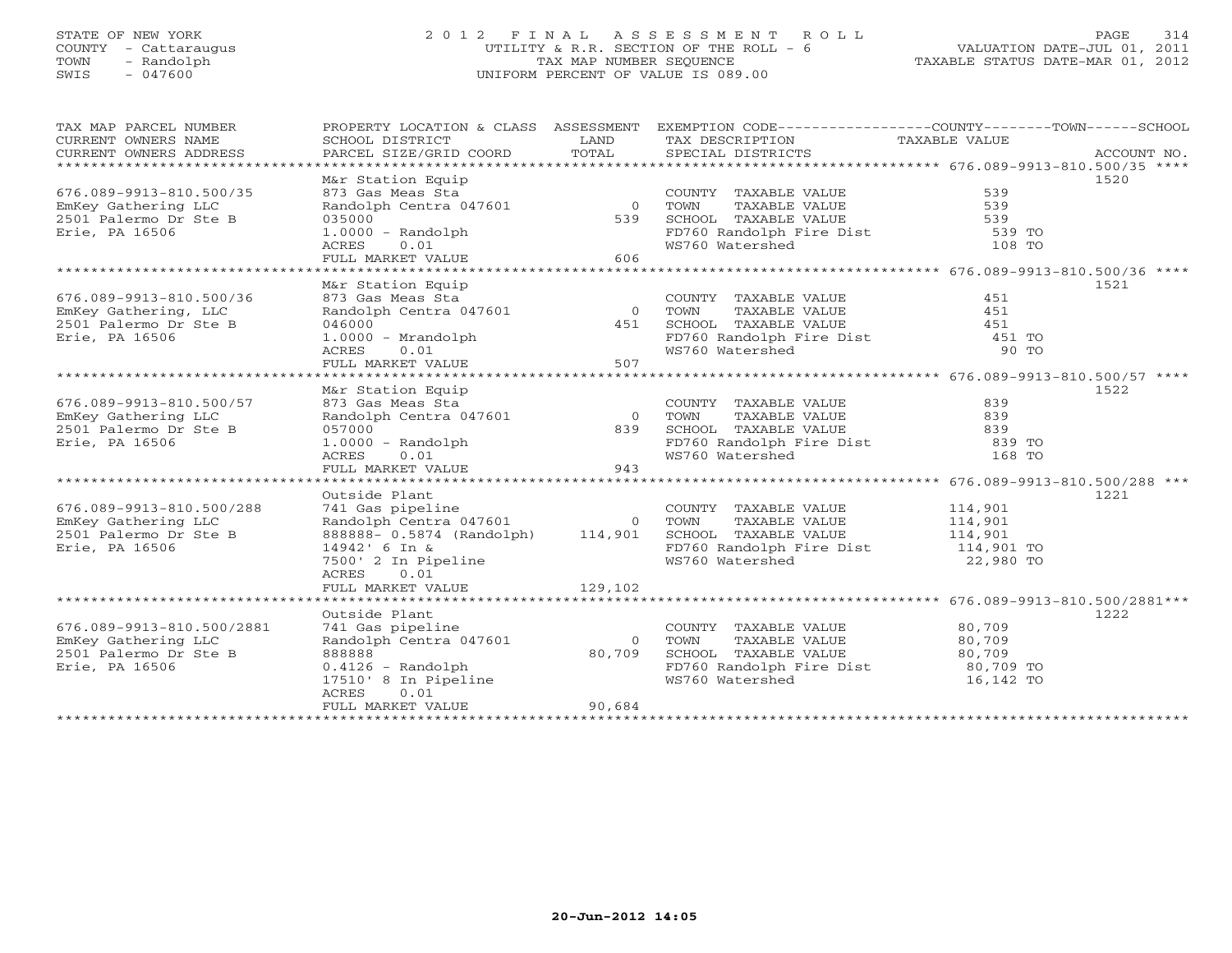| STATE OF NEW YORK<br>- Cattaraugus<br>COUNTY<br>- Randolph<br>TOWN<br>$-047600$<br>SWIS | 2 0 1 2                   | FINAL<br>TAX MAP NUMBER SEOUENCE | ASSESSMENT<br>R O L L<br>UTILITY & R.R. SECTION OF THE ROLL - 6<br>UNIFORM PERCENT OF VALUE IS 089.00 | VALUATION DATE-JUL 01,<br>TAXABLE STATUS DATE-MAR 01, | 315<br>PAGE<br>2011<br>2012 |
|-----------------------------------------------------------------------------------------|---------------------------|----------------------------------|-------------------------------------------------------------------------------------------------------|-------------------------------------------------------|-----------------------------|
| TAX MAP PARCEL NUMBER                                                                   | PROPERTY LOCATION & CLASS | ASSESSMENT                       | EXEMPTION CODE-----------------COUNTY--------TOWN------SCHOOL                                         |                                                       |                             |
| CURRENT OWNERS NAME                                                                     | SCHOOL DISTRICT           | LAND                             | TAX DESCRIPTION                                                                                       | TAXABLE VALUE                                         |                             |
| CURRENT OWNERS ADDRESS                                                                  | PARCEL SIZE/GRID COORD    | TOTAL                            | SPECIAL DISTRICTS                                                                                     |                                                       | ACCOUNT NO.                 |
|                                                                                         |                           |                                  |                                                                                                       |                                                       |                             |
|                                                                                         | Outside Plant             |                                  |                                                                                                       |                                                       | 1032                        |
| 676.089-9913-825.150/288                                                                | 741 Gas pipeline          |                                  | COUNTY<br>TAXABLE VALUE                                                                               | 557,353                                               |                             |
| Kiantone Pipeline Corp                                                                  | Randolph Centra 047601    | $\circ$                          | TOWN<br>TAXABLE VALUE                                                                                 | 557,353                                               |                             |
| Attn: United Refining Co Of Pa 888888                                                   |                           | 557,353                          | SCHOOL<br>TAXABLE VALUE                                                                               | 557,353                                               |                             |
| Attn Real Estate Dept                                                                   | $1.0000 - Random$         |                                  | FD760 Randolph Fire Dist                                                                              | 557,353 TO                                            |                             |
| PO Box 599                                                                              | Pipeline                  |                                  | WS760 Watershed                                                                                       | 111,471 TO                                            |                             |
| Warren, PA 16365                                                                        | 0.01<br>ACRES             |                                  |                                                                                                       |                                                       |                             |
|                                                                                         | FULL MARKET VALUE         | 626,239                          |                                                                                                       |                                                       |                             |
|                                                                                         |                           |                                  |                                                                                                       |                                                       |                             |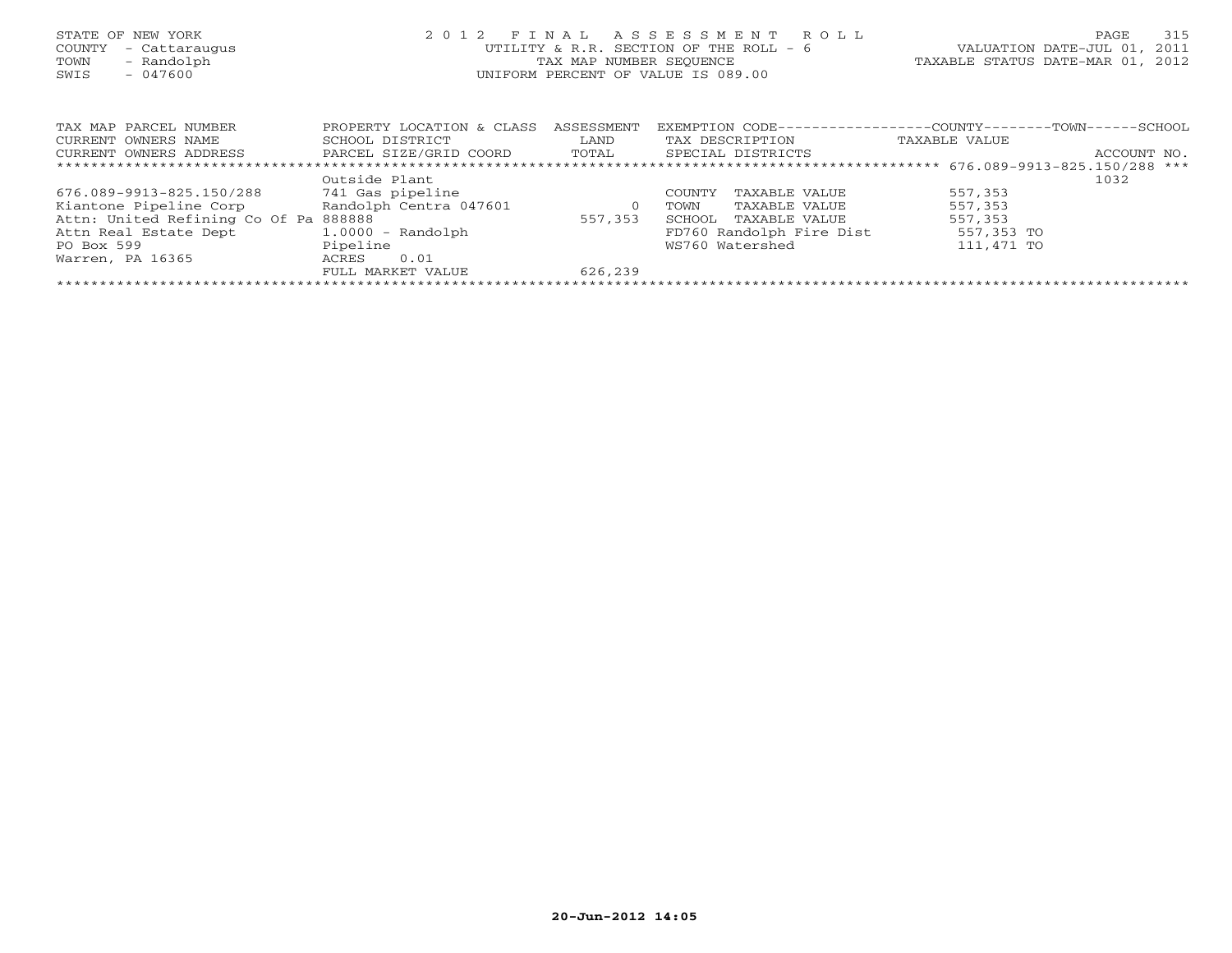| STATE OF NEW YORK    | 2012 FINAL ASSESSMENT ROLL             | 316<br>PAGE.                     |
|----------------------|----------------------------------------|----------------------------------|
| COUNTY - Cattaraugus | UTILITY & R.R. SECTION OF THE ROLL - 6 | VALUATION DATE-JUL 01, 2011      |
| - Randolph<br>TOWN   |                                        | TAXABLE STATUS DATE-MAR 01, 2012 |
| $-047600$<br>SWIS    |                                        | RPS150/V04/L015                  |
|                      | UNIFORM PERCENT OF VALUE IS 089.00     | CURRENT DATE 6/20/2012           |
|                      |                                        |                                  |

# R O L L S U B S E C T I O N - - T O T A L S

### \*\*\* S P E C I A L D I S T R I C T S U M M A R Y \*\*\*

| CODE | DISTRICT NAME       | TOTAL<br>PARCELS | EXTENSION<br>TYPE | EXTENSION<br><b>VALUE</b> | AD VALOREM<br>VALUE | EXEMPT<br>AMOUNT | TAXABLE<br>VALUE |
|------|---------------------|------------------|-------------------|---------------------------|---------------------|------------------|------------------|
|      | DB760 Debt Service  |                  | 8 TOTAL           |                           | 893,202             |                  | 893,202          |
|      | FD760 Randolph Fire |                  | 31 TOTAL          |                           | 4641,092            |                  | 4641,092         |
|      | LT760 Light Dist    |                  | 4 TOTAL           |                           | 399,258             |                  | 399,258          |
|      | RF760 Refuse        |                  | 4 TOTAL           |                           | 399,258             |                  | 399,258          |
|      | SR760 Snow Removal  |                  | 4 TOTAL           |                           | 399,258             |                  | 399,258          |
|      | WS760 Watershed     |                  | 30 TOTAL          |                           | 1917,926            |                  | 1917,926         |

#### \*\*\* S C H O O L D I S T R I C T S U M M A R Y \*\*\*

| CODE   | DISTRICT NAME    | TOTAL<br>PARCELS | ASSESSED<br>LAND | ASSESSED<br>TOTAL | EXEMPT<br>AMOUNT | TOTAL<br>TAXABLE | STAR<br>AMOUNT | STAR<br>TAXABLE |
|--------|------------------|------------------|------------------|-------------------|------------------|------------------|----------------|-----------------|
| 047601 | Randolph Central | 31               | 49,600           | 4641,092          |                  | 4641,092         |                | 4641,092        |
|        | SUB-TOTAL        | 31               | 49,600           | 4641,092          |                  | 4641,092         |                | 4641,092        |
|        | TOTAL            | 31               | 49,600           | 4641,092          |                  | 4641,092         |                | 4641,092        |

#### \*\*\* S Y S T E M C O D E S S U M M A R Y \*\*\*

## NO SYSTEM EXEMPTIONS AT THIS LEVEL

### \*\*\* E X E M P T I O N S U M M A R Y \*\*\*

#### NO EXEMPTIONS AT THIS LEVEL

| <b>ROLL</b> |                  | TOTAL   | SSESSED     | ASSESSED     | TAXABLE       | <b>TAXABLE</b> | TAXABI F                                   | STAR         |
|-------------|------------------|---------|-------------|--------------|---------------|----------------|--------------------------------------------|--------------|
| <b>SEC</b>  |                  | PARCELS | <b>LAND</b> | TOTAL        | COUNTY        | TOWN           | SCHOOL                                     | TAXABLE      |
| b           | UTILITIES & N.C. |         | 49,600      | 4641<br>,092 | 4641<br>, 092 | 4641<br>,092   | $\Lambda$ 6 $\Lambda$ <sup>1</sup><br>,092 | .092<br>4641 |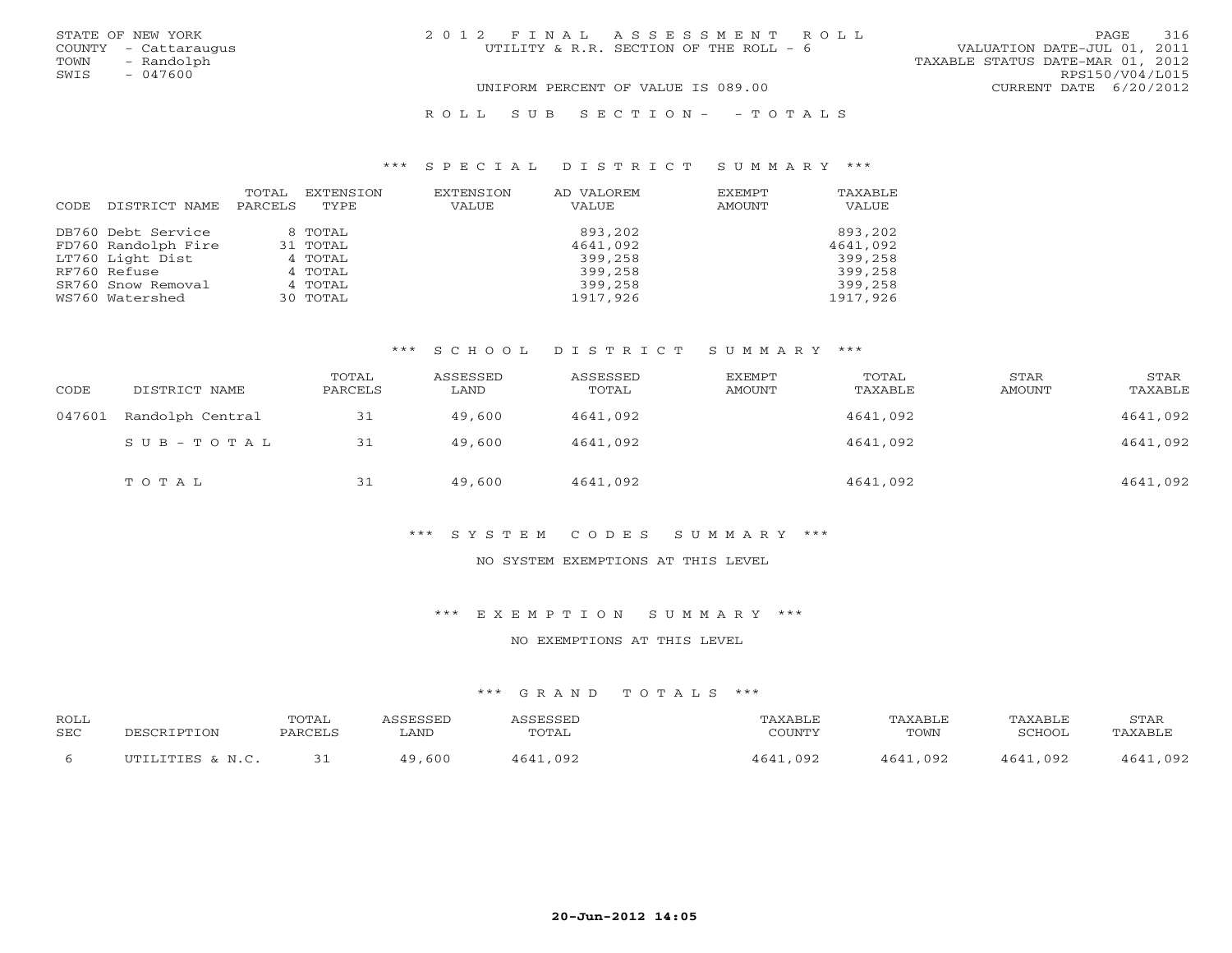|      | STATE OF NEW YORK    | 2012 FINAL ASSESSMENT ROLL             |                             | <b>PAGE</b> | 317 |
|------|----------------------|----------------------------------------|-----------------------------|-------------|-----|
|      | COUNTY - Cattaraugus | UTILITY & R.R. SECTION OF THE ROLL - 6 | VALUATION DATE-JUL 01, 2011 |             |     |
| TOWN | - Randolph           | TAXABLE STATUS DATE-MAR 01, 2012       |                             |             |     |
| SWIS | $-047600$            | UNIFORM PERCENT OF VALUE IS 089.00     | RPS150/V04/L015             |             |     |
|      |                      |                                        | CURRENT DATE 6/20/2012      |             |     |
|      |                      |                                        |                             |             |     |

#### R O L L S E C T I O N T O T A L S

#### \*\*\* S P E C I A L D I S T R I C T S U M M A R Y \*\*\*

| CODE | DISTRICT NAME       | TOTAL<br>PARCELS | EXTENSION<br>TYPE | EXTENSION<br>VALUE | AD VALOREM<br>VALUE | EXEMPT<br>AMOUNT | TAXABLE<br>VALUE |
|------|---------------------|------------------|-------------------|--------------------|---------------------|------------------|------------------|
|      | DB760 Debt Service  |                  | 8 TOTAL           |                    | 893,202             |                  | 893,202          |
|      | FD760 Randolph Fire |                  | 31 TOTAL          |                    | 4641,092            |                  | 4641,092         |
|      | LT760 Light Dist    |                  | 4 TOTAL           |                    | 399,258             |                  | 399,258          |
|      | RF760 Refuse        |                  | 4 TOTAL           |                    | 399,258             |                  | 399,258          |
|      | SR760 Snow Removal  |                  | 4 TOTAL           |                    | 399,258             |                  | 399,258          |
|      | WS760 Watershed     |                  | 30 TOTAL          |                    | 1917,926            |                  | 1917,926         |

#### \*\*\* S C H O O L D I S T R I C T S U M M A R Y \*\*\*

| CODE   | DISTRICT NAME    | TOTAL<br>PARCELS | ASSESSED<br>LAND | ASSESSED<br>TOTAL | EXEMPT<br>AMOUNT | TOTAL<br>TAXABLE | STAR<br>AMOUNT | STAR<br>TAXABLE |
|--------|------------------|------------------|------------------|-------------------|------------------|------------------|----------------|-----------------|
| 047601 | Randolph Central | 31               | 49,600           | 4641,092          |                  | 4641,092         |                | 4641,092        |
|        | $SUB - TO T AL$  | 31               | 49,600           | 4641,092          |                  | 4641,092         |                | 4641,092        |
|        | TOTAL            | 31               | 49,600           | 4641,092          |                  | 4641,092         |                | 4641,092        |

#### \*\*\* S Y S T E M C O D E S S U M M A R Y \*\*\*

## NO SYSTEM EXEMPTIONS AT THIS LEVEL

### \*\*\* E X E M P T I O N S U M M A R Y \*\*\*

#### NO EXEMPTIONS AT THIS LEVEL

| <b>ROLL</b> |                      | TOTAL   | CCFCCFD     | SSESSED | AXABLF      | TAXABLF      | <b><i>PAXABLF</i></b> | STAR             |
|-------------|----------------------|---------|-------------|---------|-------------|--------------|-----------------------|------------------|
| <b>SEC</b>  | `IPTION              | PARCELS | . AND       | TOTAL   | COUNTY      | TOWN         | SGHUUL                | <b>TAXARL</b>    |
| b           | $IITTITTTTTQ \& M C$ |         | ,600<br>1 Q | ∩ഘാ     | 4641<br>092 | 4641<br>.092 | ,092<br>161           | nge<br><b>64</b> |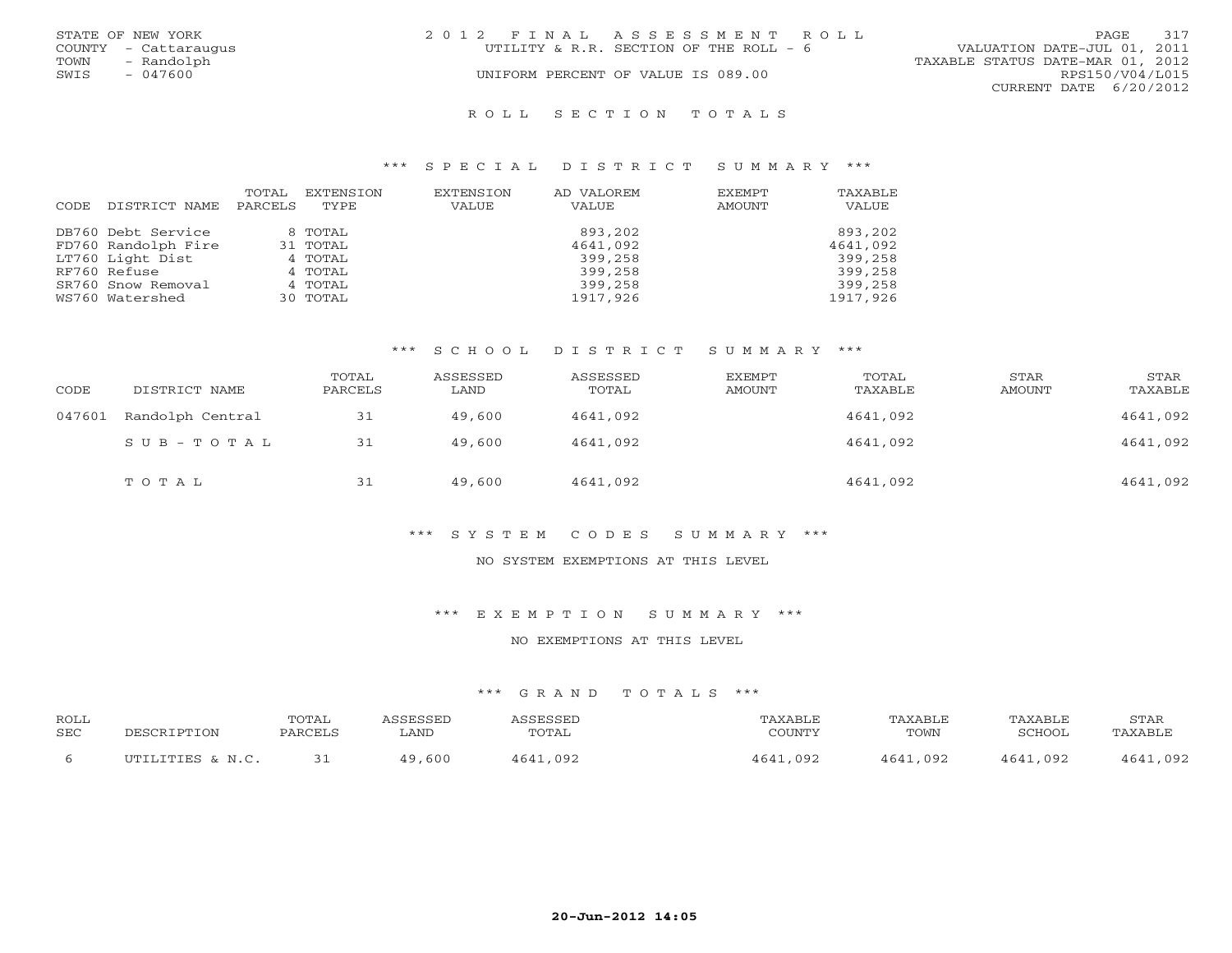# STATE OF NEW YORK 2 0 1 2 F I N A L A S S E S S M E N T R O L L PAGE 318 COUNTY - Cattaraugus WHOLLY EXEMPT SECTION OF THE ROLL - 8 VALUATION DATE-JUL 01, 2011 TOWN - Randolph TAX MAP NUMBER SEQUENCE TAXABLE STATUS DATE-MAR 01, 2012 SWIS - 047600 UNIFORM PERCENT OF VALUE IS 089.00UNIFORM PERCENT OF VALUE IS 089.00

| TAX MAP PARCEL NUMBER<br>CURRENT OWNERS NAME<br>CURRENT OWNERS ADDRESS | PROPERTY LOCATION & CLASS ASSESSMENT<br>SCHOOL DISTRICT<br>PARCEL SIZE/GRID COORD | LAND<br>TOTAL | EXEMPTION CODE-----------------COUNTY-------TOWN------SCHOOL<br>TAX DESCRIPTION TAXABLE VALUE<br>SPECIAL DISTRICTS |                                | ACCOUNT NO. |
|------------------------------------------------------------------------|-----------------------------------------------------------------------------------|---------------|--------------------------------------------------------------------------------------------------------------------|--------------------------------|-------------|
|                                                                        | Town Of Randolph                                                                  |               |                                                                                                                    |                                | 1530        |
| $69.004 - 1 - 47.2$                                                    | 843 Non-ceil. rr                                                                  |               | Local Auth 14000                                                                                                   | 50,000<br>50,000               | 50,000      |
| Southern Tier Rail Auth                                                | Randolph Centra $047601$                                                          |               | 50,000 COUNTY TAXABLE VALUE                                                                                        | $\Omega$                       |             |
| Attn: WNYP Railroad LLC                                                | ACRES<br>3.40                                                                     | 50,000        | TOWN<br>TAXABLE VALUE                                                                                              | $\Omega$                       |             |
| PO Box 190-B                                                           | EAST-1019469 NRTH-0792133                                                         |               | SCHOOL TAXABLE VALUE                                                                                               |                                |             |
| Lakeville, NY 14480                                                    | DEED BOOK 1000 PG-959                                                             |               | SCHOOL TAXABLE VALUE<br>FD760 Randolph Fire Dist<br>W3760 Watershad                                                | $0$ TO                         |             |
|                                                                        |                                                                                   |               |                                                                                                                    |                                |             |
|                                                                        |                                                                                   |               |                                                                                                                    |                                |             |
|                                                                        | Jamestown St (Off)                                                                |               |                                                                                                                    |                                | 1437        |
| $70.054 - 1 - 3.3$                                                     | 322 Rural vac>10                                                                  |               | 14,400<br>NYS OWNED 12100                                                                                          | 14,400<br>14,400               | 14,400      |
| State of New York                                                      | Randolph Centra 047601 14,400                                                     |               | COUNTY TAXABLE VALUE                                                                                               | $\Omega$                       |             |
| Attn: Dept Of Envirn Conserv                                           | 32 02 09                                                                          | 14,400        | TOWN<br>TAXABLE VALUE                                                                                              | $\circ$                        |             |
| 50 Wolf Rd                                                             | ACRES 14.90                                                                       |               | SCHOOL TAXABLE VALUE                                                                                               | $\Omega$                       |             |
| Albany, NY 12233-0001                                                  | EAST-1038510 NRTH-0791107                                                         |               | DB760 Debt Service                                                                                                 | $0$ TO                         |             |
|                                                                        | DEED BOOK 00928 PG-00497                                                          |               | 14,400 EX                                                                                                          |                                |             |
|                                                                        | FULL MARKET VALUE                                                                 | 16,180        | FD760 Randolph Fire Dist                                                                                           | $0$ TO                         |             |
|                                                                        |                                                                                   |               | 14,400 EX                                                                                                          |                                |             |
|                                                                        |                                                                                   |               | WS760 Watershed                                                                                                    | $0$ TO                         |             |
|                                                                        |                                                                                   |               | 8,640 EX                                                                                                           |                                |             |
|                                                                        |                                                                                   |               |                                                                                                                    | ******************* 70.055-1-4 |             |
|                                                                        | Church St                                                                         |               |                                                                                                                    |                                | 0856        |
| $70.055 - 1 - 4$                                                       | 311 Res vac land                                                                  |               | 12,200<br>TOWN-PROP 13500                                                                                          | 12,200<br>12,200               | 12,200      |
| Randolph, Town                                                         | Randolph Centra 047601 12,200                                                     |               | COUNTY TAXABLE VALUE                                                                                               | $\Omega$                       |             |
| 72 Main St                                                             | 24 02 09                                                                          | 12,200        | TOWN<br>TAXABLE VALUE                                                                                              | $\Omega$                       |             |
| Randolph, NY 14772                                                     | ACRES<br>4.26                                                                     |               | SCHOOL TAXABLE VALUE                                                                                               |                                |             |
|                                                                        | EAST-1040982 NRTH-0790237                                                         |               | DB760 Debt Service                                                                                                 | $0$ TO                         |             |
|                                                                        | DEED BOOK 16998 PG-5006<br>FULL MARKET VALUE                                      |               | 12,200 EX<br>13,708 FD760 Randolph Fire Dist                                                                       | $0$ TO                         |             |
|                                                                        |                                                                                   |               | 12,200 EX                                                                                                          |                                |             |
|                                                                        |                                                                                   |               |                                                                                                                    |                                |             |
|                                                                        | 59 Church St                                                                      |               |                                                                                                                    |                                | 0420        |
| $70.055 - 1 - 5$                                                       | 323 Vacant rural                                                                  |               | 10,000<br>VG-INSIDE 13650                                                                                          | 10,000<br>10,000               | 10,000      |
| Randolph-Village                                                       | Randolph Centra 047601                                                            | 10,000        | COUNTY TAXABLE VALUE                                                                                               | $\Omega$                       |             |
| 72 Main St                                                             | 24 02 09                                                                          | 10,000        | TOWN<br>TAXABLE VALUE                                                                                              | $\Omega$                       |             |
| Randolph, NY 14772                                                     | ACRES 11.13                                                                       |               | SCHOOL TAXABLE VALUE                                                                                               | $\cap$                         |             |
|                                                                        | EAST-1041091 NRTH-0790091                                                         |               | DB760 Debt Service                                                                                                 | $0$ TO                         |             |
|                                                                        | DEED BOOK 12309 PG-3013                                                           |               | 10,000 EX                                                                                                          |                                |             |
|                                                                        | FULL MARKET VALUE                                                                 |               | 11,236 FD760 Randolph Fire Dist                                                                                    | $0$ TO                         |             |
|                                                                        |                                                                                   |               | 10,000 EX                                                                                                          |                                |             |
|                                                                        |                                                                                   |               |                                                                                                                    |                                |             |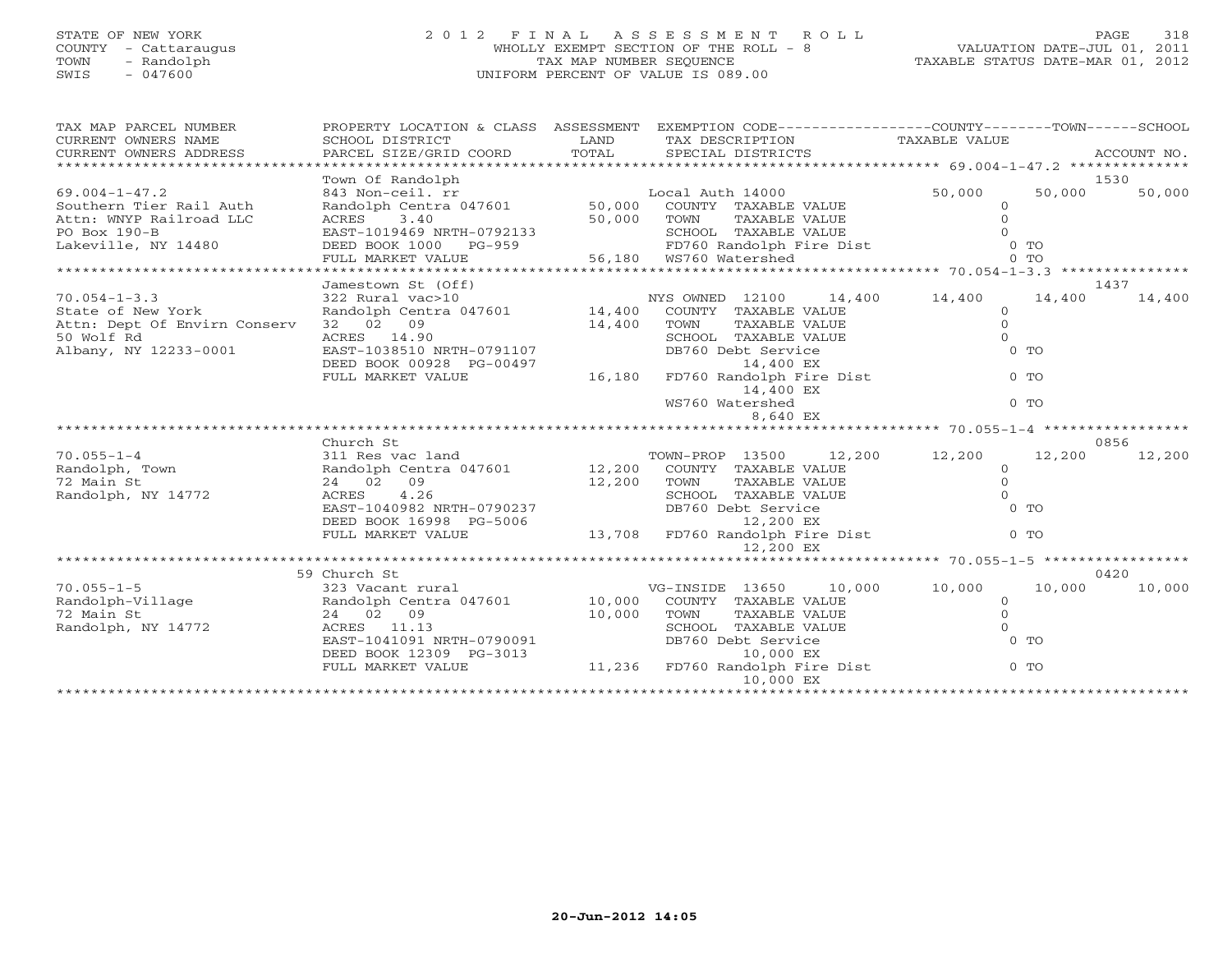| PROPERTY LOCATION & CLASS ASSESSMENT EXEMPTION CODE---------------COUNTY-------TOWN------SCHOOL<br>TAX MAP PARCEL NUMBER<br>CURRENT OWNERS NAME<br>SCHOOL DISTRICT<br>LAND<br>TAX DESCRIPTION<br>TAXABLE VALUE<br>PARCEL SIZE/GRID COORD<br>TOTAL<br>SPECIAL DISTRICTS<br>ACCOUNT NO.<br>CURRENT OWNERS ADDRESS<br>******************************<br>Maple Drive (Off)<br>1476<br>$70.056 - 1 - 12$<br>311 Res vac land<br>NON-PROFIT 25300<br>16,100<br>16,100<br>16,100<br>16,100<br>Randolph Childrens Home<br>Randolph Centra 047601<br>16,100<br>COUNTY TAXABLE VALUE<br>$\circ$<br>Randolph, NY 14772<br>$\Omega$<br>16 02 09<br>16,100<br>TOWN<br>TAXABLE VALUE<br>$\Omega$<br>ACRES 24.00<br>SCHOOL TAXABLE VALUE<br>EAST-1044507 NRTH-0791011<br>DB760 Debt Service<br>$0$ TO<br>18,090<br>16,100 EX<br>FULL MARKET VALUE<br>FD760 Randolph Fire Dist<br>$0$ TO<br>16,100 EX<br>Cemetery Hill Rd<br>5044<br>$70.057 - 2 - 15.2$<br>29,500<br>695 Cemetery<br>CEMETERY<br>27350<br>29,500<br>29,500<br>29,500<br>Randolph Centra 047601<br>$\Omega$<br>East Randolph Cemetery<br>19,400<br>COUNTY TAXABLE VALUE<br>Cemetery Hill Rd<br>16 02 09<br>$\circ$<br>29,500<br>TAXABLE VALUE<br>TOWN<br>East Randolph, NY 14730<br>4.70<br>SCHOOL TAXABLE VALUE<br>$\Omega$<br>ACRES<br>EAST-1046980 NRTH-0791196<br>FD760 Randolph Fire Dist<br>$0$ TO<br>FULL MARKET VALUE<br>33,146<br>29,500 EX<br>LT760 Light Dist<br>$0$ TO<br>29,500 EX<br>RF760 Refuse<br>$0$ TO<br>29,500 EX<br>SR760 Snow Removal<br>$0$ TO<br>29,500 EX<br>Cemetery Hill Rd<br>5045<br>$70.058 - 1 - 1$<br>68,200<br>695 Cemetery<br>CEMETERY<br>27350<br>68,200<br>68,200<br>68,200<br>Randolph Centra 047601<br>East Randolph Cemetery<br>68,200<br>COUNTY TAXABLE VALUE<br>$\mathbf 0$<br>$\mathbf{0}$<br>17 Green St<br>08 02 09<br>68,200<br>TOWN<br>TAXABLE VALUE<br>Randolph, NY 14772<br>SCHOOL TAXABLE VALUE<br>$\mathbf{0}$<br>$L/p$ 209-552<br>ACRES<br>8.52<br>FD760 Randolph Fire Dist<br>$0$ TO<br>EAST-1047448 NRTH-0791451<br>68,200 EX<br>DEED BOOK 00966 PG-00516<br>LT760 Light Dist<br>$0$ TO<br>76,629<br>68,200 EX<br>FULL MARKET VALUE<br>RF760 Refuse<br>$0$ TO<br>68,200 EX<br>$0$ TO<br>SR760 Snow Removal<br>68,200 EX<br>************************ | STATE OF NEW YORK<br>COUNTY - Cattaraugus<br>TOWN<br>- Randolph<br>SWIS<br>$-047600$ | 2012 FINAL ASSESSMENT<br>WHOLLY EXEMPT SECTION OF THE ROLL - 8<br>TAX MAP NUMBER SEOUENCE<br>UNIFORM PERCENT OF VALUE IS 089.00 | VALUATION DATE-JUL 01, 2011<br>TAXABLE STATUS DATE-MAR 01, 2012 | 319<br>PAGE |  |
|-----------------------------------------------------------------------------------------------------------------------------------------------------------------------------------------------------------------------------------------------------------------------------------------------------------------------------------------------------------------------------------------------------------------------------------------------------------------------------------------------------------------------------------------------------------------------------------------------------------------------------------------------------------------------------------------------------------------------------------------------------------------------------------------------------------------------------------------------------------------------------------------------------------------------------------------------------------------------------------------------------------------------------------------------------------------------------------------------------------------------------------------------------------------------------------------------------------------------------------------------------------------------------------------------------------------------------------------------------------------------------------------------------------------------------------------------------------------------------------------------------------------------------------------------------------------------------------------------------------------------------------------------------------------------------------------------------------------------------------------------------------------------------------------------------------------------------------------------------------------------------------------------------------------------------------------------------------------------------------------------------------------------------------------------------------------------------------------------------------------------------------------------------------------------------------------------------------------------------------------------------------|--------------------------------------------------------------------------------------|---------------------------------------------------------------------------------------------------------------------------------|-----------------------------------------------------------------|-------------|--|
|                                                                                                                                                                                                                                                                                                                                                                                                                                                                                                                                                                                                                                                                                                                                                                                                                                                                                                                                                                                                                                                                                                                                                                                                                                                                                                                                                                                                                                                                                                                                                                                                                                                                                                                                                                                                                                                                                                                                                                                                                                                                                                                                                                                                                                                           |                                                                                      |                                                                                                                                 |                                                                 |             |  |
|                                                                                                                                                                                                                                                                                                                                                                                                                                                                                                                                                                                                                                                                                                                                                                                                                                                                                                                                                                                                                                                                                                                                                                                                                                                                                                                                                                                                                                                                                                                                                                                                                                                                                                                                                                                                                                                                                                                                                                                                                                                                                                                                                                                                                                                           |                                                                                      |                                                                                                                                 |                                                                 |             |  |
|                                                                                                                                                                                                                                                                                                                                                                                                                                                                                                                                                                                                                                                                                                                                                                                                                                                                                                                                                                                                                                                                                                                                                                                                                                                                                                                                                                                                                                                                                                                                                                                                                                                                                                                                                                                                                                                                                                                                                                                                                                                                                                                                                                                                                                                           |                                                                                      |                                                                                                                                 |                                                                 |             |  |
|                                                                                                                                                                                                                                                                                                                                                                                                                                                                                                                                                                                                                                                                                                                                                                                                                                                                                                                                                                                                                                                                                                                                                                                                                                                                                                                                                                                                                                                                                                                                                                                                                                                                                                                                                                                                                                                                                                                                                                                                                                                                                                                                                                                                                                                           |                                                                                      |                                                                                                                                 |                                                                 |             |  |
|                                                                                                                                                                                                                                                                                                                                                                                                                                                                                                                                                                                                                                                                                                                                                                                                                                                                                                                                                                                                                                                                                                                                                                                                                                                                                                                                                                                                                                                                                                                                                                                                                                                                                                                                                                                                                                                                                                                                                                                                                                                                                                                                                                                                                                                           |                                                                                      |                                                                                                                                 |                                                                 |             |  |
|                                                                                                                                                                                                                                                                                                                                                                                                                                                                                                                                                                                                                                                                                                                                                                                                                                                                                                                                                                                                                                                                                                                                                                                                                                                                                                                                                                                                                                                                                                                                                                                                                                                                                                                                                                                                                                                                                                                                                                                                                                                                                                                                                                                                                                                           |                                                                                      |                                                                                                                                 |                                                                 |             |  |
|                                                                                                                                                                                                                                                                                                                                                                                                                                                                                                                                                                                                                                                                                                                                                                                                                                                                                                                                                                                                                                                                                                                                                                                                                                                                                                                                                                                                                                                                                                                                                                                                                                                                                                                                                                                                                                                                                                                                                                                                                                                                                                                                                                                                                                                           |                                                                                      |                                                                                                                                 |                                                                 |             |  |
|                                                                                                                                                                                                                                                                                                                                                                                                                                                                                                                                                                                                                                                                                                                                                                                                                                                                                                                                                                                                                                                                                                                                                                                                                                                                                                                                                                                                                                                                                                                                                                                                                                                                                                                                                                                                                                                                                                                                                                                                                                                                                                                                                                                                                                                           |                                                                                      |                                                                                                                                 |                                                                 |             |  |
|                                                                                                                                                                                                                                                                                                                                                                                                                                                                                                                                                                                                                                                                                                                                                                                                                                                                                                                                                                                                                                                                                                                                                                                                                                                                                                                                                                                                                                                                                                                                                                                                                                                                                                                                                                                                                                                                                                                                                                                                                                                                                                                                                                                                                                                           |                                                                                      |                                                                                                                                 |                                                                 |             |  |
|                                                                                                                                                                                                                                                                                                                                                                                                                                                                                                                                                                                                                                                                                                                                                                                                                                                                                                                                                                                                                                                                                                                                                                                                                                                                                                                                                                                                                                                                                                                                                                                                                                                                                                                                                                                                                                                                                                                                                                                                                                                                                                                                                                                                                                                           |                                                                                      |                                                                                                                                 |                                                                 |             |  |
|                                                                                                                                                                                                                                                                                                                                                                                                                                                                                                                                                                                                                                                                                                                                                                                                                                                                                                                                                                                                                                                                                                                                                                                                                                                                                                                                                                                                                                                                                                                                                                                                                                                                                                                                                                                                                                                                                                                                                                                                                                                                                                                                                                                                                                                           |                                                                                      |                                                                                                                                 |                                                                 |             |  |
|                                                                                                                                                                                                                                                                                                                                                                                                                                                                                                                                                                                                                                                                                                                                                                                                                                                                                                                                                                                                                                                                                                                                                                                                                                                                                                                                                                                                                                                                                                                                                                                                                                                                                                                                                                                                                                                                                                                                                                                                                                                                                                                                                                                                                                                           |                                                                                      |                                                                                                                                 |                                                                 |             |  |
|                                                                                                                                                                                                                                                                                                                                                                                                                                                                                                                                                                                                                                                                                                                                                                                                                                                                                                                                                                                                                                                                                                                                                                                                                                                                                                                                                                                                                                                                                                                                                                                                                                                                                                                                                                                                                                                                                                                                                                                                                                                                                                                                                                                                                                                           |                                                                                      |                                                                                                                                 |                                                                 |             |  |
|                                                                                                                                                                                                                                                                                                                                                                                                                                                                                                                                                                                                                                                                                                                                                                                                                                                                                                                                                                                                                                                                                                                                                                                                                                                                                                                                                                                                                                                                                                                                                                                                                                                                                                                                                                                                                                                                                                                                                                                                                                                                                                                                                                                                                                                           |                                                                                      |                                                                                                                                 |                                                                 |             |  |
|                                                                                                                                                                                                                                                                                                                                                                                                                                                                                                                                                                                                                                                                                                                                                                                                                                                                                                                                                                                                                                                                                                                                                                                                                                                                                                                                                                                                                                                                                                                                                                                                                                                                                                                                                                                                                                                                                                                                                                                                                                                                                                                                                                                                                                                           |                                                                                      |                                                                                                                                 |                                                                 |             |  |
|                                                                                                                                                                                                                                                                                                                                                                                                                                                                                                                                                                                                                                                                                                                                                                                                                                                                                                                                                                                                                                                                                                                                                                                                                                                                                                                                                                                                                                                                                                                                                                                                                                                                                                                                                                                                                                                                                                                                                                                                                                                                                                                                                                                                                                                           |                                                                                      |                                                                                                                                 |                                                                 |             |  |
|                                                                                                                                                                                                                                                                                                                                                                                                                                                                                                                                                                                                                                                                                                                                                                                                                                                                                                                                                                                                                                                                                                                                                                                                                                                                                                                                                                                                                                                                                                                                                                                                                                                                                                                                                                                                                                                                                                                                                                                                                                                                                                                                                                                                                                                           |                                                                                      |                                                                                                                                 |                                                                 |             |  |
|                                                                                                                                                                                                                                                                                                                                                                                                                                                                                                                                                                                                                                                                                                                                                                                                                                                                                                                                                                                                                                                                                                                                                                                                                                                                                                                                                                                                                                                                                                                                                                                                                                                                                                                                                                                                                                                                                                                                                                                                                                                                                                                                                                                                                                                           |                                                                                      |                                                                                                                                 |                                                                 |             |  |
|                                                                                                                                                                                                                                                                                                                                                                                                                                                                                                                                                                                                                                                                                                                                                                                                                                                                                                                                                                                                                                                                                                                                                                                                                                                                                                                                                                                                                                                                                                                                                                                                                                                                                                                                                                                                                                                                                                                                                                                                                                                                                                                                                                                                                                                           |                                                                                      |                                                                                                                                 |                                                                 |             |  |
|                                                                                                                                                                                                                                                                                                                                                                                                                                                                                                                                                                                                                                                                                                                                                                                                                                                                                                                                                                                                                                                                                                                                                                                                                                                                                                                                                                                                                                                                                                                                                                                                                                                                                                                                                                                                                                                                                                                                                                                                                                                                                                                                                                                                                                                           |                                                                                      |                                                                                                                                 |                                                                 |             |  |
|                                                                                                                                                                                                                                                                                                                                                                                                                                                                                                                                                                                                                                                                                                                                                                                                                                                                                                                                                                                                                                                                                                                                                                                                                                                                                                                                                                                                                                                                                                                                                                                                                                                                                                                                                                                                                                                                                                                                                                                                                                                                                                                                                                                                                                                           |                                                                                      |                                                                                                                                 |                                                                 |             |  |
|                                                                                                                                                                                                                                                                                                                                                                                                                                                                                                                                                                                                                                                                                                                                                                                                                                                                                                                                                                                                                                                                                                                                                                                                                                                                                                                                                                                                                                                                                                                                                                                                                                                                                                                                                                                                                                                                                                                                                                                                                                                                                                                                                                                                                                                           |                                                                                      |                                                                                                                                 |                                                                 |             |  |
|                                                                                                                                                                                                                                                                                                                                                                                                                                                                                                                                                                                                                                                                                                                                                                                                                                                                                                                                                                                                                                                                                                                                                                                                                                                                                                                                                                                                                                                                                                                                                                                                                                                                                                                                                                                                                                                                                                                                                                                                                                                                                                                                                                                                                                                           |                                                                                      |                                                                                                                                 |                                                                 |             |  |
|                                                                                                                                                                                                                                                                                                                                                                                                                                                                                                                                                                                                                                                                                                                                                                                                                                                                                                                                                                                                                                                                                                                                                                                                                                                                                                                                                                                                                                                                                                                                                                                                                                                                                                                                                                                                                                                                                                                                                                                                                                                                                                                                                                                                                                                           |                                                                                      |                                                                                                                                 |                                                                 |             |  |
|                                                                                                                                                                                                                                                                                                                                                                                                                                                                                                                                                                                                                                                                                                                                                                                                                                                                                                                                                                                                                                                                                                                                                                                                                                                                                                                                                                                                                                                                                                                                                                                                                                                                                                                                                                                                                                                                                                                                                                                                                                                                                                                                                                                                                                                           |                                                                                      |                                                                                                                                 |                                                                 |             |  |
|                                                                                                                                                                                                                                                                                                                                                                                                                                                                                                                                                                                                                                                                                                                                                                                                                                                                                                                                                                                                                                                                                                                                                                                                                                                                                                                                                                                                                                                                                                                                                                                                                                                                                                                                                                                                                                                                                                                                                                                                                                                                                                                                                                                                                                                           |                                                                                      |                                                                                                                                 |                                                                 |             |  |
|                                                                                                                                                                                                                                                                                                                                                                                                                                                                                                                                                                                                                                                                                                                                                                                                                                                                                                                                                                                                                                                                                                                                                                                                                                                                                                                                                                                                                                                                                                                                                                                                                                                                                                                                                                                                                                                                                                                                                                                                                                                                                                                                                                                                                                                           |                                                                                      |                                                                                                                                 |                                                                 |             |  |
|                                                                                                                                                                                                                                                                                                                                                                                                                                                                                                                                                                                                                                                                                                                                                                                                                                                                                                                                                                                                                                                                                                                                                                                                                                                                                                                                                                                                                                                                                                                                                                                                                                                                                                                                                                                                                                                                                                                                                                                                                                                                                                                                                                                                                                                           |                                                                                      |                                                                                                                                 |                                                                 |             |  |
|                                                                                                                                                                                                                                                                                                                                                                                                                                                                                                                                                                                                                                                                                                                                                                                                                                                                                                                                                                                                                                                                                                                                                                                                                                                                                                                                                                                                                                                                                                                                                                                                                                                                                                                                                                                                                                                                                                                                                                                                                                                                                                                                                                                                                                                           |                                                                                      |                                                                                                                                 |                                                                 |             |  |
|                                                                                                                                                                                                                                                                                                                                                                                                                                                                                                                                                                                                                                                                                                                                                                                                                                                                                                                                                                                                                                                                                                                                                                                                                                                                                                                                                                                                                                                                                                                                                                                                                                                                                                                                                                                                                                                                                                                                                                                                                                                                                                                                                                                                                                                           |                                                                                      |                                                                                                                                 |                                                                 |             |  |
|                                                                                                                                                                                                                                                                                                                                                                                                                                                                                                                                                                                                                                                                                                                                                                                                                                                                                                                                                                                                                                                                                                                                                                                                                                                                                                                                                                                                                                                                                                                                                                                                                                                                                                                                                                                                                                                                                                                                                                                                                                                                                                                                                                                                                                                           |                                                                                      |                                                                                                                                 |                                                                 |             |  |
|                                                                                                                                                                                                                                                                                                                                                                                                                                                                                                                                                                                                                                                                                                                                                                                                                                                                                                                                                                                                                                                                                                                                                                                                                                                                                                                                                                                                                                                                                                                                                                                                                                                                                                                                                                                                                                                                                                                                                                                                                                                                                                                                                                                                                                                           |                                                                                      |                                                                                                                                 |                                                                 |             |  |
|                                                                                                                                                                                                                                                                                                                                                                                                                                                                                                                                                                                                                                                                                                                                                                                                                                                                                                                                                                                                                                                                                                                                                                                                                                                                                                                                                                                                                                                                                                                                                                                                                                                                                                                                                                                                                                                                                                                                                                                                                                                                                                                                                                                                                                                           |                                                                                      |                                                                                                                                 |                                                                 |             |  |
|                                                                                                                                                                                                                                                                                                                                                                                                                                                                                                                                                                                                                                                                                                                                                                                                                                                                                                                                                                                                                                                                                                                                                                                                                                                                                                                                                                                                                                                                                                                                                                                                                                                                                                                                                                                                                                                                                                                                                                                                                                                                                                                                                                                                                                                           |                                                                                      |                                                                                                                                 |                                                                 |             |  |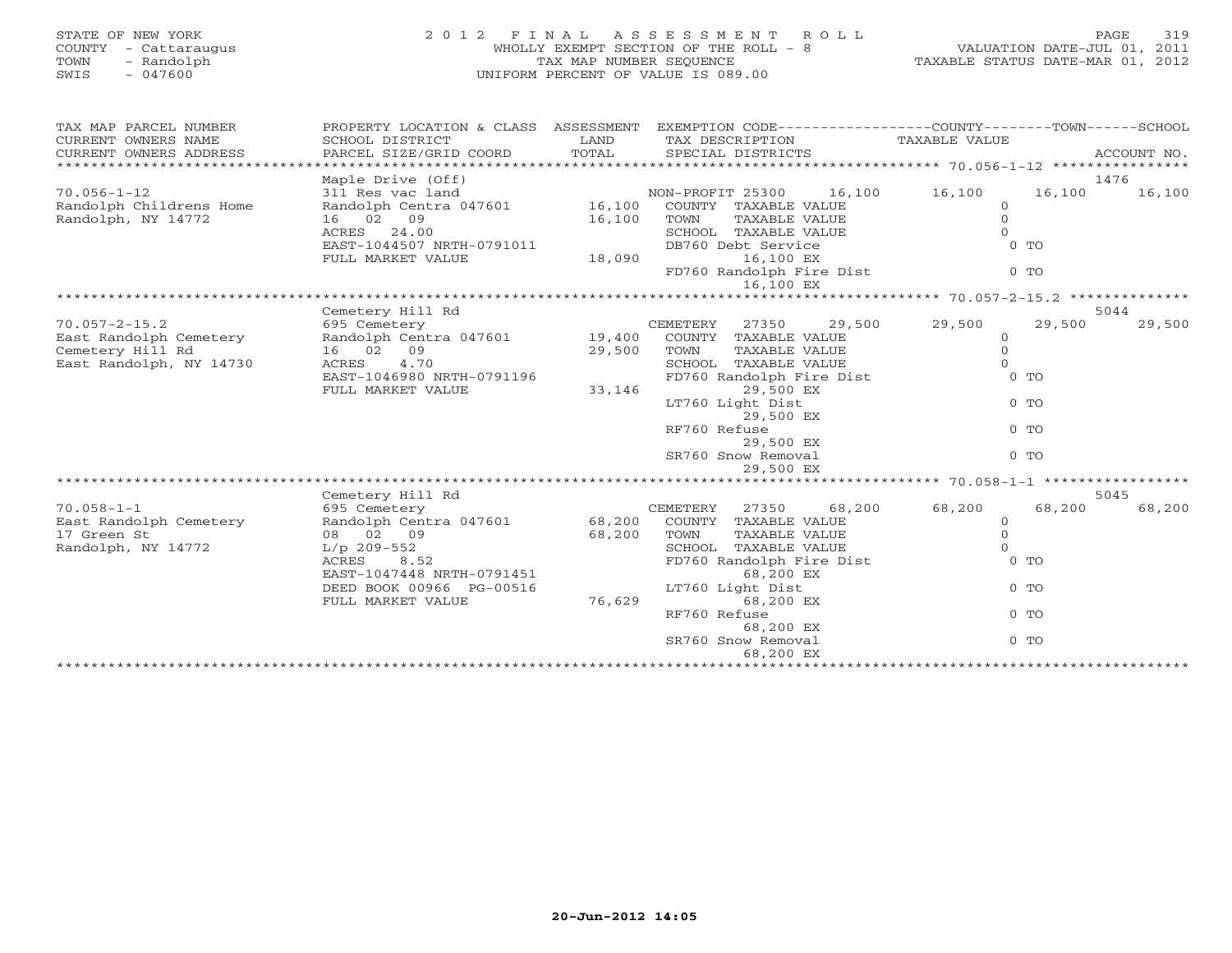# STATE OF NEW YORK 2 0 1 2 F I N A L A S S E S S M E N T R O L L PAGE 320 COUNTY - Cattaraugus WHOLLY EXEMPT SECTION OF THE ROLL - 8 VALUATION DATE-JUL 01, 2011 TOWN - Randolph TAX MAP NUMBER SEQUENCE TAXABLE STATUS DATE-MAR 01, 2012 SWIS - 047600 UNIFORM PERCENT OF VALUE IS 089.00

| SCHOOL DISTRICT<br>PARCEL SIZE/GRID COORD                                                                                                         | LAND<br>TOTAL                                  | TAX DESCRIPTION<br>SPECIAL DISTRICTS                                                                                                                                      | PROPERTY LOCATION & CLASS ASSESSMENT EXEMPTION CODE----------------COUNTY-------TOWN------SCHOOL<br>TAXABLE VALUE<br>ACCOUNT NO.                                                                                                                                                                                                                                                                                          |
|---------------------------------------------------------------------------------------------------------------------------------------------------|------------------------------------------------|---------------------------------------------------------------------------------------------------------------------------------------------------------------------------|---------------------------------------------------------------------------------------------------------------------------------------------------------------------------------------------------------------------------------------------------------------------------------------------------------------------------------------------------------------------------------------------------------------------------|
| Cemetery St. St                                                                                                                                   |                                                |                                                                                                                                                                           | 1467                                                                                                                                                                                                                                                                                                                                                                                                                      |
| Randolph Centra 047601<br>08 02 09<br>FRNT 30.00 DPTH 260.00<br>ACRES 0.52                                                                        |                                                | COUNTY TAXABLE VALUE<br>TOWN<br>TAXABLE VALUE<br>SCHOOL TAXABLE VALUE<br>146,100 EX                                                                                       | 146,100<br>146,100<br>$\Omega$<br>$\circ$<br>$\Omega$<br>$0$ TO                                                                                                                                                                                                                                                                                                                                                           |
| DEED BOOK 00958 PG-00057<br>FULL MARKET VALUE                                                                                                     |                                                | 146,100 EX<br>RF760 Refuse                                                                                                                                                | $0$ TO<br>$0$ TO                                                                                                                                                                                                                                                                                                                                                                                                          |
|                                                                                                                                                   |                                                | SR760 Snow Removal<br>146,100 EX                                                                                                                                          | $0$ TO                                                                                                                                                                                                                                                                                                                                                                                                                    |
|                                                                                                                                                   |                                                | 146,100 EX                                                                                                                                                                | $0$ TO                                                                                                                                                                                                                                                                                                                                                                                                                    |
|                                                                                                                                                   |                                                |                                                                                                                                                                           | 5040                                                                                                                                                                                                                                                                                                                                                                                                                      |
| 682 Rec facility<br>08 02 09<br>Village Garage<br>DEED BOOK 16961 PG-3004<br>FULL MARKET VALUE                                                    |                                                | COUNTY TAXABLE VALUE<br>TOWN<br>TAXABLE VALUE<br>SCHOOL TAXABLE VALUE<br>29,700 EX<br>LT760 Light Dist<br>29,700 EX<br>RF760 Refuse<br>29,700 EX<br>SR760 Snow Removal    | 29,700 29,700<br>29,700<br>29,700<br>$\circ$<br>$\circ$<br>$\Omega$<br>$0$ TO<br>$0$ TO<br>$0$ TO<br>$0$ TO                                                                                                                                                                                                                                                                                                               |
|                                                                                                                                                   |                                                |                                                                                                                                                                           |                                                                                                                                                                                                                                                                                                                                                                                                                           |
| 662 Police/fire<br>Randolph Centra 047601<br>08 02 09<br>FRNT 100.00 DPTH 185.00<br>ACRES<br>0.22<br>DEED BOOK 16961 PG-3005<br>FULL MARKET VALUE |                                                | COUNTY TAXABLE VALUE<br>TAXABLE VALUE<br>TOWN<br>SCHOOL TAXABLE VALUE<br>102,000 EX<br>LT760 Light Dist<br>102,000 EX<br>RF760 Refuse<br>102,000 EX<br>SR760 Snow Removal | 5035<br>102,000 102,000<br>102,000 102,000<br>$\circ$<br>$\mathbf{0}$<br>$\Omega$<br>$0$ TO<br>$0$ TO<br>$0$ TO<br>$0$ TO                                                                                                                                                                                                                                                                                                 |
|                                                                                                                                                   | 210 1 Family Res<br>147 Main St<br>141 Main St | EAST-1048768 NRTH-0791716<br>FRNT 160.00 DPTH 258.39<br>EAST-1048962 NRTH-0791224<br>EAST-1049034 NRTH-0791334                                                            | RELIGIOUS 25110 146,100 146,100<br>5,600<br>146,100<br>FD760 Randolph Fire Dist<br>LT760 Light Dist<br>164,157<br>146,100 EX<br>WS760 Watershed<br>FIRE-DEPT 26400<br>East Randolph Fire Company Inc Randolph Centra 047601 7,700<br>29,700<br>FD760 Randolph Fire Dist<br>33,371<br>29,700 EX<br>FIRE-DEPT 26400<br>3,900<br>102,000<br>FD760 Randolph Fire Dist<br>114,607<br>102,000 EX<br>*************************** |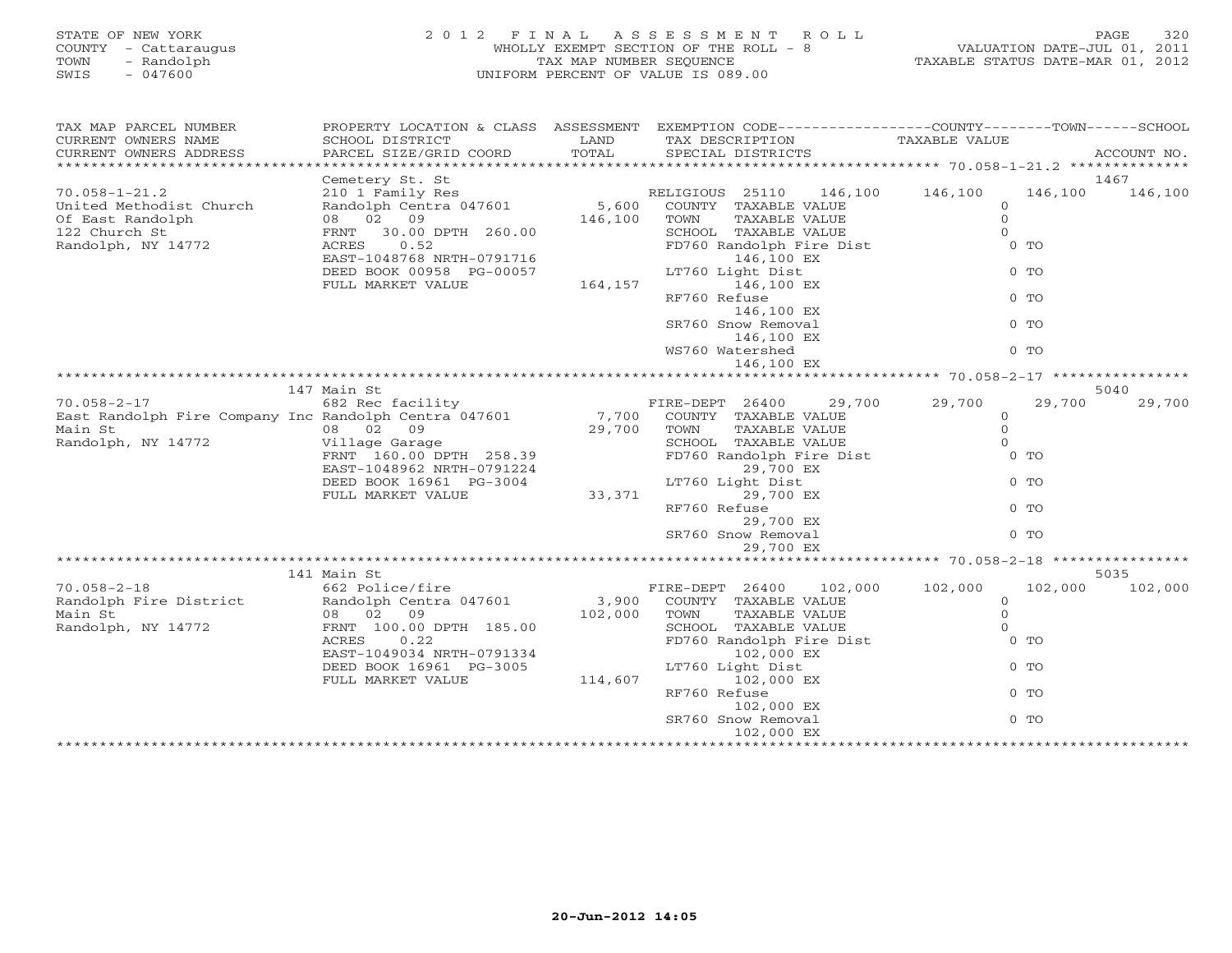| STATE OF NEW YORK<br>COUNTY - Cattaraugus<br>TOWN<br>- Randolph<br>SWIS<br>$-047600$ | 2 0 1 2<br>FINAL                                                                                | TAX MAP NUMBER SEOUENCE | ASSESSMENT<br>R O L L<br>WHOLLY EXEMPT SECTION OF THE ROLL - 8<br>UNIFORM PERCENT OF VALUE IS 089.00 |                                                   | PAGE<br>321<br>VALUATION DATE-JUL 01, 2011<br>TAXABLE STATUS DATE-MAR 01, 2012 |
|--------------------------------------------------------------------------------------|-------------------------------------------------------------------------------------------------|-------------------------|------------------------------------------------------------------------------------------------------|---------------------------------------------------|--------------------------------------------------------------------------------|
| TAX MAP PARCEL NUMBER                                                                | PROPERTY LOCATION & CLASS ASSESSMENT EXEMPTION CODE---------------COUNTY-------TOWN------SCHOOL |                         |                                                                                                      |                                                   |                                                                                |
| CURRENT OWNERS NAME<br>CURRENT OWNERS ADDRESS<br>******************                  | SCHOOL DISTRICT<br>PARCEL SIZE/GRID COORD                                                       | LAND<br>TOTAL           | TAX DESCRIPTION<br>SPECIAL DISTRICTS                                                                 | TAXABLE VALUE                                     | ACCOUNT NO.                                                                    |
|                                                                                      | Main St (Nys Rte 394)                                                                           |                         |                                                                                                      |                                                   | 1501                                                                           |
| $70.058 - 2 - 19.2$                                                                  | 853 Sewage                                                                                      |                         | TOWN-PROP 13500                                                                                      | 50<br>50                                          | 50<br>50                                                                       |
| Randolph Sewer District                                                              | Randolph Centra 047601                                                                          | 50                      | COUNTY TAXABLE VALUE                                                                                 | 0                                                 |                                                                                |
| 72 Main St                                                                           | 08 02<br>09                                                                                     | 50                      | TOWN<br>TAXABLE VALUE                                                                                | $\Omega$                                          |                                                                                |
| Randolph, NY 14772                                                                   | 20.00 DPTH<br>FRNT<br>20.00                                                                     |                         | SCHOOL TAXABLE VALUE                                                                                 | $\Omega$                                          |                                                                                |
|                                                                                      | EAST-1049124 NRTH-0791318                                                                       |                         | FD760 Randolph Fire Dist                                                                             | $0$ TO                                            |                                                                                |
|                                                                                      | DEED BOOK 16961 PG-3003                                                                         |                         | 50 EX                                                                                                |                                                   |                                                                                |
|                                                                                      | FULL MARKET VALUE                                                                               | 56                      | LT760 Light Dist                                                                                     | $0$ TO                                            |                                                                                |
|                                                                                      |                                                                                                 |                         | 50 EX<br>RF760 Refuse                                                                                | $0$ TO                                            |                                                                                |
|                                                                                      |                                                                                                 |                         | 50 EX                                                                                                |                                                   |                                                                                |
|                                                                                      |                                                                                                 |                         | SR760 Snow Removal                                                                                   | $0$ TO                                            |                                                                                |
|                                                                                      |                                                                                                 |                         | 50 EX                                                                                                |                                                   |                                                                                |
|                                                                                      |                                                                                                 |                         | WS760 Watershed                                                                                      | $0$ TO                                            |                                                                                |
|                                                                                      |                                                                                                 |                         | 50 EX                                                                                                |                                                   |                                                                                |
|                                                                                      |                                                                                                 |                         |                                                                                                      | ******************* 70.058-2-45 ***************** |                                                                                |
|                                                                                      | 113 Hall St                                                                                     |                         |                                                                                                      |                                                   | 0974                                                                           |
| $70.058 - 2 - 45$                                                                    | 312 Vac w/imprv                                                                                 | 10,000                  | 18,000<br>FIRE-DEPT 26400                                                                            | 18,000                                            | 18,000<br>18,000                                                               |
| East Randolph Fire Co Inc<br>East Randolph, NY 14730                                 | Randolph Centra 047601<br>08 02<br>09                                                           | 18,000                  | COUNTY TAXABLE VALUE<br>TOWN<br>TAXABLE VALUE                                                        | $\circ$<br>$\mathbf{O}$                           |                                                                                |
|                                                                                      | ACRES<br>1.75                                                                                   |                         | SCHOOL TAXABLE VALUE                                                                                 | $\circ$                                           |                                                                                |
|                                                                                      | EAST-1050640 NRTH-0791498                                                                       |                         | FD760 Randolph Fire Dist                                                                             | $0$ TO                                            |                                                                                |
|                                                                                      | DEED BOOK 896<br>PG-00320                                                                       |                         | 18,000 EX                                                                                            |                                                   |                                                                                |
|                                                                                      | FULL MARKET VALUE                                                                               | 20,225                  | LT760 Light Dist                                                                                     | $0$ TO                                            |                                                                                |
|                                                                                      |                                                                                                 |                         | 18,000 EX                                                                                            |                                                   |                                                                                |
|                                                                                      |                                                                                                 |                         | RF760 Refuse                                                                                         | $0$ TO                                            |                                                                                |
|                                                                                      |                                                                                                 |                         | 18,000 EX                                                                                            |                                                   |                                                                                |
|                                                                                      |                                                                                                 |                         | SR760 Snow Removal                                                                                   | $0$ TO                                            |                                                                                |
|                                                                                      |                                                                                                 |                         | 18,000 EX                                                                                            |                                                   |                                                                                |
|                                                                                      | 122 Church St                                                                                   |                         |                                                                                                      |                                                   | 5042                                                                           |
| $70.058 - 3 - 1$                                                                     | 330 Vacant comm                                                                                 |                         | RELIGIOUS 25110<br>10,000                                                                            | 10,000                                            | 10,000<br>10,000                                                               |
| United Methodist Church                                                              | Randolph Centra 047601                                                                          | 10,000                  | COUNTY TAXABLE VALUE                                                                                 | $\mathbf{0}$                                      |                                                                                |
| Of E Randolph                                                                        | 08 02 09                                                                                        | 10,000                  | TAXABLE VALUE<br>TOWN                                                                                | $\mathbf{0}$                                      |                                                                                |
| Church St                                                                            | FRNT 280.00 DPTH 106.00                                                                         |                         | SCHOOL TAXABLE VALUE                                                                                 | $\Omega$                                          |                                                                                |
| East Randolph, NY 14730                                                              | EAST-1049035 NRTH-0791668                                                                       |                         | FD760 Randolph Fire Dist                                                                             | 0 <sub>T</sub>                                    |                                                                                |

SR760 Snow Removal 0 TO 10,000 EX \*\*\*\*\*\*\*\*\*\*\*\*\*\*\*\*\*\*\*\*\*\*\*\*\*\*\*\*\*\*\*\*\*\*\*\*\*\*\*\*\*\*\*\*\*\*\*\*\*\*\*\*\*\*\*\*\*\*\*\*\*\*\*\*\*\*\*\*\*\*\*\*\*\*\*\*\*\*\*\*\*\*\*\*\*\*\*\*\*\*\*\*\*\*\*\*\*\*\*\*\*\*\*\*\*\*\*\*\*\*\*\*\*\*\*\*\*\*\*\*\*\*\*\*\*\*\*\*\*\*\*\*

LT760 Light Dist 0 TO

RF760 Refuse 0 TO

10,000 EX

10,000 EX<br>SR760 Snow Removal

FULL MARKET VALUE 11,236 10,000 EX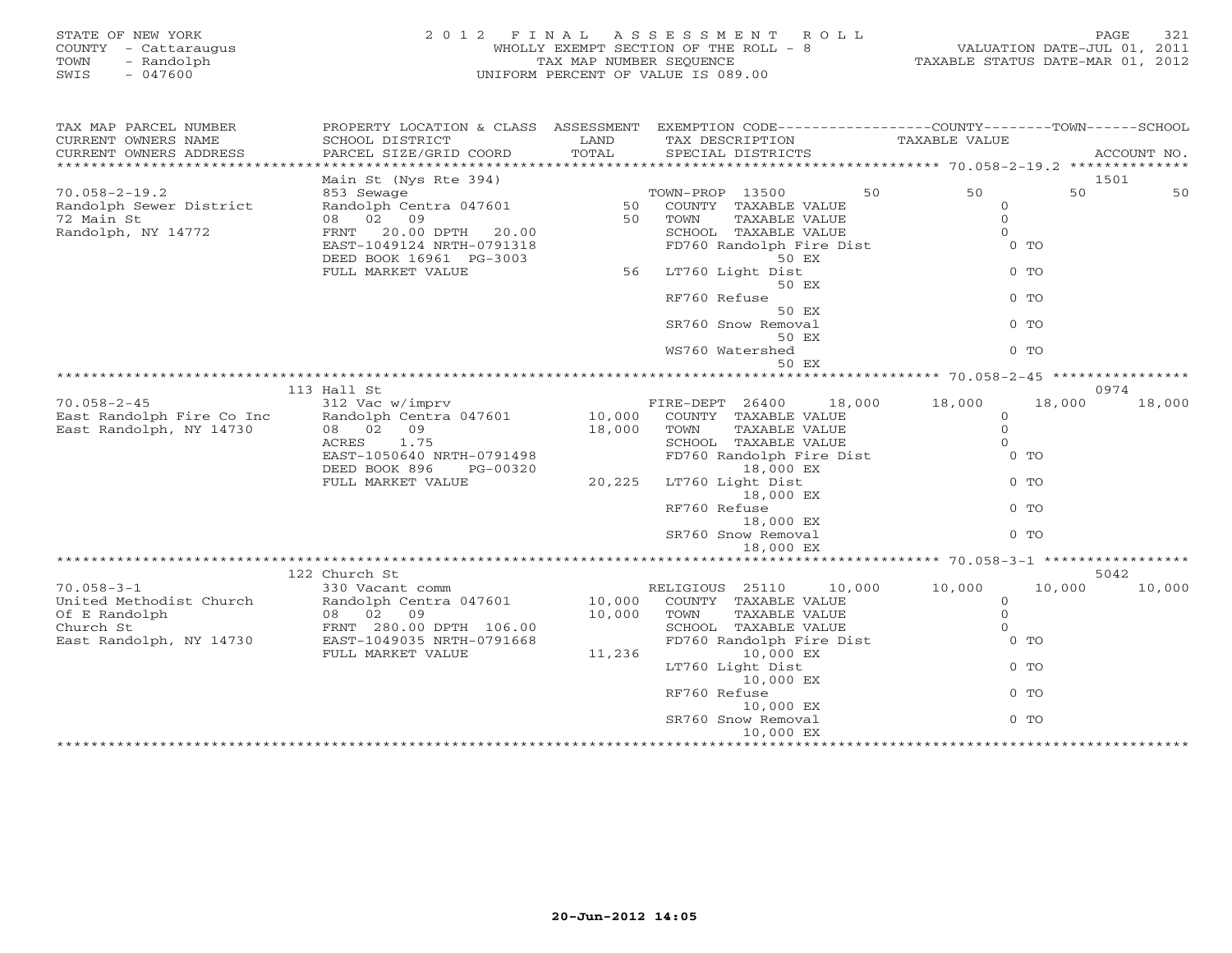# STATE OF NEW YORK 2 0 1 2 F I N A L A S S E S S M E N T R O L L PAGE 322 COUNTY - Cattaraugus WHOLLY EXEMPT SECTION OF THE ROLL - 8 VALUATION DATE-JUL 01, 2011 TOWN - Randolph TAX MAP NUMBER SEQUENCE TAXABLE STATUS DATE-MAR 01, 2012 SWIS - 047600 UNIFORM PERCENT OF VALUE IS 089.00

| TAX MAP PARCEL NUMBER    |                                                                                             |                        | PROPERTY LOCATION & CLASS ASSESSMENT EXEMPTION CODE---------------COUNTY-------TOWN------SCHOOL |               |                |         |
|--------------------------|---------------------------------------------------------------------------------------------|------------------------|-------------------------------------------------------------------------------------------------|---------------|----------------|---------|
| CURRENT OWNERS NAME      | SCHOOL DISTRICT                                                                             | <b>Example 12</b> LAND | TAX DESCRIPTION                                                                                 | TAXABLE VALUE |                |         |
| CURRENT OWNERS ADDRESS   |                                                                                             |                        |                                                                                                 |               |                |         |
|                          |                                                                                             |                        |                                                                                                 |               |                |         |
|                          | N Washington St                                                                             |                        |                                                                                                 |               |                | 5034    |
| $70.063 - 1 - 16$        | 534 Social org.<br>RELIGIOUS 25110 99,<br>Randolph Centra 047601 4,000 COUNTY TAXABLE VALUE |                        |                                                                                                 | 99,300 99,300 | 99,300         | 99,300  |
| Seventh Day Adventist    |                                                                                             |                        |                                                                                                 | $\circ$       |                |         |
| Church                   | 24 02 09                                                                                    | 99,300                 | TAXABLE VALUE<br>TOWN                                                                           | $\Omega$      |                |         |
| N Washington St          | FRNT 63.00 DPTH 110.00                                                                      |                        | SCHOOL TAXABLE VALUE                                                                            | $\Omega$      |                |         |
| Randolph, NY 14772       |                                                                                             |                        | DB760 Debt Service                                                                              |               | $0$ TO         |         |
|                          | FRNT 63.00 DEALER<br>EAST-1040121 NRTH-0789003 DB/00<br>----- MADVET VALUE 111,573          |                        | 99,300 EX                                                                                       |               |                |         |
|                          |                                                                                             |                        | FD760 Randolph Fire Dist                                                                        |               | 0 <sub>0</sub> |         |
|                          |                                                                                             |                        | 99,300 EX                                                                                       |               |                |         |
|                          |                                                                                             |                        |                                                                                                 |               |                |         |
|                          | N Washington St                                                                             |                        |                                                                                                 |               |                | 5051    |
| $70.063 - 2 - 8$         | 620 Religious                                                                               |                        | RELIGIOUS 25110 156,200 156,200                                                                 |               | 156,200        | 156,200 |
| Seventh Day Adventist    | Randolph Centra 047601 5,200 COUNTY TAXABLE VALUE                                           |                        |                                                                                                 | $\Omega$      |                |         |
| Church                   | FRNT 79.10 DPTH 144.70<br>ACRES 0.01                                                        |                        | TAXABLE VALUE                                                                                   | $\mathbf{0}$  |                |         |
| Washington St            |                                                                                             |                        | SCHOOL TAXABLE VALUE                                                                            | $\Omega$      |                |         |
| Randolph, NY 14779       | 0.24<br>ACRES                                                                               |                        | DB760 Debt Service                                                                              |               | $0$ TO         |         |
|                          | EAST-1040280 NRTH-0788904                                                                   |                        | 156,200 EX                                                                                      |               |                |         |
|                          | FULL MARKET VALUE                                                                           |                        | 175,506 FD760 Randolph Fire Dist                                                                |               | $0$ TO         |         |
|                          |                                                                                             |                        | 156,200 EX                                                                                      |               |                |         |
|                          |                                                                                             |                        |                                                                                                 |               |                |         |
|                          | Church St                                                                                   |                        |                                                                                                 |               |                | 5048    |
| $70.063 - 2 - 21.1$      | 331 Com vac w/im                                                                            |                        | VET-ORGAN 26100<br>26,600                                                                       | 26,600        | 26,600         | 26,600  |
| American Legion Post 181 | Randolph Centra 047601 10,800 COUNTY TAXABLE VALUE                                          |                        |                                                                                                 | $\Omega$      |                |         |
| 62 Jamestown St          | 24 02 09                                                                                    | 26,600                 | TOWN<br>TAXABLE VALUE                                                                           | $\Omega$      |                |         |
| Randolph, NY 14772       | ACRES 1.65                                                                                  |                        | SCHOOL TAXABLE VALUE                                                                            | $\Omega$      |                |         |
|                          | EAST-1040832 NRTH-0789190                                                                   |                        | DB760 Debt Service                                                                              |               | $0$ TO         |         |
|                          | DEED BOOK 1513 PG-3001                                                                      |                        | 26,600 EX                                                                                       |               |                |         |
|                          | FULL MARKET VALUE                                                                           |                        | 29,888 FD760 Randolph Fire Dist                                                                 |               | $0$ TO         |         |
|                          |                                                                                             |                        | 26,600 EX                                                                                       |               |                |         |
|                          |                                                                                             |                        |                                                                                                 |               |                |         |
|                          | Church St                                                                                   |                        |                                                                                                 |               |                | 5049    |
| $70.063 - 2 - 21.2$      | 822 Water supply                                                                            |                        | 28,400<br>TOWN-PROP 13500                                                                       | 28,400        | 28,400         | 28,400  |
| Randolph, Town           | Randolph Centra 047601 10,900 COUNTY TAXABLE VALUE                                          |                        |                                                                                                 | $\Omega$      |                |         |
| 72 Main St               | 24 02 09                                                                                    | 28,400                 | TOWN<br>TAXABLE VALUE                                                                           | $\Omega$      |                |         |
| Randolph, NY 14772       | ACRES 1.67                                                                                  |                        | SCHOOL TAXABLE VALUE                                                                            | $\Omega$      |                |         |
|                          | EAST-1040835 NRTH-0789741                                                                   |                        | DB760 Debt Service                                                                              |               | $0$ TO         |         |
|                          |                                                                                             |                        | DEED BOOK 16998 PG-5005 28,400 EX<br>FULL MARKET VALUE 31,910 FD760 Randolph Fire Dist          |               |                |         |
|                          |                                                                                             |                        |                                                                                                 |               | $0$ TO         |         |
|                          |                                                                                             |                        | 28,400 EX                                                                                       |               |                |         |
|                          |                                                                                             |                        |                                                                                                 |               |                |         |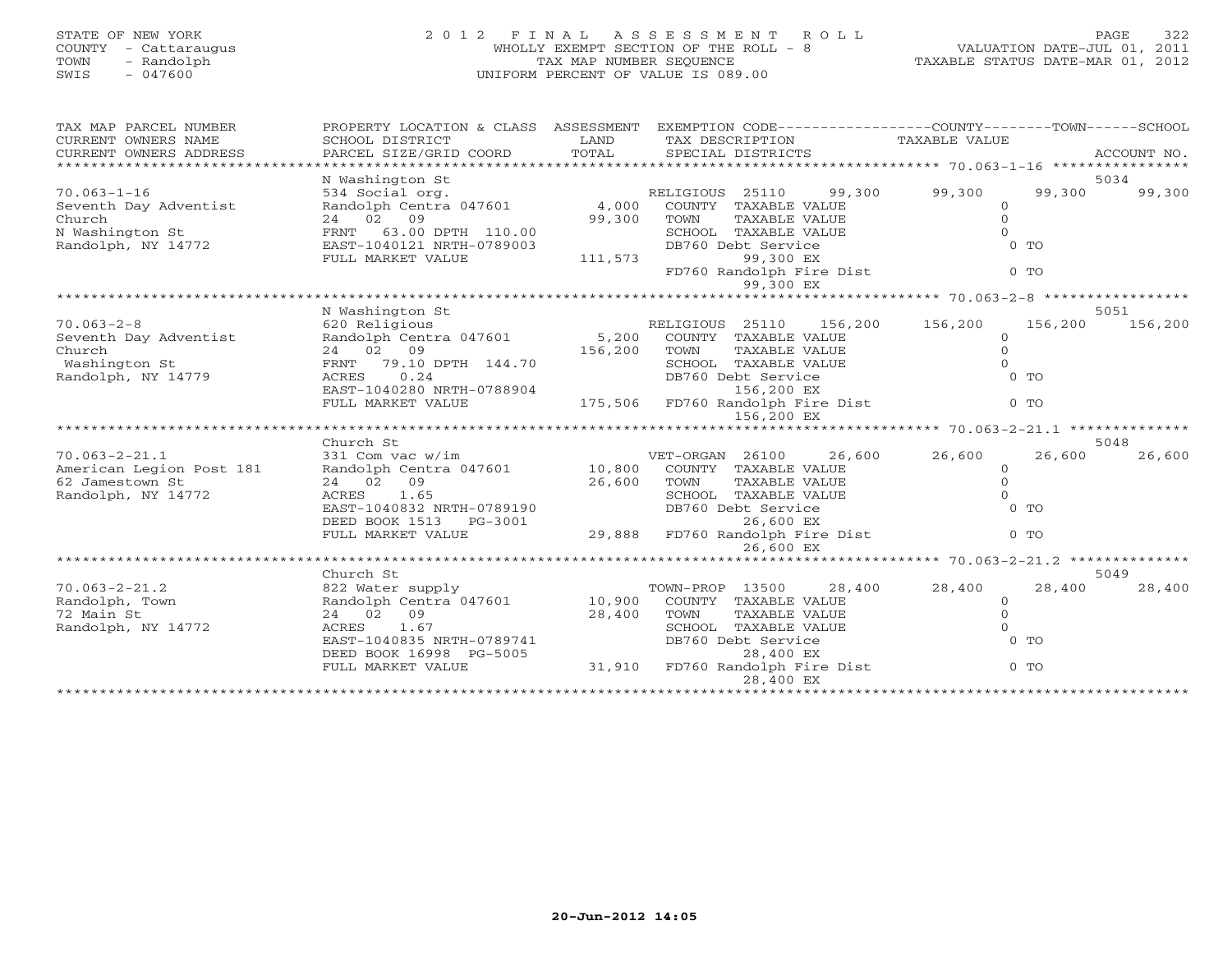# STATE OF NEW YORK 2 0 1 2 F I N A L A S S E S S M E N T R O L L PAGE 323 COUNTY - Cattaraugus WHOLLY EXEMPT SECTION OF THE ROLL - 8 VALUATION DATE-JUL 01, 2011 TOWN - Randolph TAX MAP NUMBER SEQUENCE TAXABLE STATUS DATE-MAR 01, 2012 SWIS - 047600 UNIFORM PERCENT OF VALUE IS 089.00

| PROPERTY LOCATION & CLASS                                                                                                                                        | ASSESSMENT                                                                         |                                                                                                                                                                                                                    |                                                                                  |                                                                                                                                                                                          |
|------------------------------------------------------------------------------------------------------------------------------------------------------------------|------------------------------------------------------------------------------------|--------------------------------------------------------------------------------------------------------------------------------------------------------------------------------------------------------------------|----------------------------------------------------------------------------------|------------------------------------------------------------------------------------------------------------------------------------------------------------------------------------------|
| PARCEL SIZE/GRID COORD                                                                                                                                           | TOTAL                                                                              | SPECIAL DISTRICTS                                                                                                                                                                                                  |                                                                                  | ACCOUNT NO.                                                                                                                                                                              |
|                                                                                                                                                                  |                                                                                    |                                                                                                                                                                                                                    |                                                                                  |                                                                                                                                                                                          |
| 632 Benevolent<br>Randolph Centra 047601<br>1.26<br>ACRES<br>EAST-1040784 NRTH-0788676<br>FULL MARKET VALUE                                                      | 12,600<br>322,100<br>361,910                                                       | 322,100<br>VET-ORGAN 26100<br>COUNTY TAXABLE VALUE<br>TOWN<br>TAXABLE VALUE<br>SCHOOL TAXABLE VALUE<br>DB760 Debt Service<br>322,100 EX<br>FD760 Randolph Fire Dist<br>322,100 EX<br>WS760 Watershed<br>322,100 EX | 322,100<br>322,100<br>$\Omega$<br>$\Omega$<br>0 <sub>0</sub><br>$0$ TO<br>$0$ TO | 1545<br>322,100                                                                                                                                                                          |
|                                                                                                                                                                  |                                                                                    |                                                                                                                                                                                                                    |                                                                                  |                                                                                                                                                                                          |
| 642 Health bldg<br>Randolph Centra 047601<br>32 02<br>09<br>3.10<br>ACRES<br>EAST-1038331 NRTH-0789134<br>DEED BOOK 00917 PG-00248                               | 12,700<br>500,000                                                                  | 500,000<br>COUNTY TAXABLE VALUE<br>TOWN<br>TAXABLE VALUE<br>SCHOOL TAXABLE VALUE<br>DB760 Debt Service<br>500,000 EX                                                                                               | 500,000<br>500,000<br>$\circ$<br>$\Omega$<br>$\Omega$<br>$0$ TO                  | 1418<br>500,000                                                                                                                                                                          |
| FULL MARKET VALUE                                                                                                                                                | 561,798                                                                            | FD760 Randolph Fire Dist<br>500,000 EX<br>WS760 Watershed<br>500,000 EX                                                                                                                                            | $0$ TO<br>$0$ TO                                                                 |                                                                                                                                                                                          |
|                                                                                                                                                                  |                                                                                    |                                                                                                                                                                                                                    |                                                                                  |                                                                                                                                                                                          |
| 620 Religious<br>Randolph Centra 047601<br>32 02<br>09<br>FRNT 171.50 DPTH 171.00<br>EAST-1038841 NRTH-0789020<br>DEED BOOK 828<br>PG-00733<br>FULL MARKET VALUE | 280,200                                                                            | RELIGIOUS 25110<br>280,200<br>COUNTY TAXABLE VALUE<br>TOWN<br><b>TAXABLE VALUE</b><br>SCHOOL TAXABLE VALUE<br>DB760 Debt Service<br>280,200 EX<br>FD760 Randolph Fire Dist<br>280,200 EX                           | 280,200<br>280,200<br>$\circ$<br>$\Omega$<br>$\Omega$<br>$0$ TO<br>$0$ TO        | 0650<br>280,200                                                                                                                                                                          |
|                                                                                                                                                                  |                                                                                    | *******************                                                                                                                                                                                                |                                                                                  |                                                                                                                                                                                          |
| 311 Res vac land<br>Randolph Centra 047601<br>32 02<br>09<br>4.20<br>ACRES<br>EAST-1038950 NRTH-0788737<br>DEED BOOK 869<br>PG-01048<br>FULL MARKET VALUE        | 5,300<br>5,955                                                                     | 5,300<br>RELIGIOUS 25110<br>COUNTY TAXABLE VALUE<br>TOWN<br>TAXABLE VALUE<br>SCHOOL TAXABLE VALUE<br>DB760 Debt Service<br>5,300 EX<br>FD760 Randolph Fire Dist<br>5,300 EX                                        | 5,300<br>5,300<br>$\circ$<br>$\Omega$<br>$\Omega$<br>$0$ TO<br>$0$ TO            | 0760<br>5,300                                                                                                                                                                            |
|                                                                                                                                                                  | SCHOOL DISTRICT<br>Jamestown St<br>NYS Rte 394<br>117 Jamestown St<br>Jamestown St | LAND<br>**************************************                                                                                                                                                                     | TAX DESCRIPTION<br>NYS OWNED 12100<br>8,600<br>314,831<br>5,300                  | EXEMPTION CODE-----------------COUNTY-------TOWN------SCHOOL<br><b>TAXABLE VALUE</b><br>***************** 70.063-3-1.2<br>******* 70.063-3-2<br>*********** 70.063-3-3 ***************** |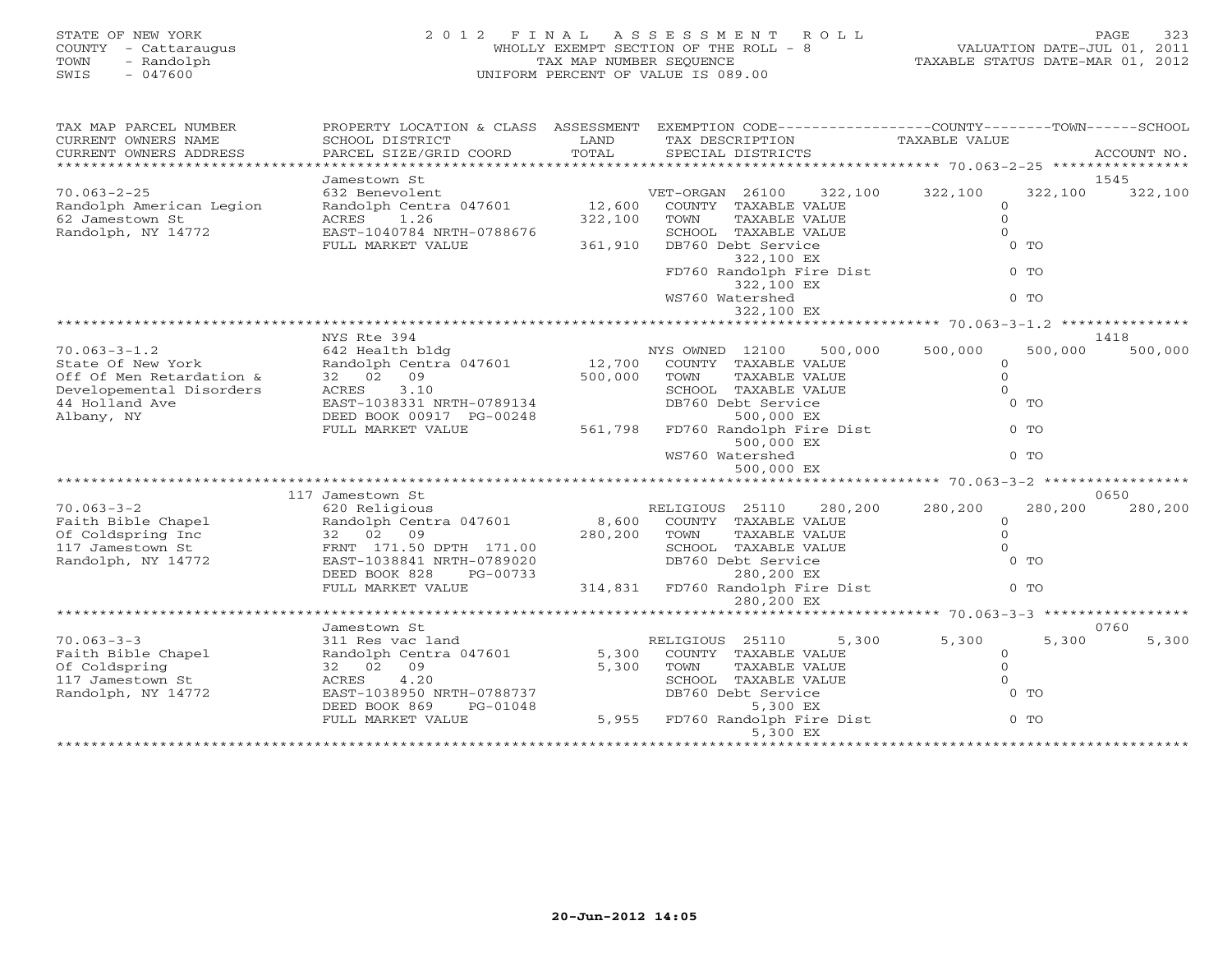# STATE OF NEW YORK 2 0 1 2 F I N A L A S S E S S M E N T R O L L PAGE 324 COUNTY - Cattaraugus WHOLLY EXEMPT SECTION OF THE ROLL - 8 VALUATION DATE-JUL 01, 2011 TOWN - Randolph TAX MAP NUMBER SEQUENCE TAXABLE STATUS DATE-MAR 01, 2012 SWIS - 047600 UNIFORM PERCENT OF VALUE IS 089.00

| TAX MAP PARCEL NUMBER                                                                           |                                                                                                                |       | PROPERTY LOCATION & CLASS ASSESSMENT EXEMPTION CODE----------------COUNTY-------TOWN------SCHOOL       |               |        |                 |
|-------------------------------------------------------------------------------------------------|----------------------------------------------------------------------------------------------------------------|-------|--------------------------------------------------------------------------------------------------------|---------------|--------|-----------------|
| CURRENT OWNERS NAME                                                                             | SCHOOL DISTRICT                                                                                                | LAND  | TAX DESCRIPTION                                                                                        | TAXABLE VALUE |        |                 |
| CURRENT OWNERS ADDRESS                                                                          | PARCEL SIZE/GRID COORD                                                                                         | TOTAL | SPECIAL DISTRICTS                                                                                      |               |        | ACCOUNT NO.     |
| 0490                                                                                            |                                                                                                                |       |                                                                                                        |               |        |                 |
| $70.063 - 3 - 12$                                                                               |                                                                                                                |       | COUNTY<br>13100                                                                                        | 9,700 9,700   | 9,700  | 9,700           |
|                                                                                                 |                                                                                                                |       | COUNTY TAXABLE VALUE                                                                                   | $\circ$       |        |                 |
| County Of Cattaraugus<br>303 Court St                                                           |                                                                                                                |       | TOWN<br>TAXABLE VALUE                                                                                  | $\Omega$      |        |                 |
| Little Valley, NY 14755                                                                         | FRNT 195.00 DPTH 228.00                                                                                        |       | SCHOOL TAXABLE VALUE                                                                                   | $\Omega$      |        |                 |
|                                                                                                 |                                                                                                                |       | DB760 Debt Service                                                                                     | $0$ TO        |        |                 |
|                                                                                                 | EAST-1039519 NRTH-0788776<br>DEED BOOK 1001 PG-34<br>FULL MARKET VALUE 10,899                                  |       | 9,700 EX                                                                                               |               |        |                 |
|                                                                                                 |                                                                                                                |       | FD760 Randolph Fire Dist                                                                               | $0$ TO        |        |                 |
|                                                                                                 |                                                                                                                |       | 9,700 EX                                                                                               |               |        |                 |
|                                                                                                 |                                                                                                                |       | WS760 Watershed                                                                                        | $0$ TO        |        |                 |
|                                                                                                 |                                                                                                                |       |                                                                                                        |               |        |                 |
|                                                                                                 | Jamestown St                                                                                                   |       |                                                                                                        |               |        | 5005            |
| $70.063 - 3 - 23$                                                                               | ,6 TOWN-PROP 13500 6<br>Randolph Centra 047601 6,200 COUNTY TAXABLE VALUE<br>24 02 09 6,200 TOWN TAXABLE VALUE |       |                                                                                                        | 6,200 6,200   | 6,200  | 6,200           |
|                                                                                                 |                                                                                                                |       |                                                                                                        | $\circ$       |        |                 |
| Town Of Randolph<br>1 Bank St                                                                   |                                                                                                                |       | TAXABLE VALUE                                                                                          | $\Omega$      |        |                 |
| Randolph, NY 14772                                                                              |                                                                                                                |       | SCHOOL TAXABLE VALUE<br>DB760 Debt Service<br>6,200 EX                                                 | $\Omega$      |        |                 |
|                                                                                                 |                                                                                                                |       |                                                                                                        | $0$ TO        |        |                 |
|                                                                                                 |                                                                                                                |       |                                                                                                        |               |        |                 |
|                                                                                                 |                                                                                                                |       | 6,966 FD760 Randolph Fire Dist                                                                         | $0$ TO        |        |                 |
|                                                                                                 |                                                                                                                |       | 6,200 EX                                                                                               |               |        |                 |
|                                                                                                 |                                                                                                                |       |                                                                                                        |               |        |                 |
|                                                                                                 |                                                                                                                |       |                                                                                                        |               |        | 5000            |
|                                                                                                 |                                                                                                                |       | 13100 177,700 177,700                                                                                  | $\circ$       |        | 177,700 177,700 |
|                                                                                                 |                                                                                                                |       |                                                                                                        | $\Omega$      |        |                 |
|                                                                                                 |                                                                                                                |       |                                                                                                        | $\Omega$      |        |                 |
|                                                                                                 |                                                                                                                |       |                                                                                                        | $0$ TO        |        |                 |
|                                                                                                 | DEED BOOK 540<br>PG-00210                                                                                      |       |                                                                                                        |               |        |                 |
|                                                                                                 | FULL MARKET VALUE                                                                                              |       | G-00210 177,700 EX<br>199,663 FD760 Randolph Fire Dist                                                 | $0$ TO        |        |                 |
|                                                                                                 |                                                                                                                |       | 177,700 EX                                                                                             |               |        |                 |
|                                                                                                 |                                                                                                                |       |                                                                                                        |               |        |                 |
|                                                                                                 | 6 Center St                                                                                                    |       | PARSONAGE 21600                                                                                        |               |        | 0694            |
| $70.063 - 4 - 12$                                                                               | 210 1 Family Res                                                                                               |       | 63,000                                                                                                 | 63,000        | 63,000 | 63,000          |
| First Baptest Church of Randol Randolph Centra 047601 5,000 COUNTY TAXABLE VALUE<br>6 Center St |                                                                                                                |       |                                                                                                        |               |        |                 |
| 24 02 09<br>14772 FRNT 66.00<br>Randolph, NY 14772                                              | 24 02 09 63,000<br>FRNT 66.00 DPTH 174.00 63,000                                                               |       |                                                                                                        |               |        |                 |
|                                                                                                 | EAST-1040410 NRTH-0788156                                                                                      |       | COUNTY TAXABLE VALUE<br>TOWN TAXABLE VALUE 0<br>SCHOOL TAXABLE VALUE 0<br>DB760 Debt Service 63,000 TO |               |        |                 |
|                                                                                                 |                                                                                                                |       |                                                                                                        |               |        |                 |
|                                                                                                 |                                                                                                                |       |                                                                                                        |               |        |                 |
|                                                                                                 |                                                                                                                |       |                                                                                                        |               |        |                 |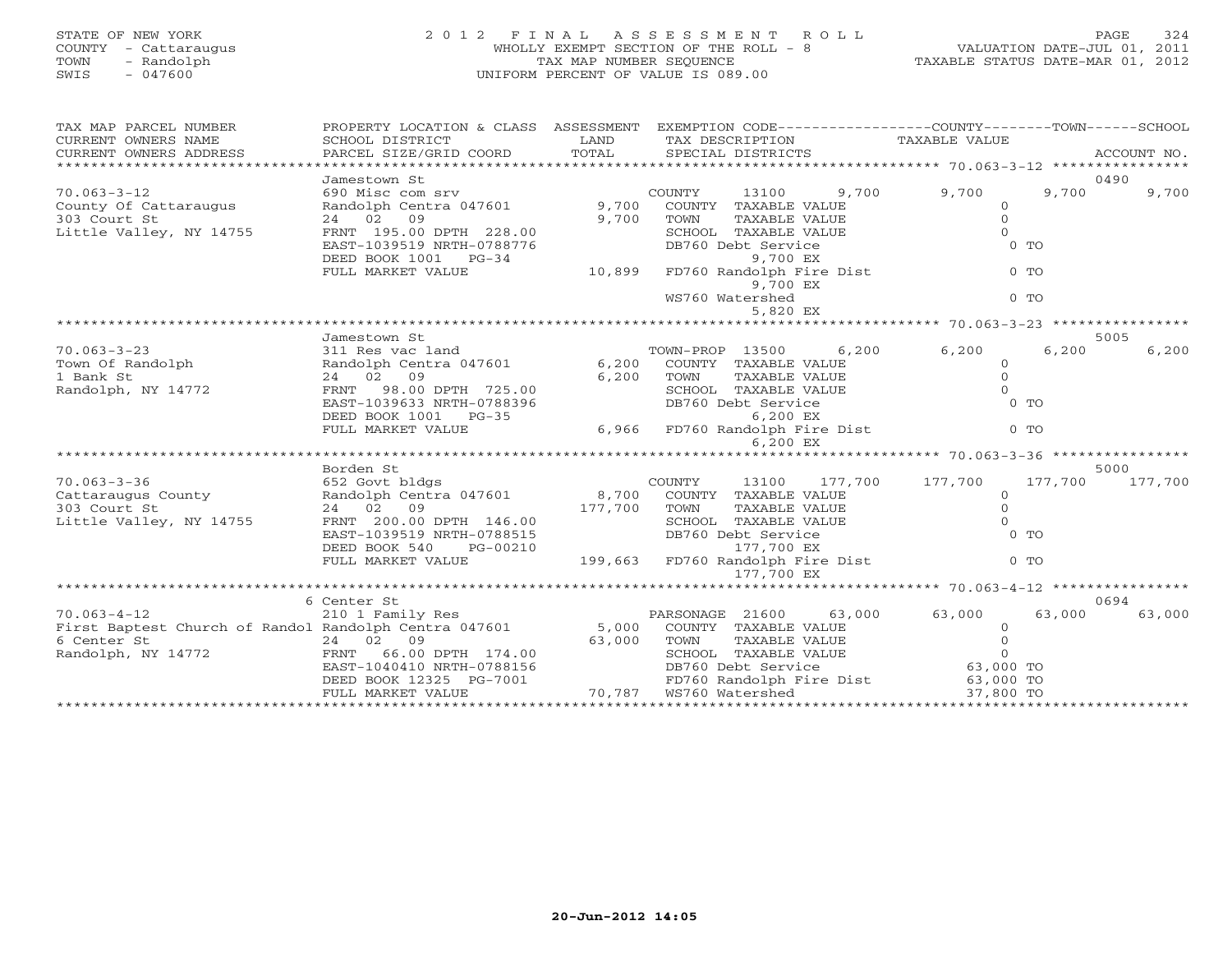## STATE OF NEW YORK 2 0 1 2 F I N A L A S S E S S M E N T R O L L PAGE 325 COUNTY - Cattaraugus WHOLLY EXEMPT SECTION OF THE ROLL - 8 VALUATION DATE-JUL 01, 2011 TOWN - Randolph TAX MAP NUMBER SEQUENCE TAXABLE STATUS DATE-MAR 01, 2012 SWIS - 047600 UNIFORM PERCENT OF VALUE IS 089.00UNIFORM PERCENT OF VALUE IS 089.00

| TAX MAP PARCEL NUMBER<br>CURRENT OWNERS NAME<br>CURRENT OWNERS ADDRESS                               | PROPERTY LOCATION & CLASS ASSESSMENT<br>SCHOOL DISTRICT<br>PARCEL SIZE/GRID COORD                                                                                                               | LAND<br>TOTAL               | EXEMPTION CODE-----------------COUNTY-------TOWN------SCHOOL<br>TAX DESCRIPTION<br>SPECIAL DISTRICTS                                                                                                                                                                                                                      | TAXABLE VALUE                                                                             | ACCOUNT NO.      |
|------------------------------------------------------------------------------------------------------|-------------------------------------------------------------------------------------------------------------------------------------------------------------------------------------------------|-----------------------------|---------------------------------------------------------------------------------------------------------------------------------------------------------------------------------------------------------------------------------------------------------------------------------------------------------------------------|-------------------------------------------------------------------------------------------|------------------|
|                                                                                                      |                                                                                                                                                                                                 |                             |                                                                                                                                                                                                                                                                                                                           |                                                                                           |                  |
| $70.064 - 1 - 6$<br>Village Of Randolph<br>Randolph, NY 14772                                        | Jamestown St<br>483 Converted Re<br>Randolph Centra 047601<br>24 02 09                                                                                                                          | 60,000                      | TOWN-PROP 13500<br>60,000<br>3,100 COUNTY TAXABLE VALUE<br>TOWN<br>TAXABLE VALUE<br>Library-Dow Bldg.<br>FRNT 37.00 DPTH 160.00 DB760 Debt Service<br>EAST-1041505 NRTH-0788307 60,000 EX<br>DEED BOOK 16998 PG-5002 FD760 Randolph Fire Dist<br>FD760 Randolph Fire Dist<br>67,416 60,000 EX<br>FD760 Randolph Fire Dist | 60,000<br>60,000<br>$\Omega$<br>$\Omega$<br>$\Omega$<br>$0$ TO<br>$0$ TO                  | 5007<br>60,000   |
|                                                                                                      |                                                                                                                                                                                                 |                             |                                                                                                                                                                                                                                                                                                                           |                                                                                           | 5008             |
| $70.064 - 1 - 7$<br>Randolph, Town<br>72 Main St<br>Randolph, NY 14772                               | 26 Jamestown St<br>611 Library<br>Randolph Centra 047601<br>24 02 09<br>Public Library<br>FRNT 66.00 DPTH 166.00<br>EAST-1041559 NRTH-0788283<br>DEED BOOK 16992 PG-5001<br>FULL MARKET VALUE   | 5,000<br>400,000<br>449,438 | 400,000<br>TOWN-PROP 13500<br>COUNTY TAXABLE VALUE<br>TOWN<br>TAXABLE VALUE<br>SCHOOL TAXABLE VALUE<br>DB760 Debt Service<br>$400,000$ EX<br>FD760 Randolph Fire Dist<br>400,000 EX                                                                                                                                       | 400,000<br>400,000<br>$\circ$<br>$\Omega$<br>$\Omega$<br>$0$ TO<br>$0$ TO                 | 400,000          |
|                                                                                                      |                                                                                                                                                                                                 |                             |                                                                                                                                                                                                                                                                                                                           |                                                                                           |                  |
| $70.064 - 1 - 15.1$<br>Randolph, Town<br>72 Main St<br>Randolph, NY 14772                            | Jamestown St<br>24 02 09<br>ACRES 1.54<br>EAST-1041935 NRTH-0788386<br>DEED BOOK 17256 PG-9001<br>FULL MARKET VALUE                                                                             | 34,600<br>38,876            | TOWN<br>TAXABLE VALUE<br>SCHOOL TAXABLE VALUE<br>DB760 Debt Service<br>34,600 EX<br>FD760 Randolph Fire Dist<br>34,600 EX<br>WS760 Watershed<br>34,600 EX                                                                                                                                                                 | 34,600 34,600<br>34,600<br>$\Omega$<br>$\Omega$<br>$\Omega$<br>$0$ TO<br>$0$ TO<br>$0$ TO | 0612<br>34,600   |
|                                                                                                      |                                                                                                                                                                                                 |                             |                                                                                                                                                                                                                                                                                                                           |                                                                                           |                  |
| $70.064 - 1 - 15.3$<br>Randolph-East Randolph<br>Sewer Commission<br>1 Bank St<br>Randolph, NY 14772 | Jamestown St (Off)<br>853 Sewage<br>Randolph Centra 047601 30,000<br>24 02 09<br>Petition #060449<br>ACRES<br>3.91<br>EAST-1041883 NRTH-0788653<br>DEED BOOK 788<br>PG-700<br>FULL MARKET VALUE | 1326,850<br>1490,843        | VG-INSIDE 13650 1326,850<br>COUNTY TAXABLE VALUE<br>TAXABLE VALUE<br>TOWN<br>SCHOOL TAXABLE VALUE<br>DB760 Debt Service<br>1326,850 EX<br>FD760 Randolph Fire Dist<br>1326,850 EX<br>WS760 Watershed                                                                                                                      | 1326,850<br>1326,850<br>$\Omega$<br>$\Omega$<br>$\Omega$<br>$0$ TO<br>$0$ TO<br>$0$ TO    | 1526<br>1326,850 |
|                                                                                                      |                                                                                                                                                                                                 |                             | 1326,850 EX                                                                                                                                                                                                                                                                                                               | **************************                                                                |                  |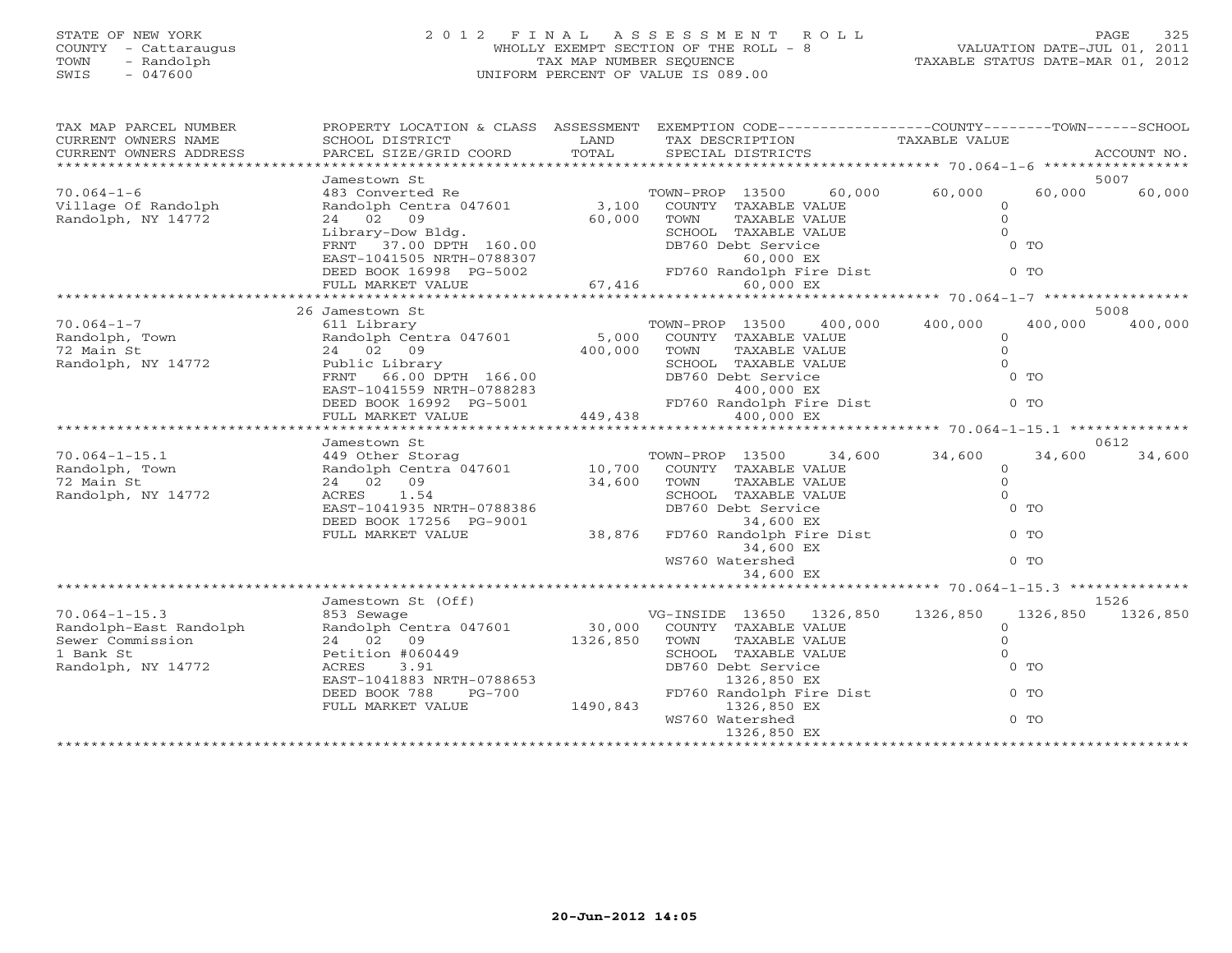## STATE OF NEW YORK 2 0 1 2 F I N A L A S S E S S M E N T R O L L PAGE 326COUNTY - Cattaraugus WHOLLY EXEMPT SECTION OF THE ROLL - 8 VALUATION DATE-JUL 01, 2011 SWIS - 047600 UNIFORM PERCENT OF VALUE IS 089.00

VALUATION DATE-JUL 01, 2011 TAXABLE STATUS DATE-MAR 01, 2012

| TAX MAP PARCEL NUMBER<br>CURRENT OWNERS NAME<br>CURRENT OWNERS ADDRESS | PROPERTY LOCATION & CLASS ASSESSMENT<br>SCHOOL DISTRICT<br>PARCEL SIZE/GRID COORD | LAND<br>TOTAL | EXEMPTION CODE-----------------COUNTY-------TOWN------SCHOOL<br>TAX DESCRIPTION<br>SPECIAL DISTRICTS | TAXABLE VALUE                      | ACCOUNT NO.      |
|------------------------------------------------------------------------|-----------------------------------------------------------------------------------|---------------|------------------------------------------------------------------------------------------------------|------------------------------------|------------------|
|                                                                        | Main St                                                                           |               |                                                                                                      |                                    | 5027             |
| $70.064 - 1 - 21.1$<br>Randolph Fire Co Inc                            | 662 Police/fire<br>Randolph Centra 047601                                         | 15,700        | 280,000<br>FIRE-DEPT 26400<br>COUNTY TAXABLE VALUE                                                   | 280,000<br>280,000<br>$\mathbf{0}$ | 280,000          |
| Main St<br>Randolph, NY 14772                                          | 09<br>24 02<br>5.75<br>ACRES                                                      | 280,000       | TOWN<br>TAXABLE VALUE<br>SCHOOL TAXABLE VALUE                                                        | $\Omega$<br>$\Omega$               |                  |
|                                                                        | EAST-1042380 NRTH-0788608<br>DEED BOOK 1001 PG-58                                 |               | DB760 Debt Service<br>280,000 EX                                                                     | $0$ TO                             |                  |
|                                                                        | FULL MARKET VALUE                                                                 |               | 314,607 FD760 Randolph Fire Dist<br>280,000 EX                                                       | $0$ TO                             |                  |
|                                                                        |                                                                                   |               |                                                                                                      |                                    |                  |
|                                                                        | Main St (Off)                                                                     |               |                                                                                                      |                                    | 1498             |
| $70.064 - 1 - 21.2$<br>Randolph, Town                                  | 853 Sewage<br>Randolph Centra 047601                                              | 100           | 100<br>TOWN-PROP 13500<br>COUNTY TAXABLE VALUE                                                       | 100<br>100<br>$\circ$              | 100              |
| 72 Main St<br>Randolph, NY 14772                                       | 24 02 09<br>FRNT 20.00 DPTH 20.00<br>EAST-1042325 NRTH-0788334                    | 100           | TAXABLE VALUE<br>TOWN<br>SCHOOL TAXABLE VALUE<br>DB760 Debt Service                                  | $\Omega$<br>$\Omega$<br>$0$ TO     |                  |
|                                                                        | DEED BOOK 16998 PG-5003<br>FULL MARKET VALUE                                      |               | 100 EX<br>112 FD760 Randolph Fire Dist                                                               | $0$ TO                             |                  |
|                                                                        |                                                                                   |               | 100 EX                                                                                               |                                    |                  |
|                                                                        |                                                                                   |               |                                                                                                      |                                    |                  |
| $70.064 - 1 - 21.3$                                                    | Main St<br>312 Vac w/imprv                                                        |               | 1010,000<br>TOWN-PROP 13500                                                                          | 1010,000<br>1010,000               | 1581<br>1010,000 |
| Randolph, Town<br>1 Bank St                                            | Randolph Centra 047601 10,700<br>24 2<br>9                                        | 1010,000      | COUNTY TAXABLE VALUE<br>TOWN<br>TAXABLE VALUE                                                        | $\circ$<br>$\circ$                 |                  |
| Randolph, NY 14772                                                     | ACRES<br>1.45                                                                     |               | SCHOOL TAXABLE VALUE                                                                                 | $\Omega$                           |                  |
|                                                                        | EAST-1042334 NRTH-0788242<br>DEED BOOK 1026<br>PG-189                             |               | DB760 Debt Service<br>1010,000 EX                                                                    | $0$ TO                             |                  |
|                                                                        | FULL MARKET VALUE                                                                 | 1134,831      | FD760 Randolph Fire Dist<br>1010,000 EX                                                              | $0$ TO                             |                  |
|                                                                        |                                                                                   |               |                                                                                                      |                                    |                  |
| $70.064 - 1 - 27.2$                                                    | Main St (Off)<br>330 Vacant comm                                                  |               | FIRE-DEPT 26400<br>6,000                                                                             | 6,000<br>6,000                     | 1167<br>6,000    |
| Randolph Fire Co Inc                                                   | Randolph Centra 047601                                                            | 6,000         | COUNTY TAXABLE VALUE                                                                                 | $\Omega$                           |                  |
| Main St<br>Randolph, NY 14772                                          | 24 02 09<br>ACRES<br>5.00                                                         | 6,000         | TOWN<br>TAXABLE VALUE<br>SCHOOL TAXABLE VALUE                                                        | $\circ$<br>$\Omega$                |                  |
|                                                                        | EAST-1042740 NRTH-0788826                                                         |               | DB760 Debt Service                                                                                   | $0$ TO                             |                  |
|                                                                        | DEED BOOK 827<br>PG-00631<br>FULL MARKET VALUE                                    |               | 6,000 EX<br>6,742 FD760 Randolph Fire Dist<br>6,000 EX                                               | $0$ TO                             |                  |
|                                                                        |                                                                                   |               |                                                                                                      | ********************               |                  |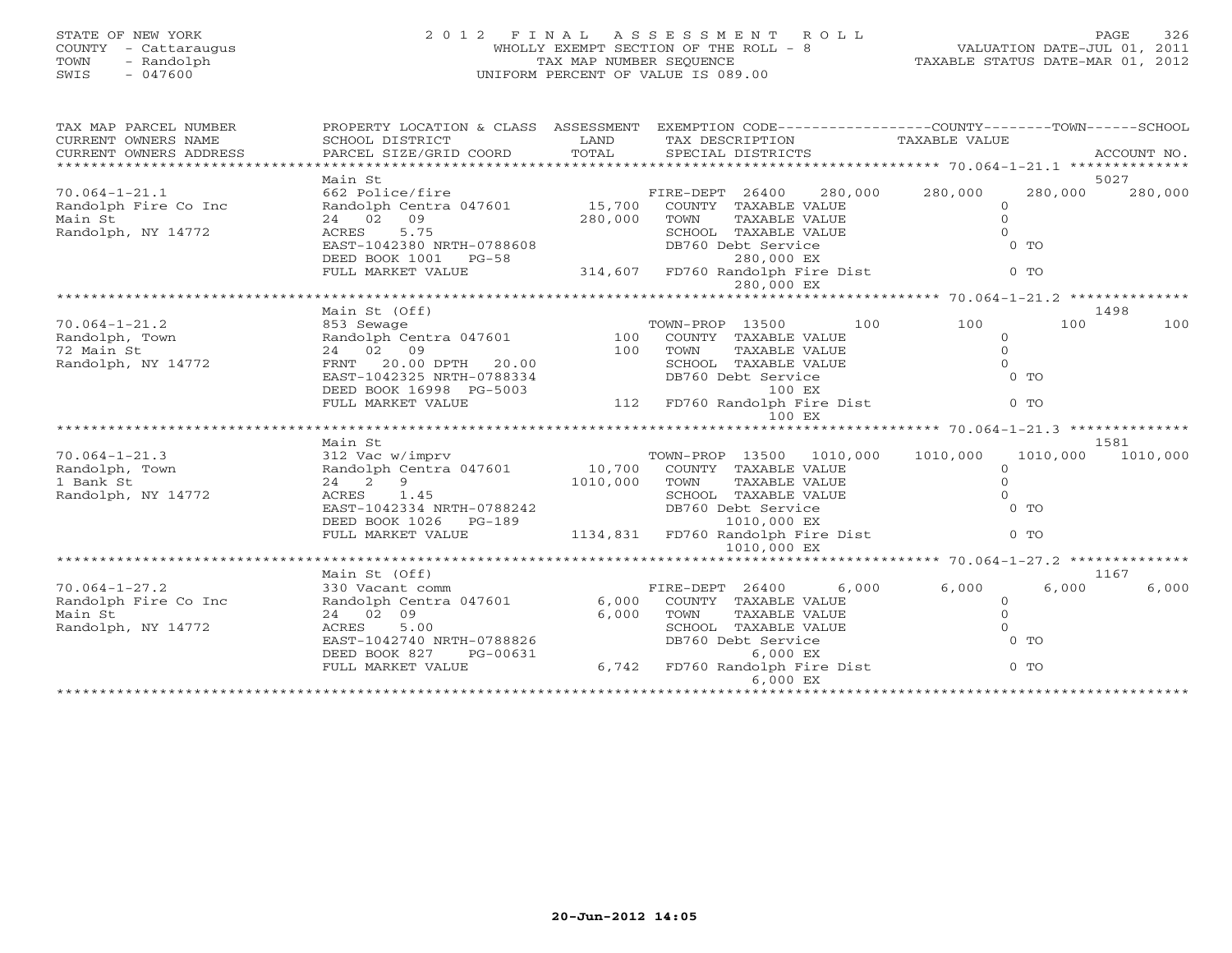# STATE OF NEW YORK 2 0 1 2 F I N A L A S S E S S M E N T R O L L PAGE 327 COUNTY - Cattaraugus WHOLLY EXEMPT SECTION OF THE ROLL - 8 VALUATION DATE-JUL 01, 2011 TOWN - Randolph TAX MAP NUMBER SEQUENCE TAXABLE STATUS DATE-MAR 01, 2012 SWIS - 047600 UNIFORM PERCENT OF VALUE IS 089.00

| TAX MAP PARCEL NUMBER   | PROPERTY LOCATION & CLASS ASSESSMENT |                                  |                 |                      |                          | EXEMPTION CODE-----------------COUNTY-------TOWN------SCHOOL |              |             |
|-------------------------|--------------------------------------|----------------------------------|-----------------|----------------------|--------------------------|--------------------------------------------------------------|--------------|-------------|
| CURRENT OWNERS NAME     | SCHOOL DISTRICT                      | LAND                             |                 | TAX DESCRIPTION      |                          | TAXABLE VALUE                                                |              |             |
| CURRENT OWNERS ADDRESS  | PARCEL SIZE/GRID COORD               | TOTAL                            |                 | SPECIAL DISTRICTS    |                          |                                                              |              | ACCOUNT NO. |
|                         |                                      |                                  |                 |                      |                          |                                                              |              |             |
|                         | Main St                              |                                  |                 |                      |                          |                                                              |              | 5021        |
| $70.064 - 1 - 51$       | 612 School                           |                                  | SCH-DIST        | 13800                | 8852,700                 | 8852,700                                                     | 8852,700     | 8852,700    |
| Randolph Central School | Randolph Centra 047601               | 75,300                           |                 | COUNTY TAXABLE VALUE |                          |                                                              | $\circ$      |             |
| Main St                 | 16 02 09                             | 8852,700                         | TOWN            | TAXABLE VALUE        |                          |                                                              | $\Omega$     |             |
| Randolph, NY 14772      | ACRES 32.82                          |                                  |                 | SCHOOL TAXABLE VALUE |                          |                                                              | $\Omega$     |             |
|                         | EAST-1044328 NRTH-0789556            |                                  |                 | DB760 Debt Service   |                          |                                                              | $0$ TO       |             |
|                         | FULL MARKET VALUE                    | 9946,854                         |                 | 8852,700 EX          |                          |                                                              |              |             |
|                         |                                      |                                  |                 |                      | FD760 Randolph Fire Dist |                                                              | $0$ TO       |             |
|                         |                                      |                                  |                 | 8852,700 EX          |                          |                                                              |              |             |
|                         |                                      |                                  |                 |                      |                          |                                                              |              |             |
|                         | Main St                              |                                  |                 |                      |                          |                                                              |              | 5019        |
| $70.064 - 1 - 51.71$    | 612 School                           |                                  | SCH-DIST 13800  |                      | 4824,100                 | 4824,100                                                     | 4824,100     | 4824,100    |
| Randolph Central School | Randolph Centra 047601               | 200                              |                 | COUNTY TAXABLE VALUE |                          |                                                              | $\Omega$     |             |
| Main St                 | 16 02<br>09                          | 4824,100                         | TOWN            | TAXABLE VALUE        |                          |                                                              | $\circ$      |             |
| Randolph, NY 14772      | ACRES<br>0.01                        |                                  |                 | SCHOOL TAXABLE VALUE |                          |                                                              | $\Omega$     |             |
|                         | EAST-1044289 NRTH-0789494            |                                  |                 | DB760 Debt Service   |                          |                                                              | $0$ TO       |             |
|                         | FULL MARKET VALUE                    | 5420,337                         |                 | 4824,100 EX          |                          |                                                              |              |             |
|                         |                                      |                                  |                 |                      | FD760 Randolph Fire Dist |                                                              | $0$ TO       |             |
|                         |                                      |                                  |                 | 4824,100 EX          |                          |                                                              |              |             |
|                         |                                      |                                  |                 |                      |                          |                                                              |              |             |
|                         |                                      |                                  |                 |                      |                          |                                                              |              |             |
|                         | Weeden Rd                            |                                  |                 |                      |                          |                                                              |              | 1451        |
| $70.064 - 1 - 52.2$     | 314 Rural vac<10                     |                                  | SCH-DIST 13800  |                      | 15,800                   | 15,800                                                       | 15,800       | 15,800      |
| Randolph Central School | Randolph Centra 047601 15,800        |                                  |                 | COUNTY TAXABLE VALUE |                          |                                                              | $\circ$      |             |
| 18 Main St              | 16 02 09                             | 15,800                           | TOWN            | TAXABLE VALUE        |                          |                                                              | $\circ$      |             |
| Randolph, NY 14772      | ACRES<br>8.15                        |                                  |                 | SCHOOL TAXABLE VALUE |                          |                                                              | $\Omega$     |             |
|                         | EAST-1044275 NRTH-0788044            |                                  |                 | DB760 Debt Service   |                          |                                                              | $0$ TO       |             |
|                         | DEED BOOK 8554 PG-5002               |                                  |                 | 15,800 EX            |                          |                                                              |              |             |
|                         | FULL MARKET VALUE                    | 17,753                           |                 |                      | FD760 Randolph Fire Dist |                                                              | $0$ TO       |             |
|                         |                                      |                                  |                 | 15,800 EX            |                          |                                                              |              |             |
|                         |                                      |                                  |                 | WS760 Watershed      |                          |                                                              | $0$ TO       |             |
|                         |                                      |                                  |                 | 15,800 EX            |                          |                                                              |              |             |
|                         |                                      |                                  |                 |                      |                          |                                                              |              |             |
|                         | Main St & Weeden Rd                  |                                  |                 |                      |                          |                                                              |              | 5029        |
| $70.064 - 1 - 54$       | 620 Religious                        |                                  | RELIGIOUS 25110 |                      | 600,000                  | 600,000                                                      | 600,000      | 600,000     |
| Baptist Church          | Randolph Centra 047601               | 14,200                           |                 | COUNTY TAXABLE VALUE |                          |                                                              | $\circ$      |             |
| Main St                 | 24 02 09                             | 600,000                          | TOWN            | TAXABLE VALUE        |                          |                                                              | $\mathbf{O}$ |             |
| Randolph, NY 14772      | ACRES<br>4.32                        |                                  |                 | SCHOOL TAXABLE VALUE |                          |                                                              | $\Omega$     |             |
|                         | EAST-1043880 NRTH-0788171            |                                  |                 | DB760 Debt Service   |                          |                                                              | $0$ TO       |             |
|                         | DEED BOOK 1017 PG-731                |                                  |                 | 600,000 EX           |                          |                                                              |              |             |
|                         | FULL MARKET VALUE                    | 674,157 FD760 Randolph Fire Dist |                 | 600,000 EX           |                          |                                                              | $0$ TO       |             |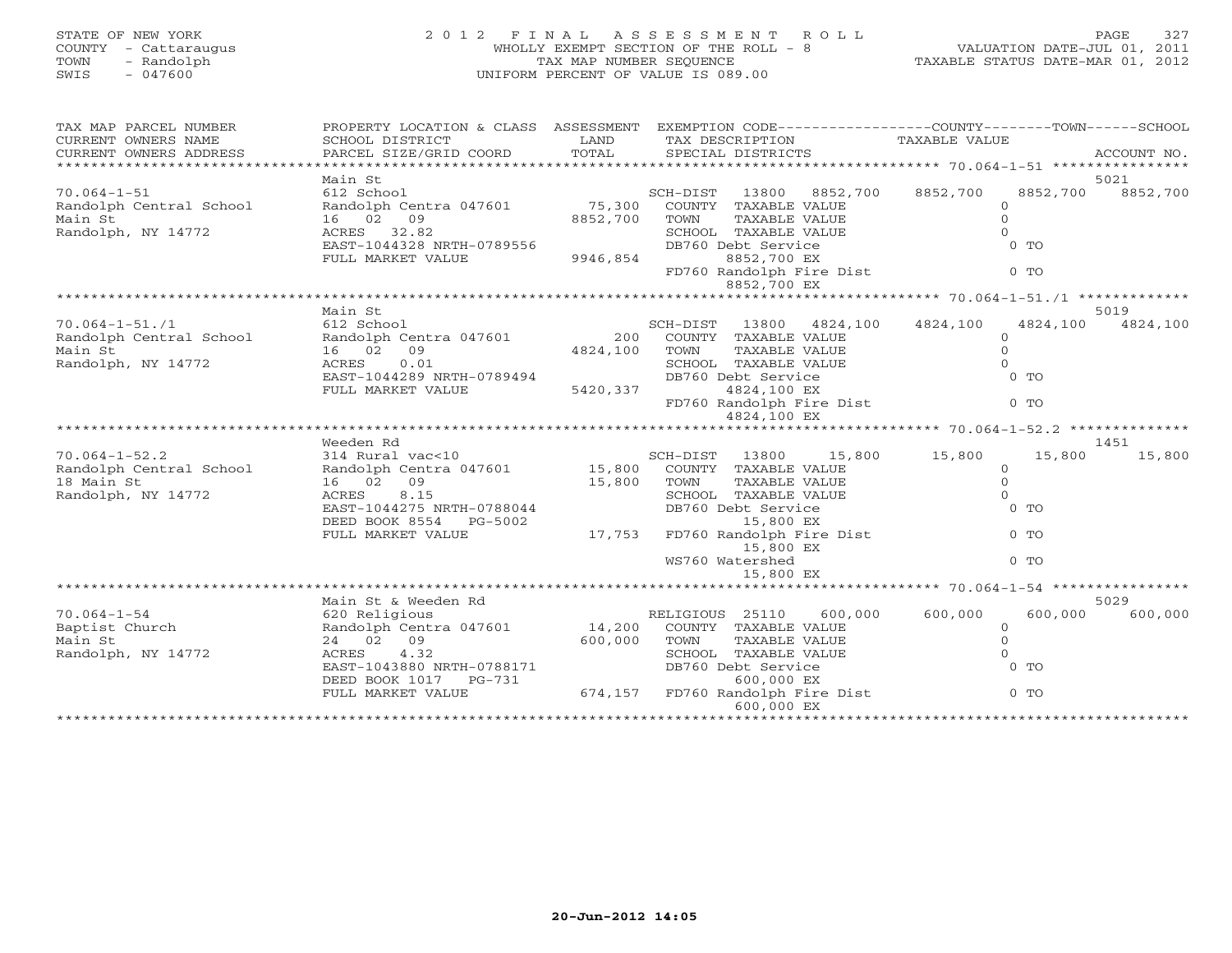| STATE OF NEW YORK<br>COUNTY - Cattaraugus<br>TOWN<br>- Randolph<br>SWIS<br>$-047600$ | 2 0 1 2<br>TAX MAP NUMBER SEQUENCE<br>UNIFORM PERCENT OF VALUE IS 089.00 | FINAL ASSESSMENT ROLL<br>WHOLLY EXEMPT SECTION OF THE ROLL - 8 VALUATION DATE-JUL 01, 2011<br>TAXABLE STATUS DATE-MAR 01, 2012 |                                                                                                                                         |                      |             |
|--------------------------------------------------------------------------------------|--------------------------------------------------------------------------|--------------------------------------------------------------------------------------------------------------------------------|-----------------------------------------------------------------------------------------------------------------------------------------|----------------------|-------------|
| TAX MAP PARCEL NUMBER<br>CURRENT OWNERS NAME<br>CURRENT OWNERS ADDRESS               | SCHOOL DISTRICT<br>PARCEL SIZE/GRID COORD                                | LAND<br>TOTAL                                                                                                                  | PROPERTY LOCATION & CLASS ASSESSMENT EXEMPTION CODE---------------COUNTY-------TOWN------SCHOOL<br>TAX DESCRIPTION<br>SPECIAL DISTRICTS | TAXABLE VALUE        | ACCOUNT NO. |
|                                                                                      | 356-380 Main St                                                          |                                                                                                                                |                                                                                                                                         |                      | 5022        |
| $70.065 - 1 - 1.1$                                                                   | 632 Benevolent                                                           |                                                                                                                                | NON-PROFIT 25300 2330,600 2330,600                                                                                                      | 2330,600             | 2330,600    |
| Randolph Childrens Home                                                              | Randolph Centra 047601                                                   | 74,400                                                                                                                         | COUNTY TAXABLE VALUE                                                                                                                    | $\circ$              |             |
| Main St                                                                              | 16 02 09<br>ACRES 48.65                                                  | 2330,600                                                                                                                       | TAXABLE VALUE<br>TOWN                                                                                                                   | $\circ$              |             |
| Randolph, NY 14772                                                                   | ACRES 48.65                                                              |                                                                                                                                | SCHOOL TAXABLE VALUE                                                                                                                    | $\Omega$             |             |
|                                                                                      | EAST-1045364 NRTH-0790388                                                |                                                                                                                                | FD760 Randolph Fire Dist                                                                                                                | $0$ TO               |             |
|                                                                                      | DEED BOOK 1000 PG-373<br>FULL MARKET VALUE                               |                                                                                                                                | 2330,600 EX<br>2618,652 LT760 Light Dist                                                                                                | $0$ TO               |             |
|                                                                                      |                                                                          |                                                                                                                                | 2330,600 EX                                                                                                                             |                      |             |
|                                                                                      |                                                                          |                                                                                                                                | RF760 Refuse                                                                                                                            | $0$ TO               |             |
|                                                                                      |                                                                          |                                                                                                                                | 2330,600 EX                                                                                                                             |                      |             |
|                                                                                      |                                                                          |                                                                                                                                | SR760 Snow Removal                                                                                                                      | $0$ TO               |             |
|                                                                                      |                                                                          |                                                                                                                                | 2330,600 EX                                                                                                                             |                      |             |
|                                                                                      | NYS Rte 394                                                              |                                                                                                                                |                                                                                                                                         |                      | 1469        |
| $70.065 - 1 - 2.3$                                                                   | 853 Sewage                                                               |                                                                                                                                | 500<br>TOWN-PROP 13500                                                                                                                  | 500<br>500           | 500         |
| Randolph Sewer District                                                              | Randolph Centra 047601                                                   | 500                                                                                                                            | COUNTY TAXABLE VALUE                                                                                                                    | $\overline{O}$       |             |
| 72 Main St                                                                           | 16 02 09                                                                 | 500                                                                                                                            | TOWN<br>TAXABLE VALUE                                                                                                                   | $\Omega$             |             |
| Randolph, NY 14772                                                                   | FRNT 20.00 DPTH 20.00                                                    |                                                                                                                                | SCHOOL TAXABLE VALUE                                                                                                                    | $\Omega$             |             |
|                                                                                      | EAST-1045478 NRTH-0789289                                                |                                                                                                                                | FD760 Randolph Fire Dist                                                                                                                | $0$ TO               |             |
|                                                                                      | DEED BOOK 16961 PG-3003                                                  |                                                                                                                                | 500 EX                                                                                                                                  |                      |             |
|                                                                                      | FULL MARKET VALUE                                                        |                                                                                                                                | 562 LT760 Light Dist<br>500 EX                                                                                                          | $0$ TO               |             |
|                                                                                      |                                                                          |                                                                                                                                | RF760 Refuse                                                                                                                            | $0$ TO               |             |
|                                                                                      |                                                                          |                                                                                                                                | 500 EX                                                                                                                                  |                      |             |
|                                                                                      |                                                                          |                                                                                                                                | SR760 Snow Removal                                                                                                                      | $0$ TO               |             |
|                                                                                      |                                                                          |                                                                                                                                | 500 EX                                                                                                                                  |                      |             |
|                                                                                      |                                                                          |                                                                                                                                | WS760 Watershed                                                                                                                         | $0$ TO               |             |
|                                                                                      |                                                                          |                                                                                                                                | 300 EX                                                                                                                                  |                      |             |
|                                                                                      |                                                                          |                                                                                                                                |                                                                                                                                         |                      | 1544        |
| $70.065 - 1 - 7$                                                                     | 311 Res vac land<br>Randolph Centra 047601<br>ACRES     0  30            |                                                                                                                                | SCH-DIST<br>13800                                                                                                                       | 1,000<br>1,000 1,000 | 1,000       |
| Randolph School                                                                      |                                                                          | 1,000                                                                                                                          | COUNTY TAXABLE VALUE                                                                                                                    | $\circ$              |             |
| Main St                                                                              |                                                                          | 1,000                                                                                                                          | TOWN<br>TAXABLE VALUE                                                                                                                   | $\Omega$             |             |
| Randolph, NY 14772                                                                   | EAST-1044843 NRTH-0789975                                                |                                                                                                                                | SCHOOL TAXABLE VALUE<br>FD760 Randolph Fire Dist                                                                                        | $\Omega$             |             |
|                                                                                      | FULL MARKET VALUE                                                        | 1,124                                                                                                                          |                                                                                                                                         | $0$ TO               |             |
|                                                                                      |                                                                          |                                                                                                                                | 1,000 EX<br>LT760 Light Dist                                                                                                            | $0$ TO               |             |
|                                                                                      |                                                                          |                                                                                                                                | 1,000 EX                                                                                                                                |                      |             |
|                                                                                      |                                                                          |                                                                                                                                | RF760 Refuse                                                                                                                            | $0$ TO               |             |
|                                                                                      |                                                                          |                                                                                                                                | 1,000 EX                                                                                                                                |                      |             |
|                                                                                      |                                                                          |                                                                                                                                | SR760 Snow Removal                                                                                                                      | $0$ TO               |             |
|                                                                                      |                                                                          |                                                                                                                                | 1,000 EX                                                                                                                                |                      |             |
|                                                                                      |                                                                          |                                                                                                                                | WS760 Watershed                                                                                                                         | $0$ TO               |             |
|                                                                                      |                                                                          |                                                                                                                                | 1,000 EX                                                                                                                                |                      |             |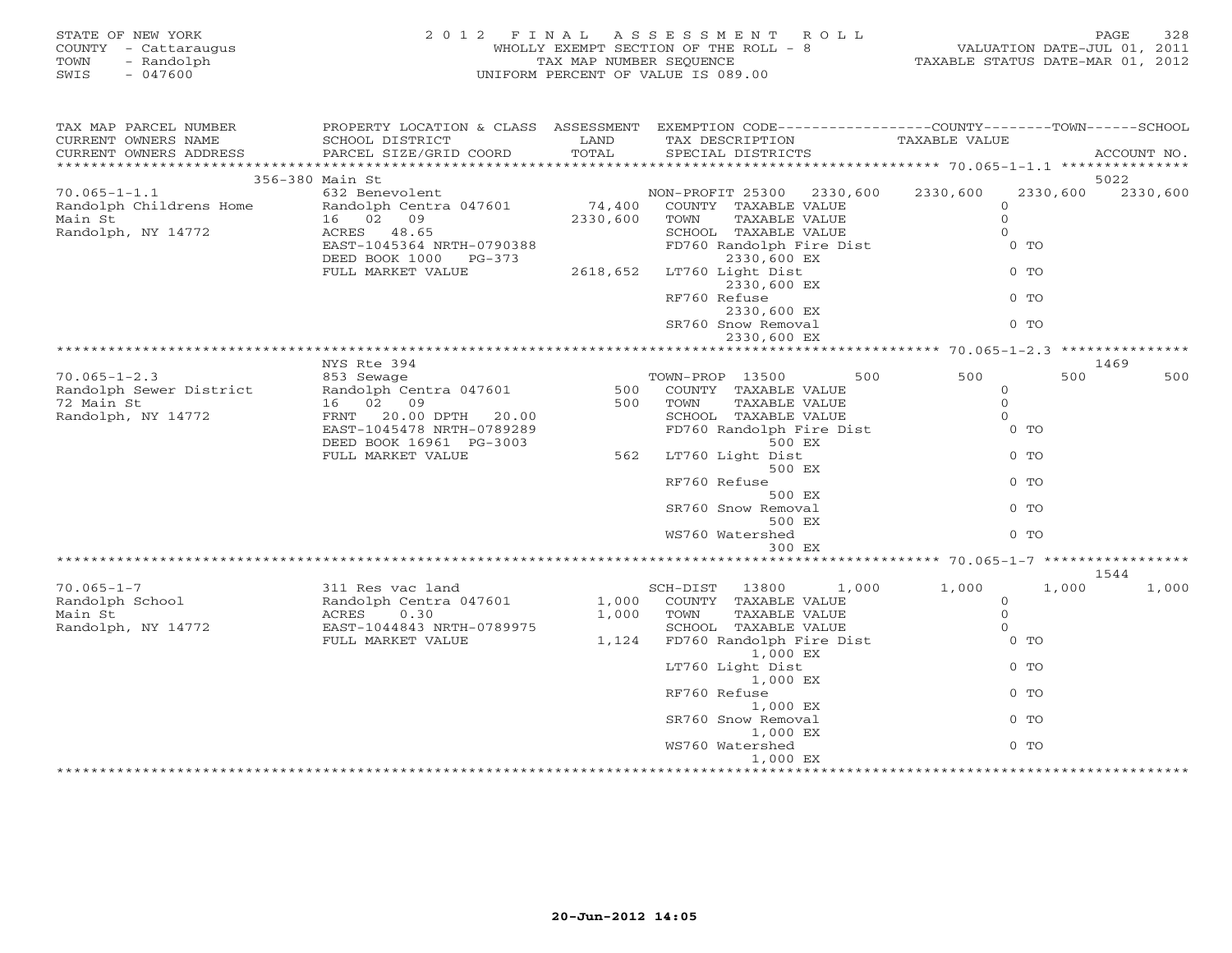| STATE OF NEW YORK    | 2012 FINAL ASSESSMENT ROLL            | PAGE                             | 329 |
|----------------------|---------------------------------------|----------------------------------|-----|
| COUNTY - Cattarauqus | WHOLLY EXEMPT SECTION OF THE ROLL - 8 | VALUATION DATE-JUL 01, 2011      |     |
| - Randolph<br>TOWN   | TAX MAP NUMBER SEOUENCE               | TAXABLE STATUS DATE-MAR 01, 2012 |     |
| SWIS<br>- 047600     | UNIFORM PERCENT OF VALUE IS 089.00    |                                  |     |
|                      |                                       |                                  |     |
|                      |                                       |                                  |     |

| TAX MAP PARCEL NUMBER   | PROPERTY LOCATION & CLASS ASSESSMENT EXEMPTION CODE---------------COUNTY-------TOWN-----SCHOOL    |                 |                                    |                  |                  |
|-------------------------|---------------------------------------------------------------------------------------------------|-----------------|------------------------------------|------------------|------------------|
| CURRENT OWNERS NAME     | SCHOOL DISTRICT                                                                                   |                 | LAND TAX DESCRIPTION TAXABLE VALUE |                  |                  |
|                         |                                                                                                   |                 |                                    |                  |                  |
|                         |                                                                                                   |                 |                                    |                  |                  |
|                         | 7 Main St                                                                                         |                 |                                    |                  | 0432             |
| $70.065 - 2 - 4$        |                                                                                                   |                 |                                    | 58,500           | 58,500<br>58,500 |
| Randolph Childrens Home |                                                                                                   |                 |                                    |                  |                  |
| 356 Main St             | 16 02 09                                                                                          |                 | TOWN<br>TAXABLE VALUE              |                  |                  |
| Randolph, NY 14772      | FRNT 96.00 DPTH 187.00                                                                            | $187.00$ 58,500 | SCHOOL TAXABLE VALUE               |                  |                  |
|                         | EAST-1044992 NRTH-0788936                                                                         |                 | DB760 Debt Service                 | $0$ TO           |                  |
|                         |                                                                                                   |                 |                                    |                  |                  |
|                         | DEED BOOK 00948 PG-00889 58,500 EX<br>FULL MARKET VALUE 65,730 FD760 Randolph Fire Dist           |                 |                                    | $0$ TO           |                  |
|                         |                                                                                                   |                 | 58,500 EX                          |                  |                  |
|                         |                                                                                                   |                 | WS760 Watershed                    | $0$ TO           |                  |
|                         |                                                                                                   |                 | 11,700 EX                          |                  |                  |
|                         |                                                                                                   |                 |                                    |                  |                  |
|                         | NYS Rte 394                                                                                       |                 |                                    |                  | 1337             |
| $70.065 - 2 - 5.1$      |                                                                                                   |                 |                                    | 87,800           | 87,800<br>87,800 |
| Randolph Childrens Home |                                                                                                   |                 |                                    | $\Omega$         |                  |
| 356 Main St             | 16 02 09                                                                                          | $87,800$ TOWN   | TAXABLE VALUE                      |                  |                  |
| Randolph, NY 14772      | Farm                                                                                              |                 | SCHOOL TAXABLE VALUE               |                  |                  |
|                         | 5.40<br>ACRES                                                                                     |                 | DB760 Debt Service                 | $0$ TO           |                  |
|                         | EAST-1045305 NRTH-0788993                                                                         |                 | 87,800 EX                          |                  |                  |
|                         | FULL MARKET VALUE 98,652 FD760 Randolph Fire Dist                                                 |                 |                                    | $0$ TO           |                  |
|                         |                                                                                                   |                 | 87,800 EX                          |                  |                  |
|                         |                                                                                                   |                 |                                    |                  |                  |
|                         | Weeden Rd                                                                                         |                 |                                    |                  | 1432             |
| $70.065 - 2 - 5.3$      | 591 Playground                                                                                    |                 | TOWN-PROP 13500                    | 40,000<br>40,000 | 40,000<br>40,000 |
| Town of Randolph        | Randolph Centra 047601 25,000 COUNTY TAXABLE VALUE                                                |                 |                                    | $\Omega$         |                  |
| 72 Main St              | 16 02 09                                                                                          | 40,000          | TOWN<br>TAXABLE VALUE              |                  |                  |
| Randolph, NY 14772      | ACRES 16.60                                                                                       |                 | SCHOOL TAXABLE VALUE               |                  |                  |
|                         | EAST-1044884 NRTH-0788194                                                                         |                 |                                    | $0$ TO           |                  |
|                         |                                                                                                   |                 |                                    |                  |                  |
|                         | EAST-1044884 NRTH-0780124<br>DEED BOOK 16998 PG-5008 44,944 FD760 Randolph Fire Dist<br>40,000 EX |                 |                                    | $0$ TO           |                  |
|                         |                                                                                                   |                 |                                    |                  |                  |
|                         |                                                                                                   |                 |                                    |                  |                  |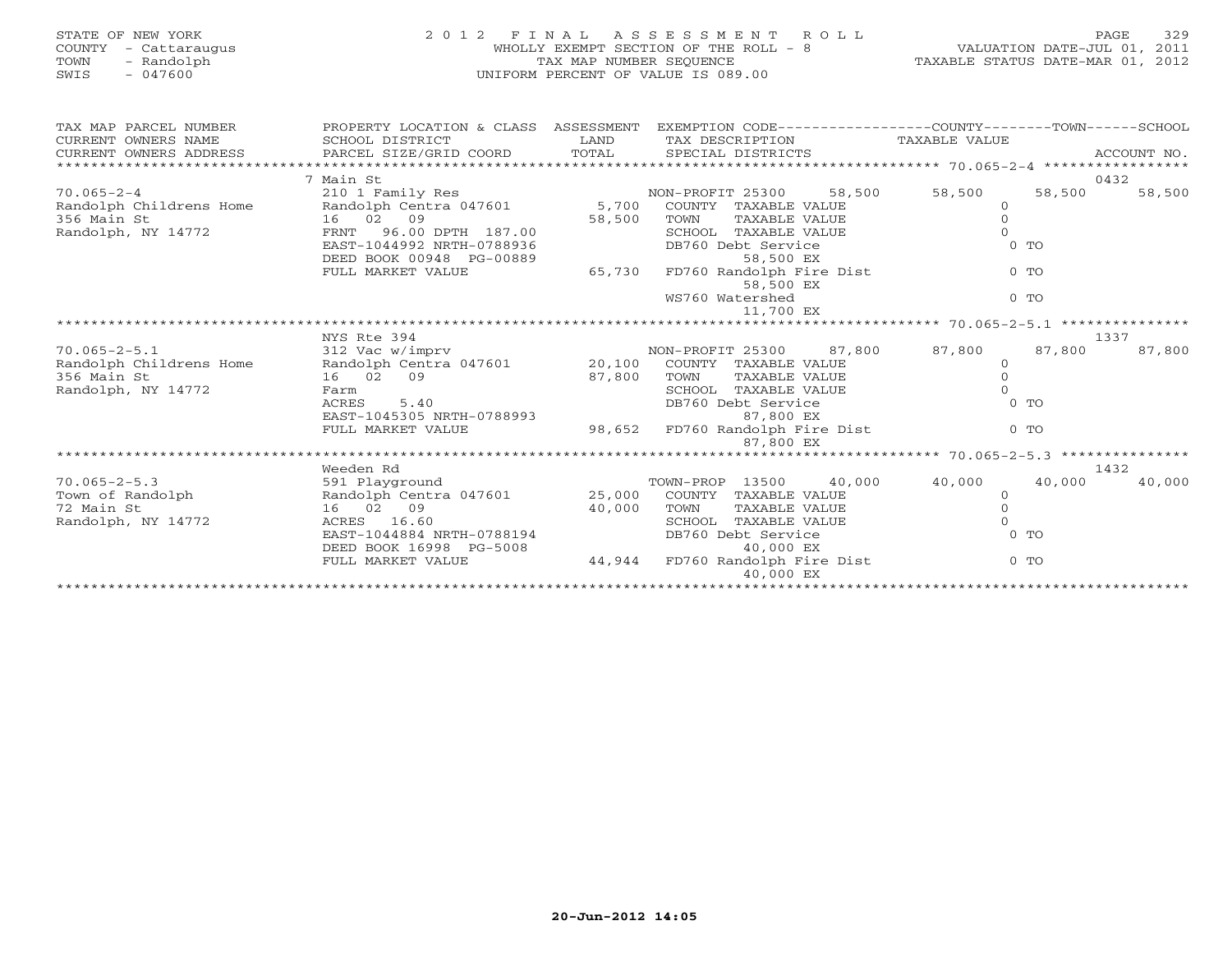| STATE OF NEW YORK<br>COUNTY<br>- Cattaraugus<br>- Randolph<br>TOWN<br>$-047600$<br>SWIS | 2 0 1 2                                      | FINAL<br>TAX MAP NUMBER SEOUENCE | ASSESSMENT ROLL<br>WHOLLY EXEMPT SECTION OF THE ROLL - 8<br>UNIFORM PERCENT OF VALUE IS 089.00 | VALUATION DATE-JUL 01, 2011<br>TAXABLE STATUS DATE-MAR 01, 2012 | 330<br>PAGE |
|-----------------------------------------------------------------------------------------|----------------------------------------------|----------------------------------|------------------------------------------------------------------------------------------------|-----------------------------------------------------------------|-------------|
| TAX MAP PARCEL NUMBER<br>CURRENT OWNERS NAME                                            | PROPERTY LOCATION & CLASS<br>SCHOOL DISTRICT | ASSESSMENT<br>LAND               | EXEMPTION CODE-----------------COUNTY-------TOWN------SCHOOL<br>TAX DESCRIPTION                | TAXABLE VALUE                                                   |             |
| CURRENT OWNERS ADDRESS                                                                  | PARCEL SIZE/GRID COORD                       | TOTAL                            | SPECIAL DISTRICTS                                                                              |                                                                 | ACCOUNT NO. |
|                                                                                         |                                              |                                  |                                                                                                |                                                                 |             |
|                                                                                         | 195 Spring St                                |                                  |                                                                                                |                                                                 | 1419        |
| $70.066 - 1 - 1.2$                                                                      | 642 Health bldg                              |                                  | 12100<br>724,400<br>NYS OWNED                                                                  | 724,400<br>724,400                                              | 724,400     |
| State Of New York                                                                       | Randolph Centra 047601                       | 9,100                            | COUNTY<br>TAXABLE VALUE                                                                        |                                                                 |             |
| Off Of Men Retardation &                                                                | 08 02<br>09                                  | 724,400                          | TOWN<br>TAXABLE VALUE                                                                          |                                                                 |             |
| Developement Disabilities                                                               | 1.85<br>ACRES                                |                                  | SCHOOL<br>TAXABLE VALUE                                                                        |                                                                 |             |
| 44 Holland Ave                                                                          | EAST-1048632 NRTH-0789170                    |                                  | FD760 Randolph Fire Dist                                                                       | 0 TO                                                            |             |
| Albany, NY                                                                              | DEED BOOK 00916 PG-00932                     |                                  | 724,400 EX                                                                                     |                                                                 |             |
|                                                                                         | FULL MARKET VALUE                            | 813,933                          | LT760 Light Dist                                                                               | $0$ TO                                                          |             |

724,400 EX \*\*\*\*\*\*\*\*\*\*\*\*\*\*\*\*\*\*\*\*\*\*\*\*\*\*\*\*\*\*\*\*\*\*\*\*\*\*\*\*\*\*\*\*\*\*\*\*\*\*\*\*\*\*\*\*\*\*\*\*\*\*\*\*\*\*\*\*\*\*\*\*\*\*\*\*\*\*\*\*\*\*\*\*\*\*\*\*\*\*\*\*\*\*\*\*\*\*\*\*\*\*\* 70.070-1-8 \*\*\*\*\*\*\*\*\*\*\*\*\*\*\*\*\*

70.070-1-8 695 Cemetery CEMETERY 27350 46,000 46,000 46,000 46,000

Cemetery St 5047 Semi-communication of the state of the state of the state of the state of the state of the state of the state of the state of the state of the state of the state of the state of the state of the state of t

St Patricks Cemetery **Randolph Centra 047601** 46,000 COUNTY TAXABLE VALUE 0 189 Main St 31/32 02 09 46,000 TOWN TAXABLE VALUE 0

724,400 EX

724,400 EX

724,400 EX

WS760 Watershed

RF760 Refuse 0 TO

SR760 Snow Removal 0 TO

 $0$  TO

| Randolph, NY 14772 | 4.60<br>ACRES             | SCHOOL TAXABLE VALUE               | $\Omega$                      |
|--------------------|---------------------------|------------------------------------|-------------------------------|
|                    | EAST-1037142 NRTH-0787776 | DB760 Debt Service                 | $0$ TO                        |
|                    | DEED BOOK 897<br>PG-00054 | 46,000 EX                          |                               |
|                    | FULL MARKET VALUE         | 51,685 FD760 Randolph Fire Dist    | $0$ TO                        |
|                    |                           | 46,000 EX                          |                               |
|                    |                           |                                    |                               |
|                    | Cemetery St               |                                    | 5046                          |
| $70.070 - 1 - 9$   | 695 Cemetery              | 27350<br>138,000<br>CEMETERY       | 138,000<br>138,000<br>138,000 |
| Randolph Cemetery  | Randolph Centra 047601    | 138,000<br>COUNTY<br>TAXABLE VALUE |                               |
| Main St            | 31 02 09                  | TAXABLE VALUE<br>138,000<br>TOWN   |                               |
| Randolph, NY 14772 | ACRES 13.80               | TAXABLE VALUE<br>SCHOOL            |                               |
|                    | EAST-1037356 NRTH-0787435 | DB760 Debt Service                 | $0$ TO                        |
|                    | FULL MARKET VALUE         | 155,056<br>138,000 EX              |                               |
|                    |                           | FD760 Randolph Fire Dist           | $0$ TO                        |
|                    |                           | 138,000 EX                         |                               |
|                    |                           |                                    |                               |
|                    | Wadsworth St              |                                    | 1343                          |
| $70.071 - 1 - 11$  | 651 Highway gar           | TOWN-PROP 13500<br>80,000          | 80,000<br>80,000<br>80,000    |
| Town of Randolph   | Randolph Centra 047601    | 10,400<br>COUNTY TAXABLE VALUE     |                               |
| Wadsworth St       | 31/32 02 09               | 80,000<br>TOWN<br>TAXABLE VALUE    |                               |
| Randolph, NY 14772 | Garage                    | SCHOOL<br>TAXABLE VALUE            |                               |
|                    | FRNT 230.00 DPTH 260.00   | DB760 Debt Service                 | $0$ TO                        |
|                    | EAST-1038800 NRTH-0787736 | 80,000 EX                          |                               |
|                    | DEED BOOK 1031 PG-846     | FD760 Randolph Fire Dist           | $0$ TO                        |
|                    | FULL MARKET VALUE         | 89,888<br>80,000 EX                |                               |
|                    |                           |                                    |                               |
|                    |                           |                                    |                               |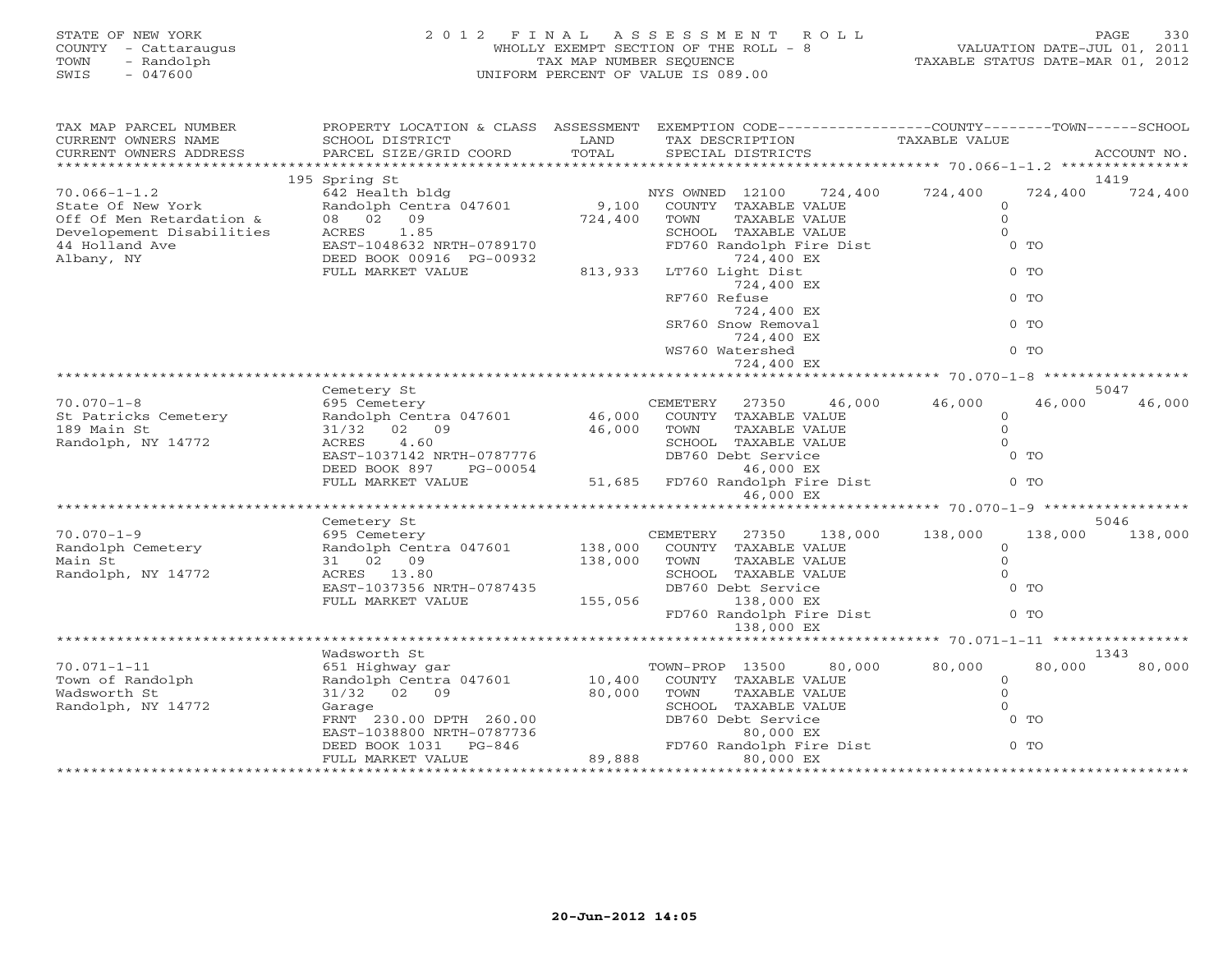## STATE OF NEW YORK 2 0 1 2 F I N A L A S S E S S M E N T R O L L PAGE 331 COUNTY - Cattaraugus WHOLLY EXEMPT SECTION OF THE ROLL - 8 VALUATION DATE-JUL 01, 2011 TOWN - Randolph TAX MAP NUMBER SEQUENCE TAXABLE STATUS DATE-MAR 01, 2012 SWIS - 047600 UNIFORM PERCENT OF VALUE IS 089.00

| TAX MAP PARCEL NUMBER                                                                                                                                                                                                                                                                                                                                                                                                                                                                          |                                                                                                                                                                                |                 | PROPERTY LOCATION & CLASS ASSESSMENT EXEMPTION CODE---------------COUNTY-------TOWN------SCHOOL                   |                     |                |         |
|------------------------------------------------------------------------------------------------------------------------------------------------------------------------------------------------------------------------------------------------------------------------------------------------------------------------------------------------------------------------------------------------------------------------------------------------------------------------------------------------|--------------------------------------------------------------------------------------------------------------------------------------------------------------------------------|-----------------|-------------------------------------------------------------------------------------------------------------------|---------------------|----------------|---------|
| CURRENT OWNERS NAME                                                                                                                                                                                                                                                                                                                                                                                                                                                                            |                                                                                                                                                                                |                 |                                                                                                                   |                     |                |         |
| $\begin{tabular}{lllllll} \multicolumn{2}{l}{{\small\sc{CURERNT}}}& $\text{MME}$ & $\text{SCHODL}$ & $\text{SCHOOL} $ & $\text{ISTRICT}$ & $\text{LAND}$ & $\text{TAX} $ & $\text{DESCRIPTION}$ & $\text{TAXABLE} $ & $\text{VALUE}$ \\ & $\text{CURERNT} $ & $\text{ADDRES} $ & $\text{ACCOUNT} $ & $\text{NOL} $ & $\text{PORL}$ & $\text{SPECIAL} $ & $\text{DISTRICTS}$ & $\text{ACCOUNT} $ & $\text{ACCOUNT} $ \\ & $\text{*X$ & $\text{X$ & $1,2$ & $1,2$ & $$<br>CURRENT OWNERS ADDRESS |                                                                                                                                                                                |                 |                                                                                                                   |                     |                |         |
|                                                                                                                                                                                                                                                                                                                                                                                                                                                                                                |                                                                                                                                                                                |                 |                                                                                                                   |                     |                |         |
|                                                                                                                                                                                                                                                                                                                                                                                                                                                                                                | Main St & Green St                                                                                                                                                             |                 |                                                                                                                   |                     |                | 5012    |
| $70.071 - 2 - 14$                                                                                                                                                                                                                                                                                                                                                                                                                                                                              |                                                                                                                                                                                |                 |                                                                                                                   |                     | 103,100        | 103,100 |
| $70.011 - 2$<br>Randolph, Town                                                                                                                                                                                                                                                                                                                                                                                                                                                                 |                                                                                                                                                                                |                 |                                                                                                                   |                     |                |         |
|                                                                                                                                                                                                                                                                                                                                                                                                                                                                                                | 23 02 09                                                                                                                                                                       | 103,100         | TOWN<br>TAXABLE VALUE                                                                                             | $\Omega$            |                |         |
| Randolph, NY 14772                                                                                                                                                                                                                                                                                                                                                                                                                                                                             | FRNT 35.00 DPTH 215.00                                                                                                                                                         |                 | SCHOOL TAXABLE VALUE                                                                                              | $\Omega$            |                |         |
|                                                                                                                                                                                                                                                                                                                                                                                                                                                                                                | EAST-1039454 NRTH-0787099                                                                                                                                                      |                 | DB760 Debt Service                                                                                                |                     | $0$ TO         |         |
|                                                                                                                                                                                                                                                                                                                                                                                                                                                                                                |                                                                                                                                                                                |                 |                                                                                                                   |                     |                |         |
|                                                                                                                                                                                                                                                                                                                                                                                                                                                                                                |                                                                                                                                                                                |                 |                                                                                                                   |                     | $0$ TO         |         |
|                                                                                                                                                                                                                                                                                                                                                                                                                                                                                                |                                                                                                                                                                                |                 | 2451-1000 CHAST-10001<br>DEED BOOK 17118 PG-9001 115,843 FD760 Randolph Fire Dist<br>TULL MARKET VALUE 103.100 EX |                     |                |         |
|                                                                                                                                                                                                                                                                                                                                                                                                                                                                                                |                                                                                                                                                                                |                 |                                                                                                                   |                     |                |         |
|                                                                                                                                                                                                                                                                                                                                                                                                                                                                                                | Wadsworth St                                                                                                                                                                   |                 |                                                                                                                   |                     |                | 1344    |
| $70.071 - 4 - 1$                                                                                                                                                                                                                                                                                                                                                                                                                                                                               | , 651 Highway gar (13500 - 10,400 - 13500 - 13500 - 13500 - 13500 - 13500 - 13500 - 10,400 - 10,400 - 10,400 - 1                                                               |                 |                                                                                                                   | 88,200 88,200       | 88,200         | 88,200  |
| Town Of Randolph                                                                                                                                                                                                                                                                                                                                                                                                                                                                               |                                                                                                                                                                                |                 |                                                                                                                   | $\circ$             |                |         |
| Wadsworth St                                                                                                                                                                                                                                                                                                                                                                                                                                                                                   | 31 02 09                                                                                                                                                                       | 88,200 TOWN     | TAXABLE VALUE                                                                                                     | $\Omega$            |                |         |
| Randolph, NY 14772                                                                                                                                                                                                                                                                                                                                                                                                                                                                             | Storage Bldings<br>ACRES 1.35                                                                                                                                                  |                 | SCHOOL TAXABLE VALUE                                                                                              | $\Omega$            |                |         |
|                                                                                                                                                                                                                                                                                                                                                                                                                                                                                                |                                                                                                                                                                                |                 | DB760 Debt Service                                                                                                |                     | $0$ TO         |         |
|                                                                                                                                                                                                                                                                                                                                                                                                                                                                                                |                                                                                                                                                                                |                 | EAST-1039027 NRTH-0787837<br>FULL MARKET VALUE 99,101 FD760 Randolph Fire Dist                                    |                     |                |         |
|                                                                                                                                                                                                                                                                                                                                                                                                                                                                                                |                                                                                                                                                                                |                 |                                                                                                                   |                     | $0$ TO         |         |
|                                                                                                                                                                                                                                                                                                                                                                                                                                                                                                |                                                                                                                                                                                |                 |                                                                                                                   |                     |                |         |
|                                                                                                                                                                                                                                                                                                                                                                                                                                                                                                |                                                                                                                                                                                |                 |                                                                                                                   |                     |                |         |
| $70.071 - 4 - 6$                                                                                                                                                                                                                                                                                                                                                                                                                                                                               | Village Of Randolph<br>843 Non-ceil. rr                                                                                                                                        |                 | Local Auth 14000                                                                                                  | 661,914 661,914     | 661,914        | 1126    |
| Southern Tier Rail Auth                                                                                                                                                                                                                                                                                                                                                                                                                                                                        |                                                                                                                                                                                |                 |                                                                                                                   |                     |                | 661,914 |
| Attn: WNYP Railroad LLC                                                                                                                                                                                                                                                                                                                                                                                                                                                                        | Randolph Centra 047601 $661,914$ COUNTY TAXABLE VALUE<br>32 02 09                                                                                                              |                 | TAXABLE VALUE                                                                                                     | $\circ$<br>$\Omega$ |                |         |
| $PO$ Box $190 - B$                                                                                                                                                                                                                                                                                                                                                                                                                                                                             | M-Line Track-Etc                                                                                                                                                               | $661,914$ COUNT | SCHOOL TAXABLE VALUE                                                                                              | $\Omega$            |                |         |
| Lakeville, NY 14480                                                                                                                                                                                                                                                                                                                                                                                                                                                                            |                                                                                                                                                                                |                 | DB760 Debt Service                                                                                                |                     | $0$ TO         |         |
|                                                                                                                                                                                                                                                                                                                                                                                                                                                                                                |                                                                                                                                                                                |                 | 661,914 EX                                                                                                        |                     |                |         |
|                                                                                                                                                                                                                                                                                                                                                                                                                                                                                                |                                                                                                                                                                                |                 |                                                                                                                   |                     | $0$ TO         |         |
|                                                                                                                                                                                                                                                                                                                                                                                                                                                                                                |                                                                                                                                                                                |                 | FD760 Randolph Fire Dist<br>WS760 Watershed                                                                       |                     | 0 <sub>0</sub> |         |
|                                                                                                                                                                                                                                                                                                                                                                                                                                                                                                | M-Line Track-Etc<br>ACRES 28.38<br>EAST-1039675 NRTH-0787414<br>DEBD BOOK 1031 PG-843<br>FD760 Randolph F:<br>FUT. MARKET VALUE<br>FUT MARKET VALUE<br>FUT MARKET VALUE<br>FUT |                 |                                                                                                                   |                     |                |         |
|                                                                                                                                                                                                                                                                                                                                                                                                                                                                                                | N Washington St                                                                                                                                                                |                 |                                                                                                                   |                     |                | 5030    |
| $70.071 - 4 - 9$                                                                                                                                                                                                                                                                                                                                                                                                                                                                               | 620 Religious                                                                                                                                                                  |                 | RELIGIOUS 25110<br>593,900                                                                                        | 593,900             | 593,900        | 593,900 |
| Episcopal Church                                                                                                                                                                                                                                                                                                                                                                                                                                                                               | Randolph Centra 047601 7,300 COUNTY TAXABLE VALUE                                                                                                                              |                 |                                                                                                                   | $\Omega$            |                |         |
| Washington St                                                                                                                                                                                                                                                                                                                                                                                                                                                                                  | 24 02 09                                                                                                                                                                       | 593,900         | TOWN<br>TAXABLE VALUE                                                                                             | $\circ$             |                |         |
| Randolph, NY 14772                                                                                                                                                                                                                                                                                                                                                                                                                                                                             | FRNT 120.00 DPTH 166.00                                                                                                                                                        |                 | SCHOOL TAXABLE VALUE                                                                                              | $\Omega$            |                |         |
|                                                                                                                                                                                                                                                                                                                                                                                                                                                                                                | EAST-1039987 NRTH-0787967                                                                                                                                                      |                 | DB760 Debt Service                                                                                                |                     | $0$ TO         |         |
|                                                                                                                                                                                                                                                                                                                                                                                                                                                                                                | FULL MARKET VALUE                                                                                                                                                              | 667,303         | 593,900 EX                                                                                                        |                     |                |         |
|                                                                                                                                                                                                                                                                                                                                                                                                                                                                                                |                                                                                                                                                                                |                 | FD760 Randolph Fire Dist                                                                                          |                     | $0$ TO         |         |
|                                                                                                                                                                                                                                                                                                                                                                                                                                                                                                |                                                                                                                                                                                |                 | 593,900 EX                                                                                                        |                     |                |         |
|                                                                                                                                                                                                                                                                                                                                                                                                                                                                                                |                                                                                                                                                                                |                 |                                                                                                                   |                     |                |         |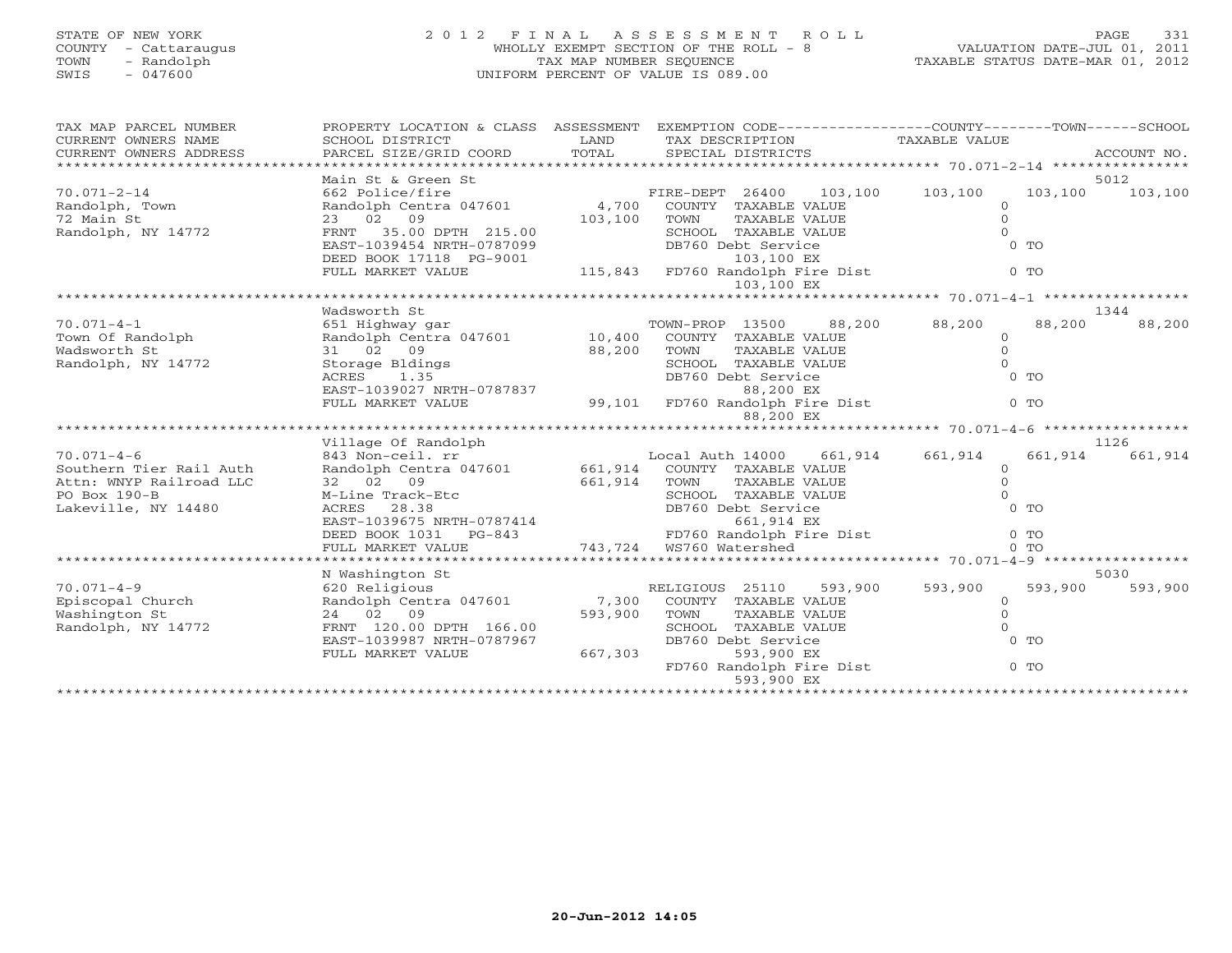## STATE OF NEW YORK 2 0 1 2 F I N A L A S S E S S M E N T R O L L PAGE 332COUNTY - Cattaraugus WHOLLY EXEMPT SECTION OF THE ROLL - 8 VALUATION DATE-JUL 01, 2011 SWIS - 047600 UNIFORM PERCENT OF VALUE IS 089.00

VALUATION DATE-JUL 01, 2011 TAXABLE STATUS DATE-MAR 01, 2012

| TAXABLE VALUE<br>CURRENT OWNERS NAME<br>SCHOOL DISTRICT<br>LAND<br>TAX DESCRIPTION<br>PARCEL SIZE/GRID COORD<br>TOTAL<br>CURRENT OWNERS ADDRESS<br>SPECIAL DISTRICTS<br>ACCOUNT NO.                                                                                                     |         |
|-----------------------------------------------------------------------------------------------------------------------------------------------------------------------------------------------------------------------------------------------------------------------------------------|---------|
|                                                                                                                                                                                                                                                                                         |         |
|                                                                                                                                                                                                                                                                                         |         |
| 19 N Washington St<br>5039<br>50,000                                                                                                                                                                                                                                                    |         |
| 50,000<br>$70.071 - 4 - 9.72$<br>210 1 Family Res<br>50,000<br>PARSONAGE 21600<br>Randolph Centra 047601<br>6,100<br>Episcopal Church Rectory<br>COUNTY TAXABLE VALUE<br>$\circ$                                                                                                        | 50,000  |
| 24 02 04<br>50,000<br>$\Omega$<br>Washington St<br>TOWN<br>TAXABLE VALUE                                                                                                                                                                                                                |         |
| Randolph, NY 14772<br>$\Omega$<br>SCHOOL TAXABLE VALUE<br>FRNT 120.00 DPTH 166.00                                                                                                                                                                                                       |         |
| 50,000 TO<br>EAST-1039999 NRTH-0787964<br>DB760 Debt Service                                                                                                                                                                                                                            |         |
| DB/60 DEDT Service<br>56,180 FD760 Randolph Fire Dist 50,000 TO<br>FULL MARKET VALUE                                                                                                                                                                                                    |         |
| WS760 Watershed<br>50,000 TO                                                                                                                                                                                                                                                            |         |
| 5028<br>Main St                                                                                                                                                                                                                                                                         |         |
| 739,400<br>$70.071 - 5 - 28$<br>620 Religious<br>739,400<br>739,400<br>RELIGIOUS 25110                                                                                                                                                                                                  | 739,400 |
| N.<br>Randolph Centra 047601 14,300<br>United Presb Church<br>COUNTY TAXABLE VALUE<br>$\Omega$                                                                                                                                                                                          |         |
| $\overline{O}$<br>24 02 09<br>TOWN<br>Randolph, NY 14772<br>739,400<br>TAXABLE VALUE                                                                                                                                                                                                    |         |
| $\Omega$<br>ACRES<br>1.43<br>SCHOOL TAXABLE VALUE                                                                                                                                                                                                                                       |         |
| DB760 Debt Service<br>$0$ TO<br>EAST-1040439 NRTH-0787702<br>830,787<br>739,400 EX<br>FULL MARKET VALUE                                                                                                                                                                                 |         |
| FD760 Randolph Fire Dist<br>$0$ TO                                                                                                                                                                                                                                                      |         |
| 739,400 EX                                                                                                                                                                                                                                                                              |         |
|                                                                                                                                                                                                                                                                                         |         |
| Main St<br>5038                                                                                                                                                                                                                                                                         |         |
| $70.071 - 5 - 29$<br>75,000<br>75,000<br>75,000                                                                                                                                                                                                                                         | 75,000  |
| United Presb Church<br>$\circ$<br>TAXABLE VALUE<br>TAXABLE VALUE<br>$\mathbf{0}$<br>Parsonage                                                                                                                                                                                           |         |
| Main St                                                                                                                                                                                                                                                                                 |         |
| Randolph, NY 14772                                                                                                                                                                                                                                                                      |         |
| 210 1 Family Res<br>Randolph Centra 047601 5,300 COUNTY TAXABLE VALUE<br>23 02 09 75,000 TOWN TAXABLE VALUE<br>FRNT 73.00 DPTH 305.00 75,000 TOWN TAXABLE VALUE<br>EAST-1040282 NRTH-0787675 BB760 Debt Service<br>FULL MARKET VALUE<br>FU<br>84,270 FD760 Randolph Fire Dist 75,000 TO |         |
| ********************                                                                                                                                                                                                                                                                    |         |
| Main St<br>5032                                                                                                                                                                                                                                                                         |         |
| 331,000<br>$70.071 - 6 - 5$<br>620 Religious<br>331,000<br>331,000<br>RELIGIOUS 25110<br>8,700<br>Roman Catholic Church<br>$\circ$                                                                                                                                                      | 331,000 |
| Randolph Centra 047601<br>COUNTY TAXABLE VALUE<br>Main St<br>23 02 09<br>331,000<br>TOWN<br>TAXABLE VALUE<br>$\circ$                                                                                                                                                                    |         |
| Randolph, NY 14772<br>FRNT 142.00 DPTH 330.00<br>SCHOOL TAXABLE VALUE<br>$\Omega$                                                                                                                                                                                                       |         |
| EAST-1040534 NRTH-0787369<br>DB760 Debt Service<br>$0$ TO                                                                                                                                                                                                                               |         |
| 371,910<br>FULL MARKET VALUE<br>331,000 EX                                                                                                                                                                                                                                              |         |
| $0$ TO<br>FD760 Randolph Fire Dist                                                                                                                                                                                                                                                      |         |
| 331,000 EX                                                                                                                                                                                                                                                                              |         |
| Main St<br>5036                                                                                                                                                                                                                                                                         |         |
| PARSONAGE 21600<br>$70.071 - 6 - 5.72$<br>210 1 Family Res<br>45,000<br>45,000<br>45,000                                                                                                                                                                                                | 45,000  |
| Randolph Centra 047601 7,300 COUNTY TAXABLE VALUE<br>Roman Catholic Church<br>$\overline{0}$                                                                                                                                                                                            |         |
| 45,000 TOWN<br>$\Omega$<br>Rectory<br>23 02 09<br>TAXABLE VALUE                                                                                                                                                                                                                         |         |
| TOWN      TAXABLE VALUE<br>SCHOOL   TAXABLE VALUE<br>DB760 Debt  Service<br>$\Omega$<br>Main St<br>FRNT 142.00 DPTH 330.00                                                                                                                                                              |         |
| 45,000 TO<br>Randolph, NY 14772<br>EAST-1040549 NRTH-0787404<br>50,562 FD760 Randolph Fire Dist<br>45,000 TO<br>FULL MARKET VALUE                                                                                                                                                       |         |
|                                                                                                                                                                                                                                                                                         |         |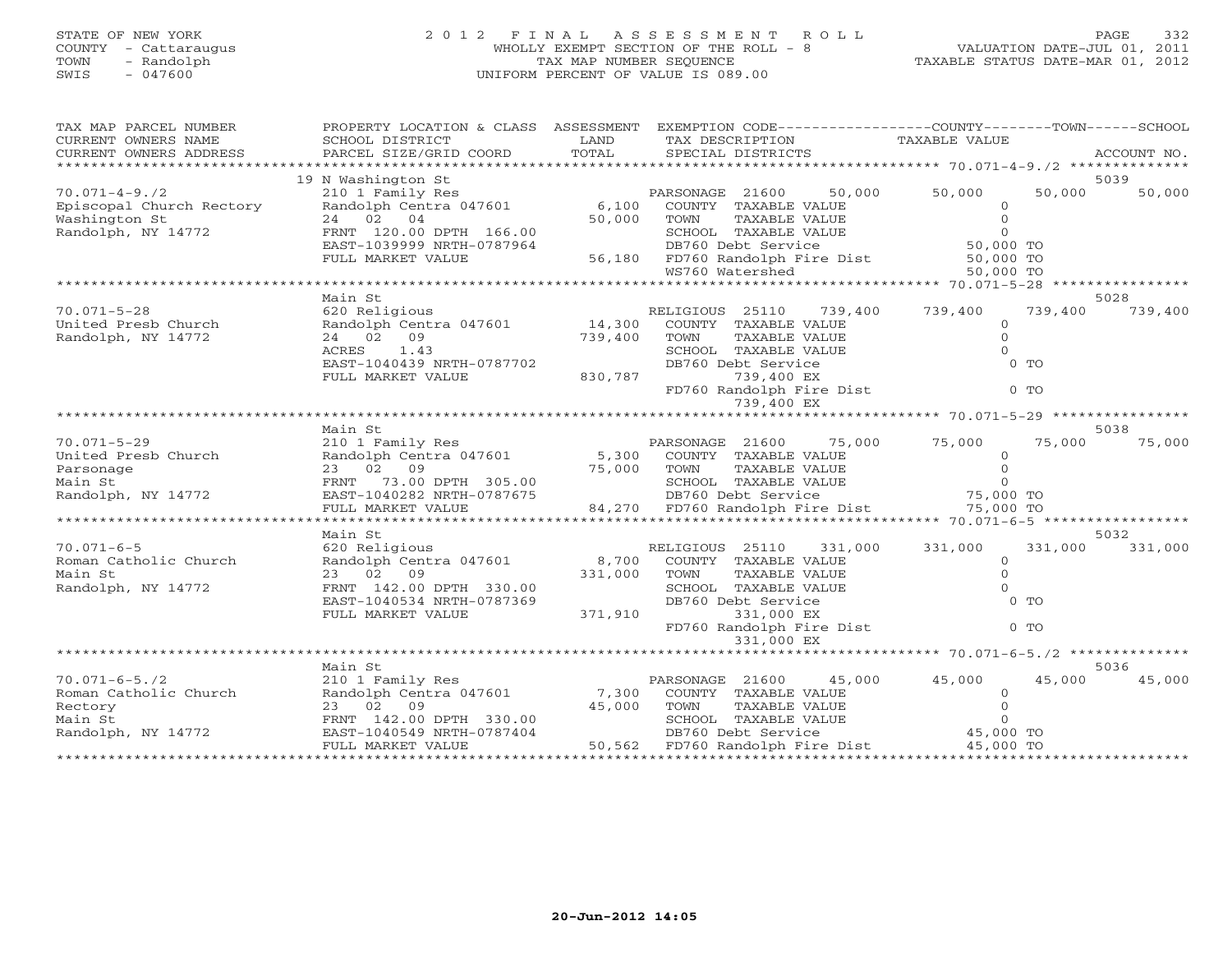## STATE OF NEW YORK 2 0 1 2 F I N A L A S S E S S M E N T R O L L PAGE 333COUNTY - Cattaraugus (COUNTY - Cattaraugus ) (COUNTY - Cattaraugus ) (COUNTY - 8 VALUATION OF THE ROLL - 8 VALUATION OF THE ROLL - 8 VALUATION OF THE ROLL - 8 VALUATION OF THE ROLL - 8 VALUATION DERCENT OF VALUE IS 089.00 TOWN - Randolph TAX MAP NUMBER SEQUENCE TAXABLE STATUS DATE-MAR 01, 2012 SWIS - 047600 UNIFORM PERCENT OF VALUE IS 089.00

VALUATION DATE-JUL 01, 2011

| TAX MAP PARCEL NUMBER                         | PROPERTY LOCATION & CLASS ASSESSMENT      |                            |                  |                                      | EXEMPTION CODE-----------------COUNTY-------TOWN------SCHOOL |         |             |
|-----------------------------------------------|-------------------------------------------|----------------------------|------------------|--------------------------------------|--------------------------------------------------------------|---------|-------------|
| CURRENT OWNERS NAME<br>CURRENT OWNERS ADDRESS | SCHOOL DISTRICT<br>PARCEL SIZE/GRID COORD | LAND<br>TOTAL              |                  | TAX DESCRIPTION<br>SPECIAL DISTRICTS | TAXABLE VALUE                                                |         | ACCOUNT NO. |
|                                               |                                           | ***********************    |                  |                                      | ********************* 70.072-1-10 *********                  |         |             |
|                                               | Jamestown St & Main St                    |                            |                  |                                      |                                                              |         | 5009        |
| $70.072 - 1 - 10$                             | 682 Rec facility                          |                            | TOWN-PROP 13500  | 15,200                               | 15,200                                                       | 15,200  | 15,200      |
| Randolph, Town                                | Randolph Centra 047601                    | 15,200                     |                  | COUNTY TAXABLE VALUE                 | $\Omega$                                                     |         |             |
| 72 Main St                                    | 24 02 09                                  | 15,200                     | TOWN             | TAXABLE VALUE                        | $\circ$                                                      |         |             |
| Randolph, NY 14772                            | Park                                      |                            |                  | SCHOOL TAXABLE VALUE                 | $\Omega$                                                     |         |             |
|                                               | FRNT 100.00 DPTH 130.00                   |                            |                  | DB760 Debt Service                   |                                                              | $0$ TO  |             |
|                                               | EAST-1041850 NRTH-0787993                 |                            |                  | 15,200 EX                            |                                                              |         |             |
|                                               | DEED BOOK 16998 PG-5009                   |                            |                  | FD760 Randolph Fire Dist             |                                                              | $0$ TO  |             |
|                                               | FULL MARKET VALUE                         | FD760 Rai<br>17,079        |                  | 15,200 EX                            |                                                              |         |             |
|                                               |                                           | ************************** |                  |                                      | $************************70.072-1-11****$                    |         |             |
|                                               | 112 Main St                               |                            |                  |                                      |                                                              |         | 0704        |
| $70.072 - 1 - 11$                             | 481 Att row bldg                          |                            | Withdrawal 29700 |                                      | 46,600                                                       | 46,600  | 46,600      |
| Tigano Joseph                                 | Randolph Centra 047601                    | 1,600                      |                  | COUNTY TAXABLE VALUE                 | $\circ$                                                      |         |             |
| Tigano Joseph III                             | 24 02 09                                  | 46,600                     | TOWN             | TAXABLE VALUE                        | $\circ$                                                      |         |             |
| 15 West 17Th St #1                            | FRNT 25.40 DPTH<br>98.00                  |                            |                  | SCHOOL TAXABLE VALUE                 | $\mathbf{0}$                                                 |         |             |
| Jamestown, NY 14701-3005                      | EAST-1041800 NRTH-0787997                 |                            |                  | DB760 Debt Service                   |                                                              | $0$ TO  |             |
|                                               | DEED BOOK 995<br>PG-548                   |                            |                  | 46,600 EX                            |                                                              |         |             |
|                                               | FULL MARKET VALUE                         | 52,360                     |                  | FD760 Randolph Fire Dist             |                                                              | $0$ TO  |             |
|                                               |                                           |                            |                  | 46,600 EX                            |                                                              |         |             |
|                                               |                                           |                            | WS760 Watershed  |                                      |                                                              | $0$ TO  |             |
|                                               |                                           |                            |                  | 46,600 EX                            |                                                              |         |             |
|                                               |                                           |                            |                  |                                      |                                                              |         |             |
|                                               | 114 Main St                               |                            |                  |                                      |                                                              |         | 0429        |
| $70.072 - 1 - 12$                             | 481 Att row bldg                          |                            | Withdrawal 29700 |                                      | 61,100                                                       | 61,100  | 61,100      |
| Tigano Joseph III                             | Randolph Centra 047601                    | 3,300                      |                  | COUNTY TAXABLE VALUE                 | $\circ$                                                      |         |             |
| Tigano Joseph Sr                              | 24 02 09                                  | 61,100                     | TOWN             | TAXABLE VALUE                        | $\Omega$                                                     |         |             |
| 15 W 17th St                                  | FRNT 45.20 DPTH 132.00                    |                            |                  | SCHOOL TAXABLE VALUE                 | $\Omega$                                                     |         |             |
| Jamestown, NY 14701                           | EAST-1041760 NRTH-0788001                 |                            |                  | DB760 Debt Service                   |                                                              | $0$ TO  |             |
|                                               | DEED BOOK 2853 PG-3001                    |                            |                  | 61,100 EX                            |                                                              |         |             |
|                                               | FULL MARKET VALUE                         | 68,652                     |                  | FD760 Randolph Fire Dist             |                                                              | $0$ TO  |             |
|                                               |                                           |                            |                  | 61,100 EX                            |                                                              |         |             |
|                                               |                                           |                            | WS760 Watershed  |                                      |                                                              | $0$ TO  |             |
|                                               |                                           |                            |                  | 12,220 EX                            |                                                              |         |             |
|                                               | 3 Coldspring St                           |                            |                  |                                      |                                                              |         | 0438        |
| $70.072 - 2 - 46$                             | 210 1 Family Res                          |                            | NYS OWNED 12100  | 103,100                              | 103,100                                                      | 103,100 | 103,100     |
| State of New York                             | Randolph Centra 047601                    | 6,200                      |                  | COUNTY TAXABLE VALUE                 | $\circ$                                                      |         |             |
| Development Disabilities                      | 23 02 09                                  | 103,100                    | TOWN             | TAXABLE VALUE                        | $\circ$                                                      |         |             |
| 44 Holland Ave                                | FRNT 117.00 DPTH 101.00                   |                            |                  | SCHOOL TAXABLE VALUE                 | $\Omega$                                                     |         |             |
| Albany, NY                                    | ACRES<br>0.55                             |                            |                  | DB760 Debt Service                   |                                                              | $0$ TO  |             |
|                                               | EAST-1041387 NRTH-0787507                 |                            |                  | 103,100 EX                           |                                                              |         |             |
|                                               | DEED BOOK 00919 PG-00440                  |                            |                  | FD760 Randolph Fire Dist             |                                                              | $0$ TO  |             |
|                                               | FULL MARKET VALUE                         | 115,843                    |                  | 103,100 EX                           |                                                              |         |             |
|                                               |                                           |                            | WS760 Watershed  |                                      |                                                              | $0$ TO  |             |
|                                               |                                           |                            |                  | 61,860 EX                            |                                                              |         |             |
|                                               |                                           |                            |                  |                                      |                                                              |         |             |
|                                               |                                           |                            |                  |                                      |                                                              |         |             |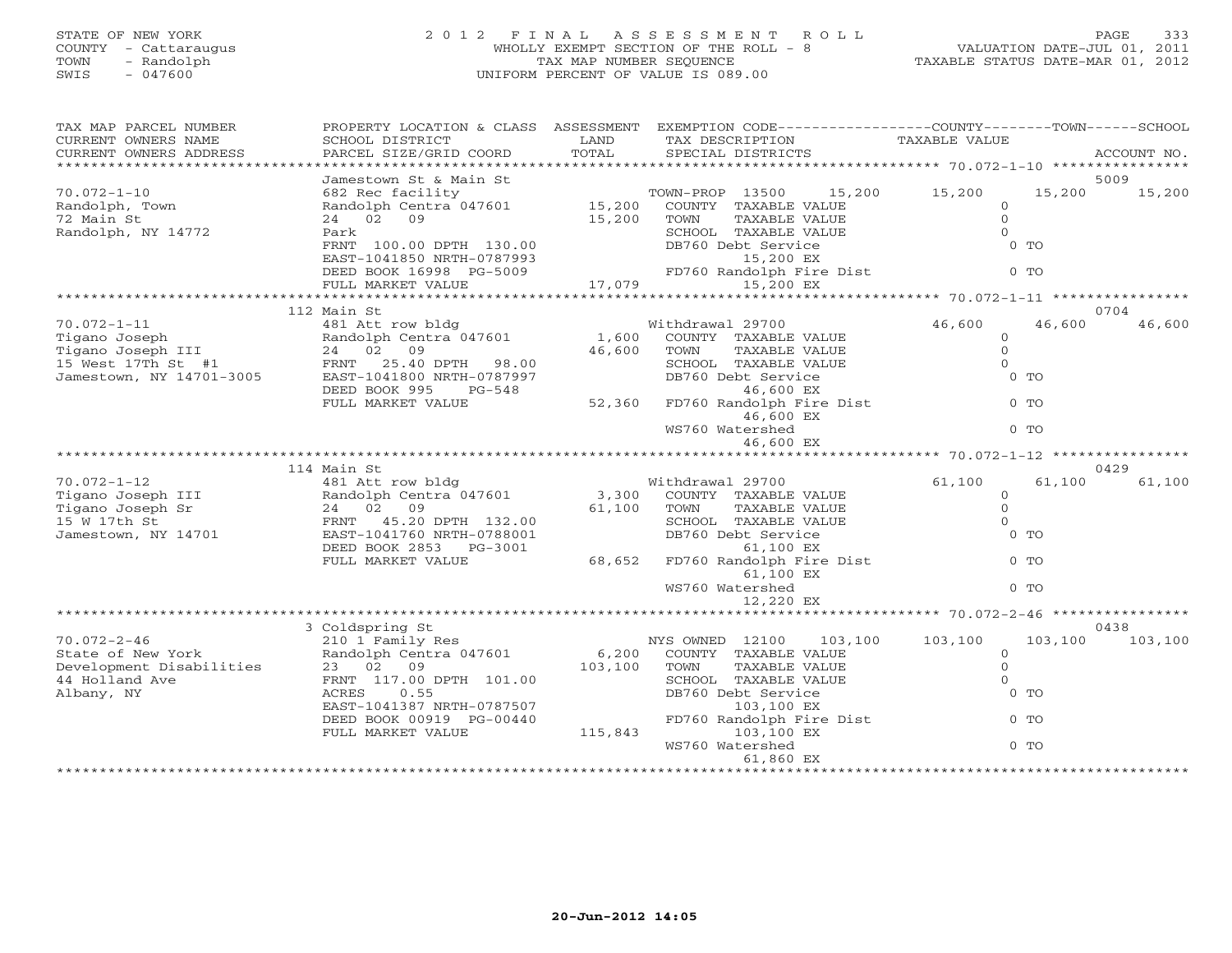## STATE OF NEW YORK 2 0 1 2 F I N A L A S S E S S M E N T R O L L PAGE 334 COUNTY - Cattaraugus WHOLLY EXEMPT SECTION OF THE ROLL - 8 VALUATION DATE-JUL 01, 2011 TOWN - Randolph TAX MAP NUMBER SEQUENCE TAXABLE STATUS DATE-MAR 01, 2012 SWIS - 047600 UNIFORM PERCENT OF VALUE IS 089.00

| TAX MAP PARCEL NUMBER                               |                                                                                           |          | PROPERTY LOCATION & CLASS ASSESSMENT EXEMPTION CODE----------------COUNTY-------TOWN------SCHOOL |                |          |             |
|-----------------------------------------------------|-------------------------------------------------------------------------------------------|----------|--------------------------------------------------------------------------------------------------|----------------|----------|-------------|
| CURRENT OWNERS NAME                                 | SCHOOL DISTRICT                                                                           | LAND     | TAX DESCRIPTION                                                                                  | TAXABLE VALUE  |          |             |
| CURRENT OWNERS ADDRESS<br>************************* | PARCEL SIZE/GRID COORD                                                                    | TOTAL    | SPECIAL DISTRICTS                                                                                |                |          | ACCOUNT NO. |
|                                                     |                                                                                           |          |                                                                                                  |                |          | 5043        |
| $78.002 - 1 - 2$                                    | Sample Hill Rd<br>695 Cemetery                                                            |          | CEMETERY<br>27350                                                                                | 5,500          | 5,500    | 5,500       |
| Town Of Randolph                                    | Randolph Centra 047601 5,500                                                              |          | COUNTY TAXABLE VALUE                                                                             | $\circ$        |          |             |
| Sample Hill Cemetary                                | 53/54 02 09                                                                               | 5,500    | TOWN<br>TAXABLE VALUE                                                                            | $\circ$        |          |             |
| 1 Bank St                                           | 1.10<br>ACRES                                                                             |          |                                                                                                  | $\Omega$       |          |             |
| Randolph, NY 14772                                  | ACRES 1.10<br>EAST-1023227 NRTH-0780364                                                   |          | SCHOOL TAXABLE VALUE<br>FD760 Randolph Fire Dist                                                 | $0$ TO         |          |             |
|                                                     | FULL MARKET VALUE                                                                         |          | 6,180<br>5,500 EX                                                                                |                |          |             |
|                                                     |                                                                                           |          |                                                                                                  |                |          |             |
|                                                     | Sample Hill Rd                                                                            |          |                                                                                                  |                |          | 1497        |
| $78.002 - 1 - 11.2$                                 | 695 Cemetery                                                                              |          | CEMETERY<br>27350                                                                                | $\Omega$       | $\Omega$ |             |
| Town Of Randolph                                    | Randolph Centra 047601                                                                    |          | 0 COUNTY TAXABLE VALUE                                                                           | $\circ$        |          |             |
| 1 Bank St                                           | 53 02 09                                                                                  |          | 0 TOWN<br>TAXABLE VALUE                                                                          | $\Omega$       |          |             |
| Randolph, NY 14772                                  | FRNT 230.00 DPTH                                                                          |          | SCHOOL TAXABLE VALUE                                                                             | $\Omega$       |          |             |
|                                                     | ACRES<br>1.05                                                                             |          | SCHOOL TAXABLE VALUE 0<br>FD760 Randolph Fire Dist 0 TO                                          |                |          |             |
|                                                     | EAST-1023230 NRTH-0780129                                                                 |          | WS760 Watershed                                                                                  | $0$ TO         |          |             |
|                                                     | DEED BOOK 00974 PG-00221                                                                  |          |                                                                                                  |                |          |             |
|                                                     | FULL MARKET VALUE                                                                         | $\Omega$ |                                                                                                  |                |          |             |
|                                                     | Bowen Rd                                                                                  |          |                                                                                                  |                |          | 1547        |
| $79.001 - 1 - 7.3$                                  | 821 Flood contrl                                                                          |          | TOWN-PROP 13500                                                                                  | 18,000         | 18,000   | 18,000      |
| Elmcreek Water Shed                                 | Randolph Centra 047601 18,000                                                             |          | COUNTY TAXABLE VALUE                                                                             | $\circ$        |          |             |
| South Dayton, NY 14138                              | ACRES 3.68                                                                                | 18,000   | TOWN<br>TAXABLE VALUE                                                                            | $\circ$        |          |             |
|                                                     | EAST-1033952 NRTH-0782252                                                                 |          | SCHOOL TAXABLE VALUE                                                                             | $\Omega$       |          |             |
|                                                     | FULL MARKET VALUE                                                                         |          | 20,225 FD760 Randolph Fire Dist                                                                  | $0$ TO         |          |             |
|                                                     |                                                                                           |          | 18,000 EX                                                                                        |                |          |             |
|                                                     |                                                                                           |          | WS760 Watershed                                                                                  | $0$ TO         |          |             |
|                                                     |                                                                                           |          | 18,000 EX                                                                                        |                |          |             |
|                                                     |                                                                                           |          |                                                                                                  |                |          |             |
|                                                     | 3204 Reservoir Rd                                                                         |          |                                                                                                  |                |          | 0268        |
| $79.001 - 1 - 37$                                   | % 822 Water supply TOWN-PROP 13500<br>Randolph Centra 047601 118,300 COUNTY TAXABLE VALUE |          |                                                                                                  | 120,700        | 120,700  | 120,700     |
| Randolph, Town                                      |                                                                                           |          |                                                                                                  | $\circ$        |          |             |
| 72 Main St                                          | 29/37 02 09                                                                               | 120,700  | TOWN<br>TAXABLE VALUE                                                                            | $\overline{O}$ |          |             |
| Randolph, NY 14772                                  | School Only-Res W.s.<br>ACRES 171.55                                                      |          | SCHOOL TAXABLE VALUE                                                                             | $\Omega$       |          |             |
|                                                     | ACRES 171.55                                                                              |          | FD760 Randolph Fire Dist                                                                         | $0$ TO         |          |             |
|                                                     | ACRES 171.55<br>EAST-1034277 NRTH-0778545<br>111000 PG-5007                               |          | 120,700 EX                                                                                       | $0$ TO         |          |             |
|                                                     | FULL MARKET VALUE                                                                         | 135,618  | WS760 Watershed<br>24,140 EX                                                                     |                |          |             |
|                                                     |                                                                                           |          |                                                                                                  |                |          |             |
|                                                     | Town Of Randolph                                                                          |          |                                                                                                  |                |          | 1027        |
| $79.002 - 1 - 30$                                   | 843 Non-ceil. rr                                                                          |          | Local Auth 14000                                                                                 | 513,853        | 513,853  | 513,853     |
| Southern Tier Rail Auth                             | Randolph Centra 047601                                                                    | 513,853  | COUNTY TAXABLE VALUE                                                                             | $\overline{0}$ |          |             |
| Attn: WNYP Railroad LLC                             | 04/05/13/14 02 09                                                                         | 513,853  | TOWN<br>TAXABLE VALUE                                                                            | $\Omega$       |          |             |
| $PO$ Box $190-B$                                    | M. Line Track-Etc.                                                                        |          | SCHOOL TAXABLE VALUE                                                                             | $\Omega$       |          |             |
| Lakeville, NY 14480                                 | ACRES 32.41                                                                               |          | SCHOOL TAXABLE VALUE<br>FD760 Randolph Fire Dist                                                 | $0$ TO         |          |             |
|                                                     | EAST-1047153 NRTH-0778929                                                                 |          | WS760 Watershed                                                                                  | $0$ TO         |          |             |
|                                                     | DEED BOOK 1000 PG-959                                                                     |          |                                                                                                  |                |          |             |
|                                                     | FULL MARKET VALUE                                                                         | 577,363  |                                                                                                  |                |          |             |
|                                                     |                                                                                           |          |                                                                                                  |                |          |             |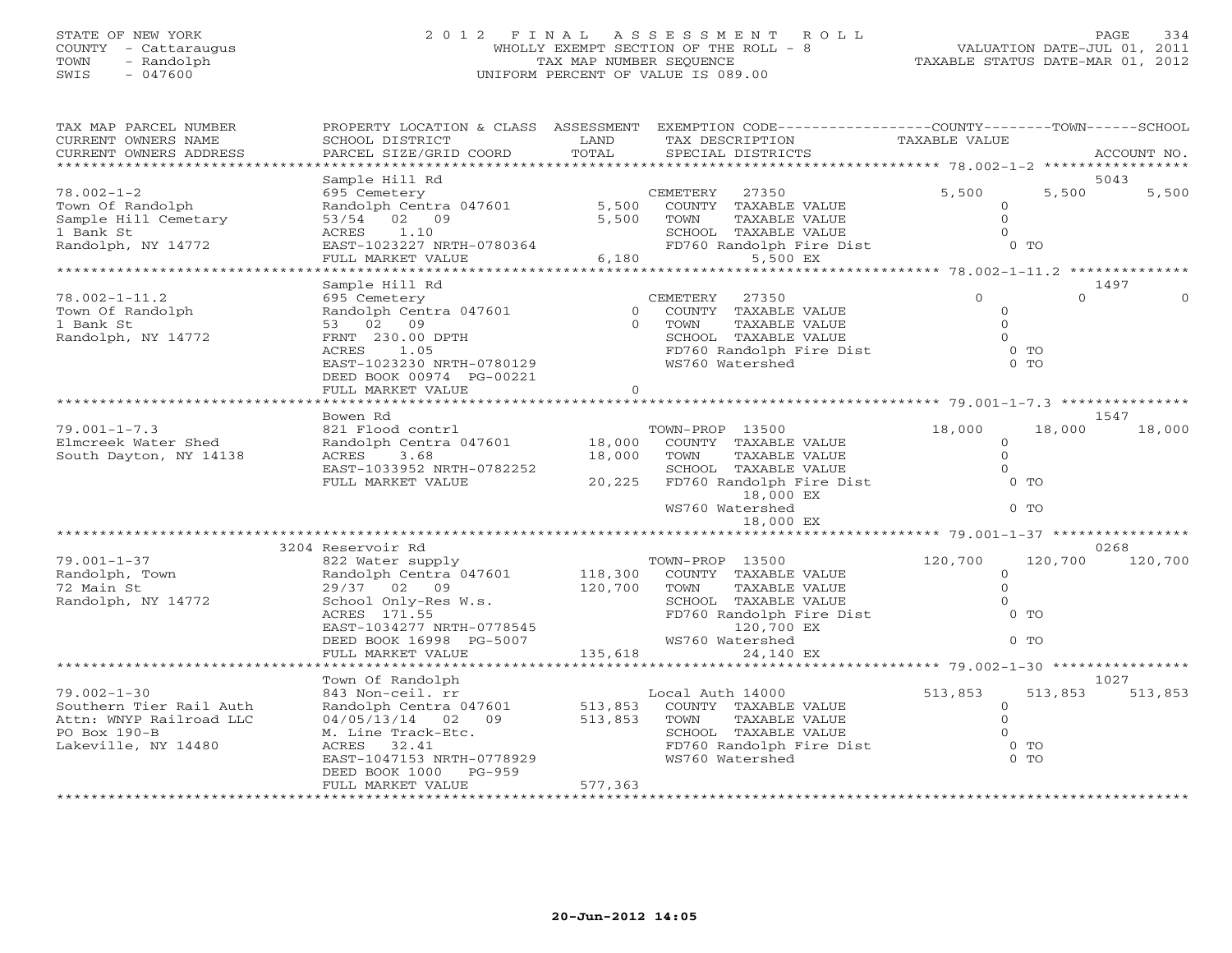| STATE OF NEW YORK<br>COUNTY<br>- Cattaraugus<br>- Randolph<br>TOWN<br>$-047600$<br>SWIS | 2 0 1 2                                        | FINAL<br>TAX MAP NUMBER SEOUENCE | ASSESSMENT ROLL<br>WHOLLY EXEMPT SECTION OF THE ROLL - 8<br>UNIFORM PERCENT OF VALUE IS 089.00 | VALUATION DATE-JUL 01,<br>TAXABLE STATUS DATE-MAR 01, 2012 | 335<br>PAGE<br>2011 |
|-----------------------------------------------------------------------------------------|------------------------------------------------|----------------------------------|------------------------------------------------------------------------------------------------|------------------------------------------------------------|---------------------|
| TAX MAP PARCEL NUMBER                                                                   | PROPERTY LOCATION & CLASS                      | ASSESSMENT                       | EXEMPTION CODE-----------------COUNTY-------TOWN------SCHOOL                                   |                                                            |                     |
| CURRENT OWNERS NAME                                                                     | SCHOOL DISTRICT                                | LAND                             | TAX DESCRIPTION                                                                                | TAXABLE VALUE                                              |                     |
| CURRENT OWNERS ADDRESS                                                                  | PARCEL SIZE/GRID COORD TOTAL SPECIAL DISTRICTS |                                  |                                                                                                |                                                            | ACCOUNT NO.         |
|                                                                                         |                                                |                                  |                                                                                                |                                                            |                     |
|                                                                                         | 11169 Moore Rd                                 |                                  |                                                                                                |                                                            | 5023                |
| $88.002 - 1 - 3$                                                                        | 581 Chd/adt camp                               |                                  | NON-PROFIT 25300                                                                               | 1799,900<br>1799,900                                       | 1799,900            |
| Chautauqua Area Girl Scout Cou Randolph Centra 047601 209,300                           |                                                |                                  | COUNTY<br>TAXABLE VALUE                                                                        |                                                            |                     |
| 2661 Horton Rd                                                                          | 01/02/03/10 02<br>09                           | 1799,900                         | TOWN<br>TAXABLE VALUE                                                                          |                                                            |                     |
| Jamestown, NY 14701                                                                     | ACRES 818.37                                   |                                  | TAXABLE VALUE<br>SCHOOL                                                                        |                                                            |                     |
|                                                                                         | EAST-1048251 NRTH-0766238                      |                                  | FD760 Randolph Fire Dist                                                                       | $0$ TO                                                     |                     |
|                                                                                         | FULL MARKET VALUE                              | 2022,360                         | 1799,900 EX                                                                                    |                                                            |                     |
|                                                                                         |                                                |                                  |                                                                                                |                                                            |                     |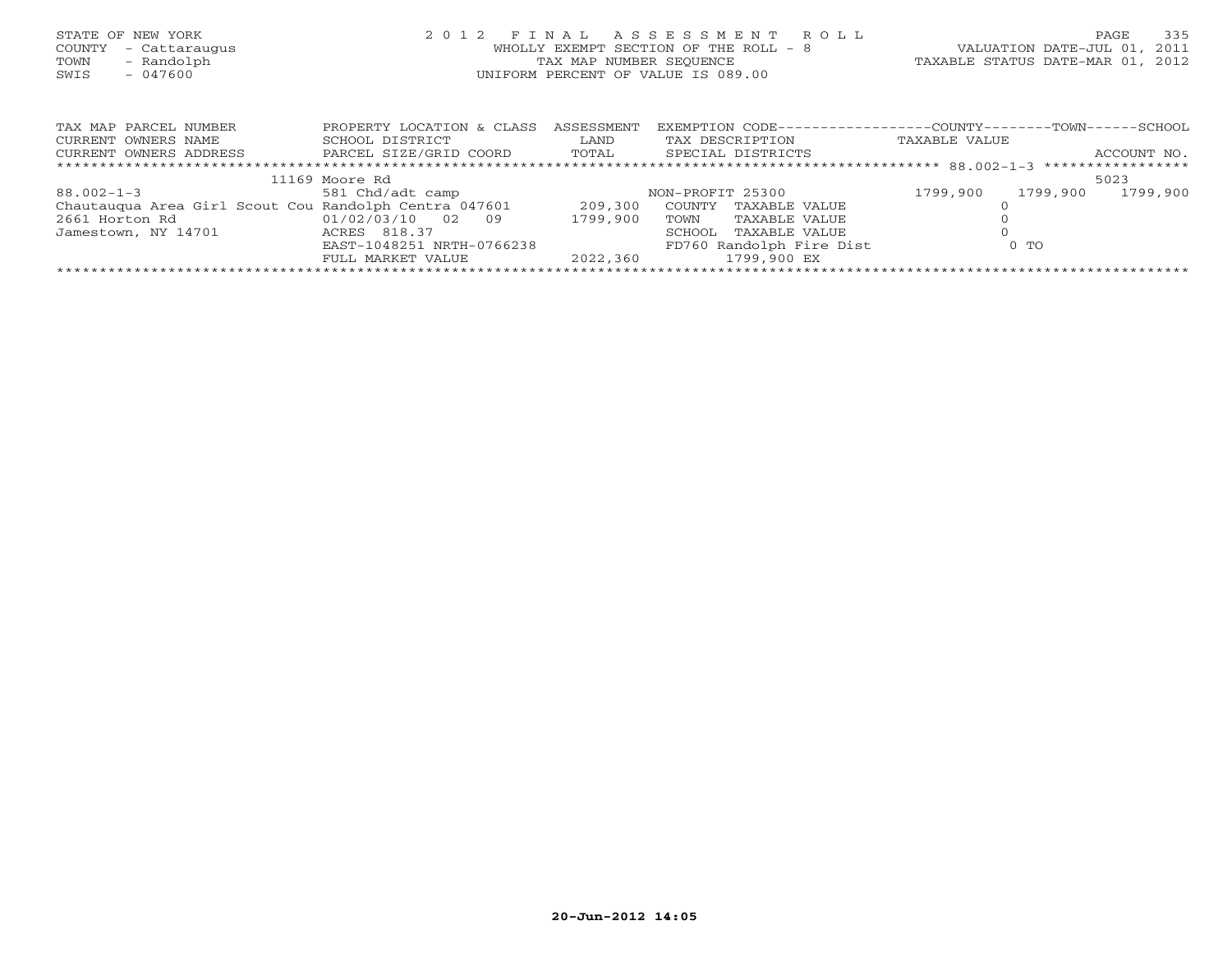| STATE OF NEW YORK<br>COUNTY - Cattaraugus<br>- Randolph<br>TOWN<br>SWIS<br>$-047600$ | 2012 FINAL ASSESSMENT ROLL<br>WHOLLY EXEMPT SECTION OF THE ROLL - 8 | 336<br>PAGE<br>VALUATION DATE-JUL 01, 2011<br>TAXABLE STATUS DATE-MAR 01, 2012<br>RPS150/V04/L015 |
|--------------------------------------------------------------------------------------|---------------------------------------------------------------------|---------------------------------------------------------------------------------------------------|
|                                                                                      | UNIFORM PERCENT OF VALUE IS 089.00<br>ROLL SUBSECTION - - TOTALS    | CURRENT DATE 6/20/2012                                                                            |

## \*\*\* S P E C I A L D I S T R I C T S U M M A R Y \*\*\*

| CODE | DISTRICT NAME                             | TOTAL<br>PARCELS | EXTENSION<br>TYPE.   | EXTENSION<br><b>VALUE</b> | AD VALOREM<br>VALUE    | <b>EXEMPT</b><br>AMOUNT | TAXABLE<br>VALUE   |
|------|-------------------------------------------|------------------|----------------------|---------------------------|------------------------|-------------------------|--------------------|
|      | DB760 Debt Service<br>FD760 Randolph Fire |                  | 47 TOTAL<br>66 TOTAL |                           | 22501,364<br>27243,600 | 22268,364<br>27010,600  | 233,000<br>233,000 |
|      | LT760 Light Dist                          |                  | 12 TOTAL             |                           | 3460,050               | 3460,050                |                    |
|      | RF760 Refuse                              |                  | 12 TOTAL             |                           | 3460,050               | 3460,050                |                    |
|      | SR760 Snow Removal<br>WS760 Watershed     |                  | 12 TOTAL<br>24 TOTAL |                           | 3460,050<br>3347,980   | 3460,050<br>3260,180    | 87,800             |

## \*\*\* S C H O O L D I S T R I C T S U M M A R Y \*\*\*

| CODE   | DISTRICT NAME    | TOTAL<br>PARCELS | ASSESSED<br>LAND | ASSESSED<br>TOTAL | EXEMPT<br>AMOUNT | TOTAL<br>TAXABLE | STAR<br>AMOUNT | STAR<br>TAXABLE |
|--------|------------------|------------------|------------------|-------------------|------------------|------------------|----------------|-----------------|
| 047601 | Randolph Central | 66               | 2461,517         | 28469,367         | 28469,367        |                  |                |                 |
|        | SUB-TOTAL        | 66               | 2461,517         | 28469,367         | 28469,367        |                  |                |                 |
|        | TOTAL            | 66               | 2461,517         | 28469,367         | 28469,367        |                  |                |                 |

## \*\*\* S Y S T E M C O D E S S U M M A R Y \*\*\*

## NO SYSTEM EXEMPTIONS AT THIS LEVEL

| CODE  | DESCRIPTION | TOTAL<br>PARCELS | COUNTY    | TOWN      | SCHOOL    |
|-------|-------------|------------------|-----------|-----------|-----------|
| 12100 | NYS OWNED   |                  | 1341,900  | 1341,900  | 1341,900  |
| 13100 | COUNTY      |                  | 187,400   | 187,400   | 187,400   |
| 13500 | TOWN-PROP   | 16               | 1914,150  | 1914,150  | 1914,150  |
| 13650 | VG-INSIDE   |                  | 1336,850  | 1336,850  | 1336,850  |
| 13800 | SCH-DIST    |                  | 13693,600 | 13693,600 | 13693,600 |
| 14000 | Local Auth  | 4                | 1225,767  | 1225,767  | 1225,767  |
| 21600 | PARSONAGE   |                  | 233,000   | 233,000   | 233,000   |
| 25110 | RELIGIOUS   | 10               | 2961,400  | 2961,400  | 2961,400  |
| 25300 | NON-PROFIT  |                  | 4292,900  | 4292,900  | 4292,900  |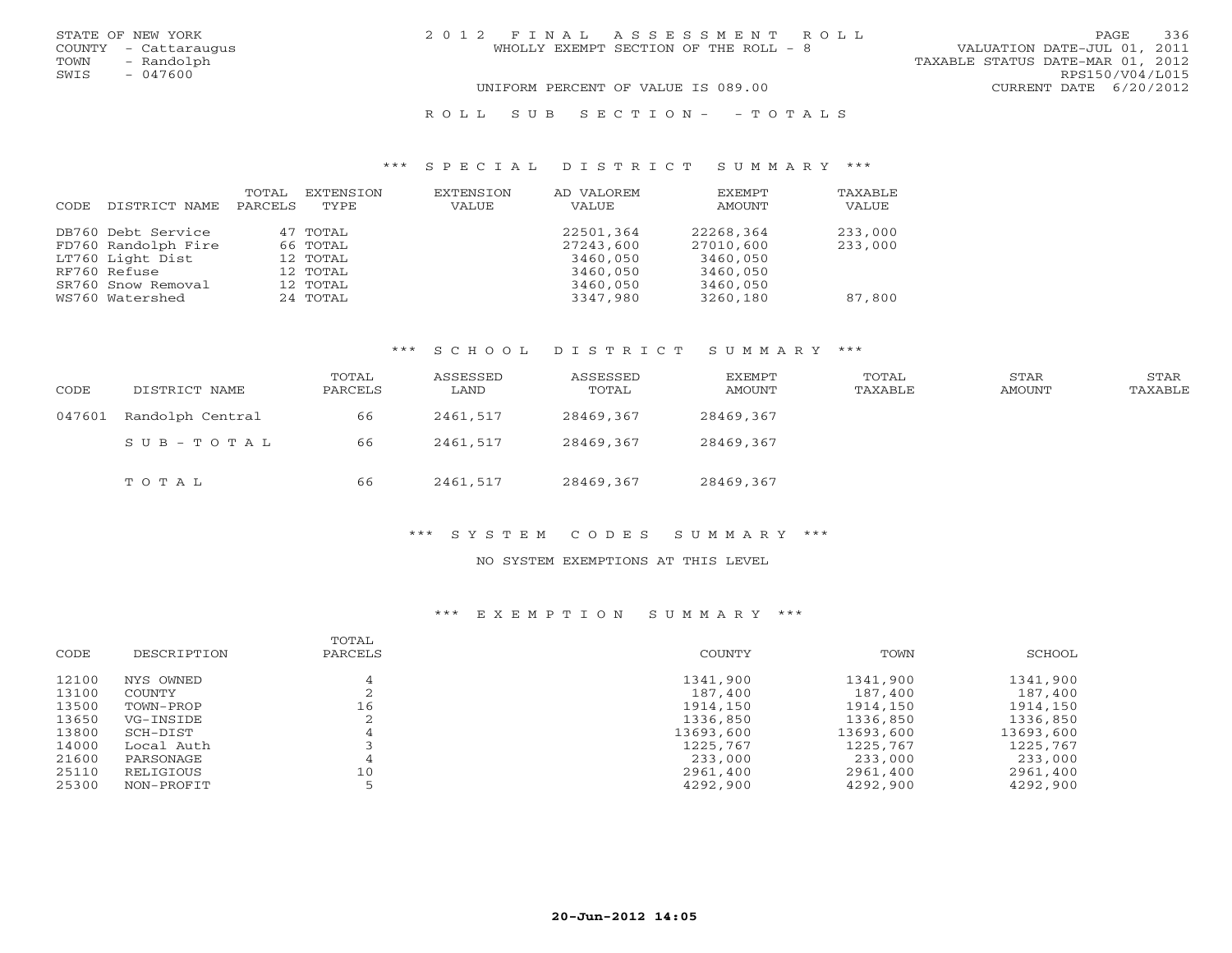|      | STATE OF NEW YORK    | 2012 FINAL ASSESSMENT ROLL         |                                       |                                  | PAGE. | 337 |
|------|----------------------|------------------------------------|---------------------------------------|----------------------------------|-------|-----|
|      | COUNTY - Cattaraugus |                                    | WHOLLY EXEMPT SECTION OF THE ROLL - 8 | VALUATION DATE-JUL 01, 2011      |       |     |
| TOWN | - Randolph           |                                    |                                       | TAXABLE STATUS DATE-MAR 01, 2012 |       |     |
| SWIS | $-047600$            |                                    |                                       | RPS150/V04/L015                  |       |     |
|      |                      | UNIFORM PERCENT OF VALUE IS 089.00 |                                       | CURRENT DATE 6/20/2012           |       |     |
|      |                      |                                    |                                       |                                  |       |     |

## R O L L S U B S E C T I O N - - T O T A L S

## \*\*\* E X E M P T I O N S U M M A R Y \*\*\*

| CODE  | DESCRIPTION | TOTAL<br>PARCELS | COUNTY    | TOWN      | SCHOOL    |
|-------|-------------|------------------|-----------|-----------|-----------|
| 26100 | VET-ORGAN   |                  | 348,700   | 348,700   | 348,700   |
| 26400 | FIRE-DEPT   |                  | 538,800   | 538,800   | 538,800   |
| 27350 | CEMETERY    |                  | 287,200   | 287,200   | 287,200   |
| 29700 | Withdrawal  |                  | 107,700   | 107,700   | 107,700   |
|       | TOTAL       | 66               | 28469,367 | 28469,367 | 28469,367 |

| <b>ROLL</b> |                        | TOTAL   | <b>CORCORD</b> | CCECCEL         | TAXABLE | TAXABLE | TAXABLE | STAF    |
|-------------|------------------------|---------|----------------|-----------------|---------|---------|---------|---------|
| SEC         | IPTION<br>ΠP.<br>זר הר | PARCELS | ∟AND           | TOTAL           | COUNTY  | TOWN    | SCHOOL  | TAXABLE |
| -8          | EXEMPT<br>WHOLLY       | 66      | 2461,517       | , 367<br>28469. |         |         |         |         |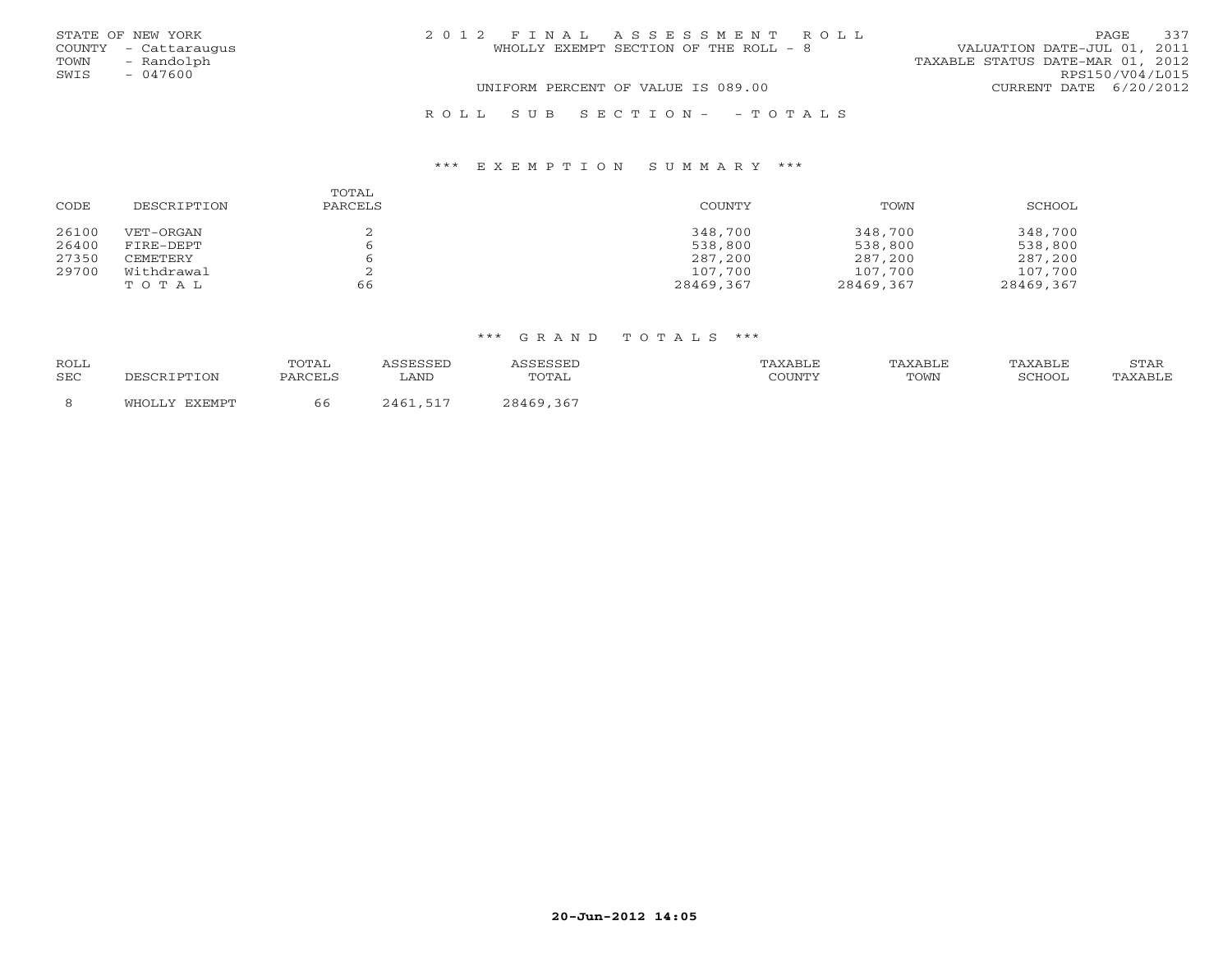|      | STATE OF NEW YORK    | 2012 FINAL ASSESSMENT ROLL            | 338<br>PAGE.                     |
|------|----------------------|---------------------------------------|----------------------------------|
|      | COUNTY - Cattaraugus | WHOLLY EXEMPT SECTION OF THE ROLL - 8 | VALUATION DATE-JUL 01, 2011      |
| TOWN | - Randolph           |                                       | TAXABLE STATUS DATE-MAR 01, 2012 |
| SWIS | $-047600$            | UNIFORM PERCENT OF VALUE IS 089.00    | RPS150/V04/L015                  |
|      |                      |                                       | CURRENT DATE 6/20/2012           |
|      |                      |                                       |                                  |

### R O L L S E C T I O N T O T A L S

## \*\*\* S P E C I A L D I S T R I C T S U M M A R Y \*\*\*

| CODE | DISTRICT NAME       | TOTAL<br>PARCELS | EXTENSION<br>TYPE. | EXTENSION<br>VALUE | AD VALOREM<br>VALUE | EXEMPT<br>AMOUNT | TAXABLE<br>VALUE |
|------|---------------------|------------------|--------------------|--------------------|---------------------|------------------|------------------|
|      | DB760 Debt Service  |                  | 47 TOTAL           |                    | 22501,364           | 22268,364        | 233,000          |
|      | FD760 Randolph Fire |                  | 66 TOTAL           |                    | 27243,600           | 27010,600        | 233,000          |
|      | LT760 Light Dist    |                  | 12 TOTAL           |                    | 3460,050            | 3460,050         |                  |
|      | RF760 Refuse        |                  | 12 TOTAL           |                    | 3460,050            | 3460,050         |                  |
|      | SR760 Snow Removal  |                  | 12 TOTAL           |                    | 3460,050            | 3460,050         |                  |
|      | WS760 Watershed     |                  | 24 TOTAL           |                    | 3347,980            | 3260,180         | 87,800           |

#### \*\*\* S C H O O L D I S T R I C T S U M M A R Y \*\*\*

| CODE   | DISTRICT NAME    | TOTAL<br>PARCELS | ASSESSED<br>LAND | ASSESSED<br>TOTAL | EXEMPT<br>AMOUNT | TOTAL<br>TAXABLE | STAR<br>AMOUNT | STAR<br>TAXABLE |
|--------|------------------|------------------|------------------|-------------------|------------------|------------------|----------------|-----------------|
| 047601 | Randolph Central | 66               | 2461,517         | 28469,367         | 28469,367        |                  |                |                 |
|        | SUB-TOTAL        | 66               | 2461,517         | 28469,367         | 28469,367        |                  |                |                 |
|        | TOTAL            | 66               | 2461,517         | 28469,367         | 28469,367        |                  |                |                 |

### \*\*\* S Y S T E M C O D E S S U M M A R Y \*\*\*

## NO SYSTEM EXEMPTIONS AT THIS LEVEL

| CODE  | DESCRIPTION | TOTAL<br>PARCELS | COUNTY    | TOWN      | SCHOOL    |
|-------|-------------|------------------|-----------|-----------|-----------|
| 12100 | NYS OWNED   |                  | 1341,900  | 1341,900  | 1341,900  |
| 13100 | COUNTY      | ▵                | 187,400   | 187,400   | 187,400   |
| 13500 | TOWN-PROP   | 16               | 1914,150  | 1914,150  | 1914,150  |
| 13650 | VG-INSIDE   |                  | 1336,850  | 1336,850  | 1336,850  |
| 13800 | SCH-DIST    | 4                | 13693,600 | 13693,600 | 13693,600 |
| 14000 | Local Auth  |                  | 1225,767  | 1225,767  | 1225,767  |
| 21600 | PARSONAGE   |                  | 233,000   | 233,000   | 233,000   |
| 25110 | RELIGIOUS   | 10               | 2961,400  | 2961,400  | 2961,400  |
| 25300 | NON-PROFIT  |                  | 4292,900  | 4292,900  | 4292,900  |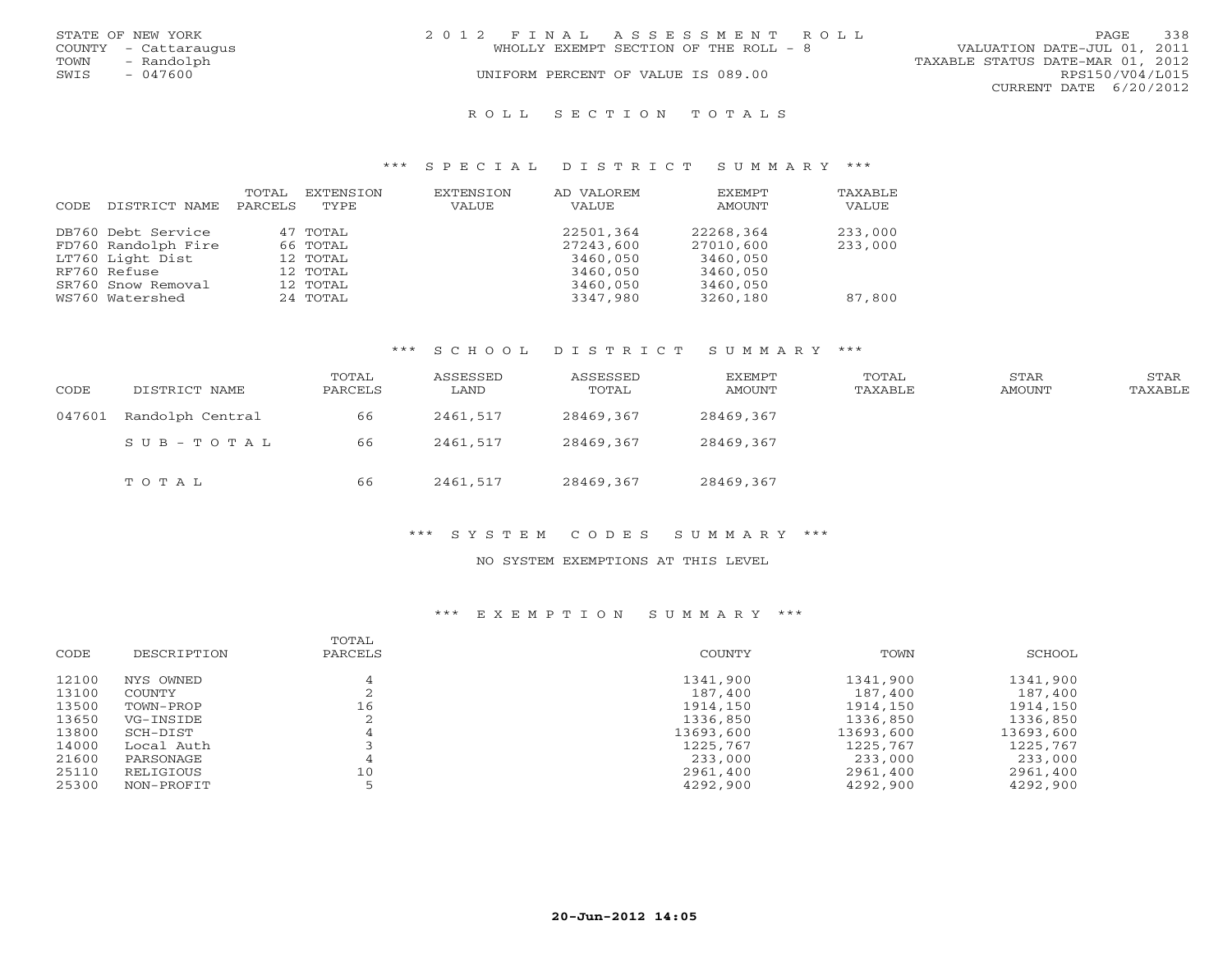|      | STATE OF NEW YORK    | 2012 FINAL ASSESSMENT ROLL            | 339<br>PAGE                      |
|------|----------------------|---------------------------------------|----------------------------------|
|      | COUNTY - Cattaraugus | WHOLLY EXEMPT SECTION OF THE ROLL - 8 | VALUATION DATE-JUL 01, 2011      |
| TOWN | - Randolph           |                                       | TAXABLE STATUS DATE-MAR 01, 2012 |
| SWIS | - 047600             | UNIFORM PERCENT OF VALUE IS 089.00    | RPS150/V04/L015                  |
|      |                      |                                       | CURRENT DATE 6/20/2012           |
|      |                      |                                       |                                  |

## R O L L S E C T I O N T O T A L S

## \*\*\* E X E M P T I O N S U M M A R Y \*\*\*

| CODE  | DESCRIPTION | TOTAL<br>PARCELS | <b>COUNTY</b> | TOWN      | SCHOOL    |
|-------|-------------|------------------|---------------|-----------|-----------|
| 26100 | VET-ORGAN   |                  | 348,700       | 348,700   | 348,700   |
| 26400 | FIRE-DEPT   |                  | 538,800       | 538,800   | 538,800   |
| 27350 | CEMETERY    |                  | 287,200       | 287,200   | 287,200   |
| 29700 | Withdrawal  |                  | 107,700       | 107,700   | 107,700   |
|       | TOTAL       | 66               | 28469,367     | 28469,367 | 28469,367 |

| <b>ROLL</b> |               | TOTAL   | <i>SSESSED</i> | CCFCCFL   | <b>TAXABLE</b> | TAXABLE | TAXABLE | STAR    |
|-------------|---------------|---------|----------------|-----------|----------------|---------|---------|---------|
|             |               |         |                |           |                |         |         |         |
|             |               |         |                |           |                |         |         |         |
| <b>SEC</b>  |               | PARCELS | ∟AND           | TOTAL     | COUNTY         | TOWN    | SCHOOL  | TAXABLE |
|             | WHOLLY EXEMPT | 66      | 2461,517       | 28469,367 |                |         |         |         |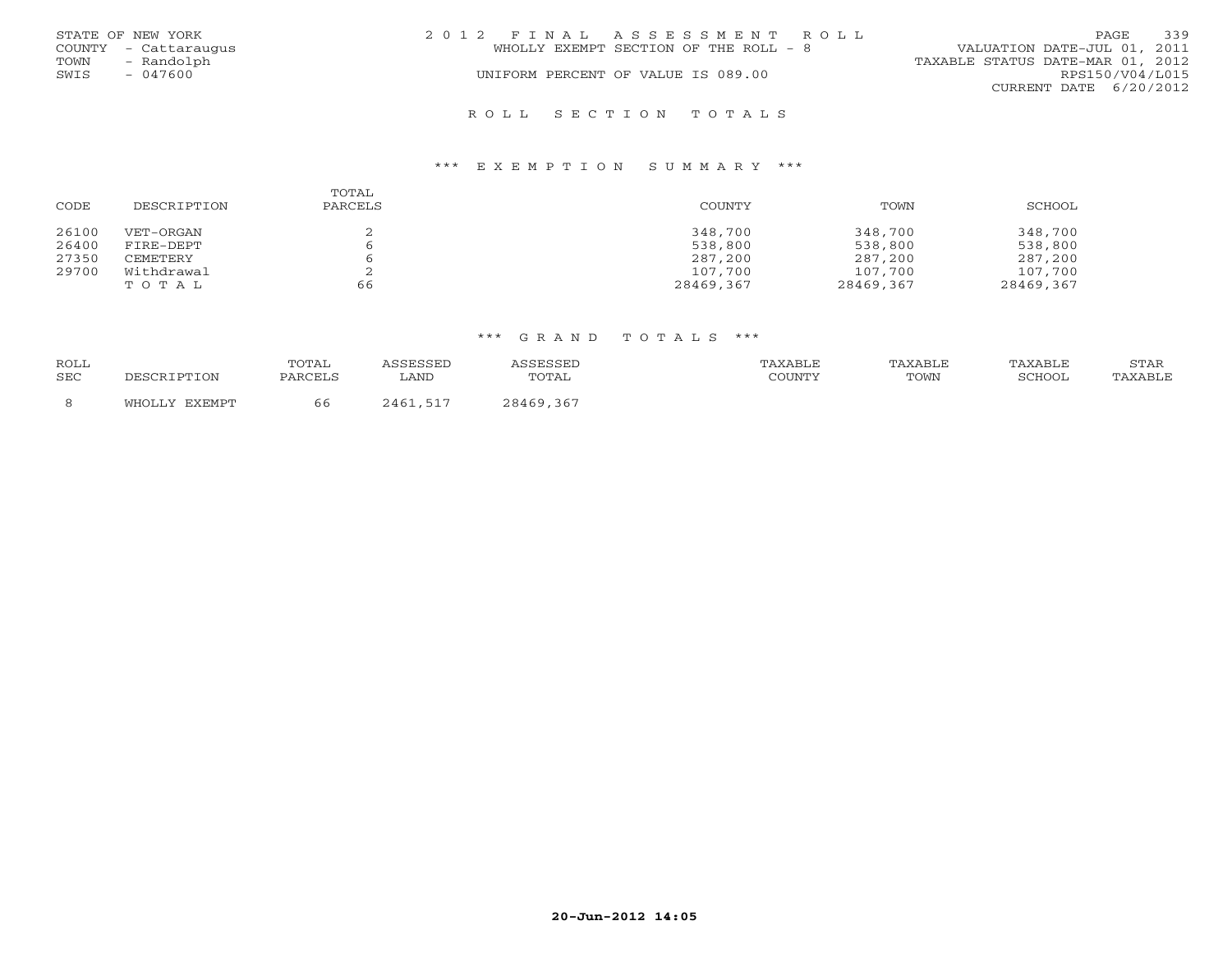| 2012 FINAL ASSESSMENT ROLL         | 340<br><b>PAGE</b>               |
|------------------------------------|----------------------------------|
|                                    | VALUATION DATE-JUL 01, 2011      |
| SWIS TOTALS                        | TAXABLE STATUS DATE-MAR 01, 2012 |
| UNIFORM PERCENT OF VALUE IS 089.00 | RPS150/V04/L015                  |
|                                    | CURRENT DATE 6/20/2012           |
|                                    |                                  |
|                                    |                                  |

## \*\*\* S P E C I A L D I S T R I C T S U M M A R Y \*\*\*

| CODE | DISTRICT NAME       | TOTAL<br>PARCELS | EXTENSION<br>TYPE. | EXTENSION<br>VALUE | AD VALOREM<br>VALUE | EXEMPT<br>AMOUNT | TAXABLE<br>VALUE |
|------|---------------------|------------------|--------------------|--------------------|---------------------|------------------|------------------|
|      | DB760 Debt Service  |                  | 586 TOTAL          |                    | 59921,823           | 22268,364        | 37653,459        |
|      | FD760 Randolph Fire |                  | 1,466 TOTAL        |                    | 117136,763          | 27023,400        | 90113,363        |
|      | LT760 Light Dist    |                  | 150 TOTAL          |                    | 11828,517           | 3460,050         | 8368,467         |
|      | RF760 Refuse        |                  | 150 TOTAL          |                    | 11828,517           | 3460,050         | 8368,467         |
|      | SR760 Snow Removal  |                  | 150 TOTAL          |                    | 11828,517           | 3460,050         | 8368,467         |
|      | WS760 Watershed     |                  | 1,254 TOTAL        |                    | 33559,179           | 3427,236         | 30131,943        |

## \*\*\* S C H O O L D I S T R I C T S U M M A R Y \*\*\*

| CODE             | DISTRICT NAME                      | TOTAL<br>PARCELS | ASSESSED<br>LAND | ASSESSED<br>TOTAL   | EXEMPT<br>AMOUNT   | TOTAL<br>TAXABLE | STAR<br>AMOUNT | STAR<br>TAXABLE |
|------------------|------------------------------------|------------------|------------------|---------------------|--------------------|------------------|----------------|-----------------|
| 040404<br>047601 | Illegal School<br>Randolph Central | 1,465            | 20177,527        | 1,210<br>118361,320 | 1,210<br>31397,293 | 86964,027        | 23214,325      | 63749,702       |
|                  | $SUB - TO T AL$                    | 1,466            | 20177.527        | 118362,530          | 31398,503          | 86964,027        | 23214,325      | 63749,702       |
|                  | TOTAL                              | 1,466            | 20177.527        | 118362,530          | 31398,503          | 86964,027        | 23214,325      | 63749,702       |

## \*\*\* S Y S T E M C O D E S S U M M A R Y \*\*\*

| CODE  | DESCRIPTION | TOTAL<br>PARCELS | COUNTY | TOWN  | SCHOOL |
|-------|-------------|------------------|--------|-------|--------|
| 50001 | SCHL TAXBL  | ∸                | 1,210  | 1,210 |        |
| 50005 | TOWN TAXBL  |                  | 1,210  |       | 1,210  |
|       | TOTAL       |                  | 2,420  | 1,210 | 1,210  |

| CODE  | DESCRIPTION | TOTAL<br>PARCELS | COUNTY   | TOWN     | SCHOOL   |
|-------|-------------|------------------|----------|----------|----------|
| 12100 | NYS OWNED   |                  | 1341,900 | 1341,900 | 1341,900 |
| 13100 | COUNTY      |                  | 187,400  | 187,400  | 187,400  |
| 13500 | TOWN-PROP   | 16               | 1914,150 | 1914,150 | 1914,150 |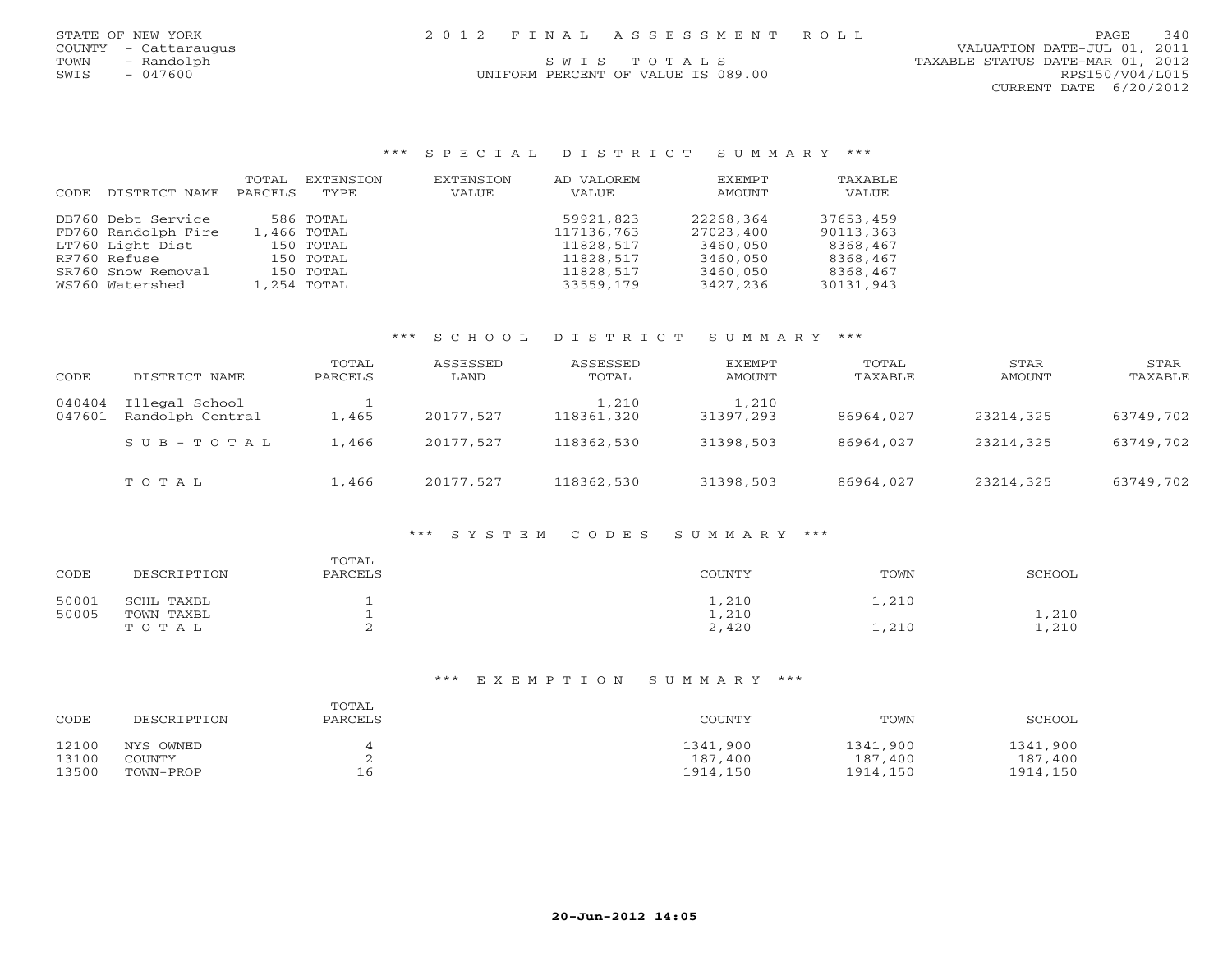| STATE OF NEW YORK |  | 2012 FINAL ASSESSMENT ROLL | PAGE 341 |  |
|-------------------|--|----------------------------|----------|--|
|                   |  |                            |          |  |

UNIFORM PERCENT OF VALUE IS 089.00

 COUNTY - Cattaraugus VALUATION DATE-JUL 01, 2011 TOWN - Randolph S W I S T O T A L S<br>
SWIS - 047600<br>
SWIS - 047600 RPS150/V04/L015 CURRENT DATE 6/20/2012

|       |              | TOTAL          |               |           |               |
|-------|--------------|----------------|---------------|-----------|---------------|
| CODE  | DESCRIPTION  | PARCELS        | <b>COUNTY</b> | TOWN      | <b>SCHOOL</b> |
| 13650 | VG-INSIDE    | 2              | 1336,850      | 1336,850  | 1336,850      |
| 13800 | SCH-DIST     | $\overline{4}$ | 13693,600     | 13693,600 | 13693,600     |
| 14000 | Local Auth   | 3              | 1225,767      | 1225,767  | 1225,767      |
| 21600 | PARSONAGE    | 4              | 233,000       | 233,000   | 233,000       |
| 25110 | RELIGIOUS    | 10             | 2961,400      | 2961,400  | 2961,400      |
| 25300 | NON-PROFIT   | 5              | 4292,900      | 4292,900  | 4292,900      |
| 26100 | VET-ORGAN    | 2              | 348,700       | 348,700   | 348,700       |
| 26400 | FIRE-DEPT    | 6              | 538,800       | 538,800   | 538,800       |
| 27350 | CEMETERY     | 6              | 287,200       | 287,200   | 287,200       |
| 29700 | Withdrawal   | 2              | 107,700       | 107,700   | 107,700       |
| 32252 | STATE C      | 11             | 1510,000      |           |               |
| 33201 | XMPT C/T     | 2              | 12,800        | 12,800    |               |
| 33202 | XMPT C       | 1              | 8,400         |           |               |
| 41101 | VET C/T      | $\mathbf{1}$   | 650           | 650       |               |
| 41107 | Veterans V   | 12             |               |           |               |
| 41121 | WVET C/T     | 71             | 684,768       | 684,768   |               |
| 41131 | CVET C/T     | 69             | 1074,698      | 1074,698  |               |
| 41141 | DVET C/T     | 17             | 342,740       | 342,740   |               |
| 41142 | DVET CO      | $\mathbf{1}$   | 10,605        |           |               |
| 41162 | $CW_15_VET/$ | $1\,$          | 7,500         |           |               |
| 41171 | CW_DISBLD_   | $\mathbf{1}$   | 34,000        | 34,000    |               |
| 41400 | CLERGY       | 2              | 3,000         | 3,000     | 3,000         |
| 41683 | RPTL466_c    | 5              |               | 13,500    |               |
| 41700 | AG BLDG      | 10             | 515,250       | 515,250   | 515,250       |
| 41720 | AG DIST      | 42             | 613,545       | 613,545   | 613,545       |
| 41730 | AG DISTOUT   | 27             | 187,835       | 187,835   | 187,835       |
| 41800 | AGED C/T/S   | 38             | 795,722       | 795,272   | 886,255       |
| 41802 | AGED C       | 19             | 381,381       |           |               |
| 41834 | SR STAR      | 202            |               |           | 9731,765      |
| 41844 | SR ST MH     | $\mathbf{1}$   |               |           | 50,000        |
| 41854 | RES STAR     | 500            |               |           | 13397,700     |
| 41864 | RES ST MH    | 2              |               |           | 34,860        |
| 42100 | SILO T/C/S   | 27             | 510,248       | 510,248   | 510,248       |
| 42120 | TMP GHOUSE   | 1              | 10,000        | 10,000    | 10,000        |
| 47610 | BUS C/T/S    | 9              | 201,793       | 201,793   | 201,793       |
|       | TOTAL        | 1,138          | 35374,302     | 33469,466 | 54611,618     |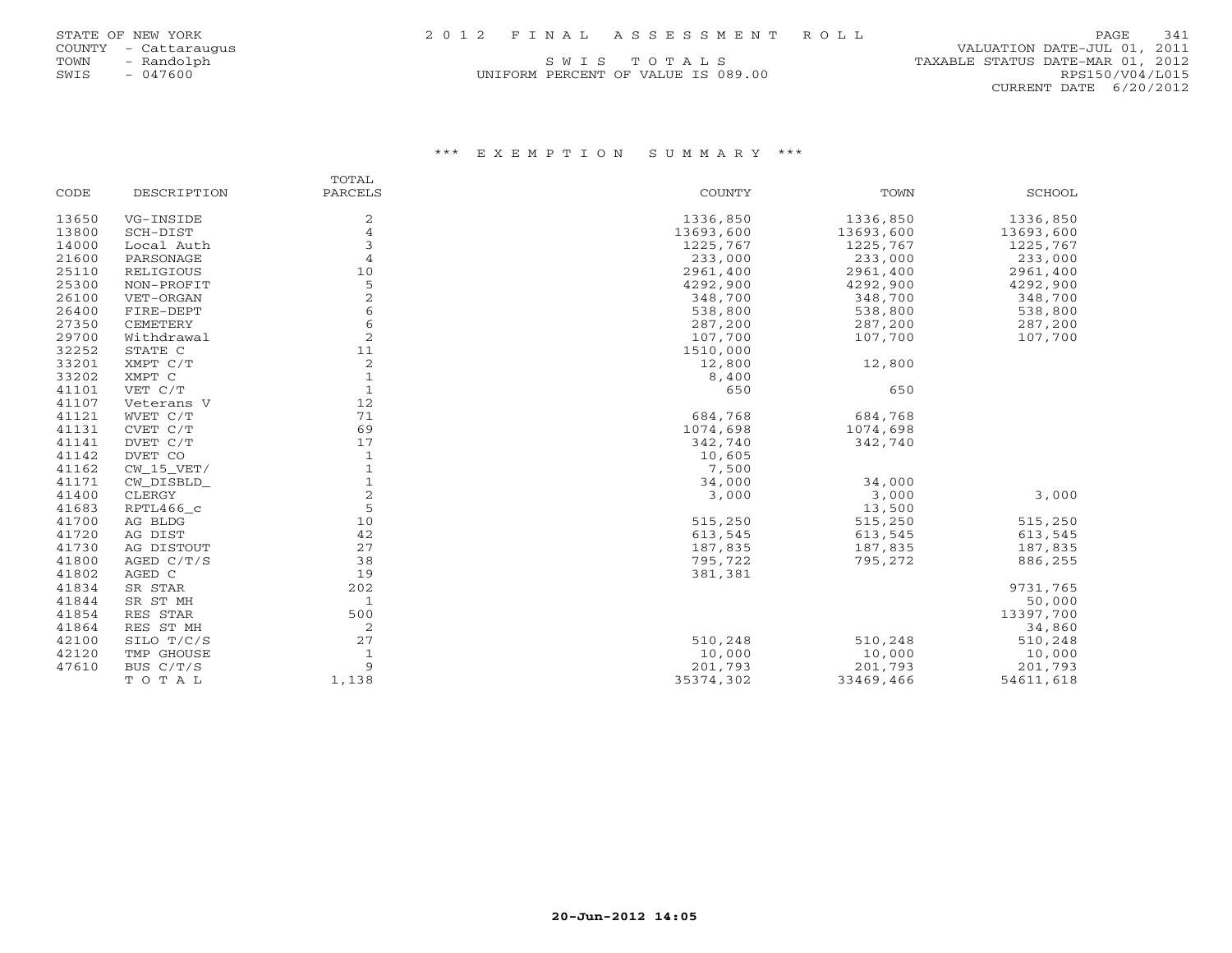|      | STATE OF NEW YORK    |  | 2012 FINAL ASSESSMENT ROLL         |                                  | PAGE.           | 342 |
|------|----------------------|--|------------------------------------|----------------------------------|-----------------|-----|
|      | COUNTY - Cattaraugus |  |                                    | VALUATION DATE-JUL 01, 2011      |                 |     |
| TOWN | - Randolph           |  | SWIS TOTALS                        | TAXABLE STATUS DATE-MAR 01, 2012 |                 |     |
| SWIS | - 047600             |  | UNIFORM PERCENT OF VALUE IS 089.00 |                                  | RPS150/V04/L015 |     |
|      |                      |  |                                    | CURRENT DATE 6/20/2012           |                 |     |

| ROLL<br>SEC  | DESCRIPTION         | TOTAL<br>PARCELS | ASSESSED<br>LAND | ASSESSED<br>TOTAL | TAXABLE<br>COUNTY | TAXABLE<br>TOWN | TAXABLE<br>SCHOOL | STAR<br>TAXABLE |
|--------------|---------------------|------------------|------------------|-------------------|-------------------|-----------------|-------------------|-----------------|
| $\mathbf{1}$ | TAXABLE             | 1,342            | 16156,410        | 81951,891         | 76556,956         | 76951,792       | 79023,965         | 55809,640       |
| 3            | STATE OWNED LAND    | 13               | 1510,000         | 1512,420          |                   | 1511,210        | 1511,210          | 1511,210        |
| 5            | SPECIAL FRANCHISE   | 14               |                  | 1787,760          | 1787,760          | 1787,760        | 1787,760          | 1787,760        |
| 6            | UTILITIES & N.C.    | 31               | 49,600           | 4641,092          | 4641,092          | 4641,092        | 4641,092          | 4641,092        |
| 8            | WHOLLY EXEMPT       | 66               | 2461,517         | 28469,367         |                   |                 |                   |                 |
| $\star$      | TOTAL<br><b>SUB</b> | 1,466            | 20177,527        | 118362,530        | 82985,808         | 84891,854       | 86964,027         | 63749,702       |
| $* *$        | GRAND TOTAL         | 1,466            | 20177,527        | 118362,530        | 82985,808         | 84891,854       | 86964,027         | 63749,702       |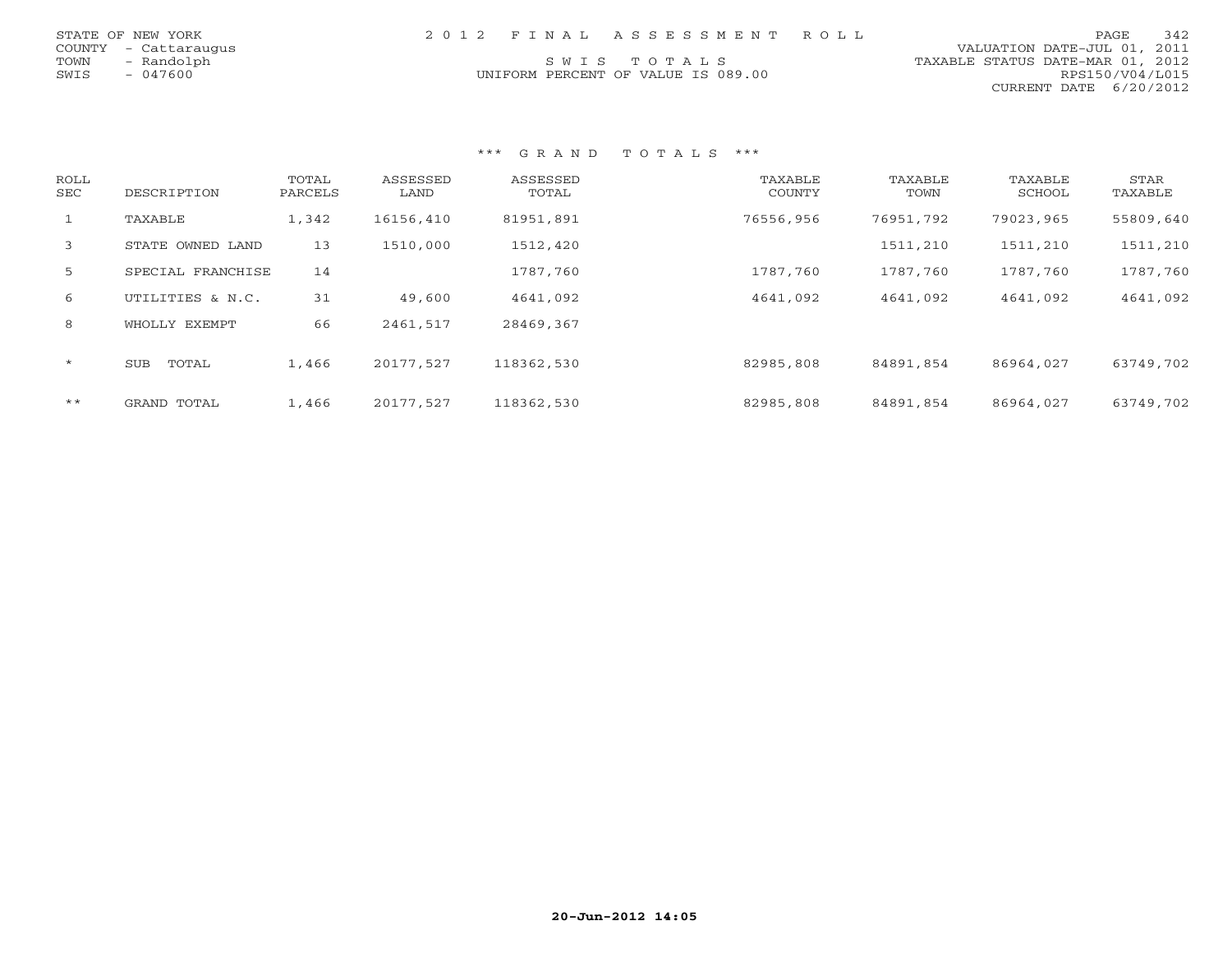| STATE OF NEW YORK<br>COUNTY<br>- Cattaraugus<br>- Randolph<br>TOWN<br>SWIS<br>$-0476$ | 2 0 1 2<br>T O W N               | FINAL ASSESSMENT ROLL<br>TOTAL S<br>UNIFORM PERCENT OF VALUE IS 089.00 |         | 343<br>PAGE<br>VALUATION DATE-JUL 01, 2011<br>TAXABLE STATUS DATE-MAR 01, 2012<br>RPS150/V04/L015 |
|---------------------------------------------------------------------------------------|----------------------------------|------------------------------------------------------------------------|---------|---------------------------------------------------------------------------------------------------|
|                                                                                       |                                  |                                                                        |         | 6/20/2012<br>CURRENT DATE                                                                         |
|                                                                                       |                                  |                                                                        |         |                                                                                                   |
|                                                                                       |                                  |                                                                        |         |                                                                                                   |
|                                                                                       |                                  |                                                                        |         |                                                                                                   |
|                                                                                       | *** SPECIAL DISTRICT SUMMARY *** |                                                                        |         |                                                                                                   |
| EXTENSION<br>TOTAL                                                                    | EXTENSION                        | EXEMPT<br>AD VALOREM                                                   | TAXABLE |                                                                                                   |
| TYPE<br>PARCELS<br>DISTRICT NAME<br>CODE                                              | VALUE                            | AMOUNT<br>VALUE                                                        | VALUE   |                                                                                                   |

|                 | DB760 Debt Service  | 586 TOTAL   | 59921,823  | 22268,364 | 37653,459 |
|-----------------|---------------------|-------------|------------|-----------|-----------|
|                 | FD760 Randolph Fire | 1,466 TOTAL | 117136,763 | 27023,400 | 90113,363 |
|                 | LT760 Light Dist    | 150 TOTAL   | 11828,517  | 3460,050  | 8368,467  |
| RF760 Refuse    |                     | 150 TOTAL   | 11828,517  | 3460,050  | 8368,467  |
|                 | SR760 Snow Removal  | 150 TOTAL   | 11828,517  | 3460,050  | 8368,467  |
| WS760 Watershed |                     | 1,254 TOTAL | 33559,179  | 3427,236  | 30131,943 |
|                 |                     |             |            |           |           |

## \*\*\* S C H O O L D I S T R I C T S U M M A R Y \*\*\*

| CODE             | DISTRICT NAME                      | TOTAL<br>PARCELS | ASSESSED<br>LAND | ASSESSED<br>TOTAL   | EXEMPT<br>AMOUNT   | TOTAL<br>TAXABLE | STAR<br>AMOUNT | <b>STAR</b><br>TAXABLE |
|------------------|------------------------------------|------------------|------------------|---------------------|--------------------|------------------|----------------|------------------------|
| 040404<br>047601 | Illegal School<br>Randolph Central | 1,465            | 20177.527        | 1,210<br>118361,320 | 1,210<br>31397,293 | 86964,027        | 23214,325      | 63749,702              |
|                  | SUB-TOTAL                          | 1,466            | 20177.527        | 118362,530          | 31398,503          | 86964,027        | 23214,325      | 63749,702              |
|                  | TOTAL                              | 1,466            | 20177.527        | 118362,530          | 31398,503          | 86964,027        | 23214,325      | 63749,702              |

### \*\*\* S Y S T E M C O D E S S U M M A R Y \*\*\*

| CODE  | DESCRIPTION | TOTAL<br>PARCELS | COUNTY | TOWN  | SCHOOL |
|-------|-------------|------------------|--------|-------|--------|
| 50001 | SCHL TAXBL  | <b>.</b>         | 1,210  | 1,210 |        |
| 50005 | TOWN TAXBL  |                  | 1,210  |       | 1,210  |
|       | TOTAL       |                  | 2,420  | 1,210 | 1,210  |

| CODE  | DESCRIPTION | TOTAL<br>PARCELS | COUNTY   | TOWN     | SCHOOL   |
|-------|-------------|------------------|----------|----------|----------|
| 12100 | NYS OWNED   |                  | 1341,900 | 1341,900 | 1341,900 |
| 13100 | COUNTY      |                  | 187,400  | 187,400  | 187,400  |
| 13500 | TOWN-PROP   | TР               | 1914,150 | 1914,150 | 1914,150 |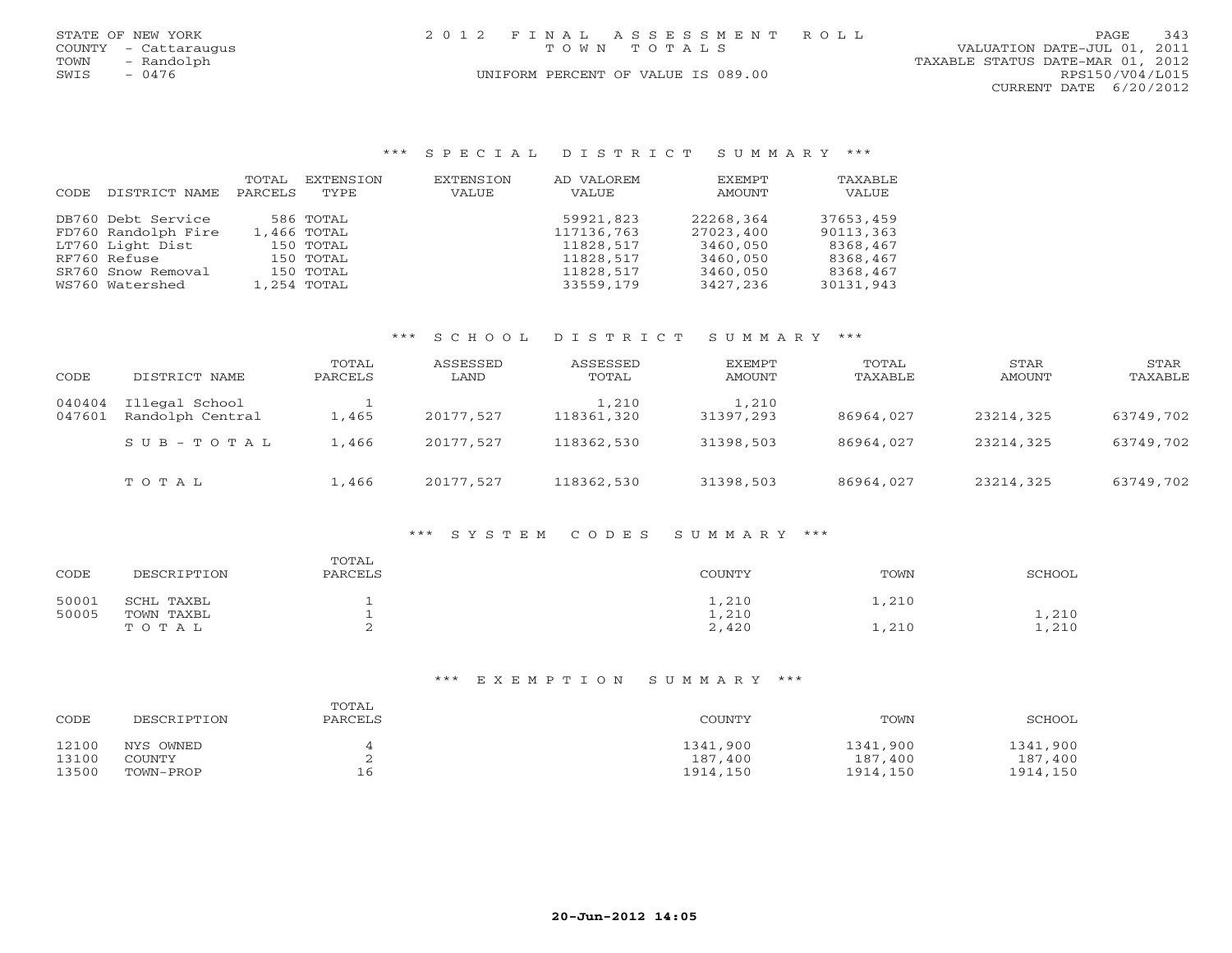| STATE OF NEW YORK    | 2012 FINAL ASSESSMENT ROLL         | 344<br><b>PAGE</b>               |
|----------------------|------------------------------------|----------------------------------|
| COUNTY - Cattaraugus | TOWN TOTALS                        | VALUATION DATE-JUL 01, 2011      |
| TOWN<br>- Randolph   |                                    | TAXABLE STATUS DATE-MAR 01, 2012 |
| $-0476$<br>SWIS      | UNIFORM PERCENT OF VALUE IS 089.00 | RPS150/V04/L015                  |

CURRENT DATE 6/20/2012

|       |              | TOTAL          |               |           |           |
|-------|--------------|----------------|---------------|-----------|-----------|
| CODE  | DESCRIPTION  | PARCELS        | <b>COUNTY</b> | TOWN      | SCHOOL    |
| 13650 | VG-INSIDE    | 2              | 1336,850      | 1336,850  | 1336,850  |
| 13800 | SCH-DIST     | $\overline{4}$ | 13693,600     | 13693,600 | 13693,600 |
| 14000 | Local Auth   | 3              | 1225,767      | 1225,767  | 1225,767  |
| 21600 | PARSONAGE    | $\overline{4}$ | 233,000       | 233,000   | 233,000   |
| 25110 | RELIGIOUS    | 10             | 2961,400      | 2961,400  | 2961,400  |
| 25300 | NON-PROFIT   | 5              | 4292,900      | 4292,900  | 4292,900  |
| 26100 | VET-ORGAN    | $\overline{2}$ | 348,700       | 348,700   | 348,700   |
| 26400 | FIRE-DEPT    | 6              | 538,800       | 538,800   | 538,800   |
| 27350 | CEMETERY     | 6              | 287,200       | 287,200   | 287,200   |
| 29700 | Withdrawal   | 2              | 107,700       | 107,700   | 107,700   |
| 32252 | STATE C      | 11             | 1510,000      |           |           |
| 33201 | XMPT C/T     | 2              | 12,800        | 12,800    |           |
| 33202 | XMPT C       | $\mathbf{1}$   | 8,400         |           |           |
| 41101 | VET C/T      | $\mathbf{1}$   | 650           | 650       |           |
| 41107 | Veterans V   | 12             |               |           |           |
| 41121 | WVET C/T     | 71             | 684,768       | 684,768   |           |
| 41131 | CVET C/T     | 69             | 1074,698      | 1074,698  |           |
| 41141 | DVET C/T     | 17             | 342,740       | 342,740   |           |
| 41142 | DVET CO      | $\mathbf{1}$   | 10,605        |           |           |
| 41162 | $CW_15_VET/$ | $\mathbf{1}$   | 7,500         |           |           |
| 41171 | CW_DISBLD_   |                | 34,000        | 34,000    |           |
| 41400 | CLERGY       | $\overline{c}$ | 3,000         | 3,000     | 3,000     |
| 41683 | RPTL466_c    | 5              |               | 13,500    |           |
| 41700 | AG BLDG      | 10             | 515,250       | 515,250   | 515,250   |
| 41720 | AG DIST      | 42             | 613,545       | 613,545   | 613,545   |
| 41730 | AG DISTOUT   | 27             | 187,835       | 187,835   | 187,835   |
| 41800 | AGED C/T/S   | 38             | 795,722       | 795,272   | 886,255   |
| 41802 | AGED C       | 19             | 381,381       |           |           |
| 41834 | SR STAR      | 202            |               |           | 9731,765  |
| 41844 | SR ST MH     | $\mathbf{1}$   |               |           | 50,000    |
| 41854 | RES STAR     | 500            |               |           | 13397,700 |
| 41864 | RES ST MH    | 2              |               |           | 34,860    |
| 42100 | SILO T/C/S   | 27             | 510,248       | 510,248   | 510,248   |
| 42120 | TMP GHOUSE   | 1              | 10,000        | 10,000    | 10,000    |
| 47610 | BUS C/T/S    | 9              | 201,793       | 201,793   | 201,793   |
|       | TOTAL        | 1,138          | 35374,302     | 33469,466 | 54611,618 |